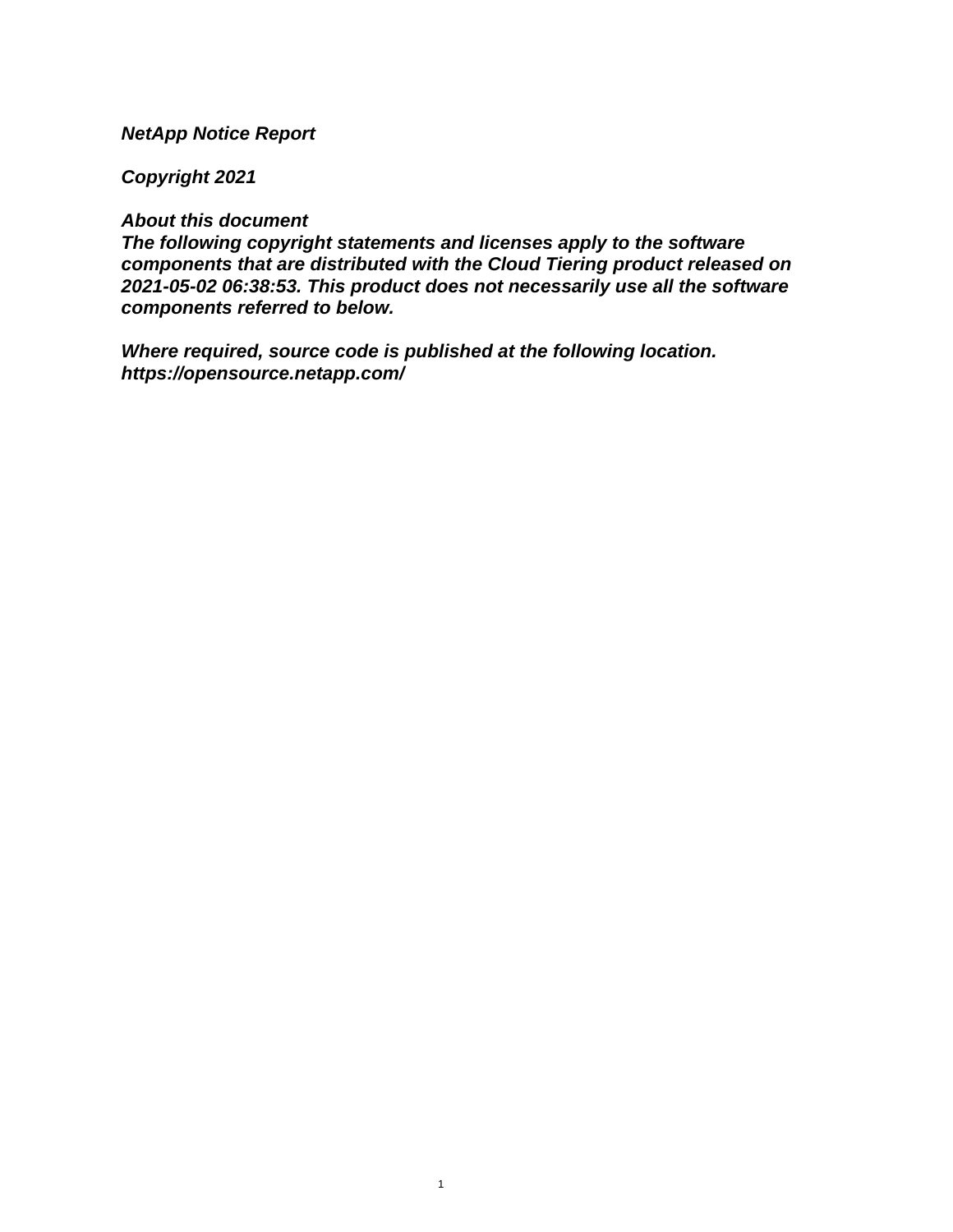## **Components:**

| <b>Component</b>                                   | <b>License</b>                          |
|----------------------------------------------------|-----------------------------------------|
| 0x 4.10.2                                          | <b>MIT License</b>                      |
| @alisowski/popperjs-core<br>2.4.2                  | <b>MIT License</b>                      |
| @apollo/client 3.3.13                              | <b>MIT License</b>                      |
| @apollo/protobufjs 1.0.5                           | BSD 3-clause "New" or "Revised" License |
| @apollo/protobufjs 1.2.2                           | BSD 3-clause "New" or "Revised" License |
| @apollo/react-testing 4.0.0                        | <b>MIT License</b>                      |
| @apollographql/apollo-tools<br>$0.4.6$ -alpha. $0$ | <b>MIT License</b>                      |
| @apollographql/apollo-tools<br>0.4.9               | <b>MIT License</b>                      |
| @apollographql/apollo-tools<br>0.5.0               | <b>MIT License</b>                      |
| @apollographql/graphql-play<br>ground-html 1.6.27  | <b>MIT License</b>                      |
| @apollographql/graphql-upl<br>oad-8-fork 8.1.3     | <b>MIT License</b>                      |
| @assemblyscript/loader<br>0.10.1                   | Apache License 2.0                      |
| @azure/abort-controller<br>1.0.1                   | <b>MIT License</b>                      |
| @azure/arm-resources 4.0.0                         | <b>MIT License</b>                      |
| @azure/arm-storage 15.1.0                          | <b>MIT License</b>                      |
| @azure/arm-subscriptions<br>3.0.0                  | <b>MIT License</b>                      |
| @azure/core-asynciterator-p<br>olyfill 1.0.0       | <b>MIT License</b>                      |
| @azure/core-auth 1.1.3                             | <b>MIT License</b>                      |
| @azure/core-http 1.2.0                             | <b>MIT License</b>                      |
| @azure/core-lro 1.0.2                              | <b>MIT License</b>                      |
| @azure/core-paging 1.1.3                           | <b>MIT License</b>                      |
| @azure/core-tracing<br>1.0.0-preview.8             | <b>MIT License</b>                      |
| @azure/core-tracing<br>1.0.0-preview.9             | <b>MIT License</b>                      |
| @azure/logger 1.0.0                                | <b>MIT License</b>                      |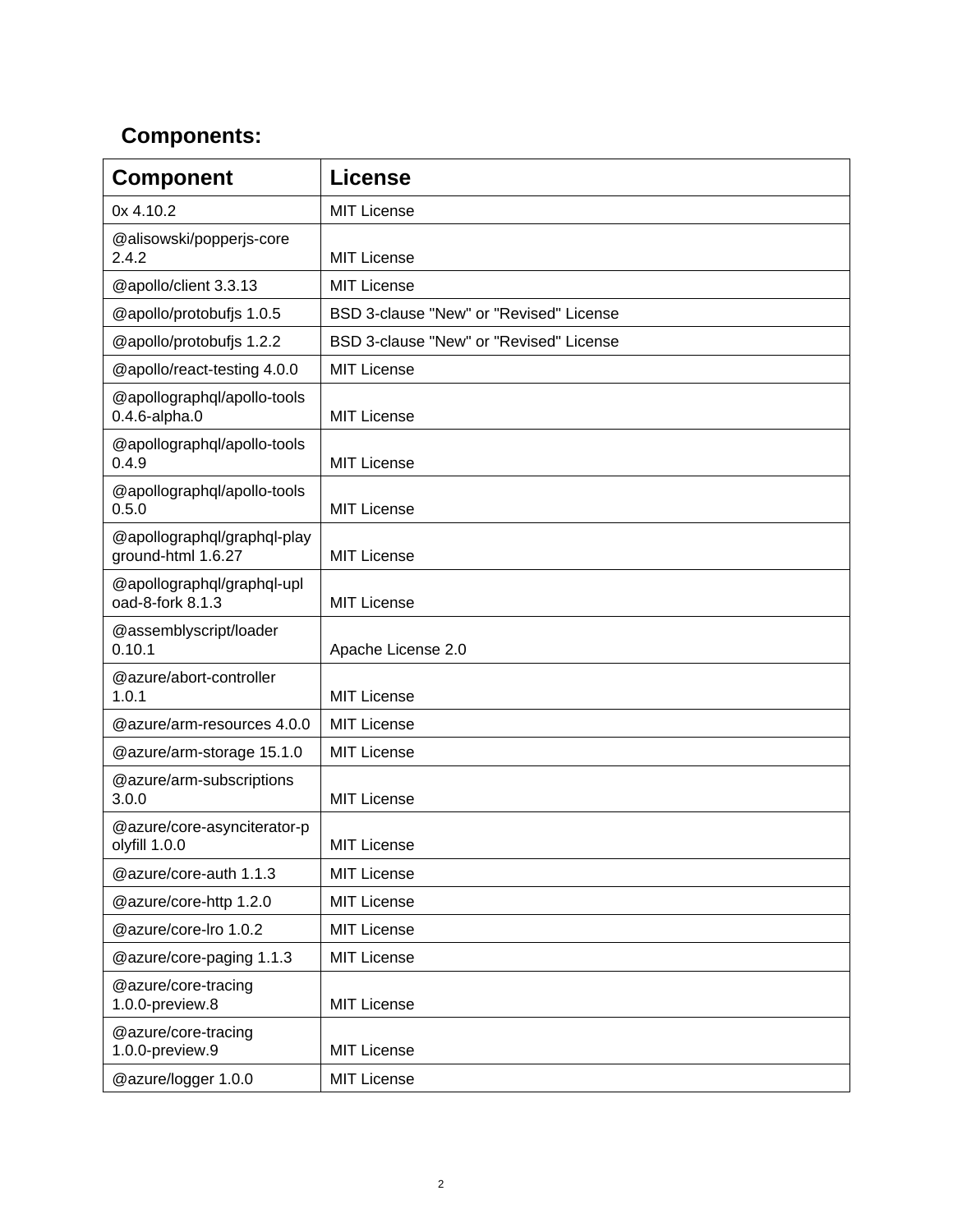| @azure/ms-rest-azure-js<br>2.0.1                                         | <b>MIT License</b> |
|--------------------------------------------------------------------------|--------------------|
| @azure/ms-rest-js 2.1.0                                                  | <b>MIT License</b> |
| @azure/storage-blob 12.4.0                                               | <b>MIT License</b> |
| @babel/code-frame 7.10.4                                                 | <b>MIT License</b> |
| @babel/code-frame 7.12.11                                                | <b>MIT License</b> |
| @babel/code-frame 7.12.13                                                | <b>MIT License</b> |
| @babel/compat-data<br>7.13.12                                            | <b>MIT License</b> |
| @babel/core 7.12.3                                                       | <b>MIT License</b> |
| @babel/core 7.13.13                                                      | <b>MIT License</b> |
| @babel/generator 7.12.5                                                  | <b>MIT License</b> |
| @babel/generator 7.13.9                                                  | <b>MIT License</b> |
| @babel/helper-annotate-as-<br>pure 7.12.13                               | <b>MIT License</b> |
| @babel/helper-builder-binar<br>y-assignment-operator-visito<br>r 7.12.13 | <b>MIT License</b> |
| @babel/helper-compilation-t<br>argets 7.13.13                            | <b>MIT License</b> |
| @babel/helper-create-class-<br>features-plugin 7.13.11                   | <b>MIT License</b> |
| @babel/helper-create-regex<br>p-features-plugin 7.12.17                  | <b>MIT License</b> |
| @babel/helper-define-polyfill<br>-provider 0.1.5                         | MIT License        |
| @babel/helper-explode-assi<br>gnable-expression 7.13.0                   | MIT License        |
| @babel/helper-function-nam<br>e 7.10.4                                   | <b>MIT License</b> |
| @babel/helper-function-nam<br>e 7.12.13                                  | <b>MIT License</b> |
| @babel/helper-get-function-<br>arity 7.10.4                              | <b>MIT License</b> |
| @babel/helper-get-function-<br>arity 7.12.13                             | <b>MIT License</b> |
| @babel/helper-hoist-variable<br>s 7.13.0                                 | <b>MIT License</b> |
| @babel/helper-member-expr<br>ession-to-functions 7.12.1                  | <b>MIT License</b> |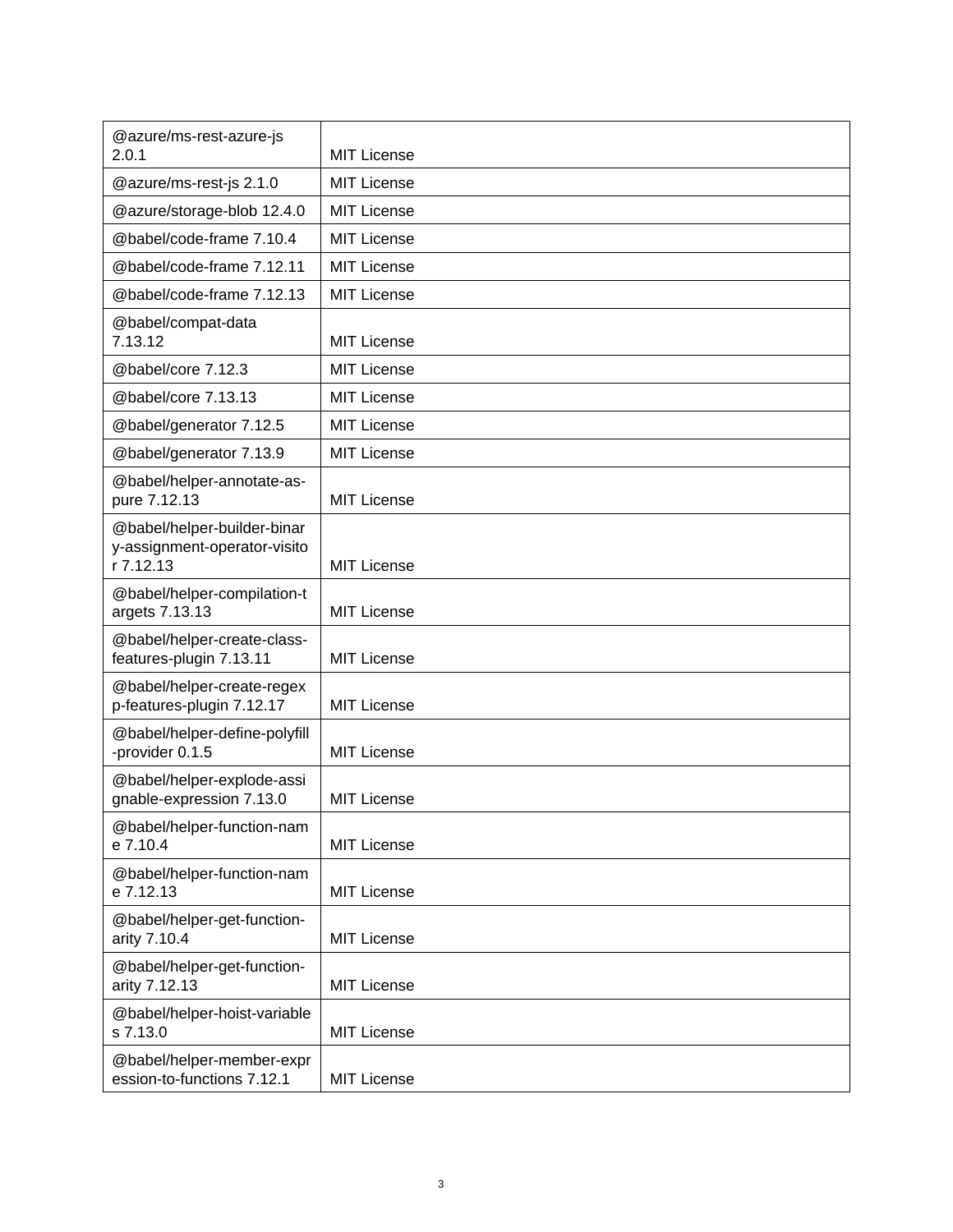| @babel/helper-member-expr<br>ession-to-functions 7.13.12         | <b>MIT License</b> |
|------------------------------------------------------------------|--------------------|
| @babel/helper-module-impo<br>rts 7.12.5                          | MIT License        |
| @babel/helper-module-impo<br>rts 7.13.12                         | <b>MIT License</b> |
| @babel/helper-module-trans<br>forms 7.12.1                       | MIT License        |
| @babel/helper-module-trans<br>forms 7.13.12                      | <b>MIT License</b> |
| @babel/helper-optimise-call-<br>expression 7.10.4                | <b>MIT License</b> |
| @babel/helper-optimise-call-<br>expression 7.12.13               | <b>MIT License</b> |
| @babel/helper-plugin-utils<br>7.10.4                             | MIT License        |
| @babel/helper-plugin-utils<br>7.13.0                             | <b>MIT License</b> |
| @babel/helper-remap-async<br>-to-generator 7.13.0                | MIT License        |
| @babel/helper-replace-supe<br>rs 7.12.5                          | <b>MIT License</b> |
| @babel/helper-replace-supe<br>rs 7.13.12                         | <b>MIT License</b> |
| @babel/helper-simple-acces<br>s 7.12.1                           | <b>MIT License</b> |
| @babel/helper-simple-acces<br>s 7.13.12                          | MIT License        |
| @babel/helper-skip-transpar<br>ent-expression-wrappers<br>7.12.1 | <b>MIT License</b> |
| @babel/helper-split-export-d<br>eclaration 7.11.0                | <b>MIT License</b> |
| @babel/helper-split-export-d<br>eclaration 7.12.13               | <b>MIT License</b> |
| @babel/helper-validator-ide<br>ntifier 7.10.4                    | <b>MIT License</b> |
| @babel/helper-validator-ide<br>ntifier 7.12.11                   | <b>MIT License</b> |
| @babel/helper-validator-ide<br>ntifier 7.14.0                    | <b>MIT License</b> |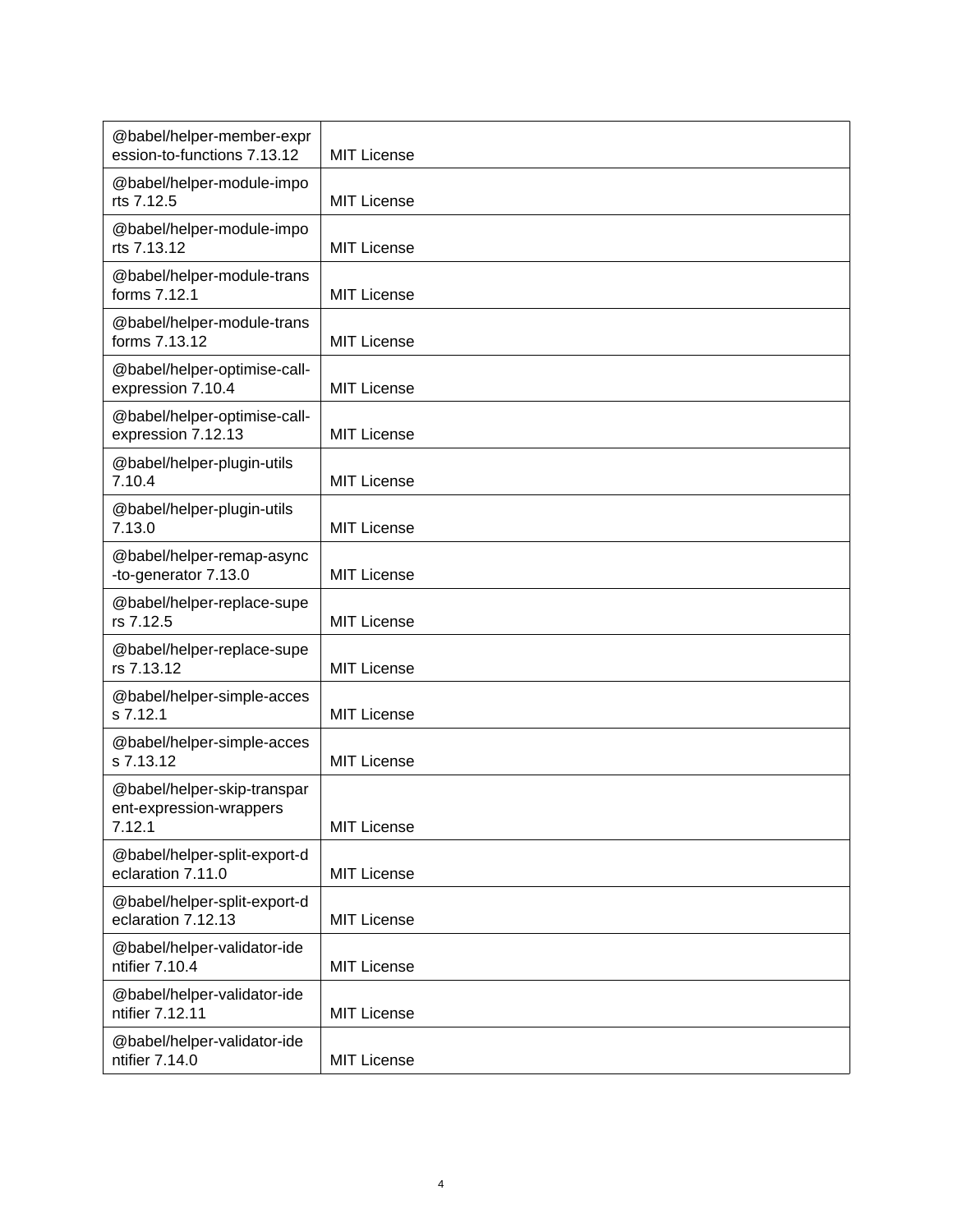| @babel/helper-validator-opti<br>on 7.12.17                                     | <b>MIT License</b> |
|--------------------------------------------------------------------------------|--------------------|
| @babel/helper-wrap-functio<br>n 7.13.0                                         | <b>MIT License</b> |
| @babel/helpers 7.12.5                                                          | <b>MIT License</b> |
| @babel/helpers 7.13.10                                                         | <b>MIT License</b> |
| @babel/highlight 7.10.4                                                        | <b>MIT License</b> |
| @babel/highlight 7.13.10                                                       | <b>MIT License</b> |
| @babel/parser 7.12.5                                                           | <b>MIT License</b> |
| @babel/parser 7.13.13                                                          | <b>MIT License</b> |
| @babel/parser 7.14.0                                                           | <b>MIT License</b> |
| @babel/plugin-bugfix-v8-spr<br>ead-parameters-in-optional-<br>chaining 7.13.12 | <b>MIT License</b> |
| @babel/plugin-proposal-asy<br>nc-generator-functions<br>7.13.8                 | <b>MIT License</b> |
| @babel/plugin-proposal-clas<br>s-properties 7.12.1                             | <b>MIT License</b> |
| @babel/plugin-proposal-clas<br>s-properties 7.13.0                             | <b>MIT License</b> |
| @babel/plugin-proposal-dec<br>orators 7.12.1                                   | <b>MIT License</b> |
| @babel/plugin-proposal-dyn<br>amic-import 7.13.8                               | <b>MIT License</b> |
| @babel/plugin-proposal-exp<br>ort-namespace-from 7.12.13                       | MIT License        |
| @babel/plugin-proposal-json<br>-strings $7.13.8$                               | <b>MIT License</b> |
| @babel/plugin-proposal-logi<br>cal-assignment-operators<br>7.13.8              | <b>MIT License</b> |
| @babel/plugin-proposal-nulli<br>sh-coalescing-operator<br>7.12.1               | <b>MIT License</b> |
| @babel/plugin-proposal-nulli<br>sh-coalescing-operator<br>7.13.8               | <b>MIT License</b> |
| @babel/plugin-proposal-nu<br>meric-separator 7.12.1                            | <b>MIT License</b> |
| @babel/plugin-proposal-nu<br>meric-separator 7.12.13                           | <b>MIT License</b> |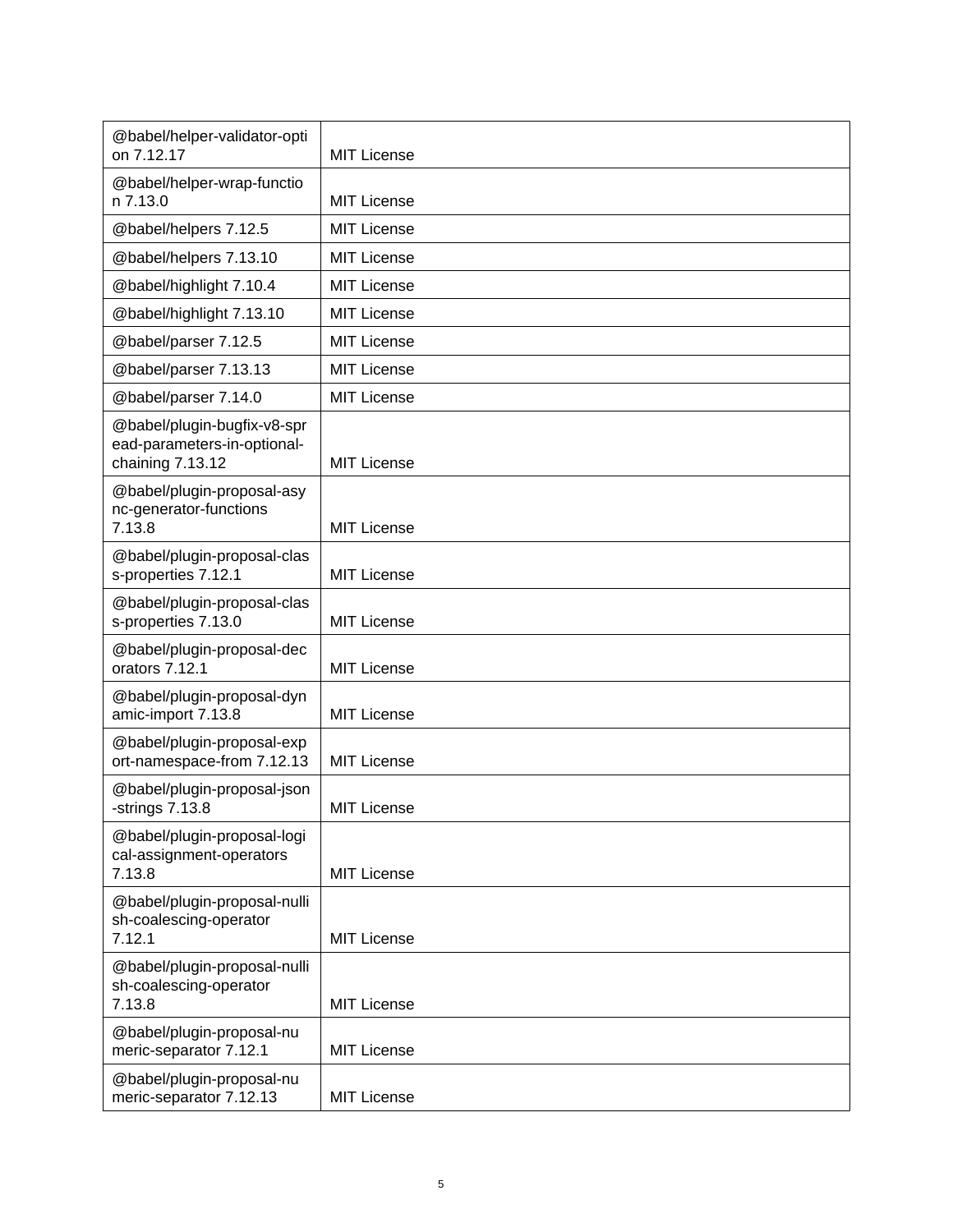| @babel/plugin-proposal-obje<br>ct-rest-spread 7.13.8            | <b>MIT License</b> |
|-----------------------------------------------------------------|--------------------|
| @babel/plugin-proposal-opti                                     |                    |
| onal-catch-binding 7.13.8                                       | <b>MIT License</b> |
| @babel/plugin-proposal-opti<br>onal-chaining 7.12.1             | <b>MIT License</b> |
| @babel/plugin-proposal-opti<br>onal-chaining 7.13.12            | <b>MIT License</b> |
| @babel/plugin-proposal-priv<br>ate-methods 7.13.0               | <b>MIT License</b> |
| @babel/plugin-proposal-unic<br>ode-property-regex 7.12.13       | <b>MIT License</b> |
| @babel/plugin-syntax-async<br>-generators 7.8.4                 | <b>MIT License</b> |
| @babel/plugin-syntax-bigint<br>7.8.3                            | <b>MIT License</b> |
| @babel/plugin-syntax-class-<br>properties 7.12.1                | <b>MIT License</b> |
| @babel/plugin-syntax-class-<br>properties 7.12.13               | <b>MIT License</b> |
| @babel/plugin-syntax-decor<br>ators 7.12.13                     | <b>MIT License</b> |
| @babel/plugin-syntax-dyna<br>mic-import 7.8.3                   | <b>MIT License</b> |
| @babel/plugin-syntax-export<br>-namespace-from 7.8.3            | <b>MIT License</b> |
| @babel/plugin-syntax-flow<br>7.12.13                            | <b>MIT License</b> |
| @babel/plugin-syntax-import<br>-meta 7.10.4                     | <b>MIT License</b> |
| @babel/plugin-syntax-json-s<br>trings 7.8.3                     | <b>MIT License</b> |
| @babel/plugin-syntax-jsx<br>7.12.13                             | <b>MIT License</b> |
| @babel/plugin-syntax-logical<br>-assignment-operators<br>7.10.4 | <b>MIT License</b> |
| @babel/plugin-syntax-nullish<br>-coalescing-operator 7.8.3      | <b>MIT License</b> |
| @babel/plugin-syntax-numer<br>ic-separator 7.10.4               | <b>MIT License</b> |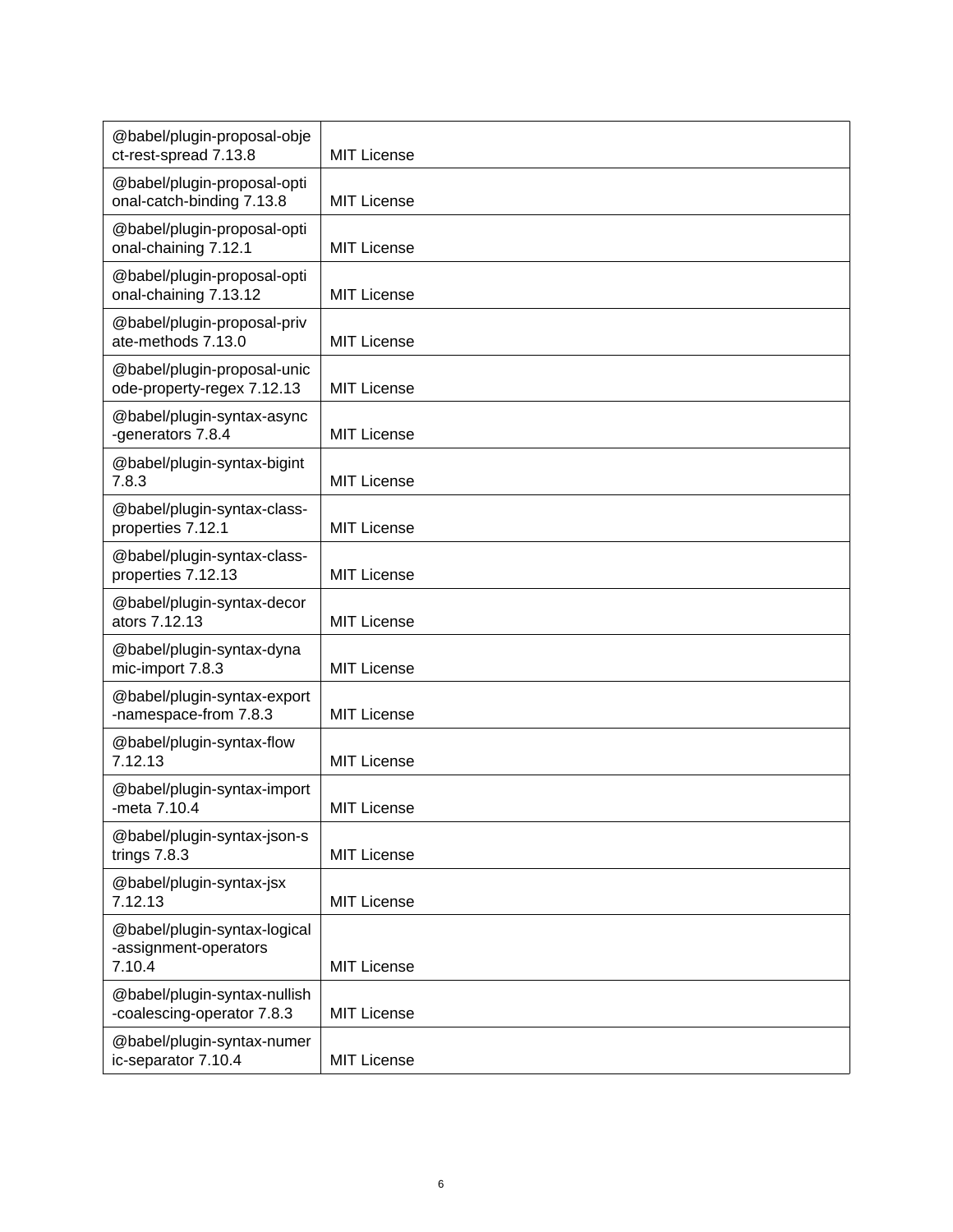| @babel/plugin-syntax-object<br>-rest-spread 7.8.3              | <b>MIT License</b> |
|----------------------------------------------------------------|--------------------|
| @babel/plugin-syntax-option<br>al-catch-binding 7.8.3          | <b>MIT License</b> |
| @babel/plugin-syntax-option<br>al-chaining 7.8.3               | <b>MIT License</b> |
| @babel/plugin-syntax-top-le<br>vel-await 7.12.1                | <b>MIT License</b> |
| @babel/plugin-syntax-top-le<br>vel-await 7.12.13               | <b>MIT License</b> |
| @babel/plugin-syntax-types<br>cript 7.12.13                    | <b>MIT License</b> |
| @babel/plugin-transform-arr<br>ow-functions 7.13.0             | <b>MIT License</b> |
| @babel/plugin-transform-as<br>ync-to-generator 7.13.0          | <b>MIT License</b> |
| @babel/plugin-transform-blo<br>ck-scoped-functions 7.12.13     | <b>MIT License</b> |
| @babel/plugin-transform-blo<br>ck-scoping 7.12.13              | <b>MIT License</b> |
| @babel/plugin-transform-cla<br>sses 7.13.0                     | <b>MIT License</b> |
| @babel/plugin-transform-co<br>mputed-properties 7.13.0         | MIT License        |
| @babel/plugin-transform-de<br>structuring 7.13.0               | <b>MIT License</b> |
| @babel/plugin-transform-dot<br>all-regex 7.12.13               | <b>MIT License</b> |
| @babel/plugin-transform-du<br>plicate-keys 7.12.13             | <b>MIT License</b> |
| @babel/plugin-transform-ex<br>ponentiation-operator<br>7.12.13 | <b>MIT License</b> |
| @babel/plugin-transform-flo<br>w-strip-types 7.12.1            | <b>MIT License</b> |
| @babel/plugin-transform-for-<br>of 7.13.0                      | <b>MIT License</b> |
| @babel/plugin-transform-fun<br>ction-name 7.12.13              | <b>MIT License</b> |
| @babel/plugin-transform-lite<br>rals 7.12.13                   | <b>MIT License</b> |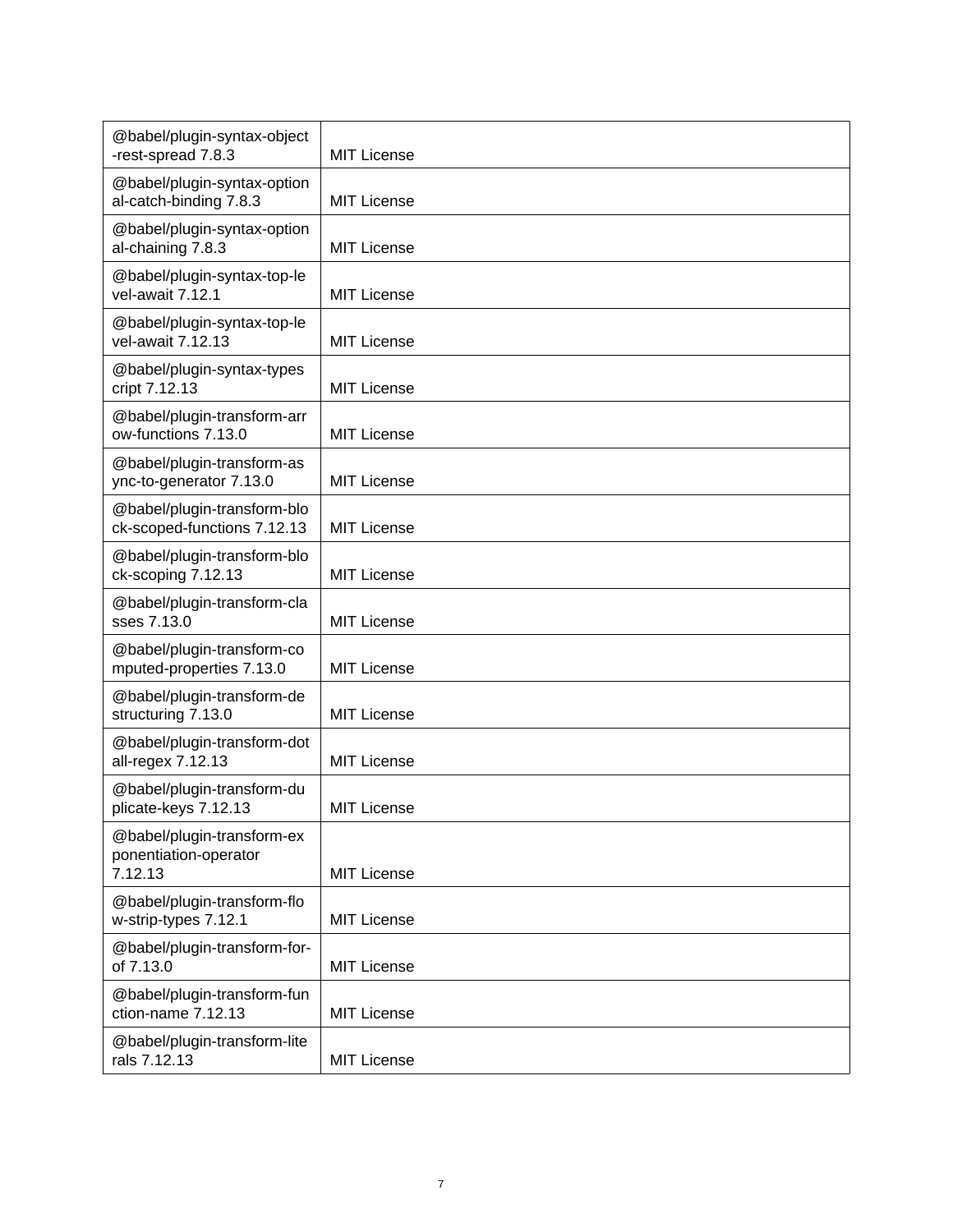| @babel/plugin-transform-me<br>mber-expression-literals<br>7.12.13   | <b>MIT License</b> |
|---------------------------------------------------------------------|--------------------|
| @babel/plugin-transform-mo<br>dules-amd 7.13.0                      | <b>MIT License</b> |
| @babel/plugin-transform-mo<br>dules-commonjs 7.13.8                 | <b>MIT License</b> |
| @babel/plugin-transform-mo<br>dules-systemjs 7.13.8                 | <b>MIT License</b> |
| @babel/plugin-transform-mo<br>dules-umd 7.13.0                      | <b>MIT License</b> |
| @babel/plugin-transform-na<br>med-capturing-groups-regex<br>7.12.13 | <b>MIT License</b> |
| @babel/plugin-transform-ne<br>w-target 7.12.13                      | <b>MIT License</b> |
| @babel/plugin-transform-obj<br>ect-super 7.12.13                    | <b>MIT License</b> |
| @babel/plugin-transform-par<br>ameters 7.13.0                       | <b>MIT License</b> |
| @babel/plugin-transform-pro<br>perty-literals 7.12.13               | <b>MIT License</b> |
| @babel/plugin-transform-rea<br>ct-constant-elements<br>7.13.10      | <b>MIT License</b> |
| @babel/plugin-transform-rea<br>ct-display-name 7.12.1               | <b>MIT License</b> |
| @babel/plugin-transform-rea<br>ct-display-name 7.12.13              | <b>MIT License</b> |
| @babel/plugin-transform-rea<br>ct-jsx 7.13.12                       | MIT License        |
| @babel/plugin-transform-rea<br>ct-jsx-development 7.12.17           | <b>MIT License</b> |
| @babel/plugin-transform-rea<br>ct-jsx-self 7.12.13                  | <b>MIT License</b> |
| @babel/plugin-transform-rea<br>ct-jsx-source 7.12.13                | <b>MIT License</b> |
| @babel/plugin-transform-rea<br>ct-pure-annotations 7.12.1           | <b>MIT License</b> |
| @babel/plugin-transform-reg<br>enerator 7.12.13                     | <b>MIT License</b> |
| @babel/plugin-transform-res<br>erved-words 7.12.13                  | <b>MIT License</b> |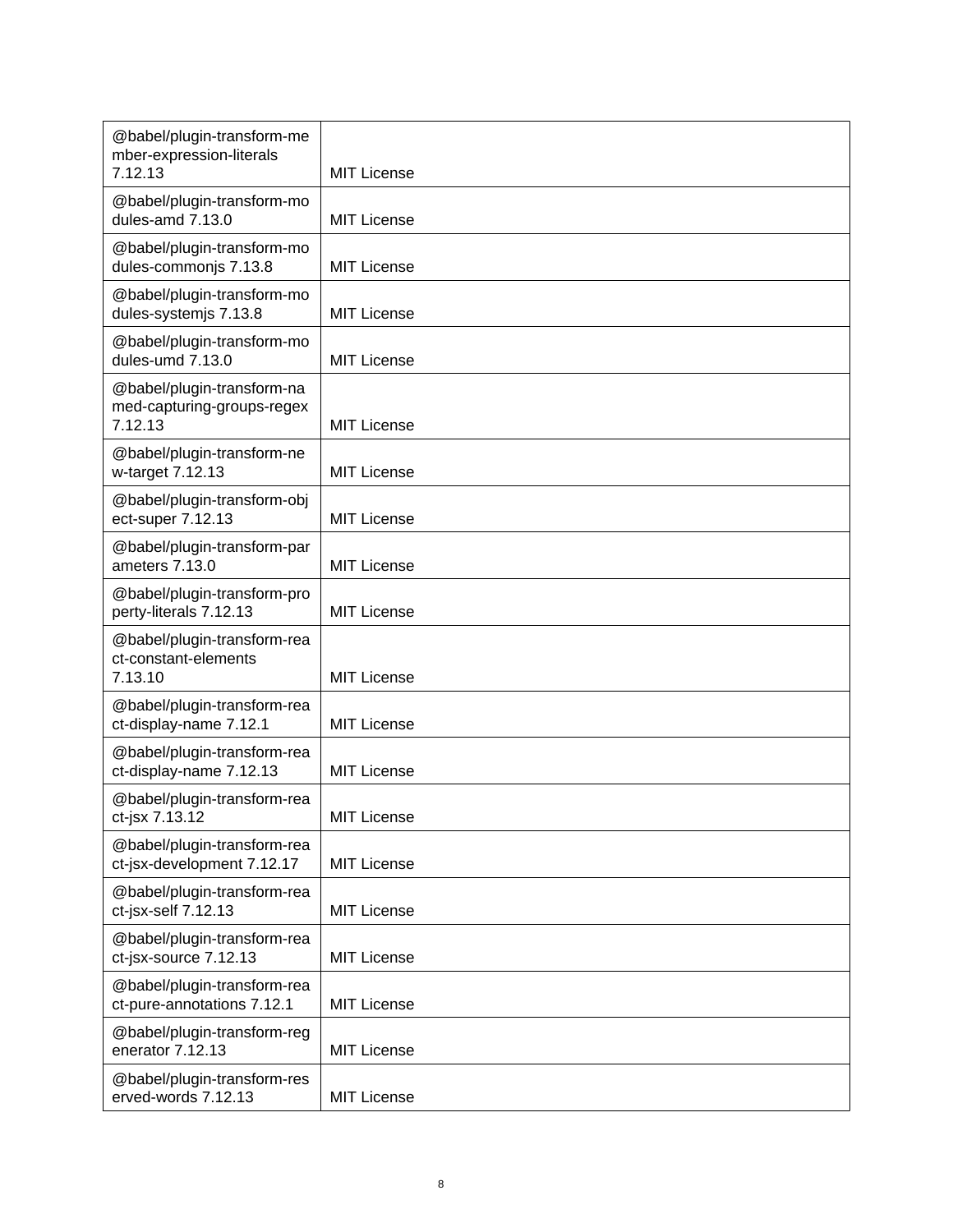| @babel/plugin-transform-run<br>time 7.12.1               | <b>MIT License</b> |
|----------------------------------------------------------|--------------------|
| @babel/plugin-transform-sh<br>orthand-properties 7.12.13 | <b>MIT License</b> |
| @babel/plugin-transform-spr<br>ead 7.13.0                | <b>MIT License</b> |
| @babel/plugin-transform-stic<br>ky-regex 7.12.13         | <b>MIT License</b> |
| @babel/plugin-transform-te<br>mplate-literals 7.13.0     | <b>MIT License</b> |
| @babel/plugin-transform-typ<br>eof-symbol 7.12.13        | <b>MIT License</b> |
| @babel/plugin-transform-typ<br>escript 7.13.0            | <b>MIT License</b> |
| @babel/plugin-transform-uni<br>code-escapes 7.12.13      | <b>MIT License</b> |
| @babel/plugin-transform-uni<br>code-regex 7.12.13        | <b>MIT License</b> |
| @babel/preset-env 7.12.1                                 | <b>MIT License</b> |
| @babel/preset-env 7.13.12                                | <b>MIT License</b> |
| @babel/preset-modules<br>0.1.4                           | <b>MIT License</b> |
| @babel/preset-react 7.12.1                               | <b>MIT License</b> |
| @babel/preset-react 7.13.13                              | <b>MIT License</b> |
| @babel/preset-typescript<br>7.12.1                       | <b>MIT License</b> |
| @babel/runtime 7.12.1                                    | <b>MIT License</b> |
| @babel/runtime 7.13.10                                   | <b>MIT License</b> |
| @babel/runtime-corejs3<br>7.13.10                        | <b>MIT License</b> |
| @babel/template 7.10.4                                   | <b>MIT License</b> |
| @babel/template 7.12.13                                  | <b>MIT License</b> |
| @babel/traverse 7.12.5                                   | <b>MIT License</b> |
| @babel/traverse 7.13.13                                  | <b>MIT License</b> |
| @babel/types 7.12.6                                      | <b>MIT License</b> |
| @babel/types 7.13.13                                     | <b>MIT License</b> |
| @babel/types 7.14.0                                      | <b>MIT License</b> |
| @bcoe/v8-coverage 0.2.3                                  | <b>MIT License</b> |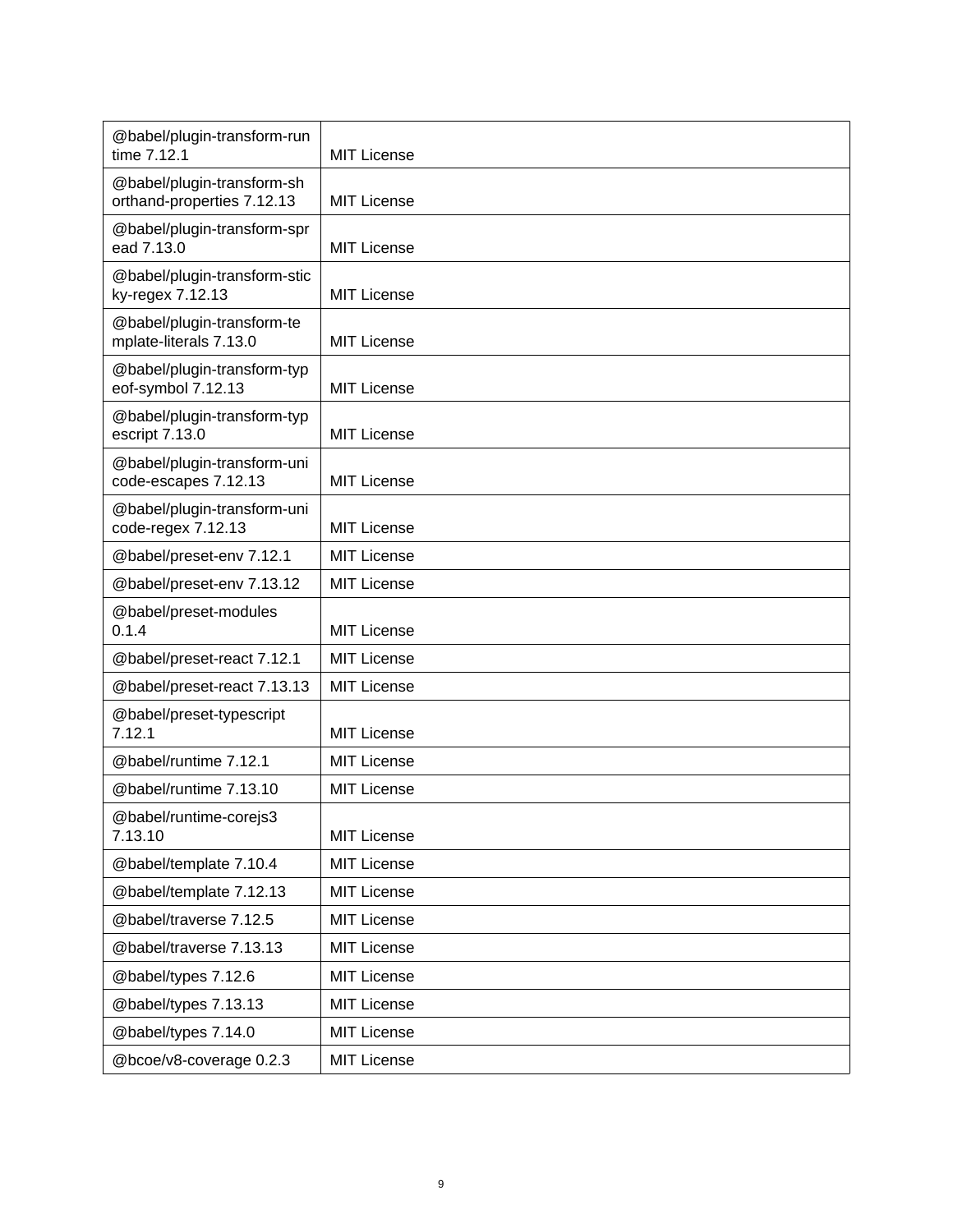| @bumbag/emotion-react<br>$11.1.5 - 2$     | <b>MIT License</b>                   |
|-------------------------------------------|--------------------------------------|
| @cnakazawa/watch 1.0.4                    | Apache License 2.0                   |
| @csstools/convert-colors<br>1.4.0         | Creative Commons Zero v1.0 Universal |
| @csstools/normalize.css<br>10.1.0         | Creative Commons Zero v1.0 Universal |
| @dfrechette/apollo-server-e<br>nv 2.4.5   | <b>MIT License</b>                   |
| @emotion/cache 11.1.3                     | <b>MIT License</b>                   |
| @emotion/core<br>11.0.0-next.6            | <b>MIT License</b>                   |
| @emotion/hash 0.8.0                       | <b>MIT License</b>                   |
| @emotion/memoize 0.7.5                    | <b>MIT License</b>                   |
| @emotion/react 11.1.5                     | <b>MIT License</b>                   |
| @emotion/serialize 1.0.1                  | <b>MIT License</b>                   |
| @emotion/sheet 1.0.1                      | <b>MIT License</b>                   |
| @emotion/unitless 0.7.5                   | <b>MIT License</b>                   |
| @emotion/utils 1.0.0                      | <b>MIT License</b>                   |
| @emotion/weak-memoize<br>0.2.5            | <b>MIT License</b>                   |
| @escape.tech/cli<br>1.3.0-beta.10         | Apache License 2.0                   |
| @eslint/eslintrc 0.3.0                    | <b>MIT License</b>                   |
| @eslint/eslintrc 0.4.0                    | <b>MIT License</b>                   |
| @everymundo/aws-s3-client<br>1.3.0        | <b>MIT License</b>                   |
| @gmwalletionbackup/node_<br>modules 1.0.0 | <b>ISC License</b>                   |
| @google-cloud/common<br>1.2.1             | Apache License 2.0                   |
| @google-cloud/common<br>2.4.2             | Apache License 2.0                   |
| @google-cloud/common<br>3.4.1             | Apache License 2.0                   |
| @google-cloud/common<br>3.5.0             | Apache License 2.0                   |
| @google-cloud/common<br>5.7.2             | Apache License 2.0                   |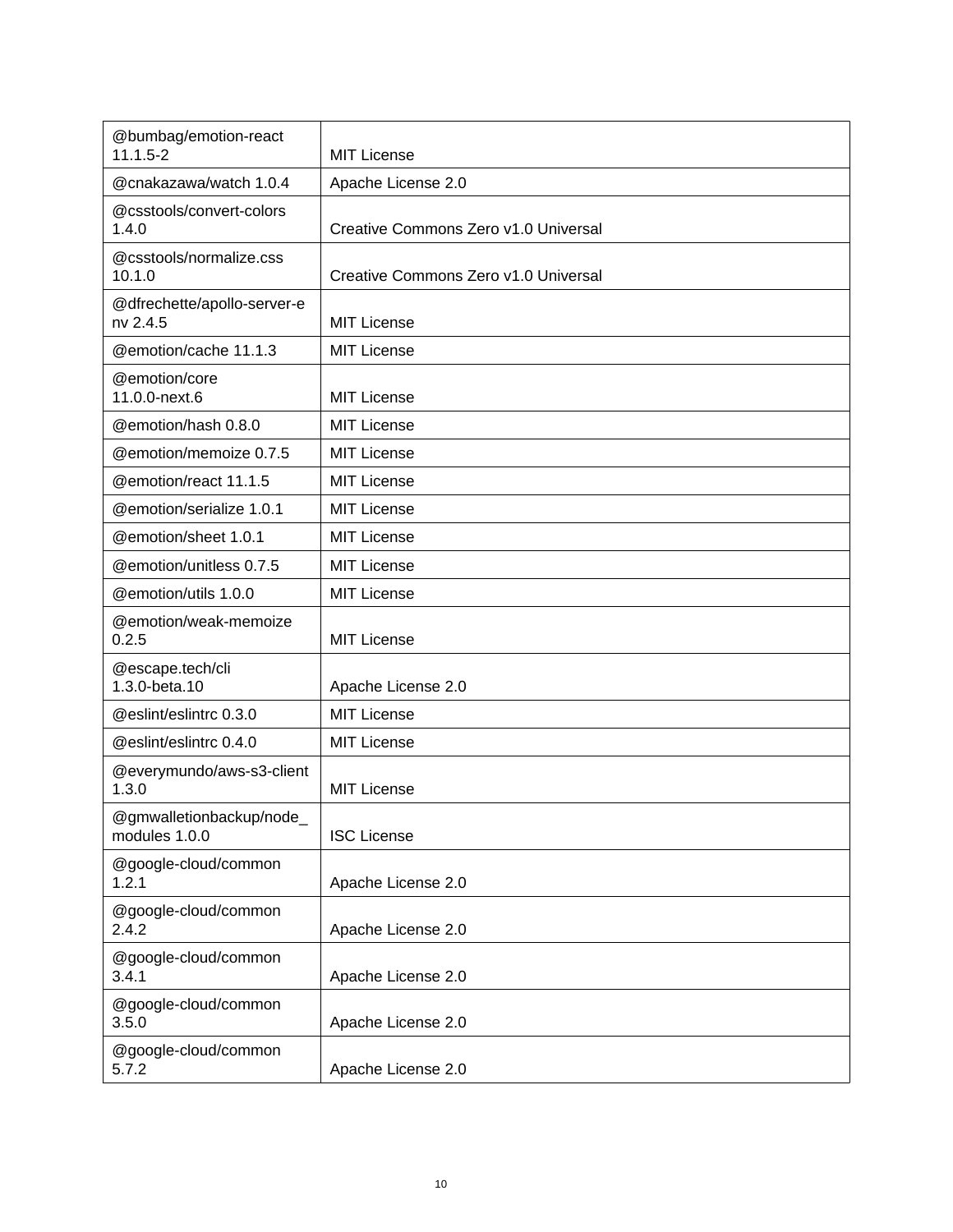| @google-cloud/paginator<br>3.0.2            | Apache License 2.0                      |
|---------------------------------------------|-----------------------------------------|
| @google-cloud/projectify<br>2.0.1           | Apache License 2.0                      |
| @google-cloud/promisify<br>2.0.1            | Apache License 2.0                      |
| @graphql-typed-document-n<br>ode/core 3.1.0 | <b>MIT License</b>                      |
| @hapi/address 2.1.4                         | BSD 3-clause "New" or "Revised" License |
| @hapi/bourne 1.3.2                          | BSD 3-clause "New" or "Revised" License |
| @hapi/hoek 8.5.1                            | BSD 3-clause "New" or "Revised" License |
| @hapi/hoek 9.0.4                            | BSD 3-clause "New" or "Revised" License |
| @hapi/hoek 9.1.0                            | BSD 3-clause "New" or "Revised" License |
| @hapi/joi 15.1.1                            | BSD 3-clause "New" or "Revised" License |
| @hapi/topo 3.1.6                            | BSD 3-clause "New" or "Revised" License |
| @hapi/topo 5.0.0                            | BSD 3-clause "New" or "Revised" License |
| @istanbuljs/load-nyc-config<br>1.1.0        | <b>ISC License</b>                      |
| @istanbuljs/schema 0.1.2                    | <b>MIT License</b>                      |
| @istanbuljs/schema 0.1.3                    | <b>MIT License</b>                      |
| @itk/react-chartjs-2 2.6.4                  | <b>MIT License</b>                      |
| @jest/console 26.6.2                        | <b>MIT License</b>                      |
| @jest/core 26.6.3                           | <b>MIT License</b>                      |
| @jest/environment 26.6.2                    | <b>MIT License</b>                      |
| @jest/fake-timers 26.6.2                    | <b>MIT License</b>                      |
| @jest/globals 26.6.2                        | <b>MIT License</b>                      |
| @jest/reporters 26.6.2                      | MIT License                             |
| @jest/source-map 26.6.2                     | <b>MIT License</b>                      |
| @jest/test-result 26.6.2                    | <b>MIT License</b>                      |
| @jest/test-sequencer 26.6.3                 | <b>MIT License</b>                      |
| @jest/transform 26.6.2                      | <b>MIT License</b>                      |
| @jest/types 26.6.2                          | <b>MIT License</b>                      |
| @join-com/protobufjs-wrapp<br>ers 6.8.7     | BSD 3-clause "New" or "Revised" License |
| @josephg/resolvable 1.0.0                   | <b>ISC License</b>                      |
| @nearform/bubbleprof 6.0.1                  | <b>MIT License</b>                      |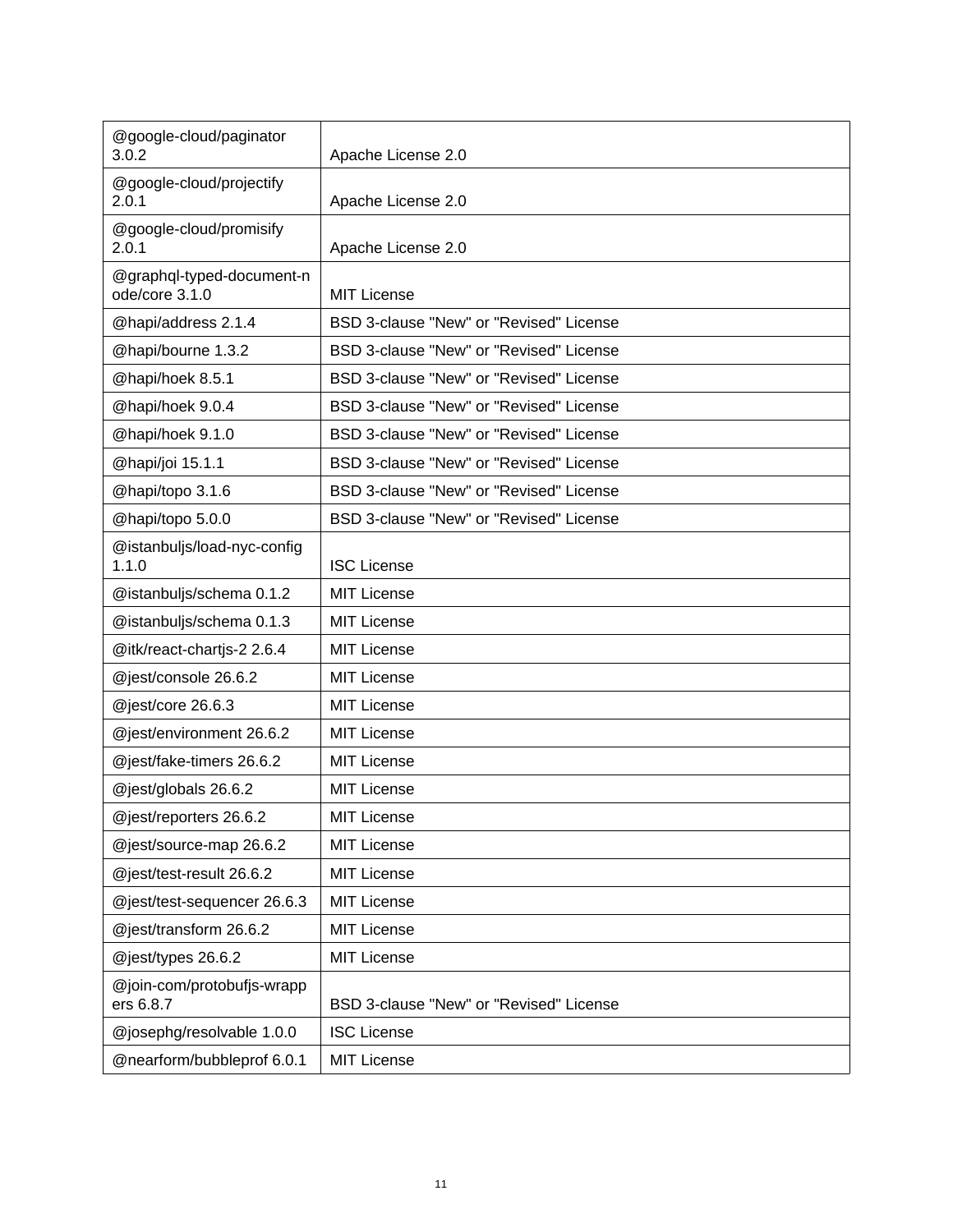| @nearform/clinic-common<br>5.0.0             | <b>MIT License</b> |
|----------------------------------------------|--------------------|
| @nearform/doctor 7.0.1                       | <b>MIT License</b> |
| @nearform/flame 8.0.1                        | <b>MIT License</b> |
| @nearform/multistream<br>$5.0.0 - 2$         | <b>MIT License</b> |
| @nearform/node-trace-log-j<br>oin 2.0.0-0    | <b>MIT License</b> |
| @nearform/trace-events-par<br>ser 1.0.4      | Apache License 2.0 |
| @nodelib/fs.scandir 2.1.3                    | <b>MIT License</b> |
| @nodelib/fs.scandir 2.1.4                    | <b>MIT License</b> |
| @nodelib/fs.stat 2.0.3                       | <b>MIT License</b> |
| @nodelib/fs.stat 2.0.4                       | <b>MIT License</b> |
| @nodelib/fs.walk 1.2.4                       | <b>MIT License</b> |
| @nodelib/fs.walk 1.2.6                       | <b>MIT License</b> |
| @npmcli/ci-detect 1.3.0                      | <b>ISC License</b> |
| @npmcli/git 2.0.4                            | <b>ISC License</b> |
| @npmcli/git 2.0.8                            | <b>ISC License</b> |
| @npmcli/installed-package-c<br>ontents 1.0.5 | <b>ISC License</b> |
| @npmcli/installed-package-c<br>ontents 1.0.7 | <b>ISC License</b> |
| @npmcli/move-file 1.0.1                      | <b>MIT License</b> |
| @npmcli/move-file 1.1.2                      | <b>MIT License</b> |
| @npmcli/node-gyp 1.0.1                       | <b>ISC License</b> |
| @npmcli/node-gyp 1.0.2                       | <b>ISC License</b> |
| @npmcli/promise-spawn<br>1.3.2               | <b>ISC License</b> |
| @npmcli/run-script 1.8.1                     | <b>ISC License</b> |
| @npmcli/run-script 1.8.5                     | <b>ISC License</b> |
| @opencensus/web-types<br>0.0.7               | Apache License 2.0 |
| @opentelemetry/api 0.10.2                    | Apache License 2.0 |
| @opentelemetry/api 0.6.1                     | Apache License 2.0 |
| @opentelemetry/context-bas<br>e 0.10.2       | Apache License 2.0 |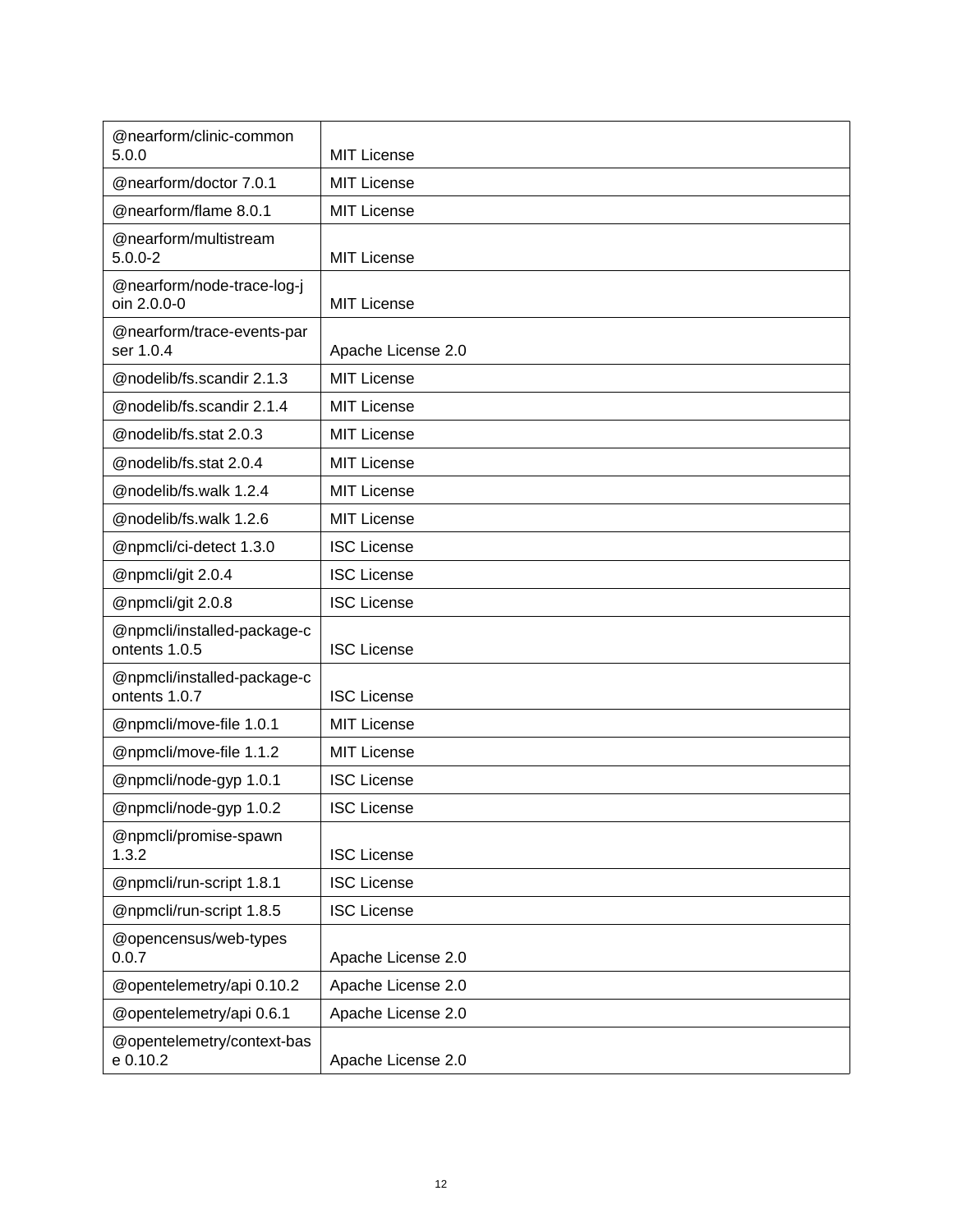| @opentelemetry/context-bas<br>e 0.6.1                    | Apache License 2.0                      |
|----------------------------------------------------------|-----------------------------------------|
| @panva/asn1.js 1.0.0                                     | <b>MIT License</b>                      |
| @pluralsight/ps-design-syst<br>em-storybook-preset 0.4.7 | Apache License 2.0                      |
| @pmmmwh/react-refresh-w<br>ebpack-plugin 0.4.3           | <b>MIT License</b>                      |
| @popperjs/core 2.0.6                                     | <b>MIT License</b>                      |
| @popperjs/core 2.9.1                                     | MIT License                             |
| @protobufjs/aspromise 1.1.2                              | BSD 3-clause "New" or "Revised" License |
| @protobufjs/base64 1.1.2                                 | BSD 3-clause "New" or "Revised" License |
| @protobufjs/codegen 2.0.4                                | BSD 3-clause "New" or "Revised" License |
| @protobufjs/eventemitter<br>1.1.0                        | BSD 3-clause "New" or "Revised" License |
| @protobufjs/fetch 1.1.0                                  | BSD 3-clause "New" or "Revised" License |
| @protobufjs/float 1.0.2                                  | BSD 3-clause "New" or "Revised" License |
| @protobufjs/inquire 1.1.0                                | BSD 3-clause "New" or "Revised" License |
| @protobufjs/path 1.1.2                                   | BSD 3-clause "New" or "Revised" License |
| @protobufjs/pool 1.1.0                                   | BSD 3-clause "New" or "Revised" License |
| @protobufjs/utf8 1.1.0                                   | BSD 3-clause "New" or "Revised" License |
| @request/promise-core<br>1.1.4                           | <b>ISC License</b>                      |
| @rollup/plugin-node-resolve<br>7.1.3                     | <b>MIT License</b>                      |
| @rollup/plugin-replace 2.4.1                             | <b>MIT License</b>                      |
| @rollup/pluginutils 3.1.0                                | MIT License                             |
| @sideway/address 4.1.0                                   | BSD 3-clause "New" or "Revised" License |
| @sideway/formula 3.0.0                                   | BSD 3-clause "New" or "Revised" License |
| @sideway/pinpoint 2.0.0                                  | BSD 3-clause "New" or "Revised" License |
| @sindresorhus/is 0.14.0                                  | <b>MIT License</b>                      |
| @sindresorhus/is 4.0.0                                   | <b>MIT License</b>                      |
| @sinonjs/commons 1.8.1                                   | BSD 3-clause "New" or "Revised" License |
| @sinonjs/commons 1.8.2                                   | BSD 3-clause "New" or "Revised" License |
| @sinonjs/fake-timers 6.0.1                               | BSD 3-clause "New" or "Revised" License |
| @surma/rollup-plugin-off-ma<br>in-thread 1.4.2           | Apache License 2.0                      |
| @svgr/babel-plugin-add-jsx-<br>attribute 5.4.0           | <b>MIT License</b>                      |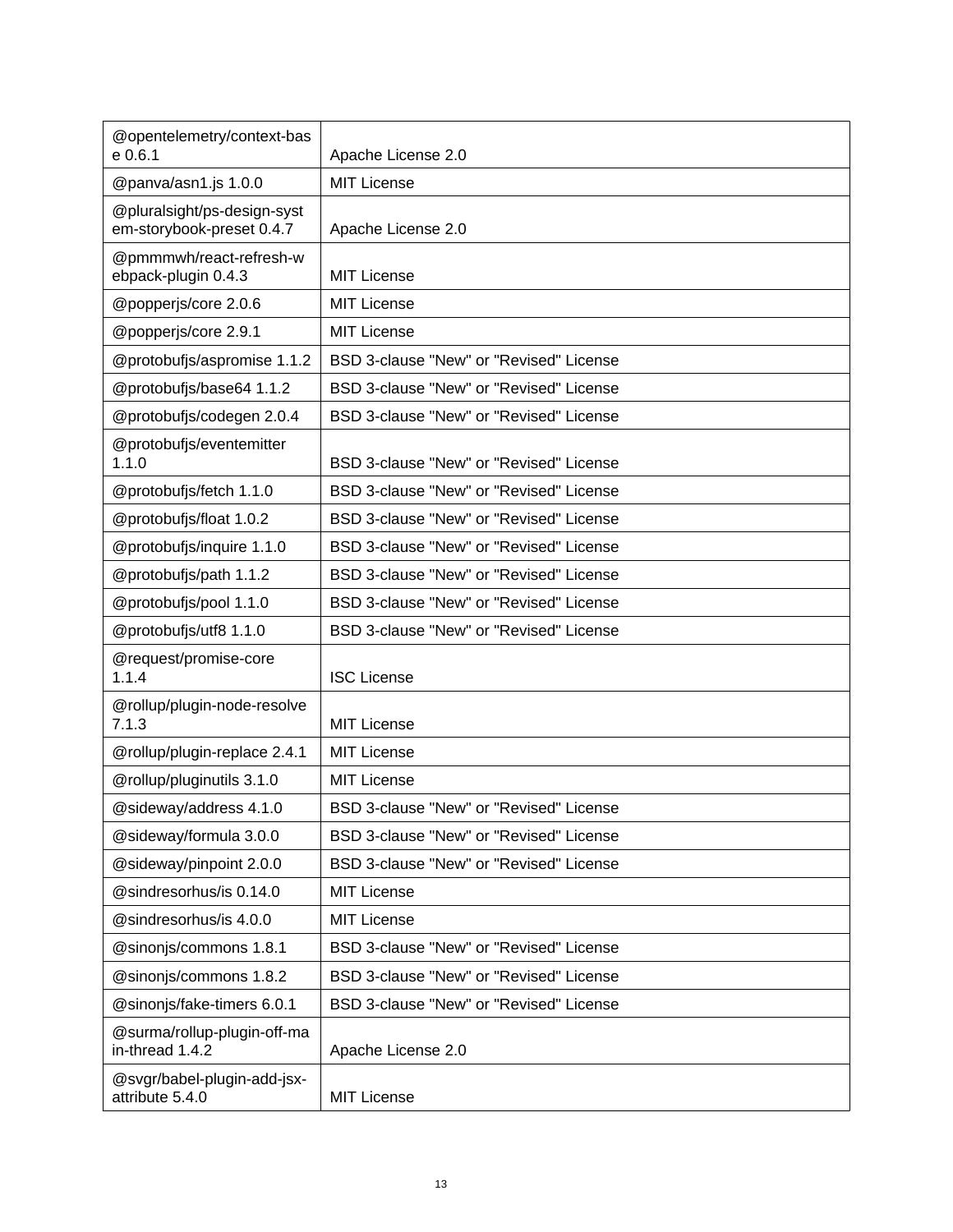| @svgr/babel-plugin-remove-<br>jsx-attribute 5.4.0        | <b>MIT License</b> |
|----------------------------------------------------------|--------------------|
| @svgr/babel-plugin-remove-<br>jsx-empty-expression 5.0.1 | <b>MIT License</b> |
| @svgr/babel-plugin-replace-j<br>sx-attribute-value 5.0.1 | <b>MIT License</b> |
| @svgr/babel-plugin-svg-dyn<br>amic-title 5.4.0           | <b>MIT License</b> |
| @svgr/babel-plugin-svg-em-<br>dimensions 5.4.0           | <b>MIT License</b> |
| @svgr/babel-plugin-transfor<br>m-react-native-svg 5.4.0  | MIT License        |
| @svgr/babel-plugin-transfor<br>m-svg-component 5.5.0     | <b>MIT License</b> |
| @svgr/babel-preset 5.5.0                                 | <b>MIT License</b> |
| @svgr/core 5.5.0                                         | <b>MIT License</b> |
| @svgr/hast-util-to-babel-ast<br>5.5.0                    | <b>MIT License</b> |
| @svgr/plugin-jsx 5.5.0                                   | <b>MIT License</b> |
| @svgr/plugin-svgo 5.5.0                                  | <b>MIT License</b> |
| @svgr/webpack 5.5.0                                      | <b>MIT License</b> |
| @szmarczak/http-timer 1.1.2                              | <b>MIT License</b> |
| @szmarczak/http-timer 4.0.5                              | <b>MIT License</b> |
| @tensorflow/tfjs-core 1.7.4                              | Apache License 2.0 |
| @tootallnate/once 1.1.2                                  | <b>MIT License</b> |
| @types/accepts 1.3.5                                     | <b>MIT License</b> |
| @types/anymatch 1.3.1                                    | MIT License        |
| @types/babel_core 7.1.12                                 | <b>MIT License</b> |
| @types/babel core 7.1.14                                 | <b>MIT License</b> |
| @types/babel_generator<br>7.6.2                          | <b>MIT License</b> |
| @types/babel_template<br>7.0.3                           | <b>MIT License</b> |
| @types/babel_template<br>7.4.0                           | <b>MIT License</b> |
| @types/babel_traverse<br>7.0.15                          | <b>MIT License</b> |
| @types/babel_traverse<br>7.11.1                          | <b>MIT License</b> |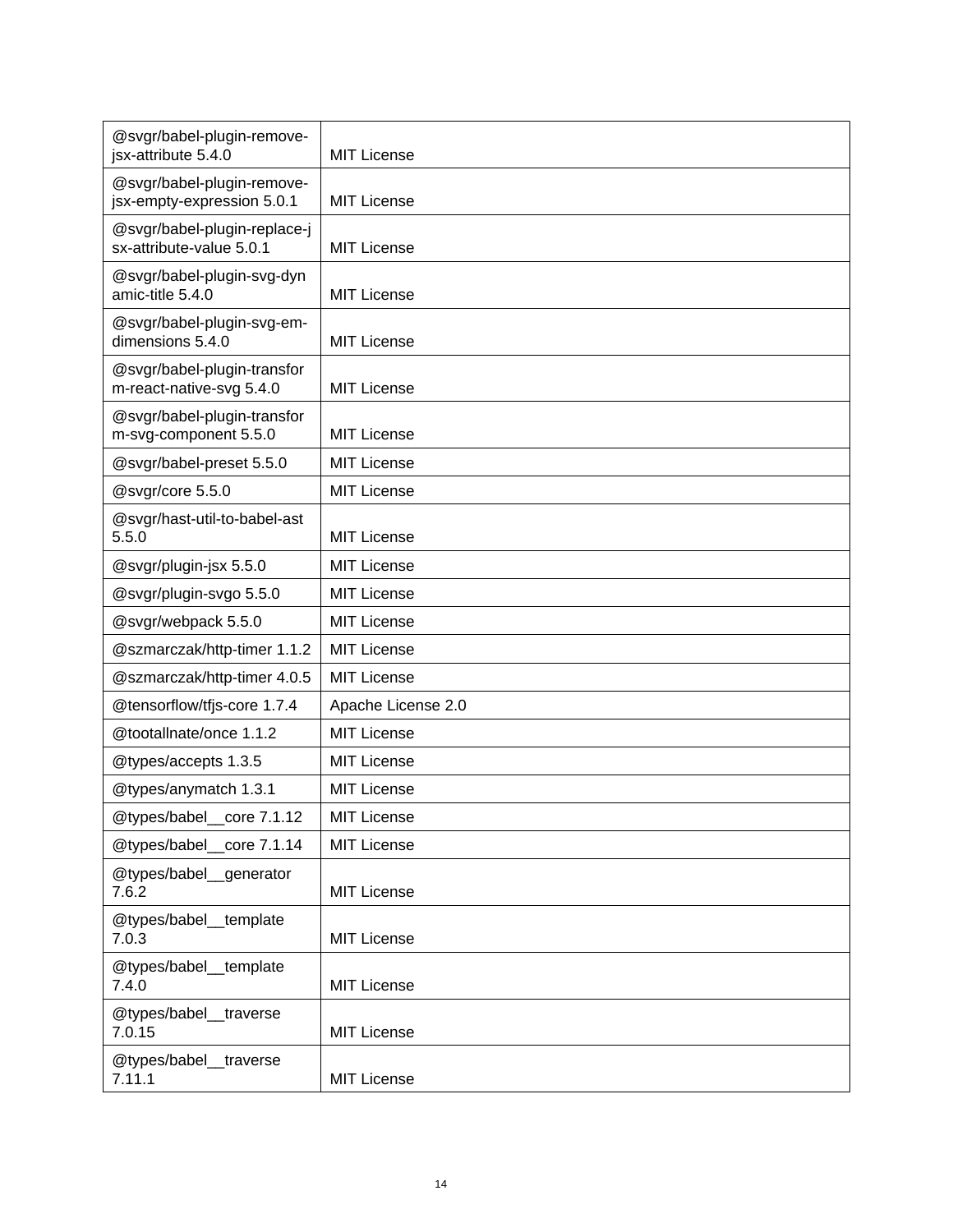| @types/body-parser 1.19.0                      | <b>MIT License</b> |
|------------------------------------------------|--------------------|
| @types/bson 4.0.3                              | MIT License        |
| @types/cacheable-request<br>6.0.1              | <b>MIT License</b> |
| @types/cheerio 0.22.28                         | <b>MIT License</b> |
| @types/color-name 1.1.1                        | <b>MIT License</b> |
| @types/connect 3.4.33                          | <b>MIT License</b> |
| @types/content-disposition<br>0.5.3            | MIT License        |
| @types/cookies 0.7.6                           | MIT License        |
| @types/cors 2.8.10                             | <b>MIT License</b> |
| @types/eslint 7.2.7                            | <b>MIT License</b> |
| @types/estree 0.0.39                           | <b>MIT License</b> |
| @types/estree 0.0.46                           | <b>MIT License</b> |
| @types/express 4.17.11                         | <b>MIT License</b> |
| @types/express-jwt 0.0.42                      | <b>MIT License</b> |
| @types/express-serve-static<br>$-core 4.17.19$ | MIT License        |
| @types/express-unless<br>0.5.1                 | <b>MIT License</b> |
| @types/fs-capacitor 2.0.0                      | <b>MIT License</b> |
| @types/glob 7.1.3                              | <b>MIT License</b> |
| @types/graceful-fs 4.1.4                       | <b>MIT License</b> |
| @types/graceful-fs 4.1.5                       | <b>MIT License</b> |
| @types/hoist-non-react-stati<br>cs 3.3.1       | <b>MIT License</b> |
| @types/html-minifier-terser<br>5.1.1           | <b>MIT License</b> |
| @types/http-assert 1.5.1                       | <b>MIT License</b> |
| @types/http-cache-semantic<br>s 4.0.0          | <b>MIT License</b> |
| @types/http-errors 1.8.0                       | <b>MIT License</b> |
| @types/istanbul-lib-coverag<br>e 2.0.3         | <b>MIT License</b> |
| @types/istanbul-lib-report<br>3.0.0            | <b>MIT License</b> |
| @types/istanbul-reports<br>3.0.0               | <b>MIT License</b> |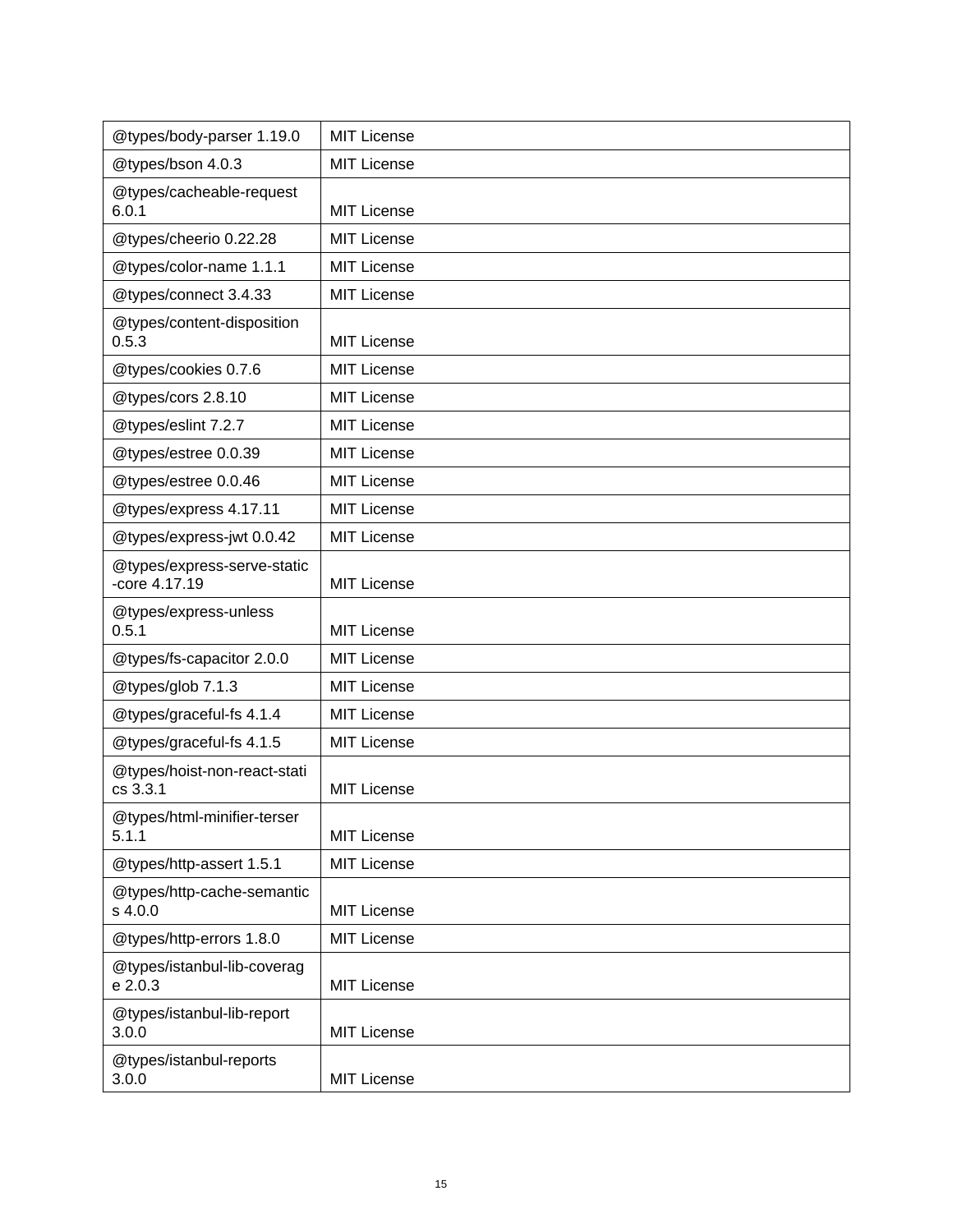| @types/json-schema 7.0.6                | <b>MIT License</b> |
|-----------------------------------------|--------------------|
| @types/json-schema 7.0.7                | <b>MIT License</b> |
| @types/json5 0.0.29                     | <b>MIT License</b> |
| @types/keygrip 1.0.2                    | <b>MIT License</b> |
| @types/keyv 3.1.1                       | <b>MIT License</b> |
| @types/koa 2.13.1                       | <b>MIT License</b> |
| @types/koa-compose 3.2.5                | <b>MIT License</b> |
| @types/long 4.0.1                       | <b>MIT License</b> |
| @types/mime 2.0.3                       | <b>MIT License</b> |
| @types/minimatch 3.0.3                  | <b>MIT License</b> |
| @types/mongodb 3.6.3                    | <b>MIT License</b> |
| @types/node 10.17.51                    | <b>MIT License</b> |
| @types/node 10.17.59                    | <b>MIT License</b> |
| @types/node 14.0.5                      | <b>MIT License</b> |
| @types/node 14.14.35                    | <b>MIT License</b> |
| @types/node 14.14.5                     | <b>MIT License</b> |
| @types/node-fetch 2.5.10                | <b>MIT License</b> |
| @types/node-fetch 2.5.7                 | <b>MIT License</b> |
| @types/normalize-package-<br>data 2.4.0 | <b>MIT License</b> |
| @types/offscreencanvas<br>2019.3.0      | <b>MIT License</b> |
| @types/parse-json 4.0.0                 | <b>MIT License</b> |
| @types/prettier 2.1.5                   | <b>MIT License</b> |
| @types/prettier 2.2.3                   | <b>MIT License</b> |
| @types/prop-types 15.7.3                | <b>MIT License</b> |
| @types/q 1.5.4                          | <b>MIT License</b> |
| @types/qs 6.9.6                         | MIT License        |
| @types/range-parser 1.2.3               | MIT License        |
| @types/react 17.0.3                     | MIT License        |
| @types/react-redux 7.1.16               | MIT License        |
| @types/resolve 0.0.8                    | MIT License        |
| @types/responselike 1.0.0               | MIT License        |
| @types/scheduler 0.16.1                 | <b>MIT License</b> |
| @types/seedrandom 2.4.27                | MIT License        |
| @types/serve-static 1.13.6              | <b>MIT License</b> |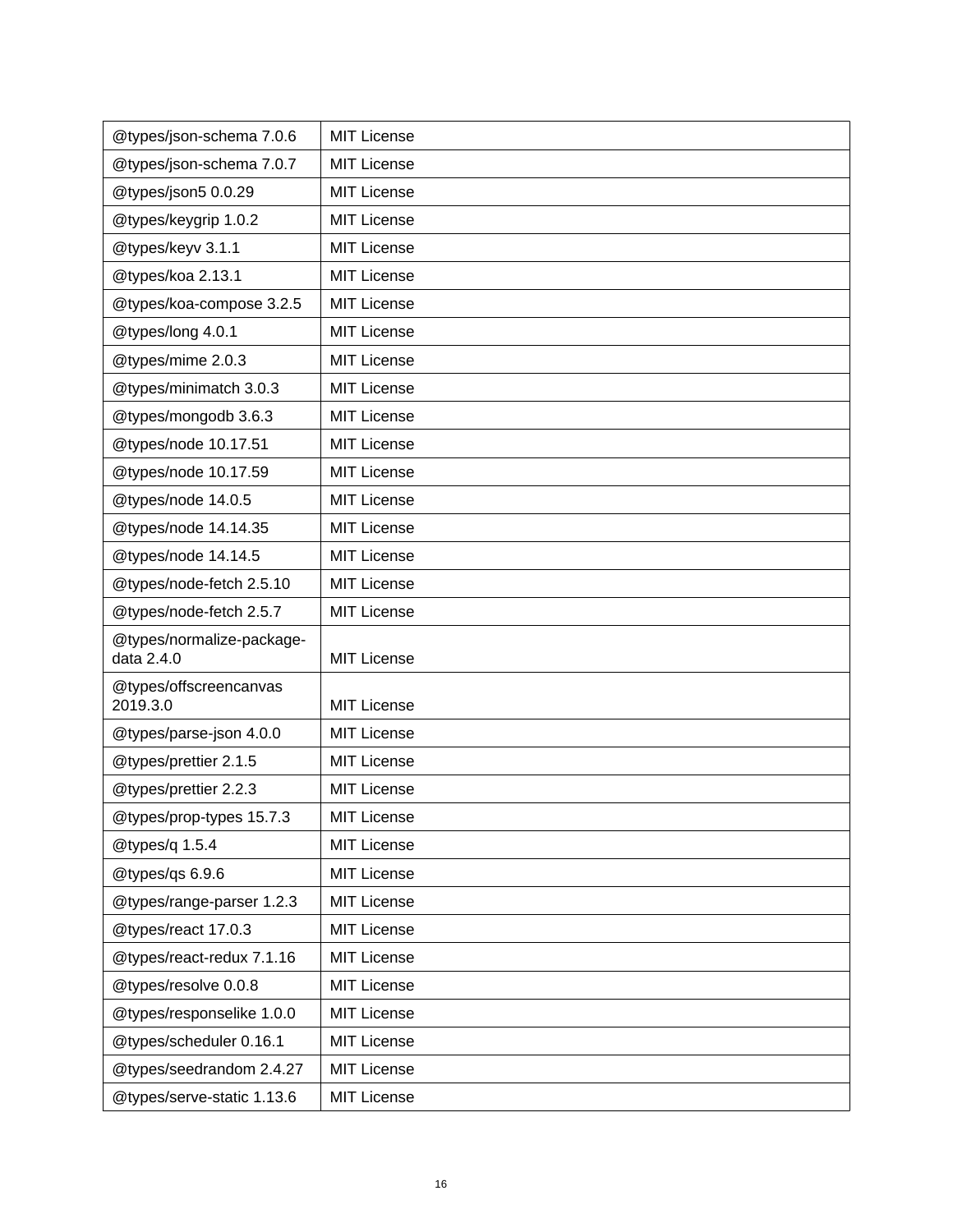| @types/source-list-map<br>0.1.2                  | <b>MIT License</b>                |
|--------------------------------------------------|-----------------------------------|
| @types/stack-utils 2.0.0                         | <b>MIT License</b>                |
| @types/swagger-schema-off<br>icial 2.0.21        | <b>MIT License</b>                |
| @types/tapable 1.0.6                             | <b>MIT License</b>                |
| @types/tunnel 0.0.1                              | <b>MIT License</b>                |
| @types/uglify-js 3.13.0                          | <b>MIT License</b>                |
| @types/webgl-ext 0.0.30                          | <b>MIT License</b>                |
| @types/webgl2 0.0.4                              | <b>MIT License</b>                |
| @types/webpack 4.41.26                           | <b>MIT License</b>                |
| @types/webpack-sources<br>2.1.0                  | <b>MIT License</b>                |
| @types/ws 7.4.2                                  | <b>MIT License</b>                |
| @types/yargs 15.0.10                             | <b>MIT License</b>                |
| @types/yargs 15.0.13                             | <b>MIT License</b>                |
| @types/yargs 15.0.9                              | <b>MIT License</b>                |
| @types/yargs-parser 15.0.0                       | <b>MIT License</b>                |
| @types/yargs-parser 20.2.0                       | <b>MIT License</b>                |
| @types/zen-observable<br>0.8.2                   | <b>MIT License</b>                |
| @typescript-eslint/eslint-plug<br>in 4.18.0      | <b>MIT License</b>                |
| @typescript-eslint/experime<br>ntal-utils 3.10.1 | <b>MIT License</b>                |
| @typescript-eslint/experime<br>ntal-utils 4.18.0 | <b>MIT License</b>                |
| @typescript-eslint/experime<br>ntal-utils 4.6.0  | <b>MIT License</b>                |
| @typescript-eslint/experime<br>ntal-utils 4.8.1  | <b>MIT License</b>                |
| @typescript-eslint/parser<br>4.18.0              | BSD 2-clause "Simplified" License |
| @typescript-eslint/scope-ma<br>nager 4.18.0      | <b>MIT License</b>                |
| @typescript-eslint/scope-ma<br>nager 4.6.0       | MIT License                       |
| @typescript-eslint/scope-ma<br>nager 4.8.1       | <b>MIT License</b>                |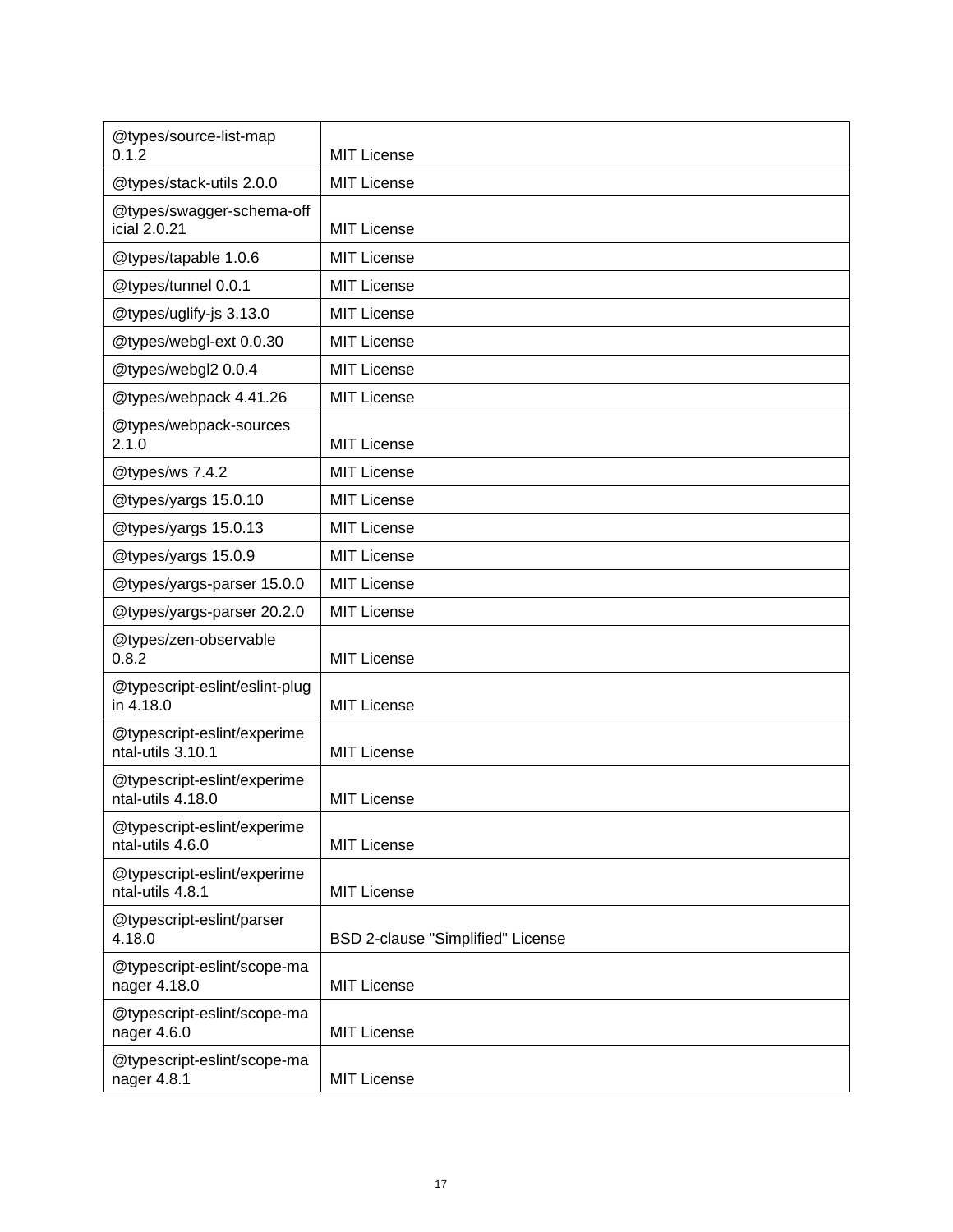| @typescript-eslint/types<br>3.10.1                 | <b>MIT License</b>                |
|----------------------------------------------------|-----------------------------------|
| @typescript-eslint/types<br>4.18.0                 | <b>MIT License</b>                |
| @typescript-eslint/types<br>4.6.0                  | <b>MIT License</b>                |
| @typescript-eslint/types<br>4.8.1                  | <b>MIT License</b>                |
| @typescript-eslint/typescript<br>-estree 3.10.1    | BSD 2-clause "Simplified" License |
| @typescript-eslint/typescript<br>-estree 4.18.0    | BSD 2-clause "Simplified" License |
| @typescript-eslint/typescript<br>-estree $4.6.0$   | BSD 2-clause "Simplified" License |
| @typescript-eslint/typescript<br>-estree $4.8.1$   | BSD 2-clause "Simplified" License |
| @typescript-eslint/visitor-key<br>s 3.10.1         | MIT License                       |
| @typescript-eslint/visitor-key<br>s 4.18.0         | MIT License                       |
| @typescript-eslint/visitor-key<br>s 4.6.0          | MIT License                       |
| @typescript-eslint/visitor-key<br>s 4.8.1          | <b>MIT License</b>                |
| @vue/compiler-core 3.0.11                          | <b>MIT License</b>                |
| @vue/compiler-dom 3.0.11                           | <b>MIT License</b>                |
| @vue/compiler-sfc 3.0.11                           | <b>MIT License</b>                |
| @vue/compiler-ssr 3.0.11                           | <b>MIT License</b>                |
| @vue/shared 3.0.11                                 | MIT License                       |
| @webassemblyjs/ast 1.9.0                           | <b>MIT License</b>                |
| @webassemblyjs/floating-po<br>int-hex-parser 1.9.0 | <b>MIT License</b>                |
| @webassemblyjs/helper-api<br>-error 1.9.0          | <b>MIT License</b>                |
| @webassemblyjs/helper-buf<br>fer 1.9.0             | <b>MIT License</b>                |
| @webassemblyjs/helper-cod<br>e-frame 1.9.0         | <b>MIT License</b>                |
| @webassemblyjs/helper-fsm<br>1.9.0                 | <b>ISC License</b>                |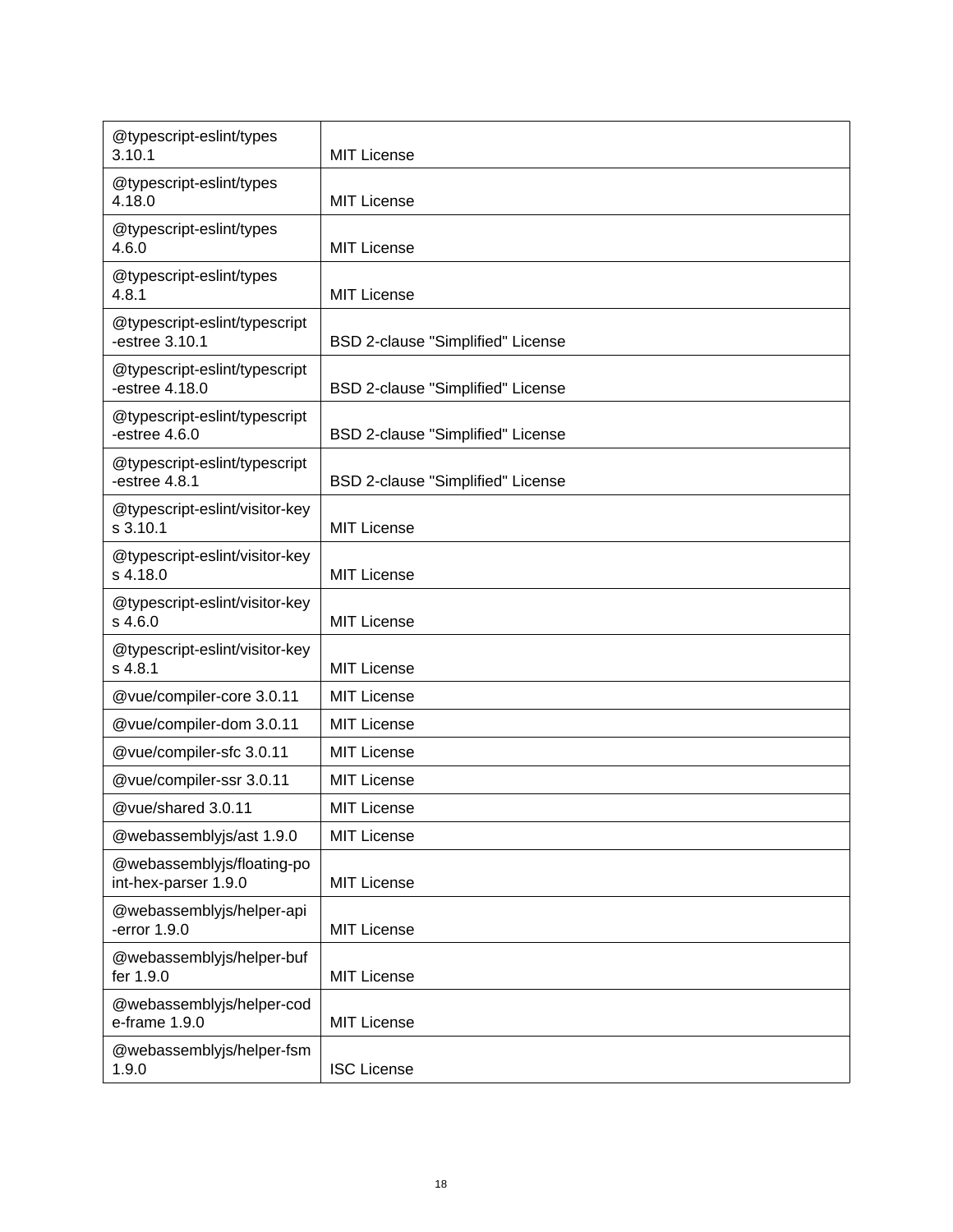| @webassemblyjs/helper-mo<br>dule-context 1.9.0 | <b>MIT License</b>                      |
|------------------------------------------------|-----------------------------------------|
| @webassemblyjs/helper-wa<br>sm-bytecode 1.9.0  | <b>MIT License</b>                      |
| @webassemblyjs/helper-wa<br>sm-section 1.9.0   | <b>MIT License</b>                      |
| @webassemblyjs/ieee754<br>1.9.0                | <b>MIT License</b>                      |
| @webassemblyjs/leb128<br>1.9.0                 | <b>MIT License</b>                      |
| @webassemblyjs/utf8 1.9.0                      | <b>MIT License</b>                      |
| @webassemblyjs/wasm-edit<br>1.9.0              | <b>MIT License</b>                      |
| @webassemblyjs/wasm-gen<br>1.9.0               | <b>MIT License</b>                      |
| @webassemblyjs/wasm-opt<br>1.9.0               | <b>MIT License</b>                      |
| @webassemblyjs/wasm-par<br>ser 1.9.0           | <b>MIT License</b>                      |
| @webassemblyjs/wast-pars<br>er 1.9.0           | <b>MIT License</b>                      |
| @webassemblyjs/wast-print<br>er 1.9.0          | <b>MIT License</b>                      |
| @wry/context 0.5.3                             | <b>MIT License</b>                      |
| @wry/context 0.5.4                             | <b>MIT License</b>                      |
| @wry/context 0.6.0                             | <b>MIT License</b>                      |
| @wry/equality 0.1.11                           | <b>MIT License</b>                      |
| @wry/equality 0.3.4                            | <b>MIT License</b>                      |
| @wry/equality 0.4.0                            | <b>MIT License</b>                      |
| @wry/trie 0.2.1                                | <b>MIT License</b>                      |
| @wry/trie 0.2.2                                | <b>MIT License</b>                      |
| @wry/trie 0.3.0                                | <b>MIT License</b>                      |
| @xtuc/ieee754 1.2.0                            | BSD 3-clause "New" or "Revised" License |
| @xtuc/long 4.2.2                               | Apache License 2.0                      |
| AWS SDK for Node.js<br>v2.829.0                | Apache License 2.0                      |
| AWS SDK for Node.js<br>v2.886.0                | Apache License 2.0                      |
| Acorn 6.4.2                                    | <b>MIT License</b>                      |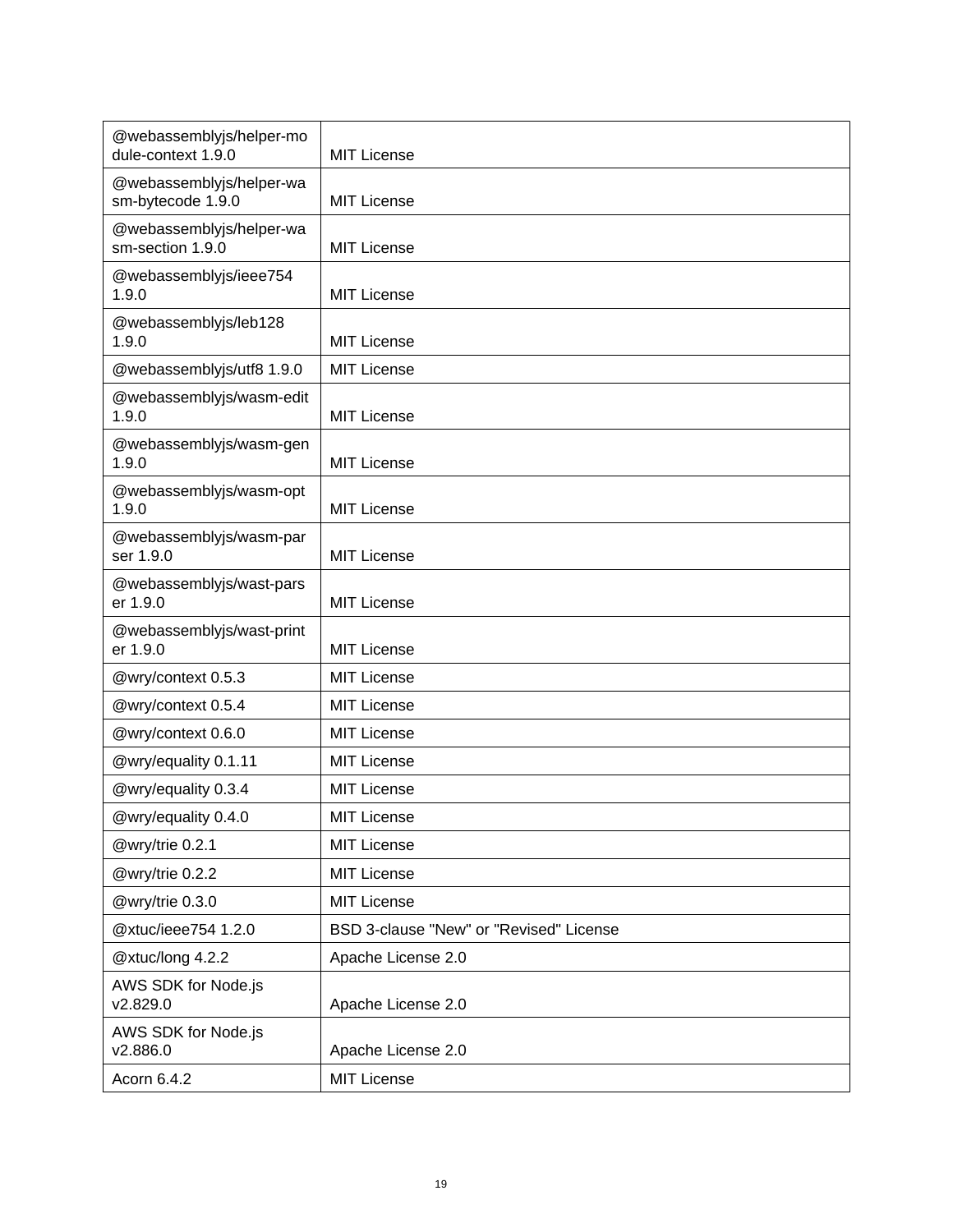| Acorn 7.4.0            | <b>MIT License</b>                |
|------------------------|-----------------------------------|
| Acorn 7.4.1            | <b>MIT License</b>                |
| Acorn 8.1.0            | <b>MIT License</b>                |
| Acorn-JSX 5.3.1        | <b>MIT License</b>                |
| Async 0.9.2            | <b>MIT License</b>                |
| Async 2.6.3            | <b>MIT License</b>                |
| Async 3.2.0            | <b>MIT License</b>                |
| Autoprefixer 9.8.6     | <b>MIT License</b>                |
| <b>BASE 0.11.2</b>     | <b>MIT License</b>                |
| BigInteger.js 1.6.48   | The Unlicense                     |
| Bluebird 3.5.1         | <b>MIT License</b>                |
| Bluebird 3.7.2         | <b>MIT License</b>                |
| Bluebird JS 3.5.1      | <b>MIT License</b>                |
| Bluebird JS v3.4.7     | <b>MIT License</b>                |
| Bluebird JS v3.7.2     | <b>MIT License</b>                |
| <b>Buffer 5.2.1</b>    | <b>MIT License</b>                |
| Buffer v4.9.2          | <b>MIT License</b>                |
| Buffer v5.7.1          | <b>MIT License</b>                |
| <b>COLORS 1.4.0</b>    | <b>MIT License</b>                |
| CSSselect 2.1.0        | BSD 2-clause "Simplified" License |
| CSSselect 3.1.2        | BSD 2-clause "Simplified" License |
| Chalk 1.1.3            | <b>MIT License</b>                |
| <b>Chalk 2.4.2</b>     | <b>MIT License</b>                |
| Chalk 4.1.1            | <b>MIT License</b>                |
| Chalk v3.0.0           | <b>MIT License</b>                |
| Chalk v4.1.0           | <b>MIT License</b>                |
| Chart.js 2.9.4         | <b>MIT License</b>                |
| Clone 1.0.4            | <b>MIT License</b>                |
| Clone 2.1.2            | <b>MIT License</b>                |
| Commander.js 4.1.1     | <b>MIT License</b>                |
| Commander.js 6.2.1     | <b>MIT License</b>                |
| Commander.js v2.20.3   | <b>MIT License</b>                |
| Commander.js v7.2.0    | <b>MIT License</b>                |
| Decamelize 1.2.0       | <b>MIT License</b>                |
| Del using Globs v4.1.1 | <b>MIT License</b>                |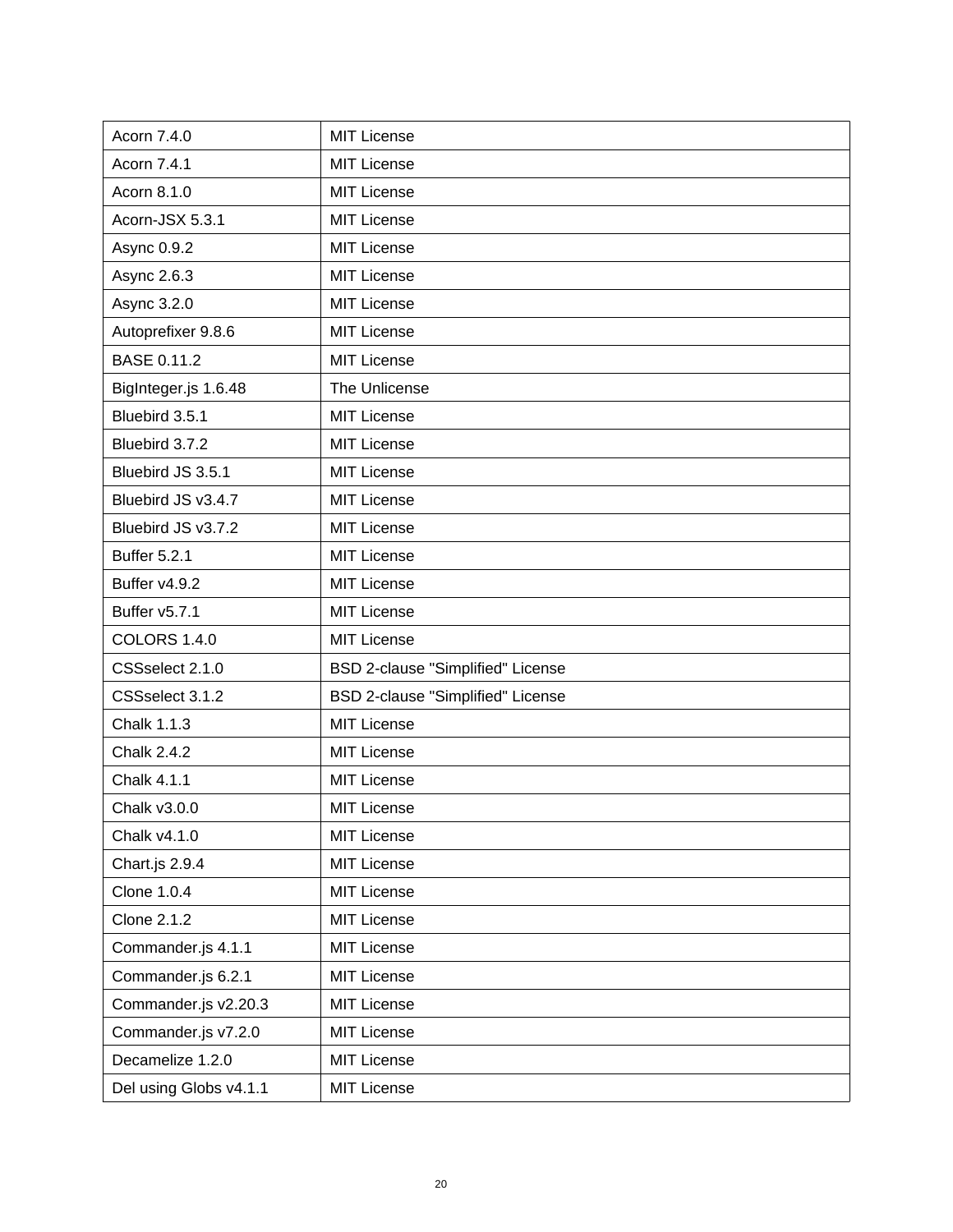| DomHandler 2.4.2                             | BSD 2-clause "Simplified" License        |
|----------------------------------------------|------------------------------------------|
| DomHandler v4.0.0                            | <b>BSD 2-clause "Simplified" License</b> |
| <b>ESLint 7.22.0</b>                         | <b>MIT License</b>                       |
| <b>ESLint v7.18.0</b>                        | <b>MIT License</b>                       |
| ESLint v7.25.0                               | <b>MIT License</b>                       |
| Enzyme 1.0.4                                 | <b>MIT License</b>                       |
| Enzyme 3.11.0                                | <b>MIT License</b>                       |
| Esprima 4.0.1                                | BSD 2-clause "Simplified" License        |
| ForbesLindesay/umd 3.0.3                     | <b>MIT License</b>                       |
| Gozala/events 1.1.1                          | <b>MIT License</b>                       |
| Gozala/events 2.1.0                          | <b>MIT License</b>                       |
| Gozala/events 3.2.0                          | <b>MIT License</b>                       |
| Gozala/events 3.3.0                          | <b>MIT License</b>                       |
| Gozala/querystring 0.2.0                     | <b>MIT License</b>                       |
| Gozala/querystring 0.2.1                     | <b>MIT License</b>                       |
| GraphQL 1.0.1                                | <b>MIT License</b>                       |
| History v4.10.1                              | <b>MIT License</b>                       |
| Inquirer.js 6.5.2                            | <b>MIT License</b>                       |
| JS-YAML. Native JS port of<br>PyYAML. 3.14.0 | <b>MIT License</b>                       |
| JS-YAML. Native JS port of<br>PyYAML. 3.14.1 | <b>MIT License</b>                       |
| JS-YAML. Native JS port of<br>PyYAML. 4.1.0  | <b>MIT License</b>                       |
| JSON 3 3.3.3                                 | <b>MIT License</b>                       |
| JSONStream 1.3.5                             | (MIT License OR Apache License 2.0)      |
| JedWatson/react-select<br>4.3.0              | <b>MIT License</b>                       |
| Jest from Facebook 26.6.0                    | <b>MIT License</b>                       |
| Jest from Facebook v26.0.0                   | <b>MIT License</b>                       |
| Jest from Facebook v26.6.2                   | <b>MIT License</b>                       |
| Jest from Facebook v26.6.3                   | <b>MIT License</b>                       |
| Jose 2.0.5                                   | <b>MIT License</b>                       |
| Lodash 4.17.20-npm                           | <b>MIT License</b>                       |
| Lodash 4.17.21                               | <b>MIT License</b>                       |
| Long.js $4.0.0$                              | Apache License 2.0                       |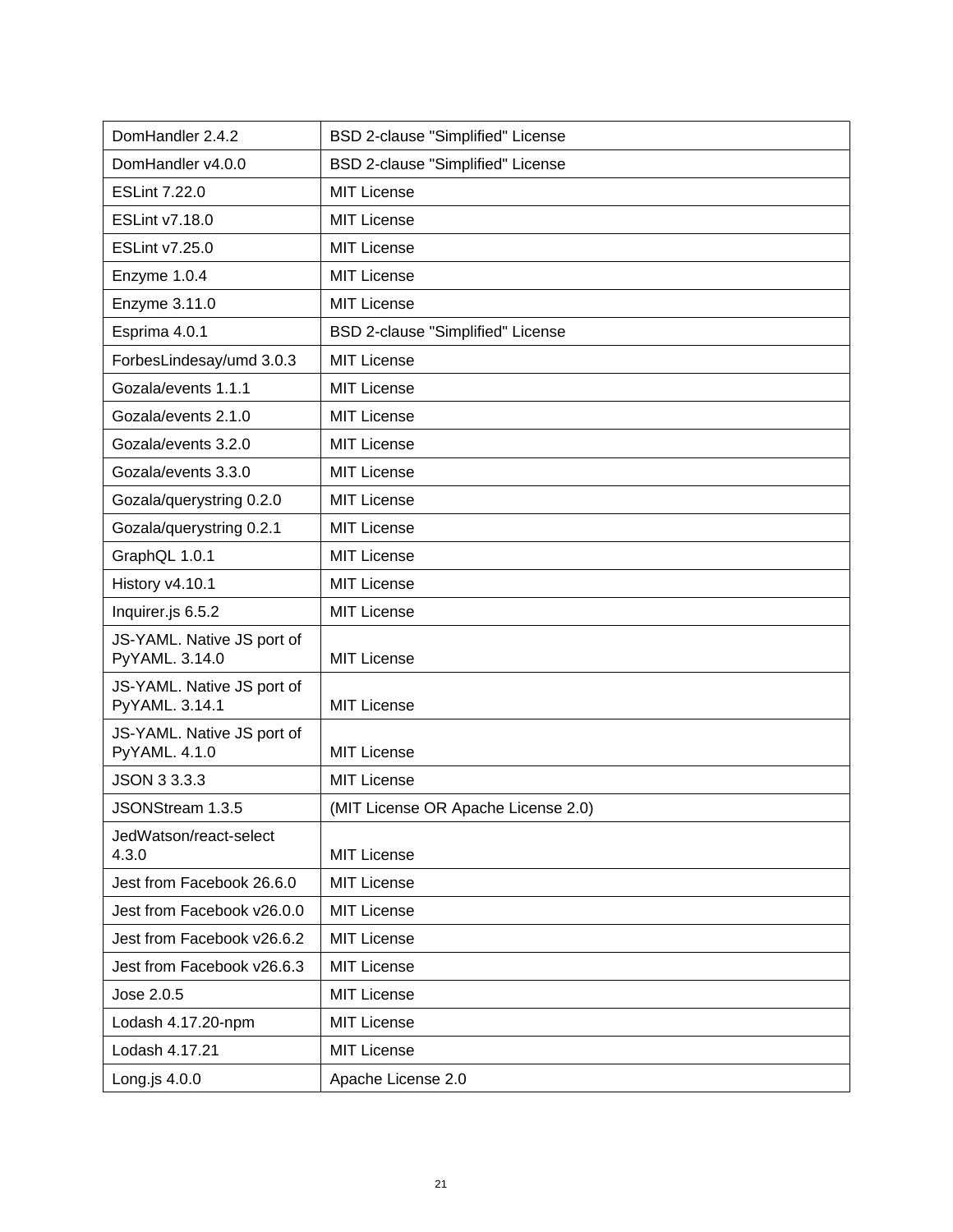| Merge-Stream 2.0.0                              | <b>MIT License</b> |
|-------------------------------------------------|--------------------|
| Mocha (JavaScript Testing<br>Framework) unknown | <b>MIT License</b> |
| Moment JavaScript Date<br>Library 2.29.1        | <b>MIT License</b> |
| Mongoose 5.11.12                                | <b>MIT License</b> |
| Negotiator 0.6.1                                | <b>MIT License</b> |
| Negotiator 0.6.2                                | <b>MIT License</b> |
| Numeral-js 2.0.6                                | <b>MIT License</b> |
| PostCSS 8.2.4                                   | <b>MIT License</b> |
| PostCSS 8.2.8                                   | <b>MIT License</b> |
| Punycode.js 1.3.2                               | <b>MIT License</b> |
| Punycode.js 1.4.1                               | <b>MIT License</b> |
| Punycode.js v2.1.1                              | <b>MIT License</b> |
| QUnit 1.3.0-pre                                 | <b>MIT License</b> |
| Qix-/color-convert 1.9.3                        | <b>MIT License</b> |
| Qix-/color-convert 2.0.1                        | <b>MIT License</b> |
| Raynos/for-each 0.3.3                           | <b>MIT License</b> |
| <b>React from Facebook</b><br>16.13.1           | <b>MIT License</b> |
| React from Facebook 17.0.1                      | <b>MIT License</b> |
| React from Facebook 17.0.2                      | <b>MIT License</b> |
| React-Redux v7.2.3                              | <b>MIT License</b> |
| ReactiveX RxJS 6.6.7                            | Apache License 2.0 |
| Redux JS v4.0.5                                 | <b>MIT License</b> |
| Request - Simple HTTP<br><b>Client 2.88.2</b>   | Apache License 2.0 |
| Strip ANSI 3.0.1                                | <b>MIT License</b> |
| Strip ANSI 4.0.0                                | <b>MIT License</b> |
| Strip ANSI 5.2.0                                | <b>MIT License</b> |
| Strip ANSI 6.0.0                                | <b>MIT License</b> |
| Two-Screen/stable 0.1.8                         | <b>MIT License</b> |
| TypedArray 0.0.6                                | <b>MIT License</b> |
| <b>UUID 3.3.2</b>                               | <b>MIT License</b> |
| <b>UUID 3.4.0</b>                               | <b>MIT License</b> |
| <b>UUID 8.3.1</b>                               | <b>MIT License</b> |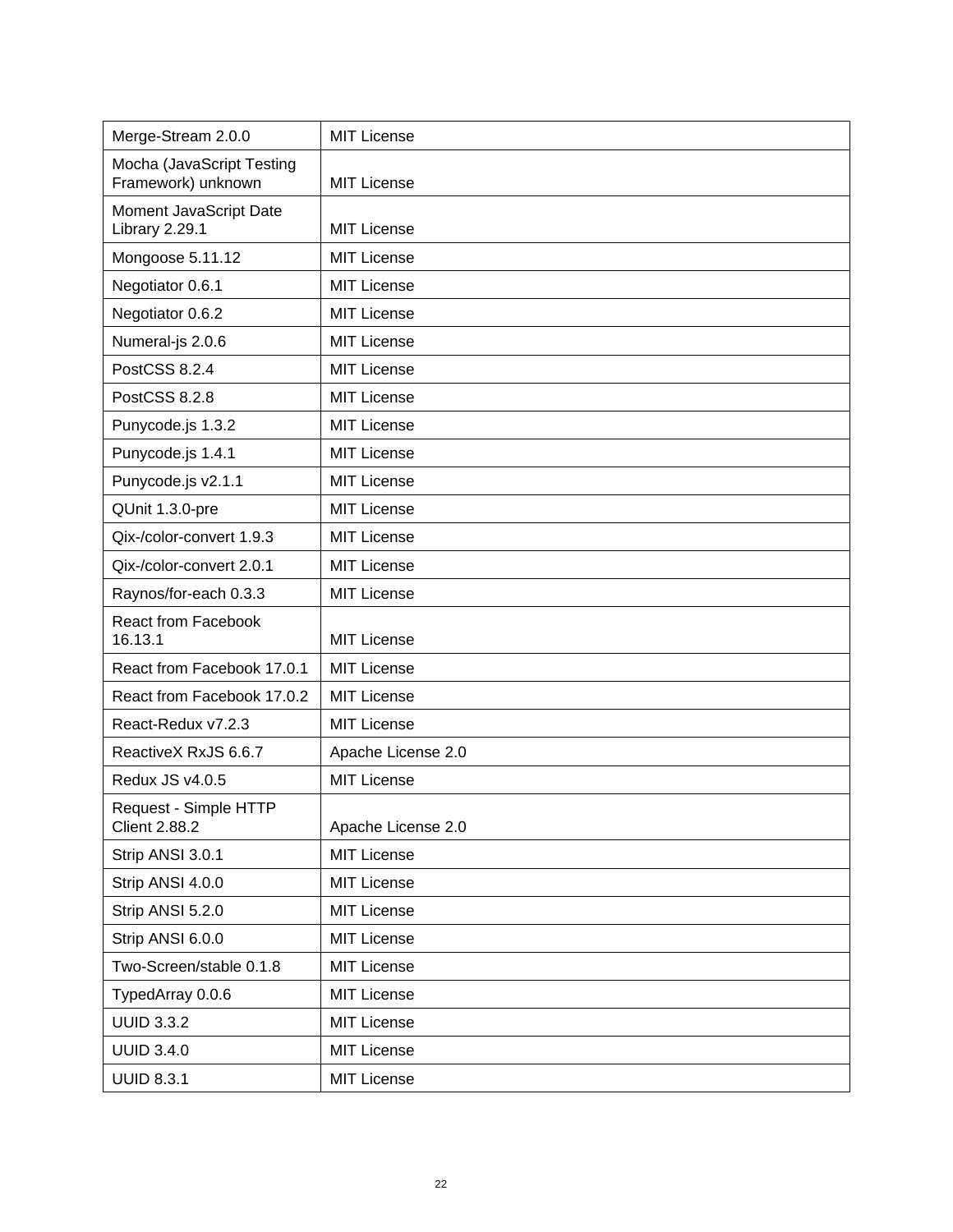| <b>UUID 8.3.2</b>                | <b>MIT License</b>                      |
|----------------------------------|-----------------------------------------|
| Visionmedia Debug 2.6.9          | <b>MIT License</b>                      |
| Visionmedia Debug 3.1.0          | <b>MIT License</b>                      |
| Visionmedia Debug 3.2.6          | <b>MIT License</b>                      |
| Visionmedia Debug 3.2.7          | <b>MIT License</b>                      |
| Visionmedia Debug 4.1.1          | <b>MIT License</b>                      |
| Visionmedia Debug 4.2.0          | <b>MIT License</b>                      |
| Visionmedia Debug 4.3.1          | <b>MIT License</b>                      |
| Webpack v4.44.2                  | <b>MIT License</b>                      |
| abab 2.0.5                       | BSD 3-clause "New" or "Revised" License |
| abbrev 1.1.1                     | <b>ISC License</b>                      |
| abort-controller 3.0.0           | <b>MIT License</b>                      |
| abstract-logging 2.0.1           | <b>MIT License</b>                      |
| acorn-globals 6.0.0              | <b>MIT License</b>                      |
| acorn-node 1.8.2                 | Apache License 2.0                      |
| acorn-walk 7.2.0                 | <b>MIT License</b>                      |
| address 1.1.2                    | <b>MIT License</b>                      |
| adjust-sourcemap-loader<br>3.0.0 | <b>MIT License</b>                      |
| agent-base 6.0.0                 | <b>MIT License</b>                      |
| agent-base 6.0.2                 | <b>MIT License</b>                      |
| agentkeepalive 4.1.3             | <b>MIT License</b>                      |
| agentkeepalive 4.1.4             | <b>MIT License</b>                      |
| aggregate-error 3.1.0            | <b>MIT License</b>                      |
| aheckmann/mquery 3.2.3           | <b>MIT License</b>                      |
| airbnb-prop-types 2.16.0         | <b>MIT License</b>                      |
| ajv 7.0.3                        | <b>MIT License</b>                      |
| ajv v6.12.6                      | <b>MIT License</b>                      |
| ajv v7.2.3                       | <b>MIT License</b>                      |
| ajv-errors 1.0.1                 | <b>MIT License</b>                      |
| ajv-keywords 3.5.2               | <b>MIT License</b>                      |
| alphanum-sort 1.0.2              | <b>MIT License</b>                      |
| ansi-align 3.0.0                 | <b>ISC License</b>                      |
| ansi-colors 3.2.4                | <b>MIT License</b>                      |
| ansi-colors 4.1.1                | MIT License                             |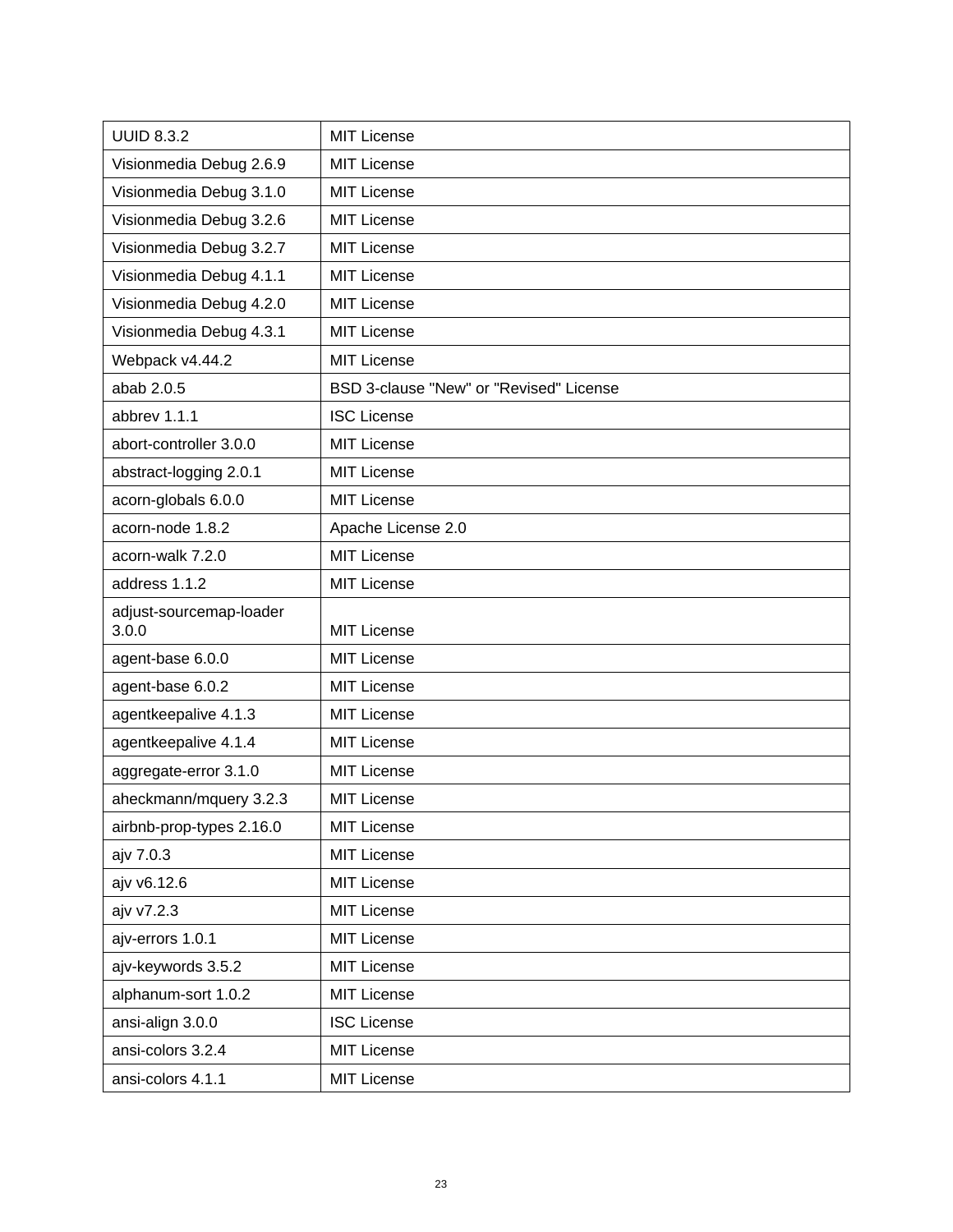| ansi-escapes v3.2.0                              | <b>MIT License</b> |
|--------------------------------------------------|--------------------|
| ansi-escapes v4.3.1                              | <b>MIT License</b> |
| ansi-html 0.0.7                                  | Apache License 2.0 |
| ansi-regex 2.1.1                                 | <b>MIT License</b> |
| ansi-regex 3.0.0                                 | <b>MIT License</b> |
| ansi-regex 4.1.0                                 | <b>MIT License</b> |
| ansi-regex 5.0.0                                 | <b>MIT License</b> |
| ansi-styles 2.2.1                                | <b>MIT License</b> |
| ansi-styles 3.2.1                                | <b>MIT License</b> |
| ansi-styles 4.2.1                                | <b>MIT License</b> |
| ansi-styles v4.3.0                               | <b>MIT License</b> |
| ansicolors 0.2.1                                 | <b>MIT License</b> |
| any-shell-escape 0.1.1                           | <b>MIT License</b> |
| anymatch 2.0.0                                   | <b>ISC License</b> |
| anymatch 3.1.1                                   | <b>ISC License</b> |
| apollo-cache-control 0.11.4                      | <b>MIT License</b> |
| apollo-cache-control<br>0.11.4-alpha.0           | <b>MIT License</b> |
| apollo-cache-control 0.13.0                      | <b>MIT License</b> |
| apollo-env 0.10.0                                | <b>MIT License</b> |
| apollo-env 0.6.3-alpha.0                         | <b>MIT License</b> |
| apollo-graphql 0.6.0                             | <b>MIT License</b> |
| apollo-graphql 0.9.2                             | <b>MIT License</b> |
| apollo-link 0.8.21                               | <b>MIT License</b> |
| apollo-link 1.2.14                               | <b>MIT License</b> |
| apollo-server 2.23.0-alpha.1                     | <b>MIT License</b> |
| apollo-server 2.24.0                             | <b>MIT License</b> |
| apollo-server-module-graphi<br>ql 0.6.0-alpha.0  | <b>MIT License</b> |
| apollo-server-module-graphi<br>ql 0.7.3          | <b>MIT License</b> |
| apollo-server-module-graphi<br>ql 2.23.0-alpha.1 | <b>MIT License</b> |
| apollo-server-module-graphi<br>ql 2.24.0         | <b>MIT License</b> |
| apollo-server-module-graphi<br>ql 2.5.0          | <b>MIT License</b> |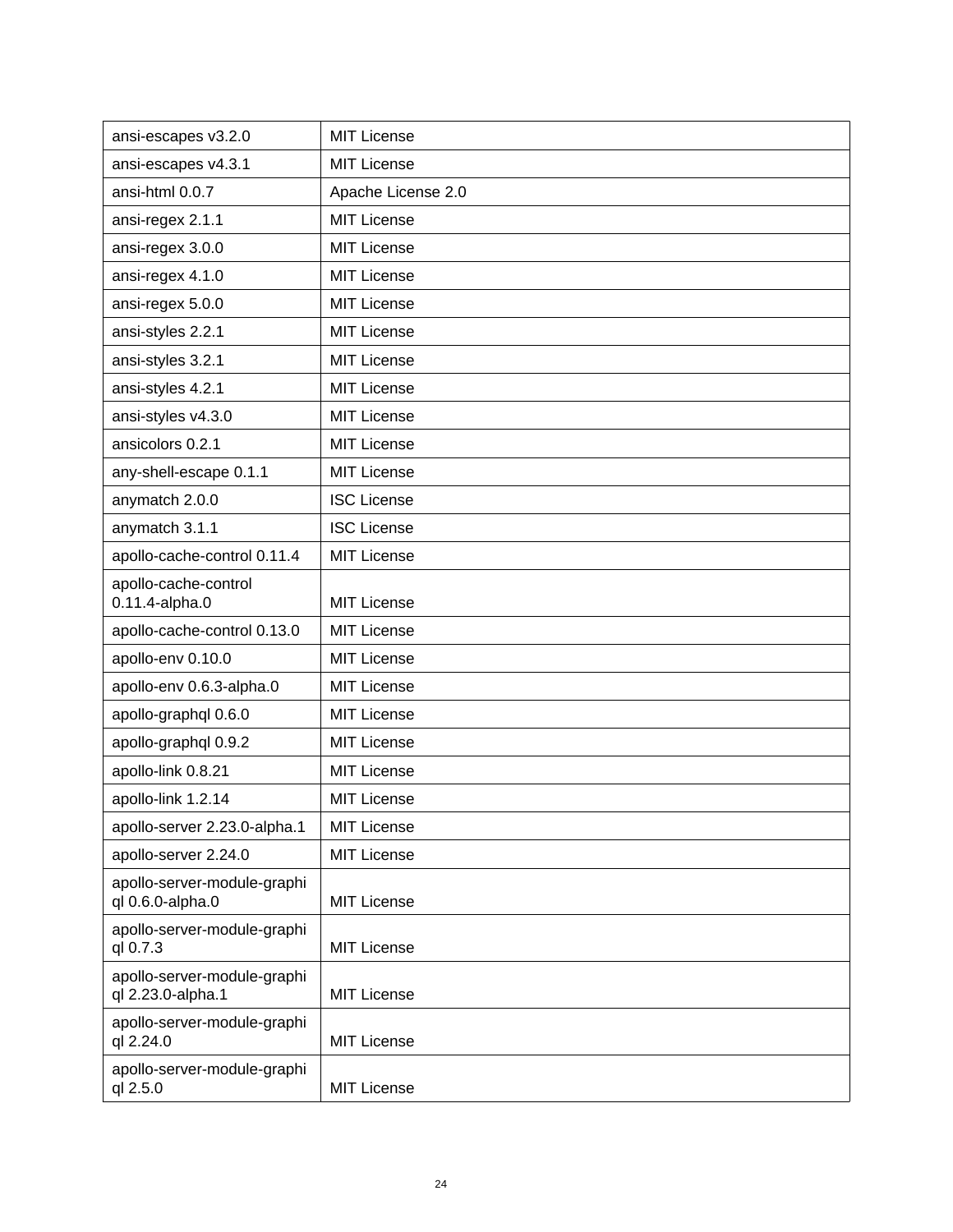| apollo-server-module-graphi<br>ql 2.5.0-alpha.0 | MIT License        |
|-------------------------------------------------|--------------------|
| apollo-server-module-graphi<br>ql 3.0.0         | <b>MIT License</b> |
| apollo-server-module-graphi<br>ql v0.6.0        | <b>MIT License</b> |
| apollo-server-module-graphi<br>ql v0.7.0        | MIT License        |
| apollo-server-plugin-base<br>0.10.2             | <b>MIT License</b> |
| apollo-server-plugin-base<br>0.12.0             | <b>MIT License</b> |
| apollo-server-types 0.6.3                       | <b>MIT License</b> |
| apollo-server-types 0.8.0                       | <b>MIT License</b> |
| apollo-tracing 0.12.0                           | <b>MIT License</b> |
| apollo-tracing 0.14.0                           | <b>MIT License</b> |
| apollographql/graphql-tools<br>v4.0.4           | <b>MIT License</b> |
| apollographql/react-apollo<br>0.0.1             | <b>MIT License</b> |
| apply-clients 3.0.2                             | <b>ISC License</b> |
| aproba 1.2.0                                    | <b>ISC License</b> |
| are-we-there-yet 1.1.5                          | <b>ISC License</b> |
| argparse 1.0.10                                 | <b>MIT License</b> |
| argparse 2.0.1                                  | <b>MIT License</b> |
| aria-query v4.2.2                               | Apache License 2.0 |
| arity-n 1.0.4                                   | MIT License        |
| arr-diff 4.0.0                                  | <b>MIT License</b> |
| arr-flatten 1.1.0                               | <b>MIT License</b> |
| arr-union 3.1.0                                 | <b>MIT License</b> |
| array-differ 3.0.0                              | <b>MIT License</b> |
| array-filter 1.0.0                              | <b>MIT License</b> |
| array-flatten 1.1.1                             | <b>MIT License</b> |
| array-flatten 2.1.2                             | <b>MIT License</b> |
| array-flatten v3.0.0                            | <b>MIT License</b> |
| array-includes 3.1.2                            | <b>MIT License</b> |
| array-includes 3.1.3                            | <b>MIT License</b> |
| array-union 1.0.2                               | <b>MIT License</b> |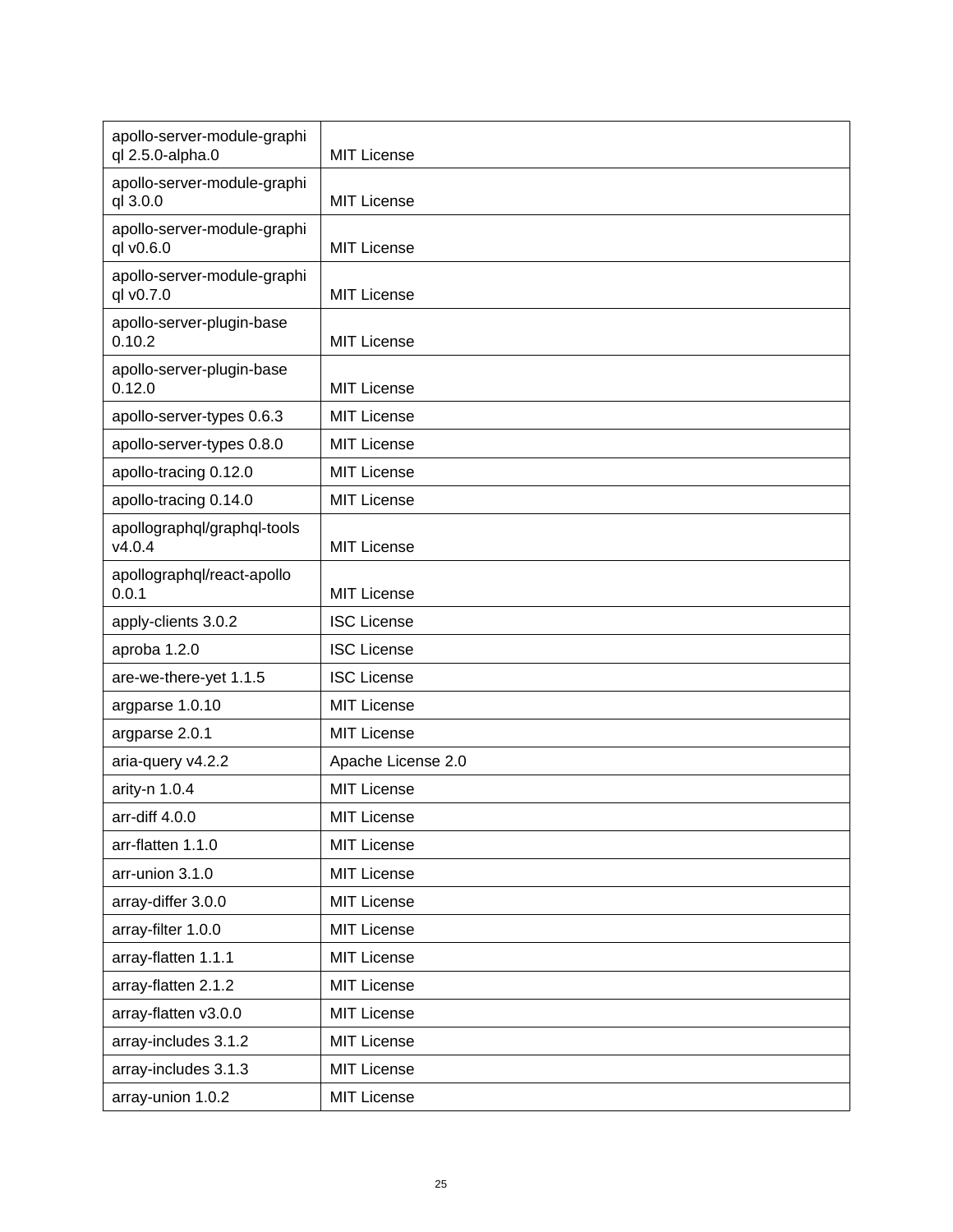| array-union v2.1.0                           | <b>MIT License</b>                      |
|----------------------------------------------|-----------------------------------------|
| array-uniq 1.0.3                             | <b>MIT License</b>                      |
| array-unique 0.3.2                           | <b>MIT License</b>                      |
| array.prototype.find 2.1.1                   | <b>MIT License</b>                      |
| array.prototype.flat 1.2.4                   | <b>MIT License</b>                      |
| array.prototype.flatmap 1.2.4                | <b>MIT License</b>                      |
| arrify 2.0.1                                 | <b>MIT License</b>                      |
| asap 2.0.6                                   | <b>MIT License</b>                      |
| asn1.js-rfc2560 v5.4.1                       | <b>MIT License</b>                      |
| assign-symbols 1.0.0                         | <b>MIT License</b>                      |
| ast-types-flow 0.0.7                         | <b>ISC License</b>                      |
| astral-regex 2.0.0                           | <b>MIT License</b>                      |
| async-each 1.0.3                             | <b>MIT License</b>                      |
| async-limiter v1.0.1                         | <b>MIT License</b>                      |
| async-retry 1.3.1                            | MIT License                             |
| asynckit 0.4.0                               | <b>MIT License</b>                      |
| at-least-node 1.0.0                          | <b>ISC License</b>                      |
| atob 2.1.2                                   | (MIT License OR Apache License 2.0)     |
| atomic-sleep 1.0.0                           | <b>MIT License</b>                      |
| auth0-js v9.15.0                             | <b>MIT License</b>                      |
| autocannon 6.5.0                             | <b>MIT License</b>                      |
| available-typed-arrays 1.0.2                 | <b>MIT License</b>                      |
| avvio 7.2.0                                  | <b>MIT License</b>                      |
| aws4 1.9.1                                   | <b>MIT License</b>                      |
| aws4 v1.11.0                                 | <b>MIT License</b>                      |
| axobject-query 2.2.0                         | Apache License 2.0                      |
| babel-eslint 10.1.0                          | <b>MIT License</b>                      |
| babel-extract-comments<br>1.0.0              | <b>MIT License</b>                      |
| babel-loader 8.1.0                           | <b>MIT License</b>                      |
| babel-plugin-dynamic-import<br>-node $2.3.3$ | <b>MIT License</b>                      |
| babel-plugin-istanbul 6.0.0                  | BSD 3-clause "New" or "Revised" License |
| babel-plugin-macros 2.8.0                    | <b>MIT License</b>                      |
| babel-plugin-named-asset-i<br>mport 0.3.7    | <b>MIT License</b>                      |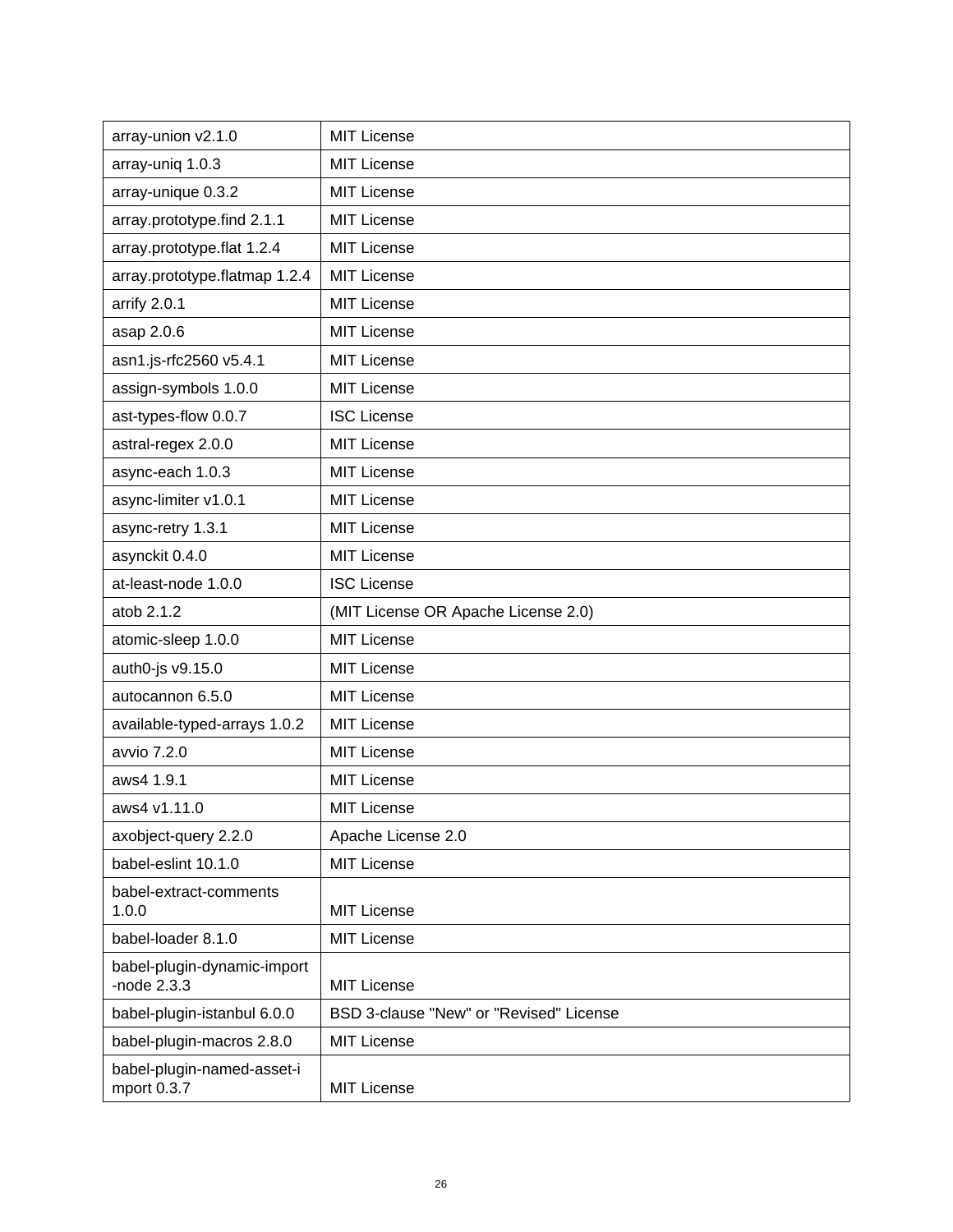| babel-plugin-polyfill-corejs2<br>0.1.10                   | <b>MIT License</b>                      |
|-----------------------------------------------------------|-----------------------------------------|
| babel-plugin-polyfill-corejs3<br>0.1.7                    | <b>MIT License</b>                      |
| babel-plugin-polyfill-regener<br>ator 0.1.6               | <b>MIT License</b>                      |
| babel-plugin-syntax-object-r<br>est-spread 6.13.0         | <b>MIT License</b>                      |
| babel-plugin-transform-objec<br>t-rest-spread 6.26.0      | <b>MIT License</b>                      |
| babel-plugin-transform-react<br>-remove-prop-types 0.4.24 | <b>MIT License</b>                      |
| babel-preset-current-node-s<br>yntax 1.0.0                | <b>MIT License</b>                      |
| babel-preset-current-node-s<br>yntax 1.0.1                | <b>MIT License</b>                      |
| babel-runtime 6.26.0                                      | <b>MIT License</b>                      |
| babylon 6.18.0                                            | <b>ISC License</b>                      |
| backo2 1.0.2                                              | <b>MIT License</b>                      |
| balanced-match 1.0.0                                      | <b>MIT License</b>                      |
| base64-js 1.5.1                                           | <b>MIT License</b>                      |
| base64-js v1.3.1                                          | <b>MIT License</b>                      |
| bcrypt-pbkdf 1.0.2                                        | BSD 3-clause "New" or "Revised" License |
| bfj 7.0.2                                                 | <b>MIT License</b>                      |
| big.js 5.2.2                                              | <b>MIT License</b>                      |
| bignumber.js 9.0.1                                        | <b>MIT License</b>                      |
| binary 0.3.0                                              | <b>MIT License</b>                      |
| binary-extensions 1.13.1                                  | <b>MIT License</b>                      |
| binary-extensions v2.0.0                                  | <b>MIT License</b>                      |
| binary-extensions v2.1.0                                  | <b>MIT License</b>                      |
| binary-extensions v2.2.0                                  | <b>MIT License</b>                      |
| bit-twiddle 1.0.2                                         | <b>MIT License</b>                      |
| bl 2.2.1                                                  | <b>MIT License</b>                      |
| bl 4.0.3                                                  | <b>MIT License</b>                      |
| bn.js v4.11.9                                             | <b>MIT License</b>                      |
| bn.js v4.12.0                                             | <b>MIT License</b>                      |
| bn.js v5.1.3                                              | <b>MIT License</b>                      |
| bn.js v5.2.0                                              | <b>MIT License</b>                      |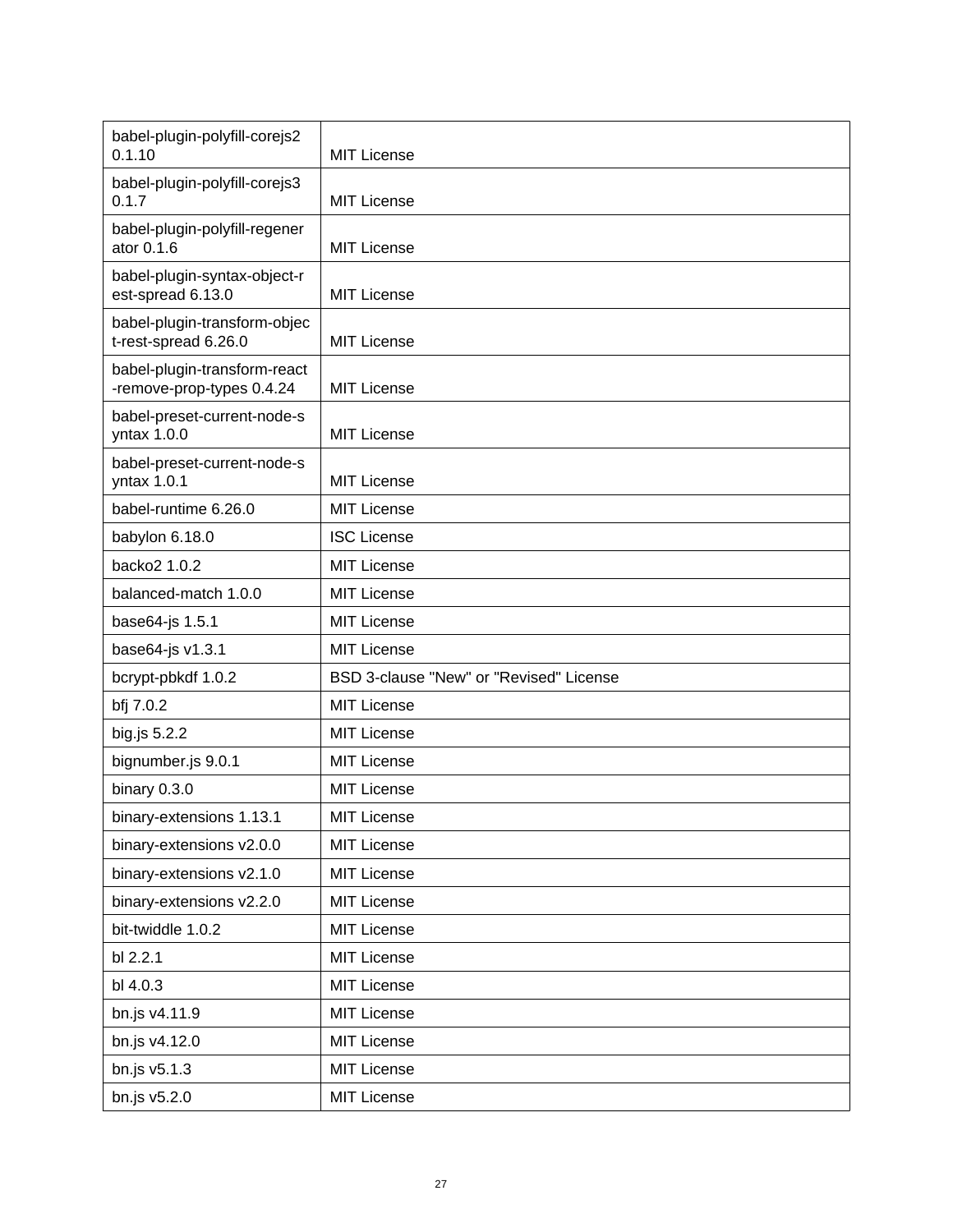| body-parser 1.19.0                  | <b>MIT License</b>                      |
|-------------------------------------|-----------------------------------------|
| bonjour 3.5.0                       | <b>MIT License</b>                      |
| boolbase 1.0.0                      | <b>ISC License</b>                      |
| brace-expansion 1.1.11              | <b>MIT License</b>                      |
| brfs 2.0.2                          | <b>MIT License</b>                      |
| brix/crypto-js 3.1.8                | <b>MIT License</b>                      |
| brix/crypto-js 3.3.0                | <b>MIT License</b>                      |
| brorand 1.1.0                       | <b>MIT License</b>                      |
| browser-pack 6.1.0                  | <b>MIT License</b>                      |
| browser-process-hrtime<br>0.1.3     | BSD 2-clause "Simplified" License       |
| browser-process-hrtime<br>1.0.0     | BSD 2-clause "Simplified" License       |
| browserify-aes 1.2.0                | <b>MIT License</b>                      |
| browserify-cipher 1.0.1             | <b>MIT License</b>                      |
| browserify-rsa 4.1.0                | <b>MIT License</b>                      |
| browserify-sign 4.2.1               | <b>ISC License</b>                      |
| browserify-zlib 0.2.0               | <b>MIT License</b>                      |
| browserify/resolve v1.18.1          | <b>MIT License</b>                      |
| browserify/resolve v1.19.0          | <b>MIT License</b>                      |
| browserify/resolve v1.20.0          | <b>MIT License</b>                      |
| browserslist 4.14.2                 | <b>MIT License</b>                      |
| browserslist 4.16.3                 | <b>MIT License</b>                      |
| btoa 1.2.1                          | (MIT License OR Apache License 2.0)     |
| buffer-equal-constant-time<br>1.0.1 | BSD 3-clause "New" or "Revised" License |
| buffer-from 1.1.1                   | <b>MIT License</b>                      |
| buffer-indexof 1.1.1                | <b>MIT License</b>                      |
| buffer-indexof-polyfill 1.0.2       | <b>MIT License</b>                      |
| buffer-xor 1.0.3                    | <b>MIT License</b>                      |
| builtin-modules 3.1.0               | <b>MIT License</b>                      |
| builtin-modules 3.2.0               | <b>MIT License</b>                      |
| builtin-status-codes 3.0.0          | <b>MIT License</b>                      |
| builtins 1.0.3                      | <b>MIT License</b>                      |
| busboy 0.3.1                        | <b>MIT License</b>                      |
| bytes $3.0.0$                       | <b>MIT License</b>                      |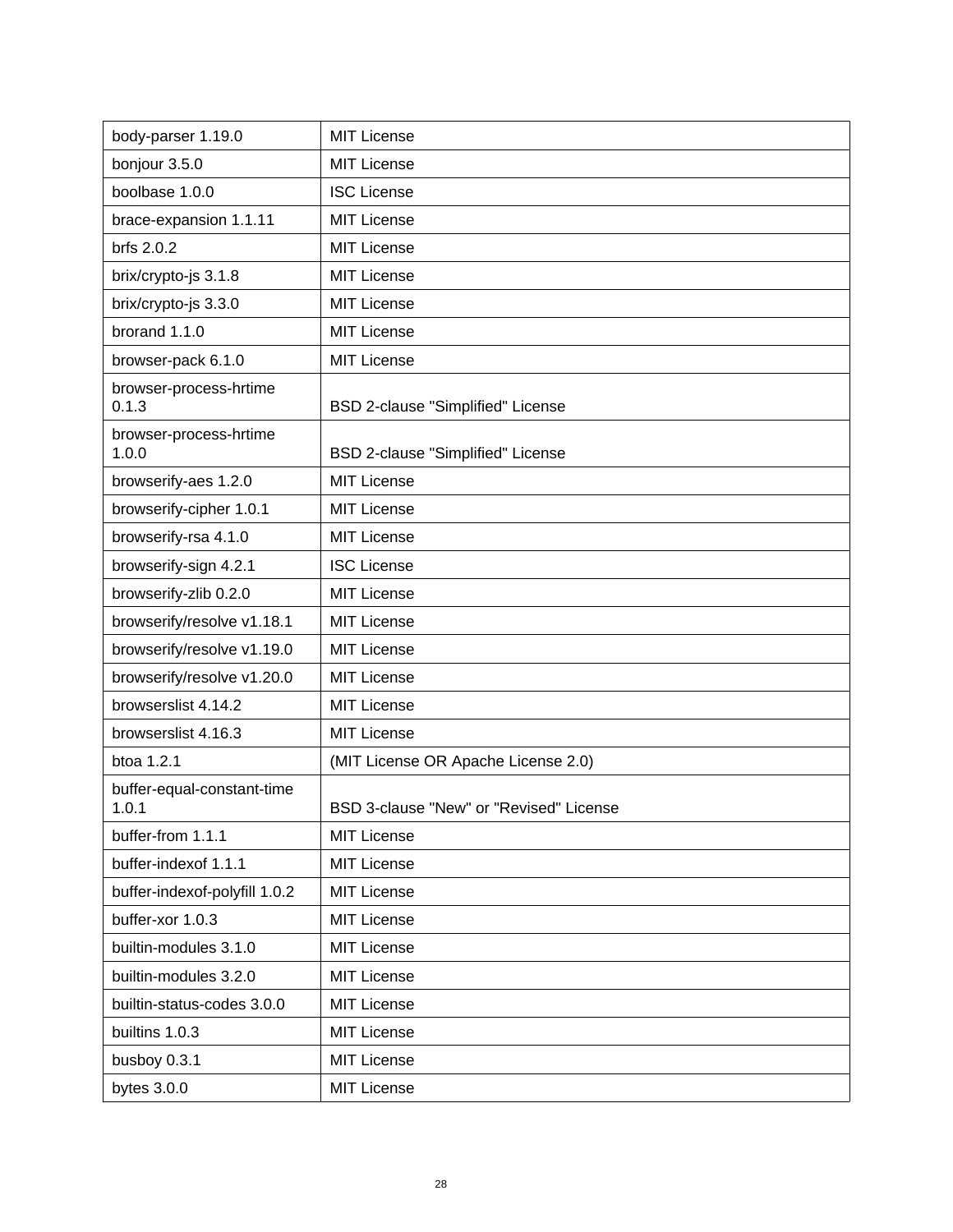| bytes 3.1.0                                   | <b>MIT License</b>                      |
|-----------------------------------------------|-----------------------------------------|
| cacache 12.0.4                                | <b>ISC License</b>                      |
| cacache 15.0.5                                | <b>ISC License</b>                      |
| cacache 15.0.6                                | <b>ISC License</b>                      |
| cache-base 1.0.1                              | <b>MIT License</b>                      |
| cacheable-lookup 5.0.3                        | <b>MIT License</b>                      |
| cacheable-lookup 5.0.4                        | <b>MIT License</b>                      |
| cacheable-request 6.1.0                       | <b>MIT License</b>                      |
| cacheable-request 7.0.1                       | <b>MIT License</b>                      |
| cached-path-relative 1.0.2                    | <b>MIT License</b>                      |
| call-bind 1.0.2                               | <b>MIT License</b>                      |
| caller-callsite 2.0.0                         | <b>MIT License</b>                      |
| caller-path 2.0.0                             | <b>MIT License</b>                      |
| callsites 2.0.0                               | <b>MIT License</b>                      |
| callsites 3.1.0                               | <b>MIT License</b>                      |
| camelcase 3.0.0                               | <b>MIT License</b>                      |
| camelcase 4.1.2                               | <b>MIT License</b>                      |
| camelcase 5.3.1                               | <b>MIT License</b>                      |
| camelcase 6.2.0                               | <b>MIT License</b>                      |
| caniuse-api 3.0.0                             | <b>MIT License</b>                      |
| caniuse-lite v1.0.30001203                    | <b>Creative Commons Attribution 4.0</b> |
| capture-exit 2.0.0                            | <b>ISC License</b>                      |
| case-sensitive-paths-webpa<br>ck-plugin 2.3.0 | <b>MIT License</b>                      |
| caseless 0.12.0                               | Apache License 2.0                      |
| cephes 1.2.0                                  | BSD 3-clause "New" or "Revised" License |
| chainsaw 0.1.0                                | MIT License                             |
| char-regex 1.0.2                              | <b>MIT License</b>                      |
| chartjs-color 2.4.1                           | <b>MIT License</b>                      |
| chartjs-color-string 0.6.0                    | MIT License                             |
| check-types.js 11.1.2                         | <b>MIT License</b>                      |
| cheerio 1.0.0-rc.5                            | MIT License                             |
| cheerio-select-tmp 0.1.1                      | BSD 2-clause "Simplified" License       |
| chokidar 2.1.8                                | MIT License                             |
| chokidar 3.4.0                                | <b>MIT License</b>                      |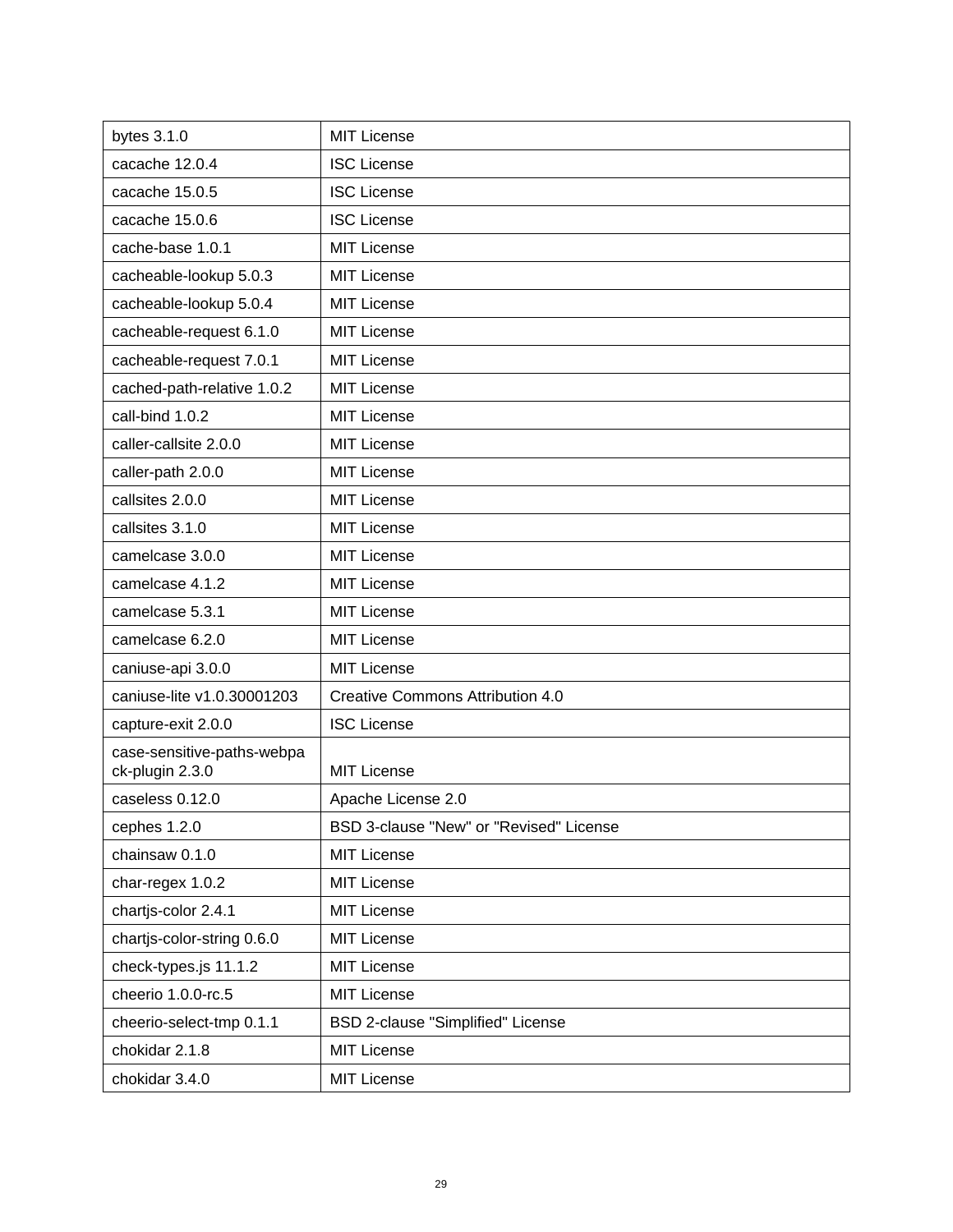| chokidar 3.5.1            | <b>MIT License</b> |
|---------------------------|--------------------|
| chownr 1.1.4              | <b>ISC License</b> |
| chownr 2.0.0              | <b>ISC License</b> |
| chrisdickinson/raf 3.4.1  | <b>MIT License</b> |
| ci-info 2.0.0             | <b>MIT License</b> |
| cint 8.2.1                | <b>ISC License</b> |
| cipher-base 1.0.4         | <b>MIT License</b> |
| cjs-module-lexer 0.6.0    | <b>MIT License</b> |
| class-utils 0.3.6         | <b>MIT License</b> |
| classnames 2.2.6          | <b>MIT License</b> |
| clean-css 4.2.3           | <b>MIT License</b> |
| clean-stack 2.2.0         | <b>MIT License</b> |
| cli-boxes 2.2.1           | <b>MIT License</b> |
| cli-cursor 2.1.0          | <b>MIT License</b> |
| cli-cursor v3.1.0         | <b>MIT License</b> |
| cli-spinners 2.5.0        | <b>MIT License</b> |
| cli-table 0.3.4           | <b>MIT License</b> |
| cli-table 0.3.6           | <b>MIT License</b> |
| cli-table3 0.6.0          | <b>MIT License</b> |
| cli-width 2.2.1           | <b>ISC License</b> |
| clinic 7.0.0              | <b>MIT License</b> |
| clinic 8.0.1              | <b>MIT License</b> |
| clipboard-copy 4.0.1      | <b>MIT License</b> |
| cliui 5.0.0               | <b>ISC License</b> |
| cliui v6.0.0              | <b>ISC License</b> |
| cliui v7.0.3              | <b>ISC License</b> |
| cliui v7.0.4              | <b>ISC License</b> |
| clone-response 1.0.2      | <b>MIT License</b> |
| cluster-key-slot 1.1.0    | Apache License 2.0 |
| co 4.6.0                  | MIT License        |
| coa 2.0.2                 | <b>MIT License</b> |
| code-point-at 1.1.0       | <b>MIT License</b> |
| collect-v8-coverage 1.0.1 | <b>MIT License</b> |
| collection-visit 1.0.0    | <b>MIT License</b> |
| color-name 1.1.3          | MIT License        |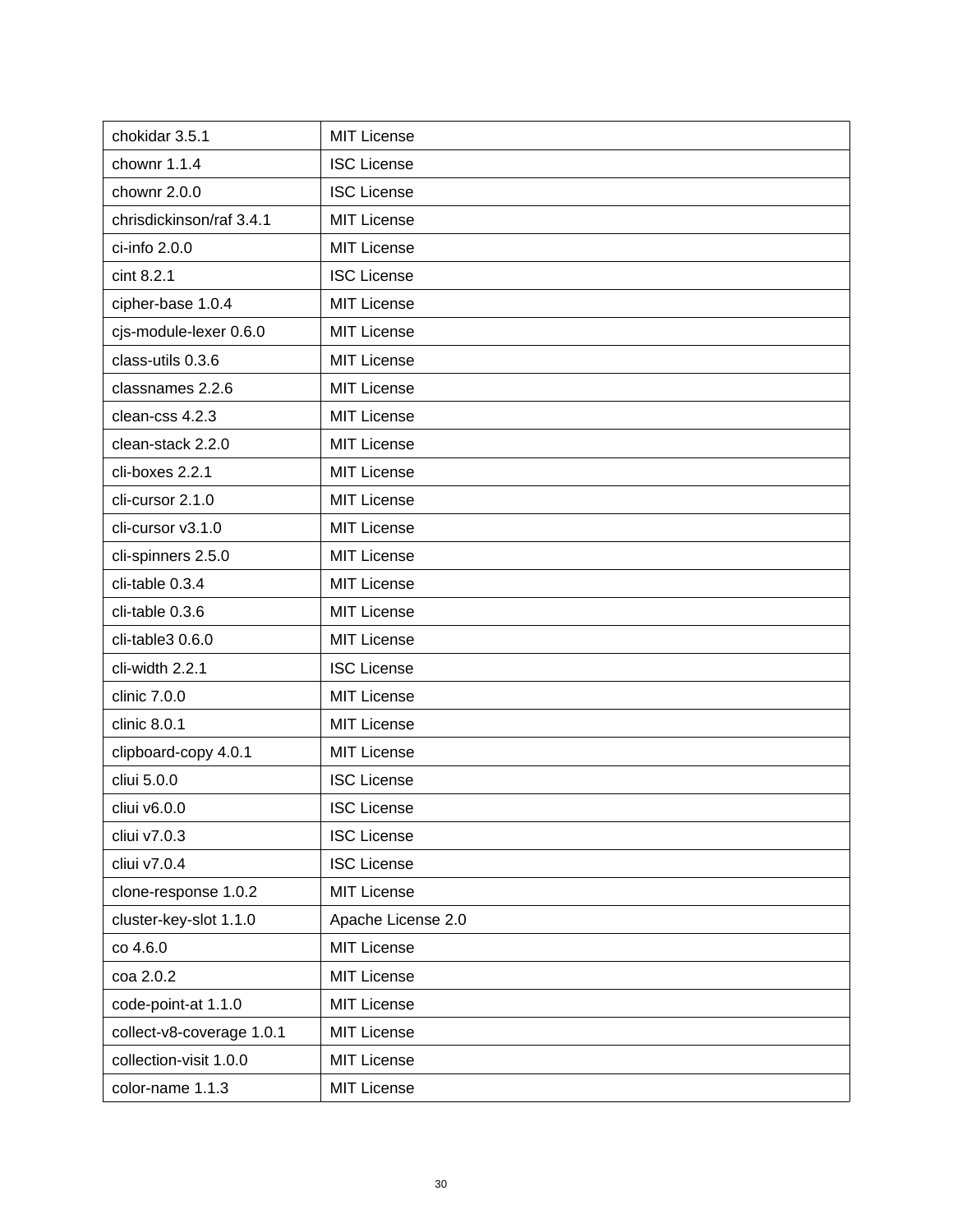| color-name 1.1.4                      | <b>MIT License</b>                |
|---------------------------------------|-----------------------------------|
| color-string 0.6.0                    | <b>MIT License</b>                |
| color-string 1.5.5                    | <b>MIT License</b>                |
| color-support 1.1.3                   | <b>ISC License</b>                |
| colorette 1.2.1                       | <b>MIT License</b>                |
| colorette 1.2.2                       | <b>MIT License</b>                |
| colors.js 1.0.3                       | <b>MIT License</b>                |
| colors.js v1.4.0                      | <b>MIT License</b>                |
| combine-source-map 0.8.0              | <b>MIT License</b>                |
| combined-stream 1.0.8                 | <b>MIT License</b>                |
| commist 1.1.0                         | <b>MIT License</b>                |
| common-tags 1.8.0                     | <b>MIT License</b>                |
| commonjs-assert v1.5.0                | <b>MIT License</b>                |
| component-emitter 1.3.0               | <b>MIT License</b>                |
| component/path-to-regexp<br>0.1.7     | <b>MIT License</b>                |
| component/path-to-regexp<br>1.8.0     | <b>MIT License</b>                |
| compose-function 3.0.3                | <b>MIT License</b>                |
| compression 1.7.4                     | <b>MIT License</b>                |
| concat-stream 1.6.2                   | <b>MIT License</b>                |
| concat-stream 2.0.0                   | <b>MIT License</b>                |
| concurrently 6.0.2                    | <b>MIT License</b>                |
| conf 1.4.0                            | <b>MIT License</b>                |
| config 3.3.3                          | <b>MIT License</b>                |
| config 3.3.6                          | MIT License                       |
| configstore 5.0.1                     | BSD 2-clause "Simplified" License |
| confusing-browser-globals<br>1.0.10   | <b>MIT License</b>                |
| connect-history-api-fallback<br>1.6.0 | <b>MIT License</b>                |
| connected-react-router 6.9.1          | <b>MIT License</b>                |
| connext 3.1.2                         | MIT License                       |
| console-browserify 1.2.0              | <b>MIT License</b>                |
| console-control-strings 1.1.0         | <b>ISC License</b>                |
| consolidate 0.16.0                    | MIT License                       |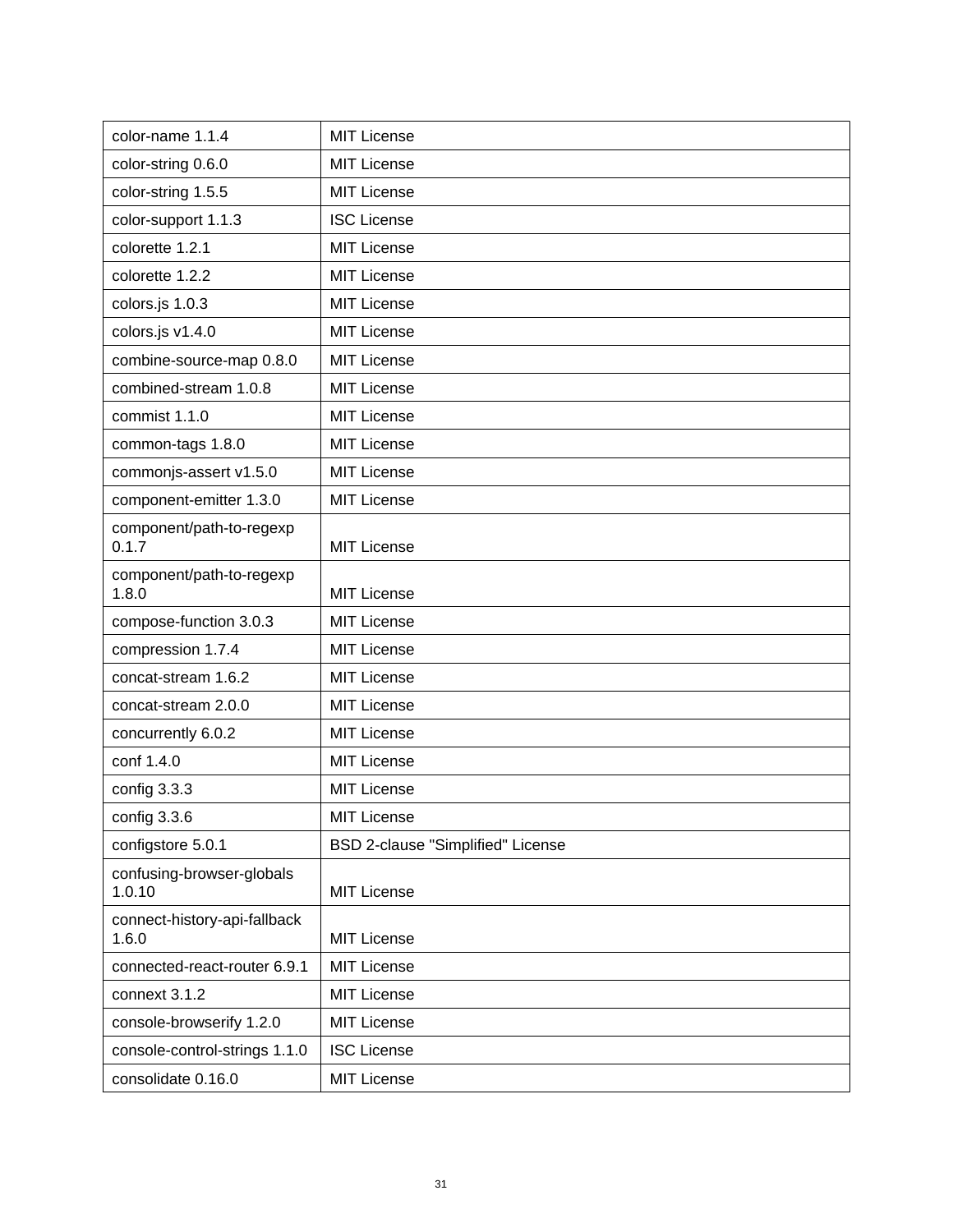| consolidated-events 2.0.2  | <b>MIT License</b>                      |
|----------------------------|-----------------------------------------|
| constants-browserify 1.0.0 | <b>MIT License</b>                      |
| contains-path 0.1.0        | <b>MIT License</b>                      |
| content-disposition 0.5.3  | <b>MIT License</b>                      |
| convert-source-map 0.3.5   | <b>MIT License</b>                      |
| convert-source-map 1.1.3   | MIT License                             |
| convert-source-map v1.7.0  | <b>MIT License</b>                      |
| cookie 0.4.0               | MIT License                             |
| cookie-signature 1.0.6     | <b>MIT License</b>                      |
| cookiejar 2.1.2            | <b>MIT License</b>                      |
| copy-concurrently 1.0.5    | <b>ISC License</b>                      |
| copy-descriptor 0.1.1      | <b>MIT License</b>                      |
| copy-to-clipboard 3.3.1    | <b>MIT License</b>                      |
| core-js 3.8.2              | <b>MIT License</b>                      |
| core-js v2.6.12            | <b>MIT License</b>                      |
| core-js v3.10.1            | <b>MIT License</b>                      |
| core-js v3.11.1            | <b>MIT License</b>                      |
| core-js v3.9.1             | <b>MIT License</b>                      |
| core-js-pure 3.10.0        | <b>MIT License</b>                      |
| core-js-pure 3.11.1        | <b>MIT License</b>                      |
| core-js-pure 3.9.1         | <b>MIT License</b>                      |
| core-util-is 1.0.2         | <b>MIT License</b>                      |
| coreyti's showdown 1.9.1   | BSD 3-clause "New" or "Revised" License |
| cosmiconfig 5.2.1          | <b>MIT License</b>                      |
| cosmiconfig 6.0.0          | <b>MIT License</b>                      |
| cosmiconfig 7.0.0          | <b>MIT License</b>                      |
| create-hash 1.2.0          | <b>MIT License</b>                      |
| create-hmac 1.1.7          | <b>MIT License</b>                      |
| create-react-app 2.0.0     | <b>MIT License</b>                      |
| create-react-app 6.0.9     | <b>MIT License</b>                      |
| createecdh 4.0.4           | <b>MIT License</b>                      |
| cross-argv 1.0.0           | <b>MIT License</b>                      |
| cross-env 7.0.3            | <b>MIT License</b>                      |
| crypto-browserify 3.12.0   | <b>MIT License</b>                      |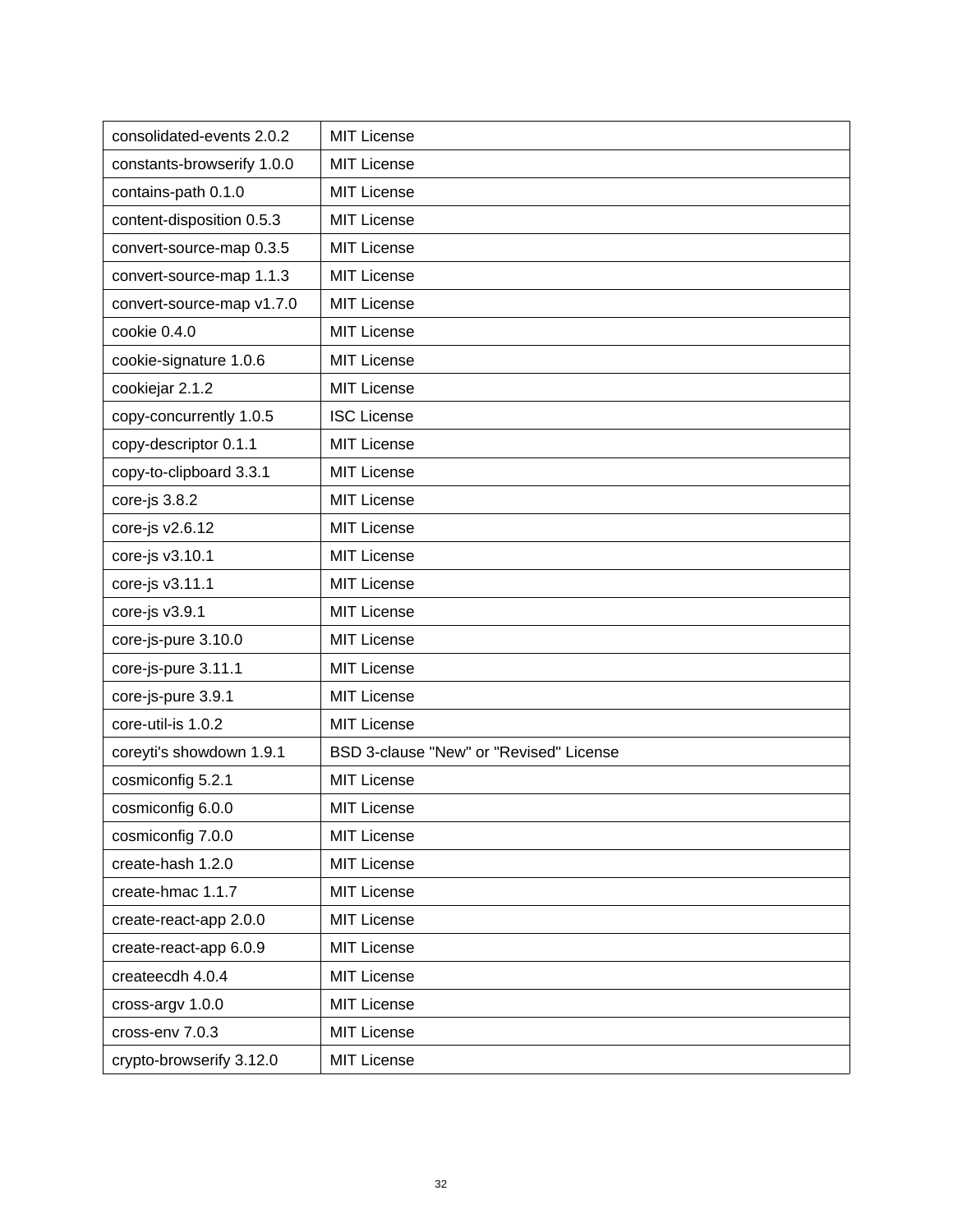| crypto-browserify/pbkdf2<br>v3.1.1  | <b>MIT License</b>                       |
|-------------------------------------|------------------------------------------|
| crypto-js 3.3.0                     | <b>MIT License</b>                       |
| crypto-js-aes 1.0.0                 | <b>MIT License</b>                       |
| crypto-random-string 1.0.0          | <b>MIT License</b>                       |
| crypto-random-string 2.0.0          | <b>MIT License</b>                       |
| css 2.2.4                           | <b>MIT License</b>                       |
| css-blank-pseudo 0.1.4              | Creative Commons Zero v1.0 Universal     |
| css-color-names 0.0.4               | <b>MIT License</b>                       |
|                                     |                                          |
| css-declaration-sorter 4.0.1        | <b>MIT License</b>                       |
| css-has-pseudo 0.10.0               | Creative Commons Zero v1.0 Universal     |
| css-loader 4.3.0                    | <b>MIT License</b>                       |
| css-prefers-color-scheme<br>3.1.1   | Creative Commons Zero v1.0 Universal     |
| css-select-base-adapter<br>0.1.1    | <b>MIT License</b>                       |
| css-tree 1.0.0-alpha.37             | <b>MIT License</b>                       |
| css-tree 1.1.2                      | <b>MIT License</b>                       |
| css-what v3.4.2                     | BSD 2-clause "Simplified" License        |
| css-what v4.0.0                     | <b>BSD 2-clause "Simplified" License</b> |
| $cssdb$ 4.4.0                       | Creative Commons Zero v1.0 Universal     |
| cssesc 2.0.0                        | <b>MIT License</b>                       |
| cssesc 3.0.0                        | <b>MIT License</b>                       |
| cssfilter 0.0.10                    | <b>MIT License</b>                       |
| cssnano 4.1.10                      | <b>MIT License</b>                       |
| cssnano-preset-default 4.0.7        | <b>MIT License</b>                       |
| cssnano-util-get-arguments<br>4.0.0 | <b>MIT License</b>                       |
| cssnano-util-get-match 4.0.0        | <b>MIT License</b>                       |
| cssnano-util-raw-cache 4.0.1        | <b>MIT License</b>                       |
| cssnano-util-same-parent            |                                          |
| 4.0.1                               | <b>MIT License</b>                       |
| csso v4.2.0                         | <b>MIT License</b>                       |
| cssom 0.3.8                         | <b>MIT License</b>                       |
| cssom 0.4.4                         | <b>MIT License</b>                       |
| cssstyle 2.3.0                      | <b>MIT License</b>                       |
| csstype 3.0.7                       | <b>MIT License</b>                       |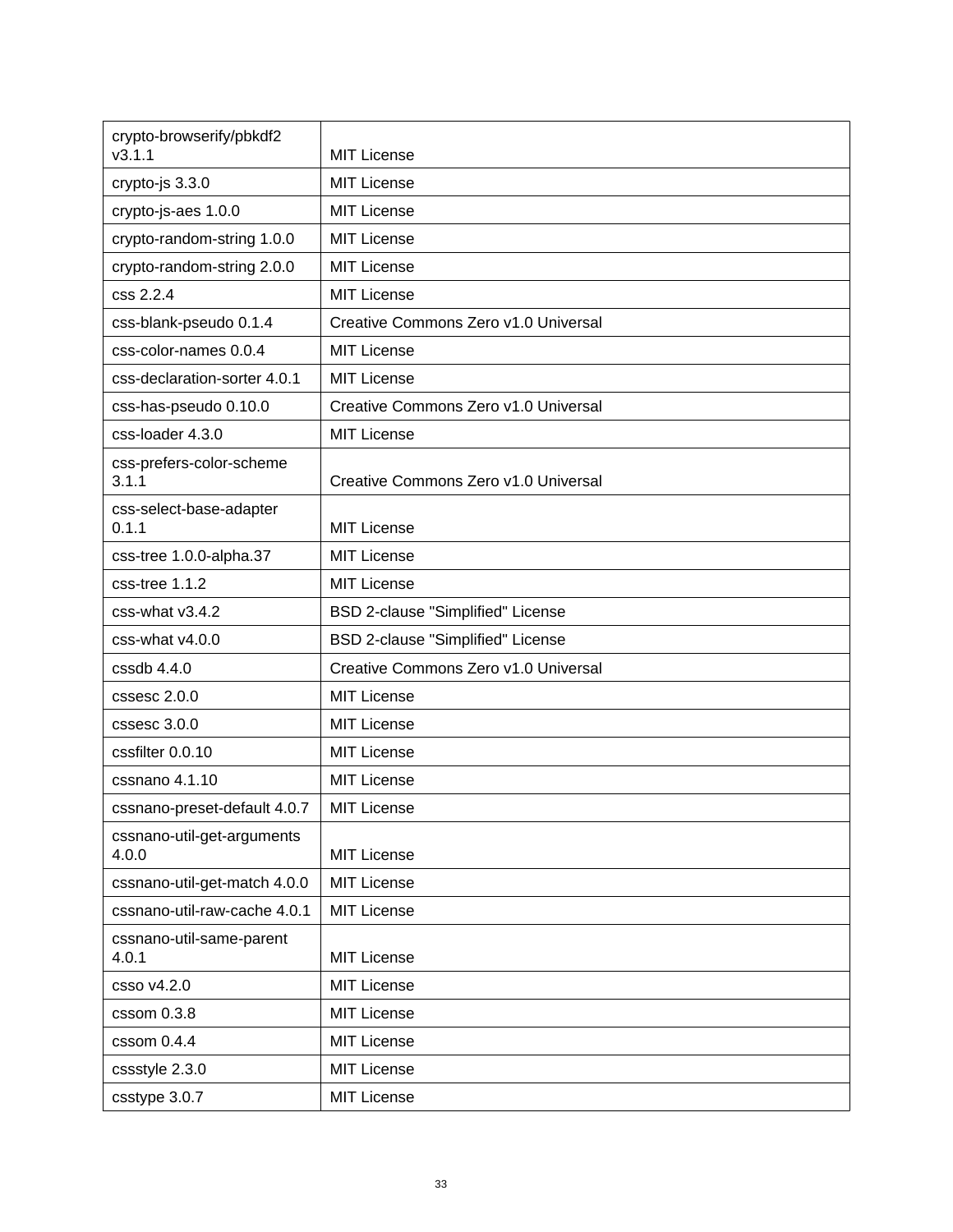| cwise-compiler 1.1.3      | <b>MIT License</b>                      |
|---------------------------|-----------------------------------------|
| cyclist 1.0.1             | <b>MIT License</b>                      |
| d3-array 2.9.1            | BSD 3-clause "New" or "Revised" License |
| d3-axis 1.0.12            | BSD 3-clause "New" or "Revised" License |
| d3-color 1.4.1            | BSD 3-clause "New" or "Revised" License |
| d3-dispatch 1.0.6         | BSD 3-clause "New" or "Revised" License |
| d3-drag 1.2.5             | BSD 3-clause "New" or "Revised" License |
| d3-ease 1.0.7             | BSD 3-clause "New" or "Revised" License |
| d3-fg 6.14.0              | Apache License 2.0                      |
| d3-format 1.4.5           | BSD 3-clause "New" or "Revised" License |
| d3-hierarchy 1.1.9        | BSD 3-clause "New" or "Revised" License |
| d3-interpolate v1.4.0     | BSD 3-clause "New" or "Revised" License |
| d3-path 1.0.9             | BSD 3-clause "New" or "Revised" License |
| d3-scale 3.2.3            | BSD 3-clause "New" or "Revised" License |
| d3-selection 1.4.2        | BSD 3-clause "New" or "Revised" License |
| d3-shape v1.3.7           | BSD 3-clause "New" or "Revised" License |
| d3-time 1.1.0             | BSD 3-clause "New" or "Revised" License |
| d3-time-format 2.3.0      | BSD 3-clause "New" or "Revised" License |
| d3-timer v1.0.10          | BSD 3-clause "New" or "Revised" License |
| d3-transition v1.3.2      | BSD 3-clause "New" or "Revised" License |
| d3-zoom 1.8.3             | BSD 3-clause "New" or "Revised" License |
| damerau-levenshtein 1.0.6 | BSD 2-clause "Simplified" License       |
| dargs 7.0.0               | <b>MIT License</b>                      |
| dash-ast 1.0.0            | Apache License 2.0                      |
| data-urls 2.0.0           | <b>MIT License</b>                      |
| date-format 2.1.0         | <b>MIT License</b>                      |
| date-format v3.0.0        | <b>MIT License</b>                      |
| date.js 0.3.3             | <b>MIT License</b>                      |
| de-indent 1.0.2           | <b>MIT License</b>                      |
| debounce 1.2.0            | <b>MIT License</b>                      |
| debug v2.6.9              | <b>MIT License</b>                      |
| debug v3.1.0              | <b>MIT License</b>                      |
| debug v4.2.0              | <b>MIT License</b>                      |
| debug v4.3.1              | <b>MIT License</b>                      |
| debuglog 1.0.1            | <b>MIT License</b>                      |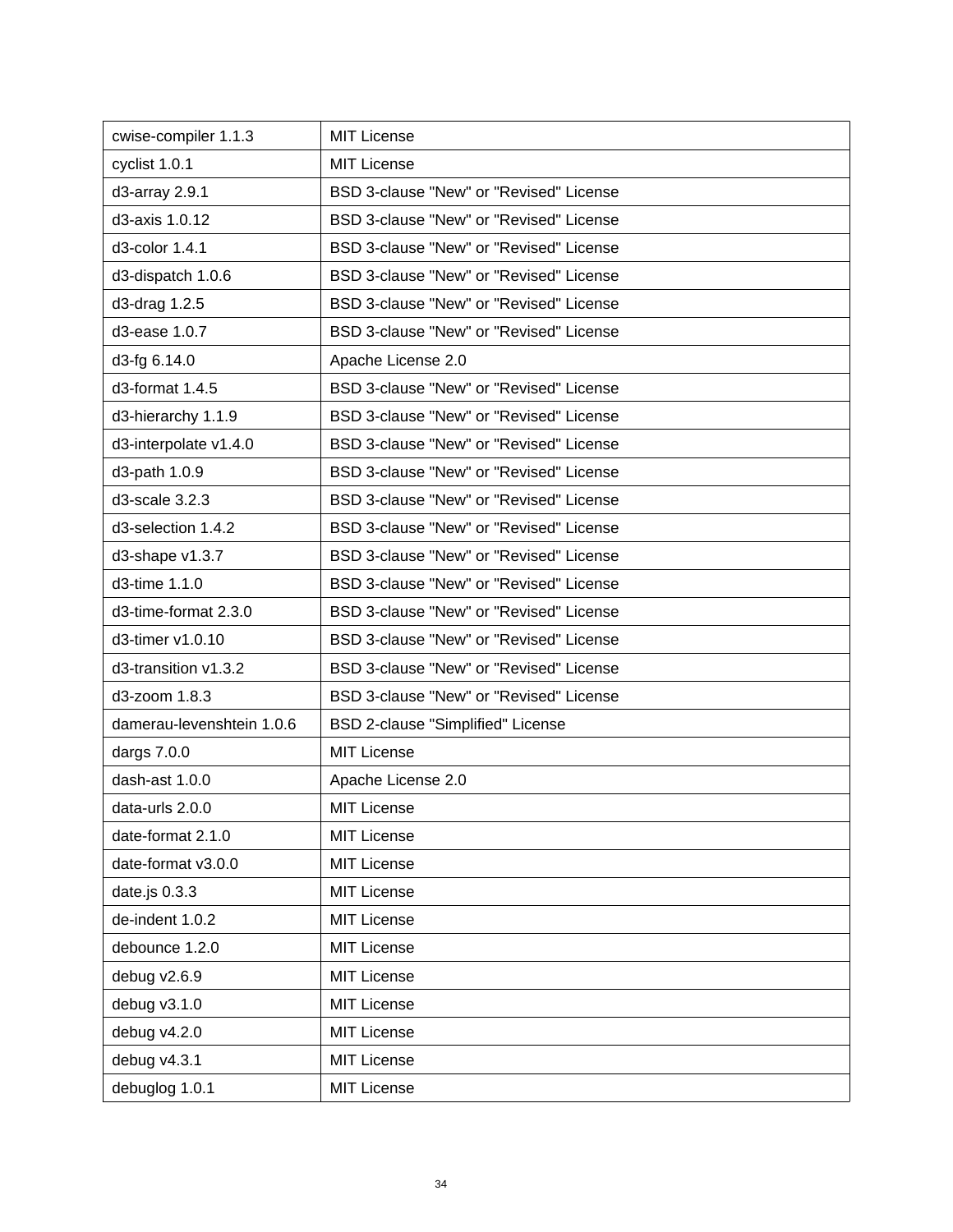| decimal.js 10.2.1             | <b>MIT License</b>                |
|-------------------------------|-----------------------------------|
| decode-uri-component 0.2.0    | <b>MIT License</b>                |
| decompress-response 3.3.0     | <b>MIT License</b>                |
| decompress-response<br>v6.0.0 | <b>MIT License</b>                |
| dedent 0.7.0                  | <b>MIT License</b>                |
| deep-extend 0.6.0             | <b>MIT License</b>                |
| deep-is 0.1.3                 | <b>MIT License</b>                |
| deep_merge v4.2.2             | <b>MIT License</b>                |
| default-gateway 4.2.0         | BSD 2-clause "Simplified" License |
| defaults 1.0.3                | <b>MIT License</b>                |
| defer-to-connect 1.1.3        | <b>MIT License</b>                |
| defer-to-connect 2.0.0        | <b>MIT License</b>                |
| define-properties v1.1.3      | <b>MIT License</b>                |
| define-property 0.2.5         | <b>MIT License</b>                |
| define-property 1.0.0         | <b>MIT License</b>                |
| define-property 2.0.2         | <b>MIT License</b>                |
| defined 1.0.0                 | <b>MIT License</b>                |
| delayed-stream 0.0.7          | <b>MIT License</b>                |
| delayed-stream 1.0.0          | <b>MIT License</b>                |
| delegates 1.0.0               | <b>MIT License</b>                |
| delvedor/find-my-way v4.1.0   | <b>MIT License</b>                |
| denque 1.4.1                  | Apache License 2.0                |
| depcheck 1.3.1                | <b>MIT License</b>                |
| depcheck 1.4.0                | <b>MIT License</b>                |
| deprecated-decorator 0.1.6    | <b>MIT License</b>                |
| deps-regex 0.1.4              | <b>MIT License</b>                |
| deps-sort v2.0.1              | <b>MIT License</b>                |
| des.js 1.0.1                  | <b>MIT License</b>                |
| destroy 1.0.4                 | <b>MIT License</b>                |
| detect-newline v3.1.0         | <b>MIT License</b>                |
| detect-node 2.0.5             | <b>MIT License</b>                |
| detect-port 1.1.6             | <b>MIT License</b>                |
| detective 5.2.0               | <b>MIT License</b>                |
| dezalgo 1.0.3                 | <b>ISC License</b>                |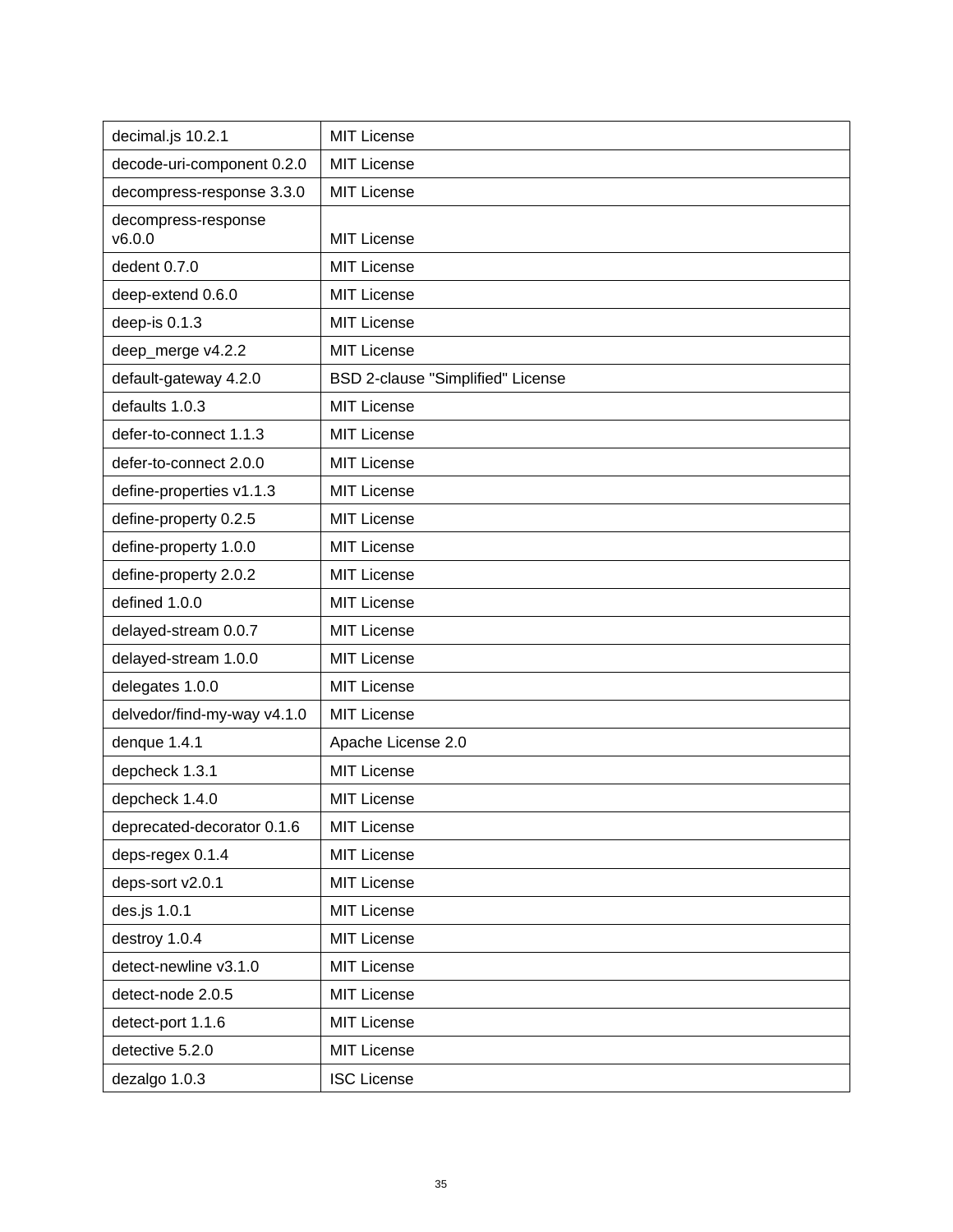| dicer 0.2.5               | <b>MIT License</b>                                                           |
|---------------------------|------------------------------------------------------------------------------|
| dicer $v0.3.0$            | <b>MIT License</b>                                                           |
|                           |                                                                              |
| diffie-hellman 5.0.3      | <b>MIT License</b>                                                           |
| dir-glob 3.0.1            | <b>MIT License</b>                                                           |
| discontinuous-range 1.0.0 | <b>MIT License</b>                                                           |
| distributions 2.1.0       | <b>MIT License</b>                                                           |
| dns-equal 1.0.0           | <b>MIT License</b>                                                           |
| dns-packet 1.3.1          | <b>MIT License</b>                                                           |
| dns-txt $2.0.2$           | <b>MIT License</b>                                                           |
| doctrine v1.5.0           | <b>MIT License</b>                                                           |
| doctrine v2.1.0           | (BSD 2-clause "Simplified" License AND Apache License 2.0)                   |
| doctrine v3.0.0           | Apache License 2.0                                                           |
| document.contains 1.0.2   | <b>MIT License</b>                                                           |
| dom-converter 0.2.0       | <b>MIT License</b>                                                           |
| dom-helpers 5.2.0         | <b>MIT License</b>                                                           |
| dom-serializer 0.2.2      | <b>MIT License</b>                                                           |
| dom-serializer 1.2.0      | <b>MIT License</b>                                                           |
| domain-browser 1.2.0      | <b>MIT License</b>                                                           |
| domelementtype 1.3.1      | BSD 2-clause "Simplified" License                                            |
| domelementtype 2.1.0      | BSD 2-clause "Simplified" License                                            |
| domexception 2.0.1        | <b>MIT License</b>                                                           |
| dominictarr/rc 1.2.8      | (MIT License OR BSD 2-clause "Simplified" License OR Apache License<br>(2.0) |
| domutils 1.7.0            | BSD 2-clause "Simplified" License                                            |
| domutils v2.5.0           | <b>BSD 2-clause "Simplified" License</b>                                     |
| dot-case 3.0.4            | <b>MIT License</b>                                                           |
| dot-prop v5.2.0           | <b>MIT License</b>                                                           |
| dot-prop v5.3.0           | <b>MIT License</b>                                                           |
| dotenv-cli 4.0.0          | <b>MIT License</b>                                                           |
| dotenv-expand 5.1.0       | BSD 2-clause "Simplified" License                                            |
| dup 1.0.0                 | <b>MIT License</b>                                                           |
| duplexer v0.1.2           | <b>MIT License</b>                                                           |
| duplexer2.jbenet 0.1.4    | BSD 3-clause "New" or "Revised" License                                      |
| duplexer3 0.1.4           | BSD 3-clause "New" or "Revised" License                                      |
| duplexify 3.7.1           | <b>MIT License</b>                                                           |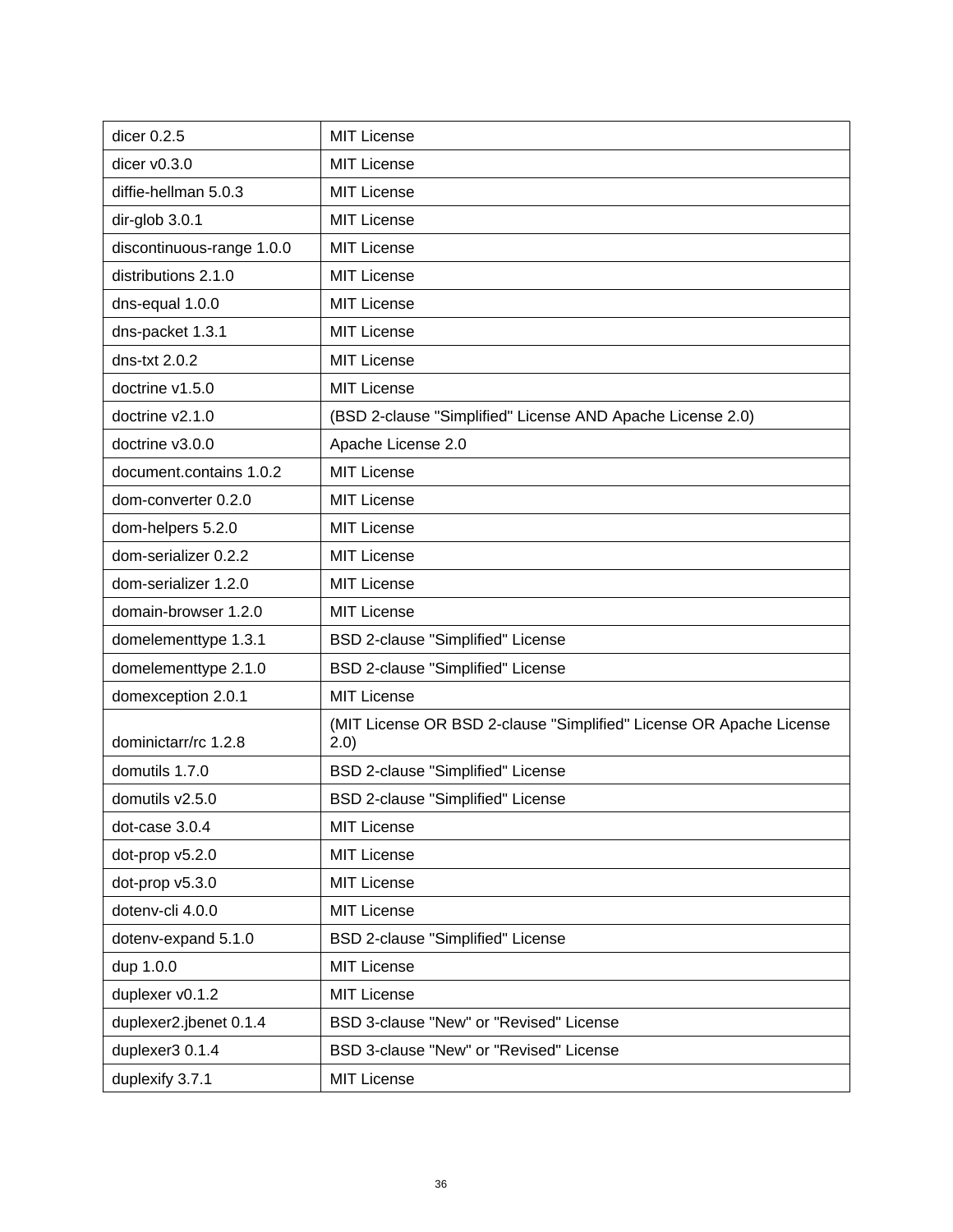| duplexify v4.1.1                 | <b>MIT License</b> |
|----------------------------------|--------------------|
| ecc-jsbn 0.1.2                   | <b>MIT License</b> |
| ecdsa-sig-formatter v1.0.11      | Apache License 2.0 |
| ee-first 1.1.1                   | <b>MIT License</b> |
| einaros/ws 5.2.2                 | <b>MIT License</b> |
| einaros/ws 6.2.1                 | <b>MIT License</b> |
| einaros/ws 7.4.0                 | <b>MIT License</b> |
| einaros/ws 7.4.4                 | <b>MIT License</b> |
| ejs v2.7.4                       | Apache License 2.0 |
| ejs v3.1.5                       | Apache License 2.0 |
| ejs v3.1.6                       | Apache License 2.0 |
| electron-to-chromium<br>v1.3.693 | <b>ISC License</b> |
| elliptic v6.5.4                  | <b>MIT License</b> |
| emitter-component 1.3.0          | <b>MIT License</b> |
| emittery v0.7.2                  | <b>MIT License</b> |
| emoji-regex 7.0.3                | <b>MIT License</b> |
| emoji-regex 9.2.2                | <b>MIT License</b> |
| emoji-regex v8.0.0               | <b>MIT License</b> |
| emojis-list 2.1.0                | <b>MIT License</b> |
| emojis-list 3.0.0                | <b>MIT License</b> |
| emotion-theming 11.1.3           | <b>MIT License</b> |
| encodeurl 1.0.2                  | <b>MIT License</b> |
| encoding v0.1.13                 | <b>MIT License</b> |
| encoding-negotiator 2.0.1        | <b>MIT License</b> |
| end-of-stream v1.4.4             | <b>MIT License</b> |
| endpoint 0.4.5                   | <b>MIT License</b> |
| enhanced-resolve 4.5.0           | <b>MIT License</b> |
| enquirer 2.3.6                   | <b>MIT License</b> |
| ent 2.2.0                        | <b>MIT License</b> |
| env-paths 1.0.0                  | <b>MIT License</b> |
| env-paths 2.2.0                  | <b>MIT License</b> |
| env-paths 2.2.1                  | <b>MIT License</b> |
| env-string 1.0.1                 | <b>MIT License</b> |
| enzyme-to-json 3.6.1             | <b>MIT License</b> |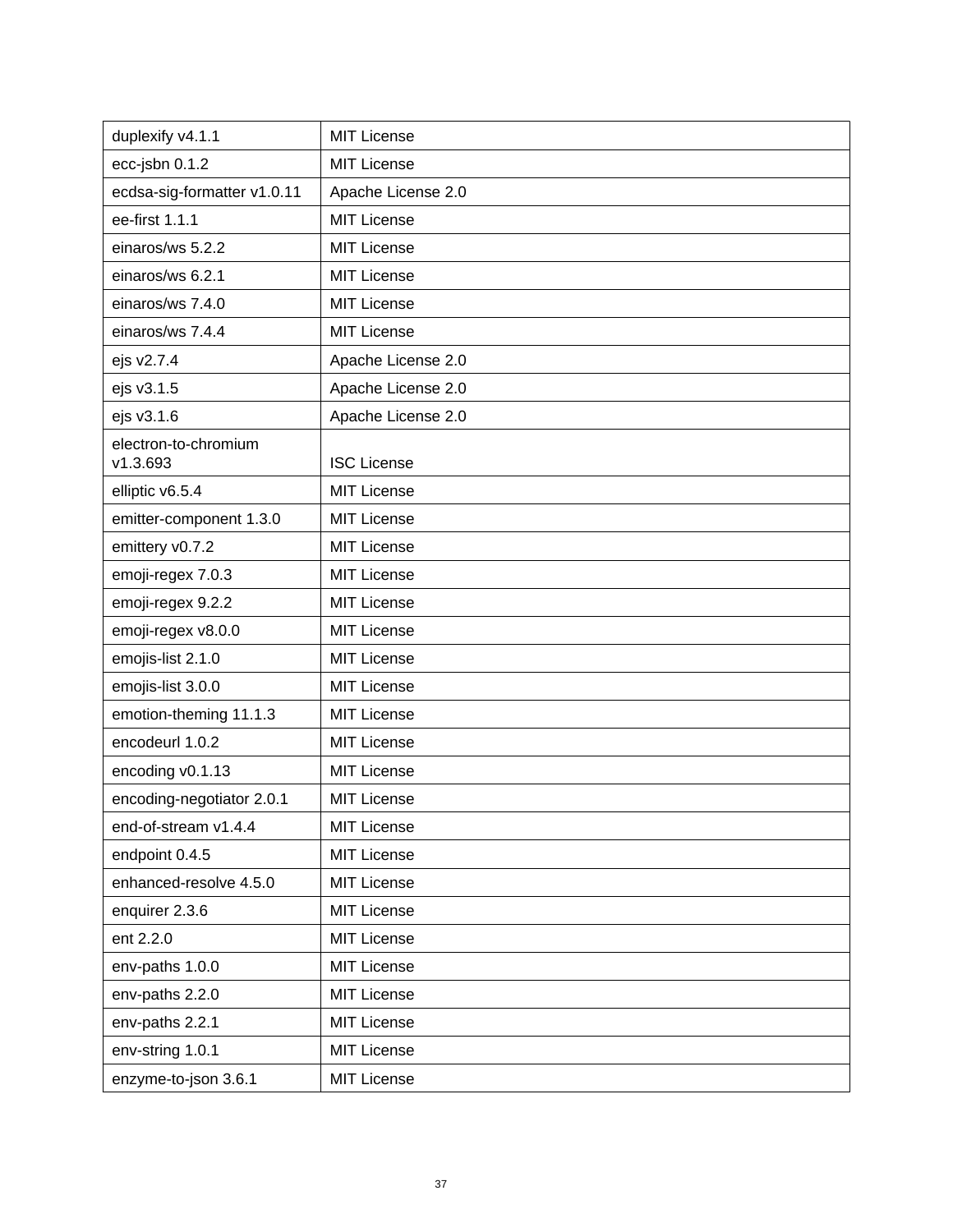| err-code 1.1.2                | <b>MIT License</b>                      |
|-------------------------------|-----------------------------------------|
| err-code 2.0.3                | <b>MIT License</b>                      |
| errno 0.1.8                   | <b>MIT License</b>                      |
| error-stack-parser v2.0.6     | <b>MIT License</b>                      |
| es-abstract 1.17.6            | <b>MIT License</b>                      |
| es-abstract 1.18.0            | <b>MIT License</b>                      |
| es-abstract 1.18.0-next.2     | MIT License                             |
| es-to-primitive 1.2.1         | <b>MIT License</b>                      |
| es5-ext 0.10.53               | <b>ISC License</b>                      |
| es6-iterator 2.0.3            | <b>MIT License</b>                      |
| es6-map 0.1.5                 | <b>MIT License</b>                      |
| es6-promise v4.2.8            | <b>MIT License</b>                      |
| es6-set 0.1.5                 | <b>MIT License</b>                      |
| es6-symbol 3.1.1              | <b>MIT License</b>                      |
| es6-symbol v3.1.3             | <b>MIT License</b>                      |
| escalade 3.1.1                | <b>MIT License</b>                      |
| escape-goat 2.1.1             | <b>MIT License</b>                      |
| escape-html 1.0.3             | <b>MIT License</b>                      |
| escape-string-regexp 1.0.5    | <b>MIT License</b>                      |
| escape-string-regexp v2.0.0   | MIT License                             |
| escodegen v1.14.3             | BSD 2-clause "Simplified" License       |
| escodegen v2.0.0              | BSD 2-clause "Simplified" License       |
| eslint-config-airbnb 14.2.1   | MIT License                             |
| eslint-config-react-app 6.0.0 | <b>MIT License</b>                      |
| eslint-plugin-es 3.0.0        | <b>MIT License</b>                      |
| eslint-plugin-flowtype 5.4.0  | BSD 3-clause "New" or "Revised" License |
| eslint-plugin-import 0.3.4    | <b>MIT License</b>                      |
| eslint-plugin-import 2.22.1   | <b>MIT License</b>                      |
| eslint-plugin-import 2.6.0    | <b>MIT License</b>                      |
| eslint-plugin-jest 24.1.3     | <b>MIT License</b>                      |
| eslint-plugin-jest 24.3.2     | <b>MIT License</b>                      |
| eslint-plugin-jest 24.3.6     | <b>MIT License</b>                      |
| eslint-plugin-jsx-a11y 6.4.1  | <b>MIT License</b>                      |
| eslint-plugin-node 11.1.0     | <b>MIT License</b>                      |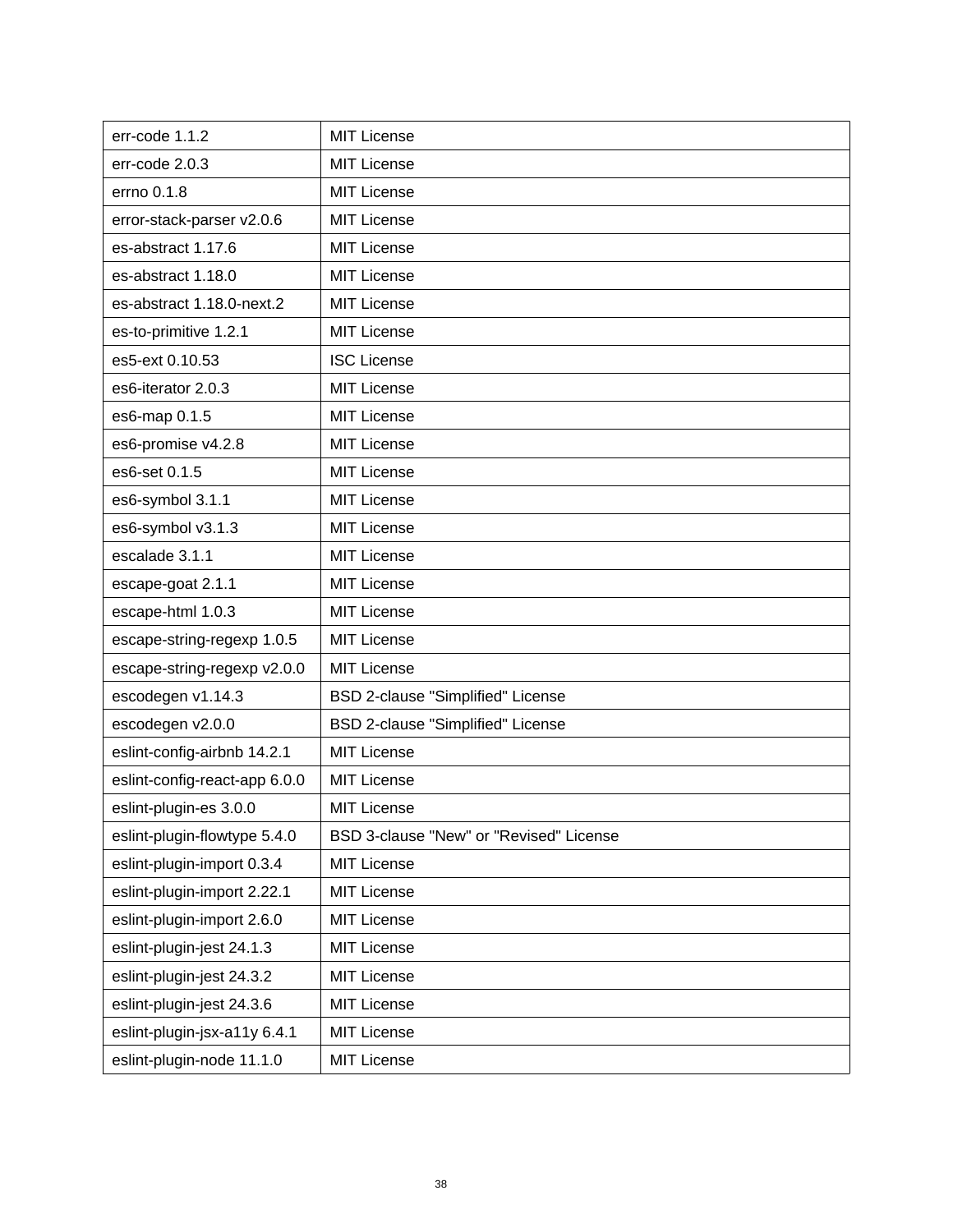| eslint-plugin-react-hooks<br>4.2.0      | <b>MIT License</b>                       |
|-----------------------------------------|------------------------------------------|
| eslint-plugin-testing-library<br>3.10.2 | <b>MIT License</b>                       |
| eslint-scope v4.0.3                     | BSD 2-clause "Simplified" License        |
| eslint-scope v5.1.1                     | BSD 2-clause "Simplified" License        |
| eslint-teamcity 3.1.0                   | <b>MIT License</b>                       |
| eslint-utils v2.0.0                     | <b>MIT License</b>                       |
| eslint-utils v2.1.0                     | <b>MIT License</b>                       |
| eslint-visitor-keys 1.3.0               | Apache License 2.0                       |
| eslint-visitor-keys 2.0.0               | Apache License 2.0                       |
| eslint-webpack-plugin 2.5.2             | <b>MIT License</b>                       |
| espree 7.3.1                            | <b>BSD 2-clause "Simplified" License</b> |
| esquery 1.3.1                           | BSD 3-clause "New" or "Revised" License  |
| esquery 1.4.0                           | BSD 3-clause "New" or "Revised" License  |
| esrecurse v4.3.0                        | <b>BSD 2-clause "Simplified" License</b> |
| estraverse 5.2.0                        | BSD 2-clause "Simplified" License        |
| estraverse v4.3.0                       | BSD 2-clause "Simplified" License        |
| estree-is-function 1.0.0                | Apache License 2.0                       |
| estree-is-member-expressio<br>n 1.0.0   | Apache License 2.0                       |
| estree-walker 0.6.1                     | <b>MIT License</b>                       |
| estree-walker 1.0.1                     | <b>MIT License</b>                       |
| estree-walker 2.0.2                     | <b>MIT License</b>                       |
| esutils 2.0.2                           | BSD 3-clause "New" or "Revised" License  |
| esutils 2.0.3                           | BSD 2-clause "Simplified" License        |
| etag 1.8.1                              | <b>MIT License</b>                       |
| event-emitter 0.3.5                     | <b>MIT License</b>                       |
| event-target-shim 5.0.1                 | <b>MIT License</b>                       |
| eventemitter3 3.1.2                     | <b>MIT License</b>                       |
| eventemitter3 4.0.7                     | <b>MIT License</b>                       |
| eventsource-node 1.1.0                  | MIT License                              |
| evp_bytestokey 1.0.3                    | <b>MIT License</b>                       |
| exec-sh v0.3.4                          | <b>MIT License</b>                       |
| execa 1.0.0                             | <b>MIT License</b>                       |
| execa 4.1.0                             | <b>MIT License</b>                       |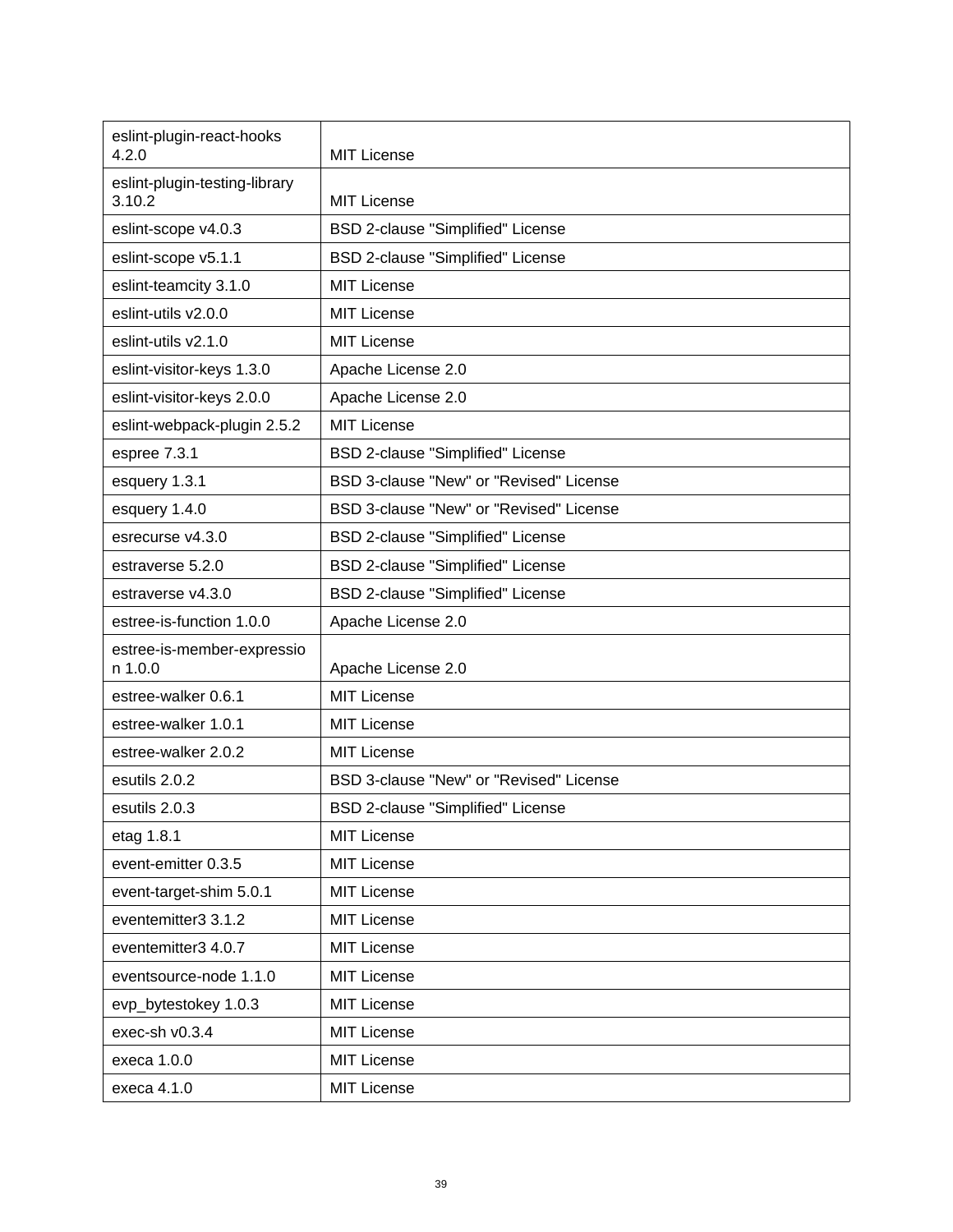| execspawn 1.0.1                     | <b>MIT License</b> |
|-------------------------------------|--------------------|
| expand-brackets 2.1.4               | <b>MIT License</b> |
| expect 26.6.2                       | <b>MIT License</b> |
| expressjs/accepts 1.3.5             | <b>MIT License</b> |
| expressjs/accepts 1.3.7             | <b>MIT License</b> |
| expressjs/compressible<br>2.0.16    | <b>MIT License</b> |
| expressjs/compressible<br>2.0.18    | <b>MIT License</b> |
| expressjs/express 4.17.1            | <b>MIT License</b> |
| ext 1.4.0                           | <b>ISC License</b> |
| extend 3.0.2                        | <b>MIT License</b> |
| extend-shallow 2.0.1                | <b>MIT License</b> |
| extend-shallow 3.0.2                | <b>MIT License</b> |
| extglob 2.0.4                       | <b>MIT License</b> |
| extsprintf 1.3.0                    | <b>MIT License</b> |
| fast-decode-uri-component<br>1.0.1  | <b>MIT License</b> |
| fast-deep-equal v3.1.3              | <b>MIT License</b> |
| fast-glob 3.2.4                     | <b>MIT License</b> |
| fast-glob 3.2.5                     | <b>MIT License</b> |
| fast-json-stable-stringify<br>2.0.0 | <b>MIT License</b> |
| fast-json-stable-stringify<br>2.1.0 | <b>MIT License</b> |
| fast-json-stringify 2.3.0           | <b>MIT License</b> |
| fast-levenshtein 2.0.6              | MIT License        |
| fast-redact v3.0.0                  | <b>MIT License</b> |
| fast-safe-stringify 2.0.7           | <b>MIT License</b> |
| fast-text-encoding 1.0.3            | Apache License 2.0 |
| fastify 3.10.1                      | <b>MIT License</b> |
| fastify-compress 3.4.1              | <b>MIT License</b> |
| fastify-cors 5.1.0                  | <b>MIT License</b> |
| fastify-error 0.3.0                 | <b>MIT License</b> |
| fastify-helmet 5.1.0                | <b>MIT License</b> |
| fastify-plugin v3.0.0               | <b>MIT License</b> |
| fastify-static 3.3.0                | <b>MIT License</b> |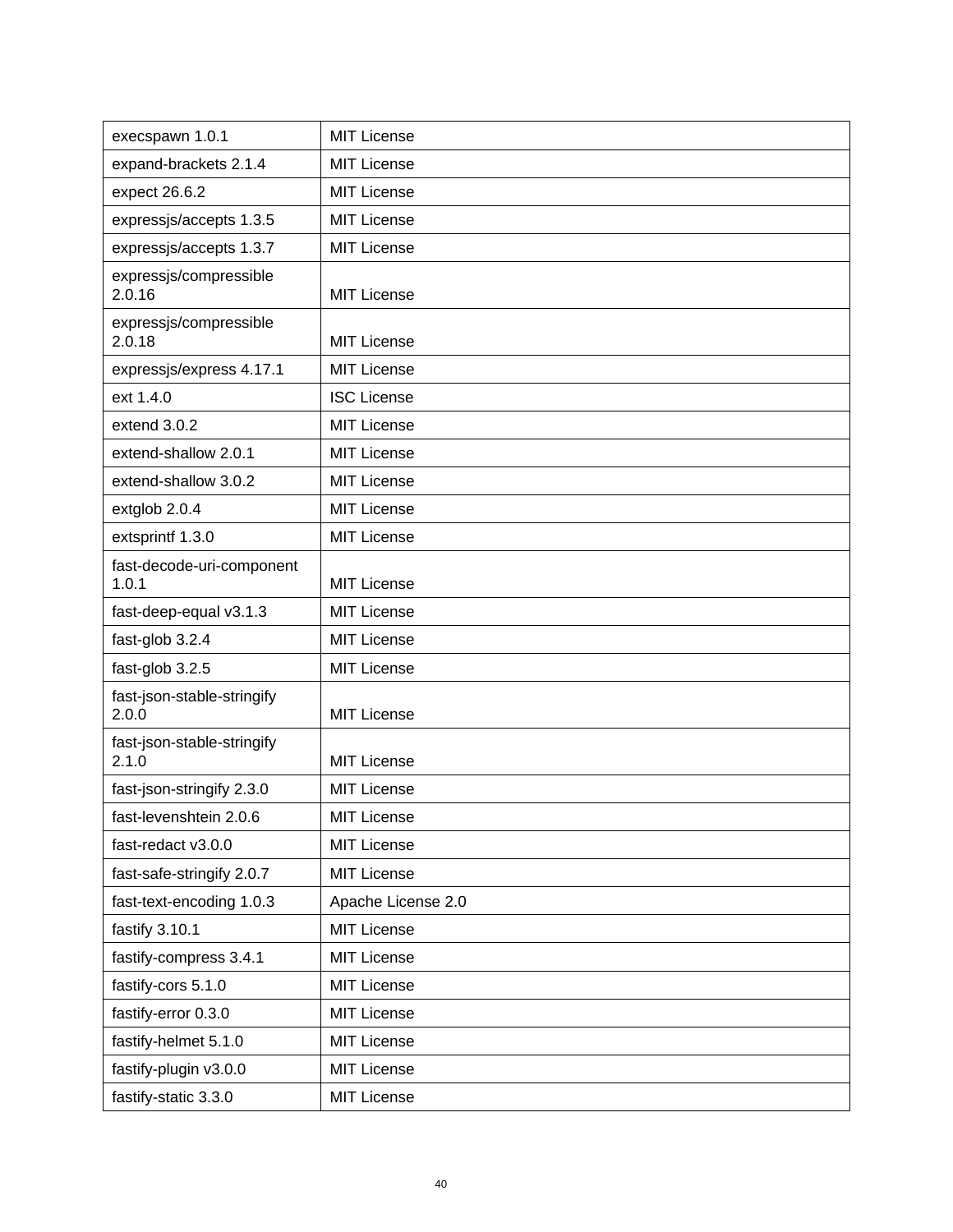| fastify-swagger 3.5.0      | <b>MIT License</b>                      |
|----------------------------|-----------------------------------------|
| fastify-warning 0.2.0      | <b>MIT License</b>                      |
| fastq 1.11.0               | <b>ISC License</b>                      |
| fastq $1.8.0$              | <b>ISC License</b>                      |
| fastq 1.9.0                | <b>ISC License</b>                      |
| faye-websocket-node 0.11.3 | <b>MIT License</b>                      |
| felixge/node-retry 0.10.1  | <b>MIT License</b>                      |
| felixge/node-retry v0.12.0 | <b>MIT License</b>                      |
| figgy-pudding 3.5.2        | <b>ISC License</b>                      |
| figures 2.0.0              | <b>MIT License</b>                      |
| file-entry-cache 6.0.1     | <b>MIT License</b>                      |
| file-entry-cache v6.0.0    | <b>MIT License</b>                      |
| file-loader 6.1.1          | <b>MIT License</b>                      |
| file-uri-to-path 1.0.0     | <b>MIT License</b>                      |
| filesize.js 6.1.0          | BSD 3-clause "New" or "Revised" License |
| fill-range 4.0.0           | <b>MIT License</b>                      |
| fill-range 7.0.1           | <b>MIT License</b>                      |
| filter-obj 1.1.0           | <b>MIT License</b>                      |
| final-form 4.20.2          | <b>MIT License</b>                      |
| finalhandler 1.1.2         | <b>MIT License</b>                      |
| find-cache-dir 2.1.0       | <b>MIT License</b>                      |
| find-cache-dir 3.3.1       | <b>MIT License</b>                      |
| find-my-way 3.0.5          | <b>MIT License</b>                      |
| find-my-way 4.1.0          | <b>MIT License</b>                      |
| find-up 2.1.0              | <b>MIT License</b>                      |
| find-up $3.0.0$            | <b>MIT License</b>                      |
| find-up $v4.1.0$           | <b>MIT License</b>                      |
| find-up $v5.0.0$           | <b>MIT License</b>                      |
| flame-gradient 1.0.0       | <b>MIT License</b>                      |
| flat-cache 3.0.4           | <b>MIT License</b>                      |
| flatstr 1.0.12             | <b>MIT License</b>                      |
| flatted 2.0.2              | <b>ISC License</b>                      |
| flatted 3.1.0              | <b>ISC License</b>                      |
| flatted 3.1.1              | <b>ISC License</b>                      |
| flatten 1.0.3              | <b>MIT License</b>                      |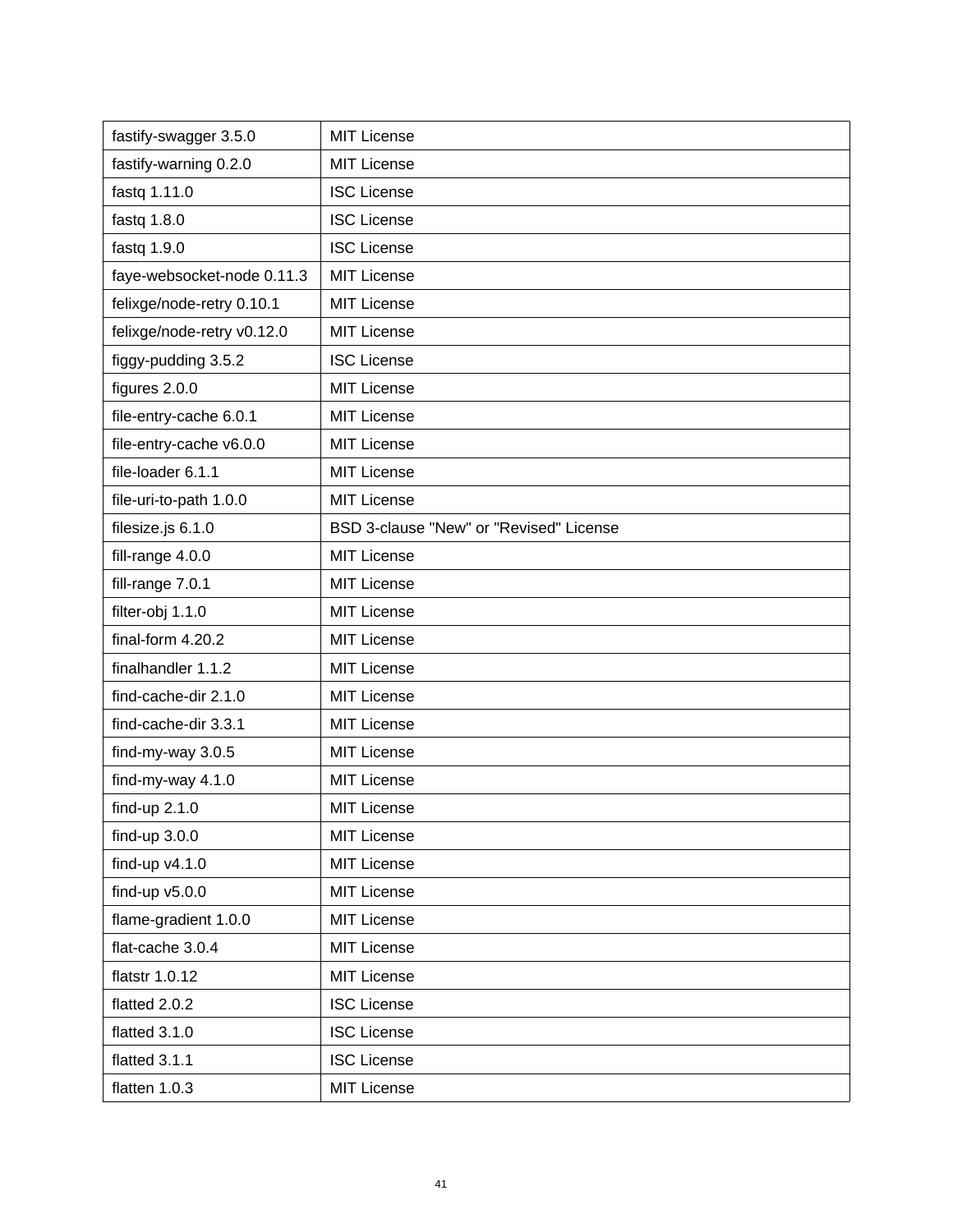| floatdrop/pinkie 2.0.4                    | <b>MIT License</b> |
|-------------------------------------------|--------------------|
| flush-write-stream 1.1.1                  | <b>MIT License</b> |
| fn-args $v5.0.0$                          | <b>MIT License</b> |
| follow-redirects 1.13.3                   | <b>MIT License</b> |
| for-in 1.0.2                              | <b>MIT License</b> |
| foreach 2.0.5                             | <b>MIT License</b> |
| forever-agent 0.6.1                       | Apache License 2.0 |
| fork-ts-checker-webpack-plu<br>gin v4.1.6 | <b>MIT License</b> |
| form-data 2.3.3                           | <b>MIT License</b> |
| form-data 2.5.1                           | <b>MIT License</b> |
| form-data 3.0.0                           | <b>MIT License</b> |
| form-data 3.0.1                           | <b>MIT License</b> |
| formidable 1.2.1                          | <b>MIT License</b> |
| formidable 1.2.2                          | <b>MIT License</b> |
| forwarded 0.1.2                           | <b>MIT License</b> |
| fp-and-or 0.1.3                           | <b>ISC License</b> |
| fragment-cache 0.2.1                      | <b>MIT License</b> |
| from2 2.3.0                               | <b>MIT License</b> |
| from2-string 1.1.0                        | <b>MIT License</b> |
| fs-capacitor 2.0.4                        | <b>MIT License</b> |
| fs-extra 7.0.1                            | <b>MIT License</b> |
| fs-extra 8.1.0                            | <b>MIT License</b> |
| $fs$ -extra $9.1.0$                       | <b>MIT License</b> |
| fs-minipass v2.1.0                        | <b>ISC License</b> |
| fs-write-stream-atomic<br>1.0.10          | <b>ISC License</b> |
| fs.realpath 1.0.0                         | <b>ISC License</b> |
| fsevents 1.2.13                           | <b>MIT License</b> |
| fsevents 2.1.3                            | <b>MIT License</b> |
| fsevents 2.3.1                            | <b>MIT License</b> |
| fsevents 2.3.2                            | MIT License        |
| fstream 1.0.12                            | <b>ISC License</b> |
| function-bind 1.1.1                       | <b>MIT License</b> |
| function.prototype.name<br>1.1.4          | <b>MIT License</b> |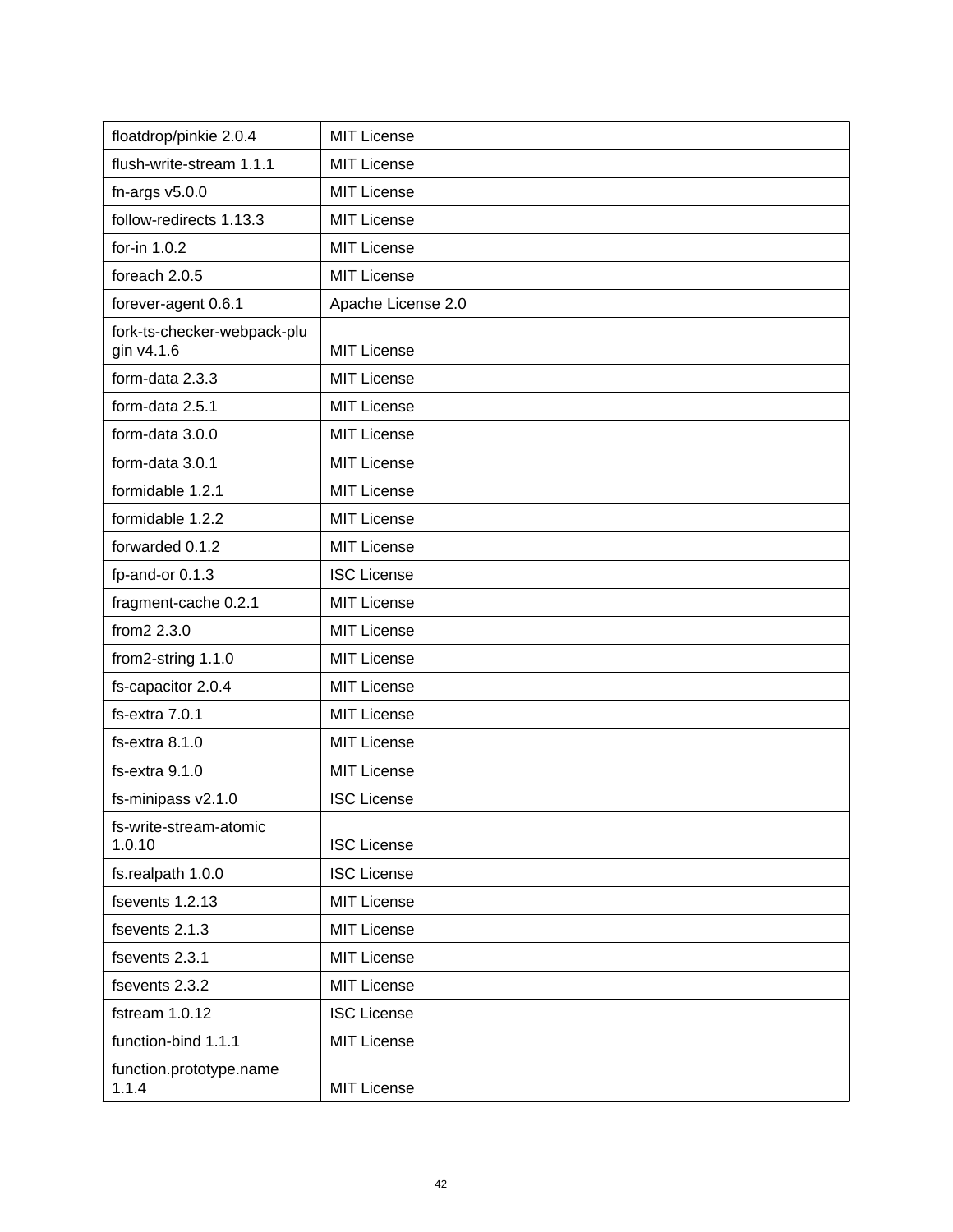| functional-red-black-tree<br>1.0.1             | <b>MIT License</b>                      |
|------------------------------------------------|-----------------------------------------|
| functions-have-names 1.2.2                     | <b>MIT License</b>                      |
| gajus/table 6.0.7                              | BSD 3-clause "New" or "Revised" License |
| gaxios 4.1.0                                   | Apache License 2.0                      |
| gaxios v3.0.4                                  | Apache License 2.0                      |
| gce-images 3.0.2                               | <b>MIT License</b>                      |
| gcp-metadata 4.2.0                             | Apache License 2.0                      |
| gcs-resumable-upload 3.1.1                     | <b>MIT License</b>                      |
| generate-function 2.3.1                        | <b>MIT License</b>                      |
| generate-object-property<br>1.2.0              | <b>MIT License</b>                      |
| generic-names 2.0.1                            | <b>MIT License</b>                      |
| gensync 1.0.0-beta.2                           | <b>MIT License</b>                      |
| get-assigned-identifiers<br>1.2.0              | Apache License 2.0                      |
| get-caller-file 2.0.5                          | <b>ISC License</b>                      |
| get-intrinsic 1.0.2                            | <b>MIT License</b>                      |
| get-intrinsic 1.1.1                            | <b>MIT License</b>                      |
| get-own-enumerable-propert<br>y-symbols v3.0.2 | <b>ISC License</b>                      |
| get-package-type 0.1.0                         | <b>MIT License</b>                      |
| get-stdin 8.0.0                                | <b>MIT License</b>                      |
| get-stream 5.1.0                               | <b>MIT License</b>                      |
| get-stream v4.1.0                              | <b>MIT License</b>                      |
| get-stream v5.2.0                              | <b>MIT License</b>                      |
| get-stream v6.0.0                              | <b>MIT License</b>                      |
| get-value 2.0.6                                | <b>MIT License</b>                      |
| getpass 0.1.7                                  | <b>MIT License</b>                      |
| glob-parent 3.1.0                              | <b>ISC License</b>                      |
| glob-parent 5.1.2                              | <b>ISC License</b>                      |
| glob-parent v5.1.1                             | <b>ISC License</b>                      |
| global-dirs 2.0.1                              | <b>MIT License</b>                      |
| global-dirs 3.0.0                              | <b>MIT License</b>                      |
| global-modules 2.0.0                           | <b>MIT License</b>                      |
| global-prefix 3.0.0                            | <b>MIT License</b>                      |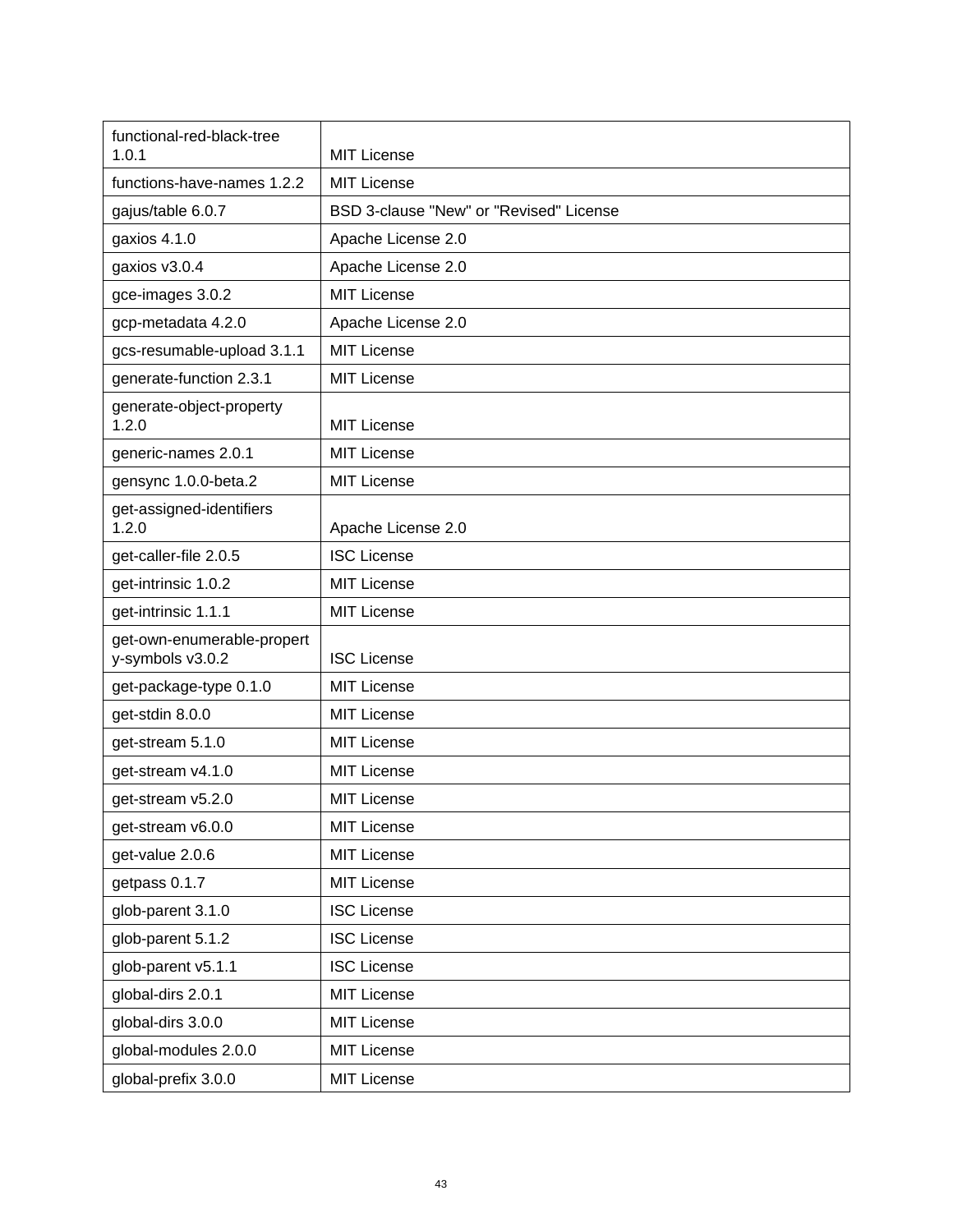| google-auth-library v6.1.1    | Apache License 2.0 |
|-------------------------------|--------------------|
| google-p12-pem 3.0.3          | <b>MIT License</b> |
| graceful-fs 4.2.6             | <b>ISC License</b> |
| graphql 15.5.0                | <b>MIT License</b> |
| graphql-extensions 0.12.6     | <b>MIT License</b> |
| graphql-extensions 0.14.0     | <b>MIT License</b> |
| graphql-subscriptions 1.2.1   | <b>MIT License</b> |
| graphql-tag 2.12.2            | <b>MIT License</b> |
| graphql-tag 2.12.3            | <b>MIT License</b> |
| graphql-tag 2.12.4            | <b>MIT License</b> |
| graphql-tools 4.0.8           | <b>MIT License</b> |
| graphql-upload 8.1.0          | <b>MIT License</b> |
| growly 1.3.0                  | <b>MIT License</b> |
| gtoken 5.0.4                  | <b>MIT License</b> |
| gzip-size v5.1.1              | <b>MIT License</b> |
| gzip-size v6.0.0              | <b>MIT License</b> |
| handle-thing v2.0.1           | <b>MIT License</b> |
| har-schema 2.0.0              | <b>ISC License</b> |
| har-validator 5.1.3           | <b>MIT License</b> |
| har-validator 5.1.5           | <b>MIT License</b> |
| harmony-reflect v1.6.1        | Apache License 2.0 |
| harrisiirak/cron-parser 3.1.0 | <b>MIT License</b> |
| harthur/color 2.4.1           | <b>MIT License</b> |
| harthur/color 3.1.3           | <b>MIT License</b> |
| has 1.0.3                     | <b>MIT License</b> |
| has-ansi 2.0.0                | <b>MIT License</b> |
| has-async-hooks 1.0.0         | Apache License 2.0 |
| has-bigints 1.0.1             | <b>MIT License</b> |
| has-flag 3.0.0                | <b>MIT License</b> |
| has-flag 4.0.0                | <b>MIT License</b> |
| has-symbols 1.0.1             | <b>MIT License</b> |
| has-symbols 1.0.2             | <b>MIT License</b> |
| has-unicode 2.0.1             | <b>ISC License</b> |
| has-value 0.3.1               | <b>MIT License</b> |
| has-value 1.0.0               | <b>MIT License</b> |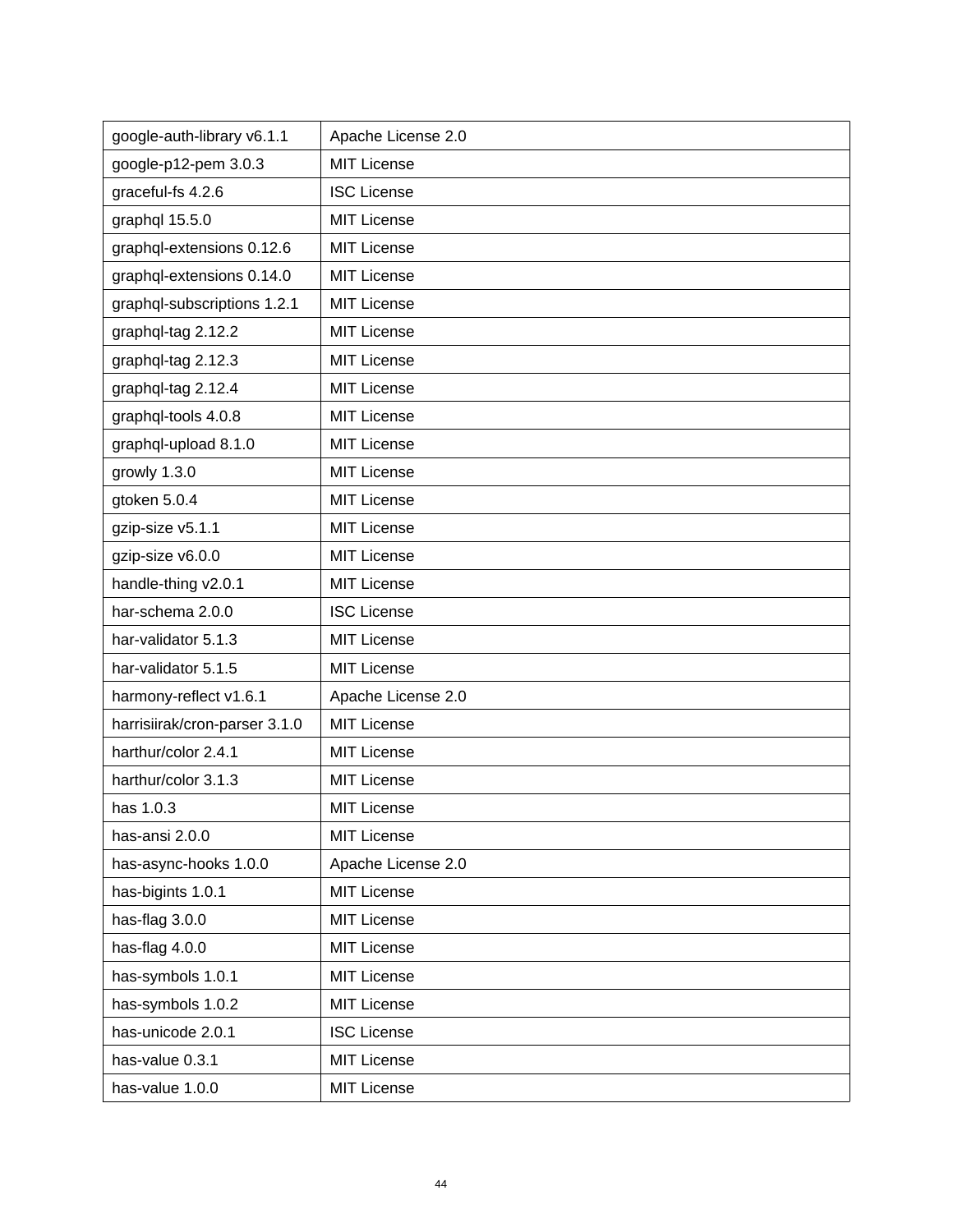| has-values 0.1.4                       | <b>MIT License</b>                      |
|----------------------------------------|-----------------------------------------|
| has-values 1.0.0                       | <b>MIT License</b>                      |
| has-yarn 2.1.0                         | <b>MIT License</b>                      |
| hash-base 3.1.0                        | <b>MIT License</b>                      |
| hash-stream-validation 0.2.4           | <b>MIT License</b>                      |
| hash-sum v2.0.0                        | <b>MIT License</b>                      |
| hash.js 1.1.7                          | <b>MIT License</b>                      |
| hdr-histogram-js 2.0.1                 | BSD 2-clause "Simplified" License       |
| hdr-histogram-percentiles-ob<br>j3.0.0 | <b>MIT License</b>                      |
| helmetjs/helmet 4.4.1                  | <b>MIT License</b>                      |
| helmetjs/helmet v4.1.1                 | <b>MIT License</b>                      |
| hex-color-regex 1.1.0                  | <b>MIT License</b>                      |
| hidden-markov-model-tf<br>3.0.0        | Apache License 2.0                      |
| hmac-drbg 1.0.1                        | <b>MIT License</b>                      |
| hoist-non-react-statics<br>v3.3.2      | BSD 3-clause "New" or "Revised" License |
| hoopy 0.1.4                            | <b>MIT License</b>                      |
| hosted-git-info v2.8.8                 | <b>ISC License</b>                      |
| hosted-git-info v3.0.7                 | <b>ISC License</b>                      |
| hosted-git-info v4.0.2                 | <b>ISC License</b>                      |
| hpack.js 2.1.6                         | <b>MIT License</b>                      |
| hsl-regex 1.0.0                        | <b>MIT License</b>                      |
| hsl-to-rgb-for-reals 1.1.1             | <b>ISC License</b>                      |
| hsla-regex 1.0.0                       | <b>MIT License</b>                      |
| html-comment-regex 1.1.2               | <b>MIT License</b>                      |
| html-element-map 1.3.0                 | <b>MIT License</b>                      |
| html-encoding-sniffer 2.0.1            | <b>MIT License</b>                      |
| html-escaper 2.0.2                     | <b>MIT License</b>                      |
| html-minifier-terser 5.1.1             | <b>MIT License</b>                      |
| html-webpack-plugin v4.5.0             | <b>MIT License</b>                      |
| htmlescape 1.1.1                       | <b>MIT License</b>                      |
| htmlparser2 v3.10.1                    | <b>MIT License</b>                      |
| htmlparser2 v6.0.1                     | <b>MIT License</b>                      |
| http-cache-semantics 4.1.0             | BSD 2-clause "Simplified" License       |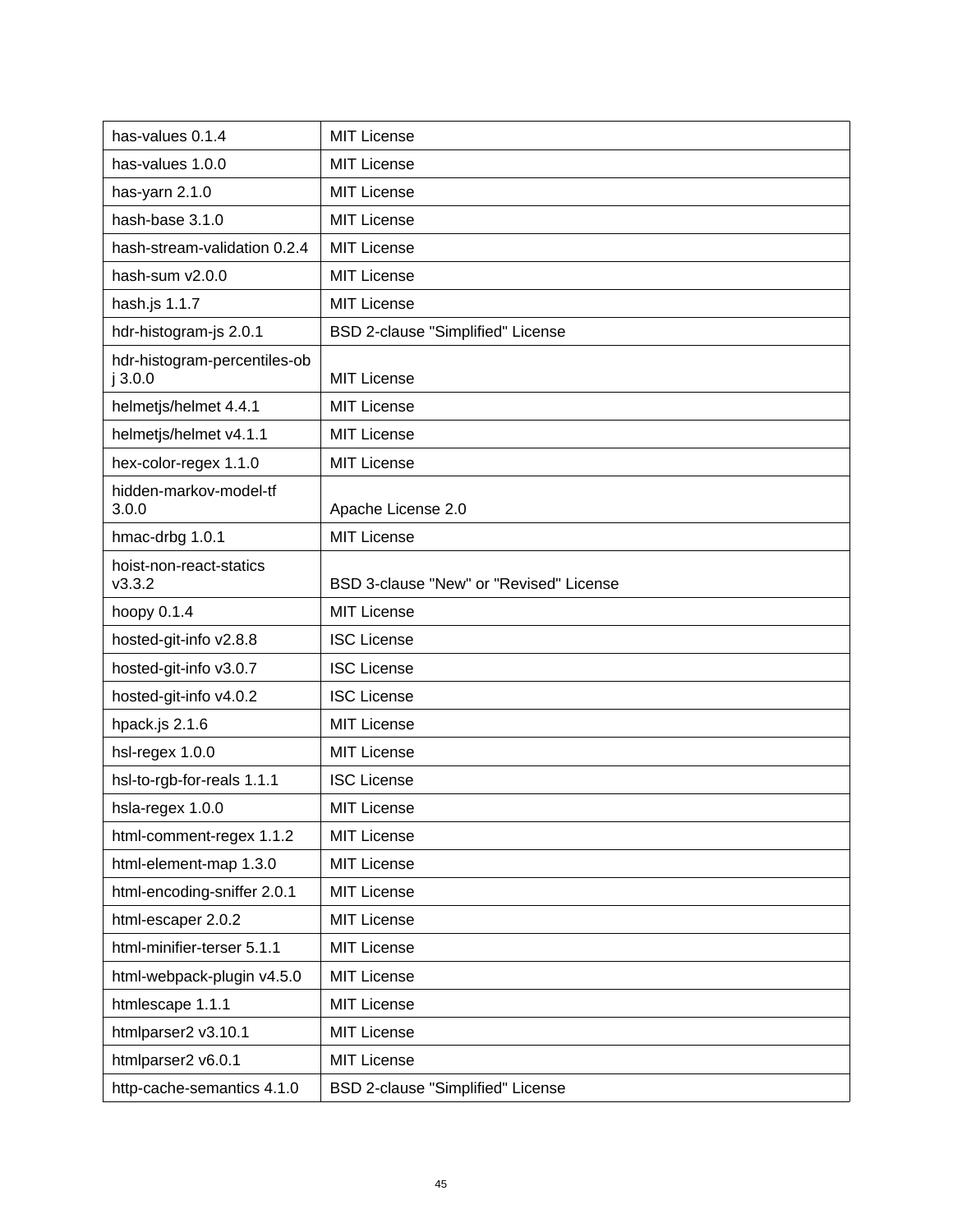| http-deceiver 1.2.7                         | <b>MIT License</b>                      |
|---------------------------------------------|-----------------------------------------|
| http-errors 1.6.3                           | <b>MIT License</b>                      |
| http-errors 1.7.2                           | <b>MIT License</b>                      |
| http-errors 1.7.3                           | <b>MIT License</b>                      |
| http-errors 1.8.0                           | <b>MIT License</b>                      |
| http-parser-js 0.5.3                        | <b>MIT License</b>                      |
| http-proxy 1.18.1                           | <b>MIT License</b>                      |
| http-proxy-agent 4.0.1                      | <b>MIT License</b>                      |
| http-proxy-middleware<br>v0.19.1            | <b>MIT License</b>                      |
| http2-wrapper 1.0.0-beta.5.2                | <b>MIT License</b>                      |
| https-browserify 1.0.0                      | <b>MIT License</b>                      |
| https-proxy-agent 5.0.0                     | <b>MIT License</b>                      |
| hull 0.13.16                                | <b>MIT License</b>                      |
| human-interval 2.0.1                        | <b>MIT License</b>                      |
| human-signals 1.1.1                         | Apache License 2.0                      |
| humanize-ms 1.2.1                           | <b>MIT License</b>                      |
| hyperid 2.0.4                               | <b>MIT License</b>                      |
| hyperid 2.1.0                               | <b>MIT License</b>                      |
| hyperscript-attribute-to-prop<br>erty 1.0.2 | <b>MIT License</b>                      |
| hyperx 2.5.4                                | BSD 3-clause "New" or "Revised" License |
| iarna/gauge v2.7.4                          | <b>ISC License</b>                      |
| iarna/write-file-atomic 2.4.3               | <b>ISC License</b>                      |
| iarna/write-file-atomic 3.0.3               | <b>ISC License</b>                      |
| iconv-lite v0.4.24                          | MIT License                             |
| iconv-lite v0.6.2                           | <b>MIT License</b>                      |
| icss-replace-symbols 1.1.0                  | <b>ISC License</b>                      |
| icss-utils 4.1.1                            | <b>ISC License</b>                      |
| icss-utils 5.1.0                            | <b>ISC License</b>                      |
| identity-obj-proxy 3.0.0                    | <b>MIT License</b>                      |
| idtoken-verifier 2.1.0                      | <b>MIT License</b>                      |
| ieee754 v1.1.13                             | BSD 3-clause "New" or "Revised" License |
| ieee754 v1.2.1                              | BSD 3-clause "New" or "Revised" License |
| iferr 0.1.5                                 | <b>MIT License</b>                      |
| ignore 4.0.6                                | <b>MIT License</b>                      |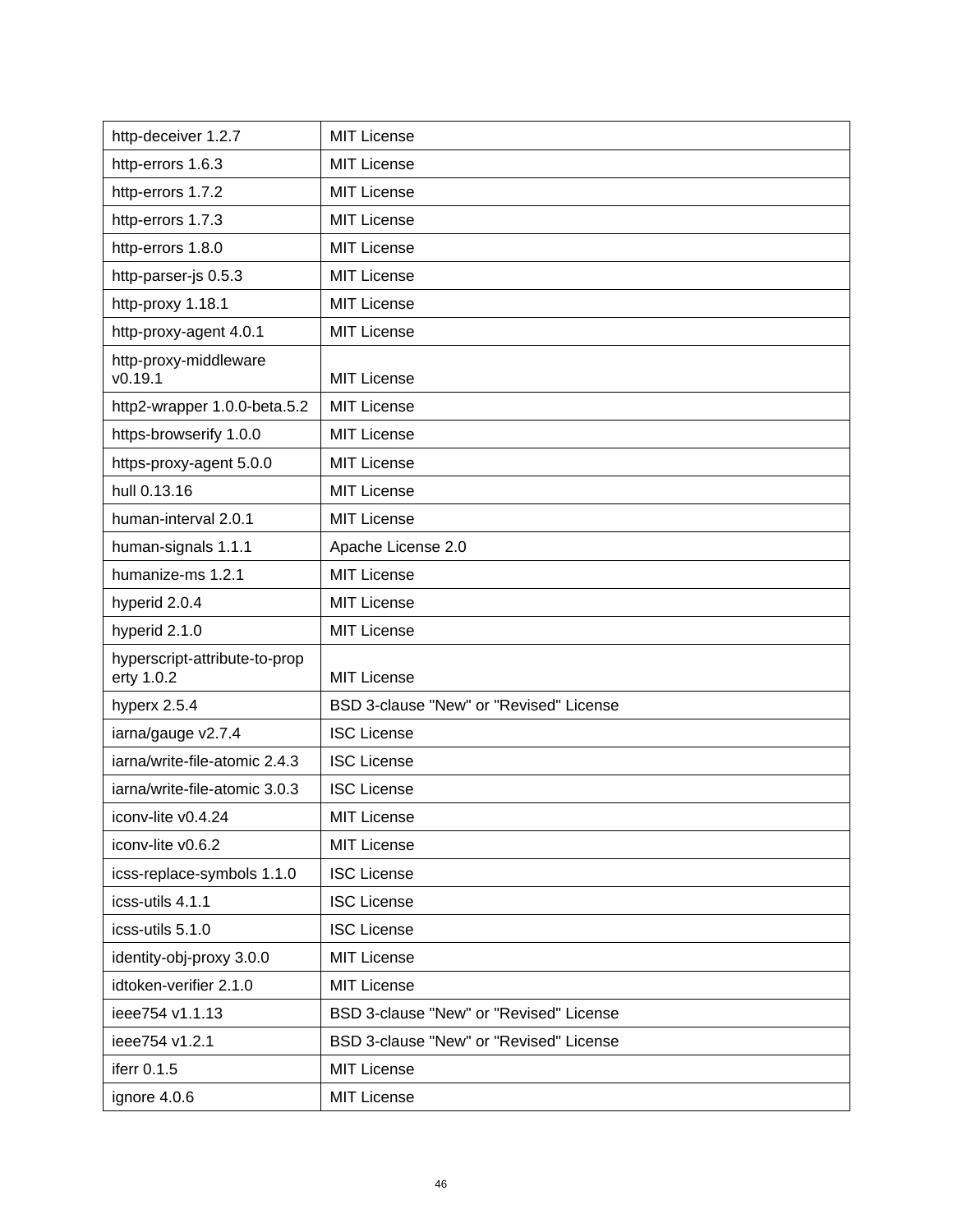| ignore 5.1.4                 | <b>MIT License</b>                      |
|------------------------------|-----------------------------------------|
| ignore 5.1.8                 | <b>MIT License</b>                      |
| ignore-by-default 1.0.1      | <b>ISC License</b>                      |
| ignore-walk 3.0.3            | <b>ISC License</b>                      |
| immer 8.0.1                  | <b>MIT License</b>                      |
| immutable-js 4.0.0-rc.12     | MIT License                             |
| import-cwd 2.1.0             | <b>MIT License</b>                      |
| import-fresh 2.0.0           | <b>MIT License</b>                      |
| import-fresh 3.2.2           | <b>MIT License</b>                      |
| import-fresh 3.3.0           | <b>MIT License</b>                      |
| import-from 2.1.0            | <b>MIT License</b>                      |
| import-lazy 2.1.0            | <b>MIT License</b>                      |
| import-local 2.0.0           | <b>MIT License</b>                      |
| import-local 3.0.2           | <b>MIT License</b>                      |
| imurmurhash 0.1.4            | <b>MIT License</b>                      |
| indent-string v4.0.0         | <b>MIT License</b>                      |
| indexes-of 1.0.1             | <b>MIT License</b>                      |
| infer-owner 1.0.4            | <b>ISC License</b>                      |
| inflight 1.0.6               | <b>ISC License</b>                      |
| inherits 2.0.1               | <b>ISC License</b>                      |
| inherits 2.0.3               | <b>ISC License</b>                      |
| inherits v2.0.4              | <b>ISC License</b>                      |
| inline-source-map 0.6.2      | <b>Expat License</b>                    |
| insert-module-globals v7.2.1 | <b>MIT License</b>                      |
| internal-ip 4.3.0            | <b>MIT License</b>                      |
| internal-slot 1.0.3          | <b>MIT License</b>                      |
| into-stream v6.0.0           | <b>MIT License</b>                      |
| invariant 2.2.2              | BSD 3-clause "New" or "Revised" License |
| invariant 2.2.4              | <b>MIT License</b>                      |
| ioredis 4.26.0               | <b>MIT License</b>                      |
| ioredis 4.27.1               | <b>MIT License</b>                      |
| iota-array 1.0.0             | <b>MIT License</b>                      |
| ip-regex v2.1.0              | <b>MIT License</b>                      |
| is 3.3.0                     | <b>MIT License</b>                      |
| is-absolute-url 2.1.0        | <b>MIT License</b>                      |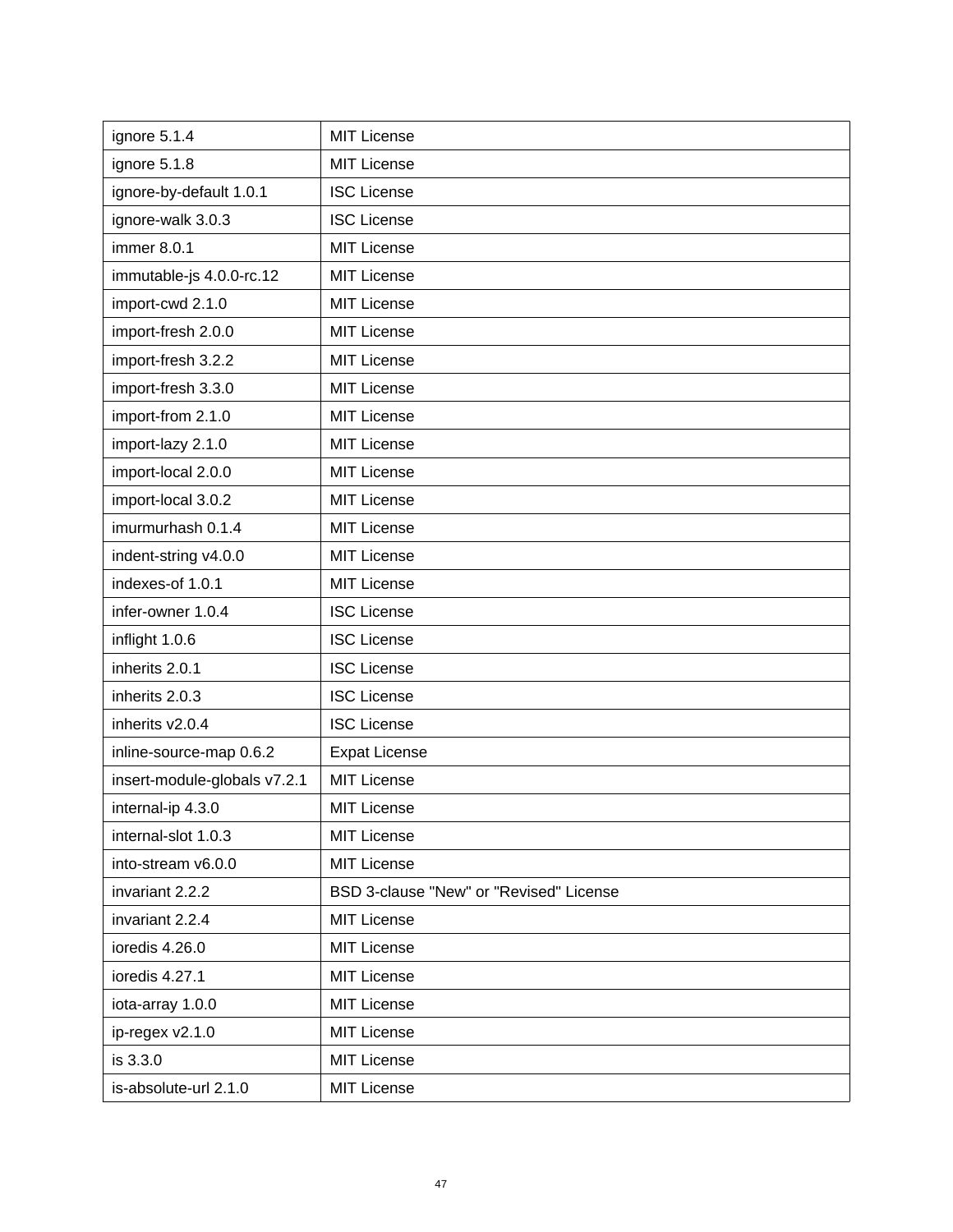| is-absolute-url v3.0.3        | <b>MIT License</b> |
|-------------------------------|--------------------|
| is-accessor-descriptor 0.1.6  | <b>MIT License</b> |
| is-accessor-descriptor 1.0.0  | <b>MIT License</b> |
| is-any-array 0.1.0            | <b>MIT License</b> |
| is-arguments 1.1.0            | <b>MIT License</b> |
| is-arrayish 0.2.1             | <b>MIT License</b> |
| is-arrayish 0.3.2             | <b>MIT License</b> |
| is-bigint 1.0.1               | MIT License        |
| is-binary-path 1.0.1          | <b>MIT License</b> |
| is-binary-path v2.1.0         | <b>MIT License</b> |
| is-boolean-attribute 0.0.1    | <b>MIT License</b> |
| is-boolean-object 1.1.0       | <b>MIT License</b> |
| is-buffer 1.1.6               | <b>MIT License</b> |
| is-buffer v2.0.5              | <b>MIT License</b> |
| is-callable 1.2.2             | <b>MIT License</b> |
| is-callable 1.2.3             | <b>MIT License</b> |
| is-ci 2.0.0                   | <b>MIT License</b> |
| is-color-stop 1.1.0           | <b>MIT License</b> |
| is-core-module 2.1.0          | <b>MIT License</b> |
| is-core-module 2.2.0          | <b>MIT License</b> |
| is-data-descriptor 0.1.4      | <b>MIT License</b> |
| is-data-descriptor 1.0.0      | <b>MIT License</b> |
| is-date-object 1.0.2          | <b>MIT License</b> |
| is-deflate 1.0.0              | <b>MIT License</b> |
| is-descriptor 0.1.6           | <b>MIT License</b> |
| is-descriptor 1.0.2           | <b>MIT License</b> |
| is-directory 0.3.1            | <b>MIT License</b> |
| is-docker 2.1.1               | <b>MIT License</b> |
| is-extendable 0.1.1           | <b>MIT License</b> |
| is-extendable 1.0.1           | <b>MIT License</b> |
| is-extglob 2.1.1              | <b>MIT License</b> |
| is-fullwidth-code-point 1.0.0 | <b>MIT License</b> |
| is-fullwidth-code-point 2.0.0 | <b>MIT License</b> |
| is-fullwidth-code-point 3.0.0 | <b>MIT License</b> |
| is-generator-fn 2.1.0         | <b>MIT License</b> |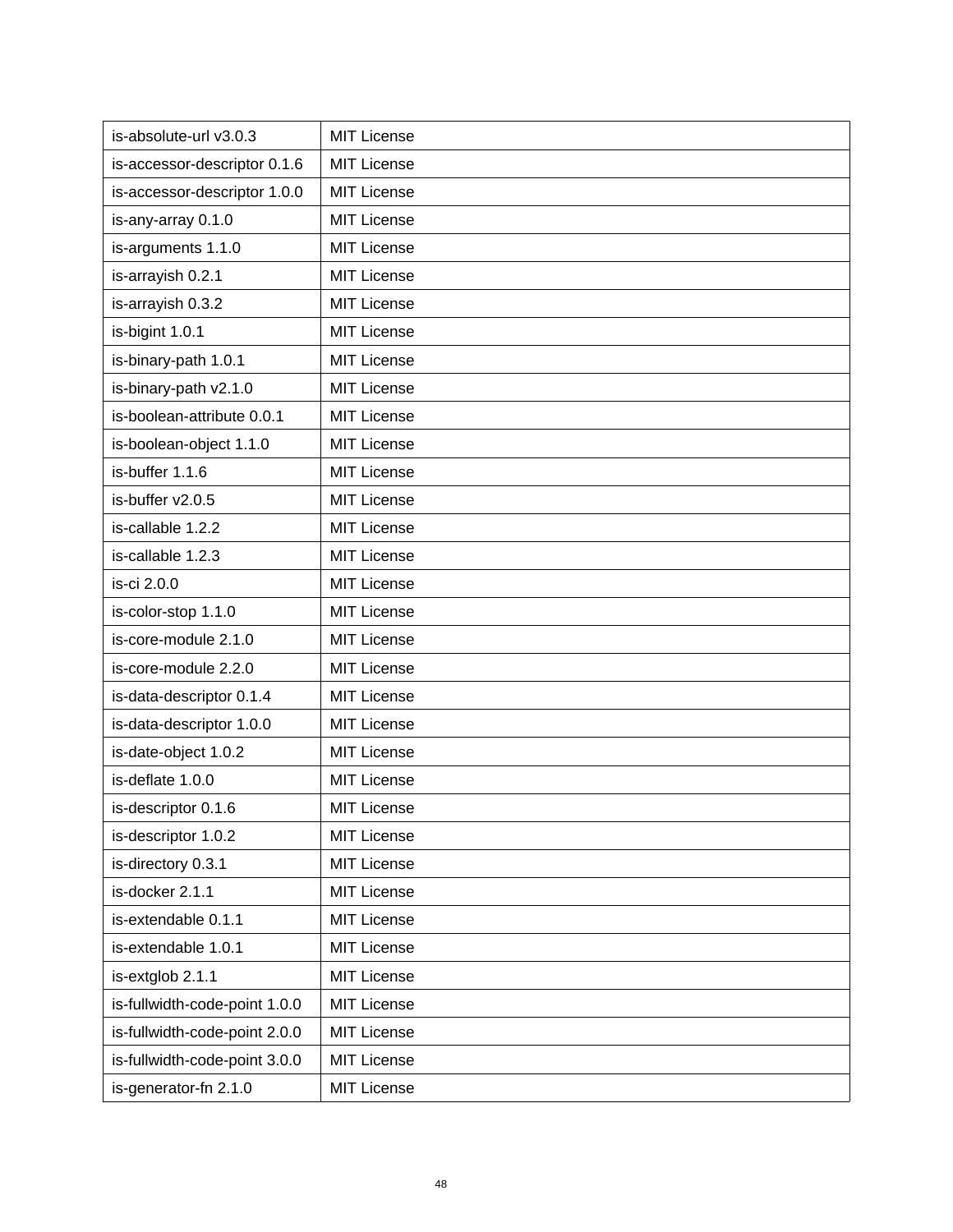| is-generator-function 1.0.8                | <b>MIT License</b> |
|--------------------------------------------|--------------------|
| $is-glob 3.1.0$                            | <b>MIT License</b> |
| is-glob 4.0.1                              | <b>MIT License</b> |
| is-gzip 2.0.0                              | <b>MIT License</b> |
| is-installed-globally 0.3.2                | <b>MIT License</b> |
| is-installed-globally 0.4.0                | <b>MIT License</b> |
| is-interactive 1.0.0                       | <b>MIT License</b> |
| is-lambda 1.0.1                            | <b>MIT License</b> |
| is-module 1.0.0                            | <b>MIT License</b> |
| is-nan 1.3.2                               | <b>MIT License</b> |
| is-negative-zero 2.0.1                     | <b>MIT License</b> |
| is-npm 4.0.0                               | <b>MIT License</b> |
| is-npm 5.0.0                               | <b>MIT License</b> |
| is-number 3.0.0                            | <b>MIT License</b> |
| is-number 4.0.0                            | <b>MIT License</b> |
| is-number 7.0.0                            | <b>MIT License</b> |
| is-number-object v1.0.4                    | <b>MIT License</b> |
| is-obj 1.0.1                               | <b>MIT License</b> |
| is-obj 2.0.0                               | <b>MIT License</b> |
| is-path-cwd v2.2.0                         | <b>MIT License</b> |
| is-path-in-cwd v2.1.0                      | <b>MIT License</b> |
| is-path-inside v2.1.0                      | <b>MIT License</b> |
| is-path-inside v3.0.2                      | <b>MIT License</b> |
| is-plain-obj 1.1.0                         | <b>MIT License</b> |
| is-plain-object 2.0.4                      | <b>MIT License</b> |
| is-potential-custom-element-<br>name 1.0.0 | <b>MIT License</b> |
| is-property 1.0.2                          | <b>MIT License</b> |
| is-regex 1.1.1                             | <b>MIT License</b> |
| is-regex 1.1.2                             | <b>MIT License</b> |
| is-regexp 1.0.0                            | <b>MIT License</b> |
| is-resolvable 1.1.0                        | <b>ISC License</b> |
| is-root 2.1.0                              | <b>MIT License</b> |
| is-string v1.0.5                           | <b>MIT License</b> |
| is-subset 0.1.1                            | <b>MIT License</b> |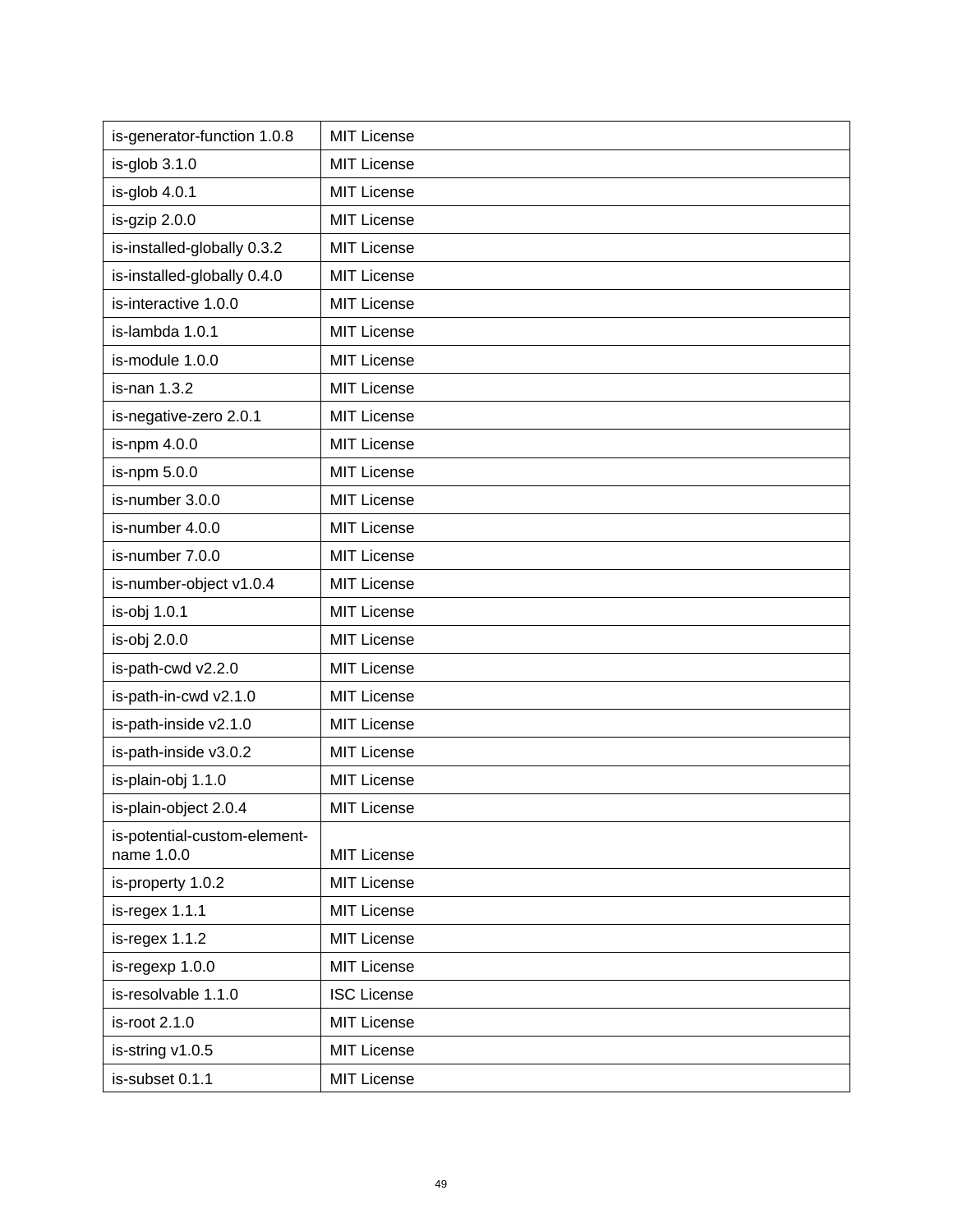| is-symbol 1.0.3                   | <b>MIT License</b>                      |
|-----------------------------------|-----------------------------------------|
| is-typedarray 1.0.0               | <b>MIT License</b>                      |
| is-typedarray 1.1.4               | <b>MIT License</b>                      |
| is-windows 1.0.2                  | <b>MIT License</b>                      |
| is-wsl 1.1.0                      | <b>MIT License</b>                      |
| is-wsl 2.2.0                      | <b>MIT License</b>                      |
| is-yarn-global 0.3.0              | <b>MIT License</b>                      |
| is-zip 1.0.0                      | <b>MIT License</b>                      |
| isaacs/once 1.4.0                 | <b>ISC License</b>                      |
| isarray 0.0.1                     | <b>MIT License</b>                      |
| isarray 1.0.0                     | <b>MIT License</b>                      |
| isexe 2.0.0                       | <b>ISC License</b>                      |
| isobject 2.1.0                    | <b>MIT License</b>                      |
| isobject 3.0.1                    | <b>MIT License</b>                      |
| isstream 0.1.2                    | <b>MIT License</b>                      |
| isstream 1.1.0                    | <b>MIT License</b>                      |
| isstream v2.0.0                   | <b>MIT License</b>                      |
| istanbul-lib-coverage 3.0.0       | BSD 3-clause "New" or "Revised" License |
| istanbul-lib-instrument 4.0.3     | BSD 3-clause "New" or "Revised" License |
| istanbul-lib-report 3.0.0         | BSD 3-clause "New" or "Revised" License |
| istanbul-lib-source-maps<br>4.0.0 | BSD 3-clause "New" or "Revised" License |
| istanbul-reports 3.0.2            | BSD 3-clause "New" or "Revised" License |
| iterall 1.3.0                     | <b>MIT License</b>                      |
| jake v10.8.2                      | Apache License 2.0                      |
| jest-changed-files 26.6.2         | <b>MIT License</b>                      |
| jest-circus 26.6.0                | <b>MIT License</b>                      |
| jest-config 26.6.3                | <b>MIT License</b>                      |
| jest-diff 26.6.2                  | <b>MIT License</b>                      |
| jest-each 26.6.2                  | <b>MIT License</b>                      |
| jest-environment-jsdom<br>26.6.2  | <b>MIT License</b>                      |
| jest-environment-node<br>26.6.2   | <b>MIT License</b>                      |
| jest-get-type 26.3.0              | <b>MIT License</b>                      |
| jest-haste-map 26.6.2             | <b>MIT License</b>                      |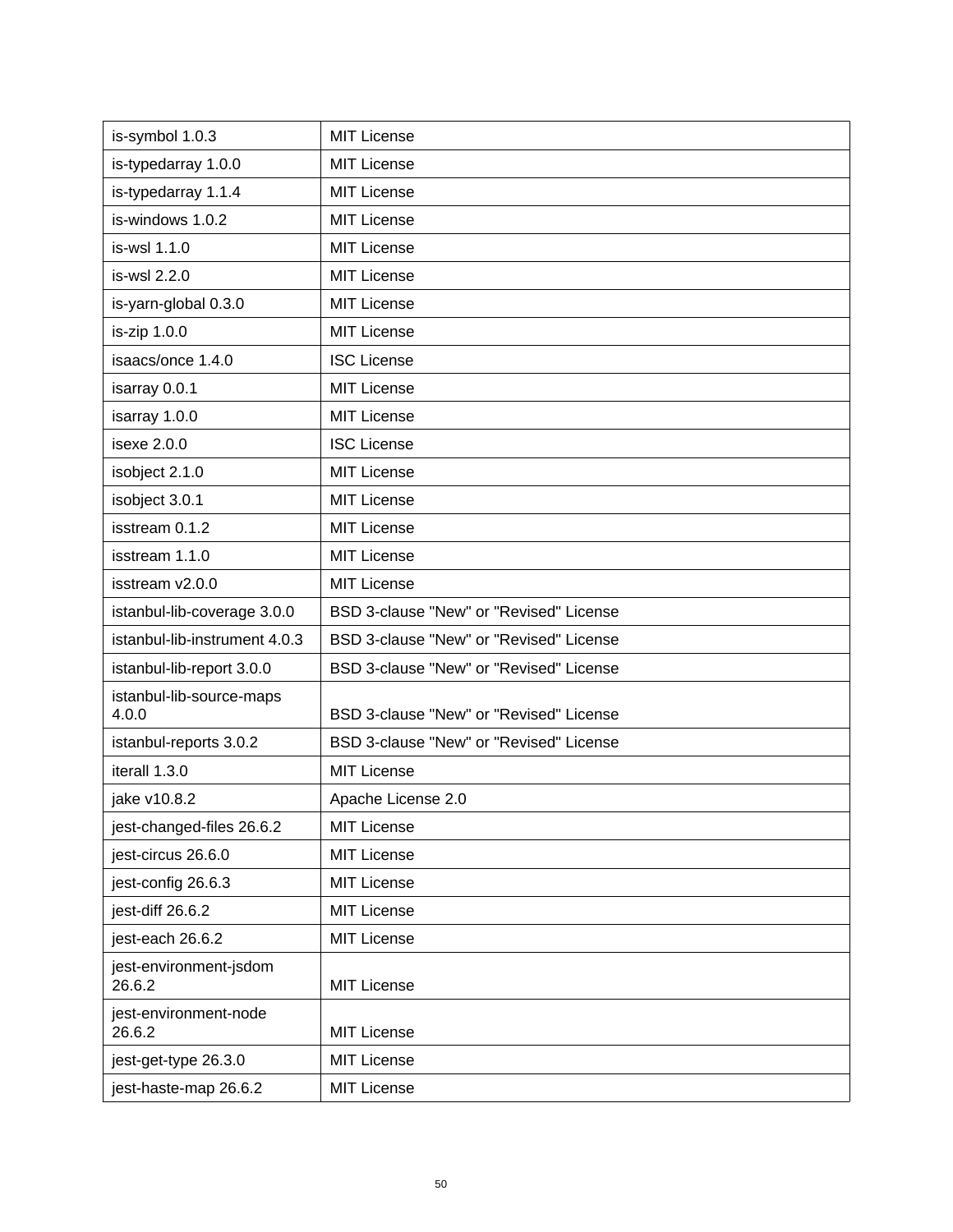| jest-leak-detector 26.6.2           | <b>MIT License</b>                      |
|-------------------------------------|-----------------------------------------|
| jest-matcher-utils 26.6.2           | <b>MIT License</b>                      |
| jest-message-util 26.6.2            | <b>MIT License</b>                      |
| jest-pnp-resolver 1.2.2             | <b>MIT License</b>                      |
| jest-regex-util 26.0.0              | <b>MIT License</b>                      |
| jest-resolve 26.6.0                 | <b>MIT License</b>                      |
| jest-resolve 26.6.2                 | <b>MIT License</b>                      |
| jest-resolve-dependencies<br>26.6.3 | <b>MIT License</b>                      |
| jest-runner 26.6.3                  | <b>MIT License</b>                      |
| jest-runtime 26.6.3                 | <b>MIT License</b>                      |
| jest-snapshot 26.6.2                | <b>MIT License</b>                      |
| jest-teamcity-reporter 0.9.0        | <b>MIT License</b>                      |
| jest-util 26.6.2                    | <b>MIT License</b>                      |
| jest-validate 26.6.2                | <b>MIT License</b>                      |
| jest-watch-typeahead 0.6.1          | <b>MIT License</b>                      |
| jest-worker 24.9.0                  | <b>MIT License</b>                      |
| jest-worker 26.6.2                  | <b>MIT License</b>                      |
| jest-xml-matcher 1.2.0              | <b>MIT License</b>                      |
| jmespath 0.15.0                     | Apache License 2.0                      |
| joi 17.3.0                          | BSD 3-clause "New" or "Revised" License |
| joi v17.4.0                         | BSD 3-clause "New" or "Revised" License |
| jonschlinkert/object-copy<br>0.1.0  | <b>MIT License</b>                      |
| js-bson 1.1.4                       | Apache License 2.0                      |
| js-cookie 2.2.1                     | <b>MIT License</b>                      |
| js-tokens 4.0.0                     | <b>MIT License</b>                      |
| js-traverse 0.3.9                   | <b>MIT License</b>                      |
| js-xss 1.0.8                        | <b>MIT License</b>                      |
| jsbn 0.1.1                          | <b>MIT License</b>                      |
| jsbn 1.1.0                          | <b>MIT License</b>                      |
| jsdiff 3.5.0                        | BSD 3-clause "New" or "Revised" License |
| jsdom 16.4.0                        | <b>MIT License</b>                      |
| jsdom 16.5.1                        | <b>MIT License</b>                      |
| jsesc 0.5.0                         | <b>MIT License</b>                      |
| jsesc v2.5.2                        | <b>MIT License</b>                      |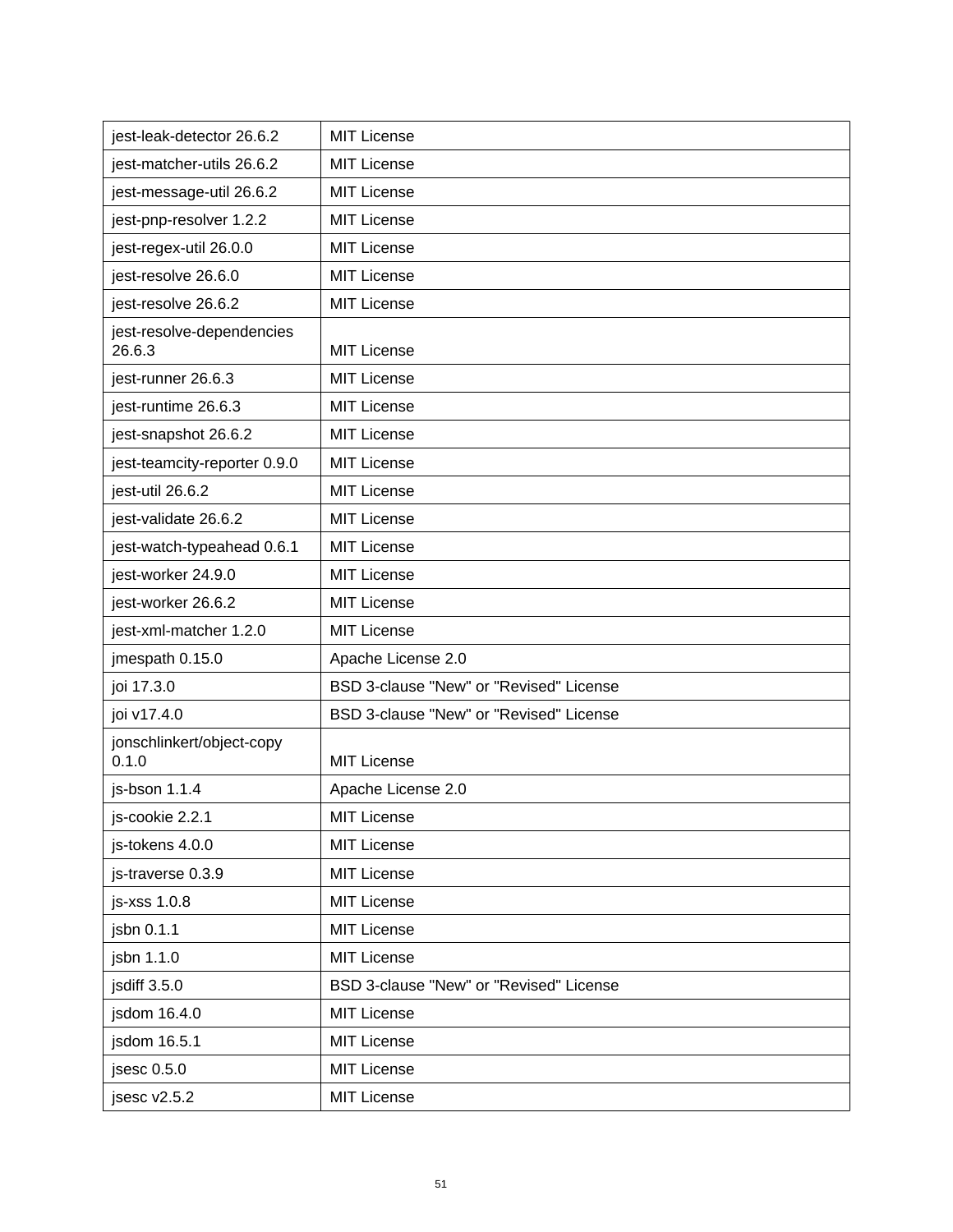| jshttp/content-type 1.0.4                 | <b>MIT License</b>                                                         |
|-------------------------------------------|----------------------------------------------------------------------------|
| jshttp/forwarded 0.1.2                    | <b>MIT License</b>                                                         |
| jshttp/fresh 0.5.2                        | <b>MIT License</b>                                                         |
| jshttp/mime-types 2.1.21                  | <b>MIT License</b>                                                         |
| jshttp/mime-types 2.1.24                  | <b>MIT License</b>                                                         |
| jshttp/mime-types 2.1.27                  | <b>MIT License</b>                                                         |
| jshttp/mime-types 2.1.29                  | <b>MIT License</b>                                                         |
| json-bigint 1.0.0                         | <b>MIT License</b>                                                         |
| json-buffer 3.0.0                         | <b>MIT License</b>                                                         |
| json-buffer 3.0.1                         | <b>MIT License</b>                                                         |
| json-parse-better-errors<br>1.0.2         | <b>MIT License</b>                                                         |
| json-parse-even-better-error<br>$s$ 2.3.1 | <b>MIT License</b>                                                         |
| json-parse-helpfulerror 1.0.3             | <b>MIT License</b>                                                         |
| json-schema 0.2.3                         | (BSD 3-clause "New" or "Revised" License OR Academic Free License<br>v2.1) |
| json-schema-resolver 1.2.2                | <b>MIT License</b>                                                         |
| json-schema-traverse 0.4.1                | <b>MIT License</b>                                                         |
| json-schema-traverse 1.0.0                | <b>MIT License</b>                                                         |
| json-stable-stringify 0.0.1               | <b>MIT License</b>                                                         |
| json-stringify-safe 5.0.1                 | <b>ISC License</b>                                                         |
| json5 1.0.1                               | <b>MIT License</b>                                                         |
| json5 2.1.3                               | <b>MIT License</b>                                                         |
| json5 v2.2.0                              | <b>MIT License</b>                                                         |
| ison5-utils v1.4.0                        | <b>MIT License</b>                                                         |
| jsonfile 4.0.0                            | <b>MIT License</b>                                                         |
| jsonfile 6.1.0                            | <b>MIT License</b>                                                         |
| jsonify 0.0.0                             | Public Domain                                                              |
| jsonlines 0.1.1                           | <b>MIT License</b>                                                         |
| jsonparse 0.0.6                           | <b>MIT License</b>                                                         |
| jsonparse 1.3.1                           | <b>MIT License</b>                                                         |
| jsonstream2 1.1.2                         | <b>MIT License</b>                                                         |
| jsonwebtoken 8.5.1                        | <b>MIT License</b>                                                         |
| jsprim 1.4.1                              | <b>MIT License</b>                                                         |
| jsx-ast-utils 3.2.0                       | <b>MIT License</b>                                                         |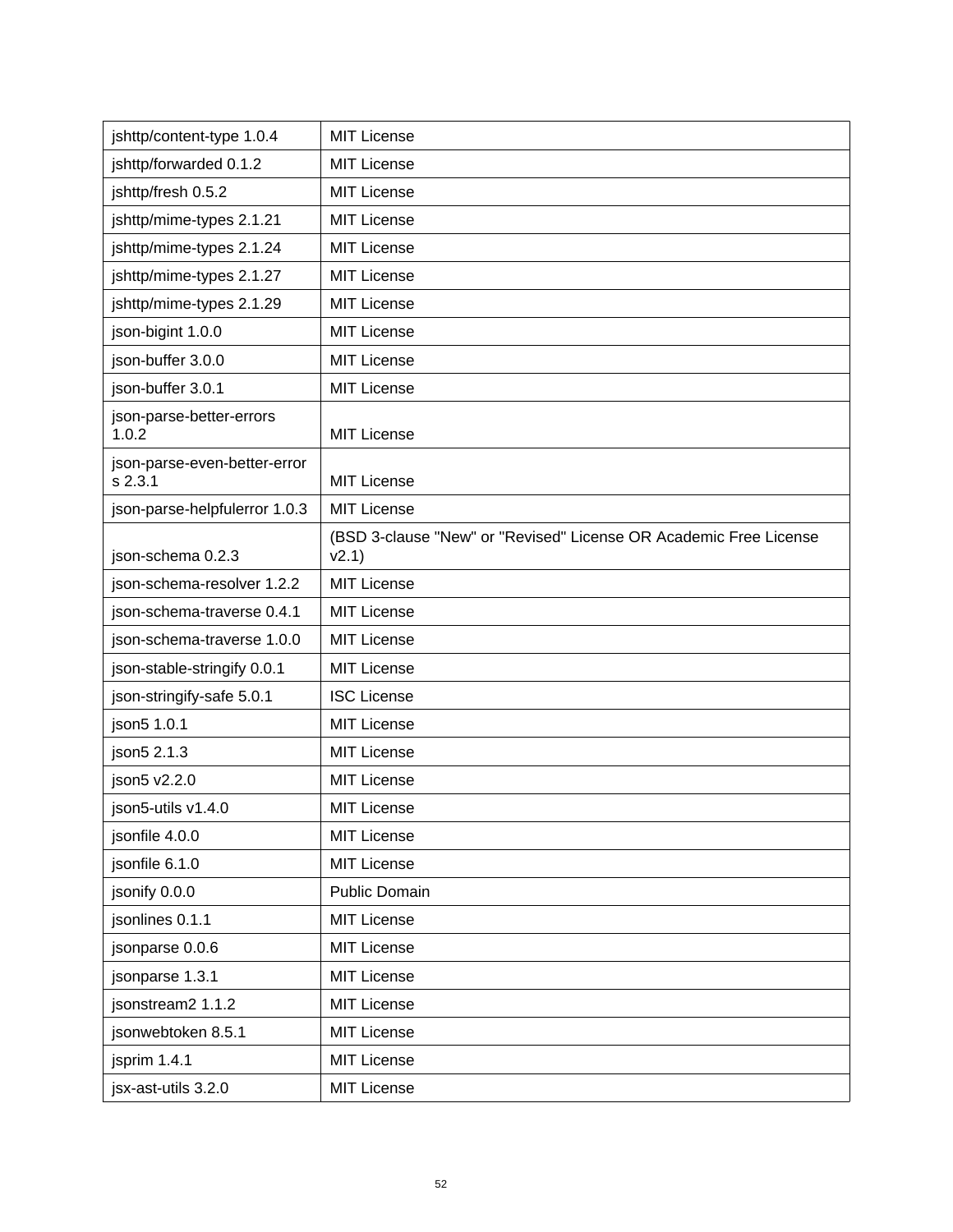| jtangelder/sass-loader<br>v10.1.1       | <b>MIT License</b>                         |
|-----------------------------------------|--------------------------------------------|
| jwa v1.4.1                              | <b>MIT License</b>                         |
| jwa v2.0.0                              | <b>MIT License</b>                         |
| jwks-rsa 2.0.2                          | <b>MIT License</b>                         |
| jwks-rsa 2.0.3                          | <b>MIT License</b>                         |
| jws 3.2.2                               | <b>MIT License</b>                         |
| kareem 2.3.2                            | Apache License 2.0                         |
| keyv 3.1.0                              | <b>MIT License</b>                         |
| keyv 4.0.1                              | <b>MIT License</b>                         |
| keyv 4.0.3                              | <b>MIT License</b>                         |
| killable 1.0.1                          | <b>ISC License</b>                         |
| kind-of 3.2.2                           | <b>MIT License</b>                         |
| kind-of 4.0.0                           | <b>MIT License</b>                         |
| kind-of 5.1.0                           | <b>MIT License</b>                         |
| kind-of 6.0.3                           | <b>MIT License</b>                         |
| kk-color-name 1.1.3                     | <b>MIT License</b>                         |
| kk-color-name 1.1.4                     | <b>MIT License</b>                         |
| kleur 3.0.3                             | <b>MIT License</b>                         |
| klona 2.0.4                             | <b>MIT License</b>                         |
| knowledgecode/date-and-ti<br>me v0.14.2 | MIT License                                |
| kossnocorp/date-fns v2.20.3             | <b>MIT License</b>                         |
| kossnocorp/date-fns v2.21.1             | <b>MIT License</b>                         |
| kriskowal's q 1.5.1                     | <b>MIT License</b>                         |
| labeled-stream-splicer 2.0.2            | <b>MIT License</b>                         |
| language-subtag-registry<br>0.3.21      | Open Data Commons Attribution License v1.0 |
| language-tags 1.0.5                     | <b>MIT License</b>                         |
| last-call-webpack-plugin<br>3.0.0       | <b>MIT License</b>                         |
| latest-version 5.1.0                    | <b>MIT License</b>                         |
| leven 2.1.0                             | <b>MIT License</b>                         |
| leven 3.1.0                             | <b>MIT License</b>                         |
| levn 0.3.0                              | <b>MIT License</b>                         |
| levn 0.4.1                              | <b>MIT License</b>                         |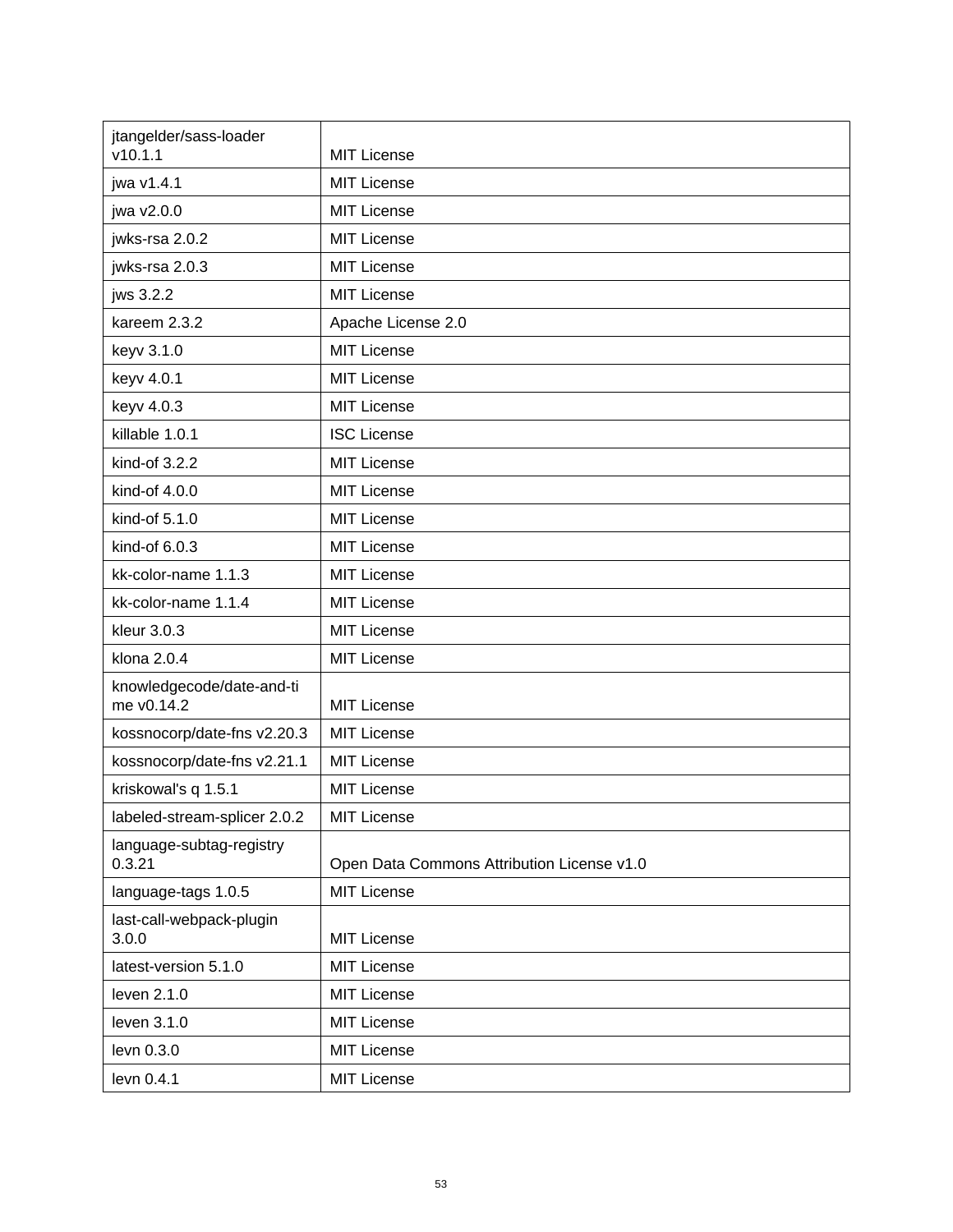| libnpmconfig 1.2.1          | <b>ISC License</b>                      |
|-----------------------------|-----------------------------------------|
| light-my-request 4.4.1      | BSD 3-clause "New" or "Revised" License |
| limiter 1.1.5               | <b>MIT License</b>                      |
| lines-and-columns 1.1.6     | <b>MIT License</b>                      |
| listenercount 1.0.1         | <b>ISC License</b>                      |
| ljharb/object.assign 4.1.2  | <b>MIT License</b>                      |
| load-json-file 2.0.0        | <b>MIT License</b>                      |
| loader-runner 2.4.0         | <b>MIT License</b>                      |
| loader-utils 1.2.3          | <b>MIT License</b>                      |
| loader-utils 1.4.0          | <b>MIT License</b>                      |
| loader-utils 2.0.0          | <b>MIT License</b>                      |
| locate-path 2.0.0           | <b>MIT License</b>                      |
| locate-path 3.0.0           | <b>MIT License</b>                      |
| locate-path v5.0.0          | <b>MIT License</b>                      |
| locate-path v6.0.0          | <b>MIT License</b>                      |
| lodash-compat 3.10.2        | <b>MIT License</b>                      |
| lodash._reinterpolate 3.0.0 | <b>MIT License</b>                      |
| lodash.camelcase 4.3.0      | <b>MIT License</b>                      |
| lodash.clonedeep 4.5.0      | <b>MIT License</b>                      |
| lodash.debounce 4.0.8       | <b>MIT License</b>                      |
| lodash.defaults 4.2.0       | <b>MIT License</b>                      |
| lodash.escape 4.0.1         | <b>MIT License</b>                      |
| lodash.flatten 4.4.0        | <b>MIT License</b>                      |
| lodash.includes 4.3.0       | <b>MIT License</b>                      |
| lodash.isboolean 3.0.3      | <b>MIT License</b>                      |
| lodash.isequal 4.5.0        | <b>MIT License</b>                      |
| lodash.isequalwith 4.4.0    | <b>MIT License</b>                      |
| lodash.isnumber 3.0.3       | <b>MIT License</b>                      |
| lodash.isplainobject 4.0.6  | <b>MIT License</b>                      |
| lodash.isstring 4.0.1       | <b>MIT License</b>                      |
| lodash.memoize 3.0.4        | <b>MIT License</b>                      |
| lodash.memoize 4.1.2        | <b>MIT License</b>                      |
| lodash.once 4.1.1           | <b>MIT License</b>                      |
| lodash.sortby 4.7.0         | <b>MIT License</b>                      |
| lodash.template 4.5.0       | <b>MIT License</b>                      |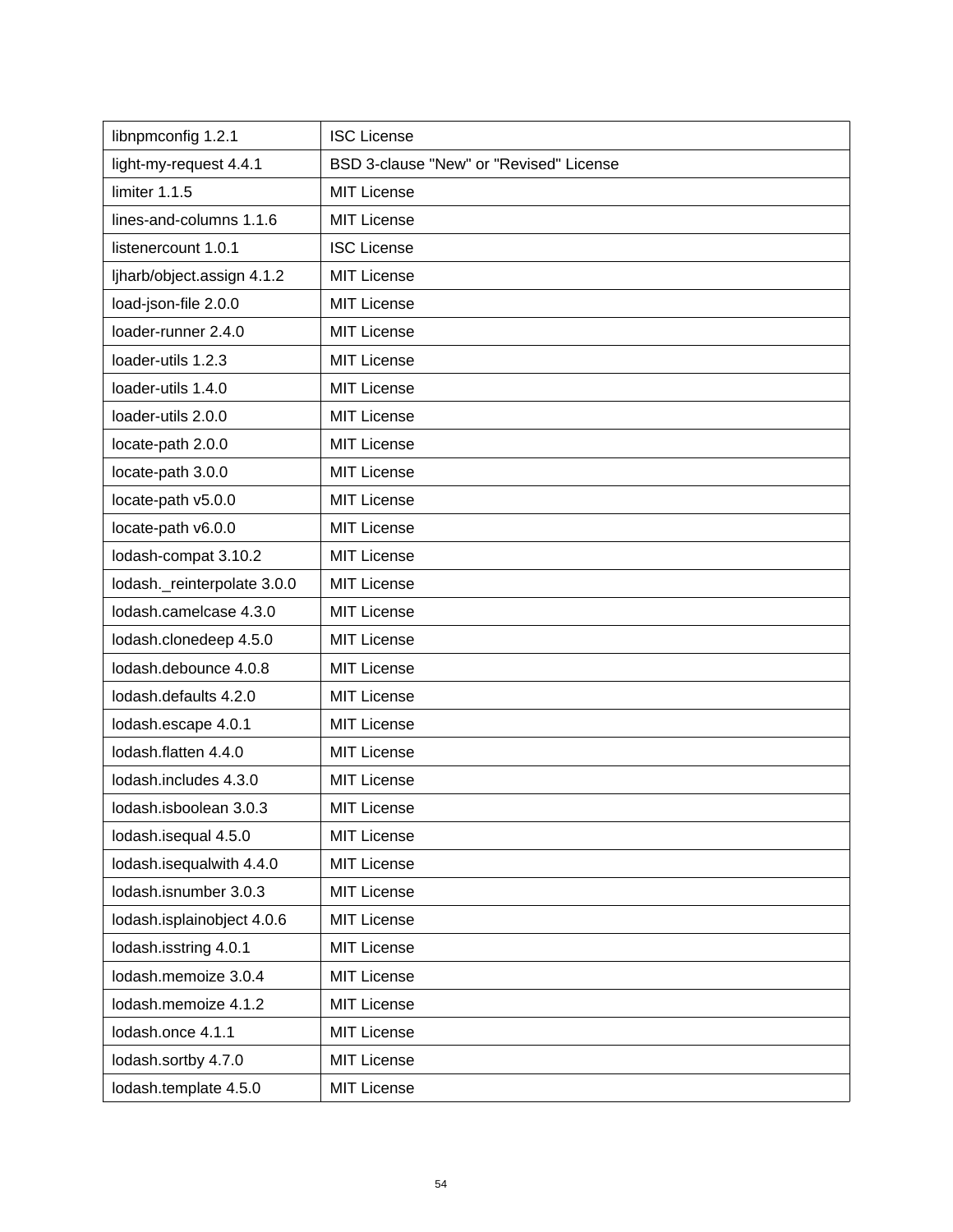| lodash.templatesettings<br>4.2.0 | <b>MIT License</b>                      |
|----------------------------------|-----------------------------------------|
| lodash.uniq 4.5.0                | <b>MIT License</b>                      |
| log-symbols 4.0.0                | <b>MIT License</b>                      |
| log4js-node 6.3.0                | Apache License 2.0                      |
| log4js-node 6.3.0+~cs8.3.10      | Apache License 2.0                      |
| loglevel 1.7.1                   | <b>MIT License</b>                      |
| long 4.0.0                       | Apache License 2.0                      |
| loose-envify 1.4.0               | <b>MIT License</b>                      |
| lower-case 1.1.4                 | <b>MIT License</b>                      |
| lower-case 2.0.2                 | <b>MIT License</b>                      |
| lowercase-keys 1.0.1             | <b>MIT License</b>                      |
| lowercase-keys 2.0.0             | <b>MIT License</b>                      |
| Iru-cache 6.0.0                  | <b>ISC License</b>                      |
| Iru-memoizer 2.1.2               | <b>MIT License</b>                      |
| Iru-memoizer 2.1.4               | <b>MIT License</b>                      |
| luxon 1.25.0                     | <b>MIT License</b>                      |
| macos-release 2.4.1              | <b>MIT License</b>                      |
| mafintosh/pump 1.0.3             | <b>MIT License</b>                      |
| mafintosh/pump 2.0.1             | <b>MIT License</b>                      |
| mafintosh/pump 3.0.0             | <b>MIT License</b>                      |
| magic-string 0.23.2              | <b>MIT License</b>                      |
| magic-string 0.25.1              | <b>MIT License</b>                      |
| magic-string 0.25.7              | <b>MIT License</b>                      |
| make-dir 1.3.0                   | <b>MIT License</b>                      |
| make-dir 2.1.0                   | MIT License                             |
| make-dir 3.0.2                   | <b>MIT License</b>                      |
| make-dir 3.1.0                   | MIT License                             |
| make-fetch-happen 8.0.12         | <b>ISC License</b>                      |
| make-fetch-happen 8.0.14         | <b>ISC License</b>                      |
| makeerror 1.0.11                 | BSD 3-clause "New" or "Revised" License |
| manage-path 2.0.0                | <b>MIT License</b>                      |
| map-age-cleaner 0.1.3            | <b>MIT License</b>                      |
| map-cache 0.2.2                  | <b>MIT License</b>                      |
| map-visit 1.0.0                  | <b>MIT License</b>                      |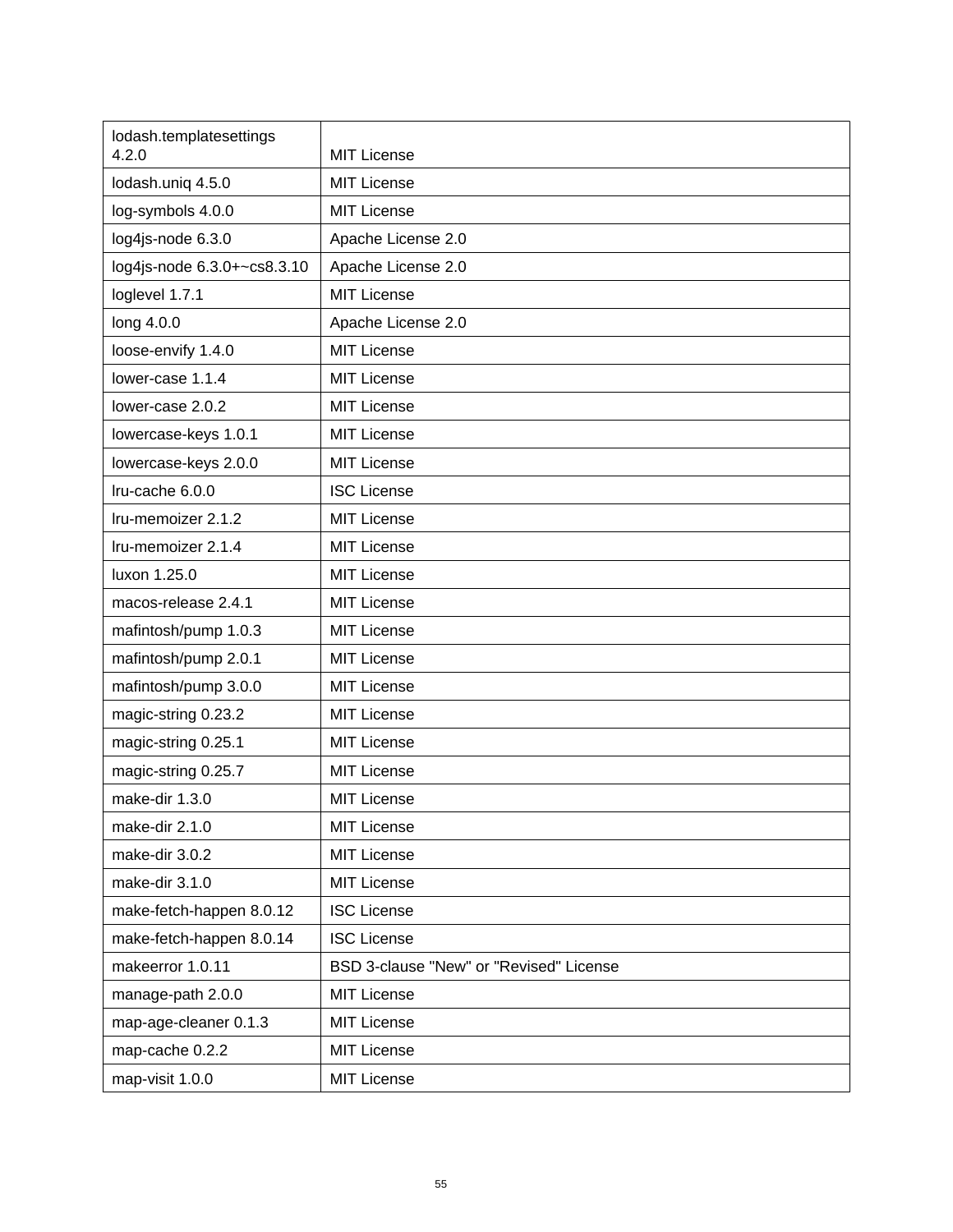| math-random 1.0.4                 | <b>MIT License</b>                   |
|-----------------------------------|--------------------------------------|
| mathiasbynens/he v1.2.0           | <b>MIT License</b>                   |
| mathiasbynens/regenerate<br>1.4.2 | <b>MIT License</b>                   |
| md5.js 1.3.5                      | <b>MIT License</b>                   |
| mde/filelist v1.0.1               | Apache License 2.0                   |
| mde/filelist v1.0.2               | Apache License 2.0                   |
| mdn-data 2.0.14                   | Creative Commons Zero v1.0 Universal |
| mdn-data 2.0.4                    | Creative Commons Zero v1.0 Universal |
| media-typer 0.3.0                 | <b>MIT License</b>                   |
| medikoo/d v1.0.1                  | <b>ISC License</b>                   |
| medikoo/next-tick 1.0.0           | <b>MIT License</b>                   |
| mem 8.1.1                         | <b>MIT License</b>                   |
| memoize-one v5.1.1                | <b>MIT License</b>                   |
| memory-fs 0.4.1                   | <b>MIT License</b>                   |
| memory-fs 0.5.0                   | <b>MIT License</b>                   |
| memory-pager 1.5.0                | <b>MIT License</b>                   |
| merge-descriptors 1.0.1           | <b>MIT License</b>                   |
| merge-source-map 1.0.4            | <b>MIT License</b>                   |
| merge-source-map 1.1.0            | <b>MIT License</b>                   |
| merge2 1.4.1                      | <b>MIT License</b>                   |
| mesh-winston 1.0.0                | <b>MIT License</b>                   |
| methods 1.1.2                     | <b>MIT License</b>                   |
| microevent.ts 0.1.1               | <b>MIT License</b>                   |
| micromatch 3.1.10                 | <b>MIT License</b>                   |
| micromatch 4.0.2                  | <b>MIT License</b>                   |
| micromatch/braces 2.3.2           | <b>MIT License</b>                   |
| micromatch/braces 3.0.2           | <b>MIT License</b>                   |
| migrate-mongo v8.2.2              | <b>MIT License</b>                   |
| mikaelbr/node-notifier v8.0.2     | <b>MIT License</b>                   |
| mike182uk/timestring 6.0.0        | <b>MIT License</b>                   |
| mikeal/aws-sign 0.7.0             | Apache License 2.0                   |
| miller-rabin 4.0.1                | <b>MIT License</b>                   |
| mime 1.6.0                        | <b>MIT License</b>                   |
| mime 2.4.6                        | <b>MIT License</b>                   |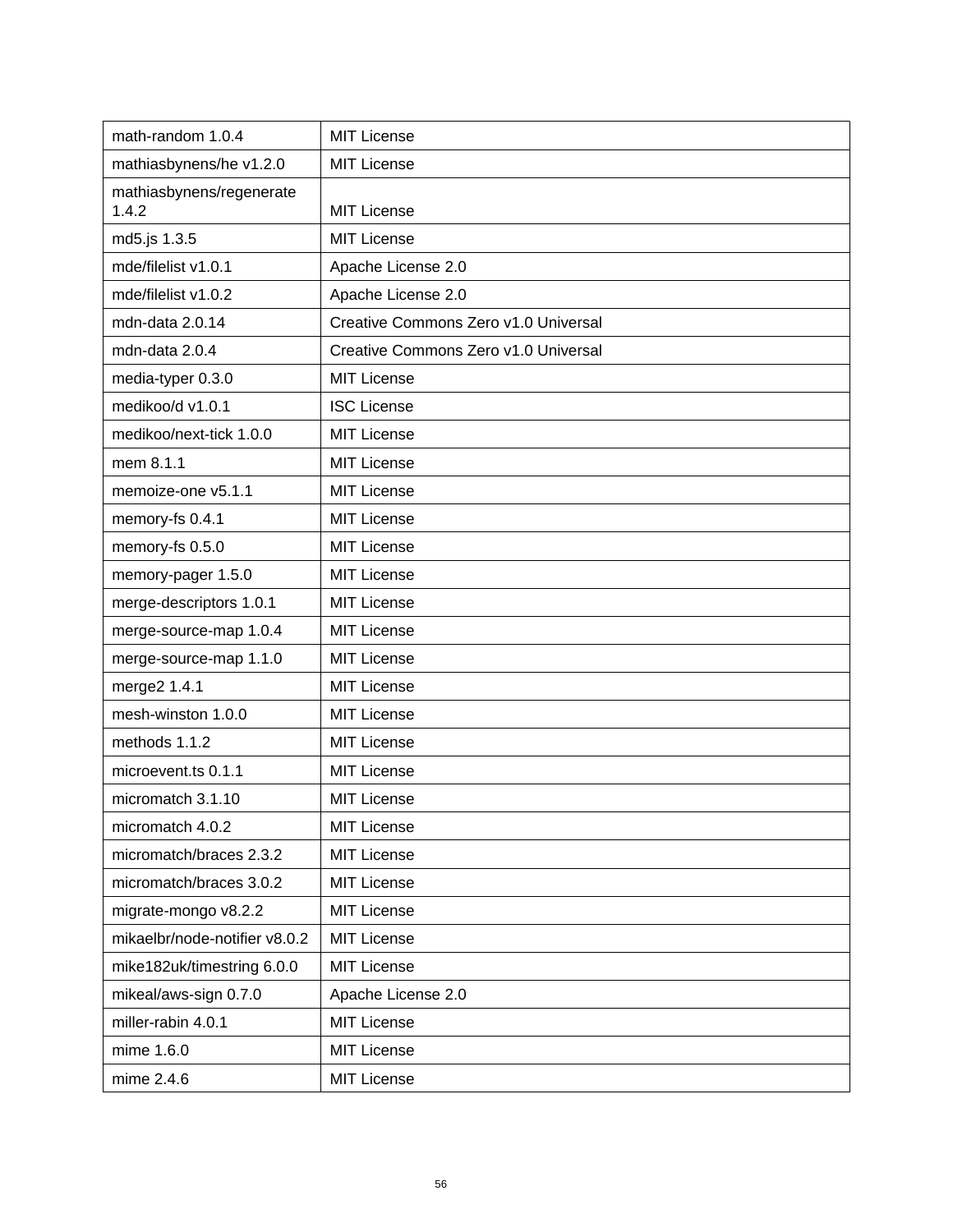| mime $v2.5.2$                      | <b>MIT License</b>                |
|------------------------------------|-----------------------------------|
| mime-db 1.37.0                     | <b>MIT License</b>                |
| mime-db 1.38.0                     | <b>MIT License</b>                |
| mime-db 1.46.0                     | <b>MIT License</b>                |
| mime-db v1.40.0                    | <b>MIT License</b>                |
| mime-db v1.44.0                    | <b>MIT License</b>                |
| mime-db v1.45.0                    | <b>MIT License</b>                |
| mimic-fn $1.2.0$                   | <b>MIT License</b>                |
| mimic-fn $2.1.0$                   | <b>MIT License</b>                |
| mimic-fn $3.1.0$                   | <b>MIT License</b>                |
| mimic-response 1.0.1               | <b>MIT License</b>                |
| mimic-response 3.1.0               | <b>MIT License</b>                |
| mini-create-react-context          |                                   |
| 0.4.1                              | <b>MIT License</b>                |
| mini-css-extract-plugin<br>0.11.3  | <b>MIT License</b>                |
| minify-stream 2.1.0                | <b>MIT License</b>                |
| minimalistic-assert 1.0.1          | <b>ISC License</b>                |
| minimalistic-crypto-utils<br>1.0.1 | <b>MIT License</b>                |
| minimatch 3.0.4                    | <b>ISC License</b>                |
| minimist 1.2.5                     | <b>MIT License</b>                |
| minimist 1.2.5+~cs5.3.1            | <b>Expat License</b>              |
| minipass v3.1.3                    | <b>ISC License</b>                |
| minipass-collect 1.0.2             | <b>ISC License</b>                |
| minipass-fetch 1.3.2               | <b>MIT License</b>                |
| minipass-fetch 1.3.3               | <b>MIT License</b>                |
| minipass-flush 1.0.5               | <b>ISC License</b>                |
| minipass-json-stream 1.0.1         | <b>MIT License</b>                |
| minipass-pipeline 1.2.4            | <b>ISC License</b>                |
| minipass-sized 1.0.3               | <b>ISC License</b>                |
| minizlib v2.1.2                    | <b>MIT License</b>                |
| mississippi 3.0.0                  | BSD 2-clause "Simplified" License |
| mixin-deep 1.3.2                   | <b>MIT License</b>                |
| mkdirp-classic 0.5.3               | <b>MIT License</b>                |
| ml-array-min 1.2.0                 | <b>MIT License</b>                |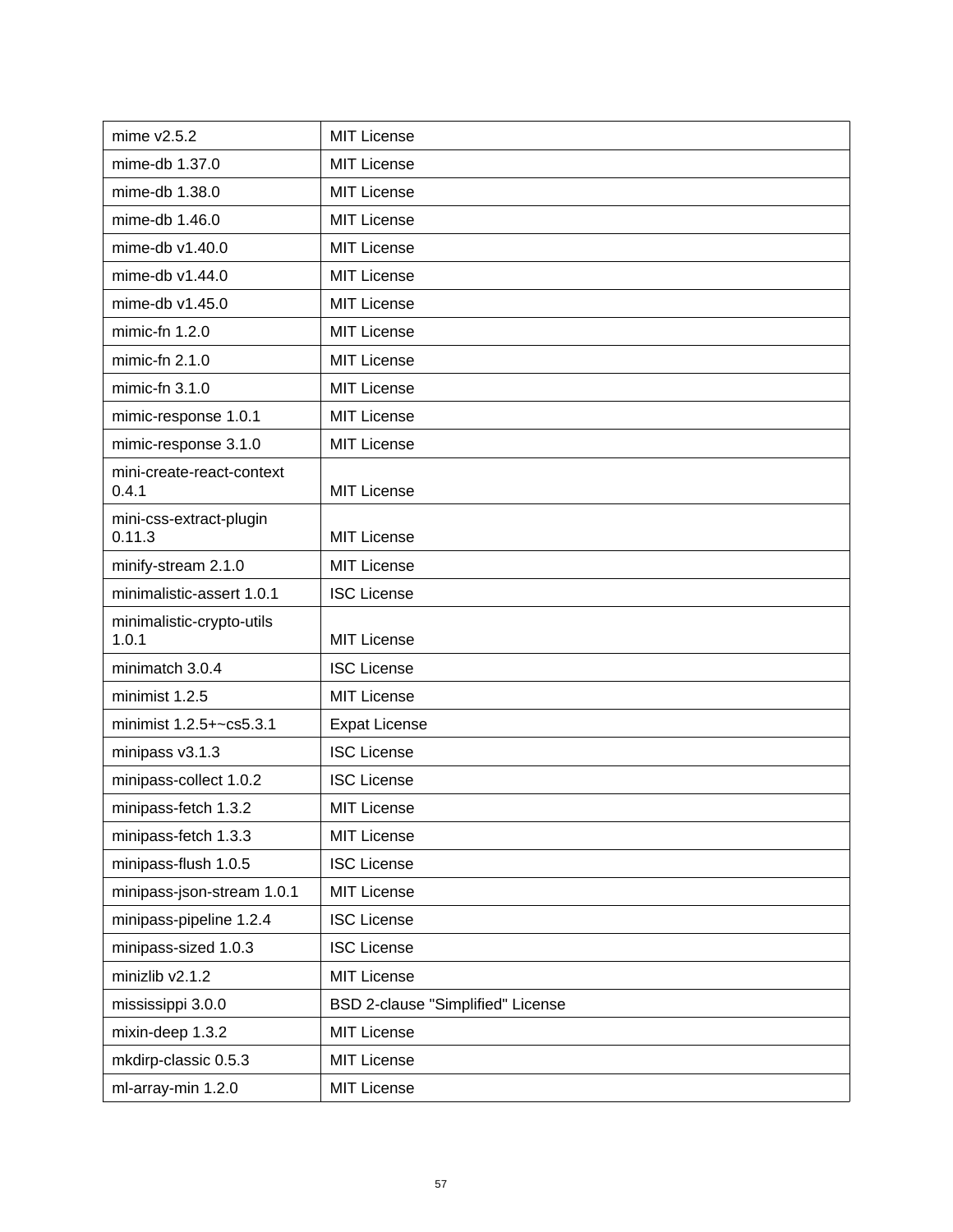| ml-array-min 1.3.2                   | <b>MIT License</b>                      |
|--------------------------------------|-----------------------------------------|
| ml-distance-euclidean 2.0.0          | <b>MIT License</b>                      |
| ml-kmeans v4.2.1                     | <b>MIT License</b>                      |
| ml-matrix 5.3.0                      | <b>MIT License</b>                      |
| ml-nearest-vector 2.0.1              | <b>MIT License</b>                      |
| ml-random 0.5.0                      | <b>MIT License</b>                      |
| ml-xsadd 2.0.0                       | <b>MIT License</b>                      |
| module-deps 6.2.3                    | <b>MIT License</b>                      |
| moment-timezone 0.5.32               | <b>MIT License</b>                      |
| mongoose-legacy-pluralize<br>1.0.2   | Apache License 2.0                      |
| moo 0.5.1                            | BSD 3-clause "New" or "Revised" License |
| morphdom 2.6.1                       | <b>MIT License</b>                      |
| move-concurrently 1.0.1              | <b>ISC License</b>                      |
| mpath 0.8.3                          | <b>MIT License</b>                      |
| ms 2.0.0                             | <b>MIT License</b>                      |
| ms 2.1.1                             | <b>MIT License</b>                      |
| ms 2.1.2                             | <b>MIT License</b>                      |
| ms 2.1.3                             | <b>MIT License</b>                      |
| ms.js 2.0.0                          | <b>MIT License</b>                      |
| ms.js 2.1.1                          | <b>MIT License</b>                      |
| ms.js 2.1.2                          | <b>MIT License</b>                      |
| ms.js 2.1.3                          | <b>MIT License</b>                      |
| multicast-dns 6.2.3                  | MIT License                             |
| multicast-dns-service-types<br>1.1.0 | <b>MIT License</b>                      |
| multimatch v5.0.0                    | <b>MIT License</b>                      |
| mute-stream 0.0.7                    | <b>ISC License</b>                      |
| mutexify v1.3.1                      | <b>MIT License</b>                      |
| nan v2.14.2                          | <b>MIT License</b>                      |
| nanoassert 1.1.0                     | <b>ISC License</b>                      |
| nanobench 2.1.1                      | <b>MIT License</b>                      |
| nanohtml 1.9.1                       | <b>MIT License</b>                      |
| nanoid 3.1.20                        | <b>MIT License</b>                      |
| nanoid 3.1.22                        | <b>MIT License</b>                      |
| nanomatch 1.2.13                     | <b>MIT License</b>                      |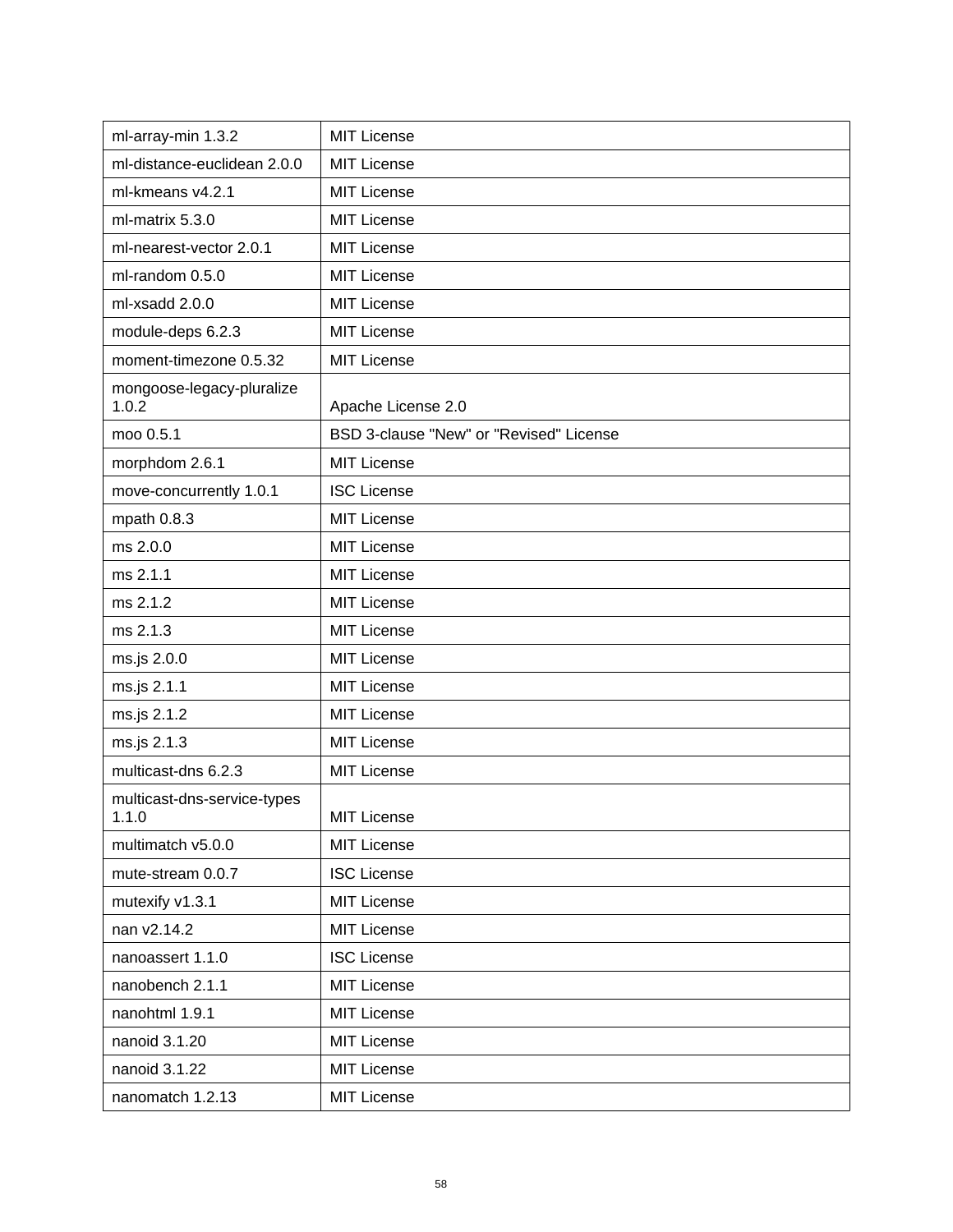| native-url 0.2.6                         | Apache License 2.0           |
|------------------------------------------|------------------------------|
| natural-compare 1.4.0                    | <b>MIT License</b>           |
| ndarray 1.0.19                           | <b>MIT License</b>           |
| ndarray-blas-level1 1.1.3                | <b>MIT License</b>           |
| ndarray-cholesky-factorizatio<br>n 1.0.2 | <b>MIT License</b>           |
| ndarray-crout-decomposition<br>1.1.0     | <b>MIT License</b>           |
| ndarray-determinant 1.0.0                | <b>MIT License</b>           |
| ndarray-diagonal 1.0.0                   | <b>MIT License</b>           |
| ndarray-inv 0.2.0                        | <b>MIT License</b>           |
| ndarray-ops 1.2.2                        | <b>MIT License</b>           |
| ndarray-scratch 1.2.0                    | <b>MIT License</b>           |
| nearley 2.20.1                           | <b>MIT License</b>           |
| neo-async 2.6.2                          | <b>MIT License</b>           |
| nice-try 1.0.5                           | <b>MIT License</b>           |
| no-case 2.3.2                            | <b>MIT License</b>           |
| no-case 3.0.4                            | <b>MIT License</b>           |
| node-archy 1.0.0                         | <b>MIT License</b>           |
| node-assert-plus 1.0.0                   | <b>MIT License</b>           |
| node-bindings 1.5.0                      | <b>MIT License</b>           |
| node-browser-resolve 2.0.0               | <b>MIT License</b>           |
| node-browserify 17.0.0                   | <b>MIT License</b>           |
| node-browserify v16.5.2                  | MIT License                  |
| node-browserify-des 1.0.2                | <b>MIT License</b>           |
| node-buffer-equal 0.0.1                  | <b>MIT License</b>           |
| node-buffers 0.1.1                       | (X11 License OR MIT License) |
| node-chardet v0.7.0                      | <b>MIT License</b>           |
| node-chart.js 2.7.3                      | <b>Expat License</b>         |
| node-commondir 1.0.1                     | <b>MIT License</b>           |
| node-concat-map 0.0.1                    | <b>MIT License</b>           |
| node-cookie 0.4.1                        | <b>MIT License</b>           |
| node-cookie v0.4.0                       | <b>MIT License</b>           |
| node-cookie-signature 1.0.6              | MIT License                  |
| node-cookiejar 2.1.2                     | <b>MIT License</b>           |
| node-cors v2.8.5                         | MIT License                  |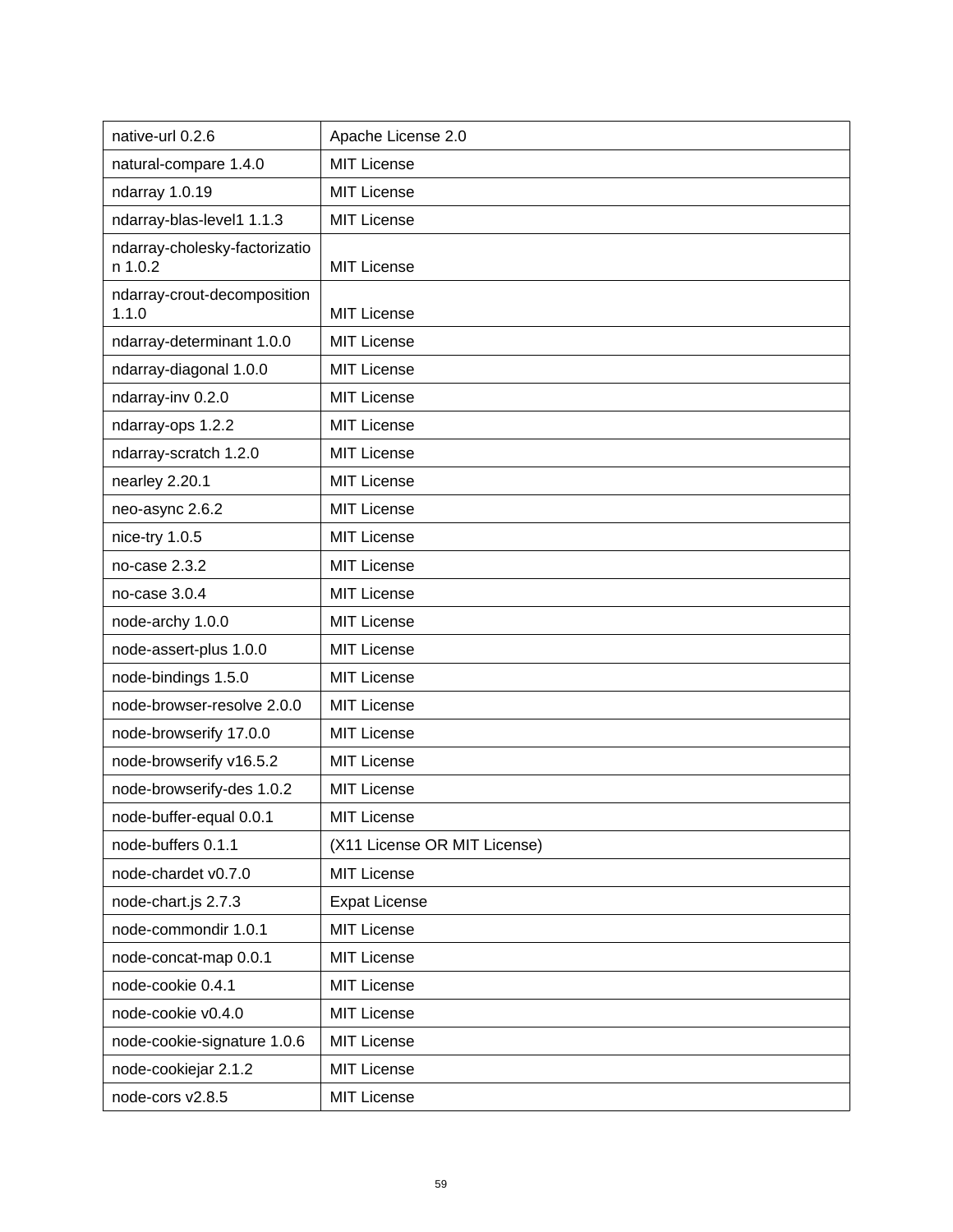| node-cross-spawn 6.0.5                             | <b>MIT License</b>                       |
|----------------------------------------------------|------------------------------------------|
| node-cross-spawn 7.0.1                             | <b>MIT License</b>                       |
| node-cross-spawn 7.0.3                             | <b>MIT License</b>                       |
| node-dashdash 1.14.1                               | <b>MIT License</b>                       |
| node-debbundle-es-to-primiti<br>ve 1.2.1+~cs8.3.13 | <b>Expat License</b>                     |
| node-deep-equal 1.1.1                              | <b>MIT License</b>                       |
| node-entities 1.1.2                                | <b>BSD 2-clause "Simplified" License</b> |
| node-entities 2.1.0                                | BSD 2-clause "Simplified" License        |
| node-error-ex 1.3.2                                | <b>MIT License</b>                       |
| node-es-abstract<br>1.18.0~next~2+~cs13.20.17      | <b>Expat License</b>                     |
| node-external-editor 3.1.0                         | <b>MIT License</b>                       |
| node-fetch v2.6.1                                  | <b>MIT License</b>                       |
| node-glob v7.1.6                                   | <b>ISC License</b>                       |
| node-graceful-fs v4.2.3                            | <b>ISC License</b>                       |
| node-graceful-fs v4.2.4                            | <b>ISC License</b>                       |
| node-graceful-fs v4.2.6                            | <b>ISC License</b>                       |
| node-gyp v7.1.2                                    | <b>MIT License</b>                       |
| node-html-entities 1.4.0                           | <b>MIT License</b>                       |
| node-http-signature 1.2.0                          | <b>MIT License</b>                       |
| node-ini 1.3.8                                     | <b>ISC License</b>                       |
| node-ini 2.0.0                                     | <b>ISC License</b>                       |
| node-int64 0.4.0                                   | <b>MIT License</b>                       |
| node-ip 1.1.5                                      | <b>MIT License</b>                       |
| node-jsbn 1.1.0                                    | <b>Expat License</b>                     |
| node-json-buffer 3.0.1                             | <b>Expat License</b>                     |
| node-jsonfile 4.0.0                                | <b>MIT License</b>                       |
| node-jsonfile 6.1.0                                | MIT License                              |
| node-jws 3.2.2                                     | MIT License                              |
| node-jws 4.0.0                                     | MIT License                              |
| node-libs-browser v2.2.1                           | MIT License                              |
| node-lowercase-keys 2.0.0                          | <b>Expat License</b>                     |
| node-Iru-cache 4.0.2                               | <b>ISC License</b>                       |
| node-Iru-cache 5.1.1                               | <b>ISC License</b>                       |
| node-Iru-cache 6.0.0                               | <b>ISC License</b>                       |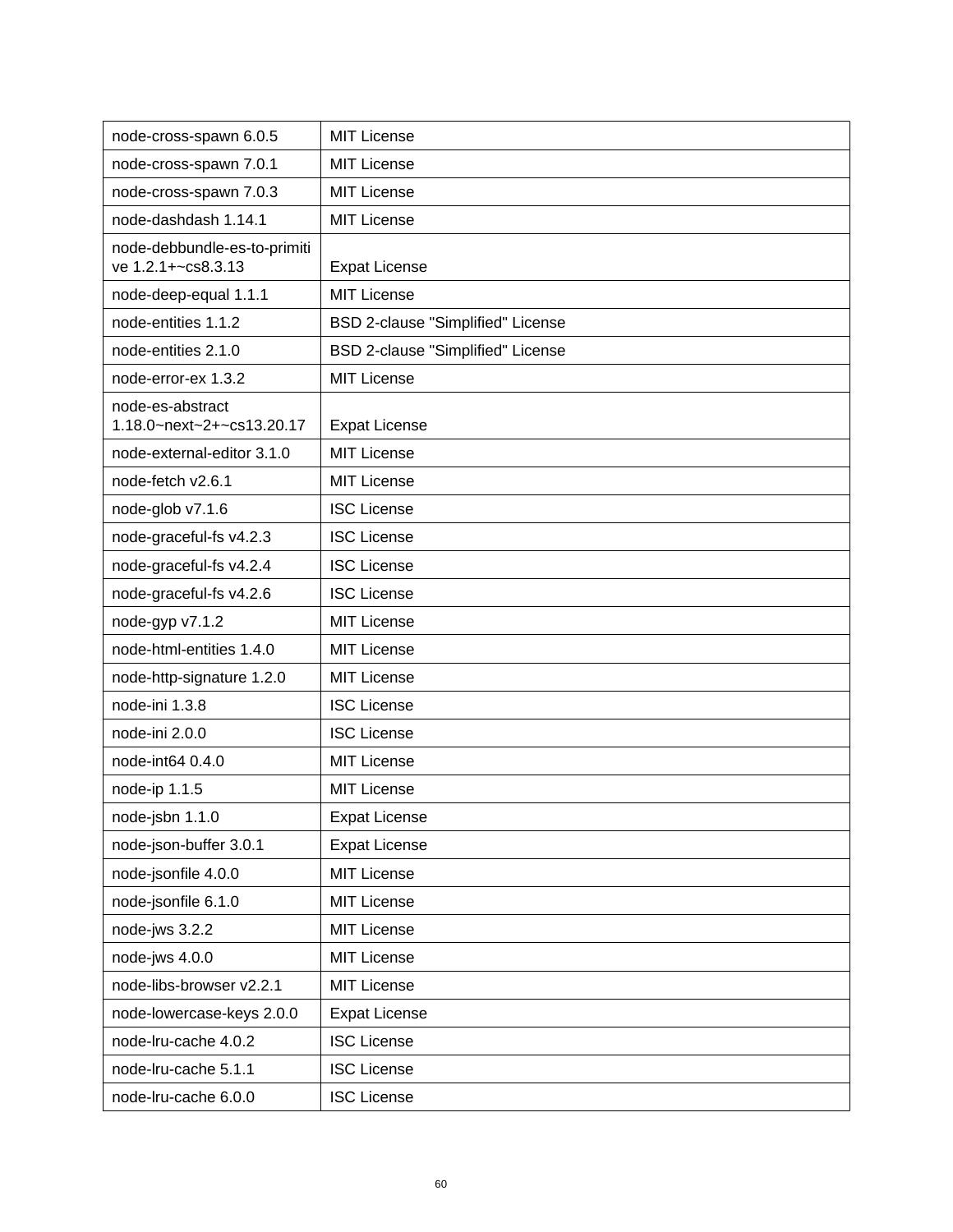| node-mimic-response 3.1.0                | <b>Expat License</b> |
|------------------------------------------|----------------------|
| node-mkdirp 0.5.5                        | <b>MIT License</b>   |
| node-mkdirp 1.0.4                        | <b>MIT License</b>   |
| node-modules-regexp 1.0.0                | <b>MIT License</b>   |
| node-moment-timezone<br>0.5.32           | <b>Expat License</b> |
| node-mongodb-native<br>3.6.3+~cs11.12.20 | Apache License 2.0   |
| node-mongodb-native v3.6.3               | Apache License 2.0   |
| node-mongodb-native v3.6.6               | Apache License 2.0   |
| node-open 7.3.1                          | <b>MIT License</b>   |
| node-open 7.4.2                          | <b>MIT License</b>   |
| node-p-cancelable 2.0.0                  | <b>Expat License</b> |
| node-parents 1.0.1                       | <b>MIT License</b>   |
| node-process 0.11.10                     | <b>MIT License</b>   |
| node-progress 2.0.3                      | MIT License          |
| node-react 17.0.1                        | <b>Expat License</b> |
| node-releases v1.1.71                    | <b>MIT License</b>   |
| node-semver 5.6.0                        | <b>ISC License</b>   |
| node-semver 5.7.1                        | <b>ISC License</b>   |
| node-semver 6.3.0                        | <b>ISC License</b>   |
| node-semver 7.0.0                        | <b>ISC License</b>   |
| node-semver 7.3.2                        | <b>ISC License</b>   |
| node-semver 7.3.4                        | <b>ISC License</b>   |
| node-semver 7.3.5                        | <b>ISC License</b>   |
| node-shell-quote 1.7.2                   | <b>MIT License</b>   |
| node-source-map-support<br>V0.5.19       | <b>MIT License</b>   |
| node-stack-trace 0.0.10                  | MIT License          |
| node-symbol-observable<br>2.0.3          | <b>Expat License</b> |
| node-syntax-error 1.4.0                  | <b>MIT License</b>   |
| node-temp v0.9.4                         | <b>MIT License</b>   |
| node-tslib 2.1.0                         | Apache License 2.0   |
| node-tunnel 0.0.6                        | <b>MIT License</b>   |
| node-url 0.10.3                          | <b>MIT License</b>   |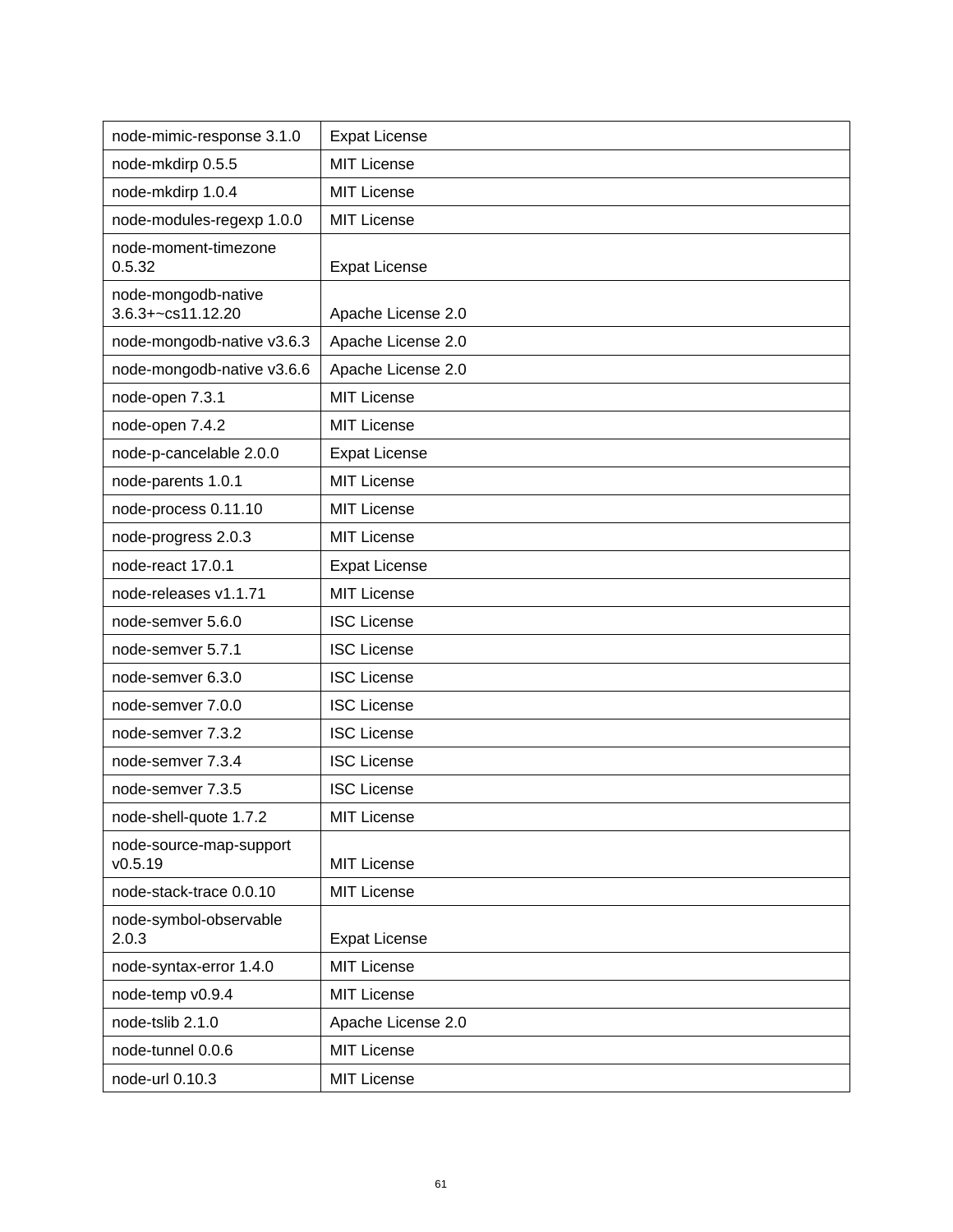| node-url 0.11.0                            | <b>MIT License</b>                |
|--------------------------------------------|-----------------------------------|
| node-uuid 3.3.2                            | <b>MIT License</b>                |
| node-uuid 3.4.0                            | <b>MIT License</b>                |
| node-uuid 8.3.1                            | <b>MIT License</b>                |
| node-uuid 8.3.2                            | <b>MIT License</b>                |
| node-worker-farm v1.7.0                    | <b>MIT License</b>                |
| node-xml2js 0.4.19                         | <b>MIT License</b>                |
| node-xml2js 0.4.23                         | <b>MIT License</b>                |
| node-xml2js 20180615-snap<br>shot-0f0a2980 | <b>MIT License</b>                |
| nodeca/pako 1.0.11                         | <b>MIT License</b>                |
| nodejs Deprecate 1.1.2                     | <b>MIT License</b>                |
| nodejs-asn1 0.2.4                          | <b>MIT License</b>                |
| nodejs-exit 0.1.2                          | <b>MIT License</b>                |
| nodejs-numeral 2.0.6                       | <b>MIT License</b>                |
| nodejs-walker 1.0.7                        | Apache License 2.0                |
| nodejs/string_decoder<br>0.10.31           | <b>MIT License</b>                |
| nodejs/string_decoder 1.1.1                | <b>MIT License</b>                |
| nodejs/string_decoder<br>v1.3.0            | <b>MIT License</b>                |
| nopt 1.0.10                                | <b>MIT License</b>                |
| nopt v5.0.0                                | <b>ISC License</b>                |
| normalize-html-whitespace<br>0.2.0         | <b>MIT License</b>                |
| normalize-package-data<br>2.5.0            | BSD 2-clause "Simplified" License |
| normalize-path 2.1.1                       | <b>MIT License</b>                |
| normalize-path 3.0.0                       | <b>MIT License</b>                |
| normalize-range 0.1.2                      | <b>MIT License</b>                |
| normalize url 1.9.1                        | <b>MIT License</b>                |
| normalize url 3.3.0                        | <b>MIT License</b>                |
| normalize_url v4.5.0                       | <b>MIT License</b>                |
| npm-bundled 1.1.1                          | <b>ISC License</b>                |
| npm-bundled 1.1.2                          | <b>ISC License</b>                |
| npm-check-updates 10.2.5                   | Apache License 2.0                |
| npm-install-checks 4.0.0                   | BSD 2-clause "Simplified" License |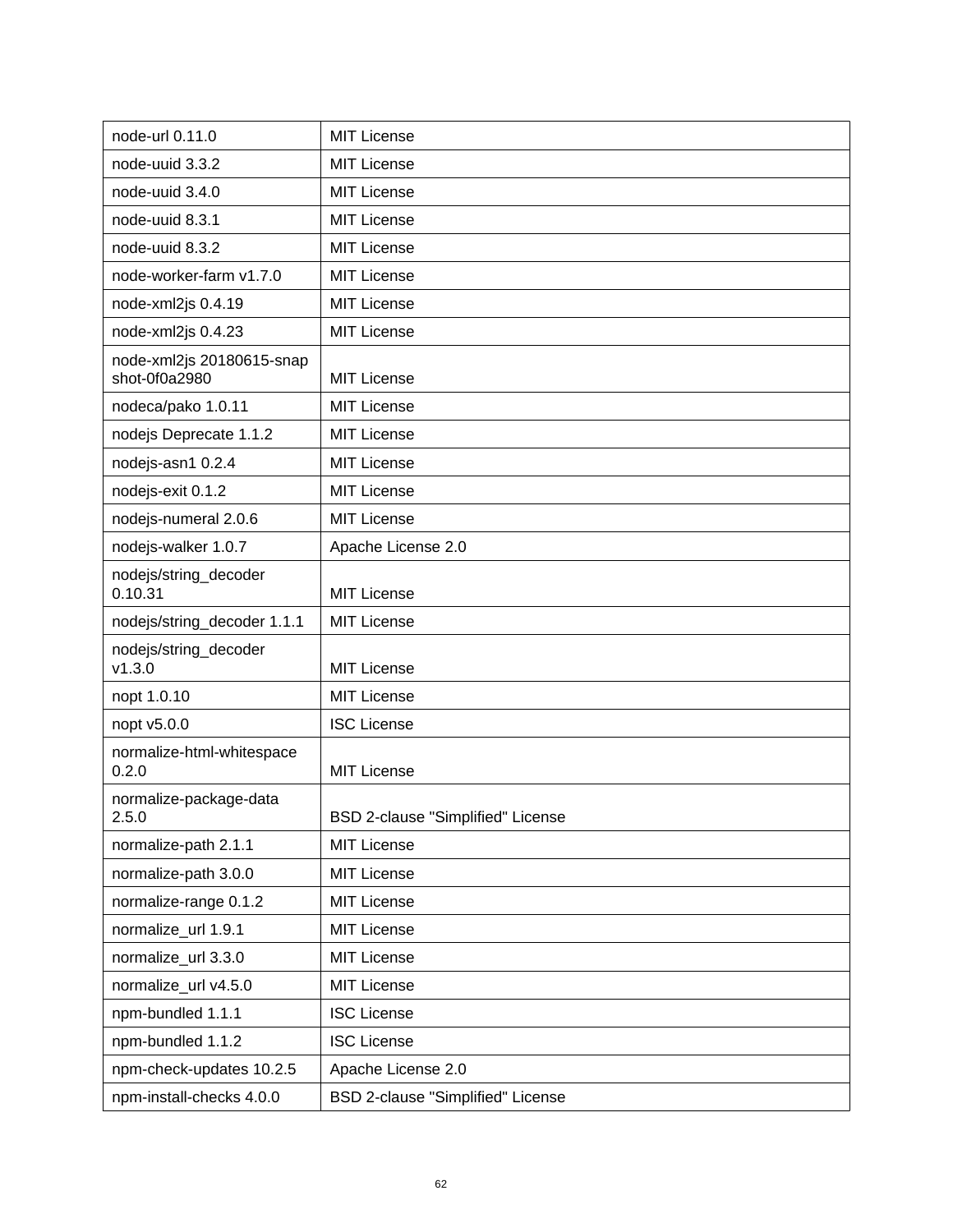| npm-normalize-package-bin<br>1.0.1         | <b>ISC License</b>                       |
|--------------------------------------------|------------------------------------------|
| npm-package-arg v8.1.0                     | <b>ISC License</b>                       |
| npm-package-arg v8.1.2                     | <b>ISC License</b>                       |
| npm-packlist 2.1.4                         | <b>ISC License</b>                       |
| npm-packlist 2.1.5                         | <b>ISC License</b>                       |
| npm-pick-manifest 6.1.0                    | <b>ISC License</b>                       |
| npm-pick-manifest 6.1.1                    | <b>ISC License</b>                       |
| npm-registry-fetch 10.1.1                  | <b>ISC License</b>                       |
| npm-registry-fetch 9.0.0                   | <b>ISC License</b>                       |
| npm-run-path 2.0.2                         | <b>MIT License</b>                       |
| npm-run-path 4.0.1                         | <b>MIT License</b>                       |
| npmlog 4.1.2                               | <b>ISC License</b>                       |
| nth-check 1.0.2                            | <b>BSD 2-clause "Simplified" License</b> |
| nth-check 2.0.0                            | BSD 2-clause "Simplified" License        |
| num2fraction 1.2.2                         | <b>MIT License</b>                       |
| number-is-nan 1.0.1                        | <b>MIT License</b>                       |
| numbered 1.1.0                             | <b>MIT License</b>                       |
| numeral 2.0.6                              | <b>MIT License</b>                       |
| nwsapi 2.2.0                               | <b>MIT License</b>                       |
| oauth-sign 0.9.0                           | Apache License 2.0                       |
| object-assign 4.1.1                        | <b>MIT License</b>                       |
| object-inspect v1.8.0                      | <b>MIT License</b>                       |
| object-inspect v1.9.0                      | <b>MIT License</b>                       |
| object-is 1.1.5                            | <b>MIT License</b>                       |
| object-keys 1.1.1                          | MIT License                              |
| object-path 0.11.5                         | MIT License                              |
| object-visit 1.0.1                         | MIT License                              |
| object.entries 1.1.2                       | <b>MIT License</b>                       |
| object.entries 1.1.3                       | MIT License                              |
| object.fromentries 2.0.4                   | MIT License                              |
| object.getownpropertydescri<br>ptors 2.1.2 | MIT License                              |
| object.pick 1.3.0                          | <b>MIT License</b>                       |
| object.values 1.1.2                        | <b>MIT License</b>                       |
| object.values 1.1.3                        | <b>MIT License</b>                       |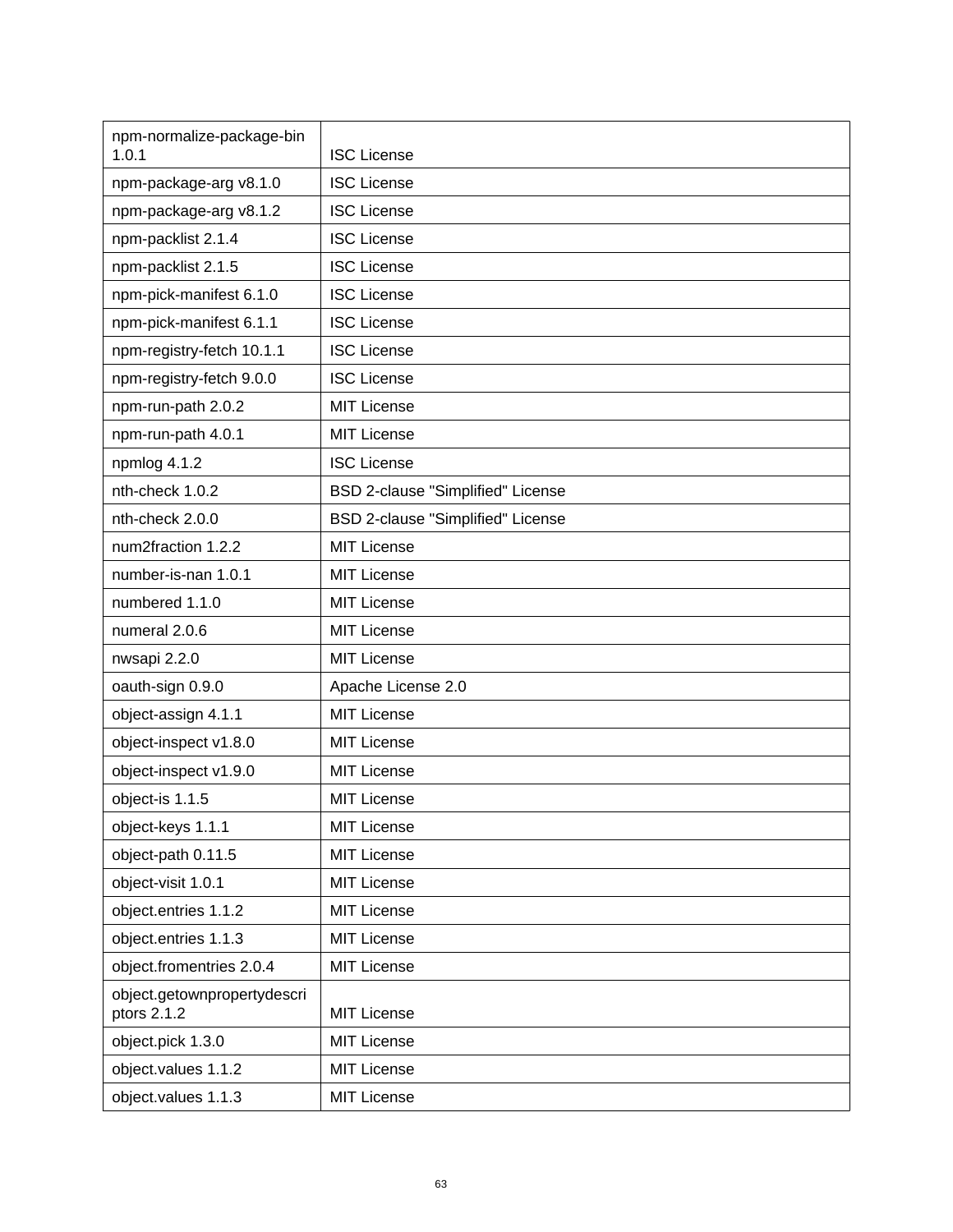| obuf 1.1.2                                   | <b>MIT License</b> |
|----------------------------------------------|--------------------|
| on-finished 2.3.0                            | <b>MIT License</b> |
| on-headers 1.0.2                             | <b>MIT License</b> |
| on-net-listen 1.1.2                          | <b>MIT License</b> |
| opn v5.5.0                                   | <b>MIT License</b> |
| optimism 0.15.0                              | <b>MIT License</b> |
| optimize-css-assets-webpac<br>k-plugin 5.0.4 | <b>MIT License</b> |
| optional-require 1.0.3                       | Apache License 2.0 |
| optionator 0.8.3                             | <b>MIT License</b> |
| optionator 0.9.1                             | <b>MIT License</b> |
| ora 5.3.0                                    | <b>MIT License</b> |
| original 1.0.2                               | <b>MIT License</b> |
| os-browserify 0.3.0                          | <b>MIT License</b> |
| os-name 3.1.0                                | <b>MIT License</b> |
| os-tmpdir 1.0.2                              | <b>MIT License</b> |
| p-cancelable 1.1.0                           | <b>MIT License</b> |
| p-cancelable 2.0.0                           | <b>MIT License</b> |
| p-defer 1.0.0                                | <b>MIT License</b> |
| p-each-series 2.1.0                          | <b>MIT License</b> |
| p-each-series 2.2.0                          | <b>MIT License</b> |
| p-finally 1.0.0                              | <b>MIT License</b> |
| p-is-promise v3.0.0                          | <b>MIT License</b> |
| p-limit 1.3.0                                | <b>MIT License</b> |
| p-limit 2.3.0                                | <b>MIT License</b> |
| p-limit 3.0.2                                | <b>MIT License</b> |
| p-limit 3.1.0                                | <b>MIT License</b> |
| p-locate 2.0.0                               | <b>MIT License</b> |
| p-locate 3.0.0                               | <b>MIT License</b> |
| p-locate 4.1.0                               | <b>MIT License</b> |
| p-locate v5.0.0                              | <b>MIT License</b> |
| p-map 2.1.0                                  | <b>MIT License</b> |
| p-map 4.0.0                                  | <b>MIT License</b> |
| p-retry 3.0.1                                | <b>MIT License</b> |
| p-try 1.0.0                                  | <b>MIT License</b> |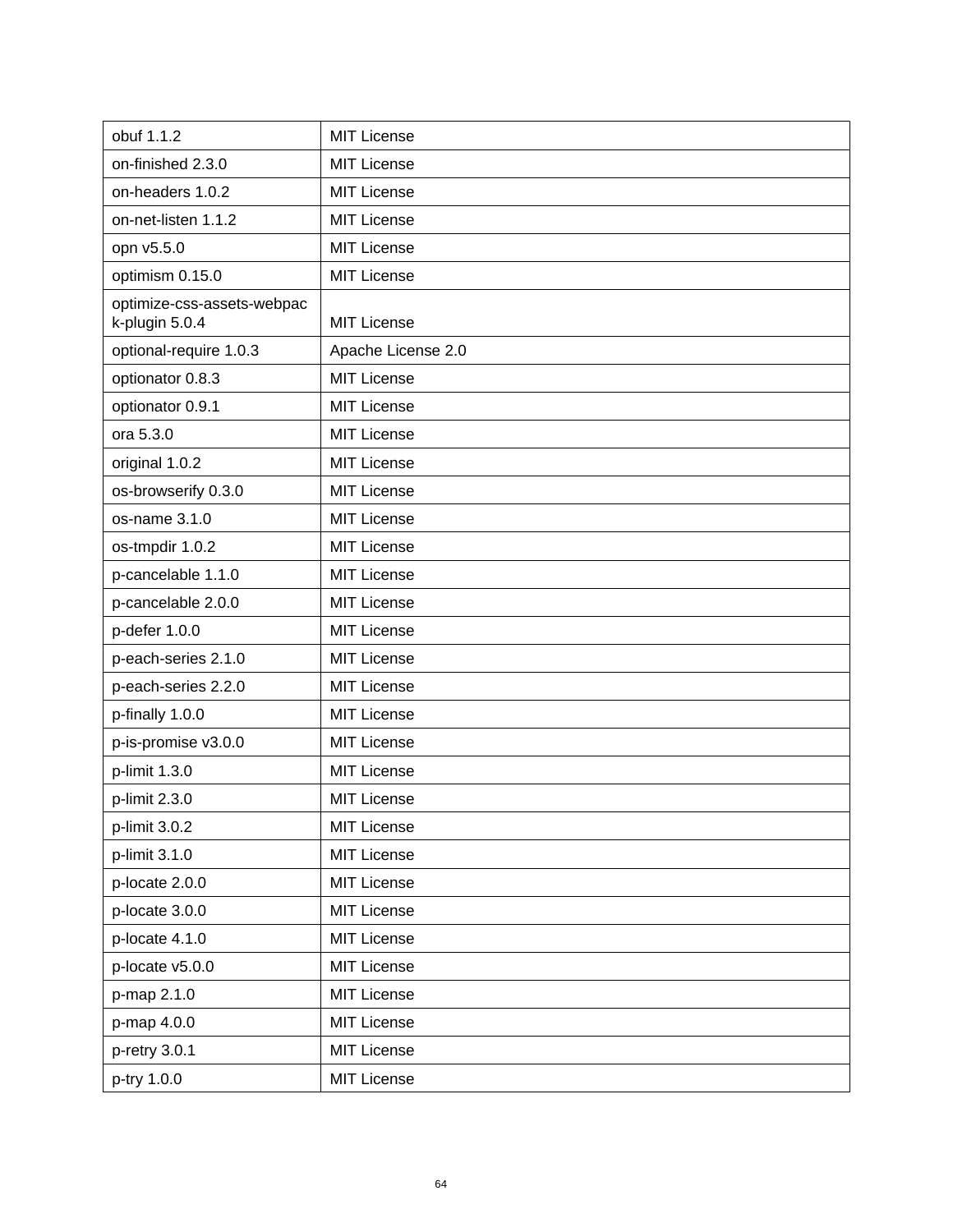| p-try 2.2.0               | <b>MIT License</b>                                           |
|---------------------------|--------------------------------------------------------------|
| package-json v6.5.0       | <b>MIT License</b>                                           |
| pacote 11.1.13            | <b>ISC License</b>                                           |
| pacote 11.3.3             | <b>ISC License</b>                                           |
| parallel-transform v1.2.0 | <b>MIT License</b>                                           |
| param-case 3.0.4          | <b>MIT License</b>                                           |
| parent-module 1.0.1       | <b>MIT License</b>                                           |
| parse-asn1 5.1.6          | <b>ISC License</b>                                           |
| parse-github-url 1.0.2    | <b>MIT License</b>                                           |
| parse-json 2.2.0          | <b>MIT License</b>                                           |
| parse-json 4.0.0          | <b>MIT License</b>                                           |
| parse-json v5.1.0         | <b>MIT License</b>                                           |
| parse-json v5.2.0         | <b>MIT License</b>                                           |
| parse5 5.1.1              | <b>MIT License</b>                                           |
| parse5 6.0.1              | <b>MIT License</b>                                           |
| pascal-case 3.1.2         | <b>MIT License</b>                                           |
| pascalcase 0.1.1          | <b>MIT License</b>                                           |
| path-browserify 0.0.1     | <b>MIT License</b>                                           |
| path-browserify 1.0.1     | <b>MIT License</b>                                           |
| path-dirname 1.0.2        | <b>MIT License</b>                                           |
| path-exists 3.0.0         | <b>MIT License</b>                                           |
| path-exists 4.0.0         | <b>MIT License</b>                                           |
| path-is-absolute 1.0.1    | <b>MIT License</b>                                           |
| path-is-inside 1.0.2      | (MIT License OR Do What The F*ck You Want To Public License) |
| path-key 2.0.1            | <b>MIT License</b>                                           |
| path-key 3.1.1            | <b>MIT License</b>                                           |
| path-parse 1.0.6          | <b>MIT License</b>                                           |
| path-platform 0.11.15     | <b>MIT License</b>                                           |
| path-type 2.0.0           | <b>MIT License</b>                                           |
| path-type 4.0.0           | <b>MIT License</b>                                           |
| peek-stream 1.1.3         | <b>MIT License</b>                                           |
| perf-sym 2.0.3            | <b>MIT License</b>                                           |
| performance-now 2.1.0     | <b>MIT License</b>                                           |
| pgte/nock 13.0.11         | <b>MIT License</b>                                           |
| pgte/nock 13.0.5          | <b>MIT License</b>                                           |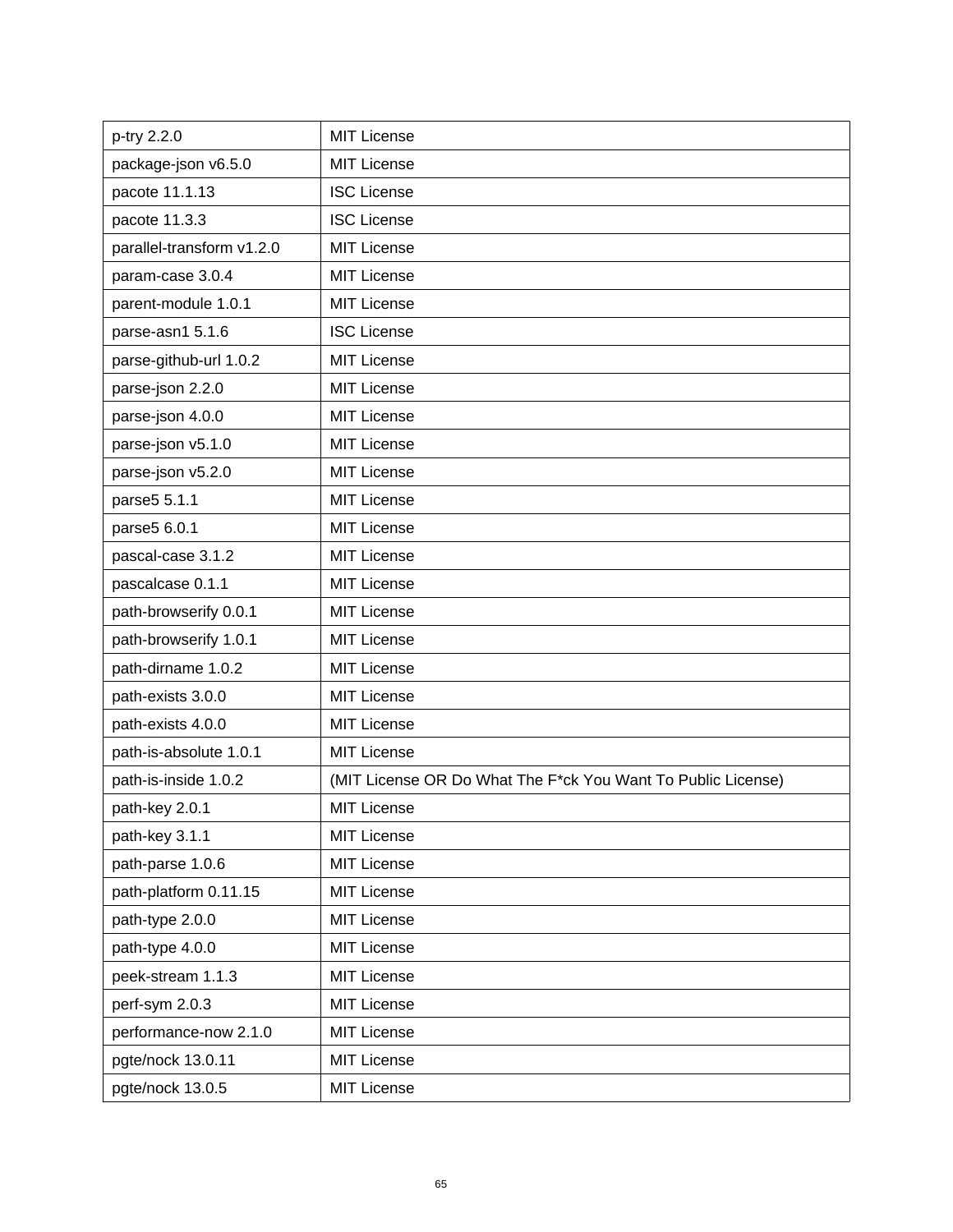| picomatch 2.2.2                              | <b>MIT License</b>                   |
|----------------------------------------------|--------------------------------------|
| pify 2.3.0                                   | MIT License                          |
| pify 3.0.0                                   | <b>MIT License</b>                   |
| pify 4.0.1                                   | <b>MIT License</b>                   |
| pillarjs/parseurl 1.3.3                      | <b>MIT License</b>                   |
| pinkie-promise 2.0.1                         | <b>MIT License</b>                   |
| pino 6.9.0                                   | <b>MIT License</b>                   |
| pino-std-serializers 2.5.0                   | <b>MIT License</b>                   |
| pirates 4.0.1                                | <b>MIT License</b>                   |
| pkg-dir 2.0.0                                | <b>MIT License</b>                   |
| pkg-dir 3.0.0                                | <b>MIT License</b>                   |
| pkg-dir 4.2.0                                | <b>MIT License</b>                   |
| pkg-up 2.0.0                                 | <b>MIT License</b>                   |
| pkg-up 3.1.0                                 | <b>MIT License</b>                   |
| please-upgrade-node 3.2.0                    | <b>MIT License</b>                   |
| pnp-webpack-plugin 1.6.4                     | <b>MIT License</b>                   |
| pnpm 5.4.2                                   | MIT License                          |
| popper.js 2.0.0-next.4                       | <b>MIT License</b>                   |
| portfinder 1.0.28                            | <b>MIT License</b>                   |
| posix-character-classes<br>0.1.1             | <b>MIT License</b>                   |
| postcss-attribute-case-insen<br>sitive 4.0.2 | <b>MIT License</b>                   |
| postcss-browser-comments<br>3.0.0            | Creative Commons Zero v1.0 Universal |
| postcss-calc v7.0.5                          | <b>MIT License</b>                   |
| postcss-color-functional-nota<br>tion 2.0.1  | Creative Commons Zero v1.0 Universal |
| postcss-color-gray 5.0.0                     | <b>ISC License</b>                   |
| postcss-color-hex-alpha<br>5.0.3             | <b>MIT License</b>                   |
| postcss-color-mod-function<br>3.0.3          | Creative Commons Zero v1.0 Universal |
| postcss-color-rebeccapurple<br>4.0.1         | <b>MIT License</b>                   |
| postcss-colormin 4.0.3                       | <b>MIT License</b>                   |
| postcss-convert-values 4.0.1                 | <b>MIT License</b>                   |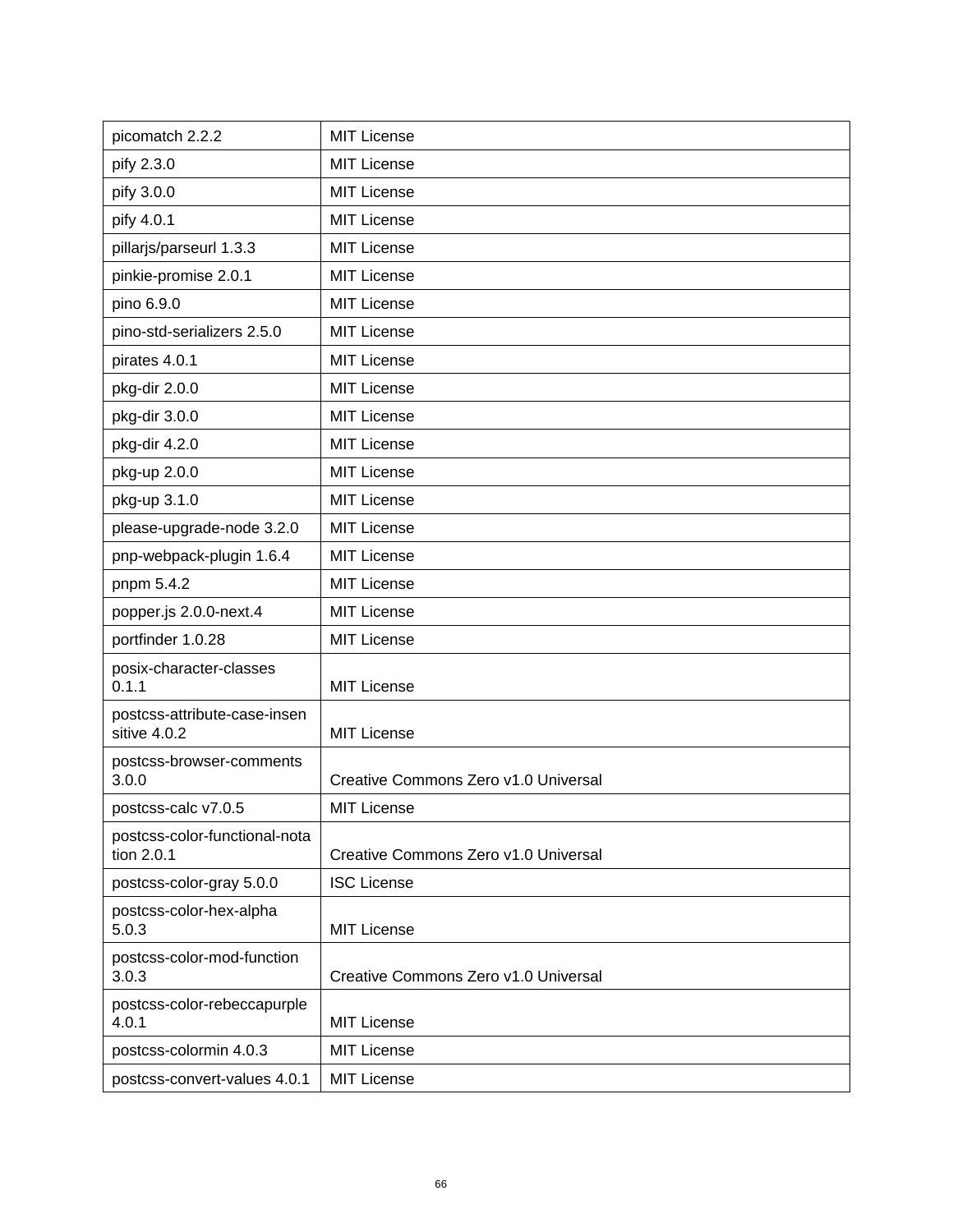| postcss-custom-media 7.0.8                  | <b>MIT License</b>                   |
|---------------------------------------------|--------------------------------------|
| postcss-custom-properties<br>8.0.11         | <b>MIT License</b>                   |
| postcss-custom-selectors<br>5.1.2           | <b>MIT License</b>                   |
| postcss-dir-pseudo-class<br>5.0.0           | Creative Commons Zero v1.0 Universal |
| postcss-discard-comments<br>4.0.2           | <b>MIT License</b>                   |
| postcss-discard-duplicates<br>4.0.2         | <b>MIT License</b>                   |
| postcss-discard-empty 4.0.1                 | <b>MIT License</b>                   |
| postcss-discard-empty 4.0.2                 | <b>MIT License</b>                   |
| postcss-discard-overridden<br>4.0.1         | <b>MIT License</b>                   |
| postcss-double-position-gra<br>dients 1.0.0 | Creative Commons Zero v1.0 Universal |
| postcss-env-function 2.0.2                  | Creative Commons Zero v1.0 Universal |
| postcss-flexbugs-fixes 4.2.1                | <b>MIT License</b>                   |
| postcss-focus-visible 4.0.0                 | Creative Commons Zero v1.0 Universal |
| postcss-focus-within 3.0.0                  | Creative Commons Zero v1.0 Universal |
| postcss-font-variant 4.0.1                  | <b>MIT License</b>                   |
| postcss-gap-properties 2.0.0                | Creative Commons Zero v1.0 Universal |
| postcss-image-set-function<br>3.0.1         | Creative Commons Zero v1.0 Universal |
| postcss-import 13.0.0                       | <b>MIT License</b>                   |
| postcss-initial 3.0.2                       | <b>MIT License</b>                   |
| postcss-lab-function 2.0.1                  | Creative Commons Zero v1.0 Universal |
| postcss-load-config 2.1.2                   | <b>MIT License</b>                   |
| postcss-loader 3.0.0                        | <b>MIT License</b>                   |
| postcss-logical 3.0.0                       | Creative Commons Zero v1.0 Universal |
| postcss-media-minmax 4.0.0                  | <b>MIT License</b>                   |
| postcss-merge-longhand<br>4.0.11            | <b>MIT License</b>                   |
| postcss-merge-rules 4.0.3                   | <b>MIT License</b>                   |
| postcss-minify-font-values<br>4.0.2         | <b>MIT License</b>                   |
| postcss-minify-params 4.0.2                 | <b>MIT License</b>                   |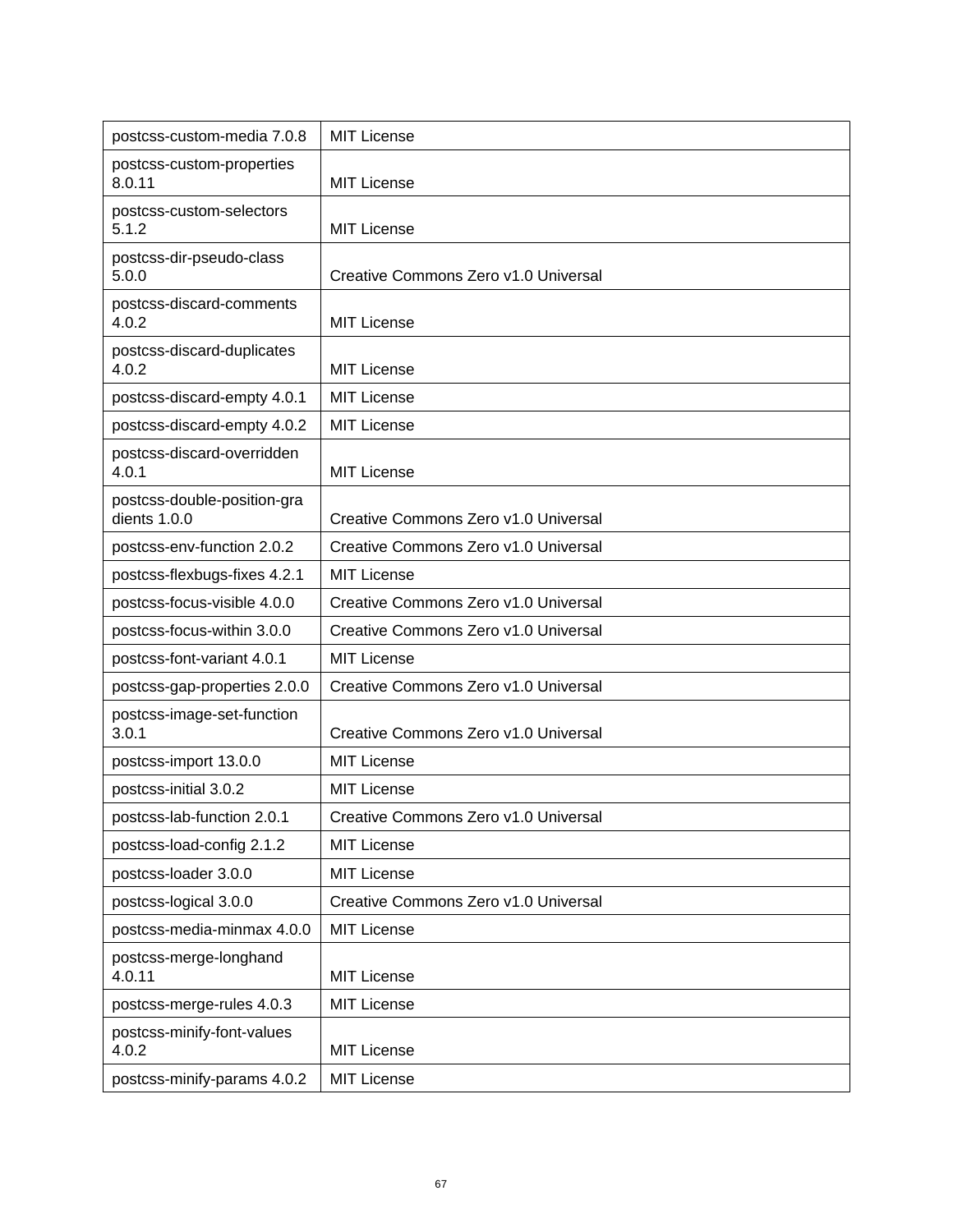| postcss-minify-selectors<br>4.0.2          | <b>MIT License</b>                   |
|--------------------------------------------|--------------------------------------|
| postcss-modules 4.0.0                      | <b>MIT License</b>                   |
| postcss-modules-extract-imp<br>orts 2.0.0  | <b>ISC License</b>                   |
| postcss-modules-extract-imp<br>orts 3.0.0  | <b>ISC License</b>                   |
| postcss-modules-local-by-de<br>fault 3.0.3 | <b>MIT License</b>                   |
| postcss-modules-local-by-de<br>fault 4.0.0 | <b>MIT License</b>                   |
| postcss-modules-scope<br>2.2.0             | <b>ISC License</b>                   |
| postcss-modules-scope<br>3.0.0             | <b>ISC License</b>                   |
| postcss-modules-values<br>3.0.0            | <b>ISC License</b>                   |
| postcss-modules-values<br>4.0.0            | <b>ISC License</b>                   |
| postcss-nesting 7.0.1                      | Creative Commons Zero v1.0 Universal |
| postcss-normalize 8.0.1                    | Creative Commons Zero v1.0 Universal |
| postcss-normalize-charset<br>4.0.1         | <b>MIT License</b>                   |
| postcss-normalize-display-v<br>alues 4.0.2 | <b>MIT License</b>                   |
| postcss-normalize-positions<br>4.0.2       | <b>MIT License</b>                   |
| postcss-normalize-string<br>4.0.2          | <b>MIT License</b>                   |
| postcss-normalize-unicode<br>4.0.1         | <b>MIT License</b>                   |
| postcss-normalize-url 4.0.1                | <b>MIT License</b>                   |
| postcss-normalize-whitespa<br>ce 4.0.2     | <b>MIT License</b>                   |
| postcss-ordered-values<br>4.1.2            | <b>MIT License</b>                   |
| postcss-overflow-shorthand<br>2.0.0        | Creative Commons Zero v1.0 Universal |
| postcss-page-break 2.0.0                   | <b>MIT License</b>                   |
| postcss-place 4.0.1                        | Creative Commons Zero v1.0 Universal |
| postcss-preset-env 6.7.0                   | Creative Commons Zero v1.0 Universal |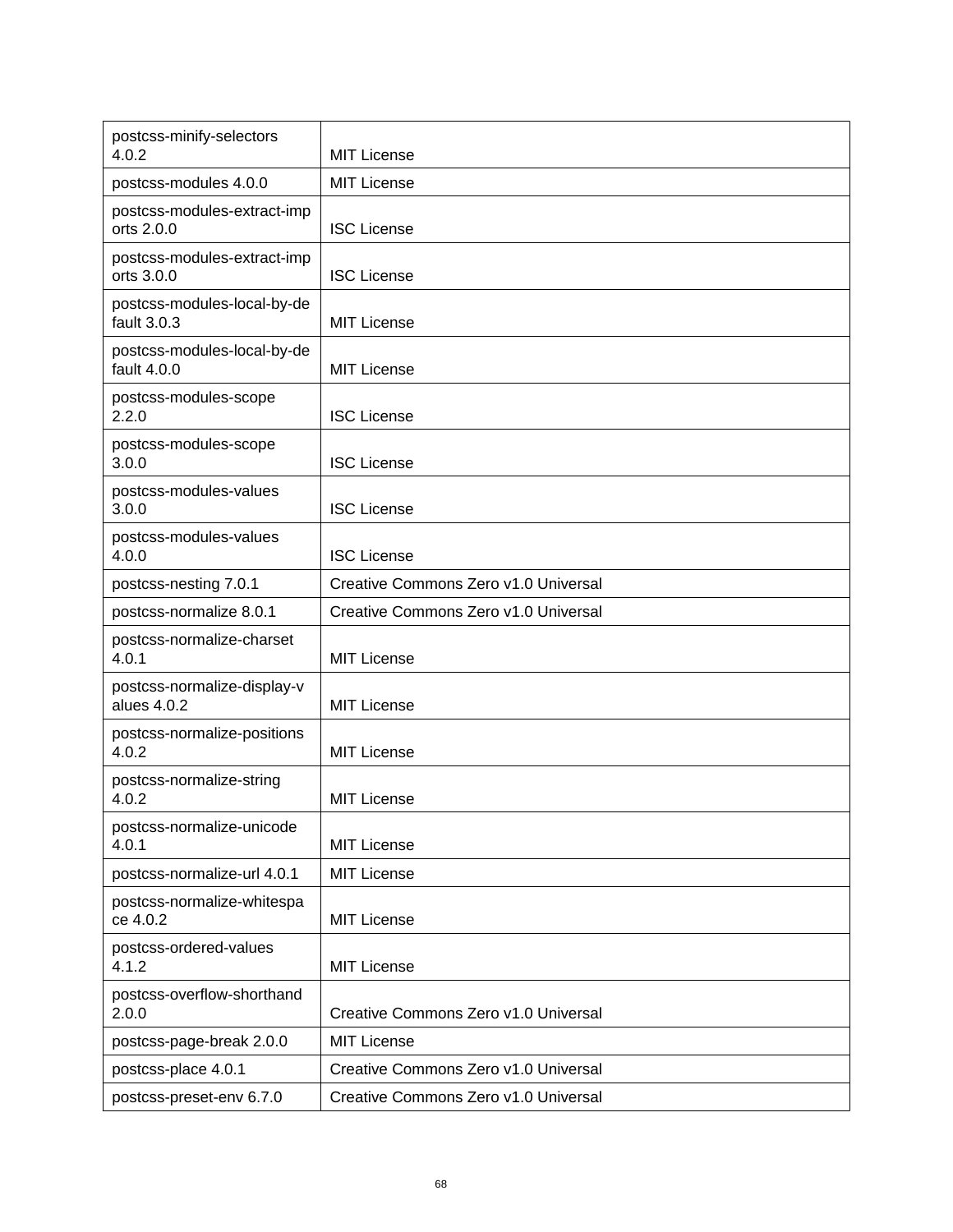| postcss-pseudo-class-any-li<br>nk 6.0.0 | Creative Commons Zero v1.0 Universal |
|-----------------------------------------|--------------------------------------|
| postcss-reduce-initial 4.0.3            | <b>MIT License</b>                   |
| postcss-reduce-transforms<br>4.0.2      | <b>MIT License</b>                   |
| postcss-replace-overflow-wr<br>ap 3.0.0 | <b>MIT License</b>                   |
| postcss-safe-parser 5.0.2               | <b>MIT License</b>                   |
| postcss-selector-matches<br>4.0.0       | <b>MIT License</b>                   |
| postcss-selector-not 4.0.1              | <b>MIT License</b>                   |
| postcss-selector-parser<br>3.1.2        | <b>MIT License</b>                   |
| postcss-selector-parser<br>5.0.0        | <b>MIT License</b>                   |
| postcss-selector-parser<br>v6.0.4       | <b>MIT License</b>                   |
| postcss-selector-parser<br>v6.0.5       | <b>MIT License</b>                   |
| postcss-svgo 4.0.2                      | <b>MIT License</b>                   |
| postcss-unique-selectors<br>4.0.1       | <b>MIT License</b>                   |
| postcss-value-parser 3.3.1              | <b>MIT License</b>                   |
| postcss-value-parser 4.1.0              | <b>MIT License</b>                   |
| postcss-values-parser 2.0.1             | <b>MIT License</b>                   |
| prelude-ls 1.1.2                        | <b>MIT License</b>                   |
| prelude-ls 1.2.1                        | <b>MIT License</b>                   |
| prepend-http 1.0.4                      | <b>MIT License</b>                   |
| prepend-http 2.0.0                      | <b>MIT License</b>                   |
| pretty-bytes 5.5.0                      | <b>MIT License</b>                   |
| pretty-bytes 5.6.0                      | <b>MIT License</b>                   |
| pretty-data 0.40.0                      | <b>MIT License</b>                   |
| pretty-error 2.1.2                      | <b>MIT License</b>                   |
| pretty-format 26.6.2                    | <b>MIT License</b>                   |
| pretty-hrtime 1.0.3                     | <b>MIT License</b>                   |
| pretty-trace 0.3.1                      | <b>MIT License</b>                   |
| process-nextick-args v2.0.1             | <b>MIT License</b>                   |
| promise 8.1.0                           | <b>MIT License</b>                   |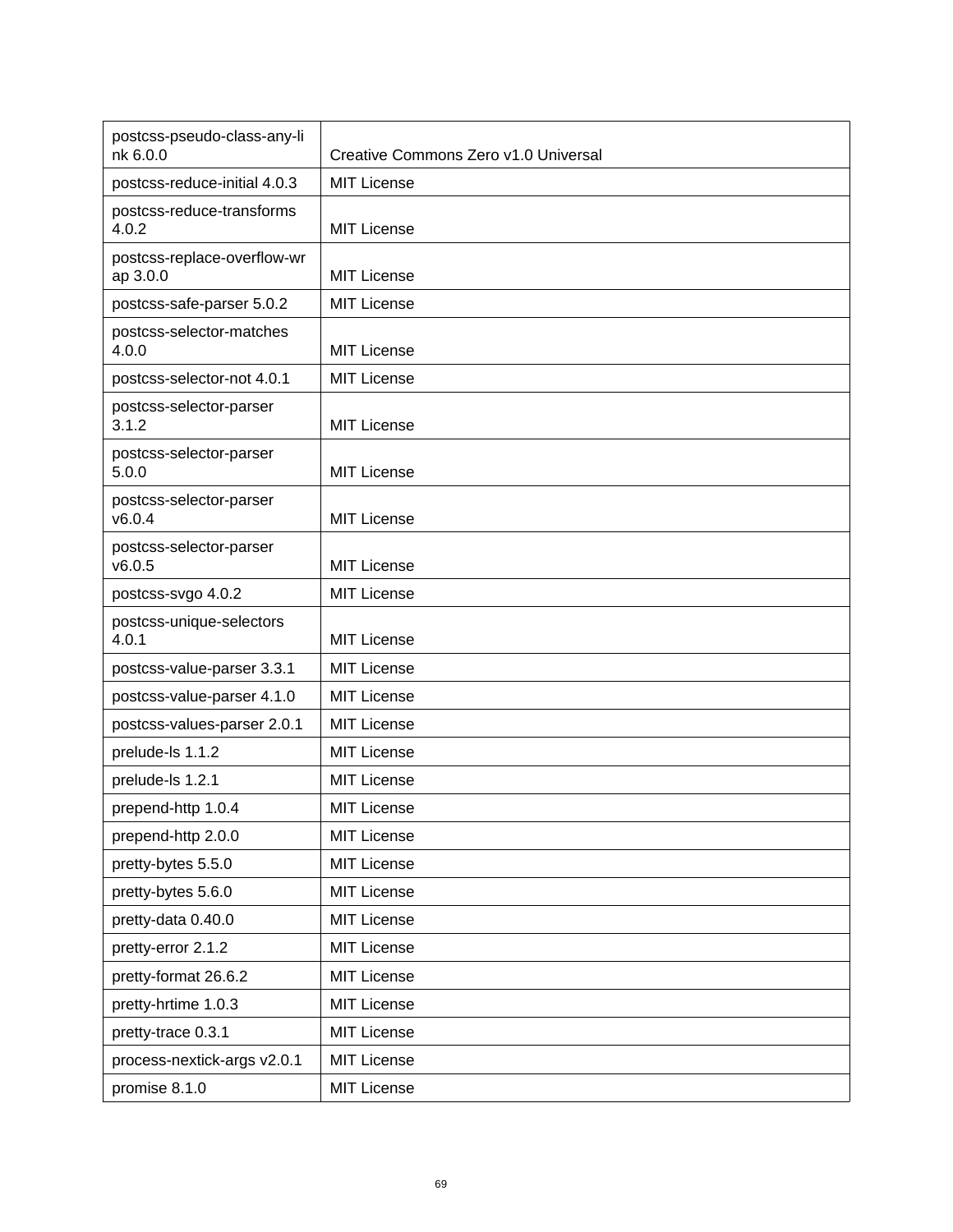| promise-inflight 1.0.1              | <b>ISC License</b>                      |
|-------------------------------------|-----------------------------------------|
| promise-retry 1.1.1                 | <b>MIT License</b>                      |
| promise-retry 2.0.1                 | <b>MIT License</b>                      |
| prompts 2.4.0                       | <b>MIT License</b>                      |
| prompts 2.4.1                       | <b>MIT License</b>                      |
| prop-types 15.7.2                   | <b>MIT License</b>                      |
| prop-types-exact 1.2.0              | <b>MIT License</b>                      |
| propagate 2.0.1                     | <b>MIT License</b>                      |
| protobuf.js 7.0.3                   | BSD 3-clause "New" or "Revised" License |
| protobufjs 6.10.1                   | BSD 3-clause "New" or "Revised" License |
| protocol-buffers 4.2.0              | <b>MIT License</b>                      |
| protocol-buffers-encodings<br>1.1.1 | <b>MIT License</b>                      |
| protocol-buffers-schema<br>v3.5.1   | <b>MIT License</b>                      |
| proxy-addr 2.0.6                    | <b>MIT License</b>                      |
| proxy-addr v2.0.5                   | <b>MIT License</b>                      |
| prr 1.0.1                           | <b>MIT License</b>                      |
| ps-apollo-client 1.3.4              | <b>MIT License</b>                      |
| ps-apollo-client 2.2.17             | <b>MIT License</b>                      |
| pseudomap 1.0.2                     | <b>ISC License</b>                      |
| psl 1.7.0                           | <b>MIT License</b>                      |
| psl 1.8.0                           | <b>MIT License</b>                      |
| pstree.remy 1.1.8                   | <b>MIT License</b>                      |
| public-encrypt v4.0.3               | <b>MIT License</b>                      |
| puka 1.0.1                          | <b>MIT License</b>                      |
| pumpify 1.5.1                       | <b>MIT License</b>                      |
| pumpify v2.0.1                      | <b>MIT License</b>                      |
| punycode 1.3.2                      | <b>MIT License</b>                      |
| pupa 2.1.1                          | <b>MIT License</b>                      |
| qs - QS Querystring 6.5.2           | BSD 3-clause "New" or "Revised" License |
| qs - QS Querystring v6.10.0         | BSD 3-clause "New" or "Revised" License |
| qs - QS Querystring v6.7.0          | BSD 3-clause "New" or "Revised" License |
| query-ast 1.0.3                     | BSD 3-clause "New" or "Revised" License |
| query-string 7.0.0                  | <b>MIT License</b>                      |
| query-string v4.3.4                 | <b>MIT License</b>                      |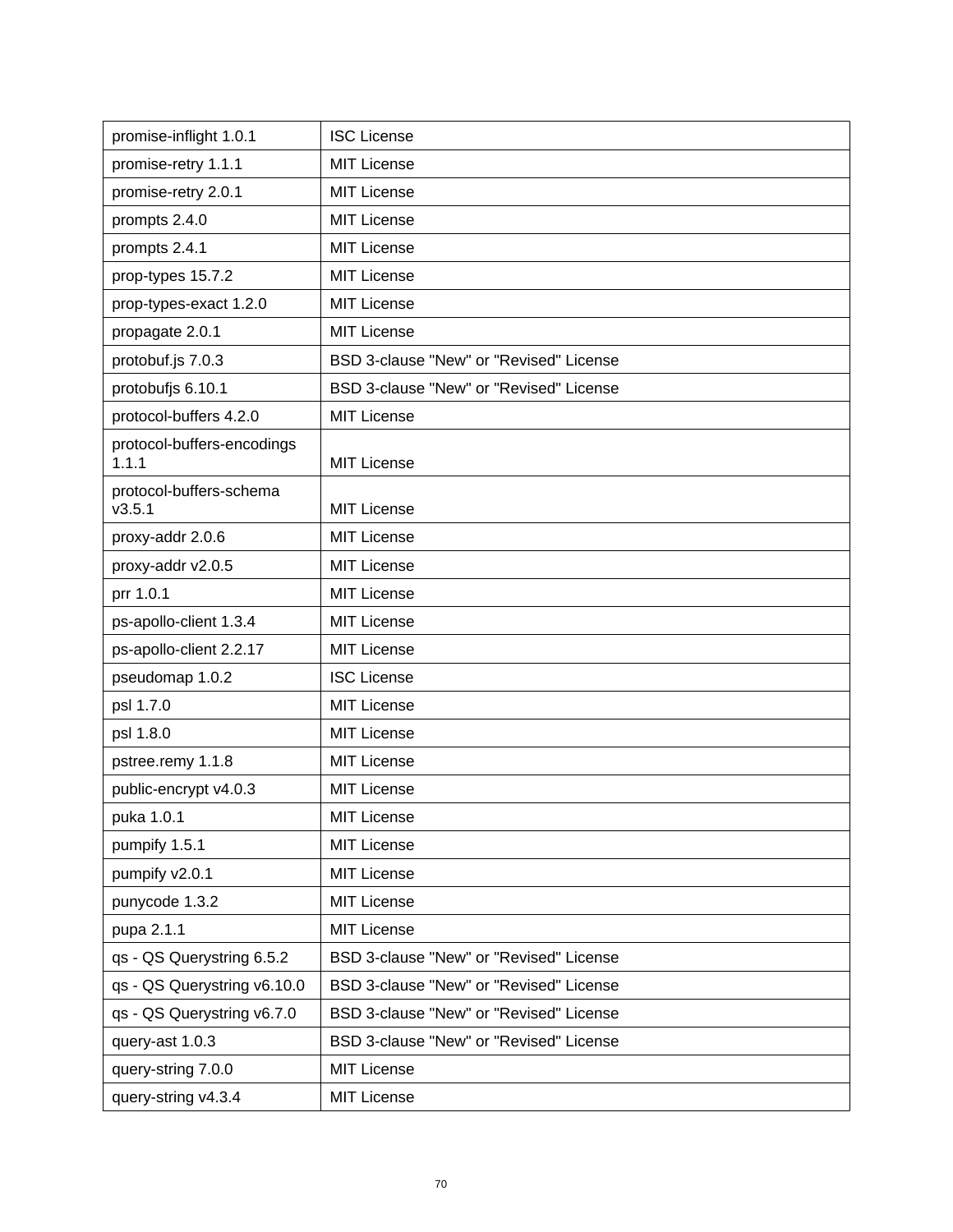| querystring-es3 0.2.1                 | <b>MIT License</b>                      |
|---------------------------------------|-----------------------------------------|
| querystringify 2.2.0                  | <b>MIT License</b>                      |
| queue-microtask 1.2.2                 | <b>MIT License</b>                      |
| quick-format-unescaped<br>4.0.1       | <b>MIT License</b>                      |
| quick-Iru 5.1.1                       | <b>MIT License</b>                      |
| quote-stream 1.0.2                    | <b>MIT License</b>                      |
| rackt/react-router 5.2.0              | <b>MIT License</b>                      |
| railroad-diagrams 1.0.0               | Creative Commons Zero v1.0 Universal    |
| randexp 0.4.6                         | <b>MIT License</b>                      |
| randomatic 3.1.1                      | <b>MIT License</b>                      |
| randombytes 1.0.4                     | <b>MIT License</b>                      |
| randombytes 2.1.0                     | <b>MIT License</b>                      |
| range-parser v1.2.1                   | <b>MIT License</b>                      |
| raw-body 2.1.6                        | <b>MIT License</b>                      |
| raw-body 2.4.0                        | <b>MIT License</b>                      |
| rc-config-loader 3.0.0                | <b>MIT License</b>                      |
| rc-config-loader 4.0.0                | <b>MIT License</b>                      |
| react 17.0.2                          | <b>MIT License</b>                      |
| react-chartjs-2 2.11.1                | <b>MIT License</b>                      |
| react-dev-utils 11.0.4                | <b>MIT License</b>                      |
| react-fast-compare 3.2.0              | <b>MIT License</b>                      |
| react-final-form 6.5.3                | <b>MIT License</b>                      |
| react-input-autosize 3.0.0            | <b>MIT License</b>                      |
| react-outside-click-handler<br>1.3.0  | <b>MIT License</b>                      |
| react-outside-click-handler<br>v1.0.0 | <b>MIT License</b>                      |
| react-popper 2.2.4                    | <b>MIT License</b>                      |
| react-popper-tooltip v4.2.0           | <b>MIT License</b>                      |
| react-refresh 0.8.3                   | <b>MIT License</b>                      |
| react-router-dom 5.2.0                | <b>MIT License</b>                      |
| react-scripts 10.0.0                  | <b>MIT License</b>                      |
| react-scripts 4.0.3                   | <b>MIT License</b>                      |
| react-slider 1.1.4                    | <b>MIT License</b>                      |
| react-transition-group 4.4.1          | BSD 3-clause "New" or "Revised" License |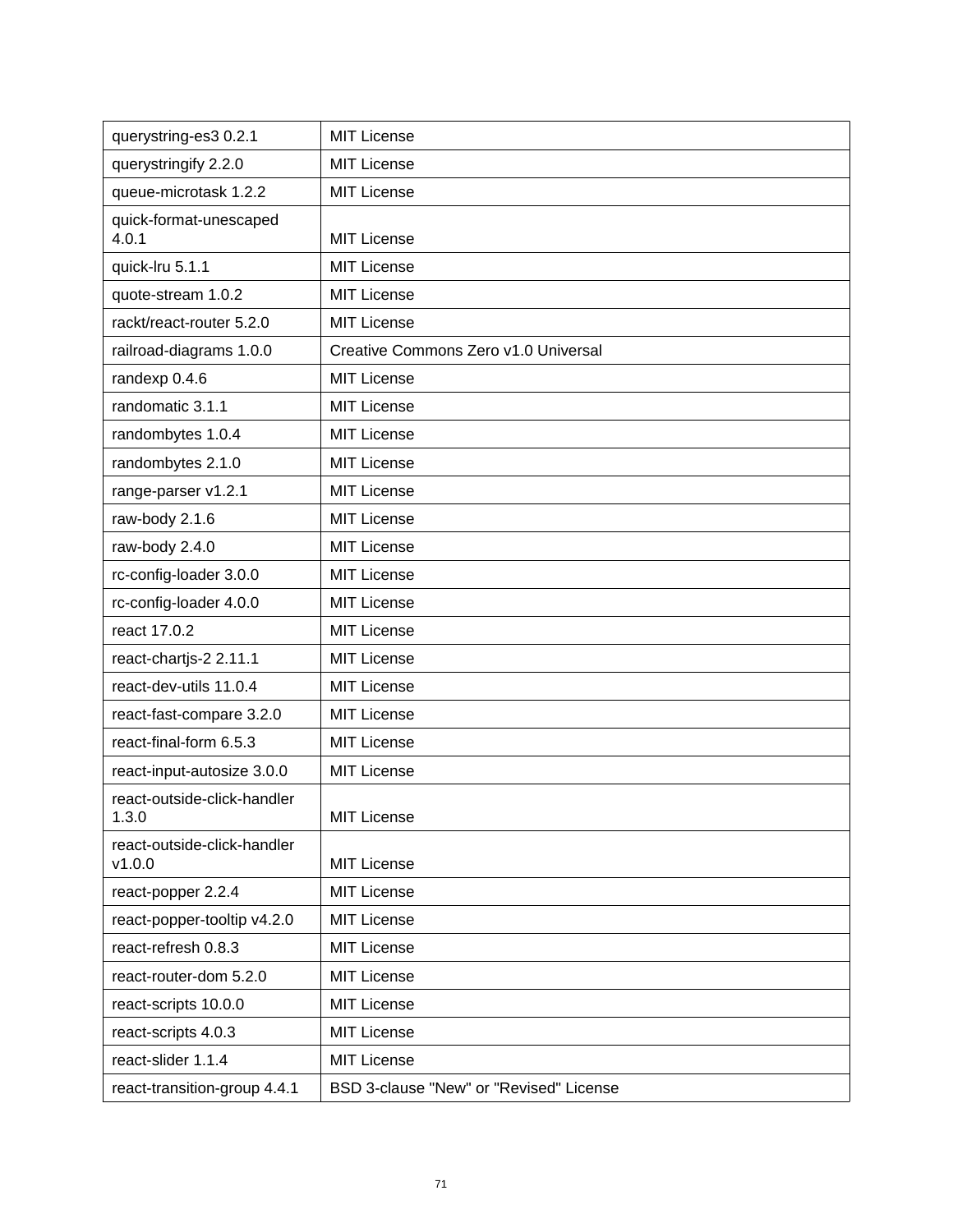| read-cache 1.0.0                        | <b>MIT License</b>              |
|-----------------------------------------|---------------------------------|
| read-only-stream 2.0.0                  | <b>MIT License</b>              |
| read-package-json-fast 1.2.1            | <b>ISC License</b>              |
| read-package-json-fast 2.0.2            | <b>ISC License</b>              |
| read-pkg 2.0.0                          | <b>MIT License</b>              |
| read-pkg 5.2.0                          | <b>MIT License</b>              |
| read-pkg-up 2.0.0                       | <b>MIT License</b>              |
| read-pkg-up 7.0.1                       | <b>MIT License</b>              |
| readable-stream 1.0.34                  | <b>MIT License</b>              |
| readable-stream 3.6.0                   | <b>MIT License</b>              |
| readable-stream v2.3.7                  | <b>MIT License</b>              |
| readable-stream v3.4.0                  | (X.Net License AND MIT License) |
| readdir-scoped-modules<br>1.1.0         | <b>ISC License</b>              |
| readdirp 2.2.1                          | MIT License                     |
| readdirp 3.4.0                          | <b>MIT License</b>              |
| readdirp 3.5.0                          | <b>MIT License</b>              |
| recursive-readdir 2.2.2                 | <b>MIT License</b>              |
| redis 3.0.2+~cs5.18.1                   | <b>Expat License</b>            |
| redis-commands 1.7.0                    | <b>MIT License</b>              |
| redis-errors 1.2.0                      | <b>MIT License</b>              |
| redis-parser 3.0.0                      | <b>MIT License</b>              |
| redux-mock-store 1.5.4                  | <b>MIT License</b>              |
| reflect.ownkeys 0.2.0                   | <b>MIT License</b>              |
| regenerate-unicode-properti<br>es 8.2.0 | <b>MIT License</b>              |
| regenerator-runtime 0.11.1              | MIT License                     |
| regenerator-runtime 0.13.7              | <b>MIT License</b>              |
| regenerator-transform 0.14.5            | MIT License                     |
| regex-not 1.0.2                         | <b>MIT License</b>              |
| regex-parser 2.2.11                     | MIT License                     |
| regexp.prototype.flags 1.3.1            | <b>MIT License</b>              |
| regexpp 3.1.0                           | <b>MIT License</b>              |
| regexpu-core 4.7.1                      | <b>MIT License</b>              |
| registry-auth-token 4.1.1               | <b>MIT License</b>              |
| registry-auth-token 4.2.0               | <b>MIT License</b>              |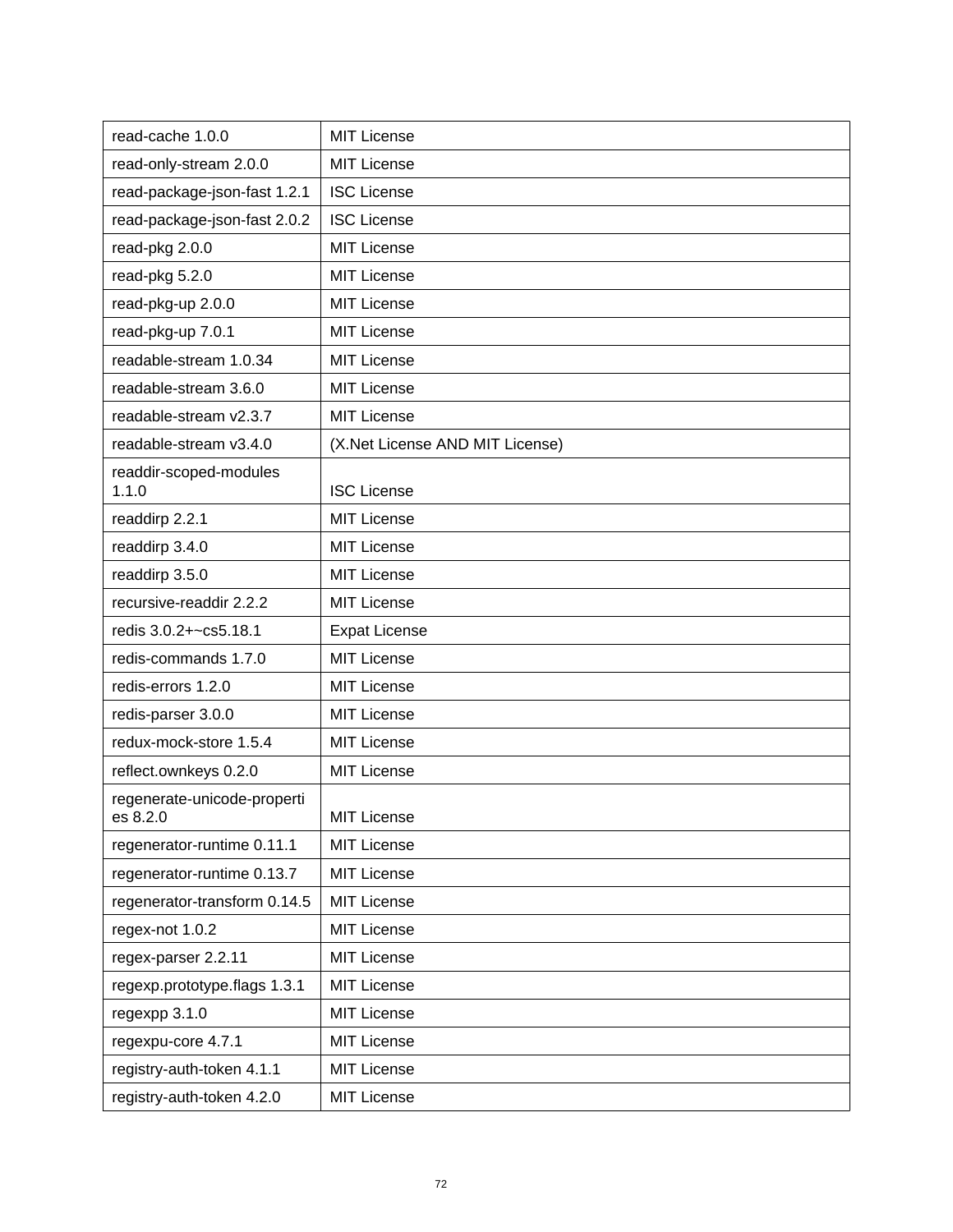| registry-url 5.1.0                 | <b>MIT License</b>                |
|------------------------------------|-----------------------------------|
| regjsgen 0.5.2                     | <b>MIT License</b>                |
| regisparser 0.6.7                  | BSD 2-clause "Simplified" License |
| reinterval 1.1.0                   | <b>MIT License</b>                |
| relateurl 0.2.7                    | <b>MIT License</b>                |
| remote-git-tags 3.0.0              | <b>MIT License</b>                |
| remove-trailing-separator<br>1.1.0 | <b>ISC License</b>                |
| remy's nodemon 2.0.7               | <b>MIT License</b>                |
| renderkid 2.0.5                    | <b>MIT License</b>                |
| repeat-element 1.1.3               | <b>MIT License</b>                |
| repeat-string 1.6.1                | <b>MIT License</b>                |
| request-promise-native 1.0.9       | <b>ISC License</b>                |
| request/tunnel-agent 0.6.0         | Apache License 2.0                |
| require-directory 2.1.1            | <b>MIT License</b>                |
| require-from-string 2.0.2          | <b>MIT License</b>                |
| require-main-filename 2.0.0        | <b>ISC License</b>                |
| require-package-name 2.0.1         | <b>MIT License</b>                |
| require_optional 1.0.1             | Apache License 2.0                |
| requires-port 1.0.0                | <b>MIT License</b>                |
| resolve-alpn 1.0.0                 | <b>MIT License</b>                |
| resolve-cwd 2.0.0                  | <b>MIT License</b>                |
| resolve-cwd 3.0.0                  | <b>MIT License</b>                |
| resolve-from 2.0.0                 | <b>MIT License</b>                |
| resolve-from 3.0.0                 | <b>MIT License</b>                |
| resolve-from 4.0.0                 | MIT License                       |
| resolve-from 5.0.0                 | <b>MIT License</b>                |
| resolve-jit-symbols 0.5.0          | <b>MIT License</b>                |
| resolve-pathname 3.0.0             | <b>MIT License</b>                |
| resolve-url 0.2.1                  | <b>MIT License</b>                |
| resolve-url-loader 3.1.2           | <b>MIT License</b>                |
| responselike 1.0.2                 | <b>MIT License</b>                |
| responselike 2.0.0                 | <b>MIT License</b>                |
| restore-cursor 2.0.0               | <b>MIT License</b>                |
| restore-cursor v3.1.0              | <b>MIT License</b>                |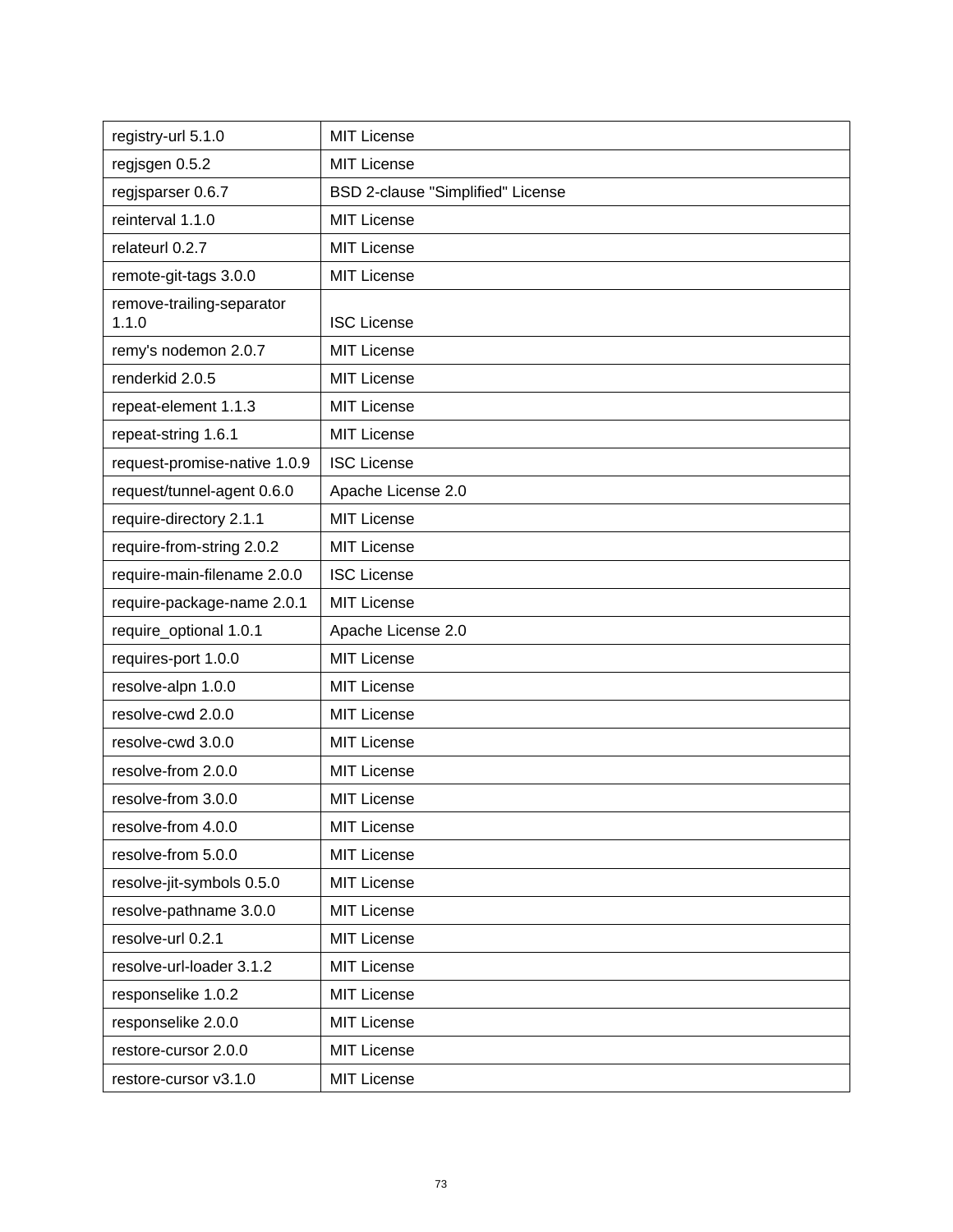| ret 0.1.15                               | <b>MIT License</b>                      |
|------------------------------------------|-----------------------------------------|
| ret 0.2.2                                | <b>MIT License</b>                      |
| retimer 2.0.0                            | <b>MIT License</b>                      |
| retry-request 4.1.3                      | <b>MIT License</b>                      |
| retry-webjars v0.12.0                    | <b>MIT License</b>                      |
| reusify 1.0.4                            | <b>MIT License</b>                      |
| rework-visit 1.0.0                       | <b>MIT License</b>                      |
| rfdc 1.1.4                               | <b>MIT License</b>                      |
| rgb-regex 1.0.1                          | <b>MIT License</b>                      |
| rgba-regex 1.0.0                         | <b>MIT License</b>                      |
| rh-nodejs6-nodejs-resolve-fr<br>om 2.0.0 | <b>MIT License</b>                      |
| rimraf $2.6.3$                           | <b>ISC License</b>                      |
| rimraf 2.7.1                             | <b>ISC License</b>                      |
| rimraf $3.0.2$                           | <b>ISC License</b>                      |
| ripemd160 2.0.2                          | <b>MIT License</b>                      |
| rollup 1.32.1                            | <b>MIT License</b>                      |
| rollup-plugin-babel 4.4.0                | <b>MIT License</b>                      |
| rollup-plugin-terser 5.3.1               | <b>MIT License</b>                      |
| rollup-pluginutils 2.8.2                 | <b>MIT License</b>                      |
| rschmukler/agenda v4.1.2                 | <b>MIT License</b>                      |
| rst-selector-parser 2.2.3                | BSD 3-clause "New" or "Revised" License |
| rsvp.js v4.8.5                           | <b>MIT License</b>                      |
| run-async 2.4.1                          | <b>MIT License</b>                      |
| run-parallel v1.1.10                     | <b>MIT License</b>                      |
| run-parallel v1.2.0                      | <b>MIT License</b>                      |
| run-queue 1.0.3                          | <b>ISC License</b>                      |
| rxfire<br>0.500.0-canary.c4aceb0         | Apache License 2.0                      |
| safe-buffer 5.1.2                        | <b>MIT License</b>                      |
| safe-buffer v5.2.0                       | <b>MIT License</b>                      |
| safe-buffer v5.2.1                       | <b>MIT License</b>                      |
| safe-regex 1.1.0                         | <b>MIT License</b>                      |
| safe-regex2 2.0.0                        | <b>MIT License</b>                      |
| safer-buffer 2.1.2                       | <b>MIT License</b>                      |
| saitho-npm-test 1.5.0                    | <b>MIT License</b>                      |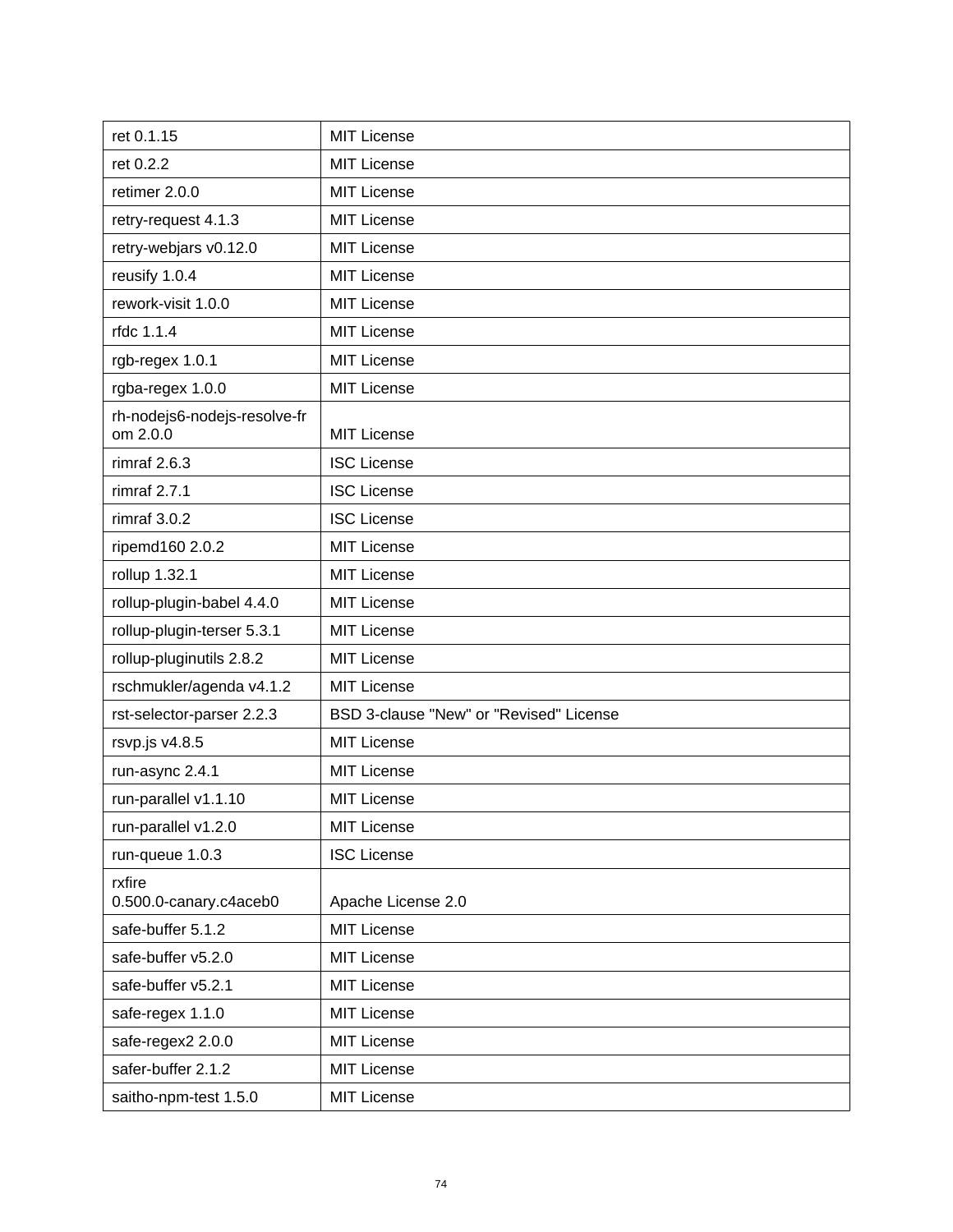| sane 4.1.0                 | <b>MIT License</b>                      |
|----------------------------|-----------------------------------------|
| sanitize.css 10.0.0        | Creative Commons Zero v1.0 Universal    |
| saslprep 1.0.3             | <b>MIT License</b>                      |
| sass 1.29.0                | <b>MIT License</b>                      |
| sass 1.32.8                | <b>MIT License</b>                      |
| sax 1.2.1                  | <b>ISC License</b>                      |
| sax-js 1.2.4               | BSD 2-clause "Simplified" License       |
| sax-js v1.2.1              | BSD 2-clause "Simplified" License       |
| saxes 5.0.1                | <b>ISC License</b>                      |
| scheduler 0.20.2           | <b>MIT License</b>                      |
| schema-utils 1.0.0         | <b>MIT License</b>                      |
| schema-utils v2.7.1        | <b>MIT License</b>                      |
| schema-utils v3.0.0        | <b>MIT License</b>                      |
| scope-analyzer 2.1.1       | Apache License 2.0                      |
| scottmotte/dotenv 8.2.0    | BSD 2-clause "Simplified" License       |
| scss-parser 1.0.4          | BSD 3-clause "New" or "Revised" License |
| seamless-immutable 7.1.4   | BSD 3-clause "New" or "Revised" License |
| secure-json-parse 2.1.0    | BSD 3-clause "New" or "Revised" License |
| seedrandom 2.4.3           | <b>MIT License</b>                      |
| seedrandom 3.0.5           | <b>MIT License</b>                      |
| select-hose 2.0.0          | <b>MIT License</b>                      |
| selfsigned v1.10.8         | <b>MIT License</b>                      |
| semver-compare 1.0.0       | <b>MIT License</b>                      |
| semver-diff 3.1.1          | <b>MIT License</b>                      |
| semver-store 0.3.0         | <b>MIT License</b>                      |
| semver-utils 1.1.4         | Apache License 2.0                      |
| send 0.17.1                | <b>MIT License</b>                      |
| serialize-javascript 4.0.0 | BSD 3-clause "New" or "Revised" License |
| serialize-javascript 5.0.1 | BSD 3-clause "New" or "Revised" License |
| serve-index 1.9.1          | MIT License                             |
| serve-static v1.14.1       | <b>MIT License</b>                      |
| set-blocking 2.0.0         | <b>ISC License</b>                      |
| set-cookie-parser v2.4.6   | <b>MIT License</b>                      |
| set-value 2.0.1            | <b>MIT License</b>                      |
| setImmediate 1.0.5         | <b>MIT License</b>                      |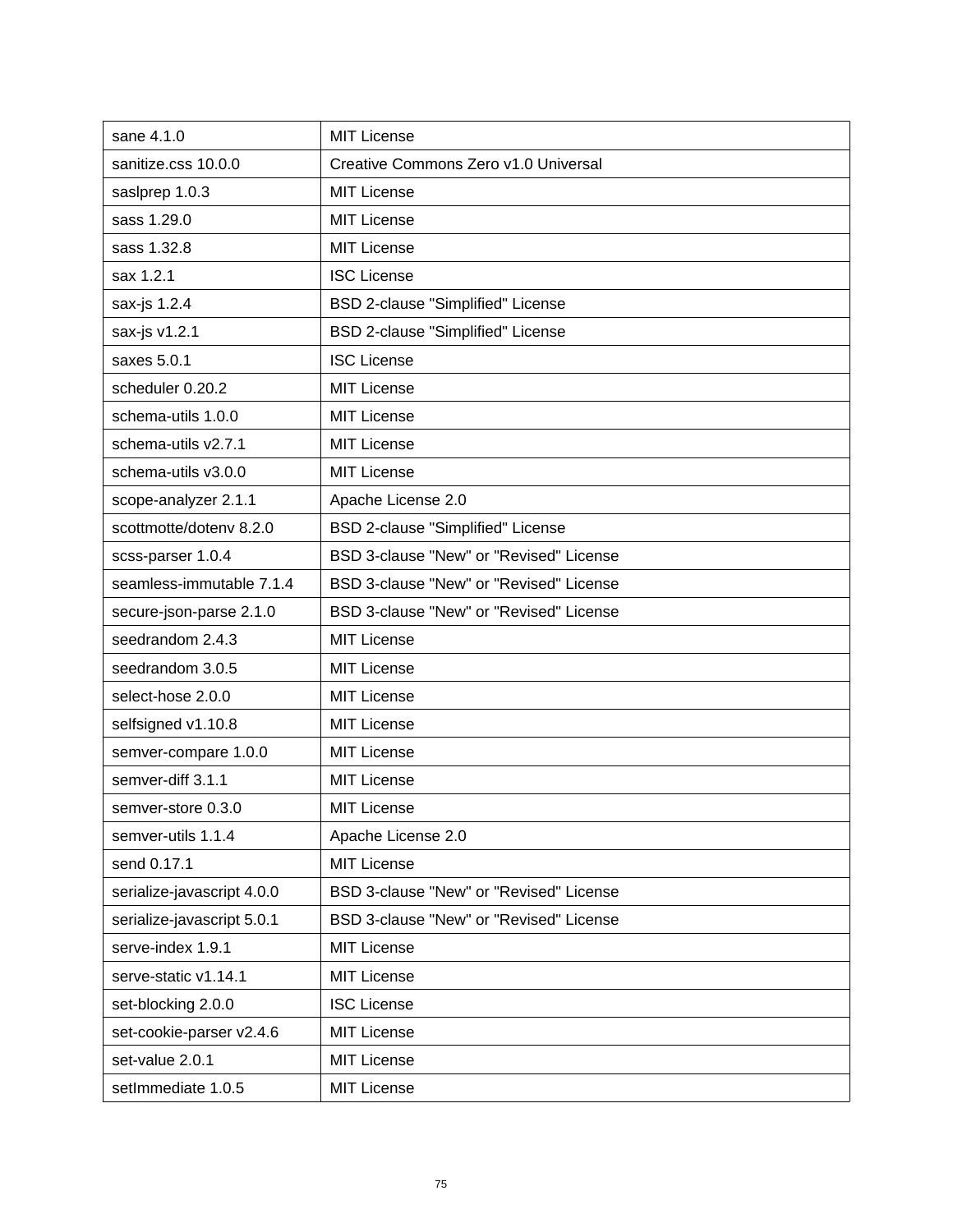| setprototypeof 1.1.0                   | <b>ISC License</b>                                        |
|----------------------------------------|-----------------------------------------------------------|
| setprototypeof 1.1.1                   | <b>ISC License</b>                                        |
| setprototypeof v1.2.0                  | <b>ISC License</b>                                        |
| sha.js 2.4.11                          | (MIT License AND BSD 3-clause "New" or "Revised" License) |
| shallow-copy 0.0.1                     | <b>MIT License</b>                                        |
| shasum 1.0.2                           | <b>MIT License</b>                                        |
| shasum-object 1.0.0                    | Apache License 2.0                                        |
| shebang-command 1.2.0                  | <b>MIT License</b>                                        |
| shebang-command 2.0.0                  | <b>MIT License</b>                                        |
| shebang-regex 1.0.0                    | <b>MIT License</b>                                        |
| shebang-regex 3.0.0                    | <b>MIT License</b>                                        |
| shellwords 0.1.1                       | <b>MIT License</b>                                        |
| side-channel 1.0.4                     | <b>MIT License</b>                                        |
| sift 7.0.1                             | <b>MIT License</b>                                        |
| sift.js 5.1.0                          | <b>MIT License</b>                                        |
| signed-varint 2.0.1                    | <b>MIT License</b>                                        |
| simple-concat 1.0.1                    | <b>MIT License</b>                                        |
| simple-swizzle 0.2.2                   | <b>MIT License</b>                                        |
| sindresorhus/boxen 5.0.1               | <b>MIT License</b>                                        |
| sindresorhus/boxen v4.2.0              | <b>MIT License</b>                                        |
| sindresorhus/globals 11.12.0           | <b>MIT License</b>                                        |
| sindresorhus/globals 12.4.0            | <b>MIT License</b>                                        |
| sindresorhus/globals 13.7.0            | <b>MIT License</b>                                        |
| sindresorhus/globals 13.8.0            | <b>MIT License</b>                                        |
| sindresorhus/globby 11.0.2             | <b>MIT License</b>                                        |
| sindresorhus/globby 11.0.3             | MIT License                                               |
| sindresorhus/globby 6.1.0              | <b>MIT License</b>                                        |
| sindresorhus/globby v11.0.1            | <b>MIT License</b>                                        |
| sindresorhus/got<br>11.8.0+~cs53.13.16 | <b>Expat License</b>                                      |
| sindresorhus/got 11.8.1                | <b>MIT License</b>                                        |
| sindresorhus/got 11.8.2                | <b>MIT License</b>                                        |
| sindresorhus/got 9.6.0                 | <b>MIT License</b>                                        |
| sindresorhus/onetime 2.0.1             | <b>MIT License</b>                                        |
| sindresorhus/onetime v5.1.2            | MIT License                                               |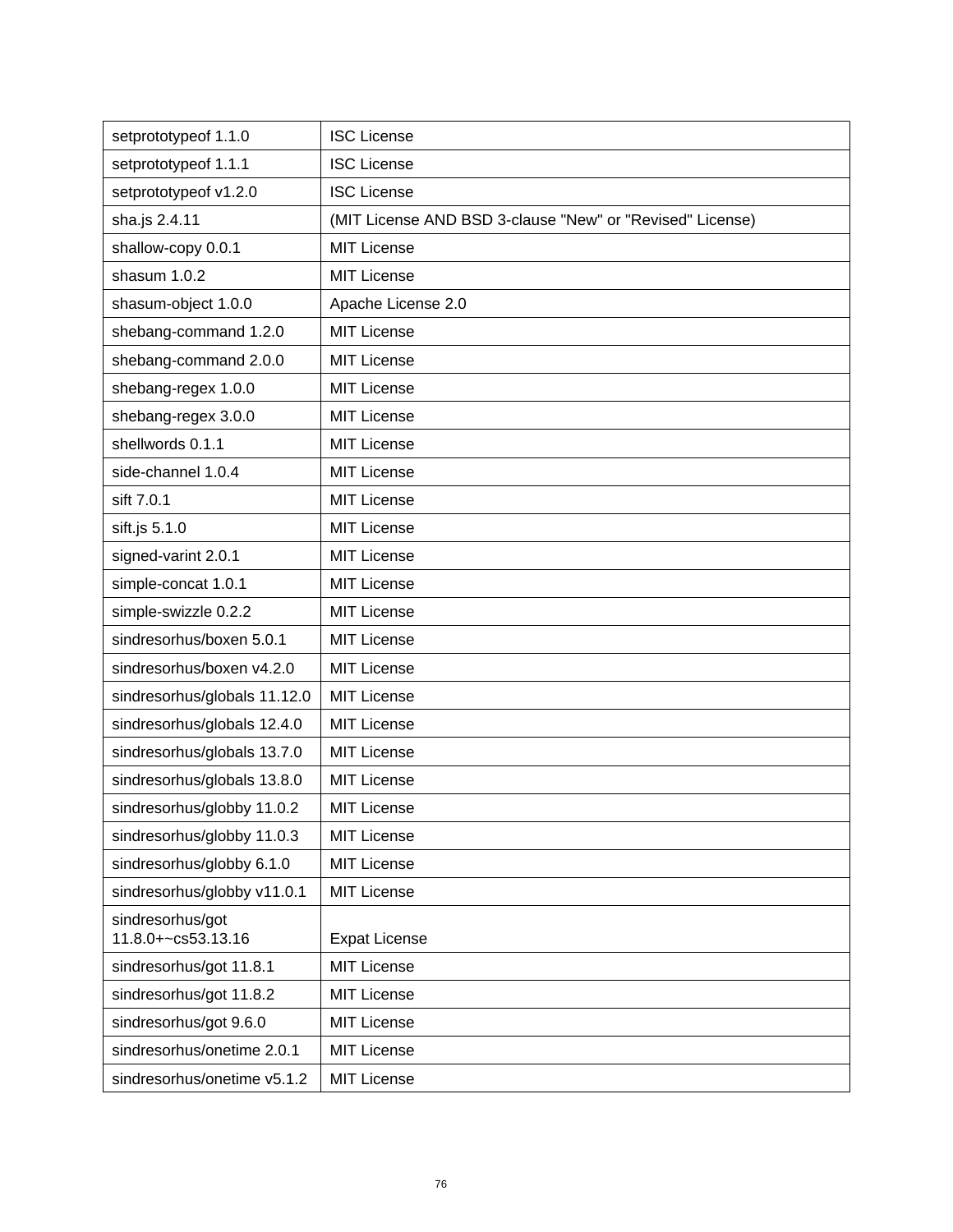| sindresorhus/slash v3.0.0             | <b>MIT License</b>                      |
|---------------------------------------|-----------------------------------------|
| sindresorhus/supports-color<br>2.0.0  | <b>MIT License</b>                      |
| sindresorhus/supports-color<br>5.5.0  | <b>MIT License</b>                      |
| sindresorhus/supports-color<br>6.1.0  | <b>MIT License</b>                      |
| sindresorhus/supports-color<br>8.1.1  | <b>MIT License</b>                      |
| sindresorhus/supports-color<br>V7.1.0 | <b>MIT License</b>                      |
| sindresorhus/supports-color<br>V7.2.0 | <b>MIT License</b>                      |
| single-line-log 1.1.2                 | <b>MIT License</b>                      |
| sinusoidal-decimal 1.0.0              | <b>MIT License</b>                      |
| sisteransi 1.0.5                      | <b>MIT License</b>                      |
| slice-ansi 4.0.0                      | <b>MIT License</b>                      |
| sliced 1.0.1                          | <b>MIT License</b>                      |
| smart-buffer 4.1.0                    | <b>MIT License</b>                      |
| snakeize 0.1.0                        | <b>MIT License</b>                      |
| snapdragon 0.8.2                      | <b>MIT License</b>                      |
| snapdragon-node 2.1.1                 | <b>MIT License</b>                      |
| snapdragon-util 3.0.1                 | <b>MIT License</b>                      |
| sockjs-client-node 1.5.0              | <b>MIT License</b>                      |
| sockjs-node 0.3.21                    | <b>MIT License</b>                      |
| socks 2.5.1                           | <b>MIT License</b>                      |
| socks 2.6.1                           | <b>MIT License</b>                      |
| socks-proxy-agent 5.0.0               | MIT License                             |
| sonic-boom 1.3.0                      | MIT License                             |
| sortkeys 1.1.2                        | <b>MIT License</b>                      |
| source-list-map 2.0.1                 | <b>MIT License</b>                      |
| source-map 0.5.7                      | BSD 3-clause "New" or "Revised" License |
| source-map 0.6.1                      | BSD 3-clause "New" or "Revised" License |
| source-map 0.7.3                      | BSD 3-clause "New" or "Revised" License |
| source-map-explorer 2.5.2             | Apache License 2.0                      |
| source-map-resolve 0.5.3              | <b>MIT License</b>                      |
| source-map-url 0.4.0                  | <b>MIT License</b>                      |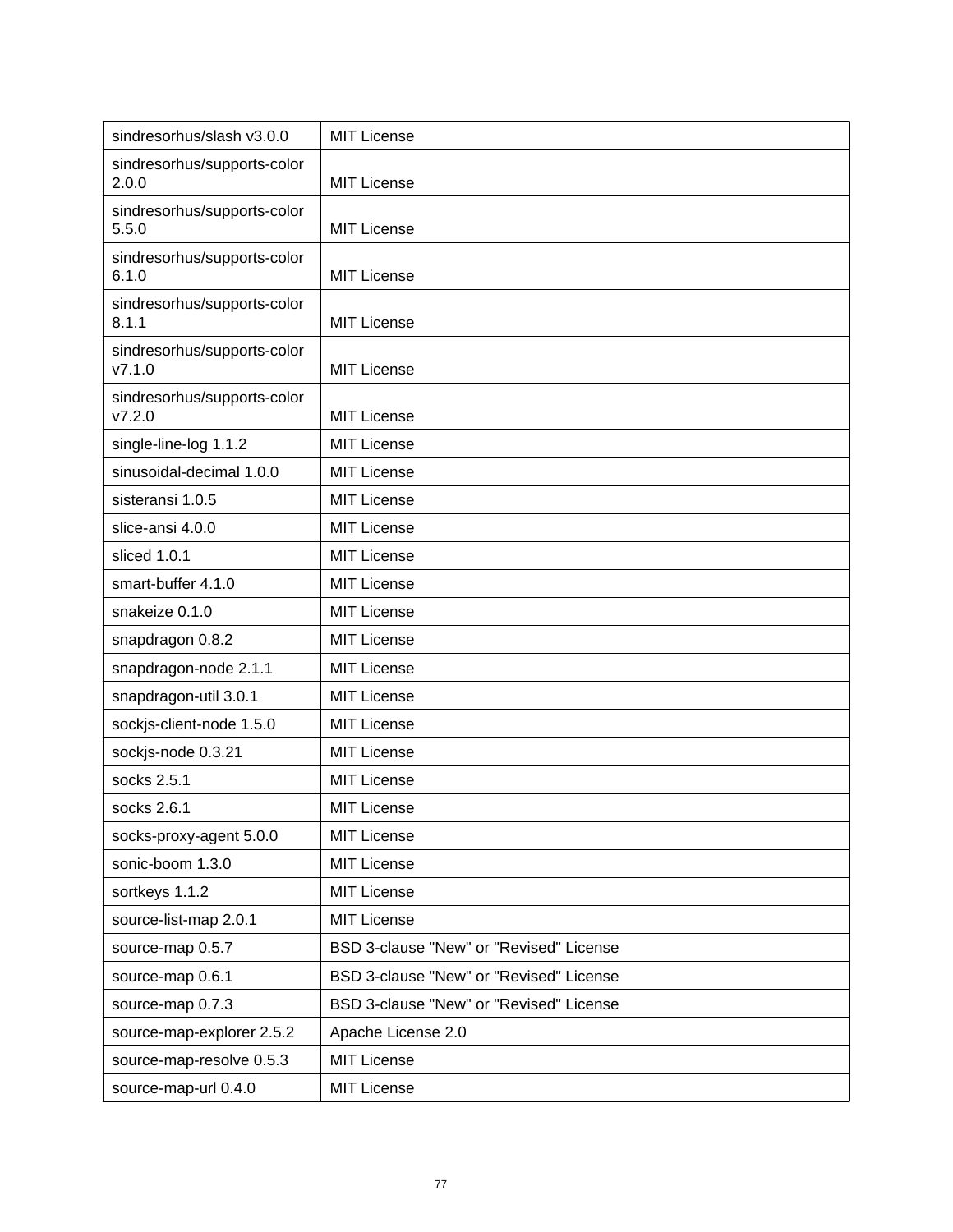| source-map-url v0.4.1             | <b>MIT License</b>                      |
|-----------------------------------|-----------------------------------------|
| sourcemap-codec 1.4.8             | <b>MIT License</b>                      |
| sparse-bitfield 3.0.3             | <b>MIT License</b>                      |
| spawn-command 0.0.2-1             | <b>MIT License</b>                      |
| spawn-please 1.0.0                | <b>ISC License</b>                      |
| spdx-correct.js v3.1.1            | Apache License 2.0                      |
| spdx-exceptions 2.3.0             | <b>Creative Commons Attribution 3.0</b> |
| spdx-expression-parse.js<br>3.0.1 | <b>MIT License</b>                      |
| spdx-license-ids v3.0.5           | The Unlicense                           |
| spdx-license-ids v3.0.6           | The Unlicense                           |
| spdx-license-ids v3.0.7           | The Unlicense                           |
| spdy 4.0.2                        | <b>MIT License</b>                      |
| spdy-transport 3.0.0              | <b>MIT License</b>                      |
| split-landing-page 1.0.0          | <b>MIT License</b>                      |
| split-on-first 1.1.0              | <b>MIT License</b>                      |
| split-string 3.1.0                | <b>MIT License</b>                      |
| split2 0.2.1                      | <b>ISC License</b>                      |
| split2 2.2.0                      | <b>ISC License</b>                      |
| split2 3.2.2                      | <b>ISC License</b>                      |
| sprintf.js 1.0.3                  | BSD 3-clause "New" or "Revised" License |
| sshpk 1.16.1                      | <b>MIT License</b>                      |
| ssri 8.0.1                        | <b>ISC License</b>                      |
| stable-stringify 1.0.1            | <b>MIT License</b>                      |
| stack-utils 2.0.2                 | <b>MIT License</b>                      |
| stack-utils 2.0.3                 | <b>MIT License</b>                      |
| stackframe v1.2.0                 | <b>MIT License</b>                      |
| standard-as-callback 2.1.0        | <b>MIT License</b>                      |
| static-eval v2.1.0                | <b>MIT License</b>                      |
| static-extend 0.1.2               | <b>MIT License</b>                      |
| static-module 3.0.4               | <b>MIT License</b>                      |
| statuses 1.5.0                    | <b>MIT License</b>                      |
| stealthy-require 1.1.1            | <b>ISC License</b>                      |
| stoppable 1.1.0                   | <b>MIT License</b>                      |
| store (Javascript) 2.12.0         | <b>MIT License</b>                      |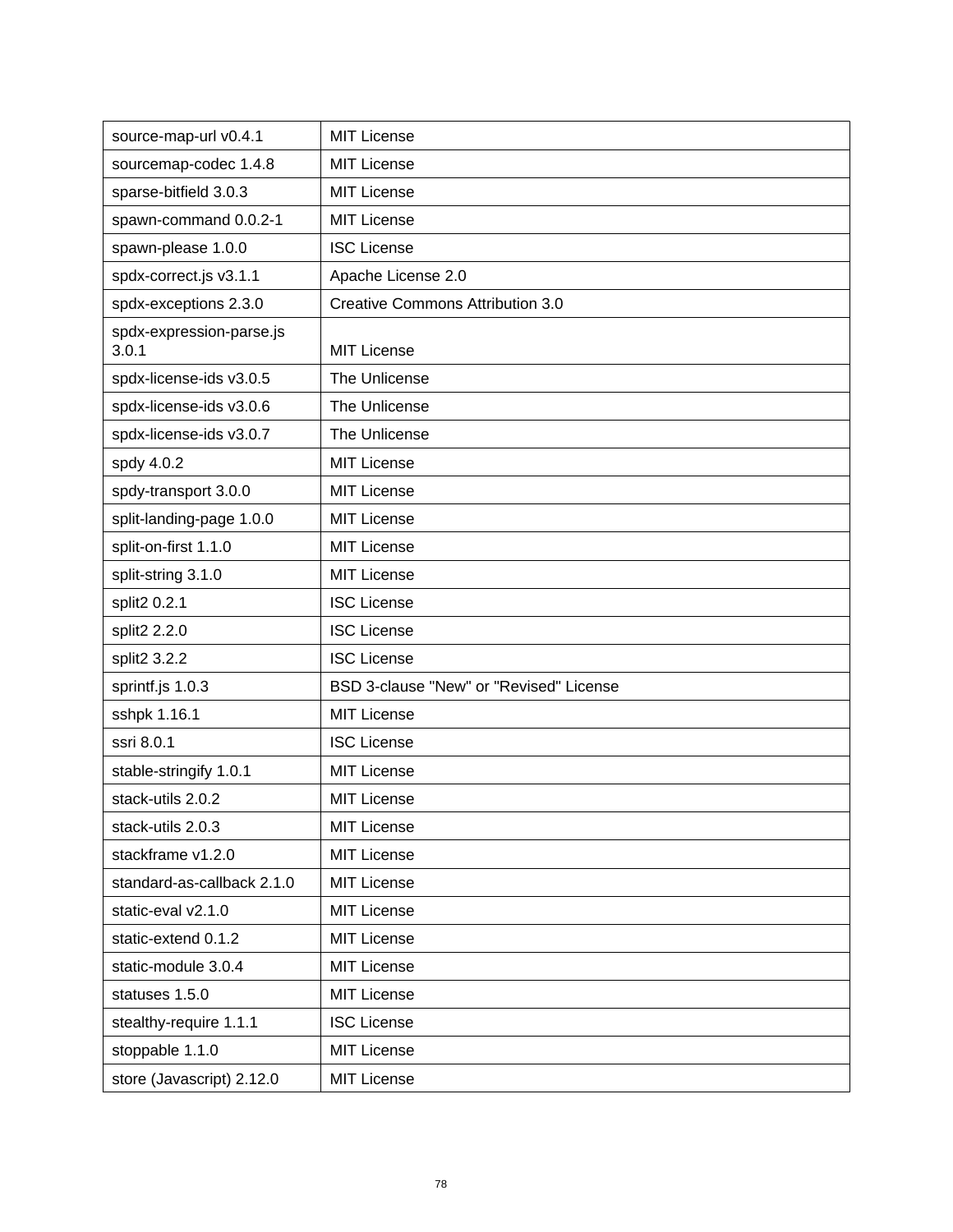| stream-browserify 2.0.2            | <b>MIT License</b>                   |
|------------------------------------|--------------------------------------|
| stream-browserify v3.0.0           | <b>MIT License</b>                   |
| stream-collector 1.0.1             | <b>MIT License</b>                   |
| stream-combiner2 1.1.1             | <b>MIT License</b>                   |
| stream-each 1.2.3                  | <b>MIT License</b>                   |
| stream-events 1.0.5                | <b>MIT License</b>                   |
| stream-http 2.8.3                  | <b>MIT License</b>                   |
| stream-http 3.1.1                  | <b>MIT License</b>                   |
| stream-shift 1.0.1                 | <b>MIT License</b>                   |
| stream-splicer 2.0.1               | <b>MIT License</b>                   |
| stream-template 0.0.10             | <b>MIT License</b>                   |
| streaming-json-stringify<br>3.1.0  | <b>MIT License</b>                   |
| streamroller 2.2.4                 | <b>MIT License</b>                   |
| streamsearch 0.1.2                 | <b>MIT License</b>                   |
| strict-uri-encode 1.1.0            | <b>MIT License</b>                   |
| strict-uri-encode 2.0.0            | <b>MIT License</b>                   |
| string-format-obj 1.1.1            | <b>MIT License</b>                   |
| string-hash 1.1.3                  | Creative Commons Zero v1.0 Universal |
| string-length 4.0.1                | <b>MIT License</b>                   |
| string-length 4.0.2                | <b>MIT License</b>                   |
| string-natural-compare 3.0.1       | <b>MIT License</b>                   |
| string-similarity 4.0.4            | <b>ISC License</b>                   |
| string-to-stream v3.0.1            | <b>MIT License</b>                   |
| string-width 1.0.2                 | <b>MIT License</b>                   |
| string-width 2.1.1                 | <b>MIT License</b>                   |
| string-width 4.2.2                 | MIT License                          |
| string-width v3.1.0                | MIT License                          |
| string-width v4.2.0                | MIT License                          |
| string.prototype.matchall<br>4.0.4 | <b>MIT License</b>                   |
| string.prototype.trim 1.2.4        | MIT License                          |
| string.prototype.trimend<br>1.0.3  | <b>MIT License</b>                   |
| string.prototype.trimend<br>1.0.4  | <b>MIT License</b>                   |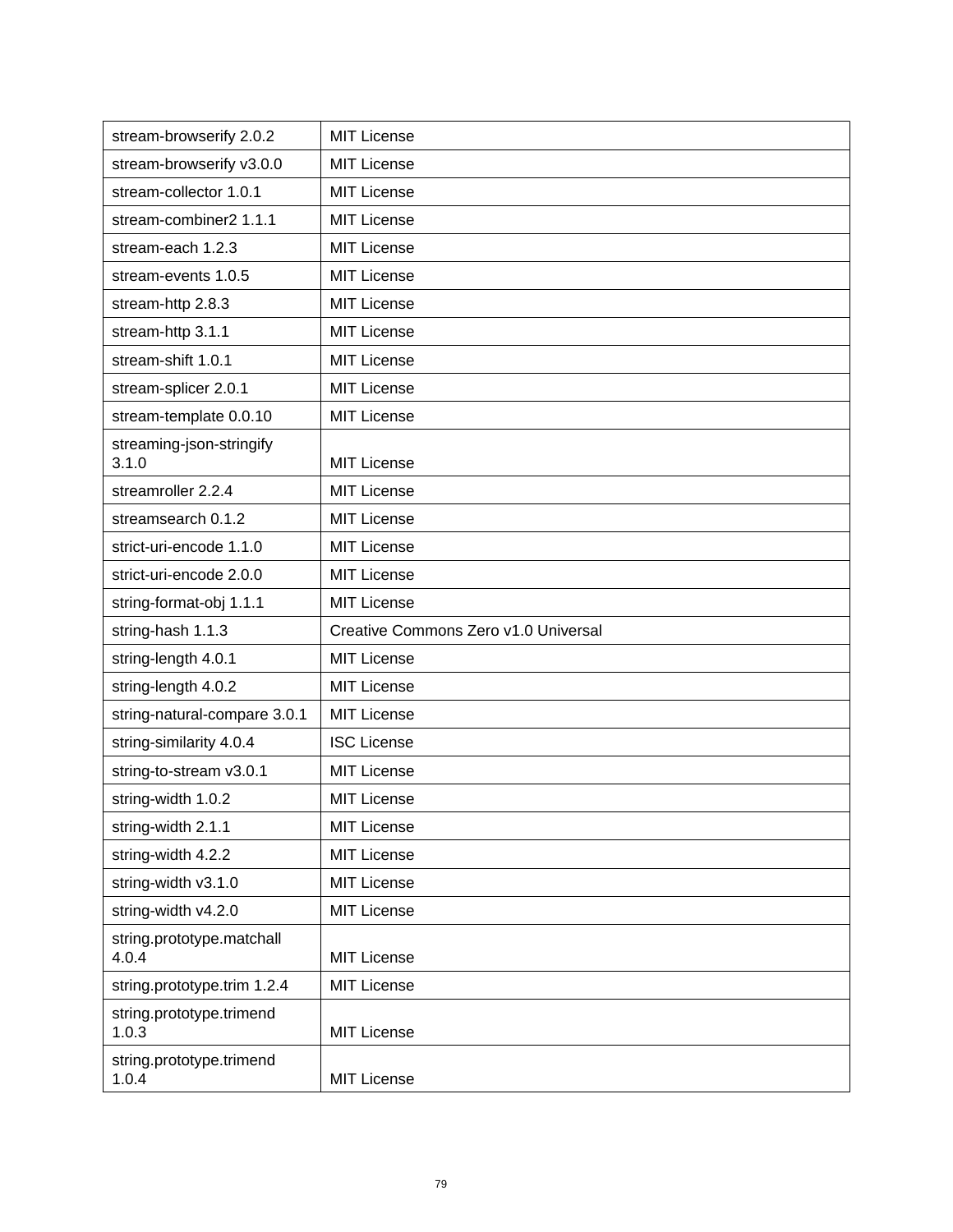| string.prototype.trimstart<br>1.0.3  | <b>MIT License</b>                |
|--------------------------------------|-----------------------------------|
| string.prototype.trimstart<br>1.0.4  | <b>MIT License</b>                |
| stringify-object 3.3.0               | BSD 2-clause "Simplified" License |
| strip-bom 3.0.0                      | <b>MIT License</b>                |
| strip-bom v4.0.0                     | <b>MIT License</b>                |
| strip-comments 1.0.2                 | <b>MIT License</b>                |
| strip-eof 1.0.0                      | <b>MIT License</b>                |
| strip-final-newline 2.0.0            | <b>MIT License</b>                |
| strip-json-comments 2.0.1            | <b>MIT License</b>                |
| strip-json-comments 3.1.1            | <b>MIT License</b>                |
| stubs 3.0.0                          | <b>MIT License</b>                |
| studio-b12/array-from 2.1.1          | <b>MIT License</b>                |
| style-loader 1.3.0                   | <b>MIT License</b>                |
| stylehacks 4.0.3                     | <b>MIT License</b>                |
| stylis v4.0.7                        | <b>MIT License</b>                |
| subarg 1.0.0                         | <b>MIT License</b>                |
| subscriptions-transport-ws<br>0.9.18 | <b>MIT License</b>                |
| summary 2.1.0                        | <b>MIT License</b>                |
| superagent 5.2.2                     | <b>MIT License</b>                |
| superagent 5.3.1                     | <b>MIT License</b>                |
| supports-hyperlinks 2.1.0            | <b>MIT License</b>                |
| svg-parser 2.0.4                     | <b>MIT License</b>                |
| svgo-icons 1.3.2                     | <b>MIT License</b>                |
| sw-appcache-behavior 5.1.4           | <b>MIT License</b>                |
| symbol-observable 1.2.0              | <b>MIT License</b>                |
| symbol-observable 2.0.3              | <b>MIT License</b>                |
| symbol-tree 3.2.4                    | <b>MIT License</b>                |
| tachyons 4.12.0                      | <b>MIT License</b>                |
| tapable 1.1.3                        | <b>MIT License</b>                |
| tapjs/signal-exit 3.0.2              | <b>ISC License</b>                |
| tapjs/signal-exit v3.0.3             | <b>ISC License</b>                |
| tar 6.1.0                            | <b>ISC License</b>                |
| tar v6.0.5                           | <b>ISC License</b>                |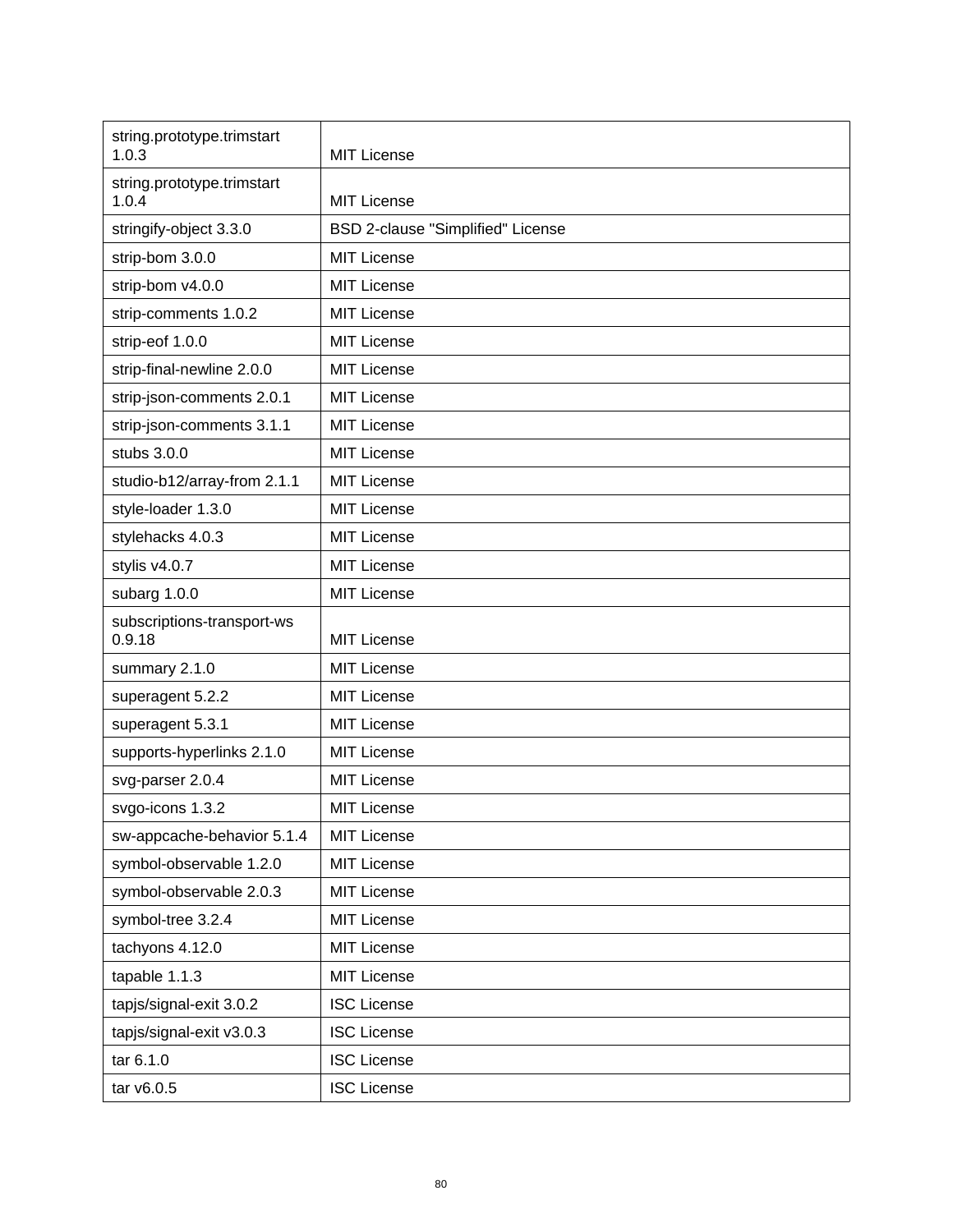| teeny-request 7.0.1         | Apache License 2.0                      |
|-----------------------------|-----------------------------------------|
| temp-dir 1.0.0              | <b>MIT License</b>                      |
| tempy $0.3.0$               | <b>MIT License</b>                      |
| term-size 2.2.0             | <b>MIT License</b>                      |
| term-size 2.2.1             | MIT License                             |
| terminal-link 2.1.1         | <b>MIT License</b>                      |
| terser $4.8.0$              | BSD 2-clause "Simplified" License       |
| terser $5.6.1$              | BSD 2-clause "Simplified" License       |
| terser-webpack-plugin 1.4.5 | <b>MIT License</b>                      |
| terser-webpack-plugin 4.2.3 | <b>MIT License</b>                      |
| test-exclude 6.0.0          | <b>ISC License</b>                      |
| text-table 0.2.0            | MIT License                             |
| throat 5.0.0                | <b>MIT License</b>                      |
| through 2.3.8               | <b>MIT License</b>                      |
| through2 0.6.5              | <b>MIT License</b>                      |
| through2 2.0.5              | <b>MIT License</b>                      |
| through2 v3.0.2             | <b>MIT License</b>                      |
| thunky 1.1.0                | MIT License                             |
| timer-hook 1.0.3            | <b>MIT License</b>                      |
| timers-browserify 1.4.2     | (MIT License AND libxml2 License)       |
| timers-browserify 2.0.12    | <b>MIT License</b>                      |
| timsort 0.3.0               | <b>MIT License</b>                      |
| tiny-invariant 1.1.0        | <b>MIT License</b>                      |
| tiny-Iru 7.0.6              | BSD 3-clause "New" or "Revised" License |
| tiny-warning 1.0.3          | <b>MIT License</b>                      |
| tmp 0.0.33                  | <b>MIT License</b>                      |
| tmpl 1.0.4                  | BSD 3-clause "New" or "Revised" License |
| to-arraybuffer 1.0.1        | MIT License                             |
| to-fast-properties 2.0.0    | <b>MIT License</b>                      |
| to-object-path 0.3.0        | <b>MIT License</b>                      |
| to-readable-stream 1.0.0    | <b>MIT License</b>                      |
| to-regex $3.0.2$            | <b>MIT License</b>                      |
| to-regex-range 2.1.1        | <b>MIT License</b>                      |
| to-regex-range 5.0.1        | <b>MIT License</b>                      |
| toggle-selection 1.0.6      | <b>MIT License</b>                      |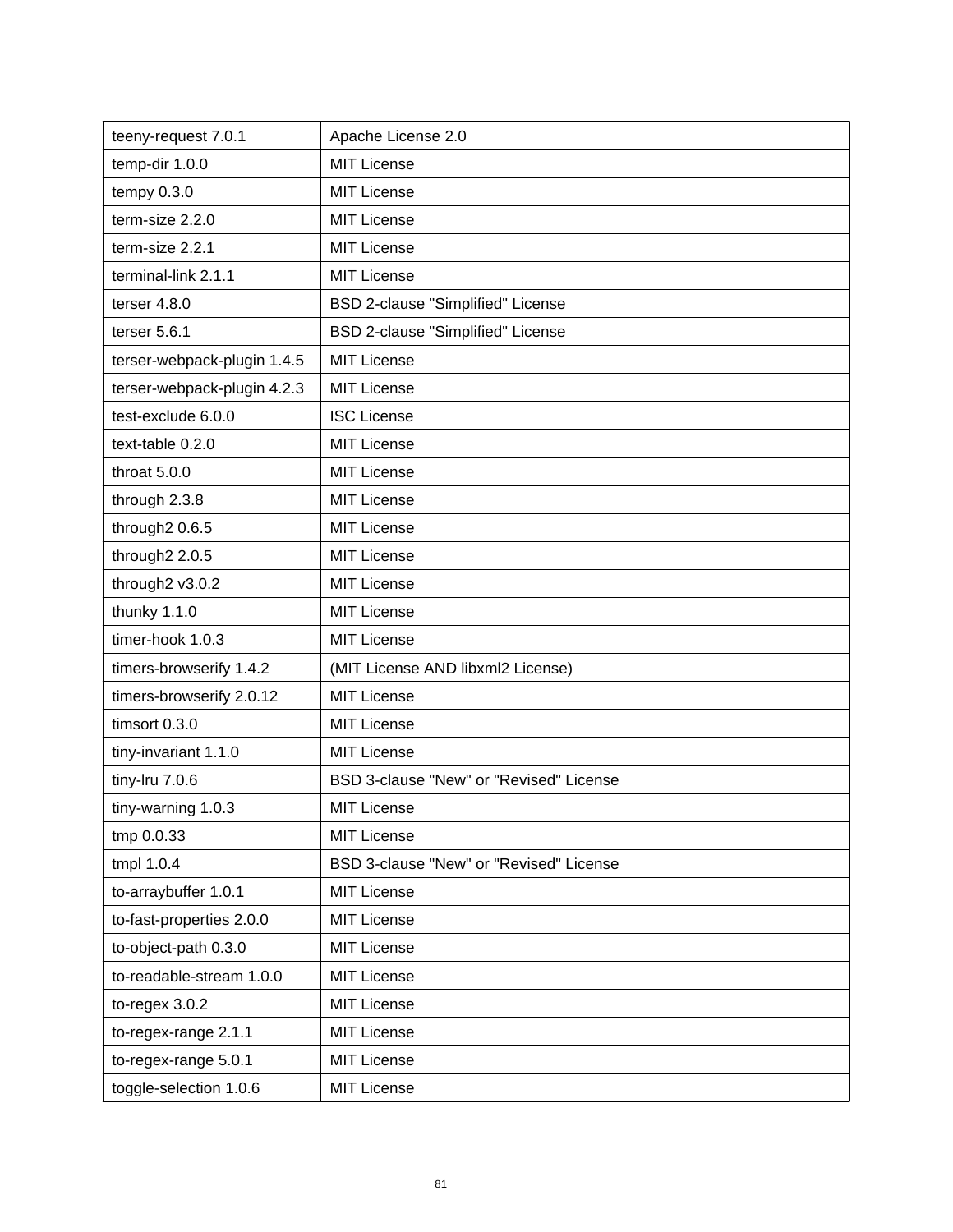| toidentifier 1.0.0     | <b>MIT License</b>                                    |
|------------------------|-------------------------------------------------------|
| touch 3.1.0            | <b>ISC License</b>                                    |
| tough-cookie 3.0.1     | BSD 3-clause "New" or "Revised" License               |
| tough-cookie 4.0.0     | BSD 3-clause "New" or "Revised" License               |
| tough-cookie v2.5.0    | BSD 3-clause "New" or "Revised" License               |
| tr46 2.0.2             | <b>MIT License</b>                                    |
| trace-event 1.0.2      | <b>MIT License</b>                                    |
| transform-ast 2.4.4    | <b>MIT License</b>                                    |
| tree-kill v1.2.2       | <b>MIT License</b>                                    |
| tryer 1.0.1            | <b>MIT License</b>                                    |
| ts-invariant 0.4.4     | <b>MIT License</b>                                    |
| ts-invariant 0.7.3     | <b>MIT License</b>                                    |
| ts-pnp 1.2.0           | <b>MIT License</b>                                    |
| tsconfig-paths v3.9.0  | <b>MIT License</b>                                    |
| tslib 1.11.0           | Apache License 2.0                                    |
| tslib 1.13.0           | <b>BSD Zero Clause License</b>                        |
| tslib 1.14.1           | <b>BSD Zero Clause License</b>                        |
| tslib 2.0.3            | <b>BSD Zero Clause License</b>                        |
| tslib 2.1.0            | <b>BSD Zero Clause License</b>                        |
| tslib 2.2.0            | <b>BSD Zero Clause License</b>                        |
| tsutils 3.17.1         | <b>MIT License</b>                                    |
| tsutils 3.21.0         | <b>MIT License</b>                                    |
| ttest 3.0.0            | <b>MIT License</b>                                    |
| tty-browserify 0.0.0   | <b>MIT License</b>                                    |
| tty-browserify 0.0.1   | <b>MIT License</b>                                    |
| turbo-json-parse 2.3.0 | <b>MIT License</b>                                    |
| tweetnacl-js 0.14.5    | The Unlicense                                         |
| type 1.2.0             | <b>ISC License</b>                                    |
| type 2.1.0             | <b>ISC License</b>                                    |
| type 2.5.0             | <b>ISC License</b>                                    |
| type-check 0.3.2       | <b>MIT License</b>                                    |
| type-check 0.4.0       | <b>MIT License</b>                                    |
| type-detect 4.0.8      | <b>MIT License</b>                                    |
| type-fest 0.11.0       | (MIT License OR Creative Commons Zero v1.0 Universal) |
| type-fest 0.20.2       | (MIT License OR Creative Commons Zero v1.0 Universal) |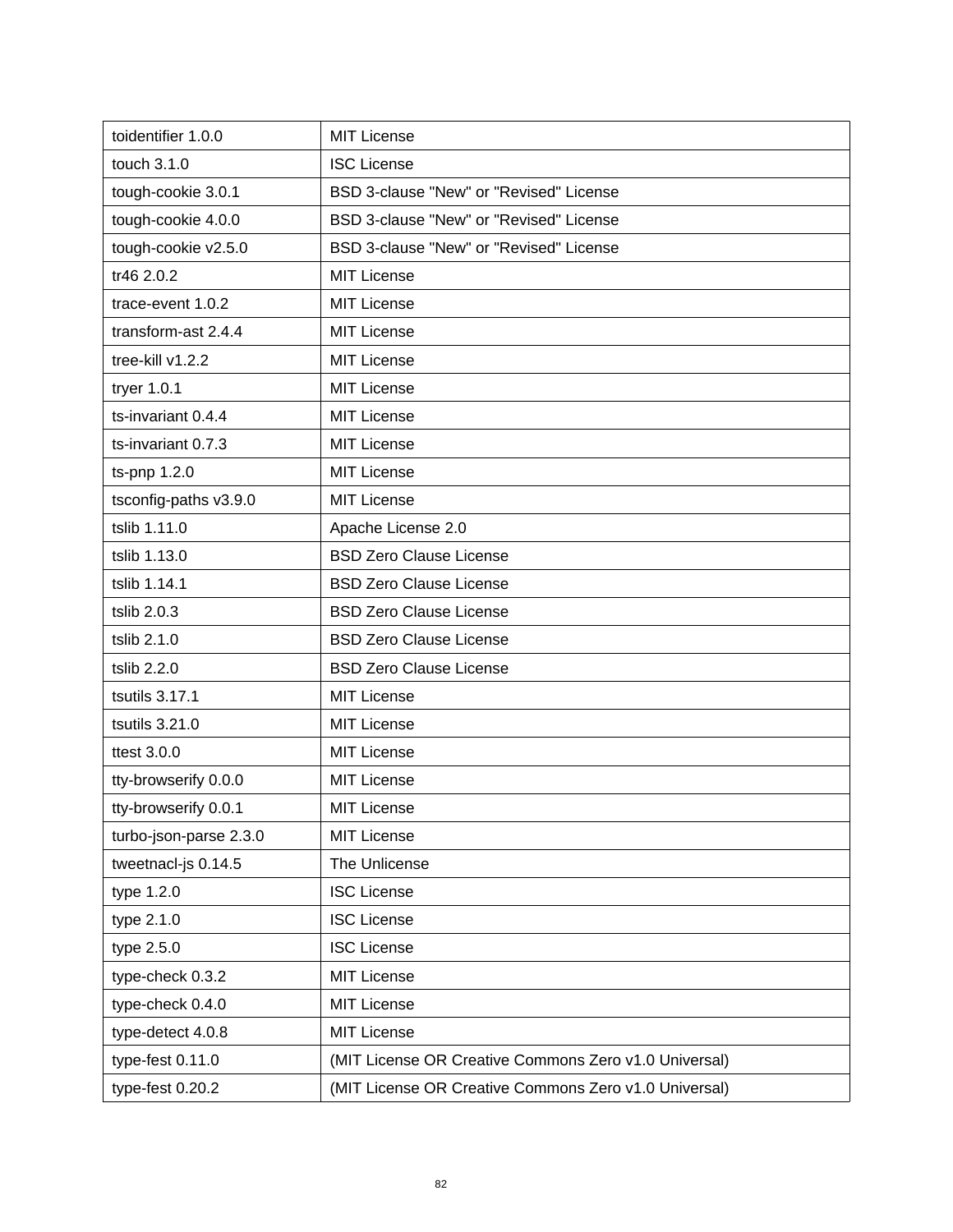| type-fest 0.3.1                                       | (MIT License OR Creative Commons Zero v1.0 Universal) |
|-------------------------------------------------------|-------------------------------------------------------|
| type-fest 0.6.0                                       | (MIT License OR Creative Commons Zero v1.0 Universal) |
| type-fest 0.8.1                                       | (MIT License OR Creative Commons Zero v1.0 Universal) |
| type.is 1.6.18                                        | <b>MIT License</b>                                    |
| typedarray-pool 1.2.0                                 | <b>MIT License</b>                                    |
| typedarray-to-buffer 3.1.5                            | <b>MIT License</b>                                    |
| unbox-primitive 1.0.0                                 | <b>MIT License</b>                                    |
| unbox-primitive 1.0.1                                 | <b>MIT License</b>                                    |
| undeclared-identifiers 1.1.3                          | Apache License 2.0                                    |
| undefsafe 2.0.3                                       | <b>MIT License</b>                                    |
| unfetch 4.2.0                                         | <b>MIT License</b>                                    |
| unicode-canonical-property-<br>names-ecmascript 1.0.4 | <b>MIT License</b>                                    |
| unicode-match-property-ecm<br>ascript 1.0.4           | <b>MIT License</b>                                    |
| unicode-match-property-valu<br>e-ecmascript 1.2.0     | <b>MIT License</b>                                    |
| unicode-property-aliases-ec<br>mascript 1.1.0         | <b>MIT License</b>                                    |
| union-value 1.0.1                                     | <b>MIT License</b>                                    |
| uniq 1.0.1                                            | <b>MIT License</b>                                    |
| uniqs 2.0.0                                           | <b>MIT License</b>                                    |
| unique-filename 1.1.1                                 | <b>ISC License</b>                                    |
| unique-slug 2.0.2                                     | <b>ISC License</b>                                    |
| unique-string 1.0.0                                   | <b>MIT License</b>                                    |
| unique-string 2.0.0                                   | <b>MIT License</b>                                    |
| universalify 0.1.2                                    | <b>MIT License</b>                                    |
| universalify 2.0.0                                    | <b>MIT License</b>                                    |
| unpipe 1.0.0                                          | <b>MIT License</b>                                    |
| unquote 1.1.1                                         | <b>MIT License</b>                                    |
| unset-value 1.0.0                                     | <b>MIT License</b>                                    |
| unzipper 0.10.11                                      | <b>MIT License</b>                                    |
| upath 1.2.0                                           | <b>MIT License</b>                                    |
| update-notifier 4.1.0                                 | BSD 2-clause "Simplified" License                     |
| update-notifier 4.1.3                                 | BSD 2-clause "Simplified" License                     |
| update-notifier 5.1.0                                 | BSD 2-clause "Simplified" License                     |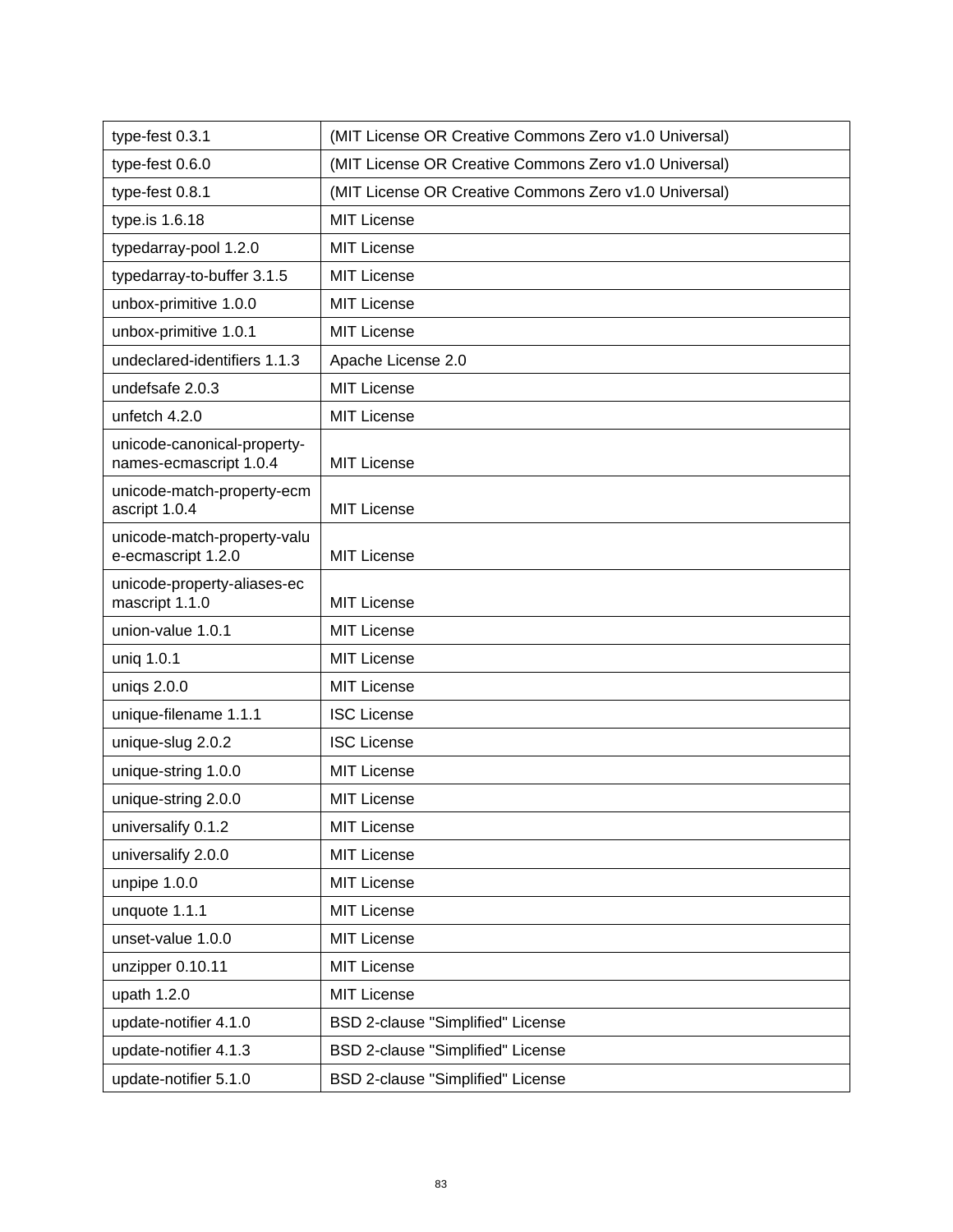| update-notifier v5.0.1                 | BSD 2-clause "Simplified" License |
|----------------------------------------|-----------------------------------|
| upper-case 1.1.3                       | <b>MIT License</b>                |
| uri-js 4.2.2                           | BSD 2-clause "Simplified" License |
| uri-js 4.4.0                           | BSD 2-clause "Simplified" License |
| uri-js 4.4.1                           | BSD 2-clause "Simplified" License |
| urix 0.1.0                             | <b>MIT License</b>                |
| url-loader 4.1.1                       | <b>MIT License</b>                |
| url-parse 1.5.1                        | <b>MIT License</b>                |
| url-parse-lax 3.0.0                    | <b>MIT License</b>                |
| urljoin 4.0.1                          | <b>MIT License</b>                |
| use 3.1.1                              | <b>MIT License</b>                |
| util 0.10.3                            | <b>MIT License</b>                |
| util 0.10.4                            | <b>MIT License</b>                |
| util v0.11.1                           | <b>MIT License</b>                |
| util v0.12.3                           | <b>MIT License</b>                |
| util-deprecate 1.0.2                   | <b>MIT License</b>                |
| util-extend 1.0.3                      | <b>MIT License</b>                |
| util.promisify 1.0.0                   | <b>MIT License</b>                |
| util.promisify 1.1.1                   | <b>MIT License</b>                |
| utila 0.4.0                            | <b>MIT License</b>                |
| utils-merge 1.0.1                      | <b>MIT License</b>                |
| uuid-parse 1.1.0                       | <b>MIT License</b>                |
| v8-compile-cache 2.2.0                 | <b>MIT License</b>                |
| v8-compile-cache 2.3.0                 | MIT License                       |
| v8-to-istanbul 7.0.0                   | <b>ISC License</b>                |
| v8-to-istanbul 7.1.0                   | <b>ISC License</b>                |
| validate-npm-package-licens<br>e 3.0.4 | Apache License 2.0                |
| validate-npm-package-name<br>3.0.0     | <b>ISC License</b>                |
| validatorjs 3.22.1                     | <b>MIT License</b>                |
| value-equal 1.0.1                      | <b>MIT License</b>                |
| varint 5.0.0                           | <b>MIT License</b>                |
| varint 5.0.2                           | <b>MIT License</b>                |
| vary 1.1.2                             | <b>MIT License</b>                |
| vendors 1.0.4                          | <b>MIT License</b>                |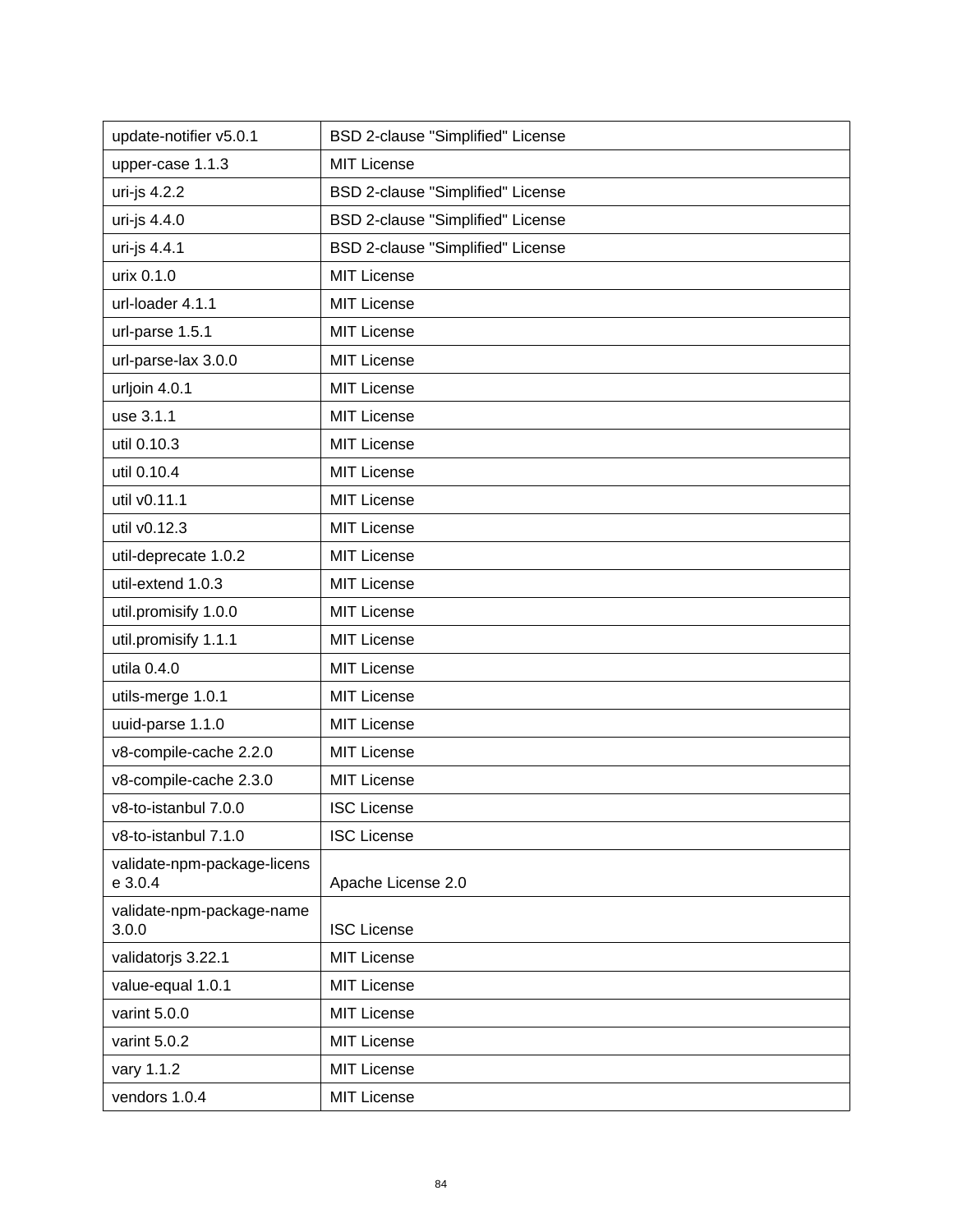| verror 1.10.0                            | <b>MIT License</b>                |
|------------------------------------------|-----------------------------------|
| visionmedia/batch 0.6.1                  | <b>MIT License</b>                |
| visionmedia/rework 1.0.1                 | <b>MIT License</b>                |
| vm-browserify 1.1.2                      | <b>MIT License</b>                |
| vuejs/vue 2.6.12                         | <b>MIT License</b>                |
| w3c-hr-time 1.0.2                        | MIT License                       |
| w3c-xmlserializer 2.0.0                  | <b>MIT License</b>                |
| warning 4.0.3                            | <b>MIT License</b>                |
| watchman 2.0.1                           | Apache License 2.0                |
| watchman 2.1.1                           | Apache License 2.0                |
| watchpack 2.0.1                          | <b>MIT License</b>                |
| watchpack v1.7.5                         | <b>MIT License</b>                |
| wbuf 1.7.3                               | <b>MIT License</b>                |
| wcwidth 1.0.1                            | <b>MIT License</b>                |
| webfontloader 1.6.28                     | Apache License 2.0                |
| webidl-conversions 6.1.0                 | BSD 2-clause "Simplified" License |
| webidl-conversions v5.0.0                | BSD 2-clause "Simplified" License |
| webpack-dev-server 3.11.1                | <b>MIT License</b>                |
| webpack-log v2.0.0                       | <b>MIT License</b>                |
| webpack-manifest-plugin<br>2.2.0         | MIT License                       |
| webpack-sources 1.4.3                    | <b>MIT License</b>                |
| webpack/webpack-dev-midd<br>leware 3.7.3 | <b>MIT License</b>                |
| webql-js 15.3.0                          | <b>MIT License</b>                |
| websocket-driver-node 0.7.4              | Apache License 2.0                |
| whatwg-encoding 1.0.5                    | <b>MIT License</b>                |
| whatwg-fetch 3.6.2                       | <b>MIT License</b>                |
| whatwg-mimetype 2.3.0                    | <b>MIT License</b>                |
| whatwg-url v8.4.0                        | <b>MIT License</b>                |
| which 1.3.1                              | <b>ISC License</b>                |
| which 2.0.2                              | <b>ISC License</b>                |
| which-boxed-primitive 1.0.2              | <b>MIT License</b>                |
| which-module 2.0.0                       | <b>ISC License</b>                |
| which-typed-array 1.1.4                  | <b>MIT License</b>                |
| whitequark/ipaddr.js 1.9.0               | <b>MIT License</b>                |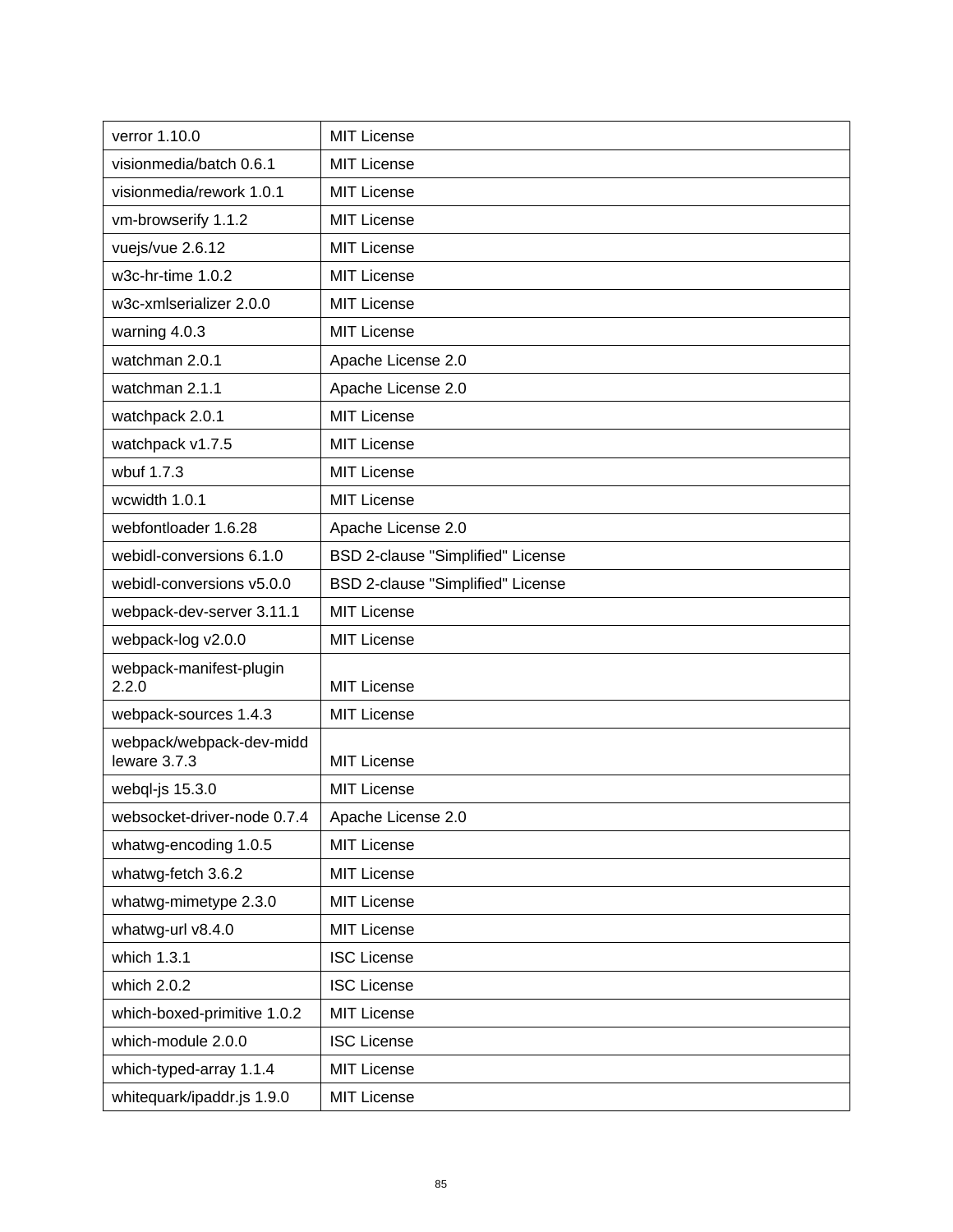| whitequark/ipaddr.js v1.9.1              | <b>MIT License</b> |
|------------------------------------------|--------------------|
| wide-align 1.1.3                         | <b>ISC License</b> |
| widest-line 3.1.0                        | <b>MIT License</b> |
| winchan 0.2.2                            | <b>MIT License</b> |
| windows-release 3.3.3                    | <b>MIT License</b> |
| word-wrap 1.2.3                          | <b>MIT License</b> |
| workbox-broadcast-cache-u<br>pdate 5.1.4 | <b>MIT License</b> |
| workbox-navigation-preload<br>5.1.4      | <b>MIT License</b> |
| worker-rpc 0.1.1                         | <b>MIT License</b> |
| wrap-ansi v5.1.0                         | <b>MIT License</b> |
| wrap-ansi v6.2.0                         | <b>MIT License</b> |
| wrap-ansi v7.0.0                         | <b>MIT License</b> |
| wrappy 1.0.2                             | <b>ISC License</b> |
| xdg-basedir 4.0.0                        | <b>MIT License</b> |
| xml-js 1.6.11                            | <b>MIT License</b> |
| xml-name-validator 3.0.0                 | Apache License 2.0 |
| xml2js 0.4.19                            | <b>MIT License</b> |
| xmlbuilder 9.0.7                         | <b>MIT License</b> |
| xmlbuilder-js 9.0.7                      | <b>MIT License</b> |
| xmlbuilder-js v11.0.1                    | <b>MIT License</b> |
| xmlchars 2.2.0                           | <b>MIT License</b> |
| xss 1.0.8                                | <b>MIT License</b> |
| xtend 4.0.2                              | <b>MIT License</b> |
| y18n 5.0.5                               | <b>ISC License</b> |
| yallist 2.1.2                            | <b>ISC License</b> |
| yallist 3.1.0                            | <b>ISC License</b> |
| yallist 3.1.1                            | <b>ISC License</b> |
| yallist 4.0.0                            | <b>ISC License</b> |
| yaml 1.10.0                              | <b>ISC License</b> |
| yaml 1.10.2                              | <b>ISC License</b> |
| yannickcr/eslint-plugin-react<br>V7.22.0 | <b>MIT License</b> |
| yargs 13.3.2                             | MIT License        |
| yargs 14.2.3                             | MIT License        |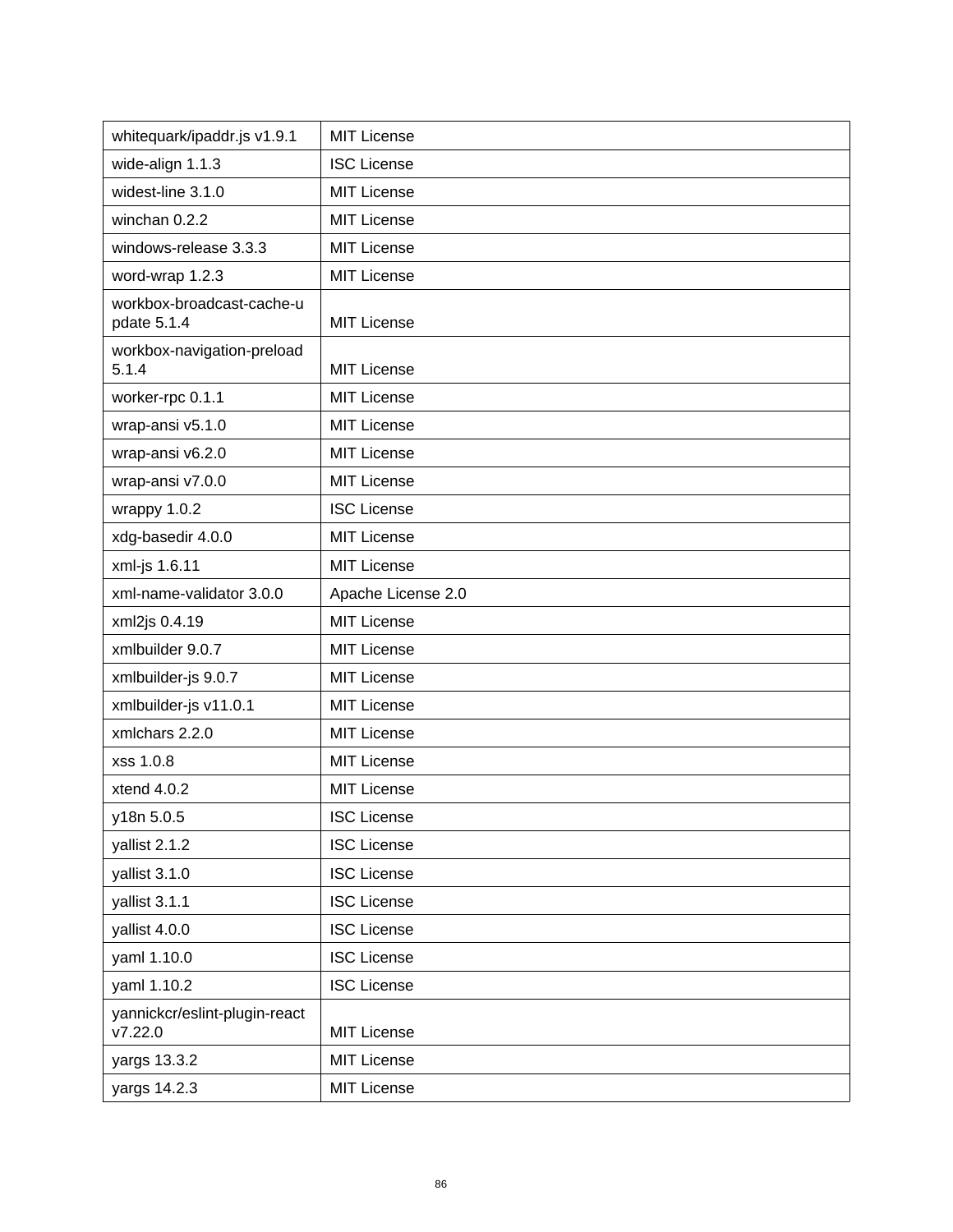| yargs 15.4.1                        | <b>MIT License</b>                       |
|-------------------------------------|------------------------------------------|
| yargs 16.2.0                        | <b>MIT License</b>                       |
| yargs v16.1.1                       | <b>MIT License</b>                       |
| yargs-parser 13.1.2                 | <b>ISC License</b>                       |
| yargs-parser 15.0.1                 | <b>ISC License</b>                       |
| yargs-parser 20.2.7                 | <b>ISC License</b>                       |
| yargs-parser v18.1.3                | <b>ISC License</b>                       |
| yargs-parser v20.2.3                | <b>ISC License</b>                       |
| yargs-parser v20.2.4                | <b>ISC License</b>                       |
| yeoman/insight 0.10.3               | <b>BSD 2-clause "Simplified" License</b> |
| yocto-queue 0.1.0                   | <b>MIT License</b>                       |
| zen-observable 0.8.15               | <b>MIT License</b>                       |
| zenparsing/zen-observable<br>0.8.15 | <b>Expat License</b>                     |
| zerd-ioredis 1.0.0                  | <b>MIT License</b>                       |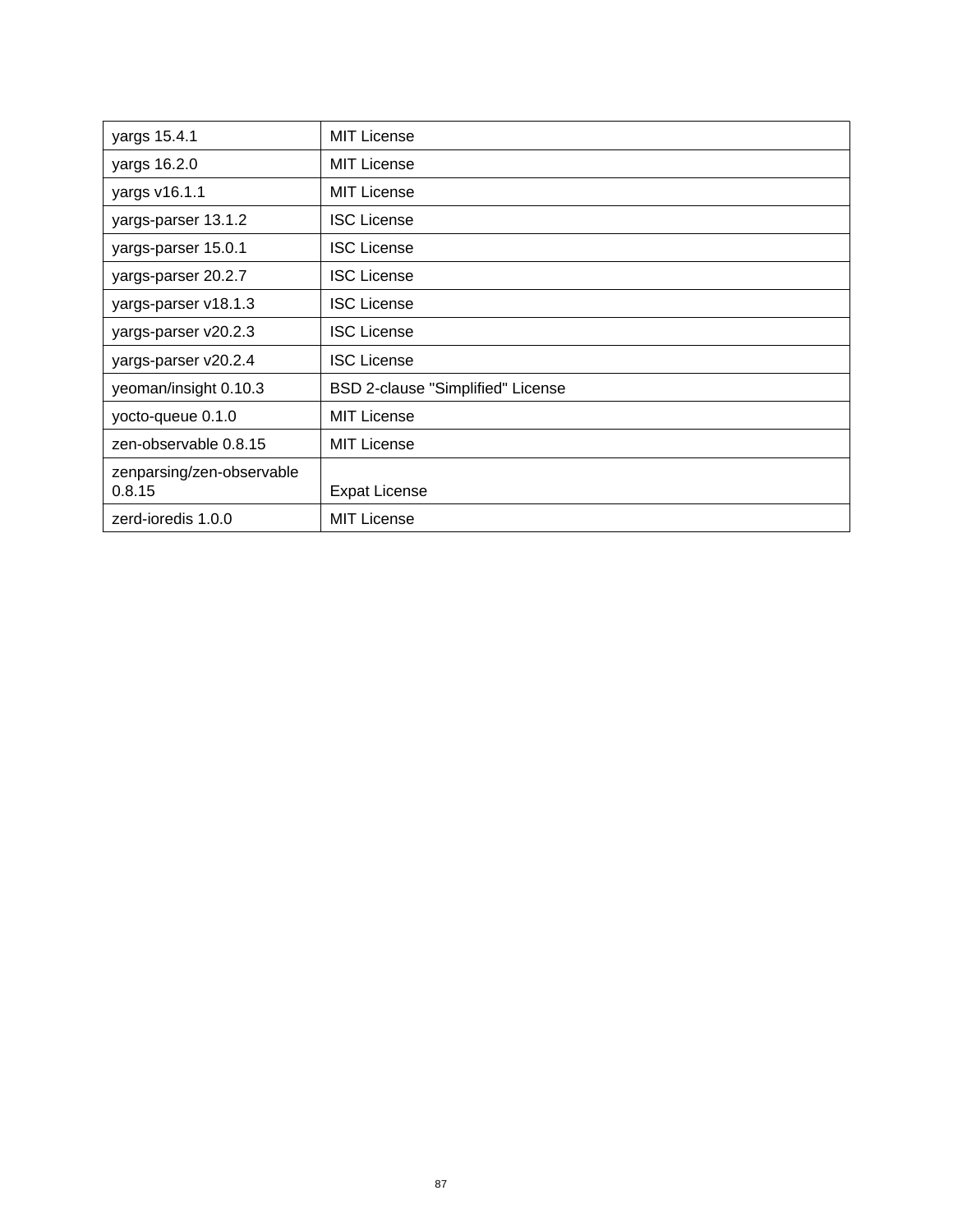# **Licenses:**

## **Academic Free License v2.1**

(json-schema 0.2.3)

Academic Free License

=====================

v. 2.1 ------

This Academic Free License (the "License") applies to any original work of authorship (the "Original Work") whose owner (the "Licensor") has placed the following notice immediately following the copyright notice for the Original Work:

Licensed under the Academic Free License version 2.1

1) Grant of Copyright License. Licensor hereby grants You a world-wide, royalty-free, non-exclusive, perpetual, sublicenseable license to do the following:

\* to reproduce the Original Work in copies;

\* to prepare derivative works ("Derivative Works") based upon the Original Work;

\* to distribute copies of the Original Work and Derivative Works to the public;

\* to perform the Original Work publicly; and

\* to display the Original Work publicly.

2) Grant of Patent License. Licensor hereby grants You a world-wide, royalty-free, non-exclusive, perpetual, sublicenseable license, under patent claims owned or controlled by the Licensor that are embodied in the Original Work as furnished by the Licensor, to make, use, sell and offer for sale the Original Work and Derivative Works.

3) Grant of Source Code License. The term "Source Code" means the preferred form of the Original Work for making modifications to it and all available documentation describing how to modify the Original Work. Licensor hereby agrees to provide a machine-readable copy of the Source Code of the Original Work along with each copy of the Original Work that Licensor distributes. Licensor reserves the right to satisfy this obligation by placing a machine-readable copy of the Source Code in an information repository reasonably calculated to permit inexpensive and convenient access by You for as long as Licensor continues to distribute the Original Work, and by publishing the address of that information repository in a notice immediately following the copyright notice that applies to the Original Work.

4) Exclusions From License Grant. Neither the names of Licensor, nor the names of any contributors to the Original Work, nor any of their trademarks or service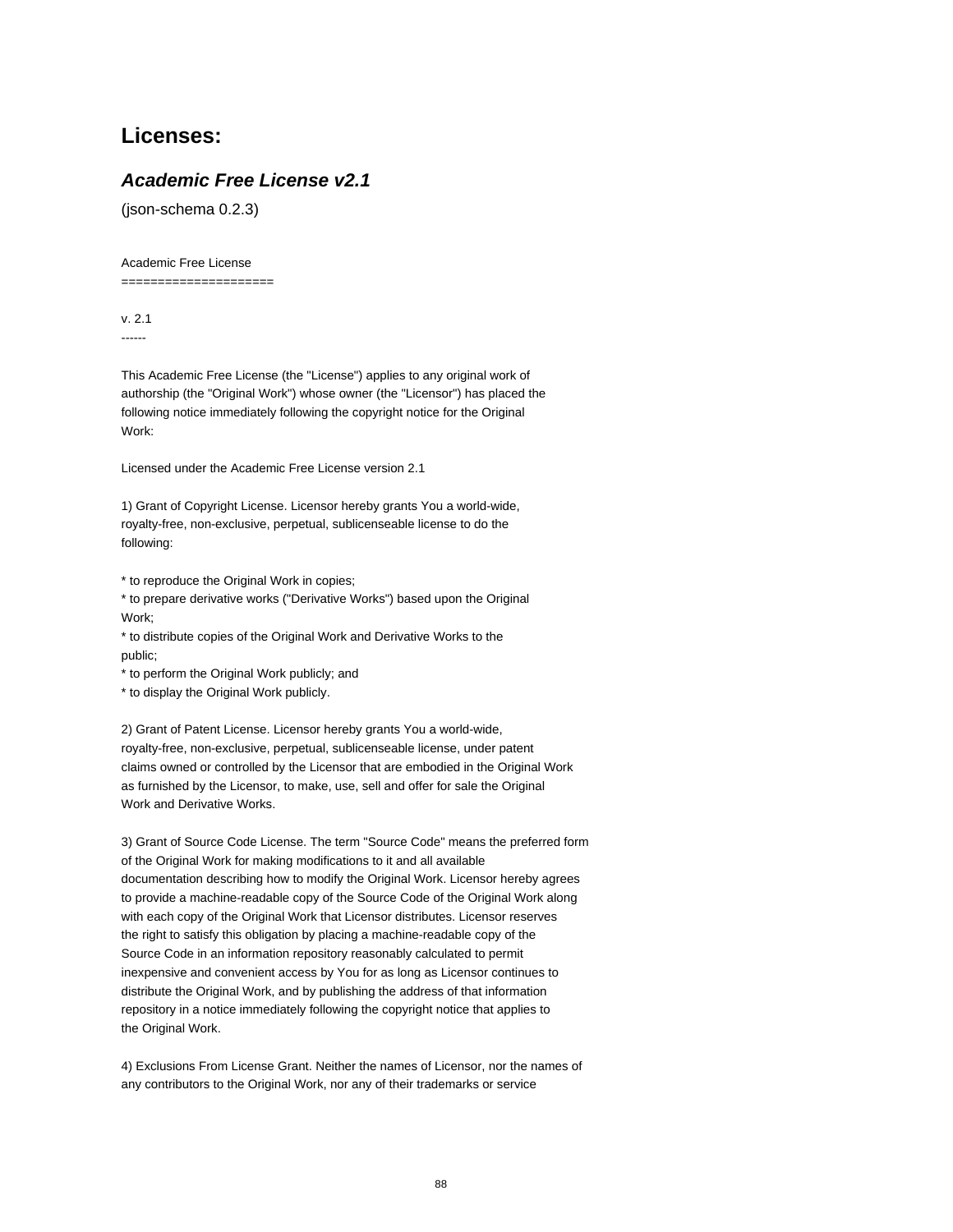marks, may be used to endorse or promote products derived from this Original Work without express prior written permission of the Licensor. Nothing in this License shall be deemed to grant any rights to trademarks, copyrights, patents, trade secrets or any other intellectual property of Licensor except as expressly stated herein. No patent license is granted to make, use, sell or offer to sell embodiments of any patent claims other than the licensed claims defined in Section 2. No right is granted to the trademarks of Licensor even if such marks are included in the Original Work. Nothing in this License shall be interpreted to prohibit Licensor from licensing under different terms from this License any Original Work that Licensor otherwise would have a right to license.

#### 5) This section intentionally omitted.

6) Attribution Rights. You must retain, in the Source Code of any Derivative Works that You create, all copyright, patent or trademark notices from the Source Code of the Original Work, as well as any notices of licensing and any descriptive text identified therein as an "Attribution Notice." You must cause the Source Code for any Derivative Works that You create to carry a prominent Attribution Notice reasonably calculated to inform recipients that You have modified the Original Work.

7) Warranty of Provenance and Disclaimer of Warranty. Licensor warrants that the copyright in and to the Original Work and the patent rights granted herein by Licensor are owned by the Licensor or are sublicensed to You under the terms of this License with the permission of the contributor(s) of those copyrights and patent rights. Except as expressly stated in the immediately proceeding sentence, the Original Work is provided under this License on an "AS IS" BASIS and WITHOUT WARRANTY, either express or implied, including, without limitation, the warranties of NON-INFRINGEMENT, MERCHANTABILITY or FITNESS FOR A PARTICULAR PURPOSE. THE ENTIRE RISK AS TO THE QUALITY OF THE ORIGINAL WORK IS WITH YOU. This DISCLAIMER OF WARRANTY constitutes an essential part of this License. No license to Original Work is granted hereunder except under this disclaimer.

8) Limitation of Liability. Under no circumstances and under no legal theory, whether in tort (including negligence), contract, or otherwise, shall the Licensor be liable to any person for any direct, indirect, special, incidental, or consequential damages of any character arising as a result of this License or the use of the Original Work including, without limitation, damages for loss of goodwill, work stoppage, computer failure or malfunction, or any and all other commercial damages or losses. This limitation of liability shall not apply to liability for death or personal injury resulting from Licensor's negligence to the extent applicable law prohibits such limitation. Some jurisdictions do not allow the exclusion or limitation of incidental or consequential damages, so this exclusion and limitation may not apply to You.

9) Acceptance and Termination. If You distribute copies of the Original Work or a Derivative Work, You must make a reasonable effort under the circumstances to obtain the express assent of recipients to the terms of this License. Nothing else but this License (or another written agreement between Licensor and You) grants You permission to create Derivative Works based upon the Original Work or to exercise any of the rights granted in Section 1 herein, and any attempt to do so except under the terms of this License (or another written agreement between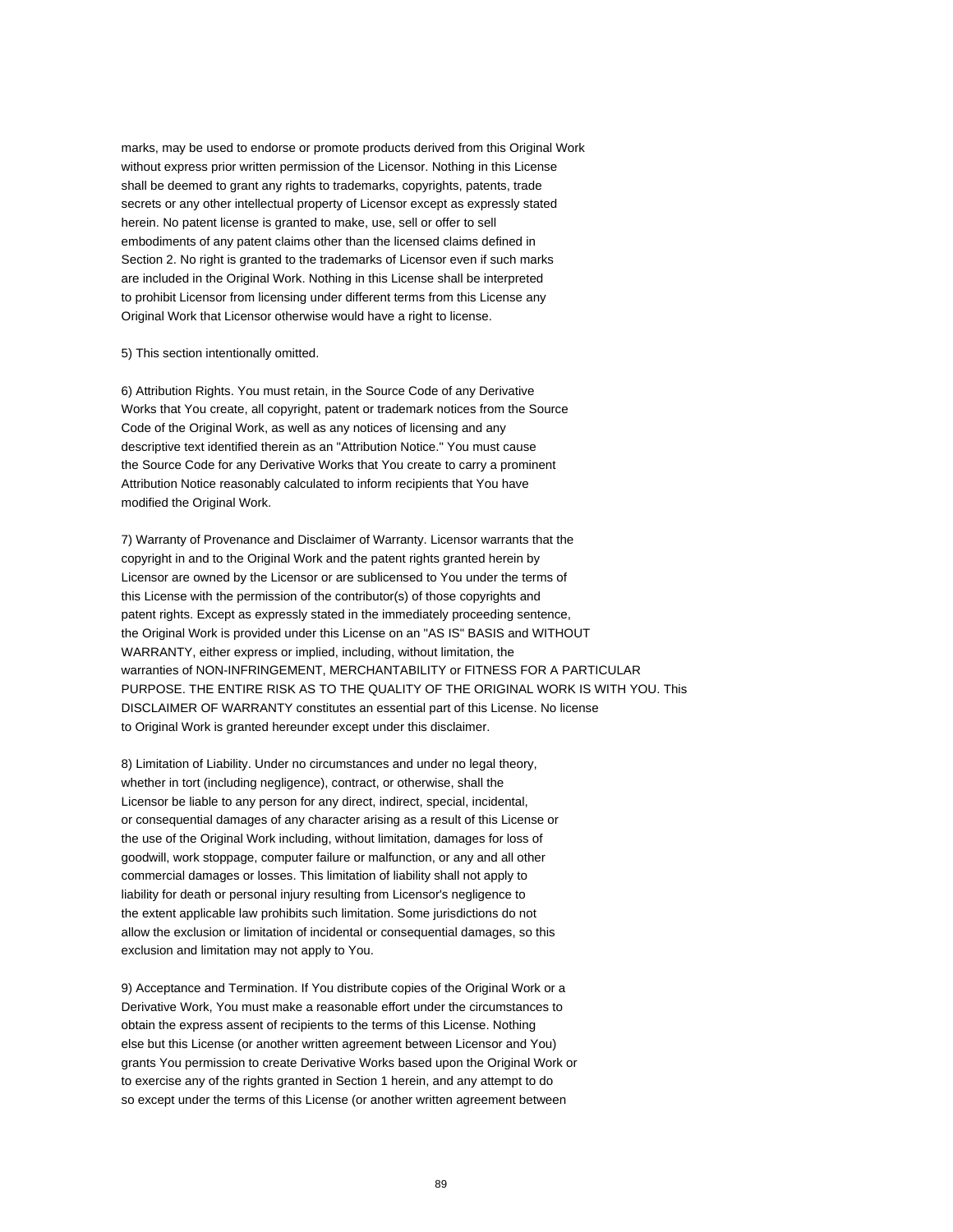Licensor and You) is expressly prohibited by U.S. copyright law, the equivalent laws of other countries, and by international treaty. Therefore, by exercising any of the rights granted to You in Section 1 herein, You indicate Your acceptance of this License and all of its terms and conditions.

10) Termination for Patent Action. This License shall terminate automatically and You may no longer exercise any of the rights granted to You by this License as of the date You commence an action, including a cross-claim or counterclaim, against Licensor or any licensee alleging that the Original Work infringes a patent. This termination provision shall not apply for an action alleging patent infringement by combinations of the Original Work with other software or hardware.

11) Jurisdiction, Venue and Governing Law. Any action or suit relating to this License may be brought only in the courts of a jurisdiction wherein the Licensor resides or in which Licensor conducts its primary business, and under the laws of that jurisdiction excluding its conflict-of-law provisions. The application of the United Nations Convention on Contracts for the International Sale of Goods is expressly excluded. Any use of the Original Work outside the scope of this License or after its termination shall be subject to the requirements and penalties of the U.S. Copyright Act, 17 U.S.C. § 101 et seq., the equivalent laws of other countries, and international treaty. This section shall survive the termination of this License.

12) Attorneys Fees. In any action to enforce the terms of this License or seeking damages relating thereto, the prevailing party shall be entitled to recover its costs and expenses, including, without limitation, reasonable attorneys' fees and costs incurred in connection with such action, including any appeal of such action. This section shall survive the termination of this License.

13) Miscellaneous. This License represents the complete agreement concerning the subject matter hereof. If any provision of this License is held to be unenforceable, such provision shall be reformed only to the extent necessary to make it enforceable.

14) Definition of "You" in This License. "You" throughout this License, whether in upper or lower case, means an individual or a legal entity exercising rights under, and complying with all of the terms of, this License. For legal entities, "You" includes any entity that controls, is controlled by, or is under common control with you. For purposes of this definition, "control" means (i) the power, direct or indirect, to cause the direction or management of such entity, whether by contract or otherwise, or (ii) ownership of fifty percent (50%) or more of the outstanding shares, or (iii) beneficial ownership of such entity.

15) Right to Use. You may use the Original Work in all ways not otherwise restricted or conditioned by this License or by law, and Licensor promises not to interfere with or be responsible for such uses by You.

### **Apache License 2.0**

(@assemblyscript/loader 0.10.1, @cnakazawa/watch 1.0.4, @escape.tech/cli 1.3.0-beta.10, @google-cloud/common 1.2.1, @google-cloud/common 2.4.2, @google-cloud/common 3.4.1,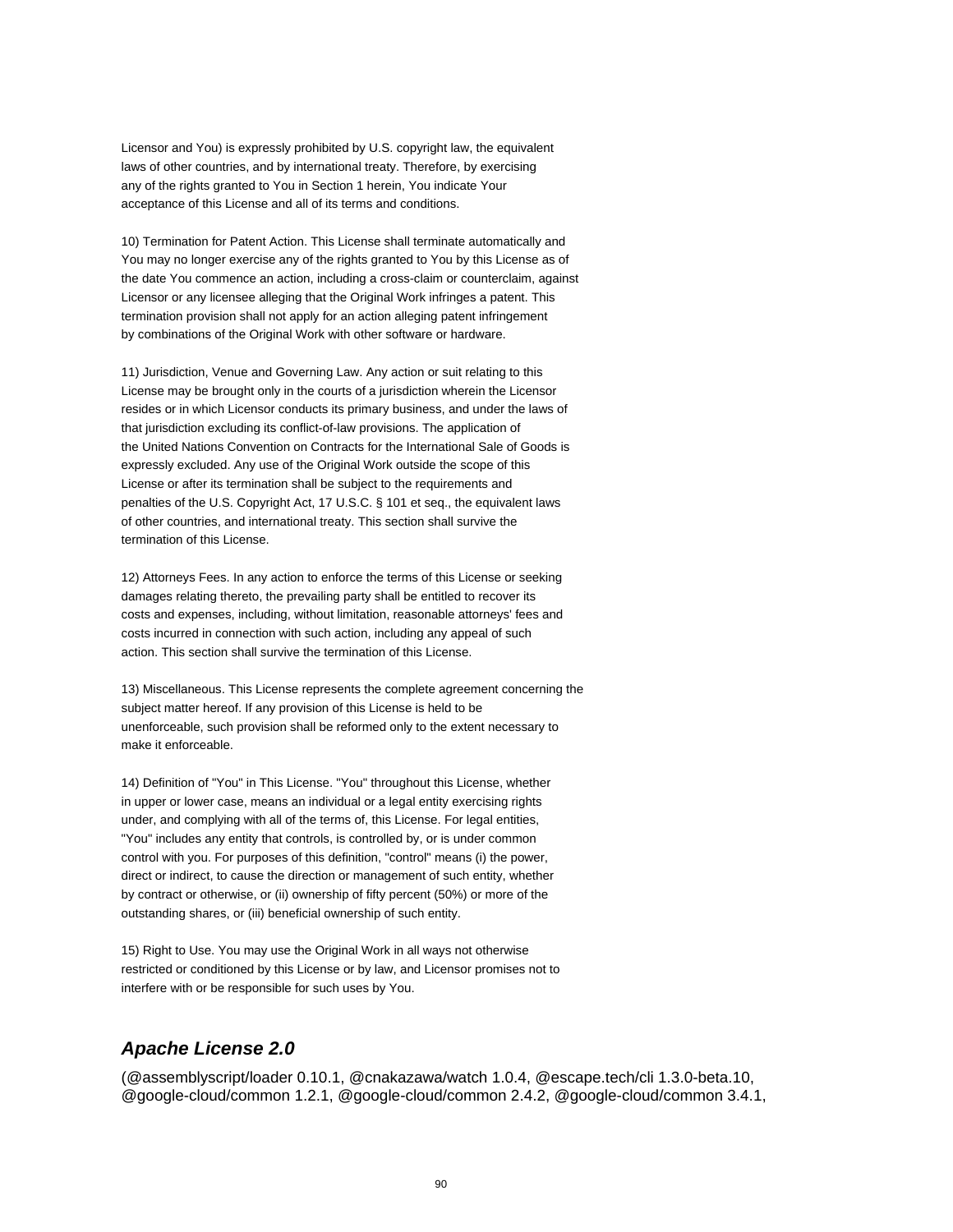@google-cloud/common 3.5.0, @google-cloud/common 5.7.2, @google-cloud/paginator 3.0.2, @google-cloud/projectify 2.0.1, @google-cloud/promisify 2.0.1, @nearform/trace-events-parser 1.0.4, @opencensus/web-types 0.0.7, @opentelemetry/api 0.10.2, @opentelemetry/api 0.6.1, @opentelemetry/context-base 0.10.2, @opentelemetry/context-base 0.6.1, @pluralsight/ps-design-system-storybook-preset 0.4.7, @surma/rollup-plugin-off-main-thread 1.4.2, @tensorflow/tfjs-core 1.7.4, @xtuc/long 4.2.2, AWS SDK for Node.js v2.829.0, AWS SDK for Node.js v2.886.0, JSONStream 1.3.5, Long.js 4.0.0, ReactiveX RxJS 6.6.7, Request - Simple HTTP Client 2.88.2, acorn-node 1.8.2, ansi-html 0.0.7, aria-query v4.2.2, atob 2.1.2, axobject-query 2.2.0, btoa 1.2.1, caseless 0.12.0, cluster-key-slot 1.1.0, d3-fg 6.14.0, dash-ast 1.0.0, denque 1.4.1, doctrine v2.1.0, doctrine v3.0.0, dominictarr/rc 1.2.8, ecdsa-sig-formatter v1.0.11, ejs v2.7.4, ejs v3.1.5, ejs v3.1.6, eslint-visitor-keys 1.3.0, eslint-visitor-keys 2.0.0, estree-is-function 1.0.0, estree-is-member-expression 1.0.0, fast-text-encoding 1.0.3, forever-agent 0.6.1, gaxios 4.1.0, gaxios v3.0.4, gcp-metadata 4.2.0, get-assigned-identifiers 1.2.0, google-auth-library v6.1.1, harmony-reflect v1.6.1, has-async-hooks 1.0.0, hidden-markov-model-tf 3.0.0, human-signals 1.1.1, jake v10.8.2, jmespath 0.15.0, js-bson 1.1.4, kareem 2.3.2, log4js-node 6.3.0, log4js-node 6.3.0+~cs8.3.10, long 4.0.0, mde/filelist v1.0.1, mde/filelist v1.0.2, mikeal/aws-sign 0.7.0, mongoose-legacy-pluralize 1.0.2, native-url 0.2.6, node-mongodb-native 3.6.3+~cs11.12.20, node-mongodb-native v3.6.3, node-mongodb-native v3.6.6, node-tslib 2.1.0, nodejs-walker 1.0.7, npm-check-updates 10.2.5, oauth-sign 0.9.0, optional-require 1.0.3, request/tunnel-agent 0.6.0, require\_optional 1.0.1, rxfire 0.500.0-canary.c4aceb0, scope-analyzer 2.1.1, semver-utils 1.1.4, shasum-object 1.0.0, source-map-explorer 2.5.2, spdx-correct.js v3.1.1, teeny-request 7.0.1, tslib 1.11.0, undeclared-identifiers 1.1.3, validate-npm-package-license 3.0.4, watchman 2.0.1, watchman 2.1.1, webfontloader 1.6.28, websocket-driver-node 0.7.4, xml-name-validator 3.0.0)

Apache License Version 2.0, January 2004 =========================

http://www.apache.org/licenses/

TERMS AND CONDITIONS FOR USE, REPRODUCTION, AND DISTRIBUTION

1. Definitions.

"License" shall mean the terms and conditions for use, reproduction, and distribution as defined by Sections 1 through 9 of this document.

"Licensor" shall mean the copyright owner or entity authorized by the copyright owner that is granting the License.

"Legal Entity" shall mean the union of the acting entity and all other entities that control, are controlled by, or are under common control with that entity. For the purposes of this definition, "control" means (i) the power, direct or indirect, to cause the direction or management of such entity, whether by contract or otherwise, or (ii) ownership of fifty percent (50%) or more of the outstanding shares, or (iii) beneficial ownership of such entity.

"You" (or "Your") shall mean an individual or Legal Entity exercising permissions granted by this License.

"Source" form shall mean the preferred form for making modifications, including but not limited to software source code, documentation source, and configuration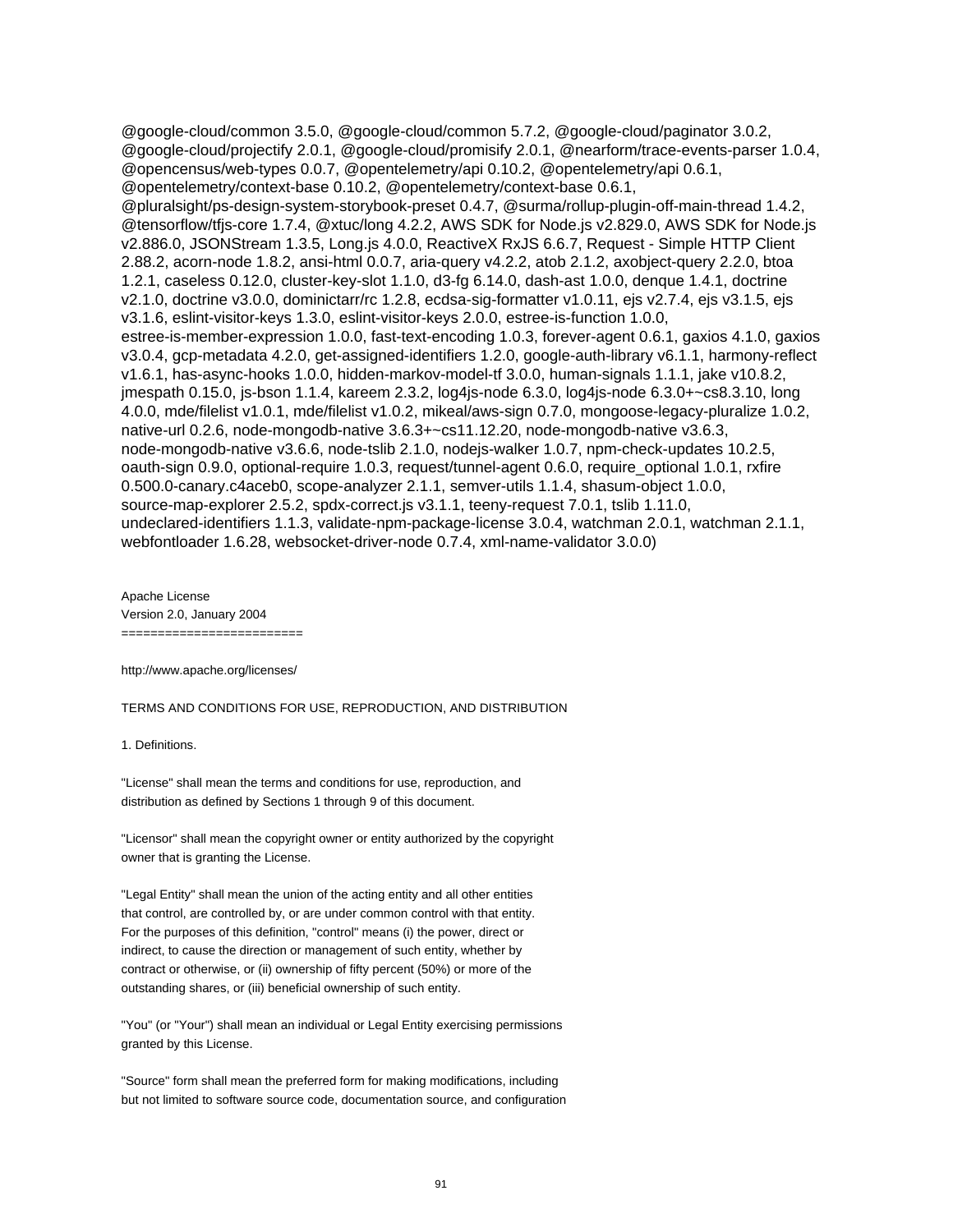#### files.

"Object" form shall mean any form resulting from mechanical transformation or translation of a Source form, including but not limited to compiled object code, generated documentation, and conversions to other media types.

"Work" shall mean the work of authorship, whether in Source or Object form, made available under the License, as indicated by a copyright notice that is included in or attached to the work (an example is provided in the Appendix below).

"Derivative Works" shall mean any work, whether in Source or Object form, that is based on (or derived from) the Work and for which the editorial revisions, annotations, elaborations, or other modifications represent, as a whole, an original work of authorship. For the purposes of this License, Derivative Works shall not include works that remain separable from, or merely link (or bind by name) to the interfaces of, the Work and Derivative Works thereof.

"Contribution" shall mean any work of authorship, including the original version of the Work and any modifications or additions to that Work or Derivative Works thereof, that is intentionally submitted to Licensor for inclusion in the Work by the copyright owner or by an individual or Legal Entity authorized to submit on behalf of the copyright owner. For the purposes of this definition, "submitted" means any form of electronic, verbal, or written communication sent to the Licensor or its representatives, including but not limited to communication on electronic mailing lists, source code control systems, and issue tracking systems that are managed by, or on behalf of, the Licensor for the purpose of discussing and improving the Work, but excluding communication that is conspicuously marked or otherwise designated in writing by the copyright owner as "Not a Contribution."

"Contributor" shall mean Licensor and any individual or Legal Entity on behalf of whom a Contribution has been received by Licensor and subsequently incorporated within the Work.

2. Grant of Copyright License. Subject to the terms and conditions of this License, each Contributor hereby grants to You a perpetual, worldwide, non-exclusive, no-charge, royalty-free, irrevocable copyright license to reproduce, prepare Derivative Works of, publicly display, publicly perform, sublicense, and distribute the Work and such Derivative Works in Source or Object form.

3. Grant of Patent License. Subject to the terms and conditions of this License, each Contributor hereby grants to You a perpetual, worldwide, non-exclusive, no-charge, royalty-free, irrevocable (except as stated in this section) patent license to make, have made, use, offer to sell, sell, import, and otherwise transfer the Work, where such license applies only to those patent claims licensable by such Contributor that are necessarily infringed by their Contribution(s) alone or by combination of their Contribution(s) with the Work to which such Contribution(s) was submitted. If You institute patent litigation against any entity (including a cross-claim or counterclaim in a lawsuit) alleging that the Work or a Contribution incorporated within the Work constitutes direct or contributory patent infringement, then any patent licenses granted to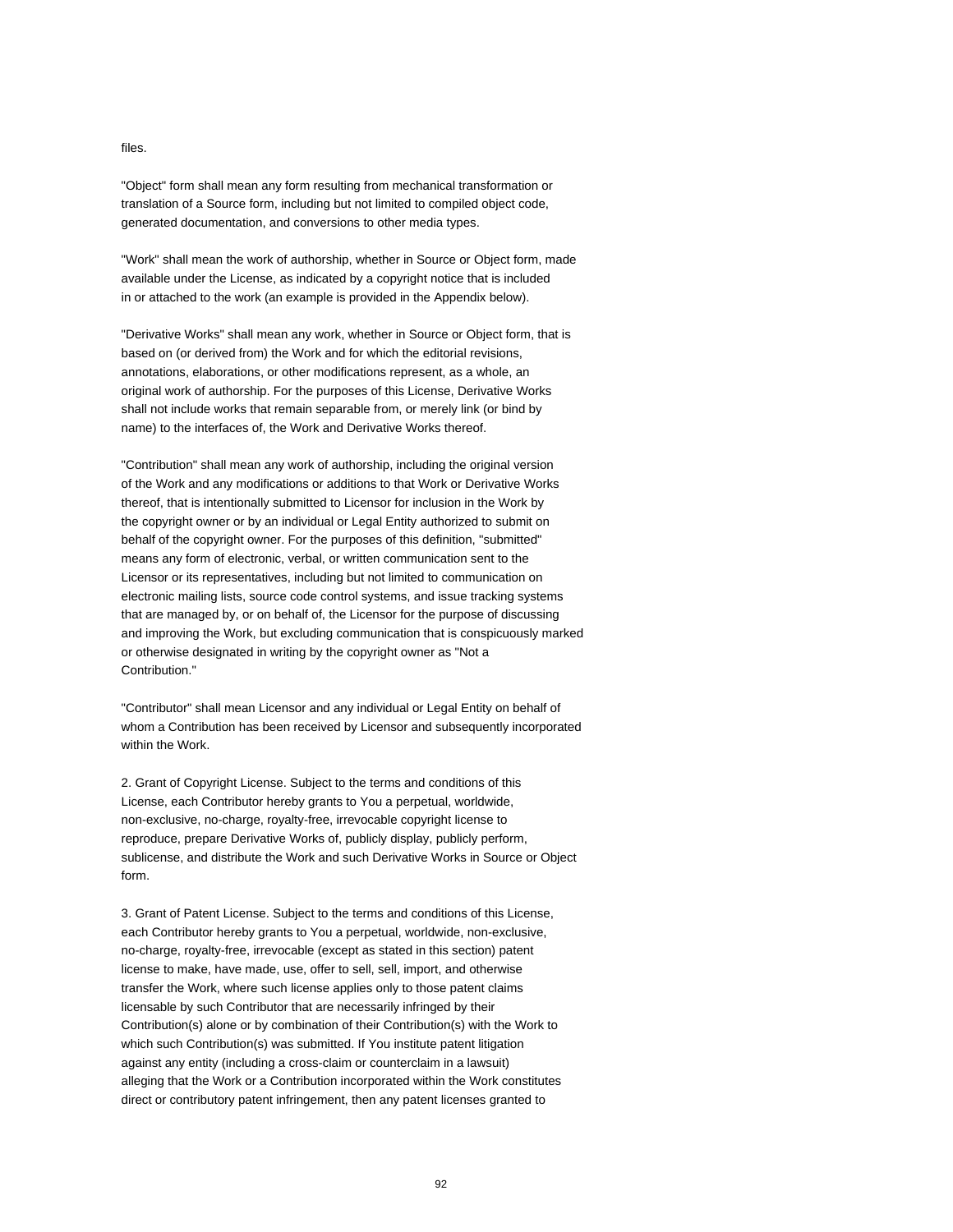You under this License for that Work shall terminate as of the date such litigation is filed.

4. Redistribution. You may reproduce and distribute copies of the Work or Derivative Works thereof in any medium, with or without modifications, and in Source or Object form, provided that You meet the following conditions:

a. You must give any other recipients of the Work or Derivative Works a copy of this License; and

b. You must cause any modified files to carry prominent notices stating that You changed the files; and

c. You must retain, in the Source form of any Derivative Works that You distribute, all copyright, patent, trademark, and attribution notices from the Source form of the Work, excluding those notices that do not pertain to any part of the Derivative Works; and

d. If the Work includes a "NOTICE" text file as part of its distribution, then any Derivative Works that You distribute must include a readable copy of the attribution notices contained within such NOTICE file, excluding those notices that do not pertain to any part of the Derivative Works, in at least one of the following places: within a NOTICE text file distributed as part of the Derivative Works; within the Source form or documentation, if provided along with the Derivative Works; or, within a display generated by the Derivative Works, if and wherever such third-party notices normally appear. The contents of the NOTICE file are for informational purposes only and do not modify the License. You may add Your own attribution notices within Derivative Works that You distribute, alongside or as an addendum to the NOTICE text from the Work, provided that such additional attribution notices cannot be construed as modifying the License.

You may add Your own copyright statement to Your modifications and may provide additional or different license terms and conditions for use, reproduction, or distribution of Your modifications, or for any such Derivative Works as a whole, provided Your use, reproduction, and distribution of the Work otherwise complies with the conditions stated in this License.

5. Submission of Contributions. Unless You explicitly state otherwise, any Contribution intentionally submitted for inclusion in the Work by You to the Licensor shall be under the terms and conditions of this License, without any additional terms or conditions. Notwithstanding the above, nothing herein shall supersede or modify the terms of any separate license agreement you may have executed with Licensor regarding such Contributions.

6. Trademarks. This License does not grant permission to use the trade names, trademarks, service marks, or product names of the Licensor, except as required for reasonable and customary use in describing the origin of the Work and reproducing the content of the NOTICE file.

7. Disclaimer of Warranty. Unless required by applicable law or agreed to in writing, Licensor provides the Work (and each Contributor provides its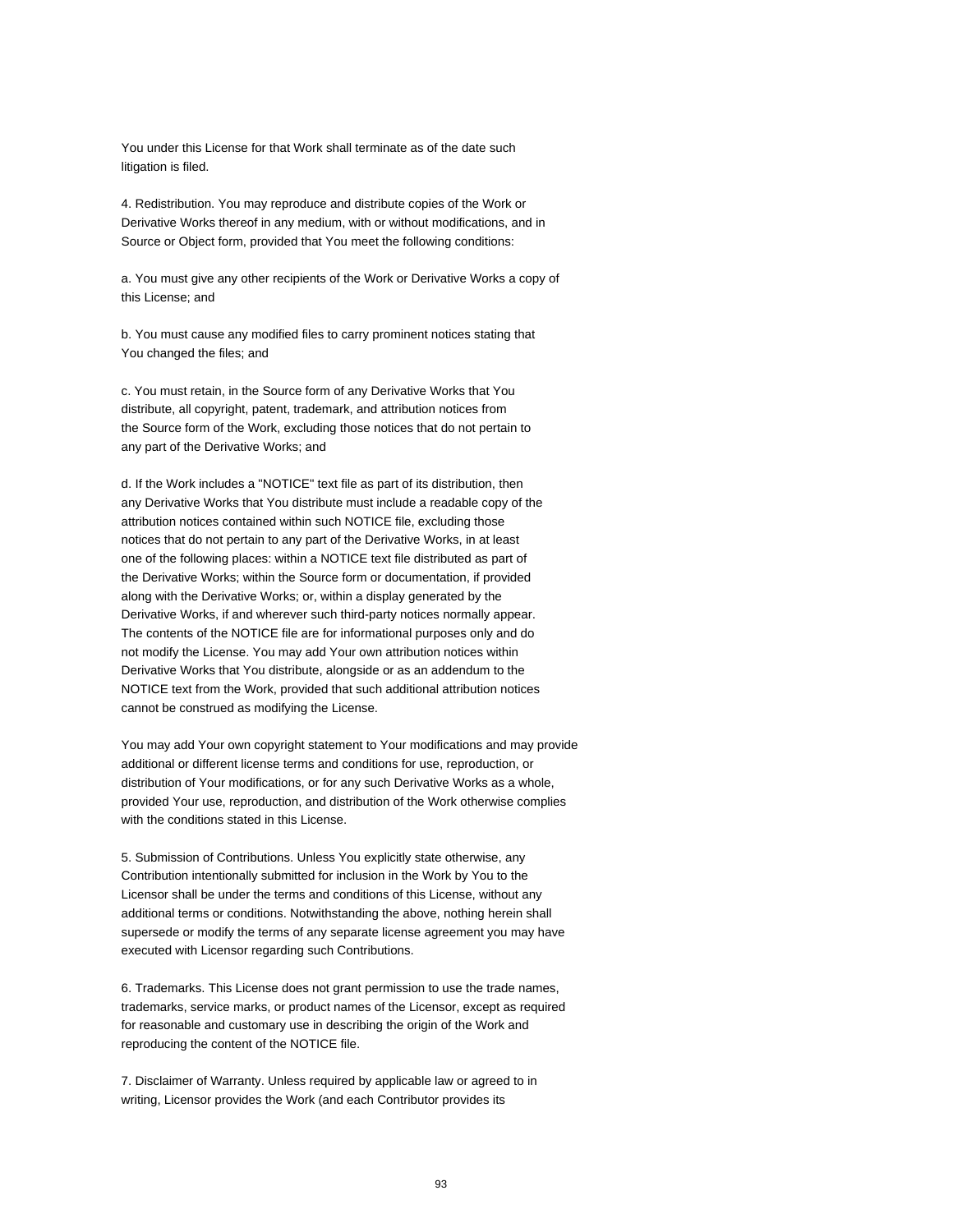Contributions) on an "AS IS" BASIS, WITHOUT WARRANTIES OR CONDITIONS OF ANY KIND, either express or implied, including, without limitation, any warranties or conditions of TITLE, NON-INFRINGEMENT, MERCHANTABILITY, or FITNESS FOR A PARTICULAR PURPOSE. You are solely responsible for determining the appropriateness of using or redistributing the Work and assume any risks associated with Your exercise of permissions under this License.

8. Limitation of Liability. In no event and under no legal theory, whether in tort (including negligence), contract, or otherwise, unless required by applicable law (such as deliberate and grossly negligent acts) or agreed to in writing, shall any Contributor be liable to You for damages, including any direct, indirect, special, incidental, or consequential damages of any character arising as a result of this License or out of the use or inability to use the Work (including but not limited to damages for loss of goodwill, work stoppage, computer failure or malfunction, or any and all other commercial damages or losses), even if such Contributor has been advised of the possibility of such damages.

9. Accepting Warranty or Additional Liability. While redistributing the Work or Derivative Works thereof, You may choose to offer, and charge a fee for, acceptance of support, warranty, indemnity, or other liability obligations and/or rights consistent with this License. However, in accepting such obligations, You may act only on Your own behalf and on Your sole responsibility, not on behalf of any other Contributor, and only if You agree to indemnify, defend, and hold each Contributor harmless for any liability incurred by, or claims asserted against, such Contributor by reason of your accepting any such warranty or additional liability.

#### END OF TERMS AND CONDITIONS

#### APPENDIX: How to apply the Apache License to your work

To apply the Apache License to your work, attach the following boilerplate notice, with the fields enclosed by brackets "[]" replaced with your own identifying information. (Don't include the brackets!) The text should be enclosed in the appropriate comment syntax for the file format. We also recommend that a file or class name and description of purpose be included on the same "printed page" as the copyright notice for easier identification within third-party archives.

Copyright [yyyy] [name of copyright owner] Licensed under the Apache License, Version 2.0 (the "License"); you may not use this file except in compliance with the License. You may obtain a copy of the License at http://www.apache.org/licenses/LICENSE-2.0 Unless required by applicable law or agreed to in writing, software distributed under the License is distributed on an "AS IS" BASIS, WITHOUT WARRANTIES OR CONDITIONS OF ANY KIND, either express or implied. See the License for the specific language governing permissions and limitations under the License.

#### **BSD 2-clause "Simplified" License**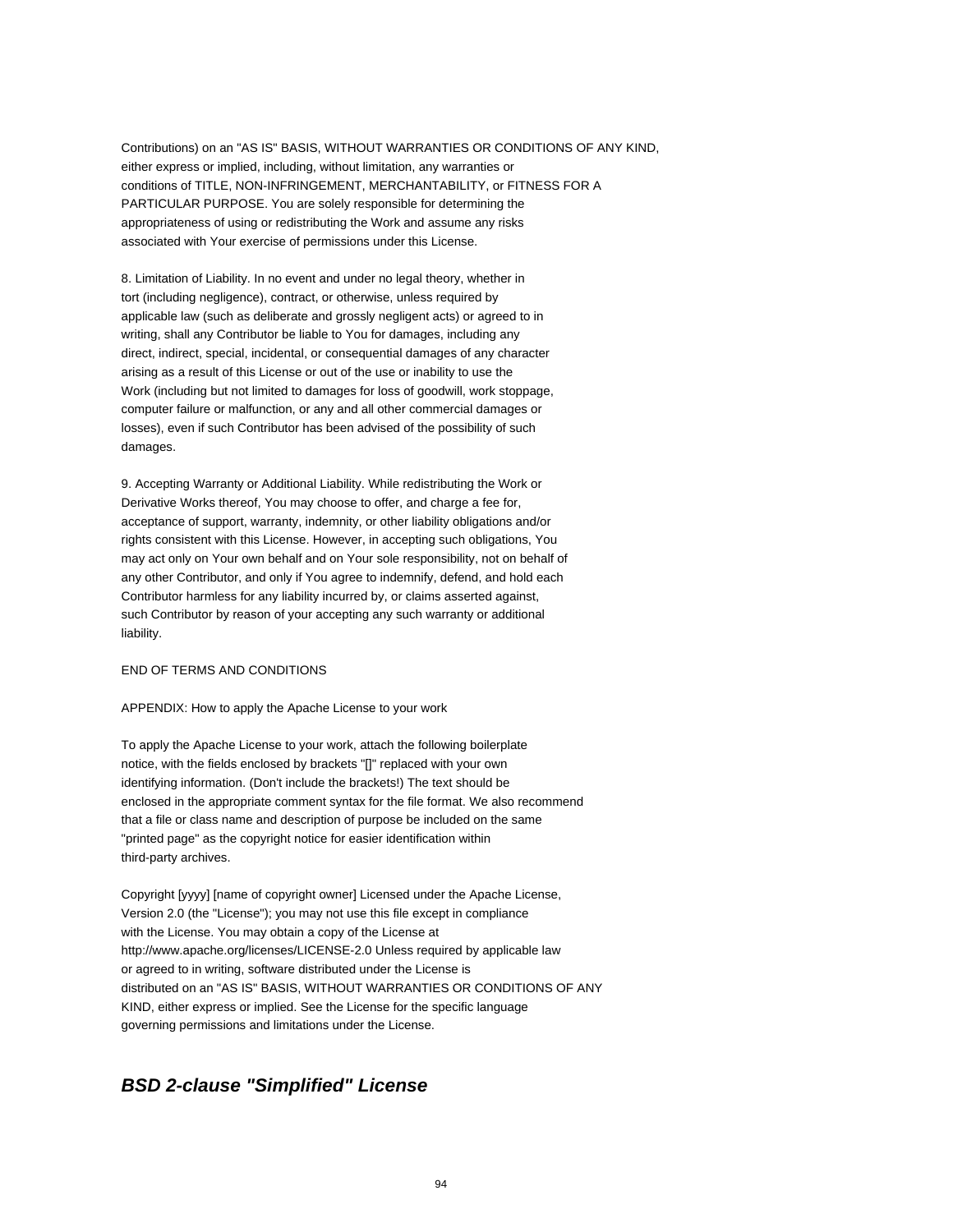(webidl-conversions 6.1.0)

# The BSD 2-Clause License

Copyright (c) 2014, Domenic Denicola All rights reserved.

Redistribution and use in source and binary forms, with or without modification, are permitted provided that the following conditions are met:

1. Redistributions of source code must retain the above copyright notice, this list of conditions and the following disclaimer.

2. Redistributions in binary form must reproduce the above copyright notice, this list of conditions and the following disclaimer in the documentation and/or other materials provided with the distribution.

THIS SOFTWARE IS PROVIDED BY THE COPYRIGHT HOLDERS AND CONTRIBUTORS "AS IS" AND ANY EXPRESS OR IMPLIED WARRANTIES, INCLUDING, BUT NOT LIMITED TO, THE IMPLIED WARRANTIES OF MERCHANTABILITY AND FITNESS FOR A PARTICULAR PURPOSE ARE DISCLAIMED. IN NO EVENT SHALL THE COPYRIGHT HOLDER OR CONTRIBUTORS BE LIABLE FOR ANY DIRECT, INDIRECT, INCIDENTAL, SPECIAL, EXEMPLARY, OR CONSEQUENTIAL DAMAGES (INCLUDING, BUT NOT LIMITED TO, PROCUREMENT OF SUBSTITUTE GOODS OR SERVICES; LOSS OF USE, DATA, OR PROFITS; OR BUSINESS INTERRUPTION) HOWEVER CAUSED AND ON ANY THEORY OF LIABILITY, WHETHER IN CONTRACT, STRICT LIABILITY, OR TORT (INCLUDING NEGLIGENCE OR OTHERWISE) ARISING IN ANY WAY OUT OF THE USE OF THIS SOFTWARE, EVEN IF ADVISED OF THE POSSIBILITY OF SUCH DAMAGE

### **BSD 2-clause "Simplified" License**

(hdr-histogram-js 2.0.1)

BSD 2-Clause License

Copyright (c) 2016, Alexandre Victoor All rights reserved.

Redistribution and use in source and binary forms, with or without modification, are permitted provided that the following conditions are met:

\* Redistributions of source code must retain the above copyright notice, this list of conditions and the following disclaimer.

\* Redistributions in binary form must reproduce the above copyright notice, this list of conditions and the following disclaimer in the documentation and/or other materials provided with the distribution.

THIS SOFTWARE IS PROVIDED BY THE COPYRIGHT HOLDERS AND CONTRIBUTORS "AS IS" AND ANY EXPRESS OR IMPLIED WARRANTIES, INCLUDING, BUT NOT LIMITED TO, THE IMPLIED WARRANTIES OF MERCHANTABILITY AND FITNESS FOR A PARTICULAR PURPOSE ARE DISCLAIMED. IN NO EVENT SHALL THE COPYRIGHT HOLDER OR CONTRIBUTORS BE LIABLE FOR ANY DIRECT, INDIRECT, INCIDENTAL, SPECIAL, EXEMPLARY, OR CONSEQUENTIAL DAMAGES (INCLUDING, BUT NOT LIMITED TO, PROCUREMENT OF SUBSTITUTE GOODS OR SERVICES; LOSS OF USE, DATA, OR PROFITS; OR BUSINESS INTERRUPTION) HOWEVER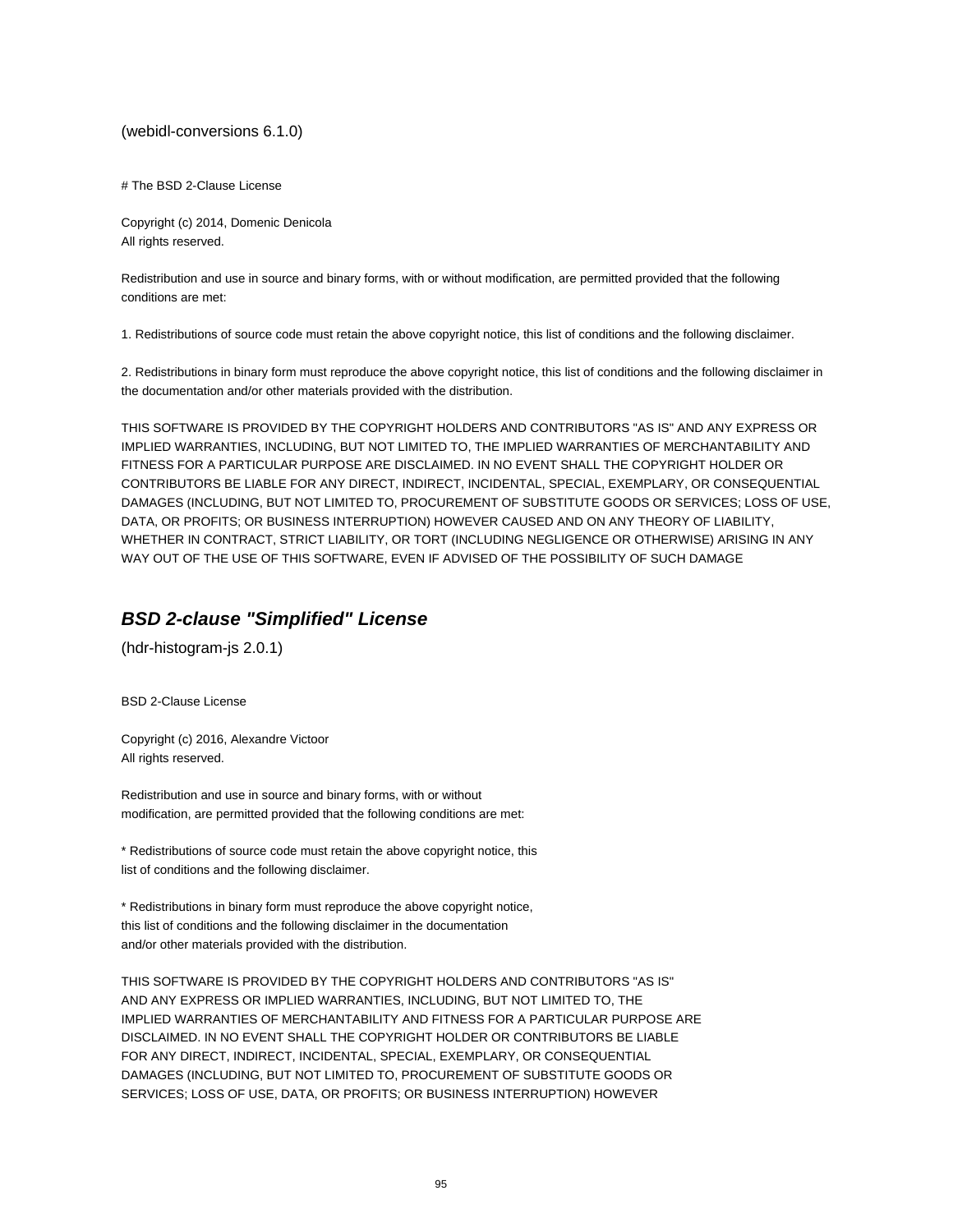CAUSED AND ON ANY THEORY OF LIABILITY, WHETHER IN CONTRACT, STRICT LIABILITY, OR TORT (INCLUDING NEGLIGENCE OR OTHERWISE) ARISING IN ANY WAY OUT OF THE USE OF THIS SOFTWARE, EVEN IF ADVISED OF THE POSSIBILITY OF SUCH DAMAGE

#### **BSD 2-clause "Simplified" License**

(damerau-levenshtein 1.0.6)

BSD 2-Clause License

Copyright (c) 2018, Tadeusz ■azurski All rights reserved.

Redistribution and use in source and binary forms, with or without modification, are permitted provided that the following conditions are met:

\* Redistributions of source code must retain the above copyright notice, this list of conditions and the following disclaimer.

\* Redistributions in binary form must reproduce the above copyright notice, this list of conditions and the following disclaimer in the documentation and/or other materials provided with the distribution.

THIS SOFTWARE IS PROVIDED BY THE COPYRIGHT HOLDERS AND CONTRIBUTORS "AS IS" AND ANY EXPRESS OR IMPLIED WARRANTIES, INCLUDING, BUT NOT LIMITED TO, THE IMPLIED WARRANTIES OF MERCHANTABILITY AND FITNESS FOR A PARTICULAR PURPOSE ARE DISCLAIMED. IN NO EVENT SHALL THE COPYRIGHT HOLDER OR CONTRIBUTORS BE LIABLE FOR ANY DIRECT, INDIRECT, INCIDENTAL, SPECIAL, EXEMPLARY, OR CONSEQUENTIAL DAMAGES (INCLUDING, BUT NOT LIMITED TO, PROCUREMENT OF SUBSTITUTE GOODS OR SERVICES; LOSS OF USE, DATA, OR PROFITS; OR BUSINESS INTERRUPTION) HOWEVER CAUSED AND ON ANY THEORY OF LIABILITY, WHETHER IN CONTRACT, STRICT LIABILITY, OR TORT (INCLUDING NEGLIGENCE OR OTHERWISE) ARISING IN ANY WAY OUT OF THE USE OF THIS SOFTWARE, EVEN IF ADVISED OF THE POSSIBILITY OF SUCH DAMAGE

### **BSD 2-clause "Simplified" License**

(configstore 5.0.1)

BSD 2-Clause License

Copyright (c) Google All rights reserved.

Redistribution and use in source and binary forms, with or without modification, are permitted provided that the following conditions are met:

\* Redistributions of source code must retain the above copyright notice, this list of conditions and the following disclaimer.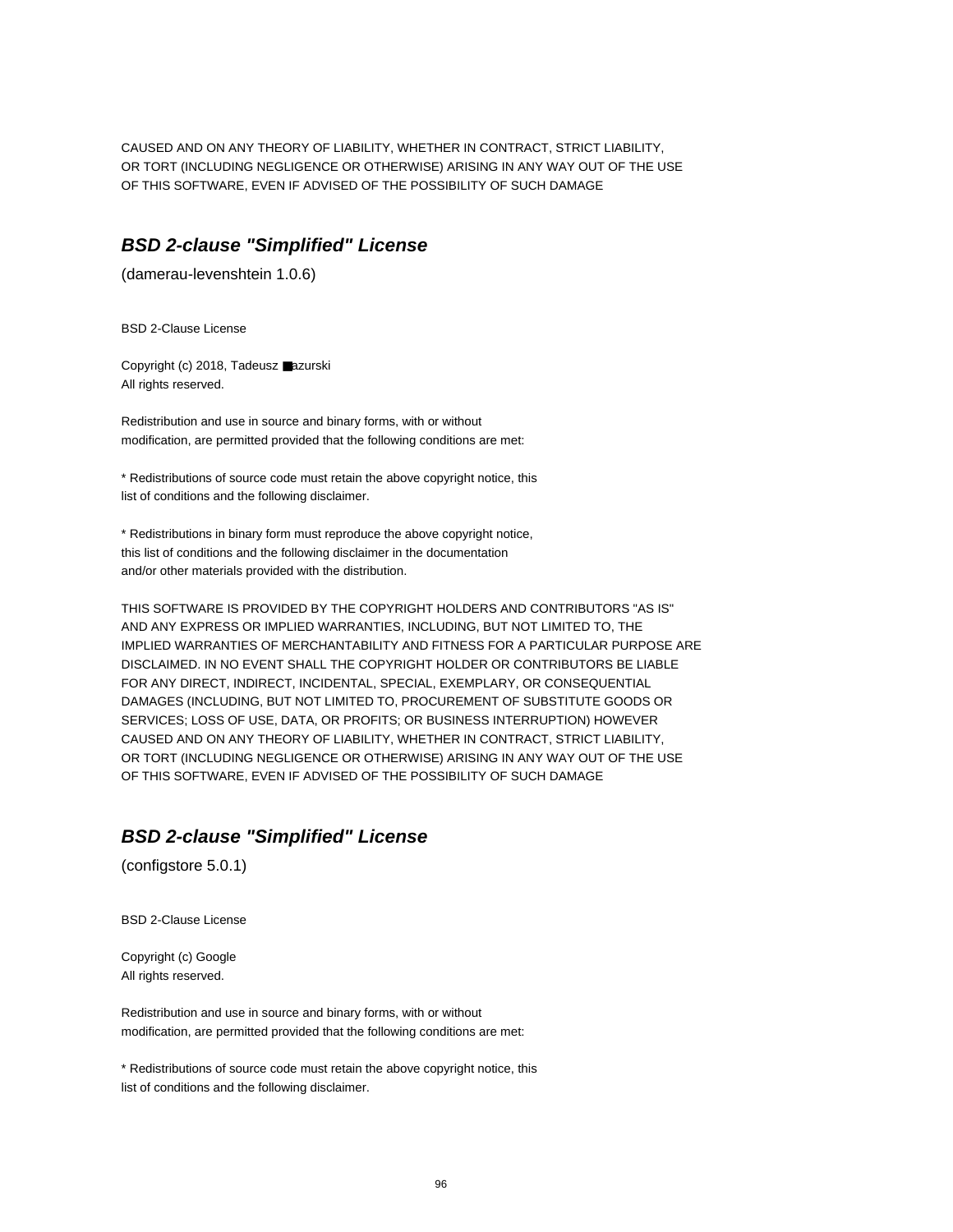\* Redistributions in binary form must reproduce the above copyright notice, this list of conditions and the following disclaimer in the documentation and/or other materials provided with the distribution.

THIS SOFTWARE IS PROVIDED BY THE COPYRIGHT HOLDERS AND CONTRIBUTORS "AS IS" AND ANY EXPRESS OR IMPLIED WARRANTIES, INCLUDING, BUT NOT LIMITED TO, THE IMPLIED WARRANTIES OF MERCHANTABILITY AND FITNESS FOR A PARTICULAR PURPOSE ARE DISCLAIMED. IN NO EVENT SHALL THE COPYRIGHT HOLDER OR CONTRIBUTORS BE LIABLE FOR ANY DIRECT, INDIRECT, INCIDENTAL, SPECIAL, EXEMPLARY, OR CONSEQUENTIAL DAMAGES (INCLUDING, BUT NOT LIMITED TO, PROCUREMENT OF SUBSTITUTE GOODS OR SERVICES; LOSS OF USE, DATA, OR PROFITS; OR BUSINESS INTERRUPTION) HOWEVER CAUSED AND ON ANY THEORY OF LIABILITY, WHETHER IN CONTRACT, STRICT LIABILITY, OR TORT (INCLUDING NEGLIGENCE OR OTHERWISE) ARISING IN ANY WAY OUT OF THE USE OF THIS SOFTWARE, EVEN IF ADVISED OF THE POSSIBILITY OF SUCH DAMAGE

### **BSD 2-clause "Simplified" License**

(@typescript-eslint/parser 4.18.0, @typescript-eslint/typescript-estree 4.18.0, CSSselect 3.1.2, DomHandler 2.4.2, DomHandler v4.0.0, cheerio-select-tmp 0.1.1, css-what v3.4.2, css-what v4.0.0, domelementtype 1.3.1, domelementtype 2.1.0, domutils 1.7.0, domutils v2.5.0, dotenv-expand 5.1.0, espree 7.3.1, node-entities 1.1.2, node-entities 2.1.0, nth-check 1.0.2, nth-check 2.0.0, regjsparser 0.6.7, sax-js v1.2.1, terser 5.6.1, update-notifier 4.1.3, update-notifier 5.1.0, uri-js 4.4.1, webidl-conversions v5.0.0)

BSD Two Clause License

======================

Redistribution and use in source and binary forms, with or without modification, are permitted provided that the following conditions are met:

1. Redistributions of source code must retain the above copyright notice, this list of conditions and the following disclaimer.

2. Redistributions in binary form must reproduce the above copyright notice, this list of conditions and the following disclaimer in the documentation and/or other materials provided with the distribution.

THIS SOFTWARE IS PROVIDED BY THE AUTHOR "AS IS" AND ANY EXPRESS OR IMPLIED WARRANTIES, INCLUDING, BUT NOT LIMITED TO, THE IMPLIED WARRANTIES OF MERCHANTABILITY AND FITNESS FOR A PARTICULAR PURPOSE ARE DISCLAIMED. IN NO EVENT SHALL THE AUTHOR BE LIABLE FOR ANY DIRECT, INDIRECT, INCIDENTAL, SPECIAL, EXEMPLARY, OR CONSEQUENTIAL DAMAGES (INCLUDING, BUT NOT LIMITED TO, PROCUREMENT OF SUBSTITUTE GOODS OR SERVICES; LOSS OF USE, DATA, OR PROFITS; OR BUSINESS INTERRUPTION) HOWEVER CAUSED AND ON ANY THEORY OF LIABILITY, WHETHER IN CONTRACT, STRICT LIABILITY, OR TORT (INCLUDING NEGLIGENCE OR OTHERWISE) ARISING IN ANY WAY OUT OF THE USE OF THIS SOFTWARE, EVEN IF ADVISED OF THE POSSIBILITY OF SUCH DAMAGE.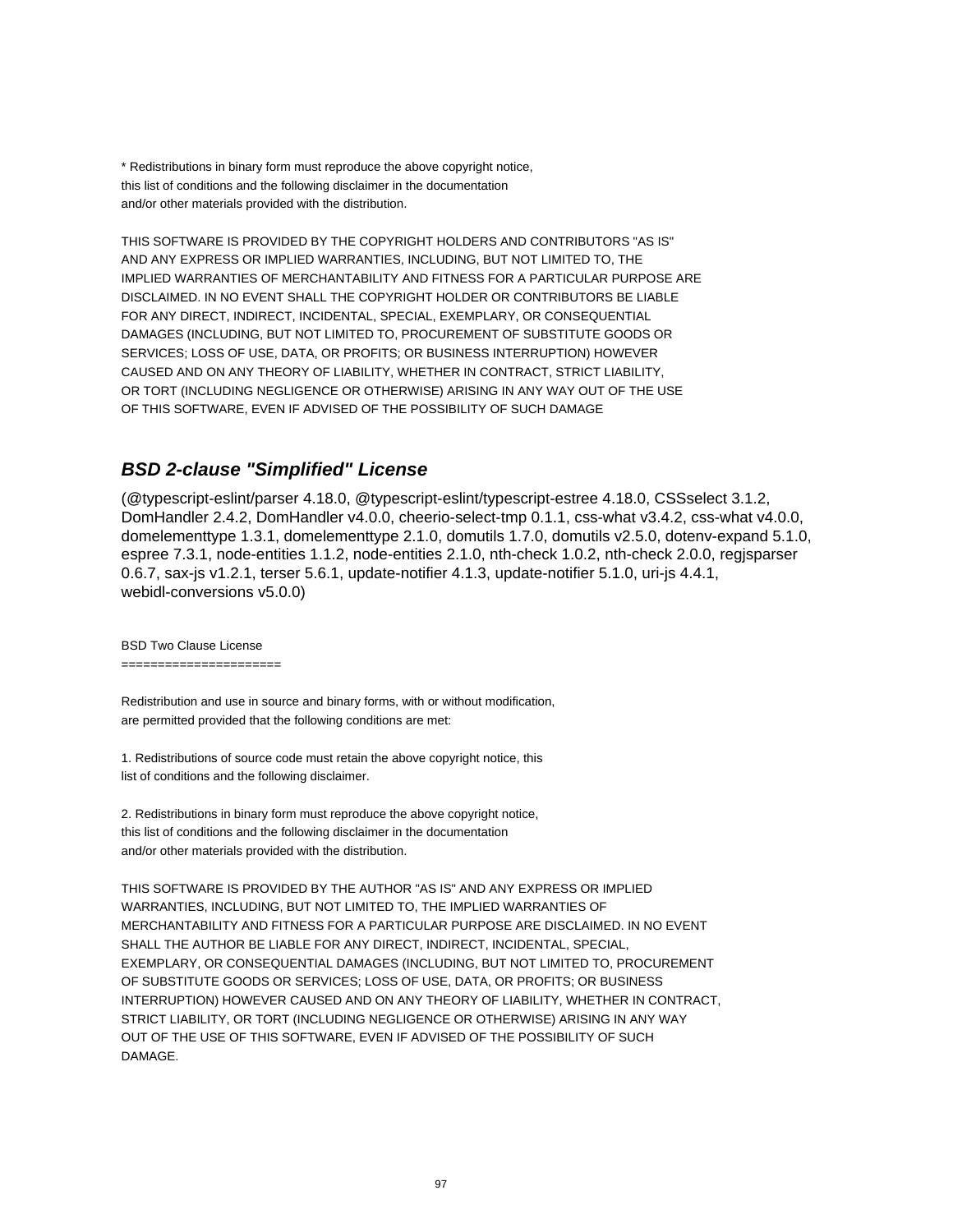# **BSD 2-clause "Simplified" License**

(escodegen v1.14.3, escodegen v2.0.0)

Copyright (C) 2012 Yusuke Suzuki (twitter: @Constellation) and other contributors.

Redistribution and use in source and binary forms, with or without modification, are permitted provided that the following conditions are met:

\* Redistributions of source code must retain the above copyright notice, this list of conditions and the following disclaimer. \* Redistributions in binary form must reproduce the above copyright notice, this list of conditions and the following disclaimer in the documentation and/or other materials provided with the distribution.

THIS SOFTWARE IS PROVIDED BY THE COPYRIGHT HOLDERS AND CONTRIBUTORS "AS IS" AND ANY EXPRESS OR IMPLIED WARRANTIES, INCLUDING, BUT NOT LIMITED TO, THE IMPLIED WARRANTIES OF MERCHANTABILITY AND FITNESS FOR A PARTICULAR PURPOSE ARE DISCLAIMED. IN NO EVENT SHALL BE LIABLE FOR ANY DIRECT, INDIRECT, INCIDENTAL, SPECIAL, EXEMPLARY, OR CONSEQUENTIAL DAMAGES (INCLUDING, BUT NOT LIMITED TO, PROCUREMENT OF SUBSTITUTE GOODS OR SERVICES; LOSS OF USE, DATA, OR PROFITS; OR BUSINESS INTERRUPTION) HOWEVER CAUSED AND ON ANY THEORY OF LIABILITY, WHETHER IN CONTRACT, STRICT LIABILITY, OR TORT (INCLUDING NEGLIGENCE OR OTHERWISE) ARISING IN ANY WAY OUT OF THE USE OF THIS SOFTWARE, EVEN IF ADVISED OF THE POSSIBILITY OF SUCH DAMAGE

### **BSD 2-clause "Simplified" License**

(dominictarr/rc 1.2.8)

Copyright (c) 2013, Dominic Tarr All rights reserved.

Redistribution and use in source and binary forms, with or without modification, are permitted provided that the following conditions are met:

1. Redistributions of source code must retain the above copyright notice, this list of conditions and the following disclaimer.

2. Redistributions in binary form must reproduce the above copyright notice, this list of conditions and the following disclaimer in the documentation and/or other materials provided with the distribution.

THIS SOFTWARE IS PROVIDED BY THE COPYRIGHT HOLDERS AND CONTRIBUTORS "AS IS" AND ANY EXPRESS OR IMPLIED WARRANTIES, INCLUDING, BUT NOT LIMITED TO, THE IMPLIED WARRANTIES OF MERCHANTABILITY AND FITNESS FOR A PARTICULAR PURPOSE ARE DISCLAIMED. IN NO EVENT SHALL THE COPYRIGHT OWNER OR CONTRIBUTORS BE LIABLE FOR ANY DIRECT, INDIRECT, INCIDENTAL, SPECIAL, EXEMPLARY, OR CONSEQUENTIAL DAMAGES (INCLUDING, BUT NOT LIMITED TO, PROCUREMENT OF SUBSTITUTE GOODS OR SERVICES; LOSS OF USE, DATA, OR PROFITS; OR BUSINESS INTERRUPTION) HOWEVER CAUSED AND ON ANY THEORY OF LIABILITY, WHETHER IN CONTRACT, STRICT LIABILITY, OR TORT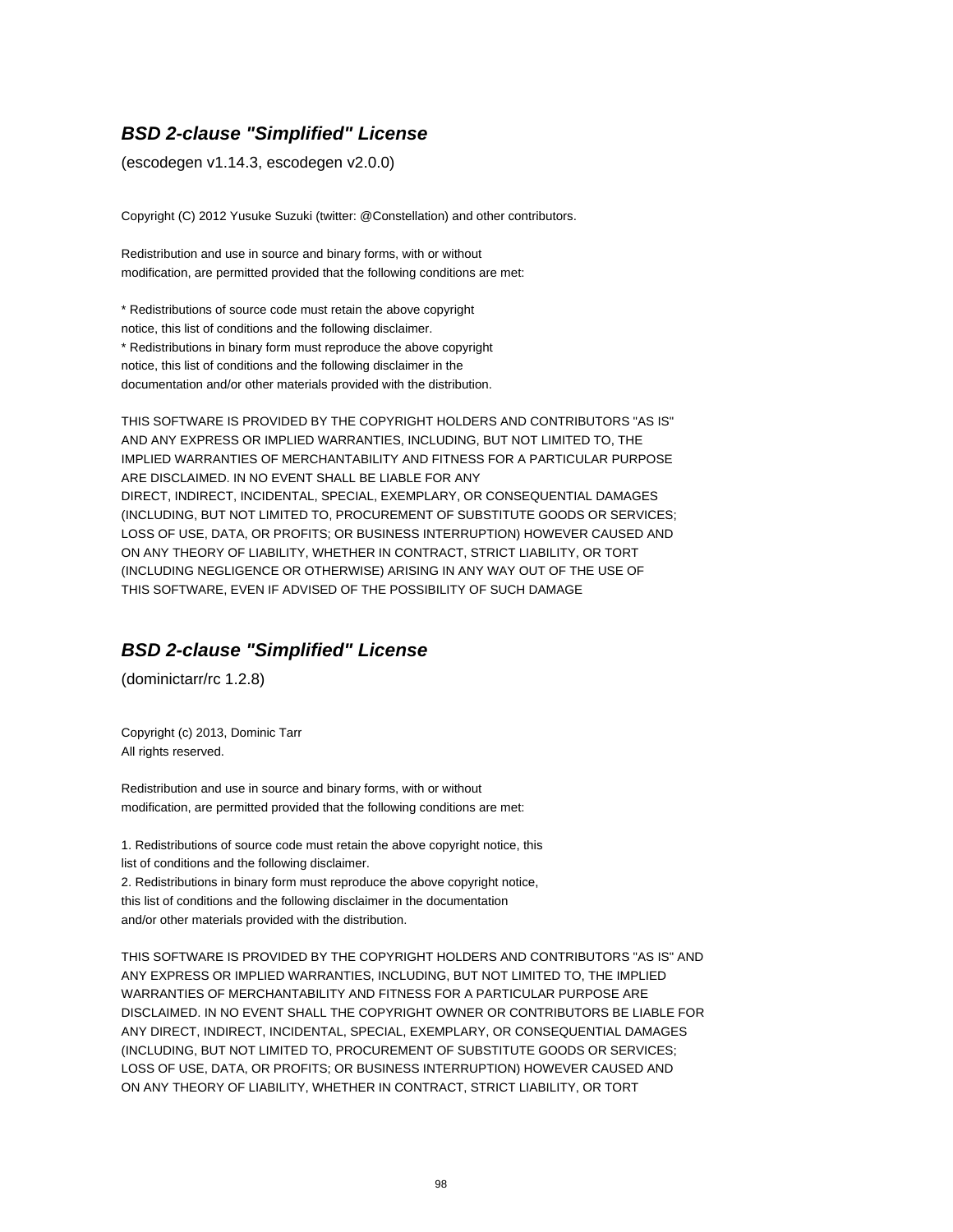(INCLUDING NEGLIGENCE OR OTHERWISE) ARISING IN ANY WAY OUT OF THE USE OF THIS SOFTWARE, EVEN IF ADVISED OF THE POSSIBILITY OF SUCH DAMAGE

#### **BSD 2-clause "Simplified" License**

(esrecurse v4.3.0)

Copyright (C) 2014 [Yusuke Suzuki](https://github.com/Constellation) (twitter: [@Constellation](https://twitter.com/Constellation)) and other contributors.

Redistribution and use in source and binary forms, with or without modification, are permitted provided that the following conditions are met:

\* Redistributions of source code must retain the above copyright notice, this list of conditions and the following disclaimer.

\* Redistributions in binary form must reproduce the above copyright notice, this list of conditions and the following disclaimer in the documentation and/or other materials provided with the distribution.

THIS SOFTWARE IS PROVIDED BY THE COPYRIGHT HOLDERS AND CONTRIBUTORS "AS IS" AND ANY EXPRESS OR IMPLIED WARRANTIES, INCLUDING, BUT NOT LIMITED TO, THE IMPLIED WARRANTIES OF MERCHANTABILITY AND FITNESS FOR A PARTICULAR PURPOSE ARE DISCLAIMED. IN NO EVENT SHALL BE LIABLE FOR ANY DIRECT, INDIRECT, INCIDENTAL, SPECIAL, EXEMPLARY, OR CONSEQUENTIAL DAMAGES (INCLUDING, BUT NOT LIMITED TO, PROCUREMENT OF SUBSTITUTE GOODS OR SERVICES; LOSS OF USE, DATA, OR PROFITS; OR BUSINESS INTERRUPTION) HOWEVER CAUSED AND ON ANY THEORY OF LIABILITY, WHETHER IN CONTRACT, STRICT LIABILITY, OR TORT (INCLUDING NEGLIGENCE OR OTHERWISE) ARISING IN ANY WAY OUT OF THE USE OF THIS SOFTWARE, EVEN IF ADVISED OF THE POSSIBILITY OF SUCH DAMAGE

#### **BSD 2-clause "Simplified" License**

(scottmotte/dotenv 8.2.0)

Copyright (c) 2015, Scott Motte All rights reserved.

Redistribution and use in source and binary forms, with or without modification, are permitted provided that the following conditions are met:

\* Redistributions of source code must retain the above copyright notice, this list of conditions and the following disclaimer.

\* Redistributions in binary form must reproduce the above copyright notice, this list of conditions and the following disclaimer in the documentation and/or other materials provided with the distribution.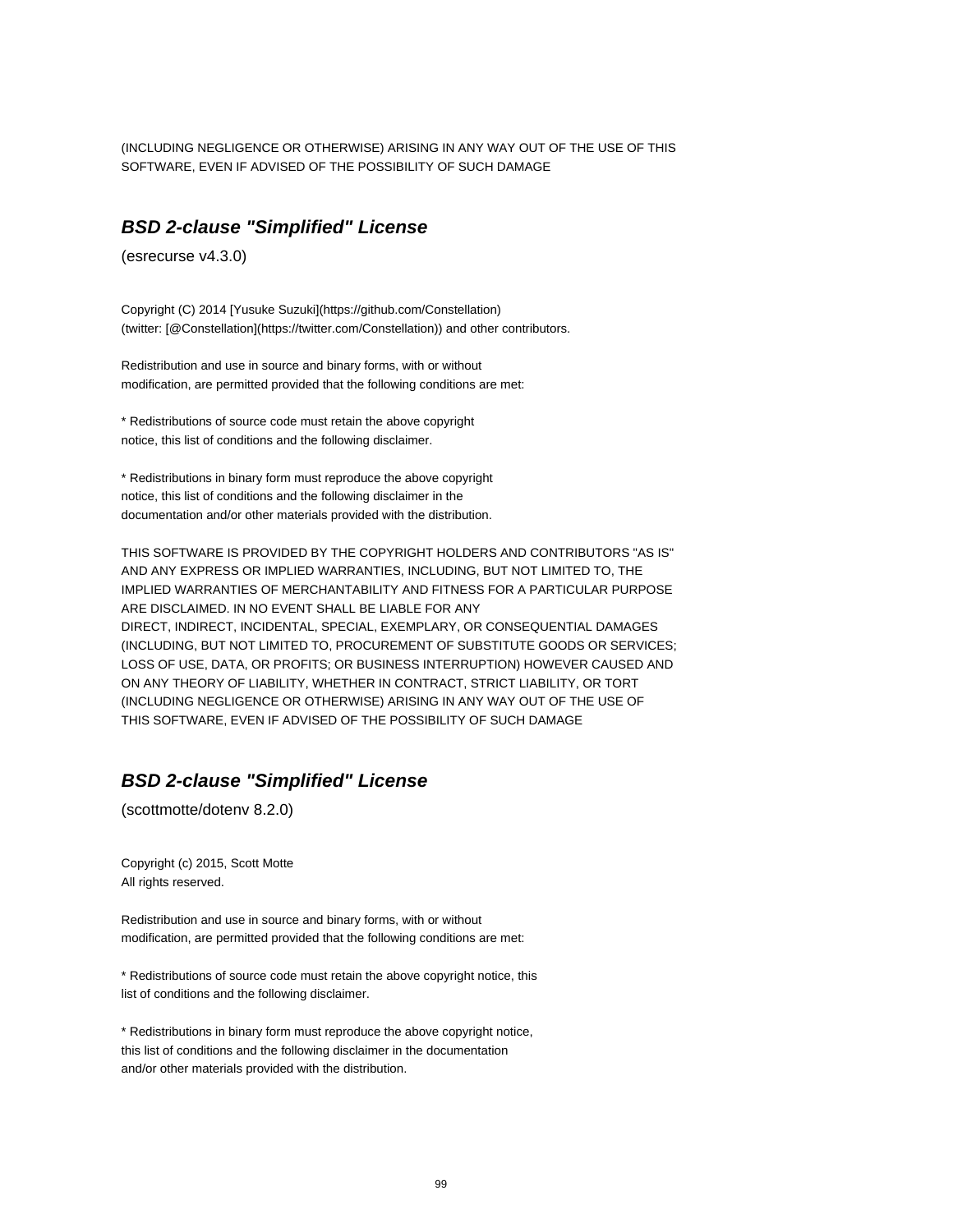THIS SOFTWARE IS PROVIDED BY THE COPYRIGHT HOLDERS AND CONTRIBUTORS "AS IS" AND ANY EXPRESS OR IMPLIED WARRANTIES, INCLUDING, BUT NOT LIMITED TO, THE IMPLIED WARRANTIES OF MERCHANTABILITY AND FITNESS FOR A PARTICULAR PURPOSE ARE DISCLAIMED. IN NO EVENT SHALL THE COPYRIGHT HOLDER OR CONTRIBUTORS BE LIABLE FOR ANY DIRECT, INDIRECT, INCIDENTAL, SPECIAL, EXEMPLARY, OR CONSEQUENTIAL DAMAGES (INCLUDING, BUT NOT LIMITED TO, PROCUREMENT OF SUBSTITUTE GOODS OR SERVICES; LOSS OF USE, DATA, OR PROFITS; OR BUSINESS INTERRUPTION) HOWEVER CAUSED AND ON ANY THEORY OF LIABILITY, WHETHER IN CONTRACT, STRICT LIABILITY, OR TORT (INCLUDING NEGLIGENCE OR OTHERWISE) ARISING IN ANY WAY OUT OF THE USE OF THIS SOFTWARE, EVEN IF ADVISED OF THE POSSIBILITY OF SUCH DAMAGE

### **BSD 2-clause "Simplified" License**

(stringify-object 3.3.0)

Copyright (c) 2015, Yeoman team All rights reserved.

Redistribution and use in source and binary forms, with or without modification, are permitted provided that the following conditions are met:

1. Redistributions of source code must retain the above copyright notice, this list of conditions and the following disclaimer. 2. Redistributions in binary form must reproduce the above copyright notice, this list of conditions and the following disclaimer in the documentation

and/or other materials provided with the distribution.

THIS SOFTWARE IS PROVIDED BY THE COPYRIGHT HOLDERS AND CONTRIBUTORS "AS IS" AND ANY EXPRESS OR IMPLIED WARRANTIES, INCLUDING, BUT NOT LIMITED TO, THE IMPLIED WARRANTIES OF MERCHANTABILITY AND FITNESS FOR A PARTICULAR PURPOSE ARE DISCLAIMED. IN NO EVENT SHALL THE COPYRIGHT OWNER OR CONTRIBUTORS BE LIABLE FOR ANY DIRECT, INDIRECT, INCIDENTAL, SPECIAL, EXEMPLARY, OR CONSEQUENTIAL DAMAGES (INCLUDING, BUT NOT LIMITED TO, PROCUREMENT OF SUBSTITUTE GOODS OR SERVICES; LOSS OF USE, DATA, OR PROFITS; OR BUSINESS INTERRUPTION) HOWEVER CAUSED AND ON ANY THEORY OF LIABILITY, WHETHER IN CONTRACT, STRICT LIABILITY, OR TORT (INCLUDING NEGLIGENCE OR OTHERWISE) ARISING IN ANY WAY OUT OF THE USE OF THIS SOFTWARE, EVEN IF ADVISED OF THE POSSIBILITY OF SUCH DAMAGE

# **BSD 2-clause "Simplified" License**

(npm-install-checks 4.0.0)

Copyright (c) Robert Kowalski and Isaac Z. Schlueter ("Authors") All rights reserved.

The BSD License

Redistribution and use in source and binary forms, with or without modification, are permitted provided that the following conditions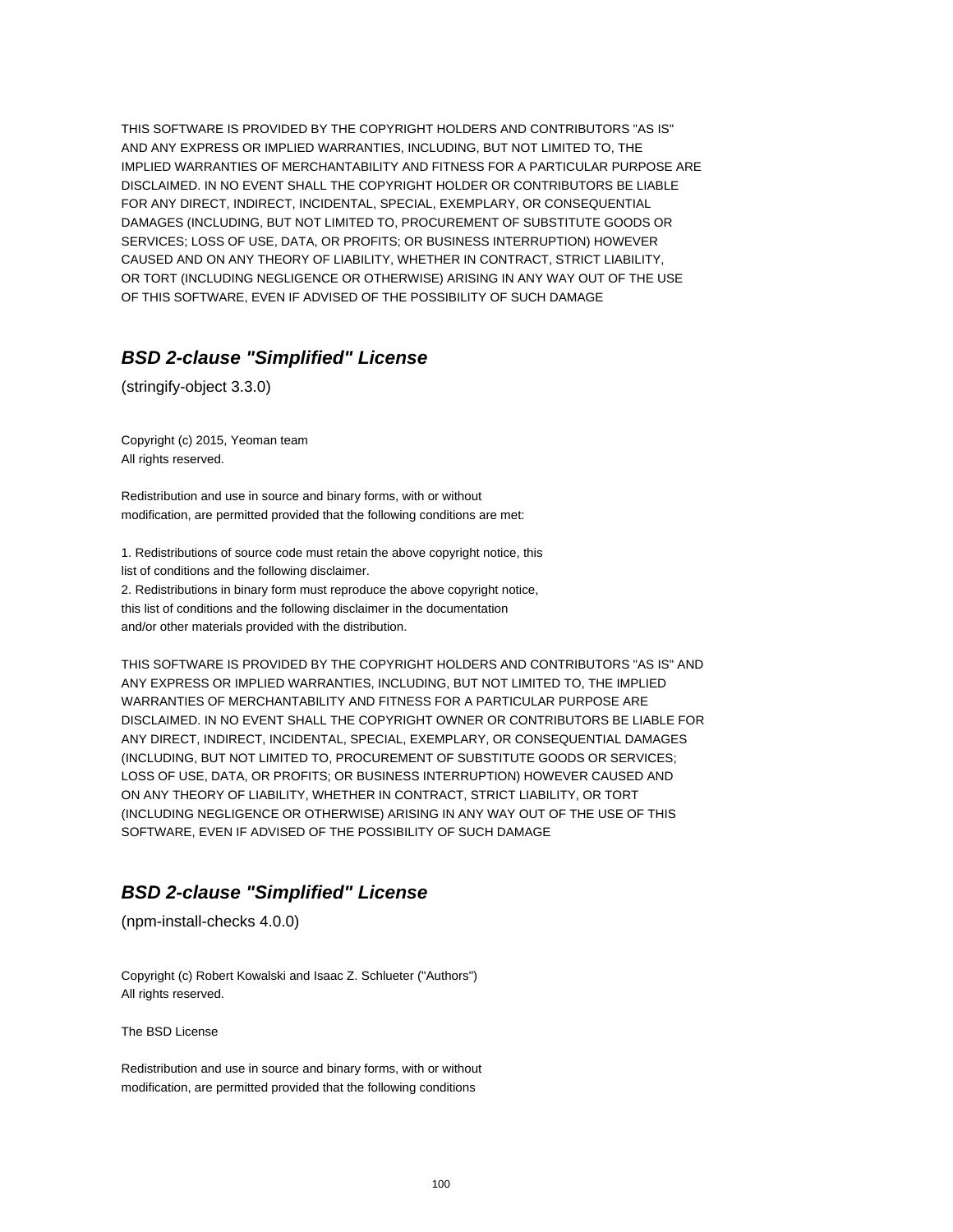are met:

1. Redistributions of source code must retain the above copyright notice, this list of conditions and the following disclaimer.

2. Redistributions in binary form must reproduce the above copyright notice, this list of conditions and the following disclaimer in the documentation and/or other materials provided with the distribution.

THIS SOFTWARE IS PROVIDED BY THE AUTHORS AND CONTRIBUTORS ``AS IS'' AND ANY EXPRESS OR IMPLIED WARRANTIES, INCLUDING, BUT NOT LIMITED TO, THE IMPLIED WARRANTIES OF MERCHANTABILITY AND FITNESS FOR A PARTICULAR PURPOSE ARE DISCLAIMED. IN NO EVENT SHALL THE AUTHORS OR CONTRIBUTORS BE LIABLE FOR ANY DIRECT, INDIRECT, INCIDENTAL, SPECIAL, EXEMPLARY, OR CONSEQUENTIAL DAMAGES (INCLUDING, BUT NOT LIMITED TO, PROCUREMENT OF SUBSTITUTE GOODS OR SERVICES; LOSS OF USE, DATA, OR PROFITS; OR BUSINESS INTERRUPTION) HOWEVER CAUSED AND ON ANY THEORY OF LIABILITY, WHETHER IN CONTRACT, STRICT LIABILITY, OR TORT (INCLUDING NEGLIGENCE OR OTHERWISE) ARISING IN ANY WAY OUT OF THE USE OF THIS SOFTWARE, EVEN IF ADVISED OF THE POSSIBILITY OF SUCH DAMAGE

## **BSD 2-clause "Simplified" License**

(default-gateway 4.2.0)

Copyright (c) silverwind All rights reserved.

Redistribution and use in source and binary forms, with or without modification, are permitted provided that the following conditions are met:

1. Redistributions of source code must retain the above copyright notice, this list of conditions and the following disclaimer. 2. Redistributions in binary form must reproduce the above copyright notice, this list of conditions and the following disclaimer in the documentation

and/or other materials provided with the distribution.

THIS SOFTWARE IS PROVIDED BY THE COPYRIGHT HOLDERS AND CONTRIBUTORS "AS IS" AND ANY EXPRESS OR IMPLIED WARRANTIES, INCLUDING, BUT NOT LIMITED TO, THE IMPLIED WARRANTIES OF MERCHANTABILITY AND FITNESS FOR A PARTICULAR PURPOSE ARE DISCLAIMED. IN NO EVENT SHALL THE COPYRIGHT OWNER OR CONTRIBUTORS BE LIABLE FOR ANY DIRECT, INDIRECT, INCIDENTAL, SPECIAL, EXEMPLARY, OR CONSEQUENTIAL DAMAGES (INCLUDING, BUT NOT LIMITED TO, PROCUREMENT OF SUBSTITUTE GOODS OR SERVICES; LOSS OF USE, DATA, OR PROFITS; OR BUSINESS INTERRUPTION) HOWEVER CAUSED AND ON ANY THEORY OF LIABILITY, WHETHER IN CONTRACT, STRICT LIABILITY, OR TORT (INCLUDING NEGLIGENCE OR OTHERWISE) ARISING IN ANY WAY OUT OF THE USE OF THIS SOFTWARE, EVEN IF ADVISED OF THE POSSIBILITY OF SUCH DAMAGE

### **BSD 2-clause "Simplified" License**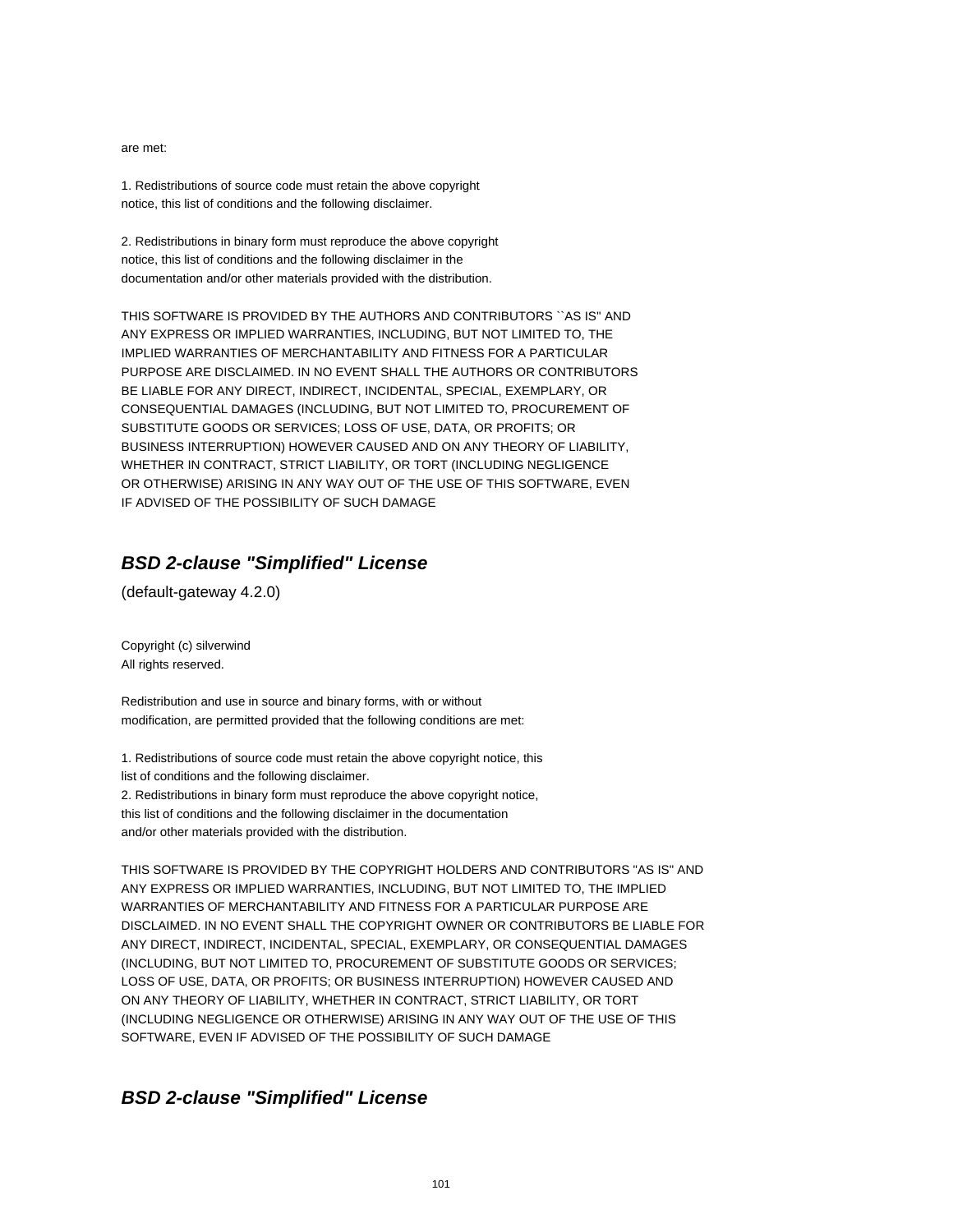(uri-js 4.4.0)

Copyright 2011 Gary Court. All rights reserved.

Redistribution and use in source and binary forms, with or without modification, are permitted provided that the following conditions are met:

1. Redistributions of source code must retain the above copyright notice, this list of conditions and the following disclaimer.

2. Redistributions in binary form must reproduce the above copyright notice, this list of conditions and the following disclaimer in the documentation and/or other materials provided with the distribution.

THIS SOFTWARE IS PROVIDED BY GARY COURT "AS IS" AND ANY EXPRESS OR IMPLIED WARRANTIES, INCLUDING, BUT NOT LIMITED TO, THE IMPLIED WARRANTIES OF MERCHANTABILITY AND FITNESS FOR A PARTICULAR PURPOSE ARE DISCLAIMED. IN NO EVENT SHALL GARY COURT OR CONTRIBUTORS BE LIABLE FOR ANY DIRECT, INDIRECT, INCIDENTAL, SPECIAL, EXEMPLARY, OR CONSEQUENTIAL DAMAGES (INCLUDING, BUT NOT LIMITED TO, PROCUREMENT OF SUBSTITUTE GOODS OR SERVICES; LOSS OF USE, DATA, OR PROFITS; OR BUSINESS INTERRUPTION) HOWEVER CAUSED AND ON ANY THEORY OF LIABILITY, WHETHER IN CONTRACT, STRICT LIABILITY, OR TORT (INCLUDING NEGLIGENCE OR OTHERWISE) ARISING IN ANY WAY OUT OF THE USE OF THIS SOFTWARE, EVEN IF ADVISED OF THE POSSIBILITY OF SUCH DAMAGE

# **BSD 2-clause "Simplified" License**

(browser-process-hrtime 0.1.3, browser-process-hrtime 1.0.0)

Copyright 2014 kumavis

Redistribution and use in source and binary forms, with or without modification, are permitted provided that the following conditions are met:

1. Redistributions of source code must retain the above copyright notice, this list of conditions and the following disclaimer.

2. Redistributions in binary form must reproduce the above copyright notice, this list of conditions and the following disclaimer in the documentation and/or other materials provided with the distribution.

THIS SOFTWARE IS PROVIDED BY THE COPYRIGHT HOLDERS AND CONTRIBUTORS "AS IS" AND ANY EXPRESS OR IMPLIED WARRANTIES, INCLUDING, BUT NOT LIMITED TO, THE IMPLIED WARRANTIES OF MERCHANTABILITY AND FITNESS FOR A PARTICULAR PURPOSE ARE DISCLAIMED. IN NO EVENT SHALL THE COPYRIGHT HOLDER OR CONTRIBUTORS BE LIABLE FOR ANY DIRECT, INDIRECT, INCIDENTAL, SPECIAL, EXEMPLARY, OR CONSEQUENTIAL DAMAGES (INCLUDING, BUT NOT LIMITED TO, PROCUREMENT OF SUBSTITUTE GOODS OR SERVICES; LOSS OF USE, DATA, OR PROFITS; OR BUSINESS INTERRUPTION) HOWEVER CAUSED AND ON ANY THEORY OF LIABILITY, WHETHER IN CONTRACT, STRICT LIABILITY, OR TORT (INCLUDING NEGLIGENCE OR OTHERWISE) ARISING IN ANY WAY OUT OF THE USE OF THIS SOFTWARE, EVEN IF ADVISED OF THE POSSIBILITY OF SUCH DAMAGE

### **BSD 2-clause "Simplified" License**

(http-cache-semantics 4.1.0)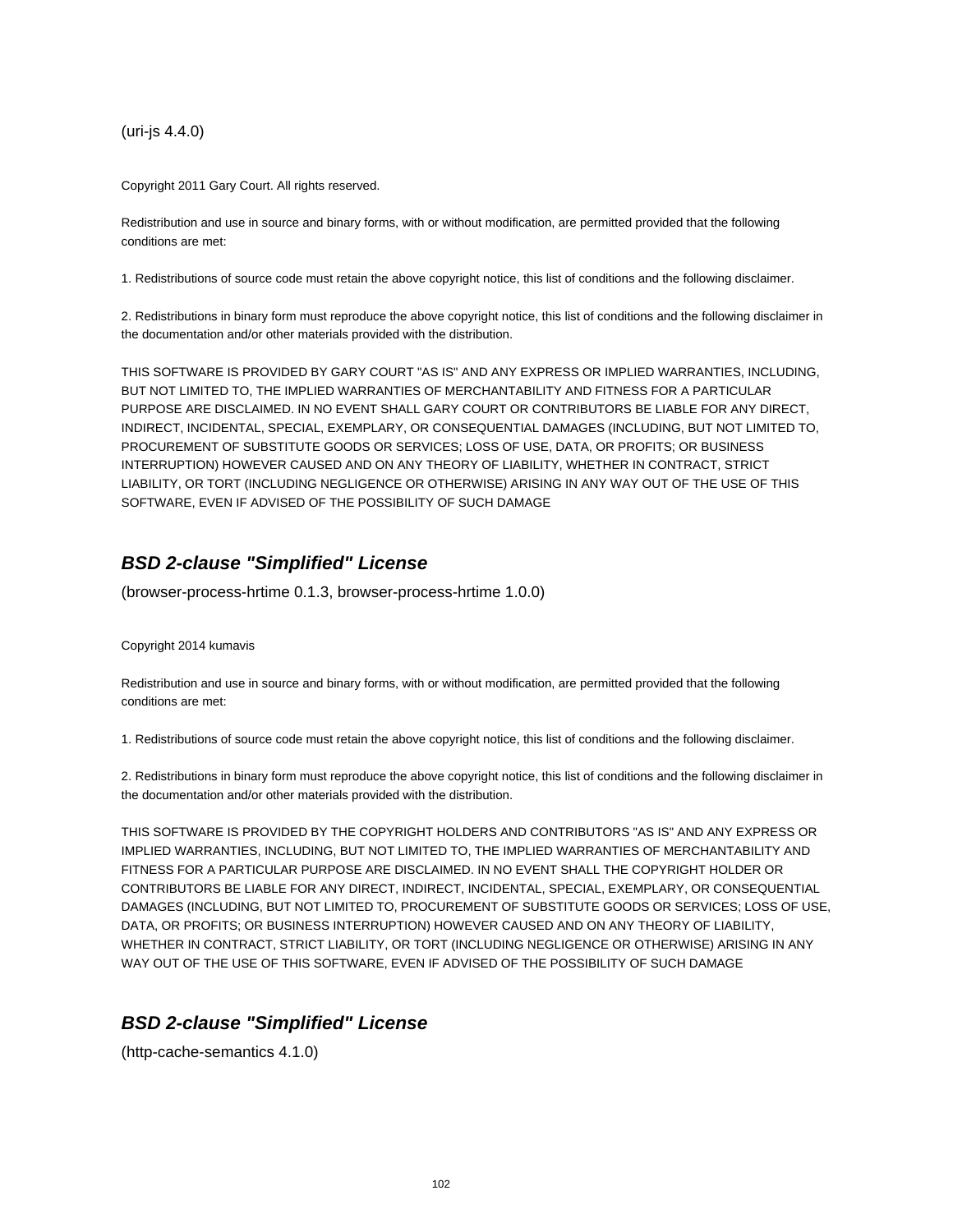#### Copyright 2016-2018 Kornel Lesi■ski

Redistribution and use in source and binary forms, with or without modification, are permitted provided that the following conditions are met:

1. Redistributions of source code must retain the above copyright notice, this list of conditions and the following disclaimer.

2. Redistributions in binary form must reproduce the above copyright notice, this list of conditions and the following disclaimer in the documentation and/or other materials provided with the distribution.

THIS SOFTWARE IS PROVIDED BY THE COPYRIGHT HOLDERS AND CONTRIBUTORS "AS IS" AND ANY EXPRESS OR IMPLIED WARRANTIES, INCLUDING, BUT NOT LIMITED TO, THE IMPLIED WARRANTIES OF MERCHANTABILITY AND FITNESS FOR A PARTICULAR PURPOSE ARE DISCLAIMED. IN NO EVENT SHALL THE COPYRIGHT HOLDER OR CONTRIBUTORS BE LIABLE FOR ANY DIRECT, INDIRECT, INCIDENTAL, SPECIAL, EXEMPLARY, OR CONSEQUENTIAL DAMAGES (INCLUDING, BUT NOT LIMITED TO, PROCUREMENT OF SUBSTITUTE GOODS OR SERVICES; LOSS OF USE, DATA, OR PROFITS; OR BUSINESS INTERRUPTION) HOWEVER CAUSED AND ON ANY THEORY OF LIABILITY, WHETHER IN CONTRACT, STRICT LIABILITY, OR TORT (INCLUDING NEGLIGENCE OR OTHERWISE) ARISING IN ANY WAY OUT OF THE USE OF THIS SOFTWARE, EVEN IF ADVISED OF THE POSSIBILITY OF SUCH DAMAGE

### **BSD 2-clause "Simplified" License**

(update-notifier 4.1.0, update-notifier v5.0.1, yeoman/insight 0.10.3)

#### Copyright Google

Redistribution and use in source and binary forms, with or without modification, are permitted provided that the following conditions are met:

1. Redistributions of source code must retain the above copyright notice, this list of conditions and the following disclaimer.

2. Redistributions in binary form must reproduce the above copyright notice, this list of conditions and the following disclaimer in the documentation and/or other materials provided with the distribution.

THIS SOFTWARE IS PROVIDED BY THE COPYRIGHT HOLDERS AND CONTRIBUTORS "AS IS" AND ANY EXPRESS OR IMPLIED WARRANTIES, INCLUDING, BUT NOT LIMITED TO, THE IMPLIED WARRANTIES OF MERCHANTABILITY AND FITNESS FOR A PARTICULAR PURPOSE ARE DISCLAIMED. IN NO EVENT SHALL THE COPYRIGHT HOLDER OR CONTRIBUTORS BE LIABLE FOR ANY DIRECT, INDIRECT, INCIDENTAL, SPECIAL, EXEMPLARY, OR CONSEQUENTIAL DAMAGES (INCLUDING, BUT NOT LIMITED TO, PROCUREMENT OF SUBSTITUTE GOODS OR SERVICES; LOSS OF USE, DATA, OR PROFITS; OR BUSINESS INTERRUPTION) HOWEVER CAUSED AND ON ANY THEORY OF LIABILITY, WHETHER IN CONTRACT, STRICT LIABILITY, OR TORT (INCLUDING NEGLIGENCE OR OTHERWISE) ARISING IN ANY WAY OUT OF THE USE OF THIS SOFTWARE, EVEN IF ADVISED OF THE POSSIBILITY OF SUCH DAMAGE

## **BSD 2-clause "Simplified" License**

(@typescript-eslint/typescript-estree 3.10.1, @typescript-eslint/typescript-estree 4.6.0, @typescript-eslint/typescript-estree 4.8.1)

Copyright JS Foundation and other contributors, https://js.foundation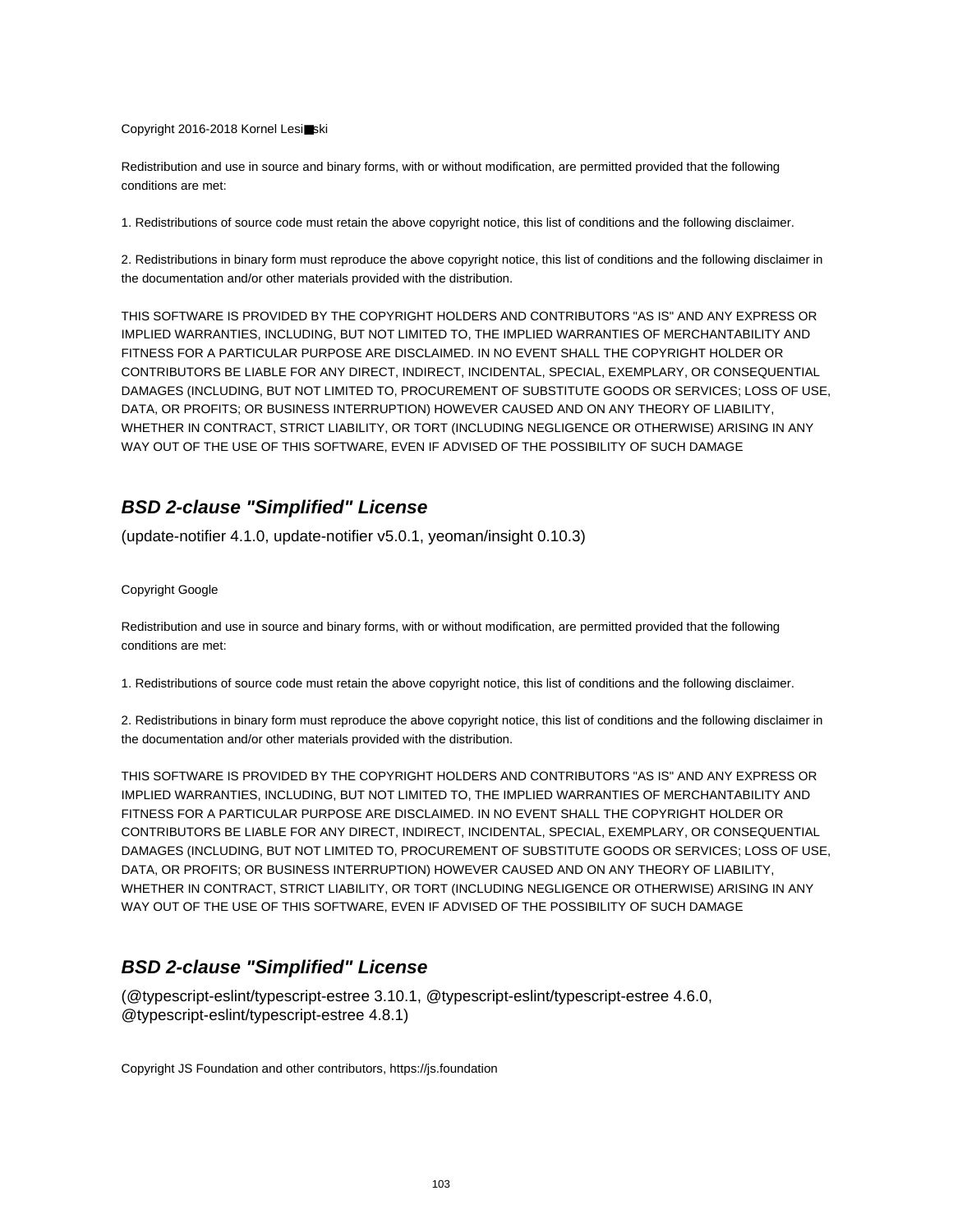Redistribution and use in source and binary forms, with or without modification, are permitted provided that the following conditions are met:

\* Redistributions of source code must retain the above copyright notice, this list of conditions and the following disclaimer. \* Redistributions in binary form must reproduce the above copyright notice, this list of conditions and the following disclaimer in the documentation and/or other materials provided with the distribution.

THIS SOFTWARE IS PROVIDED BY THE COPYRIGHT HOLDERS AND CONTRIBUTORS "AS IS" AND ANY EXPRESS OR IMPLIED WARRANTIES, INCLUDING, BUT NOT LIMITED TO, THE IMPLIED WARRANTIES OF MERCHANTABILITY AND FITNESS FOR A PARTICULAR PURPOSE ARE DISCLAIMED. IN NO EVENT SHALL BE LIABLE FOR ANY DIRECT, INDIRECT, INCIDENTAL, SPECIAL, EXEMPLARY, OR CONSEQUENTIAL DAMAGES (INCLUDING, BUT NOT LIMITED TO, PROCUREMENT OF SUBSTITUTE GOODS OR SERVICES; LOSS OF USE, DATA, OR PROFITS; OR BUSINESS INTERRUPTION) HOWEVER CAUSED AND ON ANY THEORY OF LIABILITY, WHETHER IN CONTRACT, STRICT LIABILITY, OR TORT (INCLUDING NEGLIGENCE OR OTHERWISE) ARISING IN ANY WAY OUT OF THE USE OF THIS SOFTWARE, EVEN IF ADVISED OF THE POSSIBILITY OF SUCH DAMAGE

## **BSD 2-clause "Simplified" License**

(eslint-scope v4.0.3, eslint-scope v5.1.1)

Copyright JS Foundation and other contributors, https://js.foundation Copyright (C) 2012-2013 Yusuke Suzuki (twitter: @Constellation) and other contributors.

Redistribution and use in source and binary forms, with or without modification, are permitted provided that the following conditions are met:

\* Redistributions of source code must retain the above copyright notice, this list of conditions and the following disclaimer. \* Redistributions in binary form must reproduce the above copyright notice, this list of conditions and the following disclaimer in the documentation and/or other materials provided with the distribution.

THIS SOFTWARE IS PROVIDED BY THE COPYRIGHT HOLDERS AND CONTRIBUTORS "AS IS" AND ANY EXPRESS OR IMPLIED WARRANTIES, INCLUDING, BUT NOT LIMITED TO, THE IMPLIED WARRANTIES OF MERCHANTABILITY AND FITNESS FOR A PARTICULAR PURPOSE ARE DISCLAIMED. IN NO EVENT SHALL BE LIABLE FOR ANY DIRECT, INDIRECT, INCIDENTAL, SPECIAL, EXEMPLARY, OR CONSEQUENTIAL DAMAGES (INCLUDING, BUT NOT LIMITED TO, PROCUREMENT OF SUBSTITUTE GOODS OR SERVICES; LOSS OF USE, DATA, OR PROFITS; OR BUSINESS INTERRUPTION) HOWEVER CAUSED AND ON ANY THEORY OF LIABILITY, WHETHER IN CONTRACT, STRICT LIABILITY, OR TORT (INCLUDING NEGLIGENCE OR OTHERWISE) ARISING IN ANY WAY OUT OF THE USE OF THIS SOFTWARE, EVEN IF ADVISED OF THE POSSIBILITY OF SUCH DAMAGE

# **BSD 2-clause "Simplified" License**

(Esprima 4.0.1)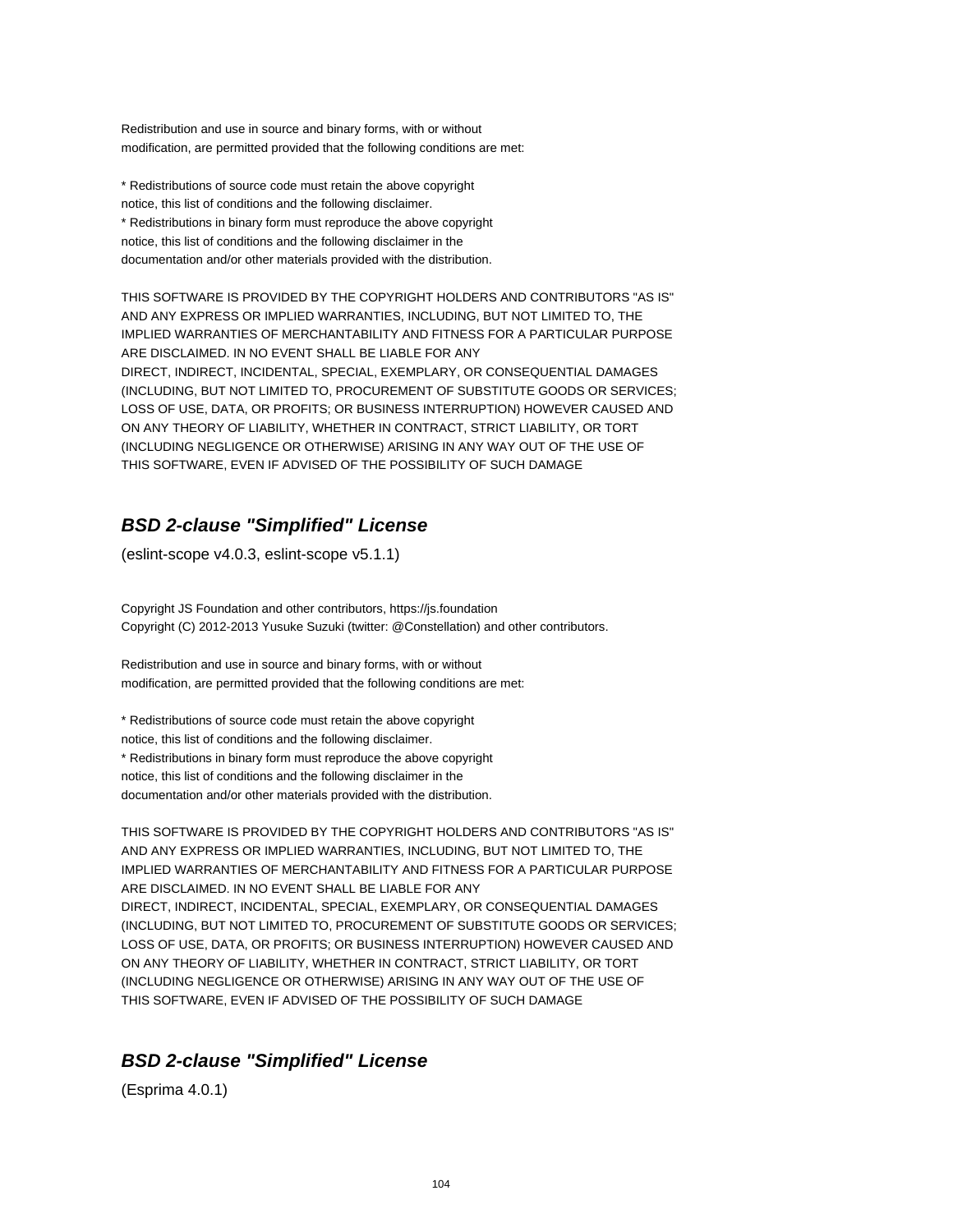Copyright JS Foundation and other contributors, https://js.foundation/

Redistribution and use in source and binary forms, with or without modification, are permitted provided that the following conditions are met:

\* Redistributions of source code must retain the above copyright notice, this list of conditions and the following disclaimer. \* Redistributions in binary form must reproduce the above copyright notice, this list of conditions and the following disclaimer in the documentation and/or other materials provided with the distribution.

THIS SOFTWARE IS PROVIDED BY THE COPYRIGHT HOLDERS AND CONTRIBUTORS "AS IS" AND ANY EXPRESS OR IMPLIED WARRANTIES, INCLUDING, BUT NOT LIMITED TO, THE IMPLIED WARRANTIES OF MERCHANTABILITY AND FITNESS FOR A PARTICULAR PURPOSE ARE DISCLAIMED. IN NO EVENT SHALL BE LIABLE FOR ANY DIRECT, INDIRECT, INCIDENTAL, SPECIAL, EXEMPLARY, OR CONSEQUENTIAL DAMAGES (INCLUDING, BUT NOT LIMITED TO, PROCUREMENT OF SUBSTITUTE GOODS OR SERVICES; LOSS OF USE, DATA, OR PROFITS; OR BUSINESS INTERRUPTION) HOWEVER CAUSED AND ON ANY THEORY OF LIABILITY, WHETHER IN CONTRACT, STRICT LIABILITY, OR TORT (INCLUDING NEGLIGENCE OR OTHERWISE) ARISING IN ANY WAY OUT OF THE USE OF THIS SOFTWARE, EVEN IF ADVISED OF THE POSSIBILITY OF SUCH DAMAGE

#### **BSD 2-clause "Simplified" License**

(normalize-package-data 2.5.0, sax-js 1.2.4)

License: BSD-2-clause

.

.

.

Redistribution and use in source and binary forms, with or without modification, are permitted provided that the following conditions are met:

1. Redistributions of source code must retain the above copyright notice, this list of conditions and the following disclaimer.

2. Redistributions in binary form must reproduce the above copyright notice, this list of conditions and the following disclaimer in the documentation and/or other materials provided with the distribution.

THIS SOFTWARE IS PROVIDED BY THE AUTHOR AND CONTRIBUTORS ``AS IS'' AND ANY EXPRESS OR IMPLIED WARRANTIES, INCLUDING, BUT NOT LIMITED TO, THE IMPLIED WARRANTIES OF MERCHANTABILITY AND FITNESS FOR A PARTICULAR PURPOSE ARE DISCLAIMED. IN NO EVENT SHALL THE AUTHOR OR CONTRIBUTORS BE LIABLE FOR ANY DIRECT, INDIRECT, INCIDENTAL, SPECIAL, EXEMPLARY, OR CONSEQUENTIAL DAMAGES (INCLUDING, BUT NOT LIMITED TO, PROCUREMENT OF SUBSTITUTE GOODS OR SERVICES; LOSS OF USE, DATA, OR PROFITS; OR BUSINESS INTERRUPTION) HOWEVER CAUSED AND ON ANY THEORY OF LIABILITY, WHETHER IN CONTRACT, STRICT LIABILITY, OR TORT (INCLUDING NEGLIGENCE OR OTHERWISE) ARISING IN ANY WAY OUT OF THE USE OF THIS SOFTWARE, EVEN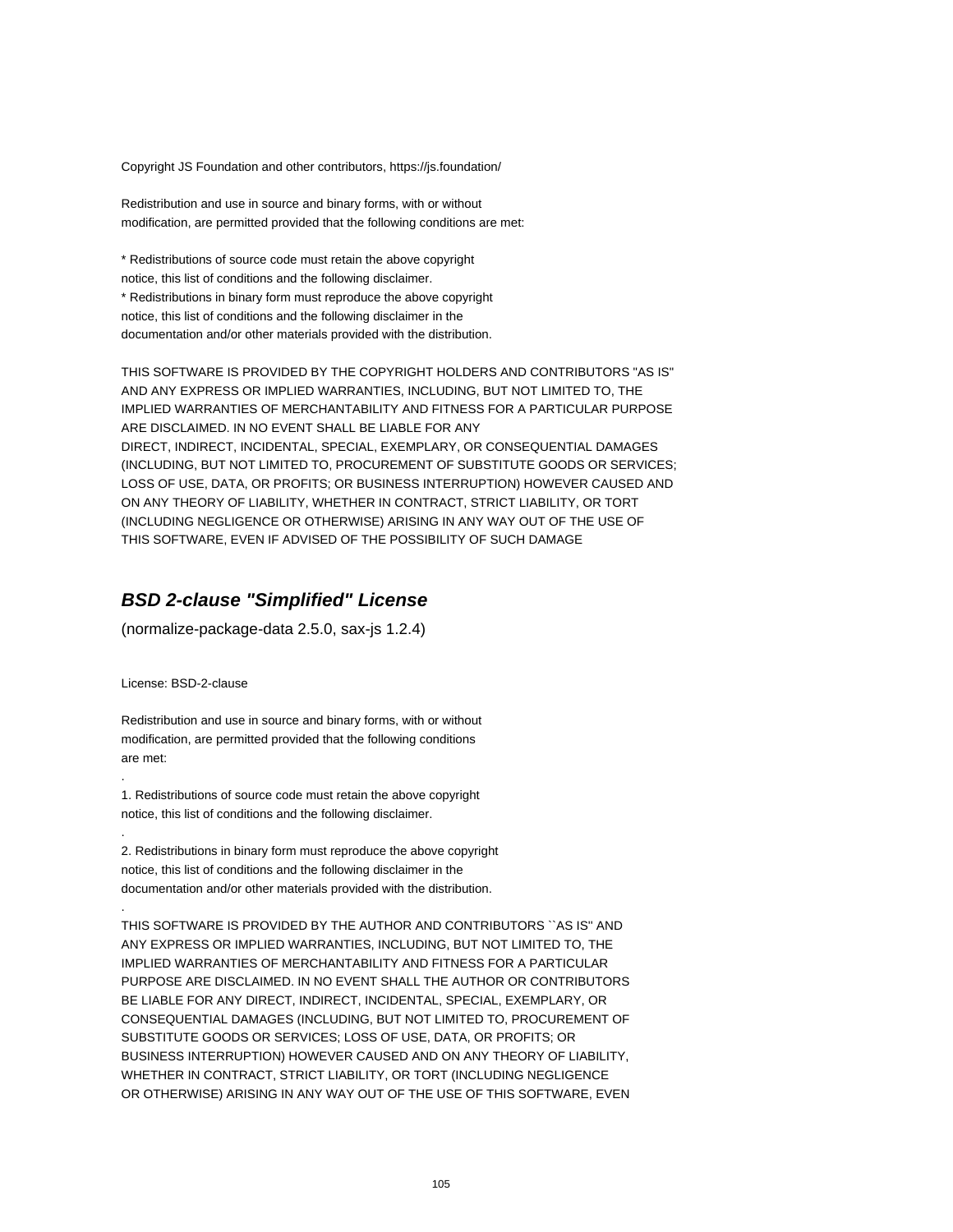IF ADVISED OF THE POSSIBILITY OF SUCH DAMAGE

### **BSD 2-clause "Simplified" License**

(CSSselect 2.1.0)

License: BSD-2-Clause

.

Redistribution and use in source and binary forms, with or without modification, are permitted provided that the following conditions are met:

1. Redistributions of source code must retain the above copyright notice, this list of conditions and the following disclaimer. 2. Redistributions in binary form must reproduce the above copyright notice, this list of conditions and the following disclaimer in the documentation and/or other materials provided with the distribution.

THIS SOFTWARE IS PROVIDED BY THE COPYRIGHT HOLDERS AND CONTRIBUTORS ``AS IS'' AND ANY EXPRESS OR IMPLIED WARRANTIES, INCLUDING, BUT NOT LIMITED TO, THE IMPLIED WARRANTIES OF MERCHANTABILITY AND FITNESS FOR A PARTICULAR PURPOSE ARE DISCLAIMED. IN NO EVENT SHALL THE HOLDERS OR CONTRIBUTORS BE LIABLE FOR ANY DIRECT, INDIRECT, INCIDENTAL, SPECIAL, EXEMPLARY, OR CONSEQUENTIAL DAMAGES (INCLUDING, BUT NOT LIMITED TO, PROCUREMENT OF SUBSTITUTE GOODS OR SERVICES; LOSS OF USE, DATA, OR PROFITS; OR BUSINESS INTERRUPTION) HOWEVER CAUSED AND ON ANY THEORY OF LIABILITY, WHETHER IN CONTRACT, STRICT LIABILITY, OR TORT (INCLUDING NEGLIGENCE OR OTHERWISE) ARISING IN ANY WAY OUT OF THE USE OF THIS SOFTWARE, EVEN IF ADVISED OF THE POSSIBILITY OF SUCH DAMAGE

## **BSD 2-clause "Simplified" License**

(doctrine v2.1.0, estraverse 5.2.0, estraverse v4.3.0, esutils 2.0.3)

Redistribution and use in source and binary forms, with or without modification, are permitted provided that the following conditions are met:

\* Redistributions of source code must retain the above copyright notice, this list of conditions and the following disclaimer. \* Redistributions in binary form must reproduce the above copyright notice, this list of conditions and the following disclaimer in the

documentation and/or other materials provided with the distribution.

THIS SOFTWARE IS PROVIDED BY THE COPYRIGHT HOLDERS AND CONTRIBUTORS "AS IS" AND ANY EXPRESS OR IMPLIED WARRANTIES, INCLUDING, BUT NOT LIMITED TO, THE IMPLIED WARRANTIES OF MERCHANTABILITY AND FITNESS FOR A PARTICULAR PURPOSE ARE DISCLAIMED. IN NO EVENT SHALL BE LIABLE FOR ANY DIRECT, INDIRECT, INCIDENTAL, SPECIAL, EXEMPLARY, OR CONSEQUENTIAL DAMAGES (INCLUDING, BUT NOT LIMITED TO, PROCUREMENT OF SUBSTITUTE GOODS OR SERVICES;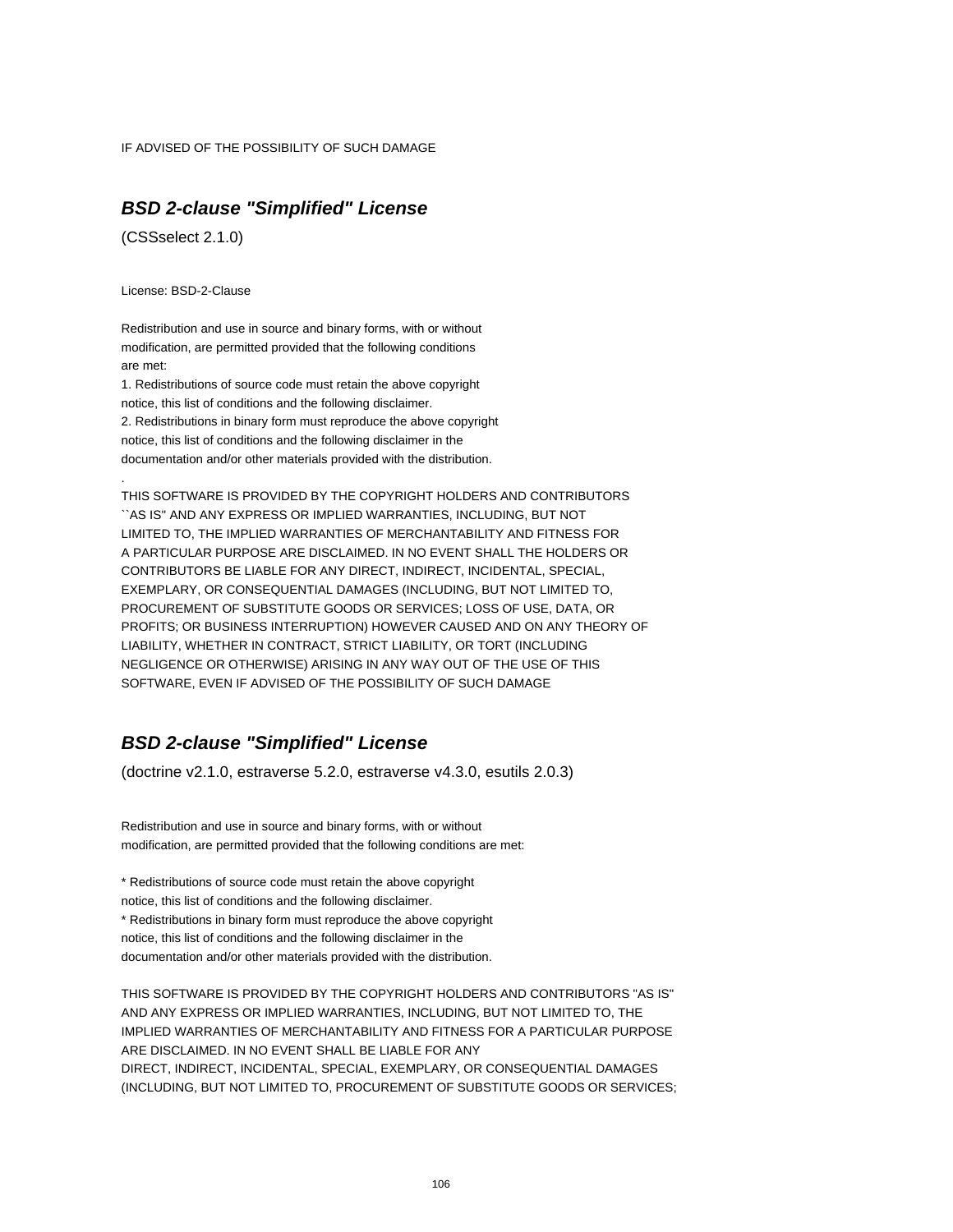LOSS OF USE, DATA, OR PROFITS; OR BUSINESS INTERRUPTION) HOWEVER CAUSED AND ON ANY THEORY OF LIABILITY, WHETHER IN CONTRACT, STRICT LIABILITY, OR TORT (INCLUDING NEGLIGENCE OR OTHERWISE) ARISING IN ANY WAY OUT OF THE USE OF THIS SOFTWARE, EVEN IF ADVISED OF THE POSSIBILITY OF SUCH DAMAGE

## **BSD 2-clause "Simplified" License**

(mississippi 3.0.0)

Redistribution and use in source and binary forms, with or without modification, are permitted provided that the following conditions are met:

1. Redistributions of source code must retain the above copyright notice, this list of conditions and the following disclaimer.

2. Redistributions in binary form must reproduce the above copyright notice, this list of conditions and the following disclaimer in the documentation and/or other materials provided with the distribution.

THIS SOFTWARE IS PROVIDED BY THE COPYRIGHT HOLDERS AND CONTRIBUTORS "AS IS" AND ANY EXPRESS OR IMPLIED WARRANTIES, INCLUDING, BUT NOT LIMITED TO, THE IMPLIED WARRANTIES OF MERCHANTABILITY AND FITNESS FOR A PARTICULAR PURPOSE ARE DISCLAIMED. IN NO EVENT SHALL THE COPYRIGHT HOLDER OR CONTRIBUTORS BE LIABLE FOR ANY DIRECT, INDIRECT, INCIDENTAL, SPECIAL, EXEMPLARY, OR CONSEQUENTIAL DAMAGES (INCLUDING, BUT NOT LIMITED TO, PROCUREMENT OF SUBSTITUTE GOODS OR SERVICES; LOSS OF USE, DATA, OR PROFITS; OR BUSINESS INTERRUPTION) HOWEVER CAUSED AND ON ANY THEORY OF LIABILITY, WHETHER IN CONTRACT, STRICT LIABILITY, OR TORT (INCLUDING NEGLIGENCE OR OTHERWISE) ARISING IN ANY WAY OUT OF THE USE OF THIS SOFTWARE, EVEN IF ADVISED OF THE POSSIBILITY OF SUCH DAMAGE

# **BSD 2-clause "Simplified" License**

(terser 4.8.0)

UglifyJS is released under the BSD license:

Copyright 2012-2018 (c) Mihai Bazon

Redistribution and use in source and binary forms, with or without modification, are permitted provided that the following conditions are met:

\* Redistributions of source code must retain the above copyright notice, this list of conditions and the following disclaimer.

\* Redistributions in binary form must reproduce the above copyright notice, this list of conditions and the following disclaimer in the documentation and/or other materials provided with the distribution.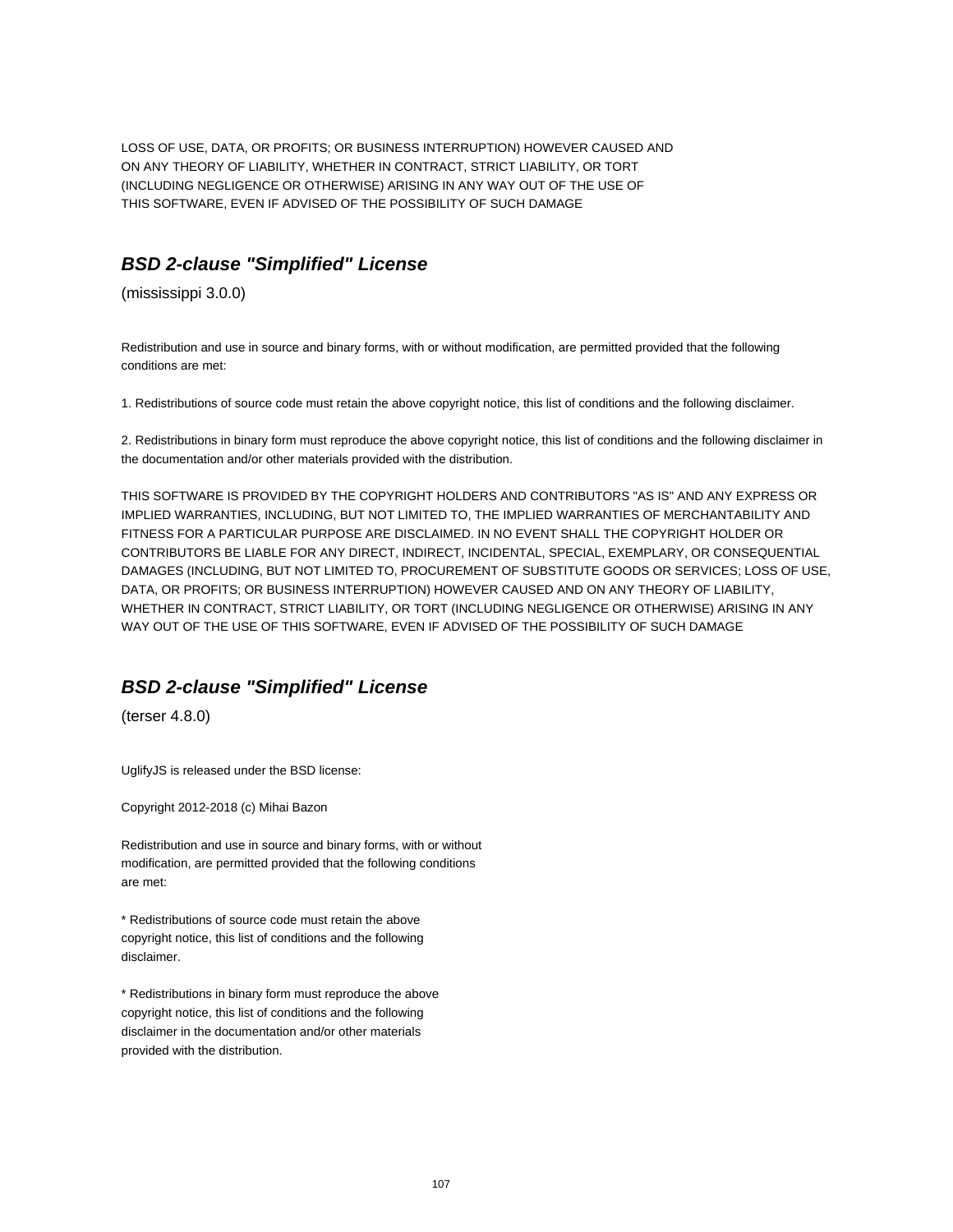THIS SOFTWARE IS PROVIDED BY THE COPYRIGHT HOLDER "AS IS" AND ANY EXPRESS OR IMPLIED WARRANTIES, INCLUDING, BUT NOT LIMITED TO, THE IMPLIED WARRANTIES OF MERCHANTABILITY AND FITNESS FOR A PARTICULAR PURPOSE ARE DISCLAIMED. IN NO EVENT SHALL THE COPYRIGHT HOLDER BE LIABLE FOR ANY DIRECT, INDIRECT, INCIDENTAL, SPECIAL, EXEMPLARY, OR CONSEQUENTIAL DAMAGES (INCLUDING, BUT NOT LIMITED TO, PROCUREMENT OF SUBSTITUTE GOODS OR SERVICES; LOSS OF USE, DATA, OR PROFITS; OR BUSINESS INTERRUPTION) HOWEVER CAUSED AND ON ANY THEORY OF LIABILITY, WHETHER IN CONTRACT, STRICT LIABILITY, OR TORT (INCLUDING NEGLIGENCE OR OTHERWISE) ARISING IN ANY WAY OUT OF THE USE OF THIS SOFTWARE, EVEN IF ADVISED OF THE POSSIBILITY OF SUCH DAMAGE

## **BSD 3-clause "New" or "Revised" License**

(@apollo/protobufjs 1.0.5, @join-com/protobufjs-wrappers 6.8.7, protobufjs 6.10.1)

---

Copyright (c) 2016, Daniel Wirtz All rights reserved.

Redistribution and use in source and binary forms, with or without modification, are permitted provided that the following conditions are met:

\* Redistributions of source code must retain the above copyright notice, this list of conditions and the following disclaimer. \* Redistributions in binary form must reproduce the above copyright notice, this list of conditions and the following disclaimer in the documentation and/or other materials provided with the distribution. \* Neither the name of its author, nor the names of its contributors may be used to endorse or promote products derived from this software without specific prior written permission.

THIS SOFTWARE IS PROVIDED BY THE COPYRIGHT HOLDERS AND CONTRIBUTORS "AS IS" AND ANY EXPRESS OR IMPLIED WARRANTIES, INCLUDING, BUT NOT LIMITED TO, THE IMPLIED WARRANTIES OF MERCHANTABILITY AND FITNESS FOR A PARTICULAR PURPOSE ARE DISCLAIMED. IN NO EVENT SHALL THE COPYRIGHT OWNER OR CONTRIBUTORS BE LIABLE FOR ANY DIRECT, INDIRECT, INCIDENTAL, SPECIAL, EXEMPLARY, OR CONSEQUENTIAL DAMAGES (INCLUDING, BUT NOT LIMITED TO, PROCUREMENT OF SUBSTITUTE GOODS OR SERVICES; LOSS OF USE, DATA, OR PROFITS; OR BUSINESS INTERRUPTION) HOWEVER CAUSED AND ON ANY THEORY OF LIABILITY, WHETHER IN CONTRACT, STRICT LIABILITY, OR TORT (INCLUDING NEGLIGENCE OR OTHERWISE) ARISING IN ANY WAY OUT OF THE USE OF THIS SOFTWARE, EVEN IF ADVISED OF THE POSSIBILITY OF SUCH DAMAGE

### **BSD 3-clause "New" or "Revised" License**

(moo 0.5.1)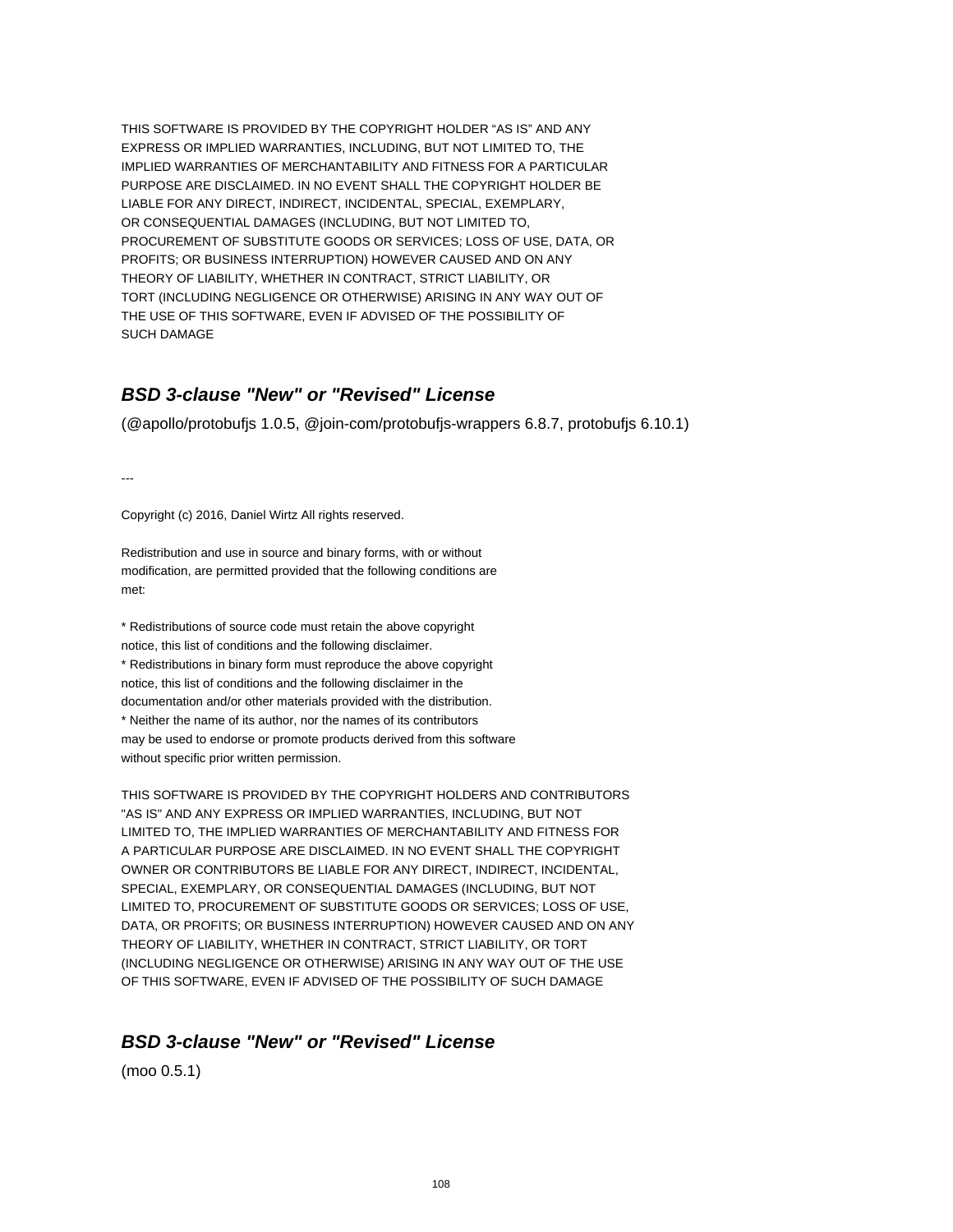BSD 3-Clause License

Copyright (c) 2017, Tim Radvan (tjvr) All rights reserved.

Redistribution and use in source and binary forms, with or without modification, are permitted provided that the following conditions are met:

\* Redistributions of source code must retain the above copyright notice, this list of conditions and the following disclaimer.

\* Redistributions in binary form must reproduce the above copyright notice, this list of conditions and the following disclaimer in the documentation and/or other materials provided with the distribution.

\* Neither the name of the copyright holder nor the names of its contributors may be used to endorse or promote products derived from this software without specific prior written permission.

THIS SOFTWARE IS PROVIDED BY THE COPYRIGHT HOLDERS AND CONTRIBUTORS "AS IS" AND ANY EXPRESS OR IMPLIED WARRANTIES, INCLUDING, BUT NOT LIMITED TO, THE IMPLIED WARRANTIES OF MERCHANTABILITY AND FITNESS FOR A PARTICULAR PURPOSE ARE DISCLAIMED. IN NO EVENT SHALL THE COPYRIGHT HOLDER OR CONTRIBUTORS BE LIABLE FOR ANY DIRECT, INDIRECT, INCIDENTAL, SPECIAL, EXEMPLARY, OR CONSEQUENTIAL DAMAGES (INCLUDING, BUT NOT LIMITED TO, PROCUREMENT OF SUBSTITUTE GOODS OR SERVICES; LOSS OF USE, DATA, OR PROFITS; OR BUSINESS INTERRUPTION) HOWEVER CAUSED AND ON ANY THEORY OF LIABILITY, WHETHER IN CONTRACT, STRICT LIABILITY, OR TORT (INCLUDING NEGLIGENCE OR OTHERWISE) ARISING IN ANY WAY OUT OF THE USE OF THIS SOFTWARE, EVEN IF ADVISED OF THE POSSIBILITY OF SUCH DAMAGE

#### **BSD 3-clause "New" or "Revised" License**

(react-transition-group 4.4.1)

BSD 3-Clause License

Copyright (c) 2018, React Community Forked from React (https://github.com/facebook/react) Copyright 2013-present, Facebook, Inc. All rights reserved.

Redistribution and use in source and binary forms, with or without modification, are permitted provided that the following conditions are met:

\* Redistributions of source code must retain the above copyright notice, this list of conditions and the following disclaimer.

\* Redistributions in binary form must reproduce the above copyright notice, this list of conditions and the following disclaimer in the documentation and/or other materials provided with the distribution.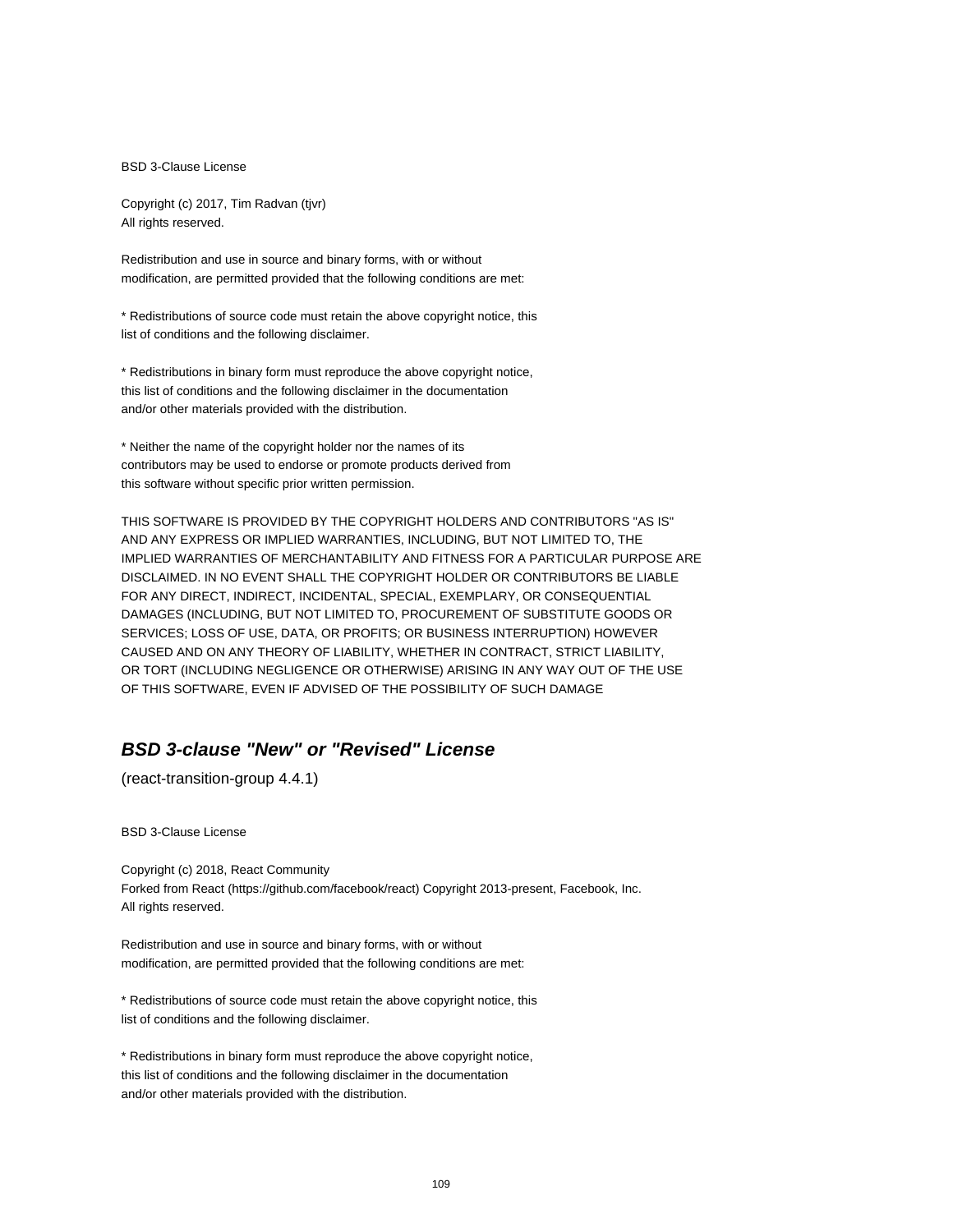\* Neither the name of the copyright holder nor the names of its contributors may be used to endorse or promote products derived from this software without specific prior written permission.

THIS SOFTWARE IS PROVIDED BY THE COPYRIGHT HOLDERS AND CONTRIBUTORS "AS IS" AND ANY EXPRESS OR IMPLIED WARRANTIES, INCLUDING, BUT NOT LIMITED TO, THE IMPLIED WARRANTIES OF MERCHANTABILITY AND FITNESS FOR A PARTICULAR PURPOSE ARE DISCLAIMED. IN NO EVENT SHALL THE COPYRIGHT HOLDER OR CONTRIBUTORS BE LIABLE FOR ANY DIRECT, INDIRECT, INCIDENTAL, SPECIAL, EXEMPLARY, OR CONSEQUENTIAL DAMAGES (INCLUDING, BUT NOT LIMITED TO, PROCUREMENT OF SUBSTITUTE GOODS OR SERVICES; LOSS OF USE, DATA, OR PROFITS; OR BUSINESS INTERRUPTION) HOWEVER CAUSED AND ON ANY THEORY OF LIABILITY, WHETHER IN CONTRACT, STRICT LIABILITY, OR TORT (INCLUDING NEGLIGENCE OR OTHERWISE) ARISING IN ANY WAY OUT OF THE USE OF THIS SOFTWARE, EVEN IF ADVISED OF THE POSSIBILITY OF SUCH DAMAGE

### **BSD 3-clause "New" or "Revised" License**

(@sinonjs/commons 1.8.1)

BSD 3-Clause License

Copyright (c) 2018, Sinon.JS All rights reserved.

Redistribution and use in source and binary forms, with or without modification, are permitted provided that the following conditions are met:

\* Redistributions of source code must retain the above copyright notice, this list of conditions and the following disclaimer.

\* Redistributions in binary form must reproduce the above copyright notice, this list of conditions and the following disclaimer in the documentation and/or other materials provided with the distribution.

\* Neither the name of the copyright holder nor the names of its contributors may be used to endorse or promote products derived from this software without specific prior written permission.

THIS SOFTWARE IS PROVIDED BY THE COPYRIGHT HOLDERS AND CONTRIBUTORS "AS IS" AND ANY EXPRESS OR IMPLIED WARRANTIES, INCLUDING, BUT NOT LIMITED TO, THE IMPLIED WARRANTIES OF MERCHANTABILITY AND FITNESS FOR A PARTICULAR PURPOSE ARE DISCLAIMED. IN NO EVENT SHALL THE COPYRIGHT HOLDER OR CONTRIBUTORS BE LIABLE FOR ANY DIRECT, INDIRECT, INCIDENTAL, SPECIAL, EXEMPLARY, OR CONSEQUENTIAL DAMAGES (INCLUDING, BUT NOT LIMITED TO, PROCUREMENT OF SUBSTITUTE GOODS OR SERVICES; LOSS OF USE, DATA, OR PROFITS; OR BUSINESS INTERRUPTION) HOWEVER CAUSED AND ON ANY THEORY OF LIABILITY, WHETHER IN CONTRACT, STRICT LIABILITY, OR TORT (INCLUDING NEGLIGENCE OR OTHERWISE) ARISING IN ANY WAY OUT OF THE USE OF THIS SOFTWARE, EVEN IF ADVISED OF THE POSSIBILITY OF SUCH DAMAGE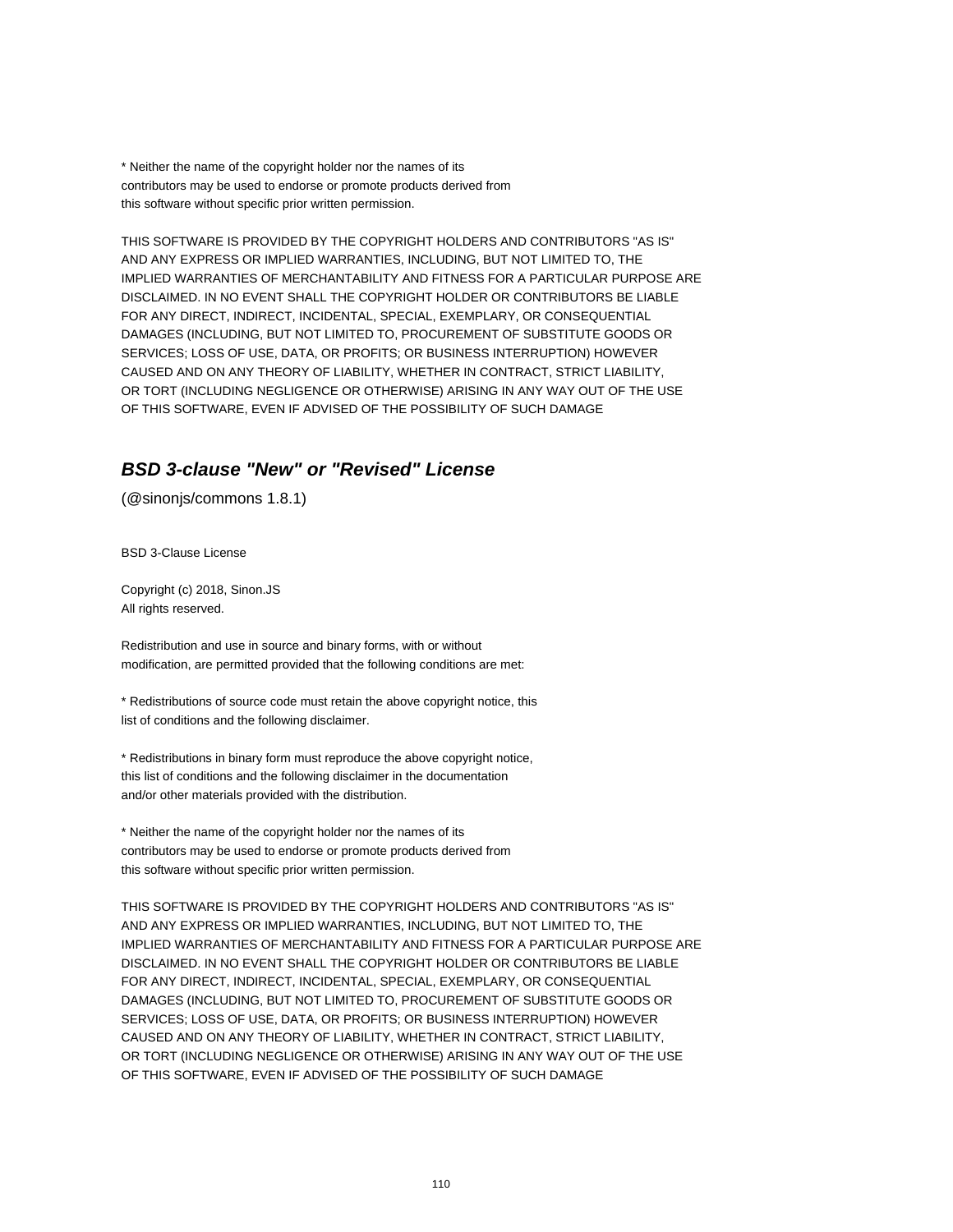#### **BSD 3-clause "New" or "Revised" License**

(makeerror 1.0.11, tmpl 1.0.4)

BSD License

Copyright (c) 2014, Naitik Shah. All rights reserved.

Redistribution and use in source and binary forms, with or without modification, are permitted provided that the following conditions are met:

\* Redistributions of source code must retain the above copyright notice, this list of conditions and the following disclaimer.

\* Redistributions in binary form must reproduce the above copyright notice, this list of conditions and the following disclaimer in the documentation and/or other materials provided with the distribution.

\* Neither the name Naitik Shah nor the names of its contributors may be used to endorse or promote products derived from this software without specific prior written permission.

THIS SOFTWARE IS PROVIDED BY THE COPYRIGHT HOLDERS AND CONTRIBUTORS "AS IS" AND ANY EXPRESS OR IMPLIED WARRANTIES, INCLUDING, BUT NOT LIMITED TO, THE IMPLIED WARRANTIES OF MERCHANTABILITY AND FITNESS FOR A PARTICULAR PURPOSE ARE DISCLAIMED. IN NO EVENT SHALL THE COPYRIGHT HOLDER OR CONTRIBUTORS BE LIABLE FOR ANY DIRECT, INDIRECT, INCIDENTAL, SPECIAL, EXEMPLARY, OR CONSEQUENTIAL DAMAGES (INCLUDING, BUT NOT LIMITED TO, PROCUREMENT OF SUBSTITUTE GOODS OR SERVICES; LOSS OF USE, DATA, OR PROFITS; OR BUSINESS INTERRUPTION) HOWEVER CAUSED AND ON ANY THEORY OF LIABILITY, WHETHER IN CONTRACT, STRICT LIABILITY, OR TORT (INCLUDING NEGLIGENCE OR OTHERWISE) ARISING IN ANY WAY OUT OF THE USE OF THIS SOFTWARE, EVEN IF ADVISED OF THE POSSIBILITY OF SUCH DAMAGE

### **BSD 3-clause "New" or "Revised" License**

(sha.js 2.4.11)

Copyright (c) 1998 - 2009, Paul Johnston & Contributors All rights reserved.

Redistribution and use in source and binary forms, with or without modification, are permitted provided that the following conditions are met:

Redistributions of source code must retain the above copyright notice, this list of conditions and the following disclaimer.

Redistributions in binary form must reproduce the above copyright notice, this list of conditions and the following disclaimer in the documentation and/or other materials provided with the distribution.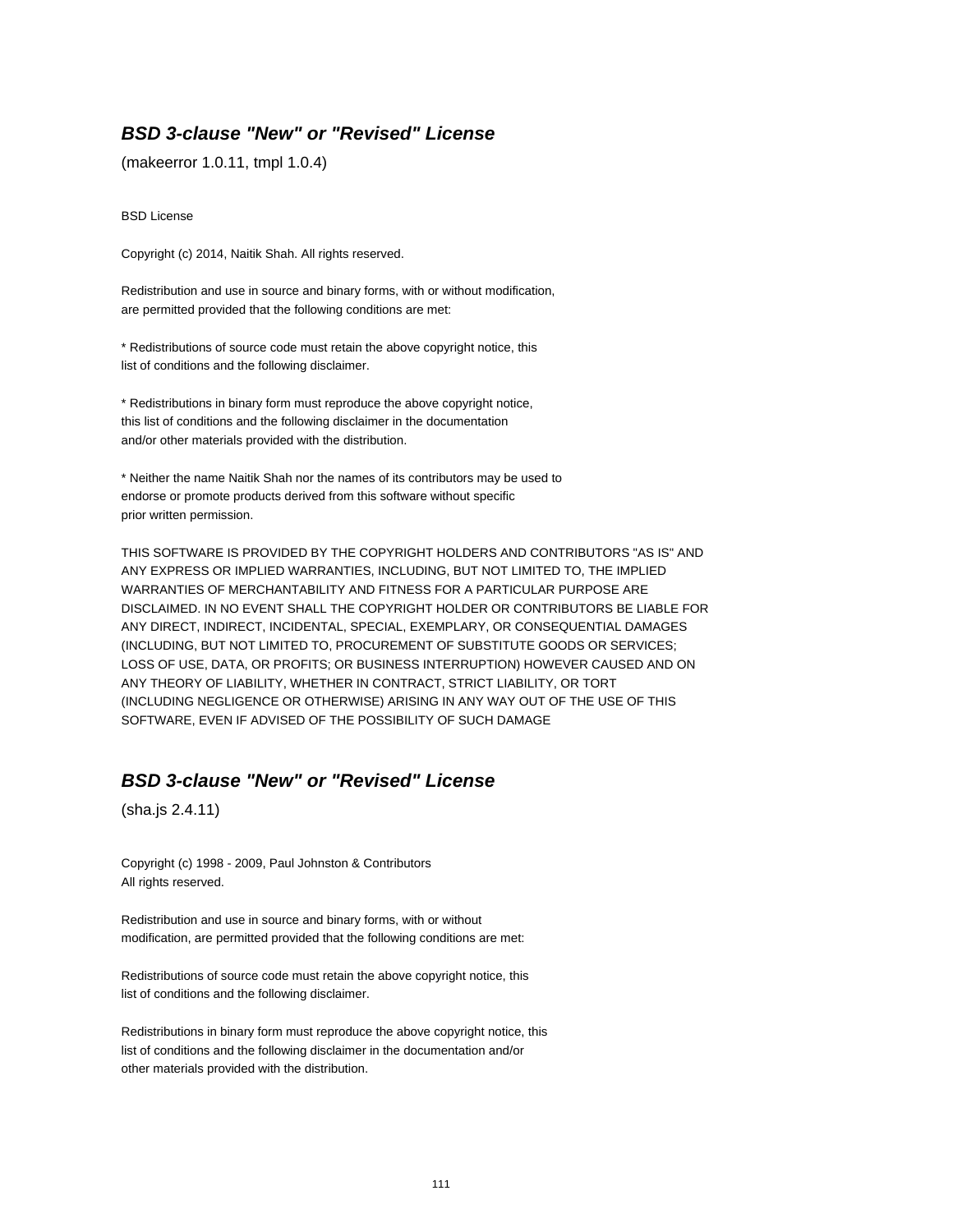Neither the name of the author nor the names of its contributors may be used to endorse or promote products derived from this software without specific prior written permission.

THIS SOFTWARE IS PROVIDED BY THE COPYRIGHT HOLDERS AND CONTRIBUTORS "AS IS" AND ANY EXPRESS OR IMPLIED WARRANTIES, INCLUDING, BUT NOT LIMITED TO, THE IMPLIED WARRANTIES OF MERCHANTABILITY AND FITNESS FOR A PARTICULAR PURPOSE ARE DISCLAIMED. IN NO EVENT SHALL THE COPYRIGHT OWNER OR CONTRIBUTORS BE LIABLE FOR ANY DIRECT, INDIRECT, INCIDENTAL, SPECIAL, EXEMPLARY, OR CONSEQUENTIAL DAMAGES (INCLUDING, BUT NOT LIMITED TO, PROCUREMENT OF SUBSTITUTE GOODS OR SERVICES; LOSS OF USE, DATA, OR PROFITS; OR BUSINESS INTERRUPTION) HOWEVER CAUSED AND ON ANY THEORY OF LIABILITY, WHETHER IN CONTRACT, STRICT LIABILITY, OR TORT (INCLUDING NEGLIGENCE OR OTHERWISE) ARISING IN ANY WAY OUT OF THE USE OF THIS SOFTWARE, EVEN IF ADVISED OF THE POSSIBILITY OF SUCH DAMAGE

### **BSD 3-clause "New" or "Revised" License**

(sprintf.js 1.0.3)

Copyright (c) 2007-2014, Alexandru Marasteanu All rights reserved.

Redistribution and use in source and binary forms, with or without modification, are permitted provided that the following conditions are met: \* Redistributions of source code must retain the above copyright notice, this list of conditions and the following disclaimer. \* Redistributions in binary form must reproduce the above copyright notice, this list of conditions and the following disclaimer in the documentation and/or other materials provided with the distribution. \* Neither the name of this software nor the names of its contributors may be used to endorse or promote products derived from this software without specific prior written permission.

THIS SOFTWARE IS PROVIDED BY THE COPYRIGHT HOLDERS AND CONTRIBUTORS "AS IS" AND ANY EXPRESS OR IMPLIED WARRANTIES, INCLUDING, BUT NOT LIMITED TO, THE IMPLIED WARRANTIES OF MERCHANTABILITY AND FITNESS FOR A PARTICULAR PURPOSE ARE DISCLAIMED. IN NO EVENT SHALL THE AUTHORS OR COPYRIGHT HOLDERS BE LIABLE FOR ANY DIRECT, INDIRECT, INCIDENTAL, SPECIAL, EXEMPLARY, OR CONSEQUENTIAL DAMAGES (INCLUDING, BUT NOT LIMITED TO, PROCUREMENT OF SUBSTITUTE GOODS OR SERVICES; LOSS OF USE, DATA, OR PROFITS; OR BUSINESS INTERRUPTION) HOWEVER CAUSED AND ON ANY THEORY OF LIABILITY, WHETHER IN CONTRACT, STRICT LIABILITY, OR TORT (INCLUDING NEGLIGENCE OR OTHERWISE) ARISING IN ANY WAY OUT OF THE USE OF THIS SOFTWARE, EVEN IF ADVISED OF THE POSSIBILITY OF SUCH DAMAGE

### **BSD 3-clause "New" or "Revised" License**

(@xtuc/ieee754 1.2.0)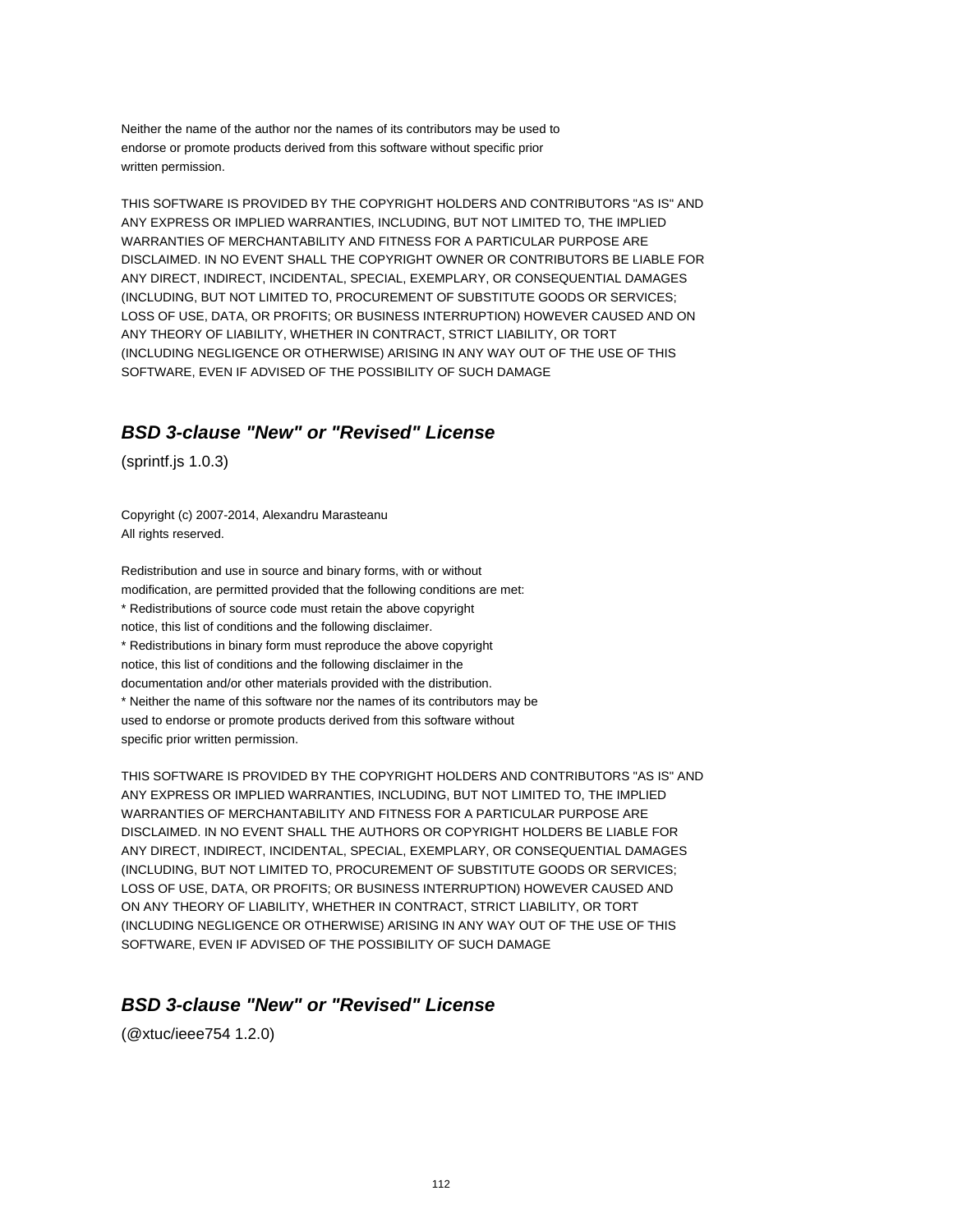Copyright (c) 2008, Fair Oaks Labs, Inc. All rights reserved.

Redistribution and use in source and binary forms, with or without modification, are permitted provided that the following conditions are met:

\* Redistributions of source code must retain the above copyright notice, this list of conditions and the following disclaimer.

\* Redistributions in binary form must reproduce the above copyright notice, this list of conditions and the following disclaimer in the documentation and/or other materials provided with the distribution.

\* Neither the name of Fair Oaks Labs, Inc. nor the names of its contributors may be used to endorse or promote products derived from this software without specific prior written permission.

THIS SOFTWARE IS PROVIDED BY THE COPYRIGHT HOLDERS AND CONTRIBUTORS "AS IS" AND ANY EXPRESS OR IMPLIED WARRANTIES, INCLUDING, BUT NOT LIMITED TO, THE IMPLIED WARRANTIES OF MERCHANTABILITY AND FITNESS FOR A PARTICULAR PURPOSE ARE DISCLAIMED. IN NO EVENT SHALL THE COPYRIGHT OWNER OR CONTRIBUTORS BE LIABLE FOR ANY DIRECT, INDIRECT, INCIDENTAL, SPECIAL, EXEMPLARY, OR CONSEQUENTIAL DAMAGES (INCLUDING, BUT NOT LIMITED TO, PROCUREMENT OF SUBSTITUTE GOODS OR SERVICES; LOSS OF USE, DATA, OR PROFITS; OR BUSINESS INTERRUPTION) HOWEVER CAUSED AND ON ANY THEORY OF LIABILITY, WHETHER IN CONTRACT, STRICT LIABILITY, OR TORT (INCLUDING NEGLIGENCE OR OTHERWISE) ARISING IN ANY WAY OUT OF THE USE OF THIS SOFTWARE, EVEN IF ADVISED OF THE POSSIBILITY OF SUCH DAMAGE

## **BSD 3-clause "New" or "Revised" License**

(@sinonjs/fake-timers 6.0.1)

Copyright (c) 2010-2014, Christian Johansen, christian@cjohansen.no. All rights reserved.

Redistribution and use in source and binary forms, with or without modification, are permitted provided that the following conditions are met:

1. Redistributions of source code must retain the above copyright notice, this list of conditions and the following disclaimer.

2. Redistributions in binary form must reproduce the above copyright notice, this list of conditions and the following disclaimer in the documentation and/or other materials provided with the distribution.

3. Neither the name of the copyright holder nor the names of its contributors may be used to endorse or promote products derived from this software without specific prior written permission.

THIS SOFTWARE IS PROVIDED BY THE COPYRIGHT HOLDERS AND CONTRIBUTORS "AS IS" AND ANY EXPRESS OR IMPLIED WARRANTIES, INCLUDING, BUT NOT LIMITED TO, THE IMPLIED WARRANTIES OF MERCHANTABILITY AND FITNESS FOR A PARTICULAR PURPOSE ARE DISCLAIMED. IN NO EVENT SHALL THE COPYRIGHT HOLDER OR CONTRIBUTORS BE LIABLE FOR ANY DIRECT, INDIRECT, INCIDENTAL, SPECIAL, EXEMPLARY, OR CONSEQUENTIAL DAMAGES (INCLUDING, BUT NOT LIMITED TO, PROCUREMENT OF SUBSTITUTE GOODS OR SERVICES; LOSS OF USE,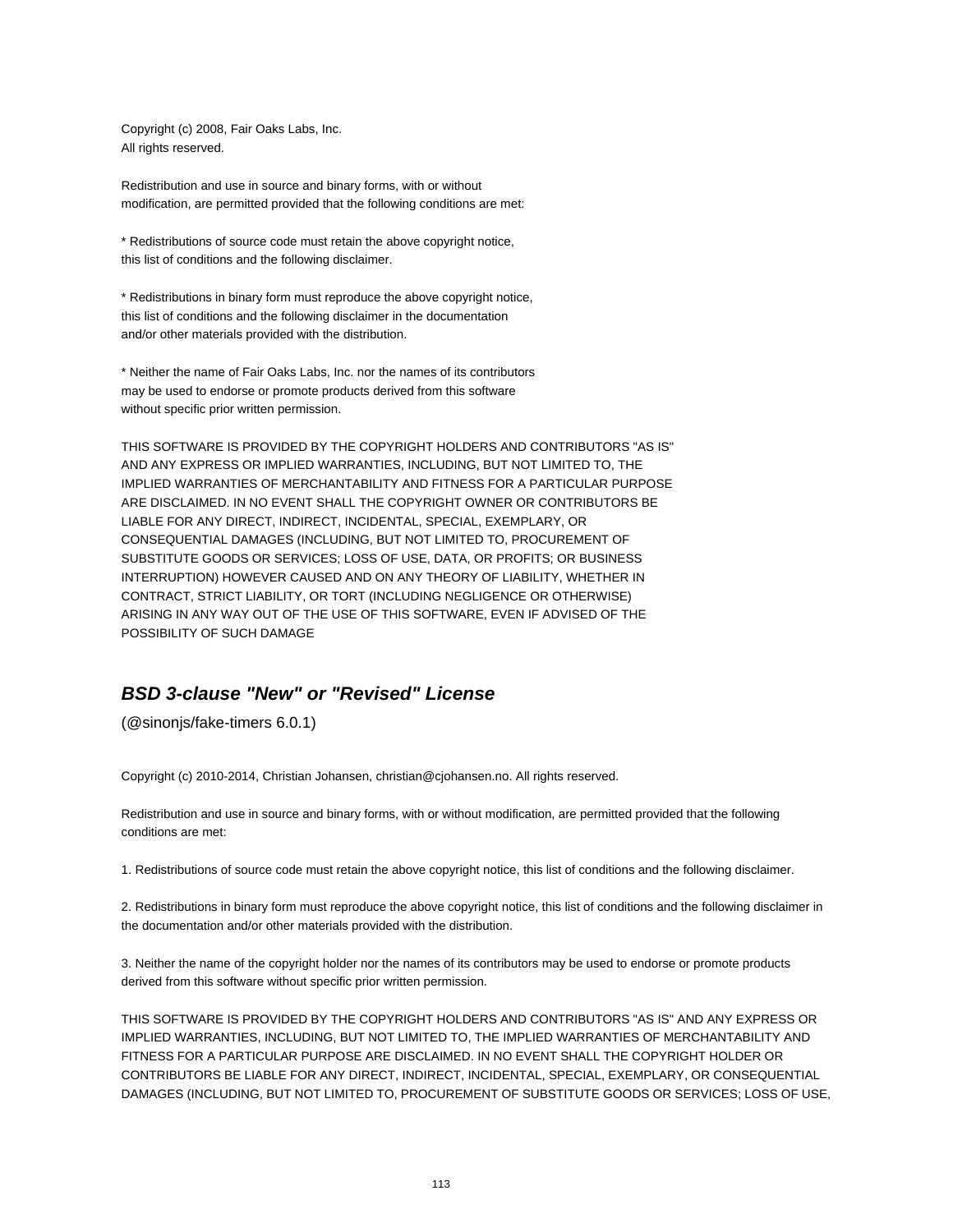DATA, OR PROFITS; OR BUSINESS INTERRUPTION) HOWEVER CAUSED AND ON ANY THEORY OF LIABILITY, WHETHER IN CONTRACT, STRICT LIABILITY, OR TORT (INCLUDING NEGLIGENCE OR OTHERWISE) ARISING IN ANY WAY OUT OF THE USE OF THIS SOFTWARE, EVEN IF ADVISED OF THE POSSIBILITY OF SUCH DAMAGE

#### **BSD 3-clause "New" or "Revised" License**

(joi 17.3.0)

Copyright (c) 2012-2020, Sideway. Inc, and project contributors.

Copyright (c) 2012-2014, Walmart.

All rights reserved.

Redistribution and use in source and binary forms, with or without modification, are permitted provided that the following conditions are met:

\* Redistributions of source code must retain the above copyright notice, this list of conditions and the following disclaimer.

\* Redistributions in binary form must reproduce the above copyright notice, this list of conditions and the following disclaimer in the documentation and/or other materials provided with the distribution.

\* The names of any contributors may not be used to endorse or promote products derived from this software without specific prior written permission.

THIS SOFTWARE IS PROVIDED BY THE COPYRIGHT HOLDERS AND CONTRIBUTORS "AS IS" AND ANY EXPRESS OR IMPLIED WARRANTIES, INCLUDING, BUT NOT LIMITED TO, THE IMPLIED WARRANTIES OF MERCHANTABILITY AND FITNESS FOR A PARTICULAR PURPOSE ARE DISCLAIMED. IN NO EVENT SHALL THE COPYRIGHT HOLDERS AND CONTRIBUTORS BE LIABLE FOR ANY DIRECT, INDIRECT, INCIDENTAL, SPECIAL, EXEMPLARY, OR CONSEQUENTIAL DAMAGES (INCLUDING, BUT NOT LIMITED TO, PROCUREMENT OF SUBSTITUTE GOODS OR SERVICES; LOSS OF USE, DATA, OR PROFITS; OR BUSINESS INTERRUPTION) HOWEVER CAUSED AND ON ANY THEORY OF LIABILITY, WHETHER IN CONTRACT, STRICT LIABILITY, OR TORT (INCLUDING NEGLIGENCE OR OTHERWISE) ARISING IN ANY WAY OUT OF THE USE OF THIS SOFTWARE, EVEN IF ADVISED OF THE POSSIBILITY OF SUCH DAMAGE

## **BSD 3-clause "New" or "Revised" License**

(duplexer2.jbenet 0.1.4)

Copyright (c) 2013, Deoxxa Development

======================================

All rights reserved.

--------------------

Redistribution and use in source and binary forms, with or without modification, are permitted provided that the following conditions are met: 1. Redistributions of source code must retain the above copyright notice, this list of conditions and the following disclaimer. 2. Redistributions in binary form must reproduce the above copyright notice, this list of conditions and the following disclaimer in the documentation and/or other materials provided with the distribution. 3. Neither the name of Deoxxa Development nor the names of its contributors

may be used to endorse or promote products derived from this software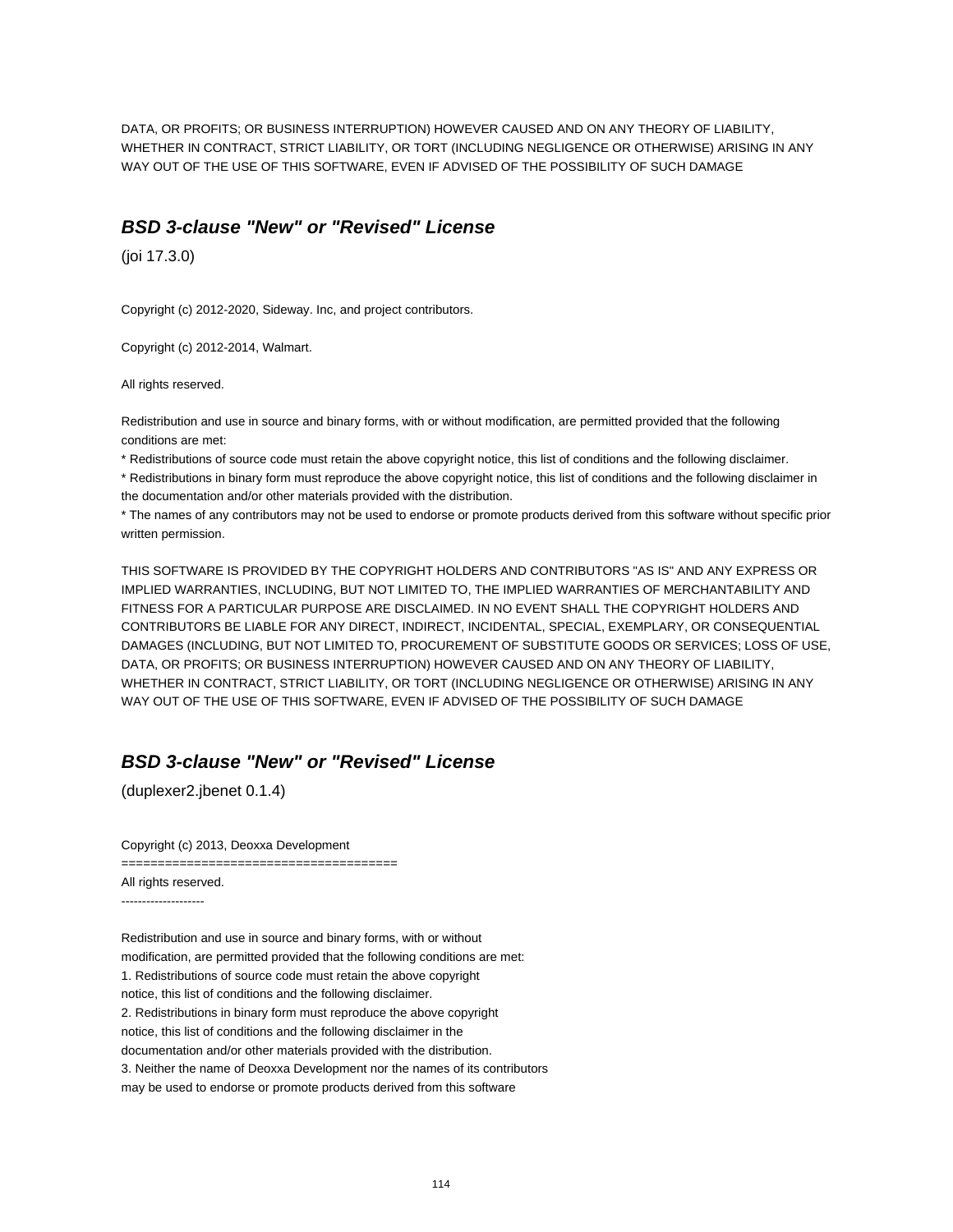without specific prior written permission.

THIS SOFTWARE IS PROVIDED BY DEOXXA DEVELOPMENT ''AS IS'' AND ANY EXPRESS OR IMPLIED WARRANTIES, INCLUDING, BUT NOT LIMITED TO, THE IMPLIED WARRANTIES OF MERCHANTABILITY AND FITNESS FOR A PARTICULAR PURPOSE ARE DISCLAIMED. IN NO EVENT SHALL DEOXXA DEVELOPMENT BE LIABLE FOR ANY DIRECT, INDIRECT, INCIDENTAL, SPECIAL, EXEMPLARY, OR CONSEQUENTIAL DAMAGES (INCLUDING, BUT NOT LIMITED TO, PROCUREMENT OF SUBSTITUTE GOODS OR SERVICES; LOSS OF USE, DATA, OR PROFITS; OR BUSINESS INTERRUPTION) HOWEVER CAUSED AND ON ANY THEORY OF LIABILITY, WHETHER IN CONTRACT, STRICT LIABILITY, OR TORT (INCLUDING NEGLIGENCE OR OTHERWISE) ARISING IN ANY WAY OUT OF THE USE OF THIS SOFTWARE, EVEN IF ADVISED OF THE POSSIBILITY OF SUCH DAMAGE

## **BSD 3-clause "New" or "Revised" License**

(buffer-equal-constant-time 1.0.1)

Copyright (c) 2013, GoInstant Inc., a salesforce.com company All rights reserved.

Redistribution and use in source and binary forms, with or without modification, are permitted provided that the following conditions are met:

\* Redistributions of source code must retain the above copyright notice, this list of conditions and the following disclaimer.

\* Redistributions in binary form must reproduce the above copyright notice, this list of conditions and the following disclaimer in the documentation and/or other materials provided with the distribution.

\* Neither the name of salesforce.com, nor GoInstant, nor the names of its contributors may be used to endorse or promote products derived from this software without specific prior written permission.

THIS SOFTWARE IS PROVIDED BY THE COPYRIGHT HOLDERS AND CONTRIBUTORS "AS IS" AND ANY EXPRESS OR IMPLIED WARRANTIES, INCLUDING, BUT NOT LIMITED TO, THE IMPLIED WARRANTIES OF MERCHANTABILITY AND FITNESS FOR A PARTICULAR PURPOSE ARE DISCLAIMED. IN NO EVENT SHALL THE COPYRIGHT HOLDER OR CONTRIBUTORS BE LIABLE FOR ANY DIRECT, INDIRECT, INCIDENTAL, SPECIAL, EXEMPLARY, OR CONSEQUENTIAL DAMAGES (INCLUDING, BUT NOT LIMITED TO, PROCUREMENT OF SUBSTITUTE GOODS OR SERVICES; LOSS OF USE, DATA, OR PROFITS; OR BUSINESS INTERRUPTION) HOWEVER CAUSED AND ON ANY THEORY OF LIABILITY, WHETHER IN CONTRACT, STRICT LIABILITY, OR TORT (INCLUDING NEGLIGENCE OR OTHERWISE) ARISING IN ANY WAY OUT OF THE USE OF THIS SOFTWARE, EVEN IF ADVISED OF THE POSSIBILITY OF SUCH DAMAGE

### **BSD 3-clause "New" or "Revised" License**

(esquery 1.3.1)

Copyright (c) 2013, Joel Feenstra All rights reserved.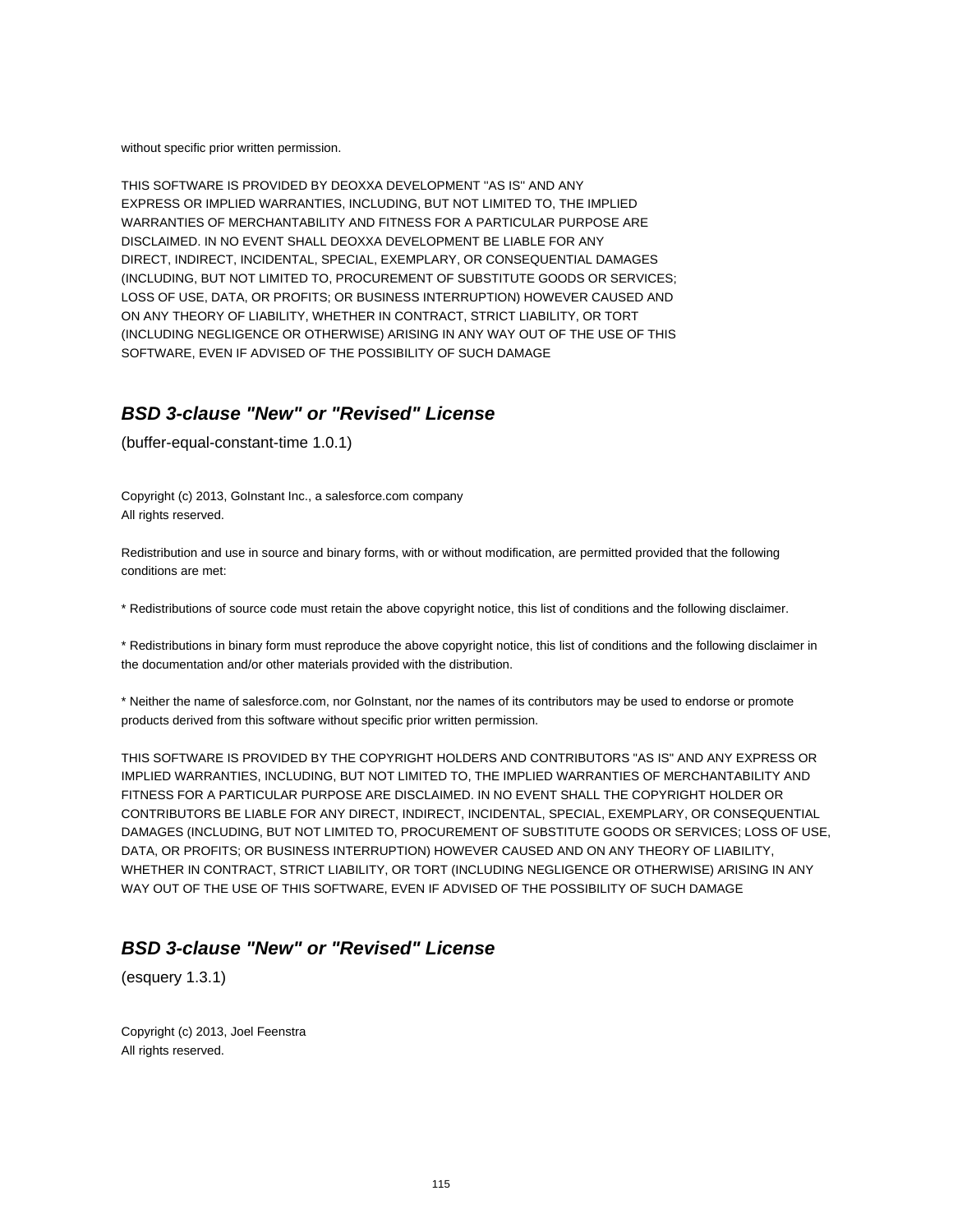Redistribution and use in source and binary forms, with or without modification, are permitted provided that the following conditions are met: \* Redistributions of source code must retain the above copyright notice, this list of conditions and the following disclaimer. \* Redistributions in binary form must reproduce the above copyright notice, this list of conditions and the following disclaimer in the documentation and/or other materials provided with the distribution. \* Neither the name of the ESQuery nor the names of its contributors may be used to endorse or promote products derived from this software without specific prior written permission.

THIS SOFTWARE IS PROVIDED BY THE COPYRIGHT HOLDERS AND CONTRIBUTORS "AS IS" AND ANY EXPRESS OR IMPLIED WARRANTIES, INCLUDING, BUT NOT LIMITED TO, THE IMPLIED WARRANTIES OF MERCHANTABILITY AND FITNESS FOR A PARTICULAR PURPOSE ARE DISCLAIMED. IN NO EVENT SHALL JOEL FEENSTRA BE LIABLE FOR ANY DIRECT, INDIRECT, INCIDENTAL, SPECIAL, EXEMPLARY, OR CONSEQUENTIAL DAMAGES (INCLUDING, BUT NOT LIMITED TO, PROCUREMENT OF SUBSTITUTE GOODS OR SERVICES; LOSS OF USE, DATA, OR PROFITS; OR BUSINESS INTERRUPTION) HOWEVER CAUSED AND ON ANY THEORY OF LIABILITY, WHETHER IN CONTRACT, STRICT LIABILITY, OR TORT (INCLUDING NEGLIGENCE OR OTHERWISE) ARISING IN ANY WAY OUT OF THE USE OF THIS SOFTWARE, EVEN IF ADVISED OF THE POSSIBILITY OF SUCH DAMAGE

## **BSD 3-clause "New" or "Revised" License**

(qs - QS Querystring 6.5.2, qs - QS Querystring v6.7.0)

Copyright (c) 2014 Nathan LaFreniere and other contributors. All rights reserved.

Redistribution and use in source and binary forms, with or without modification, are permitted provided that the following conditions are met: \* Redistributions of source code must retain the above copyright notice, this list of conditions and the following disclaimer. \* Redistributions in binary form must reproduce the above copyright notice, this list of conditions and the following disclaimer in the documentation and/or other materials provided with the distribution. \* The names of any contributors may not be used to endorse or promote products derived from this software without specific prior written permission.

THIS SOFTWARE IS PROVIDED BY THE COPYRIGHT HOLDERS AND CONTRIBUTORS "AS IS" AND ANY EXPRESS OR IMPLIED WARRANTIES, INCLUDING, BUT NOT LIMITED TO, THE IMPLIED WARRANTIES OF MERCHANTABILITY AND FITNESS FOR A PARTICULAR PURPOSE ARE DISCLAIMED. IN NO EVENT SHALL THE COPYRIGHT HOLDERS AND CONTRIBUTORS BE LIABLE FOR ANY DIRECT, INDIRECT, INCIDENTAL, SPECIAL, EXEMPLARY, OR CONSEQUENTIAL DAMAGES (INCLUDING, BUT NOT LIMITED TO, PROCUREMENT OF SUBSTITUTE GOODS OR SERVICES; LOSS OF USE, DATA, OR PROFITS; OR BUSINESS INTERRUPTION) HOWEVER CAUSED AND ON ANY THEORY OF LIABILITY, WHETHER IN CONTRACT, STRICT LIABILITY, OR TORT (INCLUDING NEGLIGENCE OR OTHERWISE) ARISING IN ANY WAY OUT OF THE USE OF THIS SOFTWARE, EVEN IF ADVISED OF THE POSSIBILITY OF SUCH DAMAGE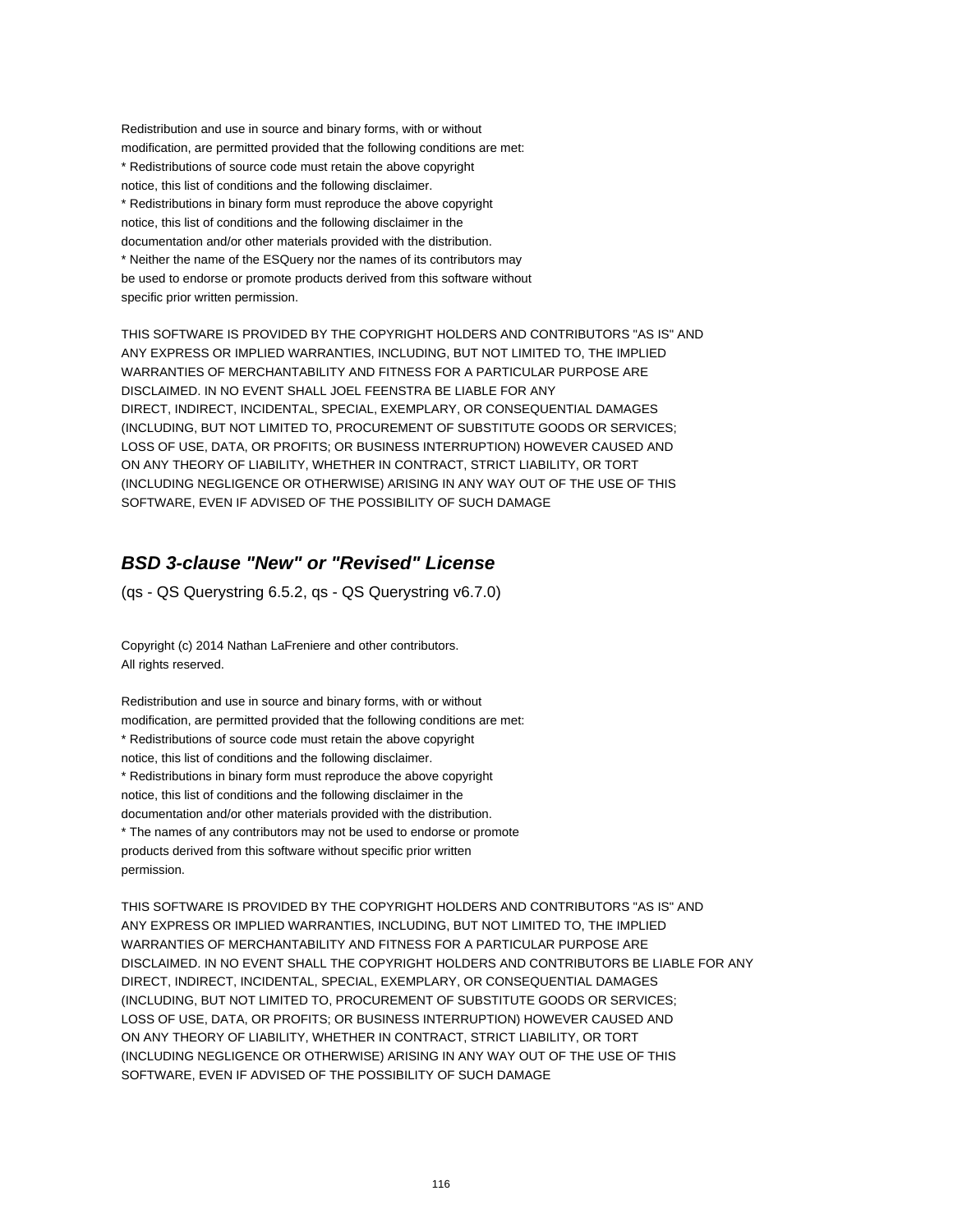## **BSD 3-clause "New" or "Revised" License**

(tough-cookie 3.0.1, tough-cookie 4.0.0, tough-cookie v2.5.0)

Copyright (c) 2015, Salesforce.com, Inc. All rights reserved.

Redistribution and use in source and binary forms, with or without modification, are permitted provided that the following conditions are met:

1. Redistributions of source code must retain the above copyright notice, this list of conditions and the following disclaimer.

2. Redistributions in binary form must reproduce the above copyright notice, this list of conditions and the following disclaimer in the documentation and/or other materials provided with the distribution.

3. Neither the name of Salesforce.com nor the names of its contributors may be used to endorse or promote products derived from this software without specific prior written permission.

THIS SOFTWARE IS PROVIDED BY THE COPYRIGHT HOLDERS AND CONTRIBUTORS "AS IS" AND ANY EXPRESS OR IMPLIED WARRANTIES, INCLUDING, BUT NOT LIMITED TO, THE IMPLIED WARRANTIES OF MERCHANTABILITY AND FITNESS FOR A PARTICULAR PURPOSE ARE DISCLAIMED. IN NO EVENT SHALL THE COPYRIGHT HOLDER OR CONTRIBUTORS BE LIABLE FOR ANY DIRECT, INDIRECT, INCIDENTAL, SPECIAL, EXEMPLARY, OR CONSEQUENTIAL DAMAGES (INCLUDING, BUT NOT LIMITED TO, PROCUREMENT OF SUBSTITUTE GOODS OR SERVICES; LOSS OF USE, DATA, OR PROFITS; OR BUSINESS INTERRUPTION) HOWEVER CAUSED AND ON ANY THEORY OF LIABILITY, WHETHER IN CONTRACT, STRICT LIABILITY, OR TORT (INCLUDING NEGLIGENCE OR OTHERWISE) ARISING IN ANY WAY OUT OF THE USE OF THIS SOFTWARE, EVEN IF ADVISED OF THE POSSIBILITY OF SUCH DAMAGE

## **BSD 3-clause "New" or "Revised" License**

(invariant 2.2.2)

Copyright (c) 2016, Andres Suarez All rights reserved.

Redistribution and use in source and binary forms, with or without modification, are permitted provided that the following conditions are met:

\* Redistributions of source code must retain the above copyright notice, this list of conditions and the following disclaimer.

\* Redistributions in binary form must reproduce the above copyright notice, this list of conditions and the following disclaimer in the documentation and/or other materials provided with the distribution.

\* Neither the name of invariant nor the names of its contributors may be used to endorse or promote products derived from this software without specific prior written permission.

THIS SOFTWARE IS PROVIDED BY THE COPYRIGHT HOLDERS AND CONTRIBUTORS "AS IS" AND ANY EXPRESS OR IMPLIED WARRANTIES, INCLUDING, BUT NOT LIMITED TO, THE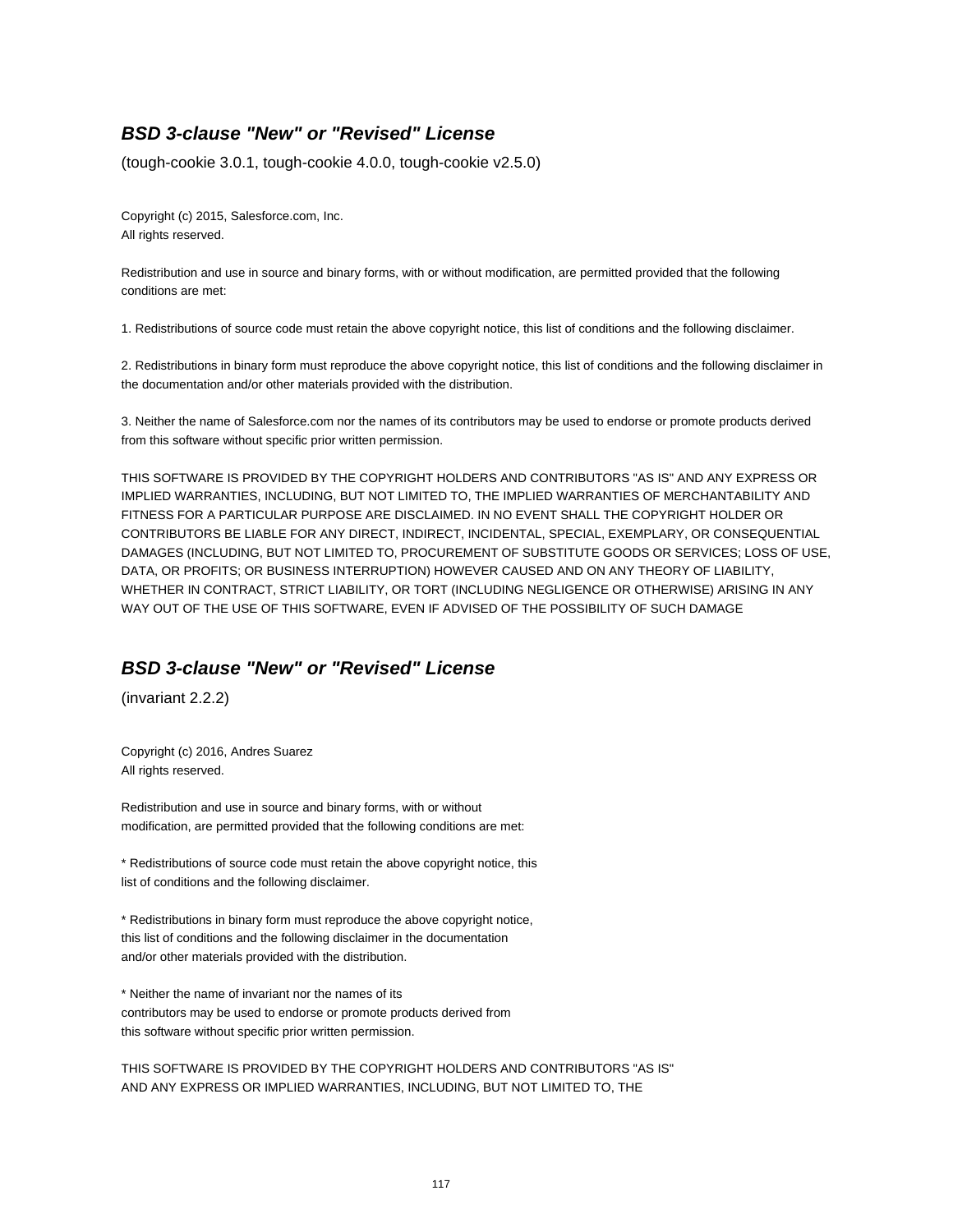IMPLIED WARRANTIES OF MERCHANTABILITY AND FITNESS FOR A PARTICULAR PURPOSE ARE DISCLAIMED. IN NO EVENT SHALL THE COPYRIGHT HOLDER OR CONTRIBUTORS BE LIABLE FOR ANY DIRECT, INDIRECT, INCIDENTAL, SPECIAL, EXEMPLARY, OR CONSEQUENTIAL DAMAGES (INCLUDING, BUT NOT LIMITED TO, PROCUREMENT OF SUBSTITUTE GOODS OR SERVICES; LOSS OF USE, DATA, OR PROFITS; OR BUSINESS INTERRUPTION) HOWEVER CAUSED AND ON ANY THEORY OF LIABILITY, WHETHER IN CONTRACT, STRICT LIABILITY, OR TORT (INCLUDING NEGLIGENCE OR OTHERWISE) ARISING IN ANY WAY OUT OF THE USE OF THIS SOFTWARE, EVEN IF ADVISED OF THE POSSIBILITY OF SUCH DAMAGE

#### **BSD 3-clause "New" or "Revised" License**

(protobuf.js 7.0.3)

Copyright (c) 2016, Daniel Wirtz All rights reserved.

Redistribution and use in source and binary forms, with or without modification, are permitted provided that the following conditions are met:

\* Redistributions of source code must retain the above copyright notice, this list of conditions and the following disclaimer. \* Redistributions in binary form must reproduce the above copyright notice, this list of conditions and the following disclaimer in the documentation and/or other materials provided with the distribution. \* Neither the name of its author, nor the names of its contributors may be used to endorse or promote products derived from this software without specific prior written permission.

THIS SOFTWARE IS PROVIDED BY THE COPYRIGHT HOLDERS AND CONTRIBUTORS "AS IS" AND ANY EXPRESS OR IMPLIED WARRANTIES, INCLUDING, BUT NOT LIMITED TO, THE IMPLIED WARRANTIES OF MERCHANTABILITY AND FITNESS FOR A PARTICULAR PURPOSE ARE DISCLAIMED. IN NO EVENT SHALL THE COPYRIGHT OWNER OR CONTRIBUTORS BE LIABLE FOR ANY DIRECT, INDIRECT, INCIDENTAL, SPECIAL, EXEMPLARY, OR CONSEQUENTIAL DAMAGES (INCLUDING, BUT NOT LIMITED TO, PROCUREMENT OF SUBSTITUTE GOODS OR SERVICES; LOSS OF USE, DATA, OR PROFITS; OR BUSINESS INTERRUPTION) HOWEVER CAUSED AND ON ANY THEORY OF LIABILITY, WHETHER IN CONTRACT, STRICT LIABILITY, OR TORT (INCLUDING NEGLIGENCE OR OTHERWISE) ARISING IN ANY WAY OUT OF THE USE OF THIS SOFTWARE, EVEN IF ADVISED OF THE POSSIBILITY OF SUCH DAMAGE

### **BSD 3-clause "New" or "Revised" License**

(@protobufjs/aspromise 1.1.2, @protobufjs/base64 1.1.2, @protobufjs/codegen 2.0.4, @protobufjs/eventemitter 1.1.0, @protobufjs/fetch 1.1.0, @protobufjs/float 1.0.2, @protobufjs/inquire 1.1.0, @protobufjs/path 1.1.2, @protobufjs/pool 1.1.0, @protobufjs/utf8 1.1.0)

Copyright (c) 2016, Daniel Wirtz All rights reserved.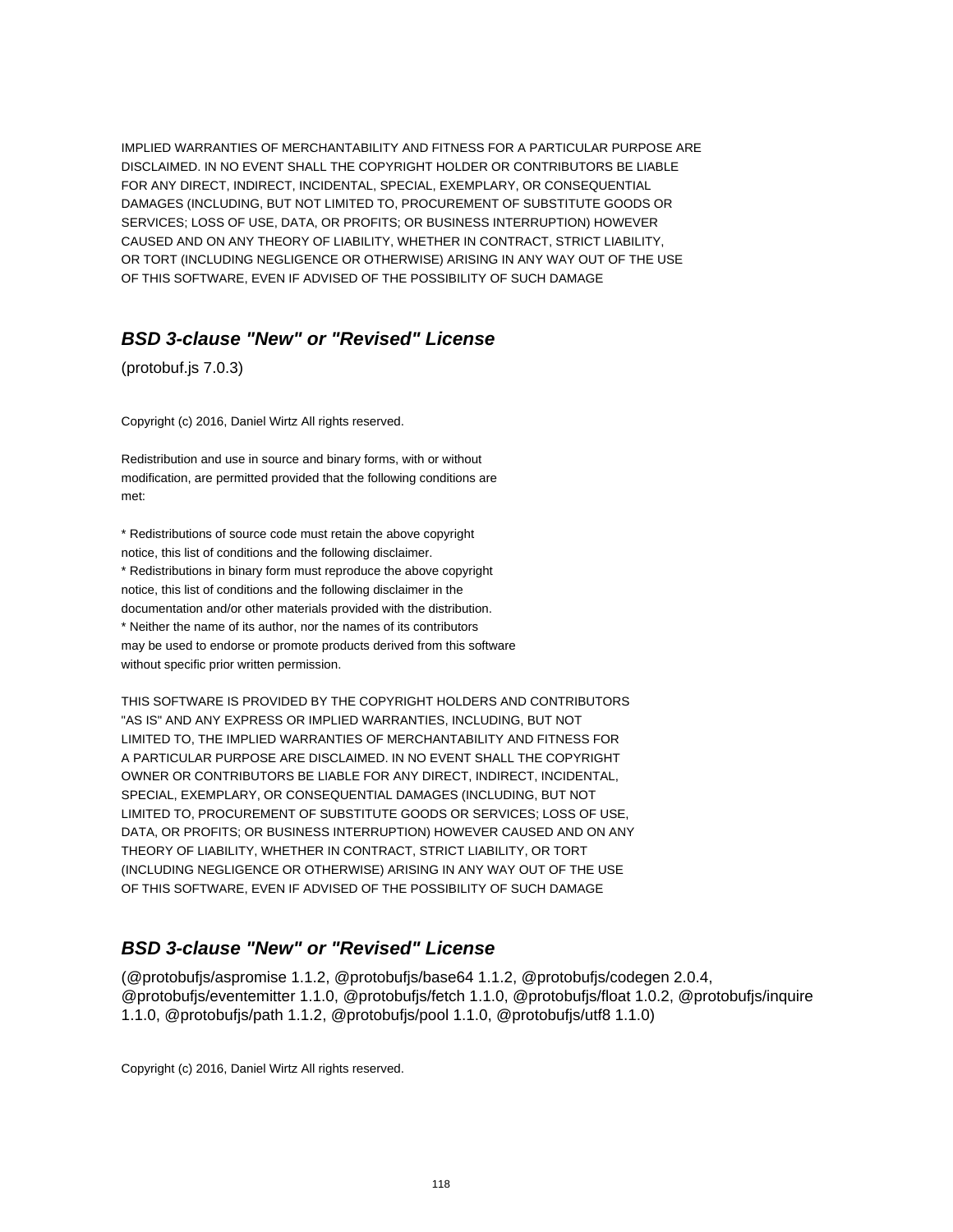Redistribution and use in source and binary forms, with or without modification, are permitted provided that the following conditions are met:

\* Redistributions of source code must retain the above copyright notice, this list of conditions and the following disclaimer. \* Redistributions in binary form must reproduce the above copyright notice, this list of conditions and the following disclaimer in the documentation and/or other materials provided with the distribution. \* Neither the name of its author, nor the names of its contributors may be used to endorse or promote products derived from this software

without specific prior written permission.

THIS SOFTWARE IS PROVIDED BY THE COPYRIGHT HOLDERS AND CONTRIBUTORS "AS IS" AND ANY EXPRESS OR IMPLIED WARRANTIES, INCLUDING, BUT NOT LIMITED TO, THE IMPLIED WARRANTIES OF MERCHANTABILITY AND FITNESS FOR A PARTICULAR PURPOSE ARE DISCLAIMED. IN NO EVENT SHALL THE COPYRIGHT OWNER OR CONTRIBUTORS BE LIABLE FOR ANY DIRECT, INDIRECT, INCIDENTAL, SPECIAL, EXEMPLARY, OR CONSEQUENTIAL DAMAGES (INCLUDING, BUT NOT LIMITED TO, PROCUREMENT OF SUBSTITUTE GOODS OR SERVICES; LOSS OF USE, DATA, OR PROFITS; OR BUSINESS INTERRUPTION) HOWEVER CAUSED AND ON ANY THEORY OF LIABILITY, WHETHER IN CONTRACT, STRICT LIABILITY, OR TORT (INCLUDING NEGLIGENCE OR OTHERWISE) ARISING IN ANY WAY OUT OF THE USE OF THIS SOFTWARE, EVEN IF ADVISED OF THE POSSIBILITY OF SUCH DAMAGE

## **BSD 3-clause "New" or "Revised" License**

(babel-plugin-istanbul 6.0.0)

Copyright (c) 2016, Istanbul Code Coverage All rights reserved.

Redistribution and use in source and binary forms, with or without modification, are permitted provided that the following conditions are met:

\* Redistributions of source code must retain the above copyright notice, this list of conditions and the following disclaimer.

\* Redistributions in binary form must reproduce the above copyright notice, this list of conditions and the following disclaimer in the documentation and/or other materials provided with the distribution.

\* Neither the name of babel-plugin-istanbul nor the names of its contributors may be used to endorse or promote products derived from this software without specific prior written permission.

THIS SOFTWARE IS PROVIDED BY THE COPYRIGHT HOLDERS AND CONTRIBUTORS "AS IS" AND ANY EXPRESS OR IMPLIED WARRANTIES, INCLUDING, BUT NOT LIMITED TO, THE IMPLIED WARRANTIES OF MERCHANTABILITY AND FITNESS FOR A PARTICULAR PURPOSE ARE DISCLAIMED. IN NO EVENT SHALL THE COPYRIGHT HOLDER OR CONTRIBUTORS BE LIABLE FOR ANY DIRECT, INDIRECT, INCIDENTAL, SPECIAL, EXEMPLARY, OR CONSEQUENTIAL DAMAGES (INCLUDING, BUT NOT LIMITED TO, PROCUREMENT OF SUBSTITUTE GOODS OR SERVICES; LOSS OF USE, DATA, OR PROFITS; OR BUSINESS INTERRUPTION) HOWEVER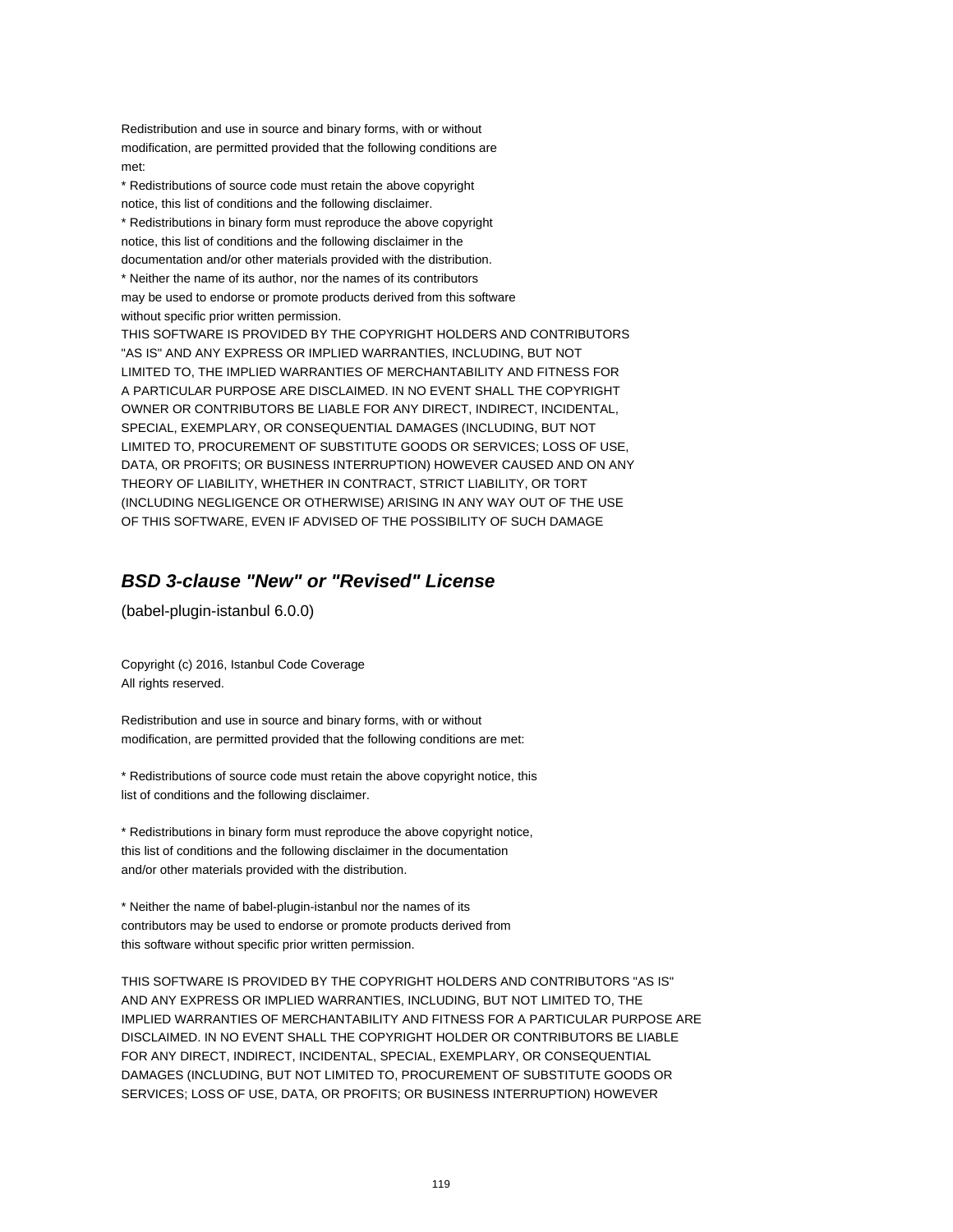CAUSED AND ON ANY THEORY OF LIABILITY, WHETHER IN CONTRACT, STRICT LIABILITY, OR TORT (INCLUDING NEGLIGENCE OR OTHERWISE) ARISING IN ANY WAY OUT OF THE USE OF THIS SOFTWARE, EVEN IF ADVISED OF THE POSSIBILITY OF SUCH DAMAGE

#### **BSD 3-clause "New" or "Revised" License**

(seamless-immutable 7.1.4)

Copyright (c) 2016, Richard Feldman All rights reserved.

Redistribution and use in source and binary forms, with or without modification, are permitted provided that the following conditions are met:

\* Redistributions of source code must retain the above copyright notice, this list of conditions and the following disclaimer.

\* Redistributions in binary form must reproduce the above copyright notice, this list of conditions and the following disclaimer in the documentation and/or other materials provided with the distribution.

\* Neither the name of seamless-immutable nor the names of its contributors may be used to endorse or promote products derived from this software without specific prior written permission.

THIS SOFTWARE IS PROVIDED BY THE COPYRIGHT HOLDERS AND CONTRIBUTORS "AS IS" AND ANY EXPRESS OR IMPLIED WARRANTIES, INCLUDING, BUT NOT LIMITED TO, THE IMPLIED WARRANTIES OF MERCHANTABILITY AND FITNESS FOR A PARTICULAR PURPOSE ARE DISCLAIMED. IN NO EVENT SHALL THE COPYRIGHT HOLDER OR CONTRIBUTORS BE LIABLE FOR ANY DIRECT, INDIRECT, INCIDENTAL, SPECIAL, EXEMPLARY, OR CONSEQUENTIAL DAMAGES (INCLUDING, BUT NOT LIMITED TO, PROCUREMENT OF SUBSTITUTE GOODS OR SERVICES; LOSS OF USE, DATA, OR PROFITS; OR BUSINESS INTERRUPTION) HOWEVER CAUSED AND ON ANY THEORY OF LIABILITY, WHETHER IN CONTRACT, STRICT LIABILITY, OR TORT (INCLUDING NEGLIGENCE OR OTHERWISE) ARISING IN ANY WAY OUT OF THE USE OF THIS SOFTWARE, EVEN IF ADVISED OF THE POSSIBILITY OF SUCH DAMAGE

## **BSD 3-clause "New" or "Revised" License**

(scss-parser 1.0.4)

Copyright (c) 2016, salesforce.com, inc. All rights reserved.

Redistribution and use in source and binary forms, with or without modification, are permitted provided that the following conditions are met:

Redistributions of source code must retain the above copyright notice, this list of conditions and the following disclaimer. Redistributions in binary form must reproduce the above copyright notice, this list of conditions and the following disclaimer in the documentation and/or other materials provided with the distribution.

Neither the name of salesforce.com, inc. nor the names of its contributors may be used to endorse or promote products derived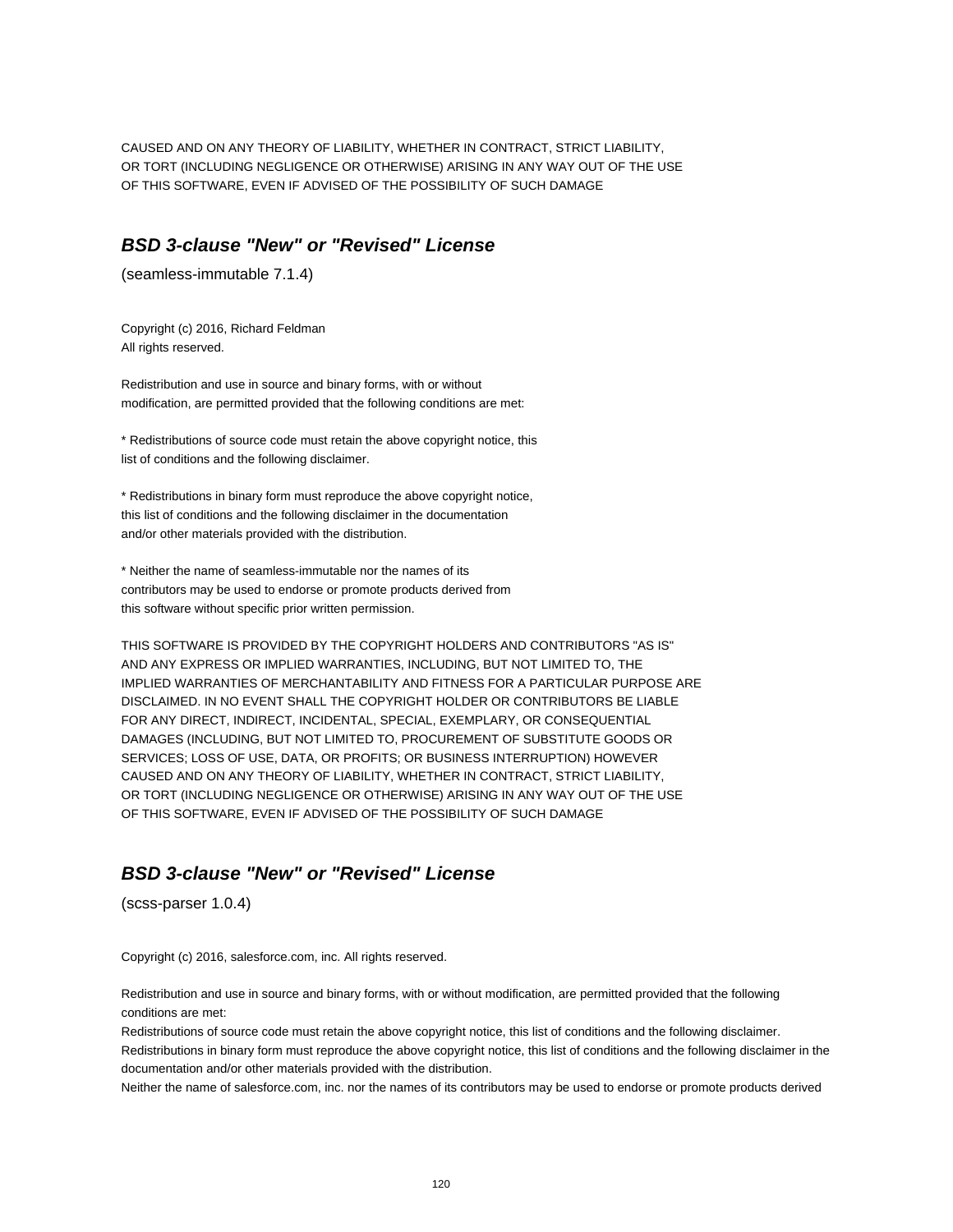from this software without specific prior written permission.

THIS SOFTWARE IS PROVIDED BY THE COPYRIGHT HOLDERS AND CONTRIBUTORS "AS IS" AND ANY EXPRESS OR IMPLIED WARRANTIES, INCLUDING, BUT NOT LIMITED TO, THE IMPLIED WARRANTIES OF MERCHANTABILITY AND FITNESS FOR A PARTICULAR PURPOSE ARE DISCLAIMED. IN NO EVENT SHALL THE COPYRIGHT OWNER OR CONTRIBUTORS BE LIABLE FOR ANY DIRECT, INDIRECT, INCIDENTAL, SPECIAL, EXEMPLARY, OR CONSEQUENTIAL DAMAGES (INCLUDING, BUT NOT LIMITED TO, PROCUREMENT OF SUBSTITUTE GOODS OR SERVICES; LOSS OF USE, DATA, OR PROFITS; OR BUSINESS INTERRUPTION) HOWEVER CAUSED AND ON ANY THEORY OF LIABILITY, WHETHER IN CONTRACT, STRICT LIABILITY, OR TORT (INCLUDING NEGLIGENCE OR OTHERWISE) ARISING IN ANY WAY OUT OF THE USE OF THIS SOFTWARE, EVEN IF ADVISED OF THE POSSIBILITY OF SUCH DAMAGE

#### **BSD 3-clause "New" or "Revised" License**

(query-ast 1.0.3)

Copyright (c) 2016-present, Salesforce.com, Inc. All rights reserved.

Redistribution and use in source and binary forms, with or without modification, are permitted provided that the following conditions are met: \* Redistributions of source code must retain the above copyright notice, this list of conditions and the following disclaimer. \* Redistributions in binary form must reproduce the above copyright notice, this list of conditions and the following disclaimer in the documentation and/or other materials provided with the distribution. \* Neither the name of the Salesforce.com nor the names of its contributors may be used to endorse or promote products derived from this software without specific prior written permission.

THIS SOFTWARE IS PROVIDED BY THE COPYRIGHT HOLDERS AND CONTRIBUTORS "AS IS" AND ANY EXPRESS OR IMPLIED WARRANTIES, INCLUDING, BUT NOT LIMITED TO, THE IMPLIED WARRANTIES OF MERCHANTABILITY AND FITNESS FOR A PARTICULAR PURPOSE ARE DISCLAIMED. IN NO EVENT SHALL COPYRIGHT HOLDER OR CONTRIBUTORS BE LIABLE FOR ANY DIRECT, INDIRECT, INCIDENTAL, SPECIAL, EXEMPLARY, OR CONSEQUENTIAL DAMAGES (INCLUDING, BUT NOT LIMITED TO, PROCUREMENT OF SUBSTITUTE GOODS OR SERVICES; LOSS OF USE, DATA, OR PROFITS; OR BUSINESS INTERRUPTION) HOWEVER CAUSED AND ON ANY THEORY OF LIABILITY, WHETHER IN CONTRACT, STRICT LIABILITY, OR TORT (INCLUDING NEGLIGENCE OR OTHERWISE) ARISING IN ANY WAY OUT OF THE USE OF THIS SOFTWARE, EVEN IF ADVISED OF THE POSSIBILITY OF SUCH DAMAGE

### **BSD 3-clause "New" or "Revised" License**

(tiny-lru 7.0.6)

Copyright (c) 2019, Jason Mulligan

All rights reserved.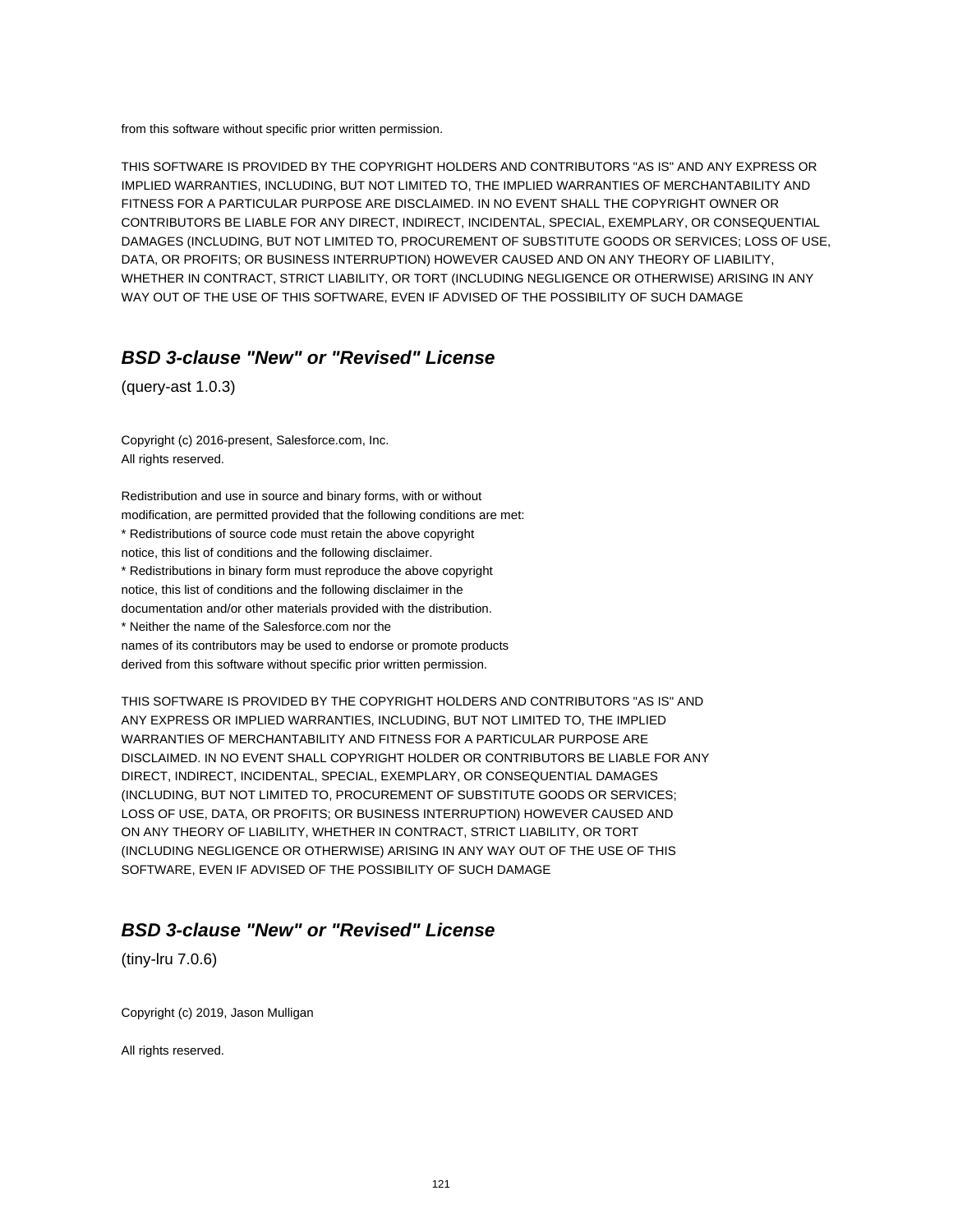Redistribution and use in source and binary forms, with or without modification, are permitted provided that the following conditions are met: \* Redistributions of source code must retain the above copyright notice, this list of conditions and the following disclaimer. \* Redistributions in binary form must reproduce the above copyright notice,

this list of conditions and the following disclaimer in the documentation

and/or other materials provided with the distribution.

\* Neither the name of tiny-lru nor the names of its

contributors may be used to endorse or promote products derived from

this software without specific prior written permission.

THIS SOFTWARE IS PROVIDED BY THE COPYRIGHT HOLDERS AND CONTRIBUTORS "AS IS" AND ANY EXPRESS OR IMPLIED WARRANTIES, INCLUDING, BUT NOT LIMITED TO, THE IMPLIED WARRANTIES OF MERCHANTABILITY AND FITNESS FOR A PARTICULAR PURPOSE ARE DISCLAIMED. IN NO EVENT SHALL THE COPYRIGHT HOLDER OR CONTRIBUTORS BE LIABLE FOR ANY DIRECT, INDIRECT, INCIDENTAL, SPECIAL, EXEMPLARY, OR CONSEQUENTIAL DAMAGES (INCLUDING, BUT NOT LIMITED TO, PROCUREMENT OF SUBSTITUTE GOODS OR SERVICES; LOSS OF USE, DATA, OR PROFITS; OR BUSINESS INTERRUPTION) HOWEVER CAUSED AND ON ANY THEORY OF LIABILITY, WHETHER IN CONTRACT, STRICT LIABILITY, OR TORT (INCLUDING NEGLIGENCE OR OTHERWISE) ARISING IN ANY WAY OUT OF THE USE OF THIS SOFTWARE, EVEN IF ADVISED OF THE POSSIBILITY OF SUCH DAMAGE

## **BSD 3-clause "New" or "Revised" License**

(@hapi/address 2.1.4)

Copyright (c) 2019, Project contributors All rights reserved.

Redistribution and use in source and binary forms, with or without modification, are permitted provided that the following conditions are met:

\* Redistributions of source code must retain the above copyright notice, this list of conditions and the following disclaimer.

\* Redistributions in binary form must reproduce the above copyright notice, this list of conditions and the following disclaimer in the documentation and/or other materials provided with the distribution.

\* The names of any contributors may not be used to endorse or promote products derived from this software without specific prior written permission.

THIS SOFTWARE IS PROVIDED BY THE COPYRIGHT HOLDERS AND CONTRIBUTORS "AS IS" AND ANY EXPRESS OR IMPLIED WARRANTIES, INCLUDING, BUT NOT LIMITED TO, THE IMPLIED WARRANTIES OF MERCHANTABILITY AND FITNESS FOR A PARTICULAR PURPOSE ARE DISCLAIMED. IN NO EVENT SHALL THE COPYRIGHT HOLDERS AND CONTRIBUTORS BE LIABLE FOR ANY DIRECT, INDIRECT, INCIDENTAL, SPECIAL, EXEMPLARY, OR CONSEQUENTIAL DAMAGES (INCLUDING, BUT NOT LIMITED TO, PROCUREMENT OF SUBSTITUTE GOODS OR SERVICES; LOSS OF USE, DATA, OR PROFITS; OR BUSINESS INTERRUPTION) HOWEVER CAUSED AND ON ANY THEORY OF LIABILITY, WHETHER IN CONTRACT, STRICT LIABILITY, OR TORT (INCLUDING NEGLIGENCE OR OTHERWISE) ARISING IN ANY WAY OUT OF THE USE OF THIS SOFTWARE, EVEN IF ADVISED OF THE POSSIBILITY OF SUCH DAMAGE

## **BSD 3-clause "New" or "Revised" License**

(@sideway/address 4.1.0)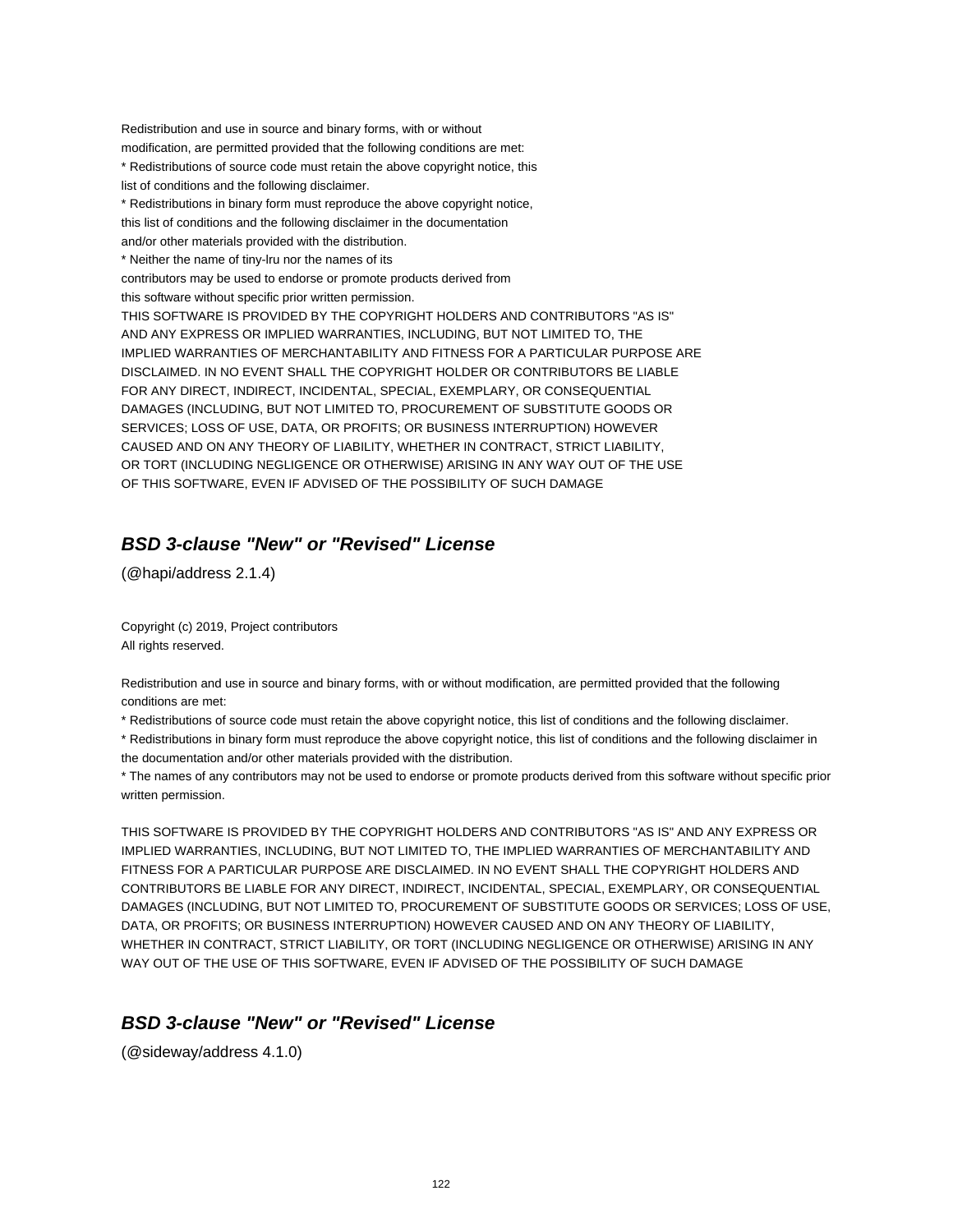Copyright (c) 2019-2020, Sideway, Inc. and Project contributors All rights reserved.

Redistribution and use in source and binary forms, with or without modification, are permitted provided that the following conditions are met:

\* Redistributions of source code must retain the above copyright notice, this list of conditions and the following disclaimer.

\* Redistributions in binary form must reproduce the above copyright notice, this list of conditions and the following disclaimer in the documentation and/or other materials provided with the distribution.

\* The names of any contributors may not be used to endorse or promote products derived from this software without specific prior written permission.

THIS SOFTWARE IS PROVIDED BY THE COPYRIGHT HOLDERS AND CONTRIBUTORS "AS IS" AND ANY EXPRESS OR IMPLIED WARRANTIES, INCLUDING, BUT NOT LIMITED TO, THE IMPLIED WARRANTIES OF MERCHANTABILITY AND FITNESS FOR A PARTICULAR PURPOSE ARE DISCLAIMED. IN NO EVENT SHALL THE COPYRIGHT HOLDERS AND CONTRIBUTORS BE LIABLE FOR ANY DIRECT, INDIRECT, INCIDENTAL, SPECIAL, EXEMPLARY, OR CONSEQUENTIAL DAMAGES (INCLUDING, BUT NOT LIMITED TO, PROCUREMENT OF SUBSTITUTE GOODS OR SERVICES; LOSS OF USE, DATA, OR PROFITS; OR BUSINESS INTERRUPTION) HOWEVER CAUSED AND ON ANY THEORY OF LIABILITY, WHETHER IN CONTRACT, STRICT LIABILITY, OR TORT (INCLUDING NEGLIGENCE OR OTHERWISE) ARISING IN ANY WAY OUT OF THE USE OF THIS SOFTWARE, EVEN IF ADVISED OF THE POSSIBILITY OF SUCH DAMAGE

# **BSD 3-clause "New" or "Revised" License**

(@sideway/formula 3.0.0)

Copyright (c) 2019-2020, Sideway. Inc, and project contributors All rights reserved.

Redistribution and use in source and binary forms, with or without modification, are permitted provided that the following conditions are met:

\* Redistributions of source code must retain the above copyright notice, this list of conditions and the following disclaimer.

\* Redistributions in binary form must reproduce the above copyright notice, this list of conditions and the following disclaimer in the documentation and/or other materials provided with the distribution.

\* The names of any contributors may not be used to endorse or promote products derived from this software without specific prior written permission.

THIS SOFTWARE IS PROVIDED BY THE COPYRIGHT HOLDERS AND CONTRIBUTORS "AS IS" AND ANY EXPRESS OR IMPLIED WARRANTIES, INCLUDING, BUT NOT LIMITED TO, THE IMPLIED WARRANTIES OF MERCHANTABILITY AND FITNESS FOR A PARTICULAR PURPOSE ARE DISCLAIMED. IN NO EVENT SHALL THE COPYRIGHT HOLDERS AND CONTRIBUTORS BE LIABLE FOR ANY DIRECT, INDIRECT, INCIDENTAL, SPECIAL, EXEMPLARY, OR CONSEQUENTIAL DAMAGES (INCLUDING, BUT NOT LIMITED TO, PROCUREMENT OF SUBSTITUTE GOODS OR SERVICES; LOSS OF USE, DATA, OR PROFITS; OR BUSINESS INTERRUPTION) HOWEVER CAUSED AND ON ANY THEORY OF LIABILITY, WHETHER IN CONTRACT, STRICT LIABILITY, OR TORT (INCLUDING NEGLIGENCE OR OTHERWISE) ARISING IN ANY WAY OUT OF THE USE OF THIS SOFTWARE, EVEN IF ADVISED OF THE POSSIBILITY OF SUCH DAMAGE

### **BSD 3-clause "New" or "Revised" License**

(filesize.js 6.1.0)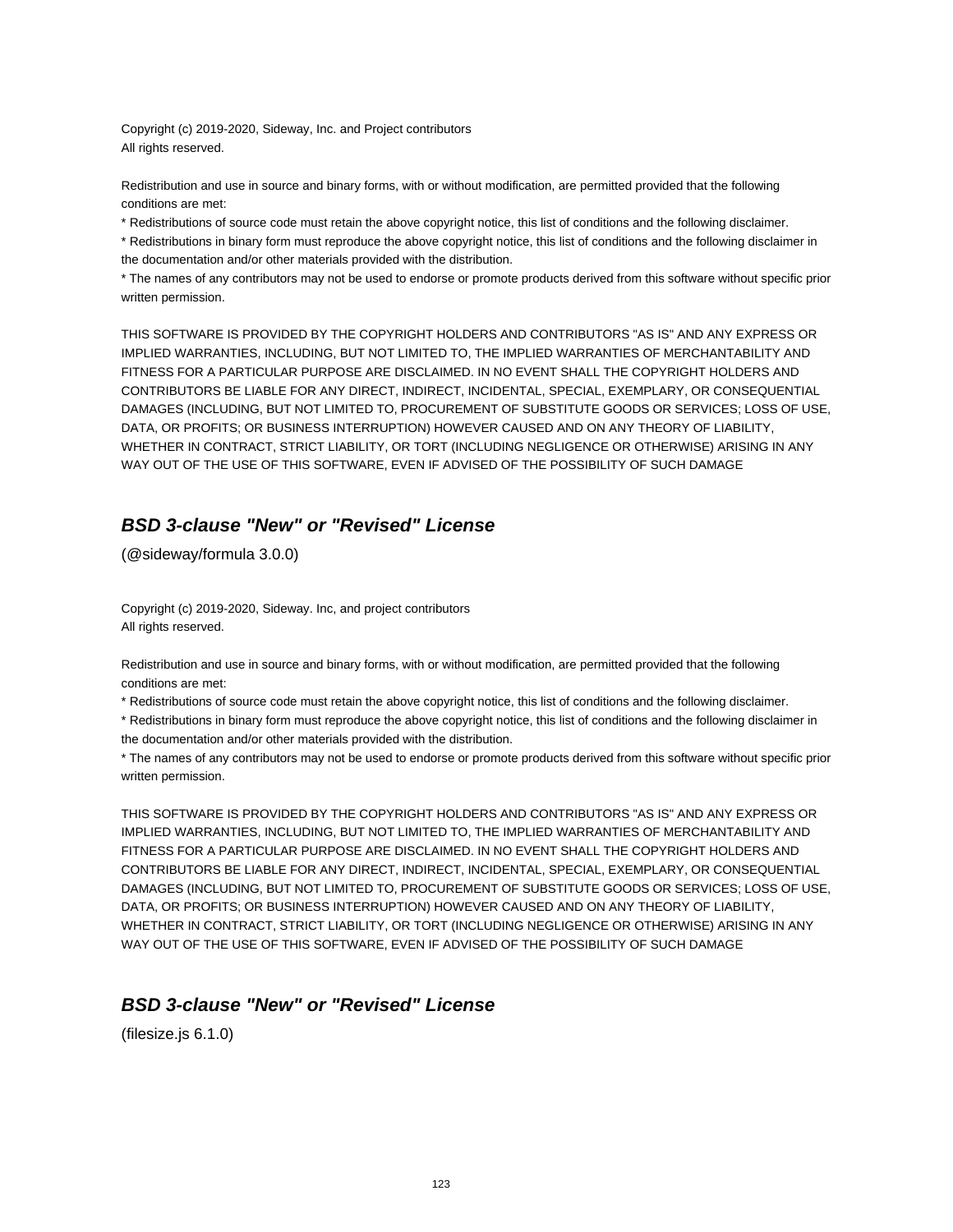Copyright (c) 2020, Jason Mulligan

All rights reserved.

Redistribution and use in source and binary forms, with or without modification, are permitted provided that the following conditions are met: \* Redistributions of source code must retain the above copyright notice, this list of conditions and the following disclaimer. \* Redistributions in binary form must reproduce the above copyright notice, this list of conditions and the following disclaimer in the documentation and/or other materials provided with the distribution. \* Neither the name of filesize nor the names of its contributors may be used to endorse or promote products derived from this software without specific prior written permission. THIS SOFTWARE IS PROVIDED BY THE COPYRIGHT HOLDERS AND CONTRIBUTORS "AS IS" AND ANY EXPRESS OR IMPLIED WARRANTIES, INCLUDING, BUT NOT LIMITED TO, THE IMPLIED WARRANTIES OF MERCHANTABILITY AND FITNESS FOR A PARTICULAR PURPOSE ARE DISCLAIMED. IN NO EVENT SHALL THE COPYRIGHT HOLDER OR CONTRIBUTORS BE LIABLE FOR ANY DIRECT, INDIRECT, INCIDENTAL, SPECIAL, EXEMPLARY, OR CONSEQUENTIAL DAMAGES (INCLUDING, BUT NOT LIMITED TO, PROCUREMENT OF SUBSTITUTE GOODS OR SERVICES; LOSS OF USE, DATA, OR PROFITS; OR BUSINESS INTERRUPTION) HOWEVER CAUSED AND ON ANY THEORY OF LIABILITY, WHETHER IN CONTRACT, STRICT LIABILITY, OR TORT (INCLUDING NEGLIGENCE OR OTHERWISE) ARISING IN ANY WAY OUT OF THE USE OF THIS SOFTWARE, EVEN IF ADVISED OF THE POSSIBILITY OF SUCH DAMAGE

#### **BSD 3-clause "New" or "Revised" License**

(@apollo/protobufjs 1.2.2, @hapi/bourne 1.3.2, @hapi/hoek 8.5.1, @hapi/hoek 9.0.4, @hapi/hoek 9.1.0, @hapi/joi 15.1.1, @hapi/topo 3.1.6, @hapi/topo 5.0.0, @sideway/pinpoint 2.0.0, @sinonjs/commons 1.8.2, cephes 1.2.0, d3-array 2.9.1, d3-axis 1.0.12, d3-color 1.4.1, d3-dispatch 1.0.6, d3-drag 1.2.5, d3-ease 1.0.7, d3-format 1.4.5, d3-hierarchy 1.1.9, d3-interpolate v1.4.0, d3-path 1.0.9, d3-scale 3.2.3, d3-selection 1.4.2, d3-time 1.1.0, d3-time-format 2.3.0, d3-timer v1.0.10, d3-transition v1.3.2, d3-zoom 1.8.3, eslint-plugin-flowtype 5.4.0, esquery 1.4.0, esutils 2.0.2, gajus/table 6.0.7, hoist-non-react-statics v3.3.2, hyperx 2.5.4, istanbul-lib-coverage 3.0.0, istanbul-lib-report 3.0.0, joi v17.4.0, jsdiff 3.5.0, json-schema 0.2.3, light-my-request 4.4.1, qs - QS Querystring v6.10.0, rst-selector-parser 2.2.3, secure-json-parse 2.1.0, source-map 0.7.3)

Copyright (c) , All rights reserved.

Redistribution and use in source and binary forms, with or without modification, are permitted provided that the following conditions are met:

\* Redistributions of source code must retain the above copyright notice, this list of conditions and the following disclaimer.

\* Redistributions in binary form must reproduce the above copyright notice, this list of conditions and the following disclaimer in the documentation and/or other materials provided with the distribution.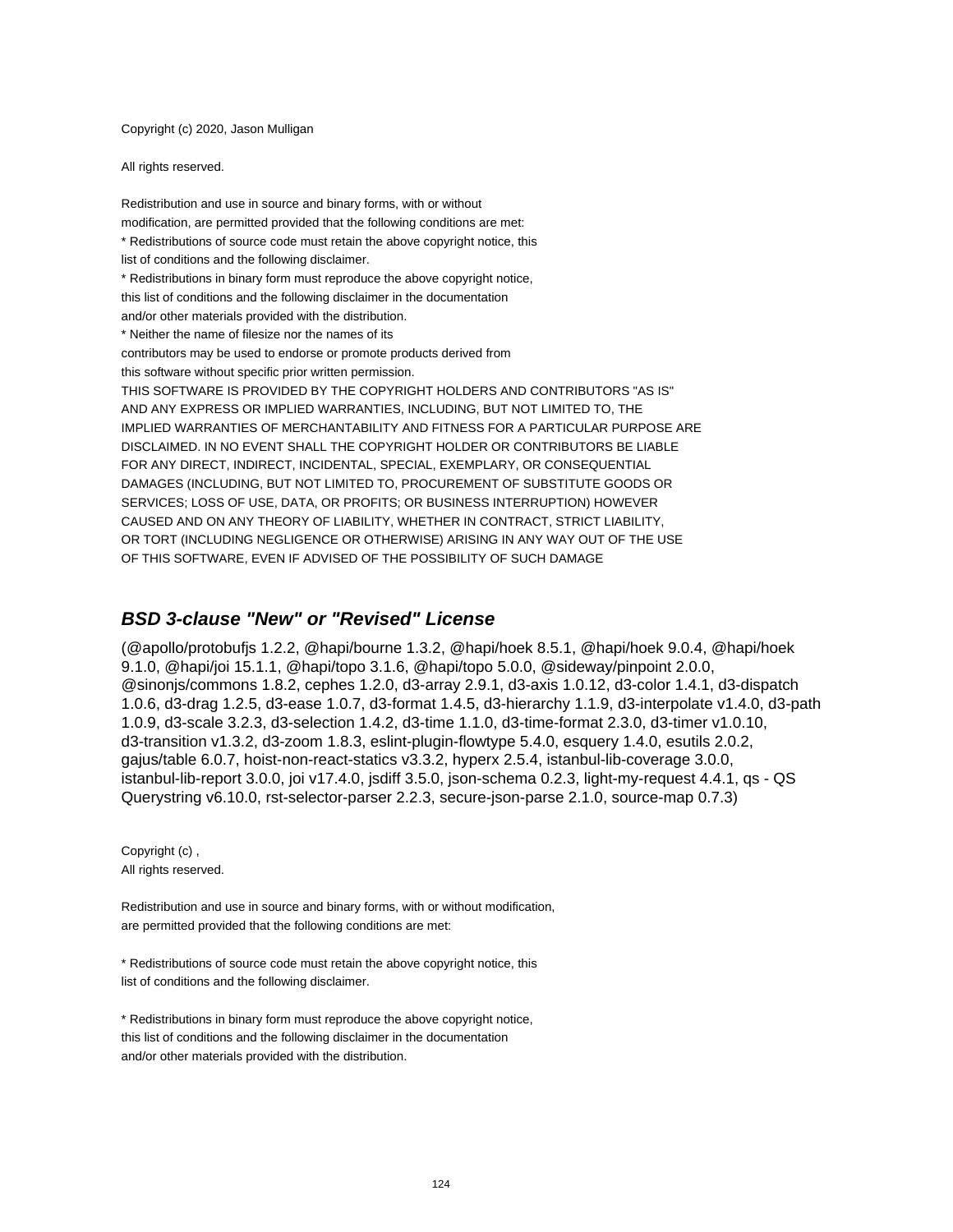\* Neither the name of the nor the names of its contributors may be used to endorse or promote products derived from this software without specific prior written permission.

THIS SOFTWARE IS PROVIDED BY THE COPYRIGHT HOLDERS AND CONTRIBUTORS "AS IS" AND ANY EXPRESS OR IMPLIED WARRANTIES, INCLUDING, BUT NOT LIMITED TO, THE IMPLIED WARRANTIES OF MERCHANTABILITY AND FITNESS FOR A PARTICULAR PURPOSE ARE DISCLAIMED. IN NO EVENT SHALL THE COPYRIGHT OWNER OR CONTRIBUTORS BE LIABLE FOR ANY DIRECT, INDIRECT, INCIDENTAL, SPECIAL, EXEMPLARY, OR CONSEQUENTIAL DAMAGES (INCLUDING, BUT NOT LIMITED TO, PROCUREMENT OF SUBSTITUTE GOODS OR SERVICES; LOSS OF USE, DATA, OR PROFITS; OR BUSINESS INTERRUPTION) HOWEVER CAUSED AND ON ANY THEORY OF LIABILITY, WHETHER IN CONTRACT, STRICT LIABILITY, OR TORT (INCLUDING NEGLIGENCE OR OTHERWISE) ARISING IN ANY WAY OUT OF THE USE OF THIS SOFTWARE, EVEN IF ADVISED OF THE POSSIBILITY OF SUCH DAMAGE.

## **BSD 3-clause "New" or "Revised" License**

(ieee754 v1.1.13, ieee754 v1.2.1)

Copyright 2008 Fair Oaks Labs, Inc.

Redistribution and use in source and binary forms, with or without modification, are permitted provided that the following conditions are met:

1. Redistributions of source code must retain the above copyright notice, this list of conditions and the following disclaimer.

2. Redistributions in binary form must reproduce the above copyright notice, this list of conditions and the following disclaimer in the documentation and/or other materials provided with the distribution.

3. Neither the name of the copyright holder nor the names of its contributors may be used to endorse or promote products derived from this software without specific prior written permission.

THIS SOFTWARE IS PROVIDED BY THE COPYRIGHT HOLDERS AND CONTRIBUTORS "AS IS" AND ANY EXPRESS OR IMPLIED WARRANTIES, INCLUDING, BUT NOT LIMITED TO, THE IMPLIED WARRANTIES OF MERCHANTABILITY AND FITNESS FOR A PARTICULAR PURPOSE ARE DISCLAIMED. IN NO EVENT SHALL THE COPYRIGHT HOLDER OR CONTRIBUTORS BE LIABLE FOR ANY DIRECT, INDIRECT, INCIDENTAL, SPECIAL, EXEMPLARY, OR CONSEQUENTIAL DAMAGES (INCLUDING, BUT NOT LIMITED TO, PROCUREMENT OF SUBSTITUTE GOODS OR SERVICES; LOSS OF USE, DATA, OR PROFITS; OR BUSINESS INTERRUPTION) HOWEVER CAUSED AND ON ANY THEORY OF LIABILITY, WHETHER IN CONTRACT, STRICT LIABILITY, OR TORT (INCLUDING NEGLIGENCE OR OTHERWISE) ARISING IN ANY WAY OUT OF THE USE OF THIS SOFTWARE, EVEN IF ADVISED OF THE POSSIBILITY OF SUCH DAMAGE

## **BSD 3-clause "New" or "Revised" License**

(istanbul-lib-instrument 4.0.3, istanbul-reports 3.0.2)

Copyright 2012-2015 Yahoo! Inc. All rights reserved.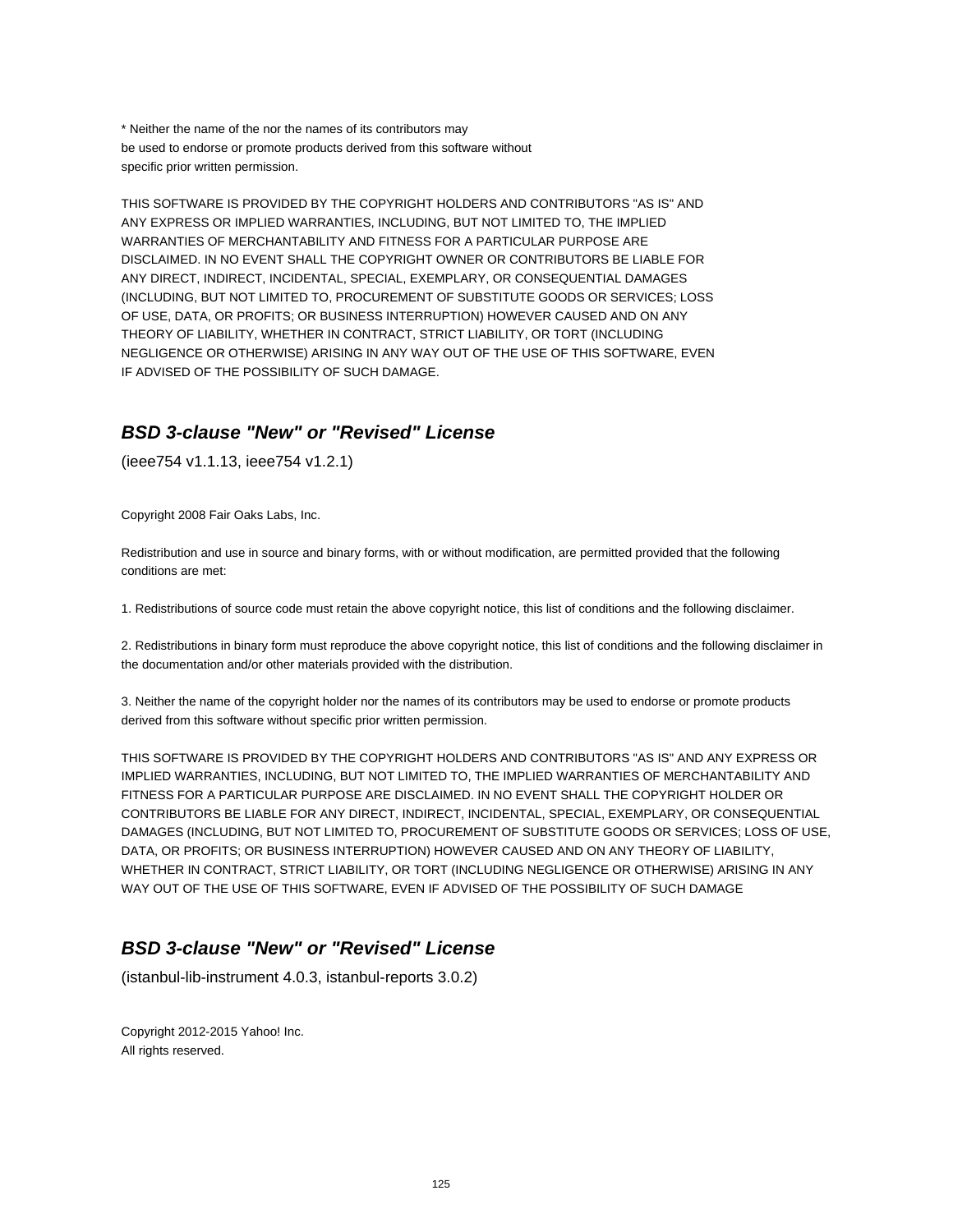Redistribution and use in source and binary forms, with or without modification, are permitted provided that the following conditions are met: \* Redistributions of source code must retain the above copyright notice, this list of conditions and the following disclaimer. \* Redistributions in binary form must reproduce the above copyright notice, this list of conditions and the following disclaimer in the documentation and/or other materials provided with the distribution. \* Neither the name of the Yahoo! Inc. nor the names of its contributors may be used to endorse or promote products derived from this software without specific prior written permission.

THIS SOFTWARE IS PROVIDED BY THE COPYRIGHT HOLDERS AND CONTRIBUTORS "AS IS" AND ANY EXPRESS OR IMPLIED WARRANTIES, INCLUDING, BUT NOT LIMITED TO, THE IMPLIED WARRANTIES OF MERCHANTABILITY AND FITNESS FOR A PARTICULAR PURPOSE ARE DISCLAIMED. IN NO EVENT SHALL YAHOO! INC. BE LIABLE FOR ANY DIRECT, INDIRECT, INCIDENTAL, SPECIAL, EXEMPLARY, OR CONSEQUENTIAL DAMAGES (INCLUDING, BUT NOT LIMITED TO, PROCUREMENT OF SUBSTITUTE GOODS OR SERVICES; LOSS OF USE, DATA, OR PROFITS; OR BUSINESS INTERRUPTION) HOWEVER CAUSED AND ON ANY THEORY OF LIABILITY, WHETHER IN CONTRACT, STRICT LIABILITY, OR TORT (INCLUDING NEGLIGENCE OR OTHERWISE) ARISING IN ANY WAY OUT OF THE USE OF THIS SOFTWARE, EVEN IF ADVISED OF THE POSSIBILITY OF SUCH DAMAGE

## **BSD 3-clause "New" or "Revised" License**

(serialize-javascript 4.0.0, serialize-javascript 5.0.1)

Copyright 2014 Yahoo! Inc. All rights reserved.

Redistribution and use in source and binary forms, with or without modification, are permitted provided that the following conditions are met:

\* Redistributions of source code must retain the above copyright notice, this list of conditions and the following disclaimer.

\* Redistributions in binary form must reproduce the above copyright notice, this list of conditions and the following disclaimer in the documentation and/or other materials provided with the distribution.

\* Neither the name of the Yahoo! Inc. nor the names of its contributors may be used to endorse or promote products derived from this software without specific prior written permission.

THIS SOFTWARE IS PROVIDED BY THE COPYRIGHT HOLDERS AND CONTRIBUTORS "AS IS" AND ANY EXPRESS OR IMPLIED WARRANTIES, INCLUDING, BUT NOT LIMITED TO, THE IMPLIED WARRANTIES OF MERCHANTABILITY AND FITNESS FOR A PARTICULAR PURPOSE ARE DISCLAIMED. IN NO EVENT SHALL YAHOO! INC. BE LIABLE FOR ANY DIRECT, INDIRECT, INCIDENTAL, SPECIAL, EXEMPLARY, OR CONSEQUENTIAL DAMAGES (INCLUDING, BUT NOT LIMITED TO, PROCUREMENT OF SUBSTITUTE GOODS OR SERVICES; LOSS OF USE, DATA, OR PROFITS; OR BUSINESS INTERRUPTION) HOWEVER CAUSED AND ON ANY THEORY OF LIABILITY, WHETHER IN CONTRACT, STRICT LIABILITY, OR TORT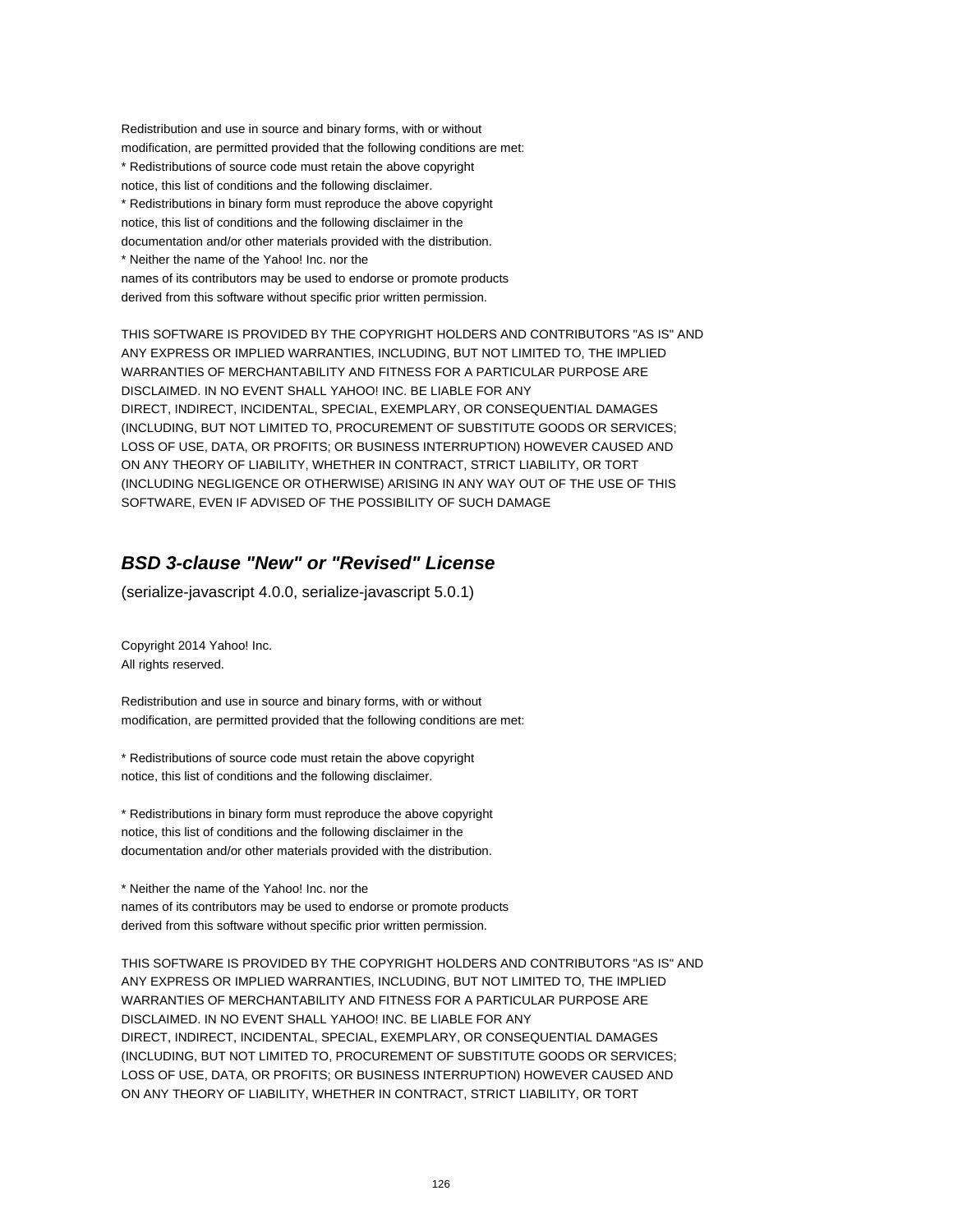(INCLUDING NEGLIGENCE OR OTHERWISE) ARISING IN ANY WAY OUT OF THE USE OF THIS SOFTWARE, EVEN IF ADVISED OF THE POSSIBILITY OF SUCH DAMAGE

#### **BSD 3-clause "New" or "Revised" License**

(istanbul-lib-source-maps 4.0.0)

Copyright 2015 Yahoo! Inc. All rights reserved.

Redistribution and use in source and binary forms, with or without modification, are permitted provided that the following conditions are met: \* Redistributions of source code must retain the above copyright notice, this list of conditions and the following disclaimer. \* Redistributions in binary form must reproduce the above copyright notice, this list of conditions and the following disclaimer in the documentation and/or other materials provided with the distribution. \* Neither the name of the Yahoo! Inc. nor the names of its contributors may be used to endorse or promote products derived from this software without specific prior written permission.

THIS SOFTWARE IS PROVIDED BY THE COPYRIGHT HOLDERS AND CONTRIBUTORS "AS IS" AND ANY EXPRESS OR IMPLIED WARRANTIES, INCLUDING, BUT NOT LIMITED TO, THE IMPLIED WARRANTIES OF MERCHANTABILITY AND FITNESS FOR A PARTICULAR PURPOSE ARE DISCLAIMED. IN NO EVENT SHALL YAHOO! INC. BE LIABLE FOR ANY DIRECT, INDIRECT, INCIDENTAL, SPECIAL, EXEMPLARY, OR CONSEQUENTIAL DAMAGES (INCLUDING, BUT NOT LIMITED TO, PROCUREMENT OF SUBSTITUTE GOODS OR SERVICES; LOSS OF USE, DATA, OR PROFITS; OR BUSINESS INTERRUPTION) HOWEVER CAUSED AND ON ANY THEORY OF LIABILITY, WHETHER IN CONTRACT, STRICT LIABILITY, OR TORT (INCLUDING NEGLIGENCE OR OTHERWISE) ARISING IN ANY WAY OUT OF THE USE OF THIS SOFTWARE, EVEN IF ADVISED OF THE POSSIBILITY OF SUCH DAMAGE

# **BSD 3-clause "New" or "Revised" License**

(source-map 0.5.7, source-map 0.6.1)

License: BSD-3-clause

Files: debian/\* Copyright: 2014 Leo Iannacone License: BSD-3-clause

License: BSD-3-clause

Redistribution and use in source and binary forms, with or without modification, are permitted provided that the following conditions are met:

1. Redistributions of source code must retain the above copyright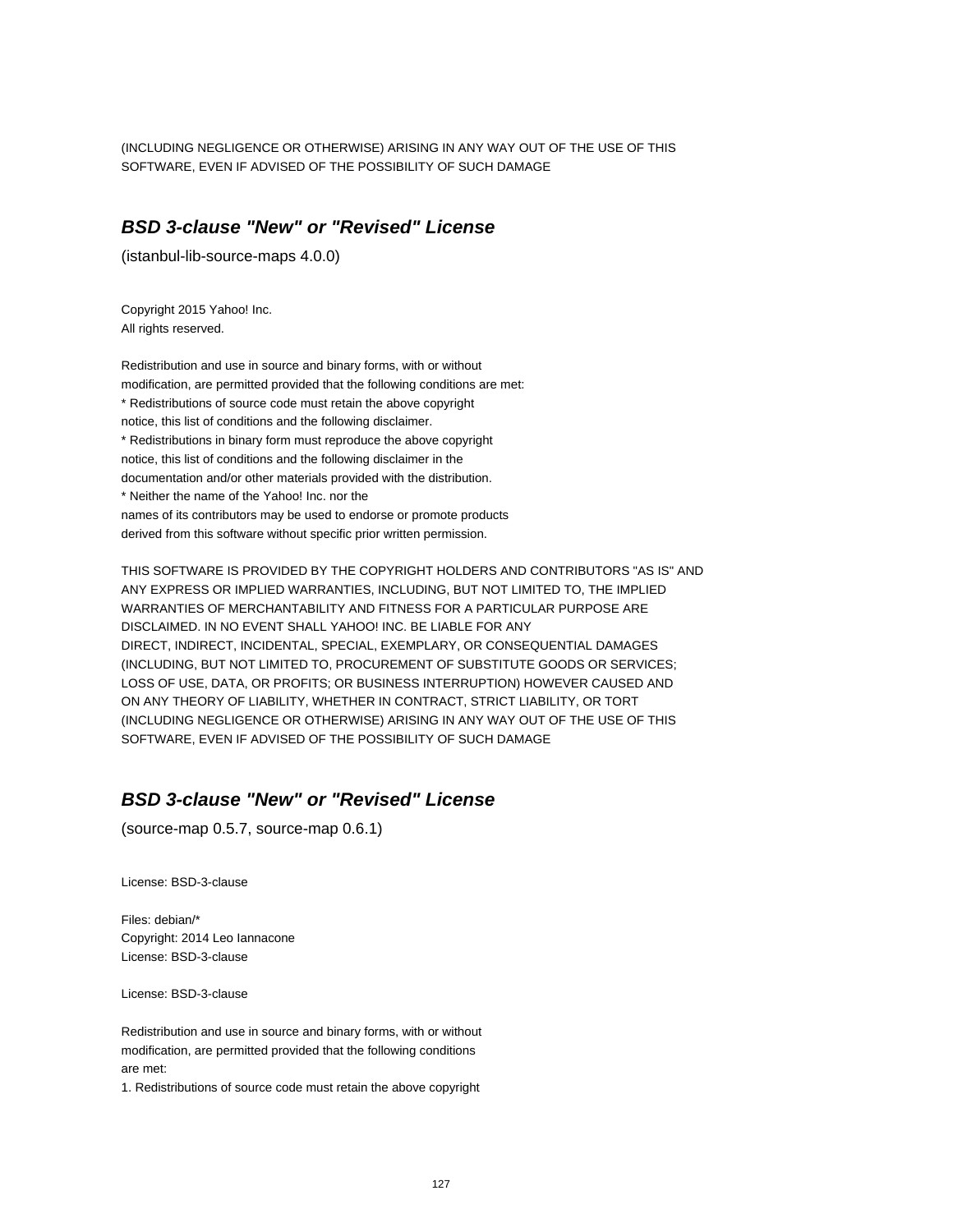notice, this list of conditions and the following disclaimer. 2. Redistributions in binary form must reproduce the above copyright notice, this list of conditions and the following disclaimer in the documentation and/or other materials provided with the distribution. 3. Neither the name of the University nor the names of its contributors may be used to endorse or promote products derived from this software without specific prior written permission.

THIS SOFTWARE IS PROVIDED BY THE COPYRIGHT HOLDERS AND CONTRIBUTORS ``AS IS'' AND ANY EXPRESS OR IMPLIED WARRANTIES, INCLUDING, BUT NOT LIMITED TO, THE IMPLIED WARRANTIES OF MERCHANTABILITY AND FITNESS FOR A PARTICULAR PURPOSE ARE DISCLAIMED. IN NO EVENT SHALL THE HOLDERS OR CONTRIBUTORS BE LIABLE FOR ANY DIRECT, INDIRECT, INCIDENTAL, SPECIAL, EXEMPLARY, OR CONSEQUENTIAL DAMAGES (INCLUDING, BUT NOT LIMITED TO, PROCUREMENT OF SUBSTITUTE GOODS OR SERVICES; LOSS OF USE, DATA, OR PROFITS; OR BUSINESS INTERRUPTION) HOWEVER CAUSED AND ON ANY THEORY OF LIABILITY, WHETHER IN CONTRACT, STRICT LIABILITY, OR TORT (INCLUDING NEGLIGENCE OR OTHERWISE) ARISING IN ANY WAY OUT OF THE USE OF THIS SOFTWARE, EVEN IF ADVISED OF THE POSSIBILITY OF SUCH DAMAGE

### **BSD 3-clause "New" or "Revised" License**

(abab 2.0.5)

.

.

.

License: BSD-3-Clause

Redistribution and use in source and binary forms, with or without modification, are permitted provided that the following conditions are met:

1. Redistributions of source code must retain the above copyright notice,

this list of conditions and the following disclaimer.

2. Redistributions in binary form must reproduce the above copyright notice, this list of conditions and the following disclaimer in the documentation and/or other materials provided with the distribution.

3. Neither the name of the copyright holder nor the names of its contributors may be used to endorse or promote products derived from this software without specific prior written permission.

THIS SOFTWARE IS PROVIDED BY THE COPYRIGHT HOLDERS AND CONTRIBUTORS "AS IS" AND ANY EXPRESS OR IMPLIED WARRANTIES, INCLUDING, BUT NOT LIMITED TO, THE IMPLIED WARRANTIES OF MERCHANTABILITY AND FITNESS FOR A PARTICULAR PURPOSE ARE DISCLAIMED. IN NO EVENT SHALL THE COPYRIGHT HOLDER OR CONTRIBUTORS BE LIABLE FOR ANY DIRECT, INDIRECT, INCIDENTAL, SPECIAL, EXEMPLARY, OR CONSEQUENTIAL DAMAGES (INCLUDING, BUT NOT LIMITED TO, PROCUREMENT OF SUBSTITUTE GOODS OR SERVICES; LOSS OF USE, DATA, OR PROFITS; OR BUSINESS INTERRUPTION) HOWEVER CAUSED AND ON ANY THEORY OF LIABILITY, WHETHER IN CONTRACT, STRICT LIABILITY, OR TORT (INCLUDING NEGLIGENCE OR OTHERWISE) ARISING IN ANY WAY OUT OF THE USE OF THIS SOFTWARE, EVEN IF ADVISED OF THE POSSIBILITY OF SUCH DAMAGE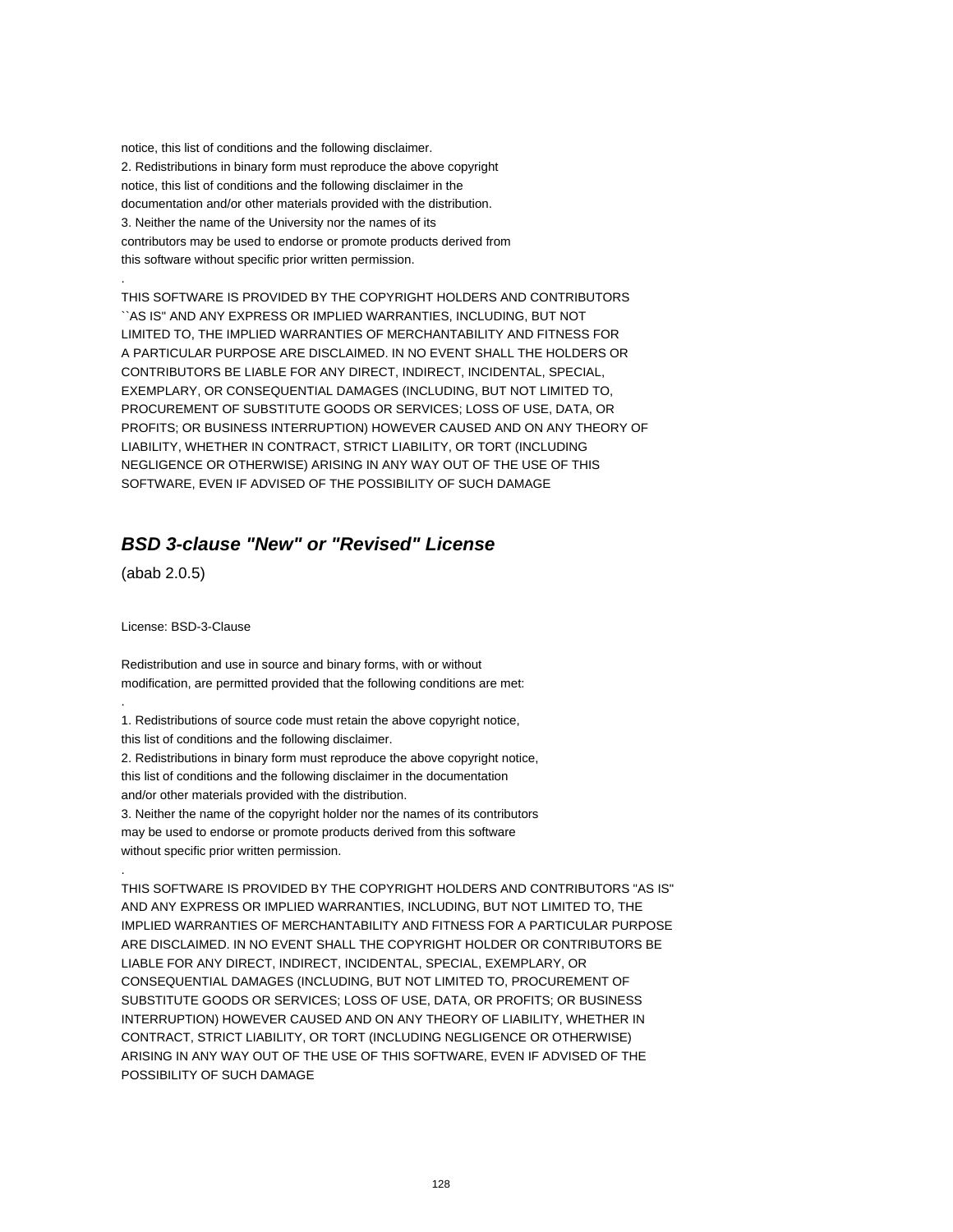### **BSD 3-clause "New" or "Revised" License**

(bcrypt-pbkdf 1.0.2)

Redistribution and use in source and binary forms, with or without modification, are permitted provided that the following conditions are met:

1. Redistributions of source code must retain the above copyright notice, this list of conditions and the following disclaimer. 2. Redistributions in binary form must reproduce the above copyright notice, this list of conditions and the following disclaimer in the documentation and/or other materials provided with the distribution. 3. The name of the author may not be used to endorse or promote products derived from this software without specific prior written permission.

THIS SOFTWARE IS PROVIDED BY THE AUTHOR ``AS IS'' AND ANY EXPRESS OR IMPLIED WARRANTIES, INCLUDING, BUT NOT LIMITED TO, THE IMPLIED WARRANTIES OF MERCHANTABILITY AND FITNESS FOR A PARTICULAR PURPOSE ARE DISCLAIMED. IN NO EVENT SHALL THE AUTHOR BE LIABLE FOR ANY DIRECT, INDIRECT, INCIDENTAL, SPECIAL, EXEMPLARY, OR CONSEQUENTIAL DAMAGES (INCLUDING, BUT NOT LIMITED TO, PROCUREMENT OF SUBSTITUTE GOODS OR SERVICES; LOSS OF USE, DATA, OR PROFITS; OR BUSINESS INTERRUPTION) HOWEVER CAUSED AND ON ANY THEORY OF LIABILITY, WHETHER IN CONTRACT, STRICT LIABILITY, OR TORT (INCLUDING NEGLIGENCE OR OTHERWISE) ARISING IN ANY WAY OUT OF THE USE OF THIS SOFTWARE, EVEN IF ADVISED OF THE POSSIBILITY OF SUCH DAMAGE

### **BSD 3-clause "New" or "Revised" License**

(coreyti's showdown 1.9.1)

Showdown Copyright (c) 2007, John Fraser

All rights reserved.

Original Markdown copyright (c) 2004, John Gruber

All rights reserved.

Redistribution and use in source and binary forms, with or without modification, are permitted provided that the following conditions are met:

\* Redistributions of source code must retain the above copyright notice, this list of conditions and the following disclaimer.

\* Redistributions in binary form must reproduce the above copyright notice, this list of conditions and the following disclaimer in the documentation and/or other materials provided with the distribution.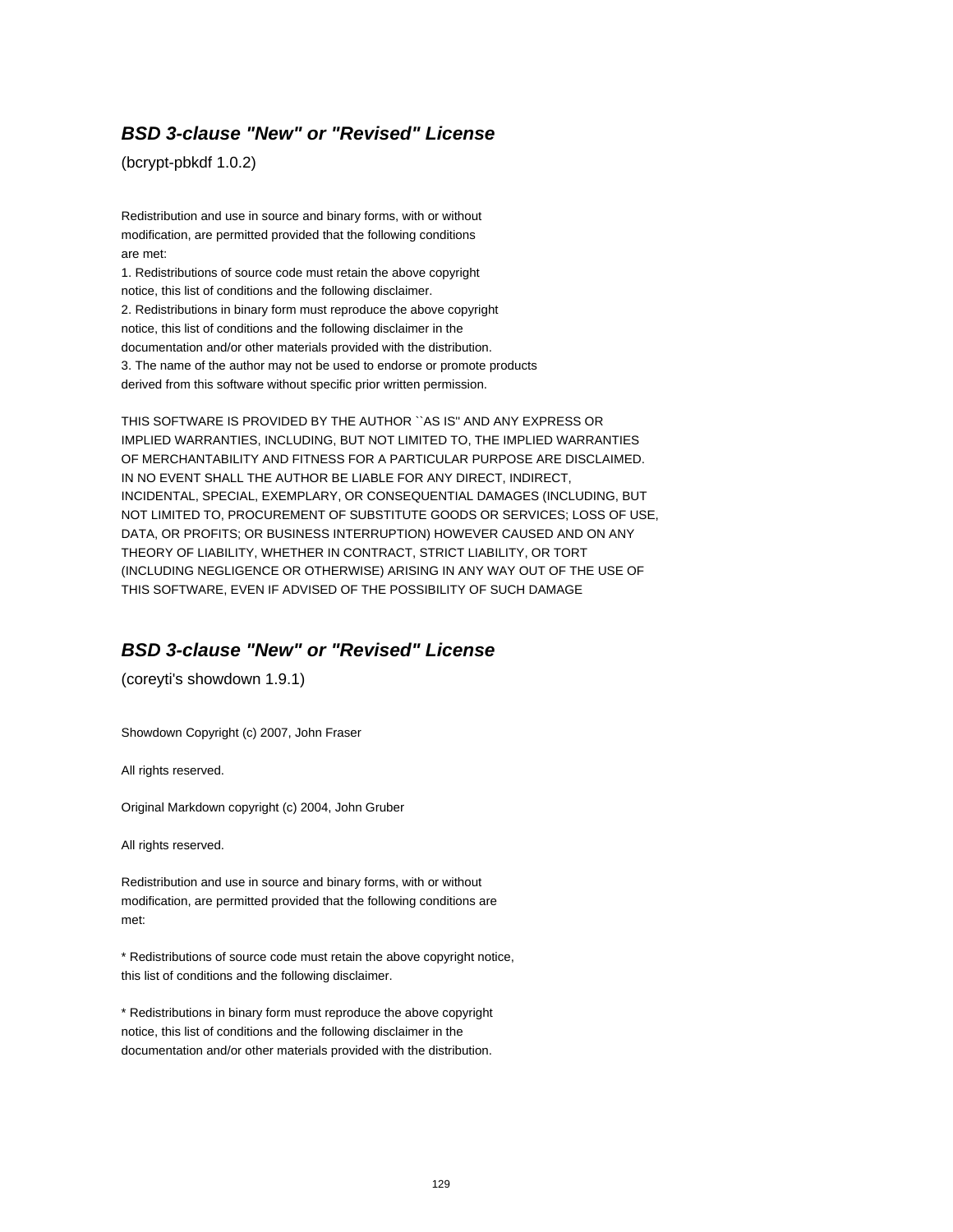\* Neither the name "Markdown" nor the names of its contributors may be used to endorse or promote products derived from this software without specific prior written permission.

This software is provided by the copyright holders and contributors "as is" and any express or implied warranties, including, but not limited to, the implied warranties of merchantability and fitness for a particular purpose are disclaimed. In no event shall the copyright owner or contributors be liable for any direct, indirect, incidental, special, exemplary, or consequential damages (including, but not limited to, procurement of substitute goods or services; loss of use, data, or profits; or business interruption) however caused and on any theory of liability, whether in contract, strict liability, or tort (including negligence or otherwise) arising in any way out of the use of this software, even if advised of the possibility of such damage

### **BSD 3-clause "New" or "Revised" License**

(d3-shape v1.3.7)

Upstream-Contact: https://github.com/d3/d3-shape/issues Source: https://d3js.org/d3-shape/

Files: \* Copyright: 2010-2015 Mike Bostock License: BSD-3-Clause

Files: debian/\* Copyright: 2017 Pirate Praveen License: BSD-3-Clause

License: BSD-3-Clause

.

Redistribution and use in source and binary forms, with or without modification, are permitted provided that the following conditions are met:

1. Redistributions of source code must retain the above copyright notice, this list of conditions and the following disclaimer. 2. Redistributions in binary form must reproduce the above copyright notice, this list of conditions and the following disclaimer in the documentation and/or other materials provided with the distribution. 3. Neither the name of the University nor the names of its contributors may be used to endorse or promote products derived from this software without specific prior written permission.

THIS SOFTWARE IS PROVIDED BY THE COPYRIGHT HOLDERS AND CONTRIBUTORS ``AS IS'' AND ANY EXPRESS OR IMPLIED WARRANTIES, INCLUDING, BUT NOT LIMITED TO, THE IMPLIED WARRANTIES OF MERCHANTABILITY AND FITNESS FOR A PARTICULAR PURPOSE ARE DISCLAIMED. IN NO EVENT SHALL THE HOLDERS OR CONTRIBUTORS BE LIABLE FOR ANY DIRECT, INDIRECT, INCIDENTAL, SPECIAL, EXEMPLARY, OR CONSEQUENTIAL DAMAGES (INCLUDING, BUT NOT LIMITED TO,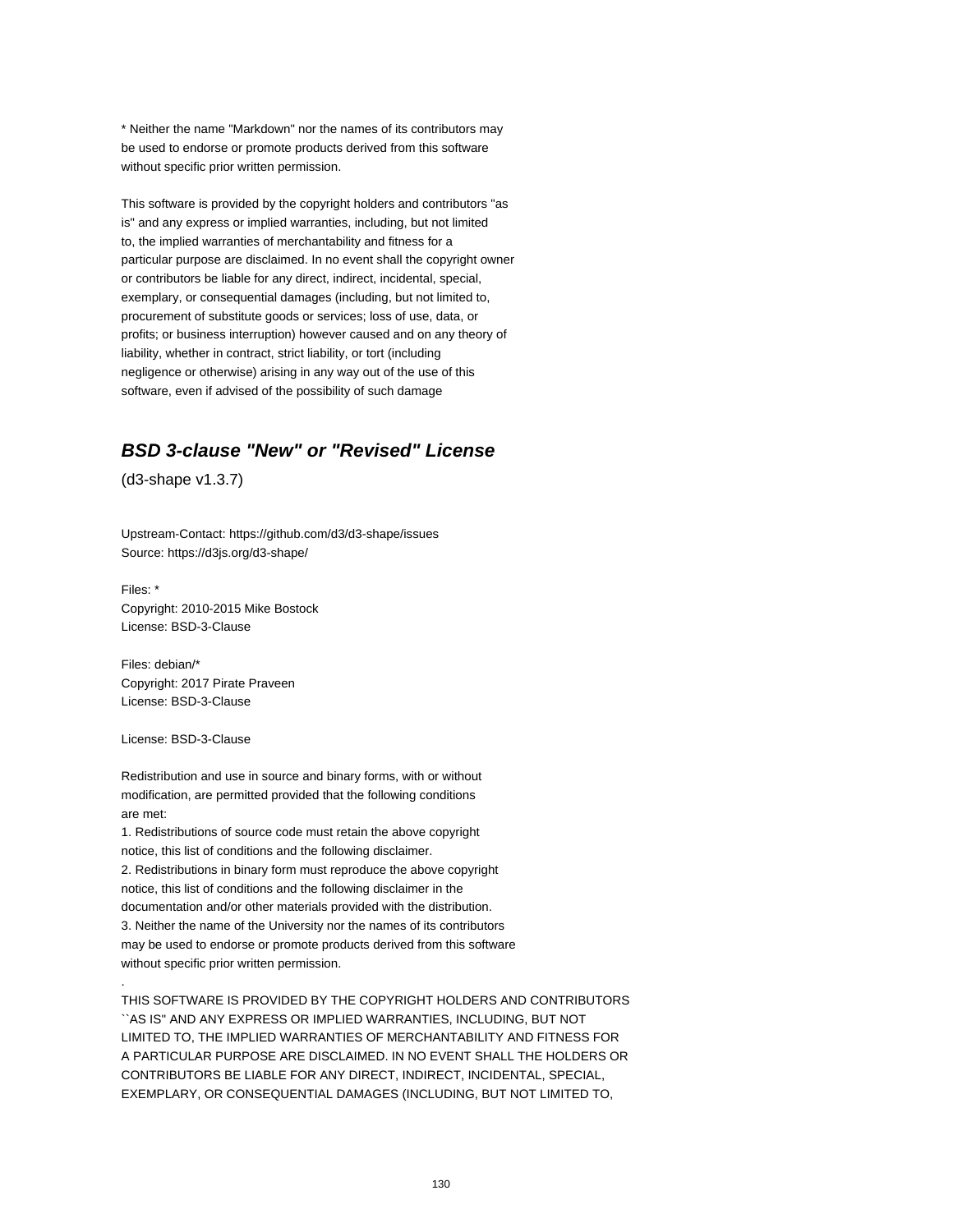PROCUREMENT OF SUBSTITUTE GOODS OR SERVICES; LOSS OF USE, DATA, OR PROFITS; OR BUSINESS INTERRUPTION) HOWEVER CAUSED AND ON ANY THEORY OF LIABILITY, WHETHER IN CONTRACT, STRICT LIABILITY, OR TORT (INCLUDING NEGLIGENCE OR OTHERWISE) ARISING IN ANY WAY OUT OF THE USE OF THIS SOFTWARE, EVEN IF ADVISED OF THE POSSIBILITY OF SUCH DAMAGE

### **BSD 3-clause "New" or "Revised" License**

(duplexer3 0.1.4)

Upstream-Contact: https://github.com/floatdrop/duplexer3/issues Source: https://github.com/floatdrop/duplexer3

Files: \* Copyright: 2017 Conrad Pankoff (http://www.fknsrs.biz/) License: BSD-3-Clause

Files: debian/\* Copyright: 2017 Tushar Agey License: BSD-3-Clause

License: BSD-3-clause

.

Redistribution and use in source and binary forms, with or without modification, are permitted provided that the following conditions are met:

1. Redistributions of source code must retain the above copyright notice, this list of conditions and the following disclaimer. 2. Redistributions in binary form must reproduce the above copyright notice, this list of conditions and the following disclaimer in the documentation and/or other materials provided with the distribution. 3. Neither the name of the University nor the names of its contributors may be used to endorse or promote products derived from this software without specific prior written permission.

THIS SOFTWARE IS PROVIDED BY THE COPYRIGHT HOLDERS AND CONTRIBUTORS ``AS IS'' AND ANY EXPRESS OR IMPLIED WARRANTIES, INCLUDING, BUT NOT LIMITED TO, THE IMPLIED WARRANTIES OF MERCHANTABILITY AND FITNESS FOR A PARTICULAR PURPOSE ARE DISCLAIMED. IN NO EVENT SHALL THE HOLDERS OR CONTRIBUTORS BE LIABLE FOR ANY DIRECT, INDIRECT, INCIDENTAL, SPECIAL, EXEMPLARY, OR CONSEQUENTIAL DAMAGES (INCLUDING, BUT NOT LIMITED TO, PROCUREMENT OF SUBSTITUTE GOODS OR SERVICES; LOSS OF USE, DATA, OR PROFITS; OR BUSINESS INTERRUPTION) HOWEVER CAUSED AND ON ANY THEORY OF LIABILITY, WHETHER IN CONTRACT, STRICT LIABILITY, OR TORT (INCLUDING NEGLIGENCE OR OTHERWISE) ARISING IN ANY WAY OUT OF THE USE OF THIS SOFTWARE, EVEN IF ADVISED OF THE POSSIBILITY OF SUCH DAMAGE

#### **BSD Zero Clause License**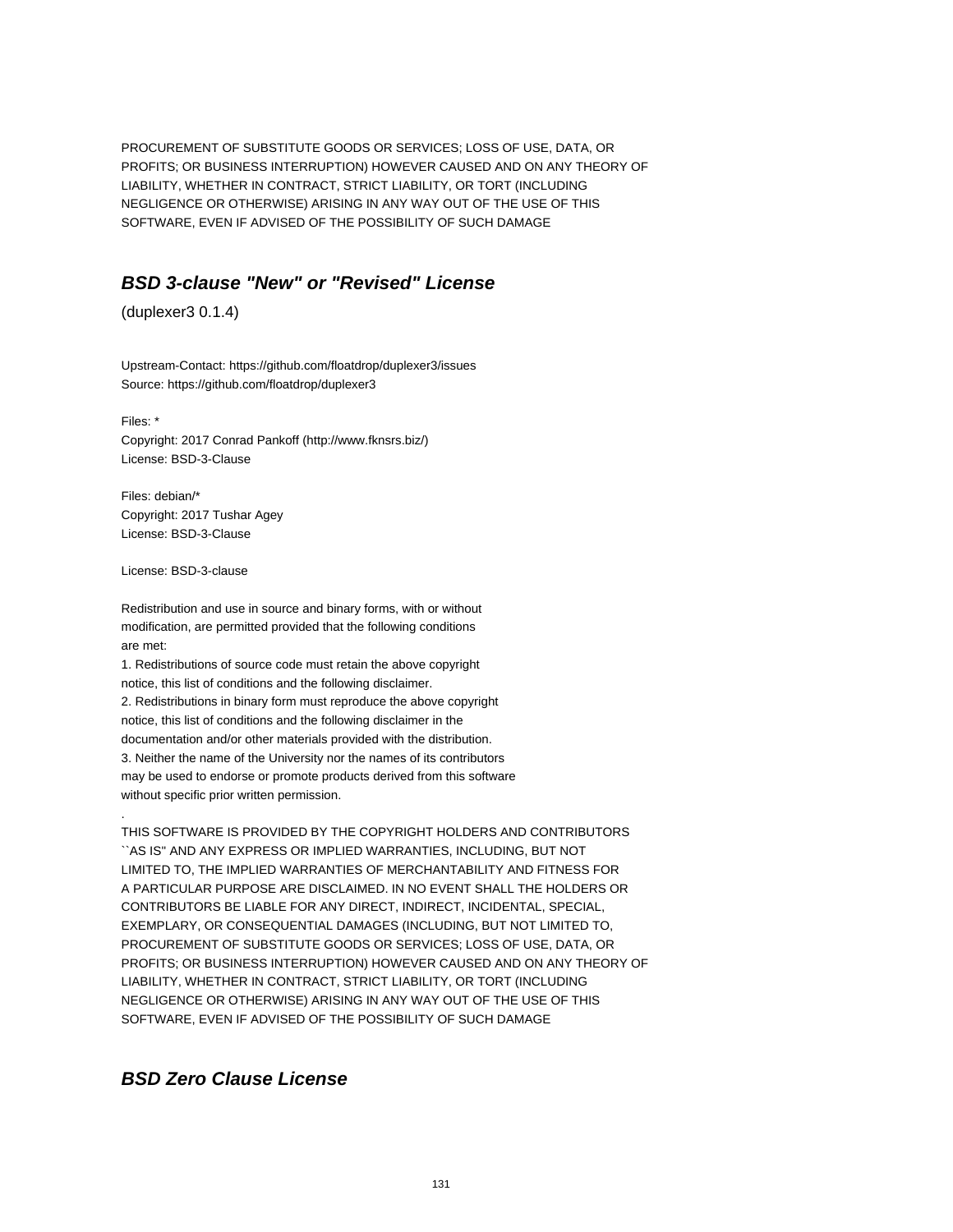(tslib 1.13.0, tslib 1.14.1, tslib 2.0.3, tslib 2.1.0, tslib 2.2.0)

BSD Zero Clause License

=======================

Copyright (C) 2006 by Rob Landley

Permission to use, copy, modify, and/or distribute this software for any purpose with or without fee is hereby granted.

THE SOFTWARE IS PROVIDED "AS IS" AND THE AUTHOR DISCLAIMS ALL WARRANTIES WITH REGARD TO THIS SOFTWARE INCLUDING ALL IMPLIED WARRANTIES OF MERCHANTABILITY AND FITNESS. IN NO EVENT SHALL THE AUTHOR BE LIABLE FOR ANY SPECIAL, DIRECT, INDIRECT, OR CONSEQUENTIAL DAMAGES OR ANY DAMAGES WHATSOEVER RESULTING FROM LOSS OF USE, DATA OR PROFITS, WHETHER IN AN ACTION OF CONTRACT, NEGLIGENCE OR OTHER TORTIOUS ACTION, ARISING OUT OF OR IN CONNECTION WITH THE USE OR PERFORMANCE OF THIS SOFTWARE.

#### **Creative Commons Attribution 3.0**

(spdx-exceptions 2.3.0)

Creative Commons Attribution 3.0 Unported ========================

CREATIVE COMMONS CORPORATION IS NOT A LAW FIRM AND DOES NOT PROVIDE LEGAL SERVICES. DISTRIBUTION OF THIS LICENSE DOES NOT CREATE AN ATTORNEY-CLIENT RELATIONSHIP. CREATIVE COMMONS PROVIDES THIS INFORMATION ON AN "AS-IS" BASIS. CREATIVE COMMONS MAKES NO WARRANTIES REGARDING THE INFORMATION PROVIDED, AND DISCLAIMS LIABILITY FOR DAMAGES RESULTING FROM ITS USE.

#### License

THE WORK (AS DEFINED BELOW) IS PROVIDED UNDER THE TERMS OF THIS CREATIVE COMMONS PUBLIC LICENSE ("CCPL" OR "LICENSE"). THE WORK IS PROTECTED BY COPYRIGHT AND/OR OTHER APPLICABLE LAW. ANY USE OF THE WORK OTHER THAN AS AUTHORIZED UNDER THIS LICENSE OR COPYRIGHT LAW IS PROHIBITED.

BY EXERCISING ANY RIGHTS TO THE WORK PROVIDED HERE, YOU ACCEPT AND AGREE TO BE BOUND BY THE TERMS OF THIS LICENSE. TO THE EXTENT THIS LICENSE MAY BE CONSIDERED TO BE A CONTRACT, THE LICENSOR GRANTS YOU THE RIGHTS CONTAINED HERE IN CONSIDERATION OF YOUR ACCEPTANCE OF SUCH TERMS AND CONDITIONS.

1. Definitions

a. "Adaptation" means a work based upon the Work, or upon the Work and other pre-existing works, such as a translation, adaptation, derivative work, arrangement of music or other alterations of a literary or artistic work, or phonogram or performance and includes cinematographic adaptations or any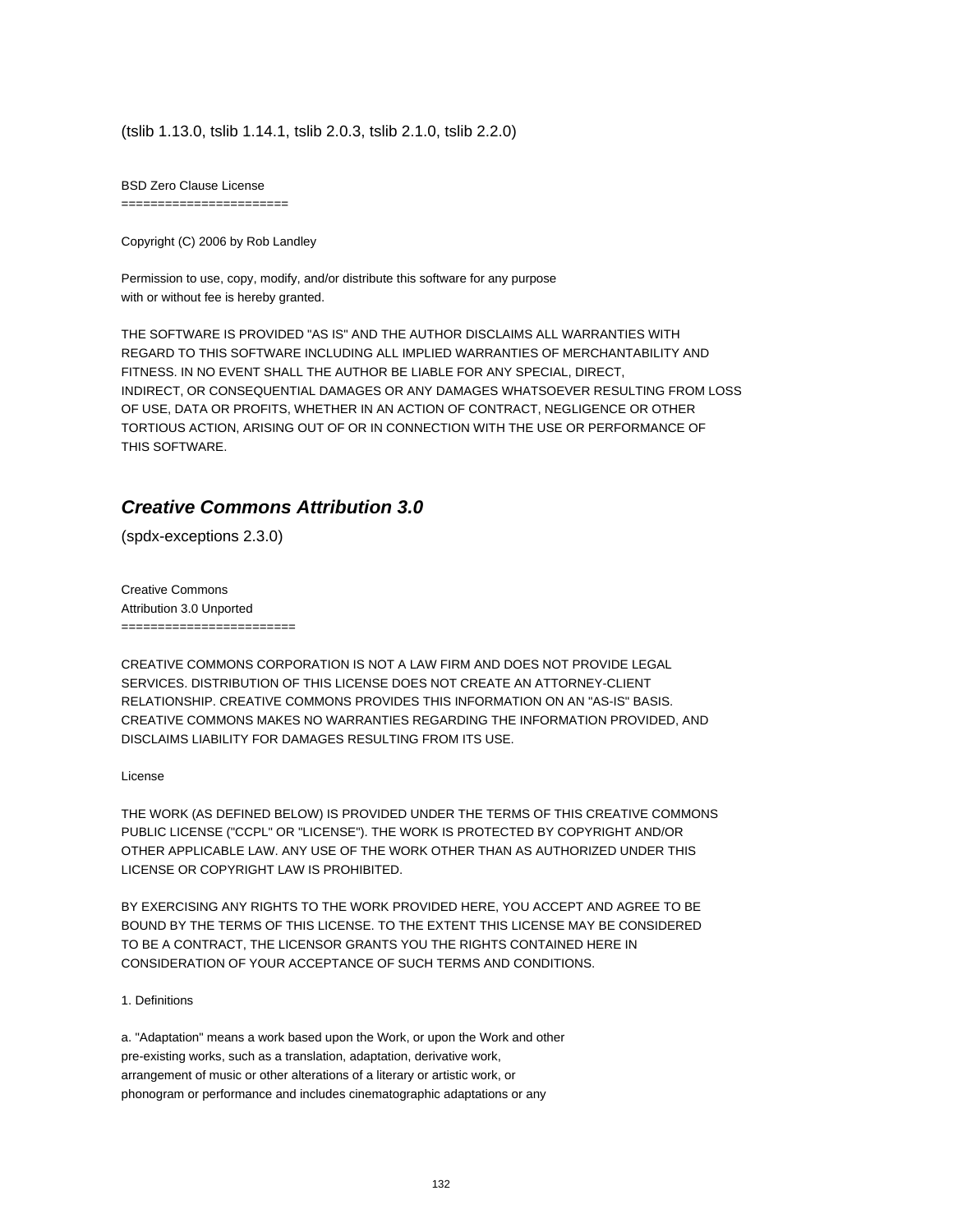other form in which the Work may be recast, transformed, or adapted including in any form recognizably derived from the original, except that a work that constitutes a Collection will not be considered an Adaptation for the purpose of this License. For the avoidance of doubt, where the Work is a musical work, performance or phonogram, the synchronization of the Work in timed-relation with a moving image ("synching") will be considered an Adaptation for the purpose of this License.

b. "Collection" means a collection of literary or artistic works, such as encyclopedias and anthologies, or performances, phonograms or broadcasts, or other works or subject matter other than works listed in Section 1(f) below, which, by reason of the selection and arrangement of their contents, constitute intellectual creations, in which the Work is included in its entirety in unmodified form along with one or more other contributions, each constituting separate and independent works in themselves, which together are assembled into a collective whole. A work that constitutes a Collection will not be considered an Adaptation (as defined above) for the purposes of this License.

c. "Distribute" means to make available to the public the original and copies of the Work or Adaptation, as appropriate, through sale or other transfer of ownership.

d. "Licensor" means the individual, individuals, entity or entities that offer(s) the Work under the terms of this License.

e. "Original Author" means, in the case of a literary or artistic work, the individual, individuals, entity or entities who created the Work or if no individual or entity can be identified, the publisher; and in addition (i) in the case of a performance the actors, singers, musicians, dancers, and other persons who act, sing, deliver, declaim, play in, interpret or otherwise perform literary or artistic works or expressions of folklore; (ii) in the case of a phonogram the producer being the person or legal entity who first fixes the sounds of a performance or other sounds; and, (iii) in the case of broadcasts, the organization that transmits the broadcast.

f. "Work" means the literary and/or artistic work offered under the terms of this License including without limitation any production in the literary, scientific and artistic domain, whatever may be the mode or form of its expression including digital form, such as a book, pamphlet and other writing; a lecture, address, sermon or other work of the same nature; a dramatic or dramatico-musical work; a choreographic work or entertainment in dumb show; a musical composition with or without words; a cinematographic work to which are assimilated works expressed by a process analogous to cinematography; a work of drawing, painting, architecture, sculpture, engraving or lithography; a photographic work to which are assimilated works expressed by a process analogous to photography; a work of applied art; an illustration, map, plan, sketch or three-dimensional work relative to geography, topography, architecture or science; a performance; a broadcast; a phonogram; a compilation of data to the extent it is protected as a copyrightable work; or a work performed by a variety or circus performer to the extent it is not otherwise considered a literary or artistic work.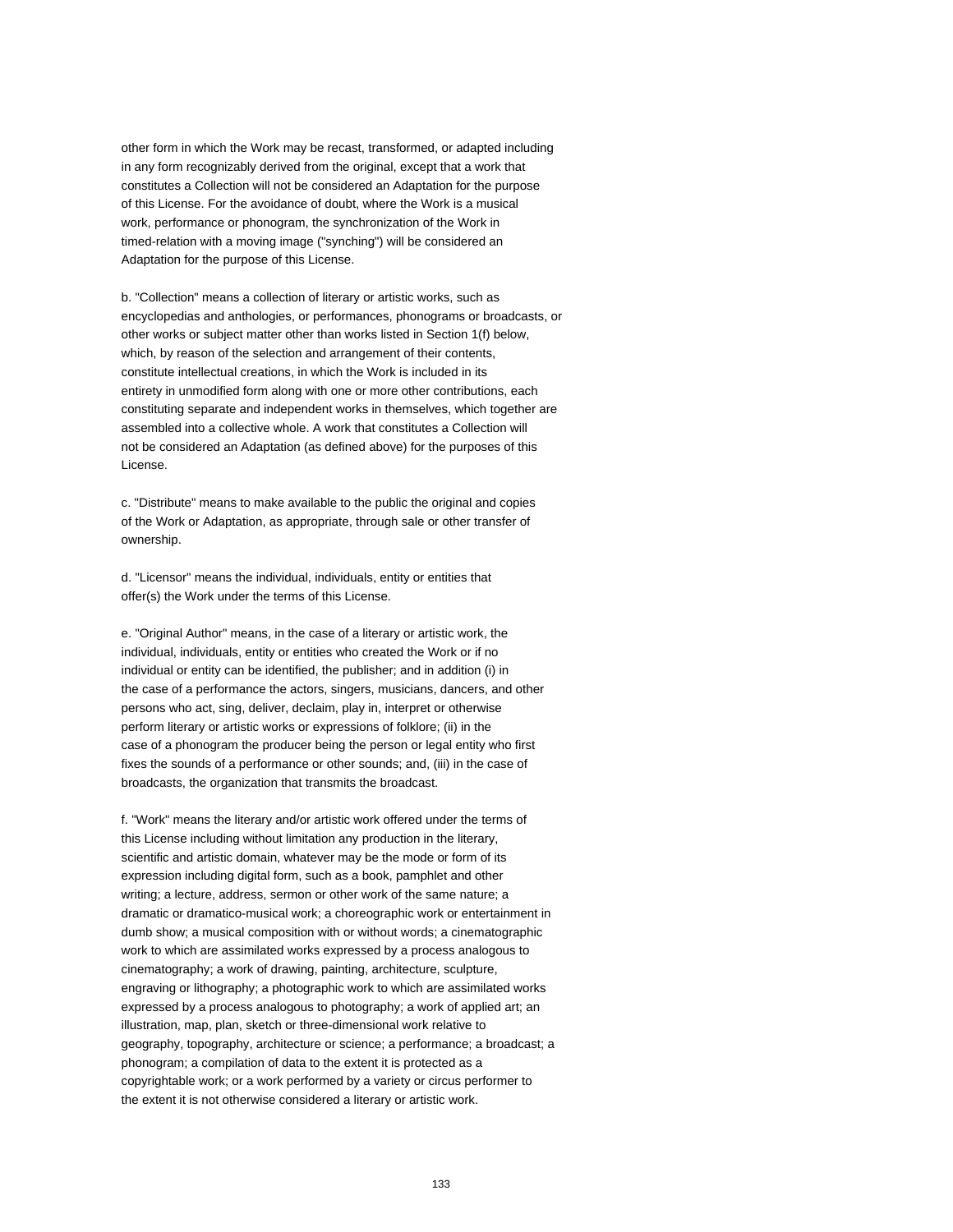g. "You" means an individual or entity exercising rights under this License who has not previously violated the terms of this License with respect to the Work, or who has received express permission from the Licensor to exercise rights under this License despite a previous violation.

h. "Publicly Perform" means to perform public recitations of the Work and to communicate to the public those public recitations, by any means or process, including by wire or wireless means or public digital performances; to make available to the public Works in such a way that members of the public may access these Works from a place and at a place individually chosen by them; to perform the Work to the public by any means or process and the communication to the public of the performances of the Work, including by public digital performance; to broadcast and rebroadcast the Work by any means including signs, sounds or images.

i. "Reproduce" means to make copies of the Work by any means including without limitation by sound or visual recordings and the right of fixation and reproducing fixations of the Work, including storage of a protected performance or phonogram in digital form or other electronic medium.

2. Fair Dealing Rights. Nothing in this License is intended to reduce, limit, or restrict any uses free from copyright or rights arising from limitations or exceptions that are provided for in connection with the copyright protection under copyright law or other applicable laws.

3. License Grant. Subject to the terms and conditions of this License, Licensor hereby grants You a worldwide, royalty-free, non-exclusive, perpetual (for the duration of the applicable copyright) license to exercise the rights in the Work as stated below:

a. to Reproduce the Work, to incorporate the Work into one or more Collections, and to Reproduce the Work as incorporated in the Collections;

b. to create and Reproduce Adaptations provided that any such Adaptation, including any translation in any medium, takes reasonable steps to clearly label, demarcate or otherwise identify that changes were made to the original Work. For example, a translation could be marked "The original work was translated from English to Spanish," or a modification could indicate "The original work has been modified.";

c. to Distribute and Publicly Perform the Work including as incorporated in Collections; and,

d. to Distribute and Publicly Perform Adaptations.

e.

For the avoidance of doubt:

i. Non-waivable Compulsory License Schemes. In those jurisdictions in which the right to collect royalties through any statutory or compulsory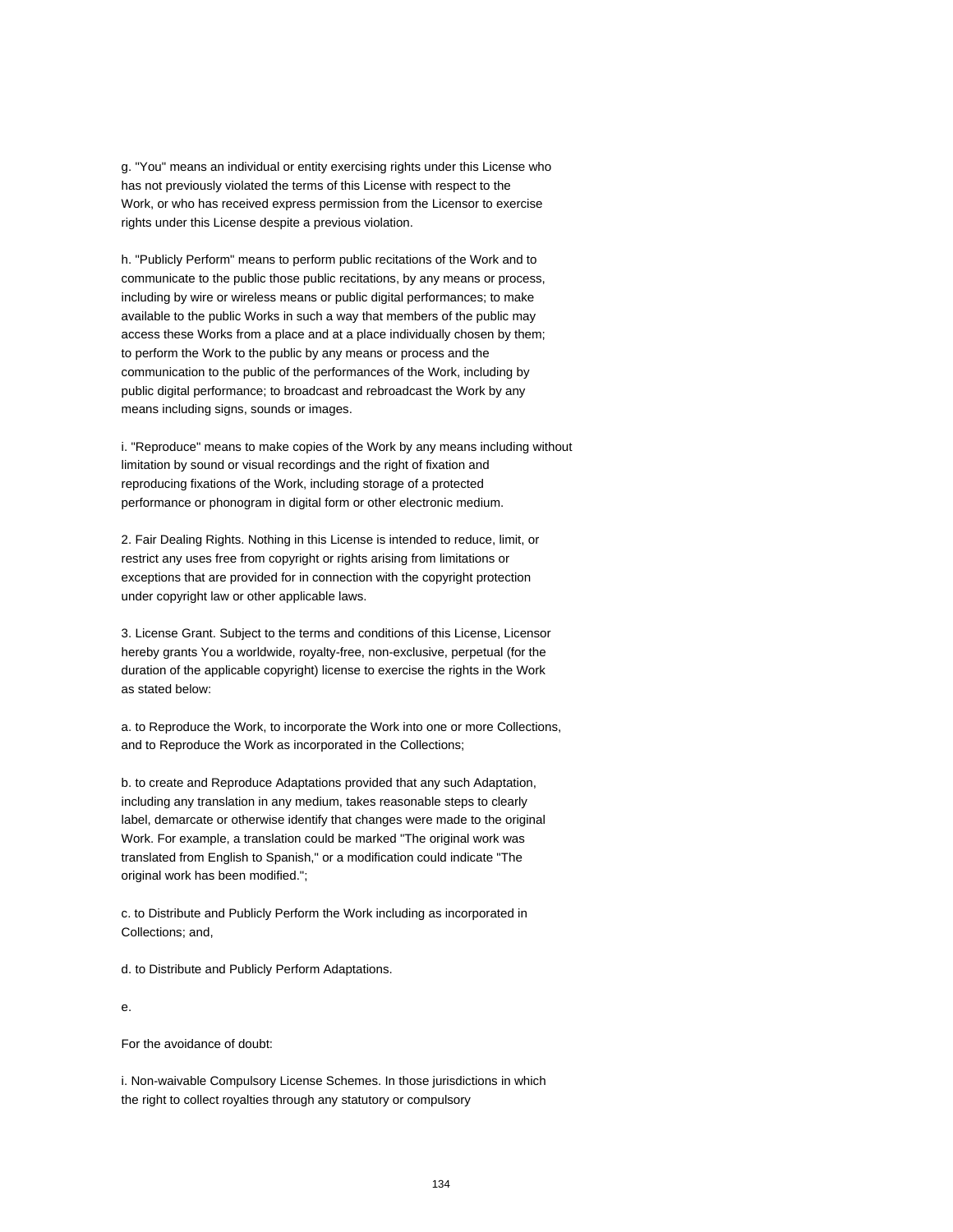licensing scheme cannot be waived, the Licensor reserves the exclusive right to collect such royalties for any exercise by You of the rights granted under this License;

ii. Waivable Compulsory License Schemes. In those jurisdictions in which the right to collect royalties through any statutory or compulsory licensing scheme can be waived, the Licensor waives the exclusive right to collect such royalties for any exercise by You of the rights granted under this License; and,

iii. Voluntary License Schemes. The Licensor waives the right to collect royalties, whether individually or, in the event that the Licensor is a member of a collecting society that administers voluntary licensing schemes, via that society, from any exercise by You of the rights granted under this License.

The above rights may be exercised in all media and formats whether now known or hereafter devised. The above rights include the right to make such modifications as are technically necessary to exercise the rights in other media and formats. Subject to Section 8(f), all rights not expressly granted by Licensor are hereby reserved.

4. Restrictions. The license granted in Section 3 above is expressly made subject to and limited by the following restrictions:

a. You may Distribute or Publicly Perform the Work only under the terms of this License. You must include a copy of, or the Uniform Resource Identifier (URI) for, this License with every copy of the Work You Distribute or Publicly Perform. You may not offer or impose any terms on the Work that restrict the terms of this License or the ability of the recipient of the Work to exercise the rights granted to that recipient under the terms of the License. You may not sublicense the Work. You must keep intact all notices that refer to this License and to the disclaimer of warranties with every copy of the Work You Distribute or Publicly Perform. When You Distribute or Publicly Perform the Work, You may not impose any effective technological measures on the Work that restrict the ability of a recipient of the Work from You to exercise the rights granted to that recipient under the terms of the License. This Section 4(a) applies to the Work as incorporated in a Collection, but this does not require the Collection apart from the Work itself to be made subject to the terms of this License. If You create a Collection, upon notice from any Licensor You must, to the extent practicable, remove from the Collection any credit as required by Section 4(b), as requested. If You create an Adaptation, upon notice from any Licensor You must, to the extent practicable, remove from the Adaptation any credit as required by Section 4(b), as requested.

b. If You Distribute, or Publicly Perform the Work or any Adaptations or Collections, You must, unless a request has been made pursuant to Section 4(a), keep intact all copyright notices for the Work and provide, reasonable to the medium or means You are utilizing: (i) the name of the Original Author (or pseudonym, if applicable) if supplied, and/or if the Original Author and/or Licensor designate another party or parties (e.g., a sponsor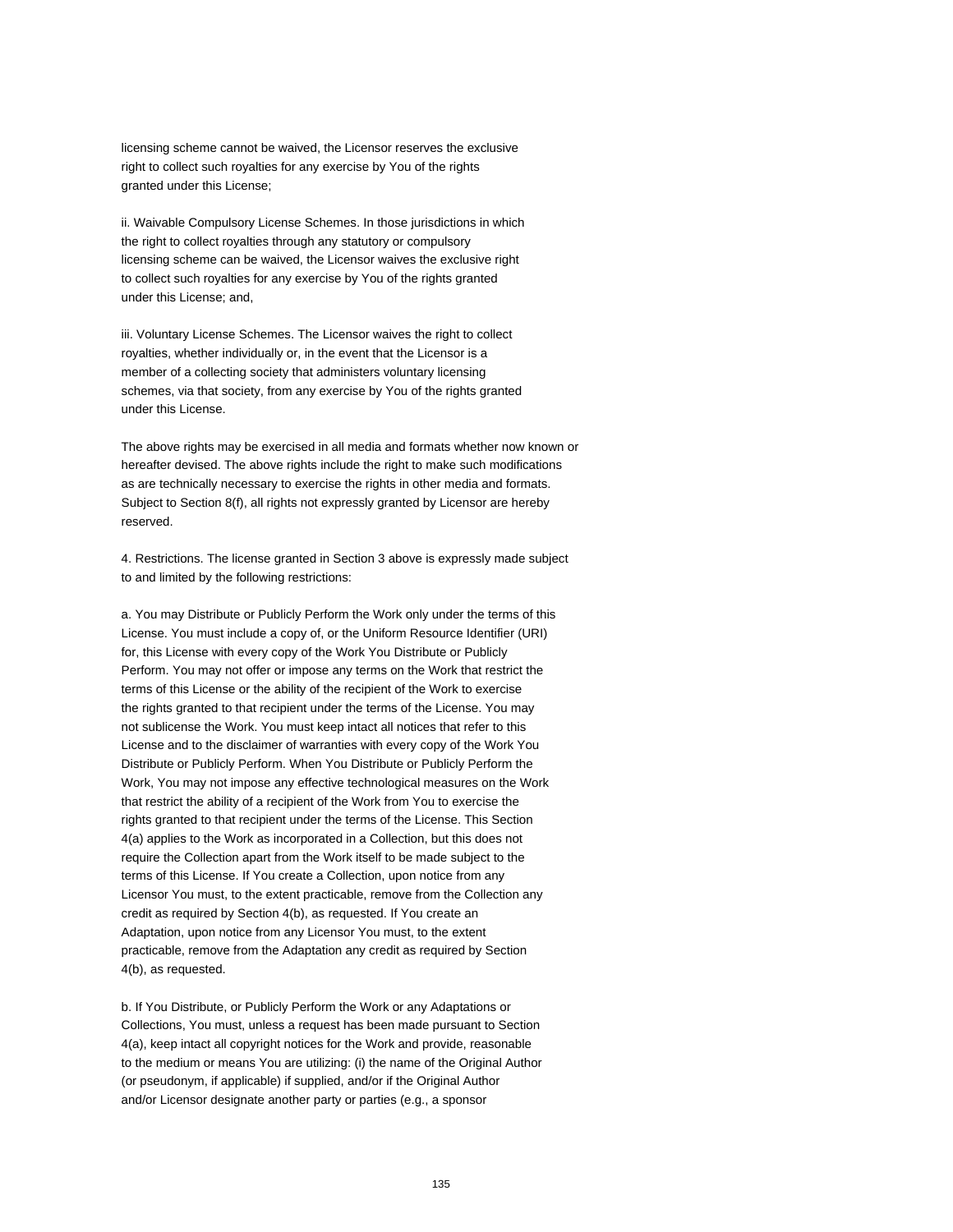institute, publishing entity, journal) for attribution ("Attribution Parties") in Licensor's copyright notice, terms of service or by other reasonable means, the name of such party or parties; (ii) the title of the Work if supplied; (iii) to the extent reasonably practicable, the URI, if any, that Licensor specifies to be associated with the Work, unless such URI does not refer to the copyright notice or licensing information for the Work; and (iv) , consistent with Section 3(b), in the case of an Adaptation, a credit identifying the use of the Work in the Adaptation (e.g., "French translation of the Work by Original Author," or "Screenplay based on original Work by Original Author"). The credit required by this Section 4 (b) may be implemented in any reasonable manner; provided, however, that in the case of a Adaptation or Collection, at a minimum such credit will appear, if a credit for all contributing authors of the Adaptation or Collection appears, then as part of these credits and in a manner at least as prominent as the credits for the other contributing authors. For the avoidance of doubt, You may only use the credit required by this Section for the purpose of attribution in the manner set out above and, by exercising Your rights under this License, You may not implicitly or explicitly assert or imply any connection with, sponsorship or endorsement by the Original Author, Licensor and/or Attribution Parties, as appropriate, of You or Your use of the Work, without the separate, express prior written permission of the Original Author, Licensor and/or Attribution Parties.

c. Except as otherwise agreed in writing by the Licensor or as may be otherwise permitted by applicable law, if You Reproduce, Distribute or Publicly Perform the Work either by itself or as part of any Adaptations or Collections, You must not distort, mutilate, modify or take other derogatory action in relation to the Work which would be prejudicial to the Original Author's honor or reputation. Licensor agrees that in those jurisdictions (e.g. Japan), in which any exercise of the right granted in Section 3(b) of this License (the right to make Adaptations) would be deemed to be a distortion, mutilation, modification or other derogatory action prejudicial to the Original Author's honor and reputation, the Licensor will waive or not assert, as appropriate, this Section, to the fullest extent permitted by the applicable national law, to enable You to reasonably exercise Your right under Section 3(b) of this License (right to make Adaptations) but not otherwise.

#### 5. Representations, Warranties and Disclaimer

UNLESS OTHERWISE MUTUALLY AGREED TO BY THE PARTIES IN WRITING, LICENSOR OFFERS THE WORK AS-IS AND MAKES NO REPRESENTATIONS OR WARRANTIES OF ANY KIND CONCERNING THE WORK, EXPRESS, IMPLIED, STATUTORY OR OTHERWISE, INCLUDING, WITHOUT LIMITATION, WARRANTIES OF TITLE, MERCHANTIBILITY, FITNESS FOR A PARTICULAR PURPOSE, NONINFRINGEMENT, OR THE ABSENCE OF LATENT OR OTHER DEFECTS, ACCURACY, OR THE PRESENCE OF ABSENCE OF ERRORS, WHETHER OR NOT DISCOVERABLE. SOME JURISDICTIONS DO NOT ALLOW THE EXCLUSION OF IMPLIED WARRANTIES, SO SUCH EXCLUSION MAY NOT APPLY TO YOU.

6. Limitation on Liability. EXCEPT TO THE EXTENT REQUIRED BY APPLICABLE LAW, IN NO EVENT WILL LICENSOR BE LIABLE TO YOU ON ANY LEGAL THEORY FOR ANY SPECIAL, INCIDENTAL, CONSEQUENTIAL, PUNITIVE OR EXEMPLARY DAMAGES ARISING OUT OF THIS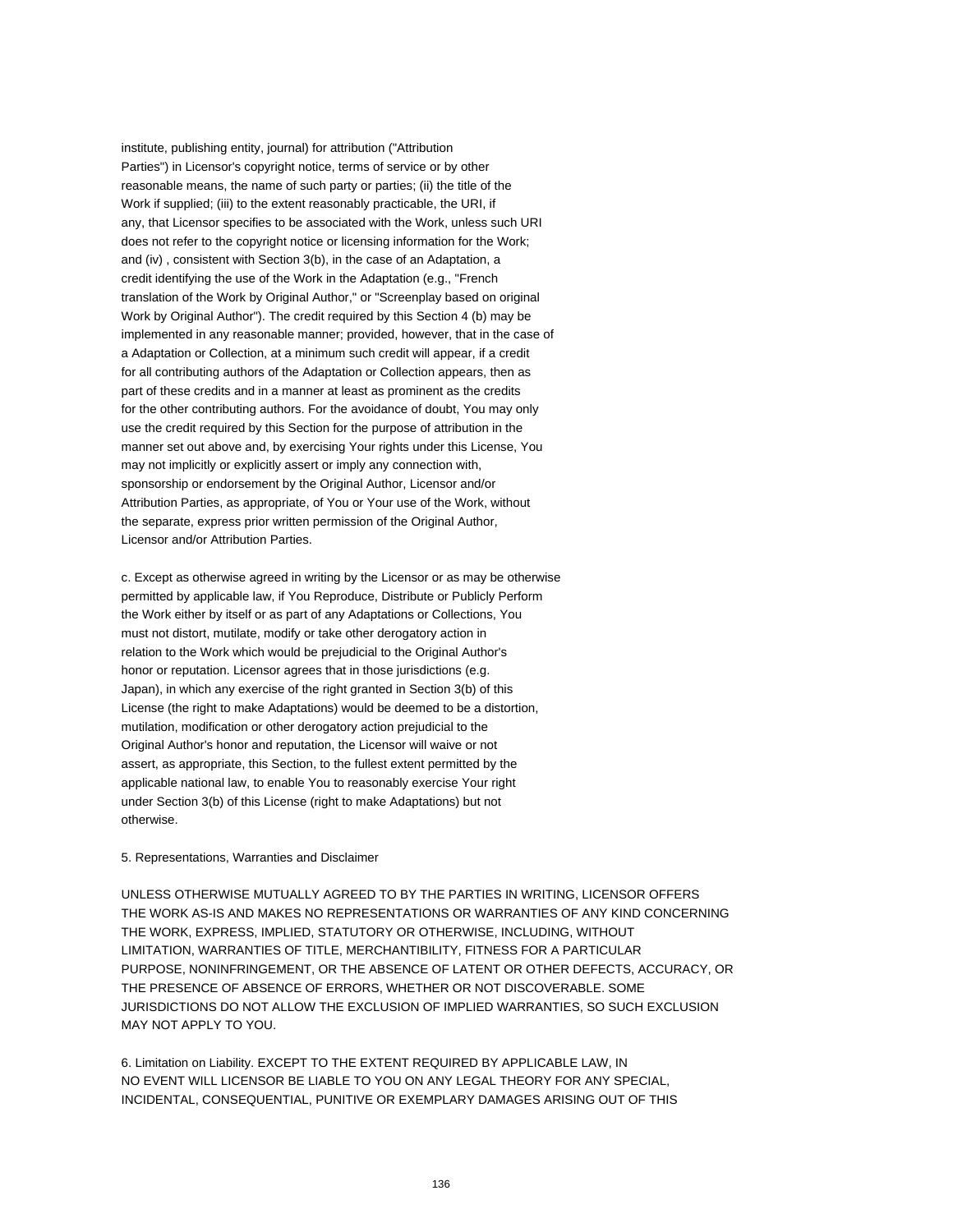#### LICENSE OR THE USE OF THE WORK, EVEN IF LICENSOR HAS BEEN ADVISED OF THE POSSIBILITY OF SUCH DAMAGES.

#### 7. Termination

a. This License and the rights granted hereunder will terminate automatically upon any breach by You of the terms of this License. Individuals or entities who have received Adaptations or Collections from You under this License, however, will not have their licenses terminated provided such individuals or entities remain in full compliance with those licenses. Sections 1, 2, 5, 6, 7, and 8 will survive any termination of this License.

b. Subject to the above terms and conditions, the license granted here is perpetual (for the duration of the applicable copyright in the Work). Notwithstanding the above, Licensor reserves the right to release the Work under different license terms or to stop distributing the Work at any time; provided, however that any such election will not serve to withdraw this License (or any other license that has been, or is required to be, granted under the terms of this License), and this License will continue in full force and effect unless terminated as stated above.

#### 8. Miscellaneous

a. Each time You Distribute or Publicly Perform the Work or a Collection, the Licensor offers to the recipient a license to the Work on the same terms and conditions as the license granted to You under this License.

b. Each time You Distribute or Publicly Perform an Adaptation, Licensor offers to the recipient a license to the original Work on the same terms and conditions as the license granted to You under this License.

c. If any provision of this License is invalid or unenforceable under applicable law, it shall not affect the validity or enforceability of the remainder of the terms of this License, and without further action by the parties to this agreement, such provision shall be reformed to the minimum extent necessary to make such provision valid and enforceable.

d. No term or provision of this License shall be deemed waived and no breach consented to unless such waiver or consent shall be in writing and signed by the party to be charged with such waiver or consent.

e. This License constitutes the entire agreement between the parties with respect to the Work licensed here. There are no understandings, agreements or representations with respect to the Work not specified here. Licensor shall not be bound by any additional provisions that may appear in any communication from You. This License may not be modified without the mutual written agreement of the Licensor and You.

f. The rights granted under, and the subject matter referenced, in this License were drafted utilizing the terminology of the Berne Convention for the Protection of Literary and Artistic Works (as amended on September 28, 1979), the Rome Convention of 1961, the WIPO Copyright Treaty of 1996, the WIPO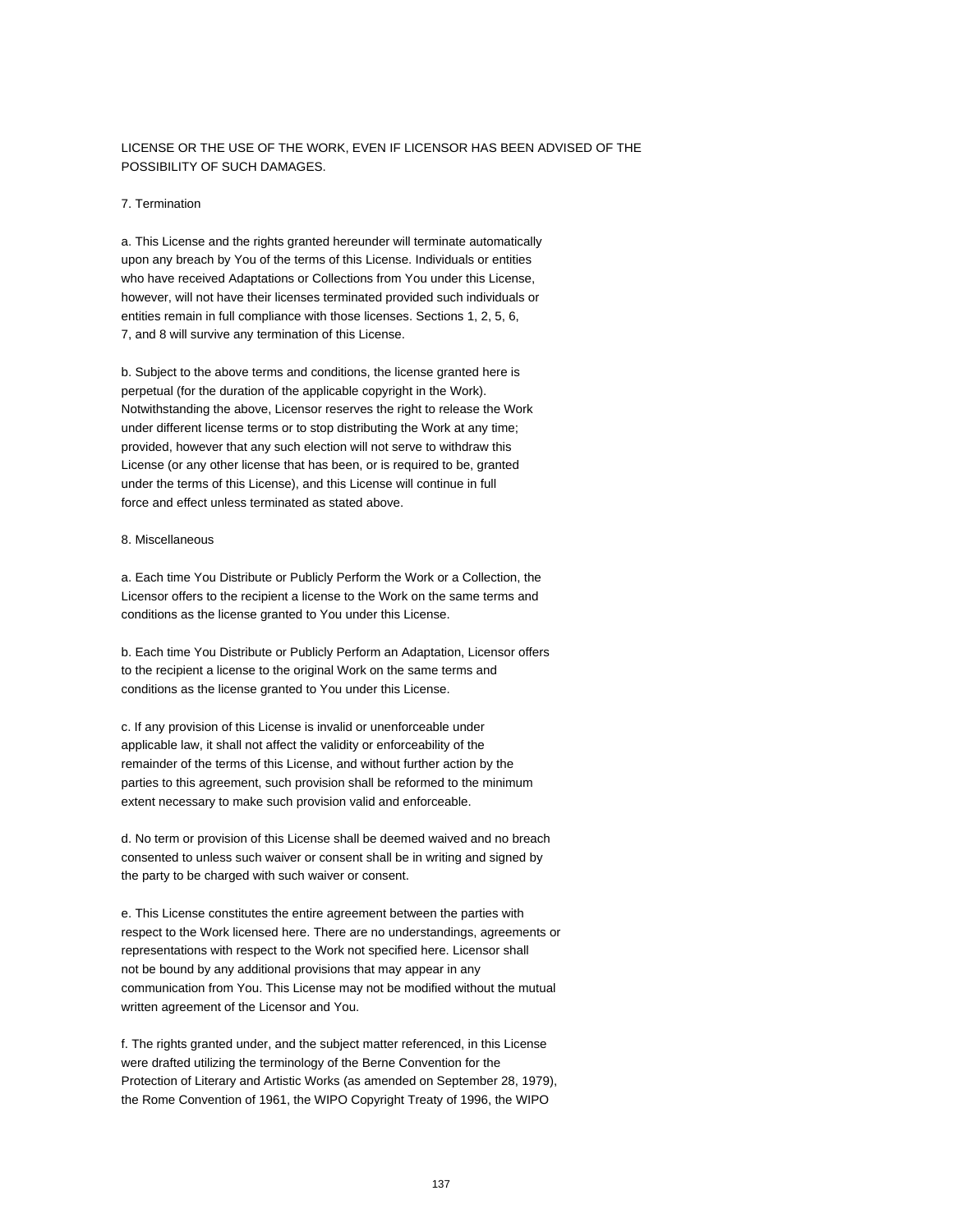Performances and Phonograms Treaty of 1996 and the Universal Copyright Convention (as revised on July 24, 1971). These rights and subject matter take effect in the relevant jurisdiction in which the License terms are sought to be enforced according to the corresponding provisions of the implementation of those treaty provisions in the applicable national law. If the standard suite of rights granted under applicable copyright law includes additional rights not granted under this License, such additional rights are deemed to be included in the License; this License is not intended to restrict the license of any rights under applicable law.

#### Creative Commons Notice

Creative Commons is not a party to this License, and makes no warranty whatsoever in connection with the Work. Creative Commons will not be liable to You or any party on any legal theory for any damages whatsoever, including without limitation any general, special, incidental or consequential damages arising in connection to this license. Notwithstanding the foregoing two (2) sentences, if Creative Commons has expressly identified itself as the Licensor hereunder, it shall have all rights and obligations of Licensor.

Except for the limited purpose of indicating to the public that the Work is licensed under the CCPL, Creative Commons does not authorize the use by either party of the trademark "Creative Commons" or any related trademark or logo of Creative Commons without the prior written consent of Creative Commons. Any permitted use will be in compliance with Creative Commons' then-current trademark usage guidelines, as may be published on its website or otherwise made available upon request from time to time. For the avoidance of doubt, this trademark restriction does not form part of this License.

Creative Commons may be contacted at http://creativecommons.org/.

### **Creative Commons Attribution 4.0**

(caniuse-lite v1.0.30001203)

Creative Commons Attribution 4.0

Creative Commons Attribution 4.0 International

================================

Creative Commons Corporation ("Creative Commons") is not a law firm and does not provide legal services or legal advice. Distribution of Creative Commons public licenses does not create a lawyer-client or other relationship. Creative Commons makes its licenses and related information available on an "as-is" basis. Creative Commons gives no warranties regarding its licenses, any material licensed under their terms and conditions, or any related information. Creative Commons disclaims all liability for damages resulting from their use to the fullest extent possible.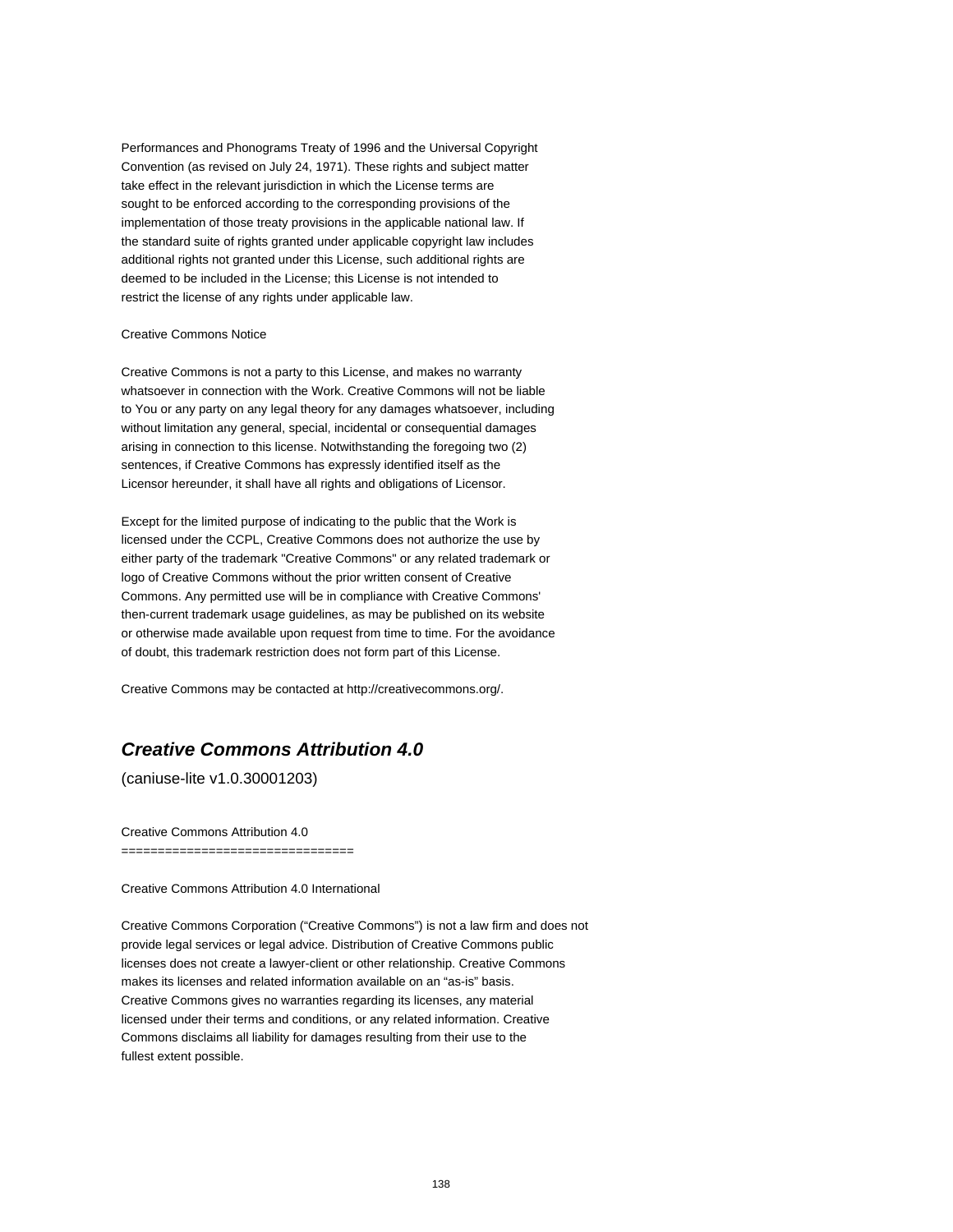#### Using Creative Commons Public Licenses

Creative Commons public licenses provide a standard set of terms and conditions that creators and other rights holders may use to share original works of authorship and other material subject to copyright and certain other rights specified in the public license below. The following considerations are for informational purposes only, are not exhaustive, and do not form part of our licenses.

Considerations for licensors: Our public licenses are intended for use by those authorized to give the public permission to use material in ways otherwise restricted by copyright and certain other rights. Our licenses are irrevocable. Licensors should read and understand the terms and conditions of the license they choose before applying it. Licensors should also secure all rights necessary before applying our licenses so that the public can reuse the material as expected. Licensors should clearly mark any material not subject to the license. This includes other CC-licensed material, or material used under an exception or limitation to copyright. More considerations for licensors.

Considerations for the public: By using one of our public licenses, a licensor grants the public permission to use the licensed material under specified terms and conditions. If the licensor's permission is not necessary for any reason–for example, because of any applicable exception or limitation to copyright–then that use is not regulated by the license. Our licenses grant only permissions under copyright and certain other rights that a licensor has authority to grant. Use of the licensed material may still be restricted for other reasons, including because others have copyright or other rights in the material. A licensor may make special requests, such as asking that all changes be marked or described. Although not required by our licenses, you are encouraged to respect those requests where reasonable. More considerations for the public.

#### Creative Commons Attribution 4.0 International Public License

By exercising the Licensed Rights (defined below), You accept and agree to be bound by the terms and conditions of this Creative Commons Attribution 4.0 International Public License ("Public License"). To the extent this Public License may be interpreted as a contract, You are granted the Licensed Rights in consideration of Your acceptance of these terms and conditions, and the Licensor grants You such rights in consideration of benefits the Licensor receives from making the Licensed Material available under these terms and conditions.

#### Section 1 – Definitions.

a. Adapted Material means material subject to Copyright and Similar Rights that is derived from or based upon the Licensed Material and in which the Licensed Material is translated, altered, arranged, transformed, or otherwise modified in a manner requiring permission under the Copyright and Similar Rights held by the Licensor. For purposes of this Public License, where the Licensed Material is a musical work, performance, or sound recording, Adapted Material is always produced where the Licensed Material is synched in timed relation with a moving image.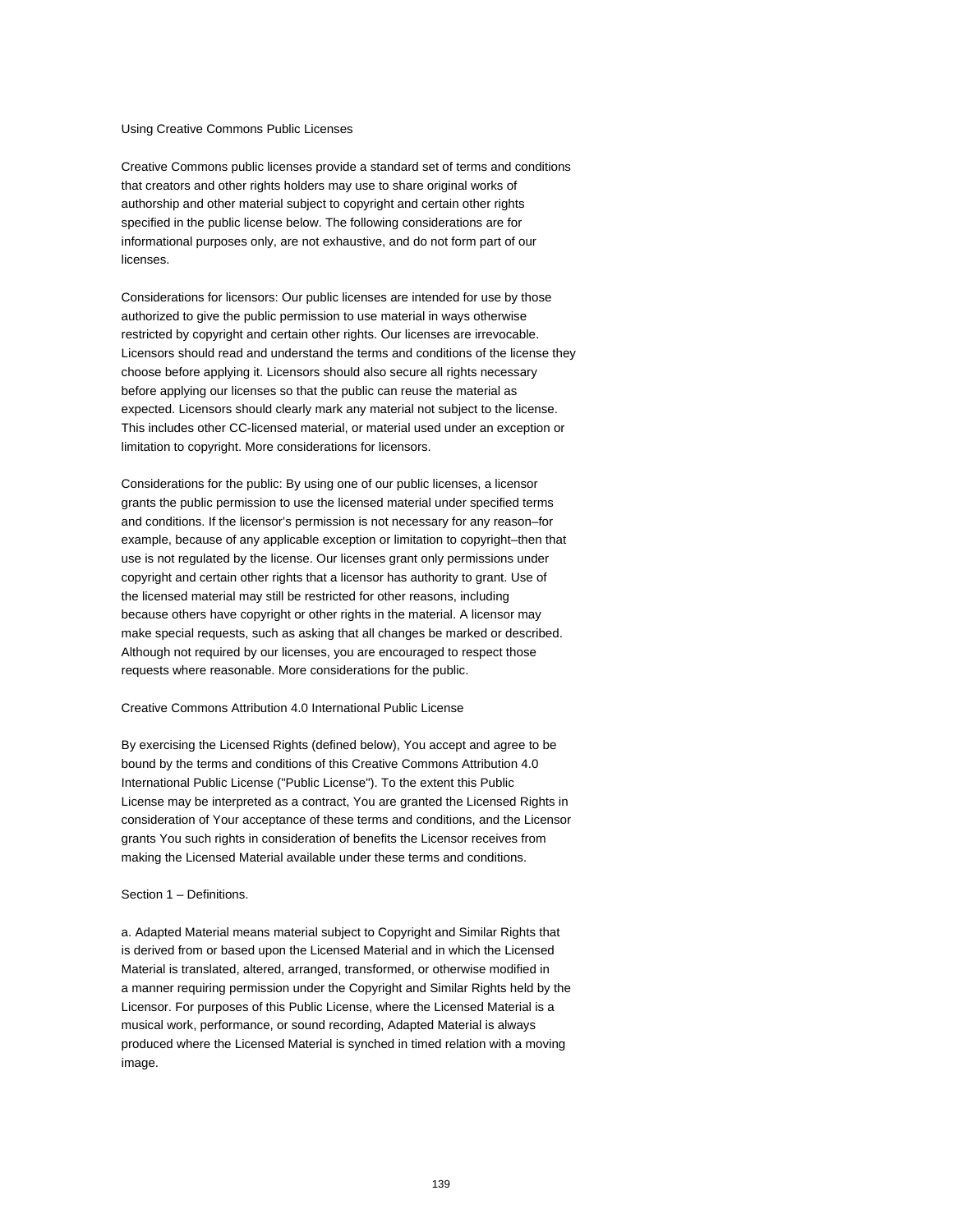b. Adapter's License means the license You apply to Your Copyright and Similar Rights in Your contributions to Adapted Material in accordance with the terms and conditions of this Public License.

c. Copyright and Similar Rights means copyright and/or similar rights closely related to copyright including, without limitation, performance, broadcast, sound recording, and Sui Generis Database Rights, without regard to how the rights are labeled or categorized. For purposes of this Public License, the rights specified in Section 2(b)(1)-(2) are not Copyright and Similar Rights.

d. Effective Technological Measures means those measures that, in the absence of proper authority, may not be circumvented under laws fulfilling obligations under Article 11 of the WIPO Copyright Treaty adopted on December 20, 1996, and/or similar international agreements.

e. Exceptions and Limitations means fair use, fair dealing, and/or any other exception or limitation to Copyright and Similar Rights that applies to Your use of the Licensed Material.

f. Licensed Material means the artistic or literary work, database, or other material to which the Licensor applied this Public License.

g. Licensed Rights means the rights granted to You subject to the terms and conditions of this Public License, which are limited to all Copyright and Similar Rights that apply to Your use of the Licensed Material and that the Licensor has authority to license.

h. Licensor means the individual(s) or entity(ies) granting rights under this Public License.

i. Share means to provide material to the public by any means or process that requires permission under the Licensed Rights, such as reproduction, public display, public performance, distribution, dissemination, communication, or importation, and to make material available to the public including in ways that members of the public may access the material from a place and at a time individually chosen by them.

j. Sui Generis Database Rights means rights other than copyright resulting from Directive 96/9/EC of the European Parliament and of the Council of 11 March 1996 on the legal protection of databases, as amended and/or succeeded, as well as other essentially equivalent rights anywhere in the world.

k. You means the individual or entity exercising the Licensed Rights under this Public License. Your has a corresponding meaning.

Section 2 – Scope.

a. License grant.

1. Subject to the terms and conditions of this Public License, the Licensor hereby grants You a worldwide, royalty-free, non-sublicensable, non-exclusive, irrevocable license to exercise the Licensed Rights in the Licensed Material to: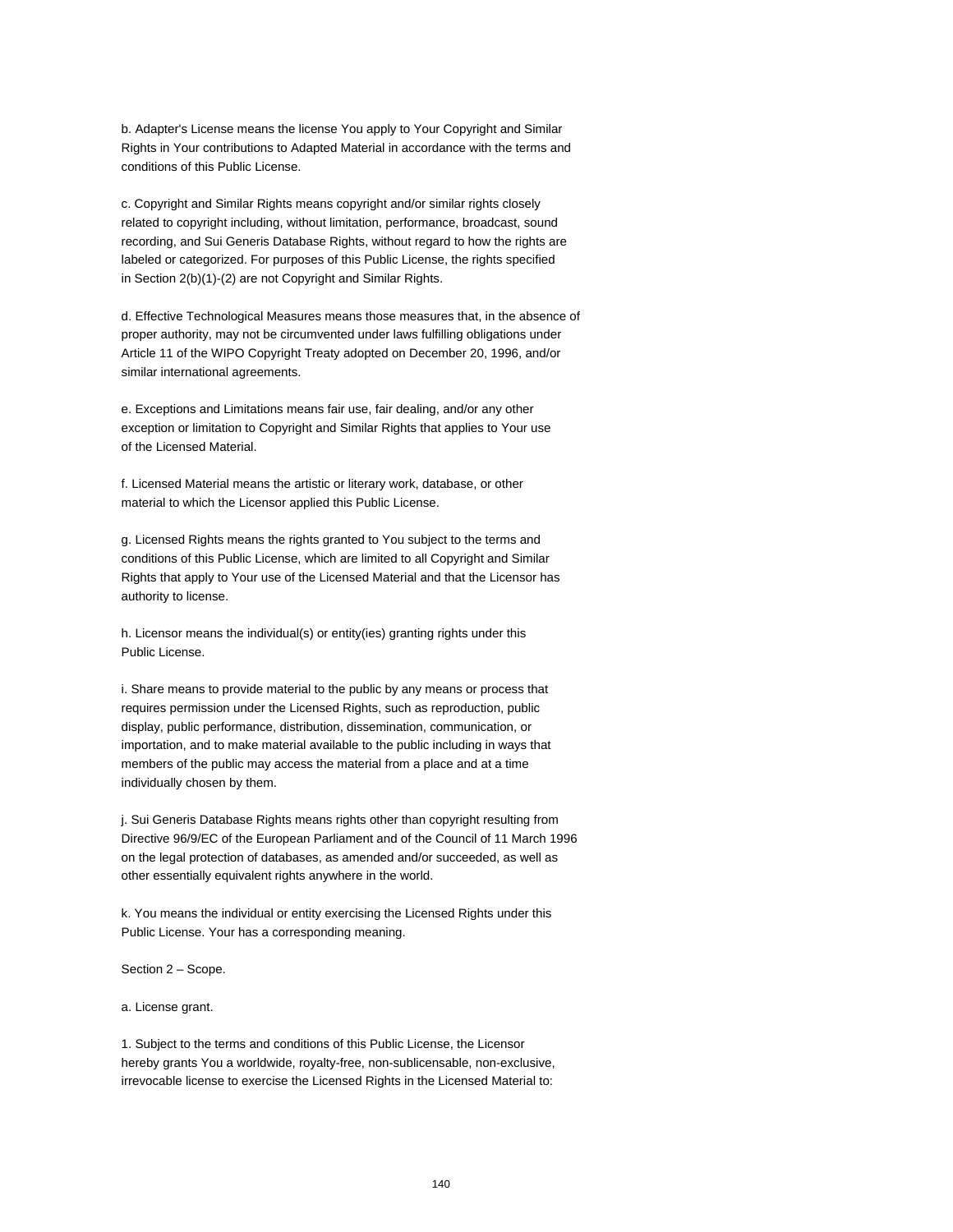A. reproduce and Share the Licensed Material, in whole or in part; and

B. produce, reproduce, and Share Adapted Material.

2. Exceptions and Limitations. For the avoidance of doubt, where Exceptions and Limitations apply to Your use, this Public License does not apply, and You do not need to comply with its terms and conditions.

3. Term. The term of this Public License is specified in Section 6(a).

4. Media and formats; technical modifications allowed. The Licensor authorizes You to exercise the Licensed Rights in all media and formats whether now known or hereafter created, and to make technical modifications necessary to do so. The Licensor waives and/or agrees not to assert any right or authority to forbid You from making technical modifications necessary to exercise the Licensed Rights, including technical modifications necessary to circumvent Effective Technological Measures. For purposes of this Public License, simply making modifications authorized by this Section 2(a)(4) never produces Adapted Material.

5. Downstream recipients.

A. Offer from the Licensor – Licensed Material. Every recipient of the Licensed Material automatically receives an offer from the Licensor to exercise the Licensed Rights under the terms and conditions of this Public License.

B. No downstream restrictions. You may not offer or impose any additional or different terms or conditions on, or apply any Effective Technological Measures to, the Licensed Material if doing so restricts exercise of the Licensed Rights by any recipient of the Licensed Material.

6. No endorsement. Nothing in this Public License constitutes or may be construed as permission to assert or imply that You are, or that Your use of the Licensed Material is, connected with, or sponsored, endorsed, or granted official status by, the Licensor or others designated to receive attribution as provided in Section 3(a)(1)(A)(i).

b. Other rights.

1. Moral rights, such as the right of integrity, are not licensed under this Public License, nor are publicity, privacy, and/or other similar personality rights; however, to the extent possible, the Licensor waives and/or agrees not to assert any such rights held by the Licensor to the limited extent necessary to allow You to exercise the Licensed Rights, but not otherwise.

2. Patent and trademark rights are not licensed under this Public License.

3. To the extent possible, the Licensor waives any right to collect royalties from You for the exercise of the Licensed Rights, whether directly or through a collecting society under any voluntary or waivable statutory or compulsory licensing scheme. In all other cases the Licensor expressly reserves any right to collect such royalties.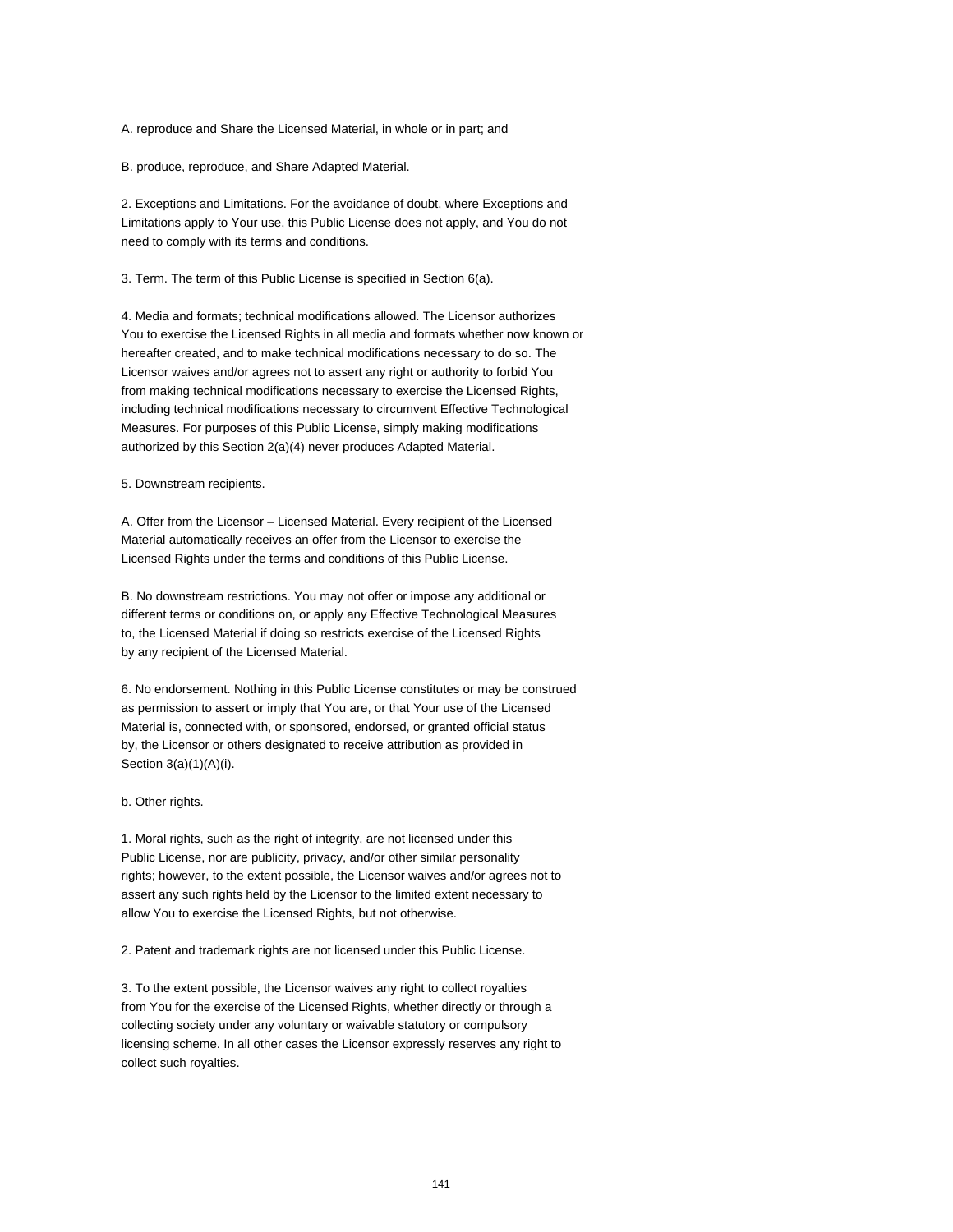Section 3 – License Conditions.

Your exercise of the Licensed Rights is expressly made subject to the following conditions.

a. Attribution.

1. If You Share the Licensed Material (including in modified form), You must:

A. retain the following if it is supplied by the Licensor with the Licensed Material:

i. identification of the creator(s) of the Licensed Material and any others designated to receive attribution, in any reasonable manner requested by the Licensor (including by pseudonym if designated);

ii. a copyright notice;

iii. a notice that refers to this Public License;

iv. a notice that refers to the disclaimer of warranties;

v. a URI or hyperlink to the Licensed Material to the extent reasonably practicable;

B. indicate if You modified the Licensed Material and retain an indication of any previous modifications; and

C. indicate the Licensed Material is licensed under this Public License, and include the text of, or the URI or hyperlink to, this Public License.

2. You may satisfy the conditions in Section 3(a)(1) in any reasonable manner based on the medium, means, and context in which You Share the Licensed Material. For example, it may be reasonable to satisfy the conditions by providing a URI or hyperlink to a resource that includes the required information.

3. If requested by the Licensor, You must remove any of the information required by Section 3(a)(1)(A) to the extent reasonably practicable.

4. If You Share Adapted Material You produce, the Adapter's License You apply must not prevent recipients of the Adapted Material from complying with this Public License.

Section 4 – Sui Generis Database Rights.

Where the Licensed Rights include Sui Generis Database Rights that apply to Your use of the Licensed Material:

a. for the avoidance of doubt, Section 2(a)(1) grants You the right to extract, reuse, reproduce, and Share all or a substantial portion of the contents of the database;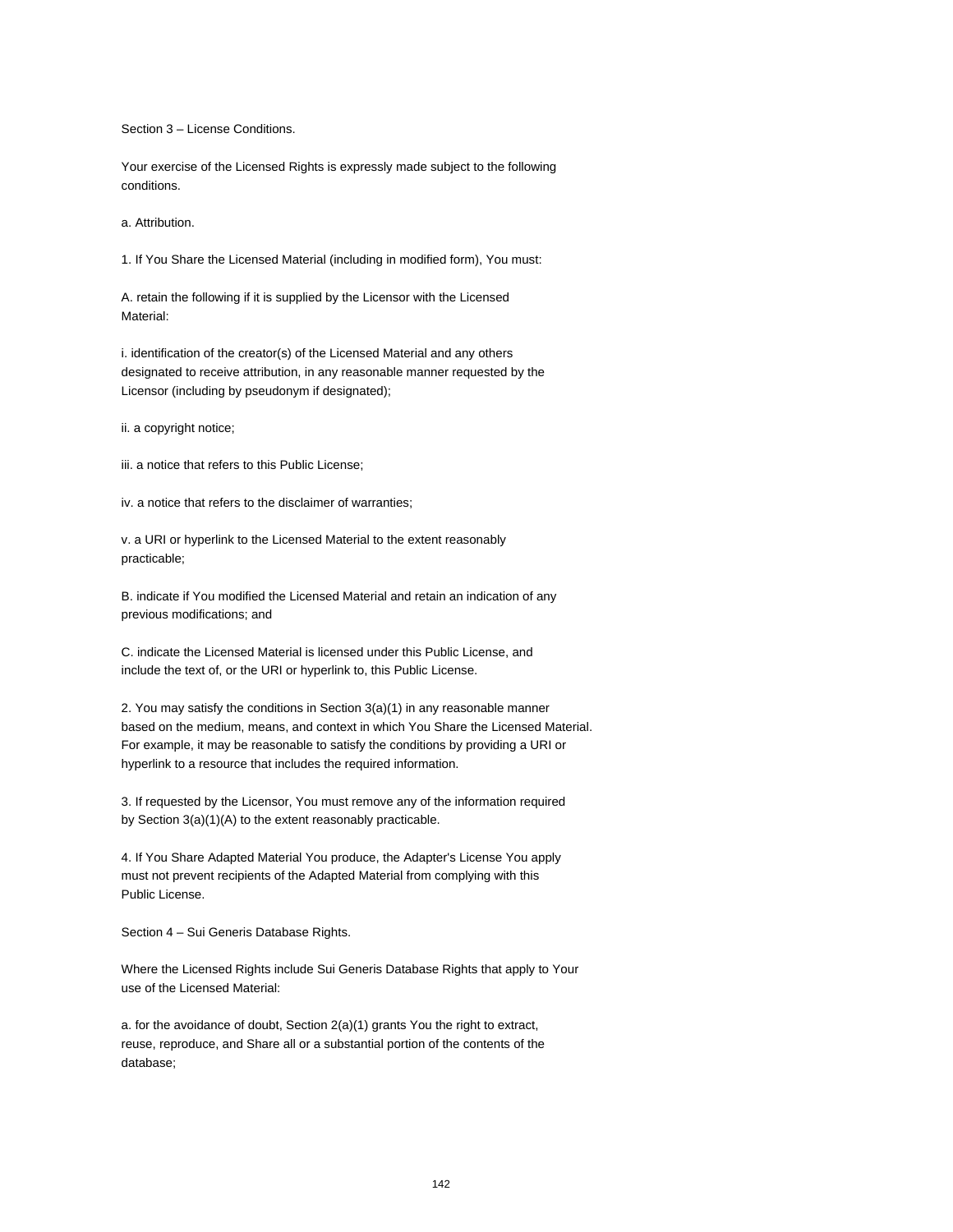b. if You include all or a substantial portion of the database contents in a database in which You have Sui Generis Database Rights, then the database in which You have Sui Generis Database Rights (but not its individual contents) is Adapted Material; and

c. You must comply with the conditions in Section 3(a) if You Share all or a substantial portion of the contents of the database. For the avoidance of doubt, this Section 4 supplements and does not replace Your obligations under this Public License where the Licensed Rights include other Copyright and Similar Rights.

Section 5 – Disclaimer of Warranties and Limitation of Liability.

a. Unless otherwise separately undertaken by the Licensor, to the extent possible, the Licensor offers the Licensed Material as-is and as-available, and makes no representations or warranties of any kind concerning the Licensed Material, whether express, implied, statutory, or other. This includes, without limitation, warranties of title, merchantability, fitness for a particular purpose, non-infringement, absence of latent or other defects, accuracy, or the presence or absence of errors, whether or not known or discoverable. Where disclaimers of warranties are not allowed in full or in part, this disclaimer may not apply to You.

b. To the extent possible, in no event will the Licensor be liable to You on any legal theory (including, without limitation, negligence) or otherwise for any direct, special, indirect, incidental, consequential, punitive, exemplary, or other losses, costs, expenses, or damages arising out of this Public License or use of the Licensed Material, even if the Licensor has been advised of the possibility of such losses, costs, expenses, or damages. Where a limitation of liability is not allowed in full or in part, this limitation may not apply to You.

c. The disclaimer of warranties and limitation of liability provided above shall be interpreted in a manner that, to the extent possible, most closely approximates an absolute disclaimer and waiver of all liability.

Section 6 – Term and Termination.

a. This Public License applies for the term of the Copyright and Similar Rights licensed here. However, if You fail to comply with this Public License, then Your rights under this Public License terminate automatically.

b. Where Your right to use the Licensed Material has terminated under Section 6(a), it reinstates:

1. automatically as of the date the violation is cured, provided it is cured within 30 days of Your discovery of the violation; or

2. upon express reinstatement by the Licensor.

c. For the avoidance of doubt, this Section 6(b) does not affect any right the Licensor may have to seek remedies for Your violations of this Public License.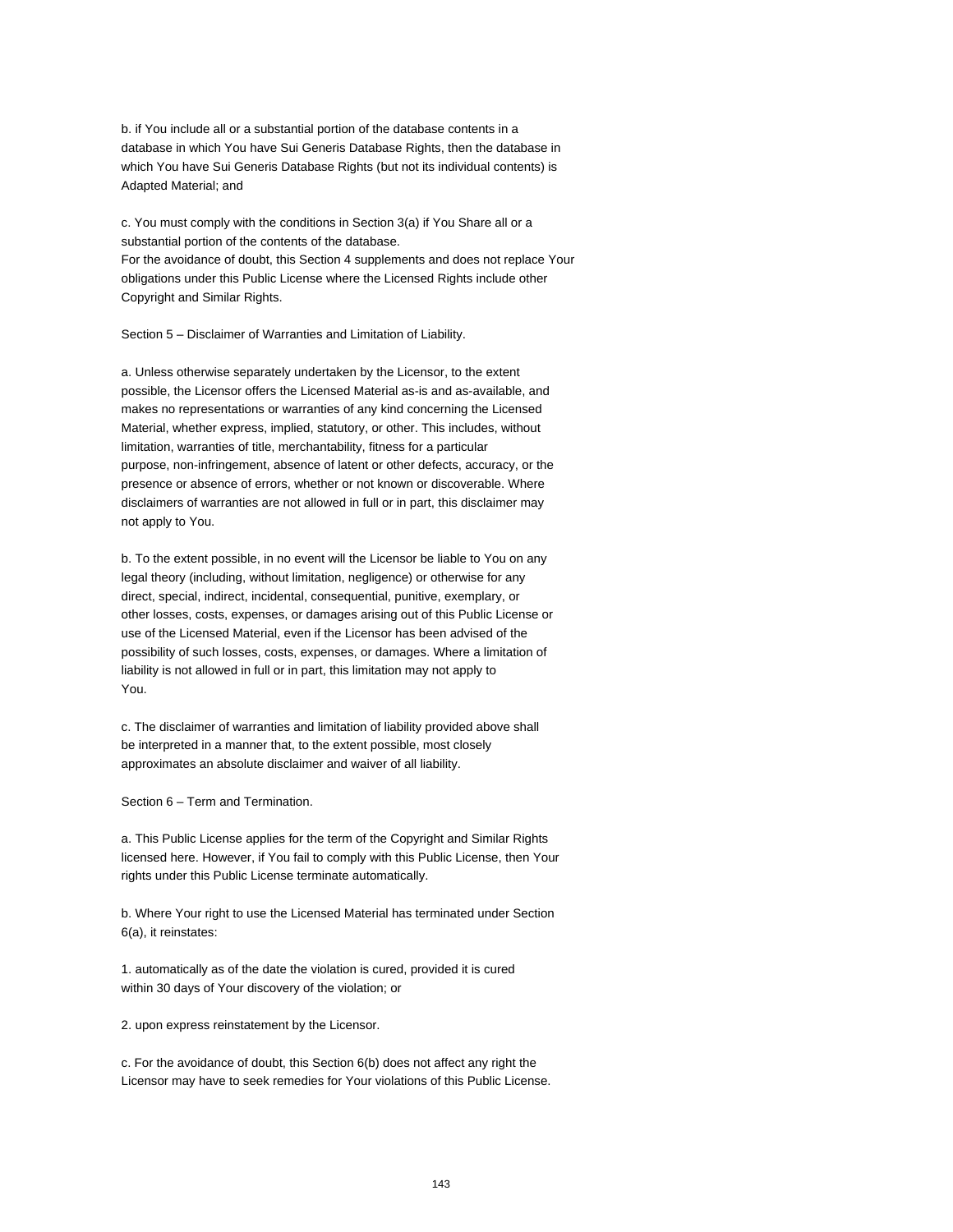d. For the avoidance of doubt, the Licensor may also offer the Licensed Material under separate terms or conditions or stop distributing the Licensed Material at any time; however, doing so will not terminate this Public License.

e. Sections 1, 5, 6, 7, and 8 survive termination of this Public License.

Section 7 – Other Terms and Conditions.

a. The Licensor shall not be bound by any additional or different terms or conditions communicated by You unless expressly agreed.

b. Any arrangements, understandings, or agreements regarding the Licensed Material not stated herein are separate from and independent of the terms and conditions of this Public License.

Section 8 – Interpretation.

a. For the avoidance of doubt, this Public License does not, and shall not be interpreted to, reduce, limit, restrict, or impose conditions on any use of the Licensed Material that could lawfully be made without permission under this Public License.

b. To the extent possible, if any provision of this Public License is deemed unenforceable, it shall be automatically reformed to the minimum extent necessary to make it enforceable. If the provision cannot be reformed, it shall be severed from this Public License without affecting the enforceability of the remaining terms and conditions.

c. No term or condition of this Public License will be waived and no failure to comply consented to unless expressly agreed to by the Licensor.

d. Nothing in this Public License constitutes or may be interpreted as a limitation upon, or waiver of, any privileges and immunities that apply to the Licensor or You, including from the legal processes of any jurisdiction or authority.

Creative Commons is not a party to its public licenses. Notwithstanding, Creative Commons may elect to apply one of its public licenses to material it publishes and in those instances will be considered the "Licensor." Except for the limited purpose of indicating that material is shared under a Creative Commons public license or as otherwise permitted by the Creative Commons policies published at creativecommons.org/policies, Creative Commons does not authorize the use of the trademark "Creative Commons" or any other trademark or logo of Creative Commons without its prior written consent including, without limitation, in connection with any unauthorized modifications to any of its public licenses or any other arrangements, understandings, or agreements concerning use of licensed material. For the avoidance of doubt, this paragraph does not form part of the public licenses.

Creative Commons may be contacted at creativecommons.org.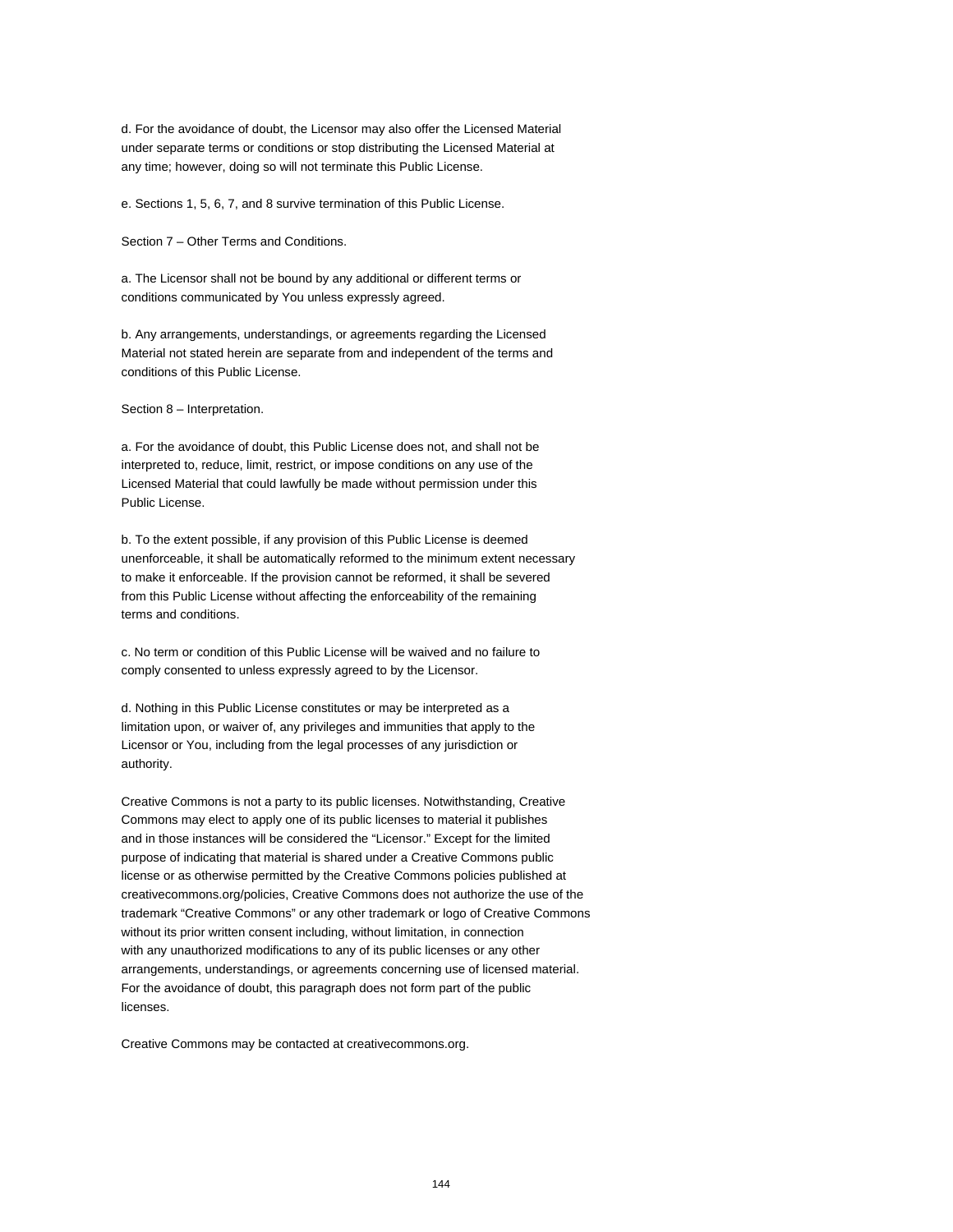### **Creative Commons Zero v1.0 Universal**

(@csstools/convert-colors 1.4.0, @csstools/normalize.css 10.1.0, css-blank-pseudo 0.1.4, css-has-pseudo 0.10.0, css-prefers-color-scheme 3.1.1, cssdb 4.4.0, mdn-data 2.0.14, mdn-data 2.0.4, postcss-browser-comments 3.0.0, postcss-color-functional-notation 2.0.1, postcss-color-mod-function 3.0.3, postcss-dir-pseudo-class 5.0.0, postcss-double-position-gradients 1.0.0, postcss-env-function 2.0.2, postcss-focus-visible 4.0.0, postcss-focus-within 3.0.0, postcss-gap-properties 2.0.0, postcss-image-set-function 3.0.1, postcss-lab-function 2.0.1, postcss-logical 3.0.0, postcss-nesting 7.0.1, postcss-normalize 8.0.1, postcss-overflow-shorthand 2.0.0, postcss-place 4.0.1, postcss-preset-env 6.7.0, postcss-pseudo-class-any-link 6.0.0, railroad-diagrams 1.0.0, sanitize.css 10.0.0, string-hash 1.1.3, type-fest 0.11.0, type-fest 0.20.2, type-fest 0.3.1, type-fest 0.6.0, type-fest 0.8.1)

Creative Commons CC0 1.0 Universal

=====================================

Creative Commons Legal Code ---------------------------

CC0 1.0 Universal

-----------------

CREATIVE COMMONS CORPORATION IS NOT A LAW FIRM AND DOES NOT PROVIDE LEGAL SERVICES. DISTRIBUTION OF THIS DOCUMENT DOES NOT CREATE AN ATTORNEY-CLIENT RELATIONSHIP. CREATIVE COMMONS PROVIDES THIS INFORMATION ON AN "AS-IS" BASIS. CREATIVE COMMONS MAKES NO WARRANTIES REGARDING THE USE OF THIS DOCUMENT OR THE INFORMATION OR WORKS PROVIDED HEREUNDER, AND DISCLAIMS LIABILITY FOR DAMAGES RESULTING FROM THE USE OF THIS DOCUMENT OR THE INFORMATION OR WORKS PROVIDED HEREUNDER.

#### Statement of Purpose

The laws of most jurisdictions throughout the world automatically confer exclusive Copyright and Related Rights (defined below) upon the creator and subsequent owner(s) (each and all, an "owner") of an original work of authorship and/or a database (each, a "Work").

Certain owners wish to permanently relinquish those rights to a Work for the purpose of contributing to a commons of creative, cultural and scientific works ("Commons") that the public can reliably and without fear of later claims of infringement build upon, modify, incorporate in other works, reuse and redistribute as freely as possible in any form whatsoever and for any purposes, including without limitation commercial purposes. These owners may contribute to the Commons to promote the ideal of a free culture and the further production of creative, cultural and scientific works, or to gain reputation or greater distribution for their Work in part through the use and efforts of others.

For these and/or other purposes and motivations, and without any expectation of additional consideration or compensation, the person associating CC0 with a Work (the "Affirmer"), to the extent that he or she is an owner of Copyright and Related Rights in the Work, voluntarily elects to apply CC0 to the Work and publicly distribute the Work under its terms, with knowledge of his or her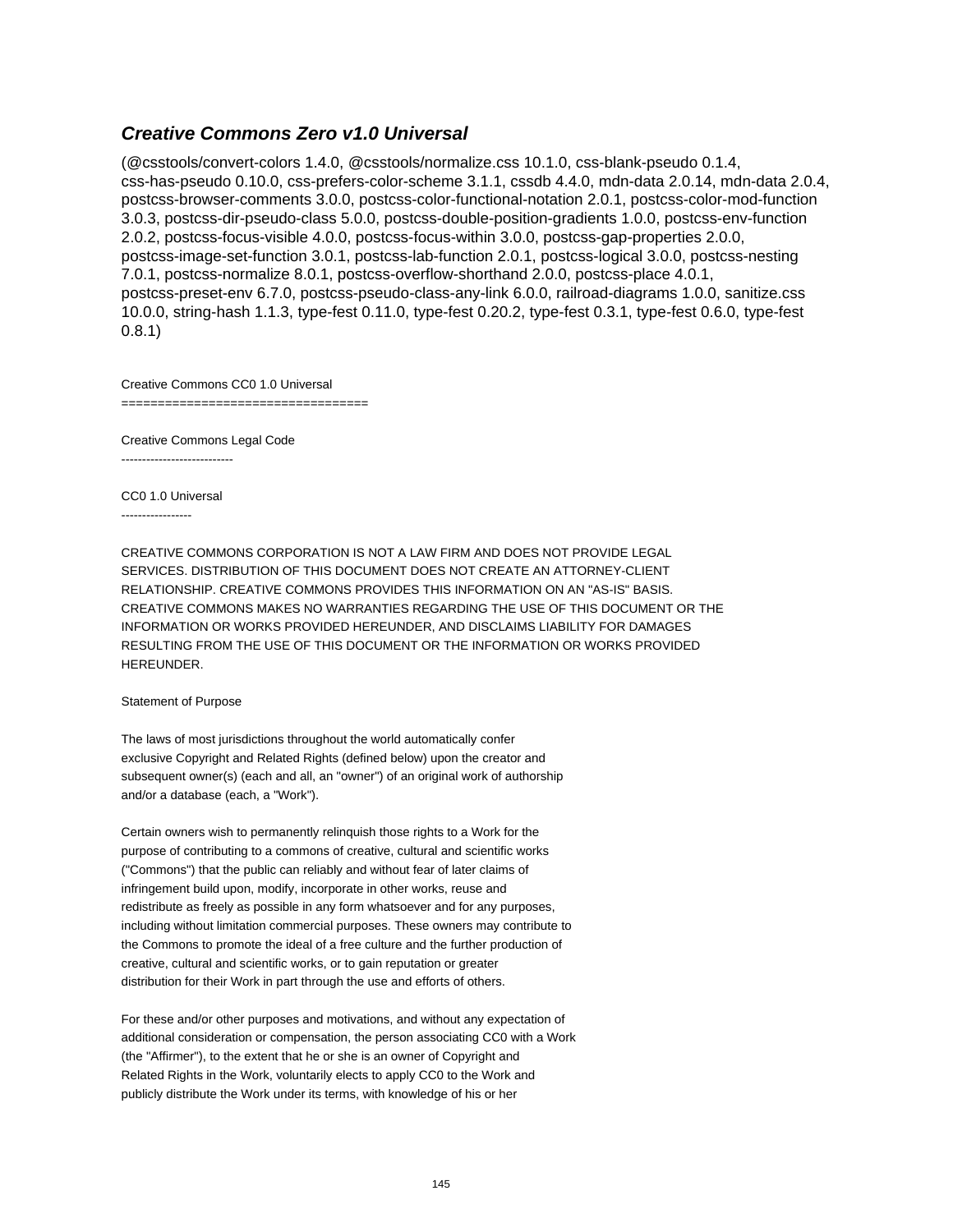Copyright and Related Rights in the Work and the meaning and intended legal effect of CC0 on those rights.

1. Copyright and Related Rights. A Work made available under CC0 may be protected by copyright and related or neighboring rights ("Copyright and Related Rights"). Copyright and Related Rights include, but are not limited to, the following:

i. the right to reproduce, adapt, distribute, perform, display, communicate, and translate a Work;

ii. moral rights retained by the original author(s) and/or performer(s);

iii. publicity and privacy rights pertaining to a person's image or likeness depicted in a Work;

iv. rights protecting against unfair competition in regards to a Work, subject to the limitations in paragraph 4(a), below;

v. rights protecting the extraction, dissemination, use and reuse of data in a Work;

vi. database rights (such as those arising under Directive 96/9/EC of the European Parliament and of the Council of 11 March 1996 on the legal protection of databases, and under any national implementation thereof, including any amended or successor version of such directive); and

vii. other similar, equivalent or corresponding rights throughout the world based on applicable law or treaty, and any national implementations thereof.

2. Waiver. To the greatest extent permitted by, but not in contravention of, applicable law, Affirmer hereby overtly, fully, permanently, irrevocably and unconditionally waives, abandons, and surrenders all of Affirmer's Copyright and Related Rights and associated claims and causes of action, whether now known or unknown (including existing as well as future claims and causes of action), in the Work

i. in all territories worldwide,

ii. for the maximum duration provided by applicable law or treaty (including future time extensions),

iii. in any current or future medium and for any number of copies, and

iv. for any purpose whatsoever, including without limitation commercial, advertising or promotional purposes (the "Waiver").

Affirmer makes the Waiver for the benefit of each member of the public at large and to the detriment of Affirmer's heirs and successors, fully intending that such Waiver shall not be subject to revocation, rescission, cancellation, termination, or any other legal or equitable action to disrupt the quiet enjoyment of the Work by the public as contemplated by Affirmer's express Statement of Purpose.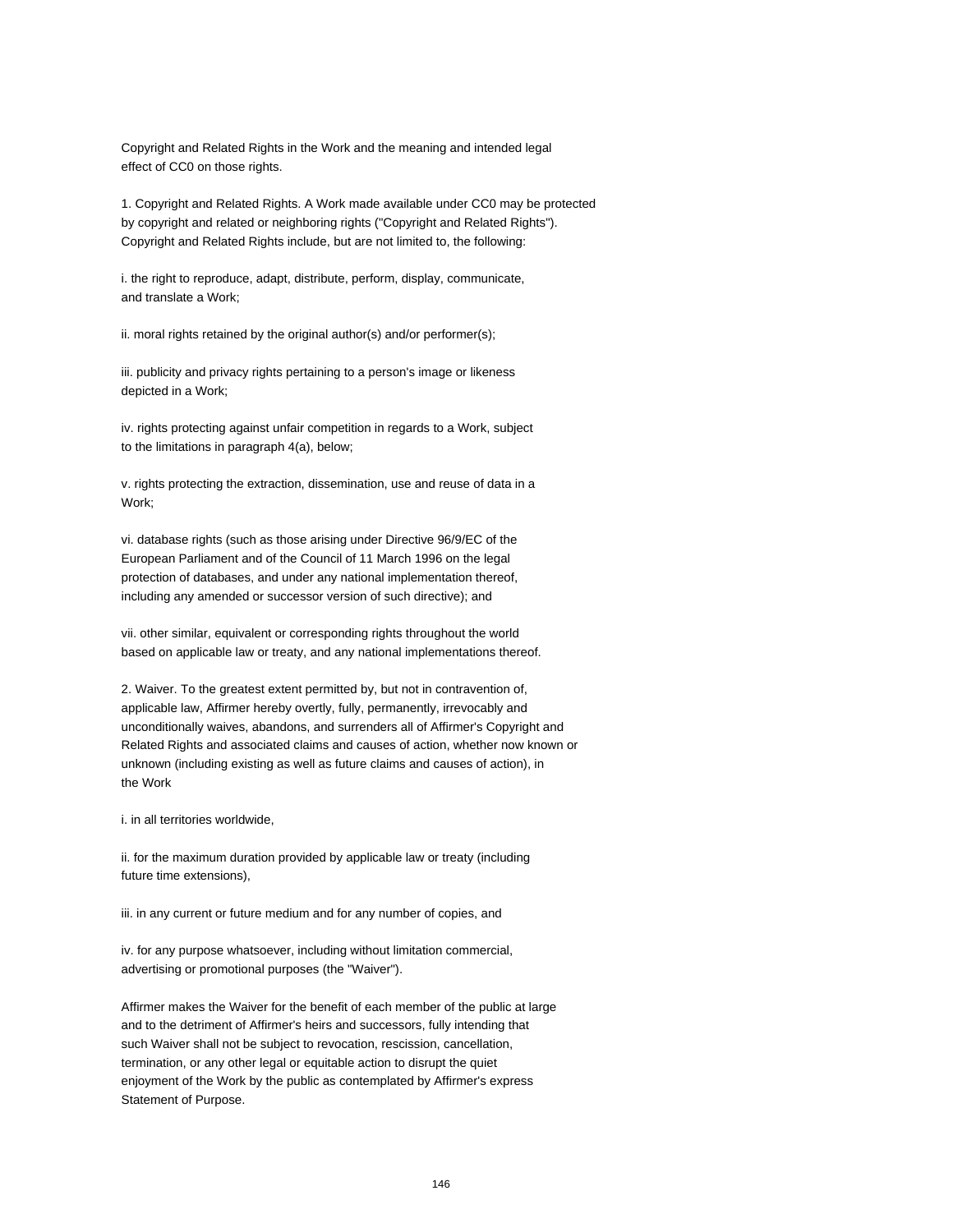3. Public License Fallback. Should any part of the Waiver for any reason be judged legally invalid or ineffective under applicable law, then the Waiver shall be preserved to the maximum extent permitted taking into account Affirmer's express Statement of Purpose. In addition, to the extent the Waiver is so judged Affirmer hereby grants to each affected person a royalty-free, non transferable, non sublicensable, non exclusive, irrevocable and unconditional license to exercise Affirmer's Copyright and Related Rights in the Work

i. in all territories worldwide,

ii. for the maximum duration provided by applicable law or treaty (including future time extensions),

iii. in any current or future medium and for any number of copies, and

iv. for any purpose whatsoever, including without limitation commercial, advertising or promotional purposes (the "License").

The License shall be deemed effective as of the date CC0 was applied by Affirmer to the Work. Should any part of the License for any reason be judged legally invalid or ineffective under applicable law, such partial invalidity or ineffectiveness shall not invalidate the remainder of the License, and in such case Affirmer hereby affirms that he or she will not

i. exercise any of his or her remaining Copyright and Related Rights in the Work or

ii. assert any associated claims and causes of action with respect to the Work, in either case contrary to Affirmer's express Statement of Purpose.

4. Limitations and Disclaimers.

a. No trademark or patent rights held by Affirmer are waived, abandoned, surrendered, licensed or otherwise affected by this document.

b. Affirmer offers the Work as-is and makes no representations or warranties of any kind concerning the Work, express, implied, statutory or otherwise, including without limitation warranties of title, merchantability, fitness for a particular purpose, non infringement, or the absence of latent or other defects, accuracy, or the present or absence of errors, whether or not discoverable, all to the greatest extent permissible under applicable law.

c. Affirmer disclaims responsibility for clearing rights of other persons that may apply to the Work or any use thereof, including without limitation any person's Copyright and Related Rights in the Work. Further, Affirmer disclaims responsibility for obtaining any necessary consents, permissions or other rights required for any use of the Work.

d. Affirmer understands and acknowledges that Creative Commons is not a party to this document and has no duty or obligation with respect to this CC0 or use of the Work.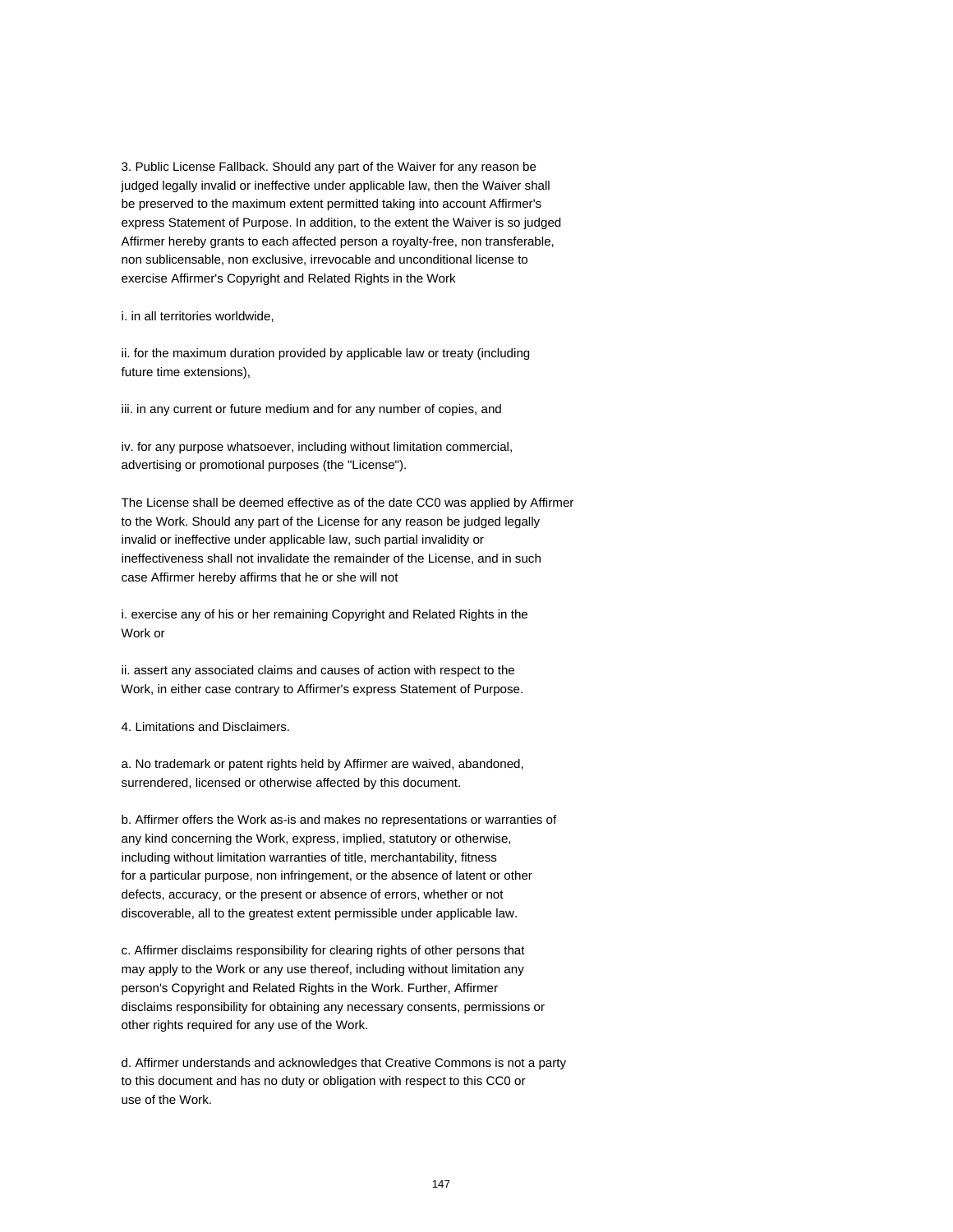# **Do What The F\*ck You Want To Public License**

(jmespath 0.15.0, path-is-inside 1.0.2)

Do What You Want License

========================

DO WHAT THE FUCK YOU WANT TO PUBLIC LICENSE Version 2, December 2004

Copyright (C) 2004 Sam Hocevar 22 rue de Plaisance, 75014 Paris, France Everyone is permitted to copy and distribute verbatim or modified copies of this license document, and changing it is allowed as long as the name is changed.

DO WHAT THE FUCK YOU WANT TO PUBLIC LICENSE TERMS AND CONDITIONS FOR COPYING, DISTRIBUTION AND MODIFICATION 0. You just DO WHAT THE FUCK YOU WANT TO.

#### **Expat License**

(inline-source-map 0.6.2, minimist 1.2.5+~cs5.3.1, node-chart.js 2.7.3, node-debbundle-es-to-primitive 1.2.1+~cs8.3.13, node-es-abstract 1.18.0~next~2+~cs13.20.17, node-jsbn 1.1.0, node-json-buffer 3.0.1, node-lowercase-keys 2.0.0, node-mimic-response 3.1.0, node-moment-timezone 0.5.32, node-p-cancelable 2.0.0, node-react 17.0.1, node-symbol-observable 2.0.3, redis 3.0.2+~cs5.18.1, sindresorhus/got 11.8.0+~cs53.13.16, zenparsing/zen-observable 0.8.15)

Expat License

=============

Copyright (c) 1998, 1999, 2000 Thai Open Source Software Center Ltd and Clark Cooper Copyright (c) 2001, 2002, 2003, 2004, 2005, 2006 Expat maintainers.

Permission is hereby granted, free of charge, to any person obtaining a copy of this software and associated documentation files (the "Software"), to deal in the Software without restriction, including without limitation the rights to use, copy, modify, merge, publish, distribute, sublicense, and/or sell copies of the Software, and to permit persons to whom the Software is furnished to do so, subject to the following conditions:

The above copyright notice and this permission notice shall be included in all copies or substantial portions of the Software.

THE SOFTWARE IS PROVIDED "AS IS", WITHOUT WARRANTY OF ANY KIND, EXPRESS OR IMPLIED, INCLUDING BUT NOT LIMITED TO THE WARRANTIES OF MERCHANTABILITY, FITNESS FOR A PARTICULAR PURPOSE AND NONINFRINGEMENT. IN NO EVENT SHALL THE AUTHORS OR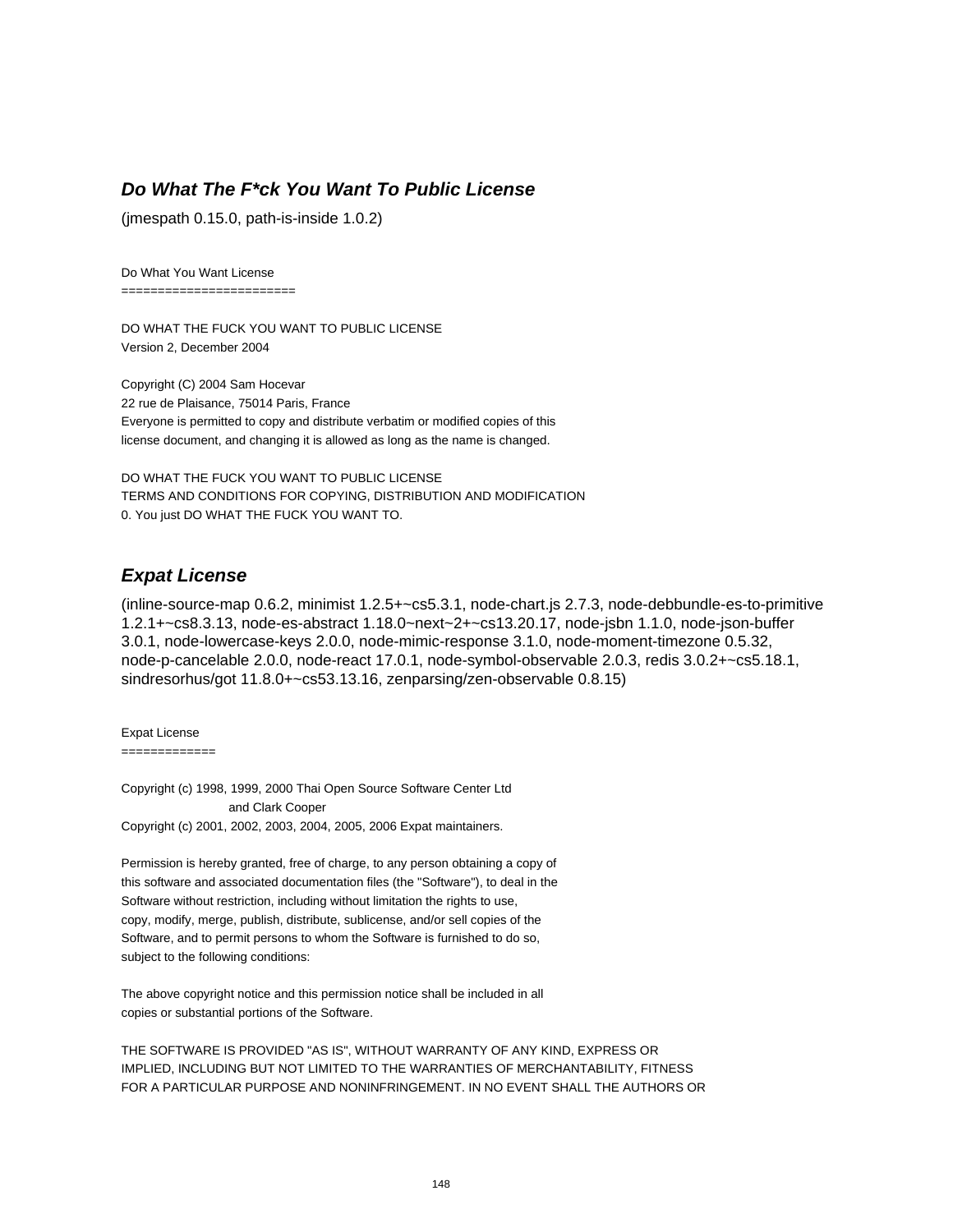COPYRIGHT HOLDERS BE LIABLE FOR ANY CLAIM, DAMAGES OR OTHER LIABILITY, WHETHER IN AN ACTION OF CONTRACT, TORT OR OTHERWISE, ARISING FROM, OUT OF OR IN CONNECTION WITH THE SOFTWARE OR THE USE OR OTHER DEALINGS IN THE SOFTWARE.

### **ISC License**

(postcss-color-gray 5.0.0)

# ISC License (ISC)

## Copyright 2018 Shinnosuke Watanabe

Permission to use, copy, modify, and/or distribute this software for any purpose with or without fee is hereby granted, provided that the above copyright notice and this permission notice appear in all copies.

THE SOFTWARE IS PROVIDED "AS IS" AND THE AUTHOR DISCLAIMS ALL WARRANTIES WITH REGARD TO THIS SOFTWARE INCLUDING ALL IMPLIED WARRANTIES OF MERCHANTABILITY AND FITNESS. IN NO EVENT SHALL THE AUTHOR BE LIABLE FOR ANY SPECIAL, DIRECT, INDIRECT, OR CONSEQUENTIAL DAMAGES OR ANY DAMAGES WHATSOEVER RESULTING FROM LOSS OF USE, DATA OR PROFITS, WHETHER IN AN ACTION OF CONTRACT, NEGLIGENCE OR OTHER TORTIOUS ACTION, ARISING OUT OF OR IN CONNECTION WITH THE USE OR PERFORMANCE OF THIS SOFTWARE

# **ISC License**

(abbrev 1.1.1)

----------

The ISC License

Copyright (c) Isaac Z. Schlueter and Contributors

Permission to use, copy, modify, and/or distribute this software for any purpose with or without fee is hereby granted, provided that the above copyright notice and this permission notice appear in all copies.

THE SOFTWARE IS PROVIDED "AS IS" AND THE AUTHOR DISCLAIMS ALL WARRANTIES WITH REGARD TO THIS SOFTWARE INCLUDING ALL IMPLIED WARRANTIES OF MERCHANTABILITY AND FITNESS. IN NO EVENT SHALL THE AUTHOR BE LIABLE FOR ANY SPECIAL, DIRECT, INDIRECT, OR CONSEQUENTIAL DAMAGES OR ANY DAMAGES WHATSOEVER RESULTING FROM LOSS OF USE, DATA OR PROFITS, WHETHER IN AN ACTION OF CONTRACT, NEGLIGENCE OR OTHER TORTIOUS ACTION, ARISING OUT OF OR IN CONNECTION WITH THE USE OR PERFORMANCE OF THIS SOFTWARE

# **ISC License**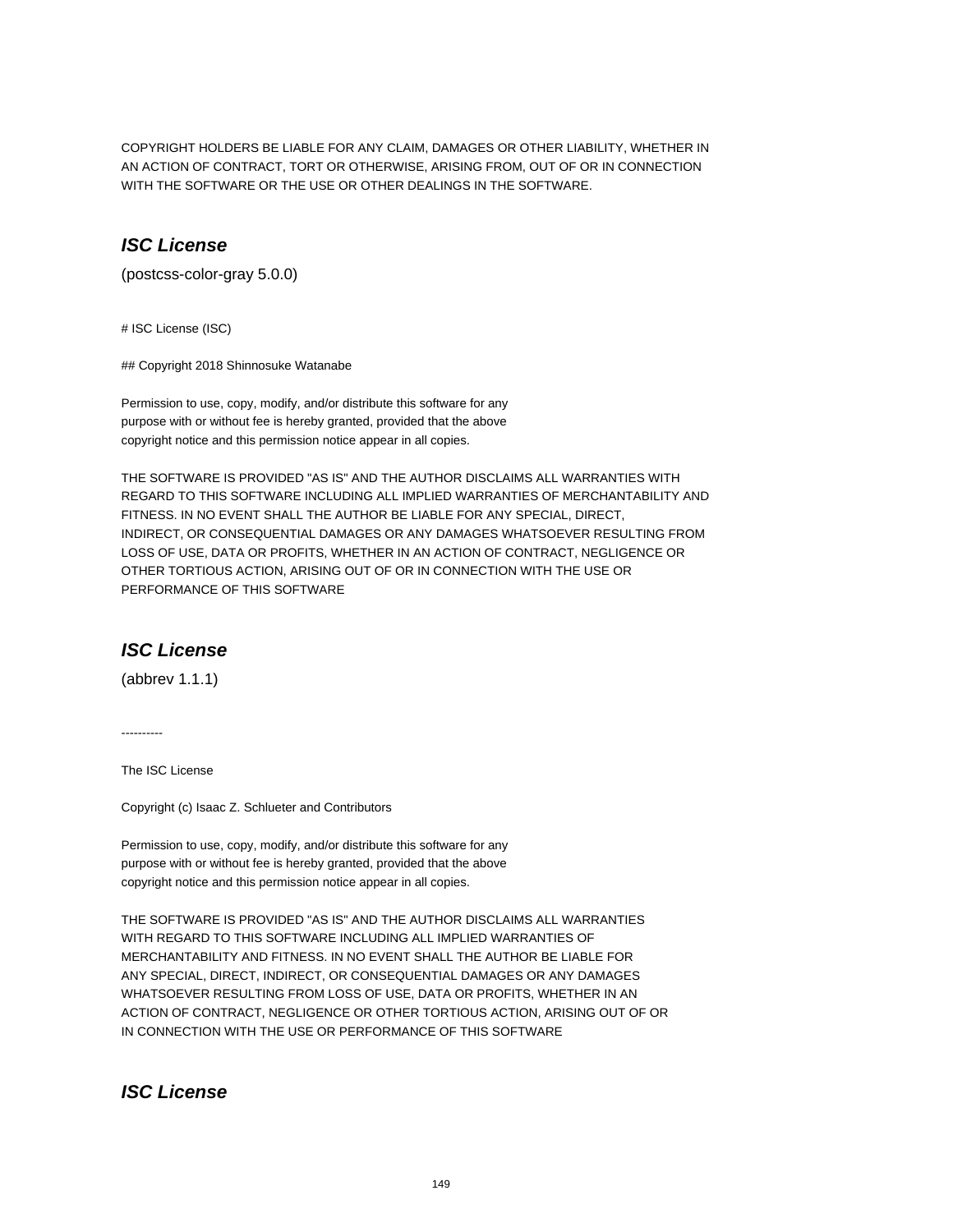(split2 0.2.1)

Copyright (c) 2014, Matteo Collina

Permission to use, copy, modify, and/or distribute this software for any purpose with or without fee is hereby granted, provided that the above copyright notice and this permission notice appear in all copies.

THE SOFTWARE IS PROVIDED "AS IS" AND THE AUTHOR DISCLAIMS ALL WARRANTIES WITH REGARD TO THIS SOFTWARE INCLUDING ALL IMPLIED WARRANTIES OF MERCHANTABILITY AND FITNESS. IN NO EVENT SHALL THE AUTHOR BE LIABLE FOR ANY SPECIAL, DIRECT, INDIRECT, OR CONSEQUENTIAL DAMAGES OR ANY DAMAGES WHATSOEVER RESULTING FROM LOSS OF USE, DATA OR PROFITS, WHETHER IN AN ACTION OF CONTRACT, NEGLIGENCE OR OTHER TORTIOUS ACTION, ARISING OUT OF OR IN CONNECTION WITH THE USE OR PERFORMANCE OF THIS SOFTWARE

# **ISC License**

(console-control-strings 1.1.0, has-unicode 2.0.1, iarna/gauge v2.7.4)

Copyright (c) 2014, Rebecca Turner

Permission to use, copy, modify, and/or distribute this software for any purpose with or without fee is hereby granted, provided that the above copyright notice and this permission notice appear in all copies.

THE SOFTWARE IS PROVIDED "AS IS" AND THE AUTHOR DISCLAIMS ALL WARRANTIES WITH REGARD TO THIS SOFTWARE INCLUDING ALL IMPLIED WARRANTIES OF MERCHANTABILITY AND FITNESS. IN NO EVENT SHALL THE AUTHOR BE LIABLE FOR ANY SPECIAL, DIRECT, INDIRECT, OR CONSEQUENTIAL DAMAGES OR ANY DAMAGES WHATSOEVER RESULTING FROM LOSS OF USE, DATA OR PROFITS, WHETHER IN AN ACTION OF CONTRACT, NEGLIGENCE OR OTHER TORTIOUS ACTION, ARISING OUT OF OR IN CONNECTION WITH THE USE OR PERFORMANCE OF THIS SOFTWARE

### **ISC License**

(browserify-sign 4.2.1)

Copyright (c) 2014-2015 Calvin Metcalf and browserify-sign contributors

Permission to use, copy, modify, and/or distribute this software for any purpose with or without fee is hereby granted, provided that the above copyright notice and this permission notice appear in all copies.

THE SOFTWARE IS PROVIDED "AS IS" AND THE AUTHOR DISCLAIMS ALL WARRANTIES WITH REGARD TO THIS SOFTWARE INCLUDING ALL IMPLIED WARRANTIES OF MERCHANTABILITY AND FITNESS. IN NO EVENT SHALL THE AUTHOR BE LIABLE FOR ANY SPECIAL, DIRECT, INDIRECT, OR CONSEQUENTIAL DAMAGES OR ANY DAMAGES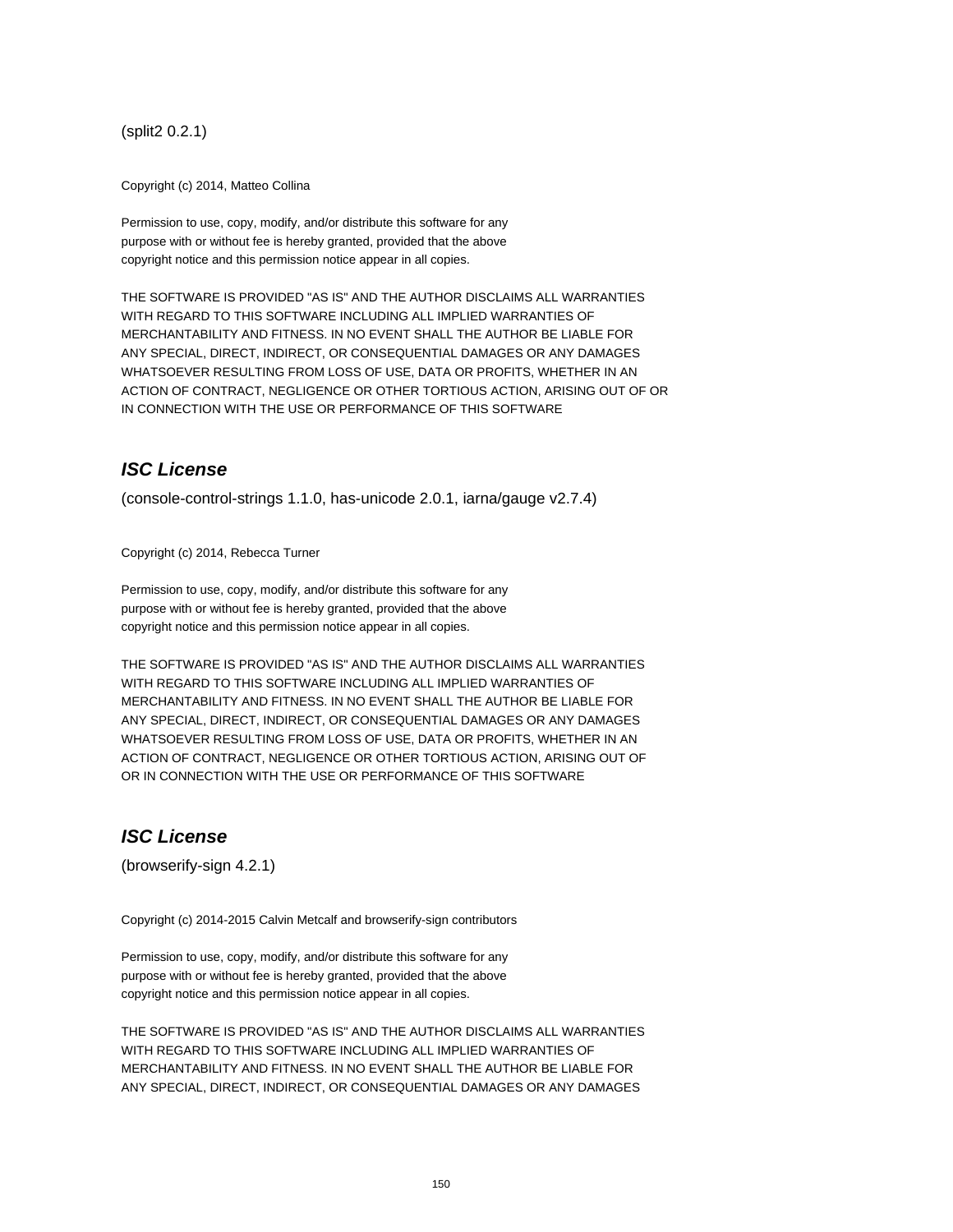WHATSOEVER RESULTING FROM LOSS OF USE, DATA OR PROFITS, WHETHER IN AN ACTION OF CONTRACT, NEGLIGENCE OR OTHER TORTIOUS ACTION, ARISING OUT OF OR IN CONNECTION WITH THE USE OR PERFORMANCE OF THIS SOFTWARE

# **ISC License**

(split2 2.2.0)

Copyright (c) 2014-2017, Matteo Collina

Permission to use, copy, modify, and/or distribute this software for any purpose with or without fee is hereby granted, provided that the above copyright notice and this permission notice appear in all copies.

THE SOFTWARE IS PROVIDED "AS IS" AND THE AUTHOR DISCLAIMS ALL WARRANTIES WITH REGARD TO THIS SOFTWARE INCLUDING ALL IMPLIED WARRANTIES OF MERCHANTABILITY AND FITNESS. IN NO EVENT SHALL THE AUTHOR BE LIABLE FOR ANY SPECIAL, DIRECT, INDIRECT, OR CONSEQUENTIAL DAMAGES OR ANY DAMAGES WHATSOEVER RESULTING FROM LOSS OF USE, DATA OR PROFITS, WHETHER IN AN ACTION OF CONTRACT, NEGLIGENCE OR OTHER TORTIOUS ACTION, ARISING OUT OF OR IN CONNECTION WITH THE USE OR PERFORMANCE OF THIS SOFTWARE

# **ISC License**

(split2 3.2.2)

Copyright (c) 2014-2018, Matteo Collina

Permission to use, copy, modify, and/or distribute this software for any purpose with or without fee is hereby granted, provided that the above copyright notice and this permission notice appear in all copies.

THE SOFTWARE IS PROVIDED "AS IS" AND THE AUTHOR DISCLAIMS ALL WARRANTIES WITH REGARD TO THIS SOFTWARE INCLUDING ALL IMPLIED WARRANTIES OF MERCHANTABILITY AND FITNESS. IN NO EVENT SHALL THE AUTHOR BE LIABLE FOR ANY SPECIAL, DIRECT, INDIRECT, OR CONSEQUENTIAL DAMAGES OR ANY DAMAGES WHATSOEVER RESULTING FROM LOSS OF USE, DATA OR PROFITS, WHETHER IN AN ACTION OF CONTRACT, NEGLIGENCE OR OTHER TORTIOUS ACTION, ARISING OUT OF OR IN CONNECTION WITH THE USE OR PERFORMANCE OF THIS SOFTWARE

# **ISC License**

(har-schema 2.0.0)

Copyright (c) 2015, Ahmad Nassri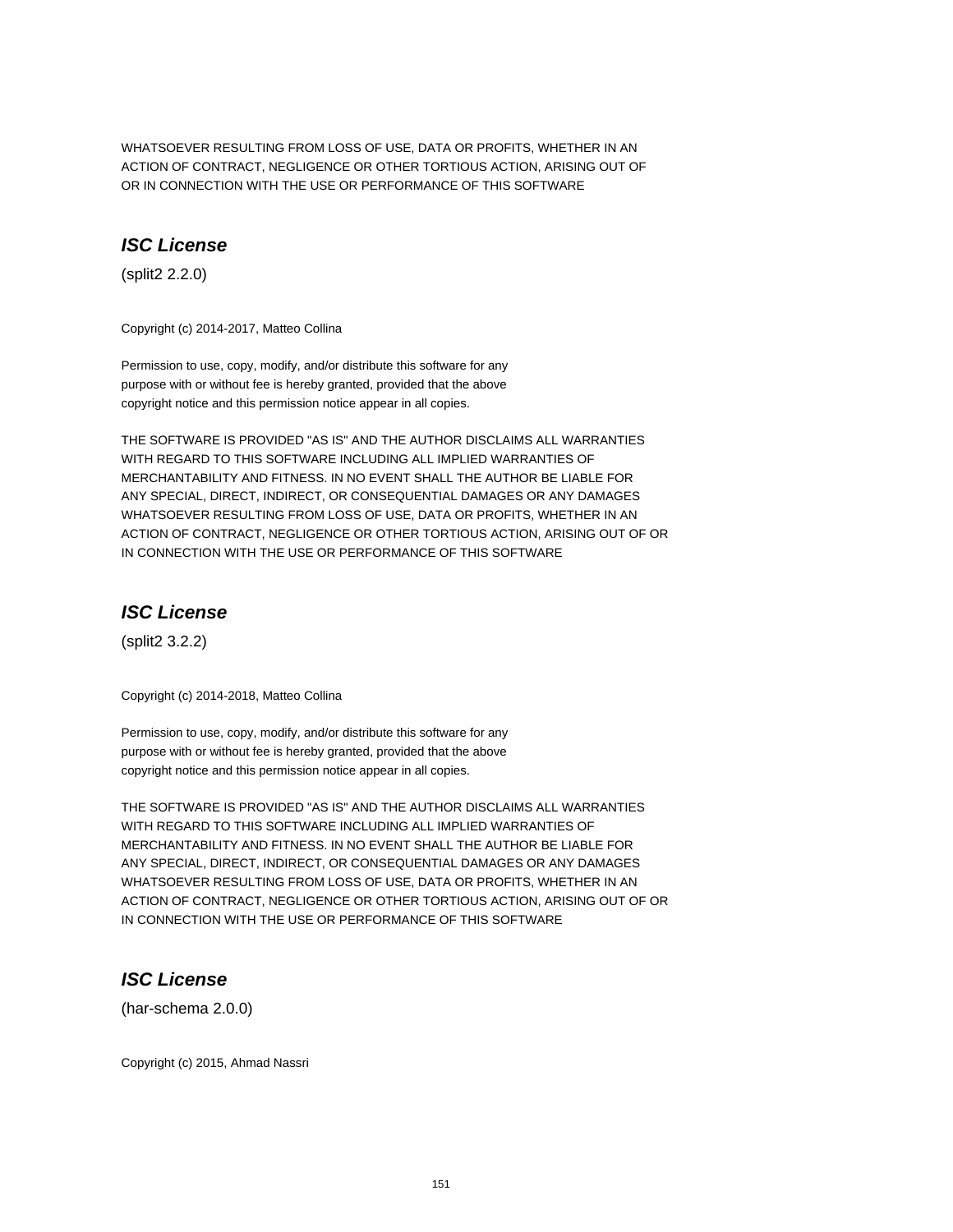Permission to use, copy, modify, and/or distribute this software for any purpose with or without fee is hereby granted, provided that the above copyright notice and this permission notice appear in all copies.

THE SOFTWARE IS PROVIDED "AS IS" AND THE AUTHOR DISCLAIMS ALL WARRANTIES WITH REGARD TO THIS SOFTWARE INCLUDING ALL IMPLIED WARRANTIES OF MERCHANTABILITY AND FITNESS. IN NO EVENT SHALL THE AUTHOR BE LIABLE FOR ANY SPECIAL, DIRECT, INDIRECT, OR CONSEQUENTIAL DAMAGES OR ANY DAMAGES WHATSOEVER RESULTING FROM LOSS OF USE, DATA OR PROFITS, WHETHER IN AN ACTION OF CONTRACT, NEGLIGENCE OR OTHER TORTIOUS ACTION, ARISING OUT OF OR IN CONNECTION WITH THE USE OR PERFORMANCE OF THIS SOFTWARE

# **ISC License**

(cliui 5.0.0, cliui v6.0.0, cliui v7.0.3, cliui v7.0.4)

Copyright (c) 2015, Contributors

Permission to use, copy, modify, and/or distribute this software for any purpose with or without fee is hereby granted, provided that the above copyright notice and this permission notice appear in all copies.

THE SOFTWARE IS PROVIDED "AS IS" AND THE AUTHOR DISCLAIMS ALL WARRANTIES WITH REGARD TO THIS SOFTWARE INCLUDING ALL IMPLIED WARRANTIES OF MERCHANTABILITY AND FITNESS. IN NO EVENT SHALL THE AUTHOR BE LIABLE FOR ANY SPECIAL, DIRECT, INDIRECT, OR CONSEQUENTIAL DAMAGES OR ANY DAMAGES WHATSOEVER RESULTING FROM LOSS OF USE, DATA OR PROFITS, WHETHER IN AN ACTION OF CONTRACT, NEGLIGENCE OR OTHER TORTIOUS ACTION, ARISING OUT OF OR IN CONNECTION WITH THE USE OR PERFORMANCE OF THIS SOFTWARE

# **ISC License**

(y18n 5.0.5)

Copyright (c) 2015, Contributors

Permission to use, copy, modify, and/or distribute this software for any purpose with or without fee is hereby granted, provided that the above copyright notice and this permission notice appear in all copies.

THE SOFTWARE IS PROVIDED "AS IS" AND THE AUTHOR DISCLAIMS ALL WARRANTIES WITH REGARD TO THIS SOFTWARE INCLUDING ALL IMPLIED WARRANTIES OF MERCHANTABILITY AND FITNESS. IN NO EVENT SHALL THE AUTHOR BE LIABLE FOR ANY SPECIAL, DIRECT, INDIRECT, OR CONSEQUENTIAL DAMAGES OR ANY DAMAGES WHATSOEVER RESULTING FROM LOSS OF USE, DATA OR PROFITS, WHETHER IN AN ACTION OF CONTRACT, NEGLIGENCE OR OTHER TORTIOUS ACTION, ARISING OUT OF OR IN CONNECTION WITH THE USE OR PERFORMANCE OF THIS SOFTWARE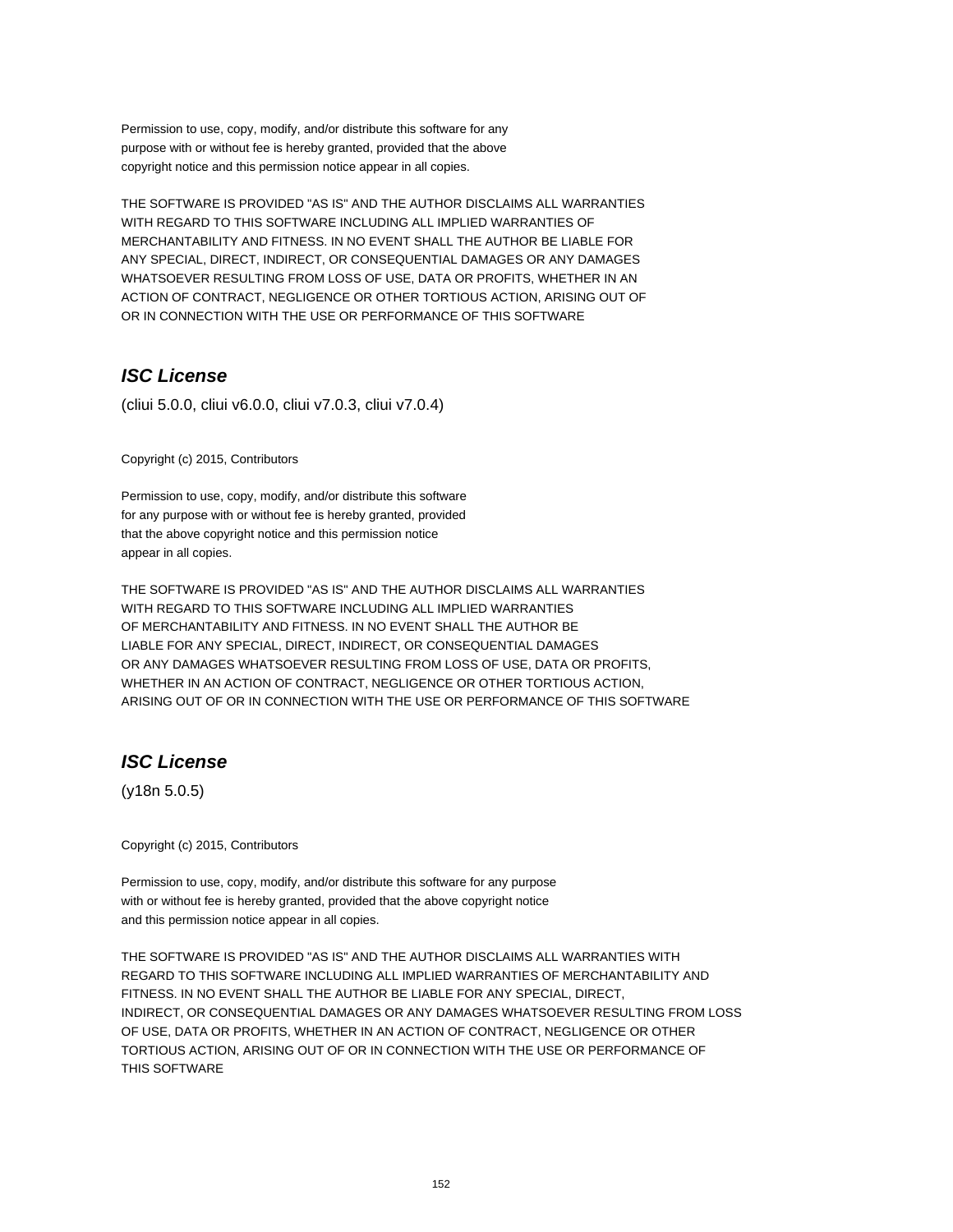# **ISC License**

(cli-width 2.2.1)

Copyright (c) 2015, Ilya Radchenko

Permission to use, copy, modify, and/or distribute this software for any purpose with or without fee is hereby granted, provided that the above copyright notice and this permission notice appear in all copies.

THE SOFTWARE IS PROVIDED "AS IS" AND THE AUTHOR DISCLAIMS ALL WARRANTIES WITH REGARD TO THIS SOFTWARE INCLUDING ALL IMPLIED WARRANTIES OF MERCHANTABILITY AND FITNESS. IN NO EVENT SHALL THE AUTHOR BE LIABLE FOR ANY SPECIAL, DIRECT, INDIRECT, OR CONSEQUENTIAL DAMAGES OR ANY DAMAGES WHATSOEVER RESULTING FROM LOSS OF USE, DATA OR PROFITS, WHETHER IN AN ACTION OF CONTRACT, NEGLIGENCE OR OTHER TORTIOUS ACTION, ARISING OUT OF OR IN CONNECTION WITH THE USE OR PERFORMANCE OF THIS SOFTWARE

# **ISC License**

(validate-npm-package-name 3.0.0)

Copyright (c) 2015, npm, Inc

Permission to use, copy, modify, and/or distribute this software for any purpose with or without fee is hereby granted, provided that the above copyright notice and this permission notice appear in all copies.

THE SOFTWARE IS PROVIDED "AS IS" AND THE AUTHOR DISCLAIMS ALL WARRANTIES WITH REGARD TO THIS SOFTWARE INCLUDING ALL IMPLIED WARRANTIES OF MERCHANTABILITY AND FITNESS. IN NO EVENT SHALL THE AUTHOR BE LIABLE FOR ANY SPECIAL, DIRECT, INDIRECT, OR CONSEQUENTIAL DAMAGES OR ANY DAMAGES WHATSOEVER RESULTING FROM LOSS OF USE, DATA OR PROFITS, WHETHER IN AN ACTION OF CONTRACT, NEGLIGENCE OR OTHER TORTIOUS ACTION, ARISING OUT OF OR IN CONNECTION WITH THE USE OR PERFORMANCE OF THIS SOFTWARE

# **ISC License**

(hosted-git-info v2.8.8, hosted-git-info v3.0.7)

Copyright (c) 2015, Rebecca Turner

Permission to use, copy, modify, and/or distribute this software for any purpose with or without fee is hereby granted, provided that the above copyright notice and this permission notice appear in all copies.

THE SOFTWARE IS PROVIDED "AS IS" AND THE AUTHOR DISCLAIMS ALL WARRANTIES WITH REGARD TO THIS SOFTWARE INCLUDING ALL IMPLIED WARRANTIES OF MERCHANTABILITY AND FITNESS. IN NO EVENT SHALL THE AUTHOR BE LIABLE FOR ANY SPECIAL, DIRECT, INDIRECT, OR CONSEQUENTIAL DAMAGES OR ANY DAMAGES WHATSOEVER RESULTING FROM LOSS OF USE, DATA OR PROFITS, WHETHER IN AN ACTION OF CONTRACT, NEGLIGENCE OR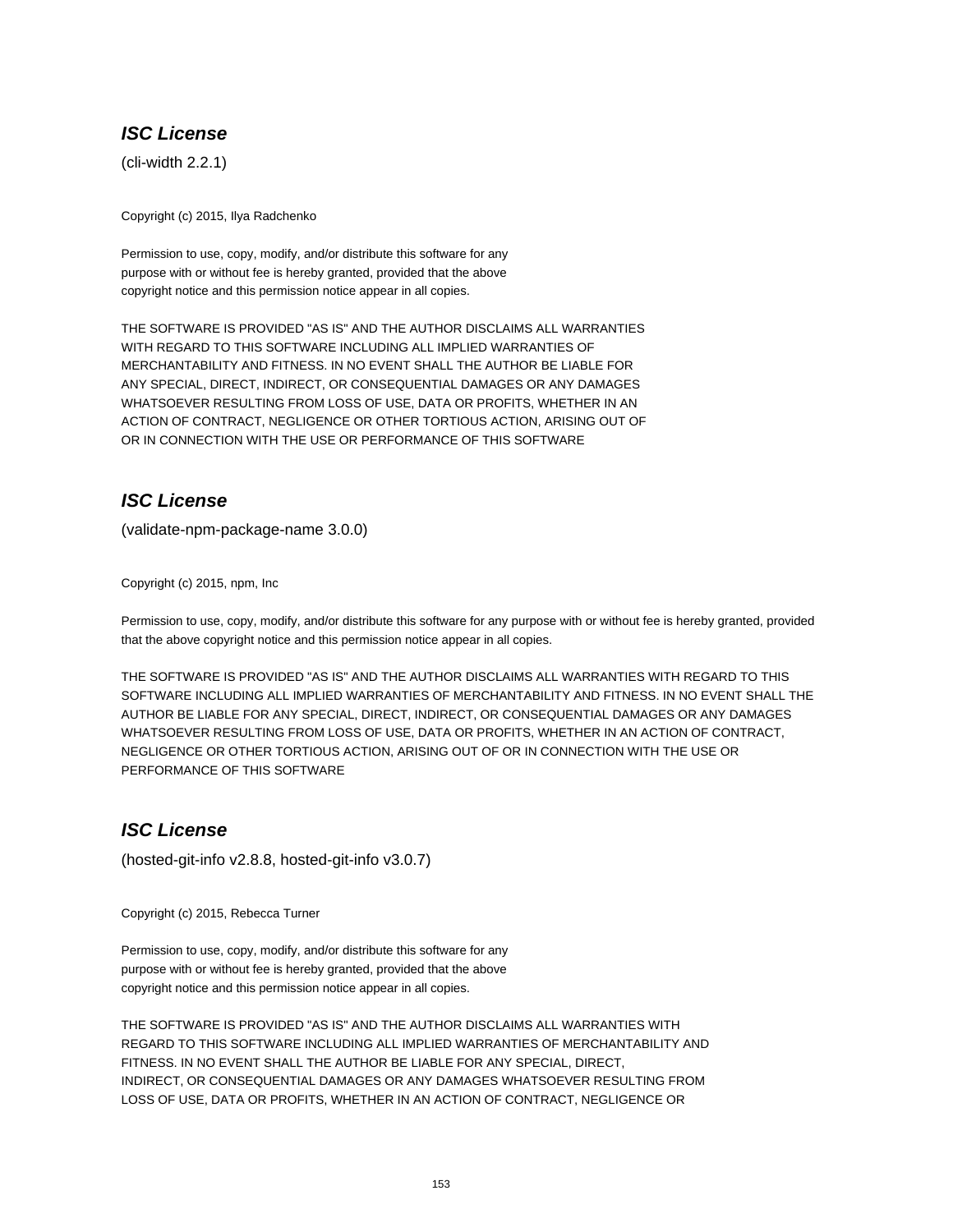OTHER TORTIOUS ACTION, ARISING OUT OF OR IN CONNECTION WITH THE USE OR PERFORMANCE OF THIS SOFTWARE

# **ISC License**

(iarna/write-file-atomic 2.4.3)

Copyright (c) 2015, Rebecca Turner

Permission to use, copy, modify, and/or distribute this software for any purpose with or without fee is hereby granted, provided that the above copyright notice and this permission notice appear in all copies.

THE SOFTWARE IS PROVIDED "AS IS" AND THE AUTHOR DISCLAIMS ALL WARRANTIES WITH REGARD TO THIS SOFTWARE INCLUDING ALL IMPLIED WARRANTIES OF MERCHANTABILITY AND FITNESS. IN NO EVENT SHALL THE AUTHOR BE LIABLE FOR ANY SPECIAL, DIRECT, INDIRECT, OR CONSEQUENTIAL DAMAGES OR ANY DAMAGES WHATSOEVER RESULTING FROM LOSS OF USE, DATA OR PROFITS, WHETHER IN AN ACTION OF CONTRACT, NEGLIGENCE OR OTHER TORTIOUS ACTION, ARISING OUT OF OR IN CONNECTION WITH THE USE OR PERFORMANCE OF THIS SOFTWARE

#### **ISC License**

(aproba 1.2.0, wide-align 1.1.3)

Copyright (c) 2015, Rebecca Turner

Permission to use, copy, modify, and/or distribute this software for any purpose with or without fee is hereby granted, provided that the above copyright notice and this permission notice appear in all copies.

THE SOFTWARE IS PROVIDED "AS IS" AND THE AUTHOR DISCLAIMS ALL WARRANTIES WITH REGARD TO THIS SOFTWARE INCLUDING ALL IMPLIED WARRANTIES OF MERCHANTABILITY AND FITNESS. IN NO EVENT SHALL THE AUTHOR BE LIABLE FOR ANY SPECIAL, DIRECT, INDIRECT, OR CONSEQUENTIAL DAMAGES OR ANY DAMAGES WHATSOEVER RESULTING FROM LOSS OF USE, DATA OR PROFITS, WHETHER IN AN ACTION OF CONTRACT, NEGLIGENCE OR OTHER TORTIOUS ACTION, ARISING OUT OF OR IN CONNECTION WITH THE USE OR PERFORMANCE OF THIS SOFTWARE

## **ISC License**

(setprototypeof 1.1.1)

Copyright (c) 2015, Wes Todd

Permission to use, copy, modify, and/or distribute this software for any purpose with or without fee is hereby granted, provided that the above copyright notice and this permission notice appear in all copies.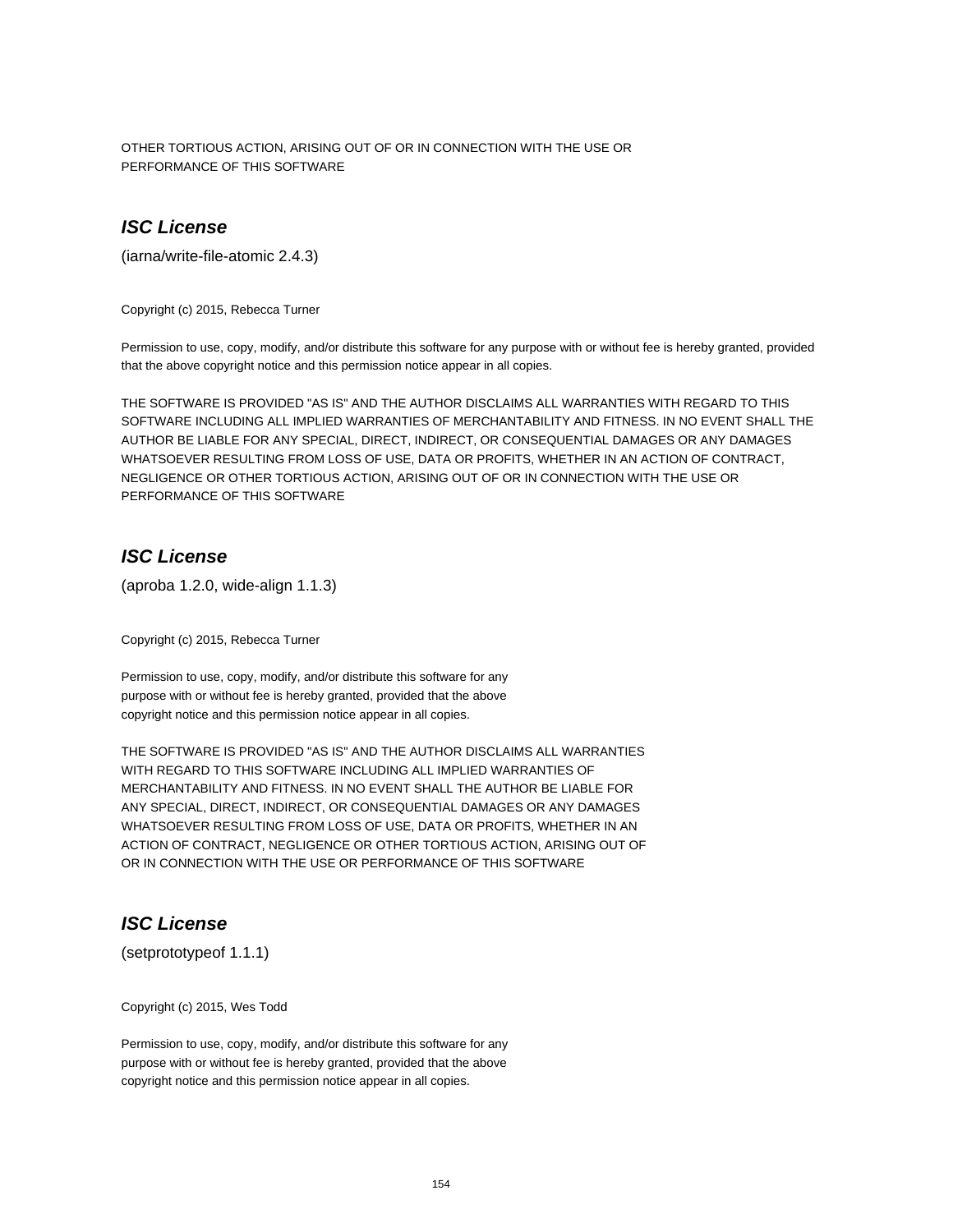THE SOFTWARE IS PROVIDED "AS IS" AND THE AUTHOR DISCLAIMS ALL WARRANTIES WITH REGARD TO THIS SOFTWARE INCLUDING ALL IMPLIED WARRANTIES OF MERCHANTABILITY AND FITNESS. IN NO EVENT SHALL THE AUTHOR BE LIABLE FOR ANY SPECIAL, DIRECT, INDIRECT, OR CONSEQUENTIAL DAMAGES OR ANY DAMAGES WHATSOEVER RESULTING FROM LOSS OF USE, DATA OR PROFITS, WHETHER IN AN ACTION OF CONTRACT, NEGLIGENCE OR OTHER TORTIOUS ACTION, ARISING OUT OF OR IN CONNECTION WITH THE USE OR PERFORMANCE OF THIS SOFTWARE

# **ISC License**

(fastq 1.8.0, fastq 1.9.0)

Copyright (c) 2015-2020, Matteo Collina

Permission to use, copy, modify, and/or distribute this software for any purpose with or without fee is hereby granted, provided that the above copyright notice and this permission notice appear in all copies.

THE SOFTWARE IS PROVIDED "AS IS" AND THE AUTHOR DISCLAIMS ALL WARRANTIES WITH REGARD TO THIS SOFTWARE INCLUDING ALL IMPLIED WARRANTIES OF MERCHANTABILITY AND FITNESS. IN NO EVENT SHALL THE AUTHOR BE LIABLE FOR ANY SPECIAL, DIRECT, INDIRECT, OR CONSEQUENTIAL DAMAGES OR ANY DAMAGES WHATSOEVER RESULTING FROM LOSS OF USE, DATA OR PROFITS, WHETHER IN AN ACTION OF CONTRACT, NEGLIGENCE OR OTHER TORTIOUS ACTION, ARISING OUT OF OR IN CONNECTION WITH THE USE OR PERFORMANCE OF THIS SOFTWARE

# **ISC License**

(require-main-filename 2.0.0, set-blocking 2.0.0, test-exclude 6.0.0, yargs-parser 13.1.2, yargs-parser 15.0.1, yargs-parser v18.1.3, yargs-parser v20.2.3, yargs-parser v20.2.4)

Copyright (c) 2016, Contributors

Permission to use, copy, modify, and/or distribute this software for any purpose with or without fee is hereby granted, provided that the above copyright notice and this permission notice appear in all copies.

THE SOFTWARE IS PROVIDED "AS IS" AND THE AUTHOR DISCLAIMS ALL WARRANTIES WITH REGARD TO THIS SOFTWARE INCLUDING ALL IMPLIED WARRANTIES OF MERCHANTABILITY AND FITNESS. IN NO EVENT SHALL THE AUTHOR BE LIABLE FOR ANY SPECIAL, DIRECT, INDIRECT, OR CONSEQUENTIAL DAMAGES OR ANY DAMAGES WHATSOEVER RESULTING FROM LOSS OF USE, DATA OR PROFITS, WHETHER IN AN ACTION OF CONTRACT, NEGLIGENCE OR OTHER TORTIOUS ACTION, ARISING OUT OF OR IN CONNECTION WITH THE USE OR PERFORMANCE OF THIS SOFTWARE

# **ISC License**

(ansi-align 3.0.0, which-module 2.0.0)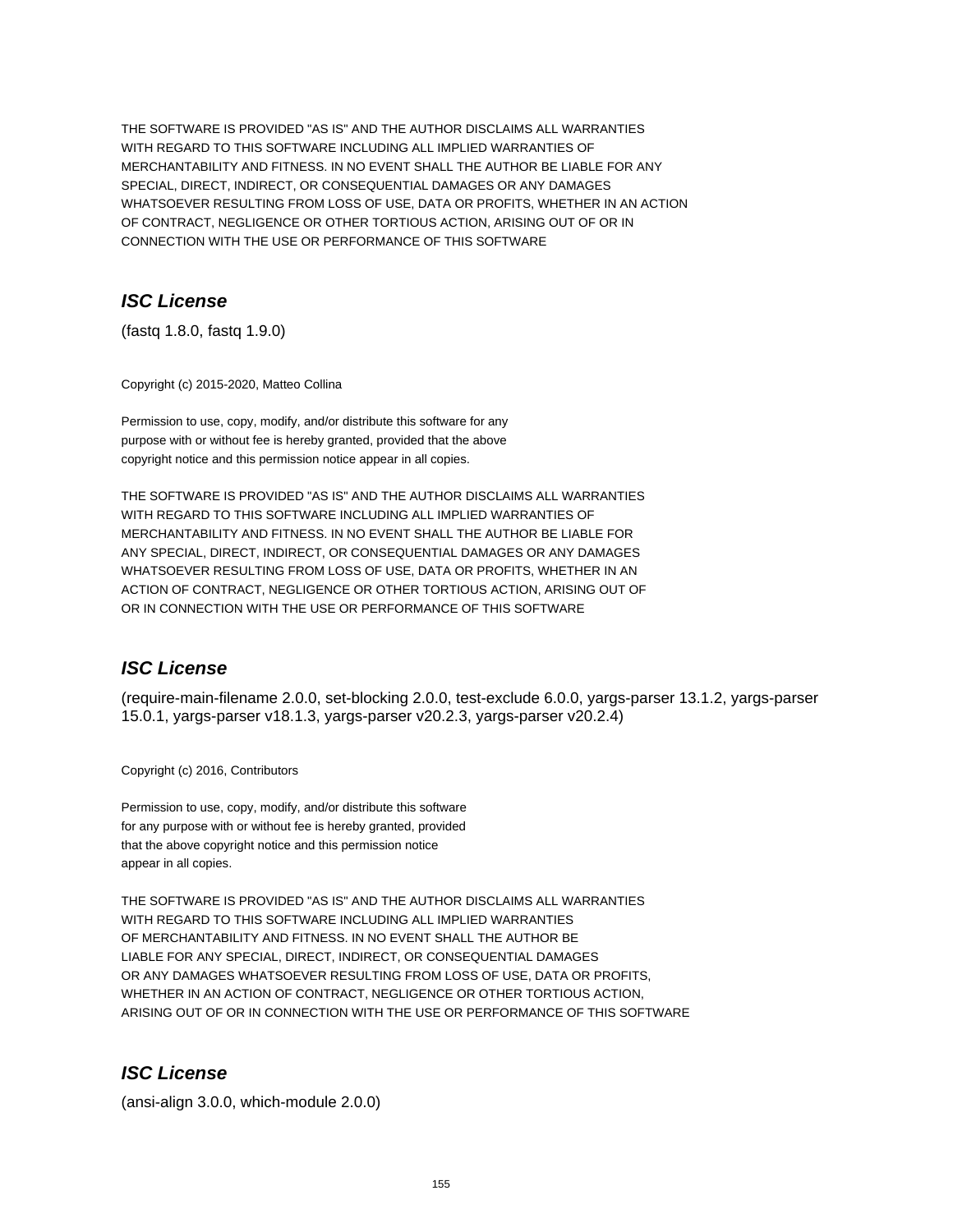Copyright (c) 2016, Contributors

Permission to use, copy, modify, and/or distribute this software for any purpose with or without fee is hereby granted, provided that the above copyright notice and this permission notice appear in all copies.

THE SOFTWARE IS PROVIDED "AS IS" AND THE AUTHOR DISCLAIMS ALL WARRANTIES WITH REGARD TO THIS SOFTWARE INCLUDING ALL IMPLIED WARRANTIES OF MERCHANTABILITY AND FITNESS. IN NO EVENT SHALL THE AUTHOR BE LIABLE FOR ANY SPECIAL, DIRECT, INDIRECT, OR CONSEQUENTIAL DAMAGES OR ANY DAMAGES WHATSOEVER RESULTING FROM LOSS OF USE, DATA OR PROFITS, WHETHER IN AN ACTION OF CONTRACT, NEGLIGENCE OR OTHER TORTIOUS ACTION, ARISING OUT OF OR IN CONNECTION WITH THE USE OR PERFORMANCE OF THIS SOFTWARE

#### **ISC License**

(parse-asn1 5.1.6)

Copyright (c) 2017, crypto-browserify contributors

Permission to use, copy, modify, and/or distribute this software for any purpose with or without fee is hereby granted, provided that the above copyright notice and this permission notice appear in all copies.

THE SOFTWARE IS PROVIDED "AS IS" AND THE AUTHOR DISCLAIMS ALL WARRANTIES WITH REGARD TO THIS SOFTWARE INCLUDING ALL IMPLIED WARRANTIES OF MERCHANTABILITY AND FITNESS. IN NO EVENT SHALL THE AUTHOR BE LIABLE FOR ANY SPECIAL, DIRECT, INDIRECT, OR CONSEQUENTIAL DAMAGES OR ANY DAMAGES WHATSOEVER RESULTING FROM LOSS OF USE, DATA OR PROFITS, WHETHER IN AN ACTION OF CONTRACT, NEGLIGENCE OR OTHER TORTIOUS ACTION, ARISING OUT OF OR IN CONNECTION WITH THE USE OR PERFORMANCE OF THIS SOFTWARE

### **ISC License**

(nanoassert 1.1.0)

Copyright (c) 2017, Emil Bay

Permission to use, copy, modify, and/or distribute this software for any purpose with or without fee is hereby granted, provided that the above copyright notice and this permission notice appear in all copies.

THE SOFTWARE IS PROVIDED "AS IS" AND THE AUTHOR DISCLAIMS ALL WARRANTIES WITH REGARD TO THIS SOFTWARE INCLUDING ALL IMPLIED WARRANTIES OF MERCHANTABILITY AND FITNESS. IN NO EVENT SHALL THE AUTHOR BE LIABLE FOR ANY SPECIAL, DIRECT, INDIRECT, OR CONSEQUENTIAL DAMAGES OR ANY DAMAGES WHATSOEVER RESULTING FROM LOSS OF USE, DATA OR PROFITS, WHETHER IN AN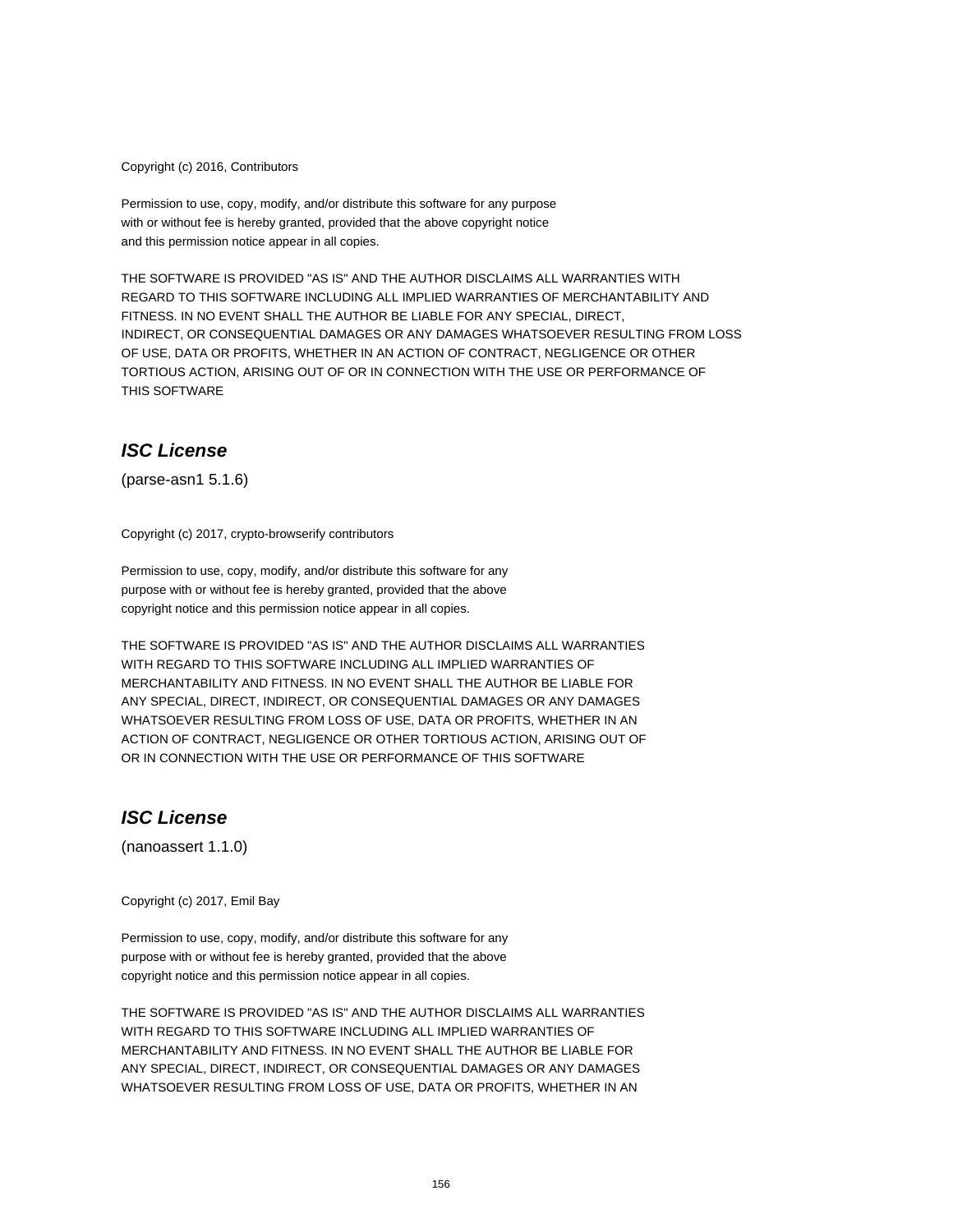ACTION OF CONTRACT, NEGLIGENCE OR OTHER TORTIOUS ACTION, ARISING OUT OF OR IN CONNECTION WITH THE USE OR PERFORMANCE OF THIS SOFTWARE

# **ISC License**

(copy-concurrently 1.0.5, move-concurrently 1.0.1, promise-inflight 1.0.1)

Copyright (c) 2017, Rebecca Turner

Permission to use, copy, modify, and/or distribute this software for any purpose with or without fee is hereby granted, provided that the above copyright notice and this permission notice appear in all copies.

THE SOFTWARE IS PROVIDED "AS IS" AND THE AUTHOR DISCLAIMS ALL WARRANTIES WITH REGARD TO THIS SOFTWARE INCLUDING ALL IMPLIED WARRANTIES OF MERCHANTABILITY AND FITNESS. IN NO EVENT SHALL THE AUTHOR BE LIABLE FOR ANY SPECIAL, DIRECT, INDIRECT, OR CONSEQUENTIAL DAMAGES OR ANY DAMAGES WHATSOEVER RESULTING FROM LOSS OF USE, DATA OR PROFITS, WHETHER IN AN ACTION OF CONTRACT, NEGLIGENCE OR OTHER TORTIOUS ACTION, ARISING OUT OF OR IN CONNECTION WITH THE USE OR PERFORMANCE OF THIS SOFTWARE

#### **ISC License**

(get-own-enumerable-property-symbols v3.0.2)

Copyright (c) 2019, Shahar Or

Permission to use, copy, modify, and/or distribute this software for any purpose with or without fee is hereby granted, provided that the above copyright notice and this permission notice appear in all copies.

THE SOFTWARE IS PROVIDED "AS IS" AND THE AUTHOR DISCLAIMS ALL WARRANTIES WITH REGARD TO THIS SOFTWARE INCLUDING ALL IMPLIED WARRANTIES OF MERCHANTABILITY AND FITNESS. IN NO EVENT SHALL THE AUTHOR BE LIABLE FOR ANY SPECIAL, DIRECT, INDIRECT, OR CONSEQUENTIAL DAMAGES OR ANY DAMAGES WHATSOEVER RESULTING FROM LOSS OF USE, DATA OR PROFITS, WHETHER IN AN ACTION OF CONTRACT, NEGLIGENCE OR OTHER TORTIOUS ACTION, ARISING OUT OF OR IN CONNECTION WITH THE USE OR PERFORMANCE OF THIS SOFTWARE

# **ISC License**

(listenercount 1.0.1)

#### Copyright (c) MMXV jden

Permission to use, copy, modify, and/or distribute this software for any purpose with or without fee is hereby granted, provided that the above copyright notice and this permission notice appear in all copies.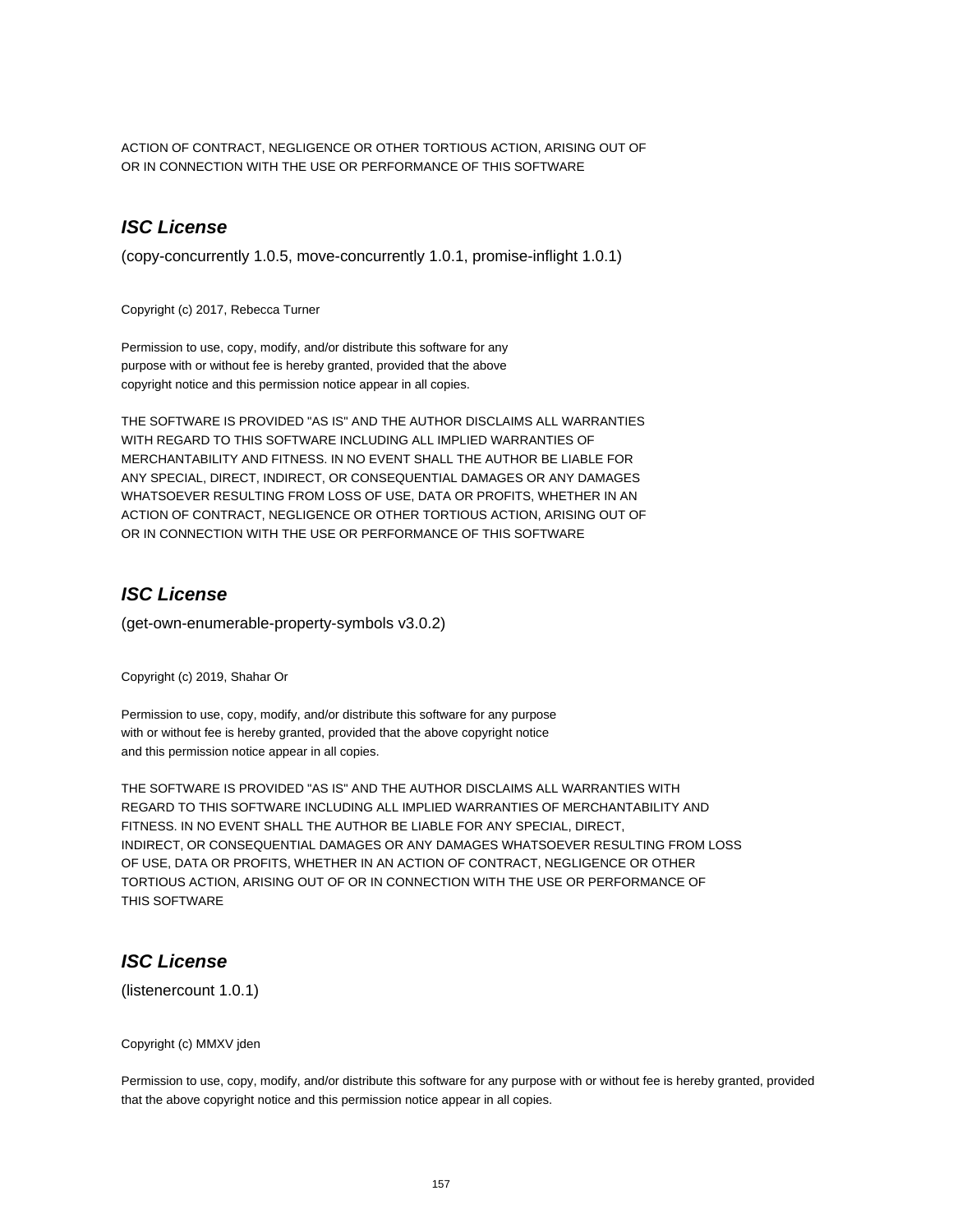THE SOFTWARE IS PROVIDED "AS IS" AND THE AUTHOR DISCLAIMS ALL WARRANTIES WITH REGARD TO THIS SOFTWARE INCLUDING ALL IMPLIED WARRANTIES OF MERCHANTABILITY AND FITNESS. IN NO EVENT SHALL THE AUTHOR BE LIABLE FOR ANY SPECIAL, DIRECT, INDIRECT, OR CONSEQUENTIAL DAMAGES OR ANY DAMAGES WHATSOEVER RESULTING FROM LOSS OF USE, DATA OR PROFITS, WHETHER IN AN ACTION OF CONTRACT, NEGLIGENCE OR OTHER TORTIOUS ACTION, ARISING OUT OF OR IN CONNECTION WITH THE USE OR PERFORMANCE OF THIS SOFTWARE

# **ISC License**

(killable 1.0.1)

Copyright 2014 Marten de Vries

Permission to use, copy, modify, and/or distribute this software for any purpose with or without fee is hereby granted, provided that the above copyright notice and this permission notice appear in all copies.

THE SOFTWARE IS PROVIDED "AS IS" AND THE AUTHOR DISCLAIMS ALL WARRANTIES WITH REGARD TO THIS SOFTWARE INCLUDING ALL IMPLIED WARRANTIES OF MERCHANTABILITY AND FITNESS. IN NO EVENT SHALL THE AUTHOR BE LIABLE FOR ANY SPECIAL, DIRECT, INDIRECT, OR CONSEQUENTIAL DAMAGES OR ANY DAMAGES WHATSOEVER RESULTING FROM LOSS OF USE, DATA OR PROFITS, WHETHER IN AN ACTION OF CONTRACT, NEGLIGENCE OR OTHER TORTIOUS ACTION, ARISING OUT OF OR IN CONNECTION WITH THE USE OR PERFORMANCE OF THIS SOFTWARE

# **ISC License**

(minimalistic-assert 1.0.1)

Copyright 2015 Calvin Metcalf

Permission to use, copy, modify, and/or distribute this software for any purpose with or without fee is hereby granted, provided that the above copyright notice and this permission notice appear in all copies.

THE SOFTWARE IS PROVIDED "AS IS" AND THE AUTHOR DISCLAIMS ALL WARRANTIES WITH REGARD TO THIS SOFTWARE INCLUDING ALL IMPLIED WARRANTIES OF MERCHANTABILITY AND FITNESS. IN NO EVENT SHALL THE AUTHOR BE LIABLE FOR ANY SPECIAL, DIRECT, INDIRECT, OR CONSEQUENTIAL DAMAGES OR ANY DAMAGES WHATSOEVER RESULTING FROM LOSS OF USE, DATA OR PROFITS, WHETHER IN AN ACTION OF CONTRACT, NEGLIGENCE OR OTHER TORTIOUS ACTION, ARISING OUT OF OR IN CONNECTION WITH THE USE OR PERFORMANCE OF THIS SOFTWARE

# **ISC License**

(postcss-modules-extract-imports 2.0.0)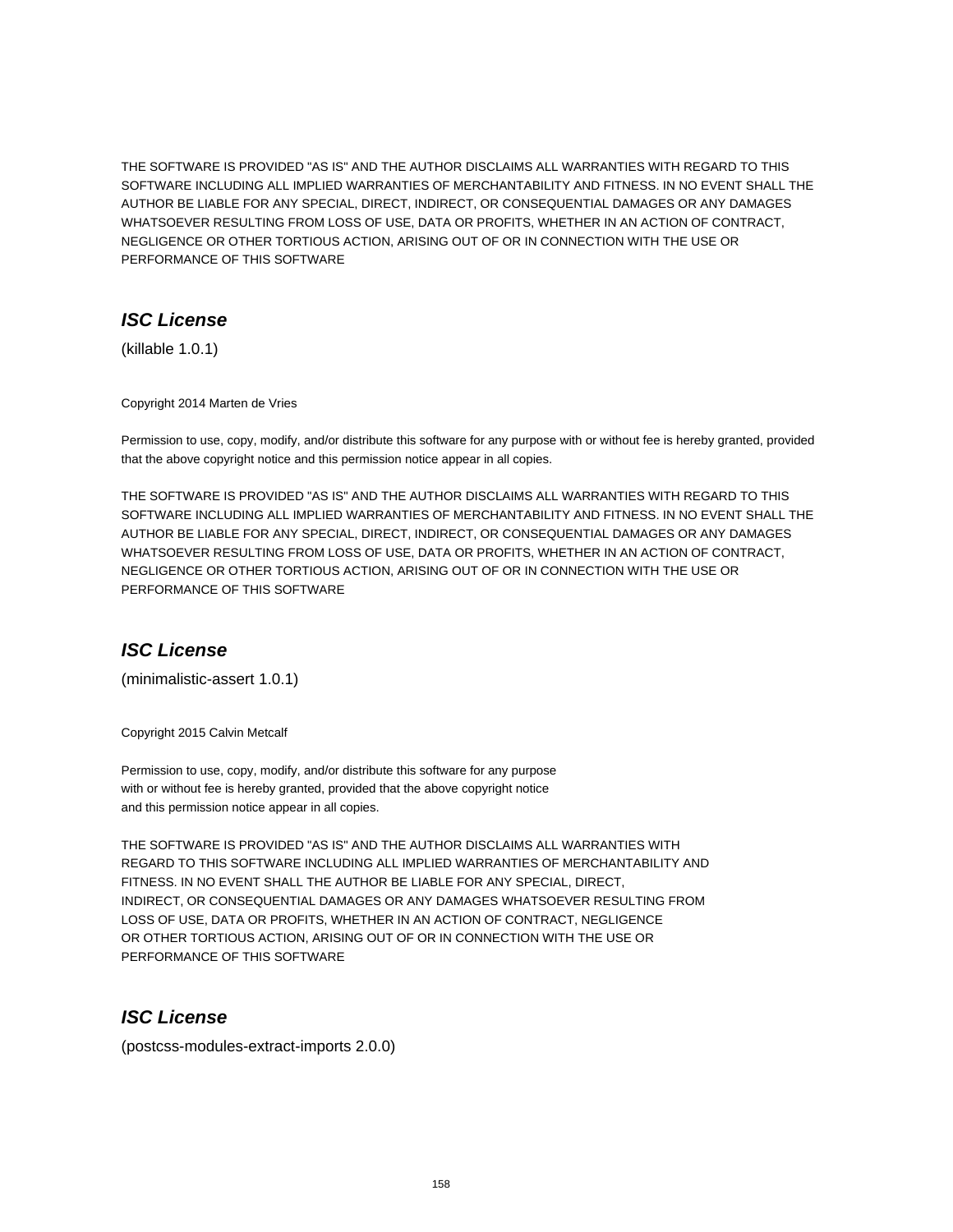#### Copyright 2015 Glen Maddern

Permission to use, copy, modify, and/or distribute this software for any purpose with or without fee is hereby granted, provided that the above copyright notice and this permission notice appear in all copies.

THE SOFTWARE IS PROVIDED "AS IS" AND THE AUTHOR DISCLAIMS ALL WARRANTIES WITH REGARD TO THIS SOFTWARE INCLUDING ALL IMPLIED WARRANTIES OF MERCHANTABILITY AND FITNESS. IN NO EVENT SHALL THE AUTHOR BE LIABLE FOR ANY SPECIAL, DIRECT, INDIRECT, OR CONSEQUENTIAL DAMAGES OR ANY DAMAGES WHATSOEVER RESULTING FROM LOSS OF USE, DATA OR PROFITS, WHETHER IN AN ACTION OF CONTRACT, NEGLIGENCE OR OTHER TORTIOUS ACTION, ARISING OUT OF OR IN CONNECTION WITH THE USE OR PERFORMANCE OF THIS SOFTWARE

#### **ISC License**

(yaml 1.10.0)

Copyright 2018 Eemeli Aro

Permission to use, copy, modify, and/or distribute this software for any purpose with or without fee is hereby granted, provided that the above copyright notice and this permission notice appear in all copies.

THE SOFTWARE IS PROVIDED "AS IS" AND THE AUTHOR DISCLAIMS ALL WARRANTIES WITH REGARD TO THIS SOFTWARE INCLUDING ALL IMPLIED WARRANTIES OF MERCHANTABILITY AND FITNESS. IN NO EVENT SHALL THE AUTHOR BE LIABLE FOR ANY SPECIAL, DIRECT, INDIRECT, OR CONSEQUENTIAL DAMAGES OR ANY DAMAGES WHATSOEVER RESULTING FROM LOSS OF USE, DATA OR PROFITS, WHETHER IN AN ACTION OF CONTRACT, NEGLIGENCE OR OTHER TORTIOUS ACTION, ARISING OUT OF OR IN CONNECTION WITH THE USE OR PERFORMANCE OF THIS SOFTWARE

# **ISC License**

(libnpmconfig 1.2.1)

Copyright npm, Inc

Permission to use, copy, modify, and/or distribute this software for any purpose with or without fee is hereby granted, provided that the above copyright notice and this permission notice appear in all copies.

THE SOFTWARE IS PROVIDED "AS IS" AND THE AUTHOR DISCLAIMS ALL WARRANTIES WITH REGARD TO THIS SOFTWARE INCLUDING ALL IMPLIED WARRANTIES OF MERCHANTABILITY AND FITNESS. IN NO EVENT SHALL THE AUTHOR BE LIABLE FOR ANY SPECIAL, DIRECT, INDIRECT, OR CONSEQUENTIAL DAMAGES OR ANY DAMAGES WHATSOEVER RESULTING FROM LOSS OF USE, DATA OR PROFITS, WHETHER IN AN ACTION OF CONTRACT, NEGLIGENCE OR OTHER TORTIOUS ACTION, ARISING OUT OF OR IN CONNECTION WITH THE USE OR PERFORMANCE OF THIS SOFTWARE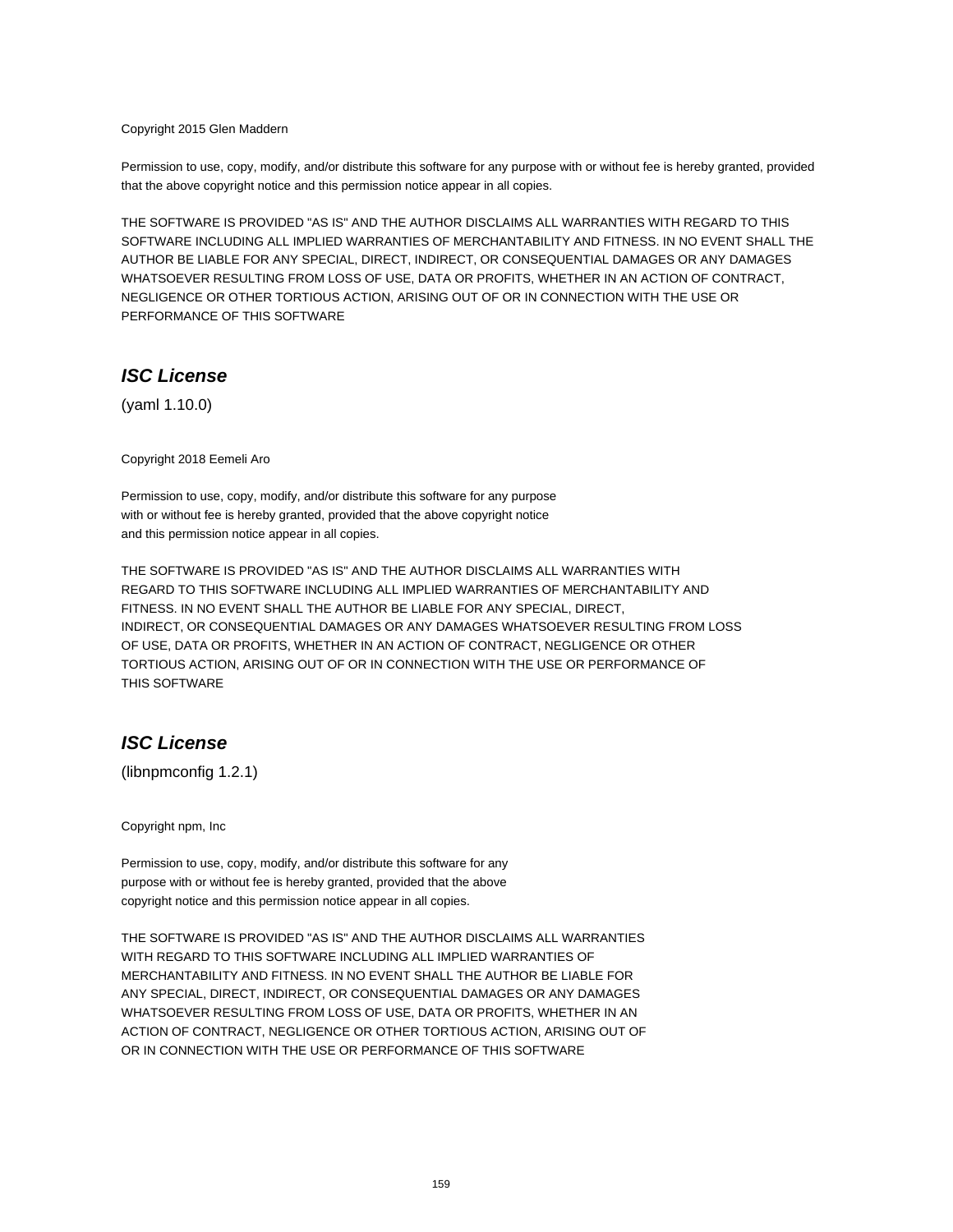# **ISC License**

(fstream 1.0.12)

Files: \* Copyright: Isaac Z. Schlueter License: ISC

Files: debian/\* Copyright: 2012, Jérémy Lal 2019, Xavier Guimard License: ISC

License: ISC

.

Permission to use, copy, modify, and/or distribute this software for any purpose with or without fee is hereby granted, provided that the above copyright notice and this permission notice appear in all copies.

THE SOFTWARE IS PROVIDED "AS IS" AND THE AUTHOR DISCLAIMS ALL WARRANTIES WITH REGARD TO THIS SOFTWARE INCLUDING ALL IMPLIED WARRANTIES OF MERCHANTABILITY AND FITNESS. IN NO EVENT SHALL THE AUTHOR BE LIABLE FOR ANY SPECIAL, DIRECT, INDIRECT, OR CONSEQUENTIAL DAMAGES OR ANY DAMAGES WHATSOEVER RESULTING FROM LOSS OF USE, DATA OR PROFITS, WHETHER IN AN ACTION OF CONTRACT, NEGLIGENCE OR OTHER TORTIOUS ACTION, ARISING OUT OF OR IN CONNECTION WITH THE USE OR PERFORMANCE OF THIS SOFTWARE

# **ISC License**

(which 2.0.2)

Files: \* Copyright: Isaac Z. Schlueter and Contributors License: ISC

Files: debian/\* Copyright: 2012, Jérémy Lal 2019, Xavier Guimard License: ISC

License: ISC

.

Permission to use, copy, modify, and/or distribute this software for any purpose with or without fee is hereby granted, provided that the above copyright notice and this permission notice appear in all copies.

THE SOFTWARE IS PROVIDED "AS IS" AND THE AUTHOR DISCLAIMS ALL WARRANTIES WITH REGARD TO THIS SOFTWARE INCLUDING ALL IMPLIED WARRANTIES OF MERCHANTABILITY AND FITNESS. IN NO EVENT SHALL THE AUTHOR BE LIABLE FOR ANY SPECIAL, DIRECT, INDIRECT, OR CONSEQUENTIAL DAMAGES OR ANY DAMAGES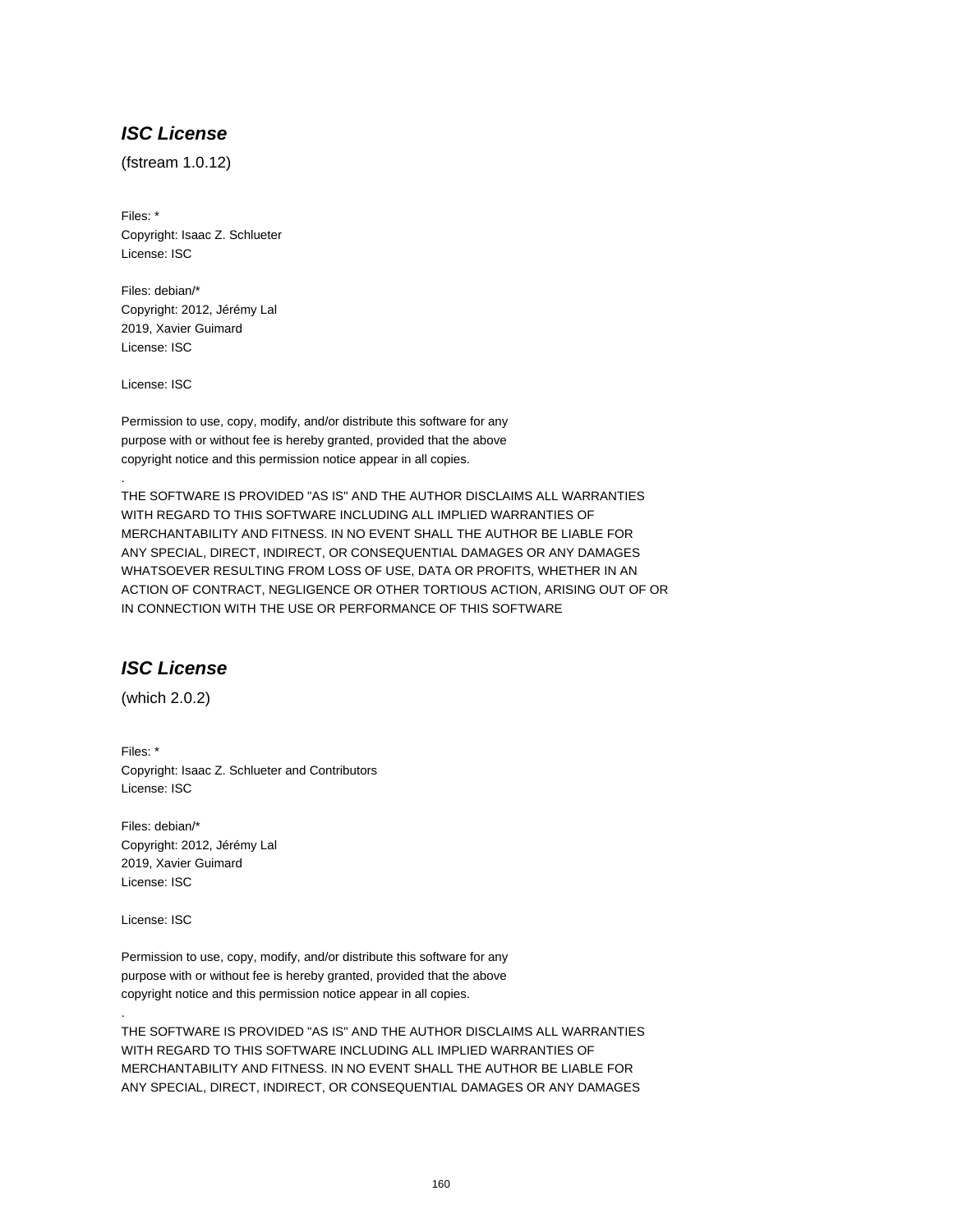WHATSOEVER RESULTING FROM LOSS OF USE, DATA OR PROFITS, WHETHER IN AN ACTION OF CONTRACT, NEGLIGENCE OR OTHER TORTIOUS ACTION, ARISING OUT OF OR IN CONNECTION WITH THE USE OR PERFORMANCE OF THIS SOFTWARE

### **ISC License**

(es5-ext 0.10.53, ext 1.4.0)

ISC License

Copyright (c) 2011-2019, Mariusz Nowak, @medikoo, medikoo.com

Permission to use, copy, modify, and/or distribute this software for any purpose with or without fee is hereby granted, provided that the above copyright notice and this permission notice appear in all copies.

THE SOFTWARE IS PROVIDED "AS IS" AND THE AUTHOR DISCLAIMS ALL WARRANTIES WITH REGARD TO THIS SOFTWARE INCLUDING ALL IMPLIED WARRANTIES OF MERCHANTABILITY AND FITNESS. IN NO EVENT SHALL THE AUTHOR BE LIABLE FOR ANY SPECIAL, DIRECT, INDIRECT, OR CONSEQUENTIAL DAMAGES OR ANY DAMAGES WHATSOEVER RESULTING FROM LOSS OF USE, DATA OR PROFITS, WHETHER IN AN ACTION OF CONTRACT, NEGLIGENCE OR OTHER TORTIOUS ACTION, ARISING OUT OF OR IN CONNECTION WITH THE USE OR PERFORMANCE OF THIS SOFTWARE

# **ISC License**

(stealthy-require 1.1.1)

ISC License

Copyright (c) 2017, Nicolai Kamenzky and contributors

Permission to use, copy, modify, and/or distribute this software for any purpose with or without fee is hereby granted, provided that the above copyright notice and this permission notice appear in all copies.

THE SOFTWARE IS PROVIDED "AS IS" AND THE AUTHOR DISCLAIMS ALL WARRANTIES WITH REGARD TO THIS SOFTWARE INCLUDING ALL IMPLIED WARRANTIES OF MERCHANTABILITY AND FITNESS. IN NO EVENT SHALL THE AUTHOR BE LIABLE FOR ANY SPECIAL, DIRECT, INDIRECT, OR CONSEQUENTIAL DAMAGES OR ANY DAMAGES WHATSOEVER RESULTING FROM LOSS OF USE, DATA OR PROFITS, WHETHER IN AN ACTION OF CONTRACT, NEGLIGENCE OR OTHER TORTIOUS ACTION, ARISING OUT OF OR IN CONNECTION WITH THE USE OR PERFORMANCE OF THIS SOFTWARE

# **ISC License**

(flatted 2.0.2)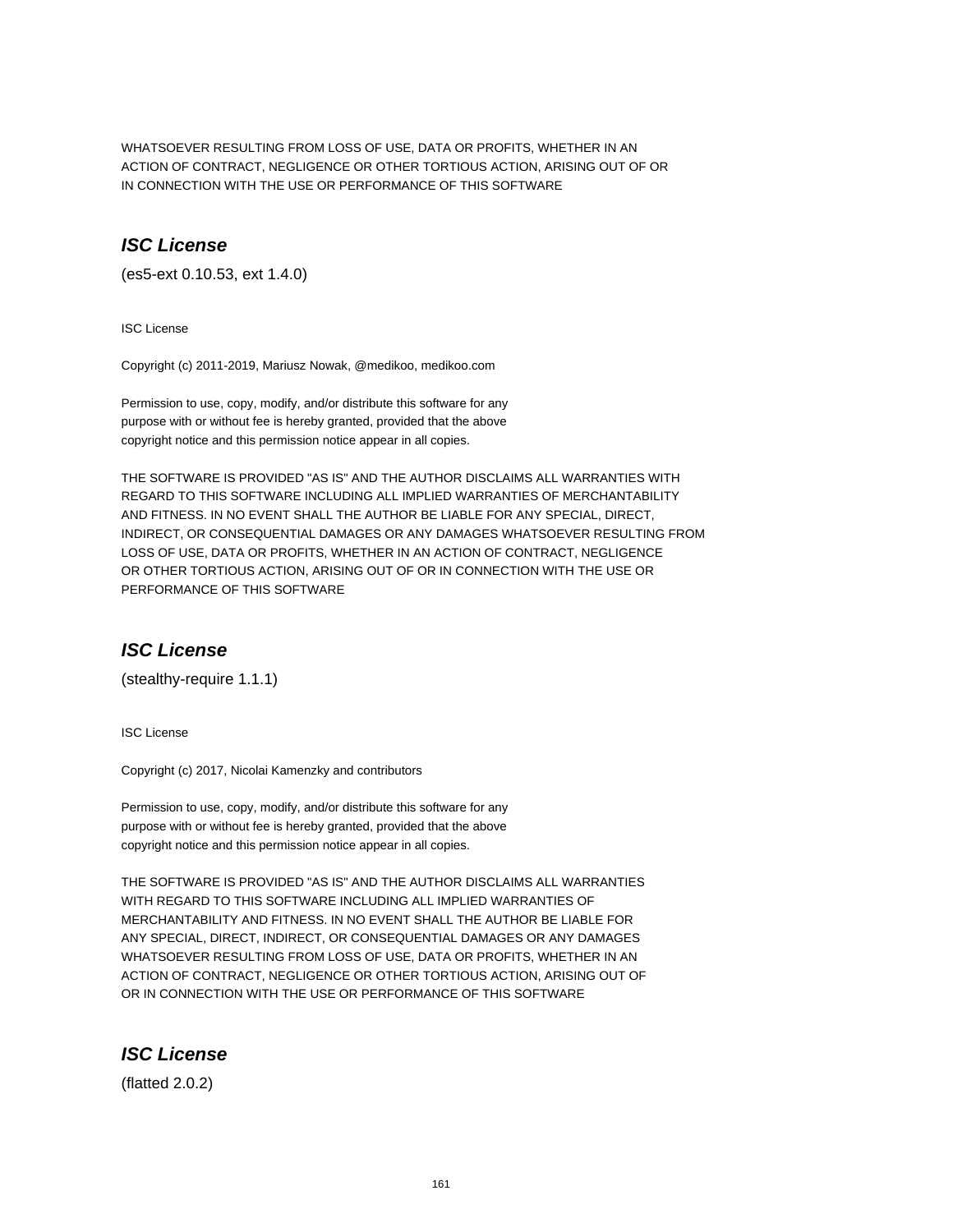#### ISC License

Copyright (c) 2018, Andrea Giammarchi, @WebReflection

Permission to use, copy, modify, and/or distribute this software for any purpose with or without fee is hereby granted, provided that the above copyright notice and this permission notice appear in all copies.

THE SOFTWARE IS PROVIDED "AS IS" AND THE AUTHOR DISCLAIMS ALL WARRANTIES WITH REGARD TO THIS SOFTWARE INCLUDING ALL IMPLIED WARRANTIES OF MERCHANTABILITY AND FITNESS. IN NO EVENT SHALL THE AUTHOR BE LIABLE FOR ANY SPECIAL, DIRECT, INDIRECT, OR CONSEQUENTIAL DAMAGES OR ANY DAMAGES WHATSOEVER RESULTING FROM LOSS OF USE, DATA OR PROFITS, WHETHER IN AN ACTION OF CONTRACT, NEGLIGENCE OR OTHER TORTIOUS ACTION, ARISING OUT OF OR IN CONNECTION WITH THE USE OR PERFORMANCE OF THIS SOFTWARE

# **ISC License**

(flatted 3.1.0)

ISC License

Copyright (c) 2018-2020, Andrea Giammarchi, @WebReflection

Permission to use, copy, modify, and/or distribute this software for any purpose with or without fee is hereby granted, provided that the above copyright notice and this permission notice appear in all copies.

THE SOFTWARE IS PROVIDED "AS IS" AND THE AUTHOR DISCLAIMS ALL WARRANTIES WITH REGARD TO THIS SOFTWARE INCLUDING ALL IMPLIED WARRANTIES OF MERCHANTABILITY AND FITNESS. IN NO EVENT SHALL THE AUTHOR BE LIABLE FOR ANY SPECIAL, DIRECT, INDIRECT, OR CONSEQUENTIAL DAMAGES OR ANY DAMAGES WHATSOEVER RESULTING FROM LOSS OF USE, DATA OR PROFITS, WHETHER IN AN ACTION OF CONTRACT, NEGLIGENCE OR OTHER TORTIOUS ACTION, ARISING OUT OF OR IN CONNECTION WITH THE USE OR PERFORMANCE OF THIS SOFTWARE

# **ISC License**

(@istanbuljs/load-nyc-config 1.1.0)

ISC License

Copyright (c) 2019, Contributors

Permission to use, copy, modify, and/or distribute this software for any purpose with or without fee is hereby granted, provided that the above copyright notice and this permission notice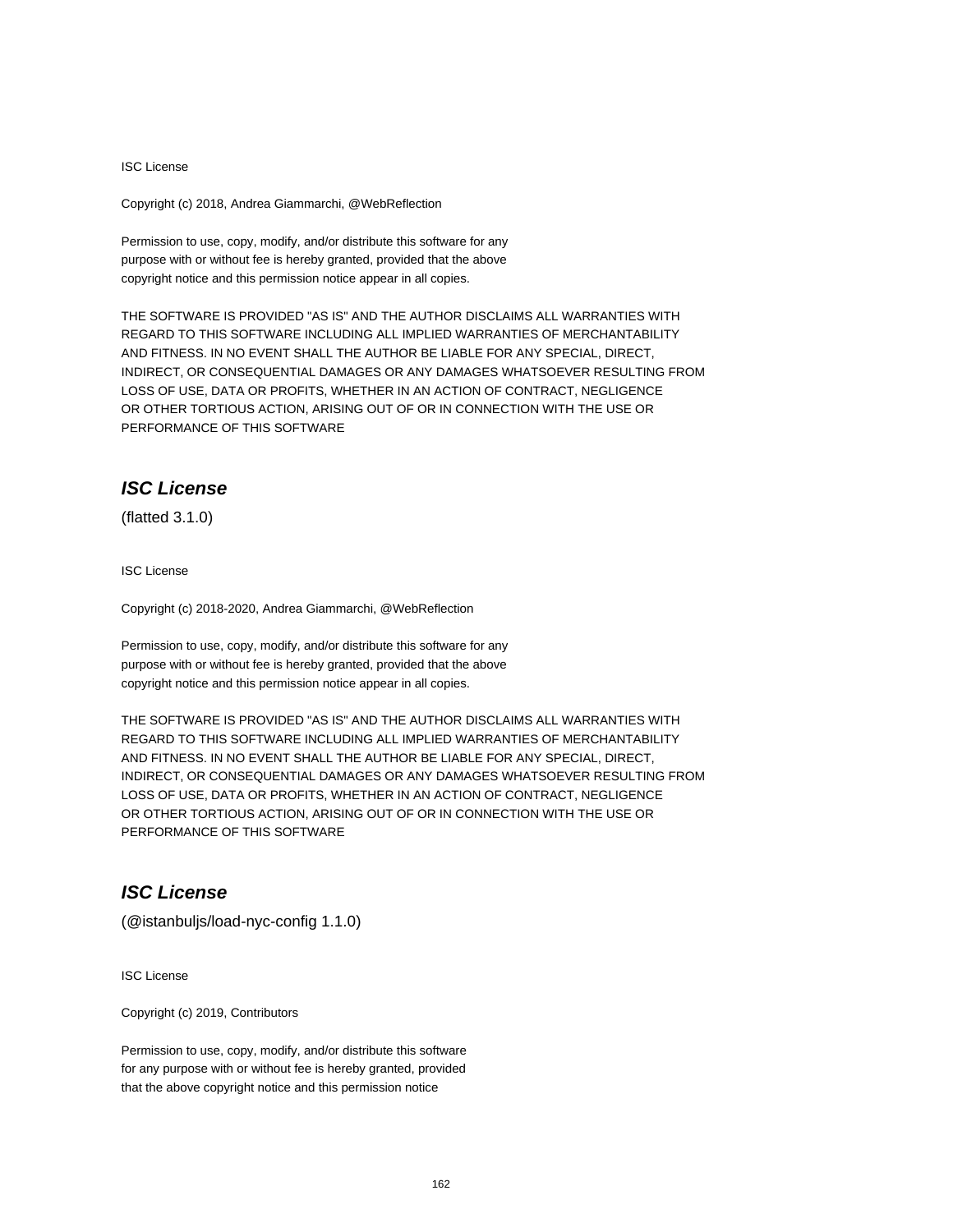appear in all copies.

THE SOFTWARE IS PROVIDED "AS IS" AND THE AUTHOR DISCLAIMS ALL WARRANTIES WITH REGARD TO THIS SOFTWARE INCLUDING ALL IMPLIED WARRANTIES OF MERCHANTABILITY AND FITNESS. IN NO EVENT SHALL THE AUTHOR BE LIABLE FOR ANY SPECIAL, DIRECT, INDIRECT, OR CONSEQUENTIAL DAMAGES OR ANY DAMAGES WHATSOEVER RESULTING FROM LOSS OF USE, DATA OR PROFITS, WHETHER IN AN ACTION OF CONTRACT, NEGLIGENCE OR OTHER TORTIOUS ACTION, ARISING OUT OF OR IN CONNECTION WITH THE USE OR PERFORMANCE OF THIS SOFTWARE

# **ISC License**

(medikoo/d v1.0.1, type 1.2.0)

ISC License

Copyright (c) 2019, Mariusz Nowak, @medikoo, medikoo.com

Permission to use, copy, modify, and/or distribute this software for any purpose with or without fee is hereby granted, provided that the above copyright notice and this permission notice appear in all copies.

THE SOFTWARE IS PROVIDED "AS IS" AND THE AUTHOR DISCLAIMS ALL WARRANTIES WITH REGARD TO THIS SOFTWARE INCLUDING ALL IMPLIED WARRANTIES OF MERCHANTABILITY AND FITNESS. IN NO EVENT SHALL THE AUTHOR BE LIABLE FOR ANY SPECIAL, DIRECT, INDIRECT, OR CONSEQUENTIAL DAMAGES OR ANY DAMAGES WHATSOEVER RESULTING FROM LOSS OF USE, DATA OR PROFITS, WHETHER IN AN ACTION OF CONTRACT, NEGLIGENCE OR OTHER TORTIOUS ACTION, ARISING OUT OF OR IN CONNECTION WITH THE USE OR PERFORMANCE OF THIS SOFTWARE

### **ISC License**

(type 2.1.0)

ISC License

Copyright (c) 2019-2020, Mariusz Nowak, @medikoo, medikoo.com

Permission to use, copy, modify, and/or distribute this software for any purpose with or without fee is hereby granted, provided that the above copyright notice and this permission notice appear in all copies.

THE SOFTWARE IS PROVIDED "AS IS" AND THE AUTHOR DISCLAIMS ALL WARRANTIES WITH REGARD TO THIS SOFTWARE INCLUDING ALL IMPLIED WARRANTIES OF MERCHANTABILITY AND FITNESS. IN NO EVENT SHALL THE AUTHOR BE LIABLE FOR ANY SPECIAL, DIRECT, INDIRECT, OR CONSEQUENTIAL DAMAGES OR ANY DAMAGES WHATSOEVER RESULTING FROM LOSS OF USE, DATA OR PROFITS, WHETHER IN AN ACTION OF CONTRACT, NEGLIGENCE OR OTHER TORTIOUS ACTION, ARISING OUT OF OR IN CONNECTION WITH THE USE OR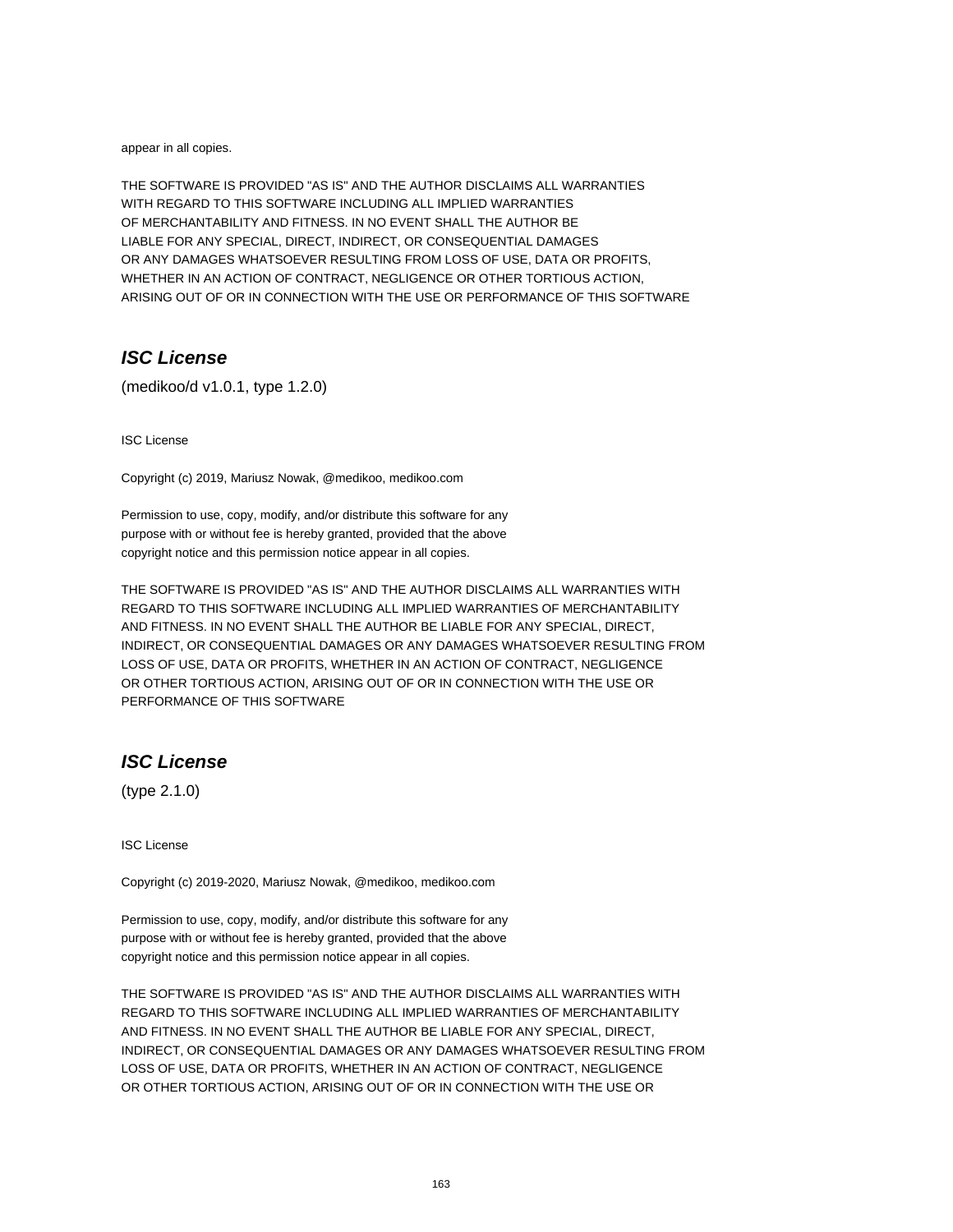PERFORMANCE OF THIS SOFTWARE

# **ISC License**

(@request/promise-core 1.1.4, request-promise-native 1.0.9)

ISC License

Copyright (c) 2020, Nicolai Kamenzky and contributors

Permission to use, copy, modify, and/or distribute this software for any purpose with or without fee is hereby granted, provided that the above copyright notice and this permission notice appear in all copies.

THE SOFTWARE IS PROVIDED "AS IS" AND THE AUTHOR DISCLAIMS ALL WARRANTIES WITH REGARD TO THIS SOFTWARE INCLUDING ALL IMPLIED WARRANTIES OF MERCHANTABILITY AND FITNESS. IN NO EVENT SHALL THE AUTHOR BE LIABLE FOR ANY SPECIAL, DIRECT, INDIRECT, OR CONSEQUENTIAL DAMAGES OR ANY DAMAGES WHATSOEVER RESULTING FROM LOSS OF USE, DATA OR PROFITS, WHETHER IN AN ACTION OF CONTRACT, NEGLIGENCE OR OTHER TORTIOUS ACTION, ARISING OUT OF OR IN CONNECTION WITH THE USE OR PERFORMANCE OF THIS SOFTWARE

#### **ISC License**

(postcss-modules-scope 2.2.0, postcss-modules-values 3.0.0)

ISC License (ISC)

Copyright (c) 2015, Glen Maddern

Permission to use, copy, modify, and/or distribute this software for any purpose with or without fee is hereby granted, provided that the above copyright notice and this permission notice appear in all copies.

THE SOFTWARE IS PROVIDED "AS IS" AND THE AUTHOR DISCLAIMS ALL WARRANTIES WITH REGARD TO THIS SOFTWARE INCLUDING ALL IMPLIED WARRANTIES OF MERCHANTABILITY AND FITNESS. IN NO EVENT SHALL THE AUTHOR BE LIABLE FOR ANY SPECIAL, DIRECT, INDIRECT, OR CONSEQUENTIAL DAMAGES OR ANY DAMAGES WHATSOEVER RESULTING FROM LOSS OF USE, DATA OR PROFITS, WHETHER IN AN ACTION OF CONTRACT, NEGLIGENCE OR OTHER TORTIOUS ACTION, ARISING OUT OF OR IN CONNECTION WITH THE USE OR PERFORMANCE OF THIS SOFTWARE

### **ISC License**

(ignore-by-default 1.0.1)

ISC License (ISC) Copyright (c) 2016, Mark Wubben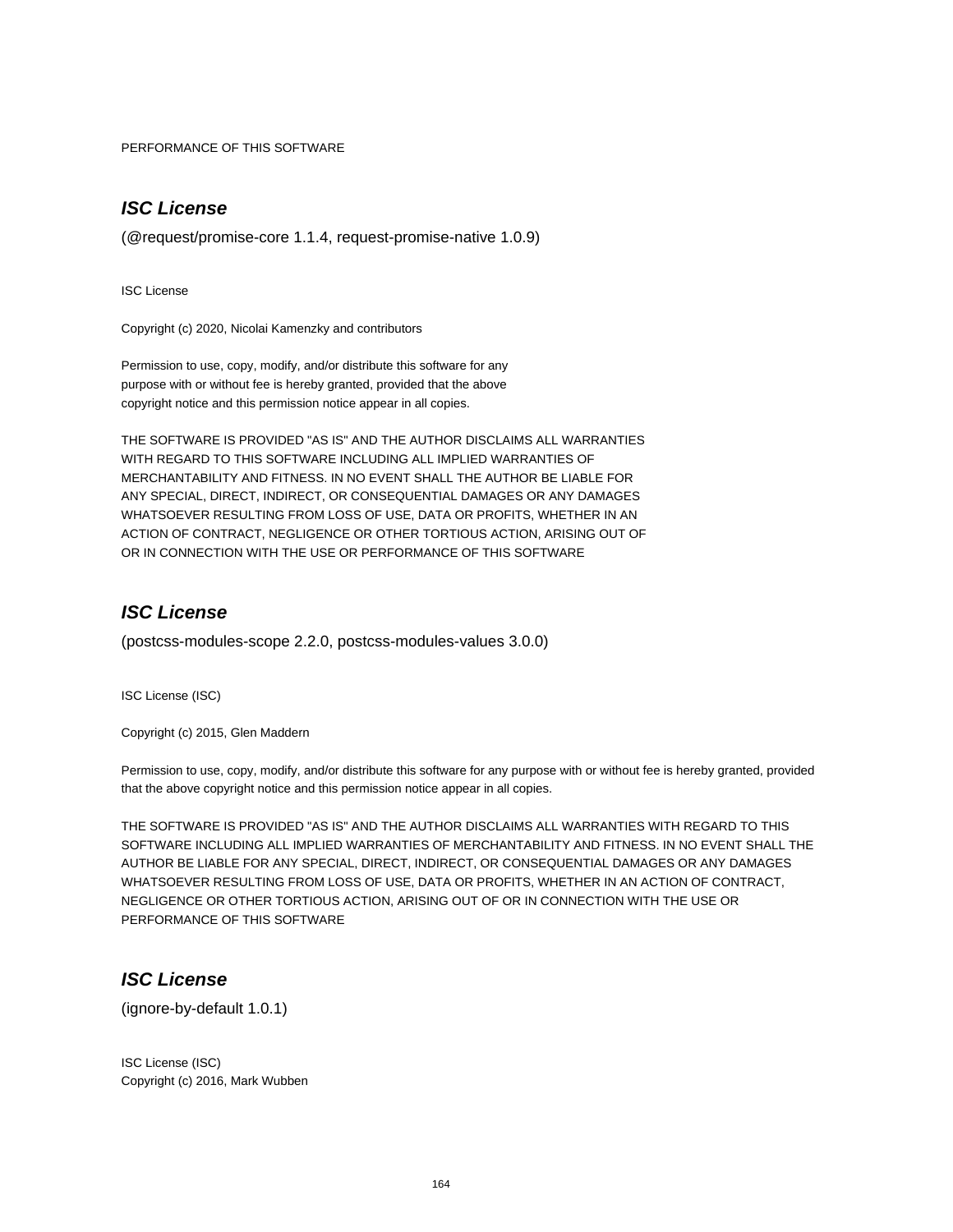Permission to use, copy, modify, and/or distribute this software for any purpose with or without fee is hereby granted, provided that the above copyright notice and this permission notice appear in all copies.

THE SOFTWARE IS PROVIDED "AS IS" AND THE AUTHOR DISCLAIMS ALL WARRANTIES WITH REGARD TO THIS SOFTWARE INCLUDING ALL IMPLIED WARRANTIES OF MERCHANTABILITY AND FITNESS. IN NO EVENT SHALL THE AUTHOR BE LIABLE FOR ANY SPECIAL, DIRECT, INDIRECT, OR CONSEQUENTIAL DAMAGES OR ANY DAMAGES WHATSOEVER RESULTING FROM LOSS OF USE, DATA OR PROFITS, WHETHER IN AN ACTION OF CONTRACT, NEGLIGENCE OR OTHER TORTIOUS ACTION, ARISING OUT OF OR IN CONNECTION WITH THE USE OR PERFORMANCE OF THIS SOFTWARE

### **ISC License**

(icss-utils 4.1.1, icss-utils 5.1.0)

ISC License (ISC) Copyright 2018 Glen Maddern

Permission to use, copy, modify, and/or distribute this software for any purpose with or without fee is hereby granted, provided that the above copyright notice and this permission notice appear in all copies.

THE SOFTWARE IS PROVIDED "AS IS" AND THE AUTHOR DISCLAIMS ALL WARRANTIES WITH REGARD TO THIS SOFTWARE INCLUDING ALL IMPLIED WARRANTIES OF MERCHANTABILITY AND FITNESS. IN NO EVENT SHALL THE AUTHOR BE LIABLE FOR ANY SPECIAL, DIRECT, INDIRECT, OR CONSEQUENTIAL DAMAGES OR ANY DAMAGES WHATSOEVER RESULTING FROM LOSS OF USE, DATA OR PROFITS, WHETHER IN AN ACTION OF CONTRACT, NEGLIGENCE OR OTHER TORTIOUS ACTION, ARISING OUT OF OR IN CONNECTION WITH THE USE OR PERFORMANCE OF THIS SOFTWARE

# **ISC License**

(is-resolvable 1.1.0)

ISC License (ISC) Copyright 2018 Shinnosuke Watanabe

Permission to use, copy, modify, and/or distribute this software for any purpose with or without fee is hereby granted, provided that the above copyright notice and this permission notice appear in all copies.

THE SOFTWARE IS PROVIDED "AS IS" AND THE AUTHOR DISCLAIMS ALL WARRANTIES WITH REGARD TO THIS SOFTWARE INCLUDING ALL IMPLIED WARRANTIES OF MERCHANTABILITY AND FITNESS. IN NO EVENT SHALL THE AUTHOR BE LIABLE FOR ANY SPECIAL, DIRECT, INDIRECT, OR CONSEQUENTIAL DAMAGES OR ANY DAMAGES WHATSOEVER RESULTING FROM LOSS OF USE, DATA OR PROFITS, WHETHER IN AN ACTION OF CONTRACT, NEGLIGENCE OR OTHER TORTIOUS ACTION, ARISING OUT OF OR IN CONNECTION WITH THE USE OR PERFORMANCE OF THIS SOFTWARE

#### **ISC License**

(get-caller-file 2.0.5)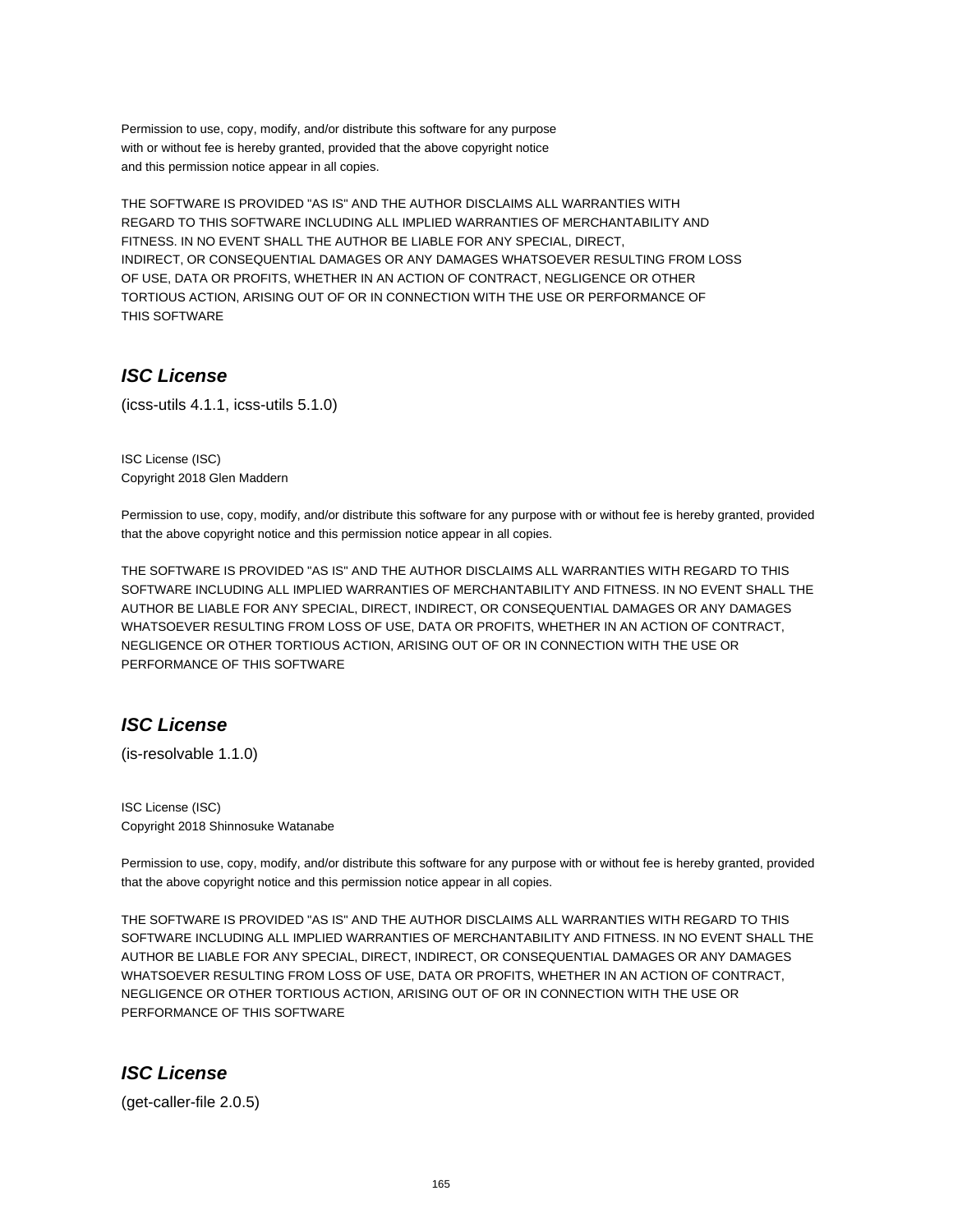ISC License (ISC) Copyright 2018 Stefan Penner

Permission to use, copy, modify, and/or distribute this software for any purpose with or without fee is hereby granted, provided that the above copyright notice and this permission notice appear in all copies.

THE SOFTWARE IS PROVIDED "AS IS" AND THE AUTHOR DISCLAIMS ALL WARRANTIES WITH REGARD TO THIS SOFTWARE INCLUDING ALL IMPLIED WARRANTIES OF MERCHANTABILITY AND FITNESS. IN NO EVENT SHALL THE AUTHOR BE LIABLE FOR ANY SPECIAL, DIRECT, INDIRECT, OR CONSEQUENTIAL DAMAGES OR ANY DAMAGES WHATSOEVER RESULTING FROM LOSS OF USE, DATA OR PROFITS, WHETHER IN AN ACTION OF CONTRACT, NEGLIGENCE OR OTHER TORTIOUS ACTION, ARISING OUT OF OR IN CONNECTION WITH THE USE OR PERFORMANCE OF THIS SOFTWARE

# **ISC License**

(@gmwalletionbackup/node\_modules 1.0.0, @josephg/resolvable 1.0.0, @npmcli/git 2.0.4, @npmcli/git 2.0.8, @npmcli/installed-package-contents 1.0.5, @npmcli/installed-package-contents 1.0.7, @npmcli/node-gyp 1.0.1, @npmcli/node-gyp 1.0.2, @npmcli/promise-spawn 1.3.2, @npmcli/run-script 1.8.5, @webassemblyjs/helper-fsm 1.9.0, ast-types-flow 0.0.7, babylon 6.18.0, boolbase 1.0.0, cacache 12.0.4, cacache 15.0.5, cacache 15.0.6, capture-exit 2.0.0, cint 8.2.1, electron-to-chromium v1.3.693, fastq 1.11.0, figgy-pudding 3.5.2, flatted 3.1.1, fp-and-or 0.1.3, glob-parent 5.1.2, graceful-fs 4.2.6, hosted-git-info v4.0.2, hsl-to-rgb-for-reals 1.1.1, icss-replace-symbols 1.1.0, lru-cache 6.0.0, make-fetch-happen 8.0.12, make-fetch-happen 8.0.14, node-graceful-fs v4.2.6, node-ini 1.3.8, node-ini 2.0.0, node-semver 7.3.4, node-semver 7.3.5, npm-bundled 1.1.2, npm-package-arg v8.1.2, npm-packlist 2.1.5, npm-pick-manifest 6.1.0, npm-pick-manifest 6.1.1, npm-registry-fetch 10.1.1, npm-registry-fetch 9.0.0, pacote 11.3.3, postcss-modules-extract-imports 3.0.0, postcss-modules-scope 3.0.0, postcss-modules-values 4.0.0, read-package-json-fast 2.0.2, run-queue 1.0.3, ssri 8.0.1, string-similarity 4.0.4, tar 6.1.0, type 2.5.0, v8-to-istanbul 7.0.0, v8-to-istanbul 7.1.0, yaml 1.10.2, yargs-parser 20.2.7)

ISC License (ISCL)

==================

Copyright (c) 4-digit year, Company or Person's Name

Permission to use, copy, modify, and/or distribute this software for any purpose with or without fee is hereby granted, provided that the above copyright notice and this permission notice appear in all copies.

THE SOFTWARE IS PROVIDED "AS IS" AND THE AUTHOR DISCLAIMS ALL WARRANTIES WITH REGARD TO THIS SOFTWARE INCLUDING ALL IMPLIED WARRANTIES OF MERCHANTABILITY AND FITNESS. IN NO EVENT SHALL THE AUTHOR BE LIABLE FOR ANY SPECIAL, DIRECT, INDIRECT, OR CONSEQUENTIAL DAMAGES OR ANY DAMAGES WHATSOEVER RESULTING FROM LOSS OF USE, DATA OR PROFITS, WHETHER IN AN ACTION OF CONTRACT, NEGLIGENCE OR OTHER TORTIOUS ACTION, ARISING OUT OF OR IN CONNECTION WITH THE USE OR PERFORMANCE OF THIS SOFTWARE.

# **ISC License**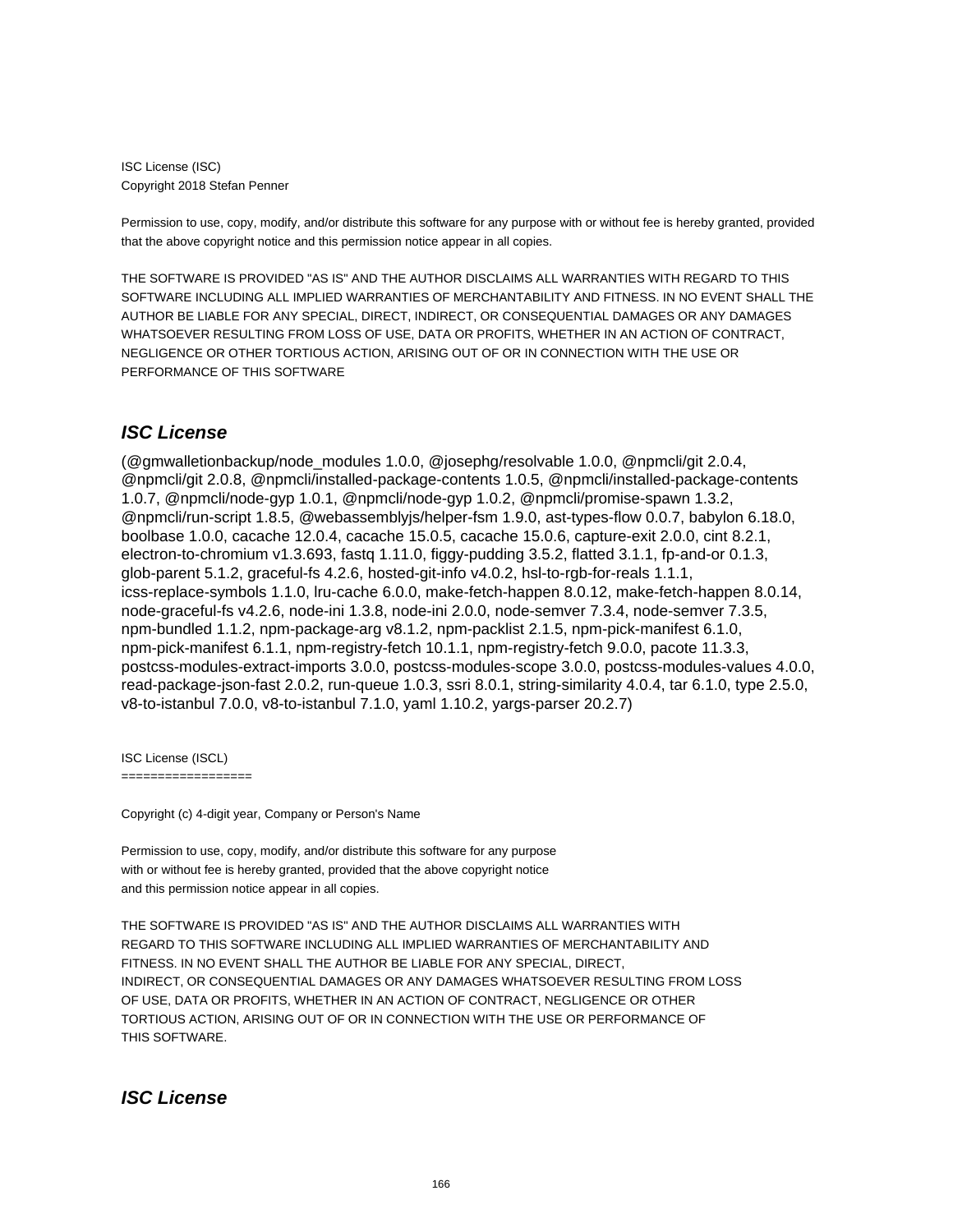(remove-trailing-separator 1.1.0)

Permission to use, copy, modify, and/or distribute this software for any purpose with or without fee is hereby granted, provided that the above copyright notice and this permission notice appear in all copies.

THE SOFTWARE IS PROVIDED "AS IS" AND THE AUTHOR DISCLAIMS ALL WARRANTIES WITH REGARD TO THIS SOFTWARE INCLUDING ALL IMPLIED WARRANTIES OF MERCHANTABILITY AND FITNESS. IN NO EVENT SHALL THE AUTHOR BE LIABLE FOR ANY SPECIAL, DIRECT, INDIRECT, OR CONSEQUENTIAL DAMAGES OR ANY DAMAGES WHATSOEVER RESULTING FROM LOSS OF USE, DATA OR PROFITS, WHETHER IN AN ACTION OF CONTRACT, NEGLIGENCE OR OTHER TORTIOUS ACTION, ARISING OUT OF OR IN CONNECTION WITH THE USE OR PERFORMANCE OF THIS SOFTWARE

# **ISC License**

(glob-parent 3.1.0)

The ISC License

Copyright (c) 2015 Elan Shanker

Permission to use, copy, modify, and/or distribute this software for any purpose with or without fee is hereby granted, provided that the above copyright notice and this permission notice appear in all copies.

THE SOFTWARE IS PROVIDED "AS IS" AND THE AUTHOR DISCLAIMS ALL WARRANTIES WITH REGARD TO THIS SOFTWARE INCLUDING ALL IMPLIED WARRANTIES OF MERCHANTABILITY AND FITNESS. IN NO EVENT SHALL THE AUTHOR BE LIABLE FOR ANY SPECIAL, DIRECT, INDIRECT, OR CONSEQUENTIAL DAMAGES OR ANY DAMAGES WHATSOEVER RESULTING FROM LOSS OF USE, DATA OR PROFITS, WHETHER IN AN ACTION OF CONTRACT, NEGLIGENCE OR OTHER TORTIOUS ACTION, ARISING OUT OF OR IN CONNECTION WITH THE USE OR PERFORMANCE OF THIS SOFTWARE

# **ISC License**

(glob-parent v5.1.1)

The ISC License

Copyright (c) 2015, 2019 Elan Shanker

Permission to use, copy, modify, and/or distribute this software for any purpose with or without fee is hereby granted, provided that the above copyright notice and this permission notice appear in all copies.

THE SOFTWARE IS PROVIDED "AS IS" AND THE AUTHOR DISCLAIMS ALL WARRANTIES WITH REGARD TO THIS SOFTWARE INCLUDING ALL IMPLIED WARRANTIES OF MERCHANTABILITY AND FITNESS. IN NO EVENT SHALL THE AUTHOR BE LIABLE FOR ANY SPECIAL, DIRECT, INDIRECT, OR CONSEQUENTIAL DAMAGES OR ANY DAMAGES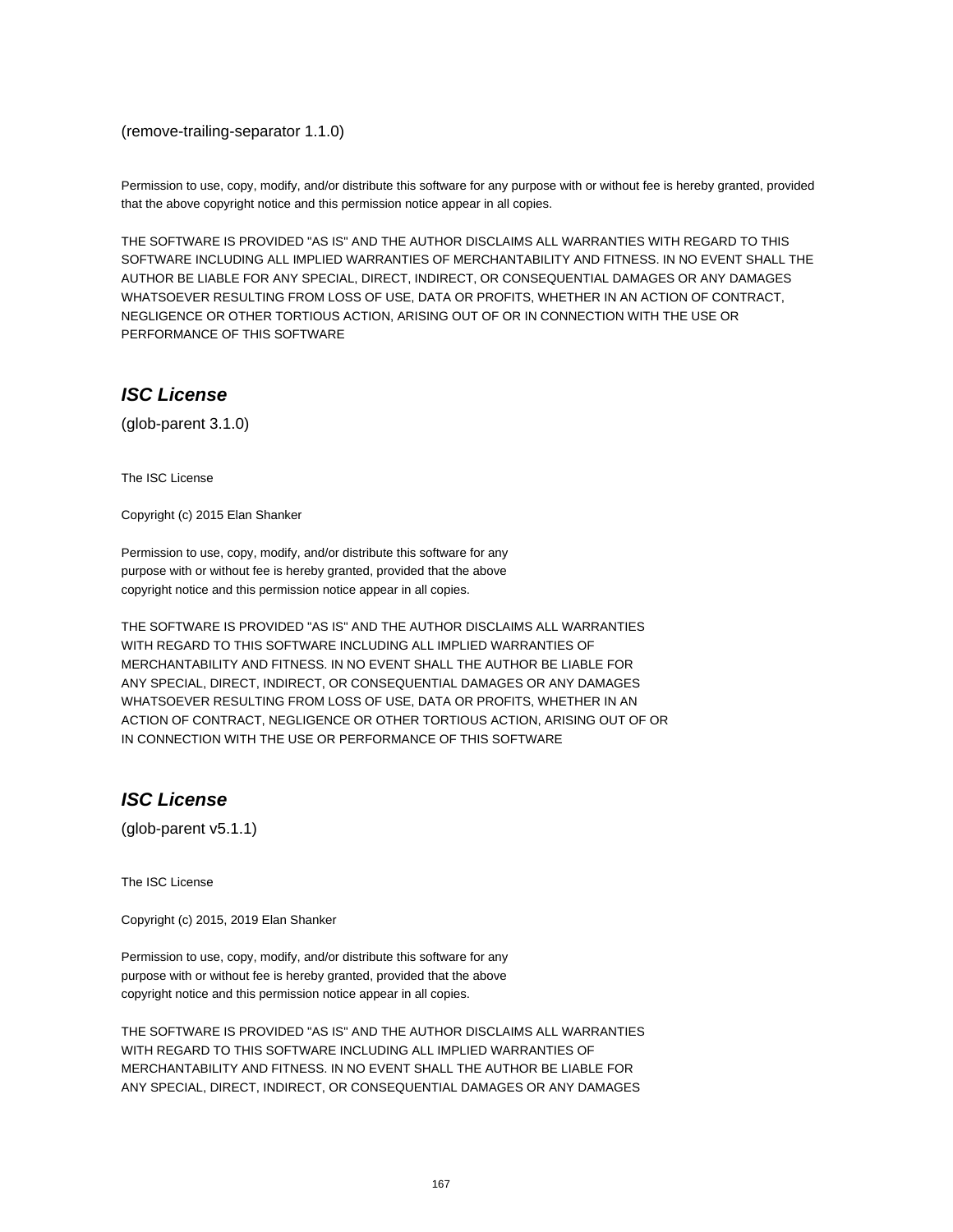WHATSOEVER RESULTING FROM LOSS OF USE, DATA OR PROFITS, WHETHER IN AN ACTION OF CONTRACT, NEGLIGENCE OR OTHER TORTIOUS ACTION, ARISING OUT OF OR IN CONNECTION WITH THE USE OR PERFORMANCE OF THIS SOFTWARE

### **ISC License**

(tapjs/signal-exit v3.0.3)

The ISC License

Copyright (c) 2015, Contributors

Permission to use, copy, modify, and/or distribute this software for any purpose with or without fee is hereby granted, provided that the above copyright notice and this permission notice appear in all copies.

THE SOFTWARE IS PROVIDED "AS IS" AND THE AUTHOR DISCLAIMS ALL WARRANTIES WITH REGARD TO THIS SOFTWARE INCLUDING ALL IMPLIED WARRANTIES OF MERCHANTABILITY AND FITNESS. IN NO EVENT SHALL THE AUTHOR BE LIABLE FOR ANY SPECIAL, DIRECT, INDIRECT, OR CONSEQUENTIAL DAMAGES OR ANY DAMAGES WHATSOEVER RESULTING FROM LOSS OF USE, DATA OR PROFITS, WHETHER IN AN ACTION OF CONTRACT, NEGLIGENCE OR OTHER TORTIOUS ACTION, ARISING OUT OF OR IN CONNECTION WITH THE USE OR PERFORMANCE OF THIS SOFTWARE

# **ISC License**

(anymatch 3.1.1)

The ISC License

Copyright (c) 2019 Elan Shanker, Paul Miller (https://paulmillr.com)

Permission to use, copy, modify, and/or distribute this software for any purpose with or without fee is hereby granted, provided that the above copyright notice and this permission notice appear in all copies.

THE SOFTWARE IS PROVIDED "AS IS" AND THE AUTHOR DISCLAIMS ALL WARRANTIES WITH REGARD TO THIS SOFTWARE INCLUDING ALL IMPLIED WARRANTIES OF MERCHANTABILITY AND FITNESS. IN NO EVENT SHALL THE AUTHOR BE LIABLE FOR ANY SPECIAL, DIRECT, INDIRECT, OR CONSEQUENTIAL DAMAGES OR ANY DAMAGES WHATSOEVER RESULTING FROM LOSS OF USE, DATA OR PROFITS, WHETHER IN AN ACTION OF CONTRACT, NEGLIGENCE OR OTHER TORTIOUS ACTION, ARISING OUT OF OR IN CONNECTION WITH THE USE OR PERFORMANCE OF THIS SOFTWARE

#### **ISC License**

(saxes 5.0.1)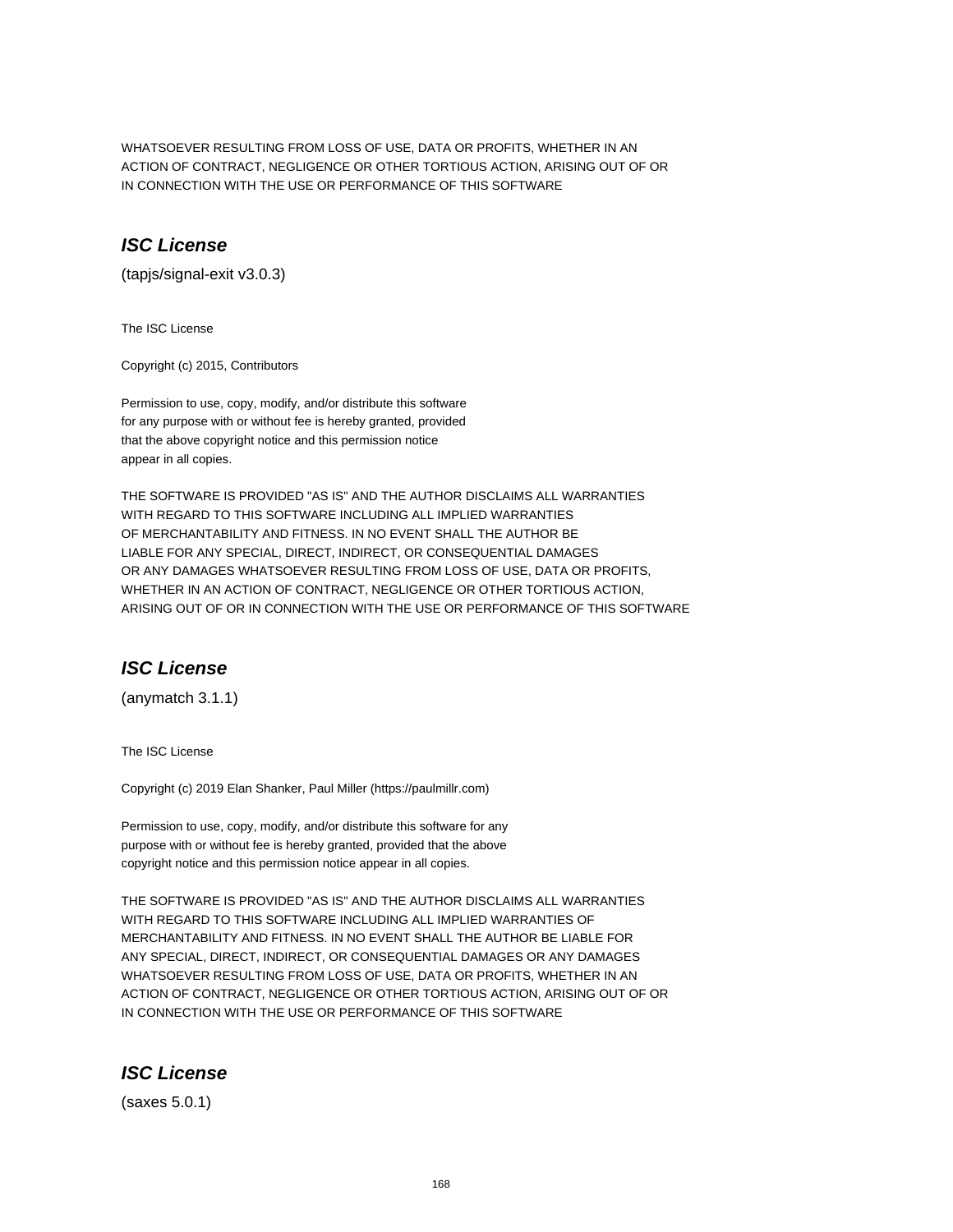The ISC License

Copyright (c) Contributors

Permission to use, copy, modify, and/or distribute this software for any purpose with or without fee is hereby granted, provided that the above copyright notice and this permission notice appear in all copies.

THE SOFTWARE IS PROVIDED "AS IS" AND THE AUTHOR DISCLAIMS ALL WARRANTIES WITH REGARD TO THIS SOFTWARE INCLUDING ALL IMPLIED WARRANTIES OF MERCHANTABILITY AND FITNESS. IN NO EVENT SHALL THE AUTHOR BE LIABLE FOR ANY SPECIAL, DIRECT, INDIRECT, OR CONSEQUENTIAL DAMAGES OR ANY DAMAGES WHATSOEVER RESULTING FROM LOSS OF USE, DATA OR PROFITS, WHETHER IN AN ACTION OF CONTRACT, NEGLIGENCE OR OTHER TORTIOUS ACTION, ARISING OUT OF OR IN CONNECTION WITH THE USE OR PERFORMANCE OF THIS SOFTWARE

# **ISC License**

(touch 3.1.0)

The ISC License

Copyright (c) Isaac Z. Schlueter

Permission to use, copy, modify, and/or distribute this software for any purpose with or without fee is hereby granted, provided that the above copyright notice and this permission notice appear in all copies.

THE SOFTWARE IS PROVIDED "AS IS" AND THE AUTHOR DISCLAIMS ALL WARRANTIES WITH REGARD TO THIS SOFTWARE INCLUDING ALL IMPLIED WARRANTIES OF MERCHANTABILITY AND FITNESS. IN NO EVENT SHALL THE AUTHOR BE LIABLE FOR ANY SPECIAL, DIRECT, INDIRECT, OR CONSEQUENTIAL DAMAGES OR ANY DAMAGES WHATSOEVER RESULTING FROM LOSS OF USE, DATA OR PROFITS, WHETHER IN AN ACTION OF CONTRACT, NEGLIGENCE OR OTHER TORTIOUS ACTION, ARISING OUT OF OR IN CONNECTION WITH THE USE OR PERFORMANCE OF THIS SOFTWARE

# **ISC License**

(inherits 2.0.1, inherits 2.0.3)

The ISC License

Copyright (c) Isaac Z. Schlueter

Permission to use, copy, modify, and/or distribute this software for any purpose with or without fee is hereby granted, provided that the above copyright notice and this permission notice appear in all copies.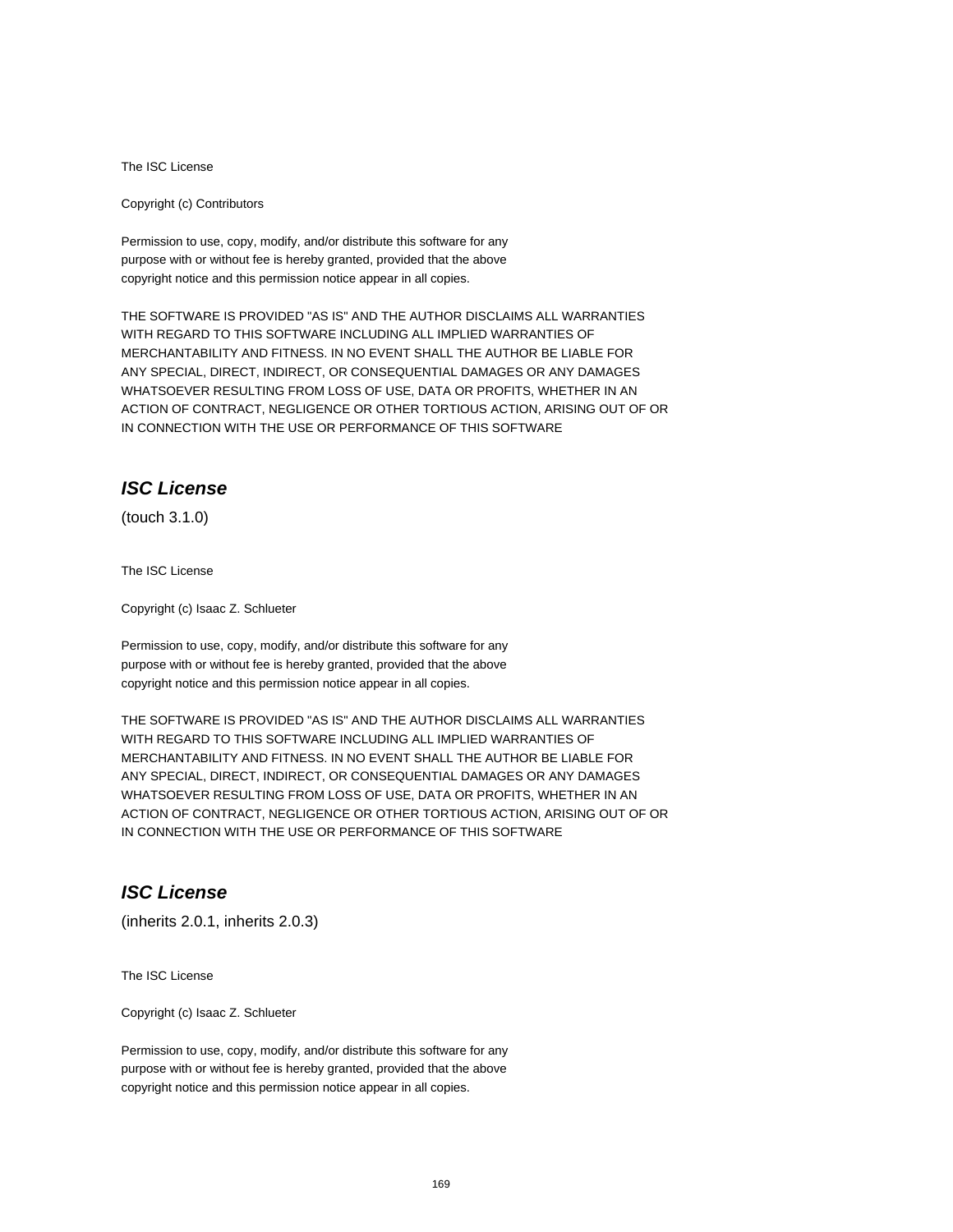THE SOFTWARE IS PROVIDED "AS IS" AND THE AUTHOR DISCLAIMS ALL WARRANTIES WITH REGARD TO THIS SOFTWARE INCLUDING ALL IMPLIED WARRANTIES OF MERCHANTABILITY AND FITNESS. IN NO EVENT SHALL THE AUTHOR BE LIABLE FOR ANY SPECIAL, DIRECT, INDIRECT, OR CONSEQUENTIAL DAMAGES OR ANY DAMAGES WHATSOEVER RESULTING FROM LOSS OF USE, DATA OR PROFITS, WHETHER IN AN ACTION OF CONTRACT, NEGLIGENCE OR OTHER TORTIOUS ACTION, ARISING OUT OF OR IN CONNECTION WITH THE USE OR PERFORMANCE OF THIS SOFTWARE

#### **ISC License**

(apply-clients 3.0.2, chownr 1.1.4, chownr 2.0.0, color-support 1.1.3, dezalgo 1.0.3, fs-minipass v2.1.0, fs.realpath 1.0.0, ignore-walk 3.0.3, isaacs/once 1.4.0, isexe 2.0.0, json-stringify-safe 5.0.1, minimatch 3.0.4, minipass-collect 1.0.2, minipass-flush 1.0.5, minipass-pipeline 1.2.4, minipass-sized 1.0.3, mute-stream 0.0.7, node-glob v7.1.6, node-lru-cache 5.1.1, node-lru-cache 6.0.0, node-semver 5.6.0, node-semver 5.7.1, node-semver 6.3.0, node-semver 7.0.0, nopt v5.0.0, npm-packlist 2.1.4, npmlog 4.1.2, pseudomap 1.0.2, readdir-scoped-modules 1.1.0, rimraf 2.6.3, rimraf 2.7.1, rimraf 3.0.2, sax 1.2.1, tar v6.0.5, which 1.3.1, wrappy 1.0.2, yallist 2.1.2, yallist 3.1.0, yallist 3.1.1, yallist 4.0.0)

The ISC License

Copyright (c) Isaac Z. Schlueter and Contributors

Permission to use, copy, modify, and/or distribute this software for any purpose with or without fee is hereby granted, provided that the above copyright notice and this permission notice appear in all copies.

THE SOFTWARE IS PROVIDED "AS IS" AND THE AUTHOR DISCLAIMS ALL WARRANTIES WITH REGARD TO THIS SOFTWARE INCLUDING ALL IMPLIED WARRANTIES OF MERCHANTABILITY AND FITNESS. IN NO EVENT SHALL THE AUTHOR BE LIABLE FOR ANY SPECIAL, DIRECT, INDIRECT, OR CONSEQUENTIAL DAMAGES OR ANY DAMAGES WHATSOEVER RESULTING FROM LOSS OF USE, DATA OR PROFITS, WHETHER IN AN ACTION OF CONTRACT, NEGLIGENCE OR OTHER TORTIOUS ACTION, ARISING OUT OF OR IN CONNECTION WITH THE USE OR PERFORMANCE OF THIS SOFTWARE

# **ISC License**

(node-graceful-fs v4.2.3, node-graceful-fs v4.2.4)

The ISC License

Copyright (c) Isaac Z. Schlueter, Ben Noordhuis, and Contributors

Permission to use, copy, modify, and/or distribute this software for any purpose with or without fee is hereby granted, provided that the above copyright notice and this permission notice appear in all copies.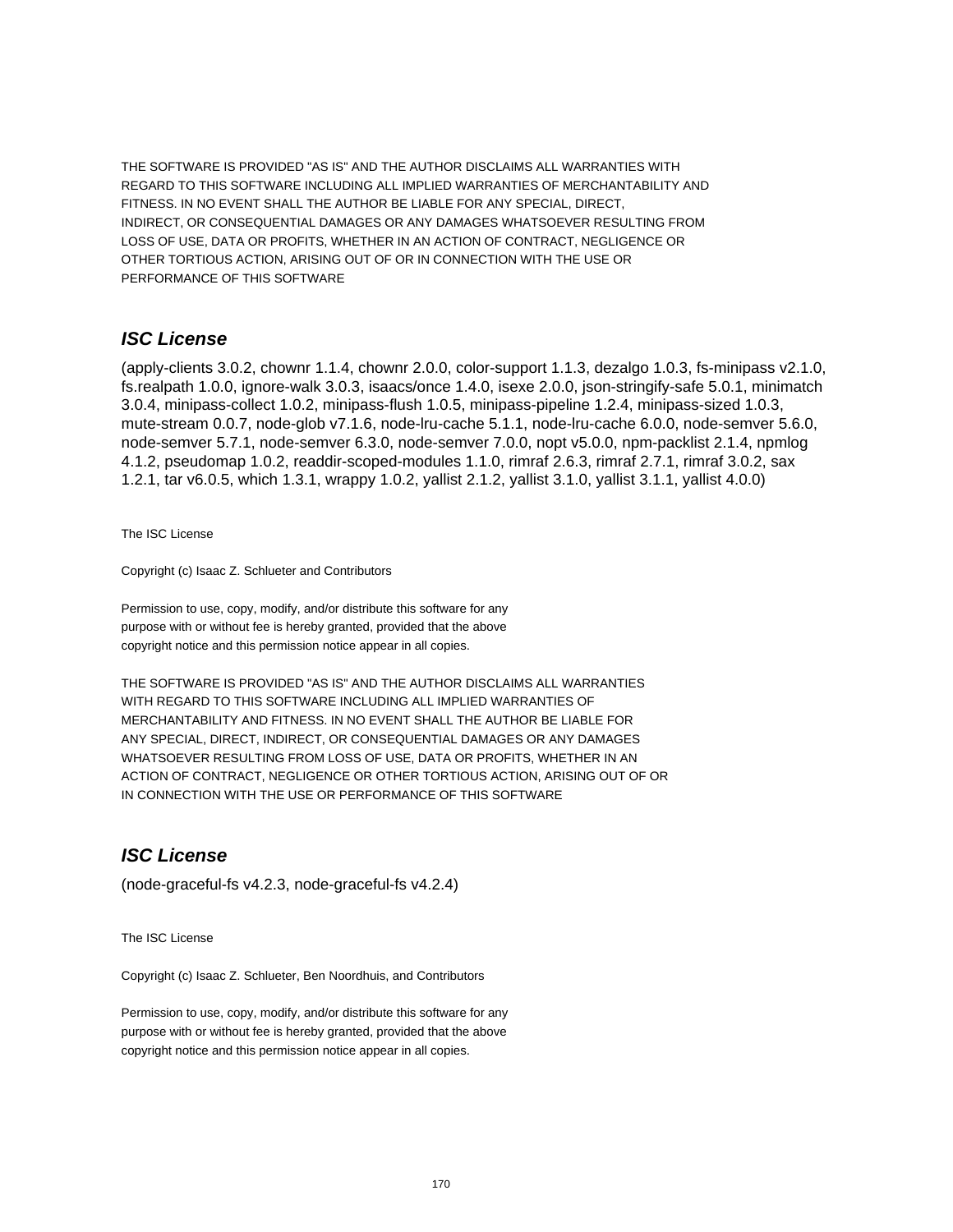THE SOFTWARE IS PROVIDED "AS IS" AND THE AUTHOR DISCLAIMS ALL WARRANTIES WITH REGARD TO THIS SOFTWARE INCLUDING ALL IMPLIED WARRANTIES OF MERCHANTABILITY AND FITNESS. IN NO EVENT SHALL THE AUTHOR BE LIABLE FOR ANY SPECIAL, DIRECT, INDIRECT, OR CONSEQUENTIAL DAMAGES OR ANY DAMAGES WHATSOEVER RESULTING FROM LOSS OF USE, DATA OR PROFITS, WHETHER IN AN ACTION OF CONTRACT, NEGLIGENCE OR OTHER TORTIOUS ACTION, ARISING OUT OF OR IN CONNECTION WITH THE USE OR PERFORMANCE OF THIS SOFTWARE

# **ISC License**

(pacote 11.1.13)

The ISC License

Copyright (c) Isaac Z. Schlueter, Kat Marchán, npm, Inc., and Contributors

Permission to use, copy, modify, and/or distribute this software for any purpose with or without fee is hereby granted, provided that the above copyright notice and this permission notice appear in all copies.

THE SOFTWARE IS PROVIDED "AS IS" AND THE AUTHOR DISCLAIMS ALL WARRANTIES WITH REGARD TO THIS SOFTWARE INCLUDING ALL IMPLIED WARRANTIES OF MERCHANTABILITY AND FITNESS. IN NO EVENT SHALL THE AUTHOR BE LIABLE FOR ANY SPECIAL, DIRECT, INDIRECT, OR CONSEQUENTIAL DAMAGES OR ANY DAMAGES WHATSOEVER RESULTING FROM LOSS OF USE, DATA OR PROFITS, WHETHER IN AN ACTION OF CONTRACT, NEGLIGENCE OR OTHER TORTIOUS ACTION, ARISING OUT OF OR IN CONNECTION WITH THE USE OR PERFORMANCE OF THIS SOFTWARE

# **ISC License**

(@npmcli/ci-detect 1.3.0, @npmcli/run-script 1.8.1, npm-normalize-package-bin 1.0.1, npm-package-arg v8.1.0)

The ISC License

Copyright (c) npm, Inc.

Permission to use, copy, modify, and/or distribute this software for any purpose with or without fee is hereby granted, provided that the above copyright notice and this permission notice appear in all copies.

THE SOFTWARE IS PROVIDED "AS IS" AND THE AUTHOR DISCLAIMS ALL WARRANTIES WITH REGARD TO THIS SOFTWARE INCLUDING ALL IMPLIED WARRANTIES OF MERCHANTABILITY AND FITNESS. IN NO EVENT SHALL THE AUTHOR BE LIABLE FOR ANY SPECIAL, DIRECT, INDIRECT, OR CONSEQUENTIAL DAMAGES OR ANY DAMAGES WHATSOEVER RESULTING FROM LOSS OF USE, DATA OR PROFITS, WHETHER IN AN ACTION OF CONTRACT, NEGLIGENCE OR OTHER TORTIOUS ACTION, ARISING OUT OF OR IN CONNECTION WITH THE USE OR PERFORMANCE OF THIS SOFTWARE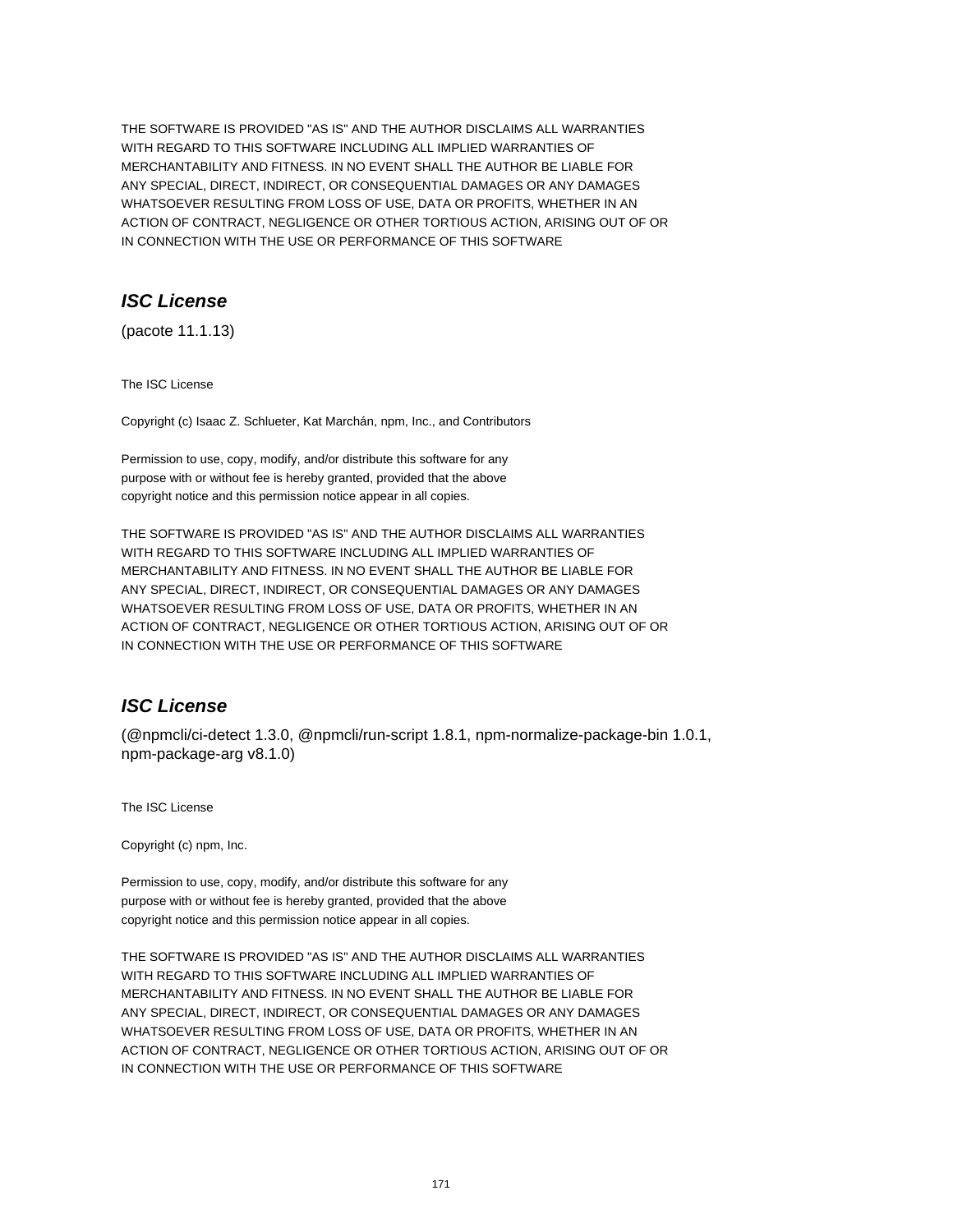# **ISC License**

(infer-owner 1.0.4, minipass v3.1.3, npm-bundled 1.1.1, read-package-json-fast 1.2.1)

The ISC License

Copyright (c) npm, Inc. and Contributors

Permission to use, copy, modify, and/or distribute this software for any purpose with or without fee is hereby granted, provided that the above copyright notice and this permission notice appear in all copies.

THE SOFTWARE IS PROVIDED "AS IS" AND THE AUTHOR DISCLAIMS ALL WARRANTIES WITH REGARD TO THIS SOFTWARE INCLUDING ALL IMPLIED WARRANTIES OF MERCHANTABILITY AND FITNESS. IN NO EVENT SHALL THE AUTHOR BE LIABLE FOR ANY SPECIAL, DIRECT, INDIRECT, OR CONSEQUENTIAL DAMAGES OR ANY DAMAGES WHATSOEVER RESULTING FROM LOSS OF USE, DATA OR PROFITS, WHETHER IN AN ACTION OF CONTRACT, NEGLIGENCE OR OTHER TORTIOUS ACTION, ARISING OUT OF OR IN CONNECTION WITH THE USE OR PERFORMANCE OF THIS SOFTWARE

# **ISC License**

(unique-filename 1.1.1, unique-slug 2.0.2)

The ISC License

Copyright npm, Inc

Permission to use, copy, modify, and/or distribute this software for any purpose with or without fee is hereby granted, provided that the above copyright notice and this permission notice appear in all copies.

THE SOFTWARE IS PROVIDED "AS IS" AND THE AUTHOR DISCLAIMS ALL WARRANTIES WITH REGARD TO THIS SOFTWARE INCLUDING ALL IMPLIED WARRANTIES OF MERCHANTABILITY AND FITNESS. IN NO EVENT SHALL THE AUTHOR BE LIABLE FOR ANY SPECIAL, DIRECT, INDIRECT, OR CONSEQUENTIAL DAMAGES OR ANY DAMAGES WHATSOEVER RESULTING FROM LOSS OF USE, DATA OR PROFITS, WHETHER IN AN ACTION OF CONTRACT, NEGLIGENCE OR OTHER TORTIOUS ACTION, ARISING OUT OF OR IN CONNECTION WITH THE USE OR PERFORMANCE OF THIS SOFTWARE

## **ISC License**

(at-least-node 1.0.0)

The ISC License Copyright (c) 2020 Ryan Zimmerman

Permission to use, copy, modify, and/or distribute this software for any purpose with or without fee is hereby granted, provided that the above copyright notice and this permission notice appear in all copies.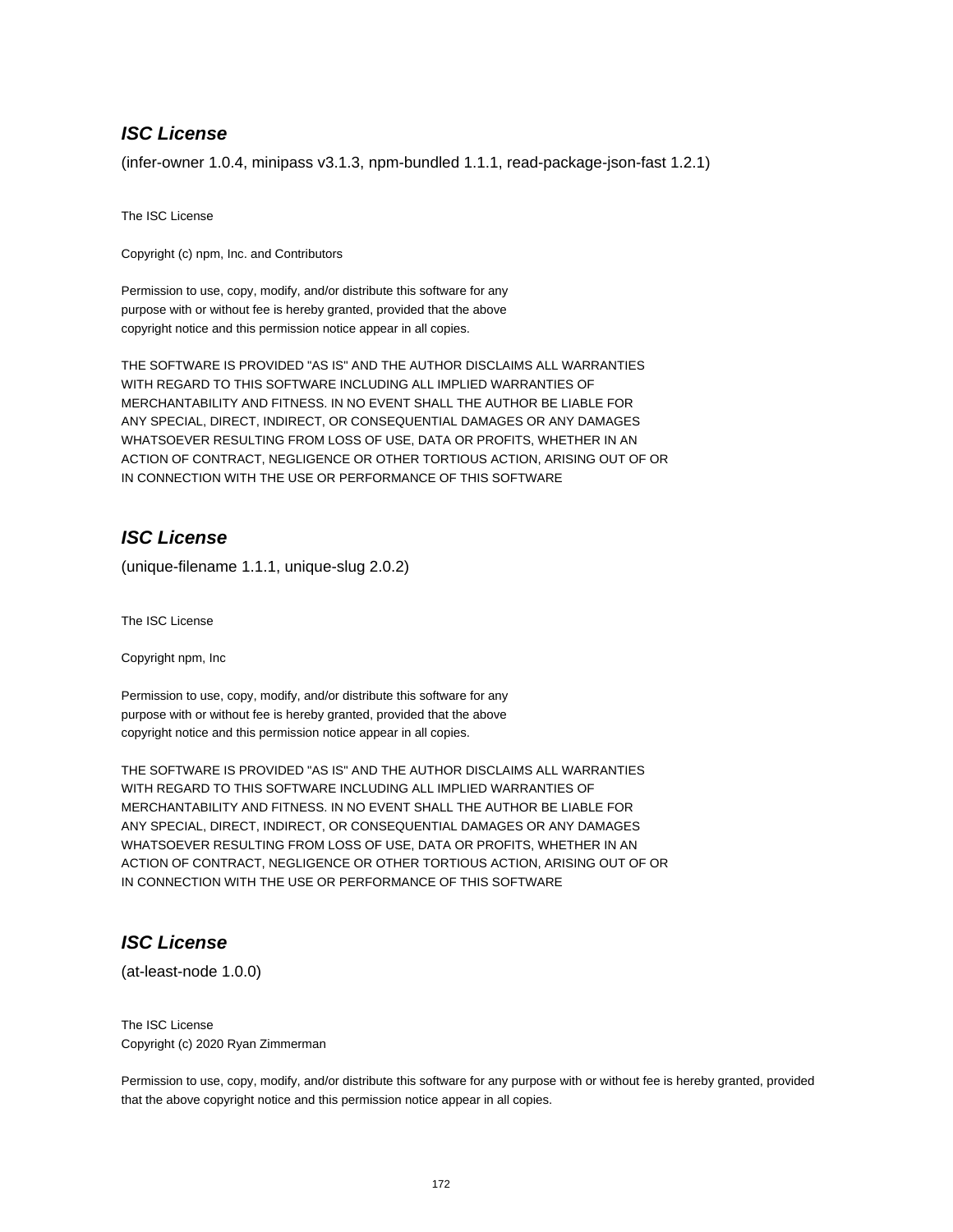THE SOFTWARE IS PROVIDED "AS IS" AND THE AUTHOR DISCLAIMS ALL WARRANTIES WITH REGARD TO THIS SOFTWARE INCLUDING ALL IMPLIED WARRANTIES OF MERCHANTABILITY AND FITNESS. IN NO EVENT SHALL THE AUTHOR BE LIABLE FOR ANY SPECIAL, DIRECT, INDIRECT, OR CONSEQUENTIAL DAMAGES OR ANY DAMAGES WHATSOEVER RESULTING FROM LOSS OF USE, DATA OR PROFITS, WHETHER IN AN ACTION OF CONTRACT, NEGLIGENCE OR OTHER TORTIOUS ACTION, ARISING OUT OF OR IN CONNECTION WITH THE USE OR PERFORMANCE OF THIS SOFTWARE

# **ISC License**

(spawn-please 1.0.0)

The ISC License (ISC)

Copyright  $(c) \leq ($ 

Permission to use, copy, modify, and/or distribute this software for any purpose with or without fee is hereby granted, provided that the above copyright notice and this permission notice appear in all copies.

THE SOFTWARE IS PROVIDED "AS IS" AND THE AUTHOR DISCLAIMS ALL WARRANTIES WITH REGARD TO THIS SOFTWARE INCLUDING ALL IMPLIED WARRANTIES OF MERCHANTABILITY AND FITNESS. IN NO EVENT SHALL THE AUTHOR BE LIABLE FOR ANY SPECIAL, DIRECT, INDIRECT, OR CONSEQUENTIAL DAMAGES OR ANY DAMAGES WHATSOEVER RESULTING FROM LOSS OF USE, DATA OR PROFITS, WHETHER IN AN ACTION OF CONTRACT, NEGLIGENCE OR OTHER TORTIOUS ACTION, ARISING OUT OF OR IN CONNECTION WITH THE USE OR PERFORMANCE OF THIS SOFTWARE

# **ISC License**

(anymatch 2.0.0)

Upstream-Contact: https://github.com/es128/anymatch/issues Source: https://github.com/es128/anymatch

Files: \* Copyright: 2014, Elan Shanker License: ISC

Files: debian/\* Copyright: 2017, Aarti Kashyap License: ISC

License: ISC

Permission to use, copy, modify, and/or distribute this software for any purpose with or without fee is hereby granted, provided that the above copyright notice and this permission notice appear in all copies.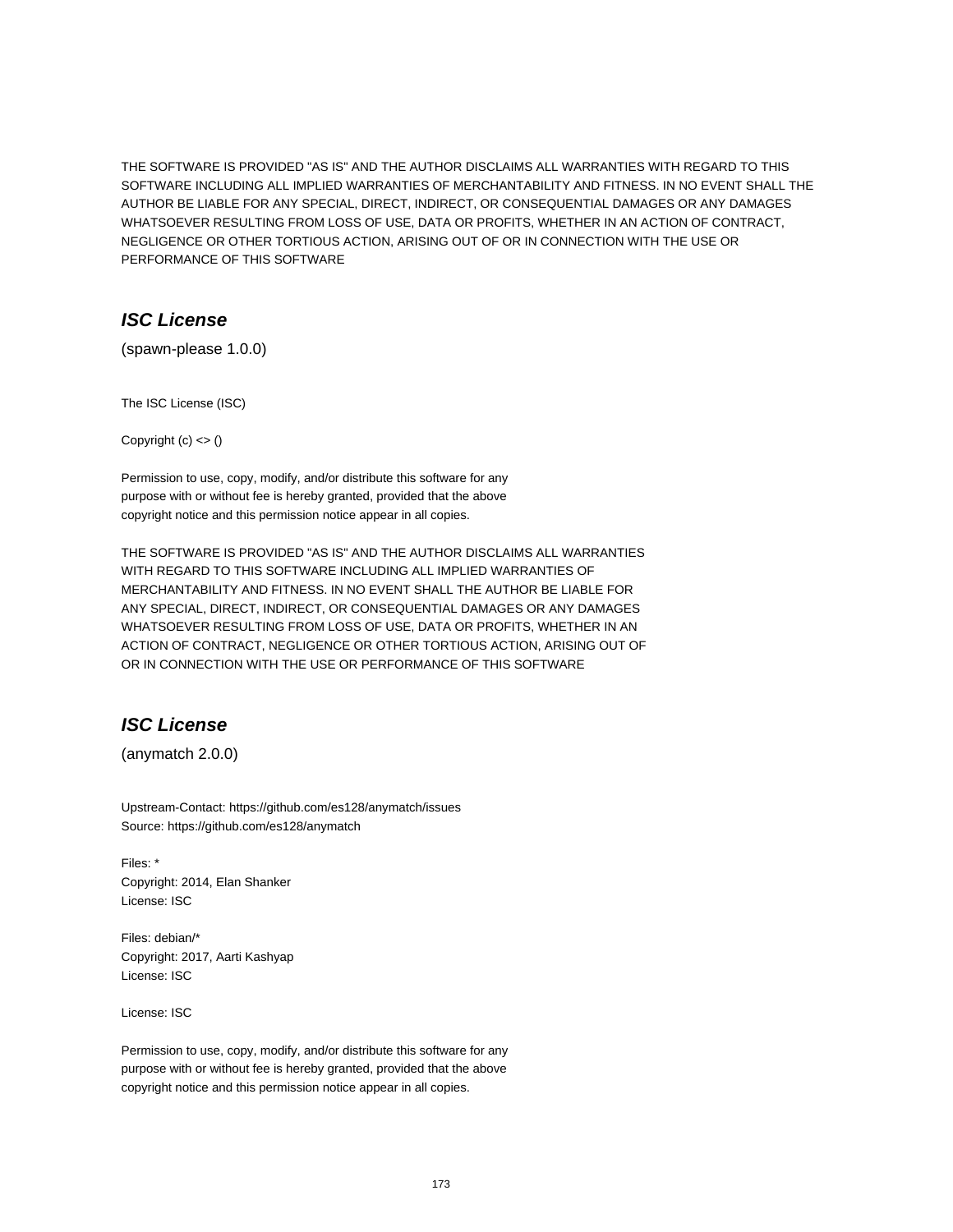THE SOFTWARE IS PROVIDED "AS IS" AND THE AUTHOR DISCLAIMS ALL WARRANTIES WITH REGARD TO THIS SOFTWARE INCLUDING ALL IMPLIED WARRANTIES OF MERCHANTABILITY AND FITNESS. IN NO EVENT SHALL THE AUTHOR BE LIABLE FOR ANY SPECIAL, DIRECT, INDIRECT, OR CONSEQUENTIAL DAMAGES OR ANY DAMAGES WHATSOEVER RESULTING FROM LOSS OF USE, DATA OR PROFITS, WHETHER IN AN ACTION OF CONTRACT, NEGLIGENCE OR OTHER TORTIOUS ACTION, ARISING OUT OF OR IN CONNECTION WITH THE USE OR PERFORMANCE OF THIS SOFTWARE

### **ISC License**

.

(are-we-there-yet 1.1.5)

Upstream-Contact: https://github.com/iarna/are-we-there-yet/issues Source: https://github.com/iarna/are-we-there-yet

Files: \* Copyright: 2015 Rebecca Turner (https://re-becca.org) License: ISC

Files: debian/\* Copyright: 2017 Pirate Praveen License: ISC

License: ISC

.

Permission to use, copy, modify, and/or distribute this software for any purpose with or without fee is hereby granted, provided that the above copyright notice and this permission notice appear in all copies.

THE SOFTWARE IS PROVIDED "AS IS" AND THE AUTHOR DISCLAIMS ALL WARRANTIES WITH REGARD TO THIS SOFTWARE INCLUDING ALL IMPLIED WARRANTIES OF MERCHANTABILITY AND FITNESS. IN NO EVENT SHALL THE AUTHOR BE LIABLE FOR ANY SPECIAL, DIRECT, INDIRECT, OR CONSEQUENTIAL DAMAGES OR ANY DAMAGES WHATSOEVER RESULTING FROM LOSS OF USE, DATA OR PROFITS, WHETHER IN AN ACTION OF CONTRACT, NEGLIGENCE OR OTHER TORTIOUS ACTION, ARISING OUT OF OR IN CONNECTION WITH THE USE OR PERFORMANCE OF THIS SOFTWARE

# **ISC License**

(iarna/write-file-atomic 3.0.3)

Upstream-Contact: https://github.com/iarna/write-file-atomic/issues Source: https://github.com/iarna/write-file-atomic

Files: \* Copyright: 2015 Rebecca Turner (https://re-becca.org) License: ISC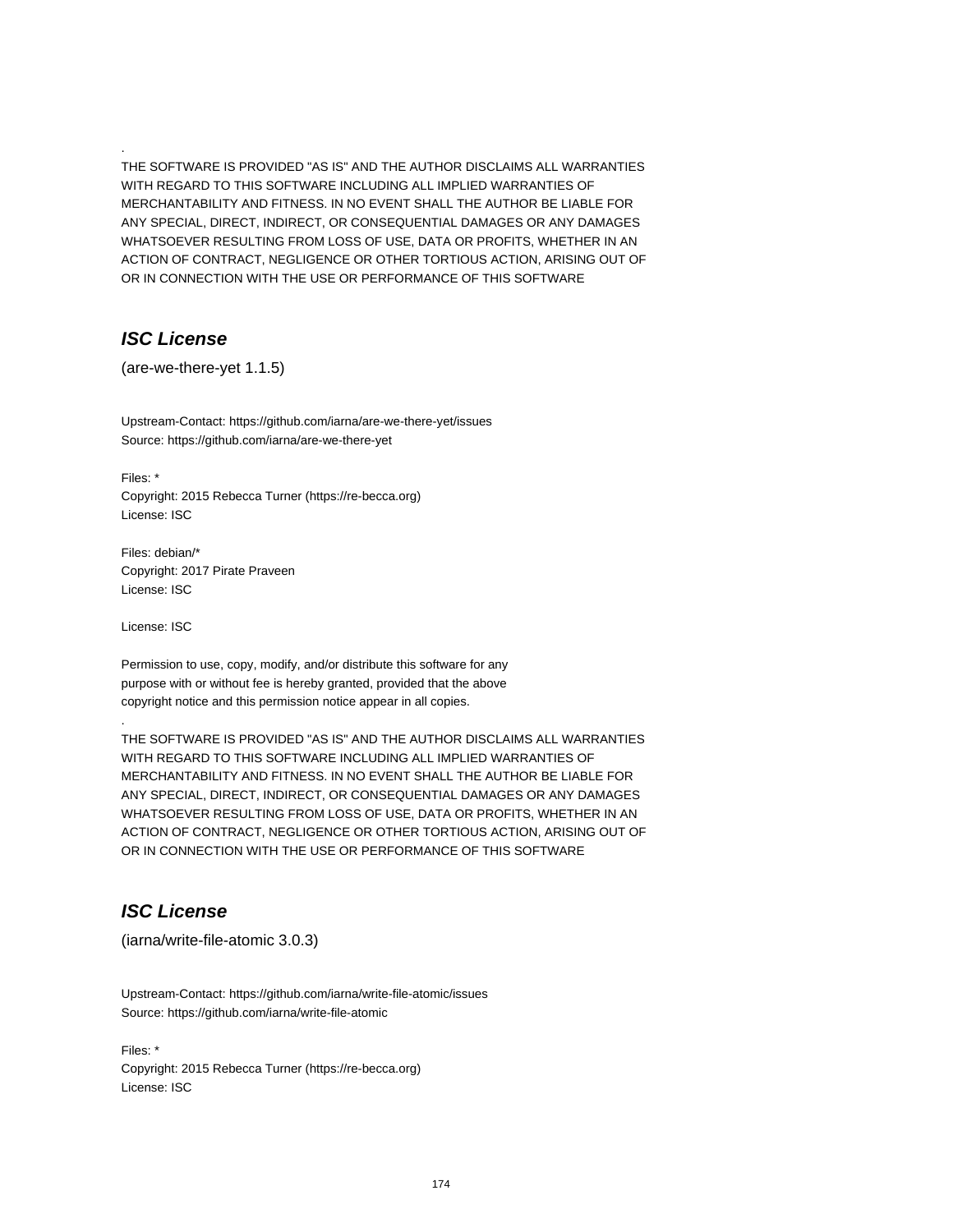Files: debian/\* Copyright: 2017 Aarti Kashyap 2020 Xavier Guimard License: ISC

License: ISC

.

Permission to use, copy, modify, and/or distribute this software for any purpose with or without fee is hereby granted, provided that the above copyright notice and this permission notice appear in all copies.

THE SOFTWARE IS PROVIDED "AS IS" AND THE AUTHOR DISCLAIMS ALL WARRANTIES WITH REGARD TO THIS SOFTWARE INCLUDING ALL IMPLIED WARRANTIES OF MERCHANTABILITY AND FITNESS. IN NO EVENT SHALL THE AUTHOR BE LIABLE FOR ANY SPECIAL, DIRECT, INDIRECT, OR CONSEQUENTIAL DAMAGES OR ANY DAMAGES WHATSOEVER RESULTING FROM LOSS OF USE, DATA OR PROFITS, WHETHER IN AN ACTION OF CONTRACT, NEGLIGENCE OR OTHER TORTIOUS ACTION, ARISING OUT OF OR IN CONNECTION WITH THE USE OR PERFORMANCE OF THIS SOFTWARE

### **ISC License**

(inflight 1.0.6)

Upstream-Contact: https://github.com/isaacs/inflight/issues Source: https://github.com/isaacs/inflight

Files: \* Copyright: 2016 Isaac Z. Schlueter (http://blog.izs.me/) License: ISC

Files: debian/\* Copyright: 2016 Pirate Praveen License: ISC

License: ISC

.

Permission to use, copy, modify, and/or distribute this software for any purpose with or without fee is hereby granted, provided that the above copyright notice and this permission notice appear in all copies.

THE SOFTWARE IS PROVIDED "AS IS" AND THE AUTHOR DISCLAIMS ALL WARRANTIES WITH REGARD TO THIS SOFTWARE INCLUDING ALL IMPLIED WARRANTIES OF MERCHANTABILITY AND FITNESS. IN NO EVENT SHALL THE AUTHOR BE LIABLE FOR ANY SPECIAL, DIRECT, INDIRECT, OR CONSEQUENTIAL DAMAGES OR ANY DAMAGES WHATSOEVER RESULTING FROM LOSS OF USE, DATA OR PROFITS, WHETHER IN AN ACTION OF CONTRACT, NEGLIGENCE OR OTHER TORTIOUS ACTION, ARISING OUT OF OR IN CONNECTION WITH THE USE OR PERFORMANCE OF THIS SOFTWARE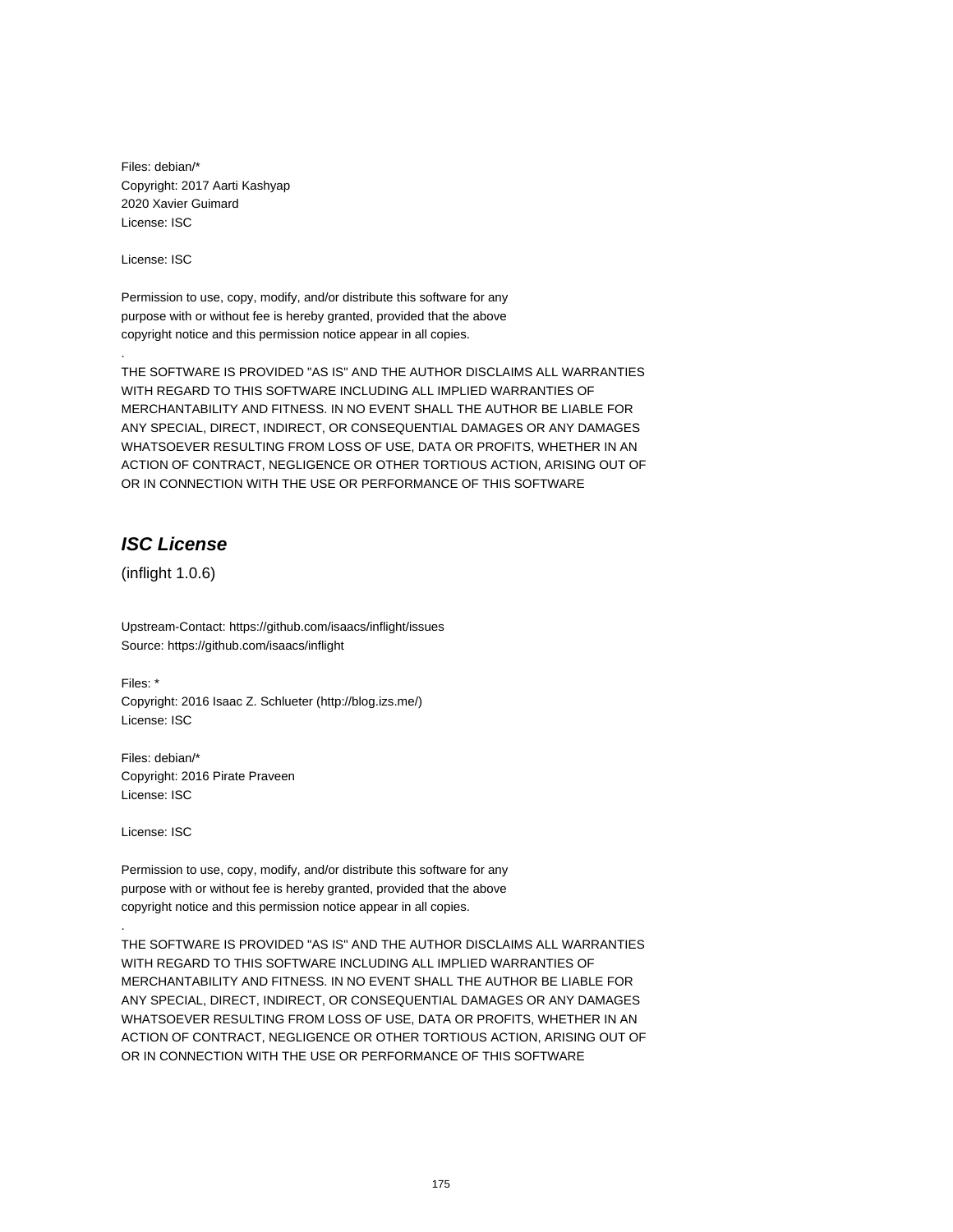# **ISC License**

(inherits v2.0.4)

Upstream-Contact: https://github.com/isaacs/inherits/issues

Files: \* Copyright: 2012-2014 Isaac Z. Schlueter License: ISC

Permission to use, copy, modify, and/or distribute this software for any purpose with or without fee is hereby granted, provided that the above copyright notice and this permission notice appear in all copies.

THE SOFTWARE IS PROVIDED "AS IS" AND THE AUTHOR DISCLAIMS ALL WARRANTIES WITH REGARD TO THIS SOFTWARE INCLUDING ALL IMPLIED WARRANTIES OF MERCHANTABILITY AND FITNESS. IN NO EVENT SHALL THE AUTHOR BE LIABLE FOR ANY SPECIAL, DIRECT, INDIRECT, OR CONSEQUENTIAL DAMAGES OR ANY DAMAGES WHATSOEVER RESULTING FROM LOSS OF USE, DATA OR PROFITS, WHETHER IN AN ACTION OF CONTRACT, NEGLIGENCE OR OTHER TORTIOUS ACTION, ARISING OUT OF OR IN CONNECTION WITH THE USE OR PERFORMANCE OF THIS SOFTWARE

# **ISC License**

.

(node-lru-cache 4.0.2)

Upstream-Contact: https://github.com/isaacs/node-lru-cache/issues Source: https://github.com/isaacs/node-lru-cache

Files: \* Copyright: 2009, 2010, 2011 Isaac Z. Schlueter and Contributors License: ISC

Files: debian/\* Copyright: 2012, Jérémy Lal License: ISC

License: ISC

.

Permission to use, copy, modify, and/or distribute this software for any purpose with or without fee is hereby granted, provided that the above copyright notice and this permission notice appear in all copies.

THE SOFTWARE IS PROVIDED "AS IS" AND THE AUTHOR DISCLAIMS ALL WARRANTIES WITH REGARD TO THIS SOFTWARE INCLUDING ALL IMPLIED WARRANTIES OF MERCHANTABILITY AND FITNESS. IN NO EVENT SHALL THE AUTHOR BE LIABLE FOR ANY SPECIAL, DIRECT, INDIRECT, OR CONSEQUENTIAL DAMAGES OR ANY DAMAGES WHATSOEVER RESULTING FROM LOSS OF USE, DATA OR PROFITS, WHETHER IN AN ACTION OF CONTRACT, NEGLIGENCE OR OTHER TORTIOUS ACTION, ARISING OUT OF OR IN CONNECTION WITH THE USE OR PERFORMANCE OF THIS SOFTWARE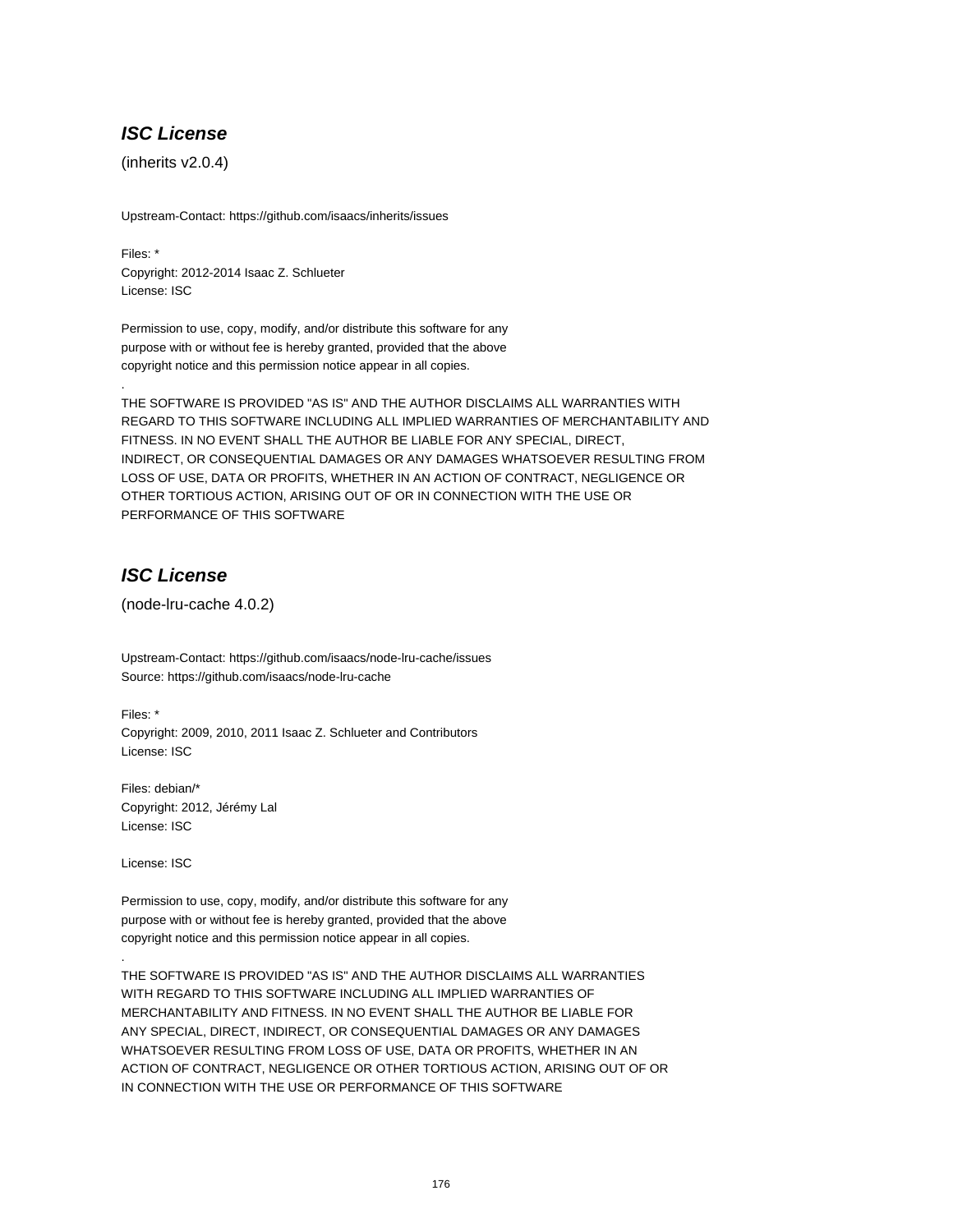# **ISC License**

(node-semver 7.3.2)

Upstream-Contact: https://github.com/isaacs/node-semver/issues Source: https://github.com/isaacs/node-semver

Files: \* Copyright: 2009-2016 Isaac Z. Schlueter and Contributors License: ISC

Files: debian/\* Copyright: 2012, Jérémy Lal License: ISC

License: ISC

.

Permission to use, copy, modify, and/or distribute this software for any purpose with or without fee is hereby granted, provided that the above copyright notice and this permission notice appear in all copies.

THE SOFTWARE IS PROVIDED "AS IS" AND THE AUTHOR DISCLAIMS ALL WARRANTIES WITH REGARD TO THIS SOFTWARE INCLUDING ALL IMPLIED WARRANTIES OF MERCHANTABILITY AND FITNESS. IN NO EVENT SHALL THE AUTHOR BE LIABLE FOR ANY SPECIAL, DIRECT, INDIRECT, OR CONSEQUENTIAL DAMAGES OR ANY DAMAGES WHATSOEVER RESULTING FROM LOSS OF USE, DATA OR PROFITS, WHETHER IN AN ACTION OF CONTRACT, NEGLIGENCE OR OTHER TORTIOUS ACTION, ARISING OUT OF OR IN CONNECTION WITH THE USE OR PERFORMANCE OF THIS SOFTWARE

# **ISC License**

(fs-write-stream-atomic 1.0.10)

Upstream-Contact: https://github.com/npm/fs-write-stream-atomic/issues Source: https://github.com/npm/fs-write-stream-atomic

Files: \* Copyright: 2017 Isaac Z. Schlueter (http://blog.izs.me/) and Contributors License: ISC

Files: debian/\* Copyright: 2017 Pirate Praveen License: ISC

License: ISC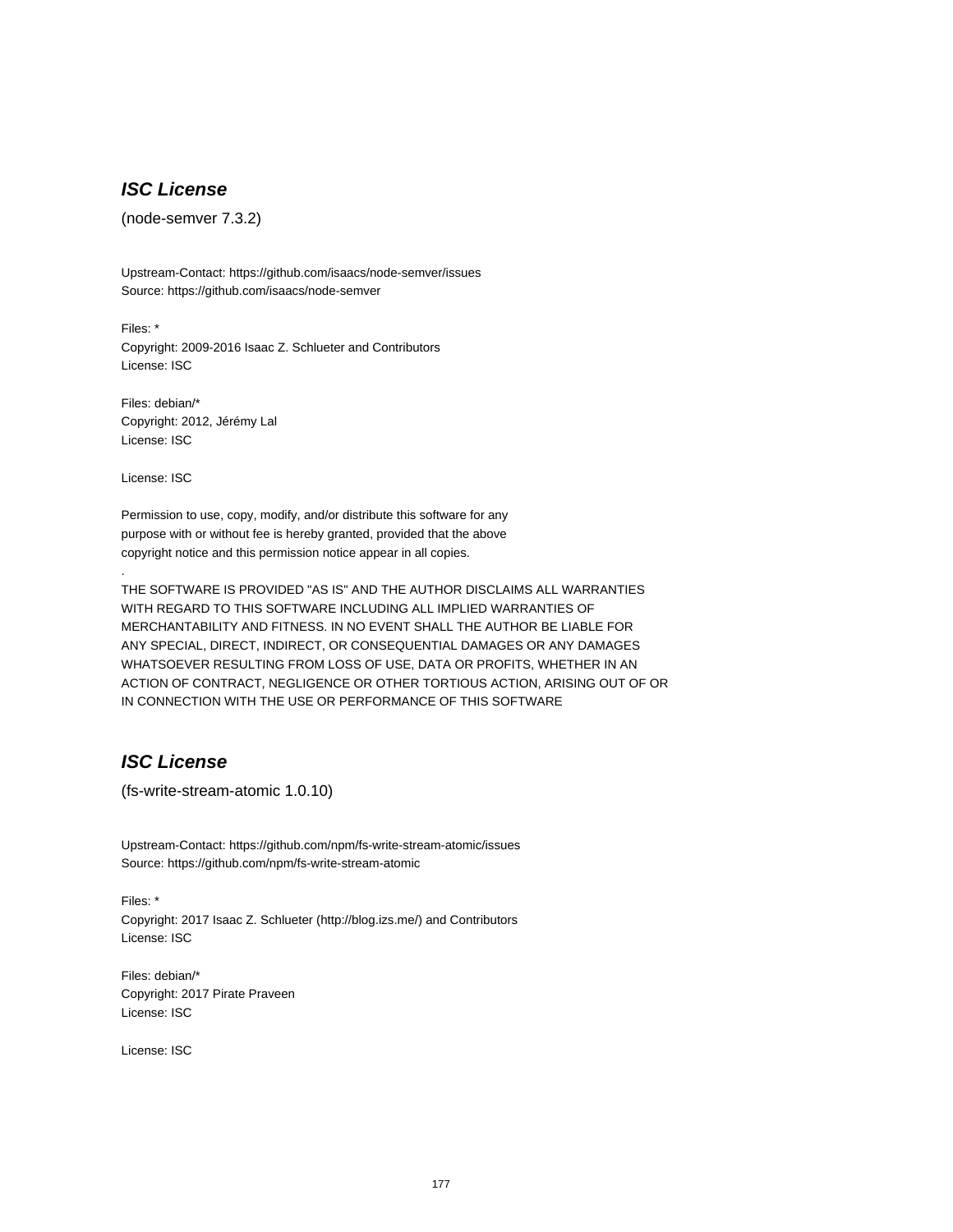Permission to use, copy, modify, and/or distribute this software for any purpose with or without fee is hereby granted, provided that the above copyright notice and this permission notice appear in all copies.

THE SOFTWARE IS PROVIDED "AS IS" AND THE AUTHOR DISCLAIMS ALL WARRANTIES WITH REGARD TO THIS SOFTWARE INCLUDING ALL IMPLIED WARRANTIES OF MERCHANTABILITY AND FITNESS. IN NO EVENT SHALL THE AUTHOR BE LIABLE FOR ANY SPECIAL, DIRECT, INDIRECT, OR CONSEQUENTIAL DAMAGES OR ANY DAMAGES WHATSOEVER RESULTING FROM LOSS OF USE, DATA OR PROFITS, WHETHER IN AN ACTION OF CONTRACT, NEGLIGENCE OR OTHER TORTIOUS ACTION, ARISING OUT OF OR IN CONNECTION WITH THE USE OR PERFORMANCE OF THIS SOFTWARE

# **ISC License**

.

(tapjs/signal-exit 3.0.2)

Upstream-Contact: https://github.com/tapjs/signal-exit/issues Source: https://github.com/tapjs/signal-exit

Files: \* Copyright: 2016 Ben Coe License: ISC

Files: debian/\* Copyright: 2016 Sruthi Chandran , 2017 Paolo Greppi License: ISC

License: ISC

.

Permission to use, copy, modify, and/or distribute this software for any purpose with or without fee is hereby granted, provided that the above copyright notice and this permission notice appear in all copies.

THE SOFTWARE IS PROVIDED "AS IS" AND THE AUTHOR DISCLAIMS ALL WARRANTIES WITH REGARD TO THIS SOFTWARE INCLUDING ALL IMPLIED WARRANTIES OF MERCHANTABILITY AND FITNESS. IN NO EVENT SHALL THE AUTHOR BE LIABLE FOR ANY SPECIAL, DIRECT, INDIRECT, OR CONSEQUENTIAL DAMAGES OR ANY DAMAGES WHATSOEVER RESULTING FROM LOSS OF USE, DATA OR PROFITS, WHETHER IN AN ACTION OF CONTRACT, NEGLIGENCE OR OTHER TORTIOUS ACTION, ARISING OUT OF OR IN CONNECTION WITH THE USE OR PERFORMANCE OF THIS SOFTWARE

# **ISC License**

(setprototypeof 1.1.0, setprototypeof v1.2.0)

Upstream-Contact: https://github.com/wesleytodd/setprototypeof/issues Source: https://github.com/wesleytodd/setprototypeof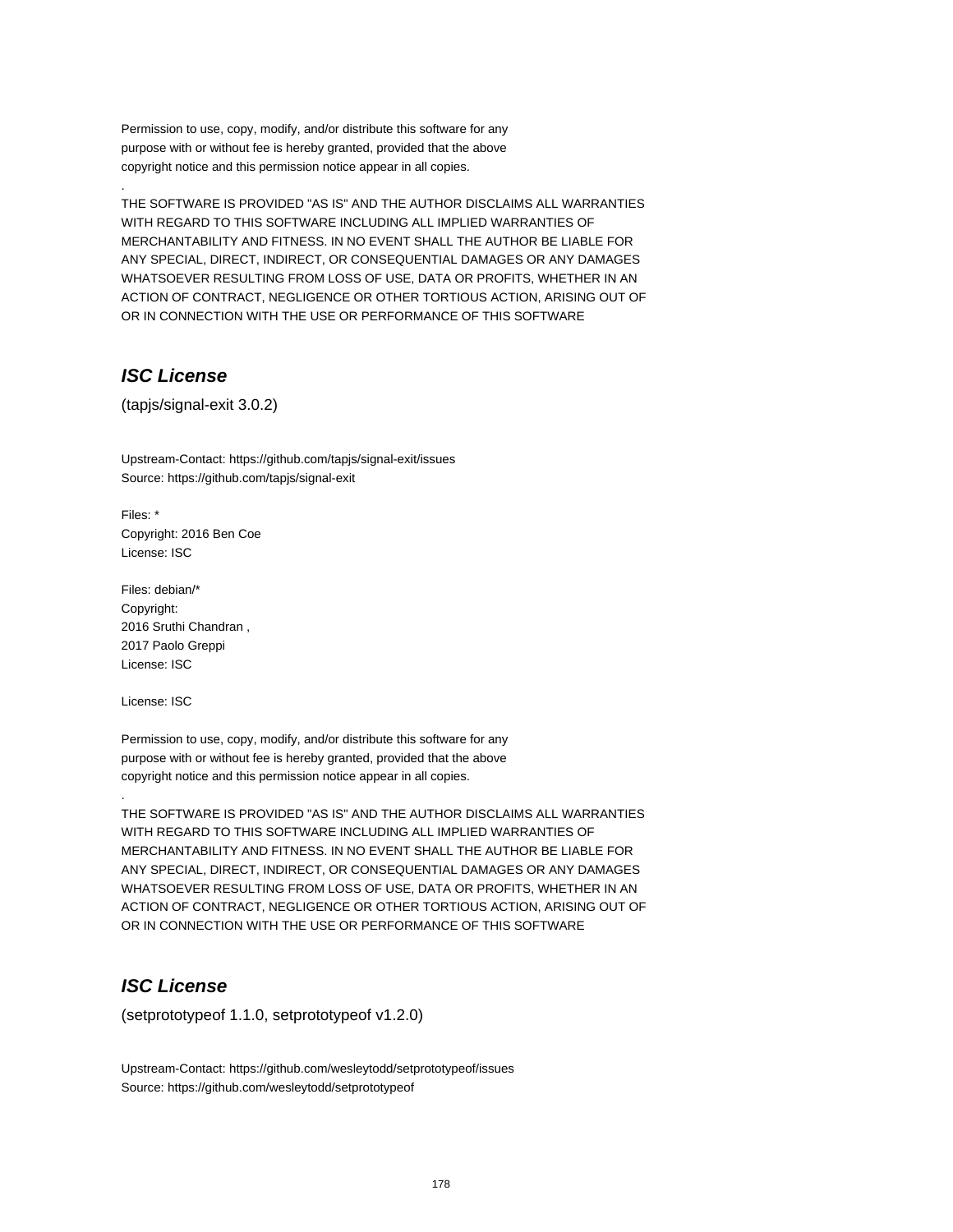Files: \* Copyright: 2015-2018 Wes Todd License: ISC

Files: debian/\* Copyright: 2017 Kartik Kulkarni License: ISC

License: ISC

.

Permission to use, copy, modify, and/or distribute this software for any purpose with or without fee is hereby granted, provided that the above copyright notice and this permission notice appear in all copies.

THE SOFTWARE IS PROVIDED "AS IS" AND THE AUTHOR DISCLAIMS ALL WARRANTIES WITH REGARD TO THIS SOFTWARE INCLUDING ALL IMPLIED WARRANTIES OF MERCHANTABILITY AND FITNESS. IN NO EVENT SHALL THE AUTHOR BE LIABLE FOR ANY SPECIAL, DIRECT, INDIRECT, OR CONSEQUENTIAL DAMAGES OR ANY DAMAGES WHATSOEVER RESULTING FROM LOSS OF USE, DATA OR PROFITS, WHETHER IN AN ACTION OF CONTRACT, NEGLIGENCE OR OTHER TORTIOUS ACTION, ARISING OUT OF OR IN CONNECTION WITH THE USE OR PERFORMANCE OF THIS SOFTWARE

# **libxml2 License**

(timers-browserify 1.4.2)

libxml2 License ===============

Except where otherwise noted in the source code (e.g. the files hash.c, list.c and the trio files, which are covered by a similar licence but with different Copyright notices) all the files are:

Copyright (C) 1998-2003 Daniel Veillard. All Rights Reserved.

Permission is hereby granted, free of charge, to any person obtaining a copy of this software and associated documentation files (the "Software"), to deal in the Software without restriction, including without limitation the rights to use, copy, modify, merge, publish, distribute, sublicense, and/or sell copies of the Software, and to permit persons to whom the Software is furnished to do so, subject to the following conditions:

The above copyright notice and this permission notice shall be included in all copies or substantial portions of the Software.

THE SOFTWARE IS PROVIDED "AS IS", WITHOUT WARRANTY OF ANY KIND, EXPRESS OR IMPLIED, INCLUDING BUT NOT LIMITED TO THE WARRANTIES OF MERCHANTABILITY, FITNESS FOR A PARTICULAR PURPOSE AND NONINFRINGEMENT. IN NO EVENT SHALL THE DANIEL VEILLARD BE LIABLE FOR ANY CLAIM, DAMAGES OR OTHER LIABILITY, WHETHER IN AN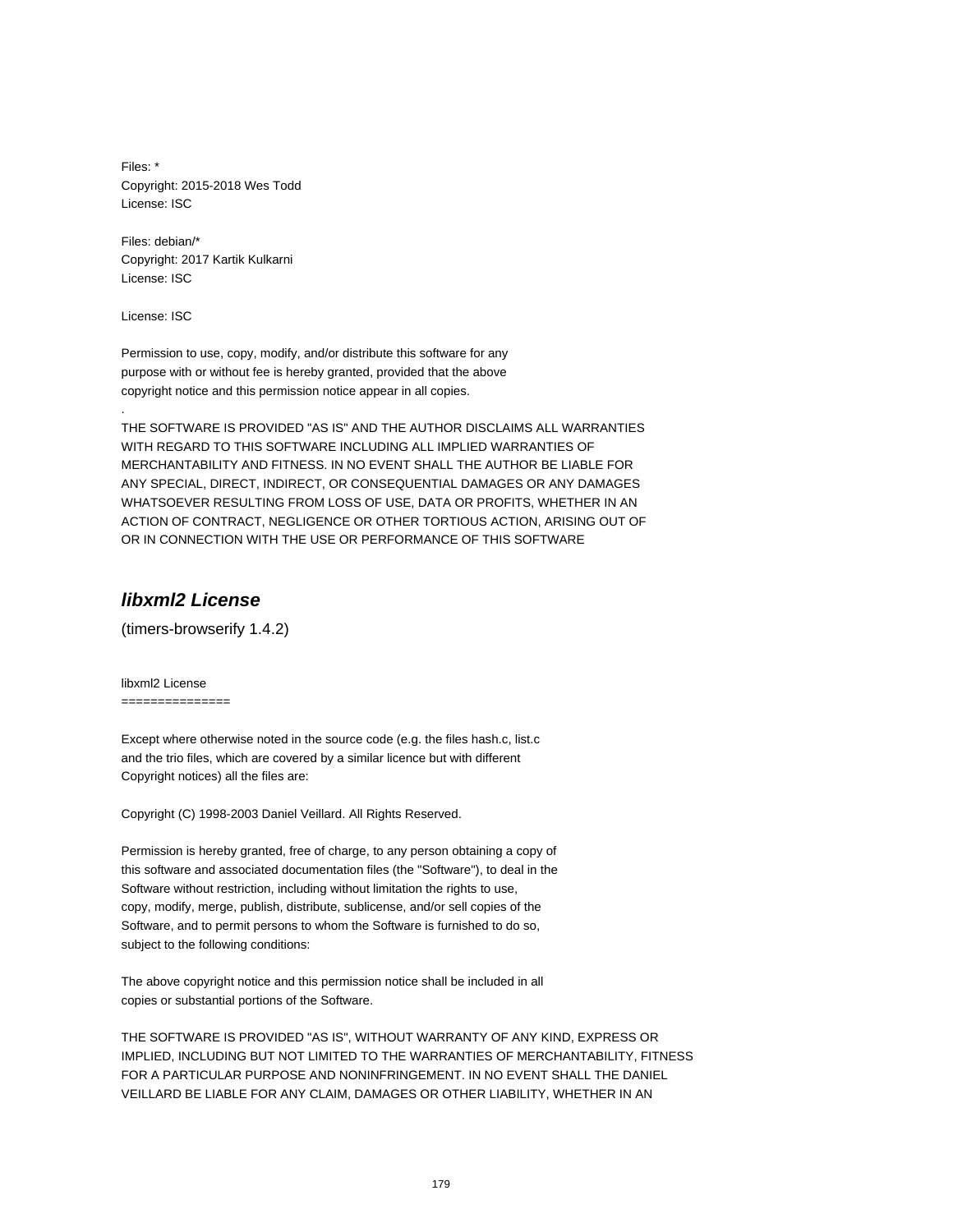ACTION OF CONTRACT, TORT OR OTHERWISE, ARISING FROM, OUT OF OR IN CONNECTION WITH THE SOFTWARE OR THE USE OR OTHER DEALINGS IN THE SOFTWARE.

Except as contained in this notice, the name of Daniel Veillard shall not be used in advertising or otherwise to promote the sale, use or other dealings in this Software without prior written authorization from him.

# **MIT License**

(minizlib v2.1.2)

...

Copyright Isaac Z. Schlueter and Contributors Copyright Node.js contributors. All rights reserved. Copyright Joyent, Inc. and other Node contributors. All rights reserved.

Permission is hereby granted, free of charge, to any person obtaining a copy of this software and associated documentation files (the "Software"), to deal in the Software without restriction, including without limitation the rights to use, copy, modify, merge, publish, distribute, sublicense, and/or sell copies of the Software, and to permit persons to whom the Software is furnished to do so, subject to the following conditions:

The above copyright notice and this permission notice shall be included in all copies or substantial portions of the Software.

THE SOFTWARE IS PROVIDED "AS IS", WITHOUT WARRANTY OF ANY KIND, EXPRESS OR IMPLIED, INCLUDING BUT NOT LIMITED TO THE WARRANTIES OF MERCHANTABILITY, FITNESS FOR A PARTICULAR PURPOSE AND NONINFRINGEMENT. IN NO EVENT SHALL THE AUTHORS OR COPYRIGHT HOLDERS BE LIABLE FOR ANY CLAIM, DAMAGES OR OTHER LIABILITY, WHETHER IN AN ACTION OF CONTRACT, TORT OR OTHERWISE, ARISING FROM, OUT OF OR IN CONNECTION WITH THE SOFTWARE OR THE USE OR OTHER DEALINGS IN THE SOFTWARE

### **MIT License**

(nodejs/string\_decoder 1.1.1, nodejs/string\_decoder v1.3.0, readable-stream 3.6.0, readable-stream v2.3.7, readable-stream v3.4.0)

...

Copyright Node.js contributors. All rights reserved.

Permission is hereby granted, free of charge, to any person obtaining a copy of this software and associated documentation files (the "Software"), to deal in the Software without restriction, including without limitation the rights to use, copy, modify, merge, publish, distribute, sublicense, and/or sell copies of the Software, and to permit persons to whom the Software is furnished to do so, subject to the following conditions: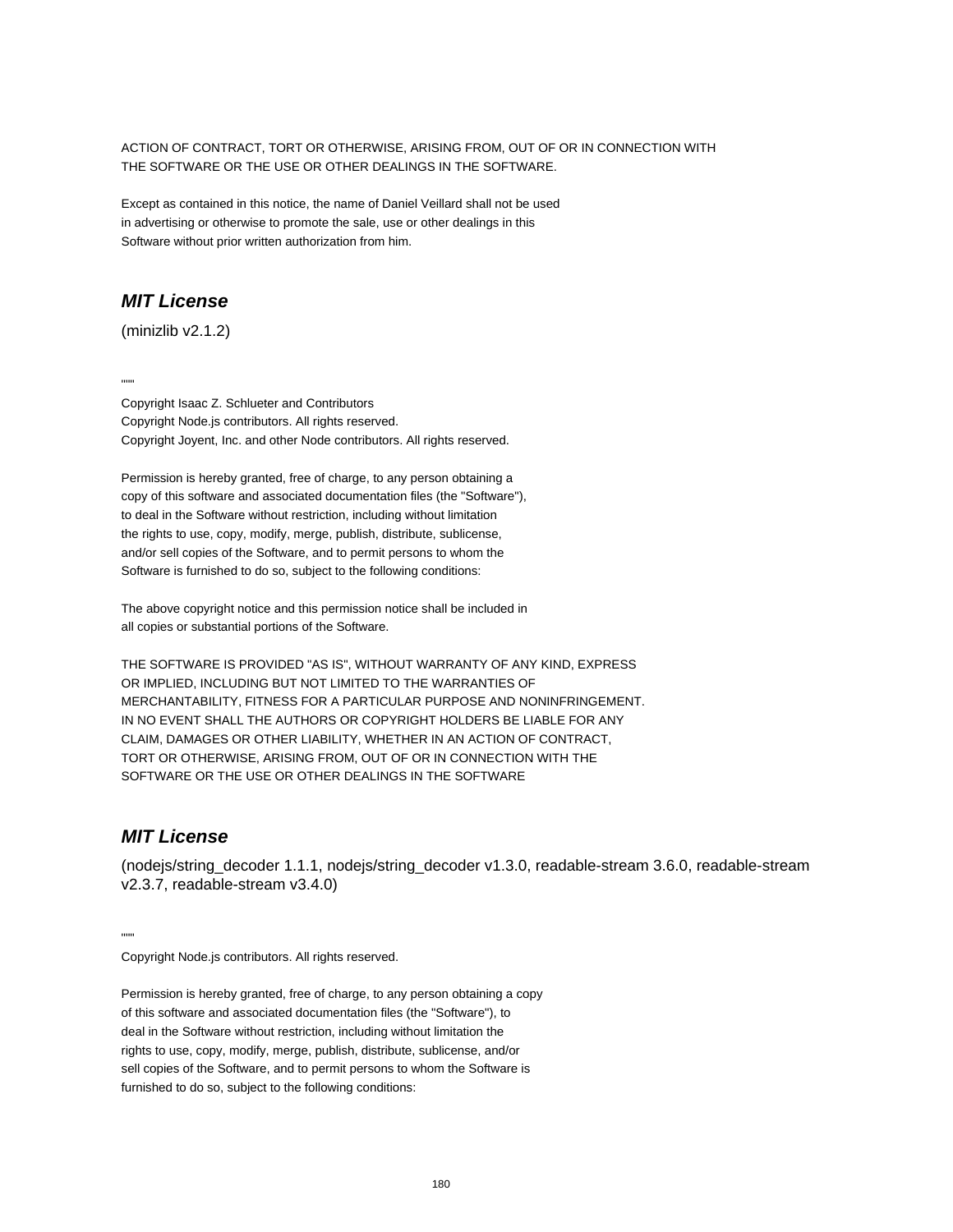The above copyright notice and this permission notice shall be included in all copies or substantial portions of the Software.

THE SOFTWARE IS PROVIDED "AS IS", WITHOUT WARRANTY OF ANY KIND, EXPRESS OR IMPLIED, INCLUDING BUT NOT LIMITED TO THE WARRANTIES OF MERCHANTABILITY, FITNESS FOR A PARTICULAR PURPOSE AND NONINFRINGEMENT. IN NO EVENT SHALL THE AUTHORS OR COPYRIGHT HOLDERS BE LIABLE FOR ANY CLAIM, DAMAGES OR OTHER LIABILITY, WHETHER IN AN ACTION OF CONTRACT, TORT OR OTHERWISE, ARISING FROM, OUT OF OR IN CONNECTION WITH THE SOFTWARE OR THE USE OR OTHER DEALINGS IN THE SOFTWARE

## **MIT License**

(minify-stream 2.1.0)

# [MIT License](https://spdx.org/licenses/MIT)

Copyright (c) 2017 Renée Kooi

Permission is hereby granted, free of charge, to any person obtaining a copy of this software and associated documentation files (the "Software"), to deal in the Software without restriction, including without limitation the rights to use, copy, modify, merge, publish, distribute, sublicense, and/or sell copies of the Software, and to permit persons to whom the Software is furnished to do so, subject to the following conditions:

The above copyright notice and this permission notice shall be included in all copies or substantial portions of the Software.

THE SOFTWARE IS PROVIDED "AS IS", WITHOUT WARRANTY OF ANY KIND, EXPRESS OR IMPLIED, INCLUDING BUT NOT LIMITED TO THE WARRANTIES OF MERCHANTABILITY, FITNESS FOR A PARTICULAR PURPOSE AND NONINFRINGEMENT. IN NO EVENT SHALL THE AUTHORS OR COPYRIGHT HOLDERS BE LIABLE FOR ANY CLAIM, DAMAGES OR OTHER LIABILITY, WHETHER IN AN ACTION OF CONTRACT, TORT OR OTHERWISE, ARISING FROM, OUT OF OR IN CONNECTION WITH THE SOFTWARE OR THE USE OR OTHER DEALINGS IN THE SOFTWARE

## **MIT License**

(process-nextick-args v2.0.1)

# Copyright (c) 2015 Calvin Metcalf

Permission is hereby granted, free of charge, to any person obtaining a copy of this software and associated documentation files (the "Software"), to deal in the Software without restriction, including without limitation the rights to use, copy, modify, merge, publish, distribute, sublicense, and/or sell copies of the Software, and to permit persons to whom the Software is furnished to do so, subject to the following conditions:

The above copyright notice and this permission notice shall be included in all copies or substantial portions of the Software.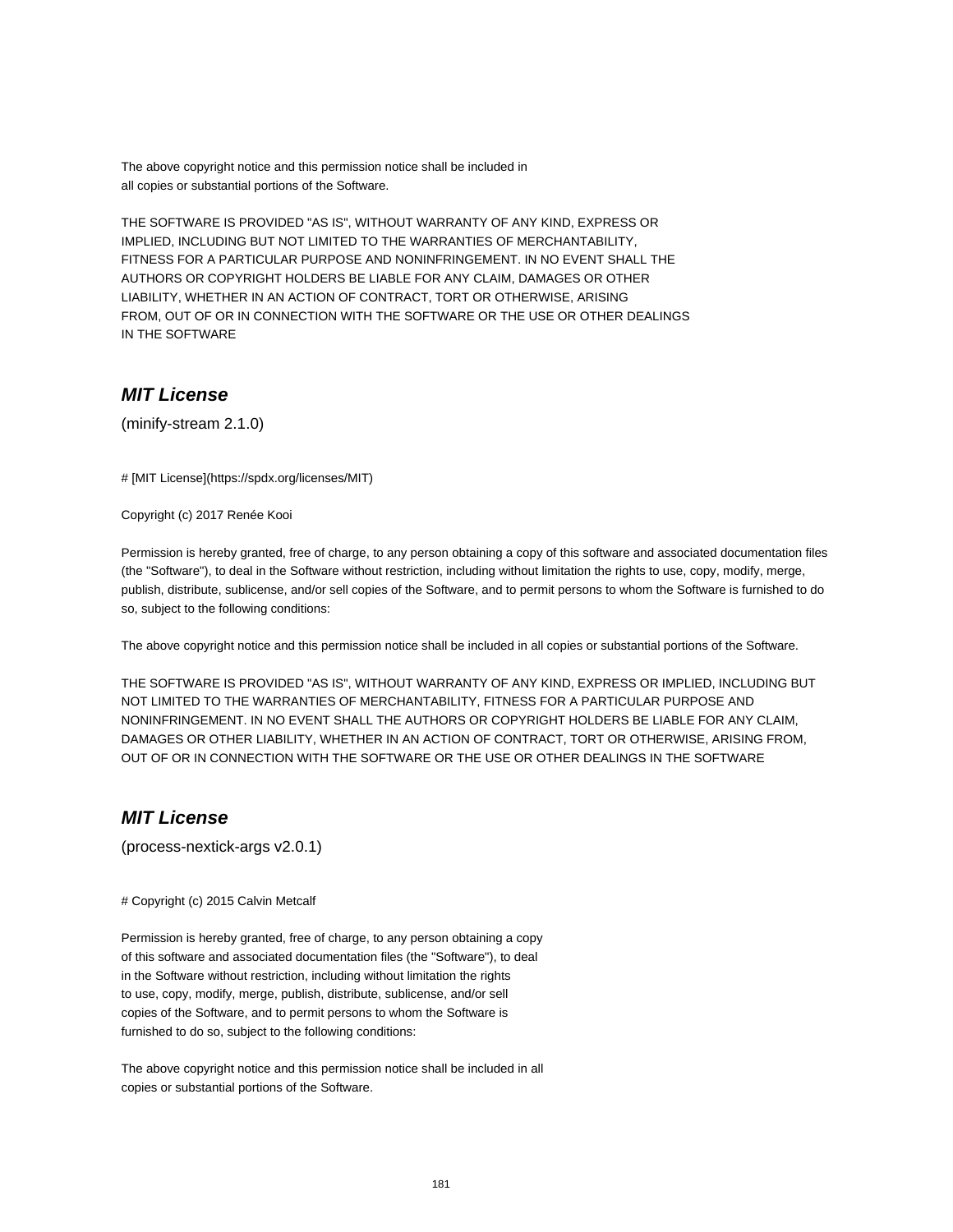\*\*THE SOFTWARE IS PROVIDED "AS IS", WITHOUT WARRANTY OF ANY KIND, EXPRESS OR IMPLIED, INCLUDING BUT NOT LIMITED TO THE WARRANTIES OF MERCHANTABILITY, FITNESS FOR A PARTICULAR PURPOSE AND NONINFRINGEMENT. IN NO EVENT SHALL THE AUTHORS OR COPYRIGHT HOLDERS BE LIABLE FOR ANY CLAIM, DAMAGES OR OTHER LIABILITY, WHETHER IN AN ACTION OF CONTRACT, TORT OR OTHERWISE, ARISING FROM, OUT OF OR IN CONNECTION WITH THE SOFTWARE OR THE USE OR OTHER DEALINGS IN THE **SOFTWARE** 

#### **MIT License**

(postcss-custom-media 7.0.8)

# The MIT License (MIT)

Copyright © PostCSS

Permission is hereby granted, free of charge, to any person obtaining a copy of this software and associated documentation files (the "Software"), to deal in the Software without restriction, including without limitation the rights to use, copy, modify, merge, publish, distribute, sublicense, and/or sell copies of the Software, and to permit persons to whom the Software is furnished to do so, subject to the following conditions:

The above copyright notice and this permission notice shall be included in all copies or substantial portions of the Software.

THE SOFTWARE IS PROVIDED "AS IS", WITHOUT WARRANTY OF ANY KIND, EXPRESS OR IMPLIED, INCLUDING BUT NOT LIMITED TO THE WARRANTIES OF MERCHANTABILITY, FITNESS FOR A PARTICULAR PURPOSE AND NONINFRINGEMENT. IN NO EVENT SHALL THE AUTHORS OR COPYRIGHT HOLDERS BE LIABLE FOR ANY CLAIM, DAMAGES OR OTHER LIABILITY, WHETHER IN AN ACTION OF CONTRACT, TORT OR OTHERWISE, ARISING FROM, OUT OF OR IN CONNECTION WITH THE SOFTWARE OR THE USE OR OTHER DEALINGS IN THE **SOFTWARE** 

#### **MIT License**

(through2 2.0.5, through2 v3.0.2)

# The MIT License (MIT)

\*\*Copyright (c) Rod Vagg (the "Original Author") and additional contributors\*\*

Permission is hereby granted, free of charge, to any person obtaining a copy of this software and associated documentation files (the "Software"), to deal in the Software without restriction, including without limitation the rights to use, copy, modify, merge, publish, distribute, sublicense, and/or sell copies of the Software, and to permit persons to whom the Software is furnished to do so, subject to the following conditions:

The above copyright notice and this permission notice shall be included in all copies or substantial portions of the Software.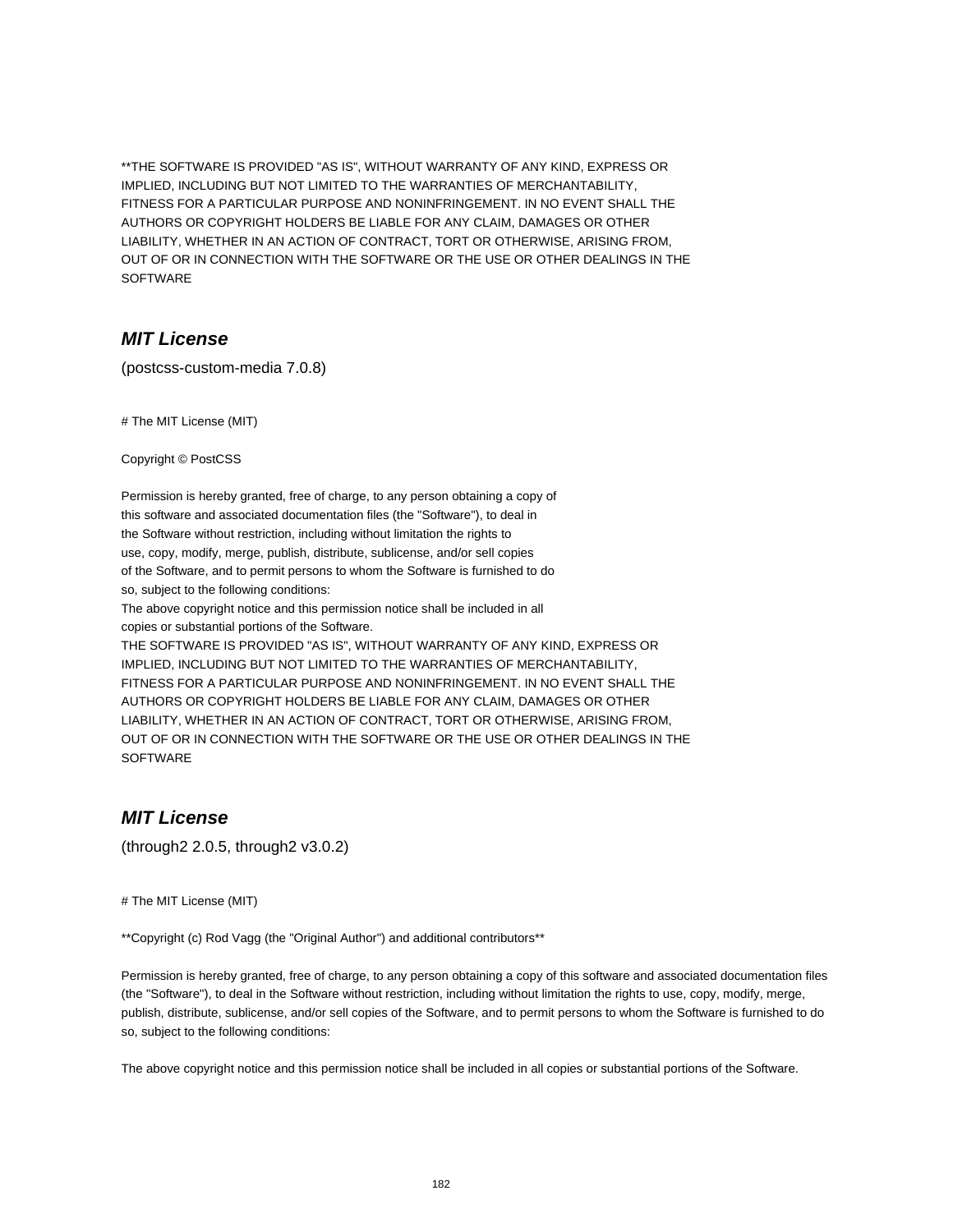THE SOFTWARE IS PROVIDED "AS IS", WITHOUT WARRANTY OF ANY KIND, EXPRESS OR IMPLIED, INCLUDING BUT NOT LIMITED TO THE WARRANTIES OF MERCHANTABILITY, FITNESS FOR A PARTICULAR PURPOSE AND NONINFRINGEMENT. IN NO EVENT SHALL THE AUTHORS OR COPYRIGHT HOLDERS BE LIABLE FOR ANY CLAIM, DAMAGES OR OTHER LIABILITY, WHETHER IN AN ACTION OF CONTRACT, TORT OR OTHERWISE, ARISING FROM, OUT OF OR IN CONNECTION WITH THE SOFTWARE OR THE USE OR OTHER DEALINGS IN THE SOFTWARE

## **MIT License**

(w3c-hr-time 1.0.2)

# The MIT License (MIT)

Copyright (c) 2017 Tiancheng "Timothy" Gu and other contributors

Permission is hereby granted, free of charge, to any person obtaining a copy of this software and associated documentation files (the "Software"), to deal in the Software without restriction, including without limitation the rights to use, copy, modify, merge, publish, distribute, sublicense, and/or sell copies of the Software, and to permit persons to whom the Software is furnished to do so, subject to the following conditions:

The above copyright notice and this permission notice shall be included in all copies or substantial portions of the Software.

THE SOFTWARE IS PROVIDED "AS IS", WITHOUT WARRANTY OF ANY KIND, EXPRESS OR IMPLIED, INCLUDING BUT NOT LIMITED TO THE WARRANTIES OF MERCHANTABILITY, FITNESS FOR A PARTICULAR PURPOSE AND NONINFRINGEMENT. IN NO EVENT SHALL THE AUTHORS OR COPYRIGHT HOLDERS BE LIABLE FOR ANY CLAIM, DAMAGES OR OTHER LIABILITY, WHETHER IN AN ACTION OF CONTRACT, TORT OR OTHERWISE, ARISING FROM, OUT OF OR IN CONNECTION WITH THE SOFTWARE OR THE USE OR OTHER DEALINGS IN THE **SOFTWARE** 

## **MIT License**

(postcss-color-hex-alpha 5.0.3, postcss-custom-properties 8.0.11, postcss-custom-selectors 5.1.2)

# The MIT License (MIT)

Copyright © PostCSS

Permission is hereby granted, free of charge, to any person obtaining a copy of this software and associated documentation files (the "Software"), to deal in the Software without restriction, including without limitation the rights to use, copy, modify, merge, publish, distribute, sublicense, and/or sell copies of the Software, and to permit persons to whom the Software is furnished to do so, subject to the following conditions:

The above copyright notice and this permission notice shall be included in all copies or substantial portions of the Software.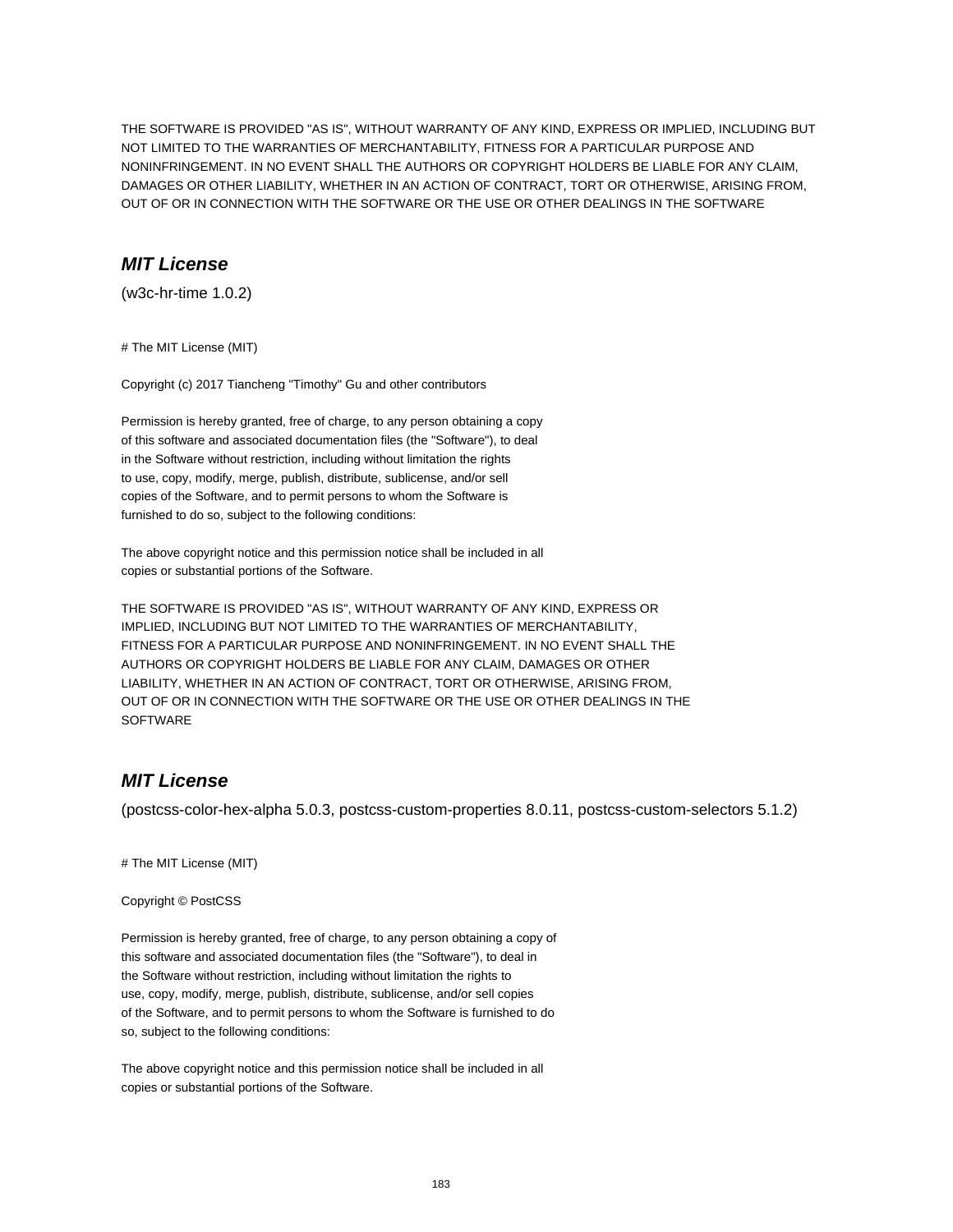THE SOFTWARE IS PROVIDED "AS IS", WITHOUT WARRANTY OF ANY KIND, EXPRESS OR IMPLIED, INCLUDING BUT NOT LIMITED TO THE WARRANTIES OF MERCHANTABILITY, FITNESS FOR A PARTICULAR PURPOSE AND NONINFRINGEMENT. IN NO EVENT SHALL THE AUTHORS OR COPYRIGHT HOLDERS BE LIABLE FOR ANY CLAIM, DAMAGES OR OTHER LIABILITY, WHETHER IN AN ACTION OF CONTRACT, TORT OR OTHERWISE, ARISING FROM, OUT OF OR IN CONNECTION WITH THE SOFTWARE OR THE USE OR OTHER DEALINGS IN THE **SOFTWARE** 

#### **MIT License**

(trace-event 1.0.2)

# This is the MIT license

Copyright (c) 2015 Joyent Inc. All rights reserved.

Permission is hereby granted, free of charge, to any person obtaining a copy of this software and associated documentation files (the "Software"), to deal in the Software without restriction, including without limitation the rights to use, copy, modify, merge, publish, distribute, sublicense, and/or sell copies of the Software, and to permit persons to whom the Software is furnished to do so, subject to the following conditions:

The above copyright notice and this permission notice shall be included in all copies or substantial portions of the Software.

THE SOFTWARE IS PROVIDED "AS IS", WITHOUT WARRANTY OF ANY KIND, EXPRESS OR IMPLIED, INCLUDING BUT NOT LIMITED TO THE WARRANTIES OF MERCHANTABILITY, FITNESS FOR A PARTICULAR PURPOSE AND NONINFRINGEMENT. IN NO EVENT SHALL THE AUTHORS OR COPYRIGHT HOLDERS BE LIABLE FOR ANY CLAIM, DAMAGES OR OTHER LIABILITY, WHETHER IN AN ACTION OF CONTRACT, TORT OR OTHERWISE, ARISING FROM, OUT OF OR IN CONNECTION WITH THE SOFTWARE OR THE USE OR OTHER DEALINGS IN THE SOFTWARE

# **MIT License**

(from2 2.3.0)

## The MIT License (MIT) ##

Copyright (c) 2014 Hugh Kennedy

Permission is hereby granted, free of charge, to any person obtaining a copy of this software and associated documentation files (the "Software"), to deal in the Software without restriction, including without limitation the rights to use, copy, modify, merge, publish, distribute, sublicense, and/or sell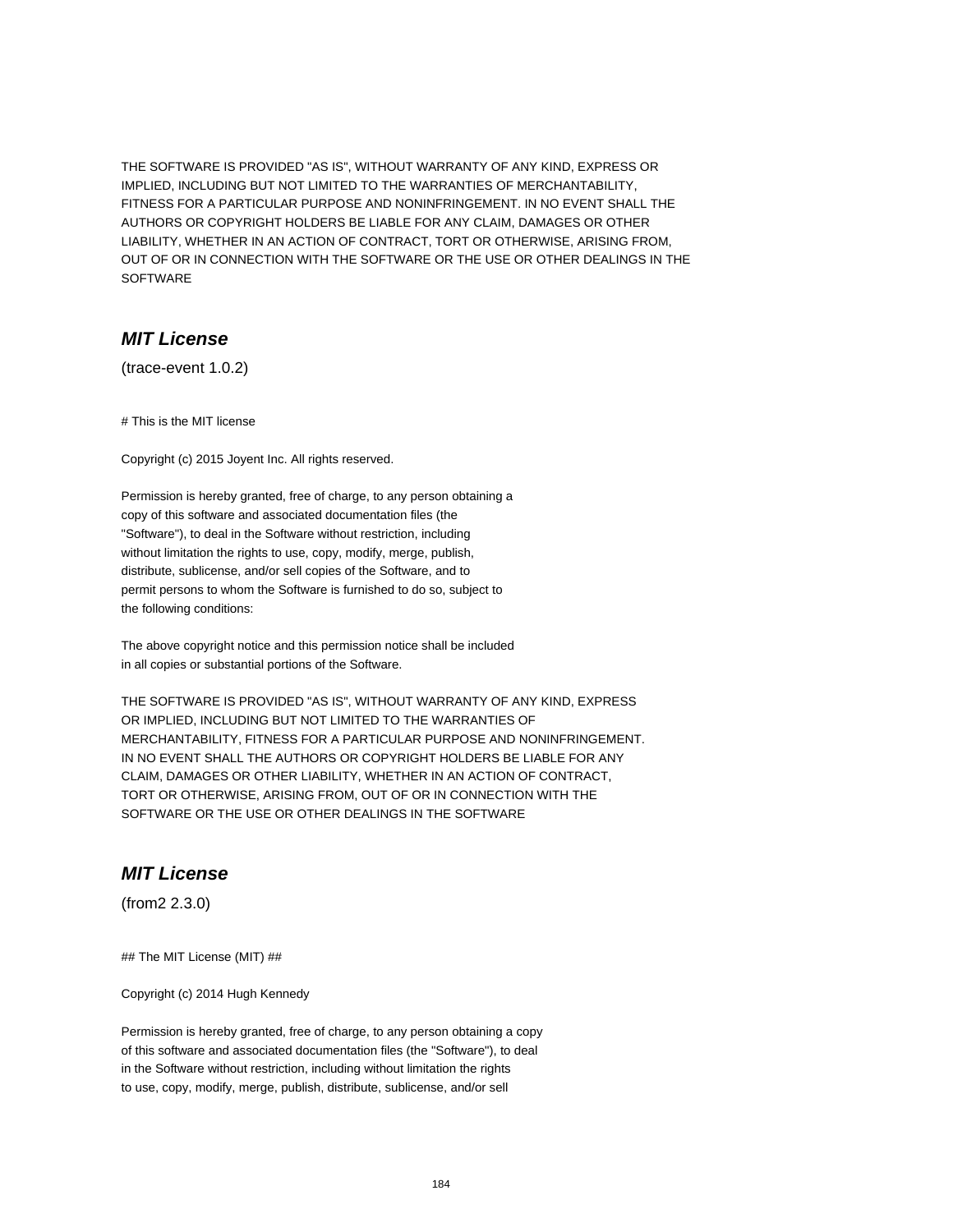copies of the Software, and to permit persons to whom the Software is furnished to do so, subject to the following conditions:

The above copyright notice and this permission notice shall be included in all copies or substantial portions of the Software.

THE SOFTWARE IS PROVIDED "AS IS", WITHOUT WARRANTY OF ANY KIND, EXPRESS OR IMPLIED, INCLUDING BUT NOT LIMITED TO THE WARRANTIES OF MERCHANTABILITY, FITNESS FOR A PARTICULAR PURPOSE AND NONINFRINGEMENT. IN NO EVENT SHALL THE AUTHORS OR COPYRIGHT HOLDERS BE LIABLE FOR ANY CLAIM, DAMAGES OR OTHER LIABILITY, WHETHER IN AN ACTION OF CONTRACT, TORT OR OTHERWISE, ARISING FROM, OUT OF OR IN CONNECTION WITH THE SOFTWARE OR THE USE OR OTHER DEALINGS IN THE SOFTWARE

## **MIT License**

(fast-levenshtein 2.0.6)

(MIT License)

Copyright (c) 2013 [Ramesh Nair](http://www.hiddentao.com/)

Permission is hereby granted, free of charge, to any person obtaining a copy of this software and associated documentation files (the "Software"), to deal in the Software without restriction, including without limitation the rights to use, copy, modify, merge, publish, distribute, sublicense, and/or sell copies of the Software, and to permit persons to whom the Software is furnished to do so, subject to the following conditions:

The above copyright notice and this permission notice shall be included in all copies or substantial portions of the Software.

THE SOFTWARE IS PROVIDED "AS IS", WITHOUT WARRANTY OF ANY KIND, EXPRESS OR IMPLIED, INCLUDING BUT NOT LIMITED TO THE WARRANTIES OF MERCHANTABILITY, FITNESS FOR A PARTICULAR PURPOSE AND NONINFRINGEMENT. IN NO EVENT SHALL THE AUTHORS OR COPYRIGHT HOLDERS BE LIABLE FOR ANY CLAIM, DAMAGES OR OTHER LIABILITY, WHETHER IN AN ACTION OF CONTRACT, TORT OR OTHERWISE, ARISING FROM, OUT OF OR IN CONNECTION WITH THE SOFTWARE OR THE USE OR OTHER DEALINGS IN THE SOFTWARE

## **MIT License**

(component-emitter 1.3.0)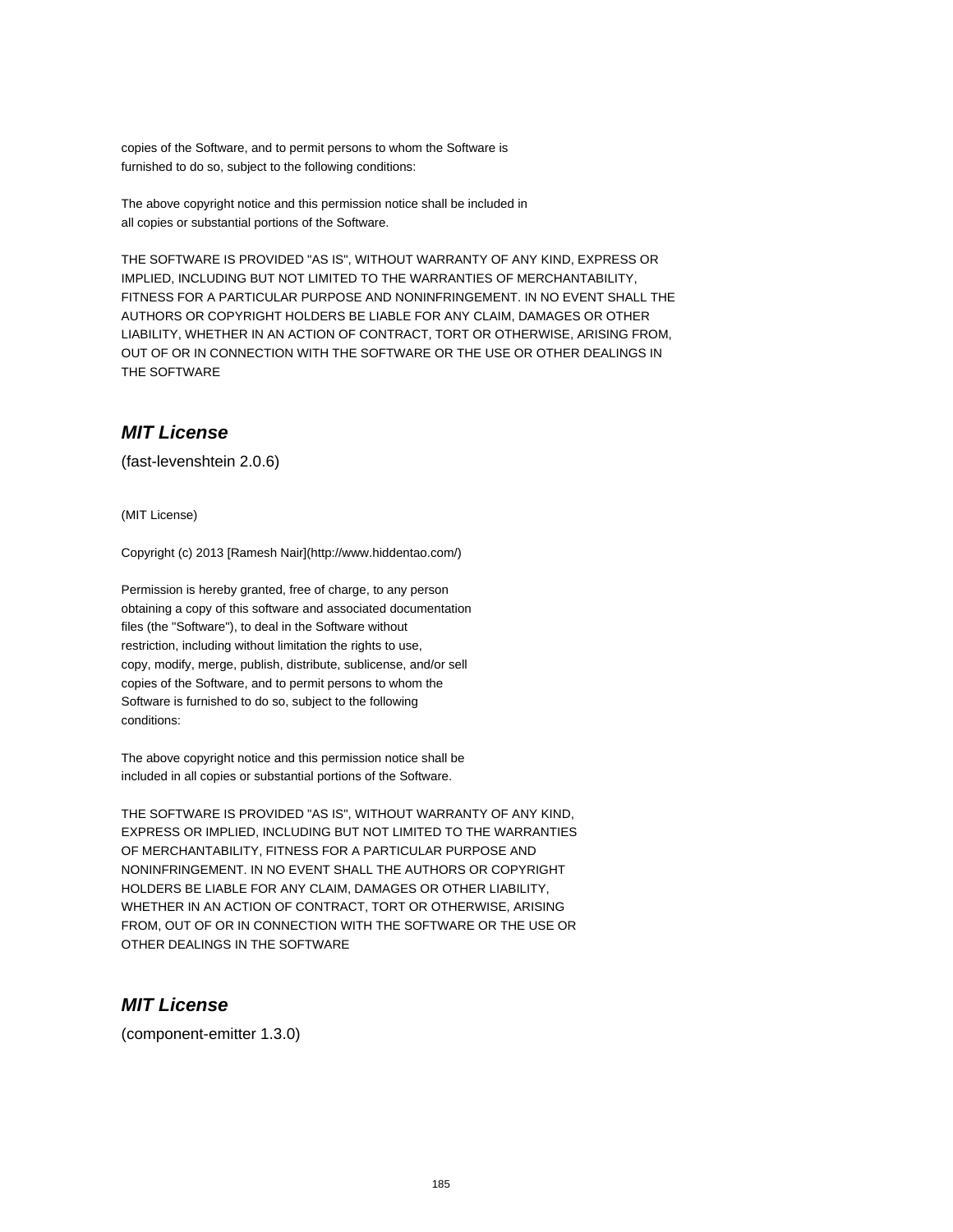(The MIT License)

Copyright (c) 2014 Component contributors

Permission is hereby granted, free of charge, to any person obtaining a copy of this software and associated documentation files (the "Software"), to deal in the Software without restriction, including without limitation the rights to use, copy, modify, merge, publish, distribute, sublicense, and/or sell copies of the Software, and to permit persons to whom the Software is furnished to do so, subject to the following conditions:

The above copyright notice and this permission notice shall be included in all copies or substantial portions of the Software. THE SOFTWARE IS PROVIDED "AS IS", WITHOUT WARRANTY OF ANY KIND, EXPRESS OR IMPLIED, INCLUDING BUT NOT LIMITED TO THE WARRANTIES OF MERCHANTABILITY, FITNESS FOR A PARTICULAR PURPOSE AND NONINFRINGEMENT. IN NO EVENT SHALL THE AUTHORS OR COPYRIGHT HOLDERS BE LIABLE FOR ANY CLAIM, DAMAGES OR OTHER LIABILITY, WHETHER IN AN ACTION OF CONTRACT, TORT OR OTHERWISE, ARISING FROM, OUT OF OR IN CONNECTION WITH THE SOFTWARE OR THE USE OR OTHER DEALINGS IN THE SOFTWARE

## **MIT License**

(expressjs/express 4.17.1)

(The MIT License)

Copyright (c) 2009-2014 TJ Holowaychuk Copyright (c) 2013-2014 Roman Shtylman Copyright (c) 2014-2015 Douglas Christopher Wilson

Permission is hereby granted, free of charge, to any person obtaining a copy of this software and associated documentation files (the 'Software'), to deal in the Software without restriction, including without limitation the rights to use, copy, modify, merge, publish, distribute, sublicense, and/or sell copies of the Software, and to permit persons to whom the Software is furnished to do so, subject to the following conditions:

The above copyright notice and this permission notice shall be included in all copies or substantial portions of the Software.

THE SOFTWARE IS PROVIDED 'AS IS', WITHOUT WARRANTY OF ANY KIND, EXPRESS OR IMPLIED, INCLUDING BUT NOT LIMITED TO THE WARRANTIES OF MERCHANTABILITY, FITNESS FOR A PARTICULAR PURPOSE AND NONINFRINGEMENT. IN NO EVENT SHALL THE AUTHORS OR COPYRIGHT HOLDERS BE LIABLE FOR ANY CLAIM, DAMAGES OR OTHER LIABILITY, WHETHER IN AN ACTION OF CONTRACT, TORT OR OTHERWISE, ARISING FROM, OUT OF OR IN CONNECTION WITH THE SOFTWARE OR THE USE OR OTHER DEALINGS IN THE SOFTWARE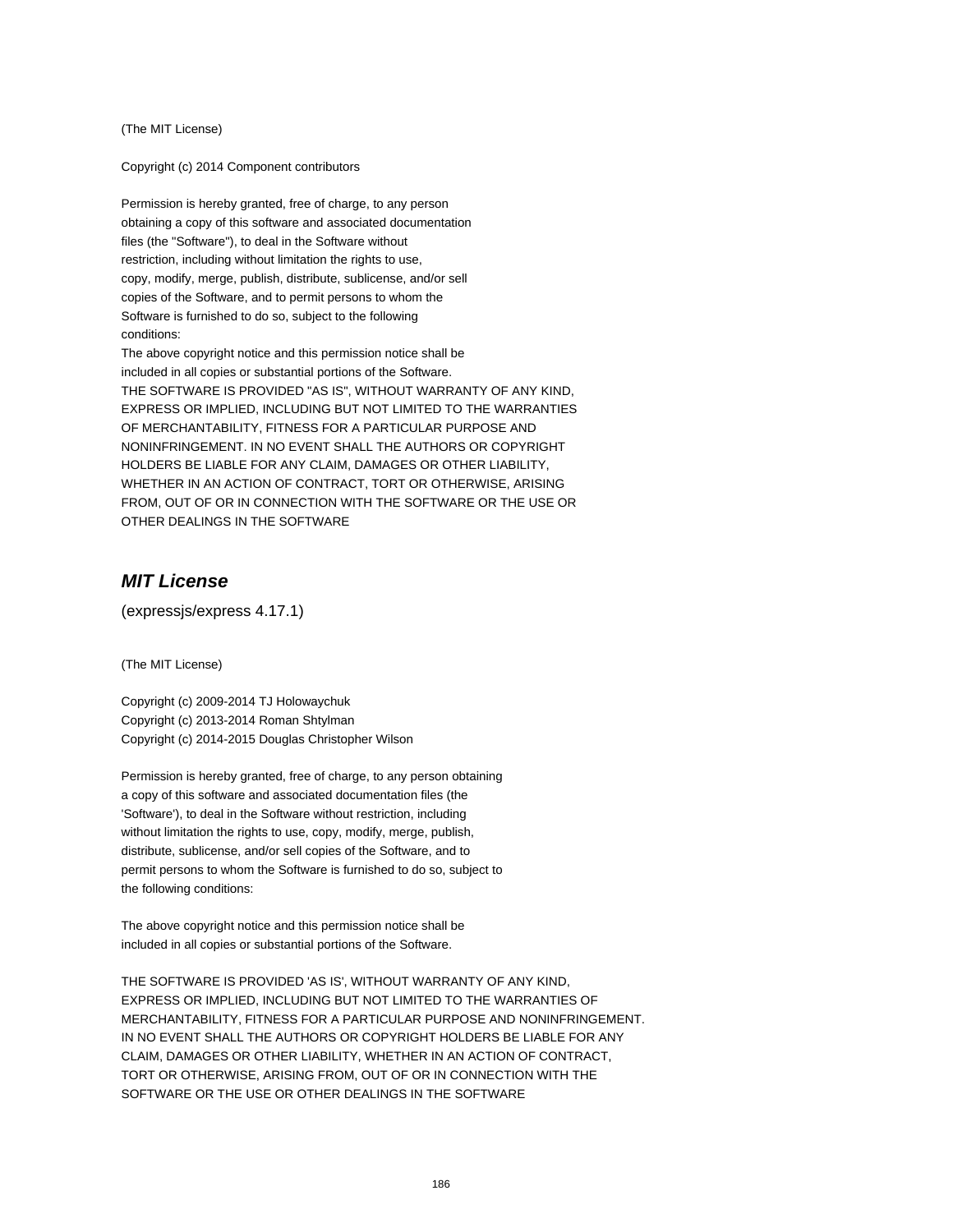# **MIT License**

(serve-index 1.9.1)

(The MIT License)

Copyright (c) 2010 Sencha Inc. Copyright (c) 2011 LearnBoost Copyright (c) 2011 TJ Holowaychuk Copyright (c) 2014-2015 Douglas Christopher Wilson

Permission is hereby granted, free of charge, to any person obtaining a copy of this software and associated documentation files (the 'Software'), to deal in the Software without restriction, including without limitation the rights to use, copy, modify, merge, publish, distribute, sublicense, and/or sell copies of the Software, and to permit persons to whom the Software is furnished to do so, subject to the following conditions:

The above copyright notice and this permission notice shall be included in all copies or substantial portions of the Software.

THE SOFTWARE IS PROVIDED 'AS IS', WITHOUT WARRANTY OF ANY KIND, EXPRESS OR IMPLIED, INCLUDING BUT NOT LIMITED TO THE WARRANTIES OF MERCHANTABILITY, FITNESS FOR A PARTICULAR PURPOSE AND NONINFRINGEMENT. IN NO EVENT SHALL THE AUTHORS OR COPYRIGHT HOLDERS BE LIABLE FOR ANY CLAIM, DAMAGES OR OTHER LIABILITY, WHETHER IN AN ACTION OF CONTRACT, TORT OR OTHERWISE, ARISING FROM, OUT OF OR IN CONNECTION WITH THE SOFTWARE OR THE USE OR OTHER DEALINGS IN THE SOFTWARE

# **MIT License**

(serve-static v1.14.1)

(The MIT License)

Copyright (c) 2010 Sencha Inc. Copyright (c) 2011 LearnBoost Copyright (c) 2011 TJ Holowaychuk Copyright (c) 2014-2016 Douglas Christopher Wilson

Permission is hereby granted, free of charge, to any person obtaining a copy of this software and associated documentation files (the 'Software'), to deal in the Software without restriction, including without limitation the rights to use, copy, modify, merge, publish, distribute, sublicense, and/or sell copies of the Software, and to permit persons to whom the Software is furnished to do so, subject to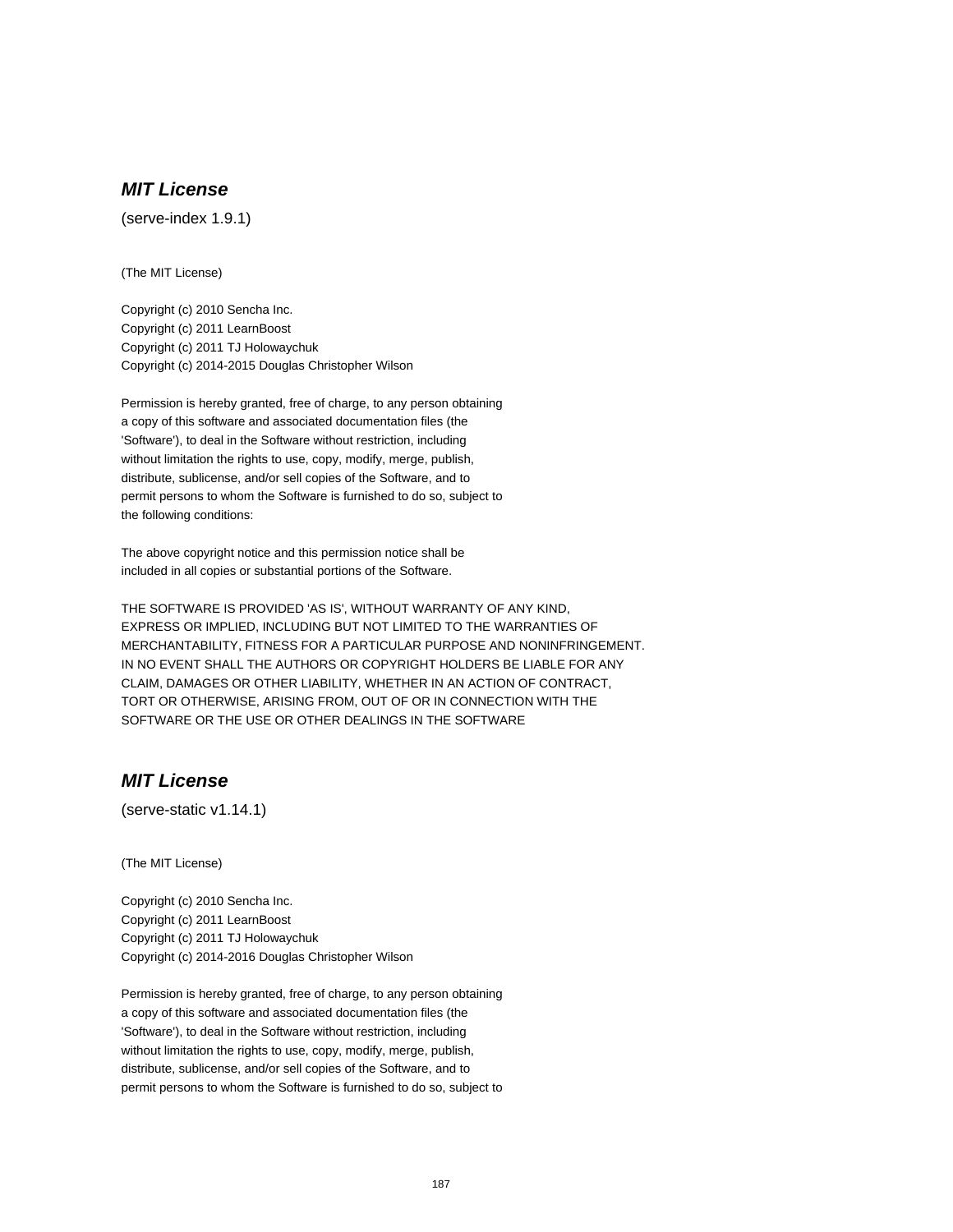the following conditions:

The above copyright notice and this permission notice shall be included in all copies or substantial portions of the Software.

THE SOFTWARE IS PROVIDED 'AS IS', WITHOUT WARRANTY OF ANY KIND, EXPRESS OR IMPLIED, INCLUDING BUT NOT LIMITED TO THE WARRANTIES OF MERCHANTABILITY, FITNESS FOR A PARTICULAR PURPOSE AND NONINFRINGEMENT. IN NO EVENT SHALL THE AUTHORS OR COPYRIGHT HOLDERS BE LIABLE FOR ANY CLAIM, DAMAGES OR OTHER LIABILITY, WHETHER IN AN ACTION OF CONTRACT, TORT OR OTHERWISE, ARISING FROM, OUT OF OR IN CONNECTION WITH THE SOFTWARE OR THE USE OR OTHER DEALINGS IN THE SOFTWARE

## **MIT License**

(Commander.js 4.1.1, Commander.js v2.20.3)

(The MIT License)

Copyright (c) 2011 TJ Holowaychuk

Permission is hereby granted, free of charge, to any person obtaining a copy of this software and associated documentation files (the 'Software'), to deal in the Software without restriction, including without limitation the rights to use, copy, modify, merge, publish, distribute, sublicense, and/or sell copies of the Software, and to permit persons to whom the Software is furnished to do so, subject to the following conditions:

The above copyright notice and this permission notice shall be included in all copies or substantial portions of the Software.

THE SOFTWARE IS PROVIDED 'AS IS', WITHOUT WARRANTY OF ANY KIND, EXPRESS OR IMPLIED, INCLUDING BUT NOT LIMITED TO THE WARRANTIES OF MERCHANTABILITY, FITNESS FOR A PARTICULAR PURPOSE AND NONINFRINGEMENT. IN NO EVENT SHALL THE AUTHORS OR COPYRIGHT HOLDERS BE LIABLE FOR ANY CLAIM, DAMAGES OR OTHER LIABILITY, WHETHER IN AN ACTION OF CONTRACT, TORT OR OTHERWISE, ARISING FROM, OUT OF OR IN CONNECTION WITH THE SOFTWARE OR THE USE OR OTHER DEALINGS IN THE SOFTWARE

## **MIT License**

(JS-YAML. Native JS port of PyYAML. 3.14.0)

(The MIT License)

Copyright (C) 2011-2015 by Vitaly Puzrin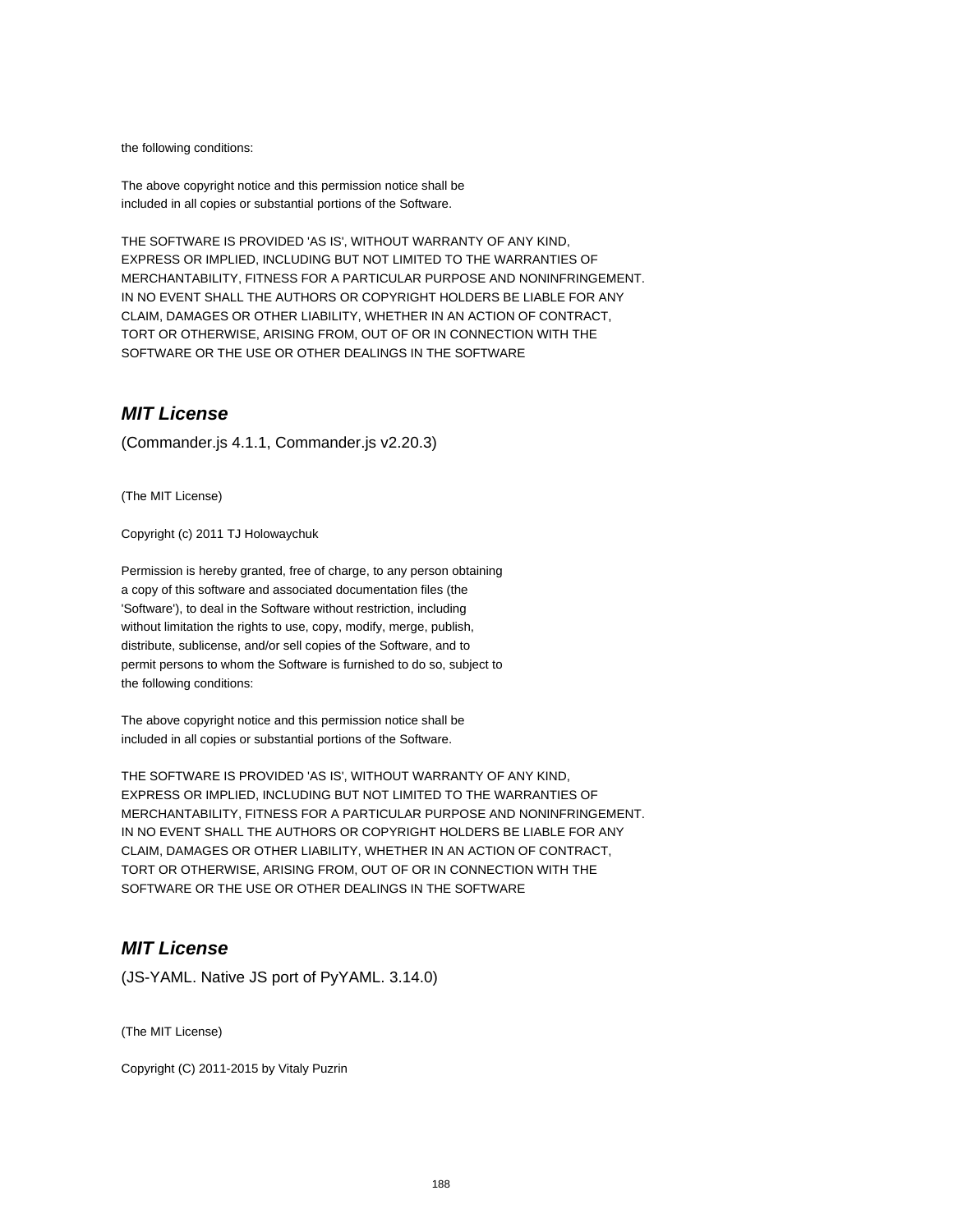Permission is hereby granted, free of charge, to any person obtaining a copy of this software and associated documentation files (the "Software"), to deal in the Software without restriction, including without limitation the rights to use, copy, modify, merge, publish, distribute, sublicense, and/or sell copies of the Software, and to permit persons to whom the Software is furnished to do so, subject to the following conditions:

The above copyright notice and this permission notice shall be included in all copies or substantial portions of the Software.

THE SOFTWARE IS PROVIDED "AS IS", WITHOUT WARRANTY OF ANY KIND, EXPRESS OR IMPLIED, INCLUDING BUT NOT LIMITED TO THE WARRANTIES OF MERCHANTABILITY, FITNESS FOR A PARTICULAR PURPOSE AND NONINFRINGEMENT. IN NO EVENT SHALL THE AUTHORS OR COPYRIGHT HOLDERS BE LIABLE FOR ANY CLAIM, DAMAGES OR OTHER LIABILITY, WHETHER IN AN ACTION OF CONTRACT, TORT OR OTHERWISE, ARISING FROM, OUT OF OR IN CONNECTION WITH THE SOFTWARE OR THE USE OR OTHER DEALINGS IN THE SOFTWARE

## **MIT License**

(sliced 1.0.1)

(The MIT License)

Copyright (c) 2012 [Aaron Heckmann](aaron.heckmann+github@gmail.com)

Permission is hereby granted, free of charge, to any person obtaining a copy of this software and associated documentation files (the 'Software'), to deal in the Software without restriction, including without limitation the rights to use, copy, modify, merge, publish, distribute, sublicense, and/or sell copies of the Software, and to permit persons to whom the Software is furnished to do so, subject to the following conditions:

The above copyright notice and this permission notice shall be included in all copies or substantial portions of the Software.

THE SOFTWARE IS PROVIDED 'AS IS', WITHOUT WARRANTY OF ANY KIND, EXPRESS OR IMPLIED, INCLUDING BUT NOT LIMITED TO THE WARRANTIES OF MERCHANTABILITY, FITNESS FOR A PARTICULAR PURPOSE AND NONINFRINGEMENT. IN NO EVENT SHALL THE AUTHORS OR COPYRIGHT HOLDERS BE LIABLE FOR ANY CLAIM, DAMAGES OR OTHER LIABILITY, WHETHER IN AN ACTION OF CONTRACT, TORT OR OTHERWISE, ARISING FROM, OUT OF OR IN CONNECTION WITH THE SOFTWARE OR THE USE OR OTHER DEALINGS IN THE SOFTWARE

## **MIT License**

(cookie-signature 1.0.6, node-cookie-signature 1.0.6)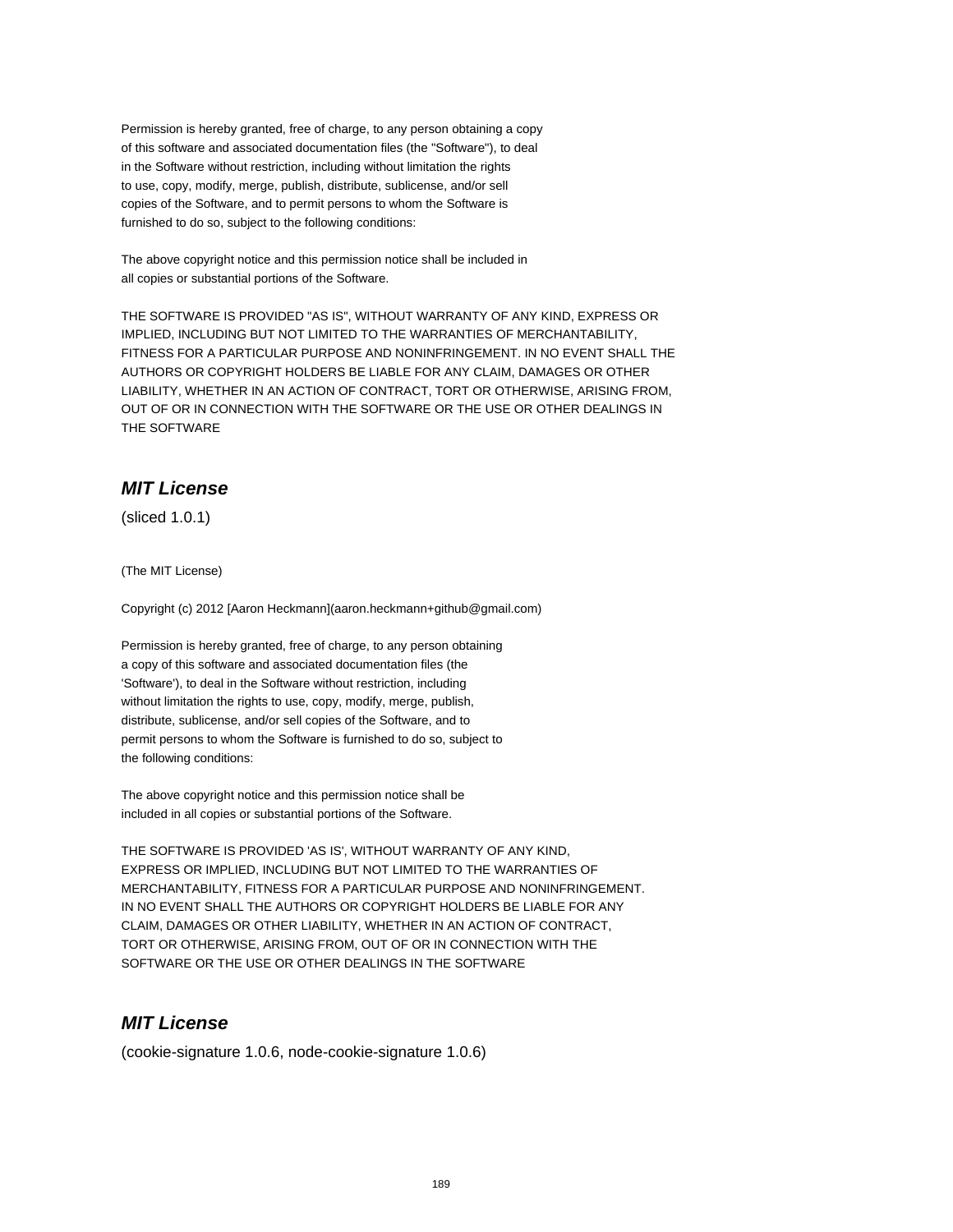(The MIT License)

Copyright (c) 2012 LearnBoost <tj@learnboost.com>

Permission is hereby granted, free of charge, to any person obtaining a copy of this software and associated documentation files (the 'Software'), to deal in the Software without restriction, including without limitation the rights to use, copy, modify, merge, publish, distribute, sublicense, and/or sell copies of the Software, and to permit persons to whom the Software is furnished to do so, subject to the following conditions:

The above copyright notice and this permission notice shall be included in all copies or substantial portions of the Software.

THE SOFTWARE IS PROVIDED 'AS IS', WITHOUT WARRANTY OF ANY KIND, EXPRESS OR IMPLIED, INCLUDING BUT NOT LIMITED TO THE WARRANTIES OF MERCHANTABILITY, FITNESS FOR A PARTICULAR PURPOSE AND NONINFRINGEMENT. IN NO EVENT SHALL THE AUTHORS OR COPYRIGHT HOLDERS BE LIABLE FOR ANY CLAIM, DAMAGES OR OTHER LIABILITY, WHETHER IN AN ACTION OF CONTRACT, TORT OR OTHERWISE, ARISING FROM, OUT OF OR IN CONNECTION WITH THE SOFTWARE OR THE USE OR OTHER DEALINGS IN THE SOFTWARE

## **MIT License**

(node-gyp v7.1.2)

(The MIT License)

Copyright (c) 2012 Nathan Rajlich

Permission is hereby granted, free of charge, to any person obtaining a copy of this software and associated documentation files (the "Software"), to deal in the Software without restriction, including without limitation the rights to use, copy, modify, merge, publish, distribute, sublicense, and/or sell copies of the Software, and to permit persons to whom the Software is furnished to do so, subject to the following conditions:

The above copyright notice and this permission notice shall be included in all copies or substantial portions of the Software.

THE SOFTWARE IS PROVIDED "AS IS", WITHOUT WARRANTY OF ANY KIND, EXPRESS OR IMPLIED, INCLUDING BUT NOT LIMITED TO THE WARRANTIES OF MERCHANTABILITY, FITNESS FOR A PARTICULAR PURPOSE AND NONINFRINGEMENT. IN NO EVENT SHALL THE AUTHORS OR COPYRIGHT HOLDERS BE LIABLE FOR ANY CLAIM, DAMAGES OR OTHER LIABILITY, WHETHER IN AN ACTION OF CONTRACT, TORT OR OTHERWISE, ARISING FROM, OUT OF OR IN CONNECTION WITH THE SOFTWARE OR THE USE OR OTHER DEALINGS IN THE SOFTWARE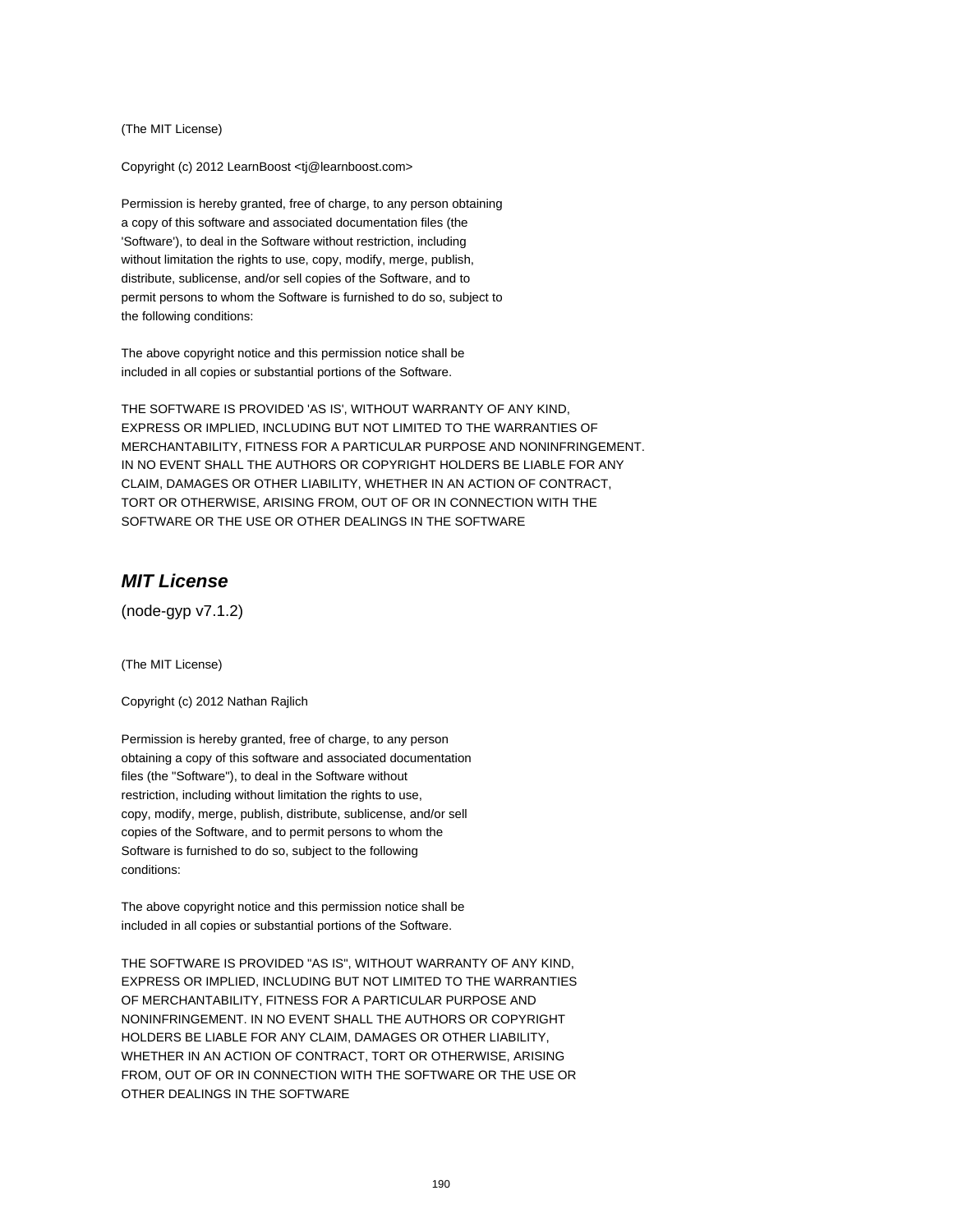## **MIT License**

(css 2.2.4)

(The MIT License)

Copyright (c) 2012 TJ Holowaychuk

Permission is hereby granted, free of charge, to any person obtaining a copy of this software and associated documentation files (the 'Software'), to deal in the Software without restriction, including without limitation the rights to use, copy, modify, merge, publish, distribute, sublicense, and/or sell copies of the Software, and to permit persons to whom the Software is furnished to do so, subject to the following conditions:

The above copyright notice and this permission notice shall be included in all copies or substantial portions of the Software.

THE SOFTWARE IS PROVIDED 'AS IS', WITHOUT WARRANTY OF ANY KIND, EXPRESS OR IMPLIED, INCLUDING BUT NOT LIMITED TO THE WARRANTIES OF MERCHANTABILITY, FITNESS FOR A PARTICULAR PURPOSE AND NONINFRINGEMENT. IN NO EVENT SHALL THE AUTHORS OR COPYRIGHT HOLDERS BE LIABLE FOR ANY CLAIM, DAMAGES OR OTHER LIABILITY, WHETHER IN AN ACTION OF CONTRACT, TORT OR OTHERWISE, ARISING FROM, OUT OF OR IN CONNECTION WITH THE SOFTWARE OR THE USE OR OTHER DEALINGS IN THE SOFTWARE

#### **MIT License**

(jshttp/fresh 0.5.2)

(The MIT License)

Copyright (c) 2012 TJ Holowaychuk Copyright (c) 2016-2017 Douglas Christopher Wilson

Permission is hereby granted, free of charge, to any person obtaining a copy of this software and associated documentation files (the 'Software'), to deal in the Software without restriction, including without limitation the rights to use, copy, modify, merge, publish, distribute, sublicense, and/or sell copies of the Software, and to permit persons to whom the Software is furnished to do so, subject to the following conditions:

The above copyright notice and this permission notice shall be included in all copies or substantial portions of the Software.

THE SOFTWARE IS PROVIDED 'AS IS', WITHOUT WARRANTY OF ANY KIND, EXPRESS OR IMPLIED, INCLUDING BUT NOT LIMITED TO THE WARRANTIES OF MERCHANTABILITY, FITNESS FOR A PARTICULAR PURPOSE AND NONINFRINGEMENT. IN NO EVENT SHALL THE AUTHORS OR COPYRIGHT HOLDERS BE LIABLE FOR ANY CLAIM, DAMAGES OR OTHER LIABILITY, WHETHER IN AN ACTION OF CONTRACT, TORT OR OTHERWISE, ARISING FROM, OUT OF OR IN CONNECTION WITH THE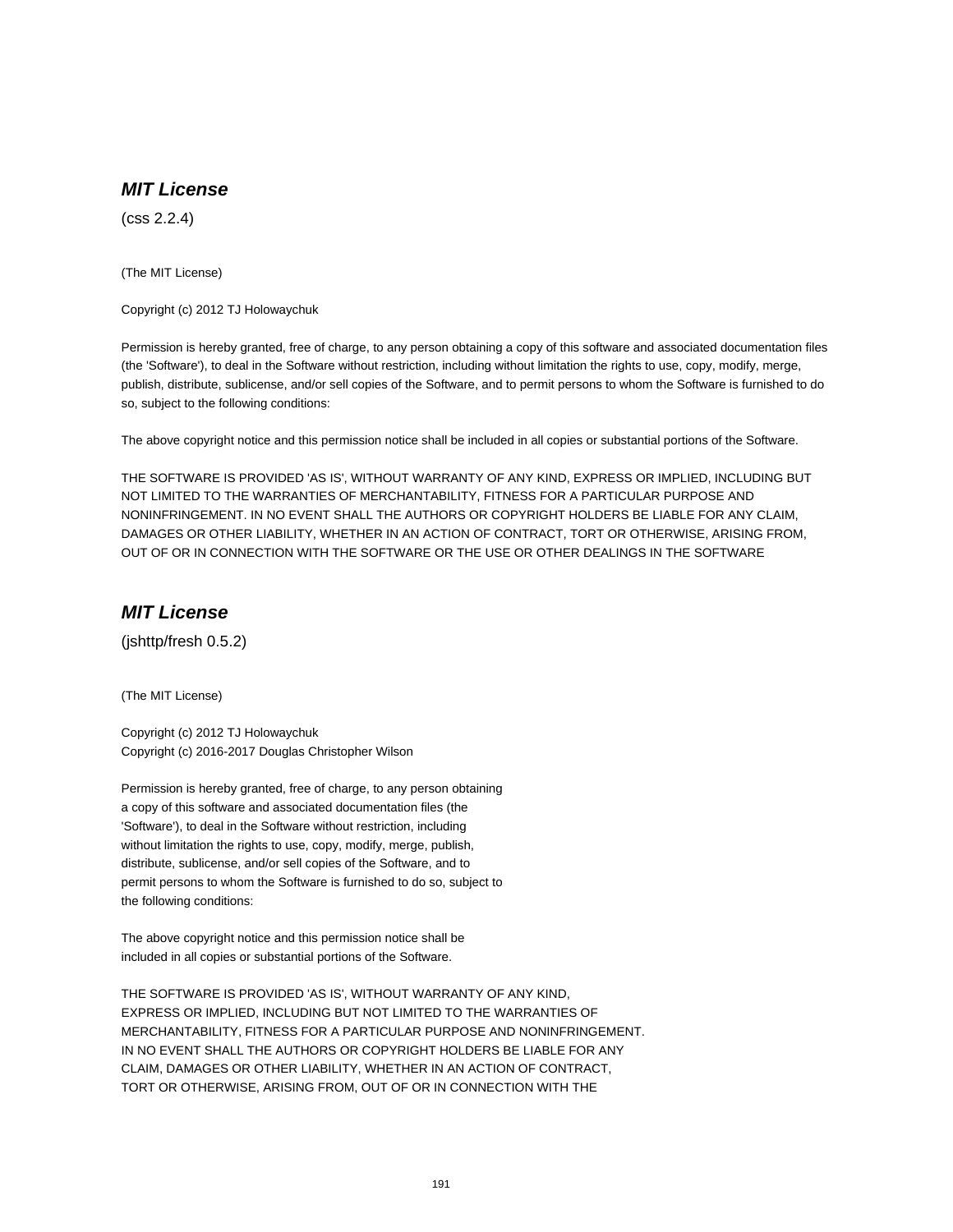SOFTWARE OR THE USE OR OTHER DEALINGS IN THE SOFTWARE

# **MIT License**

(escape-html 1.0.3)

(The MIT License)

Copyright (c) 2012-2013 TJ Holowaychuk Copyright (c) 2015 Andreas Lubbe Copyright (c) 2015 Tiancheng "Timothy" Gu

Permission is hereby granted, free of charge, to any person obtaining a copy of this software and associated documentation files (the 'Software'), to deal in the Software without restriction, including without limitation the rights to use, copy, modify, merge, publish, distribute, sublicense, and/or sell copies of the Software, and to permit persons to whom the Software is furnished to do so, subject to the following conditions:

The above copyright notice and this permission notice shall be included in all copies or substantial portions of the Software.

THE SOFTWARE IS PROVIDED 'AS IS', WITHOUT WARRANTY OF ANY KIND, EXPRESS OR IMPLIED, INCLUDING BUT NOT LIMITED TO THE WARRANTIES OF MERCHANTABILITY, FITNESS FOR A PARTICULAR PURPOSE AND NONINFRINGEMENT. IN NO EVENT SHALL THE AUTHORS OR COPYRIGHT HOLDERS BE LIABLE FOR ANY CLAIM, DAMAGES OR OTHER LIABILITY, WHETHER IN AN ACTION OF CONTRACT, TORT OR OTHERWISE, ARISING FROM, OUT OF OR IN CONNECTION WITH THE SOFTWARE OR THE USE OR OTHER DEALINGS IN THE SOFTWARE

# **MIT License**

(Negotiator 0.6.1, Negotiator 0.6.2)

(The MIT License)

Copyright (c) 2012-2014 Federico Romero Copyright (c) 2012-2014 Isaac Z. Schlueter Copyright (c) 2014-2015 Douglas Christopher Wilson

Permission is hereby granted, free of charge, to any person obtaining a copy of this software and associated documentation files (the 'Software'), to deal in the Software without restriction, including without limitation the rights to use, copy, modify, merge, publish, distribute, sublicense, and/or sell copies of the Software, and to permit persons to whom the Software is furnished to do so, subject to the following conditions: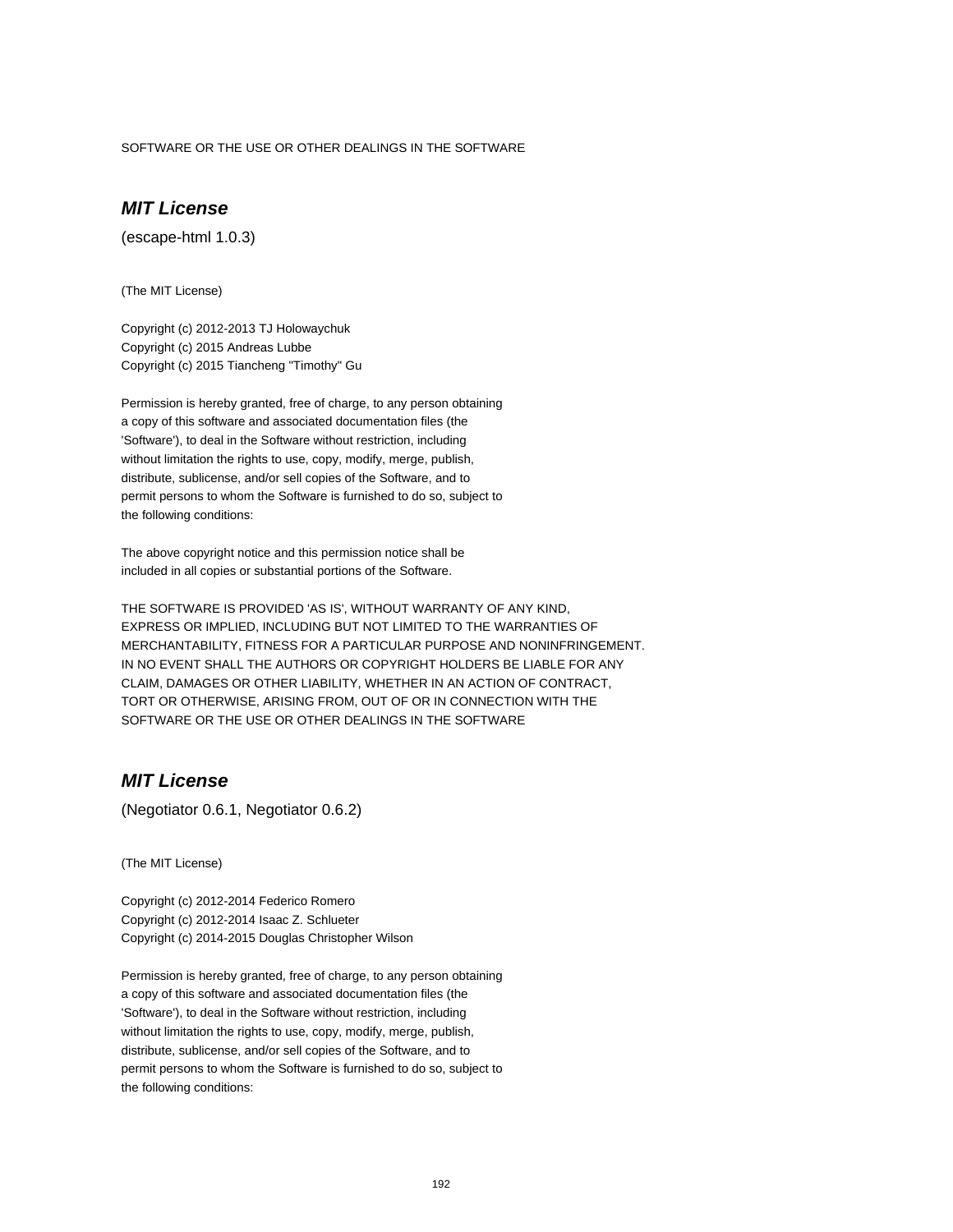The above copyright notice and this permission notice shall be included in all copies or substantial portions of the Software.

THE SOFTWARE IS PROVIDED 'AS IS', WITHOUT WARRANTY OF ANY KIND, EXPRESS OR IMPLIED, INCLUDING BUT NOT LIMITED TO THE WARRANTIES OF MERCHANTABILITY, FITNESS FOR A PARTICULAR PURPOSE AND NONINFRINGEMENT. IN NO EVENT SHALL THE AUTHORS OR COPYRIGHT HOLDERS BE LIABLE FOR ANY CLAIM, DAMAGES OR OTHER LIABILITY, WHETHER IN AN ACTION OF CONTRACT, TORT OR OTHERWISE, ARISING FROM, OUT OF OR IN CONNECTION WITH THE SOFTWARE OR THE USE OR OTHER DEALINGS IN THE SOFTWARE

# **MIT License**

(node-cookie 0.4.1)

(The MIT License)

Copyright (c) 2012-2014 Roman Shtylman Copyright (c) 2015 Douglas Christopher Wilson

Permission is hereby granted, free of charge, to any person obtaining a copy of this software and associated documentation files (the 'Software'), to deal in the Software without restriction, including without limitation the rights to use, copy, modify, merge, publish, distribute, sublicense, and/or sell copies of the Software, and to permit persons to whom the Software is furnished to do so, subject to the following conditions:

The above copyright notice and this permission notice shall be included in all copies or substantial portions of the Software.

THE SOFTWARE IS PROVIDED 'AS IS', WITHOUT WARRANTY OF ANY KIND, EXPRESS OR IMPLIED, INCLUDING BUT NOT LIMITED TO THE WARRANTIES OF MERCHANTABILITY, FITNESS FOR A PARTICULAR PURPOSE AND NONINFRINGEMENT. IN NO EVENT SHALL THE AUTHORS OR COPYRIGHT HOLDERS BE LIABLE FOR ANY CLAIM, DAMAGES OR OTHER LIABILITY, WHETHER IN AN ACTION OF CONTRACT, TORT OR OTHERWISE, ARISING FROM, OUT OF OR IN CONNECTION WITH THE SOFTWARE OR THE USE OR OTHER DEALINGS IN THE SOFTWARE

## **MIT License**

(bytes 3.0.0, bytes 3.1.0)

(The MIT License)

Copyright (c) 2012-2014 TJ Holowaychuk Copyright (c) 2015 Jed Watson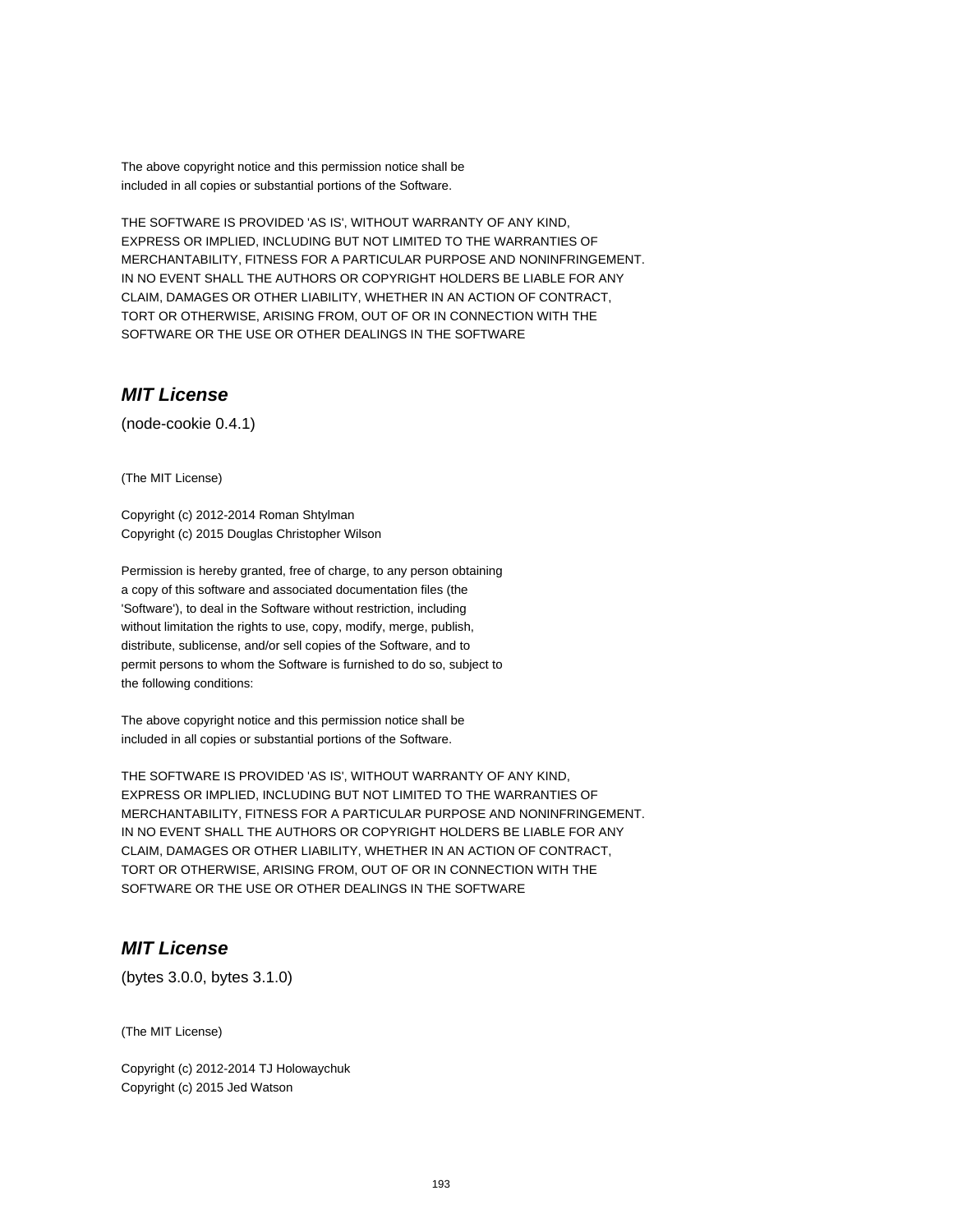Permission is hereby granted, free of charge, to any person obtaining a copy of this software and associated documentation files (the 'Software'), to deal in the Software without restriction, including without limitation the rights to use, copy, modify, merge, publish, distribute, sublicense, and/or sell copies of the Software, and to permit persons to whom the Software is furnished to do so, subject to the following conditions:

The above copyright notice and this permission notice shall be included in all copies or substantial portions of the Software.

THE SOFTWARE IS PROVIDED 'AS IS', WITHOUT WARRANTY OF ANY KIND, EXPRESS OR IMPLIED, INCLUDING BUT NOT LIMITED TO THE WARRANTIES OF MERCHANTABILITY, FITNESS FOR A PARTICULAR PURPOSE AND NONINFRINGEMENT. IN NO EVENT SHALL THE AUTHORS OR COPYRIGHT HOLDERS BE LIABLE FOR ANY CLAIM, DAMAGES OR OTHER LIABILITY, WHETHER IN AN ACTION OF CONTRACT, TORT OR OTHERWISE, ARISING FROM, OUT OF OR IN CONNECTION WITH THE SOFTWARE OR THE USE OR OTHER DEALINGS IN THE SOFTWARE

## **MIT License**

(range-parser v1.2.1)

(The MIT License)

Copyright (c) 2012-2014 TJ Holowaychuk

Copyright (c) 2015-2016 Douglas Christopher Wilson Permission is hereby granted, free of charge, to any person obtaining a copy of this software and associated documentation files (the 'Software'), to deal in the Software without restriction, including without limitation the rights to use, copy, modify, merge, publish, distribute, sublicense, and/or sell copies of the Software, and to permit persons to whom the Software is furnished to do so, subject to the following conditions:

The above copyright notice and this permission notice shall be included in all copies or substantial portions of the Software.

THE SOFTWARE IS PROVIDED 'AS IS', WITHOUT WARRANTY OF ANY KIND, EXPRESS OR IMPLIED, INCLUDING BUT NOT LIMITED TO THE WARRANTIES OF MERCHANTABILITY, FITNESS FOR A PARTICULAR PURPOSE AND NONINFRINGEMENT. IN NO EVENT SHALL THE AUTHORS OR COPYRIGHT HOLDERS BE LIABLE FOR ANY CLAIM, DAMAGES OR OTHER LIABILITY, WHETHER IN AN ACTION OF CONTRACT, TORT OR OTHERWISE, ARISING FROM, OUT OF OR IN CONNECTION WITH THE SOFTWARE OR THE USE OR OTHER DEALINGS IN THE SOFTWARE

#### **MIT License**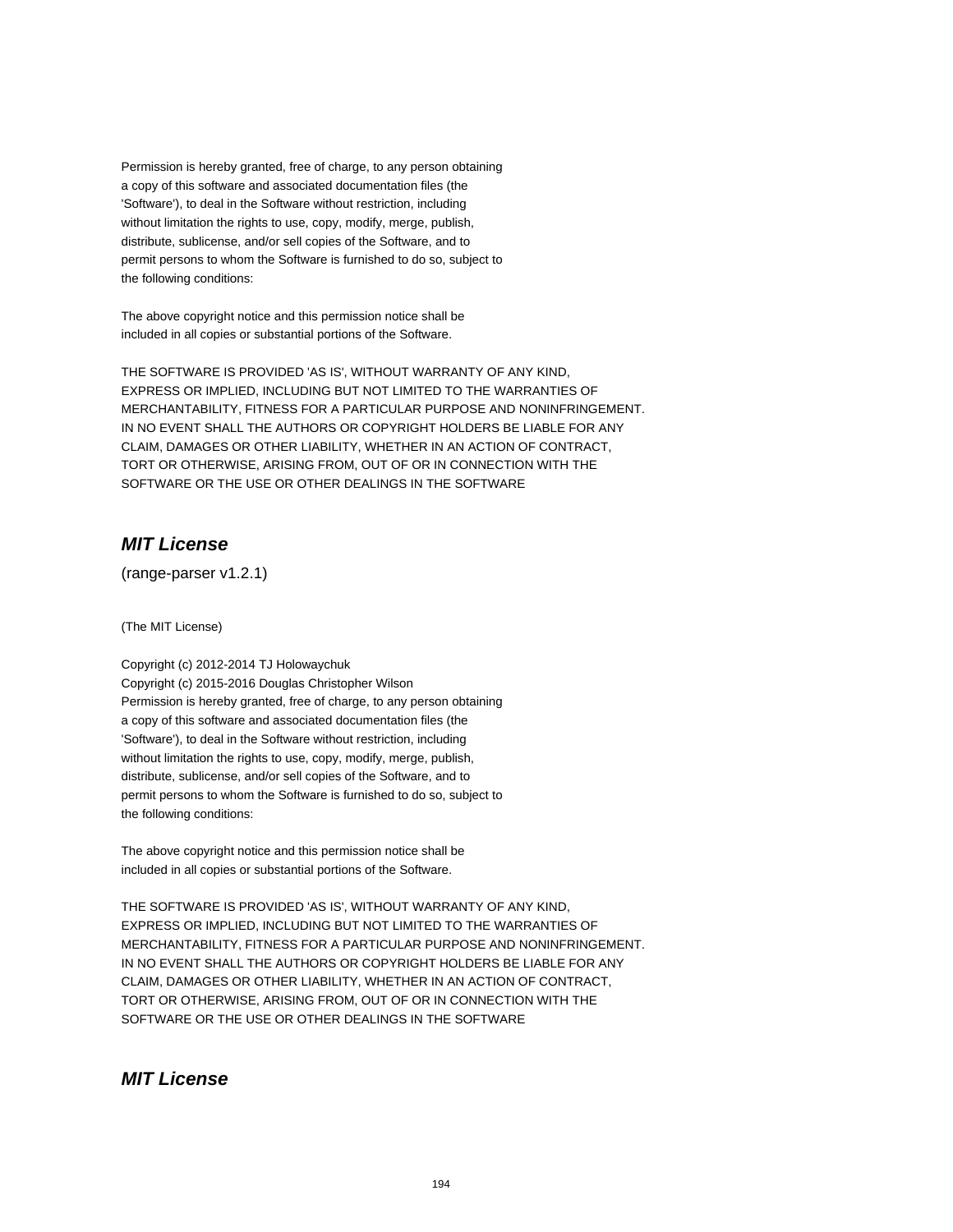(jsonfile 4.0.0, node-jsonfile 4.0.0)

(The MIT License)

Copyright (c) 2012-2015, JP Richardson

Permission is hereby granted, free of charge, to any person obtaining a copy of this software and associated documentation files (the 'Software'), to deal in the Software without restriction, including without limitation the rights to use, copy, modify, merge, publish, distribute, sublicense, and/or sell copies of the Software, and to permit persons to whom the Software is furnished to do so, subject to the following conditions:

The above copyright notice and this permission notice shall be included in all copies or substantial portions of the Software.

THE SOFTWARE IS PROVIDED 'AS IS', WITHOUT WARRANTY OF ANY KIND, EXPRESS OR IMPLIED, INCLUDING BUT NOT LIMITED TO THE WARRANTIES OF MERCHANTABILITY, FITNESS FOR A PARTICULAR PURPOSE AND NONINFRINGEMENT. IN NO

EVENT SHALL THE AUTHORS OR COPYRIGHT HOLDERS BE LIABLE FOR ANY CLAIM, DAMAGES OR OTHER LIABILITY, WHETHER IN AN ACTION OF

CONTRACT, TORT OR OTHERWISE,

ARISING FROM, OUT OF OR IN CONNECTION WITH THE SOFTWARE OR THE USE OR OTHER DEALINGS IN THE SOFTWARE

## **MIT License**

(visionmedia/rework 1.0.1)

(The MIT License)

Copyright (c) 2012–2013 TJ Holowaychuk

Copyright (c) 2014 Contributors

Permission is hereby granted, free of charge, to any person obtaining a copy of this software and associated documentation files (the 'Software'), to deal in the Software without restriction, including without limitation the rights to use, copy, modify, merge, publish, distribute, sublicense, and/or sell copies of the Software, and to permit persons to whom the Software is furnished to do so, subject to the following conditions:

The above copyright notice and this permission notice shall be included in all copies or substantial portions of the Software.

THE SOFTWARE IS PROVIDED 'AS IS', WITHOUT WARRANTY OF ANY KIND, EXPRESS OR IMPLIED, INCLUDING BUT NOT LIMITED TO THE WARRANTIES OF MERCHANTABILITY, FITNESS FOR A PARTICULAR PURPOSE AND NONINFRINGEMENT. IN NO EVENT SHALL THE AUTHORS OR COPYRIGHT HOLDERS BE LIABLE FOR ANY CLAIM, DAMAGES OR OTHER LIABILITY, WHETHER IN AN ACTION OF CONTRACT, TORT OR OTHERWISE, ARISING FROM, OUT OF OR IN CONNECTION WITH THE SOFTWARE OR THE USE OR OTHER DEALINGS IN THE **SOFTWARE**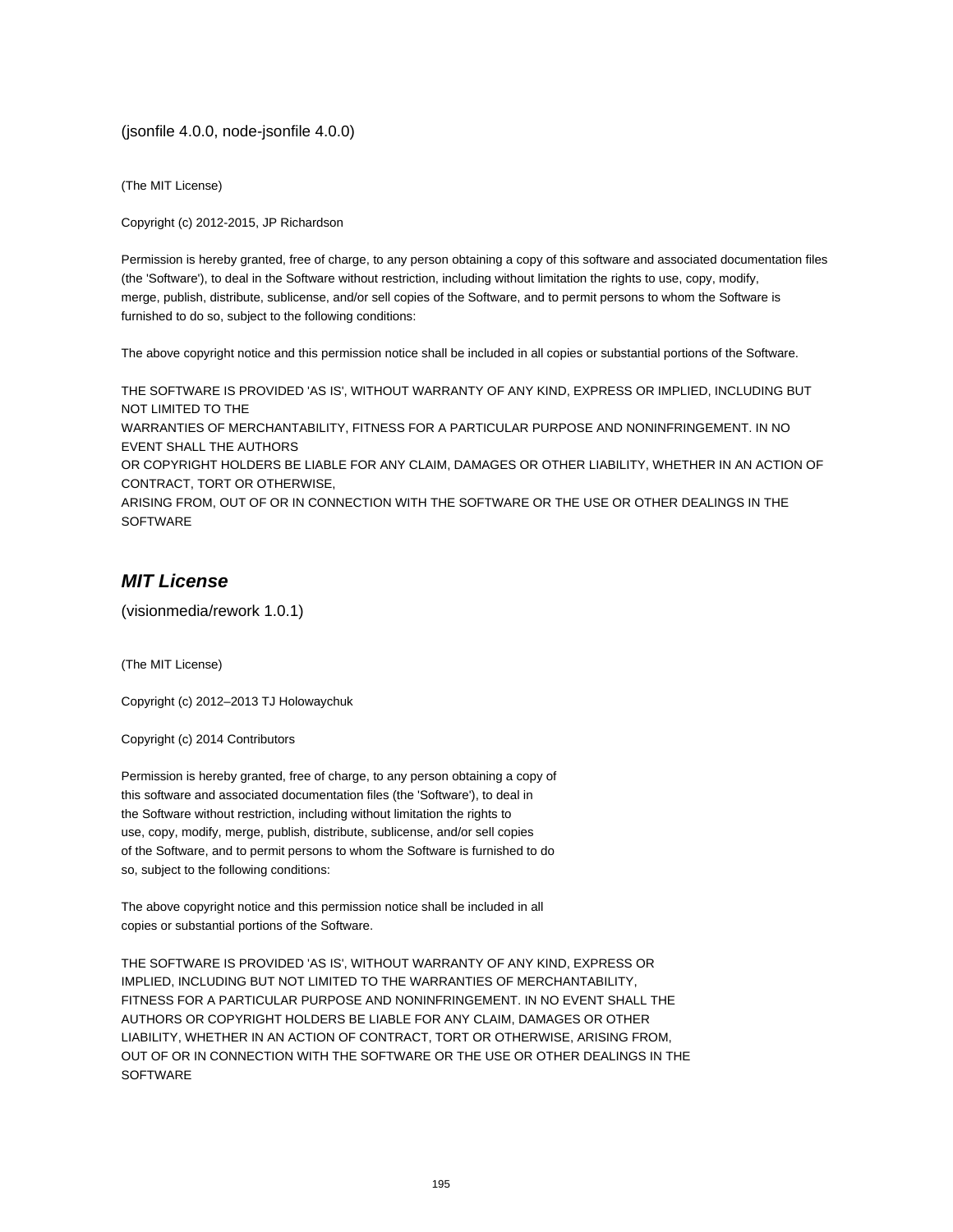## **MIT License**

(mesh-winston 1.0.0)

(The MIT License)

Copyright (c) 2013 [Aaron Heckmann](aaron.heckmann+github@gmail.com)

Permission is hereby granted, free of charge, to any person obtaining a copy of this software and associated documentation files (the 'Software'), to deal in the Software without restriction, including without limitation the rights to use, copy, modify, merge, publish, distribute, sublicense, and/or sell copies of the Software, and to permit persons to whom the Software is furnished to do so, subject to the following conditions:

The above copyright notice and this permission notice shall be included in all copies or substantial portions of the Software.

THE SOFTWARE IS PROVIDED 'AS IS', WITHOUT WARRANTY OF ANY KIND, EXPRESS OR IMPLIED, INCLUDING BUT NOT LIMITED TO THE WARRANTIES OF MERCHANTABILITY, FITNESS FOR A PARTICULAR PURPOSE AND NONINFRINGEMENT. IN NO EVENT SHALL THE AUTHORS OR COPYRIGHT HOLDERS BE LIABLE FOR ANY CLAIM, DAMAGES OR OTHER LIABILITY, WHETHER IN AN ACTION OF CONTRACT, TORT OR OTHERWISE, ARISING FROM, OUT OF OR IN CONNECTION WITH THE SOFTWARE OR THE USE OR OTHER DEALINGS IN THE SOFTWARE

# **MIT License**

(is 3.3.0)

(The MIT License)

Copyright (c) 2013 Enrico Marino Copyright (c) 2014 Enrico Marino and Jordan Harband

Permission is hereby granted, free of charge, to any person obtaining a copy of this software and associated documentation files (the 'Software'), to deal in the Software without restriction, including without limitation the rights to use, copy, modify, merge, publish, distribute, sublicense, and/or sell copies of the Software, and to permit persons to whom the Software is furnished to do so, subject to the following conditions:

The above copyright notice and this permission notice shall be included in all copies or substantial portions of the Software.

THE SOFTWARE IS PROVIDED 'AS IS', WITHOUT WARRANTY OF ANY KIND, EXPRESS OR IMPLIED, INCLUDING BUT NOT LIMITED TO THE WARRANTIES OF MERCHANTABILITY, FITNESS FOR A PARTICULAR PURPOSE AND NONINFRINGEMENT.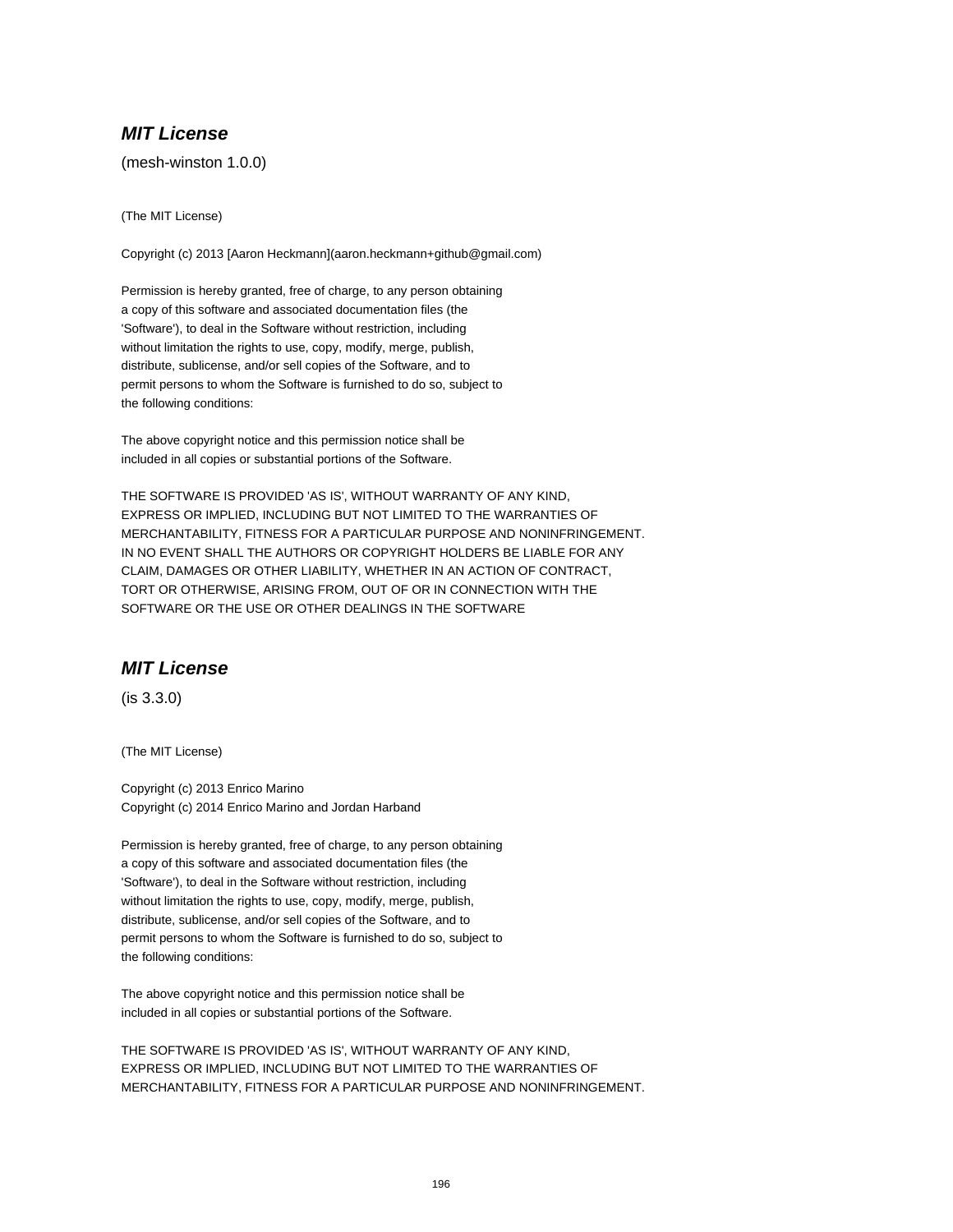IN NO EVENT SHALL THE AUTHORS OR COPYRIGHT HOLDERS BE LIABLE FOR ANY CLAIM, DAMAGES OR OTHER LIABILITY, WHETHER IN AN ACTION OF CONTRACT, TORT OR OTHERWISE, ARISING FROM, OUT OF OR IN CONNECTION WITH THE SOFTWARE OR THE USE OR OTHER DEALINGS IN THE SOFTWARE

## **MIT License**

(expressjs/compressible 2.0.16, expressjs/compressible 2.0.18)

(The MIT License)

Copyright (c) 2013 Jonathan Ong Copyright (c) 2014 Jeremiah Senkpiel Copyright (c) 2015 Douglas Christopher Wilson

Permission is hereby granted, free of charge, to any person obtaining a copy of this software and associated documentation files (the 'Software'), to deal in the Software without restriction, including without limitation the rights to use, copy, modify, merge, publish, distribute, sublicense, and/or sell copies of the Software, and to permit persons to whom the Software is furnished to do so, subject to the following conditions:

The above copyright notice and this permission notice shall be included in all copies or substantial portions of the Software.

THE SOFTWARE IS PROVIDED 'AS IS', WITHOUT WARRANTY OF ANY KIND, EXPRESS OR IMPLIED, INCLUDING BUT NOT LIMITED TO THE WARRANTIES OF MERCHANTABILITY, FITNESS FOR A PARTICULAR PURPOSE AND NONINFRINGEMENT. IN NO EVENT SHALL THE AUTHORS OR COPYRIGHT HOLDERS BE LIABLE FOR ANY CLAIM, DAMAGES OR OTHER LIABILITY, WHETHER IN AN ACTION OF CONTRACT, TORT OR OTHERWISE, ARISING FROM, OUT OF OR IN CONNECTION WITH THE SOFTWARE OR THE USE OR OTHER DEALINGS IN THE SOFTWARE

## **MIT License**

(merge-descriptors 1.0.1)

(The MIT License)

Copyright (c) 2013 Jonathan Ong Copyright (c) 2015 Douglas Christopher Wilson

Permission is hereby granted, free of charge, to any person obtaining a copy of this software and associated documentation files (the 'Software'), to deal in the Software without restriction, including without limitation the rights to use, copy, modify, merge, publish, distribute, sublicense, and/or sell copies of the Software, and to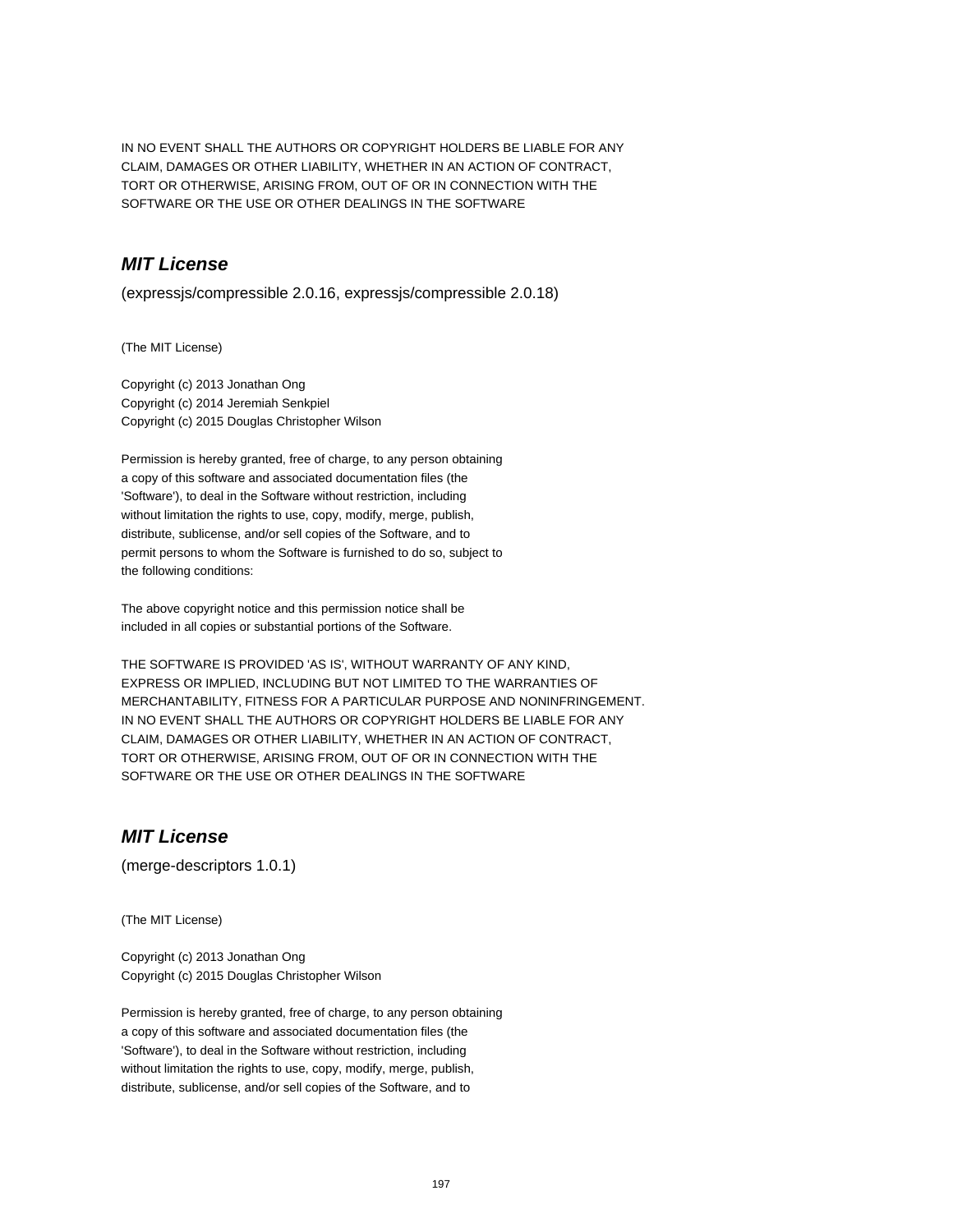permit persons to whom the Software is furnished to do so, subject to the following conditions:

The above copyright notice and this permission notice shall be included in all copies or substantial portions of the Software.

THE SOFTWARE IS PROVIDED 'AS IS', WITHOUT WARRANTY OF ANY KIND, EXPRESS OR IMPLIED, INCLUDING BUT NOT LIMITED TO THE WARRANTIES OF MERCHANTABILITY, FITNESS FOR A PARTICULAR PURPOSE AND NONINFRINGEMENT. IN NO EVENT SHALL THE AUTHORS OR COPYRIGHT HOLDERS BE LIABLE FOR ANY CLAIM, DAMAGES OR OTHER LIABILITY, WHETHER IN AN ACTION OF CONTRACT, TORT OR OTHERWISE, ARISING FROM, OUT OF OR IN CONNECTION WITH THE SOFTWARE OR THE USE OR OTHER DEALINGS IN THE SOFTWARE

## **MIT License**

(date.js 0.3.3)

(The MIT License)

Copyright (c) 2013 Matt Mueller

Permission is hereby granted, free of charge, to any person obtaining a copy of this software and associated documentation files (the 'Software'), to deal in the Software without restriction, including without limitation the rights to use, copy, modify, merge, publish, distribute, sublicense, and/or sell copies of the Software, and to permit persons to whom the Software is furnished to do so, subject to the following conditions:

The above copyright notice and this permission notice shall be included in all copies or substantial portions of the Software.

THE SOFTWARE IS PROVIDED 'AS IS', WITHOUT WARRANTY OF ANY KIND, EXPRESS OR IMPLIED, INCLUDING BUT NOT LIMITED TO THE WARRANTIES OF MERCHANTABILITY, FITNESS FOR A PARTICULAR PURPOSE AND NONINFRINGEMENT. IN NO EVENT SHALL THE AUTHORS OR COPYRIGHT HOLDERS BE LIABLE FOR ANY CLAIM, DAMAGES OR OTHER LIABILITY, WHETHER IN AN ACTION OF CONTRACT, TORT OR OTHERWISE, ARISING FROM, OUT OF OR IN CONNECTION WITH THE SOFTWARE OR THE USE OR OTHER DEALINGS IN THE SOFTWARE

#### **MIT License**

(node-process 0.11.10)

(The MIT License)

Copyright (c) 2013 Roman Shtylman

Permission is hereby granted, free of charge, to any person obtaining a copy of this software and associated documentation files (the 'Software'), to deal in the Software without restriction, including without limitation the rights to use, copy, modify, merge, publish, distribute, sublicense, and/or sell copies of the Software, and to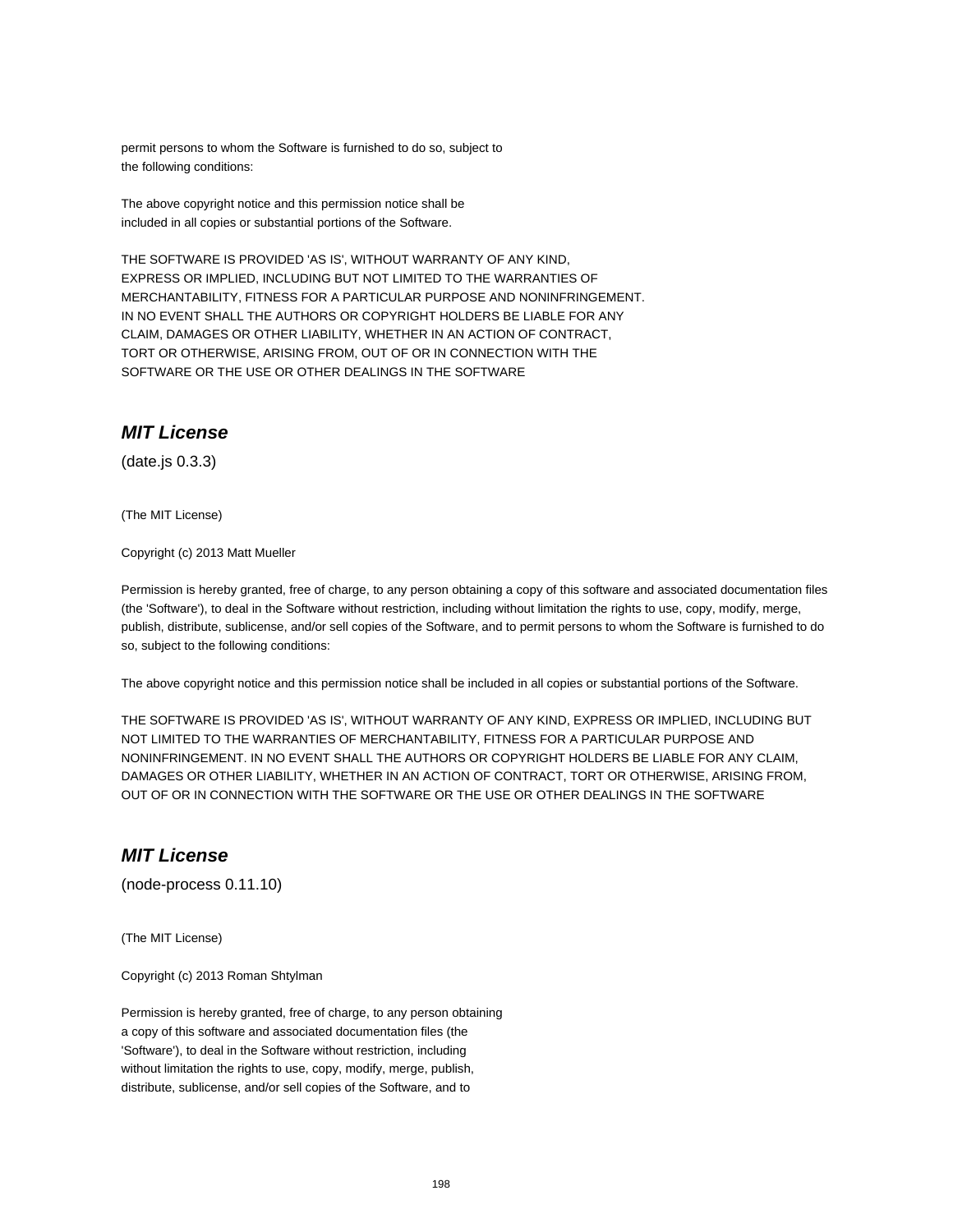permit persons to whom the Software is furnished to do so, subject to the following conditions:

The above copyright notice and this permission notice shall be included in all copies or substantial portions of the Software.

THE SOFTWARE IS PROVIDED 'AS IS', WITHOUT WARRANTY OF ANY KIND, EXPRESS OR IMPLIED, INCLUDING BUT NOT LIMITED TO THE WARRANTIES OF MERCHANTABILITY, FITNESS FOR A PARTICULAR PURPOSE AND NONINFRINGEMENT. IN NO EVENT SHALL THE AUTHORS OR COPYRIGHT HOLDERS BE LIABLE FOR ANY CLAIM, DAMAGES OR OTHER LIABILITY, WHETHER IN AN ACTION OF CONTRACT, TORT OR OTHERWISE, ARISING FROM, OUT OF OR IN CONNECTION WITH THE SOFTWARE OR THE USE OR OTHER DEALINGS IN THE SOFTWARE

## **MIT License**

(node-cors v2.8.5)

(The MIT License)

Copyright (c) 2013 Troy Goode

Permission is hereby granted, free of charge, to any person obtaining a copy of this software and associated documentation files (the 'Software'), to deal in the Software without restriction, including without limitation the rights to use, copy, modify, merge, publish, distribute, sublicense, and/or sell copies of the Software, and to permit persons to whom the Software is furnished to do so, subject to the following conditions:

The above copyright notice and this permission notice shall be included in all copies or substantial portions of the Software.

THE SOFTWARE IS PROVIDED 'AS IS', WITHOUT WARRANTY OF ANY KIND, EXPRESS OR IMPLIED, INCLUDING BUT NOT LIMITED TO THE WARRANTIES OF MERCHANTABILITY, FITNESS FOR A PARTICULAR PURPOSE AND NONINFRINGEMENT. IN NO EVENT SHALL THE AUTHORS OR COPYRIGHT HOLDERS BE LIABLE FOR ANY CLAIM, DAMAGES OR OTHER LIABILITY, WHETHER IN AN ACTION OF CONTRACT, TORT OR OTHERWISE, ARISING FROM, OUT OF OR IN CONNECTION WITH THE SOFTWARE OR THE USE OR OTHER DEALINGS IN THE SOFTWARE

#### **MIT License**

(methods 1.1.2)

(The MIT License)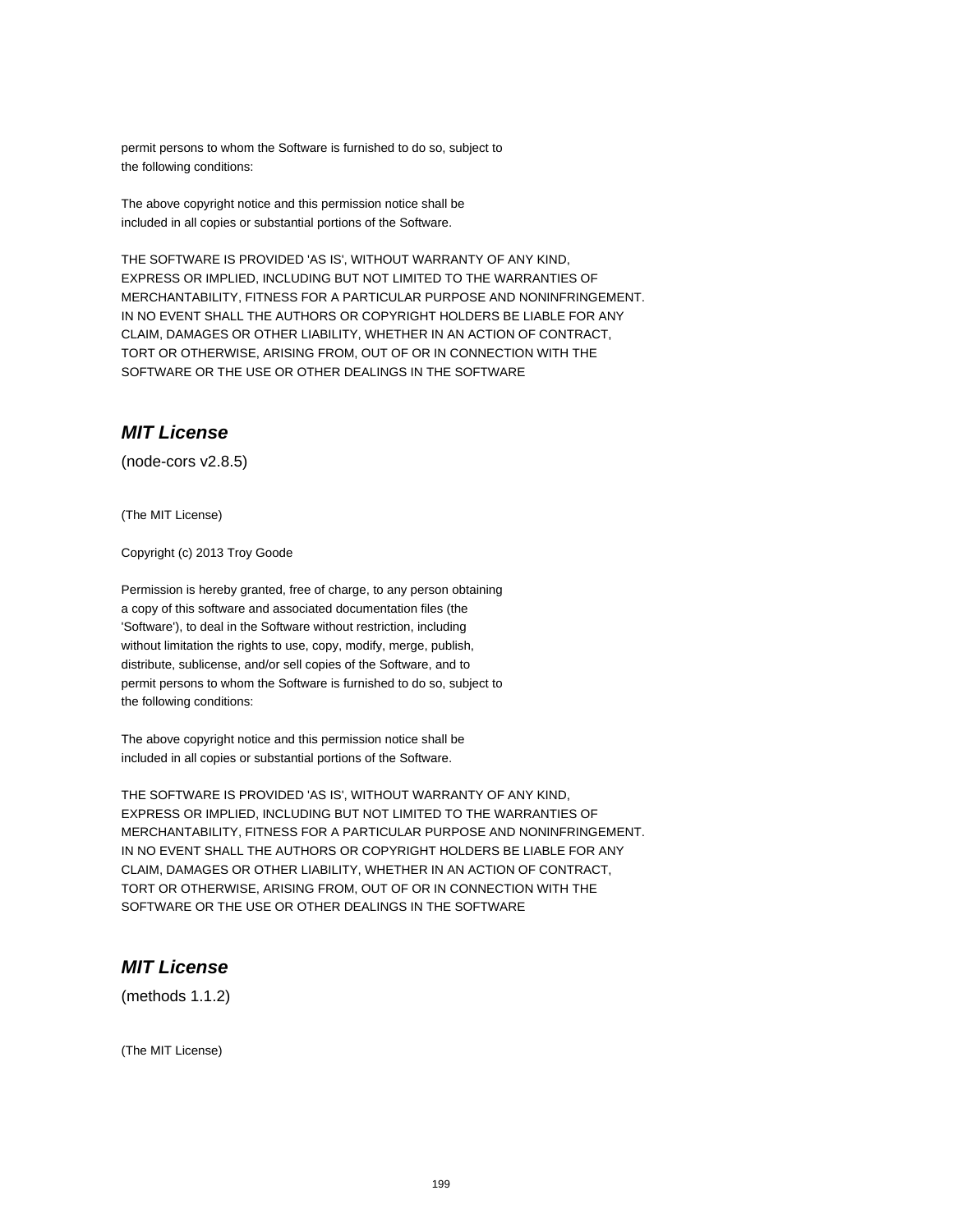Copyright (c) 2013-2014 TJ Holowaychuk Copyright (c) 2015-2016 Douglas Christopher Wilson

Permission is hereby granted, free of charge, to any person obtaining a copy of this software and associated documentation files (the 'Software'), to deal in the Software without restriction, including without limitation the rights to use, copy, modify, merge, publish, distribute, sublicense, and/or sell copies of the Software, and to permit persons to whom the Software is furnished to do so, subject to the following conditions:

The above copyright notice and this permission notice shall be included in all copies or substantial portions of the Software.

THE SOFTWARE IS PROVIDED 'AS IS', WITHOUT WARRANTY OF ANY KIND, EXPRESS OR IMPLIED, INCLUDING BUT NOT LIMITED TO THE WARRANTIES OF MERCHANTABILITY, FITNESS FOR A PARTICULAR PURPOSE AND NONINFRINGEMENT. IN NO EVENT SHALL THE AUTHORS OR COPYRIGHT HOLDERS BE LIABLE FOR ANY CLAIM, DAMAGES OR OTHER LIABILITY, WHETHER IN AN ACTION OF CONTRACT, TORT OR OTHERWISE, ARISING FROM, OUT OF OR IN CONNECTION WITH THE SOFTWARE OR THE USE OR OTHER DEALINGS IN THE SOFTWARE

## **MIT License**

(emitter-component 1.3.0)

(The MIT License)

Copyright (c) 2014 Component contributors

Permission is hereby granted, free of charge, to any person obtaining a copy of this software and associated documentation files (the "Software"), to deal in the Software without restriction, including without limitation the rights to use, copy, modify, merge, publish, distribute, sublicense, and/or sell copies of the Software, and to permit persons to whom the Software is furnished to do so, subject to the following conditions:

The above copyright notice and this permission notice shall be included in all copies or substantial portions of the Software.

THE SOFTWARE IS PROVIDED "AS IS", WITHOUT WARRANTY OF ANY KIND, EXPRESS OR IMPLIED, INCLUDING BUT NOT LIMITED TO THE WARRANTIES OF MERCHANTABILITY, FITNESS FOR A PARTICULAR PURPOSE AND NONINFRINGEMENT. IN NO EVENT SHALL THE AUTHORS OR COPYRIGHT HOLDERS BE LIABLE FOR ANY CLAIM, DAMAGES OR OTHER LIABILITY, WHETHER IN AN ACTION OF CONTRACT, TORT OR OTHERWISE, ARISING FROM, OUT OF OR IN CONNECTION WITH THE SOFTWARE OR THE USE OR OTHER DEALINGS IN THE SOFTWARE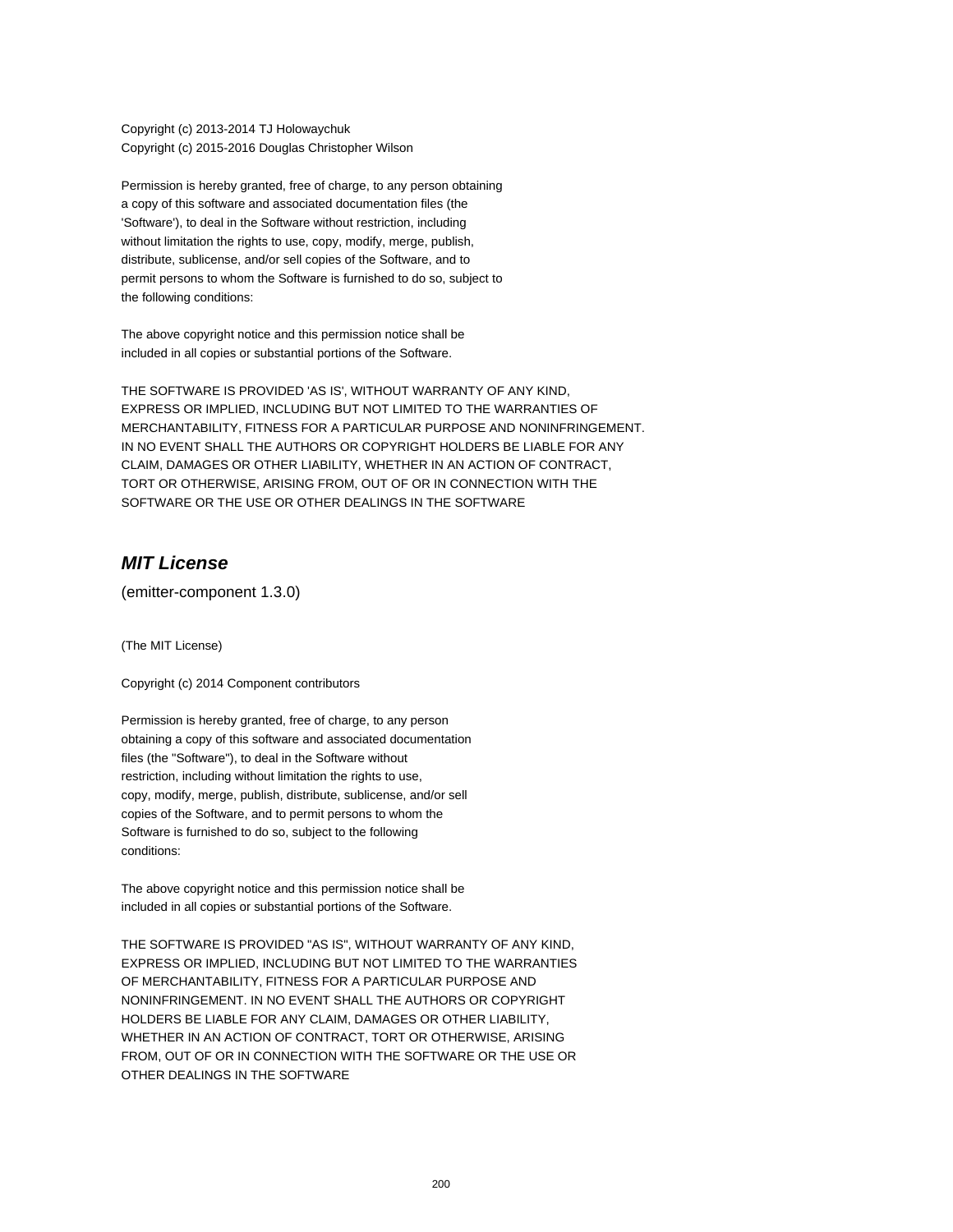## **MIT License**

(media-typer 0.3.0, on-headers 1.0.2)

(The MIT License)

Copyright (c) 2014 Douglas Christopher Wilson

Permission is hereby granted, free of charge, to any person obtaining a copy of this software and associated documentation files (the 'Software'), to deal in the Software without restriction, including without limitation the rights to use, copy, modify, merge, publish, distribute, sublicense, and/or sell copies of the Software, and to permit persons to whom the Software is furnished to do so, subject to the following conditions:

The above copyright notice and this permission notice shall be included in all copies or substantial portions of the Software.

THE SOFTWARE IS PROVIDED 'AS IS', WITHOUT WARRANTY OF ANY KIND, EXPRESS OR IMPLIED, INCLUDING BUT NOT LIMITED TO THE WARRANTIES OF MERCHANTABILITY, FITNESS FOR A PARTICULAR PURPOSE AND NONINFRINGEMENT. IN NO EVENT SHALL THE AUTHORS OR COPYRIGHT HOLDERS BE LIABLE FOR ANY CLAIM, DAMAGES OR OTHER LIABILITY, WHETHER IN AN ACTION OF CONTRACT, TORT OR OTHERWISE, ARISING FROM, OUT OF OR IN CONNECTION WITH THE SOFTWARE OR THE USE OR OTHER DEALINGS IN THE SOFTWARE

## **MIT License**

(body-parser 1.19.0, compression 1.7.4, type.is 1.6.18)

(The MIT License)

Copyright (c) 2014 Jonathan Ong Copyright (c) 2014-2015 Douglas Christopher Wilson

Permission is hereby granted, free of charge, to any person obtaining a copy of this software and associated documentation files (the 'Software'), to deal in the Software without restriction, including without limitation the rights to use, copy, modify, merge, publish, distribute, sublicense, and/or sell copies of the Software, and to permit persons to whom the Software is furnished to do so, subject to the following conditions:

The above copyright notice and this permission notice shall be included in all copies or substantial portions of the Software.

THE SOFTWARE IS PROVIDED 'AS IS', WITHOUT WARRANTY OF ANY KIND, EXPRESS OR IMPLIED, INCLUDING BUT NOT LIMITED TO THE WARRANTIES OF MERCHANTABILITY, FITNESS FOR A PARTICULAR PURPOSE AND NONINFRINGEMENT.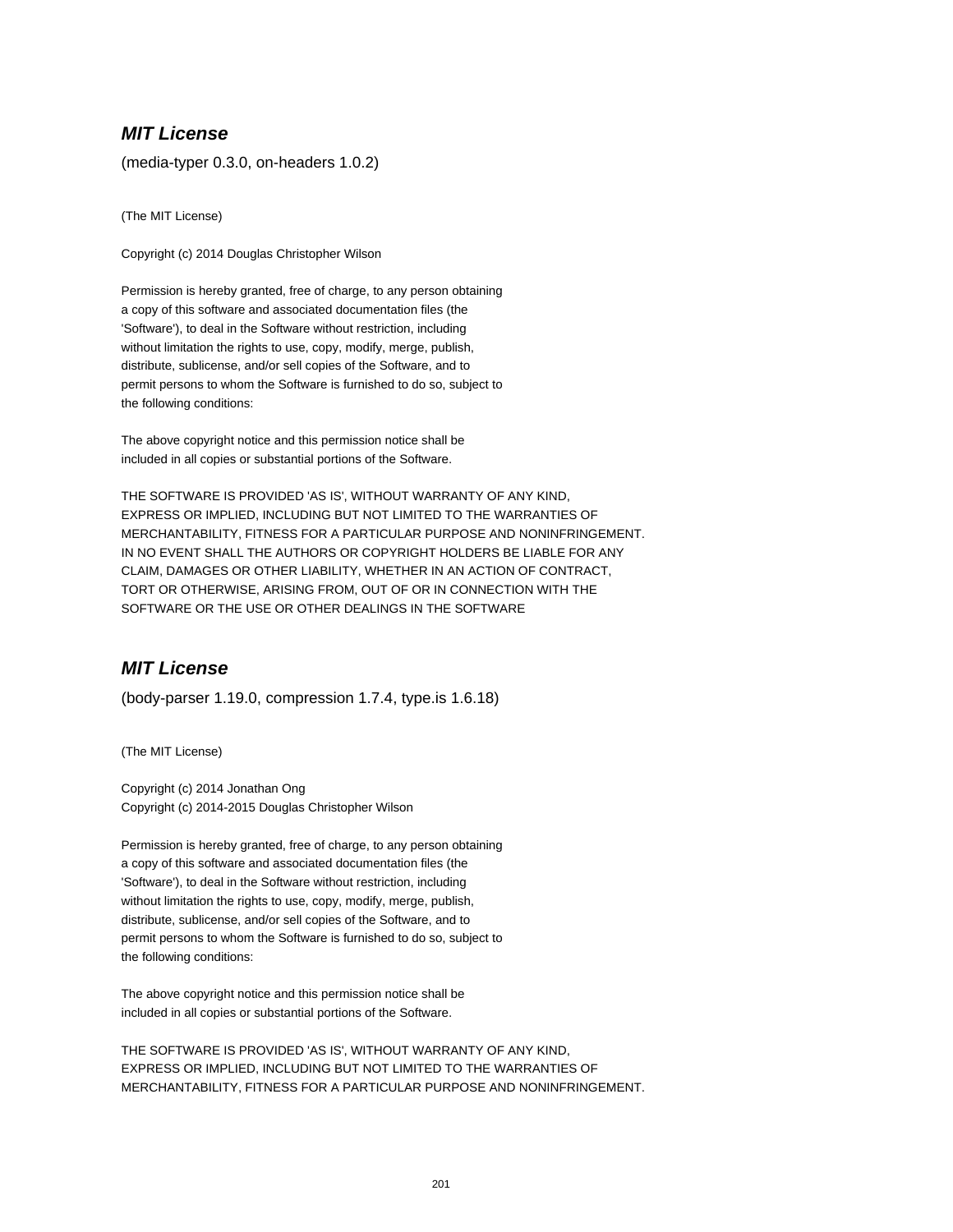IN NO EVENT SHALL THE AUTHORS OR COPYRIGHT HOLDERS BE LIABLE FOR ANY CLAIM, DAMAGES OR OTHER LIABILITY, WHETHER IN AN ACTION OF CONTRACT, TORT OR OTHERWISE, ARISING FROM, OUT OF OR IN CONNECTION WITH THE SOFTWARE OR THE USE OR OTHER DEALINGS IN THE SOFTWARE

## **MIT License**

(pillarjs/parseurl 1.3.3)

(The MIT License)

Copyright (c) 2014 Jonathan Ong Copyright (c) 2014-2017 Douglas Christopher Wilson

Permission is hereby granted, free of charge, to any person obtaining a copy of this software and associated documentation files (the 'Software'), to deal in the Software without restriction, including without limitation the rights to use, copy, modify, merge, publish, distribute, sublicense, and/or sell copies of the Software, and to permit persons to whom the Software is furnished to do so, subject to the following conditions:

The above copyright notice and this permission notice shall be included in all copies or substantial portions of the Software.

THE SOFTWARE IS PROVIDED 'AS IS', WITHOUT WARRANTY OF ANY KIND, EXPRESS OR IMPLIED, INCLUDING BUT NOT LIMITED TO THE WARRANTIES OF MERCHANTABILITY, FITNESS FOR A PARTICULAR PURPOSE AND NONINFRINGEMENT. IN NO EVENT SHALL THE AUTHORS OR COPYRIGHT HOLDERS BE LIABLE FOR ANY CLAIM, DAMAGES OR OTHER LIABILITY, WHETHER IN AN ACTION OF CONTRACT, TORT OR OTHERWISE, ARISING FROM, OUT OF OR IN CONNECTION WITH THE SOFTWARE OR THE USE OR OTHER DEALINGS IN THE SOFTWARE

## **MIT License**

(expressjs/accepts 1.3.5, expressjs/accepts 1.3.7, jshttp/mime-types 2.1.21, jshttp/mime-types 2.1.24)

(The MIT License)

Copyright (c) 2014 Jonathan Ong Copyright (c) 2015 Douglas Christopher Wilson

Permission is hereby granted, free of charge, to any person obtaining a copy of this software and associated documentation files (the 'Software'), to deal in the Software without restriction, including without limitation the rights to use, copy, modify, merge, publish, distribute, sublicense, and/or sell copies of the Software, and to permit persons to whom the Software is furnished to do so, subject to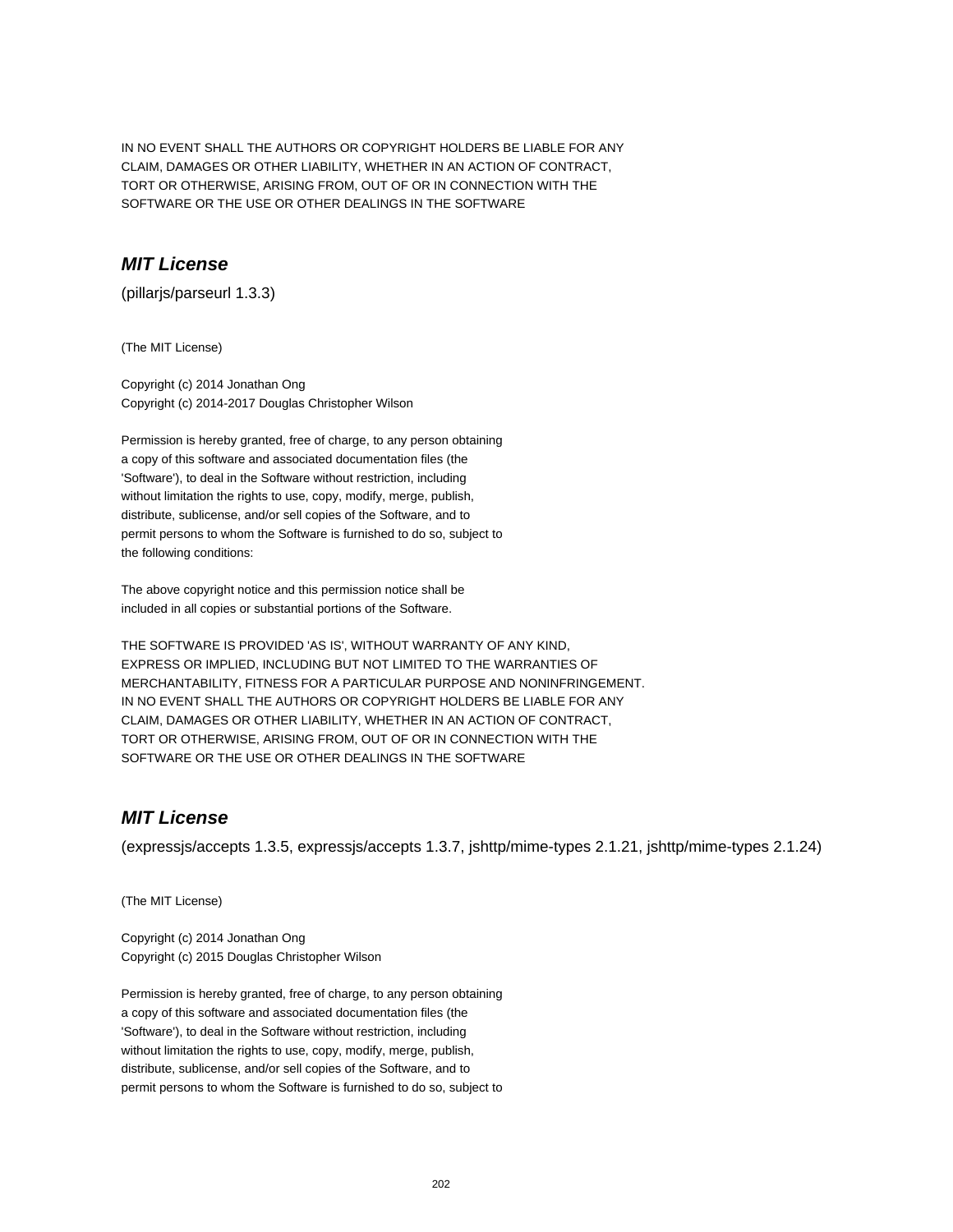the following conditions:

The above copyright notice and this permission notice shall be included in all copies or substantial portions of the Software.

THE SOFTWARE IS PROVIDED 'AS IS', WITHOUT WARRANTY OF ANY KIND, EXPRESS OR IMPLIED, INCLUDING BUT NOT LIMITED TO THE WARRANTIES OF MERCHANTABILITY, FITNESS FOR A PARTICULAR PURPOSE AND NONINFRINGEMENT. IN NO EVENT SHALL THE AUTHORS OR COPYRIGHT HOLDERS BE LIABLE FOR ANY CLAIM, DAMAGES OR OTHER LIABILITY, WHETHER IN AN ACTION OF CONTRACT, TORT OR OTHERWISE, ARISING FROM, OUT OF OR IN CONNECTION WITH THE SOFTWARE OR THE USE OR OTHER DEALINGS IN THE SOFTWARE

#### **MIT License**

(util-deprecate 1.0.2)

(The MIT License)

Copyright (c) 2014 Nathan Rajlich

Permission is hereby granted, free of charge, to any person obtaining a copy of this software and associated documentation files (the "Software"), to deal in the Software without restriction, including without limitation the rights to use, copy, modify, merge, publish, distribute, sublicense, and/or sell copies of the Software, and to permit persons to whom the Software is furnished to do so, subject to the following conditions:

The above copyright notice and this permission notice shall be included in all copies or substantial portions of the Software.

THE SOFTWARE IS PROVIDED "AS IS", WITHOUT WARRANTY OF ANY KIND, EXPRESS OR IMPLIED, INCLUDING BUT NOT LIMITED TO THE WARRANTIES OF MERCHANTABILITY, FITNESS FOR A PARTICULAR PURPOSE AND NONINFRINGEMENT. IN NO EVENT SHALL THE AUTHORS OR COPYRIGHT HOLDERS BE LIABLE FOR ANY CLAIM, DAMAGES OR OTHER LIABILITY, WHETHER IN AN ACTION OF CONTRACT, TORT OR OTHERWISE, ARISING FROM, OUT OF OR IN CONNECTION WITH THE SOFTWARE OR THE USE OR OTHER DEALINGS IN THE SOFTWARE

## **MIT License**

(is-module 1.0.0)

(The MIT License)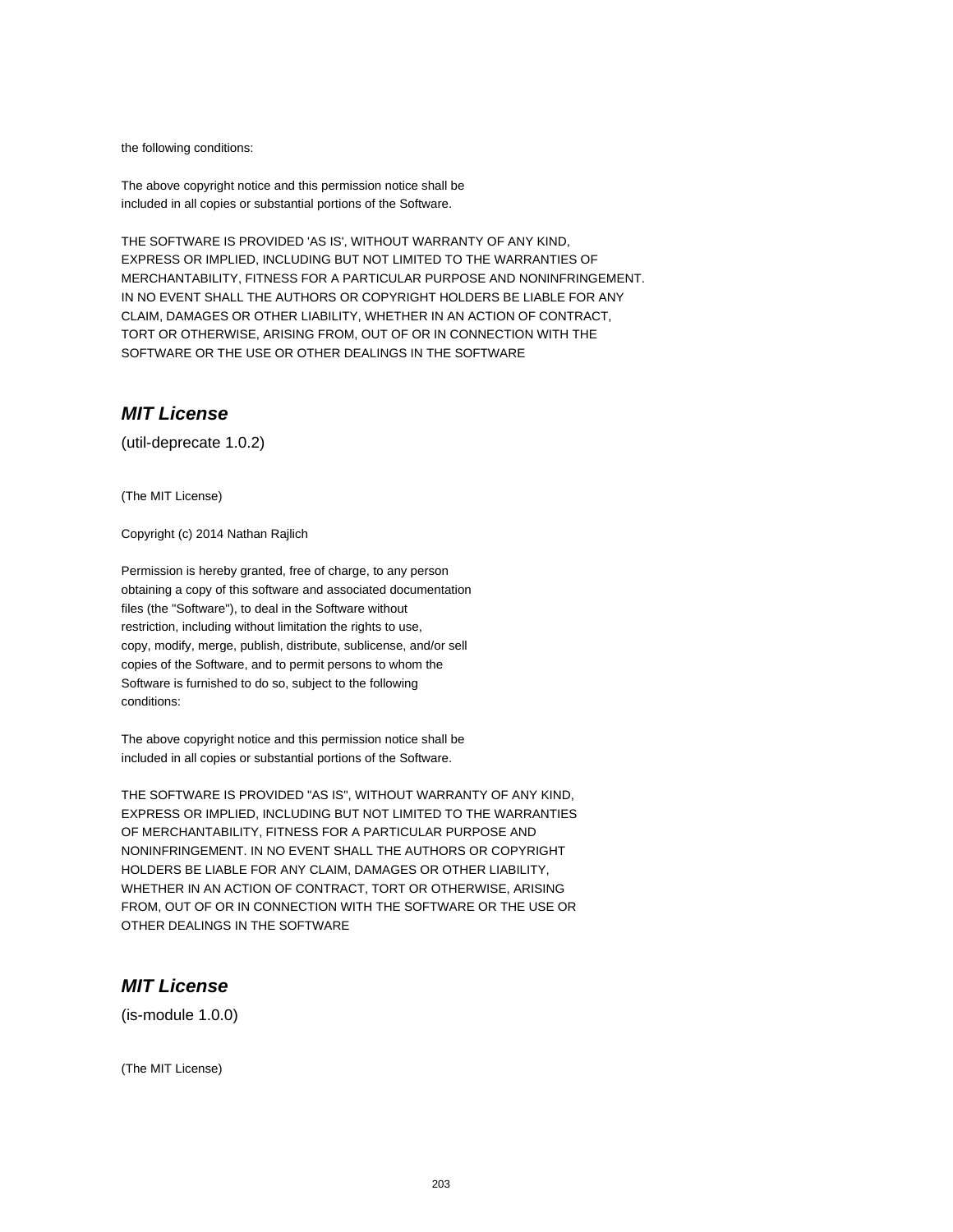Copyright (c) 2014 segmentio <team@segment.io>

Permission is hereby granted, free of charge, to any person obtaining a copy of this software and associated documentation files (the 'Software'), to deal in the Software without restriction, including without limitation the rights to use, copy, modify, merge, publish, distribute, sublicense, and/or sell copies of the Software, and to permit persons to whom the Software is furnished to do so, subject to the following conditions:

The above copyright notice and this permission notice shall be included in all copies or substantial portions of the Software.

THE SOFTWARE IS PROVIDED 'AS IS', WITHOUT WARRANTY OF ANY KIND, EXPRESS OR IMPLIED, INCLUDING BUT NOT LIMITED TO THE WARRANTIES OF MERCHANTABILITY, FITNESS FOR A PARTICULAR PURPOSE AND NONINFRINGEMENT. IN NO EVENT SHALL THE AUTHORS OR COPYRIGHT HOLDERS BE LIABLE FOR ANY CLAIM, DAMAGES OR OTHER LIABILITY, WHETHER IN AN ACTION OF CONTRACT, TORT OR OTHERWISE, ARISING FROM, OUT OF OR IN CONNECTION WITH THE SOFTWARE OR THE USE OR OTHER DEALINGS IN THE SOFTWARE

#### **MIT License**

(dom-serializer 0.2.2)

(The MIT License)

Copyright (c) 2014 The cheeriojs contributors

Permission is hereby granted, free of charge, to any person obtaining a copy of this software and associated documentation files (the 'Software'), to deal in the Software without restriction, including without limitation the rights to use, copy, modify, merge, publish, distribute, sublicense, and/or sell copies of the Software, and to permit persons to whom the Software is furnished to do so, subject to the following conditions:

The above copyright notice and this permission notice shall be included in all copies or substantial portions of the Software.

THE SOFTWARE IS PROVIDED 'AS IS', WITHOUT WARRANTY OF ANY KIND, EXPRESS OR IMPLIED, INCLUDING BUT NOT LIMITED TO THE WARRANTIES OF MERCHANTABILITY, FITNESS FOR A PARTICULAR PURPOSE AND NONINFRINGEMENT. IN NO EVENT SHALL THE AUTHORS OR COPYRIGHT HOLDERS BE LIABLE FOR ANY CLAIM, DAMAGES OR OTHER LIABILITY, WHETHER IN AN ACTION OF CONTRACT, TORT OR OTHERWISE, ARISING FROM, OUT OF OR IN CONNECTION WITH THE SOFTWARE OR THE USE OR OTHER DEALINGS IN THE SOFTWARE

## **MIT License**

(co 4.6.0)

(The MIT License)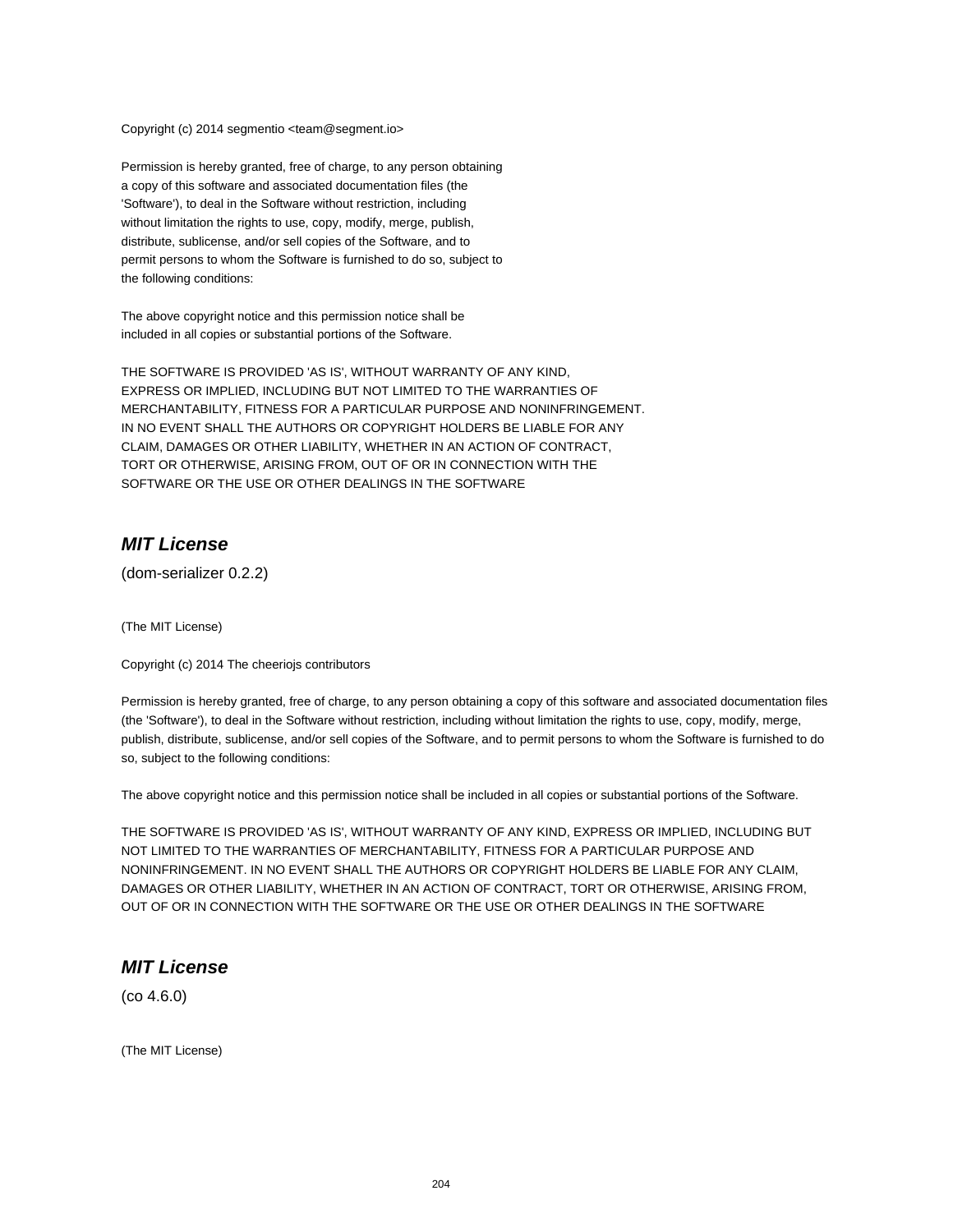Copyright (c) 2014 TJ Holowaychuk <tj@vision-media.ca>

Permission is hereby granted, free of charge, to any person obtaining a copy of this software and associated documentation files (the 'Software'), to deal in the Software without restriction, including without limitation the rights to use, copy, modify, merge, publish, distribute, sublicense, and/or sell copies of the Software, and to permit persons to whom the Software is furnished to do so, subject to the following conditions:

The above copyright notice and this permission notice shall be included in all copies or substantial portions of the Software.

THE SOFTWARE IS PROVIDED 'AS IS', WITHOUT WARRANTY OF ANY KIND, EXPRESS OR IMPLIED, INCLUDING BUT NOT LIMITED TO THE WARRANTIES OF MERCHANTABILITY, FITNESS FOR A PARTICULAR PURPOSE AND NONINFRINGEMENT. IN NO EVENT SHALL THE AUTHORS OR COPYRIGHT HOLDERS BE LIABLE FOR ANY CLAIM, DAMAGES OR OTHER LIABILITY, WHETHER IN AN ACTION OF CONTRACT, TORT OR OTHERWISE, ARISING FROM, OUT OF OR IN CONNECTION WITH THE SOFTWARE OR THE USE OR OTHER DEALINGS IN THE SOFTWARE

#### **MIT License**

(Visionmedia Debug 2.6.9, Visionmedia Debug 3.2.6, Visionmedia Debug 3.2.7, Visionmedia Debug 4.2.0, Visionmedia Debug 4.3.1, debug v2.6.9)

(The MIT License)

Copyright (c) 2014 TJ Holowaychuk

Permission is hereby granted, free of charge, to any person obtaining a copy of this software and associated documentation files (the 'Software'), to deal in the Software without restriction, including without limitation the rights to use, copy, modify, merge, publish, distribute, sublicense, and/or sell copies of the Software, and to permit persons to whom the Software is furnished to do so, subject to the following conditions:

The above copyright notice and this permission notice shall be included in all copies or substantial portions of the Software.

THE SOFTWARE IS PROVIDED 'AS IS', WITHOUT WARRANTY OF ANY KIND, EXPRESS OR IMPLIED, INCLUDING BUT **NOT** 

LIMITED TO THE WARRANTIES OF MERCHANTABILITY, FITNESS FOR A PARTICULAR PURPOSE AND NONINFRINGEMENT.

IN NO EVENT SHALL THE AUTHORS OR COPYRIGHT HOLDERS BE LIABLE FOR ANY CLAIM, DAMAGES OR OTHER LIABILITY,

WHETHER IN AN ACTION OF CONTRACT, TORT OR OTHERWISE, ARISING FROM, OUT OF OR IN CONNECTION WITH THE

SOFTWARE OR THE USE OR OTHER DEALINGS IN THE SOFTWARE

#### **MIT License**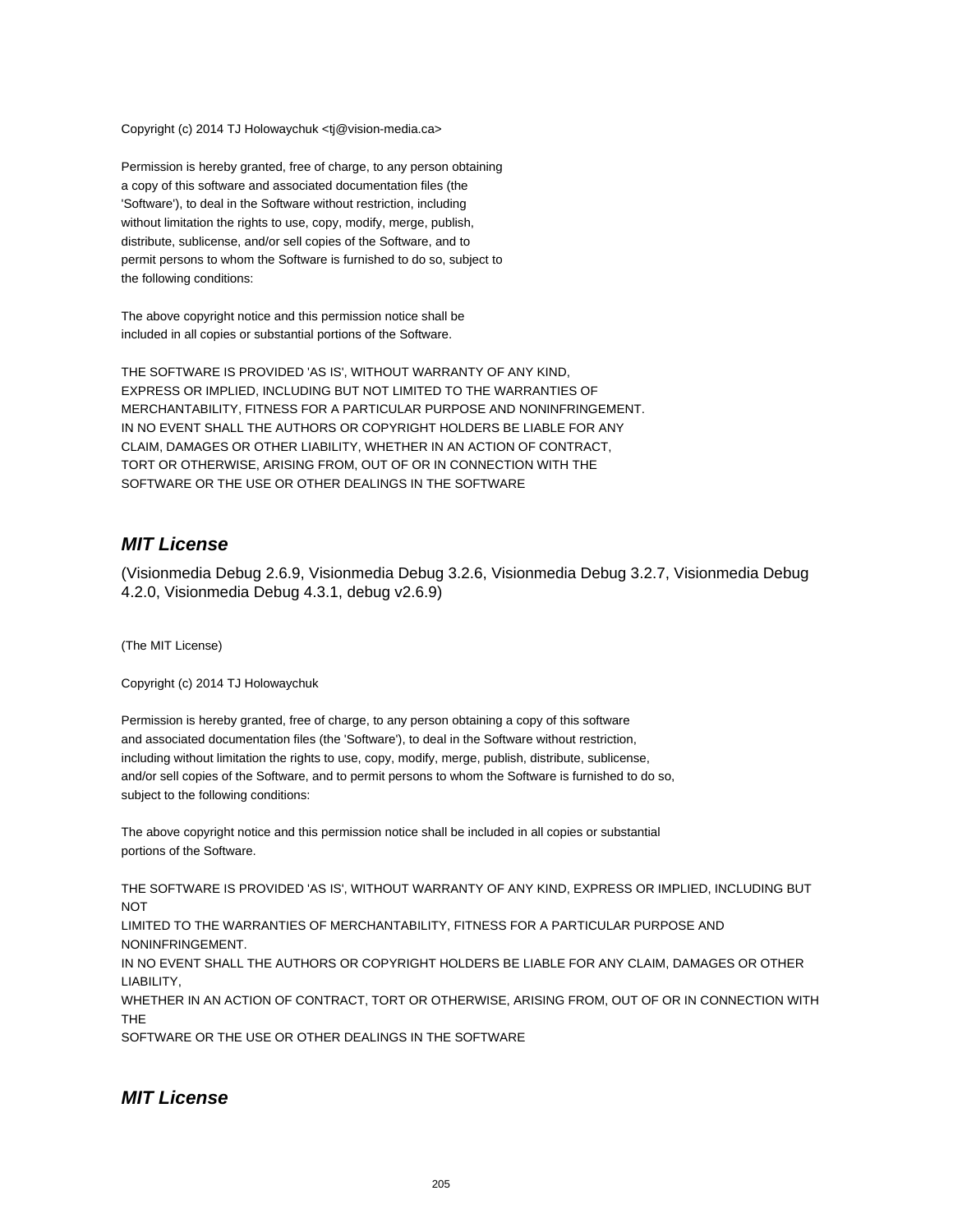#### (etag 1.8.1, proxy-addr 2.0.6, proxy-addr v2.0.5)

(The MIT License)

Copyright (c) 2014-2016 Douglas Christopher Wilson

Permission is hereby granted, free of charge, to any person obtaining a copy of this software and associated documentation files (the 'Software'), to deal in the Software without restriction, including without limitation the rights to use, copy, modify, merge, publish, distribute, sublicense, and/or sell copies of the Software, and to permit persons to whom the Software is furnished to do so, subject to the following conditions:

The above copyright notice and this permission notice shall be included in all copies or substantial portions of the Software.

THE SOFTWARE IS PROVIDED 'AS IS', WITHOUT WARRANTY OF ANY KIND, EXPRESS OR IMPLIED, INCLUDING BUT NOT LIMITED TO THE WARRANTIES OF MERCHANTABILITY, FITNESS FOR A PARTICULAR PURPOSE AND NONINFRINGEMENT. IN NO EVENT SHALL THE AUTHORS OR COPYRIGHT HOLDERS BE LIABLE FOR ANY CLAIM, DAMAGES OR OTHER LIABILITY, WHETHER IN AN ACTION OF CONTRACT, TORT OR OTHERWISE, ARISING FROM, OUT OF OR IN CONNECTION WITH THE SOFTWARE OR THE USE OR OTHER DEALINGS IN THE SOFTWARE

# **MIT License**

(superagent 5.2.2, superagent 5.3.1)

(The MIT License)

Copyright (c) 2014-2016 TJ Holowaychuk

Permission is hereby granted, free of charge, to any person obtaining a copy of this software and associated documentation files (the 'Software'), to deal in the Software without restriction, including without limitation the rights to use, copy, modify, merge, publish, distribute, sublicense, and/or sell copies of the Software, and to permit persons to whom the Software is furnished to do so, subject to the following conditions:

The above copyright notice and this permission notice shall be included in all copies or substantial portions of the Software.

THE SOFTWARE IS PROVIDED 'AS IS', WITHOUT WARRANTY OF ANY KIND, EXPRESS OR IMPLIED, INCLUDING BUT NOT LIMITED TO THE WARRANTIES OF MERCHANTABILITY, FITNESS FOR A PARTICULAR PURPOSE AND NONINFRINGEMENT. IN NO EVENT SHALL THE AUTHORS OR COPYRIGHT HOLDERS BE LIABLE FOR ANY CLAIM, DAMAGES OR OTHER LIABILITY, WHETHER IN AN ACTION OF CONTRACT, TORT OR OTHERWISE, ARISING FROM, OUT OF OR IN CONNECTION WITH THE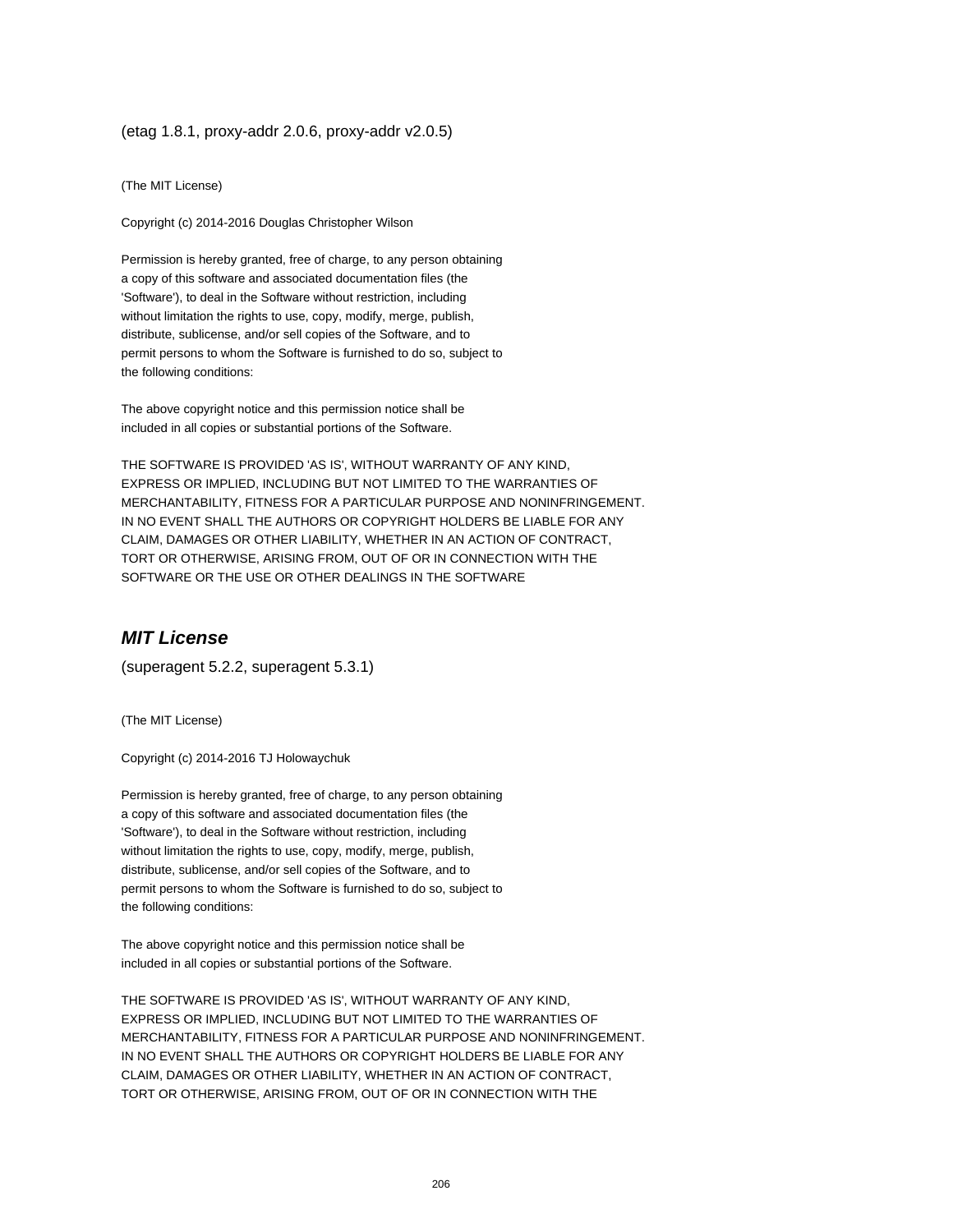SOFTWARE OR THE USE OR OTHER DEALINGS IN THE SOFTWARE

# **MIT License**

(content-disposition 0.5.3, forwarded 0.1.2, jshttp/forwarded 0.1.2, nodejs Deprecate 1.1.2, vary 1.1.2)

(The MIT License)

Copyright (c) 2014-2017 Douglas Christopher Wilson

Permission is hereby granted, free of charge, to any person obtaining a copy of this software and associated documentation files (the 'Software'), to deal in the Software without restriction, including without limitation the rights to use, copy, modify, merge, publish, distribute, sublicense, and/or sell copies of the Software, and to permit persons to whom the Software is furnished to do so, subject to the following conditions:

The above copyright notice and this permission notice shall be included in all copies or substantial portions of the Software.

THE SOFTWARE IS PROVIDED 'AS IS', WITHOUT WARRANTY OF ANY KIND, EXPRESS OR IMPLIED, INCLUDING BUT NOT LIMITED TO THE WARRANTIES OF MERCHANTABILITY, FITNESS FOR A PARTICULAR PURPOSE AND NONINFRINGEMENT. IN NO EVENT SHALL THE AUTHORS OR COPYRIGHT HOLDERS BE LIABLE FOR ANY CLAIM, DAMAGES OR OTHER LIABILITY, WHETHER IN AN ACTION OF CONTRACT, TORT OR OTHERWISE, ARISING FROM, OUT OF OR IN CONNECTION WITH THE SOFTWARE OR THE USE OR OTHER DEALINGS IN THE SOFTWARE

## **MIT License**

(finalhandler 1.1.2)

(The MIT License)

Copyright (c) 2014-2017 Douglas Christopher Wilson

Permission is hereby granted, free of charge, to any person obtaining a copy of this software and associated documentation files (the 'Software'), to deal in the Software without restriction, including without limitation the rights to use, copy, modify, merge, publish, distribute, sublicense, and/or sell copies of the Software, and to permit persons to whom the Software is furnished to do so, subject to the following conditions:

The above copyright notice and this permission notice shall be included in all copies or substantial portions of the Software.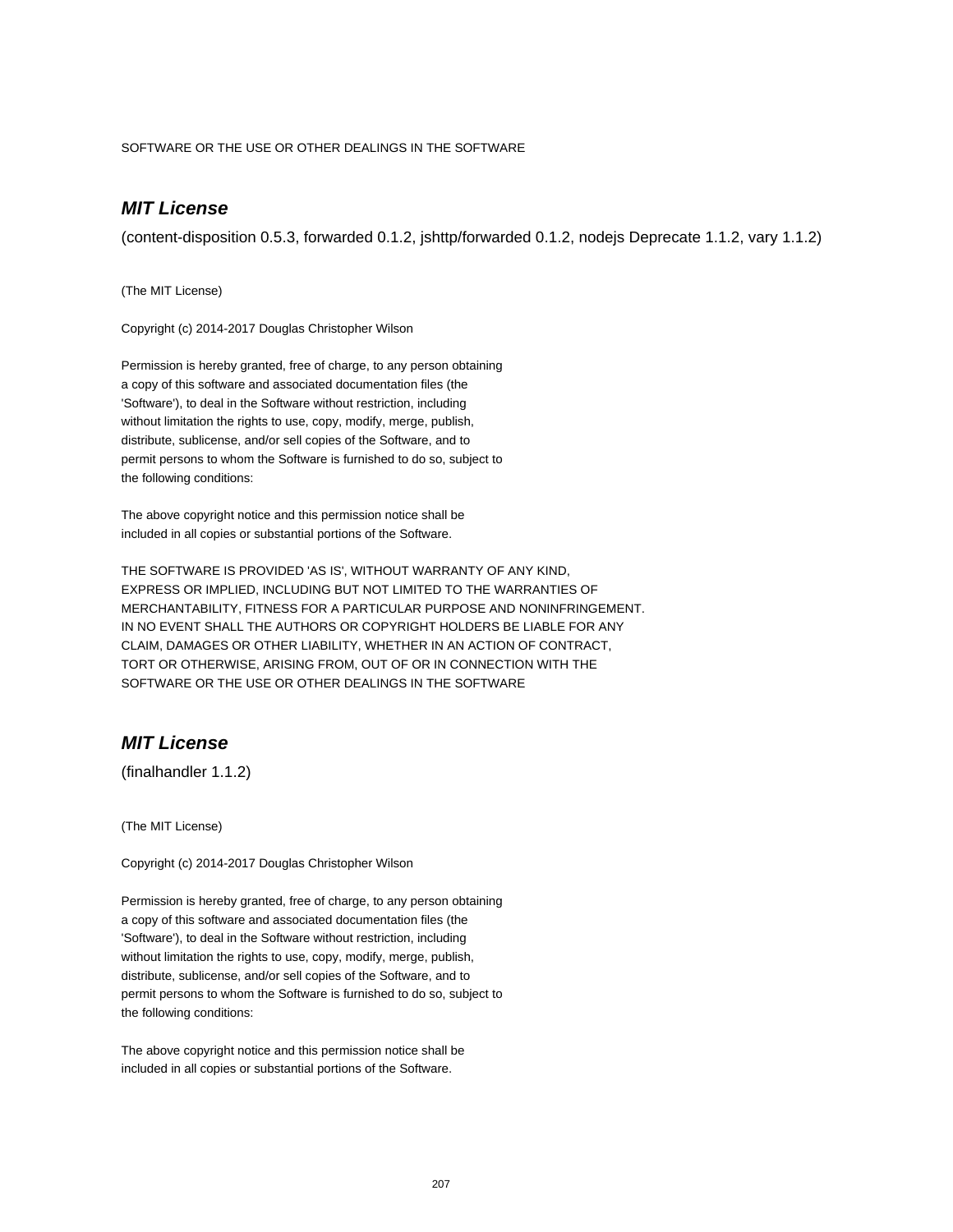THE SOFTWARE IS PROVIDED 'AS IS', WITHOUT WARRANTY OF ANY KIND, EXPRESS OR IMPLIED, INCLUDING BUT NOT LIMITED TO THE WARRANTIES OF MERCHANTABILITY, FITNESS FOR A PARTICULAR PURPOSE AND NONINFRINGEMENT. IN NO EVENT SHALL THE AUTHORS OR COPYRIGHT HOLDERS BE LIABLE FOR ANY CLAIM, DAMAGES OR OTHER LIABILITY, WHETHER IN AN ACTION OF CONTRACT, TORT OR OTHERWISE, ARISING FROM, OUT OF OR IN CONNECTION WITH THE SOFTWARE OR THE USE OR OTHER DEALINGS IN THE SOFTWARE

# **MIT License**

(jshttp/content-type 1.0.4)

(The MIT License)

Copyright (c) 2015 Douglas Christopher Wilson

Permission is hereby granted, free of charge, to any person obtaining a copy of this software and associated documentation files (the 'Software'), to deal in the Software without restriction, including without limitation the rights to use, copy, modify, merge, publish, distribute, sublicense, and/or sell copies of the Software, and to permit persons to whom the Software is furnished to do so, subject to the following conditions:

The above copyright notice and this permission notice shall be included in all copies or substantial portions of the Software.

THE SOFTWARE IS PROVIDED 'AS IS', WITHOUT WARRANTY OF ANY KIND, EXPRESS OR IMPLIED, INCLUDING BUT NOT LIMITED TO THE WARRANTIES OF MERCHANTABILITY, FITNESS FOR A PARTICULAR PURPOSE AND NONINFRINGEMENT. IN NO EVENT SHALL THE AUTHORS OR COPYRIGHT HOLDERS BE LIABLE FOR ANY CLAIM, DAMAGES OR OTHER LIABILITY, WHETHER IN AN ACTION OF CONTRACT, TORT OR OTHERWISE, ARISING FROM, OUT OF OR IN CONNECTION WITH THE SOFTWARE OR THE USE OR OTHER DEALINGS IN THE SOFTWARE

## **MIT License**

(enzyme-to-json 3.6.1)

(The MIT License)

Copyright (c) 2016 Adrien Antoine adriantoine@gmail.com

Permission is hereby granted, free of charge, to any person obtaining a copy of this software and associated documentation files (the 'Software'), to deal in the Software without restriction, including without limitation the rights to use, copy, modify, merge, publish, distribute, sublicense, and/or sell copies of the Software, and to permit persons to whom the Software is furnished to do so, subject to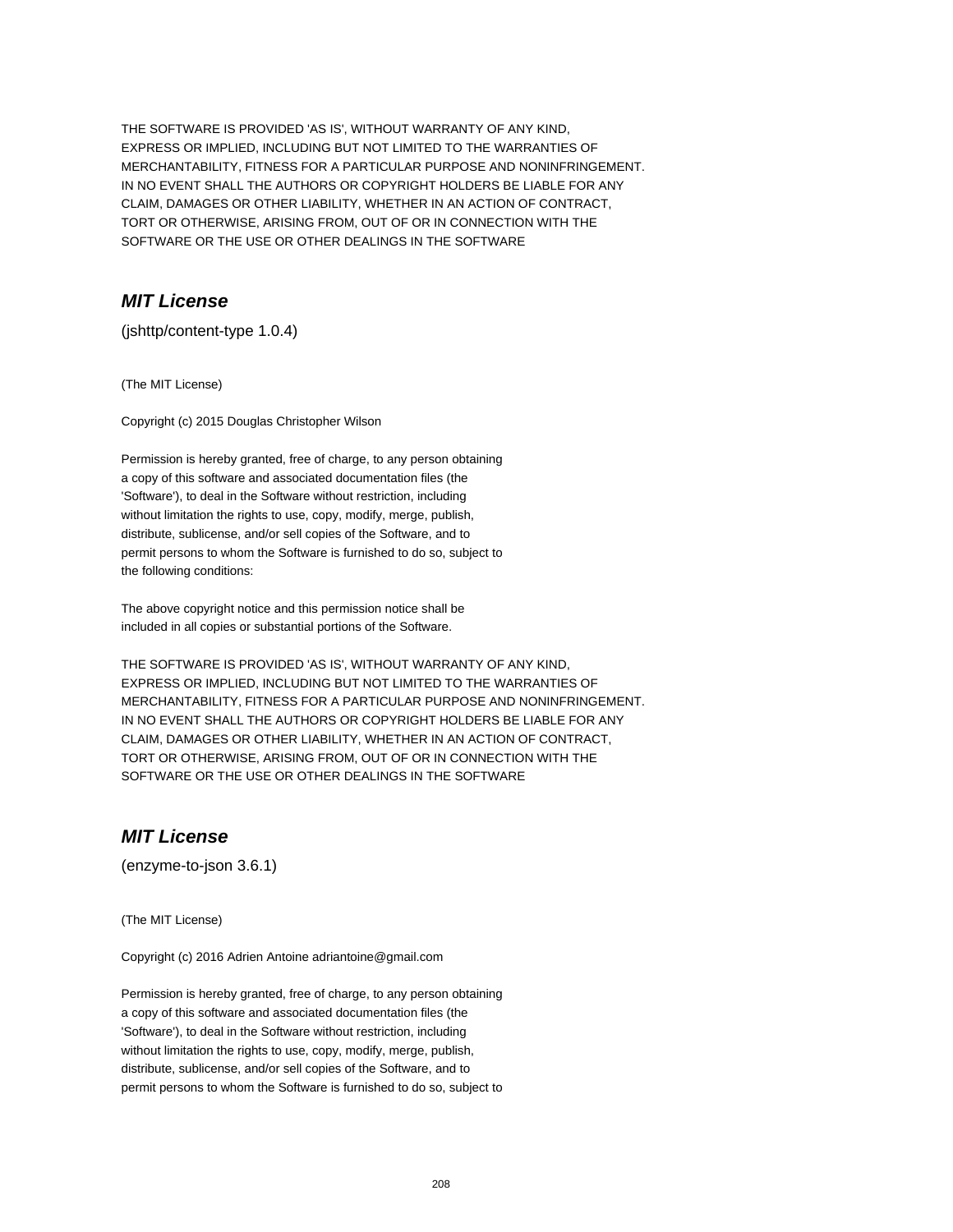the following conditions:

The above copyright notice and this permission notice shall be included in all copies or substantial portions of the Software.

THE SOFTWARE IS PROVIDED 'AS IS', WITHOUT WARRANTY OF ANY KIND, EXPRESS OR IMPLIED, INCLUDING BUT NOT LIMITED TO THE WARRANTIES OF MERCHANTABILITY, FITNESS FOR A PARTICULAR PURPOSE AND NONINFRINGEMENT. IN NO EVENT SHALL THE AUTHORS OR COPYRIGHT HOLDERS BE LIABLE FOR ANY CLAIM, DAMAGES OR OTHER LIABILITY, WHETHER IN AN ACTION OF CONTRACT, TORT OR OTHERWISE, ARISING FROM, OUT OF OR IN CONNECTION WITH THE SOFTWARE OR THE USE OR OTHER DEALINGS IN THE SOFTWARE

## **MIT License**

(encodeurl 1.0.2)

(The MIT License)

Copyright (c) 2016 Douglas Christopher Wilson

Permission is hereby granted, free of charge, to any person obtaining a copy of this software and associated documentation files (the 'Software'), to deal in the Software without restriction, including without limitation the rights to use, copy, modify, merge, publish, distribute, sublicense, and/or sell copies of the Software, and to permit persons to whom the Software is furnished to do so, subject to the following conditions:

The above copyright notice and this permission notice shall be included in all copies or substantial portions of the Software.

THE SOFTWARE IS PROVIDED 'AS IS', WITHOUT WARRANTY OF ANY KIND, EXPRESS OR IMPLIED, INCLUDING BUT NOT LIMITED TO THE WARRANTIES OF MERCHANTABILITY, FITNESS FOR A PARTICULAR PURPOSE AND NONINFRINGEMENT. IN NO EVENT SHALL THE AUTHORS OR COPYRIGHT HOLDERS BE LIABLE FOR ANY CLAIM, DAMAGES OR OTHER LIABILITY, WHETHER IN AN ACTION OF CONTRACT, TORT OR OTHERWISE, ARISING FROM, OUT OF OR IN CONNECTION WITH THE SOFTWARE OR THE USE OR OTHER DEALINGS IN THE SOFTWARE

## **MIT License**

(vendors 1.0.4)

(The MIT License)

Copyright (c) 2016 Titus Wormer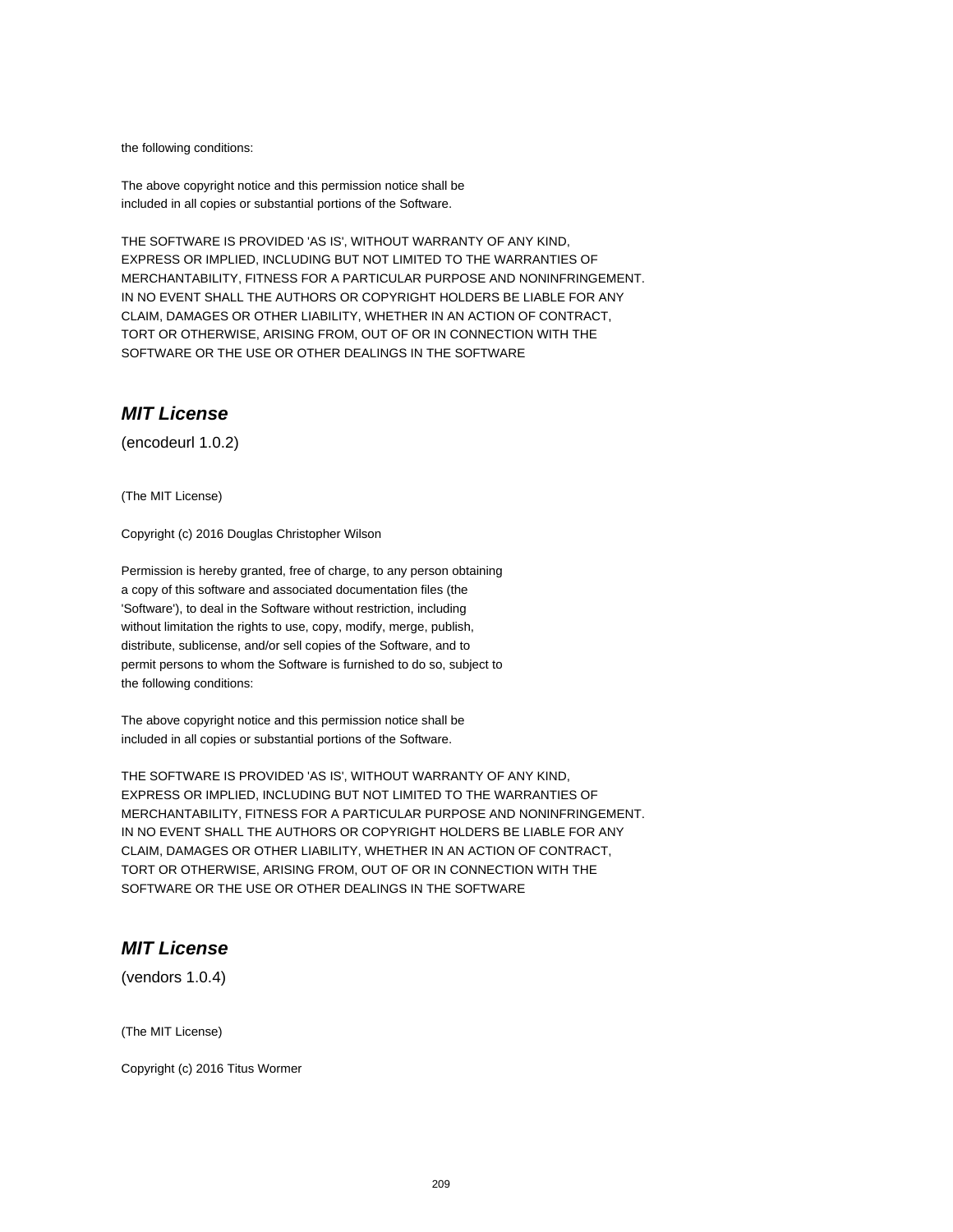Permission is hereby granted, free of charge, to any person obtaining a copy of this software and associated documentation files (the 'Software'), to deal in the Software without restriction, including without limitation the rights to use, copy, modify, merge, publish, distribute, sublicense, and/or sell copies of the Software, and to permit persons to whom the Software is furnished to do so, subject to the following conditions:

The above copyright notice and this permission notice shall be included in all copies or substantial portions of the Software.

THE SOFTWARE IS PROVIDED 'AS IS', WITHOUT WARRANTY OF ANY KIND, EXPRESS OR IMPLIED, INCLUDING BUT NOT LIMITED TO THE WARRANTIES OF MERCHANTABILITY, FITNESS FOR A PARTICULAR PURPOSE AND NONINFRINGEMENT. IN NO EVENT SHALL THE AUTHORS OR COPYRIGHT HOLDERS BE LIABLE FOR ANY CLAIM, DAMAGES OR OTHER LIABILITY, WHETHER IN AN ACTION OF CONTRACT, TORT OR OTHERWISE, ARISING FROM, OUT OF OR IN CONNECTION WITH THE SOFTWARE OR THE USE OR OTHER DEALINGS IN THE SOFTWARE

# **MIT License**

(universalify 0.1.2, universalify 2.0.0)

(The MIT License)

Copyright (c) 2017, Ryan Zimmerman

Permission is hereby granted, free of charge, to any person obtaining a copy of this software and associated documentation files (the 'Software'), to deal in the Software without restriction, including without limitation the rights to use, copy, modify, merge, publish, distribute, sublicense, and/or sell copies of the Software, and to permit persons to whom the Software is furnished to do so, subject to the following conditions:

The above copyright notice and this permission notice shall be included in all copies or substantial portions of the Software.

THE SOFTWARE IS PROVIDED 'AS IS', WITHOUT WARRANTY OF ANY KIND, EXPRESS OR IMPLIED, INCLUDING BUT NOT LIMITED TO THE WARRANTIES OF MERCHANTABILITY, FITNESS FOR A PARTICULAR PURPOSE AND NONINFRINGEMENT. IN NO EVENT SHALL THE AUTHORS OR COPYRIGHT HOLDERS BE LIABLE FOR ANY CLAIM, DAMAGES OR OTHER LIABILITY, WHETHER IN AN ACTION OF CONTRACT, TORT OR OTHERWISE, ARISING FROM, OUT OF OR IN CONNECTION WITH THE SOFTWARE OR THE USE OR OTHER DEALINGS IN THE SOFTWARE

## **MIT License**

(COLORS 1.4.0, colors.js 1.0.3, colors.js v1.4.0)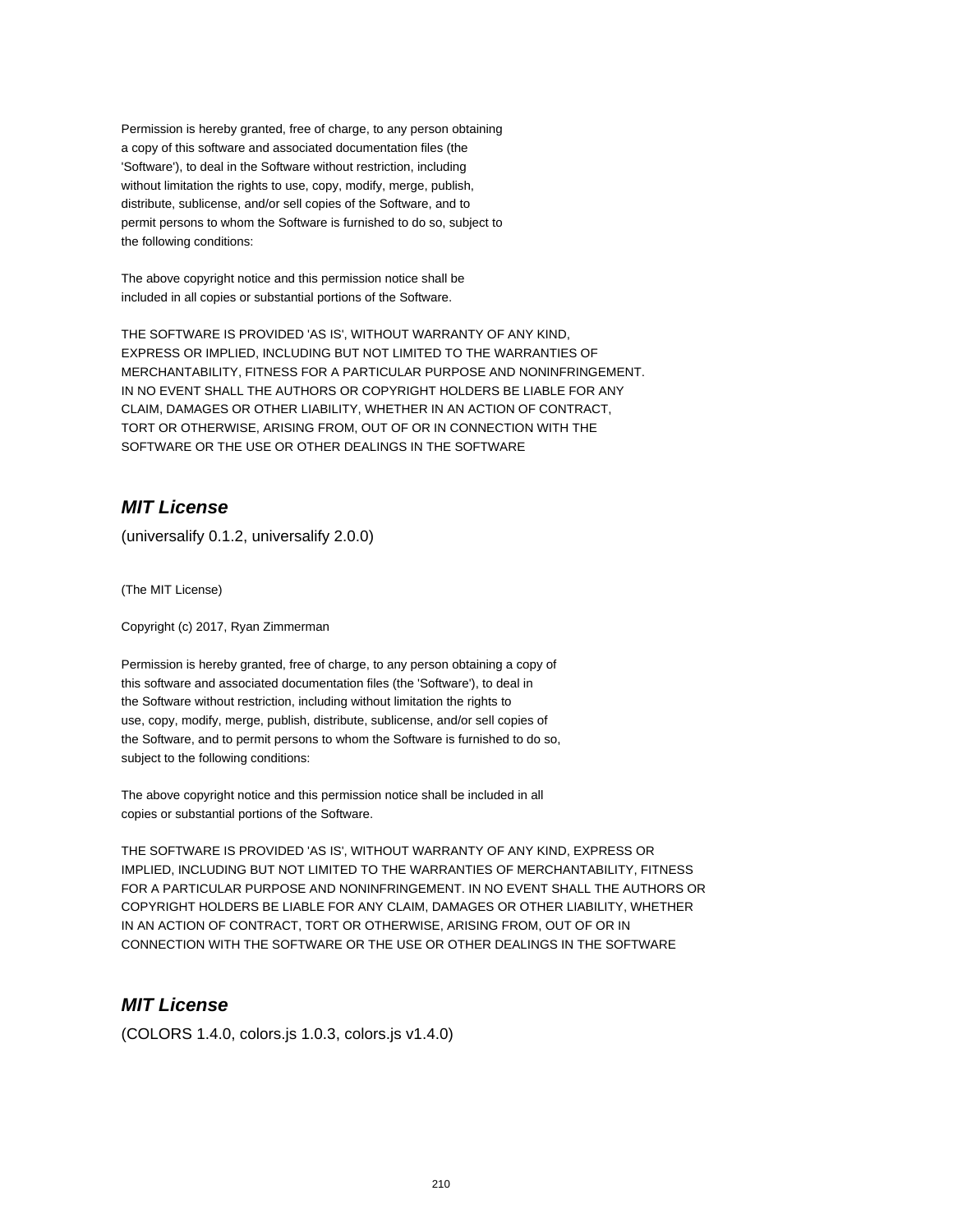- Copyright (c) Sindre Sorhus (sindresorhus.com)

Permission is hereby granted, free of charge, to any person obtaining a copy of this software and associated documentation files (the "Software"), to deal in the Software without restriction, including without limitation the rights to use, copy, modify, merge, publish, distribute, sublicense, and/or sell copies of the Software, and to permit persons to whom the Software is furnished to do so, subject to the following conditions:

The above copyright notice and this permission notice shall be included in all copies or substantial portions of the Software.

THE SOFTWARE IS PROVIDED "AS IS", WITHOUT WARRANTY OF ANY KIND, EXPRESS OR IMPLIED, INCLUDING BUT NOT LIMITED TO THE WARRANTIES OF MERCHANTABILITY, FITNESS FOR A PARTICULAR PURPOSE AND NONINFRINGEMENT. IN NO EVENT SHALL THE AUTHORS OR COPYRIGHT HOLDERS BE LIABLE FOR ANY CLAIM, DAMAGES OR OTHER LIABILITY, WHETHER IN AN ACTION OF CONTRACT, TORT OR OTHERWISE, ARISING FROM, OUT OF OR IN CONNECTION WITH THE SOFTWARE OR THE USE OR OTHER DEALINGS IN THE SOFTWARE

## **MIT License**

(path-is-inside 1.0.2)

---

The MIT License (MIT)

Copyright © 2013–2016 Domenic Denicola

Permission is hereby granted, free of charge, to any person obtaining a copy of this software and associated documentation files (the "Software"), to deal in the Software without restriction, including without limitation the rights to use, copy, modify, merge, publish, distribute, sublicense, and/or sell copies of the Software, and to permit persons to whom the Software is furnished to do so, subject to the following conditions:

The above copyright notice and this permission notice shall be included in all copies or substantial portions of the Software.

THE SOFTWARE IS PROVIDED "AS IS", WITHOUT WARRANTY OF ANY KIND, EXPRESS OR IMPLIED, INCLUDING BUT NOT LIMITED TO THE WARRANTIES OF MERCHANTABILITY, FITNESS FOR A PARTICULAR PURPOSE AND NONINFRINGEMENT. IN NO EVENT SHALL THE AUTHORS OR COPYRIGHT HOLDERS BE LIABLE FOR ANY CLAIM, DAMAGES OR OTHER LIABILITY, WHETHER IN AN ACTION OF CONTRACT, TORT OR OTHERWISE, ARISING FROM, OUT OF OR IN CONNECTION WITH THE SOFTWARE OR THE USE OR OTHER DEALINGS IN THE **SOFTWARE** 

## **MIT License**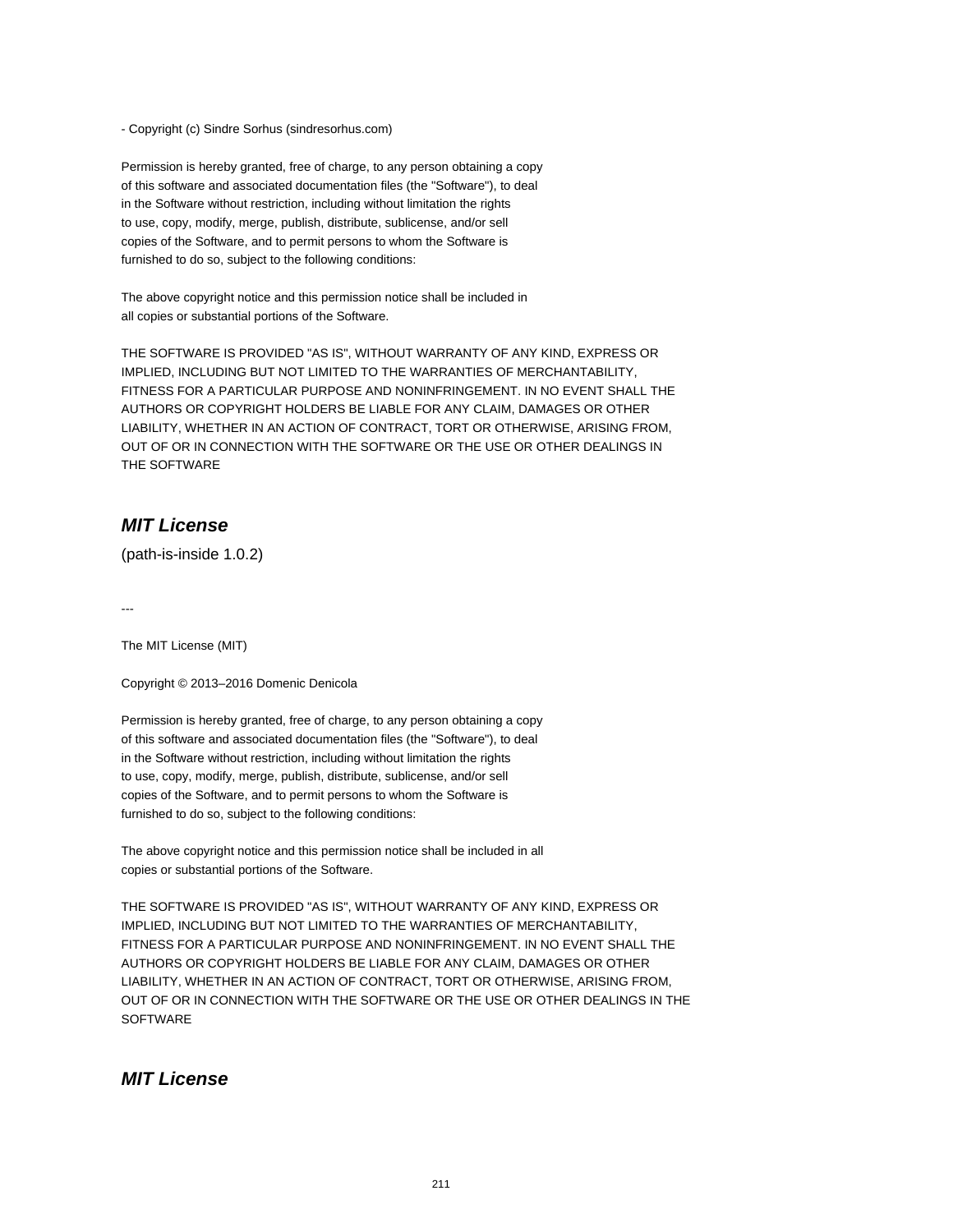(agent-base 6.0.0, http-proxy-agent 4.0.1, socks-proxy-agent 5.0.0)

-------

(The MIT License)

Copyright (c) 2013 Nathan Rajlich <nathan@tootallnate.net>

Permission is hereby granted, free of charge, to any person obtaining a copy of this software and associated documentation files (the 'Software'), to deal in the Software without restriction, including without limitation the rights to use, copy, modify, merge, publish, distribute, sublicense, and/or sell copies of the Software, and to permit persons to whom the Software is furnished to do so, subject to the following conditions:

The above copyright notice and this permission notice shall be included in all copies or substantial portions of the Software.

THE SOFTWARE IS PROVIDED 'AS IS', WITHOUT WARRANTY OF ANY KIND, EXPRESS OR IMPLIED, INCLUDING BUT NOT LIMITED TO THE WARRANTIES OF MERCHANTABILITY, FITNESS FOR A PARTICULAR PURPOSE AND NONINFRINGEMENT. IN NO EVENT SHALL THE AUTHORS OR COPYRIGHT HOLDERS BE LIABLE FOR ANY CLAIM, DAMAGES OR OTHER LIABILITY, WHETHER IN AN ACTION OF CONTRACT, TORT OR OTHERWISE, ARISING FROM, OUT OF OR IN CONNECTION WITH THE SOFTWARE OR THE USE OR OTHER DEALINGS IN THE SOFTWARE

# **MIT License**

(seedrandom 2.4.3)

-------------

Copyright 2015 David Bau.

Permission is hereby granted, free of charge, to any person obtaining a copy of this software and associated documentation files (the "Software"), to deal in the Software without restriction, including without limitation the rights to use, copy, modify, merge, publish, distribute, sublicense, and/or sell copies of the Software, and to permit persons to whom the Software is furnished to do so, subject to the following conditions:

The above copyright notice and this permission notice shall be included in all copies or substantial portions of the Software.

THE SOFTWARE IS PROVIDED "AS IS", WITHOUT WARRANTY OF ANY KIND, EXPRESS OR IMPLIED, INCLUDING BUT NOT LIMITED TO THE WARRANTIES OF MERCHANTABILITY, FITNESS FOR A PARTICULAR PURPOSE AND NONINFRINGEMENT. IN NO EVENT SHALL THE AUTHORS OR COPYRIGHT HOLDERS BE LIABLE FOR ANY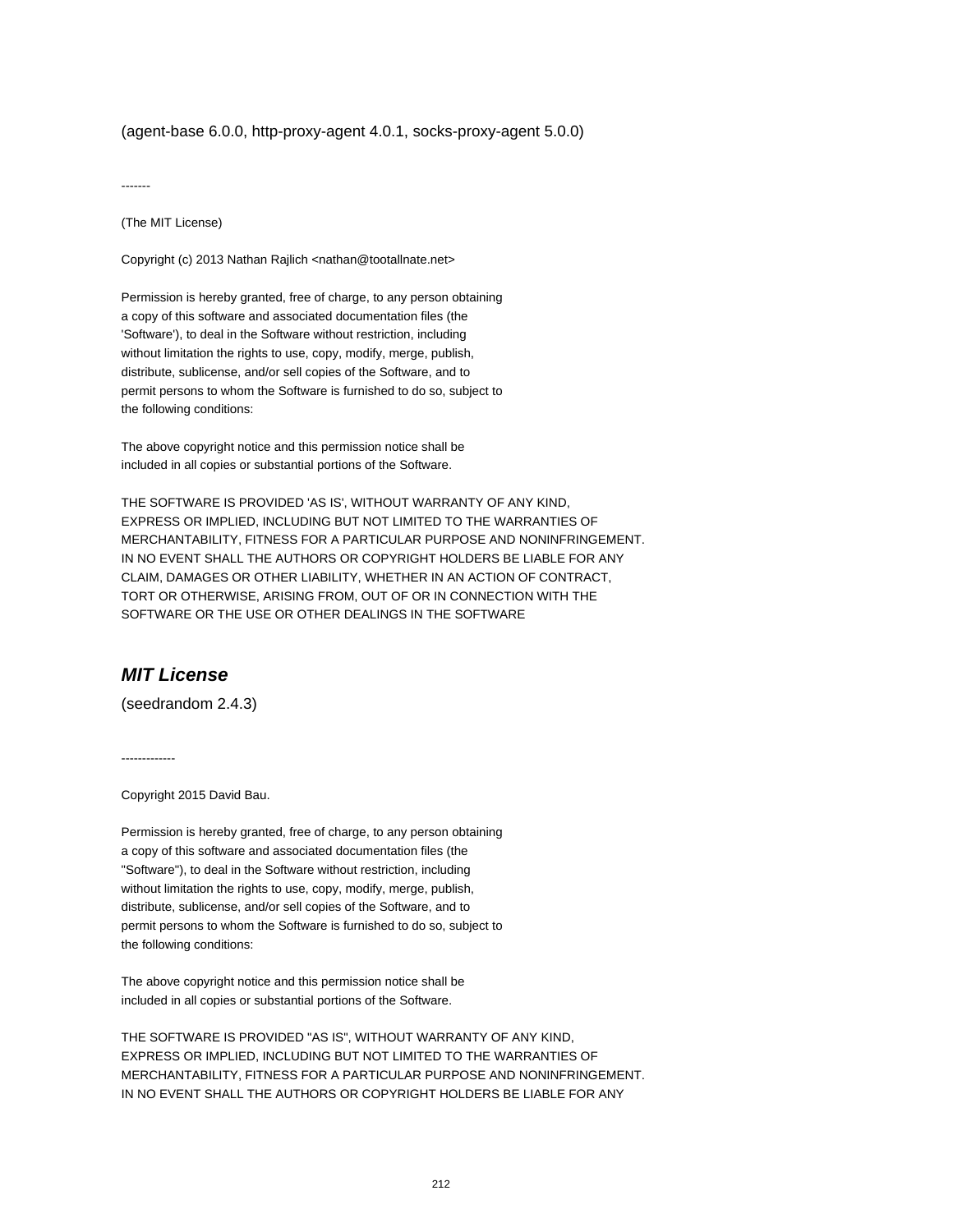CLAIM, DAMAGES OR OTHER LIABILITY, WHETHER IN AN ACTION OF CONTRACT, TORT OR OTHERWISE, ARISING FROM, OUT OF OR IN CONNECTION WITH THE SOFTWARE OR THE USE OR OTHER DEALINGS IN THE SOFTWARE

## **MIT License**

(TypedArray 0.0.6)

/\*

Copyright (c) 2010, Linden Research, Inc. Copyright (c) 2012, Joshua Bell

Permission is hereby granted, free of charge, to any person obtaining a copy of this software and associated documentation files (the "Software"), to deal in the Software without restriction, including without limitation the rights to use, copy, modify, merge, publish, distribute, sublicense, and/or sell copies of the Software, and to permit persons to whom the Software is furnished to do so, subject to the following conditions:

The above copyright notice and this permission notice shall be included in all copies or substantial portions of the Software.

THE SOFTWARE IS PROVIDED "AS IS", WITHOUT WARRANTY OF ANY KIND, EXPRESS OR IMPLIED, INCLUDING BUT NOT LIMITED TO THE WARRANTIES OF MERCHANTABILITY, FITNESS FOR A PARTICULAR PURPOSE AND NONINFRINGEMENT. IN NO EVENT SHALL THE AUTHORS OR COPYRIGHT HOLDERS BE LIABLE FOR ANY CLAIM, DAMAGES OR OTHER LIABILITY, WHETHER IN AN ACTION OF CONTRACT, TORT OR OTHERWISE, ARISING FROM, OUT OF OR IN CONNECTION WITH THE SOFTWARE OR THE USE OR OTHER DEALINGS IN THE SOFTWARE

#### **MIT License**

(Chalk 2.4.2)

2016, Mathias Behrle 2017, Paolo Greppi License: Expat

License: Expat

.

Permission is hereby granted, free of charge, to any person obtaining a copy of this software and associated documentation files (the "Software"), to deal in the Software without restriction, including without limitation the rights to use, copy, modify, merge, publish, distribute, sublicense, and/or sell copies of the Software, and to permit persons to whom the Software is furnished to do so, subject to the following conditions: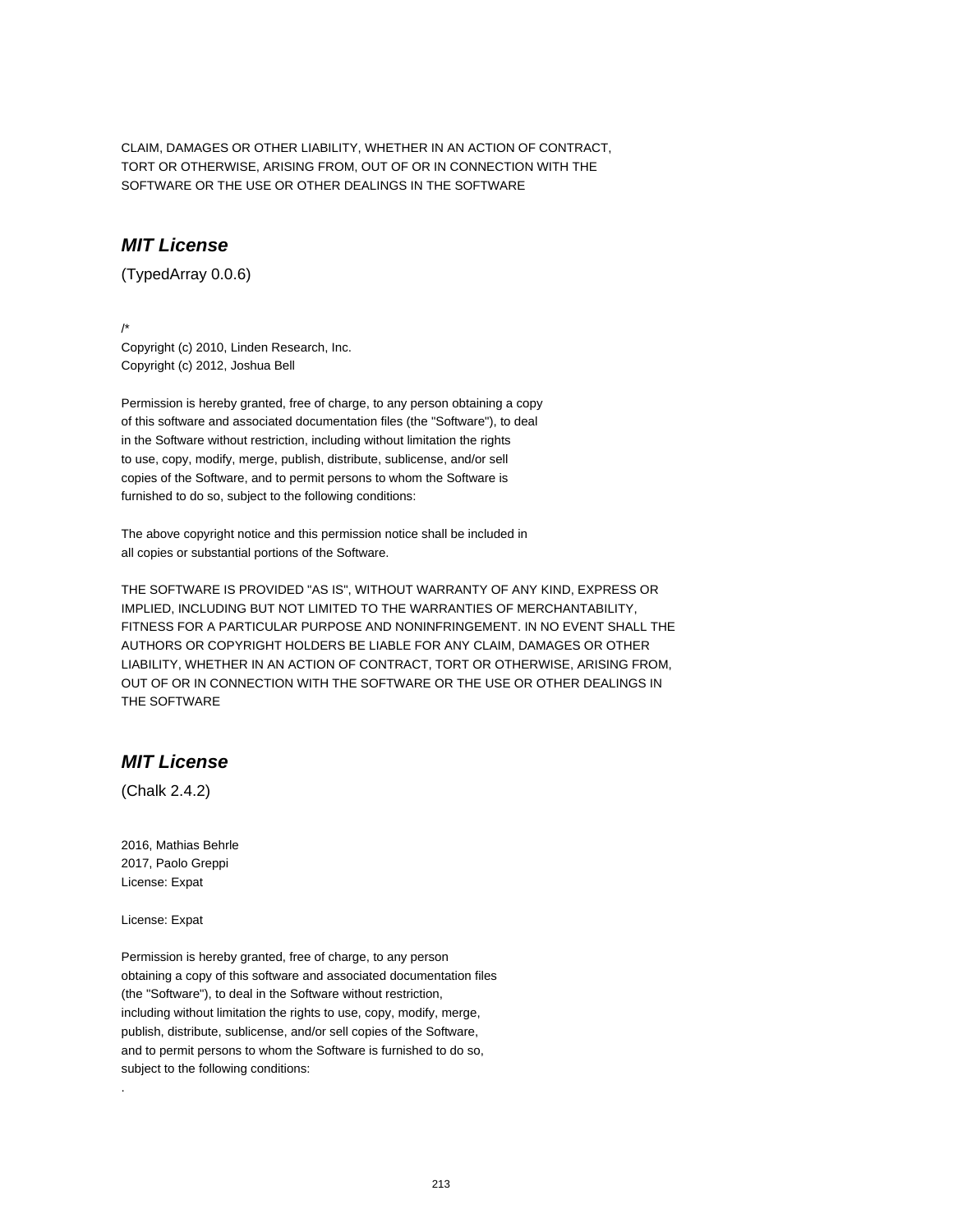The above copyright notice and this permission notice shall be included in all copies or substantial portions of the Software.

THE SOFTWARE IS PROVIDED "AS IS", WITHOUT WARRANTY OF ANY KIND, EXPRESS OR IMPLIED, INCLUDING BUT NOT LIMITED TO THE WARRANTIES OF MERCHANTABILITY, FITNESS FOR A PARTICULAR PURPOSE AND NONINFRINGEMENT. IN NO EVENT SHALL THE AUTHORS OR COPYRIGHT HOLDERS BE LIABLE FOR ANY CLAIM, DAMAGES OR OTHER LIABILITY, WHETHER IN AN ACTION OF CONTRACT, TORT OR OTHERWISE, ARISING FROM, OUT OF OR IN CONNECTION WITH THE SOFTWARE OR THE USE OR OTHER DEALINGS IN THE **SOFTWARE** 

## **MIT License**

(Chalk 1.1.3)

.

2016, Mathias Behrle License: Expat

License: Expat

.

.

Permission is hereby granted, free of charge, to any person obtaining a copy of this software and associated documentation files (the "Software"), to deal in the Software without restriction, including without limitation the rights to use, copy, modify, merge, publish, distribute, sublicense, and/or sell copies of the Software, and to permit persons to whom the Software is furnished to do so, subject to the following conditions:

The above copyright notice and this permission notice shall be included in all copies or substantial portions of the Software.

THE SOFTWARE IS PROVIDED "AS IS", WITHOUT WARRANTY OF ANY KIND, EXPRESS OR IMPLIED, INCLUDING BUT NOT LIMITED TO THE WARRANTIES OF MERCHANTABILITY, FITNESS FOR A PARTICULAR PURPOSE AND NONINFRINGEMENT. IN NO EVENT SHALL THE AUTHORS OR COPYRIGHT HOLDERS BE LIABLE FOR ANY CLAIM, DAMAGES OR OTHER LIABILITY, WHETHER IN AN ACTION OF CONTRACT, TORT OR OTHERWISE, ARISING FROM, OUT OF OR IN CONNECTION WITH THE SOFTWARE OR THE USE OR OTHER DEALINGS IN THE **SOFTWARE** 

## **MIT License**

(detective 5.2.0)

2017 Josh Duff License: Expat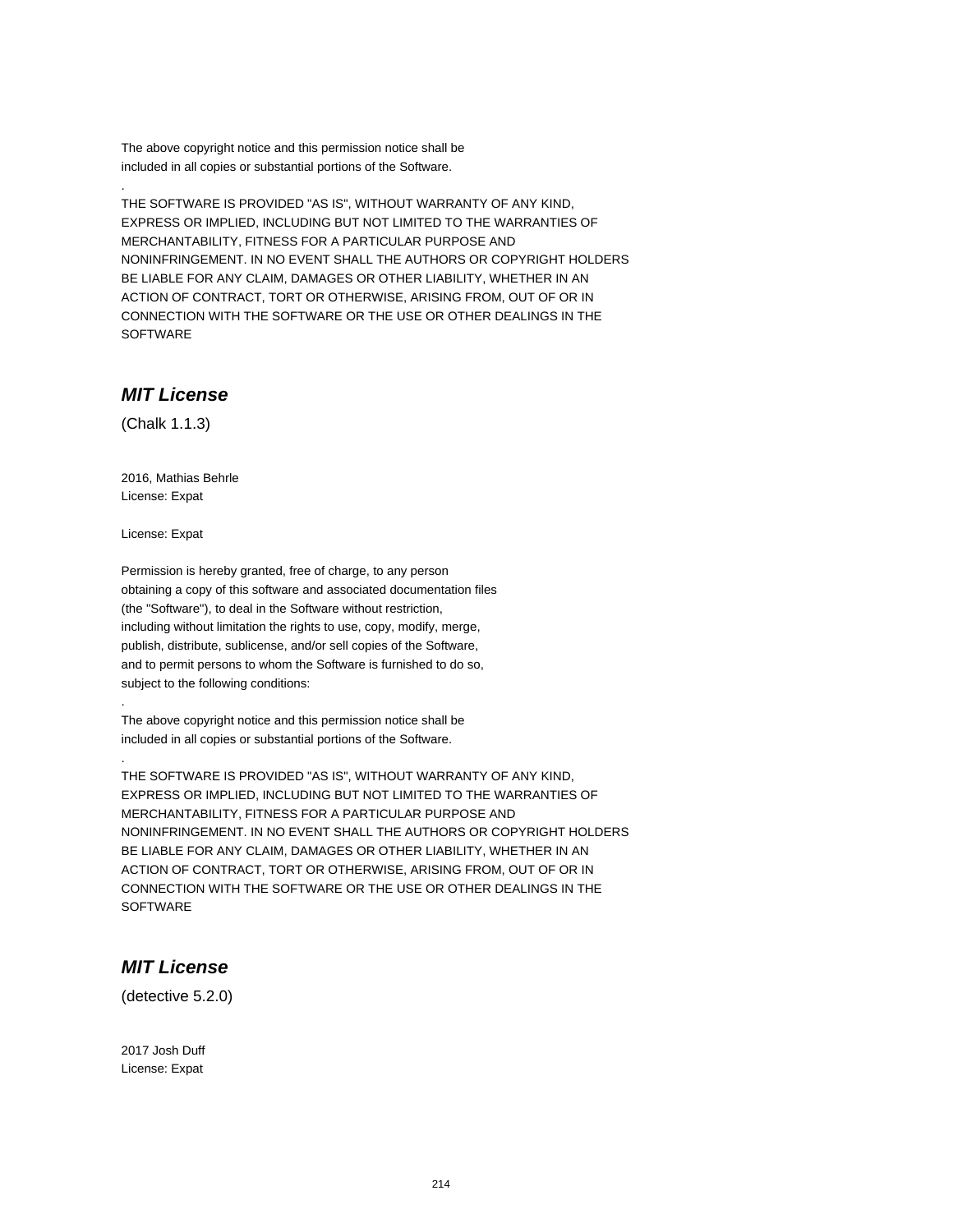Files: debian/\* Copyright: 2017 Bastien Roucariès License: Expat

License: Expat

.

.

Permission is hereby granted, free of charge, to any person obtaining a copy of this software and associated documentation files (the "Software"), to deal in the Software without restriction, including without limitation the rights to use, copy, modify, merge, publish, distribute, sublicense, and/or sell copies of the Software, and to permit persons to whom the Software is furnished to do so, subject to the following conditions:

The above copyright notice and this permission notice shall be included in all copies or substantial portions of the Software.

THE SOFTWARE IS PROVIDED "AS IS", WITHOUT WARRANTY OF ANY KIND, EXPRESS OR IMPLIED, INCLUDING BUT NOT LIMITED TO THE WARRANTIES OF MERCHANTABILITY, FITNESS FOR A PARTICULAR PURPOSE AND NONINFRINGEMENT. IN NO EVENT SHALL THE AUTHORS OR COPYRIGHT HOLDERS BE LIABLE FOR ANY CLAIM, DAMAGES OR OTHER LIABILITY, WHETHER IN AN ACTION OF CONTRACT, TORT OR OTHERWISE, ARISING FROM, OUT OF OR IN CONNECTION WITH THE SOFTWARE OR THE USE OR OTHER DEALINGS IN THE **SOFTWARE** 

#### **MIT License**

(Lodash 4.17.20-npm, lodash.camelcase 4.3.0, lodash.clonedeep 4.5.0, lodash.debounce 4.0.8, lodash.defaults 4.2.0, lodash.escape 4.0.1, lodash.flatten 4.4.0, lodash.includes 4.3.0, lodash.isequal 4.5.0, lodash.isequalwith 4.4.0, lodash.isplainobject 4.0.6, lodash.memoize 4.1.2, lodash.once 4.1.1, lodash.sortby 4.7.0, lodash.template 4.5.0, lodash.templatesettings 4.2.0, lodash.uniq 4.5.0)

====

Permission is hereby granted, free of charge, to any person obtaining a copy of this software and associated documentation files (the "Software"), to deal in the Software without restriction, including without limitation the rights to use, copy, modify, merge, publish, distribute, sublicense, and/or sell copies of the Software, and to permit persons to whom the Software is furnished to do so, subject to the following conditions:

The above copyright notice and this permission notice shall be included in all copies or substantial portions of the Software.

THE SOFTWARE IS PROVIDED "AS IS", WITHOUT WARRANTY OF ANY KIND, EXPRESS OR IMPLIED, INCLUDING BUT NOT LIMITED TO THE WARRANTIES OF MERCHANTABILITY, FITNESS FOR A PARTICULAR PURPOSE AND NONINFRINGEMENT. IN NO EVENT SHALL THE AUTHORS OR COPYRIGHT HOLDERS BE LIABLE FOR ANY CLAIM, DAMAGES OR OTHER LIABILITY, WHETHER IN AN ACTION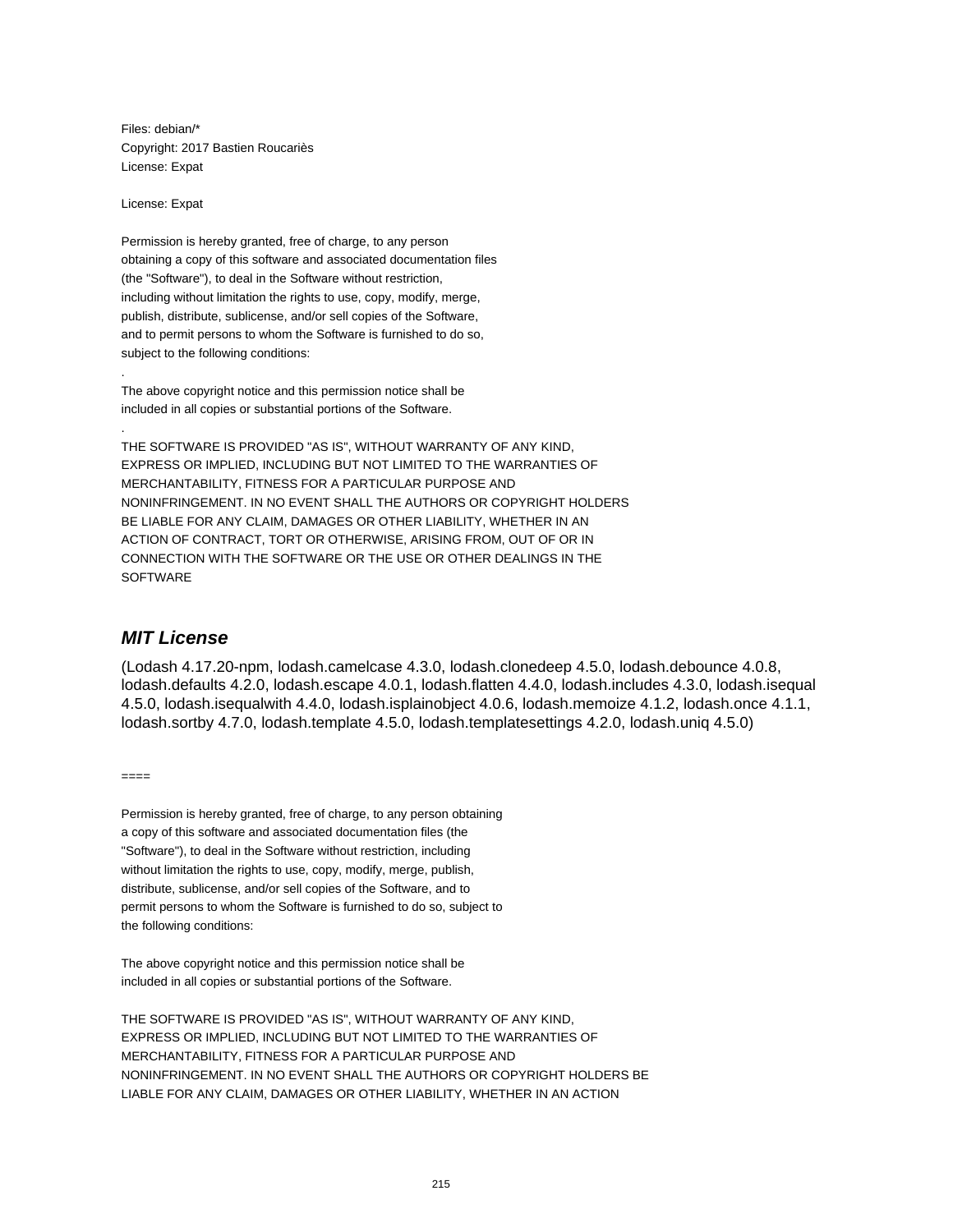OF CONTRACT, TORT OR OTHERWISE, ARISING FROM, OUT OF OR IN CONNECTION WITH THE SOFTWARE OR THE USE OR OTHER DEALINGS IN THE SOFTWARE

## **MIT License**

(brix/crypto-js 3.1.8, brix/crypto-js 3.3.0, crypto-js 3.3.0)

[The MIT License (MIT)](http://opensource.org/licenses/MIT)

Copyright (c) 2009-2013 Jeff Mott Copyright (c) 2013-2016 Evan Vosberg

Permission is hereby granted, free of charge, to any person obtaining a copy of this software and associated documentation files (the "Software"), to deal in the Software without restriction, including without limitation the rights to use, copy, modify, merge, publish, distribute, sublicense, and/or sell copies of the Software, and to permit persons to whom the Software is furnished to do so, subject to the following conditions:

The above copyright notice and this permission notice shall be included in all copies or substantial portions of the Software.

THE SOFTWARE IS PROVIDED "AS IS", WITHOUT WARRANTY OF ANY KIND, EXPRESS OR IMPLIED, INCLUDING BUT NOT LIMITED TO THE WARRANTIES OF MERCHANTABILITY, FITNESS FOR A PARTICULAR PURPOSE AND NONINFRINGEMENT. IN NO EVENT SHALL THE AUTHORS OR COPYRIGHT HOLDERS BE LIABLE FOR ANY CLAIM, DAMAGES OR OTHER LIABILITY, WHETHER IN AN ACTION OF CONTRACT, TORT OR OTHERWISE, ARISING FROM, OUT OF OR IN CONNECTION WITH THE SOFTWARE OR THE USE OR OTHER DEALINGS IN THE SOFTWARE

## **MIT License**

(decompress-response 3.3.0)

`The MIT License (MIT)

Copyright (c) Sindre Sorhus (sindresorhus.com)

Permission is hereby granted, free of charge, to any person obtaining a copy of this software and associated documentation files (the "Software"), to deal in the Software without restriction, including without limitation the rights to use, copy, modify, merge, publish, distribute, sublicense, and/or sell copies of the Software, and to permit persons to whom the Software is furnished to do so, subject to the following conditions:

The above copyright notice and this permission notice shall be included in all copies or substantial portions of the Software.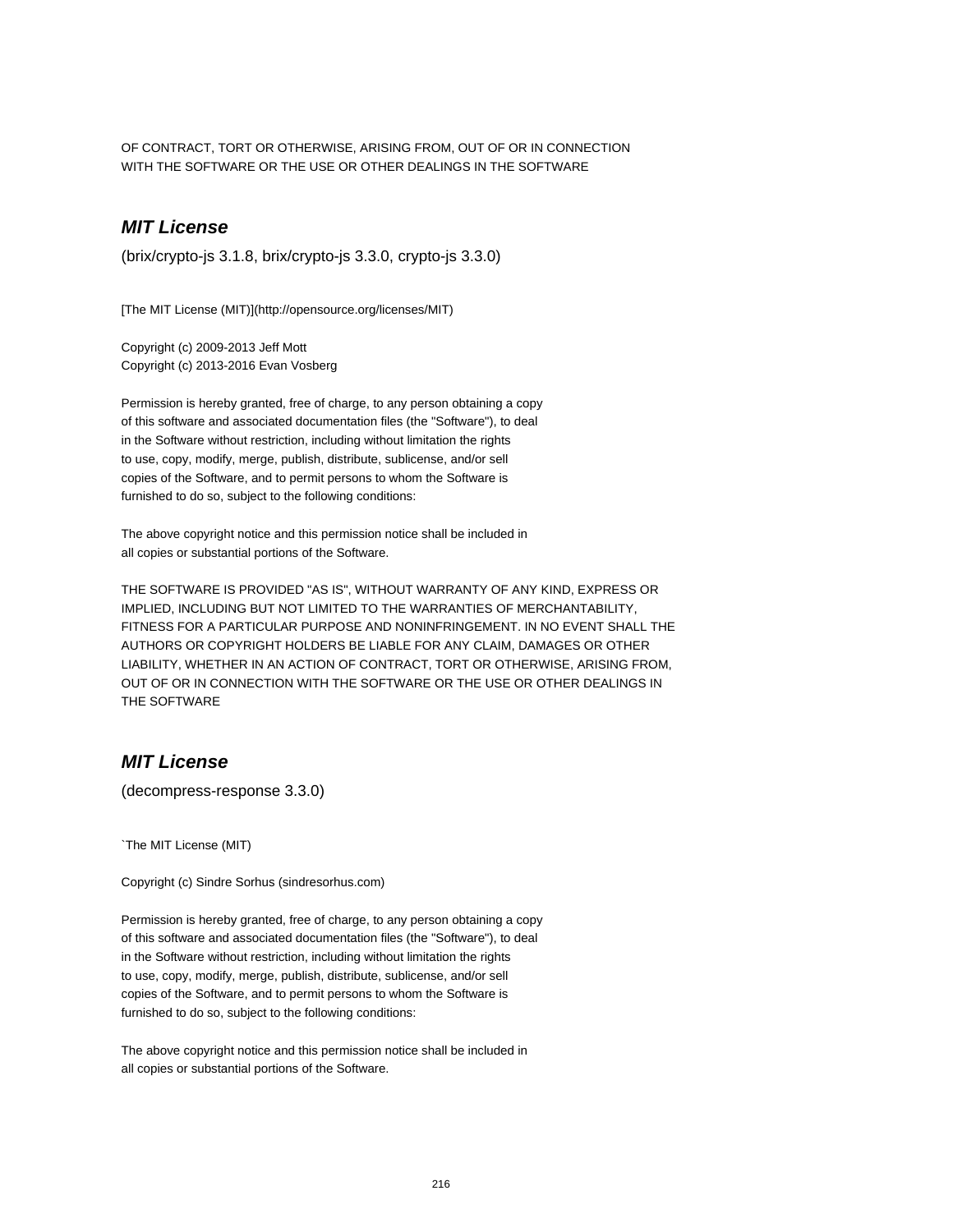THE SOFTWARE IS PROVIDED "AS IS", WITHOUT WARRANTY OF ANY KIND, EXPRESS OR IMPLIED, INCLUDING BUT NOT LIMITED TO THE WARRANTIES OF MERCHANTABILITY, FITNESS FOR A PARTICULAR PURPOSE AND NONINFRINGEMENT. IN NO EVENT SHALL THE AUTHORS OR COPYRIGHT HOLDERS BE LIABLE FOR ANY CLAIM, DAMAGES OR OTHER LIABILITY, WHETHER IN AN ACTION OF CONTRACT, TORT OR OTHERWISE, ARISING FROM, OUT OF OR IN CONNECTION WITH THE SOFTWARE OR THE USE OR OTHER DEALINGS IN THE SOFTWARE

## **MIT License**

(ml-xsadd 2.0.0)

All rights reserved.

The MIT License (MIT)

Copyright (c) 2015 ml.js

Permission is hereby granted, free of charge, to any person obtaining a copy of this software and associated documentation files (the "Software"), to deal in the Software without restriction, including without limitation the rights to use, copy, modify, merge, publish, distribute, sublicense, and/or sell copies of the Software, and to permit persons to whom the Software is furnished to do so, subject to the following conditions:

The above copyright notice and this permission notice shall be included in all copies or substantial portions of the Software.

THE SOFTWARE IS PROVIDED "AS IS", WITHOUT WARRANTY OF ANY KIND, EXPRESS OR IMPLIED, INCLUDING BUT NOT LIMITED TO THE WARRANTIES OF MERCHANTABILITY, FITNESS FOR A PARTICULAR PURPOSE AND NONINFRINGEMENT. IN NO EVENT SHALL THE AUTHORS OR COPYRIGHT HOLDERS BE LIABLE FOR ANY CLAIM, DAMAGES OR OTHER LIABILITY, WHETHER IN AN ACTION OF CONTRACT, TORT OR OTHERWISE, ARISING FROM, OUT OF OR IN CONNECTION WITH THE SOFTWARE OR THE USE OR OTHER DEALINGS IN THE **SOFTWARE** 

## **MIT License**

(vm-browserify 1.1.2)

Comment: browserified source

Files: \* Copyright: 2017 James Halliday (http://substack.net) License: Expat

Files: debian/\* Copyright: 2017 Pirate Praveen License: Expat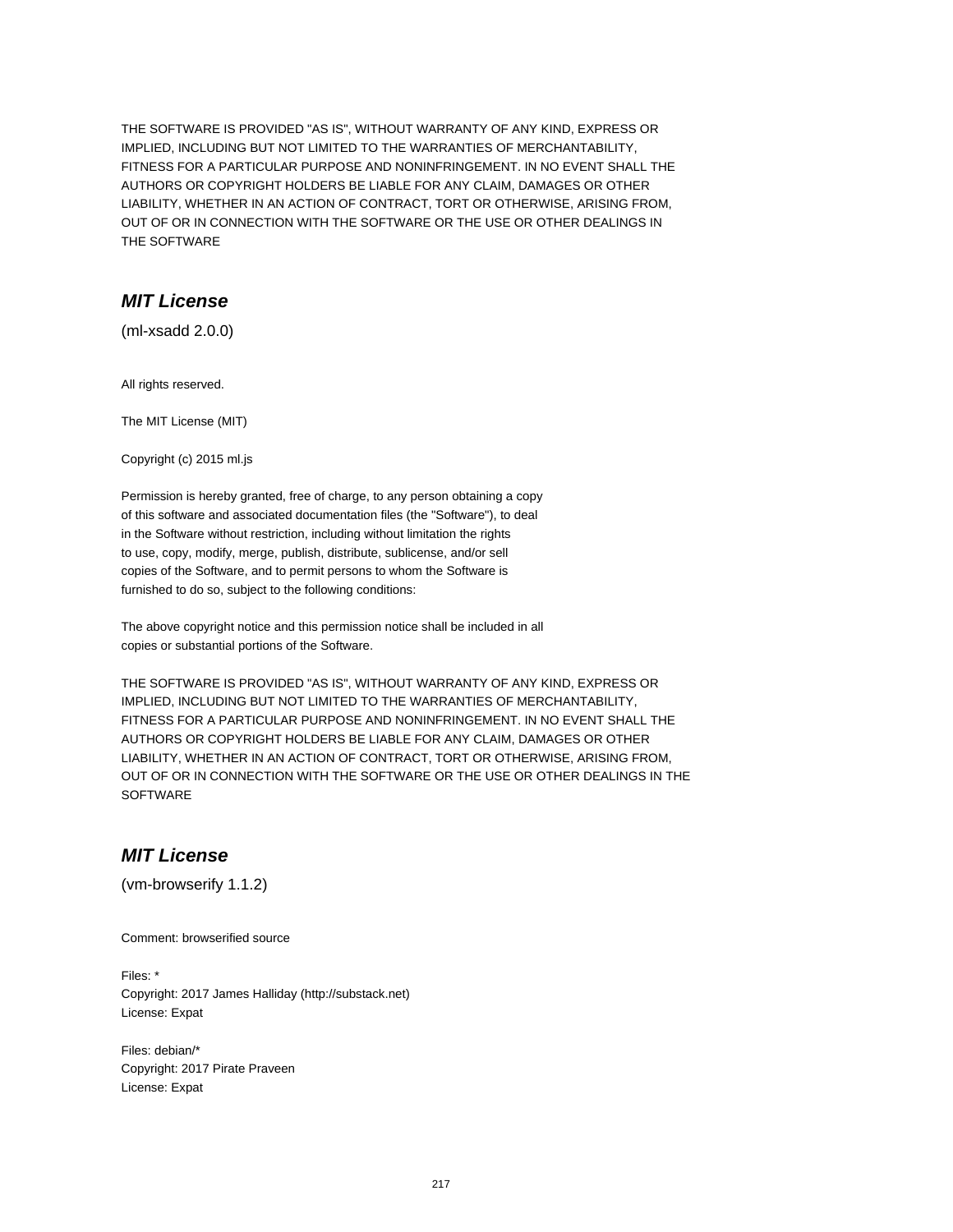#### License: Expat

.

.

Permission is hereby granted, free of charge, to any person obtaining a copy of this software and associated documentation files (the "Software"), to deal in the Software without restriction, including without limitation the rights to use, copy, modify, merge, publish, distribute, sublicense, and/or sell copies of the Software, and to permit persons to whom the Software is furnished to do so, subject to the following conditions:

The above copyright notice and this permission notice shall be included in all copies or substantial portions of the Software.

THE SOFTWARE IS PROVIDED "AS IS", WITHOUT WARRANTY OF ANY KIND, EXPRESS OR IMPLIED, INCLUDING BUT NOT LIMITED TO THE WARRANTIES OF MERCHANTABILITY, FITNESS FOR A PARTICULAR PURPOSE AND NONINFRINGEMENT. IN NO EVENT SHALL THE AUTHORS OR COPYRIGHT HOLDERS BE LIABLE FOR ANY CLAIM, DAMAGES OR OTHER LIABILITY, WHETHER IN AN ACTION OF CONTRACT, TORT OR OTHERWISE, ARISING FROM, OUT OF OR IN CONNECTION WITH THE SOFTWARE OR THE USE OR OTHER DEALINGS IN THE **SOFTWARE** 

# **MIT License**

(ForbesLindesay/umd 3.0.3)

Comment: compiled js will be regerated at compile time

Files: \* Copyright: 2013-2018 Forbes Lindesay License: Expat

Files: debian/\* Copyright: 2017-2018 Bastien Roucariès License: Expat

License: Expat

.

.

Permission is hereby granted, free of charge, to any person obtaining a copy of this software and associated documentation files (the "Software"), to deal in the Software without restriction, including without limitation the rights to use, copy, modify, merge, publish, distribute, sublicense, and/or sell copies of the Software, and to permit persons to whom the Software is furnished to do so, subject to the following conditions:

The above copyright notice and this permission notice shall be included in all copies or substantial portions of the Software.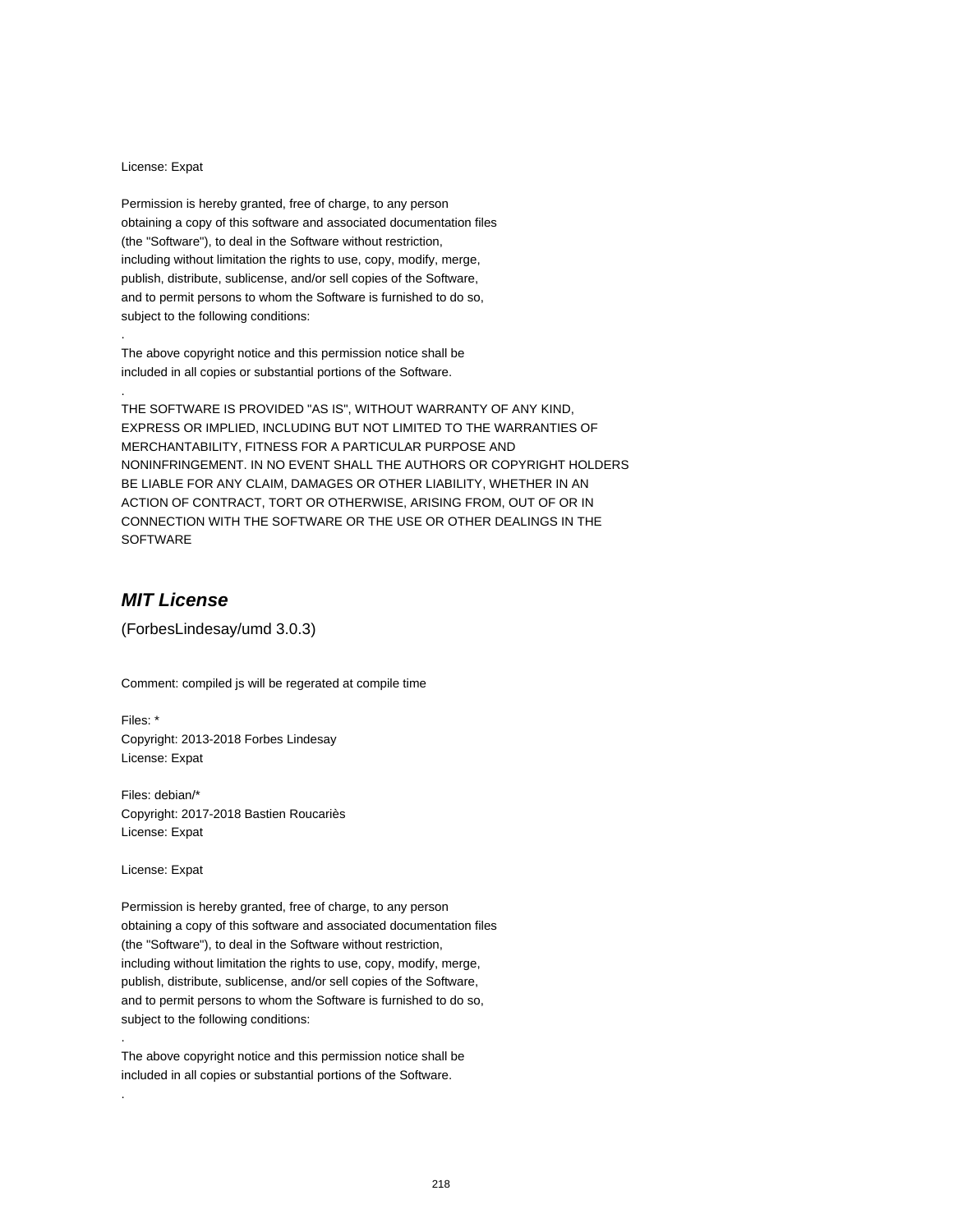THE SOFTWARE IS PROVIDED "AS IS", WITHOUT WARRANTY OF ANY KIND, EXPRESS OR IMPLIED, INCLUDING BUT NOT LIMITED TO THE WARRANTIES OF MERCHANTABILITY, FITNESS FOR A PARTICULAR PURPOSE AND NONINFRINGEMENT. IN NO EVENT SHALL THE AUTHORS OR COPYRIGHT HOLDERS BE LIABLE FOR ANY CLAIM, DAMAGES OR OTHER LIABILITY, WHETHER IN AN ACTION OF CONTRACT, TORT OR OTHERWISE, ARISING FROM, OUT OF OR IN CONNECTION WITH THE SOFTWARE OR THE USE OR OTHER DEALINGS IN THE **SOFTWARE** 

## **MIT License**

(combine-source-map 0.8.0)

Comment: Remove due to being already packaged

Files: \* Copyright: 2013-2017 Thorsten Lorenz (http://thlorenz.com) License: Expat

Files: debian/\* Copyright: 2017 Bastien Roucariès License: Expat

License: Expat

.

.

Permission is hereby granted, free of charge, to any person obtaining a copy of this software and associated documentation files (the "Software"), to deal in the Software without restriction, including without limitation the rights to use, copy, modify, merge, publish, distribute, sublicense, and/or sell copies of the Software, and to permit persons to whom the Software is furnished to do so, subject to the following conditions:

The above copyright notice and this permission notice shall be included in all copies or substantial portions of the Software.

THE SOFTWARE IS PROVIDED "AS IS", WITHOUT WARRANTY OF ANY KIND, EXPRESS OR IMPLIED, INCLUDING BUT NOT LIMITED TO THE WARRANTIES OF MERCHANTABILITY, FITNESS FOR A PARTICULAR PURPOSE AND NONINFRINGEMENT. IN NO EVENT SHALL THE AUTHORS OR COPYRIGHT HOLDERS BE LIABLE FOR ANY CLAIM, DAMAGES OR OTHER LIABILITY, WHETHER IN AN ACTION OF CONTRACT, TORT OR OTHERWISE, ARISING FROM, OUT OF OR IN CONNECTION WITH THE SOFTWARE OR THE USE OR OTHER DEALINGS IN THE **SOFTWARE** 

#### **MIT License**

(debug v3.1.0)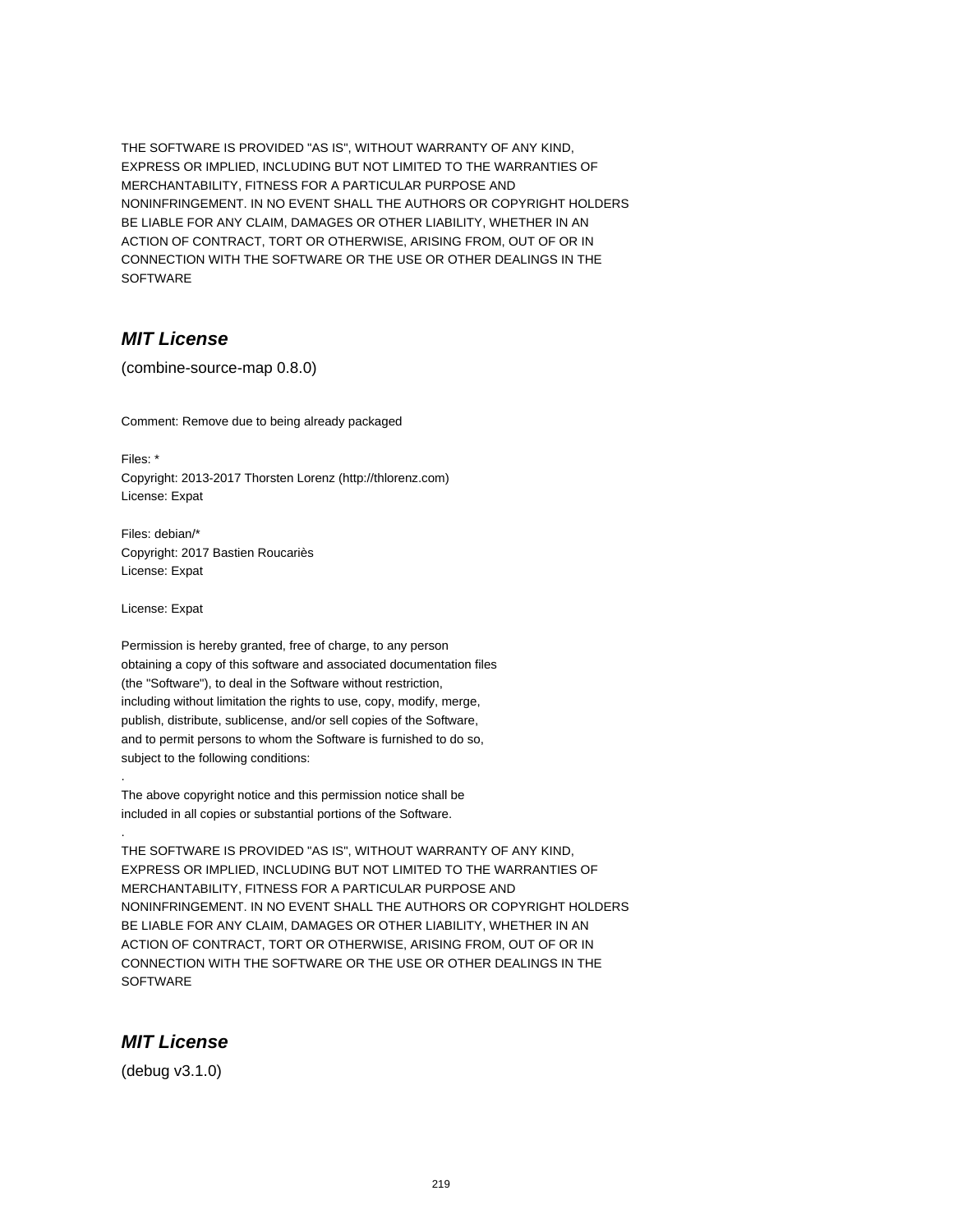Copyright (c) 2004-2016 Fabien Potencier

Permission is hereby granted, free of charge, to any person obtaining a copy of this software and associated documentation files (the "Software"), to deal in the Software without restriction, including without limitation the rights to use, copy, modify, merge, publish, distribute, sublicense, and/or sell copies of the Software, and to permit persons to whom the Software is furnished to do so, subject to the following conditions:

The above copyright notice and this permission notice shall be included in all copies or substantial portions of the Software.

THE SOFTWARE IS PROVIDED "AS IS", WITHOUT WARRANTY OF ANY KIND, EXPRESS OR IMPLIED, INCLUDING BUT NOT LIMITED TO THE WARRANTIES OF MERCHANTABILITY, FITNESS FOR A PARTICULAR PURPOSE AND NONINFRINGEMENT. IN NO EVENT SHALL THE AUTHORS OR COPYRIGHT HOLDERS BE LIABLE FOR ANY CLAIM, DAMAGES OR OTHER LIABILITY, WHETHER IN AN ACTION OF CONTRACT, TORT OR OTHERWISE, ARISING FROM, OUT OF OR IN CONNECTION WITH THE SOFTWARE OR THE USE OR OTHER DEALINGS IN THE SOFTWARE

# **MIT License**

(debug v4.2.0)

Copyright (c) 2004-2018 Fabien Potencier

Permission is hereby granted, free of charge, to any person obtaining a copy of this software and associated documentation files (the "Software"), to deal in the Software without restriction, including without limitation the rights to use, copy, modify, merge, publish, distribute, sublicense, and/or sell copies of the Software, and to permit persons to whom the Software is furnished to do so, subject to the following conditions:

The above copyright notice and this permission notice shall be included in all copies or substantial portions of the Software.

THE SOFTWARE IS PROVIDED "AS IS", WITHOUT WARRANTY OF ANY KIND, EXPRESS OR IMPLIED, INCLUDING BUT NOT LIMITED TO THE WARRANTIES OF MERCHANTABILITY, FITNESS FOR A PARTICULAR PURPOSE AND NONINFRINGEMENT. IN NO EVENT SHALL THE AUTHORS OR COPYRIGHT HOLDERS BE LIABLE FOR ANY CLAIM, DAMAGES OR OTHER LIABILITY, WHETHER IN AN ACTION OF CONTRACT, TORT OR OTHERWISE, ARISING FROM, OUT OF OR IN CONNECTION WITH THE SOFTWARE OR THE USE OR OTHER DEALINGS IN THE SOFTWARE

#### **MIT License**

(debug v4.3.1)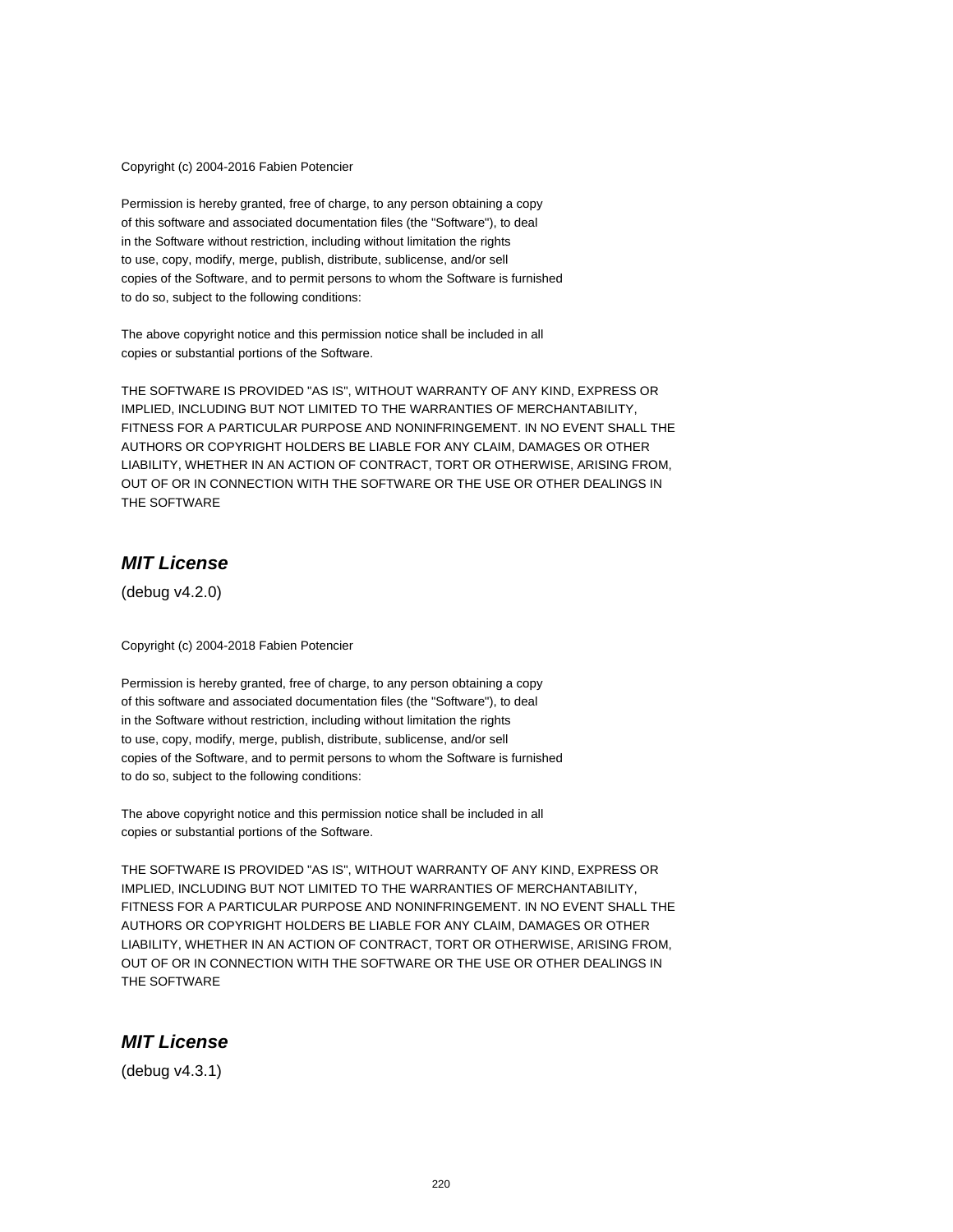Copyright (c) 2004-2019 Fabien Potencier

Permission is hereby granted, free of charge, to any person obtaining a copy of this software and associated documentation files (the "Software"), to deal in the Software without restriction, including without limitation the rights to use, copy, modify, merge, publish, distribute, sublicense, and/or sell copies of the Software, and to permit persons to whom the Software is furnished to do so, subject to the following conditions:

The above copyright notice and this permission notice shall be included in all copies or substantial portions of the Software.

THE SOFTWARE IS PROVIDED "AS IS", WITHOUT WARRANTY OF ANY KIND, EXPRESS OR IMPLIED, INCLUDING BUT NOT LIMITED TO THE WARRANTIES OF MERCHANTABILITY, FITNESS FOR A PARTICULAR PURPOSE AND NONINFRINGEMENT. IN NO EVENT SHALL THE AUTHORS OR COPYRIGHT HOLDERS BE LIABLE FOR ANY CLAIM, DAMAGES OR OTHER LIABILITY, WHETHER IN AN ACTION OF CONTRACT, TORT OR OTHERWISE, ARISING FROM, OUT OF OR IN CONNECTION WITH THE SOFTWARE OR THE USE OR OTHER DEALINGS IN THE SOFTWARE

# **MIT License**

(debuglog 1.0.1)

Copyright (c) 2005 Gavin Sinclair (gsinclair@gmail.com)

Permission is hereby granted, free of charge, to any person obtaining a copy of this software and associated documentation files (the "Software"), to deal in the Software without restriction, including without limitation the rights to use, copy, modify, merge, publish, distribute, sublicense, and/or sell copies of the Software, and to permit persons to whom the Software is furnished to do so, subject to the following conditions:

The above copyright notice and this permission notice shall be included in all copies or substantial portions of the Software.

THE SOFTWARE IS PROVIDED "AS IS", WITHOUT WARRANTY OF ANY KIND, EXPRESS OR IMPLIED, INCLUDING BUT NOT LIMITED TO THE WARRANTIES OF MERCHANTABILITY, FITNESS FOR A PARTICULAR PURPOSE AND NONINFRINGEMENT. IN NO EVENT SHALL THE AUTHORS OR COPYRIGHT HOLDERS BE LIABLE FOR ANY CLAIM, DAMAGES OR OTHER LIABILITY, WHETHER IN AN ACTION OF CONTRACT, TORT OR OTHERWISE, ARISING FROM, OUT OF OR IN CONNECTION WITH THE SOFTWARE OR THE USE OR OTHER DEALINGS IN THE SOFTWARE

## **MIT License**

(nwsapi 2.2.0)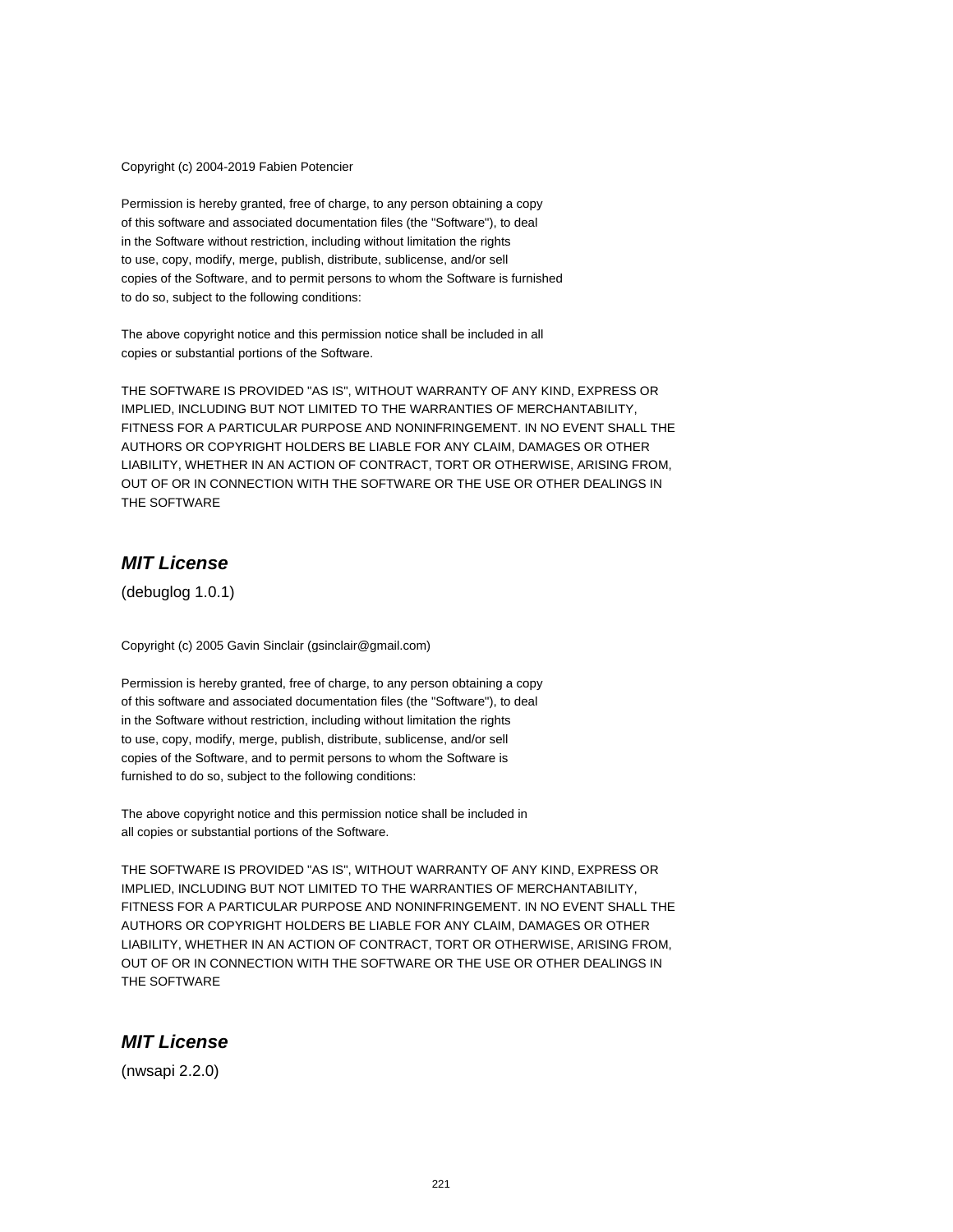#### Copyright (c) 2007-2019 Diego Perini (http://www.iport.it/)

Permission is hereby granted, free of charge, to any person obtaining a copy of this software and associated documentation files (the "Software"), to deal in the Software without restriction, including without limitation the rights to use, copy, modify, merge, publish, distribute, sublicense, and/or sell copies of the Software, and to permit persons to whom the Software is furnished to do so, subject to the following conditions:

The above copyright notice and this permission notice shall be included in all copies or substantial portions of the Software.

THE SOFTWARE IS PROVIDED "AS IS", WITHOUT WARRANTY OF ANY KIND, EXPRESS OR IMPLIED, INCLUDING BUT NOT LIMITED TO THE WARRANTIES OF MERCHANTABILITY, FITNESS FOR A PARTICULAR PURPOSE AND NONINFRINGEMENT. IN NO EVENT SHALL THE AUTHORS OR COPYRIGHT HOLDERS BE LIABLE FOR ANY CLAIM, DAMAGES OR OTHER LIABILITY, WHETHER IN AN ACTION OF CONTRACT, TORT OR OTHERWISE, ARISING FROM, OUT OF OR IN CONNECTION WITH THE SOFTWARE OR THE USE OR OTHER DEALINGS IN THE SOFTWARE

## **MIT License**

(jsdom 16.4.0)

Copyright (c) 2010 Elijah Insua

Permission is hereby granted, free of charge, to any person obtaining a copy of this software and associated documentation files (the "Software"), to deal in the Software without restriction, including without limitation the rights to use, copy, modify, merge, publish, distribute, sublicense, and/or sell copies of the Software, and to permit persons to whom the Software is furnished to do so, subject to the following conditions:

The above copyright notice and this permission notice shall be included in all copies or substantial portions of the Software.

THE SOFTWARE IS PROVIDED "AS IS", WITHOUT WARRANTY OF ANY KIND, EXPRESS OR IMPLIED, INCLUDING BUT NOT LIMITED TO THE WARRANTIES OF MERCHANTABILITY, FITNESS FOR A PARTICULAR PURPOSE AND NONINFRINGEMENT. IN NO EVENT SHALL THE AUTHORS OR COPYRIGHT HOLDERS BE LIABLE FOR ANY CLAIM, DAMAGES OR OTHER LIABILITY, WHETHER IN AN ACTION OF CONTRACT, TORT OR OTHERWISE, ARISING FROM, OUT OF OR IN CONNECTION WITH THE SOFTWARE OR THE USE OR OTHER DEALINGS IN THE SOFTWARE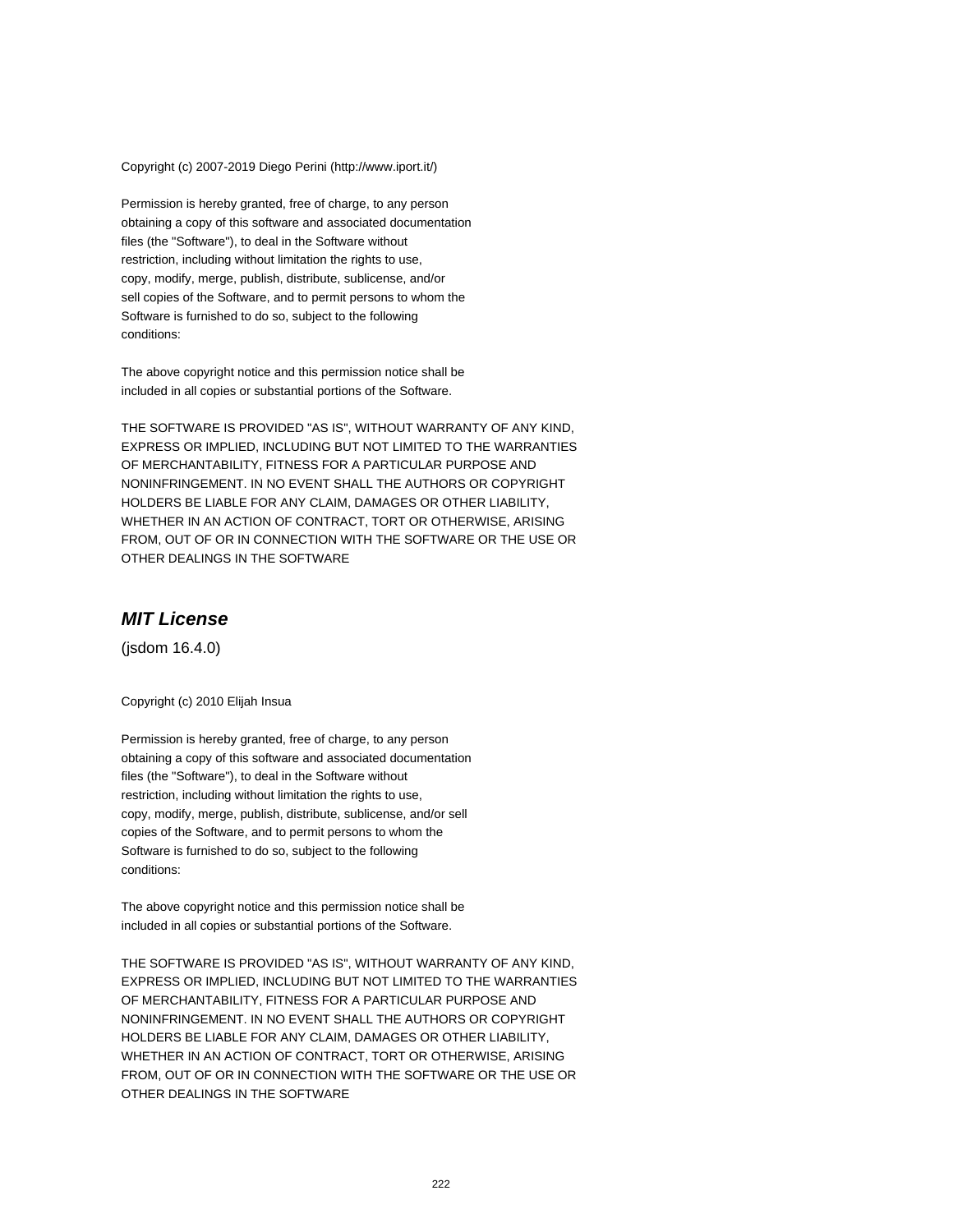# **MIT License**

(Async 0.9.2)

Copyright (c) 2010-2014 Caolan McMahon

Permission is hereby granted, free of charge, to any person obtaining a copy of this software and associated documentation files (the "Software"), to deal in the Software without restriction, including without limitation the rights to use, copy, modify, merge, publish, distribute, sublicense, and/or sell copies of the Software, and to permit persons to whom the Software is furnished to do so, subject to the following conditions:

The above copyright notice and this permission notice shall be included in all copies or substantial portions of the Software.

THE SOFTWARE IS PROVIDED "AS IS", WITHOUT WARRANTY OF ANY KIND, EXPRESS OR IMPLIED, INCLUDING BUT NOT LIMITED TO THE WARRANTIES OF MERCHANTABILITY, FITNESS FOR A PARTICULAR PURPOSE AND NONINFRINGEMENT. IN NO EVENT SHALL THE AUTHORS OR COPYRIGHT HOLDERS BE LIABLE FOR ANY CLAIM, DAMAGES OR OTHER LIABILITY, WHETHER IN AN ACTION OF CONTRACT, TORT OR OTHERWISE, ARISING FROM, OUT OF OR IN CONNECTION WITH THE SOFTWARE OR THE USE OR OTHER DEALINGS IN THE SOFTWARE

# **MIT License**

(http-proxy 1.18.1)

Copyright (c) 2010-2016 Charlie Robbins, Jarrett Cruger & the Contributors.

Permission is hereby granted, free of charge, to any person obtaining a copy of this software and associated documentation files (the "Software"), to deal in the Software without restriction, including without limitation the rights to use, copy, modify, merge, publish, distribute, sublicense, and/or sell copies of the Software, and to permit persons to whom the Software is furnished to do so, subject to the following conditions:

The above copyright notice and this permission notice shall be included in all copies or substantial portions of the Software.

THE SOFTWARE IS PROVIDED "AS IS", WITHOUT WARRANTY OF ANY KIND, EXPRESS OR IMPLIED, INCLUDING BUT NOT LIMITED TO THE WARRANTIES OF MERCHANTABILITY, FITNESS FOR A PARTICULAR PURPOSE AND NONINFRINGEMENT. IN NO EVENT SHALL THE AUTHORS OR COPYRIGHT HOLDERS BE LIABLE FOR ANY CLAIM, DAMAGES OR OTHER LIABILITY, WHETHER IN AN ACTION OF CONTRACT, TORT OR OTHERWISE, ARISING FROM, OUT OF OR IN CONNECTION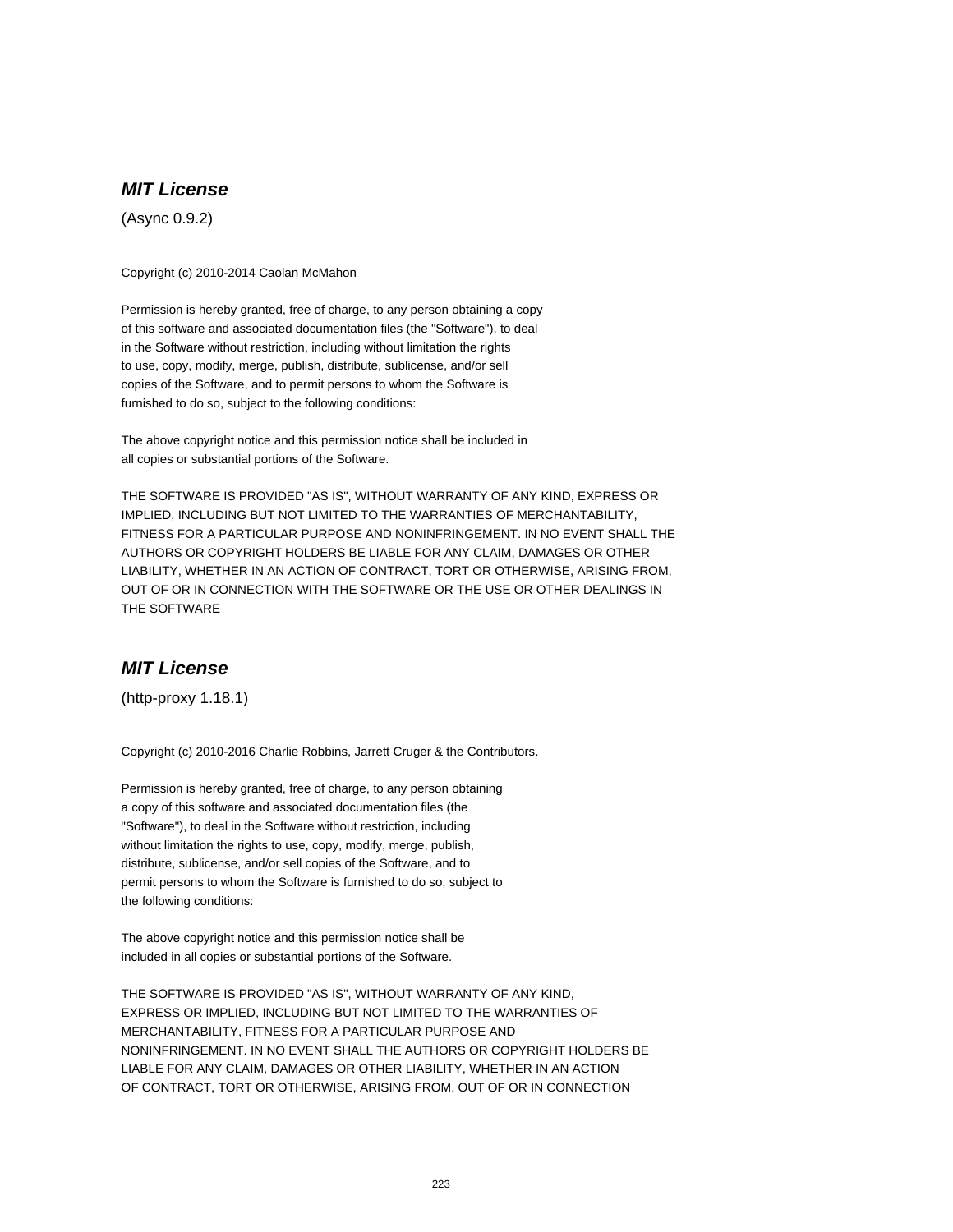WITH THE SOFTWARE OR THE USE OR OTHER DEALINGS IN THE SOFTWARE

# **MIT License**

(Async 2.6.3, Async 3.2.0)

Copyright (c) 2010-2018 Caolan McMahon

Permission is hereby granted, free of charge, to any person obtaining a copy of this software and associated documentation files (the "Software"), to deal in the Software without restriction, including without limitation the rights to use, copy, modify, merge, publish, distribute, sublicense, and/or sell copies of the Software, and to permit persons to whom the Software is furnished to do so, subject to the following conditions:

The above copyright notice and this permission notice shall be included in all copies or substantial portions of the Software.

THE SOFTWARE IS PROVIDED "AS IS", WITHOUT WARRANTY OF ANY KIND, EXPRESS OR IMPLIED, INCLUDING BUT NOT LIMITED TO THE WARRANTIES OF MERCHANTABILITY, FITNESS FOR A PARTICULAR PURPOSE AND NONINFRINGEMENT. IN NO EVENT SHALL THE AUTHORS OR COPYRIGHT HOLDERS BE LIABLE FOR ANY CLAIM, DAMAGES OR OTHER LIABILITY, WHETHER IN AN ACTION OF CONTRACT, TORT OR OTHERWISE, ARISING FROM, OUT OF OR IN CONNECTION WITH THE SOFTWARE OR THE USE OR OTHER DEALINGS IN THE SOFTWARE

# **MIT License**

(html-minifier-terser 5.1.1)

Copyright (c) 2010-2019 Juriy "kangax" Zaytsev

Permission is hereby granted, free of charge, to any person obtaining a copy of this software and associated documentation files (the "Software"), to deal in the Software without restriction, including without limitation the rights to use, copy, modify, merge, publish, distribute, sublicense, and/or sell copies of the Software, and to permit persons to whom the Software is furnished to do so, subject to the following conditions:

The above copyright notice and this permission notice shall be included in all copies or substantial portions of the Software.

THE SOFTWARE IS PROVIDED "AS IS", WITHOUT WARRANTY OF ANY KIND, EXPRESS OR IMPLIED, INCLUDING BUT NOT LIMITED TO THE WARRANTIES OF MERCHANTABILITY, FITNESS FOR A PARTICULAR PURPOSE AND NONINFRINGEMENT. IN NO EVENT SHALL THE AUTHORS OR COPYRIGHT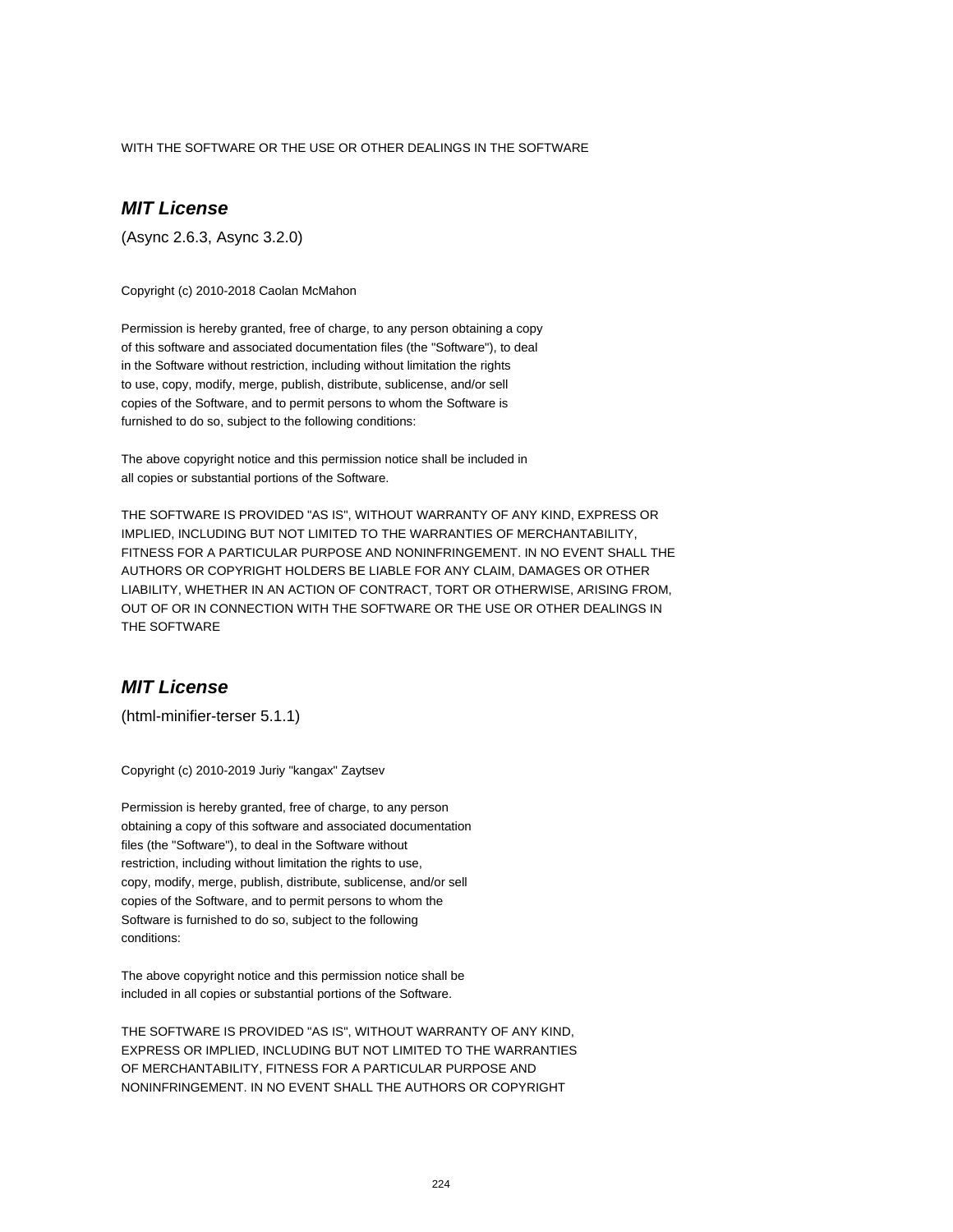HOLDERS BE LIABLE FOR ANY CLAIM, DAMAGES OR OTHER LIABILITY, WHETHER IN AN ACTION OF CONTRACT, TORT OR OTHERWISE, ARISING FROM, OUT OF OR IN CONNECTION WITH THE SOFTWARE OR THE USE OR OTHER DEALINGS IN THE SOFTWARE

## **MIT License**

(iconv-lite v0.4.24, iconv-lite v0.6.2)

Copyright (c) 2011 Alexander Shtuchkin

Permission is hereby granted, free of charge, to any person obtaining a copy of this software and associated documentation files (the "Software"), to deal in the Software without restriction, including without limitation the rights to use, copy, modify, merge, publish, distribute, sublicense, and/or sell copies of the Software, and to permit persons to whom the Software is furnished to do so, subject to the following conditions:

The above copyright notice and this permission notice shall be included in all copies or substantial portions of the Software.

THE SOFTWARE IS PROVIDED "AS IS", WITHOUT WARRANTY OF ANY KIND, EXPRESS OR IMPLIED, INCLUDING BUT NOT LIMITED TO THE WARRANTIES OF MERCHANTABILITY, FITNESS FOR A PARTICULAR PURPOSE AND NONINFRINGEMENT. IN NO EVENT SHALL THE AUTHORS OR COPYRIGHT HOLDERS BE LIABLE FOR ANY CLAIM, DAMAGES OR OTHER LIABILITY, WHETHER IN AN ACTION OF CONTRACT, TORT OR OTHERWISE, ARISING FROM, OUT OF OR IN CONNECTION WITH THE SOFTWARE OR THE USE OR OTHER DEALINGS IN THE SOFTWARE

# **MIT License**

(shellwords 0.1.1)

Copyright (C) 2011 by Jimmy Cuadra

Permission is hereby granted, free of charge, to any person obtaining a copy of this software and associated documentation files (the "Software"), to deal in the Software without restriction, including without limitation the rights to use, copy, modify, merge, publish, distribute, sublicense, and/or sell copies of the Software, and to permit persons to whom the Software is furnished to do so, subject to the following conditions:

The above copyright notice and this permission notice shall be included in all copies or substantial portions of the Software.

THE SOFTWARE IS PROVIDED "AS IS", WITHOUT WARRANTY OF ANY KIND, EXPRESS OR IMPLIED, INCLUDING BUT NOT LIMITED TO THE WARRANTIES OF MERCHANTABILITY,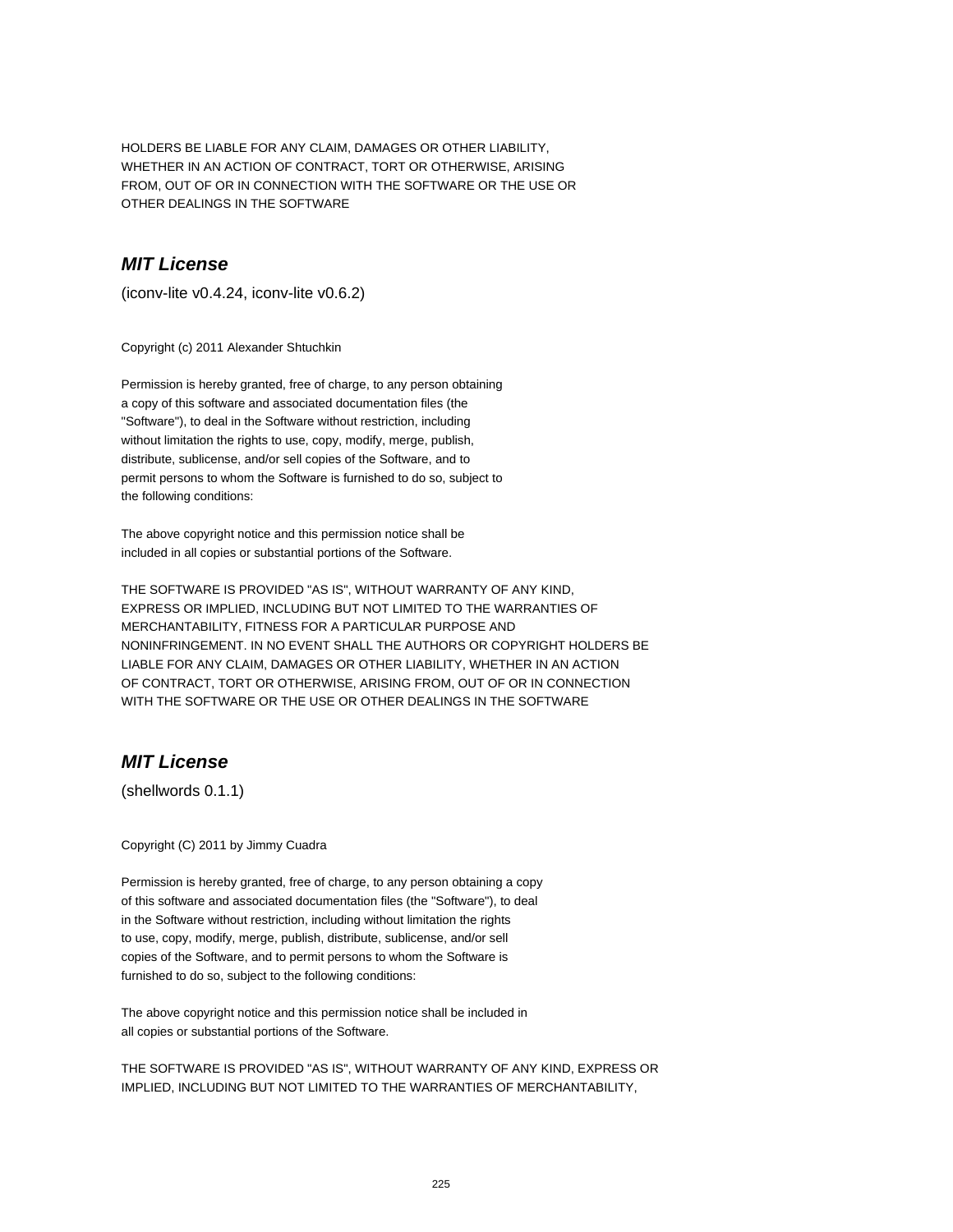FITNESS FOR A PARTICULAR PURPOSE AND NONINFRINGEMENT. IN NO EVENT SHALL THE AUTHORS OR COPYRIGHT HOLDERS BE LIABLE FOR ANY CLAIM, DAMAGES OR OTHER LIABILITY, WHETHER IN AN ACTION OF CONTRACT, TORT OR OTHERWISE, ARISING FROM, OUT OF OR IN CONNECTION WITH THE SOFTWARE OR THE USE OR OTHER DEALINGS IN THE SOFTWARE

# **MIT License**

(limiter 1.1.5)

Copyright (C) 2011 by John Hurliman

Permission is hereby granted, free of charge, to any person obtaining a copy of this software and associated documentation files (the "Software"), to deal in the Software without restriction, including without limitation the rights to use, copy, modify, merge, publish, distribute, sublicense, and/or sell copies of the Software, and to permit persons to whom the Software is furnished to do so, subject to the following conditions: The above copyright notice and this permission notice shall be included in all copies or substantial portions of the Software. THE SOFTWARE IS PROVIDED "AS IS", WITHOUT WARRANTY OF ANY KIND, EXPRESS OR IMPLIED, INCLUDING BUT NOT LIMITED TO THE WARRANTIES OF MERCHANTABILITY, FITNESS FOR A PARTICULAR PURPOSE AND NONINFRINGEMENT. IN NO EVENT SHALL THE AUTHORS OR COPYRIGHT HOLDERS BE LIABLE FOR ANY CLAIM, DAMAGES OR OTHER LIABILITY, WHETHER IN AN ACTION OF CONTRACT, TORT OR OTHERWISE, ARISING FROM, OUT OF OR IN CONNECTION WITH THE SOFTWARE OR THE USE OR OTHER DEALINGS IN THE SOFTWARE

# **MIT License**

(spawn-command 0.0.2-1)

Copyright (C) 2011 by Maciej Ma■ecki

Permission is hereby granted, free of charge, to any person obtaining a copy of this software and associated documentation files (the "Software"), to deal in the Software without restriction, including without limitation the rights to use, copy, modify, merge, publish, distribute, sublicense, and/or sell copies of the Software, and to permit persons to whom the Software is furnished to do so, subject to the following conditions:

The above copyright notice and this permission notice shall be included in all copies or substantial portions of the Software.

THE SOFTWARE IS PROVIDED "AS IS", WITHOUT WARRANTY OF ANY KIND, EXPRESS OR IMPLIED, INCLUDING BUT NOT LIMITED TO THE WARRANTIES OF MERCHANTABILITY, FITNESS FOR A PARTICULAR PURPOSE AND NONINFRINGEMENT. IN NO EVENT SHALL THE AUTHORS OR COPYRIGHT HOLDERS BE LIABLE FOR ANY CLAIM, DAMAGES OR OTHER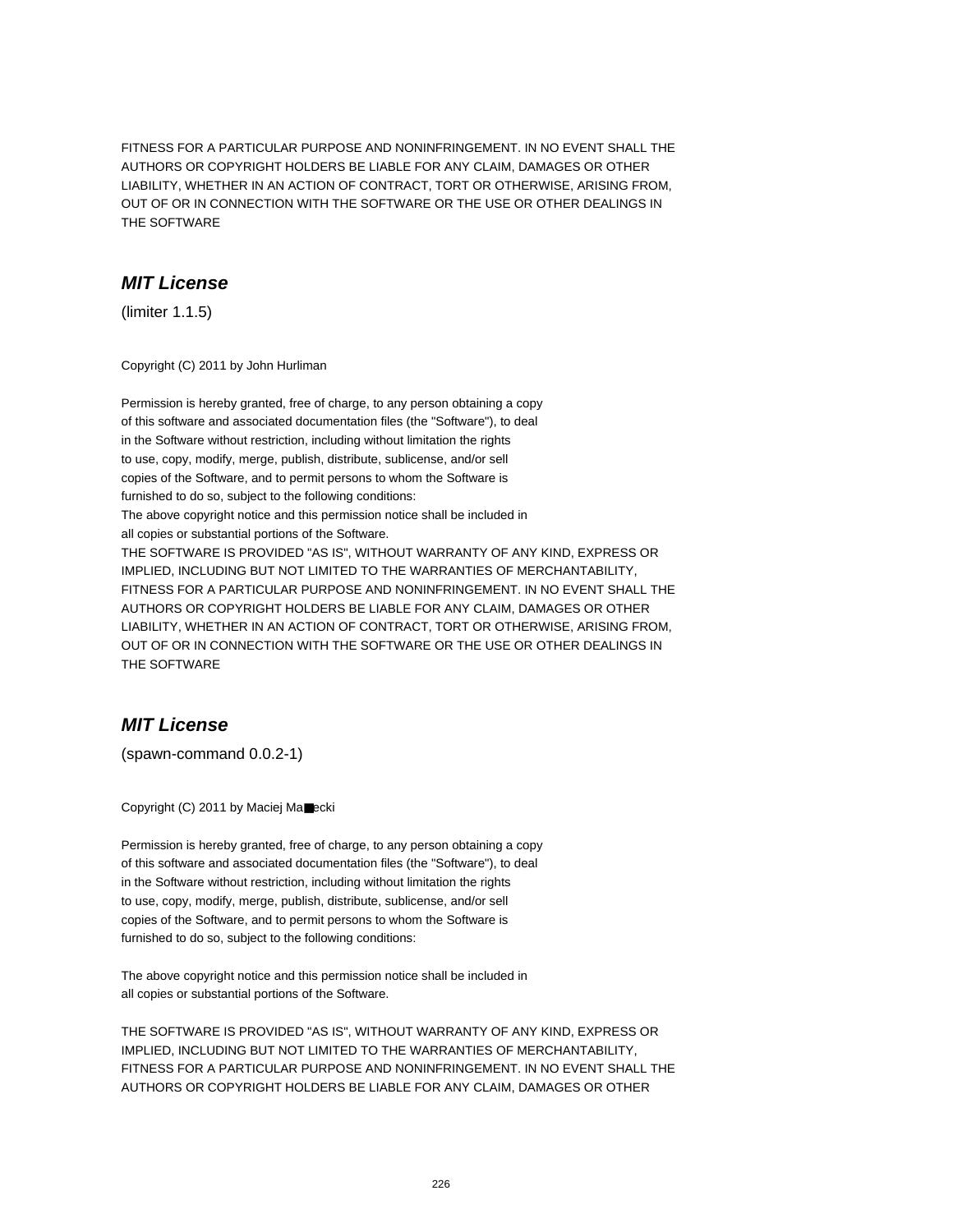LIABILITY, WHETHER IN AN ACTION OF CONTRACT, TORT OR OTHERWISE, ARISING FROM, OUT OF OR IN CONNECTION WITH THE SOFTWARE OR THE USE OR OTHER DEALINGS IN THE SOFTWARE

#### **MIT License**

(randexp 0.4.6, ret 0.1.15)

Copyright (C) 2011 by Roly Fentanes

Permission is hereby granted, free of charge, to any person obtaining a copy of this software and associated documentation files (the "Software"), to deal in the Software without restriction, including without limitation the rights to use, copy, modify, merge, publish, distribute, sublicense, and/or sell copies of the Software, and to permit persons to whom the Software is furnished to do so, subject to the following conditions:

The above copyright notice and this permission notice shall be included in all copies or substantial portions of the Software.

THE SOFTWARE IS PROVIDED "AS IS", WITHOUT WARRANTY OF ANY KIND, EXPRESS OR IMPLIED, INCLUDING BUT NOT LIMITED TO THE WARRANTIES OF MERCHANTABILITY, FITNESS FOR A PARTICULAR PURPOSE AND NONINFRINGEMENT. IN NO EVENT SHALL THE AUTHORS OR COPYRIGHT HOLDERS BE LIABLE FOR ANY CLAIM, DAMAGES OR OTHER LIABILITY, WHETHER IN AN ACTION OF CONTRACT, TORT OR OTHERWISE, ARISING FROM, OUT OF OR IN CONNECTION WITH THE SOFTWARE OR THE USE OR OTHER DEALINGS IN THE SOFTWARE

## **MIT License**

(combined-stream 1.0.8, delayed-stream 0.0.7)

Copyright (c) 2011 Debuggable Limited

Permission is hereby granted, free of charge, to any person obtaining a copy of this software and associated documentation files (the "Software"), to deal in the Software without restriction, including without limitation the rights to use, copy, modify, merge, publish, distribute, sublicense, and/or sell copies of the Software, and to permit persons to whom the Software is furnished to do so, subject to the following conditions:

The above copyright notice and this permission notice shall be included in all copies or substantial portions of the Software.

THE SOFTWARE IS PROVIDED "AS IS", WITHOUT WARRANTY OF ANY KIND, EXPRESS OR IMPLIED, INCLUDING BUT NOT LIMITED TO THE WARRANTIES OF MERCHANTABILITY, FITNESS FOR A PARTICULAR PURPOSE AND NONINFRINGEMENT. IN NO EVENT SHALL THE AUTHORS OR COPYRIGHT HOLDERS BE LIABLE FOR ANY CLAIM, DAMAGES OR OTHER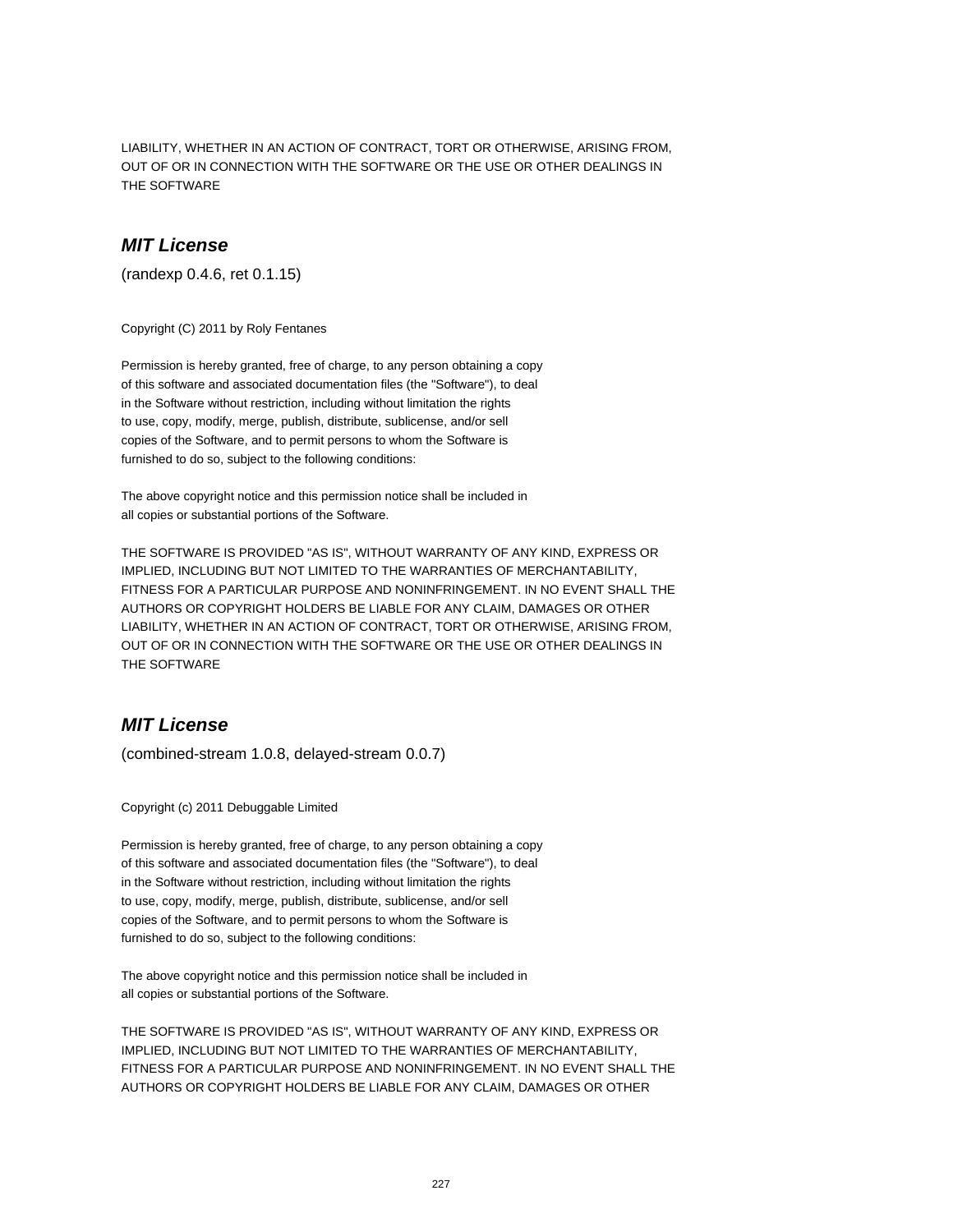LIABILITY, WHETHER IN AN ACTION OF CONTRACT, TORT OR OTHERWISE, ARISING FROM, OUT OF OR IN CONNECTION WITH THE SOFTWARE OR THE USE OR OTHER DEALINGS IN THE SOFTWARE

#### **MIT License**

(node-stack-trace 0.0.10)

Copyright (c) 2011 Felix Geisendörfer (felix@debuggable.com)

Permission is hereby granted, free of charge, to any person obtaining a copy of this software and associated documentation files (the "Software"), to deal in the Software without restriction, including without limitation the rights to use, copy, modify, merge, publish, distribute, sublicense, and/or sell copies of the Software, and to permit persons to whom the Software is furnished to do so, subject to the following conditions:

The above copyright notice and this permission notice shall be included in all copies or substantial portions of the Software.

THE SOFTWARE IS PROVIDED "AS IS", WITHOUT WARRANTY OF ANY KIND, EXPRESS OR IMPLIED, INCLUDING BUT NOT LIMITED TO THE WARRANTIES OF MERCHANTABILITY, FITNESS FOR A PARTICULAR PURPOSE AND NONINFRINGEMENT. IN NO EVENT SHALL THE AUTHORS OR COPYRIGHT HOLDERS BE LIABLE FOR ANY CLAIM, DAMAGES OR OTHER LIABILITY, WHETHER IN AN ACTION OF CONTRACT, TORT OR OTHERWISE, ARISING FROM, OUT OF OR IN CONNECTION WITH THE SOFTWARE OR THE USE OR OTHER DEALINGS IN THE SOFTWARE

# **MIT License**

(chartjs-color-string 0.6.0, color-string 0.6.0)

Copyright (c) 2011 Heather Arthur

Permission is hereby granted, free of charge, to any person obtaining a copy of this software and associated documentation files (the "Software"), to deal in the Software without restriction, including without limitation the rights to use, copy, modify, merge, publish, distribute, sublicense, and/or sell copies of the Software, and to permit persons to whom the Software is furnished to do so, subject to the following conditions:

The above copyright notice and this permission notice shall be included in all copies or substantial portions of the Software.

THE SOFTWARE IS PROVIDED "AS IS", WITHOUT WARRANTY OF ANY KIND, EXPRESS OR IMPLIED, INCLUDING BUT NOT LIMITED TO THE WARRANTIES OF MERCHANTABILITY, FITNESS FOR A PARTICULAR PURPOSE AND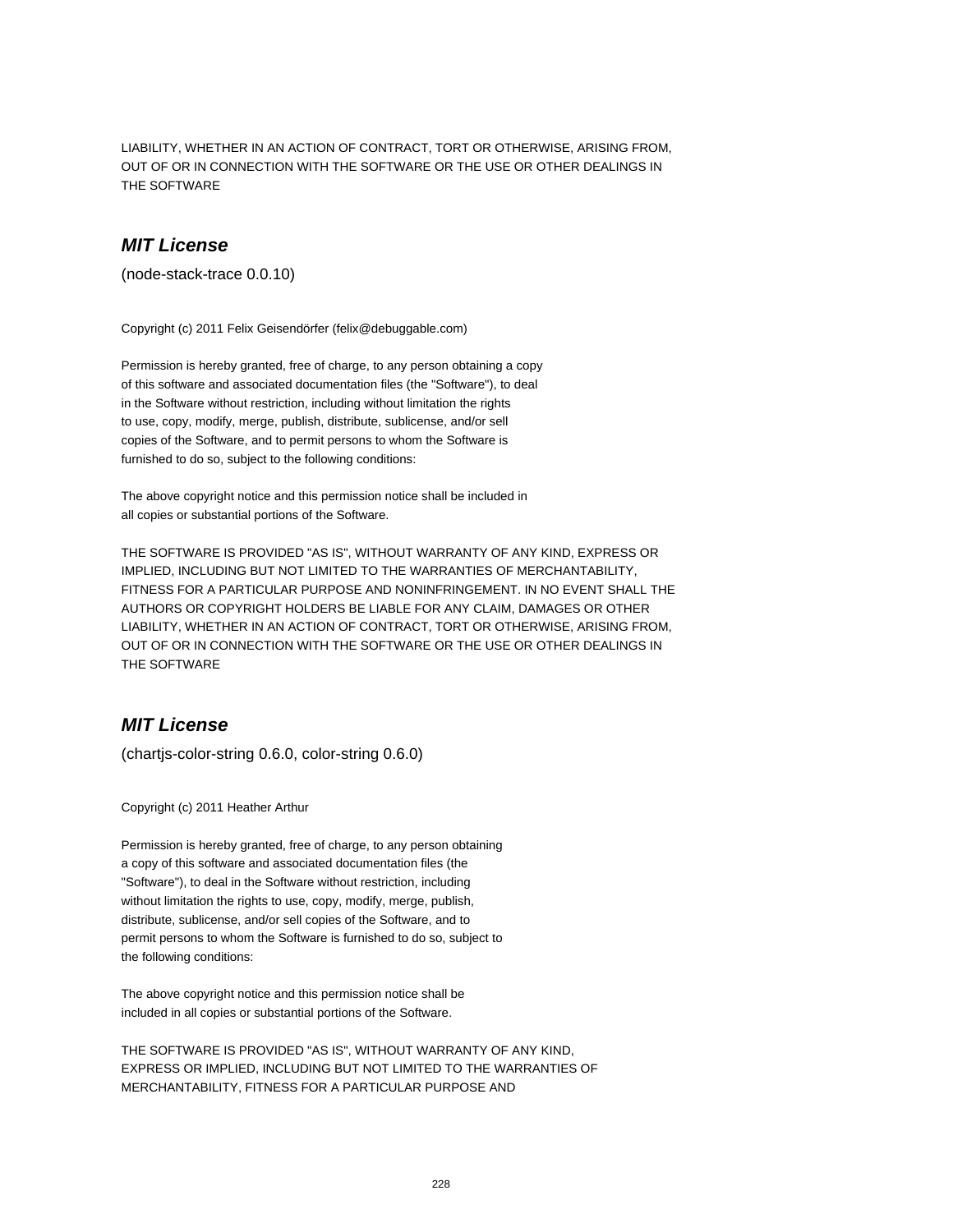NONINFRINGEMENT. IN NO EVENT SHALL THE AUTHORS OR COPYRIGHT HOLDERS BE LIABLE FOR ANY CLAIM, DAMAGES OR OTHER LIABILITY, WHETHER IN AN ACTION OF CONTRACT, TORT OR OTHERWISE, ARISING FROM, OUT OF OR IN CONNECTION WITH THE SOFTWARE OR THE USE OR OTHER DEALINGS IN THE SOFTWARE

# **MIT License**

(nodejs-asn1 0.2.4)

Copyright (c) 2011 Mark Cavage, All rights reserved.

Permission is hereby granted, free of charge, to any person obtaining a copy of this software and associated documentation files (the "Software"), to deal in the Software without restriction, including without limitation the rights to use, copy, modify, merge, publish, distribute, sublicense, and/or sell copies of the Software, and to permit persons to whom the Software is furnished to do so, subject to the following conditions:

The above copyright notice and this permission notice shall be included in all copies or substantial portions of the Software.

THE SOFTWARE IS PROVIDED "AS IS", WITHOUT WARRANTY OF ANY KIND, EXPRESS OR IMPLIED, INCLUDING BUT NOT LIMITED TO THE WARRANTIES OF MERCHANTABILITY, FITNESS FOR A PARTICULAR PURPOSE AND NONINFRINGEMENT. IN NO EVENT SHALL THE AUTHORS OR COPYRIGHT HOLDERS BE LIABLE FOR ANY CLAIM, DAMAGES OR OTHER LIABILITY, WHETHER IN AN ACTION OF CONTRACT, TORT OR OTHERWISE, ARISING FROM, OUT OF OR IN CONNECTION WITH THE SOFTWARE OR THE USE OR OTHER DEALINGS IN THE SOFTWARE

# **MIT License**

(Qix-/color-convert 1.9.3, Qix-/color-convert 2.0.1)

Copyright (c) 2011-2016 Heather Arthur

Permission is hereby granted, free of charge, to any person obtaining a copy of this software and associated documentation files (the "Software"), to deal in the Software without restriction, including without limitation the rights to use, copy, modify, merge, publish, distribute, sublicense, and/or sell copies of the Software, and to permit persons to whom the Software is furnished to do so, subject to the following conditions:

The above copyright notice and this permission notice shall be included in all copies or substantial portions of the Software.

THE SOFTWARE IS PROVIDED "AS IS", WITHOUT WARRANTY OF ANY KIND, EXPRESS OR IMPLIED, INCLUDING BUT NOT LIMITED TO THE WARRANTIES OF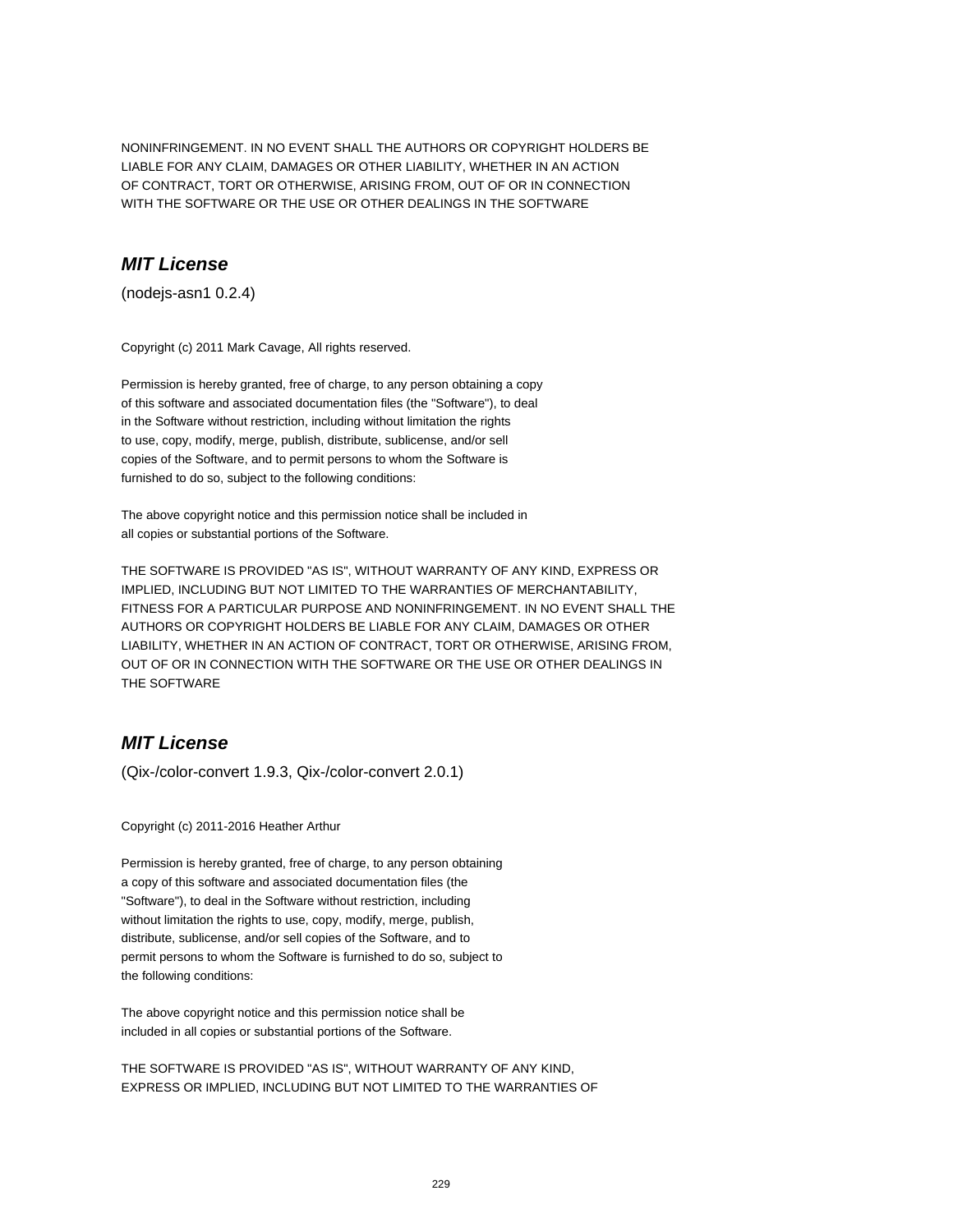MERCHANTABILITY, FITNESS FOR A PARTICULAR PURPOSE AND NONINFRINGEMENT. IN NO EVENT SHALL THE AUTHORS OR COPYRIGHT HOLDERS BE LIABLE FOR ANY CLAIM, DAMAGES OR OTHER LIABILITY, WHETHER IN AN ACTION OF CONTRACT, TORT OR OTHERWISE, ARISING FROM, OUT OF OR IN CONNECTION WITH THE SOFTWARE OR THE USE OR OTHER DEALINGS IN THE SOFTWARE

# **MIT License**

(whitequark/ipaddr.js 1.9.0, whitequark/ipaddr.js v1.9.1)

Copyright (C) 2011-2017 whitequark

Permission is hereby granted, free of charge, to any person obtaining a copy of this software and associated documentation files (the "Software"), to deal in the Software without restriction, including without limitation the rights to use, copy, modify, merge, publish, distribute, sublicense, and/or sell copies of the Software, and to permit persons to whom the Software is furnished to do so, subject to the following conditions:

The above copyright notice and this permission notice shall be included in all copies or substantial portions of the Software.

THE SOFTWARE IS PROVIDED "AS IS", WITHOUT WARRANTY OF ANY KIND, EXPRESS OR IMPLIED, INCLUDING BUT NOT LIMITED TO THE WARRANTIES OF MERCHANTABILITY, FITNESS FOR A PARTICULAR PURPOSE AND NONINFRINGEMENT. IN NO EVENT SHALL THE AUTHORS OR COPYRIGHT HOLDERS BE LIABLE FOR ANY CLAIM, DAMAGES OR OTHER LIABILITY, WHETHER IN AN ACTION OF CONTRACT, TORT OR OTHERWISE, ARISING FROM, OUT OF OR IN CONNECTION WITH THE SOFTWARE OR THE USE OR OTHER DEALINGS IN THE SOFTWARE

# **MIT License**

(felixge/node-retry 0.10.1, felixge/node-retry v0.12.0, retry-webjars v0.12.0)

Copyright (c) 2011: Tim Koschützki (tim@debuggable.com) Felix Geisendörfer (felix@debuggable.com)

Permission is hereby granted, free of charge, to any person obtaining a copy of this software and associated documentation files (the "Software"), to deal in the Software without restriction, including without limitation the rights to use, copy, modify, merge, publish, distribute, sublicense, and/or sell copies of the Software, and to permit persons to whom the Software is furnished to do so, subject to the following conditions:

The above copyright notice and this permission notice shall be included in all copies or substantial portions of the Software.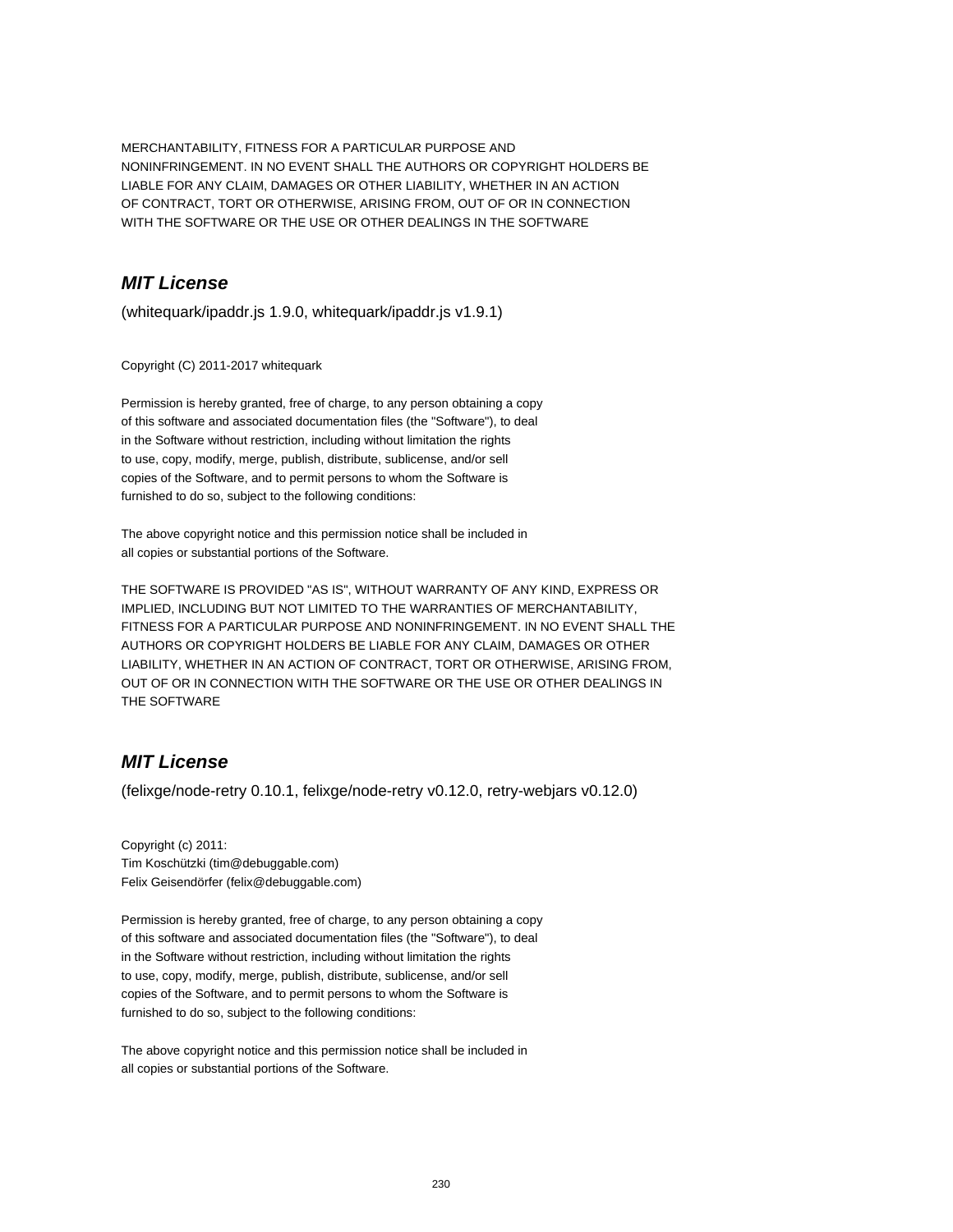THE SOFTWARE IS PROVIDED "AS IS", WITHOUT WARRANTY OF ANY KIND, EXPRESS OR IMPLIED, INCLUDING BUT NOT LIMITED TO THE WARRANTIES OF MERCHANTABILITY, FITNESS FOR A PARTICULAR PURPOSE AND NONINFRINGEMENT. IN NO EVENT SHALL THE AUTHORS OR COPYRIGHT HOLDERS BE LIABLE FOR ANY CLAIM, DAMAGES OR OTHER LIABILITY, WHETHER IN AN ACTION OF CONTRACT, TORT OR OTHERWISE, ARISING FROM, OUT OF OR IN CONNECTION WITH THE SOFTWARE OR THE USE OR OTHER DEALINGS IN THE SOFTWARE

# **MIT License**

(shasum 1.0.2, stream-combiner2 1.1.1)

Copyright (c) 2012 'Dominic Tarr'

Permission is hereby granted, free of charge, to any person obtaining a copy of this software and associated documentation files (the "Software"), to deal in the Software without restriction, including without limitation the rights to use, copy, modify, merge, publish, distribute, sublicense, and/or sell copies of the Software, and to permit persons to whom the Software is furnished to do so, subject to the following conditions:

The above copyright notice and this permission notice shall be included in all copies or substantial portions of the Software.

THE SOFTWARE IS PROVIDED "AS IS", WITHOUT WARRANTY OF ANY KIND, EXPRESS OR IMPLIED, INCLUDING BUT NOT LIMITED TO THE WARRANTIES OF MERCHANTABILITY, FITNESS FOR A PARTICULAR PURPOSE AND NONINFRINGEMENT. IN NO EVENT SHALL THE AUTHORS OR COPYRIGHT HOLDERS BE LIABLE FOR ANY CLAIM, DAMAGES OR OTHER LIABILITY, WHETHER IN AN ACTION OF CONTRACT, TORT OR OTHERWISE, ARISING FROM, OUT OF OR IN CONNECTION WITH THE SOFTWARE OR THE USE OR OTHER DEALINGS IN THE SOFTWARE

## **MIT License**

(unzipper 0.10.11)

Copyright (c) 2012 - 2013 Near Infinity Corporation

Permission is hereby granted, free of charge, to any person obtaining a copy of this software and associated documentation files (the "Software"), to deal in the Software without restriction, including without limitation the rights to use, copy, modify, merge, publish, distribute, sublicense, and/or sell copies of the Software, and to permit persons to whom the Software is furnished to do so, subject to the following conditions: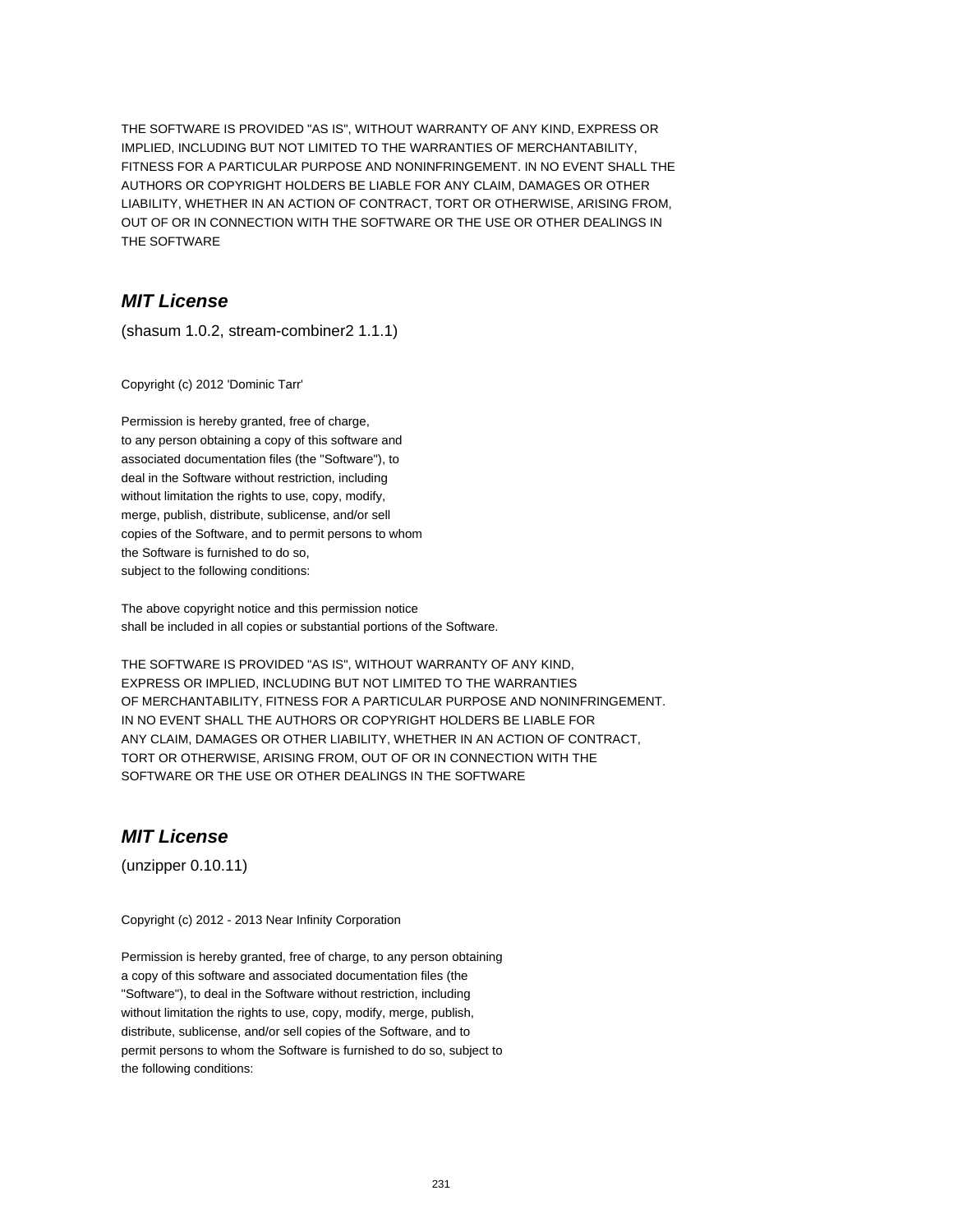THE SOFTWARE IS PROVIDED "AS IS", WITHOUT WARRANTY OF ANY KIND, EXPRESS OR IMPLIED, INCLUDING BUT NOT LIMITED TO THE WARRANTIES OF MERCHANTABILITY, FITNESS FOR A PARTICULAR PURPOSE AND NONINFRINGEMENT. IN NO EVENT SHALL THE AUTHORS OR COPYRIGHT HOLDERS BE LIABLE FOR ANY CLAIM, DAMAGES OR OTHER LIABILITY, WHETHER IN AN ACTION OF CONTRACT, TORT OR OTHERWISE, ARISING FROM, OUT OF OR IN CONNECTION WITH THE SOFTWARE OR THE USE OR OTHER DEALINGS IN THE SOFTWARE

# **MIT License**

(endpoint 0.4.5)

Copyright (c) 2012 Andreas Madsen

Permission is hereby granted, free of charge, to any person obtaining a copy of this software and associated documentation files (the "Software"), to deal in the Software without restriction, including without limitation the rights to use, copy, modify, merge, publish, distribute, sublicense, and/or sell copies of the Software, and to permit persons to whom the Software is furnished to do so, subject to the following conditions:

The above copyright notice and this permission notice shall be included in all copies or substantial portions of the Software.

THE SOFTWARE IS PROVIDED "AS IS", WITHOUT WARRANTY OF ANY KIND, EXPRESS OR IMPLIED, INCLUDING BUT NOT LIMITED TO THE WARRANTIES OF MERCHANTABILITY, FITNESS FOR A PARTICULAR PURPOSE AND NONINFRINGEMENT. IN NO EVENT SHALL THE AUTHORS OR COPYRIGHT HOLDERS BE LIABLE FOR ANY CLAIM, DAMAGES OR OTHER LIABILITY, WHETHER IN AN ACTION OF CONTRACT, TORT OR OTHERWISE, ARISING FROM, OUT OF OR IN CONNECTION WITH THE SOFTWARE OR THE USE OR OTHER DEALINGS IN THE SOFTWARE

## **MIT License**

(portfinder 1.0.28)

Copyright (c) 2012 Charlie Robbins

Permission is hereby granted, free of charge, to any person obtaining a copy of this software and associated documentation files (the "Software"), to deal in the Software without restriction, including without limitation the rights to use, copy, modify, merge, publish, distribute, sublicense, and/or sell copies of the Software, and to permit persons to whom the Software is furnished to do so, subject to the following conditions: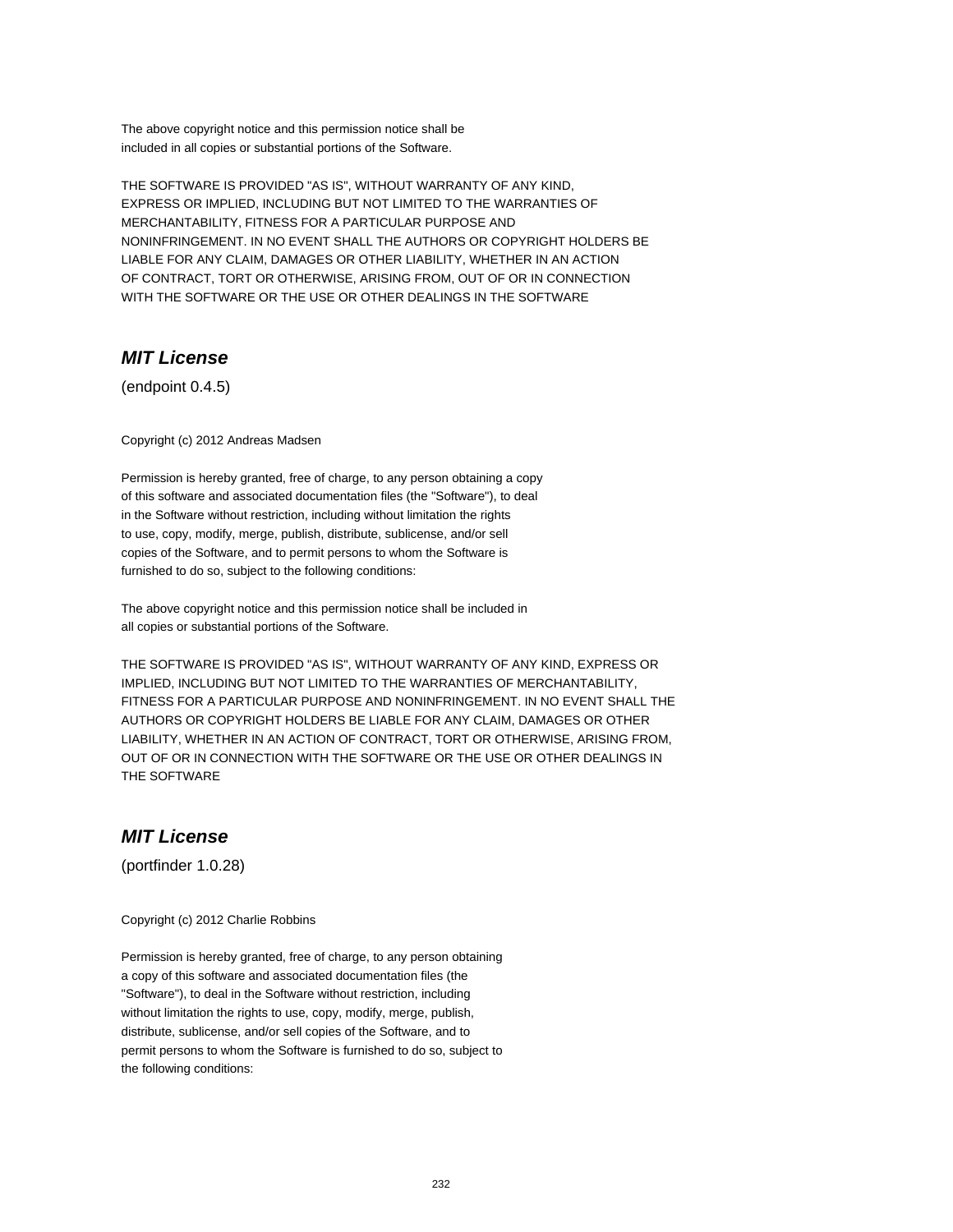THE SOFTWARE IS PROVIDED "AS IS", WITHOUT WARRANTY OF ANY KIND, EXPRESS OR IMPLIED, INCLUDING BUT NOT LIMITED TO THE WARRANTIES OF MERCHANTABILITY, FITNESS FOR A PARTICULAR PURPOSE AND NONINFRINGEMENT. IN NO EVENT SHALL THE AUTHORS OR COPYRIGHT HOLDERS BE LIABLE FOR ANY CLAIM, DAMAGES OR OTHER LIABILITY, WHETHER IN AN ACTION OF CONTRACT, TORT OR OTHERWISE, ARISING FROM, OUT OF OR IN CONNECTION WITH THE SOFTWARE OR THE USE OR OTHER DEALINGS IN THE SOFTWARE

# **MIT License**

(form-data 2.3.3, form-data 2.5.1)

Copyright (c) 2012 Felix Geisendörfer (felix@debuggable.com) and contributors

Permission is hereby granted, free of charge, to any person obtaining a copy of this software and associated documentation files (the "Software"), to deal in the Software without restriction, including without limitation the rights to use, copy, modify, merge, publish, distribute, sublicense, and/or sell copies of the Software, and to permit persons to whom the Software is furnished to do so, subject to the following conditions:

The above copyright notice and this permission notice shall be included in all copies or substantial portions of the Software.

THE SOFTWARE IS PROVIDED "AS IS", WITHOUT WARRANTY OF ANY KIND, EXPRESS OR IMPLIED, INCLUDING BUT NOT LIMITED TO THE WARRANTIES OF MERCHANTABILITY, FITNESS FOR A PARTICULAR PURPOSE AND NONINFRINGEMENT. IN NO EVENT SHALL THE AUTHORS OR COPYRIGHT HOLDERS BE LIABLE FOR ANY CLAIM, DAMAGES OR OTHER LIABILITY, WHETHER IN AN ACTION OF CONTRACT, TORT OR OTHERWISE, ARISING FROM, OUT OF OR IN CONNECTION WITH THE SOFTWARE OR THE USE OR OTHER DEALINGS IN THE SOFTWARE

## **MIT License**

(chartjs-color 2.4.1, harthur/color 2.4.1)

Copyright (c) 2012 Heather Arthur

Permission is hereby granted, free of charge, to any person obtaining a copy of this software and associated documentation files (the "Software"), to deal in the Software without restriction, including without limitation the rights to use, copy, modify, merge, publish, distribute, sublicense, and/or sell copies of the Software, and to permit persons to whom the Software is furnished to do so, subject to the following conditions: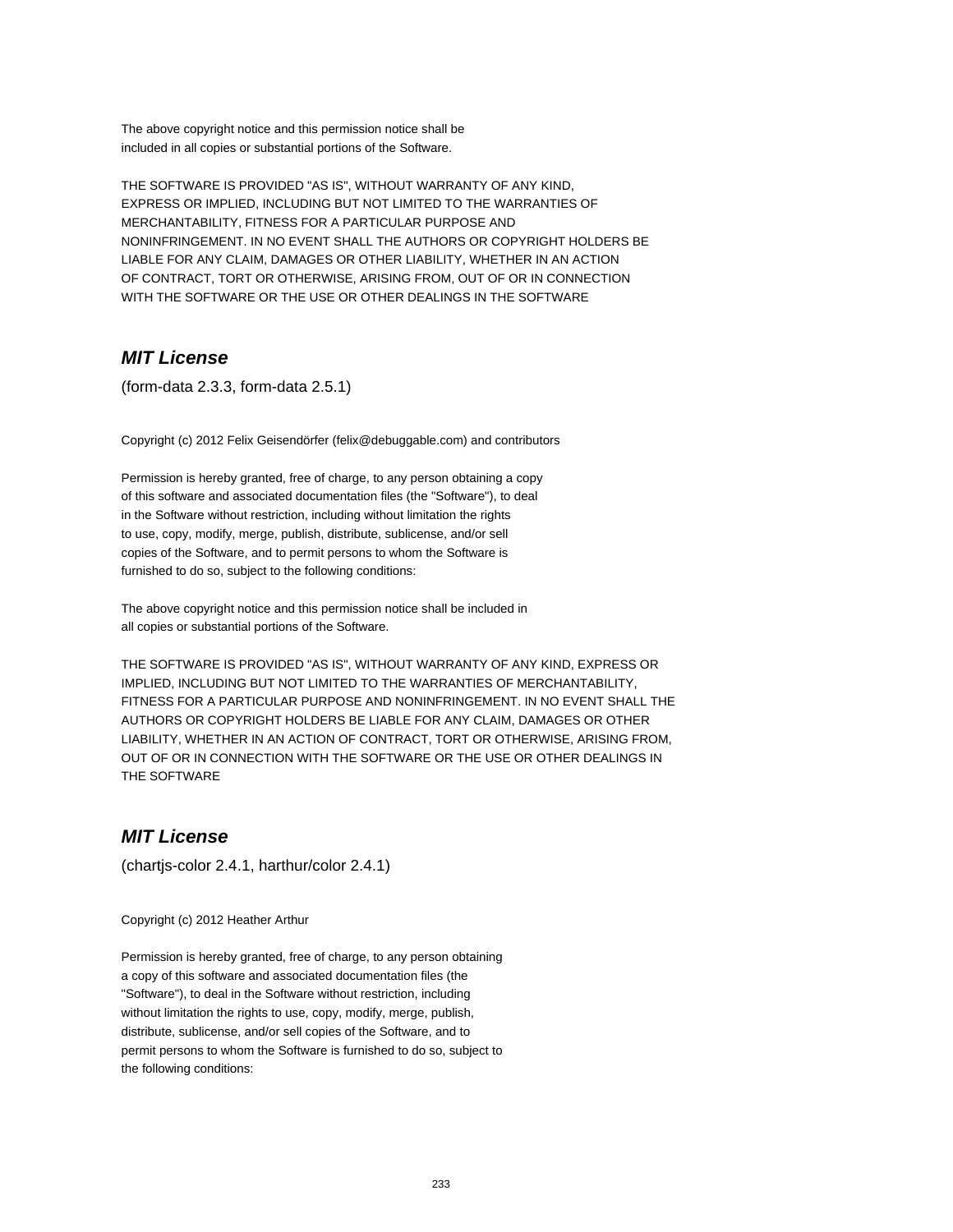THE SOFTWARE IS PROVIDED "AS IS", WITHOUT WARRANTY OF ANY KIND, EXPRESS OR IMPLIED, INCLUDING BUT NOT LIMITED TO THE WARRANTIES OF MERCHANTABILITY, FITNESS FOR A PARTICULAR PURPOSE AND NONINFRINGEMENT. IN NO EVENT SHALL THE AUTHORS OR COPYRIGHT HOLDERS BE LIABLE FOR ANY CLAIM, DAMAGES OR OTHER LIABILITY, WHETHER IN AN ACTION OF CONTRACT, TORT OR OTHERWISE, ARISING FROM, OUT OF OR IN CONNECTION WITH THE SOFTWARE OR THE USE OR OTHER DEALINGS IN THE SOFTWARE

## **MIT License**

(console-browserify 1.2.0, duplexer v0.1.2)

Copyright (c) 2012 Raynos.

Permission is hereby granted, free of charge, to any person obtaining a copy of this software and associated documentation files (the "Software"), to deal in the Software without restriction, including without limitation the rights to use, copy, modify, merge, publish, distribute, sublicense, and/or sell copies of the Software, and to permit persons to whom the Software is furnished to do so, subject to the following conditions:

The above copyright notice and this permission notice shall be included in all copies or substantial portions of the Software.

THE SOFTWARE IS PROVIDED "AS IS", WITHOUT WARRANTY OF ANY KIND, EXPRESS OR IMPLIED, INCLUDING BUT NOT LIMITED TO THE WARRANTIES OF MERCHANTABILITY, FITNESS FOR A PARTICULAR PURPOSE AND NONINFRINGEMENT. IN NO EVENT SHALL THE AUTHORS OR COPYRIGHT HOLDERS BE LIABLE FOR ANY CLAIM, DAMAGES OR OTHER LIABILITY, WHETHER IN AN ACTION OF CONTRACT, TORT OR OTHERWISE, ARISING FROM, OUT OF OR IN CONNECTION WITH THE SOFTWARE OR THE USE OR OTHER DEALINGS IN THE SOFTWARE

## **MIT License**

(Inquirer.js 6.5.2)

Copyright (c) 2012 Simon Boudrias

Permission is hereby granted, free of charge, to any person obtaining a copy of this software and associated documentation files (the "Software"), to deal in the Software without restriction, including without limitation the rights to use, copy, modify, merge, publish, distribute, sublicense, and/or sell copies of the Software, and to permit persons to whom the Software is furnished to do so, subject to the following conditions: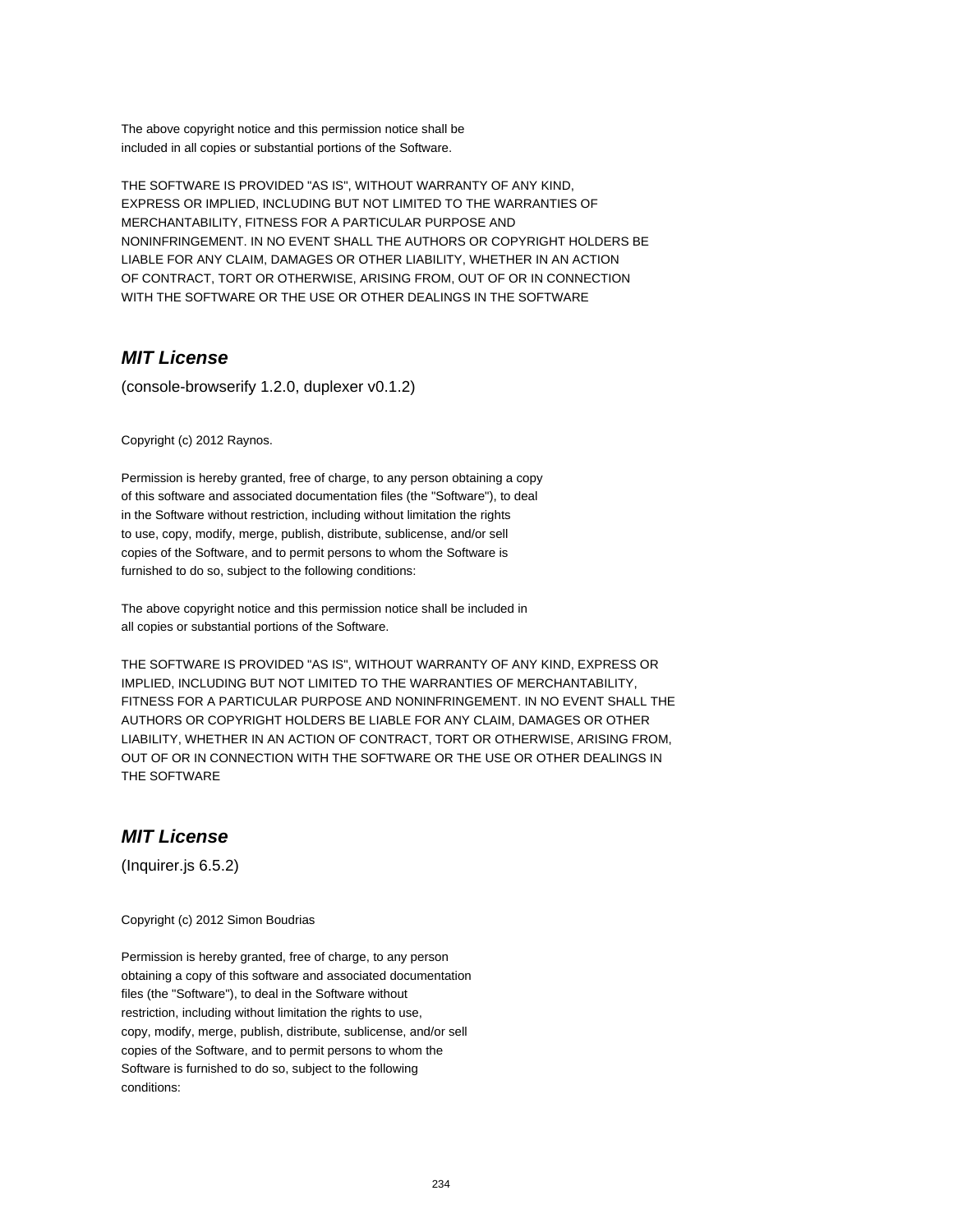THE SOFTWARE IS PROVIDED "AS IS", WITHOUT WARRANTY OF ANY KIND, EXPRESS OR IMPLIED, INCLUDING BUT NOT LIMITED TO THE WARRANTIES OF MERCHANTABILITY, FITNESS FOR A PARTICULAR PURPOSE AND NONINFRINGEMENT. IN NO EVENT SHALL THE AUTHORS OR COPYRIGHT HOLDERS BE LIABLE FOR ANY CLAIM, DAMAGES OR OTHER LIABILITY, WHETHER IN AN ACTION OF CONTRACT, TORT OR OTHERWISE, ARISING FROM, OUT OF OR IN CONNECTION WITH THE SOFTWARE OR THE USE OR OTHER DEALINGS IN THE SOFTWARE

## **MIT License**

(deep-is 0.1.3)

Copyright (c) 2012, 2013 Thorsten Lorenz Copyright (c) 2012 James Halliday Copyright (c) 2009 Thomas Robinson <280north.com>

This software is released under the MIT license:

Permission is hereby granted, free of charge, to any person obtaining a copy of this software and associated documentation files (the "Software"), to deal in the Software without restriction, including without limitation the rights to use, copy, modify, merge, publish, distribute, sublicense, and/or sell copies of the Software, and to permit persons to whom the Software is furnished to do so, subject to the following conditions:

The above copyright notice and this permission notice shall be included in all copies or substantial portions of the Software.

THE SOFTWARE IS PROVIDED "AS IS", WITHOUT WARRANTY OF ANY KIND, EXPRESS OR IMPLIED, INCLUDING BUT NOT LIMITED TO THE WARRANTIES OF MERCHANTABILITY, FITNESS FOR A PARTICULAR PURPOSE AND NONINFRINGEMENT. IN NO EVENT SHALL THE AUTHORS OR COPYRIGHT HOLDERS BE LIABLE FOR ANY CLAIM, DAMAGES OR OTHER LIABILITY, WHETHER IN AN ACTION OF CONTRACT, TORT OR OTHERWISE, ARISING FROM, OUT OF OR IN CONNECTION WITH THE SOFTWARE OR THE USE OR OTHER DEALINGS IN THE SOFTWARE

## **MIT License**

(extsprintf 1.3.0, jsprim 1.4.1)

Copyright (c) 2012, Joyent, Inc. All rights reserved.

Permission is hereby granted, free of charge, to any person obtaining a copy of this software and associated documentation files (the "Software"), to deal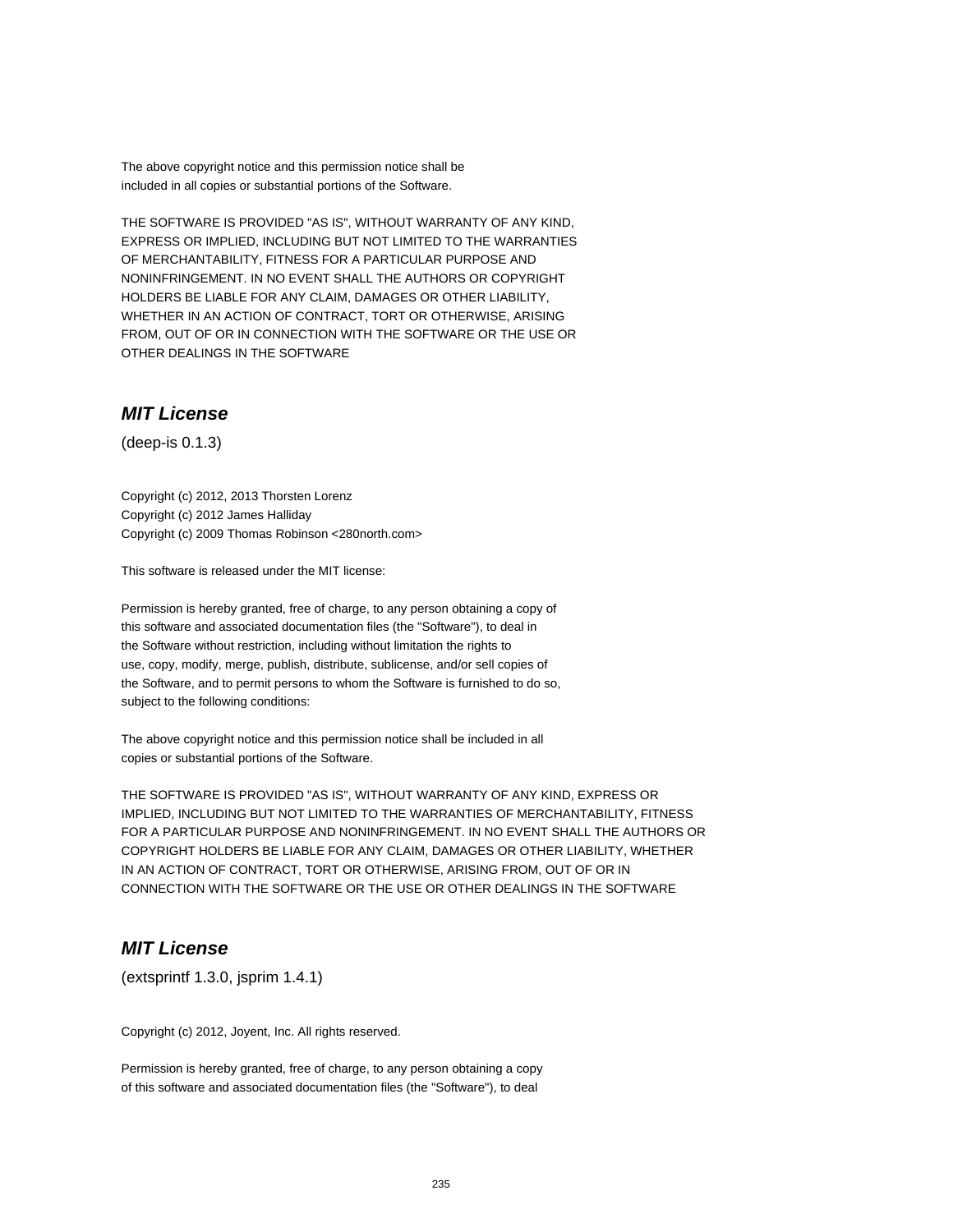in the Software without restriction, including without limitation the rights to use, copy, modify, merge, publish, distribute, sublicense, and/or sell copies of the Software, and to permit persons to whom the Software is furnished to do so, subject to the following conditions:

The above copyright notice and this permission notice shall be included in all copies or substantial portions of the Software.

THE SOFTWARE IS PROVIDED "AS IS", WITHOUT WARRANTY OF ANY KIND, EXPRESS OR IMPLIED, INCLUDING BUT NOT LIMITED TO THE WARRANTIES OF MERCHANTABILITY, FITNESS FOR A PARTICULAR PURPOSE AND NONINFRINGEMENT. IN NO EVENT SHALL THE AUTHORS OR COPYRIGHT HOLDERS BE LIABLE FOR ANY CLAIM, DAMAGES OR OTHER LIABILITY, WHETHER IN AN ACTION OF CONTRACT, TORT OR OTHERWISE, ARISING FROM, OUT OF OR IN CONNECTION WITH THE SOFTWARE OR THE USE OR OTHER DEALINGS IN THE SOFTWARE

# **MIT License**

(Acorn-JSX 5.3.1)

Copyright (C) 2012-2017 by Ingvar Stepanyan

Permission is hereby granted, free of charge, to any person obtaining a copy of this software and associated documentation files (the "Software"), to deal in the Software without restriction, including without limitation the rights to use, copy, modify, merge, publish, distribute, sublicense, and/or sell copies of the Software, and to permit persons to whom the Software is furnished to do so, subject to the following conditions:

The above copyright notice and this permission notice shall be included in all copies or substantial portions of the Software.

THE SOFTWARE IS PROVIDED "AS IS", WITHOUT WARRANTY OF ANY KIND, EXPRESS OR IMPLIED, INCLUDING BUT NOT LIMITED TO THE WARRANTIES OF MERCHANTABILITY, FITNESS FOR A PARTICULAR PURPOSE AND NONINFRINGEMENT. IN NO EVENT SHALL THE AUTHORS OR COPYRIGHT HOLDERS BE LIABLE FOR ANY CLAIM, DAMAGES OR OTHER LIABILITY, WHETHER IN AN ACTION OF CONTRACT, TORT OR OTHERWISE, ARISING FROM, OUT OF OR IN CONNECTION WITH THE SOFTWARE OR THE USE OR OTHER DEALINGS IN THE SOFTWARE

# **MIT License**

(Acorn 6.4.2, acorn-walk 7.2.0)

Copyright (C) 2012-2018 by various contributors (see AUTHORS)

Permission is hereby granted, free of charge, to any person obtaining a copy of this software and associated documentation files (the "Software"), to deal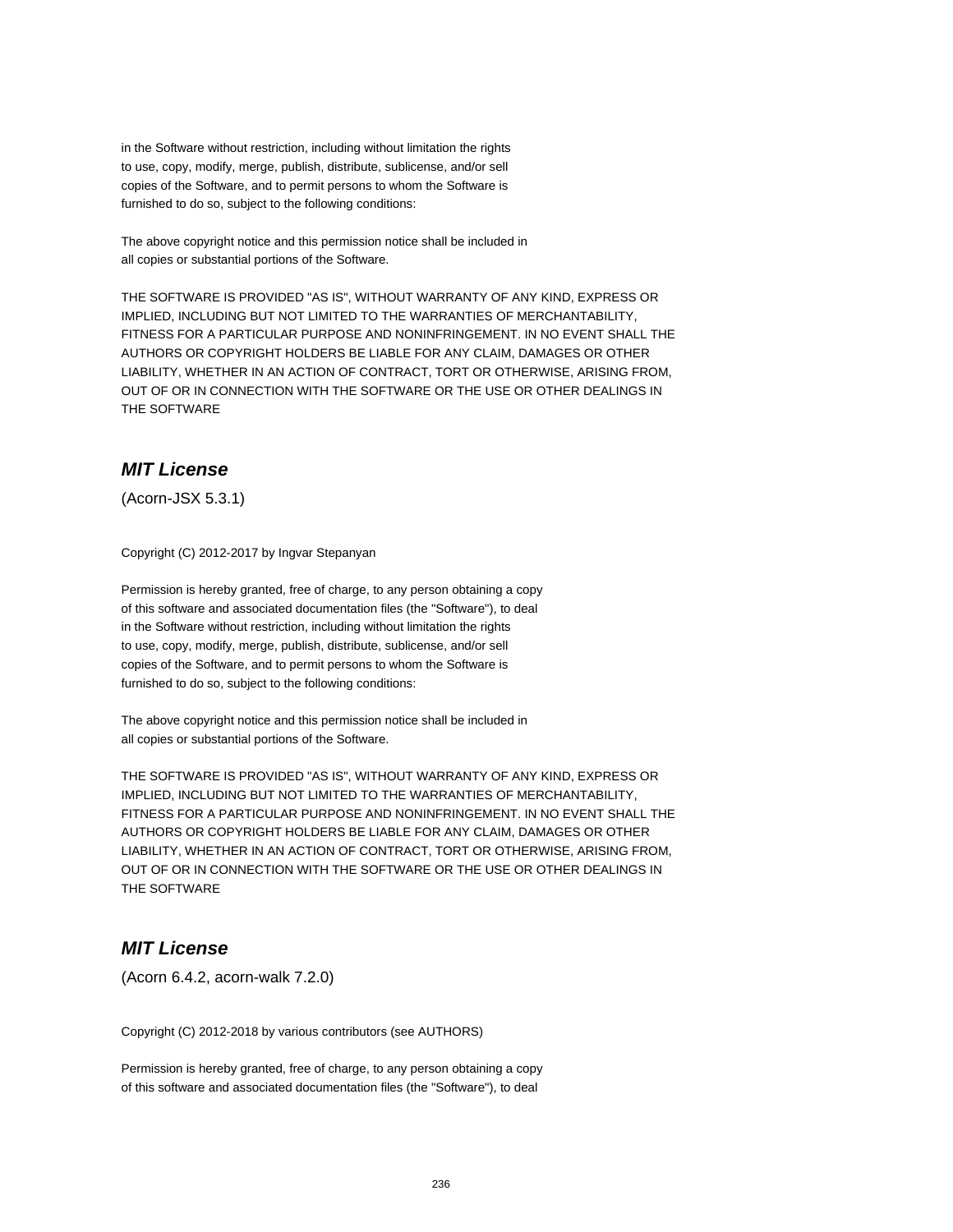in the Software without restriction, including without limitation the rights to use, copy, modify, merge, publish, distribute, sublicense, and/or sell copies of the Software, and to permit persons to whom the Software is furnished to do so, subject to the following conditions:

The above copyright notice and this permission notice shall be included in all copies or substantial portions of the Software.

THE SOFTWARE IS PROVIDED "AS IS", WITHOUT WARRANTY OF ANY KIND, EXPRESS OR IMPLIED, INCLUDING BUT NOT LIMITED TO THE WARRANTIES OF MERCHANTABILITY, FITNESS FOR A PARTICULAR PURPOSE AND NONINFRINGEMENT. IN NO EVENT SHALL THE AUTHORS OR COPYRIGHT HOLDERS BE LIABLE FOR ANY CLAIM, DAMAGES OR OTHER LIABILITY, WHETHER IN AN ACTION OF CONTRACT, TORT OR OTHERWISE, ARISING FROM, OUT OF OR IN CONNECTION WITH THE SOFTWARE OR THE USE OR OTHER DEALINGS IN THE SOFTWARE

# **MIT License**

(js-xss 1.0.8)

Copyright (c) 2012-2018 Zongmin Lei(■■■) http://ucdok.com

The MIT License

Permission is hereby granted, free of charge, to any person obtaining a copy of this software and associated documentation files (the "Software"), to deal in the Software without restriction, including without limitation the rights to use, copy, modify, merge, publish, distribute, sublicense, and/or sell copies of the Software, and to permit persons to whom the Software is furnished to do so, subject to the following conditions:

The above copyright notice and this permission notice shall be included in all copies or substantial portions of the Software.

THE SOFTWARE IS PROVIDED "AS IS", WITHOUT WARRANTY OF ANY KIND, EXPRESS OR IMPLIED, INCLUDING BUT NOT LIMITED TO THE WARRANTIES OF MERCHANTABILITY, FITNESS FOR A PARTICULAR PURPOSE AND NONINFRINGEMENT. IN NO EVENT SHALL THE AUTHORS OR COPYRIGHT HOLDERS BE LIABLE FOR ANY CLAIM, DAMAGES OR OTHER LIABILITY, WHETHER IN AN ACTION OF CONTRACT, TORT OR OTHERWISE, ARISING FROM, OUT OF OR IN CONNECTION WITH THE SOFTWARE OR THE USE OR OTHER DEALINGS IN THE SOFTWARE

# **MIT License**

(nodejs-exit 0.1.2)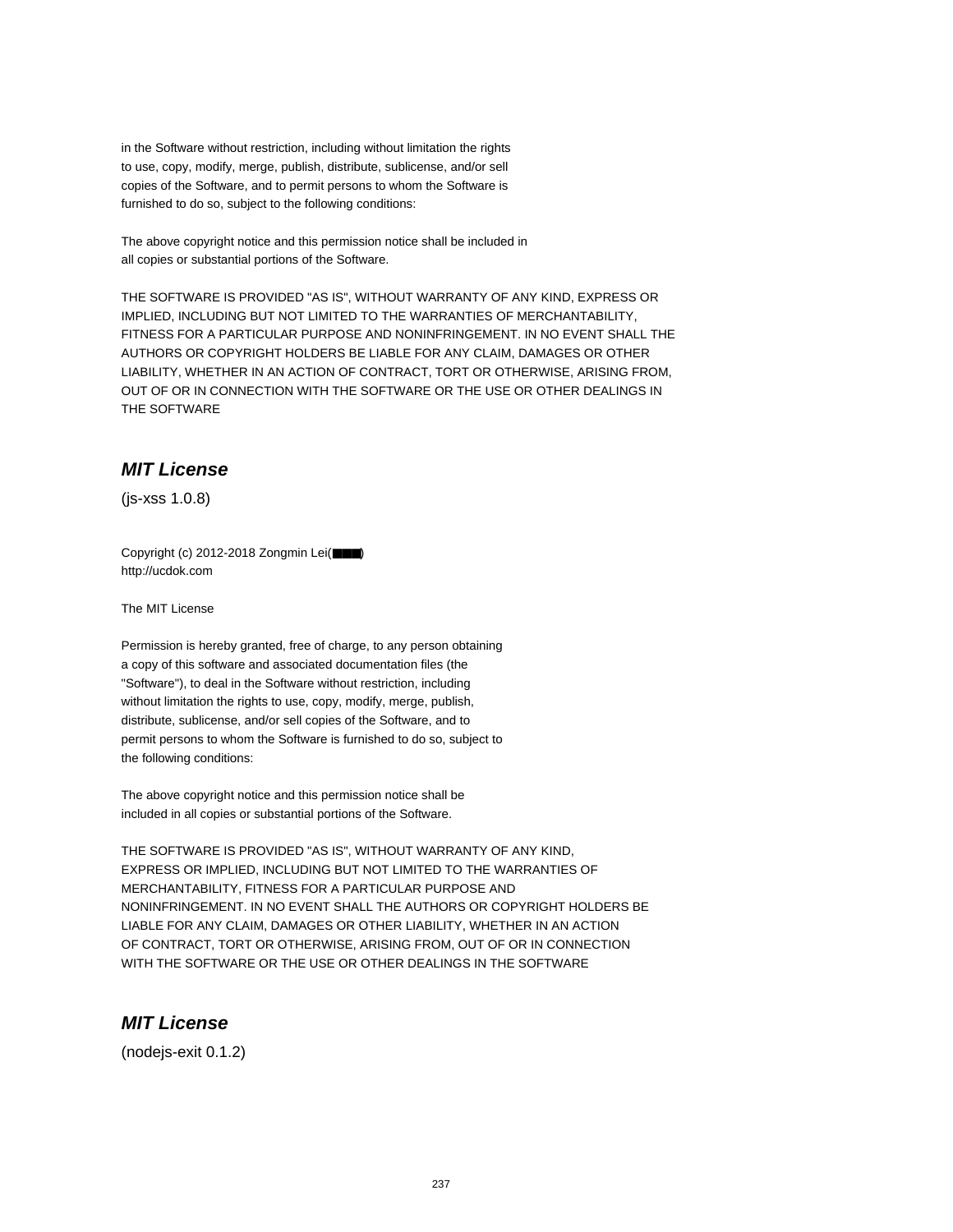Copyright (c) 2013 "Cowboy" Ben Alman

Permission is hereby granted, free of charge, to any person obtaining a copy of this software and associated documentation files (the "Software"), to deal in the Software without restriction, including without limitation the rights to use, copy, modify, merge, publish, distribute, sublicense, and/or sell copies of the Software, and to permit persons to whom the Software is furnished to do so, subject to the following conditions:

The above copyright notice and this permission notice shall be included in all copies or substantial portions of the Software.

THE SOFTWARE IS PROVIDED "AS IS", WITHOUT WARRANTY OF ANY KIND, EXPRESS OR IMPLIED, INCLUDING BUT NOT LIMITED TO THE WARRANTIES OF MERCHANTABILITY, FITNESS FOR A PARTICULAR PURPOSE AND NONINFRINGEMENT. IN NO EVENT SHALL THE AUTHORS OR COPYRIGHT HOLDERS BE LIABLE FOR ANY CLAIM, DAMAGES OR OTHER LIABILITY, WHETHER IN AN ACTION OF CONTRACT, TORT OR OTHERWISE, ARISING FROM, OUT OF OR IN CONNECTION WITH THE SOFTWARE OR THE USE OR OTHER DEALINGS IN THE SOFTWARE

## **MIT License**

(pretty-hrtime 1.0.3)

Copyright (c) 2013 [Richardson & Sons, LLC](http://richardsonandsons.com/)

Permission is hereby granted, free of charge, to any person obtaining a copy of this software and associated documentation files (the "Software"), to deal in the Software without restriction, including without limitation the rights to use, copy, modify, merge, publish, distribute, sublicense, and/or sell copies of the Software, and to permit persons to whom the Software is furnished to do so, subject to the following conditions:

The above copyright notice and this permission notice shall be included in all copies or substantial portions of the Software. THE SOFTWARE IS PROVIDED "AS IS", WITHOUT WARRANTY OF ANY KIND, EXPRESS OR IMPLIED, INCLUDING BUT NOT LIMITED TO THE WARRANTIES OF MERCHANTABILITY, FITNESS FOR A PARTICULAR PURPOSE AND NONINFRINGEMENT. IN NO EVENT SHALL THE AUTHORS OR COPYRIGHT HOLDERS BE LIABLE FOR ANY CLAIM, DAMAGES OR OTHER LIABILITY, WHETHER IN AN ACTION OF CONTRACT, TORT OR OTHERWISE, ARISING FROM, OUT OF OR IN CONNECTION WITH THE SOFTWARE OR THE USE OR OTHER DEALINGS IN THE SOFTWARE

## **MIT License**

(distributions 2.1.0, execspawn 1.0.1, summary 2.1.0, ttest 3.0.0)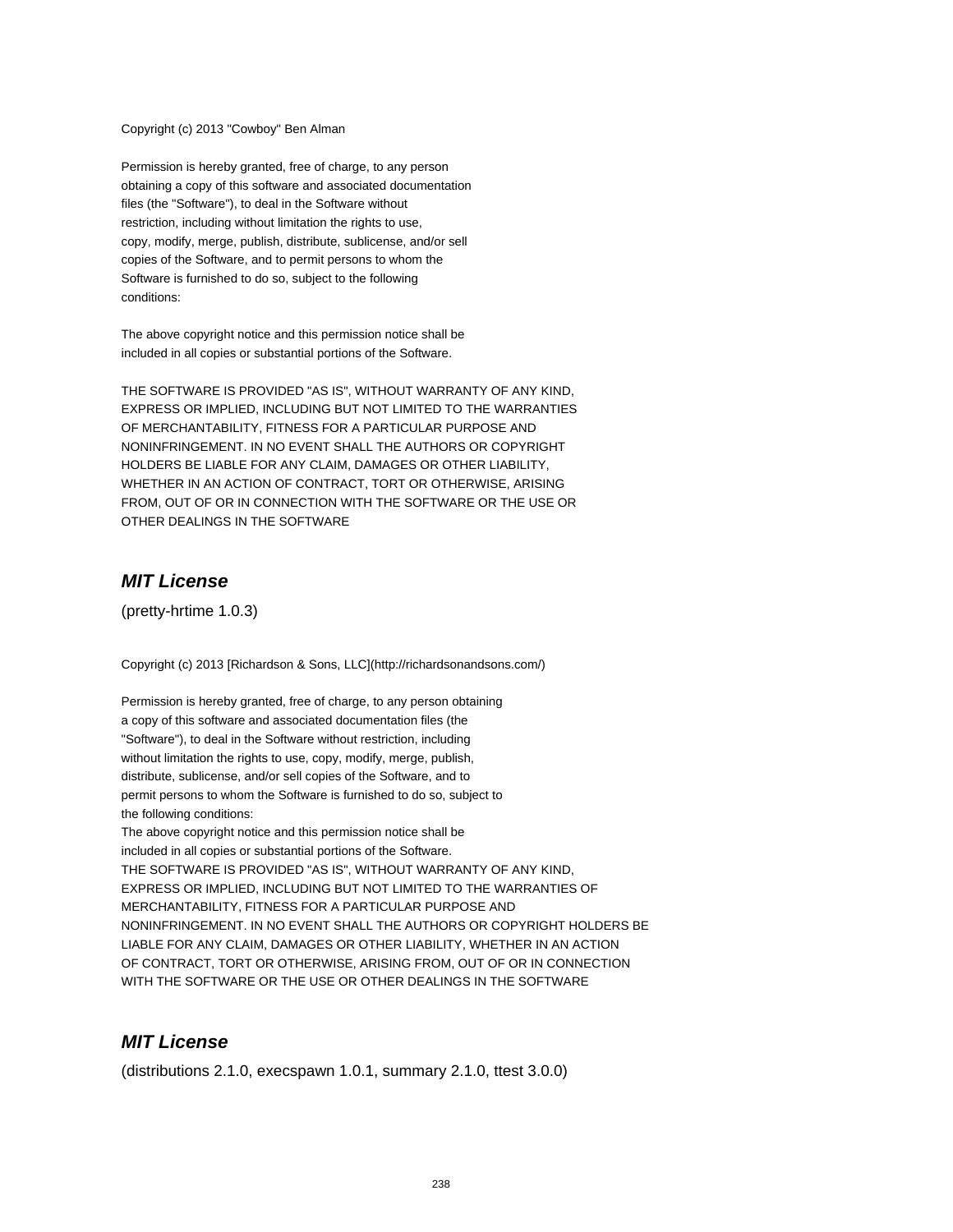Copyright (c) 2013 Andreas Madsen

Permission is hereby granted, free of charge, to any person obtaining a copy of this software and associated documentation files (the "Software"), to deal in the Software without restriction, including without limitation the rights to use, copy, modify, merge, publish, distribute, sublicense, and/or sell copies of the Software, and to permit persons to whom the Software is furnished to do so, subject to the following conditions:

The above copyright notice and this permission notice shall be included in all copies or substantial portions of the Software.

THE SOFTWARE IS PROVIDED "AS IS", WITHOUT WARRANTY OF ANY KIND, EXPRESS OR IMPLIED, INCLUDING BUT NOT LIMITED TO THE WARRANTIES OF MERCHANTABILITY, FITNESS FOR A PARTICULAR PURPOSE AND NONINFRINGEMENT. IN NO EVENT SHALL THE AUTHORS OR COPYRIGHT HOLDERS BE LIABLE FOR ANY CLAIM, DAMAGES OR OTHER LIABILITY, WHETHER IN AN ACTION OF CONTRACT, TORT OR OTHERWISE, ARISING FROM, OUT OF OR IN CONNECTION WITH THE SOFTWARE OR THE USE OR OTHER DEALINGS IN THE SOFTWARE

# **MIT License**

(performance-now 2.1.0)

Copyright (c) 2013 Braveg1rl

Permission is hereby granted, free of charge, to any person obtaining a copy of this software and associated documentation files (the "Software"), to deal in the Software without restriction, including without limitation the rights to use, copy, modify, merge, publish, distribute, sublicense, and/or sell copies of the Software, and to permit persons to whom the Software is furnished to do so, subject to the following conditions:

The above copyright notice and this permission notice shall be included in all copies or substantial portions of the Software.

THE SOFTWARE IS PROVIDED "AS IS", WITHOUT WARRANTY OF ANY KIND, EXPRESS OR IMPLIED, INCLUDING BUT NOT LIMITED TO THE WARRANTIES OF MERCHANTABILITY, FITNESS FOR A PARTICULAR PURPOSE AND NONINFRINGEMENT. IN NO EVENT SHALL THE AUTHORS OR COPYRIGHT HOLDERS BE LIABLE FOR ANY CLAIM, DAMAGES OR OTHER LIABILITY, WHETHER IN AN ACTION OF CONTRACT, TORT OR OTHERWISE, ARISING FROM, OUT OF OR IN CONNECTION WITH THE SOFTWARE OR THE USE OR OTHER DEALINGS IN THE SOFTWARE

## **MIT License**

(jwa v1.4.1, jws 3.2.2, node-jws 3.2.2, node-jws 4.0.0)

Copyright (c) 2013 Brian J. Brennan

Permission is hereby granted, free of charge, to any person obtaining a copy of this software and associated documentation files (the "Software"), to deal in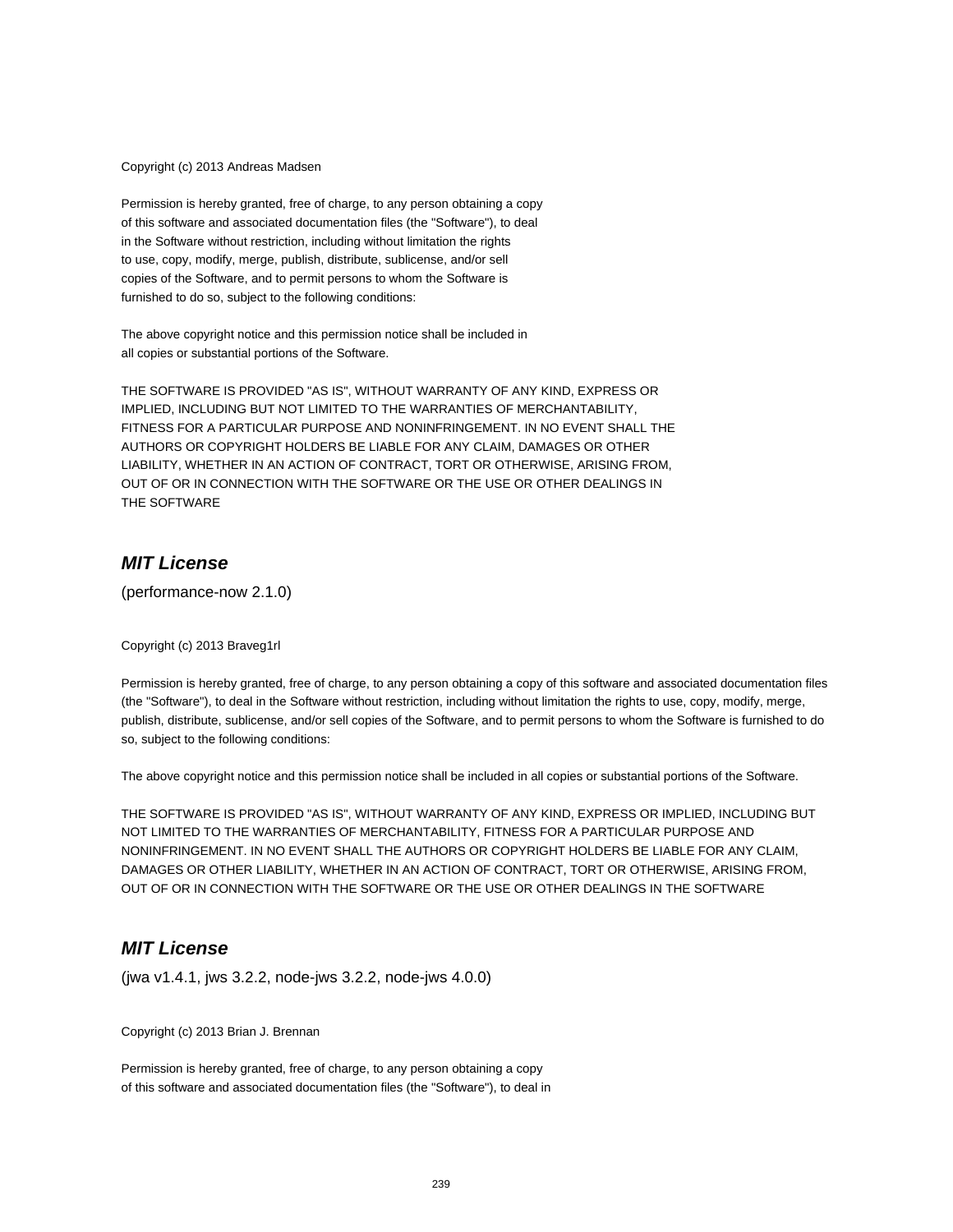the Software without restriction, including without limitation the rights to use, copy, modify, merge, publish, distribute, sublicense, and/or sell copies of the Software, and to permit persons to whom the Software is furnished to do so, subject to the following conditions:

The above copyright notice and this permission notice shall be included in all copies or substantial portions of the Software.

THE SOFTWARE IS PROVIDED "AS IS", WITHOUT WARRANTY OF ANY KIND, EXPRESS OR IMPLIED, INCLUDING BUT NOT LIMITED TO THE WARRANTIES OF MERCHANTABILITY, FITNESS FOR A PARTICULAR PURPOSE AND NONINFRINGEMENT. IN NO EVENT SHALL THE AUTHORS OR COPYRIGHT HOLDERS BE LIABLE FOR ANY CLAIM, DAMAGES OR OTHER LIABILITY, WHETHER IN AN ACTION OF CONTRACT, TORT OR OTHERWISE, ARISING FROM, OUT OF OR IN CONNECTION WITH THE SOFTWARE OR THE USE OR OTHER DEALINGS IN THE **SOFTWARE** 

## **MIT License**

(indexes-of 1.0.1, json-buffer 3.0.0, json-buffer 3.0.1)

Copyright (c) 2013 Dominic Tarr

Permission is hereby granted, free of charge, to any person obtaining a copy of this software and associated documentation files (the "Software"), to deal in the Software without restriction, including without limitation the rights to use, copy, modify, merge, publish, distribute, sublicense, and/or sell copies of the Software, and to permit persons to whom the Software is furnished to do so, subject to the following conditions:

The above copyright notice and this permission notice shall be included in all copies or substantial portions of the Software.

THE SOFTWARE IS PROVIDED "AS IS", WITHOUT WARRANTY OF ANY KIND, EXPRESS OR IMPLIED, INCLUDING BUT NOT LIMITED TO THE WARRANTIES OF MERCHANTABILITY, FITNESS FOR A PARTICULAR PURPOSE AND NONINFRINGEMENT. IN NO EVENT SHALL THE AUTHORS OR COPYRIGHT HOLDERS BE LIABLE FOR ANY CLAIM, DAMAGES OR OTHER LIABILITY, WHETHER IN AN ACTION OF CONTRACT, TORT OR OTHERWISE, ARISING FROM, OUT OF OR IN CONNECTION WITH THE SOFTWARE OR THE USE OR OTHER DEALINGS IN THE SOFTWARE

# **MIT License**

(throat 5.0.0)

Copyright (c) 2013 Forbes Lindesay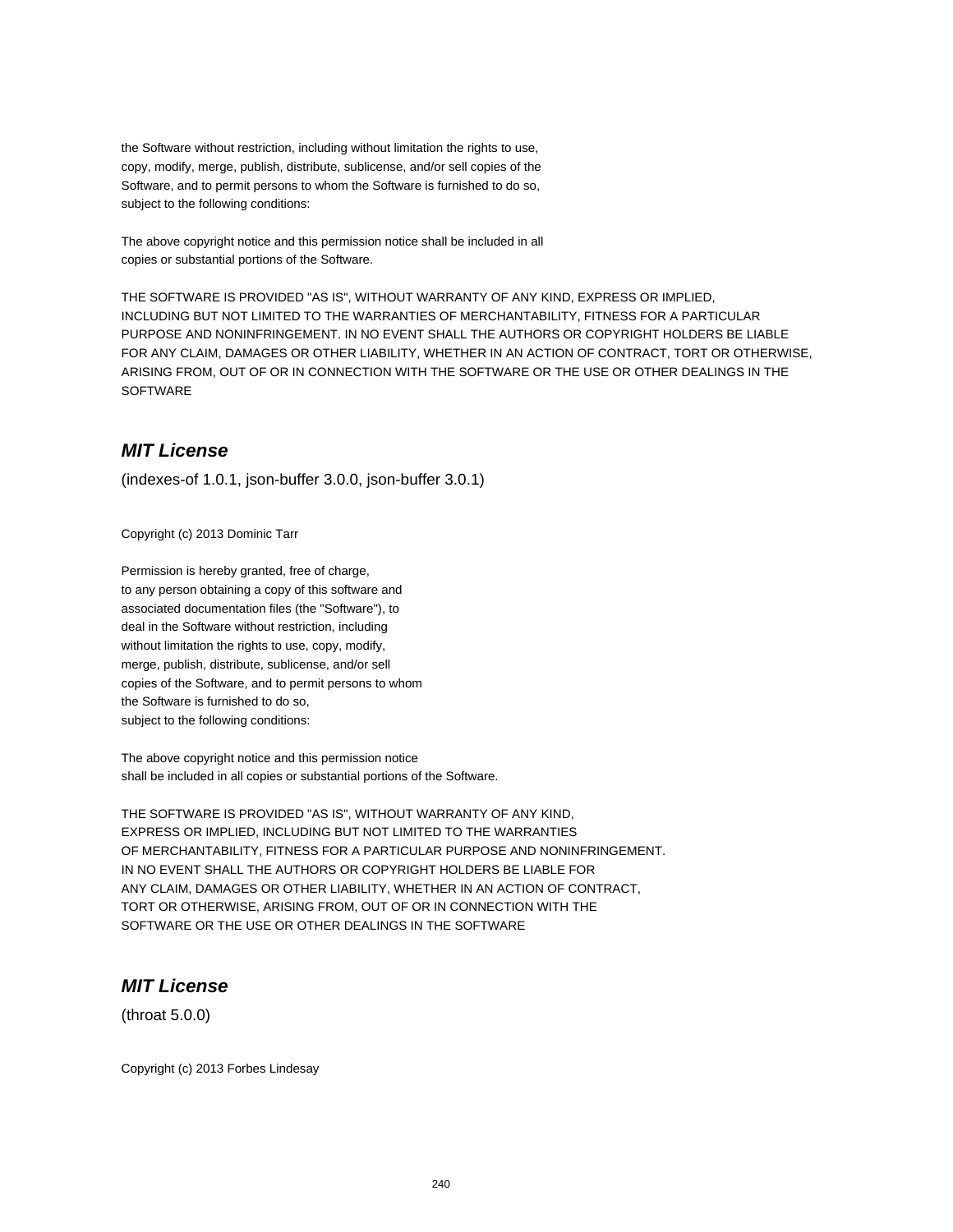The above copyright notice and this permission notice shall be included in all copies or substantial portions of the Software.

THE SOFTWARE IS PROVIDED "AS IS", WITHOUT WARRANTY OF ANY KIND, EXPRESS OR IMPLIED, INCLUDING BUT NOT LIMITED TO THE WARRANTIES OF MERCHANTABILITY, FITNESS FOR A PARTICULAR PURPOSE AND NONINFRINGEMENT. IN NO EVENT SHALL THE AUTHORS OR COPYRIGHT HOLDERS BE LIABLE FOR ANY CLAIM, DAMAGES OR OTHER LIABILITY, WHETHER IN AN ACTION OF CONTRACT, TORT OR OTHERWISE, ARISING FROM, OUT OF OR IN CONNECTION WITH THE SOFTWARE OR THE USE OR OTHER DEALINGS IN THE SOFTWARE

# **MIT License**

(type-detect 4.0.8)

Copyright (c) 2013 Jake Luer (http://alogicalparadox.com)

Permission is hereby granted, free of charge, to any person obtaining a copy of this software and associated documentation files (the "Software"), to deal in the Software without restriction, including without limitation the rights to use, copy, modify, merge, publish, distribute, sublicense, and/or sell copies of the Software, and to permit persons to whom the Software is furnished to do so, subject to the following conditions:

The above copyright notice and this permission notice shall be included in all copies or substantial portions of the Software.

THE SOFTWARE IS PROVIDED "AS IS", WITHOUT WARRANTY OF ANY KIND, EXPRESS OR IMPLIED, INCLUDING BUT NOT LIMITED TO THE WARRANTIES OF MERCHANTABILITY, FITNESS FOR A PARTICULAR PURPOSE AND NONINFRINGEMENT. IN NO EVENT SHALL THE AUTHORS OR COPYRIGHT HOLDERS BE LIABLE FOR ANY CLAIM, DAMAGES OR OTHER LIABILITY, WHETHER IN AN ACTION OF CONTRACT, TORT OR OTHERWISE, ARISING FROM, OUT OF OR IN CONNECTION WITH THE SOFTWARE OR THE USE OR OTHER DEALINGS IN THE SOFTWARE

#### **MIT License**

(constants-browserify 1.0.0)

Copyright (c) 2013 Julian Gruber <julian@juliangruber.com>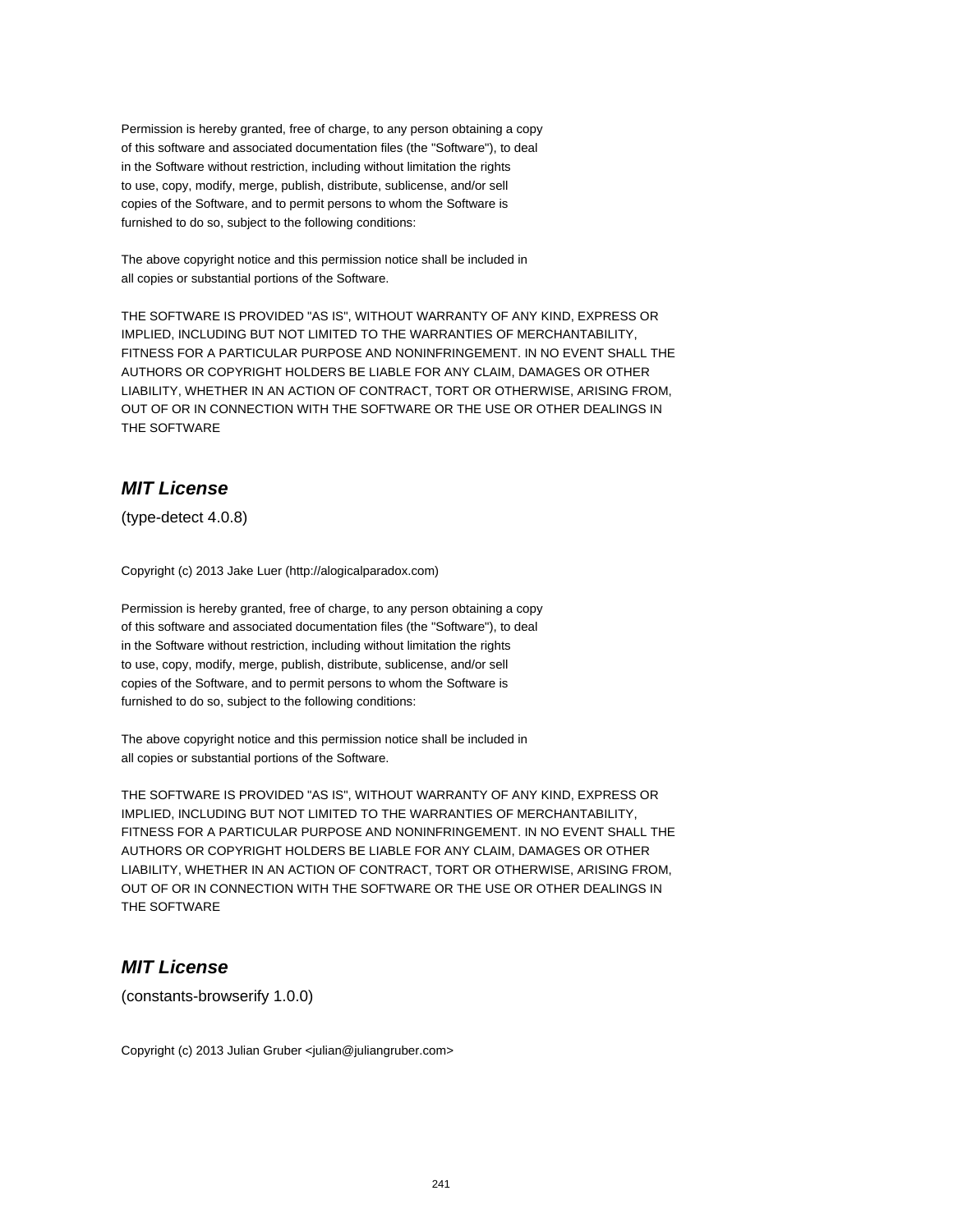The above copyright notice and this permission notice shall be included in all copies or substantial portions of the Software.

THE SOFTWARE IS PROVIDED "AS IS", WITHOUT WARRANTY OF ANY KIND, EXPRESS OR IMPLIED, INCLUDING BUT NOT LIMITED TO THE WARRANTIES OF MERCHANTABILITY, FITNESS FOR A PARTICULAR PURPOSE AND NONINFRINGEMENT. IN NO EVENT SHALL THE AUTHORS OR COPYRIGHT HOLDERS BE LIABLE FOR ANY CLAIM, DAMAGES OR OTHER LIABILITY, WHETHER IN AN ACTION OF CONTRACT, TORT OR OTHERWISE, ARISING FROM, OUT OF OR IN CONNECTION WITH THE SOFTWARE OR THE USE OR OTHER DEALINGS IN THE SOFTWARE

# **MIT License**

(array-filter 1.0.0, balanced-match 1.0.0, isarray 0.0.1)

Copyright (c) 2013 Julian Gruber <julian@juliangruber.com>

Permission is hereby granted, free of charge, to any person obtaining a copy of this software and associated documentation files (the "Software"), to deal in the Software without restriction, including without limitation the rights to use, copy, modify, merge, publish, distribute, sublicense, and/or sell copies of the Software, and to permit persons to whom the Software is furnished to do so, subject to the following conditions:

The above copyright notice and this permission notice shall be included in all copies or substantial portions of the Software.

THE SOFTWARE IS PROVIDED "AS IS", WITHOUT WARRANTY OF ANY KIND, EXPRESS OR IMPLIED, INCLUDING BUT NOT LIMITED TO THE WARRANTIES OF MERCHANTABILITY, FITNESS FOR A PARTICULAR PURPOSE AND NONINFRINGEMENT. IN NO EVENT SHALL THE AUTHORS OR COPYRIGHT HOLDERS BE LIABLE FOR ANY CLAIM, DAMAGES OR OTHER LIABILITY, WHETHER IN AN ACTION OF CONTRACT, TORT OR OTHERWISE, ARISING FROM, OUT OF OR IN CONNECTION WITH THE SOFTWARE OR THE USE OR OTHER DEALINGS IN THE **SOFTWARE** 

## **MIT License**

(es6-map 0.1.5)

Copyright (C) 2013 Mariusz Nowak (www.medikoo.com)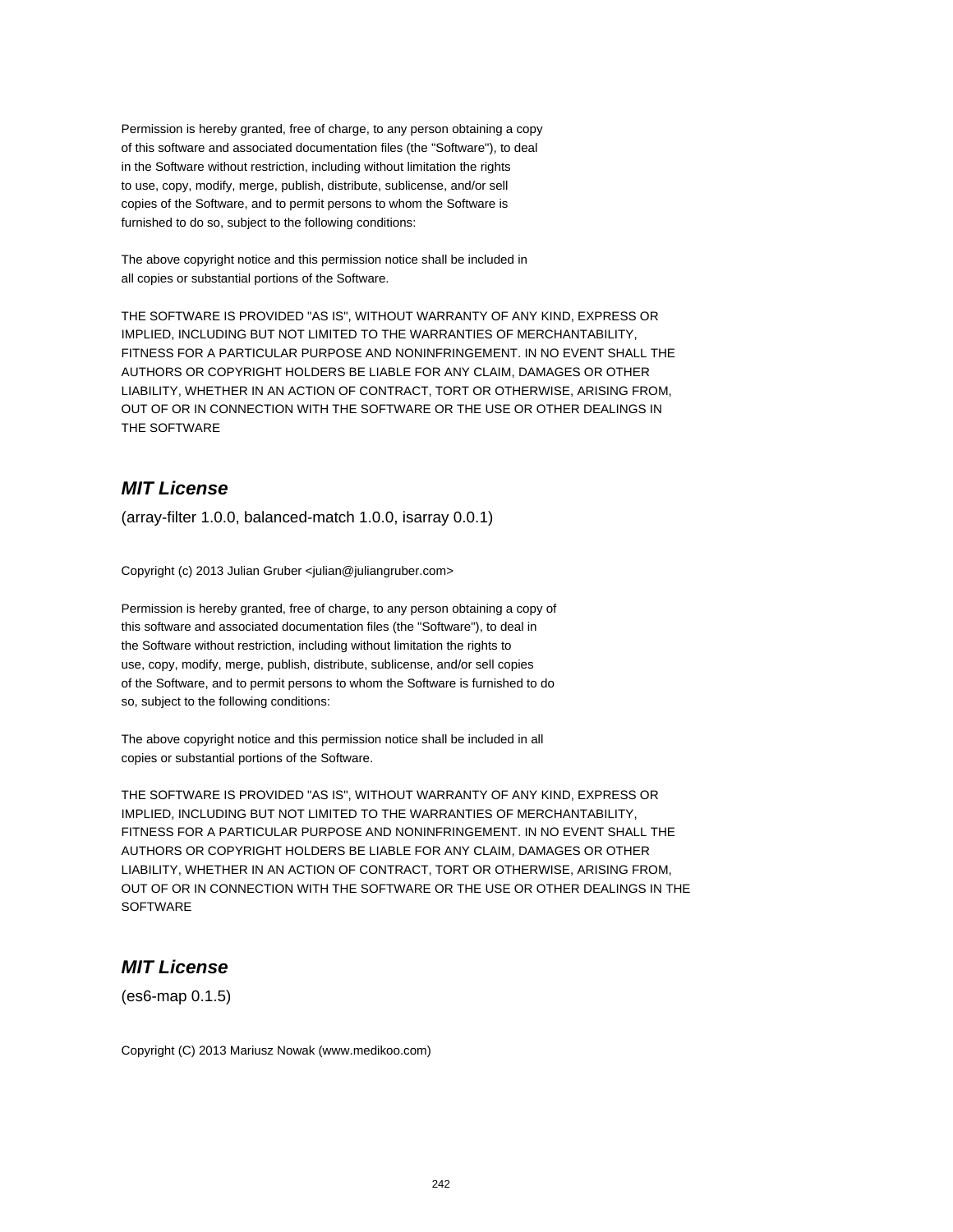The above copyright notice and this permission notice shall be included in all copies or substantial portions of the Software.

THE SOFTWARE IS PROVIDED "AS IS", WITHOUT WARRANTY OF ANY KIND, EXPRESS OR IMPLIED, INCLUDING BUT NOT LIMITED TO THE WARRANTIES OF MERCHANTABILITY, FITNESS FOR A PARTICULAR PURPOSE AND NONINFRINGEMENT. IN NO EVENT SHALL THE AUTHORS OR COPYRIGHT HOLDERS BE LIABLE FOR ANY CLAIM, DAMAGES OR OTHER LIABILITY, WHETHER IN AN ACTION OF CONTRACT, TORT OR OTHERWISE, ARISING FROM, OUT OF OR IN CONNECTION WITH THE SOFTWARE OR THE USE OR OTHER DEALINGS IN THE SOFTWARE

# **MIT License**

(has 1.0.3)

Copyright (c) 2013 Thiago de Arruda

Permission is hereby granted, free of charge, to any person obtaining a copy of this software and associated documentation files (the "Software"), to deal in the Software without restriction, including without limitation the rights to use, copy, modify, merge, publish, distribute, sublicense, and/or sell copies of the Software, and to permit persons to whom the Software is furnished to do so, subject to the following conditions:

The above copyright notice and this permission notice shall be included in all copies or substantial portions of the Software.

THE SOFTWARE IS PROVIDED "AS IS", WITHOUT WARRANTY OF ANY KIND, EXPRESS OR IMPLIED, INCLUDING BUT NOT LIMITED TO THE WARRANTIES OF MERCHANTABILITY, FITNESS FOR A PARTICULAR PURPOSE AND NONINFRINGEMENT. IN NO EVENT SHALL THE AUTHORS OR COPYRIGHT HOLDERS BE LIABLE FOR ANY CLAIM, DAMAGES OR OTHER LIABILITY, WHETHER IN AN ACTION OF CONTRACT, TORT OR OTHERWISE, ARISING FROM, OUT OF OR IN CONNECTION WITH THE SOFTWARE OR THE USE OR OTHER DEALINGS IN THE SOFTWARE

# **MIT License**

(es6-symbol 3.1.1)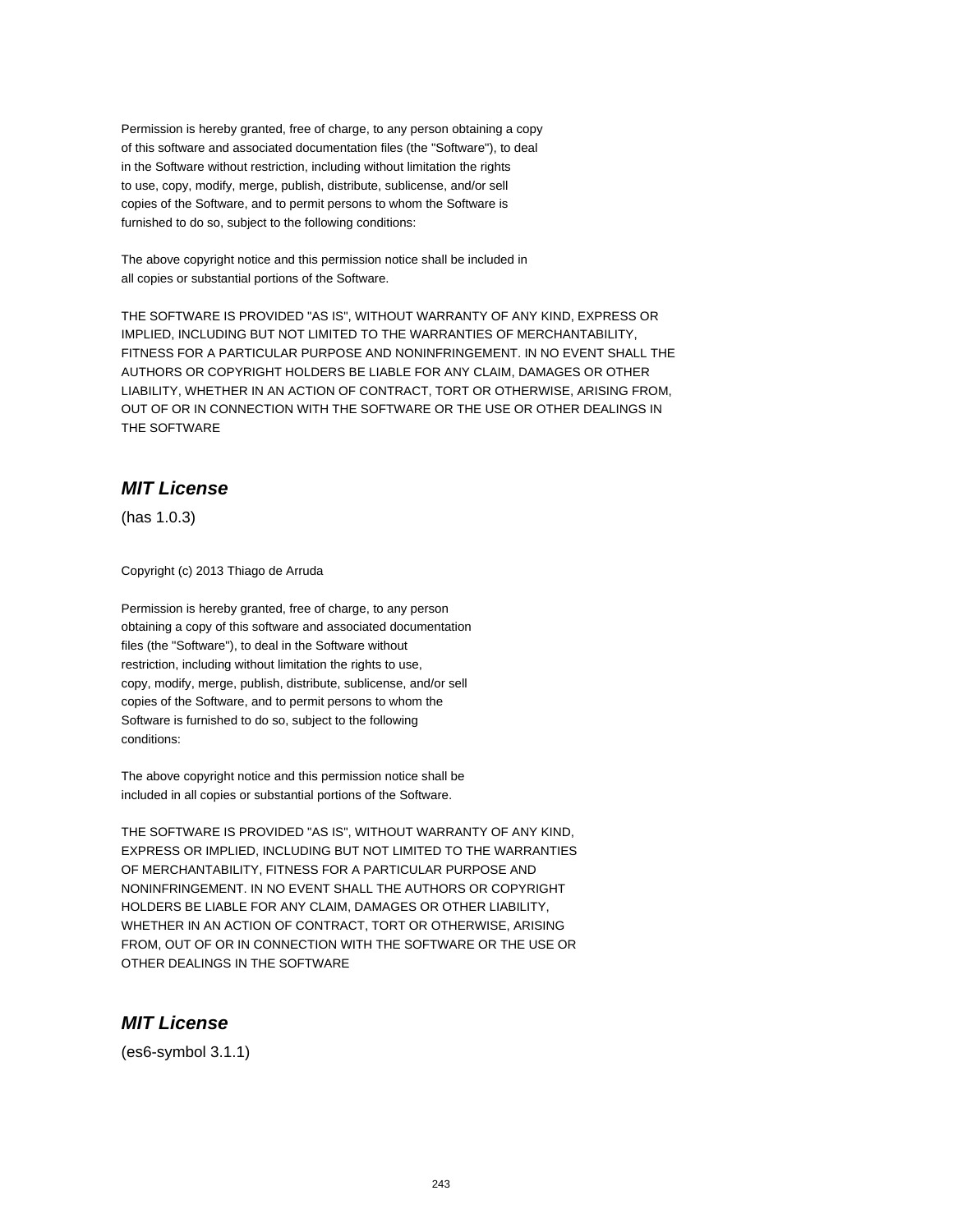Copyright (C) 2013-2015 Mariusz Nowak (www.medikoo.com)

Permission is hereby granted, free of charge, to any person obtaining a copy of this software and associated documentation files (the "Software"), to deal in the Software without restriction, including without limitation the rights to use, copy, modify, merge, publish, distribute, sublicense, and/or sell copies of the Software, and to permit persons to whom the Software is furnished to do so, subject to the following conditions:

The above copyright notice and this permission notice shall be included in all copies or substantial portions of the Software.

THE SOFTWARE IS PROVIDED "AS IS", WITHOUT WARRANTY OF ANY KIND, EXPRESS OR IMPLIED, INCLUDING BUT NOT LIMITED TO THE WARRANTIES OF MERCHANTABILITY, FITNESS FOR A PARTICULAR PURPOSE AND NONINFRINGEMENT. IN NO EVENT SHALL THE AUTHORS OR COPYRIGHT HOLDERS BE LIABLE FOR ANY CLAIM, DAMAGES OR OTHER LIABILITY, WHETHER IN AN ACTION OF CONTRACT, TORT OR OTHERWISE, ARISING FROM, OUT OF OR IN CONNECTION WITH THE SOFTWARE OR THE USE OR OTHER DEALINGS IN THE SOFTWARE

# **MIT License**

(sha.js 2.4.11)

Copyright (c) 2013-2018 sha.js contributors

Permission is hereby granted, free of charge, to any person obtaining a copy of this software and associated documentation files (the "Software"), to deal in the Software without restriction, including without limitation the rights to use, copy, modify, merge, publish, distribute, sublicense, and/or sell copies of the Software, and to permit persons to whom the Software is furnished to do so, subject to the following conditions:

The above copyright notice and this permission notice shall be included in all copies or substantial portions of the Software.

THE SOFTWARE IS PROVIDED "AS IS", WITHOUT WARRANTY OF ANY KIND, EXPRESS OR IMPLIED, INCLUDING BUT NOT LIMITED TO THE WARRANTIES OF MERCHANTABILITY, FITNESS FOR A PARTICULAR PURPOSE AND NONINFRINGEMENT. IN NO EVENT SHALL THE AUTHORS OR COPYRIGHT HOLDERS BE LIABLE FOR ANY CLAIM, DAMAGES OR OTHER LIABILITY, WHETHER IN AN ACTION OF CONTRACT, TORT OR OTHERWISE, ARISING FROM, OUT OF OR IN CONNECTION WITH THE SOFTWARE OR THE USE OR OTHER DEALINGS IN THE **SOFTWARE** 

#### **MIT License**

(parse5 5.1.1, parse5 6.0.1)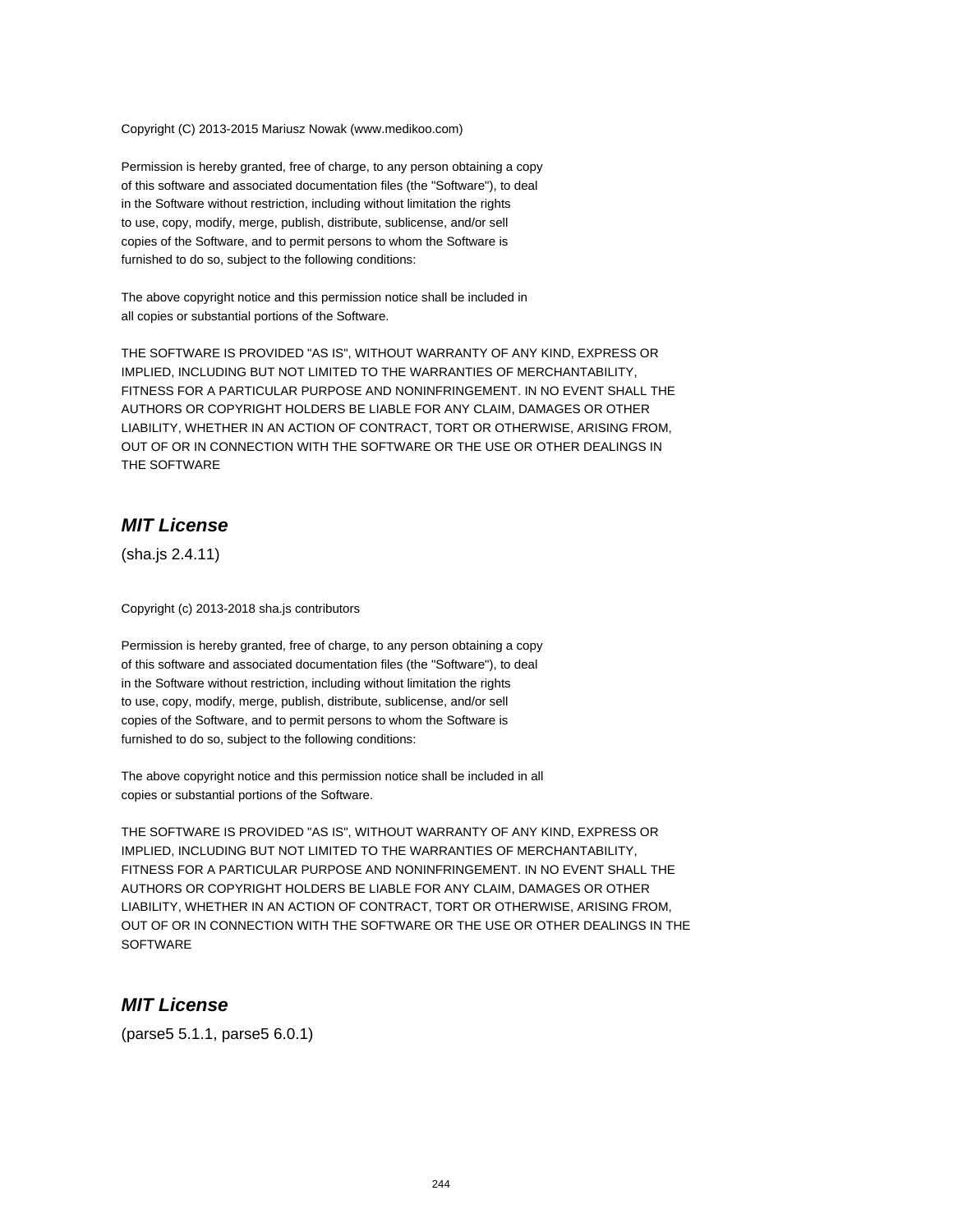Copyright (c) 2013-2019 Ivan Nikulin (ifaaan@gmail.com, https://github.com/inikulin)

Permission is hereby granted, free of charge, to any person obtaining a copy of this software and associated documentation files (the "Software"), to deal in the Software without restriction, including without limitation the rights to use, copy, modify, merge, publish, distribute, sublicense, and/or sell copies of the Software, and to permit persons to whom the Software is furnished to do so, subject to the following conditions:

The above copyright notice and this permission notice shall be included in all copies or substantial portions of the Software.

THE SOFTWARE IS PROVIDED "AS IS", WITHOUT WARRANTY OF ANY KIND, EXPRESS OR IMPLIED, INCLUDING BUT NOT LIMITED TO THE WARRANTIES OF MERCHANTABILITY, FITNESS FOR A PARTICULAR PURPOSE AND NONINFRINGEMENT. IN NO EVENT SHALL THE AUTHORS OR COPYRIGHT HOLDERS BE LIABLE FOR ANY CLAIM, DAMAGES OR OTHER LIABILITY, WHETHER IN AN ACTION OF CONTRACT, TORT OR OTHERWISE, ARISING FROM, OUT OF OR IN CONNECTION WITH THE SOFTWARE OR THE USE OR OTHER DEALINGS IN THE SOFTWARE

## **MIT License**

(winchan 0.2.2)

Copyright (c) 2014 Auth0 Inc. Copyright (c) 2012 Lloyd Hilaiel

Permission is hereby granted, free of charge, to any person obtaining a copy of this software and associated documentation files (the "Software"), to deal in the Software without restriction, including without limitation the rights to use, copy, modify, merge, publish, distribute, sublicense, and/or sell copies of the Software, and to permit persons to whom the Software is furnished to do so, subject to the following conditions:

The above copyright notice and this permission notice shall be included in all copies or substantial portions of the Software.

THE SOFTWARE IS PROVIDED "AS IS", WITHOUT WARRANTY OF ANY KIND, EXPRESS OR IMPLIED, INCLUDING BUT NOT LIMITED TO THE WARRANTIES OF MERCHANTABILITY, FITNESS FOR A PARTICULAR PURPOSE AND NONINFRINGEMENT. IN NO EVENT SHALL THE AUTHORS OR COPYRIGHT HOLDERS BE LIABLE FOR ANY CLAIM, DAMAGES OR OTHER LIABILITY, WHETHER IN AN ACTION OF CONTRACT, TORT OR OTHERWISE, ARISING FROM, OUT OF OR IN CONNECTION WITH THE SOFTWARE OR THE USE OR OTHER DEALINGS IN THE **SOFTWARE** 

## **MIT License**

(saslprep 1.0.3)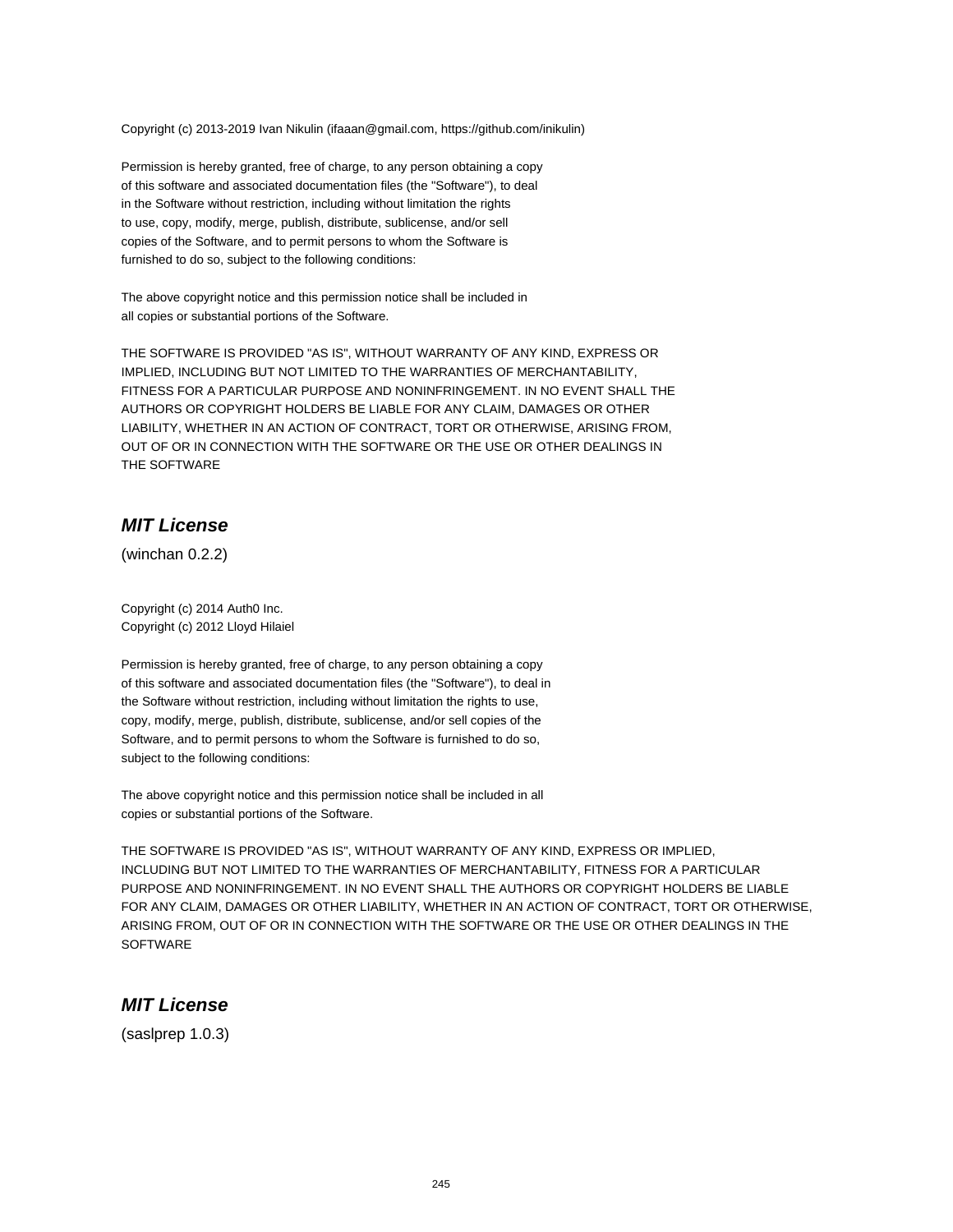Copyright (c) 2014 Dmitry Tsvettsikh

Permission is hereby granted, free of charge, to any person obtaining a copy of this software and associated documentation files (the "Software"), to deal in the Software without restriction, including without limitation the rights to use, copy, modify, merge, publish, distribute, sublicense, and/or sell copies of the Software, and to permit persons to whom the Software is furnished to do so, subject to the following conditions:

The above copyright notice and this permission notice shall be included in all copies or substantial portions of the Software.

THE SOFTWARE IS PROVIDED "AS IS", WITHOUT WARRANTY OF ANY KIND, EXPRESS OR IMPLIED, INCLUDING BUT NOT LIMITED TO THE WARRANTIES OF MERCHANTABILITY, FITNESS FOR A PARTICULAR PURPOSE AND NONINFRINGEMENT. IN NO EVENT SHALL THE AUTHORS OR COPYRIGHT HOLDERS BE LIABLE FOR ANY CLAIM, DAMAGES OR OTHER LIABILITY, WHETHER IN AN ACTION OF CONTRACT, TORT OR OTHERWISE, ARISING FROM, OUT OF OR IN CONNECTION WITH THE SOFTWARE OR THE USE OR OTHER DEALINGS IN THE SOFTWARE

## **MIT License**

(signed-varint 2.0.1)

Copyright (c) 2014 Dominic Tarr

Permission is hereby granted, free of charge, to any person obtaining a copy of this software and associated documentation files (the "Software"), to deal in the Software without restriction, including without limitation the rights to use, copy, modify, merge, publish, distribute, sublicense, and/or sell copies of the Software, and to permit persons to whom the Software is furnished to do so, subject to the following conditions:

The above copyright notice and this permission notice shall be included in all copies or substantial portions of the Software.

THE SOFTWARE IS PROVIDED "AS IS", WITHOUT WARRANTY OF ANY KIND, EXPRESS OR IMPLIED, INCLUDING BUT NOT LIMITED TO THE WARRANTIES OF MERCHANTABILITY, FITNESS FOR A PARTICULAR PURPOSE AND NONINFRINGEMENT. IN NO EVENT SHALL THE AUTHORS OR COPYRIGHT HOLDERS BE LIABLE FOR ANY CLAIM, DAMAGES OR OTHER LIABILITY, WHETHER IN AN ACTION OF CONTRACT, TORT OR OTHERWISE, ARISING FROM, OUT OF OR IN CONNECTION WITH THE SOFTWARE OR THE USE OR OTHER DEALINGS IN THE SOFTWARE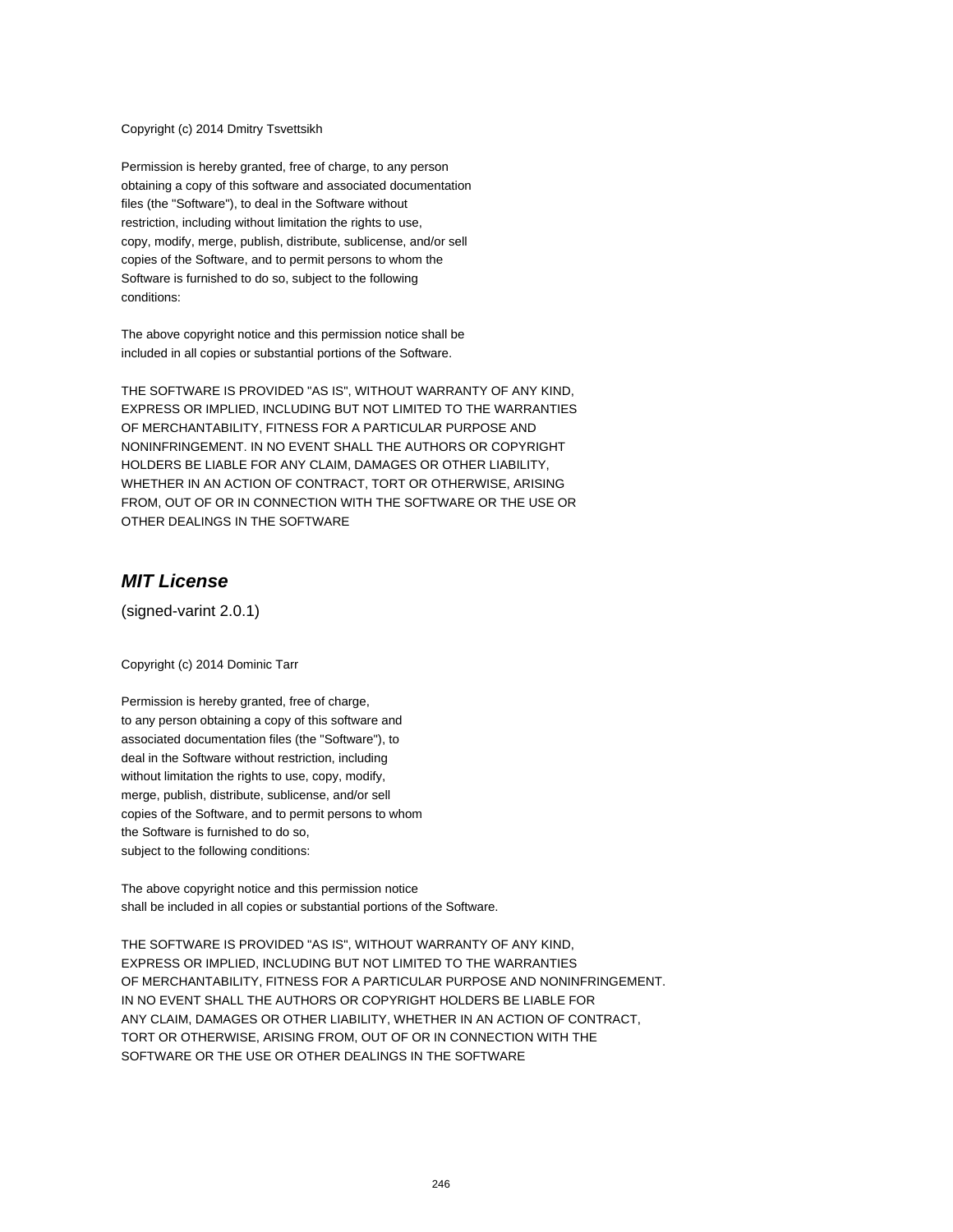# **MIT License**

(acorn-globals 6.0.0, promise 8.1.0)

Copyright (c) 2014 Forbes Lindesay

Permission is hereby granted, free of charge, to any person obtaining a copy of this software and associated documentation files (the "Software"), to deal in the Software without restriction, including without limitation the rights to use, copy, modify, merge, publish, distribute, sublicense, and/or sell copies of the Software, and to permit persons to whom the Software is furnished to do so, subject to the following conditions:

The above copyright notice and this permission notice shall be included in all copies or substantial portions of the Software.

THE SOFTWARE IS PROVIDED "AS IS", WITHOUT WARRANTY OF ANY KIND, EXPRESS OR IMPLIED, INCLUDING BUT NOT LIMITED TO THE WARRANTIES OF MERCHANTABILITY, FITNESS FOR A PARTICULAR PURPOSE AND NONINFRINGEMENT. IN NO EVENT SHALL THE AUTHORS OR COPYRIGHT HOLDERS BE LIABLE FOR ANY CLAIM, DAMAGES OR OTHER LIABILITY, WHETHER IN AN ACTION OF CONTRACT, TORT OR OTHERWISE, ARISING FROM, OUT OF OR IN CONNECTION WITH THE SOFTWARE OR THE USE OR OTHER DEALINGS IN THE SOFTWARE

## **MIT License**

(growly 1.3.0)

Copyright (C) 2014 Ibrahim Al-Rajhi

Permission is hereby granted, free of charge, to any person obtaining a copy of this software and associated documentation files (the "Software"), to deal in the Software without restriction, including without limitation the rights to use, copy, modify, merge, publish, distribute, sublicense, and/or sell copies of the Software, and to permit persons to whom the Software is furnished to do so, subject to the following conditions:

The above copyright notice and this permission notice shall be included in all copies or substantial portions of the Software.

THE SOFTWARE IS PROVIDED "AS IS", WITHOUT WARRANTY OF ANY KIND, EXPRESS OR IMPLIED, INCLUDING BUT NOT LIMITED TO THE WARRANTIES OF MERCHANTABILITY, FITNESS FOR A PARTICULAR PURPOSE AND NONINFRINGEMENT. IN NO EVENT SHALL THE AUTHORS OR COPYRIGHT HOLDERS BE LIABLE FOR ANY CLAIM, DAMAGES OR OTHER LIABILITY, WHETHER IN AN ACTION OF CONTRACT, TORT OR OTHERWISE, ARISING FROM, OUT OF OR IN CONNECTION WITH THE SOFTWARE OR THE USE OR OTHER DEALINGS IN THE SOFTWARE

# **MIT License**

(promise-retry 1.1.1, promise-retry 2.0.1)

Copyright (c) 2014 IndigoUnited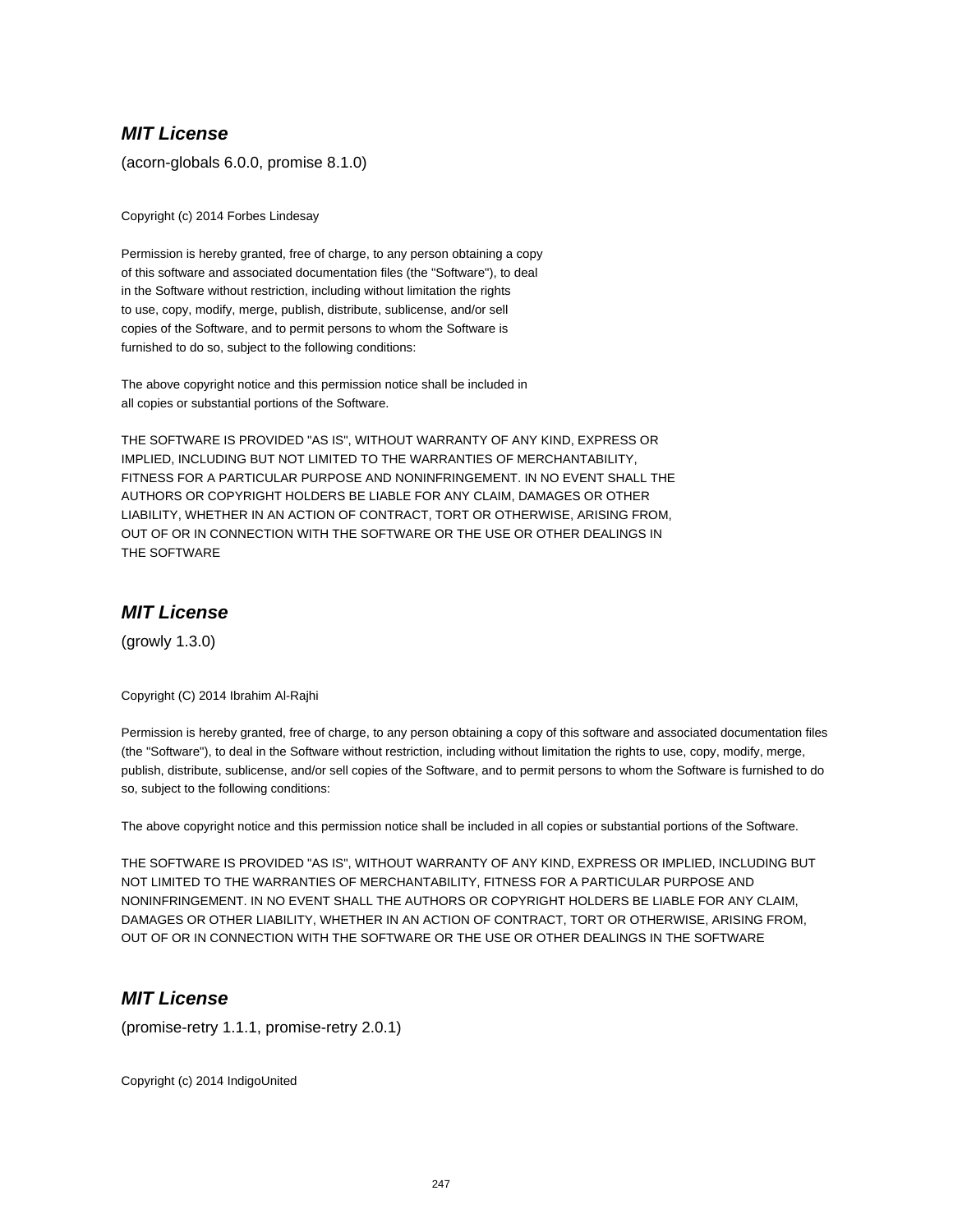The above copyright notice and this permission notice shall be included in all copies or substantial portions of the Software.

THE SOFTWARE IS PROVIDED "AS IS", WITHOUT WARRANTY OF ANY KIND, EXPRESS OR IMPLIED, INCLUDING BUT NOT LIMITED TO THE WARRANTIES OF MERCHANTABILITY, FITNESS FOR A PARTICULAR PURPOSE AND NONINFRINGEMENT. IN NO EVENT SHALL THE AUTHORS OR COPYRIGHT HOLDERS BE LIABLE FOR ANY CLAIM, DAMAGES OR OTHER LIABILITY, WHETHER IN AN ACTION OF CONTRACT, TORT OR OTHERWISE, ARISING FROM, OUT OF OR IN CONNECTION WITH THE SOFTWARE OR THE USE OR OTHER DEALINGS IN THE SOFTWARE

# **MIT License**

(file-uri-to-path 1.0.0, node-bindings 1.5.0)

Copyright (c) 2014 Nathan Rajlich

Permission is hereby granted, free of charge, to any person obtaining a copy of this software and associated documentation files (the 'Software'), to deal in the Software without restriction, including without limitation the rights to use, copy, modify, merge, publish, distribute, sublicense, and/or sell copies of the Software, and to permit persons to whom the Software is furnished to do so, subject to the following conditions:

The above copyright notice and this permission notice shall be included in all copies or substantial portions of the Software.

THE SOFTWARE IS PROVIDED 'AS IS', WITHOUT WARRANTY OF ANY KIND, EXPRESS OR IMPLIED, INCLUDING BUT NOT LIMITED TO THE WARRANTIES OF MERCHANTABILITY, FITNESS FOR A PARTICULAR PURPOSE AND NONINFRINGEMENT. IN NO EVENT SHALL THE AUTHORS OR COPYRIGHT HOLDERS BE LIABLE FOR ANY CLAIM, DAMAGES OR OTHER LIABILITY, WHETHER IN AN ACTION OF CONTRACT, TORT OR OTHERWISE, ARISING FROM, OUT OF OR IN CONNECTION WITH THE SOFTWARE OR THE USE OR OTHER DEALINGS IN THE SOFTWARE

#### **MIT License**

(node-int64 0.4.0)

Copyright (c) 2014 Robert Kieffer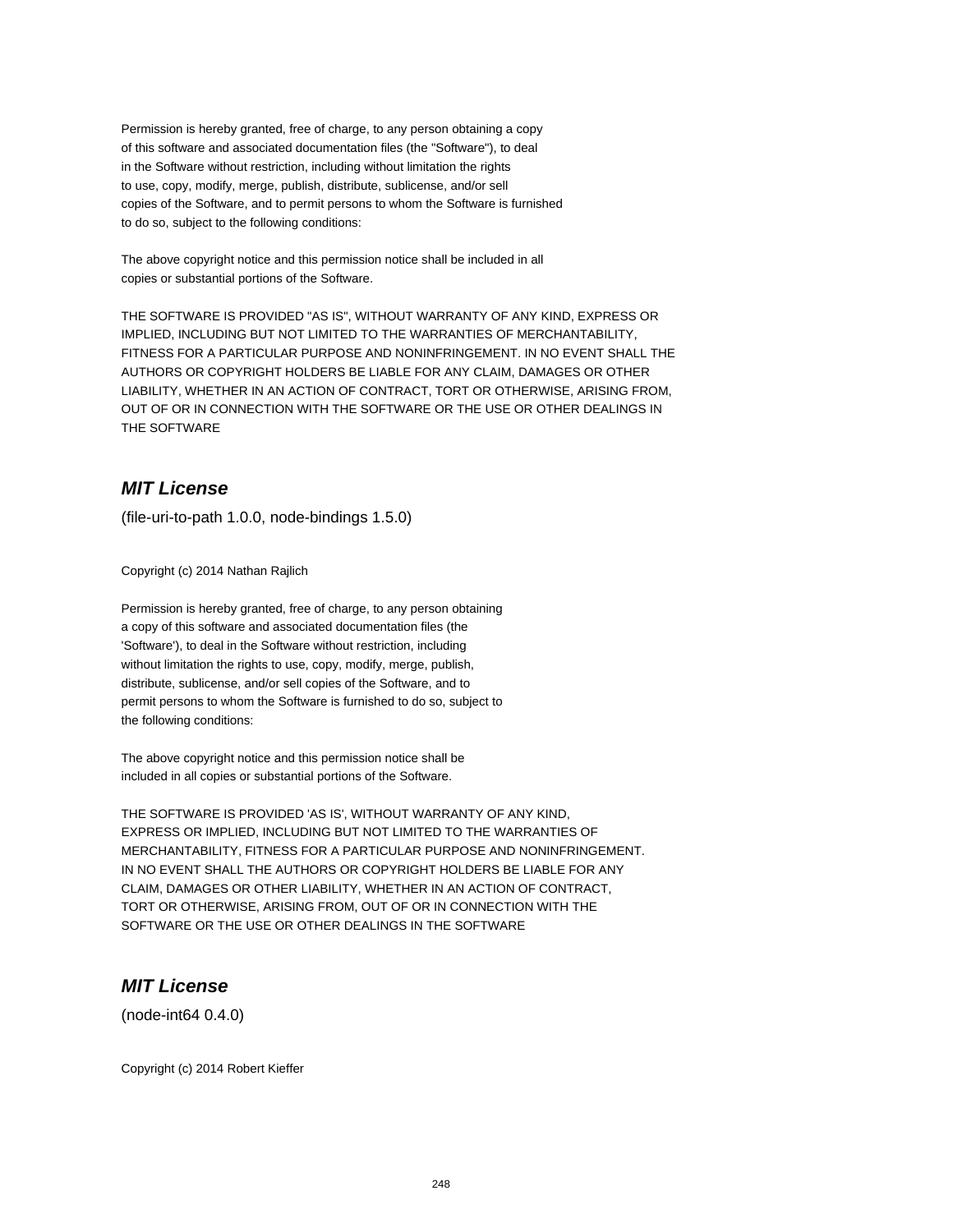The above copyright notice and this permission notice shall be included in all copies or substantial portions of the Software.

THE SOFTWARE IS PROVIDED "AS IS", WITHOUT WARRANTY OF ANY KIND, EXPRESS OR IMPLIED, INCLUDING BUT NOT LIMITED TO THE WARRANTIES OF MERCHANTABILITY, FITNESS FOR A PARTICULAR PURPOSE AND NONINFRINGEMENT. IN NO EVENT SHALL THE AUTHORS OR COPYRIGHT HOLDERS BE LIABLE FOR ANY CLAIM, DAMAGES OR OTHER LIABILITY, WHETHER IN AN ACTION OF CONTRACT, TORT OR OTHERWISE, ARISING FROM, OUT OF OR IN CONNECTION WITH THE SOFTWARE OR THE USE OR OTHER DEALINGS IN THE SOFTWARE

# **MIT License**

(es6-promise v4.2.8, rsvp.js v4.8.5)

Copyright (c) 2014 Yehuda Katz, Tom Dale, Stefan Penner and contributors

Permission is hereby granted, free of charge, to any person obtaining a copy of this software and associated documentation files (the "Software"), to deal in the Software without restriction, including without limitation the rights to use, copy, modify, merge, publish, distribute, sublicense, and/or sell copies of the Software, and to permit persons to whom the Software is furnished to do so, subject to the following conditions:

The above copyright notice and this permission notice shall be included in all copies or substantial portions of the Software.

THE SOFTWARE IS PROVIDED "AS IS", WITHOUT WARRANTY OF ANY KIND, EXPRESS OR IMPLIED, INCLUDING BUT NOT LIMITED TO THE WARRANTIES OF MERCHANTABILITY, FITNESS FOR A PARTICULAR PURPOSE AND NONINFRINGEMENT. IN NO EVENT SHALL THE AUTHORS OR COPYRIGHT HOLDERS BE LIABLE FOR ANY CLAIM, DAMAGES OR OTHER LIABILITY, WHETHER IN AN ACTION OF CONTRACT, TORT OR OTHERWISE, ARISING FROM, OUT OF OR IN CONNECTION WITH THE SOFTWARE OR THE USE OR OTHER DEALINGS IN THE **SOFTWARE** 

# **MIT License**

(babel-eslint 10.1.0)

Copyright (c) 2014-2016 Sebastian McKenzie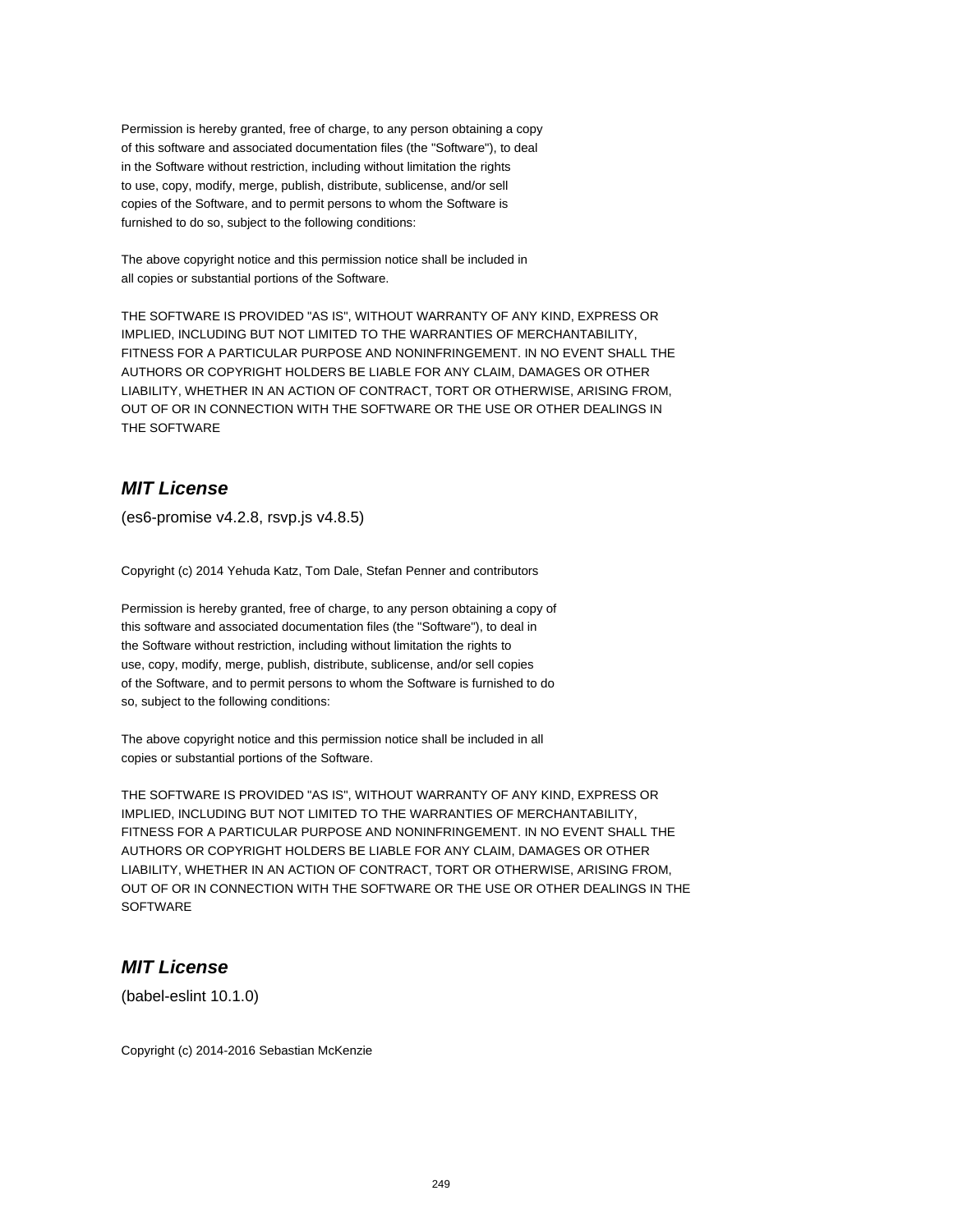#### MIT License

Permission is hereby granted, free of charge, to any person obtaining a copy of this software and associated documentation files (the "Software"), to deal in the Software without restriction, including without limitation the rights to use, copy, modify, merge, publish, distribute, sublicense, and/or sell copies of the Software, and to permit persons to whom the Software is furnished to do so, subject to the following conditions:

The above copyright notice and this permission notice shall be included in all copies or substantial portions of the Software.

THE SOFTWARE IS PROVIDED "AS IS", WITHOUT WARRANTY OF ANY KIND, EXPRESS OR IMPLIED, INCLUDING BUT NOT LIMITED TO THE WARRANTIES OF MERCHANTABILITY, FITNESS FOR A PARTICULAR PURPOSE AND NONINFRINGEMENT. IN NO EVENT SHALL THE AUTHORS OR COPYRIGHT HOLDERS BE LIABLE FOR ANY CLAIM, DAMAGES OR OTHER LIABILITY, WHETHER IN AN ACTION OF CONTRACT, TORT OR OTHERWISE, ARISING FROM, OUT OF OR IN CONNECTION WITH THE SOFTWARE OR THE USE OR OTHER DEALINGS IN THE SOFTWARE

## **MIT License**

(babel-loader 8.1.0)

Copyright (c) 2014-2019 Luís Couto

#### MIT License

Permission is hereby granted, free of charge, to any person obtaining a copy of this software and associated documentation files (the "Software"), to deal in the Software without restriction, including without limitation the rights to use, copy, modify, merge, publish, distribute, sublicense, and/or sell copies of the Software, and to permit persons to whom the Software is furnished to do so, subject to the following conditions:

The above copyright notice and this permission notice shall be included in all copies or substantial portions of the Software.

THE SOFTWARE IS PROVIDED "AS IS", WITHOUT WARRANTY OF ANY KIND, EXPRESS OR IMPLIED, INCLUDING BUT NOT LIMITED TO THE WARRANTIES OF MERCHANTABILITY, FITNESS FOR A PARTICULAR PURPOSE AND NONINFRINGEMENT. IN NO EVENT SHALL THE AUTHORS OR COPYRIGHT HOLDERS BE LIABLE FOR ANY CLAIM, DAMAGES OR OTHER LIABILITY, WHETHER IN AN ACTION OF CONTRACT, TORT OR OTHERWISE, ARISING FROM, OUT OF OR IN CONNECTION WITH THE SOFTWARE OR THE USE OR OTHER DEALINGS IN THE SOFTWARE

## **MIT License**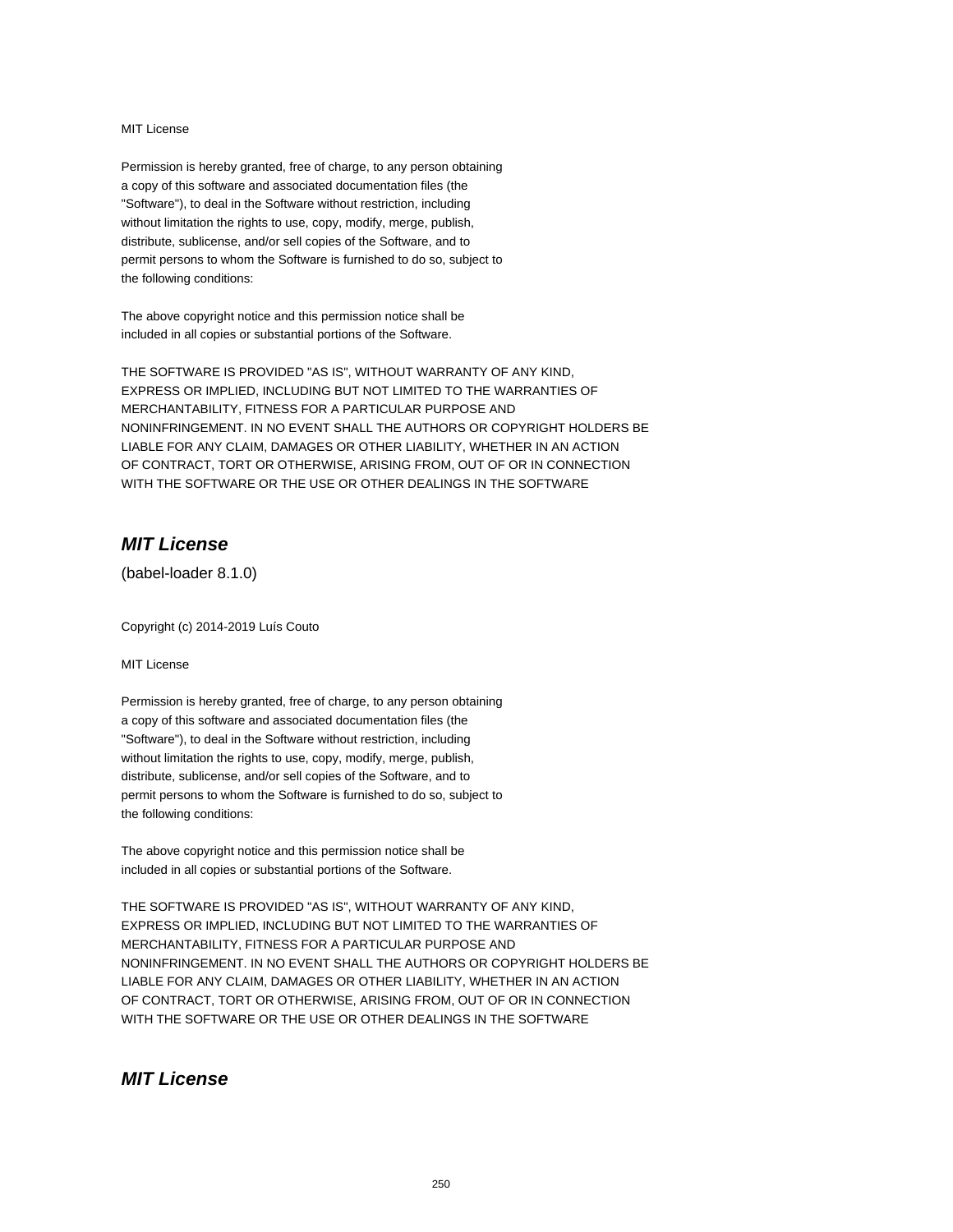(sift 7.0.1, sift.js 5.1.0)

Copyright (c) 2015 Craig Condon

Permission is hereby granted, free of charge, to any person obtaining a copy of this software and associated documentation files (the "Software"), to deal in the Software without restriction, including without limitation the rights to use, copy, modify, merge, publish, distribute, sublicense, and/or sell copies of the Software, and to permit persons to whom the Software is furnished to do so, subject to the following conditions:

The above copyright notice and this permission notice shall be included in all copies or substantial portions of the Software.

THE SOFTWARE IS PROVIDED "AS IS", WITHOUT WARRANTY OF ANY KIND, EXPRESS OR IMPLIED, INCLUDING BUT NOT LIMITED TO THE WARRANTIES OF MERCHANTABILITY, FITNESS FOR A PARTICULAR PURPOSE AND NONINFRINGEMENT. IN NO EVENT SHALL THE AUTHORS OR COPYRIGHT HOLDERS BE LIABLE FOR ANY CLAIM, DAMAGES OR OTHER LIABILITY, WHETHER IN AN ACTION OF CONTRACT, TORT OR OTHERWISE, ARISING FROM, OUT OF OR IN CONNECTION WITH THE SOFTWARE OR THE USE OR OTHER DEALINGS IN THE SOFTWARE

# **MIT License**

(builtins 1.0.3)

Copyright (c) 2015 Julian Gruber

Permission is hereby granted, free of charge, to any person obtaining a copy of this software and associated documentation files (the "Software"), to deal in the Software without restriction, including without limitation the rights to use, copy, modify, merge, publish, distribute, sublicense, and/or sell copies of the Software, and to permit persons to whom the Software is furnished to do so, subject to the following conditions:

The above copyright notice and this permission notice shall be included in all copies or substantial portions of the Software.

THE SOFTWARE IS PROVIDED "AS IS", WITHOUT WARRANTY OF ANY KIND, EXPRESS OR IMPLIED, INCLUDING BUT NOT LIMITED TO THE WARRANTIES OF MERCHANTABILITY, FITNESS FOR A PARTICULAR PURPOSE AND NONINFRINGEMENT. IN NO EVENT SHALL THE AUTHORS OR COPYRIGHT HOLDERS BE LIABLE FOR ANY CLAIM, DAMAGES OR OTHER LIABILITY, WHETHER IN AN ACTION OF CONTRACT, TORT OR OTHERWISE, ARISING FROM, OUT OF OR IN CONNECTION WITH THE SOFTWARE OR THE USE OR OTHER DEALINGS IN THE SOFTWARE

## **MIT License**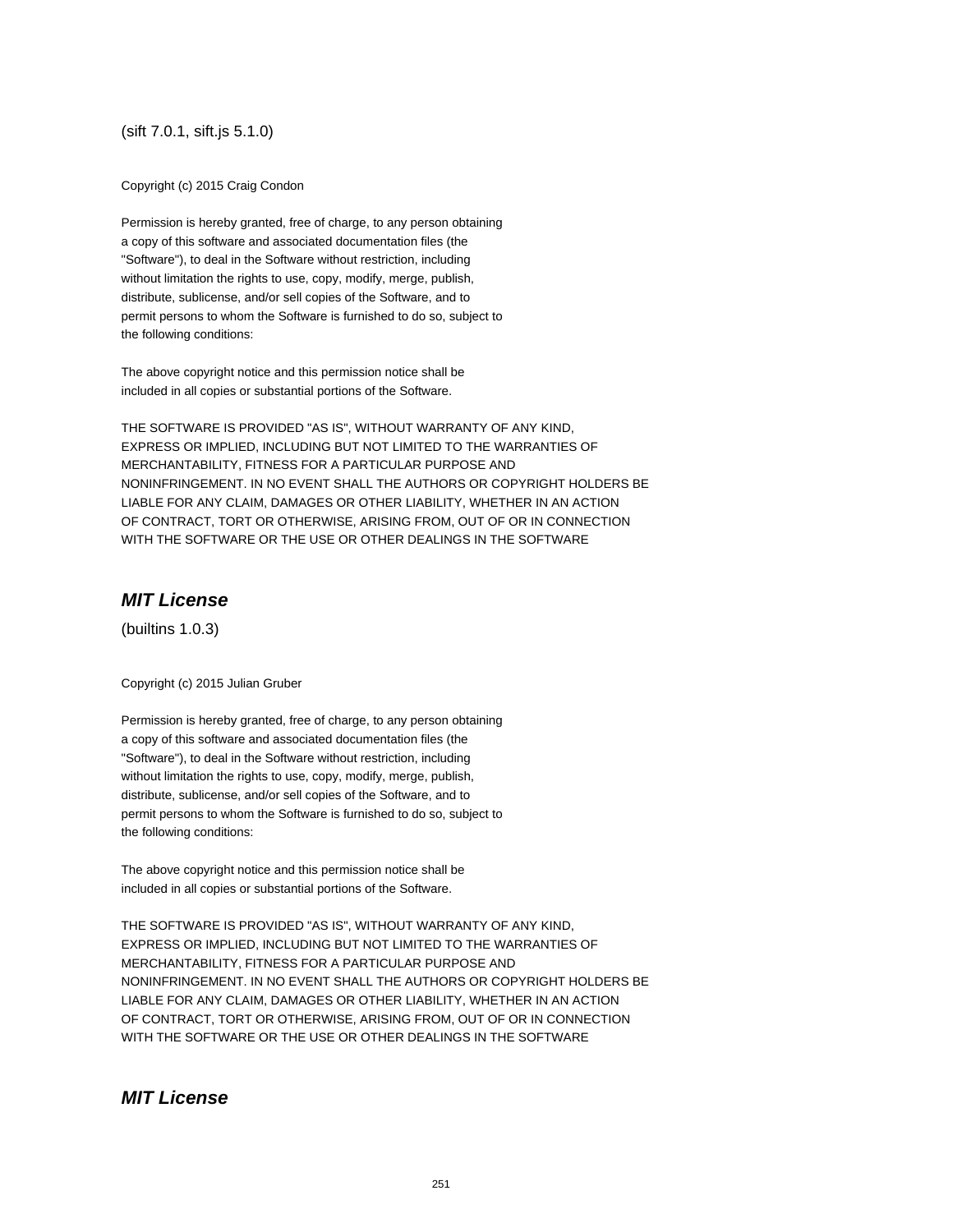#### (delegates 1.0.0)

Copyright (c) 2015 TJ Holowaychuk

Permission is hereby granted, free of charge, to any person obtaining a copy of this software and associated documentation files (the "Software"), to deal in the Software without restriction, including without limitation the rights to use, copy, modify, merge, publish, distribute, sublicense, and/or sell copies of the Software, and to permit persons to whom the Software is furnished to do so, subject to the following conditions:

The above copyright notice and this permission notice shall be included in all copies or substantial portions of the Software.

THE SOFTWARE IS PROVIDED "AS IS", WITHOUT WARRANTY OF ANY KIND, EXPRESS OR IMPLIED, INCLUDING BUT NOT LIMITED TO THE WARRANTIES OF MERCHANTABILITY, FITNESS FOR A PARTICULAR PURPOSE AND NONINFRINGEMENT. IN NO EVENT SHALL THE AUTHORS OR COPYRIGHT HOLDERS BE LIABLE FOR ANY CLAIM, DAMAGES OR OTHER LIABILITY, WHETHER IN AN ACTION OF CONTRACT, TORT OR OTHERWISE, ARISING FROM, OUT OF OR IN CONNECTION WITH THE SOFTWARE OR THE USE OR OTHER DEALINGS IN THE SOFTWARE

# **MIT License**

(Numeral-js 2.0.6, nodejs-numeral 2.0.6, numeral 2.0.6)

Copyright (c) 2016 Adam Draper

Permission is hereby granted, free of charge, to any person obtaining a copy of this software and associated documentation files (the "Software"), to deal in the Software without restriction, including without limitation the rights to use, copy, modify, merge, publish, distribute, sublicense, and/or sell copies of the Software, and to permit persons to whom the Software is furnished to do so, subject to the following conditions:

The above copyright notice and this permission notice shall be included in all copies or substantial portions of the Software.

THE SOFTWARE IS PROVIDED "AS IS", WITHOUT WARRANTY OF ANY KIND, EXPRESS OR IMPLIED, INCLUDING BUT NOT LIMITED TO THE WARRANTIES OF MERCHANTABILITY, FITNESS FOR A PARTICULAR PURPOSE AND NONINFRINGEMENT. IN NO EVENT SHALL THE AUTHORS OR COPYRIGHT HOLDERS BE LIABLE FOR ANY CLAIM, DAMAGES OR OTHER LIABILITY, WHETHER IN AN ACTION OF CONTRACT, TORT OR OTHERWISE, ARISING FROM, OUT OF OR IN CONNECTION WITH THE SOFTWARE OR THE USE OR OTHER DEALINGS IN THE SOFTWARE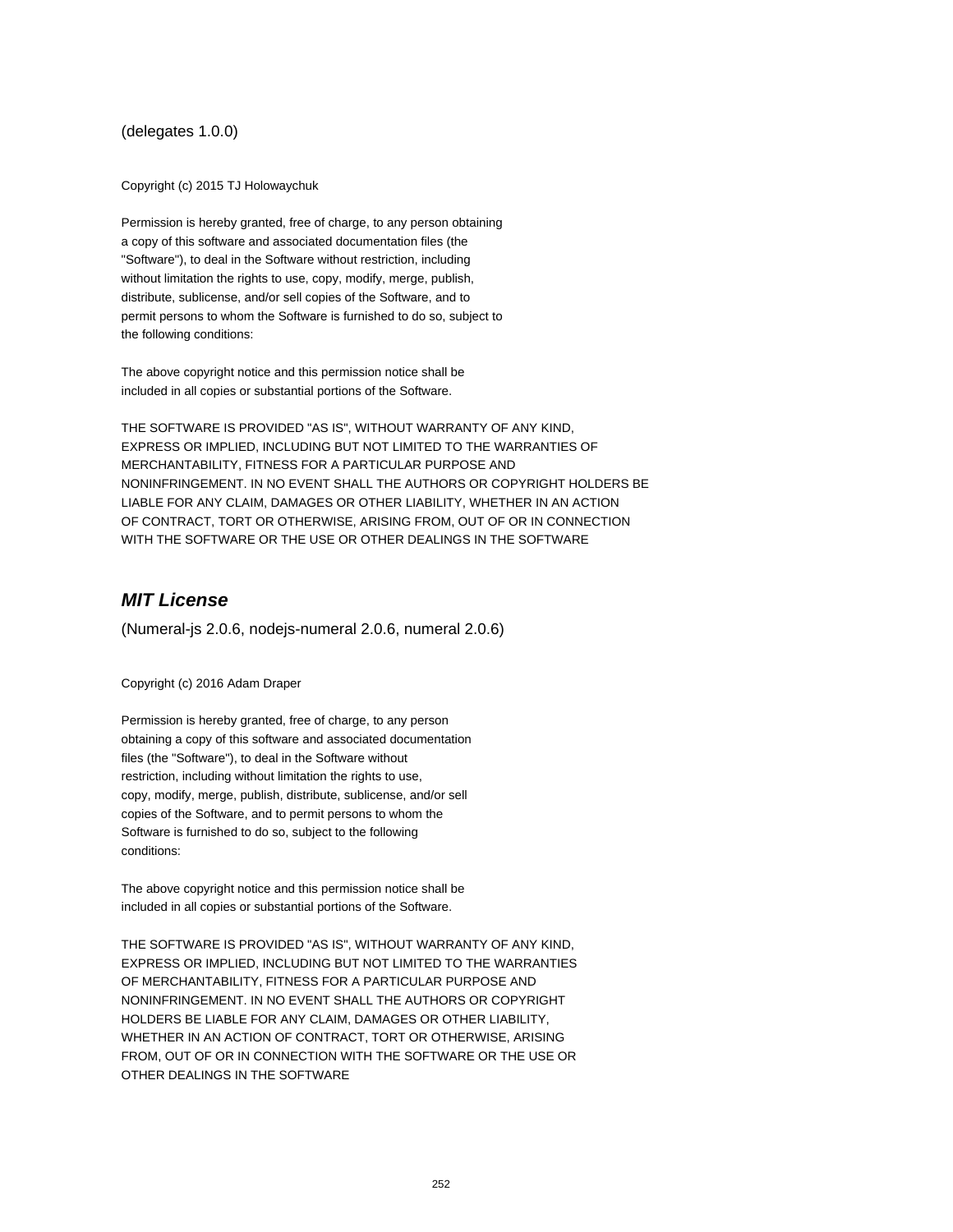(iterall 1.3.0)

Copyright (c) 2016 Lee Byron

Permission is hereby granted, free of charge, to any person obtaining a copy of this software and associated documentation files (the "Software"), to deal in the Software without restriction, including without limitation the rights to use, copy, modify, merge, publish, distribute, sublicense, and/or sell copies of the Software, and to permit persons to whom the Software is furnished to do so, subject to the following conditions:

The above copyright notice and this permission notice shall be included in all copies or substantial portions of the Software.

THE SOFTWARE IS PROVIDED "AS IS", WITHOUT WARRANTY OF ANY KIND, EXPRESS OR IMPLIED, INCLUDING BUT NOT LIMITED TO THE WARRANTIES OF MERCHANTABILITY, FITNESS FOR A PARTICULAR PURPOSE AND NONINFRINGEMENT. IN NO EVENT SHALL THE AUTHORS OR COPYRIGHT HOLDERS BE LIABLE FOR ANY CLAIM, DAMAGES OR OTHER LIABILITY, WHETHER IN AN ACTION OF CONTRACT, TORT OR OTHERWISE, ARISING FROM, OUT OF OR IN CONNECTION WITH THE SOFTWARE OR THE USE OR OTHER DEALINGS IN THE SOFTWARE

## **MIT License**

(sass 1.29.0)

Copyright (c) 2016, Google Inc.

Permission is hereby granted, free of charge, to any person obtaining a copy of this software and associated documentation files (the "Software"), to deal in the Software without restriction, including without limitation the rights to use, copy, modify, merge, publish, distribute, sublicense, and/or sell copies of the Software, and to permit persons to whom the Software is furnished to do so, subject to the following conditions:

The above copyright notice and this permission notice shall be included in all copies or substantial portions of the Software.

THE SOFTWARE IS PROVIDED "AS IS", WITHOUT WARRANTY OF ANY KIND, EXPRESS OR IMPLIED, INCLUDING BUT NOT LIMITED TO THE WARRANTIES OF MERCHANTABILITY, FITNESS FOR A PARTICULAR PURPOSE AND NONINFRINGEMENT. IN NO EVENT SHALL THE AUTHORS OR COPYRIGHT HOLDERS BE LIABLE FOR ANY CLAIM, DAMAGES OR OTHER LIABILITY, WHETHER IN AN ACTION OF CONTRACT, TORT OR OTHERWISE, ARISING FROM, OUT OF OR IN CONNECTION WITH THE SOFTWARE OR THE USE OR OTHER DEALINGS IN THE SOFTWARE

## **MIT License**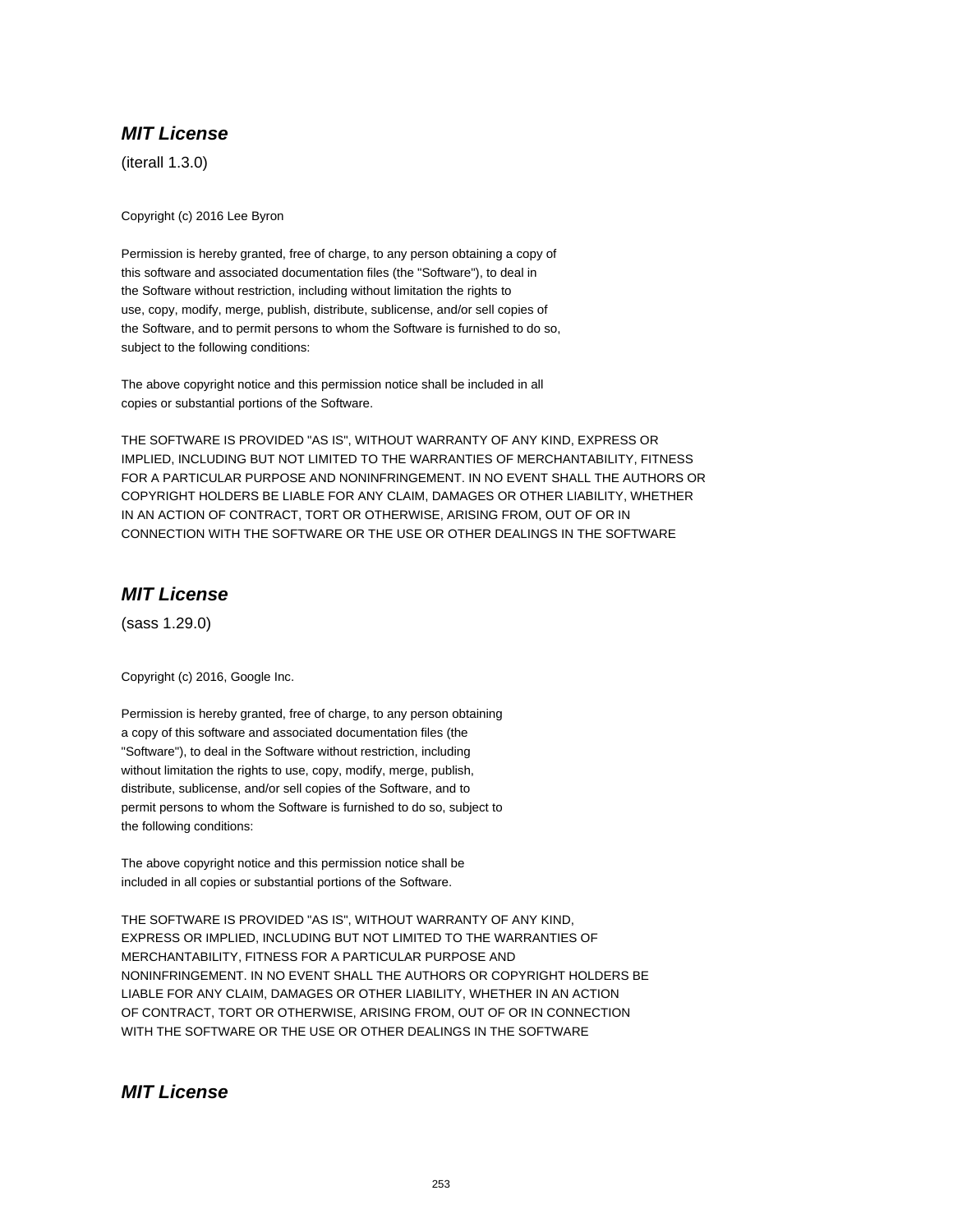(verror 1.10.0)

Copyright (c) 2016, Joyent, Inc. All rights reserved.

Permission is hereby granted, free of charge, to any person obtaining a copy of this software and associated documentation files (the "Software"), to deal in the Software without restriction, including without limitation the rights to use, copy, modify, merge, publish, distribute, sublicense, and/or sell copies of the Software, and to permit persons to whom the Software is furnished to do so, subject to the following conditions:

The above copyright notice and this permission notice shall be included in all copies or substantial portions of the Software.

THE SOFTWARE IS PROVIDED "AS IS", WITHOUT WARRANTY OF ANY KIND, EXPRESS OR IMPLIED, INCLUDING BUT NOT LIMITED TO THE WARRANTIES OF MERCHANTABILITY, FITNESS FOR A PARTICULAR PURPOSE AND NONINFRINGEMENT. IN NO EVENT SHALL THE AUTHORS OR COPYRIGHT HOLDERS BE LIABLE FOR ANY CLAIM, DAMAGES OR OTHER LIABILITY, WHETHER IN AN ACTION OF CONTRACT, TORT OR OTHERWISE, ARISING FROM, OUT OF OR IN CONNECTION WITH THE SOFTWARE OR THE USE OR OTHER DEALINGS IN THE SOFTWARE

#### **MIT License**

(css-tree 1.0.0-alpha.37)

Copyright (C) 2016-2019 by Roman Dvornov

Permission is hereby granted, free of charge, to any person obtaining a copy of this software and associated documentation files (the "Software"), to deal in the Software without restriction, including without limitation the rights to use, copy, modify, merge, publish, distribute, sublicense, and/or sell copies of the Software, and to permit persons to whom the Software is furnished to do so, subject to the following conditions:

The above copyright notice and this permission notice shall be included in all copies or substantial portions of the Software.

THE SOFTWARE IS PROVIDED "AS IS", WITHOUT WARRANTY OF ANY KIND, EXPRESS OR IMPLIED, INCLUDING BUT NOT LIMITED TO THE WARRANTIES OF MERCHANTABILITY, FITNESS FOR A PARTICULAR PURPOSE AND NONINFRINGEMENT. IN NO EVENT SHALL THE AUTHORS OR COPYRIGHT HOLDERS BE LIABLE FOR ANY CLAIM, DAMAGES OR OTHER LIABILITY, WHETHER IN AN ACTION OF CONTRACT, TORT OR OTHERWISE, ARISING FROM, OUT OF OR IN CONNECTION WITH THE SOFTWARE OR THE USE OR OTHER DEALINGS IN THE SOFTWARE

## **MIT License**

(rc-config-loader 3.0.0)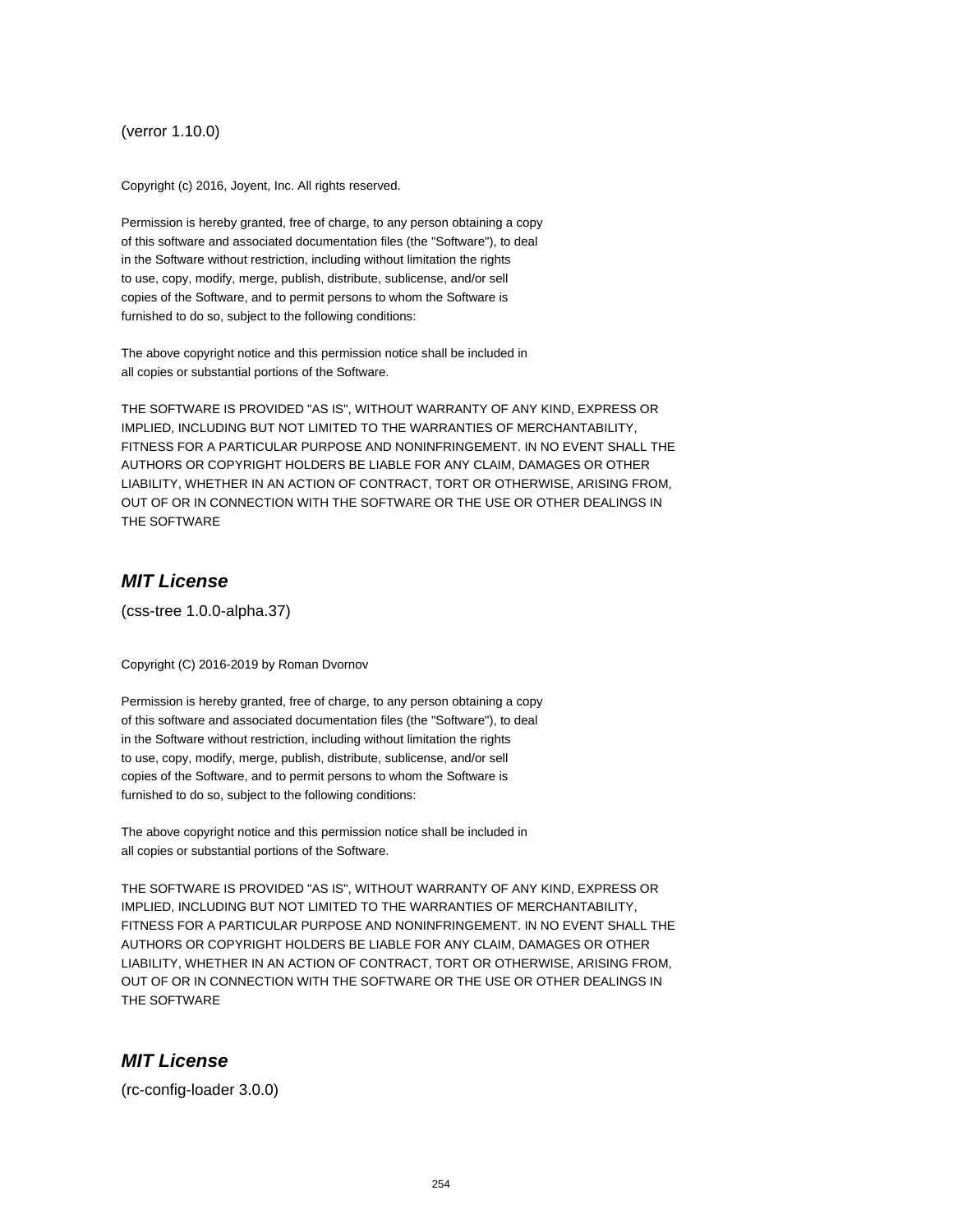Copyright (c) 2017 azu

Permission is hereby granted, free of charge, to any person obtaining a copy of this software and associated documentation files (the "Software"), to deal in the Software without restriction, including without limitation the rights to use, copy, modify, merge, publish, distribute, sublicense, and/or sell copies of the Software, and to permit persons to whom the Software is furnished to do so, subject to the following conditions:

The above copyright notice and this permission notice shall be included in all copies or substantial portions of the Software.

THE SOFTWARE IS PROVIDED "AS IS", WITHOUT WARRANTY OF ANY KIND, EXPRESS OR IMPLIED, INCLUDING BUT NOT LIMITED TO THE WARRANTIES OF MERCHANTABILITY, FITNESS FOR A PARTICULAR PURPOSE AND NONINFRINGEMENT. IN NO EVENT SHALL THE AUTHORS OR COPYRIGHT HOLDERS BE LIABLE FOR ANY CLAIM, DAMAGES OR OTHER LIABILITY, WHETHER IN AN ACTION OF CONTRACT, TORT OR OTHERWISE, ARISING FROM, OUT OF OR IN CONNECTION WITH THE SOFTWARE OR THE USE OR OTHER DEALINGS IN THE **SOFTWARE** 

## **MIT License**

(diffie-hellman 5.0.3, public-encrypt v4.0.3)

Copyright (c) 2017 Calvin Metcalf

Permission is hereby granted, free of charge, to any person obtaining a copy of this software and associated documentation files (the "Software"), to deal in the Software without restriction, including without limitation the rights to use, copy, modify, merge, publish, distribute, sublicense, and/or sell copies of the Software, and to permit persons to whom the Software is furnished to do so, subject to the following conditions:

The above copyright notice and this permission notice shall be included in all copies or substantial portions of the Software.

THE SOFTWARE IS PROVIDED "AS IS", WITHOUT WARRANTY OF ANY KIND, EXPRESS OR IMPLIED, INCLUDING BUT NOT LIMITED TO THE WARRANTIES OF MERCHANTABILITY, FITNESS FOR A PARTICULAR PURPOSE AND NONINFRINGEMENT. IN NO EVENT SHALL THE AUTHORS OR COPYRIGHT HOLDERS BE LIABLE FOR ANY CLAIM, DAMAGES OR OTHER LIABILITY, WHETHER IN AN ACTION OF CONTRACT, TORT OR OTHERWISE, ARISING FROM, OUT OF OR IN CONNECTION WITH THE SOFTWARE OR THE USE OR OTHER DEALINGS IN THE **SOFTWARE** 

#### **MIT License**

(clean-css 4.2.3)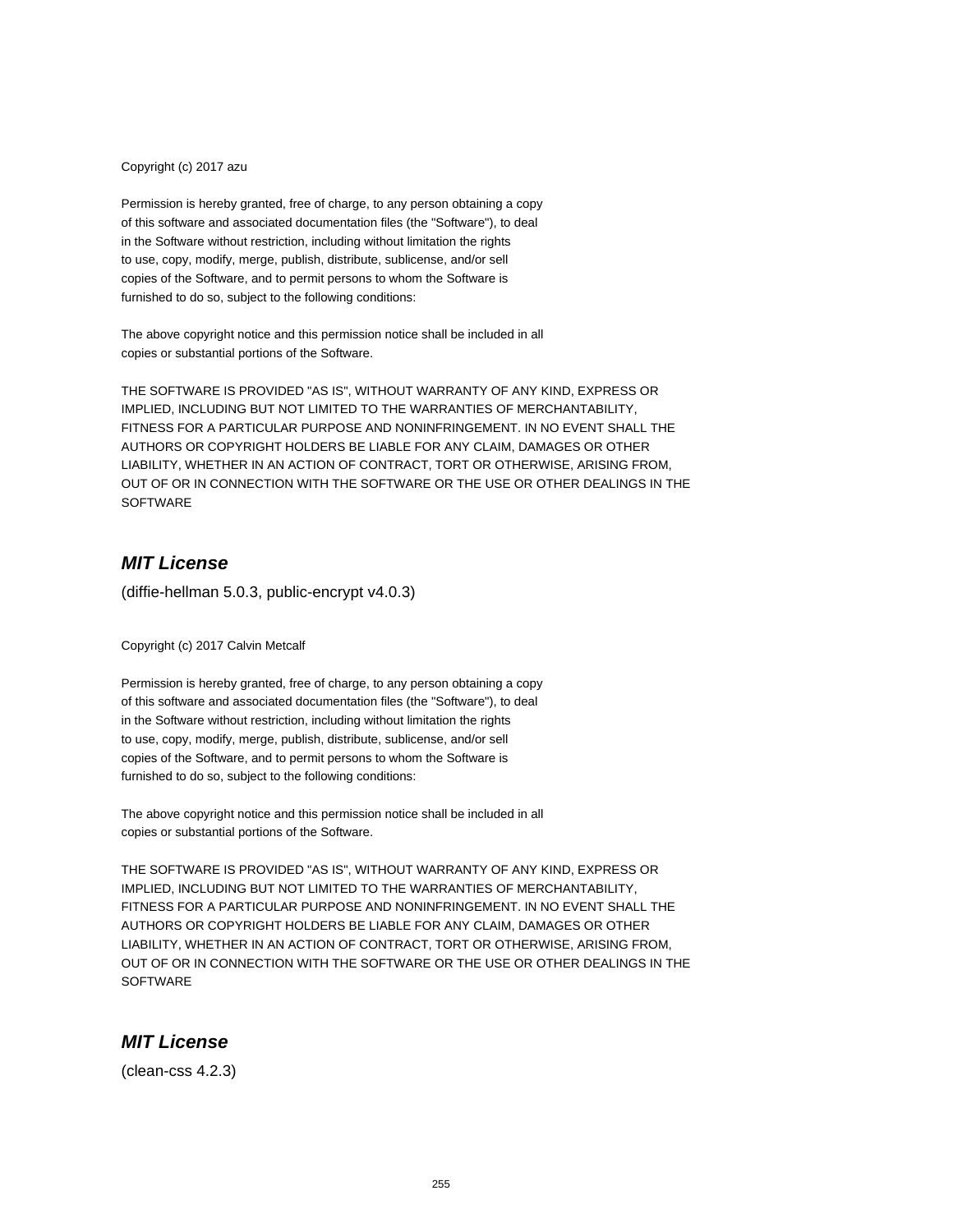Copyright (C) 2017 JakubPawlowicz.com

Permission is hereby granted, free of charge, to any person obtaining a copy of this software and associated documentation files (the "Software"), to deal in the Software without restriction, including without limitation the rights to use, copy, modify, merge, publish, distribute, sublicense, and/or sell copies of the Software, and to permit persons to whom the Software is furnished to do so, subject to the following conditions:

The above copyright notice and this permission notice shall be included in all copies or substantial portions of the Software.

THE SOFTWARE IS PROVIDED "AS IS", WITHOUT WARRANTY OF ANY KIND, EXPRESS OR IMPLIED, INCLUDING BUT NOT LIMITED TO THE WARRANTIES OF MERCHANTABILITY, FITNESS FOR A PARTICULAR PURPOSE AND NONINFRINGEMENT. IN NO EVENT SHALL THE AUTHORS OR COPYRIGHT HOLDERS BE LIABLE FOR ANY CLAIM, DAMAGES OR OTHER LIABILITY, WHETHER IN AN ACTION OF CONTRACT, TORT OR OTHERWISE, ARISING FROM, OUT OF OR IN CONNECTION WITH THE SOFTWARE OR THE USE OR OTHER DEALINGS IN THE SOFTWARE

## **MIT License**

(responselike 1.0.2, responselike 2.0.0)

Copyright (c) 2017 Luke Childs

Permission is hereby granted, free of charge, to any person obtaining a copy of this software and associated documentation files (the "Software"), to deal in the Software without restriction, including without limitation the rights to use, copy, modify, merge, publish, distribute, sublicense, and/or sell copies of the Software, and to permit persons to whom the Software is furnished to do so, subject to the following conditions:

The above copyright notice and this permission notice shall be included in all copies or substantial portions of the Software.

THE SOFTWARE IS PROVIDED "AS IS", WITHOUT WARRANTY OF ANY KIND, EXPRESS OR IMPLIED, INCLUDING BUT NOT LIMITED TO THE WARRANTIES OF MERCHANTABILITY, FITNESS FOR A PARTICULAR PURPOSE AND NONINFRINGEMENT. IN NO EVENT SHALL THE AUTHORS OR COPYRIGHT HOLDERS BE LIABLE FOR ANY CLAIM, DAMAGES OR OTHER LIABILITY, WHETHER IN AN ACTION OF CONTRACT, TORT OR OTHERWISE, ARISING FROM, OUT OF OR IN CONNECTION WITH THE SOFTWARE OR THE USE OR OTHER DEALINGS IN THE SOFTWARE

#### **MIT License**

(store (Javascript) 2.12.0)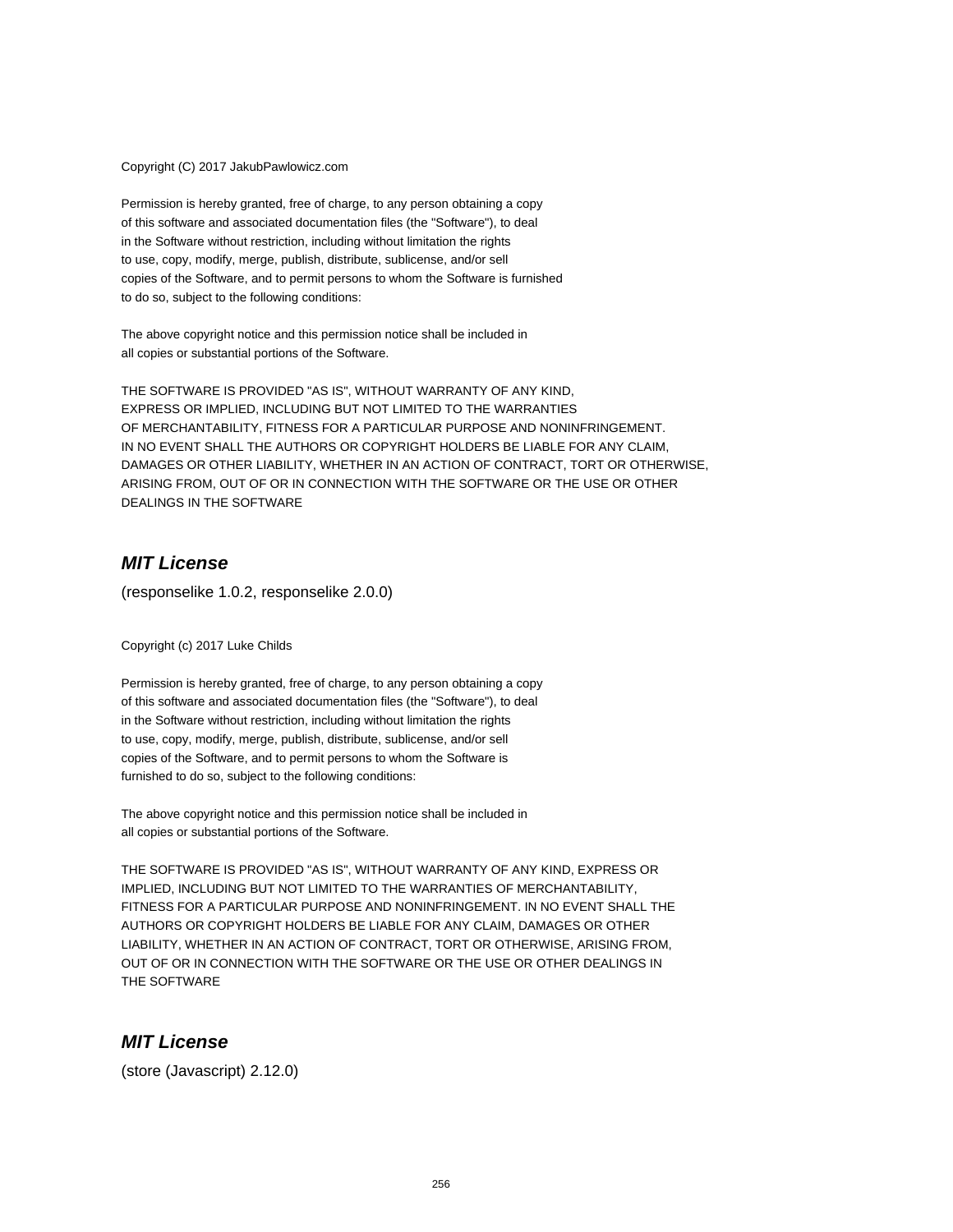#### Copyright (c) 2017 Nathan Bubna

Permission is hereby granted, free of charge, to any person obtaining a copy of this software and associated documentation files (the "Software"), to deal in the Software without restriction, including without limitation the rights to use, copy, modify, merge, publish, distribute, sublicense, and/or sell copies of the Software, and to permit persons to whom the Software is furnished to do so, subject to the following conditions:

The above copyright notice and this permission notice shall be included in all copies or substantial portions of the Software.

THE SOFTWARE IS PROVIDED "AS IS", WITHOUT WARRANTY OF ANY KIND, EXPRESS OR IMPLIED, INCLUDING BUT NOT LIMITED TO THE WARRANTIES OF MERCHANTABILITY, FITNESS FOR A PARTICULAR PURPOSE AND NONINFRINGEMENT. IN NO EVENT SHALL THE AUTHORS OR COPYRIGHT HOLDERS BE LIABLE FOR ANY CLAIM, DAMAGES OR OTHER LIABILITY, WHETHER IN AN ACTION OF CONTRACT, TORT OR OTHERWISE, ARISING FROM, OUT OF OR IN CONNECTION WITH THE SOFTWARE OR THE USE OR OTHER DEALINGS IN THE SOFTWARE

#### **MIT License**

(html-escaper 2.0.2)

Copyright (C) 2017-present by Andrea Giammarchi - @WebReflection

Permission is hereby granted, free of charge, to any person obtaining a copy of this software and associated documentation files (the "Software"), to deal in the Software without restriction, including without limitation the rights to use, copy, modify, merge, publish, distribute, sublicense, and/or sell copies of the Software, and to permit persons to whom the Software is furnished to do so, subject to the following conditions:

The above copyright notice and this permission notice shall be included in all copies or substantial portions of the Software.

THE SOFTWARE IS PROVIDED "AS IS", WITHOUT WARRANTY OF ANY KIND, EXPRESS OR IMPLIED, INCLUDING BUT NOT LIMITED TO THE WARRANTIES OF MERCHANTABILITY, FITNESS FOR A PARTICULAR PURPOSE AND NONINFRINGEMENT. IN NO EVENT SHALL THE AUTHORS OR COPYRIGHT HOLDERS BE LIABLE FOR ANY CLAIM, DAMAGES OR OTHER LIABILITY, WHETHER IN AN ACTION OF CONTRACT, TORT OR OTHERWISE, ARISING FROM, OUT OF OR IN CONNECTION WITH THE SOFTWARE OR THE USE OR OTHER DEALINGS IN THE SOFTWARE

#### **MIT License**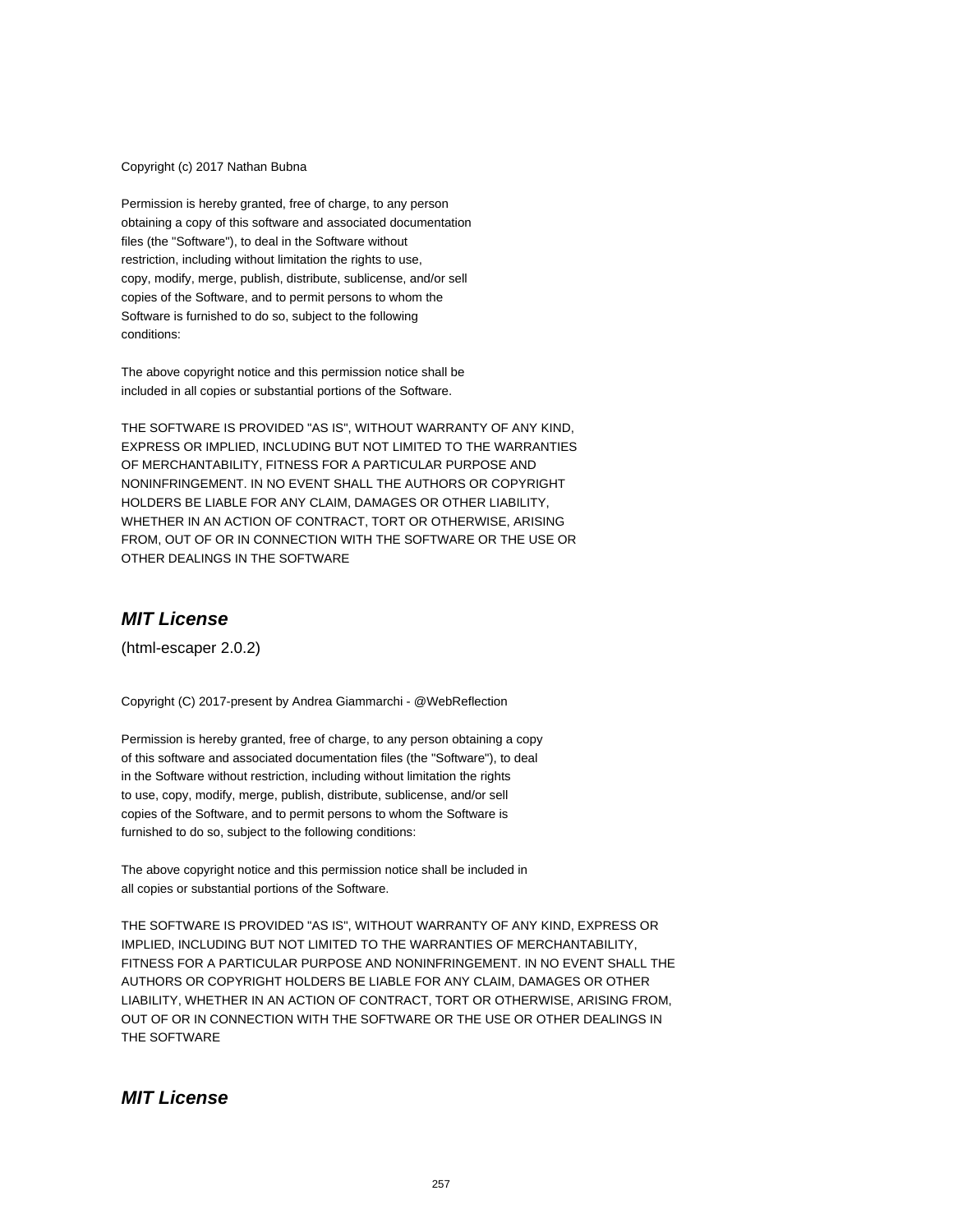#### (Two-Screen/stable 0.1.8)

Copyright (C) 2018 Angry Bytes and contributors.

Permission is hereby granted, free of charge, to any person obtaining a copy of this software and associated documentation files (the "Software"), to deal in the Software without restriction, including without limitation the rights to use, copy, modify, merge, publish, distribute, sublicense, and/or sell copies of the Software, and to permit persons to whom the Software is furnished to do so, subject to the following conditions:

The above copyright notice and this permission notice shall be included in all copies or substantial portions of the Software.

THE SOFTWARE IS PROVIDED "AS IS", WITHOUT WARRANTY OF ANY KIND, EXPRESS OR IMPLIED, INCLUDING BUT NOT LIMITED TO THE WARRANTIES OF MERCHANTABILITY, FITNESS FOR A PARTICULAR PURPOSE AND NONINFRINGEMENT. IN NO EVENT SHALL THE AUTHORS OR COPYRIGHT HOLDERS BE LIABLE FOR ANY CLAIM, DAMAGES OR OTHER LIABILITY, WHETHER IN AN ACTION OF CONTRACT, TORT OR OTHERWISE, ARISING FROM, OUT OF OR IN CONNECTION WITH THE SOFTWARE OR THE USE OR OTHER DEALINGS IN THE SOFTWARE

### **MIT License**

(node-chardet v0.7.0)

Copyright (C) 2018 Dmitry Shirokov

Permission is hereby granted, free of charge, to any person obtaining a copy of this software and associated documentation files (the "Software"), to deal in the Software without restriction, including without limitation the rights to use, copy, modify, merge, publish, distribute, sublicense, and/or sell copies of the Software, and to permit persons to whom the Software is furnished to do so, subject to the following conditions:

The above copyright notice and this permission notice shall be included in all copies or substantial portions of the Software.

THE SOFTWARE IS PROVIDED "AS IS", WITHOUT WARRANTY OF ANY KIND, EXPRESS OR IMPLIED, INCLUDING BUT NOT LIMITED TO THE WARRANTIES OF MERCHANTABILITY, FITNESS FOR A PARTICULAR PURPOSE AND NONINFRINGEMENT. IN NO EVENT SHALL THE AUTHORS OR COPYRIGHT HOLDERS BE LIABLE FOR ANY CLAIM, DAMAGES OR OTHER LIABILITY, WHETHER IN AN ACTION OF CONTRACT, TORT OR OTHERWISE, ARISING FROM, OUT OF OR IN CONNECTION WITH THE SOFTWARE OR THE USE OR OTHER DEALINGS IN THE SOFTWARE

#### **MIT License**

(zen-observable 0.8.15)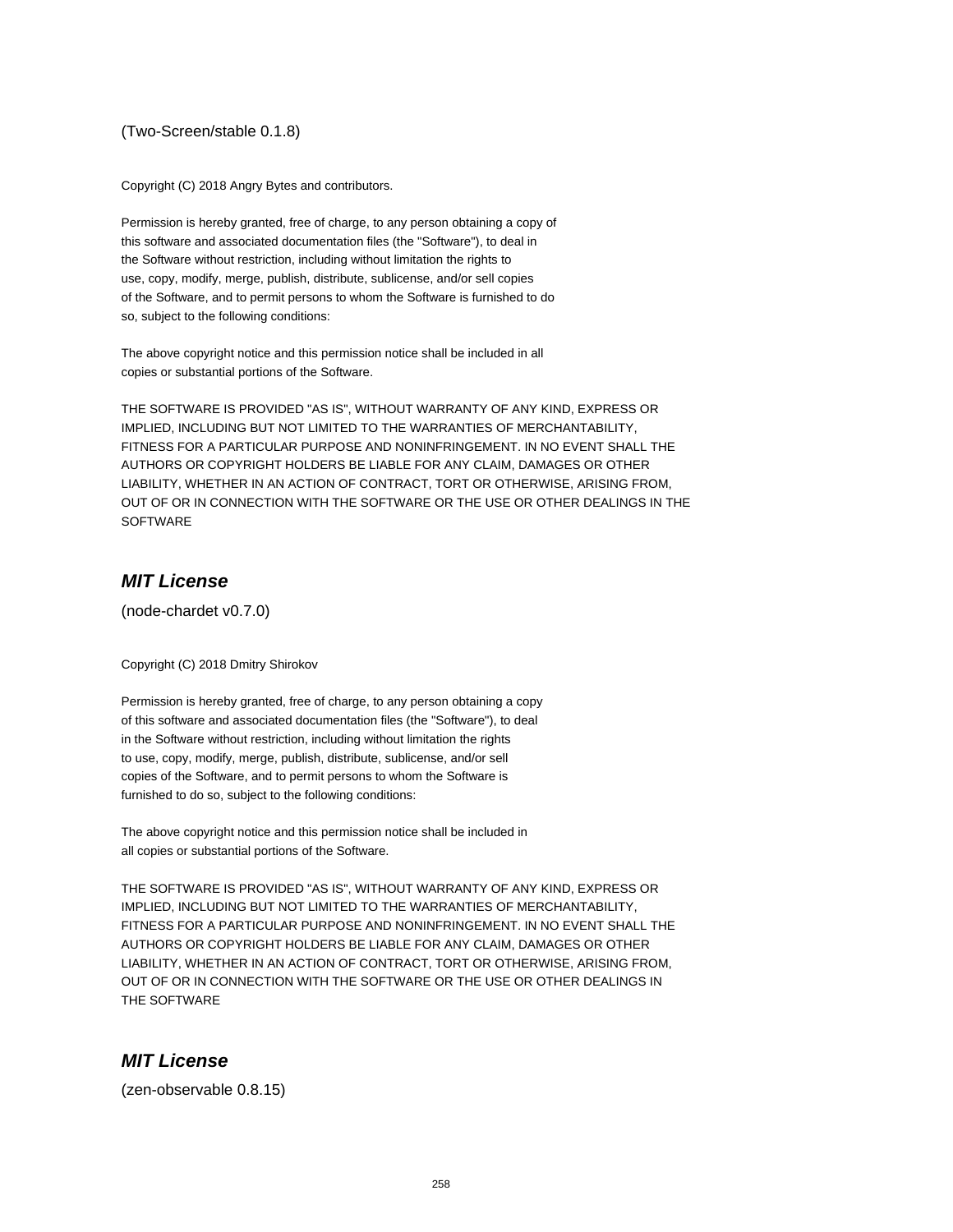Copyright (c) 2018 zenparsing (Kevin Smith)

Permission is hereby granted, free of charge, to any person obtaining a copy of this software and associated documentation files (the "Software"), to deal in the Software without restriction, including without limitation the rights to use, copy, modify, merge, publish, distribute, sublicense, and/or sell copies of the Software, and to permit persons to whom the Software is furnished to do so, subject to the following conditions:

The above copyright notice and this permission notice shall be included in all copies or substantial portions of the Software.

THE SOFTWARE IS PROVIDED "AS IS", WITHOUT WARRANTY OF ANY KIND, EXPRESS OR IMPLIED, INCLUDING BUT NOT LIMITED TO THE WARRANTIES OF MERCHANTABILITY, FITNESS FOR A PARTICULAR PURPOSE AND NONINFRINGEMENT. IN NO EVENT SHALL THE AUTHORS OR COPYRIGHT HOLDERS BE LIABLE FOR ANY CLAIM, DAMAGES OR OTHER LIABILITY, WHETHER IN AN ACTION OF CONTRACT, TORT OR OTHERWISE, ARISING FROM, OUT OF OR IN CONNECTION WITH THE SOFTWARE OR THE USE OR OTHER DEALINGS IN THE SOFTWARE

## **MIT License**

(mini-create-react-context 0.4.1)

Copyright (c) 2019-present StringEpsilon

Copyright (c) 2017-2019 James Kyle

Permission is hereby granted, free of charge, to any person obtaining a copy of this software and associated documentation files (the "Software"), to deal in the Software without restriction, including without limitation the rights to use, copy, modify, merge, publish, distribute, sublicense, and/or sell copies of the Software, and to permit persons to whom the Software is furnished to do so, subject to the following conditions:

The above copyright notice and this permission notice shall be included in all copies or substantial portions of the Software.

THE SOFTWARE IS PROVIDED "AS IS", WITHOUT WARRANTY OF ANY KIND, EXPRESS OR IMPLIED, INCLUDING BUT NOT LIMITED TO THE WARRANTIES OF MERCHANTABILITY, FITNESS FOR A PARTICULAR PURPOSE AND NONINFRINGEMENT. IN NO EVENT SHALL THE AUTHORS OR COPYRIGHT HOLDERS BE LIABLE FOR ANY CLAIM, DAMAGES OR OTHER LIABILITY, WHETHER IN AN ACTION OF CONTRACT, TORT OR OTHERWISE, ARISING FROM, OUT OF OR IN CONNECTION WITH THE SOFTWARE OR THE USE OR OTHER DEALINGS IN THE **SOFTWARE** 

#### **MIT License**

(postcss-values-parser 2.0.1)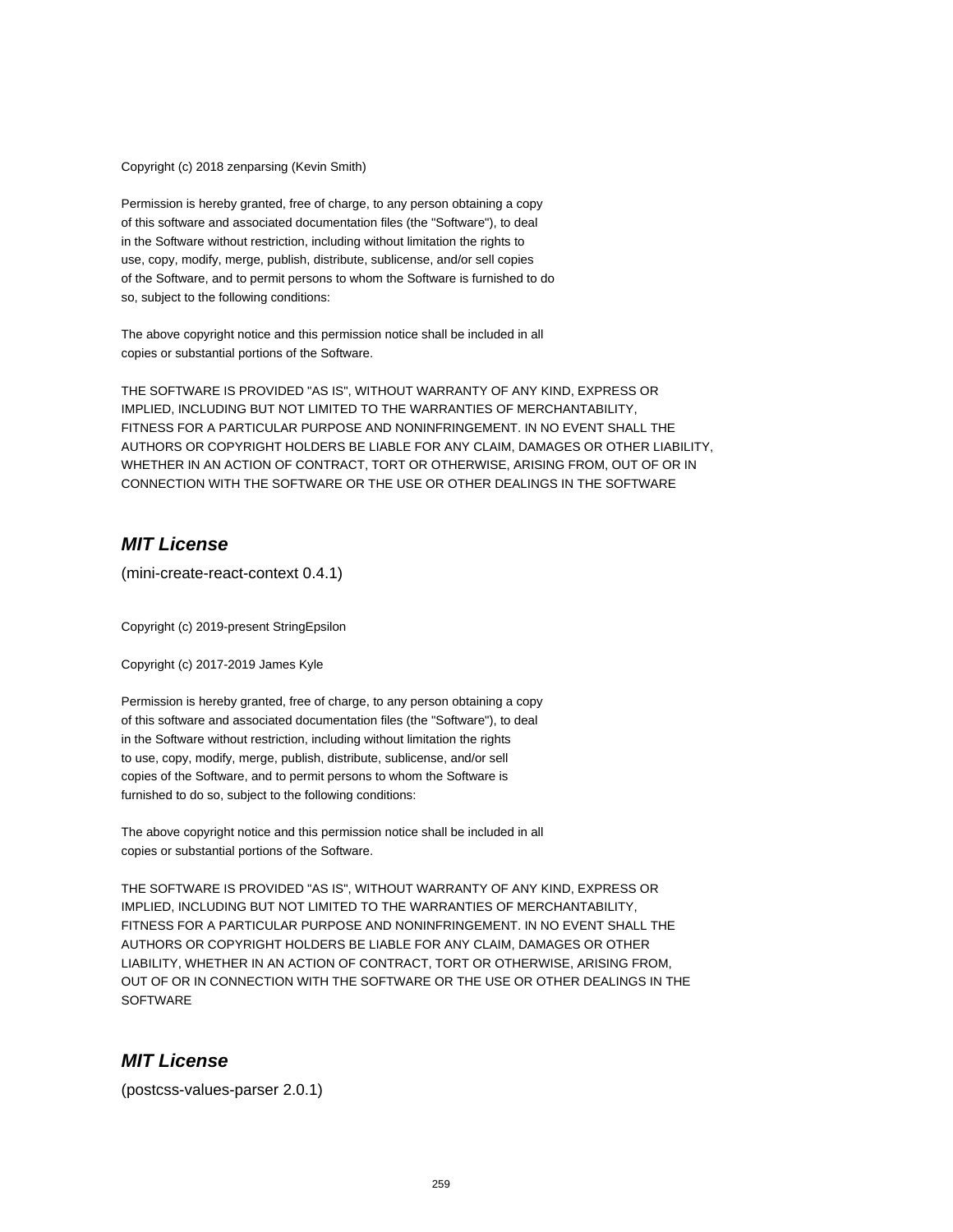#### Copyright (c) Andrew Powell

Permission is hereby granted, free of charge, to any person obtaining a copy of this software and associated documentation files (the "Software"), to deal in the Software without restriction, including without limitation the rights to use, copy, modify, merge, publish, distribute, sublicense, and/or sell copies of the Software, and to permit persons to whom the Software is furnished to do so, subject to the following conditions:

The above copyright notice and this permission notice shall be included in all copies or substantial portions of the Software.

THE SOFTWARE IS PROVIDED "AS IS", WITHOUT WARRANTY OF ANY KIND, EXPRESS OR IMPLIED, INCLUDING BUT NOT LIMITED TO THE WARRANTIES OF MERCHANTABILITY, FITNESS FOR A PARTICULAR PURPOSE AND NONINFRINGEMENT. IN NO EVENT SHALL THE AUTHORS OR COPYRIGHT HOLDERS BE LIABLE FOR ANY CLAIM, DAMAGES OR OTHER LIABILITY, WHETHER IN AN ACTION OF CONTRACT, TORT OR OTHERWISE, ARISING FROM, OUT OF OR IN CONNECTION WITH THE SOFTWARE OR THE USE OR OTHER DEALINGS IN THE SOFTWARE

#### **MIT License**

(cssnano 4.1.10, cssnano-preset-default 4.0.7, cssnano-util-get-arguments 4.0.0, cssnano-util-get-match 4.0.0, cssnano-util-raw-cache 4.0.1, cssnano-util-same-parent 4.0.1, postcss-colormin 4.0.3, postcss-convert-values 4.0.1, postcss-discard-comments 4.0.2, postcss-discard-duplicates 4.0.2, postcss-discard-empty 4.0.1, postcss-discard-empty 4.0.2, postcss-merge-longhand 4.0.11, postcss-merge-rules 4.0.3, postcss-minify-selectors 4.0.2, postcss-normalize-display-values 4.0.2, postcss-normalize-positions 4.0.2, postcss-normalize-string 4.0.2, postcss-normalize-unicode 4.0.1, postcss-normalize-url 4.0.1, postcss-normalize-whitespace 4.0.2, postcss-ordered-values 4.1.2, postcss-reduce-initial 4.0.3, postcss-reduce-transforms 4.0.2, postcss-selector-parser 3.1.2, postcss-selector-parser 5.0.0, postcss-selector-parser v6.0.4, postcss-svgo 4.0.2, postcss-unique-selectors 4.0.1, stylehacks 4.0.3)

Copyright (c) Ben Briggs (http://beneb.info)

Permission is hereby granted, free of charge, to any person obtaining a copy of this software and associated documentation files (the "Software"), to deal in the Software without restriction, including without limitation the rights to use, copy, modify, merge, publish, distribute, sublicense, and/or sell copies of the Software, and to permit persons to whom the Software is furnished to do so, subject to the following conditions:

The above copyright notice and this permission notice shall be included in all copies or substantial portions of the Software.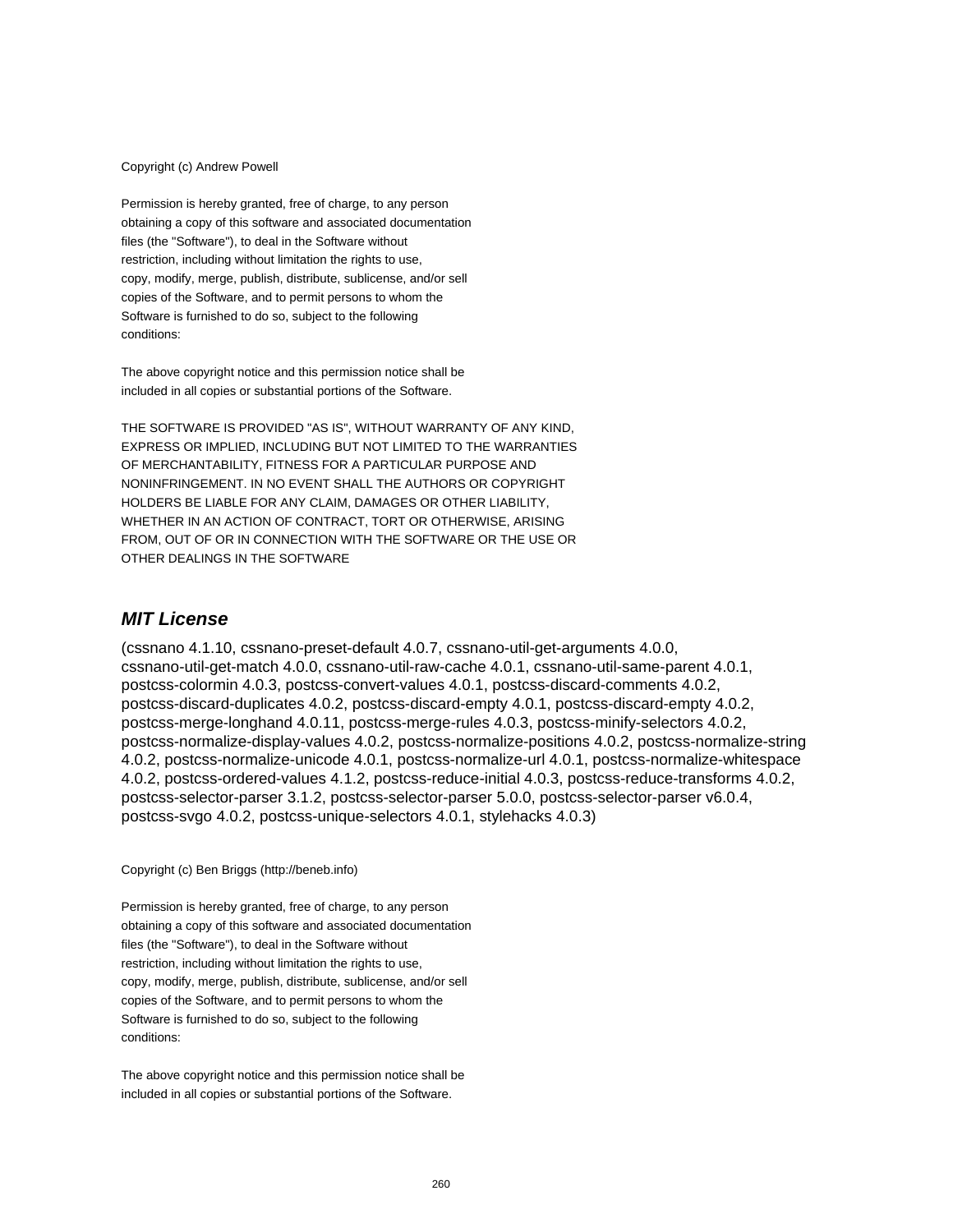THE SOFTWARE IS PROVIDED "AS IS", WITHOUT WARRANTY OF ANY KIND, EXPRESS OR IMPLIED, INCLUDING BUT NOT LIMITED TO THE WARRANTIES OF MERCHANTABILITY, FITNESS FOR A PARTICULAR PURPOSE AND NONINFRINGEMENT. IN NO EVENT SHALL THE AUTHORS OR COPYRIGHT HOLDERS BE LIABLE FOR ANY CLAIM, DAMAGES OR OTHER LIABILITY, WHETHER IN AN ACTION OF CONTRACT, TORT OR OTHERWISE, ARISING FROM, OUT OF OR IN CONNECTION WITH THE SOFTWARE OR THE USE OR OTHER DEALINGS IN THE SOFTWARE

## **MIT License**

(postcss-minify-font-values 4.0.2, postcss-value-parser 3.3.1, postcss-value-parser 4.1.0)

Copyright (c) Bogdan Chadkin

Permission is hereby granted, free of charge, to any person obtaining a copy of this software and associated documentation files (the "Software"), to deal in the Software without restriction, including without limitation the rights to use, copy, modify, merge, publish, distribute, sublicense, and/or sell copies of the Software, and to permit persons to whom the Software is furnished to do so, subject to the following conditions:

The above copyright notice and this permission notice shall be included in all copies or substantial portions of the Software.

THE SOFTWARE IS PROVIDED "AS IS", WITHOUT WARRANTY OF ANY KIND, EXPRESS OR IMPLIED, INCLUDING BUT NOT LIMITED TO THE WARRANTIES OF MERCHANTABILITY, FITNESS FOR A PARTICULAR PURPOSE AND NONINFRINGEMENT. IN NO EVENT SHALL THE AUTHORS OR COPYRIGHT HOLDERS BE LIABLE FOR ANY CLAIM, DAMAGES OR OTHER LIABILITY, WHETHER IN AN ACTION OF CONTRACT, TORT OR OTHERWISE, ARISING FROM, OUT OF OR IN CONNECTION WITH THE SOFTWARE OR THE USE OR OTHER DEALINGS IN THE SOFTWARE

## **MIT License**

(alphanum-sort 1.0.2)

Copyright (c) Bogdan Chadkin

Permission is hereby granted, free of charge, to any person obtaining a copy of this software and associated documentation files (the "Software"), to deal in the Software without restriction, including without limitation the rights to use, copy, modify, merge, publish, distribute, sublicense, and/or sell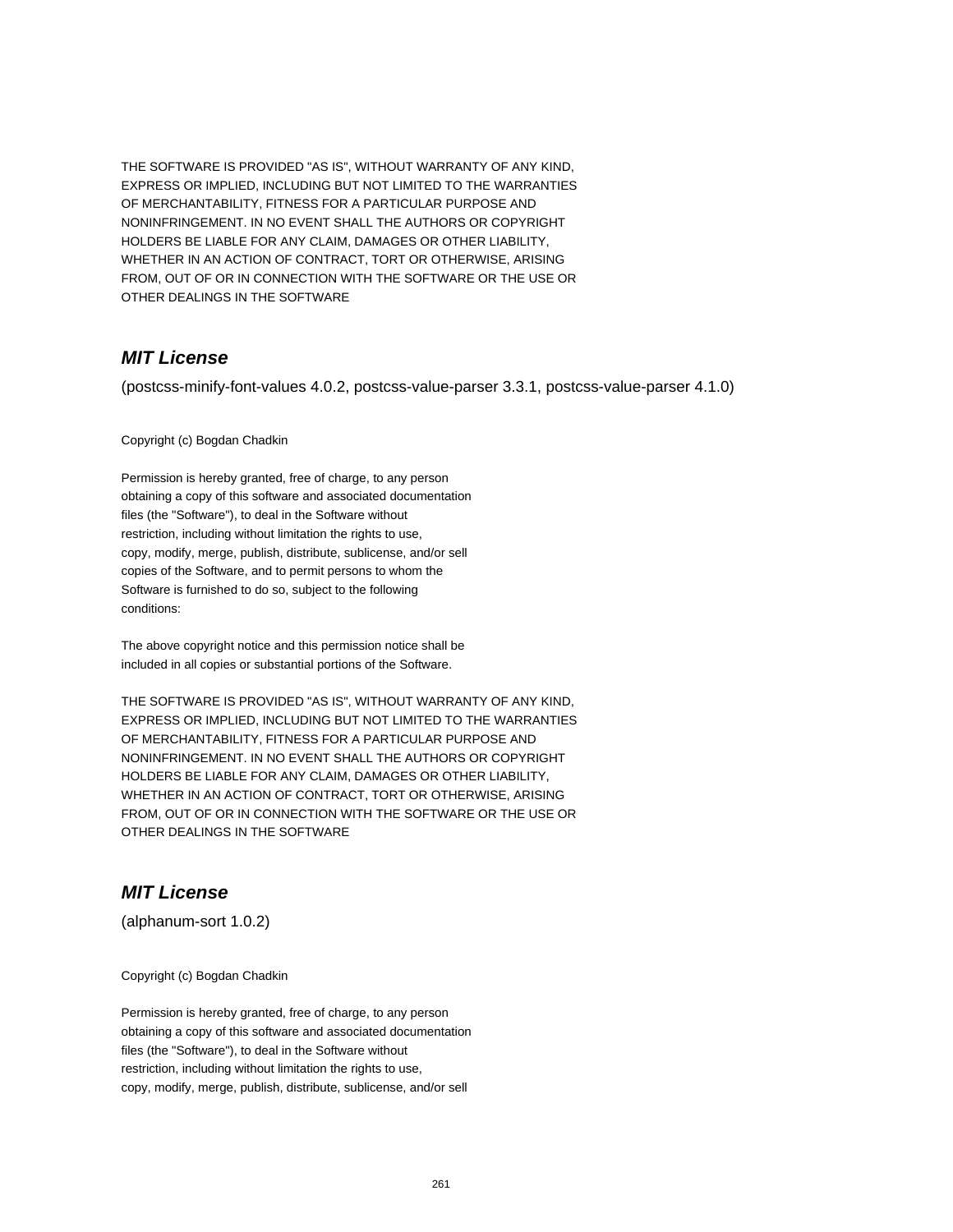copies of the Software, and to permit persons to whom the Software is furnished to do so, subject to the following conditions:

The above copyright notice and this permission notice shall be included in all copies or substantial portions of the Software. THE SOFTWARE IS PROVIDED "AS IS", WITHOUT WARRANTY OF ANY KIND, EXPRESS OR IMPLIED, INCLUDING BUT NOT LIMITED TO THE WARRANTIES OF MERCHANTABILITY, FITNESS FOR A PARTICULAR PURPOSE AND NONINFRINGEMENT. IN NO EVENT SHALL THE AUTHORS OR COPYRIGHT HOLDERS BE LIABLE FOR ANY CLAIM, DAMAGES OR OTHER LIABILITY, WHETHER IN AN ACTION OF CONTRACT, TORT OR OTHERWISE, ARISING FROM, OUT OF OR IN CONNECTION WITH THE SOFTWARE OR THE USE OR OTHER DEALINGS IN THE SOFTWARE

## **MIT License**

(cssstyle 2.3.0)

Copyright (c) Chad Walker

Permission is hereby granted, free of charge, to any person obtaining a copy of this software and associated documentation files (the "Software"), to deal in the Software without restriction, including without limitation the rights to use, copy, modify, merge, publish, distribute, sublicense, and/or sell copies of the Software, and to permit persons to whom the Software is furnished to do so, subject to the following conditions:

The above copyright notice and this permission notice shall be included in all copies or substantial portions of the Software.

THE SOFTWARE IS PROVIDED "AS IS", WITHOUT WARRANTY OF ANY KIND, EXPRESS OR IMPLIED, INCLUDING BUT NOT LIMITED TO THE WARRANTIES OF MERCHANTABILITY, FITNESS FOR A PARTICULAR PURPOSE AND NONINFRINGEMENT. IN NO EVENT SHALL THE AUTHORS OR COPYRIGHT HOLDERS BE LIABLE FOR ANY CLAIM, DAMAGES OR OTHER LIABILITY, WHETHER IN AN ACTION OF CONTRACT, TORT OR OTHERWISE, ARISING FROM, OUT OF OR IN CONNECTION WITH THE SOFTWARE OR THE USE OR OTHER DEALINGS IN THE SOFTWARE

## **MIT License**

(levn 0.4.1, optionator 0.8.3, optionator 0.9.1, prelude-ls 1.1.2, prelude-ls 1.2.1, type-check 0.4.0)

Copyright (c) George Zahariev

Permission is hereby granted, free of charge, to any person obtaining a copy of this software and associated documentation files (the "Software"), to deal in the Software without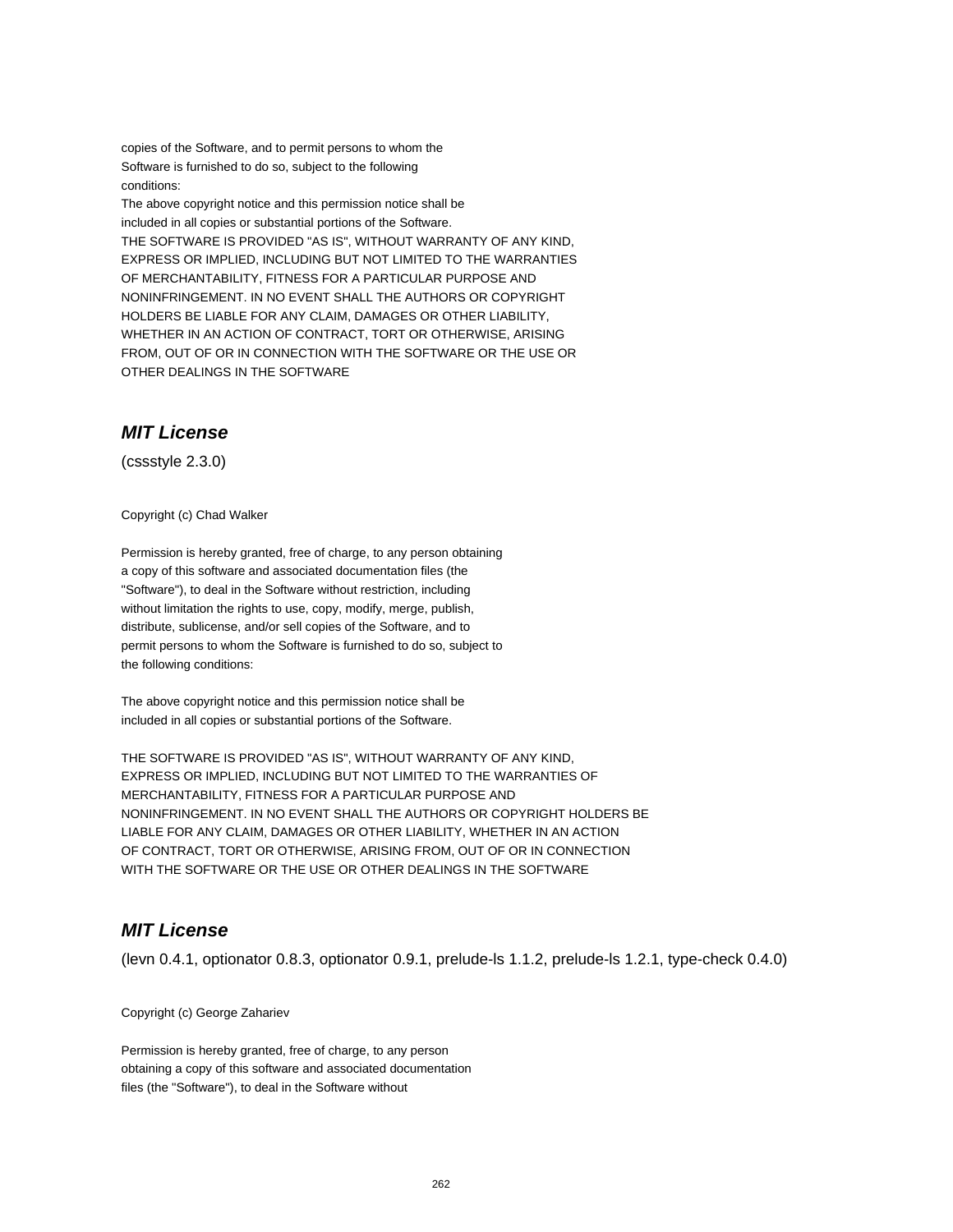restriction, including without limitation the rights to use, copy, modify, merge, publish, distribute, sublicense, and/or sell copies of the Software, and to permit persons to whom the Software is furnished to do so, subject to the following conditions:

The above copyright notice and this permission notice shall be included in all copies or substantial portions of the Software.

THE SOFTWARE IS PROVIDED "AS IS", WITHOUT WARRANTY OF ANY KIND, EXPRESS OR IMPLIED, INCLUDING BUT NOT LIMITED TO THE WARRANTIES OF MERCHANTABILITY, FITNESS FOR A PARTICULAR PURPOSE AND NONINFRINGEMENT. IN NO EVENT SHALL THE AUTHORS OR COPYRIGHT HOLDERS BE LIABLE FOR ANY CLAIM, DAMAGES OR OTHER LIABILITY, WHETHER IN AN ACTION OF CONTRACT, TORT OR OTHERWISE, ARISING FROM, OUT OF OR IN CONNECTION WITH THE SOFTWARE OR THE USE OR OTHER DEALINGS IN THE SOFTWARE

## **MIT License**

(Moment JavaScript Date Library 2.29.1)

Copyright (c) JS Foundation and other contributors

Permission is hereby granted, free of charge, to any person obtaining a copy of this software and associated documentation files (the "Software"), to deal in the Software without restriction, including without limitation the rights to use, copy, modify, merge, publish, distribute, sublicense, and/or sell copies of the Software, and to permit persons to whom the Software is furnished to do so, subject to the following conditions:

The above copyright notice and this permission notice shall be included in all copies or substantial portions of the Software.

THE SOFTWARE IS PROVIDED "AS IS", WITHOUT WARRANTY OF ANY KIND, EXPRESS OR IMPLIED, INCLUDING BUT NOT LIMITED TO THE WARRANTIES OF MERCHANTABILITY, FITNESS FOR A PARTICULAR PURPOSE AND NONINFRINGEMENT. IN NO EVENT SHALL THE AUTHORS OR COPYRIGHT HOLDERS BE LIABLE FOR ANY CLAIM, DAMAGES OR OTHER LIABILITY, WHETHER IN AN ACTION OF CONTRACT, TORT OR OTHERWISE, ARISING FROM, OUT OF OR IN CONNECTION WITH THE SOFTWARE OR THE USE OR OTHER DEALINGS IN THE SOFTWARE

#### **MIT License**

(is-zip 1.0.0)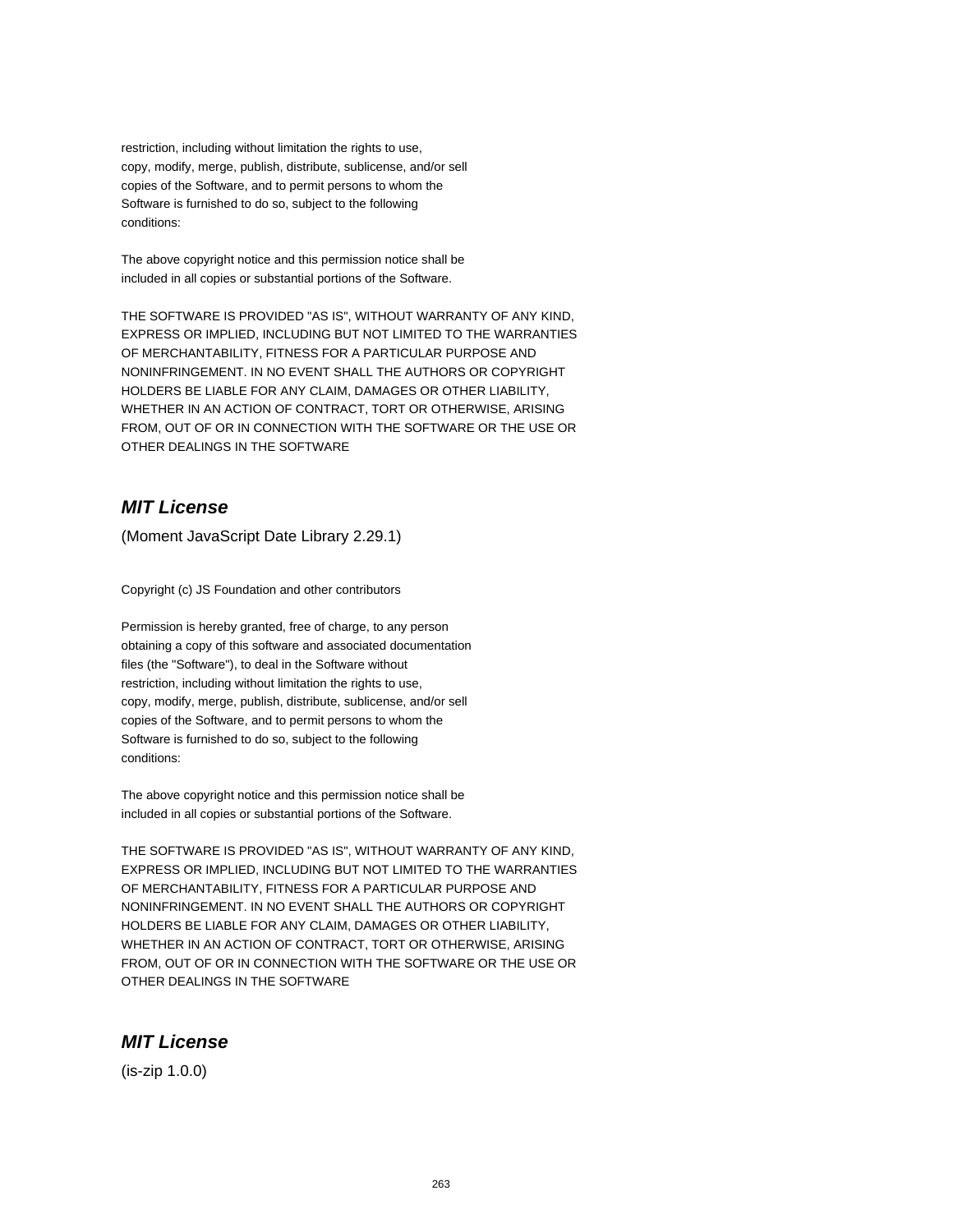Copyright (c) Kevin Mårtensson

Permission is hereby granted, free of charge, to any person obtaining a copy of this software and associated documentation files (the "Software"), to deal in the Software without restriction, including without limitation the rights to use, copy, modify, merge, publish, distribute, sublicense, and/or sell copies of the Software, and to permit persons to whom the Software is furnished to do so, subject to the following conditions:

The above copyright notice and this permission notice shall be included in all copies or substantial portions of the Software.

THE SOFTWARE IS PROVIDED "AS IS", WITHOUT WARRANTY OF ANY KIND, EXPRESS OR IMPLIED, INCLUDING BUT NOT LIMITED TO THE WARRANTIES OF MERCHANTABILITY, FITNESS FOR A PARTICULAR PURPOSE AND NONINFRINGEMENT. IN NO EVENT SHALL THE AUTHORS OR COPYRIGHT HOLDERS BE LIABLE FOR ANY CLAIM, DAMAGES OR OTHER LIABILITY, WHETHER IN AN ACTION OF CONTRACT, TORT OR OTHERWISE, ARISING FROM, OUT OF OR IN CONNECTION WITH THE SOFTWARE OR THE USE OR OTHER DEALINGS IN THE **SOFTWARE** 

## **MIT License**

(mike182uk/timestring 6.0.0)

Copyright (c) Michael David Barrett

Permission is hereby granted, free of charge, to any person obtaining a copy of this software and associated documentation files (the "Software"), to deal in the Software without restriction, including without limitation the rights to use, copy, modify, merge, publish, distribute, sublicense, and/or sell copies of the Software, and to permit persons to whom the Software is furnished to do so, subject to the following conditions:

The above copyright notice and this permission notice shall be included in all copies or substantial portions of the Software.

THE SOFTWARE IS PROVIDED "AS IS", WITHOUT WARRANTY OF ANY KIND, EXPRESS OR IMPLIED, INCLUDING BUT NOT LIMITED TO THE WARRANTIES OF MERCHANTABILITY, FITNESS FOR A PARTICULAR PURPOSE AND NONINFRINGEMENT. IN NO EVENT SHALL THE AUTHORS OR COPYRIGHT HOLDERS BE LIABLE FOR ANY CLAIM, DAMAGES OR OTHER LIABILITY, WHETHER IN AN ACTION OF CONTRACT, TORT OR OTHERWISE, ARISING FROM, OUT OF OR IN CONNECTION WITH THE SOFTWARE OR THE USE OR OTHER DEALINGS IN THE SOFTWARE

#### **MIT License**

(clinic 7.0.0)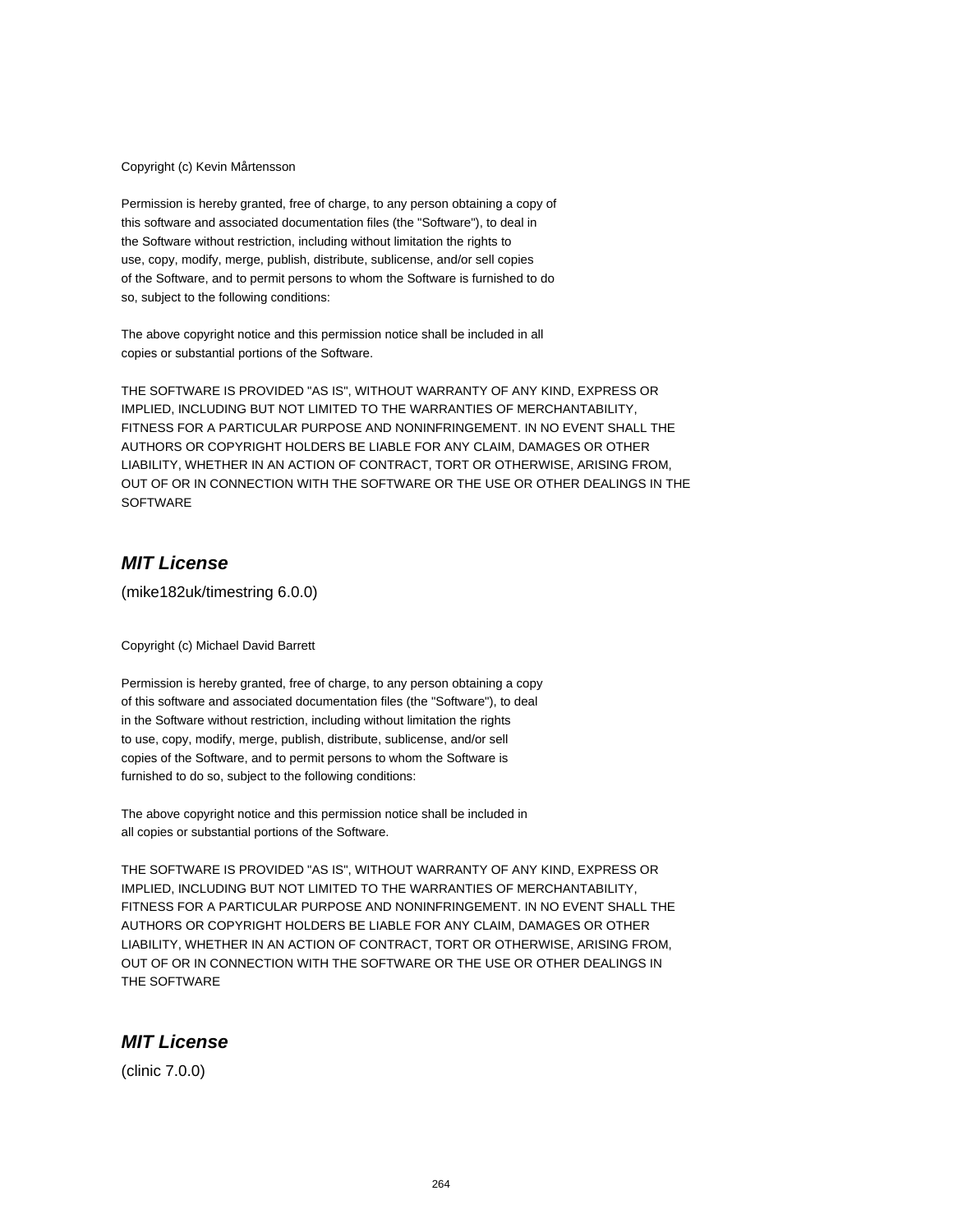Copyright (C) NearForm and Clinic.js Contributors

Permission is hereby granted, free of charge, to any person obtaining a copy of this software and associated documentation files (the "Software"), to deal in the Software without restriction, including without limitation the rights to use, copy, modify, merge, publish, distribute, sublicense, and/or sell copies of the Software, and to permit persons to whom the Software is furnished to do so, subject to the following conditions:

The above copyright notice and this permission notice shall be included in all copies or substantial portions of the Software.

THE SOFTWARE IS PROVIDED "AS IS", WITHOUT WARRANTY OF ANY KIND, EXPRESS OR IMPLIED, INCLUDING BUT NOT LIMITED TO THE WARRANTIES OF MERCHANTABILITY, FITNESS FOR A PARTICULAR PURPOSE AND NONINFRINGEMENT. IN NO EVENT SHALL THE AUTHORS OR COPYRIGHT HOLDERS BE LIABLE FOR ANY CLAIM, DAMAGES OR OTHER LIABILITY, WHETHER IN AN ACTION OF CONTRACT, TORT OR OTHERWISE, ARISING FROM, OUT OF OR IN CONNECTION WITH THE SOFTWARE OR THE USE OR OTHER DEALINGS IN THE SOFTWARE

## **MIT License**

(cssom 0.3.8, cssom 0.4.4, saitho-npm-test 1.5.0)

Copyright (c) Nikita Vasilyev

Permission is hereby granted, free of charge, to any person obtaining a copy of this software and associated documentation files (the "Software"), to deal in the Software without restriction, including without limitation the rights to use, copy, modify, merge, publish, distribute, sublicense, and/or sell copies of the Software, and to permit persons to whom the Software is furnished to do so, subject to the following conditions:

The above copyright notice and this permission notice shall be included in all copies or substantial portions of the Software.

THE SOFTWARE IS PROVIDED "AS IS", WITHOUT WARRANTY OF ANY KIND, EXPRESS OR IMPLIED, INCLUDING BUT NOT LIMITED TO THE WARRANTIES OF MERCHANTABILITY, FITNESS FOR A PARTICULAR PURPOSE AND NONINFRINGEMENT. IN NO EVENT SHALL THE AUTHORS OR COPYRIGHT HOLDERS BE LIABLE FOR ANY CLAIM, DAMAGES OR OTHER LIABILITY, WHETHER IN AN ACTION OF CONTRACT, TORT OR OTHERWISE, ARISING FROM, OUT OF OR IN CONNECTION WITH THE SOFTWARE OR THE USE OR OTHER DEALINGS IN THE SOFTWARE

#### **MIT License**

(nopt 1.0.10)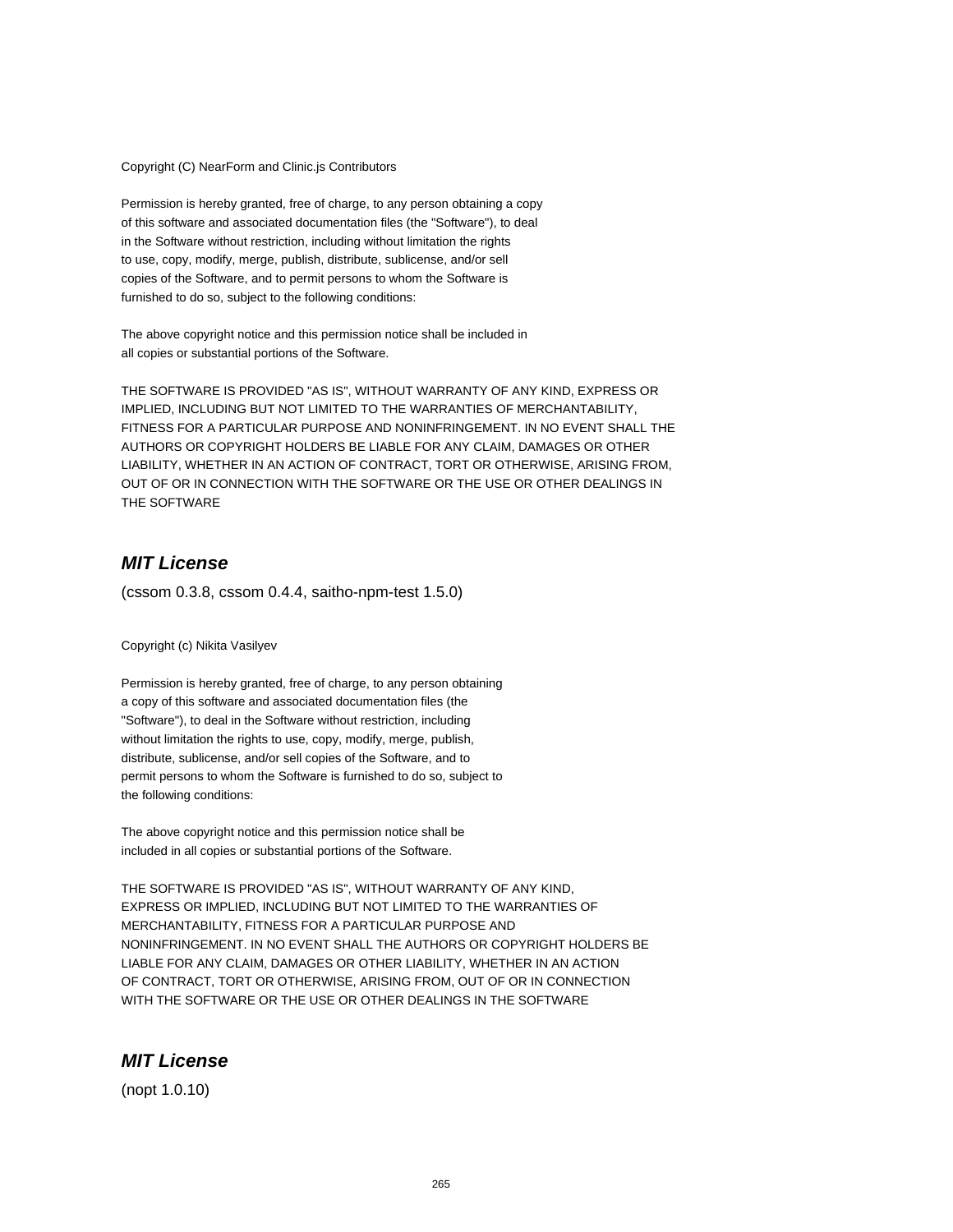Copyright 2009, 2010, 2011 Isaac Z. Schlueter. All rights reserved.

Permission is hereby granted, free of charge, to any person obtaining a copy of this software and associated documentation files (the "Software"), to deal in the Software without restriction, including without limitation the rights to use, copy, modify, merge, publish, distribute, sublicense, and/or sell copies of the Software, and to permit persons to whom the Software is furnished to do so, subject to the following conditions:

The above copyright notice and this permission notice shall be included in all copies or substantial portions of the Software.

THE SOFTWARE IS PROVIDED "AS IS", WITHOUT WARRANTY OF ANY KIND, EXPRESS OR IMPLIED, INCLUDING BUT NOT LIMITED TO THE WARRANTIES OF MERCHANTABILITY, FITNESS FOR A PARTICULAR PURPOSE AND NONINFRINGEMENT. IN NO EVENT SHALL THE AUTHORS OR COPYRIGHT HOLDERS BE LIABLE FOR ANY CLAIM, DAMAGES OR OTHER LIABILITY, WHETHER IN AN ACTION OF CONTRACT, TORT OR OTHERWISE, ARISING FROM, OUT OF OR IN CONNECTION WITH THE SOFTWARE OR THE USE OR OTHER DEALINGS IN THE SOFTWARE

#### **MIT License**

(asap 2.0.6)

Copyright 2009–2014 Contributors. All rights reserved.

Permission is hereby granted, free of charge, to any person obtaining a copy of this software and associated documentation files (the "Software"), to deal in the Software without restriction, including without limitation the rights to use, copy, modify, merge, publish, distribute, sublicense, and/or sell copies of the Software, and to permit persons to whom the Software is furnished to do so, subject to the following conditions:

The above copyright notice and this permission notice shall be included in all copies or substantial portions of the Software.

THE SOFTWARE IS PROVIDED "AS IS", WITHOUT WARRANTY OF ANY KIND, EXPRESS OR IMPLIED, INCLUDING BUT NOT LIMITED TO THE WARRANTIES OF MERCHANTABILITY, FITNESS FOR A PARTICULAR PURPOSE AND NONINFRINGEMENT. IN NO EVENT SHALL THE AUTHORS OR COPYRIGHT HOLDERS BE LIABLE FOR ANY CLAIM, DAMAGES OR OTHER LIABILITY, WHETHER IN AN ACTION OF CONTRACT, TORT OR OTHERWISE, ARISING FROM, OUT OF OR IN CONNECTION WITH THE SOFTWARE OR THE USE OR OTHER DEALINGS IN THE SOFTWARE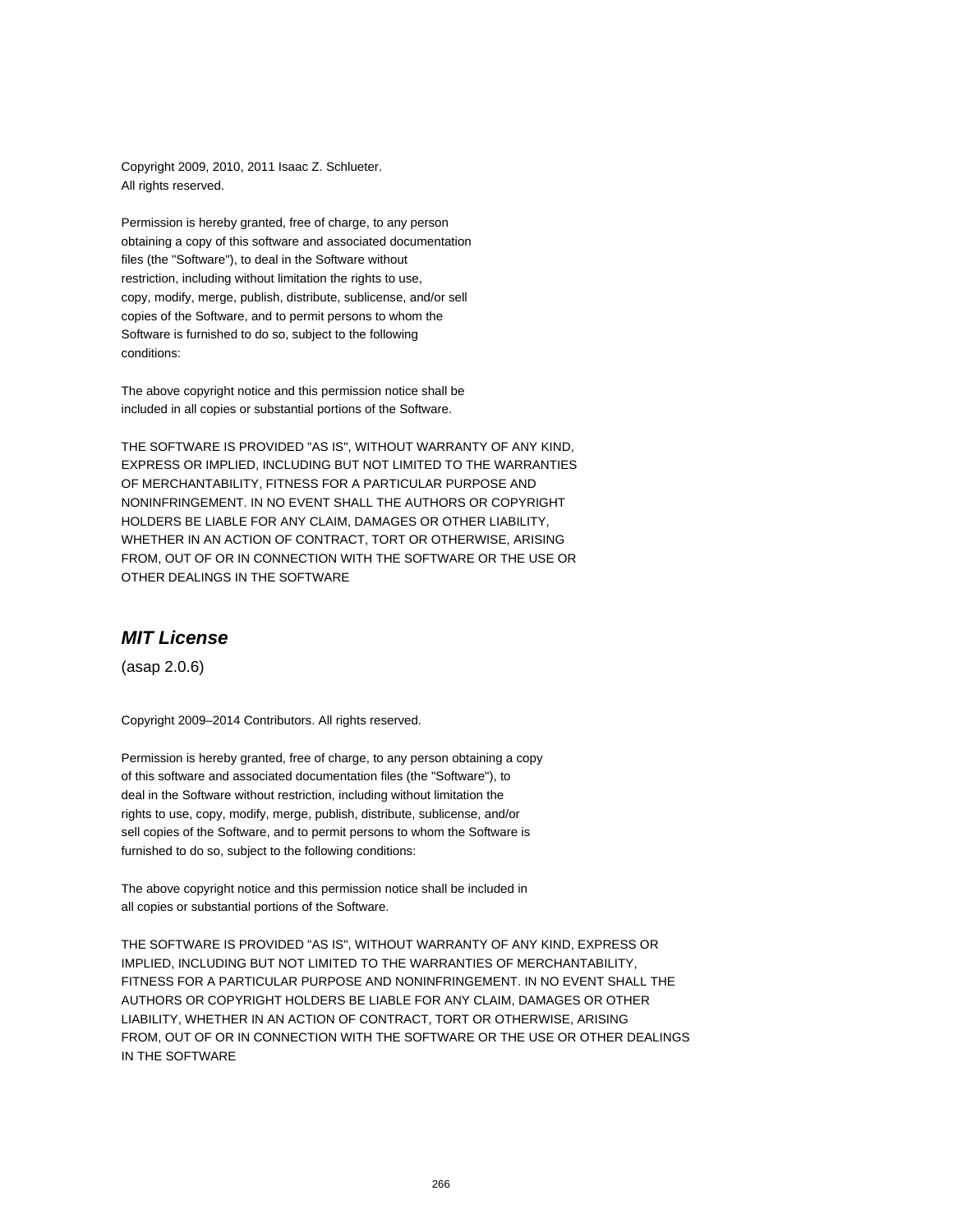(kriskowal's q 1.5.1)

Copyright 2009–2017 Kristopher Michael Kowal. All rights reserved.

Permission is hereby granted, free of charge, to any person obtaining a copy of this software and associated documentation files (the "Software"), to deal in the Software without restriction, including without limitation the rights to use, copy, modify, merge, publish, distribute, sublicense, and/or sell copies of the Software, and to permit persons to whom the Software is furnished to do so, subject to the following conditions:

The above copyright notice and this permission notice shall be included in all copies or substantial portions of the Software.

THE SOFTWARE IS PROVIDED "AS IS", WITHOUT WARRANTY OF ANY KIND, EXPRESS OR IMPLIED, INCLUDING BUT NOT LIMITED TO THE WARRANTIES OF MERCHANTABILITY, FITNESS FOR A PARTICULAR PURPOSE AND NONINFRINGEMENT. IN NO EVENT SHALL THE AUTHORS OR COPYRIGHT HOLDERS BE LIABLE FOR ANY CLAIM, DAMAGES OR OTHER LIABILITY, WHETHER IN AN ACTION OF CONTRACT, TORT OR OTHERWISE, ARISING FROM, OUT OF OR IN CONNECTION WITH THE SOFTWARE OR THE USE OR OTHER DEALINGS IN THE SOFTWARE

## **MIT License**

(node-xml2js 0.4.19, node-xml2js 20180615-snapshot-0f0a2980, xml2js 0.4.19)

Copyright 2010, 2011, 2012, 2013. All rights reserved.

Permission is hereby granted, free of charge, to any person obtaining a copy of this software and associated documentation files (the "Software"), to deal in the Software without restriction, including without limitation the rights to use, copy, modify, merge, publish, distribute, sublicense, and/or sell copies of the Software, and to permit persons to whom the Software is furnished to do so, subject to the following conditions:

The above copyright notice and this permission notice shall be included in all copies or substantial portions of the Software.

THE SOFTWARE IS PROVIDED "AS IS", WITHOUT WARRANTY OF ANY KIND, EXPRESS OR IMPLIED, INCLUDING BUT NOT LIMITED TO THE WARRANTIES OF MERCHANTABILITY, FITNESS FOR A PARTICULAR PURPOSE AND NONINFRINGEMENT. IN NO EVENT SHALL THE AUTHORS OR COPYRIGHT HOLDERS BE LIABLE FOR ANY CLAIM, DAMAGES OR OTHER LIABILITY, WHETHER IN AN ACTION OF CONTRACT, TORT OR OTHERWISE, ARISING FROM, OUT OF OR IN CONNECTION WITH THE SOFTWARE OR THE USE OR OTHER DEALINGS IN THE SOFTWARE

## **MIT License**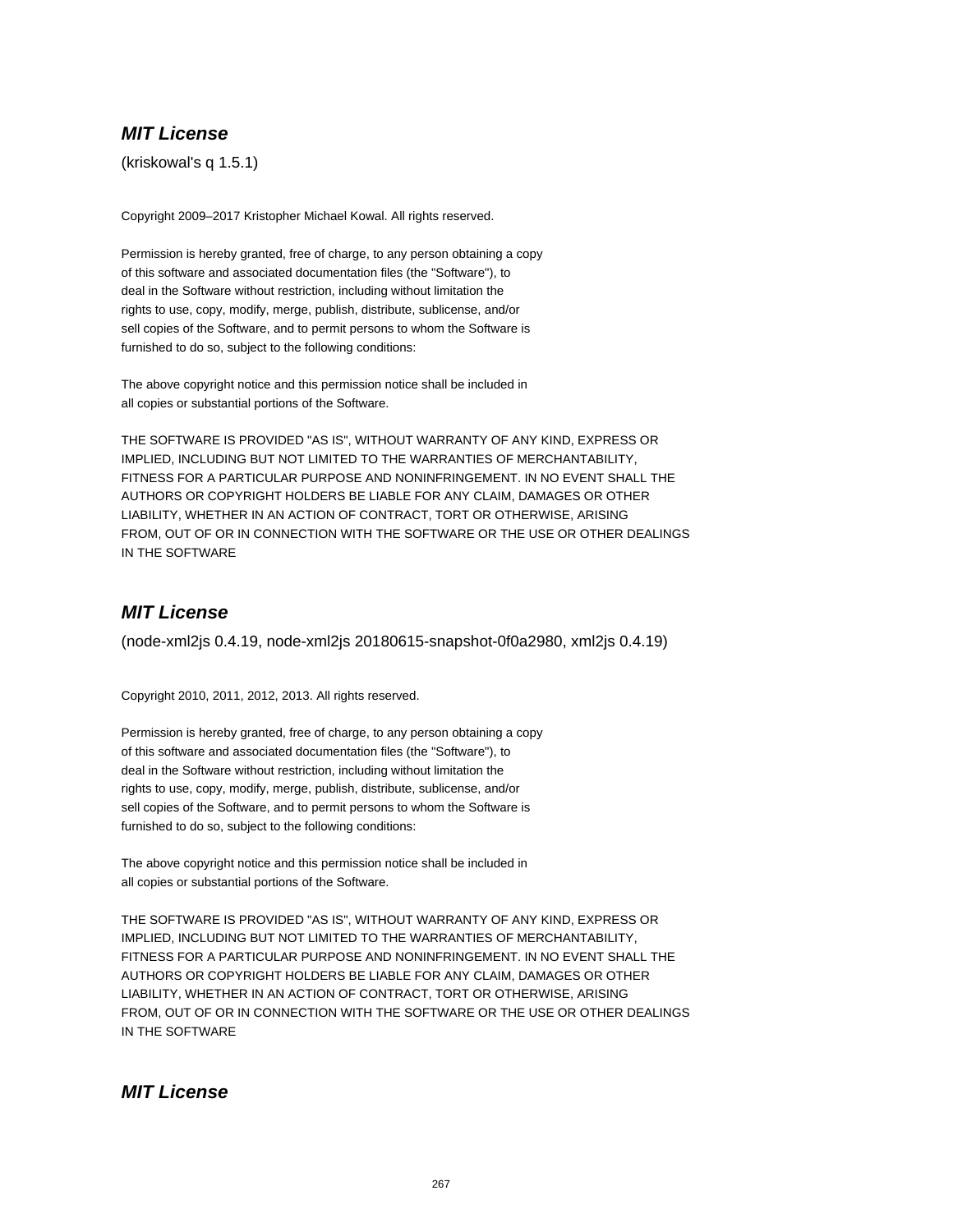#### (htmlparser2 v3.10.1)

Copyright 2010, 2011, Chris Winberry . All rights reserved.

Permission is hereby granted, free of charge, to any person obtaining a copy of this software and associated documentation files (the "Software"), to deal in the Software without restriction, including without limitation the rights to use, copy, modify, merge, publish, distribute, sublicense, and/or sell copies of the Software, and to permit persons to whom the Software is furnished to do so, subject to the following conditions:

The above copyright notice and this permission notice shall be included in all copies or substantial portions of the Software.

THE SOFTWARE IS PROVIDED "AS IS", WITHOUT WARRANTY OF ANY KIND, EXPRESS OR IMPLIED, INCLUDING BUT NOT LIMITED TO THE WARRANTIES OF MERCHANTABILITY, FITNESS FOR A PARTICULAR PURPOSE AND NONINFRINGEMENT. IN NO EVENT SHALL THE AUTHORS OR COPYRIGHT HOLDERS BE LIABLE FOR ANY CLAIM, DAMAGES OR OTHER LIABILITY, WHETHER IN AN ACTION OF CONTRACT, TORT OR OTHERWISE, ARISING FROM, OUT OF OR IN CONNECTION WITH THE SOFTWARE OR THE USE OR OTHER DEALINGS IN THE SOFTWARE

## **MIT License**

(Gozala/querystring 0.2.0, querystring-es3 0.2.1)

Copyright 2012 Irakli Gozalishvili. All rights reserved.

Permission is hereby granted, free of charge, to any person obtaining a copy of this software and associated documentation files (the "Software"), to deal in the Software without restriction, including without limitation the rights to use, copy, modify, merge, publish, distribute, sublicense, and/or sell copies of the Software, and to permit persons to whom the Software is furnished to do so, subject to the following conditions:

The above copyright notice and this permission notice shall be included in all copies or substantial portions of the Software.

THE SOFTWARE IS PROVIDED "AS IS", WITHOUT WARRANTY OF ANY KIND, EXPRESS OR IMPLIED, INCLUDING BUT NOT LIMITED TO THE WARRANTIES OF MERCHANTABILITY, FITNESS FOR A PARTICULAR PURPOSE AND NONINFRINGEMENT. IN NO EVENT SHALL THE AUTHORS OR COPYRIGHT HOLDERS BE LIABLE FOR ANY CLAIM, DAMAGES OR OTHER LIABILITY, WHETHER IN AN ACTION OF CONTRACT, TORT OR OTHERWISE, ARISING FROM, OUT OF OR IN CONNECTION WITH THE SOFTWARE OR THE USE OR OTHER DEALINGS IN THE SOFTWARE

## **MIT License**

(lodash.\_reinterpolate 3.0.0)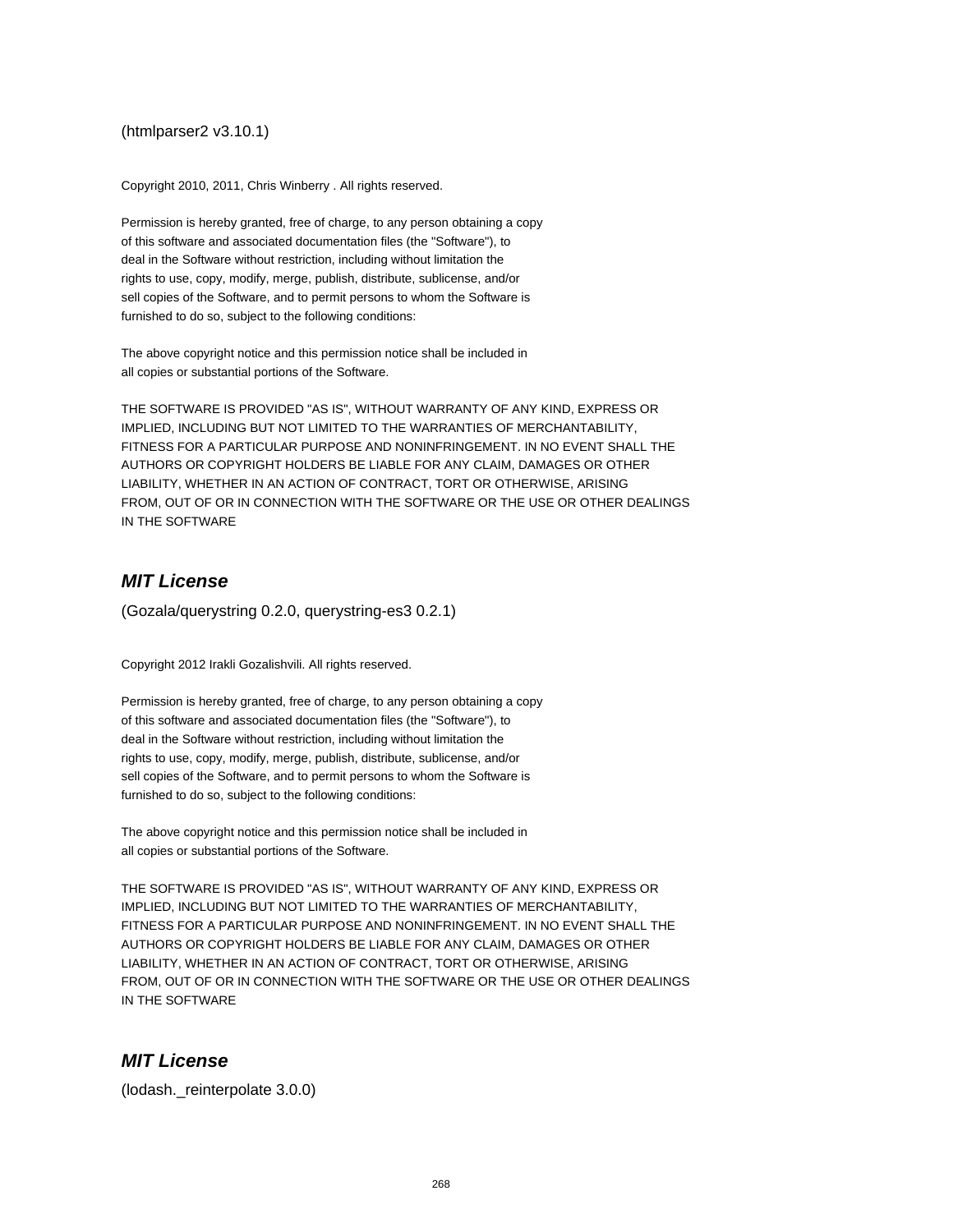Copyright 2012-2015 The Dojo Foundation Based on Underscore.js 1.7.0, copyright 2009-2015 Jeremy Ashkenas, DocumentCloud and Investigative Reporters & Editors

Permission is hereby granted, free of charge, to any person obtaining a copy of this software and associated documentation files (the "Software"), to deal in the Software without restriction, including without limitation the rights to use, copy, modify, merge, publish, distribute, sublicense, and/or sell copies of the Software, and to permit persons to whom the Software is furnished to do so, subject to the following conditions:

The above copyright notice and this permission notice shall be included in all copies or substantial portions of the Software.

THE SOFTWARE IS PROVIDED "AS IS", WITHOUT WARRANTY OF ANY KIND, EXPRESS OR IMPLIED, INCLUDING BUT NOT LIMITED TO THE WARRANTIES OF MERCHANTABILITY, FITNESS FOR A PARTICULAR PURPOSE AND NONINFRINGEMENT. IN NO EVENT SHALL THE AUTHORS OR COPYRIGHT HOLDERS BE LIABLE FOR ANY CLAIM, DAMAGES OR OTHER LIABILITY, WHETHER IN AN ACTION OF CONTRACT, TORT OR OTHERWISE, ARISING FROM, OUT OF OR IN CONNECTION WITH THE SOFTWARE OR THE USE OR OTHER DEALINGS IN THE SOFTWARE

## **MIT License**

(lodash.memoize 3.0.4)

Copyright 2012-2015 The Dojo Foundation Based on Underscore.js, copyright 2009-2015 Jeremy Ashkenas, DocumentCloud and Investigative Reporters & Editors

Permission is hereby granted, free of charge, to any person obtaining a copy of this software and associated documentation files (the "Software"), to deal in the Software without restriction, including without limitation the rights to use, copy, modify, merge, publish, distribute, sublicense, and/or sell copies of the Software, and to permit persons to whom the Software is furnished to do so, subject to the following conditions:

The above copyright notice and this permission notice shall be included in all copies or substantial portions of the Software.

THE SOFTWARE IS PROVIDED "AS IS", WITHOUT WARRANTY OF ANY KIND, EXPRESS OR IMPLIED, INCLUDING BUT NOT LIMITED TO THE WARRANTIES OF MERCHANTABILITY, FITNESS FOR A PARTICULAR PURPOSE AND NONINFRINGEMENT. IN NO EVENT SHALL THE AUTHORS OR COPYRIGHT HOLDERS BE LIABLE FOR ANY CLAIM, DAMAGES OR OTHER LIABILITY, WHETHER IN AN ACTION OF CONTRACT, TORT OR OTHERWISE, ARISING FROM, OUT OF OR IN CONNECTION WITH THE SOFTWARE OR THE USE OR OTHER DEALINGS IN THE SOFTWARE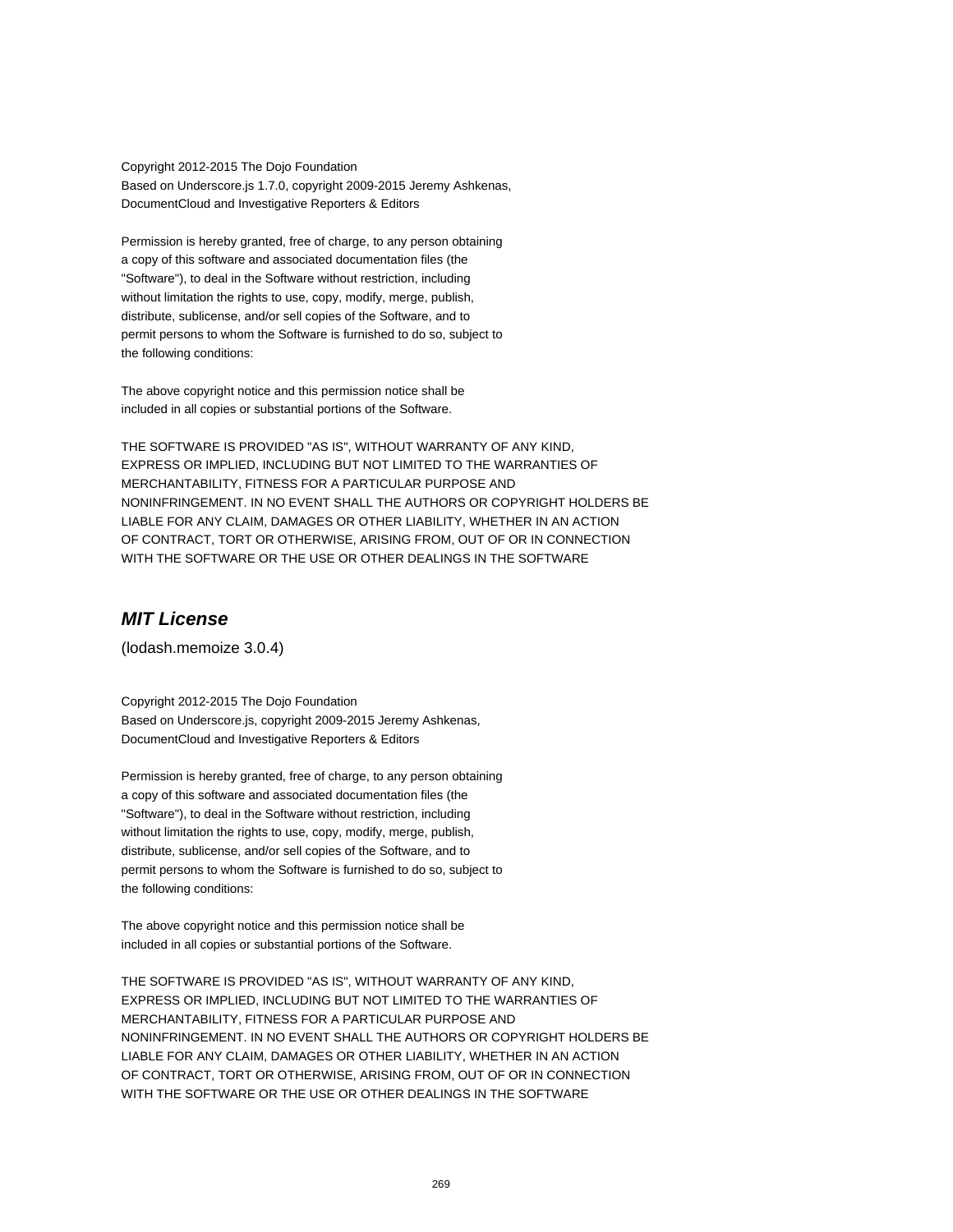(lodash-compat 3.10.2, lodash.isboolean 3.0.3, lodash.isnumber 3.0.3, lodash.isstring 4.0.1)

Copyright 2012-2016 The Dojo Foundation Based on Underscore.js, copyright 2009-2016 Jeremy Ashkenas, DocumentCloud and Investigative Reporters & Editors

Permission is hereby granted, free of charge, to any person obtaining a copy of this software and associated documentation files (the "Software"), to deal in the Software without restriction, including without limitation the rights to use, copy, modify, merge, publish, distribute, sublicense, and/or sell copies of the Software, and to permit persons to whom the Software is furnished to do so, subject to the following conditions:

The above copyright notice and this permission notice shall be included in all copies or substantial portions of the Software.

THE SOFTWARE IS PROVIDED "AS IS", WITHOUT WARRANTY OF ANY KIND, EXPRESS OR IMPLIED, INCLUDING BUT NOT LIMITED TO THE WARRANTIES OF MERCHANTABILITY, FITNESS FOR A PARTICULAR PURPOSE AND NONINFRINGEMENT. IN NO EVENT SHALL THE AUTHORS OR COPYRIGHT HOLDERS BE LIABLE FOR ANY CLAIM, DAMAGES OR OTHER LIABILITY, WHETHER IN AN ACTION OF CONTRACT, TORT OR OTHERWISE, ARISING FROM, OUT OF OR IN CONNECTION WITH THE SOFTWARE OR THE USE OR OTHER DEALINGS IN THE SOFTWARE

## **MIT License**

(chrisdickinson/raf 3.4.1)

Copyright 2013 Chris Dickinson

Permission is hereby granted, free of charge, to any person obtaining a copy of this software and associated documentation files (the "Software"), to deal in the Software without restriction, including without limitation the rights to use, copy, modify, merge, publish, distribute, sublicense, and/or sell copies of the Software, and to permit persons to whom the Software is furnished to do so, subject to the following conditions:

The above copyright notice and this permission notice shall be included in all copies or substantial portions of the Software.

THE SOFTWARE IS PROVIDED "AS IS", WITHOUT WARRANTY OF ANY KIND, EXPRESS OR IMPLIED, INCLUDING BUT NOT LIMITED TO THE WARRANTIES OF MERCHANTABILITY, FITNESS FOR A PARTICULAR PURPOSE AND NONINFRINGEMENT. IN NO EVENT SHALL THE AUTHORS OR COPYRIGHT HOLDERS BE LIABLE FOR ANY CLAIM, DAMAGES OR OTHER LIABILITY, WHETHER IN AN ACTION OF CONTRACT, TORT OR OTHERWISE, ARISING FROM, OUT OF OR IN CONNECTION WITH THE SOFTWARE OR THE USE OR OTHER DEALINGS IN THE SOFTWARE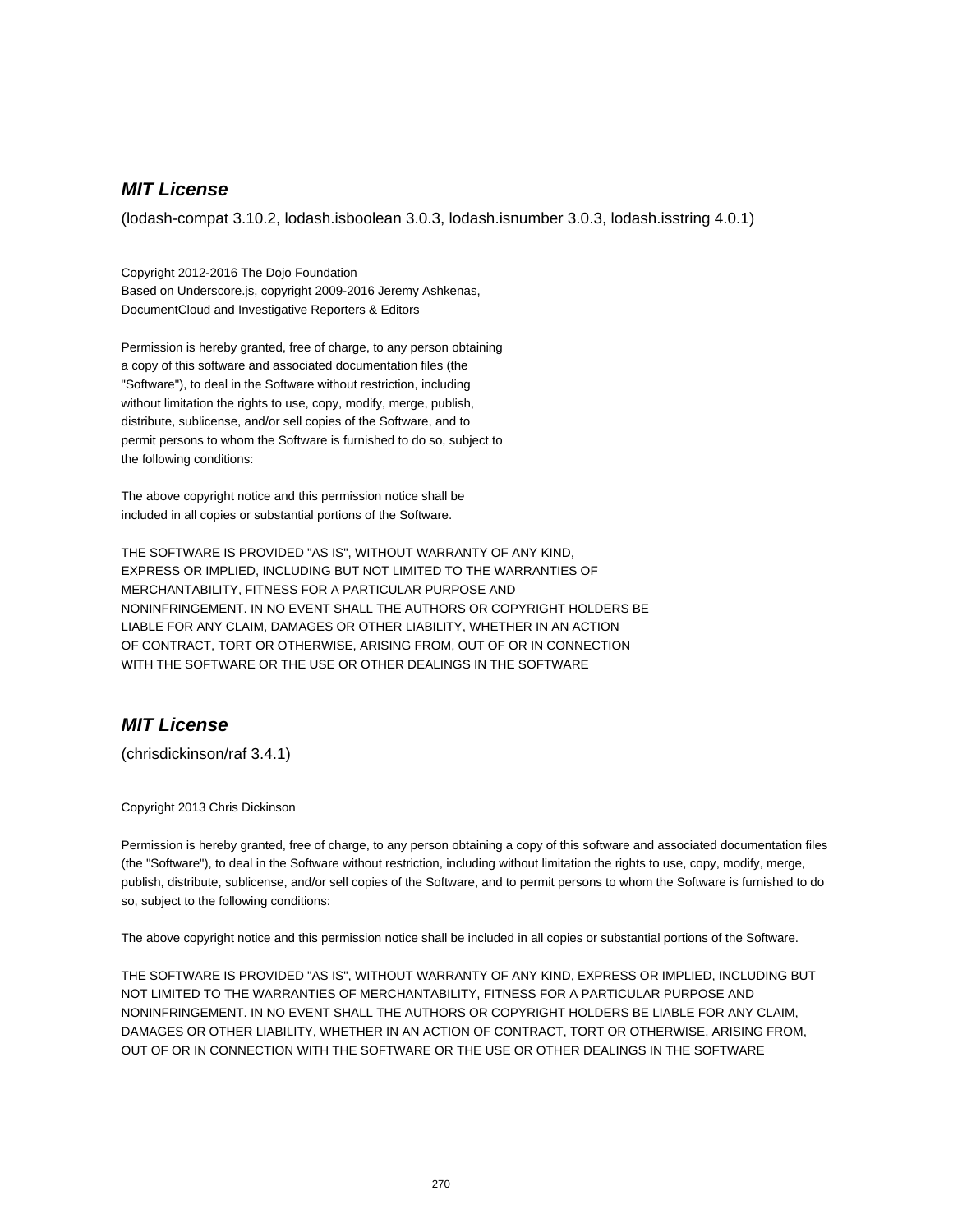(parallel-transform v1.2.0)

Copyright 2013 Mathias Buus

Permission is hereby granted, free of charge, to any person obtaining a copy of this software and associated documentation files (the "Software"), to deal in the Software without restriction, including without limitation the rights to use, copy, modify, merge, publish, distribute, sublicense, and/or sell copies of the Software, and to permit persons to whom the Software is furnished to do so, subject to the following conditions:

The above copyright notice and this permission notice shall be included in all copies or substantial portions of the Software.

THE SOFTWARE IS PROVIDED "AS IS", WITHOUT WARRANTY OF ANY KIND, EXPRESS OR IMPLIED, INCLUDING BUT NOT LIMITED TO THE WARRANTIES OF MERCHANTABILITY, FITNESS FOR A PARTICULAR PURPOSE AND NONINFRINGEMENT. IN NO EVENT SHALL THE AUTHORS OR COPYRIGHT HOLDERS BE LIABLE FOR ANY CLAIM, DAMAGES OR OTHER LIABILITY, WHETHER IN AN ACTION OF CONTRACT, TORT OR OTHERWISE, ARISING FROM, OUT OF OR IN CONNECTION WITH THE SOFTWARE OR THE USE OR OTHER DEALINGS IN THE SOFTWARE

## **MIT License**

(aws4 1.9.1, aws4 v1.11.0)

Copyright 2013 Michael Hart (michael.hart.au@gmail.com)

Permission is hereby granted, free of charge, to any person obtaining a copy of this software and associated documentation files (the "Software"), to deal in the Software without restriction, including without limitation the rights to use, copy, modify, merge, publish, distribute, sublicense, and/or sell copies of the Software, and to permit persons to whom the Software is furnished to do so, subject to the following conditions:

The above copyright notice and this permission notice shall be included in all copies or substantial portions of the Software.

THE SOFTWARE IS PROVIDED "AS IS", WITHOUT WARRANTY OF ANY KIND, EXPRESS OR IMPLIED, INCLUDING BUT NOT LIMITED TO THE WARRANTIES OF MERCHANTABILITY, FITNESS FOR A PARTICULAR PURPOSE AND NONINFRINGEMENT. IN NO EVENT SHALL THE AUTHORS OR COPYRIGHT HOLDERS BE LIABLE FOR ANY CLAIM, DAMAGES OR OTHER LIABILITY, WHETHER IN AN ACTION OF CONTRACT, TORT OR OTHERWISE, ARISING FROM, OUT OF OR IN CONNECTION WITH THE SOFTWARE OR THE USE OR OTHER DEALINGS IN THE **SOFTWARE**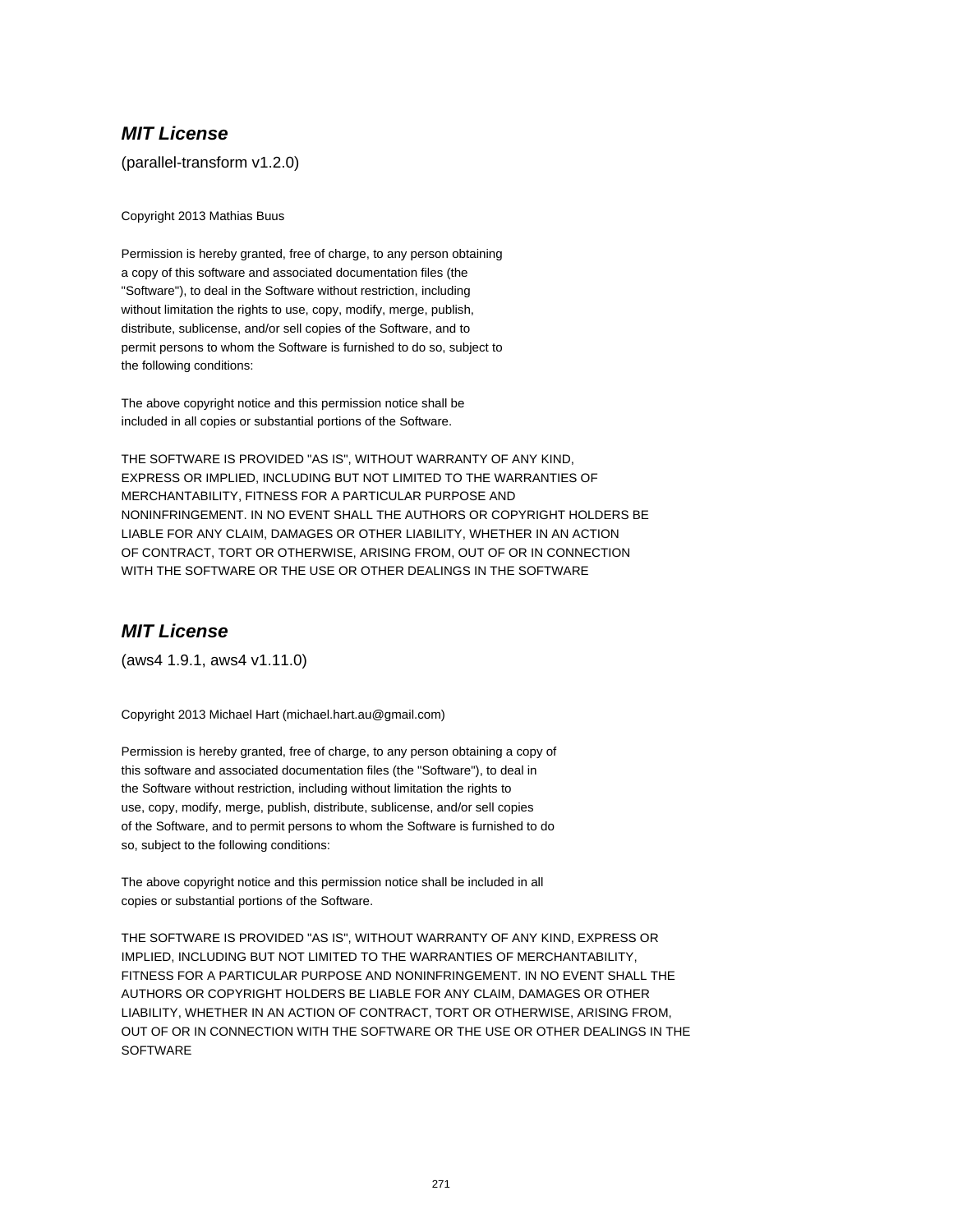(ansicolors 0.2.1, convert-source-map 0.3.5, convert-source-map v1.7.0)

Copyright 2013 Thorsten Lorenz. All rights reserved.

Permission is hereby granted, free of charge, to any person obtaining a copy of this software and associated documentation files (the "Software"), to deal in the Software without restriction, including without limitation the rights to use, copy, modify, merge, publish, distribute, sublicense, and/or sell copies of the Software, and to permit persons to whom the Software is furnished to do so, subject to the following conditions:

The above copyright notice and this permission notice shall be included in all copies or substantial portions of the Software.

THE SOFTWARE IS PROVIDED "AS IS", WITHOUT WARRANTY OF ANY KIND, EXPRESS OR IMPLIED, INCLUDING BUT NOT LIMITED TO THE WARRANTIES OF MERCHANTABILITY, FITNESS FOR A PARTICULAR PURPOSE AND NONINFRINGEMENT. IN NO EVENT SHALL THE AUTHORS OR COPYRIGHT HOLDERS BE LIABLE FOR ANY CLAIM, DAMAGES OR OTHER LIABILITY, WHETHER IN AN ACTION OF CONTRACT, TORT OR OTHERWISE, ARISING FROM, OUT OF OR IN CONNECTION WITH THE SOFTWARE OR THE USE OR OTHER DEALINGS IN THE SOFTWARE

## **MIT License**

(pretty-trace 0.3.1, resolve-jit-symbols 0.5.0)

Copyright 2014 Thorsten Lorenz. All rights reserved.

Permission is hereby granted, free of charge, to any person obtaining a copy of this software and associated documentation files (the "Software"), to deal in the Software without restriction, including without limitation the rights to use, copy, modify, merge, publish, distribute, sublicense, and/or sell copies of the Software, and to permit persons to whom the Software is furnished to do so, subject to the following conditions:

The above copyright notice and this permission notice shall be included in all copies or substantial portions of the Software.

THE SOFTWARE IS PROVIDED "AS IS", WITHOUT WARRANTY OF ANY KIND, EXPRESS OR IMPLIED, INCLUDING BUT NOT LIMITED TO THE WARRANTIES OF MERCHANTABILITY, FITNESS FOR A PARTICULAR PURPOSE AND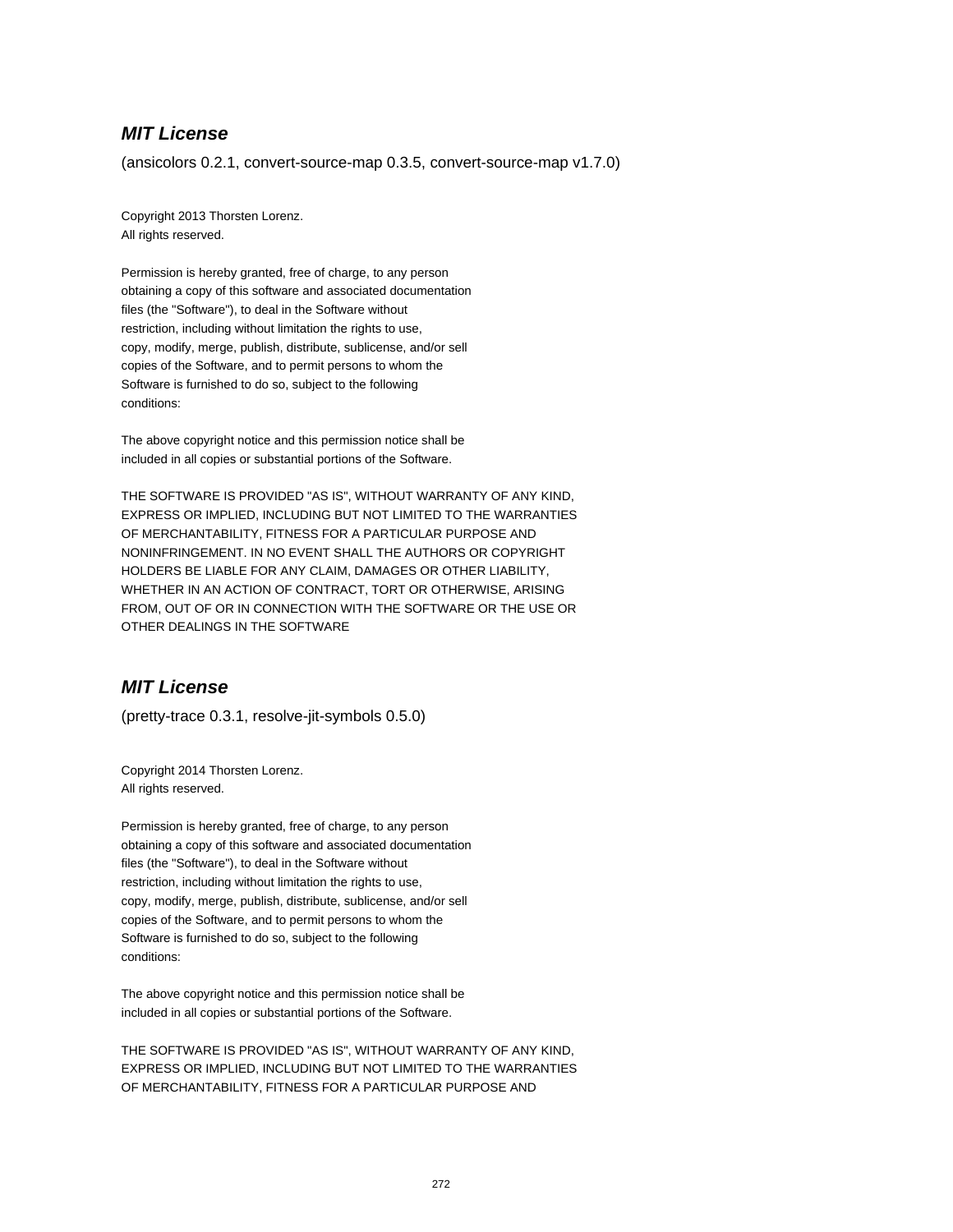NONINFRINGEMENT. IN NO EVENT SHALL THE AUTHORS OR COPYRIGHT HOLDERS BE LIABLE FOR ANY CLAIM, DAMAGES OR OTHER LIABILITY, WHETHER IN AN ACTION OF CONTRACT, TORT OR OTHERWISE, ARISING FROM, OUT OF OR IN CONNECTION WITH THE SOFTWARE OR THE USE OR OTHER DEALINGS IN THE SOFTWARE

## **MIT License**

(source-list-map 2.0.1)

Copyright 2017 JS Foundation

Permission is hereby granted, free of charge, to any person obtaining a copy of this software and associated documentation files (the "Software"), to deal in the Software without restriction, including without limitation the rights to use, copy, modify, merge, publish, distribute, sublicense, and/or sell copies of the Software, and to permit persons to whom the Software is furnished to do so, subject to the following conditions:

The above copyright notice and this permission notice shall be included in all copies or substantial portions of the Software.

THE SOFTWARE IS PROVIDED "AS IS", WITHOUT WARRANTY OF ANY KIND, EXPRESS OR IMPLIED, INCLUDING BUT NOT LIMITED TO THE WARRANTIES OF MERCHANTABILITY, FITNESS FOR A PARTICULAR PURPOSE AND NONINFRINGEMENT. IN NO EVENT SHALL THE AUTHORS OR COPYRIGHT HOLDERS BE LIABLE FOR ANY CLAIM, DAMAGES OR OTHER LIABILITY, WHETHER IN AN ACTION OF CONTRACT, TORT OR OTHERWISE, ARISING FROM, OUT OF OR IN CONNECTION WITH THE SOFTWARE OR THE USE OR OTHER DEALINGS IN THE SOFTWARE

## **MIT License**

(json-parse-better-errors 1.0.2)

Copyright 2017 Kat Marchán

Permission is hereby granted, free of charge, to any person obtaining a copy of this software and associated documentation files (the "Software"), to deal in the Software without restriction, including without limitation the rights to use, copy, modify, merge, publish, distribute, sublicense, and/or sell copies of the Software, and to permit persons to whom the Software is furnished to do so, subject to the following conditions:

The above copyright notice and this permission notice shall be included in all copies or substantial portions of the Software.

THE SOFTWARE IS PROVIDED "AS IS", WITHOUT WARRANTY OF ANY KIND, EXPRESS OR IMPLIED, INCLUDING BUT NOT LIMITED TO THE WARRANTIES OF MERCHANTABILITY, FITNESS FOR A PARTICULAR PURPOSE AND NONINFRINGEMENT. IN NO EVENT SHALL THE AUTHORS OR COPYRIGHT HOLDERS BE LIABLE FOR ANY CLAIM, DAMAGES OR OTHER LIABILITY, WHETHER IN AN ACTION OF CONTRACT, TORT OR OTHERWISE, ARISING FROM, OUT OF OR IN CONNECTION WITH THE SOFTWARE OR THE USE OR OTHER DEALINGS IN THE SOFTWARE

#### **MIT License**

(json-parse-even-better-errors 2.3.1)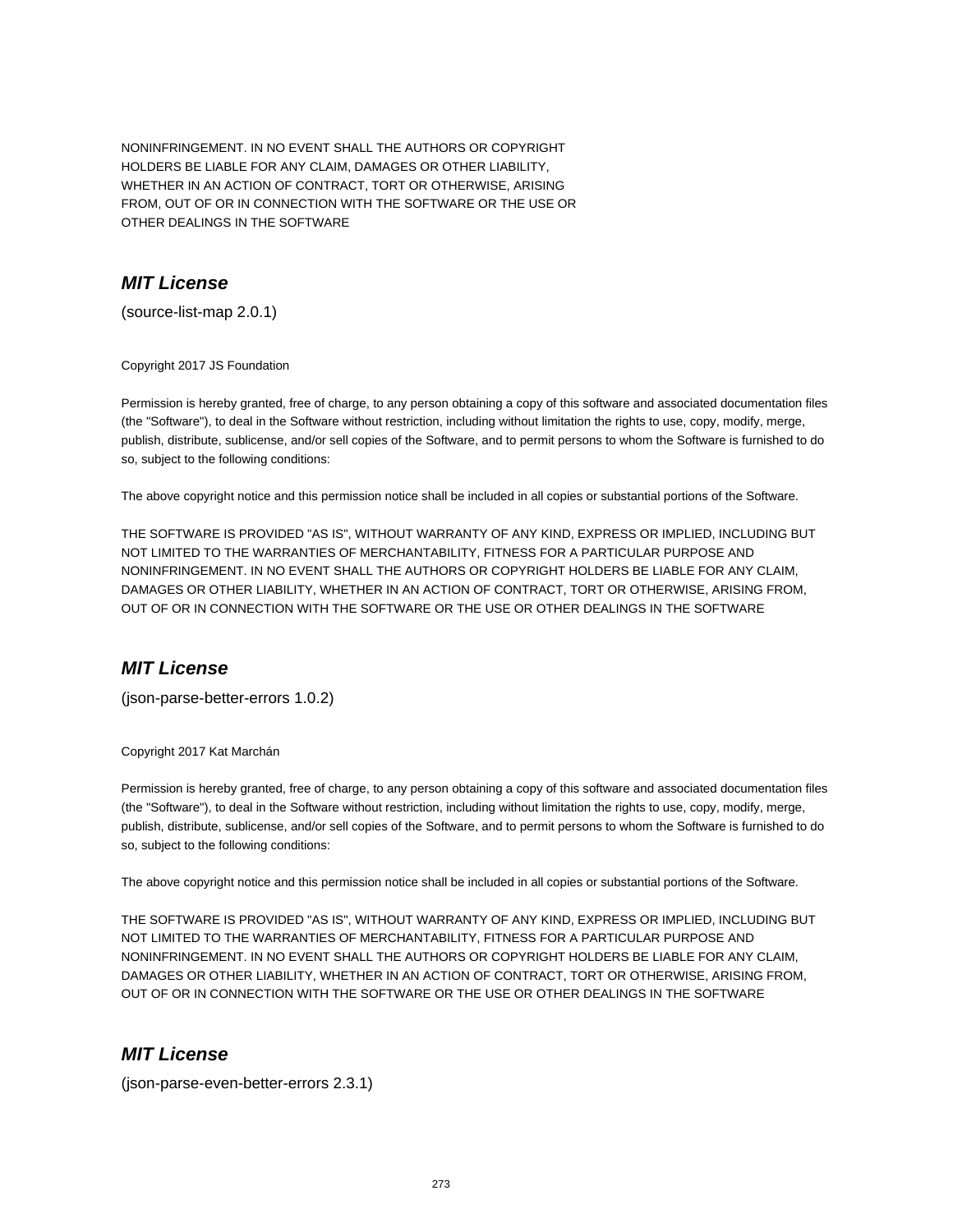Copyright 2017 Kat Marchán Copyright npm, Inc.

Permission is hereby granted, free of charge, to any person obtaining a copy of this software and associated documentation files (the "Software"), to deal in the Software without restriction, including without limitation the rights to use, copy, modify, merge, publish, distribute, sublicense, and/or sell copies of the Software, and to permit persons to whom the Software is furnished to do so, subject to the following conditions:

The above copyright notice and this permission notice shall be included in all copies or substantial portions of the Software.

THE SOFTWARE IS PROVIDED "AS IS", WITHOUT WARRANTY OF ANY KIND, EXPRESS OR IMPLIED, INCLUDING BUT NOT LIMITED TO THE WARRANTIES OF MERCHANTABILITY, FITNESS FOR A PARTICULAR PURPOSE AND NONINFRINGEMENT. IN NO EVENT SHALL THE AUTHORS OR COPYRIGHT HOLDERS BE LIABLE FOR ANY CLAIM, DAMAGES OR OTHER LIABILITY, WHETHER IN AN ACTION OF CONTRACT, TORT OR OTHERWISE, ARISING FROM, OUT OF OR IN CONNECTION WITH THE SOFTWARE OR THE USE OR OTHER DEALINGS IN THE SOFTWARE

#### **MIT License**

(puka 1.0.1)

Copyright 2017 Ryan Hendrickson

Permission is hereby granted, free of charge, to any person obtaining a copy of this software and associated documentation files (the "Software"), to deal in the Software without restriction, including without limitation the rights to use, copy, modify, merge, publish, distribute, sublicense, and/or sell copies of the Software, and to permit persons to whom the Software is furnished to do so, subject to the following conditions:

The above copyright notice and this permission notice shall be included in all copies or substantial portions of the Software.

THE SOFTWARE IS PROVIDED "AS IS", WITHOUT WARRANTY OF ANY KIND, EXPRESS OR IMPLIED, INCLUDING BUT NOT LIMITED TO THE WARRANTIES OF MERCHANTABILITY, FITNESS FOR A PARTICULAR PURPOSE AND NONINFRINGEMENT. IN NO EVENT SHALL THE AUTHORS OR COPYRIGHT HOLDERS BE LIABLE FOR ANY CLAIM, DAMAGES OR OTHER LIABILITY, WHETHER IN AN ACTION OF CONTRACT, TORT OR OTHERWISE, ARISING FROM, OUT OF OR IN CONNECTION WITH THE SOFTWARE OR THE USE OR OTHER DEALINGS IN THE SOFTWARE

## **MIT License**

(@svgr/babel-plugin-add-jsx-attribute 5.4.0, @svgr/babel-plugin-remove-jsx-attribute 5.4.0, @svgr/babel-plugin-remove-jsx-empty-expression 5.0.1, @svgr/babel-plugin-replace-jsx-attribute-value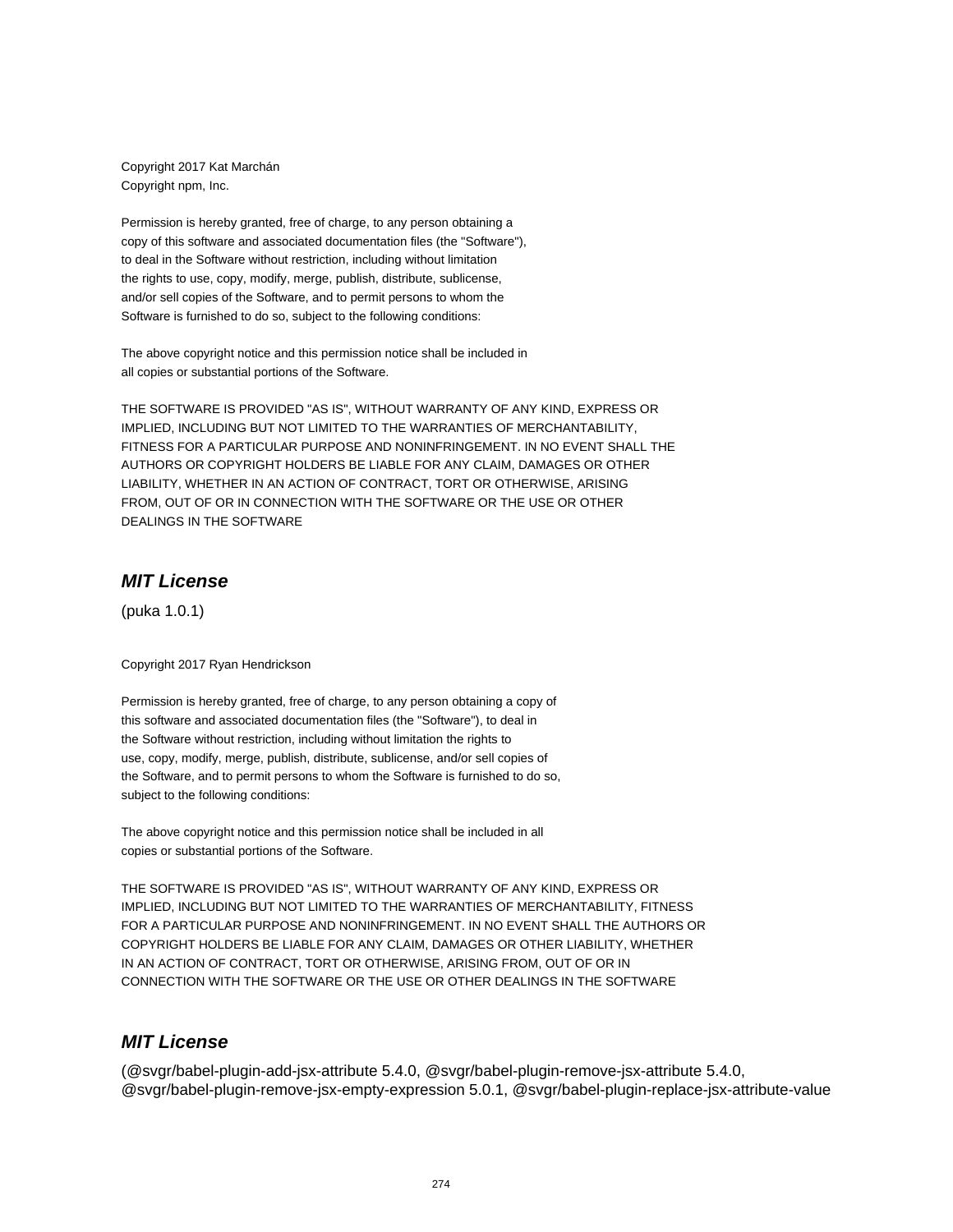5.0.1, @svgr/babel-plugin-svg-dynamic-title 5.4.0, @svgr/babel-plugin-svg-em-dimensions 5.4.0, @svgr/babel-plugin-transform-react-native-svg 5.4.0, @svgr/hast-util-to-babel-ast 5.5.0, @svgr/plugin-svgo 5.5.0)

#### Copyright 2017 Smooth Code

Permission is hereby granted, free of charge, to any person obtaining a copy of this software and associated documentation files (the "Software"), to deal in the Software without restriction, including without limitation the rights to use, copy, modify, merge, publish, distribute, sublicense, and/or sell copies of the Software, and to permit persons to whom the Software is furnished to do so, subject to the following conditions:

The above copyright notice and this permission notice shall be included in all copies or substantial portions of the Software.

THE SOFTWARE IS PROVIDED "AS IS", WITHOUT WARRANTY OF ANY KIND, EXPRESS OR IMPLIED, INCLUDING BUT NOT LIMITED TO THE WARRANTIES OF MERCHANTABILITY, FITNESS FOR A PARTICULAR PURPOSE AND NONINFRINGEMENT. IN NO EVENT SHALL THE AUTHORS OR COPYRIGHT HOLDERS BE LIABLE FOR ANY CLAIM, DAMAGES OR OTHER LIABILITY, WHETHER IN AN ACTION OF CONTRACT, TORT OR OTHERWISE, ARISING FROM, OUT OF OR IN CONNECTION WITH THE SOFTWARE OR THE USE OR OTHER DEALINGS IN THE SOFTWARE

## **MIT License**

(nanohtml 1.9.1)

#### Copyright 2018 Choo Contributors

Permission is hereby granted, free of charge, to any person obtaining a copy of this software and associated documentation files (the "Software"), to deal in the Software without restriction, including without limitation the rights to use, copy, modify, merge, publish, distribute, sublicense, and/or sell copies of the Software, and to permit persons to whom the Software is furnished to do so, subject to the following conditions:

The above copyright notice and this permission notice shall be included in all copies or substantial portions of the Software.

THE SOFTWARE IS PROVIDED "AS IS", WITHOUT WARRANTY OF ANY KIND, EXPRESS OR IMPLIED, INCLUDING BUT NOT LIMITED TO THE WARRANTIES OF MERCHANTABILITY, FITNESS FOR A PARTICULAR PURPOSE AND NONINFRINGEMENT. IN NO EVENT SHALL THE AUTHORS OR COPYRIGHT HOLDERS BE LIABLE FOR ANY CLAIM, DAMAGES OR OTHER LIABILITY, WHETHER IN AN ACTION OF CONTRACT, TORT OR OTHERWISE, ARISING FROM, OUT OF OR IN CONNECTION WITH THE SOFTWARE OR THE USE OR OTHER DEALINGS IN THE SOFTWARE

#### **MIT License**

(sw-appcache-behavior 5.1.4, workbox-broadcast-cache-update 5.1.4, workbox-navigation-preload 5.1.4)

Copyright 2018 Google LLC

Permission is hereby granted, free of charge, to any person obtaining a copy of this software and associated documentation files (the "Software"), to deal in the Software without restriction, including without limitation the rights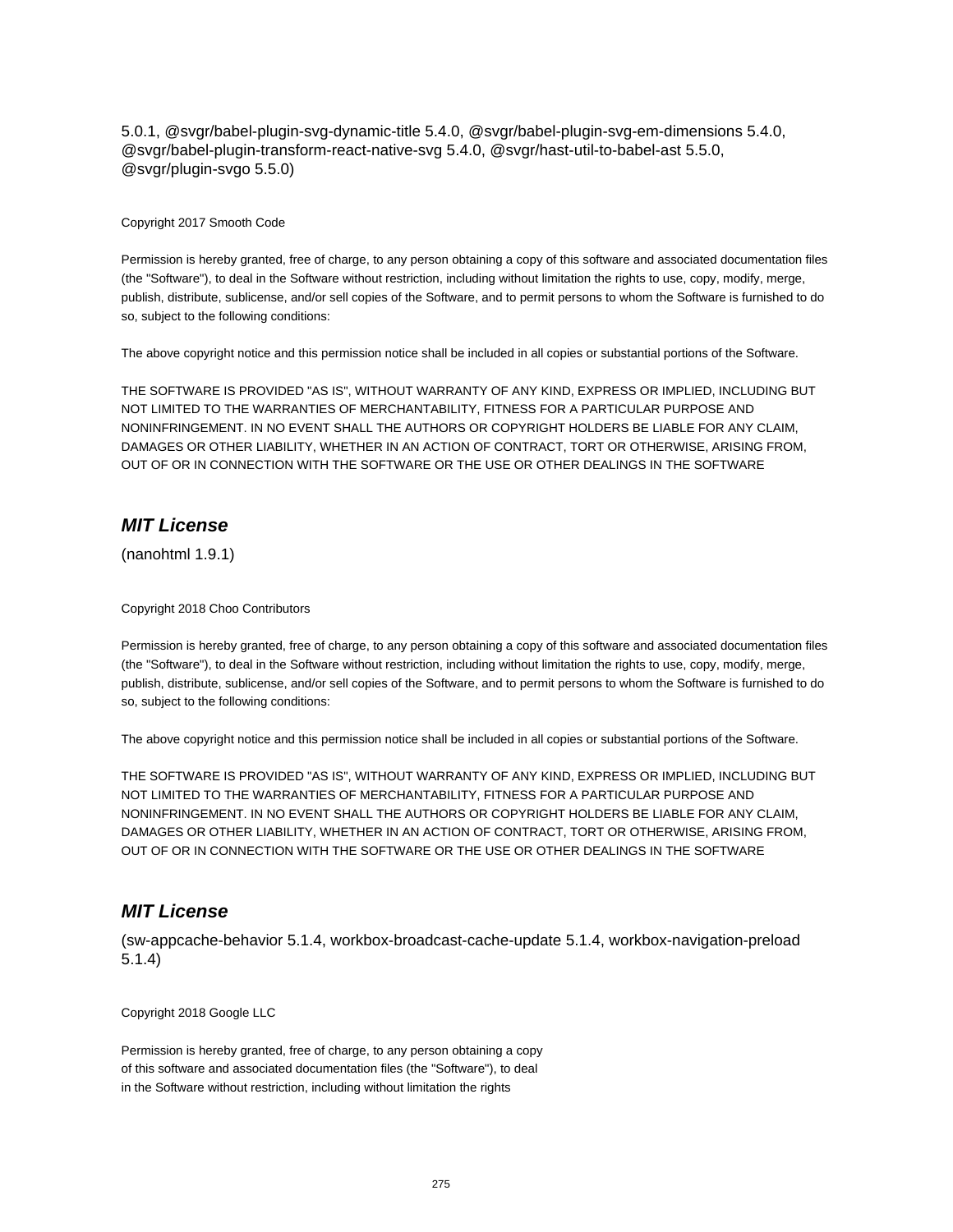to use, copy, modify, merge, publish, distribute, sublicense, and/or sell copies of the Software, and to permit persons to whom the Software is furnished to do so, subject to the following conditions:

The above copyright notice and this permission notice shall be included in all copies or substantial portions of the Software.

THE SOFTWARE IS PROVIDED "AS IS", WITHOUT WARRANTY OF ANY KIND, EXPRESS OR IMPLIED, INCLUDING BUT NOT LIMITED TO THE WARRANTIES OF MERCHANTABILITY, FITNESS FOR A PARTICULAR PURPOSE AND NONINFRINGEMENT. IN NO EVENT SHALL THE AUTHORS OR COPYRIGHT HOLDERS BE LIABLE FOR ANY CLAIM, DAMAGES OR OTHER LIABILITY, WHETHER IN AN ACTION OF CONTRACT, TORT OR OTHERWISE, ARISING FROM, OUT OF OR IN CONNECTION WITH THE SOFTWARE OR THE USE OR OTHER DEALINGS IN THE SOFTWARE

#### **MIT License**

(gensync 1.0.0-beta.2)

Copyright 2018 Logan Smyth

Permission is hereby granted, free of charge, to any person obtaining a copy of this software and associated documentation files (the "Software"), to deal in the Software without restriction, including without limitation the rights to use, copy, modify, merge, publish, distribute, sublicense, and/or sell copies of the Software, and to permit persons to whom the Software is furnished to do so, subject to the following conditions:

The above copyright notice and this permission notice shall be included in all copies or substantial portions of the Software.

THE SOFTWARE IS PROVIDED "AS IS", WITHOUT WARRANTY OF ANY KIND, EXPRESS OR IMPLIED, INCLUDING BUT NOT LIMITED TO THE WARRANTIES OF MERCHANTABILITY, FITNESS FOR A PARTICULAR PURPOSE AND NONINFRINGEMENT. IN NO EVENT SHALL THE AUTHORS OR COPYRIGHT HOLDERS BE LIABLE FOR ANY CLAIM, DAMAGES OR OTHER LIABILITY, WHETHER IN AN ACTION OF CONTRACT, TORT OR OTHERWISE, ARISING FROM, OUT OF OR IN CONNECTION WITH THE SOFTWARE OR THE USE OR OTHER DEALINGS IN THE SOFTWARE

## **MIT License**

(magic-string 0.25.7)

#### Copyright 2018 Rich Harris

Permission is hereby granted, free of charge, to any person obtaining a copy of this software and associated documentation files (the "Software"), to deal in the Software without restriction, including without limitation the rights to use, copy, modify, merge, publish, distribute, sublicense, and/or sell copies of the Software, and to permit persons to whom the Software is furnished to do so, subject to the following conditions:

The above copyright notice and this permission notice shall be included in all copies or substantial portions of the Software.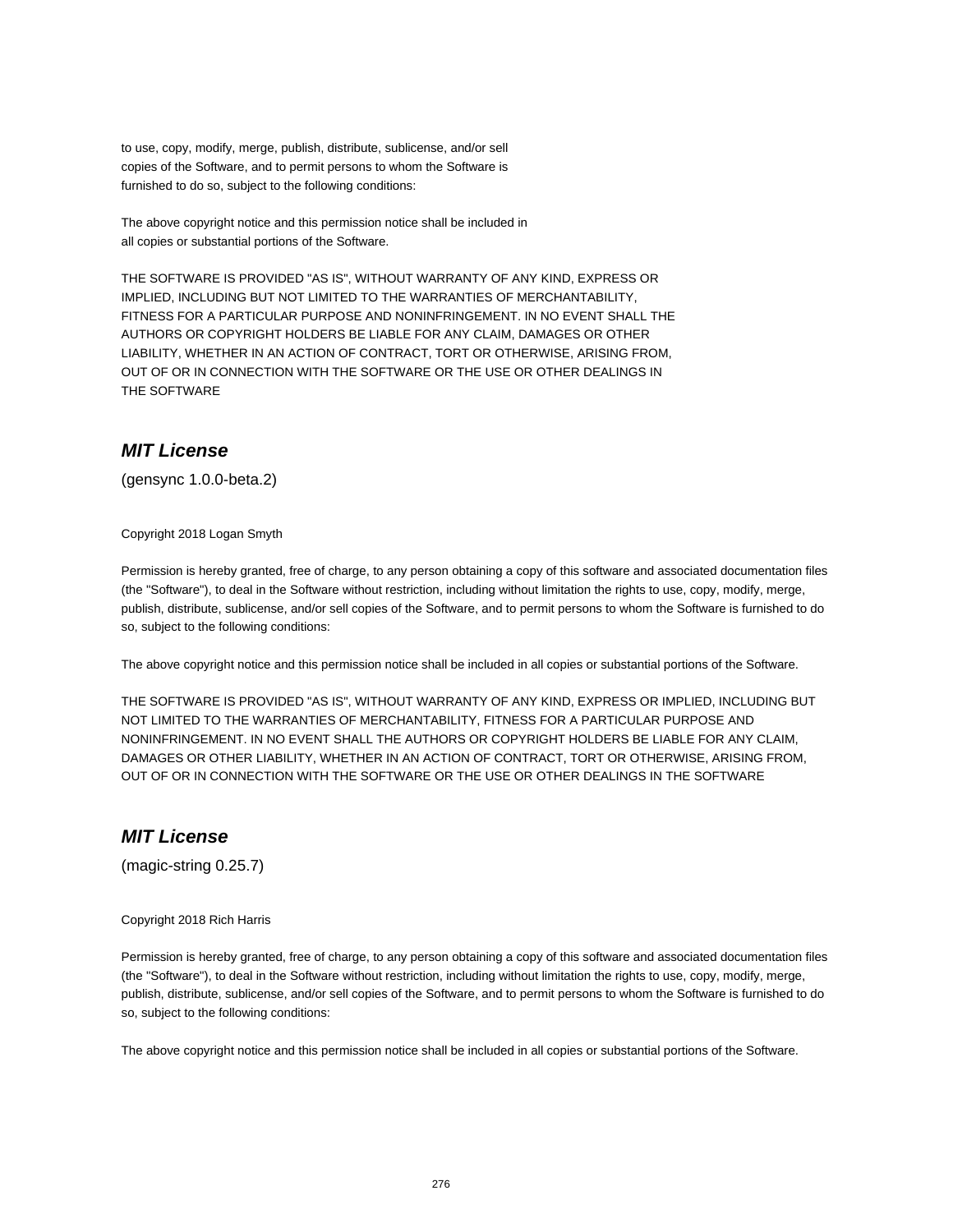THE SOFTWARE IS PROVIDED "AS IS", WITHOUT WARRANTY OF ANY KIND, EXPRESS OR IMPLIED, INCLUDING BUT NOT LIMITED TO THE WARRANTIES OF MERCHANTABILITY, FITNESS FOR A PARTICULAR PURPOSE AND NONINFRINGEMENT. IN NO EVENT SHALL THE AUTHORS OR COPYRIGHT HOLDERS BE LIABLE FOR ANY CLAIM, DAMAGES OR OTHER LIABILITY, WHETHER IN AN ACTION OF CONTRACT, TORT OR OTHERWISE, ARISING FROM, OUT OF OR IN CONNECTION WITH THE SOFTWARE OR THE USE OR OTHER DEALINGS IN THE SOFTWARE

# **MIT License**

(html-comment-regex 1.1.2)

Copyright 2018 Steve Mao

Permission is hereby granted, free of charge, to any person obtaining a copy of this software and associated documentation files (the "Software"), to deal in the Software without restriction, including without limitation the rights to use, copy, modify, merge, publish, distribute, sublicense, and/or sell copies of the Software, and to permit persons to whom the Software is furnished to do so, subject to the following conditions:

The above copyright notice and this permission notice shall be included in all copies or substantial portions of the Software.

THE SOFTWARE IS PROVIDED "AS IS", WITHOUT WARRANTY OF ANY KIND, EXPRESS OR IMPLIED, INCLUDING BUT NOT LIMITED TO THE WARRANTIES OF MERCHANTABILITY, FITNESS FOR A PARTICULAR PURPOSE AND NONINFRINGEMENT. IN NO EVENT SHALL THE AUTHORS OR COPYRIGHT HOLDERS BE LIABLE FOR ANY CLAIM, DAMAGES OR OTHER LIABILITY, WHETHER IN AN ACTION OF CONTRACT, TORT OR OTHERWISE, ARISING FROM, OUT OF OR IN CONNECTION WITH THE SOFTWARE OR THE USE OR OTHER DEALINGS IN THE SOFTWARE

## **MIT License**

(rfdc 1.1.4)

Copyright 2019 "David Mark Clements "

Permission is hereby granted, free of charge, to any person obtaining a copy of this software and associated documentation files (the "Software"), to deal in the Software without restriction, including without limitation the rights to use, copy, modify, merge, publish, distribute, sublicense, and/or sell copies of the Software, and to permit persons to whom the Software is furnished to do so, subject to the following conditions:

The above copyright notice and this permission notice shall be included in all copies or substantial portions of the Software.

THE SOFTWARE IS PROVIDED "AS IS", WITHOUT WARRANTY OF ANY KIND, EXPRESS OR IMPLIED, INCLUDING BUT NOT LIMITED TO THE WARRANTIES OF MERCHANTABILITY, FITNESS FOR A PARTICULAR PURPOSE AND NONINFRINGEMENT. IN NO EVENT SHALL THE AUTHORS OR COPYRIGHT HOLDERS BE LIABLE FOR ANY CLAIM, DAMAGES OR OTHER LIABILITY, WHETHER IN AN ACTION OF CONTRACT, TORT OR OTHERWISE, ARISING FROM, OUT OF OR IN CONNECTION WITH THE SOFTWARE OR THE USE OR OTHER DEALINGS IN THE SOFTWARE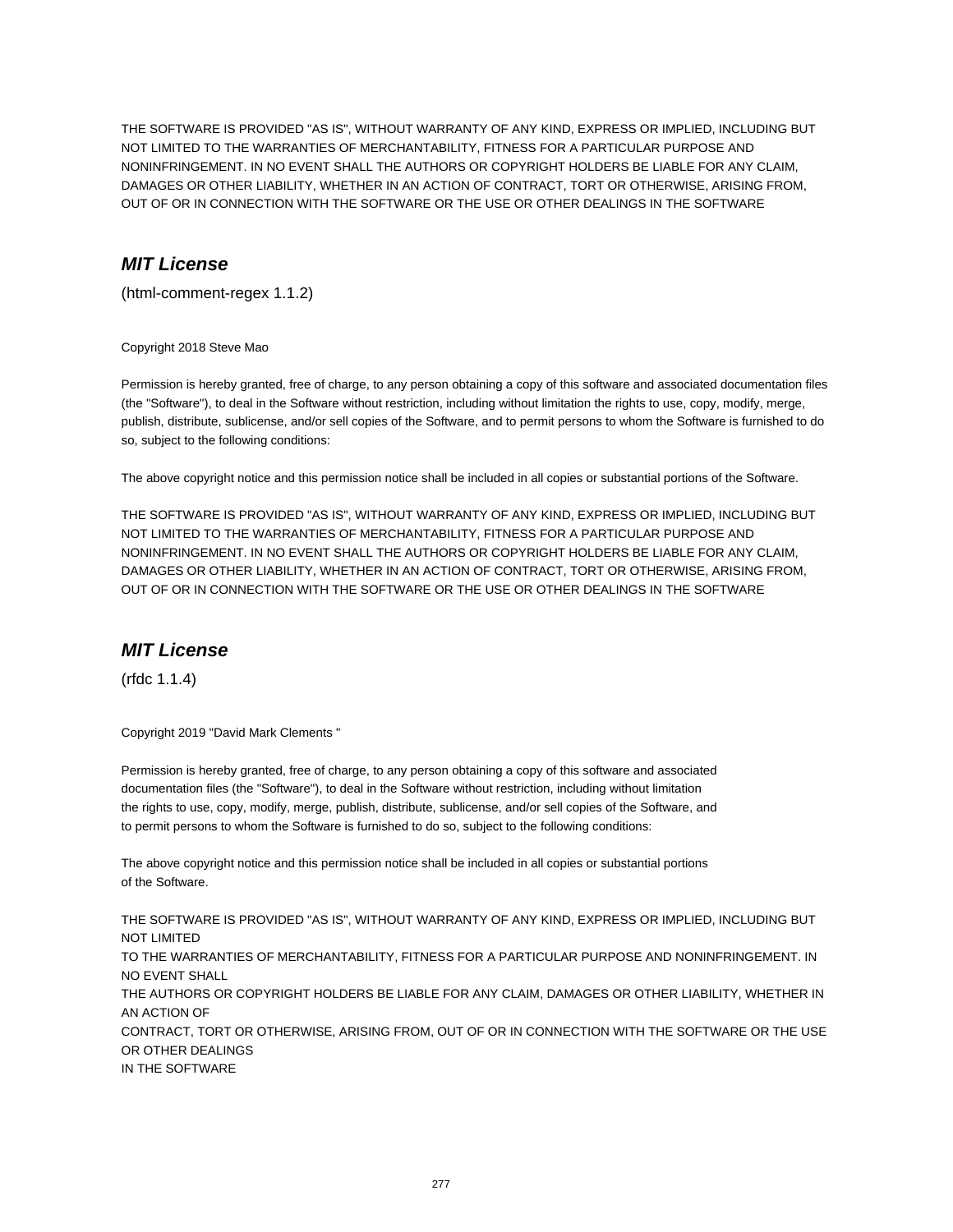(luxon 1.25.0)

Copyright 2019 JS Foundation and other contributors

Permission is hereby granted, free of charge, to any person obtaining a copy of this software and associated documentation files (the "Software"), to deal in the Software without restriction, including without limitation the rights to use, copy, modify, merge, publish, distribute, sublicense, and/or sell copies of the Software, and to permit persons to whom the Software is furnished to do so, subject to the following conditions:

The above copyright notice and this permission notice shall be included in all copies or substantial portions of the Software.

THE SOFTWARE IS PROVIDED "AS IS", WITHOUT WARRANTY OF ANY KIND, EXPRESS OR IMPLIED, INCLUDING BUT NOT LIMITED TO THE WARRANTIES OF MERCHANTABILITY, FITNESS FOR A PARTICULAR PURPOSE AND NONINFRINGEMENT. IN NO EVENT SHALL THE AUTHORS OR COPYRIGHT HOLDERS BE LIABLE FOR ANY CLAIM, DAMAGES OR OTHER LIABILITY, WHETHER IN AN ACTION OF CONTRACT, TORT OR OTHERWISE, ARISING FROM, OUT OF OR IN CONNECTION WITH THE SOFTWARE OR THE USE OR OTHER DEALINGS IN THE SOFTWARE

# **MIT License**

(busboy 0.3.1, dicer 0.2.5, dicer v0.3.0, streamsearch 0.1.2)

Copyright Brian White. All rights reserved.

Permission is hereby granted, free of charge, to any person obtaining a copy of this software and associated documentation files (the "Software"), to deal in the Software without restriction, including without limitation the rights to use, copy, modify, merge, publish, distribute, sublicense, and/or sell copies of the Software, and to permit persons to whom the Software is furnished to do so, subject to the following conditions:

The above copyright notice and this permission notice shall be included in all copies or substantial portions of the Software.

THE SOFTWARE IS PROVIDED "AS IS", WITHOUT WARRANTY OF ANY KIND, EXPRESS OR IMPLIED, INCLUDING BUT NOT LIMITED TO THE WARRANTIES OF MERCHANTABILITY, FITNESS FOR A PARTICULAR PURPOSE AND NONINFRINGEMENT. IN NO EVENT SHALL THE AUTHORS OR COPYRIGHT HOLDERS BE LIABLE FOR ANY CLAIM, DAMAGES OR OTHER LIABILITY, WHETHER IN AN ACTION OF CONTRACT, TORT OR OTHERWISE, ARISING FROM, OUT OF OR IN CONNECTION WITH THE SOFTWARE OR THE USE OR OTHER DEALINGS IN THE SOFTWARE

## **MIT License**

(obuf 1.1.2)

Copyright Fedor Indutny, 2015.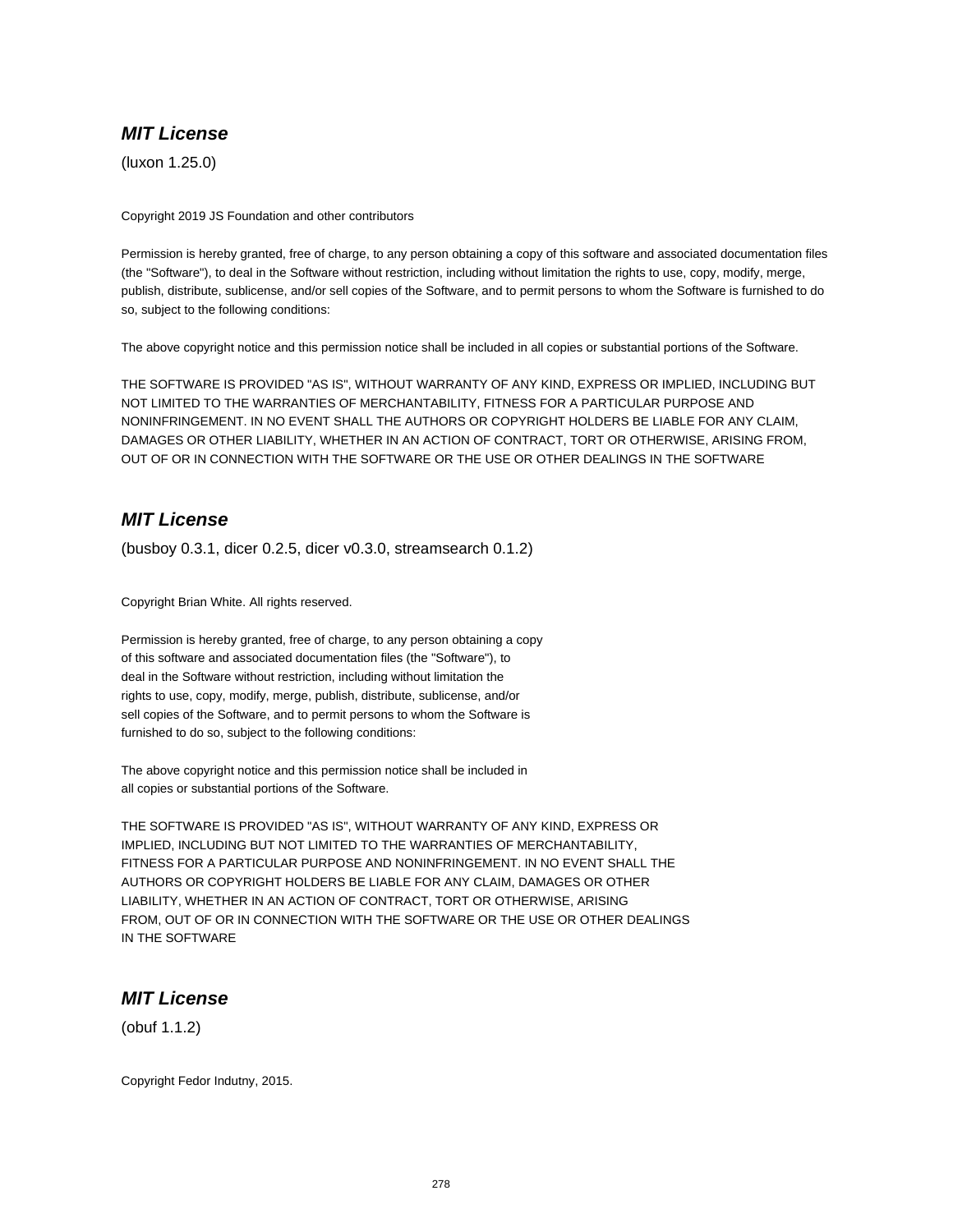Permission is hereby granted, free of charge, to any person obtaining a copy of this software and associated documentation files (the "Software"), to deal in the Software without restriction, including without limitation the rights to use, copy, modify, merge, publish, distribute, sublicense, and/or sell copies of the Software, and to permit persons to whom the Software is furnished to do so, subject to the following conditions:

The above copyright notice and this permission notice shall be included in all copies or substantial portions of the Software.

THE SOFTWARE IS PROVIDED "AS IS", WITHOUT WARRANTY OF ANY KIND, EXPRESS OR IMPLIED, INCLUDING BUT NOT LIMITED TO THE WARRANTIES OF MERCHANTABILITY, FITNESS FOR A PARTICULAR PURPOSE AND NONINFRINGEMENT. IN NO EVENT SHALL THE AUTHORS OR COPYRIGHT HOLDERS BE LIABLE FOR ANY CLAIM, DAMAGES OR OTHER LIABILITY, WHETHER IN AN ACTION OF CONTRACT, TORT OR OTHERWISE, ARISING FROM, OUT OF OR IN CONNECTION WITH THE SOFTWARE OR THE USE OR OTHER DEALINGS IN THE SOFTWARE

## **MIT License**

(getpass 0.1.7, node-http-signature 1.2.0, sshpk 1.16.1)

Copyright Joyent, Inc. All rights reserved.

Permission is hereby granted, free of charge, to any person obtaining a copy of this software and associated documentation files (the "Software"), to deal in the Software without restriction, including without limitation the rights to use, copy, modify, merge, publish, distribute, sublicense, and/or sell copies of the Software, and to permit persons to whom the Software is furnished to do so, subject to the following conditions:

The above copyright notice and this permission notice shall be included in all copies or substantial portions of the Software.

THE SOFTWARE IS PROVIDED "AS IS", WITHOUT WARRANTY OF ANY KIND, EXPRESS OR IMPLIED, INCLUDING BUT NOT LIMITED TO THE WARRANTIES OF MERCHANTABILITY, FITNESS FOR A PARTICULAR PURPOSE AND NONINFRINGEMENT. IN NO EVENT SHALL THE AUTHORS OR COPYRIGHT HOLDERS BE LIABLE FOR ANY CLAIM, DAMAGES OR OTHER LIABILITY, WHETHER IN AN ACTION OF CONTRACT, TORT OR OTHERWISE, ARISING FROM, OUT OF OR IN CONNECTION WITH THE SOFTWARE OR THE USE OR OTHER DEALINGS IN THE SOFTWARE

## **MIT License**

(Gozala/events 1.1.1, Gozala/events 2.1.0, Gozala/events 3.2.0, nodejs/string\_decoder 0.10.31)

Copyright Joyent, Inc. and other Node contributors.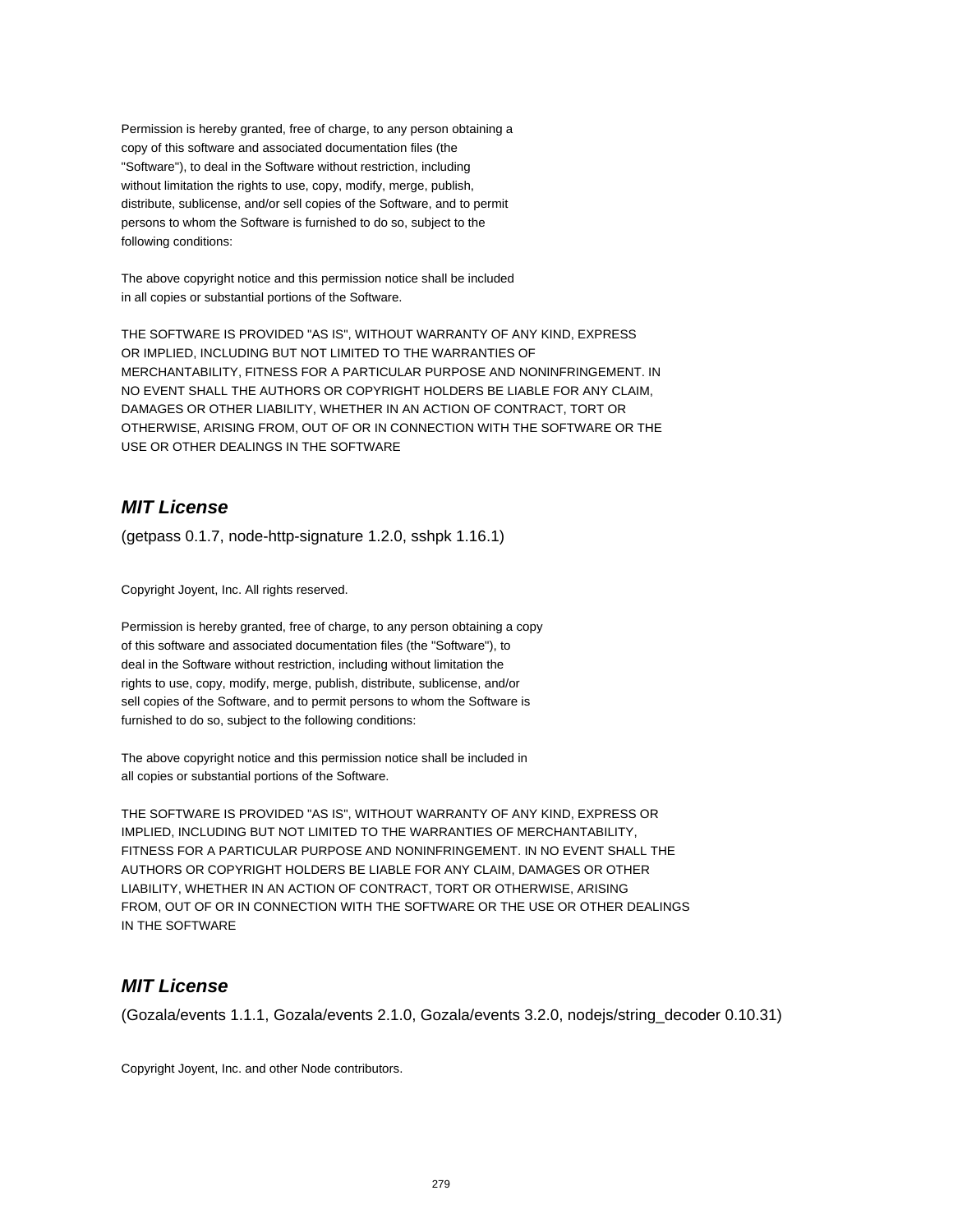Permission is hereby granted, free of charge, to any person obtaining a copy of this software and associated documentation files (the "Software"), to deal in the Software without restriction, including without limitation the rights to use, copy, modify, merge, publish, distribute, sublicense, and/or sell copies of the Software, and to permit persons to whom the Software is furnished to do so, subject to the following conditions:

The above copyright notice and this permission notice shall be included in all copies or substantial portions of the Software.

THE SOFTWARE IS PROVIDED "AS IS", WITHOUT WARRANTY OF ANY KIND, EXPRESS OR IMPLIED, INCLUDING BUT NOT LIMITED TO THE WARRANTIES OF MERCHANTABILITY, FITNESS FOR A PARTICULAR PURPOSE AND NONINFRINGEMENT. IN NO EVENT SHALL THE AUTHORS OR COPYRIGHT HOLDERS BE LIABLE FOR ANY CLAIM, DAMAGES OR OTHER LIABILITY, WHETHER IN AN ACTION OF CONTRACT, TORT OR OTHERWISE, ARISING FROM, OUT OF OR IN CONNECTION WITH THE SOFTWARE OR THE USE OR OTHER DEALINGS IN THE SOFTWARE

# **MIT License**

(commonjs-assert v1.5.0, readable-stream 1.0.34, util 0.10.3, util 0.10.4, util v0.11.1, util v0.12.3)

Copyright Joyent, Inc. and other Node contributors. All rights reserved.

Permission is hereby granted, free of charge, to any person obtaining a copy of this software and associated documentation files (the "Software"), to deal in the Software without restriction, including without limitation the rights to use, copy, modify, merge, publish, distribute, sublicense, and/or sell copies of the Software, and to permit persons to whom the Software is furnished to do so, subject to the following conditions:

The above copyright notice and this permission notice shall be included in all copies or substantial portions of the Software.

THE SOFTWARE IS PROVIDED "AS IS", WITHOUT WARRANTY OF ANY KIND, EXPRESS OR IMPLIED, INCLUDING BUT NOT LIMITED TO THE WARRANTIES OF MERCHANTABILITY, FITNESS FOR A PARTICULAR PURPOSE AND NONINFRINGEMENT. IN NO EVENT SHALL THE AUTHORS OR COPYRIGHT HOLDERS BE LIABLE FOR ANY CLAIM, DAMAGES OR OTHER LIABILITY, WHETHER IN AN ACTION OF CONTRACT, TORT OR OTHERWISE, ARISING FROM, OUT OF OR IN CONNECTION WITH THE SOFTWARE OR THE USE OR OTHER DEALINGS IN THE SOFTWARE

## **MIT License**

(Webpack v4.44.2, css-loader 4.3.0, file-loader 6.1.1, html-webpack-plugin v4.5.0, loader-utils 1.4.0, loader-utils 2.0.0, memory-fs 0.5.0, schema-utils v2.7.1, style-loader 1.3.0, terser-webpack-plugin 1.4.5, terser-webpack-plugin 4.2.3, url-loader 4.1.1, watchpack 2.0.1, watchpack v1.7.5, webpack-dev-server 3.11.1)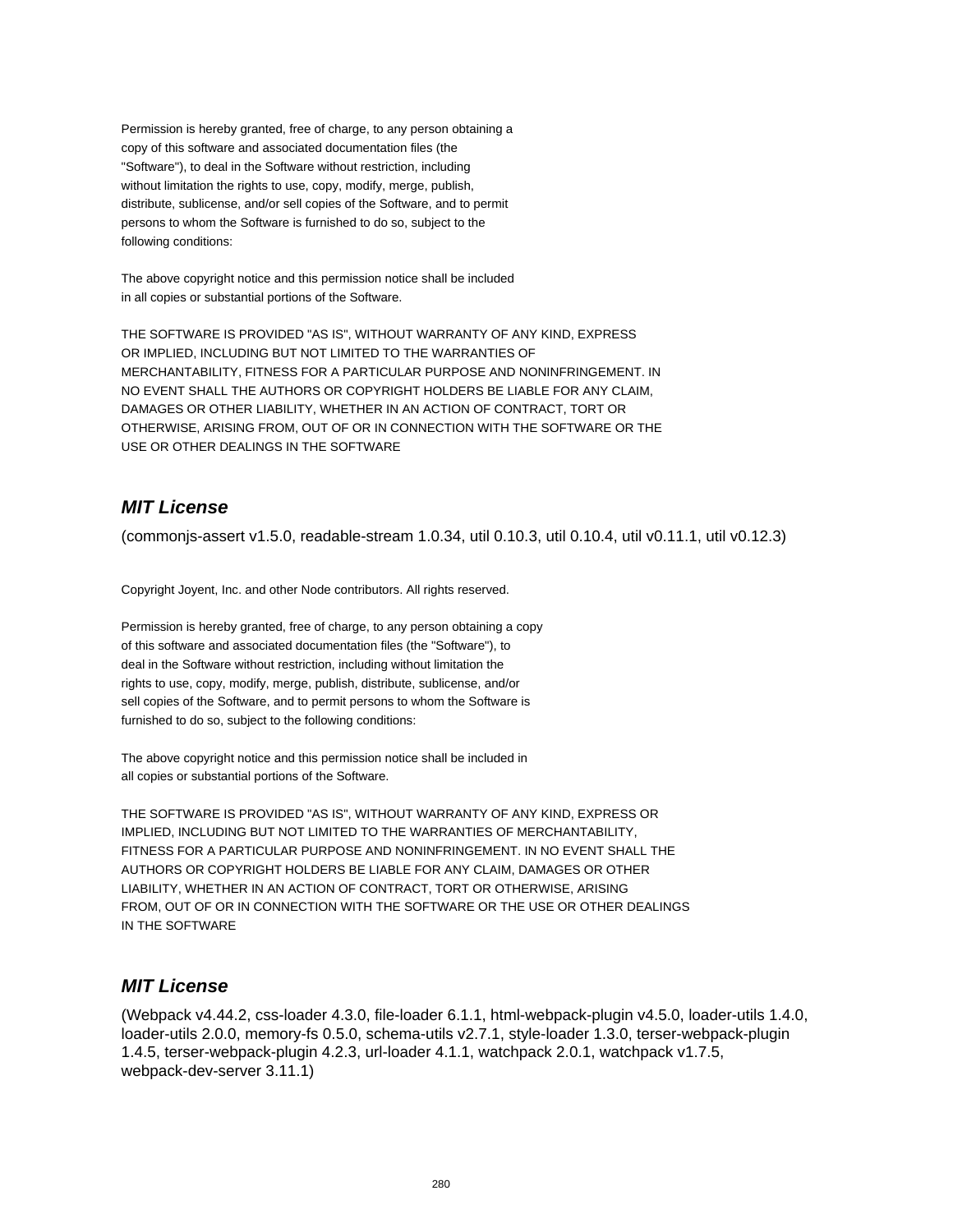Copyright JS Foundation and other contributors

Permission is hereby granted, free of charge, to any person obtaining a copy of this software and associated documentation files (the 'Software'), to deal in the Software without restriction, including without limitation the rights to use, copy, modify, merge, publish, distribute, sublicense, and/or sell copies of the Software, and to permit persons to whom the Software is furnished to do so, subject to the following conditions:

The above copyright notice and this permission notice shall be included in all copies or substantial portions of the Software.

THE SOFTWARE IS PROVIDED 'AS IS', WITHOUT WARRANTY OF ANY KIND, EXPRESS OR IMPLIED, INCLUDING BUT NOT LIMITED TO THE WARRANTIES OF MERCHANTABILITY, FITNESS FOR A PARTICULAR PURPOSE AND NONINFRINGEMENT. IN NO EVENT SHALL THE AUTHORS OR COPYRIGHT HOLDERS BE LIABLE FOR ANY CLAIM, DAMAGES OR OTHER LIABILITY, WHETHER IN AN ACTION OF CONTRACT, TORT OR OTHERWISE, ARISING FROM, OUT OF OR IN CONNECTION WITH THE SOFTWARE OR THE USE OR OTHER DEALINGS IN THE SOFTWARE

### **MIT License**

(xmlchars 2.2.0)

Copyright Louis-Dominique Dubeau and contributors to xmlchars

Permission is hereby granted, free of charge, to any person obtaining a copy of this software and associated documentation files (the "Software"), to deal in the Software without restriction, including without limitation the rights to use, copy, modify, merge, publish, distribute, sublicense, and/or sell copies of the Software, and to permit persons to whom the Software is furnished to do so, subject to the following conditions:

The above copyright notice and this permission notice shall be included in all copies or substantial portions of the Software.

THE SOFTWARE IS PROVIDED "AS IS", WITHOUT WARRANTY OF ANY KIND, EXPRESS OR IMPLIED, INCLUDING BUT NOT LIMITED TO THE WARRANTIES OF MERCHANTABILITY, FITNESS FOR A PARTICULAR PURPOSE AND NONINFRINGEMENT. IN NO EVENT SHALL THE AUTHORS OR COPYRIGHT HOLDERS BE LIABLE FOR ANY CLAIM, DAMAGES OR OTHER LIABILITY, WHETHER IN AN ACTION OF CONTRACT, TORT OR OTHERWISE, ARISING FROM, OUT OF OR IN CONNECTION WITH THE SOFTWARE OR THE USE OR OTHER DEALINGS IN THE SOFTWARE

## **MIT License**

(pino-std-serializers 2.5.0)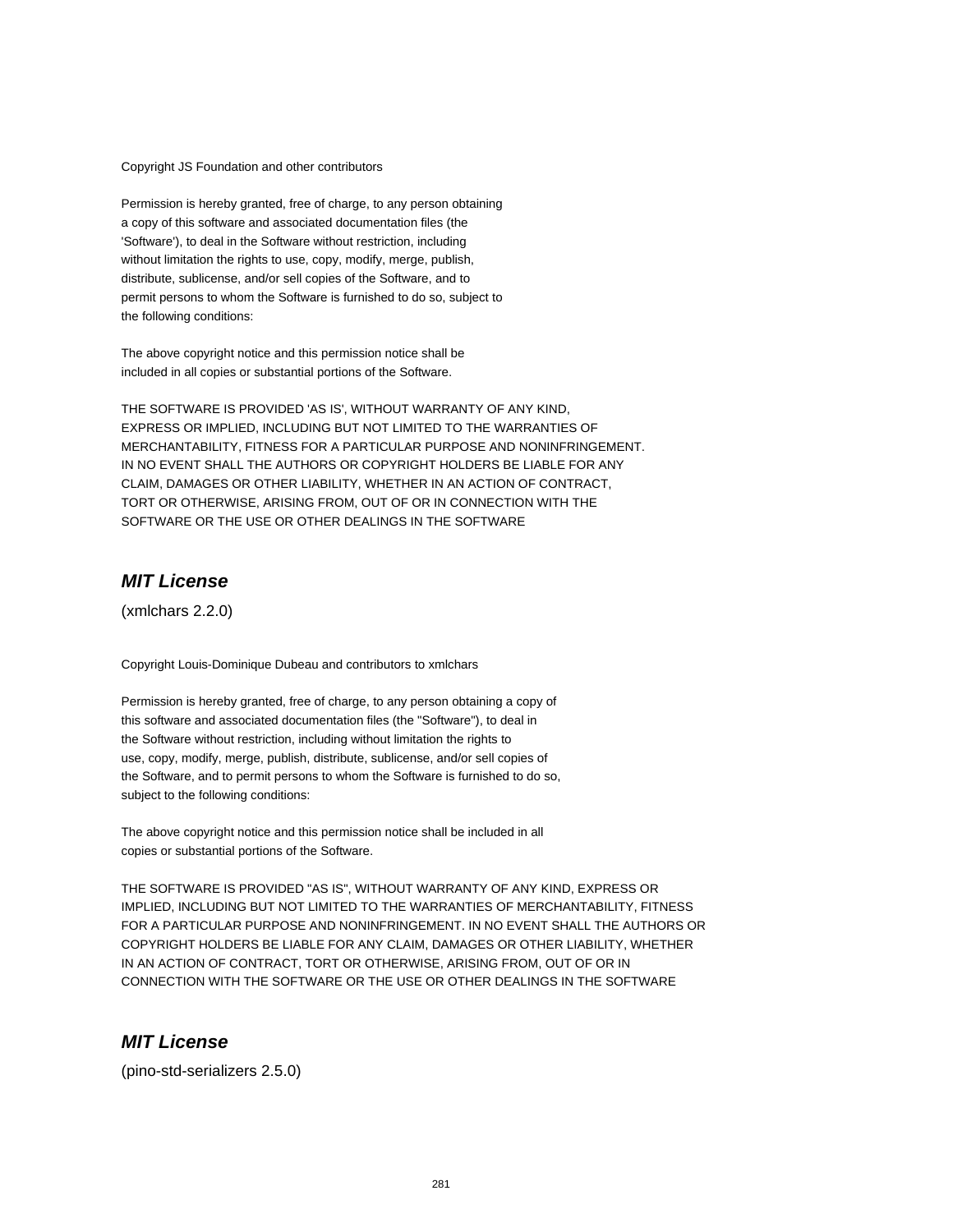Copyright Mateo Collina, David Mark Clements, James Sumners

Permission is hereby granted, free of charge, to any person obtaining a copy of this software and associated documentation files (the "Software"), to deal in the Software without restriction, including without limitation the rights to use, copy, modify, merge, publish, distribute, sublicense, and/or sell copies of the Software, and to permit persons to whom the Software is furnished to do so, subject to the following conditions:

The above copyright notice and this permission notice shall be included in all copies or substantial portions of the Software.

THE SOFTWARE IS PROVIDED "AS IS", WITHOUT WARRANTY OF ANY KIND, EXPRESS OR IMPLIED, INCLUDING BUT NOT LIMITED TO THE WARRANTIES OF MERCHANTABILITY, FITNESS FOR A PARTICULAR PURPOSE AND NONINFRINGEMENT. IN NO EVENT SHALL THE AUTHORS OR COPYRIGHT HOLDERS BE LIABLE FOR ANY CLAIM, DAMAGES OR OTHER LIABILITY, WHETHER IN AN ACTION OF CONTRACT, TORT OR OTHERWISE, ARISING FROM, OUT OF OR IN CONNECTION WITH THE SOFTWARE OR THE USE OR OTHER DEALINGS IN THE SOFTWARE

## **MIT License**

(jsesc 0.5.0)

Copyright Mathias Bynens

Permission is hereby granted, free of charge, to any person obtaining a copy of this software and associated documentation files (the "Software"), to deal in the Software without restriction, including without limitation the rights to use, copy, modify, merge, publish, distribute, sublicense, and/or sell copies of the Software, and to permit persons to whom the Software is furnished to do so, subject to the following conditions:

The above copyright notice and this permission notice shall be included in all copies or substantial portions of the Software.

THE SOFTWARE IS PROVIDED "AS IS", WITHOUT WARRANTY OF ANY KIND, EXPRESS OR IMPLIED, INCLUDING BUT NOT LIMITED TO THE WARRANTIES OF MERCHANTABILITY, FITNESS FOR A PARTICULAR PURPOSE AND NONINFRINGEMENT. IN NO EVENT SHALL THE AUTHORS OR COPYRIGHT HOLDERS BE LIABLE FOR ANY CLAIM, DAMAGES OR OTHER LIABILITY, WHETHER IN AN ACTION OF CONTRACT, TORT OR OTHERWISE, ARISING FROM, OUT OF OR IN CONNECTION WITH THE SOFTWARE OR THE USE OR OTHER DEALINGS IN THE SOFTWARE

### **MIT License**

(Punycode.js 1.4.1, Punycode.js v2.1.1, cssesc 2.0.0, cssesc 3.0.0, emoji-regex 7.0.3, emoji-regex v8.0.0, is-potential-custom-element-name 1.0.0, jsesc v2.5.2, mathiasbynens/he v1.2.0, punycode 1.3.2, regenerate-unicode-properties 8.2.0, regexpu-core 4.7.1, string-width v4.2.0, unicode-canonical-property-names-ecmascript 1.0.4, unicode-match-property-ecmascript 1.0.4, unicode-match-property-value-ecmascript 1.2.0, unicode-property-aliases-ecmascript 1.1.0)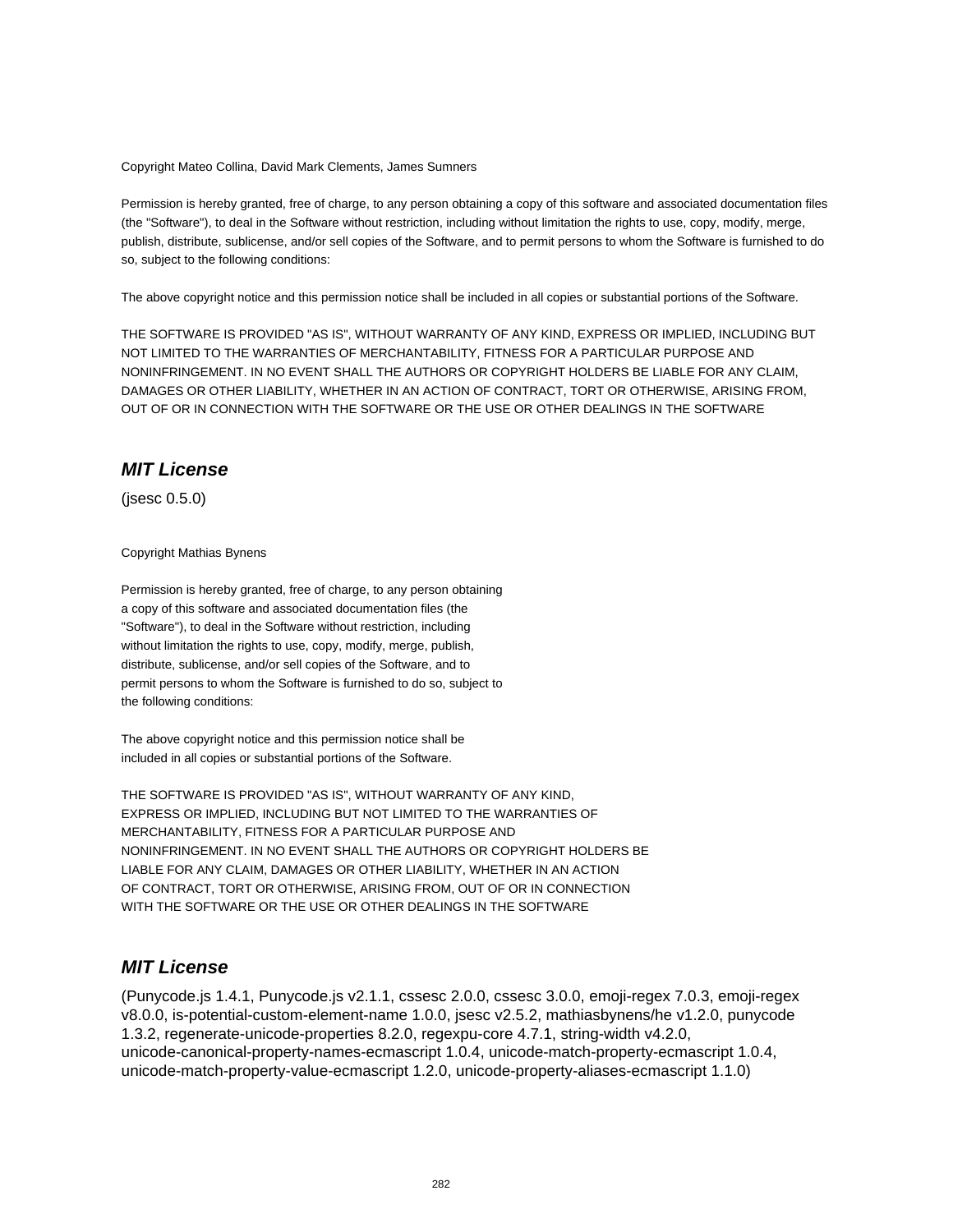#### Copyright Mathias Bynens

Permission is hereby granted, free of charge, to any person obtaining a copy of this software and associated documentation files (the "Software"), to deal in the Software without restriction, including without limitation the rights to use, copy, modify, merge, publish, distribute, sublicense, and/or sell copies of the Software, and to permit persons to whom the Software is furnished to do so, subject to the following conditions:

The above copyright notice and this permission notice shall be included in all copies or substantial portions of the Software.

THE SOFTWARE IS PROVIDED "AS IS", WITHOUT WARRANTY OF ANY KIND, EXPRESS OR IMPLIED, INCLUDING BUT NOT LIMITED TO THE WARRANTIES OF MERCHANTABILITY, FITNESS FOR A PARTICULAR PURPOSE AND NONINFRINGEMENT. IN NO EVENT SHALL THE AUTHORS OR COPYRIGHT HOLDERS BE LIABLE FOR ANY CLAIM, DAMAGES OR OTHER LIABILITY, WHETHER IN AN ACTION OF CONTRACT, TORT OR OTHERWISE, ARISING FROM, OUT OF OR IN CONNECTION WITH THE SOFTWARE OR THE USE OR OTHER DEALINGS IN THE SOFTWARE

### **MIT License**

(core-util-is 1.0.2)

Copyright Node.js contributors. All rights reserved.

Permission is hereby granted, free of charge, to any person obtaining a copy of this software and associated documentation files (the "Software"), to deal in the Software without restriction, including without limitation the rights to use, copy, modify, merge, publish, distribute, sublicense, and/or sell copies of the Software, and to permit persons to whom the Software is furnished to do so, subject to the following conditions:

The above copyright notice and this permission notice shall be included in all copies or substantial portions of the Software.

THE SOFTWARE IS PROVIDED "AS IS", WITHOUT WARRANTY OF ANY KIND, EXPRESS OR IMPLIED, INCLUDING BUT NOT LIMITED TO THE WARRANTIES OF MERCHANTABILITY, FITNESS FOR A PARTICULAR PURPOSE AND NONINFRINGEMENT. IN NO EVENT SHALL THE AUTHORS OR COPYRIGHT HOLDERS BE LIABLE FOR ANY CLAIM, DAMAGES OR OTHER LIABILITY, WHETHER IN AN ACTION OF CONTRACT, TORT OR OTHERWISE, ARISING FROM, OUT OF OR IN CONNECTION WITH THE SOFTWARE OR THE USE OR OTHER DEALINGS IN THE SOFTWARE

## **MIT License**

(check-types.js 11.1.2)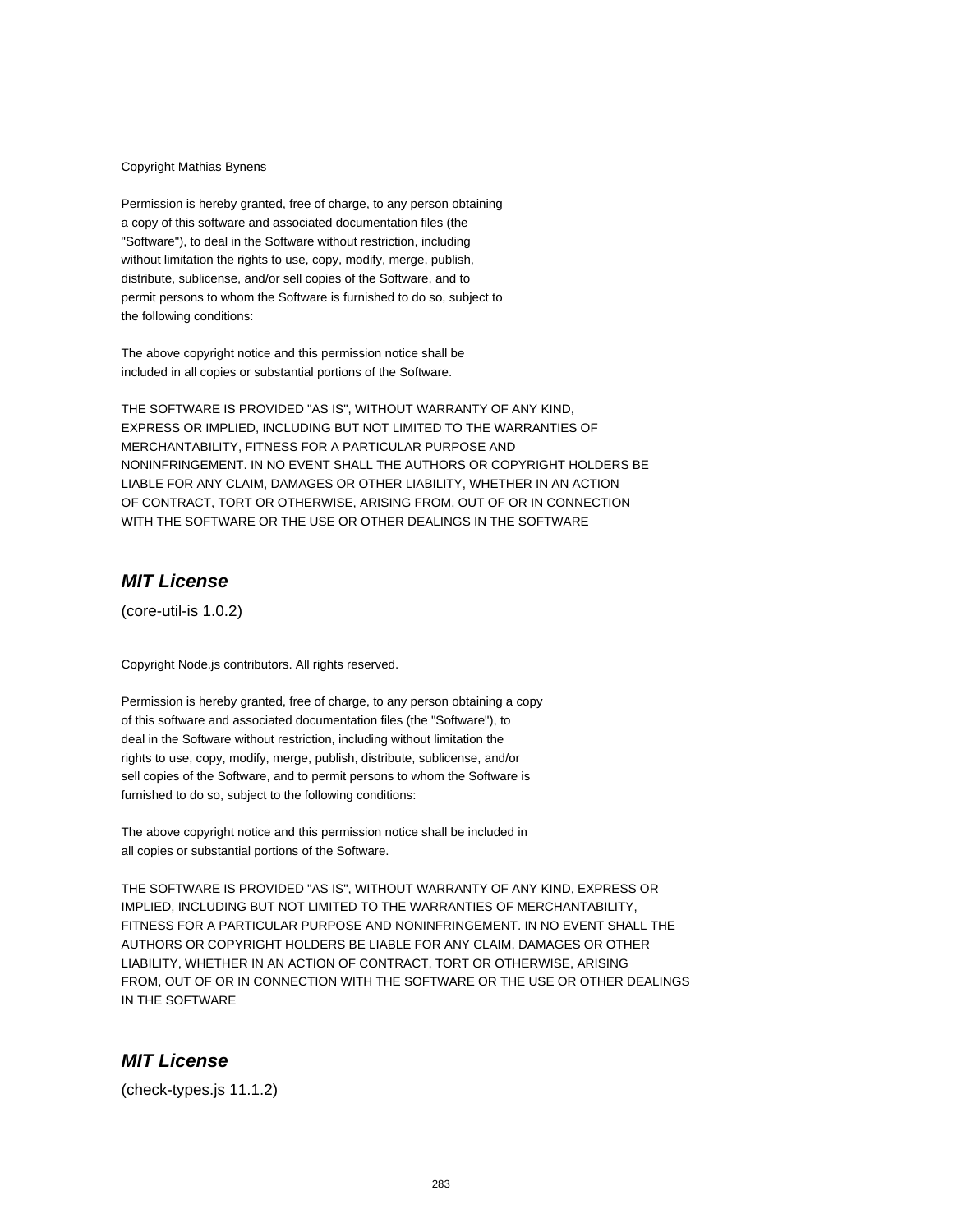Copyright © 2012, 2013, 2014, 2015, 2016, 2017, 2018, 2019 Phil Booth

Permission is hereby granted, free of charge, to any person obtaining a copy of this software and associated documentation files (the "Software"), to deal in the Software without restriction, including without limitation the rights to use, copy, modify, merge, publish, distribute, sublicense, and/or sell copies of the Software, and to permit persons to whom the Software is furnished to do so, subject to the following conditions:

The above copyright notice and this permission notice shall be included in all copies or substantial portions of the Software.

THE SOFTWARE IS PROVIDED "AS IS", WITHOUT WARRANTY OF ANY KIND, EXPRESS OR IMPLIED, INCLUDING BUT NOT LIMITED TO THE WARRANTIES OF MERCHANTABILITY, FITNESS FOR A PARTICULAR PURPOSE AND NONINFRINGEMENT. IN NO EVENT SHALL THE AUTHORS OR COPYRIGHT HOLDERS BE LIABLE FOR ANY CLAIM, DAMAGES OR OTHER LIABILITY, WHETHER IN AN ACTION OF CONTRACT, TORT OR OTHERWISE, ARISING FROM, OUT OF OR IN CONNECTION WITH THE SOFTWARE OR THE USE OR OTHER DEALINGS IN THE **SOFTWARE** 

## **MIT License**

(tryer 1.0.1)

Copyright © 2013, 2017 Phil Booth

Permission is hereby granted, free of charge, to any person obtaining a copy of this software and associated documentation files (the "Software"), to deal in the Software without restriction, including without limitation the rights to use, copy, modify, merge, publish, distribute, sublicense, and/or sell copies of the Software, and to permit persons to whom the Software is furnished to do so, subject to the following conditions:

The above copyright notice and this permission notice shall be included in all copies or substantial portions of the Software.

THE SOFTWARE IS PROVIDED "AS IS", WITHOUT WARRANTY OF ANY KIND, EXPRESS OR IMPLIED, INCLUDING BUT NOT LIMITED TO THE WARRANTIES OF MERCHANTABILITY, FITNESS FOR A PARTICULAR PURPOSE AND NONINFRINGEMENT. IN NO EVENT SHALL THE AUTHORS OR COPYRIGHT HOLDERS BE LIABLE FOR ANY CLAIM, DAMAGES OR OTHER LIABILITY, WHETHER IN AN ACTION OF CONTRACT, TORT OR OTHERWISE, ARISING FROM, OUT OF OR IN CONNECTION WITH THE SOFTWARE OR THE USE OR OTHER DEALINGS IN THE **SOFTWARE** 

## **MIT License**

(compose-function 3.0.3)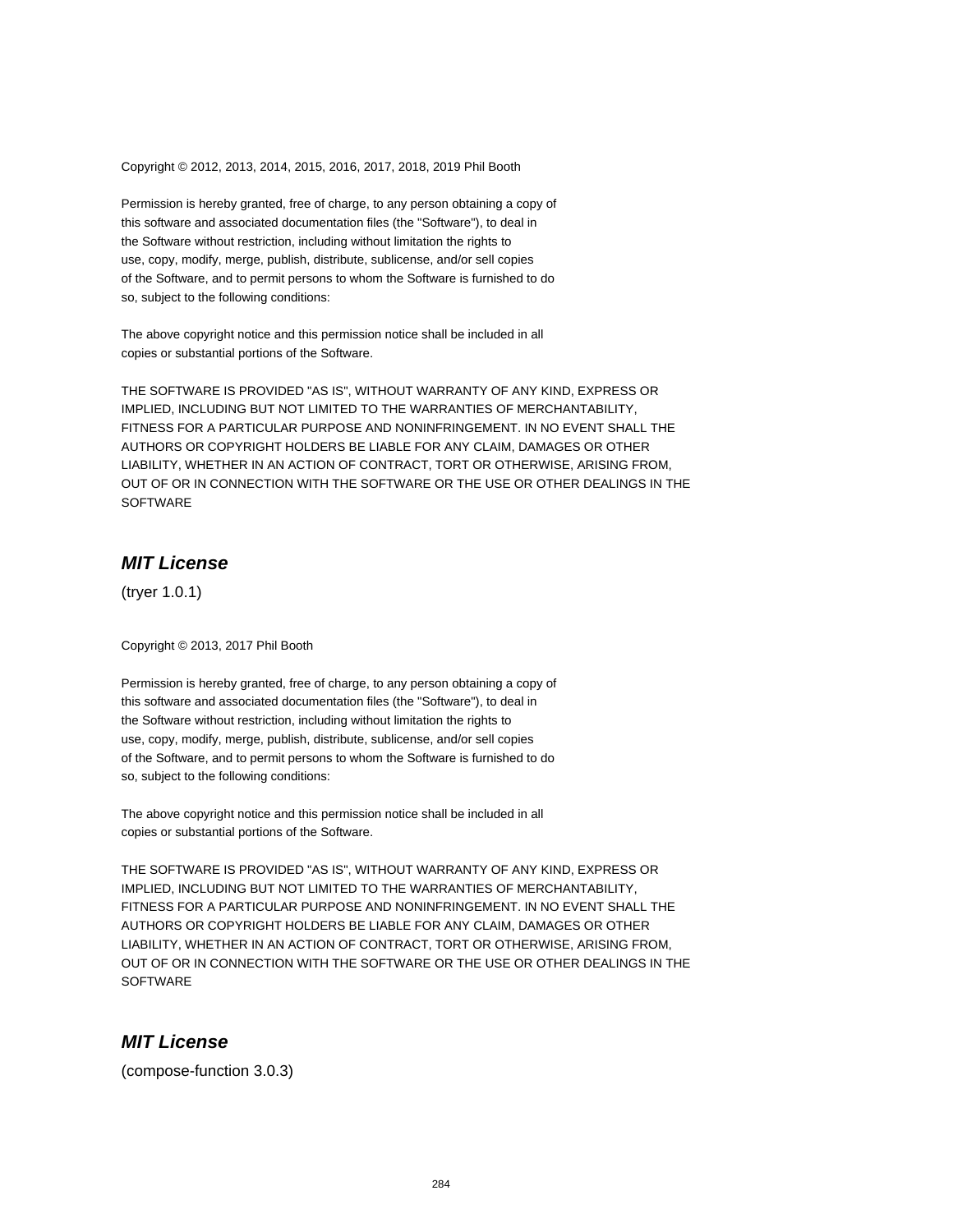Copyright © 2015 Christoph Hermann

Permission is hereby granted, free of charge, to any person obtaining a copy of this software and associated documentation files (the "Software"), to deal in the Software without restriction, including without limitation the rights to use, copy, modify, merge, publish, distribute, sublicense, and/or sell copies of the Software, and to permit persons to whom the Software is furnished to do so, subject to the following conditions:

The above copyright notice and this permission notice shall be included in all copies or substantial portions of the Software.

THE SOFTWARE IS PROVIDED "AS IS", WITHOUT WARRANTY OF ANY KIND, EXPRESS OR IMPLIED, INCLUDING BUT NOT LIMITED TO THE WARRANTIES OF MERCHANTABILITY, FITNESS FOR A PARTICULAR PURPOSE AND NONINFRINGEMENT. IN NO EVENT SHALL THE AUTHORS OR COPYRIGHT HOLDERS BE LIABLE FOR ANY CLAIM, DAMAGES OR OTHER LIABILITY, WHETHER IN AN ACTION OF CONTRACT, TORT OR OTHERWISE, ARISING FROM, OUT OF OR IN CONNECTION WITH THE SOFTWARE OR THE USE OR OTHER DEALINGS IN THE SOFTWARE

## **MIT License**

(is-subset 0.1.1)

Copyright © 2015 Studio B12 GmbH

Permission is hereby granted, free of charge, to any person obtaining a copy of this software and associated documentation files (the "Software"), to deal in the Software without restriction, including without limitation the rights to use, copy, modify, merge, publish, distribute, sublicense, and/or sell copies of the Software, and to permit persons to whom the Software is furnished to do so, subject to the following conditions:

The above copyright notice and this permission notice shall be included in all copies or substantial portions of the Software.

THE SOFTWARE IS PROVIDED "AS IS", WITHOUT WARRANTY OF ANY KIND, EXPRESS OR IMPLIED, INCLUDING BUT NOT LIMITED TO THE WARRANTIES OF MERCHANTABILITY, FITNESS FOR A PARTICULAR PURPOSE AND NONINFRINGEMENT. IN NO EVENT SHALL THE AUTHORS OR COPYRIGHT HOLDERS BE LIABLE FOR ANY CLAIM, DAMAGES OR OTHER LIABILITY, WHETHER IN AN ACTION OF CONTRACT, TORT OR OTHERWISE, ARISING FROM, OUT OF OR IN CONNECTION WITH THE SOFTWARE OR THE USE OR OTHER DEALINGS IN THE SOFTWARE

## **MIT License**

(whatwg-encoding 1.0.5)

Copyright © 2016–2018 Domenic Denicola

Permission is hereby granted, free of charge, to any person obtaining a copy of this software and associated documentation files (the "Software"), to deal in the Software without restriction, including without limitation the rights to use, copy, modify, merge, publish, distribute, sublicense, and/or sell copies of the Software, and to permit persons to whom the Software is furnished to do so, subject to the following conditions:

The above copyright notice and this permission notice shall be included in all copies or substantial portions of the Software.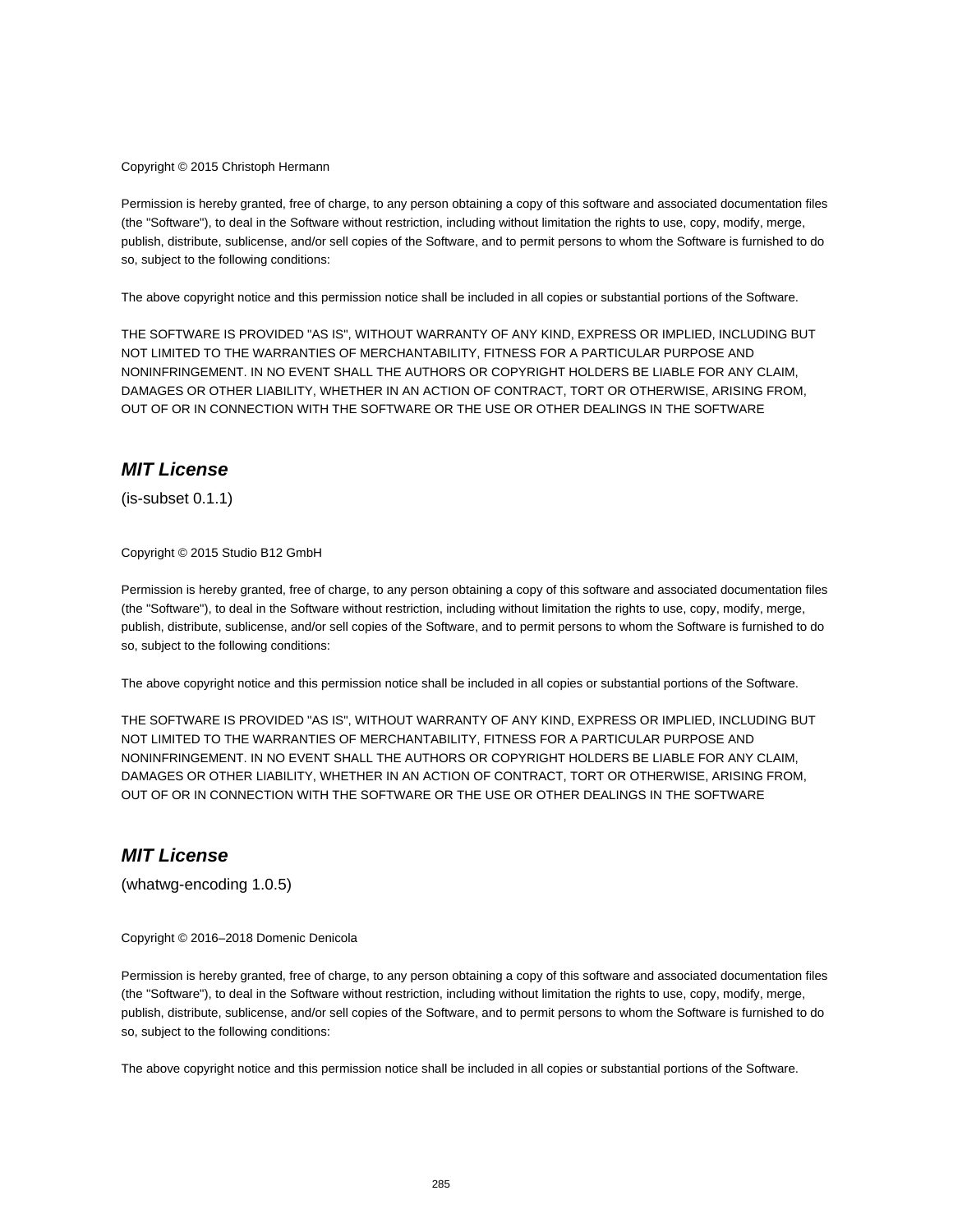THE SOFTWARE IS PROVIDED "AS IS", WITHOUT WARRANTY OF ANY KIND, EXPRESS OR IMPLIED, INCLUDING BUT NOT LIMITED TO THE WARRANTIES OF MERCHANTABILITY, FITNESS FOR A PARTICULAR PURPOSE AND NONINFRINGEMENT. IN NO EVENT SHALL THE AUTHORS OR COPYRIGHT HOLDERS BE LIABLE FOR ANY CLAIM, DAMAGES OR OTHER LIABILITY, WHETHER IN AN ACTION OF CONTRACT, TORT OR OTHERWISE, ARISING FROM, OUT OF OR IN CONNECTION WITH THE SOFTWARE OR THE USE OR OTHER DEALINGS IN THE SOFTWARE

## **MIT License**

(html-encoding-sniffer 2.0.1)

Copyright © 2016–2020 Domenic Denicola

Permission is hereby granted, free of charge, to any person obtaining a copy of this software and associated documentation files (the "Software"), to deal in the Software without restriction, including without limitation the rights to use, copy, modify, merge, publish, distribute, sublicense, and/or sell copies of the Software, and to permit persons to whom the Software is furnished to do so, subject to the following conditions:

The above copyright notice and this permission notice shall be included in all copies or substantial portions of the Software.

THE SOFTWARE IS PROVIDED "AS IS", WITHOUT WARRANTY OF ANY KIND, EXPRESS OR IMPLIED, INCLUDING BUT NOT LIMITED TO THE WARRANTIES OF MERCHANTABILITY, FITNESS FOR A PARTICULAR PURPOSE AND NONINFRINGEMENT. IN NO EVENT SHALL THE AUTHORS OR COPYRIGHT HOLDERS BE LIABLE FOR ANY CLAIM, DAMAGES OR OTHER LIABILITY, WHETHER IN AN ACTION OF CONTRACT, TORT OR OTHERWISE, ARISING FROM, OUT OF OR IN CONNECTION WITH THE SOFTWARE OR THE USE OR OTHER DEALINGS IN THE SOFTWARE

#### **MIT License**

(hoopy 0.1.4)

Copyright © 2017 Phil Booth

Permission is hereby granted, free of charge, to any person obtaining a copy of this software and associated documentation files (the "Software"), to deal in the Software without restriction, including without limitation the rights to use, copy, modify, merge, publish, distribute, sublicense, and/or sell copies of the Software, and to permit persons to whom the Software is furnished to do so, subject to the following conditions:

The above copyright notice and this permission notice shall be included in all copies or substantial portions of the Software.

THE SOFTWARE IS PROVIDED "AS IS", WITHOUT WARRANTY OF ANY KIND, EXPRESS OR IMPLIED, INCLUDING BUT NOT LIMITED TO THE WARRANTIES OF MERCHANTABILITY, FITNESS FOR A PARTICULAR PURPOSE AND NONINFRINGEMENT. IN NO EVENT SHALL THE AUTHORS OR COPYRIGHT HOLDERS BE LIABLE FOR ANY CLAIM, DAMAGES OR OTHER LIABILITY, WHETHER IN AN ACTION OF CONTRACT, TORT OR OTHERWISE, ARISING FROM, OUT OF OR IN CONNECTION WITH THE SOFTWARE OR THE USE OR OTHER DEALINGS IN THE **SOFTWARE**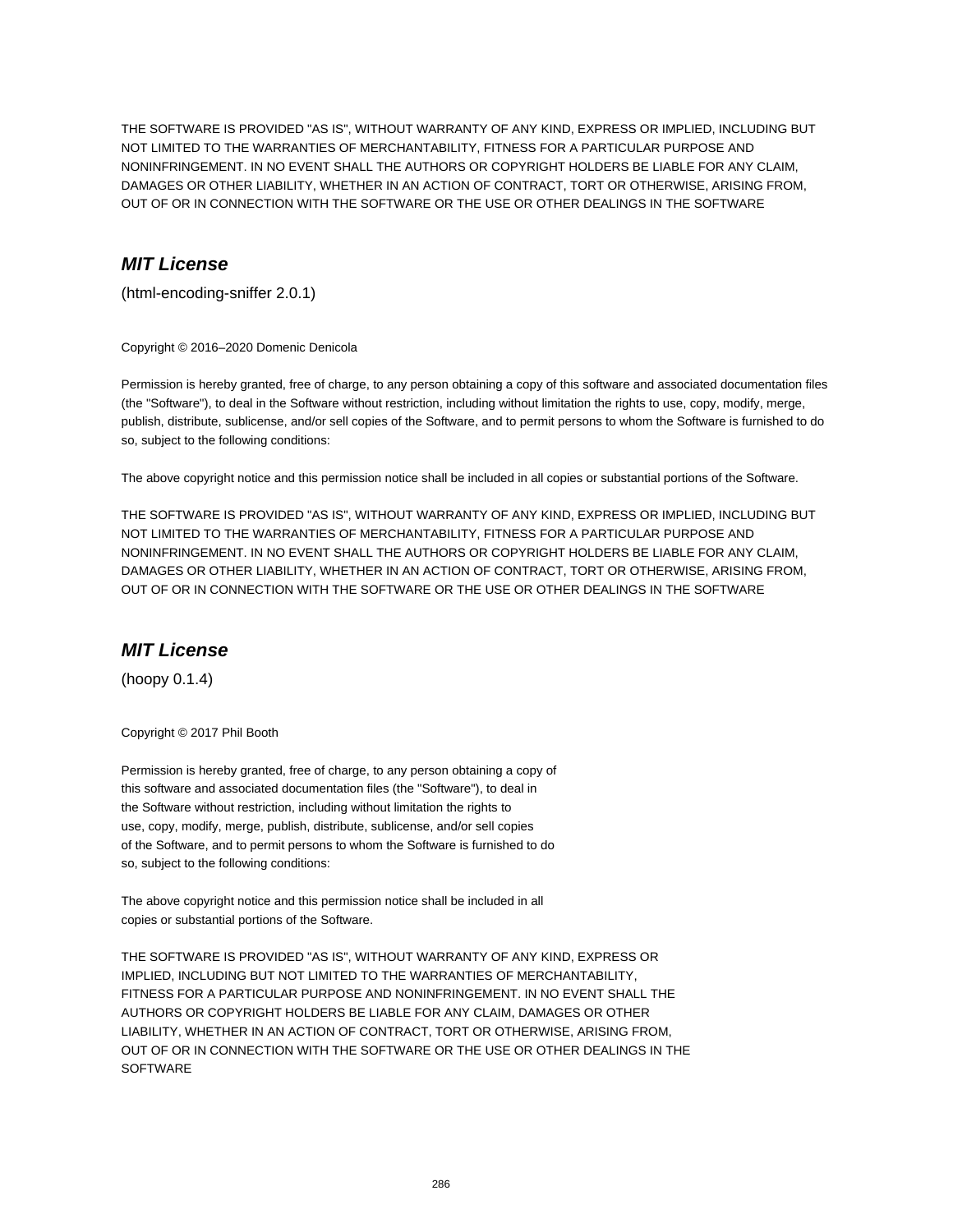(whatwg-mimetype 2.3.0)

Copyright © 2017–2018 Domenic Denicola

Permission is hereby granted, free of charge, to any person obtaining a copy of this software and associated documentation files (the "Software"), to deal in the Software without restriction, including without limitation the rights to use, copy, modify, merge, publish, distribute, sublicense, and/or sell copies of the Software, and to permit persons to whom the Software is furnished to do so, subject to the following conditions:

The above copyright notice and this permission notice shall be included in all copies or substantial portions of the Software.

THE SOFTWARE IS PROVIDED "AS IS", WITHOUT WARRANTY OF ANY KIND, EXPRESS OR IMPLIED, INCLUDING BUT NOT LIMITED TO THE WARRANTIES OF MERCHANTABILITY, FITNESS FOR A PARTICULAR PURPOSE AND NONINFRINGEMENT. IN NO EVENT SHALL THE AUTHORS OR COPYRIGHT HOLDERS BE LIABLE FOR ANY CLAIM, DAMAGES OR OTHER LIABILITY, WHETHER IN AN ACTION OF CONTRACT, TORT OR OTHERWISE, ARISING FROM, OUT OF OR IN CONNECTION WITH THE SOFTWARE OR THE USE OR OTHER DEALINGS IN THE SOFTWARE

# **MIT License**

(data-urls 2.0.0)

Copyright © 2017–2020 Domenic Denicola

Permission is hereby granted, free of charge, to any person obtaining a copy of this software and associated documentation files (the "Software"), to deal in the Software without restriction, including without limitation the rights to use, copy, modify, merge, publish, distribute, sublicense, and/or sell copies of the Software, and to permit persons to whom the Software is furnished to do so, subject to the following conditions:

The above copyright notice and this permission notice shall be included in all copies or substantial portions of the Software.

THE SOFTWARE IS PROVIDED "AS IS", WITHOUT WARRANTY OF ANY KIND, EXPRESS OR IMPLIED, INCLUDING BUT NOT LIMITED TO THE WARRANTIES OF MERCHANTABILITY, FITNESS FOR A PARTICULAR PURPOSE AND NONINFRINGEMENT. IN NO EVENT SHALL THE AUTHORS OR COPYRIGHT HOLDERS BE LIABLE FOR ANY CLAIM, DAMAGES OR OTHER LIABILITY, WHETHER IN AN ACTION OF CONTRACT, TORT OR OTHERWISE, ARISING FROM, OUT OF OR IN CONNECTION WITH THE SOFTWARE OR THE USE OR OTHER DEALINGS IN THE SOFTWARE

## **MIT License**

(colorette 1.2.1)

Copyright © Jorge Bucaran <>

Permission is hereby granted, free of charge, to any person obtaining a copy of this software and associated documentation files (the 'Software'), to deal in the Software without restriction, including without limitation the rights to use, copy, modify, merge, publish, distribute, sublicense, and/or sell copies of the Software, and to permit persons to whom the Software is furnished to do so, subject to the following conditions: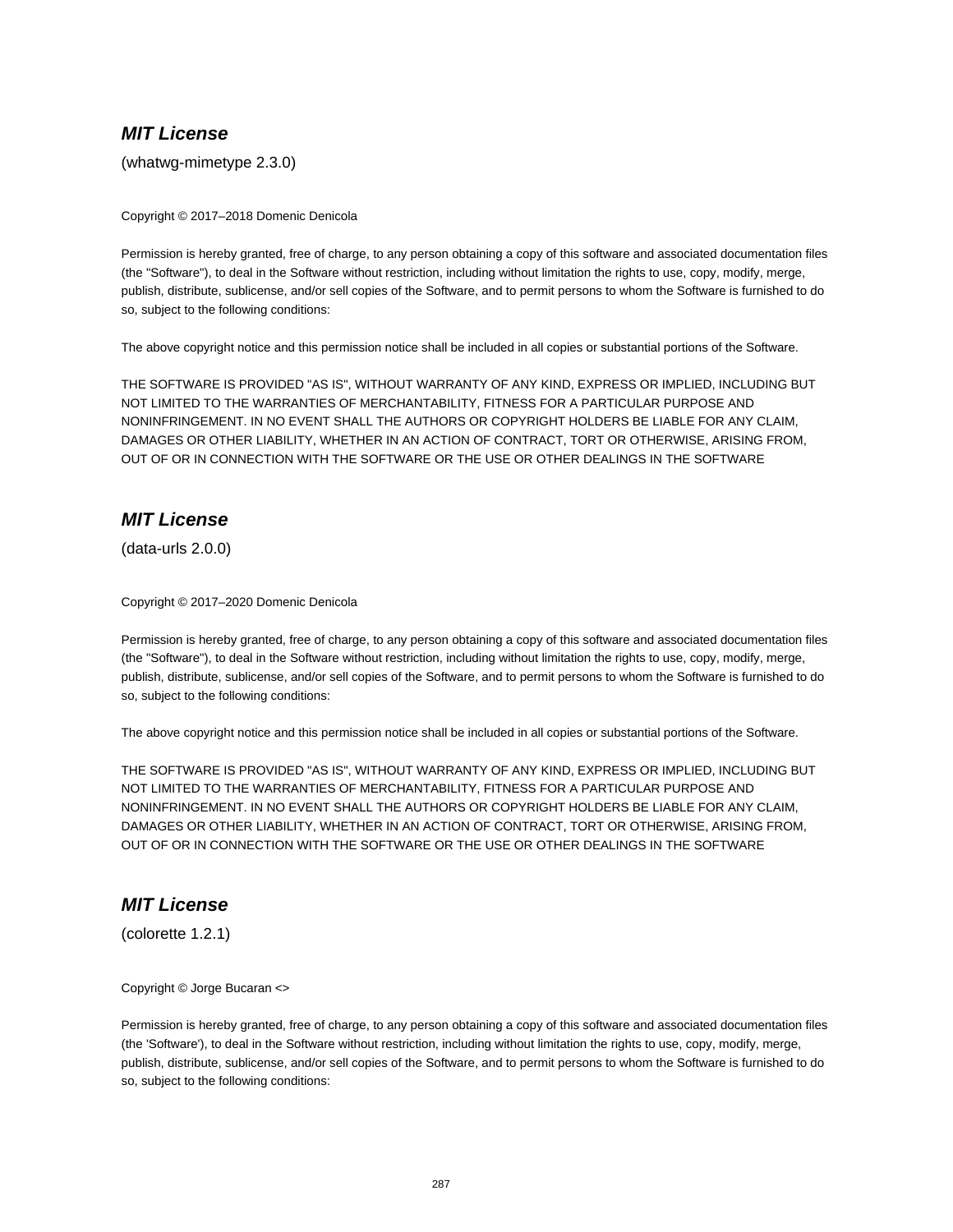The above copyright notice and this permission notice shall be included in all copies or substantial portions of the Software.

THE SOFTWARE IS PROVIDED 'AS IS', WITHOUT WARRANTY OF ANY KIND, EXPRESS OR IMPLIED, INCLUDING BUT NOT LIMITED TO THE WARRANTIES OF MERCHANTABILITY, FITNESS FOR A PARTICULAR PURPOSE AND NONINFRINGEMENT. IN NO EVENT SHALL THE AUTHORS OR COPYRIGHT HOLDERS BE LIABLE FOR ANY CLAIM, DAMAGES OR OTHER LIABILITY, WHETHER IN AN ACTION OF CONTRACT, TORT OR OTHERWISE, ARISING FROM, OUT OF OR IN CONNECTION WITH THE SOFTWARE OR THE USE OR OTHER DEALINGS IN THE SOFTWARE

## **MIT License**

(upath 1.2.0)

Copyright(c) 2014-2019 Angelos Pikoulas (agelos.pikoulas@gmail.com)

Permission is hereby granted, free of charge, to any person obtaining a copy of this software and associated documentation files (the "Software"), to deal in the Software without restriction, including without limitation the rights to use, copy, modify, merge, publish, distribute, sublicense, and/or sell copies of the Software, and to permit persons to whom the Software is furnished to do so, subject to the following conditions:

The above copyright notice and this permission notice shall be included in all copies or substantial portions of the Software.

THE SOFTWARE IS PROVIDED "AS IS", WITHOUT WARRANTY OF ANY KIND, EXPRESS OR IMPLIED, INCLUDING BUT NOT LIMITED TO THE WARRANTIES OF MERCHANTABILITY, FITNESS FOR A PARTICULAR PURPOSE AND NONINFRINGEMENT. IN NO EVENT SHALL THE AUTHORS OR COPYRIGHT HOLDERS BE LIABLE FOR ANY CLAIM, DAMAGES OR OTHER LIABILITY, WHETHER IN AN ACTION OF CONTRACT, TORT OR OTHERWISE, ARISING FROM, OUT OF OR IN CONNECTION WITH THE SOFTWARE OR THE USE OR OTHER DEALINGS IN THE SOFTWARE

## **MIT License**

(dargs 7.0.0)

Copyright: 2013-2018 Sindre Sorhus (sindresorhus.com) License: Expat

Files: debian/\* Copyright: 2017-2018 Bastien Roucariès License: Expat

License: Expat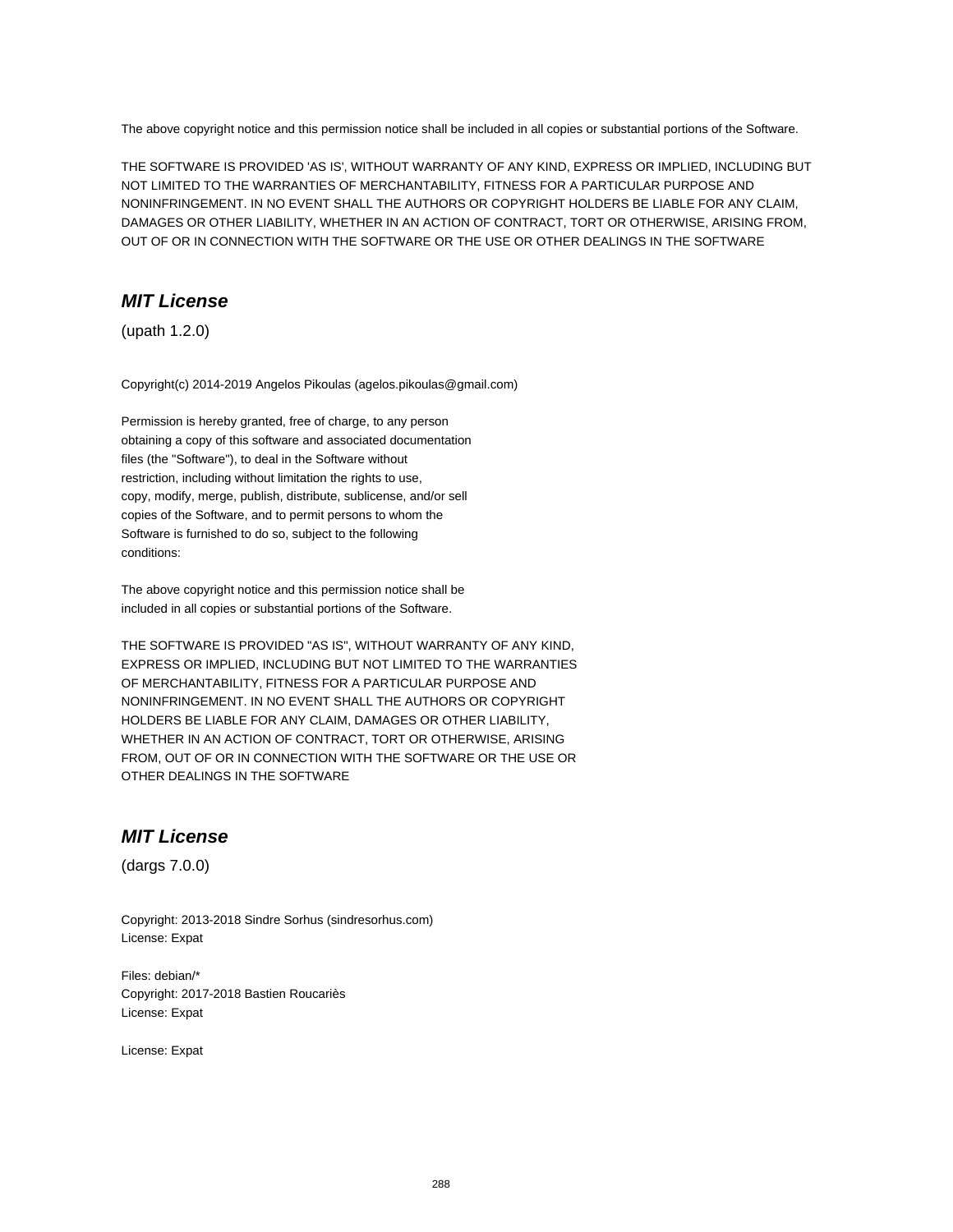Permission is hereby granted, free of charge, to any person obtaining a copy of this software and associated documentation files (the "Software"), to deal in the Software without restriction, including without limitation the rights to use, copy, modify, merge, publish, distribute, sublicense, and/or sell copies of the Software, and to permit persons to whom the Software is furnished to do so, subject to the following conditions:

The above copyright notice and this permission notice shall be included in all copies or substantial portions of the Software.

THE SOFTWARE IS PROVIDED "AS IS", WITHOUT WARRANTY OF ANY KIND, EXPRESS OR IMPLIED, INCLUDING BUT NOT LIMITED TO THE WARRANTIES OF MERCHANTABILITY, FITNESS FOR A PARTICULAR PURPOSE AND NONINFRINGEMENT. IN NO EVENT SHALL THE AUTHORS OR COPYRIGHT HOLDERS BE LIABLE FOR ANY CLAIM, DAMAGES OR OTHER LIABILITY, WHETHER IN AN ACTION OF CONTRACT, TORT OR OTHERWISE, ARISING FROM, OUT OF OR IN CONNECTION WITH THE SOFTWARE OR THE USE OR OTHER DEALINGS IN THE **SOFTWARE** 

# **MIT License**

.

.

(node-mkdirp 1.0.4)

Files: \* Copyright: 2010 James Halliday License: Expat

Files: debian/\* Copyright: 2012 David Paleino License: Expat

License: Expat

.

.

Permission is hereby granted, free of charge, to any person obtaining a copy of this software and associated documentation files (the "Software"), to deal in the Software without restriction, including without limitation the rights to use, copy, modify, merge, publish, distribute, sublicense, and/or sell copies of the Software, and to permit persons to whom the Software is furnished to do so, subject to the following conditions:

The above copyright notice and this permission notice shall be included in all copies or substantial portions of the Software.

THE SOFTWARE IS PROVIDED "AS IS", WITHOUT WARRANTY OF ANY KIND, EXPRESS OR IMPLIED, INCLUDING BUT NOT LIMITED TO THE WARRANTIES OF MERCHANTABILITY, FITNESS FOR A PARTICULAR PURPOSE AND NONINFRINGEMENT. IN NO EVENT SHALL THE AUTHORS OR COPYRIGHT HOLDERS BE LIABLE FOR ANY CLAIM, DAMAGES OR OTHER LIABILITY, WHETHER IN AN ACTION OF CONTRACT, TORT OR OTHERWISE, ARISING FROM, OUT OF OR IN CONNECTION WITH THE SOFTWARE OR THE USE OR OTHER DEALINGS IN THE SOFTWARE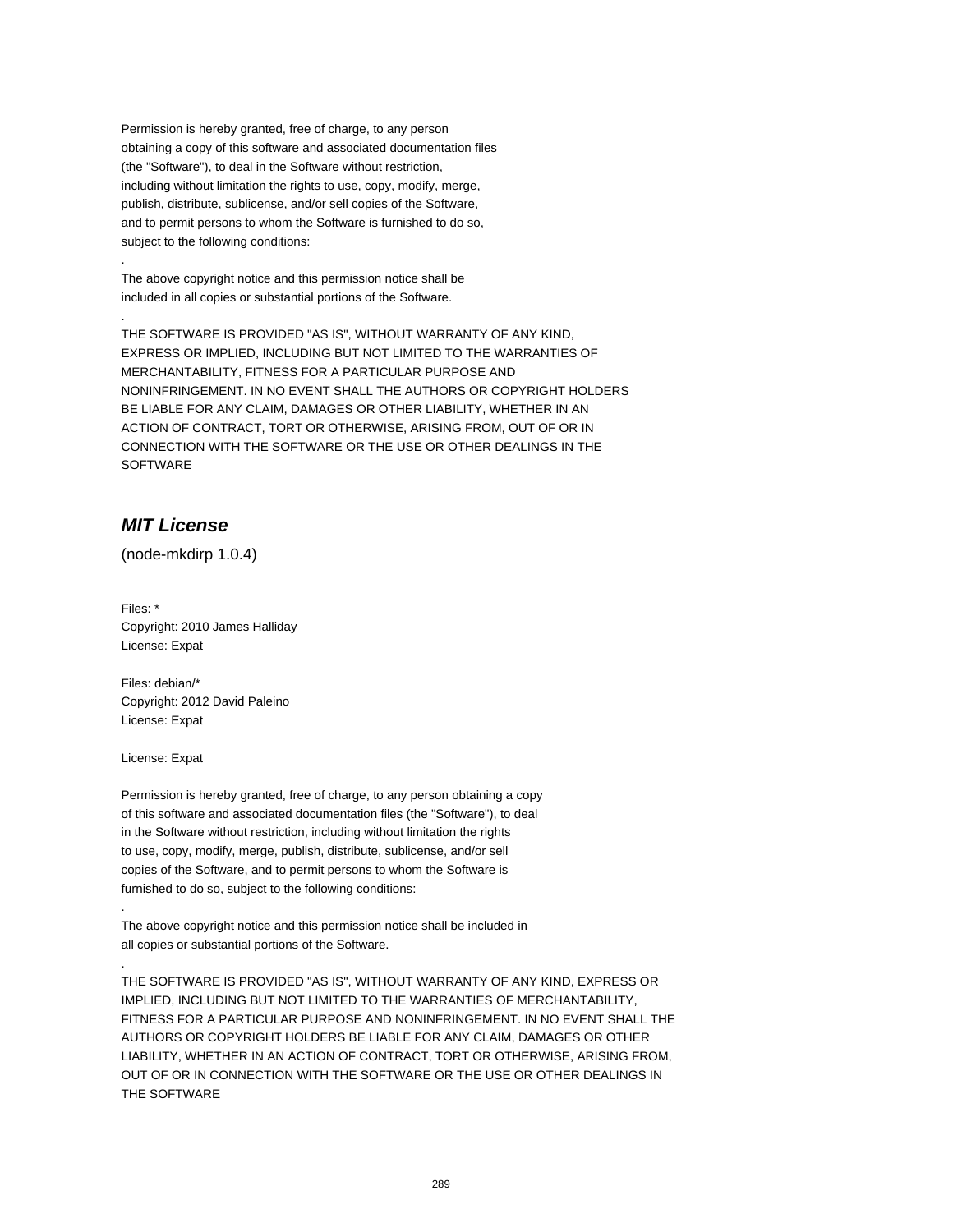# **MIT License**

(node-cookie v0.4.0)

Files: \*

Copyright: 2012-2018 Roman Shtylman 2012-2018 Douglas Christopher Wilson License: Expat

Files: debian/\* Copyright: 2013-2014 Jérémy Lal 2018 Bastien Roucariès License: Expat

License: Expat

.

.

Permission is hereby granted, free of charge, to any person obtaining a copy of this software and associated documentation files (the "Software"), to deal in the Software without restriction, including without limitation the rights to use, copy, modify, merge, publish, distribute, sublicense, and/or sell copies of the Software, and to permit persons to whom the Software is furnished to do so, subject to the following conditions:

The above copyright notice and this permission notice shall be included in all copies or substantial portions of the Software.

THE SOFTWARE IS PROVIDED "AS IS", WITHOUT WARRANTY OF ANY KIND, EXPRESS OR IMPLIED, INCLUDING BUT NOT LIMITED TO THE WARRANTIES OF MERCHANTABILITY, FITNESS FOR A PARTICULAR PURPOSE AND NONINFRINGEMENT. IN NO EVENT SHALL THE AUTHORS OR COPYRIGHT HOLDERS BE LIABLE FOR ANY CLAIM, DAMAGES OR OTHER LIABILITY, WHETHER IN AN ACTION OF CONTRACT, TORT OR OTHERWISE, ARISING FROM, OUT OF OR IN CONNECTION WITH THE SOFTWARE OR THE USE OR OTHER DEALINGS IN THE **SOFTWARE** 

# **MIT License**

(kind-of 6.0.3)

Files: \* Copyright: 2014-2017, Jon Schlinkert (https://github.com/jonschlinkert) License: Expat

Files: debian/\* Copyright: 2016, Sruthi Chandran 2020, Xavier Guimard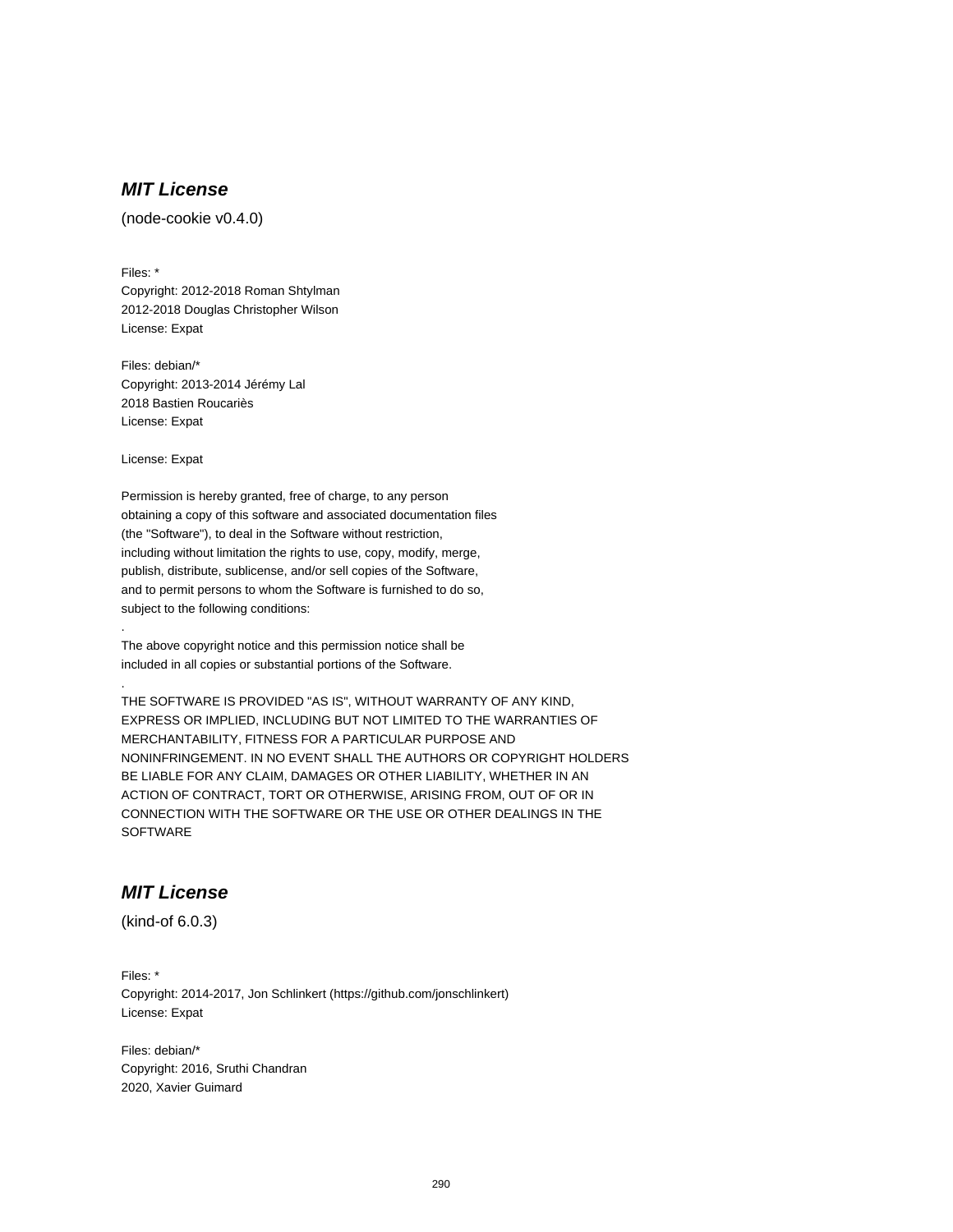License: Expat

License: Expat

.

.

Permission is hereby granted, free of charge, to any person obtaining a copy of this software and associated documentation files (the "Software"), to deal in the Software without restriction, including without limitation the rights to use, copy, modify, merge, publish, distribute, sublicense, and/or sell copies of the Software, and to permit persons to whom the Software is furnished to do so, subject to the following conditions:

The above copyright notice and this permission notice shall be included in all copies or substantial portions of the Software.

THE SOFTWARE IS PROVIDED "AS IS", WITHOUT WARRANTY OF ANY KIND, EXPRESS OR IMPLIED, INCLUDING BUT NOT LIMITED TO THE WARRANTIES OF MERCHANTABILITY, FITNESS FOR A PARTICULAR PURPOSE AND NONINFRINGEMENT. IN NO EVENT SHALL THE AUTHORS OR COPYRIGHT HOLDERS BE LIABLE FOR ANY CLAIM, DAMAGES OR OTHER LIABILITY, WHETHER IN AN ACTION OF CONTRACT, TORT OR OTHERWISE, ARISING FROM, OUT OF OR IN CONNECTION WITH THE SOFTWARE OR THE USE OR OTHER DEALINGS IN THE SOFTWARE

### **MIT License**

(mathiasbynens/regenerate 1.4.2)

Files: \* Copyright: 2015-2020 Mathias Bynens License: Expat

Files: debian/\* Copyright: 2015-2020 Julien Puydt License: Expat

License: Expat

.

.

Permission is hereby granted, free of charge, to any person obtaining a copy of this software and associated documentation files (the "Software"), to deal in the Software without restriction, including without limitation the rights to use, copy, modify, merge, publish, distribute, sublicense, and/or sell copies of the Software, and to permit persons to whom the Software is furnished to do so, subject to the following conditions:

The above copyright notice and this permission notice shall be included in all copies or substantial portions of the Software.

THE SOFTWARE IS PROVIDED "AS IS", WITHOUT WARRANTY OF ANY KIND,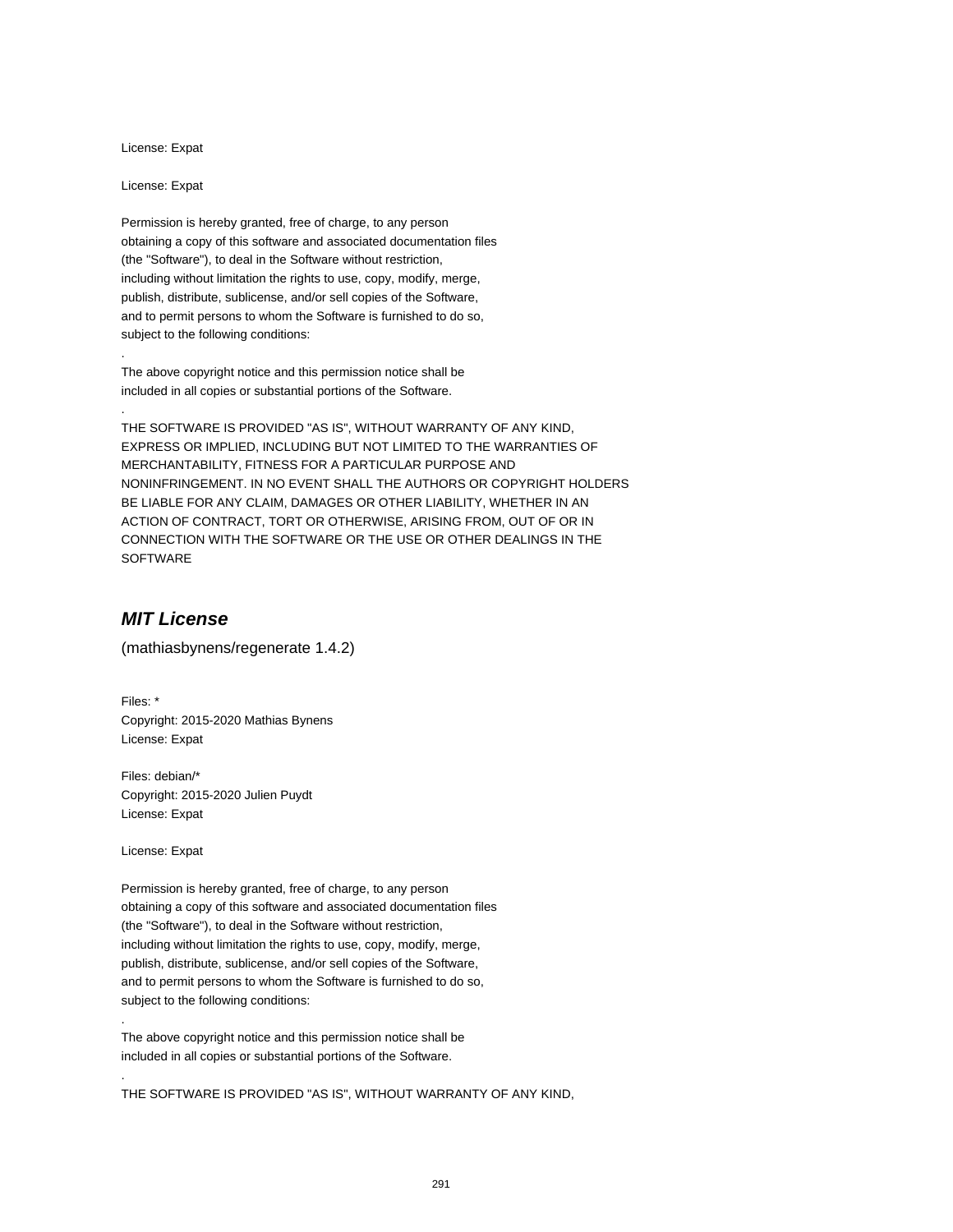EXPRESS OR IMPLIED, INCLUDING BUT NOT LIMITED TO THE WARRANTIES OF MERCHANTABILITY, FITNESS FOR A PARTICULAR PURPOSE AND NONINFRINGEMENT. IN NO EVENT SHALL THE AUTHORS OR COPYRIGHT HOLDERS BE LIABLE FOR ANY CLAIM, DAMAGES OR OTHER LIABILITY, WHETHER IN AN ACTION OF CONTRACT, TORT OR OTHERWISE, ARISING FROM, OUT OF OR IN CONNECTION WITH THE SOFTWARE OR THE USE OR OTHER DEALINGS IN THE SOFTWARE

# **MIT License**

(levn 0.3.0, type-check 0.3.2)

Files: \* Copyright: 2016 George Zahariev License: Expat

Files: debian/\* Copyright: 2016 Pirate Praveen License: Expat

License: Expat

.

.

Permission is hereby granted, free of charge, to any person obtaining a copy of this software and associated documentation files (the "Software"), to deal in the Software without restriction, including without limitation the rights to use, copy, modify, merge, publish, distribute, sublicense, and/or sell copies of the Software, and to permit persons to whom the Software is furnished to do so, subject to the following conditions:

The above copyright notice and this permission notice shall be included in all copies or substantial portions of the Software.

THE SOFTWARE IS PROVIDED "AS IS", WITHOUT WARRANTY OF ANY KIND, EXPRESS OR IMPLIED, INCLUDING BUT NOT LIMITED TO THE WARRANTIES OF MERCHANTABILITY, FITNESS FOR A PARTICULAR PURPOSE AND NONINFRINGEMENT. IN NO EVENT SHALL THE AUTHORS OR COPYRIGHT HOLDERS BE LIABLE FOR ANY CLAIM, DAMAGES OR OTHER LIABILITY, WHETHER IN AN ACTION OF CONTRACT, TORT OR OTHERWISE, ARISING FROM, OUT OF OR IN CONNECTION WITH THE SOFTWARE OR THE USE OR OTHER DEALINGS IN THE **SOFTWARE** 

# **MIT License**

(cached-path-relative 1.0.2)

Files: \* Copyright: 2016-2019 Andrew Shaffer (weo.io) andrew@weo.io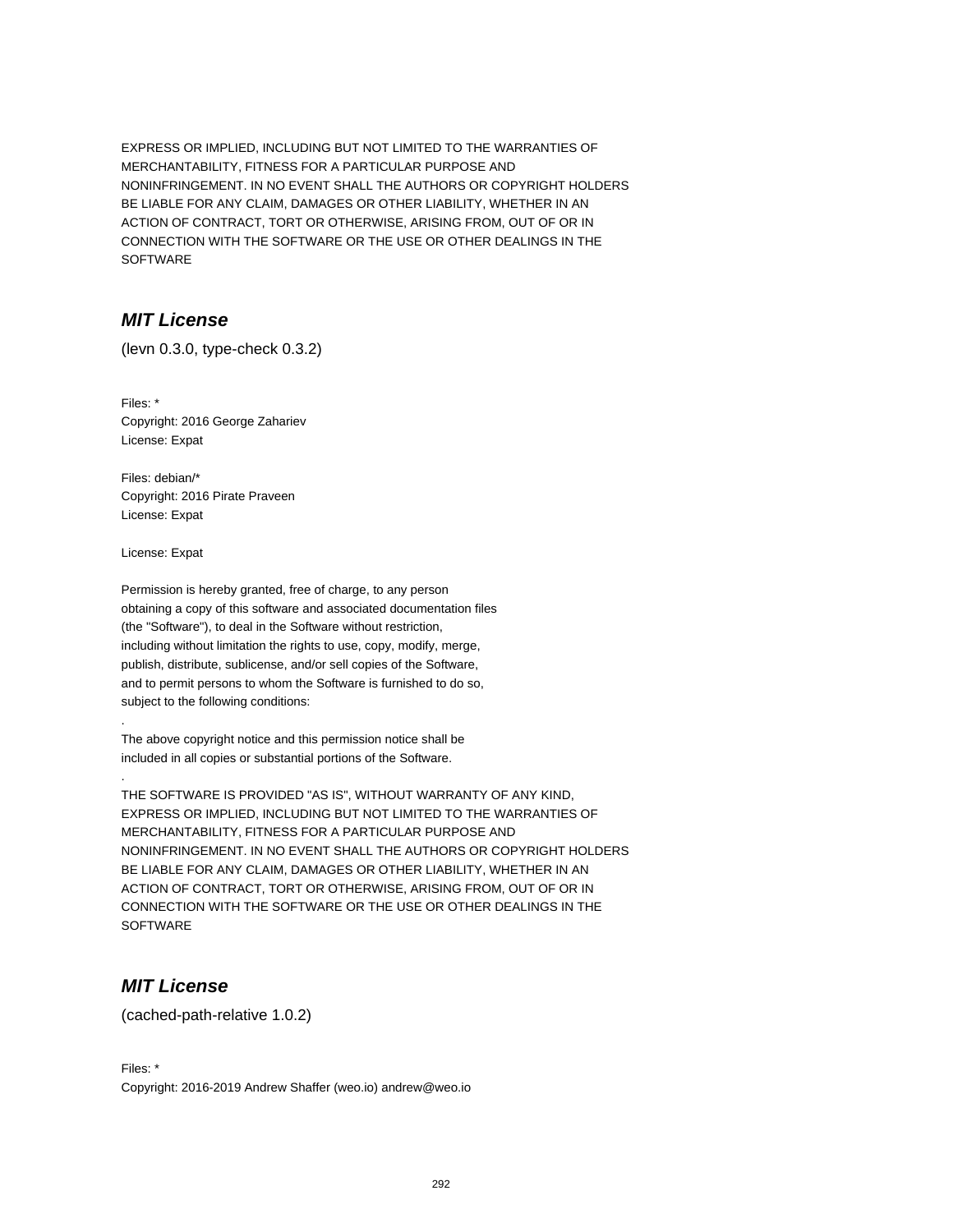License: Expat

Files: debian/\* Copyright: 2017,2019 Bastien Roucariès License: Expat

License: Expat

.

.

Permission is hereby granted, free of charge, to any person obtaining a copy of this software and associated documentation files (the "Software"), to deal in the Software without restriction, including without limitation the rights to use, copy, modify, merge, publish, distribute, sublicense, and/or sell copies of the Software, and to permit persons to whom the Software is furnished to do so, subject to the following conditions:

The above copyright notice and this permission notice shall be included in all copies or substantial portions of the Software.

THE SOFTWARE IS PROVIDED "AS IS", WITHOUT WARRANTY OF ANY KIND, EXPRESS OR IMPLIED, INCLUDING BUT NOT LIMITED TO THE WARRANTIES OF MERCHANTABILITY, FITNESS FOR A PARTICULAR PURPOSE AND NONINFRINGEMENT. IN NO EVENT SHALL THE AUTHORS OR COPYRIGHT HOLDERS BE LIABLE FOR ANY CLAIM, DAMAGES OR OTHER LIABILITY, WHETHER IN AN ACTION OF CONTRACT, TORT OR OTHERWISE, ARISING FROM, OUT OF OR IN CONNECTION WITH THE SOFTWARE OR THE USE OR OTHER DEALINGS IN THE **SOFTWARE** 

# **MIT License**

(css-color-names 0.0.4)

Files: \* Copyright: 2017 Dave Eddy (http://www.daveeddy.com) License: Expat

Files: debian/\* Copyright: 2017 Pirate Praveen License: Expat

License: Expat

.

Permission is hereby granted, free of charge, to any person obtaining a copy of this software and associated documentation files (the "Software"), to deal in the Software without restriction, including without limitation the rights to use, copy, modify, merge, publish, distribute, sublicense, and/or sell copies of the Software, and to permit persons to whom the Software is furnished to do so, subject to the following conditions: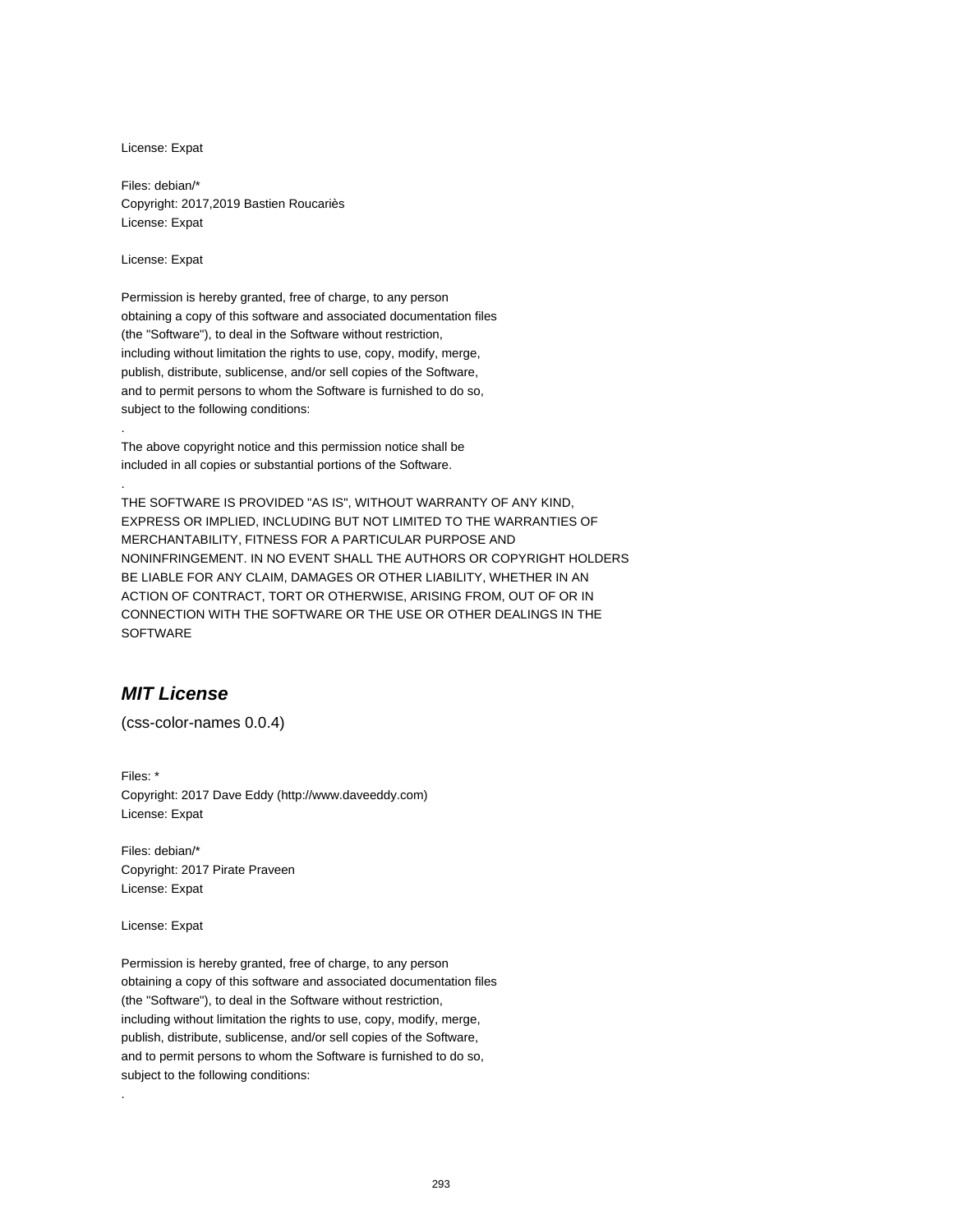The above copyright notice and this permission notice shall be included in all copies or substantial portions of the Software.

THE SOFTWARE IS PROVIDED "AS IS", WITHOUT WARRANTY OF ANY KIND, EXPRESS OR IMPLIED, INCLUDING BUT NOT LIMITED TO THE WARRANTIES OF MERCHANTABILITY, FITNESS FOR A PARTICULAR PURPOSE AND NONINFRINGEMENT. IN NO EVENT SHALL THE AUTHORS OR COPYRIGHT HOLDERS BE LIABLE FOR ANY CLAIM, DAMAGES OR OTHER LIABILITY, WHETHER IN AN ACTION OF CONTRACT, TORT OR OTHERWISE, ARISING FROM, OUT OF OR IN CONNECTION WITH THE SOFTWARE OR THE USE OR OTHER DEALINGS IN THE **SOFTWARE** 

# **MIT License**

.

(chainsaw 0.1.0)

Files: debian/\* Copyright: 2012, David Paleino 2020, Xavier Guimard License: Expat

License: Expat

.

.

Permission is hereby granted, free of charge, to any person obtaining a copy of this software and associated documentation files (the "Software"), to deal in the Software without restriction, including without limitation the rights to use, copy, modify, merge, publish, distribute, sublicense, and/or sell copies of the Software, and to permit persons to whom the Software is furnished to do so, subject to the following conditions:

The above copyright notice and this permission notice shall be included in all copies or substantial portions of the Software.

THE SOFTWARE IS PROVIDED "AS IS", WITHOUT WARRANTY OF ANY KIND, EXPRESS OR IMPLIED, INCLUDING BUT NOT LIMITED TO THE WARRANTIES OF MERCHANTABILITY, FITNESS FOR A PARTICULAR PURPOSE AND NONINFRINGEMENT. IN NO EVENT SHALL THE AUTHORS OR COPYRIGHT HOLDERS BE LIABLE FOR ANY CLAIM, DAMAGES OR OTHER LIABILITY, WHETHER IN AN ACTION OF CONTRACT, TORT OR OTHERWISE, ARISING FROM, OUT OF OR IN CONNECTION WITH THE SOFTWARE OR THE USE OR OTHER DEALINGS IN THE SOFTWARE

### **MIT License**

(babel-plugin-transform-object-rest-spread 6.26.0, babel-runtime 6.26.0)

Files: debian/\* Copyright: 2016 Pirate Praveen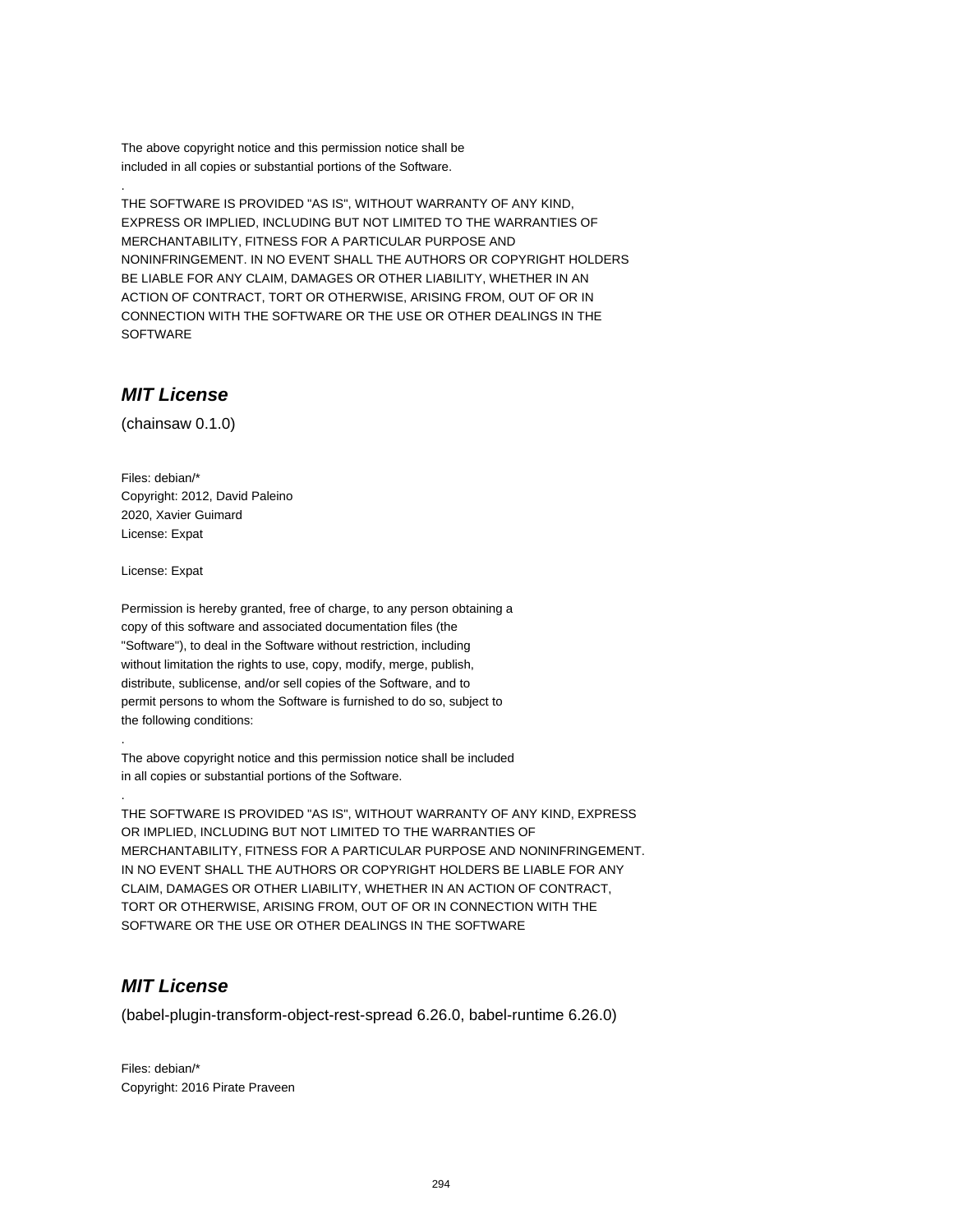License: Expat

License: Expat

.

.

Permission is hereby granted, free of charge, to any person obtaining a copy of this software and associated documentation files (the "Software"), to deal in the Software without restriction, including without limitation the rights to use, copy, modify, merge, publish, distribute, sublicense, and/or sell copies of the Software, and to permit persons to whom the Software is furnished to do so, subject to the following conditions:

The above copyright notice and this permission notice shall be included in all copies or substantial portions of the Software.

THE SOFTWARE IS PROVIDED "AS IS", WITHOUT WARRANTY OF ANY KIND, EXPRESS OR IMPLIED, INCLUDING BUT NOT LIMITED TO THE WARRANTIES OF MERCHANTABILITY, FITNESS FOR A PARTICULAR PURPOSE AND NONINFRINGEMENT. IN NO EVENT SHALL THE AUTHORS OR COPYRIGHT HOLDERS BE LIABLE FOR ANY CLAIM, DAMAGES OR OTHER LIABILITY, WHETHER IN AN ACTION OF CONTRACT, TORT OR OTHERWISE, ARISING FROM, OUT OF OR IN CONNECTION WITH THE SOFTWARE OR THE USE OR OTHER DEALINGS IN THE SOFTWARE

### **MIT License**

(crypto-browserify 3.12.0, node-dashdash 1.14.1)

Files: debian/\* Copyright: 2017 Pirate Praveen License: Expat

License: Expat

.

.

Permission is hereby granted, free of charge, to any person obtaining a copy of this software and associated documentation files (the "Software"), to deal in the Software without restriction, including without limitation the rights to use, copy, modify, merge, publish, distribute, sublicense, and/or sell copies of the Software, and to permit persons to whom the Software is furnished to do so, subject to the following conditions:

The above copyright notice and this permission notice shall be included in all copies or substantial portions of the Software.

THE SOFTWARE IS PROVIDED "AS IS", WITHOUT WARRANTY OF ANY KIND, EXPRESS OR IMPLIED, INCLUDING BUT NOT LIMITED TO THE WARRANTIES OF MERCHANTABILITY, FITNESS FOR A PARTICULAR PURPOSE AND NONINFRINGEMENT. IN NO EVENT SHALL THE AUTHORS OR COPYRIGHT HOLDERS BE LIABLE FOR ANY CLAIM, DAMAGES OR OTHER LIABILITY, WHETHER IN AN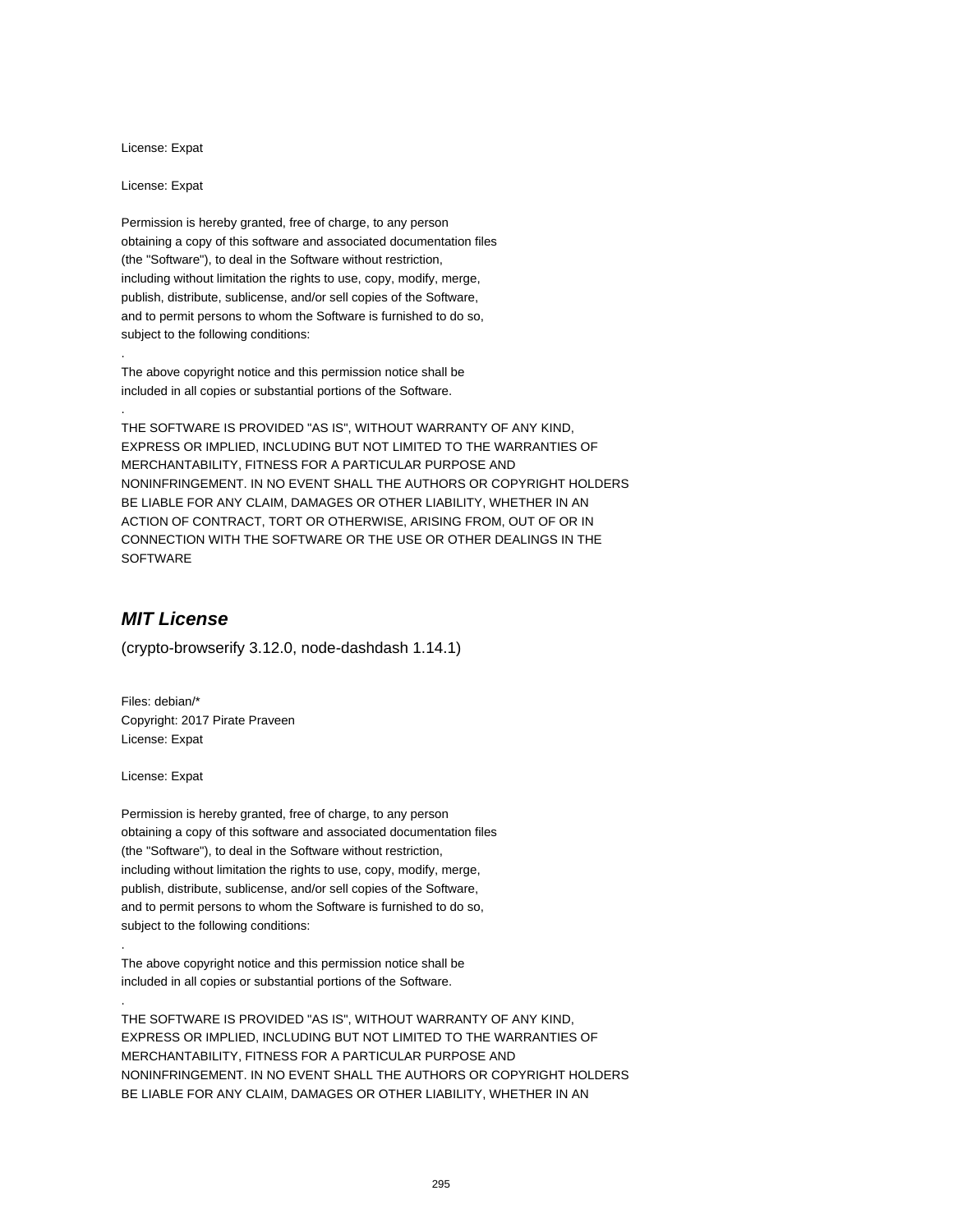ACTION OF CONTRACT, TORT OR OTHERWISE, ARISING FROM, OUT OF OR IN CONNECTION WITH THE SOFTWARE OR THE USE OR OTHER DEALINGS IN THE **SOFTWARE** 

### **MIT License**

(js-traverse 0.3.9)

http://www.opensource.org/licenses/mit-license.php

Copyright 2010 James Halliday (mail@substack.net)

Permission is hereby granted, free of charge, to any person obtaining a copy of this software and associated documentation files (the "Software"), to deal in the Software without restriction, including without limitation the rights to use, copy, modify, merge, publish, distribute, sublicense, and/or sell copies of the Software, and to permit persons to whom the Software is furnished to do so, subject to the following conditions:

The above copyright notice and this permission notice shall be included in all copies or substantial portions of the Software.

THE SOFTWARE IS PROVIDED "AS IS", WITHOUT WARRANTY OF ANY KIND, EXPRESS OR IMPLIED, INCLUDING BUT NOT LIMITED TO THE WARRANTIES OF MERCHANTABILITY, FITNESS FOR A PARTICULAR PURPOSE AND NONINFRINGEMENT. IN NO EVENT SHALL THE AUTHORS OR COPYRIGHT HOLDERS BE LIABLE FOR ANY CLAIM, DAMAGES OR OTHER LIABILITY, WHETHER IN AN ACTION OF CONTRACT, TORT OR OTHERWISE, ARISING FROM, OUT OF OR IN CONNECTION WITH THE SOFTWARE OR THE USE OR OTHER DEALINGS IN THE SOFTWARE

# **MIT License**

(postcss-load-config 2.1.2)

License (MIT)

Copyright (c) Michael Ciniawsky

Permission is hereby granted, free of charge, to any person obtaining a copy of this software and associated documentation files (the "Software"), to deal in the Software without restriction, including without limitation the rights to use, copy, modify, merge, publish, distribute, sublicense, and/or sell copies of the Software, and to permit persons to whom the Software is furnished to do so, subject to the following conditions:

The above copyright notice and this permission notice shall be included in all copies or substantial portions of the Software.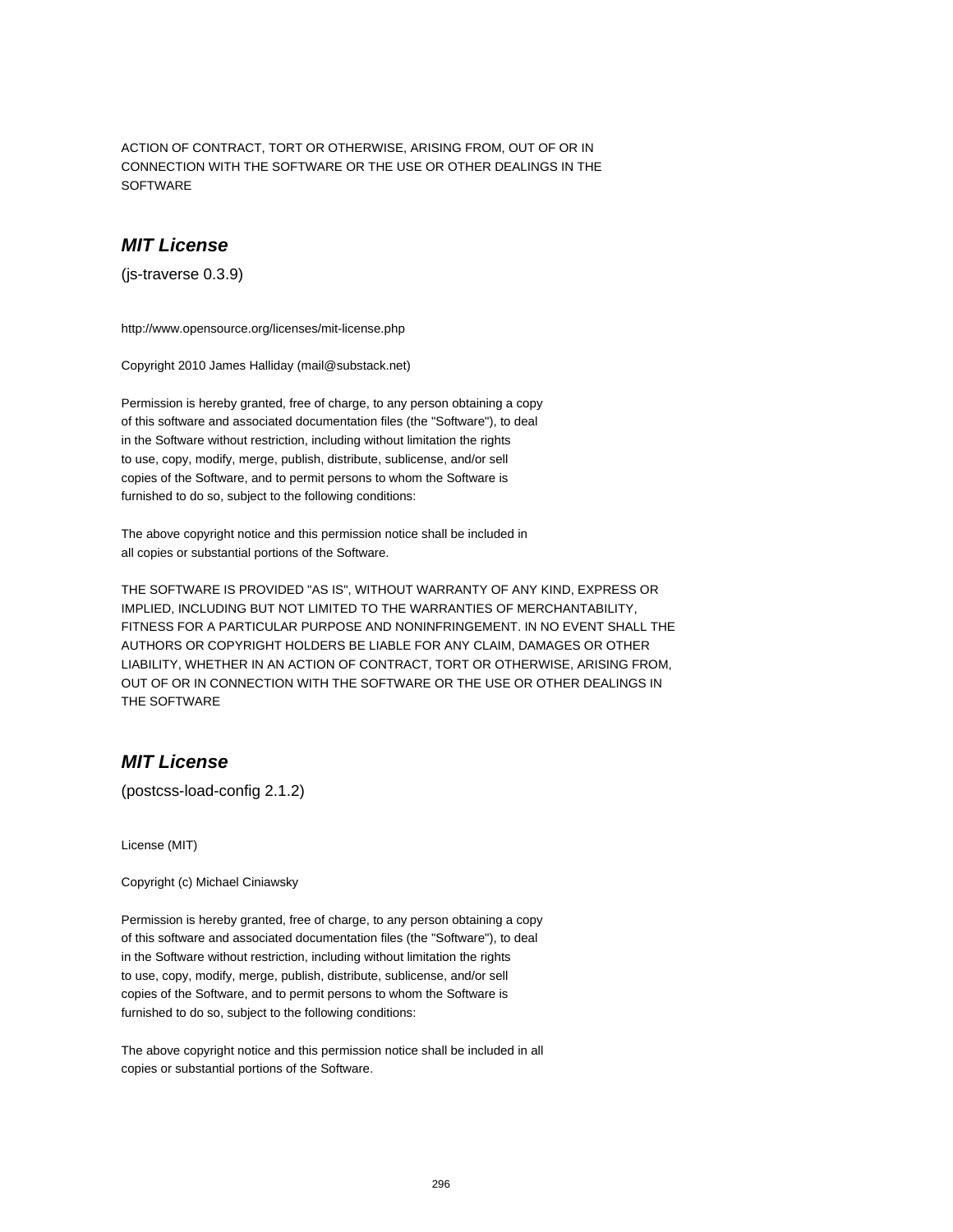THE SOFTWARE IS PROVIDED "AS IS", WITHOUT WARRANTY OF ANY KIND, EXPRESS OR IMPLIED, INCLUDING BUT NOT LIMITED TO THE WARRANTIES OF MERCHANTABILITY, FITNESS FOR A PARTICULAR PURPOSE AND NONINFRINGEMENT. IN NO EVENT SHALL THE AUTHORS OR COPYRIGHT HOLDERS BE LIABLE FOR ANY CLAIM, DAMAGES OR OTHER LIABILITY, WHETHER IN AN ACTION OF CONTRACT, TORT OR OTHERWISE, ARISING FROM, OUT OF OR IN CONNECTION WITH THE SOFTWARE OR THE USE OR OTHER DEALINGS IN THE SOFTWARE

# **MIT License**

(postcss-loader 3.0.0)

License (MIT)

Copyright 2017 Andrey Sitnik

Permission is hereby granted, free of charge, to any person obtaining a copy of this software and associated documentation files (the "Software"), to deal in the Software without restriction, including without limitation the rights to use, copy, modify, merge, publish, distribute, sublicense, and/or sell copies of the Software, and to permit persons to whom the Software is furnished to do so, subject to the following conditions:

The above copyright notice and this permission notice shall be included in all copies or substantial portions of the Software.

THE SOFTWARE IS PROVIDED "AS IS", WITHOUT WARRANTY OF ANY KIND, EXPRESS OR IMPLIED, INCLUDING BUT NOT LIMITED TO THE WARRANTIES OF MERCHANTABILITY, FITNESS FOR A PARTICULAR PURPOSE AND NONINFRINGEMENT. IN NO EVENT SHALL THE AUTHORS OR COPYRIGHT HOLDERS BE LIABLE FOR ANY CLAIM, DAMAGES OR OTHER LIABILITY, WHETHER IN AN ACTION OF CONTRACT, TORT OR OTHERWISE, ARISING FROM, OUT OF OR IN CONNECTION WITH THE SOFTWARE OR THE USE OR OTHER DEALINGS IN THE SOFTWARE

# **MIT License**

(seedrandom 3.0.5)

LICENSE (MIT)

-------------

Copyright 2019 David Bau.

Permission is hereby granted, free of charge, to any person obtaining a copy of this software and associated documentation files (the "Software"), to deal in the Software without restriction, including without limitation the rights to use, copy, modify, merge, publish, distribute, sublicense, and/or sell copies of the Software, and to permit persons to whom the Software is furnished to do so, subject to the following conditions: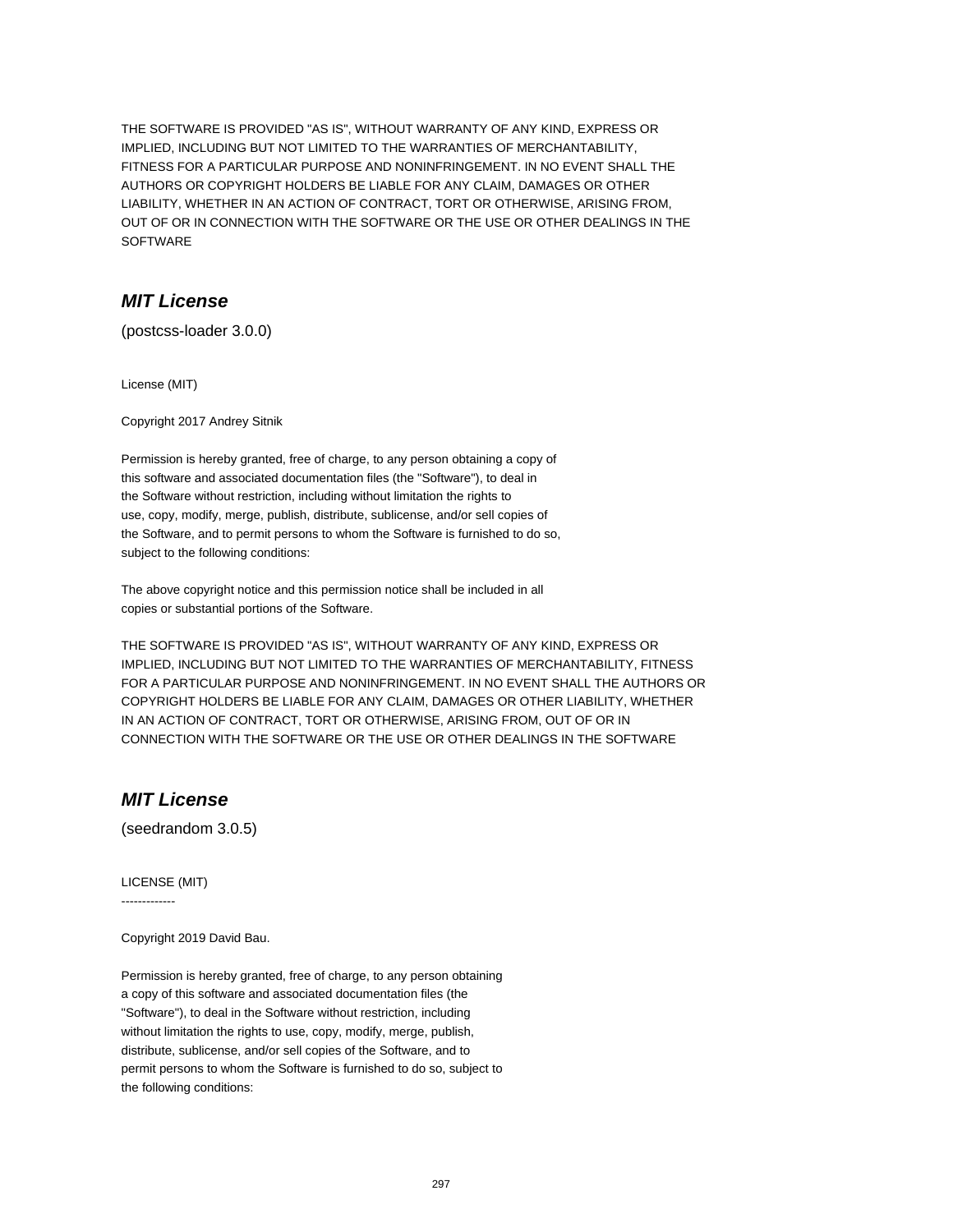The above copyright notice and this permission notice shall be included in all copies or substantial portions of the Software.

THE SOFTWARE IS PROVIDED "AS IS", WITHOUT WARRANTY OF ANY KIND, EXPRESS OR IMPLIED, INCLUDING BUT NOT LIMITED TO THE WARRANTIES OF MERCHANTABILITY, FITNESS FOR A PARTICULAR PURPOSE AND NONINFRINGEMENT. IN NO EVENT SHALL THE AUTHORS OR COPYRIGHT HOLDERS BE LIABLE FOR ANY CLAIM, DAMAGES OR OTHER LIABILITY, WHETHER IN AN ACTION OF CONTRACT, TORT OR OTHERWISE, ARISING FROM, OUT OF OR IN CONNECTION WITH THE SOFTWARE OR THE USE OR OTHER DEALINGS IN THE SOFTWARE

# **MIT License**

(common-tags 1.8.0)

License (MIT) -------------

Copyright © Declan de Wet

Permission is hereby granted, free of charge, to any person obtaining a copy of this software and associated documentation files (the "Software"), to deal in the Software without restriction, including without limitation the rights to use, copy, modify, merge, publish, distribute, sublicense, and/or sell copies of the Software, and to permit persons to whom the Software is furnished to do so, subject to the following conditions:

The above copyright notice and this permission notice shall be included in all copies or substantial portions of the Software.

THE SOFTWARE IS PROVIDED "AS IS", WITHOUT WARRANTY OF ANY KIND, EXPRESS OR IMPLIED, INCLUDING BUT NOT LIMITED TO THE WARRANTIES OF MERCHANTABILITY, FITNESS FOR A PARTICULAR PURPOSE AND NONINFRINGEMENT. IN NO EVENT SHALL THE AUTHORS OR COPYRIGHT HOLDERS BE LIABLE FOR ANY CLAIM, DAMAGES OR OTHER LIABILITY, WHETHER IN AN ACTION OF CONTRACT, TORT OR OTHERWISE, ARISING FROM, OUT OF OR IN CONNECTION WITH THE SOFTWARE OR THE USE OR OTHER DEALINGS IN THE SOFTWARE

### **MIT License**

(form-data 3.0.0)

License: Expat

Files: debian/\* Copyright: 2013, Jérémy Lal 2018, Pirate Praveen 2019, Xavier Guimard License: Expat

Files: debian/tests/test\_modules/fake/\* Copyright: 2012, Felix Geisendörfer and contributors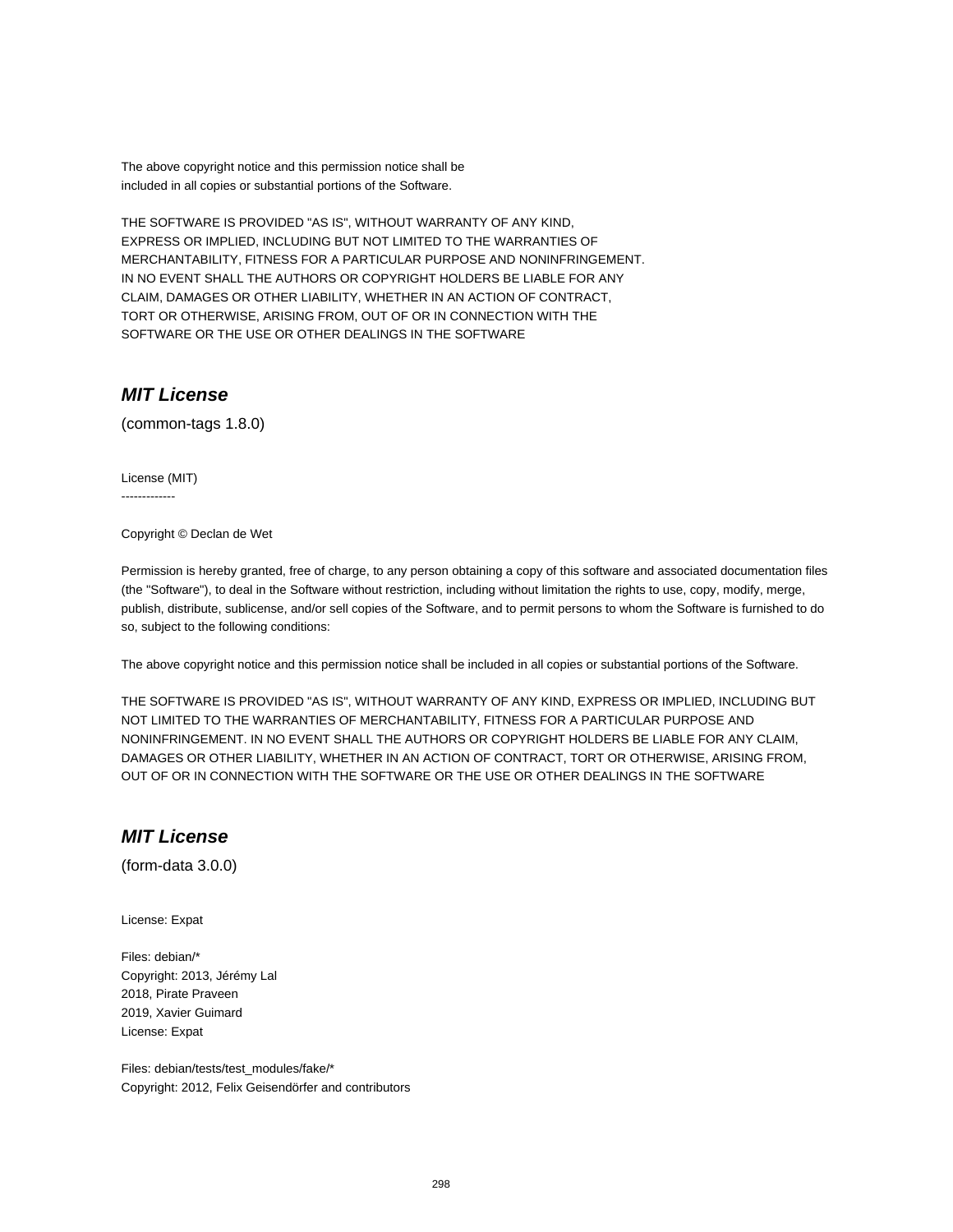License: Expat

License: Expat

.

.

Permission is hereby granted, free of charge, to any person obtaining a copy of this software and associated documentation files (the "Software"), to deal in the Software without restriction, including without limitation the rights to use, copy, modify, merge, publish, distribute, sublicense, and/or sell copies of the Software, and to permit persons to whom the Software is furnished to do so, subject to the following conditions:

The above copyright notice and this permission notice shall be included in all copies or substantial portions of the Software.

THE SOFTWARE IS PROVIDED "AS IS", WITHOUT WARRANTY OF ANY KIND, EXPRESS OR IMPLIED, INCLUDING BUT NOT LIMITED TO THE WARRANTIES OF MERCHANTABILITY, FITNESS FOR A PARTICULAR PURPOSE AND NONINFRINGEMENT. IN NO EVENT SHALL THE AUTHORS OR COPYRIGHT HOLDERS BE LIABLE FOR ANY CLAIM, DAMAGES OR OTHER LIABILITY, WHETHER IN AN ACTION OF CONTRACT, TORT OR OTHERWISE, ARISING FROM, OUT OF OR IN CONNECTION WITH THE SOFTWARE OR THE USE OR OTHER DEALINGS IN THE SOFTWARE

### **MIT License**

(node-jsonfile 6.1.0)

License: Expat

Files: debian/\* Copyright: 2015 Bas Couwenberg 2016-2020 Julien Puydt License: Expat

License: Expat

.

.

Permission is hereby granted, free of charge, to any person obtaining a copy of this software and associated documentation files (the "Software"), to deal in the Software without restriction, including without limitation the rights to use, copy, modify, merge, publish, distribute, sublicense, and/or sell copies of the Software, and to permit persons to whom the Software is furnished to do so, subject to the following conditions:

The above copyright notice and this permission notice shall be included in all copies or substantial portions of the Software.

THE SOFTWARE IS PROVIDED "AS IS", WITHOUT WARRANTY OF ANY KIND, EXPRESS OR IMPLIED, INCLUDING BUT NOT LIMITED TO THE WARRANTIES OF MERCHANTABILITY, FITNESS FOR A PARTICULAR PURPOSE AND NONINFRINGEMENT. IN NO EVENT SHALL THE AUTHORS OR COPYRIGHT HOLDERS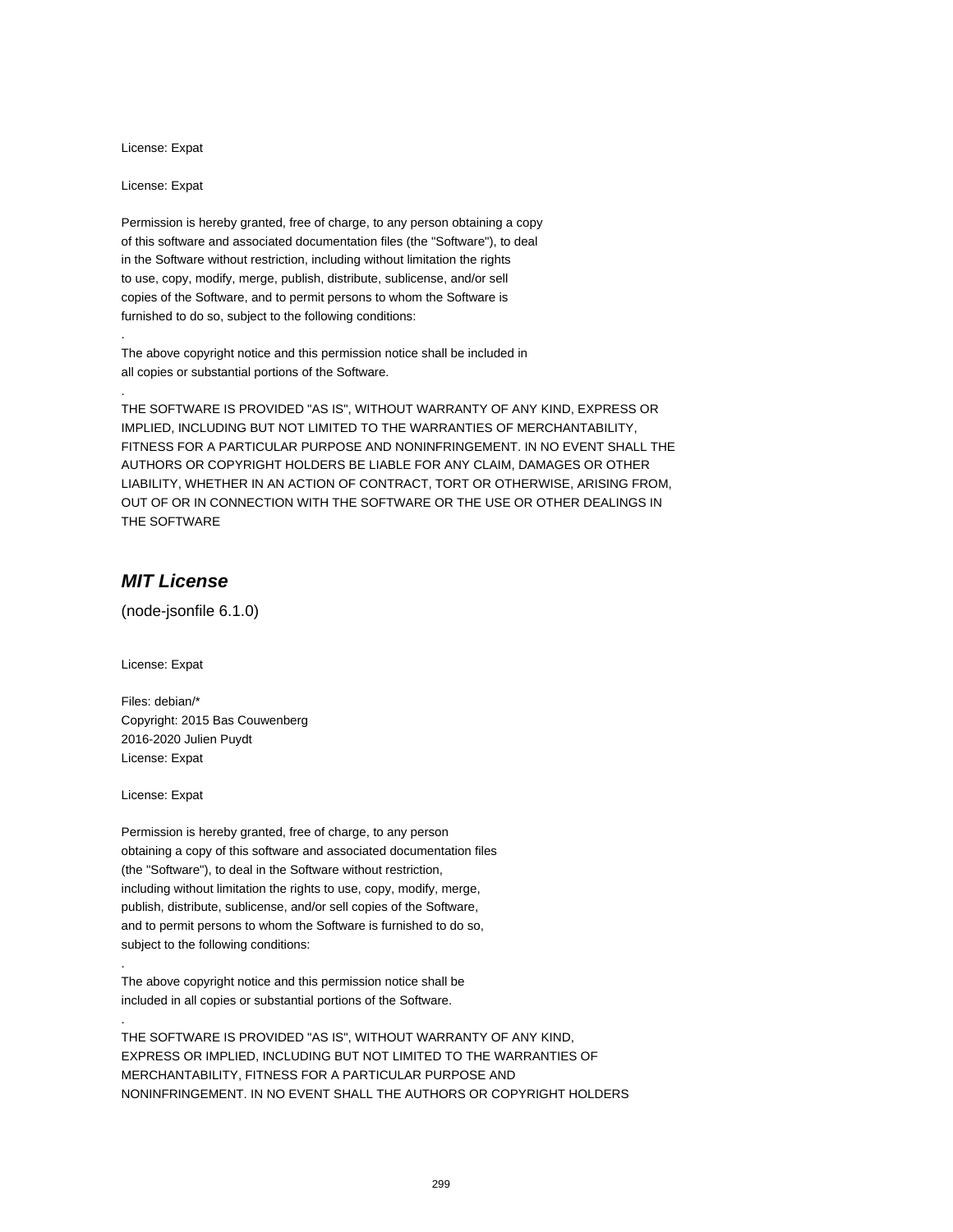BE LIABLE FOR ANY CLAIM, DAMAGES OR OTHER LIABILITY, WHETHER IN AN ACTION OF CONTRACT, TORT OR OTHERWISE, ARISING FROM, OUT OF OR IN CONNECTION WITH THE SOFTWARE OR THE USE OR OTHER DEALINGS IN THE SOFTWARE

### **MIT License**

(setImmediate 1.0.5)

License: Expat

Files: debian/\* Copyright: 2016 Thorsten Alteholz 2018 Bastien Roucariès License: Expat

License: Expat

.

.

Permission is hereby granted, free of charge, to any person obtaining a copy of this software and associated documentation files (the "Software"), to deal in the Software without restriction, including without limitation the rights to use, copy, modify, merge, publish, distribute, sublicense, and/or sell copies of the Software, and to permit persons to whom the Software is furnished to do so, subject to the following conditions:

The above copyright notice and this permission notice shall be included in all copies or substantial portions of the Software.

THE SOFTWARE IS PROVIDED "AS IS", WITHOUT WARRANTY OF ANY KIND, EXPRESS OR IMPLIED, INCLUDING BUT NOT LIMITED TO THE WARRANTIES OF MERCHANTABILITY, FITNESS FOR A PARTICULAR PURPOSE AND NONINFRINGEMENT. IN NO EVENT SHALL THE AUTHORS OR COPYRIGHT HOLDERS BE LIABLE FOR ANY CLAIM, DAMAGES OR OTHER LIABILITY, WHETHER IN AN ACTION OF CONTRACT, TORT OR OTHERWISE, ARISING FROM, OUT OF OR IN CONNECTION WITH THE SOFTWARE OR THE USE OR OTHER DEALINGS IN THE **SOFTWARE** 

# **MIT License**

(schema-utils 1.0.0)

License: Expat

Files: debian/\* Copyright: 2017 Pirate Praveen License: Expat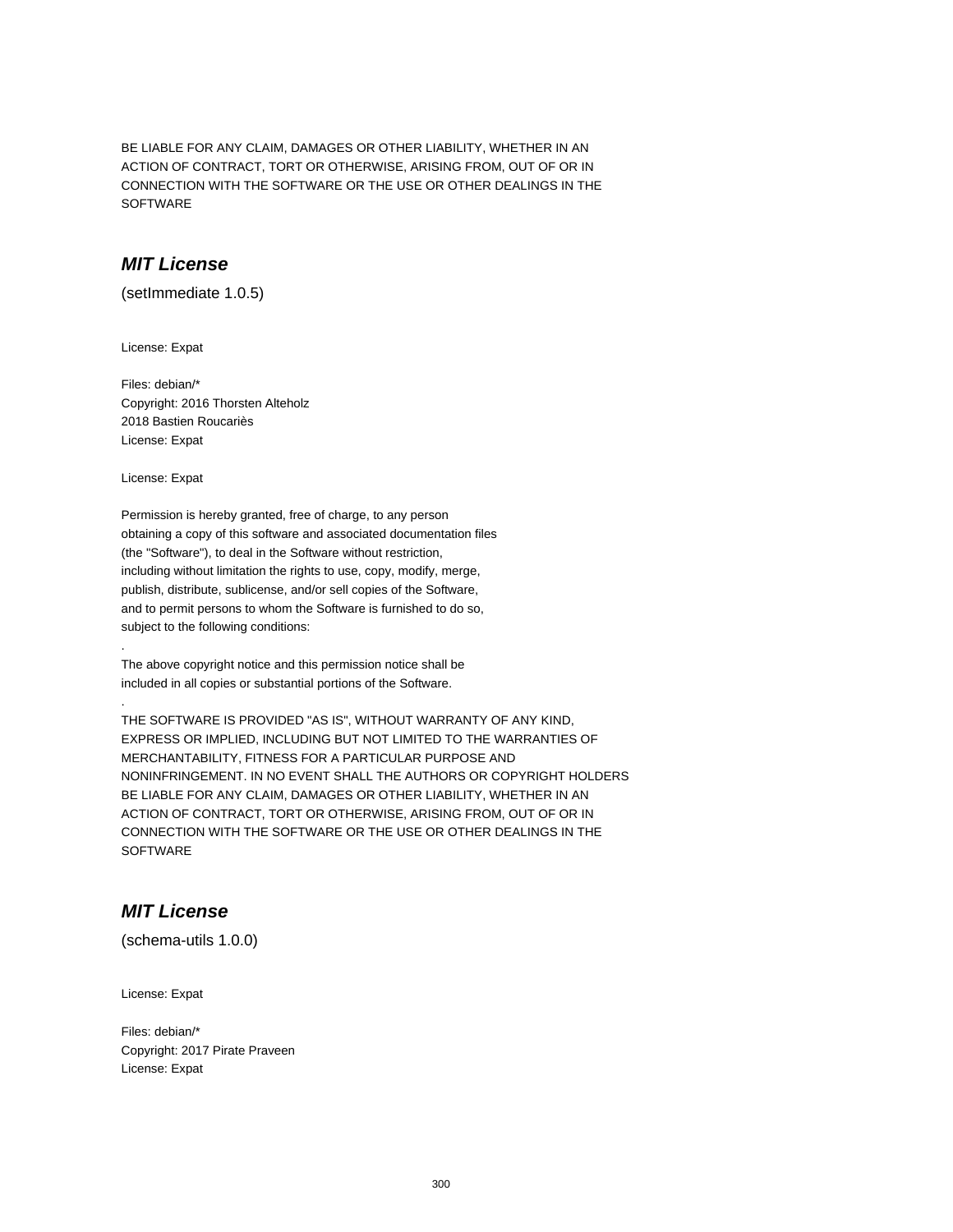Files: ajv-errors/\* Copyright: 2017 Evgeny Poberezkin License: Expat

License: Expat

.

.

Permission is hereby granted, free of charge, to any person obtaining a copy of this software and associated documentation files (the "Software"), to deal in the Software without restriction, including without limitation the rights to use, copy, modify, merge, publish, distribute, sublicense, and/or sell copies of the Software, and to permit persons to whom the Software is furnished to do so, subject to the following conditions:

The above copyright notice and this permission notice shall be included in all copies or substantial portions of the Software.

THE SOFTWARE IS PROVIDED "AS IS", WITHOUT WARRANTY OF ANY KIND, EXPRESS OR IMPLIED, INCLUDING BUT NOT LIMITED TO THE WARRANTIES OF MERCHANTABILITY, FITNESS FOR A PARTICULAR PURPOSE AND NONINFRINGEMENT. IN NO EVENT SHALL THE AUTHORS OR COPYRIGHT HOLDERS BE LIABLE FOR ANY CLAIM, DAMAGES OR OTHER LIABILITY, WHETHER IN AN ACTION OF CONTRACT, TORT OR OTHERWISE, ARISING FROM, OUT OF OR IN CONNECTION WITH THE SOFTWARE OR THE USE OR OTHER DEALINGS IN THE SOFTWARE

### **MIT License**

(reinterval 1.1.0)

License: Expat

Files: debian/\* Copyright: 2017 Ying-Chun Liu (PaulLiu) License: Expat

License: Expat

.

.

Permission is hereby granted, free of charge, to any person obtaining a copy of this software and associated documentation files (the "Software"), to deal in the Software without restriction, including without limitation the rights to use, copy, modify, merge, publish, distribute, sublicense, and/or sell copies of the Software, and to permit persons to whom the Software is furnished to do so, subject to the following conditions:

The above copyright notice and this permission notice shall be included in all copies or substantial portions of the Software.

THE SOFTWARE IS PROVIDED "AS IS", WITHOUT WARRANTY OF ANY KIND, EXPRESS OR IMPLIED, INCLUDING BUT NOT LIMITED TO THE WARRANTIES OF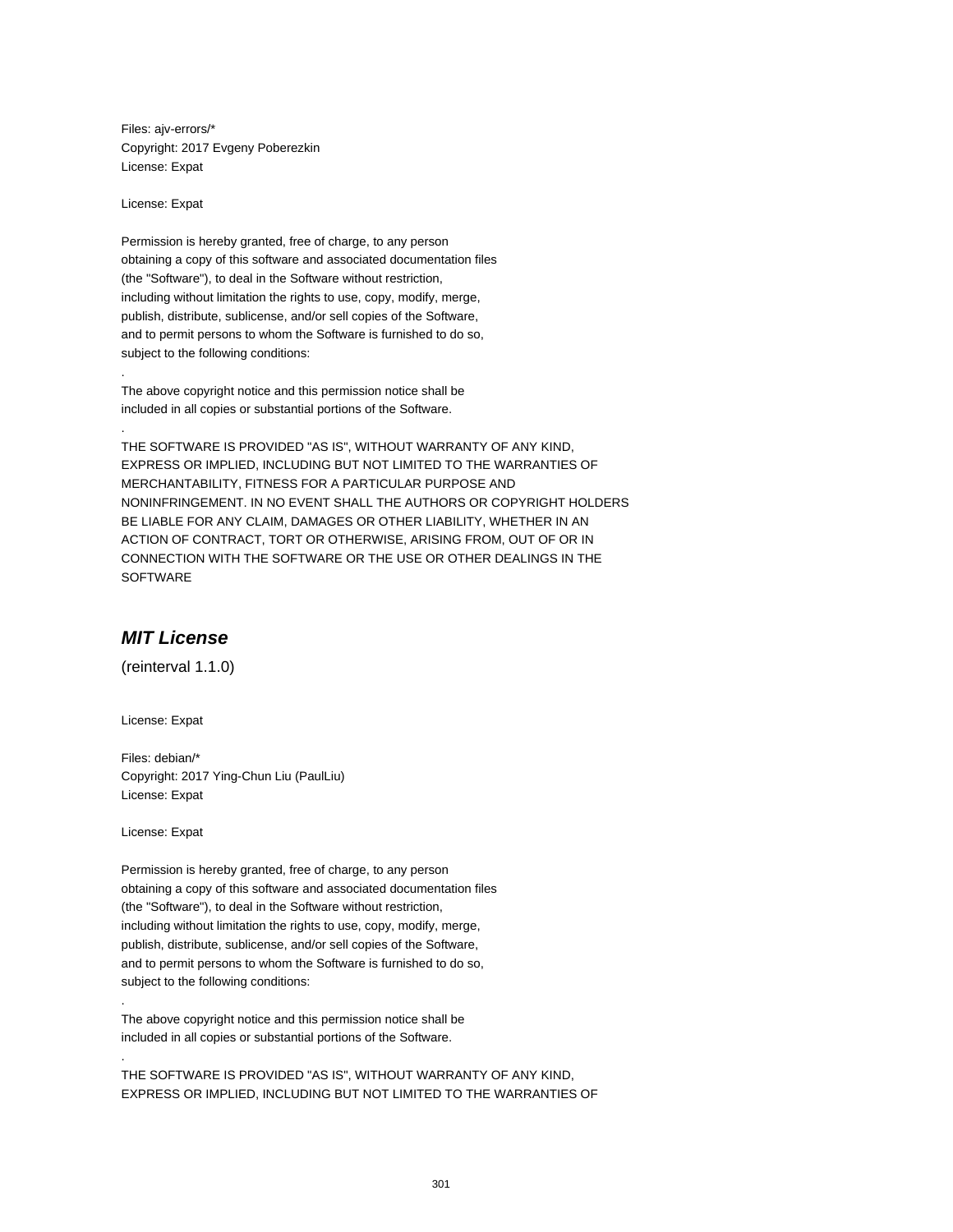MERCHANTABILITY, FITNESS FOR A PARTICULAR PURPOSE AND NONINFRINGEMENT. IN NO EVENT SHALL THE AUTHORS OR COPYRIGHT HOLDERS BE LIABLE FOR ANY CLAIM, DAMAGES OR OTHER LIABILITY, WHETHER IN AN ACTION OF CONTRACT, TORT OR OTHERWISE, ARISING FROM, OUT OF OR IN CONNECTION WITH THE SOFTWARE OR THE USE OR OTHER DEALINGS IN THE SOFTWARE

### **MIT License**

(node-assert-plus 1.0.0)

License: Expat

Files: debian/\* Copyright: Saurabh Agrawal License: Expat

License: Expat

.

.

Permission is hereby granted, free of charge, to any person obtaining a copy of this software and associated documentation files (the "Software"), to deal in the Software without restriction, including without limitation the rights to use, copy, modify, merge, publish, distribute, sublicense, and/or sell copies of the Software, and to permit persons to whom the Software is furnished to do so, subject to the following conditions:

The above copyright notice and this permission notice shall be included in all copies or substantial portions of the Software.

THE SOFTWARE IS PROVIDED "AS IS", WITHOUT WARRANTY OF ANY KIND, EXPRESS OR IMPLIED, INCLUDING BUT NOT LIMITED TO THE WARRANTIES OF MERCHANTABILITY, FITNESS FOR A PARTICULAR PURPOSE AND NONINFRINGEMENT. IN NO EVENT SHALL THE AUTHORS OR COPYRIGHT HOLDERS BE LIABLE FOR ANY CLAIM, DAMAGES OR OTHER LIABILITY, WHETHER IN AN ACTION OF CONTRACT, TORT OR OTHERWISE, ARISING FROM, OUT OF OR IN CONNECTION WITH THE SOFTWARE OR THE USE OR OTHER DEALINGS IN THE **SOFTWARE** 

# **MIT License**

(on-finished 2.3.0)

License: Expat

Files: module-ee-first/\* Copyright: 2014 Jonathan Ong 2014 Douglas Christopher Wilson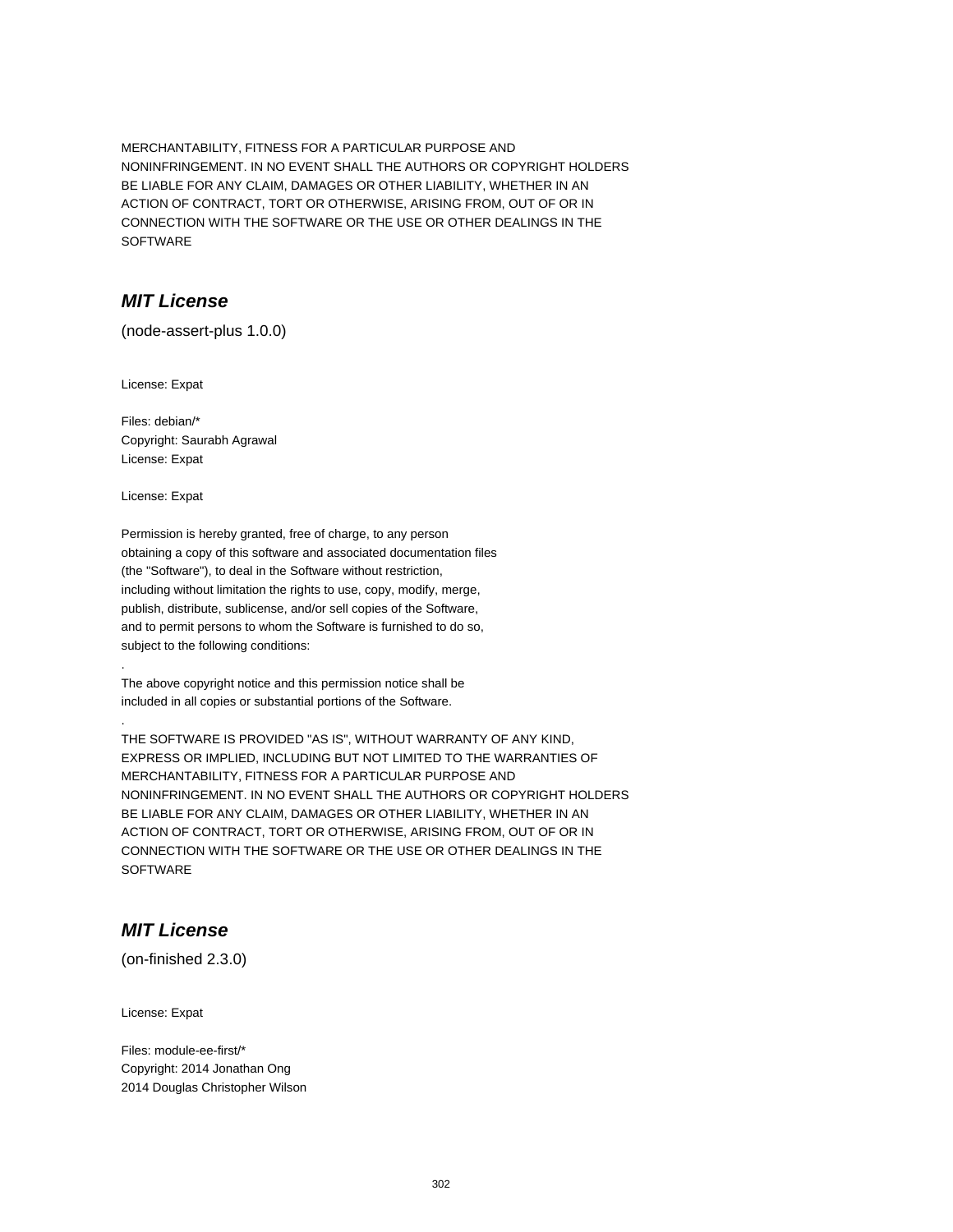License: Expat Comment: from module ee-first

Files: debian/\* Copyright: 2014 Leo Iannacone 2018, Bastien Roucariès License: Expat

License: Expat

.

.

Permission is hereby granted, free of charge, to any person obtaining a copy of this software and associated documentation files (the "Software"), to deal in the Software without restriction, including without limitation the rights to use, copy, modify, merge, publish, distribute, sublicense, and/or sell copies of the Software, and to permit persons to whom the Software is furnished to do so, subject to the following conditions:

The above copyright notice and this permission notice shall be included in all copies or substantial portions of the Software.

THE SOFTWARE IS PROVIDED "AS IS", WITHOUT WARRANTY OF ANY KIND, EXPRESS OR IMPLIED, INCLUDING BUT NOT LIMITED TO THE WARRANTIES OF MERCHANTABILITY, FITNESS FOR A PARTICULAR PURPOSE AND NONINFRINGEMENT. IN NO EVENT SHALL THE AUTHORS OR COPYRIGHT HOLDERS BE LIABLE FOR ANY CLAIM, DAMAGES OR OTHER LIABILITY, WHETHER IN AN ACTION OF CONTRACT, TORT OR OTHERWISE, ARISING FROM, OUT OF OR IN CONNECTION WITH THE SOFTWARE OR THE USE OR OTHER DEALINGS IN THE SOFTWARE

# **MIT License**

(argparse 1.0.10, argparse 2.0.1, function-bind 1.1.1, isarray 1.0.0, mafintosh/pump 3.0.0)

License: Expat

License: Expat

.

.

Permission is hereby granted, free of charge, to any person obtaining a copy of this software and associated documentation files (the "Software"), to deal in the Software without restriction, including without limitation the rights to use, copy, modify, merge, publish, distribute, sublicense, and/or sell copies of the Software, and to permit persons to whom the Software is furnished to do so, subject to the following conditions:

The above copyright notice and this permission notice shall be included in all copies or substantial portions of the Software.

THE SOFTWARE IS PROVIDED "AS IS", WITHOUT WARRANTY OF ANY KIND,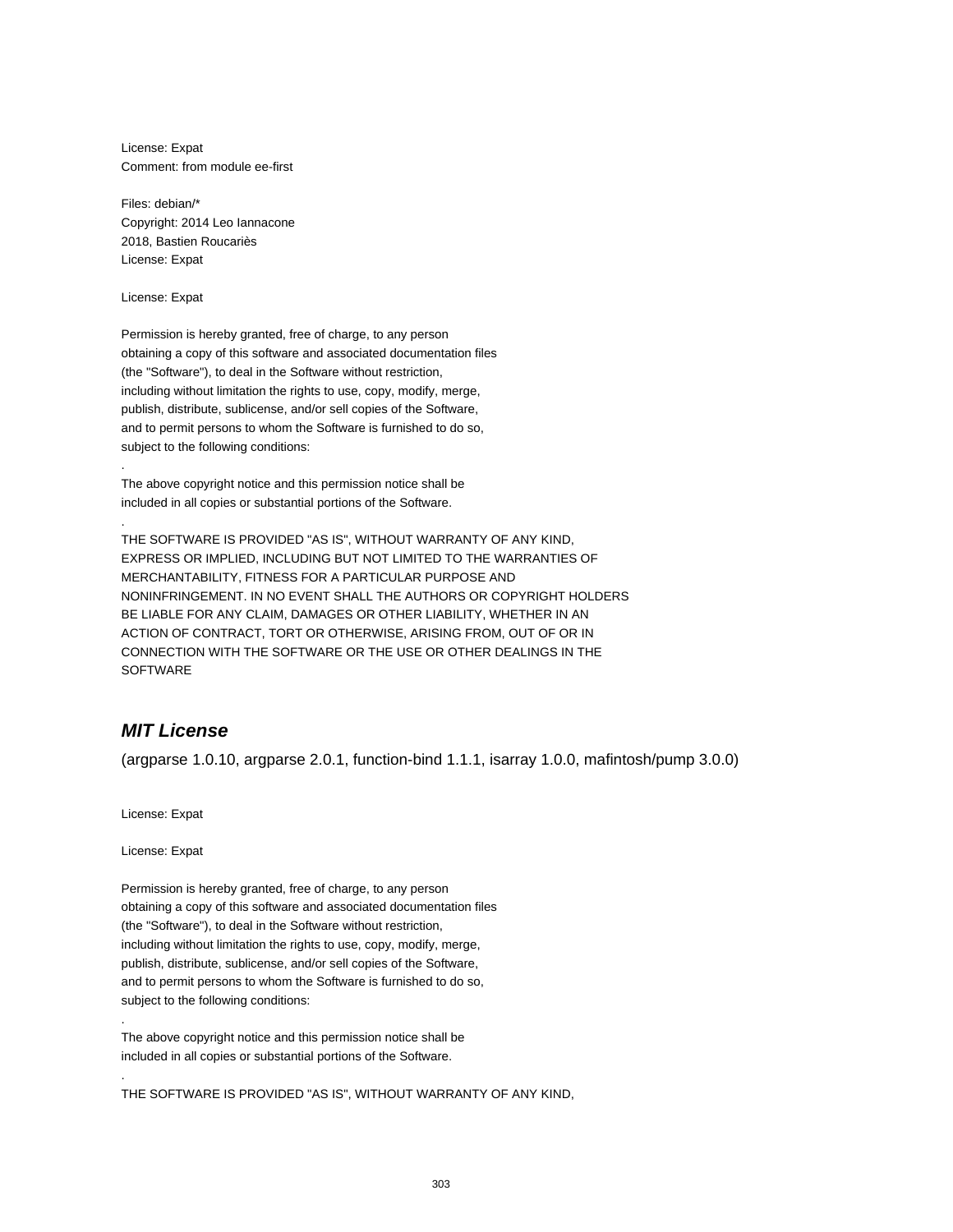EXPRESS OR IMPLIED, INCLUDING BUT NOT LIMITED TO THE WARRANTIES OF MERCHANTABILITY, FITNESS FOR A PARTICULAR PURPOSE AND NONINFRINGEMENT. IN NO EVENT SHALL THE AUTHORS OR COPYRIGHT HOLDERS BE LIABLE FOR ANY CLAIM, DAMAGES OR OTHER LIABILITY, WHETHER IN AN ACTION OF CONTRACT, TORT OR OTHERWISE, ARISING FROM, OUT OF OR IN CONNECTION WITH THE SOFTWARE OR THE USE OR OTHER DEALINGS IN THE SOFTWARE

# **MIT License**

(node-uuid 3.3.2)

License: Expat

.

.

Permission is hereby granted, free of charge, to any person obtaining a copy of this software and associated documentation files (the "Software"), to deal in the Software without restriction, including without limitation the rights to use, copy, modify, merge, publish, distribute, sublicense, and/or sell copies of the Software, and to permit persons to whom the Software is furnished to do so, subject to the following conditions:

The above copyright notice and this permission notice shall be included in all copies or substantial portions of the Software.

THE SOFTWARE IS PROVIDED "AS IS", WITHOUT WARRANTY OF ANY KIND, EXPRESS OR IMPLIED, INCLUDING BUT NOT LIMITED TO THE WARRANTIES OF MERCHANTABILITY, FITNESS FOR A PARTICULAR PURPOSE AND NONINFRINGEMENT. IN NO EVENT SHALL THE AUTHORS OR COPYRIGHT HOLDERS BE LIABLE FOR ANY CLAIM, DAMAGES OR OTHER LIABILITY, WHETHER IN AN ACTION OF CONTRACT, TORT OR OTHERWISE, ARISING FROM, OUT OF OR IN CONNECTION WITH THE SOFTWARE OR THE USE OR OTHER DEALINGS IN THE SOFTWARE

# **MIT License**

(faye-websocket-node 0.11.3, js-cookie 2.2.1, locate-path 2.0.0, locate-path v6.0.0, loose-envify 1.4.0, node-progress 2.0.3, studio-b12/array-from 2.1.1)

License: Expat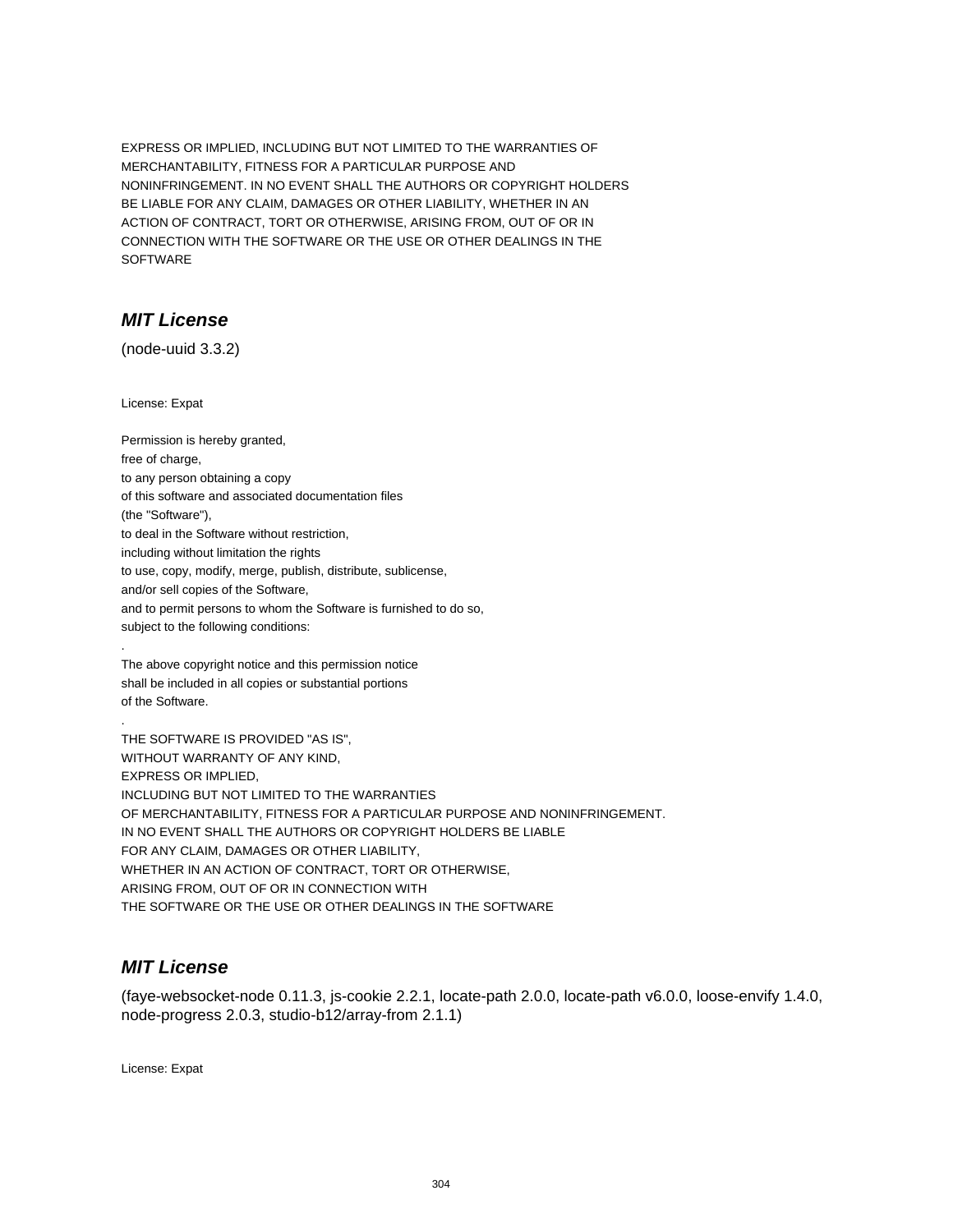Permission is hereby granted, free of charge, to any person obtaining a copy of this software and associated documentation files (the "Software"), to deal in the Software without restriction, including without limitation the rights to use, copy, modify, merge, publish, distribute, sublicense, and/or sell copies of the Software, and to permit persons to whom the Software is furnished to do so, subject to the following conditions:

The above copyright notice and this permission notice shall be included in all copies or substantial portions of the Software.

THE SOFTWARE IS PROVIDED "AS IS", WITHOUT WARRANTY OF ANY KIND, EXPRESS OR IMPLIED, INCLUDING BUT NOT LIMITED TO THE WARRANTIES OF MERCHANTABILITY, FITNESS FOR A PARTICULAR PURPOSE AND NONINFRINGEMENT. IN NO EVENT SHALL THE AUTHORS OR COPYRIGHT HOLDERS BE LIABLE FOR ANY CLAIM, DAMAGES OR OTHER LIABILITY, WHETHER IN AN ACTION OF CONTRACT, TORT OR OTHERWISE, ARISING FROM, OUT OF OR IN CONNECTION WITH THE SOFTWARE OR THE USE OR OTHER DEALINGS IN THE **SOFTWARE** 

# **MIT License**

.

.

(formidable 1.2.1)

License: Expat

.

.

Permission is hereby granted, free of charge, to any person obtaining a copy of this software and associated documentation files (the "Software"), to deal in the Software without restriction, including without limitation the rights to use, copy, modify, merge, publish, distribute, sublicense, and/or sell copies of the Software, and to permit persons to whom the Software is furnished to do so, subject to the following conditions:

The above copyright notice and this permission notice shall be included in all copies or substantial portions of the Software.

THE SOFTWARE IS PROVIDED "AS IS", WITHOUT WARRANTY OF ANY KIND, EXPRESS OR IMPLIED, INCLUDING BUT NOT LIMITED TO THE WARRANTIES OF MERCHANTABILITY, FITNESS FOR A PARTICULAR PURPOSE AND NONINFRINGEMENT. IN NO EVENT SHALL THE AUTHORS OR COPYRIGHT HOLDERS BE LIABLE FOR ANY CLAIM, DAMAGES OR OTHER LIABILITY, WHETHER IN AN ACTION OF CONTRACT, TORT OR OTHERWISE, ARISING FROM, OUT OF OR IN CONNECTION WITH THE SOFTWARE OR THE USE OR OTHER DEALINGS IN THE SOFTWARE

# **MIT License**

(bignumber.js 9.0.1)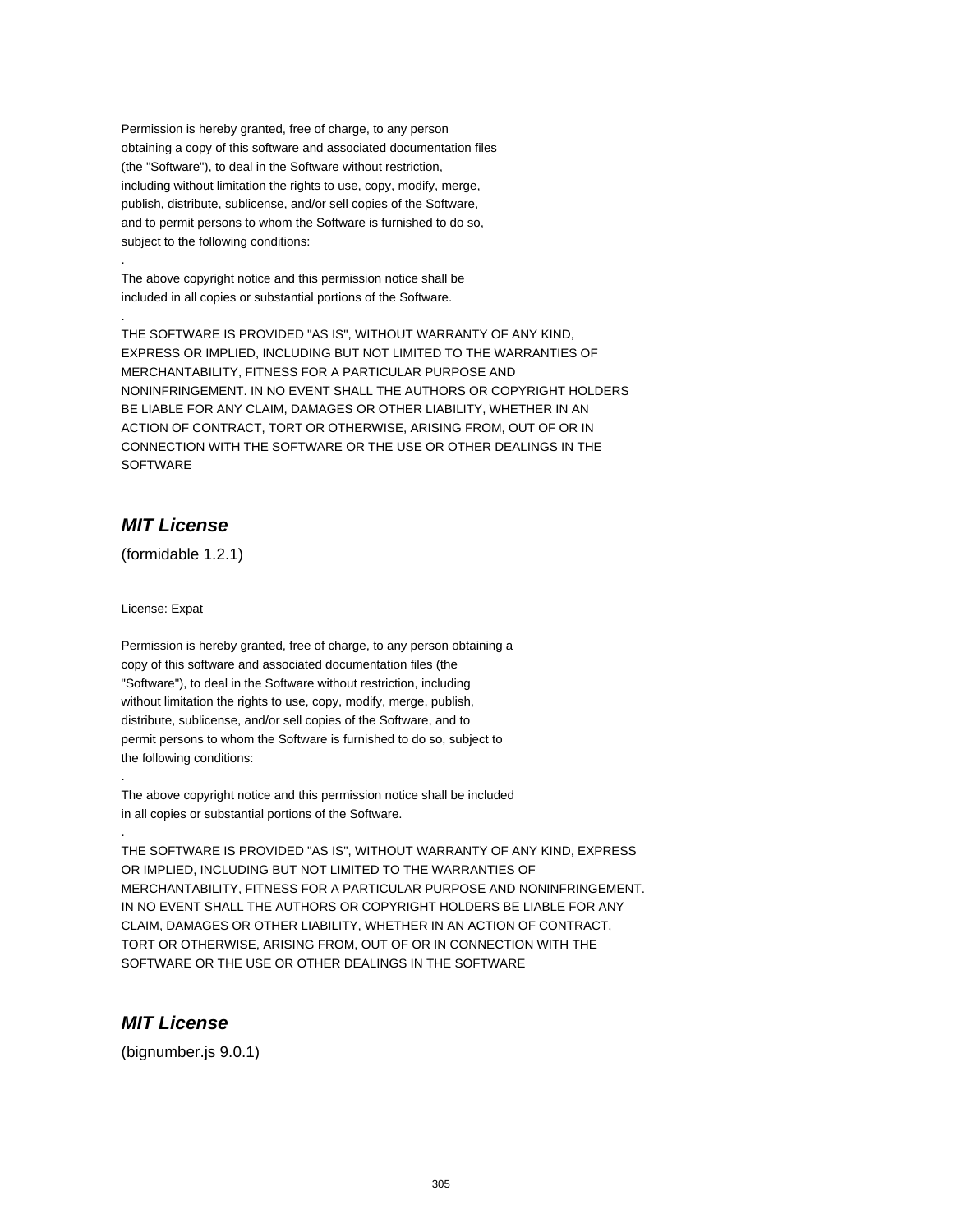#### License: Expat

.

.

Permission is hereby granted, free of charge, to any person obtaining a copy of this software and associated documentation files (the "Software"), to deal in the Software without restriction, including without limitation the rights to use, copy, modify, merge, publish, distribute, sublicense, and/or sell copies of the Software, and to permit persons to whom the Software is furnished to do so, subject to the following conditions:

The above copyright notice and this permission notice shall be included in all copies or substantial portions of the Software.

THE SOFTWARE IS PROVIDED "AS IS", WITHOUT WARRANTY OF ANY KIND, EXPRESS OR IMPLIED, INCLUDING BUT NOT LIMITED TO THE WARRANTIES OF MERCHANTABILITY, FITNESS FOR A PARTICULAR PURPOSE AND NONINFRINGEMENT. IN NO EVENT SHALL THE AUTHORS OR COPYRIGHT HOLDERS BE LIABLE FOR ANY CLAIM, DAMAGES OR OTHER LIABILITY, WHETHER IN AN ACTION OF CONTRACT, TORT OR OTHERWISE, ARISING FROM, OUT OF OR IN CONNECTION WITH THE SOFTWARE OR THE USE OR OTHER DEALINGS IN THE SOFTWARE

### **MIT License**

(nodeca/pako 1.0.11)

License: expat

.

.

Permission is hereby granted, free of charge, to any person obtaining a copy of this software and associated documentation files (the "Software"), to deal in the Software without restriction, including without limitation the rights to use, copy, modify, merge, publish, distribute, sublicense, and/or sell copies of the Software, and to permit persons to whom the Software is furnished to do so, subject to the following conditions:

The above copyright notice and this permission notice shall be included in all copies or substantial portions of the Software.

THE SOFTWARE IS PROVIDED "AS IS", WITHOUT WARRANTY OF ANY KIND, EXPRESS OR IMPLIED, INCLUDING BUT NOT LIMITED TO THE WARRANTIES OF MERCHANTABILITY, FITNESS FOR A PARTICULAR PURPOSE AND NONINFRINGEMENT. IN NO EVENT SHALL THE AUTHORS OR COPYRIGHT HOLDERS BE LIABLE FOR ANY CLAIM, DAMAGES OR OTHER LIABILITY, WHETHER IN AN ACTION OF CONTRACT, TORT OR OTHERWISE, ARISING FROM, OUT OF OR IN CONNECTION WITH THE SOFTWARE OR THE USE OR OTHER DEALINGS IN THE SOFTWARE

### **MIT License**

(node-buffers 0.1.1)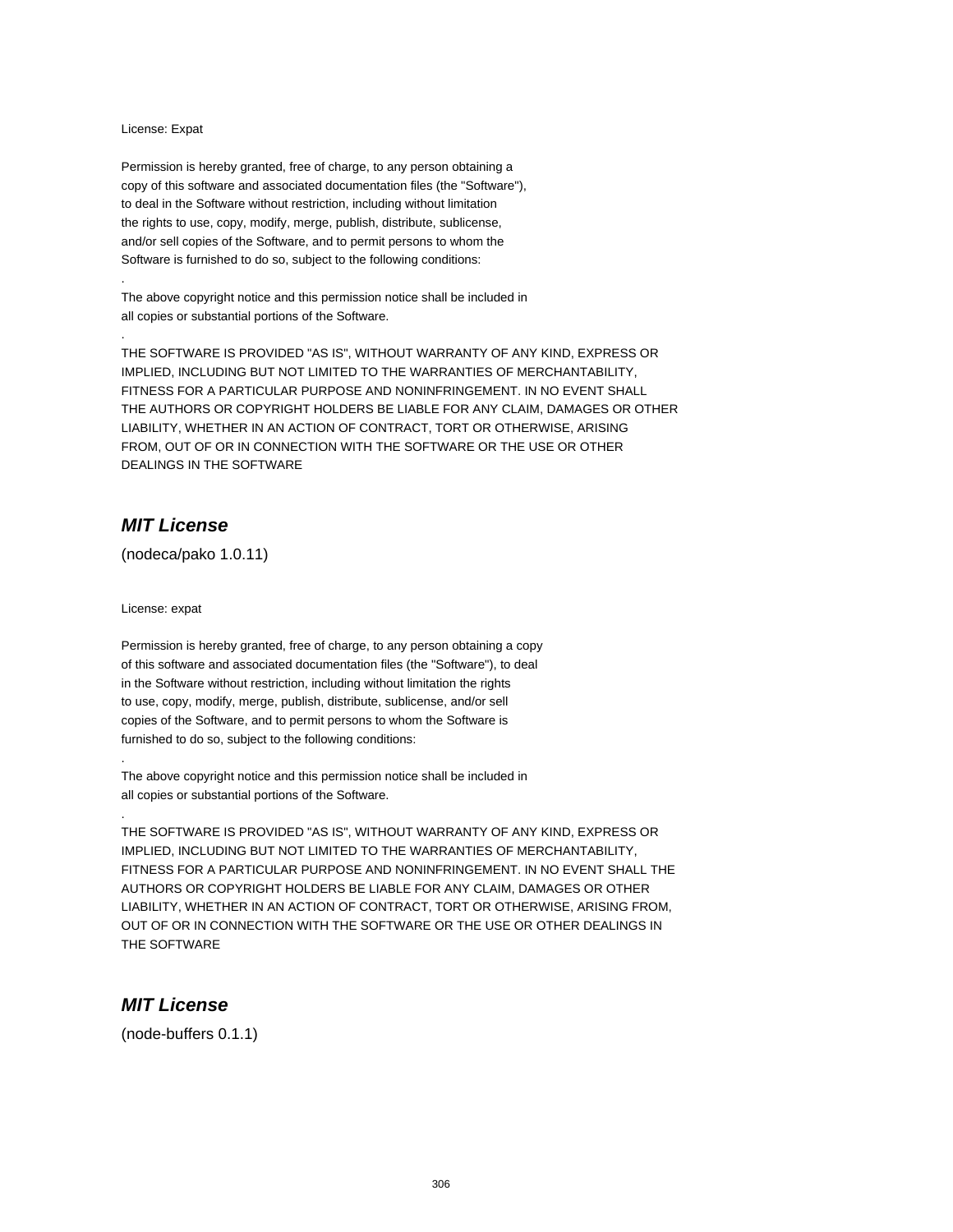License: MIT

License: MIT

.

.

Permission is hereby granted, free of charge, to any person obtaining a copy of this software and associated documentation files (the "Software"), to deal in the Software without restriction, including without limitation the rights to use, copy, modify, merge, publish, distribute, sublicense, and/or sell copies of the Software, and to permit persons to whom the Software is furnished to do so, subject to the following conditions:

The above copyright notice and this permission notice shall be included in all copies or substantial portions of the Software.

THE SOFTWARE IS PROVIDED "AS IS", WITHOUT WARRANTY OF ANY KIND, EXPRESS OR IMPLIED, INCLUDING BUT NOT LIMITED TO THE WARRANTIES OF MERCHANTABILITY, FITNESS FOR A PARTICULAR PURPOSE AND NONINFRINGEMENT. IN NO EVENT SHALL THE AUTHORS OR COPYRIGHT HOLDERS BE LIABLE FOR ANY CLAIM, DAMAGES OR OTHER LIABILITY, WHETHER IN AN ACTION OF CONTRACT, TORT OR OTHERWISE, ARISING FROM, OUT OF OR IN CONNECTION WITH THE SOFTWARE OR THE USE OR OTHER DEALINGS IN THE SOFTWARE

### **MIT License**

(@types/anymatch 1.3.1, @types/body-parser 1.19.0, @types/cacheable-request 6.0.1, @types/color-name 1.1.1, @types/connect 3.4.33, @types/content-disposition 0.5.3, @types/estree 0.0.39, @types/express-jwt 0.0.42, @types/express-unless 0.5.1, @types/fs-capacitor 2.0.0, @types/hoist-non-react-statics 3.3.1, @types/http-assert 1.5.1, @types/http-cache-semantics 4.0.0, @types/istanbul-lib-report 3.0.0, @types/keygrip 1.0.2, @types/keyv 3.1.1, @types/koa-compose 3.2.5, @types/long 4.0.1, @types/offscreencanvas 2019.3.0, @types/parse-json 4.0.0, @types/prop-types 15.7.3, @types/range-parser 1.2.3, @types/responselike 1.0.0, @types/scheduler 0.16.1, @types/swagger-schema-official 2.0.21, @types/tunnel 0.0.1, @types/webgl-ext 0.0.30, @types/webgl2 0.0.4, @types/yargs-parser 15.0.0, jshttp/mime-types 2.1.27)

MIT License

Copyright (c) Microsoft Corporation. All rights reserved.

Permission is hereby granted, free of charge, to any person obtaining a copy of this software and associated documentation files (the "Software"), to deal in the Software without restriction, including without limitation the rights to use, copy, modify, merge, publish, distribute, sublicense, and/or sell copies of the Software, and to permit persons to whom the Software is furnished to do so, subject to the following conditions: The above copyright notice and this permission notice shall be included in all copies or substantial portions of the Software. THE SOFTWARE IS PROVIDED "AS IS", WITHOUT WARRANTY OF ANY KIND, EXPRESS OR IMPLIED, INCLUDING BUT NOT LIMITED TO THE WARRANTIES OF MERCHANTABILITY, FITNESS FOR A PARTICULAR PURPOSE AND NONINFRINGEMENT. IN NO EVENT SHALL THE AUTHORS OR COPYRIGHT HOLDERS BE LIABLE FOR ANY CLAIM, DAMAGES OR OTHER LIABILITY, WHETHER IN AN ACTION OF CONTRACT, TORT OR OTHERWISE, ARISING FROM,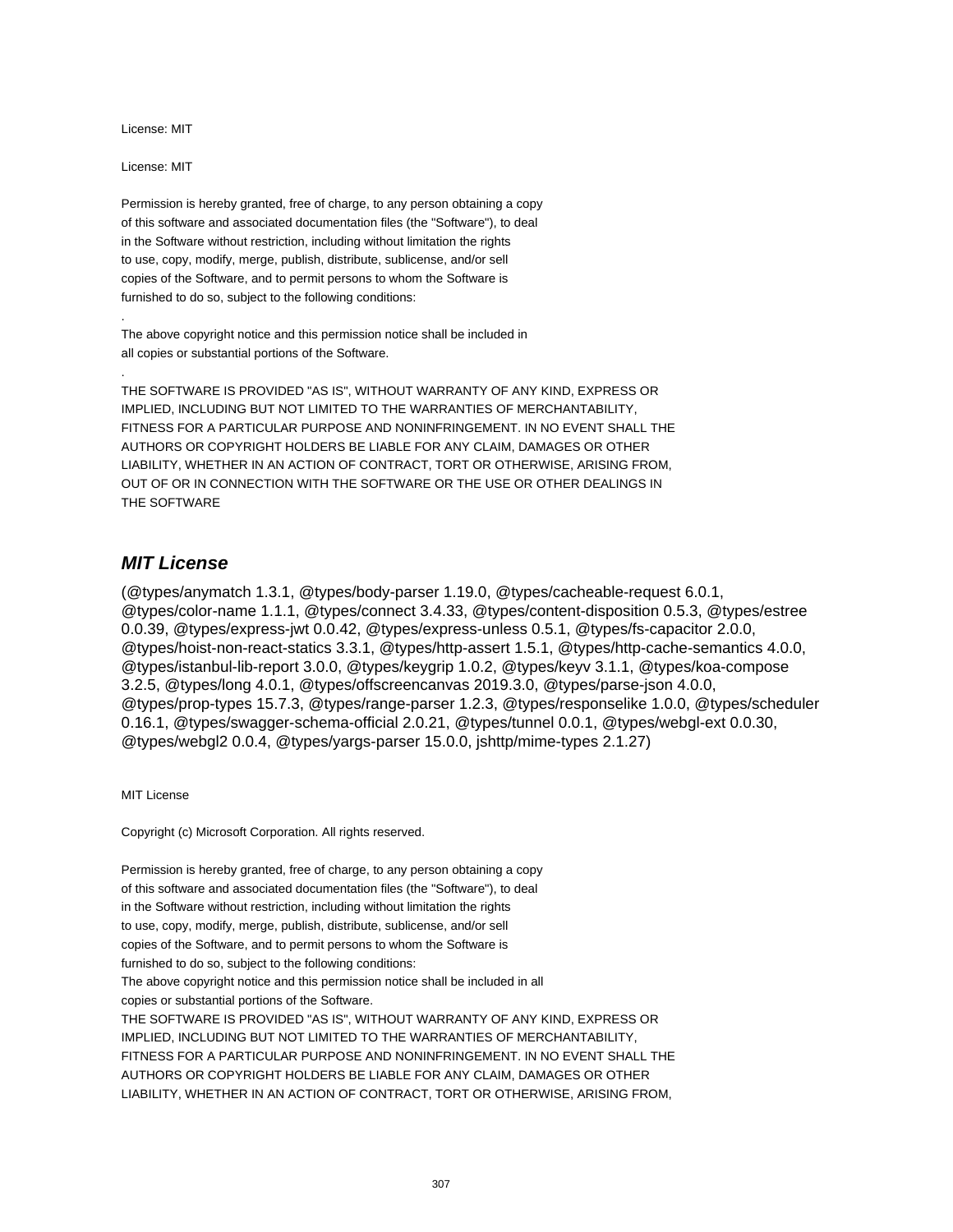OUT OF OR IN CONNECTION WITH THE SOFTWARE OR THE USE OR OTHER DEALINGS IN THE **SOFTWARE** 

### **MIT License**

(@webassemblyjs/floating-point-hex-parser 1.9.0)

MIT License

Copyright (c) 2017 Mauro Bringolf

Permission is hereby granted, free of charge, to any person obtaining a copy of this software and associated documentation files (the "Software"), to deal in the Software without restriction, including without limitation the rights to use, copy, modify, merge, publish, distribute, sublicense, and/or sell copies of the Software, and to permit persons to whom the Software is furnished to do so, subject to the following conditions: The above copyright notice and this permission notice shall be included in all copies or substantial portions of the Software. THE SOFTWARE IS PROVIDED "AS IS", WITHOUT WARRANTY OF ANY KIND, EXPRESS OR IMPLIED, INCLUDING BUT NOT LIMITED TO THE WARRANTIES OF MERCHANTABILITY, FITNESS FOR A PARTICULAR PURPOSE AND NONINFRINGEMENT. IN NO EVENT SHALL THE AUTHORS OR COPYRIGHT HOLDERS BE LIABLE FOR ANY CLAIM, DAMAGES OR OTHER LIABILITY, WHETHER IN AN ACTION OF CONTRACT, TORT OR OTHERWISE, ARISING FROM, OUT OF OR IN CONNECTION WITH THE SOFTWARE OR THE USE OR OTHER DEALINGS IN THE **SOFTWARE** 

### **MIT License**

(ml-array-min 1.3.2)

MIT License

Copyright (c) 2017 mljs

Permission is hereby granted, free of charge, to any person obtaining a copy of this software and associated documentation files (the "Software"), to deal in the Software without restriction, including without limitation the rights to use, copy, modify, merge, publish, distribute, sublicense, and/or sell copies of the Software, and to permit persons to whom the Software is furnished to do so, subject to the following conditions: The above copyright notice and this permission notice shall be included in all copies or substantial portions of the Software. THE SOFTWARE IS PROVIDED "AS IS", WITHOUT WARRANTY OF ANY KIND, EXPRESS OR IMPLIED, INCLUDING BUT NOT LIMITED TO THE WARRANTIES OF MERCHANTABILITY, FITNESS FOR A PARTICULAR PURPOSE AND NONINFRINGEMENT. IN NO EVENT SHALL THE AUTHORS OR COPYRIGHT HOLDERS BE LIABLE FOR ANY CLAIM, DAMAGES OR OTHER LIABILITY, WHETHER IN AN ACTION OF CONTRACT, TORT OR OTHERWISE, ARISING FROM,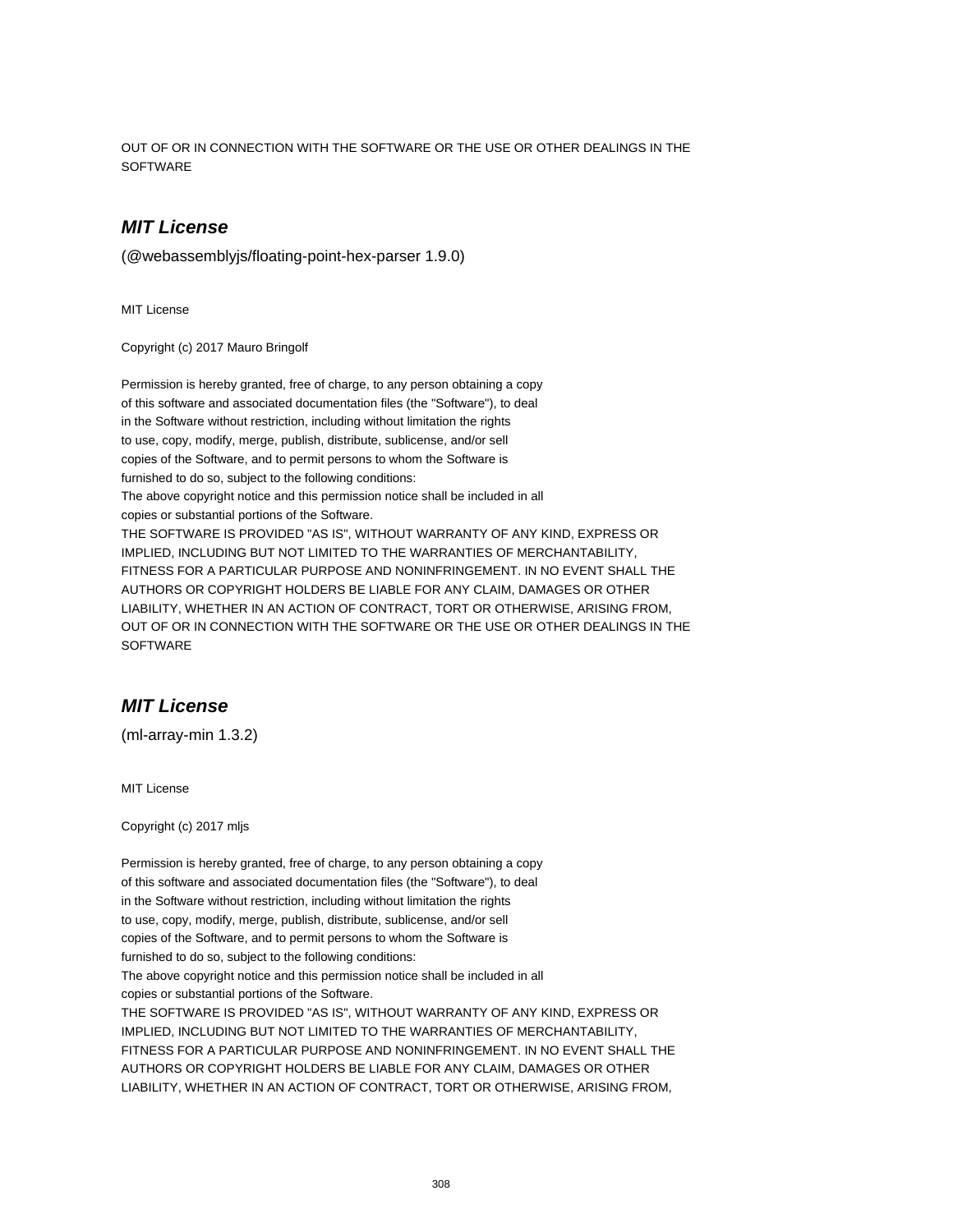OUT OF OR IN CONNECTION WITH THE SOFTWARE OR THE USE OR OTHER DEALINGS IN THE **SOFTWARE** 

### **MIT License**

(char-regex 1.0.2)

MIT License

Copyright (c) 2019 Richie Bendall

Permission is hereby granted, free of charge, to any person obtaining a copy of this software and associated documentation files (the "Software"), to deal in the Software without restriction, including without limitation the rights to use, copy, modify, merge, publish, distribute, sublicense, and/or sell copies of the Software, and to permit persons to whom the Software is furnished to do so, subject to the following conditions: The above copyright notice and this permission notice shall be included in all copies or substantial portions of the Software. THE SOFTWARE IS PROVIDED "AS IS", WITHOUT WARRANTY OF ANY KIND, EXPRESS OR IMPLIED, INCLUDING BUT NOT LIMITED TO THE WARRANTIES OF MERCHANTABILITY, FITNESS FOR A PARTICULAR PURPOSE AND NONINFRINGEMENT. IN NO EVENT SHALL THE AUTHORS OR COPYRIGHT HOLDERS BE LIABLE FOR ANY CLAIM, DAMAGES OR OTHER LIABILITY, WHETHER IN AN ACTION OF CONTRACT, TORT OR OTHERWISE, ARISING FROM, OUT OF OR IN CONNECTION WITH THE SOFTWARE OR THE USE OR OTHER DEALINGS IN THE **SOFTWARE** 

#### **MIT License**

(@types/babel\_\_template 7.4.0, @types/glob 7.1.3, @types/graceful-fs 4.1.4, @types/http-errors 1.8.0, @types/istanbul-lib-coverage 2.0.3, @types/istanbul-reports 3.0.0, @types/json-schema 7.0.6, @types/mime 2.0.3, @types/node 14.0.5, @types/node 14.14.5, @types/node-fetch 2.5.7, @types/prettier 2.1.5, @types/q 1.5.4, @types/serve-static 1.13.6, @types/stack-utils 2.0.0, @types/tapable 1.0.6, @types/yargs 15.0.9, crypto-browserify/pbkdf2 v3.1.1, object-inspect v1.9.0)

MIT License

Copyright (c) Microsoft Corporation.

Permission is hereby granted, free of charge, to any person obtaining a copy of this software and associated documentation files (the "Software"), to deal in the Software without restriction, including without limitation the rights to use, copy, modify, merge, publish, distribute, sublicense, and/or sell copies of the Software, and to permit persons to whom the Software is furnished to do so, subject to the following conditions:

The above copyright notice and this permission notice shall be included in all copies or substantial portions of the Software.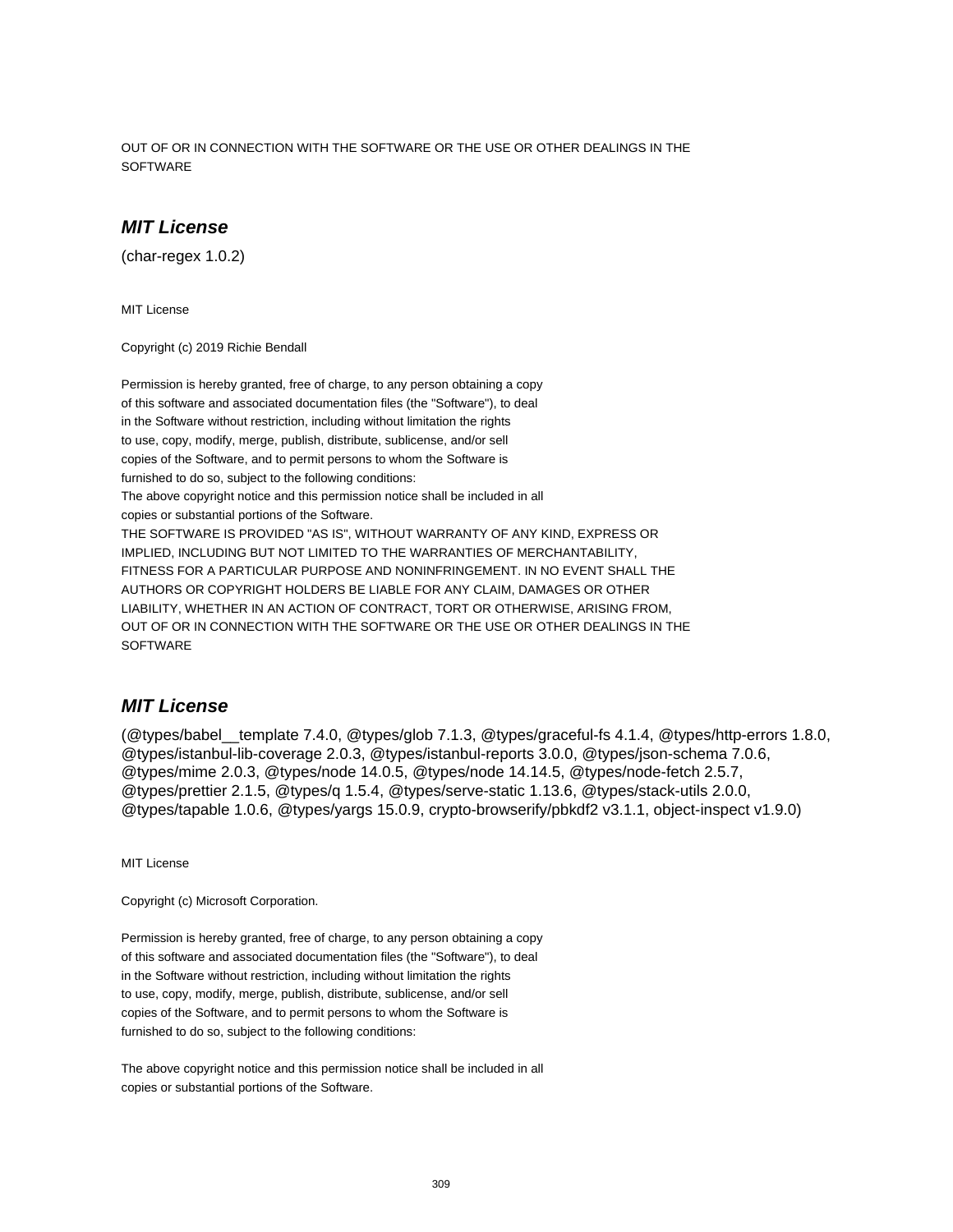THE SOFTWARE IS PROVIDED "AS IS", WITHOUT WARRANTY OF ANY KIND, EXPRESS OR IMPLIED, INCLUDING BUT NOT LIMITED TO THE WARRANTIES OF MERCHANTABILITY, FITNESS FOR A PARTICULAR PURPOSE AND NONINFRINGEMENT. IN NO EVENT SHALL THE AUTHORS OR COPYRIGHT HOLDERS BE LIABLE FOR ANY CLAIM, DAMAGES OR OTHER LIABILITY, WHETHER IN AN ACTION OF CONTRACT, TORT OR OTHERWISE, ARISING FROM, OUT OF OR IN CONNECTION WITH THE SOFTWARE OR THE USE OR OTHER DEALINGS IN THE **SOFTWARE** 

### **MIT License**

(@azure/abort-controller 1.0.1, @azure/logger 1.0.0, @azure/ms-rest-js 2.1.0, @types/accepts 1.3.5, @types/minimatch 3.0.3, @types/normalize-package-data 2.4.0, @types/resolve 0.0.8, @types/source-list-map 0.1.2)

MIT License

Copyright (c) Microsoft Corporation. All rights reserved.

Permission is hereby granted, free of charge, to any person obtaining a copy of this software and associated documentation files (the "Software"), to deal in the Software without restriction, including without limitation the rights to use, copy, modify, merge, publish, distribute, sublicense, and/or sell copies of the Software, and to permit persons to whom the Software is furnished to do so, subject to the following conditions:

The above copyright notice and this permission notice shall be included in all copies or substantial portions of the Software.

THE SOFTWARE IS PROVIDED "AS IS", WITHOUT WARRANTY OF ANY KIND, EXPRESS OR IMPLIED, INCLUDING BUT NOT LIMITED TO THE WARRANTIES OF MERCHANTABILITY, FITNESS FOR A PARTICULAR PURPOSE AND NONINFRINGEMENT. IN NO EVENT SHALL THE AUTHORS OR COPYRIGHT HOLDERS BE LIABLE FOR ANY CLAIM, DAMAGES OR OTHER LIABILITY, WHETHER IN AN ACTION OF CONTRACT, TORT OR OTHERWISE, ARISING FROM, OUT OF OR IN CONNECTION WITH THE SOFTWARE OR THE USE OR OTHER DEALINGS IN THE **SOFTWARE** 

# **MIT License**

(node-browserify 17.0.0, node-browserify v16.5.2)

MIT License

Copyright (c) 2010 James Halliday

Permission is hereby granted, free of charge, to any person obtaining a copy of this software and associated documentation files (the "Software"), to deal in the Software without restriction, including without limitation the rights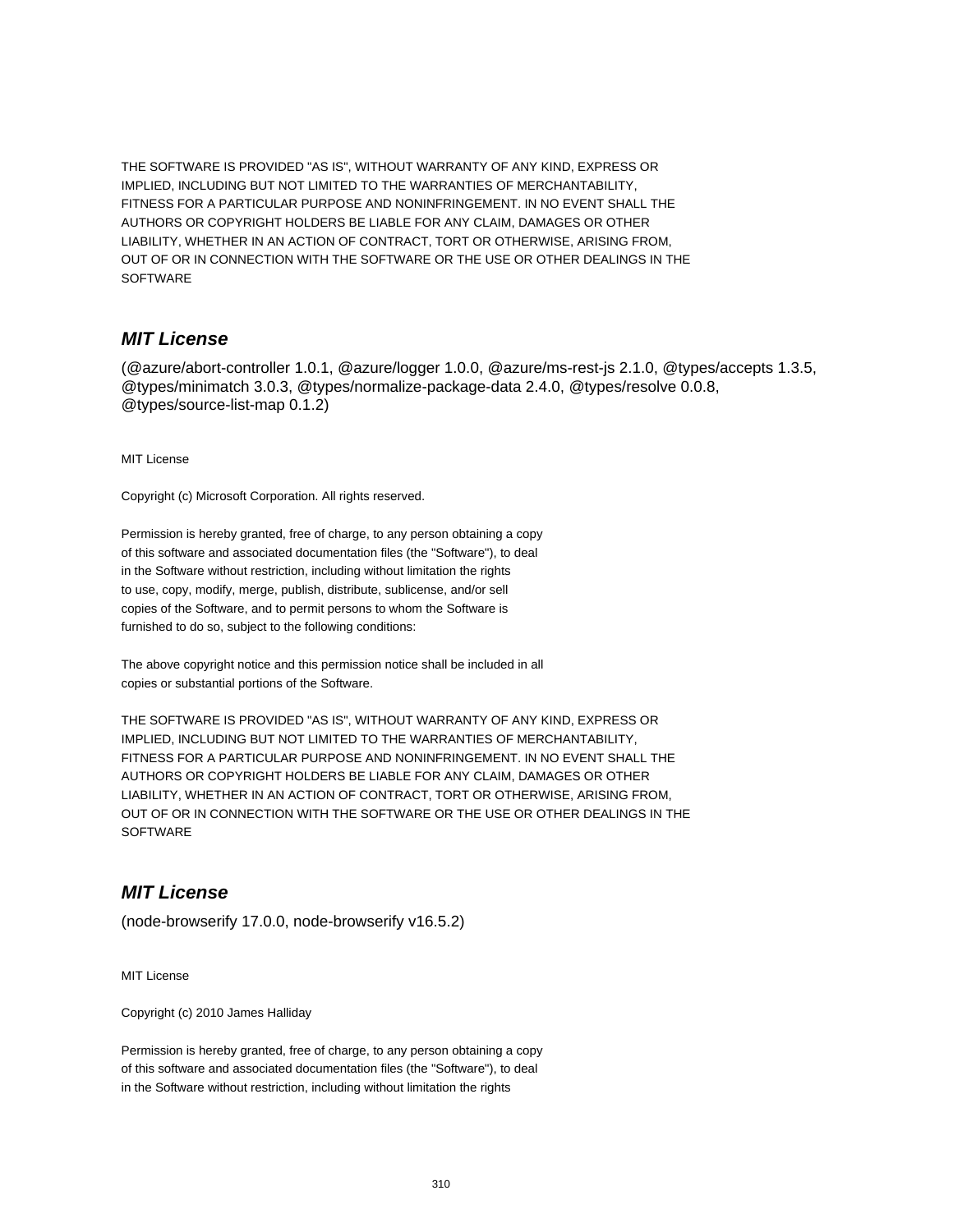to use, copy, modify, merge, publish, distribute, sublicense, and/or sell copies of the Software, and to permit persons to whom the Software is furnished to do so, subject to the following conditions:

The above copyright notice and this permission notice shall be included in all copies or substantial portions of the Software.

THE SOFTWARE IS PROVIDED "AS IS", WITHOUT WARRANTY OF ANY KIND, EXPRESS OR IMPLIED, INCLUDING BUT NOT LIMITED TO THE WARRANTIES OF MERCHANTABILITY, FITNESS FOR A PARTICULAR PURPOSE AND NONINFRINGEMENT. IN NO EVENT SHALL THE AUTHORS OR COPYRIGHT HOLDERS BE LIABLE FOR ANY CLAIM, DAMAGES OR OTHER LIABILITY, WHETHER IN AN ACTION OF CONTRACT, TORT OR OTHERWISE, ARISING FROM, OUT OF OR IN CONNECTION WITH THE SOFTWARE OR THE USE OR OTHER DEALINGS IN THE **SOFTWARE** 

### **MIT License**

(ret 0.2.2)

MIT License

Copyright (C) 2011 by fent

Permission is hereby granted, free of charge, to any person obtaining a copy of this software and associated documentation files (the "Software"), to deal in the Software without restriction, including without limitation the rights to use, copy, modify, merge, publish, distribute, sublicense, and/or sell copies of the Software, and to permit persons to whom the Software is furnished to do so, subject to the following conditions:

The above copyright notice and this permission notice shall be included in all copies or substantial portions of the Software.

THE SOFTWARE IS PROVIDED "AS IS", WITHOUT WARRANTY OF ANY KIND, EXPRESS OR IMPLIED, INCLUDING BUT NOT LIMITED TO THE WARRANTIES OF MERCHANTABILITY, FITNESS FOR A PARTICULAR PURPOSE AND NONINFRINGEMENT. IN NO EVENT SHALL THE AUTHORS OR COPYRIGHT HOLDERS BE LIABLE FOR ANY CLAIM, DAMAGES OR OTHER LIABILITY, WHETHER IN AN ACTION OF CONTRACT, TORT OR OTHERWISE, ARISING FROM, OUT OF OR IN CONNECTION WITH THE SOFTWARE OR THE USE OR OTHER DEALINGS IN THE SOFTWARE

#### **MIT License**

(pgte/nock 13.0.5)

MIT License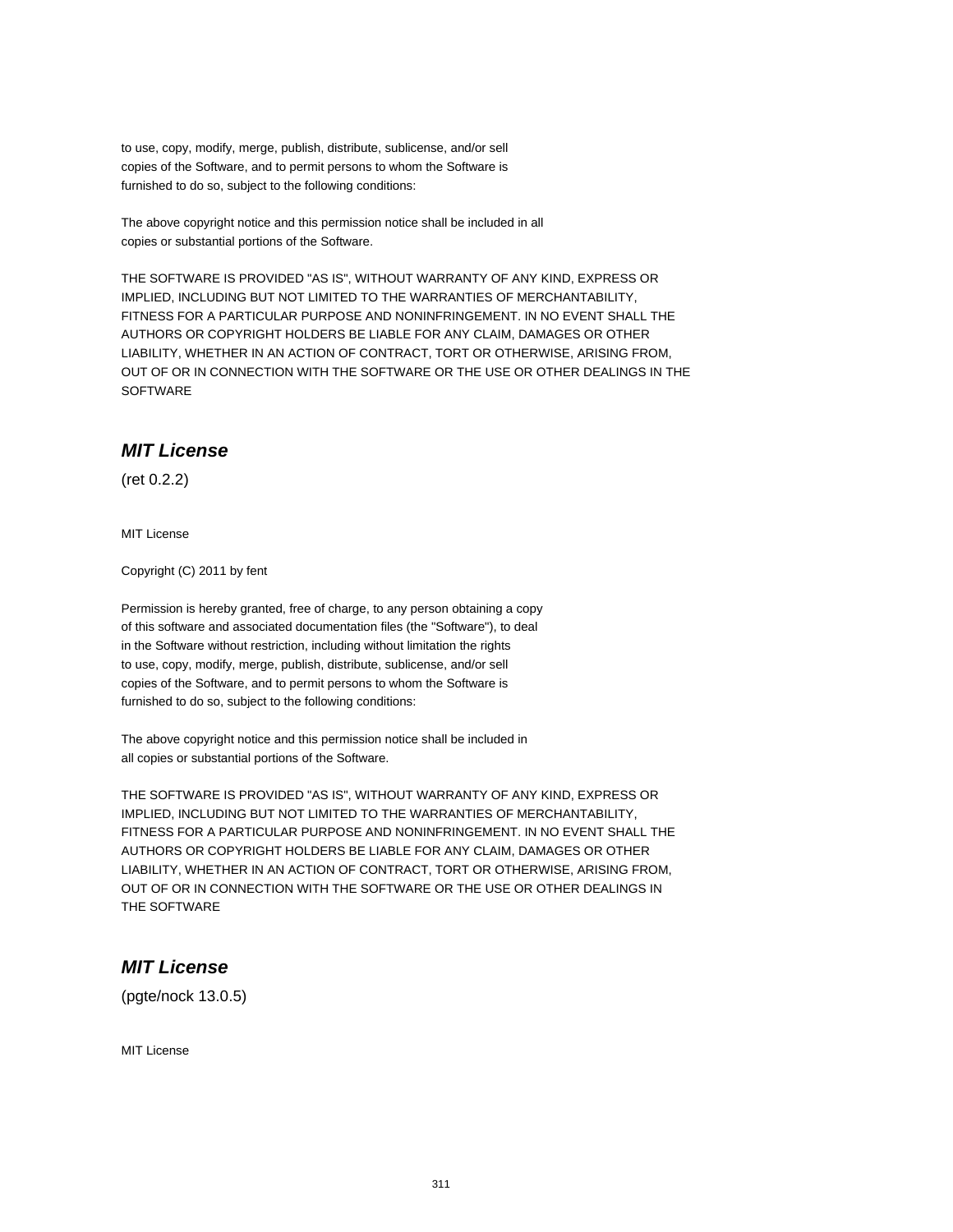Copyright (c) 2011-2019 Pedro Teixeira and other contributors

Permission is hereby granted, free of charge, to any person obtaining a copy of this software and associated documentation files (the "Software"), to deal in the Software without restriction, including without limitation the rights to use, copy, modify, merge, publish, distribute, sublicense, and/or sell copies of the Software, and to permit persons to whom the Software is furnished to do so, subject to the following conditions:

The above copyright notice and this permission notice shall be included in all copies or substantial portions of the Software.

THE SOFTWARE IS PROVIDED "AS IS", WITHOUT WARRANTY OF ANY KIND, EXPRESS OR IMPLIED, INCLUDING BUT NOT LIMITED TO THE WARRANTIES OF MERCHANTABILITY, FITNESS FOR A PARTICULAR PURPOSE AND NONINFRINGEMENT. IN NO EVENT SHALL THE AUTHORS OR COPYRIGHT HOLDERS BE LIABLE FOR ANY CLAIM, DAMAGES OR OTHER LIABILITY, WHETHER IN AN ACTION OF CONTRACT, TORT OR OTHERWISE, ARISING FROM, OUT OF OR IN CONNECTION WITH THE SOFTWARE OR THE USE OR OTHER DEALINGS IN THE **SOFTWARE** 

### **MIT License**

(eslint-config-airbnb 14.2.1)

MIT License

Copyright (c) 2012 Airbnb

Permission is hereby granted, free of charge, to any person obtaining a copy of this software and associated documentation files (the "Software"), to deal in the Software without restriction, including without limitation the rights to use, copy, modify, merge, publish, distribute, sublicense, and/or sell copies of the Software, and to permit persons to whom the Software is furnished to do so, subject to the following conditions:

The above copyright notice and this permission notice shall be included in all copies or substantial portions of the Software.

THE SOFTWARE IS PROVIDED "AS IS", WITHOUT WARRANTY OF ANY KIND, EXPRESS OR IMPLIED, INCLUDING BUT NOT LIMITED TO THE WARRANTIES OF MERCHANTABILITY, FITNESS FOR A PARTICULAR PURPOSE AND NONINFRINGEMENT. IN NO EVENT SHALL THE AUTHORS OR COPYRIGHT HOLDERS BE LIABLE FOR ANY CLAIM, DAMAGES OR OTHER LIABILITY, WHETHER IN AN ACTION OF CONTRACT, TORT OR OTHERWISE, ARISING FROM, OUT OF OR IN CONNECTION WITH THE SOFTWARE OR THE USE OR OTHER DEALINGS IN THE **SOFTWARE** 

### **MIT License**

(browserify/resolve v1.18.1)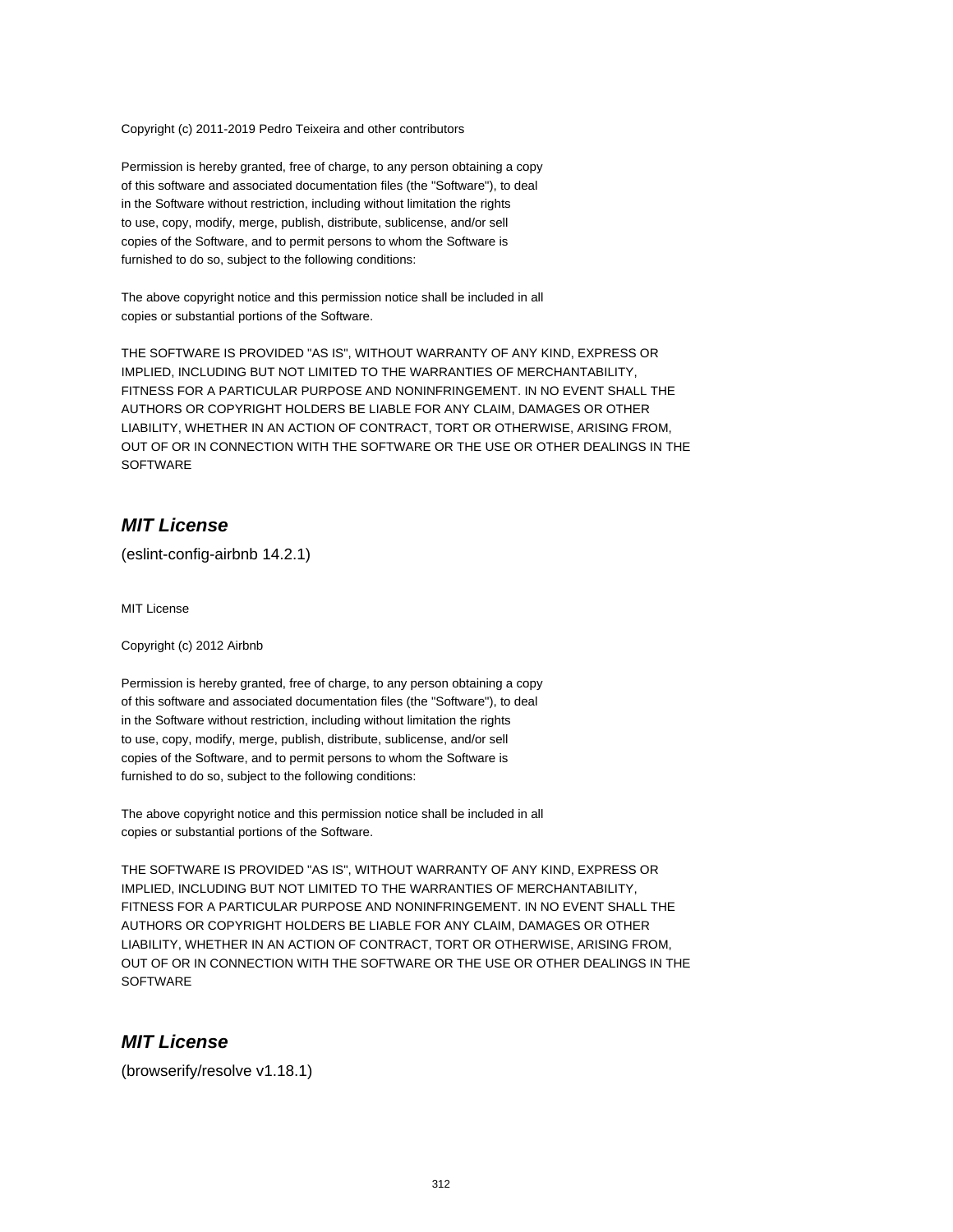MIT License

Copyright (c) 2012 James Halliday

Permission is hereby granted, free of charge, to any person obtaining a copy of this software and associated documentation files (the "Software"), to deal in the Software without restriction, including without limitation the rights to use, copy, modify, merge, publish, distribute, sublicense, and/or sell copies of the Software, and to permit persons to whom the Software is furnished to do so, subject to the following conditions:

The above copyright notice and this permission notice shall be included in all copies or substantial portions of the Software.

THE SOFTWARE IS PROVIDED "AS IS", WITHOUT WARRANTY OF ANY KIND, EXPRESS OR IMPLIED, INCLUDING BUT NOT LIMITED TO THE WARRANTIES OF MERCHANTABILITY, FITNESS FOR A PARTICULAR PURPOSE AND NONINFRINGEMENT. IN NO EVENT SHALL THE AUTHORS OR COPYRIGHT HOLDERS BE LIABLE FOR ANY CLAIM, DAMAGES OR OTHER LIABILITY, WHETHER IN AN ACTION OF CONTRACT, TORT OR OTHERWISE, ARISING FROM, OUT OF OR IN CONNECTION WITH THE SOFTWARE OR THE USE OR OTHER DEALINGS IN THE **SOFTWARE** 

# **MIT License**

(json5 1.0.1, json5 2.1.3)

MIT License

Copyright (c) 2012-2018 Aseem Kishore, and [others].

Permission is hereby granted, free of charge, to any person obtaining a copy of this software and associated documentation files (the "Software"), to deal in the Software without restriction, including without limitation the rights to use, copy, modify, merge, publish, distribute, sublicense, and/or sell copies of the Software, and to permit persons to whom the Software is furnished to do so, subject to the following conditions:

The above copyright notice and this permission notice shall be included in all copies or substantial portions of the Software.

THE SOFTWARE IS PROVIDED "AS IS", WITHOUT WARRANTY OF ANY KIND, EXPRESS OR IMPLIED, INCLUDING BUT NOT LIMITED TO THE WARRANTIES OF MERCHANTABILITY, FITNESS FOR A PARTICULAR PURPOSE AND NONINFRINGEMENT. IN NO EVENT SHALL THE AUTHORS OR COPYRIGHT HOLDERS BE LIABLE FOR ANY CLAIM, DAMAGES OR OTHER LIABILITY, WHETHER IN AN ACTION OF CONTRACT, TORT OR OTHERWISE, ARISING FROM, OUT OF OR IN CONNECTION WITH THE SOFTWARE OR THE USE OR OTHER DEALINGS IN THE **SOFTWARE**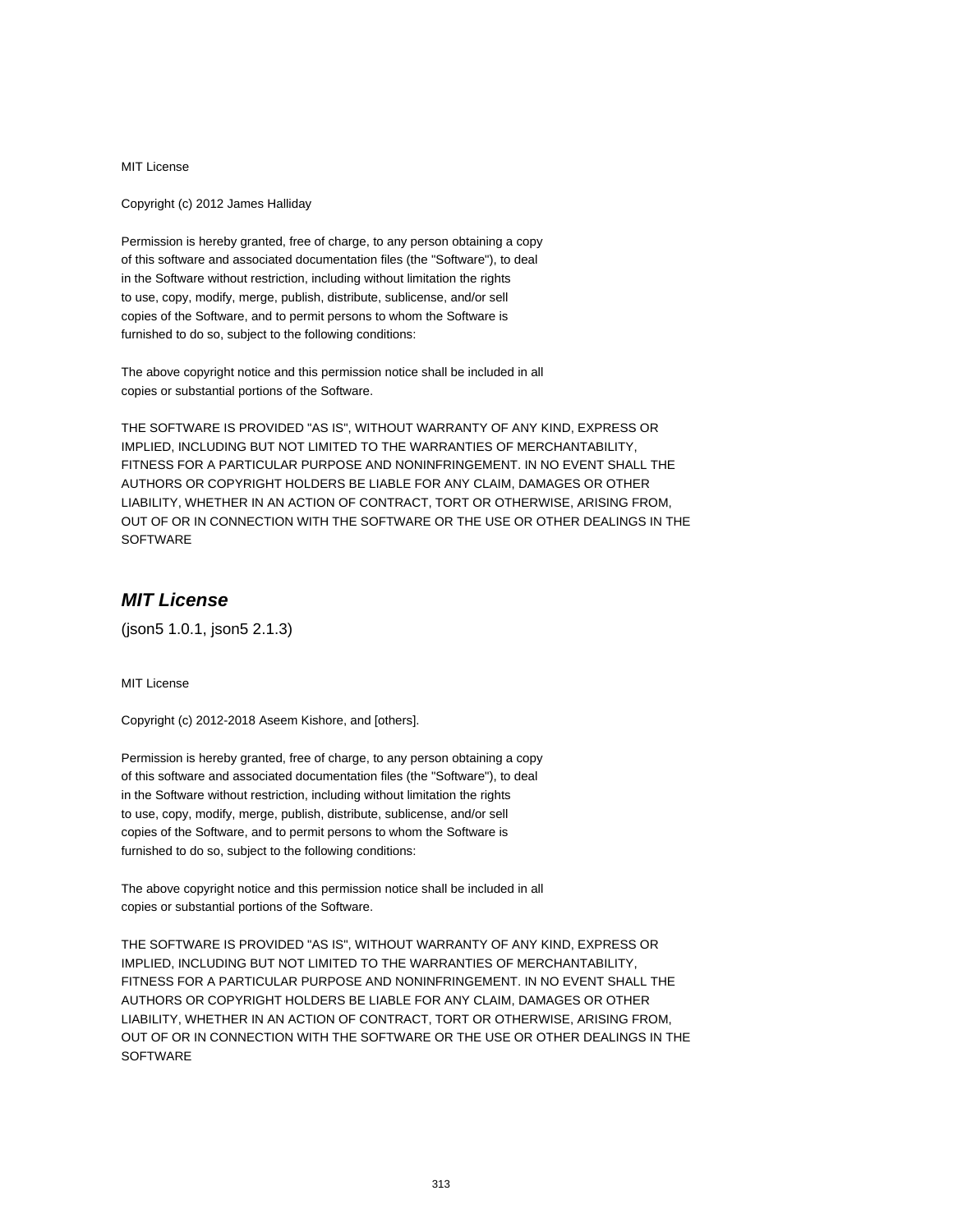# **MIT License**

(Acorn 7.4.0, Acorn 7.4.1)

MIT License

Copyright (C) 2012-2018 by various contributors (see AUTHORS)

Permission is hereby granted, free of charge, to any person obtaining a copy of this software and associated documentation files (the "Software"), to deal in the Software without restriction, including without limitation the rights to use, copy, modify, merge, publish, distribute, sublicense, and/or sell copies of the Software, and to permit persons to whom the Software is furnished to do so, subject to the following conditions:

The above copyright notice and this permission notice shall be included in all copies or substantial portions of the Software.

THE SOFTWARE IS PROVIDED "AS IS", WITHOUT WARRANTY OF ANY KIND, EXPRESS OR IMPLIED, INCLUDING BUT NOT LIMITED TO THE WARRANTIES OF MERCHANTABILITY, FITNESS FOR A PARTICULAR PURPOSE AND NONINFRINGEMENT. IN NO EVENT SHALL THE AUTHORS OR COPYRIGHT HOLDERS BE LIABLE FOR ANY CLAIM, DAMAGES OR OTHER LIABILITY, WHETHER IN AN ACTION OF CONTRACT, TORT OR OTHERWISE, ARISING FROM, OUT OF OR IN CONNECTION WITH THE SOFTWARE OR THE USE OR OTHER DEALINGS IN THE SOFTWARE

# **MIT License**

(readdirp 3.4.0)

MIT License

Copyright (c) 2012-2019 Thorsten Lorenz, Paul Miller (https://paulmillr.com)

Permission is hereby granted, free of charge, to any person obtaining a copy of this software and associated documentation files (the "Software"), to deal in the Software without restriction, including without limitation the rights to use, copy, modify, merge, publish, distribute, sublicense, and/or sell copies of the Software, and to permit persons to whom the Software is furnished to do so, subject to the following conditions:

The above copyright notice and this permission notice shall be included in all copies or substantial portions of the Software.

THE SOFTWARE IS PROVIDED "AS IS", WITHOUT WARRANTY OF ANY KIND, EXPRESS OR IMPLIED, INCLUDING BUT NOT LIMITED TO THE WARRANTIES OF MERCHANTABILITY, FITNESS FOR A PARTICULAR PURPOSE AND NONINFRINGEMENT. IN NO EVENT SHALL THE AUTHORS OR COPYRIGHT HOLDERS BE LIABLE FOR ANY CLAIM, DAMAGES OR OTHER LIABILITY, WHETHER IN AN ACTION OF CONTRACT, TORT OR OTHERWISE, ARISING FROM, OUT OF OR IN CONNECTION WITH THE SOFTWARE OR THE USE OR OTHER DEALINGS IN THE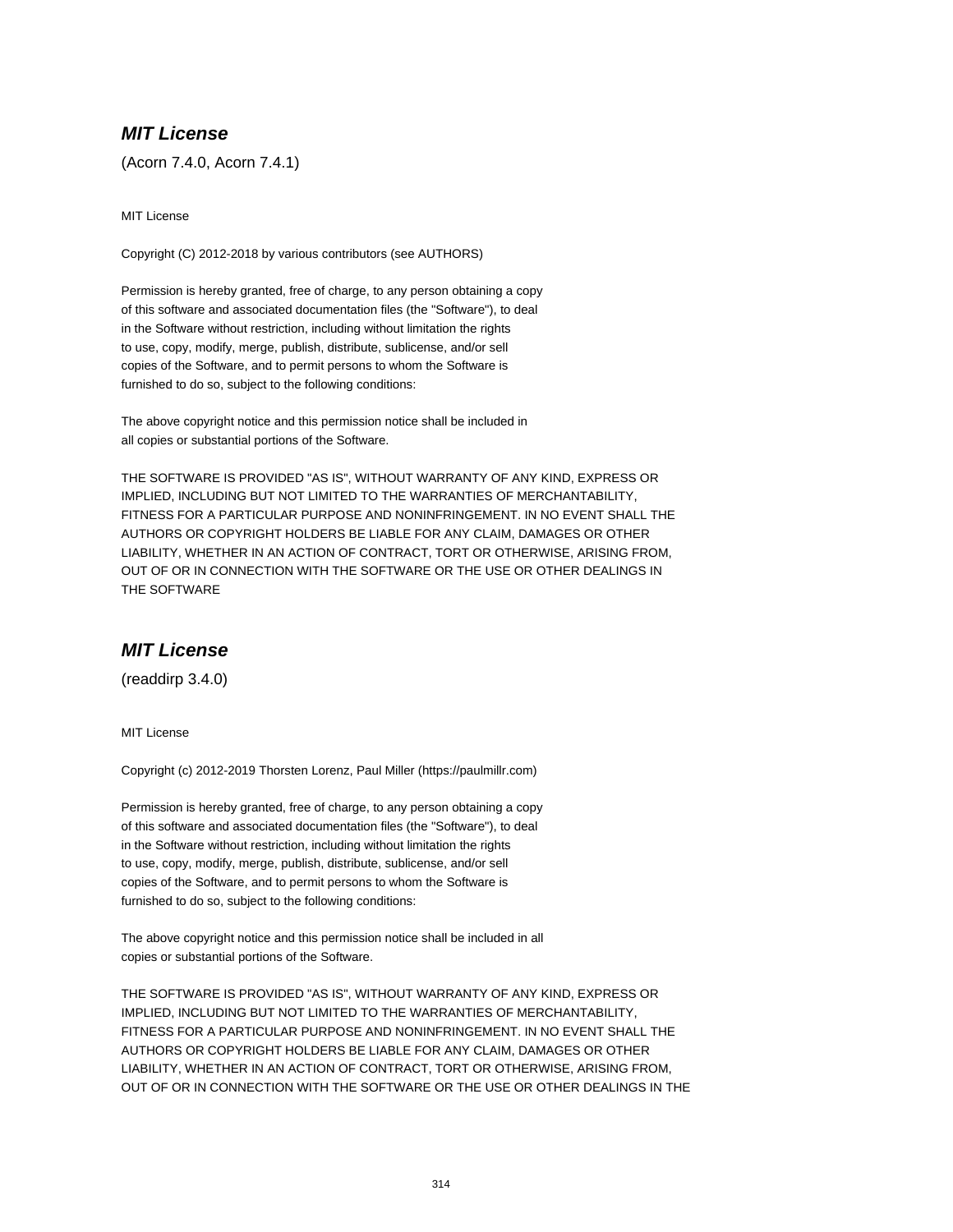SOFTWARE

# **MIT License**

(object-inspect v1.8.0)

MIT License

Copyright (c) 2013 James Halliday

Permission is hereby granted, free of charge, to any person obtaining a copy of this software and associated documentation files (the "Software"), to deal in the Software without restriction, including without limitation the rights to use, copy, modify, merge, publish, distribute, sublicense, and/or sell copies of the Software, and to permit persons to whom the Software is furnished to do so, subject to the following conditions:

The above copyright notice and this permission notice shall be included in all copies or substantial portions of the Software.

THE SOFTWARE IS PROVIDED "AS IS", WITHOUT WARRANTY OF ANY KIND, EXPRESS OR IMPLIED, INCLUDING BUT NOT LIMITED TO THE WARRANTIES OF MERCHANTABILITY, FITNESS FOR A PARTICULAR PURPOSE AND NONINFRINGEMENT. IN NO EVENT SHALL THE AUTHORS OR COPYRIGHT HOLDERS BE LIABLE FOR ANY CLAIM, DAMAGES OR OTHER LIABILITY, WHETHER IN AN ACTION OF CONTRACT, TORT OR OTHERWISE, ARISING FROM, OUT OF OR IN CONNECTION WITH THE SOFTWARE OR THE USE OR OTHER DEALINGS IN THE **SOFTWARE** 

# **MIT License**

(path-browserify 1.0.1, static-eval v2.1.0)

MIT License

Copyright (c) 2013 James Halliday

Permission is hereby granted, free of charge, to any person obtaining a copy of this software and associated documentation files (the "Software"), to deal in the Software without restriction, including without limitation the rights to use, copy, modify, merge, publish, distribute, sublicense, and/or sell copies of the Software, and to permit persons to whom the Software is furnished to do so, subject to the following conditions:

The above copyright notice and this permission notice shall be included in all copies or substantial portions of the Software.

THE SOFTWARE IS PROVIDED "AS IS", WITHOUT WARRANTY OF ANY KIND, EXPRESS OR IMPLIED, INCLUDING BUT NOT LIMITED TO THE WARRANTIES OF MERCHANTABILITY, FITNESS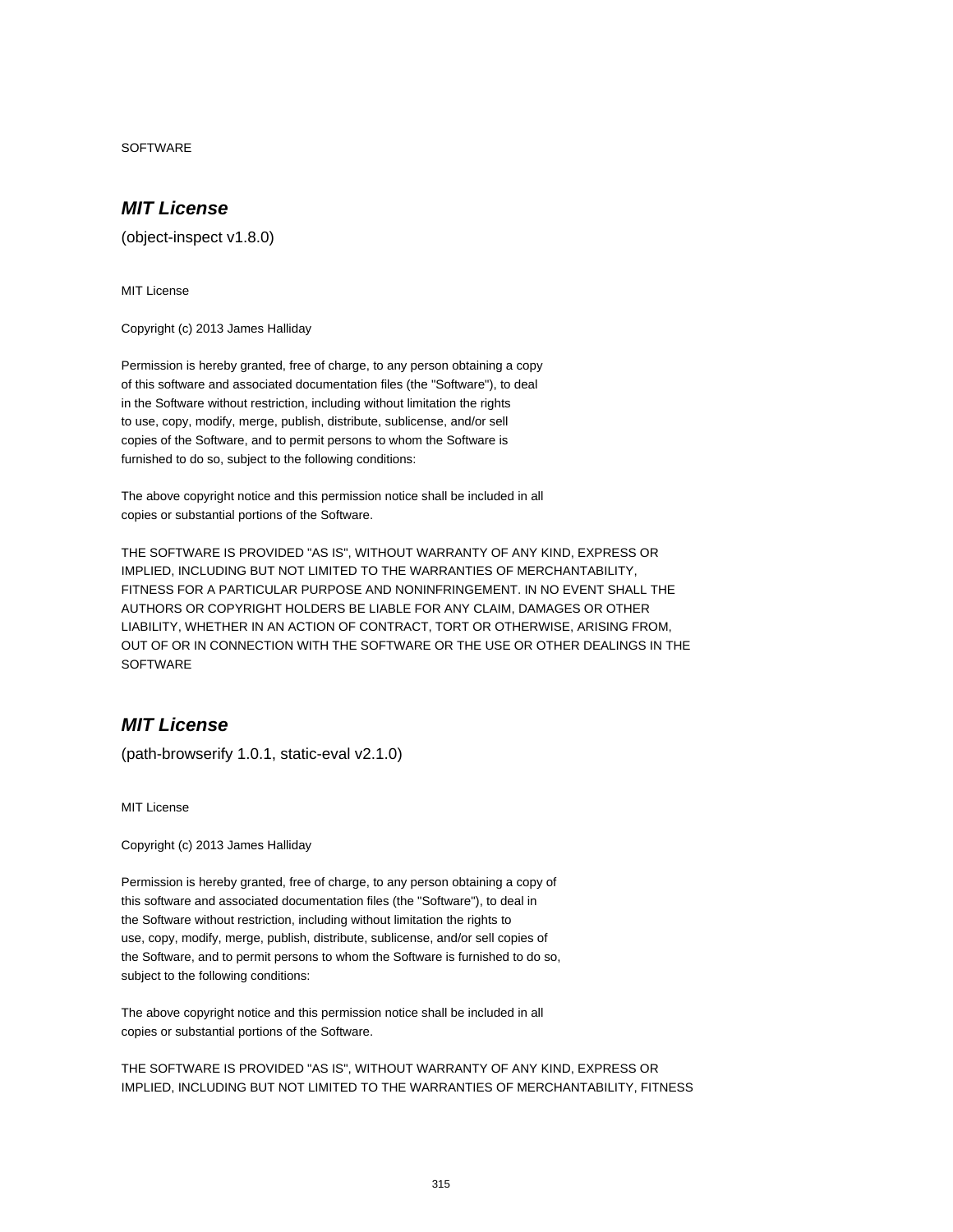FOR A PARTICULAR PURPOSE AND NONINFRINGEMENT. IN NO EVENT SHALL THE AUTHORS OR COPYRIGHT HOLDERS BE LIABLE FOR ANY CLAIM, DAMAGES OR OTHER LIABILITY, WHETHER IN AN ACTION OF CONTRACT, TORT OR OTHERWISE, ARISING FROM, OUT OF OR IN CONNECTION WITH THE SOFTWARE OR THE USE OR OTHER DEALINGS IN THE SOFTWARE

### **MIT License**

(selfsigned v1.10.8)

MIT License

Copyright (c) 2013 José F. Romaniello

Permission is hereby granted, free of charge, to any person obtaining a copy of this software and associated documentation files (the "Software"), to deal in the Software without restriction, including without limitation the rights to use, copy, modify, merge, publish, distribute, sublicense, and/or sell copies of the Software, and to permit persons to whom the Software is furnished to do so, subject to the following conditions:

The above copyright notice and this permission notice shall be included in all copies or substantial portions of the Software.

THE SOFTWARE IS PROVIDED "AS IS", WITHOUT WARRANTY OF ANY KIND, EXPRESS OR IMPLIED, INCLUDING BUT NOT LIMITED TO THE WARRANTIES OF MERCHANTABILITY, FITNESS FOR A PARTICULAR PURPOSE AND NONINFRINGEMENT. IN NO EVENT SHALL THE AUTHORS OR COPYRIGHT HOLDERS BE LIABLE FOR ANY CLAIM, DAMAGES OR OTHER LIABILITY, WHETHER IN AN ACTION OF CONTRACT, TORT OR OTHERWISE, ARISING FROM, OUT OF OR IN CONNECTION WITH THE SOFTWARE OR THE USE OR OTHER DEALINGS IN THE **SOFTWARE** 

### **MIT License**

(brace-expansion 1.1.11)

MIT License

Copyright (c) 2013 Julian Gruber

Permission is hereby granted, free of charge, to any person obtaining a copy of this software and associated documentation files (the "Software"), to deal in the Software without restriction, including without limitation the rights to use, copy, modify, merge, publish, distribute, sublicense, and/or sell copies of the Software, and to permit persons to whom the Software is furnished to do so, subject to the following conditions:

The above copyright notice and this permission notice shall be included in all copies or substantial portions of the Software.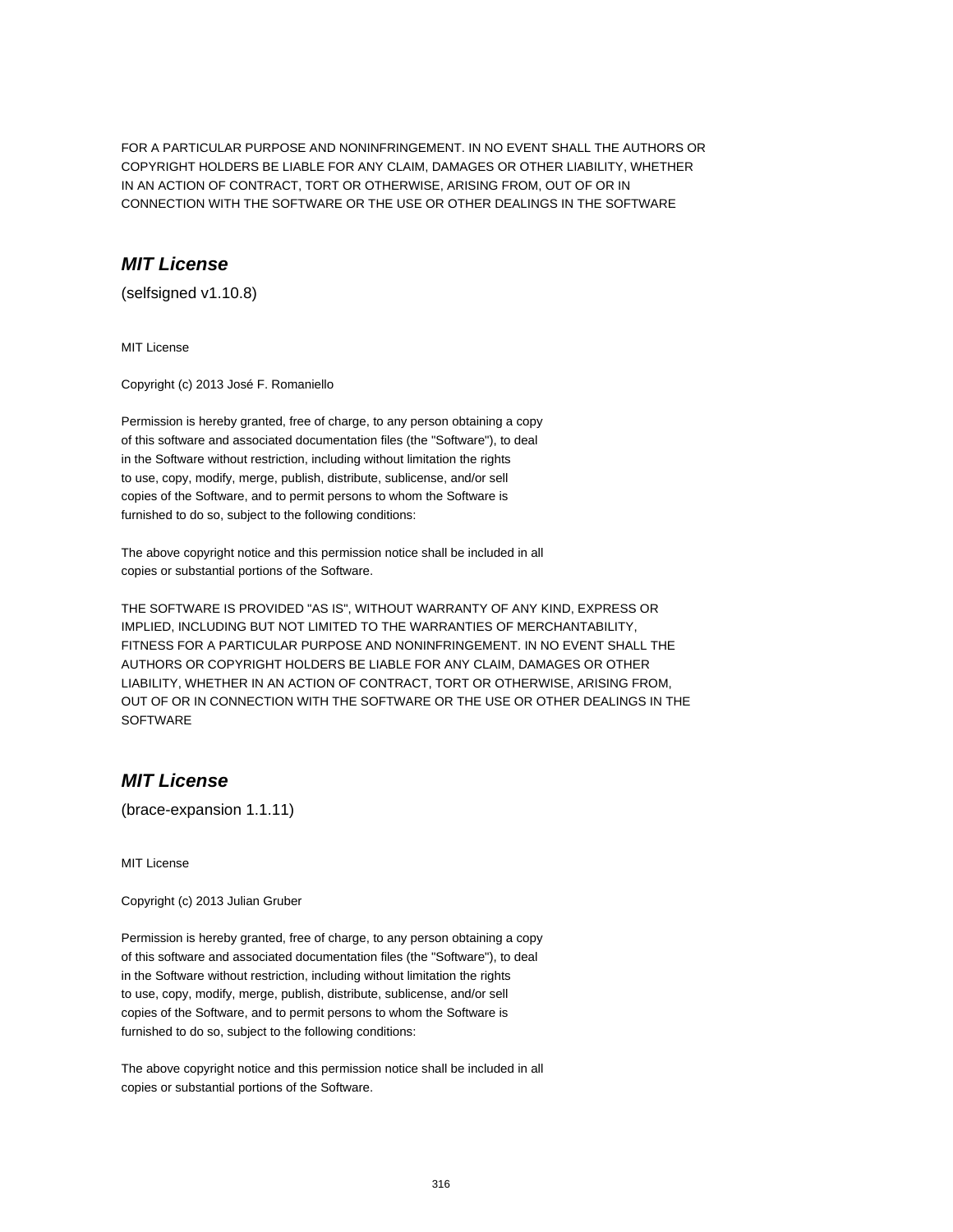THE SOFTWARE IS PROVIDED "AS IS", WITHOUT WARRANTY OF ANY KIND, EXPRESS OR IMPLIED, INCLUDING BUT NOT LIMITED TO THE WARRANTIES OF MERCHANTABILITY, FITNESS FOR A PARTICULAR PURPOSE AND NONINFRINGEMENT. IN NO EVENT SHALL THE AUTHORS OR COPYRIGHT HOLDERS BE LIABLE FOR ANY CLAIM, DAMAGES OR OTHER LIABILITY, WHETHER IN AN ACTION OF CONTRACT, TORT OR OTHERWISE, ARISING FROM, OUT OF OR IN CONNECTION WITH THE SOFTWARE OR THE USE OR OTHER DEALINGS IN THE **SOFTWARE** 

### **MIT License**

(babel-plugin-named-asset-import 0.3.7, confusing-browser-globals 1.0.10, create-react-app 2.0.0, invariant 2.2.4, prop-types 15.7.2, warning 4.0.3)

MIT License

Copyright (c) 2013-present, Facebook, Inc.

Permission is hereby granted, free of charge, to any person obtaining a copy of this software and associated documentation files (the "Software"), to deal in the Software without restriction, including without limitation the rights to use, copy, modify, merge, publish, distribute, sublicense, and/or sell copies of the Software, and to permit persons to whom the Software is furnished to do so, subject to the following conditions:

The above copyright notice and this permission notice shall be included in all copies or substantial portions of the Software.

THE SOFTWARE IS PROVIDED "AS IS", WITHOUT WARRANTY OF ANY KIND, EXPRESS OR IMPLIED, INCLUDING BUT NOT LIMITED TO THE WARRANTIES OF MERCHANTABILITY, FITNESS FOR A PARTICULAR PURPOSE AND NONINFRINGEMENT. IN NO EVENT SHALL THE AUTHORS OR COPYRIGHT HOLDERS BE LIABLE FOR ANY CLAIM, DAMAGES OR OTHER LIABILITY, WHETHER IN AN ACTION OF CONTRACT, TORT OR OTHERWISE, ARISING FROM, OUT OF OR IN CONNECTION WITH THE SOFTWARE OR THE USE OR OTHER DEALINGS IN THE **SOFTWARE** 

### **MIT License**

(static-module 3.0.4)

MIT License

Copyright (c) 2014 James Halliday

Permission is hereby granted, free of charge, to any person obtaining a copy of this software and associated documentation files (the "Software"), to deal in the Software without restriction, including without limitation the rights to use, copy, modify, merge, publish, distribute, sublicense, and/or sell copies of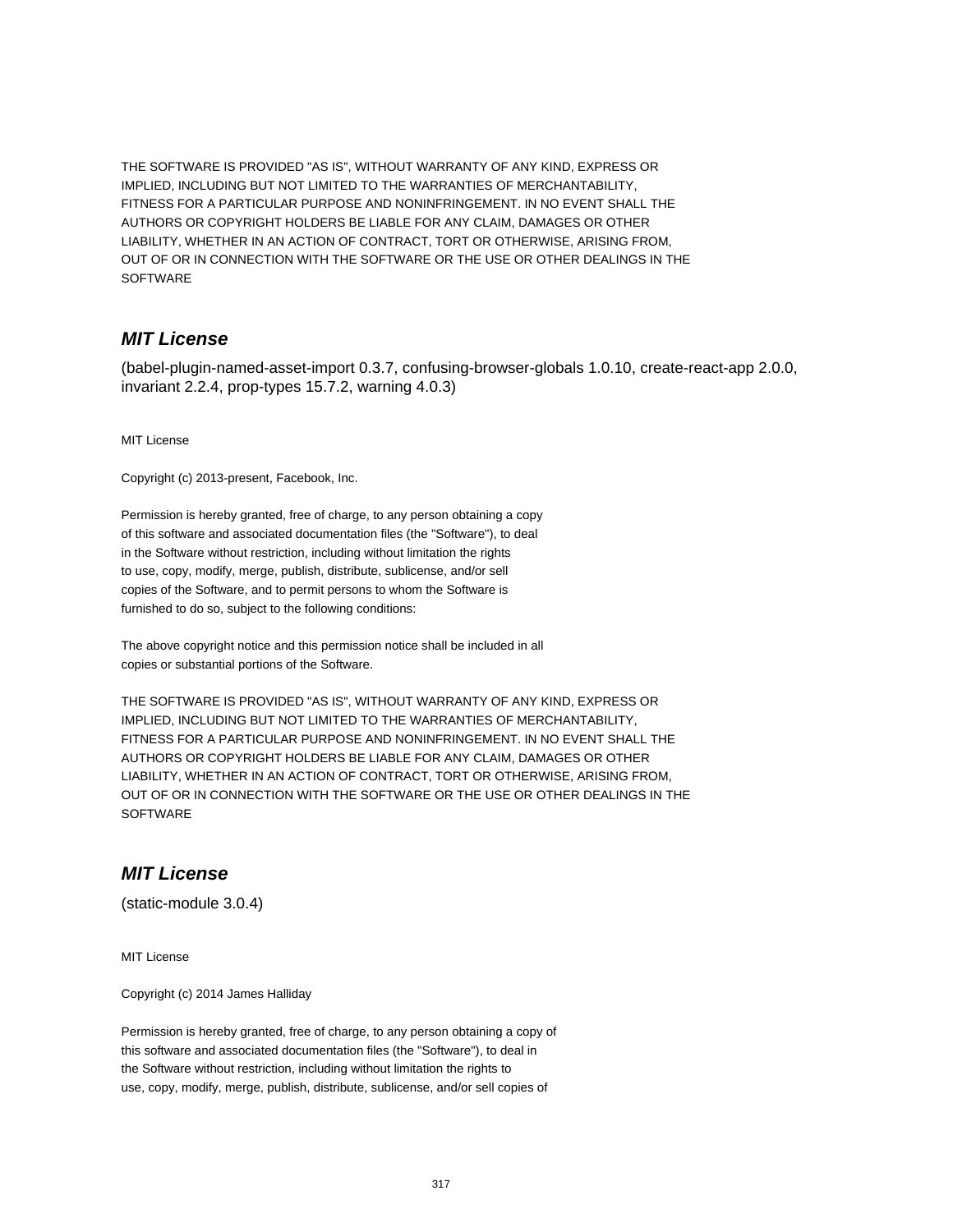the Software, and to permit persons to whom the Software is furnished to do so, subject to the following conditions:

The above copyright notice and this permission notice shall be included in all copies or substantial portions of the Software.

THE SOFTWARE IS PROVIDED "AS IS", WITHOUT WARRANTY OF ANY KIND, EXPRESS OR IMPLIED, INCLUDING BUT NOT LIMITED TO THE WARRANTIES OF MERCHANTABILITY, FITNESS FOR A PARTICULAR PURPOSE AND NONINFRINGEMENT. IN NO EVENT SHALL THE AUTHORS OR COPYRIGHT HOLDERS BE LIABLE FOR ANY CLAIM, DAMAGES OR OTHER LIABILITY, WHETHER IN AN ACTION OF CONTRACT, TORT OR OTHERWISE, ARISING FROM, OUT OF OR IN CONNECTION WITH THE SOFTWARE OR THE USE OR OTHER DEALINGS IN THE SOFTWARE

### **MIT License**

(cli-table3 0.6.0)

MIT License

Copyright (c) 2014 James Talmage

Permission is hereby granted, free of charge, to any person obtaining a copy of this software and associated documentation files (the "Software"), to deal in the Software without restriction, including without limitation the rights to use, copy, modify, merge, publish, distribute, sublicense, and/or sell copies of the Software, and to permit persons to whom the Software is furnished to do so, subject to the following conditions:

The above copyright notice and this permission notice shall be included in all copies or substantial portions of the Software.

THE SOFTWARE IS PROVIDED "AS IS", WITHOUT WARRANTY OF ANY KIND, EXPRESS OR IMPLIED, INCLUDING BUT NOT LIMITED TO THE WARRANTIES OF MERCHANTABILITY, FITNESS FOR A PARTICULAR PURPOSE AND NONINFRINGEMENT. IN NO EVENT SHALL THE AUTHORS OR COPYRIGHT HOLDERS BE LIABLE FOR ANY CLAIM, DAMAGES OR OTHER LIABILITY, WHETHER IN AN ACTION OF CONTRACT, TORT OR OTHERWISE, ARISING FROM, OUT OF OR IN CONNECTION WITH THE SOFTWARE OR THE USE OR OTHER DEALINGS IN THE **SOFTWARE** 

# **MIT License**

(neo-async 2.6.2)

MIT License

Copyright (c) 2014-2018 Suguru Motegi Based on Async.js, Copyright Caolan McMahon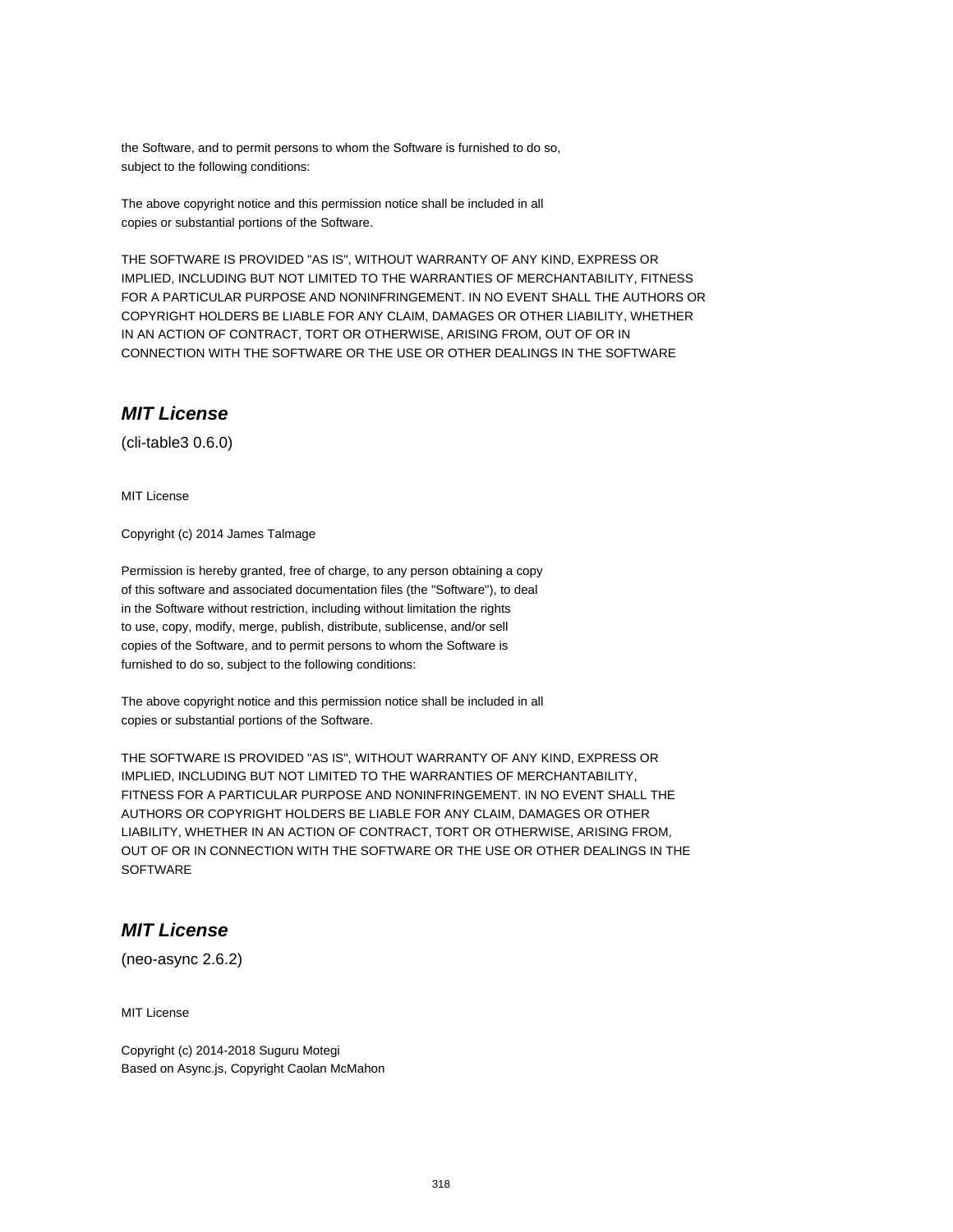Permission is hereby granted, free of charge, to any person obtaining a copy of this software and associated documentation files (the "Software"), to deal in the Software without restriction, including without limitation the rights to use, copy, modify, merge, publish, distribute, sublicense, and/or sell copies of the Software, and to permit persons to whom the Software is furnished to do so, subject to the following conditions:

The above copyright notice and this permission notice shall be included in all copies or substantial portions of the Software.

THE SOFTWARE IS PROVIDED "AS IS", WITHOUT WARRANTY OF ANY KIND, EXPRESS OR IMPLIED, INCLUDING BUT NOT LIMITED TO THE WARRANTIES OF MERCHANTABILITY, FITNESS FOR A PARTICULAR PURPOSE AND NONINFRINGEMENT. IN NO EVENT SHALL THE AUTHORS OR COPYRIGHT HOLDERS BE LIABLE FOR ANY CLAIM, DAMAGES OR OTHER LIABILITY, WHETHER IN AN ACTION OF CONTRACT, TORT OR OTHERWISE, ARISING FROM, OUT OF OR IN CONNECTION WITH THE SOFTWARE OR THE USE OR OTHER DEALINGS IN THE SOFTWARE

# **MIT License**

(@babel/code-frame 7.10.4, @babel/core 7.12.3, @babel/helper-function-name 7.10.4, @babel/helper-get-function-arity 7.10.4, @babel/helper-member-expression-to-functions 7.12.1, @babel/helper-module-imports 7.12.5, @babel/helper-module-transforms 7.12.1, @babel/helper-optimise-call-expression 7.10.4, @babel/helper-plugin-utils 7.10.4, @babel/helper-replace-supers 7.12.5, @babel/helper-skip-transparent-expression-wrappers 7.12.1, @babel/helper-split-export-declaration 7.11.0, @babel/helper-validator-identifier 7.10.4, @babel/highlight 7.10.4, @babel/plugin-proposal-class-properties 7.12.1, @babel/plugin-proposal-decorators 7.12.1, @babel/plugin-proposal-nullish-coalescing-operator 7.12.1, @babel/plugin-proposal-optional-chaining 7.12.1, @babel/plugin-syntax-async-generators 7.8.4, @babel/plugin-syntax-bigint 7.8.3, @babel/plugin-syntax-dynamic-import 7.8.3, @babel/plugin-syntax-export-namespace-from 7.8.3, @babel/plugin-syntax-import-meta 7.10.4, @babel/plugin-syntax-json-strings 7.8.3, @babel/plugin-syntax-logical-assignment-operators 7.10.4, @babel/plugin-syntax-nullish-coalescing-operator 7.8.3, @babel/plugin-syntax-numeric-separator 7.10.4, @babel/plugin-syntax-object-rest-spread 7.8.3, @babel/plugin-syntax-optional-catch-binding 7.8.3, @babel/plugin-syntax-optional-chaining 7.8.3, @babel/plugin-syntax-top-level-await 7.12.1, @babel/plugin-transform-react-display-name 7.12.1, @babel/plugin-transform-react-pure-annotations 7.12.1, @babel/plugin-transform-runtime 7.12.1, @babel/preset-env 7.12.1, @babel/preset-react 7.12.1, @babel/preset-typescript 7.12.1, @babel/runtime 7.12.1, @babel/template 7.10.4, @babel/types 7.12.6)

MIT License

Copyright (c) 2014-present Sebastian McKenzie and other contributors

Permission is hereby granted, free of charge, to any person obtaining a copy of this software and associated documentation files (the "Software"), to deal in the Software without restriction, including without limitation the rights to use, copy, modify, merge, publish, distribute, sublicense, and/or sell copies of the Software, and to permit persons to whom the Software is furnished to do so, subject to the following conditions: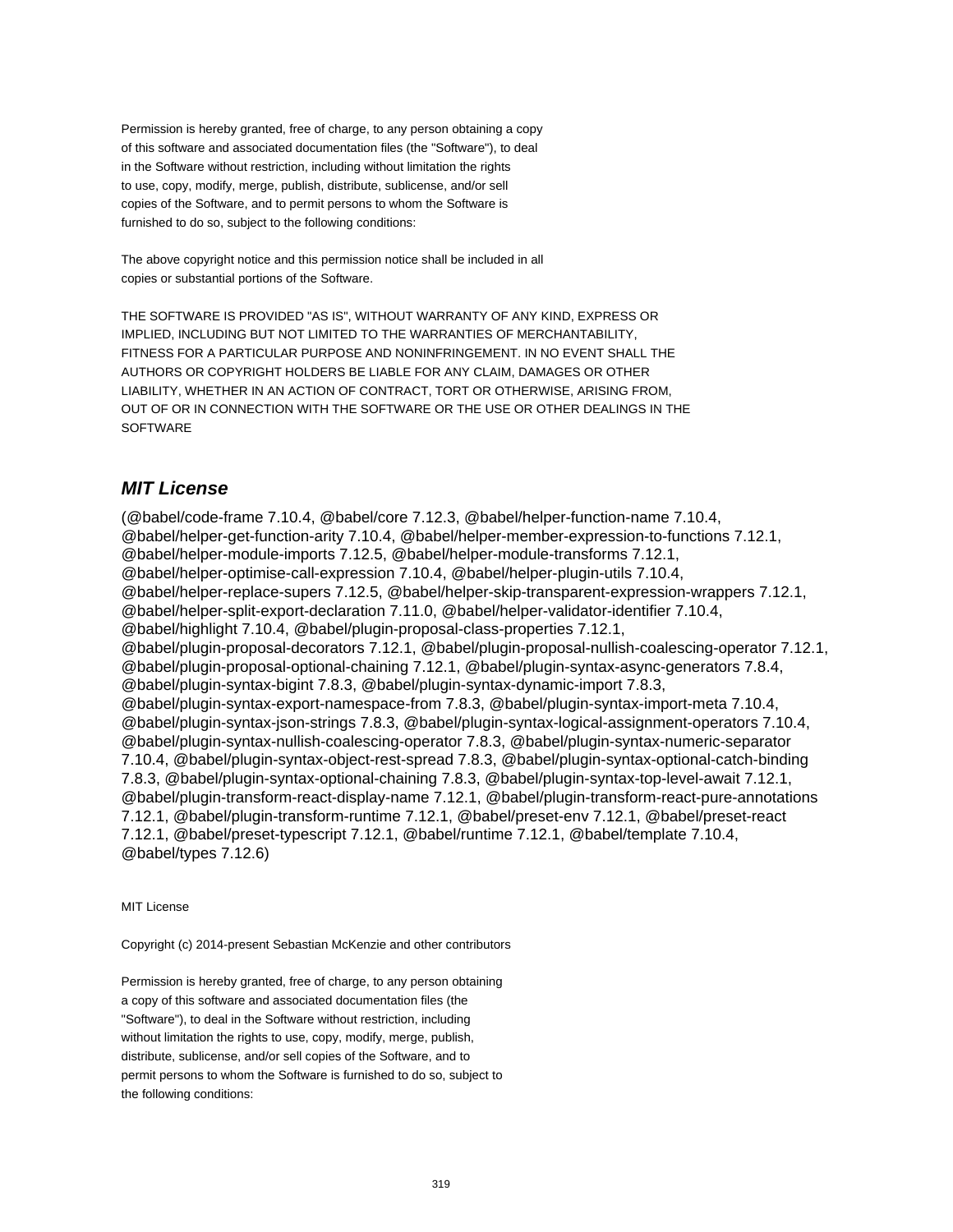The above copyright notice and this permission notice shall be included in all copies or substantial portions of the Software.

THE SOFTWARE IS PROVIDED "AS IS", WITHOUT WARRANTY OF ANY KIND, EXPRESS OR IMPLIED, INCLUDING BUT NOT LIMITED TO THE WARRANTIES OF MERCHANTABILITY, FITNESS FOR A PARTICULAR PURPOSE AND NONINFRINGEMENT. IN NO EVENT SHALL THE AUTHORS OR COPYRIGHT HOLDERS BE LIABLE FOR ANY CLAIM, DAMAGES OR OTHER LIABILITY, WHETHER IN AN ACTION OF CONTRACT, TORT OR OTHERWISE, ARISING FROM, OUT OF OR IN CONNECTION WITH THE SOFTWARE OR THE USE OR OTHER DEALINGS IN THE SOFTWARE

### **MIT License**

(immutable-js 4.0.0-rc.12, regenerator-runtime 0.13.7, regenerator-transform 0.14.5)

MIT License

Copyright (c) 2014-present, Facebook, Inc.

Permission is hereby granted, free of charge, to any person obtaining a copy of this software and associated documentation files (the "Software"), to deal in the Software without restriction, including without limitation the rights to use, copy, modify, merge, publish, distribute, sublicense, and/or sell copies of the Software, and to permit persons to whom the Software is furnished to do so, subject to the following conditions:

The above copyright notice and this permission notice shall be included in all copies or substantial portions of the Software.

THE SOFTWARE IS PROVIDED "AS IS", WITHOUT WARRANTY OF ANY KIND, EXPRESS OR IMPLIED, INCLUDING BUT NOT LIMITED TO THE WARRANTIES OF MERCHANTABILITY, FITNESS FOR A PARTICULAR PURPOSE AND NONINFRINGEMENT. IN NO EVENT SHALL THE AUTHORS OR COPYRIGHT HOLDERS BE LIABLE FOR ANY CLAIM, DAMAGES OR OTHER LIABILITY, WHETHER IN AN ACTION OF CONTRACT, TORT OR OTHERWISE, ARISING FROM, OUT OF OR IN CONNECTION WITH THE SOFTWARE OR THE USE OR OTHER DEALINGS IN THE **SOFTWARE** 

# **MIT License**

(urljoin 4.0.1)

MIT License

Copyright (c) 2015 José F. Romaniello

Permission is hereby granted, free of charge, to any person obtaining a copy of this software and associated documentation files (the "Software"), to deal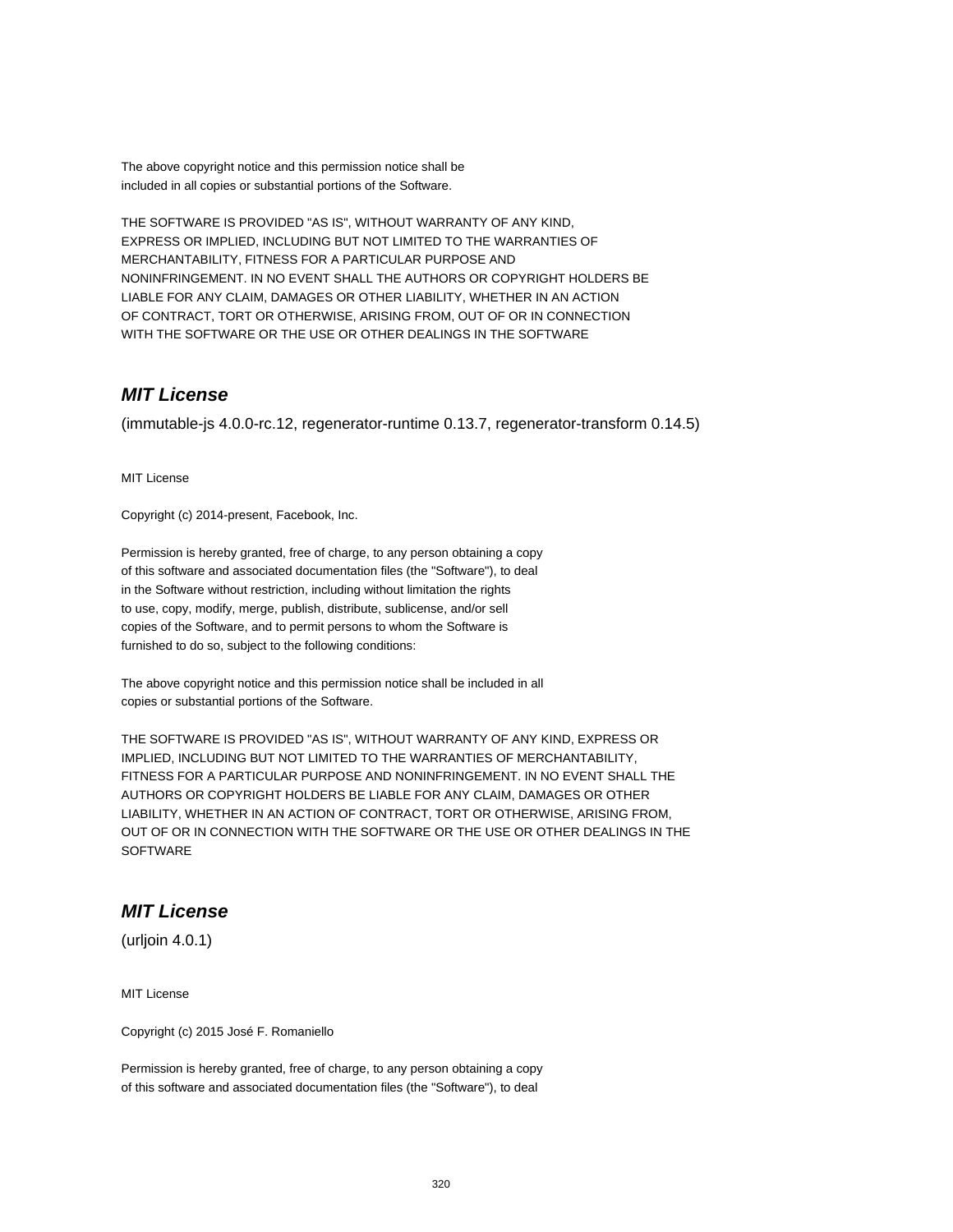in the Software without restriction, including without limitation the rights to use, copy, modify, merge, publish, distribute, sublicense, and/or sell copies of the Software, and to permit persons to whom the Software is furnished to do so, subject to the following conditions:

The above copyright notice and this permission notice shall be included in all copies or substantial portions of the Software.

THE SOFTWARE IS PROVIDED "AS IS", WITHOUT WARRANTY OF ANY KIND, EXPRESS OR IMPLIED, INCLUDING BUT NOT LIMITED TO THE WARRANTIES OF MERCHANTABILITY, FITNESS FOR A PARTICULAR PURPOSE AND NONINFRINGEMENT. IN NO EVENT SHALL THE AUTHORS OR COPYRIGHT HOLDERS BE LIABLE FOR ANY CLAIM, DAMAGES OR OTHER LIABILITY, WHETHER IN AN ACTION OF CONTRACT, TORT OR OTHERWISE, ARISING FROM, OUT OF OR IN CONNECTION WITH THE SOFTWARE OR THE USE OR OTHER DEALINGS IN THE SOFTWARE

# **MIT License**

(airbnb-prop-types 2.16.0, babel-plugin-dynamic-import-node 2.3.3)

MIT License

Copyright (c) 2016 Airbnb

Permission is hereby granted, free of charge, to any person obtaining a copy of this software and associated documentation files (the "Software"), to deal in the Software without restriction, including without limitation the rights to use, copy, modify, merge, publish, distribute, sublicense, and/or sell copies of the Software, and to permit persons to whom the Software is furnished to do so, subject to the following conditions:

The above copyright notice and this permission notice shall be included in all copies or substantial portions of the Software.

THE SOFTWARE IS PROVIDED "AS IS", WITHOUT WARRANTY OF ANY KIND, EXPRESS OR IMPLIED, INCLUDING BUT NOT LIMITED TO THE WARRANTIES OF MERCHANTABILITY, FITNESS FOR A PARTICULAR PURPOSE AND NONINFRINGEMENT. IN NO EVENT SHALL THE AUTHORS OR COPYRIGHT HOLDERS BE LIABLE FOR ANY CLAIM, DAMAGES OR OTHER LIABILITY, WHETHER IN AN ACTION OF CONTRACT, TORT OR OTHERWISE, ARISING FROM, OUT OF OR IN CONNECTION WITH THE SOFTWARE OR THE USE OR OTHER DEALINGS IN THE **SOFTWARE** 

### **MIT License**

(toidentifier 1.0.0)

MIT License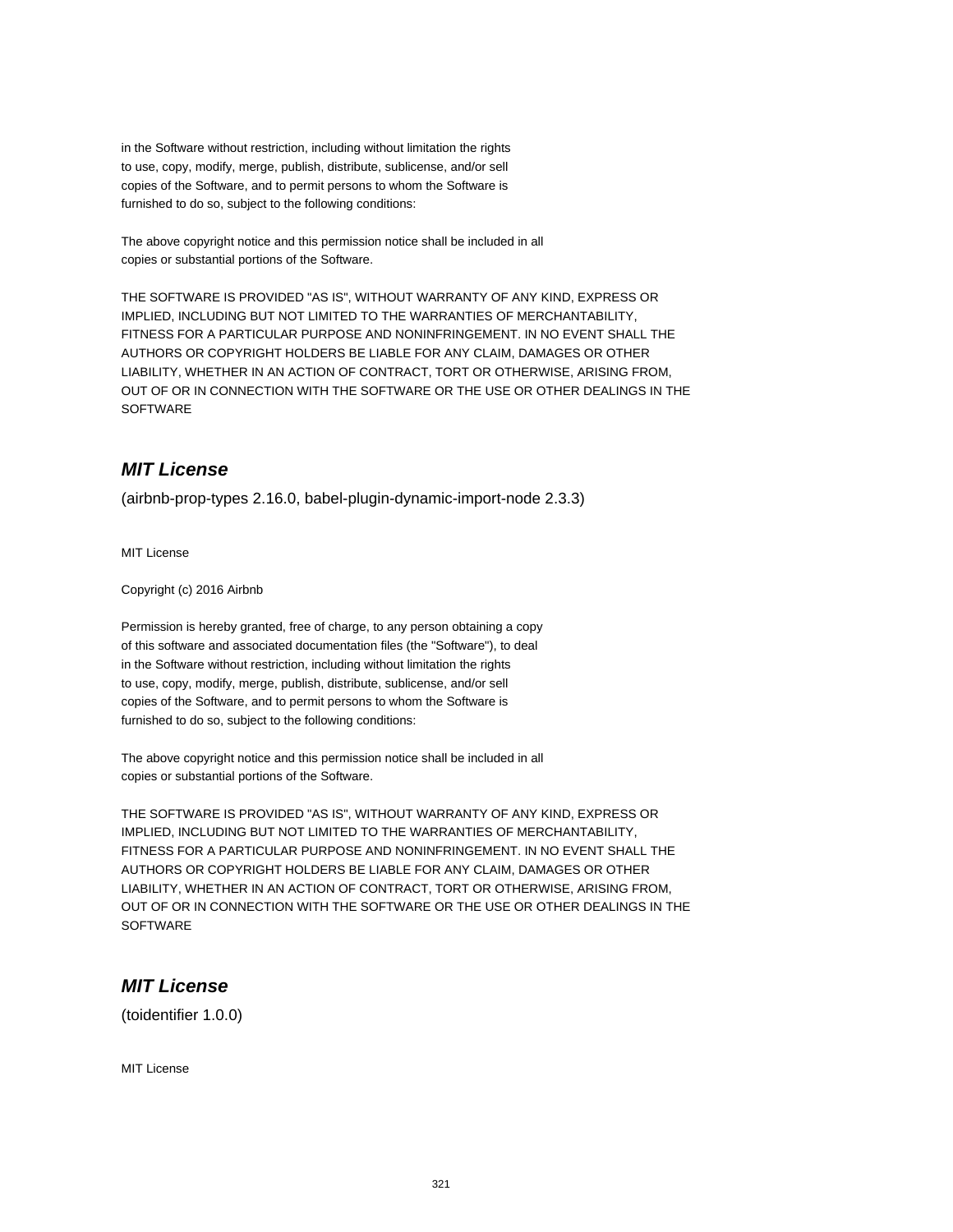Copyright (c) 2016 Douglas Christopher Wilson

Permission is hereby granted, free of charge, to any person obtaining a copy of this software and associated documentation files (the "Software"), to deal in the Software without restriction, including without limitation the rights to use, copy, modify, merge, publish, distribute, sublicense, and/or sell copies of the Software, and to permit persons to whom the Software is furnished to do so, subject to the following conditions:

The above copyright notice and this permission notice shall be included in all copies or substantial portions of the Software.

THE SOFTWARE IS PROVIDED "AS IS", WITHOUT WARRANTY OF ANY KIND, EXPRESS OR IMPLIED, INCLUDING BUT NOT LIMITED TO THE WARRANTIES OF MERCHANTABILITY, FITNESS FOR A PARTICULAR PURPOSE AND NONINFRINGEMENT. IN NO EVENT SHALL THE AUTHORS OR COPYRIGHT HOLDERS BE LIABLE FOR ANY CLAIM, DAMAGES OR OTHER LIABILITY, WHETHER IN AN ACTION OF CONTRACT, TORT OR OTHERWISE, ARISING FROM, OUT OF OR IN CONNECTION WITH THE SOFTWARE OR THE USE OR OTHER DEALINGS IN THE **SOFTWARE** 

### **MIT License**

(consolidated-events 2.0.2)

MIT License

Copyright (c) 2016 Joe Lencioni

Permission is hereby granted, free of charge, to any person obtaining a copy of this software and associated documentation files (the "Software"), to deal in the Software without restriction, including without limitation the rights to use, copy, modify, merge, publish, distribute, sublicense, and/or sell copies of the Software, and to permit persons to whom the Software is furnished to do so, subject to the following conditions:

The above copyright notice and this permission notice shall be included in all copies or substantial portions of the Software.

THE SOFTWARE IS PROVIDED "AS IS", WITHOUT WARRANTY OF ANY KIND, EXPRESS OR IMPLIED, INCLUDING BUT NOT LIMITED TO THE WARRANTIES OF MERCHANTABILITY, FITNESS FOR A PARTICULAR PURPOSE AND NONINFRINGEMENT. IN NO EVENT SHALL THE AUTHORS OR COPYRIGHT HOLDERS BE LIABLE FOR ANY CLAIM, DAMAGES OR OTHER LIABILITY, WHETHER IN AN ACTION OF CONTRACT, TORT OR OTHERWISE, ARISING FROM, OUT OF OR IN CONNECTION WITH THE SOFTWARE OR THE USE OR OTHER DEALINGS IN THE **SOFTWARE** 

### **MIT License**

(has-symbols 1.0.1)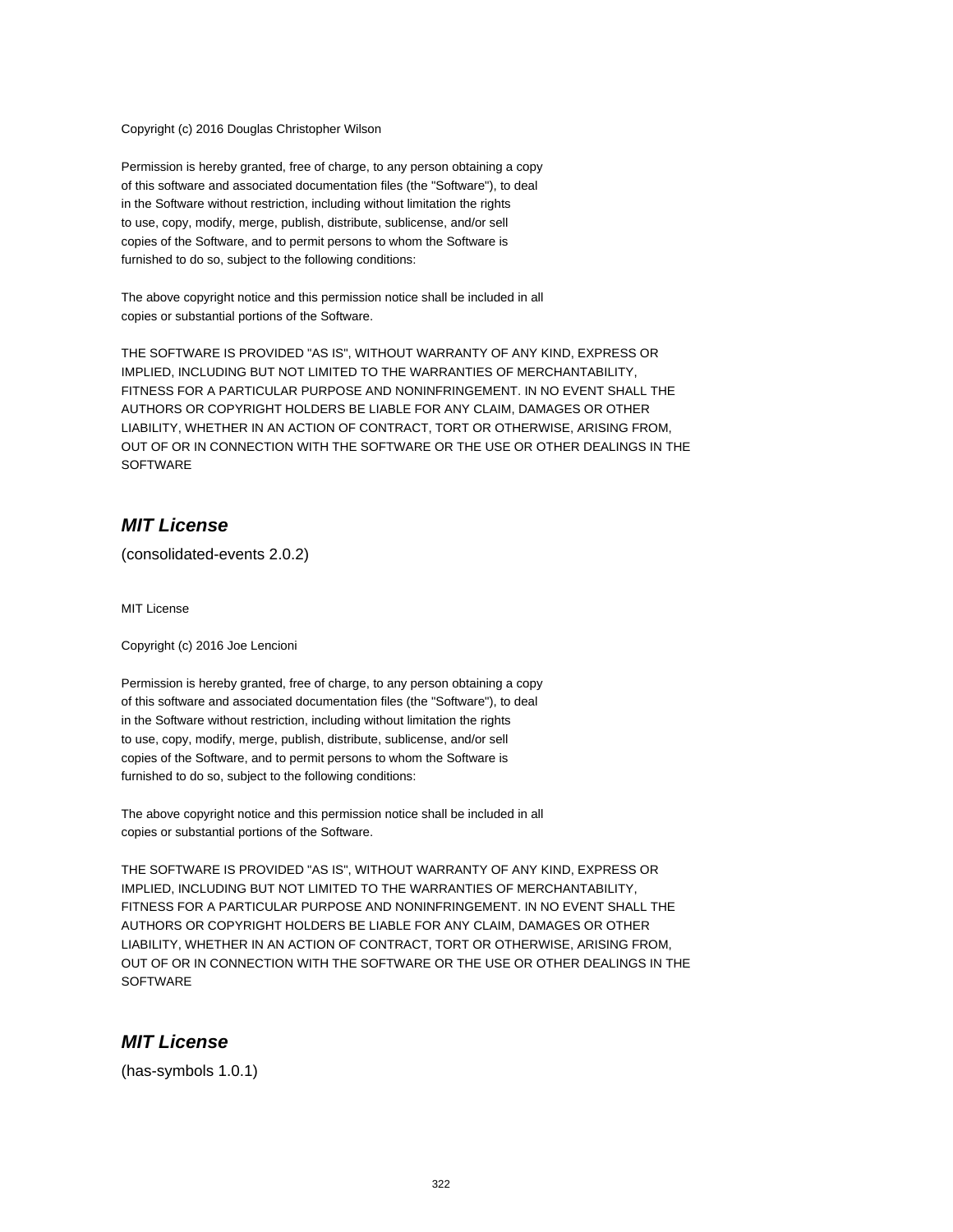MIT License

Copyright (c) 2016 Jordan Harband

Permission is hereby granted, free of charge, to any person obtaining a copy of this software and associated documentation files (the "Software"), to deal in the Software without restriction, including without limitation the rights to use, copy, modify, merge, publish, distribute, sublicense, and/or sell copies of the Software, and to permit persons to whom the Software is furnished to do so, subject to the following conditions:

The above copyright notice and this permission notice shall be included in all copies or substantial portions of the Software.

THE SOFTWARE IS PROVIDED "AS IS", WITHOUT WARRANTY OF ANY KIND, EXPRESS OR IMPLIED, INCLUDING BUT NOT LIMITED TO THE WARRANTIES OF MERCHANTABILITY, FITNESS FOR A PARTICULAR PURPOSE AND NONINFRINGEMENT. IN NO EVENT SHALL THE AUTHORS OR COPYRIGHT HOLDERS BE LIABLE FOR ANY CLAIM, DAMAGES OR OTHER LIABILITY, WHETHER IN AN ACTION OF CONTRACT, TORT OR OTHERWISE, ARISING FROM, OUT OF OR IN CONNECTION WITH THE SOFTWARE OR THE USE OR OTHER DEALINGS IN THE **SOFTWARE** 

# **MIT License**

(hyperid 2.0.4)

MIT License

Copyright (c) 2016 Matteo Collina

Permission is hereby granted, free of charge, to any person obtaining a copy of this software and associated documentation files (the "Software"), to deal in the Software without restriction, including without limitation the rights to use, copy, modify, merge, publish, distribute, sublicense, and/or sell copies of the Software, and to permit persons to whom the Software is furnished to do so, subject to the following conditions:

The above copyright notice and this permission notice shall be included in all copies or substantial portions of the Software.

THE SOFTWARE IS PROVIDED "AS IS", WITHOUT WARRANTY OF ANY KIND, EXPRESS OR IMPLIED, INCLUDING BUT NOT LIMITED TO THE WARRANTIES OF MERCHANTABILITY, FITNESS FOR A PARTICULAR PURPOSE AND NONINFRINGEMENT. IN NO EVENT SHALL THE AUTHORS OR COPYRIGHT HOLDERS BE LIABLE FOR ANY CLAIM, DAMAGES OR OTHER LIABILITY, WHETHER IN AN ACTION OF CONTRACT, TORT OR OTHERWISE, ARISING FROM, OUT OF OR IN CONNECTION WITH THE SOFTWARE OR THE USE OR OTHER DEALINGS IN THE **SOFTWARE**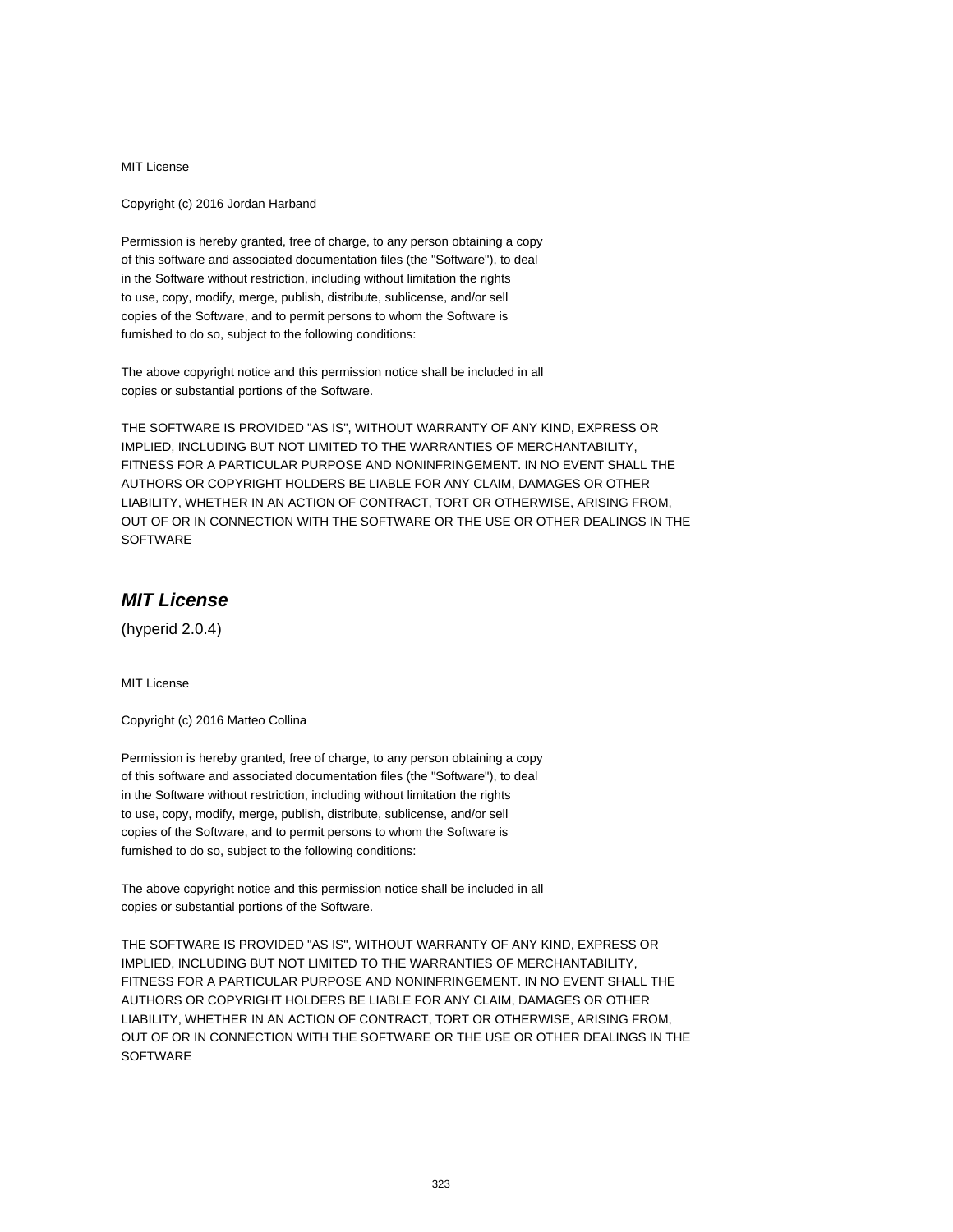# **MIT License**

(buffer-from 1.1.1)

MIT License

Copyright (c) 2016, 2018 Linus Unnebäck

Permission is hereby granted, free of charge, to any person obtaining a copy of this software and associated documentation files (the "Software"), to deal in the Software without restriction, including without limitation the rights to use, copy, modify, merge, publish, distribute, sublicense, and/or sell copies of the Software, and to permit persons to whom the Software is furnished to do so, subject to the following conditions:

The above copyright notice and this permission notice shall be included in all copies or substantial portions of the Software.

THE SOFTWARE IS PROVIDED "AS IS", WITHOUT WARRANTY OF ANY KIND, EXPRESS OR IMPLIED, INCLUDING BUT NOT LIMITED TO THE WARRANTIES OF MERCHANTABILITY, FITNESS FOR A PARTICULAR PURPOSE AND NONINFRINGEMENT. IN NO EVENT SHALL THE AUTHORS OR COPYRIGHT HOLDERS BE LIABLE FOR ANY CLAIM, DAMAGES OR OTHER LIABILITY, WHETHER IN AN ACTION OF CONTRACT, TORT OR OTHERWISE, ARISING FROM, OUT OF OR IN CONNECTION WITH THE SOFTWARE OR THE USE OR OTHER DEALINGS IN THE **SOFTWARE** 

# **MIT License**

(pirates 4.0.1)

MIT License

Copyright (c) 2016-2018 Ari Porad

Permission is hereby granted, free of charge, to any person obtaining a copy of this software and associated documentation files (the "Software"), to deal in the Software without restriction, including without limitation the rights to use, copy, modify, merge, publish, distribute, sublicense, and/or sell copies of the Software, and to permit persons to whom the Software is furnished to do so, subject to the following conditions:

The above copyright notice and this permission notice shall be included in all copies or substantial portions of the Software.

THE SOFTWARE IS PROVIDED "AS IS", WITHOUT WARRANTY OF ANY KIND, EXPRESS OR IMPLIED, INCLUDING BUT NOT LIMITED TO THE WARRANTIES OF MERCHANTABILITY, FITNESS FOR A PARTICULAR PURPOSE AND NONINFRINGEMENT. IN NO EVENT SHALL THE AUTHORS OR COPYRIGHT HOLDERS BE LIABLE FOR ANY CLAIM, DAMAGES OR OTHER LIABILITY, WHETHER IN AN ACTION OF CONTRACT, TORT OR OTHERWISE, ARISING FROM, OUT OF OR IN CONNECTION WITH THE SOFTWARE OR THE USE OR OTHER DEALINGS IN THE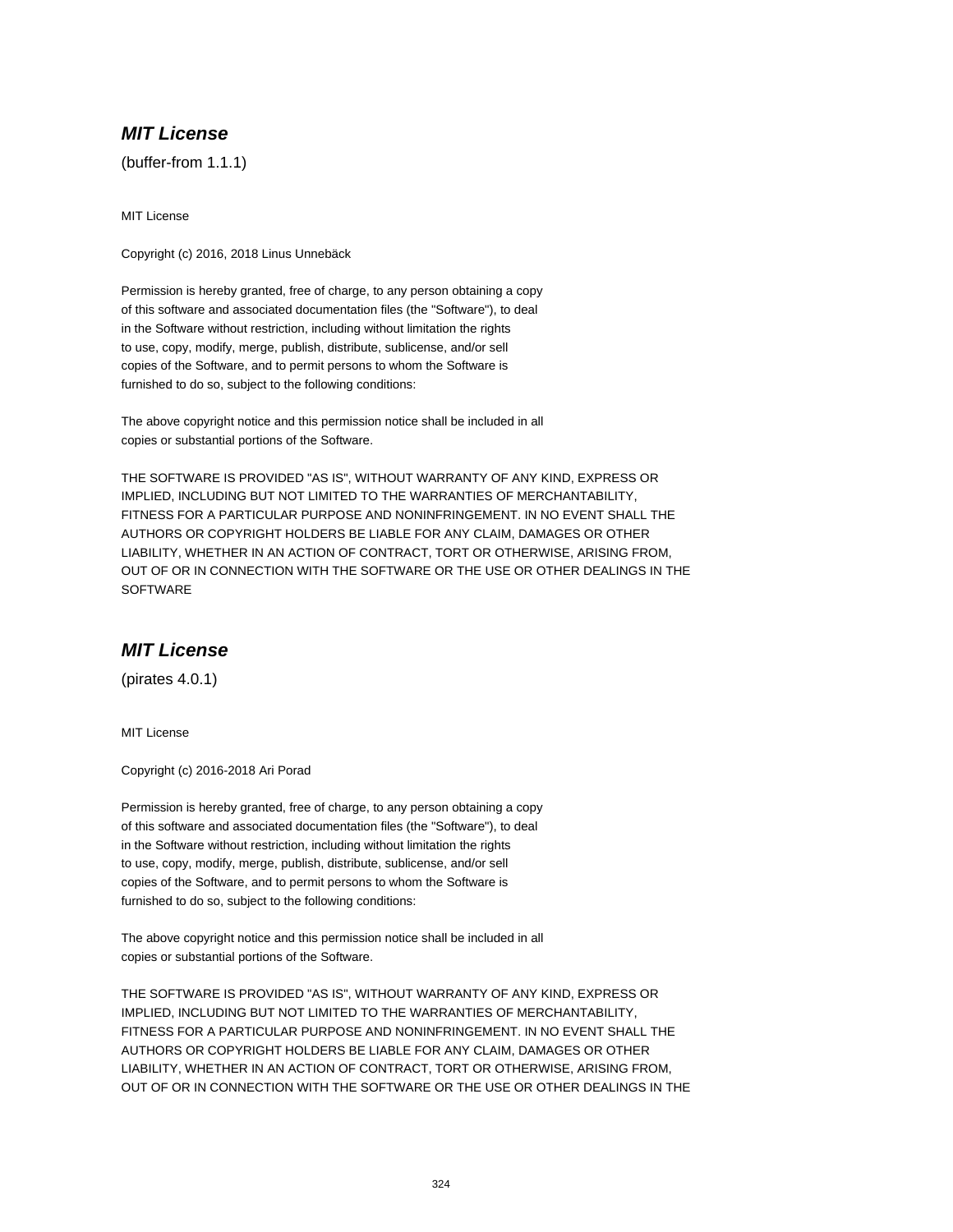SOFTWARE

# **MIT License**

(avvio 7.2.0)

MIT License

Copyright (c) 2016-2020 Matteo Collina

Permission is hereby granted, free of charge, to any person obtaining a copy of this software and associated documentation files (the "Software"), to deal in the Software without restriction, including without limitation the rights to use, copy, modify, merge, publish, distribute, sublicense, and/or sell copies of the Software, and to permit persons to whom the Software is furnished to do so, subject to the following conditions:

The above copyright notice and this permission notice shall be included in all copies or substantial portions of the Software.

THE SOFTWARE IS PROVIDED "AS IS", WITHOUT WARRANTY OF ANY KIND, EXPRESS OR IMPLIED, INCLUDING BUT NOT LIMITED TO THE WARRANTIES OF MERCHANTABILITY, FITNESS FOR A PARTICULAR PURPOSE AND NONINFRINGEMENT. IN NO EVENT SHALL THE AUTHORS OR COPYRIGHT HOLDERS BE LIABLE FOR ANY CLAIM, DAMAGES OR OTHER LIABILITY, WHETHER IN AN ACTION OF CONTRACT, TORT OR OTHERWISE, ARISING FROM, OUT OF OR IN CONNECTION WITH THE SOFTWARE OR THE USE OR OTHER DEALINGS IN THE **SOFTWARE** 

# **MIT License**

(please-upgrade-node 3.2.0)

MIT License

Copyright (c) 2017

Permission is hereby granted, free of charge, to any person obtaining a copy of this software and associated documentation files (the "Software"), to deal in the Software without restriction, including without limitation the rights to use, copy, modify, merge, publish, distribute, sublicense, and/or sell copies of the Software, and to permit persons to whom the Software is furnished to do so, subject to the following conditions:

The above copyright notice and this permission notice shall be included in all copies or substantial portions of the Software.

THE SOFTWARE IS PROVIDED "AS IS", WITHOUT WARRANTY OF ANY KIND, EXPRESS OR IMPLIED, INCLUDING BUT NOT LIMITED TO THE WARRANTIES OF MERCHANTABILITY,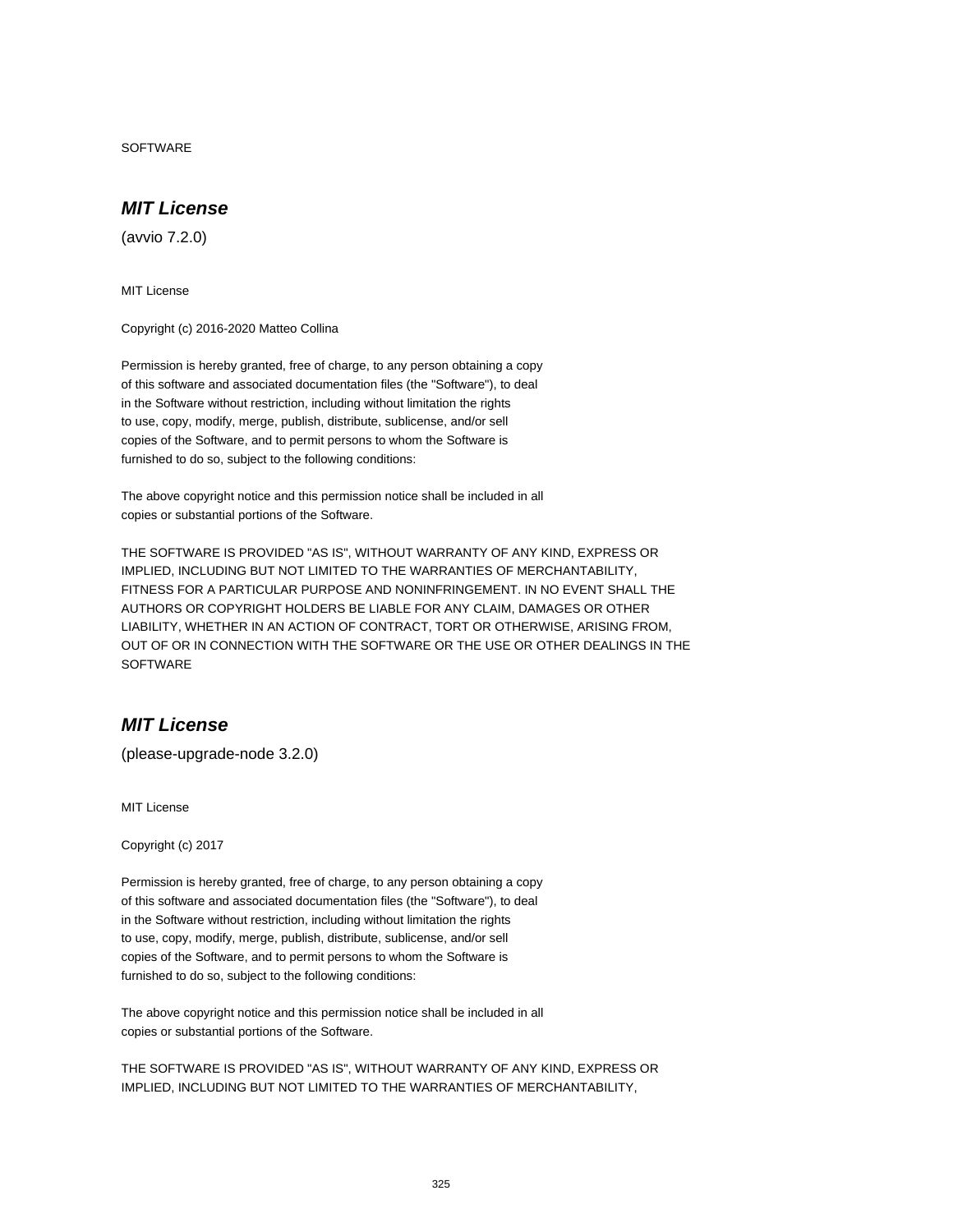FITNESS FOR A PARTICULAR PURPOSE AND NONINFRINGEMENT. IN NO EVENT SHALL THE AUTHORS OR COPYRIGHT HOLDERS BE LIABLE FOR ANY CLAIM, DAMAGES OR OTHER LIABILITY, WHETHER IN AN ACTION OF CONTRACT, TORT OR OTHERWISE, ARISING FROM, OUT OF OR IN CONNECTION WITH THE SOFTWARE OR THE USE OR OTHER DEALINGS IN THE SOFTWARE

### **MIT License**

(prop-types-exact 1.2.0)

MIT License

Copyright (c) 2017 Airbnb

Permission is hereby granted, free of charge, to any person obtaining a copy of this software and associated documentation files (the "Software"), to deal in the Software without restriction, including without limitation the rights to use, copy, modify, merge, publish, distribute, sublicense, and/or sell copies of the Software, and to permit persons to whom the Software is furnished to do so, subject to the following conditions:

The above copyright notice and this permission notice shall be included in all copies or substantial portions of the Software.

THE SOFTWARE IS PROVIDED "AS IS", WITHOUT WARRANTY OF ANY KIND, EXPRESS OR IMPLIED, INCLUDING BUT NOT LIMITED TO THE WARRANTIES OF MERCHANTABILITY, FITNESS FOR A PARTICULAR PURPOSE AND NONINFRINGEMENT. IN NO EVENT SHALL THE AUTHORS OR COPYRIGHT HOLDERS BE LIABLE FOR ANY CLAIM, DAMAGES OR OTHER LIABILITY, WHETHER IN AN ACTION OF CONTRACT, TORT OR OTHERWISE, ARISING FROM, OUT OF OR IN CONNECTION WITH THE SOFTWARE OR THE USE OR OTHER DEALINGS IN THE **SOFTWARE** 

# **MIT License**

(randombytes 1.0.4, randombytes 2.1.0)

MIT License

Copyright (c) 2017 crypto-browserify

Permission is hereby granted, free of charge, to any person obtaining a copy of this software and associated documentation files (the "Software"), to deal in the Software without restriction, including without limitation the rights to use, copy, modify, merge, publish, distribute, sublicense, and/or sell copies of the Software, and to permit persons to whom the Software is furnished to do so, subject to the following conditions: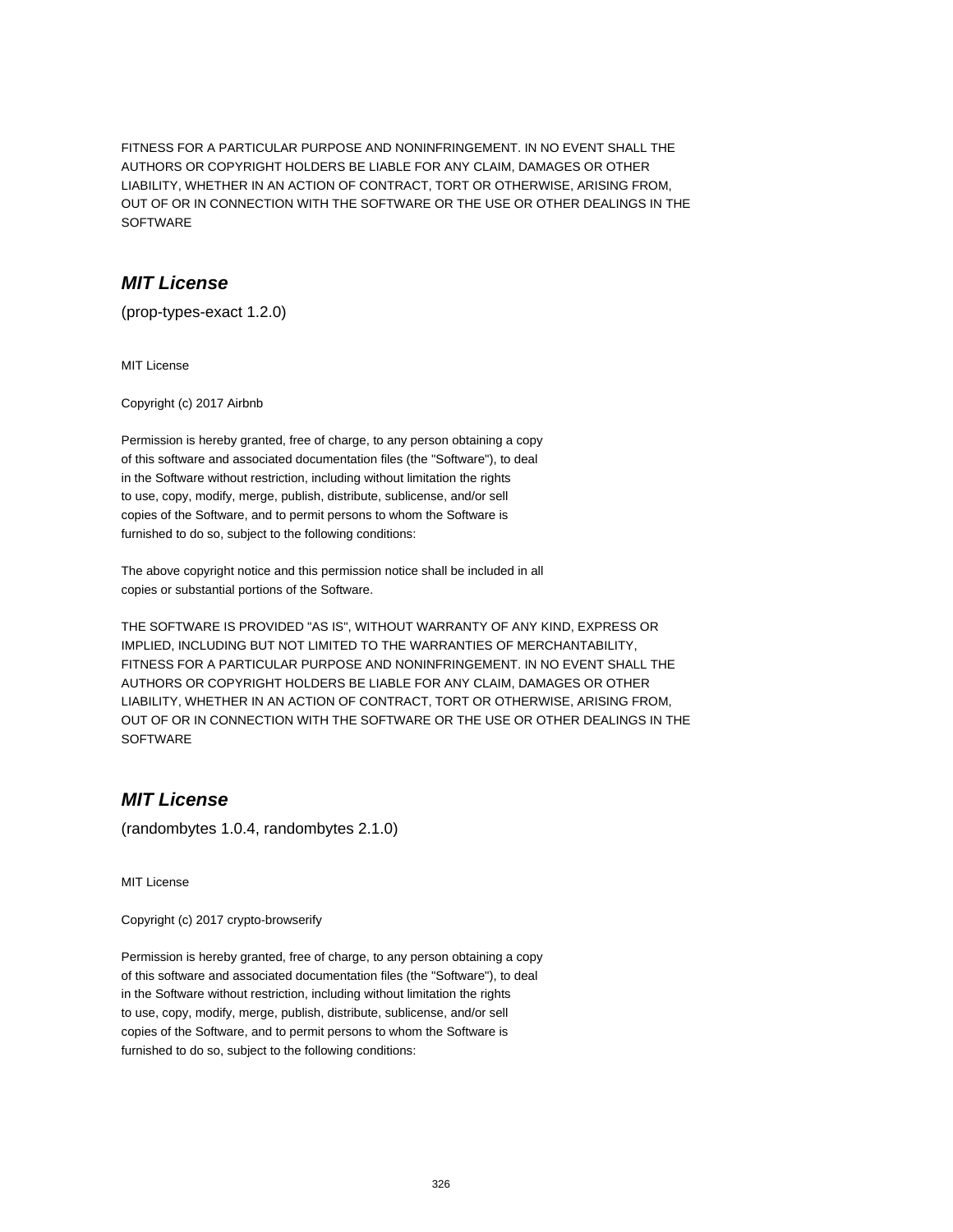The above copyright notice and this permission notice shall be included in all copies or substantial portions of the Software.

THE SOFTWARE IS PROVIDED "AS IS", WITHOUT WARRANTY OF ANY KIND, EXPRESS OR IMPLIED, INCLUDING BUT NOT LIMITED TO THE WARRANTIES OF MERCHANTABILITY, FITNESS FOR A PARTICULAR PURPOSE AND NONINFRINGEMENT. IN NO EVENT SHALL THE AUTHORS OR COPYRIGHT HOLDERS BE LIABLE FOR ANY CLAIM, DAMAGES OR OTHER LIABILITY, WHETHER IN AN ACTION OF CONTRACT, TORT OR OTHERWISE, ARISING FROM, OUT OF OR IN CONNECTION WITH THE SOFTWARE OR THE USE OR OTHER DEALINGS IN THE **SOFTWARE** 

# **MIT License**

(array.prototype.flat 1.2.4, array.prototype.flatmap 1.2.4)

MIT License

Copyright (c) 2017 ECMAScript Shims

Permission is hereby granted, free of charge, to any person obtaining a copy of this software and associated documentation files (the "Software"), to deal in the Software without restriction, including without limitation the rights to use, copy, modify, merge, publish, distribute, sublicense, and/or sell copies of the Software, and to permit persons to whom the Software is furnished to do so, subject to the following conditions:

The above copyright notice and this permission notice shall be included in all copies or substantial portions of the Software.

THE SOFTWARE IS PROVIDED "AS IS", WITHOUT WARRANTY OF ANY KIND, EXPRESS OR IMPLIED, INCLUDING BUT NOT LIMITED TO THE WARRANTIES OF MERCHANTABILITY, FITNESS FOR A PARTICULAR PURPOSE AND NONINFRINGEMENT. IN NO EVENT SHALL THE AUTHORS OR COPYRIGHT HOLDERS BE LIABLE FOR ANY CLAIM, DAMAGES OR OTHER LIABILITY, WHETHER IN AN ACTION OF CONTRACT, TORT OR OTHERWISE, ARISING FROM, OUT OF OR IN CONNECTION WITH THE SOFTWARE OR THE USE OR OTHER DEALINGS IN THE **SOFTWARE** 

# **MIT License**

(ajv-errors 1.0.1, fast-deep-equal v3.1.3, schema-utils v3.0.0)

MIT License

Copyright (c) 2017 Evgeny Poberezkin

Permission is hereby granted, free of charge, to any person obtaining a copy of this software and associated documentation files (the "Software"), to deal in the Software without restriction, including without limitation the rights to use, copy, modify, merge, publish, distribute, sublicense, and/or sell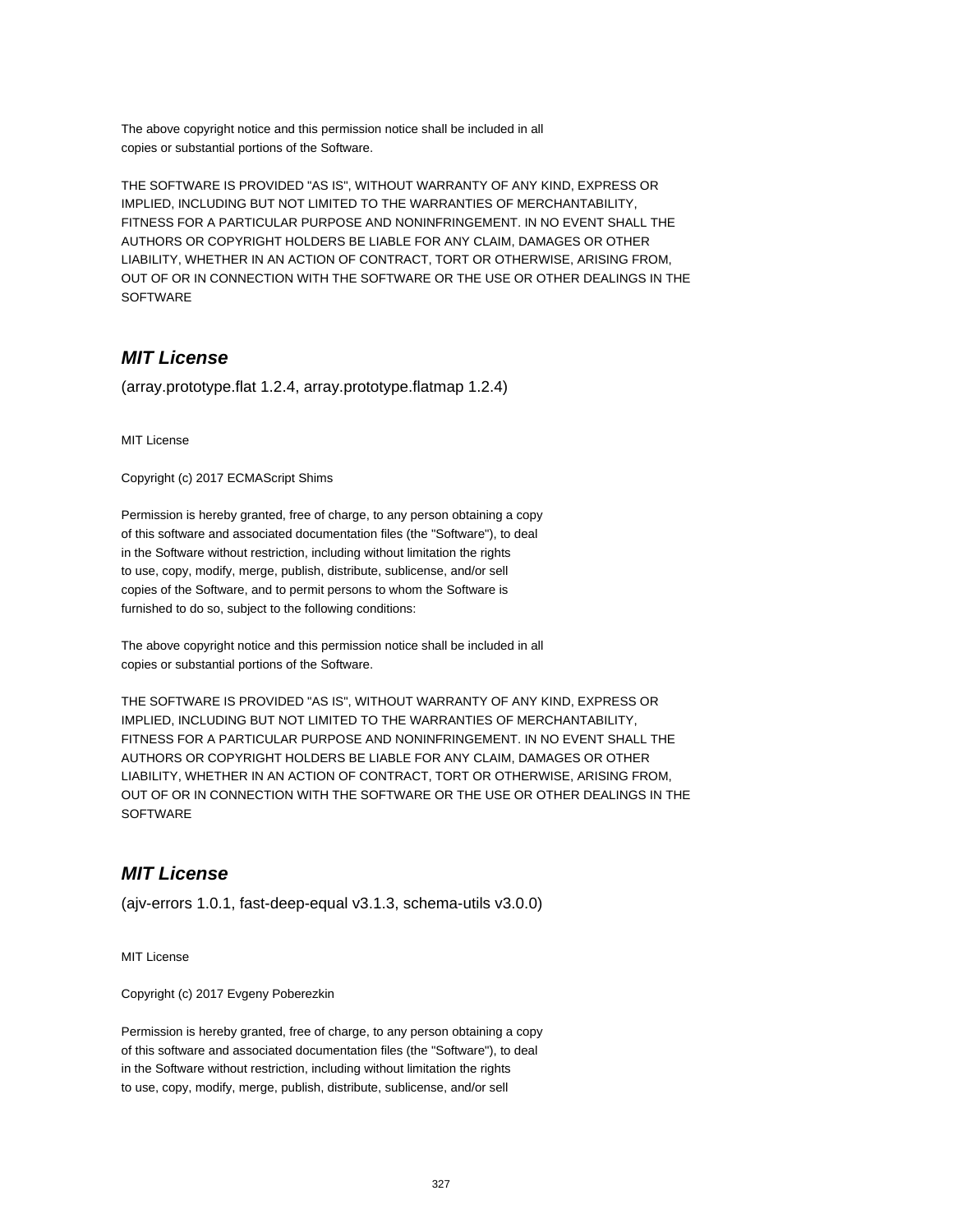copies of the Software, and to permit persons to whom the Software is furnished to do so, subject to the following conditions:

The above copyright notice and this permission notice shall be included in all copies or substantial portions of the Software.

THE SOFTWARE IS PROVIDED "AS IS", WITHOUT WARRANTY OF ANY KIND, EXPRESS OR IMPLIED, INCLUDING BUT NOT LIMITED TO THE WARRANTIES OF MERCHANTABILITY, FITNESS FOR A PARTICULAR PURPOSE AND NONINFRINGEMENT. IN NO EVENT SHALL THE AUTHORS OR COPYRIGHT HOLDERS BE LIABLE FOR ANY CLAIM, DAMAGES OR OTHER LIABILITY, WHETHER IN AN ACTION OF CONTRACT, TORT OR OTHERWISE, ARISING FROM, OUT OF OR IN CONNECTION WITH THE SOFTWARE OR THE USE OR OTHER DEALINGS IN THE **SOFTWARE** 

# **MIT License**

(fastify-swagger 3.5.0)

MIT License

Copyright (c) 2017 Fastify

Permission is hereby granted, free of charge, to any person obtaining a copy of this software and associated documentation files (the "Software"), to deal in the Software without restriction, including without limitation the rights to use, copy, modify, merge, publish, distribute, sublicense, and/or sell copies of the Software, and to permit persons to whom the Software is furnished to do so, subject to the following conditions:

The above copyright notice and this permission notice shall be included in all copies or substantial portions of the Software.

THE SOFTWARE IS PROVIDED "AS IS", WITHOUT WARRANTY OF ANY KIND, EXPRESS OR IMPLIED, INCLUDING BUT NOT LIMITED TO THE WARRANTIES OF MERCHANTABILITY, FITNESS FOR A PARTICULAR PURPOSE AND NONINFRINGEMENT. IN NO EVENT SHALL THE AUTHORS OR COPYRIGHT HOLDERS BE LIABLE FOR ANY CLAIM, DAMAGES OR OTHER LIABILITY, WHETHER IN AN ACTION OF CONTRACT, TORT OR OTHERWISE, ARISING FROM, OUT OF OR IN CONNECTION WITH THE SOFTWARE OR THE USE OR OTHER DEALINGS IN THE **SOFTWARE** 

### **MIT License**

(asn1.js-rfc2560 v5.4.1)

MIT License

Copyright (c) 2017 Fedor Indutny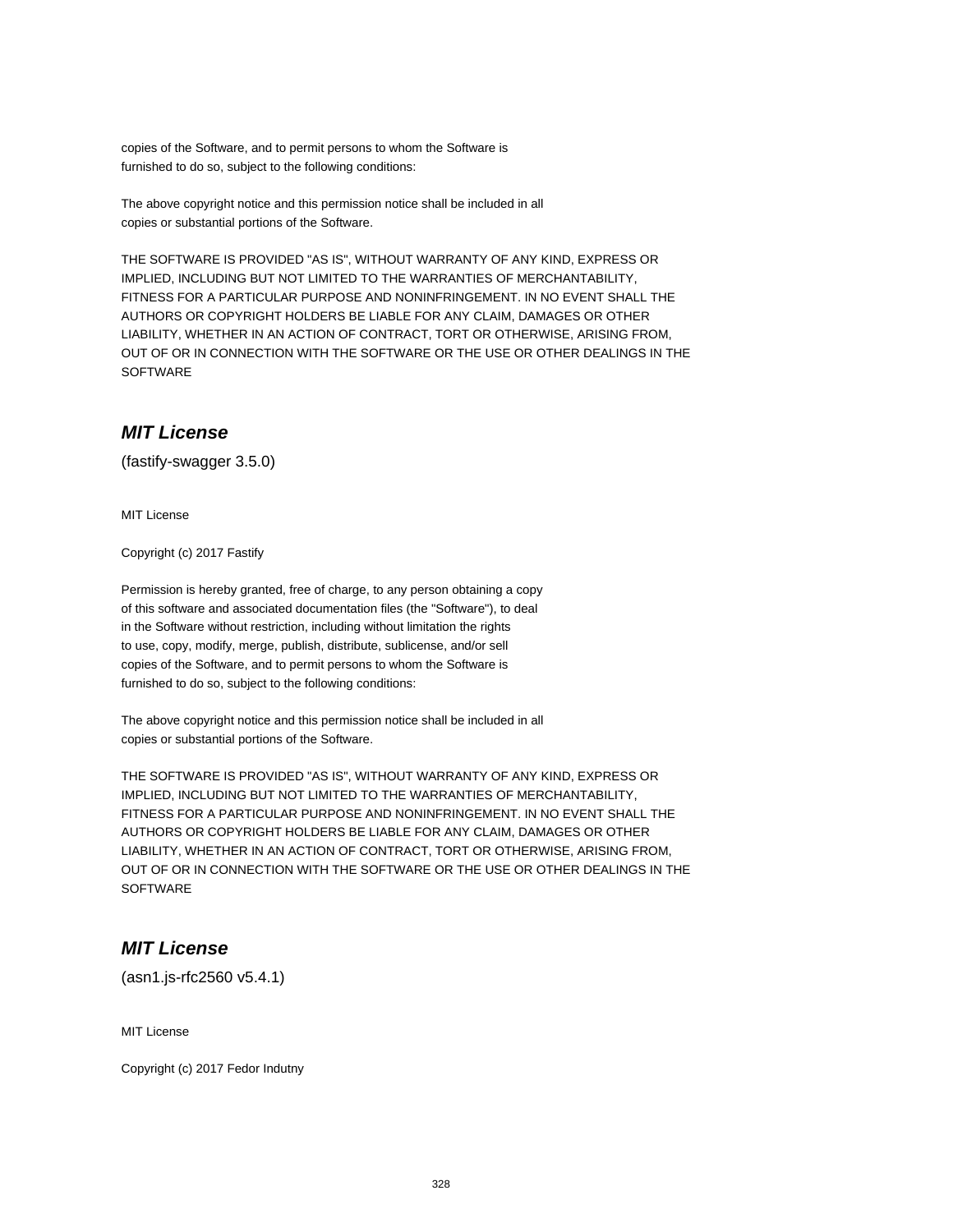Permission is hereby granted, free of charge, to any person obtaining a copy of this software and associated documentation files (the "Software"), to deal in the Software without restriction, including without limitation the rights to use, copy, modify, merge, publish, distribute, sublicense, and/or sell copies of the Software, and to permit persons to whom the Software is furnished to do so, subject to the following conditions:

The above copyright notice and this permission notice shall be included in all copies or substantial portions of the Software.

THE SOFTWARE IS PROVIDED "AS IS", WITHOUT WARRANTY OF ANY KIND, EXPRESS OR IMPLIED, INCLUDING BUT NOT LIMITED TO THE WARRANTIES OF MERCHANTABILITY, FITNESS FOR A PARTICULAR PURPOSE AND NONINFRINGEMENT. IN NO EVENT SHALL THE AUTHORS OR COPYRIGHT HOLDERS BE LIABLE FOR ANY CLAIM, DAMAGES OR OTHER LIABILITY, WHETHER IN AN ACTION OF CONTRACT, TORT OR OTHERWISE, ARISING FROM, OUT OF OR IN CONNECTION WITH THE SOFTWARE OR THE USE OR OTHER DEALINGS IN THE SOFTWARE

# **MIT License**

(react-chartjs-2 2.11.1)

MIT License

Copyright (c) 2017 Jeremy Ayerst

Permission is hereby granted, free of charge, to any person obtaining a copy of this software and associated documentation files (the "Software"), to deal in the Software without restriction, including without limitation the rights to use, copy, modify, merge, publish, distribute, sublicense, and/or sell copies of the Software, and to permit persons to whom the Software is furnished to do so, subject to the following conditions:

The above copyright notice and this permission notice shall be included in all copies or substantial portions of the Software.

THE SOFTWARE IS PROVIDED "AS IS", WITHOUT WARRANTY OF ANY KIND, EXPRESS OR IMPLIED, INCLUDING BUT NOT LIMITED TO THE WARRANTIES OF MERCHANTABILITY, FITNESS FOR A PARTICULAR PURPOSE AND NONINFRINGEMENT. IN NO EVENT SHALL THE AUTHORS OR COPYRIGHT HOLDERS BE LIABLE FOR ANY CLAIM, DAMAGES OR OTHER LIABILITY, WHETHER IN AN ACTION OF CONTRACT, TORT OR OTHERWISE, ARISING FROM, OUT OF OR IN CONNECTION WITH THE SOFTWARE OR THE USE OR OTHER DEALINGS IN THE **SOFTWARE** 

# **MIT License**

(util.promisify 1.0.0)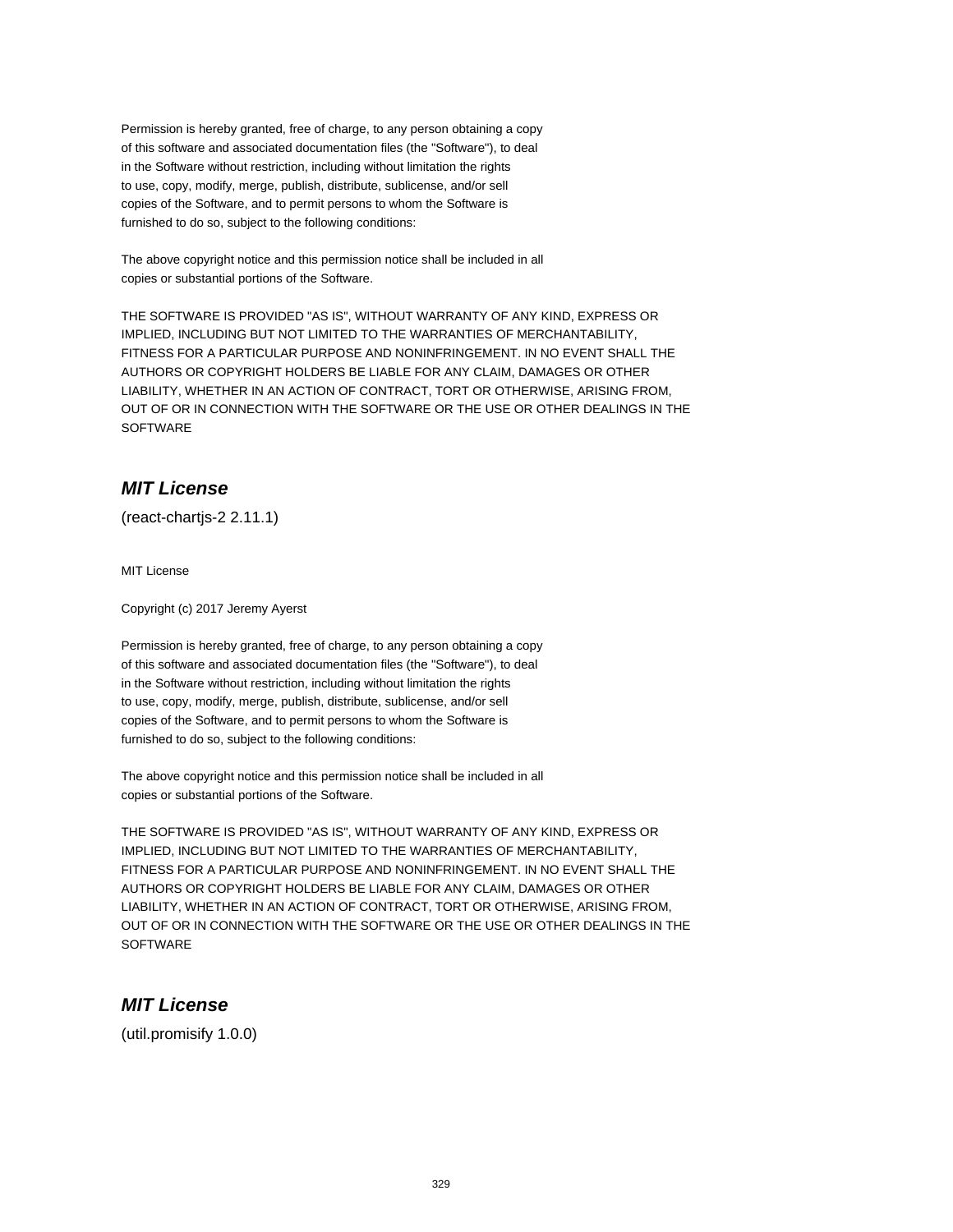Copyright (c) 2017 Jordan Harband

Permission is hereby granted, free of charge, to any person obtaining a copy of this software and associated documentation files (the "Software"), to deal in the Software without restriction, including without limitation the rights to use, copy, modify, merge, publish, distribute, sublicense, and/or sell copies of the Software, and to permit persons to whom the Software is furnished to do so, subject to the following conditions:

The above copyright notice and this permission notice shall be included in all copies or substantial portions of the Software.

THE SOFTWARE IS PROVIDED "AS IS", WITHOUT WARRANTY OF ANY KIND, EXPRESS OR IMPLIED, INCLUDING BUT NOT LIMITED TO THE WARRANTIES OF MERCHANTABILITY, FITNESS FOR A PARTICULAR PURPOSE AND NONINFRINGEMENT. IN NO EVENT SHALL THE AUTHORS OR COPYRIGHT HOLDERS BE LIABLE FOR ANY CLAIM, DAMAGES OR OTHER LIABILITY, WHETHER IN AN ACTION OF CONTRACT, TORT OR OTHERWISE, ARISING FROM, OUT OF OR IN CONNECTION WITH THE SOFTWARE OR THE USE OR OTHER DEALINGS IN THE **SOFTWARE** 

# **MIT License**

(webpack-sources 1.4.3)

MIT License

Copyright (c) 2017 JS Foundation and other contributors

Permission is hereby granted, free of charge, to any person obtaining a copy of this software and associated documentation files (the "Software"), to deal in the Software without restriction, including without limitation the rights to use, copy, modify, merge, publish, distribute, sublicense, and/or sell copies of the Software, and to permit persons to whom the Software is furnished to do so, subject to the following conditions:

The above copyright notice and this permission notice shall be included in all copies or substantial portions of the Software.

THE SOFTWARE IS PROVIDED "AS IS", WITHOUT WARRANTY OF ANY KIND, EXPRESS OR IMPLIED, INCLUDING BUT NOT LIMITED TO THE WARRANTIES OF MERCHANTABILITY, FITNESS FOR A PARTICULAR PURPOSE AND NONINFRINGEMENT. IN NO EVENT SHALL THE AUTHORS OR COPYRIGHT HOLDERS BE LIABLE FOR ANY CLAIM, DAMAGES OR OTHER LIABILITY, WHETHER IN AN ACTION OF CONTRACT, TORT OR OTHERWISE, ARISING FROM, OUT OF OR IN CONNECTION WITH THE SOFTWARE OR THE USE OR OTHER DEALINGS IN THE **SOFTWARE** 

### **MIT License**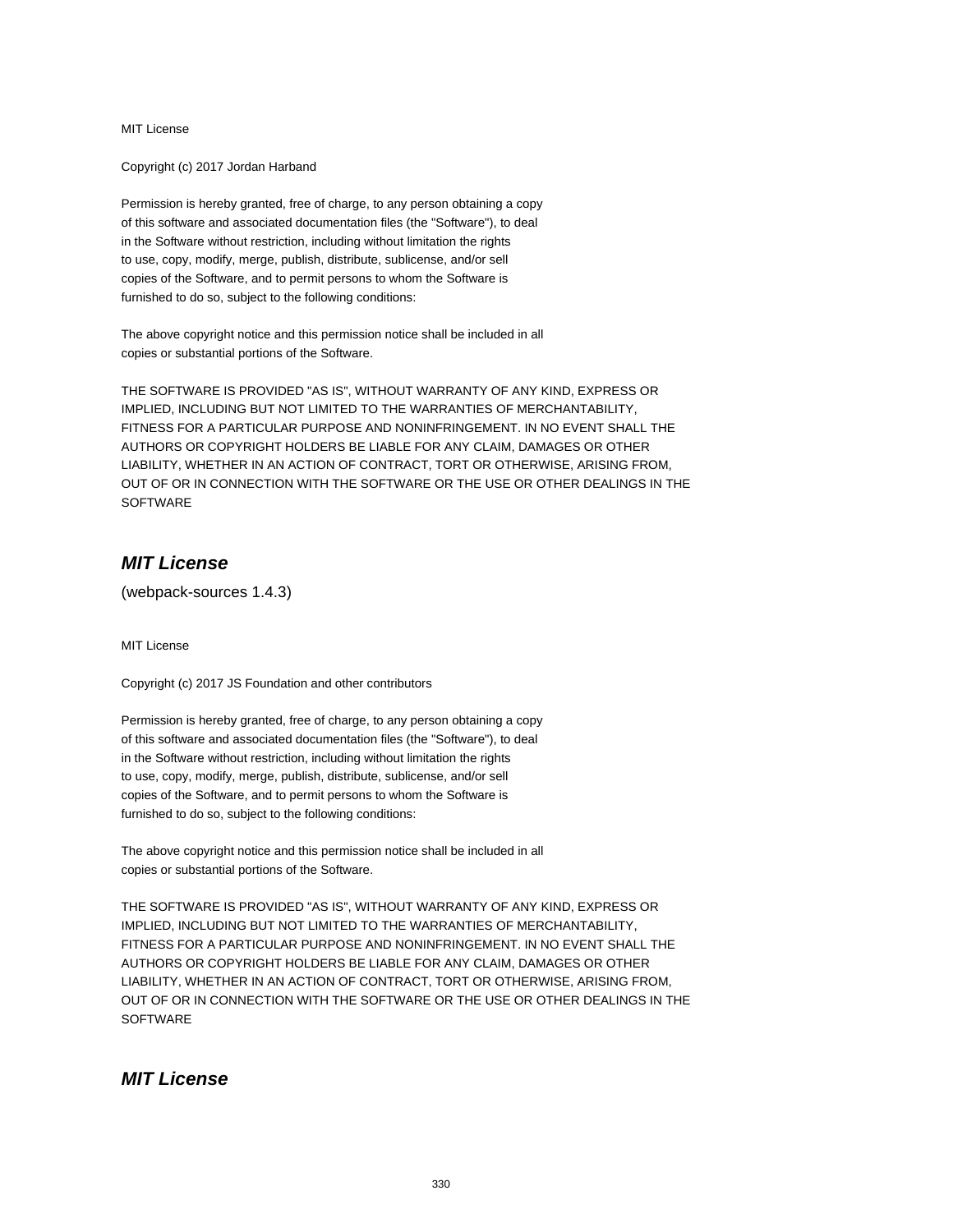#### (string.prototype.trimstart 1.0.3)

MIT License

Copyright (c) 2017 Khaled Al-Ansari

Permission is hereby granted, free of charge, to any person obtaining a copy of this software and associated documentation files (the "Software"), to deal in the Software without restriction, including without limitation the rights to use, copy, modify, merge, publish, distribute, sublicense, and/or sell copies of the Software, and to permit persons to whom the Software is furnished to do so, subject to the following conditions:

The above copyright notice and this permission notice shall be included in all copies or substantial portions of the Software.

THE SOFTWARE IS PROVIDED "AS IS", WITHOUT WARRANTY OF ANY KIND, EXPRESS OR IMPLIED, INCLUDING BUT NOT LIMITED TO THE WARRANTIES OF MERCHANTABILITY, FITNESS FOR A PARTICULAR PURPOSE AND NONINFRINGEMENT. IN NO EVENT SHALL THE AUTHORS OR COPYRIGHT HOLDERS BE LIABLE FOR ANY CLAIM, DAMAGES OR OTHER LIABILITY, WHETHER IN AN ACTION OF CONTRACT, TORT OR OTHERWISE, ARISING FROM, OUT OF OR IN CONNECTION WITH THE SOFTWARE OR THE USE OR OTHER DEALINGS IN THE SOFTWARE

### **MIT License**

(cacheable-request 6.1.0, cacheable-request 7.0.1, clone-response 1.0.2, keyv 3.1.0, keyv 4.0.1, keyv 4.0.3)

MIT License

Copyright (c) 2017 Luke Childs

Permission is hereby granted, free of charge, to any person obtaining a copy of this software and associated documentation files (the "Software"), to deal in the Software without restriction, including without limitation the rights to use, copy, modify, merge, publish, distribute, sublicense, and/or sell copies of the Software, and to permit persons to whom the Software is furnished to do so, subject to the following conditions:

The above copyright notice and this permission notice shall be included in all copies or substantial portions of the Software.

THE SOFTWARE IS PROVIDED "AS IS", WITHOUT WARRANTY OF ANY KIND, EXPRESS OR IMPLIED, INCLUDING BUT NOT LIMITED TO THE WARRANTIES OF MERCHANTABILITY, FITNESS FOR A PARTICULAR PURPOSE AND NONINFRINGEMENT. IN NO EVENT SHALL THE AUTHORS OR COPYRIGHT HOLDERS BE LIABLE FOR ANY CLAIM, DAMAGES OR OTHER LIABILITY, WHETHER IN AN ACTION OF CONTRACT, TORT OR OTHERWISE, ARISING FROM, OUT OF OR IN CONNECTION WITH THE SOFTWARE OR THE USE OR OTHER DEALINGS IN THE **SOFTWARE**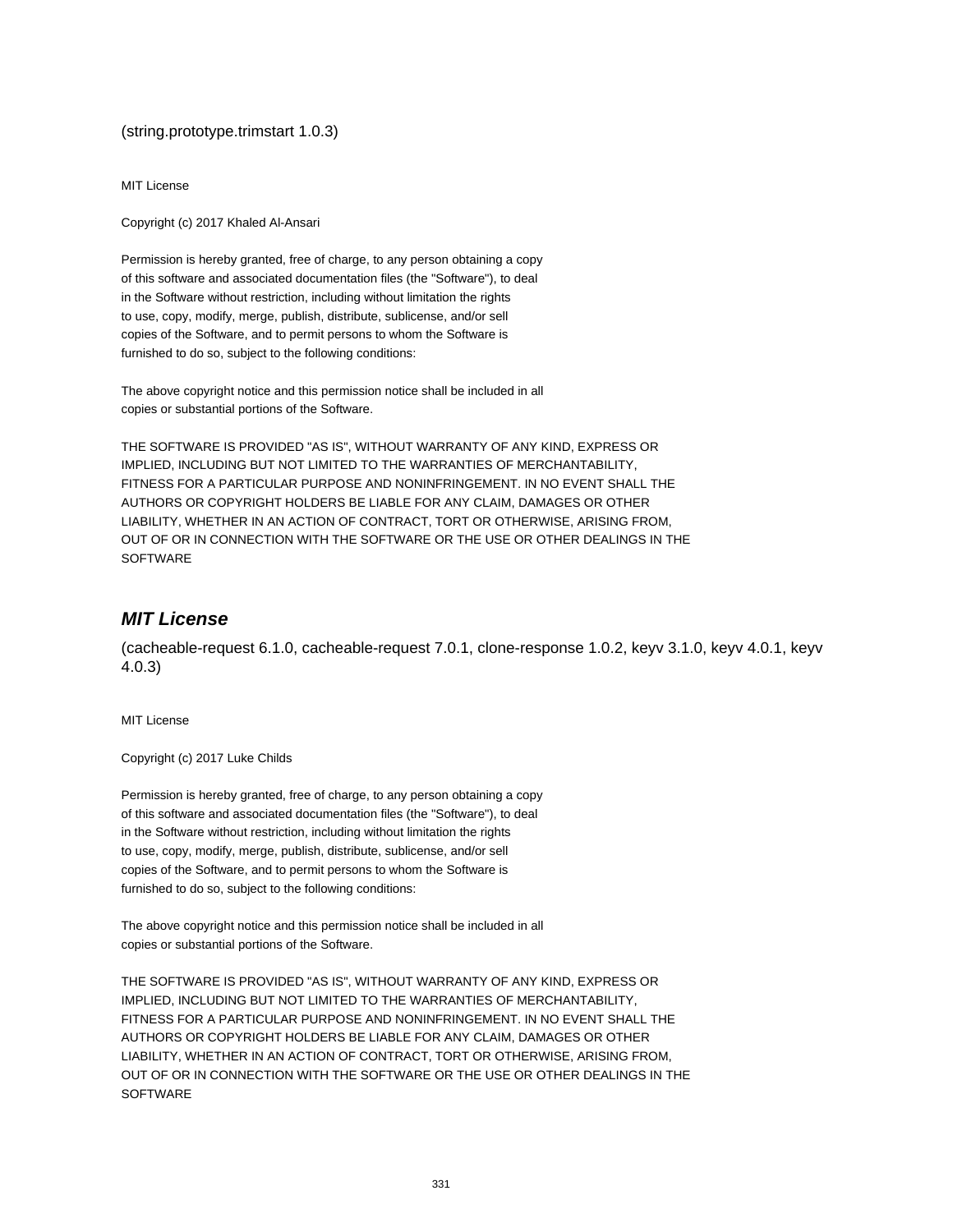(sonic-boom 1.3.0)

MIT License

Copyright (c) 2017 Matteo Collina

Permission is hereby granted, free of charge, to any person obtaining a copy of this software and associated documentation files (the "Software"), to deal in the Software without restriction, including without limitation the rights to use, copy, modify, merge, publish, distribute, sublicense, and/or sell copies of the Software, and to permit persons to whom the Software is furnished to do so, subject to the following conditions:

The above copyright notice and this permission notice shall be included in all copies or substantial portions of the Software.

THE SOFTWARE IS PROVIDED "AS IS", WITHOUT WARRANTY OF ANY KIND, EXPRESS OR IMPLIED, INCLUDING BUT NOT LIMITED TO THE WARRANTIES OF MERCHANTABILITY, FITNESS FOR A PARTICULAR PURPOSE AND NONINFRINGEMENT. IN NO EVENT SHALL THE AUTHORS OR COPYRIGHT HOLDERS BE LIABLE FOR ANY CLAIM, DAMAGES OR OTHER LIABILITY, WHETHER IN AN ACTION OF CONTRACT, TORT OR OTHERWISE, ARISING FROM, OUT OF OR IN CONNECTION WITH THE SOFTWARE OR THE USE OR OTHER DEALINGS IN THE **SOFTWARE** 

### **MIT License**

(@azure/ms-rest-azure-js 2.0.1)

MIT License

Copyright (c) 2017 MIT

Permission is hereby granted, free of charge, to any person obtaining a copy of this software and associated documentation files (the "Software"), to deal in the Software without restriction, including without limitation the rights to use, copy, modify, merge, publish, distribute, sublicense, and/or sell copies of the Software, and to permit persons to whom the Software is furnished to do so, subject to the following conditions:

The above copyright notice and this permission notice shall be included in all copies or substantial portions of the Software.

THE SOFTWARE IS PROVIDED "AS IS", WITHOUT WARRANTY OF ANY KIND, EXPRESS OR IMPLIED, INCLUDING BUT NOT LIMITED TO THE WARRANTIES OF MERCHANTABILITY, FITNESS FOR A PARTICULAR PURPOSE AND NONINFRINGEMENT. IN NO EVENT SHALL THE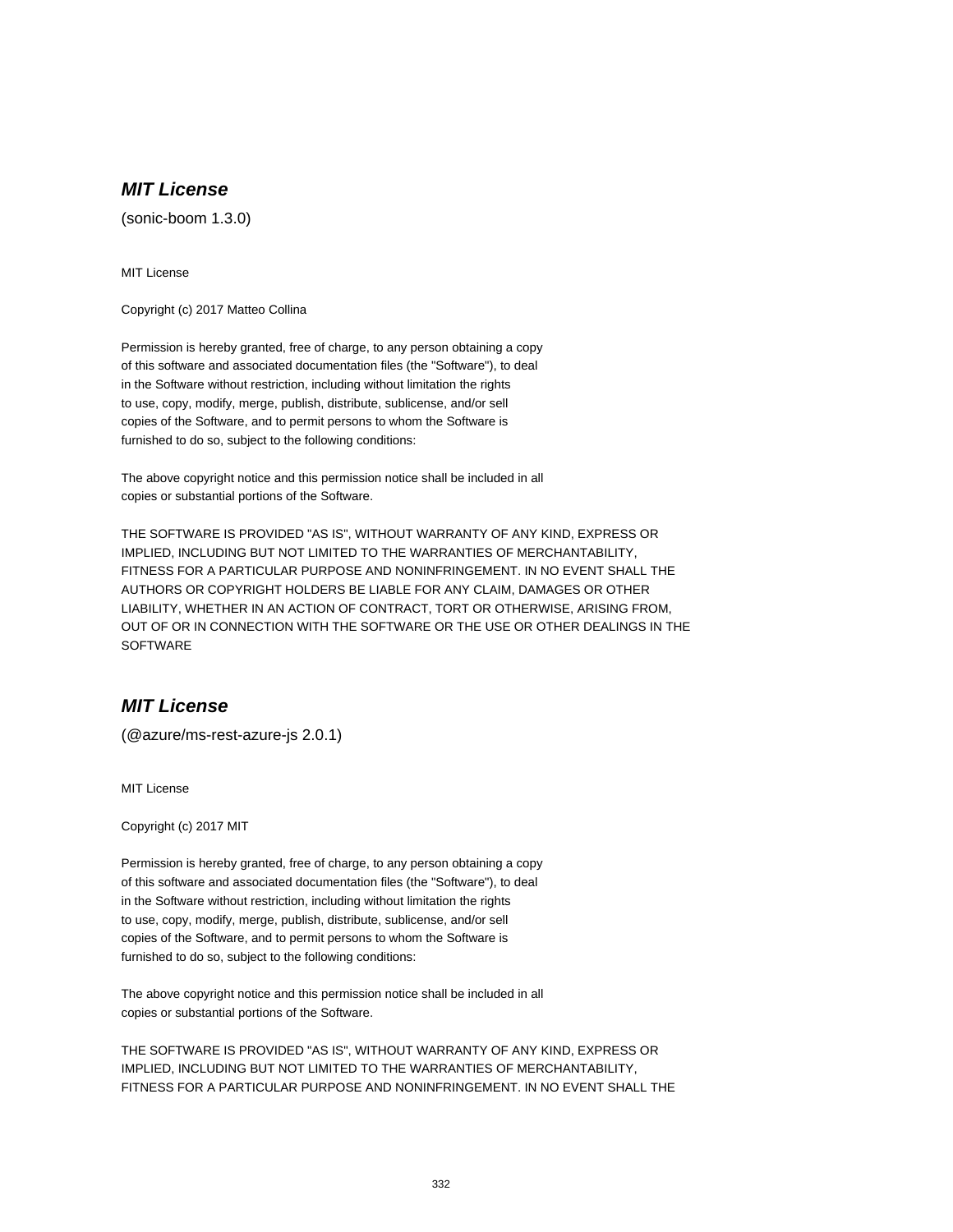AUTHORS OR COPYRIGHT HOLDERS BE LIABLE FOR ANY CLAIM, DAMAGES OR OTHER LIABILITY, WHETHER IN AN ACTION OF CONTRACT, TORT OR OTHERWISE, ARISING FROM, OUT OF OR IN CONNECTION WITH THE SOFTWARE OR THE USE OR OTHER DEALINGS IN THE SOFTWARE

### **MIT License**

(ml-array-min 1.2.0)

MIT License

Copyright (c) 2017 mljs

Permission is hereby granted, free of charge, to any person obtaining a copy of this software and associated documentation files (the "Software"), to deal in the Software without restriction, including without limitation the rights to use, copy, modify, merge, publish, distribute, sublicense, and/or sell copies of the Software, and to permit persons to whom the Software is furnished to do so, subject to the following conditions:

The above copyright notice and this permission notice shall be included in all copies or substantial portions of the Software.

THE SOFTWARE IS PROVIDED "AS IS", WITHOUT WARRANTY OF ANY KIND, EXPRESS OR IMPLIED, INCLUDING BUT NOT LIMITED TO THE WARRANTIES OF MERCHANTABILITY, FITNESS FOR A PARTICULAR PURPOSE AND NONINFRINGEMENT. IN NO EVENT SHALL THE AUTHORS OR COPYRIGHT HOLDERS BE LIABLE FOR ANY CLAIM, DAMAGES OR OTHER LIABILITY, WHETHER IN AN ACTION OF CONTRACT, TORT OR OTHERWISE, ARISING FROM, OUT OF OR IN CONNECTION WITH THE SOFTWARE OR THE USE OR OTHER DEALINGS IN THE **SOFTWARE** 

### **MIT License**

(is-color-stop 1.1.0)

MIT License

Copyright (c) 2017 pigcan

Permission is hereby granted, free of charge, to any person obtaining a copy of this software and associated documentation files (the "Software"), to deal in the Software without restriction, including without limitation the rights to use, copy, modify, merge, publish, distribute, sublicense, and/or sell copies of the Software, and to permit persons to whom the Software is furnished to do so, subject to the following conditions:

The above copyright notice and this permission notice shall be included in all copies or substantial portions of the Software.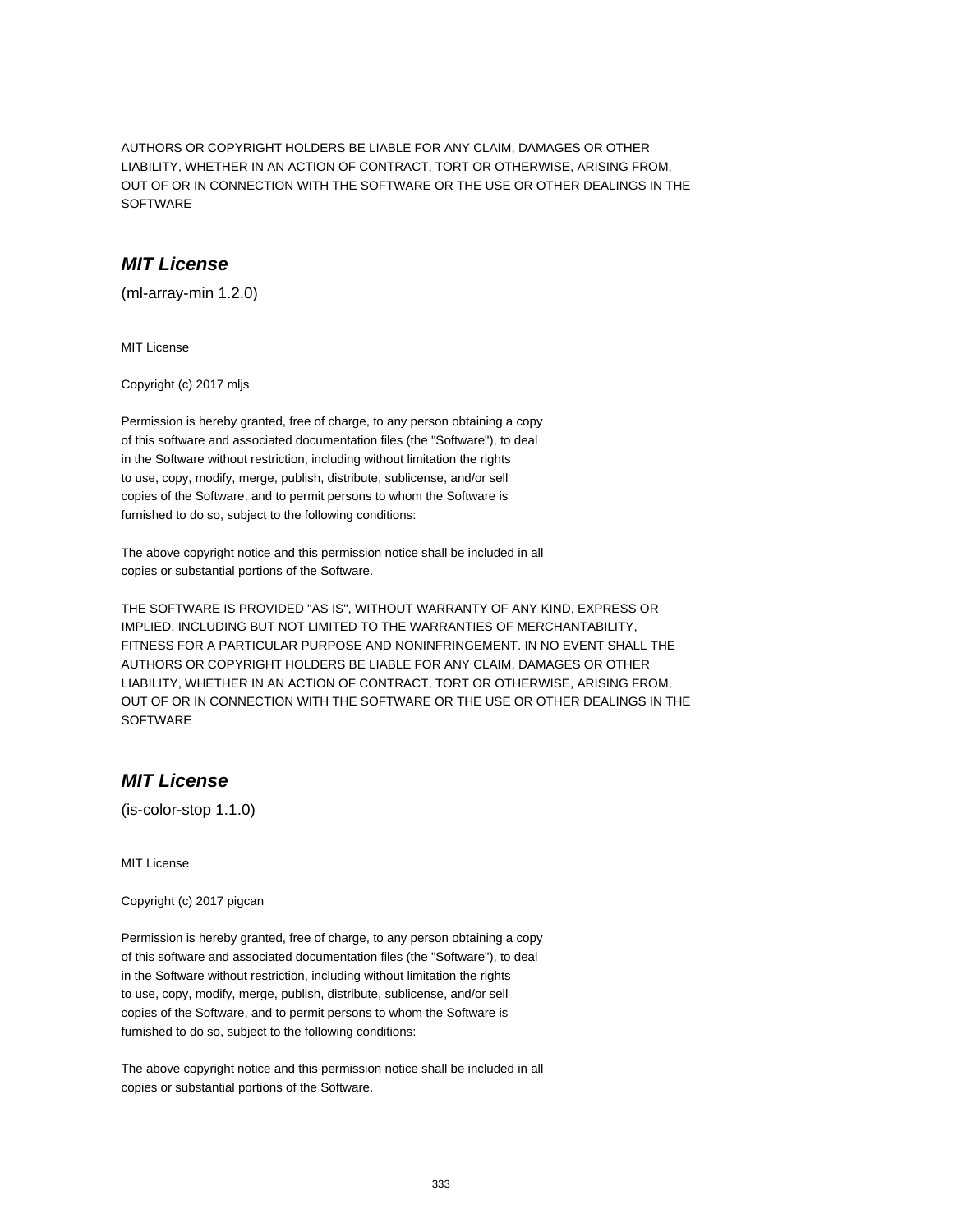THE SOFTWARE IS PROVIDED "AS IS", WITHOUT WARRANTY OF ANY KIND, EXPRESS OR IMPLIED, INCLUDING BUT NOT LIMITED TO THE WARRANTIES OF MERCHANTABILITY, FITNESS FOR A PARTICULAR PURPOSE AND NONINFRINGEMENT. IN NO EVENT SHALL THE AUTHORS OR COPYRIGHT HOLDERS BE LIABLE FOR ANY CLAIM, DAMAGES OR OTHER LIABILITY, WHETHER IN AN ACTION OF CONTRACT, TORT OR OTHERWISE, ARISING FROM, OUT OF OR IN CONNECTION WITH THE SOFTWARE OR THE USE OR OTHER DEALINGS IN THE **SOFTWARE** 

### **MIT License**

(copy-to-clipboard 3.3.1)

MIT License

Copyright (c) 2017 sudodoki

Permission is hereby granted, free of charge, to any person obtaining a copy of this software and associated documentation files (the "Software"), to deal in the Software without restriction, including without limitation the rights to use, copy, modify, merge, publish, distribute, sublicense, and/or sell copies of the Software, and to permit persons to whom the Software is furnished to do so, subject to the following conditions:

The above copyright notice and this permission notice shall be included in all copies or substantial portions of the Software.

THE SOFTWARE IS PROVIDED "AS IS", WITHOUT WARRANTY OF ANY KIND, EXPRESS OR IMPLIED, INCLUDING BUT NOT LIMITED TO THE WARRANTIES OF MERCHANTABILITY, FITNESS FOR A PARTICULAR PURPOSE AND NONINFRINGEMENT. IN NO EVENT SHALL THE AUTHORS OR COPYRIGHT HOLDERS BE LIABLE FOR ANY CLAIM, DAMAGES OR OTHER LIABILITY, WHETHER IN AN ACTION OF CONTRACT, TORT OR OTHERWISE, ARISING FROM, OUT OF OR IN CONNECTION WITH THE SOFTWARE OR THE USE OR OTHER DEALINGS IN THE **SOFTWARE** 

### **MIT License**

(abort-controller 3.0.0)

MIT License

Copyright (c) 2017 Toru Nagashima

Permission is hereby granted, free of charge, to any person obtaining a copy of this software and associated documentation files (the "Software"), to deal in the Software without restriction, including without limitation the rights to use, copy, modify, merge, publish, distribute, sublicense, and/or sell copies of the Software, and to permit persons to whom the Software is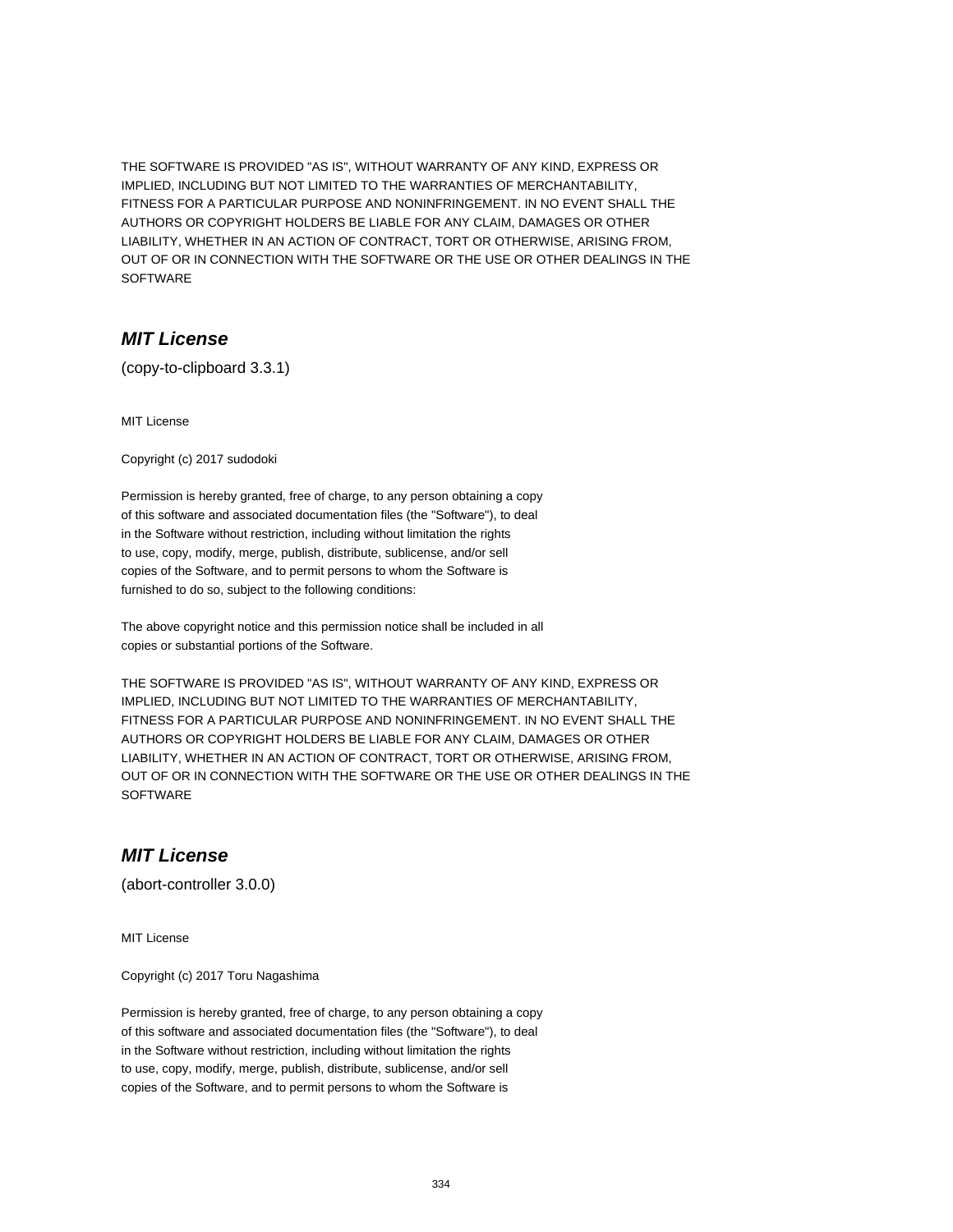furnished to do so, subject to the following conditions:

The above copyright notice and this permission notice shall be included in all copies or substantial portions of the Software.

THE SOFTWARE IS PROVIDED "AS IS", WITHOUT WARRANTY OF ANY KIND, EXPRESS OR IMPLIED, INCLUDING BUT NOT LIMITED TO THE WARRANTIES OF MERCHANTABILITY, FITNESS FOR A PARTICULAR PURPOSE AND NONINFRINGEMENT. IN NO EVENT SHALL THE AUTHORS OR COPYRIGHT HOLDERS BE LIABLE FOR ANY CLAIM, DAMAGES OR OTHER LIABILITY, WHETHER IN AN ACTION OF CONTRACT, TORT OR OTHERWISE, ARISING FROM, OUT OF OR IN CONNECTION WITH THE SOFTWARE OR THE USE OR OTHER DEALINGS IN THE SOFTWARE

### **MIT License**

(webpack-log v2.0.0)

MIT License

Copyright (c) 2017 webpack-contrib

Permission is hereby granted, free of charge, to any person obtaining a copy of this software and associated documentation files (the "Software"), to deal in the Software without restriction, including without limitation the rights to use, copy, modify, merge, publish, distribute, sublicense, and/or sell copies of the Software, and to permit persons to whom the Software is furnished to do so, subject to the following conditions:

The above copyright notice and this permission notice shall be included in all copies or substantial portions of the Software.

THE SOFTWARE IS PROVIDED "AS IS", WITHOUT WARRANTY OF ANY KIND, EXPRESS OR IMPLIED, INCLUDING BUT NOT LIMITED TO THE WARRANTIES OF MERCHANTABILITY, FITNESS FOR A PARTICULAR PURPOSE AND NONINFRINGEMENT. IN NO EVENT SHALL THE AUTHORS OR COPYRIGHT HOLDERS BE LIABLE FOR ANY CLAIM, DAMAGES OR OTHER LIABILITY, WHETHER IN AN ACTION OF CONTRACT, TORT OR OTHERWISE, ARISING FROM, OUT OF OR IN CONNECTION WITH THE SOFTWARE OR THE USE OR OTHER DEALINGS IN THE **SOFTWARE** 

# **MIT License**

(async-retry 1.3.1)

MIT License

Copyright (c) 2017 ZEIT, Inc.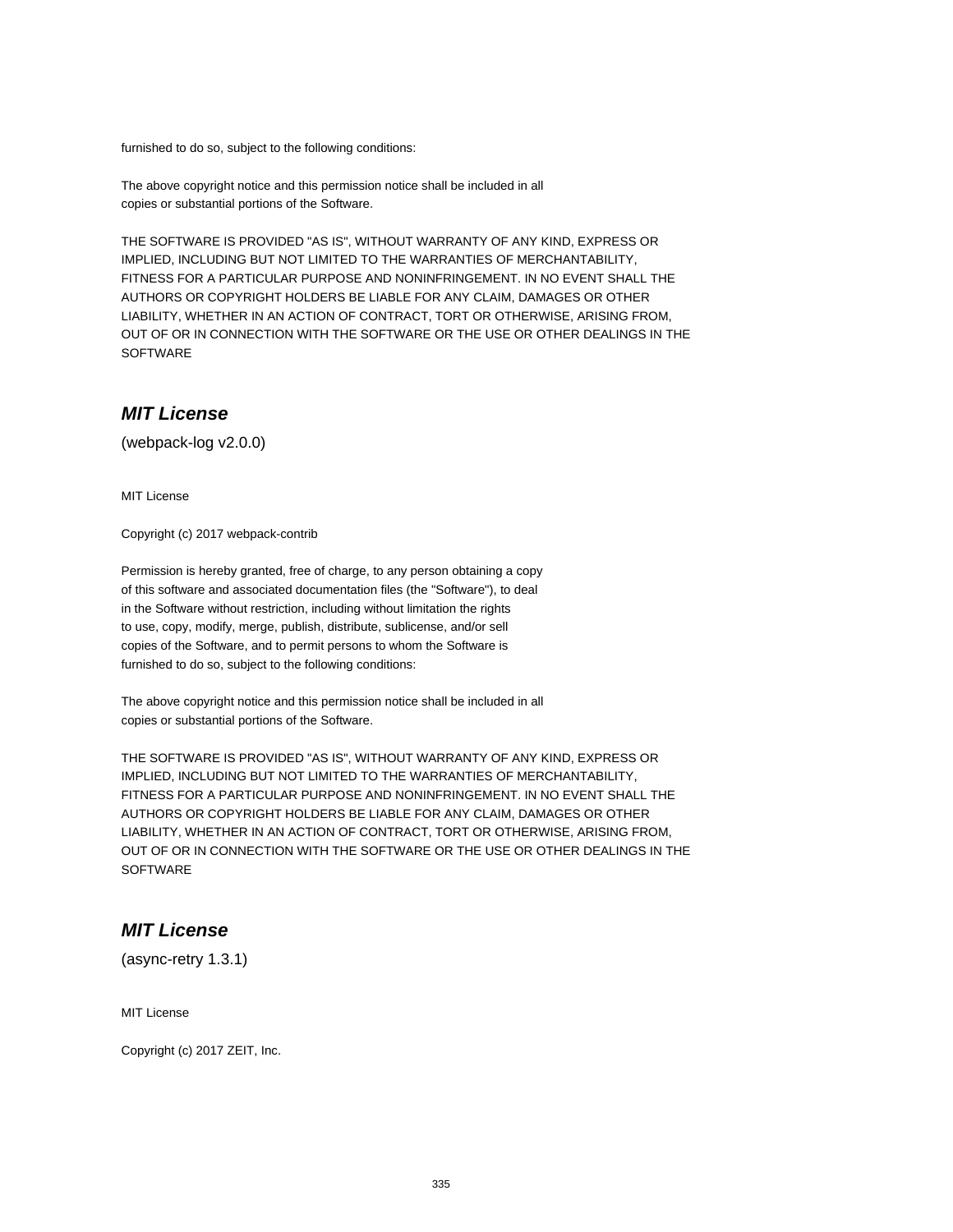Permission is hereby granted, free of charge, to any person obtaining a copy of this software and associated documentation files (the "Software"), to deal in the Software without restriction, including without limitation the rights to use, copy, modify, merge, publish, distribute, sublicense, and/or sell copies of the Software, and to permit persons to whom the Software is furnished to do so, subject to the following conditions:

The above copyright notice and this permission notice shall be included in all copies or substantial portions of the Software.

THE SOFTWARE IS PROVIDED "AS IS", WITHOUT WARRANTY OF ANY KIND, EXPRESS OR IMPLIED, INCLUDING BUT NOT LIMITED TO THE WARRANTIES OF MERCHANTABILITY, FITNESS FOR A PARTICULAR PURPOSE AND NONINFRINGEMENT. IN NO EVENT SHALL THE AUTHORS OR COPYRIGHT HOLDERS BE LIABLE FOR ANY CLAIM, DAMAGES OR OTHER LIABILITY, WHETHER IN AN ACTION OF CONTRACT, TORT OR OTHERWISE, ARISING FROM, OUT OF OR IN CONNECTION WITH THE SOFTWARE OR THE USE OR OTHER DEALINGS IN THE SOFTWARE

# **MIT License**

(fastify-static 3.3.0)

MIT License

Copyright (c) 2017-2018 Fastify

Permission is hereby granted, free of charge, to any person obtaining a copy of this software and associated documentation files (the "Software"), to deal in the Software without restriction, including without limitation the rights to use, copy, modify, merge, publish, distribute, sublicense, and/or sell copies of the Software, and to permit persons to whom the Software is furnished to do so, subject to the following conditions:

The above copyright notice and this permission notice shall be included in all copies or substantial portions of the Software.

THE SOFTWARE IS PROVIDED "AS IS", WITHOUT WARRANTY OF ANY KIND, EXPRESS OR IMPLIED, INCLUDING BUT NOT LIMITED TO THE WARRANTIES OF MERCHANTABILITY, FITNESS FOR A PARTICULAR PURPOSE AND NONINFRINGEMENT. IN NO EVENT SHALL THE AUTHORS OR COPYRIGHT HOLDERS BE LIABLE FOR ANY CLAIM, DAMAGES OR OTHER LIABILITY, WHETHER IN AN ACTION OF CONTRACT, TORT OR OTHERWISE, ARISING FROM, OUT OF OR IN CONNECTION WITH THE SOFTWARE OR THE USE OR OTHER DEALINGS IN THE **SOFTWARE** 

# **MIT License**

(find-my-way 3.0.5)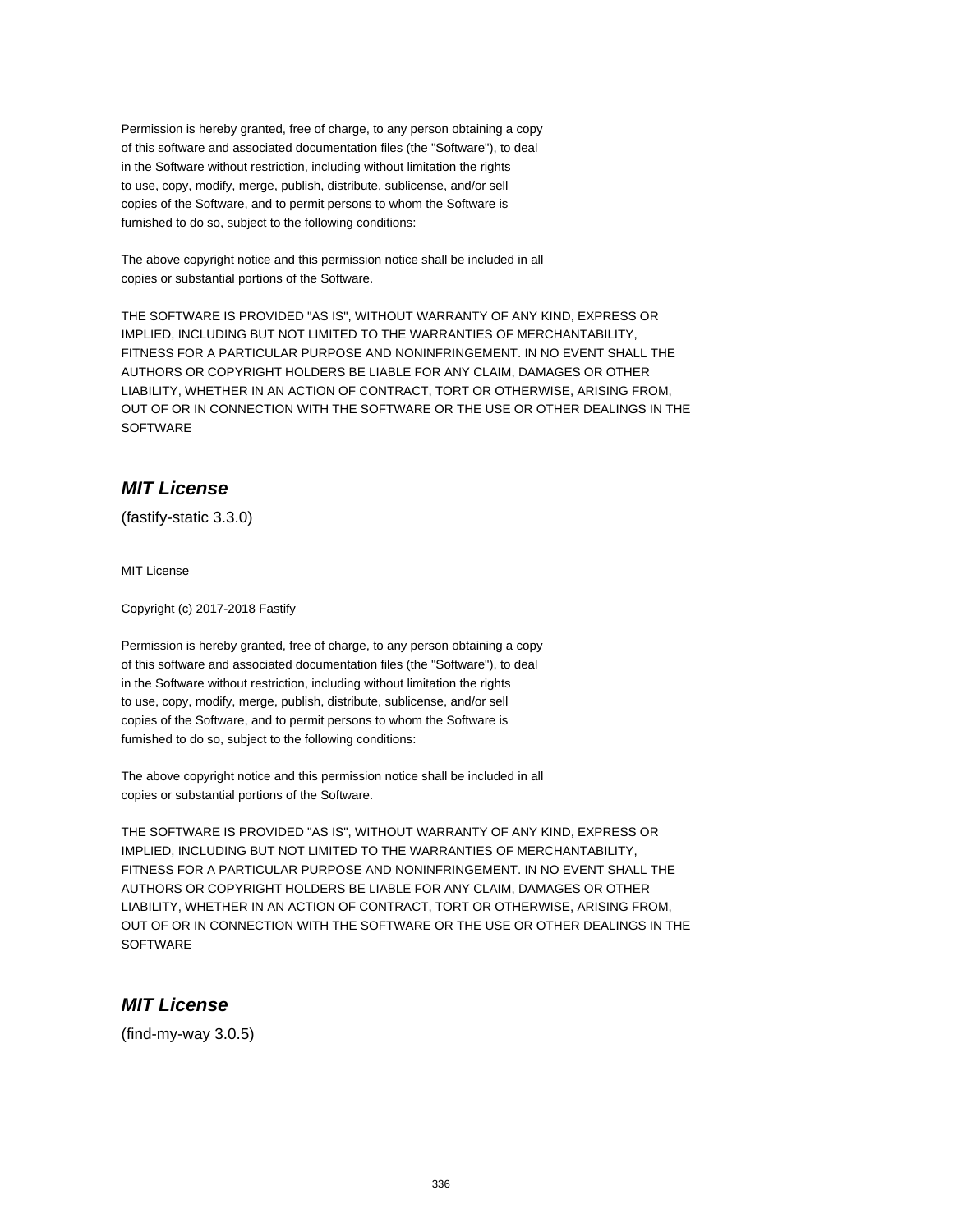Copyright (c) 2017-2019 Tomas Della Vedova

Permission is hereby granted, free of charge, to any person obtaining a copy of this software and associated documentation files (the "Software"), to deal in the Software without restriction, including without limitation the rights to use, copy, modify, merge, publish, distribute, sublicense, and/or sell copies of the Software, and to permit persons to whom the Software is furnished to do so, subject to the following conditions:

The above copyright notice and this permission notice shall be included in all copies or substantial portions of the Software.

THE SOFTWARE IS PROVIDED "AS IS", WITHOUT WARRANTY OF ANY KIND, EXPRESS OR IMPLIED, INCLUDING BUT NOT LIMITED TO THE WARRANTIES OF MERCHANTABILITY, FITNESS FOR A PARTICULAR PURPOSE AND NONINFRINGEMENT. IN NO EVENT SHALL THE AUTHORS OR COPYRIGHT HOLDERS BE LIABLE FOR ANY CLAIM, DAMAGES OR OTHER LIABILITY, WHETHER IN AN ACTION OF CONTRACT, TORT OR OTHERWISE, ARISING FROM, OUT OF OR IN CONNECTION WITH THE SOFTWARE OR THE USE OR OTHER DEALINGS IN THE **SOFTWARE** 

# **MIT License**

(har-validator 5.1.3, har-validator 5.1.5)

MIT License

Copyright (c) 2018 Ahmad Nassri

Permission is hereby granted, free of charge, to any person obtaining a copy of this software and associated documentation files (the "Software"), to deal in the Software without restriction, including without limitation the rights to use, copy, modify, merge, publish, distribute, sublicense, and/or sell copies of the Software, and to permit persons to whom the Software is furnished to do so, subject to the following conditions:

The above copyright notice and this permission notice shall be included in all copies or substantial portions of the Software.

THE SOFTWARE IS PROVIDED "AS IS", WITHOUT WARRANTY OF ANY KIND, EXPRESS OR IMPLIED, INCLUDING BUT NOT LIMITED TO THE WARRANTIES OF MERCHANTABILITY, FITNESS FOR A PARTICULAR PURPOSE AND NONINFRINGEMENT. IN NO EVENT SHALL THE AUTHORS OR COPYRIGHT HOLDERS BE LIABLE FOR ANY CLAIM, DAMAGES OR OTHER LIABILITY, WHETHER IN AN ACTION OF CONTRACT, TORT OR OTHERWISE, ARISING FROM, OUT OF OR IN CONNECTION WITH THE SOFTWARE OR THE USE OR OTHER DEALINGS IN THE SOFTWARE

### **MIT License**

(react-outside-click-handler 1.3.0, react-outside-click-handler v1.0.0)

MIT License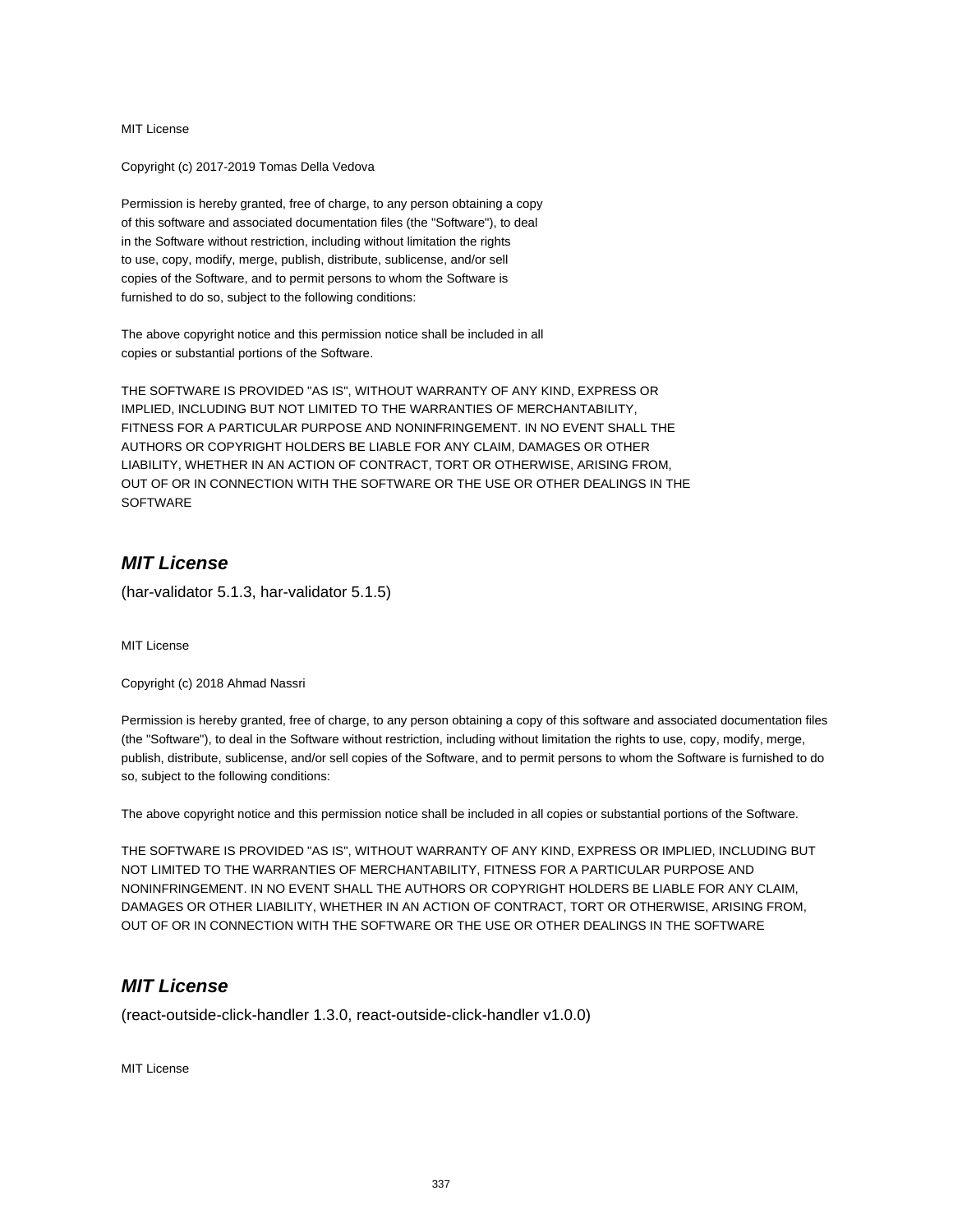#### Copyright (c) 2018 Airbnb

Permission is hereby granted, free of charge, to any person obtaining a copy of this software and associated documentation files (the "Software"), to deal in the Software without restriction, including without limitation the rights to use, copy, modify, merge, publish, distribute, sublicense, and/or sell copies of the Software, and to permit persons to whom the Software is furnished to do so, subject to the following conditions:

The above copyright notice and this permission notice shall be included in all copies or substantial portions of the Software.

THE SOFTWARE IS PROVIDED "AS IS", WITHOUT WARRANTY OF ANY KIND, EXPRESS OR IMPLIED, INCLUDING BUT NOT LIMITED TO THE WARRANTIES OF MERCHANTABILITY, FITNESS FOR A PARTICULAR PURPOSE AND NONINFRINGEMENT. IN NO EVENT SHALL THE AUTHORS OR COPYRIGHT HOLDERS BE LIABLE FOR ANY CLAIM, DAMAGES OR OTHER LIABILITY, WHETHER IN AN ACTION OF CONTRACT, TORT OR OTHERWISE, ARISING FROM, OUT OF OR IN CONNECTION WITH THE SOFTWARE OR THE USE OR OTHER DEALINGS IN THE **SOFTWARE** 

### **MIT License**

(flame-gradient 1.0.0, sinusoidal-decimal 1.0.0)

MIT License

Copyright (c) 2018 AlanSl

Permission is hereby granted, free of charge, to any person obtaining a copy of this software and associated documentation files (the "Software"), to deal in the Software without restriction, including without limitation the rights to use, copy, modify, merge, publish, distribute, sublicense, and/or sell copies of the Software, and to permit persons to whom the Software is furnished to do so, subject to the following conditions:

The above copyright notice and this permission notice shall be included in all copies or substantial portions of the Software.

THE SOFTWARE IS PROVIDED "AS IS", WITHOUT WARRANTY OF ANY KIND, EXPRESS OR IMPLIED, INCLUDING BUT NOT LIMITED TO THE WARRANTIES OF MERCHANTABILITY, FITNESS FOR A PARTICULAR PURPOSE AND NONINFRINGEMENT. IN NO EVENT SHALL THE AUTHORS OR COPYRIGHT HOLDERS BE LIABLE FOR ANY CLAIM, DAMAGES OR OTHER LIABILITY, WHETHER IN AN ACTION OF CONTRACT, TORT OR OTHERWISE, ARISING FROM, OUT OF OR IN CONNECTION WITH THE SOFTWARE OR THE USE OR OTHER DEALINGS IN THE **SOFTWARE** 

#### **MIT License**

(js-cookie 2.2.1)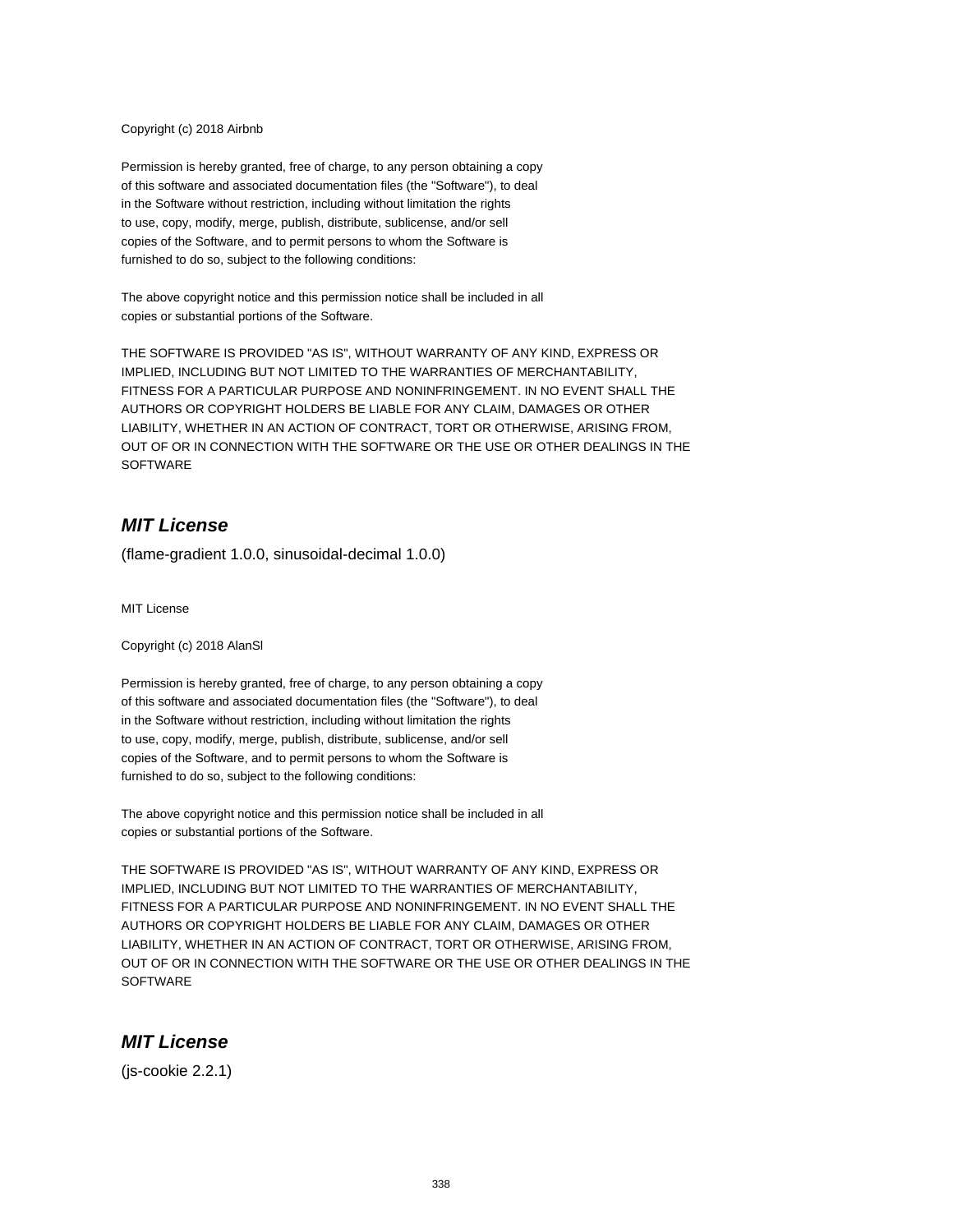Copyright (c) 2018 Copyright 2018 Klaus Hartl, Fagner Brack, GitHub Contributors

Permission is hereby granted, free of charge, to any person obtaining a copy of this software and associated documentation files (the "Software"), to deal in the Software without restriction, including without limitation the rights to use, copy, modify, merge, publish, distribute, sublicense, and/or sell copies of the Software, and to permit persons to whom the Software is furnished to do so, subject to the following conditions:

The above copyright notice and this permission notice shall be included in all copies or substantial portions of the Software.

THE SOFTWARE IS PROVIDED "AS IS", WITHOUT WARRANTY OF ANY KIND, EXPRESS OR IMPLIED, INCLUDING BUT NOT LIMITED TO THE WARRANTIES OF MERCHANTABILITY, FITNESS FOR A PARTICULAR PURPOSE AND NONINFRINGEMENT. IN NO EVENT SHALL THE AUTHORS OR COPYRIGHT HOLDERS BE LIABLE FOR ANY CLAIM, DAMAGES OR OTHER LIABILITY, WHETHER IN AN ACTION OF CONTRACT, TORT OR OTHERWISE, ARISING FROM, OUT OF OR IN CONNECTION WITH THE SOFTWARE OR THE USE OR OTHER DEALINGS IN THE SOFTWARE

# **MIT License**

(react-fast-compare 3.2.0)

MIT License

Copyright (c) 2018 Formidable Labs Copyright (c) 2017 Evgeny Poberezkin

Permission is hereby granted, free of charge, to any person obtaining a copy of this software and associated documentation files (the "Software"), to deal in the Software without restriction, including without limitation the rights to use, copy, modify, merge, publish, distribute, sublicense, and/or sell copies of the Software, and to permit persons to whom the Software is furnished to do so, subject to the following conditions:

The above copyright notice and this permission notice shall be included in all copies or substantial portions of the Software.

THE SOFTWARE IS PROVIDED "AS IS", WITHOUT WARRANTY OF ANY KIND, EXPRESS OR IMPLIED, INCLUDING BUT NOT LIMITED TO THE WARRANTIES OF MERCHANTABILITY, FITNESS FOR A PARTICULAR PURPOSE AND NONINFRINGEMENT. IN NO EVENT SHALL THE AUTHORS OR COPYRIGHT HOLDERS BE LIABLE FOR ANY CLAIM, DAMAGES OR OTHER LIABILITY, WHETHER IN AN ACTION OF CONTRACT, TORT OR OTHERWISE, ARISING FROM, OUT OF OR IN CONNECTION WITH THE SOFTWARE OR THE USE OR OTHER DEALINGS IN THE **SOFTWARE**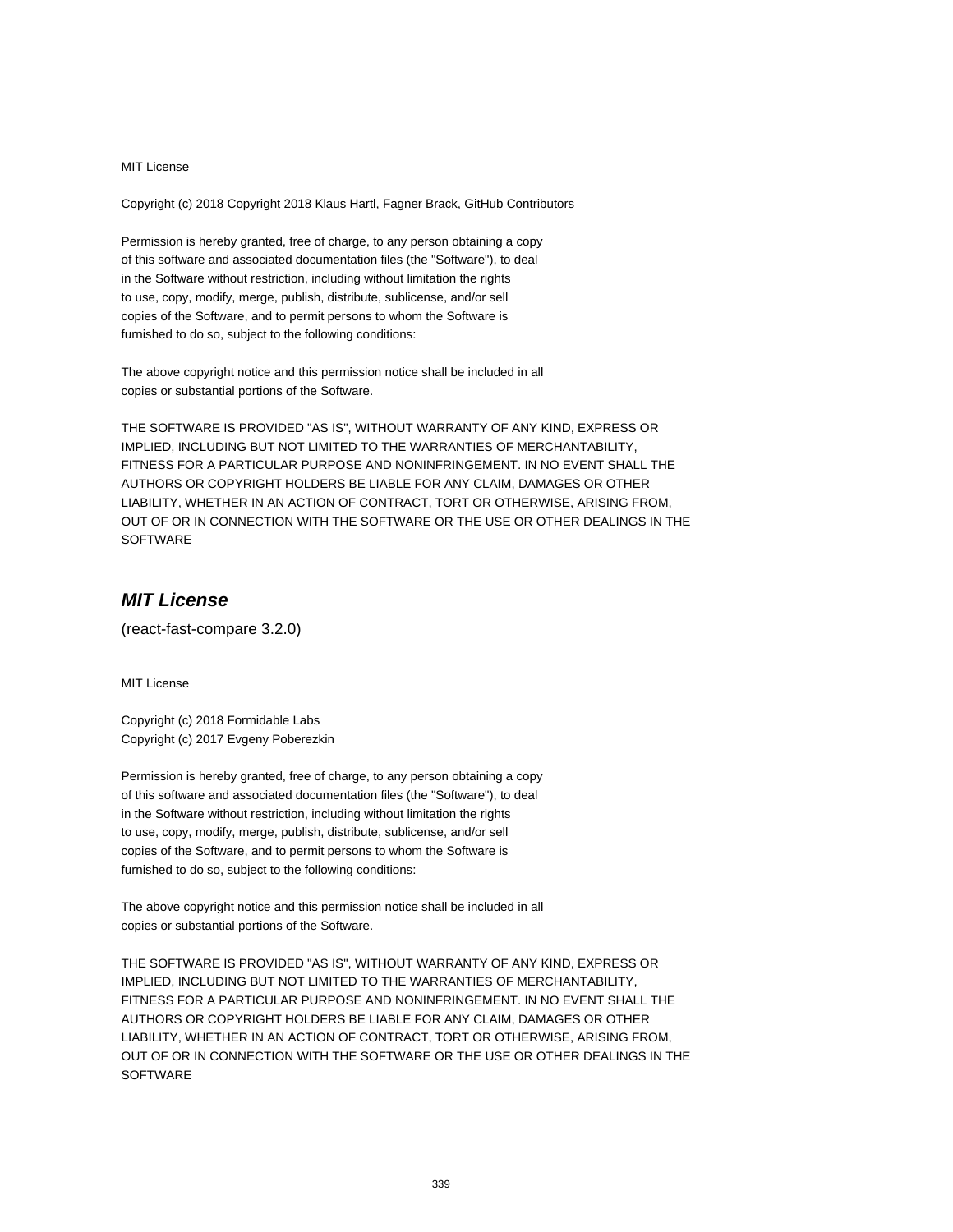(jest-xml-matcher 1.2.0)

MIT License

Copyright (c) 2018 Kamil Biedrzycki

Permission is hereby granted, free of charge, to any person obtaining a copy of this software and associated documentation files (the "Software"), to deal in the Software without restriction, including without limitation the rights to use, copy, modify, merge, publish, distribute, sublicense, and/or sell copies of the Software, and to permit persons to whom the Software is furnished to do so, subject to the following conditions:

The above copyright notice and this permission notice shall be included in all copies or substantial portions of the Software.

THE SOFTWARE IS PROVIDED "AS IS", WITHOUT WARRANTY OF ANY KIND, EXPRESS OR IMPLIED, INCLUDING BUT NOT LIMITED TO THE WARRANTIES OF MERCHANTABILITY, FITNESS FOR A PARTICULAR PURPOSE AND NONINFRINGEMENT. IN NO EVENT SHALL THE AUTHORS OR COPYRIGHT HOLDERS BE LIABLE FOR ANY CLAIM, DAMAGES OR OTHER LIABILITY, WHETHER IN AN ACTION OF CONTRACT, TORT OR OTHERWISE, ARISING FROM, OUT OF OR IN CONNECTION WITH THE SOFTWARE OR THE USE OR OTHER DEALINGS IN THE **SOFTWARE** 

# **MIT License**

(is-yarn-global 0.3.0)

MIT License

Copyright (c) 2018 LitoMore

Permission is hereby granted, free of charge, to any person obtaining a copy of this software and associated documentation files (the "Software"), to deal in the Software without restriction, including without limitation the rights to use, copy, modify, merge, publish, distribute, sublicense, and/or sell copies of the Software, and to permit persons to whom the Software is furnished to do so, subject to the following conditions:

The above copyright notice and this permission notice shall be included in all copies or substantial portions of the Software.

THE SOFTWARE IS PROVIDED "AS IS", WITHOUT WARRANTY OF ANY KIND, EXPRESS OR IMPLIED, INCLUDING BUT NOT LIMITED TO THE WARRANTIES OF MERCHANTABILITY, FITNESS FOR A PARTICULAR PURPOSE AND NONINFRINGEMENT. IN NO EVENT SHALL THE AUTHORS OR COPYRIGHT HOLDERS BE LIABLE FOR ANY CLAIM, DAMAGES OR OTHER LIABILITY, WHETHER IN AN ACTION OF CONTRACT, TORT OR OTHERWISE, ARISING FROM, OUT OF OR IN CONNECTION WITH THE SOFTWARE OR THE USE OR OTHER DEALINGS IN THE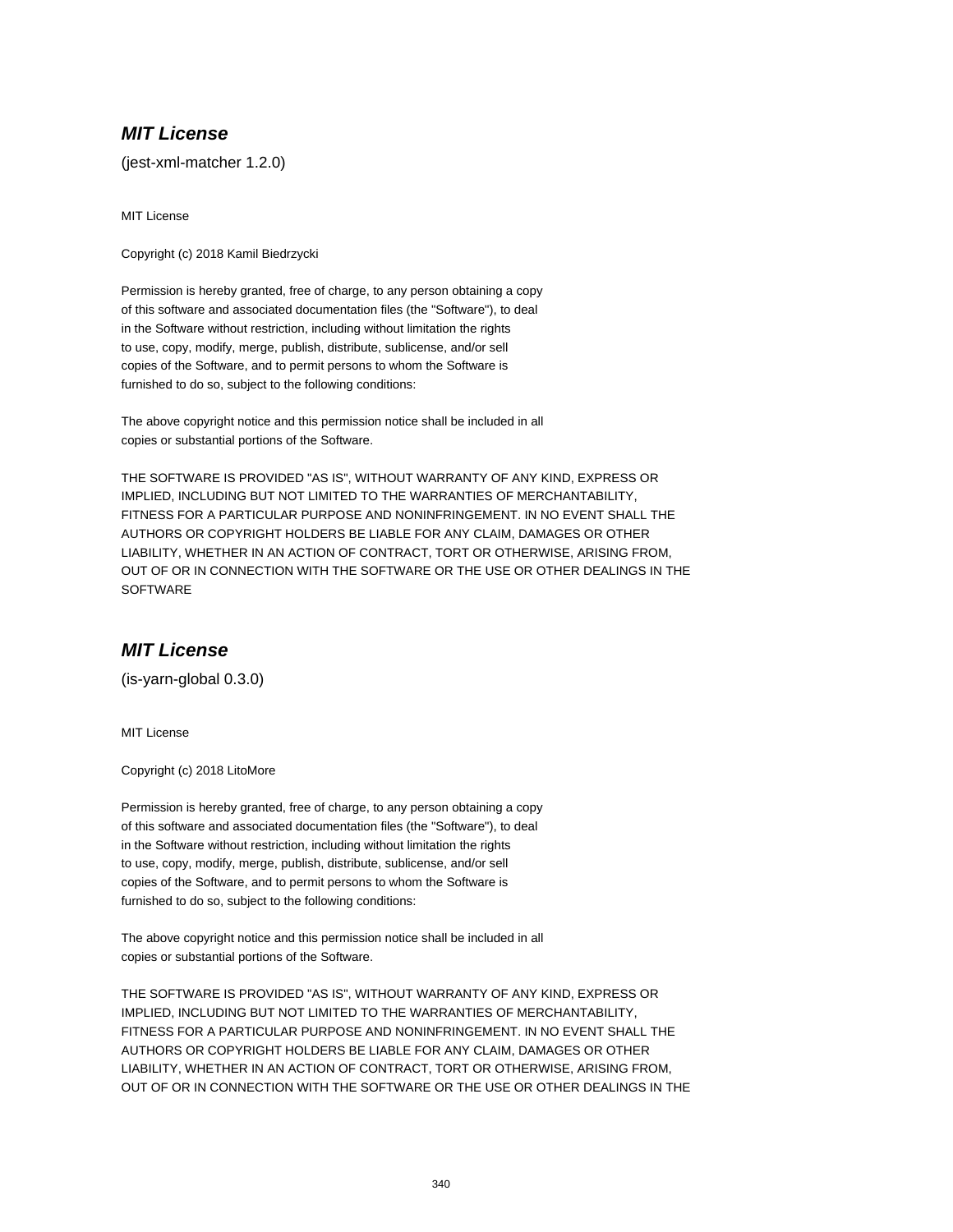SOFTWARE

### **MIT License**

(ml-random 0.5.0)

MIT License

Copyright (c) 2018 mljs

Permission is hereby granted, free of charge, to any person obtaining a copy of this software and associated documentation files (the "Software"), to deal in the Software without restriction, including without limitation the rights to use, copy, modify, merge, publish, distribute, sublicense, and/or sell copies of the Software, and to permit persons to whom the Software is furnished to do so, subject to the following conditions:

The above copyright notice and this permission notice shall be included in all copies or substantial portions of the Software.

THE SOFTWARE IS PROVIDED "AS IS", WITHOUT WARRANTY OF ANY KIND, EXPRESS OR IMPLIED, INCLUDING BUT NOT LIMITED TO THE WARRANTIES OF MERCHANTABILITY, FITNESS FOR A PARTICULAR PURPOSE AND NONINFRINGEMENT. IN NO EVENT SHALL THE AUTHORS OR COPYRIGHT HOLDERS BE LIABLE FOR ANY CLAIM, DAMAGES OR OTHER LIABILITY, WHETHER IN AN ACTION OF CONTRACT, TORT OR OTHERWISE, ARISING FROM, OUT OF OR IN CONNECTION WITH THE SOFTWARE OR THE USE OR OTHER DEALINGS IN THE **SOFTWARE** 

# **MIT License**

(css-select-base-adapter 0.1.1)

MIT License

Copyright (c) 2018 Nik Coughlin

Permission is hereby granted, free of charge, to any person obtaining a copy of this software and associated documentation files (the "Software"), to deal in the Software without restriction, including without limitation the rights to use, copy, modify, merge, publish, distribute, sublicense, and/or sell copies of the Software, and to permit persons to whom the Software is furnished to do so, subject to the following conditions:

The above copyright notice and this permission notice shall be included in all copies or substantial portions of the Software.

THE SOFTWARE IS PROVIDED "AS IS", WITHOUT WARRANTY OF ANY KIND, EXPRESS OR IMPLIED, INCLUDING BUT NOT LIMITED TO THE WARRANTIES OF MERCHANTABILITY,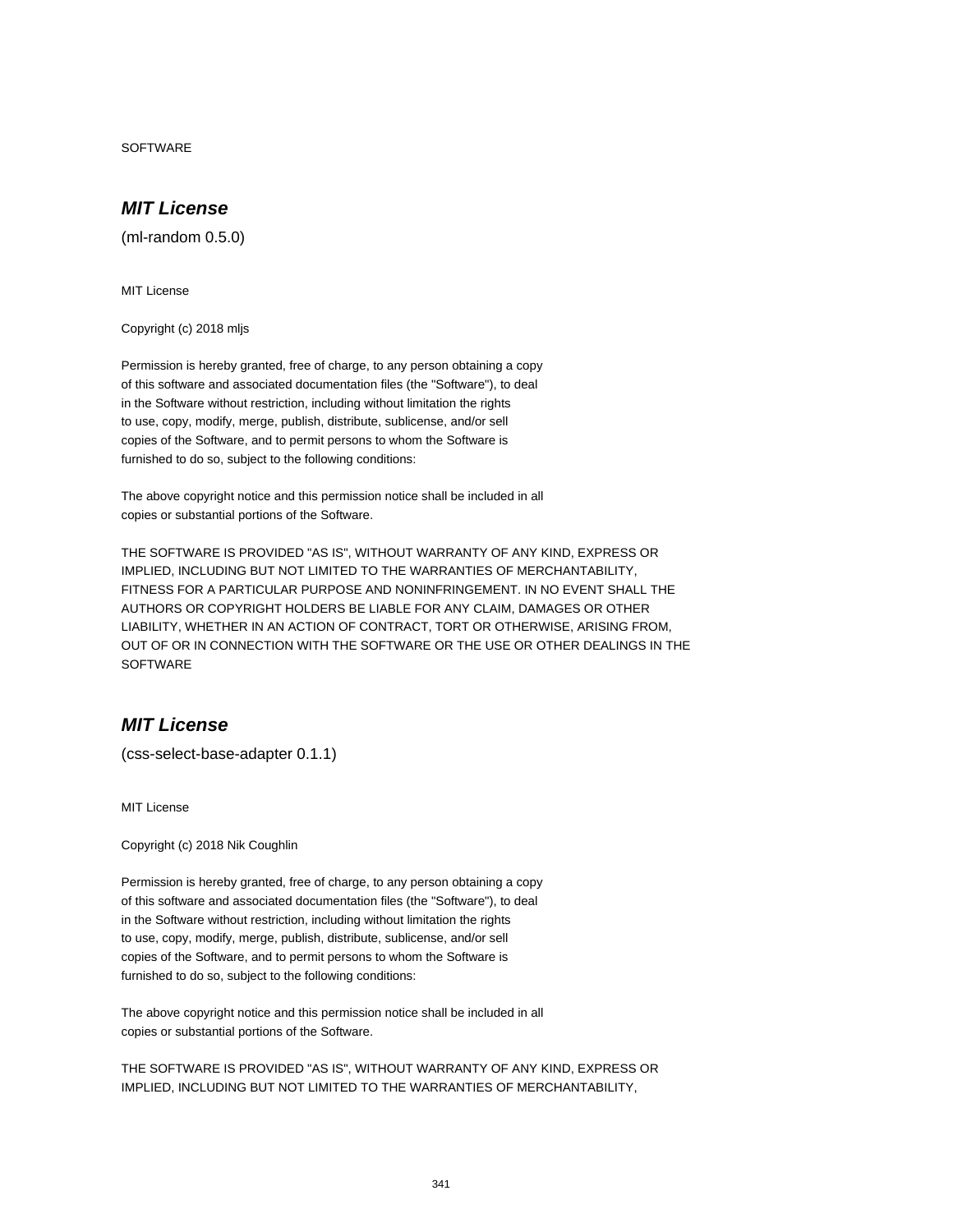FITNESS FOR A PARTICULAR PURPOSE AND NONINFRINGEMENT. IN NO EVENT SHALL THE AUTHORS OR COPYRIGHT HOLDERS BE LIABLE FOR ANY CLAIM, DAMAGES OR OTHER LIABILITY, WHETHER IN AN ACTION OF CONTRACT, TORT OR OTHERWISE, ARISING FROM, OUT OF OR IN CONNECTION WITH THE SOFTWARE OR THE USE OR OTHER DEALINGS IN THE SOFTWARE

### **MIT License**

(safer-buffer 2.1.2)

MIT License

Copyright (c) 2018 Nikita Skovoroda

Permission is hereby granted, free of charge, to any person obtaining a copy of this software and associated documentation files (the "Software"), to deal in the Software without restriction, including without limitation the rights to use, copy, modify, merge, publish, distribute, sublicense, and/or sell copies of the Software, and to permit persons to whom the Software is furnished to do so, subject to the following conditions:

The above copyright notice and this permission notice shall be included in all copies or substantial portions of the Software.

THE SOFTWARE IS PROVIDED "AS IS", WITHOUT WARRANTY OF ANY KIND, EXPRESS OR IMPLIED, INCLUDING BUT NOT LIMITED TO THE WARRANTIES OF MERCHANTABILITY, FITNESS FOR A PARTICULAR PURPOSE AND NONINFRINGEMENT. IN NO EVENT SHALL THE AUTHORS OR COPYRIGHT HOLDERS BE LIABLE FOR ANY CLAIM, DAMAGES OR OTHER LIABILITY, WHETHER IN AN ACTION OF CONTRACT, TORT OR OTHERWISE, ARISING FROM, OUT OF OR IN CONNECTION WITH THE SOFTWARE OR THE USE OR OTHER DEALINGS IN THE **SOFTWARE** 

# **MIT License**

(tree-kill v1.2.2)

MIT License

Copyright (c) 2018 Peter Krumins

Permission is hereby granted, free of charge, to any person obtaining a copy of this software and associated documentation files (the "Software"), to deal in the Software without restriction, including without limitation the rights to use, copy, modify, merge, publish, distribute, sublicense, and/or sell copies of the Software, and to permit persons to whom the Software is furnished to do so, subject to the following conditions: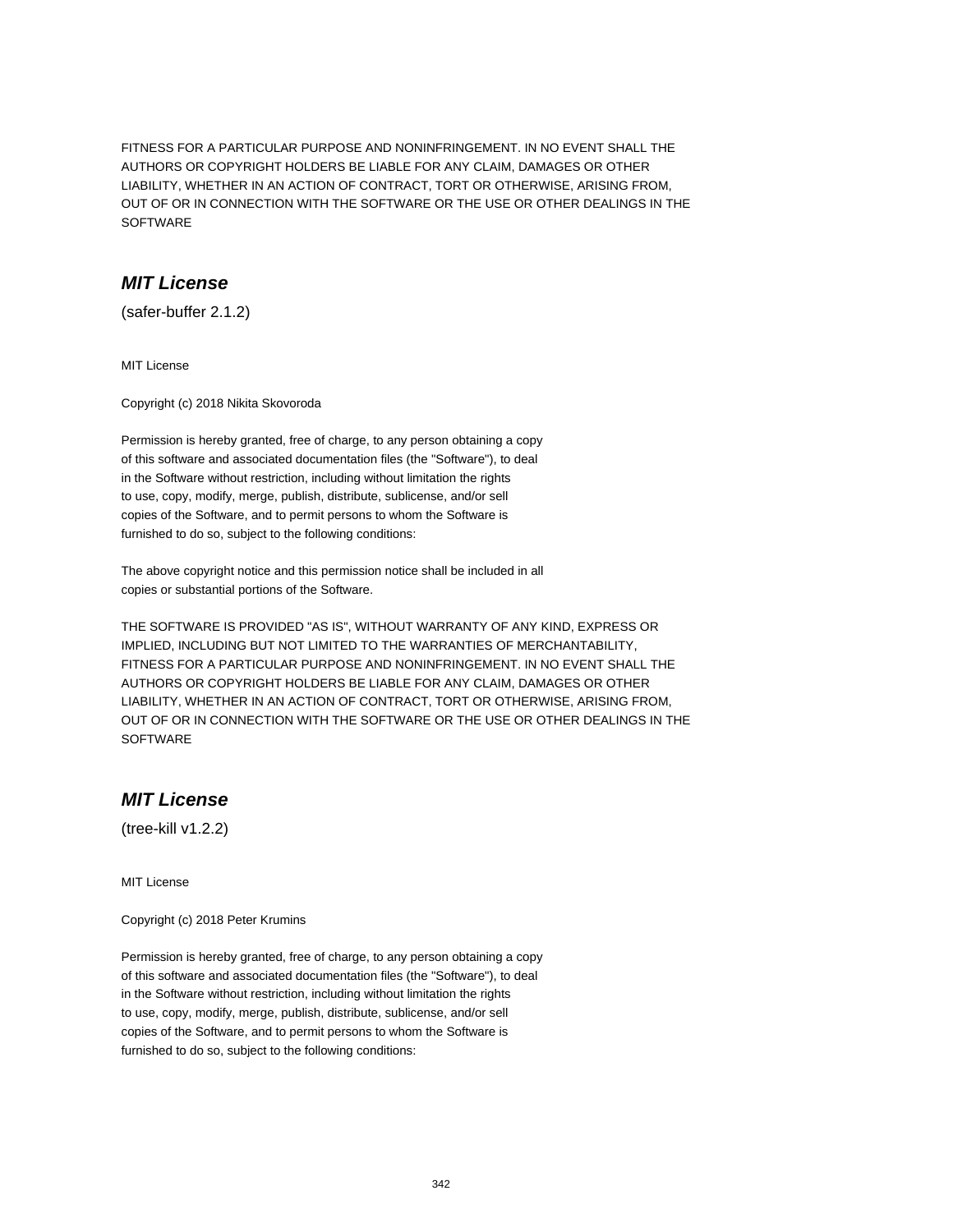The above copyright notice and this permission notice shall be included in all copies or substantial portions of the Software.

THE SOFTWARE IS PROVIDED "AS IS", WITHOUT WARRANTY OF ANY KIND, EXPRESS OR IMPLIED, INCLUDING BUT NOT LIMITED TO THE WARRANTIES OF MERCHANTABILITY, FITNESS FOR A PARTICULAR PURPOSE AND NONINFRINGEMENT. IN NO EVENT SHALL THE AUTHORS OR COPYRIGHT HOLDERS BE LIABLE FOR ANY CLAIM, DAMAGES OR OTHER LIABILITY, WHETHER IN AN ACTION OF CONTRACT, TORT OR OTHERWISE, ARISING FROM, OUT OF OR IN CONNECTION WITH THE SOFTWARE OR THE USE OR OTHER DEALINGS IN THE **SOFTWARE** 

# **MIT License**

(jest-watch-typeahead 0.6.1)

MIT License

Copyright (c) 2018 Rogelio Guzman

Permission is hereby granted, free of charge, to any person obtaining a copy of this software and associated documentation files (the "Software"), to deal in the Software without restriction, including without limitation the rights to use, copy, modify, merge, publish, distribute, sublicense, and/or sell copies of the Software, and to permit persons to whom the Software is furnished to do so, subject to the following conditions:

The above copyright notice and this permission notice shall be included in all copies or substantial portions of the Software.

THE SOFTWARE IS PROVIDED "AS IS", WITHOUT WARRANTY OF ANY KIND, EXPRESS OR IMPLIED, INCLUDING BUT NOT LIMITED TO THE WARRANTIES OF MERCHANTABILITY, FITNESS FOR A PARTICULAR PURPOSE AND NONINFRINGEMENT. IN NO EVENT SHALL THE AUTHORS OR COPYRIGHT HOLDERS BE LIABLE FOR ANY CLAIM, DAMAGES OR OTHER LIABILITY, WHETHER IN AN ACTION OF CONTRACT, TORT OR OTHERWISE, ARISING FROM, OUT OF OR IN CONNECTION WITH THE SOFTWARE OR THE USE OR OTHER DEALINGS IN THE **SOFTWARE** 

### **MIT License**

(@webassemblyjs/ast 1.9.0, @webassemblyjs/helper-api-error 1.9.0, @webassemblyjs/helper-buffer 1.9.0, @webassemblyjs/helper-code-frame 1.9.0, @webassemblyjs/helper-module-context 1.9.0, @webassemblyjs/helper-wasm-bytecode 1.9.0, @webassemblyjs/helper-wasm-section 1.9.0, @webassemblyjs/ieee754 1.9.0, @webassemblyjs/utf8 1.9.0, @webassemblyjs/wasm-edit 1.9.0, @webassemblyjs/wasm-gen 1.9.0, @webassemblyjs/wasm-opt 1.9.0, @webassemblyjs/wasm-parser 1.9.0, @webassemblyjs/wast-parser 1.9.0, @webassemblyjs/wast-printer 1.9.0)

MIT License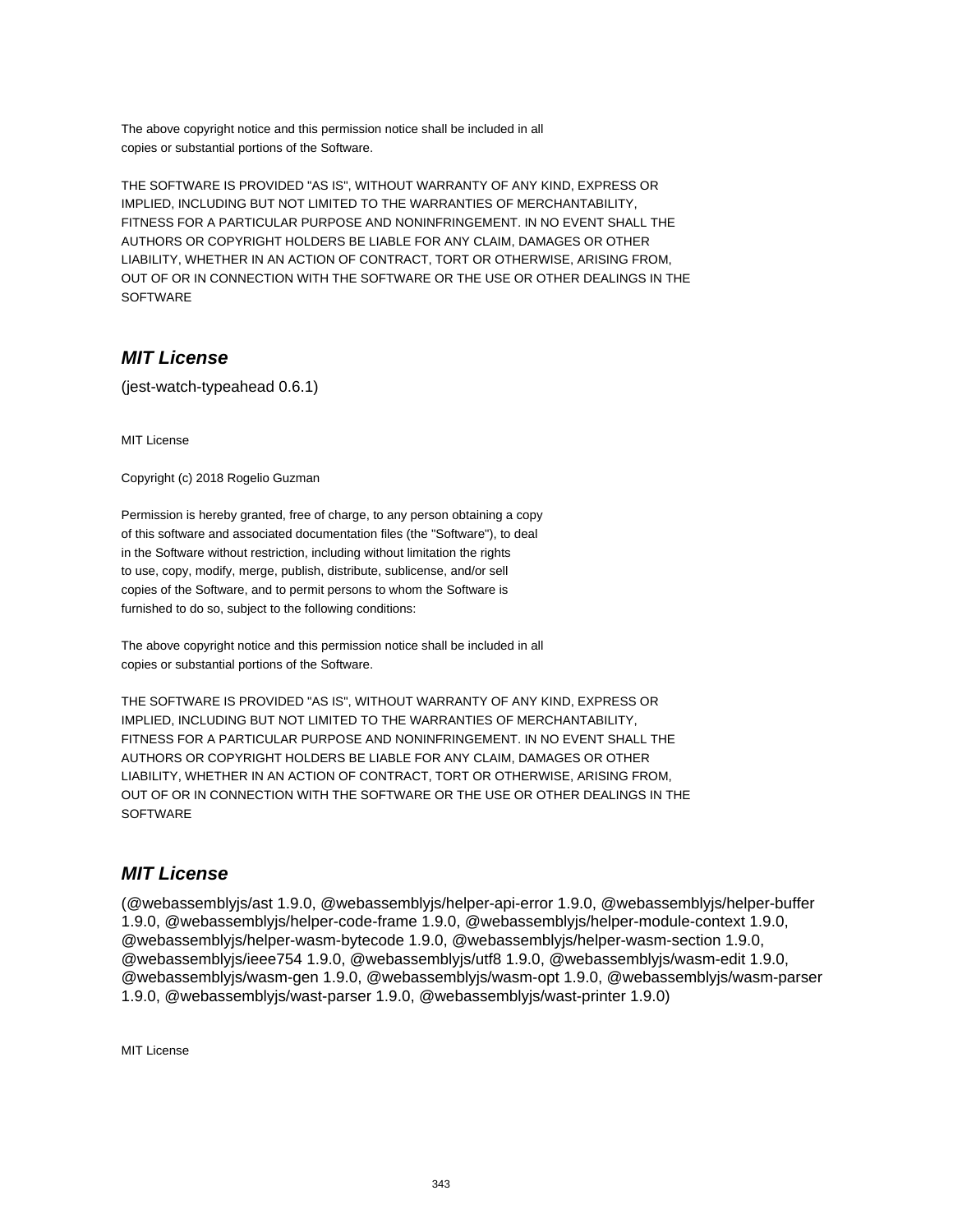Copyright (c) 2018 Sven Sauleau

Permission is hereby granted, free of charge, to any person obtaining a copy of this software and associated documentation files (the "Software"), to deal in the Software without restriction, including without limitation the rights to use, copy, modify, merge, publish, distribute, sublicense, and/or sell copies of the Software, and to permit persons to whom the Software is furnished to do so, subject to the following conditions:

The above copyright notice and this permission notice shall be included in all copies or substantial portions of the Software.

THE SOFTWARE IS PROVIDED "AS IS", WITHOUT WARRANTY OF ANY KIND, EXPRESS OR IMPLIED, INCLUDING BUT NOT LIMITED TO THE WARRANTIES OF MERCHANTABILITY, FITNESS FOR A PARTICULAR PURPOSE AND NONINFRINGEMENT. IN NO EVENT SHALL THE AUTHORS OR COPYRIGHT HOLDERS BE LIABLE FOR ANY CLAIM, DAMAGES OR OTHER LIABILITY, WHETHER IN AN ACTION OF CONTRACT, TORT OR OTHERWISE, ARISING FROM, OUT OF OR IN CONNECTION WITH THE SOFTWARE OR THE USE OR OTHER DEALINGS IN THE **SOFTWARE** 

### **MIT License**

(@szmarczak/http-timer 1.1.2, @szmarczak/http-timer 4.0.5, defer-to-connect 1.1.3, defer-to-connect 2.0.0, http2-wrapper 1.0.0-beta.5.2, resolve-alpn 1.0.0)

MIT License

Copyright (c) 2018 Szymon Marczak

Permission is hereby granted, free of charge, to any person obtaining a copy of this software and associated documentation files (the "Software"), to deal in the Software without restriction, including without limitation the rights to use, copy, modify, merge, publish, distribute, sublicense, and/or sell copies of the Software, and to permit persons to whom the Software is furnished to do so, subject to the following conditions:

The above copyright notice and this permission notice shall be included in all copies or substantial portions of the Software.

THE SOFTWARE IS PROVIDED "AS IS", WITHOUT WARRANTY OF ANY KIND, EXPRESS OR IMPLIED, INCLUDING BUT NOT LIMITED TO THE WARRANTIES OF MERCHANTABILITY, FITNESS FOR A PARTICULAR PURPOSE AND NONINFRINGEMENT. IN NO EVENT SHALL THE AUTHORS OR COPYRIGHT HOLDERS BE LIABLE FOR ANY CLAIM, DAMAGES OR OTHER LIABILITY, WHETHER IN AN ACTION OF CONTRACT, TORT OR OTHERWISE, ARISING FROM, OUT OF OR IN CONNECTION WITH THE SOFTWARE OR THE USE OR OTHER DEALINGS IN THE **SOFTWARE** 

# **MIT License**

(prompts 2.4.0, sisteransi 1.0.5)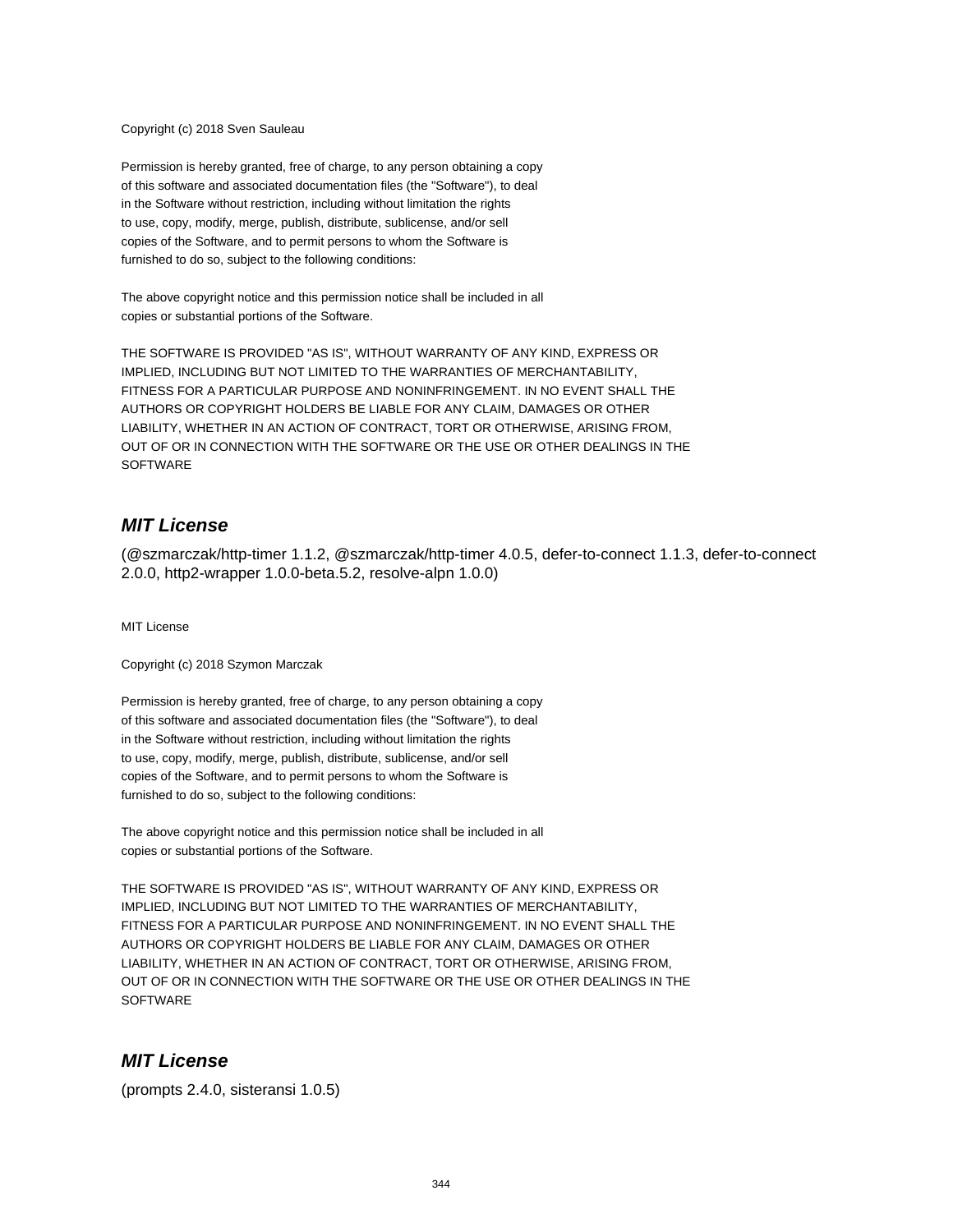Copyright (c) 2018 Terkel Gjervig Nielsen

Permission is hereby granted, free of charge, to any person obtaining a copy of this software and associated documentation files (the "Software"), to deal in the Software without restriction, including without limitation the rights to use, copy, modify, merge, publish, distribute, sublicense, and/or sell copies of the Software, and to permit persons to whom the Software is furnished to do so, subject to the following conditions:

The above copyright notice and this permission notice shall be included in all copies or substantial portions of the Software.

THE SOFTWARE IS PROVIDED "AS IS", WITHOUT WARRANTY OF ANY KIND, EXPRESS OR IMPLIED, INCLUDING BUT NOT LIMITED TO THE WARRANTIES OF MERCHANTABILITY, FITNESS FOR A PARTICULAR PURPOSE AND NONINFRINGEMENT. IN NO EVENT SHALL THE AUTHORS OR COPYRIGHT HOLDERS BE LIABLE FOR ANY CLAIM, DAMAGES OR OTHER LIABILITY, WHETHER IN AN ACTION OF CONTRACT, TORT OR OTHERWISE, ARISING FROM, OUT OF OR IN CONNECTION WITH THE SOFTWARE OR THE USE OR OTHER DEALINGS IN THE **SOFTWARE** 

# **MIT License**

(semver-store 0.3.0)

MIT License

Copyright (c) 2018 Tomas Della Vedova

Permission is hereby granted, free of charge, to any person obtaining a copy of this software and associated documentation files (the "Software"), to deal in the Software without restriction, including without limitation the rights to use, copy, modify, merge, publish, distribute, sublicense, and/or sell copies of the Software, and to permit persons to whom the Software is furnished to do so, subject to the following conditions:

The above copyright notice and this permission notice shall be included in all copies or substantial portions of the Software.

THE SOFTWARE IS PROVIDED "AS IS", WITHOUT WARRANTY OF ANY KIND, EXPRESS OR IMPLIED, INCLUDING BUT NOT LIMITED TO THE WARRANTIES OF MERCHANTABILITY, FITNESS FOR A PARTICULAR PURPOSE AND NONINFRINGEMENT. IN NO EVENT SHALL THE AUTHORS OR COPYRIGHT HOLDERS BE LIABLE FOR ANY CLAIM, DAMAGES OR OTHER LIABILITY, WHETHER IN AN ACTION OF CONTRACT, TORT OR OTHERWISE, ARISING FROM, OUT OF OR IN CONNECTION WITH THE SOFTWARE OR THE USE OR OTHER DEALINGS IN THE **SOFTWARE**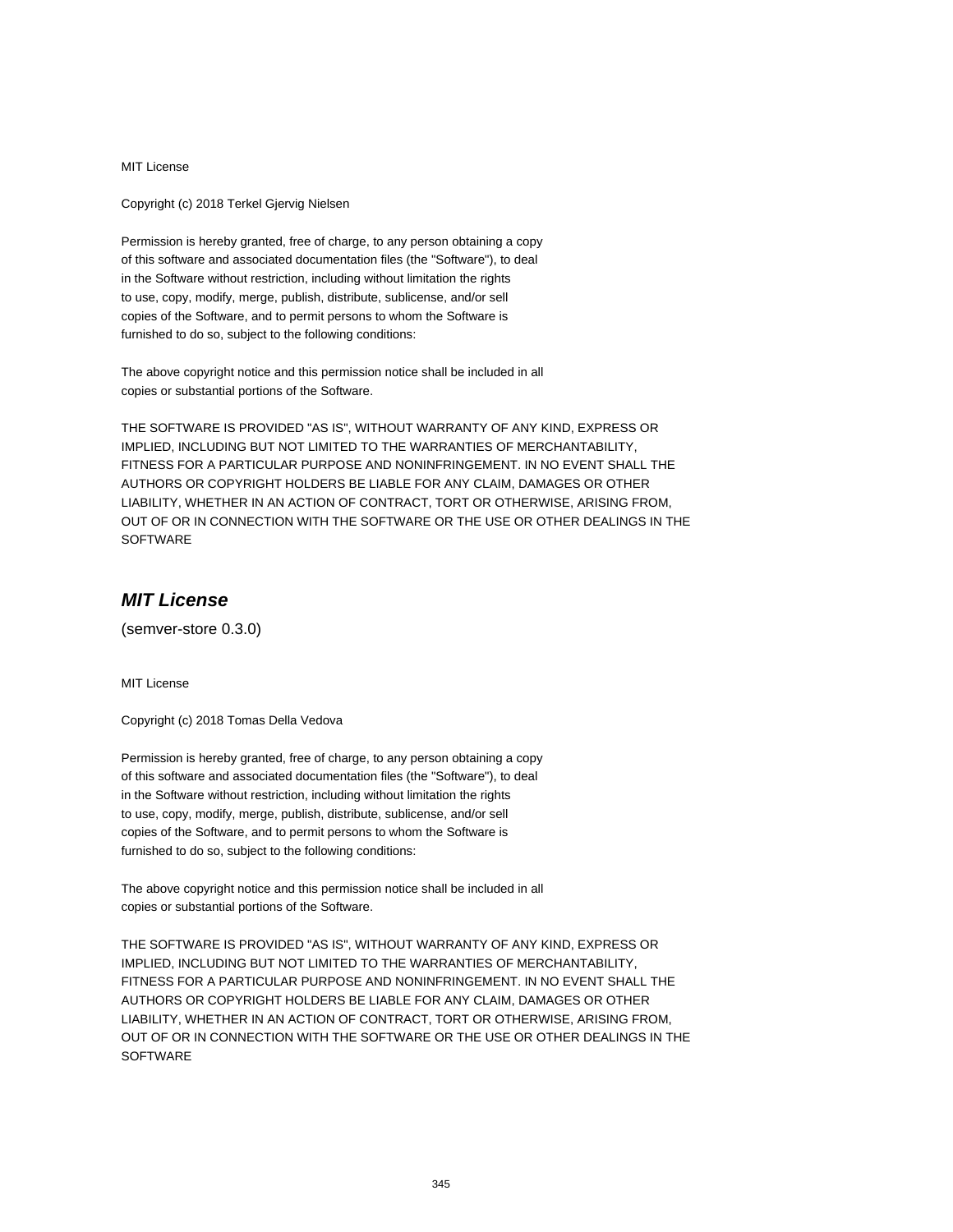(fast-decode-uri-component 1.0.1)

MIT License

Copyright (c) 2018 Tomas Della Vedova Copyright (c) 2017 Justin Ridgewell Copyright (c) 2008-2009 Bjoern Hoehrmann

Permission is hereby granted, free of charge, to any person obtaining a copy of this software and associated documentation files (the "Software"), to deal in the Software without restriction, including without limitation the rights to use, copy, modify, merge, publish, distribute, sublicense, and/or sell copies of the Software, and to permit persons to whom the Software is furnished to do so, subject to the following conditions:

The above copyright notice and this permission notice shall be included in all copies or substantial portions of the Software.

THE SOFTWARE IS PROVIDED "AS IS", WITHOUT WARRANTY OF ANY KIND, EXPRESS OR IMPLIED, INCLUDING BUT NOT LIMITED TO THE WARRANTIES OF MERCHANTABILITY, FITNESS FOR A PARTICULAR PURPOSE AND NONINFRINGEMENT. IN NO EVENT SHALL THE AUTHORS OR COPYRIGHT HOLDERS BE LIABLE FOR ANY CLAIM, DAMAGES OR OTHER LIABILITY, WHETHER IN AN ACTION OF CONTRACT, TORT OR OTHERWISE, ARISING FROM, OUT OF OR IN CONNECTION WITH THE SOFTWARE OR THE USE OR OTHER DEALINGS IN THE **SOFTWARE** 

# **MIT License**

(eslint-plugin-es 3.0.0, eslint-utils v2.0.0, eslint-utils v2.1.0, regexpp 3.1.0)

MIT License

Copyright (c) 2018 Toru Nagashima

Permission is hereby granted, free of charge, to any person obtaining a copy of this software and associated documentation files (the "Software"), to deal in the Software without restriction, including without limitation the rights to use, copy, modify, merge, publish, distribute, sublicense, and/or sell copies of the Software, and to permit persons to whom the Software is furnished to do so, subject to the following conditions:

The above copyright notice and this permission notice shall be included in all copies or substantial portions of the Software.

THE SOFTWARE IS PROVIDED "AS IS", WITHOUT WARRANTY OF ANY KIND, EXPRESS OR IMPLIED, INCLUDING BUT NOT LIMITED TO THE WARRANTIES OF MERCHANTABILITY, FITNESS FOR A PARTICULAR PURPOSE AND NONINFRINGEMENT. IN NO EVENT SHALL THE AUTHORS OR COPYRIGHT HOLDERS BE LIABLE FOR ANY CLAIM, DAMAGES OR OTHER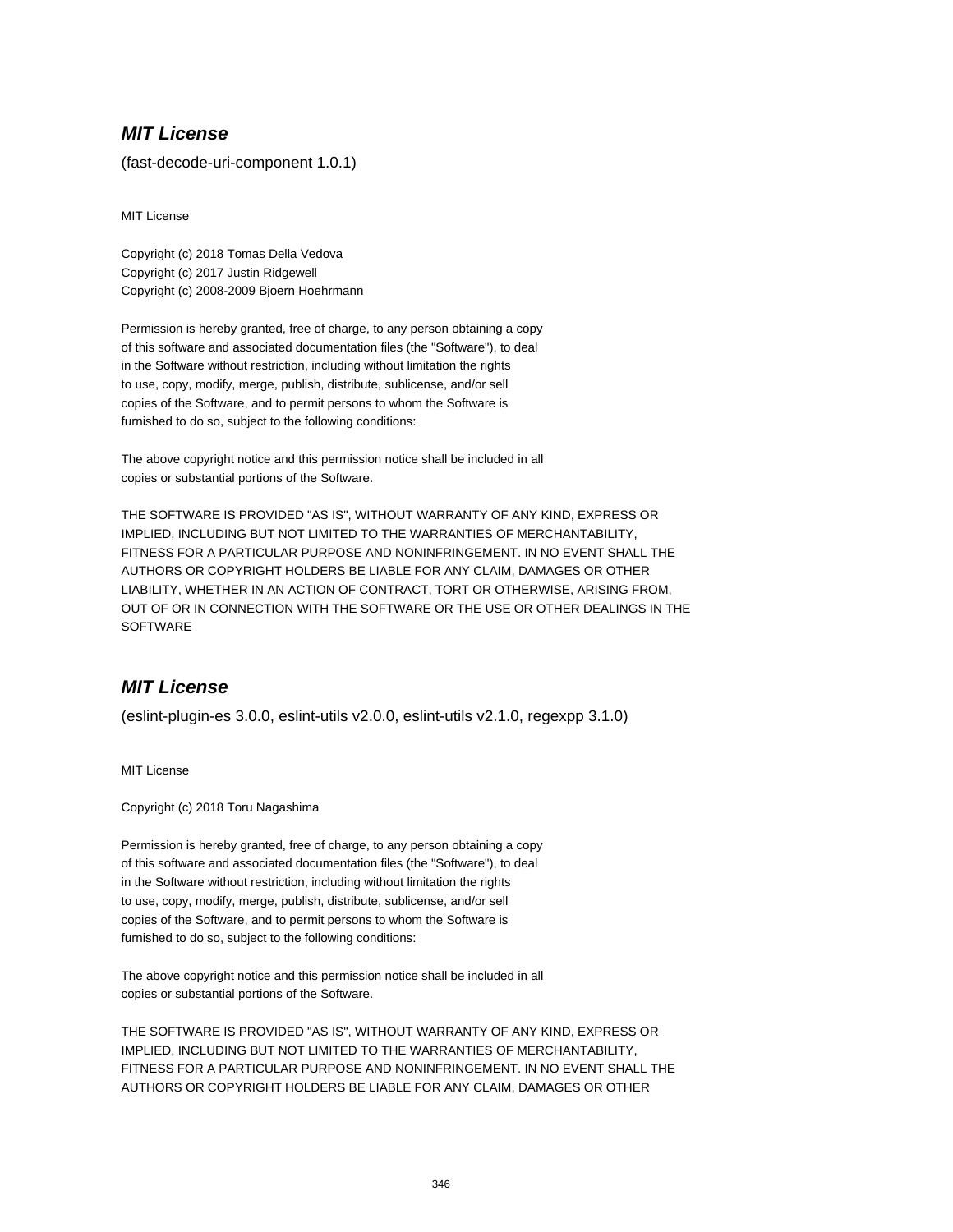LIABILITY, WHETHER IN AN ACTION OF CONTRACT, TORT OR OTHERWISE, ARISING FROM, OUT OF OR IN CONNECTION WITH THE SOFTWARE OR THE USE OR OTHER DEALINGS IN THE SOFTWARE

### **MIT License**

(memoize-one v5.1.1, tiny-invariant 1.1.0, tiny-warning 1.0.3)

MIT License

Copyright (c) 2019 Alexander Reardon

Permission is hereby granted, free of charge, to any person obtaining a copy of this software and associated documentation files (the "Software"), to deal in the Software without restriction, including without limitation the rights to use, copy, modify, merge, publish, distribute, sublicense, and/or sell copies of the Software, and to permit persons to whom the Software is furnished to do so, subject to the following conditions:

The above copyright notice and this permission notice shall be included in all copies or substantial portions of the Software.

THE SOFTWARE IS PROVIDED "AS IS", WITHOUT WARRANTY OF ANY KIND, EXPRESS OR IMPLIED, INCLUDING BUT NOT LIMITED TO THE WARRANTIES OF MERCHANTABILITY, FITNESS FOR A PARTICULAR PURPOSE AND NONINFRINGEMENT. IN NO EVENT SHALL THE AUTHORS OR COPYRIGHT HOLDERS BE LIABLE FOR ANY CLAIM, DAMAGES OR OTHER LIABILITY, WHETHER IN AN ACTION OF CONTRACT, TORT OR OTHERWISE, ARISING FROM, OUT OF OR IN CONNECTION WITH THE SOFTWARE OR THE USE OR OTHER DEALINGS IN THE **SOFTWARE** 

# **MIT License**

(ts-invariant 0.4.4)

MIT License

Copyright (c) 2019 Apollo GraphQL

Permission is hereby granted, free of charge, to any person obtaining a copy of this software and associated documentation files (the "Software"), to deal in the Software without restriction, including without limitation the rights to use, copy, modify, merge, publish, distribute, sublicense, and/or sell copies of the Software, and to permit persons to whom the Software is furnished to do so, subject to the following conditions:

The above copyright notice and this permission notice shall be included in all copies or substantial portions of the Software.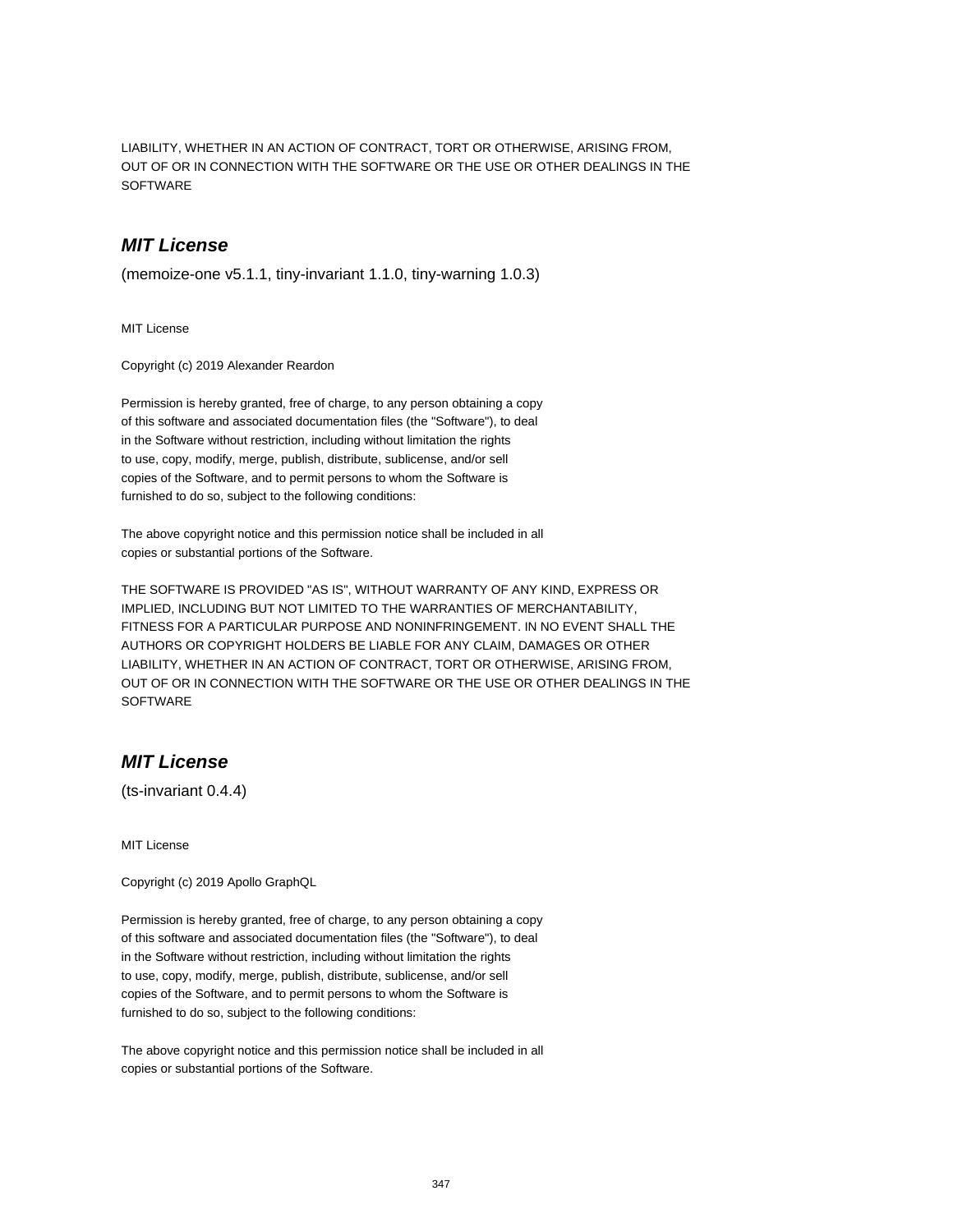THE SOFTWARE IS PROVIDED "AS IS", WITHOUT WARRANTY OF ANY KIND, EXPRESS OR IMPLIED, INCLUDING BUT NOT LIMITED TO THE WARRANTIES OF MERCHANTABILITY, FITNESS FOR A PARTICULAR PURPOSE AND NONINFRINGEMENT. IN NO EVENT SHALL THE AUTHORS OR COPYRIGHT HOLDERS BE LIABLE FOR ANY CLAIM, DAMAGES OR OTHER LIABILITY, WHETHER IN AN ACTION OF CONTRACT, TORT OR OTHERWISE, ARISING FROM, OUT OF OR IN CONNECTION WITH THE SOFTWARE OR THE USE OR OTHER DEALINGS IN THE SOFTWARE

### **MIT License**

(@wry/equality 0.1.11)

MIT License

Copyright (c) 2019 Ben Newman

Permission is hereby granted, free of charge, to any person obtaining a copy of this software and associated documentation files (the "Software"), to deal in the Software without restriction, including without limitation the rights to use, copy, modify, merge, publish, distribute, sublicense, and/or sell copies of the Software, and to permit persons to whom the Software is furnished to do so, subject to the following conditions:

The above copyright notice and this permission notice shall be included in all copies or substantial portions of the Software.

THE SOFTWARE IS PROVIDED "AS IS", WITHOUT WARRANTY OF ANY KIND, EXPRESS OR IMPLIED, INCLUDING BUT NOT LIMITED TO THE WARRANTIES OF MERCHANTABILITY, FITNESS FOR A PARTICULAR PURPOSE AND NONINFRINGEMENT. IN NO EVENT SHALL THE AUTHORS OR COPYRIGHT HOLDERS BE LIABLE FOR ANY CLAIM, DAMAGES OR OTHER LIABILITY, WHETHER IN AN ACTION OF CONTRACT, TORT OR OTHERWISE, ARISING FROM, OUT OF OR IN CONNECTION WITH THE SOFTWARE OR THE USE OR OTHER DEALINGS IN THE **SOFTWARE** 

### **MIT License**

(@istanbuljs/schema 0.1.2)

MIT License

Copyright (c) 2019 CFWare, LLC

Permission is hereby granted, free of charge, to any person obtaining a copy of this software and associated documentation files (the "Software"), to deal in the Software without restriction, including without limitation the rights to use, copy, modify, merge, publish, distribute, sublicense, and/or sell copies of the Software, and to permit persons to whom the Software is furnished to do so, subject to the following conditions: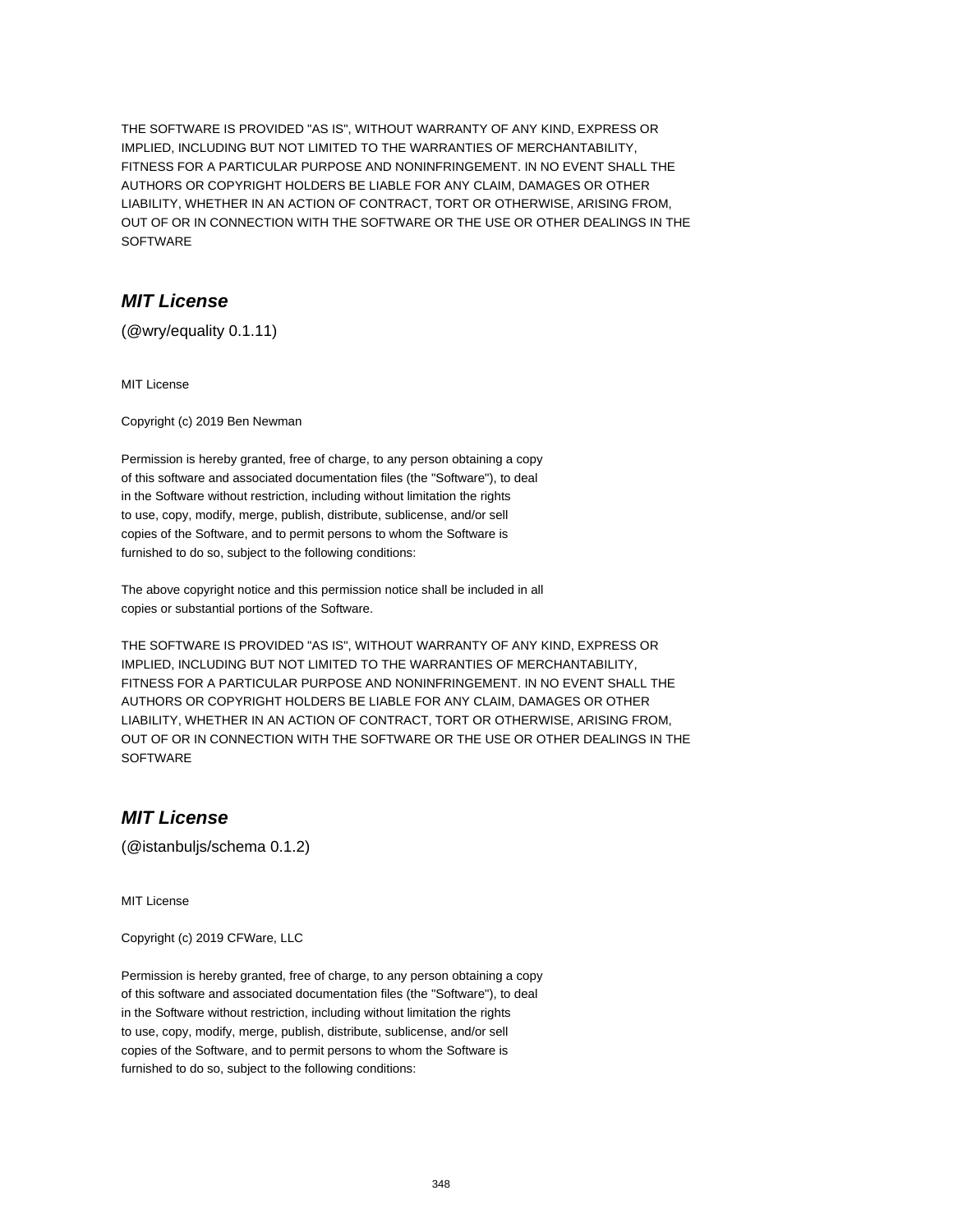The above copyright notice and this permission notice shall be included in all copies or substantial portions of the Software.

THE SOFTWARE IS PROVIDED "AS IS", WITHOUT WARRANTY OF ANY KIND, EXPRESS OR IMPLIED, INCLUDING BUT NOT LIMITED TO THE WARRANTIES OF MERCHANTABILITY, FITNESS FOR A PARTICULAR PURPOSE AND NONINFRINGEMENT. IN NO EVENT SHALL THE AUTHORS OR COPYRIGHT HOLDERS BE LIABLE FOR ANY CLAIM, DAMAGES OR OTHER LIABILITY, WHETHER IN AN ACTION OF CONTRACT, TORT OR OTHERWISE, ARISING FROM, OUT OF OR IN CONNECTION WITH THE SOFTWARE OR THE USE OR OTHER DEALINGS IN THE SOFTWARE

# **MIT License**

(connext 3.1.2)

MIT License

Copyright (c) 2019 Connext

Permission is hereby granted, free of charge, to any person obtaining a copy of this software and associated documentation files (the "Software"), to deal in the Software without restriction, including without limitation the rights to use, copy, modify, merge, publish, distribute, sublicense, and/or sell copies of the Software, and to permit persons to whom the Software is furnished to do so, subject to the following conditions:

The above copyright notice and this permission notice shall be included in all copies or substantial portions of the Software.

THE SOFTWARE IS PROVIDED "AS IS", WITHOUT WARRANTY OF ANY KIND, EXPRESS OR IMPLIED, INCLUDING BUT NOT LIMITED TO THE WARRANTIES OF MERCHANTABILITY, FITNESS FOR A PARTICULAR PURPOSE AND NONINFRINGEMENT. IN NO EVENT SHALL THE AUTHORS OR COPYRIGHT HOLDERS BE LIABLE FOR ANY CLAIM, DAMAGES OR OTHER LIABILITY, WHETHER IN AN ACTION OF CONTRACT, TORT OR OTHERWISE, ARISING FROM, OUT OF OR IN CONNECTION WITH THE SOFTWARE OR THE USE OR OTHER DEALINGS IN THE **SOFTWARE** 

### **MIT License**

(@everymundo/aws-s3-client 1.3.0)

MIT License

Copyright (c) 2019 EveryMundo

Permission is hereby granted, free of charge, to any person obtaining a copy of this software and associated documentation files (the "Software"), to deal in the Software without restriction, including without limitation the rights to use, copy, modify, merge, publish, distribute, sublicense, and/or sell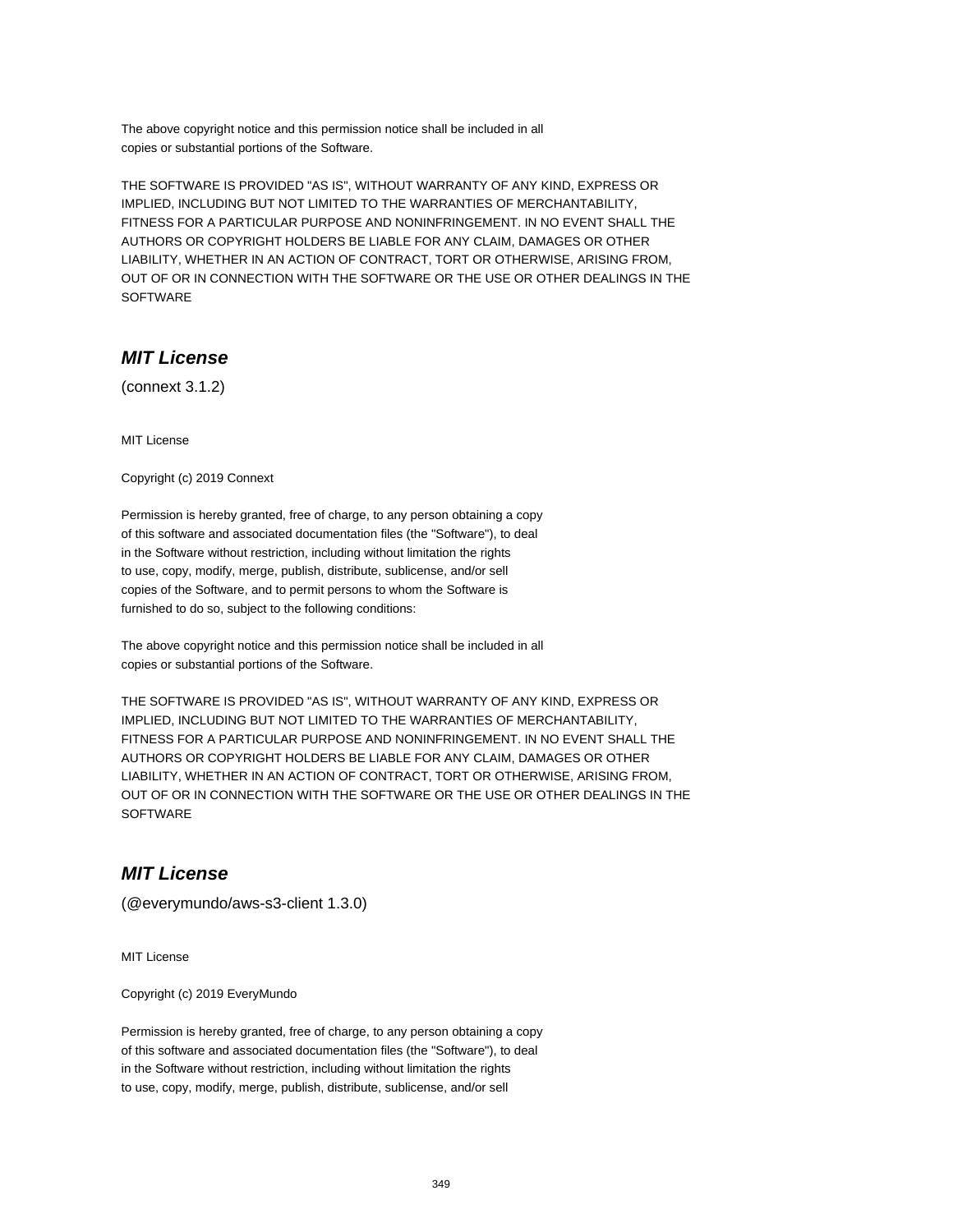copies of the Software, and to permit persons to whom the Software is furnished to do so, subject to the following conditions:

The above copyright notice and this permission notice shall be included in all copies or substantial portions of the Software.

THE SOFTWARE IS PROVIDED "AS IS", WITHOUT WARRANTY OF ANY KIND, EXPRESS OR IMPLIED, INCLUDING BUT NOT LIMITED TO THE WARRANTIES OF MERCHANTABILITY, FITNESS FOR A PARTICULAR PURPOSE AND NONINFRINGEMENT. IN NO EVENT SHALL THE AUTHORS OR COPYRIGHT HOLDERS BE LIABLE FOR ANY CLAIM, DAMAGES OR OTHER LIABILITY, WHETHER IN AN ACTION OF CONTRACT, TORT OR OTHERWISE, ARISING FROM, OUT OF OR IN CONNECTION WITH THE SOFTWARE OR THE USE OR OTHER DEALINGS IN THE **SOFTWARE** 

# **MIT License**

(GraphQL 1.0.1)

MIT License

Copyright (c) 2019 GraphQL Contributors

Permission is hereby granted, free of charge, to any person obtaining a copy of this software and associated documentation files (the "Software"), to deal in the Software without restriction, including without limitation the rights to use, copy, modify, merge, publish, distribute, sublicense, and/or sell copies of the Software, and to permit persons to whom the Software is furnished to do so, subject to the following conditions:

The above copyright notice and this permission notice shall be included in all copies or substantial portions of the Software.

THE SOFTWARE IS PROVIDED "AS IS", WITHOUT WARRANTY OF ANY KIND, EXPRESS OR IMPLIED, INCLUDING BUT NOT LIMITED TO THE WARRANTIES OF MERCHANTABILITY, FITNESS FOR A PARTICULAR PURPOSE AND NONINFRINGEMENT. IN NO EVENT SHALL THE AUTHORS OR COPYRIGHT HOLDERS BE LIABLE FOR ANY CLAIM, DAMAGES OR OTHER LIABILITY, WHETHER IN AN ACTION OF CONTRACT, TORT OR OTHERWISE, ARISING FROM, OUT OF OR IN CONNECTION WITH THE SOFTWARE OR THE USE OR OTHER DEALINGS IN THE **SOFTWARE** 

# **MIT License**

(document.contains 1.0.2)

MIT License

Copyright (c) 2019 Jordan Harband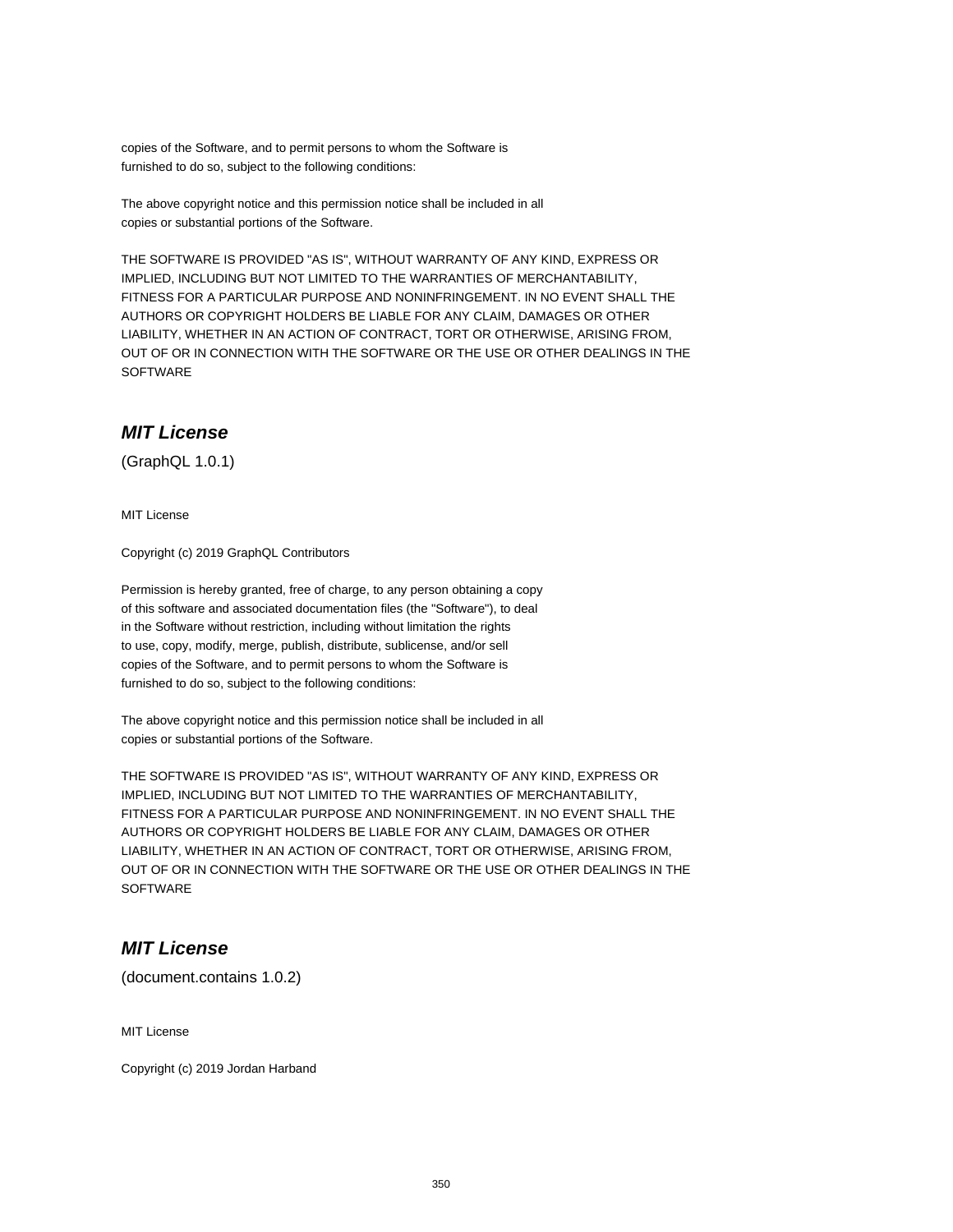Permission is hereby granted, free of charge, to any person obtaining a copy of this software and associated documentation files (the "Software"), to deal in the Software without restriction, including without limitation the rights to use, copy, modify, merge, publish, distribute, sublicense, and/or sell copies of the Software, and to permit persons to whom the Software is furnished to do so, subject to the following conditions:

The above copyright notice and this permission notice shall be included in all copies or substantial portions of the Software.

THE SOFTWARE IS PROVIDED "AS IS", WITHOUT WARRANTY OF ANY KIND, EXPRESS OR IMPLIED, INCLUDING BUT NOT LIMITED TO THE WARRANTIES OF MERCHANTABILITY, FITNESS FOR A PARTICULAR PURPOSE AND NONINFRINGEMENT. IN NO EVENT SHALL THE AUTHORS OR COPYRIGHT HOLDERS BE LIABLE FOR ANY CLAIM, DAMAGES OR OTHER LIABILITY, WHETHER IN AN ACTION OF CONTRACT, TORT OR OTHERWISE, ARISING FROM, OUT OF OR IN CONNECTION WITH THE SOFTWARE OR THE USE OR OTHER DEALINGS IN THE SOFTWARE

# **MIT License**

(@pmmmwh/react-refresh-webpack-plugin 0.4.3)

MIT License

Copyright (c) 2019 Michael Mok

Permission is hereby granted, free of charge, to any person obtaining a copy of this software and associated documentation files (the "Software"), to deal in the Software without restriction, including without limitation the rights to use, copy, modify, merge, publish, distribute, sublicense, and/or sell copies of the Software, and to permit persons to whom the Software is furnished to do so, subject to the following conditions:

The above copyright notice and this permission notice shall be included in all copies or substantial portions of the Software.

THE SOFTWARE IS PROVIDED "AS IS", WITHOUT WARRANTY OF ANY KIND, EXPRESS OR IMPLIED, INCLUDING BUT NOT LIMITED TO THE WARRANTIES OF MERCHANTABILITY, FITNESS FOR A PARTICULAR PURPOSE AND NONINFRINGEMENT. IN NO EVENT SHALL THE AUTHORS OR COPYRIGHT HOLDERS BE LIABLE FOR ANY CLAIM, DAMAGES OR OTHER LIABILITY, WHETHER IN AN ACTION OF CONTRACT, TORT OR OTHERWISE, ARISING FROM, OUT OF OR IN CONNECTION WITH THE SOFTWARE OR THE USE OR OTHER DEALINGS IN THE **SOFTWARE** 

# **MIT License**

(collect-v8-coverage 1.0.1)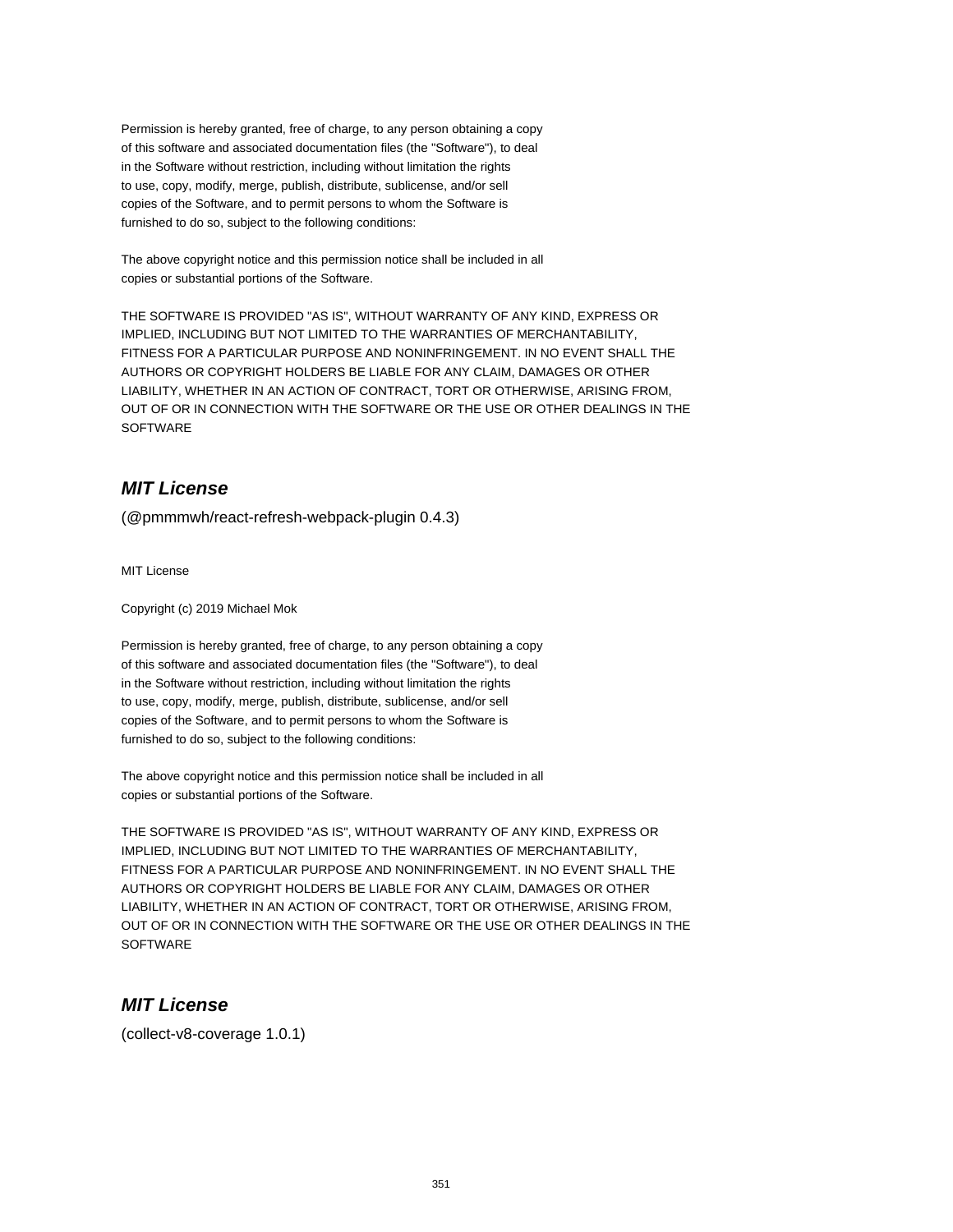Copyright (c) 2019 Simen Bekkhus

Permission is hereby granted, free of charge, to any person obtaining a copy of this software and associated documentation files (the "Software"), to deal in the Software without restriction, including without limitation the rights to use, copy, modify, merge, publish, distribute, sublicense, and/or sell copies of the Software, and to permit persons to whom the Software is furnished to do so, subject to the following conditions:

The above copyright notice and this permission notice shall be included in all copies or substantial portions of the Software.

THE SOFTWARE IS PROVIDED "AS IS", WITHOUT WARRANTY OF ANY KIND, EXPRESS OR IMPLIED, INCLUDING BUT NOT LIMITED TO THE WARRANTIES OF MERCHANTABILITY, FITNESS FOR A PARTICULAR PURPOSE AND NONINFRINGEMENT. IN NO EVENT SHALL THE AUTHORS OR COPYRIGHT HOLDERS BE LIABLE FOR ANY CLAIM, DAMAGES OR OTHER LIABILITY, WHETHER IN AN ACTION OF CONTRACT, TORT OR OTHERWISE, ARISING FROM, OUT OF OR IN CONNECTION WITH THE SOFTWARE OR THE USE OR OTHER DEALINGS IN THE SOFTWARE

### **MIT License**

(binary-extensions v2.0.0, binary-extensions v2.1.0, is-binary-path v2.1.0)

MIT License

Copyright (c) 2019 Sindre Sorhus (https://sindresorhus.com), Paul Miller (https://paulmillr.com)

Permission is hereby granted, free of charge, to any person obtaining a copy of this software and associated documentation files (the "Software"), to deal in the Software without restriction, including without limitation the rights to use, copy, modify, merge, publish, distribute, sublicense, and/or sell copies of the Software, and to permit persons to whom the Software is furnished to do so, subject to the following conditions:

The above copyright notice and this permission notice shall be included in all copies or substantial portions of the Software.

THE SOFTWARE IS PROVIDED "AS IS", WITHOUT WARRANTY OF ANY KIND, EXPRESS OR IMPLIED, INCLUDING BUT NOT LIMITED TO THE WARRANTIES OF MERCHANTABILITY, FITNESS FOR A PARTICULAR PURPOSE AND NONINFRINGEMENT. IN NO EVENT SHALL THE AUTHORS OR COPYRIGHT HOLDERS BE LIABLE FOR ANY CLAIM, DAMAGES OR OTHER LIABILITY, WHETHER IN AN ACTION OF CONTRACT, TORT OR OTHERWISE, ARISING FROM, OUT OF OR IN CONNECTION WITH THE SOFTWARE OR THE USE OR OTHER DEALINGS IN THE SOFTWARE

### **MIT License**

(binary-extensions 1.13.1)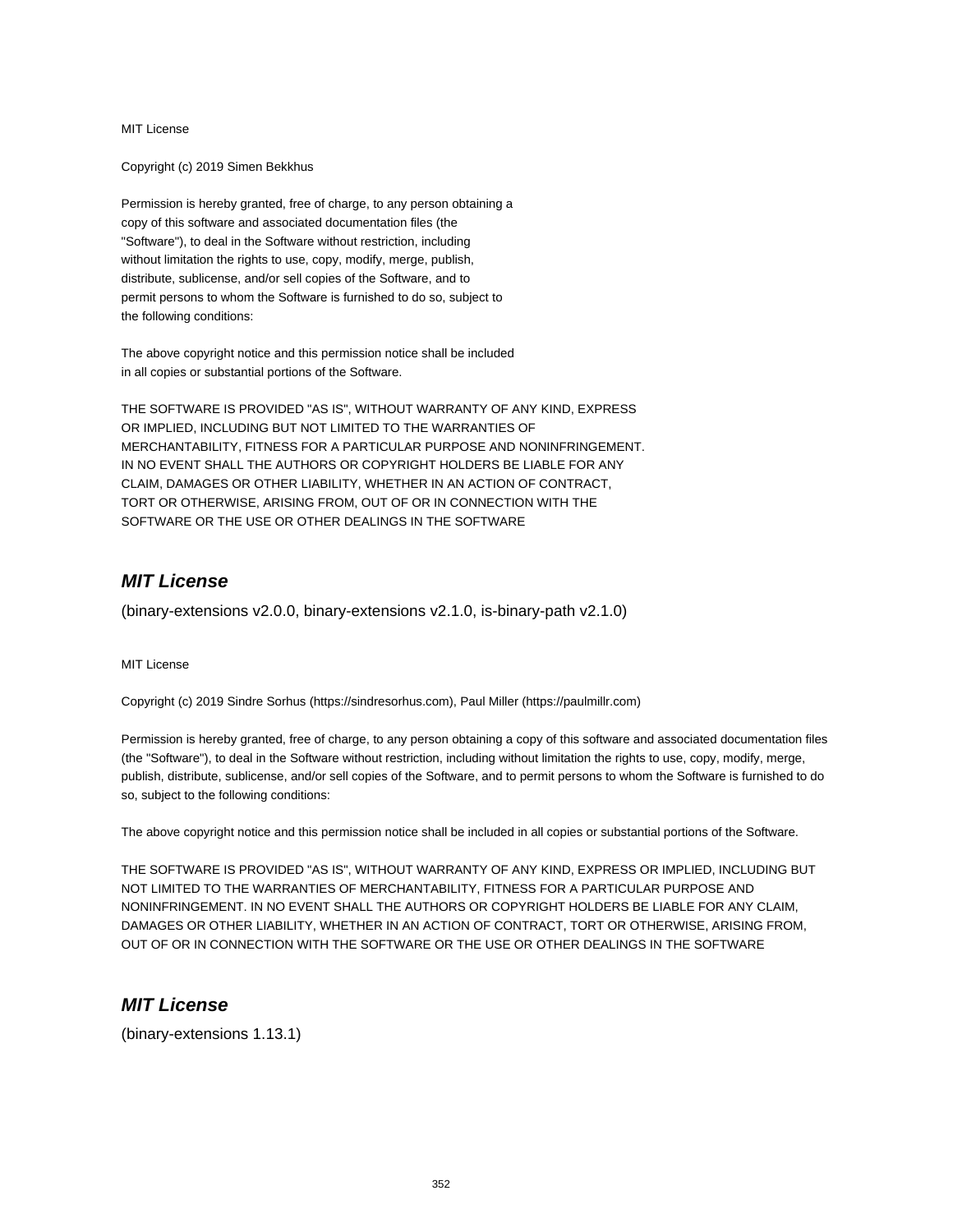Copyright (c) 2019 Sindre Sorhus (sindresorhus.com), Paul Miller (https://paulmillr.com)

Permission is hereby granted, free of charge, to any person obtaining a copy of this software and associated documentation files (the "Software"), to deal in the Software without restriction, including without limitation the rights to use, copy, modify, merge, publish, distribute, sublicense, and/or sell copies of the Software, and to permit persons to whom the Software is furnished to do so, subject to the following conditions:

The above copyright notice and this permission notice shall be included in all copies or substantial portions of the Software.

THE SOFTWARE IS PROVIDED "AS IS", WITHOUT WARRANTY OF ANY KIND, EXPRESS OR IMPLIED, INCLUDING BUT NOT LIMITED TO THE WARRANTIES OF MERCHANTABILITY, FITNESS FOR A PARTICULAR PURPOSE AND NONINFRINGEMENT. IN NO EVENT SHALL THE AUTHORS OR COPYRIGHT HOLDERS BE LIABLE FOR ANY CLAIM, DAMAGES OR OTHER LIABILITY, WHETHER IN AN ACTION OF CONTRACT, TORT OR OTHERWISE, ARISING FROM, OUT OF OR IN CONNECTION WITH THE SOFTWARE OR THE USE OR OTHER DEALINGS IN THE SOFTWARE

### **MIT License**

(cacheable-lookup 5.0.3)

MIT License

Copyright (c) 2019 Szymon Marczak

Permission is hereby granted, free of charge, to any person obtaining a copy of this software and associated documentation files (the "Software"), to deal in the Software without restriction, including without limitation the rights to use, copy, modify, merge, publish, distribute, sublicense, and/or sell copies of the Software, and to permit persons to whom the Software is furnished to do so, subject to the following conditions:

The above copyright notice and this permission notice shall be included in all copies or substantial portions of the Software.

THE SOFTWARE IS PROVIDED "AS IS", WITHOUT WARRANTY OF ANY KIND, EXPRESS OR IMPLIED, INCLUDING BUT NOT LIMITED TO THE WARRANTIES OF MERCHANTABILITY, FITNESS FOR A PARTICULAR PURPOSE AND NONINFRINGEMENT. IN NO EVENT SHALL THE AUTHORS OR COPYRIGHT HOLDERS BE LIABLE FOR ANY CLAIM, DAMAGES OR OTHER LIABILITY, WHETHER IN AN ACTION OF CONTRACT, TORT OR OTHERWISE, ARISING FROM, OUT OF OR IN CONNECTION WITH THE SOFTWARE OR THE USE OR OTHER DEALINGS IN THE **SOFTWARE** 

### **MIT License**

(@typescript-eslint/experimental-utils 3.10.1, @typescript-eslint/experimental-utils 4.6.0, @typescript-eslint/experimental-utils 4.8.1, @typescript-eslint/scope-manager 4.6.0, @typescript-eslint/scope-manager 4.8.1, @typescript-eslint/types 3.10.1, @typescript-eslint/types 4.6.0, @typescript-eslint/types 4.8.1, @typescript-eslint/visitor-keys 3.10.1, @typescript-eslint/visitor-keys 4.6.0, @typescript-eslint/visitor-keys 4.8.1)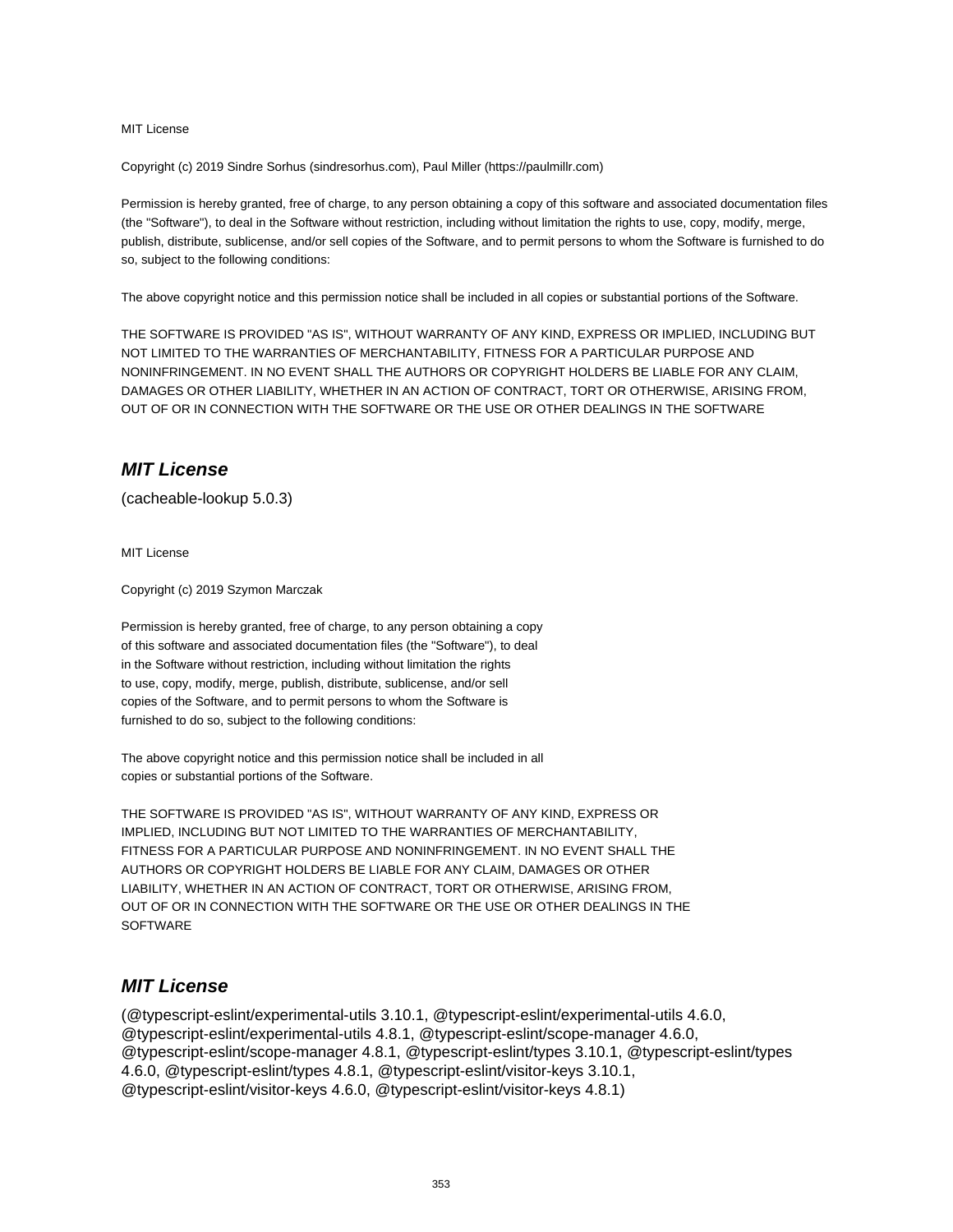Copyright (c) 2019 TypeScript ESLint and other contributors

Permission is hereby granted, free of charge, to any person obtaining a copy of this software and associated documentation files (the "Software"), to deal in the Software without restriction, including without limitation the rights to use, copy, modify, merge, publish, distribute, sublicense, and/or sell copies of the Software, and to permit persons to whom the Software is furnished to do so, subject to the following conditions:

The above copyright notice and this permission notice shall be included in all copies or substantial portions of the Software.

THE SOFTWARE IS PROVIDED "AS IS", WITHOUT WARRANTY OF ANY KIND, EXPRESS OR IMPLIED, INCLUDING BUT NOT LIMITED TO THE WARRANTIES OF MERCHANTABILITY, FITNESS FOR A PARTICULAR PURPOSE AND NONINFRINGEMENT. IN NO EVENT SHALL THE AUTHORS OR COPYRIGHT HOLDERS BE LIABLE FOR ANY CLAIM, DAMAGES OR OTHER LIABILITY, WHETHER IN AN ACTION OF CONTRACT, TORT OR OTHERWISE, ARISING FROM, OUT OF OR IN CONNECTION WITH THE SOFTWARE OR THE USE OR OTHER DEALINGS IN THE SOFTWARE

# **MIT License**

(@babel/preset-modules 0.1.4)

MIT License

Copyright (c) 2020 Babel

Permission is hereby granted, free of charge, to any person obtaining a copy of this software and associated documentation files (the "Software"), to deal in the Software without restriction, including without limitation the rights to use, copy, modify, merge, publish, distribute, sublicense, and/or sell copies of the Software, and to permit persons to whom the Software is furnished to do so, subject to the following conditions:

The above copyright notice and this permission notice shall be included in all copies or substantial portions of the Software.

THE SOFTWARE IS PROVIDED "AS IS", WITHOUT WARRANTY OF ANY KIND, EXPRESS OR IMPLIED, INCLUDING BUT NOT LIMITED TO THE WARRANTIES OF MERCHANTABILITY, FITNESS FOR A PARTICULAR PURPOSE AND NONINFRINGEMENT. IN NO EVENT SHALL THE AUTHORS OR COPYRIGHT HOLDERS BE LIABLE FOR ANY CLAIM, DAMAGES OR OTHER LIABILITY, WHETHER IN AN ACTION OF CONTRACT, TORT OR OTHERWISE, ARISING FROM, OUT OF OR IN CONNECTION WITH THE SOFTWARE OR THE USE OR OTHER DEALINGS IN THE **SOFTWARE**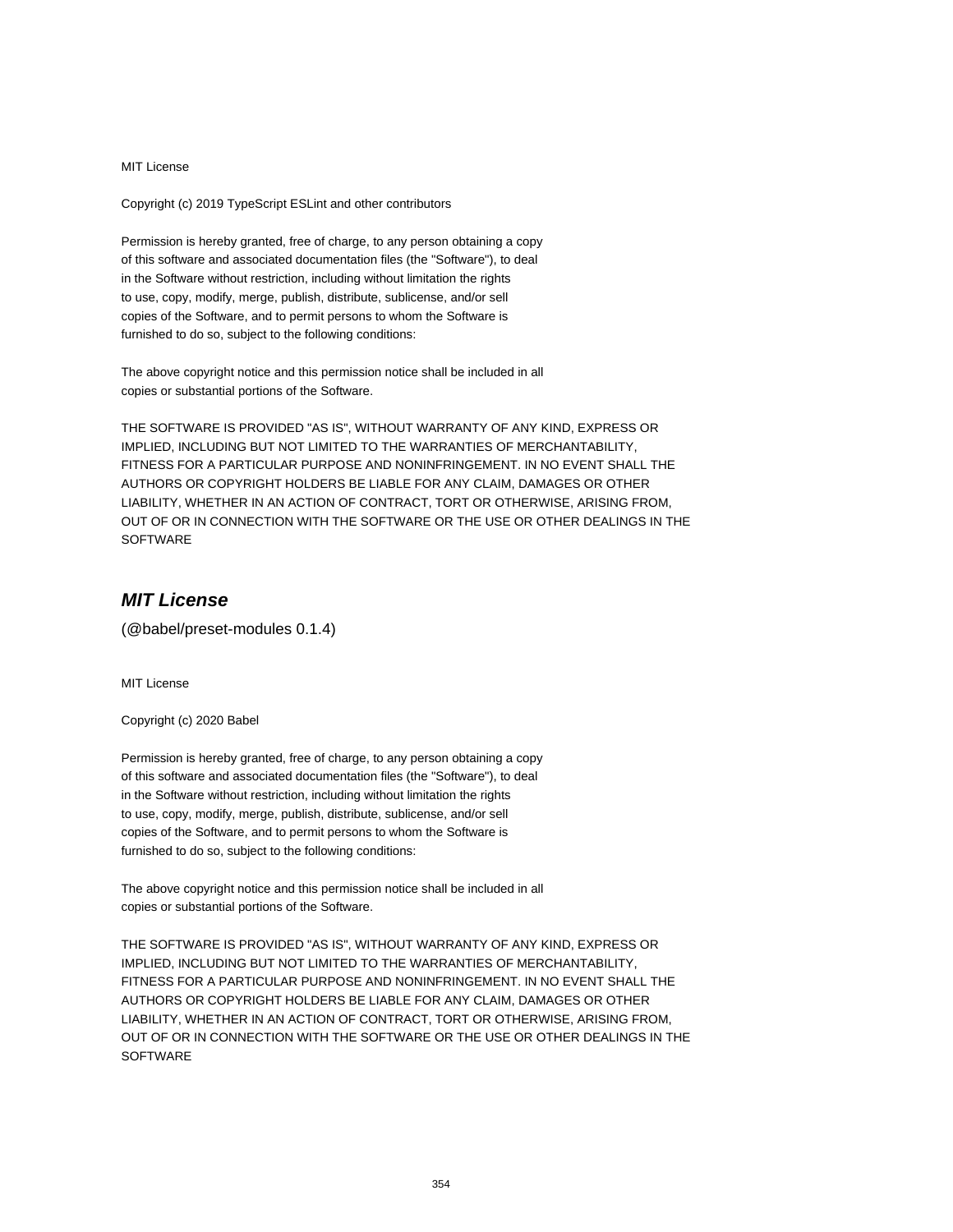(get-package-type 0.1.0)

MIT License

Copyright (c) 2020 CFWare, LLC

Permission is hereby granted, free of charge, to any person obtaining a copy of this software and associated documentation files (the "Software"), to deal in the Software without restriction, including without limitation the rights to use, copy, modify, merge, publish, distribute, sublicense, and/or sell copies of the Software, and to permit persons to whom the Software is furnished to do so, subject to the following conditions:

The above copyright notice and this permission notice shall be included in all copies or substantial portions of the Software.

THE SOFTWARE IS PROVIDED "AS IS", WITHOUT WARRANTY OF ANY KIND, EXPRESS OR IMPLIED, INCLUDING BUT NOT LIMITED TO THE WARRANTIES OF MERCHANTABILITY, FITNESS FOR A PARTICULAR PURPOSE AND NONINFRINGEMENT. IN NO EVENT SHALL THE AUTHORS OR COPYRIGHT HOLDERS BE LIABLE FOR ANY CLAIM, DAMAGES OR OTHER LIABILITY, WHETHER IN AN ACTION OF CONTRACT, TORT OR OTHERWISE, ARISING FROM, OUT OF OR IN CONNECTION WITH THE SOFTWARE OR THE USE OR OTHER DEALINGS IN THE **SOFTWARE** 

# **MIT License**

(fastify-warning 0.2.0)

MIT License

Copyright (c) 2020 Fastify

Permission is hereby granted, free of charge, to any person obtaining a copy of this software and associated documentation files (the "Software"), to deal in the Software without restriction, including without limitation the rights to use, copy, modify, merge, publish, distribute, sublicense, and/or sell copies of the Software, and to permit persons to whom the Software is furnished to do so, subject to the following conditions:

The above copyright notice and this permission notice shall be included in all copies or substantial portions of the Software.

THE SOFTWARE IS PROVIDED "AS IS", WITHOUT WARRANTY OF ANY KIND, EXPRESS OR IMPLIED, INCLUDING BUT NOT LIMITED TO THE WARRANTIES OF MERCHANTABILITY, FITNESS FOR A PARTICULAR PURPOSE AND NONINFRINGEMENT. IN NO EVENT SHALL THE AUTHORS OR COPYRIGHT HOLDERS BE LIABLE FOR ANY CLAIM, DAMAGES OR OTHER LIABILITY, WHETHER IN AN ACTION OF CONTRACT, TORT OR OTHERWISE, ARISING FROM, OUT OF OR IN CONNECTION WITH THE SOFTWARE OR THE USE OR OTHER DEALINGS IN THE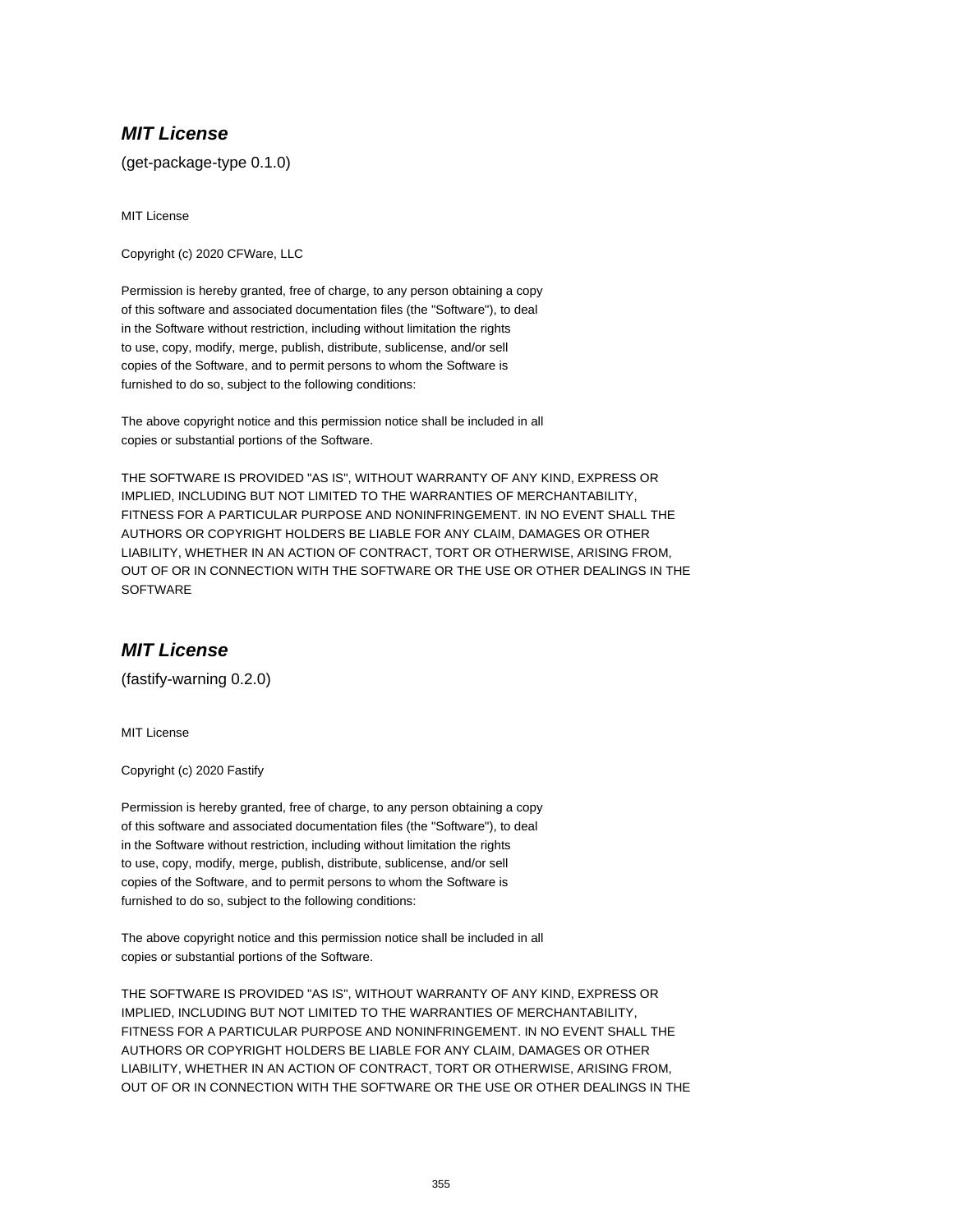SOFTWARE

### **MIT License**

(available-typed-arrays 1.0.2)

MIT License

Copyright (c) 2020 Inspect JS

Permission is hereby granted, free of charge, to any person obtaining a copy of this software and associated documentation files (the "Software"), to deal in the Software without restriction, including without limitation the rights to use, copy, modify, merge, publish, distribute, sublicense, and/or sell copies of the Software, and to permit persons to whom the Software is furnished to do so, subject to the following conditions:

The above copyright notice and this permission notice shall be included in all copies or substantial portions of the Software.

THE SOFTWARE IS PROVIDED "AS IS", WITHOUT WARRANTY OF ANY KIND, EXPRESS OR IMPLIED, INCLUDING BUT NOT LIMITED TO THE WARRANTIES OF MERCHANTABILITY, FITNESS FOR A PARTICULAR PURPOSE AND NONINFRINGEMENT. IN NO EVENT SHALL THE AUTHORS OR COPYRIGHT HOLDERS BE LIABLE FOR ANY CLAIM, DAMAGES OR OTHER LIABILITY, WHETHER IN AN ACTION OF CONTRACT, TORT OR OTHERWISE, ARISING FROM, OUT OF OR IN CONNECTION WITH THE SOFTWARE OR THE USE OR OTHER DEALINGS IN THE **SOFTWARE** 

### **MIT License**

(json-schema-resolver 1.2.2)

MIT License

Copyright (c) 2020 Manuel Spigolon

Permission is hereby granted, free of charge, to any person obtaining a copy of this software and associated documentation files (the "Software"), to deal in the Software without restriction, including without limitation the rights to use, copy, modify, merge, publish, distribute, sublicense, and/or sell copies of the Software, and to permit persons to whom the Software is furnished to do so, subject to the following conditions:

The above copyright notice and this permission notice shall be included in all copies or substantial portions of the Software.

THE SOFTWARE IS PROVIDED "AS IS", WITHOUT WARRANTY OF ANY KIND, EXPRESS OR IMPLIED, INCLUDING BUT NOT LIMITED TO THE WARRANTIES OF MERCHANTABILITY,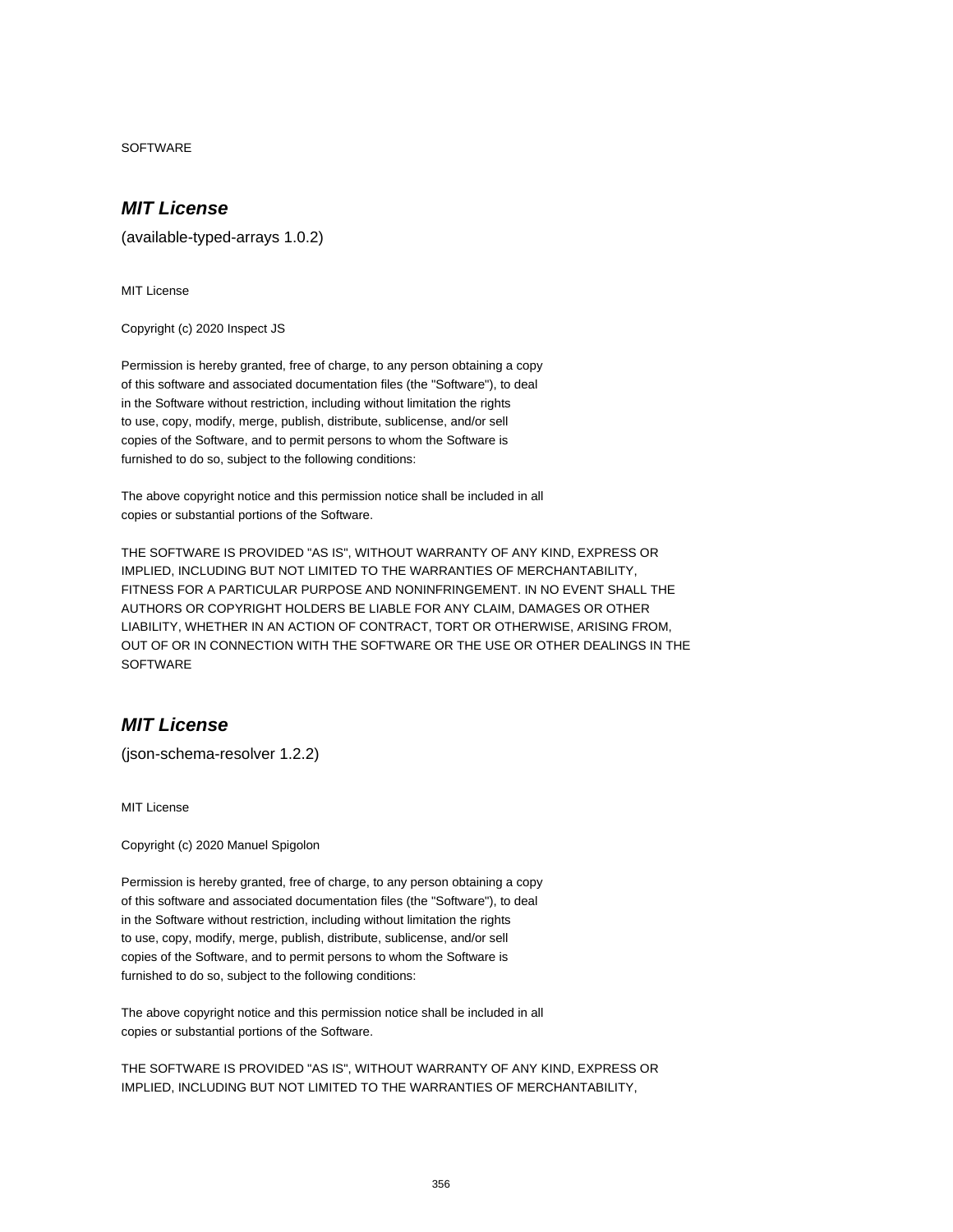FITNESS FOR A PARTICULAR PURPOSE AND NONINFRINGEMENT. IN NO EVENT SHALL THE AUTHORS OR COPYRIGHT HOLDERS BE LIABLE FOR ANY CLAIM, DAMAGES OR OTHER LIABILITY, WHETHER IN AN ACTION OF CONTRACT, TORT OR OTHERWISE, ARISING FROM, OUT OF OR IN CONNECTION WITH THE SOFTWARE OR THE USE OR OTHER DEALINGS IN THE SOFTWARE

### **MIT License**

(timer-hook 1.0.3)

MIT License

Copyright (c) 2020 Michael Lai

Permission is hereby granted, free of charge, to any person obtaining a copy of this software and associated documentation files (the "Software"), to deal in the Software without restriction, including without limitation the rights to use, copy, modify, merge, publish, distribute, sublicense, and/or sell copies of the Software, and to permit persons to whom the Software is furnished to do so, subject to the following conditions:

The above copyright notice and this permission notice shall be included in all copies or substantial portions of the Software.

THE SOFTWARE IS PROVIDED "AS IS", WITHOUT WARRANTY OF ANY KIND, EXPRESS OR IMPLIED, INCLUDING BUT NOT LIMITED TO THE WARRANTIES OF MERCHANTABILITY, FITNESS FOR A PARTICULAR PURPOSE AND NONINFRINGEMENT. IN NO EVENT SHALL THE AUTHORS OR COPYRIGHT HOLDERS BE LIABLE FOR ANY CLAIM, DAMAGES OR OTHER LIABILITY, WHETHER IN AN ACTION OF CONTRACT, TORT OR OTHERWISE, ARISING FROM, OUT OF OR IN CONNECTION WITH THE SOFTWARE OR THE USE OR OTHER DEALINGS IN THE **SOFTWARE** 

# **MIT License**

(babel-preset-current-node-syntax 1.0.0)

MIT License

Copyright (c) 2020 Nicolò Ribaudo and other contributors

Permission is hereby granted, free of charge, to any person obtaining a copy of this software and associated documentation files (the "Software"), to deal in the Software without restriction, including without limitation the rights to use, copy, modify, merge, publish, distribute, sublicense, and/or sell copies of the Software, and to permit persons to whom the Software is furnished to do so, subject to the following conditions: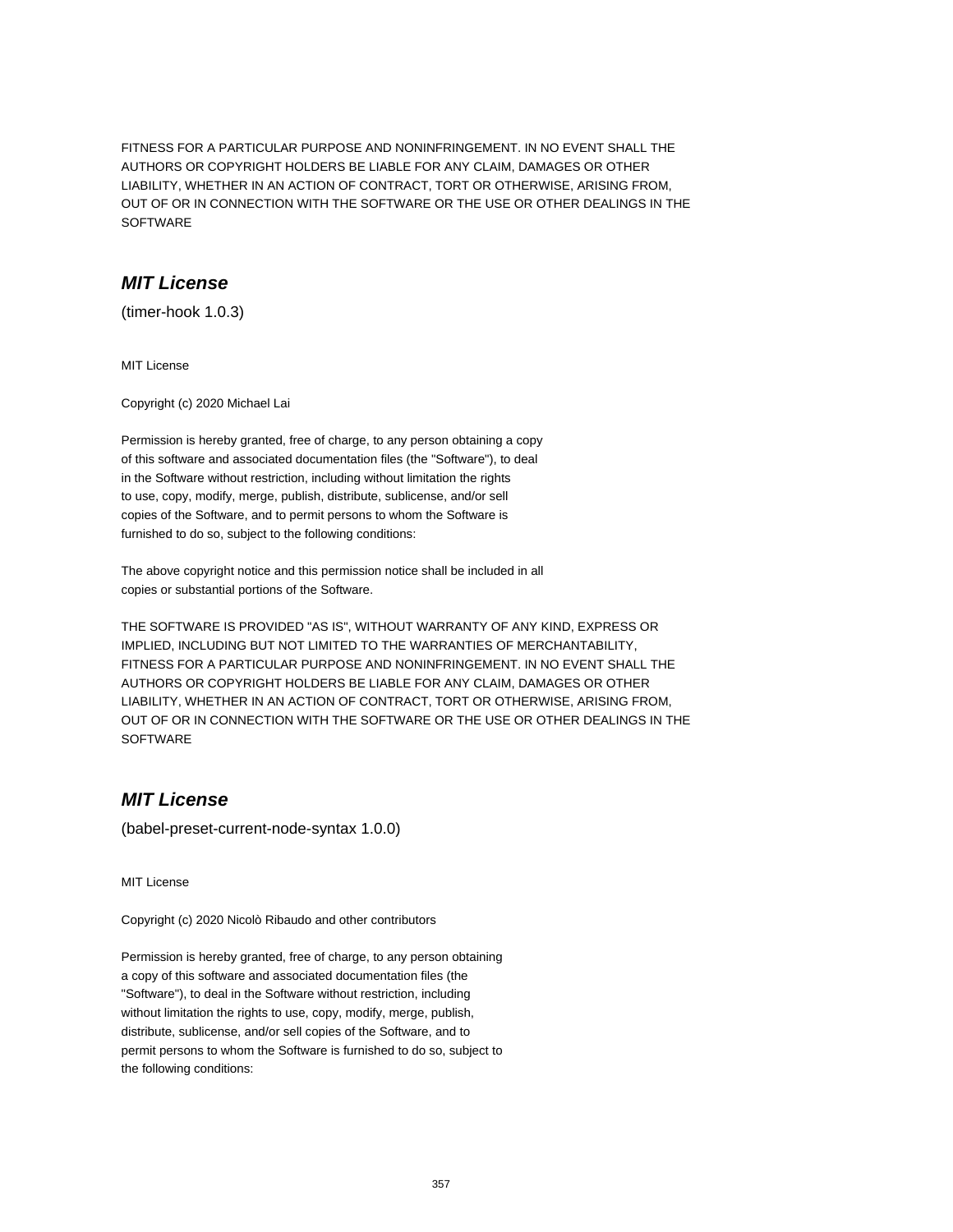The above copyright notice and this permission notice shall be included in all copies or substantial portions of the Software.

THE SOFTWARE IS PROVIDED "AS IS", WITHOUT WARRANTY OF ANY KIND, EXPRESS OR IMPLIED, INCLUDING BUT NOT LIMITED TO THE WARRANTIES OF MERCHANTABILITY, FITNESS FOR A PARTICULAR PURPOSE AND NONINFRINGEMENT. IN NO EVENT SHALL THE AUTHORS OR COPYRIGHT HOLDERS BE LIABLE FOR ANY CLAIM, DAMAGES OR OTHER LIABILITY, WHETHER IN AN ACTION OF CONTRACT, TORT OR OTHERWISE, ARISING FROM, OUT OF OR IN CONNECTION WITH THE SOFTWARE OR THE USE OR OTHER DEALINGS IN THE SOFTWARE

# **MIT License**

(fork-ts-checker-webpack-plugin v4.1.6)

MIT License

Copyright (c) 2020 TypeStrong

Permission is hereby granted, free of charge, to any person obtaining a copy of this software and associated documentation files (the "Software"), to deal in the Software without restriction, including without limitation the rights to use, copy, modify, merge, publish, distribute, sublicense, and/or sell copies of the Software, and to permit persons to whom the Software is furnished to do so, subject to the following conditions:

The above copyright notice and this permission notice shall be included in all copies or substantial portions of the Software.

THE SOFTWARE IS PROVIDED "AS IS", WITHOUT WARRANTY OF ANY KIND, EXPRESS OR IMPLIED, INCLUDING BUT NOT LIMITED TO THE WARRANTIES OF MERCHANTABILITY, FITNESS FOR A PARTICULAR PURPOSE AND NONINFRINGEMENT. IN NO EVENT SHALL THE AUTHORS OR COPYRIGHT HOLDERS BE LIABLE FOR ANY CLAIM, DAMAGES OR OTHER LIABILITY, WHETHER IN AN ACTION OF CONTRACT, TORT OR OTHERWISE, ARISING FROM, OUT OF OR IN CONNECTION WITH THE SOFTWARE OR THE USE OR OTHER DEALINGS IN THE **SOFTWARE** 

# **MIT License**

(slice-ansi 4.0.0)

MIT License

Copyright (c) DC Copyright (c) Sindre Sorhus (https://sindresorhus.com)

Permission is hereby granted, free of charge, to any person obtaining a copy of this software and associated documentation files (the "Software"), to deal in the Software without restriction, including without limitation the rights to use, copy, modify, merge, publish, distribute, sublicense, and/or sell copies of the Software, and to permit persons to whom the Software is furnished to do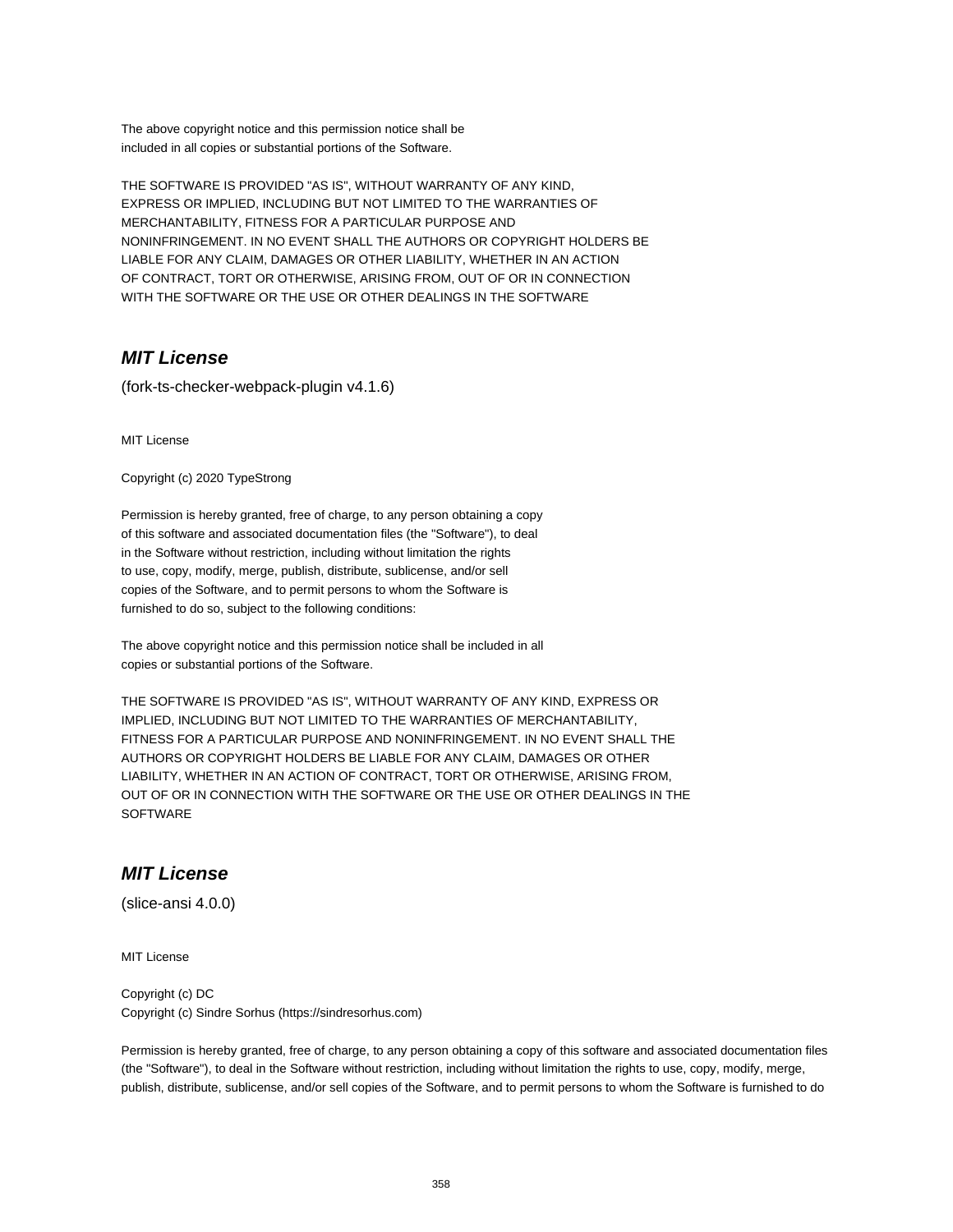so, subject to the following conditions:

The above copyright notice and this permission notice shall be included in all copies or substantial portions of the Software.

THE SOFTWARE IS PROVIDED "AS IS", WITHOUT WARRANTY OF ANY KIND, EXPRESS OR IMPLIED, INCLUDING BUT NOT LIMITED TO THE WARRANTIES OF MERCHANTABILITY, FITNESS FOR A PARTICULAR PURPOSE AND NONINFRINGEMENT. IN NO EVENT SHALL THE AUTHORS OR COPYRIGHT HOLDERS BE LIABLE FOR ANY CLAIM, DAMAGES OR OTHER LIABILITY, WHETHER IN AN ACTION OF CONTRACT, TORT OR OTHERWISE, ARISING FROM, OUT OF OR IN CONNECTION WITH THE SOFTWARE OR THE USE OR OTHER DEALINGS IN THE SOFTWARE

#### **MIT License**

(@emotion/hash 0.8.0, @emotion/unitless 0.7.5, @emotion/utils 1.0.0, @emotion/weak-memoize 0.2.5)

MIT License

Copyright (c) Emotion team and other contributors

Permission is hereby granted, free of charge, to any person obtaining a copy of this software and associated documentation files (the "Software"), to deal in the Software without restriction, including without limitation the rights to use, copy, modify, merge, publish, distribute, sublicense, and/or sell copies of the Software, and to permit persons to whom the Software is furnished to do so, subject to the following conditions:

The above copyright notice and this permission notice shall be included in all copies or substantial portions of the Software.

THE SOFTWARE IS PROVIDED "AS IS", WITHOUT WARRANTY OF ANY KIND, EXPRESS OR IMPLIED, INCLUDING BUT NOT LIMITED TO THE WARRANTIES OF MERCHANTABILITY, FITNESS FOR A PARTICULAR PURPOSE AND NONINFRINGEMENT. IN NO EVENT SHALL THE AUTHORS OR COPYRIGHT HOLDERS BE LIABLE FOR ANY CLAIM, DAMAGES OR OTHER LIABILITY, WHETHER IN AN ACTION OF CONTRACT, TORT OR OTHERWISE, ARISING FROM, OUT OF OR IN CONNECTION WITH THE SOFTWARE OR THE USE OR OTHER DEALINGS IN THE **SOFTWARE** 

### **MIT License**

(@jest/console 26.6.2, @jest/environment 26.6.2, @jest/fake-timers 26.6.2, @jest/globals 26.6.2, @jest/reporters 26.6.2, @jest/source-map 26.6.2, @jest/types 26.6.2, Jest from Facebook 26.6.0, Jest from Facebook v26.0.0, Jest from Facebook v26.6.2, Jest from Facebook v26.6.3, React from Facebook 16.13.1, React from Facebook 17.0.1, eslint-plugin-react-hooks 4.2.0, expect 26.6.2, jest-changed-files 26.6.2, jest-config 26.6.3, jest-each 26.6.2, jest-environment-jsdom 26.6.2, jest-environment-node 26.6.2, jest-get-type 26.3.0, jest-haste-map 26.6.2, jest-leak-detector 26.6.2, jest-matcher-utils 26.6.2, jest-message-util 26.6.2, jest-regex-util 26.0.0, jest-resolve 26.6.0, jest-resolve 26.6.2, jest-resolve-dependencies 26.6.3, jest-runner 26.6.3, jest-runtime 26.6.3, jest-snapshot 26.6.2, jest-util 26.6.2, jest-validate 26.6.2, jest-worker 24.9.0, jest-worker 26.6.2, pretty-format 26.6.2, react-refresh 0.8.3)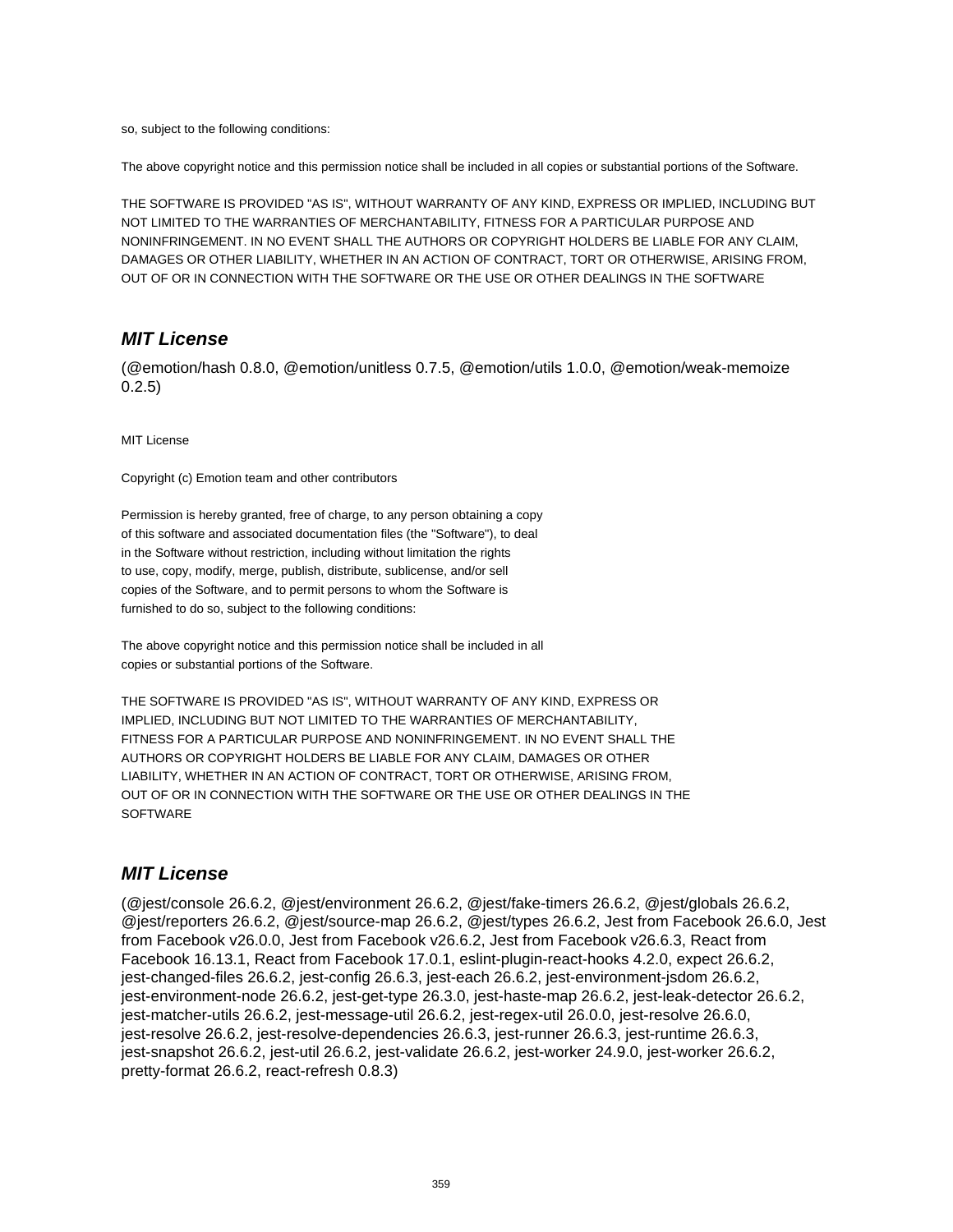Copyright (c) Facebook, Inc. and its affiliates.

Permission is hereby granted, free of charge, to any person obtaining a copy of this software and associated documentation files (the "Software"), to deal in the Software without restriction, including without limitation the rights to use, copy, modify, merge, publish, distribute, sublicense, and/or sell copies of the Software, and to permit persons to whom the Software is furnished to do so, subject to the following conditions:

The above copyright notice and this permission notice shall be included in all copies or substantial portions of the Software.

THE SOFTWARE IS PROVIDED "AS IS", WITHOUT WARRANTY OF ANY KIND, EXPRESS OR IMPLIED, INCLUDING BUT NOT LIMITED TO THE WARRANTIES OF MERCHANTABILITY, FITNESS FOR A PARTICULAR PURPOSE AND NONINFRINGEMENT. IN NO EVENT SHALL THE AUTHORS OR COPYRIGHT HOLDERS BE LIABLE FOR ANY CLAIM, DAMAGES OR OTHER LIABILITY, WHETHER IN AN ACTION OF CONTRACT, TORT OR OTHERWISE, ARISING FROM, OUT OF OR IN CONNECTION WITH THE SOFTWARE OR THE USE OR OTHER DEALINGS IN THE **SOFTWARE** 

# **MIT License**

(webql-js 15.3.0)

MIT License

Copyright (c) GraphQL Contributors

Permission is hereby granted, free of charge, to any person obtaining a copy of this software and associated documentation files (the "Software"), to deal in the Software without restriction, including without limitation the rights to use, copy, modify, merge, publish, distribute, sublicense, and/or sell copies of the Software, and to permit persons to whom the Software is furnished to do so, subject to the following conditions:

The above copyright notice and this permission notice shall be included in all copies or substantial portions of the Software.

THE SOFTWARE IS PROVIDED "AS IS", WITHOUT WARRANTY OF ANY KIND, EXPRESS OR IMPLIED, INCLUDING BUT NOT LIMITED TO THE WARRANTIES OF MERCHANTABILITY, FITNESS FOR A PARTICULAR PURPOSE AND NONINFRINGEMENT. IN NO EVENT SHALL THE AUTHORS OR COPYRIGHT HOLDERS BE LIABLE FOR ANY CLAIM, DAMAGES OR OTHER LIABILITY, WHETHER IN AN ACTION OF CONTRACT, TORT OR OTHERWISE, ARISING FROM, OUT OF OR IN CONNECTION WITH THE SOFTWARE OR THE USE OR OTHER DEALINGS IN THE **SOFTWARE**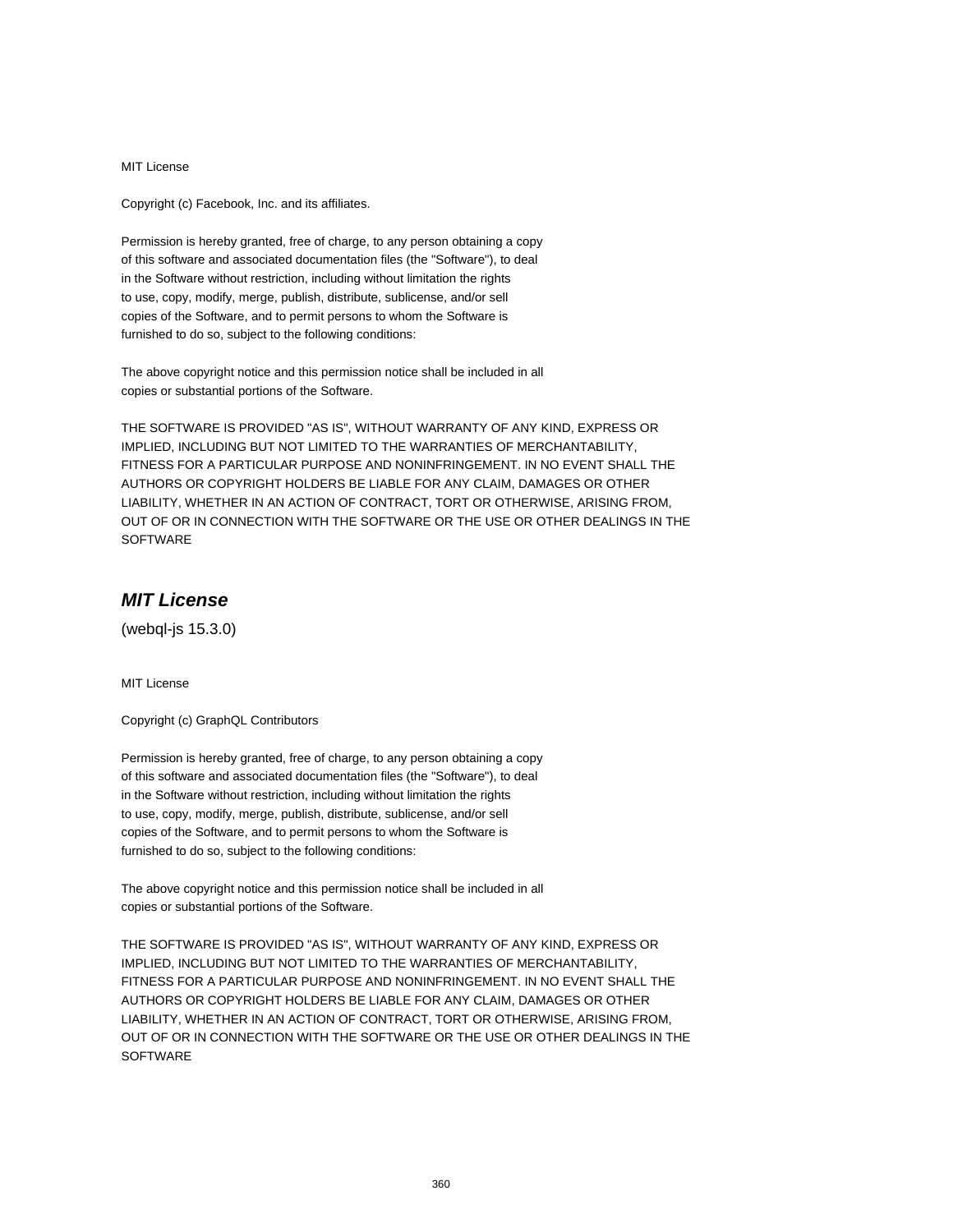## **MIT License**

(stream-browserify v3.0.0)

MIT License

Copyright (c) James Halliday

Permission is hereby granted, free of charge, to any person obtaining a copy of this software and associated documentation files (the "Software"), to deal in the Software without restriction, including without limitation the rights to use, copy, modify, merge, publish, distribute, sublicense, and/or sell copies of the Software, and to permit persons to whom the Software is furnished to do so, subject to the following conditions:

The above copyright notice and this permission notice shall be included in all copies or substantial portions of the Software.

THE SOFTWARE IS PROVIDED "AS IS", WITHOUT WARRANTY OF ANY KIND, EXPRESS OR IMPLIED, INCLUDING BUT NOT LIMITED TO THE WARRANTIES OF MERCHANTABILITY, FITNESS FOR A PARTICULAR PURPOSE AND NONINFRINGEMENT. IN NO EVENT SHALL THE AUTHORS OR COPYRIGHT HOLDERS BE LIABLE FOR ANY CLAIM, DAMAGES OR OTHER LIABILITY, WHETHER IN AN ACTION OF CONTRACT, TORT OR OTHERWISE, ARISING FROM, OUT OF OR IN CONNECTION WITH THE SOFTWARE OR THE USE OR OTHER DEALINGS IN THE SOFTWARE

# **MIT License**

(find-cache-dir 2.1.0, supports-hyperlinks 2.1.0)

MIT License

Copyright (c) James Talmage (github.com/jamestalmage)

Permission is hereby granted, free of charge, to any person obtaining a copy of this software and associated documentation files (the "Software"), to deal in the Software without restriction, including without limitation the rights to use, copy, modify, merge, publish, distribute, sublicense, and/or sell copies of the Software, and to permit persons to whom the Software is furnished to do so, subject to the following conditions:

The above copyright notice and this permission notice shall be included in all copies or substantial portions of the Software.

THE SOFTWARE IS PROVIDED "AS IS", WITHOUT WARRANTY OF ANY KIND, EXPRESS OR IMPLIED, INCLUDING BUT NOT LIMITED TO THE WARRANTIES OF MERCHANTABILITY, FITNESS FOR A PARTICULAR PURPOSE AND NONINFRINGEMENT. IN NO EVENT SHALL THE AUTHORS OR COPYRIGHT HOLDERS BE LIABLE FOR ANY CLAIM, DAMAGES OR OTHER LIABILITY, WHETHER IN AN ACTION OF CONTRACT, TORT OR OTHERWISE, ARISING FROM, OUT OF OR IN CONNECTION WITH THE SOFTWARE OR THE USE OR OTHER DEALINGS IN THE SOFTWARE

## **MIT License**

(astral-regex 2.0.0, dir-glob 3.0.1, is-gzip 2.0.0, shebang-command 2.0.0)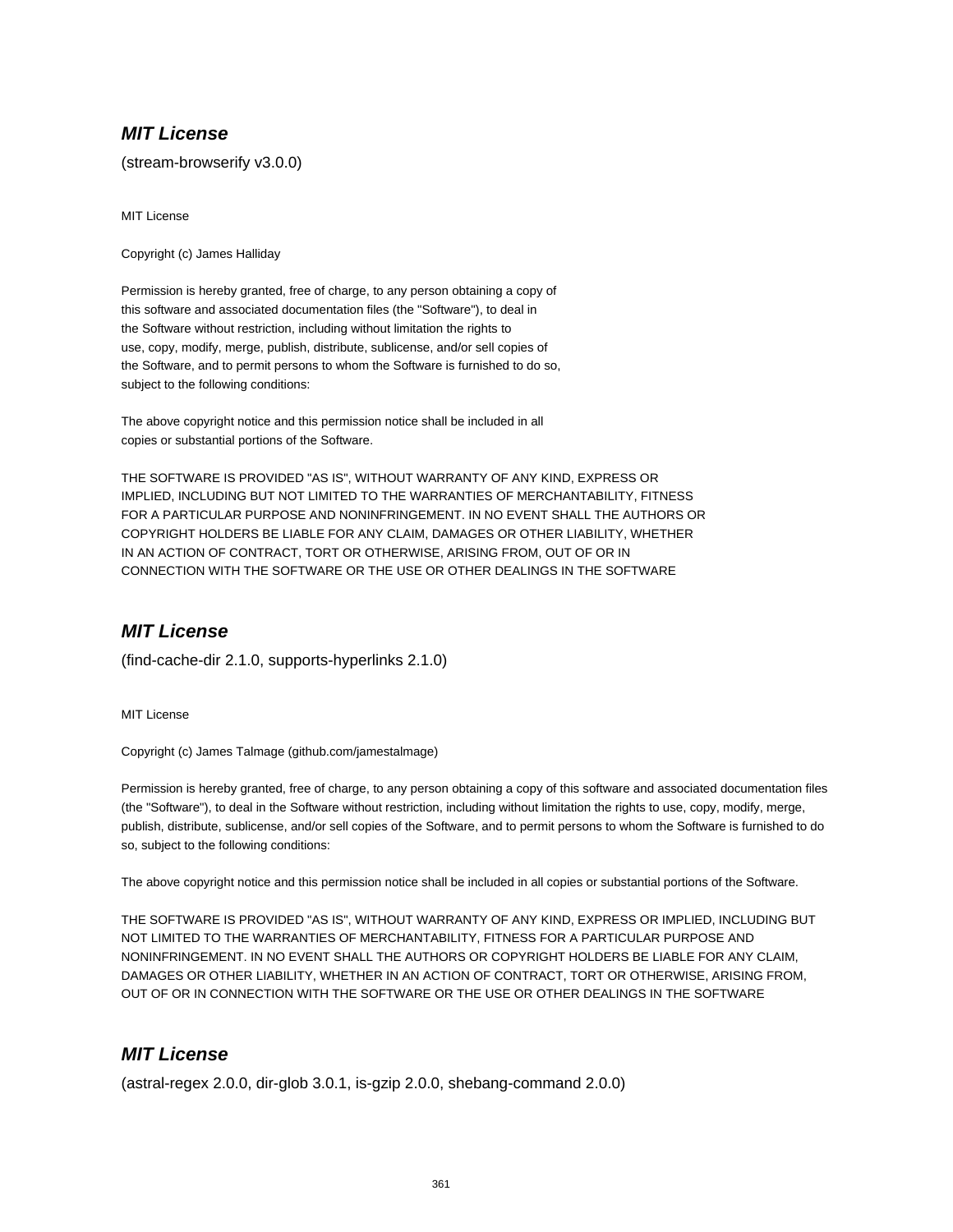MIT License

Copyright (c) Kevin Mårtensson (github.com/kevva)

Permission is hereby granted, free of charge, to any person obtaining a copy of this software and associated documentation files (the "Software"), to deal in the Software without restriction, including without limitation the rights to use, copy, modify, merge, publish, distribute, sublicense, and/or sell copies of the Software, and to permit persons to whom the Software is furnished to do so, subject to the following conditions:

The above copyright notice and this permission notice shall be included in all copies or substantial portions of the Software.

THE SOFTWARE IS PROVIDED "AS IS", WITHOUT WARRANTY OF ANY KIND, EXPRESS OR IMPLIED, INCLUDING BUT NOT LIMITED TO THE WARRANTIES OF MERCHANTABILITY, FITNESS FOR A PARTICULAR PURPOSE AND NONINFRINGEMENT. IN NO EVENT SHALL THE AUTHORS OR COPYRIGHT HOLDERS BE LIABLE FOR ANY CLAIM, DAMAGES OR OTHER LIABILITY, WHETHER IN AN ACTION OF CONTRACT, TORT OR OTHERWISE, ARISING FROM, OUT OF OR IN CONNECTION WITH THE SOFTWARE OR THE USE OR OTHER DEALINGS IN THE SOFTWARE

#### **MIT License**

(escalade 3.1.1, klona 2.0.4)

MIT License

Copyright (c) Luke Edwards (lukeed.com)

Permission is hereby granted, free of charge, to any person obtaining a copy of this software and associated documentation files (the "Software"), to deal in the Software without restriction, including without limitation the rights to use, copy, modify, merge, publish, distribute, sublicense, and/or sell copies of the Software, and to permit persons to whom the Software is furnished to do so, subject to the following conditions:

The above copyright notice and this permission notice shall be included in all copies or substantial portions of the Software.

THE SOFTWARE IS PROVIDED "AS IS", WITHOUT WARRANTY OF ANY KIND, EXPRESS OR IMPLIED, INCLUDING BUT NOT LIMITED TO THE WARRANTIES OF MERCHANTABILITY, FITNESS FOR A PARTICULAR PURPOSE AND NONINFRINGEMENT. IN NO EVENT SHALL THE AUTHORS OR COPYRIGHT HOLDERS BE LIABLE FOR ANY CLAIM, DAMAGES OR OTHER LIABILITY, WHETHER IN AN ACTION OF CONTRACT, TORT OR OTHERWISE, ARISING FROM, OUT OF OR IN CONNECTION WITH THE SOFTWARE OR THE USE OR OTHER DEALINGS IN THE SOFTWARE

## **MIT License**

(resolve-pathname 3.0.0, value-equal 1.0.1)

MIT License

Copyright (c) Michael Jackson 2016-2018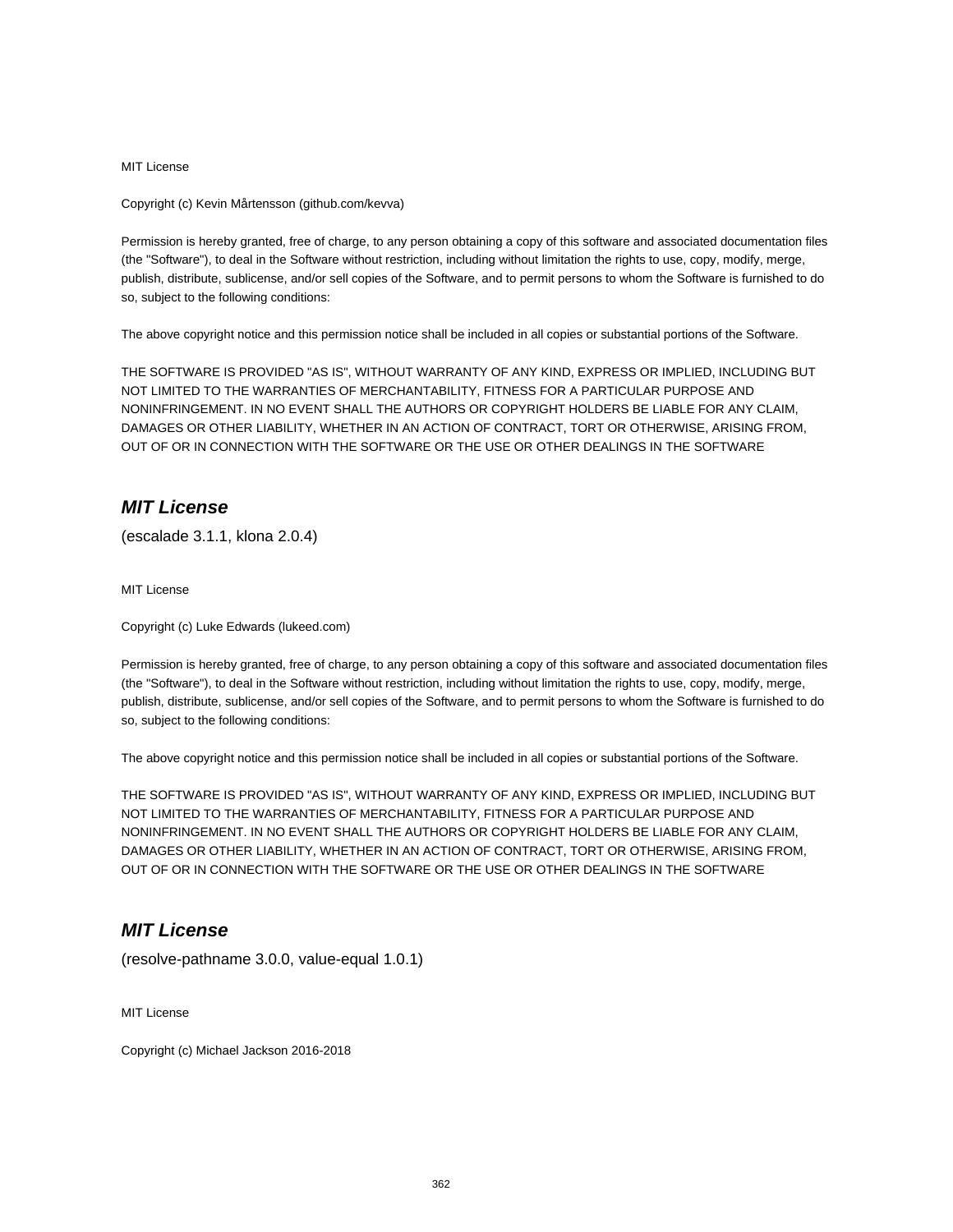Permission is hereby granted, free of charge, to any person obtaining a copy of this software and associated documentation files (the "Software"), to deal in the Software without restriction, including without limitation the rights to use, copy, modify, merge, publish, distribute, sublicense, and/or sell copies of the Software, and to permit persons to whom the Software is furnished to do so, subject to the following conditions:

The above copyright notice and this permission notice shall be included in all copies or substantial portions of the Software.

THE SOFTWARE IS PROVIDED "AS IS", WITHOUT WARRANTY OF ANY KIND, EXPRESS OR IMPLIED, INCLUDING BUT NOT LIMITED TO THE WARRANTIES OF MERCHANTABILITY, FITNESS FOR A PARTICULAR PURPOSE AND NONINFRINGEMENT. IN NO EVENT SHALL THE AUTHORS OR COPYRIGHT HOLDERS BE LIABLE FOR ANY CLAIM, DAMAGES OR OTHER LIABILITY, WHETHER IN AN ACTION OF CONTRACT, TORT OR OTHERWISE, ARISING FROM, OUT OF OR IN CONNECTION WITH THE SOFTWARE OR THE USE OR OTHER DEALINGS IN THE SOFTWARE

## **MIT License**

(History v4.10.1, rackt/react-router 5.2.0, react-router-dom 5.2.0)

MIT License

Copyright (c) React Training 2016-2018

Permission is hereby granted, free of charge, to any person obtaining a copy of this software and associated documentation files (the "Software"), to deal in the Software without restriction, including without limitation the rights to use, copy, modify, merge, publish, distribute, sublicense, and/or sell copies of the Software, and to permit persons to whom the Software is furnished to do so, subject to the following conditions:

The above copyright notice and this permission notice shall be included in all copies or substantial portions of the Software.

THE SOFTWARE IS PROVIDED "AS IS", WITHOUT WARRANTY OF ANY KIND, EXPRESS OR IMPLIED, INCLUDING BUT NOT LIMITED TO THE WARRANTIES OF MERCHANTABILITY, FITNESS FOR A PARTICULAR PURPOSE AND NONINFRINGEMENT. IN NO EVENT SHALL THE AUTHORS OR COPYRIGHT HOLDERS BE LIABLE FOR ANY CLAIM, DAMAGES OR OTHER LIABILITY, WHETHER IN AN ACTION OF CONTRACT, TORT OR OTHERWISE, ARISING FROM, OUT OF OR IN CONNECTION WITH THE SOFTWARE OR THE USE OR OTHER DEALINGS IN THE **SOFTWARE** 

## **MIT License**

(map-age-cleaner 0.1.3)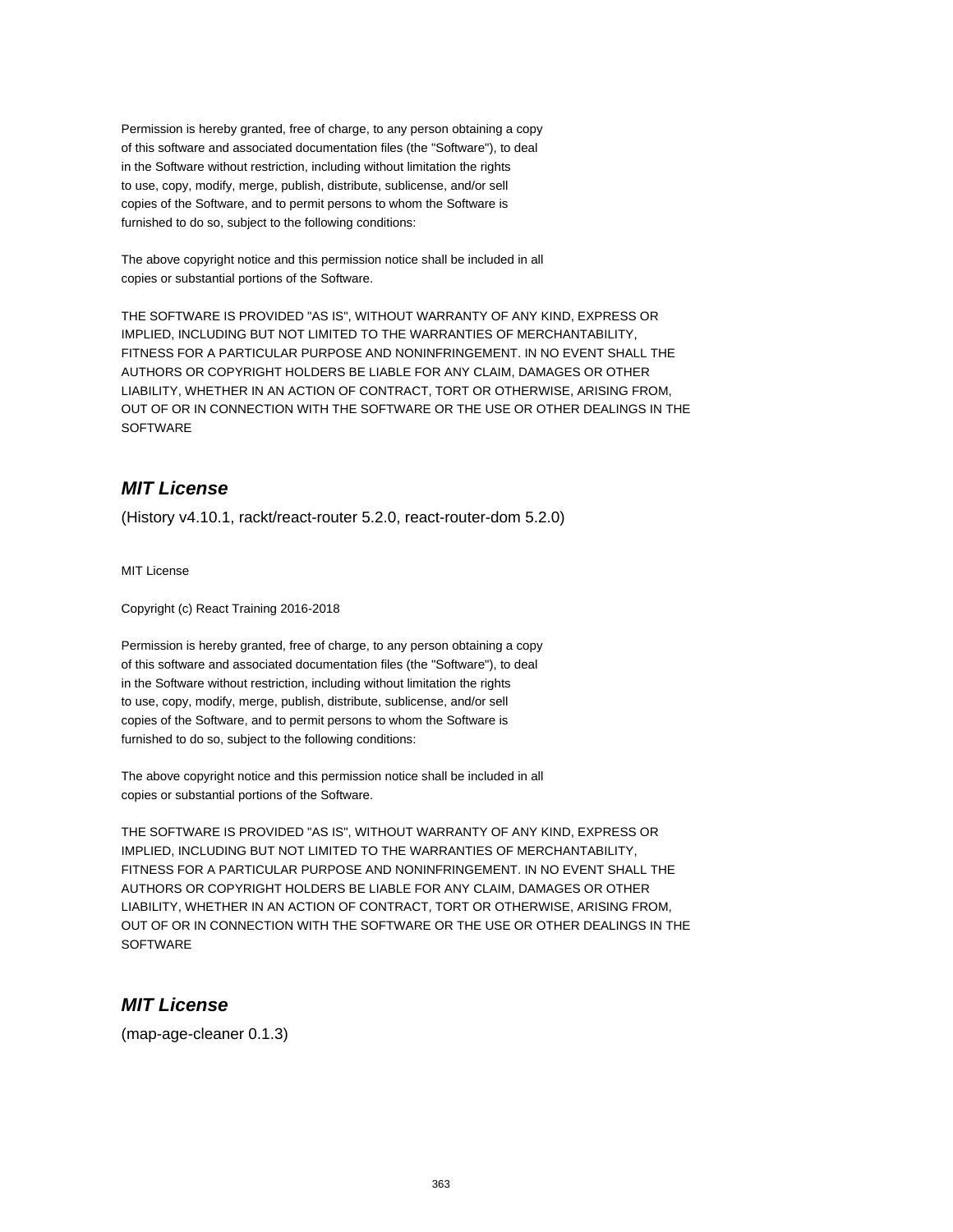MIT License

Copyright (c) Sam Verschueren (github.com/SamVerschueren)

Permission is hereby granted, free of charge, to any person obtaining a copy of this software and associated documentation files (the "Software"), to deal in the Software without restriction, including without limitation the rights to use, copy, modify, merge, publish, distribute, sublicense, and/or sell copies of the Software, and to permit persons to whom the Software is furnished to do so, subject to the following conditions:

The above copyright notice and this permission notice shall be included in all copies or substantial portions of the Software.

THE SOFTWARE IS PROVIDED "AS IS", WITHOUT WARRANTY OF ANY KIND, EXPRESS OR IMPLIED, INCLUDING BUT NOT LIMITED TO THE WARRANTIES OF MERCHANTABILITY, FITNESS FOR A PARTICULAR PURPOSE AND NONINFRINGEMENT. IN NO EVENT SHALL THE AUTHORS OR COPYRIGHT HOLDERS BE LIABLE FOR ANY CLAIM, DAMAGES OR OTHER LIABILITY, WHETHER IN AN ACTION OF CONTRACT, TORT OR OTHERWISE, ARISING FROM, OUT OF OR IN CONNECTION WITH THE SOFTWARE OR THE USE OR OTHER DEALINGS IN THE SOFTWARE

#### **MIT License**

(@sindresorhus/is 4.0.0, ansi-escapes v4.3.1, cli-boxes 2.2.1, decompress-response v6.0.0, emittery v0.7.2, execa 4.1.0, find-cache-dir 3.3.1, get-stdin 8.0.0, get-stream v5.2.0, get-stream v6.0.0, gzip-size v6.0.0, into-stream v6.0.0, is-docker 2.1.1, is-npm 5.0.0, log-symbols 4.0.0, macos-release 2.4.1, mimic-response 3.1.0, multimatch v5.0.0, p-limit 3.0.2, p-locate v5.0.0, p-map 4.0.0, parse-json v5.1.0, sindresorhus/globals 12.4.0, sindresorhus/onetime v5.1.2, string-length 4.0.1, term-size 2.2.1, windows-release 3.3.3, wrap-ansi v7.0.0)

MIT License

Copyright (c) Sindre Sorhus (https://sindresorhus.com)

Permission is hereby granted, free of charge, to any person obtaining a copy of this software and associated documentation files (the "Software"), to deal in the Software without restriction, including without limitation the rights to use, copy, modify, merge, publish, distribute, sublicense, and/or sell copies of the Software, and to permit persons to whom the Software is furnished to do so, subject to the following conditions:

The above copyright notice and this permission notice shall be included in all copies or substantial portions of the Software.

THE SOFTWARE IS PROVIDED "AS IS", WITHOUT WARRANTY OF ANY KIND, EXPRESS OR IMPLIED, INCLUDING BUT NOT LIMITED TO THE WARRANTIES OF MERCHANTABILITY, FITNESS FOR A PARTICULAR PURPOSE AND NONINFRINGEMENT. IN NO EVENT SHALL THE AUTHORS OR COPYRIGHT HOLDERS BE LIABLE FOR ANY CLAIM, DAMAGES OR OTHER LIABILITY, WHETHER IN AN ACTION OF CONTRACT, TORT OR OTHERWISE, ARISING FROM, OUT OF OR IN CONNECTION WITH THE SOFTWARE OR THE USE OR OTHER DEALINGS IN THE SOFTWARE

#### **MIT License**

(@npmcli/move-file 1.0.1)

MIT License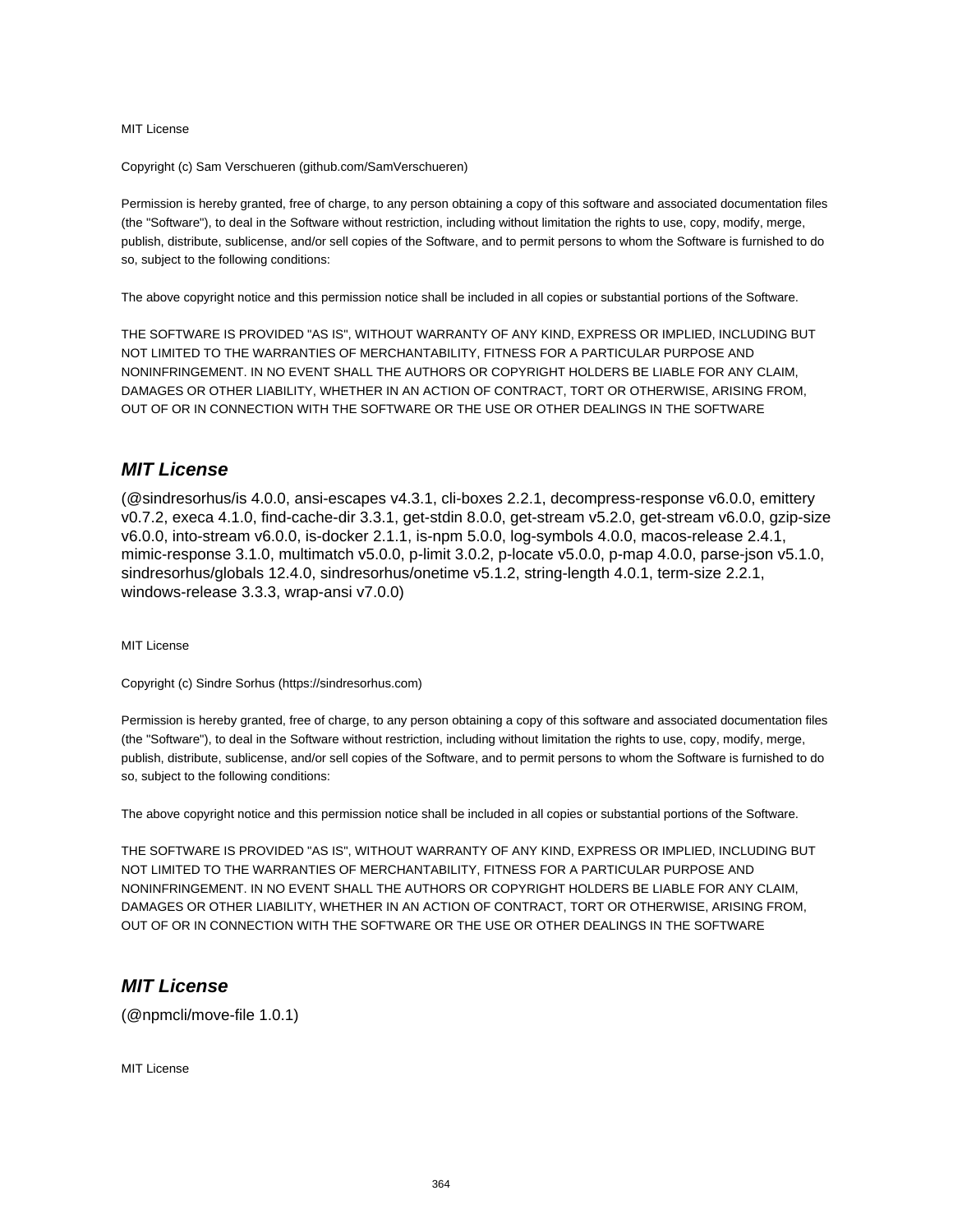Copyright (c) Sindre Sorhus (https://sindresorhus.com) Copyright (c) npm, Inc.

Permission is hereby granted, free of charge, to any person obtaining a copy of this software and associated documentation files (the "Software"), to deal in the Software without restriction, including without limitation the rights to use, copy, modify, merge, publish, distribute, sublicense, and/or sell copies of the Software, and to permit persons to whom the Software is furnished to do so, subject to the following conditions:

The above copyright notice and this permission notice shall be included in all copies or substantial portions of the Software.

THE SOFTWARE IS PROVIDED "AS IS", WITHOUT WARRANTY OF ANY KIND, EXPRESS OR IMPLIED, INCLUDING BUT NOT LIMITED TO THE WARRANTIES OF MERCHANTABILITY, FITNESS FOR A PARTICULAR PURPOSE AND NONINFRINGEMENT. IN NO EVENT SHALL THE AUTHORS OR COPYRIGHT HOLDERS BE LIABLE FOR ANY CLAIM, DAMAGES OR OTHER LIABILITY, WHETHER IN AN ACTION OF CONTRACT, TORT OR OTHERWISE, ARISING FROM, OUT OF OR IN CONNECTION WITH THE SOFTWARE OR THE USE OR OTHER DEALINGS IN THE SOFTWARE

#### **MIT License**

(@sindresorhus/is 0.14.0, Chalk v3.0.0, Chalk v4.1.0, Del using Globs v4.1.1, Strip ANSI 5.2.0, aggregate-error 3.1.0, ansi-escapes v3.2.0, ansi-regex 3.0.0, ansi-regex 4.1.0, ansi-regex 5.0.0, ansi-styles 3.2.1, ansi-styles 4.2.1, ansi-styles v4.3.0, array-union v2.1.0, arrify 2.0.1, builtin-modules 3.1.0, callsites 3.1.0, camelcase 5.3.1, clean-stack 2.2.0, cli-cursor v3.1.0, conf 1.4.0, crypto-random-string 2.0.0, detect-newline v3.1.0, dot-prop v5.2.0, dot-prop v5.3.0, env-paths 2.2.0, escape-goat 2.1.1, escape-string-regexp v2.0.0, execa 1.0.0, find-up 3.0.0, fn-args v5.0.0, get-stream 5.1.0, global-dirs 2.0.1, gzip-size v5.1.1, has-flag 3.0.0, has-flag 4.0.0, has-yarn 2.1.0, import-fresh 3.2.2, import-local 2.0.0, import-local 3.0.2, internal-ip 4.3.0, is-absolute-url v3.0.3, is-fullwidth-code-point 3.0.0, is-generator-fn 2.1.0, is-installed-globally 0.3.2, is-interactive 1.0.0, is-npm 4.0.0, is-obj 2.0.0, is-path-cwd v2.2.0, is-path-in-cwd v2.1.0, is-path-inside v2.1.0, is-root 2.1.0, is-wsl 2.2.0, isstream v2.0.0, latest-version 5.1.0, leven 3.1.0, locate-path 3.0.0, locate-path v5.0.0, lowercase-keys 2.0.0, make-dir 1.3.0, make-dir 2.1.0, make-dir 3.0.2, make-dir 3.1.0, mimic-fn 1.2.0, mimic-fn 2.1.0, mimic-fn 3.1.0, mimic-response 1.0.1, normalize\_url 3.3.0, normalize\_url v4.5.0, npm-run-path 4.0.1, opn v5.5.0, os-name 3.1.0, p-cancelable 1.1.0, p-cancelable 2.0.0, p-each-series 2.1.0, p-is-promise v3.0.0, p-limit 1.3.0, p-limit 2.3.0, p-locate 3.0.0, p-locate 4.1.0, p-map 2.1.0, p-retry 3.0.1, p-try 2.2.0, package-json v6.5.0, parent-module 1.0.1, parse-json 4.0.0, path-exists 4.0.0, path-key 3.1.1, path-type 4.0.0, pify 3.0.0, pify 4.0.1, pkg-dir 3.0.0, pkg-up 3.1.0, prepend-http 2.0.0, pupa 2.1.1, quick-lru 5.1.1, read-pkg 5.2.0, read-pkg-up 7.0.1, registry-url 5.1.0, remote-git-tags 3.0.0, resolve-cwd 3.0.0, resolve-from 4.0.0, resolve-from 5.0.0, semver-diff 3.1.1, shebang-regex 3.0.0, sindresorhus/boxen v4.2.0, sindresorhus/globby v11.0.1, sindresorhus/got 9.6.0, sindresorhus/supports-color 5.5.0, sindresorhus/supports-color 6.1.0, sindresorhus/supports-color v7.1.0, sindresorhus/supports-color v7.2.0, split-on-first 1.1.0, string-width 2.1.1, string-width v3.1.0, strip-bom v4.0.0, strip-final-newline 2.0.0, tempy 0.3.0, term-size 2.2.0, terminal-link 2.1.1, to-readable-stream 1.0.0, type-fest 0.11.0, type-fest 0.3.1, type-fest 0.6.0, type-fest 0.8.1, unique-string 2.0.0, url-parse-lax 3.0.0, widest-line 3.1.0, wrap-ansi v5.1.0, wrap-ansi v6.2.0, xdg-basedir 4.0.0)

MIT License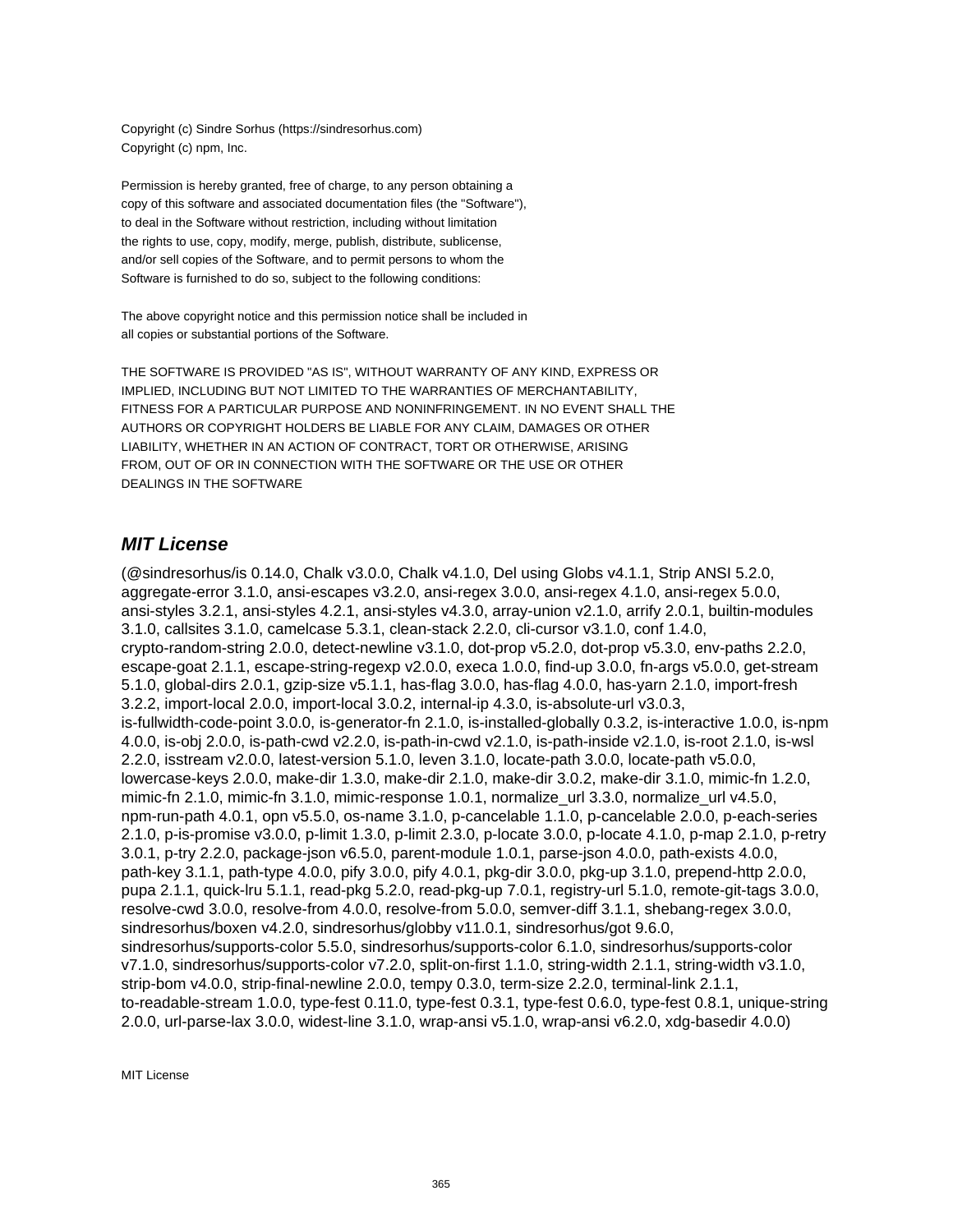Copyright (c) Sindre Sorhus (sindresorhus.com)

Permission is hereby granted, free of charge, to any person obtaining a copy of this software and associated documentation files (the "Software"), to deal in the Software without restriction, including without limitation the rights to use, copy, modify, merge, publish, distribute, sublicense, and/or sell copies of the Software, and to permit persons to whom the Software is furnished to do so, subject to the following conditions:

The above copyright notice and this permission notice shall be included in all copies or substantial portions of the Software.

THE SOFTWARE IS PROVIDED "AS IS", WITHOUT WARRANTY OF ANY KIND, EXPRESS OR IMPLIED, INCLUDING BUT NOT LIMITED TO THE WARRANTIES OF MERCHANTABILITY, FITNESS FOR A PARTICULAR PURPOSE AND NONINFRINGEMENT. IN NO EVENT SHALL THE AUTHORS OR COPYRIGHT HOLDERS BE LIABLE FOR ANY CLAIM, DAMAGES OR OTHER LIABILITY, WHETHER IN AN ACTION OF CONTRACT, TORT OR OTHERWISE, ARISING FROM, OUT OF OR IN CONNECTION WITH THE SOFTWARE OR THE USE OR OTHER DEALINGS IN THE SOFTWARE

#### **MIT License**

(yargs 15.4.1, yargs v16.1.1)

MIT License

Copyright 2010 James Halliday (mail@substack.net); Modified work Copyright 2014 Contributors (ben@npmjs.com)

Permission is hereby granted, free of charge, to any person obtaining a copy of this software and associated documentation files (the "Software"), to deal in the Software without restriction, including without limitation the rights to use, copy, modify, merge, publish, distribute, sublicense, and/or sell copies of the Software, and to permit persons to whom the Software is furnished to do so, subject to the following conditions:

The above copyright notice and this permission notice shall be included in all copies or substantial portions of the Software.

THE SOFTWARE IS PROVIDED "AS IS", WITHOUT WARRANTY OF ANY KIND, EXPRESS OR IMPLIED, INCLUDING BUT NOT LIMITED TO THE WARRANTIES OF MERCHANTABILITY, FITNESS FOR A PARTICULAR PURPOSE AND NONINFRINGEMENT. IN NO EVENT SHALL THE AUTHORS OR COPYRIGHT HOLDERS BE LIABLE FOR ANY CLAIM, DAMAGES OR OTHER LIABILITY, WHETHER IN AN ACTION OF CONTRACT, TORT OR OTHERWISE, ARISING FROM, OUT OF OR IN CONNECTION WITH THE SOFTWARE OR THE USE OR OTHER DEALINGS IN THE SOFTWARE

#### **MIT License**

(domexception 2.0.1)

MIT License

Copyright © 2017 Domenic Denicola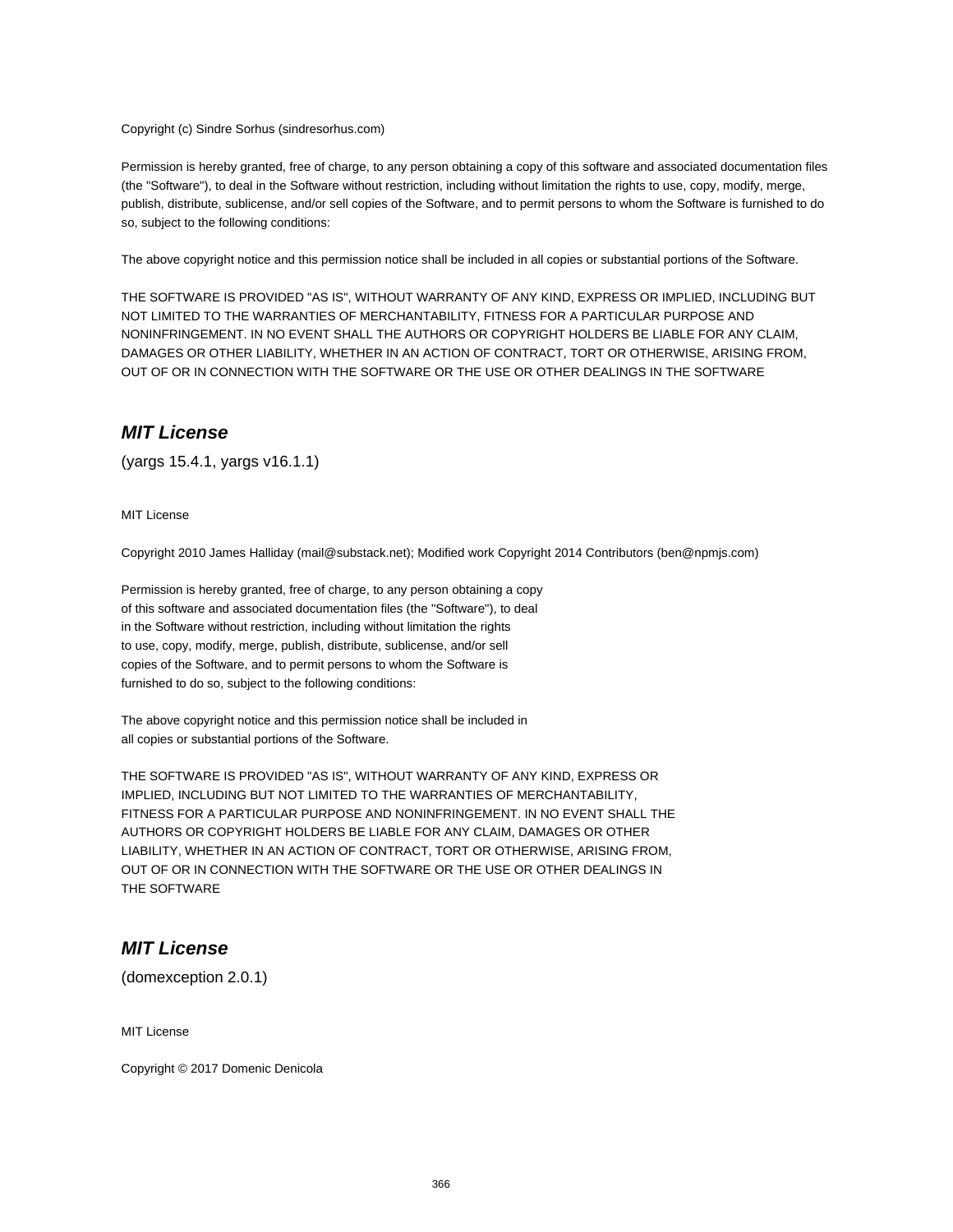Permission is hereby granted, free of charge, to any person obtaining a copy of this software and associated documentation files (the "Software"), to deal in the Software without restriction, including without limitation the rights to use, copy, modify, merge, publish, distribute, sublicense, and/or sell copies of the Software, and to permit persons to whom the Software is furnished to do so, subject to the following conditions:

The above copyright notice and this permission notice shall be included in all copies or substantial portions of the Software.

THE SOFTWARE IS PROVIDED "AS IS", WITHOUT WARRANTY OF ANY KIND, EXPRESS OR IMPLIED, INCLUDING BUT NOT LIMITED TO THE WARRANTIES OF MERCHANTABILITY, FITNESS FOR A PARTICULAR PURPOSE AND NONINFRINGEMENT. IN NO EVENT SHALL THE AUTHORS OR COPYRIGHT HOLDERS BE LIABLE FOR ANY CLAIM, DAMAGES OR OTHER LIABILITY, WHETHER IN AN ACTION OF CONTRACT, TORT OR OTHERWISE, ARISING FROM, OUT OF OR IN CONNECTION WITH THE SOFTWARE OR THE USE OR OTHER DEALINGS IN THE SOFTWARE

## **MIT License**

(fsevents 1.2.13)

MIT License -----------

Copyright (C) 2010-2014 Philipp Dunkel

Permission is hereby granted, free of charge, to any person obtaining a copy of this software and associated documentation files (the "Software"), to deal in the Software without restriction, including without limitation the rights to use, copy, modify, merge, publish, distribute, sublicense, and/or sell copies of the Software, and to permit persons to whom the Software is furnished to do so, subject to the following conditions:

The above copyright notice and this permission notice shall be included in all copies or substantial portions of the Software.

THE SOFTWARE IS PROVIDED "AS IS", WITHOUT WARRANTY OF ANY KIND, EXPRESS OR IMPLIED, INCLUDING BUT NOT LIMITED TO THE WARRANTIES OF MERCHANTABILITY, FITNESS FOR A PARTICULAR PURPOSE AND NONINFRINGEMENT. IN NO EVENT SHALL THE AUTHORS OR COPYRIGHT HOLDERS BE LIABLE FOR ANY CLAIM, DAMAGES OR OTHER LIABILITY, WHETHER IN AN ACTION OF CONTRACT, TORT OR OTHERWISE, ARISING FROM, OUT OF OR IN CONNECTION WITH THE SOFTWARE OR THE USE OR OTHER DEALINGS IN THE SOFTWARE

## **MIT License**

(fsevents 2.1.3)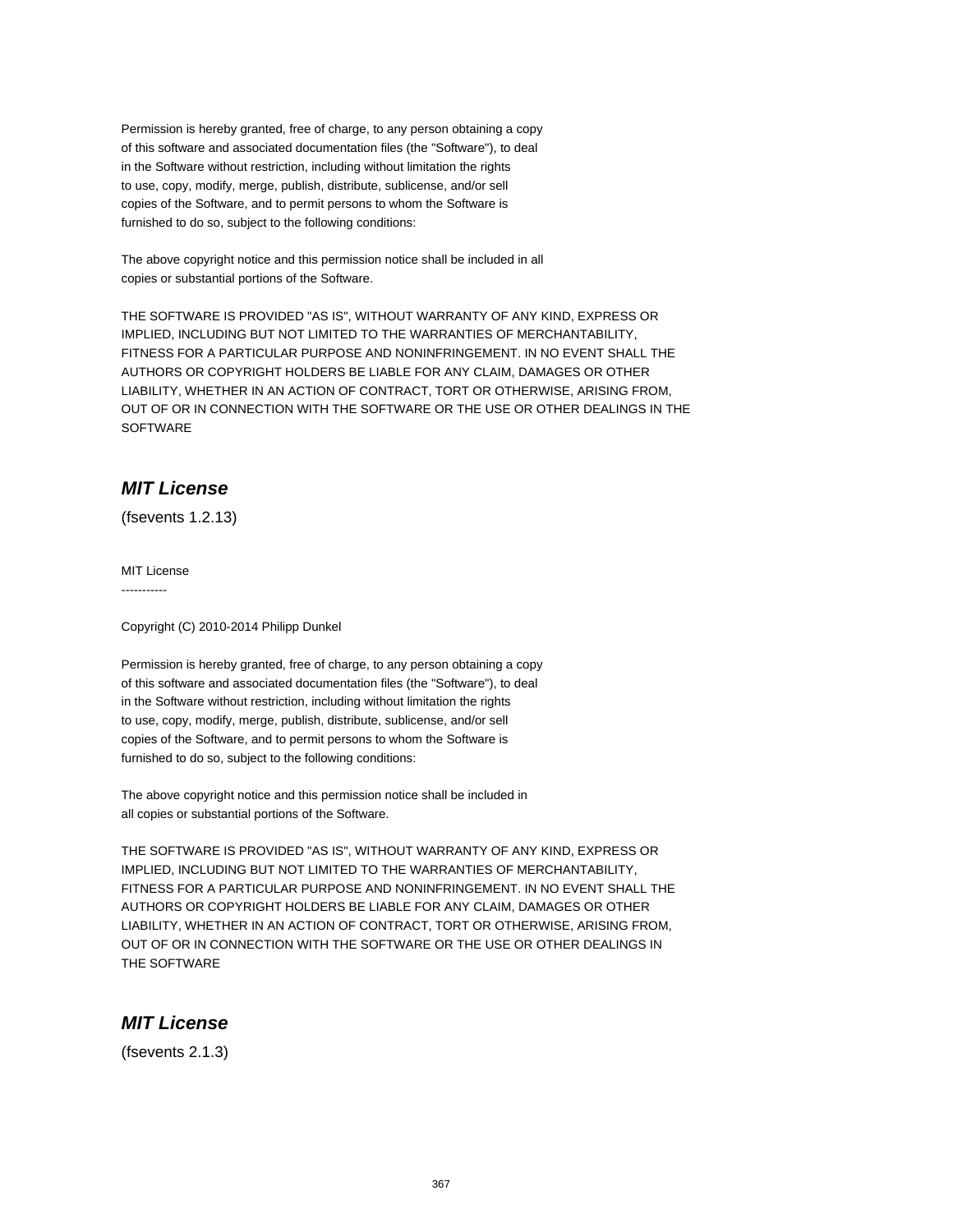MIT License -----------

Copyright (C) 2010-2020 by Philipp Dunkel, Ben Noordhuis, Elan Shankar, Paul Miller

Permission is hereby granted, free of charge, to any person obtaining a copy of this software and associated documentation files (the "Software"), to deal in the Software without restriction, including without limitation the rights to use, copy, modify, merge, publish, distribute, sublicense, and/or sell copies of the Software, and to permit persons to whom the Software is furnished to do so, subject to the following conditions:

The above copyright notice and this permission notice shall be included in all copies or substantial portions of the Software.

THE SOFTWARE IS PROVIDED "AS IS", WITHOUT WARRANTY OF ANY KIND, EXPRESS OR IMPLIED, INCLUDING BUT NOT LIMITED TO THE WARRANTIES OF MERCHANTABILITY, FITNESS FOR A PARTICULAR PURPOSE AND NONINFRINGEMENT. IN NO EVENT SHALL THE AUTHORS OR COPYRIGHT HOLDERS BE LIABLE FOR ANY CLAIM, DAMAGES OR OTHER LIABILITY, WHETHER IN AN ACTION OF CONTRACT, TORT OR OTHERWISE, ARISING FROM, OUT OF OR IN CONNECTION WITH THE SOFTWARE OR THE USE OR OTHER DEALINGS IN THE SOFTWARE

#### **MIT License**

(cjs-module-lexer 0.6.0)

MIT License -----------

Copyright (C) 2018-2020 Guy Bedford

Permission is hereby granted, free of charge, to any person obtaining a copy of this software and associated documentation files (the "Software"), to deal in the Software without restriction, including without limitation the rights to use, copy, modify, merge, publish, distribute, sublicense, and/or sell copies of the Software, and to permit persons to whom the Software is furnished to do so, subject to the following conditions:

The above copyright notice and this permission notice shall be included in all copies or substantial portions of the Software.

THE SOFTWARE IS PROVIDED "AS IS", WITHOUT WARRANTY OF ANY KIND, EXPRESS OR IMPLIED, INCLUDING BUT NOT LIMITED TO THE WARRANTIES OF MERCHANTABILITY, FITNESS FOR A PARTICULAR PURPOSE AND NONINFRINGEMENT. IN NO EVENT SHALL THE AUTHORS OR COPYRIGHT HOLDERS BE LIABLE FOR ANY CLAIM, DAMAGES OR OTHER LIABILITY, WHETHER IN AN ACTION OF CONTRACT, TORT OR OTHERWISE, ARISING FROM, OUT OF OR IN CONNECTION WITH THE SOFTWARE OR THE USE OR OTHER DEALINGS IN THE SOFTWARE

#### **MIT License**

(ignore 4.0.6, ignore 5.1.4, ignore 5.1.8)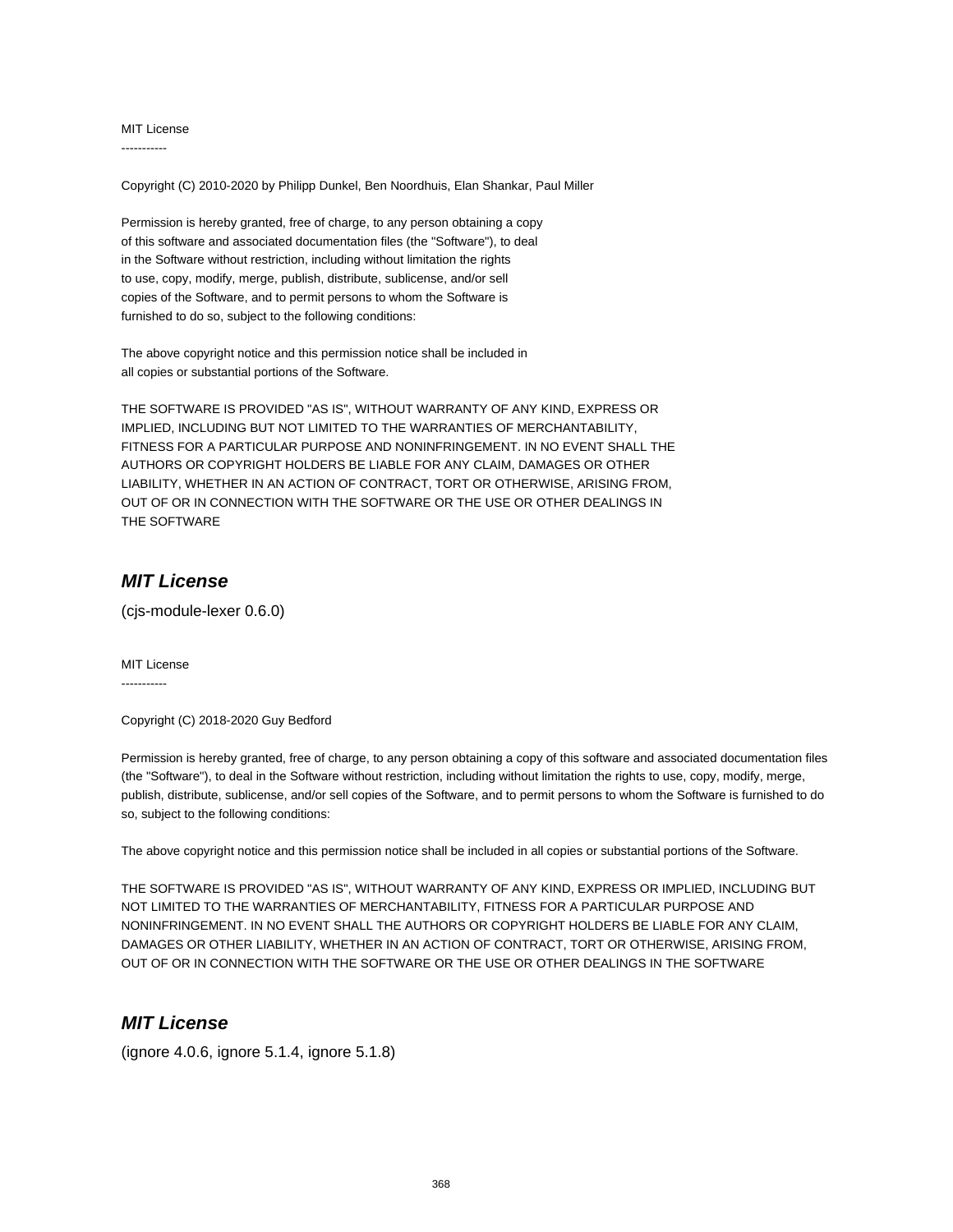Permission is hereby granted, free of charge, to any person obtaining a copy of this software and associated documentation files (the "Software"), to deal in the Software without restriction, including without limitation the rights to use, copy, modify, merge, publish, distribute, sublicense, and/or sell copies of the Software, and to permit persons to whom the Software is furnished to do so, subject to the following conditions:

The above copyright notice and this permission notice shall be included in all copies or substantial portions of the Software.

THE SOFTWARE IS PROVIDED "AS IS", WITHOUT WARRANTY OF ANY KIND, EXPRESS OR IMPLIED, INCLUDING BUT NOT LIMITED TO THE WARRANTIES OF MERCHANTABILITY, FITNESS FOR A PARTICULAR PURPOSE AND NONINFRINGEMENT. IN NO EVENT SHALL THE AUTHORS OR COPYRIGHT HOLDERS BE LIABLE FOR ANY CLAIM, DAMAGES OR OTHER LIABILITY, WHETHER IN AN ACTION OF CONTRACT, TORT OR OTHERWISE, ARISING FROM, OUT OF OR IN CONNECTION WITH THE SOFTWARE OR THE USE OR OTHER DEALINGS IN THE SOFTWARE

## **MIT License**

(hex-color-regex 1.1.0)

Permission is hereby granted, free of charge, to any person obtaining a copy > of this software and associated documentation files (the "Software"), to deal > in the Software without restriction, including without limitation the rights > to use, copy, modify, merge, publish, distribute, sublicense, and/or sell > copies of the Software, and to permit persons to whom the Software is > furnished to do so, subject to the following conditions: > > The above copyright notice and this permission notice shall be included in > all copies or substantial portions of the Software. > > THE SOFTWARE IS PROVIDED "AS IS", WITHOUT WARRANTY OF ANY KIND, EXPRESS OR > IMPLIED, INCLUDING BUT NOT LIMITED TO THE WARRANTIES OF MERCHANTABILITY, > FITNESS FOR A PARTICULAR PURPOSE AND NONINFRINGEMENT. IN NO EVENT SHALL THE > AUTHORS OR COPYRIGHT HOLDERS BE LIABLE FOR ANY CLAIM, DAMAGES OR OTHER > LIABILITY, WHETHER IN AN ACTION OF CONTRACT, TORT OR OTHERWISE, ARISING FROM, > OUT OF OR IN CONNECTION WITH THE SOFTWARE OR THE USE OR OTHER DEALINGS IN THE > SOFTWARE

## **MIT License**

(humanize-ms 1.2.1, node-mkdirp 0.5.5, yargs 13.3.2, yargs 14.2.3)

Permission is hereby granted, free of charge, to any person obtaining a copy of this software and associated documentation files (the "Software"), to deal in the Software without restriction, including without limitation the rights to use, copy, modify, merge, publish, distribute, sublicense, and/or sell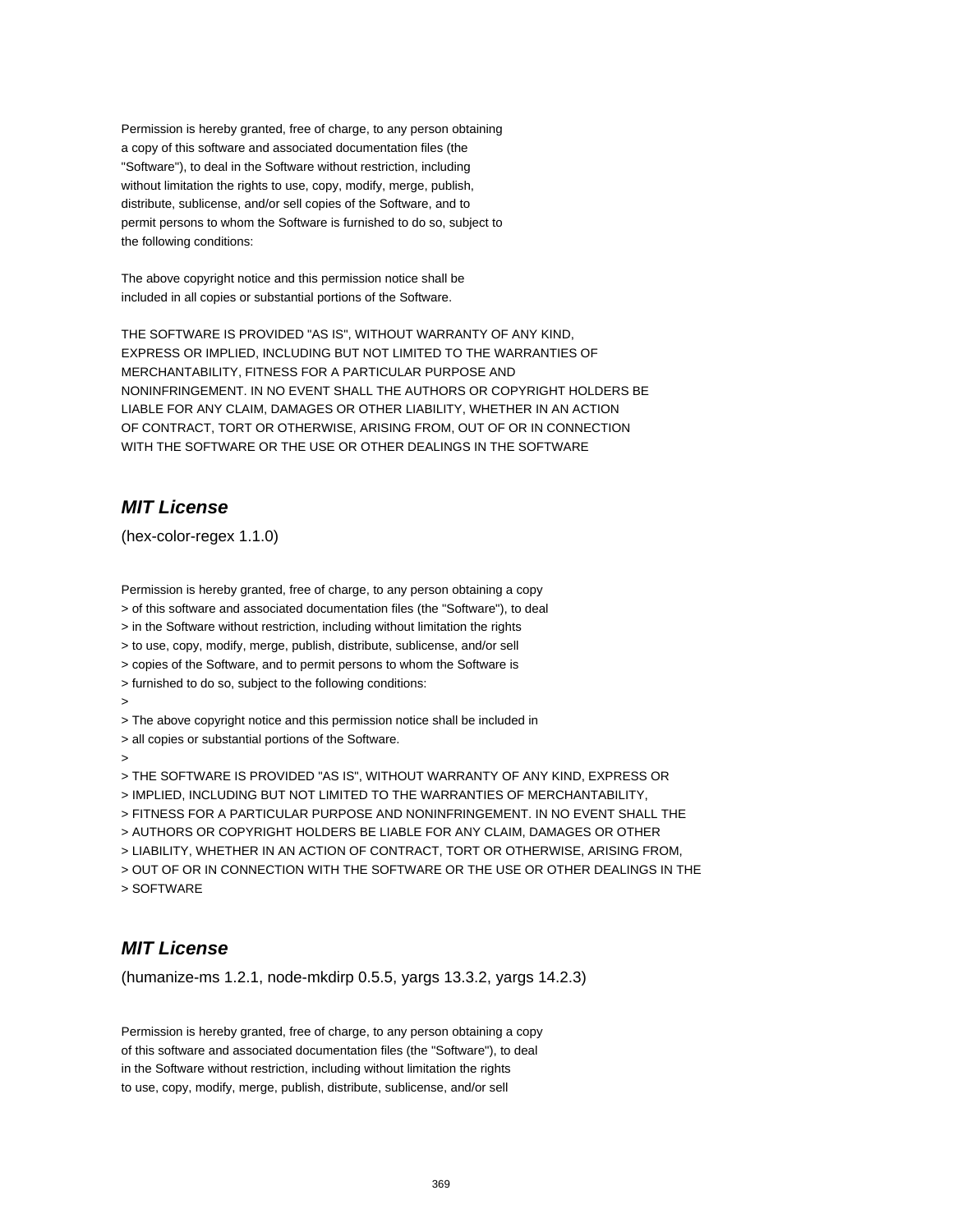copies of the Software, and to permit persons to whom the Software is furnished to do so, subject to the following conditions:

The above copyright notice and this permission notice shall be included in all copies or substantial portions of the Software.

THE SOFTWARE IS PROVIDED "AS IS", WITHOUT WARRANTY OF ANY KIND, EXPRESS OR IMPLIED, INCLUDING BUT NOT LIMITED TO THE WARRANTIES OF MERCHANTABILITY, FITNESS FOR A PARTICULAR PURPOSE AND NONINFRINGEMENT. IN NO EVENT SHALL THE AUTHORS OR COPYRIGHT HOLDERS BE LIABLE FOR ANY CLAIM, DAMAGES OR OTHER LIABILITY, WHETHER IN AN ACTION OF CONTRACT, TORT OR OTHERWISE, ARISING FROM, OUT OF OR IN CONNECTION WITH THE SOFTWARE OR THE USE OR OTHER DEALINGS IN THE SOFTWARE

#### **MIT License**

(JSON 3 3.3.3)

Permission is hereby granted, free of charge, to any person obtaining a copy of this software and associated documentation files (the "Software"), to deal in the Software without restriction, including without limitation the rights to use, copy, modify, merge, publish, distribute, sublicense, and/or sell copies of the Software, and to permit persons to whom the Software is furnished to do so, subject to the following conditions:

The above copyright notice and this permission notice shall be included in all copies or substantial portions of the Software.

THE SOFTWARE IS PROVIDED "AS IS", WITHOUT WARRANTY OF ANY KIND, EXPRESS OR IMPLIED, INCLUDING BUT NOT LIMITED TO THE WARRANTIES OF MERCHANTABILITY, FITNESS FOR A PARTICULAR PURPOSE AND NONINFRINGEMENT. IN NO EVENT SHALL THE AUTHORS OR COPYRIGHT HOLDERS BE LIABLE FOR ANY CLAIM, DAMAGES OR OTHER LIABILITY, WHETHER IN AN ACTION OF CONTRACT, TORT OR OTHERWISE, ARISING FROM, OUT OF OR IN CONNECTION WITH THE SOFTWARE OR THE USE OR OTHER DEALINGS IN THE **SOFTWARE** 

#### **MIT License**

(domain-browser 1.2.0, to-fast-properties 2.0.0)

Permission is hereby granted, free of charge, to any person obtaining a copy of this software and associated documentation files (the "Software"), to deal in the Software without restriction, including without limitation the rights to use, copy, modify, merge, publish, distribute, sublicense, and/or sell copies of the Software, and to permit persons to whom the Software is furnished to do so, subject to the following conditions:

The above copyright notice and this permission notice shall be included in all copies or substantial portions of the Software.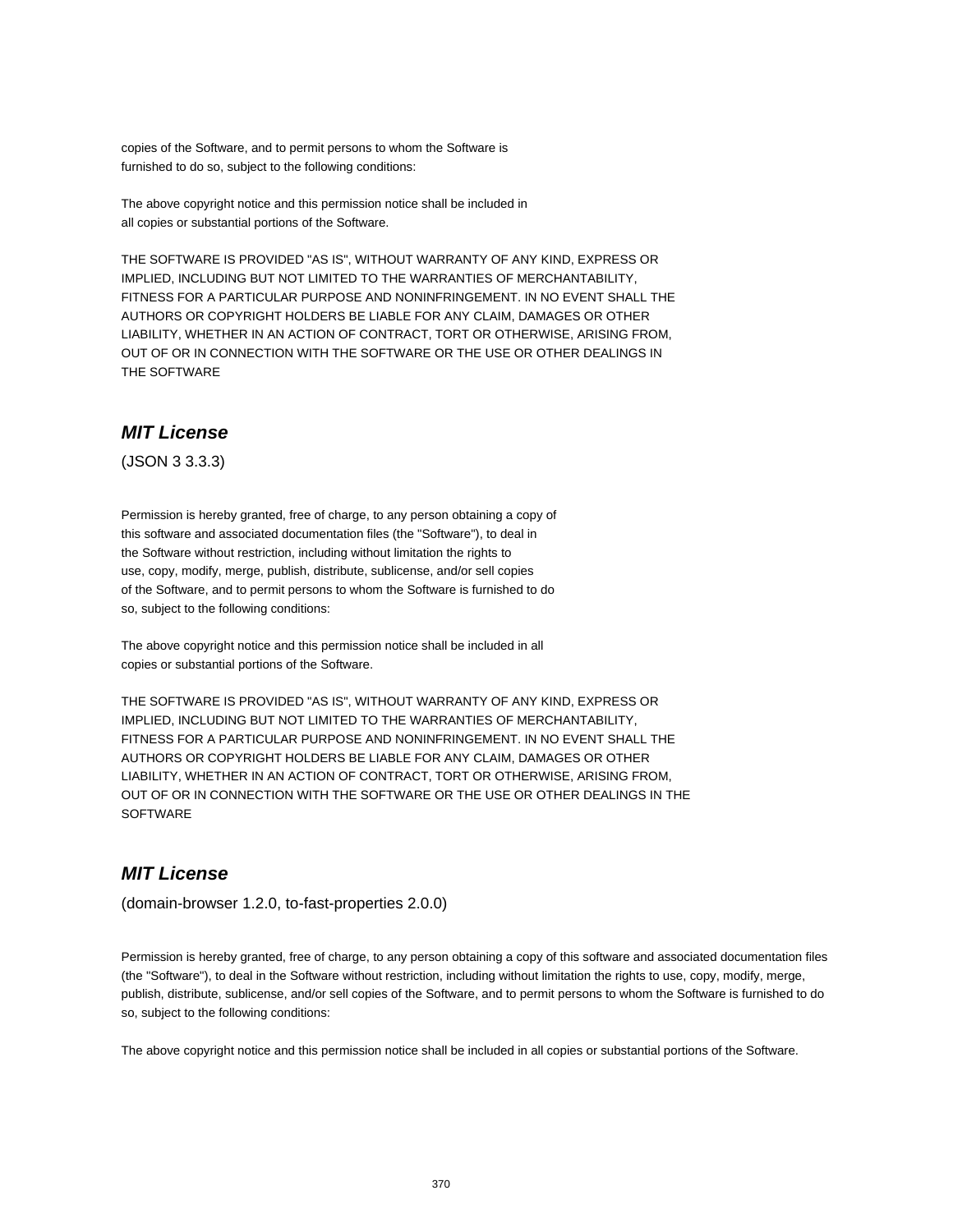THE SOFTWARE IS PROVIDED "AS IS", WITHOUT WARRANTY OF ANY KIND, EXPRESS OR IMPLIED, INCLUDING BUT NOT LIMITED TO THE WARRANTIES OF MERCHANTABILITY, FITNESS FOR A PARTICULAR PURPOSE AND NONINFRINGEMENT. IN NO EVENT SHALL THE AUTHORS OR COPYRIGHT HOLDERS BE LIABLE FOR ANY CLAIM, DAMAGES OR OTHER LIABILITY, WHETHER IN AN ACTION OF CONTRACT, TORT OR OTHERWISE, ARISING FROM, OUT OF OR IN CONNECTION WITH THE SOFTWARE OR THE USE OR OTHER DEALINGS IN THE SOFTWARE

## **MIT License**

(jest-pnp-resolver 1.2.2, pnp-webpack-plugin 1.6.4, ts-pnp 1.2.0)

Permission is hereby granted, free of charge, to any person obtaining a copy of this software and associated documentation files (the "Software"), to deal in the Software without restriction, including without limitation the rights to use, copy, modify, merge, publish, distribute, sublicense, and/or sell copies of the Software, and to permit persons to whom the Software is furnished to do so, subject to the following conditions:

>

> The above copyright notice and this permission notice shall be included in all copies or substantial portions of the Software. >

> THE SOFTWARE IS PROVIDED "AS IS", WITHOUT WARRANTY OF ANY KIND, EXPRESS OR IMPLIED, INCLUDING BUT NOT LIMITED TO THE WARRANTIES OF MERCHANTABILITY, FITNESS FOR A PARTICULAR PURPOSE AND NONINFRINGEMENT. IN NO EVENT SHALL THE AUTHORS OR COPYRIGHT HOLDERS BE LIABLE FOR ANY CLAIM, DAMAGES OR OTHER LIABILITY, WHETHER IN AN ACTION OF CONTRACT, TORT OR OTHERWISE, ARISING FROM, OUT OF OR IN CONNECTION WITH THE SOFTWARE OR THE USE OR OTHER DEALINGS IN THE SOFTWARE

## **MIT License**

(rollup 1.32.1)

Rollup is released under the MIT license:

The MIT License (MIT)

Copyright (c) 2017 [these people](https://github.com/rollup/rollup/graphs/contributors)

Permission is hereby granted, free of charge, to any person obtaining a copy of this software and associated documentation files (the "Software"), to deal in the Software without restriction, including without limitation the rights to use, copy, modify, merge, publish, distribute, sublicense, and/or sell copies of the Software, and to permit persons to whom the Software is furnished to do so, subject to the following conditions:

The above copyright notice and this permission notice shall be included in all copies or substantial portions of the Software.

THE SOFTWARE IS PROVIDED "AS IS", WITHOUT WARRANTY OF ANY KIND, EXPRESS OR IMPLIED, INCLUDING BUT NOT LIMITED TO THE WARRANTIES OF MERCHANTABILITY, FITNESS FOR A PARTICULAR PURPOSE AND NONINFRINGEMENT. IN NO EVENT SHALL THE AUTHORS OR COPYRIGHT HOLDERS BE LIABLE FOR ANY CLAIM, DAMAGES OR OTHER LIABILITY, WHETHER IN AN ACTION OF CONTRACT, TORT OR OTHERWISE, ARISING FROM, OUT OF OR IN CONNECTION WITH THE SOFTWARE OR THE USE OR OTHER DEALINGS IN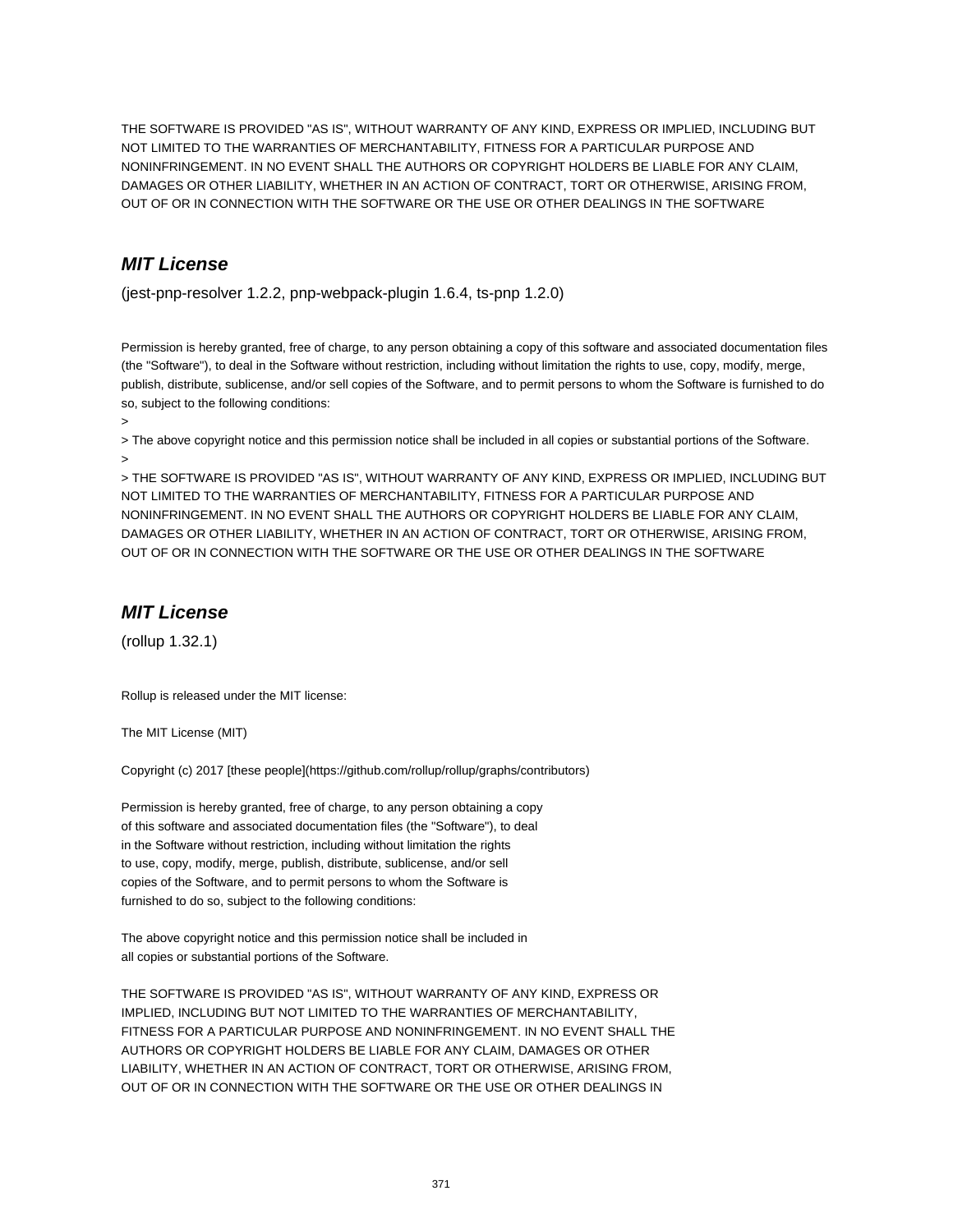THE SOFTWARE

## **MIT License**

(Punycode.js 1.3.2)

Source: https://github.com/bestiejs/punycode.js

Files: \* Copyright: 2014 Mathias Bynens License: Expat

Files: debian/\* Copyright: 2014 Rejah Rehim License: Expat Comment: The debian packaging is licensed under the same terms as the original package

License: Expat

.

.

Permission is hereby granted, free of charge, to any person obtaining a copy of this software and associated documentation files (the "Software"), to deal in the Software without restriction, including without limitation the rights to use, copy, modify, merge, publish, distribute, sublicense, and/or sell copies of the Software, and to permit persons to whom the Software is furnished to do so, subject to the following conditions:

The above copyright notice and this permission notice shall be included in all copies or substantial portions of the Software.

THE SOFTWARE IS PROVIDED "AS IS", WITHOUT WARRANTY OF ANY KIND, EXPRESS OR IMPLIED, INCLUDING BUT NOT LIMITED TO THE WARRANTIES OF MERCHANTABILITY, FITNESS FOR A PARTICULAR PURPOSE AND NONINFRINGEMENT. IN NO EVENT SHALL THE AUTHORS OR COPYRIGHT HOLDERS BE LIABLE FOR ANY CLAIM, DAMAGES OR OTHER LIABILITY, WHETHER IN AN ACTION OF CONTRACT, TORT OR OTHERWISE, ARISING FROM, OUT OF OR IN CONNECTION WITH THE SOFTWARE OR THE USE OR OTHER DEALINGS IN THE SOFTWARE

## **MIT License**

(readdirp 3.5.0)

Source: https://github.com/thlorenz/readdirp

Files: \* Copyright: 2012-2019, Thorsten Lorenz License: Expat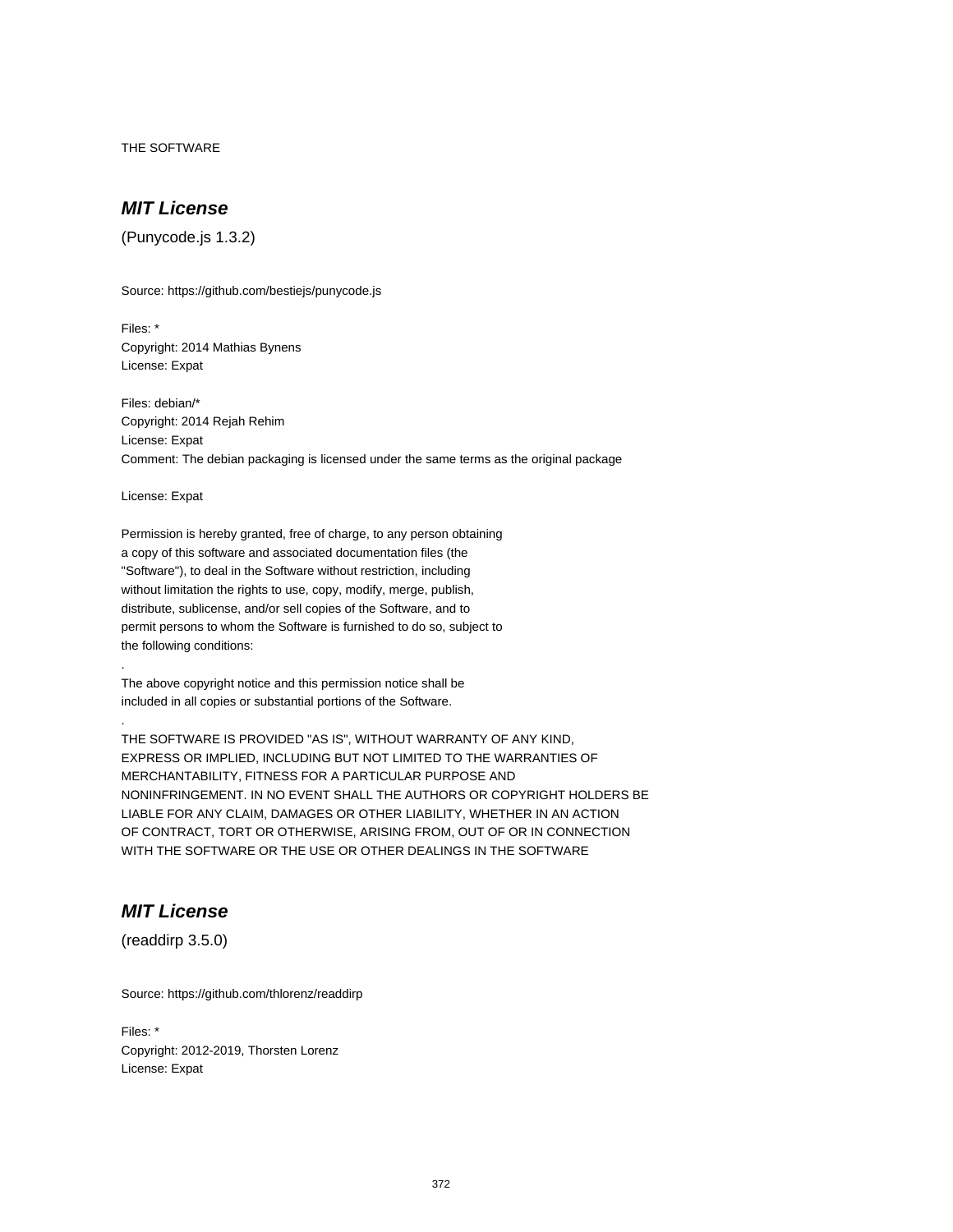Files: debian/\* Copyright: 2013, Mike Gabriel 2020, Xavier Guimard License: Expat

Files: debian/tests/test\_modules/chai-subset/\* Copyright: Andrii Shumada License: Expat

License: Expat

.

.

Permission is hereby granted, free of charge, to any person obtaining a copy of this software and associated documentation files (the "Software"), to deal in the Software without restriction, including without limitation the rights to use, copy, modify, merge, publish, distribute, sublicense, and/or sell copies of the Software, and to permit persons to whom the Software is furnished to do so, subject to the following conditions:

The above copyright notice and this permission notice shall be included in all copies or substantial portions of the Software.

THE SOFTWARE IS PROVIDED "AS IS", WITHOUT WARRANTY OF ANY KIND, EXPRESS OR IMPLIED, INCLUDING BUT NOT LIMITED TO THE WARRANTIES OF MERCHANTABILITY, FITNESS FOR A PARTICULAR PURPOSE AND NONINFRINGEMENT. IN NO EVENT SHALL THE AUTHORS OR COPYRIGHT HOLDERS BE LIABLE FOR ANY CLAIM, DAMAGES OR OTHER LIABILITY, WHETHER IN AN ACTION OF CONTRACT, TORT OR OTHERWISE, ARISING FROM, OUT OF OR IN CONNECTION WITH THE SOFTWARE OR THE USE OR OTHER DEALINGS IN THE SOFTWARE

# **MIT License**

(big.js 5.2.2)

The MIT Licence (Expat).

Copyright (c) 2018 Michael Mclaughlin

Permission is hereby granted, free of charge, to any person obtaining a copy of this software and associated documentation files (the 'Software'), to deal in the Software without restriction, including without limitation the rights to use, copy, modify, merge, publish, distribute, sublicense, and/or sell copies of the Software, and to permit persons to whom the Software is furnished to do so, subject to the following conditions: The above copyright notice and this permission notice shall be included in all copies or substantial portions of the Software. THE SOFTWARE IS PROVIDED 'AS IS', WITHOUT WARRANTY OF ANY KIND, EXPRESS OR IMPLIED, INCLUDING BUT NOT LIMITED TO THE WARRANTIES OF MERCHANTABILITY, FITNESS FOR A PARTICULAR PURPOSE AND NONINFRINGEMENT. IN NO EVENT SHALL THE AUTHORS OR COPYRIGHT HOLDERS BE LIABLE FOR ANY CLAIM, DAMAGES OR OTHER LIABILITY, WHETHER IN AN ACTION OF CONTRACT,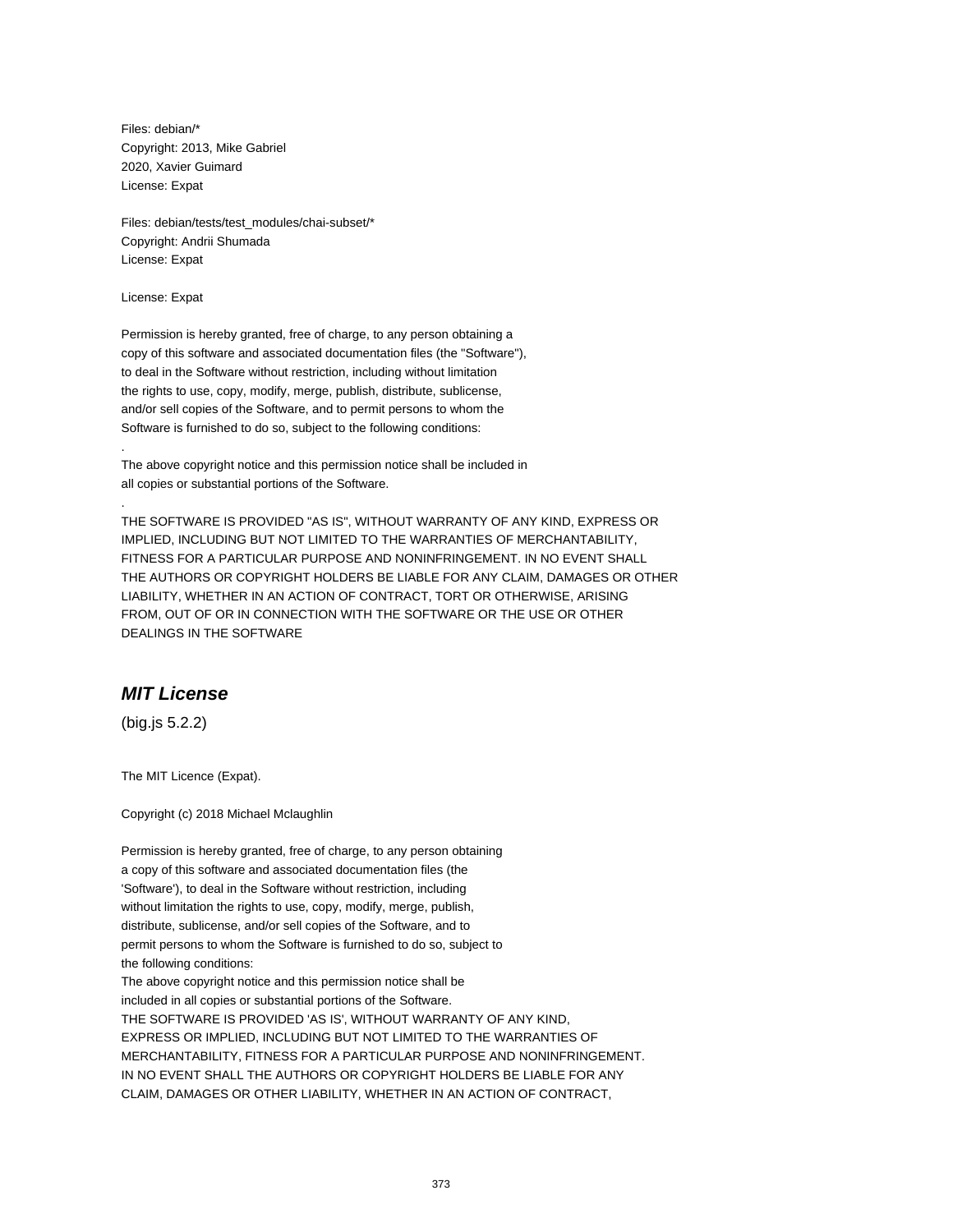TORT OR OTHERWISE, ARISING FROM, OUT OF OR IN CONNECTION WITH THE SOFTWARE OR THE USE OR OTHER DEALINGS IN THE SOFTWARE

# **MIT License**

(decimal.js 10.2.1)

The MIT Licence.

Copyright (c) 2020 Michael Mclaughlin

Permission is hereby granted, free of charge, to any person obtaining a copy of this software and associated documentation files (the 'Software'), to deal in the Software without restriction, including without limitation the rights to use, copy, modify, merge, publish, distribute, sublicense, and/or sell copies of the Software, and to permit persons to whom the Software is furnished to do so, subject to the following conditions:

The above copyright notice and this permission notice shall be included in all copies or substantial portions of the Software.

THE SOFTWARE IS PROVIDED 'AS IS', WITHOUT WARRANTY OF ANY KIND, EXPRESS OR IMPLIED, INCLUDING BUT NOT LIMITED TO THE WARRANTIES OF MERCHANTABILITY, FITNESS FOR A PARTICULAR PURPOSE AND NONINFRINGEMENT. IN NO EVENT SHALL THE AUTHORS OR COPYRIGHT HOLDERS BE LIABLE FOR ANY CLAIM, DAMAGES OR OTHER LIABILITY, WHETHER IN AN ACTION OF CONTRACT, TORT OR OTHERWISE, ARISING FROM, OUT OF OR IN CONNECTION WITH THE SOFTWARE OR THE USE OR OTHER DEALINGS IN THE SOFTWARE

## **MIT License**

(JSONStream 1.3.5, dominictarr/rc 1.2.8, through 2.3.8)

The MIT License

Copyright (c) 2011 Dominic Tarr

Permission is hereby granted, free of charge, to any person obtaining a copy of this software and associated documentation files (the "Software"), to deal in the Software without restriction, including without limitation the rights to use, copy, modify, merge, publish, distribute, sublicense, and/or sell copies of the Software, and to permit persons to whom the Software is furnished to do so, subject to the following conditions: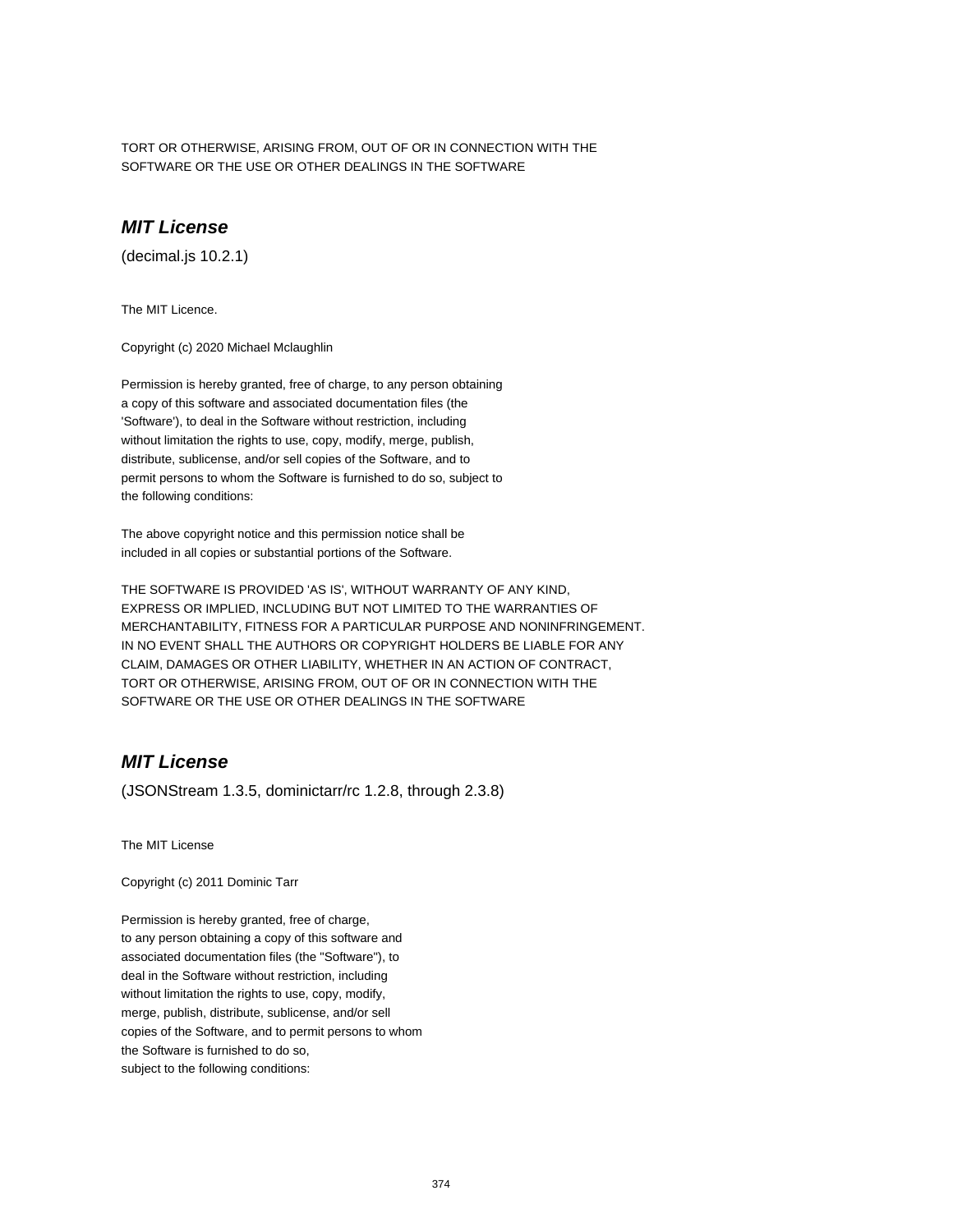The above copyright notice and this permission notice shall be included in all copies or substantial portions of the Software.

THE SOFTWARE IS PROVIDED "AS IS", WITHOUT WARRANTY OF ANY KIND, EXPRESS OR IMPLIED, INCLUDING BUT NOT LIMITED TO THE WARRANTIES OF MERCHANTABILITY, FITNESS FOR A PARTICULAR PURPOSE AND NONINFRINGEMENT. IN NO EVENT SHALL THE AUTHORS OR COPYRIGHT HOLDERS BE LIABLE FOR ANY CLAIM, DAMAGES OR OTHER LIABILITY, WHETHER IN AN ACTION OF CONTRACT, TORT OR OTHERWISE, ARISING FROM, OUT OF OR IN CONNECTION WITH THE SOFTWARE OR THE USE OR OTHER DEALINGS IN THE SOFTWARE

## **MIT License**

(connect-history-api-fallback 1.6.0)

The MIT License

Copyright (c) 2012 Ben Ripkens http://bripkens.de

Permission is hereby granted, free of charge, to any person obtaining a copy of this software and associated documentation files (the "Software"), to deal in the Software without restriction, including without limitation the rights to use, copy, modify, merge, publish, distribute, sublicense, and/or sell copies of the Software, and to permit persons to whom the Software is furnished to do so, subject to the following conditions:

The above copyright notice and this permission notice shall be included in all copies or substantial portions of the Software.

THE SOFTWARE IS PROVIDED "AS IS", WITHOUT WARRANTY OF ANY KIND, EXPRESS OR IMPLIED, INCLUDING BUT NOT LIMITED TO THE WARRANTIES OF MERCHANTABILITY, FITNESS FOR A PARTICULAR PURPOSE AND NONINFRINGEMENT. IN NO EVENT SHALL THE AUTHORS OR COPYRIGHT HOLDERS BE LIABLE FOR ANY CLAIM, DAMAGES OR OTHER LIABILITY, WHETHER IN AN ACTION OF CONTRACT, TORT OR OTHERWISE, ARISING FROM, OUT OF OR IN CONNECTION WITH THE SOFTWARE OR THE USE OR OTHER DEALINGS IN THE SOFTWARE

## **MIT License**

(jsonparse 0.0.6, jsonparse 1.3.1)

The MIT License

Copyright (c) 2012 Tim Caswell

Permission is hereby granted, free of charge, to any person obtaining a copy of this software and associated documentation files (the "Software"), to deal in the Software without restriction, including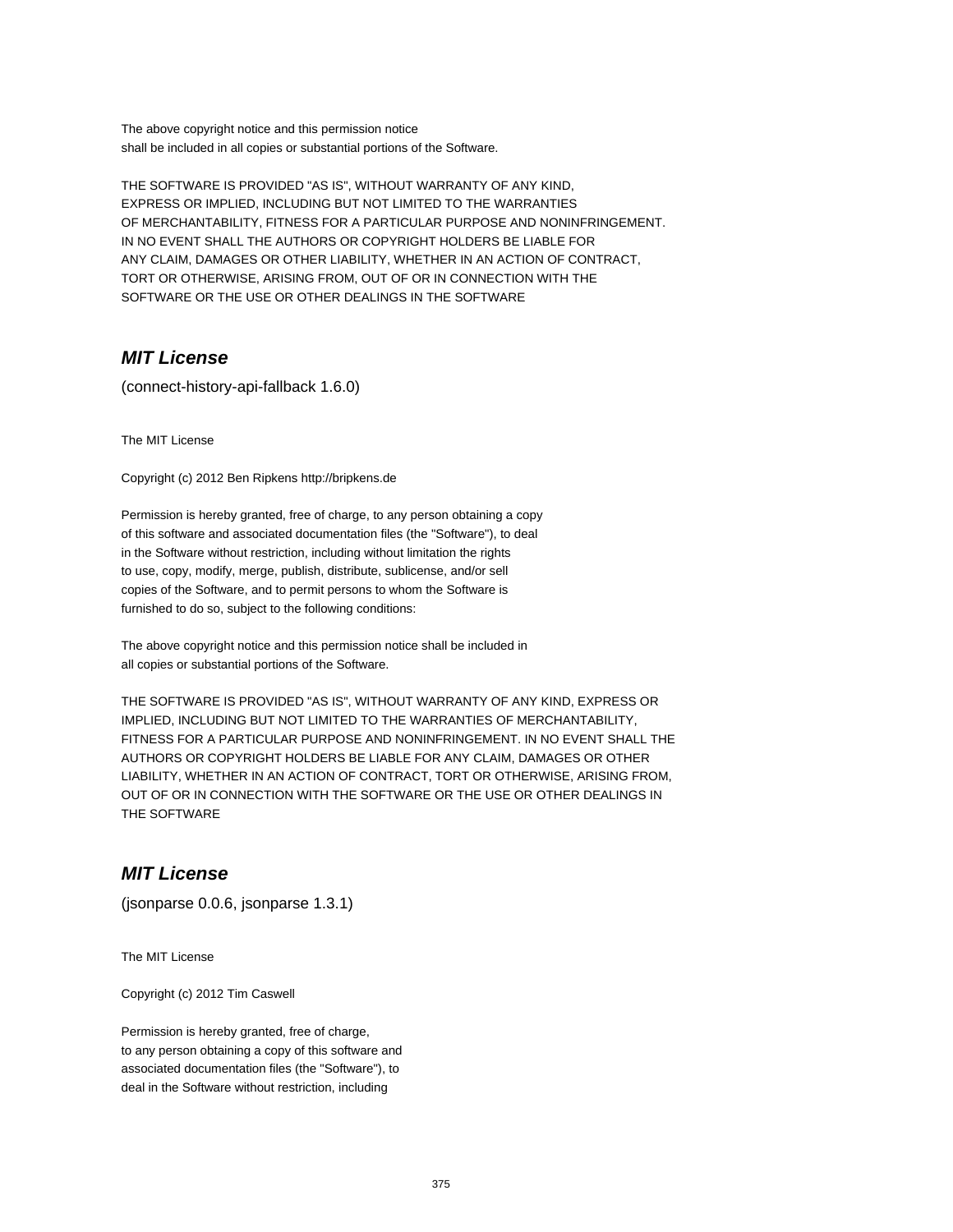without limitation the rights to use, copy, modify, merge, publish, distribute, sublicense, and/or sell copies of the Software, and to permit persons to whom the Software is furnished to do so, subject to the following conditions:

The above copyright notice and this permission notice shall be included in all copies or substantial portions of the Software.

THE SOFTWARE IS PROVIDED "AS IS", WITHOUT WARRANTY OF ANY KIND, EXPRESS OR IMPLIED, INCLUDING BUT NOT LIMITED TO THE WARRANTIES OF MERCHANTABILITY, FITNESS FOR A PARTICULAR PURPOSE AND NONINFRINGEMENT. IN NO EVENT SHALL THE AUTHORS OR COPYRIGHT HOLDERS BE LIABLE FOR ANY CLAIM, DAMAGES OR OTHER LIABILITY, WHETHER IN AN ACTION OF CONTRACT, TORT OR OTHERWISE, ARISING FROM, OUT OF OR IN CONNECTION WITH THE SOFTWARE OR THE USE OR OTHER DEALINGS IN THE SOFTWARE

## **MIT License**

(medikoo/next-tick 1.0.0)

The MIT License

Copyright (C) 2012-2016 Mariusz Nowak

Permission is hereby granted, free of charge, to any person obtaining a copy of this software and associated documentation files (the "Software"), to deal in the Software without restriction, including without limitation the rights to use, copy, modify, merge, publish, distribute, sublicense, and/or sell copies of the Software, and to permit persons to whom the Software is furnished to do so, subject to the following conditions:

The above copyright notice and this permission notice shall be included in all copies or substantial portions of the Software.

THE SOFTWARE IS PROVIDED "AS IS", WITHOUT WARRANTY OF ANY KIND, EXPRESS OR IMPLIED, INCLUDING BUT NOT LIMITED TO THE WARRANTIES OF MERCHANTABILITY, FITNESS FOR A PARTICULAR PURPOSE AND NONINFRINGEMENT. IN NO EVENT SHALL THE AUTHORS OR COPYRIGHT HOLDERS BE LIABLE FOR ANY CLAIM, DAMAGES OR OTHER LIABILITY, WHETHER IN AN ACTION OF CONTRACT, TORT OR OTHERWISE, ARISING FROM, OUT OF OR IN CONNECTION WITH THE SOFTWARE OR THE USE OR OTHER DEALINGS IN THE SOFTWARE

#### **MIT License**

(helmetjs/helmet v4.1.1)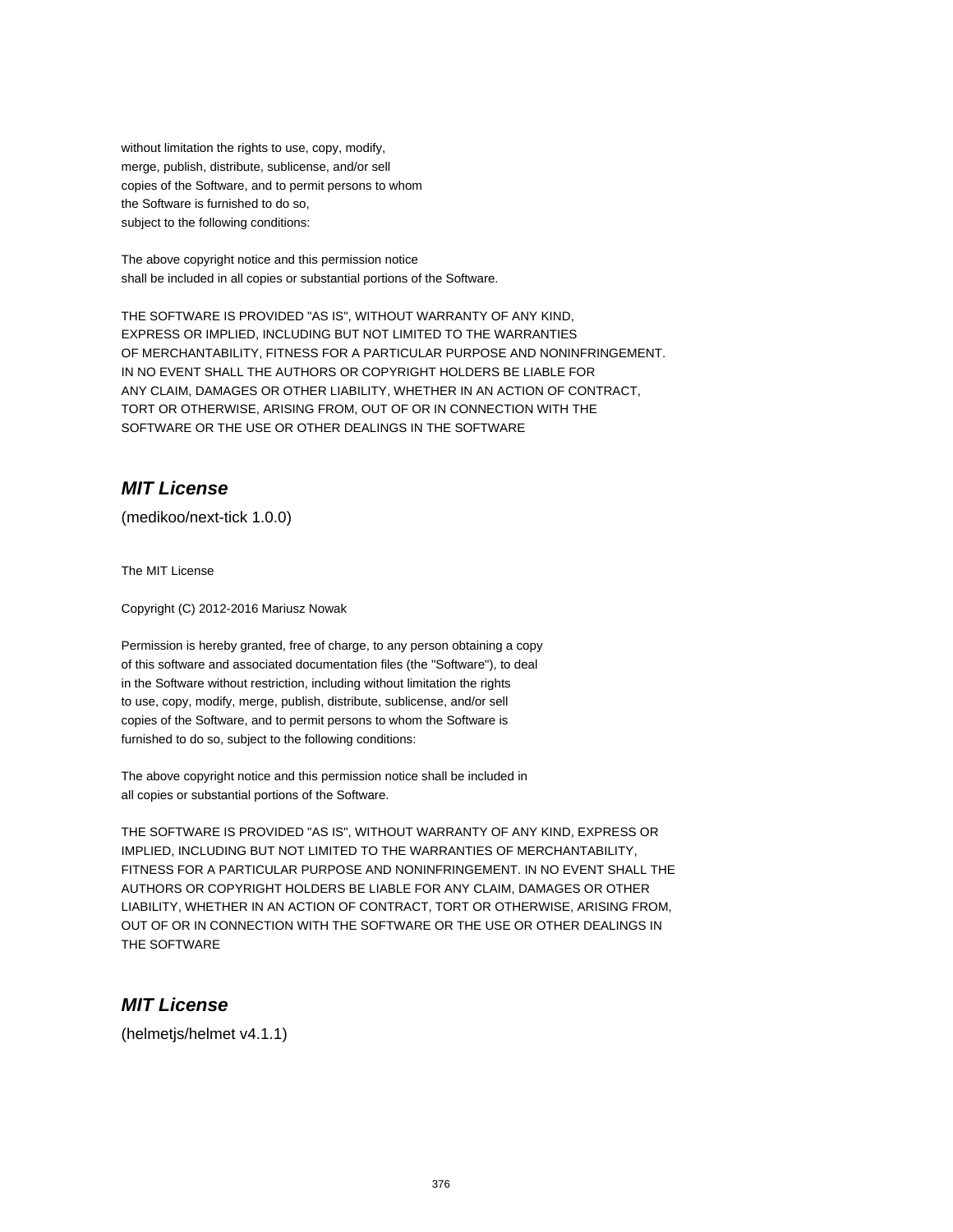The MIT License

Copyright (c) 2012-2020 Evan Hahn, Adam Baldwin

Permission is hereby granted, free of charge, to any person obtaining a copy of this software and associated documentation files (the 'Software'), to deal in the Software without restriction, including without limitation the rights to use, copy, modify, merge, publish, distribute, sublicense, and/or sell copies of the Software, and to permit persons to whom the Software is furnished to do so, subject to the following conditions:

The above copyright notice and this permission notice shall be included in all copies or substantial portions of the Software.

THE SOFTWARE IS PROVIDED 'AS IS', WITHOUT WARRANTY OF ANY KIND, EXPRESS OR IMPLIED, INCLUDING BUT NOT LIMITED TO THE WARRANTIES OF MERCHANTABILITY, FITNESS FOR A PARTICULAR PURPOSE AND NONINFRINGEMENT. IN NO EVENT SHALL THE AUTHORS OR COPYRIGHT HOLDERS BE LIABLE FOR ANY CLAIM, DAMAGES OR OTHER LIABILITY, WHETHER IN AN ACTION OF CONTRACT, TORT OR OTHERWISE, ARISING FROM, OUT OF OR IN CONNECTION WITH THE SOFTWARE OR THE USE OR OTHER DEALINGS IN THE SOFTWARE

#### **MIT License**

(node-shell-quote 1.7.2)

The MIT License

Copyright (c) 2013 James Halliday (mail@substack.net)

Permission is hereby granted, free of charge, to any person obtaining a copy of this software and associated documentation files (the "Software"), to deal in the Software without restriction, including without limitation the rights to use, copy, modify, merge, publish, distribute, sublicense, and/or sell copies of the Software, and to permit persons to whom the Software is furnished to do so, subject to the following conditions:

The above copyright notice and this permission notice shall be included in all copies or substantial portions of the Software.

THE SOFTWARE IS PROVIDED "AS IS", WITHOUT WARRANTY OF ANY KIND, EXPRESS OR IMPLIED, INCLUDING BUT NOT LIMITED TO THE WARRANTIES OF MERCHANTABILITY, FITNESS FOR A PARTICULAR PURPOSE AND NONINFRINGEMENT. IN NO EVENT SHALL THE AUTHORS OR COPYRIGHT HOLDERS BE LIABLE FOR ANY CLAIM, DAMAGES OR OTHER LIABILITY, WHETHER IN AN ACTION OF CONTRACT, TORT OR OTHERWISE, ARISING FROM, OUT OF OR IN CONNECTION WITH THE SOFTWARE OR THE USE OR OTHER DEALINGS IN THE SOFTWARE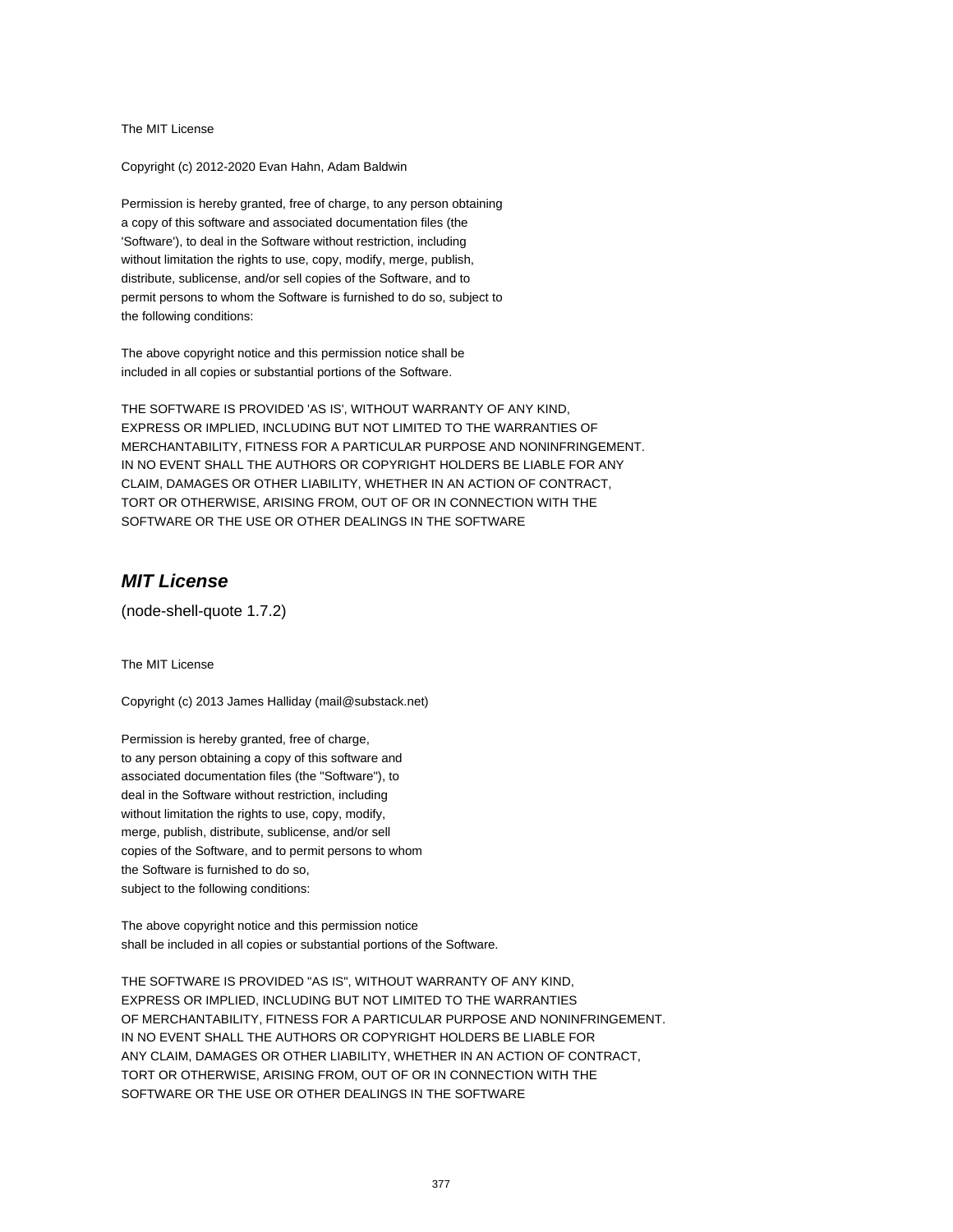# **MIT License**

(foreach 2.0.5)

The MIT License

Copyright (c) 2013 Manuel Stofer

Permission is hereby granted, free of charge, to any person obtaining a copy of this software and associated documentation files (the "Software"), to deal in the Software without restriction, including without limitation the rights to use, copy, modify, merge, publish, distribute, sublicense, and/or sell copies of the Software, and to permit persons to whom the Software is furnished to do so, subject to the following conditions:

The above copyright notice and this permission notice shall be included in all copies or substantial portions of the Software.

THE SOFTWARE IS PROVIDED "AS IS", WITHOUT WARRANTY OF ANY KIND, EXPRESS OR IMPLIED, INCLUDING BUT NOT LIMITED TO THE WARRANTIES OF MERCHANTABILITY, FITNESS FOR A PARTICULAR PURPOSE AND NONINFRINGEMENT. IN NO EVENT SHALL THE AUTHORS OR COPYRIGHT HOLDERS BE LIABLE FOR ANY CLAIM, DAMAGES OR OTHER LIABILITY, WHETHER IN AN ACTION OF CONTRACT, TORT OR OTHERWISE, ARISING FROM, OUT OF OR IN CONNECTION WITH THE SOFTWARE OR THE USE OR OTHER DEALINGS IN THE SOFTWARE

## **MIT License**

(concat-stream 2.0.0)

The MIT License

Copyright (c) 2013 Max Ogden

Permission is hereby granted, free of charge, to any person obtaining a copy of this software and associated documentation files (the "Software"), to deal in the Software without restriction, including without limitation the rights to use, copy, modify, merge, publish, distribute, sublicense, and/or sell copies of the Software, and to permit persons to whom the Software is furnished to do so, subject to the following conditions: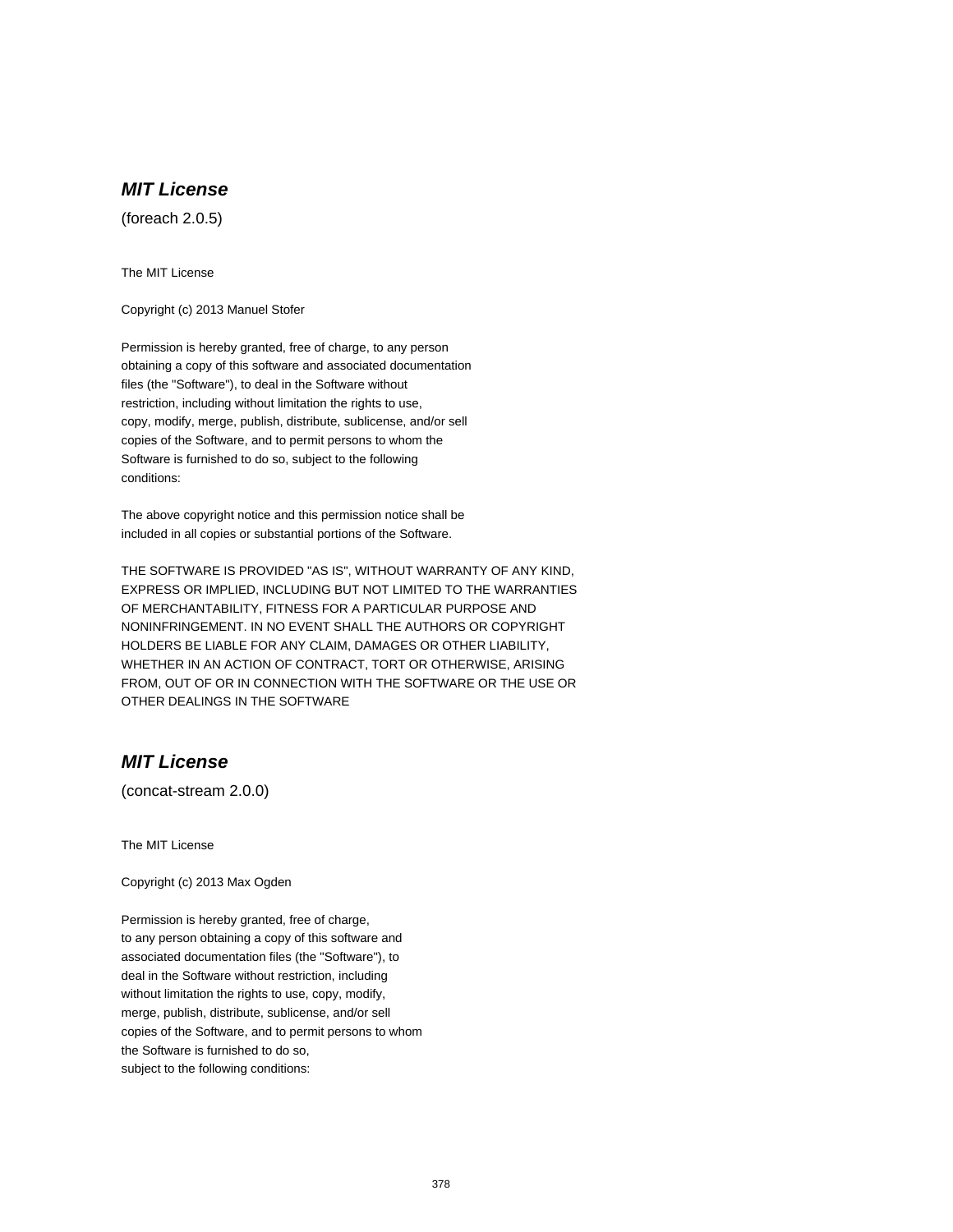The above copyright notice and this permission notice shall be included in all copies or substantial portions of the Software.

THE SOFTWARE IS PROVIDED "AS IS", WITHOUT WARRANTY OF ANY KIND, EXPRESS OR IMPLIED, INCLUDING BUT NOT LIMITED TO THE WARRANTIES OF MERCHANTABILITY, FITNESS FOR A PARTICULAR PURPOSE AND NONINFRINGEMENT. IN NO EVENT SHALL THE AUTHORS OR COPYRIGHT HOLDERS BE LIABLE FOR ANY CLAIM, DAMAGES OR OTHER LIABILITY, WHETHER IN AN ACTION OF CONTRACT, TORT OR OTHERWISE, ARISING FROM, OUT OF OR IN CONNECTION WITH THE SOFTWARE OR THE USE OR OTHER DEALINGS IN THE SOFTWARE

## **MIT License**

(stream-http 2.8.3, stream-http 3.1.1)

The MIT License

Copyright (c) 2015 John Hiesey

Permission is hereby granted, free of charge, to any person obtaining a copy of this software and associated documentation files (the "Software"), to deal in the Software without restriction, including without limitation the rights to use, copy, modify, merge, publish, distribute, sublicense, and/or sell copies of the Software, and to permit persons to whom the Software is furnished to do so, subject to the following conditions:

The above copyright notice and this permission notice shall be included in all copies or substantial portions of the Software.

THE SOFTWARE IS PROVIDED "AS IS", WITHOUT WARRANTY OF ANY KIND, EXPRESS OR IMPLIED, INCLUDING BUT NOT LIMITED TO THE WARRANTIES OF MERCHANTABILITY, FITNESS FOR A PARTICULAR PURPOSE AND NONINFRINGEMENT. IN NO EVENT SHALL THE AUTHORS OR COPYRIGHT HOLDERS BE LIABLE FOR ANY CLAIM, DAMAGES OR OTHER LIABILITY, WHETHER IN AN ACTION OF CONTRACT, TORT OR OTHERWISE, ARISING FROM, OUT OF OR IN CONNECTION WITH THE SOFTWARE OR THE USE OR OTHER DEALINGS IN THE SOFTWARE

## **MIT License**

(spdx-expression-parse.js 3.0.1)

The MIT License

Copyright (c) 2015 Kyle E. Mitchell & other authors listed in AUTHORS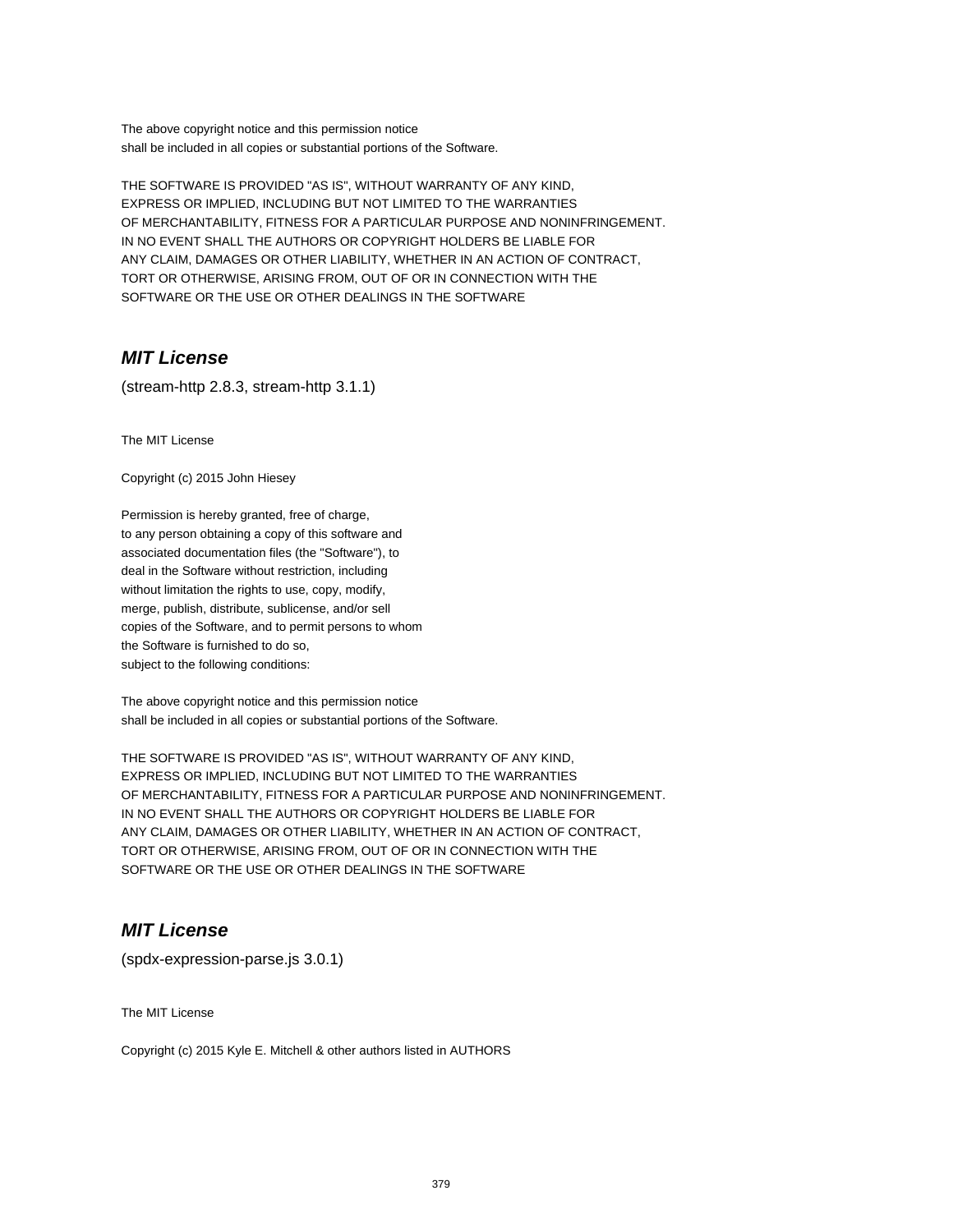Permission is hereby granted, free of charge, to any person obtaining a copy of this software and associated documentation files (the "Software"), to deal in the Software without restriction, including without limitation the rights to use, copy, modify, merge, publish, distribute, sublicense, and/or sell copies of the Software, and to permit persons to whom the Software is furnished to do so, subject to the following conditions:

The above copyright notice and this permission notice shall be included in all copies or substantial portions of the Software.

THE SOFTWARE IS PROVIDED "AS IS", WITHOUT WARRANTY OF ANY KIND, EXPRESS OR IMPLIED, INCLUDING BUT NOT LIMITED TO THE WARRANTIES OF MERCHANTABILITY, FITNESS FOR A PARTICULAR PURPOSE AND NONINFRINGEMENT. IN NO EVENT SHALL THE AUTHORS OR COPYRIGHT HOLDERS BE LIABLE FOR ANY CLAIM, DAMAGES OR OTHER LIABILITY, WHETHER IN AN ACTION OF CONTRACT, TORT OR OTHERWISE, ARISING FROM, OUT OF OR IN CONNECTION WITH THE SOFTWARE OR THE USE OR OTHER DEALINGS IN THE SOFTWARE

## **MIT License**

(timsort 0.3.0)

The MIT License

Copyright (c) 2015 Marco Ziccardi

Permission is hereby granted, free of charge, to any person obtaining a copy of this software and associated documentation files (the "Software"), to deal in the Software without restriction, including without limitation the rights to use, copy, modify, merge, publish, distribute, sublicense, and/or sell copies of the Software, and to permit persons to whom the Software is furnished to do so, subject to the following conditions:

The above copyright notice and this permission notice shall be included in all copies or substantial portions of the Software.

THE SOFTWARE IS PROVIDED "AS IS", WITHOUT WARRANTY OF ANY KIND, EXPRESS OR IMPLIED, INCLUDING BUT NOT LIMITED TO THE WARRANTIES OF MERCHANTABILITY, FITNESS FOR A PARTICULAR PURPOSE AND NONINFRINGEMENT. IN NO EVENT SHALL THE AUTHORS OR COPYRIGHT HOLDERS BE LIABLE FOR ANY CLAIM, DAMAGES OR OTHER LIABILITY, WHETHER IN AN ACTION OF CONTRACT, TORT OR OTHERWISE, ARISING FROM, OUT OF OR IN CONNECTION WITH THE SOFTWARE OR THE USE OR OTHER DEALINGS IN THE SOFTWARE

## **MIT License**

(sourcemap-codec 1.4.8)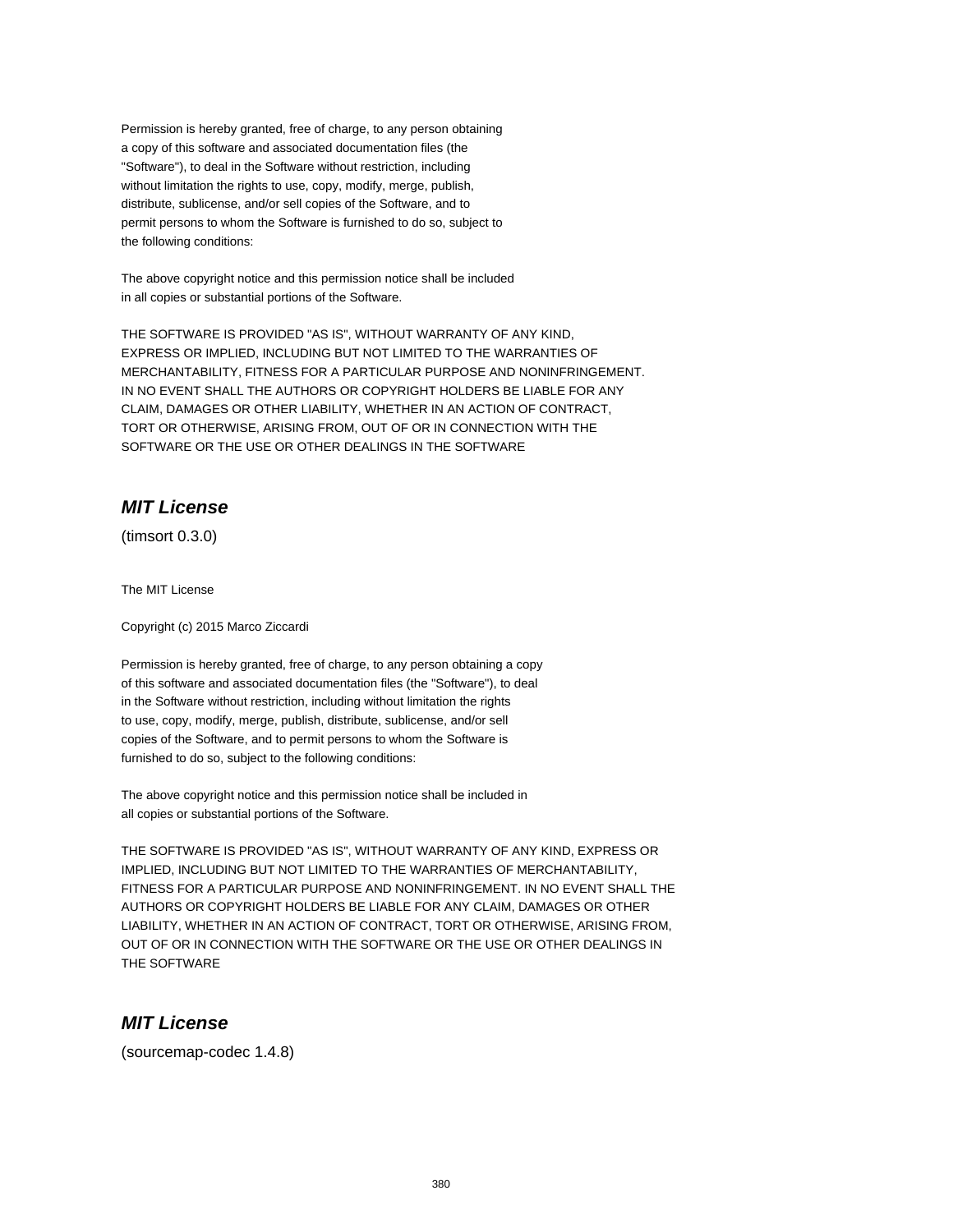The MIT License

Copyright (c) 2015 Rich Harris

Permission is hereby granted, free of charge, to any person obtaining a copy of this software and associated documentation files (the "Software"), to deal in the Software without restriction, including without limitation the rights to use, copy, modify, merge, publish, distribute, sublicense, and/or sell copies of the Software, and to permit persons to whom the Software is furnished to do so, subject to the following conditions:

The above copyright notice and this permission notice shall be included in all copies or substantial portions of the Software.

THE SOFTWARE IS PROVIDED "AS IS", WITHOUT WARRANTY OF ANY KIND, EXPRESS OR IMPLIED, INCLUDING BUT NOT LIMITED TO THE WARRANTIES OF MERCHANTABILITY, FITNESS FOR A PARTICULAR PURPOSE AND NONINFRINGEMENT. IN NO EVENT SHALL THE AUTHORS OR COPYRIGHT HOLDERS BE LIABLE FOR ANY CLAIM, DAMAGES OR OTHER LIABILITY, WHETHER IN AN ACTION OF CONTRACT, TORT OR OTHERWISE, ARISING FROM, OUT OF OR IN CONNECTION WITH THE SOFTWARE OR THE USE OR OTHER DEALINGS IN THE SOFTWARE

## **MIT License**

(propagate 2.0.1)

The MIT License

Copyright (c) 2015-2019 Pedro Teixeira and other contributors

Permission is hereby granted, free of charge, to any person obtaining a copy of this software and associated documentation files (the "Software"), to deal in the Software without restriction, including without limitation the rights to use, copy, modify, merge, publish, distribute, sublicense, and/or sell copies of the Software, and to permit persons to whom the Software is furnished to do so, subject to the following conditions:

The above copyright notice and this permission notice shall be included in all copies or substantial portions of the Software.

THE SOFTWARE IS PROVIDED "AS IS", WITHOUT WARRANTY OF ANY KIND, EXPRESS OR IMPLIED, INCLUDING BUT NOT LIMITED TO THE WARRANTIES OF MERCHANTABILITY, FITNESS FOR A PARTICULAR PURPOSE AND NONINFRINGEMENT. IN NO EVENT SHALL THE AUTHORS OR COPYRIGHT HOLDERS BE LIABLE FOR ANY CLAIM, DAMAGES OR OTHER LIABILITY, WHETHER IN AN ACTION OF CONTRACT, TORT OR OTHERWISE, ARISING FROM, OUT OF OR IN CONNECTION WITH THE SOFTWARE OR THE USE OR OTHER DEALINGS IN THE SOFTWARE

#### **MIT License**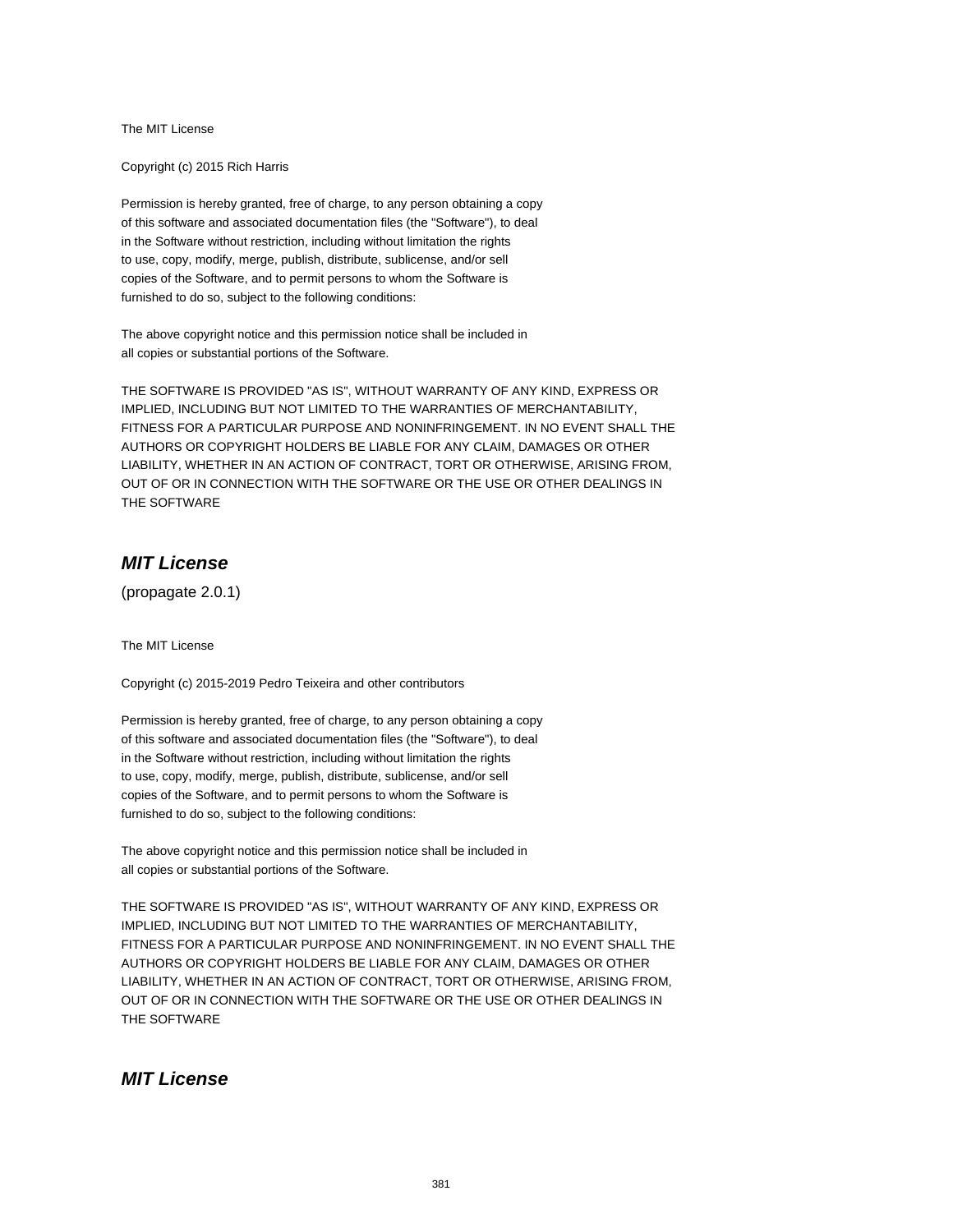#### (to-arraybuffer 1.0.1)

The MIT License

Copyright (c) 2016 John Hiesey

Permission is hereby granted, free of charge, to any person obtaining a copy of this software and associated documentation files (the "Software"), to deal in the Software without restriction, including without limitation the rights to use, copy, modify, merge, publish, distribute, sublicense, and/or sell copies of the Software, and to permit persons to whom the Software is furnished to do so, subject to the following conditions:

The above copyright notice and this permission notice shall be included in all copies or substantial portions of the Software.

THE SOFTWARE IS PROVIDED "AS IS", WITHOUT WARRANTY OF ANY KIND, EXPRESS OR IMPLIED, INCLUDING BUT NOT LIMITED TO THE WARRANTIES OF MERCHANTABILITY, FITNESS FOR A PARTICULAR PURPOSE AND NONINFRINGEMENT. IN NO EVENT SHALL THE AUTHORS OR COPYRIGHT HOLDERS BE LIABLE FOR ANY CLAIM, DAMAGES OR OTHER LIABILITY, WHETHER IN AN ACTION OF CONTRACT, TORT OR OTHERWISE, ARISING FROM, OUT OF OR IN CONNECTION WITH THE SOFTWARE OR THE USE OR OTHER DEALINGS IN THE SOFTWARE

## **MIT License**

(encoding-negotiator 2.0.1)

The MIT License

Copyright (c) 2017-2020 Denis Fäcke

Permission is hereby granted, free of charge, to any person obtaining a copy of this software and associated documentation files (the 'Software'), to deal in the Software without restriction, including without limitation the rights to use, copy, modify, merge, publish, distribute, sublicense, and/or sell copies of the Software, and to permit persons to whom the Software is furnished to do so, subject to the following conditions:

The above copyright notice and this permission notice shall be included in all copies or substantial portions of the Software.

THE SOFTWARE IS PROVIDED 'AS IS', WITHOUT WARRANTY OF ANY KIND, EXPRESS OR IMPLIED, INCLUDING BUT NOT LIMITED TO THE WARRANTIES OF MERCHANTABILITY, FITNESS FOR A PARTICULAR PURPOSE AND NONINFRINGEMENT. IN NO EVENT SHALL THE AUTHORS OR COPYRIGHT HOLDERS BE LIABLE FOR ANY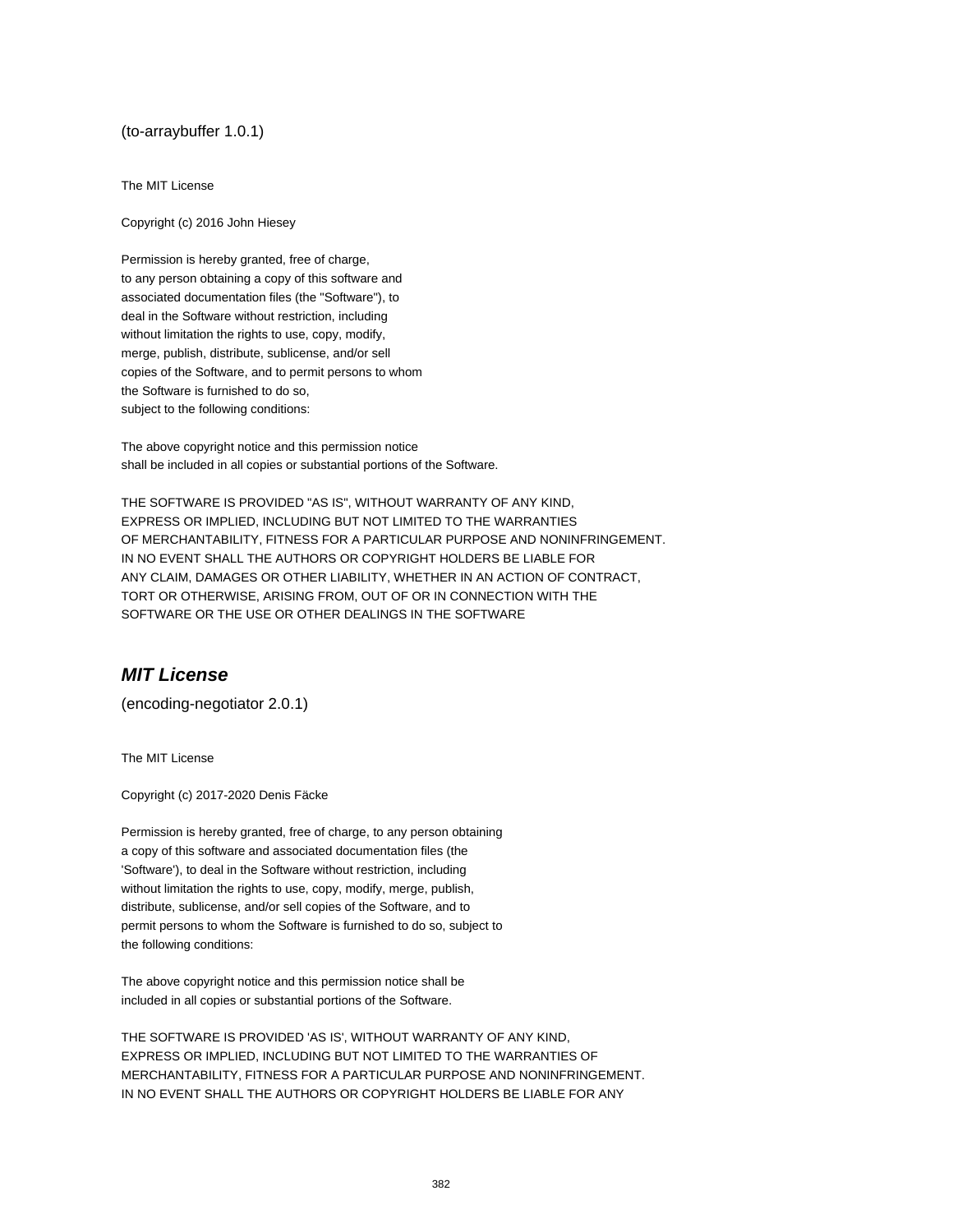CLAIM, DAMAGES OR OTHER LIABILITY, WHETHER IN AN ACTION OF CONTRACT, TORT OR OTHERWISE, ARISING FROM, OUT OF OR IN CONNECTION WITH THE SOFTWARE OR THE USE OR OTHER DEALINGS IN THE SOFTWARE

#### **MIT License**

(minipass-json-stream 1.0.1)

The MIT License

Copyright (c) Isaac Z. Schlueter and Contributors Copyright (c) 2011 Dominic Tarr

Permission is hereby granted, free of charge, to any person obtaining a copy of this software and associated documentation files (the "Software"), to deal in the Software without restriction, including without limitation the rights to use, copy, modify, merge, publish, distribute, sublicense, and/or sell copies of the Software, and to permit persons to whom the Software is furnished to do so, subject to the following conditions:

The above copyright notice and this permission notice shall be included in all copies or substantial portions of the Software.

THE SOFTWARE IS PROVIDED "AS IS", WITHOUT WARRANTY OF ANY KIND, EXPRESS OR IMPLIED, INCLUDING BUT NOT LIMITED TO THE WARRANTIES OF MERCHANTABILITY, FITNESS FOR A PARTICULAR PURPOSE AND NONINFRINGEMENT. IN NO EVENT SHALL THE AUTHORS OR COPYRIGHT HOLDERS BE LIABLE FOR ANY CLAIM, DAMAGES OR OTHER LIABILITY, WHETHER IN AN ACTION OF CONTRACT, TORT OR OTHERWISE, ARISING FROM, OUT OF OR IN CONNECTION WITH THE SOFTWARE OR THE USE OR OTHER DEALINGS IN THE SOFTWARE

#### **MIT License**

(loader-runner 2.4.0, tapable 1.1.3)

The MIT License

Copyright (c) Tobias Koppers @sokra

Permission is hereby granted, free of charge, to any person obtaining a copy of this software and associated documentation files (the "Software"), to deal in the Software without restriction, including without limitation the rights to use, copy, modify, merge, publish, distribute, sublicense, and/or sell copies of the Software, and to permit persons to whom the Software is furnished to do so, subject to the following conditions:

The above copyright notice and this permission notice shall be included in all copies or substantial portions of the Software.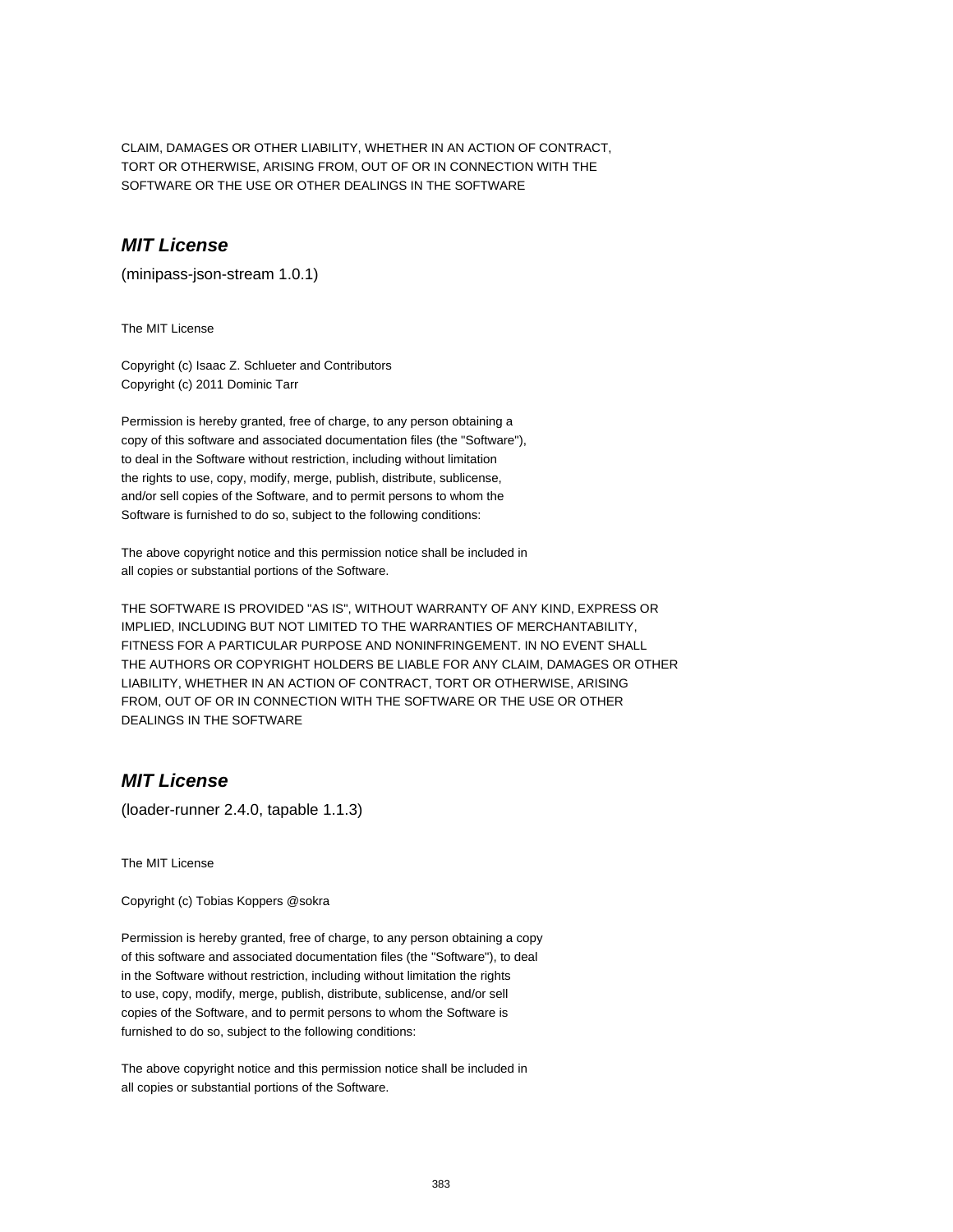THE SOFTWARE IS PROVIDED "AS IS", WITHOUT WARRANTY OF ANY KIND, EXPRESS OR IMPLIED, INCLUDING BUT NOT LIMITED TO THE WARRANTIES OF MERCHANTABILITY, FITNESS FOR A PARTICULAR PURPOSE AND NONINFRINGEMENT. IN NO EVENT SHALL THE AUTHORS OR COPYRIGHT HOLDERS BE LIABLE FOR ANY CLAIM, DAMAGES OR OTHER LIABILITY, WHETHER IN AN ACTION OF CONTRACT, TORT OR OTHERWISE, ARISING FROM, OUT OF OR IN CONNECTION WITH THE SOFTWARE OR THE USE OR OTHER DEALINGS IN THE SOFTWARE

#### **MIT License**

(agentkeepalive 4.1.3)

The MIT License

Copyright(c) node-modules and other contributors. Copyright(c) 2012 - 2015 fengmk2

Permission is hereby granted, free of charge, to any person obtaining a copy of this software and associated documentation files (the 'Software'), to deal in the Software without restriction, including without limitation the rights to use, copy, modify, merge, publish, distribute, sublicense, and/or sell copies of the Software, and to permit persons to whom the Software is furnished to do so, subject to the following conditions:

The above copyright notice and this permission notice shall be included in all copies or substantial portions of the Software.

THE SOFTWARE IS PROVIDED 'AS IS', WITHOUT WARRANTY OF ANY KIND, EXPRESS OR IMPLIED, INCLUDING BUT NOT LIMITED TO THE WARRANTIES OF MERCHANTABILITY, FITNESS FOR A PARTICULAR PURPOSE AND NONINFRINGEMENT. IN NO EVENT SHALL THE AUTHORS OR COPYRIGHT HOLDERS BE LIABLE FOR ANY CLAIM, DAMAGES OR OTHER LIABILITY, WHETHER IN AN ACTION OF CONTRACT, TORT OR OTHERWISE, ARISING FROM, OUT OF OR IN CONNECTION WITH THE SOFTWARE OR THE USE OR OTHER DEALINGS IN THE SOFTWARE

## **MIT License**

(@apollo/client 3.3.13, @apollographql/apollo-tools 0.4.9, @apollographql/apollo-tools 0.5.0, @apollographql/graphql-playground-html 1.6.27, @apollographql/graphql-upload-8-fork 8.1.3, @azure/arm-storage 15.1.0, @azure/arm-subscriptions 3.0.0, @azure/core-asynciterator-polyfill 1.0.0, @azure/storage-blob 12.4.0, @babel/code-frame 7.12.11, @babel/code-frame 7.12.13, @babel/compat-data 7.13.12, @babel/core 7.13.13, @babel/generator 7.12.5, @babel/generator 7.13.9, @babel/helper-annotate-as-pure 7.12.13, @babel/helper-builder-binary-assignment-operator-visitor 7.12.13, @babel/helper-compilation-targets

7.13.13, @babel/helper-create-class-features-plugin 7.13.11, @babel/helper-create-regexp-features-plugin 7.12.17, @babel/helper-define-polyfill-provider 0.1.5, @babel/helper-explode-assignable-expression 7.13.0, @babel/helper-function-name 7.12.13,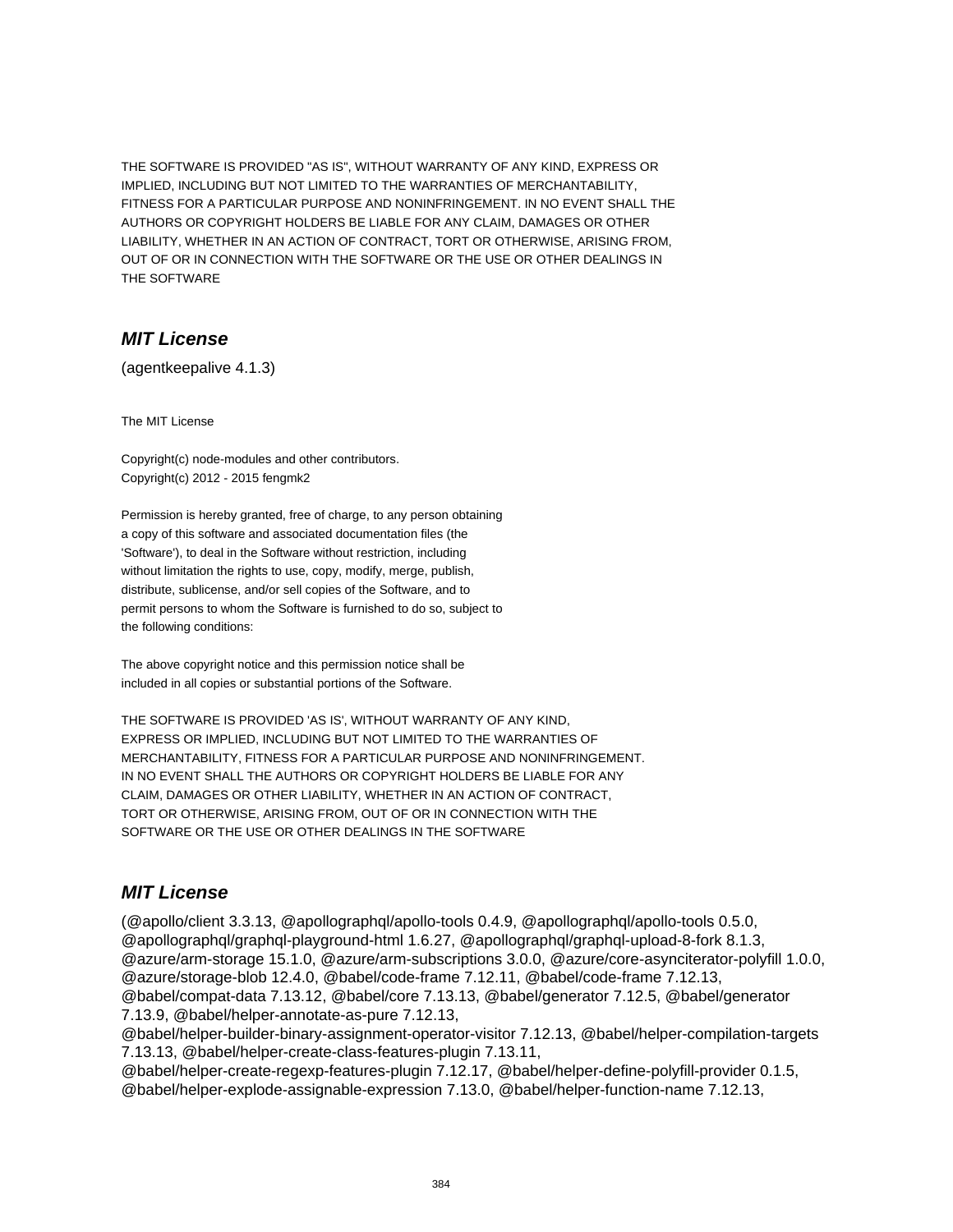@babel/helper-get-function-arity 7.12.13, @babel/helper-hoist-variables 7.13.0, @babel/helper-member-expression-to-functions 7.13.12, @babel/helper-module-imports 7.13.12, @babel/helper-module-transforms 7.13.12, @babel/helper-optimise-call-expression 7.12.13, @babel/helper-plugin-utils 7.13.0, @babel/helper-remap-async-to-generator 7.13.0, @babel/helper-replace-supers 7.13.12, @babel/helper-simple-access 7.12.1, @babel/helper-simple-access 7.13.12, @babel/helper-split-export-declaration 7.12.13, @babel/helper-validator-identifier 7.12.11, @babel/helper-validator-identifier 7.14.0, @babel/helper-validator-option 7.12.17, @babel/helper-wrap-function 7.13.0, @babel/helpers 7.12.5, @babel/helpers 7.13.10, @babel/highlight 7.13.10, @babel/parser 7.12.5, @babel/parser 7.13.13, @babel/parser 7.14.0, @babel/plugin-bugfix-v8-spread-parameters-in-optional-chaining 7.13.12, @babel/plugin-proposal-async-generator-functions 7.13.8, @babel/plugin-proposal-class-properties 7.13.0, @babel/plugin-proposal-dynamic-import 7.13.8, @babel/plugin-proposal-export-namespace-from 7.12.13, @babel/plugin-proposal-json-strings 7.13.8, @babel/plugin-proposal-logical-assignment-operators 7.13.8, @babel/plugin-proposal-nullish-coalescing-operator 7.13.8, @babel/plugin-proposal-numeric-separator 7.12.1, @babel/plugin-proposal-numeric-separator 7.12.13, @babel/plugin-proposal-object-rest-spread 7.13.8, @babel/plugin-proposal-optional-catch-binding 7.13.8, @babel/plugin-proposal-optional-chaining 7.13.12, @babel/plugin-proposal-private-methods 7.13.0, @babel/plugin-proposal-unicode-property-regex 7.12.13, @babel/plugin-syntax-class-properties 7.12.1, @babel/plugin-syntax-class-properties 7.12.13, @babel/plugin-syntax-decorators 7.12.13, @babel/plugin-syntax-flow 7.12.13, @babel/plugin-syntax-jsx 7.12.13, @babel/plugin-syntax-top-level-await 7.12.13, @babel/plugin-syntax-typescript 7.12.13, @babel/plugin-transform-arrow-functions 7.13.0, @babel/plugin-transform-async-to-generator 7.13.0, @babel/plugin-transform-block-scoped-functions 7.12.13, @babel/plugin-transform-block-scoping 7.12.13, @babel/plugin-transform-classes 7.13.0, @babel/plugin-transform-computed-properties 7.13.0, @babel/plugin-transform-destructuring 7.13.0, @babel/plugin-transform-dotall-regex 7.12.13, @babel/plugin-transform-duplicate-keys 7.12.13, @babel/plugin-transform-exponentiation-operator 7.12.13, @babel/plugin-transform-flow-strip-types 7.12.1, @babel/plugin-transform-for-of 7.13.0, @babel/plugin-transform-function-name 7.12.13, @babel/plugin-transform-literals 7.12.13, @babel/plugin-transform-member-expression-literals 7.12.13, @babel/plugin-transform-modules-amd 7.13.0, @babel/plugin-transform-modules-commonjs 7.13.8, @babel/plugin-transform-modules-systemjs 7.13.8, @babel/plugin-transform-modules-umd 7.13.0, @babel/plugin-transform-named-capturing-groups-regex 7.12.13, @babel/plugin-transform-new-target 7.12.13, @babel/plugin-transform-object-super 7.12.13, @babel/plugin-transform-parameters 7.13.0, @babel/plugin-transform-property-literals 7.12.13, @babel/plugin-transform-react-constant-elements 7.13.10, @babel/plugin-transform-react-display-name 7.12.13, @babel/plugin-transform-react-jsx 7.13.12, @babel/plugin-transform-react-jsx-development 7.12.17, @babel/plugin-transform-react-jsx-self 7.12.13, @babel/plugin-transform-react-jsx-source 7.12.13, @babel/plugin-transform-regenerator 7.12.13, @babel/plugin-transform-reserved-words 7.12.13, @babel/plugin-transform-shorthand-properties 7.12.13, @babel/plugin-transform-spread 7.13.0, @babel/plugin-transform-sticky-regex 7.12.13, @babel/plugin-transform-template-literals 7.13.0, @babel/plugin-transform-typeof-symbol 7.12.13, @babel/plugin-transform-typescript 7.13.0, @babel/plugin-transform-unicode-escapes 7.12.13, @babel/plugin-transform-unicode-regex 7.12.13, @babel/preset-env 7.13.12, @babel/preset-react 7.13.13, @babel/runtime 7.13.10, @babel/runtime-corejs3 7.13.10, @babel/template 7.12.13, @babel/traverse 7.12.5, @babel/traverse 7.13.13, @babel/types 7.13.13, @babel/types 7.14.0, @bumbag/emotion-react 11.1.5-2, @dfrechette/apollo-server-env 2.4.5, @emotion/cache 11.1.3, @emotion/core 11.0.0-next.6, @emotion/memoize 0.7.5, @emotion/react 11.1.5, @emotion/serialize 1.0.1, @emotion/sheet 1.0.1, @emotion/unitless 0.7.5, @emotion/utils 1.0.0, @eslint/eslintrc 0.3.0, @eslint/eslintrc 0.4.0, @graphql-typed-document-node/core 3.1.0, @istanbuljs/schema 0.1.3, @jest/core 26.6.3, @jest/test-result 26.6.2, @jest/test-sequencer 26.6.3, @jest/transform 26.6.2, @nearform/bubbleprof 6.0.1, @nearform/clinic-common 5.0.0, @nearform/doctor 7.0.1, @nearform/flame 8.0.1, @nodelib/fs.scandir 2.1.4, @nodelib/fs.stat 2.0.4, @nodelib/fs.walk 1.2.6, @npmcli/move-file 1.1.2,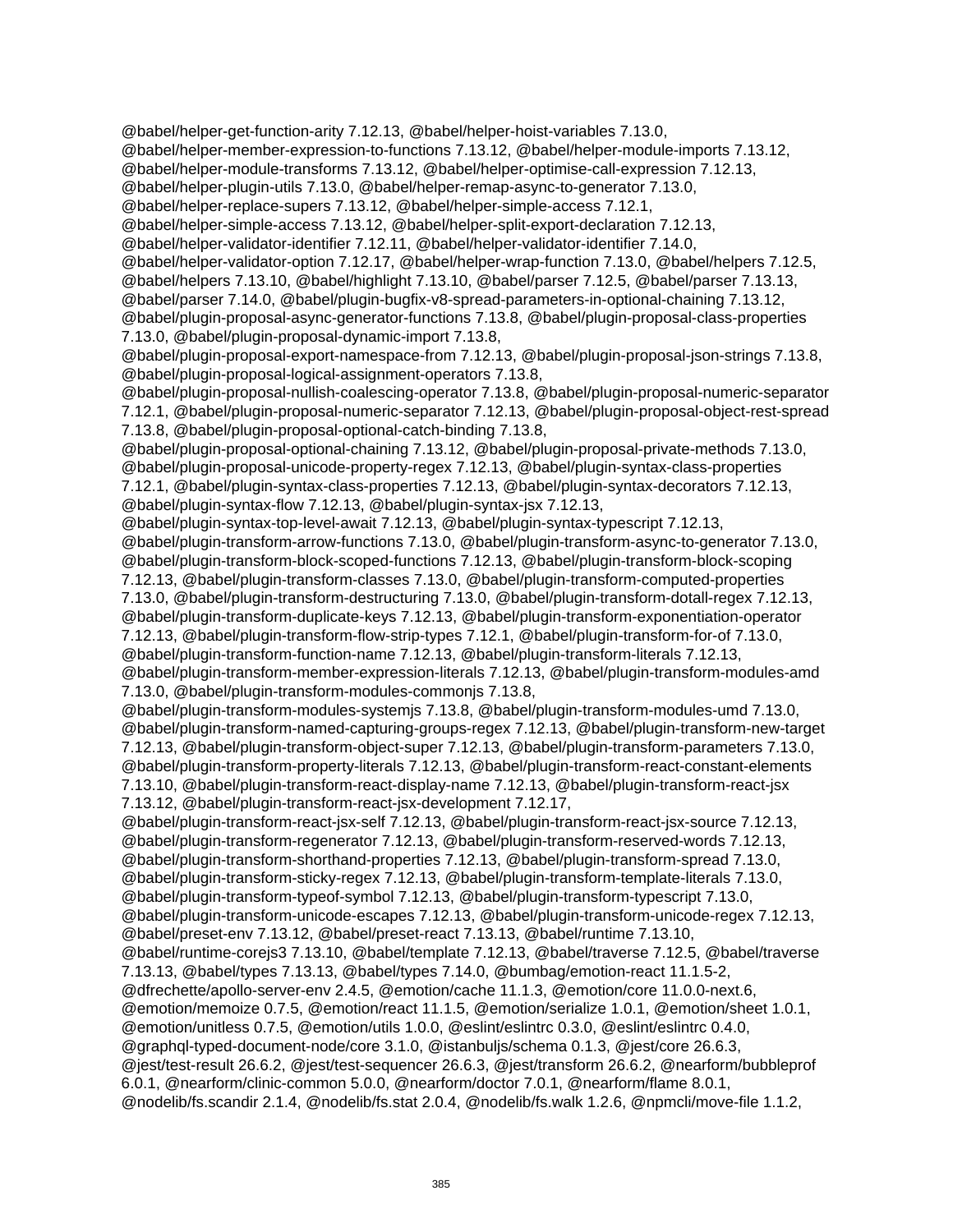@popperjs/core 2.9.1, @rollup/plugin-replace 2.4.1, @svgr/babel-plugin-transform-svg-component 5.5.0, @svgr/babel-preset 5.5.0, @svgr/core 5.5.0, @svgr/plugin-jsx 5.5.0, @svgr/webpack 5.5.0, @tootallnate/once 1.1.2, @types/babel\_\_core 7.1.12, @types/babel\_\_core 7.1.14, @types/babel\_\_generator 7.6.2, @types/babel\_\_template 7.0.3, @types/babel\_\_traverse 7.0.15, @types/babel\_\_traverse 7.11.1, @types/bson 4.0.3, @types/cheerio 0.22.28, @types/cookies 0.7.6, @types/cors 2.8.10, @types/eslint 7.2.7, @types/estree 0.0.46, @types/express 4.17.11, @types/express-serve-static-core 4.17.19, @types/graceful-fs 4.1.5, @types/html-minifier-terser 5.1.1, @types/json-schema 7.0.7, @types/json5 0.0.29, @types/keyv 3.1.1, @types/koa 2.13.1, @types/mongodb 3.6.3, @types/node 10.17.51, @types/node 10.17.59, @types/node 14.14.35, @types/node-fetch 2.5.10, @types/prettier 2.2.3, @types/prop-types 15.7.3, @types/qs 6.9.6, @types/react 17.0.3, @types/react-redux 7.1.16, @types/seedrandom 2.4.27, @types/uglify-js 3.13.0, @types/webpack 4.41.26, @types/webpack-sources 2.1.0, @types/ws 7.4.2, @types/yargs 15.0.10, @types/yargs 15.0.13, @types/yargs-parser 20.2.0, @types/zen-observable 0.8.2, @typescript-eslint/eslint-plugin 4.18.0, @typescript-eslint/experimental-utils 4.18.0, @typescript-eslint/scope-manager 4.18.0, @typescript-eslint/types 4.18.0, @typescript-eslint/visitor-keys 4.18.0, @vue/compiler-core 3.0.11, @vue/compiler-dom 3.0.11, @vue/compiler-sfc 3.0.11, @vue/compiler-ssr 3.0.11, @vue/shared 3.0.11, @webassemblyjs/leb128 1.9.0, @wry/context 0.5.3, @wry/context 0.5.4, @wry/context 0.6.0, @wry/equality 0.3.4, @wry/equality 0.4.0, @wry/trie 0.2.1, @wry/trie 0.2.2, @wry/trie 0.3.0, Acorn 8.1.0, Chalk 4.1.1, Clone 1.0.4, Commander.js 6.2.1, Commander.js v7.2.0, ESLint 7.22.0, ESLint v7.18.0, ESLint v7.25.0, Gozala/events 3.3.0, Gozala/querystring 0.2.1, JS-YAML. Native JS port of PyYAML. 3.14.1, JS-YAML. Native JS port of PyYAML. 4.1.0, JedWatson/react-select 4.3.0, Jose 2.0.5, Lodash 4.17.21, Mocha (JavaScript Testing Framework) unknown, Mongoose 5.11.12, PostCSS 8.2.4, PostCSS 8.2.8, QUnit 1.3.0-pre, React from Facebook 17.0.2, React-Redux v7.2.3, UUID 8.3.2, abstract-logging 2.0.1, adjust-sourcemap-loader 3.0.0, agentkeepalive 4.1.4, aheckmann/mquery 3.2.3, ajv 7.0.3, ajv v7.2.3, any-shell-escape 0.1.1, apollo-cache-control 0.13.0, apollo-env 0.10.0, apollo-graphql 0.9.2, apollo-server 2.23.0-alpha.1, apollo-server 2.24.0, apollo-server-module-graphiql 0.6.0-alpha.0, apollo-server-module-graphiql 0.7.3, apollo-server-module-graphiql 2.23.0-alpha.1, apollo-server-module-graphiql 2.24.0, apollo-server-module-graphiql 3.0.0, apollo-server-plugin-base 0.12.0, apollo-server-types 0.6.3, apollo-server-types 0.8.0, apollo-tracing 0.14.0, apollographql/react-apollo 0.0.1, array-includes 3.1.2, array-includes 3.1.3, auth0-js v9.15.0, autocannon 6.5.0, babel-plugin-polyfill-corejs2 0.1.10, babel-plugin-polyfill-corejs3 0.1.7, babel-plugin-polyfill-regenerator 0.1.6, babel-plugin-syntax-object-rest-spread 6.13.0, babel-preset-current-node-syntax 1.0.1, backo2 1.0.2, bfj 7.0.2, binary 0.3.0, binary-extensions v2.2.0, bn.js v4.12.0, bn.js v5.2.0, browserify-rsa 4.1.0, browserify/resolve v1.20.0, browserslist 4.16.3, btoa 1.2.1, builtin-modules 3.2.0, cacheable-lookup 5.0.4, call-bind 1.0.2, camelcase 4.1.2, camelcase 6.2.0, cheerio 1.0.0-rc.5, chokidar 3.5.1, cli-spinners 2.5.0, cli-table 0.3.4, cli-table 0.3.6, clinic 8.0.1, color-string 1.5.5, colorette 1.2.2, concurrently 6.0.2, config 3.3.3, config 3.3.6, connected-react-router 6.9.1, consolidate 0.16.0, cookie 0.4.0, core-js 3.8.2, core-js v2.6.12, core-js v3.10.1, core-js v3.11.1, core-js v3.9.1, core-js-pure 3.10.0, core-js-pure 3.11.1, core-js-pure 3.9.1, create-react-app 6.0.9, cross-env 7.0.3, crypto-js-aes 1.0.0, css-tree 1.1.2, csso v4.2.0, csstype 3.0.7, de-indent 1.0.2, debounce 1.2.0, delvedor/find-my-way v4.1.0, depcheck 1.4.0, deprecated-decorator 0.1.6, deps-regex 0.1.4, detect-node 2.0.5, dom-serializer 1.2.0, dot-case 3.0.4, einaros/ws 7.4.4, elliptic v6.5.4, emoji-regex 9.2.2, emotion-theming 11.1.3, encoding v0.1.13, enhanced-resolve 4.5.0, env-paths 2.2.1, err-code 1.1.2, err-code 2.0.3, errno 0.1.8, error-stack-parser v2.0.6, es-abstract 1.18.0, es-abstract 1.18.0-next.2, es6-symbol v3.1.3, eslint-config-react-app 6.0.0, eslint-plugin-jest 24.1.3, eslint-plugin-jest 24.3.2, eslint-plugin-jest 24.3.6, eslint-plugin-jsx-a11y 6.4.1, eslint-plugin-testing-library 3.10.2, eslint-teamcity 3.1.0, eslint-webpack-plugin 2.5.2, estree-walker 0.6.1, estree-walker 1.0.1, estree-walker 2.0.2, eventsource-node 1.1.0, fast-glob 3.2.5, fast-json-stringify 2.3.0, fastify 3.10.1, fastify-compress 3.4.1, fastify-cors 5.1.0, fastify-error 0.3.0, fastify-helmet 5.1.0, fastify-plugin v3.0.0, file-entry-cache 6.0.1, file-entry-cache v6.0.0, final-form 4.20.2, find-my-way 4.1.0, follow-redirects 1.13.3, form-data 3.0.1, fs-capacitor 2.0.4, fs-extra 9.1.0, fsevents 2.3.1, fsevents 2.3.2, function.prototype.name 1.1.4, functions-have-names 1.2.2, get-intrinsic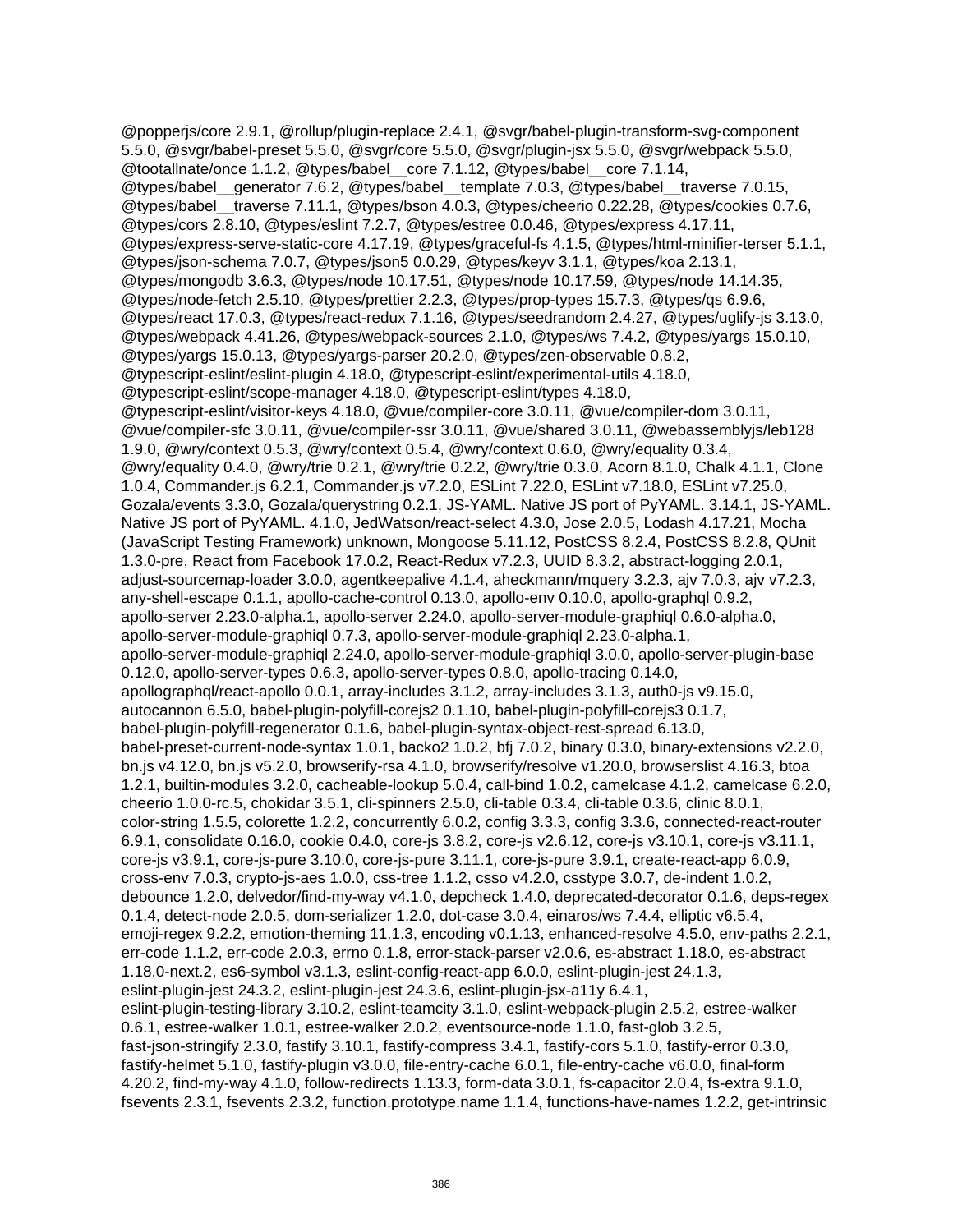1.0.2, get-intrinsic 1.1.1, global-dirs 3.0.0, graphql 15.5.0, graphql-extensions 0.14.0, graphql-subscriptions 1.2.1, graphql-tag 2.12.2, graphql-tag 2.12.3, graphql-tag 2.12.4, graphql-upload 8.1.0, harrisiirak/cron-parser 3.1.0, harthur/color 3.1.3, has-bigints 1.0.1, has-symbols 1.0.2, helmetjs/helmet 4.4.1, html-element-map 1.3.0, htmlparser2 v6.0.1, http-parser-js 0.5.3, human-interval 2.0.1, hyperid 2.1.0, immer 8.0.1, import-fresh 3.3.0, internal-slot 1.0.3, ioredis 4.26.0, ioredis 4.27.1, is-arguments 1.1.0, is-bigint 1.0.1, is-boolean-object 1.1.0, is-callable 1.2.3, is-core-module 2.2.0, is-generator-function 1.0.8, is-installed-globally 0.4.0, is-nan 1.3.2, is-negative-zero 2.0.1, is-regex 1.1.2, is-typedarray 1.1.4, jest-circus 26.6.0, jest-diff 26.6.2, jest-teamcity-reporter 0.9.0, jsbn 0.1.1, jsbn 1.1.0, jsdom 16.5.1, jshttp/mime-types 2.1.29, json-schema-traverse 1.0.0, json5 v2.2.0, json5-utils v1.4.0, jsonfile 6.1.0, jsonlines 0.1.1, jsonstream2 1.1.2, jsx-ast-utils 3.2.0, jtangelder/sass-loader v10.1.1, jwa v2.0.0, jwks-rsa 2.0.2, jwks-rsa 2.0.3, knowledgecode/date-and-time v0.14.2, kossnocorp/date-fns v2.20.3, kossnocorp/date-fns v2.21.1, language-tags 1.0.5, loglevel 1.7.1, lower-case 2.0.2, lru-memoizer 2.1.4, magic-string 0.23.2, magic-string 0.25.1, math-random 1.0.4, mem 8.1.1, migrate-mongo v8.2.2, mikaelbr/node-notifier v8.0.2, mime v2.5.2, mime-db 1.46.0, mini-css-extract-plugin 0.11.3, minipass-fetch 1.3.3, moment-timezone 0.5.32, mpath 0.8.3, ms 2.1.3, ms.js 2.1.3, nanoid 3.1.20, nanoid 3.1.22, natural-compare 1.4.0, nearley 2.20.1, no-case 3.0.4, node-buffer-equal 0.0.1, node-deep-equal 1.1.1, node-html-entities 1.4.0, node-open 7.3.1, node-open 7.4.2, node-releases v1.1.71, node-uuid 8.3.2, node-xml2js 0.4.23, numbered 1.1.0, object-is 1.1.5, object.entries 1.1.3, object.fromentries 2.0.4, object.getownpropertydescriptors 2.1.2, object.values 1.1.2, object.values 1.1.3, optimism 0.15.0, ora 5.3.0, p-each-series 2.2.0, p-limit 3.1.0, param-case 3.0.4, parse-json v5.2.0, pascal-case 3.1.2, path-platform 0.11.15, pgte/nock 13.0.11, pino 6.9.0, popper.js 2.0.0-next.4, postcss-modules 4.0.0, postcss-selector-not 4.0.1, postcss-selector-parser v6.0.5, pretty-bytes 5.5.0, pretty-bytes 5.6.0, pretty-data 0.40.0, prompts 2.4.1, protocol-buffers-schema v3.5.1, query-string 7.0.0, rc-config-loader 4.0.0, react 17.0.2, react-dev-utils 11.0.4, react-final-form 6.5.3, react-input-autosize 3.0.0, react-popper-tooltip v4.2.0, react-scripts 10.0.0, react-scripts 4.0.3, react-slider 1.1.4, redis-commands 1.7.0, redis-errors 1.2.0, redux-mock-store 1.5.4, regenerator-runtime 0.11.1, regexp.prototype.flags 1.3.1, remy's nodemon 2.0.7, renderkid 2.0.5, resolve-pathname 3.0.0, rework-visit 1.0.0, rh-nodejs6-nodejs-resolve-from 2.0.0, rollup-pluginutils 2.8.2, rschmukler/agenda v4.1.2, run-parallel v1.2.0, sane 4.1.0, sass 1.32.8, scheduler 0.20.2, side-channel 1.0.4, sindresorhus/boxen 5.0.1, sindresorhus/globals 13.7.0, sindresorhus/globals 13.8.0, sindresorhus/globby 11.0.2, sindresorhus/globby 11.0.3, sindresorhus/got 11.8.1, sindresorhus/got 11.8.2, sindresorhus/supports-color 8.1.1, socks 2.5.1, socks 2.6.1, source-map-url v0.4.1, split-landing-page 1.0.0, stackframe v1.2.0, standard-as-callback 2.1.0, stream-events 1.0.5, string-length 4.0.2, string-width 4.2.2, string.prototype.matchall 4.0.4, string.prototype.trim 1.2.4, string.prototype.trimend 1.0.3, string.prototype.trimend 1.0.4, string.prototype.trimstart 1.0.4, stubs 3.0.0, stylis v4.0.7, svg-parser 2.0.4, svgo-icons 1.3.2, through2 0.6.5, toggle-selection 1.0.6, ts-invariant 0.7.3, tsutils 3.21.0, type-fest 0.20.2, unbox-primitive 1.0.0, unbox-primitive 1.0.1, uniqs 2.0.0, unquote 1.1.1, url-parse 1.5.1, util.promisify 1.1.1, v8-compile-cache 2.3.0, validatorjs 3.22.1, varint 5.0.0, varint 5.0.2, wcwidth 1.0.1, webpack/webpack-dev-middleware 3.7.3, whatwg-fetch 3.6.2, which-boxed-primitive 1.0.2, which-typed-array 1.1.4, xss 1.0.8, yannickcr/eslint-plugin-react v7.22.0, yargs 16.2.0, yocto-queue 0.1.0)

#### The MIT License

===============

#### Copyright (c)

Permission is hereby granted, free of charge, to any person obtaining a copy of this software and associated documentation files (the "Software"), to deal in the Software without restriction, including without limitation the rights to use, copy, modify, merge, publish, distribute, sublicense, and/or sell copies of the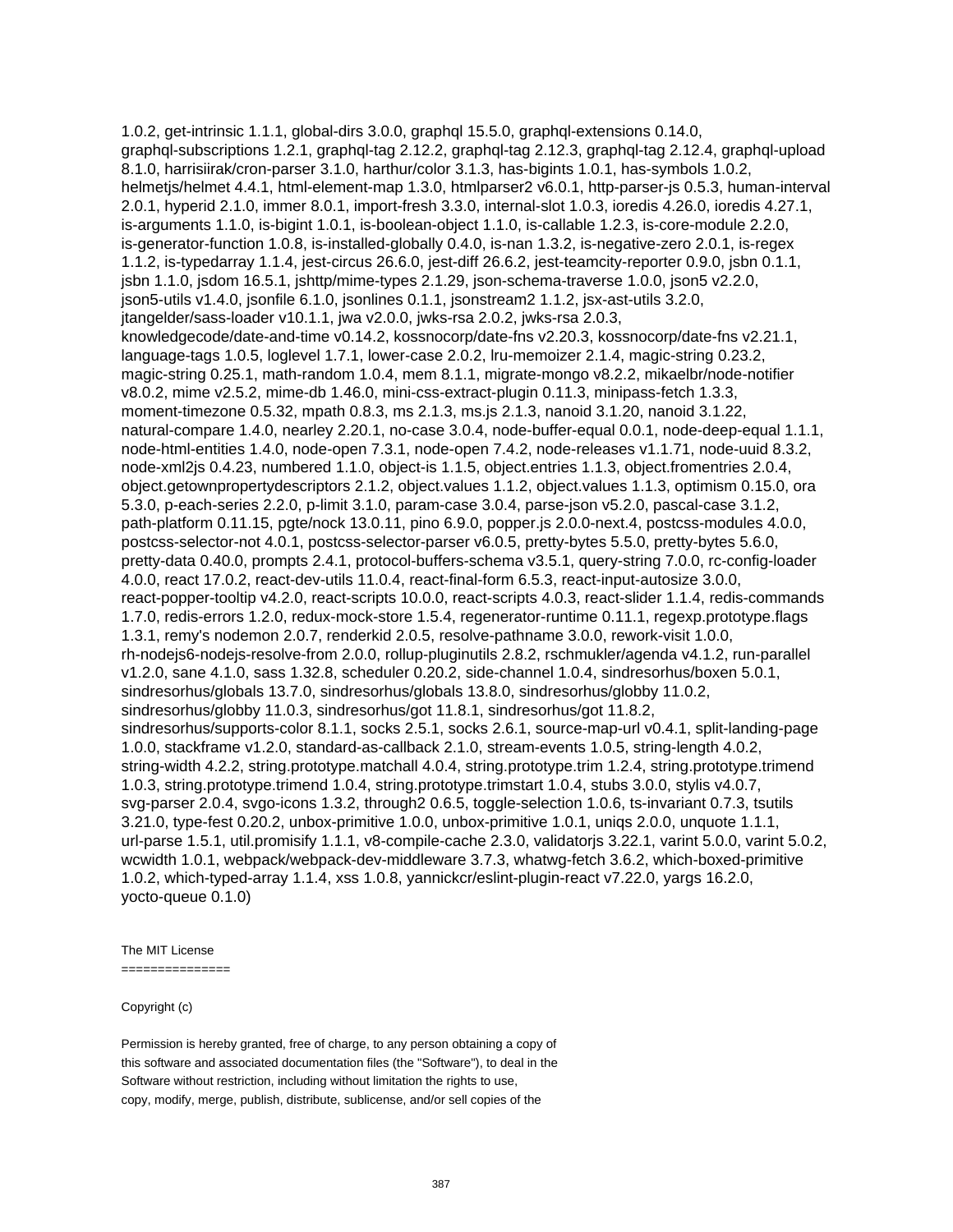Software, and to permit persons to whom the Software is furnished to do so, subject to the following conditions:

The above copyright notice and this permission notice shall be included in all copies or substantial portions of the Software.

THE SOFTWARE IS PROVIDED "AS IS", WITHOUT WARRANTY OF ANY KIND, EXPRESS OR IMPLIED, INCLUDING BUT NOT LIMITED TO THE WARRANTIES OF MERCHANTABILITY, FITNESS FOR A PARTICULAR PURPOSE AND NONINFRINGEMENT. IN NO EVENT SHALL THE AUTHORS OR COPYRIGHT HOLDERS BE LIABLE FOR ANY CLAIM, DAMAGES OR OTHER LIABILITY, WHETHER IN AN ACTION OF CONTRACT, TORT OR OTHERWISE, ARISING FROM, OUT OF OR IN CONNECTION WITH THE SOFTWARE OR THE USE OR OTHER DEALINGS IN THE SOFTWARE.

#### **MIT License**

(xmlbuilder-js v11.0.1)

The MIT License (MIT)

Copyright (c) 2013 Ozgur Ozcitak

Permission is hereby granted, free of charge, to any person obtaining a copy of this software and associated documentation files (the "Software"), to deal in the Software without restriction, including without limitation the rights to use, copy, modify, merge, publish, distribute, sublicense, and/or sell copies of the Software, and to permit persons to whom the Software is furnished to do so, subject to the following conditions: The above copyright notice and this permission notice shall be included in all copies or substantial portions of the Software. THE SOFTWARE IS PROVIDED "AS IS", WITHOUT WARRANTY OF ANY KIND, EXPRESS OR IMPLIED, INCLUDING BUT NOT LIMITED TO THE WARRANTIES OF MERCHANTABILITY, FITNESS FOR A PARTICULAR PURPOSE AND NONINFRINGEMENT. IN NO EVENT SHALL THE AUTHORS OR COPYRIGHT HOLDERS BE LIABLE FOR ANY CLAIM, DAMAGES OR OTHER LIABILITY, WHETHER IN AN ACTION OF CONTRACT, TORT OR OTHERWISE, ARISING FROM, OUT OF OR IN CONNECTION WITH THE SOFTWARE OR THE USE OR OTHER DEALINGS IN THE SOFTWARE

#### **MIT License**

(xml-js 1.6.11)

The MIT License (MIT)

Copyright (c) 2016-2017 Yousuf Almarzooqi

Permission is hereby granted, free of charge, to any person obtaining a copy of this software and associated documentation files (the "Software"), to deal in the Software without restriction, including without limitation the rights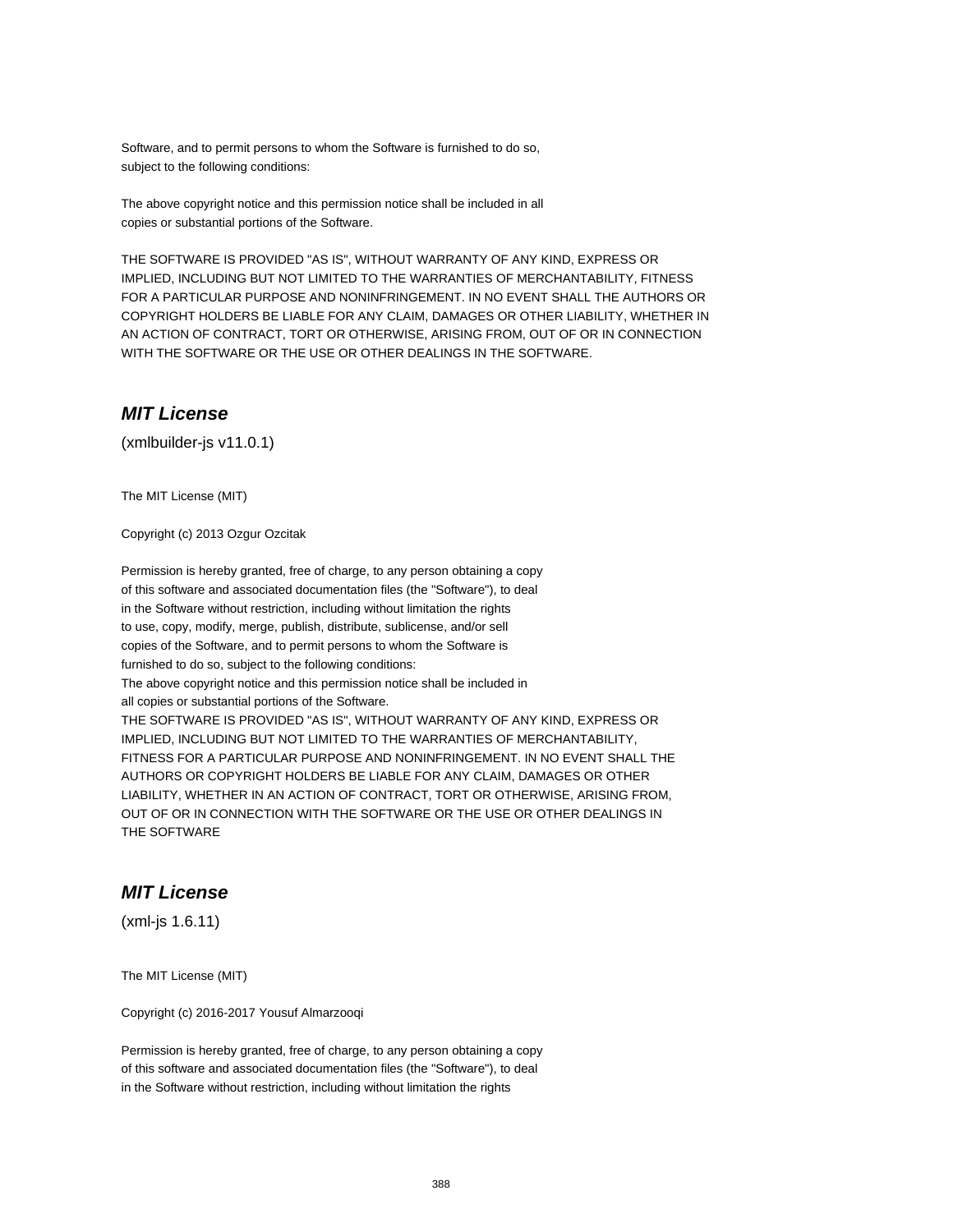to use, copy, modify, merge, publish, distribute, sublicense, and/or sell copies of the Software, and to permit persons to whom the Software is furnished to do so, subject to the following conditions:

The above copyright notice and this permission notice shall be included in all copies or substantial portions of the Software.

THE SOFTWARE IS PROVIDED "AS IS", WITHOUT WARRANTY OF ANY KIND, EXPRESS OR IMPLIED, INCLUDING BUT NOT LIMITED TO THE WARRANTIES OF MERCHANTABILITY, FITNESS FOR A PARTICULAR PURPOSE AND NONINFRINGEMENT. IN NO EVENT SHALL THE AUTHORS OR COPYRIGHT HOLDERS BE LIABLE FOR ANY CLAIM, DAMAGES OR OTHER LIABILITY, WHETHER IN AN ACTION OF CONTRACT, TORT OR OTHERWISE, ARISING FROM, OUT OF OR IN CONNECTION WITH THE SOFTWARE OR THE USE OR OTHER DEALINGS IN THE SOFTWARE

## **MIT License**

(Chart.js 2.9.4)

The MIT License (MIT)

Copyright (c) 2018 Chart.js Contributors

Permission is hereby granted, free of charge, to any person obtaining a copy of this software and associated documentation files (the "Software"), to deal in the Software without restriction, including without limitation the rights to use, copy, modify, merge, publish, distribute, sublicense, and/or sell copies of the Software, and to permit persons to whom the Software is furnished to do so, subject to the following conditions:

The above copyright notice and this permission notice shall be included in all copies or substantial portions of the Software. THE SOFTWARE IS PROVIDED "AS IS", WITHOUT WARRANTY OF ANY KIND, EXPRESS OR IMPLIED, INCLUDING BUT NOT LIMITED TO THE WARRANTIES OF MERCHANTABILITY, FITNESS FOR A PARTICULAR PURPOSE AND NONINFRINGEMENT. IN NO EVENT SHALL THE AUTHORS OR COPYRIGHT HOLDERS BE LIABLE FOR ANY CLAIM, DAMAGES OR OTHER LIABILITY, WHETHER IN AN ACTION OF CONTRACT, TORT OR OTHERWISE, ARISING FROM, OUT OF OR IN CONNECTION WITH THE SOFTWARE OR THE USE OR OTHER DEALINGS IN THE SOFTWARE

## **MIT License**

(postcss-replace-overflow-wrap 3.0.0)

The MIT License (MIT)

Copyright 2016 Matthias Müller

Permission is hereby granted, free of charge, to any person obtaining a copy of this software and associated documentation files (the "Software"), to deal in the Software without restriction, including without limitation the rights to use, copy, modify, merge, publish, distribute, sublicense, and/or sell copies of the Software, and to permit persons to whom the Software is furnished to do so, subject to the following conditions:

The above copyright notice and this permission notice shall be included in all copies or substantial portions of the Software.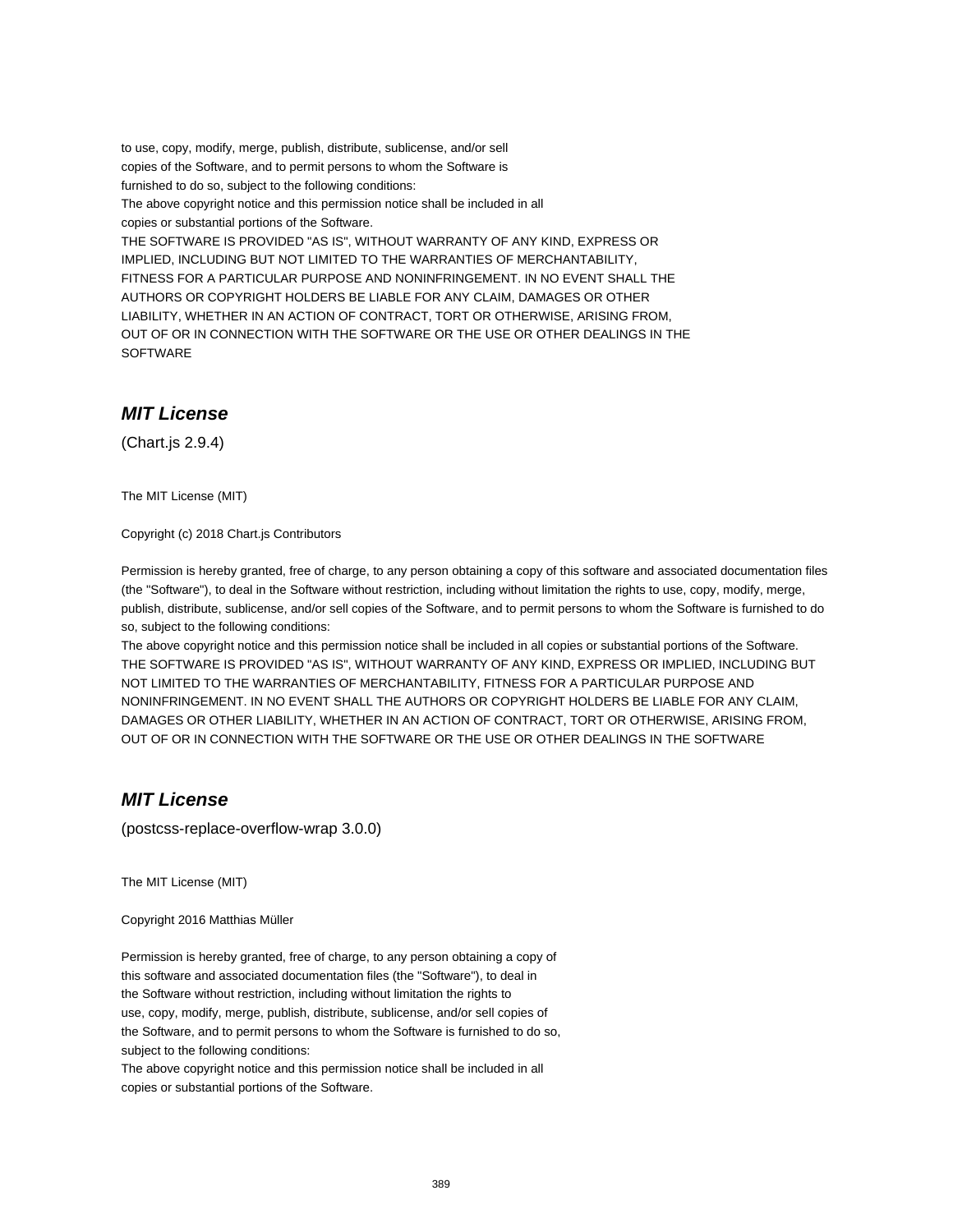THE SOFTWARE IS PROVIDED "AS IS", WITHOUT WARRANTY OF ANY KIND, EXPRESS OR IMPLIED, INCLUDING BUT NOT LIMITED TO THE WARRANTIES OF MERCHANTABILITY, FITNESS FOR A PARTICULAR PURPOSE AND NONINFRINGEMENT. IN NO EVENT SHALL THE AUTHORS OR COPYRIGHT HOLDERS BE LIABLE FOR ANY CLAIM, DAMAGES OR OTHER LIABILITY, WHETHER IN AN ACTION OF CONTRACT, TORT OR OTHERWISE, ARISING FROM, OUT OF OR IN CONNECTION WITH THE SOFTWARE OR THE USE OR OTHER DEALINGS IN THE SOFTWARE

#### **MIT License**

(is-boolean-attribute 0.0.1)

The MIT License (MIT)

Copyright (c) 2014

Permission is hereby granted, free of charge, to any person obtaining a copy of this software and associated documentation files (the "Software"), to deal in the Software without restriction, including without limitation the rights to use, copy, modify, merge, publish, distribute, sublicense, and/or sell copies of the Software, and to permit persons to whom the Software is furnished to do so, subject to the following conditions:

The above copyright notice and this permission notice shall be included in all copies or substantial portions of the Software.

THE SOFTWARE IS PROVIDED "AS IS", WITHOUT WARRANTY OF ANY KIND, EXPRESS OR IMPLIED, INCLUDING BUT NOT LIMITED TO THE WARRANTIES OF MERCHANTABILITY, FITNESS FOR A PARTICULAR PURPOSE AND NONINFRINGEMENT. IN NO EVENT SHALL THE AUTHORS OR COPYRIGHT HOLDERS BE LIABLE FOR ANY CLAIM, DAMAGES OR OTHER LIABILITY, WHETHER IN AN ACTION OF CONTRACT, TORT OR OTHERWISE, ARISING FROM, OUT OF OR IN CONNECTION WITH THE SOFTWARE OR THE USE OR OTHER DEALINGS IN THE SOFTWARE

#### **MIT License**

(uuid-parse 1.1.0)

The MIT License (MIT)

Copyright (c) 2010-2012 Robert Kieffer

Permission is hereby granted, free of charge, to any person obtaining a copy of this software and associated documentation files (the "Software"), to deal in the Software without restriction, including without limitation the rights to use, copy, modify, merge, publish, distribute, sublicense, and/or sell copies of the Software, and to permit persons to whom the Software is furnished to do so, subject to the following conditions: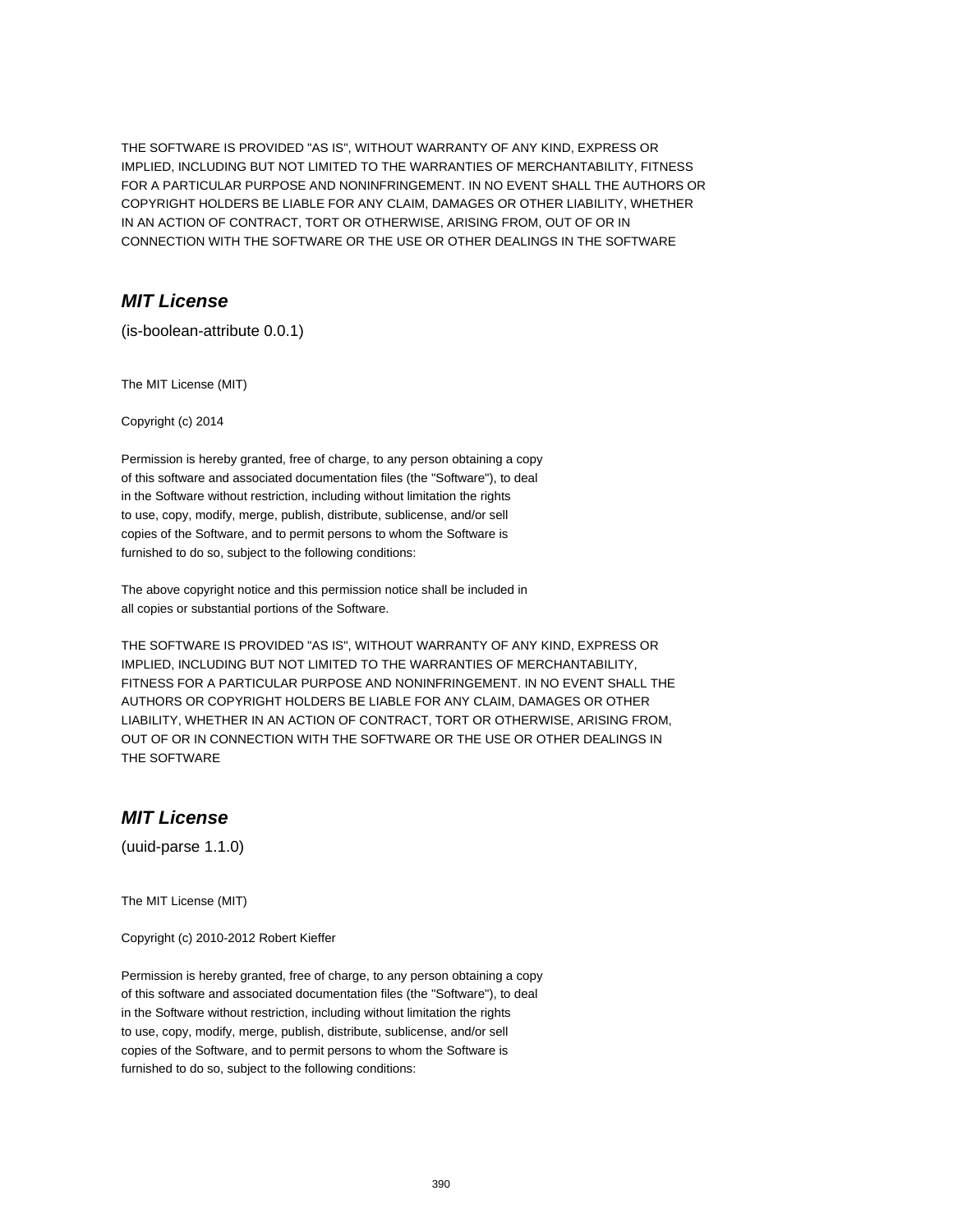The above copyright notice and this permission notice shall be included in all copies or substantial portions of the Software.

THE SOFTWARE IS PROVIDED "AS IS", WITHOUT WARRANTY OF ANY KIND, EXPRESS OR IMPLIED, INCLUDING BUT NOT LIMITED TO THE WARRANTIES OF MERCHANTABILITY, FITNESS FOR A PARTICULAR PURPOSE AND NONINFRINGEMENT. IN NO EVENT SHALL THE AUTHORS OR COPYRIGHT HOLDERS BE LIABLE FOR ANY CLAIM, DAMAGES OR OTHER LIABILITY, WHETHER IN AN ACTION OF CONTRACT, TORT OR OTHERWISE, ARISING FROM, OUT OF OR IN CONNECTION WITH THE SOFTWARE OR THE USE OR OTHER DEALINGS IN THE SOFTWARE

#### **MIT License**

(mime 1.6.0, mime 2.4.6)

The MIT License (MIT)

Copyright (c) 2010 Benjamin Thomas, Robert Kieffer

Permission is hereby granted, free of charge, to any person obtaining a copy of this software and associated documentation files (the "Software"), to deal in the Software without restriction, including without limitation the rights to use, copy, modify, merge, publish, distribute, sublicense, and/or sell copies of the Software, and to permit persons to whom the Software is furnished to do so, subject to the following conditions:

The above copyright notice and this permission notice shall be included in all copies or substantial portions of the Software.

THE SOFTWARE IS PROVIDED "AS IS", WITHOUT WARRANTY OF ANY KIND, EXPRESS OR IMPLIED, INCLUDING BUT NOT LIMITED TO THE WARRANTIES OF MERCHANTABILITY, FITNESS FOR A PARTICULAR PURPOSE AND NONINFRINGEMENT. IN NO EVENT SHALL THE AUTHORS OR COPYRIGHT HOLDERS BE LIABLE FOR ANY CLAIM, DAMAGES OR OTHER LIABILITY, WHETHER IN AN ACTION OF CONTRACT, TORT OR OTHERWISE, ARISING FROM, OUT OF OR IN CONNECTION WITH THE SOFTWARE OR THE USE OR OTHER DEALINGS IN THE SOFTWARE

#### **MIT License**

(node-temp v0.9.4)

The MIT License (MIT)

Copyright (c) 2010-2014 Bruce Williams

Permission is hereby granted, free of charge, to any person obtaining a copy of this software and associated documentation files (the "Software"), to deal in the Software without restriction, including without limitation the rights to use, copy, modify, merge, publish, distribute, sublicense, and/or sell copies of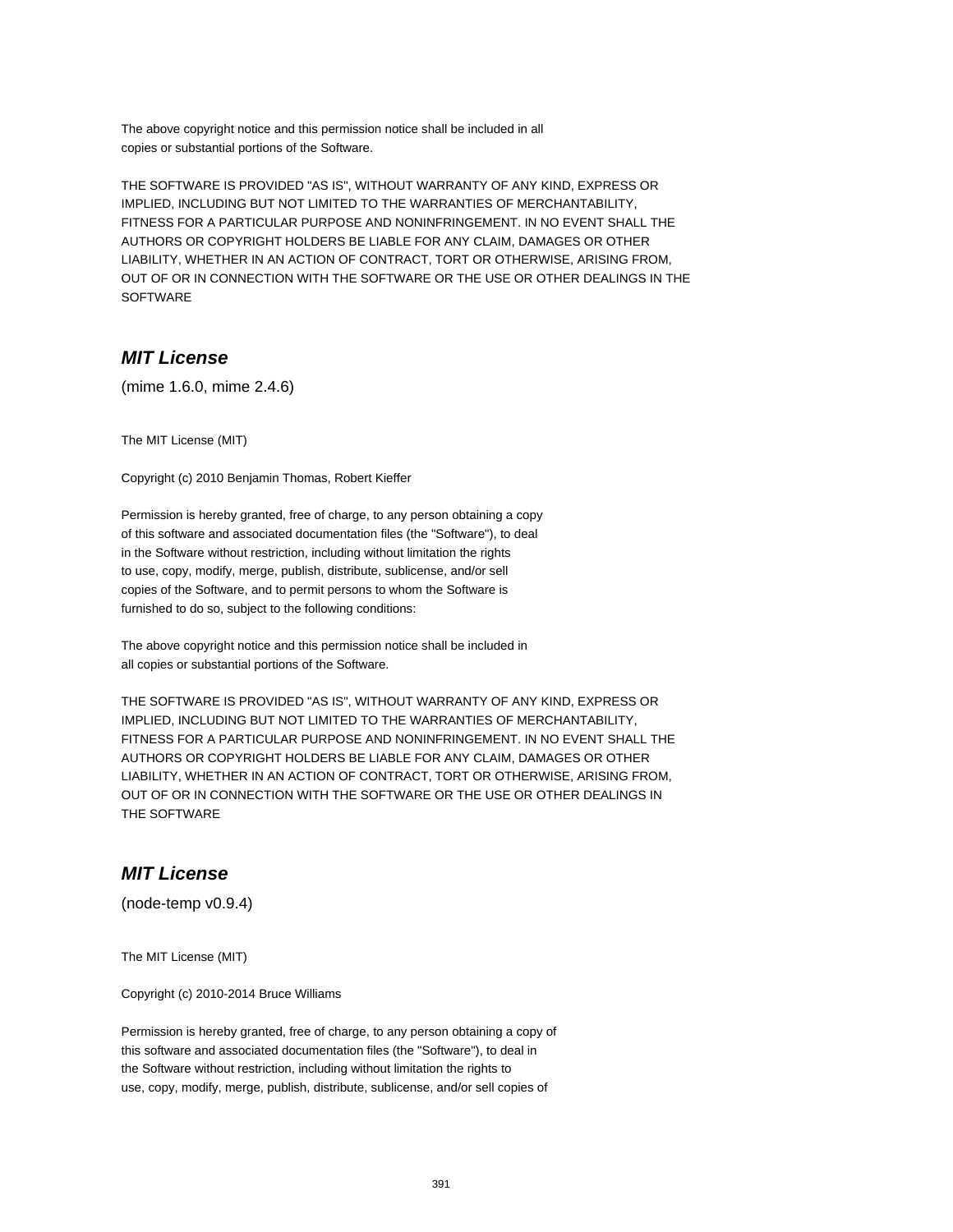the Software, and to permit persons to whom the Software is furnished to do so, subject to the following conditions:

The above copyright notice and this permission notice shall be included in all copies or substantial portions of the Software.

THE SOFTWARE IS PROVIDED "AS IS", WITHOUT WARRANTY OF ANY KIND, EXPRESS OR IMPLIED, INCLUDING BUT NOT LIMITED TO THE WARRANTIES OF MERCHANTABILITY, FITNESS FOR A PARTICULAR PURPOSE AND NONINFRINGEMENT. IN NO EVENT SHALL THE AUTHORS OR COPYRIGHT HOLDERS BE LIABLE FOR ANY CLAIM, DAMAGES OR OTHER LIABILITY, WHETHER IN AN ACTION OF CONTRACT, TORT OR OTHERWISE, ARISING FROM, OUT OF OR IN CONNECTION WITH THE SOFTWARE OR THE USE OR OTHER DEALINGS IN THE SOFTWARE

#### **MIT License**

(UUID 3.3.2, UUID 3.4.0, node-uuid 3.4.0)

The MIT License (MIT)

Copyright (c) 2010-2016 Robert Kieffer and other contributors

Permission is hereby granted, free of charge, to any person obtaining a copy of this software and associated documentation files (the "Software"), to deal in the Software without restriction, including without limitation the rights to use, copy, modify, merge, publish, distribute, sublicense, and/or sell copies of the Software, and to permit persons to whom the Software is furnished to do so, subject to the following conditions:

The above copyright notice and this permission notice shall be included in all copies or substantial portions of the Software.

THE SOFTWARE IS PROVIDED "AS IS", WITHOUT WARRANTY OF ANY KIND, EXPRESS OR IMPLIED, INCLUDING BUT NOT LIMITED TO THE WARRANTIES OF MERCHANTABILITY, FITNESS FOR A PARTICULAR PURPOSE AND NONINFRINGEMENT. IN NO EVENT SHALL THE AUTHORS OR COPYRIGHT HOLDERS BE LIABLE FOR ANY CLAIM, DAMAGES OR OTHER LIABILITY, WHETHER IN AN ACTION OF CONTRACT, TORT OR OTHERWISE, ARISING FROM, OUT OF OR IN CONNECTION WITH THE SOFTWARE OR THE USE OR OTHER DEALINGS IN THE **SOFTWARE** 

## **MIT License**

(UUID 8.3.1, node-uuid 8.3.1)

The MIT License (MIT)

Copyright (c) 2010-2020 Robert Kieffer and other contributors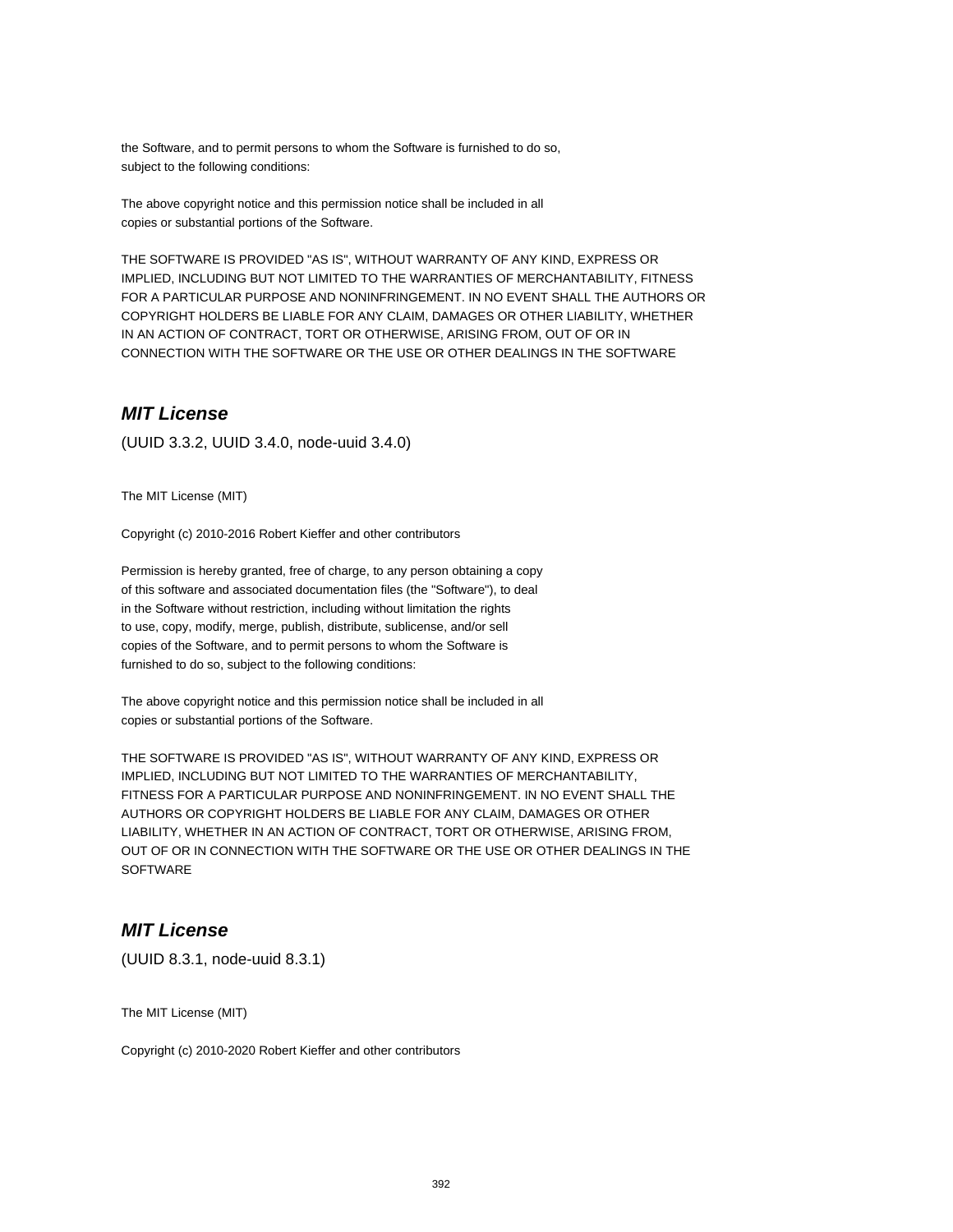Permission is hereby granted, free of charge, to any person obtaining a copy of this software and associated documentation files (the "Software"), to deal in the Software without restriction, including without limitation the rights to use, copy, modify, merge, publish, distribute, sublicense, and/or sell copies of the Software, and to permit persons to whom the Software is furnished to do so, subject to the following conditions:

The above copyright notice and this permission notice shall be included in all copies or substantial portions of the Software.

THE SOFTWARE IS PROVIDED "AS IS", WITHOUT WARRANTY OF ANY KIND, EXPRESS OR IMPLIED, INCLUDING BUT NOT LIMITED TO THE WARRANTIES OF MERCHANTABILITY, FITNESS FOR A PARTICULAR PURPOSE AND NONINFRINGEMENT. IN NO EVENT SHALL THE AUTHORS OR COPYRIGHT HOLDERS BE LIABLE FOR ANY CLAIM, DAMAGES OR OTHER LIABILITY, WHETHER IN AN ACTION OF CONTRACT, TORT OR OTHERWISE, ARISING FROM, OUT OF OR IN CONNECTION WITH THE SOFTWARE OR THE USE OR OTHER DEALINGS IN THE SOFTWARE

#### **MIT License**

(einaros/ws 5.2.2, einaros/ws 6.2.1, einaros/ws 7.4.0)

The MIT License (MIT)

Copyright (c) 2011 Einar Otto Stangvik

Permission is hereby granted, free of charge, to any person obtaining a copy of this software and associated documentation files (the "Software"), to deal in the Software without restriction, including without limitation the rights to use, copy, modify, merge, publish, distribute, sublicense, and/or sell copies of the Software, and to permit persons to whom the Software is furnished to do so, subject to the following conditions:

The above copyright notice and this permission notice shall be included in all copies or substantial portions of the Software.

THE SOFTWARE IS PROVIDED "AS IS", WITHOUT WARRANTY OF ANY KIND, EXPRESS OR IMPLIED, INCLUDING BUT NOT LIMITED TO THE WARRANTIES OF MERCHANTABILITY, FITNESS FOR A PARTICULAR PURPOSE AND NONINFRINGEMENT. IN NO EVENT SHALL THE AUTHORS OR COPYRIGHT HOLDERS BE LIABLE FOR ANY CLAIM, DAMAGES OR OTHER LIABILITY, WHETHER IN AN ACTION OF CONTRACT, TORT OR OTHERWISE, ARISING FROM, OUT OF OR IN CONNECTION WITH THE SOFTWARE OR THE USE OR OTHER DEALINGS IN THE **SOFTWARE** 

#### **MIT License**

(require-directory 2.1.1)

The MIT License (MIT)

Copyright (c) 2011 Troy Goode

Permission is hereby granted, free of charge, to any person obtaining a copy of this software and associated documentation files (the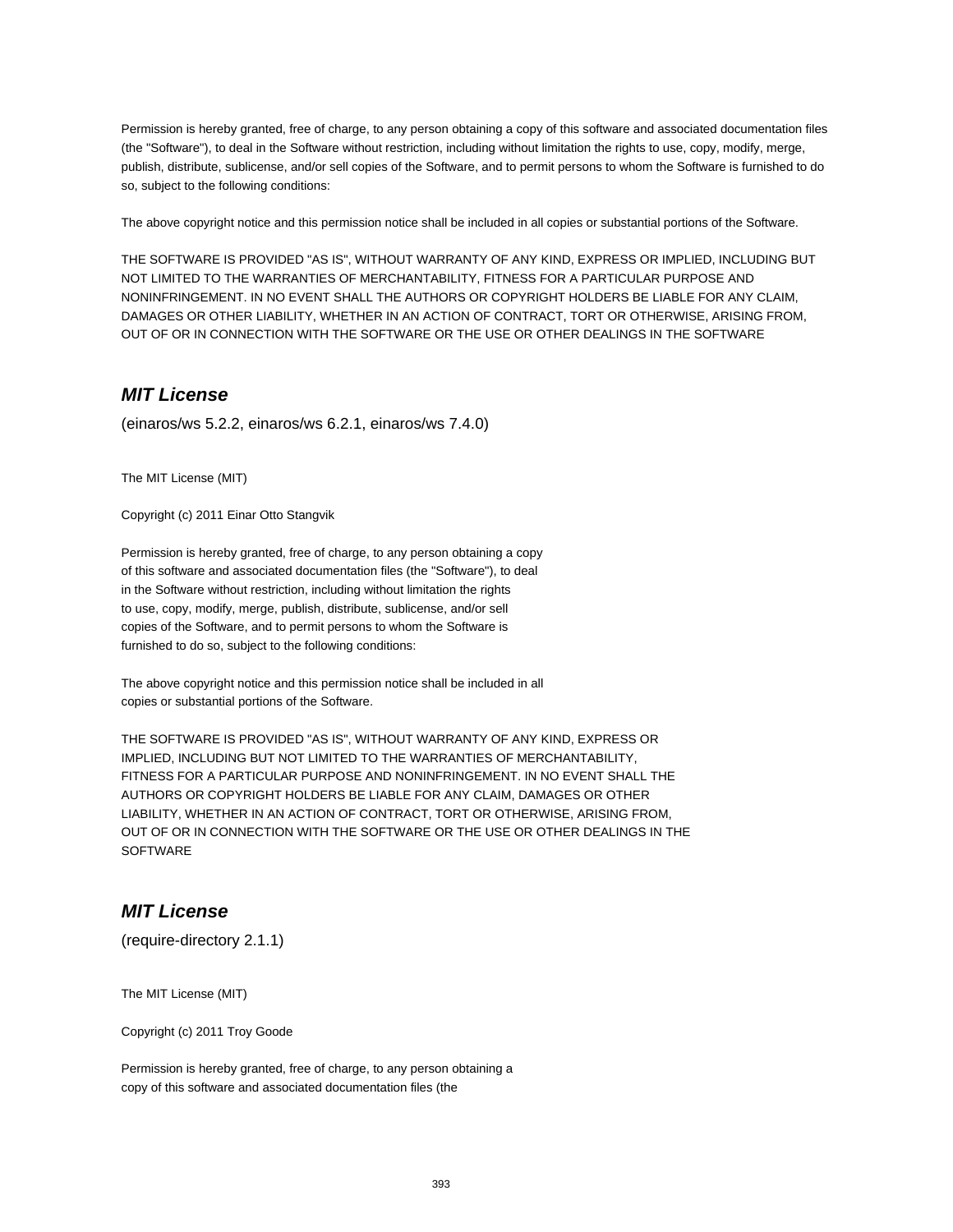"Software"), to deal in the Software without restriction, including without limitation the rights to use, copy, modify, merge, publish, distribute, sublicense, and/or sell copies of the Software, and to permit persons to whom the Software is furnished to do so, subject to the following conditions:

The above copyright notice and this permission notice shall be included in all copies or substantial portions of the Software.

THE SOFTWARE IS PROVIDED "AS IS", WITHOUT WARRANTY OF ANY KIND, EXPRESS OR IMPLIED, INCLUDING BUT NOT LIMITED TO THE WARRANTIES OF MERCHANTABILITY, FITNESS FOR A PARTICULAR PURPOSE AND NONINFRINGEMENT. IN NO EVENT SHALL THE AUTHORS OR COPYRIGHT HOLDERS BE LIABLE FOR ANY CLAIM, DAMAGES OR OTHER LIABILITY, WHETHER IN AN ACTION OF CONTRACT, TORT OR OTHERWISE, ARISING FROM, OUT OF OR IN CONNECTION WITH THE SOFTWARE OR THE USE OR OTHER DEALINGS IN THE SOFTWARE

## **MIT License**

(sockjs-node 0.3.21)

The MIT License (MIT)

Copyright (C) 2011 VMware, Inc.

Permission is hereby granted, free of charge, to any person obtaining a copy of this software and associated documentation files (the "Software"), to deal in the Software without restriction, including without limitation the rights to use, copy, modify, merge, publish, distribute, sublicense, and/or sell copies of the Software, and to permit persons to whom the Software is furnished to do so, subject to the following conditions:

The above copyright notice and this permission notice shall be included in all copies or substantial portions of the Software.

THE SOFTWARE IS PROVIDED "AS IS", WITHOUT WARRANTY OF ANY KIND, EXPRESS OR IMPLIED, INCLUDING BUT NOT LIMITED TO THE WARRANTIES OF MERCHANTABILITY, FITNESS FOR A PARTICULAR PURPOSE AND NONINFRINGEMENT. IN NO EVENT SHALL THE AUTHORS OR COPYRIGHT HOLDERS BE LIABLE FOR ANY CLAIM, DAMAGES OR OTHER LIABILITY, WHETHER IN AN ACTION OF CONTRACT, TORT OR OTHERWISE, ARISING FROM, OUT OF OR IN CONNECTION WITH THE SOFTWARE OR THE USE OR OTHER DEALINGS IN THE SOFTWARE

#### **MIT License**

(sockjs-client-node 1.5.0)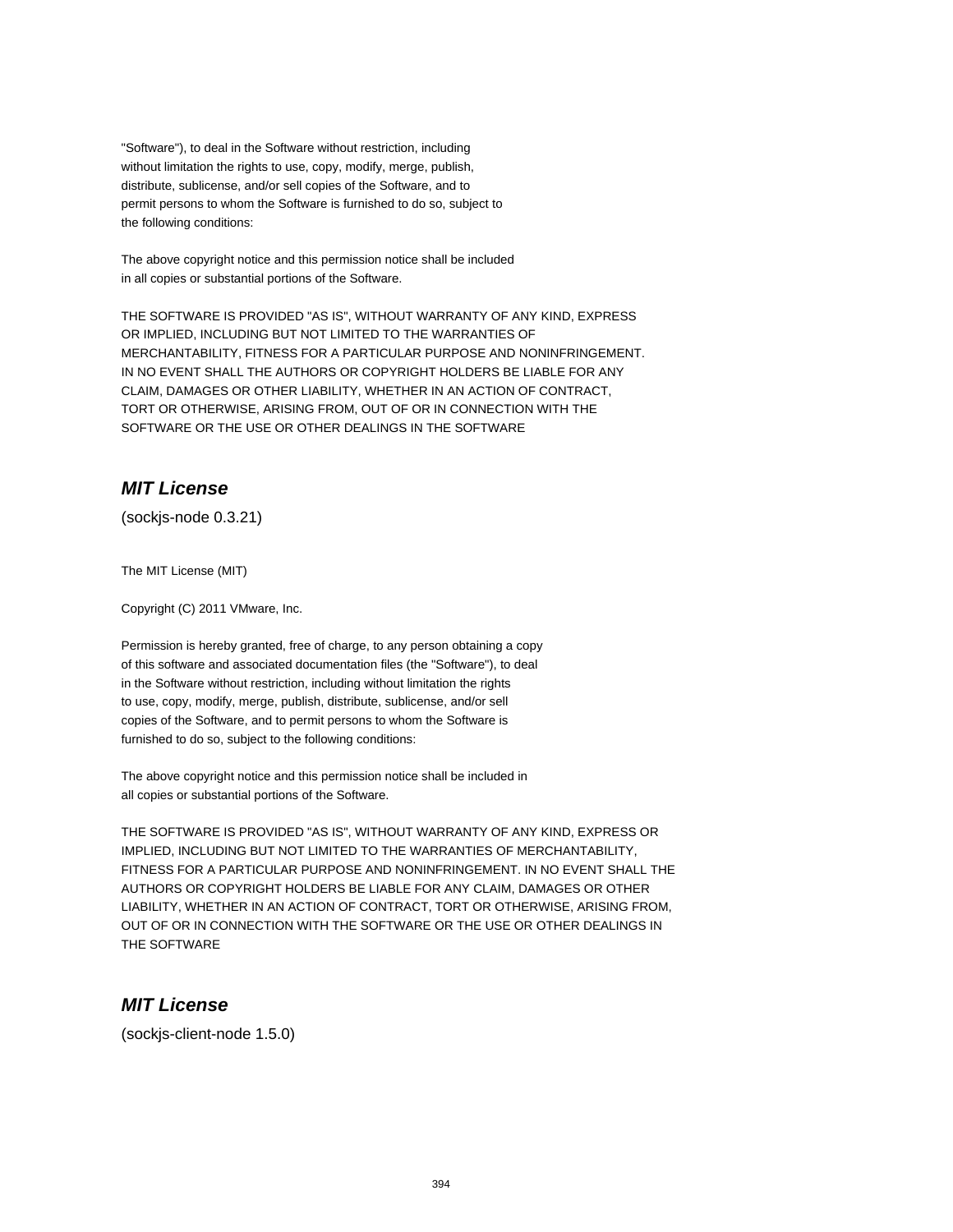The MIT License (MIT)

Copyright (c) 2011-2018 The sockjs-client Authors.

Permission is hereby granted, free of charge, to any person obtaining a copy of this software and associated documentation files (the "Software"), to deal in the Software without restriction, including without limitation the rights to use, copy, modify, merge, publish, distribute, sublicense, and/or sell copies of the Software, and to permit persons to whom the Software is furnished to do so, subject to the following conditions:

The above copyright notice and this permission notice shall be included in all copies or substantial portions of the Software.

THE SOFTWARE IS PROVIDED "AS IS", WITHOUT WARRANTY OF ANY KIND, EXPRESS OR IMPLIED, INCLUDING BUT NOT LIMITED TO THE WARRANTIES OF MERCHANTABILITY, FITNESS FOR A PARTICULAR PURPOSE AND NONINFRINGEMENT. IN NO EVENT SHALL THE AUTHORS OR COPYRIGHT HOLDERS BE LIABLE FOR ANY CLAIM, DAMAGES OR OTHER LIABILITY, WHETHER IN AN ACTION OF CONTRACT, TORT OR OTHERWISE, ARISING FROM, OUT OF OR IN CONNECTION WITH THE SOFTWARE OR THE USE OR OTHER DEALINGS IN THE SOFTWARE

## **MIT License**

(formidable 1.2.2)

The MIT License (MIT)

Copyright (c) 2011-present Felix Geisendörfer, and contributors.

Permission is hereby granted, free of charge, to any person obtaining a copy of this software and associated documentation files (the "Software"), to deal in the Software without restriction, including without limitation the rights to use, copy, modify, merge, publish, distribute, sublicense, and/or sell copies of the Software, and to permit persons to whom the Software is furnished to do so, subject to the following conditions:

The above copyright notice and this permission notice shall be included in all copies or substantial portions of the Software.

THE SOFTWARE IS PROVIDED "AS IS", WITHOUT WARRANTY OF ANY KIND, EXPRESS OR IMPLIED, INCLUDING BUT NOT LIMITED TO THE WARRANTIES OF MERCHANTABILITY, FITNESS FOR A PARTICULAR PURPOSE AND NONINFRINGEMENT. IN NO EVENT SHALL THE AUTHORS OR COPYRIGHT HOLDERS BE LIABLE FOR ANY CLAIM, DAMAGES OR OTHER LIABILITY, WHETHER IN AN ACTION OF CONTRACT, TORT OR OTHERWISE, ARISING FROM, OUT OF OR IN CONNECTION WITH THE SOFTWARE OR THE USE OR OTHER DEALINGS IN THE **SOFTWARE** 

#### **MIT License**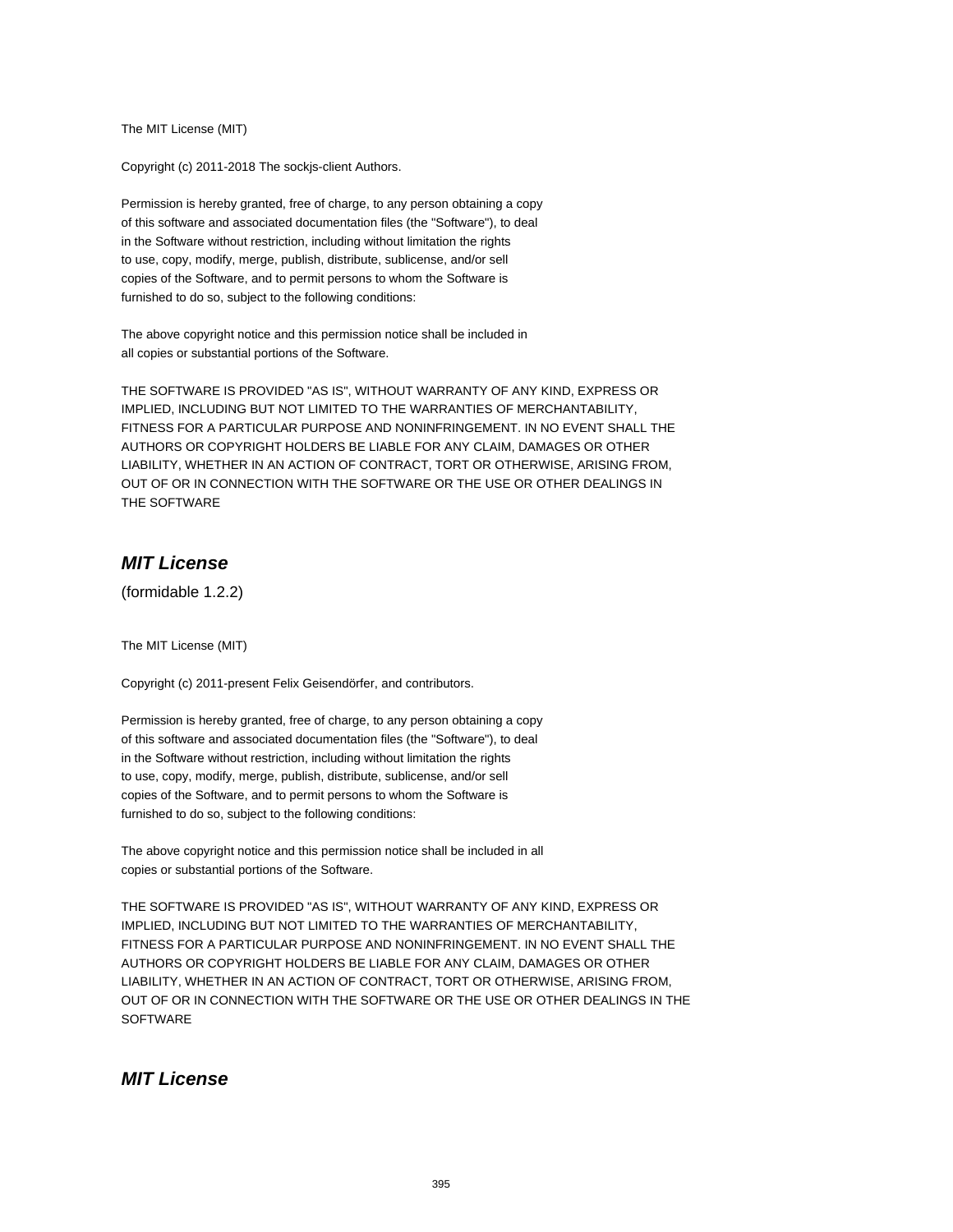(deep\_merge v4.2.2)

The MIT License (MIT)

Copyright (c) 2012 James Halliday, Josh Duff, and other contributors

Permission is hereby granted, free of charge, to any person obtaining a copy of this software and associated documentation files (the "Software"), to deal in the Software without restriction, including without limitation the rights to use, copy, modify, merge, publish, distribute, sublicense, and/or sell copies of the Software, and to permit persons to whom the Software is furnished to do so, subject to the following conditions:

The above copyright notice and this permission notice shall be included in all copies or substantial portions of the Software.

THE SOFTWARE IS PROVIDED "AS IS", WITHOUT WARRANTY OF ANY KIND, EXPRESS OR IMPLIED, INCLUDING BUT NOT LIMITED TO THE WARRANTIES OF MERCHANTABILITY, FITNESS FOR A PARTICULAR PURPOSE AND NONINFRINGEMENT. IN NO EVENT SHALL THE AUTHORS OR COPYRIGHT HOLDERS BE LIABLE FOR ANY CLAIM, DAMAGES OR OTHER LIABILITY, WHETHER IN AN ACTION OF CONTRACT, TORT OR OTHERWISE, ARISING FROM, OUT OF OR IN CONNECTION WITH THE SOFTWARE OR THE USE OR OTHER DEALINGS IN THE SOFTWARE

#### **MIT License**

(node-tunnel 0.0.6)

The MIT License (MIT)

Copyright (c) 2012 Koichi Kobayashi

Permission is hereby granted, free of charge, to any person obtaining a copy of this software and associated documentation files (the "Software"), to deal in the Software without restriction, including without limitation the rights to use, copy, modify, merge, publish, distribute, sublicense, and/or sell copies of the Software, and to permit persons to whom the Software is furnished to do so, subject to the following conditions:

The above copyright notice and this permission notice shall be included in all copies or substantial portions of the Software.

THE SOFTWARE IS PROVIDED "AS IS", WITHOUT WARRANTY OF ANY KIND, EXPRESS OR IMPLIED, INCLUDING BUT NOT LIMITED TO THE WARRANTIES OF MERCHANTABILITY, FITNESS FOR A PARTICULAR PURPOSE AND NONINFRINGEMENT. IN NO EVENT SHALL THE AUTHORS OR COPYRIGHT HOLDERS BE LIABLE FOR ANY CLAIM, DAMAGES OR OTHER LIABILITY, WHETHER IN AN ACTION OF CONTRACT, TORT OR OTHERWISE, ARISING FROM, OUT OF OR IN CONNECTION WITH THE SOFTWARE OR THE USE OR OTHER DEALINGS IN THE SOFTWARE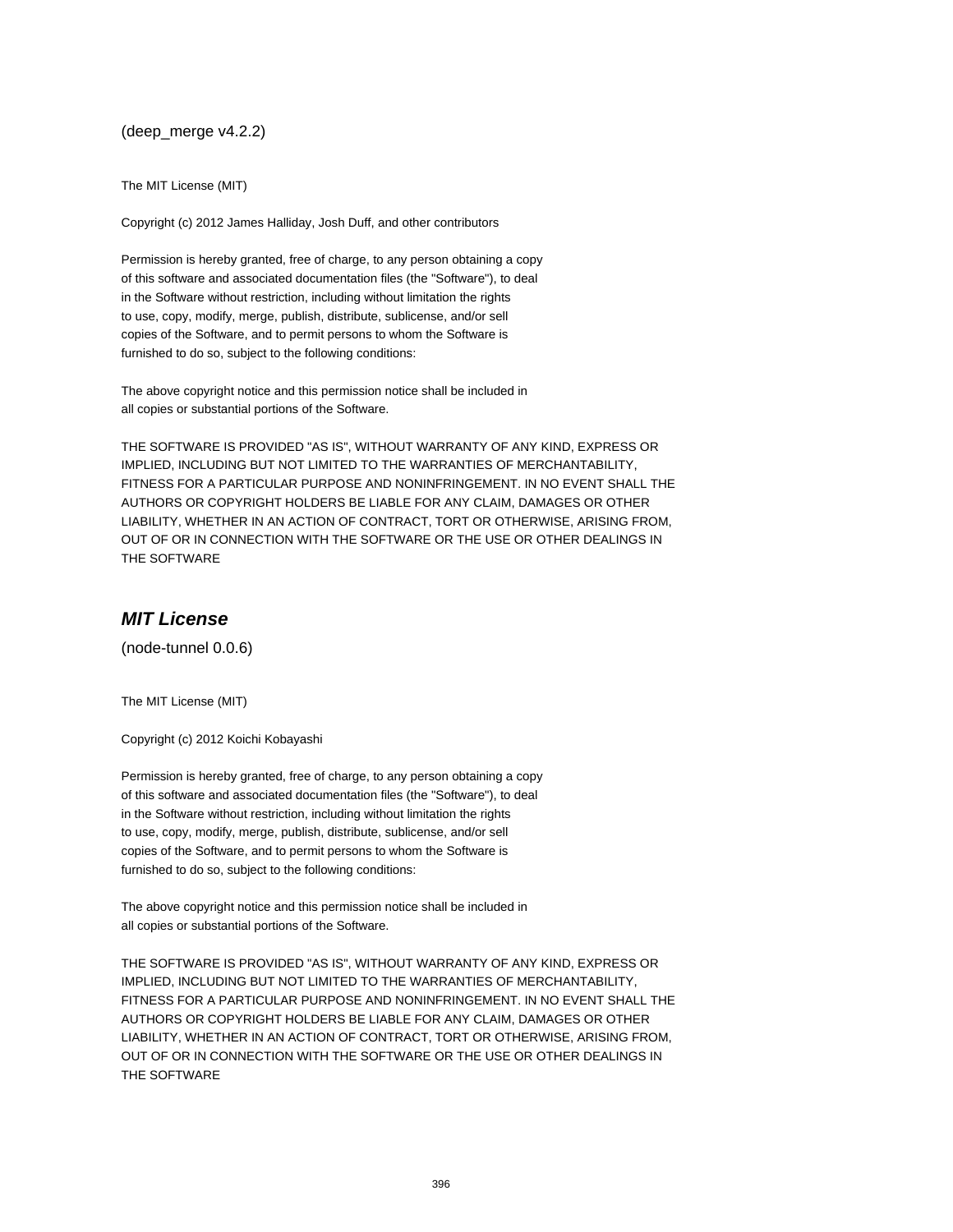## **MIT License**

(Raynos/for-each 0.3.3)

The MIT License (MIT)

Copyright (c) 2012 Raynos.

Permission is hereby granted, free of charge, to any person obtaining a copy of this software and associated documentation files (the "Software"), to deal in the Software without restriction, including without limitation the rights to use, copy, modify, merge, publish, distribute, sublicense, and/or sell copies of the Software, and to permit persons to whom the Software is furnished to do so, subject to the following conditions:

The above copyright notice and this permission notice shall be included in all copies or substantial portions of the Software.

THE SOFTWARE IS PROVIDED "AS IS", WITHOUT WARRANTY OF ANY KIND, EXPRESS OR IMPLIED, INCLUDING BUT NOT LIMITED TO THE WARRANTIES OF MERCHANTABILITY, FITNESS FOR A PARTICULAR PURPOSE AND NONINFRINGEMENT. IN NO EVENT SHALL THE AUTHORS OR COPYRIGHT HOLDERS BE LIABLE FOR ANY CLAIM, DAMAGES OR OTHER LIABILITY, WHETHER IN AN ACTION OF CONTRACT, TORT OR OTHERWISE, ARISING FROM, OUT OF OR IN CONNECTION WITH THE SOFTWARE OR THE USE OR OTHER DEALINGS IN THE **SOFTWARE** 

# **MIT License**

(chokidar 2.1.8)

The MIT License (MIT)

Copyright (c) 2012-2019 Paul Miller (https://paulmillr.com) & Elan Shanker

Permission is hereby granted, free of charge, to any person obtaining a copy of this software and associated documentation files (the "Software"), to deal in the Software without restriction, including without limitation the rights to use, copy, modify, merge, publish, distribute, sublicense, and/or sell copies of the Software, and to permit persons to whom the Software is furnished to do so, subject to the following conditions:

The above copyright notice and this permission notice shall be included in all copies or substantial portions of the Software.

THE SOFTWARE IS PROVIDED "AS IS", WITHOUT WARRANTY OF ANY KIND, EXPRESS OR IMPLIED, INCLUDING BUT NOT LIMITED TO THE WARRANTIES OF MERCHANTABILITY, FITNESS FOR A PARTICULAR PURPOSE AND NONINFRINGEMENT. IN NO EVENT SHALL THE AUTHORS OR COPYRIGHT HOLDERS BE LIABLE FOR ANY CLAIM, DAMAGES OR OTHER LIABILITY, WHETHER IN AN ACTION OF CONTRACT, TORT OR OTHERWISE, ARISING FROM, OUT OF OR IN CONNECTION WITH THE SOFTWARE OR THE USE OR OTHER DEALINGS IN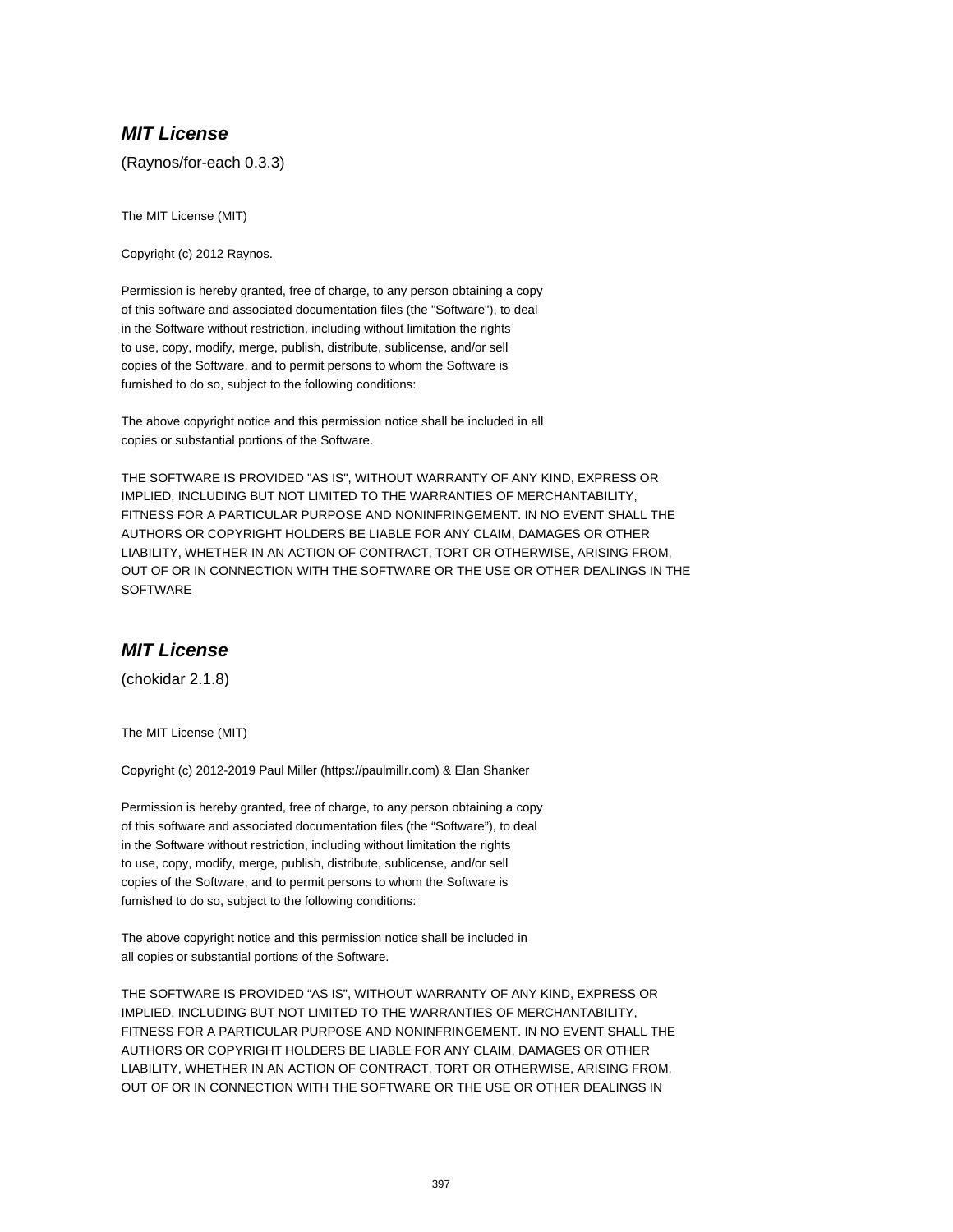THE SOFTWARE

#### **MIT License**

(json-bigint 1.0.0)

The MIT License (MIT)

Copyright (c) 2013 Andrey Sidorov

Permission is hereby granted, free of charge, to any person obtaining a copy of this software and associated documentation files (the "Software"), to deal in the Software without restriction, including without limitation the rights to use, copy, modify, merge, publish, distribute, sublicense, and/or sell copies of the Software, and to permit persons to whom the Software is furnished to do so, subject to the following conditions:

The above copyright notice and this permission notice shall be included in all copies or substantial portions of the Software.

THE SOFTWARE IS PROVIDED "AS IS", WITHOUT WARRANTY OF ANY KIND, EXPRESS OR IMPLIED, INCLUDING BUT NOT LIMITED TO THE WARRANTIES OF MERCHANTABILITY, FITNESS FOR A PARTICULAR PURPOSE AND NONINFRINGEMENT. IN NO EVENT SHALL THE AUTHORS OR COPYRIGHT HOLDERS BE LIABLE FOR ANY CLAIM, DAMAGES OR OTHER LIABILITY, WHETHER IN AN ACTION OF CONTRACT, TORT OR OTHERWISE, ARISING FROM, OUT OF OR IN CONNECTION WITH THE SOFTWARE OR THE USE OR OTHER DEALINGS IN THE SOFTWARE

# **MIT License**

(dom-converter 0.2.0, pretty-error 2.1.2)

The MIT License (MIT)

Copyright (c) 2013 Aria Minaei

Permission is hereby granted, free of charge, to any person obtaining a copy of this software and associated documentation files (the "Software"), to deal in the Software without restriction, including without limitation the rights to use, copy, modify, merge, publish, distribute, sublicense, and/or sell copies of the Software, and to permit persons to whom the Software is furnished to do so, subject to the following conditions:

The above copyright notice and this permission notice shall be included in all copies or substantial portions of the Software.

THE SOFTWARE IS PROVIDED "AS IS", WITHOUT WARRANTY OF ANY KIND, EXPRESS OR IMPLIED, INCLUDING BUT NOT LIMITED TO THE WARRANTIES OF MERCHANTABILITY, FITNESS FOR A PARTICULAR PURPOSE AND NONINFRINGEMENT. IN NO EVENT SHALL THE AUTHORS OR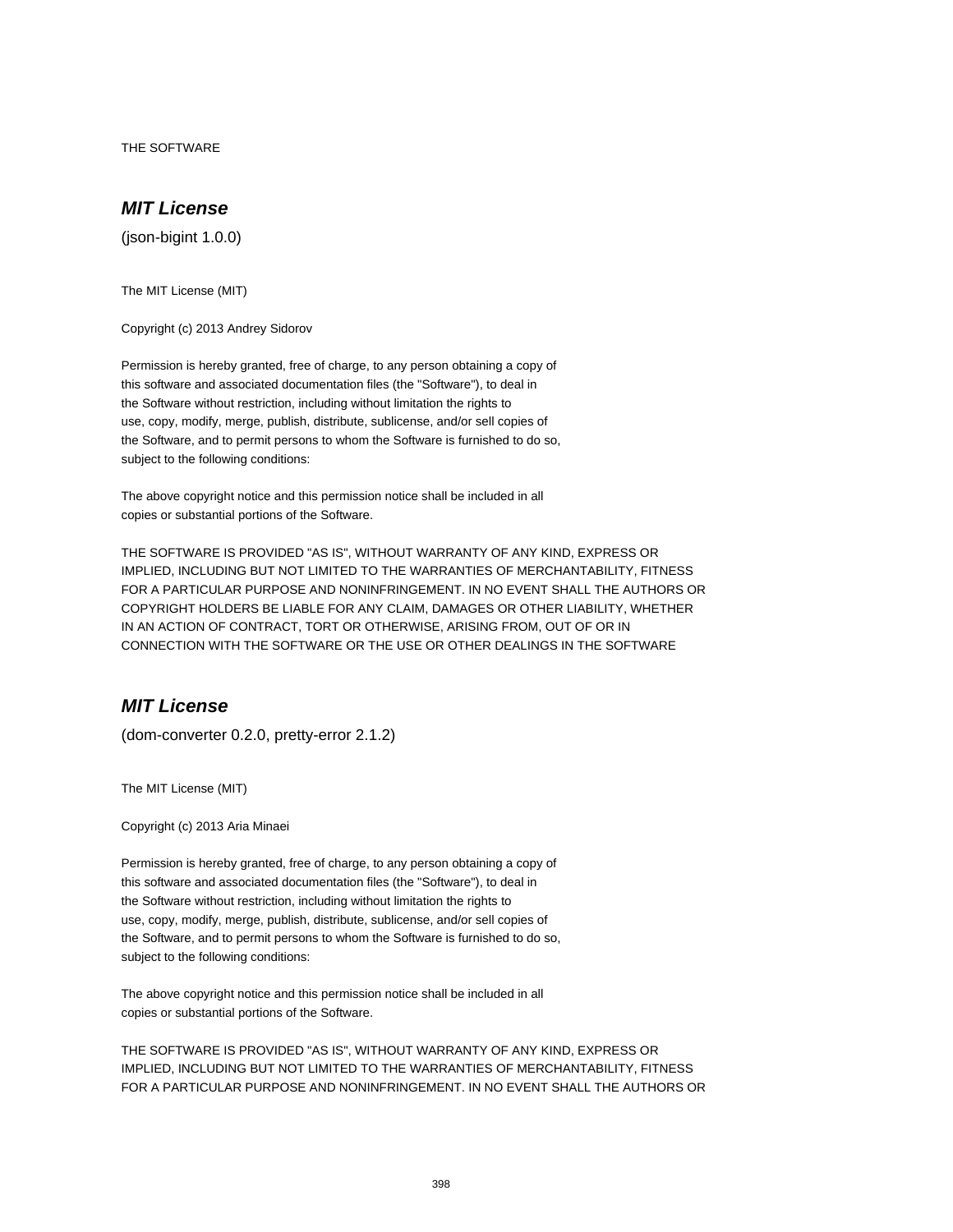COPYRIGHT HOLDERS BE LIABLE FOR ANY CLAIM, DAMAGES OR OTHER LIABILITY, WHETHER IN AN ACTION OF CONTRACT, TORT OR OTHERWISE, ARISING FROM, OUT OF OR IN CONNECTION WITH THE SOFTWARE OR THE USE OR OTHER DEALINGS IN THE SOFTWARE

#### **MIT License**

(date-format 2.1.0, date-format v3.0.0, streamroller 2.2.4)

The MIT License (MIT)

Copyright (c) 2013 Gareth Jones

Permission is hereby granted, free of charge, to any person obtaining a copy of this software and associated documentation files (the "Software"), to deal in the Software without restriction, including without limitation the rights to use, copy, modify, merge, publish, distribute, sublicense, and/or sell copies of the Software, and to permit persons to whom the Software is furnished to do so, subject to the following conditions:

The above copyright notice and this permission notice shall be included in all copies or substantial portions of the Software.

THE SOFTWARE IS PROVIDED "AS IS", WITHOUT WARRANTY OF ANY KIND, EXPRESS OR IMPLIED, INCLUDING BUT NOT LIMITED TO THE WARRANTIES OF MERCHANTABILITY, FITNESS FOR A PARTICULAR PURPOSE AND NONINFRINGEMENT. IN NO EVENT SHALL THE AUTHORS OR COPYRIGHT HOLDERS BE LIABLE FOR ANY CLAIM, DAMAGES OR OTHER LIABILITY, WHETHER IN AN ACTION OF CONTRACT, TORT OR OTHERWISE, ARISING FROM, OUT OF OR IN CONNECTION WITH THE SOFTWARE OR THE USE OR OTHER DEALINGS IN THE SOFTWARE

## **MIT License**

(imurmurhash 0.1.4)

The MIT License (MIT)

Copyright (c) 2013 Gary Court, Jens Taylor

Permission is hereby granted, free of charge, to any person obtaining a copy of this software and associated documentation files (the "Software"), to deal in the Software without restriction, including without limitation the rights to use, copy, modify, merge, publish, distribute, sublicense, and/or sell copies of the Software, and to permit persons to whom the Software is furnished to do so, subject to the following conditions:

The above copyright notice and this permission notice shall be included in all copies or substantial portions of the Software.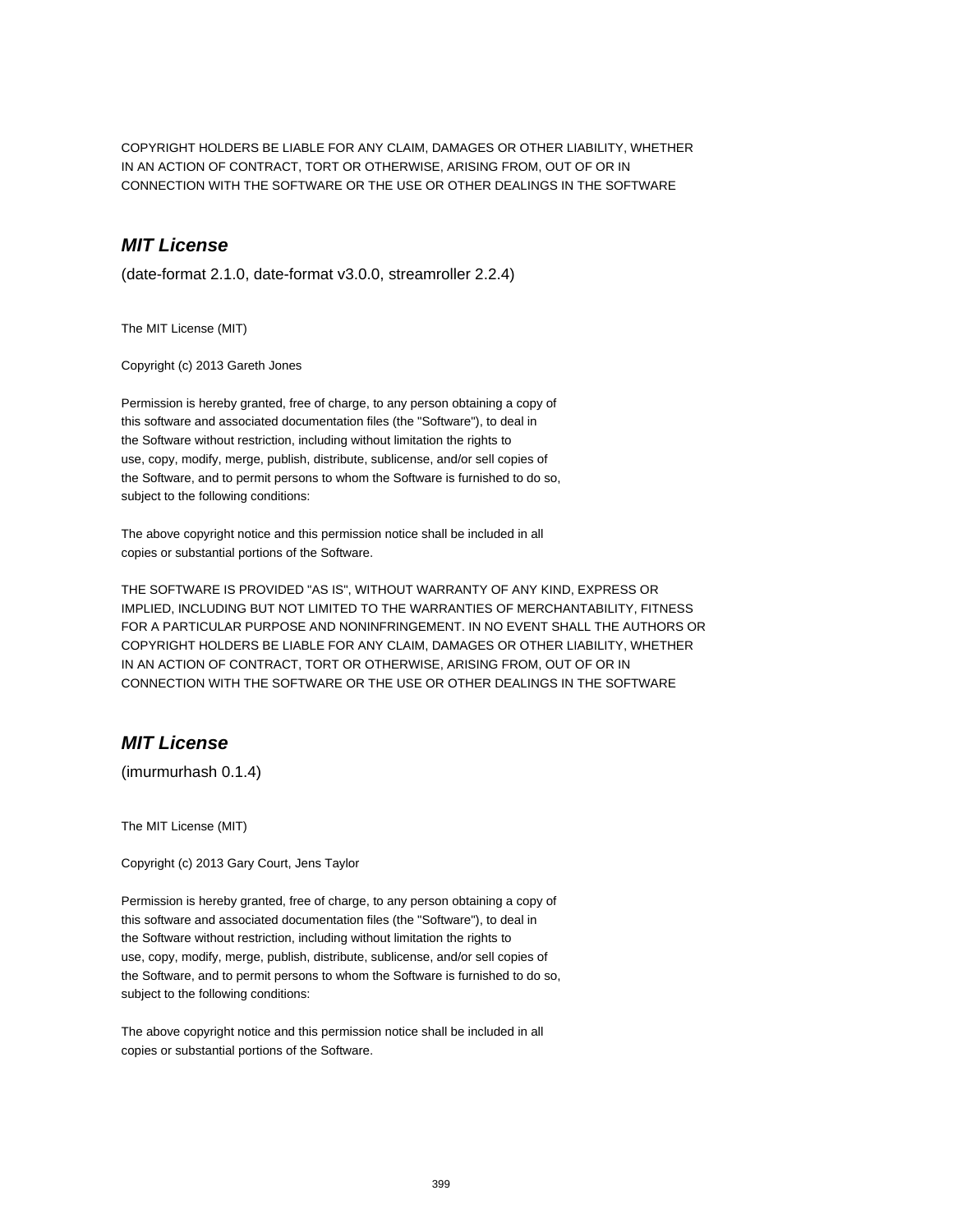THE SOFTWARE IS PROVIDED "AS IS", WITHOUT WARRANTY OF ANY KIND, EXPRESS OR IMPLIED, INCLUDING BUT NOT LIMITED TO THE WARRANTIES OF MERCHANTABILITY, FITNESS FOR A PARTICULAR PURPOSE AND NONINFRINGEMENT. IN NO EVENT SHALL THE AUTHORS OR COPYRIGHT HOLDERS BE LIABLE FOR ANY CLAIM, DAMAGES OR OTHER LIABILITY, WHETHER IN AN ACTION OF CONTRACT, TORT OR OTHERWISE, ARISING FROM, OUT OF OR IN CONNECTION WITH THE SOFTWARE OR THE USE OR OTHER DEALINGS IN THE SOFTWARE

# **MIT License**

(browserify/resolve v1.19.0, define-properties v1.1.3, object-keys 1.1.1)

The MIT License (MIT)

Copyright (C) 2013 Jordan Harband

Permission is hereby granted, free of charge, to any person obtaining a copy of this software and associated documentation files (the "Software"), to deal in the Software without restriction, including without limitation the rights to use, copy, modify, merge, publish, distribute, sublicense, and/or sell copies of the Software, and to permit persons to whom the Software is furnished to do so, subject to the following conditions:

The above copyright notice and this permission notice shall be included in all copies or substantial portions of the Software.

THE SOFTWARE IS PROVIDED "AS IS", WITHOUT WARRANTY OF ANY KIND, EXPRESS OR IMPLIED, INCLUDING BUT NOT LIMITED TO THE WARRANTIES OF MERCHANTABILITY, FITNESS FOR A PARTICULAR PURPOSE AND NONINFRINGEMENT. IN NO EVENT SHALL THE AUTHORS OR COPYRIGHT HOLDERS BE LIABLE FOR ANY CLAIM, DAMAGES OR OTHER LIABILITY, WHETHER IN AN ACTION OF CONTRACT, TORT OR OTHERWISE, ARISING FROM, OUT OF OR IN CONNECTION WITH THE SOFTWARE OR THE USE OR OTHER DEALINGS IN THE SOFTWARE

# **MIT License**

(bit-twiddle 1.0.2, cwise-compiler 1.1.3, dup 1.0.0, functional-red-black-tree 1.0.1, iota-array 1.0.0, is-property 1.0.2, ndarray-determinant 1.0.0, ndarray-diagonal 1.0.0, ndarray-ops 1.2.2, ndarray-scratch 1.2.0, typedarray-pool 1.2.0, uniq 1.0.1)

The MIT License (MIT)

Copyright (c) 2013 Mikola Lysenko

Permission is hereby granted, free of charge, to any person obtaining a copy of this software and associated documentation files (the "Software"), to deal in the Software without restriction, including without limitation the rights to use, copy, modify, merge, publish, distribute, sublicense, and/or sell copies of the Software, and to permit persons to whom the Software is furnished to do so, subject to the following conditions: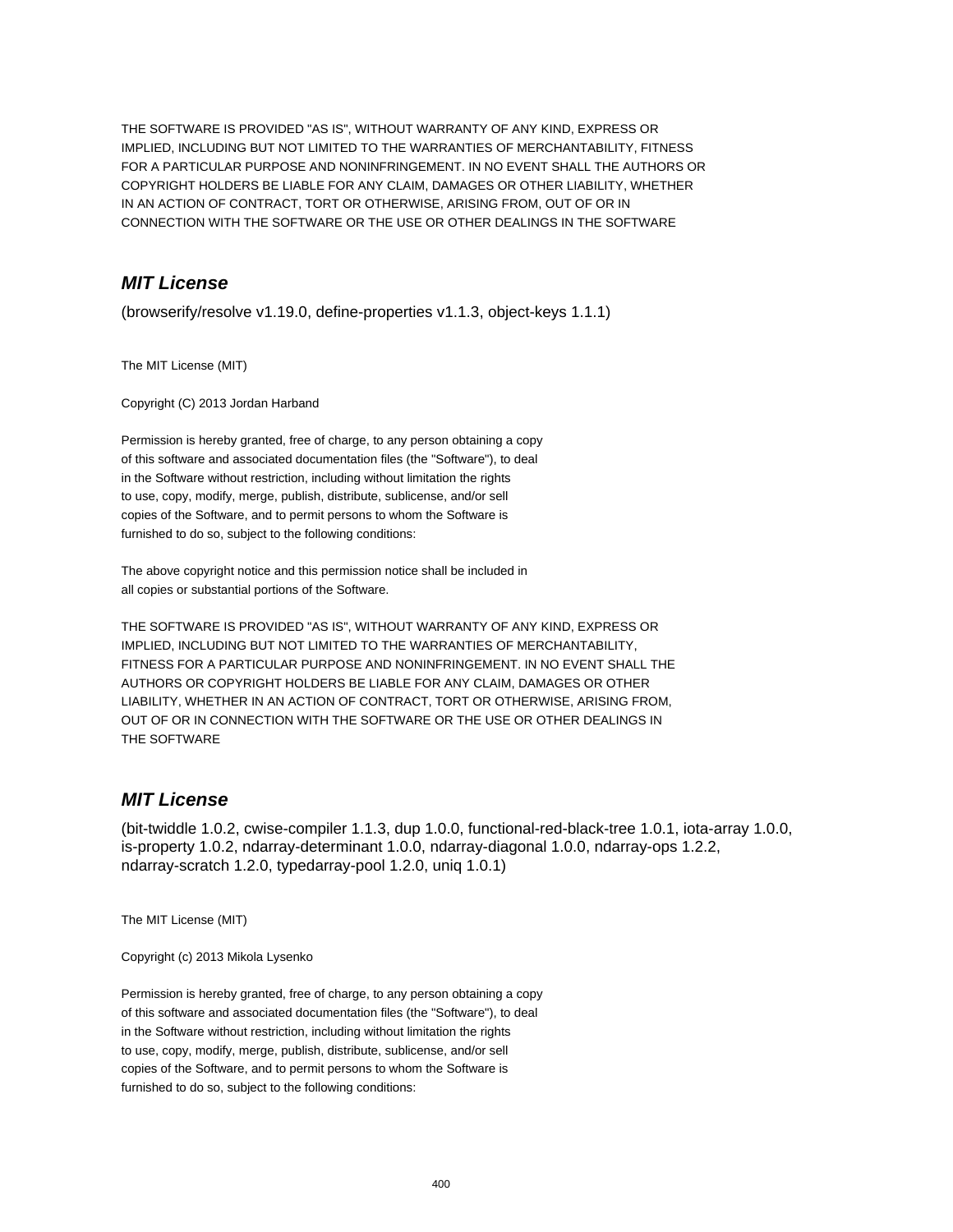The above copyright notice and this permission notice shall be included in all copies or substantial portions of the Software.

THE SOFTWARE IS PROVIDED "AS IS", WITHOUT WARRANTY OF ANY KIND, EXPRESS OR IMPLIED, INCLUDING BUT NOT LIMITED TO THE WARRANTIES OF MERCHANTABILITY, FITNESS FOR A PARTICULAR PURPOSE AND NONINFRINGEMENT. IN NO EVENT SHALL THE AUTHORS OR COPYRIGHT HOLDERS BE LIABLE FOR ANY CLAIM, DAMAGES OR OTHER LIABILITY, WHETHER IN AN ACTION OF CONTRACT, TORT OR OTHERWISE, ARISING FROM, OUT OF OR IN CONNECTION WITH THE SOFTWARE OR THE USE OR OTHER DEALINGS IN THE SOFTWARE

## **MIT License**

(xmlbuilder 9.0.7, xmlbuilder-js 9.0.7)

The MIT License (MIT)

Copyright (c) 2013 Ozgur Ozcitak

Permission is hereby granted, free of charge, to any person obtaining a copy of this software and associated documentation files (the "Software"), to deal in the Software without restriction, including without limitation the rights to use, copy, modify, merge, publish, distribute, sublicense, and/or sell copies of the Software, and to permit persons to whom the Software is furnished to do so, subject to the following conditions:

The above copyright notice and this permission notice shall be included in all copies or substantial portions of the Software.

THE SOFTWARE IS PROVIDED "AS IS", WITHOUT WARRANTY OF ANY KIND, EXPRESS OR IMPLIED, INCLUDING BUT NOT LIMITED TO THE WARRANTIES OF MERCHANTABILITY, FITNESS FOR A PARTICULAR PURPOSE AND NONINFRINGEMENT. IN NO EVENT SHALL THE AUTHORS OR COPYRIGHT HOLDERS BE LIABLE FOR ANY CLAIM, DAMAGES OR OTHER LIABILITY, WHETHER IN AN ACTION OF CONTRACT, TORT OR OTHERWISE, ARISING FROM, OUT OF OR IN CONNECTION WITH THE SOFTWARE OR THE USE OR OTHER DEALINGS IN THE SOFTWARE

#### **MIT License**

(buffer-indexof 1.1.1)

The MIT License (MIT)

Copyright (c) 2013 Ryan Day

Permission is hereby granted, free of charge, to any person obtaining a copy of this software and associated documentation files (the "Software"), to deal in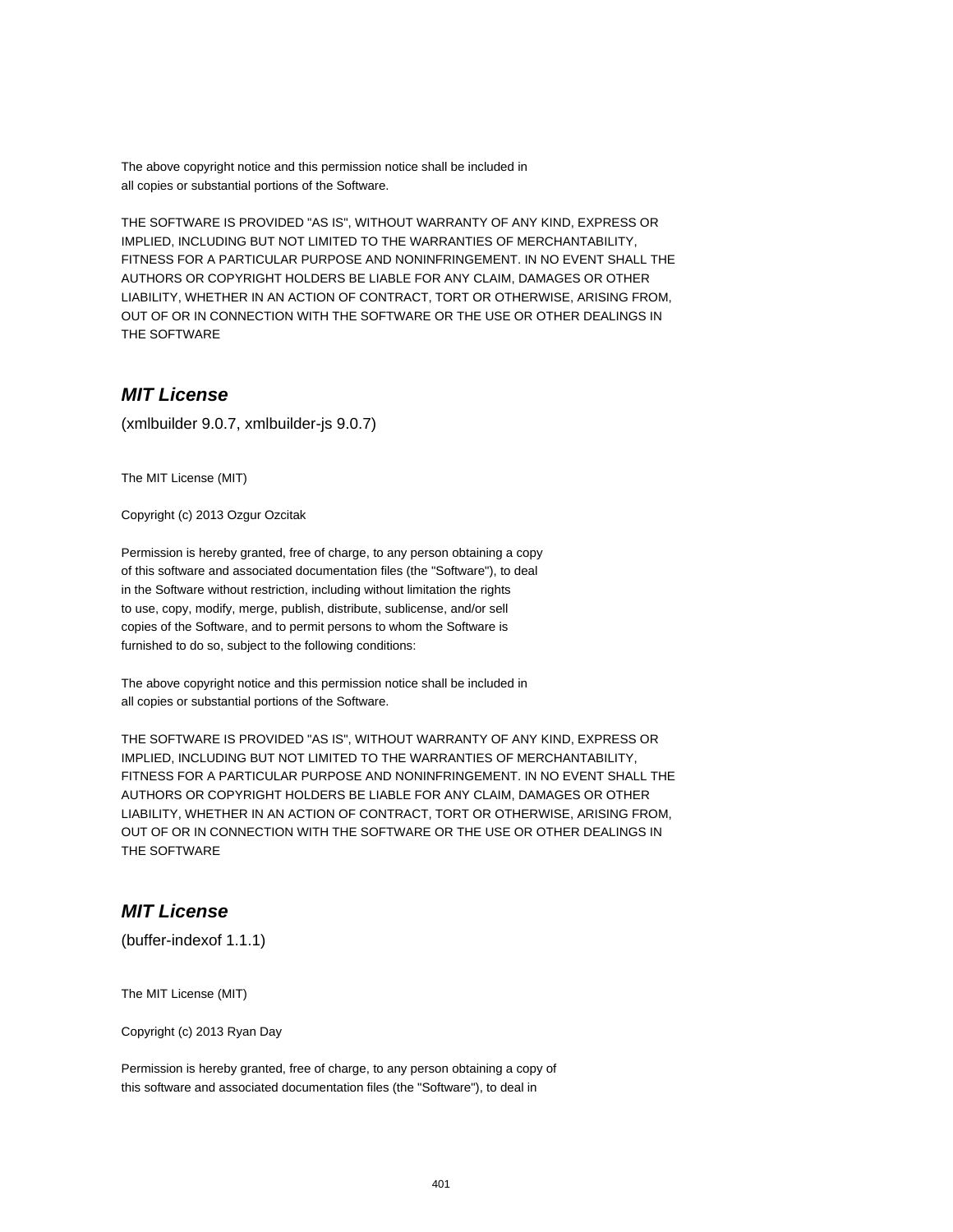the Software without restriction, including without limitation the rights to use, copy, modify, merge, publish, distribute, sublicense, and/or sell copies of the Software, and to permit persons to whom the Software is furnished to do so, subject to the following conditions:

The above copyright notice and this permission notice shall be included in all copies or substantial portions of the Software.

THE SOFTWARE IS PROVIDED "AS IS", WITHOUT WARRANTY OF ANY KIND, EXPRESS OR IMPLIED, INCLUDING BUT NOT LIMITED TO THE WARRANTIES OF MERCHANTABILITY, FITNESS FOR A PARTICULAR PURPOSE AND NONINFRINGEMENT. IN NO EVENT SHALL THE AUTHORS OR COPYRIGHT HOLDERS BE LIABLE FOR ANY CLAIM, DAMAGES OR OTHER LIABILITY, WHETHER IN AN ACTION OF CONTRACT, TORT OR OTHERWISE, ARISING FROM, OUT OF OR IN CONNECTION WITH THE SOFTWARE OR THE USE OR OTHER DEALINGS IN THE SOFTWARE

#### **MIT License**

(resolve-url 0.2.1, urix 0.1.0)

The MIT License (MIT)

Copyright (c) 2013 Simon Lydell

Permission is hereby granted, free of charge, to any person obtaining a copy of this software and associated documentation files (the "Software"), to deal in the Software without restriction, including without limitation the rights to use, copy, modify, merge, publish, distribute, sublicense, and/or sell copies of the Software, and to permit persons to whom the Software is furnished to do so, subject to the following conditions:

The above copyright notice and this permission notice shall be included in all copies or substantial portions of the Software.

THE SOFTWARE IS PROVIDED "AS IS", WITHOUT WARRANTY OF ANY KIND, EXPRESS OR IMPLIED, INCLUDING BUT NOT LIMITED TO THE WARRANTIES OF MERCHANTABILITY, FITNESS FOR A PARTICULAR PURPOSE AND NONINFRINGEMENT. IN NO EVENT SHALL THE AUTHORS OR COPYRIGHT HOLDERS BE LIABLE FOR ANY CLAIM, DAMAGES OR OTHER LIABILITY, WHETHER IN AN ACTION OF CONTRACT, TORT OR OTHERWISE, ARISING FROM, OUT OF OR IN CONNECTION WITH THE SOFTWARE OR THE USE OR OTHER DEALINGS IN THE SOFTWARE

#### **MIT License**

(raw-body 2.1.6, raw-body 2.4.0)

The MIT License (MIT)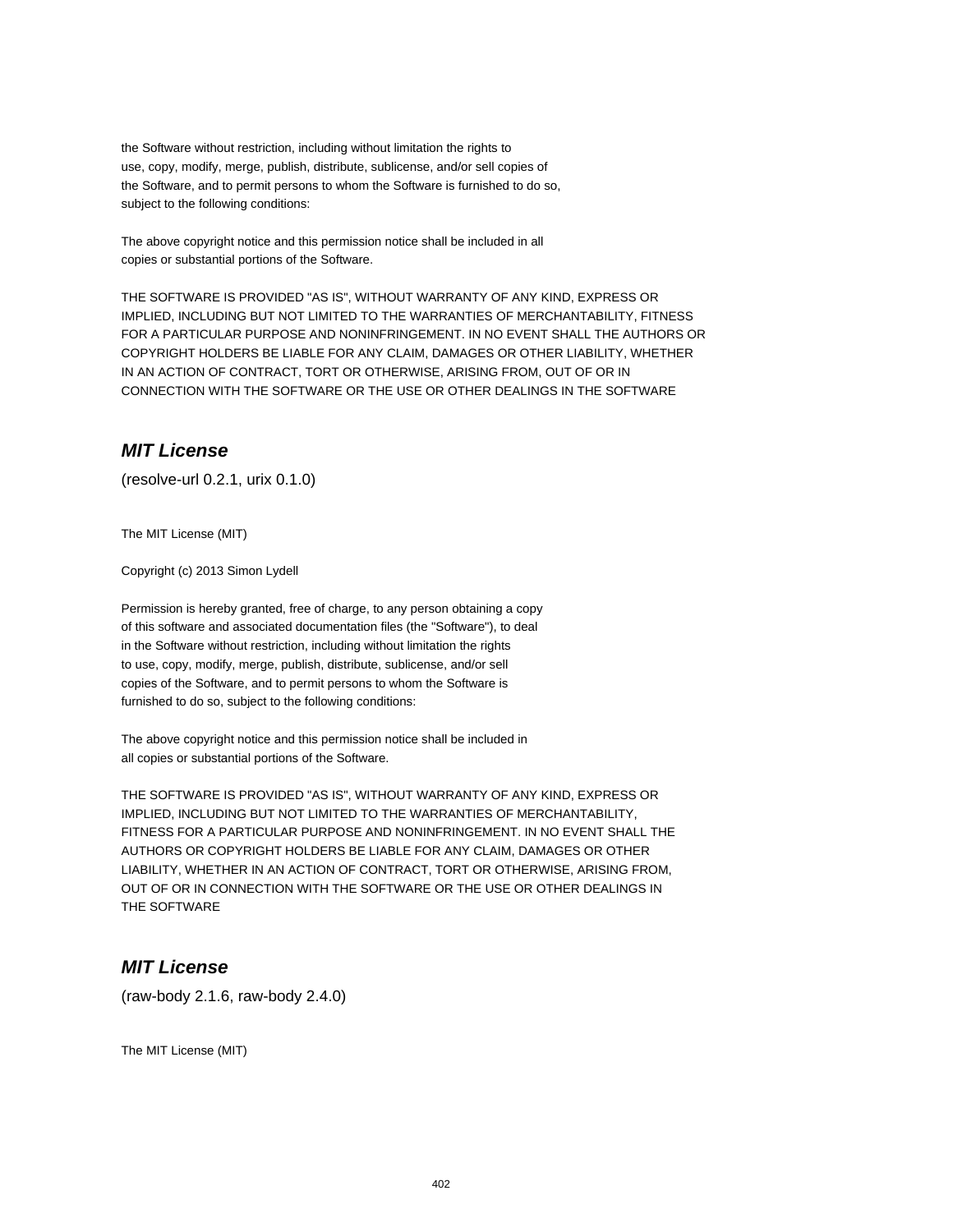Copyright (c) 2013-2014 Jonathan Ong Copyright (c) 2014-2015 Douglas Christopher Wilson

Permission is hereby granted, free of charge, to any person obtaining a copy of this software and associated documentation files (the "Software"), to deal in the Software without restriction, including without limitation the rights to use, copy, modify, merge, publish, distribute, sublicense, and/or sell copies of the Software, and to permit persons to whom the Software is furnished to do so, subject to the following conditions:

The above copyright notice and this permission notice shall be included in all copies or substantial portions of the Software.

THE SOFTWARE IS PROVIDED "AS IS", WITHOUT WARRANTY OF ANY KIND, EXPRESS OR IMPLIED, INCLUDING BUT NOT LIMITED TO THE WARRANTIES OF MERCHANTABILITY, FITNESS FOR A PARTICULAR PURPOSE AND NONINFRINGEMENT. IN NO EVENT SHALL THE AUTHORS OR COPYRIGHT HOLDERS BE LIABLE FOR ANY CLAIM, DAMAGES OR OTHER LIABILITY, WHETHER IN AN ACTION OF CONTRACT, TORT OR OTHERWISE, ARISING FROM, OUT OF OR IN CONNECTION WITH THE SOFTWARE OR THE USE OR OTHER DEALINGS IN THE SOFTWARE

#### **MIT License**

(Bluebird JS v3.4.7)

The MIT License (MIT)

Copyright (c) 2013-2015 Petka Antonov

Permission is hereby granted, free of charge, to any person obtaining a copy of this software and associated documentation files (the "Software"), to deal in the Software without restriction, including without limitation the rights to use, copy, modify, merge, publish, distribute, sublicense, and/or sell copies of the Software, and to permit persons to whom the Software is furnished to do so, subject to the following conditions:

The above copyright notice and this permission notice shall be included in all copies or substantial portions of the Software.

THE SOFTWARE IS PROVIDED "AS IS", WITHOUT WARRANTY OF ANY KIND, EXPRESS OR IMPLIED, INCLUDING BUT NOT LIMITED TO THE WARRANTIES OF MERCHANTABILITY, FITNESS FOR A PARTICULAR PURPOSE AND NONINFRINGEMENT. IN NO EVENT SHALL THE AUTHORS OR COPYRIGHT HOLDERS BE LIABLE FOR ANY CLAIM, DAMAGES OR OTHER LIABILITY, WHETHER IN AN ACTION OF CONTRACT, TORT OR OTHERWISE, ARISING FROM, OUT OF OR IN CONNECTION WITH THE SOFTWARE OR THE USE OR OTHER DEALINGS IN THE SOFTWARE

# **MIT License**

(node-browser-resolve 2.0.0)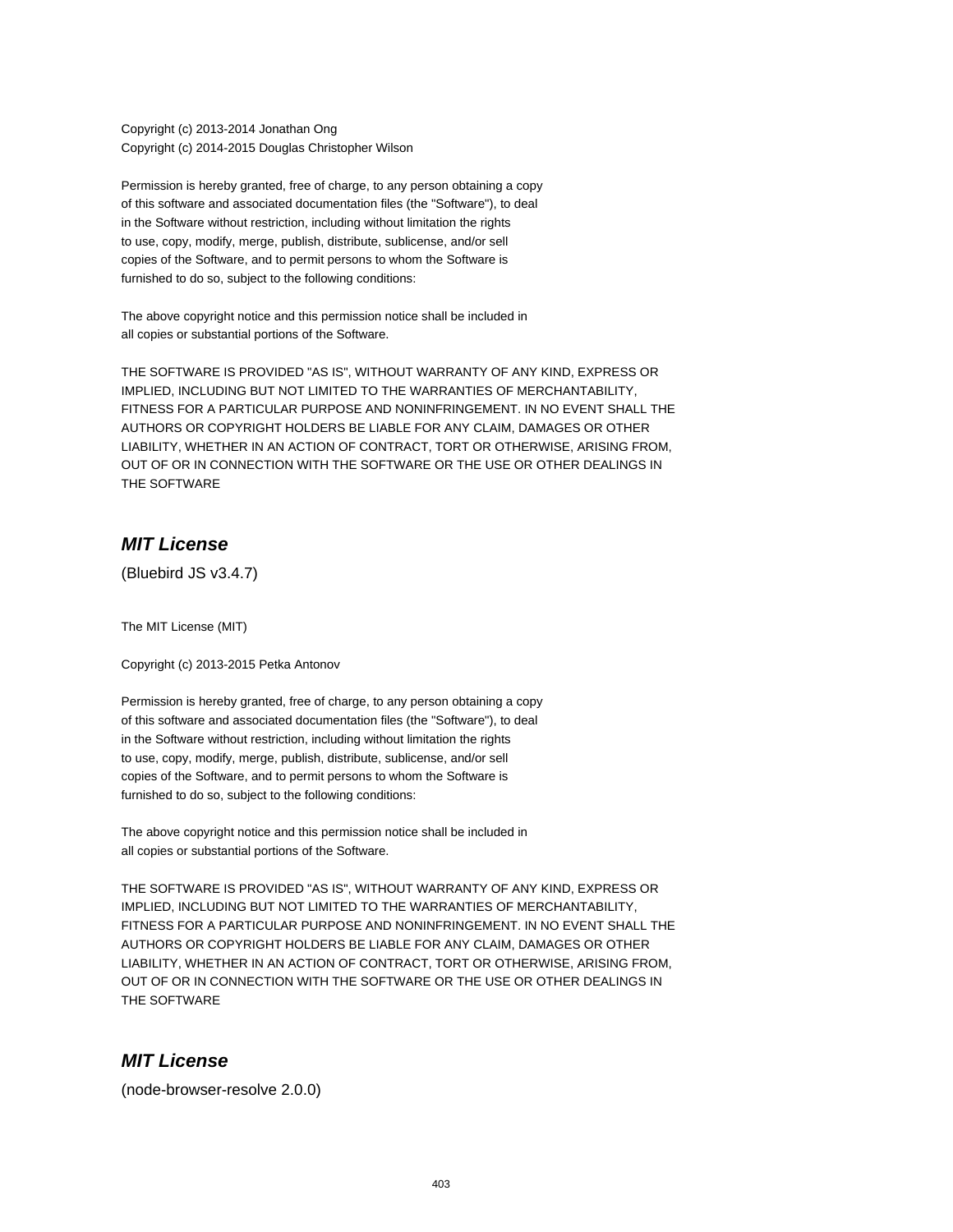The MIT License (MIT)

Copyright (c) 2013-2015 Roman Shtylman

Permission is hereby granted, free of charge, to any person obtaining a copy of this software and associated documentation files (the "Software"), to deal in the Software without restriction, including without limitation the rights to use, copy, modify, merge, publish, distribute, sublicense, and/or sell copies of the Software, and to permit persons to whom the Software is furnished to do so, subject to the following conditions:

The above copyright notice and this permission notice shall be included in all copies or substantial portions of the Software.

THE SOFTWARE IS PROVIDED "AS IS", WITHOUT WARRANTY OF ANY KIND, EXPRESS OR IMPLIED, INCLUDING BUT NOT LIMITED TO THE WARRANTIES OF MERCHANTABILITY, FITNESS FOR A PARTICULAR PURPOSE AND NONINFRINGEMENT. IN NO EVENT SHALL THE AUTHORS OR COPYRIGHT HOLDERS BE LIABLE FOR ANY CLAIM, DAMAGES OR OTHER LIABILITY, WHETHER IN AN ACTION OF CONTRACT, TORT OR OTHERWISE, ARISING FROM, OUT OF OR IN CONNECTION WITH THE SOFTWARE OR THE USE OR OTHER DEALINGS IN THE **SOFTWARE** 

# **MIT License**

(ndarray 1.0.19)

The MIT License (MIT)

Copyright (c) 2013-2016 Mikola Lysenko

Permission is hereby granted, free of charge, to any person obtaining a copy of this software and associated documentation files (the "Software"), to deal in the Software without restriction, including without limitation the rights to use, copy, modify, merge, publish, distribute, sublicense, and/or sell copies of the Software, and to permit persons to whom the Software is furnished to do so, subject to the following conditions:

The above copyright notice and this permission notice shall be included in all copies or substantial portions of the Software.

THE SOFTWARE IS PROVIDED "AS IS", WITHOUT WARRANTY OF ANY KIND, EXPRESS OR IMPLIED, INCLUDING BUT NOT LIMITED TO THE WARRANTIES OF MERCHANTABILITY, FITNESS FOR A PARTICULAR PURPOSE AND NONINFRINGEMENT. IN NO EVENT SHALL THE AUTHORS OR COPYRIGHT HOLDERS BE LIABLE FOR ANY CLAIM, DAMAGES OR OTHER LIABILITY, WHETHER IN AN ACTION OF CONTRACT, TORT OR OTHERWISE, ARISING FROM, OUT OF OR IN CONNECTION WITH THE SOFTWARE OR THE USE OR OTHER DEALINGS IN THE SOFTWARE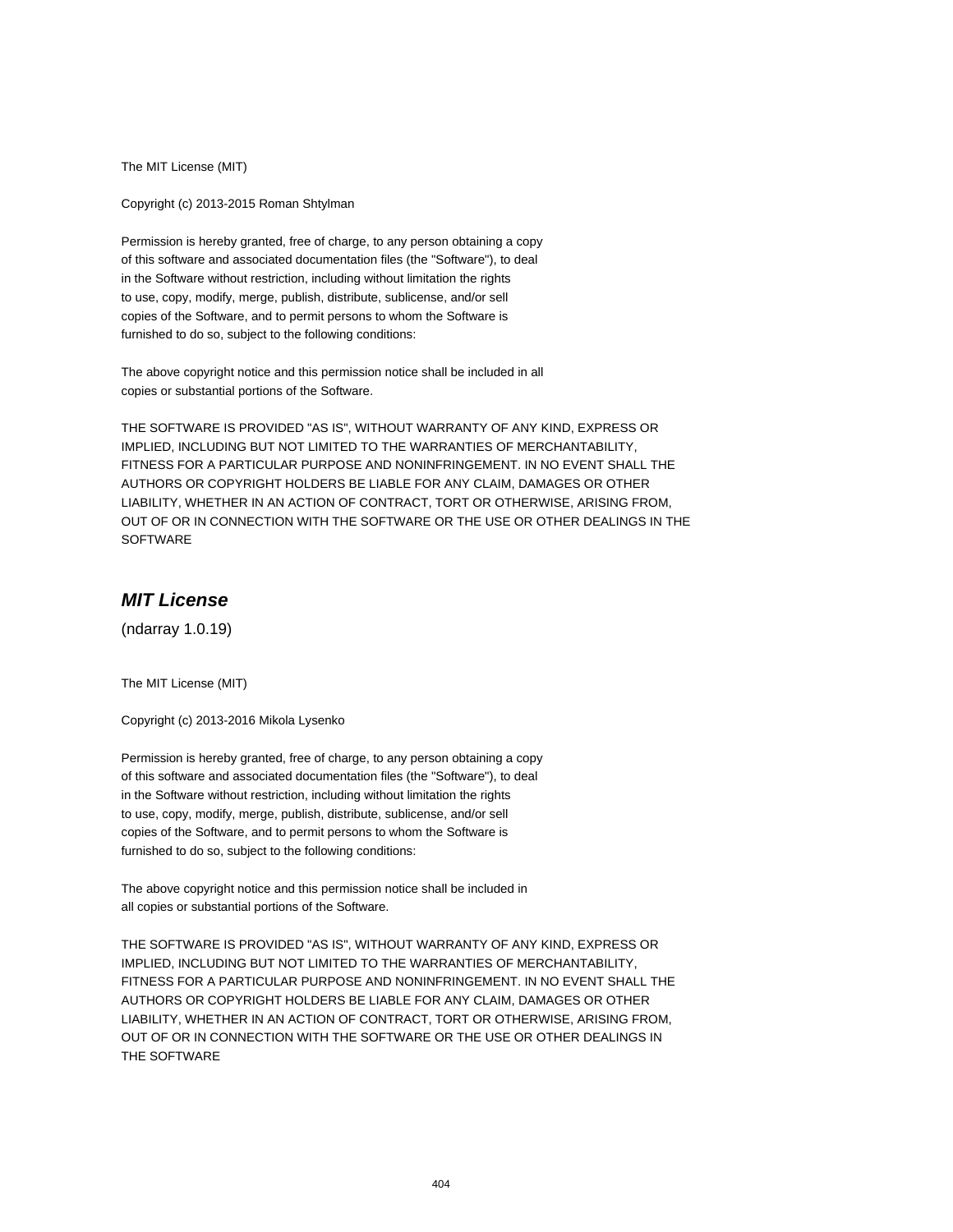## **MIT License**

(utils-merge 1.0.1)

The MIT License (MIT)

Copyright (c) 2013-2017 Jared Hanson

Permission is hereby granted, free of charge, to any person obtaining a copy of this software and associated documentation files (the "Software"), to deal in the Software without restriction, including without limitation the rights to use, copy, modify, merge, publish, distribute, sublicense, and/or sell copies of the Software, and to permit persons to whom the Software is furnished to do so, subject to the following conditions:

The above copyright notice and this permission notice shall be included in all copies or substantial portions of the Software.

THE SOFTWARE IS PROVIDED "AS IS", WITHOUT WARRANTY OF ANY KIND, EXPRESS OR IMPLIED, INCLUDING BUT NOT LIMITED TO THE WARRANTIES OF MERCHANTABILITY, FITNESS FOR A PARTICULAR PURPOSE AND NONINFRINGEMENT. IN NO EVENT SHALL THE AUTHORS OR COPYRIGHT HOLDERS BE LIABLE FOR ANY CLAIM, DAMAGES OR OTHER LIABILITY, WHETHER IN AN ACTION OF CONTRACT, TORT OR OTHERWISE, ARISING FROM, OUT OF OR IN CONNECTION WITH THE SOFTWARE OR THE USE OR OTHER DEALINGS IN THE SOFTWARE

#### **MIT License**

(smart-buffer 4.1.0)

The MIT License (MIT)

Copyright (c) 2013-2017 Josh Glazebrook

Permission is hereby granted, free of charge, to any person obtaining a copy of this software and associated documentation files (the "Software"), to deal in the Software without restriction, including without limitation the rights to use, copy, modify, merge, publish, distribute, sublicense, and/or sell copies of the Software, and to permit persons to whom the Software is furnished to do so, subject to the following conditions:

The above copyright notice and this permission notice shall be included in all copies or substantial portions of the Software.

THE SOFTWARE IS PROVIDED "AS IS", WITHOUT WARRANTY OF ANY KIND, EXPRESS OR IMPLIED, INCLUDING BUT NOT LIMITED TO THE WARRANTIES OF MERCHANTABILITY, FITNESS FOR A PARTICULAR PURPOSE AND NONINFRINGEMENT. IN NO EVENT SHALL THE AUTHORS OR COPYRIGHT HOLDERS BE LIABLE FOR ANY CLAIM, DAMAGES OR OTHER LIABILITY, WHETHER IN AN ACTION OF CONTRACT, TORT OR OTHERWISE, ARISING FROM, OUT OF OR IN CONNECTION WITH THE SOFTWARE OR THE USE OR OTHER DEALINGS IN THE SOFTWARE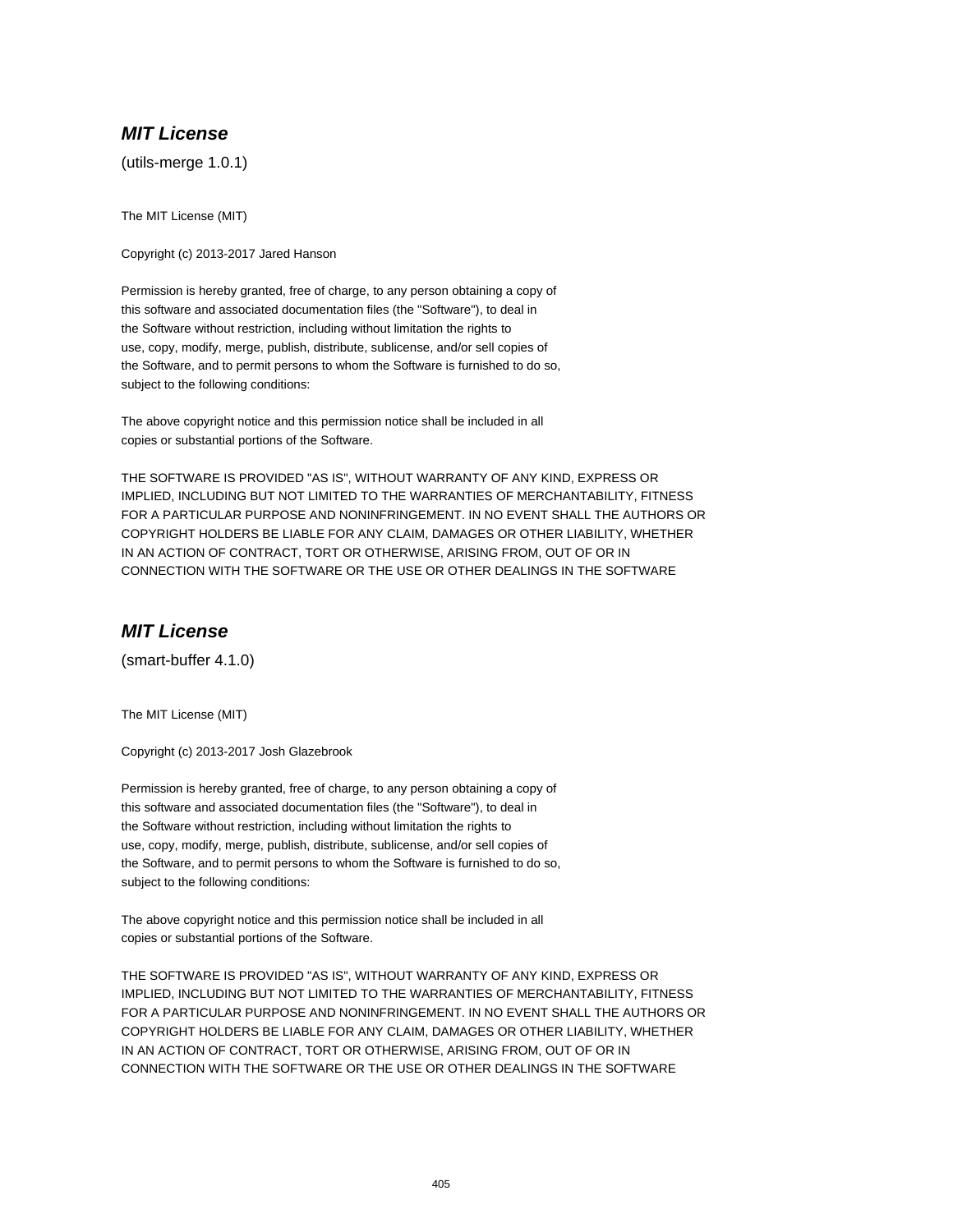## **MIT License**

(Bluebird 3.5.1, Bluebird JS 3.5.1)

The MIT License (MIT)

Copyright (c) 2013-2017 Petka Antonov

Permission is hereby granted, free of charge, to any person obtaining a copy of this software and associated documentation files (the "Software"), to deal in the Software without restriction, including without limitation the rights to use, copy, modify, merge, publish, distribute, sublicense, and/or sell copies of the Software, and to permit persons to whom the Software is furnished to do so, subject to the following conditions:

The above copyright notice and this permission notice shall be included in all copies or substantial portions of the Software.

THE SOFTWARE IS PROVIDED "AS IS", WITHOUT WARRANTY OF ANY KIND, EXPRESS OR IMPLIED, INCLUDING BUT NOT LIMITED TO THE WARRANTIES OF MERCHANTABILITY, FITNESS FOR A PARTICULAR PURPOSE AND NONINFRINGEMENT. IN NO EVENT SHALL THE AUTHORS OR COPYRIGHT HOLDERS BE LIABLE FOR ANY CLAIM, DAMAGES OR OTHER LIABILITY, WHETHER IN AN ACTION OF CONTRACT, TORT OR OTHERWISE, ARISING FROM, OUT OF OR IN CONNECTION WITH THE SOFTWARE OR THE USE OR OTHER DEALINGS IN THE SOFTWARE

#### **MIT License**

(randomatic 3.1.1)

The MIT License (MIT)

Copyright (c) 2013-2017, Jon Schlinkert.

Permission is hereby granted, free of charge, to any person obtaining a copy of this software and associated documentation files (the "Software"), to deal in the Software without restriction, including without limitation the rights to use, copy, modify, merge, publish, distribute, sublicense, and/or sell copies of the Software, and to permit persons to whom the Software is furnished to do so, subject to the following conditions:

The above copyright notice and this permission notice shall be included in all copies or substantial portions of the Software.

THE SOFTWARE IS PROVIDED "AS IS", WITHOUT WARRANTY OF ANY KIND, EXPRESS OR IMPLIED, INCLUDING BUT NOT LIMITED TO THE WARRANTIES OF MERCHANTABILITY, FITNESS FOR A PARTICULAR PURPOSE AND NONINFRINGEMENT. IN NO EVENT SHALL THE AUTHORS OR COPYRIGHT HOLDERS BE LIABLE FOR ANY CLAIM, DAMAGES OR OTHER LIABILITY, WHETHER IN AN ACTION OF CONTRACT, TORT OR OTHERWISE, ARISING FROM, OUT OF OR IN CONNECTION WITH THE SOFTWARE OR THE USE OR OTHER DEALINGS IN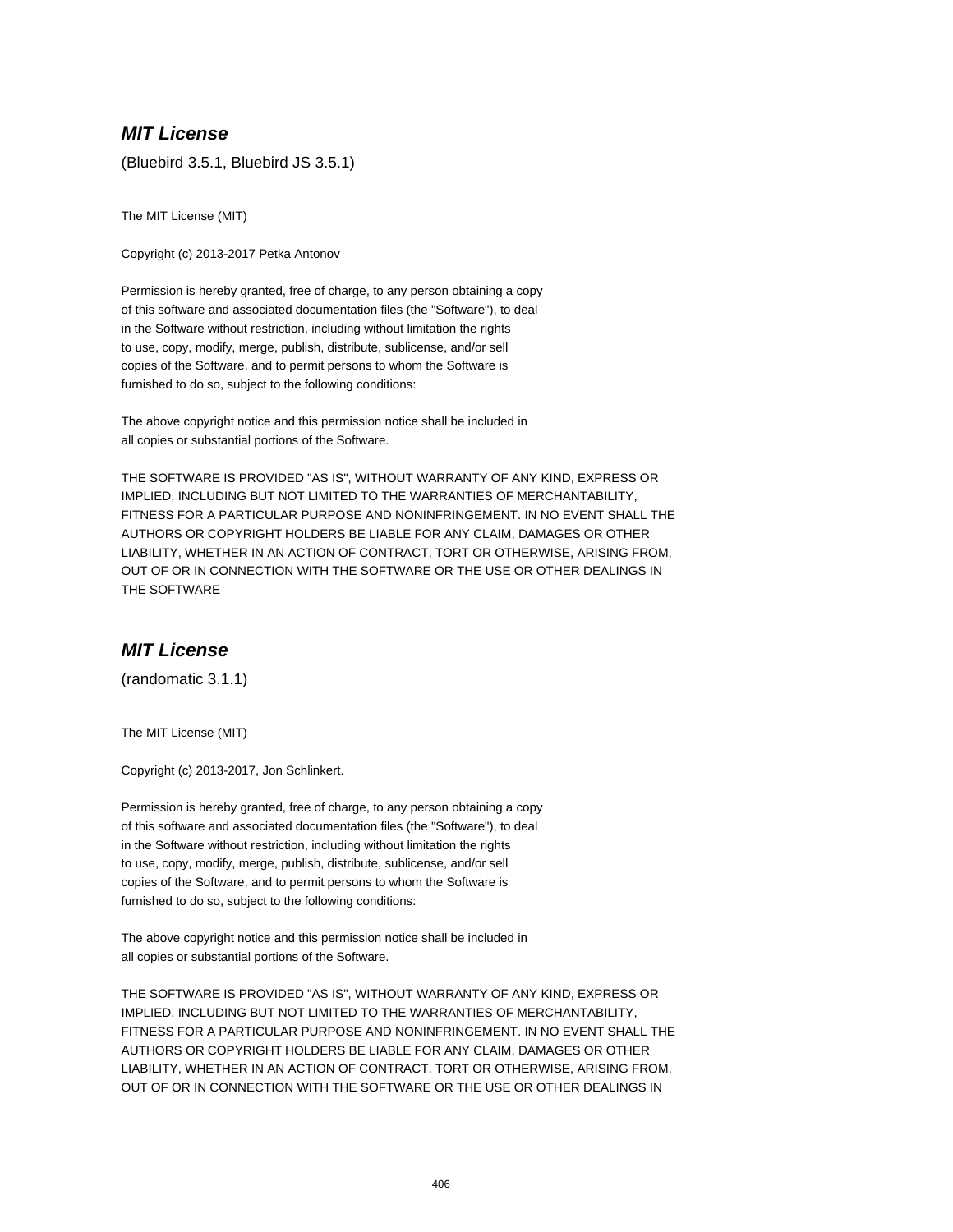THE SOFTWARE

## **MIT License**

(Bluebird 3.7.2, Bluebird JS v3.7.2)

The MIT License (MIT)

Copyright (c) 2013-2018 Petka Antonov

Permission is hereby granted, free of charge, to any person obtaining a copy of this software and associated documentation files (the "Software"), to deal in the Software without restriction, including without limitation the rights to use, copy, modify, merge, publish, distribute, sublicense, and/or sell copies of the Software, and to permit persons to whom the Software is furnished to do so, subject to the following conditions:

The above copyright notice and this permission notice shall be included in all copies or substantial portions of the Software.

THE SOFTWARE IS PROVIDED "AS IS", WITHOUT WARRANTY OF ANY KIND, EXPRESS OR IMPLIED, INCLUDING BUT NOT LIMITED TO THE WARRANTIES OF MERCHANTABILITY, FITNESS FOR A PARTICULAR PURPOSE AND NONINFRINGEMENT. IN NO EVENT SHALL THE AUTHORS OR COPYRIGHT HOLDERS BE LIABLE FOR ANY CLAIM, DAMAGES OR OTHER LIABILITY, WHETHER IN AN ACTION OF CONTRACT, TORT OR OTHERWISE, ARISING FROM, OUT OF OR IN CONNECTION WITH THE SOFTWARE OR THE USE OR OTHER DEALINGS IN THE SOFTWARE

## **MIT License**

(vuejs/vue 2.6.12)

The MIT License (MIT)

Copyright (c) 2013-present, Yuxi (Evan) You

Permission is hereby granted, free of charge, to any person obtaining a copy of this software and associated documentation files (the "Software"), to deal in the Software without restriction, including without limitation the rights to use, copy, modify, merge, publish, distribute, sublicense, and/or sell copies of the Software, and to permit persons to whom the Software is furnished to do so, subject to the following conditions:

The above copyright notice and this permission notice shall be included in all copies or substantial portions of the Software.

THE SOFTWARE IS PROVIDED "AS IS", WITHOUT WARRANTY OF ANY KIND, EXPRESS OR IMPLIED, INCLUDING BUT NOT LIMITED TO THE WARRANTIES OF MERCHANTABILITY,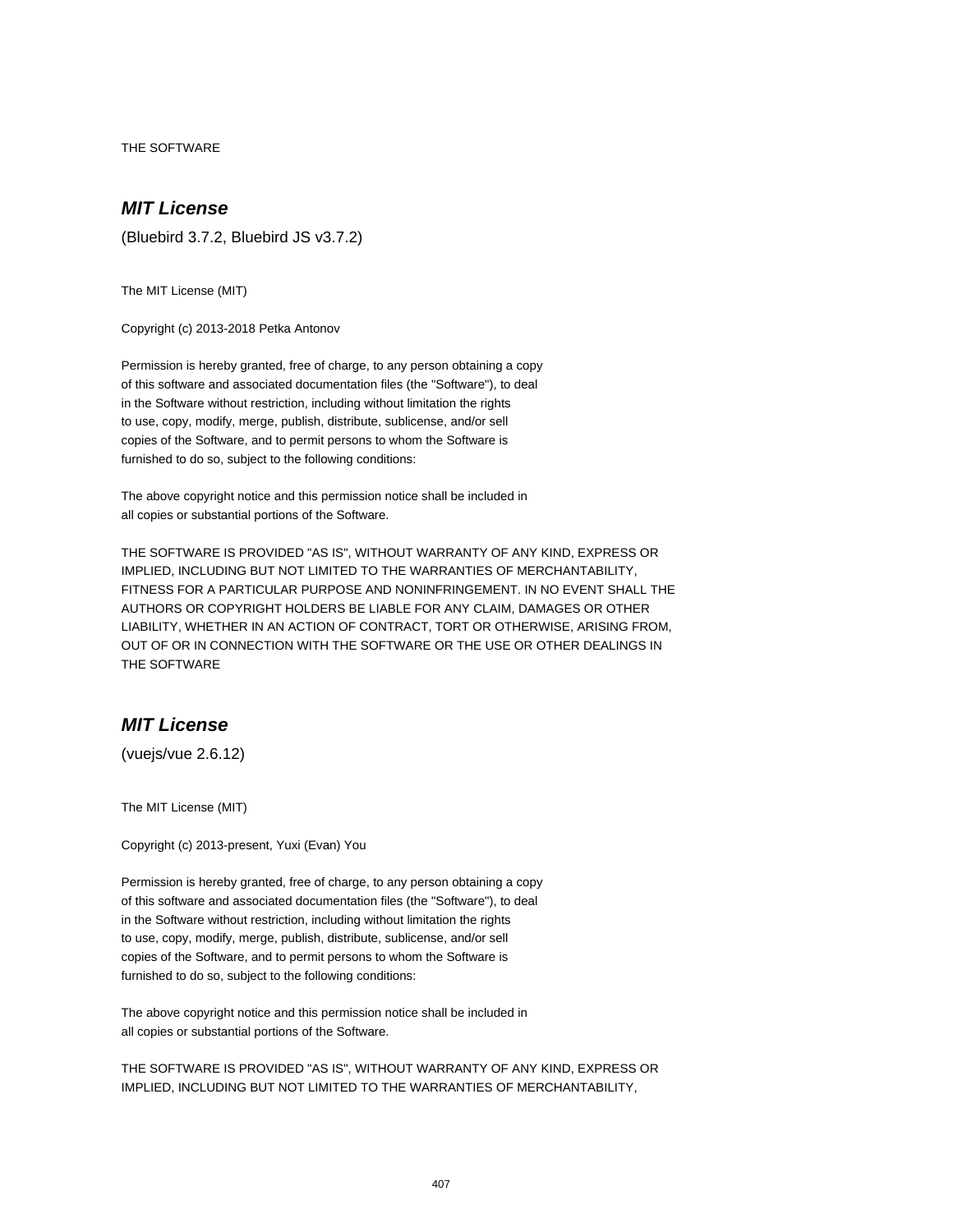FITNESS FOR A PARTICULAR PURPOSE AND NONINFRINGEMENT. IN NO EVENT SHALL THE AUTHORS OR COPYRIGHT HOLDERS BE LIABLE FOR ANY CLAIM, DAMAGES OR OTHER LIABILITY, WHETHER IN AN ACTION OF CONTRACT, TORT OR OTHERWISE, ARISING FROM, OUT OF OR IN CONNECTION WITH THE SOFTWARE OR THE USE OR OTHER DEALINGS IN THE SOFTWARE

## **MIT License**

(exec-sh v0.3.4)

The MIT License (MIT)

Copyright (c) 2014 Aleksandr Tsertkov

Permission is hereby granted, free of charge, to any person obtaining a copy of this software and associated documentation files (the "Software"), to deal in the Software without restriction, including without limitation the rights to use, copy, modify, merge, publish, distribute, sublicense, and/or sell copies of the Software, and to permit persons to whom the Software is furnished to do so, subject to the following conditions:

The above copyright notice and this permission notice shall be included in all copies or substantial portions of the Software.

THE SOFTWARE IS PROVIDED "AS IS", WITHOUT WARRANTY OF ANY KIND, EXPRESS OR IMPLIED, INCLUDING BUT NOT LIMITED TO THE WARRANTIES OF MERCHANTABILITY, FITNESS FOR A PARTICULAR PURPOSE AND NONINFRINGEMENT. IN NO EVENT SHALL THE AUTHORS OR COPYRIGHT HOLDERS BE LIABLE FOR ANY CLAIM, DAMAGES OR OTHER LIABILITY, WHETHER IN AN ACTION OF CONTRACT, TORT OR OTHERWISE, ARISING FROM, OUT OF OR IN CONNECTION WITH THE SOFTWARE OR THE USE OR OTHER DEALINGS IN THE SOFTWARE

# **MIT License**

(htmlescape 1.1.1)

The MIT License (MIT)

Copyright (c) 2014 Andres Suarez

Permission is hereby granted, free of charge, to any person obtaining a copy of this software and associated documentation files (the "Software"), to deal in the Software without restriction, including without limitation the rights to use, copy, modify, merge, publish, distribute, sublicense, and/or sell copies of the Software, and to permit persons to whom the Software is furnished to do so, subject to the following conditions:

The above copyright notice and this permission notice shall be included in all copies or substantial portions of the Software.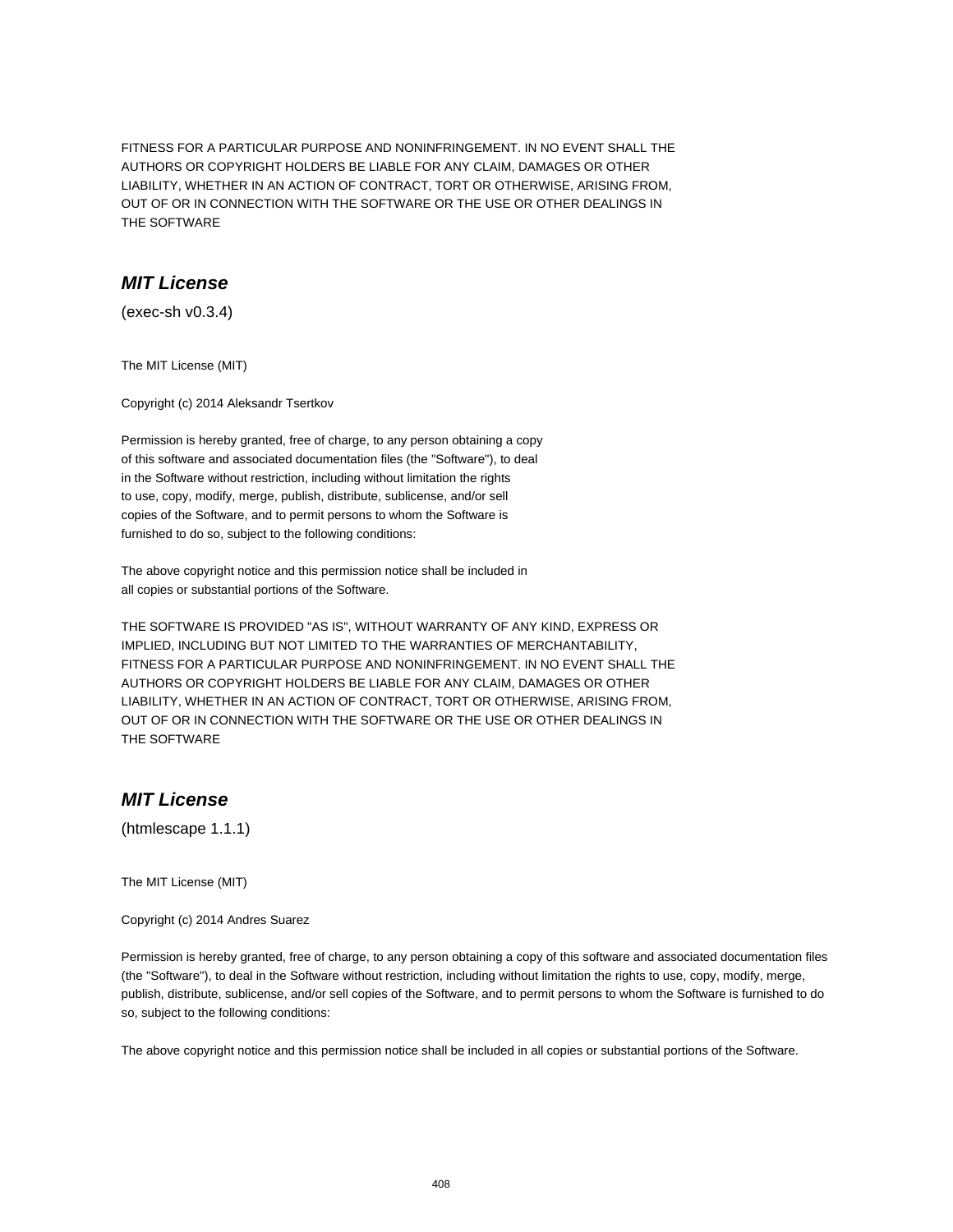THE SOFTWARE IS PROVIDED "AS IS", WITHOUT WARRANTY OF ANY KIND, EXPRESS OR IMPLIED, INCLUDING BUT NOT LIMITED TO THE WARRANTIES OF MERCHANTABILITY, FITNESS FOR A PARTICULAR PURPOSE AND NONINFRINGEMENT. IN NO EVENT SHALL THE AUTHORS OR COPYRIGHT HOLDERS BE LIABLE FOR ANY CLAIM, DAMAGES OR OTHER LIABILITY, WHETHER IN AN ACTION OF CONTRACT, TORT OR OTHERWISE, ARISING FROM, OUT OF OR IN CONNECTION WITH THE SOFTWARE OR THE USE OR OTHER DEALINGS IN THE SOFTWARE

## **MIT License**

(utila 0.4.0)

The MIT License (MIT)

Copyright (c) 2014 Aria Minaei

Permission is hereby granted, free of charge, to any person obtaining a copy of this software and associated documentation files (the "Software"), to deal in the Software without restriction, including without limitation the rights to use, copy, modify, merge, publish, distribute, sublicense, and/or sell copies of the Software, and to permit persons to whom the Software is furnished to do so, subject to the following conditions:

The above copyright notice and this permission notice shall be included in all copies or substantial portions of the Software.

THE SOFTWARE IS PROVIDED "AS IS", WITHOUT WARRANTY OF ANY KIND, EXPRESS OR IMPLIED, INCLUDING BUT NOT LIMITED TO THE WARRANTIES OF MERCHANTABILITY, FITNESS FOR A PARTICULAR PURPOSE AND NONINFRINGEMENT. IN NO EVENT SHALL THE AUTHORS OR COPYRIGHT HOLDERS BE LIABLE FOR ANY CLAIM, DAMAGES OR OTHER LIABILITY, WHETHER IN AN ACTION OF CONTRACT, TORT OR OTHERWISE, ARISING FROM, OUT OF OR IN CONNECTION WITH THE SOFTWARE OR THE USE OR OTHER DEALINGS IN THE SOFTWARE

# **MIT License**

(eventemitter3 3.1.2, eventemitter3 4.0.7)

The MIT License (MIT)

Copyright (c) 2014 Arnout Kazemier

Permission is hereby granted, free of charge, to any person obtaining a copy of this software and associated documentation files (the "Software"), to deal in the Software without restriction, including without limitation the rights to use, copy, modify, merge, publish, distribute, sublicense, and/or sell copies of the Software, and to permit persons to whom the Software is furnished to do so, subject to the following conditions:

The above copyright notice and this permission notice shall be included in all copies or substantial portions of the Software.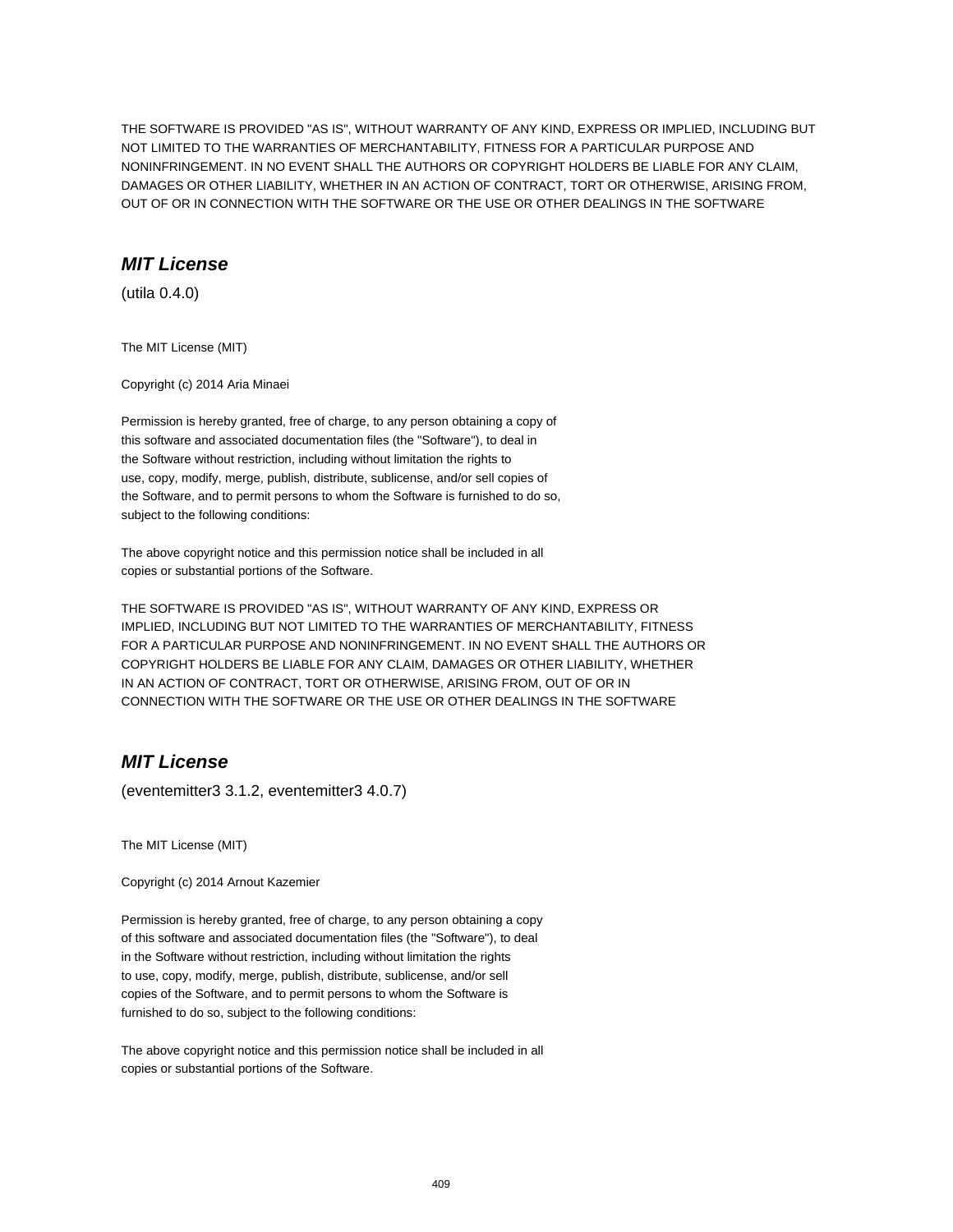THE SOFTWARE IS PROVIDED "AS IS", WITHOUT WARRANTY OF ANY KIND, EXPRESS OR IMPLIED, INCLUDING BUT NOT LIMITED TO THE WARRANTIES OF MERCHANTABILITY, FITNESS FOR A PARTICULAR PURPOSE AND NONINFRINGEMENT. IN NO EVENT SHALL THE AUTHORS OR COPYRIGHT HOLDERS BE LIABLE FOR ANY CLAIM, DAMAGES OR OTHER LIABILITY, WHETHER IN AN ACTION OF CONTRACT, TORT OR OTHERWISE, ARISING FROM, OUT OF OR IN CONNECTION WITH THE SOFTWARE OR THE USE OR OTHER DEALINGS IN THE SOFTWARE

## **MIT License**

(array-flatten 1.1.1, array-flatten 2.1.2, array-flatten v3.0.0, camelcase 3.0.0, component/path-to-regexp 0.1.7, component/path-to-regexp 1.8.0, lower-case 1.1.4, no-case 2.3.2, upper-case 1.1.3)

The MIT License (MIT)

Copyright (c) 2014 Blake Embrey (hello@blakeembrey.com)

Permission is hereby granted, free of charge, to any person obtaining a copy of this software and associated documentation files (the "Software"), to deal in the Software without restriction, including without limitation the rights to use, copy, modify, merge, publish, distribute, sublicense, and/or sell copies of the Software, and to permit persons to whom the Software is furnished to do so, subject to the following conditions:

The above copyright notice and this permission notice shall be included in all copies or substantial portions of the Software.

THE SOFTWARE IS PROVIDED "AS IS", WITHOUT WARRANTY OF ANY KIND, EXPRESS OR IMPLIED, INCLUDING BUT NOT LIMITED TO THE WARRANTIES OF MERCHANTABILITY, FITNESS FOR A PARTICULAR PURPOSE AND NONINFRINGEMENT. IN NO EVENT SHALL THE AUTHORS OR COPYRIGHT HOLDERS BE LIABLE FOR ANY CLAIM, DAMAGES OR OTHER LIABILITY, WHETHER IN AN ACTION OF CONTRACT, TORT OR OTHERWISE, ARISING FROM, OUT OF OR IN CONNECTION WITH THE SOFTWARE OR THE USE OR OTHER DEALINGS IN THE SOFTWARE

# **MIT License**

(is-core-module 2.1.0)

The MIT License (MIT)

Copyright (c) 2014 Dave Justice

Permission is hereby granted, free of charge, to any person obtaining a copy of this software and associated documentation files (the "Software"), to deal in the Software without restriction, including without limitation the rights to use, copy, modify, merge, publish, distribute, sublicense, and/or sell copies of the Software, and to permit persons to whom the Software is furnished to do so, subject to the following conditions: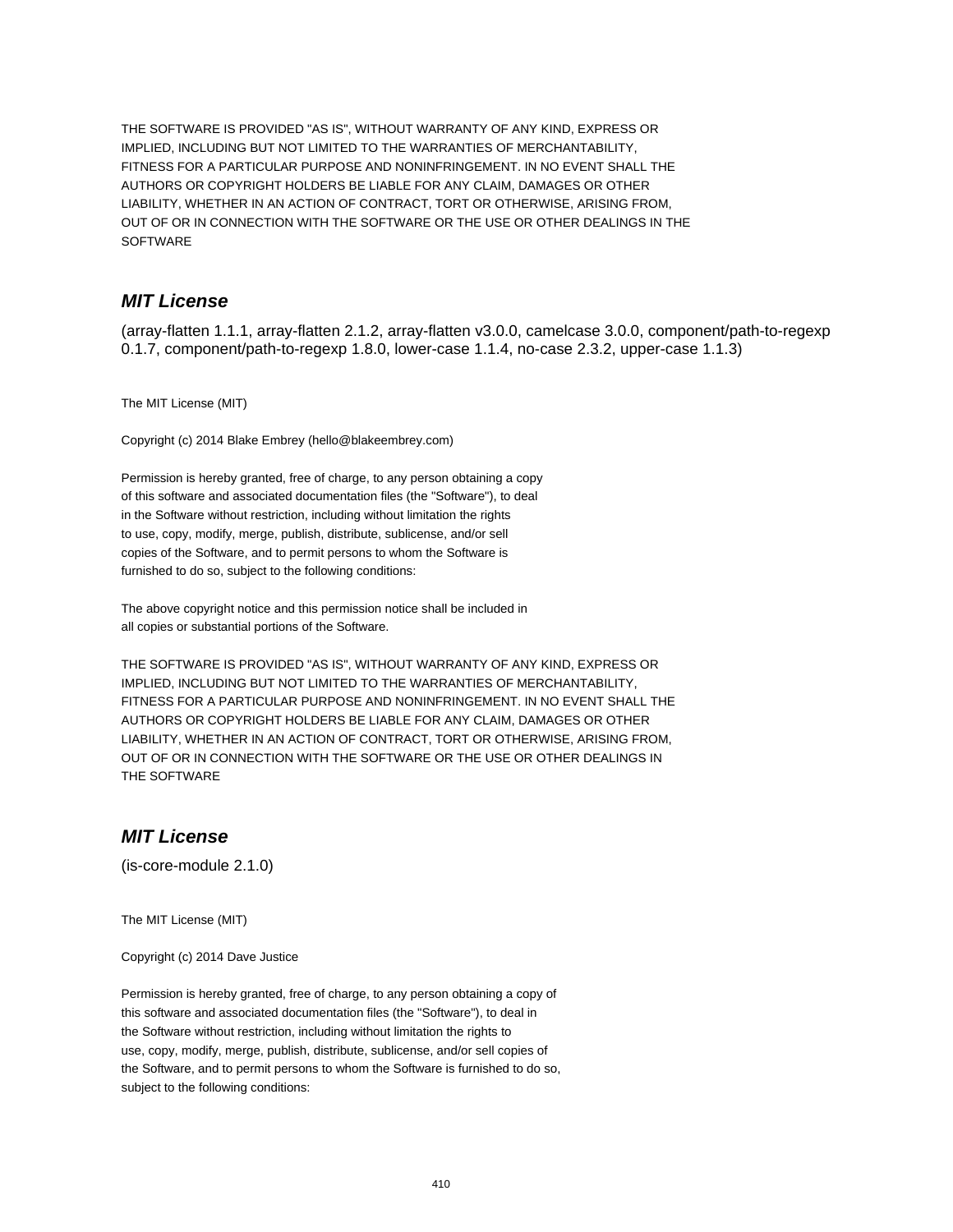The above copyright notice and this permission notice shall be included in all copies or substantial portions of the Software.

THE SOFTWARE IS PROVIDED "AS IS", WITHOUT WARRANTY OF ANY KIND, EXPRESS OR IMPLIED, INCLUDING BUT NOT LIMITED TO THE WARRANTIES OF MERCHANTABILITY, FITNESS FOR A PARTICULAR PURPOSE AND NONINFRINGEMENT. IN NO EVENT SHALL THE AUTHORS OR COPYRIGHT HOLDERS BE LIABLE FOR ANY CLAIM, DAMAGES OR OTHER LIABILITY, WHETHER IN AN ACTION OF CONTRACT, TORT OR OTHERWISE, ARISING FROM, OUT OF OR IN CONNECTION WITH THE SOFTWARE OR THE USE OR OTHER DEALINGS IN THE SOFTWARE

## **MIT License**

(discontinuous-range 1.0.0)

The MIT License (MIT)

Copyright (c) 2014 David Tudury

Permission is hereby granted, free of charge, to any person obtaining a copy of this software and associated documentation files (the "Software"), to deal in the Software without restriction, including without limitation the rights to use, copy, modify, merge, publish, distribute, sublicense, and/or sell copies of the Software, and to permit persons to whom the Software is furnished to do so, subject to the following conditions:

The above copyright notice and this permission notice shall be included in all copies or substantial portions of the Software.

THE SOFTWARE IS PROVIDED "AS IS", WITHOUT WARRANTY OF ANY KIND, EXPRESS OR IMPLIED, INCLUDING BUT NOT LIMITED TO THE WARRANTIES OF MERCHANTABILITY, FITNESS FOR A PARTICULAR PURPOSE AND NONINFRINGEMENT. IN NO EVENT SHALL THE AUTHORS OR COPYRIGHT HOLDERS BE LIABLE FOR ANY CLAIM, DAMAGES OR OTHER LIABILITY, WHETHER IN AN ACTION OF CONTRACT, TORT OR OTHERWISE, ARISING FROM, OUT OF OR IN CONNECTION WITH THE SOFTWARE OR THE USE OR OTHER DEALINGS IN THE **SOFTWARE** 

# **MIT License**

(node-source-map-support v0.5.19)

The MIT License (MIT)

Copyright (c) 2014 Evan Wallace

Permission is hereby granted, free of charge, to any person obtaining a copy of this software and associated documentation files (the "Software"), to deal in the Software without restriction, including without limitation the rights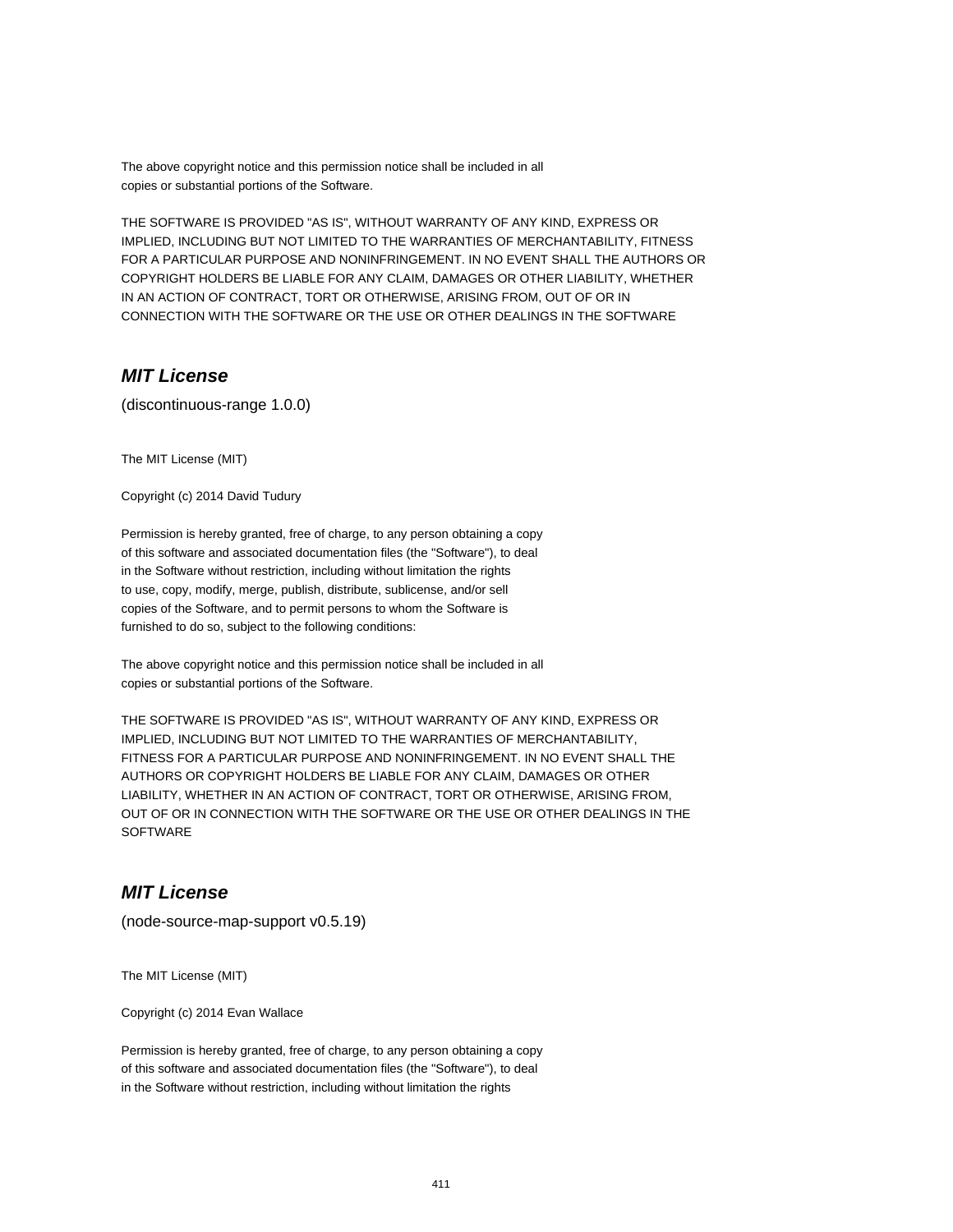to use, copy, modify, merge, publish, distribute, sublicense, and/or sell copies of the Software, and to permit persons to whom the Software is furnished to do so, subject to the following conditions:

The above copyright notice and this permission notice shall be included in all copies or substantial portions of the Software.

THE SOFTWARE IS PROVIDED "AS IS", WITHOUT WARRANTY OF ANY KIND, EXPRESS OR IMPLIED, INCLUDING BUT NOT LIMITED TO THE WARRANTIES OF MERCHANTABILITY, FITNESS FOR A PARTICULAR PURPOSE AND NONINFRINGEMENT. IN NO EVENT SHALL THE AUTHORS OR COPYRIGHT HOLDERS BE LIABLE FOR ANY CLAIM, DAMAGES OR OTHER LIABILITY, WHETHER IN AN ACTION OF CONTRACT, TORT OR OTHERWISE, ARISING FROM, OUT OF OR IN CONNECTION WITH THE SOFTWARE OR THE USE OR OTHER DEALINGS IN THE **SOFTWARE** 

#### **MIT License**

(base64-js 1.5.1, base64-js v1.3.1)

The MIT License (MIT)

Copyright (c) 2014 Jameson Little

Permission is hereby granted, free of charge, to any person obtaining a copy of this software and associated documentation files (the "Software"), to deal in the Software without restriction, including without limitation the rights to use, copy, modify, merge, publish, distribute, sublicense, and/or sell copies of the Software, and to permit persons to whom the Software is furnished to do so, subject to the following conditions:

The above copyright notice and this permission notice shall be included in all copies or substantial portions of the Software.

THE SOFTWARE IS PROVIDED "AS IS", WITHOUT WARRANTY OF ANY KIND, EXPRESS OR IMPLIED, INCLUDING BUT NOT LIMITED TO THE WARRANTIES OF MERCHANTABILITY, FITNESS FOR A PARTICULAR PURPOSE AND NONINFRINGEMENT. IN NO EVENT SHALL THE AUTHORS OR COPYRIGHT HOLDERS BE LIABLE FOR ANY CLAIM, DAMAGES OR OTHER LIABILITY, WHETHER IN AN ACTION OF CONTRACT, TORT OR OTHERWISE, ARISING FROM, OUT OF OR IN CONNECTION WITH THE SOFTWARE OR THE USE OR OTHER DEALINGS IN THE SOFTWARE

#### **MIT License**

(ecc-jsbn 0.1.2)

The MIT License (MIT)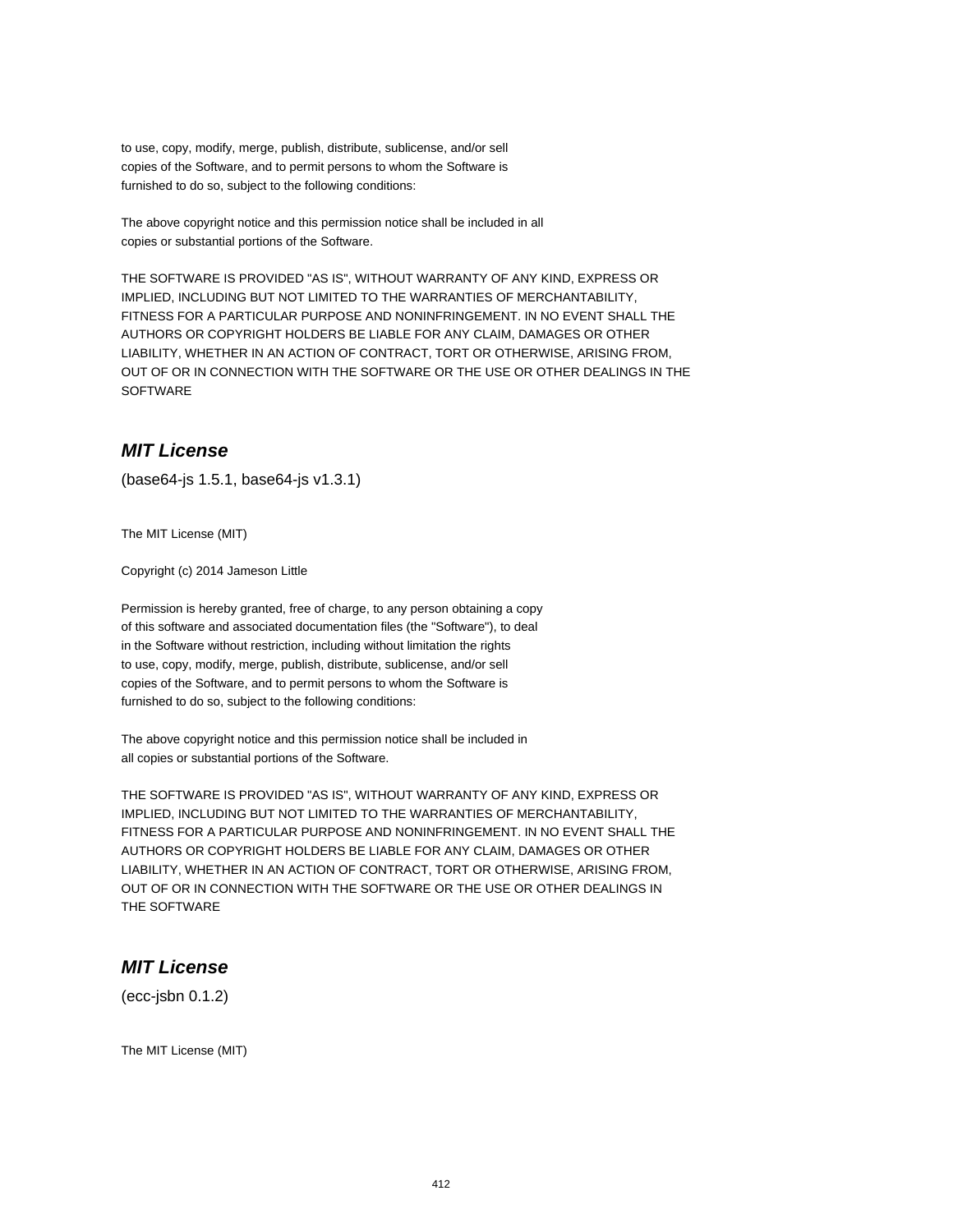Copyright (c) 2014 Jeremie Miller

Permission is hereby granted, free of charge, to any person obtaining a copy of this software and associated documentation files (the "Software"), to deal in the Software without restriction, including without limitation the rights to use, copy, modify, merge, publish, distribute, sublicense, and/or sell copies of the Software, and to permit persons to whom the Software is furnished to do so, subject to the following conditions:

The above copyright notice and this permission notice shall be included in all copies or substantial portions of the Software.

THE SOFTWARE IS PROVIDED "AS IS", WITHOUT WARRANTY OF ANY KIND, EXPRESS OR IMPLIED, INCLUDING BUT NOT LIMITED TO THE WARRANTIES OF MERCHANTABILITY, FITNESS FOR A PARTICULAR PURPOSE AND NONINFRINGEMENT. IN NO EVENT SHALL THE AUTHORS OR COPYRIGHT HOLDERS BE LIABLE FOR ANY CLAIM, DAMAGES OR OTHER LIABILITY, WHETHER IN AN ACTION OF CONTRACT, TORT OR OTHERWISE, ARISING FROM, OUT OF OR IN CONNECTION WITH THE SOFTWARE OR THE USE OR OTHER DEALINGS IN THE **SOFTWARE** 

# **MIT License**

(statuses 1.5.0)

The MIT License (MIT)

Copyright (c) 2014 Jonathan Ong Copyright (c) 2016 Douglas Christopher Wilson

Permission is hereby granted, free of charge, to any person obtaining a copy of this software and associated documentation files (the "Software"), to deal in the Software without restriction, including without limitation the rights to use, copy, modify, merge, publish, distribute, sublicense, and/or sell copies of the Software, and to permit persons to whom the Software is furnished to do so, subject to the following conditions:

The above copyright notice and this permission notice shall be included in all copies or substantial portions of the Software.

THE SOFTWARE IS PROVIDED "AS IS", WITHOUT WARRANTY OF ANY KIND, EXPRESS OR IMPLIED, INCLUDING BUT NOT LIMITED TO THE WARRANTIES OF MERCHANTABILITY, FITNESS FOR A PARTICULAR PURPOSE AND NONINFRINGEMENT. IN NO EVENT SHALL THE AUTHORS OR COPYRIGHT HOLDERS BE LIABLE FOR ANY CLAIM, DAMAGES OR OTHER LIABILITY, WHETHER IN AN ACTION OF CONTRACT, TORT OR OTHERWISE, ARISING FROM, OUT OF OR IN CONNECTION WITH THE SOFTWARE OR THE USE OR OTHER DEALINGS IN THE SOFTWARE

## **MIT License**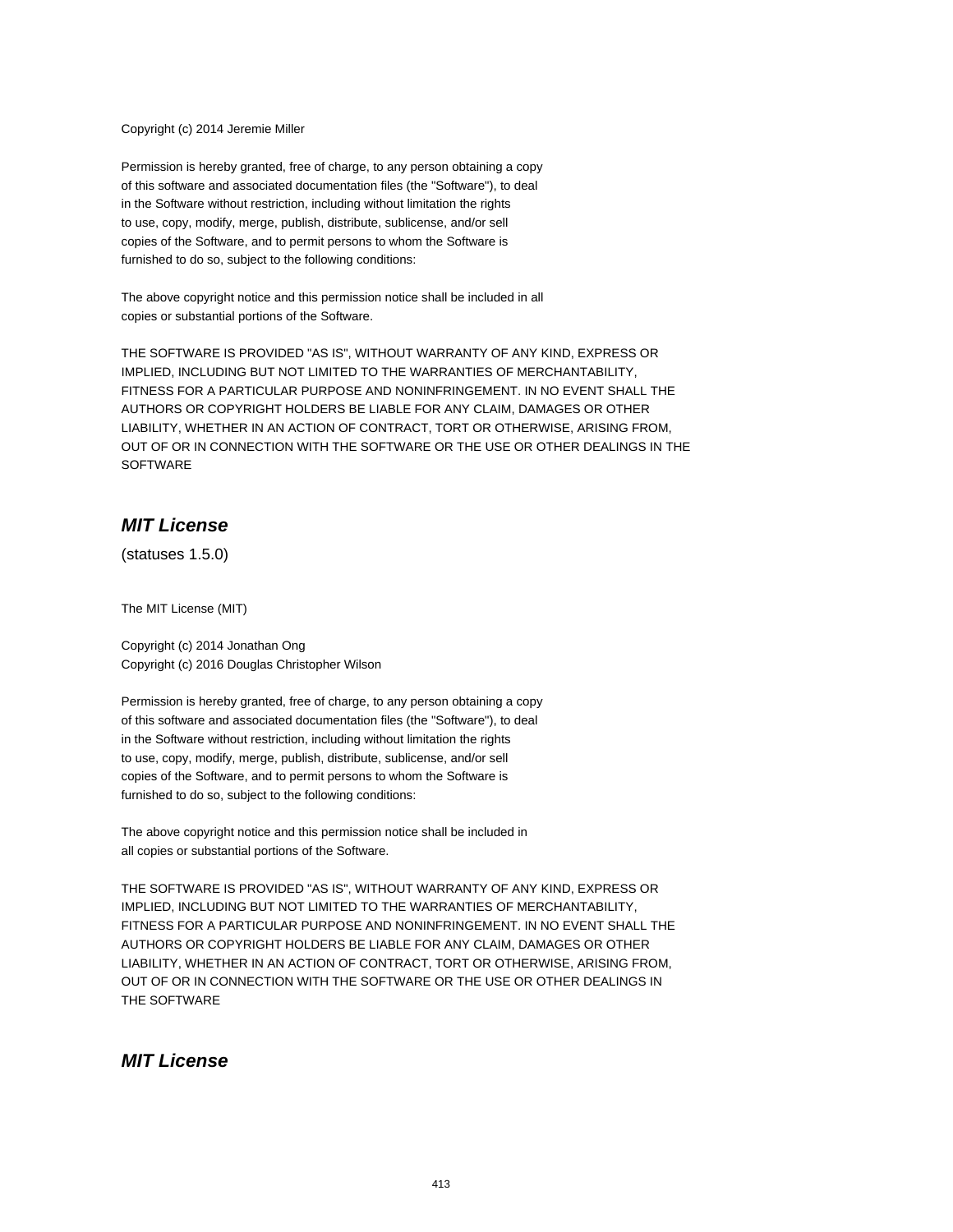(destroy 1.0.4, ee-first 1.1.1, mime-db 1.37.0, mime-db 1.38.0, mime-db v1.40.0, mime-db v1.44.0, mime-db v1.45.0, streaming-json-stringify 3.1.0)

The MIT License (MIT)

Copyright (c) 2014 Jonathan Ong me@jongleberry.com

Permission is hereby granted, free of charge, to any person obtaining a copy of this software and associated documentation files (the "Software"), to deal in the Software without restriction, including without limitation the rights to use, copy, modify, merge, publish, distribute, sublicense, and/or sell copies of the Software, and to permit persons to whom the Software is furnished to do so, subject to the following conditions:

The above copyright notice and this permission notice shall be included in all copies or substantial portions of the Software.

THE SOFTWARE IS PROVIDED "AS IS", WITHOUT WARRANTY OF ANY KIND, EXPRESS OR IMPLIED, INCLUDING BUT NOT LIMITED TO THE WARRANTIES OF MERCHANTABILITY, FITNESS FOR A PARTICULAR PURPOSE AND NONINFRINGEMENT. IN NO EVENT SHALL THE AUTHORS OR COPYRIGHT HOLDERS BE LIABLE FOR ANY CLAIM, DAMAGES OR OTHER LIABILITY, WHETHER IN AN ACTION OF CONTRACT, TORT OR OTHERWISE, ARISING FROM, OUT OF OR IN CONNECTION WITH THE SOFTWARE OR THE USE OR OTHER DEALINGS IN THE SOFTWARE

#### **MIT License**

(http-errors 1.7.2, http-errors 1.7.3, http-errors 1.8.0)

The MIT License (MIT)

Copyright (c) 2014 Jonathan Ong me@jongleberry.com Copyright (c) 2016 Douglas Christopher Wilson doug@somethingdoug.com

Permission is hereby granted, free of charge, to any person obtaining a copy of this software and associated documentation files (the "Software"), to deal in the Software without restriction, including without limitation the rights to use, copy, modify, merge, publish, distribute, sublicense, and/or sell copies of the Software, and to permit persons to whom the Software is furnished to do so, subject to the following conditions:

The above copyright notice and this permission notice shall be included in all copies or substantial portions of the Software.

THE SOFTWARE IS PROVIDED "AS IS", WITHOUT WARRANTY OF ANY KIND, EXPRESS OR IMPLIED, INCLUDING BUT NOT LIMITED TO THE WARRANTIES OF MERCHANTABILITY, FITNESS FOR A PARTICULAR PURPOSE AND NONINFRINGEMENT. IN NO EVENT SHALL THE AUTHORS OR COPYRIGHT HOLDERS BE LIABLE FOR ANY CLAIM, DAMAGES OR OTHER LIABILITY, WHETHER IN AN ACTION OF CONTRACT, TORT OR OTHERWISE, ARISING FROM, OUT OF OR IN CONNECTION WITH THE SOFTWARE OR THE USE OR OTHER DEALINGS IN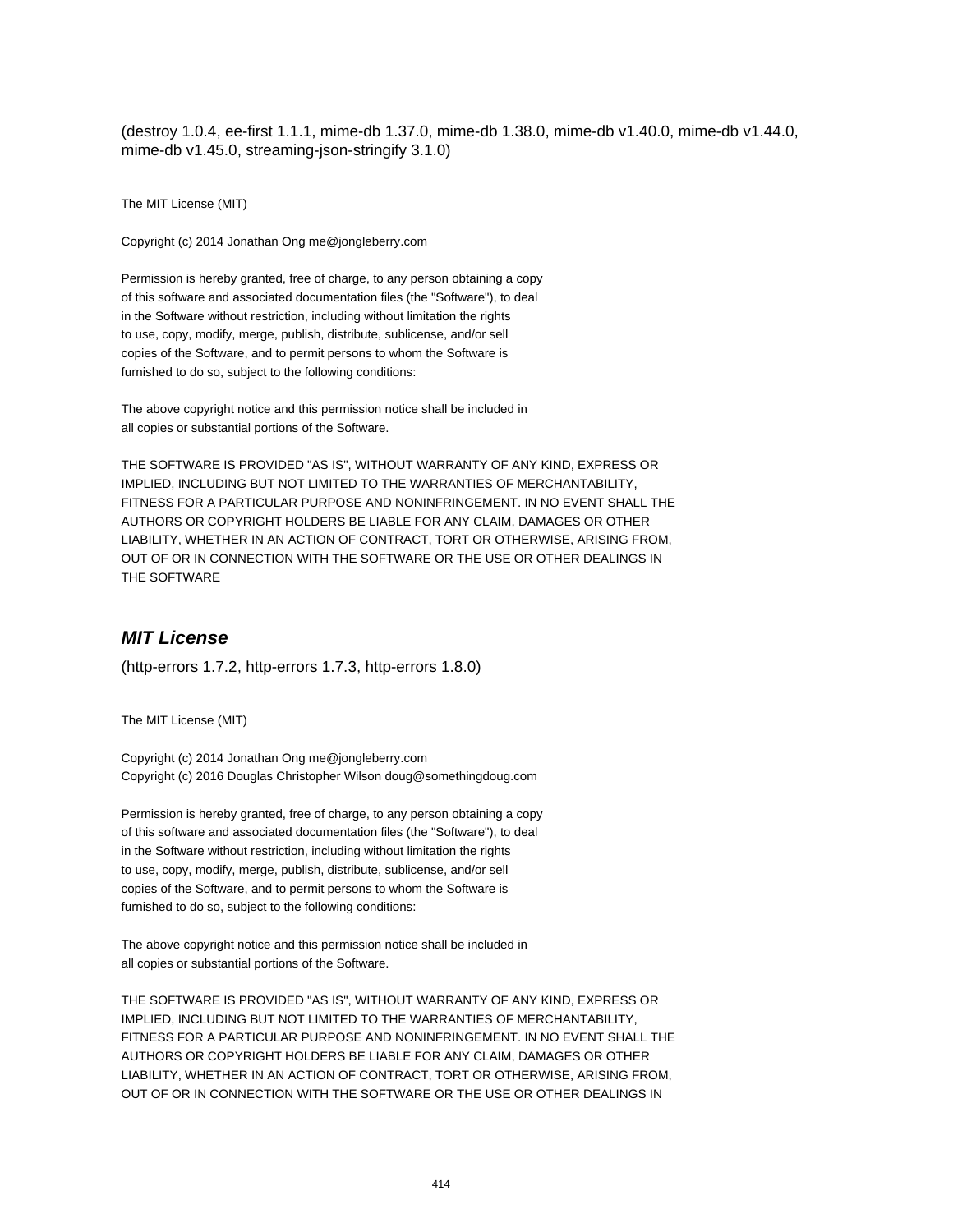THE SOFTWARE

# **MIT License**

(ljharb/object.assign 4.1.2)

The MIT License (MIT)

Copyright (c) 2014 Jordan Harband

Permission is hereby granted, free of charge, to any person obtaining a copy of this software and associated documentation files (the "Software"), to deal in the Software without restriction, including without limitation the rights to use, copy, modify, merge, publish, distribute, sublicense, and/or sell copies of the Software, and to permit persons to whom the Software is furnished to do so, subject to the following conditions:

The above copyright notice and this permission notice shall be included in all copies or substantial portions of the Software.

THE SOFTWARE IS PROVIDED "AS IS", WITHOUT WARRANTY OF ANY KIND, EXPRESS OR IMPLIED, INCLUDING BUT NOT LIMITED TO THE WARRANTIES OF MERCHANTABILITY, FITNESS FOR A PARTICULAR PURPOSE AND NONINFRINGEMENT. IN NO EVENT SHALL THE AUTHORS OR COPYRIGHT HOLDERS BE LIABLE FOR ANY CLAIM, DAMAGES OR OTHER LIABILITY, WHETHER IN AN ACTION OF CONTRACT, TORT OR OTHERWISE, ARISING FROM, OUT OF OR IN CONNECTION WITH THE SOFTWARE OR THE USE OR OTHER DEALINGS IN THE **SOFTWARE** 

# **MIT License**

(is-regex 1.1.1)

The MIT License (MIT)

Copyright (c) 2014 Jordan Harband

Permission is hereby granted, free of charge, to any person obtaining a copy of this software and associated documentation files (the "Software"), to deal in the Software without restriction, including without limitation the rights to use, copy, modify, merge, publish, distribute, sublicense, and/or sell copies of the Software, and to permit persons to whom the Software is furnished to do so, subject to the following conditions:

The above copyright notice and this permission notice shall be included in all copies or substantial portions of the Software.

THE SOFTWARE IS PROVIDED "AS IS", WITHOUT WARRANTY OF ANY KIND, EXPRESS OR IMPLIED, INCLUDING BUT NOT LIMITED TO THE WARRANTIES OF MERCHANTABILITY, FITNESS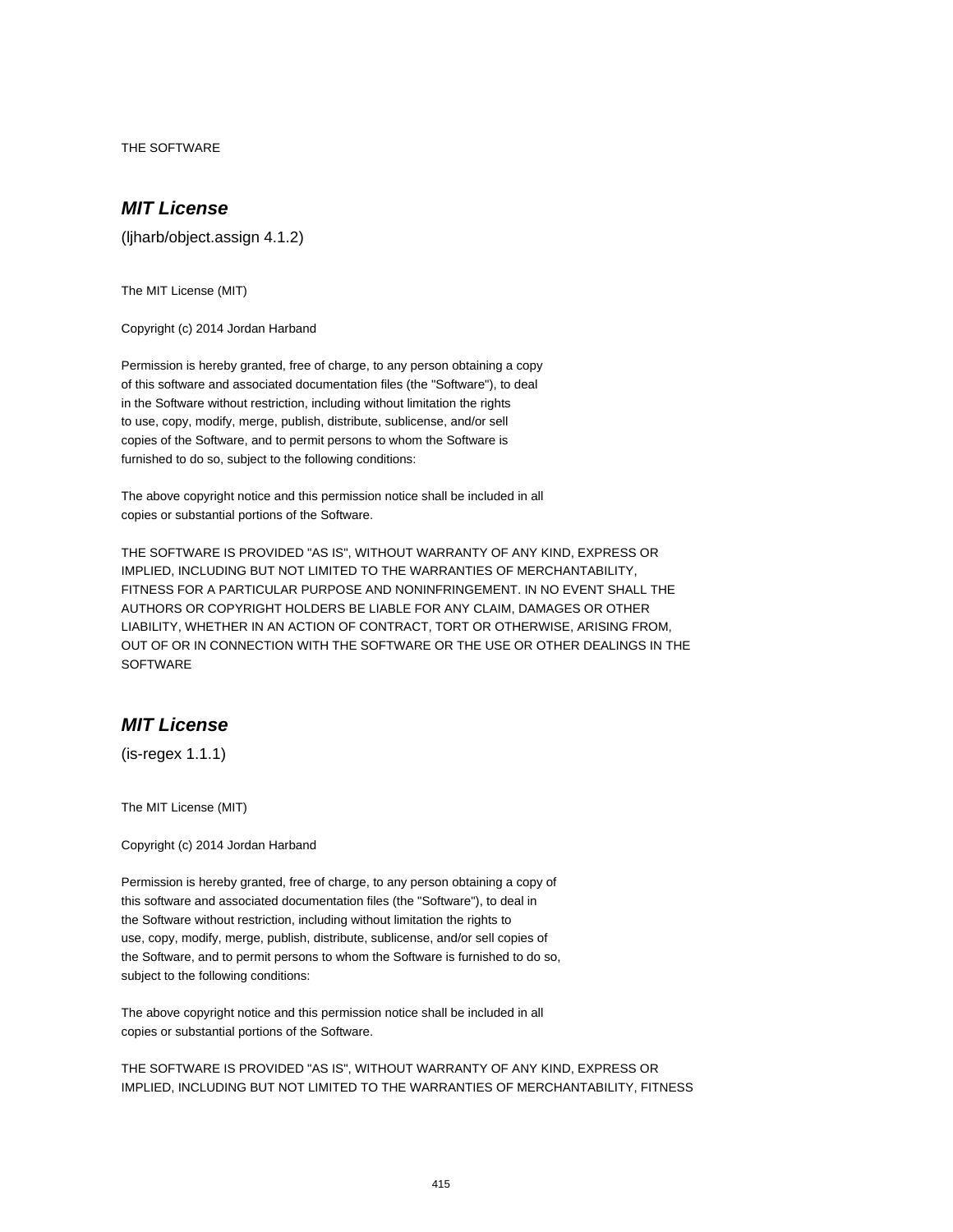FOR A PARTICULAR PURPOSE AND NONINFRINGEMENT. IN NO EVENT SHALL THE AUTHORS OR COPYRIGHT HOLDERS BE LIABLE FOR ANY CLAIM, DAMAGES OR OTHER LIABILITY, WHETHER IN AN ACTION OF CONTRACT, TORT OR OTHERWISE, ARISING FROM, OUT OF OR IN CONNECTION WITH THE SOFTWARE OR THE USE OR OTHER DEALINGS IN THE SOFTWARE

# **MIT License**

(tmp 0.0.33)

The MIT License (MIT)

Copyright (c) 2014 KARASZI István

Permission is hereby granted, free of charge, to any person obtaining a copy of this software and associated documentation files (the "Software"), to deal in the Software without restriction, including without limitation the rights to use, copy, modify, merge, publish, distribute, sublicense, and/or sell copies of the Software, and to permit persons to whom the Software is furnished to do so, subject to the following conditions:

The above copyright notice and this permission notice shall be included in all copies or substantial portions of the Software.

THE SOFTWARE IS PROVIDED "AS IS", WITHOUT WARRANTY OF ANY KIND, EXPRESS OR IMPLIED, INCLUDING BUT NOT LIMITED TO THE WARRANTIES OF MERCHANTABILITY, FITNESS FOR A PARTICULAR PURPOSE AND NONINFRINGEMENT. IN NO EVENT SHALL THE AUTHORS OR COPYRIGHT HOLDERS BE LIABLE FOR ANY CLAIM, DAMAGES OR OTHER LIABILITY, WHETHER IN AN ACTION OF CONTRACT, TORT OR OTHERWISE, ARISING FROM, OUT OF OR IN CONNECTION WITH THE SOFTWARE OR THE USE OR OTHER DEALINGS IN THE **SOFTWARE** 

# **MIT License**

(duplexify 3.7.1, duplexify v4.1.1, end-of-stream v1.4.4, generate-function 2.3.1, generate-object-property 1.2.0, mafintosh/pump 1.0.3, mafintosh/pump 2.0.1, mutexify v1.3.1, peek-stream 1.1.3, protocol-buffers 4.2.0, pumpify 1.5.1, pumpify v2.0.1, stream-collector 1.0.1)

The MIT License (MIT)

Copyright (c) 2014 Mathias Buus

Permission is hereby granted, free of charge, to any person obtaining a copy of this software and associated documentation files (the "Software"), to deal in the Software without restriction, including without limitation the rights to use, copy, modify, merge, publish, distribute, sublicense, and/or sell copies of the Software, and to permit persons to whom the Software is furnished to do so, subject to the following conditions: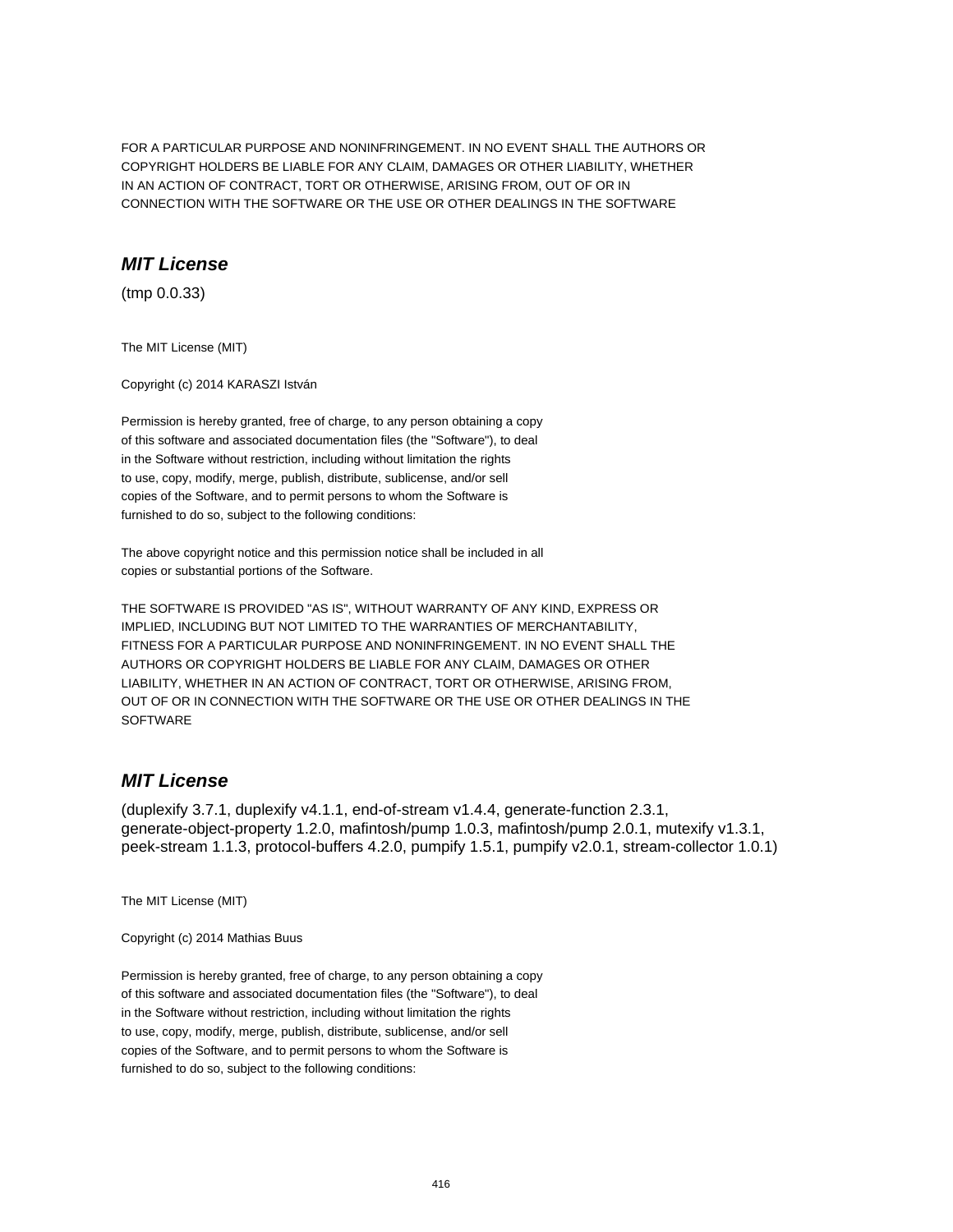The above copyright notice and this permission notice shall be included in all copies or substantial portions of the Software.

THE SOFTWARE IS PROVIDED "AS IS", WITHOUT WARRANTY OF ANY KIND, EXPRESS OR IMPLIED, INCLUDING BUT NOT LIMITED TO THE WARRANTIES OF MERCHANTABILITY, FITNESS FOR A PARTICULAR PURPOSE AND NONINFRINGEMENT. IN NO EVENT SHALL THE AUTHORS OR COPYRIGHT HOLDERS BE LIABLE FOR ANY CLAIM, DAMAGES OR OTHER LIABILITY, WHETHER IN AN ACTION OF CONTRACT, TORT OR OTHERWISE, ARISING FROM, OUT OF OR IN CONNECTION WITH THE SOFTWARE OR THE USE OR OTHER DEALINGS IN THE SOFTWARE

# **MIT License**

(commist 1.1.0)

The MIT License (MIT)

Copyright (c) 2014 Matteo Collina

Permission is hereby granted, free of charge, to any person obtaining a copy of this software and associated documentation files (the "Software"), to deal in the Software without restriction, including without limitation the rights to use, copy, modify, merge, publish, distribute, sublicense, and/or sell copies of the Software, and to permit persons to whom the Software is furnished to do so, subject to the following conditions:

The above copyright notice and this permission notice shall be included in all copies or substantial portions of the Software.

THE SOFTWARE IS PROVIDED "AS IS", WITHOUT WARRANTY OF ANY KIND, EXPRESS OR IMPLIED, INCLUDING BUT NOT LIMITED TO THE WARRANTIES OF MERCHANTABILITY, FITNESS FOR A PARTICULAR PURPOSE AND NONINFRINGEMENT. IN NO EVENT SHALL THE AUTHORS OR COPYRIGHT HOLDERS BE LIABLE FOR ANY CLAIM, DAMAGES OR OTHER LIABILITY, WHETHER IN AN ACTION OF CONTRACT, TORT OR OTHERWISE, ARISING FROM, OUT OF OR IN CONNECTION WITH THE SOFTWARE OR THE USE OR OTHER DEALINGS IN THE **SOFTWARE** 

#### **MIT License**

(postcss-calc v7.0.5, postcss-color-rebeccapurple 4.0.1)

The MIT License (MIT)

Copyright (c) 2014 Maxime Thirouin

Permission is hereby granted, free of charge, to any person obtaining a copy of this software and associated documentation files (the "Software"), to deal in the Software without restriction, including without limitation the rights to use, copy, modify, merge, publish, distribute, sublicense, and/or sell copies of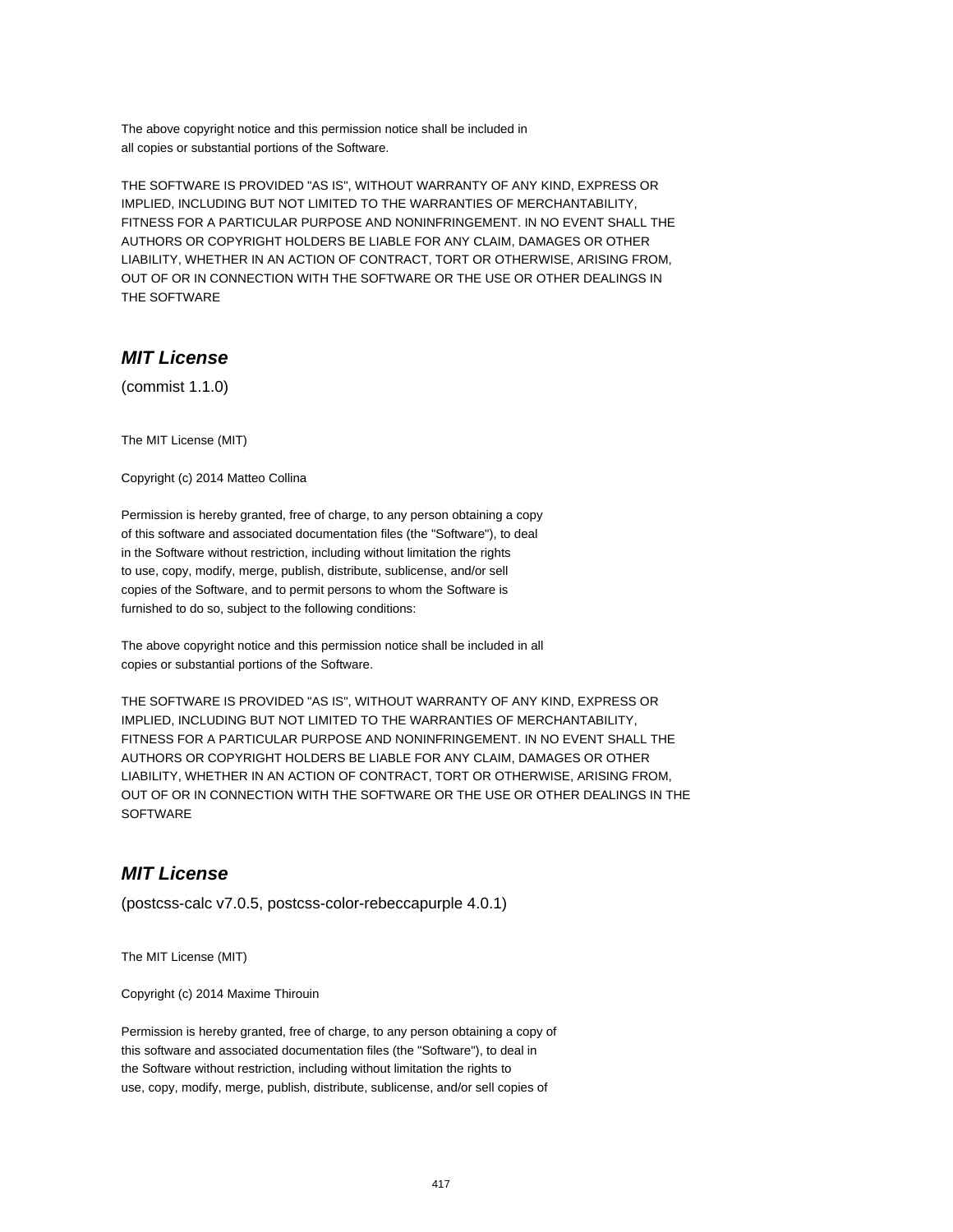the Software, and to permit persons to whom the Software is furnished to do so, subject to the following conditions:

The above copyright notice and this permission notice shall be included in all copies or substantial portions of the Software.

THE SOFTWARE IS PROVIDED "AS IS", WITHOUT WARRANTY OF ANY KIND, EXPRESS OR IMPLIED, INCLUDING BUT NOT LIMITED TO THE WARRANTIES OF MERCHANTABILITY, FITNESS FOR A PARTICULAR PURPOSE AND NONINFRINGEMENT. IN NO EVENT SHALL THE AUTHORS OR COPYRIGHT HOLDERS BE LIABLE FOR ANY CLAIM, DAMAGES OR OTHER LIABILITY, WHETHER IN AN ACTION OF CONTRACT, TORT OR OTHERWISE, ARISING FROM, OUT OF OR IN CONNECTION WITH THE SOFTWARE OR THE USE OR OTHER DEALINGS IN THE SOFTWARE

#### **MIT License**

(postcss-font-variant 4.0.1)

The MIT License (MIT)

Copyright (c) 2014 Maxime Thirouin & Ian Storm Taylor

Permission is hereby granted, free of charge, to any person obtaining a copy of this software and associated documentation files (the "Software"), to deal in the Software without restriction, including without limitation the rights to use, copy, modify, merge, publish, distribute, sublicense, and/or sell copies of the Software, and to permit persons to whom the Software is furnished to do so, subject to the following conditions:

The above copyright notice and this permission notice shall be included in all copies or substantial portions of the Software.

THE SOFTWARE IS PROVIDED "AS IS", WITHOUT WARRANTY OF ANY KIND, EXPRESS OR IMPLIED, INCLUDING BUT NOT LIMITED TO THE WARRANTIES OF MERCHANTABILITY, FITNESS FOR A PARTICULAR PURPOSE AND NONINFRINGEMENT. IN NO EVENT SHALL THE AUTHORS OR COPYRIGHT HOLDERS BE LIABLE FOR ANY CLAIM, DAMAGES OR OTHER LIABILITY, WHETHER IN AN ACTION OF CONTRACT, TORT OR OTHERWISE, ARISING FROM, OUT OF OR IN CONNECTION WITH THE SOFTWARE OR THE USE OR OTHER DEALINGS IN THE SOFTWARE

# **MIT License**

(postcss-import 13.0.0)

The MIT License (MIT)

Copyright (c) 2014 Maxime Thirouin, Jason Campbell & Kevin Mårtensson

Permission is hereby granted, free of charge, to any person obtaining a copy of this software and associated documentation files (the "Software"), to deal in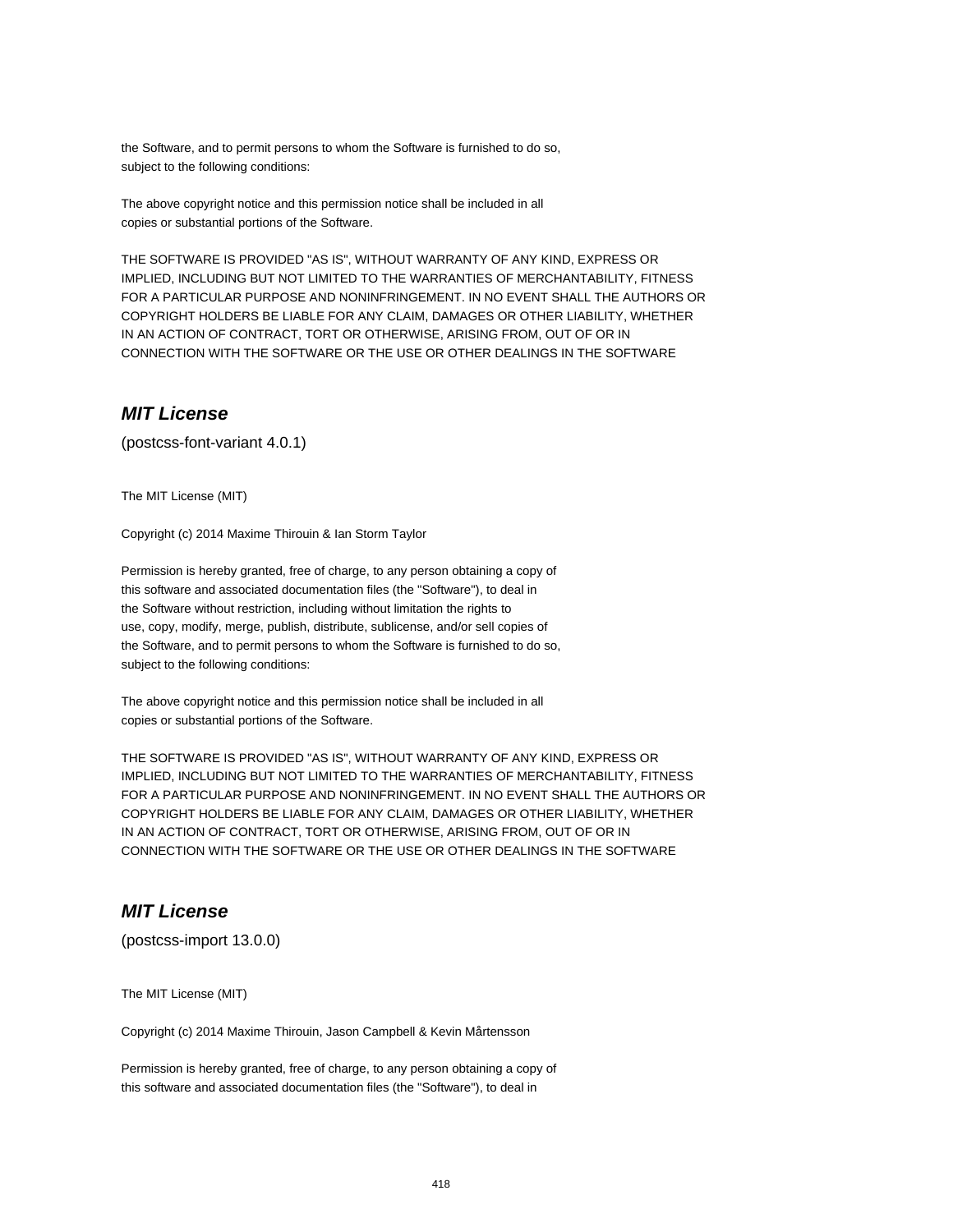the Software without restriction, including without limitation the rights to use, copy, modify, merge, publish, distribute, sublicense, and/or sell copies of the Software, and to permit persons to whom the Software is furnished to do so, subject to the following conditions:

The above copyright notice and this permission notice shall be included in all copies or substantial portions of the Software.

THE SOFTWARE IS PROVIDED "AS IS", WITHOUT WARRANTY OF ANY KIND, EXPRESS OR IMPLIED, INCLUDING BUT NOT LIMITED TO THE WARRANTIES OF MERCHANTABILITY, FITNESS FOR A PARTICULAR PURPOSE AND NONINFRINGEMENT. IN NO EVENT SHALL THE AUTHORS OR COPYRIGHT HOLDERS BE LIABLE FOR ANY CLAIM, DAMAGES OR OTHER LIABILITY, WHETHER IN AN ACTION OF CONTRACT, TORT OR OTHERWISE, ARISING FROM, OUT OF OR IN CONNECTION WITH THE SOFTWARE OR THE USE OR OTHER DEALINGS IN THE SOFTWARE

#### **MIT License**

(ml-matrix 5.3.0)

The MIT License (MIT)

Copyright (c) 2014 Michaël Zasso

Permission is hereby granted, free of charge, to any person obtaining a copy of this software and associated documentation files (the "Software"), to deal in the Software without restriction, including without limitation the rights to use, copy, modify, merge, publish, distribute, sublicense, and/or sell copies of the Software, and to permit persons to whom the Software is furnished to do so, subject to the following conditions:

The above copyright notice and this permission notice shall be included in all copies or substantial portions of the Software.

THE SOFTWARE IS PROVIDED "AS IS", WITHOUT WARRANTY OF ANY KIND, EXPRESS OR IMPLIED, INCLUDING BUT NOT LIMITED TO THE WARRANTIES OF MERCHANTABILITY, FITNESS FOR A PARTICULAR PURPOSE AND NONINFRINGEMENT. IN NO EVENT SHALL THE AUTHORS OR COPYRIGHT HOLDERS BE LIABLE FOR ANY CLAIM, DAMAGES OR OTHER LIABILITY, WHETHER IN AN ACTION OF CONTRACT, TORT OR OTHERWISE, ARISING FROM, OUT OF OR IN CONNECTION WITH THE SOFTWARE OR THE USE OR OTHER DEALINGS IN THE **SOFTWARE** 

#### **MIT License**

(iferr 0.1.5)

The MIT License (MIT)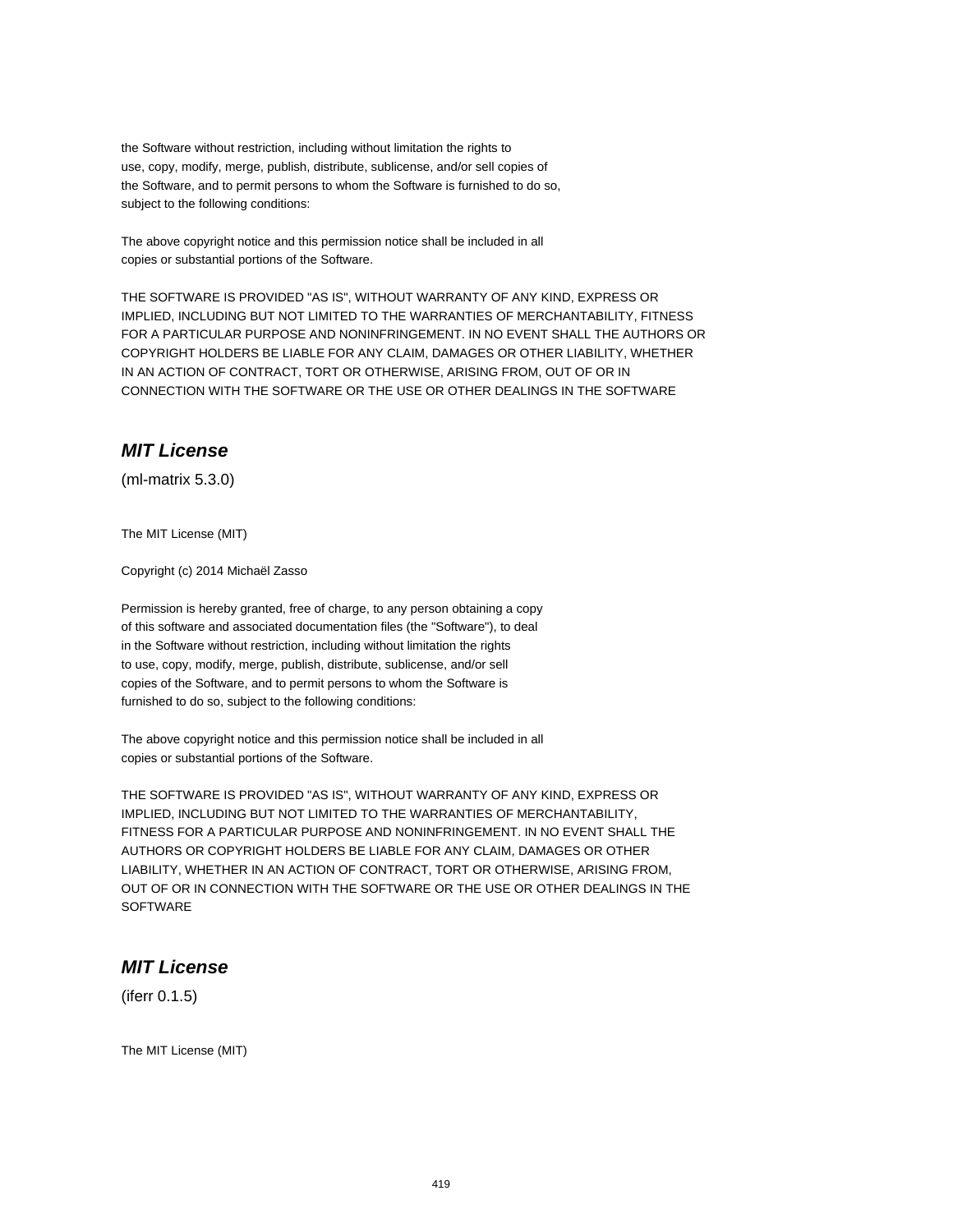#### Copyright (c) 2014 Nadav Ivgi

Permission is hereby granted, free of charge, to any person obtaining a copy of this software and associated documentation files (the "Software"), to deal in the Software without restriction, including without limitation the rights to use, copy, modify, merge, publish, distribute, sublicense, and/or sell copies of the Software, and to permit persons to whom the Software is furnished to do so, subject to the following conditions:

The above copyright notice and this permission notice shall be included in all copies or substantial portions of the Software.

THE SOFTWARE IS PROVIDED "AS IS", WITHOUT WARRANTY OF ANY KIND, EXPRESS OR IMPLIED, INCLUDING BUT NOT LIMITED TO THE WARRANTIES OF MERCHANTABILITY, FITNESS FOR A PARTICULAR PURPOSE AND NONINFRINGEMENT. IN NO EVENT SHALL THE AUTHORS OR COPYRIGHT HOLDERS BE LIABLE FOR ANY CLAIM, DAMAGES OR OTHER LIABILITY, WHETHER IN AN ACTION OF CONTRACT, TORT OR OTHERWISE, ARISING FROM, OUT OF OR IN CONNECTION WITH THE SOFTWARE OR THE USE OR OTHER DEALINGS IN THE **SOFTWARE** 

#### **MIT License**

(num2fraction 1.2.2, postcss-media-minmax 4.0.0)

The MIT License (MIT)

Copyright (c) 2014 PostCSS

Permission is hereby granted, free of charge, to any person obtaining a copy of this software and associated documentation files (the "Software"), to deal in the Software without restriction, including without limitation the rights to use, copy, modify, merge, publish, distribute, sublicense, and/or sell copies of the Software, and to permit persons to whom the Software is furnished to do so, subject to the following conditions:

The above copyright notice and this permission notice shall be included in all copies or substantial portions of the Software.

THE SOFTWARE IS PROVIDED "AS IS", WITHOUT WARRANTY OF ANY KIND, EXPRESS OR IMPLIED, INCLUDING BUT NOT LIMITED TO THE WARRANTIES OF MERCHANTABILITY, FITNESS FOR A PARTICULAR PURPOSE AND NONINFRINGEMENT. IN NO EVENT SHALL THE AUTHORS OR COPYRIGHT HOLDERS BE LIABLE FOR ANY CLAIM, DAMAGES OR OTHER LIABILITY, WHETHER IN AN ACTION OF CONTRACT, TORT OR OTHERWISE, ARISING FROM, OUT OF OR IN CONNECTION WITH THE SOFTWARE OR THE USE OR OTHER DEALINGS IN THE **SOFTWARE** 

#### **MIT License**

(gtoken 5.0.4)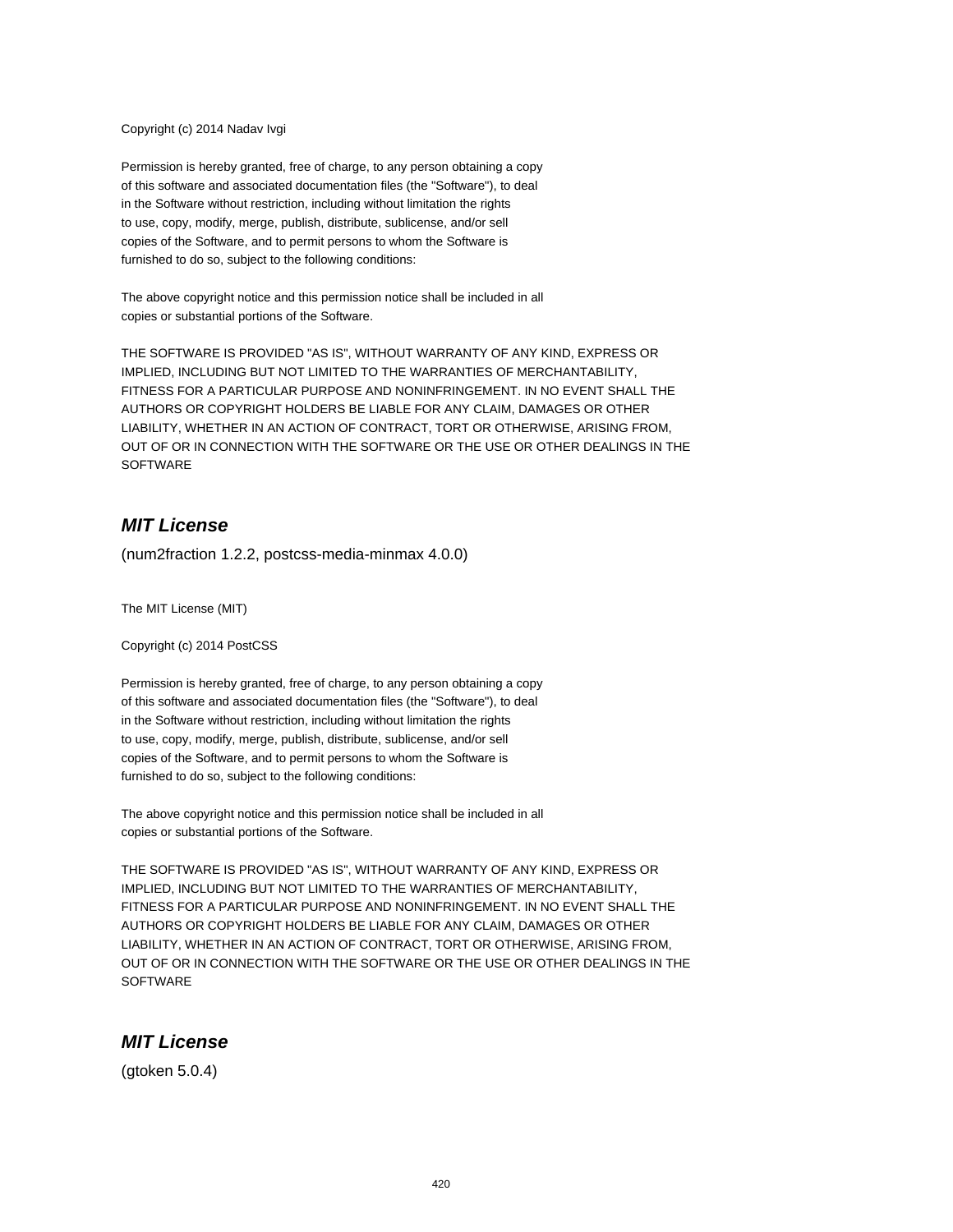The MIT License (MIT)

Copyright (c) 2014 Ryan Seys

Permission is hereby granted, free of charge, to any person obtaining a copy of this software and associated documentation files (the "Software"), to deal in the Software without restriction, including without limitation the rights to use, copy, modify, merge, publish, distribute, sublicense, and/or sell copies of the Software, and to permit persons to whom the Software is furnished to do so, subject to the following conditions:

The above copyright notice and this permission notice shall be included in all copies or substantial portions of the Software.

THE SOFTWARE IS PROVIDED "AS IS", WITHOUT WARRANTY OF ANY KIND, EXPRESS OR IMPLIED, INCLUDING BUT NOT LIMITED TO THE WARRANTIES OF MERCHANTABILITY, FITNESS FOR A PARTICULAR PURPOSE AND NONINFRINGEMENT. IN NO EVENT SHALL THE AUTHORS OR COPYRIGHT HOLDERS BE LIABLE FOR ANY CLAIM, DAMAGES OR OTHER LIABILITY, WHETHER IN AN ACTION OF CONTRACT, TORT OR OTHERWISE, ARISING FROM, OUT OF OR IN CONNECTION WITH THE SOFTWARE OR THE USE OR OTHER DEALINGS IN THE SOFTWARE

# **MIT License**

(google-p12-pem 3.0.3)

The MIT License (MIT)

Copyright (c) 2014 Ryan Seys

Permission is hereby granted, free of charge, to any person obtaining a copy of this software and associated documentation files (the "Software"), to deal in the Software without restriction, including without limitation the rights to use, copy, modify, merge, publish, distribute, sublicense, and/or sell copies of the Software, and to permit persons to whom the Software is furnished to do so, subject to the following conditions:

The above copyright notice and this permission notice shall be included in all copies or substantial portions of the Software.

THE SOFTWARE IS PROVIDED "AS IS", WITHOUT WARRANTY OF ANY KIND, EXPRESS OR IMPLIED, INCLUDING BUT NOT LIMITED TO THE WARRANTIES OF MERCHANTABILITY, FITNESS FOR A PARTICULAR PURPOSE AND NONINFRINGEMENT. IN NO EVENT SHALL THE AUTHORS OR COPYRIGHT HOLDERS BE LIABLE FOR ANY CLAIM, DAMAGES OR OTHER LIABILITY, WHETHER IN AN ACTION OF CONTRACT, TORT OR OTHERWISE, ARISING FROM, OUT OF OR IN CONNECTION WITH THE SOFTWARE OR THE USE OR OTHER DEALINGS IN THE **SOFTWARE**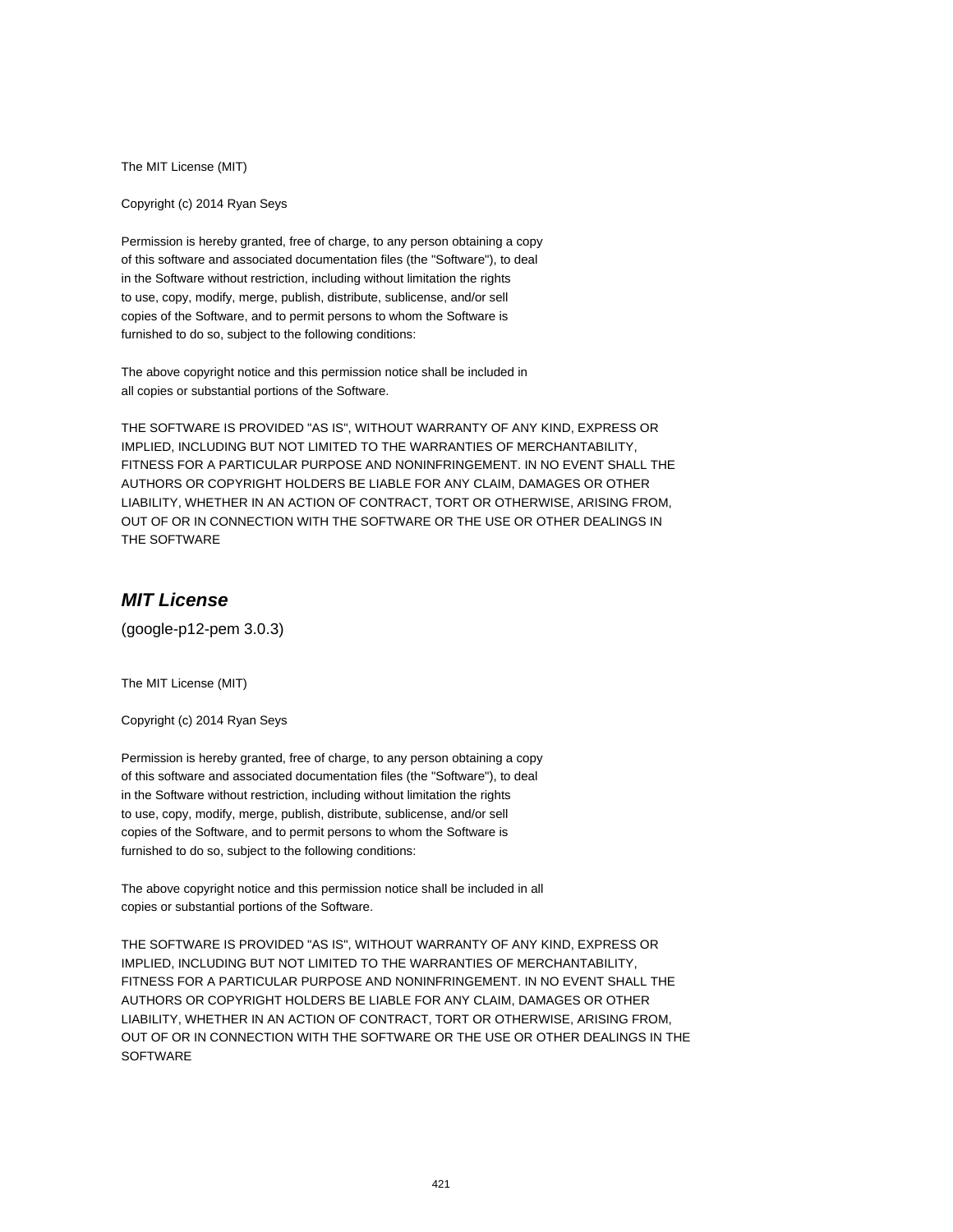# **MIT License**

(run-async 2.4.1)

The MIT License (MIT)

Copyright (c) 2014 Simon Boudrias

Permission is hereby granted, free of charge, to any person obtaining a copy of this software and associated documentation files (the "Software"), to deal in the Software without restriction, including without limitation the rights to use, copy, modify, merge, publish, distribute, sublicense, and/or sell copies of the Software, and to permit persons to whom the Software is furnished to do so, subject to the following conditions:

The above copyright notice and this permission notice shall be included in all copies or substantial portions of the Software.

THE SOFTWARE IS PROVIDED "AS IS", WITHOUT WARRANTY OF ANY KIND, EXPRESS OR IMPLIED, INCLUDING BUT NOT LIMITED TO THE WARRANTIES OF MERCHANTABILITY, FITNESS FOR A PARTICULAR PURPOSE AND NONINFRINGEMENT. IN NO EVENT SHALL THE AUTHORS OR COPYRIGHT HOLDERS BE LIABLE FOR ANY CLAIM, DAMAGES OR OTHER LIABILITY, WHETHER IN AN ACTION OF CONTRACT, TORT OR OTHERWISE, ARISING FROM, OUT OF OR IN CONNECTION WITH THE SOFTWARE OR THE USE OR OTHER DEALINGS IN THE **SOFTWARE** 

# **MIT License**

(source-map-url 0.4.0)

The MIT License (MIT)

Copyright (c) 2014 Simon Lydell

Permission is hereby granted, free of charge, to any person obtaining a copy of this software and associated documentation files (the "Software"), to deal in the Software without restriction, including without limitation the rights to use, copy, modify, merge, publish, distribute, sublicense, and/or sell copies of the Software, and to permit persons to whom the Software is furnished to do so, subject to the following conditions:

The above copyright notice and this permission notice shall be included in all copies or substantial portions of the Software.

THE SOFTWARE IS PROVIDED "AS IS", WITHOUT WARRANTY OF ANY KIND, EXPRESS OR IMPLIED, INCLUDING BUT NOT LIMITED TO THE WARRANTIES OF MERCHANTABILITY, FITNESS FOR A PARTICULAR PURPOSE AND NONINFRINGEMENT. IN NO EVENT SHALL THE AUTHORS OR COPYRIGHT HOLDERS BE LIABLE FOR ANY CLAIM, DAMAGES OR OTHER LIABILITY, WHETHER IN AN ACTION OF CONTRACT, TORT OR OTHERWISE, ARISING FROM, OUT OF OR IN CONNECTION WITH THE SOFTWARE OR THE USE OR OTHER DEALINGS IN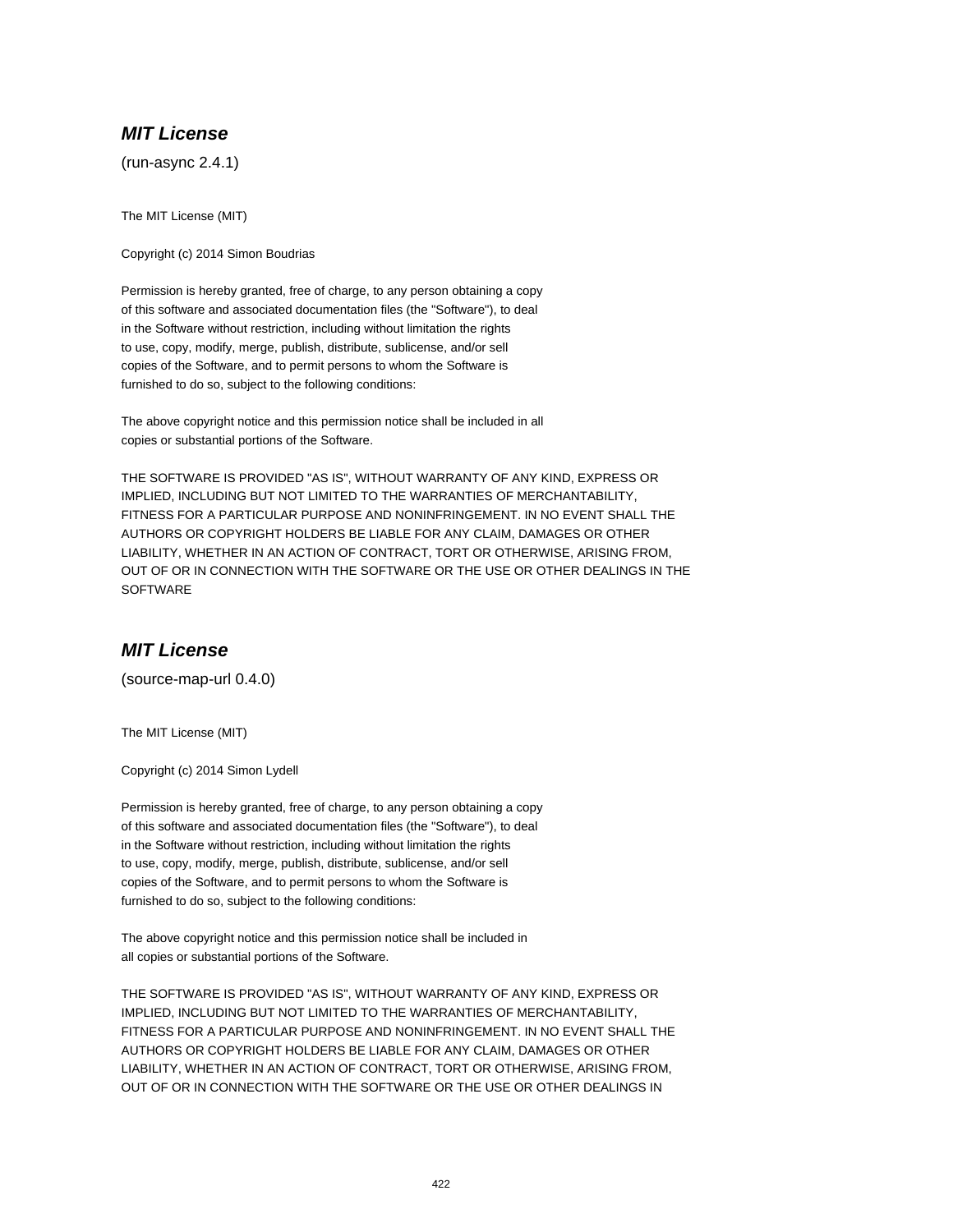THE SOFTWARE

## **MIT License**

(js-tokens 4.0.0)

The MIT License (MIT)

Copyright (c) 2014, 2015, 2016, 2017, 2018 Simon Lydell

Permission is hereby granted, free of charge, to any person obtaining a copy of this software and associated documentation files (the "Software"), to deal in the Software without restriction, including without limitation the rights to use, copy, modify, merge, publish, distribute, sublicense, and/or sell copies of the Software, and to permit persons to whom the Software is furnished to do so, subject to the following conditions:

The above copyright notice and this permission notice shall be included in all copies or substantial portions of the Software.

THE SOFTWARE IS PROVIDED "AS IS", WITHOUT WARRANTY OF ANY KIND, EXPRESS OR IMPLIED, INCLUDING BUT NOT LIMITED TO THE WARRANTIES OF MERCHANTABILITY, FITNESS FOR A PARTICULAR PURPOSE AND NONINFRINGEMENT. IN NO EVENT SHALL THE AUTHORS OR COPYRIGHT HOLDERS BE LIABLE FOR ANY CLAIM, DAMAGES OR OTHER LIABILITY, WHETHER IN AN ACTION OF CONTRACT, TORT OR OTHERWISE, ARISING FROM, OUT OF OR IN CONNECTION WITH THE SOFTWARE OR THE USE OR OTHER DEALINGS IN THE SOFTWARE

## **MIT License**

(source-map-resolve 0.5.3)

The MIT License (MIT)

Copyright (c) 2014, 2015, 2016, 2017, 2018, 2019 Simon Lydell Copyright (c) 2019 ZHAO Jinxiang

Permission is hereby granted, free of charge, to any person obtaining a copy of this software and associated documentation files (the "Software"), to deal in the Software without restriction, including without limitation the rights to use, copy, modify, merge, publish, distribute, sublicense, and/or sell copies of the Software, and to permit persons to whom the Software is furnished to do so, subject to the following conditions:

The above copyright notice and this permission notice shall be included in all copies or substantial portions of the Software.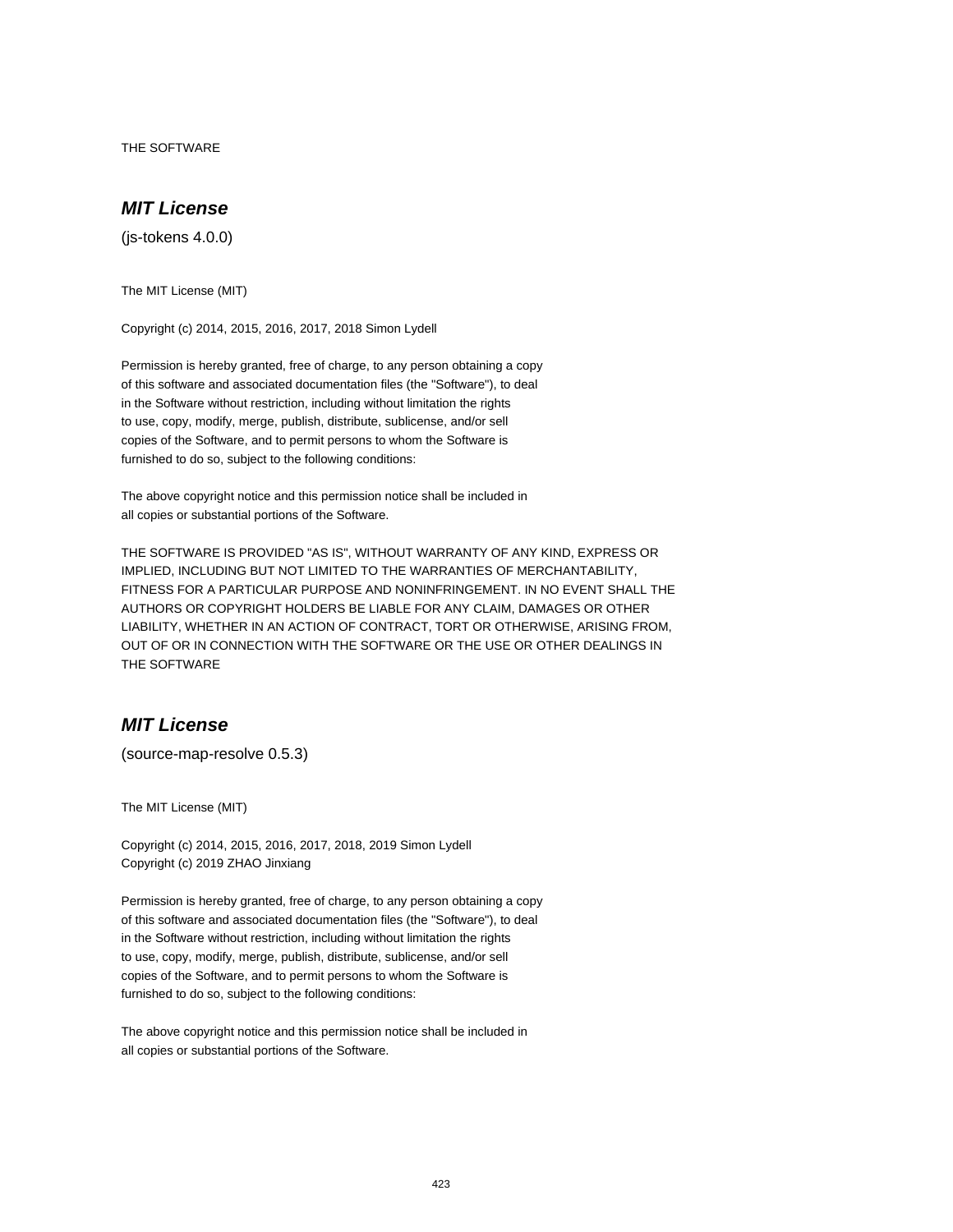THE SOFTWARE IS PROVIDED "AS IS", WITHOUT WARRANTY OF ANY KIND, EXPRESS OR IMPLIED, INCLUDING BUT NOT LIMITED TO THE WARRANTIES OF MERCHANTABILITY, FITNESS FOR A PARTICULAR PURPOSE AND NONINFRINGEMENT. IN NO EVENT SHALL THE AUTHORS OR COPYRIGHT HOLDERS BE LIABLE FOR ANY CLAIM, DAMAGES OR OTHER LIABILITY, WHETHER IN AN ACTION OF CONTRACT, TORT OR OTHERWISE, ARISING FROM, OUT OF OR IN CONNECTION WITH THE SOFTWARE OR THE USE OR OTHER DEALINGS IN THE SOFTWARE

# **MIT License**

(regex-parser 2.2.11)

The MIT License (MIT)

Copyright (c) 2014-20 Ionic■ Biz■u (https://ionicabizau.net)

Permission is hereby granted, free of charge, to any person obtaining a copy of this software and associated documentation files (the "Software"), to deal in the Software without restriction, including without limitation the rights to use, copy, modify, merge, publish, distribute, sublicense, and/or sell copies of the Software, and to permit persons to whom the Software is furnished to do so, subject to the following conditions:

The above copyright notice and this permission notice shall be included in all copies or substantial portions of the Software.

THE SOFTWARE IS PROVIDED "AS IS", WITHOUT WARRANTY OF ANY KIND, EXPRESS OR IMPLIED, INCLUDING BUT NOT LIMITED TO THE WARRANTIES OF MERCHANTABILITY, FITNESS FOR A PARTICULAR PURPOSE AND NONINFRINGEMENT. IN NO EVENT SHALL THE AUTHORS OR COPYRIGHT HOLDERS BE LIABLE FOR ANY CLAIM, DAMAGES OR OTHER LIABILITY, WHETHER IN AN ACTION OF CONTRACT, TORT OR OTHERWISE, ARISING FROM, OUT OF OR IN CONNECTION WITH THE SOFTWARE OR THE USE OR OTHER DEALINGS IN THE **SOFTWARE** 

## **MIT License**

(browserify-zlib 0.2.0)

The MIT License (MIT)

Copyright (c) 2014-2015 Devon Govett

Permission is hereby granted, free of charge, to any person obtaining a copy of this software and associated documentation files (the "Software"), to deal in the Software without restriction, including without limitation the rights to use, copy, modify, merge, publish, distribute, sublicense, and/or sell copies of the Software, and to permit persons to whom the Software is furnished to do so, subject to the following conditions: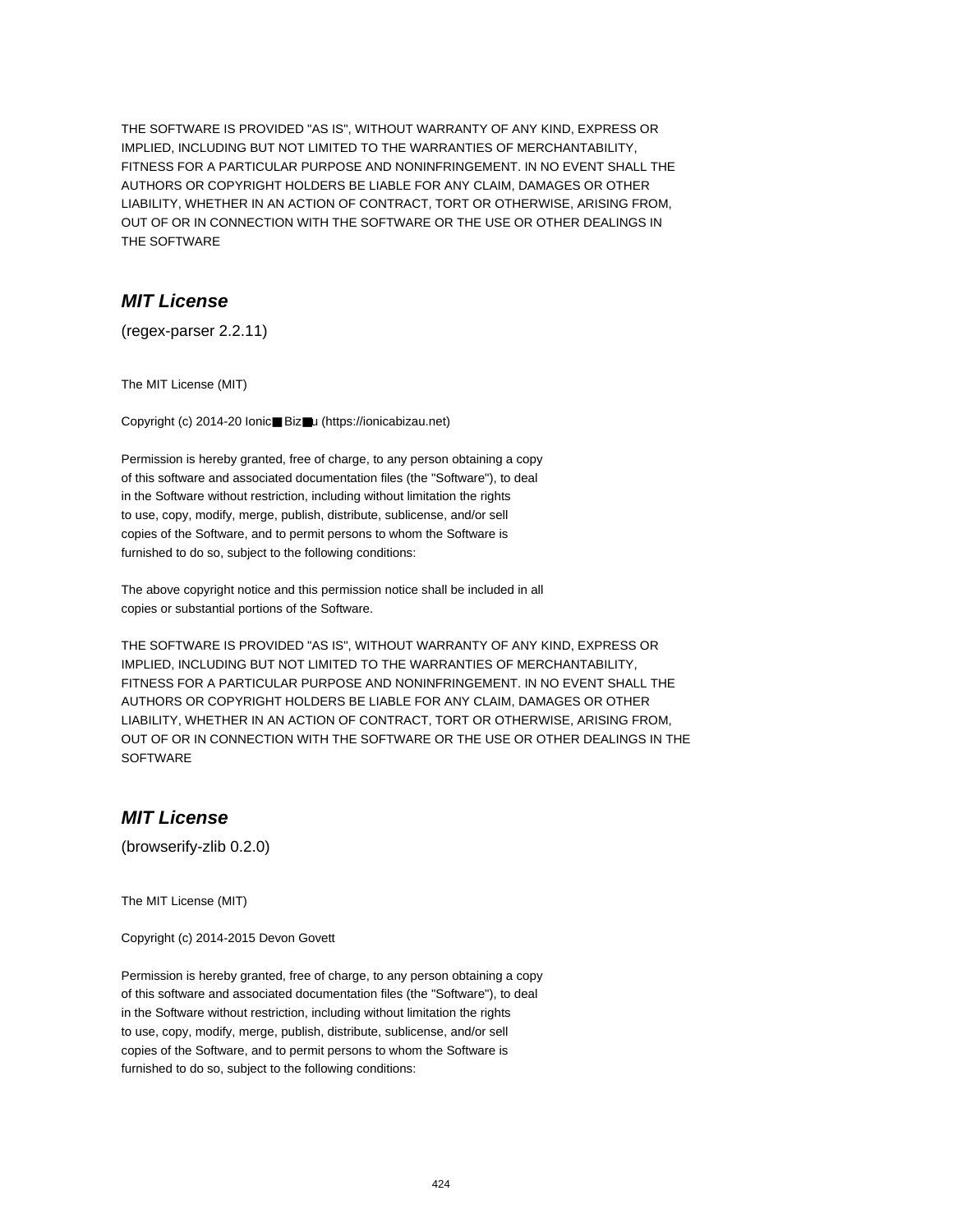The above copyright notice and this permission notice shall be included in all copies or substantial portions of the Software.

THE SOFTWARE IS PROVIDED "AS IS", WITHOUT WARRANTY OF ANY KIND, EXPRESS OR IMPLIED, INCLUDING BUT NOT LIMITED TO THE WARRANTIES OF MERCHANTABILITY, FITNESS FOR A PARTICULAR PURPOSE AND NONINFRINGEMENT. IN NO EVENT SHALL THE AUTHORS OR COPYRIGHT HOLDERS BE LIABLE FOR ANY CLAIM, DAMAGES OR OTHER LIABILITY, WHETHER IN AN ACTION OF CONTRACT, TORT OR OTHERWISE, ARISING FROM, OUT OF OR IN CONNECTION WITH THE SOFTWARE OR THE USE OR OTHER DEALINGS IN THE SOFTWARE

# **MIT License**

(extend-shallow 3.0.2, mixin-deep 1.3.2)

The MIT License (MIT)

Copyright (c) 2014-2015, 2017, Jon Schlinkert.

Permission is hereby granted, free of charge, to any person obtaining a copy of this software and associated documentation files (the "Software"), to deal in the Software without restriction, including without limitation the rights to use, copy, modify, merge, publish, distribute, sublicense, and/or sell copies of the Software, and to permit persons to whom the Software is furnished to do so, subject to the following conditions:

The above copyright notice and this permission notice shall be included in all copies or substantial portions of the Software.

THE SOFTWARE IS PROVIDED "AS IS", WITHOUT WARRANTY OF ANY KIND, EXPRESS OR IMPLIED, INCLUDING BUT NOT LIMITED TO THE WARRANTIES OF MERCHANTABILITY, FITNESS FOR A PARTICULAR PURPOSE AND NONINFRINGEMENT. IN NO EVENT SHALL THE AUTHORS OR COPYRIGHT HOLDERS BE LIABLE FOR ANY CLAIM, DAMAGES OR OTHER LIABILITY, WHETHER IN AN ACTION OF CONTRACT, TORT OR OTHERWISE, ARISING FROM, OUT OF OR IN CONNECTION WITH THE SOFTWARE OR THE USE OR OTHER DEALINGS IN THE SOFTWARE

#### **MIT License**

(extend-shallow 2.0.1)

The MIT License (MIT)

Copyright (c) 2014-2015, Jon Schlinkert.

Permission is hereby granted, free of charge, to any person obtaining a copy of this software and associated documentation files (the "Software"), to deal in the Software without restriction, including without limitation the rights to use, copy, modify, merge, publish, distribute, sublicense, and/or sell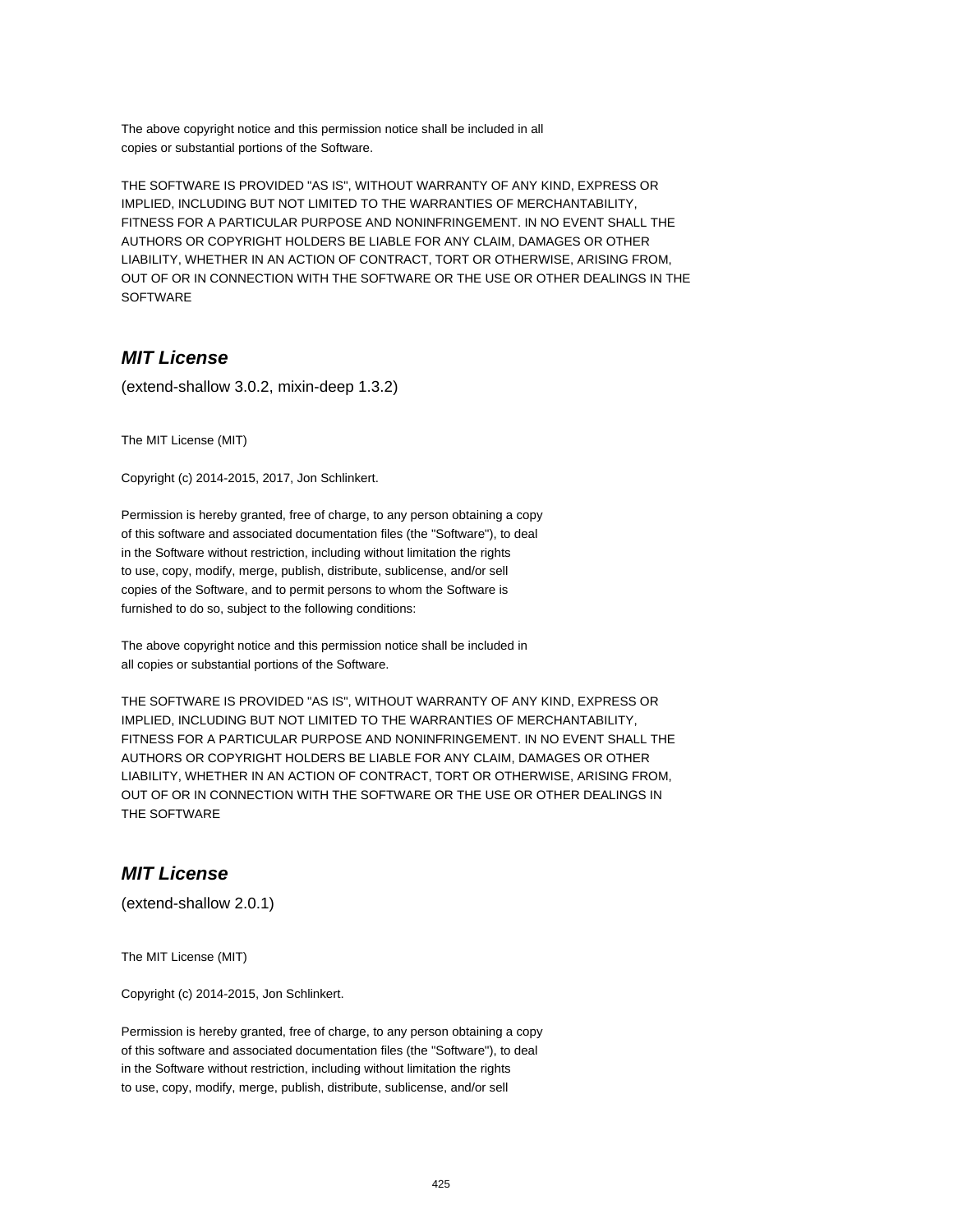copies of the Software, and to permit persons to whom the Software is furnished to do so, subject to the following conditions:

The above copyright notice and this permission notice shall be included in all copies or substantial portions of the Software.

THE SOFTWARE IS PROVIDED "AS IS", WITHOUT WARRANTY OF ANY KIND, EXPRESS OR IMPLIED, INCLUDING BUT NOT LIMITED TO THE WARRANTIES OF MERCHANTABILITY, FITNESS FOR A PARTICULAR PURPOSE AND NONINFRINGEMENT. IN NO EVENT SHALL THE AUTHORS OR COPYRIGHT HOLDERS BE LIABLE FOR ANY CLAIM, DAMAGES OR OTHER LIABILITY, WHETHER IN AN ACTION OF CONTRACT, TORT OR OTHERWISE, ARISING FROM, OUT OF OR IN CONNECTION WITH THE SOFTWARE OR THE USE OR OTHER DEALINGS IN THE SOFTWARE

# **MIT License**

(array-unique 0.3.2, is-extglob 2.1.1, is-number 3.0.0)

The MIT License (MIT)

Copyright (c) 2014-2016, Jon Schlinkert

Permission is hereby granted, free of charge, to any person obtaining a copy of this software and associated documentation files (the "Software"), to deal in the Software without restriction, including without limitation the rights to use, copy, modify, merge, publish, distribute, sublicense, and/or sell copies of the Software, and to permit persons to whom the Software is furnished to do so, subject to the following conditions:

The above copyright notice and this permission notice shall be included in all copies or substantial portions of the Software.

THE SOFTWARE IS PROVIDED "AS IS", WITHOUT WARRANTY OF ANY KIND, EXPRESS OR IMPLIED, INCLUDING BUT NOT LIMITED TO THE WARRANTIES OF MERCHANTABILITY, FITNESS FOR A PARTICULAR PURPOSE AND NONINFRINGEMENT. IN NO EVENT SHALL THE AUTHORS OR COPYRIGHT HOLDERS BE LIABLE FOR ANY CLAIM, DAMAGES OR OTHER LIABILITY, WHETHER IN AN ACTION OF CONTRACT, TORT OR OTHERWISE, ARISING FROM, OUT OF OR IN CONNECTION WITH THE SOFTWARE OR THE USE OR OTHER DEALINGS IN THE SOFTWARE

#### **MIT License**

(arr-union 3.1.0, get-value 2.0.6, has-value 0.3.1, has-values 0.1.4, is-directory 0.3.1, is-glob 3.1.0, isobject 2.1.0, object.pick 1.3.0, repeat-string 1.6.1)

The MIT License (MIT)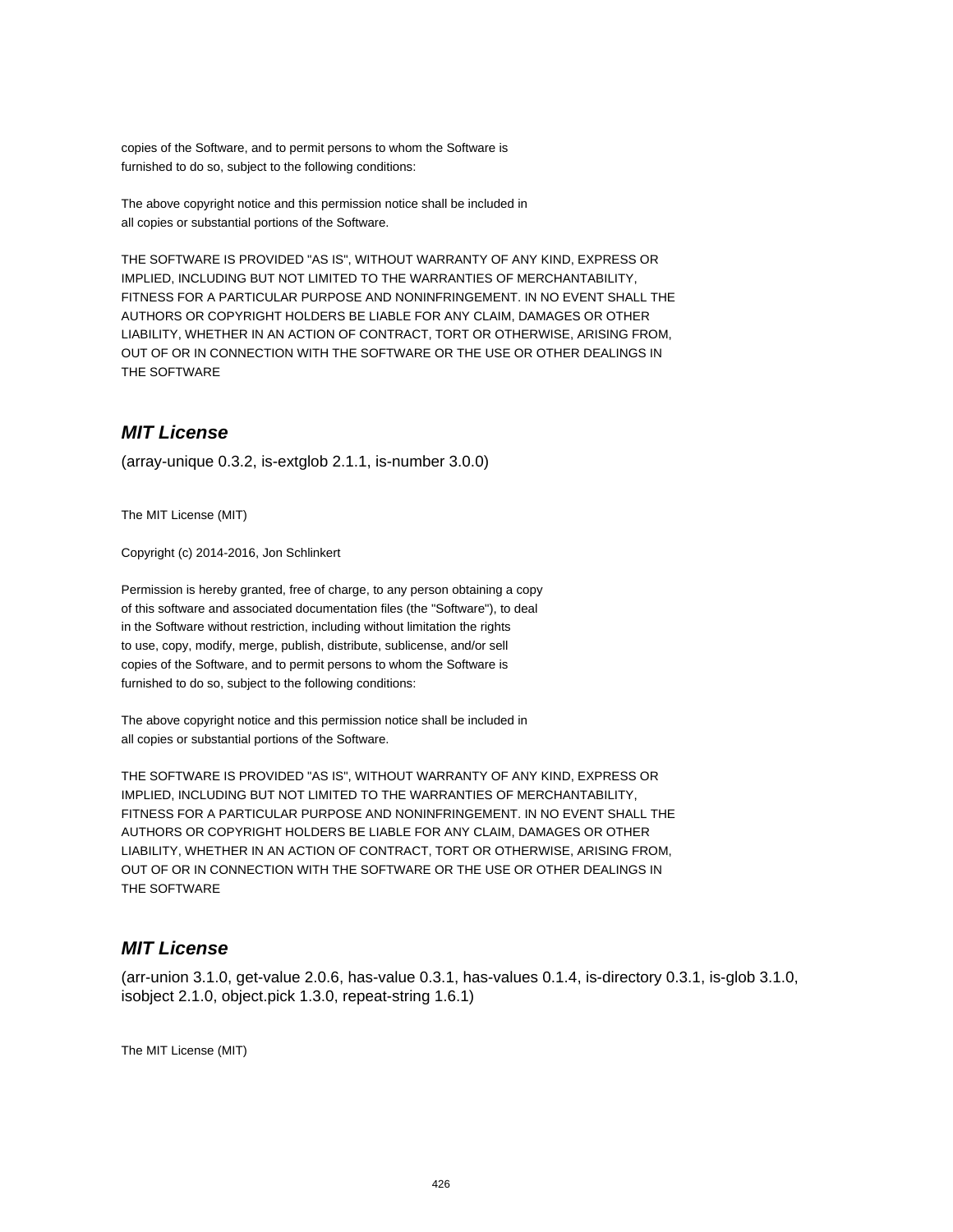Copyright (c) 2014-2016, Jon Schlinkert.

Permission is hereby granted, free of charge, to any person obtaining a copy of this software and associated documentation files (the "Software"), to deal in the Software without restriction, including without limitation the rights to use, copy, modify, merge, publish, distribute, sublicense, and/or sell copies of the Software, and to permit persons to whom the Software is furnished to do so, subject to the following conditions:

The above copyright notice and this permission notice shall be included in all copies or substantial portions of the Software.

THE SOFTWARE IS PROVIDED "AS IS", WITHOUT WARRANTY OF ANY KIND, EXPRESS OR IMPLIED, INCLUDING BUT NOT LIMITED TO THE WARRANTIES OF MERCHANTABILITY, FITNESS FOR A PARTICULAR PURPOSE AND NONINFRINGEMENT. IN NO EVENT SHALL THE AUTHORS OR COPYRIGHT HOLDERS BE LIABLE FOR ANY CLAIM, DAMAGES OR OTHER LIABILITY, WHETHER IN AN ACTION OF CONTRACT, TORT OR OTHERWISE, ARISING FROM, OUT OF OR IN CONNECTION WITH THE SOFTWARE OR THE USE OR OTHER DEALINGS IN THE SOFTWARE

# **MIT License**

(browserify-aes 1.2.0)

The MIT License (MIT)

Copyright (c) 2014-2017 browserify-aes contributors

Permission is hereby granted, free of charge, to any person obtaining a copy of this software and associated documentation files (the "Software"), to deal in the Software without restriction, including without limitation the rights to use, copy, modify, merge, publish, distribute, sublicense, and/or sell copies of the Software, and to permit persons to whom the Software is furnished to do so, subject to the following conditions:

The above copyright notice and this permission notice shall be included in all copies or substantial portions of the Software.

THE SOFTWARE IS PROVIDED "AS IS", WITHOUT WARRANTY OF ANY KIND, EXPRESS OR IMPLIED, INCLUDING BUT NOT LIMITED TO THE WARRANTIES OF MERCHANTABILITY, FITNESS FOR A PARTICULAR PURPOSE AND NONINFRINGEMENT. IN NO EVENT SHALL THE AUTHORS OR COPYRIGHT HOLDERS BE LIABLE FOR ANY CLAIM, DAMAGES OR OTHER LIABILITY, WHETHER IN AN ACTION OF CONTRACT, TORT OR OTHERWISE, ARISING FROM, OUT OF OR IN CONNECTION WITH THE SOFTWARE OR THE USE OR OTHER DEALINGS IN THE **SOFTWARE** 

#### **MIT License**

(browserify-cipher 1.0.1)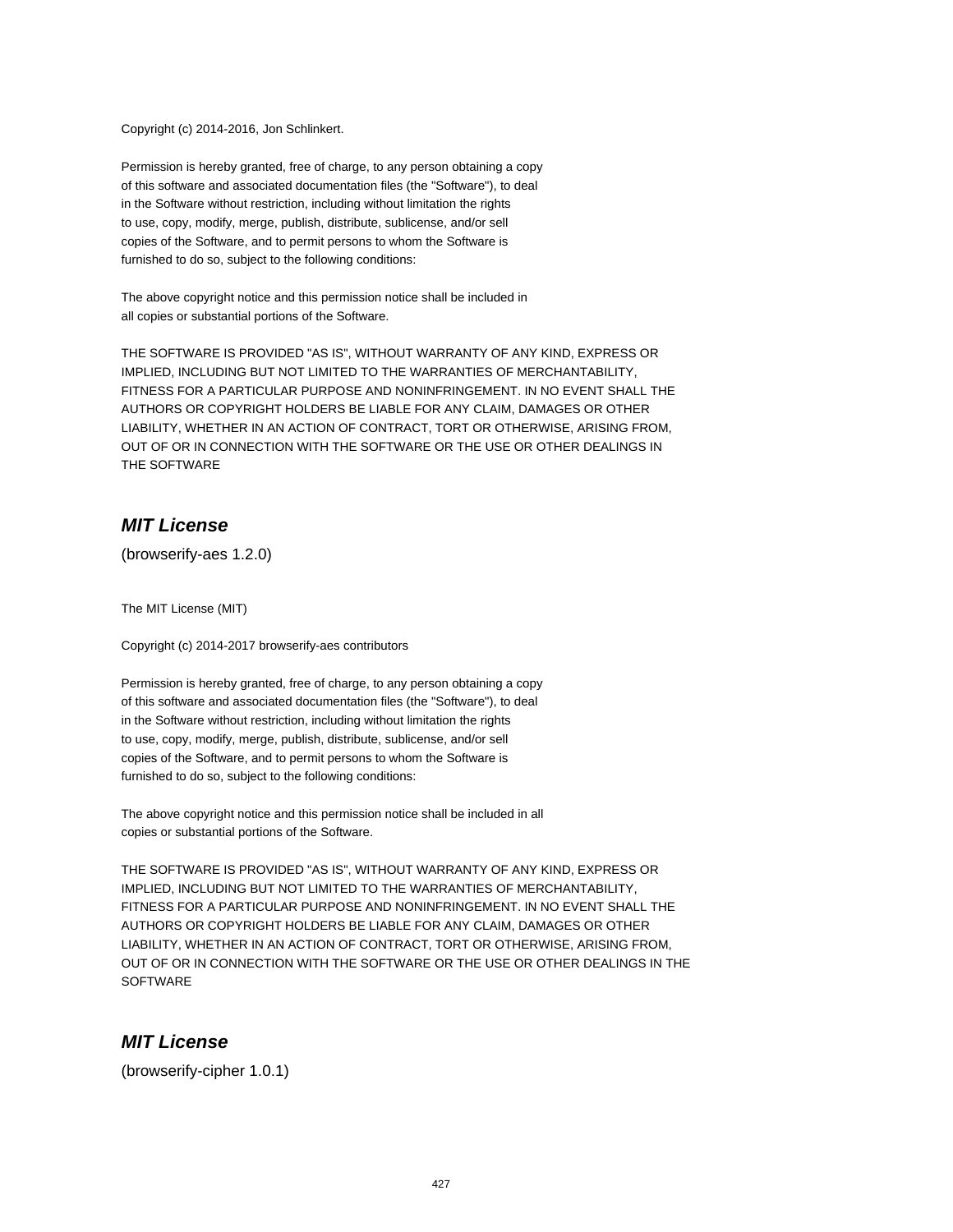The MIT License (MIT)

Copyright (c) 2014-2017 Calvin Metcalf & contributors

Permission is hereby granted, free of charge, to any person obtaining a copy of this software and associated documentation files (the "Software"), to deal in the Software without restriction, including without limitation the rights to use, copy, modify, merge, publish, distribute, sublicense, and/or sell copies of the Software, and to permit persons to whom the Software is furnished to do so, subject to the following conditions:

The above copyright notice and this permission notice shall be included in all copies or substantial portions of the Software.

THE SOFTWARE IS PROVIDED "AS IS", WITHOUT WARRANTY OF ANY KIND, EXPRESS OR IMPLIED, INCLUDING BUT NOT LIMITED TO THE WARRANTIES OF MERCHANTABILITY, FITNESS FOR A PARTICULAR PURPOSE AND NONINFRINGEMENT. IN NO EVENT SHALL THE AUTHORS OR COPYRIGHT HOLDERS BE LIABLE FOR ANY CLAIM, DAMAGES OR OTHER LIABILITY, WHETHER IN AN ACTION OF CONTRACT, TORT OR OTHERWISE, ARISING FROM, OUT OF OR IN CONNECTION WITH THE SOFTWARE OR THE USE OR OTHER DEALINGS IN THE SOFTWARE

# **MIT License**

(node-browserify-des 1.0.2)

The MIT License (MIT)

Copyright (c) 2014-2017 Calvin Metcalf, Fedor Indutny & contributors

Permission is hereby granted, free of charge, to any person obtaining a copy of this software and associated documentation files (the "Software"), to deal in the Software without restriction, including without limitation the rights to use, copy, modify, merge, publish, distribute, sublicense, and/or sell copies of the Software, and to permit persons to whom the Software is furnished to do so, subject to the following conditions:

The above copyright notice and this permission notice shall be included in all copies or substantial portions of the Software.

THE SOFTWARE IS PROVIDED "AS IS", WITHOUT WARRANTY OF ANY KIND, EXPRESS OR IMPLIED, INCLUDING BUT NOT LIMITED TO THE WARRANTIES OF MERCHANTABILITY, FITNESS FOR A PARTICULAR PURPOSE AND NONINFRINGEMENT. IN NO EVENT SHALL THE AUTHORS OR COPYRIGHT HOLDERS BE LIABLE FOR ANY CLAIM, DAMAGES OR OTHER LIABILITY, WHETHER IN AN ACTION OF CONTRACT, TORT OR OTHERWISE, ARISING FROM, OUT OF OR IN CONNECTION WITH THE SOFTWARE OR THE USE OR OTHER DEALINGS IN THE **SOFTWARE**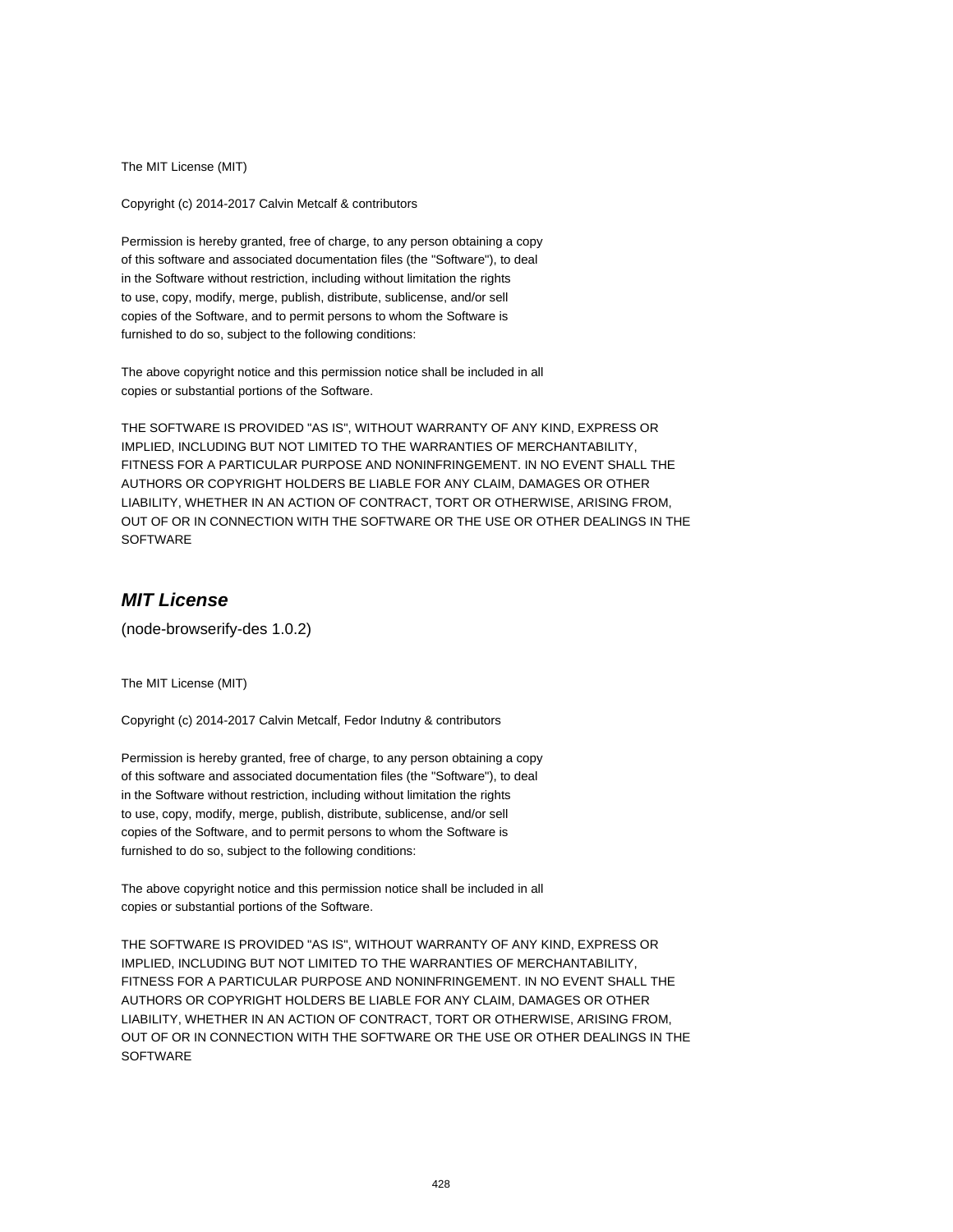# **MIT License**

(createecdh 4.0.4)

The MIT License (MIT)

Copyright (c) 2014-2017 createECDH contributors

Permission is hereby granted, free of charge, to any person obtaining a copy of this software and associated documentation files (the "Software"), to deal in the Software without restriction, including without limitation the rights to use, copy, modify, merge, publish, distribute, sublicense, and/or sell copies of the Software, and to permit persons to whom the Software is furnished to do so, subject to the following conditions:

The above copyright notice and this permission notice shall be included in all copies or substantial portions of the Software.

THE SOFTWARE IS PROVIDED "AS IS", WITHOUT WARRANTY OF ANY KIND, EXPRESS OR IMPLIED, INCLUDING BUT NOT LIMITED TO THE WARRANTIES OF MERCHANTABILITY, FITNESS FOR A PARTICULAR PURPOSE AND NONINFRINGEMENT. IN NO EVENT SHALL THE AUTHORS OR COPYRIGHT HOLDERS BE LIABLE FOR ANY CLAIM, DAMAGES OR OTHER LIABILITY, WHETHER IN AN ACTION OF CONTRACT, TORT OR OTHERWISE, ARISING FROM, OUT OF OR IN CONNECTION WITH THE SOFTWARE OR THE USE OR OTHER DEALINGS IN THE **SOFTWARE** 

# **MIT License**

(arr-diff 4.0.0, fill-range 4.0.0, for-in 1.0.2, has-value 1.0.0, has-values 1.0.0, hull 0.13.16, kind-of 3.2.2, kind-of 4.0.0, normalize-path 2.1.1, set-value 2.0.1, word-wrap 1.2.3)

The MIT License (MIT)

Copyright (c) 2014-2017, Jon Schlinkert

Permission is hereby granted, free of charge, to any person obtaining a copy of this software and associated documentation files (the "Software"), to deal in the Software without restriction, including without limitation the rights to use, copy, modify, merge, publish, distribute, sublicense, and/or sell copies of the Software, and to permit persons to whom the Software is furnished to do so, subject to the following conditions:

The above copyright notice and this permission notice shall be included in all copies or substantial portions of the Software.

THE SOFTWARE IS PROVIDED "AS IS", WITHOUT WARRANTY OF ANY KIND, EXPRESS OR IMPLIED, INCLUDING BUT NOT LIMITED TO THE WARRANTIES OF MERCHANTABILITY, FITNESS FOR A PARTICULAR PURPOSE AND NONINFRINGEMENT. IN NO EVENT SHALL THE AUTHORS OR COPYRIGHT HOLDERS BE LIABLE FOR ANY CLAIM, DAMAGES OR OTHER LIABILITY, WHETHER IN AN ACTION OF CONTRACT, TORT OR OTHERWISE, ARISING FROM,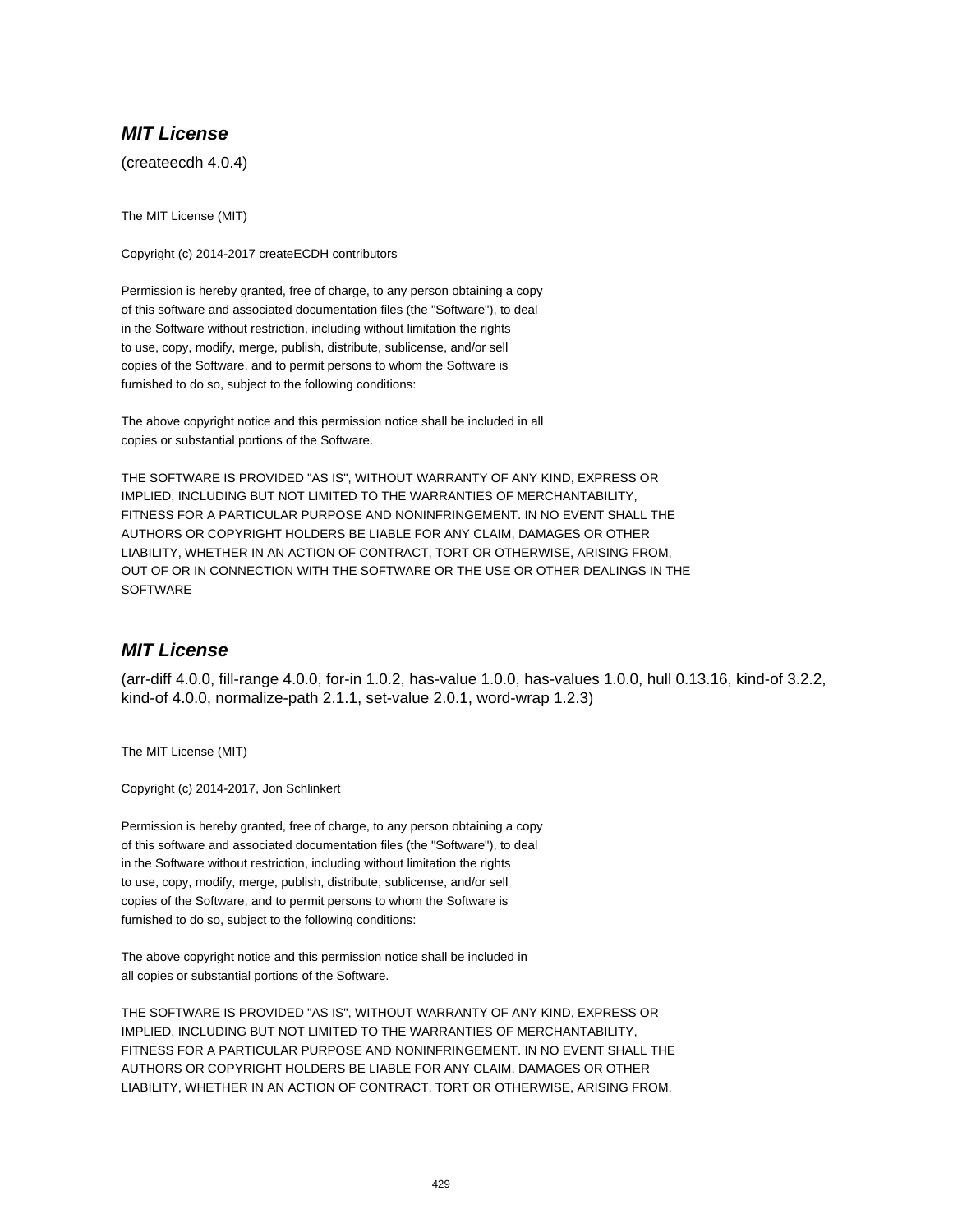OUT OF OR IN CONNECTION WITH THE SOFTWARE OR THE USE OR OTHER DEALINGS IN THE SOFTWARE

## **MIT License**

(cache-base 1.0.1, is-glob 4.0.1, is-number 4.0.0, is-plain-object 2.0.4, isobject 3.0.1, kind-of 5.1.0)

The MIT License (MIT)

Copyright (c) 2014-2017, Jon Schlinkert.

Permission is hereby granted, free of charge, to any person obtaining a copy of this software and associated documentation files (the "Software"), to deal in the Software without restriction, including without limitation the rights to use, copy, modify, merge, publish, distribute, sublicense, and/or sell copies of the Software, and to permit persons to whom the Software is furnished to do so, subject to the following conditions:

The above copyright notice and this permission notice shall be included in all copies or substantial portions of the Software.

THE SOFTWARE IS PROVIDED "AS IS", WITHOUT WARRANTY OF ANY KIND, EXPRESS OR IMPLIED, INCLUDING BUT NOT LIMITED TO THE WARRANTIES OF MERCHANTABILITY, FITNESS FOR A PARTICULAR PURPOSE AND NONINFRINGEMENT. IN NO EVENT SHALL THE AUTHORS OR COPYRIGHT HOLDERS BE LIABLE FOR ANY CLAIM, DAMAGES OR OTHER LIABILITY, WHETHER IN AN ACTION OF CONTRACT, TORT OR OTHERWISE, ARISING FROM, OUT OF OR IN CONNECTION WITH THE SOFTWARE OR THE USE OR OTHER DEALINGS IN THE SOFTWARE

## **MIT License**

(micromatch 3.1.10, micromatch/braces 2.3.2)

The MIT License (MIT)

Copyright (c) 2014-2018, Jon Schlinkert.

Permission is hereby granted, free of charge, to any person obtaining a copy of this software and associated documentation files (the "Software"), to deal in the Software without restriction, including without limitation the rights to use, copy, modify, merge, publish, distribute, sublicense, and/or sell copies of the Software, and to permit persons to whom the Software is furnished to do so, subject to the following conditions:

The above copyright notice and this permission notice shall be included in all copies or substantial portions of the Software.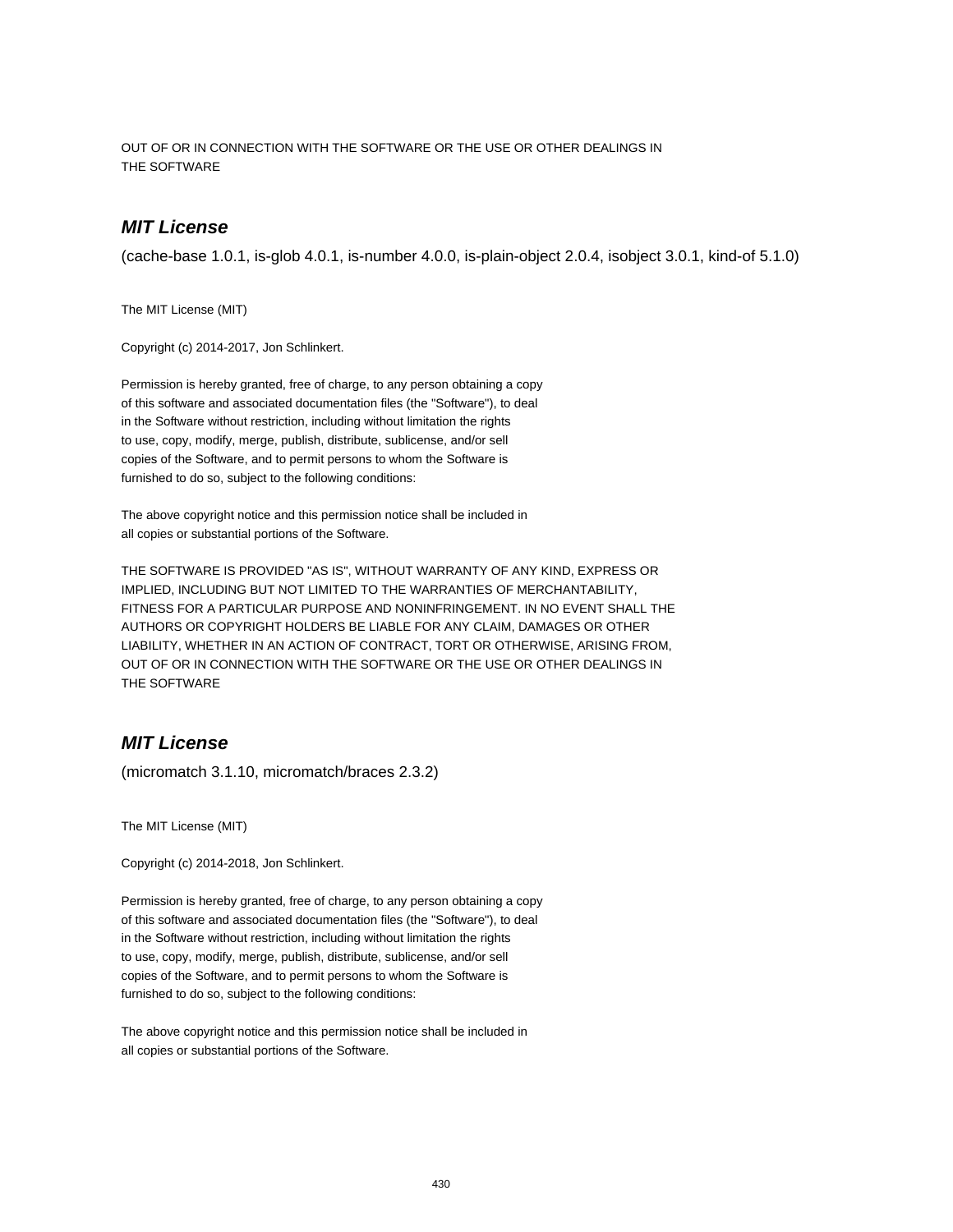THE SOFTWARE IS PROVIDED "AS IS", WITHOUT WARRANTY OF ANY KIND, EXPRESS OR IMPLIED, INCLUDING BUT NOT LIMITED TO THE WARRANTIES OF MERCHANTABILITY, FITNESS FOR A PARTICULAR PURPOSE AND NONINFRINGEMENT. IN NO EVENT SHALL THE AUTHORS OR COPYRIGHT HOLDERS BE LIABLE FOR ANY CLAIM, DAMAGES OR OTHER LIABILITY, WHETHER IN AN ACTION OF CONTRACT, TORT OR OTHERWISE, ARISING FROM, OUT OF OR IN CONNECTION WITH THE SOFTWARE OR THE USE OR OTHER DEALINGS IN THE SOFTWARE

## **MIT License**

(merge2 1.4.1)

The MIT License (MIT)

Copyright (c) 2014-2020 Teambition

Permission is hereby granted, free of charge, to any person obtaining a copy of this software and associated documentation files (the "Software"), to deal in the Software without restriction, including without limitation the rights to use, copy, modify, merge, publish, distribute, sublicense, and/or sell copies of the Software, and to permit persons to whom the Software is furnished to do so, subject to the following conditions:

The above copyright notice and this permission notice shall be included in all copies or substantial portions of the Software.

THE SOFTWARE IS PROVIDED "AS IS", WITHOUT WARRANTY OF ANY KIND, EXPRESS OR IMPLIED, INCLUDING BUT NOT LIMITED TO THE WARRANTIES OF MERCHANTABILITY, FITNESS FOR A PARTICULAR PURPOSE AND NONINFRINGEMENT. IN NO EVENT SHALL THE AUTHORS OR COPYRIGHT HOLDERS BE LIABLE FOR ANY CLAIM, DAMAGES OR OTHER LIABILITY, WHETHER IN AN ACTION OF CONTRACT, TORT OR OTHERWISE, ARISING FROM, OUT OF OR IN CONNECTION WITH THE SOFTWARE OR THE USE OR OTHER DEALINGS IN THE **SOFTWARE** 

# **MIT License**

(fill-range 7.0.1, micromatch 4.0.2)

The MIT License (MIT)

Copyright (c) 2014-present, Jon Schlinkert.

Permission is hereby granted, free of charge, to any person obtaining a copy of this software and associated documentation files (the "Software"), to deal in the Software without restriction, including without limitation the rights to use, copy, modify, merge, publish, distribute, sublicense, and/or sell copies of the Software, and to permit persons to whom the Software is furnished to do so, subject to the following conditions: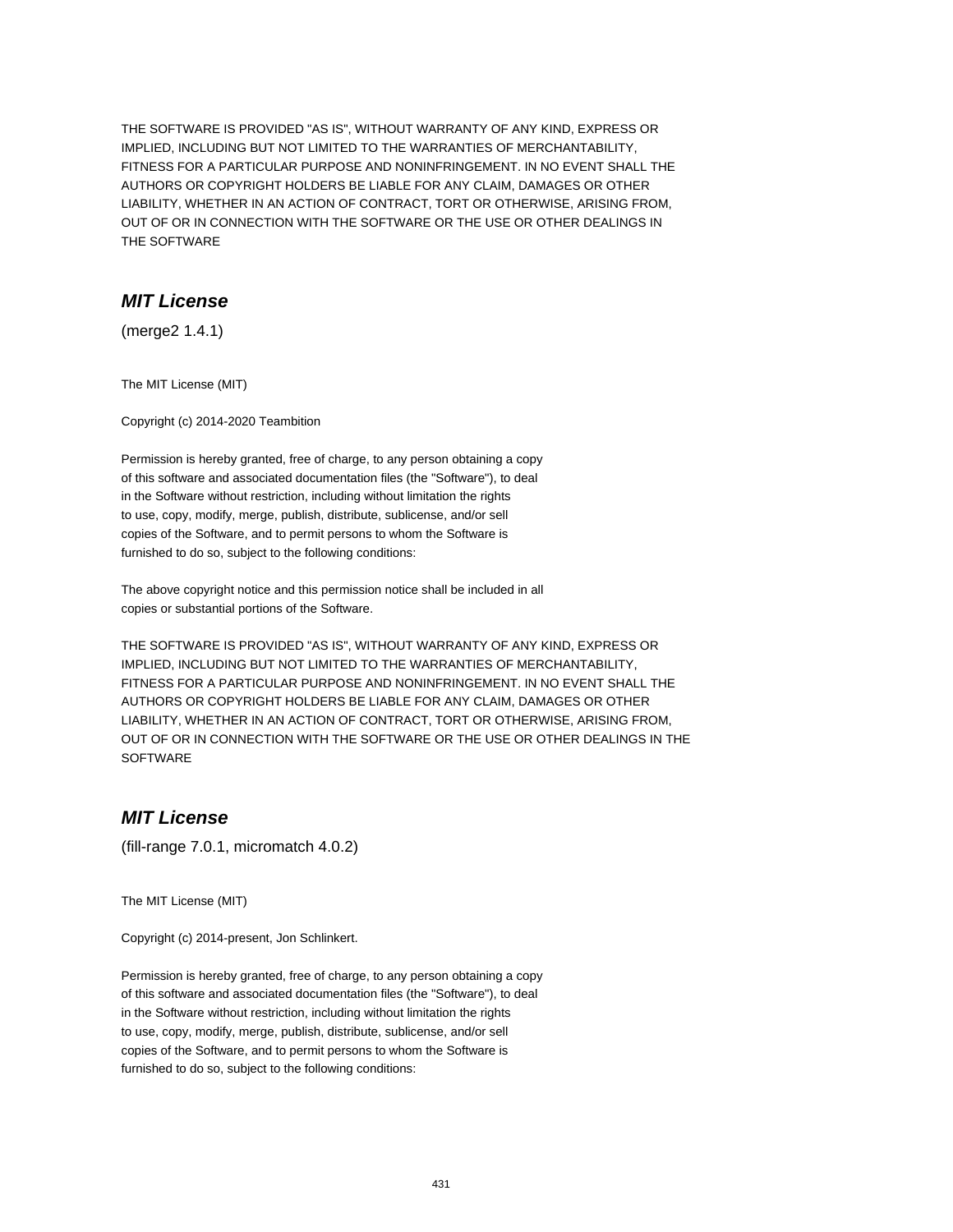The above copyright notice and this permission notice shall be included in all copies or substantial portions of the Software.

THE SOFTWARE IS PROVIDED "AS IS", WITHOUT WARRANTY OF ANY KIND, EXPRESS OR IMPLIED, INCLUDING BUT NOT LIMITED TO THE WARRANTIES OF MERCHANTABILITY, FITNESS FOR A PARTICULAR PURPOSE AND NONINFRINGEMENT. IN NO EVENT SHALL THE AUTHORS OR COPYRIGHT HOLDERS BE LIABLE FOR ANY CLAIM, DAMAGES OR OTHER LIABILITY, WHETHER IN AN ACTION OF CONTRACT, TORT OR OTHERWISE, ARISING FROM, OUT OF OR IN CONNECTION WITH THE SOFTWARE OR THE USE OR OTHER DEALINGS IN THE SOFTWARE

# **MIT License**

(from2-string 1.1.0)

The MIT License (MIT)

Copyright (c) 2015

Permission is hereby granted, free of charge, to any person obtaining a copy of this software and associated documentation files (the "Software"), to deal in the Software without restriction, including without limitation the rights to use, copy, modify, merge, publish, distribute, sublicense, and/or sell copies of the Software, and to permit persons to whom the Software is furnished to do so, subject to the following conditions:

The above copyright notice and this permission notice shall be included in all copies or substantial portions of the Software.

THE SOFTWARE IS PROVIDED "AS IS", WITHOUT WARRANTY OF ANY KIND, EXPRESS OR IMPLIED, INCLUDING BUT NOT LIMITED TO THE WARRANTIES OF MERCHANTABILITY, FITNESS FOR A PARTICULAR PURPOSE AND NONINFRINGEMENT. IN NO EVENT SHALL THE AUTHORS OR COPYRIGHT HOLDERS BE LIABLE FOR ANY CLAIM, DAMAGES OR OTHER LIABILITY, WHETHER IN AN ACTION OF CONTRACT, TORT OR OTHERWISE, ARISING FROM, OUT OF OR IN CONNECTION WITH THE SOFTWARE OR THE USE OR OTHER DEALINGS IN THE **SOFTWARE** 

## **MIT License**

(subscriptions-transport-ws 0.9.18)

The MIT License (MIT)

Copyright (c) 2015 - 2016 Meteor Development Group, Inc.

Permission is hereby granted, free of charge, to any person obtaining a copy of this software and associated documentation files (the "Software"), to deal in the Software without restriction, including without limitation the rights to use, copy, modify, merge, publish, distribute, sublicense, and/or sell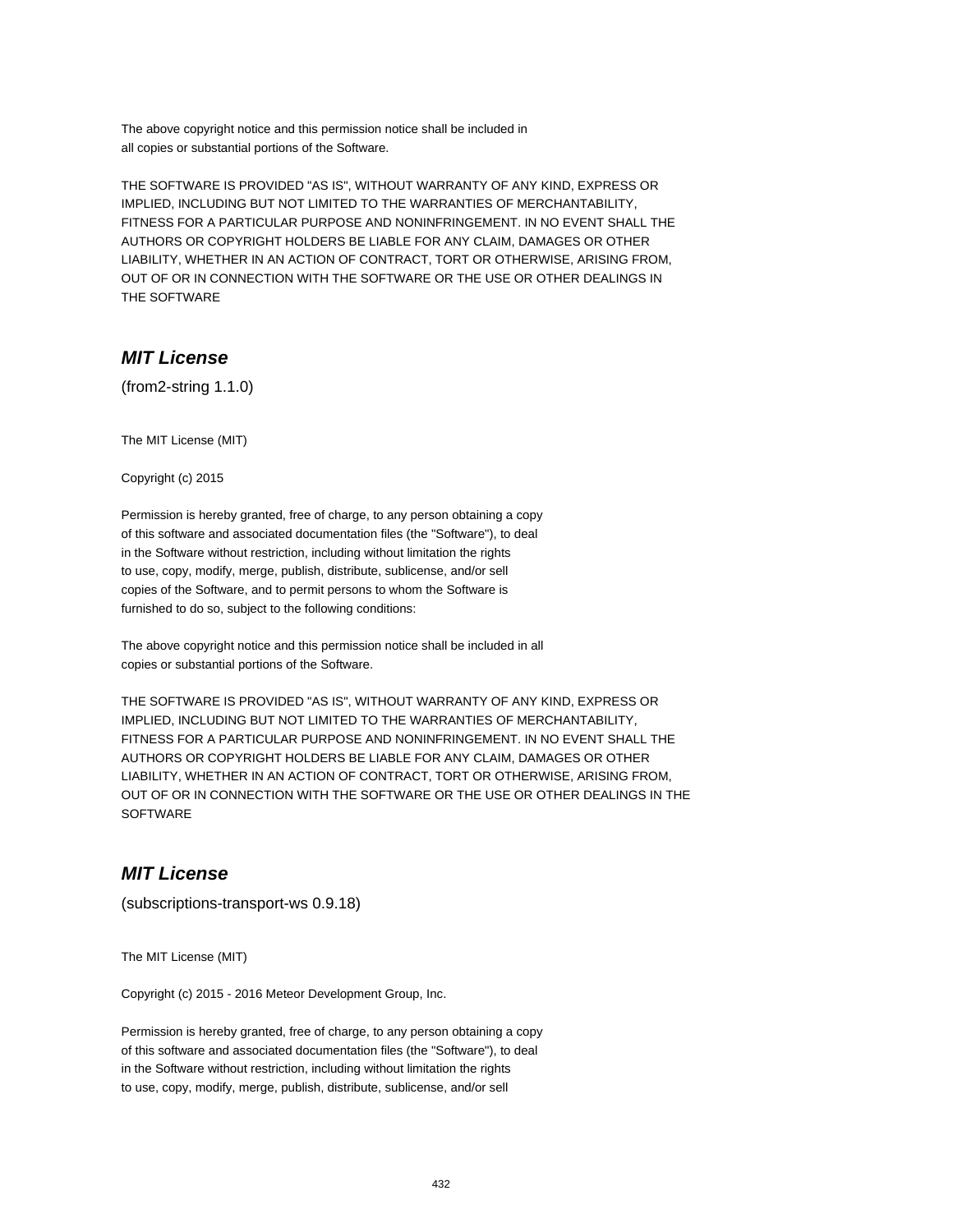copies of the Software, and to permit persons to whom the Software is furnished to do so, subject to the following conditions:

The above copyright notice and this permission notice shall be included in all copies or substantial portions of the Software.

THE SOFTWARE IS PROVIDED "AS IS", WITHOUT WARRANTY OF ANY KIND, EXPRESS OR IMPLIED, INCLUDING BUT NOT LIMITED TO THE WARRANTIES OF MERCHANTABILITY, FITNESS FOR A PARTICULAR PURPOSE AND NONINFRINGEMENT. IN NO EVENT SHALL THE AUTHORS OR COPYRIGHT HOLDERS BE LIABLE FOR ANY CLAIM, DAMAGES OR OTHER LIABILITY, WHETHER IN AN ACTION OF CONTRACT, TORT OR OTHERWISE, ARISING FROM, OUT OF OR IN CONNECTION WITH THE SOFTWARE OR THE USE OR OTHER DEALINGS IN THE **SOFTWARE** 

## **MIT License**

(apollographql/graphql-tools v4.0.4, graphql-tools 4.0.8)

The MIT License (MIT)

Copyright (c) 2015 - 2017 Meteor Development Group, Inc.

Permission is hereby granted, free of charge, to any person obtaining a copy of this software and associated documentation files (the "Software"), to deal in the Software without restriction, including without limitation the rights to use, copy, modify, merge, publish, distribute, sublicense, and/or sell copies of the Software, and to permit persons to whom the Software is furnished to do so, subject to the following conditions:

The above copyright notice and this permission notice shall be included in all copies or substantial portions of the Software.

THE SOFTWARE IS PROVIDED "AS IS", WITHOUT WARRANTY OF ANY KIND, EXPRESS OR IMPLIED, INCLUDING BUT NOT LIMITED TO THE WARRANTIES OF MERCHANTABILITY, FITNESS FOR A PARTICULAR PURPOSE AND NONINFRINGEMENT. IN NO EVENT SHALL THE AUTHORS OR COPYRIGHT HOLDERS BE LIABLE FOR ANY CLAIM, DAMAGES OR OTHER LIABILITY, WHETHER IN AN ACTION OF CONTRACT, TORT OR OTHERWISE, ARISING FROM, OUT OF OR IN CONNECTION WITH THE SOFTWARE OR THE USE OR OTHER DEALINGS IN THE **SOFTWARE** 

#### **MIT License**

(rollup-plugin-babel 4.4.0)

The MIT License (MIT)

Copyright (c) 2015 [these people](https://github.com/rollup/rollup-plugin-babel/graphs/contributors)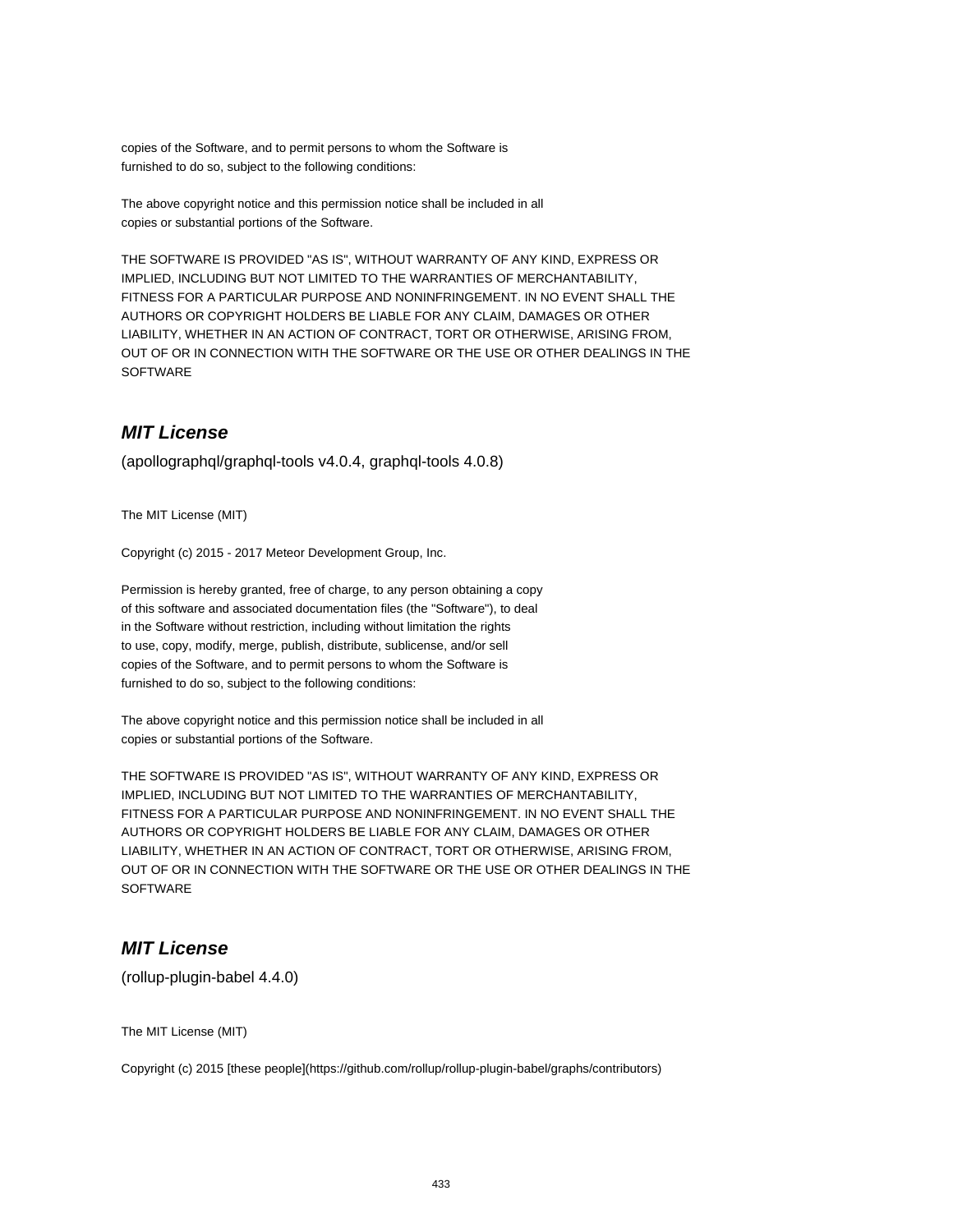Permission is hereby granted, free of charge, to any person obtaining a copy of this software and associated documentation files (the "Software"), to deal in the Software without restriction, including without limitation the rights to use, copy, modify, merge, publish, distribute, sublicense, and/or sell copies of the Software, and to permit persons to whom the Software is furnished to do so, subject to the following conditions:

The above copyright notice and this permission notice shall be included in all copies or substantial portions of the Software.

THE SOFTWARE IS PROVIDED "AS IS", WITHOUT WARRANTY OF ANY KIND, EXPRESS OR IMPLIED, INCLUDING BUT NOT LIMITED TO THE WARRANTIES OF MERCHANTABILITY, FITNESS FOR A PARTICULAR PURPOSE AND NONINFRINGEMENT. IN NO EVENT SHALL THE AUTHORS OR COPYRIGHT HOLDERS BE LIABLE FOR ANY CLAIM, DAMAGES OR OTHER LIABILITY, WHETHER IN AN ACTION OF CONTRACT, TORT OR OTHERWISE, ARISING FROM, OUT OF OR IN CONNECTION WITH THE SOFTWARE OR THE USE OR OTHER DEALINGS IN THE SOFTWARE

## **MIT License**

(Enzyme 3.11.0)

The MIT License (MIT)

Copyright (c) 2015 Airbnb, Inc.

Permission is hereby granted, free of charge, to any person obtaining a copy of this software and associated documentation files (the "Software"), to deal in the Software without restriction, including without limitation the rights to use, copy, modify, merge, publish, distribute, sublicense, and/or sell copies of the Software, and to permit persons to whom the Software is furnished to do so, subject to the following conditions:

The above copyright notice and this permission notice shall be included in all copies or substantial portions of the Software.

THE SOFTWARE IS PROVIDED "AS IS", WITHOUT WARRANTY OF ANY KIND, EXPRESS OR IMPLIED, INCLUDING BUT NOT LIMITED TO THE WARRANTIES OF MERCHANTABILITY, FITNESS FOR A PARTICULAR PURPOSE AND NONINFRINGEMENT. IN NO EVENT SHALL THE AUTHORS OR COPYRIGHT HOLDERS BE LIABLE FOR ANY CLAIM, DAMAGES OR OTHER LIABILITY, WHETHER IN AN ACTION OF CONTRACT, TORT OR OTHERWISE, ARISING FROM, OUT OF OR IN CONNECTION WITH THE SOFTWARE OR THE USE OR OTHER DEALINGS IN THE **SOFTWARE** 

## **MIT License**

(Enzyme 1.0.4)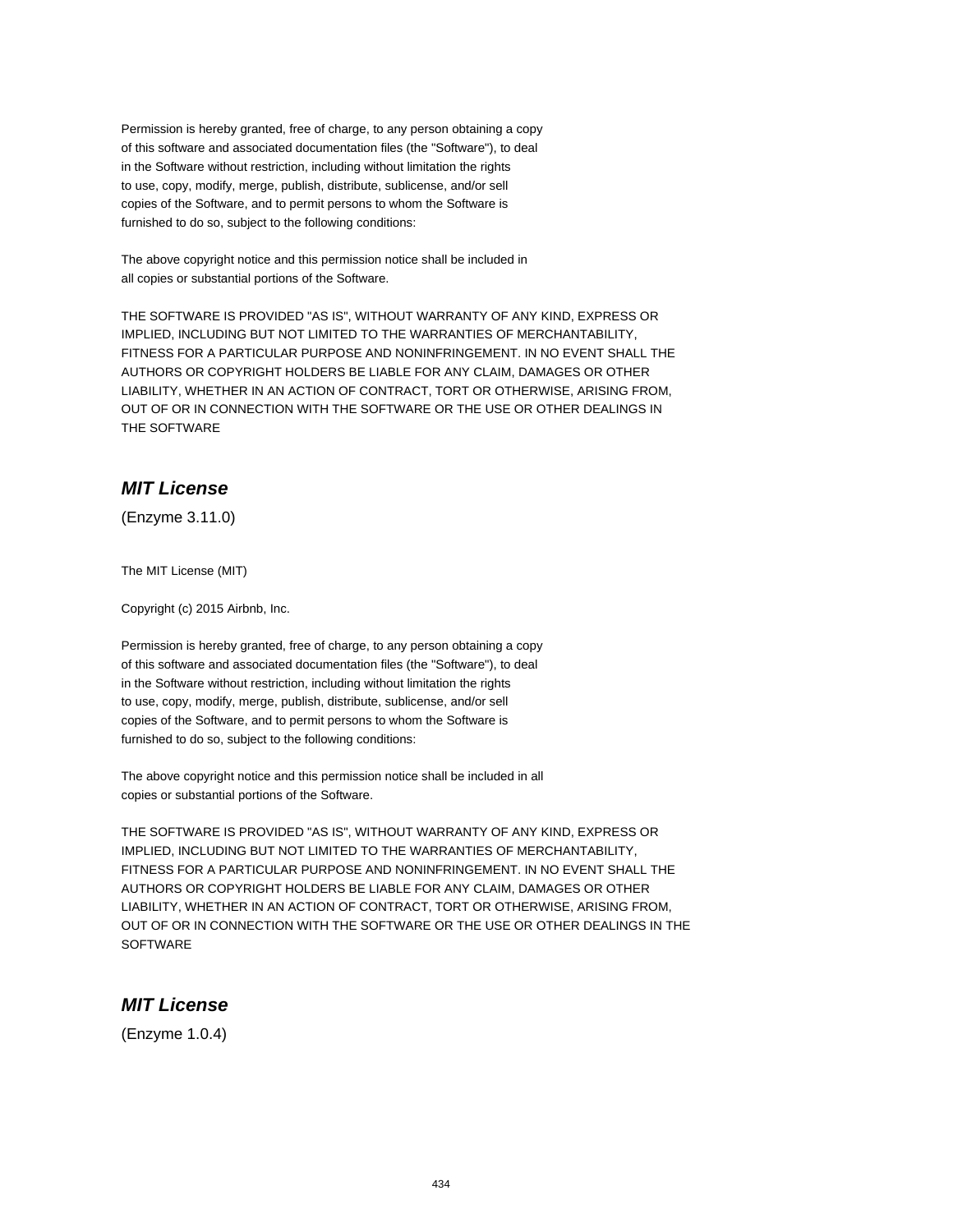The MIT License (MIT)

Copyright (c) 2015 Airbnb, Inc. and contributors

Permission is hereby granted, free of charge, to any person obtaining a copy of this software and associated documentation files (the "Software"), to deal in the Software without restriction, including without limitation the rights to use, copy, modify, merge, publish, distribute, sublicense, and/or sell copies of the Software, and to permit persons to whom the Software is furnished to do so, subject to the following conditions:

The above copyright notice and this permission notice shall be included in all copies or substantial portions of the Software.

THE SOFTWARE IS PROVIDED "AS IS", WITHOUT WARRANTY OF ANY KIND, EXPRESS OR IMPLIED, INCLUDING BUT NOT LIMITED TO THE WARRANTIES OF MERCHANTABILITY, FITNESS FOR A PARTICULAR PURPOSE AND NONINFRINGEMENT. IN NO EVENT SHALL THE AUTHORS OR COPYRIGHT HOLDERS BE LIABLE FOR ANY CLAIM, DAMAGES OR OTHER LIABILITY, WHETHER IN AN ACTION OF CONTRACT, TORT OR OTHERWISE, ARISING FROM, OUT OF OR IN CONNECTION WITH THE SOFTWARE OR THE USE OR OTHER DEALINGS IN THE **SOFTWARE** 

#### **MIT License**

(atob 2.1.2)

The MIT License (MIT)

Copyright (c) 2015 AJ ONeal

Permission is hereby granted, free of charge, to any person obtaining a copy of this software and associated documentation files (the "Software"), to deal in the Software without restriction, including without limitation the rights to use, copy, modify, merge, publish, distribute, sublicense, and/or sell copies of the Software, and to permit persons to whom the Software is furnished to do so, subject to the following conditions:

The above copyright notice and this permission notice shall be included in all copies or substantial portions of the Software.

THE SOFTWARE IS PROVIDED "AS IS", WITHOUT WARRANTY OF ANY KIND, EXPRESS OR IMPLIED, INCLUDING BUT NOT LIMITED TO THE WARRANTIES OF MERCHANTABILITY, FITNESS FOR A PARTICULAR PURPOSE AND NONINFRINGEMENT. IN NO EVENT SHALL THE AUTHORS OR COPYRIGHT HOLDERS BE LIABLE FOR ANY CLAIM, DAMAGES OR OTHER LIABILITY, WHETHER IN AN ACTION OF CONTRACT, TORT OR OTHERWISE, ARISING FROM, OUT OF OR IN CONNECTION WITH THE SOFTWARE OR THE USE OR OTHER DEALINGS IN THE **SOFTWARE** 

#### **MIT License**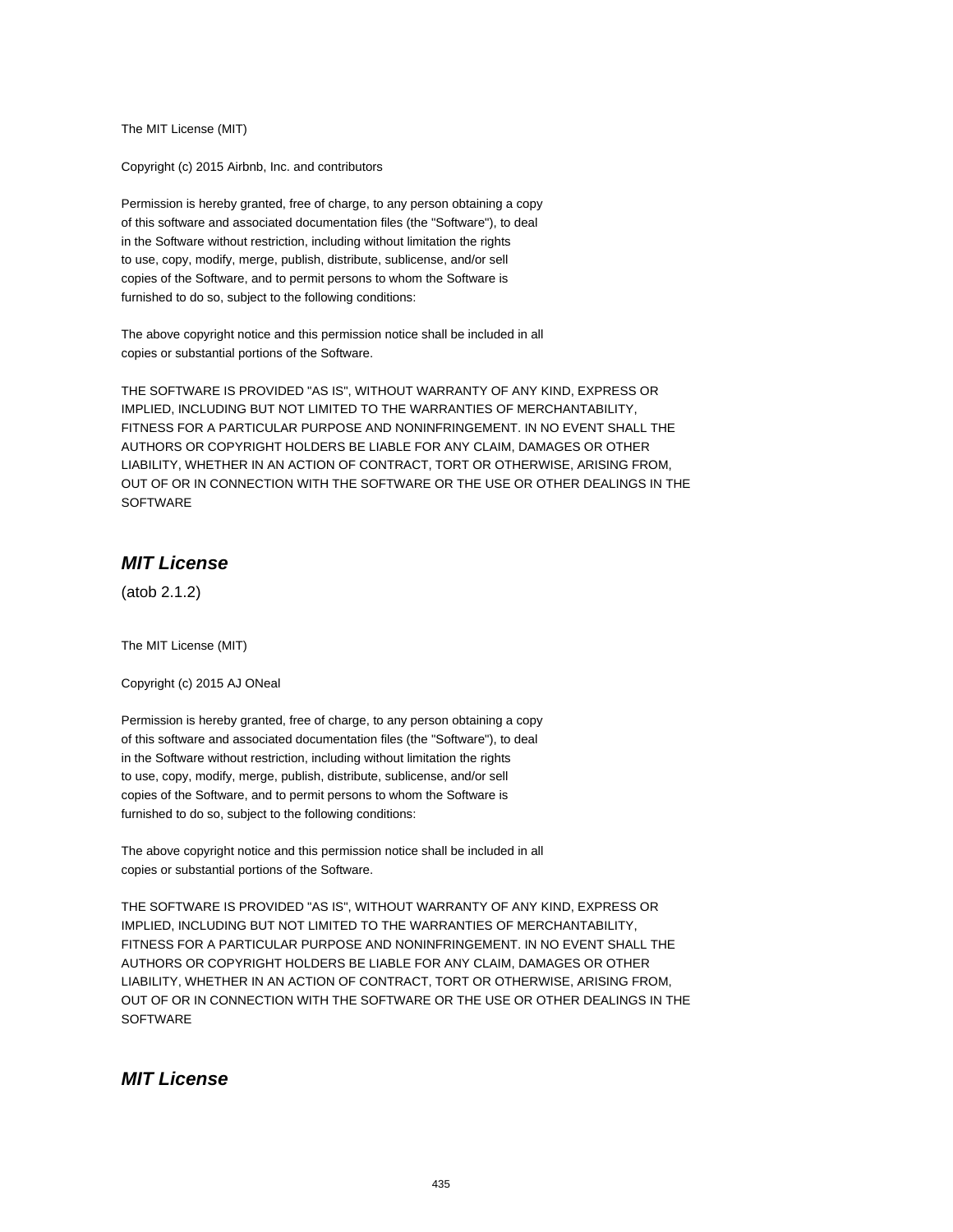(generic-names 2.0.1)

The MIT License (MIT)

Copyright (c) 2015 Alexey Litvinov

Permission is hereby granted, free of charge, to any person obtaining a copy of this software and associated documentation files (the "Software"), to deal in the Software without restriction, including without limitation the rights to use, copy, modify, merge, publish, distribute, sublicense, and/or sell copies of the Software, and to permit persons to whom the Software is furnished to do so, subject to the following conditions:

The above copyright notice and this permission notice shall be included in all copies or substantial portions of the Software.

THE SOFTWARE IS PROVIDED "AS IS", WITHOUT WARRANTY OF ANY KIND, EXPRESS OR IMPLIED, INCLUDING BUT NOT LIMITED TO THE WARRANTIES OF MERCHANTABILITY, FITNESS FOR A PARTICULAR PURPOSE AND NONINFRINGEMENT. IN NO EVENT SHALL THE AUTHORS OR COPYRIGHT HOLDERS BE LIABLE FOR ANY CLAIM, DAMAGES OR OTHER LIABILITY, WHETHER IN AN ACTION OF CONTRACT, TORT OR OTHERWISE, ARISING FROM, OUT OF OR IN CONNECTION WITH THE SOFTWARE OR THE USE OR OTHER DEALINGS IN THE SOFTWARE

#### **MIT License**

(eslint-plugin-import 0.3.4, eslint-plugin-import 2.22.1, eslint-plugin-import 2.6.0)

The MIT License (MIT)

Copyright (c) 2015 Ben Mosher

Permission is hereby granted, free of charge, to any person obtaining a copy of this software and associated documentation files (the "Software"), to deal in the Software without restriction, including without limitation the rights to use, copy, modify, merge, publish, distribute, sublicense, and/or sell copies of the Software, and to permit persons to whom the Software is furnished to do so, subject to the following conditions:

The above copyright notice and this permission notice shall be included in all copies or substantial portions of the Software.

THE SOFTWARE IS PROVIDED "AS IS", WITHOUT WARRANTY OF ANY KIND, EXPRESS OR IMPLIED, INCLUDING BUT NOT LIMITED TO THE WARRANTIES OF MERCHANTABILITY, FITNESS FOR A PARTICULAR PURPOSE AND NONINFRINGEMENT. IN NO EVENT SHALL THE AUTHORS OR COPYRIGHT HOLDERS BE LIABLE FOR ANY CLAIM, DAMAGES OR OTHER LIABILITY, WHETHER IN AN ACTION OF CONTRACT, TORT OR OTHERWISE, ARISING FROM, OUT OF OR IN CONNECTION WITH THE SOFTWARE OR THE USE OR OTHER DEALINGS IN THE **SOFTWARE**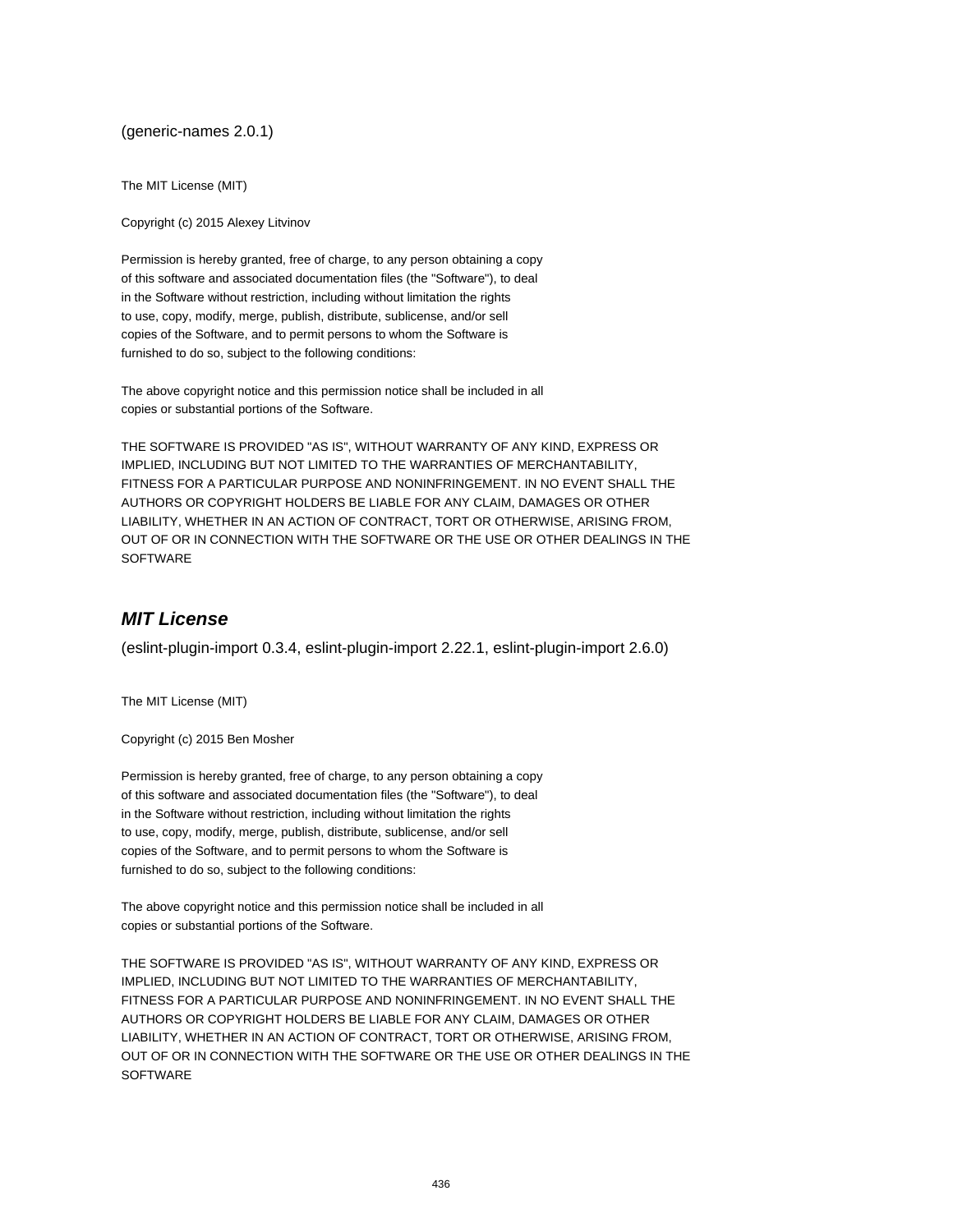## **MIT License**

(lines-and-columns 1.1.6)

The MIT License (MIT)

Copyright (c) 2015 Brian Donovan

Permission is hereby granted, free of charge, to any person obtaining a copy of this software and associated documentation files (the "Software"), to deal in the Software without restriction, including without limitation the rights to use, copy, modify, merge, publish, distribute, sublicense, and/or sell copies of the Software, and to permit persons to whom the Software is furnished to do so, subject to the following conditions:

The above copyright notice and this permission notice shall be included in all copies or substantial portions of the Software.

THE SOFTWARE IS PROVIDED "AS IS", WITHOUT WARRANTY OF ANY KIND, EXPRESS OR IMPLIED, INCLUDING BUT NOT LIMITED TO THE WARRANTIES OF MERCHANTABILITY, FITNESS FOR A PARTICULAR PURPOSE AND NONINFRINGEMENT. IN NO EVENT SHALL THE AUTHORS OR COPYRIGHT HOLDERS BE LIABLE FOR ANY CLAIM, DAMAGES OR OTHER LIABILITY, WHETHER IN AN ACTION OF CONTRACT, TORT OR OTHERWISE, ARISING FROM, OUT OF OR IN CONNECTION WITH THE SOFTWARE OR THE USE OR OTHER DEALINGS IN THE SOFTWARE

#### **MIT License**

(arity-n 1.0.4)

The MIT License (MIT)

Copyright (c) 2015 Christoph Hermann

Permission is hereby granted, free of charge, to any person obtaining a copy of this software and associated documentation files (the "Software"), to deal in the Software without restriction, including without limitation the rights to use, copy, modify, merge, publish, distribute, sublicense, and/or sell copies of the Software, and to permit persons to whom the Software is furnished to do so, subject to the following conditions:

The above copyright notice and this permission notice shall be included in all copies or substantial portions of the Software.

THE SOFTWARE IS PROVIDED "AS IS", WITHOUT WARRANTY OF ANY KIND, EXPRESS OR IMPLIED, INCLUDING BUT NOT LIMITED TO THE WARRANTIES OF MERCHANTABILITY, FITNESS FOR A PARTICULAR PURPOSE AND NONINFRINGEMENT. IN NO EVENT SHALL THE AUTHORS OR COPYRIGHT HOLDERS BE LIABLE FOR ANY CLAIM, DAMAGES OR OTHER LIABILITY, WHETHER IN AN ACTION OF CONTRACT, TORT OR OTHERWISE, ARISING FROM, OUT OF OR IN CONNECTION WITH THE SOFTWARE OR THE USE OR OTHER DEALINGS IN THE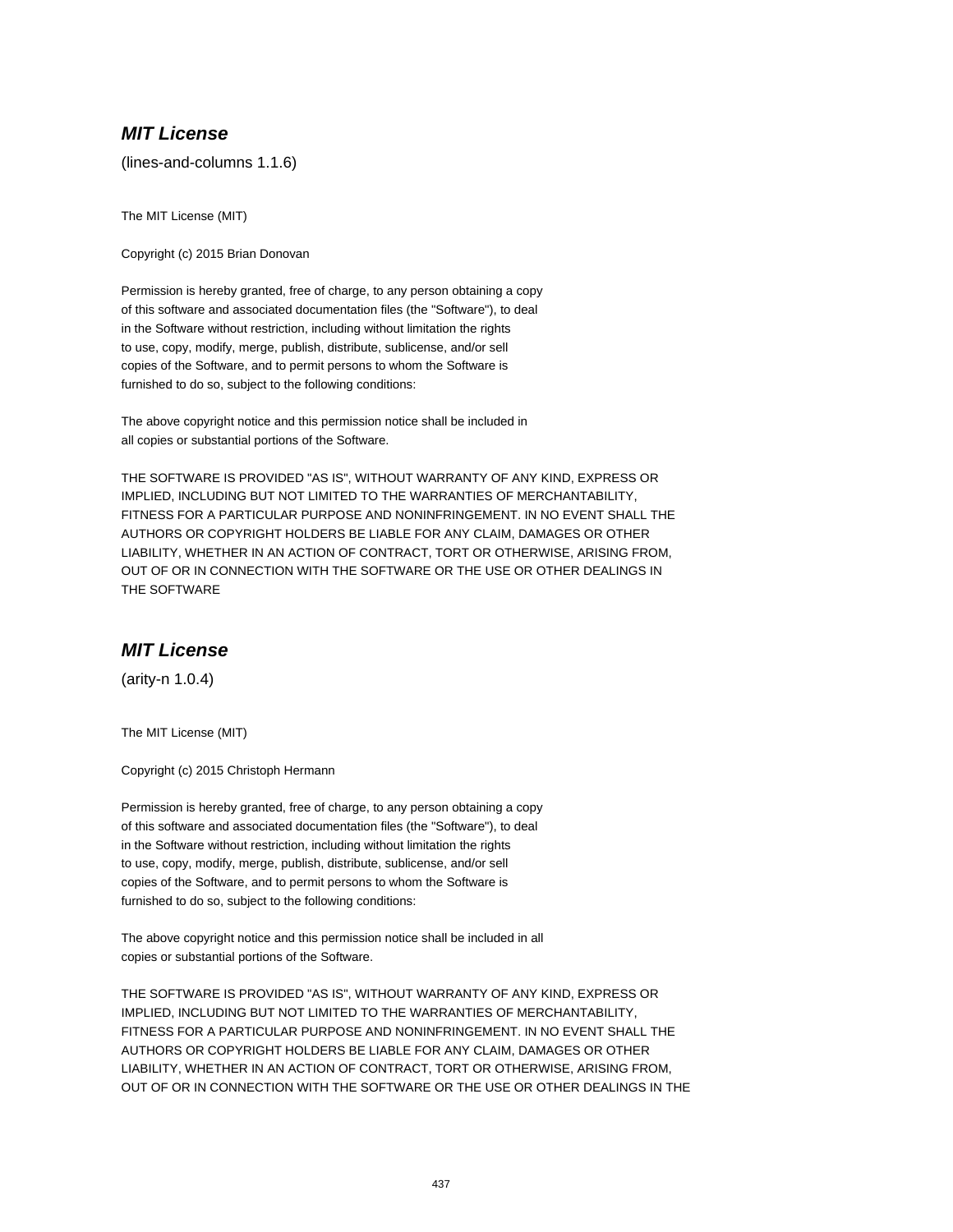SOFTWARE

## **MIT License**

(buffer-xor 1.0.3)

The MIT License (MIT)

Copyright (c) 2015 Daniel Cousens

Permission is hereby granted, free of charge, to any person obtaining a copy of this software and associated documentation files (the "Software"), to deal in the Software without restriction, including without limitation the rights to use, copy, modify, merge, publish, distribute, sublicense, and/or sell copies of the Software, and to permit persons to whom the Software is furnished to do so, subject to the following conditions:

The above copyright notice and this permission notice shall be included in all copies or substantial portions of the Software.

THE SOFTWARE IS PROVIDED "AS IS", WITHOUT WARRANTY OF ANY KIND, EXPRESS OR IMPLIED, INCLUDING BUT NOT LIMITED TO THE WARRANTIES OF MERCHANTABILITY, FITNESS FOR A PARTICULAR PURPOSE AND NONINFRINGEMENT. IN NO EVENT SHALL THE AUTHORS OR COPYRIGHT HOLDERS BE LIABLE FOR ANY CLAIM, DAMAGES OR OTHER LIABILITY, WHETHER IN AN ACTION OF CONTRACT, TORT OR OTHERWISE, ARISING FROM, OUT OF OR IN CONNECTION WITH THE SOFTWARE OR THE USE OR OTHER DEALINGS IN THE **SOFTWARE** 

### **MIT License**

(cosmiconfig 5.2.1, cosmiconfig 6.0.0, cosmiconfig 7.0.0)

The MIT License (MIT)

Copyright (c) 2015 David Clark

Permission is hereby granted, free of charge, to any person obtaining a copy of this software and associated documentation files (the "Software"), to deal in the Software without restriction, including without limitation the rights to use, copy, modify, merge, publish, distribute, sublicense, and/or sell copies of the Software, and to permit persons to whom the Software is furnished to do so, subject to the following conditions:

The above copyright notice and this permission notice shall be included in all copies or substantial portions of the Software.

THE SOFTWARE IS PROVIDED "AS IS", WITHOUT WARRANTY OF ANY KIND, EXPRESS OR IMPLIED, INCLUDING BUT NOT LIMITED TO THE WARRANTIES OF MERCHANTABILITY,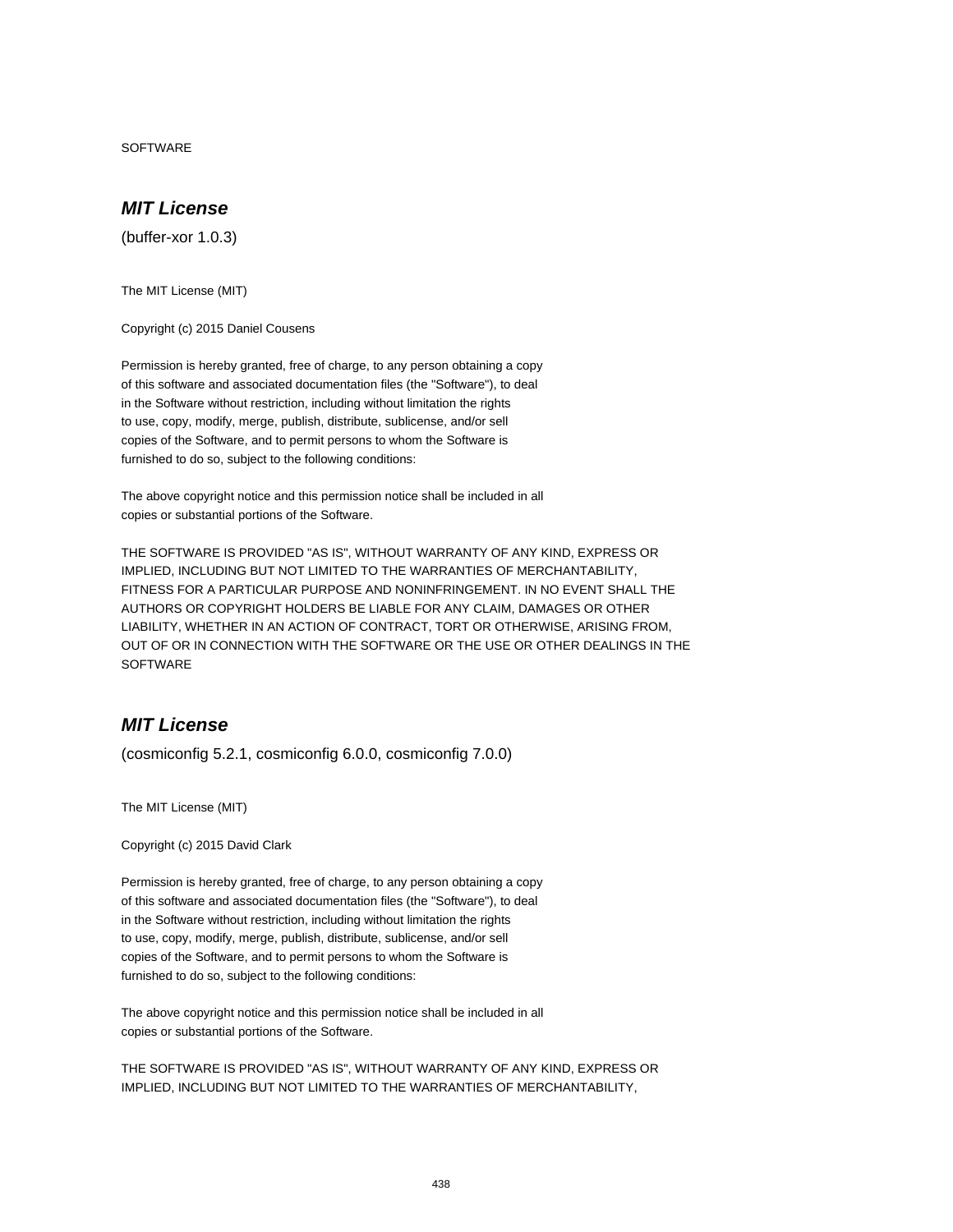FITNESS FOR A PARTICULAR PURPOSE AND NONINFRINGEMENT. IN NO EVENT SHALL THE AUTHORS OR COPYRIGHT HOLDERS BE LIABLE FOR ANY CLAIM, DAMAGES OR OTHER LIABILITY, WHETHER IN AN ACTION OF CONTRACT, TORT OR OTHERWISE, ARISING FROM, OUT OF OR IN CONNECTION WITH THE SOFTWARE OR THE USE OR OTHER DEALINGS IN THE SOFTWARE

#### **MIT License**

(dedent 0.7.0)

The MIT License (MIT)

Copyright (c) 2015 Desmond Brand (dmnd@desmondbrand.com)

Permission is hereby granted, free of charge, to any person obtaining a copy of this software and associated documentation files (the "Software"), to deal in the Software without restriction, including without limitation the rights to use, copy, modify, merge, publish, distribute, sublicense, and/or sell copies of the Software, and to permit persons to whom the Software is furnished to do so, subject to the following conditions:

The above copyright notice and this permission notice shall be included in all copies or substantial portions of the Software.

THE SOFTWARE IS PROVIDED "AS IS", WITHOUT WARRANTY OF ANY KIND, EXPRESS OR IMPLIED, INCLUDING BUT NOT LIMITED TO THE WARRANTIES OF MERCHANTABILITY, FITNESS FOR A PARTICULAR PURPOSE AND NONINFRINGEMENT. IN NO EVENT SHALL THE AUTHORS OR COPYRIGHT HOLDERS BE LIABLE FOR ANY CLAIM, DAMAGES OR OTHER LIABILITY, WHETHER IN AN ACTION OF CONTRACT, TORT OR OTHERWISE, ARISING FROM, OUT OF OR IN CONNECTION WITH THE SOFTWARE OR THE USE OR OTHER DEALINGS IN THE SOFTWARE

## **MIT License**

(color-name 1.1.3, color-name 1.1.4, kk-color-name 1.1.3, kk-color-name 1.1.4)

The MIT License (MIT)

Copyright (c) 2015 Dmitry Ivanov

Permission is hereby granted, free of charge, to any person obtaining a copy of this software and associated documentation files (the "Software"), to deal in the Software without restriction, including without limitation the rights to use, copy, modify, merge, publish, distribute, sublicense, and/or sell copies of the Software, and to permit persons to whom the Software is furnished to do so, subject to the following conditions:

The above copyright notice and this permission notice shall be included in all copies or substantial portions of the Software. THE SOFTWARE IS PROVIDED "AS IS", WITHOUT WARRANTY OF ANY KIND, EXPRESS OR IMPLIED, INCLUDING BUT NOT LIMITED TO THE WARRANTIES OF MERCHANTABILITY, FITNESS FOR A PARTICULAR PURPOSE AND NONINFRINGEMENT. IN NO EVENT SHALL THE AUTHORS OR COPYRIGHT HOLDERS BE LIABLE FOR ANY CLAIM,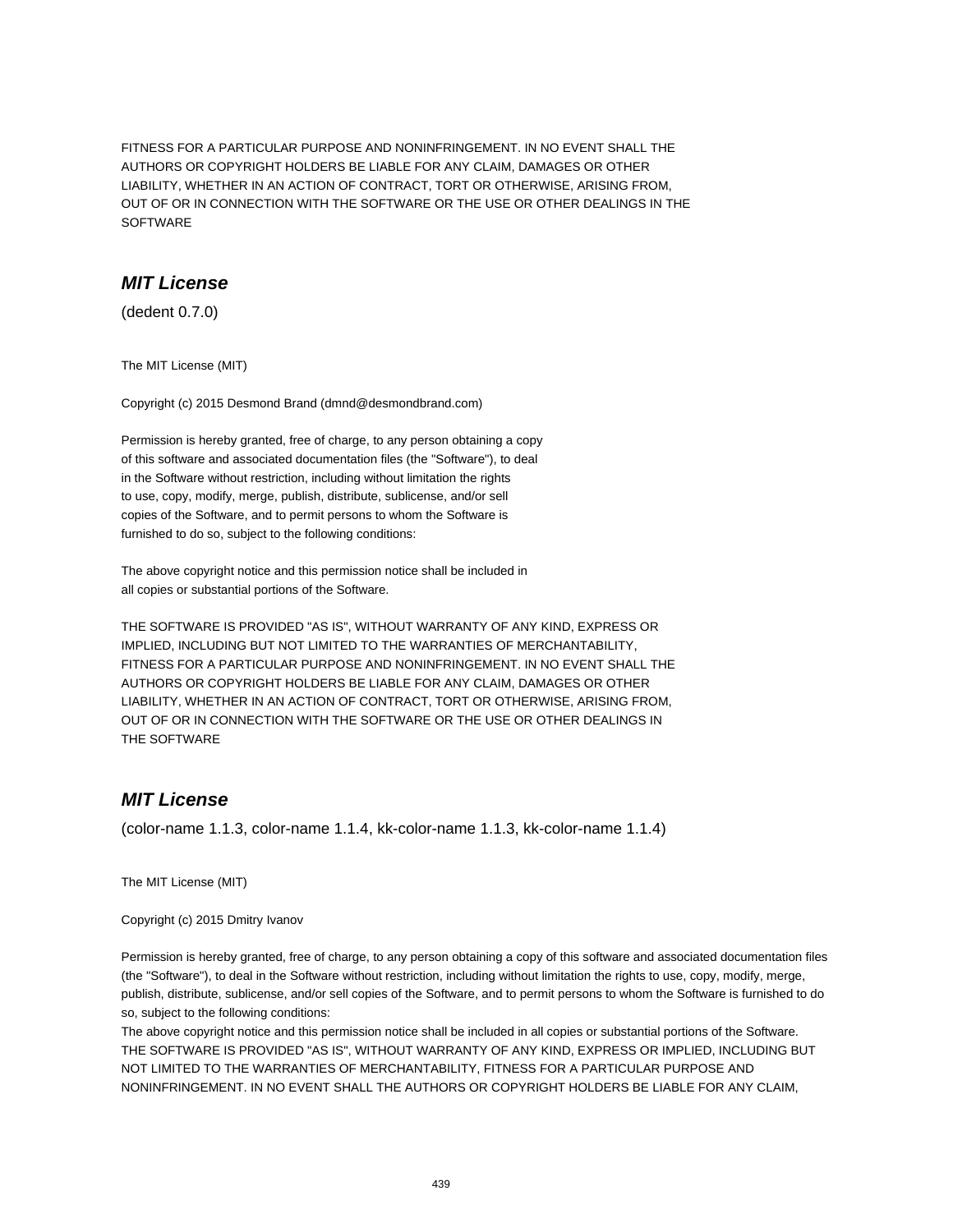DAMAGES OR OTHER LIABILITY, WHETHER IN AN ACTION OF CONTRACT, TORT OR OTHERWISE, ARISING FROM, OUT OF OR IN CONNECTION WITH THE SOFTWARE OR THE USE OR OTHER DEALINGS IN THE SOFTWARE

## **MIT License**

(dom-helpers 5.2.0)

The MIT License (MIT)

Copyright (c) 2015 Jason Quense

Permission is hereby granted, free of charge, to any person obtaining a copy of this software and associated documentation files (the "Software"), to deal in the Software without restriction, including without limitation the rights to use, copy, modify, merge, publish, distribute, sublicense, and/or sell copies of the Software, and to permit persons to whom the Software is furnished to do so, subject to the following conditions:

The above copyright notice and this permission notice shall be included in all copies or substantial portions of the Software.

THE SOFTWARE IS PROVIDED "AS IS", WITHOUT WARRANTY OF ANY KIND, EXPRESS OR IMPLIED, INCLUDING BUT NOT LIMITED TO THE WARRANTIES OF MERCHANTABILITY, FITNESS FOR A PARTICULAR PURPOSE AND NONINFRINGEMENT. IN NO EVENT SHALL THE AUTHORS OR COPYRIGHT HOLDERS BE LIABLE FOR ANY CLAIM, DAMAGES OR OTHER LIABILITY, WHETHER IN AN ACTION OF CONTRACT, TORT OR OTHERWISE, ARISING FROM, OUT OF OR IN CONNECTION WITH THE SOFTWARE OR THE USE OR OTHER DEALINGS IN THE **SOFTWARE** 

### **MIT License**

(path-parse 1.0.6)

The MIT License (MIT)

Copyright (c) 2015 Javier Blanco

Permission is hereby granted, free of charge, to any person obtaining a copy of this software and associated documentation files (the "Software"), to deal in the Software without restriction, including without limitation the rights to use, copy, modify, merge, publish, distribute, sublicense, and/or sell copies of the Software, and to permit persons to whom the Software is furnished to do so, subject to the following conditions:

The above copyright notice and this permission notice shall be included in all copies or substantial portions of the Software.

THE SOFTWARE IS PROVIDED "AS IS", WITHOUT WARRANTY OF ANY KIND, EXPRESS OR IMPLIED, INCLUDING BUT NOT LIMITED TO THE WARRANTIES OF MERCHANTABILITY,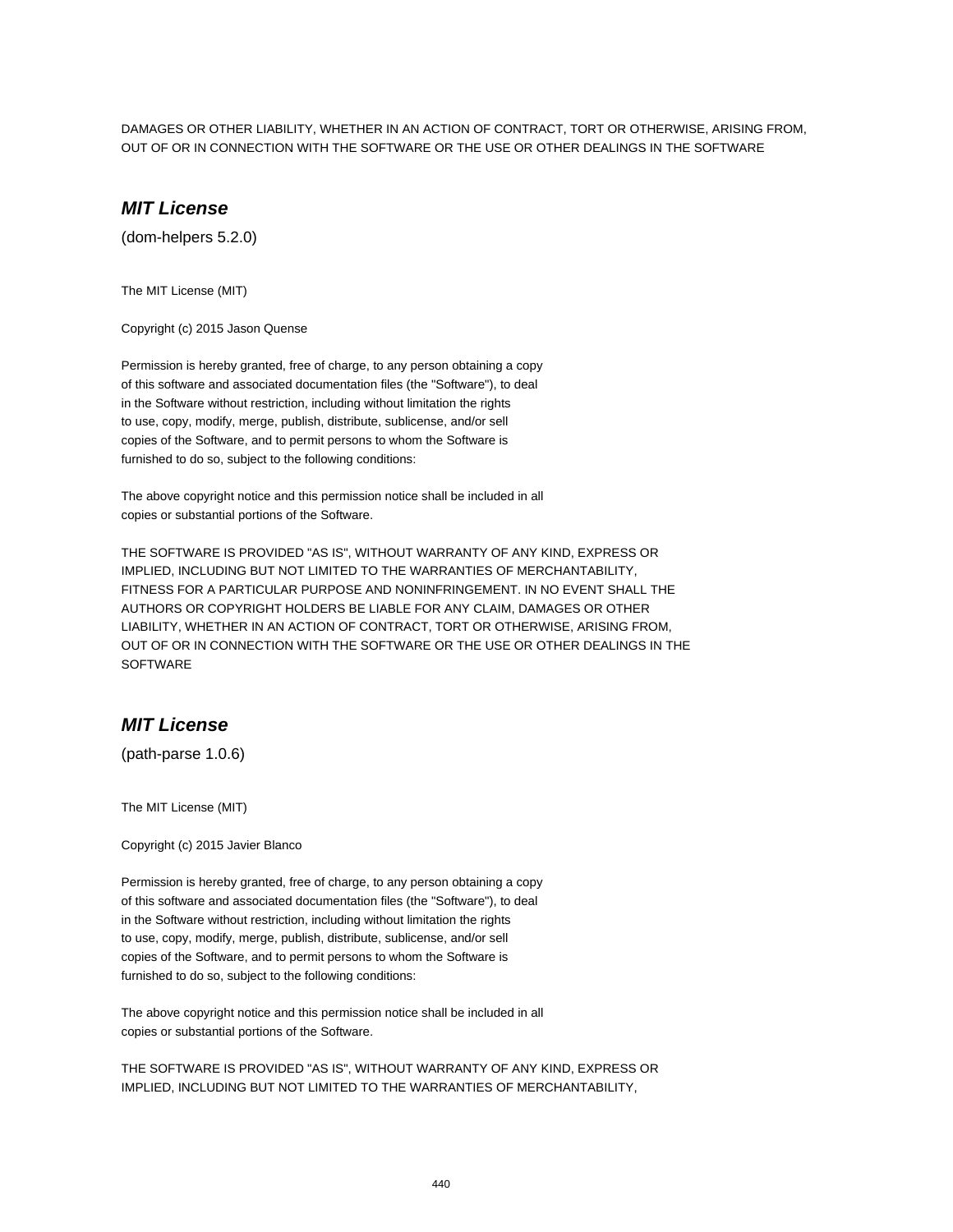FITNESS FOR A PARTICULAR PURPOSE AND NONINFRINGEMENT. IN NO EVENT SHALL THE AUTHORS OR COPYRIGHT HOLDERS BE LIABLE FOR ANY CLAIM, DAMAGES OR OTHER LIABILITY, WHETHER IN AN ACTION OF CONTRACT, TORT OR OTHERWISE, ARISING FROM, OUT OF OR IN CONNECTION WITH THE SOFTWARE OR THE USE OR OTHER DEALINGS IN THE **SOFTWARE** 

# **MIT License**

(is-arrayish 0.2.1, is-arrayish 0.3.2, node-error-ex 1.3.2)

The MIT License (MIT)

Copyright (c) 2015 JD Ballard

Permission is hereby granted, free of charge, to any person obtaining a copy of this software and associated documentation files (the "Software"), to deal in the Software without restriction, including without limitation the rights to use, copy, modify, merge, publish, distribute, sublicense, and/or sell copies of the Software, and to permit persons to whom the Software is furnished to do so, subject to the following conditions:

The above copyright notice and this permission notice shall be included in all copies or substantial portions of the Software.

THE SOFTWARE IS PROVIDED "AS IS", WITHOUT WARRANTY OF ANY KIND, EXPRESS OR IMPLIED, INCLUDING BUT NOT LIMITED TO THE WARRANTIES OF MERCHANTABILITY, FITNESS FOR A PARTICULAR PURPOSE AND NONINFRINGEMENT. IN NO EVENT SHALL THE AUTHORS OR COPYRIGHT HOLDERS BE LIABLE FOR ANY CLAIM, DAMAGES OR OTHER LIABILITY, WHETHER IN AN ACTION OF CONTRACT, TORT OR OTHERWISE, ARISING FROM, OUT OF OR IN CONNECTION WITH THE SOFTWARE OR THE USE OR OTHER DEALINGS IN THE SOFTWARE

# **MIT License**

(hsl-regex 1.0.0, hsla-regex 1.0.0, rgb-regex 1.0.1, rgba-regex 1.0.0)

The MIT License (MIT)

Copyright (c) 2015 John Otander

Permission is hereby granted, free of charge, to any person obtaining a copy of this software and associated documentation files (the "Software"), to deal in the Software without restriction, including without limitation the rights to use, copy, modify, merge, publish, distribute, sublicense, and/or sell copies of the Software, and to permit persons to whom the Software is furnished to do so, subject to the following conditions: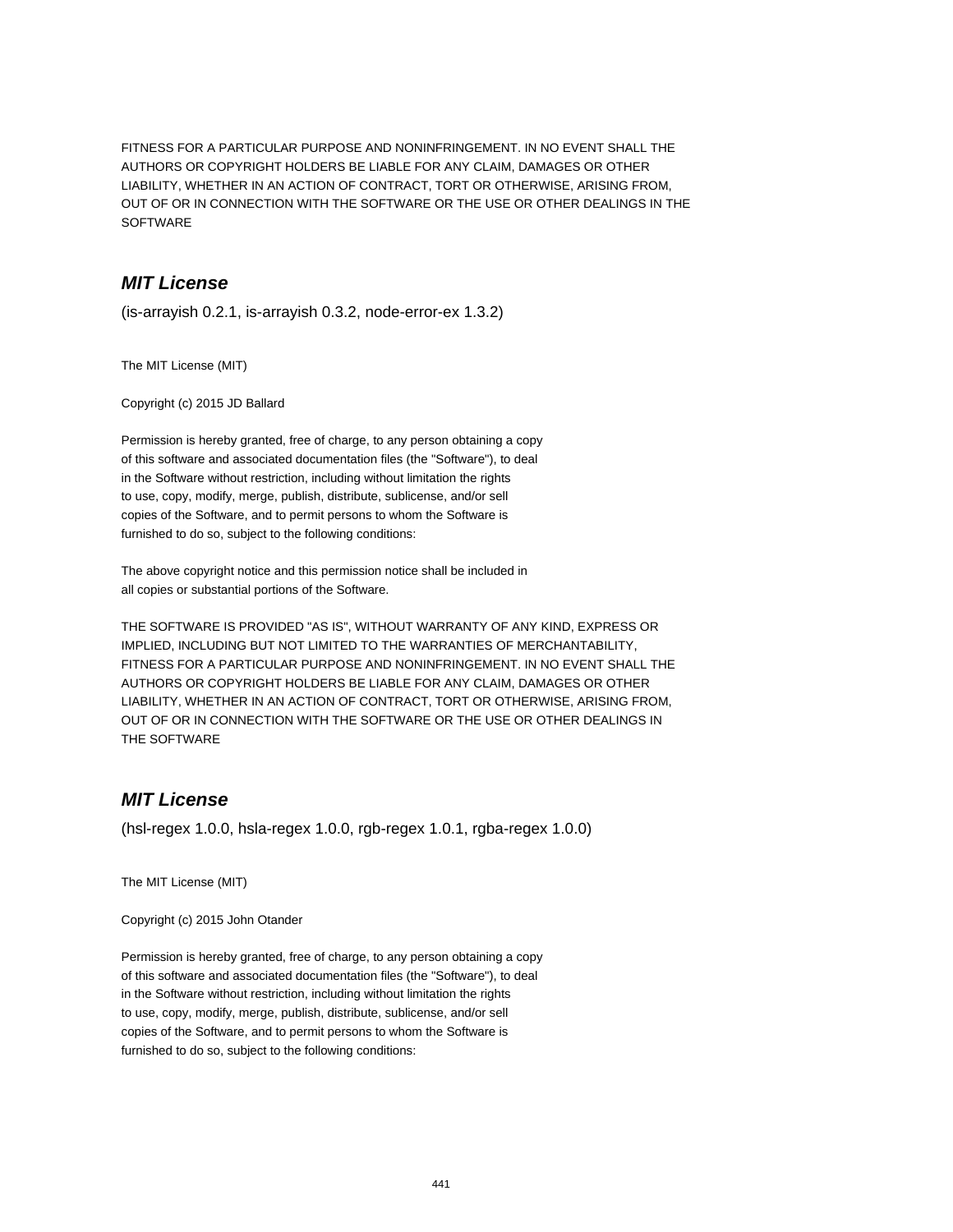The above copyright notice and this permission notice shall be included in all copies or substantial portions of the Software.

THE SOFTWARE IS PROVIDED "AS IS", WITHOUT WARRANTY OF ANY KIND, EXPRESS OR IMPLIED, INCLUDING BUT NOT LIMITED TO THE WARRANTIES OF MERCHANTABILITY, FITNESS FOR A PARTICULAR PURPOSE AND NONINFRINGEMENT. IN NO EVENT SHALL THE AUTHORS OR COPYRIGHT HOLDERS BE LIABLE FOR ANY CLAIM, DAMAGES OR OTHER LIABILITY, WHETHER IN AN ACTION OF CONTRACT, TORT OR OTHERWISE, ARISING FROM, OUT OF OR IN CONNECTION WITH THE SOFTWARE OR THE USE OR OTHER DEALINGS IN THE SOFTWARE

## **MIT License**

(es-abstract 1.17.6)

The MIT License (MIT)

Copyright (C) 2015 Jordan Harband

Permission is hereby granted, free of charge, to any person obtaining a copy of this software and associated documentation files (the "Software"), to deal in the Software without restriction, including without limitation the rights to use, copy, modify, merge, publish, distribute, sublicense, and/or sell copies of the Software, and to permit persons to whom the Software is furnished to do so, subject to the following conditions:

The above copyright notice and this permission notice shall be included in all copies or substantial portions of the Software.

THE SOFTWARE IS PROVIDED "AS IS", WITHOUT WARRANTY OF ANY KIND, EXPRESS OR IMPLIED, INCLUDING BUT NOT LIMITED TO THE WARRANTIES OF MERCHANTABILITY, FITNESS FOR A PARTICULAR PURPOSE AND NONINFRINGEMENT. IN NO EVENT SHALL THE AUTHORS OR COPYRIGHT HOLDERS BE LIABLE FOR ANY CLAIM, DAMAGES OR OTHER LIABILITY, WHETHER IN AN ACTION OF CONTRACT, TORT OR OTHERWISE, ARISING FROM, OUT OF OR IN CONNECTION WITH THE SOFTWARE OR THE USE OR OTHER DEALINGS IN THE SOFTWARE

#### **MIT License**

(es-to-primitive 1.2.1, is-callable 1.2.2, is-date-object 1.0.2, is-number-object v1.0.4, is-string v1.0.5, is-symbol 1.0.3, object.entries 1.1.2)

The MIT License (MIT)

Copyright (c) 2015 Jordan Harband

Permission is hereby granted, free of charge, to any person obtaining a copy of this software and associated documentation files (the "Software"), to deal in the Software without restriction, including without limitation the rights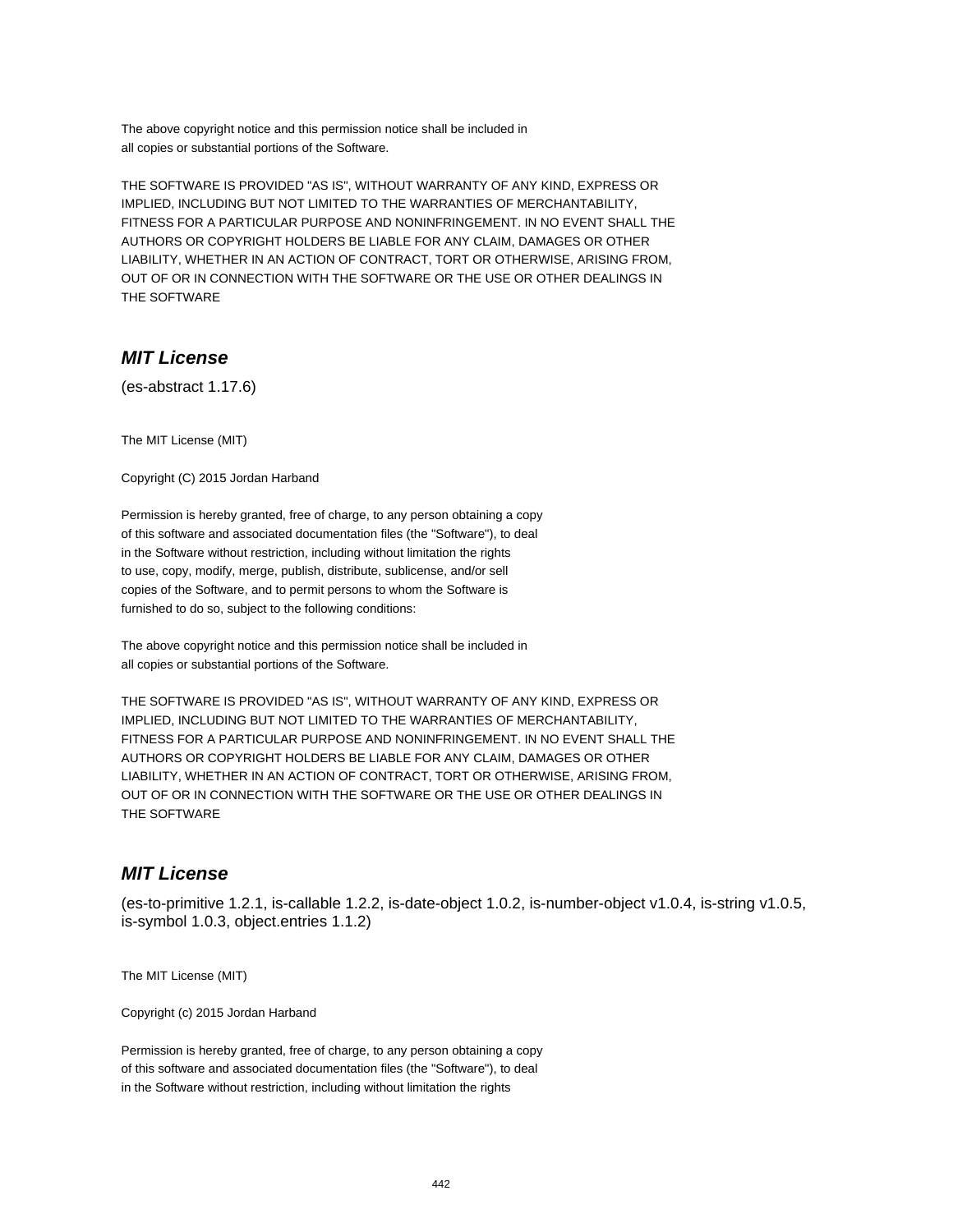to use, copy, modify, merge, publish, distribute, sublicense, and/or sell copies of the Software, and to permit persons to whom the Software is furnished to do so, subject to the following conditions:

The above copyright notice and this permission notice shall be included in all copies or substantial portions of the Software.

THE SOFTWARE IS PROVIDED "AS IS", WITHOUT WARRANTY OF ANY KIND, EXPRESS OR IMPLIED, INCLUDING BUT NOT LIMITED TO THE WARRANTIES OF MERCHANTABILITY, FITNESS FOR A PARTICULAR PURPOSE AND NONINFRINGEMENT. IN NO EVENT SHALL THE AUTHORS OR COPYRIGHT HOLDERS BE LIABLE FOR ANY CLAIM, DAMAGES OR OTHER LIABILITY, WHETHER IN AN ACTION OF CONTRACT, TORT OR OTHERWISE, ARISING FROM, OUT OF OR IN CONNECTION WITH THE SOFTWARE OR THE USE OR OTHER DEALINGS IN THE **SOFTWARE** 

#### **MIT License**

(symbol-tree 3.2.4)

The MIT License (MIT)

Copyright (c) 2015 Joris van der Wel

Permission is hereby granted, free of charge, to any person obtaining a copy of this software and associated documentation files (the "Software"), to deal in the Software without restriction, including without limitation the rights to use, copy, modify, merge, publish, distribute, sublicense, and/or sell copies of the Software, and to permit persons to whom the Software is furnished to do so, subject to the following conditions:

The above copyright notice and this permission notice shall be included in all copies or substantial portions of the Software.

THE SOFTWARE IS PROVIDED "AS IS", WITHOUT WARRANTY OF ANY KIND, EXPRESS OR IMPLIED, INCLUDING BUT NOT LIMITED TO THE WARRANTIES OF MERCHANTABILITY, FITNESS FOR A PARTICULAR PURPOSE AND NONINFRINGEMENT. IN NO EVENT SHALL THE AUTHORS OR COPYRIGHT HOLDERS BE LIABLE FOR ANY CLAIM, DAMAGES OR OTHER LIABILITY, WHETHER IN AN ACTION OF CONTRACT, TORT OR OTHERWISE, ARISING FROM, OUT OF OR IN CONNECTION WITH THE SOFTWARE OR THE USE OR OTHER DEALINGS IN THE SOFTWARE

#### **MIT License**

(simple-swizzle 0.2.2)

The MIT License (MIT)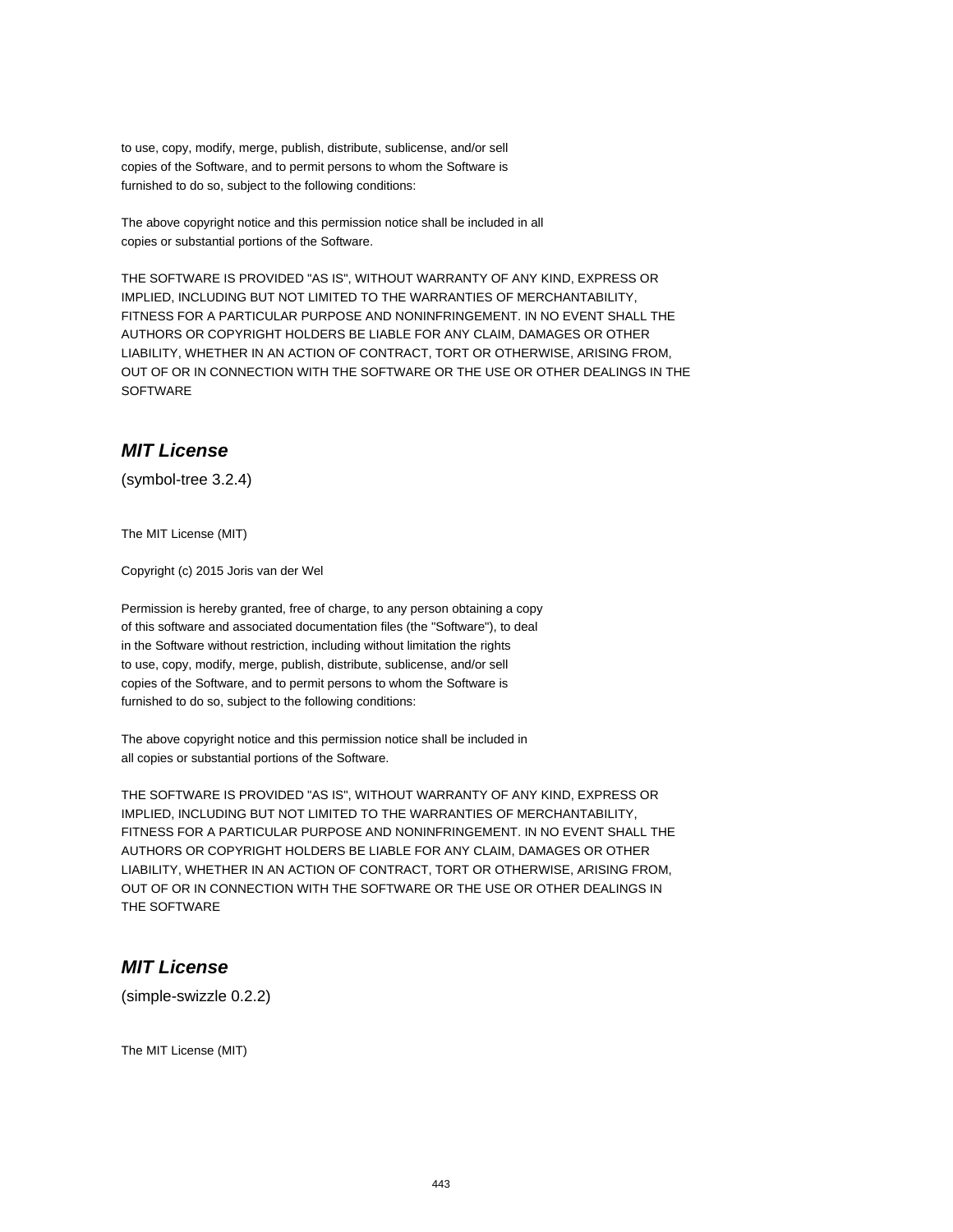Copyright (c) 2015 Josh Junon

Permission is hereby granted, free of charge, to any person obtaining a copy of this software and associated documentation files (the "Software"), to deal in the Software without restriction, including without limitation the rights to use, copy, modify, merge, publish, distribute, sublicense, and/or sell copies of the Software, and to permit persons to whom the Software is furnished to do so, subject to the following conditions:

The above copyright notice and this permission notice shall be included in all copies or substantial portions of the Software.

THE SOFTWARE IS PROVIDED "AS IS", WITHOUT WARRANTY OF ANY KIND, EXPRESS OR IMPLIED, INCLUDING BUT NOT LIMITED TO THE WARRANTIES OF MERCHANTABILITY, FITNESS FOR A PARTICULAR PURPOSE AND NONINFRINGEMENT. IN NO EVENT SHALL THE AUTHORS OR COPYRIGHT HOLDERS BE LIABLE FOR ANY CLAIM, DAMAGES OR OTHER LIABILITY, WHETHER IN AN ACTION OF CONTRACT, TORT OR OTHERWISE, ARISING FROM, OUT OF OR IN CONNECTION WITH THE SOFTWARE OR THE USE OR OTHER DEALINGS IN THE SOFTWARE

## **MIT License**

(identity-obj-proxy 3.0.0)

The MIT License (MIT)

Copyright (c) 2015 Keyan Zhang

Permission is hereby granted, free of charge, to any person obtaining a copy of this software and associated documentation files (the "Software"), to deal in the Software without restriction, including without limitation the rights to use, copy, modify, merge, publish, distribute, sublicense, and/or sell copies of the Software, and to permit persons to whom the Software is furnished to do so, subject to the following conditions:

The above copyright notice and this permission notice shall be included in all copies or substantial portions of the Software.

THE SOFTWARE IS PROVIDED "AS IS", WITHOUT WARRANTY OF ANY KIND, EXPRESS OR IMPLIED, INCLUDING BUT NOT LIMITED TO THE WARRANTIES OF MERCHANTABILITY, FITNESS FOR A PARTICULAR PURPOSE AND NONINFRINGEMENT. IN NO EVENT SHALL THE AUTHORS OR COPYRIGHT HOLDERS BE LIABLE FOR ANY CLAIM, DAMAGES OR OTHER LIABILITY, WHETHER IN AN ACTION OF CONTRACT, TORT OR OTHERWISE, ARISING FROM, OUT OF OR IN CONNECTION WITH THE SOFTWARE OR THE USE OR OTHER DEALINGS IN THE **SOFTWARE** 

## **MIT License**

(object-path 0.11.5)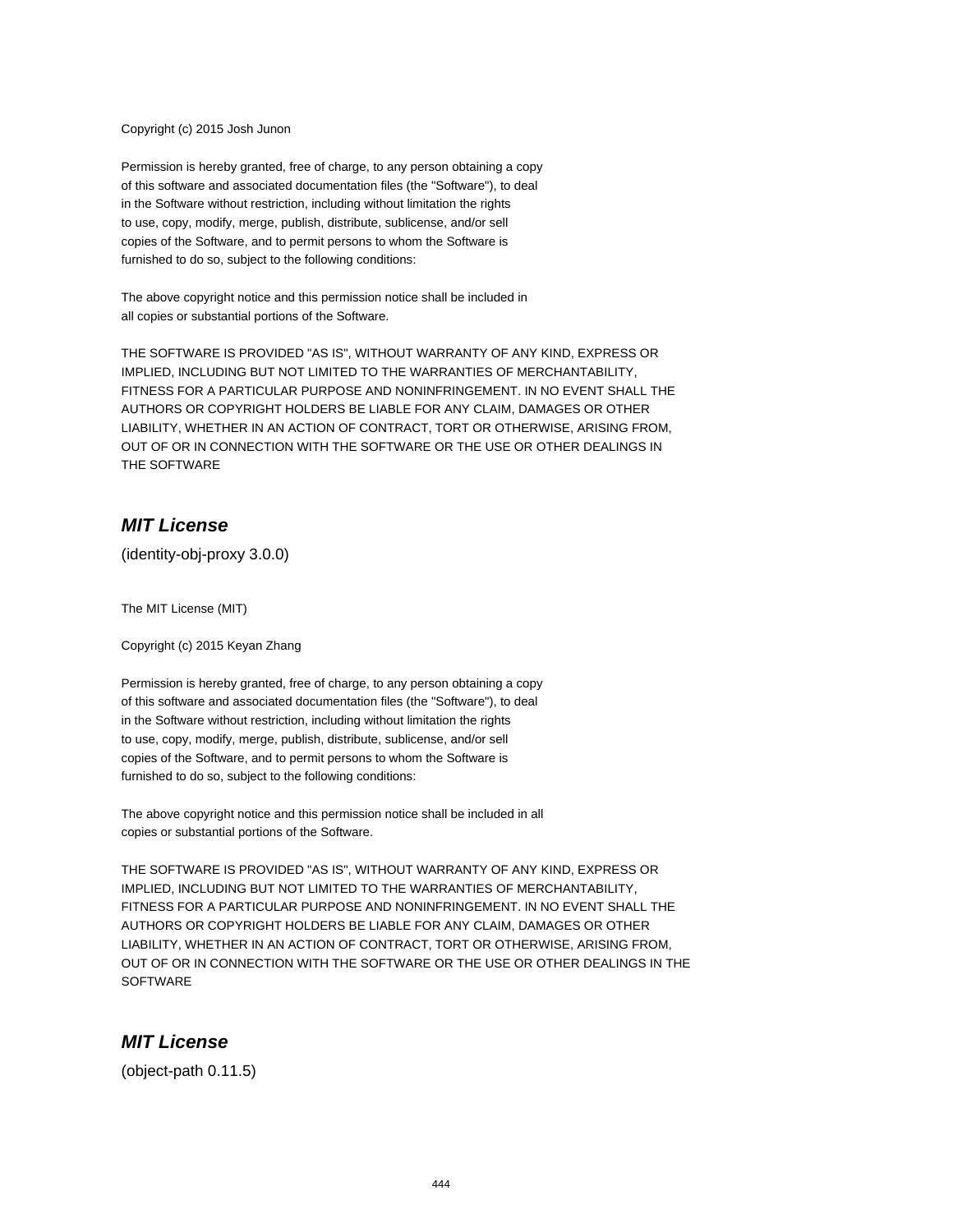The MIT License (MIT)

Copyright (c) 2015 Mario Casciaro

Permission is hereby granted, free of charge, to any person obtaining a copy of this software and associated documentation files (the "Software"), to deal in the Software without restriction, including without limitation the rights to use, copy, modify, merge, publish, distribute, sublicense, and/or sell copies of the Software, and to permit persons to whom the Software is furnished to do so, subject to the following conditions:

The above copyright notice and this permission notice shall be included in all copies or substantial portions of the Software.

THE SOFTWARE IS PROVIDED "AS IS", WITHOUT WARRANTY OF ANY KIND, EXPRESS OR IMPLIED, INCLUDING BUT NOT LIMITED TO THE WARRANTIES OF MERCHANTABILITY, FITNESS FOR A PARTICULAR PURPOSE AND NONINFRINGEMENT. IN NO EVENT SHALL THE AUTHORS OR COPYRIGHT HOLDERS BE LIABLE FOR ANY CLAIM, DAMAGES OR OTHER LIABILITY, WHETHER IN AN ACTION OF CONTRACT, TORT OR OTHERWISE, ARISING FROM, OUT OF OR IN CONNECTION WITH THE SOFTWARE OR THE USE OR OTHER DEALINGS IN THE SOFTWARE

# **MIT License**

(cyclist 1.0.1, flush-write-stream 1.1.1, multicast-dns 6.2.3, multicast-dns-service-types 1.1.0, stream-each 1.2.3)

The MIT License (MIT)

Copyright (c) 2015 Mathias Buus

Permission is hereby granted, free of charge, to any person obtaining a copy of this software and associated documentation files (the "Software"), to deal in the Software without restriction, including without limitation the rights to use, copy, modify, merge, publish, distribute, sublicense, and/or sell copies of the Software, and to permit persons to whom the Software is furnished to do so, subject to the following conditions:

The above copyright notice and this permission notice shall be included in all copies or substantial portions of the Software.

THE SOFTWARE IS PROVIDED "AS IS", WITHOUT WARRANTY OF ANY KIND, EXPRESS OR IMPLIED, INCLUDING BUT NOT LIMITED TO THE WARRANTIES OF MERCHANTABILITY, FITNESS FOR A PARTICULAR PURPOSE AND NONINFRINGEMENT. IN NO EVENT SHALL THE AUTHORS OR COPYRIGHT HOLDERS BE LIABLE FOR ANY CLAIM, DAMAGES OR OTHER LIABILITY, WHETHER IN AN ACTION OF CONTRACT, TORT OR OTHERWISE, ARISING FROM, OUT OF OR IN CONNECTION WITH THE SOFTWARE OR THE USE OR OTHER DEALINGS IN THE SOFTWARE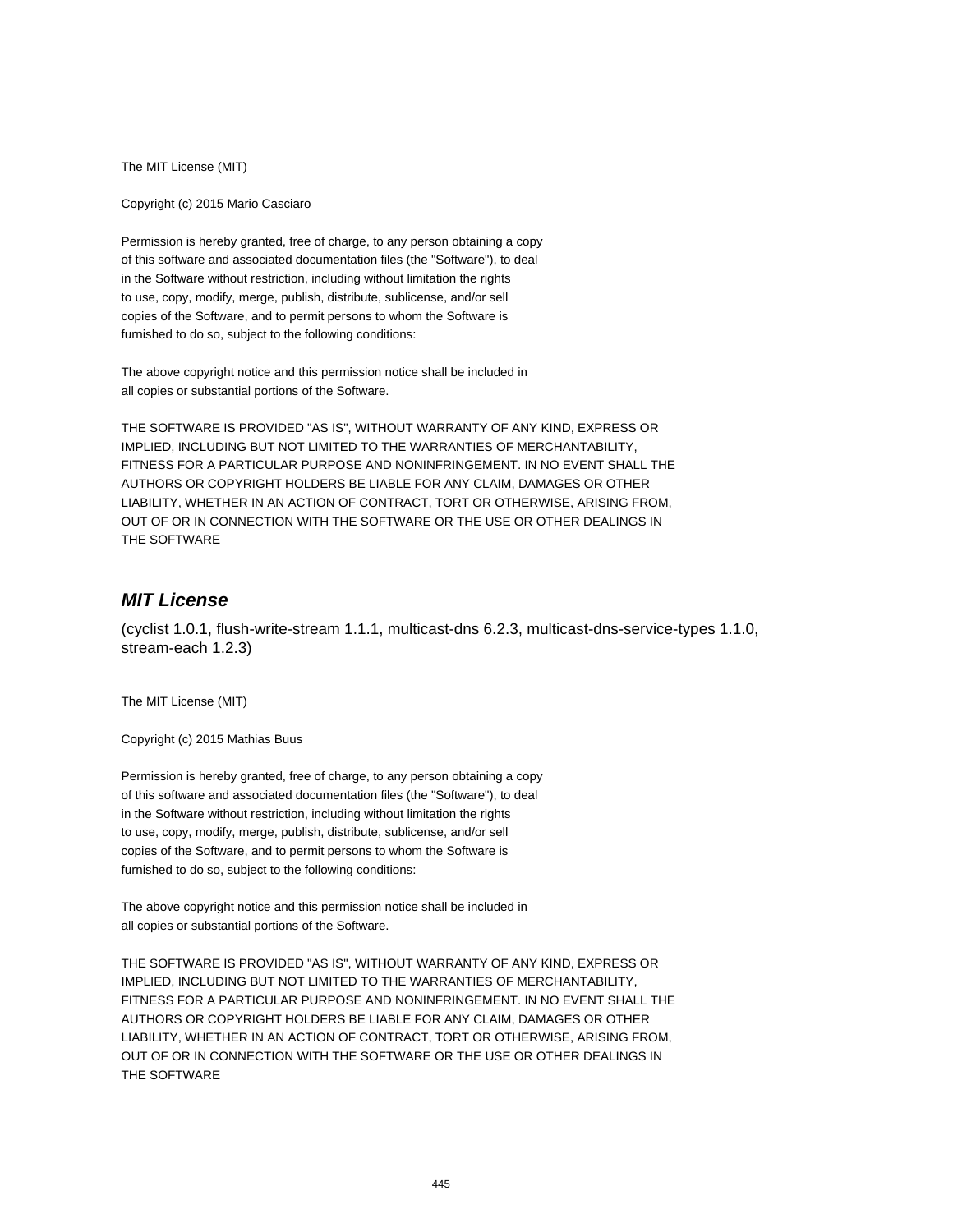## **MIT License**

(retimer 2.0.0, reusify 1.0.4)

The MIT License (MIT)

Copyright (c) 2015 Matteo Collina

Permission is hereby granted, free of charge, to any person obtaining a copy of this software and associated documentation files (the "Software"), to deal in the Software without restriction, including without limitation the rights to use, copy, modify, merge, publish, distribute, sublicense, and/or sell copies of the Software, and to permit persons to whom the Software is furnished to do so, subject to the following conditions:

The above copyright notice and this permission notice shall be included in all copies or substantial portions of the Software.

THE SOFTWARE IS PROVIDED "AS IS", WITHOUT WARRANTY OF ANY KIND, EXPRESS OR IMPLIED, INCLUDING BUT NOT LIMITED TO THE WARRANTIES OF MERCHANTABILITY, FITNESS FOR A PARTICULAR PURPOSE AND NONINFRINGEMENT. IN NO EVENT SHALL THE AUTHORS OR COPYRIGHT HOLDERS BE LIABLE FOR ANY CLAIM, DAMAGES OR OTHER LIABILITY, WHETHER IN AN ACTION OF CONTRACT, TORT OR OTHERWISE, ARISING FROM, OUT OF OR IN CONNECTION WITH THE SOFTWARE OR THE USE OR OTHER DEALINGS IN THE **SOFTWARE** 

#### **MIT License**

(ml-distance-euclidean 2.0.0, ml-kmeans v4.2.1)

The MIT License (MIT)

Copyright (c) 2015 ml.js

Permission is hereby granted, free of charge, to any person obtaining a copy of this software and associated documentation files (the "Software"), to deal in the Software without restriction, including without limitation the rights to use, copy, modify, merge, publish, distribute, sublicense, and/or sell copies of the Software, and to permit persons to whom the Software is furnished to do so, subject to the following conditions:

The above copyright notice and this permission notice shall be included in all copies or substantial portions of the Software.

THE SOFTWARE IS PROVIDED "AS IS", WITHOUT WARRANTY OF ANY KIND, EXPRESS OR IMPLIED, INCLUDING BUT NOT LIMITED TO THE WARRANTIES OF MERCHANTABILITY, FITNESS FOR A PARTICULAR PURPOSE AND NONINFRINGEMENT. IN NO EVENT SHALL THE AUTHORS OR COPYRIGHT HOLDERS BE LIABLE FOR ANY CLAIM, DAMAGES OR OTHER LIABILITY, WHETHER IN AN ACTION OF CONTRACT, TORT OR OTHERWISE, ARISING FROM, OUT OF OR IN CONNECTION WITH THE SOFTWARE OR THE USE OR OTHER DEALINGS IN THE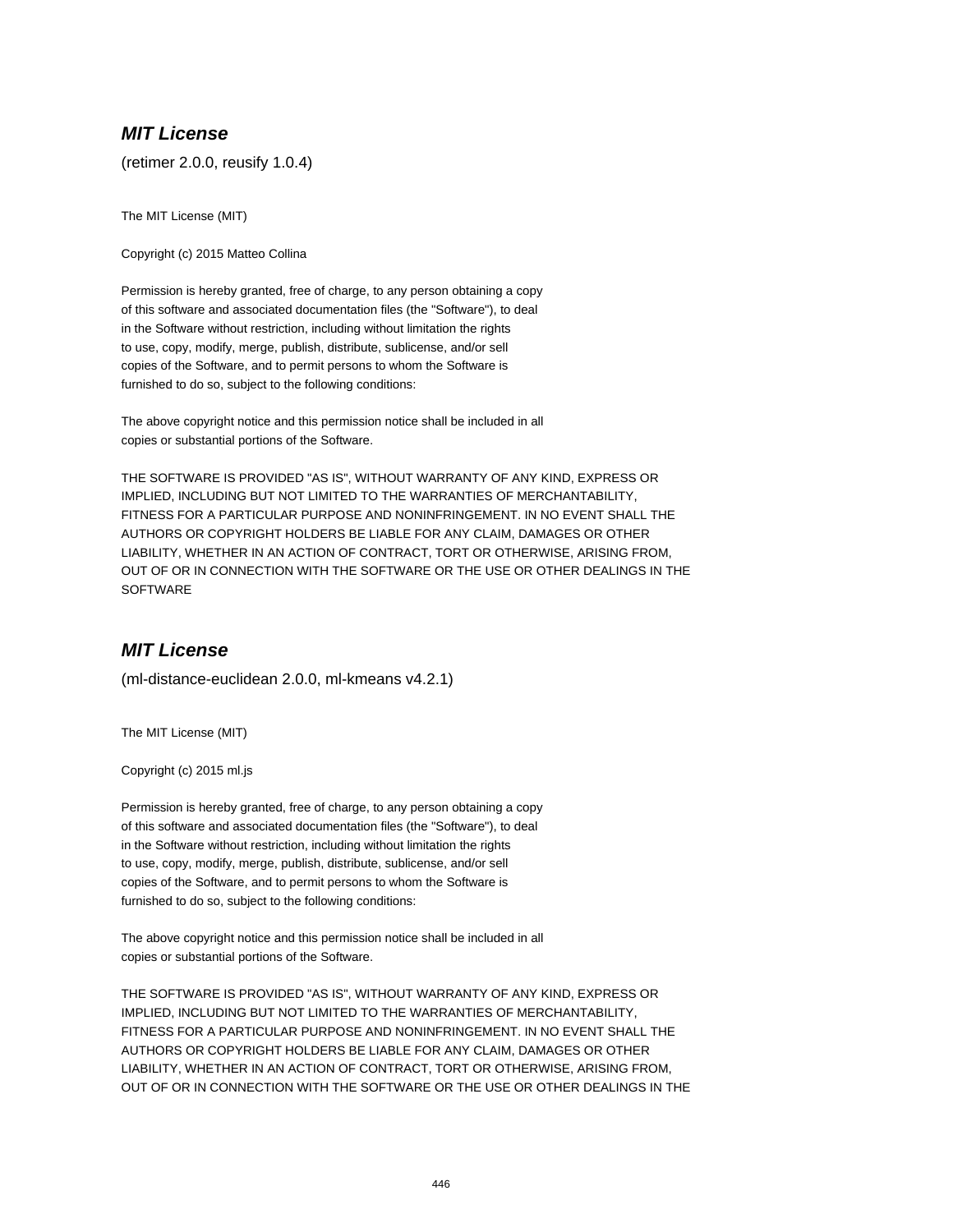SOFTWARE

#### **MIT License**

(set-cookie-parser v2.4.6)

The MIT License (MIT)

Copyright (c) 2015 Nathan Friedly (http://nfriedly.com/)

Permission is hereby granted, free of charge, to any person obtaining a copy of this software and associated documentation files (the "Software"), to deal in the Software without restriction, including without limitation the rights to use, copy, modify, merge, publish, distribute, sublicense, and/or sell copies of the Software, and to permit persons to whom the Software is furnished to do so, subject to the following conditions:

The above copyright notice and this permission notice shall be included in all copies or substantial portions of the Software.

THE SOFTWARE IS PROVIDED "AS IS", WITHOUT WARRANTY OF ANY KIND, EXPRESS OR IMPLIED, INCLUDING BUT NOT LIMITED TO THE WARRANTIES OF MERCHANTABILITY, FITNESS FOR A PARTICULAR PURPOSE AND NONINFRINGEMENT. IN NO EVENT SHALL THE AUTHORS OR COPYRIGHT HOLDERS BE LIABLE FOR ANY CLAIM, DAMAGES OR OTHER LIABILITY, WHETHER IN AN ACTION OF CONTRACT, TORT OR OTHERWISE, ARISING FROM, OUT OF OR IN CONNECTION WITH THE SOFTWARE OR THE USE OR OTHER DEALINGS IN THE SOFTWARE

# **MIT License**

(babel-plugin-transform-react-remove-prop-types 0.4.24)

The MIT License (MIT)

Copyright (c) 2015 Nikita Gusakov

Permission is hereby granted, free of charge, to any person obtaining a copy of this software and associated documentation files (the "Software"), to deal in the Software without restriction, including without limitation the rights to use, copy, modify, merge, publish, distribute, sublicense, and/or sell copies of the Software, and to permit persons to whom the Software is furnished to do so, subject to the following conditions:

The above copyright notice and this permission notice shall be included in all copies or substantial portions of the Software.

THE SOFTWARE IS PROVIDED "AS IS", WITHOUT WARRANTY OF ANY KIND, EXPRESS OR IMPLIED, INCLUDING BUT NOT LIMITED TO THE WARRANTIES OF MERCHANTABILITY,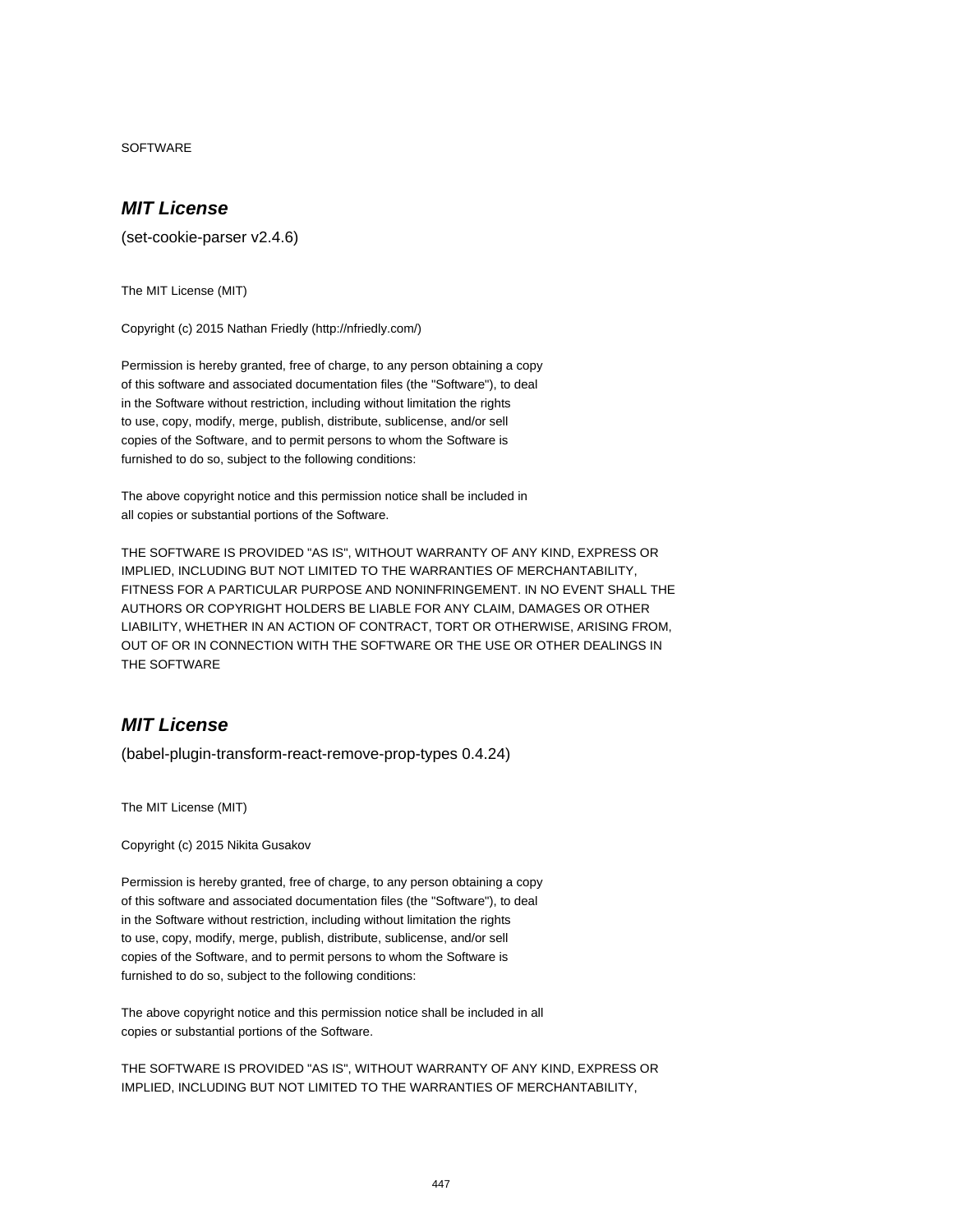FITNESS FOR A PARTICULAR PURPOSE AND NONINFRINGEMENT. IN NO EVENT SHALL THE AUTHORS OR COPYRIGHT HOLDERS BE LIABLE FOR ANY CLAIM, DAMAGES OR OTHER LIABILITY, WHETHER IN AN ACTION OF CONTRACT, TORT OR OTHERWISE, ARISING FROM, OUT OF OR IN CONNECTION WITH THE SOFTWARE OR THE USE OR OTHER DEALINGS IN THE SOFTWARE

## **MIT License**

(redis-parser 3.0.0)

The MIT License (MIT)

Copyright (c) 2015 NodeRedis

Permission is hereby granted, free of charge, to any person obtaining a copy of this software and associated documentation files (the "Software"), to deal in the Software without restriction, including without limitation the rights to use, copy, modify, merge, publish, distribute, sublicense, and/or sell copies of the Software, and to permit persons to whom the Software is furnished to do so, subject to the following conditions:

The above copyright notice and this permission notice shall be included in all copies or substantial portions of the Software.

THE SOFTWARE IS PROVIDED "AS IS", WITHOUT WARRANTY OF ANY KIND, EXPRESS OR IMPLIED, INCLUDING BUT NOT LIMITED TO THE WARRANTIES OF MERCHANTABILITY, FITNESS FOR A PARTICULAR PURPOSE AND NONINFRINGEMENT. IN NO EVENT SHALL THE AUTHORS OR COPYRIGHT HOLDERS BE LIABLE FOR ANY CLAIM, DAMAGES OR OTHER LIABILITY, WHETHER IN AN ACTION OF CONTRACT, TORT OR OTHERWISE, ARISING FROM, OUT OF OR IN CONNECTION WITH THE SOFTWARE OR THE USE OR OTHER DEALINGS IN THE **SOFTWARE** 

# **MIT License**

(ndarray-inv 0.2.0)

The MIT License (MIT)

Copyright (c) 2015 Philipp Burckhardt

Permission is hereby granted, free of charge, to any person obtaining a copy of this software and associated documentation files (the "Software"), to deal in the Software without restriction, including without limitation the rights to use, copy, modify, merge, publish, distribute, sublicense, and/or sell copies of the Software, and to permit persons to whom the Software is furnished to do so, subject to the following conditions: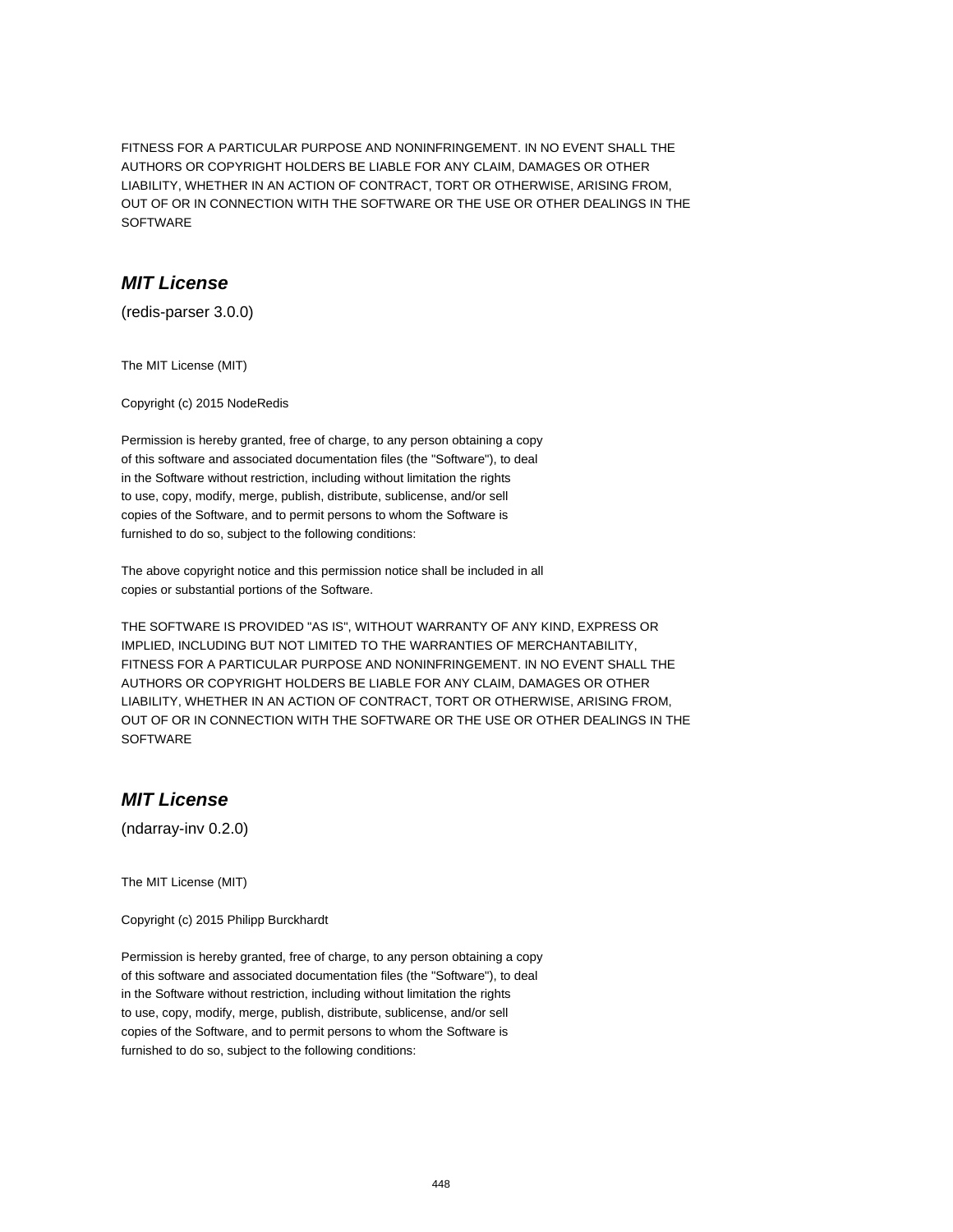The above copyright notice and this permission notice shall be included in all copies or substantial portions of the Software.

THE SOFTWARE IS PROVIDED "AS IS", WITHOUT WARRANTY OF ANY KIND, EXPRESS OR IMPLIED, INCLUDING BUT NOT LIMITED TO THE WARRANTIES OF MERCHANTABILITY, FITNESS FOR A PARTICULAR PURPOSE AND NONINFRINGEMENT. IN NO EVENT SHALL THE AUTHORS OR COPYRIGHT HOLDERS BE LIABLE FOR ANY CLAIM, DAMAGES OR OTHER LIABILITY, WHETHER IN AN ACTION OF CONTRACT, TORT OR OTHERWISE, ARISING FROM, OUT OF OR IN CONNECTION WITH THE SOFTWARE OR THE USE OR OTHER DEALINGS IN THE SOFTWARE

## **MIT License**

(flat-cache 3.0.4)

The MIT License (MIT)

Copyright (c) 2015 Roy Riojas

Permission is hereby granted, free of charge, to any person obtaining a copy of this software and associated documentation files (the "Software"), to deal in the Software without restriction, including without limitation the rights to use, copy, modify, merge, publish, distribute, sublicense, and/or sell copies of the Software, and to permit persons to whom the Software is furnished to do so, subject to the following conditions:

The above copyright notice and this permission notice shall be included in all copies or substantial portions of the Software.

THE SOFTWARE IS PROVIDED "AS IS", WITHOUT WARRANTY OF ANY KIND, EXPRESS OR IMPLIED, INCLUDING BUT NOT LIMITED TO THE WARRANTIES OF MERCHANTABILITY, FITNESS FOR A PARTICULAR PURPOSE AND NONINFRINGEMENT. IN NO EVENT SHALL THE AUTHORS OR COPYRIGHT HOLDERS BE LIABLE FOR ANY CLAIM, DAMAGES OR OTHER LIABILITY, WHETHER IN AN ACTION OF CONTRACT, TORT OR OTHERWISE, ARISING FROM, OUT OF OR IN CONNECTION WITH THE SOFTWARE OR THE USE OR OTHER DEALINGS IN THE **SOFTWARE** 

#### **MIT License**

(json-parse-helpfulerror 1.0.3)

The MIT License (MIT)

Copyright (c) 2015 Sam Mikes

Permission is hereby granted, free of charge, to any person obtaining a copy of this software and associated documentation files (the "Software"), to deal in the Software without restriction, including without limitation the rights to use, copy, modify, merge, publish, distribute, sublicense, and/or sell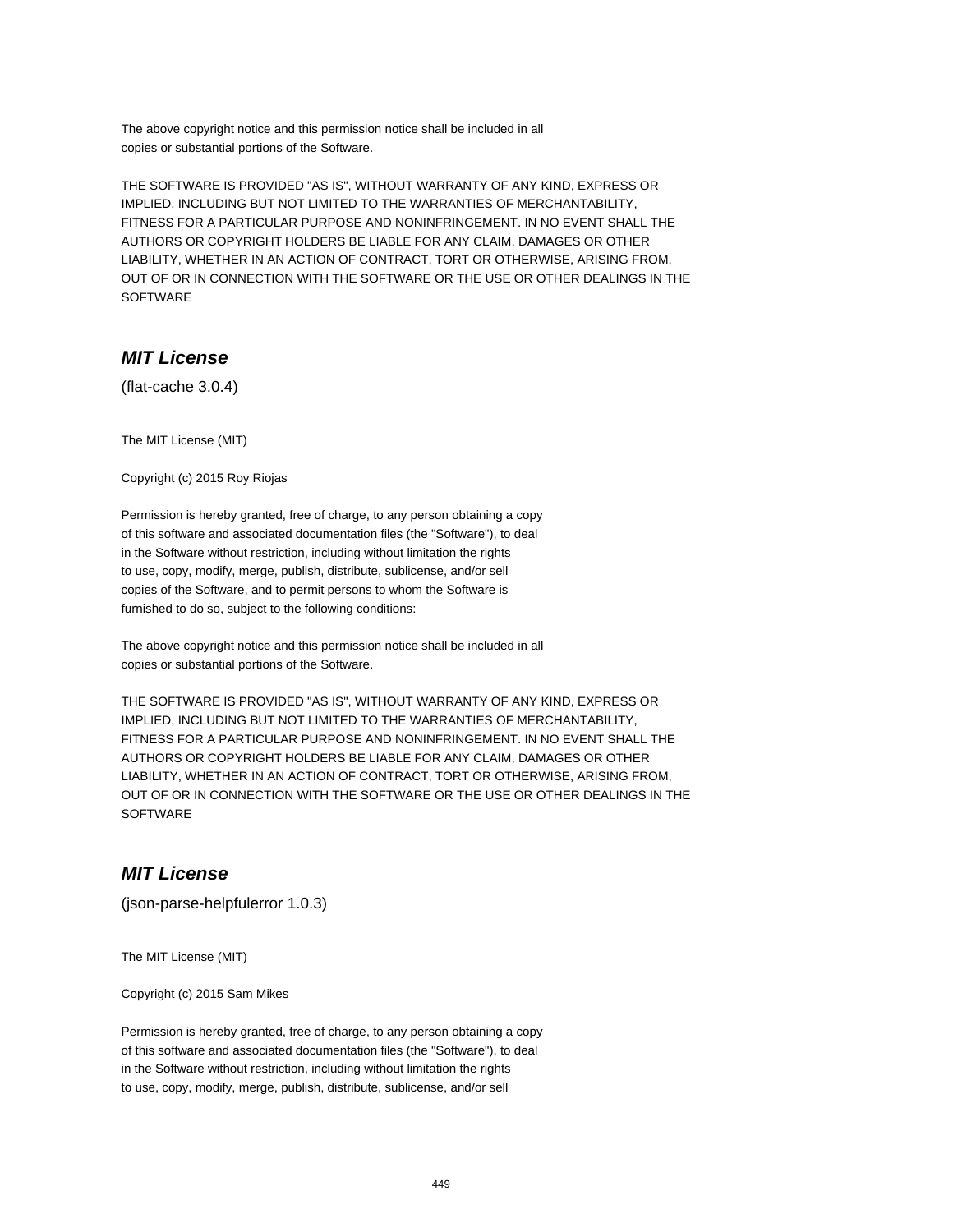copies of the Software, and to permit persons to whom the Software is furnished to do so, subject to the following conditions:

The above copyright notice and this permission notice shall be included in all copies or substantial portions of the Software.

THE SOFTWARE IS PROVIDED "AS IS", WITHOUT WARRANTY OF ANY KIND, EXPRESS OR IMPLIED, INCLUDING BUT NOT LIMITED TO THE WARRANTIES OF MERCHANTABILITY, FITNESS FOR A PARTICULAR PURPOSE AND NONINFRINGEMENT. IN NO EVENT SHALL THE AUTHORS OR COPYRIGHT HOLDERS BE LIABLE FOR ANY CLAIM, DAMAGES OR OTHER LIABILITY, WHETHER IN AN ACTION OF CONTRACT, TORT OR OTHERWISE, ARISING FROM, OUT OF OR IN CONNECTION WITH THE SOFTWARE OR THE USE OR OTHER DEALINGS IN THE **SOFTWARE** 

## **MIT License**

(buffer-indexof-polyfill 1.0.2)

The MIT License (MIT)

Copyright (c) 2015 Sarosia

Permission is hereby granted, free of charge, to any person obtaining a copy of this software and associated documentation files (the "Software"), to deal in the Software without restriction, including without limitation the rights to use, copy, modify, merge, publish, distribute, sublicense, and/or sell copies of the Software, and to permit persons to whom the Software is furnished to do so, subject to the following conditions:

The above copyright notice and this permission notice shall be included in all copies or substantial portions of the Software.

THE SOFTWARE IS PROVIDED "AS IS", WITHOUT WARRANTY OF ANY KIND, EXPRESS OR IMPLIED, INCLUDING BUT NOT LIMITED TO THE WARRANTIES OF MERCHANTABILITY, FITNESS FOR A PARTICULAR PURPOSE AND NONINFRINGEMENT. IN NO EVENT SHALL THE AUTHORS OR COPYRIGHT HOLDERS BE LIABLE FOR ANY CLAIM, DAMAGES OR OTHER LIABILITY, WHETHER IN AN ACTION OF CONTRACT, TORT OR OTHERWISE, ARISING FROM, OUT OF OR IN CONNECTION WITH THE SOFTWARE OR THE USE OR OTHER DEALINGS IN THE **SOFTWARE** 

#### **MIT License**

(ndarray-cholesky-factorization 1.0.2)

The MIT License (MIT)

Copyright (c) 2015 scijs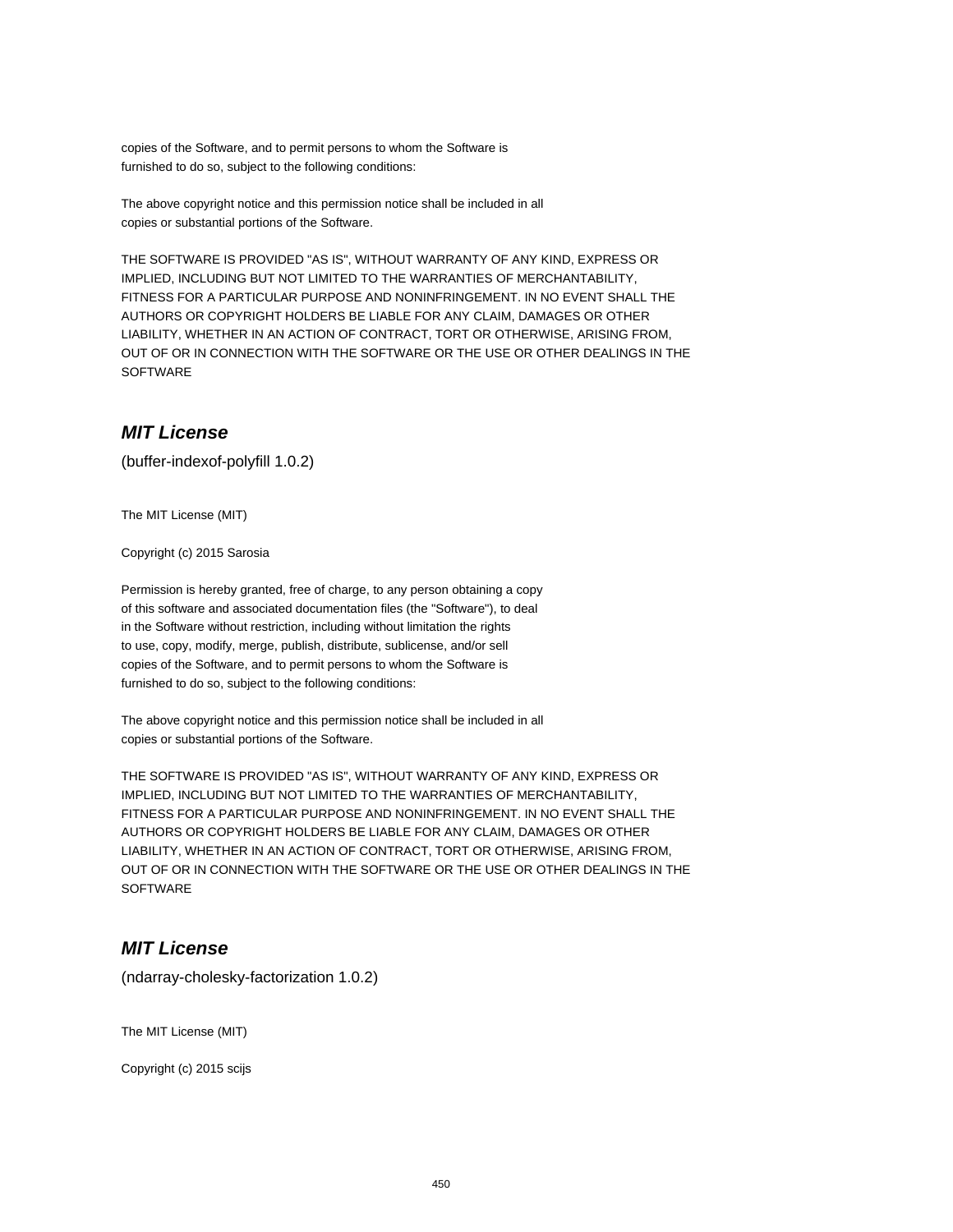Permission is hereby granted, free of charge, to any person obtaining a copy of this software and associated documentation files (the "Software"), to deal in the Software without restriction, including without limitation the rights to use, copy, modify, merge, publish, distribute, sublicense, and/or sell copies of the Software, and to permit persons to whom the Software is furnished to do so, subject to the following conditions:

The above copyright notice and this permission notice shall be included in all copies or substantial portions of the Software.

THE SOFTWARE IS PROVIDED "AS IS", WITHOUT WARRANTY OF ANY KIND, EXPRESS OR IMPLIED, INCLUDING BUT NOT LIMITED TO THE WARRANTIES OF MERCHANTABILITY, FITNESS FOR A PARTICULAR PURPOSE AND NONINFRINGEMENT. IN NO EVENT SHALL THE AUTHORS OR COPYRIGHT HOLDERS BE LIABLE FOR ANY CLAIM, DAMAGES OR OTHER LIABILITY, WHETHER IN AN ACTION OF CONTRACT, TORT OR OTHERWISE, ARISING FROM, OUT OF OR IN CONNECTION WITH THE SOFTWARE OR THE USE OR OTHER DEALINGS IN THE SOFTWARE

# **MIT License**

(hash-stream-validation 0.2.4, retry-request 4.1.3, string-format-obj 1.1.1)

The MIT License (MIT)

Copyright (c) 2015 Stephen Sawchuk

Permission is hereby granted, free of charge, to any person obtaining a copy of this software and associated documentation files (the "Software"), to deal in the Software without restriction, including without limitation the rights to use, copy, modify, merge, publish, distribute, sublicense, and/or sell copies of the Software, and to permit persons to whom the Software is furnished to do so, subject to the following conditions:

The above copyright notice and this permission notice shall be included in all copies or substantial portions of the Software.

THE SOFTWARE IS PROVIDED "AS IS", WITHOUT WARRANTY OF ANY KIND, EXPRESS OR IMPLIED, INCLUDING BUT NOT LIMITED TO THE WARRANTIES OF MERCHANTABILITY, FITNESS FOR A PARTICULAR PURPOSE AND NONINFRINGEMENT. IN NO EVENT SHALL THE AUTHORS OR COPYRIGHT HOLDERS BE LIABLE FOR ANY CLAIM, DAMAGES OR OTHER LIABILITY, WHETHER IN AN ACTION OF CONTRACT, TORT OR OTHERWISE, ARISING FROM, OUT OF OR IN CONNECTION WITH THE SOFTWARE OR THE USE OR OTHER DEALINGS IN THE SOFTWARE

#### **MIT License**

(http-proxy-middleware v0.19.1)

The MIT License (MIT)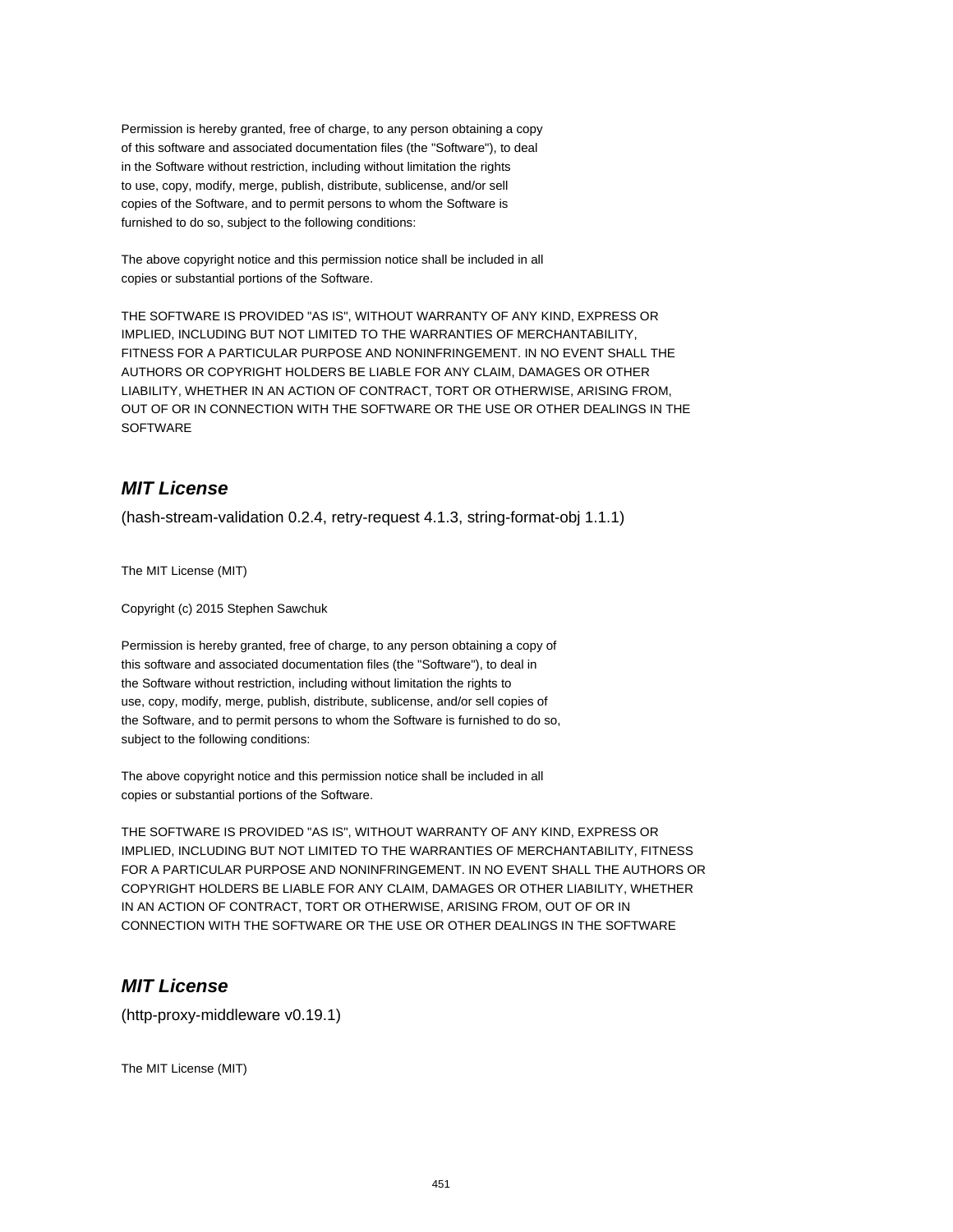#### Copyright (c) 2015 Steven Chim

Permission is hereby granted, free of charge, to any person obtaining a copy of this software and associated documentation files (the "Software"), to deal in the Software without restriction, including without limitation the rights to use, copy, modify, merge, publish, distribute, sublicense, and/or sell copies of the Software, and to permit persons to whom the Software is furnished to do so, subject to the following conditions:

The above copyright notice and this permission notice shall be included in all copies or substantial portions of the Software.

THE SOFTWARE IS PROVIDED "AS IS", WITHOUT WARRANTY OF ANY KIND, EXPRESS OR IMPLIED, INCLUDING BUT NOT LIMITED TO THE WARRANTIES OF MERCHANTABILITY, FITNESS FOR A PARTICULAR PURPOSE AND NONINFRINGEMENT. IN NO EVENT SHALL THE AUTHORS OR COPYRIGHT HOLDERS BE LIABLE FOR ANY CLAIM, DAMAGES OR OTHER LIABILITY, WHETHER IN AN ACTION OF CONTRACT, TORT OR OTHERWISE, ARISING FROM, OUT OF OR IN CONNECTION WITH THE SOFTWARE OR THE USE OR OTHER DEALINGS IN THE **SOFTWARE** 

#### **MIT License**

(dns-txt 2.0.2)

The MIT License (MIT)

Copyright (c) 2015 Thomas Watson Steen

Permission is hereby granted, free of charge, to any person obtaining a copy of this software and associated documentation files (the "Software"), to deal in the Software without restriction, including without limitation the rights to use, copy, modify, merge, publish, distribute, sublicense, and/or sell copies of the Software, and to permit persons to whom the Software is furnished to do so, subject to the following conditions:

The above copyright notice and this permission notice shall be included in all copies or substantial portions of the Software.

THE SOFTWARE IS PROVIDED "AS IS", WITHOUT WARRANTY OF ANY KIND, EXPRESS OR IMPLIED, INCLUDING BUT NOT LIMITED TO THE WARRANTIES OF MERCHANTABILITY, FITNESS FOR A PARTICULAR PURPOSE AND NONINFRINGEMENT. IN NO EVENT SHALL THE AUTHORS OR COPYRIGHT HOLDERS BE LIABLE FOR ANY CLAIM, DAMAGES OR OTHER LIABILITY, WHETHER IN AN ACTION OF CONTRACT, TORT OR OTHERWISE, ARISING FROM, OUT OF OR IN CONNECTION WITH THE SOFTWARE OR THE USE OR OTHER DEALINGS IN THE **SOFTWARE** 

#### **MIT License**

(eslint-plugin-node 11.1.0, event-target-shim 5.0.1)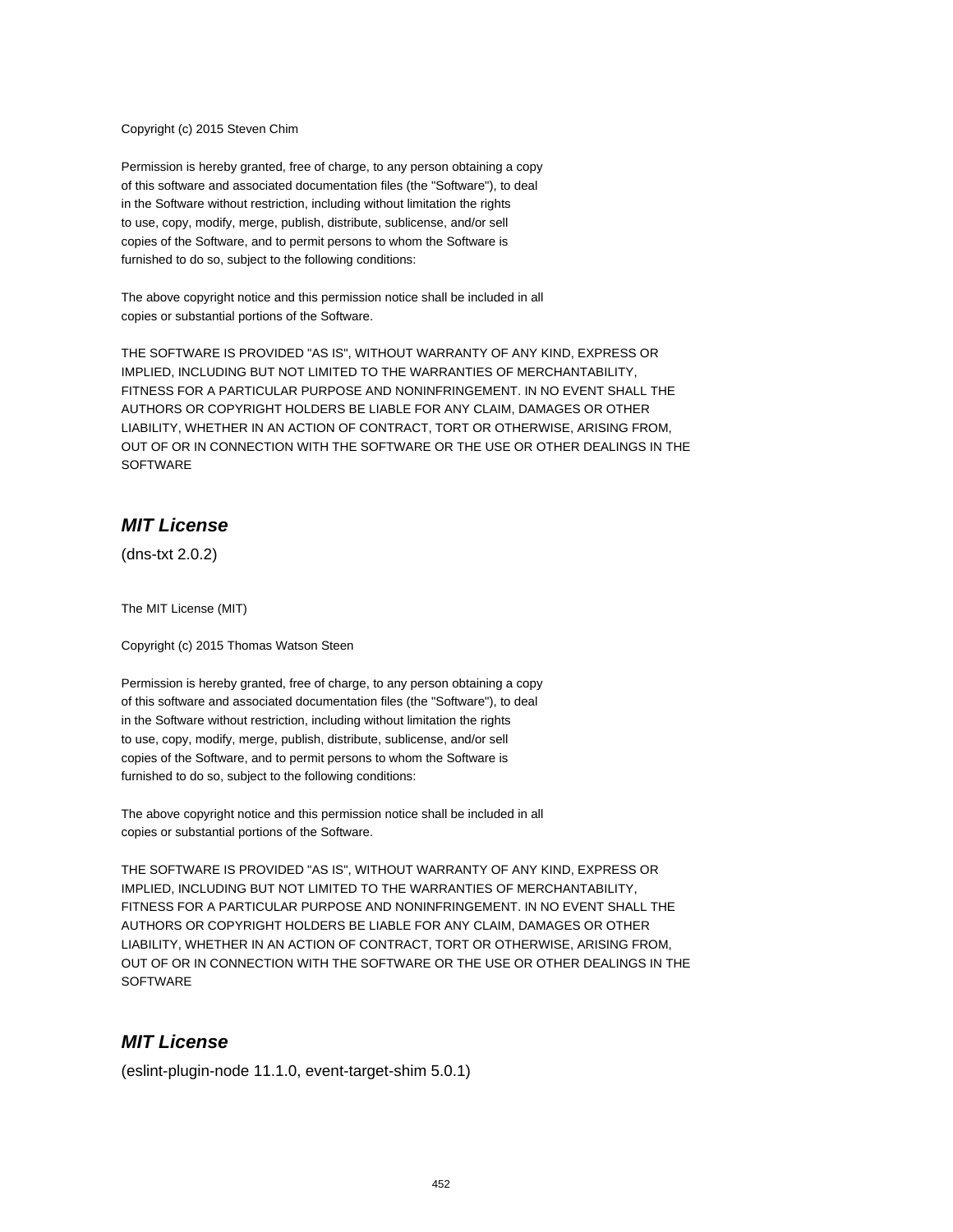The MIT License (MIT)

Copyright (c) 2015 Toru Nagashima

Permission is hereby granted, free of charge, to any person obtaining a copy of this software and associated documentation files (the "Software"), to deal in the Software without restriction, including without limitation the rights to use, copy, modify, merge, publish, distribute, sublicense, and/or sell copies of the Software, and to permit persons to whom the Software is furnished to do so, subject to the following conditions:

The above copyright notice and this permission notice shall be included in all copies or substantial portions of the Software.

THE SOFTWARE IS PROVIDED "AS IS", WITHOUT WARRANTY OF ANY KIND, EXPRESS OR IMPLIED, INCLUDING BUT NOT LIMITED TO THE WARRANTIES OF MERCHANTABILITY, FITNESS FOR A PARTICULAR PURPOSE AND NONINFRINGEMENT. IN NO EVENT SHALL THE AUTHORS OR COPYRIGHT HOLDERS BE LIABLE FOR ANY CLAIM, DAMAGES OR OTHER LIABILITY, WHETHER IN AN ACTION OF CONTRACT, TORT OR OTHERWISE, ARISING FROM, OUT OF OR IN CONNECTION WITH THE SOFTWARE OR THE USE OR OTHER DEALINGS IN THE SOFTWARE

# **MIT License**

(original 1.0.2, querystringify 2.2.0, requires-port 1.0.0)

The MIT License (MIT)

Copyright (c) 2015 Unshift.io, Arnout Kazemier, the Contributors.

Permission is hereby granted, free of charge, to any person obtaining a copy of this software and associated documentation files (the "Software"), to deal in the Software without restriction, including without limitation the rights to use, copy, modify, merge, publish, distribute, sublicense, and/or sell copies of the Software, and to permit persons to whom the Software is furnished to do so, subject to the following conditions:

The above copyright notice and this permission notice shall be included in all copies or substantial portions of the Software.

THE SOFTWARE IS PROVIDED "AS IS", WITHOUT WARRANTY OF ANY KIND, EXPRESS OR IMPLIED, INCLUDING BUT NOT LIMITED TO THE WARRANTIES OF MERCHANTABILITY, FITNESS FOR A PARTICULAR PURPOSE AND NONINFRINGEMENT. IN NO EVENT SHALL THE AUTHORS OR COPYRIGHT HOLDERS BE LIABLE FOR ANY CLAIM, DAMAGES OR OTHER LIABILITY, WHETHER IN AN ACTION OF CONTRACT, TORT OR OTHERWISE, ARISING FROM, OUT OF OR IN CONNECTION WITH THE SOFTWARE OR THE USE OR OTHER DEALINGS IN THE **SOFTWARE**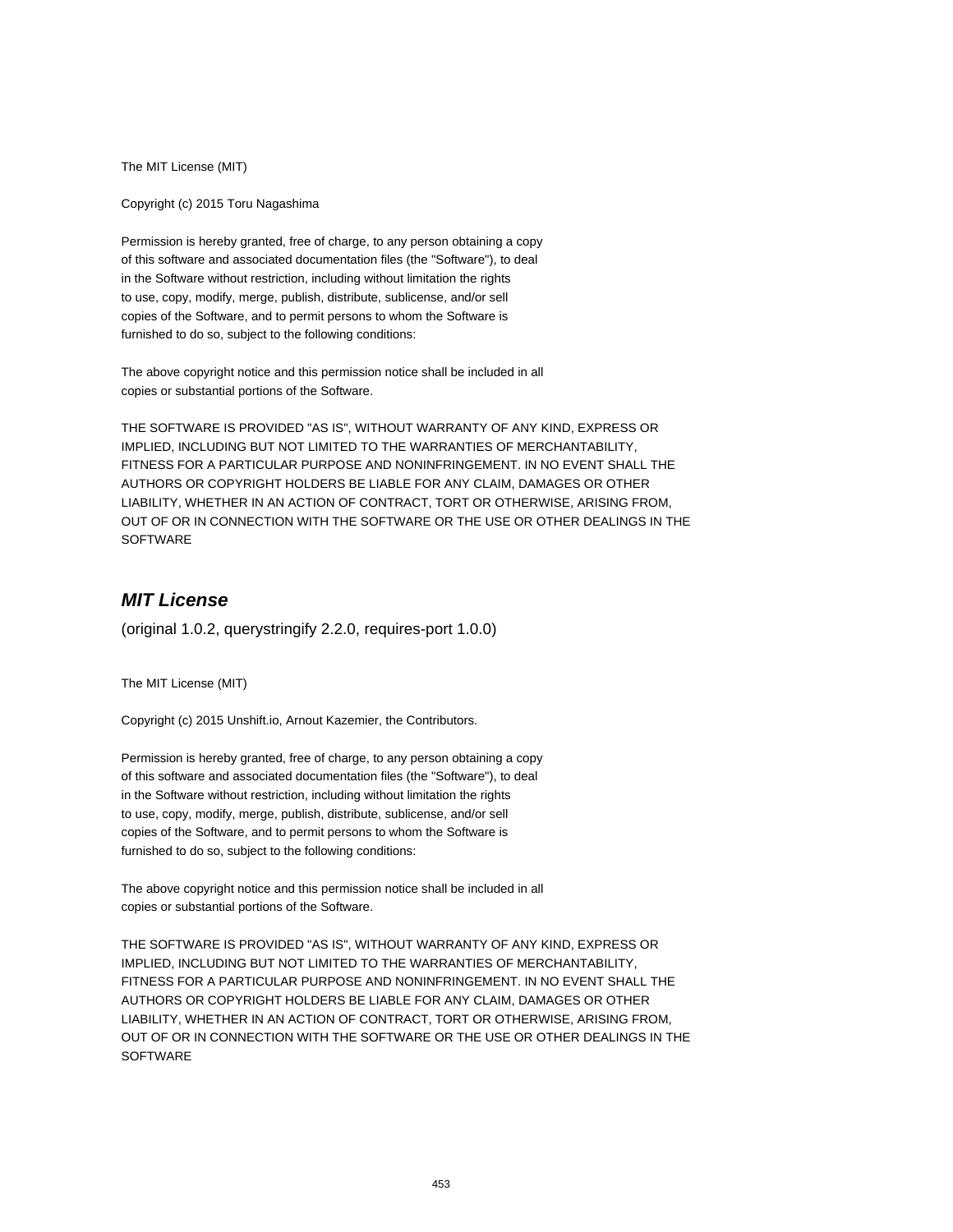#### **MIT License**

(detect-port 1.1.6)

The MIT License (MIT)

Copyright (c) 2015 xdf

Permission is hereby granted, free of charge, to any person obtaining a copy of this software and associated documentation files (the "Software"), to deal in the Software without restriction, including without limitation the rights to use, copy, modify, merge, publish, distribute, sublicense, and/or sell copies of the Software, and to permit persons to whom the Software is furnished to do so, subject to the following conditions:

The above copyright notice and this permission notice shall be included in all copies or substantial portions of the Software.

THE SOFTWARE IS PROVIDED "AS IS", WITHOUT WARRANTY OF ANY KIND, EXPRESS OR IMPLIED, INCLUDING BUT NOT LIMITED TO THE WARRANTIES OF MERCHANTABILITY, FITNESS FOR A PARTICULAR PURPOSE AND NONINFRINGEMENT. IN NO EVENT SHALL THE AUTHORS OR COPYRIGHT HOLDERS BE LIABLE FOR ANY CLAIM, DAMAGES OR OTHER LIABILITY, WHETHER IN AN ACTION OF CONTRACT, TORT OR OTHERWISE, ARISING FROM, OUT OF OR IN CONNECTION WITH THE SOFTWARE OR THE USE OR OTHER DEALINGS IN THE SOFTWARE

## **MIT License**

(zerd-ioredis 1.0.0)

The MIT License (MIT)

Copyright (c) 2015 Zihua Li

Permission is hereby granted, free of charge, to any person obtaining a copy of this software and associated documentation files (the "Software"), to deal in the Software without restriction, including without limitation the rights to use, copy, modify, merge, publish, distribute, sublicense, and/or sell copies of the Software, and to permit persons to whom the Software is furnished to do so, subject to the following conditions:

The above copyright notice and this permission notice shall be included in all copies or substantial portions of the Software.

THE SOFTWARE IS PROVIDED "AS IS", WITHOUT WARRANTY OF ANY KIND, EXPRESS OR IMPLIED, INCLUDING BUT NOT LIMITED TO THE WARRANTIES OF MERCHANTABILITY, FITNESS FOR A PARTICULAR PURPOSE AND NONINFRINGEMENT. IN NO EVENT SHALL THE AUTHORS OR COPYRIGHT HOLDERS BE LIABLE FOR ANY CLAIM, DAMAGES OR OTHER LIABILITY, WHETHER IN AN ACTION OF CONTRACT, TORT OR OTHERWISE, ARISING FROM, OUT OF OR IN CONNECTION WITH THE SOFTWARE OR THE USE OR OTHER DEALINGS IN THE **SOFTWARE**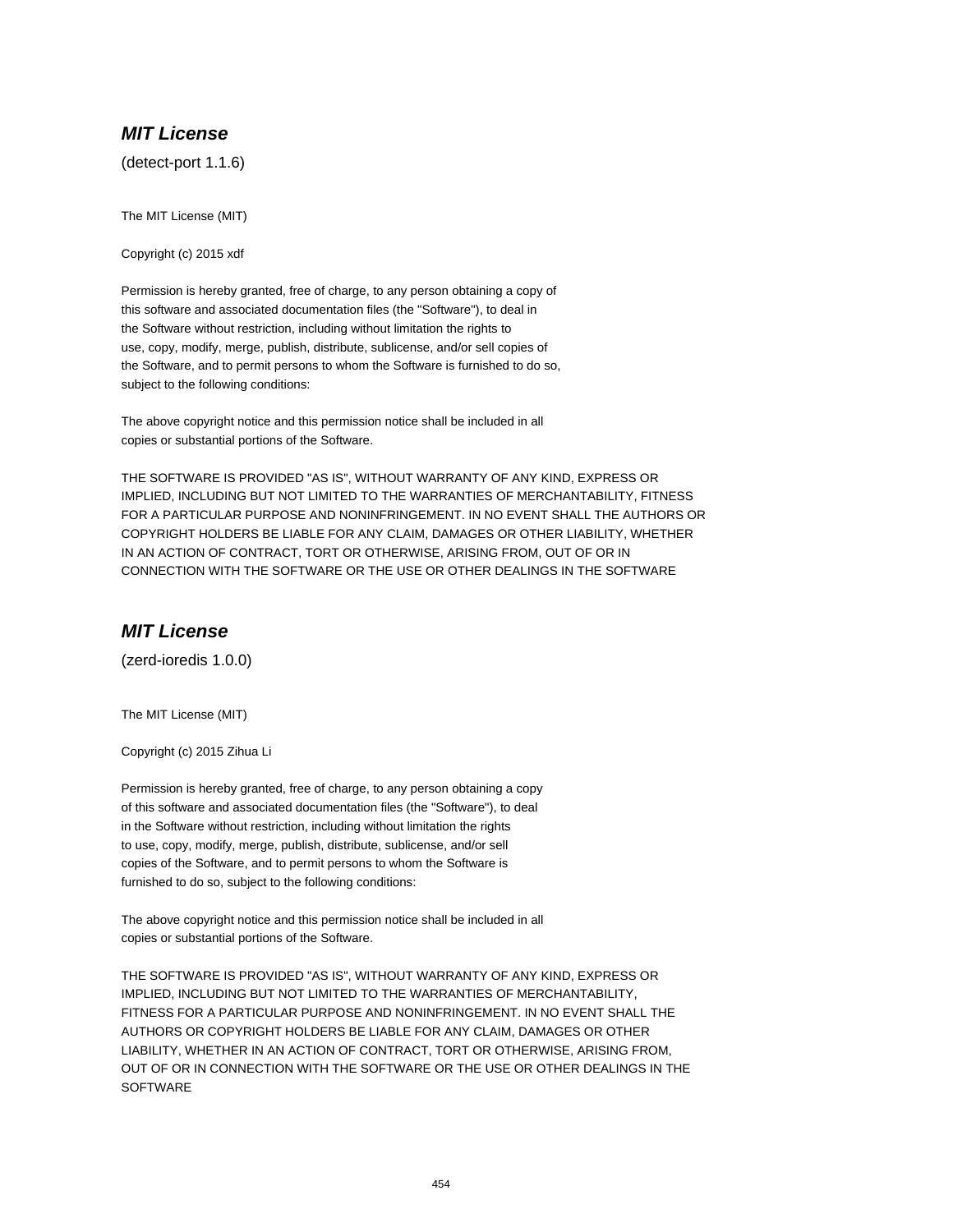# **MIT License**

(cssfilter 0.0.10)

The MIT License (MIT)

Copyright (c) 2015 ■■

Permission is hereby granted, free of charge, to any person obtaining a copy of this software and associated documentation files (the "Software"), to deal in the Software without restriction, including without limitation the rights to use, copy, modify, merge, publish, distribute, sublicense, and/or sell copies of the Software, and to permit persons to whom the Software is furnished to do so, subject to the following conditions:

The above copyright notice and this permission notice shall be included in all copies or substantial portions of the Software.

THE SOFTWARE IS PROVIDED "AS IS", WITHOUT WARRANTY OF ANY KIND, EXPRESS OR IMPLIED, INCLUDING BUT NOT LIMITED TO THE WARRANTIES OF MERCHANTABILITY, FITNESS FOR A PARTICULAR PURPOSE AND NONINFRINGEMENT. IN NO EVENT SHALL THE AUTHORS OR COPYRIGHT HOLDERS BE LIABLE FOR ANY CLAIM, DAMAGES OR OTHER LIABILITY, WHETHER IN AN ACTION OF CONTRACT, TORT OR OTHERWISE, ARISING FROM, OUT OF OR IN CONNECTION WITH THE SOFTWARE OR THE USE OR OTHER DEALINGS IN THE **SOFTWARE** 

## **MIT License**

(define-property 1.0.0, object-visit 1.0.1, unset-value 1.0.0)

The MIT License (MIT)

Copyright (c) 2015, 2017, Jon Schlinkert

Permission is hereby granted, free of charge, to any person obtaining a copy of this software and associated documentation files (the "Software"), to deal in the Software without restriction, including without limitation the rights to use, copy, modify, merge, publish, distribute, sublicense, and/or sell copies of the Software, and to permit persons to whom the Software is furnished to do so, subject to the following conditions:

The above copyright notice and this permission notice shall be included in all copies or substantial portions of the Software.

THE SOFTWARE IS PROVIDED "AS IS", WITHOUT WARRANTY OF ANY KIND, EXPRESS OR IMPLIED, INCLUDING BUT NOT LIMITED TO THE WARRANTIES OF MERCHANTABILITY, FITNESS FOR A PARTICULAR PURPOSE AND NONINFRINGEMENT. IN NO EVENT SHALL THE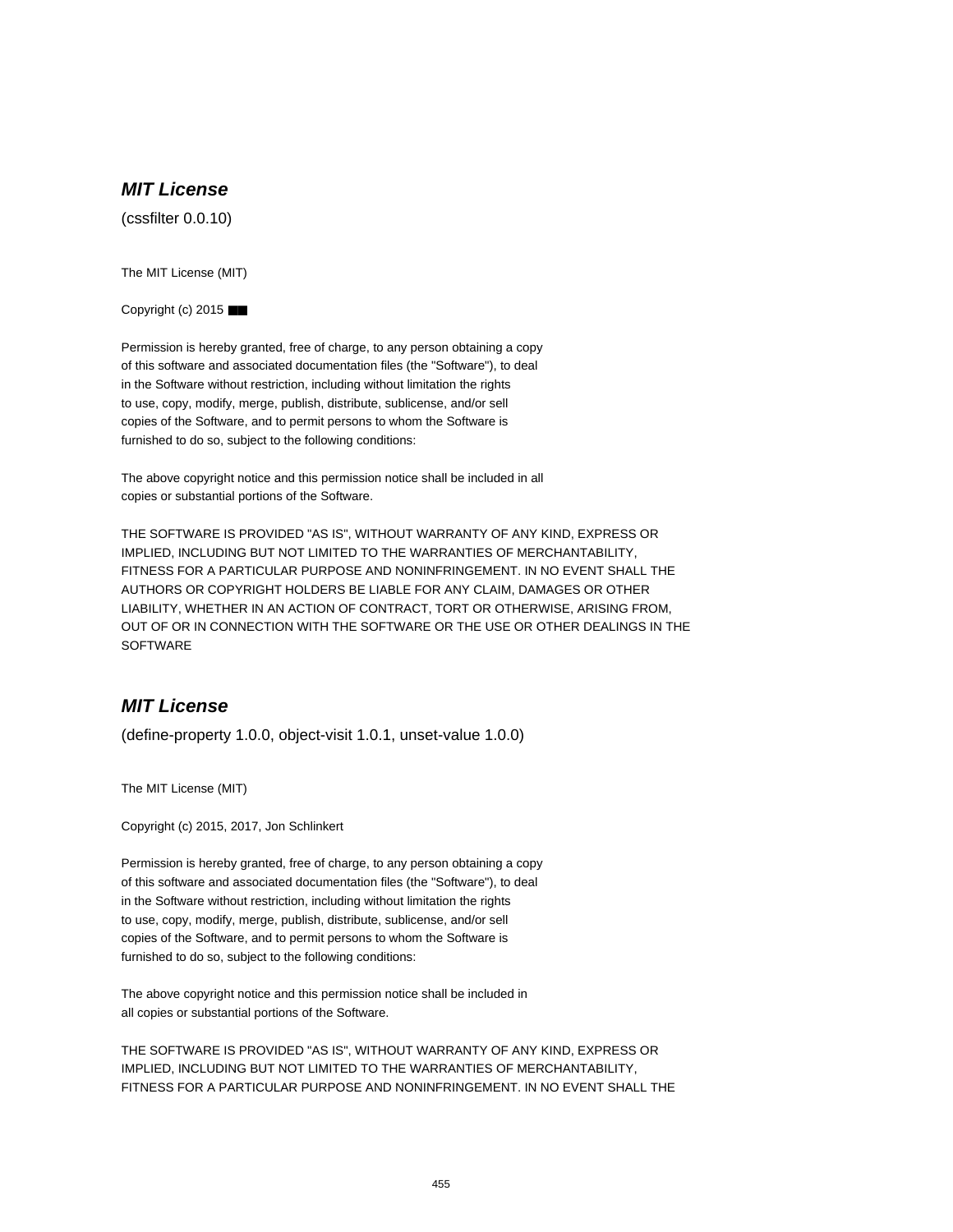AUTHORS OR COPYRIGHT HOLDERS BE LIABLE FOR ANY CLAIM, DAMAGES OR OTHER LIABILITY, WHETHER IN AN ACTION OF CONTRACT, TORT OR OTHERWISE, ARISING FROM, OUT OF OR IN CONNECTION WITH THE SOFTWARE OR THE USE OR OTHER DEALINGS IN THE SOFTWARE

## **MIT License**

(class-utils 0.3.6)

The MIT License (MIT)

Copyright (c) 2015, 2017-2018, Jon Schlinkert.

Permission is hereby granted, free of charge, to any person obtaining a copy of this software and associated documentation files (the "Software"), to deal in the Software without restriction, including without limitation the rights to use, copy, modify, merge, publish, distribute, sublicense, and/or sell copies of the Software, and to permit persons to whom the Software is furnished to do so, subject to the following conditions:

The above copyright notice and this permission notice shall be included in all copies or substantial portions of the Software.

THE SOFTWARE IS PROVIDED "AS IS", WITHOUT WARRANTY OF ANY KIND, EXPRESS OR IMPLIED, INCLUDING BUT NOT LIMITED TO THE WARRANTIES OF MERCHANTABILITY, FITNESS FOR A PARTICULAR PURPOSE AND NONINFRINGEMENT. IN NO EVENT SHALL THE AUTHORS OR COPYRIGHT HOLDERS BE LIABLE FOR ANY CLAIM, DAMAGES OR OTHER LIABILITY, WHETHER IN AN ACTION OF CONTRACT, TORT OR OTHERWISE, ARISING FROM, OUT OF OR IN CONNECTION WITH THE SOFTWARE OR THE USE OR OTHER DEALINGS IN THE SOFTWARE

### **MIT License**

(babel-extract-comments 1.0.0)

The MIT License (MIT)

Copyright (c) 2015, 2018, Jon Schlinkert.

Permission is hereby granted, free of charge, to any person obtaining a copy of this software and associated documentation files (the "Software"), to deal in the Software without restriction, including without limitation the rights to use, copy, modify, merge, publish, distribute, sublicense, and/or sell copies of the Software, and to permit persons to whom the Software is furnished to do so, subject to the following conditions:

The above copyright notice and this permission notice shall be included in all copies or substantial portions of the Software.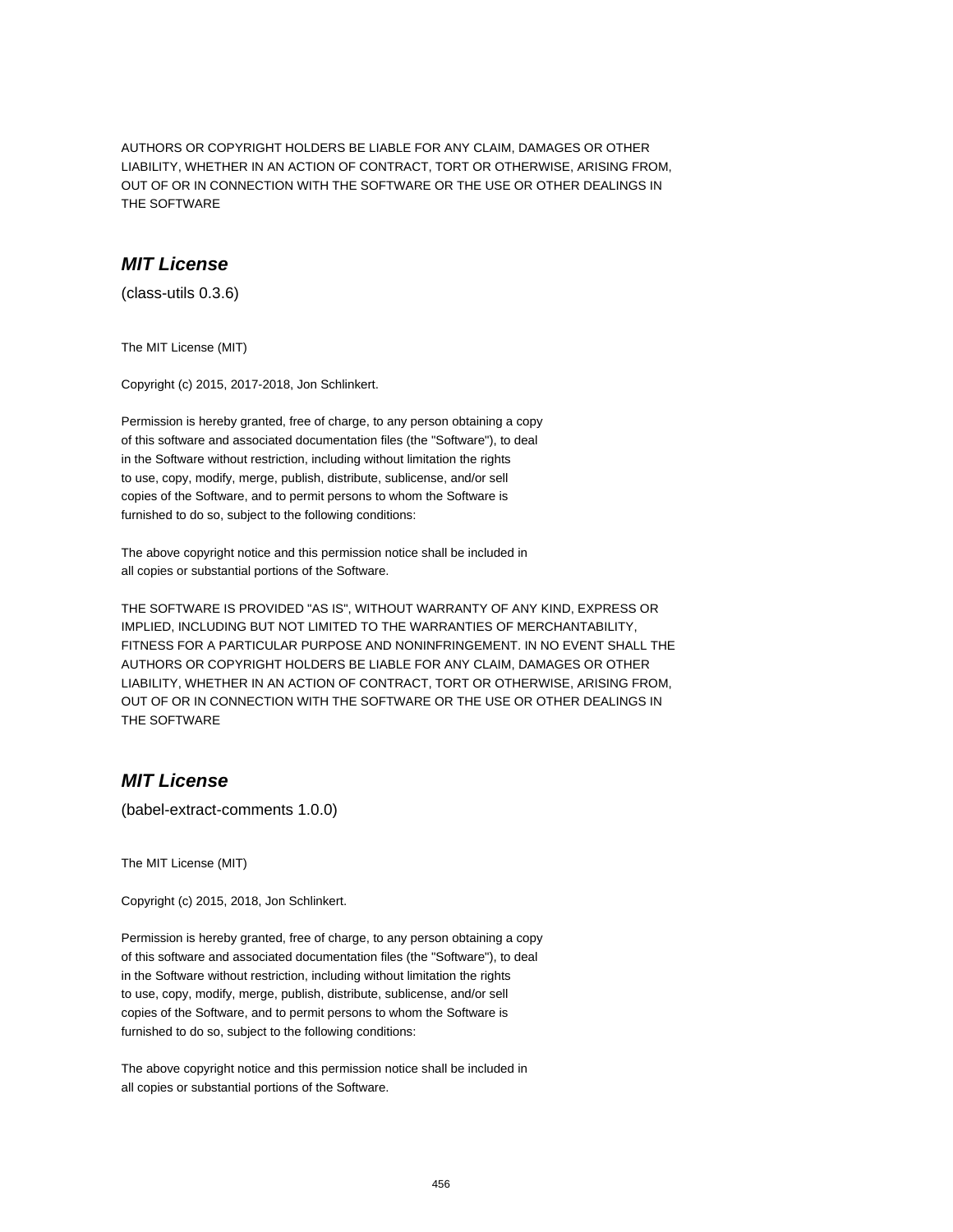THE SOFTWARE IS PROVIDED "AS IS", WITHOUT WARRANTY OF ANY KIND, EXPRESS OR IMPLIED, INCLUDING BUT NOT LIMITED TO THE WARRANTIES OF MERCHANTABILITY, FITNESS FOR A PARTICULAR PURPOSE AND NONINFRINGEMENT. IN NO EVENT SHALL THE AUTHORS OR COPYRIGHT HOLDERS BE LIABLE FOR ANY CLAIM, DAMAGES OR OTHER LIABILITY, WHETHER IN AN ACTION OF CONTRACT, TORT OR OTHERWISE, ARISING FROM, OUT OF OR IN CONNECTION WITH THE SOFTWARE OR THE USE OR OTHER DEALINGS IN THE SOFTWARE

#### **MIT License**

(assign-symbols 1.0.0, contains-path 0.1.0, define-property 0.2.5, is-accessor-descriptor 0.1.6, is-data-descriptor 0.1.4, is-extendable 0.1.1, pascalcase 0.1.1)

The MIT License (MIT)

Copyright (c) 2015, Jon Schlinkert.

Permission is hereby granted, free of charge, to any person obtaining a copy of this software and associated documentation files (the "Software"), to deal in the Software without restriction, including without limitation the rights to use, copy, modify, merge, publish, distribute, sublicense, and/or sell copies of the Software, and to permit persons to whom the Software is furnished to do so, subject to the following conditions:

The above copyright notice and this permission notice shall be included in all copies or substantial portions of the Software.

THE SOFTWARE IS PROVIDED "AS IS", WITHOUT WARRANTY OF ANY KIND, EXPRESS OR IMPLIED, INCLUDING BUT NOT LIMITED TO THE WARRANTIES OF MERCHANTABILITY, FITNESS FOR A PARTICULAR PURPOSE AND NONINFRINGEMENT. IN NO EVENT SHALL THE AUTHORS OR COPYRIGHT HOLDERS BE LIABLE FOR ANY CLAIM, DAMAGES OR OTHER LIABILITY, WHETHER IN AN ACTION OF CONTRACT, TORT OR OTHERWISE, ARISING FROM, OUT OF OR IN CONNECTION WITH THE SOFTWARE OR THE USE OR OTHER DEALINGS IN THE SOFTWARE

#### **MIT License**

(string-natural-compare 3.0.1)

The MIT License (MIT)

Copyright (c) 2015-2016 Nathan Woltman

Permission is hereby granted, free of charge, to any person obtaining a copy of this software and associated documentation files (the "Software"), to deal in the Software without restriction, including without limitation the rights to use, copy, modify, merge, publish, distribute, sublicense, and/or sell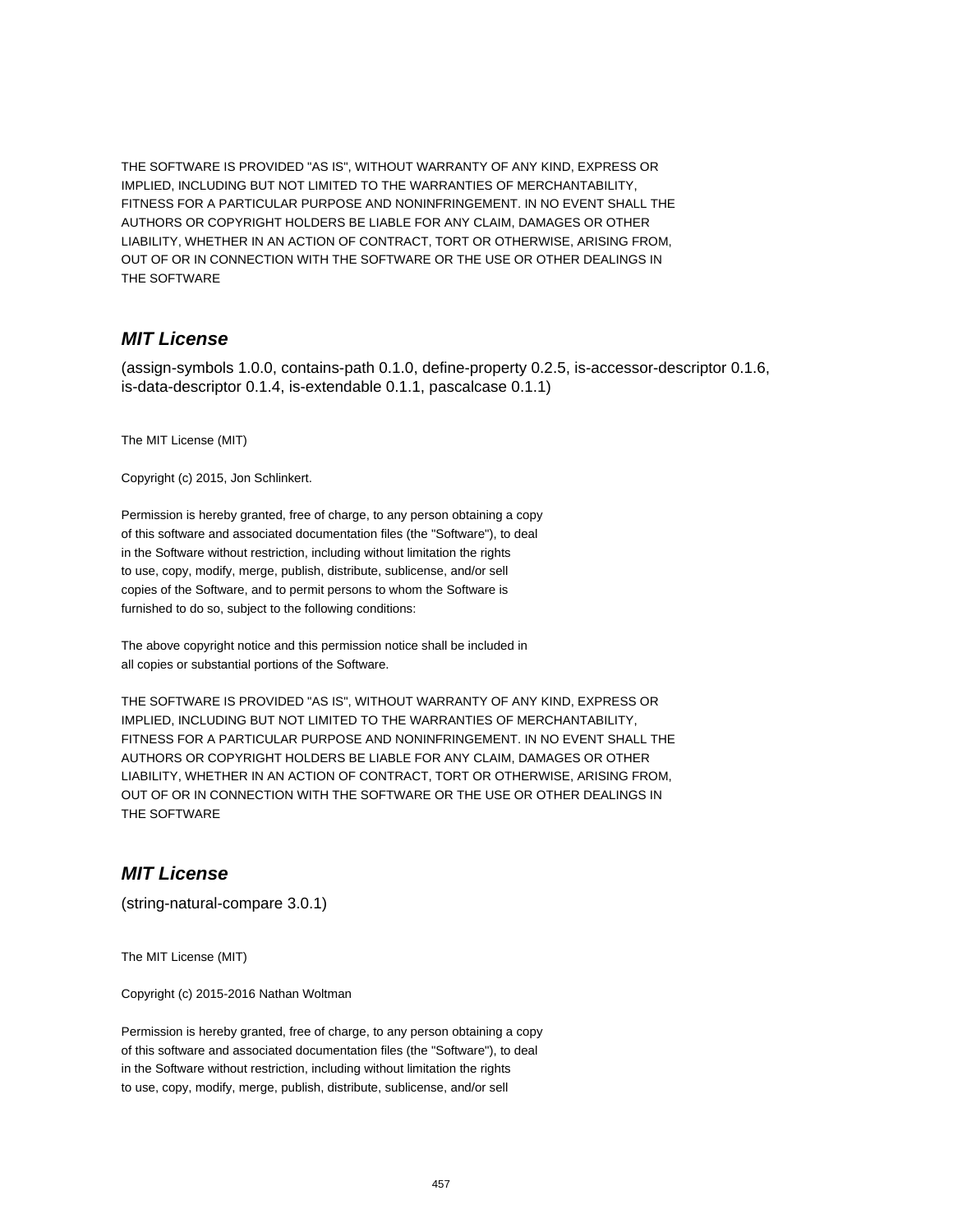copies of the Software, and to permit persons to whom the Software is furnished to do so, subject to the following conditions:

The above copyright notice and this permission notice shall be included in all copies or substantial portions of the Software.

THE SOFTWARE IS PROVIDED "AS IS", WITHOUT WARRANTY OF ANY KIND, EXPRESS OR IMPLIED, INCLUDING BUT NOT LIMITED TO THE WARRANTIES OF MERCHANTABILITY, FITNESS FOR A PARTICULAR PURPOSE AND NONINFRINGEMENT. IN NO EVENT SHALL THE AUTHORS OR COPYRIGHT HOLDERS BE LIABLE FOR ANY CLAIM, DAMAGES OR OTHER LIABILITY, WHETHER IN AN ACTION OF CONTRACT, TORT OR OTHERWISE, ARISING FROM, OUT OF OR IN CONNECTION WITH THE SOFTWARE OR THE USE OR OTHER DEALINGS IN THE **SOFTWARE** 

### **MIT License**

(pnpm 5.4.2)

The MIT License (MIT)

Copyright (c) 2015-2016 Rico Sta. Cruz Copyright (c) 2016-2020 Zoltan Kochan

Permission is hereby granted, free of charge, to any person obtaining a copy of this software and associated documentation files (the "Software"), to deal in the Software without restriction, including without limitation the rights to use, copy, modify, merge, publish, distribute, sublicense, and/or sell copies of the Software, and to permit persons to whom the Software is furnished to do so, subject to the following conditions:

The above copyright notice and this permission notice shall be included in all copies or substantial portions of the Software.

THE SOFTWARE IS PROVIDED "AS IS", WITHOUT WARRANTY OF ANY KIND, EXPRESS OR IMPLIED, INCLUDING BUT NOT LIMITED TO THE WARRANTIES OF MERCHANTABILITY, FITNESS FOR A PARTICULAR PURPOSE AND NONINFRINGEMENT. IN NO EVENT SHALL THE AUTHORS OR COPYRIGHT HOLDERS BE LIABLE FOR ANY CLAIM, DAMAGES OR OTHER LIABILITY, WHETHER IN AN ACTION OF CONTRACT, TORT OR OTHERWISE, ARISING FROM, OUT OF OR IN CONNECTION WITH THE SOFTWARE OR THE USE OR OTHER DEALINGS IN THE **SOFTWARE** 

#### **MIT License**

(bonjour 3.5.0)

The MIT License (MIT)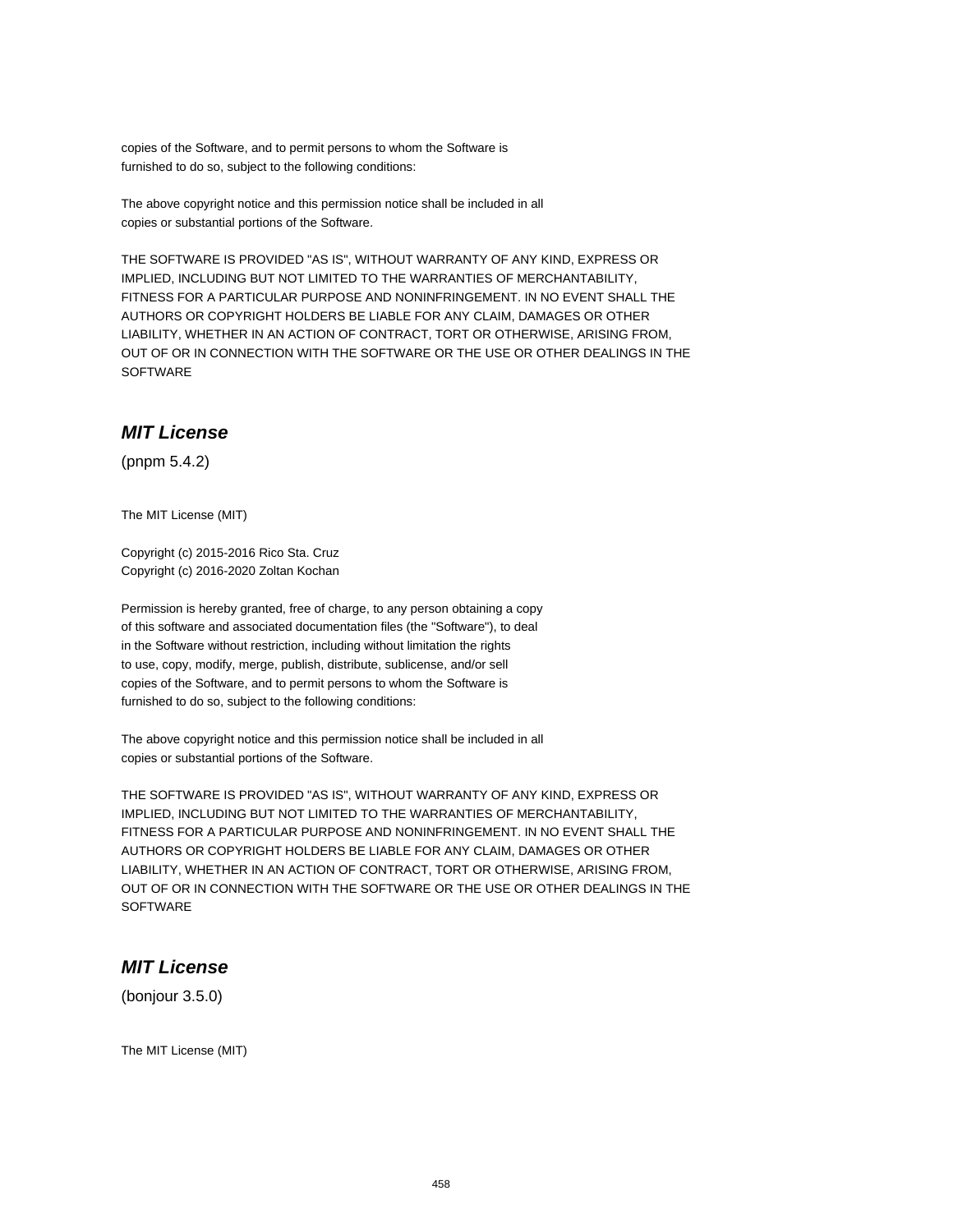Copyright (c) 2015-2016 Thomas Watson Steen

Permission is hereby granted, free of charge, to any person obtaining a copy of this software and associated documentation files (the "Software"), to deal in the Software without restriction, including without limitation the rights to use, copy, modify, merge, publish, distribute, sublicense, and/or sell copies of the Software, and to permit persons to whom the Software is furnished to do so, subject to the following conditions:

The above copyright notice and this permission notice shall be included in all copies or substantial portions of the Software.

THE SOFTWARE IS PROVIDED "AS IS", WITHOUT WARRANTY OF ANY KIND, EXPRESS OR IMPLIED, INCLUDING BUT NOT LIMITED TO THE WARRANTIES OF MERCHANTABILITY, FITNESS FOR A PARTICULAR PURPOSE AND NONINFRINGEMENT. IN NO EVENT SHALL THE AUTHORS OR COPYRIGHT HOLDERS BE LIABLE FOR ANY CLAIM, DAMAGES OR OTHER LIABILITY, WHETHER IN AN ACTION OF CONTRACT, TORT OR OTHERWISE, ARISING FROM, OUT OF OR IN CONNECTION WITH THE SOFTWARE OR THE USE OR OTHER DEALINGS IN THE **SOFTWARE** 

## **MIT License**

(copy-descriptor 0.1.1, expand-brackets 2.1.4, map-visit 1.0.0)

The MIT License (MIT)

Copyright (c) 2015-2016, Jon Schlinkert

Permission is hereby granted, free of charge, to any person obtaining a copy of this software and associated documentation files (the "Software"), to deal in the Software without restriction, including without limitation the rights to use, copy, modify, merge, publish, distribute, sublicense, and/or sell copies of the Software, and to permit persons to whom the Software is furnished to do so, subject to the following conditions:

The above copyright notice and this permission notice shall be included in all copies or substantial portions of the Software.

THE SOFTWARE IS PROVIDED "AS IS", WITHOUT WARRANTY OF ANY KIND, EXPRESS OR IMPLIED, INCLUDING BUT NOT LIMITED TO THE WARRANTIES OF MERCHANTABILITY, FITNESS FOR A PARTICULAR PURPOSE AND NONINFRINGEMENT. IN NO EVENT SHALL THE AUTHORS OR COPYRIGHT HOLDERS BE LIABLE FOR ANY CLAIM, DAMAGES OR OTHER LIABILITY, WHETHER IN AN ACTION OF CONTRACT, TORT OR OTHERWISE, ARISING FROM, OUT OF OR IN CONNECTION WITH THE SOFTWARE OR THE USE OR OTHER DEALINGS IN THE SOFTWARE

#### **MIT License**

(map-cache 0.2.2, snapdragon 0.8.2, to-object-path 0.3.0)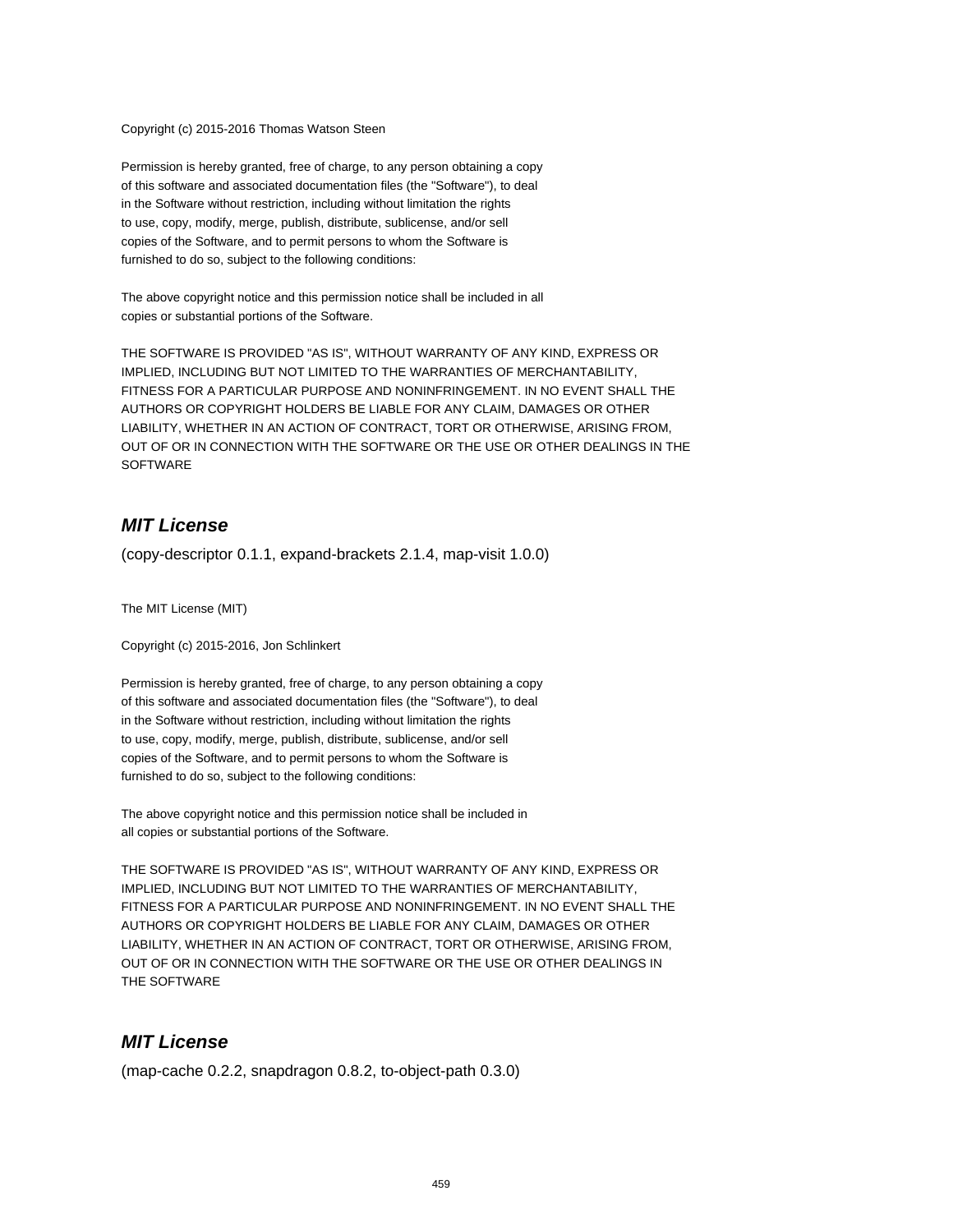The MIT License (MIT)

Copyright (c) 2015-2016, Jon Schlinkert.

Permission is hereby granted, free of charge, to any person obtaining a copy of this software and associated documentation files (the "Software"), to deal in the Software without restriction, including without limitation the rights to use, copy, modify, merge, publish, distribute, sublicense, and/or sell copies of the Software, and to permit persons to whom the Software is furnished to do so, subject to the following conditions:

The above copyright notice and this permission notice shall be included in all copies or substantial portions of the Software.

THE SOFTWARE IS PROVIDED "AS IS", WITHOUT WARRANTY OF ANY KIND, EXPRESS OR IMPLIED, INCLUDING BUT NOT LIMITED TO THE WARRANTIES OF MERCHANTABILITY, FITNESS FOR A PARTICULAR PURPOSE AND NONINFRINGEMENT. IN NO EVENT SHALL THE AUTHORS OR COPYRIGHT HOLDERS BE LIABLE FOR ANY CLAIM, DAMAGES OR OTHER LIABILITY, WHETHER IN AN ACTION OF CONTRACT, TORT OR OTHERWISE, ARISING FROM, OUT OF OR IN CONNECTION WITH THE SOFTWARE OR THE USE OR OTHER DEALINGS IN THE SOFTWARE

## **MIT License**

(to-regex-range 2.1.1, union-value 1.0.1)

The MIT License (MIT)

Copyright (c) 2015-2017, Jon Schlinkert

Permission is hereby granted, free of charge, to any person obtaining a copy of this software and associated documentation files (the "Software"), to deal in the Software without restriction, including without limitation the rights to use, copy, modify, merge, publish, distribute, sublicense, and/or sell copies of the Software, and to permit persons to whom the Software is furnished to do so, subject to the following conditions:

The above copyright notice and this permission notice shall be included in all copies or substantial portions of the Software.

THE SOFTWARE IS PROVIDED "AS IS", WITHOUT WARRANTY OF ANY KIND, EXPRESS OR IMPLIED, INCLUDING BUT NOT LIMITED TO THE WARRANTIES OF MERCHANTABILITY, FITNESS FOR A PARTICULAR PURPOSE AND NONINFRINGEMENT. IN NO EVENT SHALL THE AUTHORS OR COPYRIGHT HOLDERS BE LIABLE FOR ANY CLAIM, DAMAGES OR OTHER LIABILITY, WHETHER IN AN ACTION OF CONTRACT, TORT OR OTHERWISE, ARISING FROM, OUT OF OR IN CONNECTION WITH THE SOFTWARE OR THE USE OR OTHER DEALINGS IN THE SOFTWARE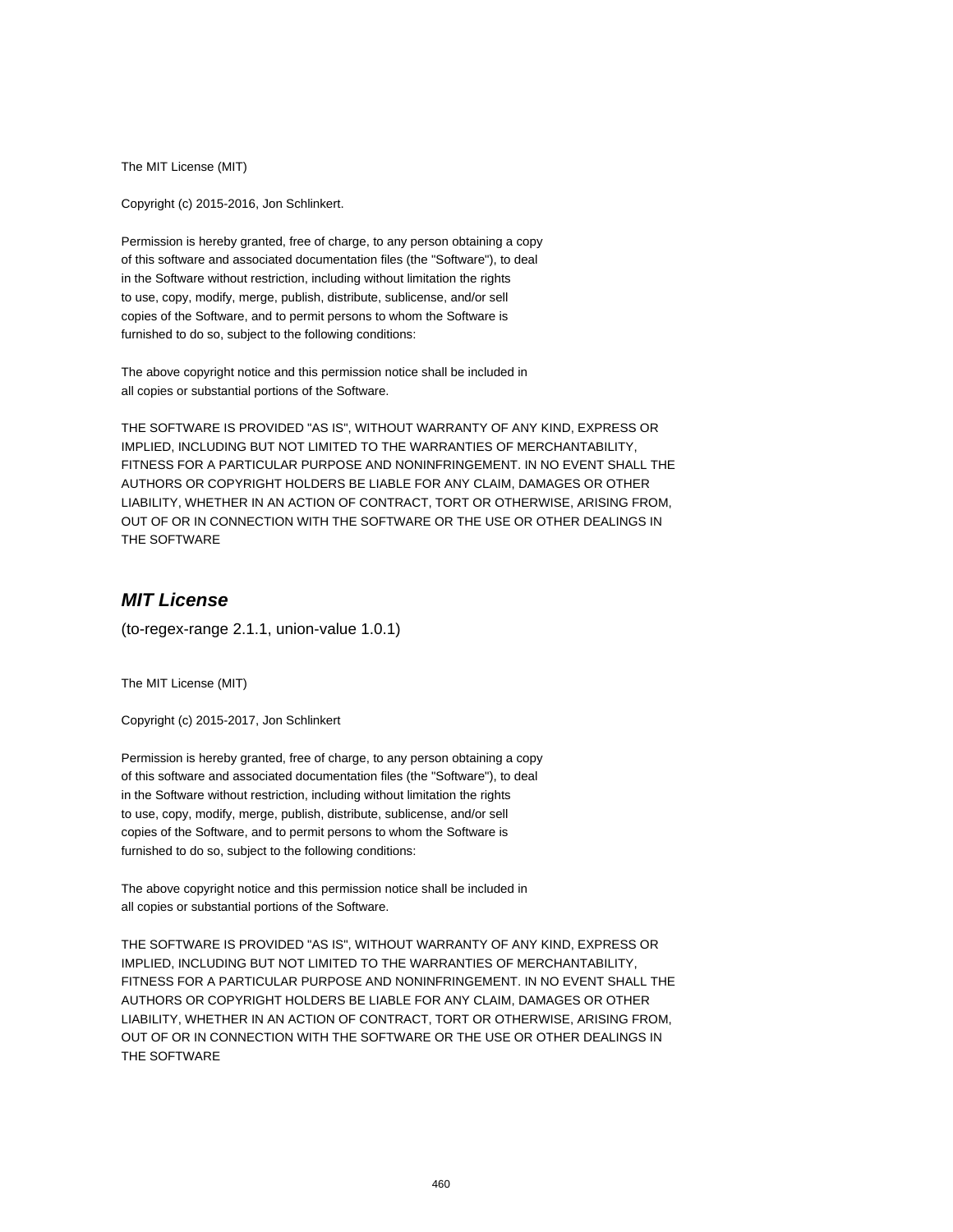#### **MIT License**

(BASE 0.11.2, define-property 2.0.2, extglob 2.0.4, is-accessor-descriptor 1.0.0, is-data-descriptor 1.0.0, is-descriptor 0.1.6, is-descriptor 1.0.2, is-extendable 1.0.1, parse-github-url 1.0.2, split-string 3.1.0)

The MIT License (MIT)

Copyright (c) 2015-2017, Jon Schlinkert.

Permission is hereby granted, free of charge, to any person obtaining a copy of this software and associated documentation files (the "Software"), to deal in the Software without restriction, including without limitation the rights to use, copy, modify, merge, publish, distribute, sublicense, and/or sell copies of the Software, and to permit persons to whom the Software is furnished to do so, subject to the following conditions:

The above copyright notice and this permission notice shall be included in all copies or substantial portions of the Software.

THE SOFTWARE IS PROVIDED "AS IS", WITHOUT WARRANTY OF ANY KIND, EXPRESS OR IMPLIED, INCLUDING BUT NOT LIMITED TO THE WARRANTIES OF MERCHANTABILITY, FITNESS FOR A PARTICULAR PURPOSE AND NONINFRINGEMENT. IN NO EVENT SHALL THE AUTHORS OR COPYRIGHT HOLDERS BE LIABLE FOR ANY CLAIM, DAMAGES OR OTHER LIABILITY, WHETHER IN AN ACTION OF CONTRACT, TORT OR OTHERWISE, ARISING FROM, OUT OF OR IN CONNECTION WITH THE SOFTWARE OR THE USE OR OTHER DEALINGS IN THE SOFTWARE

## **MIT License**

(is-windows 1.0.2, strip-comments 1.0.2)

The MIT License (MIT)

Copyright (c) 2015-2018, Jon Schlinkert.

Permission is hereby granted, free of charge, to any person obtaining a copy of this software and associated documentation files (the "Software"), to deal in the Software without restriction, including without limitation the rights to use, copy, modify, merge, publish, distribute, sublicense, and/or sell copies of the Software, and to permit persons to whom the Software is furnished to do so, subject to the following conditions:

The above copyright notice and this permission notice shall be included in all copies or substantial portions of the Software.

THE SOFTWARE IS PROVIDED "AS IS", WITHOUT WARRANTY OF ANY KIND, EXPRESS OR IMPLIED, INCLUDING BUT NOT LIMITED TO THE WARRANTIES OF MERCHANTABILITY, FITNESS FOR A PARTICULAR PURPOSE AND NONINFRINGEMENT. IN NO EVENT SHALL THE AUTHORS OR COPYRIGHT HOLDERS BE LIABLE FOR ANY CLAIM, DAMAGES OR OTHER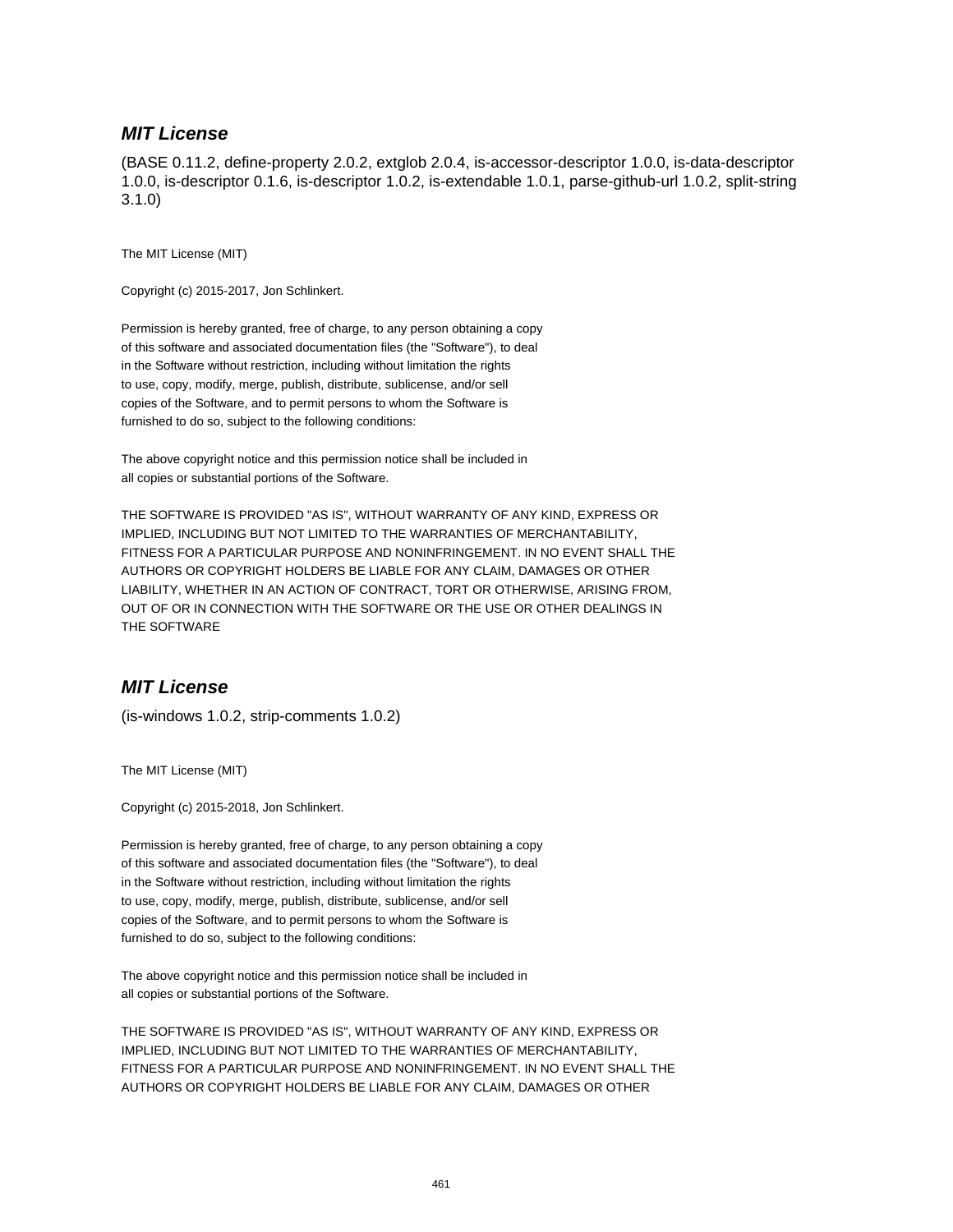LIABILITY, WHETHER IN AN ACTION OF CONTRACT, TORT OR OTHERWISE, ARISING FROM, OUT OF OR IN CONNECTION WITH THE SOFTWARE OR THE USE OR OTHER DEALINGS IN THE SOFTWARE

#### **MIT License**

(Redux JS v4.0.5)

The MIT License (MIT)

Copyright (c) 2015-present Dan Abramov

Permission is hereby granted, free of charge, to any person obtaining a copy of this software and associated documentation files (the "Software"), to deal in the Software without restriction, including without limitation the rights to use, copy, modify, merge, publish, distribute, sublicense, and/or sell copies of the Software, and to permit persons to whom the Software is furnished to do so, subject to the following conditions:

The above copyright notice and this permission notice shall be included in all copies or substantial portions of the Software.

THE SOFTWARE IS PROVIDED "AS IS", WITHOUT WARRANTY OF ANY KIND, EXPRESS OR IMPLIED, INCLUDING BUT NOT LIMITED TO THE WARRANTIES OF MERCHANTABILITY, FITNESS FOR A PARTICULAR PURPOSE AND NONINFRINGEMENT. IN NO EVENT SHALL THE AUTHORS OR COPYRIGHT HOLDERS BE LIABLE FOR ANY CLAIM, DAMAGES OR OTHER LIABILITY, WHETHER IN AN ACTION OF CONTRACT, TORT OR OTHERWISE, ARISING FROM, OUT OF OR IN CONNECTION WITH THE SOFTWARE OR THE USE OR OTHER DEALINGS IN THE **SOFTWARE** 

## **MIT License**

(coa 2.0.2)

The MIT License (MIT)

Copyright (c) 2015-present Sergey Berezhnoy

Permission is hereby granted, free of charge, to any person obtaining a copy of this software and associated documentation files (the "Software"), to deal in the Software without restriction, including without limitation the rights to use, copy, modify, merge, publish, distribute, sublicense, and/or sell copies of the Software, and to permit persons to whom the Software is furnished to do so, subject to the following conditions:

The above copyright notice and this permission notice shall be included in all copies or substantial portions of the Software.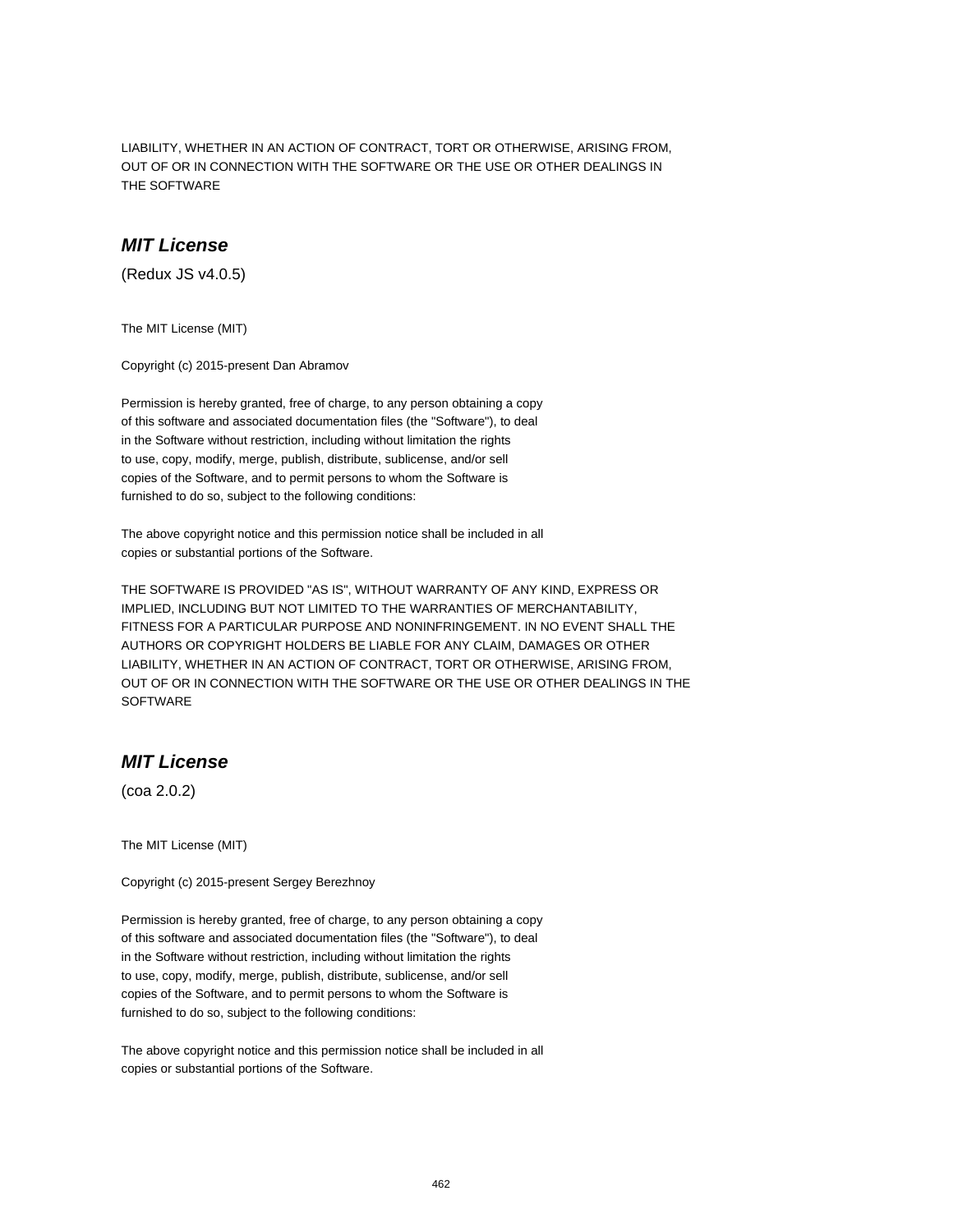THE SOFTWARE IS PROVIDED "AS IS", WITHOUT WARRANTY OF ANY KIND, EXPRESS OR IMPLIED, INCLUDING BUT NOT LIMITED TO THE WARRANTIES OF MERCHANTABILITY, FITNESS FOR A PARTICULAR PURPOSE AND NONINFRINGEMENT. IN NO EVENT SHALL THE AUTHORS OR COPYRIGHT HOLDERS BE LIABLE FOR ANY CLAIM, DAMAGES OR OTHER LIABILITY, WHETHER IN AN ACTION OF CONTRACT, TORT OR OTHERWISE, ARISING FROM, OUT OF OR IN CONNECTION WITH THE SOFTWARE OR THE USE OR OTHER DEALINGS IN THE SOFTWARE

## **MIT License**

(ansi-colors 3.2.4, ansi-colors 4.1.1)

The MIT License (MIT)

Copyright (c) 2015-present, Brian Woodward.

Permission is hereby granted, free of charge, to any person obtaining a copy of this software and associated documentation files (the "Software"), to deal in the Software without restriction, including without limitation the rights to use, copy, modify, merge, publish, distribute, sublicense, and/or sell copies of the Software, and to permit persons to whom the Software is furnished to do so, subject to the following conditions:

The above copyright notice and this permission notice shall be included in all copies or substantial portions of the Software.

THE SOFTWARE IS PROVIDED "AS IS", WITHOUT WARRANTY OF ANY KIND, EXPRESS OR IMPLIED, INCLUDING BUT NOT LIMITED TO THE WARRANTIES OF MERCHANTABILITY, FITNESS FOR A PARTICULAR PURPOSE AND NONINFRINGEMENT. IN NO EVENT SHALL THE AUTHORS OR COPYRIGHT HOLDERS BE LIABLE FOR ANY CLAIM, DAMAGES OR OTHER LIABILITY, WHETHER IN AN ACTION OF CONTRACT, TORT OR OTHERWISE, ARISING FROM, OUT OF OR IN CONNECTION WITH THE SOFTWARE OR THE USE OR OTHER DEALINGS IN THE SOFTWARE

## **MIT License**

(global-modules 2.0.0, global-prefix 3.0.0, repeat-element 1.1.3, to-regex-range 5.0.1, use 3.1.1)

The MIT License (MIT)

Copyright (c) 2015-present, Jon Schlinkert.

Permission is hereby granted, free of charge, to any person obtaining a copy of this software and associated documentation files (the "Software"), to deal in the Software without restriction, including without limitation the rights to use, copy, modify, merge, publish, distribute, sublicense, and/or sell copies of the Software, and to permit persons to whom the Software is furnished to do so, subject to the following conditions: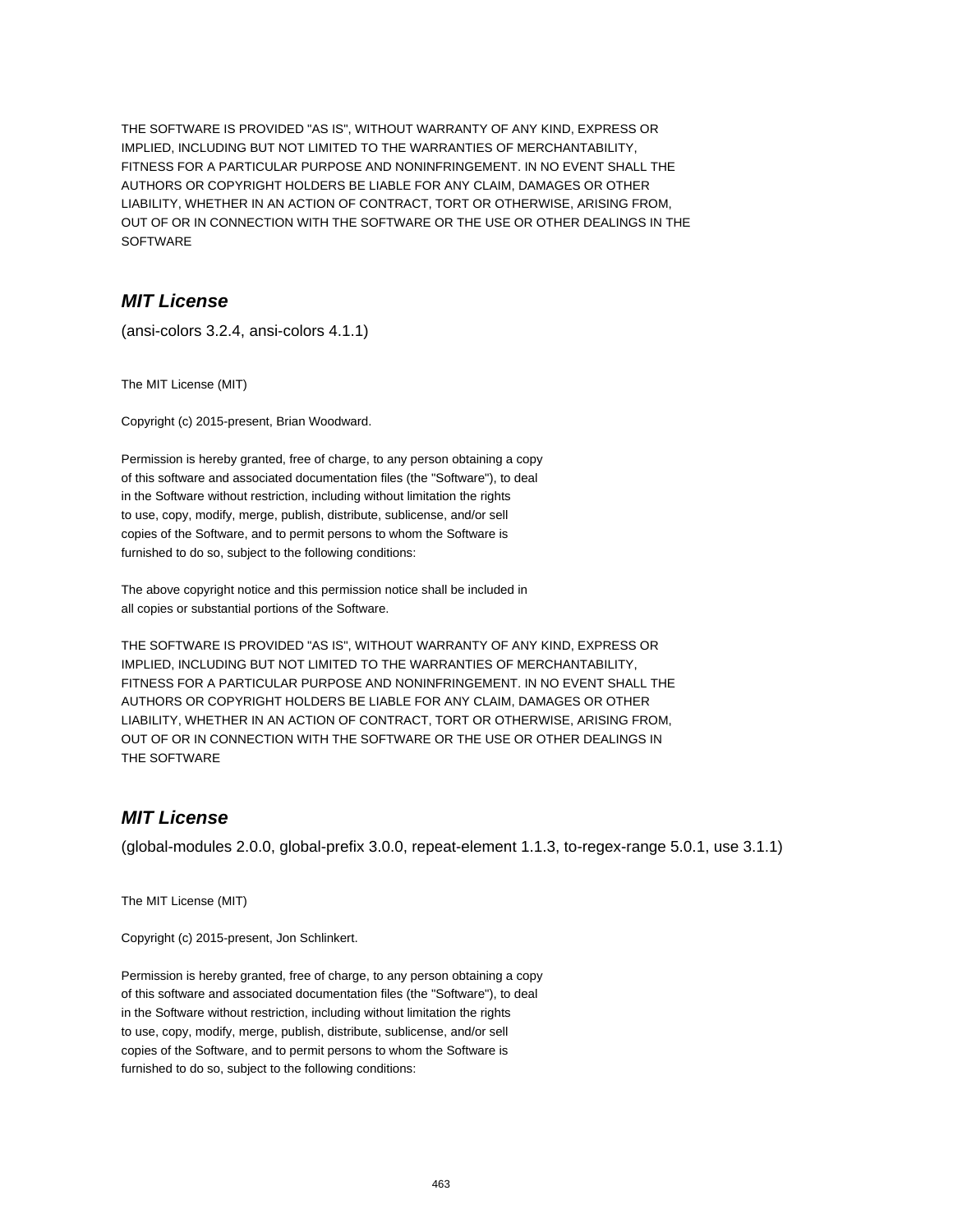The above copyright notice and this permission notice shall be included in all copies or substantial portions of the Software.

THE SOFTWARE IS PROVIDED "AS IS", WITHOUT WARRANTY OF ANY KIND, EXPRESS OR IMPLIED, INCLUDING BUT NOT LIMITED TO THE WARRANTIES OF MERCHANTABILITY, FITNESS FOR A PARTICULAR PURPOSE AND NONINFRINGEMENT. IN NO EVENT SHALL THE AUTHORS OR COPYRIGHT HOLDERS BE LIABLE FOR ANY CLAIM, DAMAGES OR OTHER LIABILITY, WHETHER IN AN ACTION OF CONTRACT, TORT OR OTHERWISE, ARISING FROM, OUT OF OR IN CONNECTION WITH THE SOFTWARE OR THE USE OR OTHER DEALINGS IN THE SOFTWARE

## **MIT License**

(whatwg-url v8.4.0)

The MIT License (MIT)

Copyright (c) 2015–2016 Sebastian Mayr

Permission is hereby granted, free of charge, to any person obtaining a copy of this software and associated documentation files (the "Software"), to deal in the Software without restriction, including without limitation the rights to use, copy, modify, merge, publish, distribute, sublicense, and/or sell copies of the Software, and to permit persons to whom the Software is furnished to do so, subject to the following conditions:

The above copyright notice and this permission notice shall be included in all copies or substantial portions of the Software.

THE SOFTWARE IS PROVIDED "AS IS", WITHOUT WARRANTY OF ANY KIND, EXPRESS OR IMPLIED, INCLUDING BUT NOT LIMITED TO THE WARRANTIES OF MERCHANTABILITY, FITNESS FOR A PARTICULAR PURPOSE AND NONINFRINGEMENT. IN NO EVENT SHALL THE AUTHORS OR COPYRIGHT HOLDERS BE LIABLE FOR ANY CLAIM, DAMAGES OR OTHER LIABILITY, WHETHER IN AN ACTION OF CONTRACT, TORT OR OTHERWISE, ARISING FROM, OUT OF OR IN CONNECTION WITH THE SOFTWARE OR THE USE OR OTHER DEALINGS IN THE SOFTWARE

#### **MIT License**

(apollo-link 1.2.14)

The MIT License (MIT)

Copyright (c) 2016 - 2017 Meteor Development Group, Inc.

Permission is hereby granted, free of charge, to any person obtaining a copy of this software and associated documentation files (the "Software"), to deal in the Software without restriction, including without limitation the rights to use, copy, modify, merge, publish, distribute, sublicense, and/or sell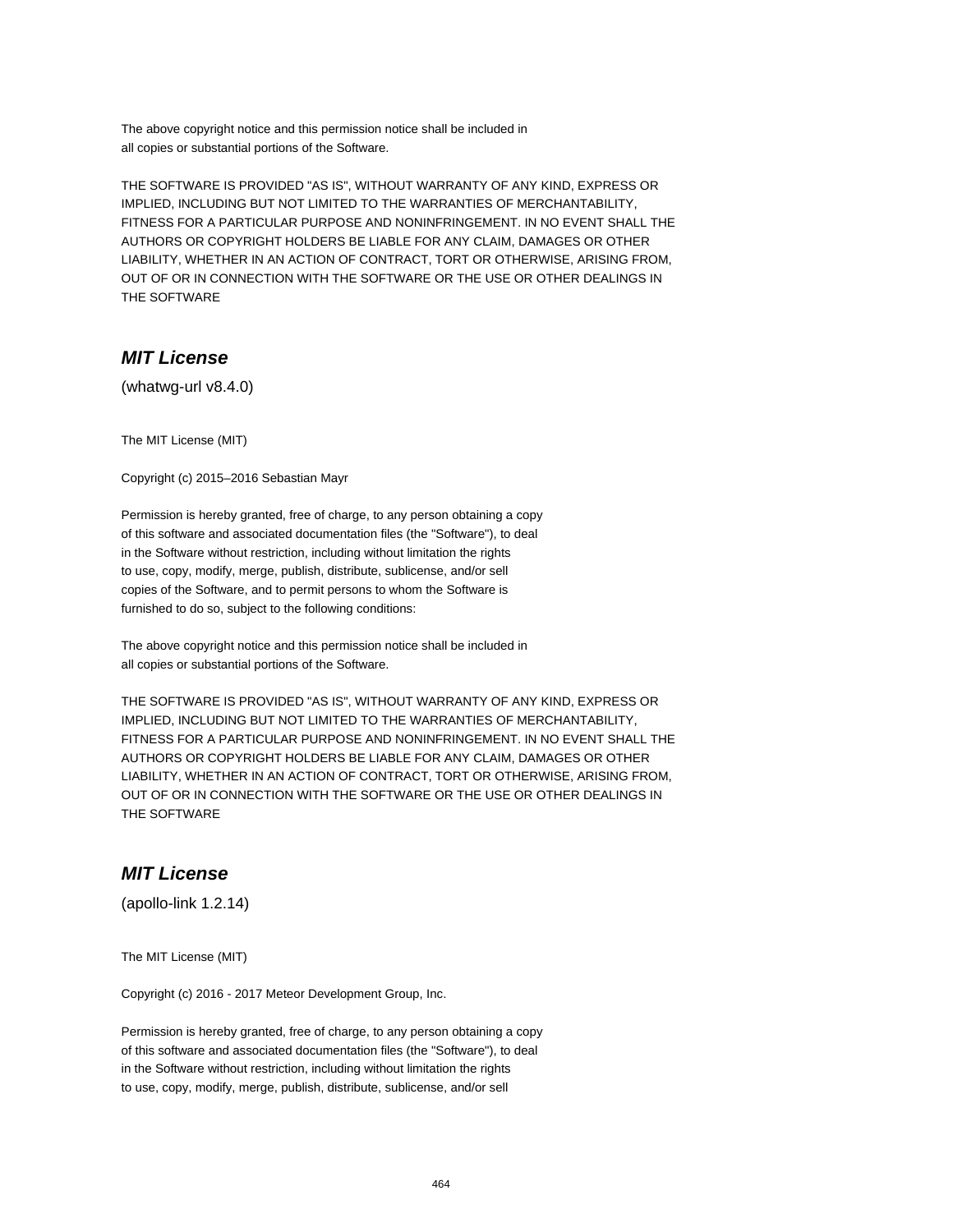copies of the Software, and to permit persons to whom the Software is furnished to do so, subject to the following conditions:

The above copyright notice and this permission notice shall be included in all copies or substantial portions of the Software.

THE SOFTWARE IS PROVIDED "AS IS", WITHOUT WARRANTY OF ANY KIND, EXPRESS OR IMPLIED, INCLUDING BUT NOT LIMITED TO THE WARRANTIES OF MERCHANTABILITY, FITNESS FOR A PARTICULAR PURPOSE AND NONINFRINGEMENT. IN NO EVENT SHALL THE AUTHORS OR COPYRIGHT HOLDERS BE LIABLE FOR ANY CLAIM, DAMAGES OR OTHER LIABILITY, WHETHER IN AN ACTION OF CONTRACT, TORT OR OTHERWISE, ARISING FROM, OUT OF OR IN CONNECTION WITH THE SOFTWARE OR THE USE OR OTHER DEALINGS IN THE **SOFTWARE** 

### **MIT License**

(asynckit 0.4.0)

The MIT License (MIT)

Copyright (c) 2016 Alex Indigo

Permission is hereby granted, free of charge, to any person obtaining a copy of this software and associated documentation files (the "Software"), to deal in the Software without restriction, including without limitation the rights to use, copy, modify, merge, publish, distribute, sublicense, and/or sell copies of the Software, and to permit persons to whom the Software is furnished to do so, subject to the following conditions:

The above copyright notice and this permission notice shall be included in all copies or substantial portions of the Software.

THE SOFTWARE IS PROVIDED "AS IS", WITHOUT WARRANTY OF ANY KIND, EXPRESS OR IMPLIED, INCLUDING BUT NOT LIMITED TO THE WARRANTIES OF MERCHANTABILITY, FITNESS FOR A PARTICULAR PURPOSE AND NONINFRINGEMENT. IN NO EVENT SHALL THE AUTHORS OR COPYRIGHT HOLDERS BE LIABLE FOR ANY CLAIM, DAMAGES OR OTHER LIABILITY, WHETHER IN AN ACTION OF CONTRACT, TORT OR OTHERWISE, ARISING FROM, OUT OF OR IN CONNECTION WITH THE SOFTWARE OR THE USE OR OTHER DEALINGS IN THE **SOFTWARE** 

#### **MIT License**

(idtoken-verifier 2.1.0)

The MIT License (MIT)

Copyright (c) 2016 Auth0, Inc. (http://auth0.com)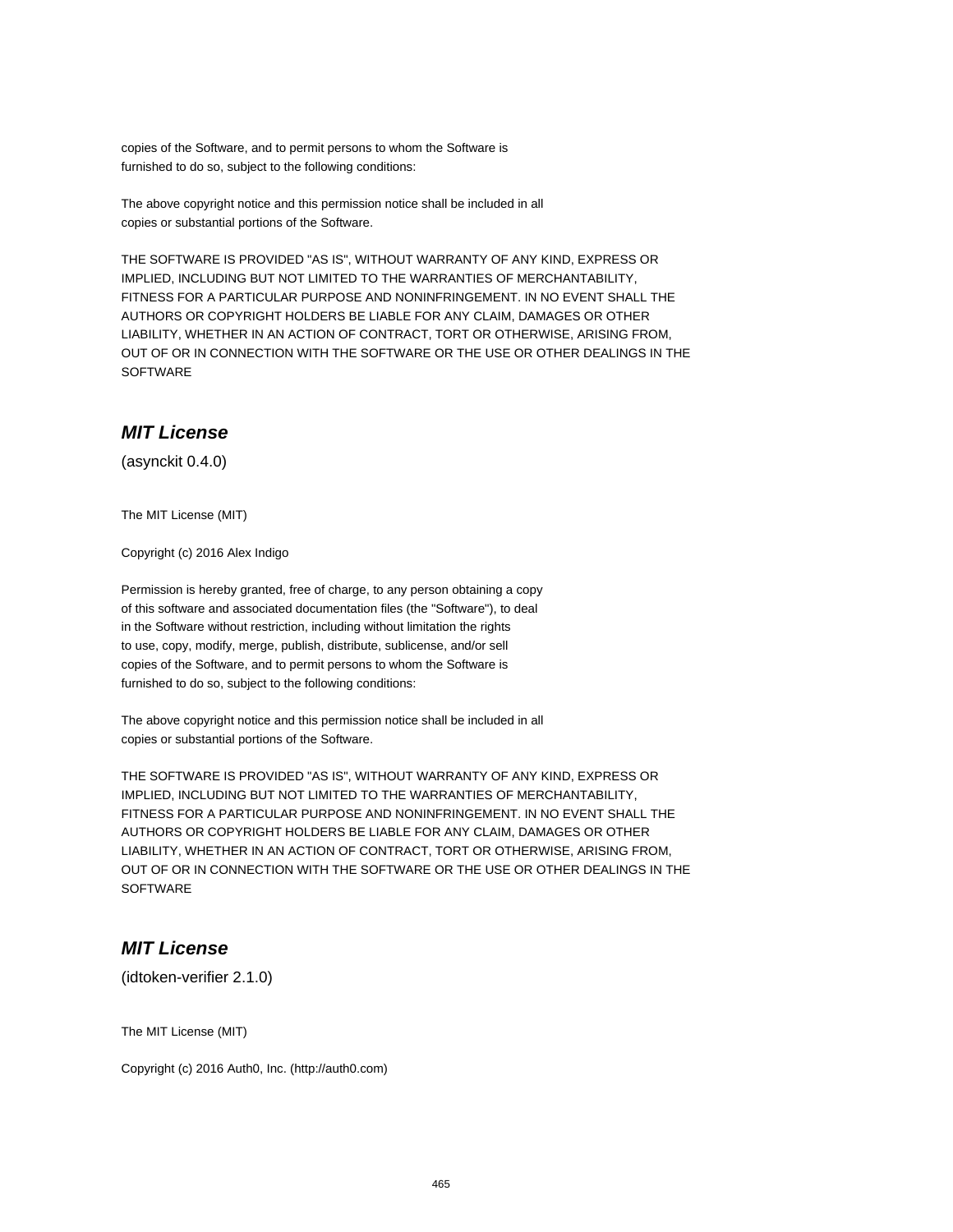Permission is hereby granted, free of charge, to any person obtaining a copy of this software and associated documentation files (the "Software"), to deal in the Software without restriction, including without limitation the rights to use, copy, modify, merge, publish, distribute, sublicense, and/or sell copies of the Software, and to permit persons to whom the Software is furnished to do so, subject to the following conditions:

The above copyright notice and this permission notice shall be included in all copies or substantial portions of the Software.

THE SOFTWARE IS PROVIDED "AS IS", WITHOUT WARRANTY OF ANY KIND, EXPRESS OR IMPLIED, INCLUDING BUT NOT LIMITED TO THE WARRANTIES OF MERCHANTABILITY, FITNESS FOR A PARTICULAR PURPOSE AND NONINFRINGEMENT. IN NO EVENT SHALL THE AUTHORS OR COPYRIGHT HOLDERS BE LIABLE FOR ANY CLAIM, DAMAGES OR OTHER LIABILITY, WHETHER IN AN ACTION OF CONTRACT, TORT OR OTHERWISE, ARISING FROM, OUT OF OR IN CONNECTION WITH THE SOFTWARE OR THE USE OR OTHER DEALINGS IN THE SOFTWARE

# **MIT License**

(resolve-url-loader 3.1.2)

The MIT License (MIT)

Copyright (c) 2016 Ben Holloway

Permission is hereby granted, free of charge, to any person obtaining a copy of this software and associated documentation files (the "Software"), to deal in the Software without restriction, including without limitation the rights to use, copy, modify, merge, publish, distribute, sublicense, and/or sell copies of the Software, and to permit persons to whom the Software is furnished to do so, subject to the following conditions:

The above copyright notice and this permission notice shall be included in all copies or substantial portions of the Software.

THE SOFTWARE IS PROVIDED "AS IS", WITHOUT WARRANTY OF ANY KIND, EXPRESS OR IMPLIED, INCLUDING BUT NOT LIMITED TO THE WARRANTIES OF MERCHANTABILITY, FITNESS FOR A PARTICULAR PURPOSE AND NONINFRINGEMENT. IN NO EVENT SHALL THE AUTHORS OR COPYRIGHT HOLDERS BE LIABLE FOR ANY CLAIM, DAMAGES OR OTHER LIABILITY, WHETHER IN AN ACTION OF CONTRACT, TORT OR OTHERWISE, ARISING FROM, OUT OF OR IN CONNECTION WITH THE SOFTWARE OR THE USE OR OTHER DEALINGS IN THE **SOFTWARE** 

## **MIT License**

(microevent.ts 0.1.1, worker-rpc 0.1.1)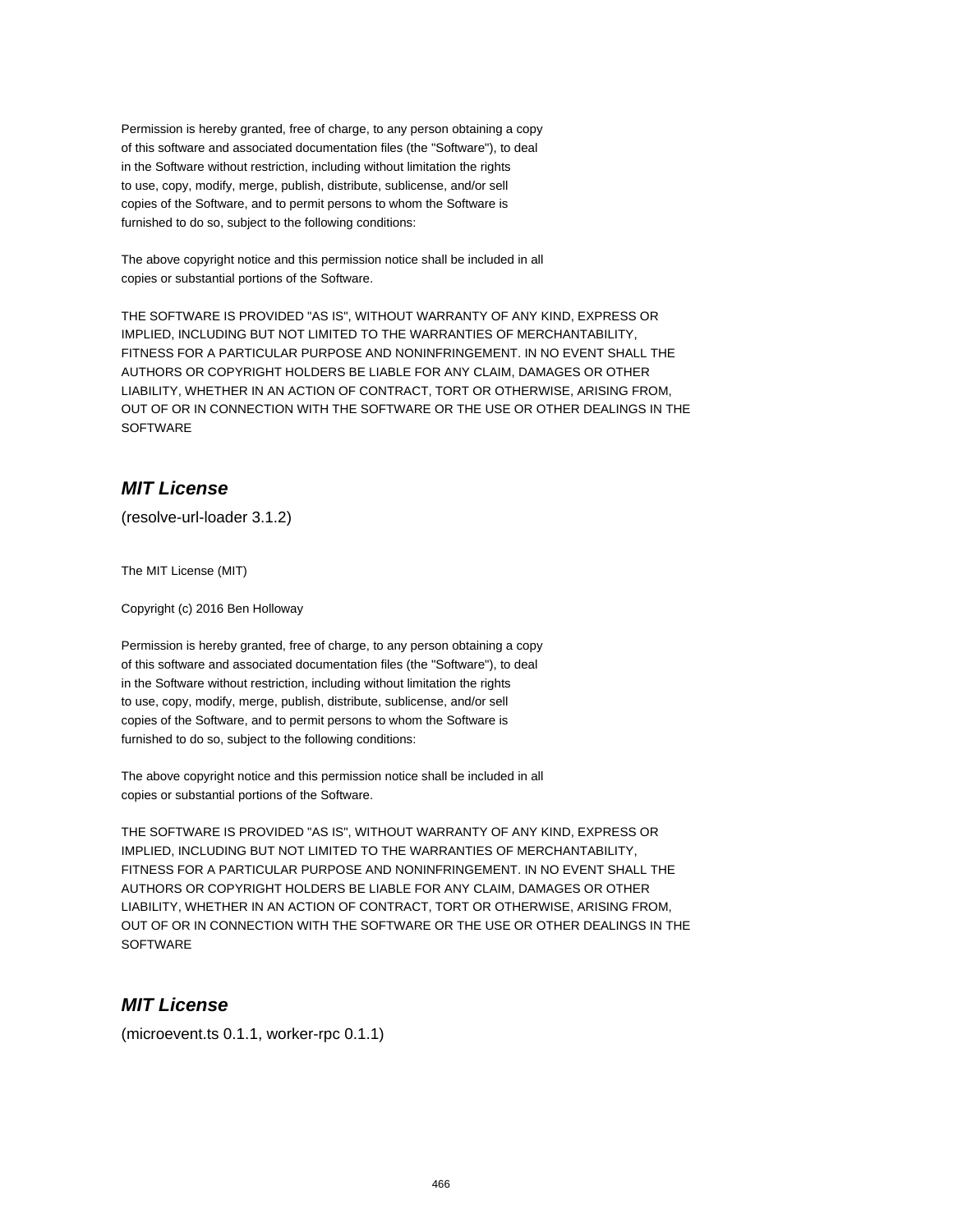The MIT License (MIT)

Copyright (c) 2016 Christian Speckner

Permission is hereby granted, free of charge, to any person obtaining a copy of this software and associated documentation files (the "Software"), to deal in the Software without restriction, including without limitation the rights to use, copy, modify, merge, publish, distribute, sublicense, and/or sell copies of the Software, and to permit persons to whom the Software is furnished to do so, subject to the following conditions:

The above copyright notice and this permission notice shall be included in all copies or substantial portions of the Software.

THE SOFTWARE IS PROVIDED "AS IS", WITHOUT WARRANTY OF ANY KIND, EXPRESS OR IMPLIED, INCLUDING BUT NOT LIMITED TO THE WARRANTIES OF MERCHANTABILITY, FITNESS FOR A PARTICULAR PURPOSE AND NONINFRINGEMENT. IN NO EVENT SHALL THE AUTHORS OR COPYRIGHT HOLDERS BE LIABLE FOR ANY CLAIM, DAMAGES OR OTHER LIABILITY, WHETHER IN AN ACTION OF CONTRACT, TORT OR OTHERWISE, ARISING FROM, OUT OF OR IN CONNECTION WITH THE SOFTWARE OR THE USE OR OTHER DEALINGS IN THE SOFTWARE

## **MIT License**

(node-fetch v2.6.1)

The MIT License (MIT)

Copyright (c) 2016 David Frank

Permission is hereby granted, free of charge, to any person obtaining a copy of this software and associated documentation files (the "Software"), to deal in the Software without restriction, including without limitation the rights to use, copy, modify, merge, publish, distribute, sublicense, and/or sell copies of the Software, and to permit persons to whom the Software is furnished to do so, subject to the following conditions:

The above copyright notice and this permission notice shall be included in all copies or substantial portions of the Software.

THE SOFTWARE IS PROVIDED "AS IS", WITHOUT WARRANTY OF ANY KIND, EXPRESS OR IMPLIED, INCLUDING BUT NOT LIMITED TO THE WARRANTIES OF MERCHANTABILITY, FITNESS FOR A PARTICULAR PURPOSE AND NONINFRINGEMENT. IN NO EVENT SHALL THE AUTHORS OR COPYRIGHT HOLDERS BE LIABLE FOR ANY CLAIM, DAMAGES OR OTHER LIABILITY, WHETHER IN AN ACTION OF CONTRACT, TORT OR OTHERWISE, ARISING FROM, OUT OF OR IN CONNECTION WITH THE SOFTWARE OR THE USE OR OTHER DEALINGS IN THE **SOFTWARE** 

## **MIT License**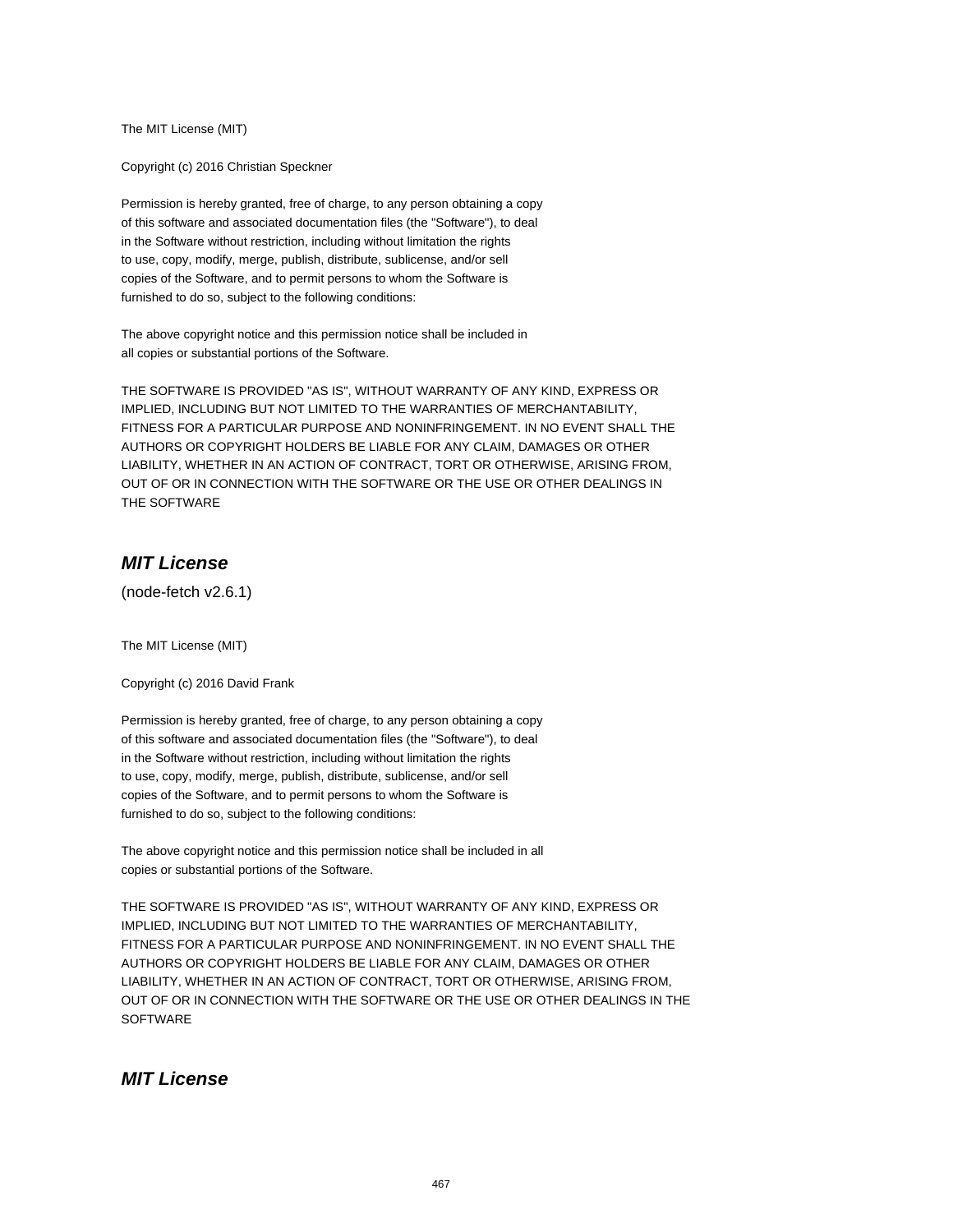(flatstr 1.0.12)

The MIT License (MIT)

Copyright (c) 2016 David Mark Clements

Permission is hereby granted, free of charge, to any person obtaining a copy of this software and associated documentation files (the "Software"), to deal in the Software without restriction, including without limitation the rights to use, copy, modify, merge, publish, distribute, sublicense, and/or sell copies of the Software, and to permit persons to whom the Software is furnished to do so, subject to the following conditions:

The above copyright notice and this permission notice shall be included in all copies or substantial portions of the Software.

THE SOFTWARE IS PROVIDED "AS IS", WITHOUT WARRANTY OF ANY KIND, EXPRESS OR IMPLIED, INCLUDING BUT NOT LIMITED TO THE WARRANTIES OF MERCHANTABILITY, FITNESS FOR A PARTICULAR PURPOSE AND NONINFRINGEMENT. IN NO EVENT SHALL THE AUTHORS OR COPYRIGHT HOLDERS BE LIABLE FOR ANY CLAIM, DAMAGES OR OTHER LIABILITY, WHETHER IN AN ACTION OF CONTRACT, TORT OR OTHERWISE, ARISING FROM, OUT OF OR IN CONNECTION WITH THE SOFTWARE OR THE USE OR OTHER DEALINGS IN THE SOFTWARE

#### **MIT License**

(fast-safe-stringify 2.0.7)

The MIT License (MIT)

Copyright (c) 2016 David Mark Clements Copyright (c) 2017 David Mark Clements & Matteo Collina Copyright (c) 2018 David Mark Clements, Matteo Collina & Ruben Bridgewater

Permission is hereby granted, free of charge, to any person obtaining a copy of this software and associated documentation files (the "Software"), to deal in the Software without restriction, including without limitation the rights to use, copy, modify, merge, publish, distribute, sublicense, and/or sell copies of the Software, and to permit persons to whom the Software is furnished to do so, subject to the following conditions:

The above copyright notice and this permission notice shall be included in all copies or substantial portions of the Software.

THE SOFTWARE IS PROVIDED "AS IS", WITHOUT WARRANTY OF ANY KIND, EXPRESS OR IMPLIED, INCLUDING BUT NOT LIMITED TO THE WARRANTIES OF MERCHANTABILITY, FITNESS FOR A PARTICULAR PURPOSE AND NONINFRINGEMENT. IN NO EVENT SHALL THE AUTHORS OR COPYRIGHT HOLDERS BE LIABLE FOR ANY CLAIM, DAMAGES OR OTHER LIABILITY, WHETHER IN AN ACTION OF CONTRACT, TORT OR OTHERWISE, ARISING FROM, OUT OF OR IN CONNECTION WITH THE SOFTWARE OR THE USE OR OTHER DEALINGS IN THE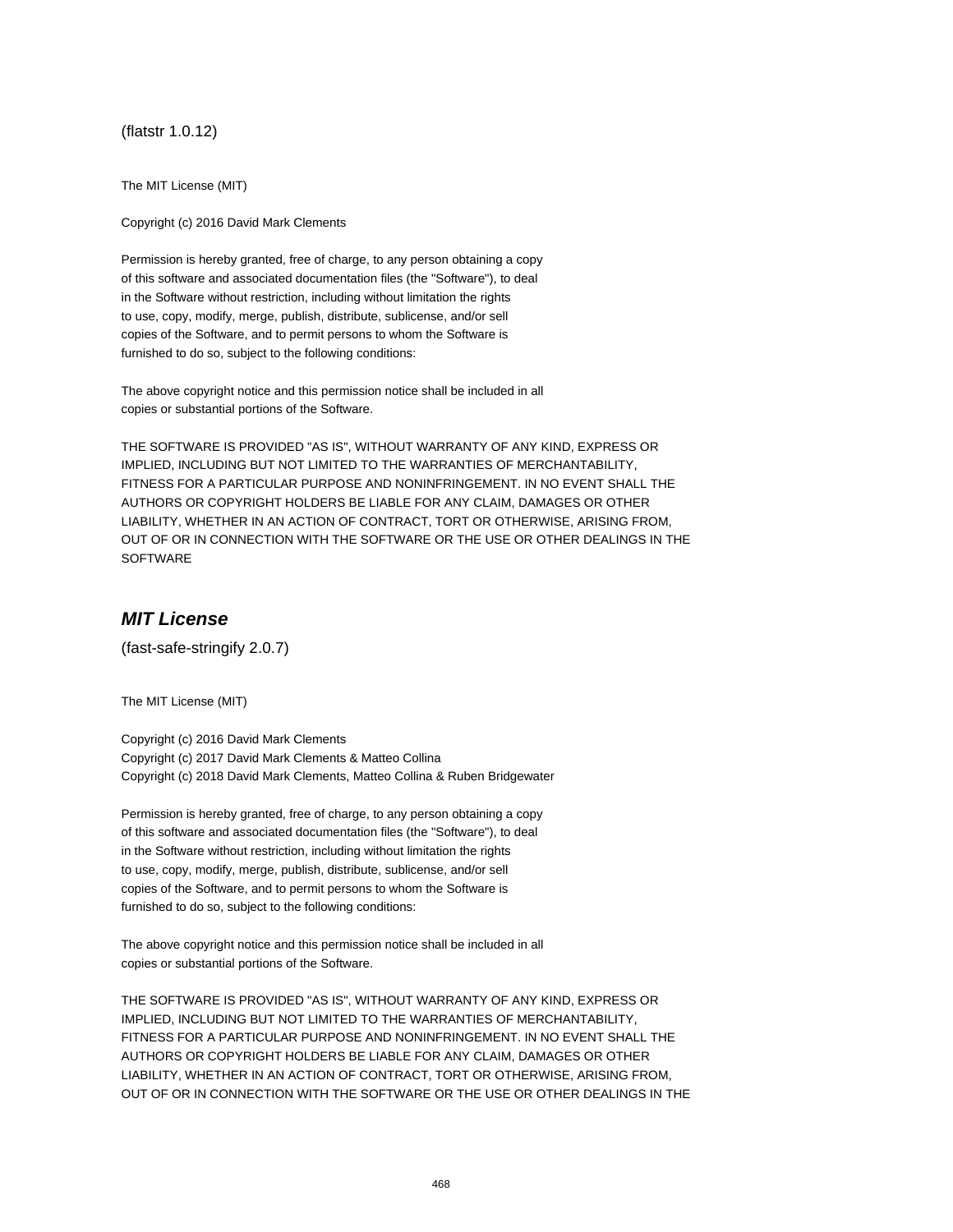SOFTWARE

# **MIT License**

(registry-auth-token 4.1.1, registry-auth-token 4.2.0)

The MIT License (MIT)

Copyright (c) 2016 Espen Hovlandsdal

Permission is hereby granted, free of charge, to any person obtaining a copy of this software and associated documentation files (the "Software"), to deal in the Software without restriction, including without limitation the rights to use, copy, modify, merge, publish, distribute, sublicense, and/or sell copies of the Software, and to permit persons to whom the Software is furnished to do so, subject to the following conditions:

The above copyright notice and this permission notice shall be included in all copies or substantial portions of the Software.

THE SOFTWARE IS PROVIDED "AS IS", WITHOUT WARRANTY OF ANY KIND, EXPRESS OR IMPLIED, INCLUDING BUT NOT LIMITED TO THE WARRANTIES OF MERCHANTABILITY, FITNESS FOR A PARTICULAR PURPOSE AND NONINFRINGEMENT. IN NO EVENT SHALL THE AUTHORS OR COPYRIGHT HOLDERS BE LIABLE FOR ANY CLAIM, DAMAGES OR OTHER LIABILITY, WHETHER IN AN ACTION OF CONTRACT, TORT OR OTHERWISE, ARISING FROM, OUT OF OR IN CONNECTION WITH THE SOFTWARE OR THE USE OR OTHER DEALINGS IN THE **SOFTWARE** 

### **MIT License**

(ajv-keywords 3.5.2)

The MIT License (MIT)

Copyright (c) 2016 Evgeny Poberezkin

Permission is hereby granted, free of charge, to any person obtaining a copy of this software and associated documentation files (the "Software"), to deal in the Software without restriction, including without limitation the rights to use, copy, modify, merge, publish, distribute, sublicense, and/or sell copies of the Software, and to permit persons to whom the Software is furnished to do so, subject to the following conditions:

The above copyright notice and this permission notice shall be included in all copies or substantial portions of the Software.

THE SOFTWARE IS PROVIDED "AS IS", WITHOUT WARRANTY OF ANY KIND, EXPRESS OR IMPLIED, INCLUDING BUT NOT LIMITED TO THE WARRANTIES OF MERCHANTABILITY,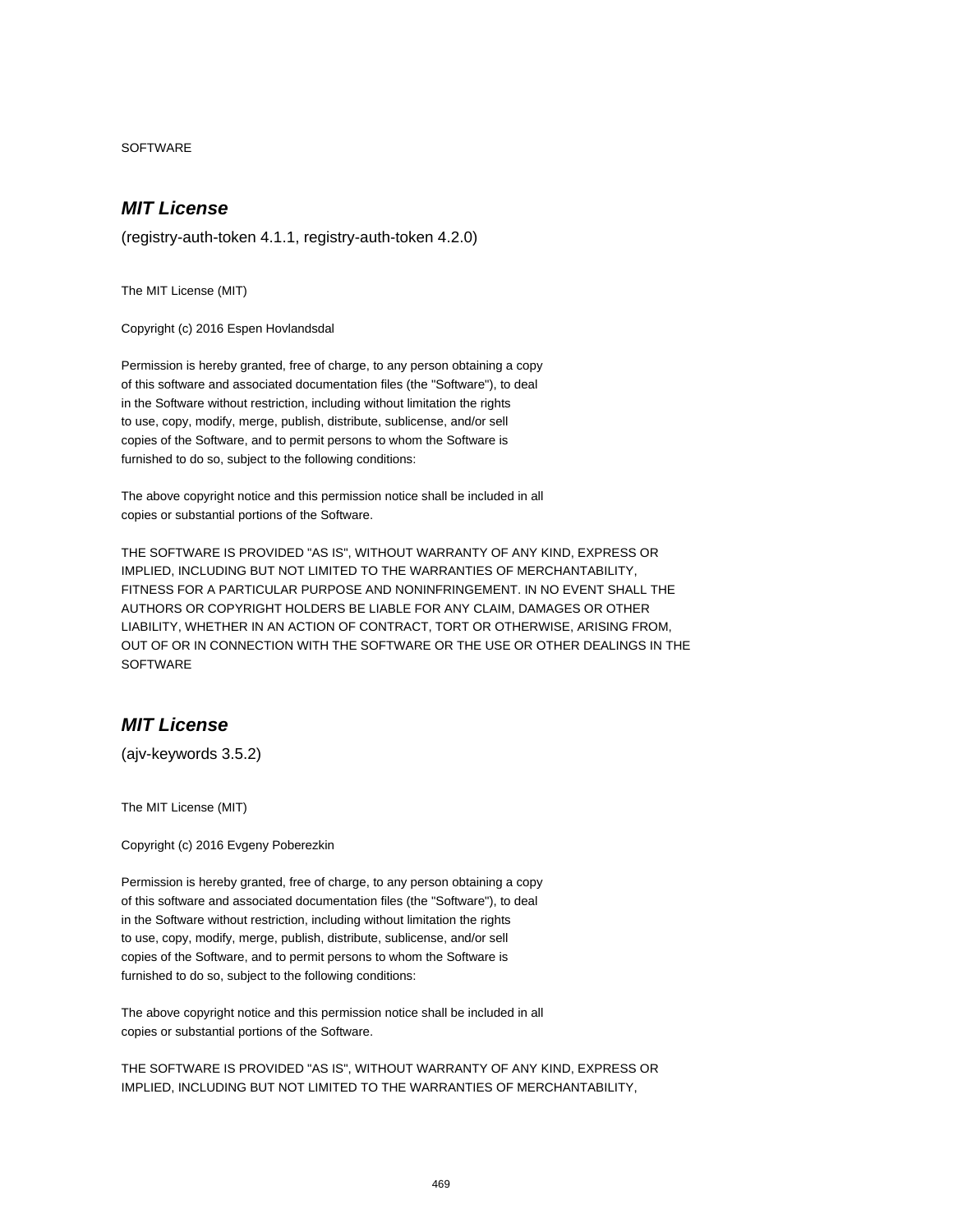FITNESS FOR A PARTICULAR PURPOSE AND NONINFRINGEMENT. IN NO EVENT SHALL THE AUTHORS OR COPYRIGHT HOLDERS BE LIABLE FOR ANY CLAIM, DAMAGES OR OTHER LIABILITY, WHETHER IN AN ACTION OF CONTRACT, TORT OR OTHERWISE, ARISING FROM, OUT OF OR IN CONNECTION WITH THE SOFTWARE OR THE USE OR OTHER DEALINGS IN THE SOFTWARE

## **MIT License**

(hdr-histogram-percentiles-obj 3.0.0)

The MIT License (MIT)

Copyright (c) 2016 Glen Keane

Permission is hereby granted, free of charge, to any person obtaining a copy of this software and associated documentation files (the "Software"), to deal in the Software without restriction, including without limitation the rights to use, copy, modify, merge, publish, distribute, sublicense, and/or sell copies of the Software, and to permit persons to whom the Software is furnished to do so, subject to the following conditions:

The above copyright notice and this permission notice shall be included in all copies or substantial portions of the Software.

THE SOFTWARE IS PROVIDED "AS IS", WITHOUT WARRANTY OF ANY KIND, EXPRESS OR IMPLIED, INCLUDING BUT NOT LIMITED TO THE WARRANTIES OF MERCHANTABILITY, FITNESS FOR A PARTICULAR PURPOSE AND NONINFRINGEMENT. IN NO EVENT SHALL THE AUTHORS OR COPYRIGHT HOLDERS BE LIABLE FOR ANY CLAIM, DAMAGES OR OTHER LIABILITY, WHETHER IN AN ACTION OF CONTRACT, TORT OR OTHERWISE, ARISING FROM, OUT OF OR IN CONNECTION WITH THE SOFTWARE OR THE USE OR OTHER DEALINGS IN THE **SOFTWARE** 

# **MIT License**

(reflect.ownkeys 0.2.0)

The MIT License (MIT)

Copyright (c) 2016 Glen Mailer

Permission is hereby granted, free of charge, to any person obtaining a copy of this software and associated documentation files (the "Software"), to deal in the Software without restriction, including without limitation the rights to use, copy, modify, merge, publish, distribute, sublicense, and/or sell copies of the Software, and to permit persons to whom the Software is furnished to do so, subject to the following conditions: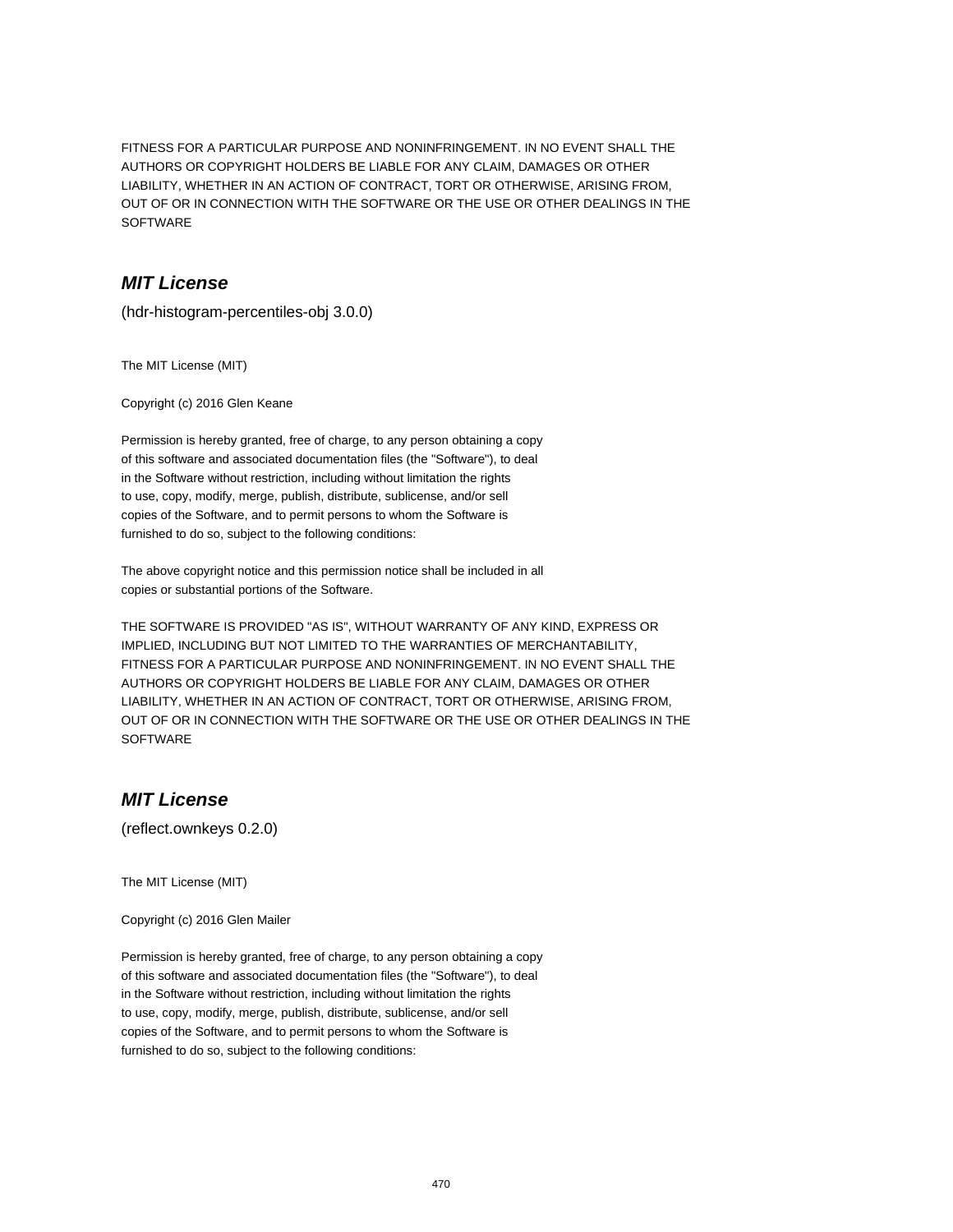The above copyright notice and this permission notice shall be included in all copies or substantial portions of the Software.

THE SOFTWARE IS PROVIDED "AS IS", WITHOUT WARRANTY OF ANY KIND, EXPRESS OR IMPLIED, INCLUDING BUT NOT LIMITED TO THE WARRANTIES OF MERCHANTABILITY, FITNESS FOR A PARTICULAR PURPOSE AND NONINFRINGEMENT. IN NO EVENT SHALL THE AUTHORS OR COPYRIGHT HOLDERS BE LIABLE FOR ANY CLAIM, DAMAGES OR OTHER LIABILITY, WHETHER IN AN ACTION OF CONTRACT, TORT OR OTHERWISE, ARISING FROM, OUT OF OR IN CONNECTION WITH THE SOFTWARE OR THE USE OR OTHER DEALINGS IN THE SOFTWARE

# **MIT License**

(doctrine v1.5.0)

The MIT License (MIT)

Copyright (c) 2016 Jaroslav Hrani■ka

Permission is hereby granted, free of charge, to any person obtaining a copy of this software and associated documentation files (the "Software"), to deal in the Software without restriction, including without limitation the rights to use, copy, modify, merge, publish, distribute, sublicense, and/or sell copies of the Software, and to permit persons to whom the Software is furnished to do so, subject to the following conditions:

The above copyright notice and this permission notice shall be included in all copies or substantial portions of the Software.

THE SOFTWARE IS PROVIDED "AS IS", WITHOUT WARRANTY OF ANY KIND, EXPRESS OR IMPLIED, INCLUDING BUT NOT LIMITED TO THE WARRANTIES OF MERCHANTABILITY, FITNESS FOR A PARTICULAR PURPOSE AND NONINFRINGEMENT. IN NO EVENT SHALL THE AUTHORS OR COPYRIGHT HOLDERS BE LIABLE FOR ANY CLAIM, DAMAGES OR OTHER LIABILITY, WHETHER IN AN ACTION OF CONTRACT, TORT OR OTHERWISE, ARISING FROM, OUT OF OR IN CONNECTION WITH THE SOFTWARE OR THE USE OR OTHER DEALINGS IN THE **SOFTWARE** 

#### **MIT License**

(tsconfig-paths v3.9.0)

The MIT License (MIT)

Copyright (c) 2016 Jonas Kello

Permission is hereby granted, free of charge, to any person obtaining a copy of this software and associated documentation files (the "Software"), to deal in the Software without restriction, including without limitation the rights to use, copy, modify, merge, publish, distribute, sublicense, and/or sell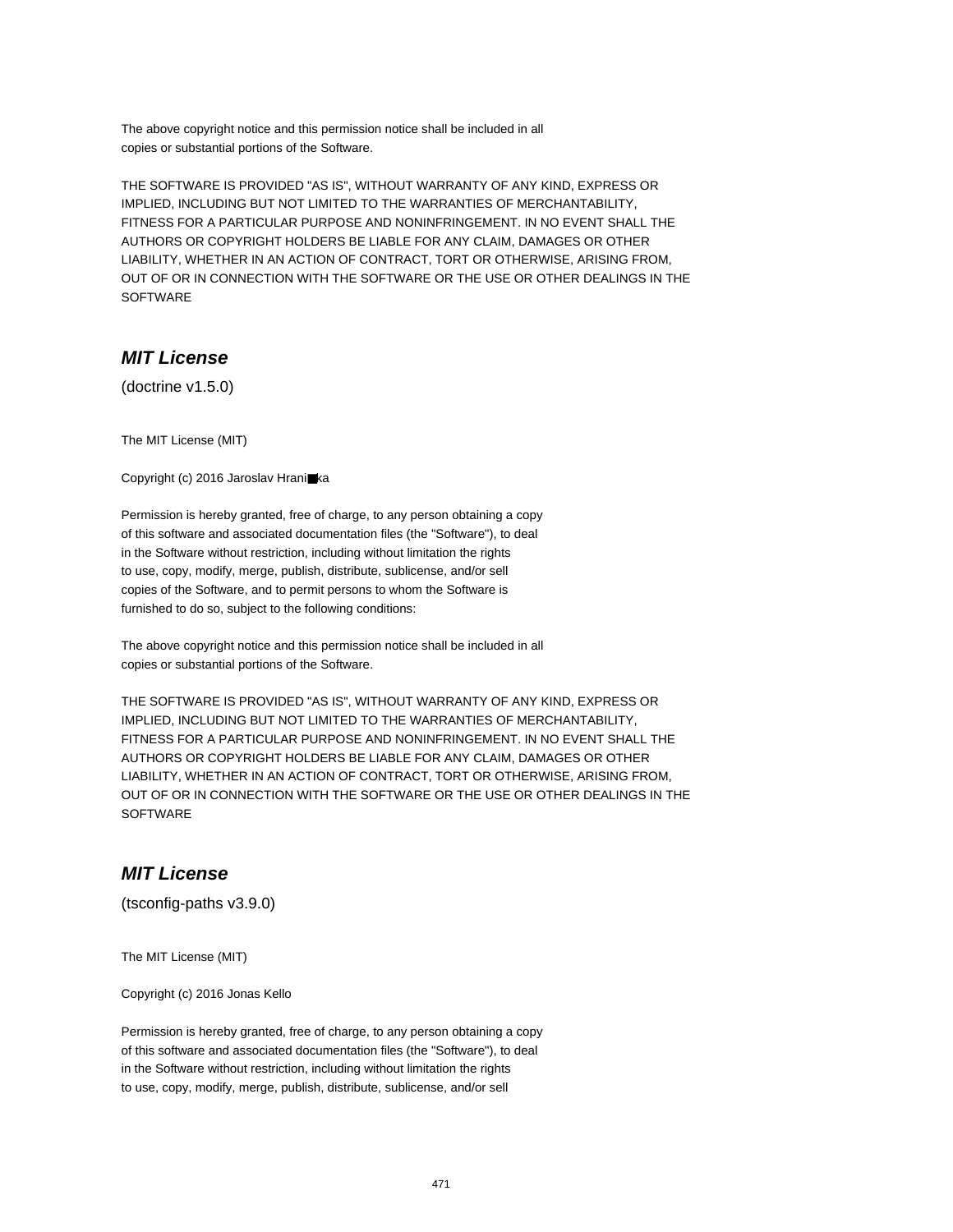copies of the Software, and to permit persons to whom the Software is furnished to do so, subject to the following conditions:

The above copyright notice and this permission notice shall be included in all copies or substantial portions of the Software.

THE SOFTWARE IS PROVIDED "AS IS", WITHOUT WARRANTY OF ANY KIND, EXPRESS OR IMPLIED, INCLUDING BUT NOT LIMITED TO THE WARRANTIES OF MERCHANTABILITY, FITNESS FOR A PARTICULAR PURPOSE AND NONINFRINGEMENT. IN NO EVENT SHALL THE AUTHORS OR COPYRIGHT HOLDERS BE LIABLE FOR ANY CLAIM, DAMAGES OR OTHER LIABILITY, WHETHER IN AN ACTION OF CONTRACT, TORT OR OTHERWISE, ARISING FROM, OUT OF OR IN CONNECTION WITH THE SOFTWARE OR THE USE OR OTHER DEALINGS IN THE **SOFTWARE** 

## **MIT License**

(lru-memoizer 2.1.2)

The MIT License (MIT)

Copyright (c) 2016 JOSE FERNANDO ROMANIELLO (http://joseoncode.com)

Permission is hereby granted, free of charge, to any person obtaining a copy of this software and associated documentation files (the "Software"), to deal in the Software without restriction, including without limitation the rights to use, copy, modify, merge, publish, distribute, sublicense, and/or sell copies of the Software, and to permit persons to whom the Software is furnished to do so, subject to the following conditions:

The above copyright notice and this permission notice shall be included in all copies or substantial portions of the Software.

THE SOFTWARE IS PROVIDED "AS IS", WITHOUT WARRANTY OF ANY KIND, EXPRESS OR IMPLIED, INCLUDING BUT NOT LIMITED TO THE WARRANTIES OF MERCHANTABILITY, FITNESS FOR A PARTICULAR PURPOSE AND NONINFRINGEMENT. IN NO EVENT SHALL THE AUTHORS OR COPYRIGHT HOLDERS BE LIABLE FOR ANY CLAIM, DAMAGES OR OTHER LIABILITY, WHETHER IN AN ACTION OF CONTRACT, TORT OR OTHERWISE, ARISING FROM, OUT OF OR IN CONNECTION WITH THE SOFTWARE OR THE USE OR OTHER DEALINGS IN THE **SOFTWARE** 

#### **MIT License**

(flatten 1.0.3)

The MIT License (MIT)

Copyright (c) 2016 Joshua Holbrook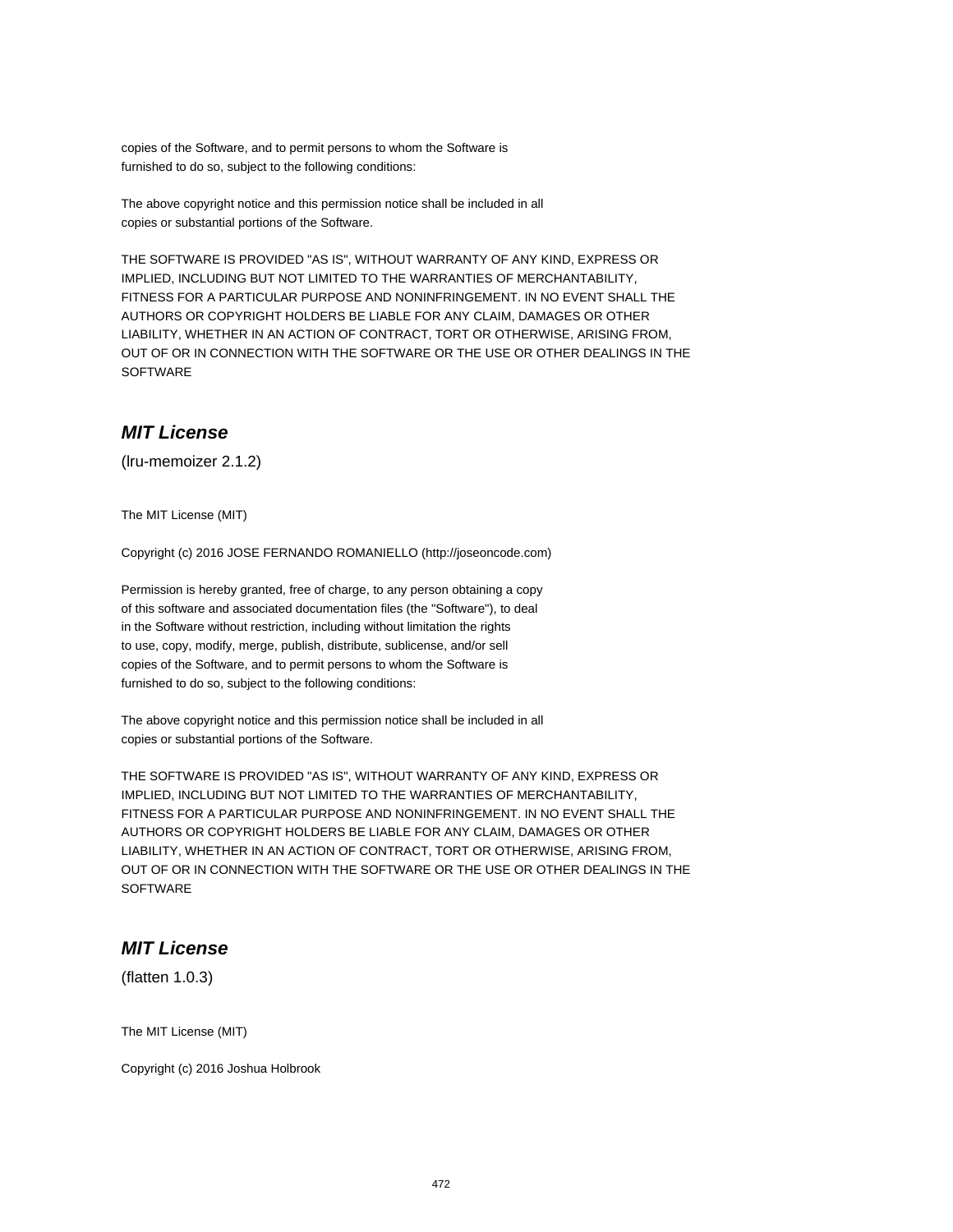Permission is hereby granted, free of charge, to any person obtaining a copy of this software and associated documentation files (the "Software"), to deal in the Software without restriction, including without limitation the rights to use, copy, modify, merge, publish, distribute, sublicense, and/or sell copies of the Software, and to permit persons to whom the Software is furnished to do so, subject to the following conditions:

The above copyright notice and this permission notice shall be included in all copies or substantial portions of the Software.

THE SOFTWARE IS PROVIDED "AS IS", WITHOUT WARRANTY OF ANY KIND, EXPRESS OR IMPLIED, INCLUDING BUT NOT LIMITED TO THE WARRANTIES OF MERCHANTABILITY, FITNESS FOR A PARTICULAR PURPOSE AND NONINFRINGEMENT. IN NO EVENT SHALL THE AUTHORS OR COPYRIGHT HOLDERS BE LIABLE FOR ANY CLAIM, DAMAGES OR OTHER LIABILITY, WHETHER IN AN ACTION OF CONTRACT, TORT OR OTHERWISE, ARISING FROM, OUT OF OR IN CONNECTION WITH THE SOFTWARE OR THE USE OR OTHER DEALINGS IN THE SOFTWARE

# **MIT License**

(node-external-editor 3.1.0)

The MIT License (MIT)

Copyright (c) 2016 Kevin Gravier

Permission is hereby granted, free of charge, to any person obtaining a copy of this software and associated documentation files (the "Software"), to deal in the Software without restriction, including without limitation the rights to use, copy, modify, merge, publish, distribute, sublicense, and/or sell copies of the Software, and to permit persons to whom the Software is furnished to do so, subject to the following conditions:

The above copyright notice and this permission notice shall be included in all copies or substantial portions of the Software.

THE SOFTWARE IS PROVIDED "AS IS", WITHOUT WARRANTY OF ANY KIND, EXPRESS OR IMPLIED, INCLUDING BUT NOT LIMITED TO THE WARRANTIES OF MERCHANTABILITY, FITNESS FOR A PARTICULAR PURPOSE AND NONINFRINGEMENT. IN NO EVENT SHALL THE AUTHORS OR COPYRIGHT HOLDERS BE LIABLE FOR ANY CLAIM, DAMAGES OR OTHER LIABILITY, WHETHER IN AN ACTION OF CONTRACT, TORT OR OTHERWISE, ARISING FROM, OUT OF OR IN CONNECTION WITH THE SOFTWARE OR THE USE OR OTHER DEALINGS IN THE **SOFTWARE** 

## **MIT License**

(hash-base 3.1.0, md5.js 1.3.5)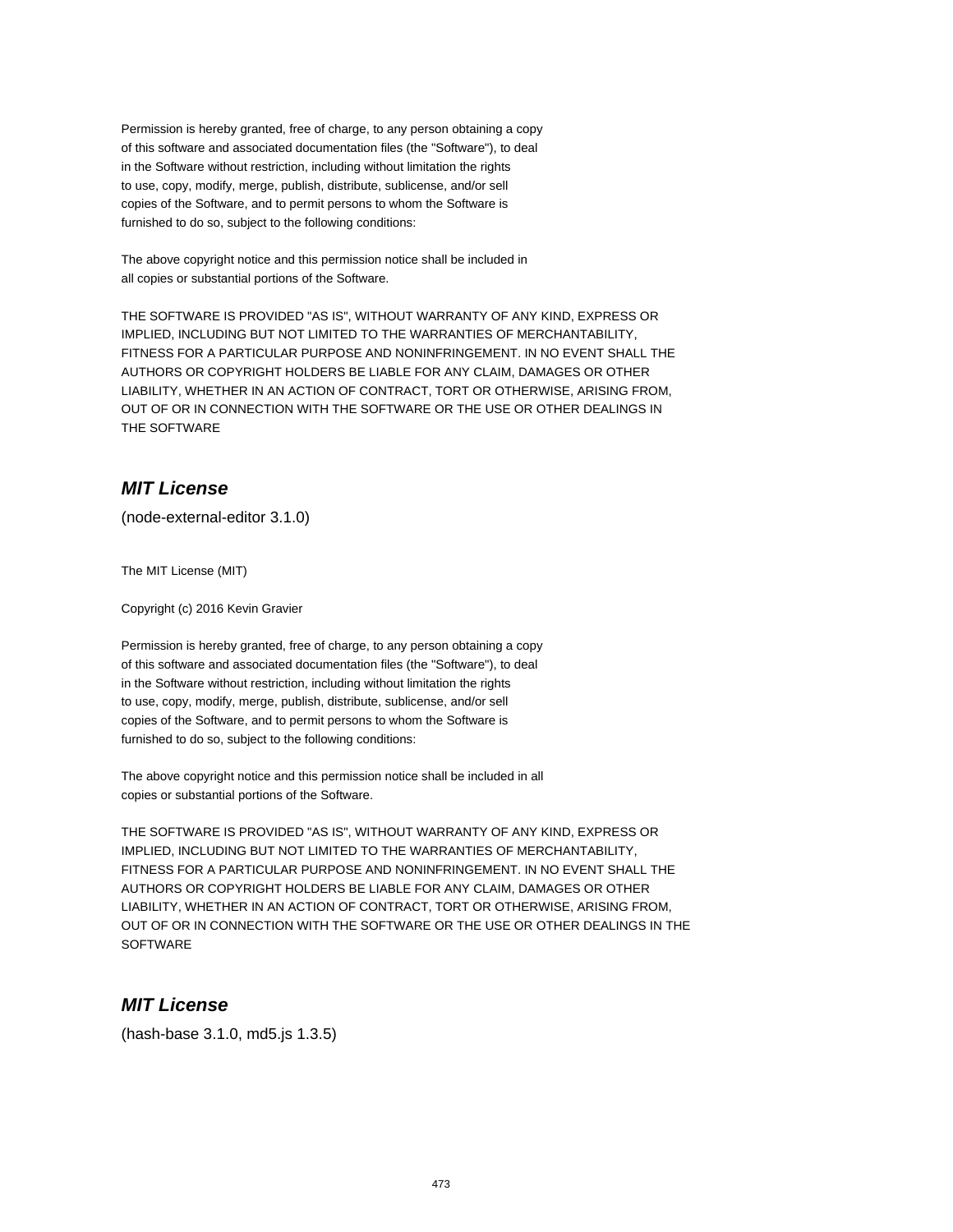The MIT License (MIT)

Copyright (c) 2016 Kirill Fomichev

Permission is hereby granted, free of charge, to any person obtaining a copy of this software and associated documentation files (the "Software"), to deal in the Software without restriction, including without limitation the rights to use, copy, modify, merge, publish, distribute, sublicense, and/or sell copies of the Software, and to permit persons to whom the Software is furnished to do so, subject to the following conditions:

The above copyright notice and this permission notice shall be included in all copies or substantial portions of the Software.

THE SOFTWARE IS PROVIDED "AS IS", WITHOUT WARRANTY OF ANY KIND, EXPRESS OR IMPLIED, INCLUDING BUT NOT LIMITED TO THE WARRANTIES OF MERCHANTABILITY, FITNESS FOR A PARTICULAR PURPOSE AND NONINFRINGEMENT. IN NO EVENT SHALL THE AUTHORS OR COPYRIGHT HOLDERS BE LIABLE FOR ANY CLAIM, DAMAGES OR OTHER LIABILITY, WHETHER IN AN ACTION OF CONTRACT, TORT OR OTHERWISE, ARISING FROM, OUT OF OR IN CONNECTION WITH THE SOFTWARE OR THE USE OR OTHER DEALINGS IN THE SOFTWARE

## **MIT License**

(dns-packet 1.3.1, nanobench 2.1.1, sparse-bitfield 3.0.3, stream-shift 1.0.1)

The MIT License (MIT)

Copyright (c) 2016 Mathias Buus

Permission is hereby granted, free of charge, to any person obtaining a copy of this software and associated documentation files (the "Software"), to deal in the Software without restriction, including without limitation the rights to use, copy, modify, merge, publish, distribute, sublicense, and/or sell copies of the Software, and to permit persons to whom the Software is furnished to do so, subject to the following conditions:

The above copyright notice and this permission notice shall be included in all copies or substantial portions of the Software.

THE SOFTWARE IS PROVIDED "AS IS", WITHOUT WARRANTY OF ANY KIND, EXPRESS OR IMPLIED, INCLUDING BUT NOT LIMITED TO THE WARRANTIES OF MERCHANTABILITY, FITNESS FOR A PARTICULAR PURPOSE AND NONINFRINGEMENT. IN NO EVENT SHALL THE AUTHORS OR COPYRIGHT HOLDERS BE LIABLE FOR ANY CLAIM, DAMAGES OR OTHER LIABILITY, WHETHER IN AN ACTION OF CONTRACT, TORT OR OTHERWISE, ARISING FROM, OUT OF OR IN CONNECTION WITH THE SOFTWARE OR THE USE OR OTHER DEALINGS IN THE SOFTWARE

#### **MIT License**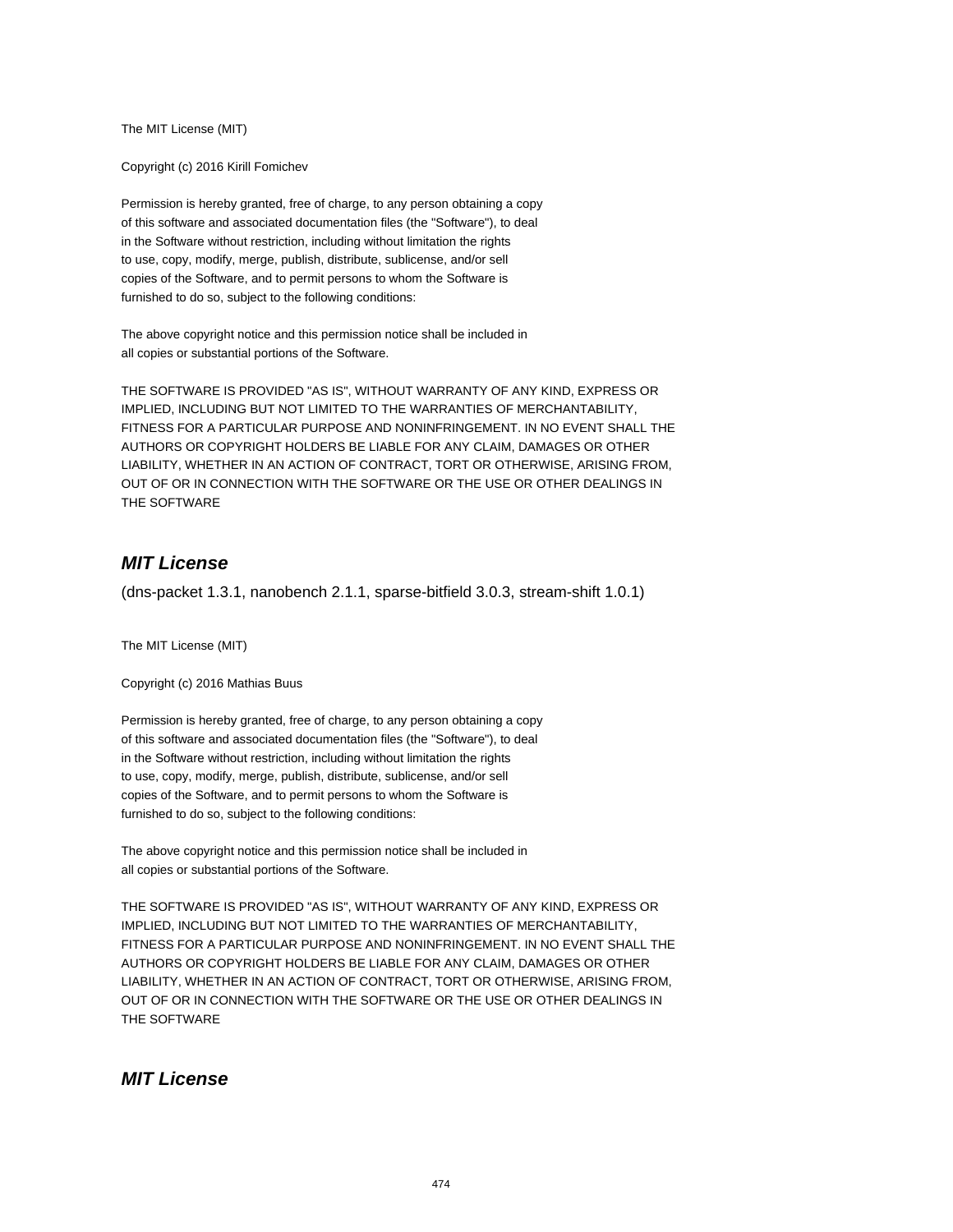(@apollographql/apollo-tools 0.4.6-alpha.0, apollo-env 0.6.3-alpha.0, apollo-graphql 0.6.0, apollo-server-module-graphiql 2.5.0, apollo-server-module-graphiql 2.5.0-alpha.0, apollo-server-module-graphiql v0.6.0)

The MIT License (MIT)

Copyright (c) 2016 Meteor Development Group, Inc.

Permission is hereby granted, free of charge, to any person obtaining a copy of this software and associated documentation files (the "Software"), to deal in the Software without restriction, including without limitation the rights to use, copy, modify, merge, publish, distribute, sublicense, and/or sell copies of the Software, and to permit persons to whom the Software is furnished to do so, subject to the following conditions:

The above copyright notice and this permission notice shall be included in all copies or substantial portions of the Software.

THE SOFTWARE IS PROVIDED "AS IS", WITHOUT WARRANTY OF ANY KIND, EXPRESS OR IMPLIED, INCLUDING BUT NOT LIMITED TO THE WARRANTIES OF MERCHANTABILITY, FITNESS FOR A PARTICULAR PURPOSE AND NONINFRINGEMENT. IN NO EVENT SHALL THE AUTHORS OR COPYRIGHT HOLDERS BE LIABLE FOR ANY CLAIM, DAMAGES OR OTHER LIABILITY, WHETHER IN AN ACTION OF CONTRACT, TORT OR OTHERWISE, ARISING FROM, OUT OF OR IN CONNECTION WITH THE SOFTWARE OR THE USE OR OTHER DEALINGS IN THE **SOFTWARE** 

#### **MIT License**

(ml-nearest-vector 2.0.1)

The MIT License (MIT)

Copyright (c) 2016 ml.js

Permission is hereby granted, free of charge, to any person obtaining a copy of this software and associated documentation files (the "Software"), to deal in the Software without restriction, including without limitation the rights to use, copy, modify, merge, publish, distribute, sublicense, and/or sell copies of the Software, and to permit persons to whom the Software is furnished to do so, subject to the following conditions:

The above copyright notice and this permission notice shall be included in all copies or substantial portions of the Software.

THE SOFTWARE IS PROVIDED "AS IS", WITHOUT WARRANTY OF ANY KIND, EXPRESS OR IMPLIED, INCLUDING BUT NOT LIMITED TO THE WARRANTIES OF MERCHANTABILITY, FITNESS FOR A PARTICULAR PURPOSE AND NONINFRINGEMENT. IN NO EVENT SHALL THE AUTHORS OR COPYRIGHT HOLDERS BE LIABLE FOR ANY CLAIM, DAMAGES OR OTHER LIABILITY, WHETHER IN AN ACTION OF CONTRACT, TORT OR OTHERWISE, ARISING FROM, OUT OF OR IN CONNECTION WITH THE SOFTWARE OR THE USE OR OTHER DEALINGS IN THE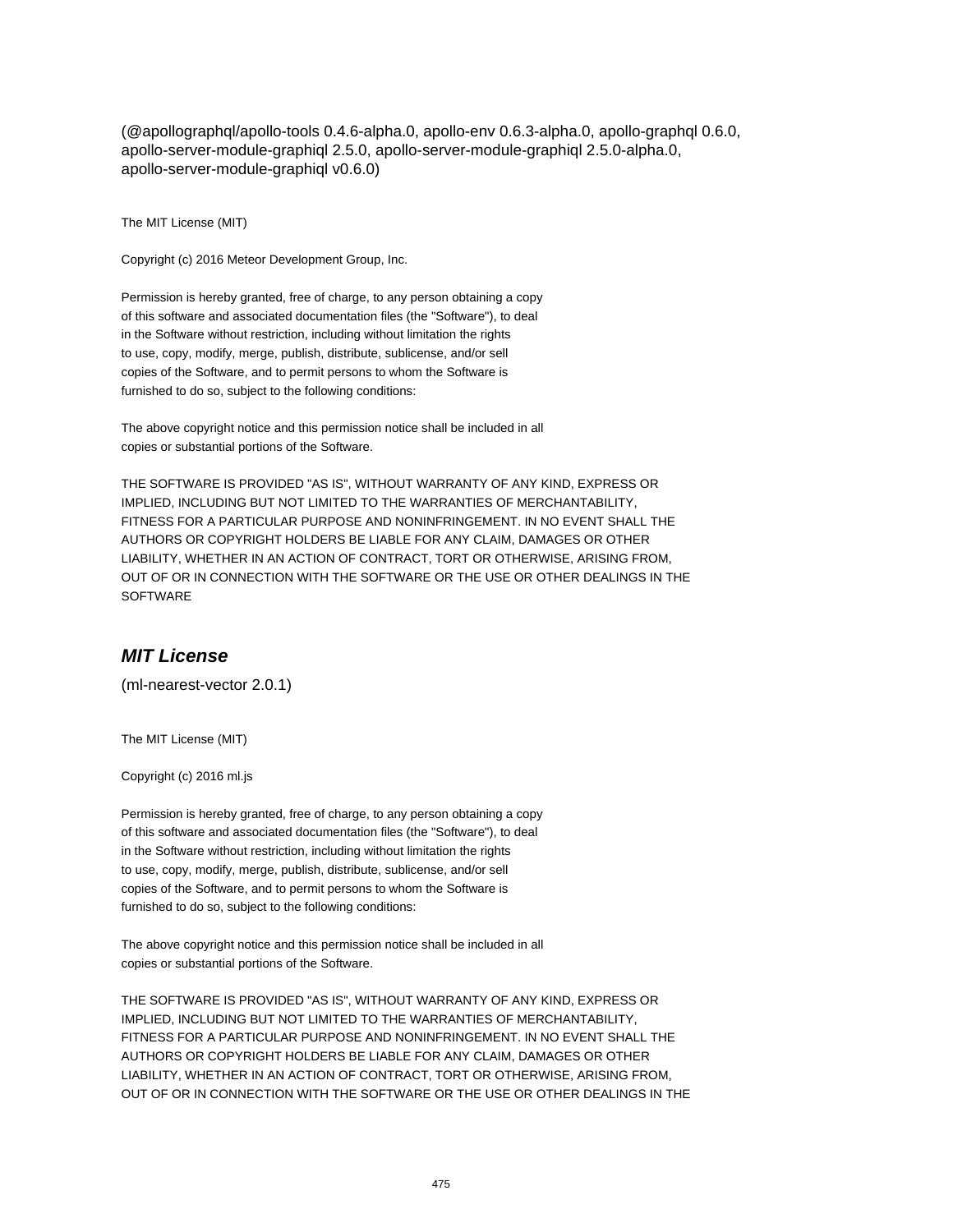SOFTWARE

## **MIT License**

(last-call-webpack-plugin 3.0.0, optimize-css-assets-webpack-plugin 5.0.4)

The MIT License (MIT)

Copyright (c) 2016 Nuno Rodrigues

Permission is hereby granted, free of charge, to any person obtaining a copy of this software and associated documentation files (the "Software"), to deal in the Software without restriction, including without limitation the rights to use, copy, modify, merge, publish, distribute, sublicense, and/or sell copies of the Software, and to permit persons to whom the Software is furnished to do so, subject to the following conditions:

The above copyright notice and this permission notice shall be included in all copies or substantial portions of the Software.

THE SOFTWARE IS PROVIDED "AS IS", WITHOUT WARRANTY OF ANY KIND, EXPRESS OR IMPLIED, INCLUDING BUT NOT LIMITED TO THE WARRANTIES OF MERCHANTABILITY, FITNESS FOR A PARTICULAR PURPOSE AND NONINFRINGEMENT. IN NO EVENT SHALL THE AUTHORS OR COPYRIGHT HOLDERS BE LIABLE FOR ANY CLAIM, DAMAGES OR OTHER LIABILITY, WHETHER IN AN ACTION OF CONTRACT, TORT OR OTHERWISE, ARISING FROM, OUT OF OR IN CONNECTION WITH THE SOFTWARE OR THE USE OR OTHER DEALINGS IN THE **SOFTWARE** 

### **MIT License**

(async-each 1.0.3)

The MIT License (MIT)

Copyright (c) 2016 Paul Miller [(paulmillr.com)](http://paulmillr.com)

Permission is hereby granted, free of charge, to any person obtaining a copy of this software and associated documentation files (the "Software"), to deal in the Software without restriction, including without limitation the rights to use, copy, modify, merge, publish, distribute, sublicense, and/or sell copies of the Software, and to permit persons to whom the Software is furnished to do so, subject to the following conditions:

The above copyright notice and this permission notice shall be included in all copies or substantial portions of the Software.

THE SOFTWARE IS PROVIDED "AS IS", WITHOUT WARRANTY OF ANY KIND, EXPRESS OR IMPLIED, INCLUDING BUT NOT LIMITED TO THE WARRANTIES OF MERCHANTABILITY,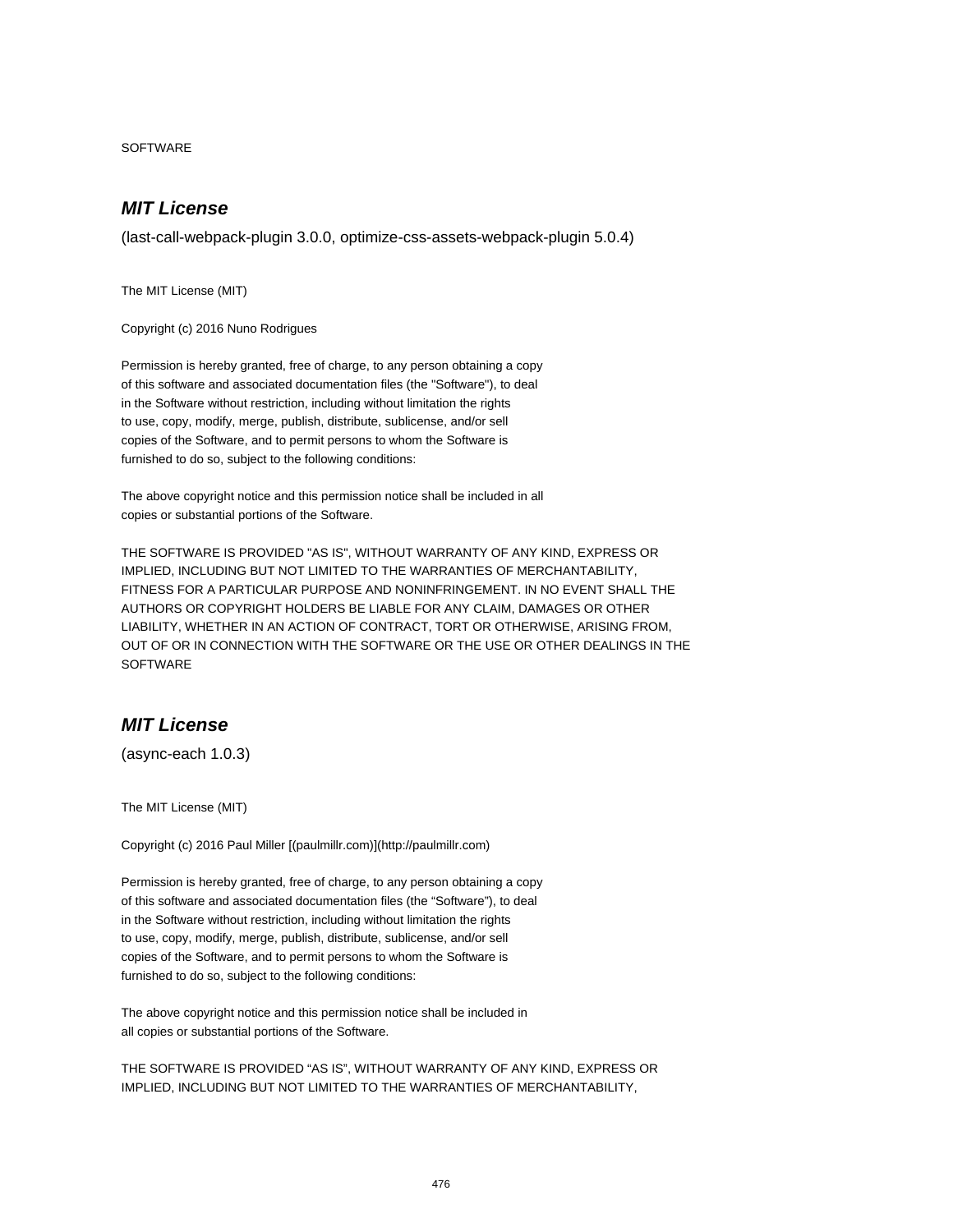FITNESS FOR A PARTICULAR PURPOSE AND NONINFRINGEMENT. IN NO EVENT SHALL THE AUTHORS OR COPYRIGHT HOLDERS BE LIABLE FOR ANY CLAIM, DAMAGES OR OTHER LIABILITY, WHETHER IN AN ACTION OF CONTRACT, TORT OR OTHERWISE, ARISING FROM, OUT OF OR IN CONNECTION WITH THE SOFTWARE OR THE USE OR OTHER DEALINGS IN THE SOFTWARE

#### **MIT License**

(tr46 2.0.2)

The MIT License (MIT)

Copyright (c) 2016 Sebastian Mayr

Permission is hereby granted, free of charge, to any person obtaining a copy of this software and associated documentation files (the "Software"), to deal in the Software without restriction, including without limitation the rights to use, copy, modify, merge, publish, distribute, sublicense, and/or sell copies of the Software, and to permit persons to whom the Software is furnished to do so, subject to the following conditions:

The above copyright notice and this permission notice shall be included in all copies or substantial portions of the Software.

THE SOFTWARE IS PROVIDED "AS IS", WITHOUT WARRANTY OF ANY KIND, EXPRESS OR IMPLIED, INCLUDING BUT NOT LIMITED TO THE WARRANTIES OF MERCHANTABILITY, FITNESS FOR A PARTICULAR PURPOSE AND NONINFRINGEMENT. IN NO EVENT SHALL THE AUTHORS OR COPYRIGHT HOLDERS BE LIABLE FOR ANY CLAIM, DAMAGES OR OTHER LIABILITY, WHETHER IN AN ACTION OF CONTRACT, TORT OR OTHERWISE, ARISING FROM, OUT OF OR IN CONNECTION WITH THE SOFTWARE OR THE USE OR OTHER DEALINGS IN THE **SOFTWARE** 

# **MIT License**

(stream-template 0.0.10)

The MIT License (MIT)

Copyright (c) 2016 Thomas Parslow

Permission is hereby granted, free of charge, to any person obtaining a copy of this software and associated documentation files (the "Software"), to deal in the Software without restriction, including without limitation the rights to use, copy, modify, merge, publish, distribute, sublicense, and/or sell copies of the Software, and to permit persons to whom the Software is furnished to do so, subject to the following conditions: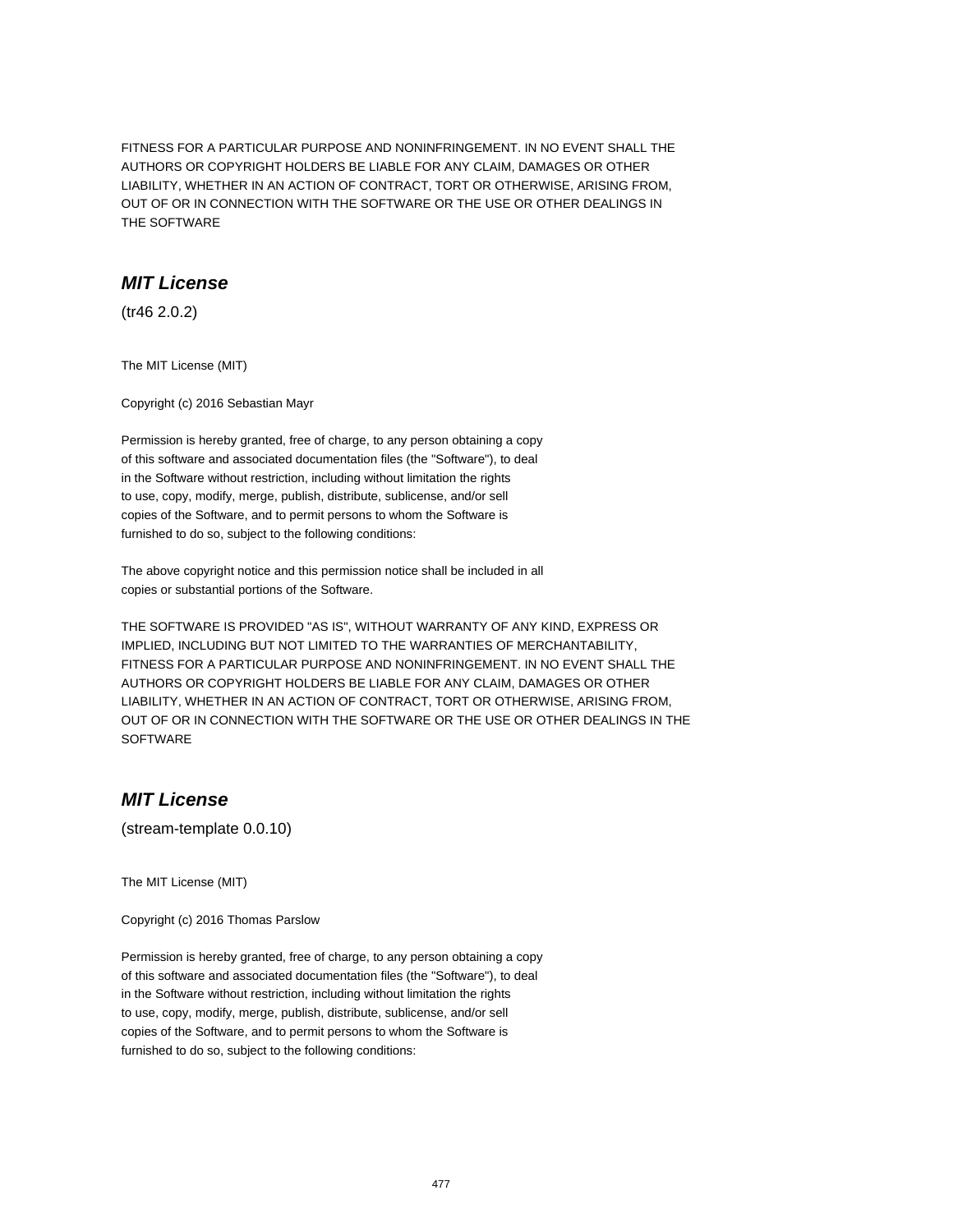The above copyright notice and this permission notice shall be included in all copies or substantial portions of the Software.

THE SOFTWARE IS PROVIDED "AS IS", WITHOUT WARRANTY OF ANY KIND, EXPRESS OR IMPLIED, INCLUDING BUT NOT LIMITED TO THE WARRANTIES OF MERCHANTABILITY, FITNESS FOR A PARTICULAR PURPOSE AND NONINFRINGEMENT. IN NO EVENT SHALL THE AUTHORS OR COPYRIGHT HOLDERS BE LIABLE FOR ANY CLAIM, DAMAGES OR OTHER LIABILITY, WHETHER IN AN ACTION OF CONTRACT, TORT OR OTHERWISE, ARISING FROM, OUT OF OR IN CONNECTION WITH THE SOFTWARE OR THE USE OR OTHER DEALINGS IN THE SOFTWARE

### **MIT License**

(dns-equal 1.0.0, is-deflate 1.0.0)

The MIT License (MIT)

Copyright (c) 2016 Thomas Watson Steen

Permission is hereby granted, free of charge, to any person obtaining a copy of this software and associated documentation files (the "Software"), to deal in the Software without restriction, including without limitation the rights to use, copy, modify, merge, publish, distribute, sublicense, and/or sell copies of the Software, and to permit persons to whom the Software is furnished to do so, subject to the following conditions:

The above copyright notice and this permission notice shall be included in all copies or substantial portions of the Software.

THE SOFTWARE IS PROVIDED "AS IS", WITHOUT WARRANTY OF ANY KIND, EXPRESS OR IMPLIED, INCLUDING BUT NOT LIMITED TO THE WARRANTIES OF MERCHANTABILITY, FITNESS FOR A PARTICULAR PURPOSE AND NONINFRINGEMENT. IN NO EVENT SHALL THE AUTHORS OR COPYRIGHT HOLDERS BE LIABLE FOR ANY CLAIM, DAMAGES OR OTHER LIABILITY, WHETHER IN AN ACTION OF CONTRACT, TORT OR OTHERWISE, ARISING FROM, OUT OF OR IN CONNECTION WITH THE SOFTWARE OR THE USE OR OTHER DEALINGS IN THE **SOFTWARE** 

## **MIT License**

(ms 2.0.0, ms 2.1.1, ms 2.1.2, ms.js 2.0.0, ms.js 2.1.1, ms.js 2.1.2)

The MIT License (MIT)

Copyright (c) 2016 Zeit, Inc.

Permission is hereby granted, free of charge, to any person obtaining a copy of this software and associated documentation files (the "Software"), to deal in the Software without restriction, including without limitation the rights to use, copy, modify, merge, publish, distribute, sublicense, and/or sell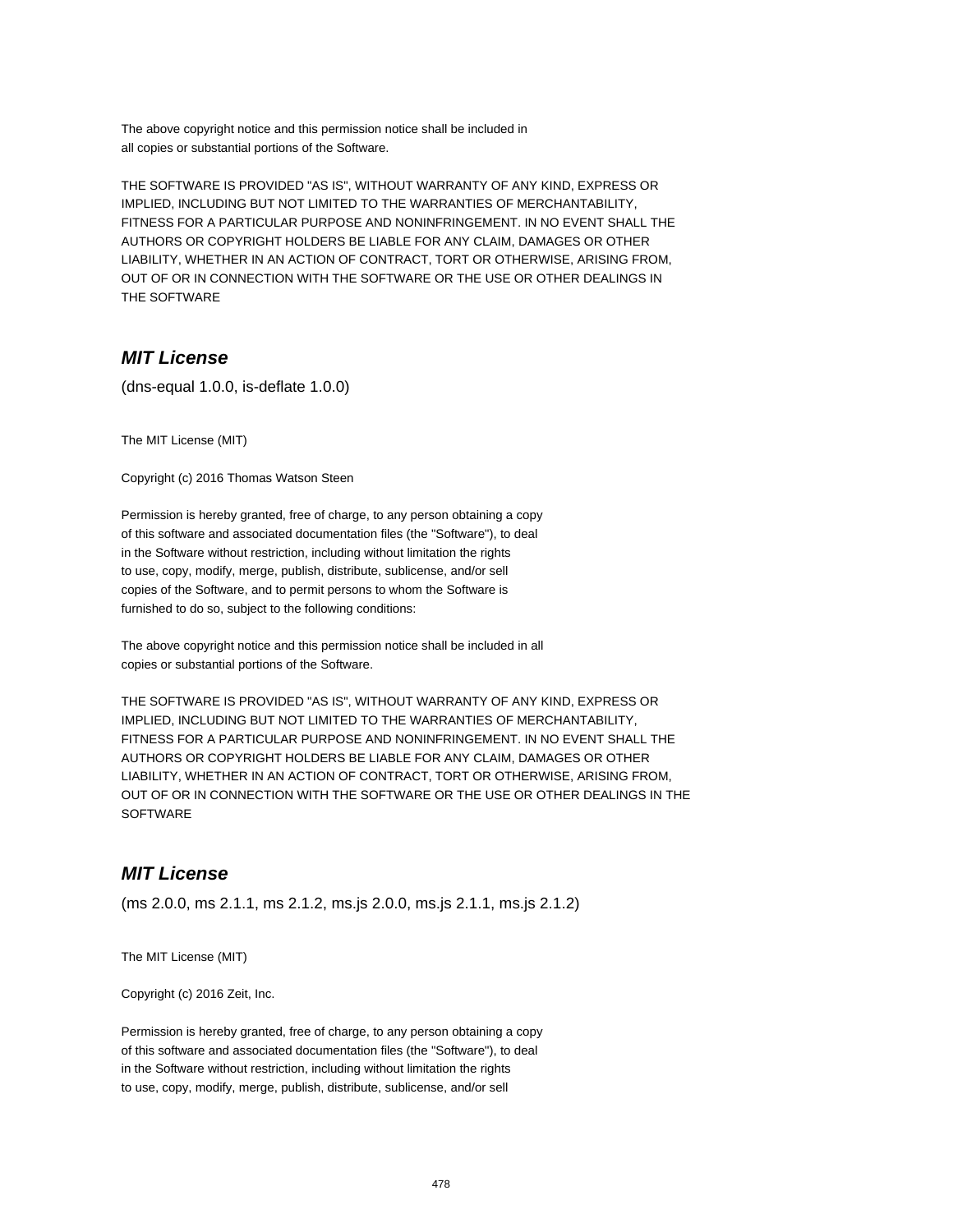copies of the Software, and to permit persons to whom the Software is furnished to do so, subject to the following conditions:

The above copyright notice and this permission notice shall be included in all copies or substantial portions of the Software.

THE SOFTWARE IS PROVIDED "AS IS", WITHOUT WARRANTY OF ANY KIND, EXPRESS OR IMPLIED, INCLUDING BUT NOT LIMITED TO THE WARRANTIES OF MERCHANTABILITY, FITNESS FOR A PARTICULAR PURPOSE AND NONINFRINGEMENT. IN NO EVENT SHALL THE AUTHORS OR COPYRIGHT HOLDERS BE LIABLE FOR ANY CLAIM, DAMAGES OR OTHER LIABILITY, WHETHER IN AN ACTION OF CONTRACT, TORT OR OTHERWISE, ARISING FROM, OUT OF OR IN CONNECTION WITH THE SOFTWARE OR THE USE OR OTHER DEALINGS IN THE **SOFTWARE** 

### **MIT License**

(regex-not 1.0.2)

The MIT License (MIT)

Copyright (c) 2016, 2018, Jon Schlinkert.

Permission is hereby granted, free of charge, to any person obtaining a copy of this software and associated documentation files (the "Software"), to deal in the Software without restriction, including without limitation the rights to use, copy, modify, merge, publish, distribute, sublicense, and/or sell copies of the Software, and to permit persons to whom the Software is furnished to do so, subject to the following conditions:

The above copyright notice and this permission notice shall be included in all copies or substantial portions of the Software.

THE SOFTWARE IS PROVIDED "AS IS", WITHOUT WARRANTY OF ANY KIND, EXPRESS OR IMPLIED, INCLUDING BUT NOT LIMITED TO THE WARRANTIES OF MERCHANTABILITY, FITNESS FOR A PARTICULAR PURPOSE AND NONINFRINGEMENT. IN NO EVENT SHALL THE AUTHORS OR COPYRIGHT HOLDERS BE LIABLE FOR ANY CLAIM, DAMAGES OR OTHER LIABILITY, WHETHER IN AN ACTION OF CONTRACT, TORT OR OTHERWISE, ARISING FROM, OUT OF OR IN CONNECTION WITH THE SOFTWARE OR THE USE OR OTHER DEALINGS IN THE **SOFTWARE** 

## **MIT License**

(jonschlinkert/object-copy 0.1.0, static-extend 0.1.2)

The MIT License (MIT)

Copyright (c) 2016, Jon Schlinkert.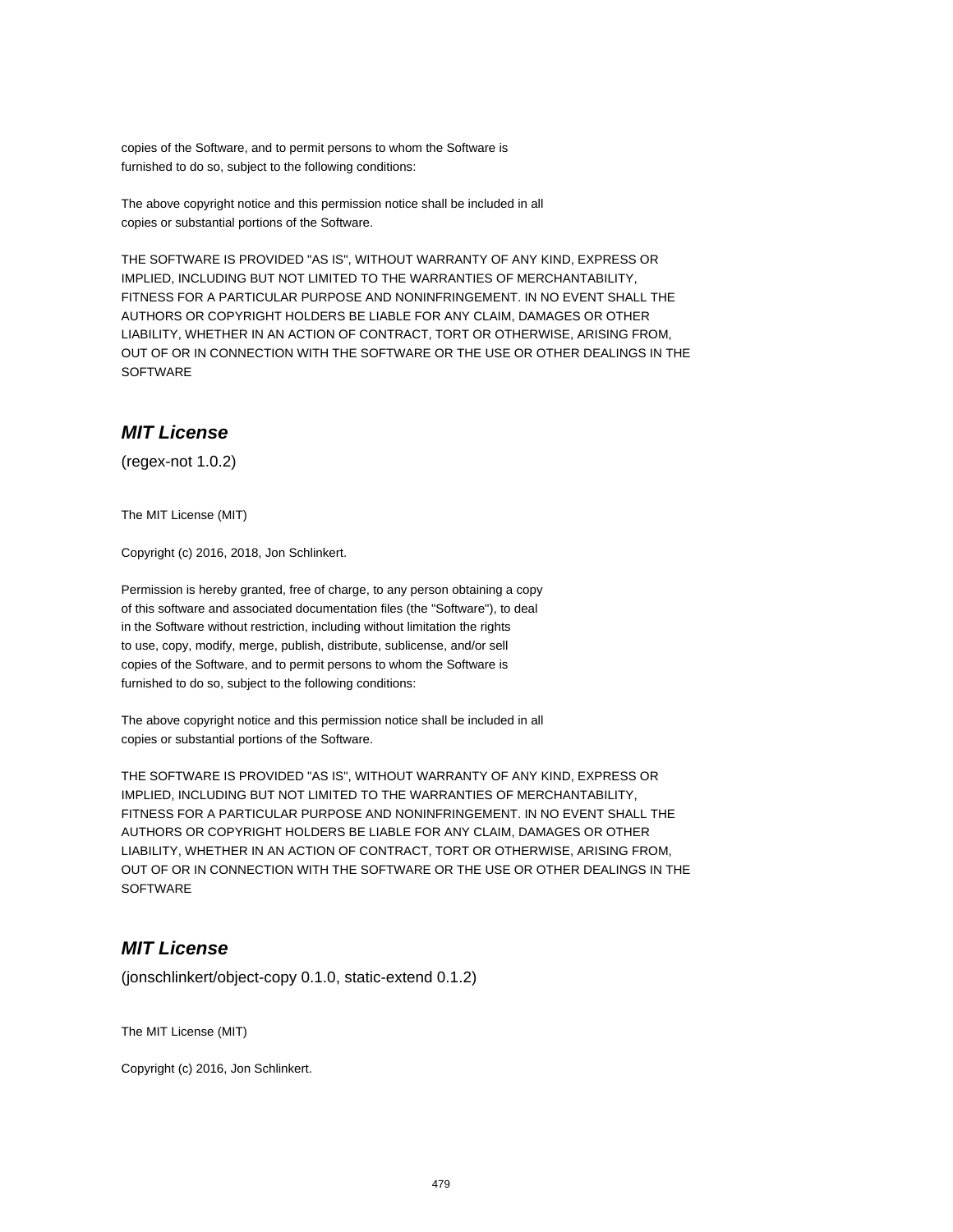Permission is hereby granted, free of charge, to any person obtaining a copy of this software and associated documentation files (the "Software"), to deal in the Software without restriction, including without limitation the rights to use, copy, modify, merge, publish, distribute, sublicense, and/or sell copies of the Software, and to permit persons to whom the Software is furnished to do so, subject to the following conditions:

The above copyright notice and this permission notice shall be included in all copies or substantial portions of the Software.

THE SOFTWARE IS PROVIDED "AS IS", WITHOUT WARRANTY OF ANY KIND, EXPRESS OR IMPLIED, INCLUDING BUT NOT LIMITED TO THE WARRANTIES OF MERCHANTABILITY, FITNESS FOR A PARTICULAR PURPOSE AND NONINFRINGEMENT. IN NO EVENT SHALL THE AUTHORS OR COPYRIGHT HOLDERS BE LIABLE FOR ANY CLAIM, DAMAGES OR OTHER LIABILITY, WHETHER IN AN ACTION OF CONTRACT, TORT OR OTHERWISE, ARISING FROM, OUT OF OR IN CONNECTION WITH THE SOFTWARE OR THE USE OR OTHER DEALINGS IN THE SOFTWARE

# **MIT License**

(is-lambda 1.0.1)

The MIT License (MIT)

Copyright (c) 2016-2017 Thomas Watson Steen

Permission is hereby granted, free of charge, to any person obtaining a copy of this software and associated documentation files (the "Software"), to deal in the Software without restriction, including without limitation the rights to use, copy, modify, merge, publish, distribute, sublicense, and/or sell copies of the Software, and to permit persons to whom the Software is furnished to do so, subject to the following conditions:

The above copyright notice and this permission notice shall be included in all copies or substantial portions of the Software.

THE SOFTWARE IS PROVIDED "AS IS", WITHOUT WARRANTY OF ANY KIND, EXPRESS OR IMPLIED, INCLUDING BUT NOT LIMITED TO THE WARRANTIES OF MERCHANTABILITY, FITNESS FOR A PARTICULAR PURPOSE AND NONINFRINGEMENT. IN NO EVENT SHALL THE AUTHORS OR COPYRIGHT HOLDERS BE LIABLE FOR ANY CLAIM, DAMAGES OR OTHER LIABILITY, WHETHER IN AN ACTION OF CONTRACT, TORT OR OTHERWISE, ARISING FROM, OUT OF OR IN CONNECTION WITH THE SOFTWARE OR THE USE OR OTHER DEALINGS IN THE **SOFTWARE** 

## **MIT License**

(fragment-cache 0.2.1, posix-character-classes 0.1.1)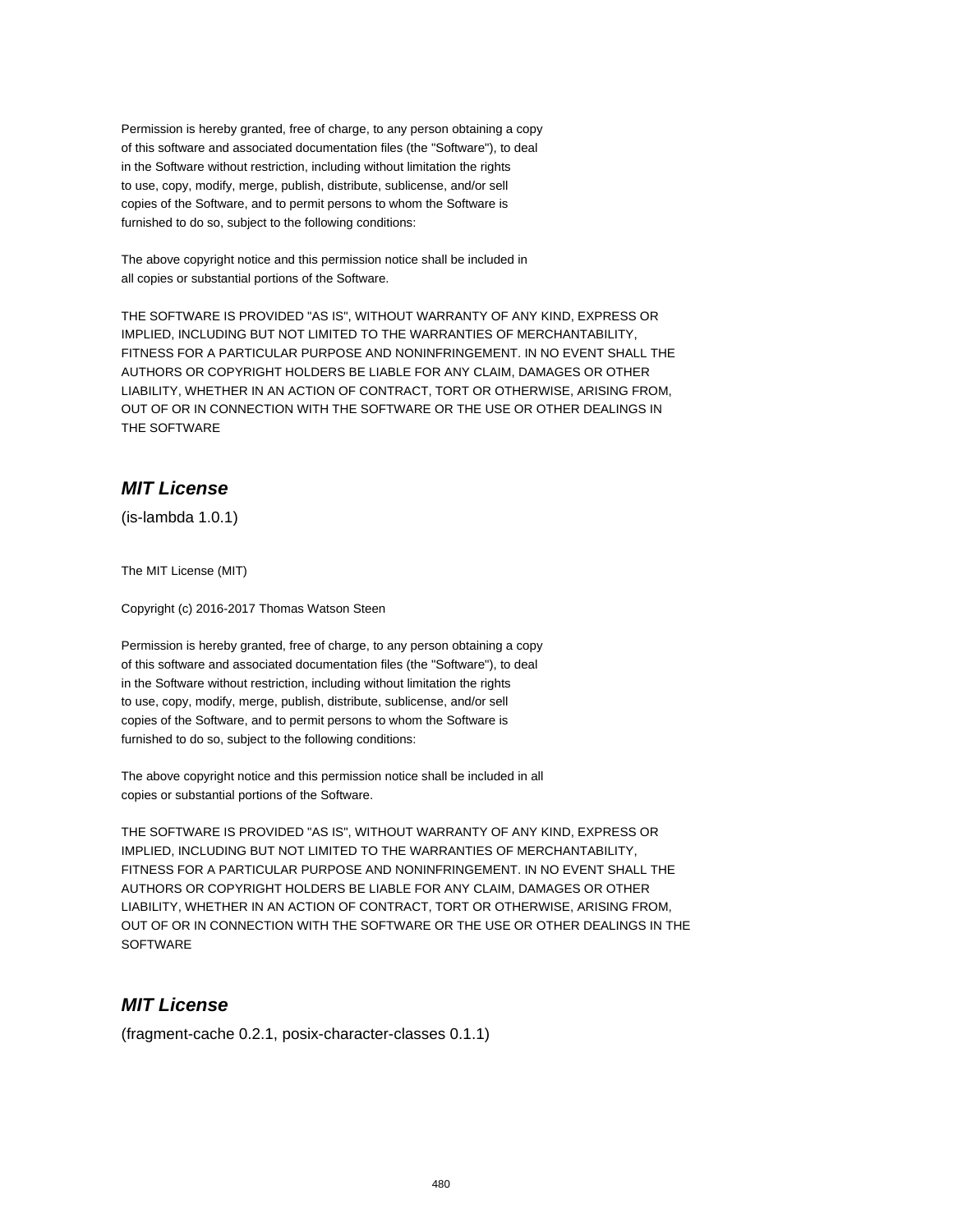The MIT License (MIT)

Copyright (c) 2016-2017, Jon Schlinkert

Permission is hereby granted, free of charge, to any person obtaining a copy of this software and associated documentation files (the "Software"), to deal in the Software without restriction, including without limitation the rights to use, copy, modify, merge, publish, distribute, sublicense, and/or sell copies of the Software, and to permit persons to whom the Software is furnished to do so, subject to the following conditions:

The above copyright notice and this permission notice shall be included in all copies or substantial portions of the Software.

THE SOFTWARE IS PROVIDED "AS IS", WITHOUT WARRANTY OF ANY KIND, EXPRESS OR IMPLIED, INCLUDING BUT NOT LIMITED TO THE WARRANTIES OF MERCHANTABILITY, FITNESS FOR A PARTICULAR PURPOSE AND NONINFRINGEMENT. IN NO EVENT SHALL THE AUTHORS OR COPYRIGHT HOLDERS BE LIABLE FOR ANY CLAIM, DAMAGES OR OTHER LIABILITY, WHETHER IN AN ACTION OF CONTRACT, TORT OR OTHERWISE, ARISING FROM, OUT OF OR IN CONNECTION WITH THE SOFTWARE OR THE USE OR OTHER DEALINGS IN THE SOFTWARE

### **MIT License**

(0x 4.10.2)

The MIT License (MIT)

Copyright (c) 2016-2018 David Mark Clements

Permission is hereby granted, free of charge, to any person obtaining a copy of this software and associated documentation files (the "Software"), to deal in the Software without restriction, including without limitation the rights to use, copy, modify, merge, publish, distribute, sublicense, and/or sell copies of the Software, and to permit persons to whom the Software is furnished to do so, subject to the following conditions:

The above copyright notice and this permission notice shall be included in all copies or substantial portions of the Software.

THE SOFTWARE IS PROVIDED "AS IS", WITHOUT WARRANTY OF ANY KIND, EXPRESS OR IMPLIED, INCLUDING BUT NOT LIMITED TO THE WARRANTIES OF MERCHANTABILITY, FITNESS FOR A PARTICULAR PURPOSE AND NONINFRINGEMENT. IN NO EVENT SHALL THE AUTHORS OR COPYRIGHT HOLDERS BE LIABLE FOR ANY CLAIM, DAMAGES OR OTHER LIABILITY, WHETHER IN AN ACTION OF CONTRACT, TORT OR OTHERWISE, ARISING FROM, OUT OF OR IN CONNECTION WITH THE SOFTWARE OR THE USE OR OTHER DEALINGS IN THE SOFTWARE

#### **MIT License**

(ci-info 2.0.0, is-ci 2.0.0)

The MIT License (MIT)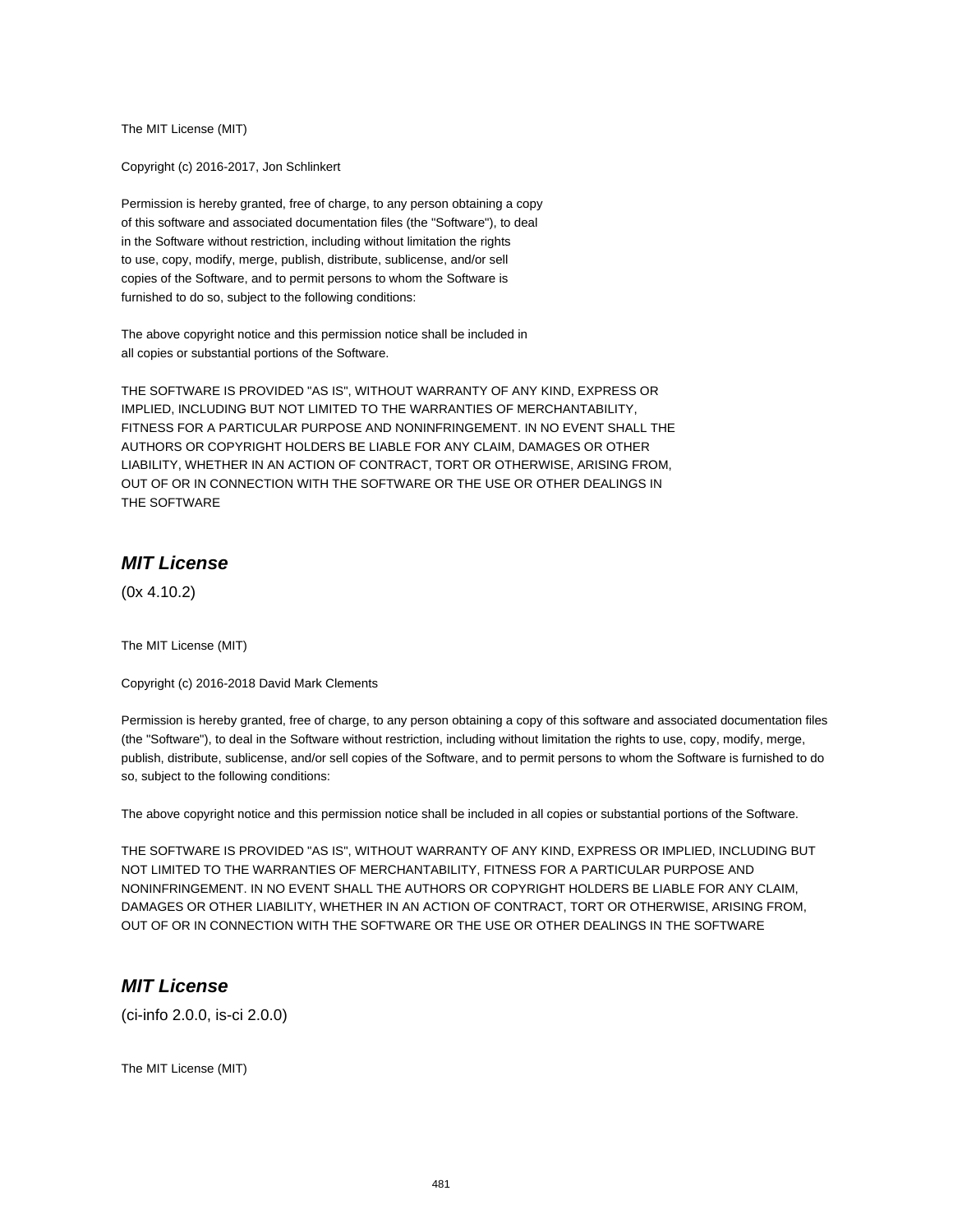Copyright (c) 2016-2018 Thomas Watson Steen

Permission is hereby granted, free of charge, to any person obtaining a copy of this software and associated documentation files (the "Software"), to deal in the Software without restriction, including without limitation the rights to use, copy, modify, merge, publish, distribute, sublicense, and/or sell copies of the Software, and to permit persons to whom the Software is furnished to do so, subject to the following conditions:

The above copyright notice and this permission notice shall be included in all copies or substantial portions of the Software.

THE SOFTWARE IS PROVIDED "AS IS", WITHOUT WARRANTY OF ANY KIND, EXPRESS OR IMPLIED, INCLUDING BUT NOT LIMITED TO THE WARRANTIES OF MERCHANTABILITY, FITNESS FOR A PARTICULAR PURPOSE AND NONINFRINGEMENT. IN NO EVENT SHALL THE AUTHORS OR COPYRIGHT HOLDERS BE LIABLE FOR ANY CLAIM, DAMAGES OR OTHER LIABILITY, WHETHER IN AN ACTION OF CONTRACT, TORT OR OTHERWISE, ARISING FROM, OUT OF OR IN CONNECTION WITH THE SOFTWARE OR THE USE OR OTHER DEALINGS IN THE **SOFTWARE** 

## **MIT License**

(nanomatch 1.2.13, to-regex 3.0.2)

The MIT License (MIT)

Copyright (c) 2016-2018, Jon Schlinkert.

Permission is hereby granted, free of charge, to any person obtaining a copy of this software and associated documentation files (the "Software"), to deal in the Software without restriction, including without limitation the rights to use, copy, modify, merge, publish, distribute, sublicense, and/or sell copies of the Software, and to permit persons to whom the Software is furnished to do so, subject to the following conditions:

The above copyright notice and this permission notice shall be included in all copies or substantial portions of the Software.

THE SOFTWARE IS PROVIDED "AS IS", WITHOUT WARRANTY OF ANY KIND, EXPRESS OR IMPLIED, INCLUDING BUT NOT LIMITED TO THE WARRANTIES OF MERCHANTABILITY, FITNESS FOR A PARTICULAR PURPOSE AND NONINFRINGEMENT. IN NO EVENT SHALL THE AUTHORS OR COPYRIGHT HOLDERS BE LIABLE FOR ANY CLAIM, DAMAGES OR OTHER LIABILITY, WHETHER IN AN ACTION OF CONTRACT, TORT OR OTHERWISE, ARISING FROM, OUT OF OR IN CONNECTION WITH THE SOFTWARE OR THE USE OR OTHER DEALINGS IN THE SOFTWARE

#### **MIT License**

(quick-format-unescaped 4.0.1)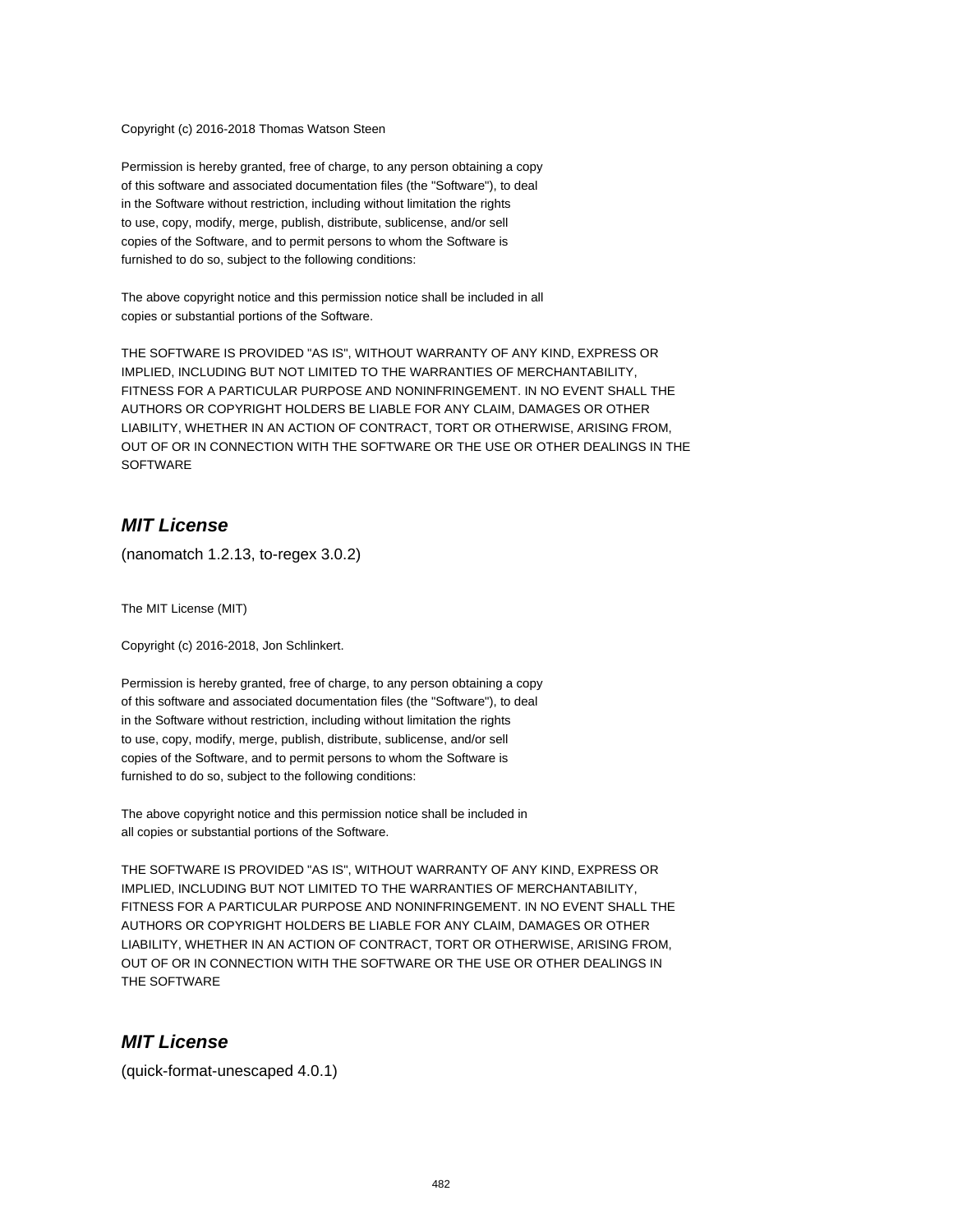The MIT License (MIT)

Copyright (c) 2016-2019 David Mark Clements

Permission is hereby granted, free of charge, to any person obtaining a copy of this software and associated documentation files (the "Software"), to deal in the Software without restriction, including without limitation the rights to use, copy, modify, merge, publish, distribute, sublicense, and/or sell copies of the Software, and to permit persons to whom the Software is furnished to do so, subject to the following conditions:

The above copyright notice and this permission notice shall be included in all copies or substantial portions of the Software.

THE SOFTWARE IS PROVIDED "AS IS", WITHOUT WARRANTY OF ANY KIND, EXPRESS OR IMPLIED, INCLUDING BUT NOT LIMITED TO THE WARRANTIES OF MERCHANTABILITY, FITNESS FOR A PARTICULAR PURPOSE AND NONINFRINGEMENT. IN NO EVENT SHALL THE AUTHORS OR COPYRIGHT HOLDERS BE LIABLE FOR ANY CLAIM, DAMAGES OR OTHER LIABILITY, WHETHER IN AN ACTION OF CONTRACT, TORT OR OTHERWISE, ARISING FROM, OUT OF OR IN CONNECTION WITH THE SOFTWARE OR THE USE OR OTHER DEALINGS IN THE SOFTWARE

# **MIT License**

(apollo-cache-control 0.11.4, apollo-cache-control 0.11.4-alpha.0, apollo-server-plugin-base 0.10.2, apollo-tracing 0.12.0, graphql-extensions 0.12.6)

The MIT License (MIT)

Copyright (c) 2016-2020 Apollo Graph, Inc. (Formerly Meteor Development Group, Inc.)

Permission is hereby granted, free of charge, to any person obtaining a copy of this software and associated documentation files (the "Software"), to deal in the Software without restriction, including without limitation the rights to use, copy, modify, merge, publish, distribute, sublicense, and/or sell copies of the Software, and to permit persons to whom the Software is furnished to do so, subject to the following conditions:

The above copyright notice and this permission notice shall be included in all copies or substantial portions of the Software.

THE SOFTWARE IS PROVIDED "AS IS", WITHOUT WARRANTY OF ANY KIND, EXPRESS OR IMPLIED, INCLUDING BUT NOT LIMITED TO THE WARRANTIES OF MERCHANTABILITY, FITNESS FOR A PARTICULAR PURPOSE AND NONINFRINGEMENT. IN NO EVENT SHALL THE AUTHORS OR COPYRIGHT HOLDERS BE LIABLE FOR ANY CLAIM, DAMAGES OR OTHER LIABILITY, WHETHER IN AN ACTION OF CONTRACT, TORT OR OTHERWISE, ARISING FROM, OUT OF OR IN CONNECTION WITH THE SOFTWARE OR THE USE OR OTHER DEALINGS IN THE **SOFTWARE**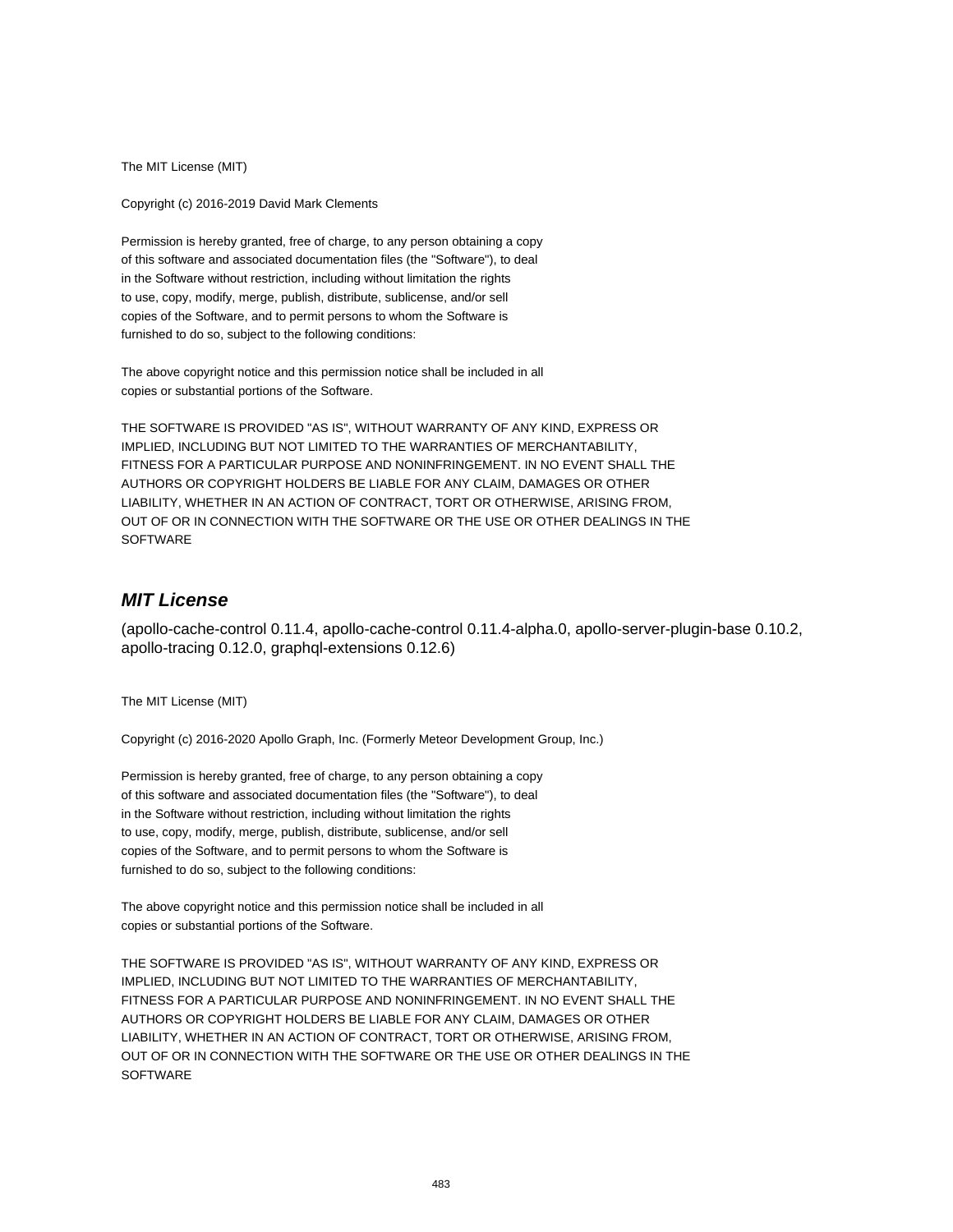### **MIT License**

(apollo-server-module-graphiql v0.7.0)

The MIT License (MIT)

Copyright (c) 2016-2020 Meteor Development Group, Inc.

Permission is hereby granted, free of charge, to any person obtaining a copy of this software and associated documentation files (the "Software"), to deal in the Software without restriction, including without limitation the rights to use, copy, modify, merge, publish, distribute, sublicense, and/or sell copies of the Software, and to permit persons to whom the Software is furnished to do so, subject to the following conditions:

The above copyright notice and this permission notice shall be included in all copies or substantial portions of the Software.

THE SOFTWARE IS PROVIDED "AS IS", WITHOUT WARRANTY OF ANY KIND, EXPRESS OR IMPLIED, INCLUDING BUT NOT LIMITED TO THE WARRANTIES OF MERCHANTABILITY, FITNESS FOR A PARTICULAR PURPOSE AND NONINFRINGEMENT. IN NO EVENT SHALL THE AUTHORS OR COPYRIGHT HOLDERS BE LIABLE FOR ANY CLAIM, DAMAGES OR OTHER LIABILITY, WHETHER IN AN ACTION OF CONTRACT, TORT OR OTHERWISE, ARISING FROM, OUT OF OR IN CONNECTION WITH THE SOFTWARE OR THE USE OR OTHER DEALINGS IN THE **SOFTWARE** 

## **MIT License**

(enquirer 2.3.6)

The MIT License (MIT)

Copyright (c) 2016-present, Jon Schlinkert.

Permission is hereby granted, free of charge, to any person obtaining a copy of this software and associated documentation files (the "Software"), to deal in the Software without restriction, including without limitation the rights to use, copy, modify, merge, publish, distribute, sublicense, and/or sell copies of the Software, and to permit persons to whom the Software is furnished to do so, subject to the following conditions:

The above copyright notice and this permission notice shall be included in all copies or substantial portions of the Software.

THE SOFTWARE IS PROVIDED "AS IS", WITHOUT WARRANTY OF ANY KIND, EXPRESS OR IMPLIED, INCLUDING BUT NOT LIMITED TO THE WARRANTIES OF MERCHANTABILITY, FITNESS FOR A PARTICULAR PURPOSE AND NONINFRINGEMENT. IN NO EVENT SHALL THE AUTHORS OR COPYRIGHT HOLDERS BE LIABLE FOR ANY CLAIM, DAMAGES OR OTHER LIABILITY, WHETHER IN AN ACTION OF CONTRACT, TORT OR OTHERWISE, ARISING FROM, OUT OF OR IN CONNECTION WITH THE SOFTWARE OR THE USE OR OTHER DEALINGS IN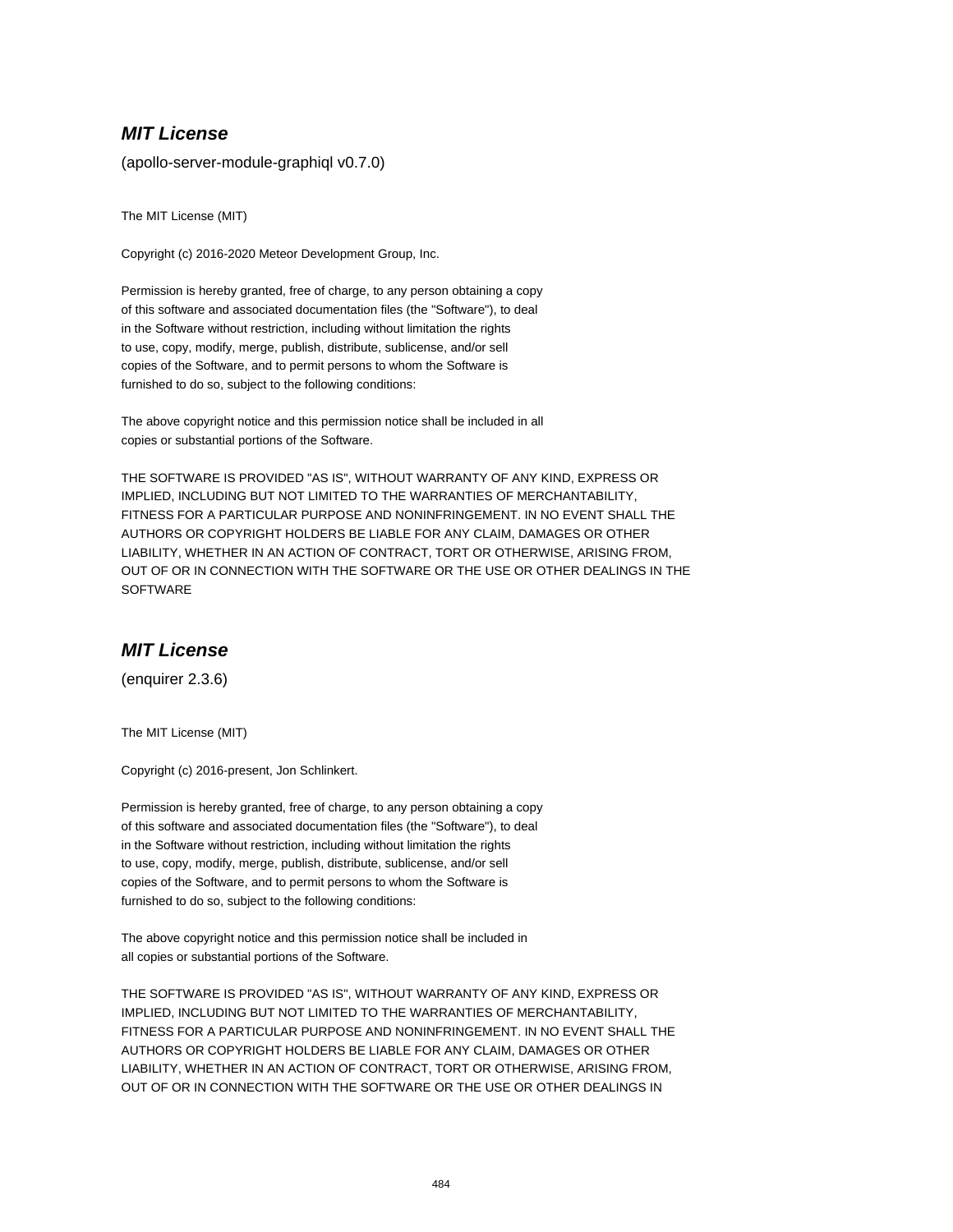THE SOFTWARE

# **MIT License**

(cipher-base 1.0.4, create-hash 1.2.0, create-hmac 1.1.7, evp\_bytestokey 1.0.3)

The MIT License (MIT)

Copyright (c) 2017 crypto-browserify contributors

Permission is hereby granted, free of charge, to any person obtaining a copy of this software and associated documentation files (the "Software"), to deal in the Software without restriction, including without limitation the rights to use, copy, modify, merge, publish, distribute, sublicense, and/or sell copies of the Software, and to permit persons to whom the Software is furnished to do so, subject to the following conditions:

The above copyright notice and this permission notice shall be included in all copies or substantial portions of the Software.

THE SOFTWARE IS PROVIDED "AS IS", WITHOUT WARRANTY OF ANY KIND, EXPRESS OR IMPLIED, INCLUDING BUT NOT LIMITED TO THE WARRANTIES OF MERCHANTABILITY, FITNESS FOR A PARTICULAR PURPOSE AND NONINFRINGEMENT. IN NO EVENT SHALL THE AUTHORS OR COPYRIGHT HOLDERS BE LIABLE FOR ANY CLAIM, DAMAGES OR OTHER LIABILITY, WHETHER IN AN ACTION OF CONTRACT, TORT OR OTHERWISE, ARISING FROM, OUT OF OR IN CONNECTION WITH THE SOFTWARE OR THE USE OR OTHER DEALINGS IN THE **SOFTWARE** 

# **MIT License**

(stoppable 1.1.0)

The MIT License (MIT)

Copyright (c) 2017 Hunter Loftis

Permission is hereby granted, free of charge, to any person obtaining a copy of this software and associated documentation files (the "Software"), to deal in the Software without restriction, including without limitation the rights to use, copy, modify, merge, publish, distribute, sublicense, and/or sell copies of the Software, and to permit persons to whom the Software is furnished to do so, subject to the following conditions:

The above copyright notice and this permission notice shall be included in all copies or substantial portions of the Software.

THE SOFTWARE IS PROVIDED "AS IS", WITHOUT WARRANTY OF ANY KIND, EXPRESS OR IMPLIED, INCLUDING BUT NOT LIMITED TO THE WARRANTIES OF MERCHANTABILITY,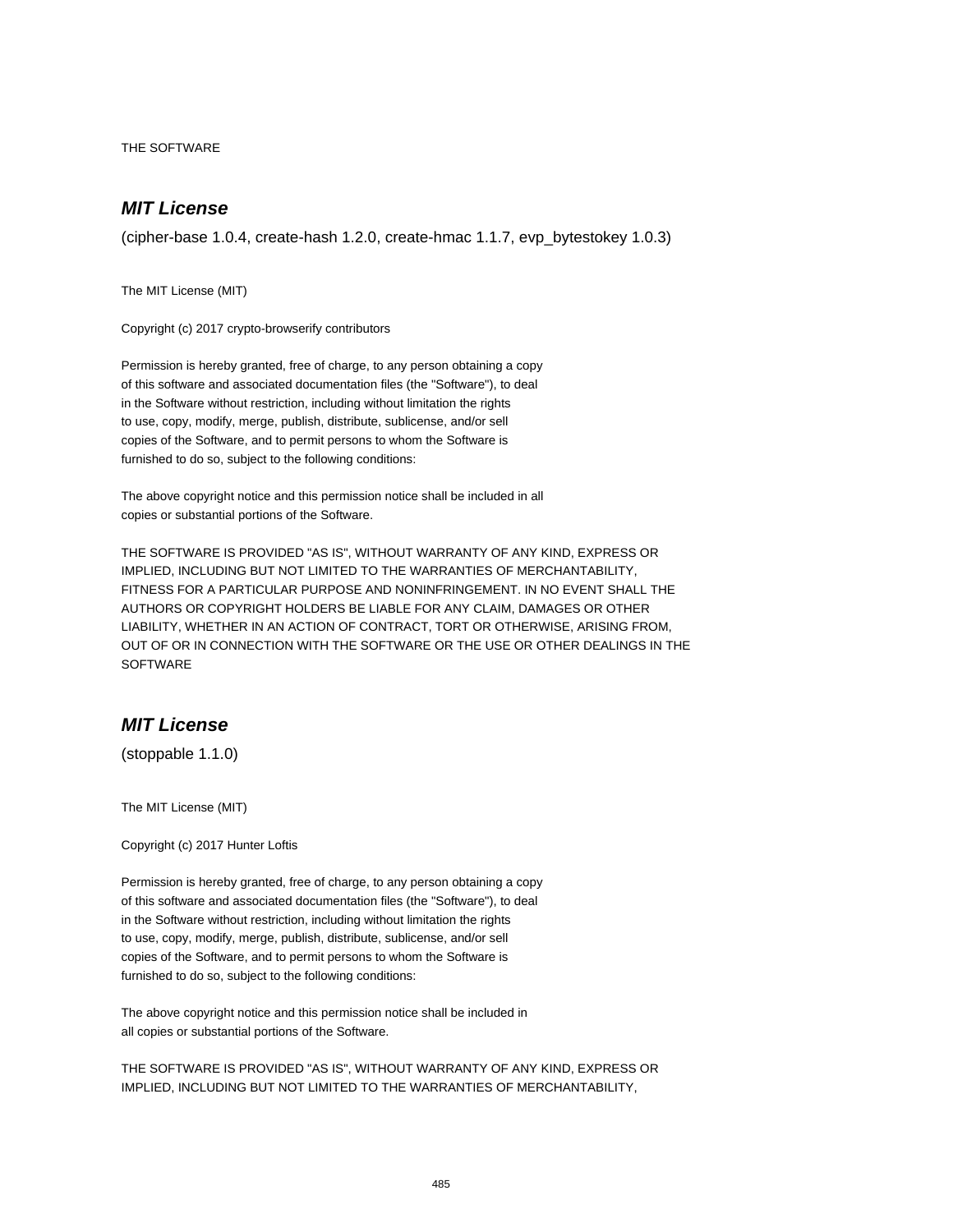FITNESS FOR A PARTICULAR PURPOSE AND NONINFRINGEMENT. IN NO EVENT SHALL THE AUTHORS OR COPYRIGHT HOLDERS BE LIABLE FOR ANY CLAIM, DAMAGES OR OTHER LIABILITY, WHETHER IN AN ACTION OF CONTRACT, TORT OR OTHERWISE, ARISING FROM, OUT OF OR IN CONNECTION WITH THE SOFTWARE OR THE USE OR OTHER DEALINGS IN THE SOFTWARE

#### **MIT License**

(unfetch 4.2.0)

The MIT License (MIT)

Copyright (c) 2017 Jason Miller

Permission is hereby granted, free of charge, to any person obtaining a copy of this software and associated documentation files (the "Software"), to deal in the Software without restriction, including without limitation the rights to use, copy, modify, merge, publish, distribute, sublicense, and/or sell copies of the Software, and to permit persons to whom the Software is furnished to do so, subject to the following conditions:

The above copyright notice and this permission notice shall be included in all copies or substantial portions of the Software.

THE SOFTWARE IS PROVIDED "AS IS", WITHOUT WARRANTY OF ANY KIND, EXPRESS OR IMPLIED, INCLUDING BUT NOT LIMITED TO THE WARRANTIES OF MERCHANTABILITY, FITNESS FOR A PARTICULAR PURPOSE AND NONINFRINGEMENT. IN NO EVENT SHALL THE AUTHORS OR COPYRIGHT HOLDERS BE LIABLE FOR ANY CLAIM, DAMAGES OR OTHER LIABILITY, WHETHER IN AN ACTION OF CONTRACT, TORT OR OTHERWISE, ARISING FROM, OUT OF OR IN CONNECTION WITH THE SOFTWARE OR THE USE OR OTHER DEALINGS IN THE **SOFTWARE** 

# **MIT License**

(classnames 2.2.6)

The MIT License (MIT)

Copyright (c) 2017 Jed Watson

Permission is hereby granted, free of charge, to any person obtaining a copy of this software and associated documentation files (the "Software"), to deal in the Software without restriction, including without limitation the rights to use, copy, modify, merge, publish, distribute, sublicense, and/or sell copies of the Software, and to permit persons to whom the Software is furnished to do so, subject to the following conditions: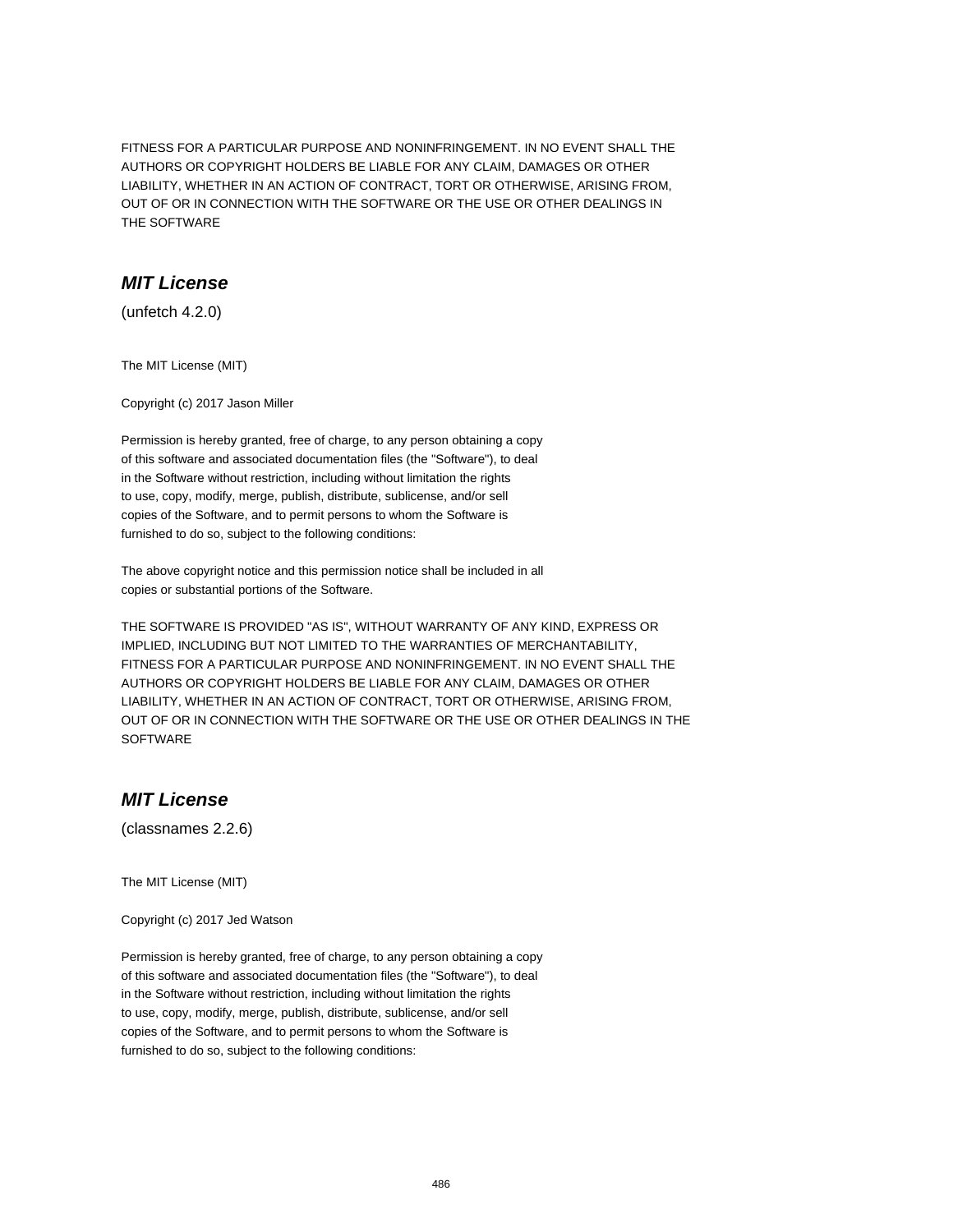The above copyright notice and this permission notice shall be included in all copies or substantial portions of the Software.

THE SOFTWARE IS PROVIDED "AS IS", WITHOUT WARRANTY OF ANY KIND, EXPRESS OR IMPLIED, INCLUDING BUT NOT LIMITED TO THE WARRANTIES OF MERCHANTABILITY, FITNESS FOR A PARTICULAR PURPOSE AND NONINFRINGEMENT. IN NO EVENT SHALL THE AUTHORS OR COPYRIGHT HOLDERS BE LIABLE FOR ANY CLAIM, DAMAGES OR OTHER LIABILITY, WHETHER IN AN ACTION OF CONTRACT, TORT OR OTHERWISE, ARISING FROM, OUT OF OR IN CONNECTION WITH THE SOFTWARE OR THE USE OR OTHER DEALINGS IN THE **SOFTWARE** 

## **MIT License**

(@itk/react-chartjs-2 2.6.4)

The MIT License (MIT)

Copyright (c) 2017 Jeremy Ayerst

Permission is hereby granted, free of charge, to any person obtaining a copy of this software and associated documentation files (the "Software"), to deal in the Software without restriction, including without limitation the rights to use, copy, modify, merge, publish, distribute, sublicense, and/or sell copies of the Software, and to permit persons to whom the Software is furnished to do so, subject to the following conditions:

The above copyright notice and this permission notice shall be included in all copies or substantial portions of the Software.

THE SOFTWARE IS PROVIDED "AS IS", WITHOUT WARRANTY OF ANY KIND, EXPRESS OR IMPLIED, INCLUDING BUT NOT LIMITED TO THE WARRANTIES OF MERCHANTABILITY, FITNESS FOR A PARTICULAR PURPOSE AND NONINFRINGEMENT. IN NO EVENT SHALL THE AUTHORS OR COPYRIGHT HOLDERS BE LIABLE FOR ANY CLAIM, DAMAGES OR OTHER LIABILITY, WHETHER IN AN ACTION OF CONTRACT, TORT OR OTHERWISE, ARISING FROM, OUT OF OR IN CONNECTION WITH THE SOFTWARE OR THE USE OR OTHER DEALINGS IN THE SOFTWARE

## **MIT License**

(tsutils 3.17.1)

The MIT License (MIT)

Copyright (c) 2017 Klaus Meinhardt

Permission is hereby granted, free of charge, to any person obtaining a copy of this software and associated documentation files (the "Software"), to deal in the Software without restriction, including without limitation the rights to use, copy, modify, merge, publish, distribute, sublicense, and/or sell copies of the Software, and to permit persons to whom the Software is furnished to do so, subject to the following conditions:

The above copyright notice and this permission notice shall be included in all copies or substantial portions of the Software.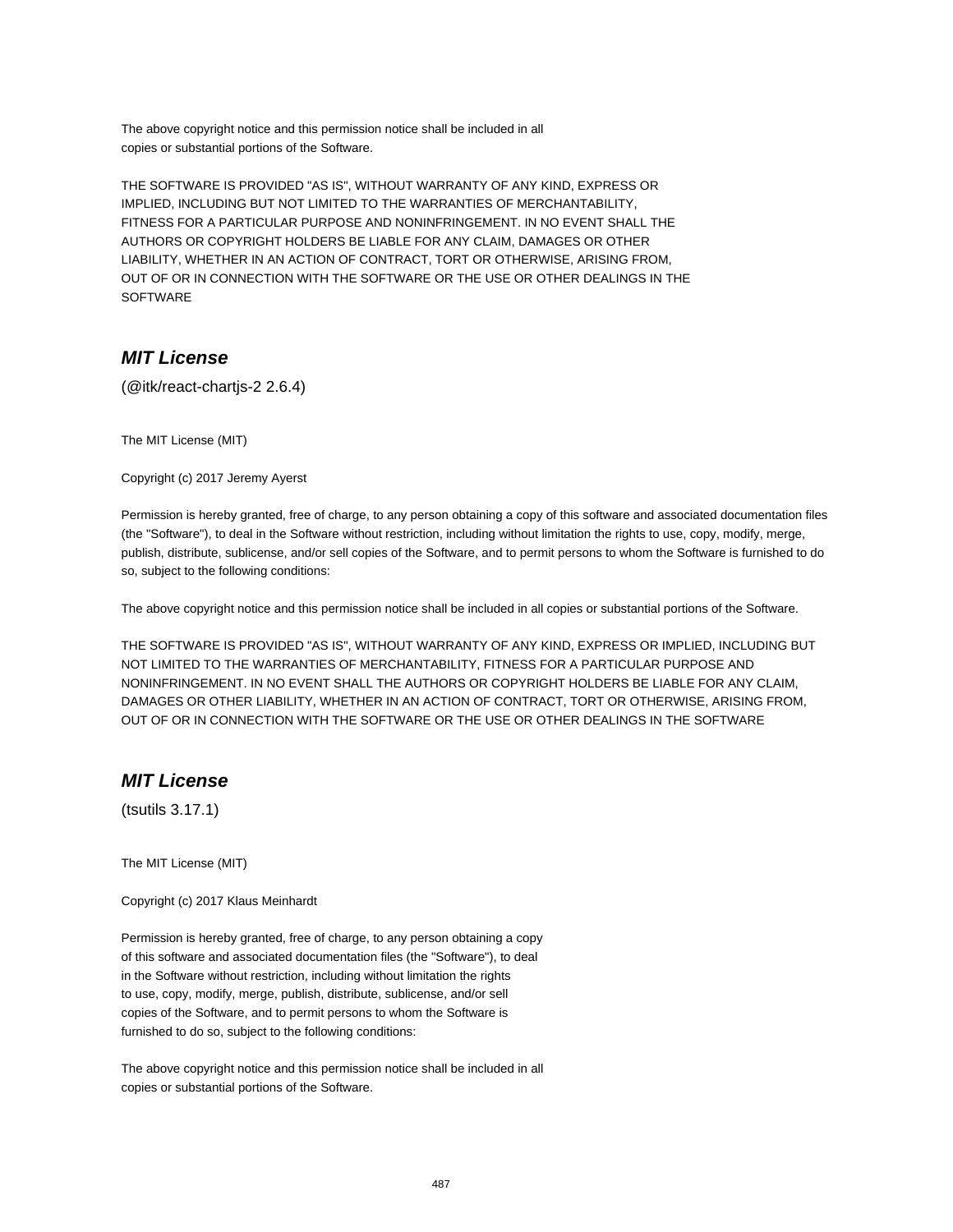THE SOFTWARE IS PROVIDED "AS IS", WITHOUT WARRANTY OF ANY KIND, EXPRESS OR IMPLIED, INCLUDING BUT NOT LIMITED TO THE WARRANTIES OF MERCHANTABILITY, FITNESS FOR A PARTICULAR PURPOSE AND NONINFRINGEMENT. IN NO EVENT SHALL THE AUTHORS OR COPYRIGHT HOLDERS BE LIABLE FOR ANY CLAIM, DAMAGES OR OTHER LIABILITY, WHETHER IN AN ACTION OF CONTRACT, TORT OR OTHERWISE, ARISING FROM, OUT OF OR IN CONNECTION WITH THE SOFTWARE OR THE USE OR OTHER DEALINGS IN THE **SOFTWARE** 

#### **MIT License**

(psl 1.7.0, psl 1.8.0)

The MIT License (MIT)

Copyright (c) 2017 Lupo Montero lupomontero@gmail.com

Permission is hereby granted, free of charge, to any person obtaining a copy of this software and associated documentation files (the "Software"), to deal in the Software without restriction, including without limitation the rights to use, copy, modify, merge, publish, distribute, sublicense, and/or sell copies of the Software, and to permit persons to whom the Software is furnished to do so, subject to the following conditions:

The above copyright notice and this permission notice shall be included in all copies or substantial portions of the Software.

THE SOFTWARE IS PROVIDED "AS IS", WITHOUT WARRANTY OF ANY KIND, EXPRESS OR IMPLIED, INCLUDING BUT NOT LIMITED TO THE WARRANTIES OF MERCHANTABILITY, FITNESS FOR A PARTICULAR PURPOSE AND NONINFRINGEMENT. IN NO EVENT SHALL THE AUTHORS OR COPYRIGHT HOLDERS BE LIABLE FOR ANY CLAIM, DAMAGES OR OTHER LIABILITY, WHETHER IN AN ACTION OF CONTRACT, TORT OR OTHERWISE, ARISING FROM, OUT OF OR IN CONNECTION WITH THE SOFTWARE OR THE USE OR OTHER DEALINGS IN THE SOFTWARE

## **MIT License**

(env-string 1.0.1, memory-pager 1.5.0)

The MIT License (MIT)

Copyright (c) 2017 Mathias Buus

Permission is hereby granted, free of charge, to any person obtaining a copy of this software and associated documentation files (the "Software"), to deal in the Software without restriction, including without limitation the rights to use, copy, modify, merge, publish, distribute, sublicense, and/or sell copies of the Software, and to permit persons to whom the Software is furnished to do so, subject to the following conditions:

The above copyright notice and this permission notice shall be included in all copies or substantial portions of the Software.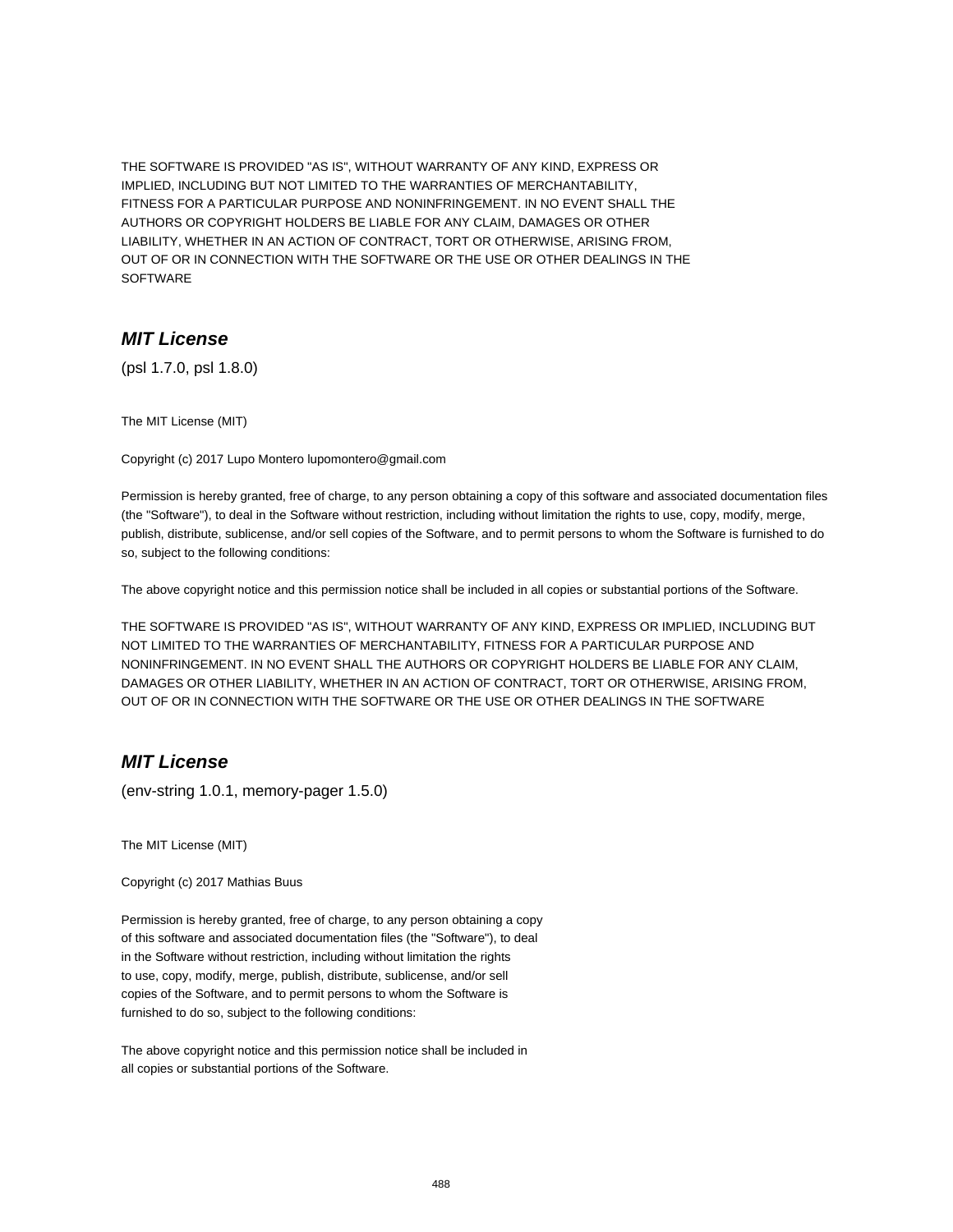THE SOFTWARE IS PROVIDED "AS IS", WITHOUT WARRANTY OF ANY KIND, EXPRESS OR IMPLIED, INCLUDING BUT NOT LIMITED TO THE WARRANTIES OF MERCHANTABILITY, FITNESS FOR A PARTICULAR PURPOSE AND NONINFRINGEMENT. IN NO EVENT SHALL THE AUTHORS OR COPYRIGHT HOLDERS BE LIABLE FOR ANY CLAIM, DAMAGES OR OTHER LIABILITY, WHETHER IN AN ACTION OF CONTRACT, TORT OR OTHERWISE, ARISING FROM, OUT OF OR IN CONNECTION WITH THE SOFTWARE OR THE USE OR OTHER DEALINGS IN THE SOFTWARE

### **MIT License**

(postcss-selector-matches 4.0.0)

The MIT License (MIT)

Copyright (c) 2017 Maxime Thirouin

Permission is hereby granted, free of charge, to any person obtaining a copy of this software and associated documentation files (the "Software"), to deal in the Software without restriction, including without limitation the rights to use, copy, modify, merge, publish, distribute, sublicense, and/or sell copies of the Software, and to permit persons to whom the Software is furnished to do so, subject to the following conditions:

The above copyright notice and this permission notice shall be included in all copies or substantial portions of the Software.

THE SOFTWARE IS PROVIDED "AS IS", WITHOUT WARRANTY OF ANY KIND, EXPRESS OR IMPLIED, INCLUDING BUT NOT LIMITED TO THE WARRANTIES OF MERCHANTABILITY, FITNESS FOR A PARTICULAR PURPOSE AND NONINFRINGEMENT. IN NO EVENT SHALL THE AUTHORS OR COPYRIGHT HOLDERS BE LIABLE FOR ANY CLAIM, DAMAGES OR OTHER LIABILITY, WHETHER IN AN ACTION OF CONTRACT, TORT OR OTHERWISE, ARISING FROM, OUT OF OR IN CONNECTION WITH THE SOFTWARE OR THE USE OR OTHER DEALINGS IN THE SOFTWARE

# **MIT License**

(transform-ast 2.4.4)

The MIT License (MIT)

Copyright (c) 2017 Renée Kooi

Permission is hereby granted, free of charge, to any person obtaining a copy of this software and associated documentation files (the "Software"), to deal in the Software without restriction, including without limitation the rights to use, copy, modify, merge, publish, distribute, sublicense, and/or sell copies of the Software, and to permit persons to whom the Software is furnished to do so, subject to the following conditions: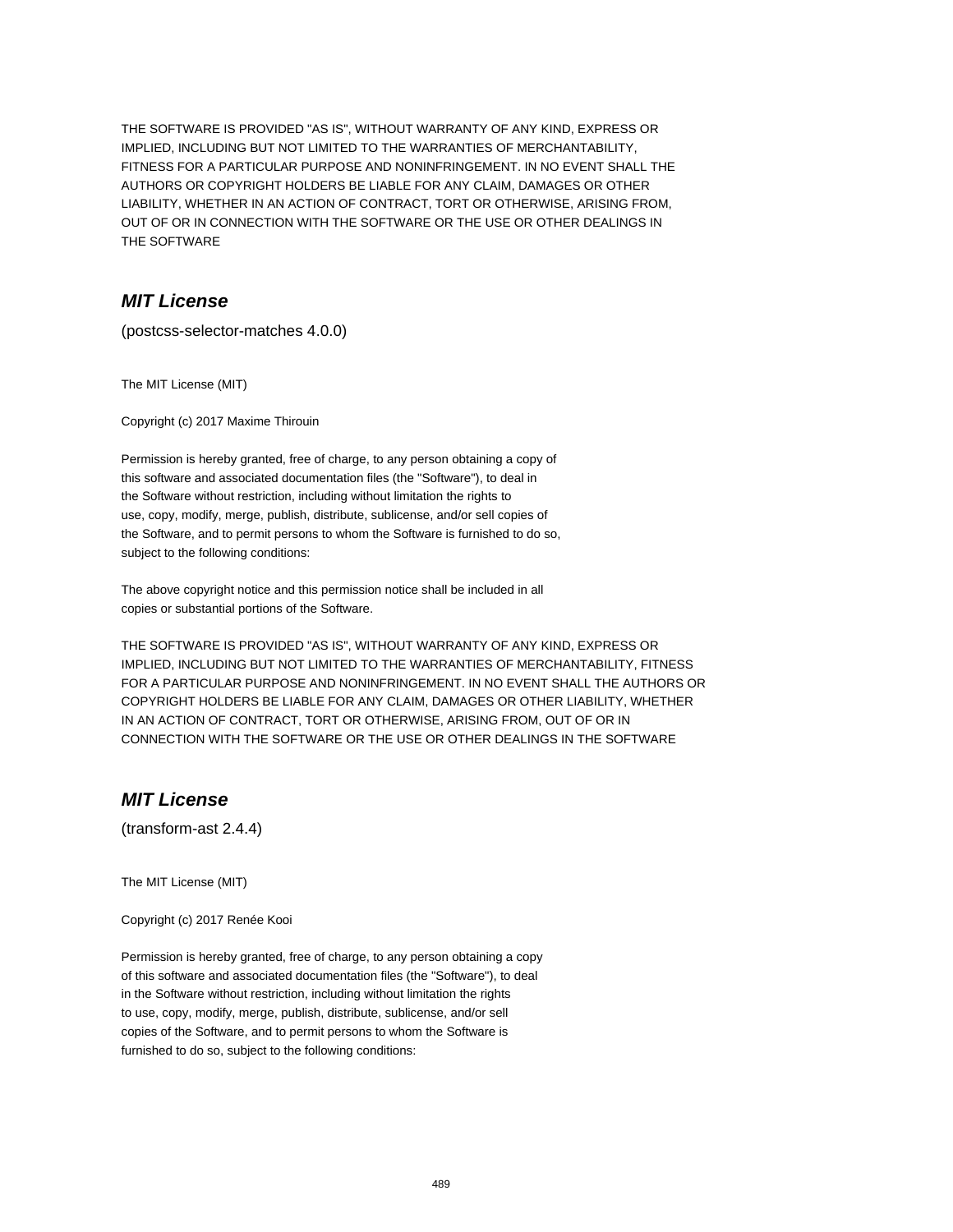The above copyright notice and this permission notice shall be included in all copies or substantial portions of the Software.

THE SOFTWARE IS PROVIDED "AS IS", WITHOUT WARRANTY OF ANY KIND, EXPRESS OR IMPLIED, INCLUDING BUT NOT LIMITED TO THE WARRANTIES OF MERCHANTABILITY, FITNESS FOR A PARTICULAR PURPOSE AND NONINFRINGEMENT. IN NO EVENT SHALL THE AUTHORS OR COPYRIGHT HOLDERS BE LIABLE FOR ANY CLAIM, DAMAGES OR OTHER LIABILITY, WHETHER IN AN ACTION OF CONTRACT, TORT OR OTHERWISE, ARISING FROM, OUT OF OR IN CONNECTION WITH THE SOFTWARE OR THE USE OR OTHER DEALINGS IN THE SOFTWARE

## **MIT License**

(snapdragon-node 2.1.1, snapdragon-util 3.0.1)

The MIT License (MIT)

Copyright (c) 2017, Jon Schlinkert

Permission is hereby granted, free of charge, to any person obtaining a copy of this software and associated documentation files (the "Software"), to deal in the Software without restriction, including without limitation the rights to use, copy, modify, merge, publish, distribute, sublicense, and/or sell copies of the Software, and to permit persons to whom the Software is furnished to do so, subject to the following conditions:

The above copyright notice and this permission notice shall be included in all copies or substantial portions of the Software.

THE SOFTWARE IS PROVIDED "AS IS", WITHOUT WARRANTY OF ANY KIND, EXPRESS OR IMPLIED, INCLUDING BUT NOT LIMITED TO THE WARRANTIES OF MERCHANTABILITY, FITNESS FOR A PARTICULAR PURPOSE AND NONINFRINGEMENT. IN NO EVENT SHALL THE AUTHORS OR COPYRIGHT HOLDERS BE LIABLE FOR ANY CLAIM, DAMAGES OR OTHER LIABILITY, WHETHER IN AN ACTION OF CONTRACT, TORT OR OTHERWISE, ARISING FROM, OUT OF OR IN CONNECTION WITH THE SOFTWARE OR THE USE OR OTHER DEALINGS IN THE SOFTWARE

#### **MIT License**

(picomatch 2.2.2)

The MIT License (MIT)

Copyright (c) 2017-present, Jon Schlinkert.

Permission is hereby granted, free of charge, to any person obtaining a copy of this software and associated documentation files (the "Software"), to deal in the Software without restriction, including without limitation the rights to use, copy, modify, merge, publish, distribute, sublicense, and/or sell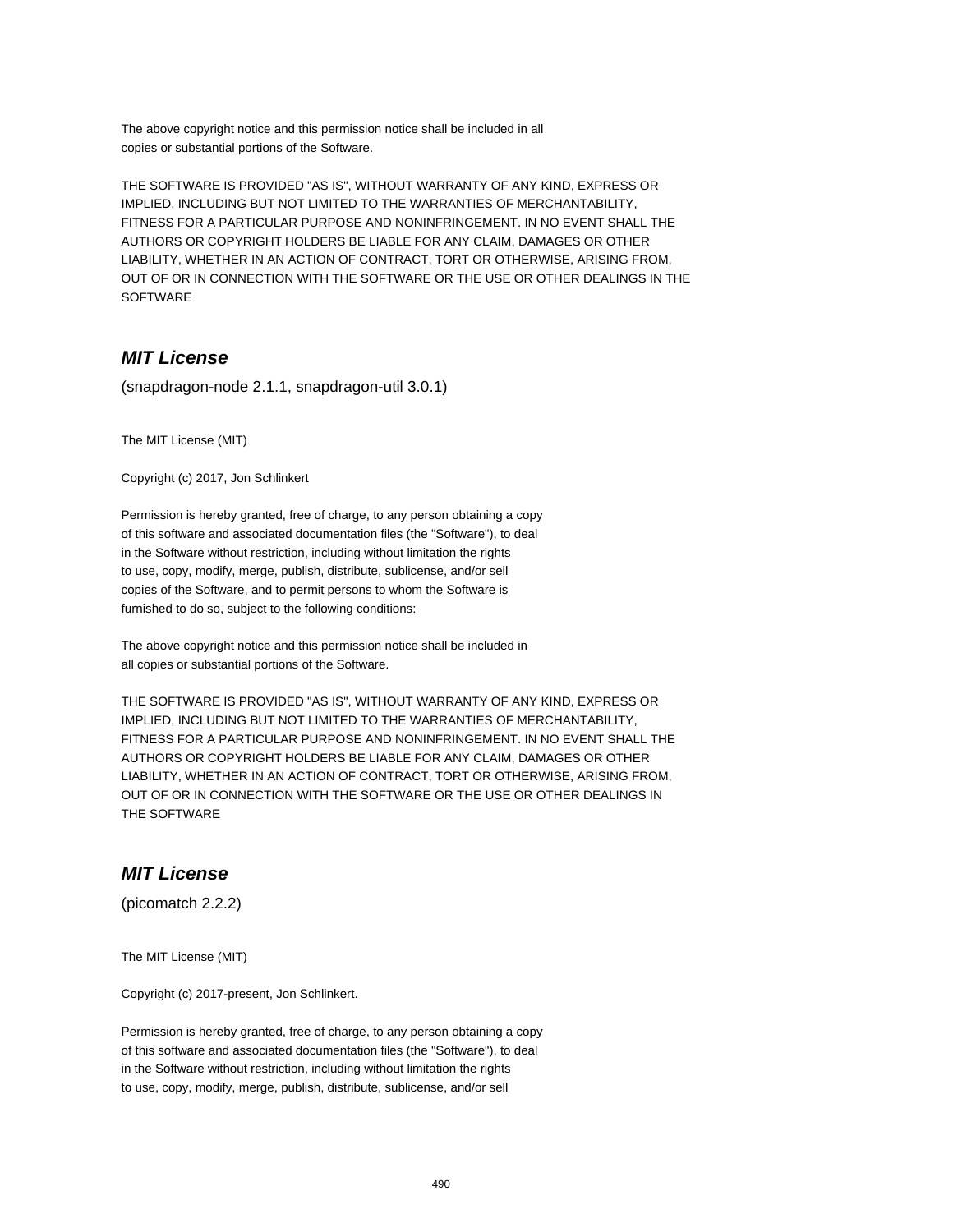copies of the Software, and to permit persons to whom the Software is furnished to do so, subject to the following conditions:

The above copyright notice and this permission notice shall be included in all copies or substantial portions of the Software.

THE SOFTWARE IS PROVIDED "AS IS", WITHOUT WARRANTY OF ANY KIND, EXPRESS OR IMPLIED, INCLUDING BUT NOT LIMITED TO THE WARRANTIES OF MERCHANTABILITY, FITNESS FOR A PARTICULAR PURPOSE AND NONINFRINGEMENT. IN NO EVENT SHALL THE AUTHORS OR COPYRIGHT HOLDERS BE LIABLE FOR ANY CLAIM, DAMAGES OR OTHER LIABILITY, WHETHER IN AN ACTION OF CONTRACT, TORT OR OTHERWISE, ARISING FROM, OUT OF OR IN CONNECTION WITH THE SOFTWARE OR THE USE OR OTHER DEALINGS IN THE SOFTWARE

## **MIT License**

(Chart.js 2.9.4)

The MIT License (MIT)

Copyright (c) 2018 Chart.js Contributors

Permission is hereby granted, free of charge, to any person obtaining a copy of this software and associated documentation files (the "Software"), to deal in the Software without restriction, including without limitation the rights to use, copy, modify, merge, publish, distribute, sublicense, and/or sell copies of the Software, and to permit persons to whom the Software is furnished to do so, subject to the following conditions:

The above copyright notice and this permission notice shall be included in all copies or substantial portions of the Software.

THE SOFTWARE IS PROVIDED "AS IS", WITHOUT WARRANTY OF ANY KIND, EXPRESS OR IMPLIED, INCLUDING BUT NOT LIMITED TO THE WARRANTIES OF MERCHANTABILITY, FITNESS FOR A PARTICULAR PURPOSE AND NONINFRINGEMENT. IN NO EVENT SHALL THE AUTHORS OR COPYRIGHT HOLDERS BE LIABLE FOR ANY CLAIM, DAMAGES OR OTHER LIABILITY, WHETHER IN AN ACTION OF CONTRACT, TORT OR OTHERWISE, ARISING FROM, OUT OF OR IN CONNECTION WITH THE SOFTWARE OR THE USE OR OTHER DEALINGS IN THE SOFTWARE

#### **MIT License**

(is-any-array 0.1.0)

The MIT License (MIT)

Copyright (c) 2018 cheminfo

Permission is hereby granted, free of charge, to any person obtaining a copy of this software and associated documentation files (the "Software"), to deal in the Software without restriction, including without limitation the rights to use, copy, modify, merge, publish, distribute, sublicense, and/or sell copies of the Software, and to permit persons to whom the Software is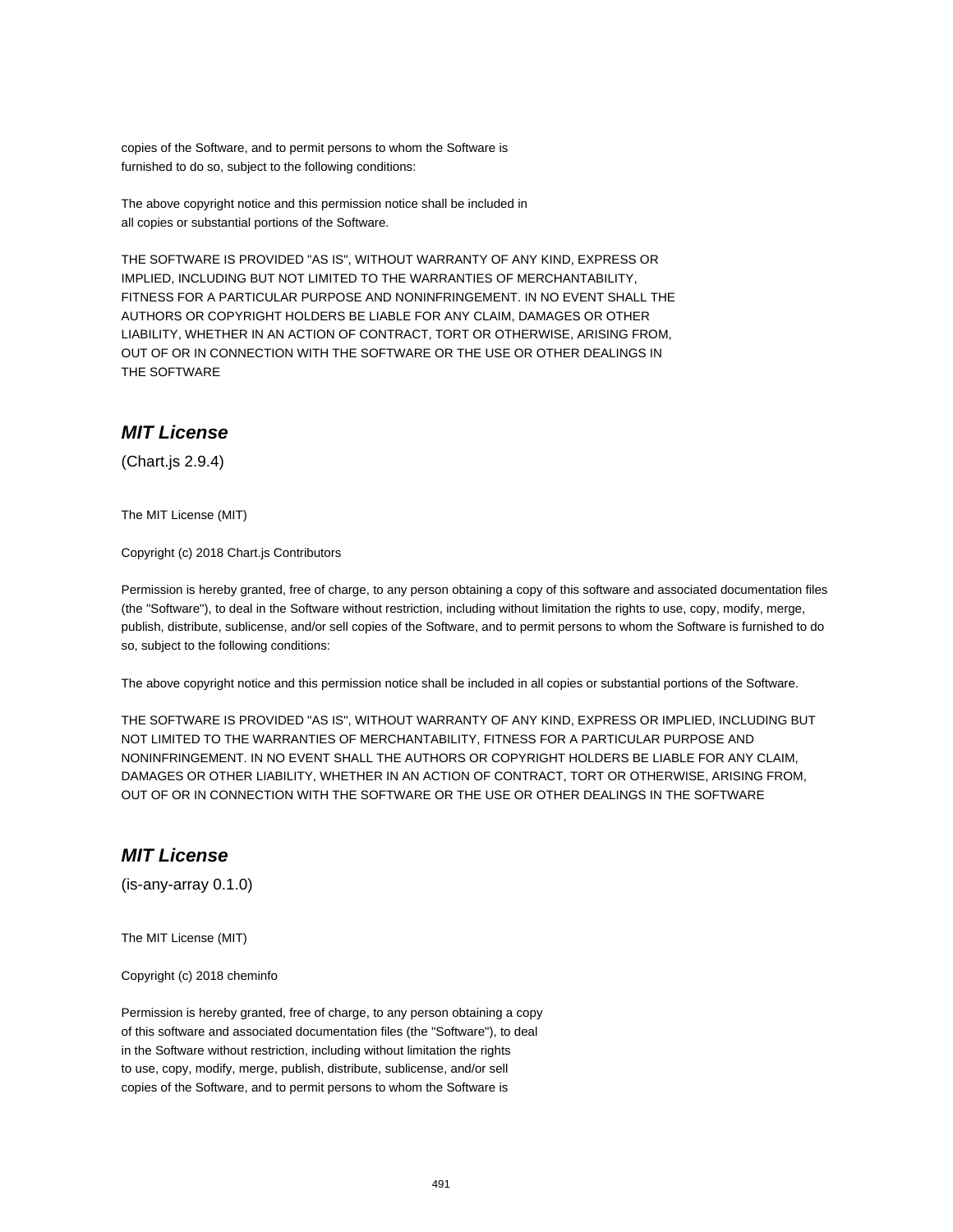furnished to do so, subject to the following conditions:

The above copyright notice and this permission notice shall be included in all copies or substantial portions of the Software.

THE SOFTWARE IS PROVIDED "AS IS", WITHOUT WARRANTY OF ANY KIND, EXPRESS OR IMPLIED, INCLUDING BUT NOT LIMITED TO THE WARRANTIES OF MERCHANTABILITY, FITNESS FOR A PARTICULAR PURPOSE AND NONINFRINGEMENT. IN NO EVENT SHALL THE AUTHORS OR COPYRIGHT HOLDERS BE LIABLE FOR ANY CLAIM, DAMAGES OR OTHER LIABILITY, WHETHER IN AN ACTION OF CONTRACT, TORT OR OTHERWISE, ARISING FROM, OUT OF OR IN CONNECTION WITH THE SOFTWARE OR THE USE OR OTHER DEALINGS IN THE SOFTWARE

#### **MIT License**

(gce-images 3.0.2, gcs-resumable-upload 3.1.1)

The MIT License (MIT)

Copyright (c) 2018 Google LLC

Permission is hereby granted, free of charge, to any person obtaining a copy of this software and associated documentation files (the "Software"), to deal in the Software without restriction, including without limitation the rights to use, copy, modify, merge, publish, distribute, sublicense, and/or sell copies of the Software, and to permit persons to whom the Software is furnished to do so, subject to the following conditions:

The above copyright notice and this permission notice shall be included in all copies or substantial portions of the Software.

THE SOFTWARE IS PROVIDED "AS IS", WITHOUT WARRANTY OF ANY KIND, EXPRESS OR IMPLIED, INCLUDING BUT NOT LIMITED TO THE WARRANTIES OF MERCHANTABILITY, FITNESS FOR A PARTICULAR PURPOSE AND NONINFRINGEMENT. IN NO EVENT SHALL THE AUTHORS OR COPYRIGHT HOLDERS BE LIABLE FOR ANY CLAIM, DAMAGES OR OTHER LIABILITY, WHETHER IN AN ACTION OF CONTRACT, TORT OR OTHERWISE, ARISING FROM, OUT OF OR IN CONNECTION WITH THE SOFTWARE OR THE USE OR OTHER DEALINGS IN THE **SOFTWARE** 

#### **MIT License**

(node-cross-spawn 6.0.5, node-cross-spawn 7.0.1, node-cross-spawn 7.0.3)

The MIT License (MIT)

Copyright (c) 2018 Made With MOXY Lda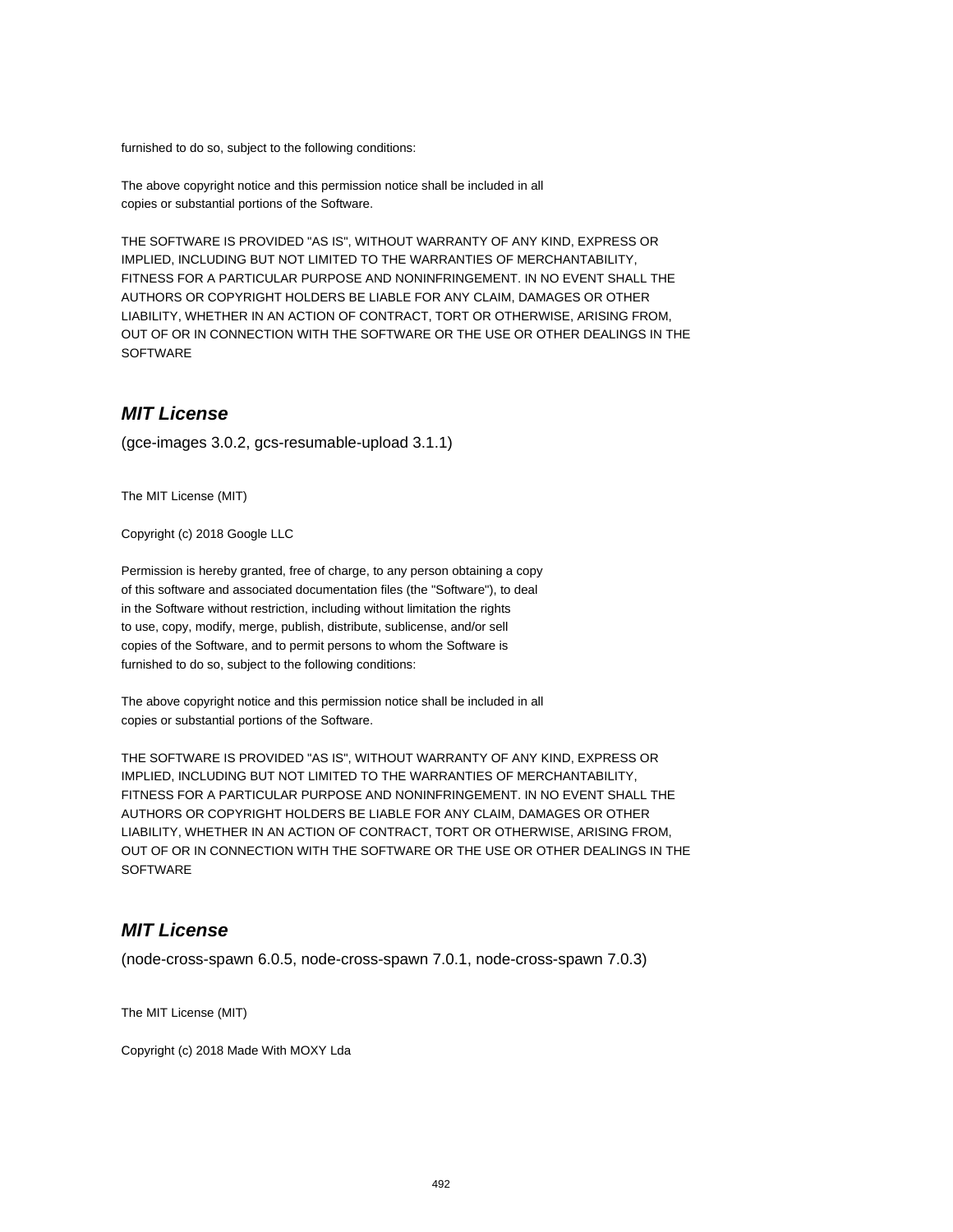Permission is hereby granted, free of charge, to any person obtaining a copy of this software and associated documentation files (the "Software"), to deal in the Software without restriction, including without limitation the rights to use, copy, modify, merge, publish, distribute, sublicense, and/or sell copies of the Software, and to permit persons to whom the Software is furnished to do so, subject to the following conditions:

The above copyright notice and this permission notice shall be included in all copies or substantial portions of the Software.

THE SOFTWARE IS PROVIDED "AS IS", WITHOUT WARRANTY OF ANY KIND, EXPRESS OR IMPLIED, INCLUDING BUT NOT LIMITED TO THE WARRANTIES OF MERCHANTABILITY, FITNESS FOR A PARTICULAR PURPOSE AND NONINFRINGEMENT. IN NO EVENT SHALL THE AUTHORS OR COPYRIGHT HOLDERS BE LIABLE FOR ANY CLAIM, DAMAGES OR OTHER LIABILITY, WHETHER IN AN ACTION OF CONTRACT, TORT OR OTHERWISE, ARISING FROM, OUT OF OR IN CONNECTION WITH THE SOFTWARE OR THE USE OR OTHER DEALINGS IN THE SOFTWARE

## **MIT License**

(@nearform/node-trace-log-join 2.0.0-0, cross-argv 1.0.0, on-net-listen 1.1.2, protocol-buffers-encodings 1.1.1, thunky 1.1.0, turbo-json-parse 2.3.0)

The MIT License (MIT)

Copyright (c) 2018 Mathias Buus

Permission is hereby granted, free of charge, to any person obtaining a copy of this software and associated documentation files (the "Software"), to deal in the Software without restriction, including without limitation the rights to use, copy, modify, merge, publish, distribute, sublicense, and/or sell copies of the Software, and to permit persons to whom the Software is furnished to do so, subject to the following conditions:

The above copyright notice and this permission notice shall be included in all copies or substantial portions of the Software.

THE SOFTWARE IS PROVIDED "AS IS", WITHOUT WARRANTY OF ANY KIND, EXPRESS OR IMPLIED, INCLUDING BUT NOT LIMITED TO THE WARRANTIES OF MERCHANTABILITY, FITNESS FOR A PARTICULAR PURPOSE AND NONINFRINGEMENT. IN NO EVENT SHALL THE AUTHORS OR COPYRIGHT HOLDERS BE LIABLE FOR ANY CLAIM, DAMAGES OR OTHER LIABILITY, WHETHER IN AN ACTION OF CONTRACT, TORT OR OTHERWISE, ARISING FROM, OUT OF OR IN CONNECTION WITH THE SOFTWARE OR THE USE OR OTHER DEALINGS IN THE SOFTWARE

#### **MIT License**

(ps-apollo-client 1.3.4)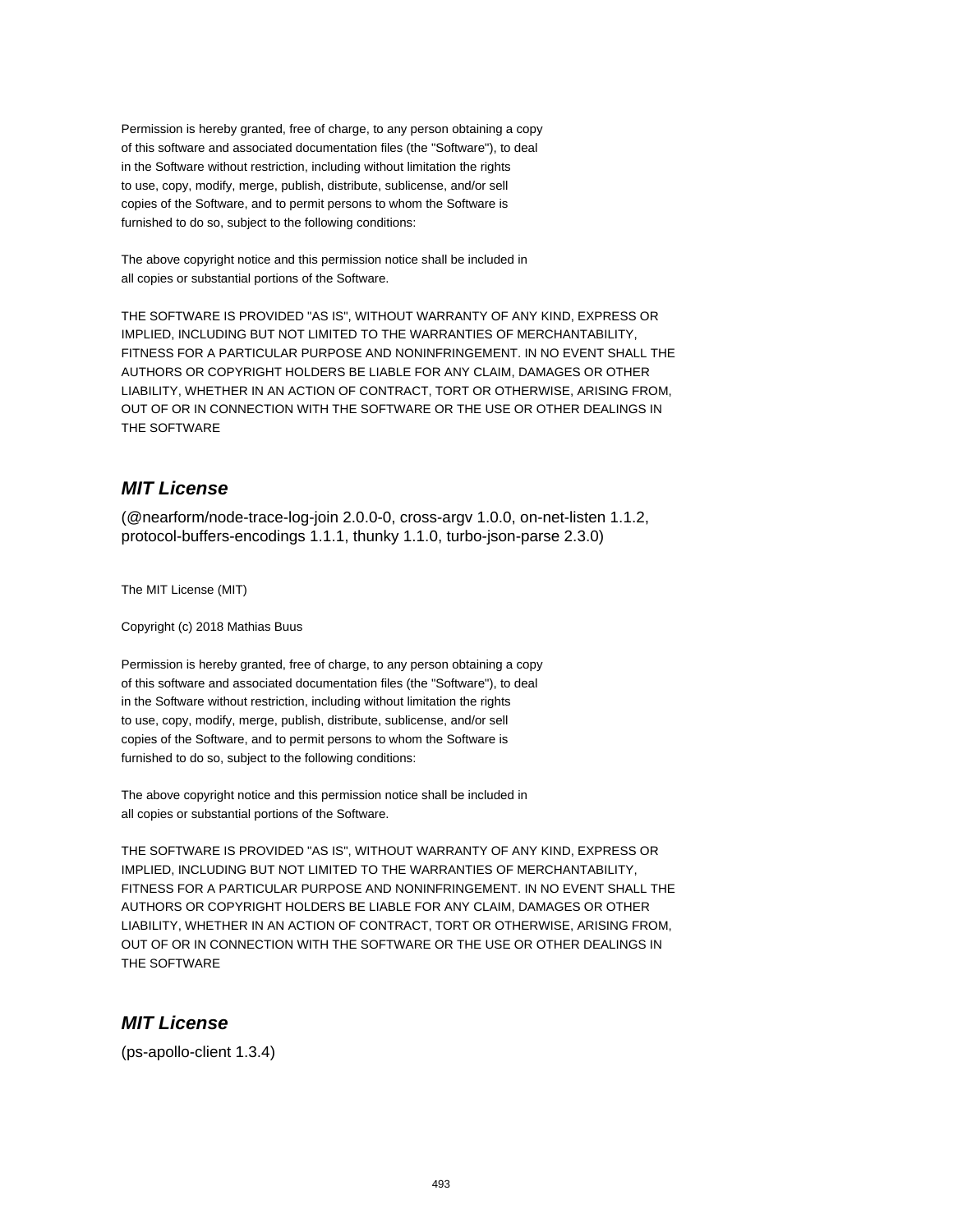The MIT License (MIT)

Copyright (c) 2018 Meteor Development Group, Inc.

Permission is hereby granted, free of charge, to any person obtaining a copy of this software and associated documentation files (the "Software"), to deal in the Software without restriction, including without limitation the rights to use, copy, modify, merge, publish, distribute, sublicense, and/or sell copies of the Software, and to permit persons to whom the Software is furnished to do so, subject to the following conditions:

The above copyright notice and this permission notice shall be included in all copies or substantial portions of the Software.

THE SOFTWARE IS PROVIDED "AS IS", WITHOUT WARRANTY OF ANY KIND, EXPRESS OR IMPLIED, INCLUDING BUT NOT LIMITED TO THE WARRANTIES OF MERCHANTABILITY, FITNESS FOR A PARTICULAR PURPOSE AND NONINFRINGEMENT. IN NO EVENT SHALL THE AUTHORS OR COPYRIGHT HOLDERS BE LIABLE FOR ANY CLAIM, DAMAGES OR OTHER LIABILITY, WHETHER IN AN ACTION OF CONTRACT, TORT OR OTHERWISE, ARISING FROM, OUT OF OR IN CONNECTION WITH THE SOFTWARE OR THE USE OR OTHER DEALINGS IN THE **SOFTWARE** 

## **MIT License**

(case-sensitive-paths-webpack-plugin 2.3.0)

The MIT License (MIT)

Copyright (c) 2018 Michael Pratt

Permission is hereby granted, free of charge, to any person obtaining a copy of this software and associated documentation files (the "Software"), to deal in the Software without restriction, including without limitation the rights to use, copy, modify, merge, publish, distribute, sublicense, and/or sell copies of the Software, and to permit persons to whom the Software is furnished to do so, subject to the following conditions:

The above copyright notice and this permission notice shall be included in all copies or substantial portions of the Software.

THE SOFTWARE IS PROVIDED "AS IS", WITHOUT WARRANTY OF ANY KIND, EXPRESS OR IMPLIED, INCLUDING BUT NOT LIMITED TO THE WARRANTIES OF MERCHANTABILITY, FITNESS FOR A PARTICULAR PURPOSE AND NONINFRINGEMENT. IN NO EVENT SHALL THE AUTHORS OR COPYRIGHT HOLDERS BE LIABLE FOR ANY CLAIM, DAMAGES OR OTHER LIABILITY, WHETHER IN AN ACTION OF CONTRACT, TORT OR OTHERWISE, ARISING FROM, OUT OF OR IN CONNECTION WITH THE SOFTWARE OR THE USE OR OTHER DEALINGS IN THE **SOFTWARE** 

### **MIT License**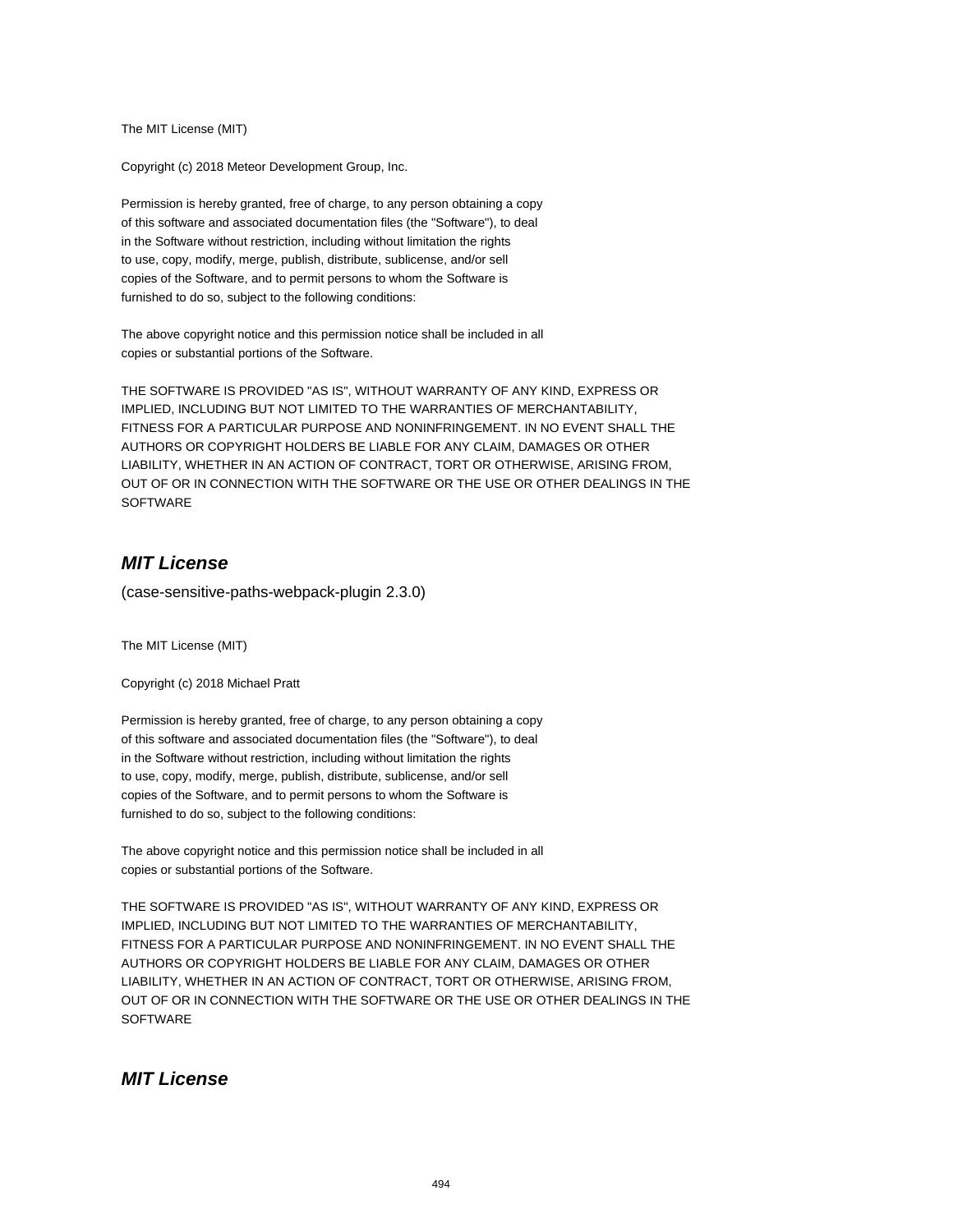(react-popper 2.2.4)

The MIT License (MIT)

Copyright (c) 2018 React Popper authors

Permission is hereby granted, free of charge, to any person obtaining a copy of this software and associated documentation files (the "Software"), to deal in the Software without restriction, including without limitation the rights to use, copy, modify, merge, publish, distribute, sublicense, and/or sell copies of the Software, and to permit persons to whom the Software is furnished to do so, subject to the following conditions:

The above copyright notice and this permission notice shall be included in all copies or substantial portions of the Software.

THE SOFTWARE IS PROVIDED "AS IS", WITHOUT WARRANTY OF ANY KIND, EXPRESS OR IMPLIED, INCLUDING BUT NOT LIMITED TO THE WARRANTIES OF MERCHANTABILITY, FITNESS FOR A PARTICULAR PURPOSE AND NONINFRINGEMENT. IN NO EVENT SHALL THE AUTHORS OR COPYRIGHT HOLDERS BE LIABLE FOR ANY CLAIM, DAMAGES OR OTHER LIABILITY, WHETHER IN AN ACTION OF CONTRACT, TORT OR OTHERWISE, ARISING FROM, OUT OF OR IN CONNECTION WITH THE SOFTWARE OR THE USE OR OTHER DEALINGS IN THE SOFTWARE

### **MIT License**

(nice-try 1.0.5)

The MIT License (MIT)

Copyright (c) 2018 Tobias Reich

Permission is hereby granted, free of charge, to any person obtaining a copy of this software and associated documentation files (the "Software"), to deal in the Software without restriction, including without limitation the rights to use, copy, modify, merge, publish, distribute, sublicense, and/or sell copies of the Software, and to permit persons to whom the Software is furnished to do so, subject to the following conditions:

The above copyright notice and this permission notice shall be included in all copies or substantial portions of the Software.

THE SOFTWARE IS PROVIDED "AS IS", WITHOUT WARRANTY OF ANY KIND, EXPRESS OR IMPLIED, INCLUDING BUT NOT LIMITED TO THE WARRANTIES OF MERCHANTABILITY, FITNESS FOR A PARTICULAR PURPOSE AND NONINFRINGEMENT. IN NO EVENT SHALL THE AUTHORS OR COPYRIGHT HOLDERS BE LIABLE FOR ANY CLAIM, DAMAGES OR OTHER LIABILITY, WHETHER IN AN ACTION OF CONTRACT, TORT OR OTHERWISE, ARISING FROM, OUT OF OR IN CONNECTION WITH THE SOFTWARE OR THE USE OR OTHER DEALINGS IN THE SOFTWARE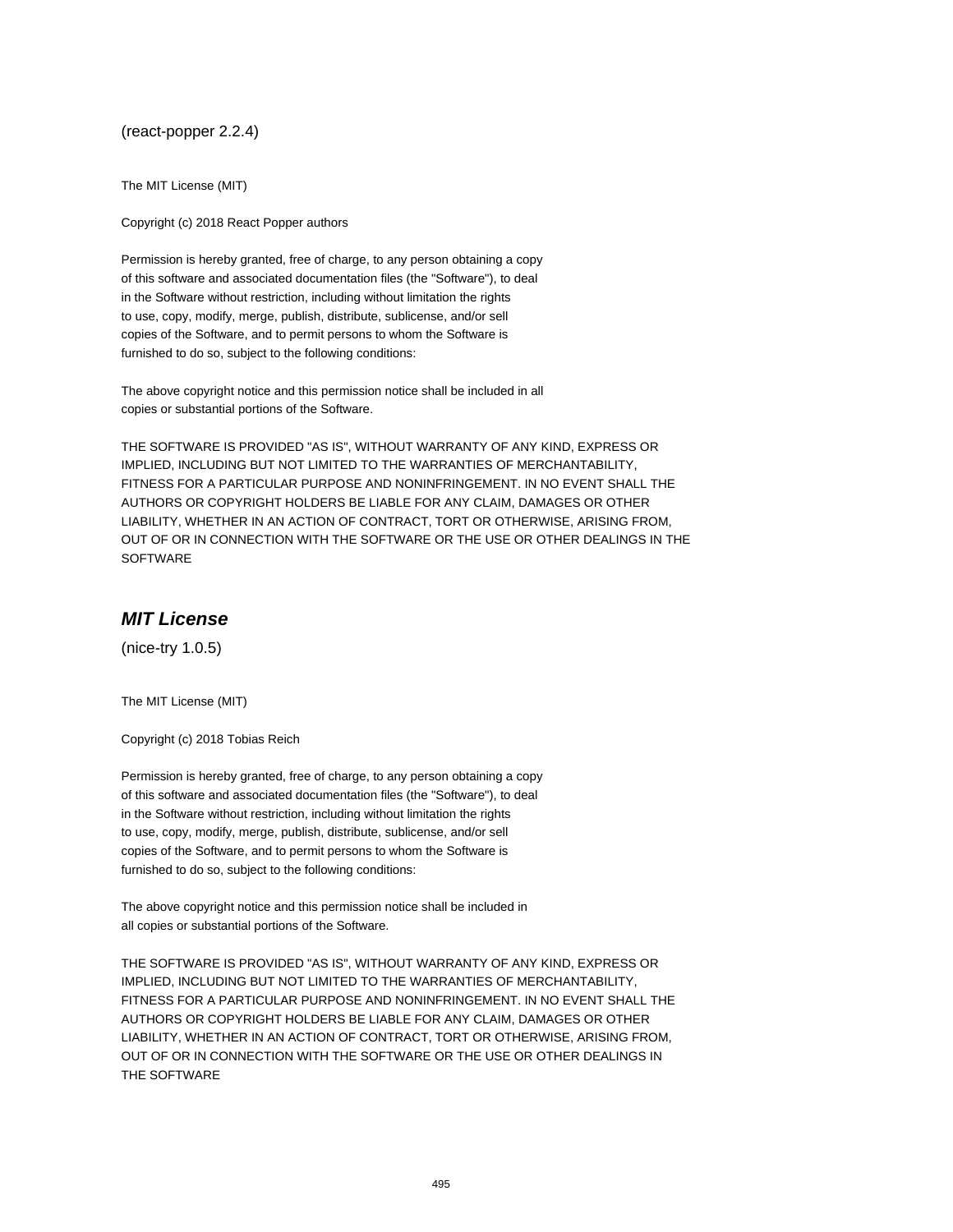### **MIT License**

(apollo-link 0.8.21)

The MIT License (MIT)

Copyright (c) 2018 zenparsing (Kevin Smith) Copyright (c) 2016 - 2018 Meteor Development Group, Inc.

Permission is hereby granted, free of charge, to any person obtaining a copy of this software and associated documentation files (the "Software"), to deal in the Software without restriction, including without limitation the rights to use, copy, modify, merge, publish, distribute, sublicense, and/or sell copies of the Software, and to permit persons to whom the Software is furnished to do so, subject to the following conditions:

The above copyright notice and this permission notice shall be included in all copies or substantial portions of the Software.

THE SOFTWARE IS PROVIDED "AS IS", WITHOUT WARRANTY OF ANY KIND, EXPRESS OR IMPLIED, INCLUDING BUT NOT LIMITED TO THE WARRANTIES OF MERCHANTABILITY, FITNESS FOR A PARTICULAR PURPOSE AND NONINFRINGEMENT. IN NO EVENT SHALL THE AUTHORS OR COPYRIGHT HOLDERS BE LIABLE FOR ANY CLAIM, DAMAGES OR OTHER LIABILITY, WHETHER IN AN ACTION OF CONTRACT, TORT OR OTHERWISE, ARISING FROM, OUT OF OR IN CONNECTION WITH THE SOFTWARE OR THE USE OR OTHER DEALINGS IN THE SOFTWARE

#### **MIT License**

(v8-compile-cache 2.2.0)

The MIT License (MIT)

Copyright (c) 2019 Andres Suarez

Permission is hereby granted, free of charge, to any person obtaining a copy of this software and associated documentation files (the "Software"), to deal in the Software without restriction, including without limitation the rights to use, copy, modify, merge, publish, distribute, sublicense, and/or sell copies of the Software, and to permit persons to whom the Software is furnished to do so, subject to the following conditions:

The above copyright notice and this permission notice shall be included in all copies or substantial portions of the Software.

THE SOFTWARE IS PROVIDED "AS IS", WITHOUT WARRANTY OF ANY KIND, EXPRESS OR IMPLIED, INCLUDING BUT NOT LIMITED TO THE WARRANTIES OF MERCHANTABILITY, FITNESS FOR A PARTICULAR PURPOSE AND NONINFRINGEMENT. IN NO EVENT SHALL THE AUTHORS OR COPYRIGHT HOLDERS BE LIABLE FOR ANY CLAIM, DAMAGES OR OTHER LIABILITY, WHETHER IN AN ACTION OF CONTRACT, TORT OR OTHERWISE, ARISING FROM, OUT OF OR IN CONNECTION WITH THE SOFTWARE OR THE USE OR OTHER DEALINGS IN THE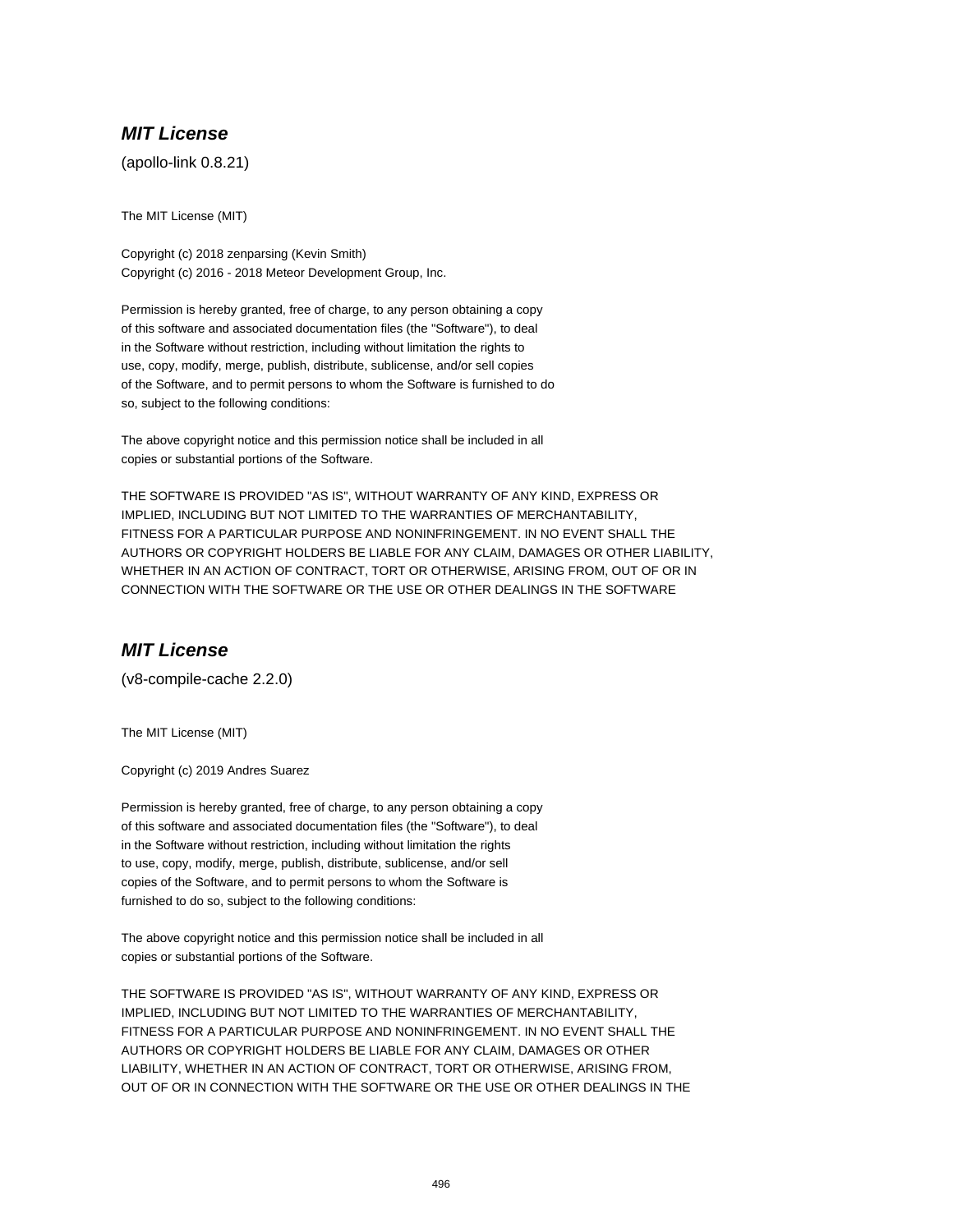SOFTWARE

#### **MIT License**

(@alisowski/popperjs-core 2.4.2, @popperjs/core 2.0.6)

The MIT License (MIT)

Copyright (c) 2019 Federico Zivolo

Permission is hereby granted, free of charge, to any person obtaining a copy of this software and associated documentation files (the "Software"), to deal in the Software without restriction, including without limitation the rights to use, copy, modify, merge, publish, distribute, sublicense, and/or sell copies of the Software, and to permit persons to whom the Software is furnished to do so, subject to the following conditions:

The above copyright notice and this permission notice shall be included in all copies or substantial portions of the Software.

THE SOFTWARE IS PROVIDED "AS IS", WITHOUT WARRANTY OF ANY KIND, EXPRESS OR IMPLIED, INCLUDING BUT NOT LIMITED TO THE WARRANTIES OF MERCHANTABILITY, FITNESS FOR A PARTICULAR PURPOSE AND NONINFRINGEMENT. IN NO EVENT SHALL THE AUTHORS OR COPYRIGHT HOLDERS BE LIABLE FOR ANY CLAIM, DAMAGES OR OTHER LIABILITY, WHETHER IN AN ACTION OF CONTRACT, TORT OR OTHERWISE, ARISING FROM, OUT OF OR IN CONNECTION WITH THE SOFTWARE OR THE USE OR OTHER DEALINGS IN THE SOFTWARE

#### **MIT License**

(@apollo/react-testing 4.0.0)

The MIT License (MIT)

Copyright (c) 2019 Meteor Development Group, Inc.

Permission is hereby granted, free of charge, to any person obtaining a copy of this software and associated documentation files (the "Software"), to deal in the Software without restriction, including without limitation the rights to use, copy, modify, merge, publish, distribute, sublicense, and/or sell copies of the Software, and to permit persons to whom the Software is furnished to do so, subject to the following conditions:

The above copyright notice and this permission notice shall be included in all copies or substantial portions of the Software.

THE SOFTWARE IS PROVIDED "AS IS", WITHOUT WARRANTY OF ANY KIND, EXPRESS OR IMPLIED, INCLUDING BUT NOT LIMITED TO THE WARRANTIES OF MERCHANTABILITY, FITNESS FOR A PARTICULAR PURPOSE AND NONINFRINGEMENT. IN NO EVENT SHALL THE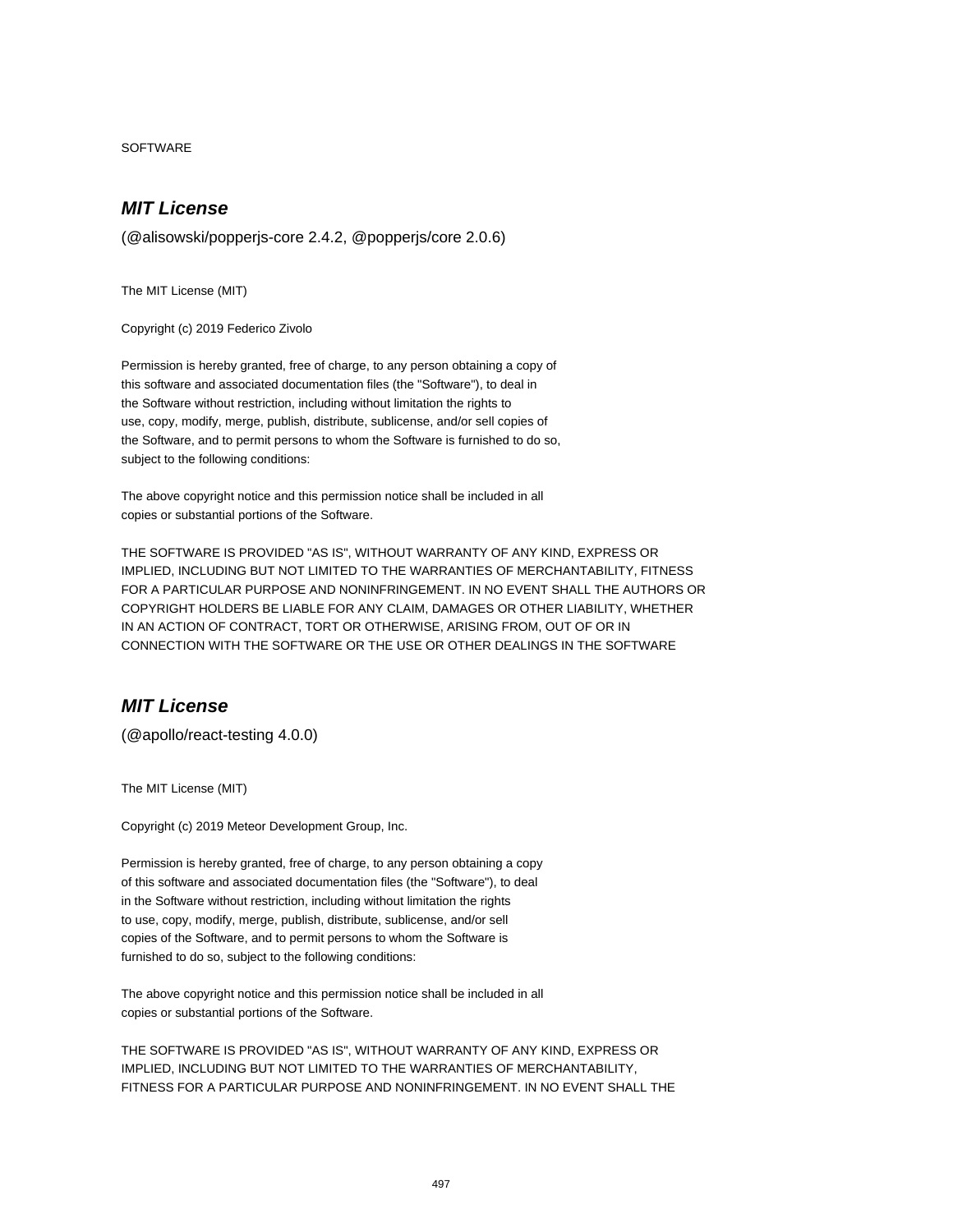AUTHORS OR COPYRIGHT HOLDERS BE LIABLE FOR ANY CLAIM, DAMAGES OR OTHER LIABILITY, WHETHER IN AN ACTION OF CONTRACT, TORT OR OTHERWISE, ARISING FROM, OUT OF OR IN CONNECTION WITH THE SOFTWARE OR THE USE OR OTHER DEALINGS IN THE SOFTWARE

### **MIT License**

(array.prototype.find 2.1.1)

The MIT License (MIT)

Copyright (c) 2019 Paul Miller (https://paulmillr.com)

Permission is hereby granted, free of charge, to any person obtaining a copy of this software and associated documentation files (the "Software"), to deal in the Software without restriction, including without limitation the rights to use, copy, modify, merge, publish, distribute, sublicense, and/or sell copies of the Software, and to permit persons to whom the Software is furnished to do so, subject to the following conditions:

The above copyright notice and this permission notice shall be included in all copies or substantial portions of the Software.

THE SOFTWARE IS PROVIDED "AS IS", WITHOUT WARRANTY OF ANY KIND, EXPRESS OR IMPLIED, INCLUDING BUT NOT LIMITED TO THE WARRANTIES OF MERCHANTABILITY, FITNESS FOR A PARTICULAR PURPOSE AND NONINFRINGEMENT. IN NO EVENT SHALL THE AUTHORS OR COPYRIGHT HOLDERS BE LIABLE FOR ANY CLAIM, DAMAGES OR OTHER LIABILITY, WHETHER IN AN ACTION OF CONTRACT, TORT OR OTHERWISE, ARISING FROM, OUT OF OR IN CONNECTION WITH THE SOFTWARE OR THE USE OR OTHER DEALINGS IN THE SOFTWARE

## **MIT License**

(@rollup/plugin-node-resolve 7.1.3, @rollup/pluginutils 3.1.0)

The MIT License (MIT)

Copyright (c) 2019 RollupJS Plugin Contributors (https://github.com/rollup/plugins/graphs/contributors)

Permission is hereby granted, free of charge, to any person obtaining a copy of this software and associated documentation files (the "Software"), to deal in the Software without restriction, including without limitation the rights to use, copy, modify, merge, publish, distribute, sublicense, and/or sell copies of the Software, and to permit persons to whom the Software is furnished to do so, subject to the following conditions:

The above copyright notice and this permission notice shall be included in all copies or substantial portions of the Software.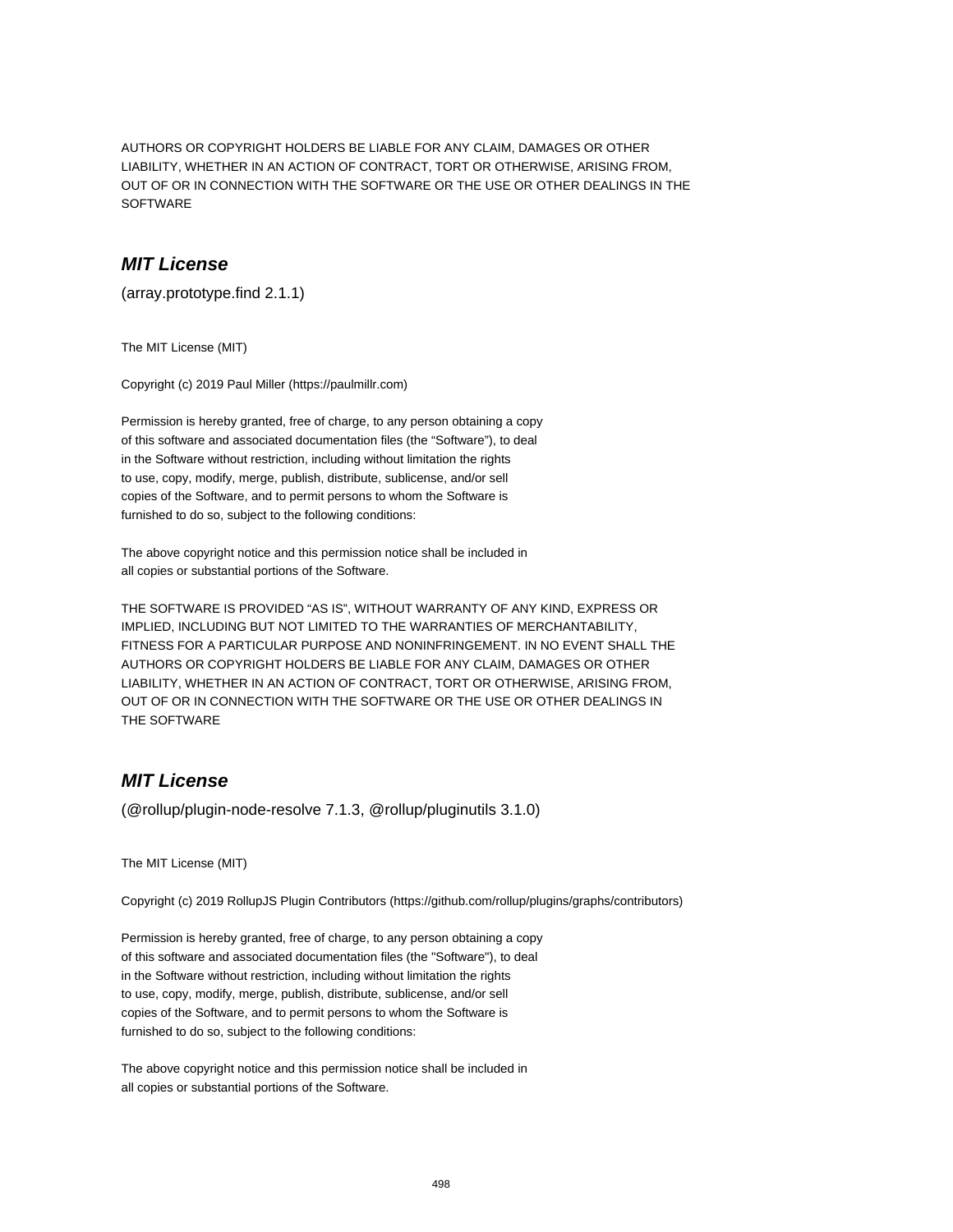THE SOFTWARE IS PROVIDED "AS IS", WITHOUT WARRANTY OF ANY KIND, EXPRESS OR IMPLIED, INCLUDING BUT NOT LIMITED TO THE WARRANTIES OF MERCHANTABILITY, FITNESS FOR A PARTICULAR PURPOSE AND NONINFRINGEMENT. IN NO EVENT SHALL THE AUTHORS OR COPYRIGHT HOLDERS BE LIABLE FOR ANY CLAIM, DAMAGES OR OTHER LIABILITY, WHETHER IN AN ACTION OF CONTRACT, TORT OR OTHERWISE, ARISING FROM, OUT OF OR IN CONNECTION WITH THE SOFTWARE OR THE USE OR OTHER DEALINGS IN THE SOFTWARE

#### **MIT License**

(fast-redact v3.0.0)

The MIT License (MIT)

Copyright (c) 2019-2020 David Mark Clements

Permission is hereby granted, free of charge, to any person obtaining a copy of this software and associated documentation files (the "Software"), to deal in the Software without restriction, including without limitation the rights to use, copy, modify, merge, publish, distribute, sublicense, and/or sell copies of the Software, and to permit persons to whom the Software is furnished to do so, subject to the following conditions:

The above copyright notice and this permission notice shall be included in all copies or substantial portions of the Software.

THE SOFTWARE IS PROVIDED "AS IS", WITHOUT WARRANTY OF ANY KIND, EXPRESS OR IMPLIED, INCLUDING BUT NOT LIMITED TO THE WARRANTIES OF MERCHANTABILITY, FITNESS FOR A PARTICULAR PURPOSE AND NONINFRINGEMENT. IN NO EVENT SHALL THE AUTHORS OR COPYRIGHT HOLDERS BE LIABLE FOR ANY CLAIM, DAMAGES OR OTHER LIABILITY, WHETHER IN AN ACTION OF CONTRACT, TORT OR OTHERWISE, ARISING FROM, OUT OF OR IN CONNECTION WITH THE SOFTWARE OR THE USE OR OTHER DEALINGS IN THE **SOFTWARE** 

### **MIT License**

(ps-apollo-client 2.2.17)

The MIT License (MIT)

Copyright (c) 2020 Apollo Graph, Inc. (Formerly Meteor Development Group, Inc.)

Permission is hereby granted, free of charge, to any person obtaining a copy of this software and associated documentation files (the "Software"), to deal in the Software without restriction, including without limitation the rights to use, copy, modify, merge, publish, distribute, sublicense, and/or sell copies of the Software, and to permit persons to whom the Software is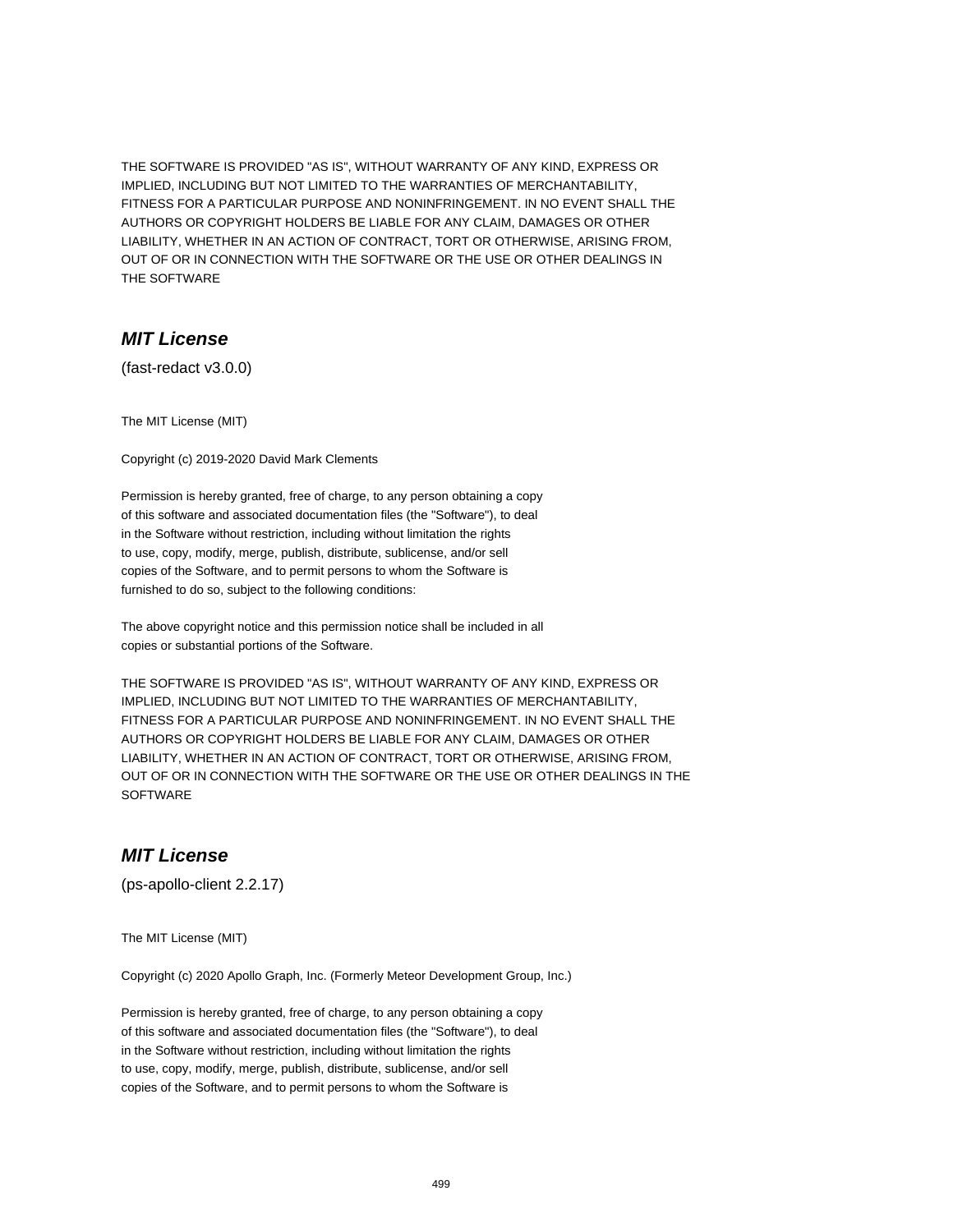furnished to do so, subject to the following conditions:

The above copyright notice and this permission notice shall be included in all copies or substantial portions of the Software.

THE SOFTWARE IS PROVIDED "AS IS", WITHOUT WARRANTY OF ANY KIND, EXPRESS OR IMPLIED, INCLUDING BUT NOT LIMITED TO THE WARRANTIES OF MERCHANTABILITY, FITNESS FOR A PARTICULAR PURPOSE AND NONINFRINGEMENT. IN NO EVENT SHALL THE AUTHORS OR COPYRIGHT HOLDERS BE LIABLE FOR ANY CLAIM, DAMAGES OR OTHER LIABILITY, WHETHER IN AN ACTION OF CONTRACT, TORT OR OTHERWISE, ARISING FROM, OUT OF OR IN CONNECTION WITH THE SOFTWARE OR THE USE OR OTHER DEALINGS IN THE SOFTWARE

#### **MIT License**

(mkdirp-classic 0.5.3)

The MIT License (MIT)

Copyright (c) 2020 James Halliday (mail@substack.net) and Mathias Buus

Permission is hereby granted, free of charge, to any person obtaining a copy of this software and associated documentation files (the "Software"), to deal in the Software without restriction, including without limitation the rights to use, copy, modify, merge, publish, distribute, sublicense, and/or sell copies of the Software, and to permit persons to whom the Software is furnished to do so, subject to the following conditions:

The above copyright notice and this permission notice shall be included in all copies or substantial portions of the Software.

THE SOFTWARE IS PROVIDED "AS IS", WITHOUT WARRANTY OF ANY KIND, EXPRESS OR IMPLIED, INCLUDING BUT NOT LIMITED TO THE WARRANTIES OF MERCHANTABILITY, FITNESS FOR A PARTICULAR PURPOSE AND NONINFRINGEMENT. IN NO EVENT SHALL THE AUTHORS OR COPYRIGHT HOLDERS BE LIABLE FOR ANY CLAIM, DAMAGES OR OTHER LIABILITY, WHETHER IN AN ACTION OF CONTRACT, TORT OR OTHERWISE, ARISING FROM, OUT OF OR IN CONNECTION WITH THE SOFTWARE OR THE USE OR OTHER DEALINGS IN THE SOFTWARE

#### **MIT License**

(@azure/arm-resources 4.0.0, @azure/core-auth 1.1.3, @azure/core-http 1.2.0, @azure/core-lro 1.0.2, @azure/core-paging 1.1.3, @azure/core-tracing 1.0.0-preview.8, @azure/core-tracing 1.0.0-preview.9)

The MIT License (MIT)

Copyright (c) 2020 Microsoft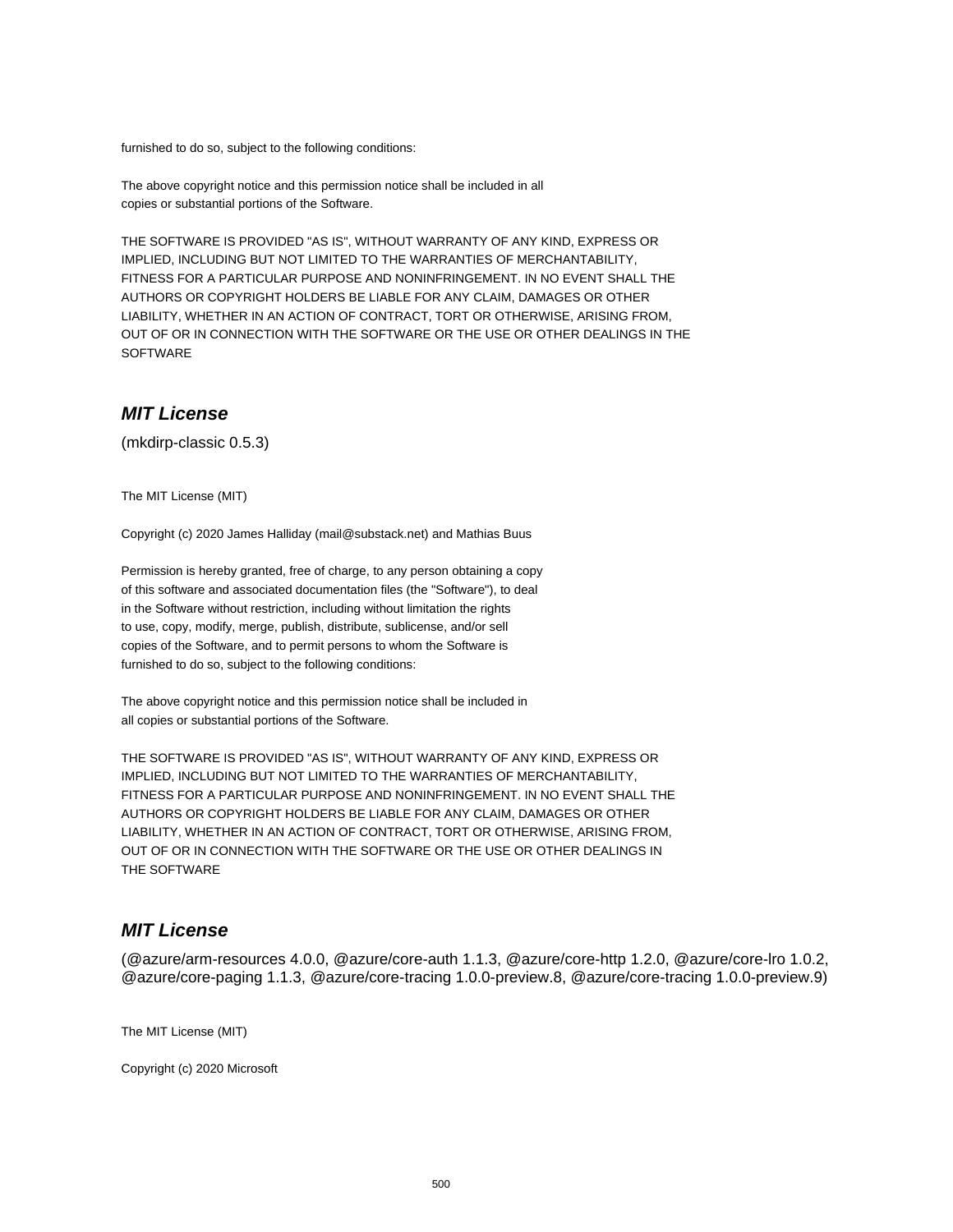Permission is hereby granted, free of charge, to any person obtaining a copy of this software and associated documentation files (the "Software"), to deal in the Software without restriction, including without limitation the rights to use, copy, modify, merge, publish, distribute, sublicense, and/or sell copies of the Software, and to permit persons to whom the Software is furnished to do so, subject to the following conditions:

The above copyright notice and this permission notice shall be included in all copies or substantial portions of the Software.

THE SOFTWARE IS PROVIDED "AS IS", WITHOUT WARRANTY OF ANY KIND, EXPRESS OR IMPLIED, INCLUDING BUT NOT LIMITED TO THE WARRANTIES OF MERCHANTABILITY, FITNESS FOR A PARTICULAR PURPOSE AND NONINFRINGEMENT. IN NO EVENT SHALL THE AUTHORS OR COPYRIGHT HOLDERS BE LIABLE FOR ANY CLAIM, DAMAGES OR OTHER LIABILITY, WHETHER IN AN ACTION OF CONTRACT, TORT OR OTHERWISE, ARISING FROM, OUT OF OR IN CONNECTION WITH THE SOFTWARE OR THE USE OR OTHER DEALINGS IN THE SOFTWARE

# **MIT License**

(recursive-readdir 2.2.2)

The MIT License (MIT)

Copyright (c)

Permission is hereby granted, free of charge, to any person obtaining a copy of this software and associated documentation files (the "Software"), to deal in the Software without restriction, including without limitation the rights to use, copy, modify, merge, publish, distribute, sublicense, and/or sell copies of the Software, and to permit persons to whom the Software is furnished to do so, subject to the following conditions:

The above copyright notice and this permission notice shall be included in all copies or substantial portions of the Software.

THE SOFTWARE IS PROVIDED "AS IS", WITHOUT WARRANTY OF ANY KIND, EXPRESS OR IMPLIED, INCLUDING BUT NOT LIMITED TO THE WARRANTIES OF MERCHANTABILITY, FITNESS FOR A PARTICULAR PURPOSE AND NONINFRINGEMENT. IN NO EVENT SHALL THE AUTHORS OR COPYRIGHT HOLDERS BE LIABLE FOR ANY CLAIM, DAMAGES OR OTHER LIABILITY, WHETHER IN AN ACTION OF CONTRACT, TORT OR OTHERWISE, ARISING FROM, OUT OF OR IN CONNECTION WITH THE SOFTWARE OR THE USE OR OTHER DEALINGS IN THE SOFTWARE

#### **MIT License**

(builtin-status-codes 3.0.0)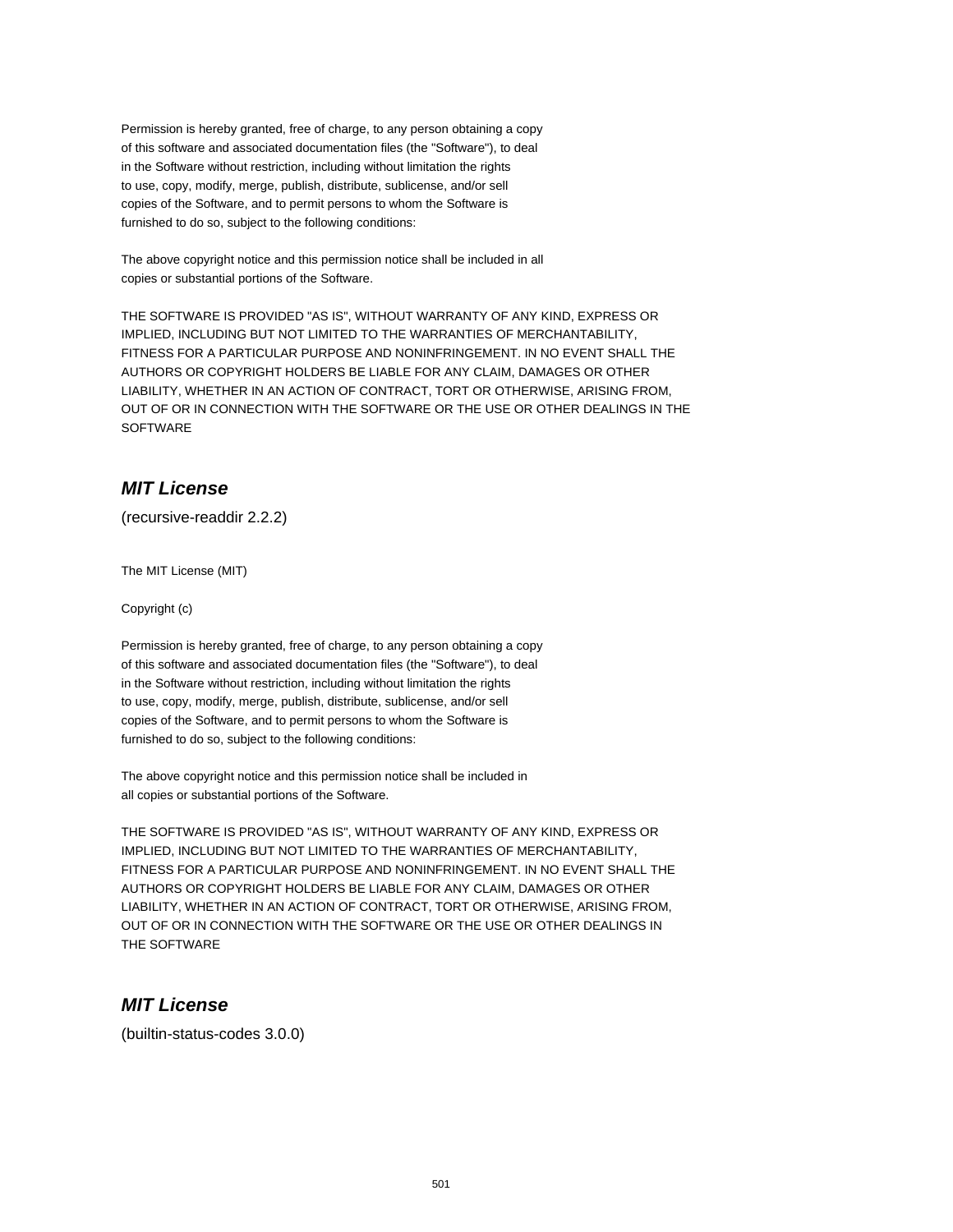The MIT License (MIT)

Copyright (c) Ben Drucker (bendrucker.me)

Permission is hereby granted, free of charge, to any person obtaining a copy of this software and associated documentation files (the "Software"), to deal in the Software without restriction, including without limitation the rights to use, copy, modify, merge, publish, distribute, sublicense, and/or sell copies of the Software, and to permit persons to whom the Software is furnished to do so, subject to the following conditions:

The above copyright notice and this permission notice shall be included in all copies or substantial portions of the Software.

THE SOFTWARE IS PROVIDED "AS IS", WITHOUT WARRANTY OF ANY KIND, EXPRESS OR IMPLIED, INCLUDING BUT NOT LIMITED TO THE WARRANTIES OF MERCHANTABILITY, FITNESS FOR A PARTICULAR PURPOSE AND NONINFRINGEMENT. IN NO EVENT SHALL THE AUTHORS OR COPYRIGHT HOLDERS BE LIABLE FOR ANY CLAIM, DAMAGES OR OTHER LIABILITY, WHETHER IN AN ACTION OF CONTRACT, TORT OR OTHERWISE, ARISING FROM, OUT OF OR IN CONNECTION WITH THE SOFTWARE OR THE USE OR OTHER DEALINGS IN THE SOFTWARE

### **MIT License**

(webpack-manifest-plugin 2.2.0)

The MIT License (MIT)

Copyright (c) Dane Thurber

Permission is hereby granted, free of charge, to any person obtaining a copy of this software and associated documentation files (the "Software"), to deal in the Software without restriction, including without limitation the rights to use, copy, modify, merge, publish, distribute, sublicense, and/or sell copies of the Software, and to permit persons to whom the Software is furnished to do so, subject to the following conditions:

The above copyright notice and this permission notice shall be included in all copies or substantial portions of the Software.

THE SOFTWARE IS PROVIDED "AS IS", WITHOUT WARRANTY OF ANY KIND, EXPRESS OR IMPLIED, INCLUDING BUT NOT LIMITED TO THE WARRANTIES OF MERCHANTABILITY, FITNESS FOR A PARTICULAR PURPOSE AND NONINFRINGEMENT. IN NO EVENT SHALL THE AUTHORS OR COPYRIGHT HOLDERS BE LIABLE FOR ANY CLAIM, DAMAGES OR OTHER LIABILITY, WHETHER IN AN ACTION OF CONTRACT, TORT OR OTHERWISE, ARISING FROM, OUT OF OR IN CONNECTION WITH THE SOFTWARE OR THE USE OR OTHER DEALINGS IN THE SOFTWARE

#### **MIT License**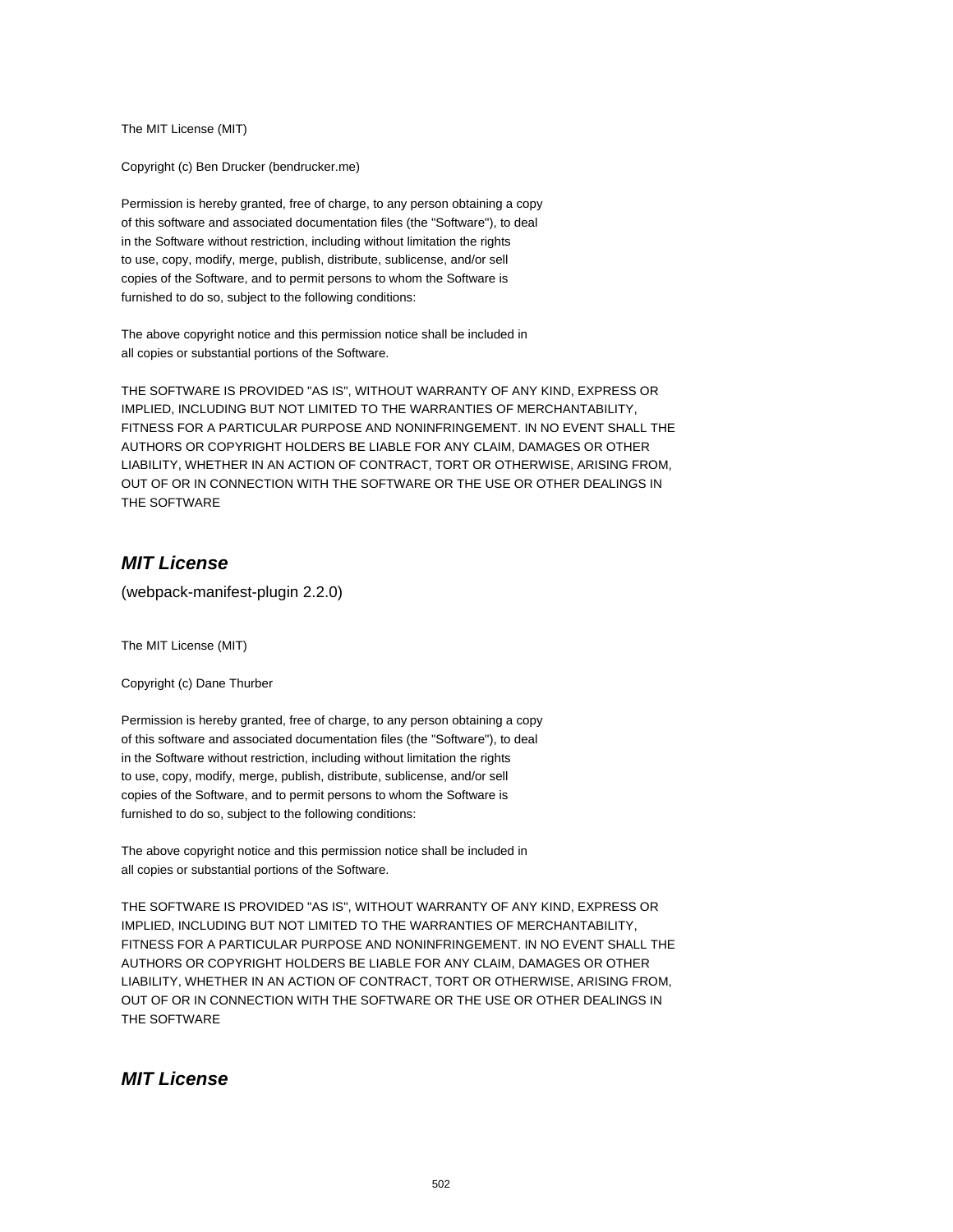(@nodelib/fs.scandir 2.1.3, @nodelib/fs.stat 2.0.3, @nodelib/fs.walk 1.2.4, fast-glob 3.2.4)

The MIT License (MIT)

Copyright (c) Denis Malinochkin

Permission is hereby granted, free of charge, to any person obtaining a copy of this software and associated documentation files (the "Software"), to deal in the Software without restriction, including without limitation the rights to use, copy, modify, merge, publish, distribute, sublicense, and/or sell copies of the Software, and to permit persons to whom the Software is furnished to do so, subject to the following conditions:

The above copyright notice and this permission notice shall be included in all copies or substantial portions of the Software.

THE SOFTWARE IS PROVIDED "AS IS", WITHOUT WARRANTY OF ANY KIND, EXPRESS OR IMPLIED, INCLUDING BUT NOT LIMITED TO THE WARRANTIES OF MERCHANTABILITY, FITNESS FOR A PARTICULAR PURPOSE AND NONINFRINGEMENT. IN NO EVENT SHALL THE AUTHORS OR COPYRIGHT HOLDERS BE LIABLE FOR ANY CLAIM, DAMAGES OR OTHER LIABILITY, WHETHER IN AN ACTION OF CONTRACT, TORT OR OTHERWISE, ARISING FROM, OUT OF OR IN CONNECTION WITH THE SOFTWARE OR THE USE OR OTHER DEALINGS IN THE SOFTWARE

## **MIT License**

(path-dirname 1.0.2)

The MIT License (MIT)

Copyright (c) Elan Shanker and Node.js contributors. All rights reserved.

Permission is hereby granted, free of charge, to any person obtaining a copy of this software and associated documentation files (the "Software"), to deal in the Software without restriction, including without limitation the rights to use, copy, modify, merge, publish, distribute, sublicense, and/or sell copies of the Software, and to permit persons to whom the Software is furnished to do so, subject to the following conditions:

The above copyright notice and this permission notice shall be included in all copies or substantial portions of the Software.

THE SOFTWARE IS PROVIDED "AS IS", WITHOUT WARRANTY OF ANY KIND, EXPRESS OR IMPLIED, INCLUDING BUT NOT LIMITED TO THE WARRANTIES OF MERCHANTABILITY, FITNESS FOR A PARTICULAR PURPOSE AND NONINFRINGEMENT. IN NO EVENT SHALL THE AUTHORS OR COPYRIGHT HOLDERS BE LIABLE FOR ANY CLAIM, DAMAGES OR OTHER LIABILITY, WHETHER IN AN ACTION OF CONTRACT, TORT OR OTHERWISE, ARISING FROM, OUT OF OR IN CONNECTION WITH THE SOFTWARE OR THE USE OR OTHER DEALINGS IN THE SOFTWARE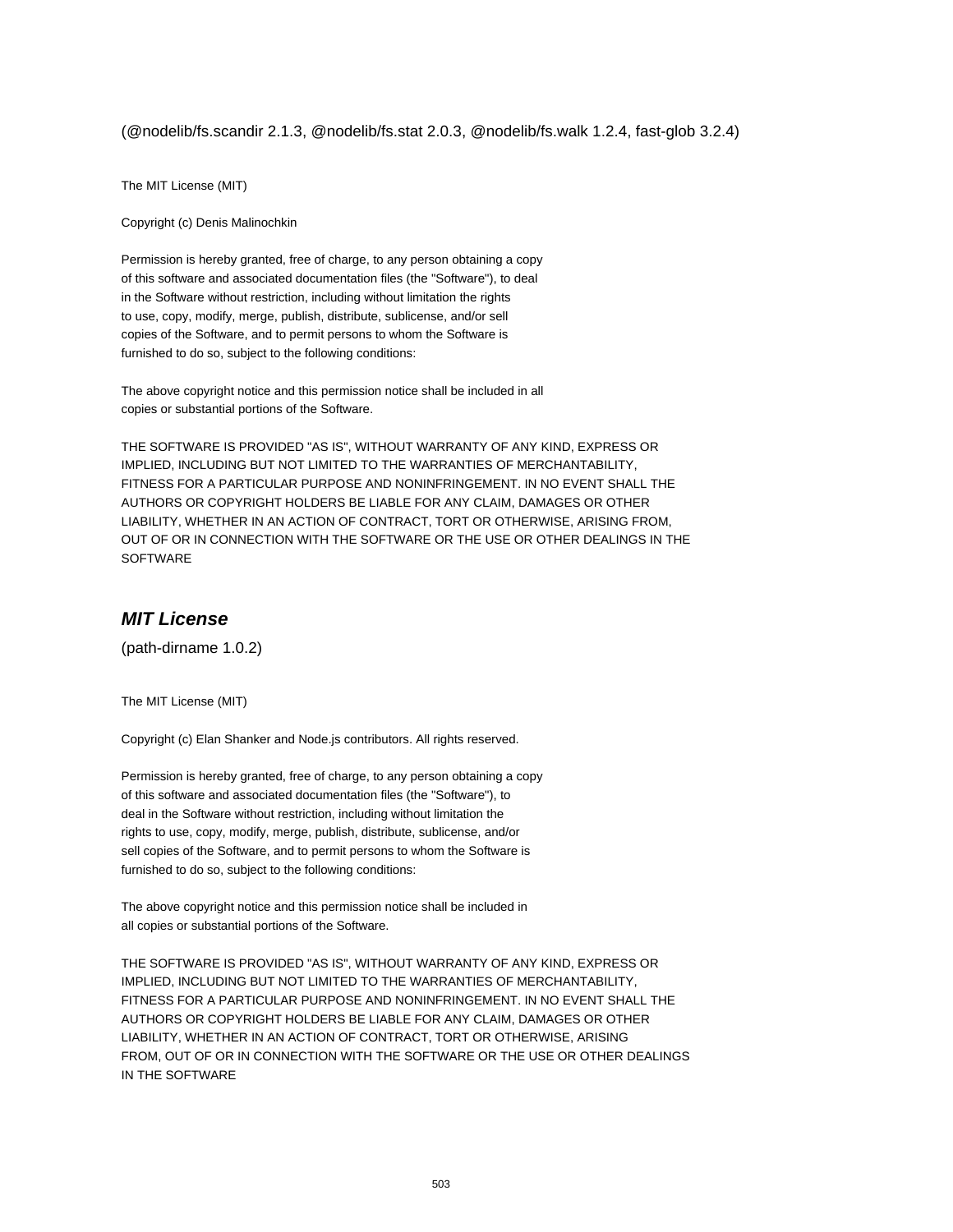# **MIT License**

(is-buffer 1.1.6, is-buffer v2.0.5, safe-buffer 5.1.2, safe-buffer v5.2.1)

The MIT License (MIT)

Copyright (c) Feross Aboukhadijeh

Permission is hereby granted, free of charge, to any person obtaining a copy of this software and associated documentation files (the "Software"), to deal in the Software without restriction, including without limitation the rights to use, copy, modify, merge, publish, distribute, sublicense, and/or sell copies of the Software, and to permit persons to whom the Software is furnished to do so, subject to the following conditions:

The above copyright notice and this permission notice shall be included in all copies or substantial portions of the Software.

THE SOFTWARE IS PROVIDED "AS IS", WITHOUT WARRANTY OF ANY KIND, EXPRESS OR IMPLIED, INCLUDING BUT NOT LIMITED TO THE WARRANTIES OF MERCHANTABILITY, FITNESS FOR A PARTICULAR PURPOSE AND NONINFRINGEMENT. IN NO EVENT SHALL THE AUTHORS OR COPYRIGHT HOLDERS BE LIABLE FOR ANY CLAIM, DAMAGES OR OTHER LIABILITY, WHETHER IN AN ACTION OF CONTRACT, TORT OR OTHERWISE, ARISING FROM, OUT OF OR IN CONNECTION WITH THE SOFTWARE OR THE USE OR OTHER DEALINGS IN THE SOFTWARE

## **MIT License**

(@nearform/multistream 5.0.0-2, clipboard-copy 4.0.1, hyperscript-attribute-to-property 1.0.2, queue-microtask 1.2.2, run-parallel v1.1.10, simple-concat 1.0.1, string-to-stream v3.0.1)

The MIT License (MIT)

Copyright (c) Feross Aboukhadijeh

Permission is hereby granted, free of charge, to any person obtaining a copy of this software and associated documentation files (the "Software"), to deal in the Software without restriction, including without limitation the rights to use, copy, modify, merge, publish, distribute, sublicense, and/or sell copies of the Software, and to permit persons to whom the Software is furnished to do so, subject to the following conditions:

The above copyright notice and this permission notice shall be included in all copies or substantial portions of the Software.

THE SOFTWARE IS PROVIDED "AS IS", WITHOUT WARRANTY OF ANY KIND, EXPRESS OR IMPLIED, INCLUDING BUT NOT LIMITED TO THE WARRANTIES OF MERCHANTABILITY, FITNESS FOR A PARTICULAR PURPOSE AND NONINFRINGEMENT. IN NO EVENT SHALL THE AUTHORS OR COPYRIGHT HOLDERS BE LIABLE FOR ANY CLAIM, DAMAGES OR OTHER LIABILITY, WHETHER IN AN ACTION OF CONTRACT, TORT OR OTHERWISE, ARISING FROM, OUT OF OR IN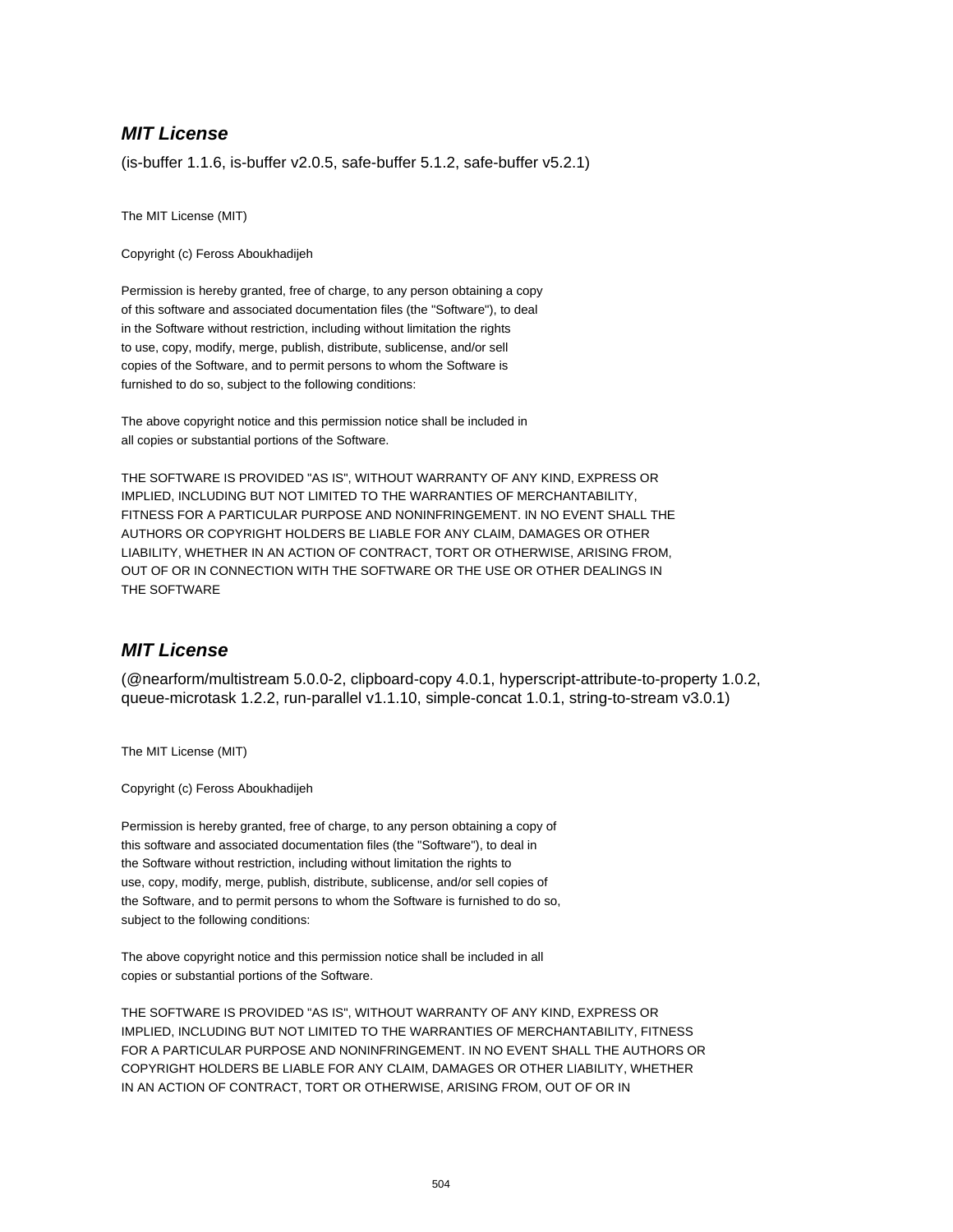CONNECTION WITH THE SOFTWARE OR THE USE OR OTHER DEALINGS IN THE SOFTWARE

# **MIT License**

(Buffer 5.2.1, Buffer v4.9.2, Buffer v5.7.1)

The MIT License (MIT)

Copyright (c) Feross Aboukhadijeh, and other contributors.

Permission is hereby granted, free of charge, to any person obtaining a copy of this software and associated documentation files (the "Software"), to deal in the Software without restriction, including without limitation the rights to use, copy, modify, merge, publish, distribute, sublicense, and/or sell copies of the Software, and to permit persons to whom the Software is furnished to do so, subject to the following conditions:

The above copyright notice and this permission notice shall be included in all copies or substantial portions of the Software.

THE SOFTWARE IS PROVIDED "AS IS", WITHOUT WARRANTY OF ANY KIND, EXPRESS OR IMPLIED, INCLUDING BUT NOT LIMITED TO THE WARRANTIES OF MERCHANTABILITY, FITNESS FOR A PARTICULAR PURPOSE AND NONINFRINGEMENT. IN NO EVENT SHALL THE AUTHORS OR COPYRIGHT HOLDERS BE LIABLE FOR ANY CLAIM, DAMAGES OR OTHER LIABILITY, WHETHER IN AN ACTION OF CONTRACT, TORT OR OTHERWISE, ARISING FROM, OUT OF OR IN CONNECTION WITH THE SOFTWARE OR THE USE OR OTHER DEALINGS IN THE SOFTWARE

## **MIT License**

(stack-utils 2.0.2, stack-utils 2.0.3)

The MIT License (MIT)

Copyright (c) Isaac Z. Schlueter , James Talmage (github.com/jamestalmage), and Contributors

Permission is hereby granted, free of charge, to any person obtaining a copy of this software and associated documentation files (the "Software"), to deal in the Software without restriction, including without limitation the rights to use, copy, modify, merge, publish, distribute, sublicense, and/or sell copies of the Software, and to permit persons to whom the Software is furnished to do so, subject to the following conditions:

The above copyright notice and this permission notice shall be included in all copies or substantial portions of the Software.

THE SOFTWARE IS PROVIDED "AS IS", WITHOUT WARRANTY OF ANY KIND, EXPRESS OR IMPLIED, INCLUDING BUT NOT LIMITED TO THE WARRANTIES OF MERCHANTABILITY,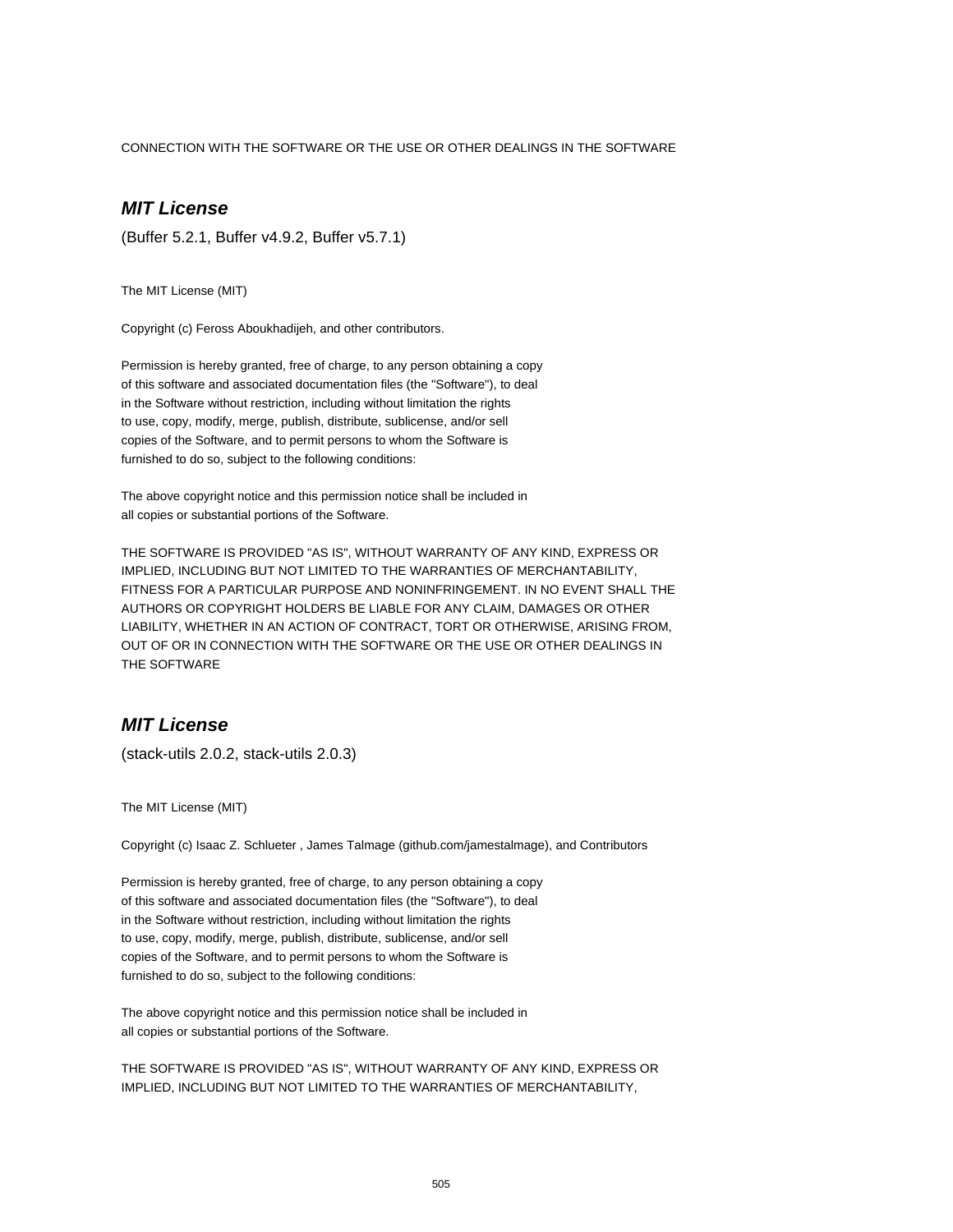FITNESS FOR A PARTICULAR PURPOSE AND NONINFRINGEMENT. IN NO EVENT SHALL THE AUTHORS OR COPYRIGHT HOLDERS BE LIABLE FOR ANY CLAIM, DAMAGES OR OTHER LIABILITY, WHETHER IN AN ACTION OF CONTRACT, TORT OR OTHERWISE, ARISING FROM, OUT OF OR IN CONNECTION WITH THE SOFTWARE OR THE USE OR OTHER DEALINGS IN THE SOFTWARE

#### **MIT License**

(minipass-fetch 1.3.2)

The MIT License (MIT)

Copyright (c) Isaac Z. Schlueter and Contributors Copyright (c) 2016 David Frank

Permission is hereby granted, free of charge, to any person obtaining a copy of this software and associated documentation files (the "Software"), to deal in the Software without restriction, including without limitation the rights to use, copy, modify, merge, publish, distribute, sublicense, and/or sell copies of the Software, and to permit persons to whom the Software is furnished to do so, subject to the following conditions:

The above copyright notice and this permission notice shall be included in all copies or substantial portions of the Software.

THE SOFTWARE IS PROVIDED "AS IS", WITHOUT WARRANTY OF ANY KIND, EXPRESS OR IMPLIED, INCLUDING BUT NOT LIMITED TO THE WARRANTIES OF MERCHANTABILITY, FITNESS FOR A PARTICULAR PURPOSE AND NONINFRINGEMENT. IN NO EVENT SHALL THE AUTHORS OR COPYRIGHT HOLDERS BE LIABLE FOR ANY CLAIM, DAMAGES OR OTHER LIABILITY, WHETHER IN AN ACTION OF CONTRACT, TORT OR OTHERWISE, ARISING FROM, OUT OF OR IN CONNECTION WITH THE SOFTWARE OR THE USE OR OTHER DEALINGS IN THE **SOFTWARE** 

### **MIT License**

(deps-sort v2.0.1, labeled-stream-splicer 2.0.2, stream-splicer 2.0.1)

The MIT License (MIT)

Copyright (c) James Halliday and browserify contributors

Permission is hereby granted, free of charge, to any person obtaining a copy of this software and associated documentation files (the "Software"), to deal in the Software without restriction, including without limitation the rights to use, copy, modify, merge, publish, distribute, sublicense, and/or sell copies of the Software, and to permit persons to whom the Software is furnished to do so, subject to the following conditions: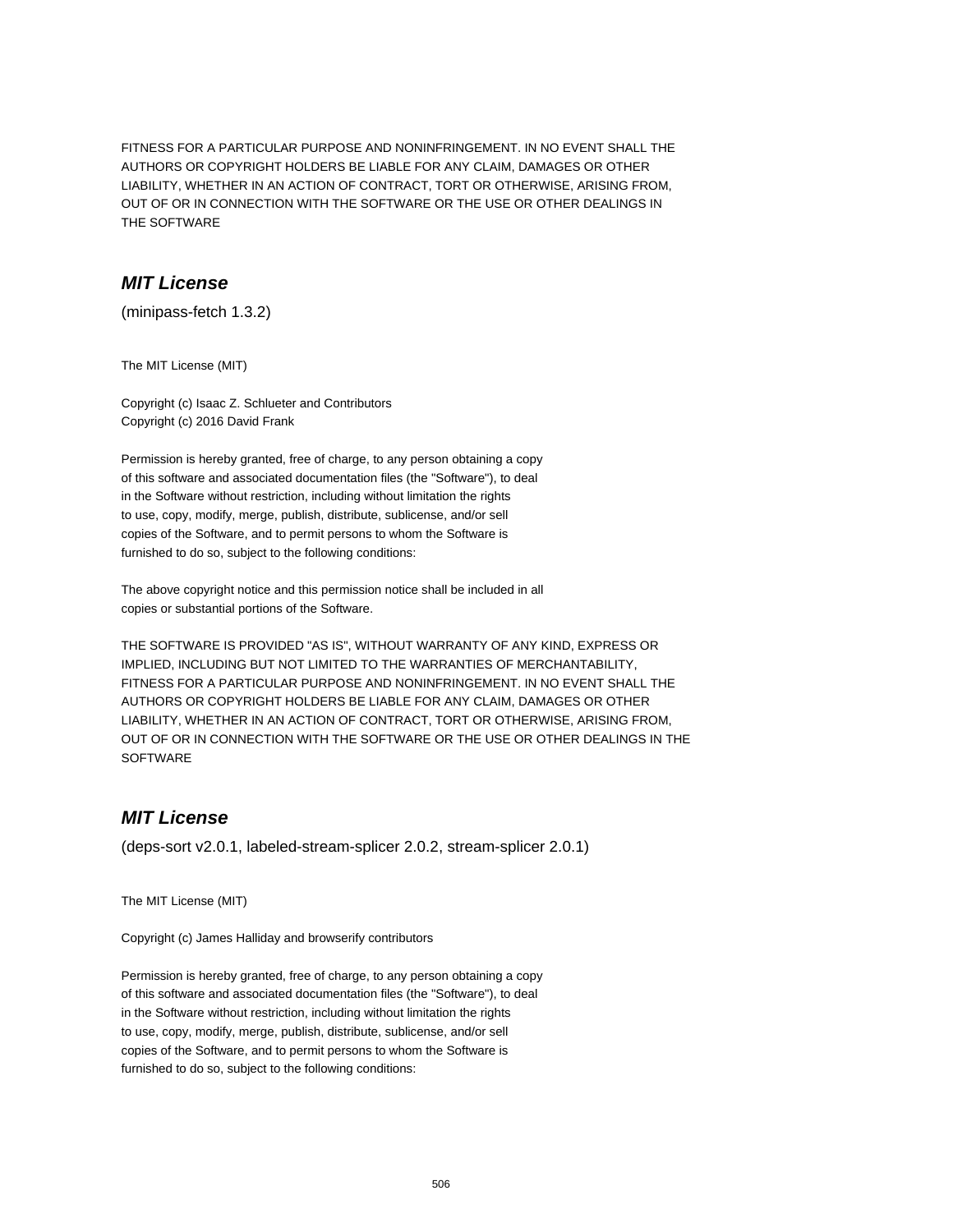The above copyright notice and this permission notice shall be included in all copies or substantial portions of the Software.

THE SOFTWARE IS PROVIDED "AS IS", WITHOUT WARRANTY OF ANY KIND, EXPRESS OR IMPLIED, INCLUDING BUT NOT LIMITED TO THE WARRANTIES OF MERCHANTABILITY, FITNESS FOR A PARTICULAR PURPOSE AND NONINFRINGEMENT. IN NO EVENT SHALL THE AUTHORS OR COPYRIGHT HOLDERS BE LIABLE FOR ANY CLAIM, DAMAGES OR OTHER LIABILITY, WHETHER IN AN ACTION OF CONTRACT, TORT OR OTHERWISE, ARISING FROM, OUT OF OR IN CONNECTION WITH THE SOFTWARE OR THE USE OR OTHER DEALINGS IN THE SOFTWARE

## **MIT License**

(node-modules-regexp 1.0.0, normalize-range 0.1.2)

The MIT License (MIT)

Copyright (c) James Talmage (github.com/jamestalmage)

Permission is hereby granted, free of charge, to any person obtaining a copy of this software and associated documentation files (the "Software"), to deal in the Software without restriction, including without limitation the rights to use, copy, modify, merge, publish, distribute, sublicense, and/or sell copies of the Software, and to permit persons to whom the Software is furnished to do so, subject to the following conditions:

The above copyright notice and this permission notice shall be included in all copies or substantial portions of the Software.

THE SOFTWARE IS PROVIDED "AS IS", WITHOUT WARRANTY OF ANY KIND, EXPRESS OR IMPLIED, INCLUDING BUT NOT LIMITED TO THE WARRANTIES OF MERCHANTABILITY, FITNESS FOR A PARTICULAR PURPOSE AND NONINFRINGEMENT. IN NO EVENT SHALL THE AUTHORS OR COPYRIGHT HOLDERS BE LIABLE FOR ANY CLAIM, DAMAGES OR OTHER LIABILITY, WHETHER IN AN ACTION OF CONTRACT, TORT OR OTHERWISE, ARISING FROM, OUT OF OR IN CONNECTION WITH THE SOFTWARE OR THE USE OR OTHER DEALINGS IN THE SOFTWARE

#### **MIT License**

(merge-source-map 1.0.4, merge-source-map 1.1.0)

The MIT License (MIT)

Copyright (c) keik

Permission is hereby granted, free of charge, to any person obtaining a copy of this software and associated documentation files (the "Software"), to deal in the Software without restriction, including without limitation the rights to use, copy, modify, merge, publish, distribute, sublicense, and/or sell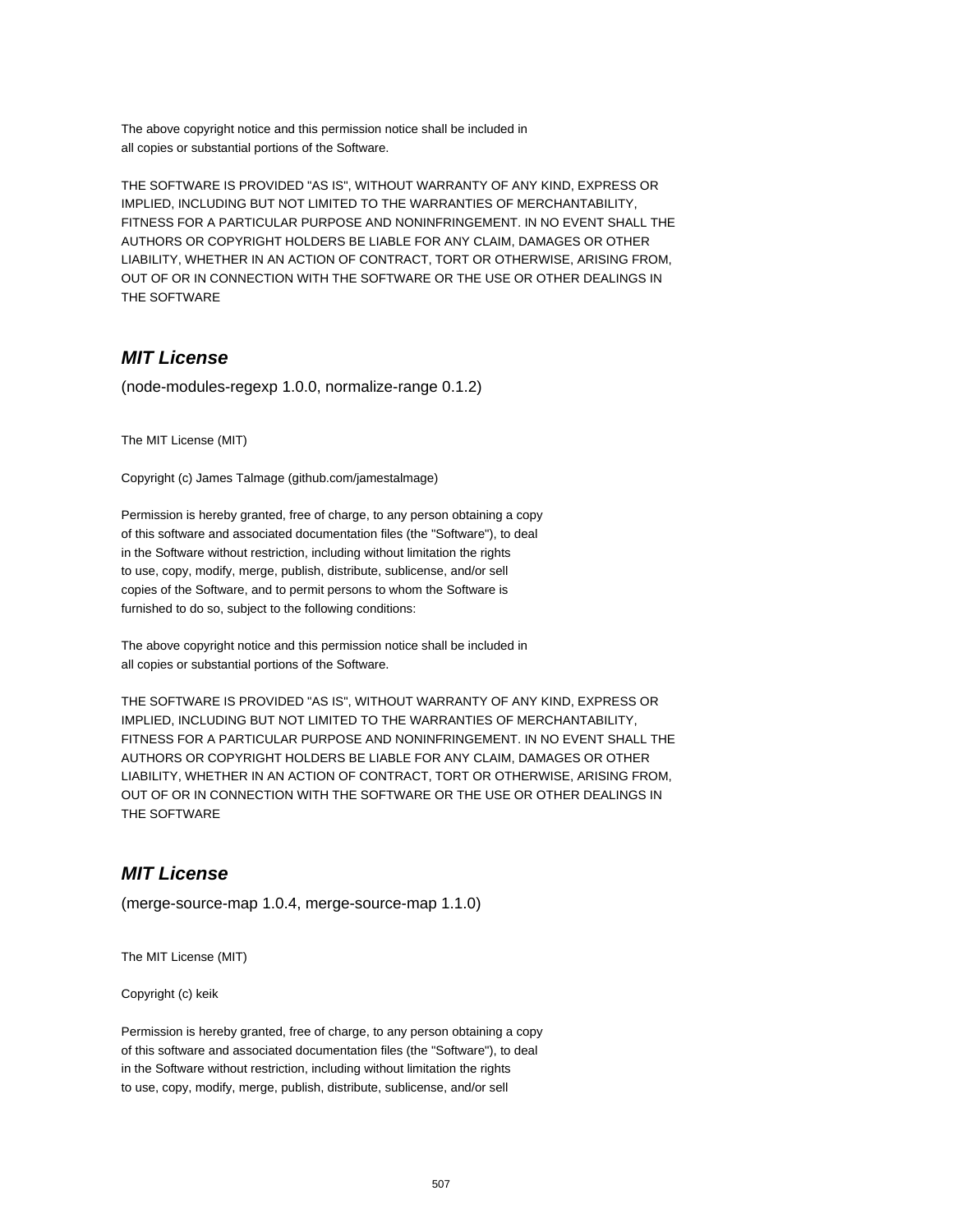copies of the Software, and to permit persons to whom the Software is furnished to do so, subject to the following conditions:

The above copyright notice and this permission notice shall be included in all copies or substantial portions of the Software.

THE SOFTWARE IS PROVIDED "AS IS", WITHOUT WARRANTY OF ANY KIND, EXPRESS OR IMPLIED, INCLUDING BUT NOT LIMITED TO THE WARRANTIES OF MERCHANTABILITY, FITNESS FOR A PARTICULAR PURPOSE AND NONINFRINGEMENT. IN NO EVENT SHALL THE AUTHORS OR COPYRIGHT HOLDERS BE LIABLE FOR ANY CLAIM, DAMAGES OR OTHER LIABILITY, WHETHER IN AN ACTION OF CONTRACT, TORT OR OTHERWISE, ARISING FROM, OUT OF OR IN CONNECTION WITH THE SOFTWARE OR THE USE OR OTHER DEALINGS IN THE SOFTWARE

### **MIT License**

(shebang-command 1.2.0, strict-uri-encode 2.0.0)

The MIT License (MIT)

Copyright (c) Kevin Martensson (github.com/kevva)

Permission is hereby granted, free of charge, to any person obtaining a copy of this software and associated documentation files (the "Software"), to deal in the Software without restriction, including without limitation the rights to use, copy, modify, merge, publish, distribute, sublicense, and/or sell copies of the Software, and to permit persons to whom the Software is furnished to do so, subject to the following conditions:

The above copyright notice and this permission notice shall be included in all copies or substantial portions of the Software.

THE SOFTWARE IS PROVIDED "AS IS", WITHOUT WARRANTY OF ANY KIND, EXPRESS OR IMPLIED, INCLUDING BUT NOT LIMITED TO THE WARRANTIES OF MERCHANTABILITY, FITNESS FOR A PARTICULAR PURPOSE AND NONINFRINGEMENT. IN NO EVENT SHALL THE AUTHORS OR COPYRIGHT HOLDERS BE LIABLE FOR ANY CLAIM, DAMAGES OR OTHER LIABILITY, WHETHER IN AN ACTION OF CONTRACT, TORT OR OTHERWISE, ARISING FROM, OUT OF OR IN CONNECTION WITH THE SOFTWARE OR THE USE OR OTHER DEALINGS IN THE SOFTWARE

## **MIT License**

(strict-uri-encode 1.1.0)

The MIT License (MIT)

Copyright (c) Kevin Mårtensson (github.com/kevva)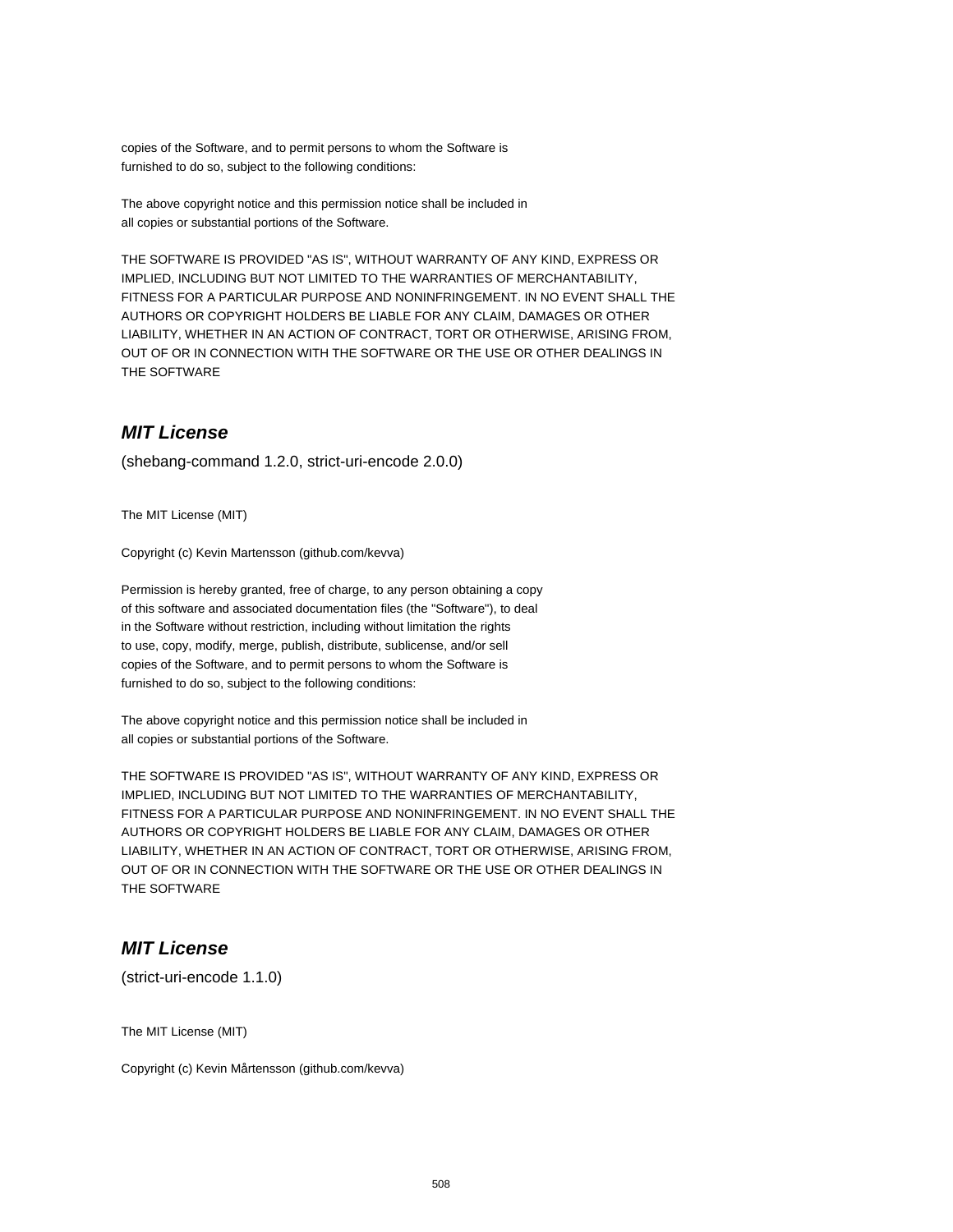Permission is hereby granted, free of charge, to any person obtaining a copy of this software and associated documentation files (the "Software"), to deal in the Software without restriction, including without limitation the rights to use, copy, modify, merge, publish, distribute, sublicense, and/or sell copies of the Software, and to permit persons to whom the Software is furnished to do so, subject to the following conditions:

The above copyright notice and this permission notice shall be included in all copies or substantial portions of the Software.

THE SOFTWARE IS PROVIDED "AS IS", WITHOUT WARRANTY OF ANY KIND, EXPRESS OR IMPLIED, INCLUDING BUT NOT LIMITED TO THE WARRANTIES OF MERCHANTABILITY, FITNESS FOR A PARTICULAR PURPOSE AND NONINFRINGEMENT. IN NO EVENT SHALL THE AUTHORS OR COPYRIGHT HOLDERS BE LIABLE FOR ANY CLAIM, DAMAGES OR OTHER LIABILITY, WHETHER IN AN ACTION OF CONTRACT, TORT OR OTHERWISE, ARISING FROM, OUT OF OR IN CONNECTION WITH THE SOFTWARE OR THE USE OR OTHER DEALINGS IN THE SOFTWARE

# **MIT License**

(kleur 3.0.3)

The MIT License (MIT)

Copyright (c) Luke Edwards (lukeed.com)

Permission is hereby granted, free of charge, to any person obtaining a copy of this software and associated documentation files (the "Software"), to deal in the Software without restriction, including without limitation the rights to use, copy, modify, merge, publish, distribute, sublicense, and/or sell copies of the Software, and to permit persons to whom the Software is furnished to do so, subject to the following conditions:

The above copyright notice and this permission notice shall be included in all copies or substantial portions of the Software.

THE SOFTWARE IS PROVIDED "AS IS", WITHOUT WARRANTY OF ANY KIND, EXPRESS OR IMPLIED, INCLUDING BUT NOT LIMITED TO THE WARRANTIES OF MERCHANTABILITY, FITNESS FOR A PARTICULAR PURPOSE AND NONINFRINGEMENT. IN NO EVENT SHALL THE AUTHORS OR COPYRIGHT HOLDERS BE LIABLE FOR ANY CLAIM, DAMAGES OR OTHER LIABILITY, WHETHER IN AN ACTION OF CONTRACT, TORT OR OTHERWISE, ARISING FROM, OUT OF OR IN CONNECTION WITH THE SOFTWARE OR THE USE OR OTHER DEALINGS IN THE SOFTWARE

## **MIT License**

(morphdom 2.6.1)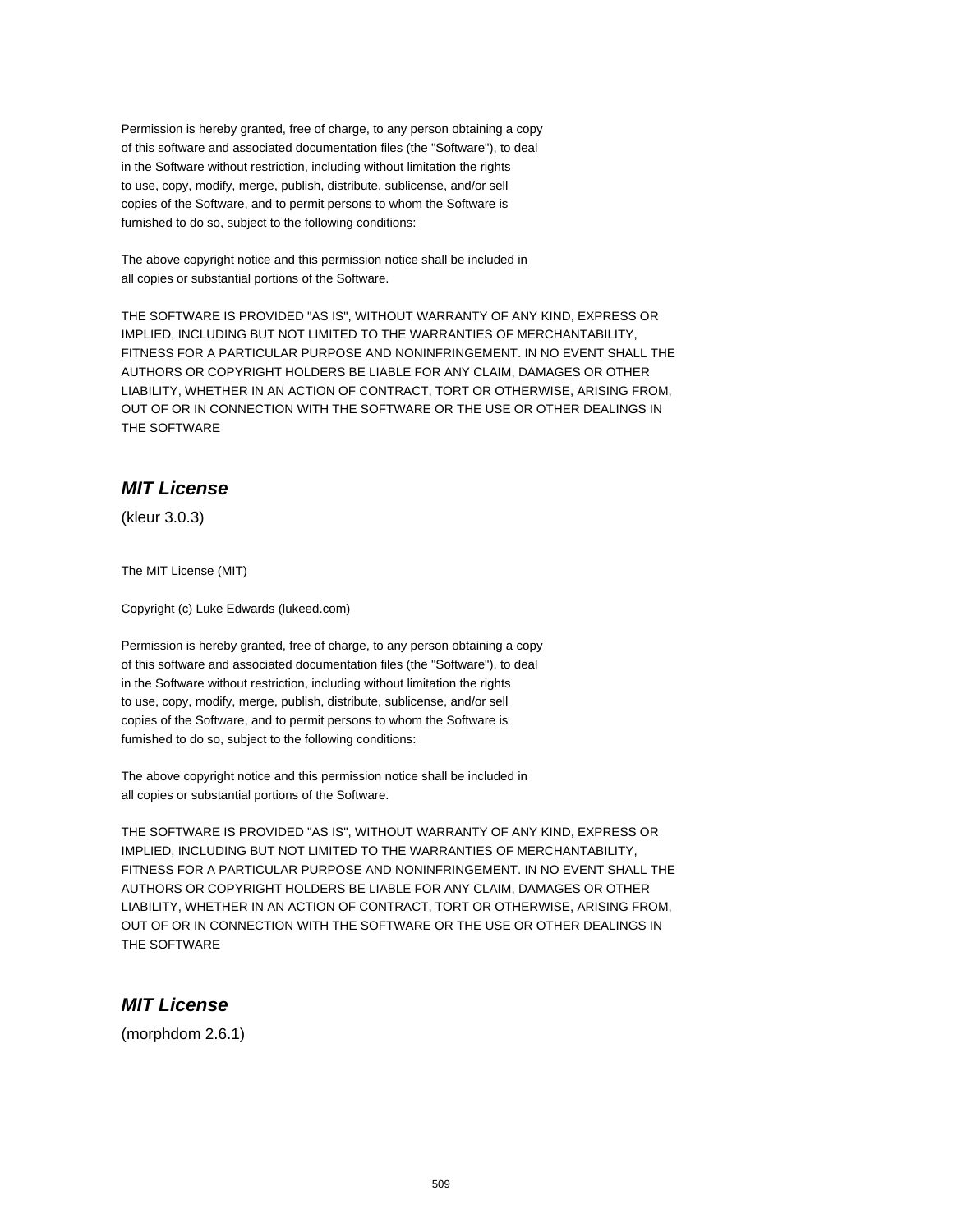The MIT License (MIT)

Copyright (c) Patrick Steele-Idem (psteeleidem.com)

Permission is hereby granted, free of charge, to any person obtaining a copy of this software and associated documentation files (the "Software"), to deal in the Software without restriction, including without limitation the rights to use, copy, modify, merge, publish, distribute, sublicense, and/or sell copies of the Software, and to permit persons to whom the Software is furnished to do so, subject to the following conditions:

The above copyright notice and this permission notice shall be included in all copies or substantial portions of the Software.

THE SOFTWARE IS PROVIDED "AS IS", WITHOUT WARRANTY OF ANY KIND, EXPRESS OR IMPLIED, INCLUDING BUT NOT LIMITED TO THE WARRANTIES OF MERCHANTABILITY, FITNESS FOR A PARTICULAR PURPOSE AND NONINFRINGEMENT. IN NO EVENT SHALL THE AUTHORS OR COPYRIGHT HOLDERS BE LIABLE FOR ANY CLAIM, DAMAGES OR OTHER LIABILITY, WHETHER IN AN ACTION OF CONTRACT, TORT OR OTHERWISE, ARISING FROM, OUT OF OR IN CONNECTION WITH THE SOFTWARE OR THE USE OR OTHER DEALINGS IN THE SOFTWARE

## **MIT License**

(decode-uri-component 0.2.0)

The MIT License (MIT)

Copyright (c) Sam Verschueren (github.com/SamVerschueren)

Permission is hereby granted, free of charge, to any person obtaining a copy of this software and associated documentation files (the "Software"), to deal in the Software without restriction, including without limitation the rights to use, copy, modify, merge, publish, distribute, sublicense, and/or sell copies of the Software, and to permit persons to whom the Software is furnished to do so, subject to the following conditions:

The above copyright notice and this permission notice shall be included in all copies or substantial portions of the Software.

THE SOFTWARE IS PROVIDED "AS IS", WITHOUT WARRANTY OF ANY KIND, EXPRESS OR IMPLIED, INCLUDING BUT NOT LIMITED TO THE WARRANTIES OF MERCHANTABILITY, FITNESS FOR A PARTICULAR PURPOSE AND NONINFRINGEMENT. IN NO EVENT SHALL THE AUTHORS OR COPYRIGHT HOLDERS BE LIABLE FOR ANY CLAIM, DAMAGES OR OTHER LIABILITY, WHETHER IN AN ACTION OF CONTRACT, TORT OR OTHERWISE, ARISING FROM, OUT OF OR IN CONNECTION WITH THE SOFTWARE OR THE USE OR OTHER DEALINGS IN THE SOFTWARE

#### **MIT License**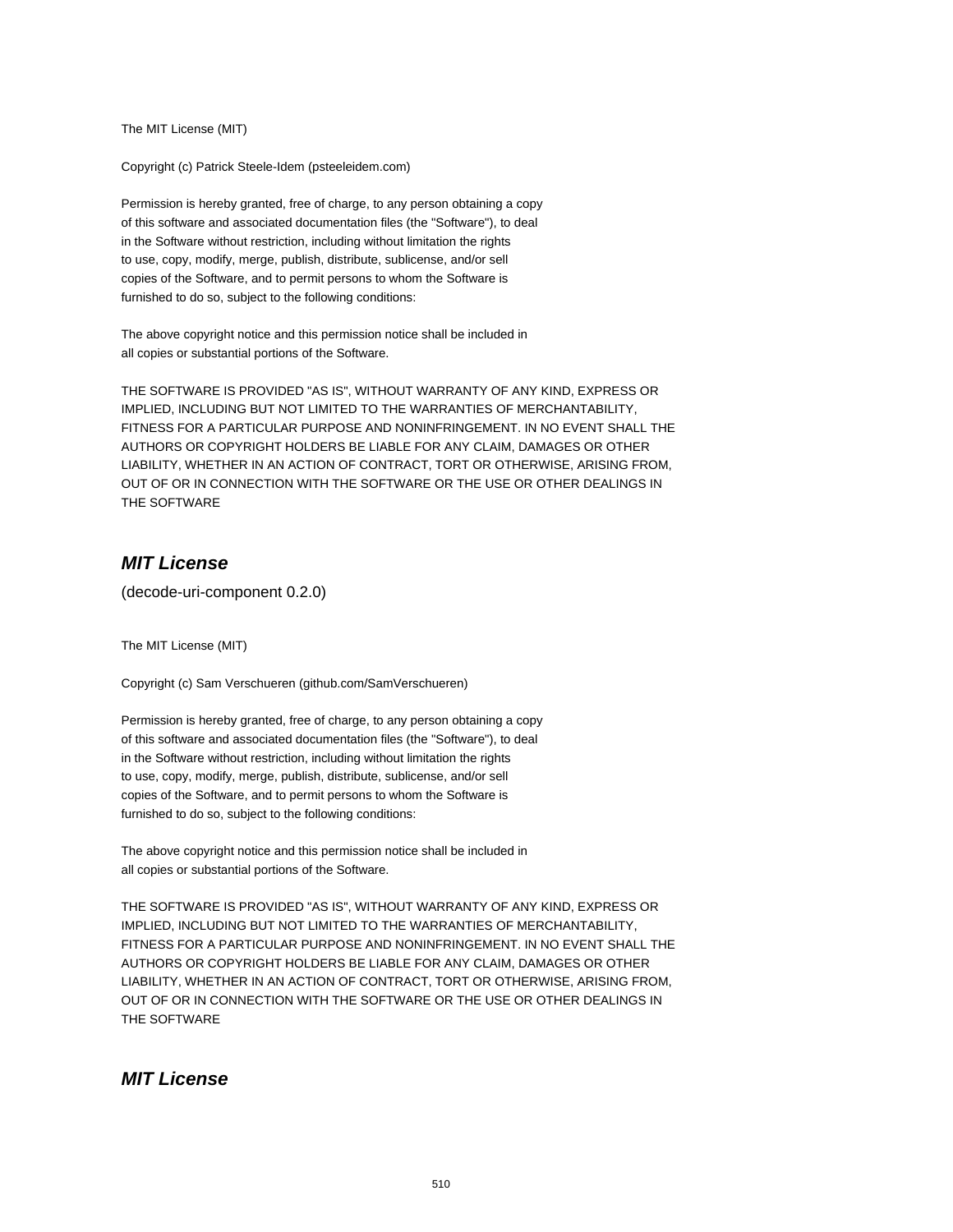(Decamelize 1.2.0, Strip ANSI 3.0.1, ansi-regex 2.1.1, ansi-styles 2.2.1, caller-callsite 2.0.0, caller-path 2.0.0, callsites 2.0.0, cli-cursor 2.1.0, code-point-at 1.1.0, crypto-random-string 1.0.0, env-paths 1.0.0, escape-string-regexp 1.0.5, figures 2.0.0, filter-obj 1.1.0, find-up 2.1.0, has-ansi 2.0.0, import-cwd 2.1.0, import-fresh 2.0.0, import-from 2.1.0, import-lazy 2.1.0, ip-regex v2.1.0, is-absolute-url 2.1.0, is-binary-path 1.0.1, is-fullwidth-code-point 1.0.0, is-fullwidth-code-point 2.0.0, is-obj 1.0.1, is-plain-obj 1.1.0, is-regexp 1.0.0, is-wsl 1.1.0, isstream 1.1.0, leven 2.1.0, load-json-file 2.0.0, lowercase-keys 1.0.1, normalize\_url 1.9.1, npm-run-path 2.0.2, number-is-nan 1.0.1, p-defer 1.0.0, p-finally 1.0.0, p-try 1.0.0, parse-json 2.2.0, path-exists 3.0.0, path-is-absolute 1.0.1, path-key 2.0.1, pify 2.3.0, pkg-dir 2.0.0, pkg-up 2.0.0, prepend-http 1.0.4, query-string v4.3.4, read-pkg 2.0.0, read-pkg-up 2.0.0, resolve-cwd 2.0.0, resolve-from 2.0.0, resolve-from 3.0.0, restore-cursor 2.0.0, shebang-regex 1.0.0, sindresorhus/onetime 2.0.1, sindresorhus/supports-color 2.0.0, sortkeys 1.1.2, string-width 1.0.2, strip-eof 1.0.0, strip-json-comments 2.0.1, temp-dir 1.0.0, unique-string 1.0.0)

The MIT License (MIT)

Copyright (c) Sindre Sorhus (sindresorhus.com)

Permission is hereby granted, free of charge, to any person obtaining a copy of this software and associated documentation files (the "Software"), to deal in the Software without restriction, including without limitation the rights to use, copy, modify, merge, publish, distribute, sublicense, and/or sell copies of the Software, and to permit persons to whom the Software is furnished to do so, subject to the following conditions:

The above copyright notice and this permission notice shall be included in all copies or substantial portions of the Software.

THE SOFTWARE IS PROVIDED "AS IS", WITHOUT WARRANTY OF ANY KIND, EXPRESS OR IMPLIED, INCLUDING BUT NOT LIMITED TO THE WARRANTIES OF MERCHANTABILITY, FITNESS FOR A PARTICULAR PURPOSE AND NONINFRINGEMENT. IN NO EVENT SHALL THE AUTHORS OR COPYRIGHT HOLDERS BE LIABLE FOR ANY CLAIM, DAMAGES OR OTHER LIABILITY, WHETHER IN AN ACTION OF CONTRACT, TORT OR OTHERWISE, ARISING FROM, OUT OF OR IN CONNECTION WITH THE SOFTWARE OR THE USE OR OTHER DEALINGS IN THE SOFTWARE

#### **MIT License**

(symbol-observable 1.2.0, symbol-observable 2.0.3)

The MIT License (MIT)

Copyright (c) Sindre Sorhus (sindresorhus.com) Copyright (c) Ben Lesh

Permission is hereby granted, free of charge, to any person obtaining a copy of this software and associated documentation files (the "Software"), to deal in the Software without restriction, including without limitation the rights to use, copy, modify, merge, publish, distribute, sublicense, and/or sell copies of the Software, and to permit persons to whom the Software is furnished to do so, subject to the following conditions: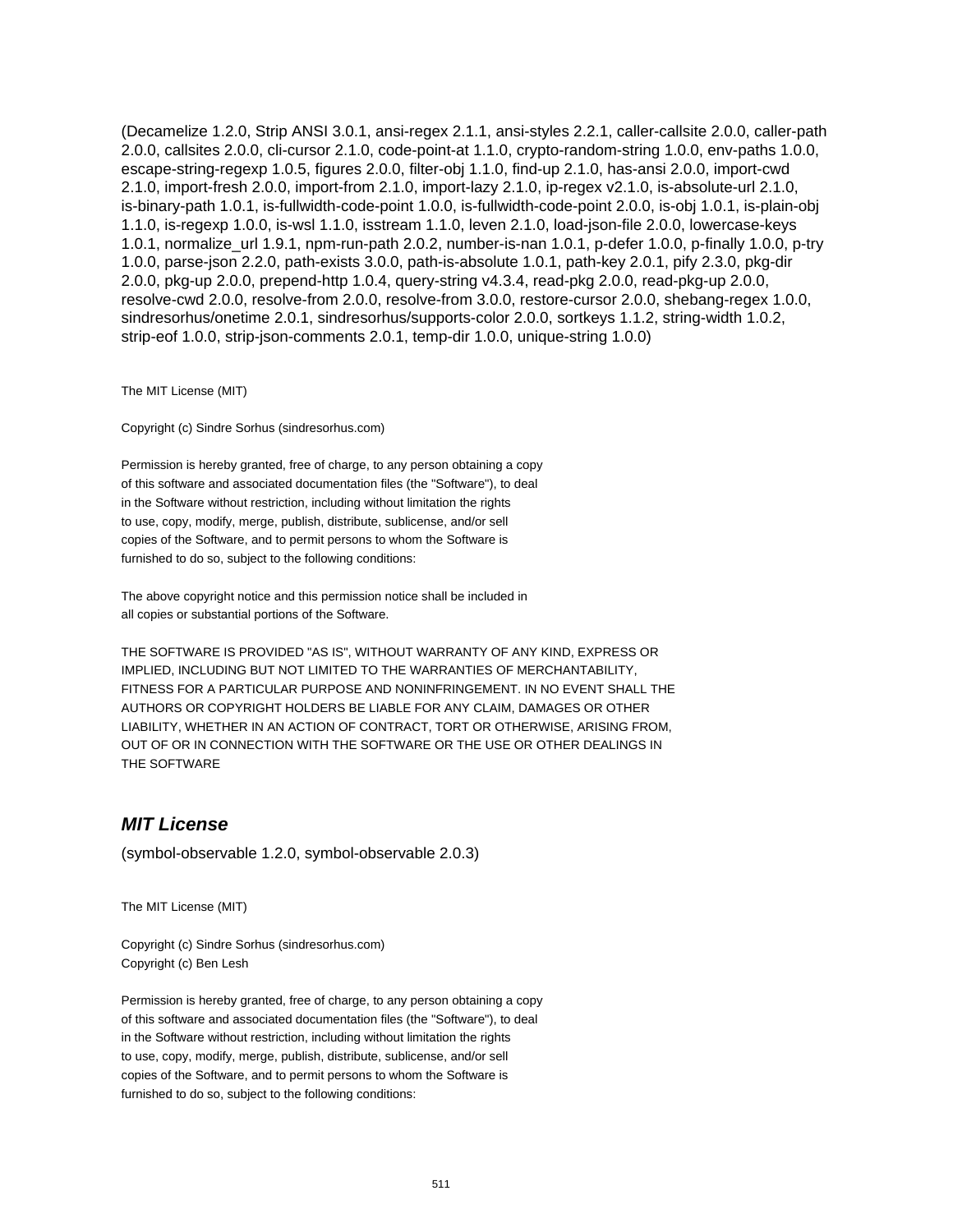The above copyright notice and this permission notice shall be included in all copies or substantial portions of the Software.

THE SOFTWARE IS PROVIDED "AS IS", WITHOUT WARRANTY OF ANY KIND, EXPRESS OR IMPLIED, INCLUDING BUT NOT LIMITED TO THE WARRANTIES OF MERCHANTABILITY, FITNESS FOR A PARTICULAR PURPOSE AND NONINFRINGEMENT. IN NO EVENT SHALL THE AUTHORS OR COPYRIGHT HOLDERS BE LIABLE FOR ANY CLAIM, DAMAGES OR OTHER LIABILITY, WHETHER IN AN ACTION OF CONTRACT, TORT OR OTHERWISE, ARISING FROM, OUT OF OR IN CONNECTION WITH THE SOFTWARE OR THE USE OR OTHER DEALINGS IN THE SOFTWARE

### **MIT License**

(Merge-Stream 2.0.0)

The MIT License (MIT)

Copyright (c) Stephen Sugden (stephensugden.com)

Permission is hereby granted, free of charge, to any person obtaining a copy of this software and associated documentation files (the "Software"), to deal in the Software without restriction, including without limitation the rights to use, copy, modify, merge, publish, distribute, sublicense, and/or sell copies of the Software, and to permit persons to whom the Software is furnished to do so, subject to the following conditions:

The above copyright notice and this permission notice shall be included in all copies or substantial portions of the Software.

THE SOFTWARE IS PROVIDED "AS IS", WITHOUT WARRANTY OF ANY KIND, EXPRESS OR IMPLIED, INCLUDING BUT NOT LIMITED TO THE WARRANTIES OF MERCHANTABILITY, FITNESS FOR A PARTICULAR PURPOSE AND NONINFRINGEMENT. IN NO EVENT SHALL THE AUTHORS OR COPYRIGHT HOLDERS BE LIABLE FOR ANY CLAIM, DAMAGES OR OTHER LIABILITY, WHETHER IN AN ACTION OF CONTRACT, TORT OR OTHERWISE, ARISING FROM, OUT OF OR IN CONNECTION WITH THE SOFTWARE OR THE USE OR OTHER DEALINGS IN THE SOFTWARE

#### **MIT License**

(normalize-html-whitespace 0.2.0, relateurl 0.2.7)

The MIT License (MIT)

Copyright (c) Steven Vachon (svachon.com)

Permission is hereby granted, free of charge, to any person obtaining a copy of this software and associated documentation files (the "Software"), to deal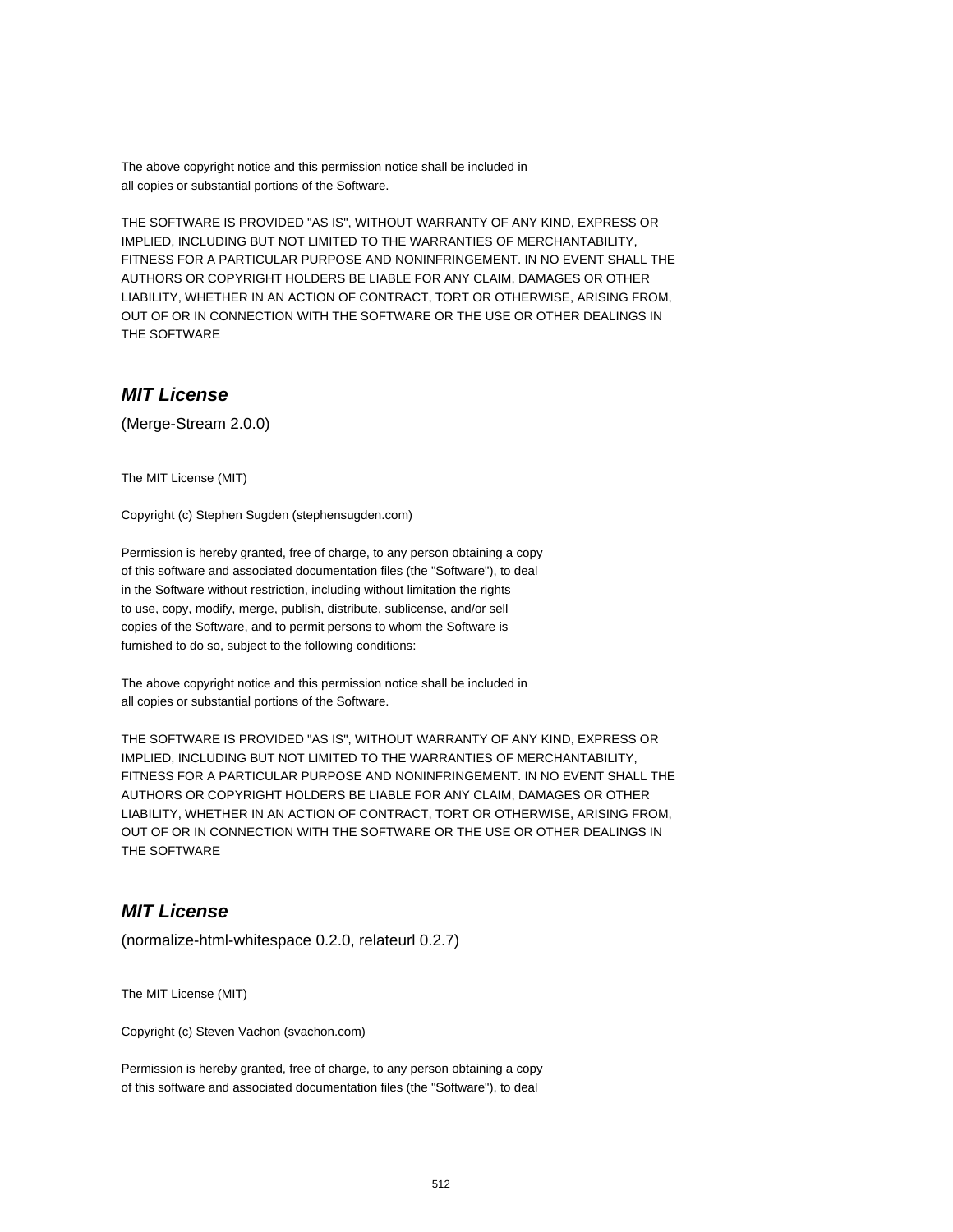in the Software without restriction, including without limitation the rights to use, copy, modify, merge, publish, distribute, sublicense, and/or sell copies of the Software, and to permit persons to whom the Software is furnished to do so, subject to the following conditions:

The above copyright notice and this permission notice shall be included in all copies or substantial portions of the Software.

THE SOFTWARE IS PROVIDED "AS IS", WITHOUT WARRANTY OF ANY KIND, EXPRESS OR IMPLIED, INCLUDING BUT NOT LIMITED TO THE WARRANTIES OF MERCHANTABILITY, FITNESS FOR A PARTICULAR PURPOSE AND NONINFRINGEMENT. IN NO EVENT SHALL THE AUTHORS OR COPYRIGHT HOLDERS BE LIABLE FOR ANY CLAIM, DAMAGES OR OTHER LIABILITY, WHETHER IN AN ACTION OF CONTRACT, TORT OR OTHERWISE, ARISING FROM, OUT OF OR IN CONNECTION WITH THE SOFTWARE OR THE USE OR OTHER DEALINGS IN THE SOFTWARE

# **MIT License**

(single-line-log 1.1.2)

The MIT License (MIT)

Copyright (c) Tobias Baunbæk

Permission is hereby granted, free of charge, to any person obtaining a copy of this software and associated documentation files (the "Software"), to deal in the Software without restriction, including without limitation the rights to use, copy, modify, merge, publish, distribute, sublicense, and/or sell copies of the Software, and to permit persons to whom the Software is furnished to do so, subject to the following conditions:

The above copyright notice and this permission notice shall be included in all copies or substantial portions of the Software.

THE SOFTWARE IS PROVIDED "AS IS", WITHOUT WARRANTY OF ANY KIND, EXPRESS OR IMPLIED, INCLUDING BUT NOT LIMITED TO THE WARRANTIES OF MERCHANTABILITY, FITNESS FOR A PARTICULAR PURPOSE AND NONINFRINGEMENT. IN NO EVENT SHALL THE AUTHORS OR COPYRIGHT HOLDERS BE LIABLE FOR ANY CLAIM, DAMAGES OR OTHER LIABILITY, WHETHER IN AN ACTION OF CONTRACT, TORT OR OTHERWISE, ARISING FROM, OUT OF OR IN CONNECTION WITH THE SOFTWARE OR THE USE OR OTHER DEALINGS IN THE SOFTWARE

## **MIT License**

(floatdrop/pinkie 2.0.4, pinkie-promise 2.0.1)

The MIT License (MIT)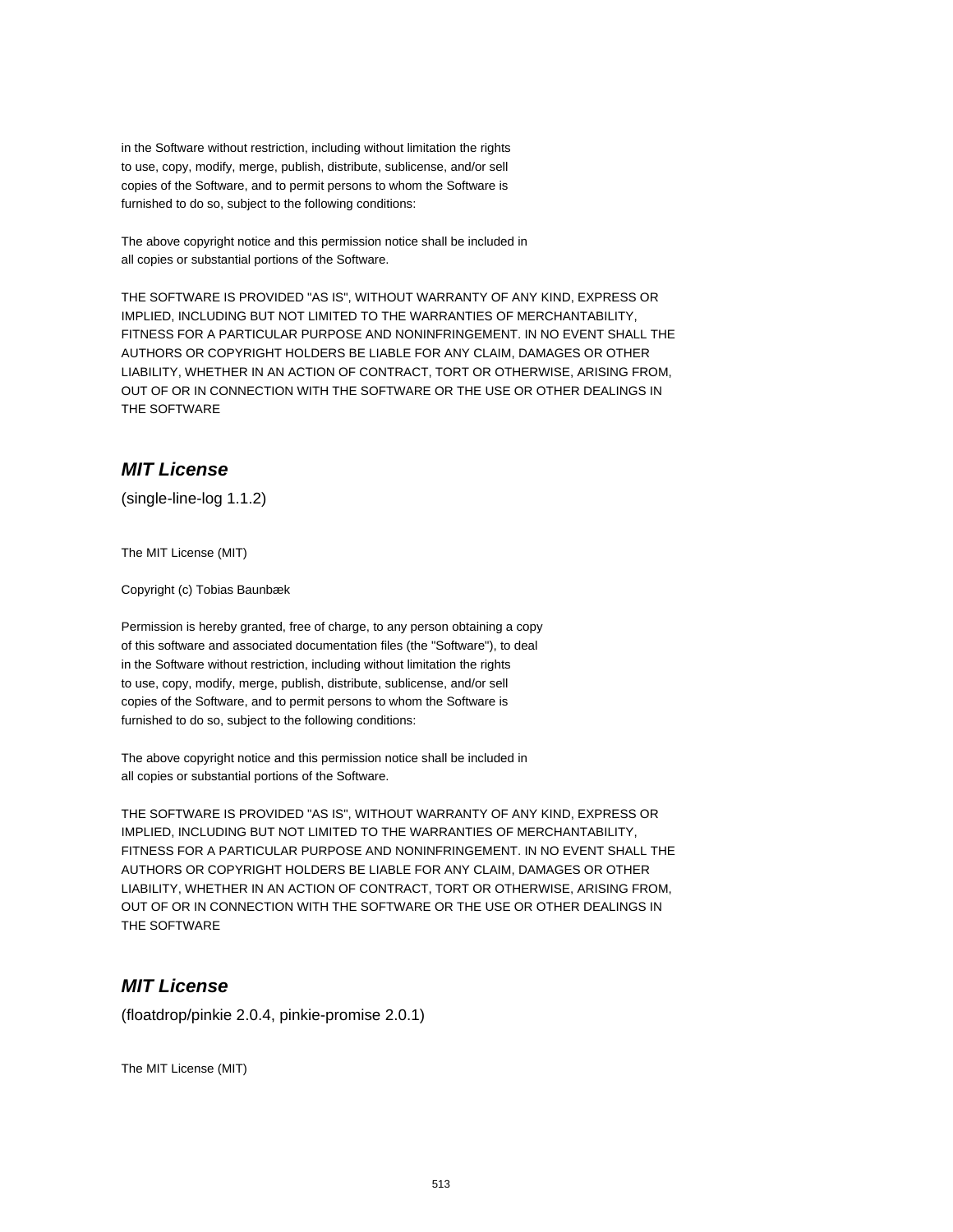Copyright (c) Vsevolod Strukchinsky (github.com/floatdrop)

Permission is hereby granted, free of charge, to any person obtaining a copy of this software and associated documentation files (the "Software"), to deal in the Software without restriction, including without limitation the rights to use, copy, modify, merge, publish, distribute, sublicense, and/or sell copies of the Software, and to permit persons to whom the Software is furnished to do so, subject to the following conditions:

The above copyright notice and this permission notice shall be included in all copies or substantial portions of the Software.

THE SOFTWARE IS PROVIDED "AS IS", WITHOUT WARRANTY OF ANY KIND, EXPRESS OR IMPLIED, INCLUDING BUT NOT LIMITED TO THE WARRANTIES OF MERCHANTABILITY, FITNESS FOR A PARTICULAR PURPOSE AND NONINFRINGEMENT. IN NO EVENT SHALL THE AUTHORS OR COPYRIGHT HOLDERS BE LIABLE FOR ANY CLAIM, DAMAGES OR OTHER LIABILITY, WHETHER IN AN ACTION OF CONTRACT, TORT OR OTHERWISE, ARISING FROM, OUT OF OR IN CONNECTION WITH THE SOFTWARE OR THE USE OR OTHER DEALINGS IN THE SOFTWARE

#### **MIT License**

(Autoprefixer 9.8.6, postcss-safe-parser 5.0.2)

The MIT License (MIT)

Copyright 2013 Andrey Sitnik

Permission is hereby granted, free of charge, to any person obtaining a copy of this software and associated documentation files (the "Software"), to deal in the Software without restriction, including without limitation the rights to use, copy, modify, merge, publish, distribute, sublicense, and/or sell copies of the Software, and to permit persons to whom the Software is furnished to do so, subject to the following conditions:

The above copyright notice and this permission notice shall be included in all copies or substantial portions of the Software.

THE SOFTWARE IS PROVIDED "AS IS", WITHOUT WARRANTY OF ANY KIND, EXPRESS OR IMPLIED, INCLUDING BUT NOT LIMITED TO THE WARRANTIES OF MERCHANTABILITY, FITNESS FOR A PARTICULAR PURPOSE AND NONINFRINGEMENT. IN NO EVENT SHALL THE AUTHORS OR COPYRIGHT HOLDERS BE LIABLE FOR ANY CLAIM, DAMAGES OR OTHER LIABILITY, WHETHER IN AN ACTION OF CONTRACT, TORT OR OTHERWISE, ARISING FROM, OUT OF OR IN CONNECTION WITH THE SOFTWARE OR THE USE OR OTHER DEALINGS IN THE SOFTWARE

#### **MIT License**

(browserslist 4.14.2)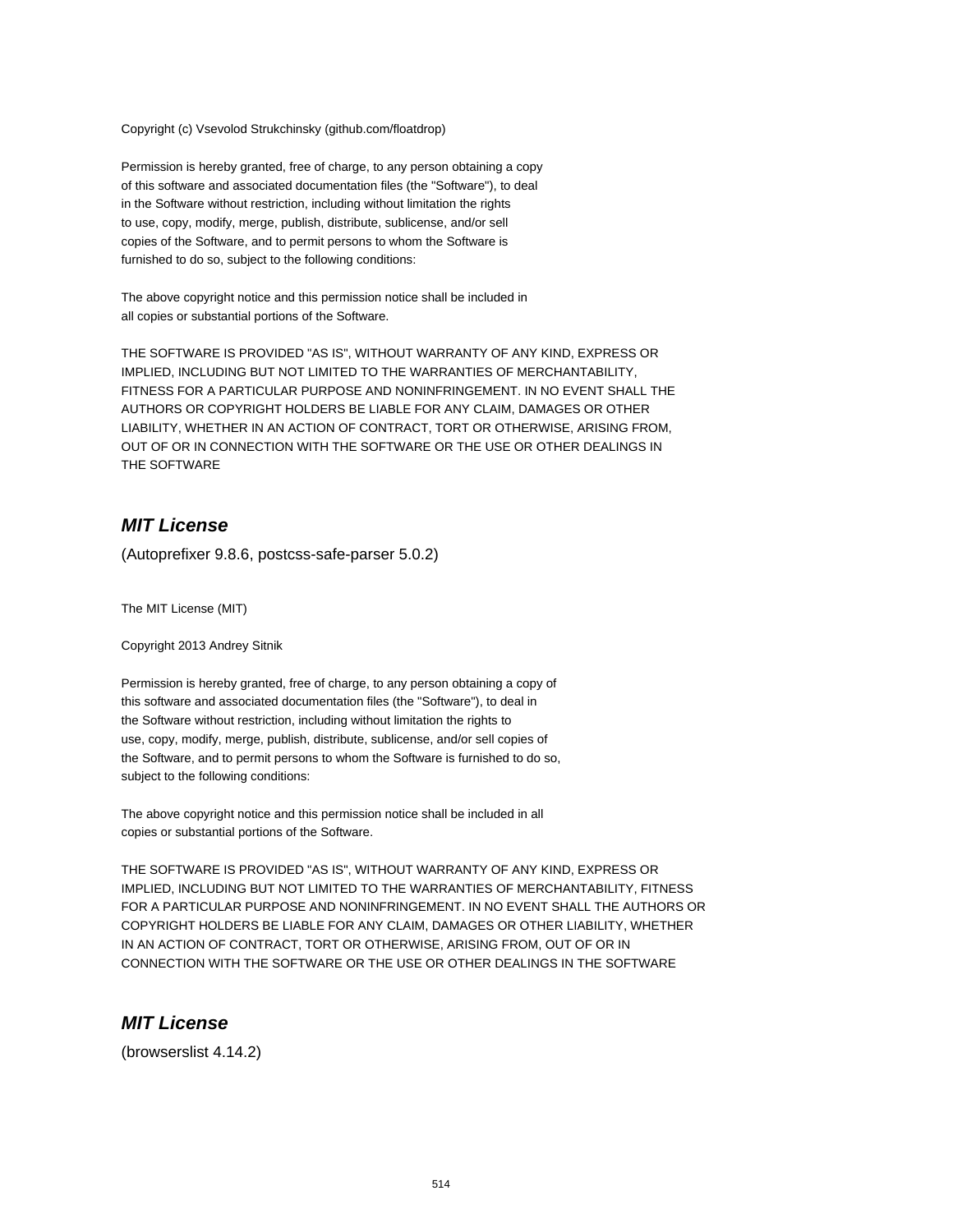The MIT License (MIT)

Copyright 2014 Andrey Sitnik and other contributors

Permission is hereby granted, free of charge, to any person obtaining a copy of this software and associated documentation files (the "Software"), to deal in the Software without restriction, including without limitation the rights to use, copy, modify, merge, publish, distribute, sublicense, and/or sell copies of the Software, and to permit persons to whom the Software is furnished to do so, subject to the following conditions:

The above copyright notice and this permission notice shall be included in all copies or substantial portions of the Software.

THE SOFTWARE IS PROVIDED "AS IS", WITHOUT WARRANTY OF ANY KIND, EXPRESS OR IMPLIED, INCLUDING BUT NOT LIMITED TO THE WARRANTIES OF MERCHANTABILITY, FITNESS FOR A PARTICULAR PURPOSE AND NONINFRINGEMENT. IN NO EVENT SHALL THE AUTHORS OR COPYRIGHT HOLDERS BE LIABLE FOR ANY CLAIM, DAMAGES OR OTHER LIABILITY, WHETHER IN AN ACTION OF CONTRACT, TORT OR OTHERWISE, ARISING FROM, OUT OF OR IN CONNECTION WITH THE SOFTWARE OR THE USE OR OTHER DEALINGS IN THE SOFTWARE

#### **MIT License**

(regjsgen 0.5.2)

The MIT License (MIT)

Copyright 2014-2020 Benjamin Tan

Permission is hereby granted, free of charge, to any person obtaining a copy of this software and associated documentation files (the "Software"), to deal in the Software without restriction, including without limitation the rights to use, copy, modify, merge, publish, distribute, sublicense, and/or sell copies of the Software, and to permit persons to whom the Software is furnished to do so, subject to the following conditions:

The above copyright notice and this permission notice shall be included in all copies or substantial portions of the Software.

THE SOFTWARE IS PROVIDED "AS IS", WITHOUT WARRANTY OF ANY KIND, EXPRESS OR IMPLIED, INCLUDING BUT NOT LIMITED TO THE WARRANTIES OF MERCHANTABILITY, FITNESS FOR A PARTICULAR PURPOSE AND NONINFRINGEMENT. IN NO EVENT SHALL THE AUTHORS OR COPYRIGHT HOLDERS BE LIABLE FOR ANY CLAIM, DAMAGES OR OTHER LIABILITY, WHETHER IN AN ACTION OF CONTRACT, TORT OR OTHERWISE, ARISING FROM, OUT OF OR IN CONNECTION WITH THE SOFTWARE OR THE USE OR OTHER DEALINGS IN THE SOFTWARE

#### **MIT License**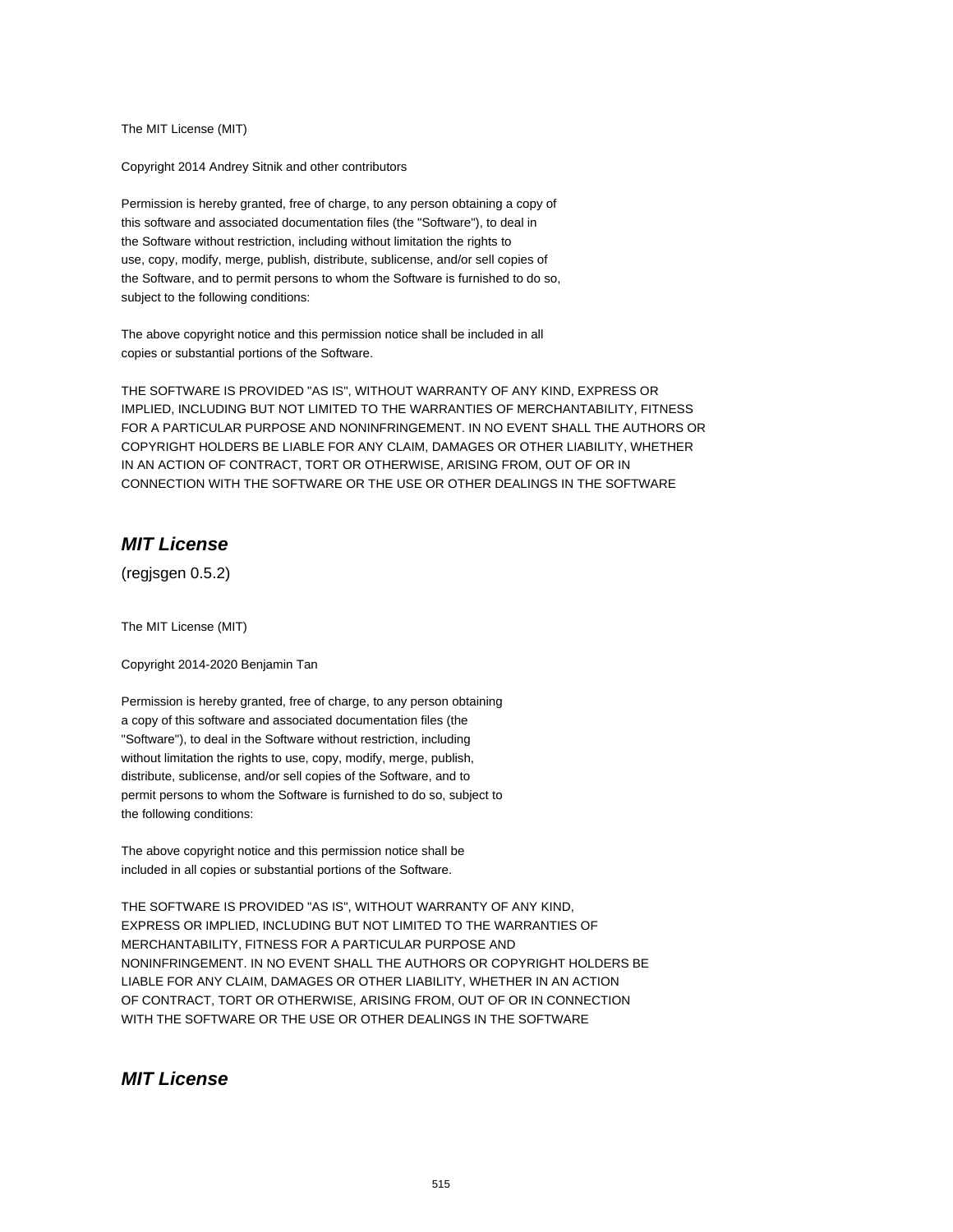#### (postcss-minify-params 4.0.2, postcss-normalize-charset 4.0.1)

The MIT License (MIT)

Copyright 2015 Bogdan Chadkin

Permission is hereby granted, free of charge, to any person obtaining a copy of this software and associated documentation files (the "Software"), to deal in the Software without restriction, including without limitation the rights to use, copy, modify, merge, publish, distribute, sublicense, and/or sell copies of the Software, and to permit persons to whom the Software is furnished to do so, subject to the following conditions:

The above copyright notice and this permission notice shall be included in all copies or substantial portions of the Software.

THE SOFTWARE IS PROVIDED "AS IS", WITHOUT WARRANTY OF ANY KIND, EXPRESS OR IMPLIED, INCLUDING BUT NOT LIMITED TO THE WARRANTIES OF MERCHANTABILITY, FITNESS FOR A PARTICULAR PURPOSE AND NONINFRINGEMENT. IN NO EVENT SHALL THE AUTHORS OR COPYRIGHT HOLDERS BE LIABLE FOR ANY CLAIM, DAMAGES OR OTHER LIABILITY, WHETHER IN AN ACTION OF CONTRACT, TORT OR OTHERWISE, ARISING FROM, OUT OF OR IN CONNECTION WITH THE SOFTWARE OR THE USE OR OTHER DEALINGS IN THE SOFTWARE

# **MIT License**

(depcheck 1.3.1)

The MIT License (MIT)

Copyright 2015 Djordje Lukic, Junle Li

Permission is hereby granted, free of charge, to any person obtaining a copy of this software and associated documentation files (the "Software"), to deal in the Software without restriction, including without limitation the rights to use, copy, modify, merge, publish, distribute, sublicense, and/or sell copies of the Software, and to permit persons to whom the Software is furnished to do so, subject to the following conditions:

The above copyright notice and this permission notice shall be included in all copies or substantial portions of the Software.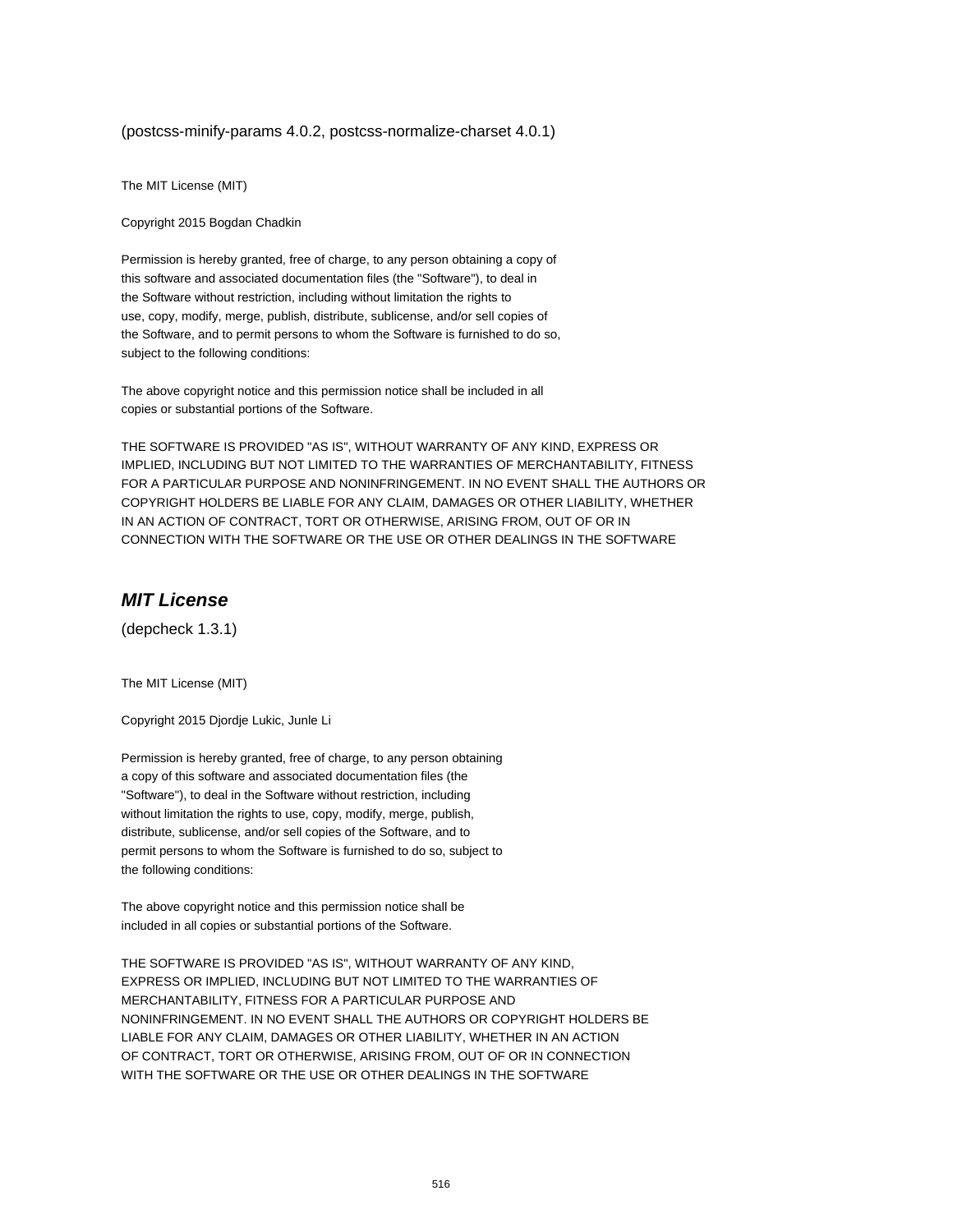(postcss-flexbugs-fixes 4.2.1)

The MIT License (MIT)

Copyright 2015 Luis Rudge

Permission is hereby granted, free of charge, to any person obtaining a copy of this software and associated documentation files (the "Software"), to deal in the Software without restriction, including without limitation the rights to use, copy, modify, merge, publish, distribute, sublicense, and/or sell copies of the Software, and to permit persons to whom the Software is furnished to do so, subject to the following conditions:

The above copyright notice and this permission notice shall be included in all copies or substantial portions of the Software.

THE SOFTWARE IS PROVIDED "AS IS", WITHOUT WARRANTY OF ANY KIND, EXPRESS OR IMPLIED, INCLUDING BUT NOT LIMITED TO THE WARRANTIES OF MERCHANTABILITY, FITNESS FOR A PARTICULAR PURPOSE AND NONINFRINGEMENT. IN NO EVENT SHALL THE AUTHORS OR COPYRIGHT HOLDERS BE LIABLE FOR ANY CLAIM, DAMAGES OR OTHER LIABILITY, WHETHER IN AN ACTION OF CONTRACT, TORT OR OTHERWISE, ARISING FROM, OUT OF OR IN CONNECTION WITH THE SOFTWARE OR THE USE OR OTHER DEALINGS IN THE SOFTWARE

## **MIT License**

(postcss-initial 3.0.2)

The MIT License (MIT)

Copyright 2015 Maksim Koretskiy

Permission is hereby granted, free of charge, to any person obtaining a copy of this software and associated documentation files (the "Software"), to deal in the Software without restriction, including without limitation the rights to use, copy, modify, merge, publish, distribute, sublicense, and/or sell copies of the Software, and to permit persons to whom the Software is furnished to do so, subject to the following conditions:

The above copyright notice and this permission notice shall be included in all copies or substantial portions of the Software.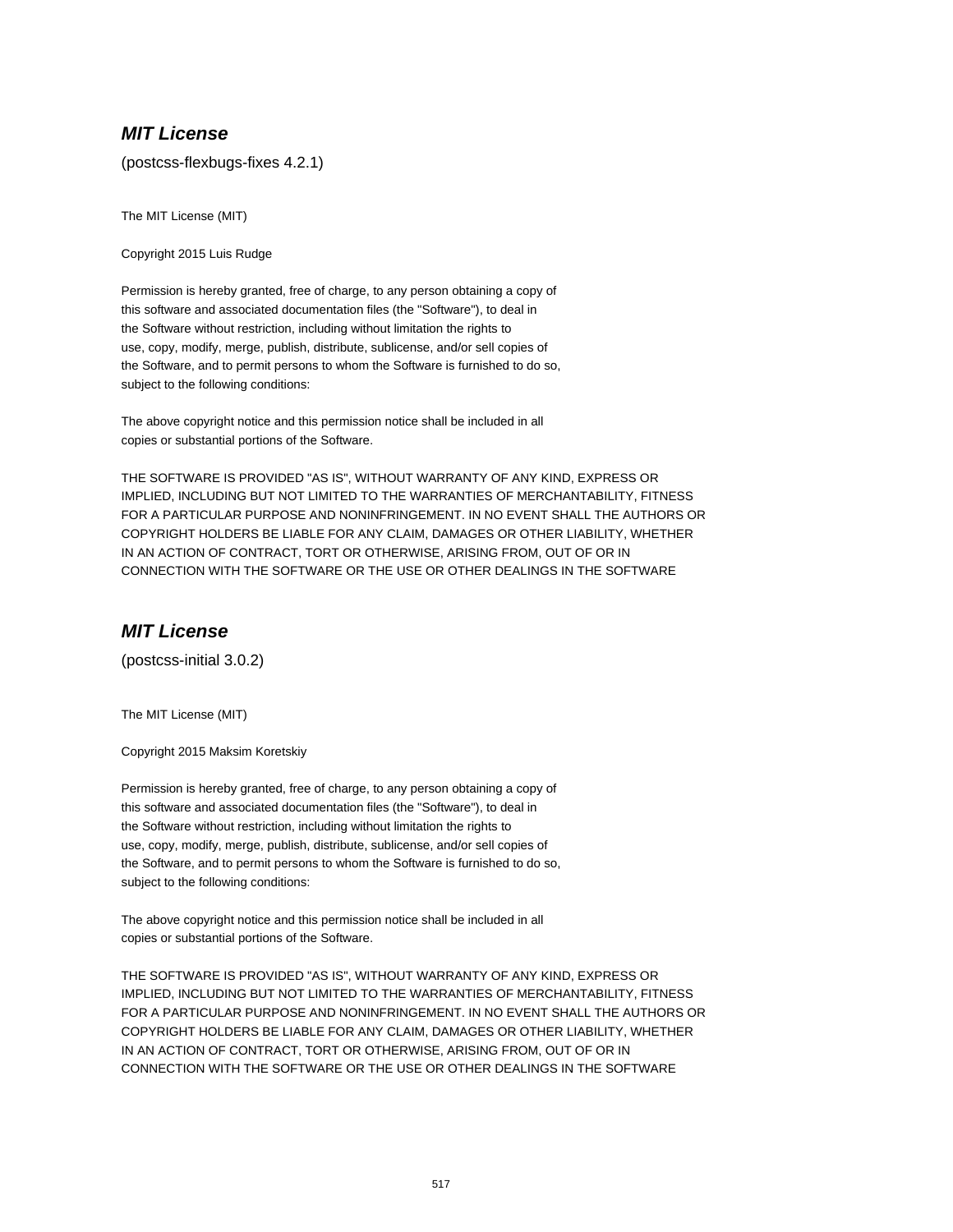(postcss-modules-local-by-default 3.0.3, postcss-modules-local-by-default 4.0.0)

The MIT License (MIT)

Copyright 2015 Mark Dalgleish

Permission is hereby granted, free of charge, to any person obtaining a copy of this software and associated documentation files (the "Software"), to deal in the Software without restriction, including without limitation the rights to use, copy, modify, merge, publish, distribute, sublicense, and/or sell copies of the Software, and to permit persons to whom the Software is furnished to do so, subject to the following conditions:

The above copyright notice and this permission notice shall be included in all copies or substantial portions of the Software.

THE SOFTWARE IS PROVIDED "AS IS", WITHOUT WARRANTY OF ANY KIND, EXPRESS OR IMPLIED, INCLUDING BUT NOT LIMITED TO THE WARRANTIES OF MERCHANTABILITY, FITNESS FOR A PARTICULAR PURPOSE AND NONINFRINGEMENT. IN NO EVENT SHALL THE AUTHORS OR COPYRIGHT HOLDERS BE LIABLE FOR ANY CLAIM, DAMAGES OR OTHER LIABILITY, WHETHER IN AN ACTION OF CONTRACT, TORT OR OTHERWISE, ARISING FROM, OUT OF OR IN CONNECTION WITH THE SOFTWARE OR THE USE OR OTHER DEALINGS IN THE SOFTWARE

## **MIT License**

(read-cache 1.0.0)

The MIT License (MIT)

Copyright 2016 Bogdan Chadkin

Permission is hereby granted, free of charge, to any person obtaining a copy of this software and associated documentation files (the "Software"), to deal in the Software without restriction, including without limitation the rights to use, copy, modify, merge, publish, distribute, sublicense, and/or sell copies of the Software, and to permit persons to whom the Software is furnished to do so, subject to the following conditions:

The above copyright notice and this permission notice shall be included in all copies or substantial portions of the Software.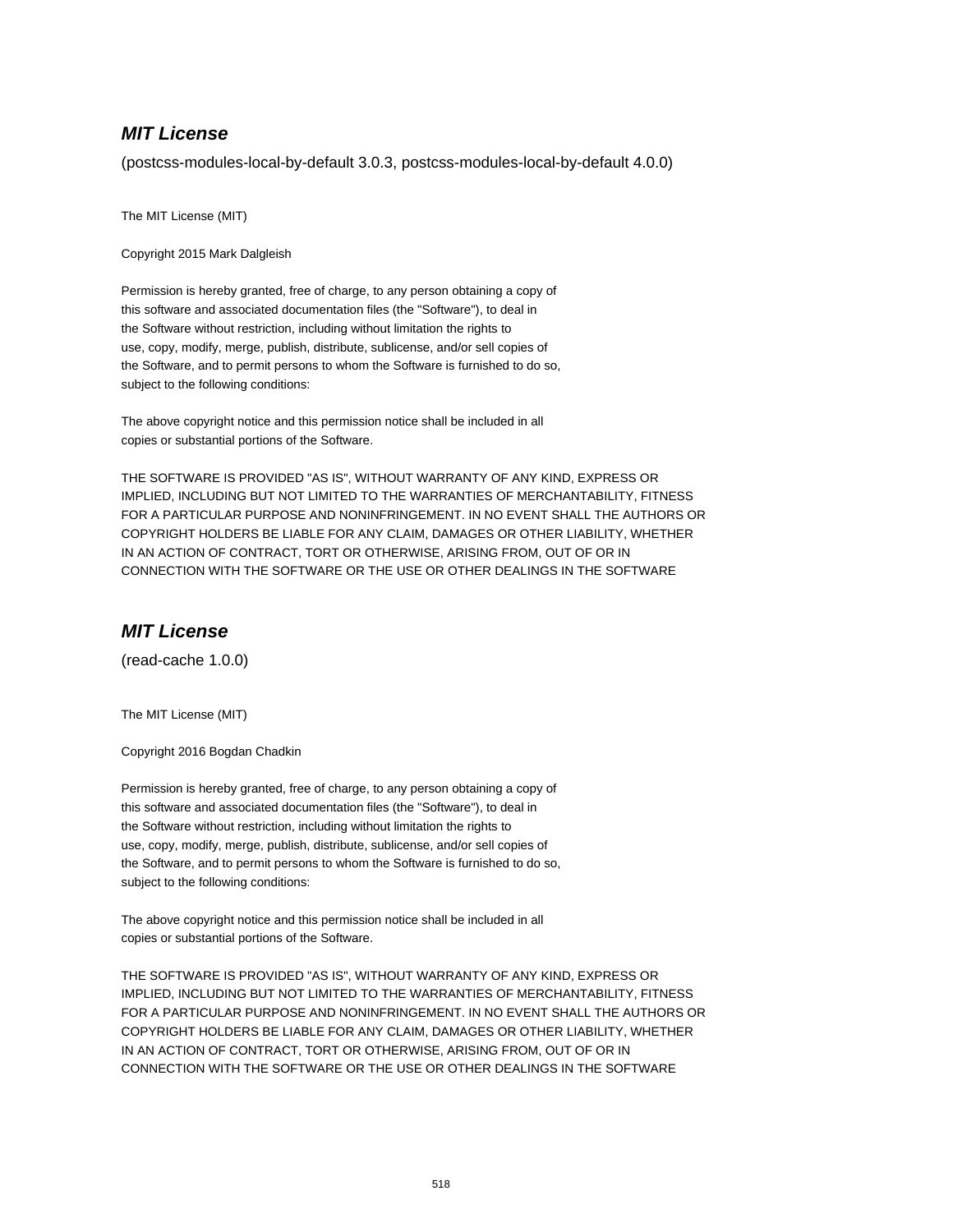(postcss-attribute-case-insensitive 4.0.2)

The MIT License (MIT)

Copyright 2016 Dmitry Semigradsky

Permission is hereby granted, free of charge, to any person obtaining a copy of this software and associated documentation files (the "Software"), to deal in the Software without restriction, including without limitation the rights to use, copy, modify, merge, publish, distribute, sublicense, and/or sell copies of the Software, and to permit persons to whom the Software is furnished to do so, subject to the following conditions:

The above copyright notice and this permission notice shall be included in all copies or substantial portions of the Software.

THE SOFTWARE IS PROVIDED "AS IS", WITHOUT WARRANTY OF ANY KIND, EXPRESS OR IMPLIED, INCLUDING BUT NOT LIMITED TO THE WARRANTIES OF MERCHANTABILITY, FITNESS FOR A PARTICULAR PURPOSE AND NONINFRINGEMENT. IN NO EVENT SHALL THE AUTHORS OR COPYRIGHT HOLDERS BE LIABLE FOR ANY CLAIM, DAMAGES OR OTHER LIABILITY, WHETHER IN AN ACTION OF CONTRACT, TORT OR OTHERWISE, ARISING FROM, OUT OF OR IN CONNECTION WITH THE SOFTWARE OR THE USE OR OTHER DEALINGS IN THE SOFTWARE

## **MIT License**

(postcss-discard-overridden 4.0.1)

The MIT License (MIT)

Copyright 2016 Justineo

Permission is hereby granted, free of charge, to any person obtaining a copy of this software and associated documentation files (the "Software"), to deal in the Software without restriction, including without limitation the rights to use, copy, modify, merge, publish, distribute, sublicense, and/or sell copies of the Software, and to permit persons to whom the Software is furnished to do so, subject to the following conditions:

The above copyright notice and this permission notice shall be included in all copies or substantial portions of the Software.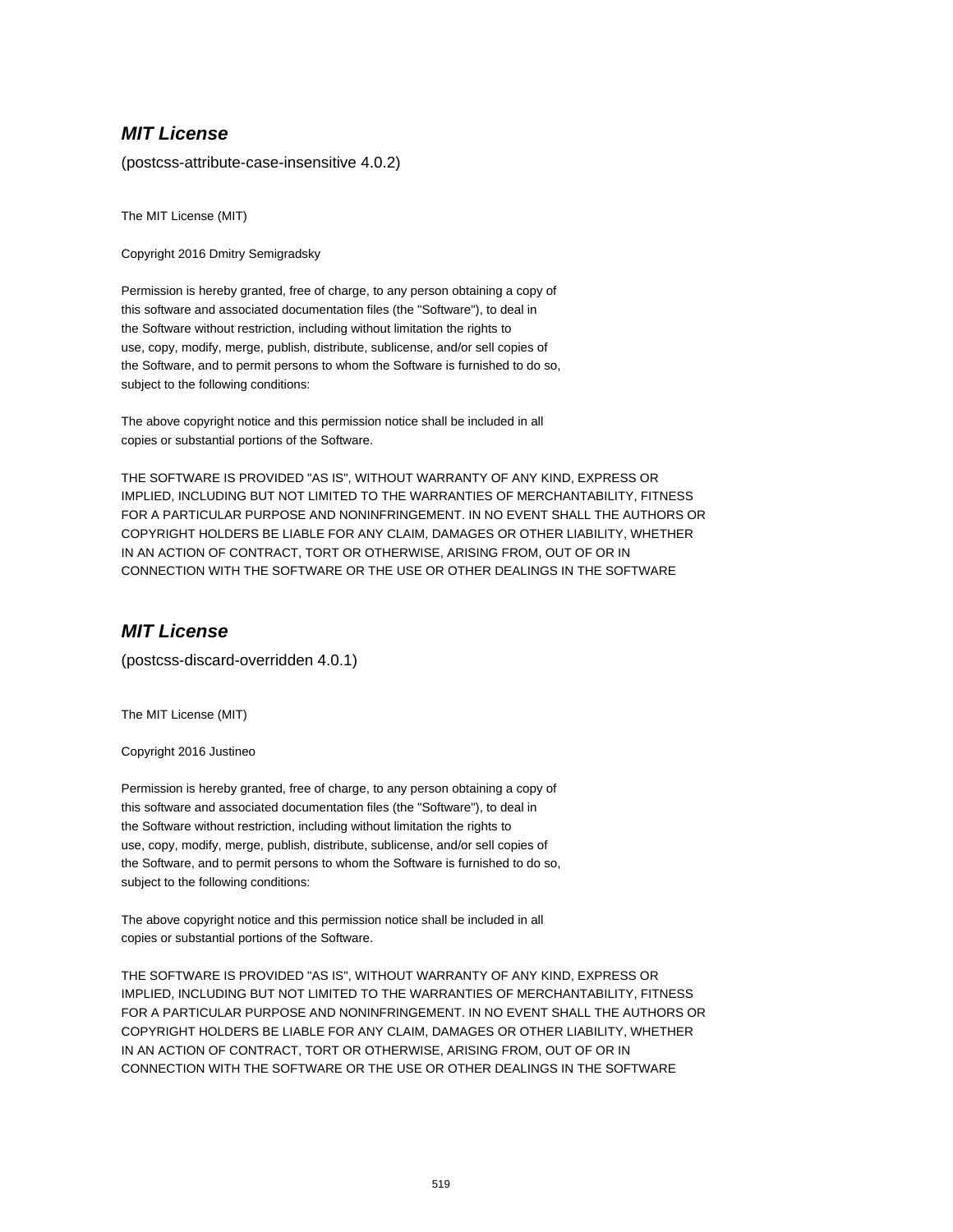(css-declaration-sorter 4.0.1)

The MIT License (MIT)

Copyright 2016 Selwyn

Permission is hereby granted, free of charge, to any person obtaining a copy of this software and associated documentation files (the "Software"), to deal in the Software without restriction, including without limitation the rights to use, copy, modify, merge, publish, distribute, sublicense, and/or sell copies of the Software, and to permit persons to whom the Software is furnished to do so, subject to the following conditions:

The above copyright notice and this permission notice shall be included in all copies or substantial portions of the Software.

THE SOFTWARE IS PROVIDED "AS IS", WITHOUT WARRANTY OF ANY KIND, EXPRESS OR IMPLIED, INCLUDING BUT NOT LIMITED TO THE WARRANTIES OF MERCHANTABILITY, FITNESS FOR A PARTICULAR PURPOSE AND NONINFRINGEMENT. IN NO EVENT SHALL THE AUTHORS OR COPYRIGHT HOLDERS BE LIABLE FOR ANY CLAIM, DAMAGES OR OTHER LIABILITY, WHETHER IN AN ACTION OF CONTRACT, TORT OR OTHERWISE, ARISING FROM, OUT OF OR IN CONNECTION WITH THE SOFTWARE OR THE USE OR OTHER DEALINGS IN THE SOFTWARE

## **MIT License**

(postcss-page-break 2.0.0)

The MIT License (MIT)

Copyright 2017 AUTHOR\_NAME

Permission is hereby granted, free of charge, to any person obtaining a copy of this software and associated documentation files (the "Software"), to deal in the Software without restriction, including without limitation the rights to use, copy, modify, merge, publish, distribute, sublicense, and/or sell copies of the Software, and to permit persons to whom the Software is furnished to do so, subject to the following conditions:

The above copyright notice and this permission notice shall be included in all copies or substantial portions of the Software.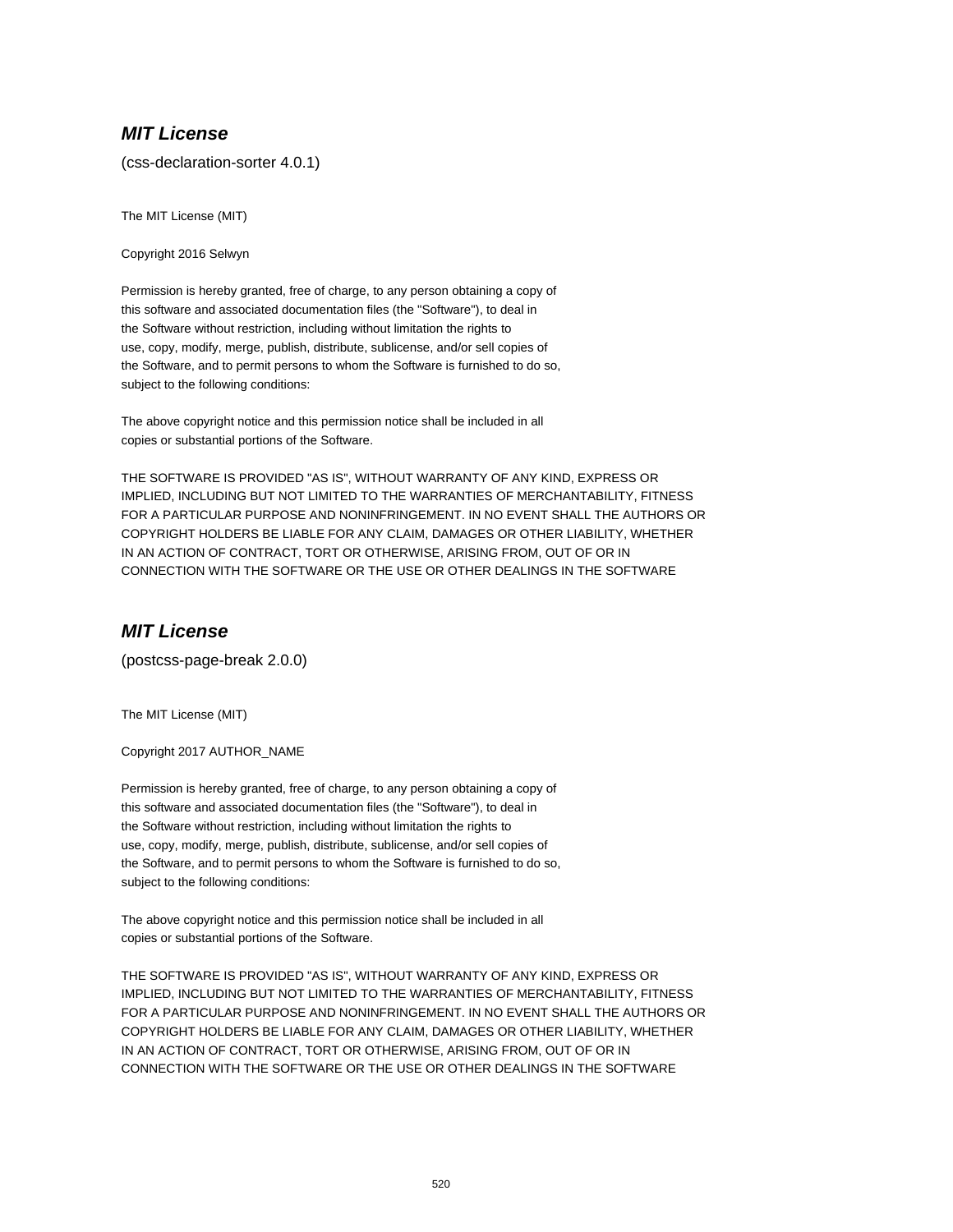(rollup-plugin-terser 5.3.1)

The MIT License (MIT)

Copyright 2018 Bogdan Chadkin

Permission is hereby granted, free of charge, to any person obtaining a copy of this software and associated documentation files (the "Software"), to deal in the Software without restriction, including without limitation the rights to use, copy, modify, merge, publish, distribute, sublicense, and/or sell copies of the Software, and to permit persons to whom the Software is furnished to do so, subject to the following conditions:

The above copyright notice and this permission notice shall be included in all copies or substantial portions of the Software.

THE SOFTWARE IS PROVIDED "AS IS", WITHOUT WARRANTY OF ANY KIND, EXPRESS OR IMPLIED, INCLUDING BUT NOT LIMITED TO THE WARRANTIES OF MERCHANTABILITY, FITNESS FOR A PARTICULAR PURPOSE AND NONINFRINGEMENT. IN NO EVENT SHALL THE AUTHORS OR COPYRIGHT HOLDERS BE LIABLE FOR ANY CLAIM, DAMAGES OR OTHER LIABILITY, WHETHER IN AN ACTION OF CONTRACT, TORT OR OTHERWISE, ARISING FROM, OUT OF OR IN CONNECTION WITH THE SOFTWARE OR THE USE OR OTHER DEALINGS IN THE SOFTWARE

## **MIT License**

(node-url 0.10.3, node-url 0.11.0)

The MIT License (MIT)

Copyright Joyent, Inc. and other Node contributors.

Permission is hereby granted, free of charge, to any person obtaining a copy of this software and associated documentation files (the "Software"), to deal in the Software without restriction, including without limitation the rights to use, copy, modify, merge, publish, distribute, sublicense, and/or sell copies of the Software, and to permit persons to whom the Software is furnished to do so, subject to the following conditions:

The above copyright notice and this permission notice shall be included in all copies or substantial portions of the Software.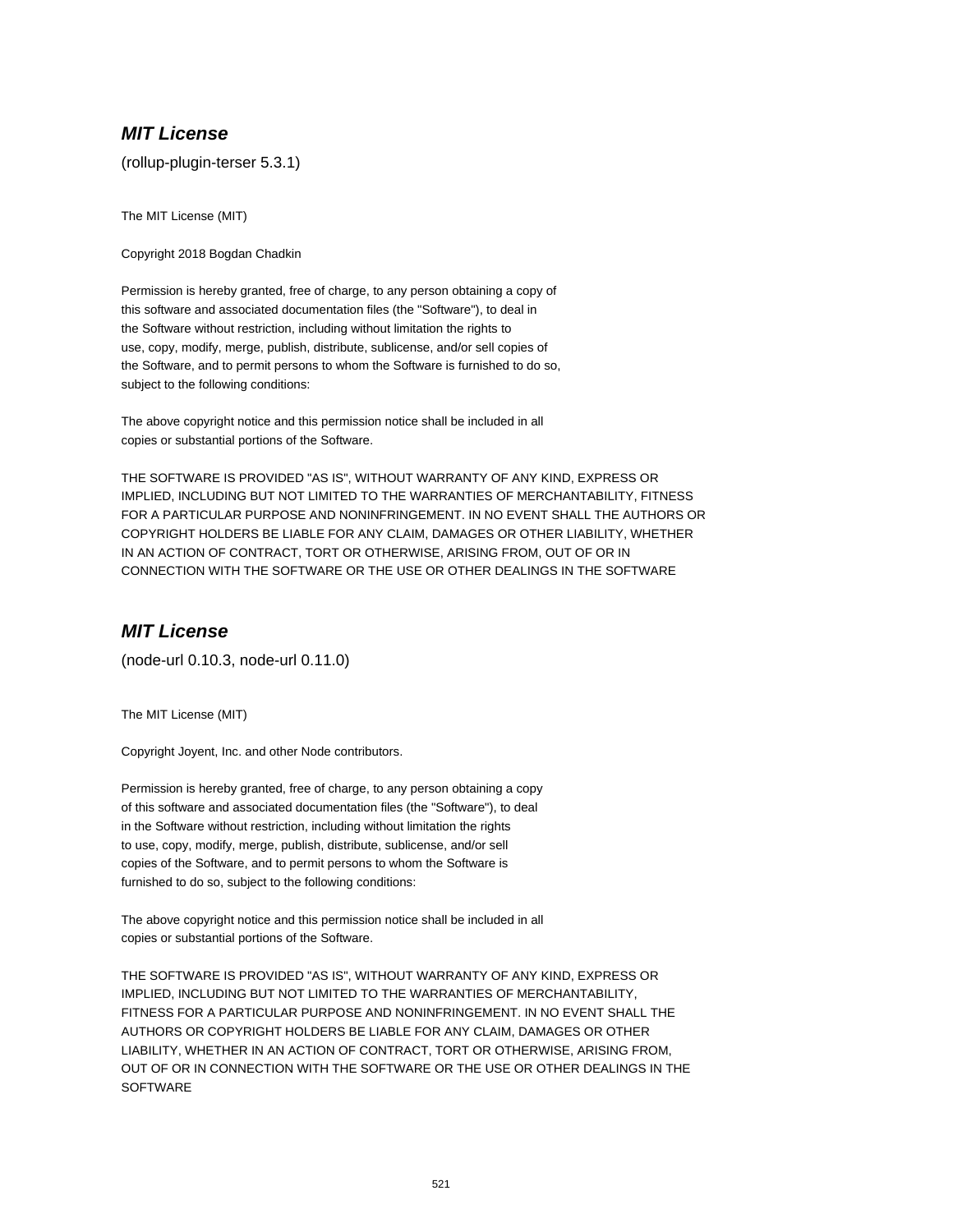(hash-sum v2.0.0)

The MIT License (MIT)

Copyright © 2014 Nicolas Bevacqua

Permission is hereby granted, free of charge, to any person obtaining a copy of this software and associated documentation files (the "Software"), to deal in the Software without restriction, including without limitation the rights to use, copy, modify, merge, publish, distribute, sublicense, and/or sell copies of the Software, and to permit persons to whom the Software is furnished to do so, subject to the following conditions:

The above copyright notice and this permission notice shall be included in all copies or substantial portions of the Software.

THE SOFTWARE IS PROVIDED "AS IS", WITHOUT WARRANTY OF ANY KIND, EXPRESS OR IMPLIED, INCLUDING BUT NOT LIMITED TO THE WARRANTIES OF MERCHANTABILITY, FITNESS FOR A PARTICULAR PURPOSE AND NONINFRINGEMENT. IN NO EVENT SHALL THE AUTHORS OR COPYRIGHT HOLDERS BE LIABLE FOR ANY CLAIM, DAMAGES OR OTHER LIABILITY, WHETHER IN AN ACTION OF CONTRACT, TORT OR OTHERWISE, ARISING FROM, OUT OF OR IN CONNECTION WITH THE SOFTWARE OR THE USE OR OTHER DEALINGS IN THE SOFTWARE

#### **MIT License**

(emojis-list 2.1.0, emojis-list 3.0.0)

The MIT License (MIT)

Copyright © 2015 Kiko Beats

Permission is hereby granted, free of charge, to any person obtaining a copy of this software and associated documentation files (the "Software"), to deal in the Software without restriction, including without limitation the rights to use, copy, modify, merge, publish, distribute, sublicense, and/or sell copies of the Software, and to permit persons to whom the Software is furnished to do so, subject to the following conditions:

The above copyright notice and this permission notice shall be included in all copies or substantial portions of the Software.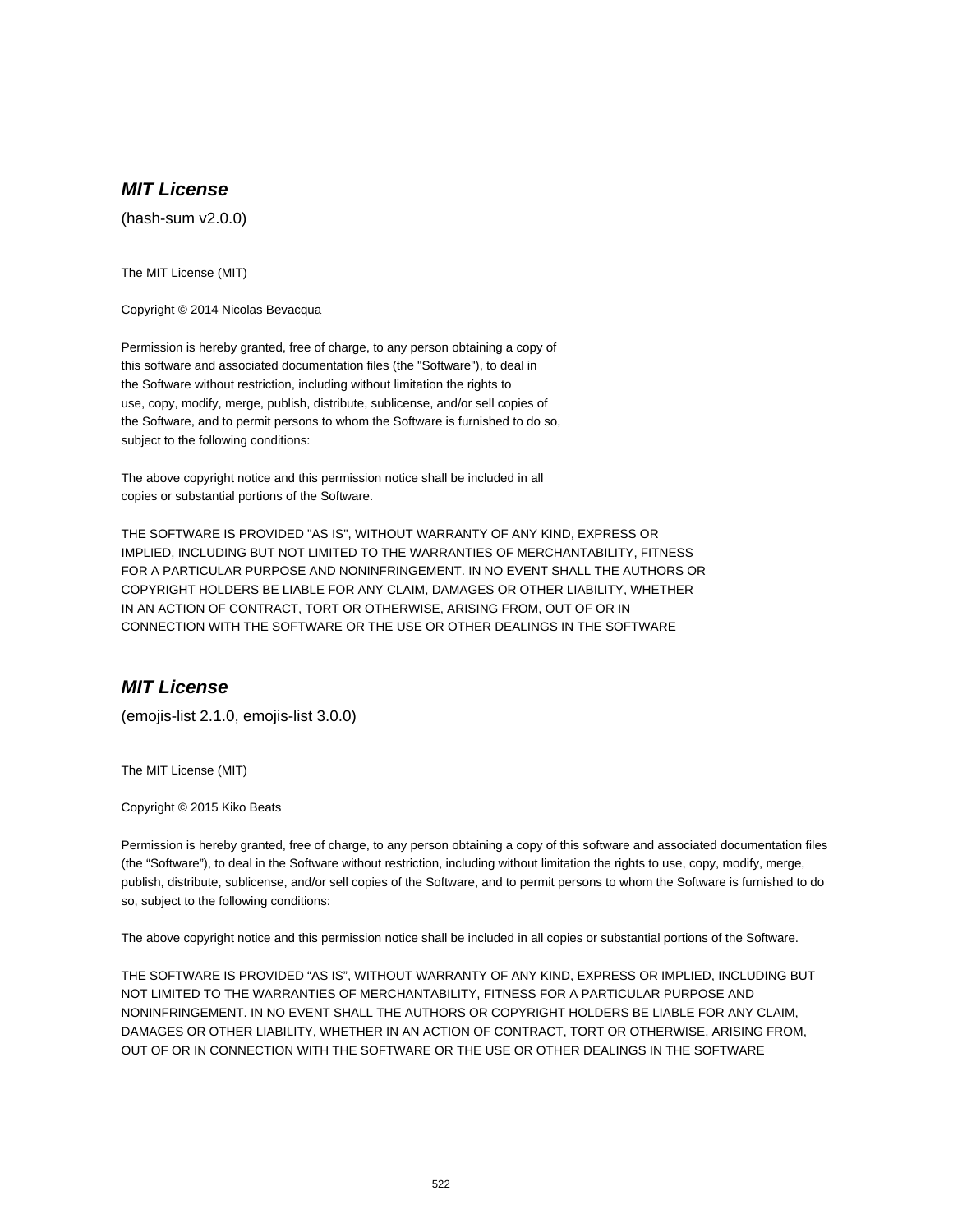(@bcoe/v8-coverage 0.2.3)

The MIT License (MIT)

Copyright © 2015-2017 Charles Samborski

Permission is hereby granted, free of charge, to any person obtaining a copy of this software and associated documentation files (the "Software"), to deal in the Software without restriction, including without limitation the rights to use, copy, modify, merge, publish, distribute, sublicense, and/or sell copies of the Software, and to permit persons to whom the Software is furnished to do so, subject to the following conditions:

The above copyright notice and this permission notice shall be included in all copies or substantial portions of the Software.

THE SOFTWARE IS PROVIDED "AS IS", WITHOUT WARRANTY OF ANY KIND, EXPRESS OR IMPLIED, INCLUDING BUT NOT LIMITED TO THE WARRANTIES OF MERCHANTABILITY, FITNESS FOR A PARTICULAR PURPOSE AND NONINFRINGEMENT. IN NO EVENT SHALL THE AUTHORS OR COPYRIGHT HOLDERS BE LIABLE FOR ANY CLAIM, DAMAGES OR OTHER LIABILITY, WHETHER IN AN ACTION OF CONTRACT, TORT OR OTHERWISE, ARISING FROM, OUT OF OR IN CONNECTION WITH THE SOFTWARE OR THE USE OR OTHER DEALINGS IN THE **SOFTWARE** 

## **MIT License**

(undefsafe 2.0.3)

The MIT License (MIT)

Copyright © 2016 Remy Sharp, http://remysharp.com

Permission is hereby granted, free of charge, to any person obtaining a copy of this software and associated documentation files (the "Software"), to deal in the Software without restriction, including without limitation the rights to use, copy, modify, merge, publish, distribute, sublicense, and/or sell copies of the Software, and to permit persons to whom the Software is furnished to do so, subject to the following conditions:

The above copyright notice and this permission notice shall be included in all copies or substantial portions of the Software.

THE SOFTWARE IS PROVIDED "AS IS", WITHOUT WARRANTY OF ANY KIND, EXPRESS OR IMPLIED, INCLUDING BUT NOT LIMITED TO THE WARRANTIES OF MERCHANTABILITY, FITNESS FOR A PARTICULAR PURPOSE AND NONINFRINGEMENT. IN NO EVENT SHALL THE AUTHORS OR COPYRIGHT HOLDERS BE LIABLE FOR ANY CLAIM, DAMAGES OR OTHER LIABILITY, WHETHER IN AN ACTION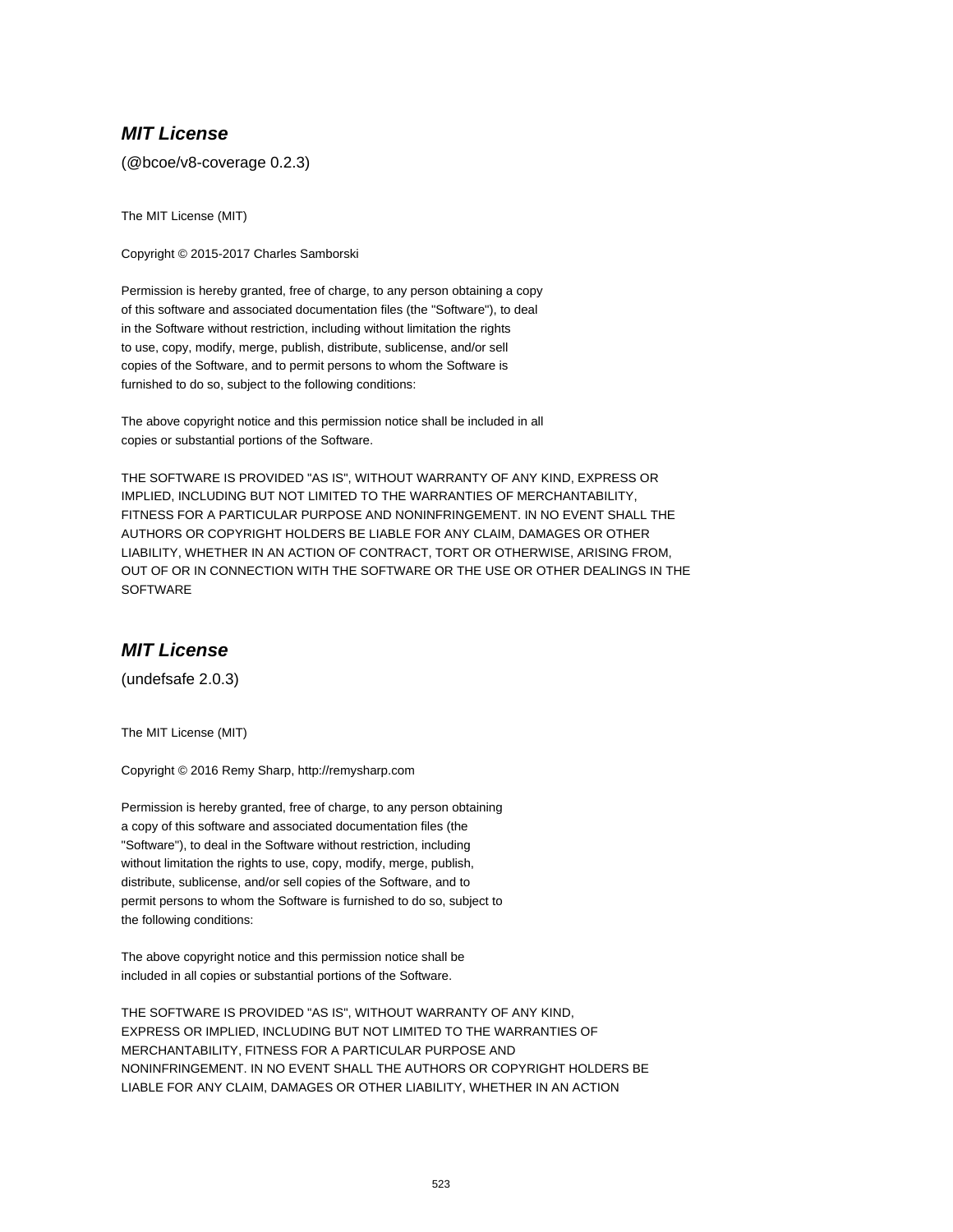OF CONTRACT, TORT OR OTHERWISE, ARISING FROM, OUT OF OR IN CONNECTION WITH THE SOFTWARE OR THE USE OR OTHER DEALINGS IN THE SOFTWARE

### **MIT License**

(tachyons 4.12.0)

The MIT License (MIT)

Copyright © 2020 Adam Morse & John Otander

Permission is hereby granted, free of charge, to any person obtaining a copy of this software and associated documentation files (the "Software"), to deal in the Software without restriction, including without limitation the rights to use, copy, modify, merge, publish, distribute, sublicense, and/or sell copies of the Software, and to permit persons to whom the Software is furnished to do so, subject to the following conditions:

The above copyright notice and this permission notice shall be included in all copies or substantial portions of the Software.

THE SOFTWARE IS PROVIDED "AS IS", WITHOUT WARRANTY OF ANY KIND, EXPRESS OR IMPLIED, INCLUDING BUT NOT LIMITED TO THE WARRANTIES OF MERCHANTABILITY, FITNESS FOR A PARTICULAR PURPOSE AND NONINFRINGEMENT. IN NO EVENT SHALL THE AUTHORS OR COPYRIGHT HOLDERS BE LIABLE FOR ANY CLAIM, DAMAGES OR OTHER LIABILITY, WHETHER IN AN ACTION OF CONTRACT, TORT OR OTHERWISE, ARISING FROM, OUT OF OR IN CONNECTION WITH THE SOFTWARE OR THE USE OR OTHER DEALINGS IN THE SOFTWARE

#### **MIT License**

(dotenv-cli 4.0.0)

The MIT License (MIT)

Permission is hereby granted, free of charge, to any person obtaining a copy of this software and associated documentation files (the "Software"), to deal in the Software without restriction, including without limitation the rights to use, copy, modify, merge, publish, distribute, sublicense, and/or sell copies of the Software, and to permit persons to whom the Software is furnished to do so, subject to the following conditions:

The above copyright notice and this permission notice shall be included in all copies or substantial portions of the Software.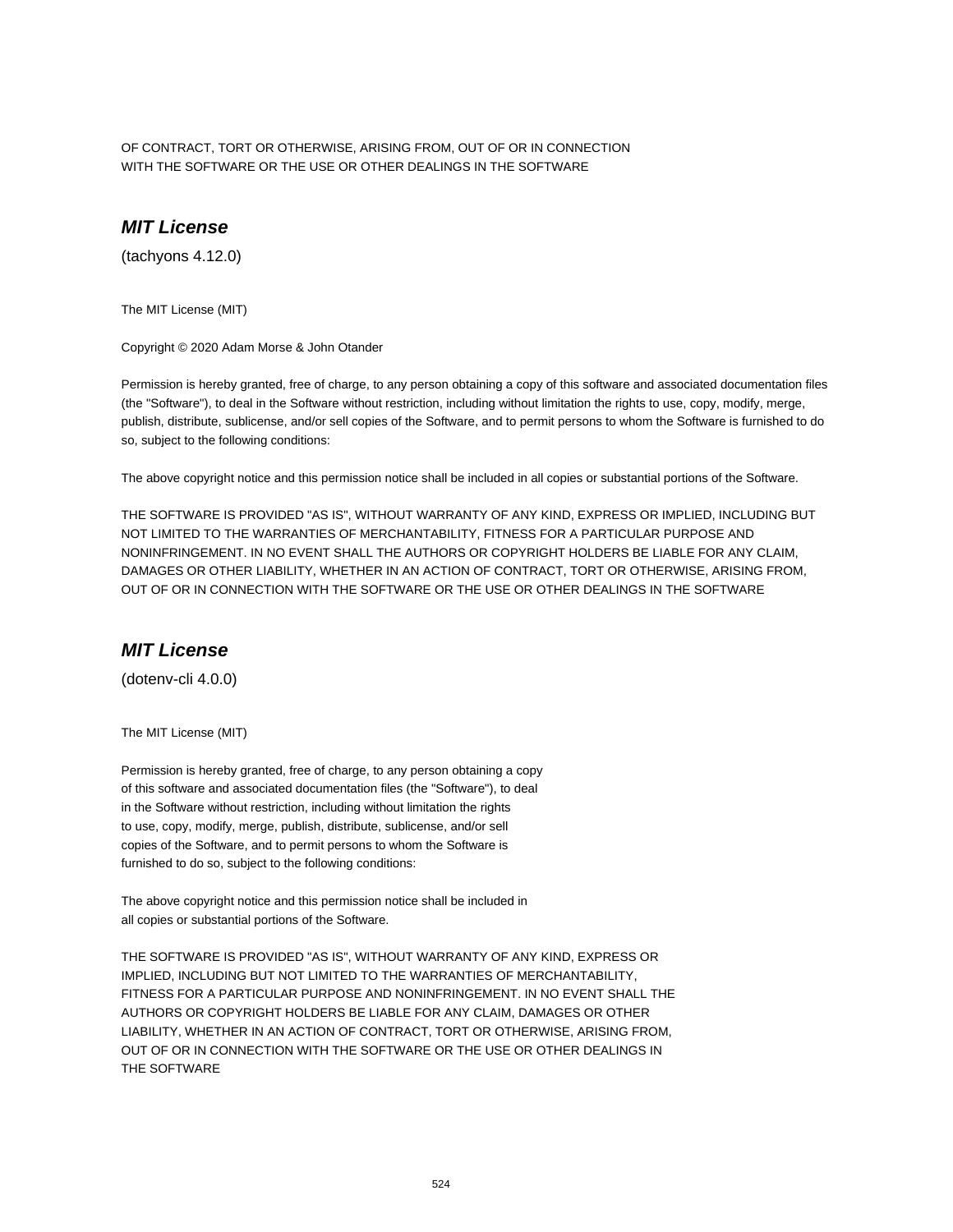(manage-path 2.0.0)

The MIT License (MIT)

Permission is hereby granted, free of charge, to any person obtaining a copy of this software and associated documentation files (the "Software"), to deal in the Software without restriction, including without limitation the rights to use, copy, modify, merge, publish, distribute, sublicense, and/or sell copies of the Software, and to permit persons to whom the Software is furnished to do so, subject to the following conditions:

The above copyright notice and this permission notice shall be included in all copies or substantial portions of the Software.

THE SOFTWARE IS PROVIDED "AS IS", WITHOUT WARRANTY OF ANY KIND, EXPRESS OR IMPLIED, INCLUDING BUT NOT LIMITED TO THE WARRANTIES OF MERCHANTABILITY, FITNESS FOR A PARTICULAR PURPOSE AND NONINFRINGEMENT. IN NO EVENT SHALL THE AUTHORS OR COPYRIGHT HOLDERS BE LIABLE FOR ANY CLAIM, DAMAGES OR OTHER LIABILITY, WHETHER IN AN ACTION OF CONTRACT, TORT OR OTHERWISE, ARISING FROM, OUT OF OR IN CONNECTION WITH THE SOFTWARE OR THE USE OR OTHER DEALINGS IN THE **SOFTWARE** 

### **MIT License**

(jsonwebtoken 8.5.1)

The MIT License (MIT)

Copyright (c) 2015 Auth0, Inc. (http://auth0.com)

Permission is hereby granted, free of charge, to any person obtaining a copy of this software and associated documentation files (the "Software"), to deal in the Software without restriction, including without limitation the rights to use, copy, modify, merge, publish, distribute, sublicense, and/or sell copies of the Software, and to permit persons to whom the Software is furnished to do so, subject to the following conditions:

The above copyright notice and this permission notice shall be included in all copies or substantial portions of the Software.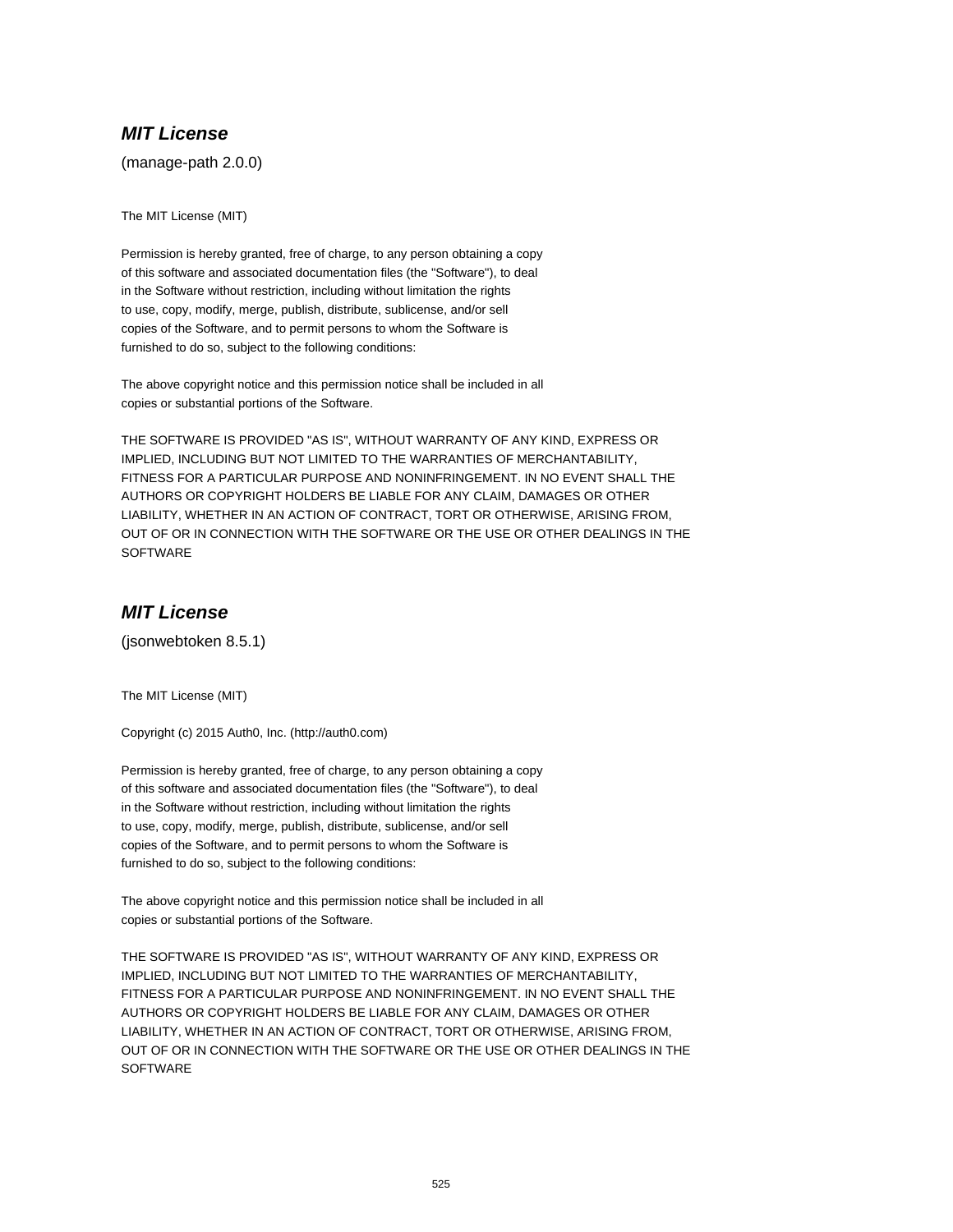(bl 2.2.1)

The MIT License (MIT) =====================

Copyright (c) 2013-2018 bl contributors ----------------------------------

\*bl contributors listed at \*

Permission is hereby granted, free of charge, to any person obtaining a copy of this software and associated documentation files (the "Software"), to deal in the Software without restriction, including without limitation the rights to use, copy, modify, merge, publish, distribute, sublicense, and/or sell copies of the Software, and to permit persons to whom the Software is furnished to do so, subject to the following conditions:

The above copyright notice and this permission notice shall be included in all copies or substantial portions of the Software.

THE SOFTWARE IS PROVIDED "AS IS", WITHOUT WARRANTY OF ANY KIND, EXPRESS OR IMPLIED, INCLUDING BUT NOT LIMITED TO THE WARRANTIES OF MERCHANTABILITY, FITNESS FOR A PARTICULAR PURPOSE AND NONINFRINGEMENT. IN NO EVENT SHALL THE AUTHORS OR COPYRIGHT HOLDERS BE LIABLE FOR ANY CLAIM, DAMAGES OR OTHER LIABILITY, WHETHER IN AN ACTION OF CONTRACT, TORT OR OTHERWISE, ARISING FROM, OUT OF OR IN CONNECTION WITH THE SOFTWARE OR THE USE OR OTHER DEALINGS IN THE SOFTWARE

## **MIT License**

(bl 4.0.3)

The MIT License (MIT) =====================

Copyright (c) 2013-2019 bl contributors ----------------------------------

\*bl contributors listed at \*

Permission is hereby granted, free of charge, to any person obtaining a copy of this software and associated documentation files (the "Software"), to deal in the Software without restriction, including without limitation the rights to use, copy, modify, merge, publish, distribute, sublicense, and/or sell copies of the Software, and to permit persons to whom the Software is furnished to do so, subject to the following conditions:

The above copyright notice and this permission notice shall be included in all copies or substantial portions of the Software.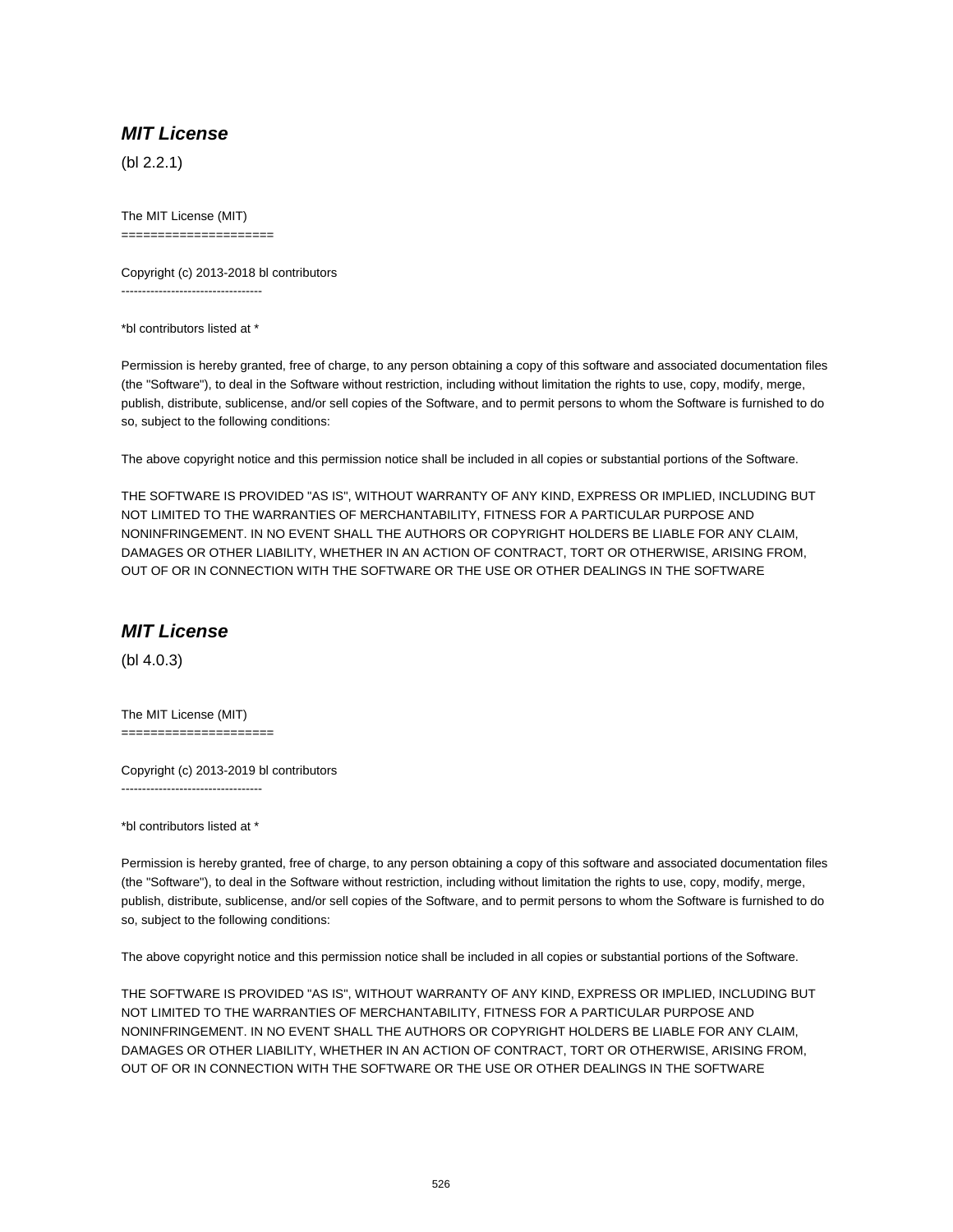(node-worker-farm v1.7.0)

The MIT License (MIT) =====================

Copyright (c) 2014 LevelUP contributors ---------------------------------------

\*LevelUP contributors listed at \*

Permission is hereby granted, free of charge, to any person obtaining a copy of this software and associated documentation files (the "Software"), to deal in the Software without restriction, including without limitation the rights to use, copy, modify, merge, publish, distribute, sublicense, and/or sell copies of the Software, and to permit persons to whom the Software is furnished to do so, subject to the following conditions:

The above copyright notice and this permission notice shall be included in all copies or substantial portions of the Software.

THE SOFTWARE IS PROVIDED "AS IS", WITHOUT WARRANTY OF ANY KIND, EXPRESS OR IMPLIED, INCLUDING BUT NOT LIMITED TO THE WARRANTIES OF MERCHANTABILITY, FITNESS FOR A PARTICULAR PURPOSE AND NONINFRINGEMENT. IN NO EVENT SHALL THE AUTHORS OR COPYRIGHT HOLDERS BE LIABLE FOR ANY CLAIM, DAMAGES OR OTHER LIABILITY, WHETHER IN AN ACTION OF CONTRACT, TORT OR OTHERWISE, ARISING FROM, OUT OF OR IN CONNECTION WITH THE SOFTWARE OR THE USE OR OTHER DEALINGS IN THE SOFTWARE

## **MIT License**

(prr 1.0.1)

The MIT License (MIT) =====================

Copyright (c) 2014 Rod Vagg ---------------------------

Permission is hereby granted, free of charge, to any person obtaining a copy of this software and associated documentation files (the "Software"), to deal in the Software without restriction, including without limitation the rights to use, copy, modify, merge, publish, distribute, sublicense, and/or sell copies of the Software, and to permit persons to whom the Software is furnished to do so, subject to the following conditions:

The above copyright notice and this permission notice shall be included in all copies or substantial portions of the Software.

THE SOFTWARE IS PROVIDED "AS IS", WITHOUT WARRANTY OF ANY KIND, EXPRESS OR IMPLIED, INCLUDING BUT NOT LIMITED TO THE WARRANTIES OF MERCHANTABILITY, FITNESS FOR A PARTICULAR PURPOSE AND NONINFRINGEMENT. IN NO EVENT SHALL THE AUTHORS OR COPYRIGHT HOLDERS BE LIABLE FOR ANY CLAIM, DAMAGES OR OTHER LIABILITY, WHETHER IN AN ACTION OF CONTRACT, TORT OR OTHERWISE, ARISING FROM, OUT OF OR IN CONNECTION WITH THE SOFTWARE OR THE USE OR OTHER DEALINGS IN THE SOFTWARE

**MIT License**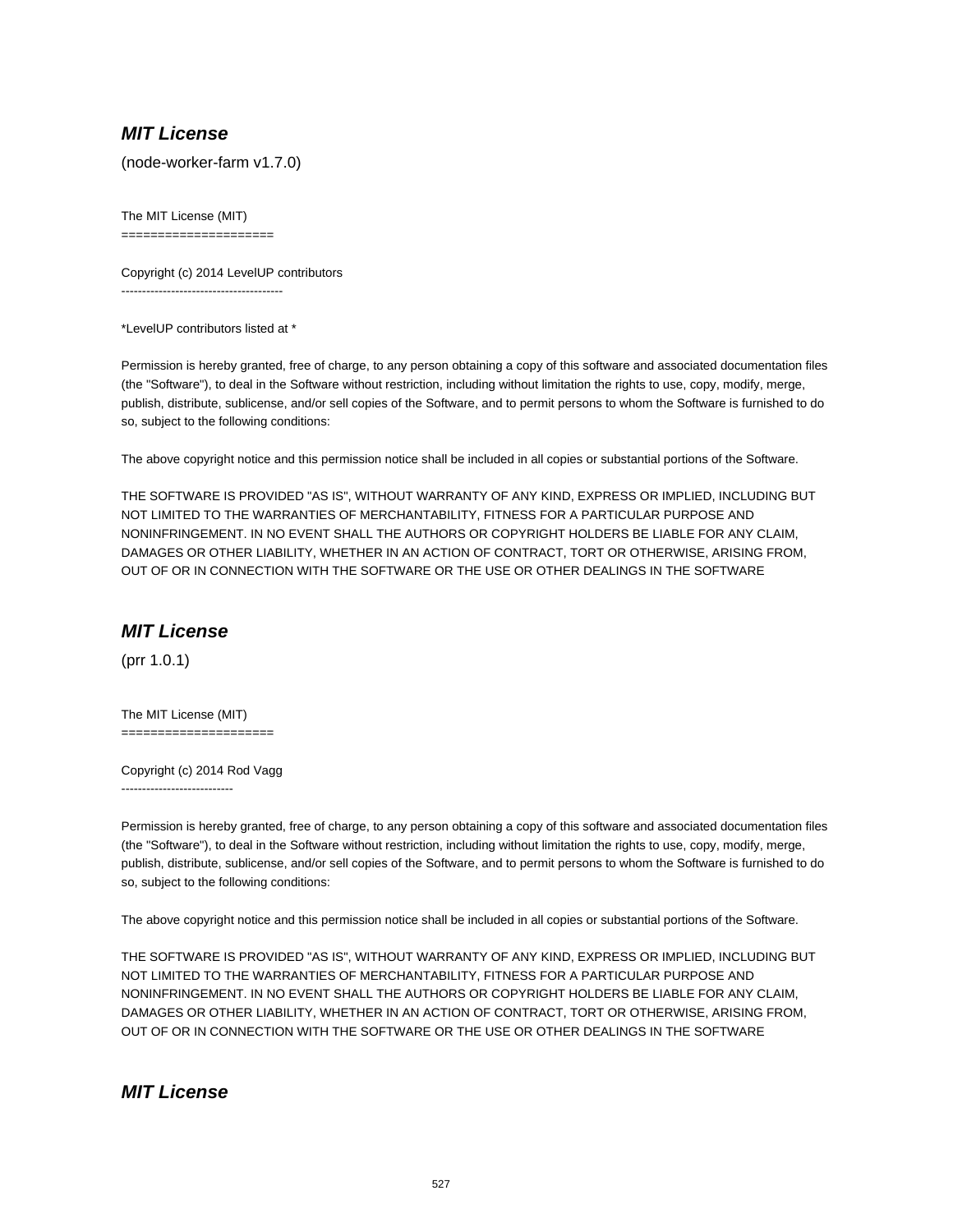(isstream 0.1.2)

The MIT License (MIT)

=====================

Copyright (c) 2015 Rod Vagg ---------------------------

Permission is hereby granted, free of charge, to any person obtaining a copy of this software and associated documentation files (the "Software"), to deal in the Software without restriction, including without limitation the rights to use, copy, modify, merge, publish, distribute, sublicense, and/or sell copies of the Software, and to permit persons to whom the Software is furnished to do so, subject to the following conditions:

The above copyright notice and this permission notice shall be included in all copies or substantial portions of the Software.

THE SOFTWARE IS PROVIDED "AS IS", WITHOUT WARRANTY OF ANY KIND, EXPRESS OR IMPLIED, INCLUDING BUT NOT LIMITED TO THE WARRANTIES OF MERCHANTABILITY, FITNESS FOR A PARTICULAR PURPOSE AND NONINFRINGEMENT. IN NO EVENT SHALL THE AUTHORS OR COPYRIGHT HOLDERS BE LIABLE FOR ANY CLAIM, DAMAGES OR OTHER LIABILITY, WHETHER IN AN ACTION OF CONTRACT, TORT OR OTHERWISE, ARISING FROM, OUT OF OR IN CONNECTION WITH THE SOFTWARE OR THE USE OR OTHER DEALINGS IN THE SOFTWARE

### **MIT License**

(nan v2.14.2)

The MIT License (MIT) =====================

Copyright (c) 2018 NAN contributors

-----------------------------------

\*NAN contributors listed at \*

Permission is hereby granted, free of charge, to any person obtaining a copy of this software and associated documentation files (the "Software"), to deal in the Software without restriction, including without limitation the rights to use, copy, modify, merge, publish, distribute, sublicense, and/or sell copies of the Software, and to permit persons to whom the Software is furnished to do so, subject to the following conditions:

The above copyright notice and this permission notice shall be included in all copies or substantial portions of the Software.

THE SOFTWARE IS PROVIDED "AS IS", WITHOUT WARRANTY OF ANY KIND, EXPRESS OR IMPLIED, INCLUDING BUT NOT LIMITED TO THE WARRANTIES OF MERCHANTABILITY, FITNESS FOR A PARTICULAR PURPOSE AND NONINFRINGEMENT. IN NO EVENT SHALL THE AUTHORS OR COPYRIGHT HOLDERS BE LIABLE FOR ANY CLAIM, DAMAGES OR OTHER LIABILITY, WHETHER IN AN ACTION OF CONTRACT, TORT OR OTHERWISE, ARISING FROM, OUT OF OR IN CONNECTION WITH THE SOFTWARE OR THE USE OR OTHER DEALINGS IN THE SOFTWARE

## **MIT License**

(w3c-xmlserializer 2.0.0)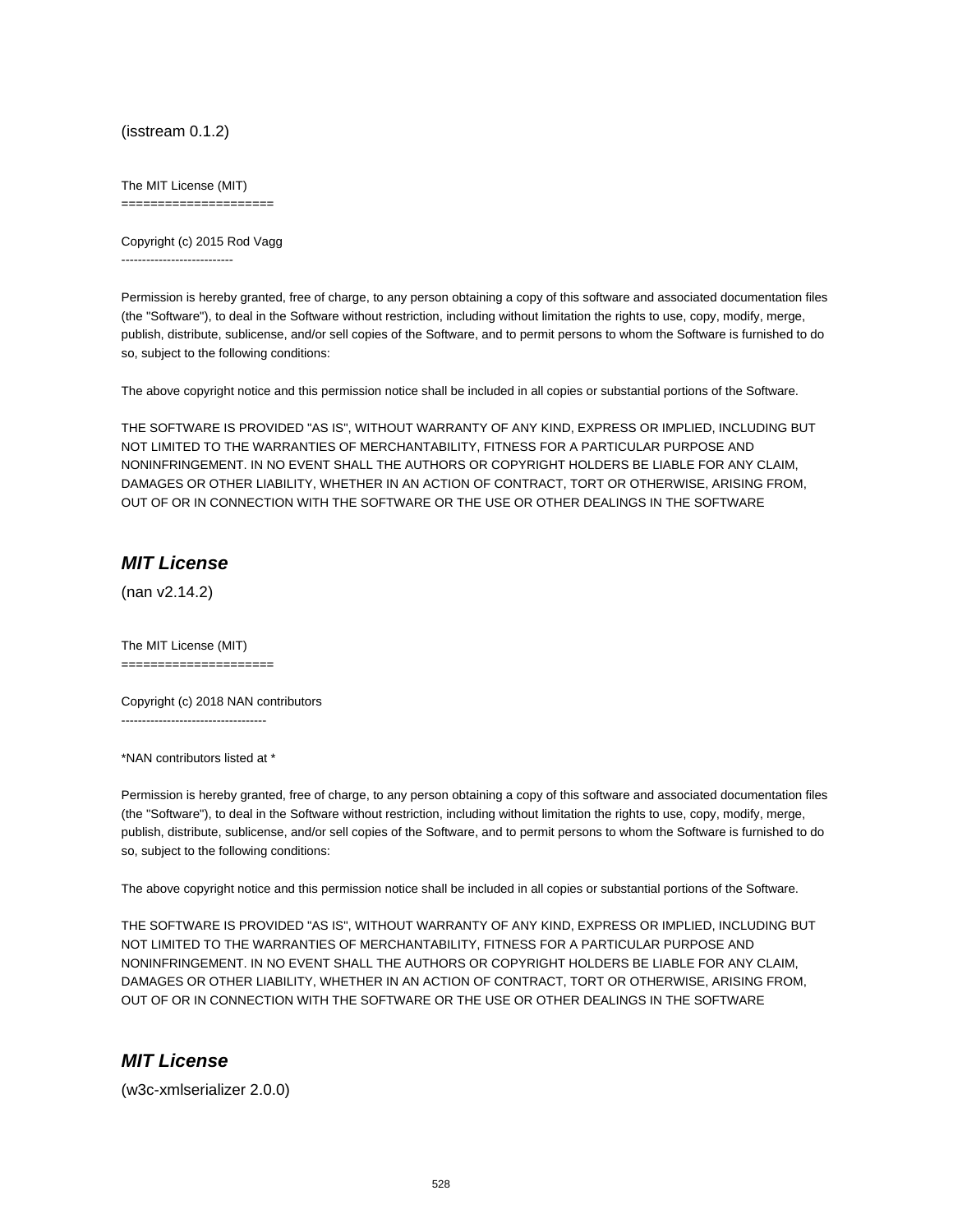The MIT License (MIT) =====================

Copyright © 2016 Sebastian Mayr

Permission is hereby granted, free of charge, to any person obtaining a copy of this software and associated documentation files (the "Software"), to deal in the Software without restriction, including without limitation the rights to use, copy, modify, merge, publish, distribute, sublicense, and/or sell copies of the Software, and to permit persons to whom the Software is furnished to do so, subject to the following conditions:

The above copyright notice and this permission notice shall be included in all copies or substantial portions of the Software.

THE SOFTWARE IS PROVIDED "AS IS", WITHOUT WARRANTY OF ANY KIND, EXPRESS OR IMPLIED, INCLUDING BUT NOT LIMITED TO THE WARRANTIES OF MERCHANTABILITY, FITNESS FOR A PARTICULAR PURPOSE AND NONINFRINGEMENT. IN NO EVENT SHALL THE AUTHORS OR COPYRIGHT HOLDERS BE LIABLE FOR ANY CLAIM, DAMAGES OR OTHER LIABILITY, WHETHER IN AN ACTION OF CONTRACT, TORT OR OTHERWISE, ARISING FROM, OUT OF OR IN CONNECTION WITH THE SOFTWARE OR THE USE OR OTHER DEALINGS IN THE SOFTWARE

# **MIT License**

(cookiejar 2.1.2, node-cookiejar 2.1.2)

The MIT License (MIT) Copyright (c) 2013 Bradley Meck

Permission is hereby granted, free of charge, to any person obtaining a copy of this software and associated documentation files (the "Software"), to deal in the Software without restriction, including without limitation the rights to use, copy, modify, merge, publish, distribute, sublicense, and/or sell copies of the Software, and to permit persons to whom the Software is furnished to do so, subject to the following conditions:

The above copyright notice and this permission notice shall be included in all copies or substantial portions of the Software.

THE SOFTWARE IS PROVIDED "AS IS", WITHOUT WARRANTY OF ANY KIND, EXPRESS OR IMPLIED, INCLUDING BUT NOT LIMITED TO THE WARRANTIES OF MERCHANTABILITY, FITNESS FOR A PARTICULAR PURPOSE AND NONINFRINGEMENT. IN NO EVENT SHALL THE AUTHORS OR COPYRIGHT HOLDERS BE LIABLE FOR ANY CLAIM, DAMAGES OR OTHER LIABILITY, WHETHER IN AN ACTION OF CONTRACT, TORT OR OTHERWISE, ARISING FROM, OUT OF OR IN CONNECTION WITH THE SOFTWARE OR THE USE OR OTHER DEALINGS IN THE SOFTWARE

### **MIT License**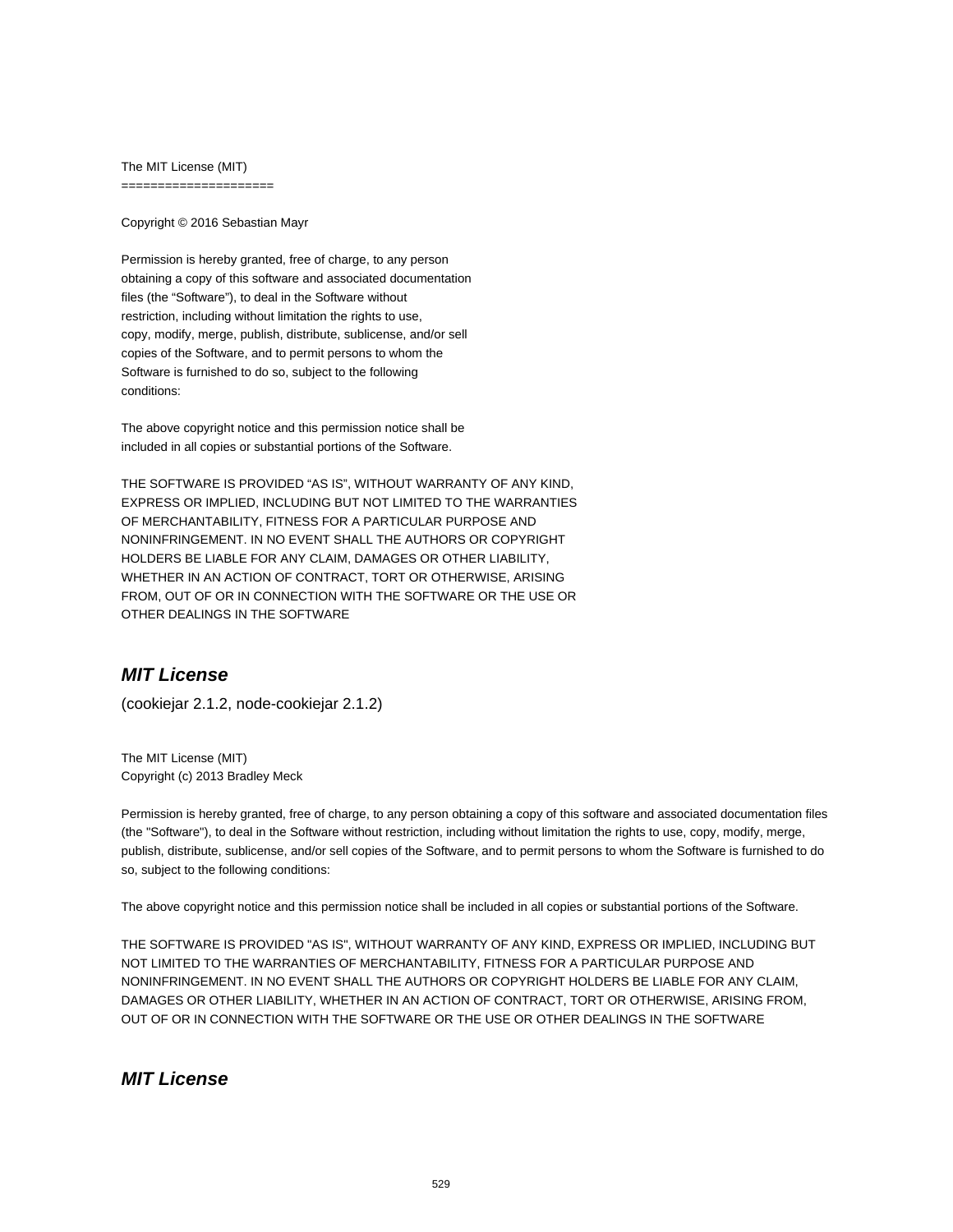(require-package-name 2.0.1)

The MIT License (MIT) Copyright (c) 2015 Matt DesLauriers

Permission is hereby granted, free of charge, to any person obtaining a copy of this software and associated documentation files (the "Software"), to deal in the Software without restriction, including without limitation the rights to use, copy, modify, merge, publish, distribute, sublicense, and/or sell copies of the Software, and to permit persons to whom the Software is furnished to do so, subject to the following conditions:

The above copyright notice and this permission notice shall be included in all copies or substantial portions of the Software.

THE SOFTWARE IS PROVIDED "AS IS", WITHOUT WARRANTY OF ANY KIND, EXPRESS OR IMPLIED, INCLUDING BUT NOT LIMITED TO THE WARRANTIES OF MERCHANTABILITY, FITNESS FOR A PARTICULAR PURPOSE AND NONINFRINGEMENT. IN NO EVENT SHALL THE AUTHORS OR COPYRIGHT HOLDERS BE LIABLE FOR ANY CLAIM, DAMAGES OR OTHER LIABILITY, WHETHER IN AN ACTION OF CONTRACT, TORT OR OTHERWISE, ARISING FROM, OUT OF OR IN CONNECTION WITH THE SOFTWARE OR THE USE OR OTHER DEALINGS IN THE SOFTWARE

## **MIT License**

(ndarray-blas-level1 1.1.3)

The MIT License (MIT) Copyright (c) 2015 Scijs

Permission is hereby granted, free of charge, to any person obtaining a copy of this software and associated documentation files (the "Software"), to deal in the Software without restriction, including without limitation the rights to use, copy, modify, merge, publish, distribute, sublicense, and/or sell copies of the Software, and to permit persons to whom the Software is furnished to do so, subject to the following conditions:

The above copyright notice and this permission notice shall be included in all copies or substantial portions of the Software.

THE SOFTWARE IS PROVIDED "AS IS", WITHOUT WARRANTY OF ANY KIND, EXPRESS OR IMPLIED, INCLUDING BUT NOT LIMITED TO THE WARRANTIES OF MERCHANTABILITY, FITNESS FOR A PARTICULAR PURPOSE AND NONINFRINGEMENT. IN NO EVENT SHALL THE AUTHORS OR COPYRIGHT HOLDERS BE LIABLE FOR ANY CLAIM, DAMAGES OR OTHER LIABILITY, WHETHER IN AN ACTION OF CONTRACT, TORT OR OTHERWISE, ARISING FROM, OUT OF OR IN CONNECTION WITH THE SOFTWARE OR THE USE OR OTHER DEALINGS IN THE SOFTWARE

## **MIT License**

(perf-sym 2.0.3)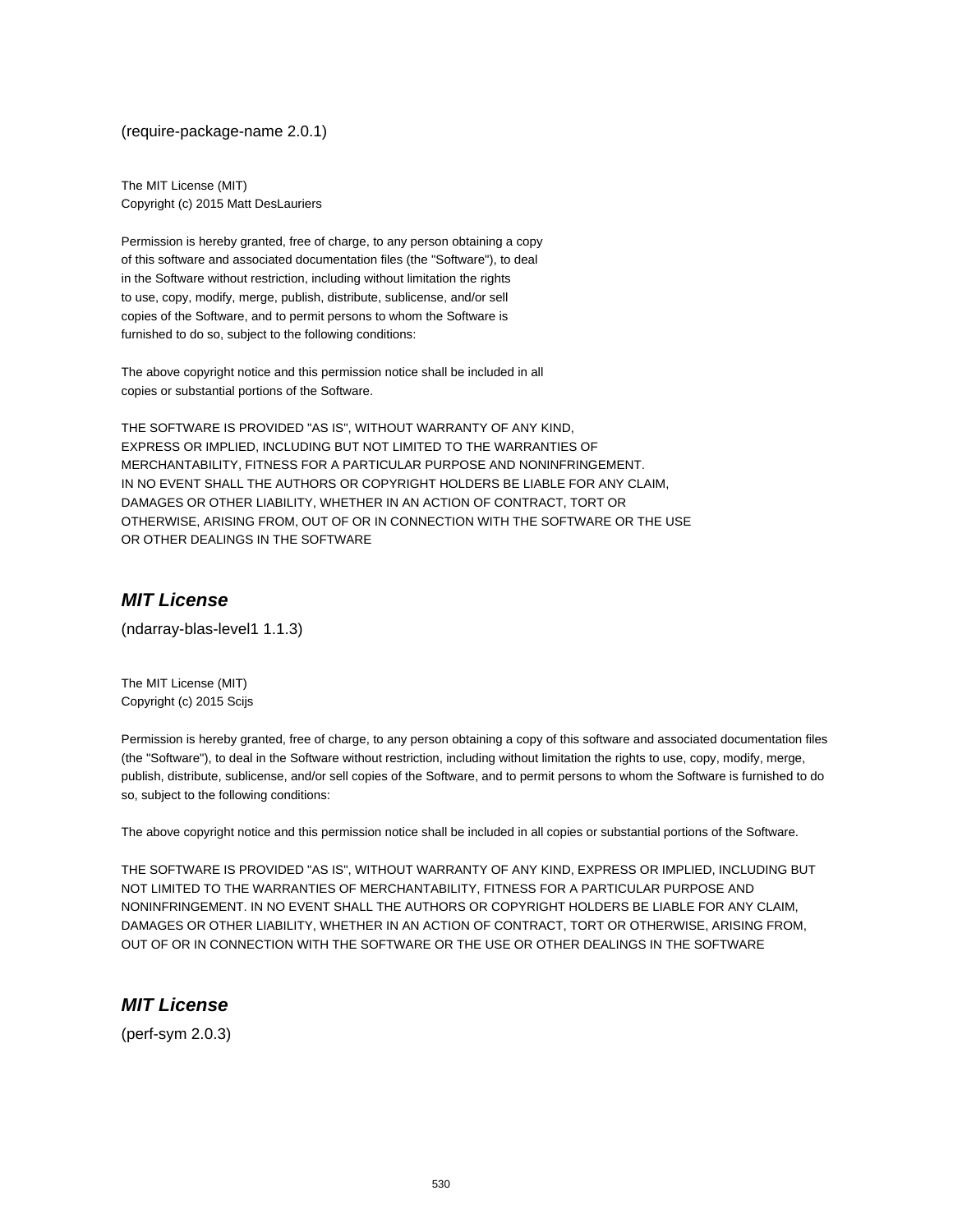The MIT License (MIT) Copyright (c) 2016 David Mark Clements & Matteo Collina Copyright (c) 2014-2015 Thorsten Lorenz (Regular Expressions and profile\_1ms.d)

Permission is hereby granted, free of charge, to any person obtaining a copy of this software and associated documentation files (the "Software"), to deal in the Software without restriction, including without limitation the rights to use, copy, modify, merge, publish, distribute, sublicense, and/or sell copies of the Software, and to permit persons to whom the Software is furnished to do so, subject to the following conditions:

The above copyright notice and this permission notice shall be included in all copies or substantial portions of the Software.

THE SOFTWARE IS PROVIDED "AS IS", WITHOUT WARRANTY OF ANY KIND, EXPRESS OR IMPLIED, INCLUDING BUT NOT LIMITED TO THE WARRANTIES OF MERCHANTABILITY, FITNESS FOR A PARTICULAR PURPOSE AND NONINFRINGEMENT. IN NO EVENT SHALL THE AUTHORS OR COPYRIGHT HOLDERS BE LIABLE FOR ANY CLAIM, DAMAGES OR OTHER LIABILITY, WHETHER IN AN ACTION OF CONTRACT, TORT OR OTHERWISE, ARISING FROM, OUT OF OR IN CONNECTION WITH THE SOFTWARE OR THE USE OR OTHER DEALINGS IN THE SOFTWARE

# **MIT License**

(babel-plugin-macros 2.8.0)

The MIT License (MIT) Copyright (c) 2017 Kent C. Dodds

Permission is hereby granted, free of charge, to any person obtaining a copy of this software and associated documentation files (the "Software"), to deal in the Software without restriction, including without limitation the rights to use, copy, modify, merge, publish, distribute, sublicense, and/or sell copies of the Software, and to permit persons to whom the Software is furnished to do so, subject to the following conditions:

The above copyright notice and this permission notice shall be included in all copies or substantial portions of the Software.

THE SOFTWARE IS PROVIDED "AS IS", WITHOUT WARRANTY OF ANY KIND, EXPRESS OR IMPLIED, INCLUDING BUT NOT LIMITED TO THE WARRANTIES OF MERCHANTABILITY, FITNESS FOR A PARTICULAR PURPOSE AND NONINFRINGEMENT. IN NO EVENT SHALL THE AUTHORS OR COPYRIGHT HOLDERS BE LIABLE FOR ANY CLAIM, DAMAGES OR OTHER LIABILITY, WHETHER IN AN ACTION OF CONTRACT, TORT OR OTHERWISE, ARISING FROM, OUT OF OR IN CONNECTION WITH THE SOFTWARE OR THE USE OR OTHER DEALINGS IN THE **SOFTWARE** 

## **MIT License**

(async-limiter v1.0.1)

The MIT License (MIT) Copyright (c) 2017 Samuel Reed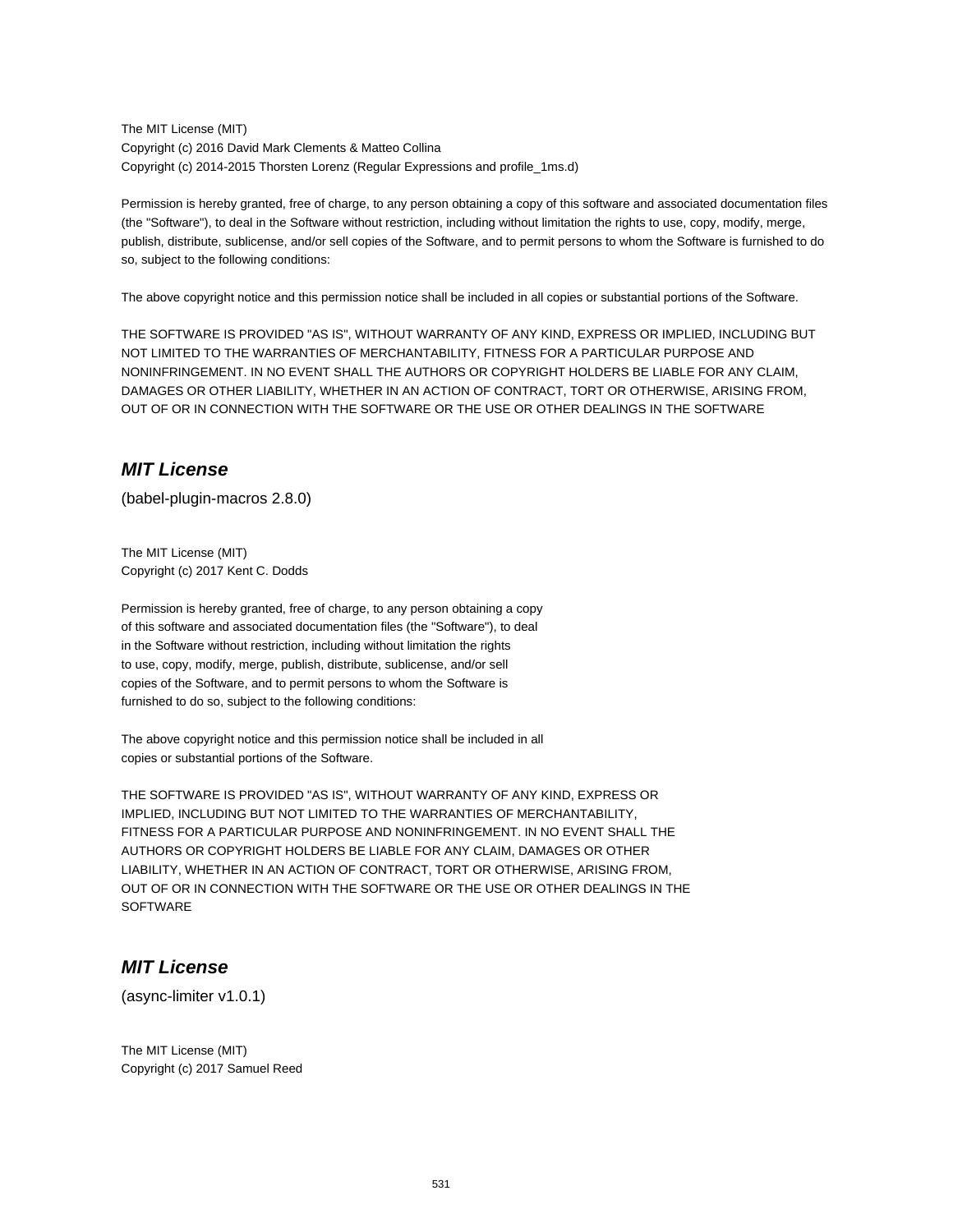Permission is hereby granted, free of charge, to any person obtaining a copy of this software and associated documentation files (the "Software"), to deal in the Software without restriction, including without limitation the rights to use, copy, modify, merge, publish, distribute, sublicense, and/or sell copies of the Software, and to permit persons to whom the Software is furnished to do so, subject to the following conditions:

The above copyright notice and this permission notice shall be included in all copies or substantial portions of the Software.

THE SOFTWARE IS PROVIDED "AS IS", WITHOUT WARRANTY OF ANY KIND, EXPRESS OR IMPLIED, INCLUDING BUT NOT LIMITED TO THE WARRANTIES OF MERCHANTABILITY, FITNESS FOR A PARTICULAR PURPOSE AND NONINFRINGEMENT. IN NO EVENT SHALL THE AUTHORS OR COPYRIGHT HOLDERS BE LIABLE FOR ANY CLAIM, DAMAGES OR OTHER LIABILITY, WHETHER IN AN ACTION OF CONTRACT, TORT OR OTHERWISE, ARISING FROM, OUT OF OR IN CONNECTION WITH THE SOFTWARE OR THE USE OR OTHER DEALINGS IN THE SOFTWARE

#### **MIT License**

(atomic-sleep 1.0.0)

The MIT License (MIT) Copyright (c) 2020 David Mark Clements

Permission is hereby granted, free of charge, to any person obtaining a copy of this software and associated documentation files (the "Software"), to deal in the Software without restriction, including without limitation the rights to use, copy, modify, merge, publish, distribute, sublicense, and/or sell copies of the Software, and to permit persons to whom the Software is furnished to do so, subject to the following conditions:

The above copyright notice and this permission notice shall be included in all copies or substantial portions of the Software.

THE SOFTWARE IS PROVIDED "AS IS", WITHOUT WARRANTY OF ANY KIND, EXPRESS OR IMPLIED, INCLUDING BUT NOT LIMITED TO THE WARRANTIES OF MERCHANTABILITY, FITNESS FOR A PARTICULAR PURPOSE AND NONINFRINGEMENT. IN NO EVENT SHALL THE AUTHORS OR COPYRIGHT HOLDERS BE LIABLE FOR ANY CLAIM, DAMAGES OR OTHER LIABILITY, WHETHER IN AN ACTION OF CONTRACT, TORT OR OTHERWISE, ARISING FROM, OUT OF OR IN CONNECTION WITH THE SOFTWARE OR THE USE OR OTHER DEALINGS IN THE SOFTWARE

### **MIT License**

(@panva/asn1.js 1.0.0)

The MIT License (MIT) Copyright (c) 2020 Filip Skokan

Permission is hereby granted, free of charge, to any person obtaining a copy of this software and associated documentation files (the "Software"), to deal in the Software without restriction, including without limitation the rights to use, copy, modify, merge, publish, distribute, sublicense, and/or sell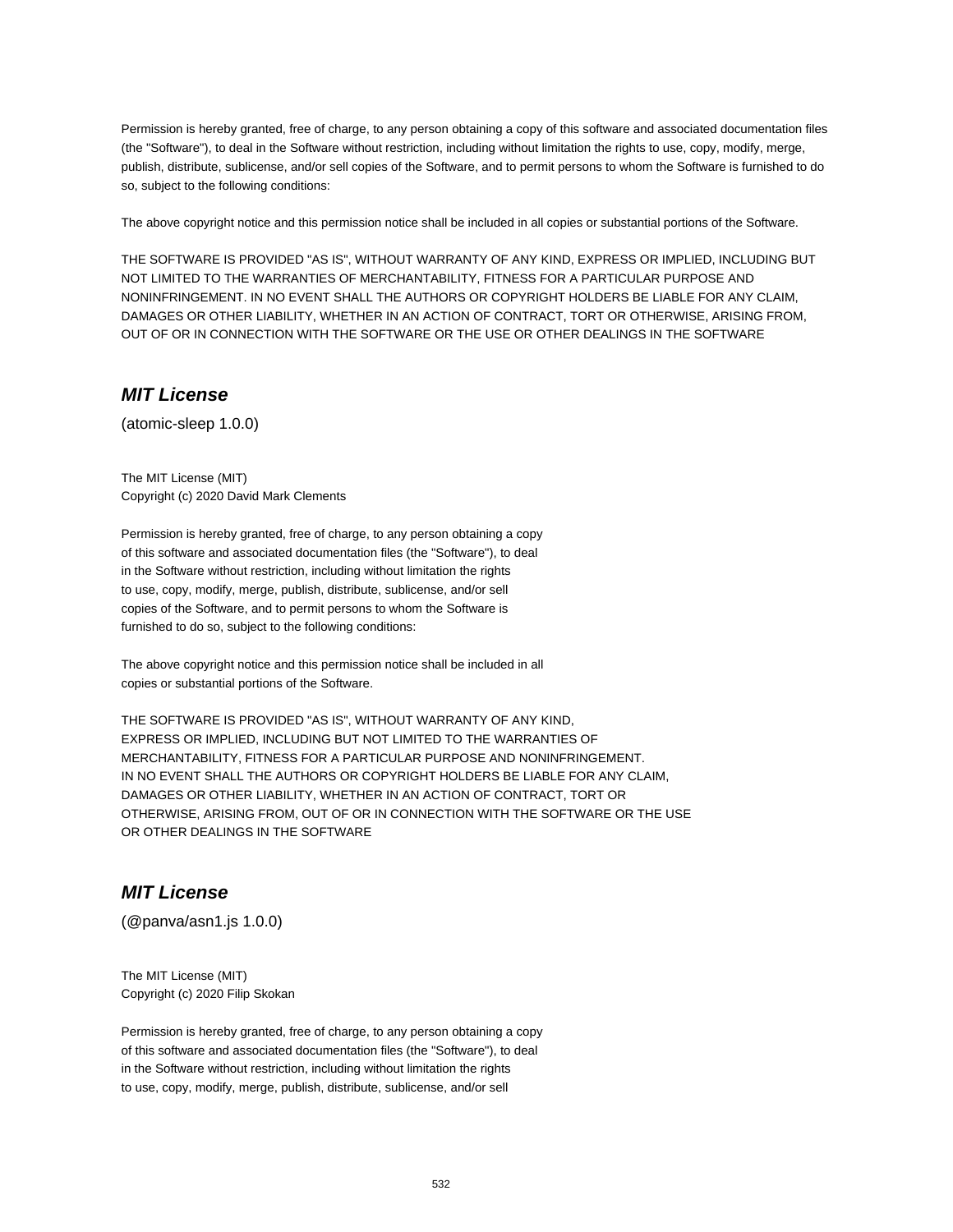copies of the Software, and to permit persons to whom the Software is furnished to do so, subject to the following conditions:

The above copyright notice and this permission notice shall be included in all copies or substantial portions of the Software.

THE SOFTWARE IS PROVIDED "AS IS", WITHOUT WARRANTY OF ANY KIND, EXPRESS OR IMPLIED, INCLUDING BUT NOT LIMITED TO THE WARRANTIES OF MERCHANTABILITY, FITNESS FOR A PARTICULAR PURPOSE AND NONINFRINGEMENT. IN NO EVENT SHALL THE AUTHORS OR COPYRIGHT HOLDERS BE LIABLE FOR ANY CLAIM, DAMAGES OR OTHER LIABILITY, WHETHER IN AN ACTION OF CONTRACT, TORT OR OTHERWISE, ARISING FROM, OUT OF OR IN CONNECTION WITH THE SOFTWARE OR THE USE OR OTHER DEALINGS IN THE SOFTWARE

### **MIT License**

(pstree.remy 1.1.8)

The MIT License (MIT) Copyright © 2019 Remy Sharp, https://remysharp.com

Permission is hereby granted, free of charge, to any person obtaining a copy of this software and associated documentation files (the "Software"), to deal in the Software without restriction, including without limitation the rights to use, copy, modify, merge, publish, distribute, sublicense, and/or sell copies of the Software, and to permit persons to whom the Software is furnished to do so, subject to the following conditions:

The above copyright notice and this permission notice shall be included in all copies or substantial portions of the Software.

THE SOFTWARE IS PROVIDED "AS IS", WITHOUT WARRANTY OF ANY KIND, EXPRESS OR IMPLIED, INCLUDING BUT NOT LIMITED TO THE WARRANTIES OF MERCHANTABILITY, FITNESS FOR A PARTICULAR PURPOSE AND NONINFRINGEMENT. IN NO EVENT SHALL THE AUTHORS OR COPYRIGHT HOLDERS BE LIABLE FOR ANY CLAIM, DAMAGES OR OTHER LIABILITY, WHETHER IN AN ACTION OF CONTRACT, TORT OR OTHERWISE, ARISING FROM, OUT OF OR IN CONNECTION WITH THE SOFTWARE OR THE USE OR OTHER DEALINGS IN THE SOFTWARE

### **MIT License**

(timers-browserify 1.4.2, timers-browserify 2.0.12)

This project uses the [MIT](http://jryans.mit-license.org/) license:

Copyright © 2012 J. Ryan Stinnett

Permission is hereby granted, free of charge, to any person obtaining a copy of this software and associated documentation files (the "Software"), to deal in the Software without restriction, including without limitation the rights to use, copy, modify, merge, publish, distribute, sublicense, and/or sell copies of the Software, and to permit persons to whom the Software is furnished to do so, subject to the following conditions: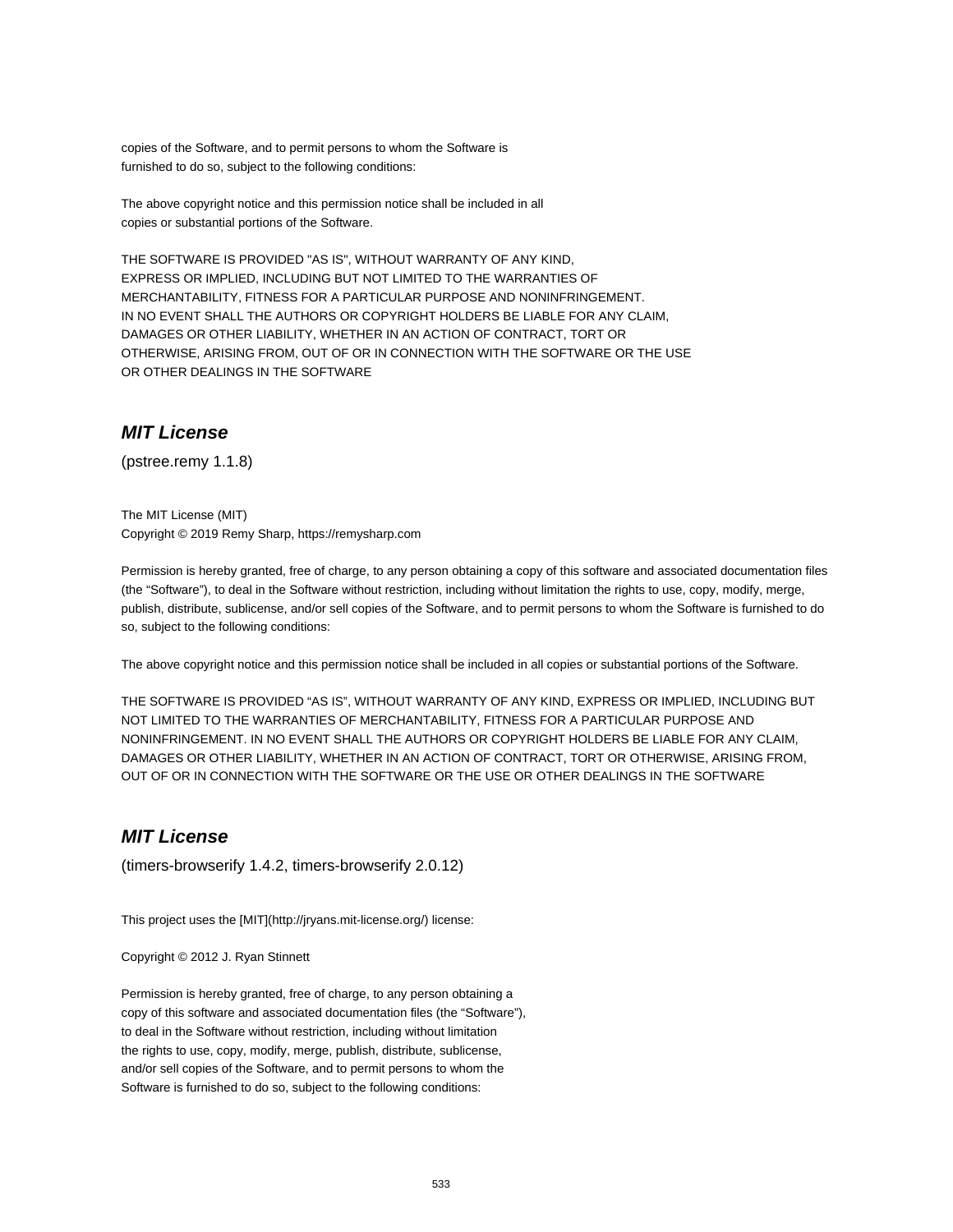The above copyright notice and this permission notice shall be included in all copies or substantial portions of the Software.

THE SOFTWARE IS PROVIDED "AS IS", WITHOUT WARRANTY OF ANY KIND, EXPRESS OR IMPLIED, INCLUDING BUT NOT LIMITED TO THE WARRANTIES OF MERCHANTABILITY, FITNESS FOR A PARTICULAR PURPOSE AND NONINFRINGEMENT. IN NO EVENT SHALL THE AUTHORS OR COPYRIGHT HOLDERS BE LIABLE FOR ANY CLAIM, DAMAGES OR OTHER LIABILITY, WHETHER IN AN ACTION OF CONTRACT, TORT OR OTHERWISE, ARISING FROM, OUT OF OR IN CONNECTION WITH THE SOFTWARE OR THE USE OR OTHER DEALINGS IN THE SOFTWARE

### **MIT License**

(address 1.1.2)

This software is licensed under the MIT License.

Copyright (C) 2013 - 2014 fengmk2 Copyright (C) 2015 - 2016 node-modules

Permission is hereby granted, free of charge, to any person obtaining a copy of this software and associated documentation files (the "Software"), to deal in the Software without restriction, including without limitation the rights to use, copy, modify, merge, publish, distribute, sublicense, and/or sell copies of the Software, and to permit persons to whom the Software is furnished to do so, subject to the following conditions:

The above copyright notice and this permission notice shall be included in all copies or substantial portions of the Software.

THE SOFTWARE IS PROVIDED "AS IS", WITHOUT WARRANTY OF ANY KIND, EXPRESS OR IMPLIED, INCLUDING BUT NOT LIMITED TO THE WARRANTIES OF MERCHANTABILITY, FITNESS FOR A PARTICULAR PURPOSE AND NONINFRINGEMENT. IN NO EVENT SHALL THE AUTHORS OR COPYRIGHT HOLDERS BE LIABLE FOR ANY CLAIM, DAMAGES OR OTHER LIABILITY, WHETHER IN AN ACTION OF CONTRACT, TORT OR OTHERWISE, ARISING FROM, OUT OF OR IN CONNECTION WITH THE SOFTWARE OR THE USE OR OTHER DEALINGS IN THE SOFTWARE

### **MIT License**

(hash.js 1.1.7, wbuf 1.7.3)

This software is licensed under the MIT License.

Copyright Fedor Indutny, 2014.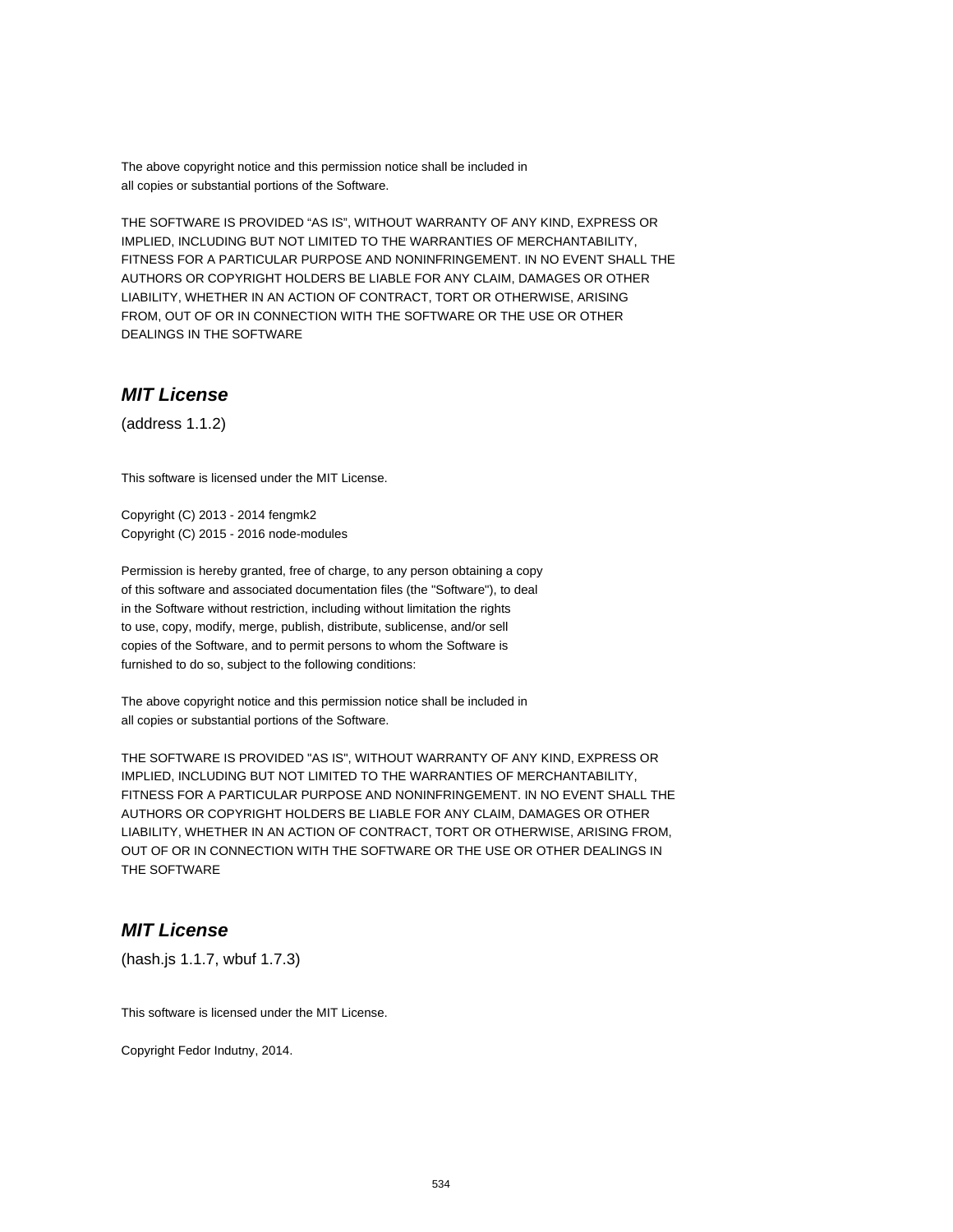Permission is hereby granted, free of charge, to any person obtaining a copy of this software and associated documentation files (the "Software"), to deal in the Software without restriction, including without limitation the rights to use, copy, modify, merge, publish, distribute, sublicense, and/or sell copies of the Software, and to permit persons to whom the Software is furnished to do so, subject to the following conditions:

The above copyright notice and this permission notice shall be included in all copies or substantial portions of the Software.

THE SOFTWARE IS PROVIDED "AS IS", WITHOUT WARRANTY OF ANY KIND, EXPRESS OR IMPLIED, INCLUDING BUT NOT LIMITED TO THE WARRANTIES OF MERCHANTABILITY, FITNESS FOR A PARTICULAR PURPOSE AND NONINFRINGEMENT. IN NO EVENT SHALL THE AUTHORS OR COPYRIGHT HOLDERS BE LIABLE FOR ANY CLAIM, DAMAGES OR OTHER LIABILITY, WHETHER IN AN ACTION OF CONTRACT, TORT OR OTHERWISE, ARISING FROM, OUT OF OR IN CONNECTION WITH THE SOFTWARE OR THE USE OR OTHER DEALINGS IN THE SOFTWARE

# **MIT License**

(bn.js v4.11.9, bn.js v5.1.3, des.js 1.0.1, handle-thing v2.0.1, hpack.js 2.1.6, http-deceiver 1.2.7, select-hose 2.0.0, spdy 4.0.2, spdy-transport 3.0.0)

This software is licensed under the MIT License.

Copyright Fedor Indutny, 2015.

Permission is hereby granted, free of charge, to any person obtaining a copy of this software and associated documentation files (the "Software"), to deal in the Software without restriction, including without limitation the rights to use, copy, modify, merge, publish, distribute, sublicense, and/or sell copies of the Software, and to permit persons to whom the Software is furnished to do so, subject to the following conditions:

The above copyright notice and this permission notice shall be included in all copies or substantial portions of the Software.

THE SOFTWARE IS PROVIDED "AS IS", WITHOUT WARRANTY OF ANY KIND, EXPRESS OR IMPLIED, INCLUDING BUT NOT LIMITED TO THE WARRANTIES OF MERCHANTABILITY, FITNESS FOR A PARTICULAR PURPOSE AND NONINFRINGEMENT. IN NO EVENT SHALL THE AUTHORS OR COPYRIGHT HOLDERS BE LIABLE FOR ANY CLAIM, DAMAGES OR OTHER LIABILITY, WHETHER IN AN ACTION OF CONTRACT, TORT OR OTHERWISE, ARISING FROM, OUT OF OR IN CONNECTION WITH THE SOFTWARE OR THE USE OR OTHER DEALINGS IN THE SOFTWARE

## **MIT License**

(hmac-drbg 1.0.1, minimalistic-crypto-utils 1.0.1)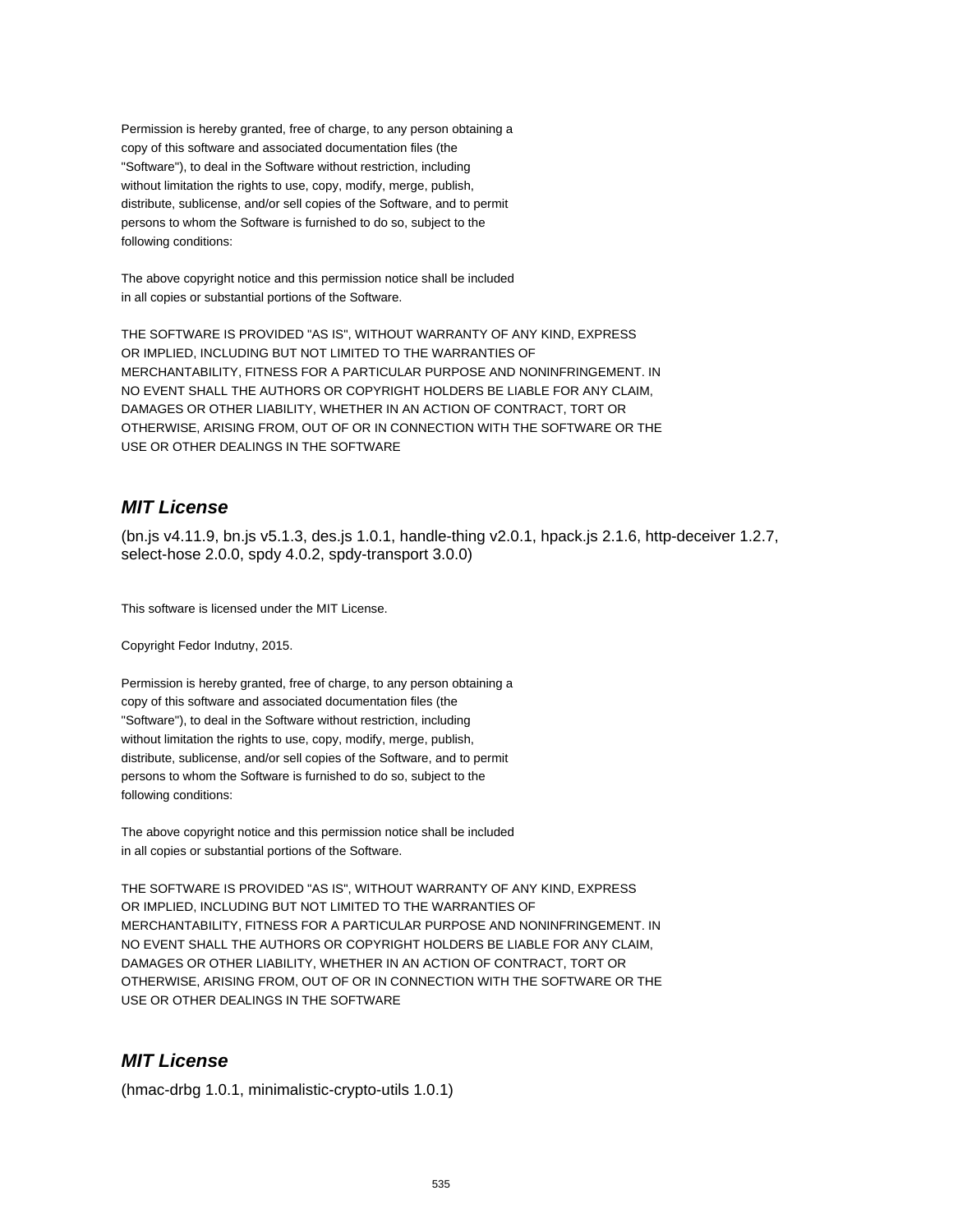This software is licensed under the MIT License.

Copyright Fedor Indutny, 2017.

Permission is hereby granted, free of charge, to any person obtaining a copy of this software and associated documentation files (the "Software"), to deal in the Software without restriction, including without limitation the rights to use, copy, modify, merge, publish, distribute, sublicense, and/or sell copies of the Software, and to permit persons to whom the Software is furnished to do so, subject to the following conditions:

The above copyright notice and this permission notice shall be included in all copies or substantial portions of the Software.

THE SOFTWARE IS PROVIDED "AS IS", WITHOUT WARRANTY OF ANY KIND, EXPRESS OR IMPLIED, INCLUDING BUT NOT LIMITED TO THE WARRANTIES OF MERCHANTABILITY, FITNESS FOR A PARTICULAR PURPOSE AND NONINFRINGEMENT. IN NO EVENT SHALL THE AUTHORS OR COPYRIGHT HOLDERS BE LIABLE FOR ANY CLAIM, DAMAGES OR OTHER LIABILITY, WHETHER IN AN ACTION OF CONTRACT, TORT OR OTHERWISE, ARISING FROM, OUT OF OR IN CONNECTION WITH THE SOFTWARE OR THE USE OR OTHER DEALINGS IN THE SOFTWARE

#### **MIT License**

(readdirp 2.2.1)

This software is released under the MIT license:

Copyright (c) 2012-2015 Thorsten Lorenz

Permission is hereby granted, free of charge, to any person obtaining a copy of this software and associated documentation files (the "Software"), to deal in the Software without restriction, including without limitation the rights to use, copy, modify, merge, publish, distribute, sublicense, and/or sell copies of the Software, and to permit persons to whom the Software is furnished to do so, subject to the following conditions:

The above copyright notice and this permission notice shall be included in all copies or substantial portions of the Software.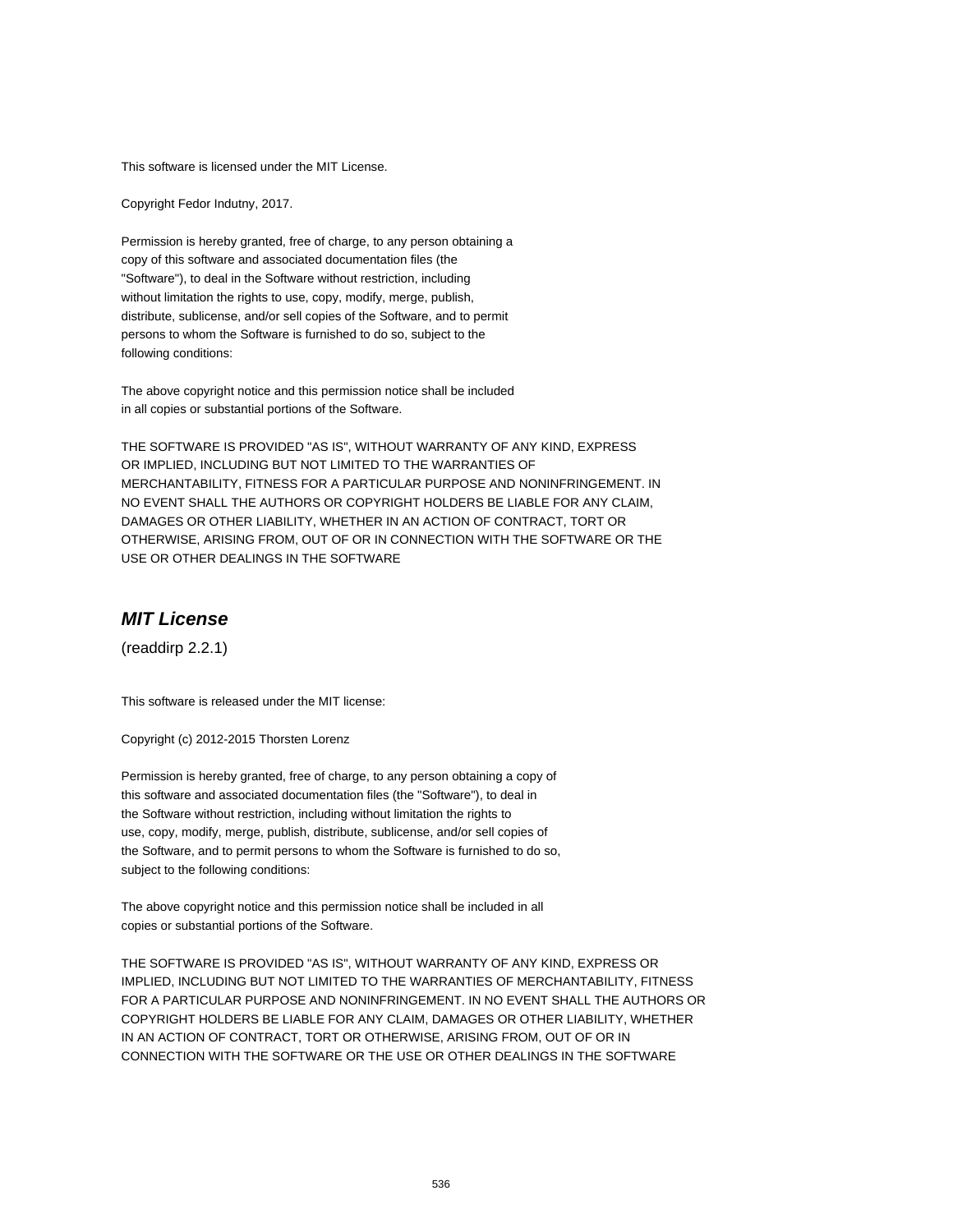(ajv v6.12.6, fast-json-stable-stringify 2.1.0)

This software is released under the MIT license:

Copyright (c) 2017 Evgeny Poberezkin Copyright (c) 2013 James Halliday

Permission is hereby granted, free of charge, to any person obtaining a copy of this software and associated documentation files (the "Software"), to deal in the Software without restriction, including without limitation the rights to use, copy, modify, merge, publish, distribute, sublicense, and/or sell copies of the Software, and to permit persons to whom the Software is furnished to do so, subject to the following conditions:

The above copyright notice and this permission notice shall be included in all copies or substantial portions of the Software.

THE SOFTWARE IS PROVIDED "AS IS", WITHOUT WARRANTY OF ANY KIND, EXPRESS OR IMPLIED, INCLUDING BUT NOT LIMITED TO THE WARRANTIES OF MERCHANTABILITY, FITNESS FOR A PARTICULAR PURPOSE AND NONINFRINGEMENT. IN NO EVENT SHALL THE AUTHORS OR COPYRIGHT HOLDERS BE LIABLE FOR ANY CLAIM, DAMAGES OR OTHER LIABILITY, WHETHER IN AN ACTION OF CONTRACT, TORT OR OTHERWISE, ARISING FROM, OUT OF OR IN CONNECTION WITH THE SOFTWARE OR THE USE OR OTHER DEALINGS IN THE SOFTWARE

## **MIT License**

(https-browserify 1.0.0, stream-browserify 2.0.2)

This software is released under the MIT license:

Copyright (c) James Halliday

Permission is hereby granted, free of charge, to any person obtaining a copy of this software and associated documentation files (the "Software"), to deal in the Software without restriction, including without limitation the rights to use, copy, modify, merge, publish, distribute, sublicense, and/or sell copies of the Software, and to permit persons to whom the Software is furnished to do so, subject to the following conditions:

The above copyright notice and this permission notice shall be included in all copies or substantial portions of the Software.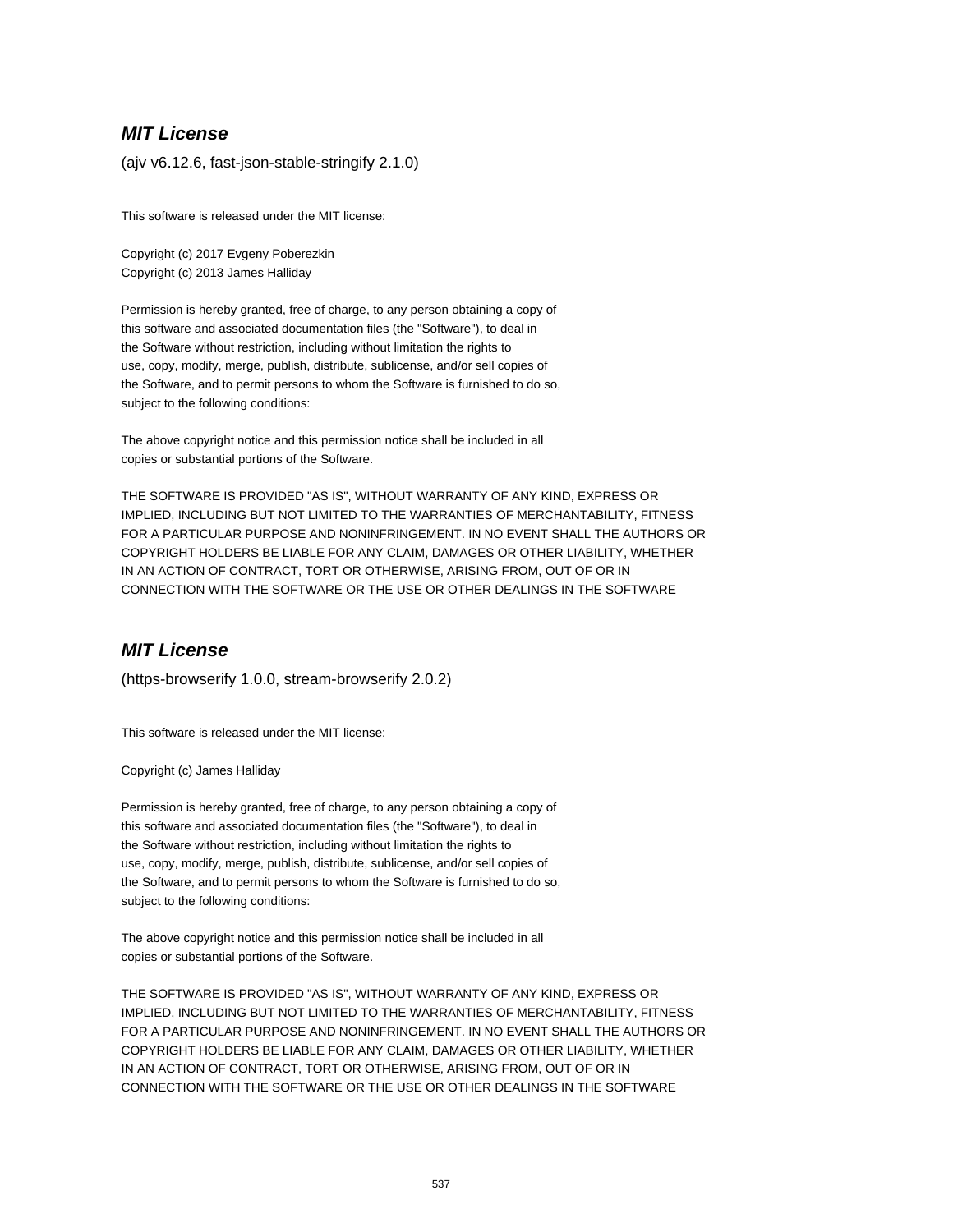(browser-pack 6.1.0, defined 1.0.0, ent 2.2.0, fast-json-stable-stringify 2.0.0, insert-module-globals v7.2.1, json-stable-stringify 0.0.1, minimist 1.2.5, module-deps 6.2.3, ndarray-crout-decomposition 1.1.0, node-archy 1.0.0, node-concat-map 0.0.1, path-browserify 0.0.1, read-only-stream 2.0.0, safe-regex 1.1.0, safe-regex2 2.0.0, semver-compare 1.0.0, shallow-copy 0.0.1, snakeize 0.1.0, stable-stringify 1.0.1, subarg 1.0.0, text-table 0.2.0, tty-browserify 0.0.0, tty-browserify 0.0.1, util-extend 1.0.3)

This software is released under the MIT license:

Permission is hereby granted, free of charge, to any person obtaining a copy of this software and associated documentation files (the "Software"), to deal in the Software without restriction, including without limitation the rights to use, copy, modify, merge, publish, distribute, sublicense, and/or sell copies of the Software, and to permit persons to whom the Software is furnished to do so, subject to the following conditions:

The above copyright notice and this permission notice shall be included in all copies or substantial portions of the Software.

THE SOFTWARE IS PROVIDED "AS IS", WITHOUT WARRANTY OF ANY KIND, EXPRESS OR IMPLIED, INCLUDING BUT NOT LIMITED TO THE WARRANTIES OF MERCHANTABILITY, FITNESS FOR A PARTICULAR PURPOSE AND NONINFRINGEMENT. IN NO EVENT SHALL THE AUTHORS OR COPYRIGHT HOLDERS BE LIABLE FOR ANY CLAIM, DAMAGES OR OTHER LIABILITY, WHETHER IN AN ACTION OF CONTRACT, TORT OR OTHERWISE, ARISING FROM, OUT OF OR IN CONNECTION WITH THE SOFTWARE OR THE USE OR OTHER DEALINGS IN THE SOFTWARE

### **MIT License**

(typedarray-to-buffer 3.1.5)

Upstream-Contact: Feross Aboukhadijeh Source: https://github.com/feross/typedarray-to-buffer

Files: \* Copyright: Feross Aboukhadijeh License: Expat

Files: debian/\* Copyright: 2015, Daniel Pocock 2020, Xavier Guimard License: Expat

License: Expat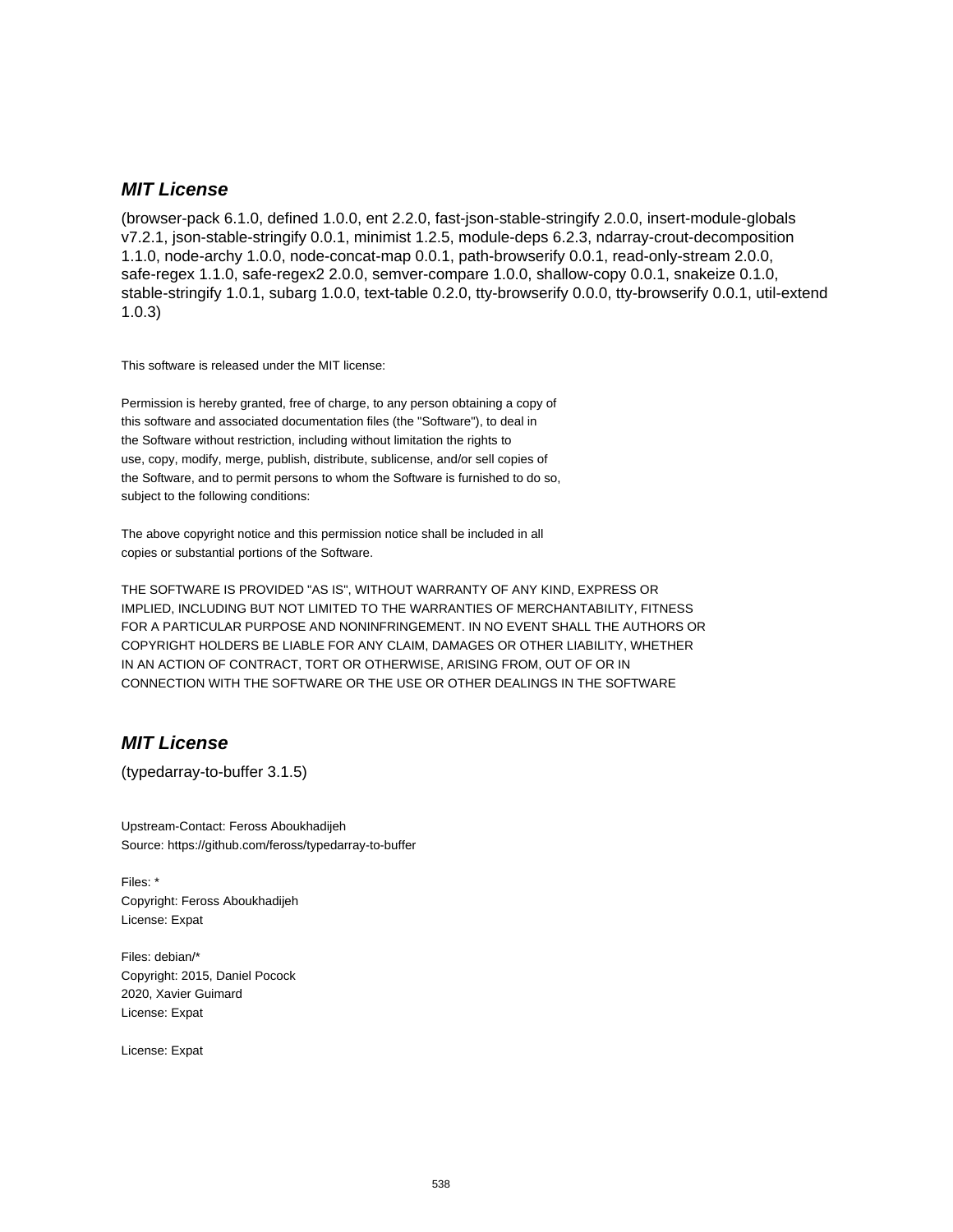Permission is hereby granted, free of charge, to any person obtaining a copy of this software and associated documentation files (the 'Software'), to deal in the Software without restriction, including without limitation the rights to use, copy, modify, merge, publish, distribute, sublicense, and/or sell copies of the Software, and to permit persons to whom the Software is furnished to do so, subject to the following conditions:

The above copyright notice and this permission notice shall be included in all copies or substantial portions of the Software.

THE SOFTWARE IS PROVIDED 'AS IS', WITHOUT WARRANTY OF ANY KIND, EXPRESS OR IMPLIED, INCLUDING BUT NOT LIMITED TO THE WARRANTIES OF MERCHANTABILITY, FITNESS FOR A PARTICULAR PURPOSE AND NONINFRINGEMENT. IN NO EVENT SHALL THE AUTHORS OR COPYRIGHT HOLDERS BE LIABLE FOR ANY CLAIM, DAMAGES OR OTHER LIABILITY, WHETHER IN AN ACTION OF CONTRACT, TORT OR OTHERWISE, ARISING FROM, OUT OF OR IN CONNECTION WITH THE SOFTWARE OR THE USE OR OTHER DEALINGS IN THE SOFTWARE

## **MIT License**

.

.

(concat-stream 1.6.2)

Upstream-Contact: http://github.com/maxogden/concat-stream/issues Source: https://github.com/maxogden/concat-stream#readme

Files: \* Copyright: 2015 Max Ogden License: Expat

Files: debian/\* Copyright: 2015 Ross Gammon License: Expat

License: Expat

.

.

Permission is hereby granted, free of charge, to any person obtaining a copy of this software and associated documentation files (the "Software"), to deal in the Software without restriction, including without limitation the rights to use, copy, modify, merge, publish, distribute, sublicense, and/or sell copies of the Software, and to permit persons to whom the Software is furnished to do so, subject to the following conditions:

The above copyright notice and this permission notice shall be included in all copies or substantial portions of the Software.

THE SOFTWARE IS PROVIDED "AS IS", WITHOUT WARRANTY OF ANY KIND, EXPRESS OR IMPLIED, INCLUDING BUT NOT LIMITED TO THE WARRANTIES OF MERCHANTABILITY, FITNESS FOR A PARTICULAR PURPOSE AND NONINFRINGEMENT. IN NO EVENT SHALL THE AUTHORS OR COPYRIGHT HOLDERS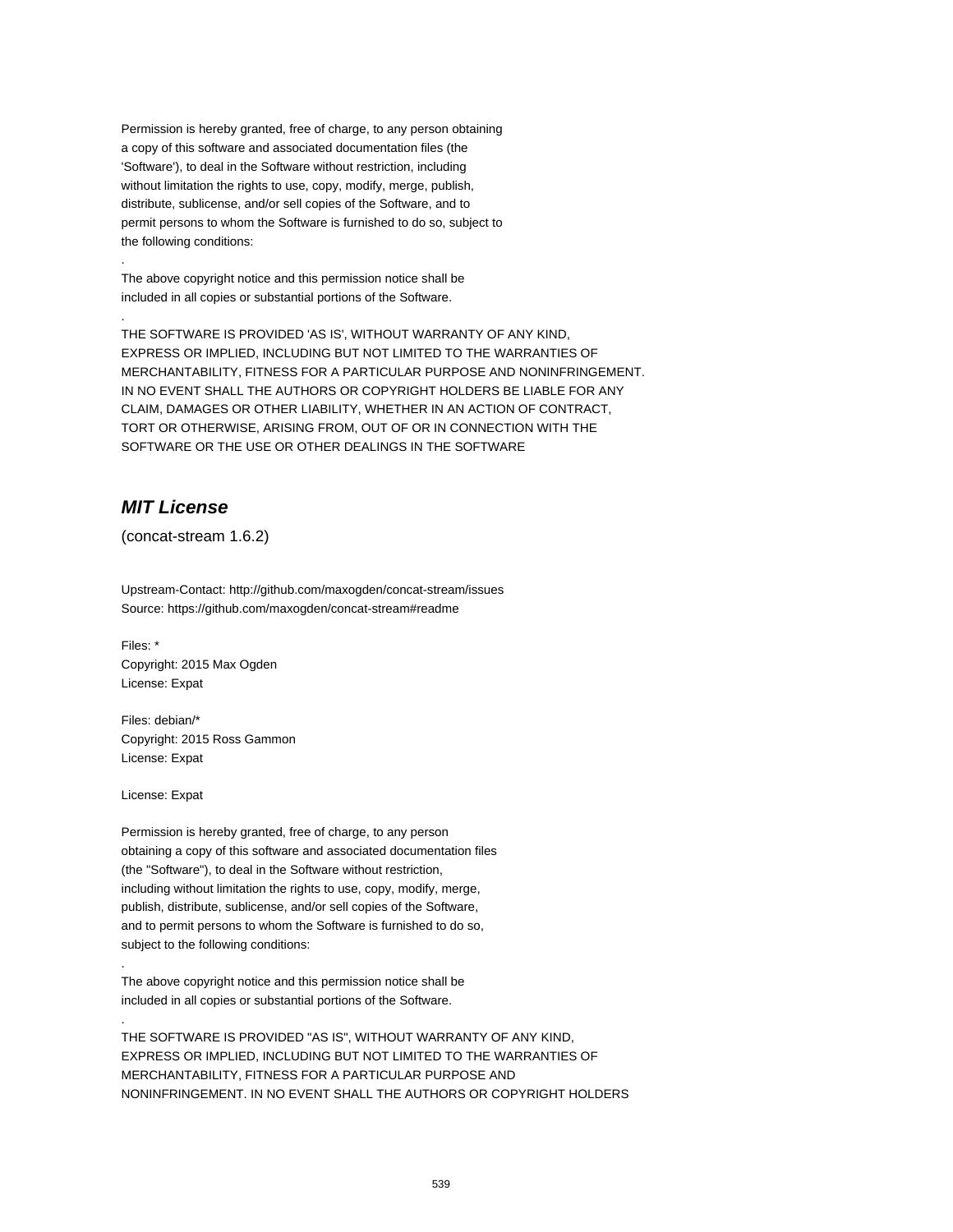BE LIABLE FOR ANY CLAIM, DAMAGES OR OTHER LIABILITY, WHETHER IN AN ACTION OF CONTRACT, TORT OR OTHERWISE, ARISING FROM, OUT OF OR IN CONNECTION WITH THE SOFTWARE OR THE USE OR OTHER DEALINGS IN THE SOFTWARE

### **MIT License**

(Strip ANSI 4.0.0)

Upstream-Contact: https://github.com/chalk/strip-ansi/issues Source: https://github.com/chalk/strip-ansi

Files: \* Copyright: 2016 Sindre Sorhus (sindresorhus.com) License: Expat

Files: debian/\* Copyright: 2016 Thorsten Alteholz License: Expat

License: Expat

.

.

Permission is hereby granted, free of charge, to any person obtaining a copy of this software and associated documentation files (the "Software"), to deal in the Software without restriction, including without limitation the rights to use, copy, modify, merge, publish, distribute, sublicense, and/or sell copies of the Software, and to permit persons to whom the Software is furnished to do so, subject to the following conditions:

The above copyright notice and this permission notice shall be included in all copies or substantial portions of the Software.

THE SOFTWARE IS PROVIDED "AS IS", WITHOUT WARRANTY OF ANY KIND, EXPRESS OR IMPLIED, INCLUDING BUT NOT LIMITED TO THE WARRANTIES OF MERCHANTABILITY, FITNESS FOR A PARTICULAR PURPOSE AND NONINFRINGEMENT. IN NO EVENT SHALL THE AUTHORS OR COPYRIGHT HOLDERS BE LIABLE FOR ANY CLAIM, DAMAGES OR OTHER LIABILITY, WHETHER IN AN ACTION OF CONTRACT, TORT OR OTHERWISE, ARISING FROM, OUT OF OR IN CONNECTION WITH THE SOFTWARE OR THE USE OR OTHER DEALINGS IN THE **SOFTWARE** 

#### **MIT License**

(Strip ANSI 6.0.0)

Upstream-Contact: https://github.com/chalk/strip-ansi/issues Source: https://github.com/chalk/strip-ansi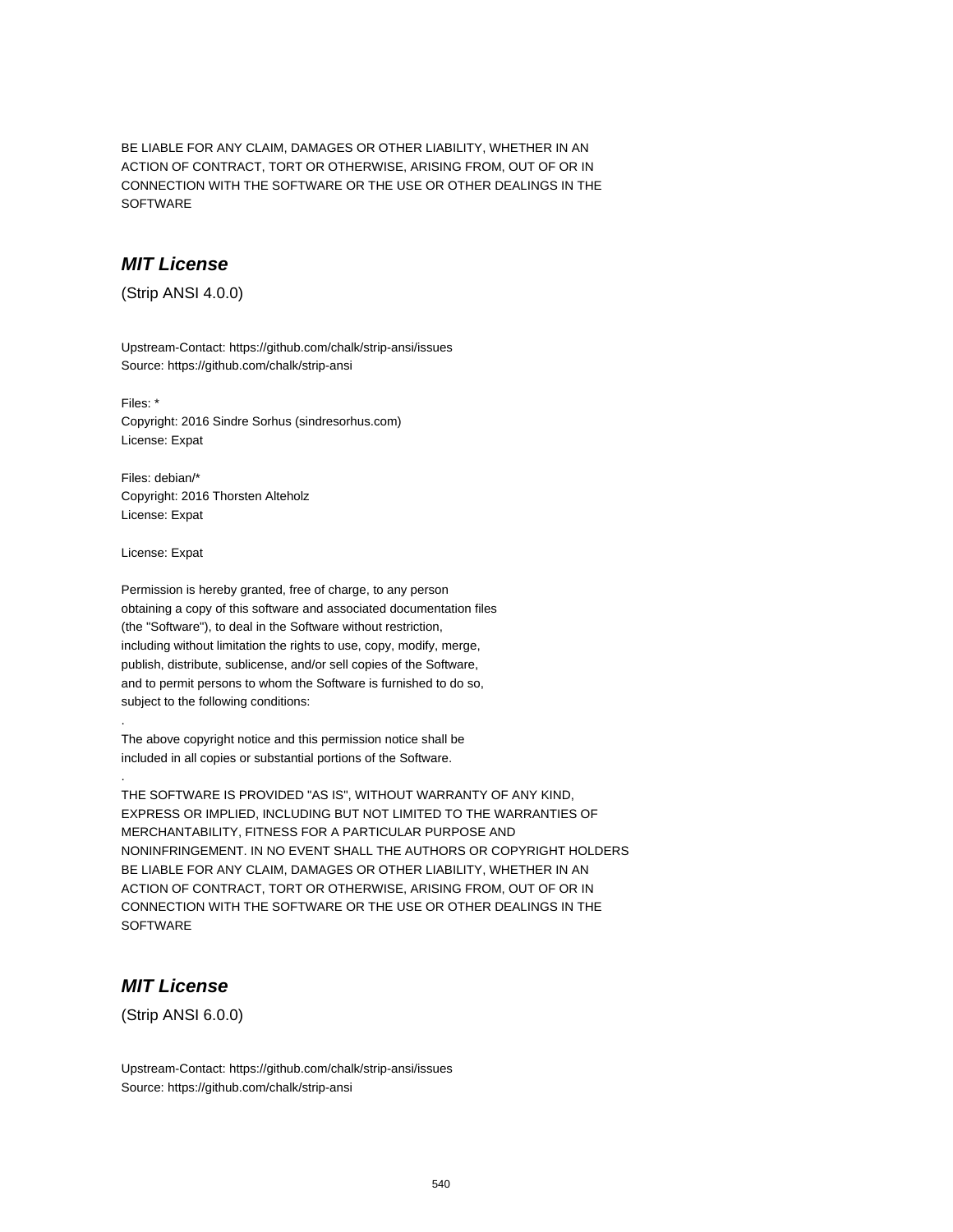Files: \* Copyright: Sindre Sorhus License: Expat

Files: debian/\* Copyright: 2016, Thorsten Alteholz License: Expat

License: Expat

.

.

Permission is hereby granted, free of charge, to any person obtaining a copy of this software and associated documentation files (the "Software"), to deal in the Software without restriction, including without limitation the rights to use, copy, modify, merge, publish, distribute, sublicense, and/or sell copies of the Software, and to permit persons to whom the Software is furnished to do so, subject to the following conditions:

The above copyright notice and this permission notice shall be included in all copies or substantial portions of the Software.

THE SOFTWARE IS PROVIDED "AS IS", WITHOUT WARRANTY OF ANY KIND, EXPRESS OR IMPLIED, INCLUDING BUT NOT LIMITED TO THE WARRANTIES OF MERCHANTABILITY, FITNESS FOR A PARTICULAR PURPOSE AND NONINFRINGEMENT. IN NO EVENT SHALL THE AUTHORS OR COPYRIGHT HOLDERS BE LIABLE FOR ANY CLAIM, DAMAGES OR OTHER LIABILITY, WHETHER IN AN ACTION OF CONTRACT, TORT OR OTHERWISE, ARISING FROM, OUT OF OR IN CONNECTION WITH THE SOFTWARE OR THE USE OR OTHER DEALINGS IN THE **SOFTWARE** 

#### **MIT License**

(os-browserify 0.3.0)

Upstream-Contact: https://github.com/CoderPuppy/os-browserify/issues Source: https://github.com/CoderPuppy/os-browserify#readme

Files: \* Copyright: 2017 CoderPuppy License: Expat

Files: debian/\* Copyright: 2017 Ravishankar Purne License: Expat

License: Expat

Permission is hereby granted, free of charge, to any person obtaining a copy of this software and associated documentation files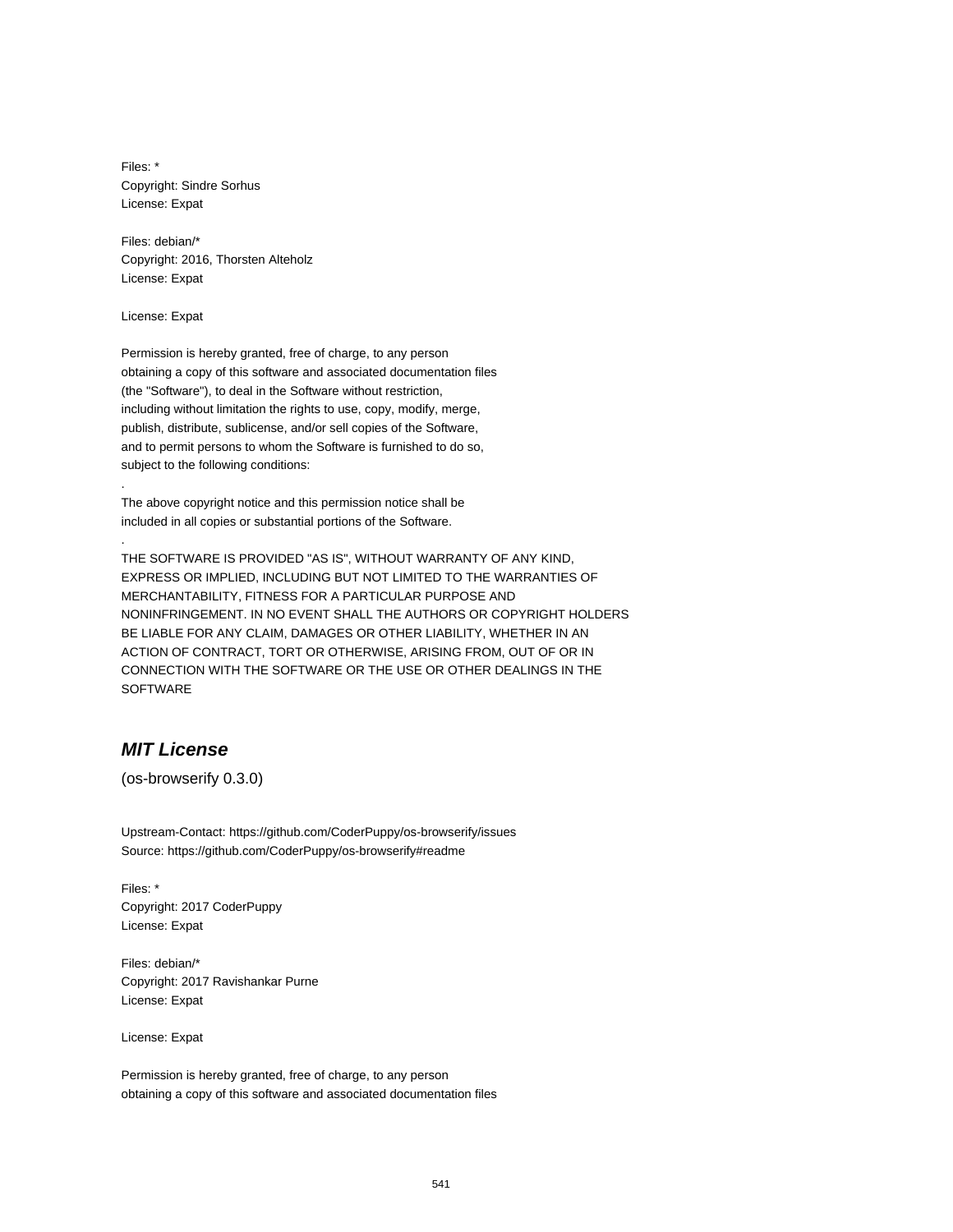(the "Software"), to deal in the Software without restriction, including without limitation the rights to use, copy, modify, merge, publish, distribute, sublicense, and/or sell copies of the Software, and to permit persons to whom the Software is furnished to do so, subject to the following conditions:

The above copyright notice and this permission notice shall be included in all copies or substantial portions of the Software.

THE SOFTWARE IS PROVIDED "AS IS", WITHOUT WARRANTY OF ANY KIND, EXPRESS OR IMPLIED, INCLUDING BUT NOT LIMITED TO THE WARRANTIES OF MERCHANTABILITY, FITNESS FOR A PARTICULAR PURPOSE AND NONINFRINGEMENT. IN NO EVENT SHALL THE AUTHORS OR COPYRIGHT HOLDERS BE LIABLE FOR ANY CLAIM, DAMAGES OR OTHER LIABILITY, WHETHER IN AN ACTION OF CONTRACT, TORT OR OTHERWISE, ARISING FROM, OUT OF OR IN CONNECTION WITH THE SOFTWARE OR THE USE OR OTHER DEALINGS IN THE SOFTWARE

## **MIT License**

.

.

(ripemd160 2.0.2)

Upstream-Contact: https://github.com/crypto-browserify/ripemd160/issues Source: https://github.com/crypto-browserify/ripemd160#readme

Files: \* Copyright: 2016 crypto-browserify team 2013-2017 JP Richardson License: Expat

Files: debian/\* Copyright: 2017-2018 Bastien Roucariès License: Expat

License: Expat

.

.

Permission is hereby granted, free of charge, to any person obtaining a copy of this software and associated documentation files (the "Software"), to deal in the Software without restriction, including without limitation the rights to use, copy, modify, merge, publish, distribute, sublicense, and/or sell copies of the Software, and to permit persons to whom the Software is furnished to do so, subject to the following conditions:

The above copyright notice and this permission notice shall be included in all copies or substantial portions of the Software.

THE SOFTWARE IS PROVIDED "AS IS", WITHOUT WARRANTY OF ANY KIND, EXPRESS OR IMPLIED, INCLUDING BUT NOT LIMITED TO THE WARRANTIES OF MERCHANTABILITY, FITNESS FOR A PARTICULAR PURPOSE AND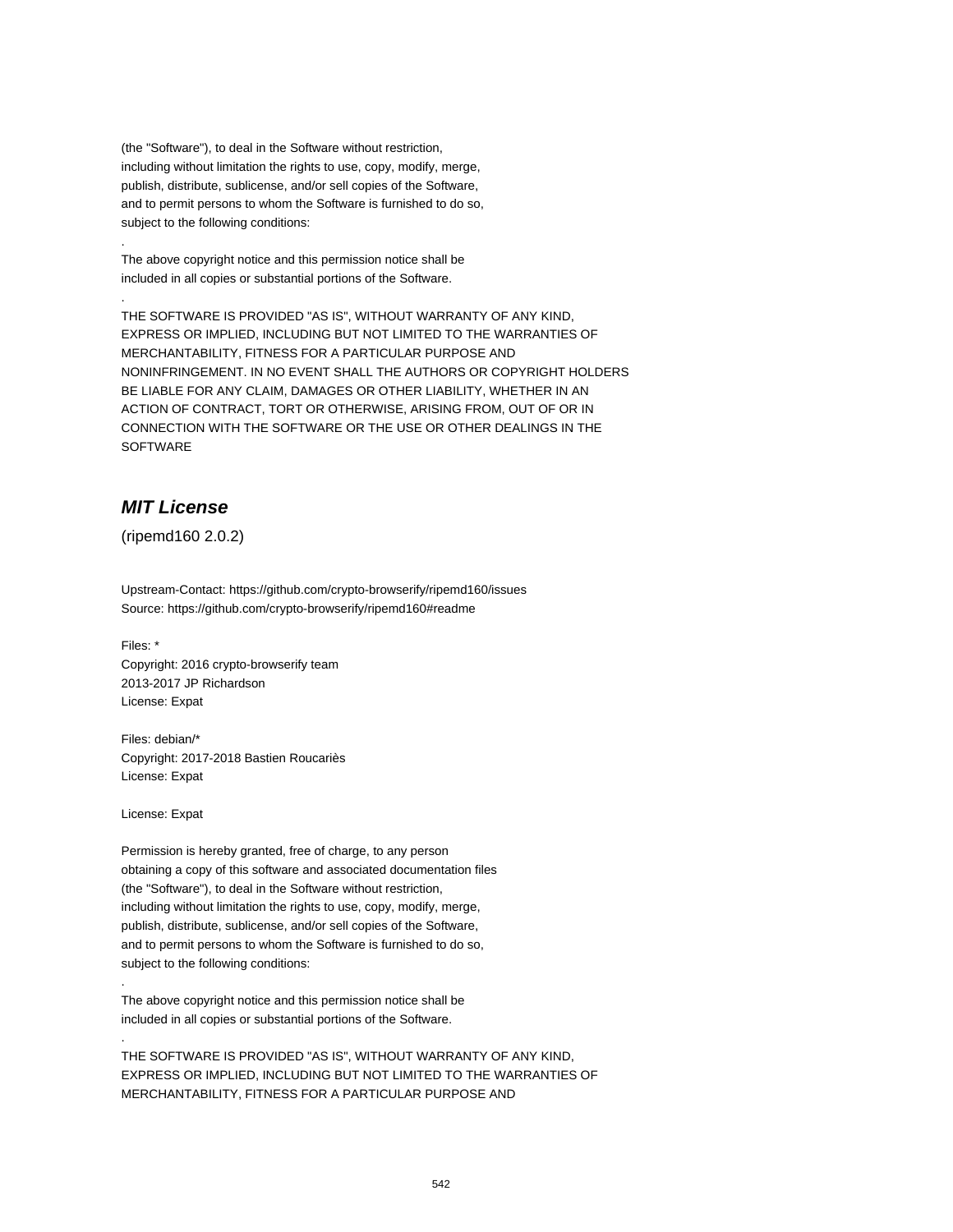NONINFRINGEMENT. IN NO EVENT SHALL THE AUTHORS OR COPYRIGHT HOLDERS BE LIABLE FOR ANY CLAIM, DAMAGES OR OTHER LIABILITY, WHETHER IN AN ACTION OF CONTRACT, TORT OR OTHERWISE, ARISING FROM, OUT OF OR IN CONNECTION WITH THE SOFTWARE OR THE USE OR OTHER DEALINGS IN THE SOFTWARE

## **MIT License**

(json-schema-traverse 0.4.1)

Upstream-Contact: https://github.com/epoberezkin/json-schema-traverse/issues Source: https://github.com/epoberezkin/json-schema-traverse#readme

Files: \* Copyright: 2017 Evgeny Poberezkin License: Expat

Files: debian/\* Copyright: 2017 Amal Shehu 2020 Xavier Guimard License: Expat

License: Expat

.

.

Permission is hereby granted, free of charge, to any person obtaining a copy of this software and associated documentation files (the "Software"), to deal in the Software without restriction, including without limitation the rights to use, copy, modify, merge, publish, distribute, sublicense, and/or sell copies of the Software, and to permit persons to whom the Software is furnished to do so, subject to the following conditions:

The above copyright notice and this permission notice shall be included in all copies or substantial portions of the Software.

THE SOFTWARE IS PROVIDED "AS IS", WITHOUT WARRANTY OF ANY KIND, EXPRESS OR IMPLIED, INCLUDING BUT NOT LIMITED TO THE WARRANTIES OF MERCHANTABILITY, FITNESS FOR A PARTICULAR PURPOSE AND NONINFRINGEMENT. IN NO EVENT SHALL THE AUTHORS OR COPYRIGHT HOLDERS BE LIABLE FOR ANY CLAIM, DAMAGES OR OTHER LIABILITY, WHETHER IN AN ACTION OF CONTRACT, TORT OR OTHERWISE, ARISING FROM, OUT OF OR IN CONNECTION WITH THE SOFTWARE OR THE USE OR OTHER DEALINGS IN THE **SOFTWARE** 

## **MIT License**

(delayed-stream 1.0.0)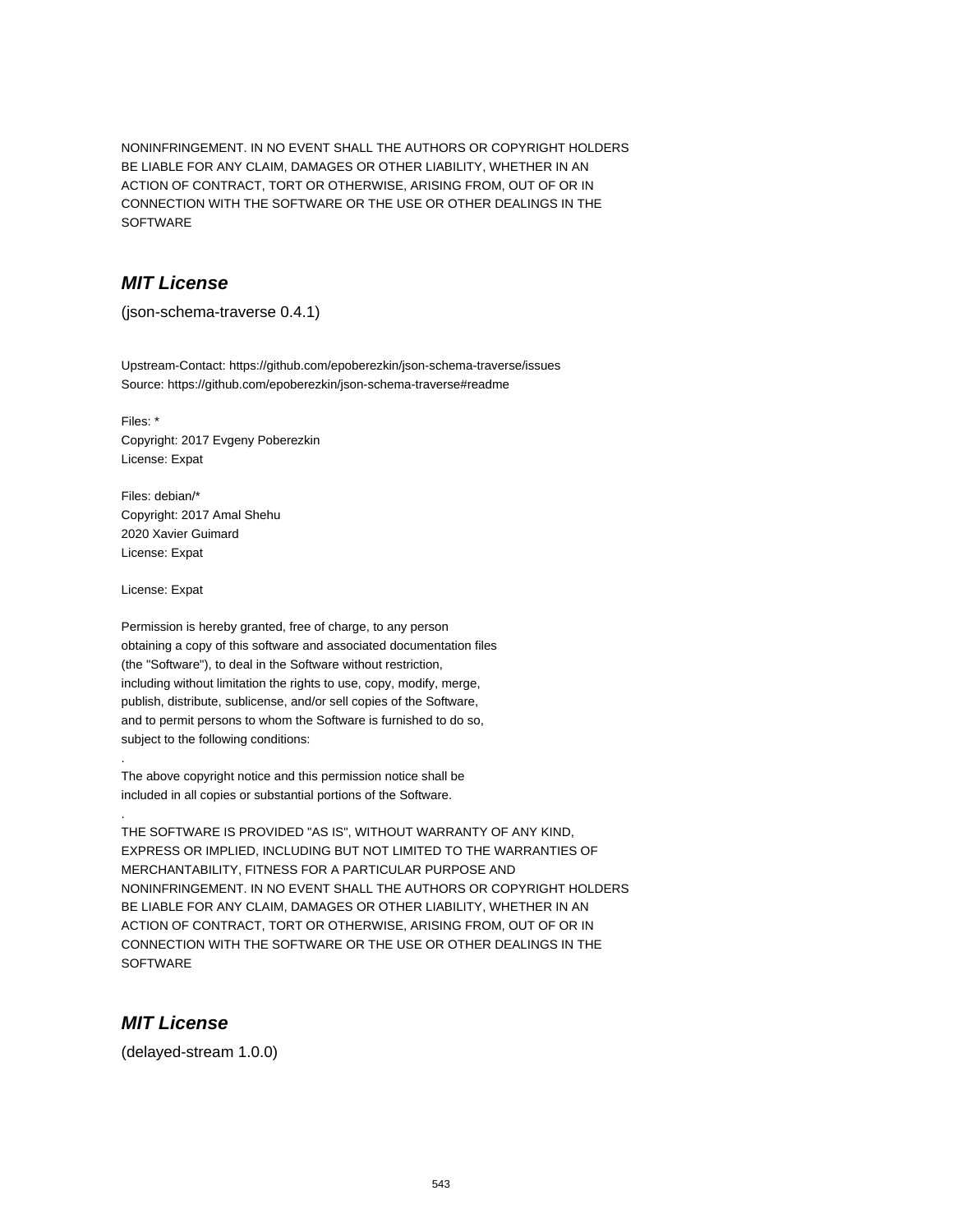Upstream-Contact: https://github.com/felixge/node-delayed-stream/issues Source: https://github.com/felixge/node-delayed-stream

Files: \* Copyright: 2011, Debuggable Limited License: Expat

Files: debian/\* Copyright: 2013, Jérémy Lal 2020, Xavier Guimard License: Expat

License: Expat

.

.

Permission is hereby granted, free of charge, to any person obtaining a copy of this software and associated documentation files (the "Software"), to deal in the Software without restriction, including without limitation the rights to use, copy, modify, merge, publish, distribute, sublicense, and/or sell copies of the Software, and to permit persons to whom the Software is furnished to do so, subject to the following conditions:

The above copyright notice and this permission notice shall be included in all copies or substantial portions of the Software.

THE SOFTWARE IS PROVIDED "AS IS", WITHOUT WARRANTY OF ANY KIND, EXPRESS OR IMPLIED, INCLUDING BUT NOT LIMITED TO THE WARRANTIES OF MERCHANTABILITY, FITNESS FOR A PARTICULAR PURPOSE AND NONINFRINGEMENT. IN NO EVENT SHALL THE AUTHORS OR COPYRIGHT HOLDERS BE LIABLE FOR ANY CLAIM, DAMAGES OR OTHER LIABILITY, WHETHER IN AN ACTION OF CONTRACT, TORT OR OTHERWISE, ARISING FROM, OUT OF OR IN CONNECTION WITH THE SOFTWARE OR THE USE OR OTHER DEALINGS IN THE SOFTWARE

#### **MIT License**

(safe-buffer v5.2.0)

Upstream-Contact: https://github.com/feross/safe-buffer/issues Source: https://github.com/feross/safe-buffer

Files: \* Copyright: Feross Aboukhadijeh License: Expat

Files: debian/\* Copyright: 2017 Shirish Togarla 2018 Bastien Roucariès 2020 Xavier Guimard License: Expat

License: Expat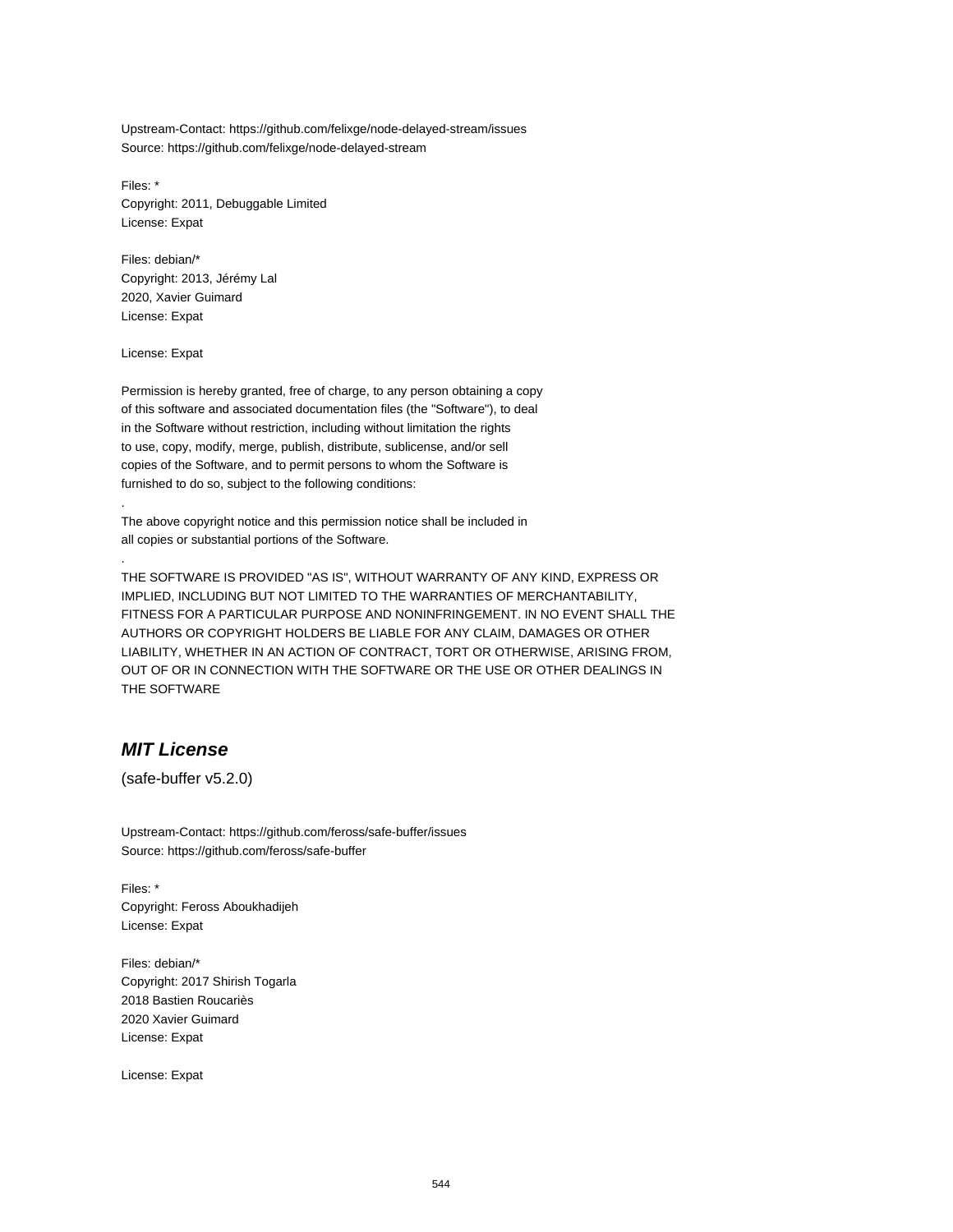Permission is hereby granted, free of charge, to any person obtaining a copy of this software and associated documentation files (the "Software"), to deal in the Software without restriction, including without limitation the rights to use, copy, modify, merge, publish, distribute, sublicense, and/or sell copies of the Software, and to permit persons to whom the Software is furnished to do so, subject to the following conditions:

The above copyright notice and this permission notice shall be included in all copies or substantial portions of the Software.

THE SOFTWARE IS PROVIDED "AS IS", WITHOUT WARRANTY OF ANY KIND, EXPRESS OR IMPLIED, INCLUDING BUT NOT LIMITED TO THE WARRANTIES OF MERCHANTABILITY, FITNESS FOR A PARTICULAR PURPOSE AND NONINFRINGEMENT. IN NO EVENT SHALL THE AUTHORS OR COPYRIGHT HOLDERS BE LIABLE FOR ANY CLAIM, DAMAGES OR OTHER LIABILITY, WHETHER IN AN ACTION OF CONTRACT, TORT OR OTHERWISE, ARISING FROM, OUT OF OR IN CONNECTION WITH THE SOFTWARE OR THE USE OR OTHER DEALINGS IN THE **SOFTWARE** 

## **MIT License**

(require-from-string 2.0.2)

Upstream-Contact: https://github.com/floatdrop/require-from-string/issues Source: https://github.com/floatdrop/require-from-string#readme

Files: \*

.

.

Copyright: 2017 Vsevolod Strukchinsky (github.com/floatdrop) License: Expat

Files: debian/\* Copyright: 2017 Pirate Praveen License: Expat

License: Expat

.

.

Permission is hereby granted, free of charge, to any person obtaining a copy of this software and associated documentation files (the "Software"), to deal in the Software without restriction, including without limitation the rights to use, copy, modify, merge, publish, distribute, sublicense, and/or sell copies of the Software, and to permit persons to whom the Software is furnished to do so, subject to the following conditions:

The above copyright notice and this permission notice shall be included in all copies or substantial portions of the Software.

THE SOFTWARE IS PROVIDED "AS IS", WITHOUT WARRANTY OF ANY KIND, EXPRESS OR IMPLIED, INCLUDING BUT NOT LIMITED TO THE WARRANTIES OF MERCHANTABILITY, FITNESS FOR A PARTICULAR PURPOSE AND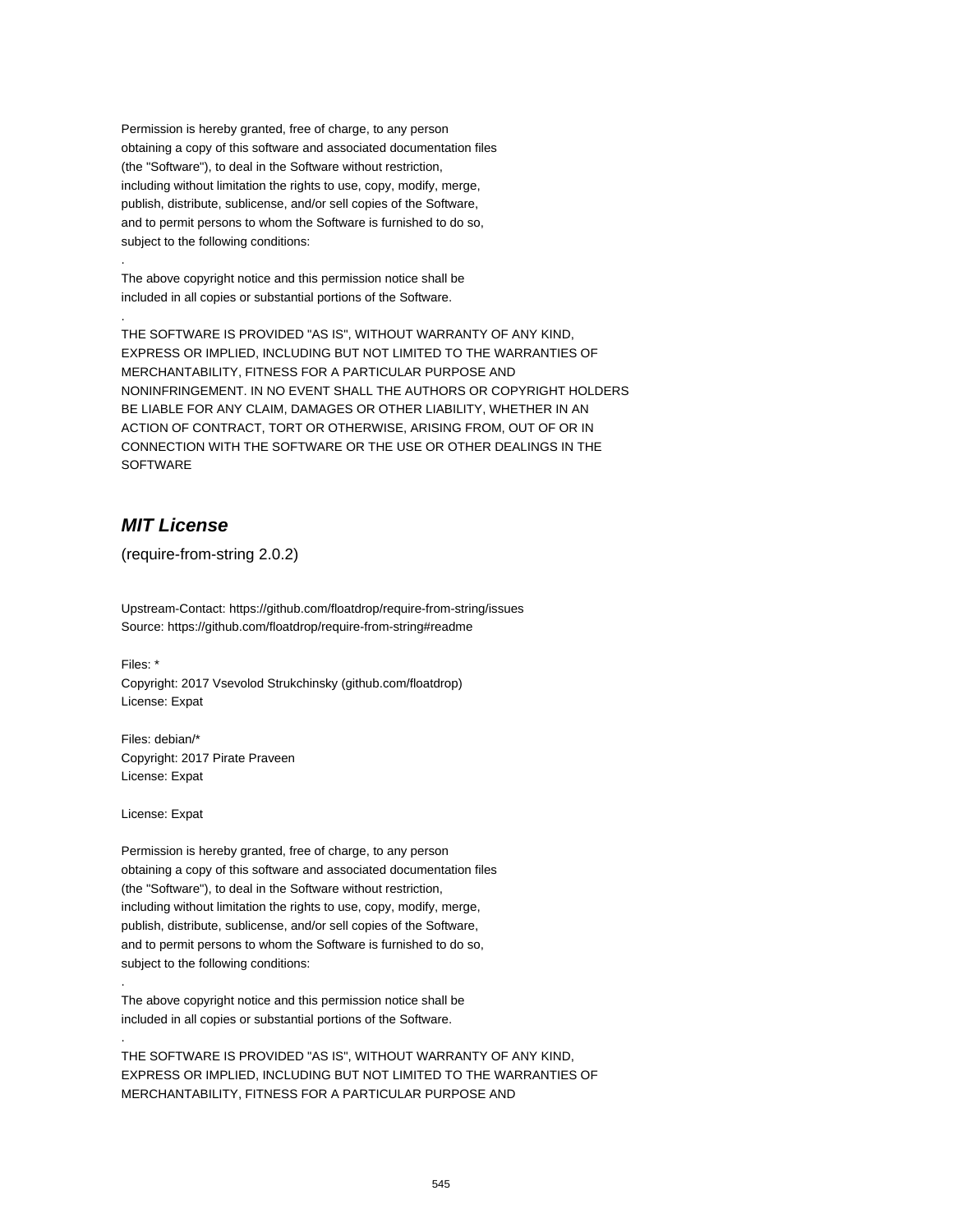NONINFRINGEMENT. IN NO EVENT SHALL THE AUTHORS OR COPYRIGHT HOLDERS BE LIABLE FOR ANY CLAIM, DAMAGES OR OTHER LIABILITY, WHETHER IN AN ACTION OF CONTRACT, TORT OR OTHERWISE, ARISING FROM, OUT OF OR IN CONNECTION WITH THE SOFTWARE OR THE USE OR OTHER DEALINGS IN THE **SOFTWARE** 

## **MIT License**

(brorand 1.1.0)

Upstream-Contact: https://github.com/indutny/brorand/issues Source: https://github.com/indutny/brorand

Files: \* Copyright: 2014-2017 Fedor Indutny License: Expat

Files: debian/\* Copyright: 2017 Tushar Agey 2018 Bastien Roucariès License: Expat

License: Expat

.

.

Permission is hereby granted, free of charge, to any person obtaining a copy of this software and associated documentation files (the "Software"), to deal in the Software without restriction, including without limitation the rights to use, copy, modify, merge, publish, distribute, sublicense, and/or sell copies of the Software, and to permit persons to whom the Software is furnished to do so, subject to the following conditions:

The above copyright notice and this permission notice shall be included in all copies or substantial portions of the Software.

THE SOFTWARE IS PROVIDED "AS IS", WITHOUT WARRANTY OF ANY KIND, EXPRESS OR IMPLIED, INCLUDING BUT NOT LIMITED TO THE WARRANTIES OF MERCHANTABILITY, FITNESS FOR A PARTICULAR PURPOSE AND NONINFRINGEMENT. IN NO EVENT SHALL THE AUTHORS OR COPYRIGHT HOLDERS BE LIABLE FOR ANY CLAIM, DAMAGES OR OTHER LIABILITY, WHETHER IN AN ACTION OF CONTRACT, TORT OR OTHERWISE, ARISING FROM, OUT OF OR IN CONNECTION WITH THE SOFTWARE OR THE USE OR OTHER DEALINGS IN THE **SOFTWARE** 

#### **MIT License**

(miller-rabin 4.0.1)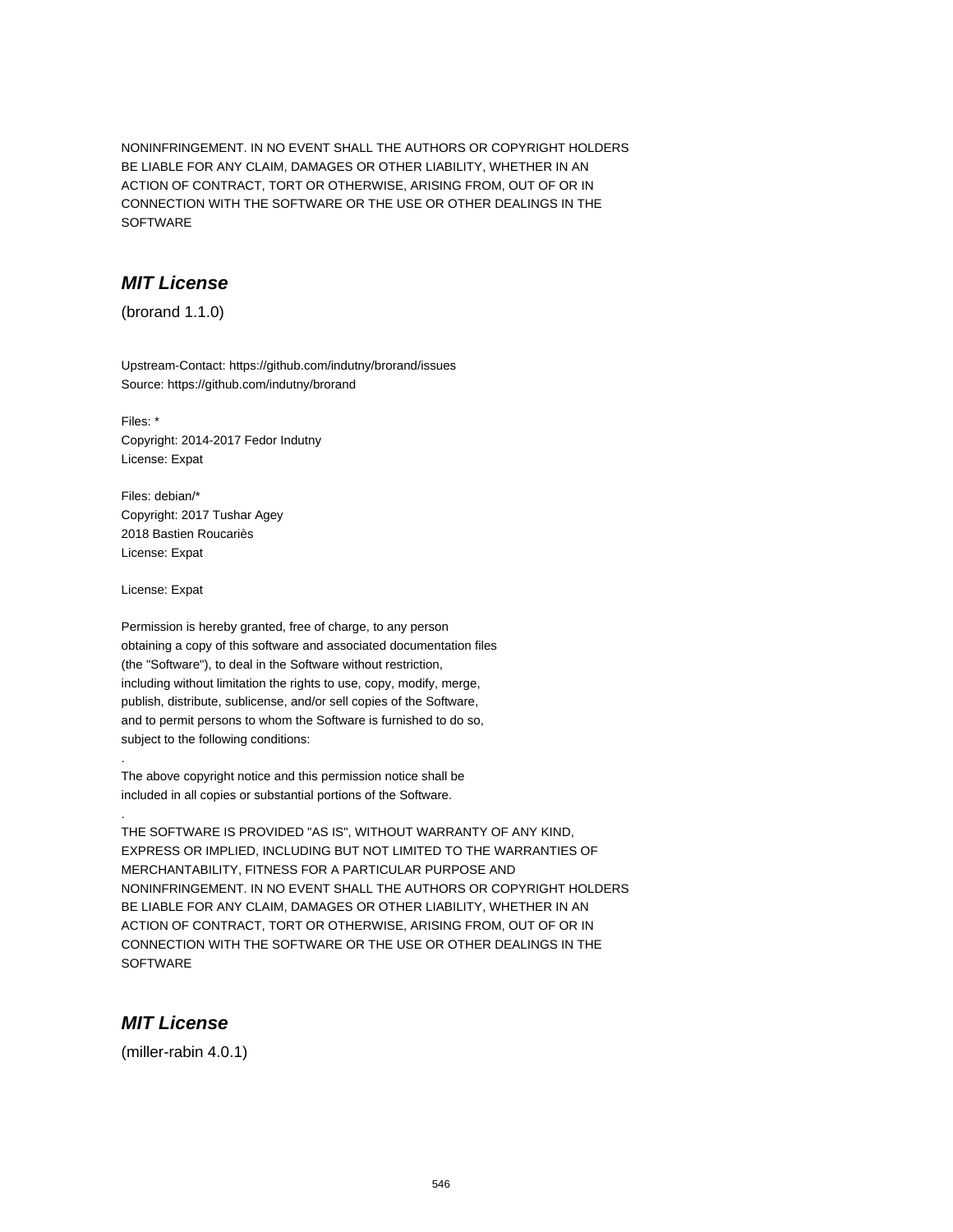Upstream-Contact: https://github.com/indutny/miller-rabin/issues Source: https://github.com/indutny/miller-rabin

Files: \* Copyright: 2014-2017 Fedor Indutny License: Expat

Files: debian/\* Copyright: 2017 Bastien Roucariès License: Expat

License: Expat

.

.

Permission is hereby granted, free of charge, to any person obtaining a copy of this software and associated documentation files (the "Software"), to deal in the Software without restriction, including without limitation the rights to use, copy, modify, merge, publish, distribute, sublicense, and/or sell copies of the Software, and to permit persons to whom the Software is furnished to do so, subject to the following conditions:

The above copyright notice and this permission notice shall be included in all copies or substantial portions of the Software.

THE SOFTWARE IS PROVIDED "AS IS", WITHOUT WARRANTY OF ANY KIND, EXPRESS OR IMPLIED, INCLUDING BUT NOT LIMITED TO THE WARRANTIES OF MERCHANTABILITY, FITNESS FOR A PARTICULAR PURPOSE AND NONINFRINGEMENT. IN NO EVENT SHALL THE AUTHORS OR COPYRIGHT HOLDERS BE LIABLE FOR ANY CLAIM, DAMAGES OR OTHER LIABILITY, WHETHER IN AN ACTION OF CONTRACT, TORT OR OTHERWISE, ARISING FROM, OUT OF OR IN CONNECTION WITH THE SOFTWARE OR THE USE OR OTHER DEALINGS IN THE SOFTWARE

# **MIT License**

(node-ip 1.1.5)

Upstream-Contact: https://github.com/indutny/node-ip/issues Source: https://github.com/indutny/node-ip

Files: \* Copyright: 2012 Fedor Indutny License: Expat

Files: debian/\* Copyright: 2017 suman License: Expat

License: Expat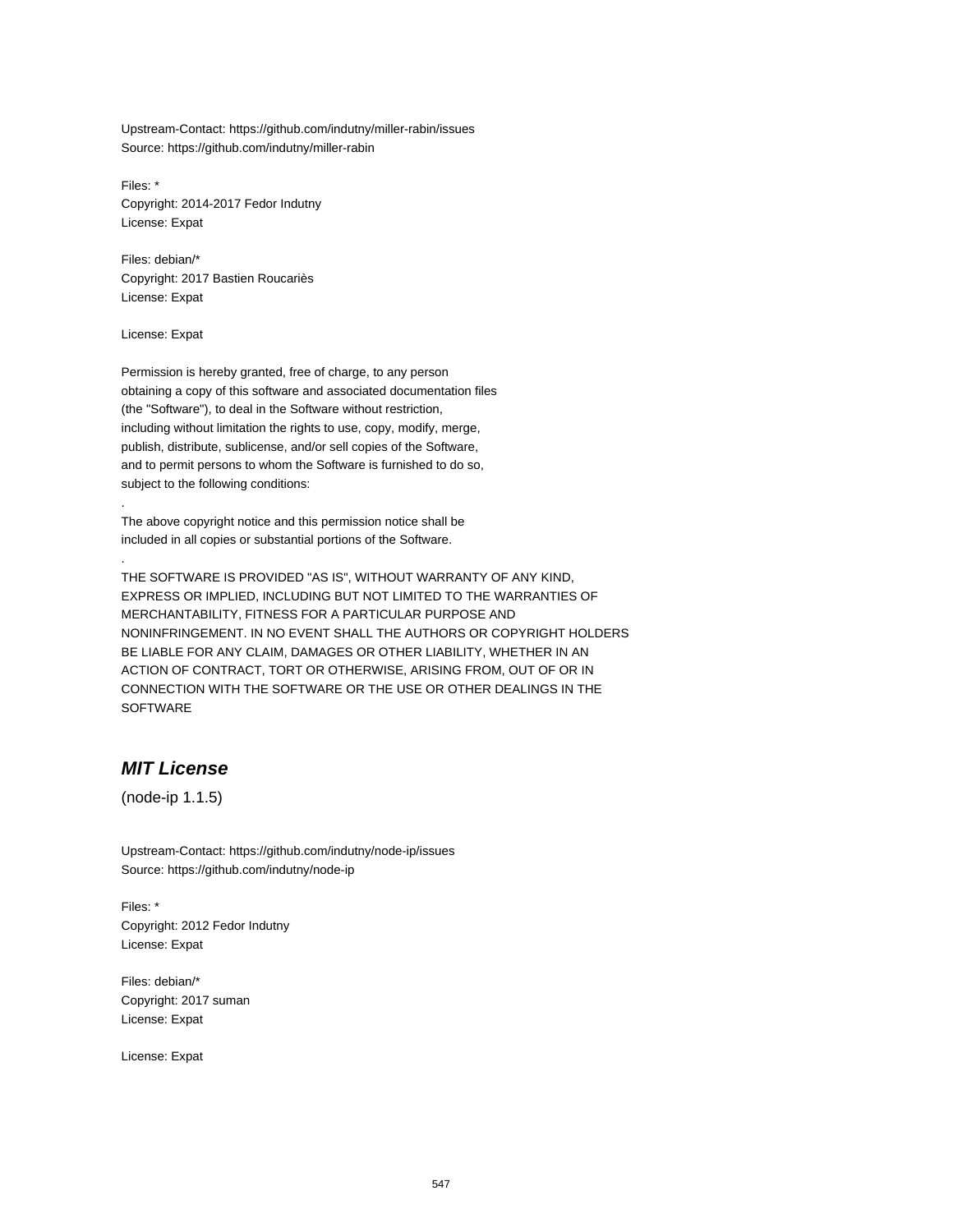Permission is hereby granted, free of charge, to any person obtaining a copy of this software and associated documentation files (the "Software"), to deal in the Software without restriction, including without limitation the rights to use, copy, modify, merge, publish, distribute, sublicense, and/or sell copies of the Software, and to permit persons to whom the Software is furnished to do so, subject to the following conditions:

The above copyright notice and this permission notice shall be included in all copies or substantial portions of the Software.

THE SOFTWARE IS PROVIDED "AS IS", WITHOUT WARRANTY OF ANY KIND, EXPRESS OR IMPLIED, INCLUDING BUT NOT LIMITED TO THE WARRANTIES OF MERCHANTABILITY, FITNESS FOR A PARTICULAR PURPOSE AND NONINFRINGEMENT. IN NO EVENT SHALL THE AUTHORS OR COPYRIGHT HOLDERS BE LIABLE FOR ANY CLAIM, DAMAGES OR OTHER LIABILITY, WHETHER IN AN ACTION OF CONTRACT, TORT OR OTHERWISE, ARISING FROM, OUT OF OR IN CONNECTION WITH THE SOFTWARE OR THE USE OR OTHER DEALINGS IN THE SOFTWARE

## **MIT License**

(arr-flatten 1.1.0)

Upstream-Contact: https://github.com/jonschlinkert/arr-flatten/issues Source: https://github.com/jonschlinkert/arr-flatten

Files: \*

.

.

Copyright: 2016 Jon Schlinkert (https://github.com/jonschlinkert) License: Expat

Files: debian/\* Copyright: 2016 Sruthi Chandran License: Expat

License: Expat

.

.

Permission is hereby granted, free of charge, to any person obtaining a copy of this software and associated documentation files (the "Software"), to deal in the Software without restriction, including without limitation the rights to use, copy, modify, merge, publish, distribute, sublicense, and/or sell copies of the Software, and to permit persons to whom the Software is furnished to do so, subject to the following conditions:

The above copyright notice and this permission notice shall be included in all copies or substantial portions of the Software.

THE SOFTWARE IS PROVIDED "AS IS", WITHOUT WARRANTY OF ANY KIND, EXPRESS OR IMPLIED, INCLUDING BUT NOT LIMITED TO THE WARRANTIES OF MERCHANTABILITY, FITNESS FOR A PARTICULAR PURPOSE AND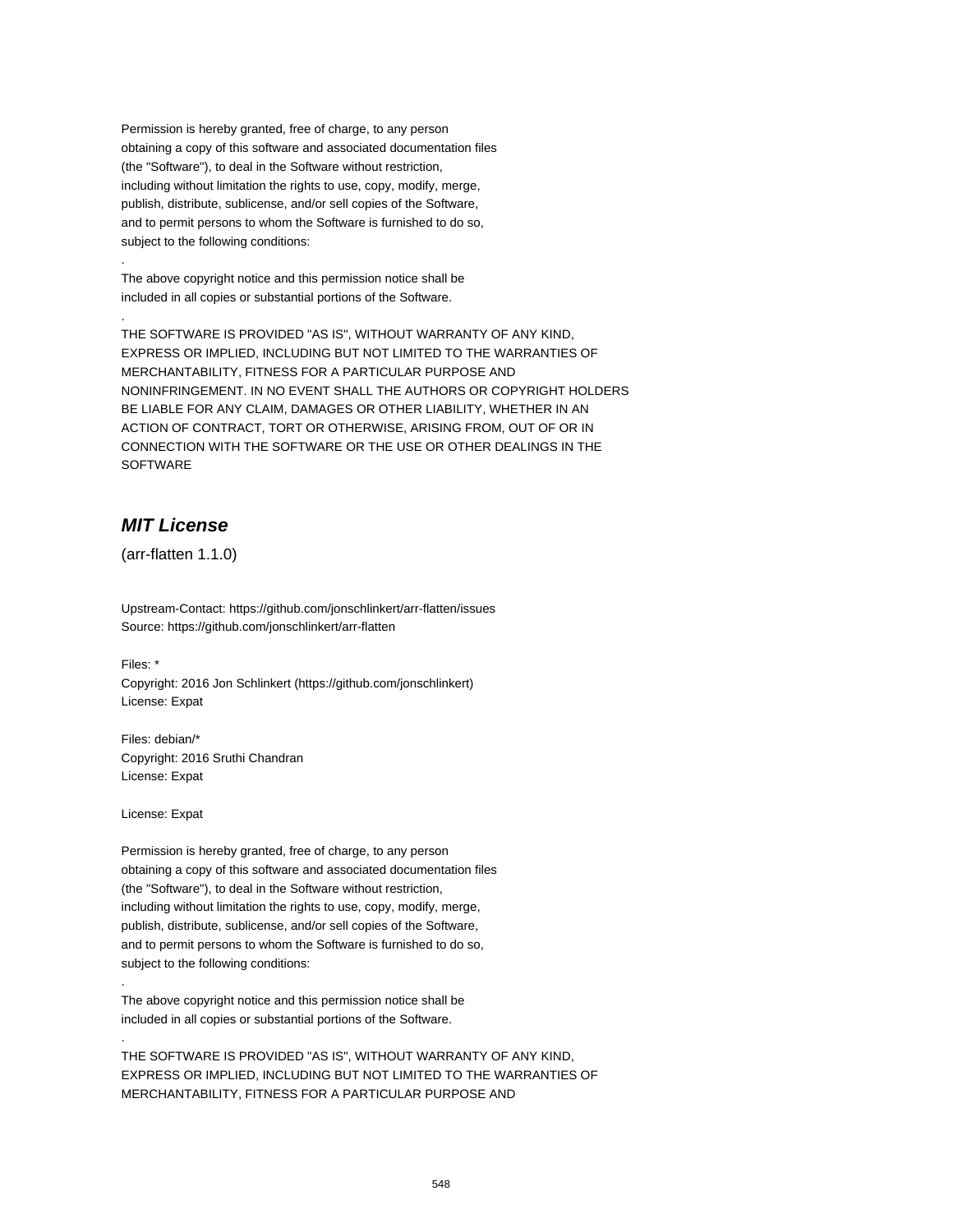NONINFRINGEMENT. IN NO EVENT SHALL THE AUTHORS OR COPYRIGHT HOLDERS BE LIABLE FOR ANY CLAIM, DAMAGES OR OTHER LIABILITY, WHETHER IN AN ACTION OF CONTRACT, TORT OR OTHERWISE, ARISING FROM, OUT OF OR IN CONNECTION WITH THE SOFTWARE OR THE USE OR OTHER DEALINGS IN THE SOFTWARE

## **MIT License**

(micromatch/braces 3.0.2)

Upstream-Contact: https://github.com/jonschlinkert/braces/issues Source: https://github.com/jonschlinkert/braces

Files: \*

Copyright: 2014-2018, Jon Schlinkert (https://github.com/jonschlinkert) License: Expat

Files: debian/\* Copyright: 2016, Sruthi Chandran 2018, Paolo Greppi 2019, Xavier Guimard License: Expat

Files: debian/tests/modules/bash-path/\* Copyright: 2017, Jon Schlinkert (https://github.com/jonschlinkert) License: Expat

License: Expat

.

.

Permission is hereby granted, free of charge, to any person obtaining a copy of this software and associated documentation files (the "Software"), to deal in the Software without restriction, including without limitation the rights to use, copy, modify, merge, publish, distribute, sublicense, and/or sell copies of the Software, and to permit persons to whom the Software is furnished to do so, subject to the following conditions:

The above copyright notice and this permission notice shall be included in all copies or substantial portions of the Software.

THE SOFTWARE IS PROVIDED "AS IS", WITHOUT WARRANTY OF ANY KIND, EXPRESS OR IMPLIED, INCLUDING BUT NOT LIMITED TO THE WARRANTIES OF MERCHANTABILITY, FITNESS FOR A PARTICULAR PURPOSE AND NONINFRINGEMENT. IN NO EVENT SHALL THE AUTHORS OR COPYRIGHT HOLDERS BE LIABLE FOR ANY CLAIM, DAMAGES OR OTHER LIABILITY, WHETHER IN AN ACTION OF CONTRACT, TORT OR OTHERWISE, ARISING FROM, OUT OF OR IN CONNECTION WITH THE SOFTWARE OR THE USE OR OTHER DEALINGS IN THE **SOFTWARE**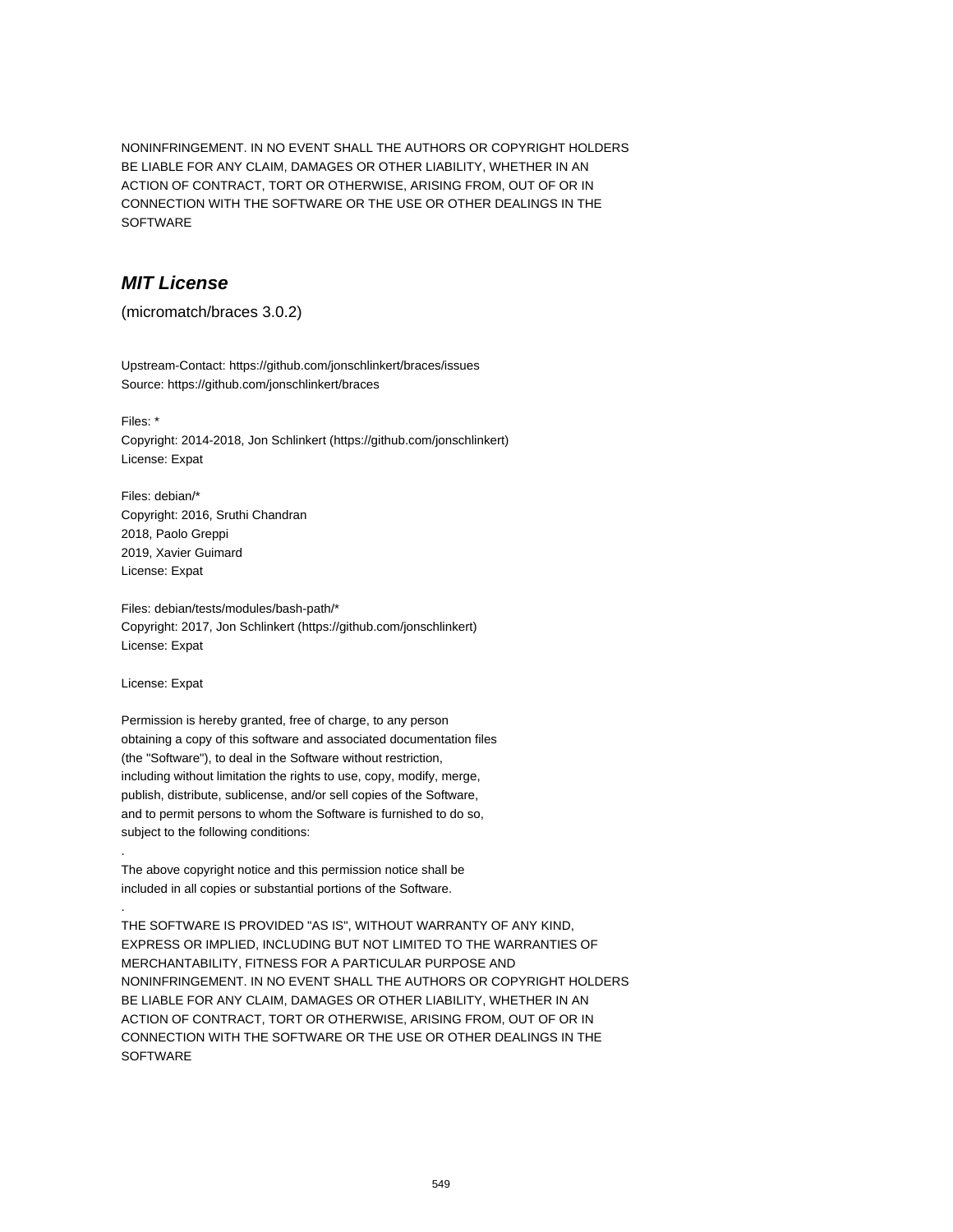#### **MIT License**

(collection-visit 1.0.0)

Upstream-Contact: https://github.com/jonschlinkert/collection-visit/issues Source: https://github.com/jonschlinkert/collection-visit

Files: \* Copyright: 2016 Jon Schlinkert (https://github.com/jonschlinkert) License: Expat

Files: debian/\* Copyright: 2016 Sruthi Chandran License: Expat

License: Expat

.

.

Permission is hereby granted, free of charge, to any person obtaining a copy of this software and associated documentation files (the "Software"), to deal in the Software without restriction, including without limitation the rights to use, copy, modify, merge, publish, distribute, sublicense, and/or sell copies of the Software, and to permit persons to whom the Software is furnished to do so, subject to the following conditions:

The above copyright notice and this permission notice shall be included in all copies or substantial portions of the Software.

THE SOFTWARE IS PROVIDED "AS IS", WITHOUT WARRANTY OF ANY KIND, EXPRESS OR IMPLIED, INCLUDING BUT NOT LIMITED TO THE WARRANTIES OF MERCHANTABILITY, FITNESS FOR A PARTICULAR PURPOSE AND NONINFRINGEMENT. IN NO EVENT SHALL THE AUTHORS OR COPYRIGHT HOLDERS BE LIABLE FOR ANY CLAIM, DAMAGES OR OTHER LIABILITY, WHETHER IN AN ACTION OF CONTRACT, TORT OR OTHERWISE, ARISING FROM, OUT OF OR IN CONNECTION WITH THE SOFTWARE OR THE USE OR OTHER DEALINGS IN THE **SOFTWARE** 

## **MIT License**

(is-number 7.0.0)

Upstream-Contact: https://github.com/jonschlinkert/is-number/issues Source: https://github.com/jonschlinkert/is-number

Files: \* Copyright: 2016 Jon Schlinkert (https://github.com/jonschlinkert) License: Expat

Files: debian/\* Copyright: 2016 Pirate Praveen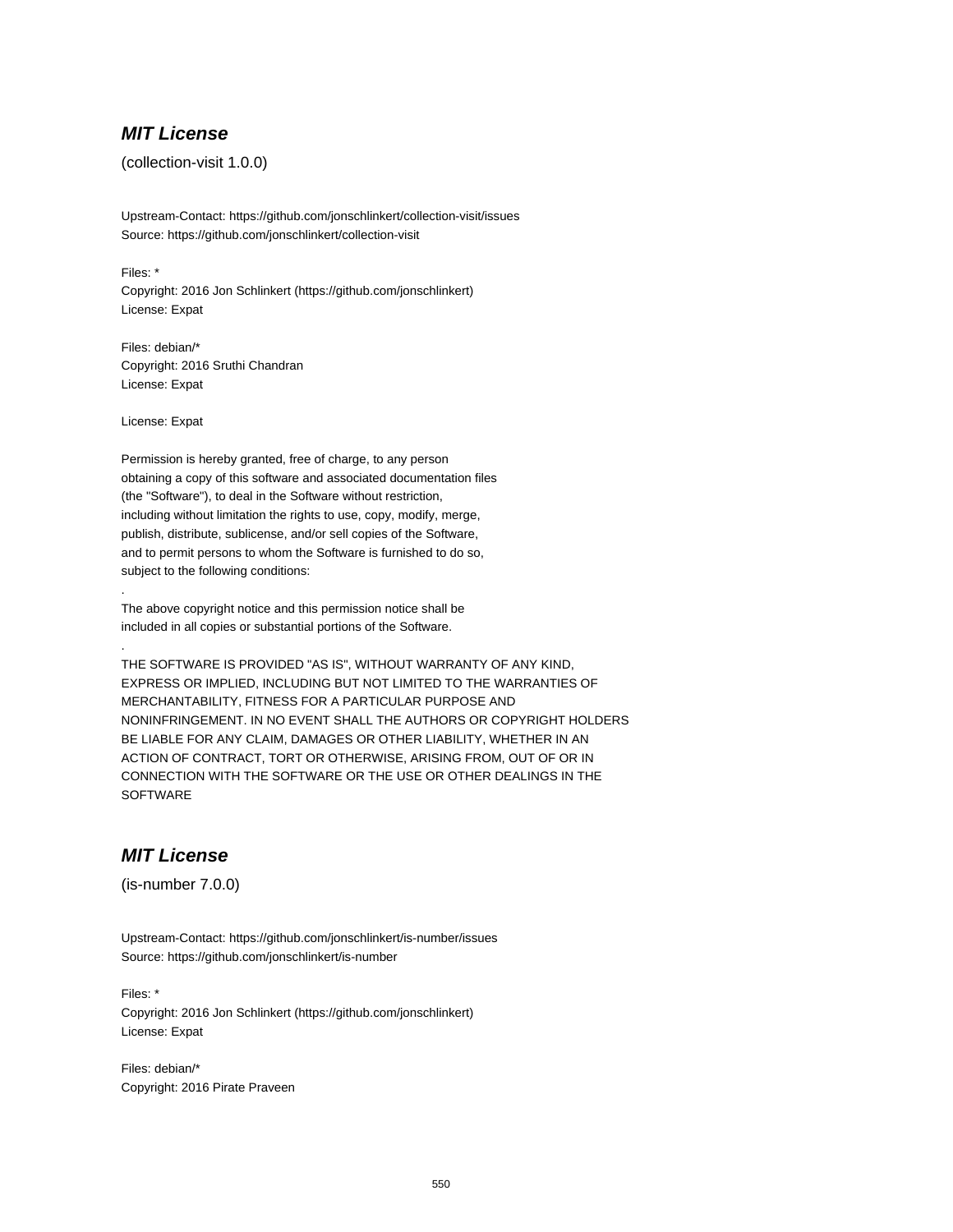License: Expat

License: Expat

.

.

Permission is hereby granted, free of charge, to any person obtaining a copy of this software and associated documentation files (the "Software"), to deal in the Software without restriction, including without limitation the rights to use, copy, modify, merge, publish, distribute, sublicense, and/or sell copies of the Software, and to permit persons to whom the Software is furnished to do so, subject to the following conditions:

The above copyright notice and this permission notice shall be included in all copies or substantial portions of the Software.

THE SOFTWARE IS PROVIDED "AS IS", WITHOUT WARRANTY OF ANY KIND, EXPRESS OR IMPLIED, INCLUDING BUT NOT LIMITED TO THE WARRANTIES OF MERCHANTABILITY, FITNESS FOR A PARTICULAR PURPOSE AND NONINFRINGEMENT. IN NO EVENT SHALL THE AUTHORS OR COPYRIGHT HOLDERS BE LIABLE FOR ANY CLAIM, DAMAGES OR OTHER LIABILITY, WHETHER IN AN ACTION OF CONTRACT, TORT OR OTHERWISE, ARISING FROM, OUT OF OR IN CONNECTION WITH THE SOFTWARE OR THE USE OR OTHER DEALINGS IN THE SOFTWARE

## **MIT License**

(normalize-path 3.0.0)

Upstream-Contact: https://github.com/jonschlinkert/normalize-path/issues Source: https://github.com/jonschlinkert/normalize-path

Files: \* Copyright: 2014-2018, Jon Schlinkert (https://github.com/jonschlinkert) License: Expat

Files: debian/\* Copyright: 2016, Sruthi Chandran 2019, Xavier Guimard License: Expat

License: Expat

.

Permission is hereby granted, free of charge, to any person obtaining a copy of this software and associated documentation files (the "Software"), to deal in the Software without restriction, including without limitation the rights to use, copy, modify, merge, publish, distribute, sublicense, and/or sell copies of the Software, and to permit persons to whom the Software is furnished to do so, subject to the following conditions: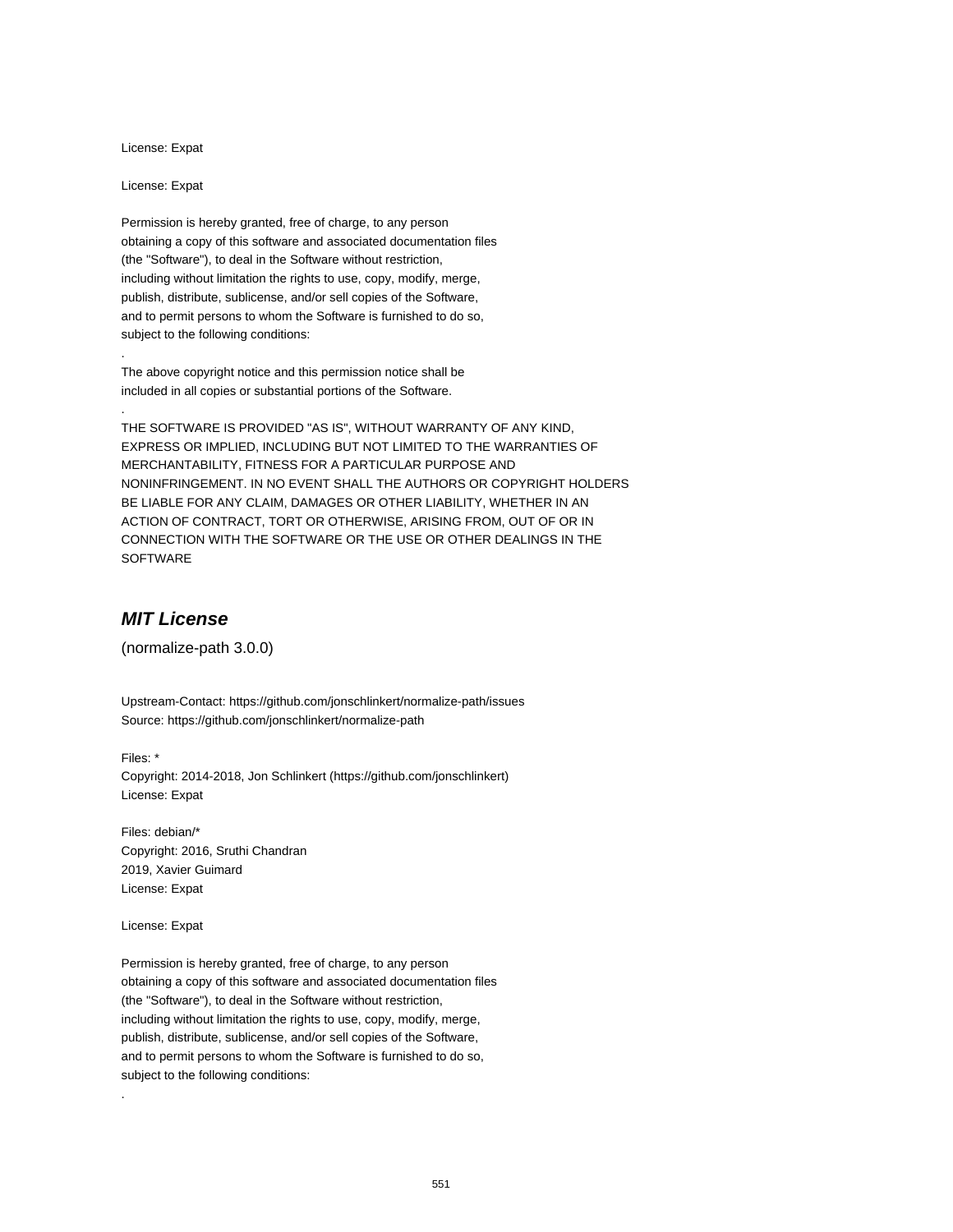The above copyright notice and this permission notice shall be included in all copies or substantial portions of the Software.

THE SOFTWARE IS PROVIDED "AS IS", WITHOUT WARRANTY OF ANY KIND, EXPRESS OR IMPLIED, INCLUDING BUT NOT LIMITED TO THE WARRANTIES OF MERCHANTABILITY, FITNESS FOR A PARTICULAR PURPOSE AND NONINFRINGEMENT. IN NO EVENT SHALL THE AUTHORS OR COPYRIGHT HOLDERS BE LIABLE FOR ANY CLAIM, DAMAGES OR OTHER LIABILITY, WHETHER IN AN ACTION OF CONTRACT, TORT OR OTHERWISE, ARISING FROM, OUT OF OR IN CONNECTION WITH THE SOFTWARE OR THE USE OR OTHER DEALINGS IN THE SOFTWARE

#### **MIT License**

(http-errors 1.6.3)

Upstream-Contact: https://github.com/jshttp/http-errors/issues Source: https://github.com/jshttp/http-errors#readme

Files: \*

.

Copyright: 2014 Jonathan Ong (http://jongleberry.com) 2016-2018 Douglas Christopher Wilson doug@somethingdoug.com License: Expat

Files: debian/\* Copyright: 2017 Pirate Praveen License: Expat

License: Expat

.

.

Permission is hereby granted, free of charge, to any person obtaining a copy of this software and associated documentation files (the "Software"), to deal in the Software without restriction, including without limitation the rights to use, copy, modify, merge, publish, distribute, sublicense, and/or sell copies of the Software, and to permit persons to whom the Software is furnished to do so, subject to the following conditions:

The above copyright notice and this permission notice shall be included in all copies or substantial portions of the Software.

THE SOFTWARE IS PROVIDED "AS IS", WITHOUT WARRANTY OF ANY KIND, EXPRESS OR IMPLIED, INCLUDING BUT NOT LIMITED TO THE WARRANTIES OF MERCHANTABILITY, FITNESS FOR A PARTICULAR PURPOSE AND NONINFRINGEMENT. IN NO EVENT SHALL THE AUTHORS OR COPYRIGHT HOLDERS BE LIABLE FOR ANY CLAIM, DAMAGES OR OTHER LIABILITY, WHETHER IN AN ACTION OF CONTRACT, TORT OR OTHERWISE, ARISING FROM, OUT OF OR IN CONNECTION WITH THE SOFTWARE OR THE USE OR OTHER DEALINGS IN THE **SOFTWARE**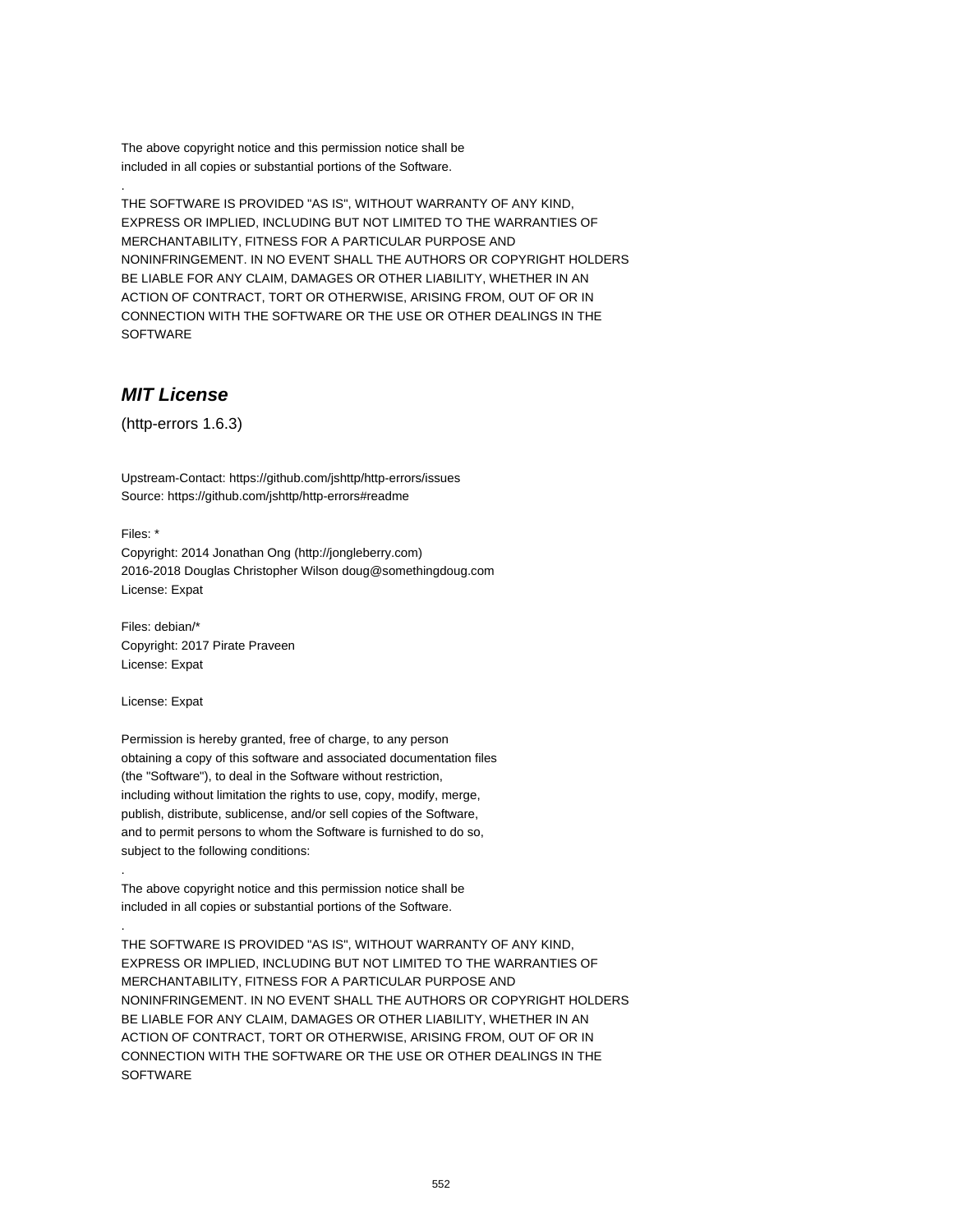#### **MIT License**

(extend 3.0.2)

Upstream-Contact: https://github.com/justmoon/node-extend/issues Source: https://github.com/justmoon/node-extend

Files: \* Copyright: 2014 Stefan Thomas License: Expat

Files: debian/\* Copyright: 2014 Leo Iannacone License: Expat

License: Expat

.

.

Permission is hereby granted, free of charge, to any person obtaining a copy of this software and associated documentation files (the "Software"), to deal in the Software without restriction, including without limitation the rights to use, copy, modify, merge, publish, distribute, sublicense, and/or sell copies of the Software, and to permit persons to whom the Software is furnished to do so, subject to the following conditions:

The above copyright notice and this permission notice shall be included in all copies or substantial portions of the Software.

THE SOFTWARE IS PROVIDED "AS IS", WITHOUT WARRANTY OF ANY KIND, EXPRESS OR IMPLIED, INCLUDING BUT NOT LIMITED TO THE WARRANTIES OF MERCHANTABILITY, FITNESS FOR A PARTICULAR PURPOSE AND NONINFRINGEMENT. IN NO EVENT SHALL THE AUTHORS OR COPYRIGHT HOLDERS BE LIABLE FOR ANY CLAIM, DAMAGES OR OTHER LIABILITY, WHETHER IN AN ACTION OF CONTRACT, TORT OR OTHERWISE, ARISING FROM, OUT OF OR IN CONNECTION WITH THE SOFTWARE OR THE USE OR OTHER DEALINGS IN THE **SOFTWARE** 

#### **MIT License**

(es6-iterator 2.0.3)

Upstream-Contact: https://github.com/medikoo/es6-iterator/issues Source: https://github.com/medikoo/es6-iterator#readme

Files: \* Copyright: 2013-2017, Mariusz Nowak License: Expat

Files: debian/\* Copyright: 2017, Pirate Praveen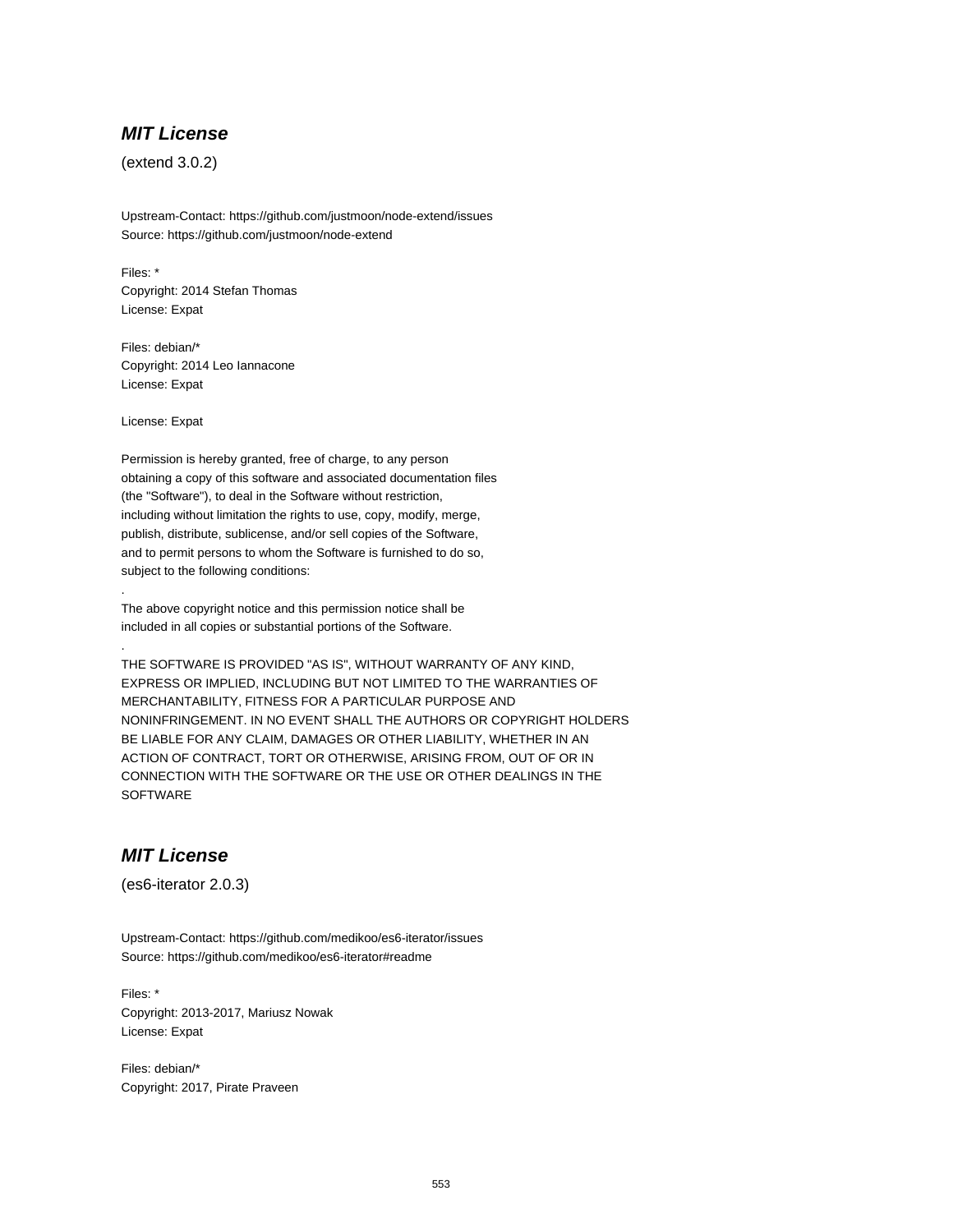2019, Xavier Guimard License: Expat

License: Expat

.

.

Permission is hereby granted, free of charge, to any person obtaining a copy of this software and associated documentation files (the "Software"), to deal in the Software without restriction, including without limitation the rights to use, copy, modify, merge, publish, distribute, sublicense, and/or sell copies of the Software, and to permit persons to whom the Software is furnished to do so, subject to the following conditions:

The above copyright notice and this permission notice shall be included in all copies or substantial portions of the Software.

THE SOFTWARE IS PROVIDED "AS IS", WITHOUT WARRANTY OF ANY KIND, EXPRESS OR IMPLIED, INCLUDING BUT NOT LIMITED TO THE WARRANTIES OF MERCHANTABILITY, FITNESS FOR A PARTICULAR PURPOSE AND NONINFRINGEMENT. IN NO EVENT SHALL THE AUTHORS OR COPYRIGHT HOLDERS BE LIABLE FOR ANY CLAIM, DAMAGES OR OTHER LIABILITY, WHETHER IN AN ACTION OF CONTRACT, TORT OR OTHERWISE, ARISING FROM, OUT OF OR IN CONNECTION WITH THE SOFTWARE OR THE USE OR OTHER DEALINGS IN THE SOFTWARE

#### **MIT License**

(es6-set 0.1.5)

Upstream-Contact: https://github.com/medikoo/es6-set/issues Source: https://github.com/medikoo/es6-set#readme

Files: \* Copyright: 2013 Mariusz Nowak (https://www.medikoo.com/) License: Expat

Files: debian/\* Copyright: 2017 Pirate Praveen License: Expat

License: Expat

.

Permission is hereby granted, free of charge, to any person obtaining a copy of this software and associated documentation files (the "Software"), to deal in the Software without restriction, including without limitation the rights to use, copy, modify, merge, publish, distribute, sublicense, and/or sell copies of the Software, and to permit persons to whom the Software is furnished to do so, subject to the following conditions: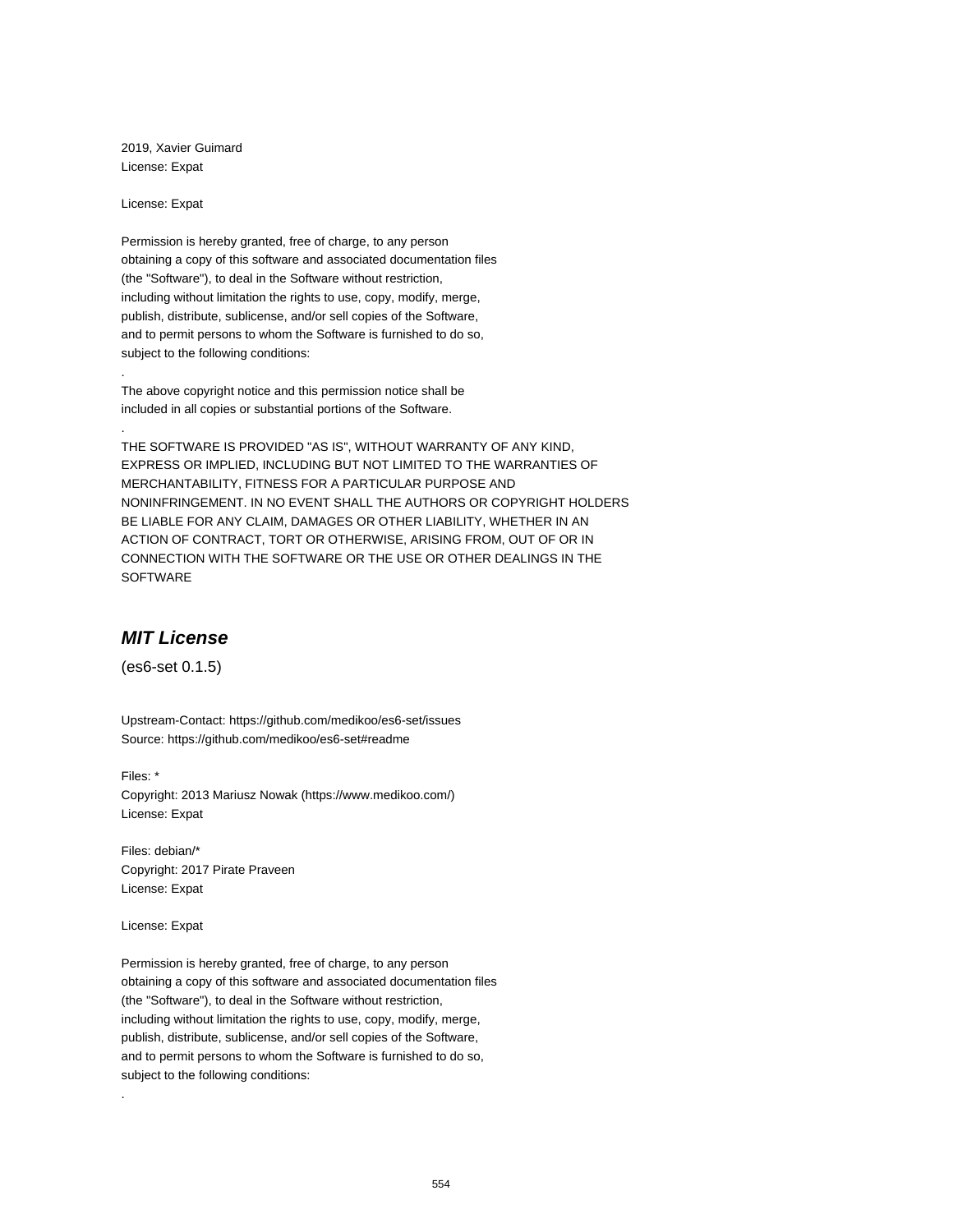The above copyright notice and this permission notice shall be included in all copies or substantial portions of the Software.

THE SOFTWARE IS PROVIDED "AS IS", WITHOUT WARRANTY OF ANY KIND, EXPRESS OR IMPLIED, INCLUDING BUT NOT LIMITED TO THE WARRANTIES OF MERCHANTABILITY, FITNESS FOR A PARTICULAR PURPOSE AND NONINFRINGEMENT. IN NO EVENT SHALL THE AUTHORS OR COPYRIGHT HOLDERS BE LIABLE FOR ANY CLAIM, DAMAGES OR OTHER LIABILITY, WHETHER IN AN ACTION OF CONTRACT, TORT OR OTHERWISE, ARISING FROM, OUT OF OR IN CONNECTION WITH THE SOFTWARE OR THE USE OR OTHER DEALINGS IN THE SOFTWARE

## **MIT License**

(event-emitter 0.3.5)

Upstream-Contact: https://github.com/medikoo/event-emitter/issues Source: https://github.com/medikoo/event-emitter#readme

Files: \*

.

Copyright: 2012-2015 Mariusz Nowak (http://www.medikoo.com/) License: Expat

Files: debian/\* Copyright: 2017 Pirate Praveen License: Expat

License: Expat

.

.

Permission is hereby granted, free of charge, to any person obtaining a copy of this software and associated documentation files (the "Software"), to deal in the Software without restriction, including without limitation the rights to use, copy, modify, merge, publish, distribute, sublicense, and/or sell copies of the Software, and to permit persons to whom the Software is furnished to do so, subject to the following conditions:

The above copyright notice and this permission notice shall be included in all copies or substantial portions of the Software.

THE SOFTWARE IS PROVIDED "AS IS", WITHOUT WARRANTY OF ANY KIND, EXPRESS OR IMPLIED, INCLUDING BUT NOT LIMITED TO THE WARRANTIES OF MERCHANTABILITY, FITNESS FOR A PARTICULAR PURPOSE AND NONINFRINGEMENT. IN NO EVENT SHALL THE AUTHORS OR COPYRIGHT HOLDERS BE LIABLE FOR ANY CLAIM, DAMAGES OR OTHER LIABILITY, WHETHER IN AN ACTION OF CONTRACT, TORT OR OTHERWISE, ARISING FROM, OUT OF OR IN CONNECTION WITH THE SOFTWARE OR THE USE OR OTHER DEALINGS IN THE **SOFTWARE**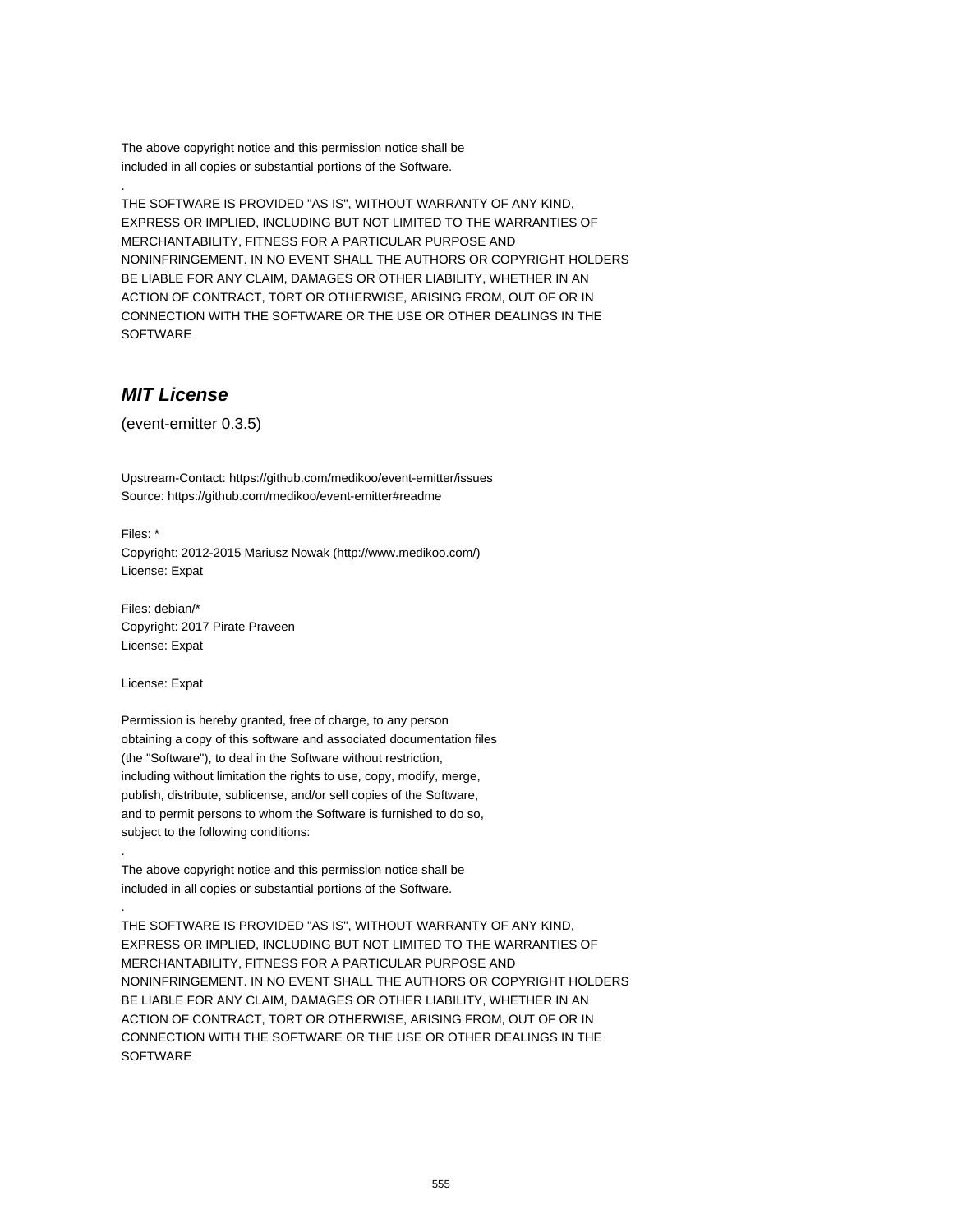#### **MIT License**

(caniuse-api 3.0.0)

Upstream-Contact: https://github.com/nyalab/caniuse-api/issues Source: https://github.com/nyalab/caniuse-api#readme

Files: \* Copyright: 2014, Sébastien Balayn License: Expat

Files: debian/\* Copyright: 2017, Pirate Praveen License: Expat

License: Expat

.

.

Permission is hereby granted, free of charge, to any person obtaining a copy of this software and associated documentation files (the "Software"), to deal in the Software without restriction, including without limitation the rights to use, copy, modify, merge, publish, distribute, sublicense, and/or sell copies of the Software, and to permit persons to whom the Software is furnished to do so, subject to the following conditions:

The above copyright notice and this permission notice shall be included in all copies or substantial portions of the Software.

THE SOFTWARE IS PROVIDED "AS IS", WITHOUT WARRANTY OF ANY KIND, EXPRESS OR IMPLIED, INCLUDING BUT NOT LIMITED TO THE WARRANTIES OF MERCHANTABILITY, FITNESS FOR A PARTICULAR PURPOSE AND NONINFRINGEMENT. IN NO EVENT SHALL THE AUTHORS OR COPYRIGHT HOLDERS BE LIABLE FOR ANY CLAIM, DAMAGES OR OTHER LIABILITY, WHETHER IN AN ACTION OF CONTRACT, TORT OR OTHERWISE, ARISING FROM, OUT OF OR IN CONNECTION WITH THE SOFTWARE OR THE USE OR OTHER DEALINGS IN THE **SOFTWARE** 

## **MIT License**

(chokidar 3.4.0)

Upstream-Contact: https://github.com/paulmillr/chokidar/issues Source: https://github.com/paulmillr/chokidar

Files: \* Copyright: 2016, Paul Miller (https://paulmillr.com) & Elan Shanker License: Expat

Files: debian/\* Copyright: 2017, Pirate Praveen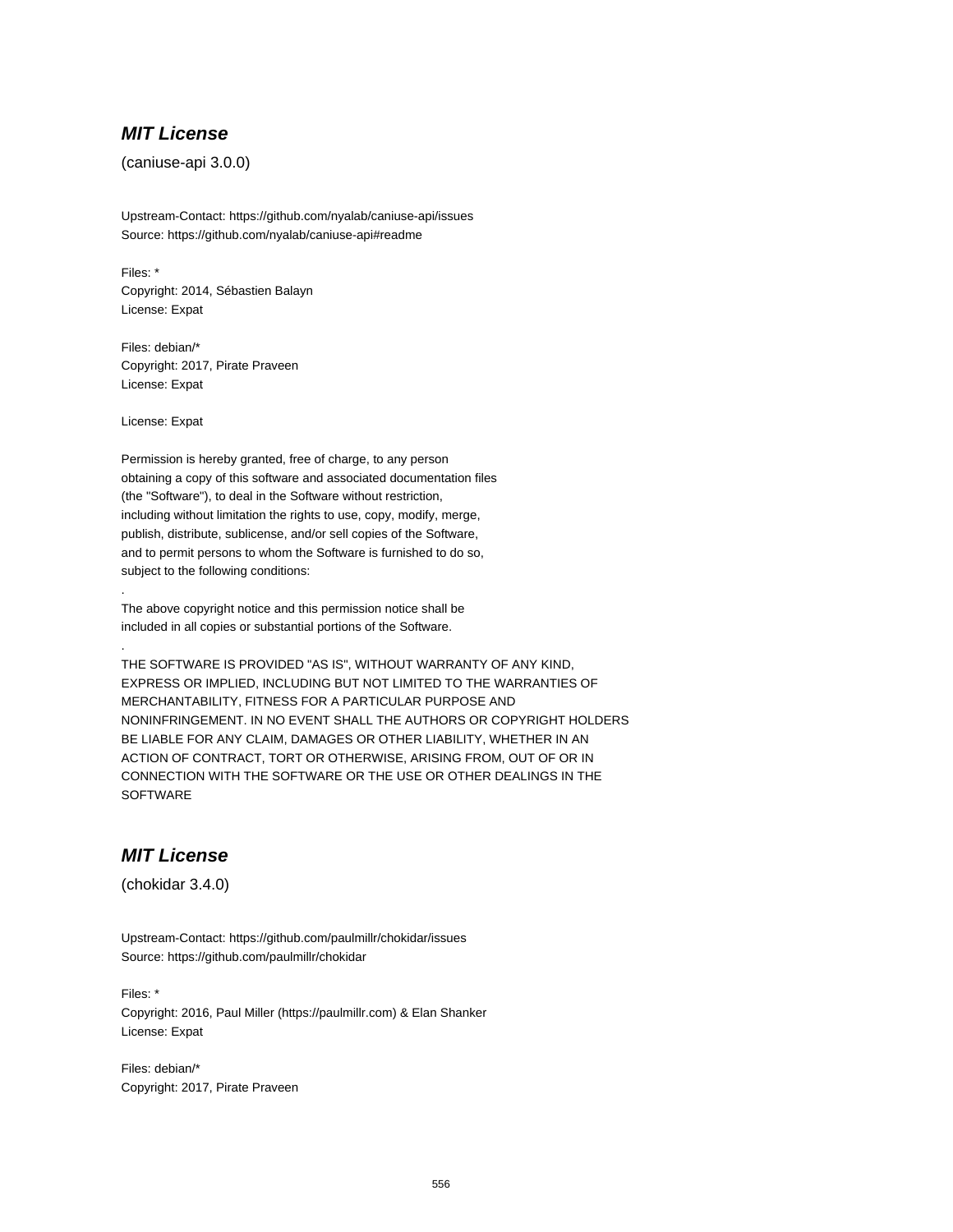License: Expat

Files: upath/\* Copyright: 2014-2017, Angelos Pikoulas (agelos.pikoulas@gmail.com) License: Expat

License: Expat

.

.

Permission is hereby granted, free of charge, to any person obtaining a copy of this software and associated documentation files (the "Software"), to deal in the Software without restriction, including without limitation the rights to use, copy, modify, merge, publish, distribute, sublicense, and/or sell copies of the Software, and to permit persons to whom the Software is furnished to do so, subject to the following conditions:

The above copyright notice and this permission notice shall be included in all copies or substantial portions of the Software.

THE SOFTWARE IS PROVIDED "AS IS", WITHOUT WARRANTY OF ANY KIND, EXPRESS OR IMPLIED, INCLUDING BUT NOT LIMITED TO THE WARRANTIES OF MERCHANTABILITY, FITNESS FOR A PARTICULAR PURPOSE AND NONINFRINGEMENT. IN NO EVENT SHALL THE AUTHORS OR COPYRIGHT HOLDERS BE LIABLE FOR ANY CLAIM, DAMAGES OR OTHER LIABILITY, WHETHER IN AN ACTION OF CONTRACT, TORT OR OTHERWISE, ARISING FROM, OUT OF OR IN CONNECTION WITH THE SOFTWARE OR THE USE OR OTHER DEALINGS IN THE **SOFTWARE** 

## **MIT License**

(send 0.17.1)

Upstream-Contact: https://github.com/pillarjs/send/issues Source: https://github.com/pillarjs/send

Files: \* Copyright: 2012, TJ Holowaychuk 2014-2016, Douglas Christopher Wilson License: Expat

Files: destroy/\* Copyright: 2014, Jonathan Ong License: Expat Comment: Origin https://github.com/stream-utils/destroy

Files: debian/\* Copyright: 2013, Jérémy Lal 2014, Leo Iannacone 2019, Xavier Guimard License: Expat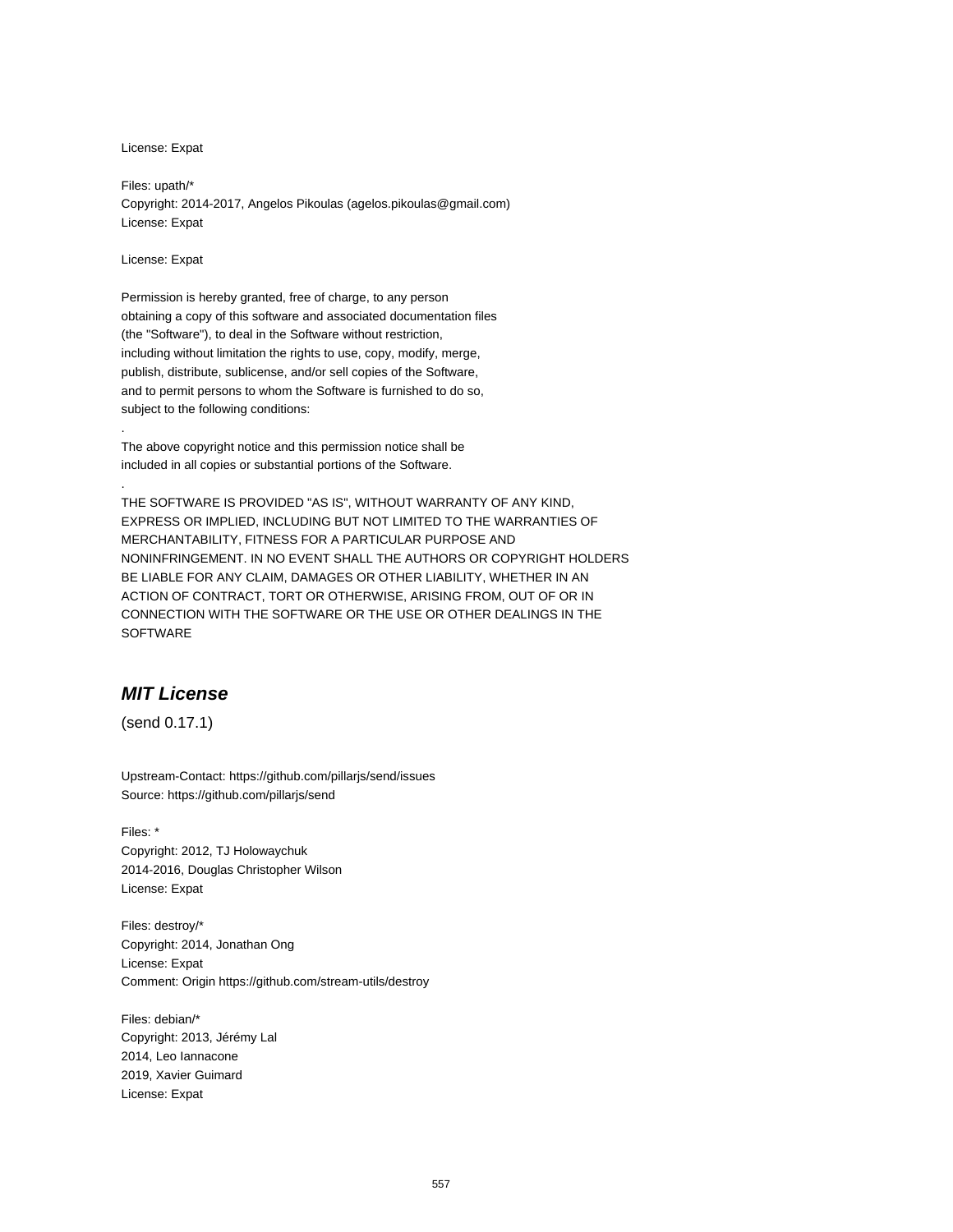#### License: Expat

.

.

Permission is hereby granted, free of charge, to any person obtaining a copy of this software and associated documentation files (the "Software"), to deal in the Software without restriction, including without limitation the rights to use, copy, modify, merge, publish, distribute, sublicense, and/or sell copies of the Software, and to permit persons to whom the Software is furnished to do so, subject to the following conditions:

The above copyright notice and this permission notice shall be included in all copies or substantial portions of the Software.

THE SOFTWARE IS PROVIDED "AS IS", WITHOUT WARRANTY OF ANY KIND, EXPRESS OR IMPLIED, INCLUDING BUT NOT LIMITED TO THE WARRANTIES OF MERCHANTABILITY, FITNESS FOR A PARTICULAR PURPOSE AND NONINFRINGEMENT. IN NO EVENT SHALL THE AUTHORS OR COPYRIGHT HOLDERS BE LIABLE FOR ANY CLAIM, DAMAGES OR OTHER LIABILITY, WHETHER IN AN ACTION OF CONTRACT, TORT OR OTHERWISE, ARISING FROM, OUT OF OR IN CONNECTION WITH THE SOFTWARE OR THE USE OR OTHER DEALINGS IN THE SOFTWARE

## **MIT License**

(Clone 2.1.2)

Upstream-Contact: https://github.com/pvorb/node-clone/issues Source: https://github.com/pvorb/node-clone

Files: \* Copyright: 2016-2018 Paul Vorbach (http://paul.vorba.ch/) License: Expat

Files: debian/\* Copyright: 2016-2018 Julien Puydt License: Expat

License: Expat

.

Permission is hereby granted, free of charge, to any person obtaining a copy of this software and associated documentation files (the "Software"), to deal in the Software without restriction, including without limitation the rights to use, copy, modify, merge, publish, distribute, sublicense, and/or sell copies of the Software, and to permit persons to whom the Software is furnished to do so, subject to the following conditions:

The above copyright notice and this permission notice shall be included in all copies or substantial portions of the Software.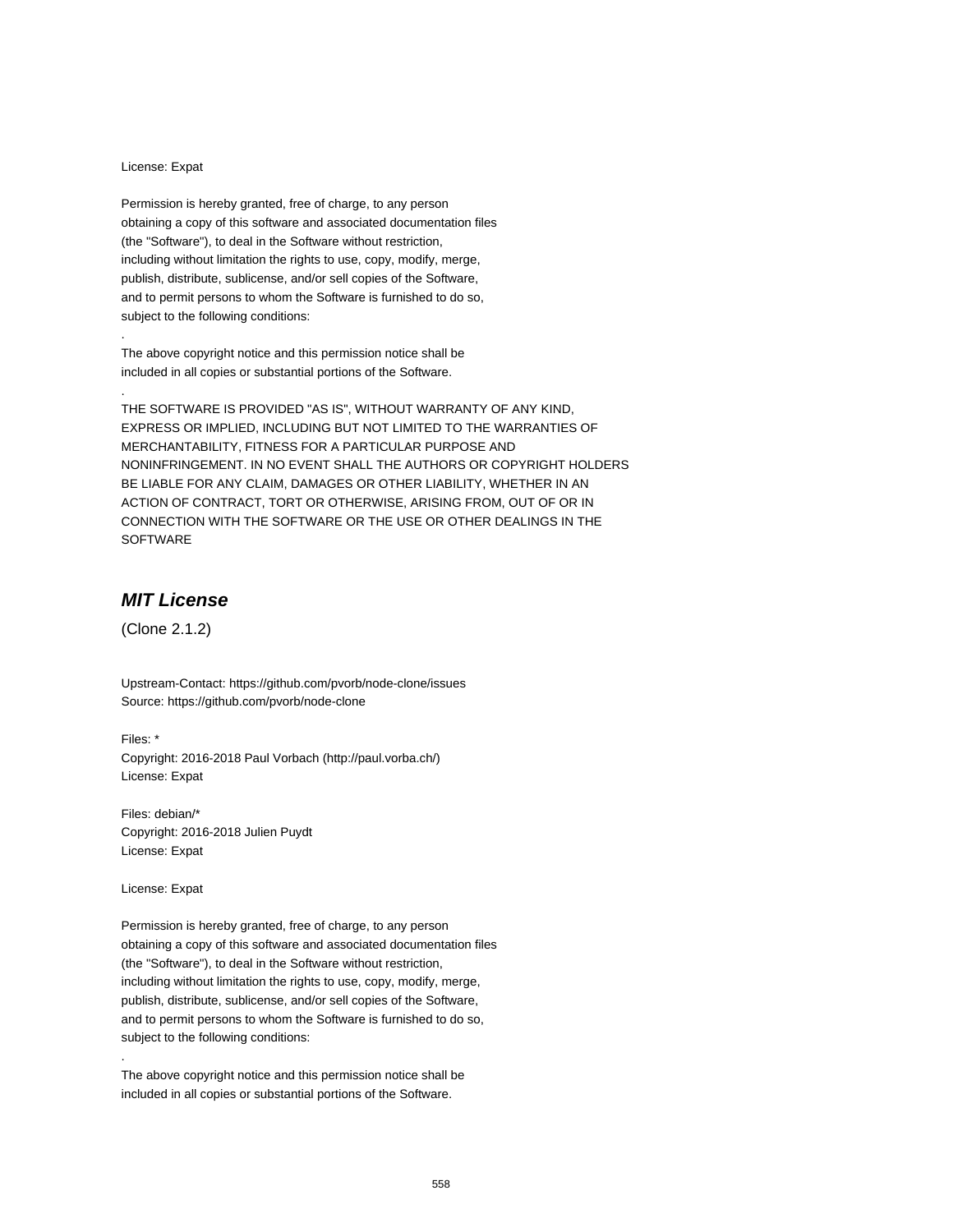THE SOFTWARE IS PROVIDED "AS IS", WITHOUT WARRANTY OF ANY KIND, EXPRESS OR IMPLIED, INCLUDING BUT NOT LIMITED TO THE WARRANTIES OF MERCHANTABILITY, FITNESS FOR A PARTICULAR PURPOSE AND NONINFRINGEMENT. IN NO EVENT SHALL THE AUTHORS OR COPYRIGHT HOLDERS BE LIABLE FOR ANY CLAIM, DAMAGES OR OTHER LIABILITY, WHETHER IN AN ACTION OF CONTRACT, TORT OR OTHERWISE, ARISING FROM, OUT OF OR IN CONNECTION WITH THE SOFTWARE OR THE USE OR OTHER DEALINGS IN THE SOFTWARE

## **MIT License**

(xtend 4.0.2)

.

Upstream-Contact: https://github.com/Raynos/xtend/issues Source: https://github.com/Raynos/xtend

Files: \* Copyright: 2016 Raynos License: Expat

Files: debian/\* Copyright: 2016 Sarath M S License: Expat

License: Expat

.

.

Permission is hereby granted, free of charge, to any person obtaining a copy of this software and associated documentation files (the "Software"), to deal in the Software without restriction, including without limitation the rights to use, copy, modify, merge, publish, distribute, sublicense, and/or sell copies of the Software, and to permit persons to whom the Software is furnished to do so, subject to the following conditions:

The above copyright notice and this permission notice shall be included in all copies or substantial portions of the Software.

THE SOFTWARE IS PROVIDED "AS IS", WITHOUT WARRANTY OF ANY KIND, EXPRESS OR IMPLIED, INCLUDING BUT NOT LIMITED TO THE WARRANTIES OF MERCHANTABILITY, FITNESS FOR A PARTICULAR PURPOSE AND NONINFRINGEMENT. IN NO EVENT SHALL THE AUTHORS OR COPYRIGHT HOLDERS BE LIABLE FOR ANY CLAIM, DAMAGES OR OTHER LIABILITY, WHETHER IN AN ACTION OF CONTRACT, TORT OR OTHERWISE, ARISING FROM, OUT OF OR IN CONNECTION WITH THE SOFTWARE OR THE USE OR OTHER DEALINGS IN THE **SOFTWARE** 

## **MIT License**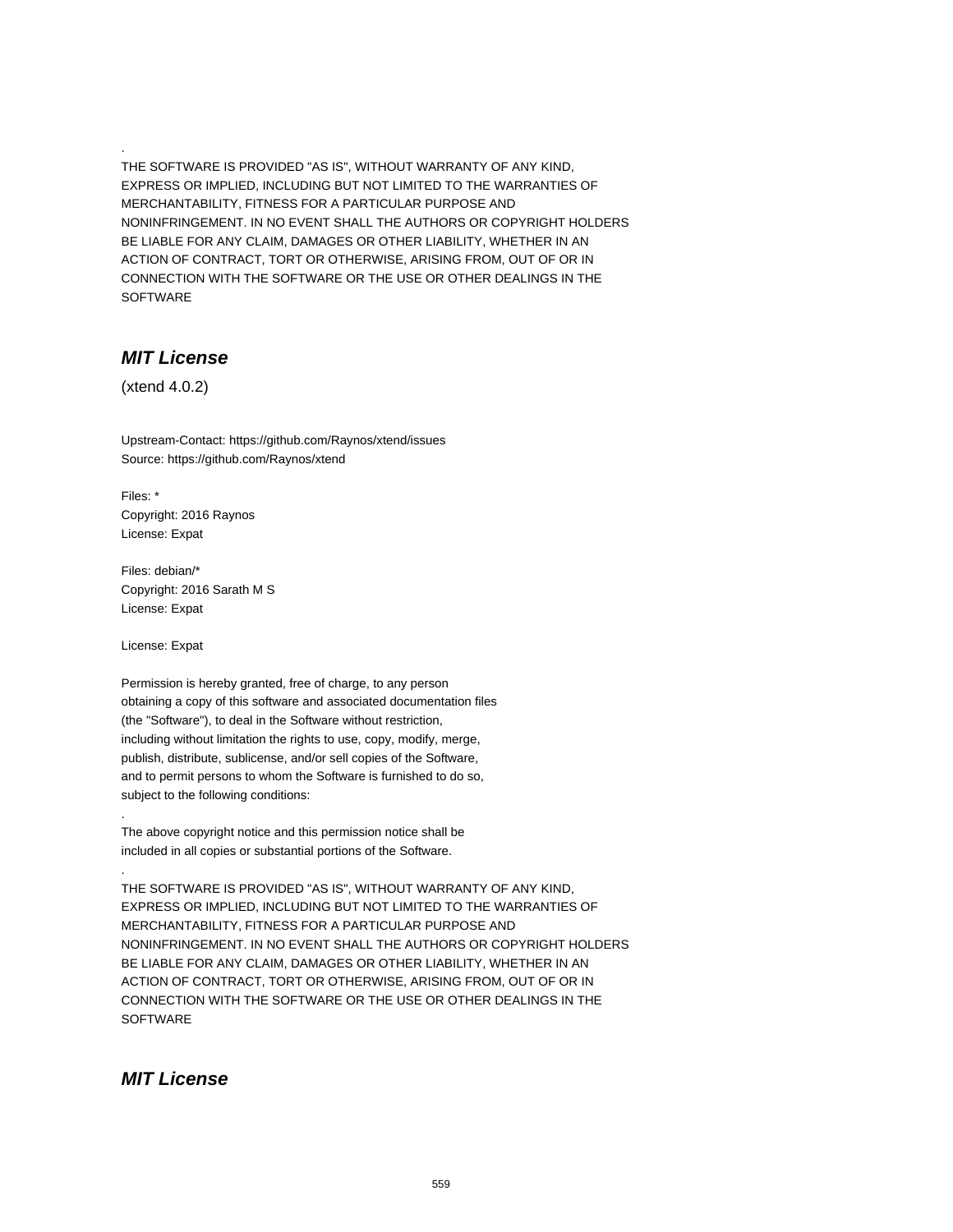#### (array-differ 3.0.0)

Upstream-Contact: https://github.com/sindresorhus/array-differ/issues Source: https://github.com/sindresorhus/array-differ#readme

Files: \* Copyright: Sindre Sorhus (sindresorhus.com) License: Expat

Files: debian/\* Copyright: 2016 Sruthi Chandran 2020 Xavier Guimard License: Expat

License: Expat

.

.

Permission is hereby granted, free of charge, to any person obtaining a copy of this software and associated documentation files (the "Software"), to deal in the Software without restriction, including without limitation the rights to use, copy, modify, merge, publish, distribute, sublicense, and/or sell copies of the Software, and to permit persons to whom the Software is furnished to do so, subject to the following conditions:

The above copyright notice and this permission notice shall be included in all copies or substantial portions of the Software.

THE SOFTWARE IS PROVIDED "AS IS", WITHOUT WARRANTY OF ANY KIND, EXPRESS OR IMPLIED, INCLUDING BUT NOT LIMITED TO THE WARRANTIES OF MERCHANTABILITY, FITNESS FOR A PARTICULAR PURPOSE AND NONINFRINGEMENT. IN NO EVENT SHALL THE AUTHORS OR COPYRIGHT HOLDERS BE LIABLE FOR ANY CLAIM, DAMAGES OR OTHER LIABILITY, WHETHER IN AN ACTION OF CONTRACT, TORT OR OTHERWISE, ARISING FROM, OUT OF OR IN CONNECTION WITH THE SOFTWARE OR THE USE OR OTHER DEALINGS IN THE SOFTWARE

#### **MIT License**

(array-union 1.0.2)

Upstream-Contact: https://github.com/sindresorhus/array-union/issues Source: https://github.com/sindresorhus/array-union#readme

Files: \* Copyright: 2016 Sindre Sorhus (sindresorhus.com) License: Expat

Files: debian/\* Copyright: 2016 Sruthi Chandran License: Expat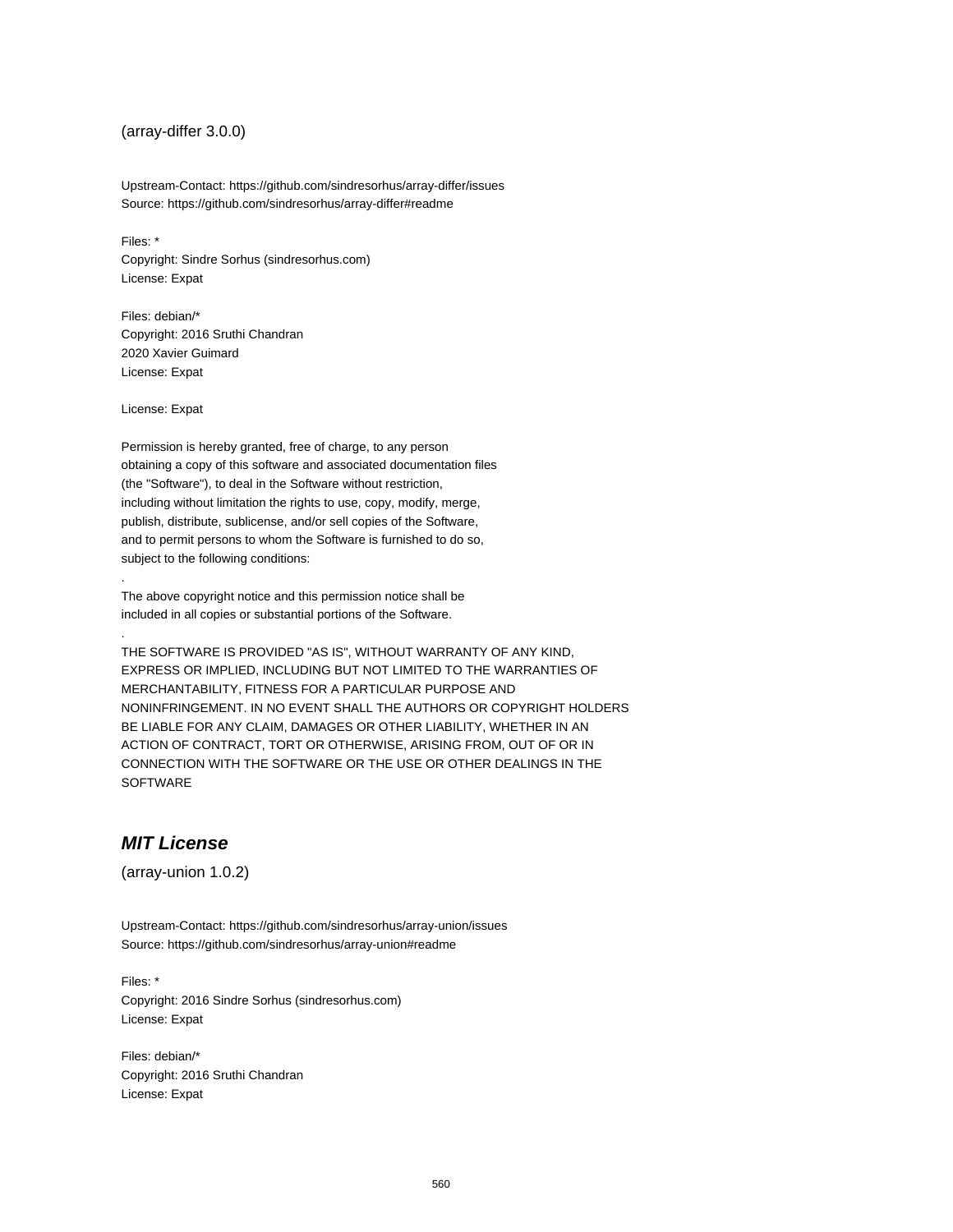#### License: Expat

.

.

Permission is hereby granted, free of charge, to any person obtaining a copy of this software and associated documentation files (the "Software"), to deal in the Software without restriction, including without limitation the rights to use, copy, modify, merge, publish, distribute, sublicense, and/or sell copies of the Software, and to permit persons to whom the Software is furnished to do so, subject to the following conditions:

The above copyright notice and this permission notice shall be included in all copies or substantial portions of the Software.

THE SOFTWARE IS PROVIDED "AS IS", WITHOUT WARRANTY OF ANY KIND, EXPRESS OR IMPLIED, INCLUDING BUT NOT LIMITED TO THE WARRANTIES OF MERCHANTABILITY, FITNESS FOR A PARTICULAR PURPOSE AND NONINFRINGEMENT. IN NO EVENT SHALL THE AUTHORS OR COPYRIGHT HOLDERS BE LIABLE FOR ANY CLAIM, DAMAGES OR OTHER LIABILITY, WHETHER IN AN ACTION OF CONTRACT, TORT OR OTHERWISE, ARISING FROM, OUT OF OR IN CONNECTION WITH THE SOFTWARE OR THE USE OR OTHER DEALINGS IN THE SOFTWARE

## **MIT License**

(array-uniq 1.0.3)

Upstream-Contact: https://github.com/sindresorhus/array-uniq/issues Source: https://github.com/sindresorhus/array-uniq#readme

Files: \* Copyright: 2016 Sindre Sorhus (sindresorhus.com) License: Expat

Files: debian/\* Copyright: 2016 Suhail P License: Expat

License: Expat

.

Permission is hereby granted, free of charge, to any person obtaining a copy of this software and associated documentation files (the "Software"), to deal in the Software without restriction, including without limitation the rights to use, copy, modify, merge, publish, distribute, sublicense, and/or sell copies of the Software, and to permit persons to whom the Software is furnished to do so, subject to the following conditions:

The above copyright notice and this permission notice shall be included in all copies or substantial portions of the Software.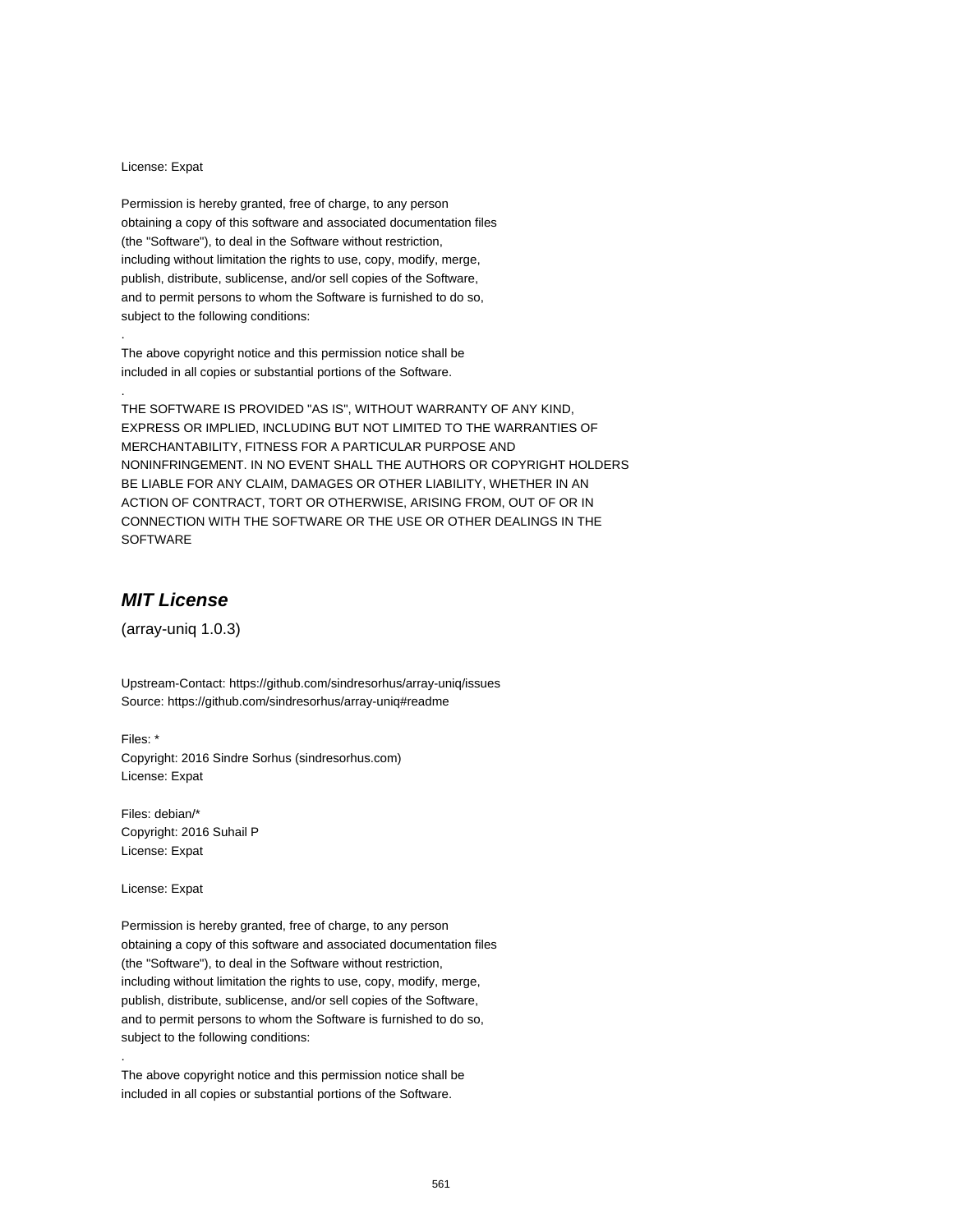THE SOFTWARE IS PROVIDED "AS IS", WITHOUT WARRANTY OF ANY KIND, EXPRESS OR IMPLIED, INCLUDING BUT NOT LIMITED TO THE WARRANTIES OF MERCHANTABILITY, FITNESS FOR A PARTICULAR PURPOSE AND NONINFRINGEMENT. IN NO EVENT SHALL THE AUTHORS OR COPYRIGHT HOLDERS BE LIABLE FOR ANY CLAIM, DAMAGES OR OTHER LIABILITY, WHETHER IN AN ACTION OF CONTRACT, TORT OR OTHERWISE, ARISING FROM, OUT OF OR IN CONNECTION WITH THE SOFTWARE OR THE USE OR OTHER DEALINGS IN THE SOFTWARE

## **MIT License**

.

(find-up v4.1.0)

Upstream-Contact: https://github.com/sindresorhus/find-up/issues Source: https://github.com/sindresorhus/find-up

Files: \* Copyright: 2016, Sindre Sorhus License: Expat

Files: debian/\* Copyright: 2016, Pirate Praveen License: Expat

License: Expat

.

.

Permission is hereby granted, free of charge, to any person obtaining a copy of this software and associated documentation files (the "Software"), to deal in the Software without restriction, including without limitation the rights to use, copy, modify, merge, publish, distribute, sublicense, and/or sell copies of the Software, and to permit persons to whom the Software is furnished to do so, subject to the following conditions:

The above copyright notice and this permission notice shall be included in all copies or substantial portions of the Software.

THE SOFTWARE IS PROVIDED "AS IS", WITHOUT WARRANTY OF ANY KIND, EXPRESS OR IMPLIED, INCLUDING BUT NOT LIMITED TO THE WARRANTIES OF MERCHANTABILITY, FITNESS FOR A PARTICULAR PURPOSE AND NONINFRINGEMENT. IN NO EVENT SHALL THE AUTHORS OR COPYRIGHT HOLDERS BE LIABLE FOR ANY CLAIM, DAMAGES OR OTHER LIABILITY, WHETHER IN AN ACTION OF CONTRACT, TORT OR OTHERWISE, ARISING FROM, OUT OF OR IN CONNECTION WITH THE SOFTWARE OR THE USE OR OTHER DEALINGS IN THE **SOFTWARE** 

## **MIT License**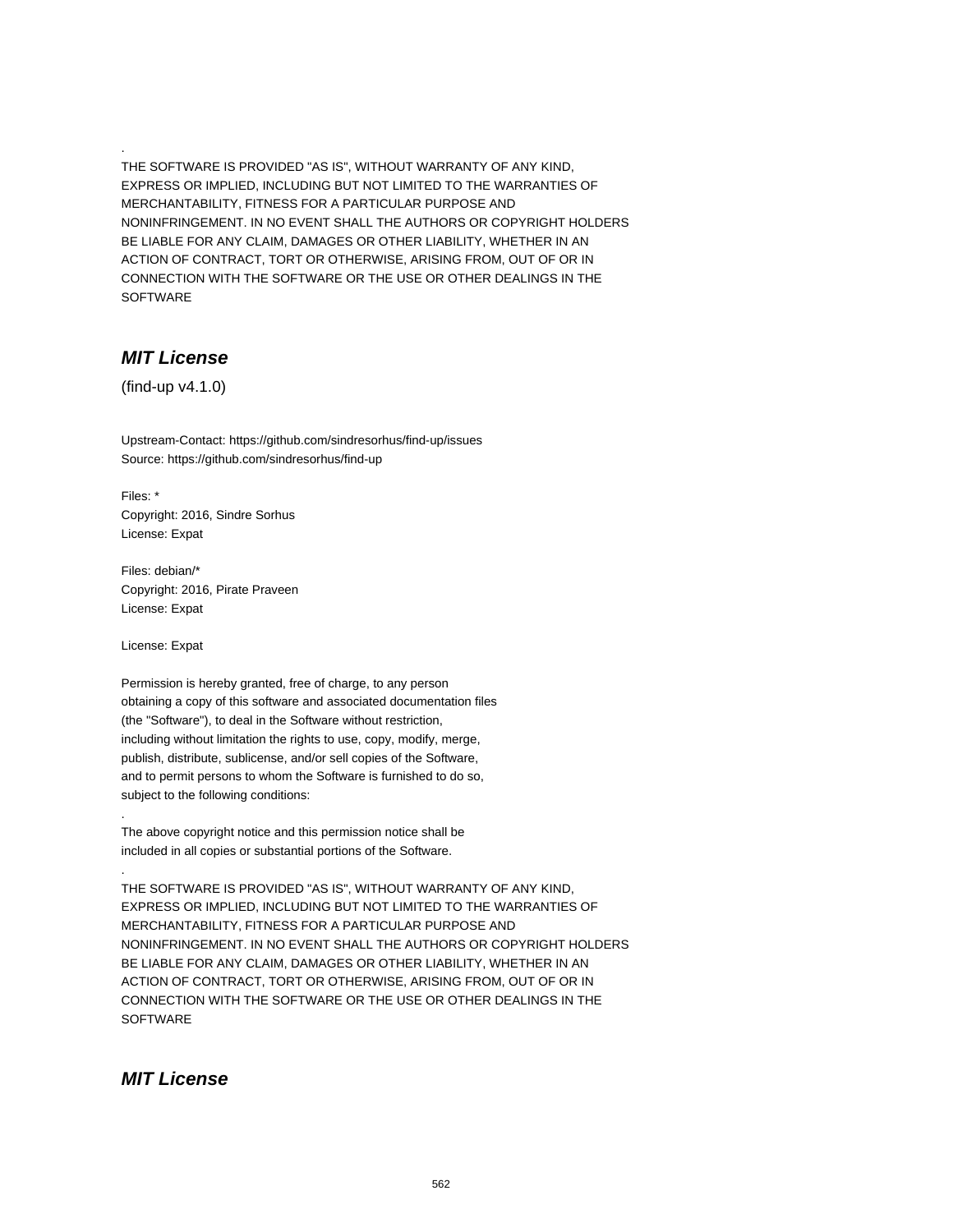(find-up v5.0.0)

Upstream-Contact: https://github.com/sindresorhus/find-up/issues Source: https://github.com/sindresorhus/find-up

Files: \* Copyright: Sindre Sorhus License: Expat

Files: debian/\* Copyright: 2016, Pirate Praveen 2020, Xavier Guimard License: Expat

License: Expat

.

.

Permission is hereby granted, free of charge, to any person obtaining a copy of this software and associated documentation files (the "Software"), to deal in the Software without restriction, including without limitation the rights to use, copy, modify, merge, publish, distribute, sublicense, and/or sell copies of the Software, and to permit persons to whom the Software is furnished to do so, subject to the following conditions:

The above copyright notice and this permission notice shall be included in all copies or substantial portions of the Software.

THE SOFTWARE IS PROVIDED "AS IS", WITHOUT WARRANTY OF ANY KIND, EXPRESS OR IMPLIED, INCLUDING BUT NOT LIMITED TO THE WARRANTIES OF MERCHANTABILITY, FITNESS FOR A PARTICULAR PURPOSE AND NONINFRINGEMENT. IN NO EVENT SHALL THE AUTHORS OR COPYRIGHT HOLDERS BE LIABLE FOR ANY CLAIM, DAMAGES OR OTHER LIABILITY, WHETHER IN AN ACTION OF CONTRACT, TORT OR OTHERWISE, ARISING FROM, OUT OF OR IN CONNECTION WITH THE SOFTWARE OR THE USE OR OTHER DEALINGS IN THE SOFTWARE

#### **MIT License**

(get-stream v4.1.0)

Upstream-Contact: https://github.com/sindresorhus/get-stream/issues Source: https://github.com/sindresorhus/get-stream#readme

Files: \* Copyright: Sindre Sorhus License: Expat

Files: debian/\* Copyright: 2016 Pirate Praveen 2020 Xavier Guimard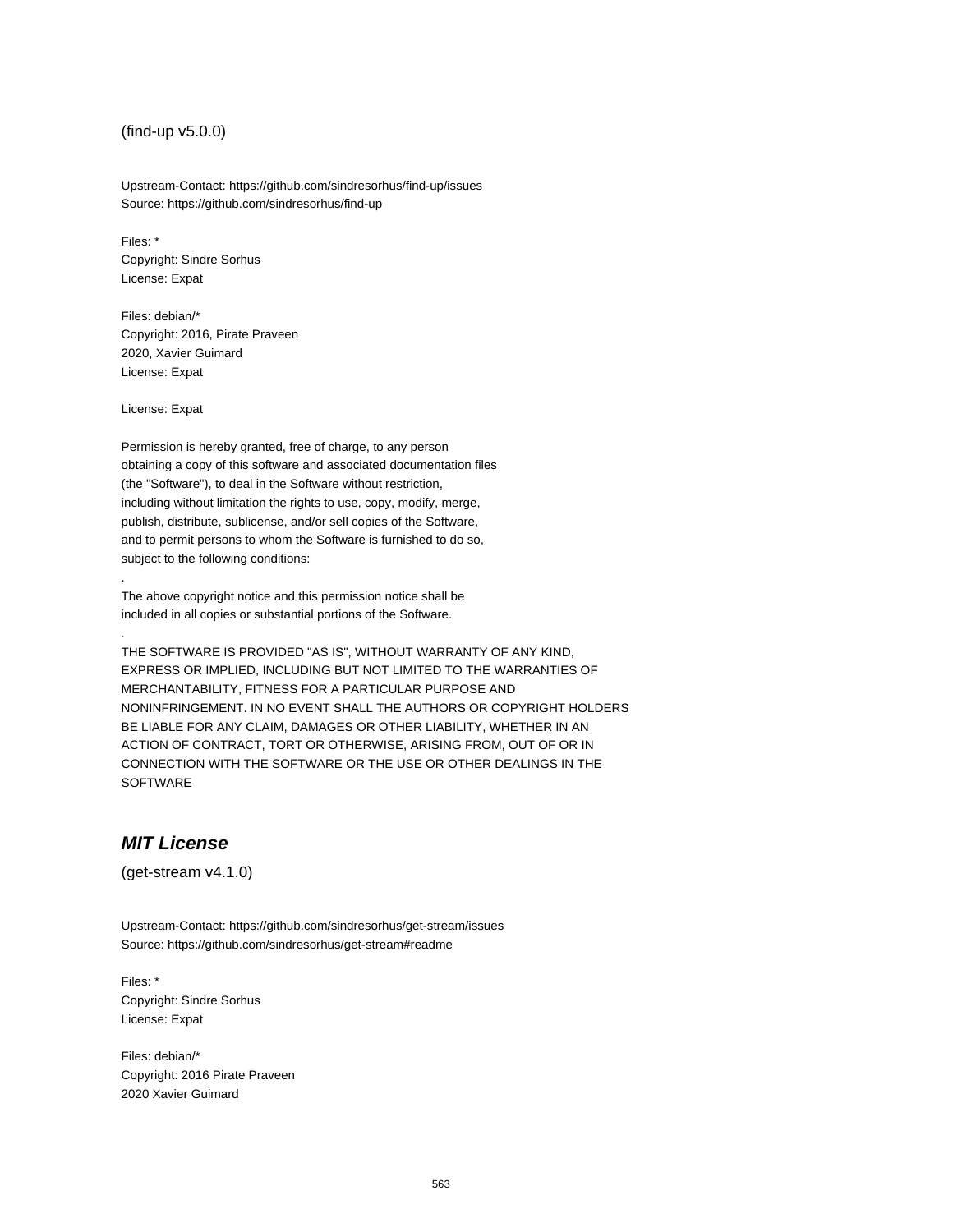License: Expat

License: Expat

.

.

Permission is hereby granted, free of charge, to any person obtaining a copy of this software and associated documentation files (the "Software"), to deal in the Software without restriction, including without limitation the rights to use, copy, modify, merge, publish, distribute, sublicense, and/or sell copies of the Software, and to permit persons to whom the Software is furnished to do so, subject to the following conditions:

The above copyright notice and this permission notice shall be included in all copies or substantial portions of the Software.

THE SOFTWARE IS PROVIDED "AS IS", WITHOUT WARRANTY OF ANY KIND, EXPRESS OR IMPLIED, INCLUDING BUT NOT LIMITED TO THE WARRANTIES OF MERCHANTABILITY, FITNESS FOR A PARTICULAR PURPOSE AND NONINFRINGEMENT. IN NO EVENT SHALL THE AUTHORS OR COPYRIGHT HOLDERS BE LIABLE FOR ANY CLAIM, DAMAGES OR OTHER LIABILITY, WHETHER IN AN ACTION OF CONTRACT, TORT OR OTHERWISE, ARISING FROM, OUT OF OR IN CONNECTION WITH THE SOFTWARE OR THE USE OR OTHER DEALINGS IN THE SOFTWARE

## **MIT License**

(sindresorhus/globals 11.12.0)

Upstream-Contact: https://github.com/sindresorhus/globals/issues Source: https://github.com/sindresorhus/globals

Files: \* Copyright: Sindre Sorhus (sindresorhus.com) License: Expat

Files: debian/\* Copyright: 2016 Pirate Praveen , 2019, Utkarsh Gupta License: Expat

License: Expat

.

Permission is hereby granted, free of charge, to any person obtaining a copy of this software and associated documentation files (the "Software"), to deal in the Software without restriction, including without limitation the rights to use, copy, modify, merge, publish, distribute, sublicense, and/or sell copies of the Software, and to permit persons to whom the Software is furnished to do so, subject to the following conditions: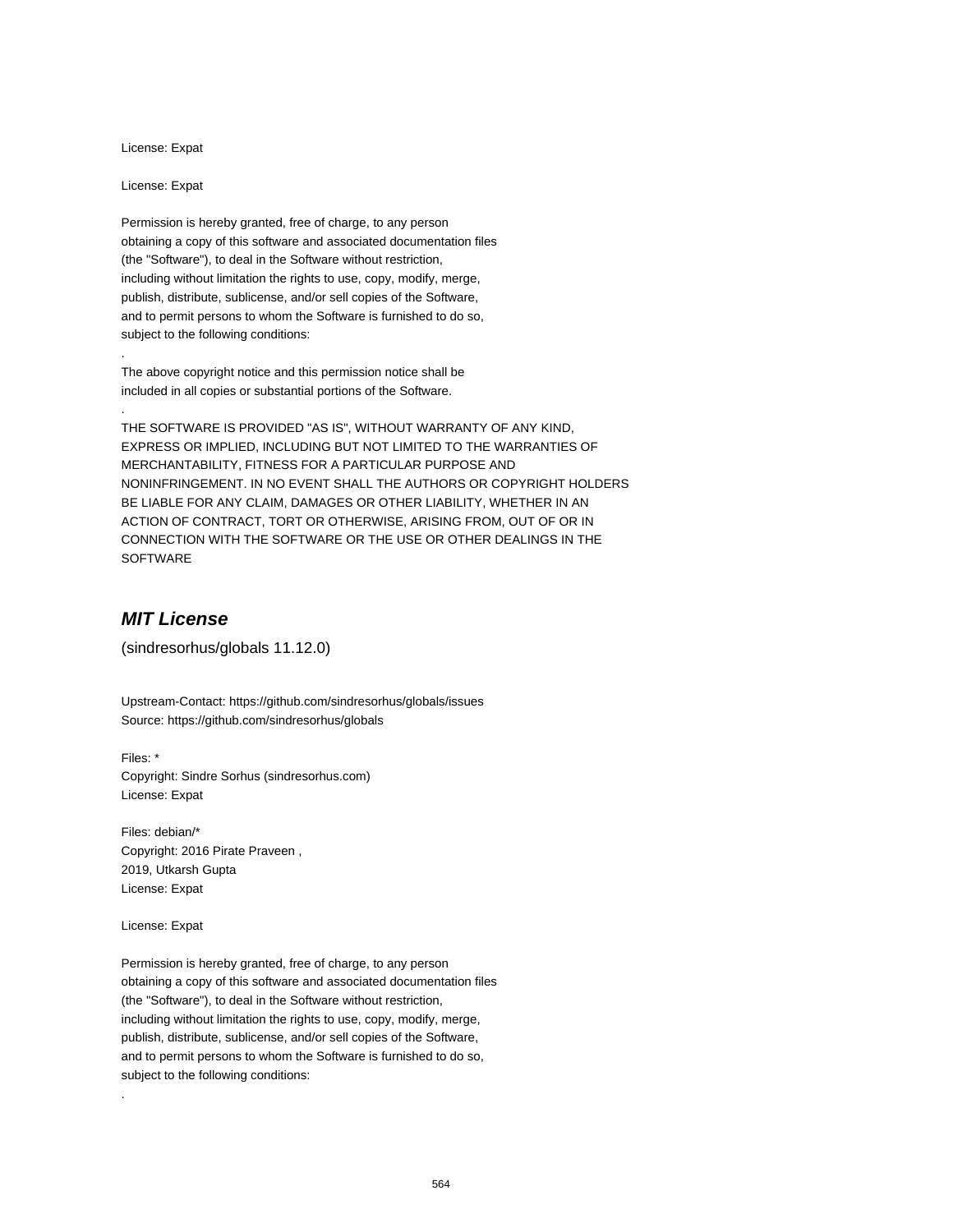The above copyright notice and this permission notice shall be included in all copies or substantial portions of the Software.

THE SOFTWARE IS PROVIDED "AS IS", WITHOUT WARRANTY OF ANY KIND, EXPRESS OR IMPLIED, INCLUDING BUT NOT LIMITED TO THE WARRANTIES OF MERCHANTABILITY, FITNESS FOR A PARTICULAR PURPOSE AND NONINFRINGEMENT. IN NO EVENT SHALL THE AUTHORS OR COPYRIGHT HOLDERS BE LIABLE FOR ANY CLAIM, DAMAGES OR OTHER LIABILITY, WHETHER IN AN ACTION OF CONTRACT, TORT OR OTHERWISE, ARISING FROM, OUT OF OR IN CONNECTION WITH THE SOFTWARE OR THE USE OR OTHER DEALINGS IN THE SOFTWARE

#### **MIT License**

.

(sindresorhus/globby 6.1.0)

Upstream-Contact: https://github.com/sindresorhus/globby/issues Source: https://github.com/sindresorhus/globby#readme

Files: \* Copyright: 2017 Sindre Sorhus (sindresorhus.com) License: Expat

Files: debian/\* Copyright: 2017 Sanoob Pattanath License: Expat

License: Expat

.

.

Permission is hereby granted, free of charge, to any person obtaining a copy of this software and associated documentation files (the "Software"), to deal in the Software without restriction, including without limitation the rights to use, copy, modify, merge, publish, distribute, sublicense, and/or sell copies of the Software, and to permit persons to whom the Software is furnished to do so, subject to the following conditions:

The above copyright notice and this permission notice shall be included in all copies or substantial portions of the Software.

THE SOFTWARE IS PROVIDED "AS IS", WITHOUT WARRANTY OF ANY KIND, EXPRESS OR IMPLIED, INCLUDING BUT NOT LIMITED TO THE WARRANTIES OF MERCHANTABILITY, FITNESS FOR A PARTICULAR PURPOSE AND NONINFRINGEMENT. IN NO EVENT SHALL THE AUTHORS OR COPYRIGHT HOLDERS BE LIABLE FOR ANY CLAIM, DAMAGES OR OTHER LIABILITY, WHETHER IN AN ACTION OF CONTRACT, TORT OR OTHERWISE, ARISING FROM, OUT OF OR IN CONNECTION WITH THE SOFTWARE OR THE USE OR OTHER DEALINGS IN THE **SOFTWARE**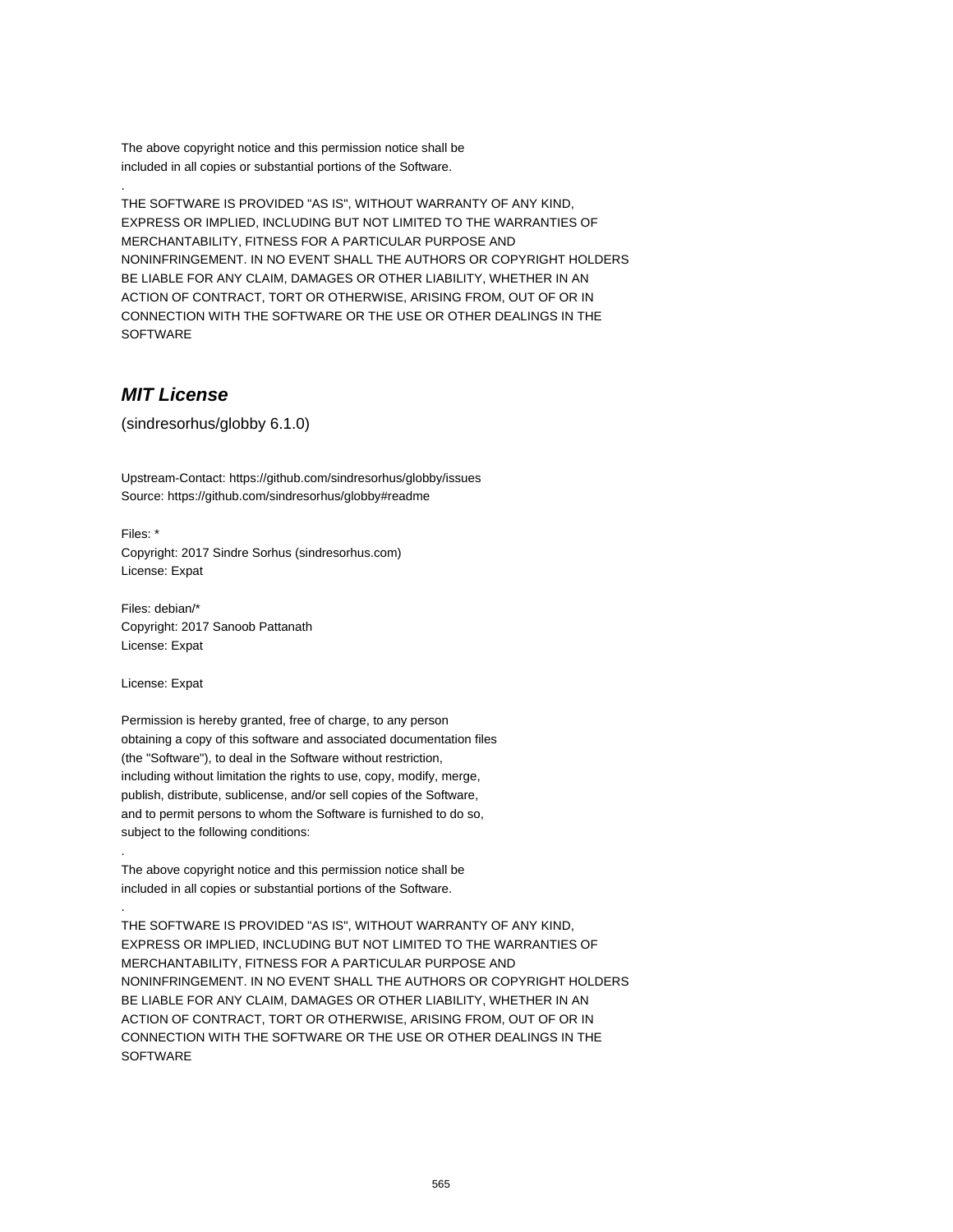#### **MIT License**

(indent-string v4.0.0)

Upstream-Contact: https://github.com/sindresorhus/indent-string/issues Source: https://github.com/sindresorhus/indent-string#readme

Files: \* Copyright: Sindre Sorhus License: Expat

Files: debian/\* Copyright: 2016 Sarath M S 2020 Xavier Guimard License: Expat

License: Expat

.

.

Permission is hereby granted, free of charge, to any person obtaining a copy of this software and associated documentation files (the "Software"), to deal in the Software without restriction, including without limitation the rights to use, copy, modify, merge, publish, distribute, sublicense, and/or sell copies of the Software, and to permit persons to whom the Software is furnished to do so, subject to the following conditions:

The above copyright notice and this permission notice shall be included in all copies or substantial portions of the Software.

THE SOFTWARE IS PROVIDED "AS IS", WITHOUT WARRANTY OF ANY KIND, EXPRESS OR IMPLIED, INCLUDING BUT NOT LIMITED TO THE WARRANTIES OF MERCHANTABILITY, FITNESS FOR A PARTICULAR PURPOSE AND NONINFRINGEMENT. IN NO EVENT SHALL THE AUTHORS OR COPYRIGHT HOLDERS BE LIABLE FOR ANY CLAIM, DAMAGES OR OTHER LIABILITY, WHETHER IN AN ACTION OF CONTRACT, TORT OR OTHERWISE, ARISING FROM, OUT OF OR IN CONNECTION WITH THE SOFTWARE OR THE USE OR OTHER DEALINGS IN THE **SOFTWARE** 

## **MIT License**

(is-path-inside v3.0.2)

Upstream-Contact: https://github.com/sindresorhus/is-path-inside/issues Source: https://github.com/sindresorhus/is-path-inside

Files: \* Copyright: Sindre Sorhus License: Expat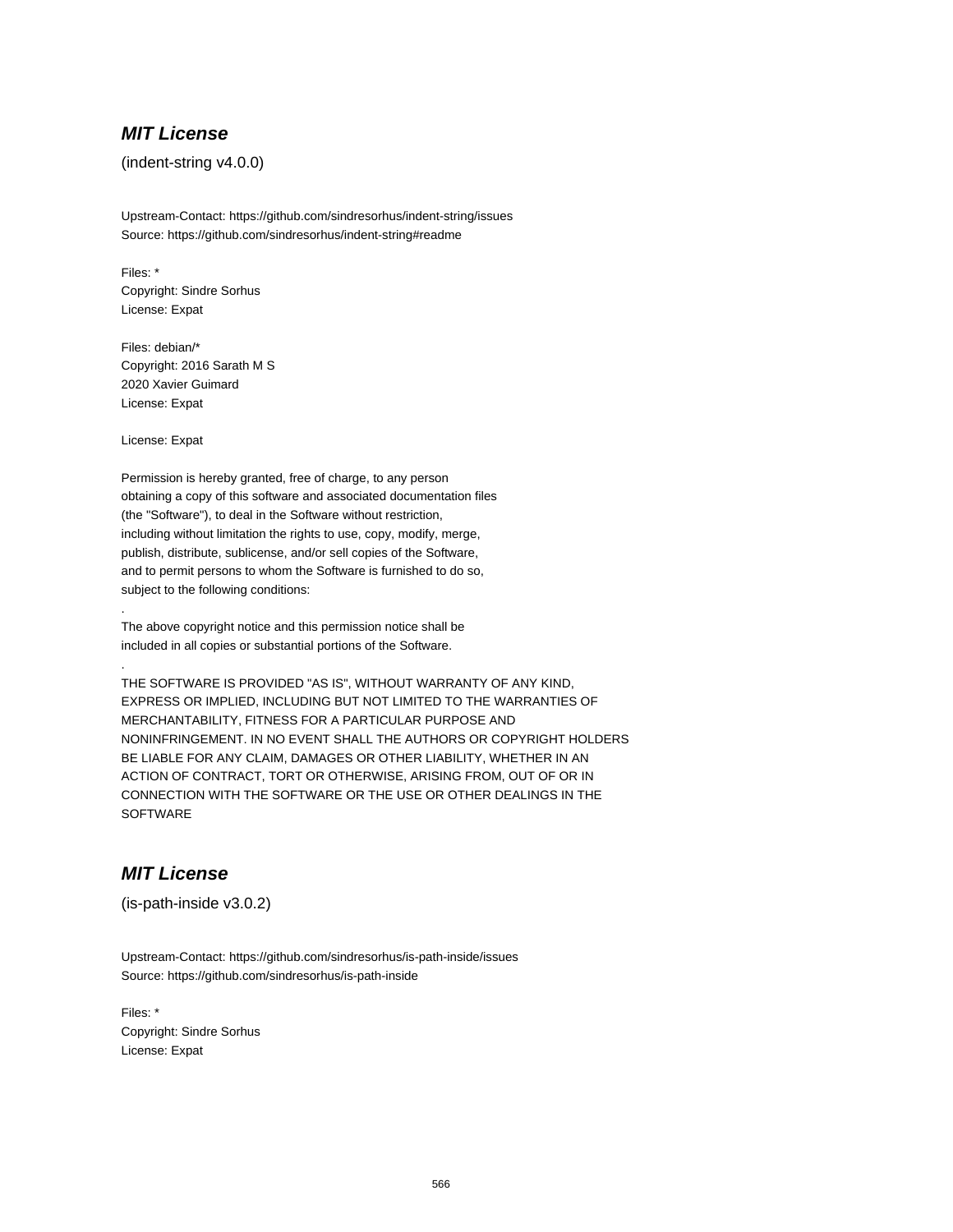Files: debian/\* Copyright: 2017 Sanoob Pattanath 2020 Xavier Guimard License: Expat

License: Expat

.

.

Permission is hereby granted, free of charge, to any person obtaining a copy of this software and associated documentation files (the "Software"), to deal in the Software without restriction, including without limitation the rights to use, copy, modify, merge, publish, distribute, sublicense, and/or sell copies of the Software, and to permit persons to whom the Software is furnished to do so, subject to the following conditions:

The above copyright notice and this permission notice shall be included in all copies or substantial portions of the Software.

THE SOFTWARE IS PROVIDED "AS IS", WITHOUT WARRANTY OF ANY KIND, EXPRESS OR IMPLIED, INCLUDING BUT NOT LIMITED TO THE WARRANTIES OF MERCHANTABILITY, FITNESS FOR A PARTICULAR PURPOSE AND NONINFRINGEMENT. IN NO EVENT SHALL THE AUTHORS OR COPYRIGHT HOLDERS BE LIABLE FOR ANY CLAIM, DAMAGES OR OTHER LIABILITY, WHETHER IN AN ACTION OF CONTRACT, TORT OR OTHERWISE, ARISING FROM, OUT OF OR IN CONNECTION WITH THE SOFTWARE OR THE USE OR OTHER DEALINGS IN THE **SOFTWARE** 

#### **MIT License**

(object-assign 4.1.1)

Upstream-Contact: https://github.com/sindresorhus/object-assign/issues Source: https://github.com/sindresorhus/object-assign#readme

Files: \* Copyright: Sindre Sorhus (sindresorhus.com) License: Expat

Files: debian/\* Copyright: 2016, Sruthi Chandran License: Expat

License: Expat

Permission is hereby granted, free of charge, to any person obtaining a copy of this software and associated documentation files (the "Software"), to deal in the Software without restriction, including without limitation the rights to use, copy, modify, merge, publish, distribute, sublicense, and/or sell copies of the Software, and to permit persons to whom the Software is furnished to do so, subject to the following conditions: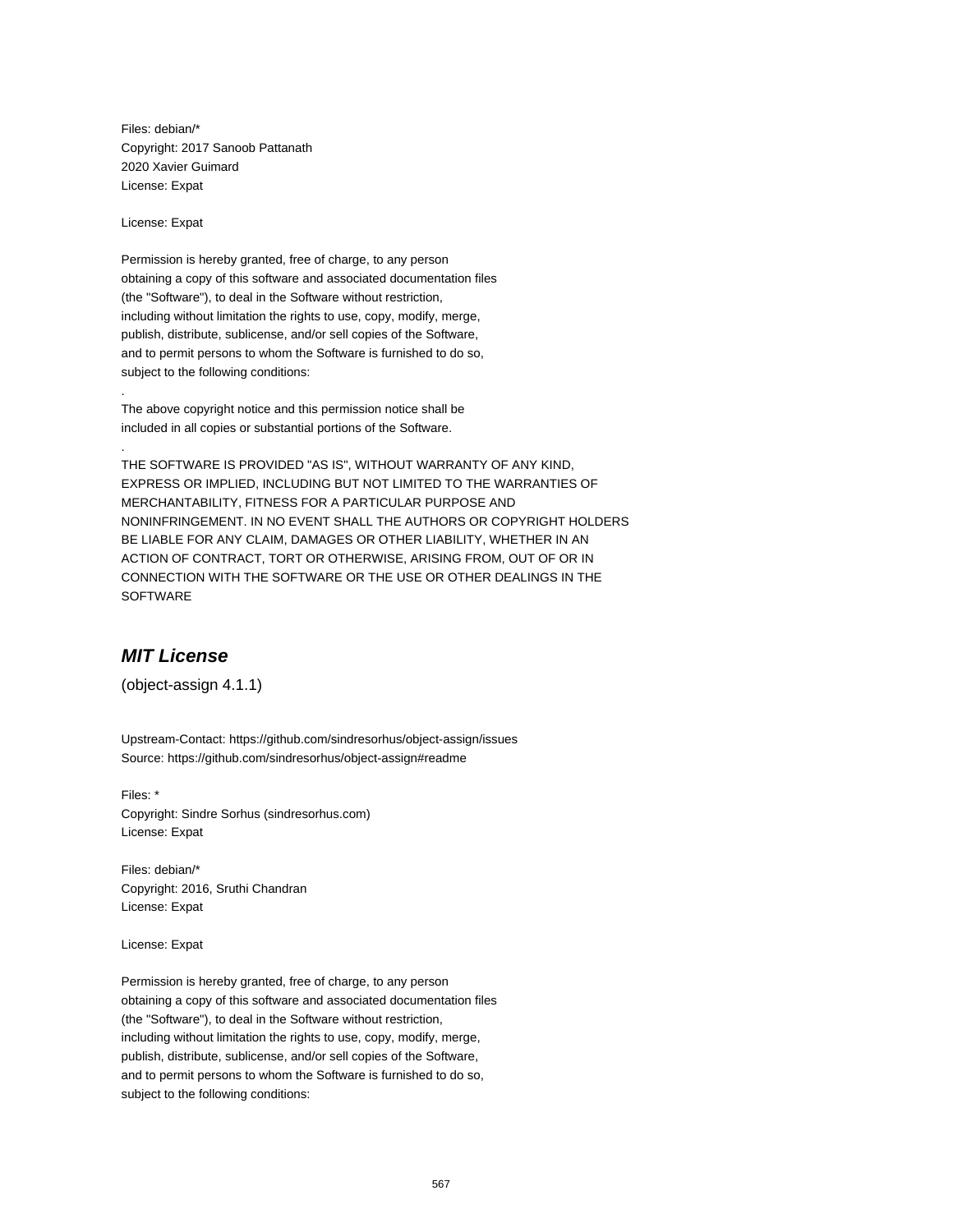The above copyright notice and this permission notice shall be included in all copies or substantial portions of the Software.

THE SOFTWARE IS PROVIDED "AS IS", WITHOUT WARRANTY OF ANY KIND, EXPRESS OR IMPLIED, INCLUDING BUT NOT LIMITED TO THE WARRANTIES OF MERCHANTABILITY, FITNESS FOR A PARTICULAR PURPOSE AND NONINFRINGEMENT. IN NO EVENT SHALL THE AUTHORS OR COPYRIGHT HOLDERS BE LIABLE FOR ANY CLAIM, DAMAGES OR OTHER LIABILITY, WHETHER IN AN ACTION OF CONTRACT, TORT OR OTHERWISE, ARISING FROM, OUT OF OR IN CONNECTION WITH THE SOFTWARE OR THE USE OR OTHER DEALINGS IN THE SOFTWARE

#### **MIT License**

.

.

(os-tmpdir 1.0.2)

Upstream-Contact: https://github.com/sindresorhus/os-tmpdir/issues Source: https://github.com/sindresorhus/os-tmpdir

Files: \* Copyright: 2015 Sindre Sorhus (sindresorhus.com) License: Expat

Files: debian/\* Copyright: 2015 Ross Gammon License: Expat

License: Expat

.

.

Permission is hereby granted, free of charge, to any person obtaining a copy of this software and associated documentation files (the "Software"), to deal in the Software without restriction, including without limitation the rights to use, copy, modify, merge, publish, distribute, sublicense, and/or sell copies of the Software, and to permit persons to whom the Software is furnished to do so, subject to the following conditions:

The above copyright notice and this permission notice shall be included in all copies or substantial portions of the Software.

THE SOFTWARE IS PROVIDED "AS IS", WITHOUT WARRANTY OF ANY KIND, EXPRESS OR IMPLIED, INCLUDING BUT NOT LIMITED TO THE WARRANTIES OF MERCHANTABILITY, FITNESS FOR A PARTICULAR PURPOSE AND NONINFRINGEMENT. IN NO EVENT SHALL THE AUTHORS OR COPYRIGHT HOLDERS BE LIABLE FOR ANY CLAIM, DAMAGES OR OTHER LIABILITY, WHETHER IN AN ACTION OF CONTRACT, TORT OR OTHERWISE, ARISING FROM, OUT OF OR IN CONNECTION WITH THE SOFTWARE OR THE USE OR OTHER DEALINGS IN THE **SOFTWARE**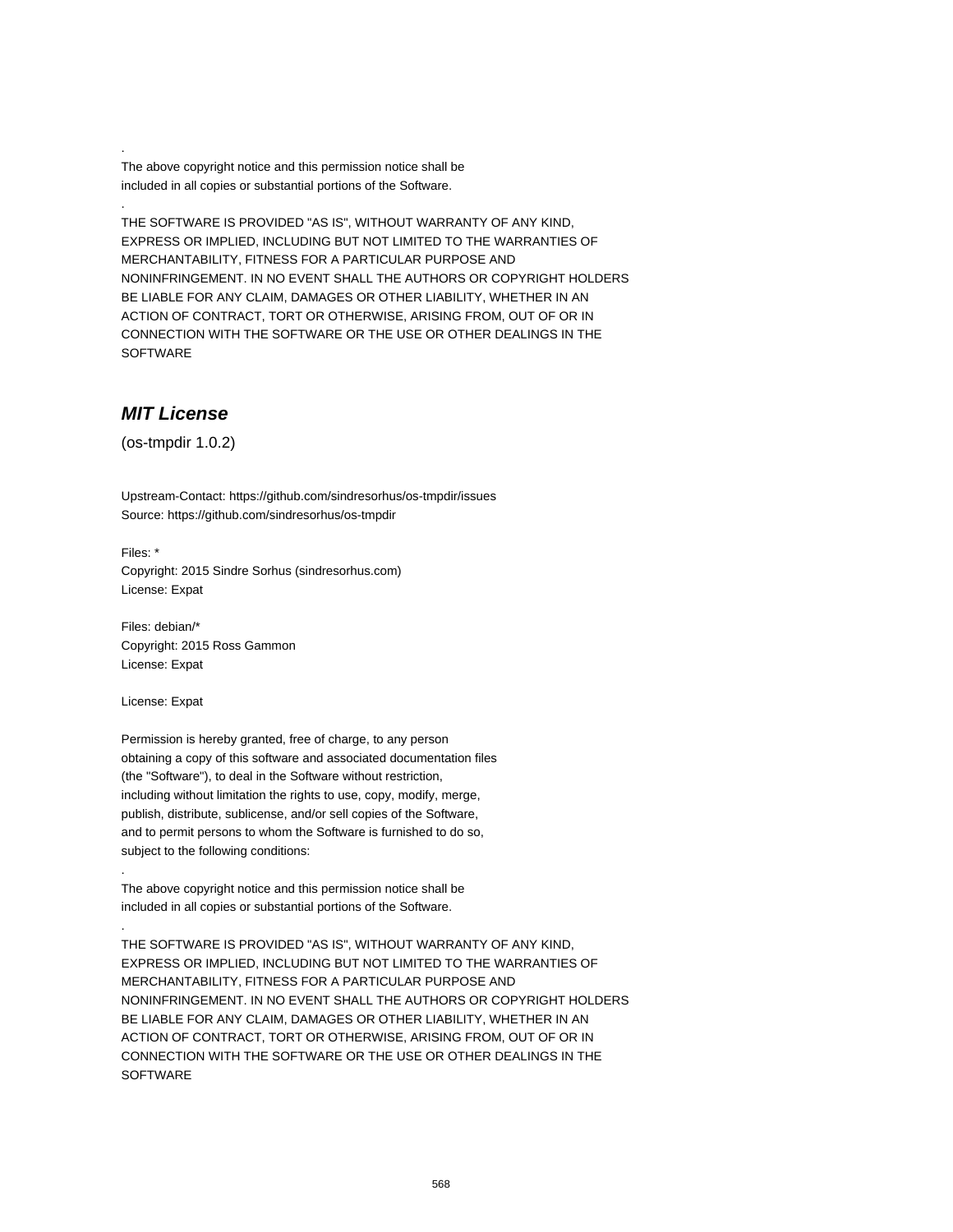#### **MIT License**

(p-locate 2.0.0)

Upstream-Contact: https://github.com/sindresorhus/p-locate/issues Source: https://github.com/sindresorhus/p-locate#readme

Files: \* Copyright: 2017 Sindre Sorhus (sindresorhus.com) License: Expat

Files: debian/\* Copyright: 2017 Pirate Praveen License: Expat

License: Expat

.

.

Permission is hereby granted, free of charge, to any person obtaining a copy of this software and associated documentation files (the "Software"), to deal in the Software without restriction, including without limitation the rights to use, copy, modify, merge, publish, distribute, sublicense, and/or sell copies of the Software, and to permit persons to whom the Software is furnished to do so, subject to the following conditions:

The above copyright notice and this permission notice shall be included in all copies or substantial portions of the Software.

THE SOFTWARE IS PROVIDED "AS IS", WITHOUT WARRANTY OF ANY KIND, EXPRESS OR IMPLIED, INCLUDING BUT NOT LIMITED TO THE WARRANTIES OF MERCHANTABILITY, FITNESS FOR A PARTICULAR PURPOSE AND NONINFRINGEMENT. IN NO EVENT SHALL THE AUTHORS OR COPYRIGHT HOLDERS BE LIABLE FOR ANY CLAIM, DAMAGES OR OTHER LIABILITY, WHETHER IN AN ACTION OF CONTRACT, TORT OR OTHERWISE, ARISING FROM, OUT OF OR IN CONNECTION WITH THE SOFTWARE OR THE USE OR OTHER DEALINGS IN THE **SOFTWARE** 

## **MIT License**

(path-type 2.0.0)

Upstream-Contact: https://github.com/sindresorhus/path-type/issues Source: https://github.com/sindresorhus/path-type#readme

Files: \* Copyright: 2016 Sindre Sorhus (sindresorhus.com) License: Expat

Files: debian/\* Copyright: 2016 Pirate Praveen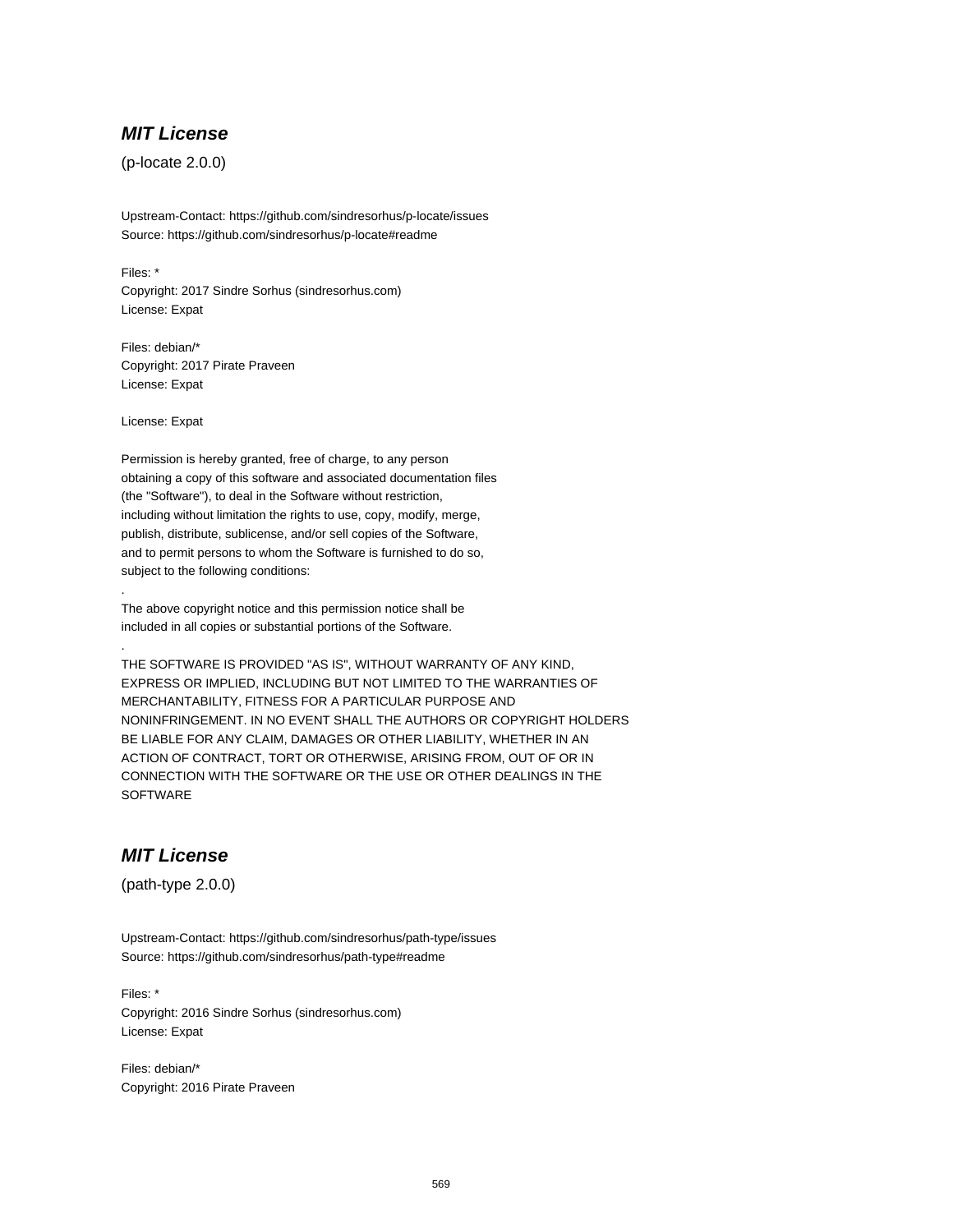License: Expat

License: Expat

.

.

Permission is hereby granted, free of charge, to any person obtaining a copy of this software and associated documentation files (the "Software"), to deal in the Software without restriction, including without limitation the rights to use, copy, modify, merge, publish, distribute, sublicense, and/or sell copies of the Software, and to permit persons to whom the Software is furnished to do so, subject to the following conditions:

The above copyright notice and this permission notice shall be included in all copies or substantial portions of the Software.

THE SOFTWARE IS PROVIDED "AS IS", WITHOUT WARRANTY OF ANY KIND, EXPRESS OR IMPLIED, INCLUDING BUT NOT LIMITED TO THE WARRANTIES OF MERCHANTABILITY, FITNESS FOR A PARTICULAR PURPOSE AND NONINFRINGEMENT. IN NO EVENT SHALL THE AUTHORS OR COPYRIGHT HOLDERS BE LIABLE FOR ANY CLAIM, DAMAGES OR OTHER LIABILITY, WHETHER IN AN ACTION OF CONTRACT, TORT OR OTHERWISE, ARISING FROM, OUT OF OR IN CONNECTION WITH THE SOFTWARE OR THE USE OR OTHER DEALINGS IN THE SOFTWARE

#### **MIT License**

(pkg-dir 4.2.0)

Upstream-Contact: https://github.com/sindresorhus/pkg-dir/issues Source: https://github.com/sindresorhus/pkg-dir

Files: \* Copyright: Sindre Sorhus (sindresorhus.com) License: Expat

Files: debian/\* Copyright: 2016, Pirate Praveen 2019, Xavier Guimard License: Expat

Files: debian/tests/test\_modules/\* Copyright: Sindre Sorhus License: Expat

License: Expat

Permission is hereby granted, free of charge, to any person obtaining a copy of this software and associated documentation files (the "Software"), to deal in the Software without restriction, including without limitation the rights to use, copy, modify, merge,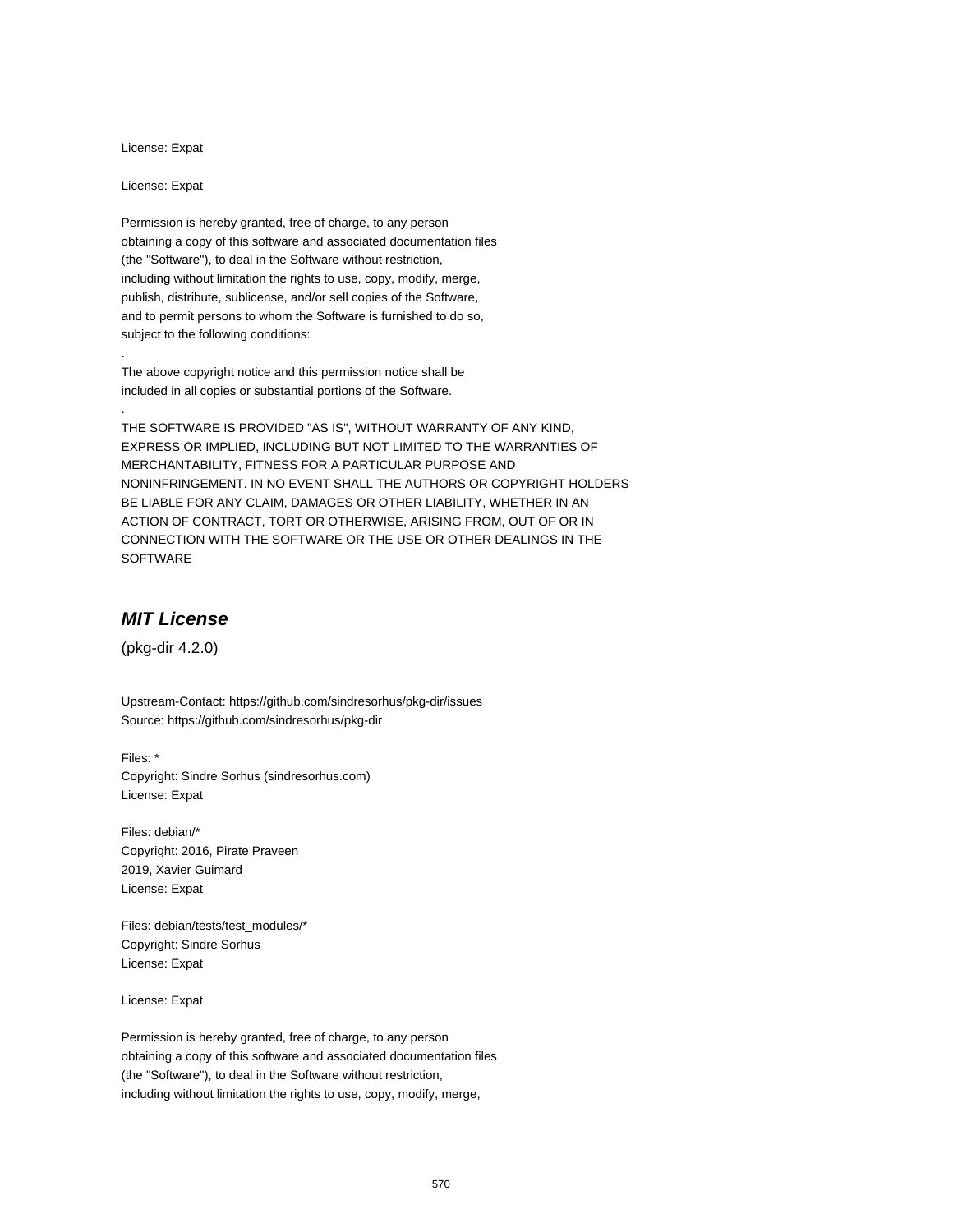publish, distribute, sublicense, and/or sell copies of the Software, and to permit persons to whom the Software is furnished to do so, subject to the following conditions:

The above copyright notice and this permission notice shall be included in all copies or substantial portions of the Software.

THE SOFTWARE IS PROVIDED "AS IS", WITHOUT WARRANTY OF ANY KIND, EXPRESS OR IMPLIED, INCLUDING BUT NOT LIMITED TO THE WARRANTIES OF MERCHANTABILITY, FITNESS FOR A PARTICULAR PURPOSE AND NONINFRINGEMENT. IN NO EVENT SHALL THE AUTHORS OR COPYRIGHT HOLDERS BE LIABLE FOR ANY CLAIM, DAMAGES OR OTHER LIABILITY, WHETHER IN AN ACTION OF CONTRACT, TORT OR OTHERWISE, ARISING FROM, OUT OF OR IN CONNECTION WITH THE SOFTWARE OR THE USE OR OTHER DEALINGS IN THE SOFTWARE

## **MIT License**

.

.

(restore-cursor v3.1.0)

Upstream-Contact: https://github.com/sindresorhus/restore-cursor/issues Source: https://github.com/sindresorhus/restore-cursor#readme

Files: \* Copyright: Sindre Sorhus License: Expat

License: Expat

.

.

Permission is hereby granted, free of charge, to any person obtaining a copy of this software and associated documentation files (the "Software"), to deal in the Software without restriction, including without limitation the rights to use, copy, modify, merge, publish, distribute, sublicense, and/or sell copies of the Software, and to permit persons to whom the Software is furnished to do so, subject to the following conditions:

The above copyright notice and this permission notice shall be included in all copies or substantial portions of the Software.

THE SOFTWARE IS PROVIDED "AS IS", WITHOUT WARRANTY OF ANY KIND, EXPRESS OR IMPLIED, INCLUDING BUT NOT LIMITED TO THE WARRANTIES OF MERCHANTABILITY, FITNESS FOR A PARTICULAR PURPOSE AND NONINFRINGEMENT. IN NO EVENT SHALL THE AUTHORS OR COPYRIGHT HOLDERS BE LIABLE FOR ANY CLAIM, DAMAGES OR OTHER LIABILITY, WHETHER IN AN ACTION OF CONTRACT, TORT OR OTHERWISE, ARISING FROM, OUT OF OR IN CONNECTION WITH THE SOFTWARE OR THE USE OR OTHER DEALINGS IN THE **SOFTWARE**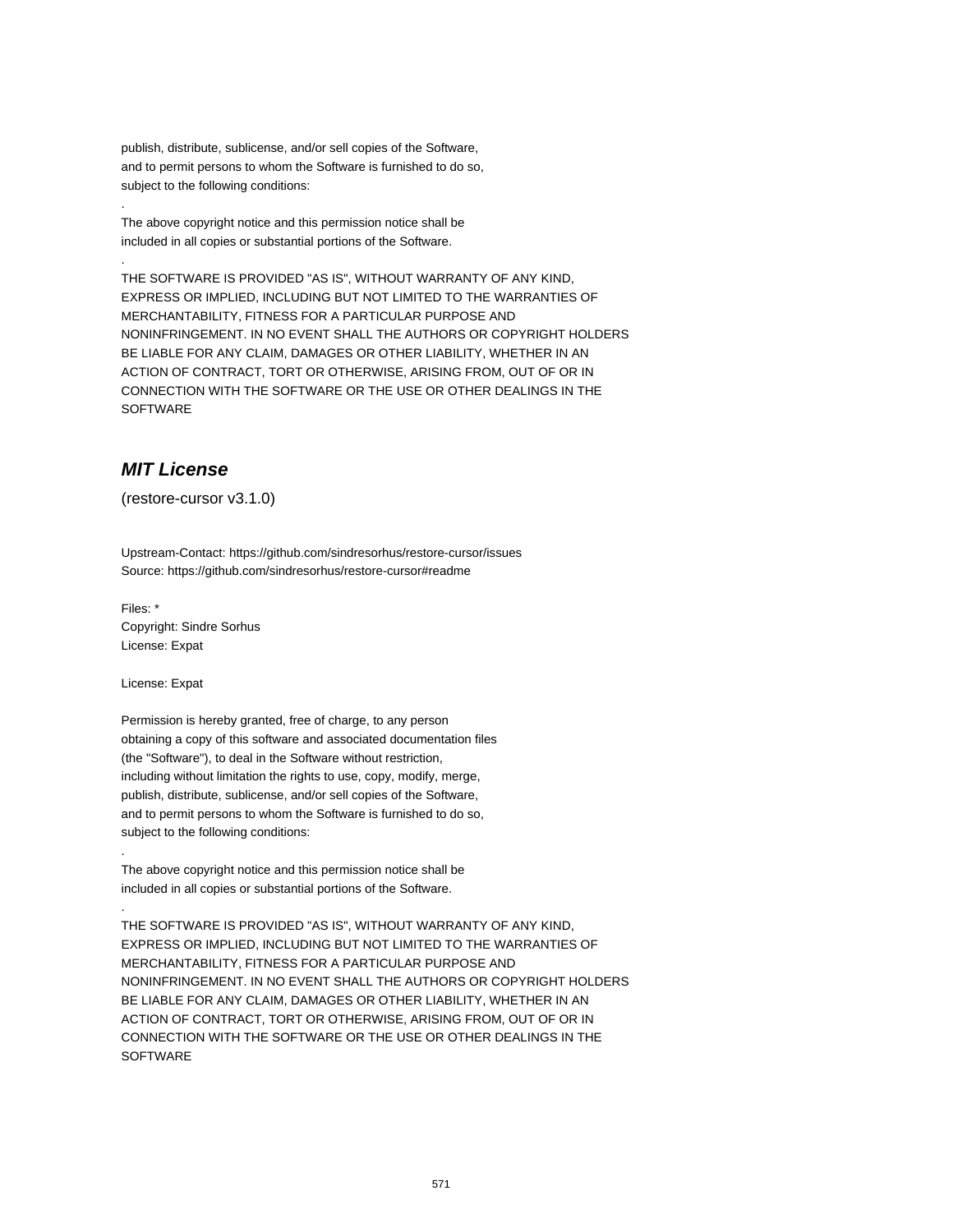#### **MIT License**

#### (sindresorhus/slash v3.0.0)

Upstream-Contact: https://github.com/sindresorhus/slash/issues Source: https://github.com/sindresorhus/slash

Files: \* Copyright: Sindre Sorhus License: Expat

Files: debian/\* Copyright: 2016, Pirate Praveen 2020, Xavier Guimard License: Expat

License: Expat

.

.

Permission is hereby granted, free of charge, to any person obtaining a copy of this software and associated documentation files (the "Software"), to deal in the Software without restriction, including without limitation the rights to use, copy, modify, merge, publish, distribute, sublicense, and/or sell copies of the Software, and to permit persons to whom the Software is furnished to do so, subject to the following conditions:

The above copyright notice and this permission notice shall be included in all copies or substantial portions of the Software.

THE SOFTWARE IS PROVIDED "AS IS", WITHOUT WARRANTY OF ANY KIND, EXPRESS OR IMPLIED, INCLUDING BUT NOT LIMITED TO THE WARRANTIES OF MERCHANTABILITY, FITNESS FOR A PARTICULAR PURPOSE AND NONINFRINGEMENT. IN NO EVENT SHALL THE AUTHORS OR COPYRIGHT HOLDERS BE LIABLE FOR ANY CLAIM, DAMAGES OR OTHER LIABILITY, WHETHER IN AN ACTION OF CONTRACT, TORT OR OTHERWISE, ARISING FROM, OUT OF OR IN CONNECTION WITH THE SOFTWARE OR THE USE OR OTHER DEALINGS IN THE **SOFTWARE** 

# **MIT License**

(strip-bom 3.0.0)

Upstream-Contact: https://github.com/sindresorhus/strip-bom/issues Source: https://github.com/sindresorhus/strip-bom#readme

Files: \* Copyright: 2016 Sindre Sorhus (sindresorhus.com) License: Expat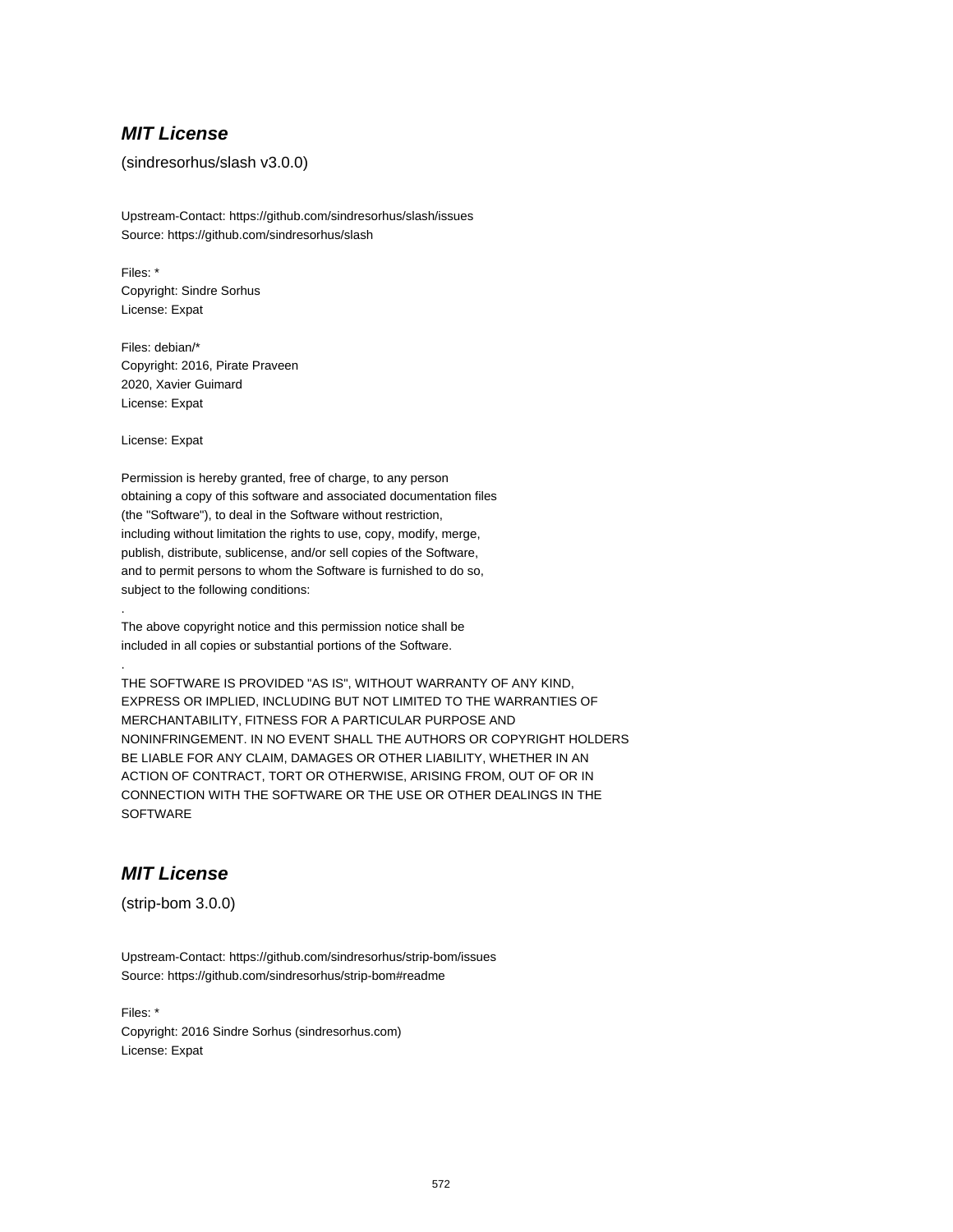Files: debian/\* Copyright: 2016 Shanavas M License: Expat

License: Expat

.

.

Permission is hereby granted, free of charge, to any person obtaining a copy of this software and associated documentation files (the "Software"), to deal in the Software without restriction, including without limitation the rights to use, copy, modify, merge, publish, distribute, sublicense, and/or sell copies of the Software, and to permit persons to whom the Software is furnished to do so, subject to the following conditions:

The above copyright notice and this permission notice shall be included in all copies or substantial portions of the Software.

THE SOFTWARE IS PROVIDED "AS IS", WITHOUT WARRANTY OF ANY KIND, EXPRESS OR IMPLIED, INCLUDING BUT NOT LIMITED TO THE WARRANTIES OF MERCHANTABILITY, FITNESS FOR A PARTICULAR PURPOSE AND NONINFRINGEMENT. IN NO EVENT SHALL THE AUTHORS OR COPYRIGHT HOLDERS BE LIABLE FOR ANY CLAIM, DAMAGES OR OTHER LIABILITY, WHETHER IN AN ACTION OF CONTRACT, TORT OR OTHERWISE, ARISING FROM, OUT OF OR IN CONNECTION WITH THE SOFTWARE OR THE USE OR OTHER DEALINGS IN THE SOFTWARE

# **MIT License**

(strip-json-comments 3.1.1)

Upstream-Contact: https://github.com/sindresorhus/strip-json-comments/issues Source: https://github.com/sindresorhus/strip-json-comments

Files: \* Copyright: Sindre Sorhus (https://sindresorhus.com) License: Expat

Files: debian/\* Copyright: 2015-2018, Julien Puydt 2019, Xavier Guimard License: Expat

License: Expat

Permission is hereby granted, free of charge, to any person obtaining a copy of this software and associated documentation files (the "Software"), to deal in the Software without restriction, including without limitation the rights to use, copy, modify, merge, publish, distribute, sublicense, and/or sell copies of the Software, and to permit persons to whom the Software is furnished to do so, subject to the following conditions: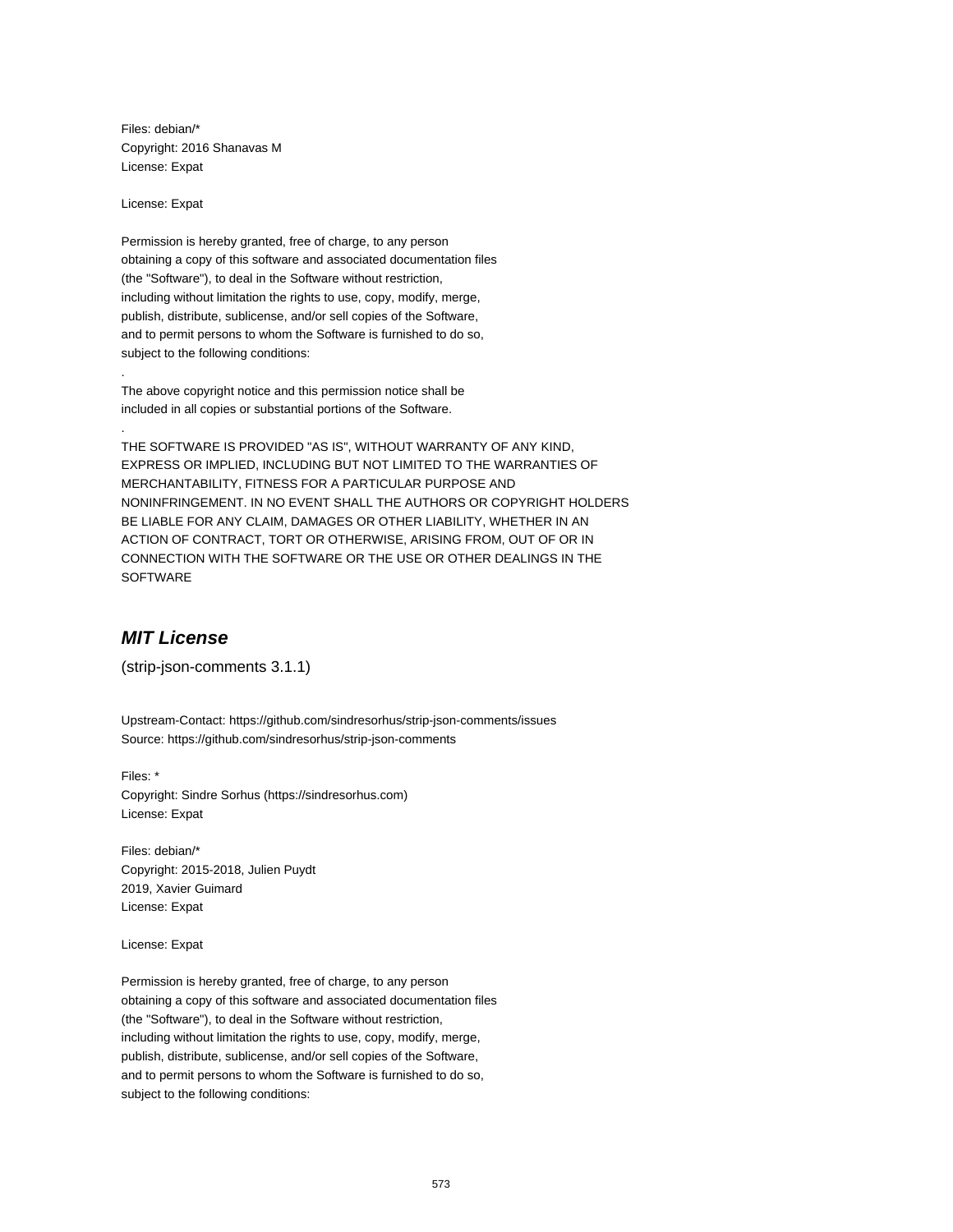The above copyright notice and this permission notice shall be included in all copies or substantial portions of the Software.

THE SOFTWARE IS PROVIDED "AS IS", WITHOUT WARRANTY OF ANY KIND, EXPRESS OR IMPLIED, INCLUDING BUT NOT LIMITED TO THE WARRANTIES OF MERCHANTABILITY, FITNESS FOR A PARTICULAR PURPOSE AND NONINFRINGEMENT. IN NO EVENT SHALL THE AUTHORS OR COPYRIGHT HOLDERS BE LIABLE FOR ANY CLAIM, DAMAGES OR OTHER LIABILITY, WHETHER IN AN ACTION OF CONTRACT, TORT OR OTHERWISE, ARISING FROM, OUT OF OR IN CONNECTION WITH THE SOFTWARE OR THE USE OR OTHER DEALINGS IN THE SOFTWARE

#### **MIT License**

.

.

(unpipe 1.0.0)

Upstream-Contact: https://github.com/stream-utils/unpipe/issues Source: https://github.com/stream-utils/unpipe

Files: \* Copyright: 2016 Douglas Christopher Wilson License: Expat

Files: debian/\* Copyright: 2016 Thorsten Alteholz License: Expat

License: Expat

.

.

Permission is hereby granted, free of charge, to any person obtaining a copy of this software and associated documentation files (the "Software"), to deal in the Software without restriction, including without limitation the rights to use, copy, modify, merge, publish, distribute, sublicense, and/or sell copies of the Software, and to permit persons to whom the Software is furnished to do so, subject to the following conditions:

The above copyright notice and this permission notice shall be included in all copies or substantial portions of the Software.

THE SOFTWARE IS PROVIDED "AS IS", WITHOUT WARRANTY OF ANY KIND, EXPRESS OR IMPLIED, INCLUDING BUT NOT LIMITED TO THE WARRANTIES OF MERCHANTABILITY, FITNESS FOR A PARTICULAR PURPOSE AND NONINFRINGEMENT. IN NO EVENT SHALL THE AUTHORS OR COPYRIGHT HOLDERS BE LIABLE FOR ANY CLAIM, DAMAGES OR OTHER LIABILITY, WHETHER IN AN ACTION OF CONTRACT, TORT OR OTHERWISE, ARISING FROM, OUT OF OR IN CONNECTION WITH THE SOFTWARE OR THE USE OR OTHER DEALINGS IN THE **SOFTWARE**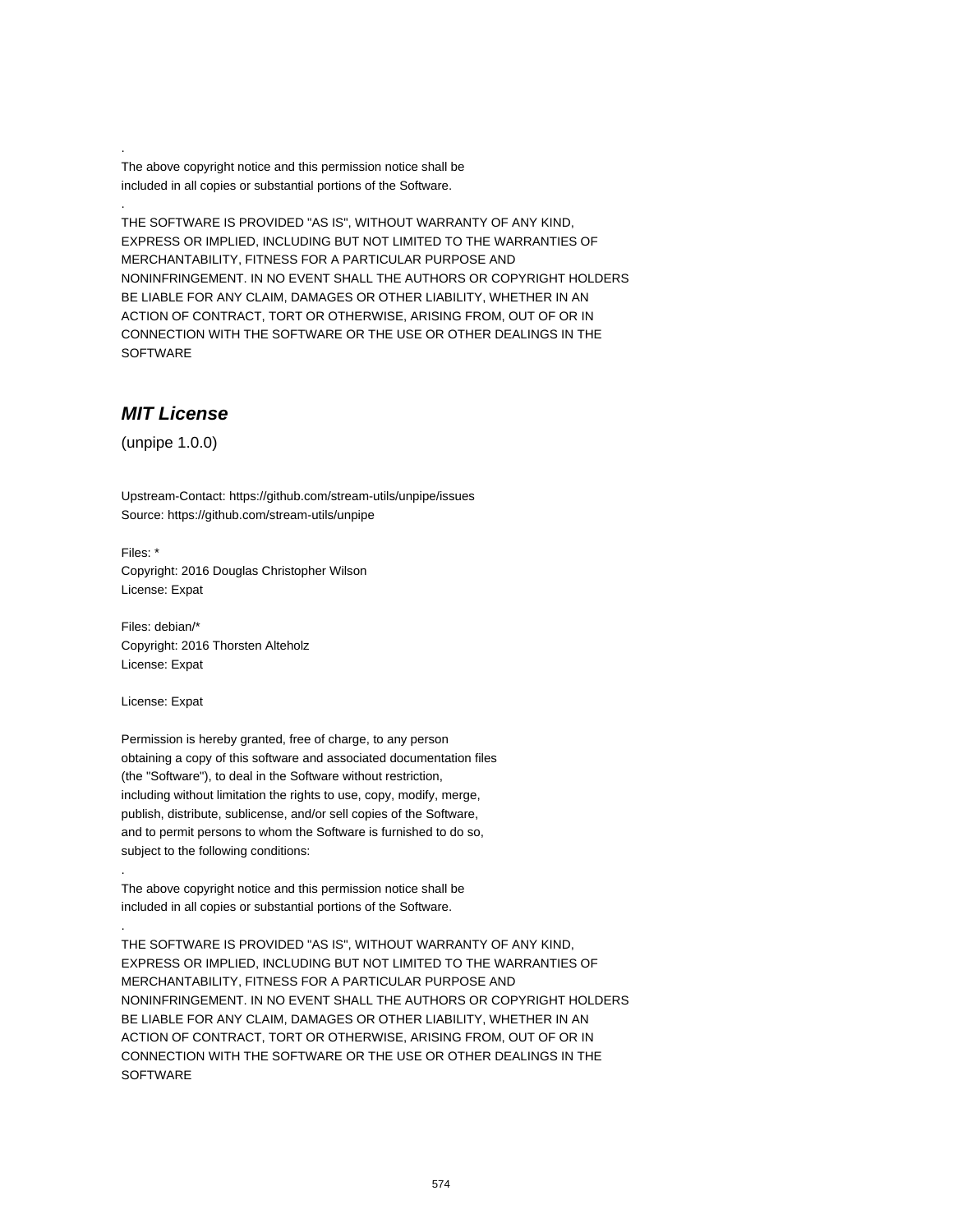#### **MIT License**

(brfs 2.0.2)

Upstream-Contact: https://github.com/substack/brfs/issues Source: https://github.com/substack/brfs

Files: \* Copyright: 2013-2018 James Halliday (http://substack.net) License: Expat

Files: debian/\* Copyright: 2017-2018 Bastien Roucariès License: Expat

License: Expat

.

.

Permission is hereby granted, free of charge, to any person obtaining a copy of this software and associated documentation files (the "Software"), to deal in the Software without restriction, including without limitation the rights to use, copy, modify, merge, publish, distribute, sublicense, and/or sell copies of the Software, and to permit persons to whom the Software is furnished to do so, subject to the following conditions:

The above copyright notice and this permission notice shall be included in all copies or substantial portions of the Software.

THE SOFTWARE IS PROVIDED "AS IS", WITHOUT WARRANTY OF ANY KIND, EXPRESS OR IMPLIED, INCLUDING BUT NOT LIMITED TO THE WARRANTIES OF MERCHANTABILITY, FITNESS FOR A PARTICULAR PURPOSE AND NONINFRINGEMENT. IN NO EVENT SHALL THE AUTHORS OR COPYRIGHT HOLDERS BE LIABLE FOR ANY CLAIM, DAMAGES OR OTHER LIABILITY, WHETHER IN AN ACTION OF CONTRACT, TORT OR OTHERWISE, ARISING FROM, OUT OF OR IN CONNECTION WITH THE SOFTWARE OR THE USE OR OTHER DEALINGS IN THE **SOFTWARE** 

## **MIT License**

(node-commondir 1.0.1)

Upstream-Contact: https://github.com/substack/node-commondir/issues Source: https://github.com/substack/node-commondir

Files: \* Copyright: 2016 James Halliday (http://substack.net) License: Expat

Files: debian/\* Copyright: 2016 Pirate Praveen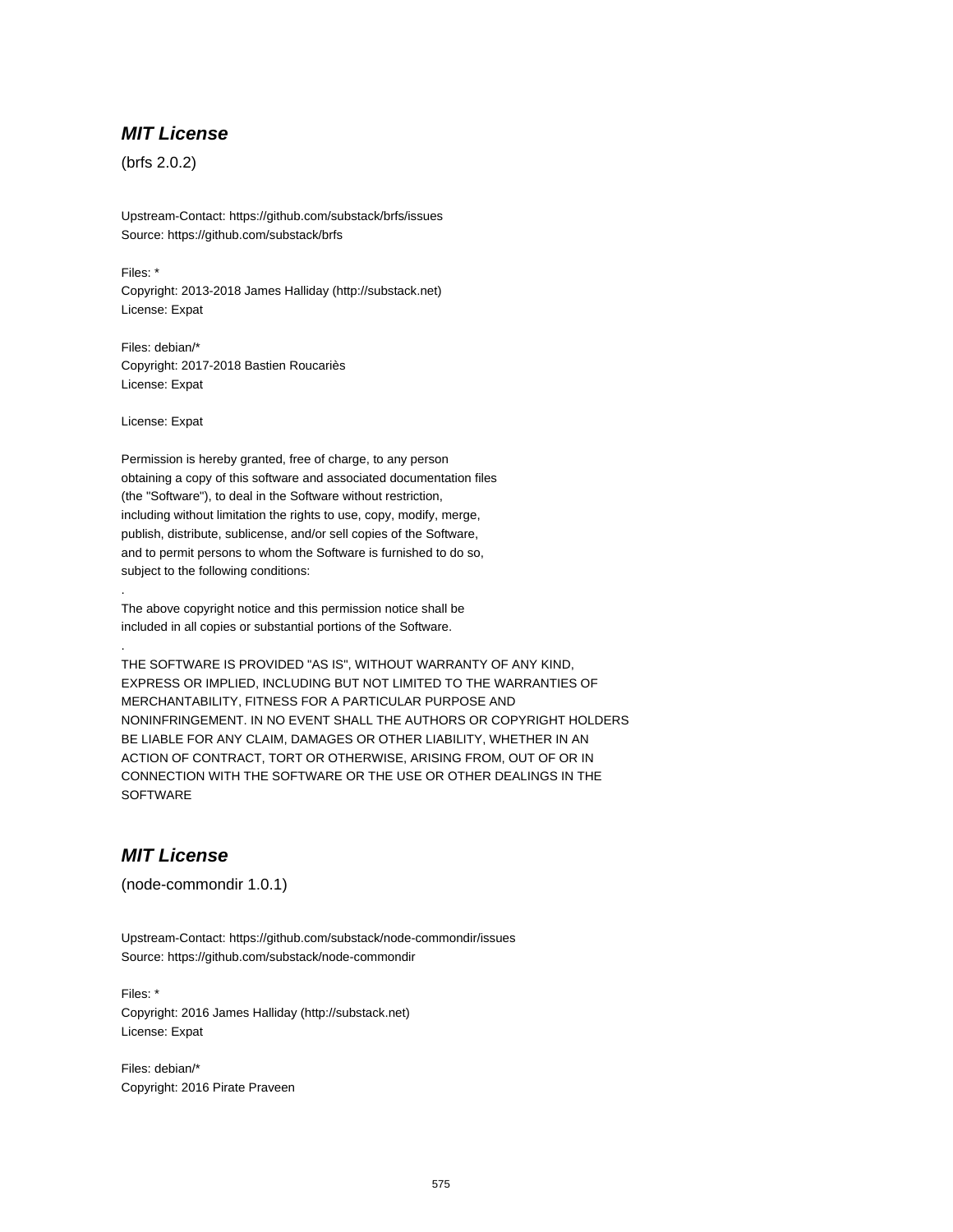License: Expat

License: Expat

.

.

Permission is hereby granted, free of charge, to any person obtaining a copy of this software and associated documentation files (the "Software"), to deal in the Software without restriction, including without limitation the rights to use, copy, modify, merge, publish, distribute, sublicense, and/or sell copies of the Software, and to permit persons to whom the Software is furnished to do so, subject to the following conditions:

The above copyright notice and this permission notice shall be included in all copies or substantial portions of the Software.

THE SOFTWARE IS PROVIDED "AS IS", WITHOUT WARRANTY OF ANY KIND, EXPRESS OR IMPLIED, INCLUDING BUT NOT LIMITED TO THE WARRANTIES OF MERCHANTABILITY, FITNESS FOR A PARTICULAR PURPOSE AND NONINFRINGEMENT. IN NO EVENT SHALL THE AUTHORS OR COPYRIGHT HOLDERS BE LIABLE FOR ANY CLAIM, DAMAGES OR OTHER LIABILITY, WHETHER IN AN ACTION OF CONTRACT, TORT OR OTHERWISE, ARISING FROM, OUT OF OR IN CONNECTION WITH THE SOFTWARE OR THE USE OR OTHER DEALINGS IN THE SOFTWARE

#### **MIT License**

(node-parents 1.0.1)

Upstream-Contact: https://github.com/substack/node-parents/issues Source: https://github.com/substack/node-parents

Files: \* Copyright: 2012-2015 James Halliday (http://substack.net) License: Expat

Files: debian/\* Copyright: 2017 Bastien Roucariès License: Expat

License: Expat

.

Permission is hereby granted, free of charge, to any person obtaining a copy of this software and associated documentation files (the "Software"), to deal in the Software without restriction, including without limitation the rights to use, copy, modify, merge, publish, distribute, sublicense, and/or sell copies of the Software, and to permit persons to whom the Software is furnished to do so, subject to the following conditions:

The above copyright notice and this permission notice shall be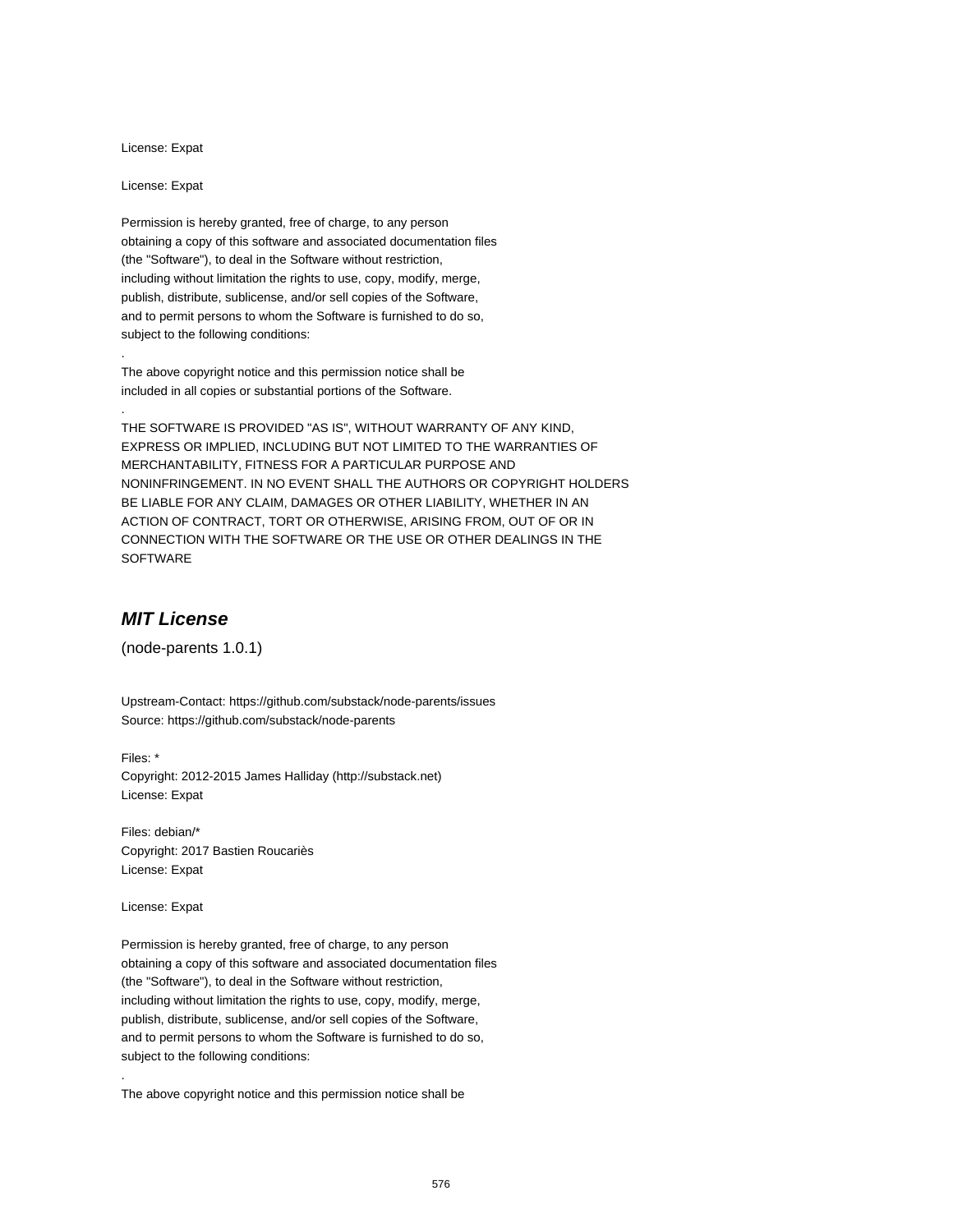included in all copies or substantial portions of the Software.

THE SOFTWARE IS PROVIDED "AS IS", WITHOUT WARRANTY OF ANY KIND, EXPRESS OR IMPLIED, INCLUDING BUT NOT LIMITED TO THE WARRANTIES OF MERCHANTABILITY, FITNESS FOR A PARTICULAR PURPOSE AND NONINFRINGEMENT. IN NO EVENT SHALL THE AUTHORS OR COPYRIGHT HOLDERS BE LIABLE FOR ANY CLAIM, DAMAGES OR OTHER LIABILITY, WHETHER IN AN ACTION OF CONTRACT, TORT OR OTHERWISE, ARISING FROM, OUT OF OR IN CONNECTION WITH THE SOFTWARE OR THE USE OR OTHER DEALINGS IN THE SOFTWARE

## **MIT License**

.

(node-syntax-error 1.4.0)

Upstream-Contact: https://github.com/substack/node-syntax-error/issues Source: https://github.com/substack/node-syntax-error

Files: \* Copyright: 2012-2017 James Halliday (http://substack.net) License: Expat

Files: debian/\* Copyright: 2017 Bastien Roucariès License: Expat

License: Expat

.

.

Permission is hereby granted, free of charge, to any person obtaining a copy of this software and associated documentation files (the "Software"), to deal in the Software without restriction, including without limitation the rights to use, copy, modify, merge, publish, distribute, sublicense, and/or sell copies of the Software, and to permit persons to whom the Software is furnished to do so, subject to the following conditions:

The above copyright notice and this permission notice shall be included in all copies or substantial portions of the Software.

THE SOFTWARE IS PROVIDED "AS IS", WITHOUT WARRANTY OF ANY KIND, EXPRESS OR IMPLIED, INCLUDING BUT NOT LIMITED TO THE WARRANTIES OF MERCHANTABILITY, FITNESS FOR A PARTICULAR PURPOSE AND NONINFRINGEMENT. IN NO EVENT SHALL THE AUTHORS OR COPYRIGHT HOLDERS BE LIABLE FOR ANY CLAIM, DAMAGES OR OTHER LIABILITY, WHETHER IN AN ACTION OF CONTRACT, TORT OR OTHERWISE, ARISING FROM, OUT OF OR IN CONNECTION WITH THE SOFTWARE OR THE USE OR OTHER DEALINGS IN THE **SOFTWARE** 

### **MIT License**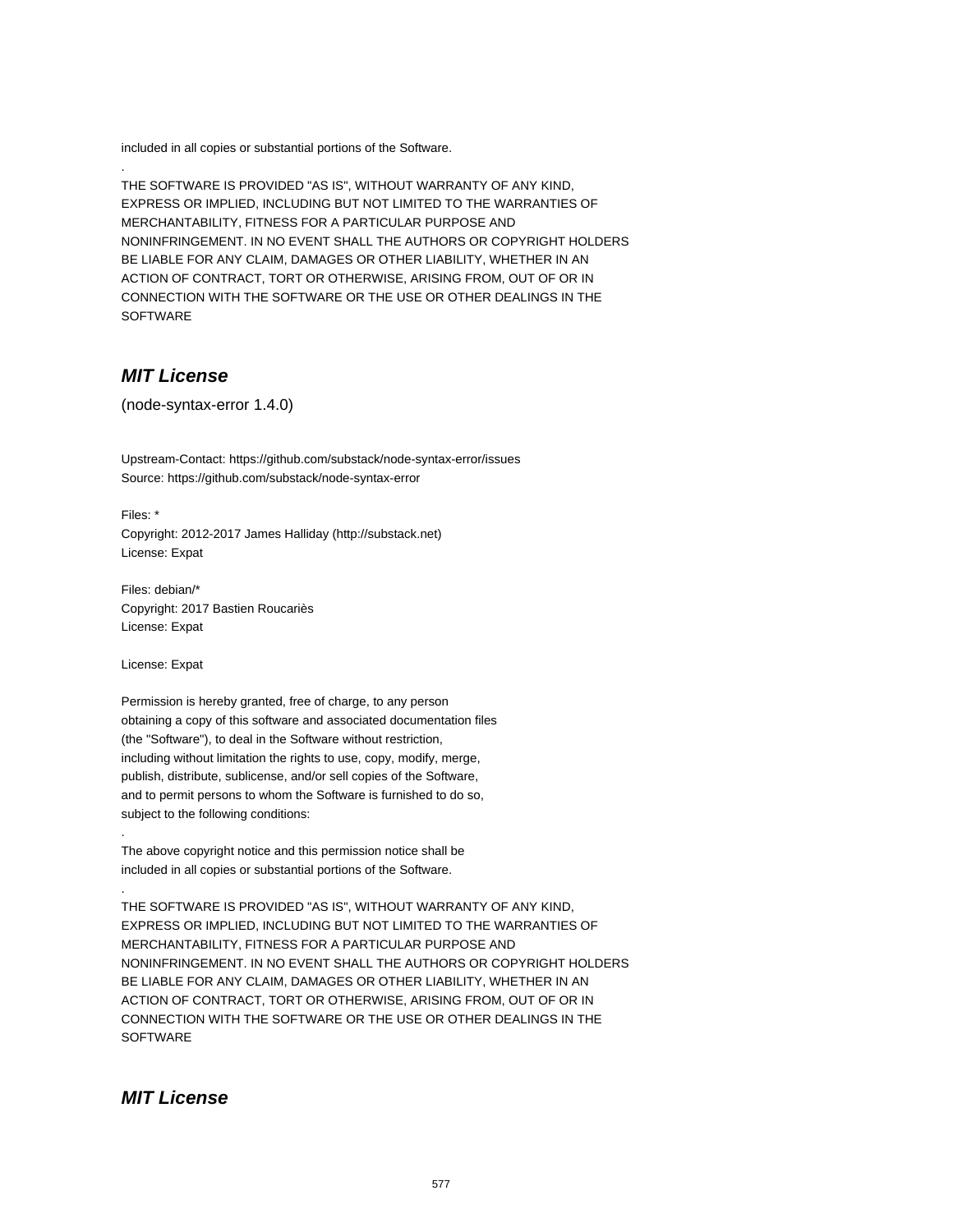### (quote-stream 1.0.2)

Upstream-Contact: https://github.com/substack/quote-stream/issues Source: https://github.com/substack/quote-stream

Files: \* Copyright: 2014-2017 James Halliday (http://substack.net) License: Expat

Files: debian/\* Copyright: 2017 Bastien Roucariès License: Expat

License: Expat

.

.

Permission is hereby granted, free of charge, to any person obtaining a copy of this software and associated documentation files (the "Software"), to deal in the Software without restriction, including without limitation the rights to use, copy, modify, merge, publish, distribute, sublicense, and/or sell copies of the Software, and to permit persons to whom the Software is furnished to do so, subject to the following conditions:

The above copyright notice and this permission notice shall be included in all copies or substantial portions of the Software.

THE SOFTWARE IS PROVIDED "AS IS", WITHOUT WARRANTY OF ANY KIND, EXPRESS OR IMPLIED, INCLUDING BUT NOT LIMITED TO THE WARRANTIES OF MERCHANTABILITY, FITNESS FOR A PARTICULAR PURPOSE AND NONINFRINGEMENT. IN NO EVENT SHALL THE AUTHORS OR COPYRIGHT HOLDERS BE LIABLE FOR ANY CLAIM, DAMAGES OR OTHER LIABILITY, WHETHER IN AN ACTION OF CONTRACT, TORT OR OTHERWISE, ARISING FROM, OUT OF OR IN CONNECTION WITH THE SOFTWARE OR THE USE OR OTHER DEALINGS IN THE SOFTWARE

## **MIT License**

(convert-source-map 1.1.3)

Upstream-Contact: https://github.com/thlorenz/convert-source-map/issues Source: https://github.com/thlorenz/convert-source-map

Files: \* Copyright: 2013 Thorsten Lorenz (http://thlorenz.com) License: Expat

Files: debian/\* Copyright: 2015 Ross Gammon License: Expat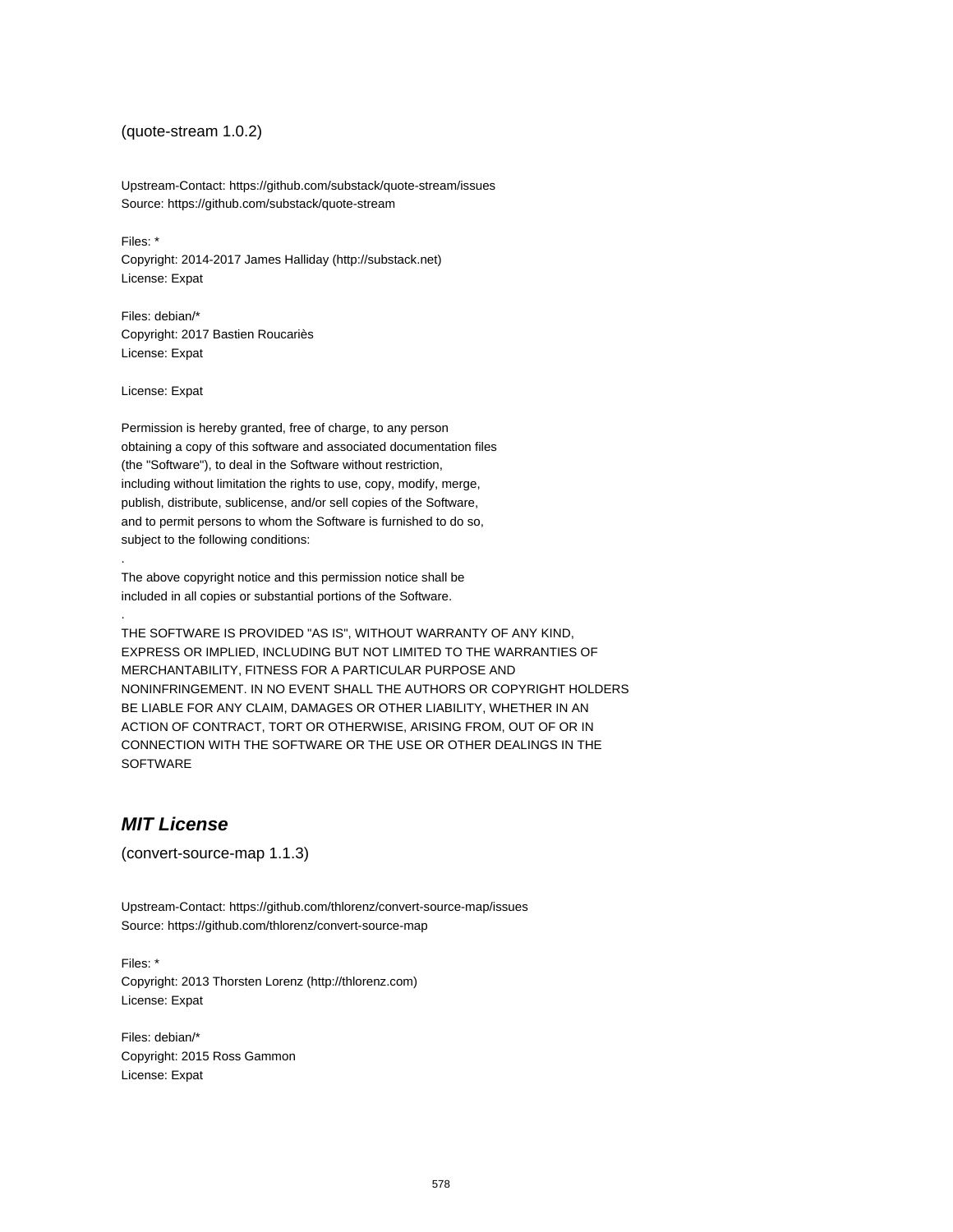#### License: Expat

.

.

Permission is hereby granted, free of charge, to any person obtaining a copy of this software and associated documentation files (the "Software"), to deal in the Software without restriction, including without limitation the rights to use, copy, modify, merge, publish, distribute, sublicense, and/or sell copies of the Software, and to permit persons to whom the Software is furnished to do so, subject to the following conditions:

The above copyright notice and this permission notice shall be included in all copies or substantial portions of the Software.

THE SOFTWARE IS PROVIDED "AS IS", WITHOUT WARRANTY OF ANY KIND, EXPRESS OR IMPLIED, INCLUDING BUT NOT LIMITED TO THE WARRANTIES OF MERCHANTABILITY, FITNESS FOR A PARTICULAR PURPOSE AND NONINFRINGEMENT. IN NO EVENT SHALL THE AUTHORS OR COPYRIGHT HOLDERS BE LIABLE FOR ANY CLAIM, DAMAGES OR OTHER LIABILITY, WHETHER IN AN ACTION OF CONTRACT, TORT OR OTHERWISE, ARISING FROM, OUT OF OR IN CONNECTION WITH THE SOFTWARE OR THE USE OR OTHER DEALINGS IN THE SOFTWARE

## **MIT License**

(defaults 1.0.3)

Upstream-Contact: https://github.com/tmpvar/defaults/issues Source: https://github.com/tmpvar/defaults#readme

Files: \* Copyright: 2016 Elijah Insua License: Expat

Files: debian/\* Copyright: 2016 Suhail P License: Expat

License: Expat

.

.

Permission is hereby granted, free of charge, to any person obtaining a copy of this software and associated documentation files (the "Software"), to deal in the Software without restriction, including without limitation the rights to use, copy, modify, merge, publish, distribute, sublicense, and/or sell copies of the Software, and to permit persons to whom the Software is furnished to do so, subject to the following conditions:

The above copyright notice and this permission notice shall be included in all copies or substantial portions of the Software.

THE SOFTWARE IS PROVIDED "AS IS", WITHOUT WARRANTY OF ANY KIND,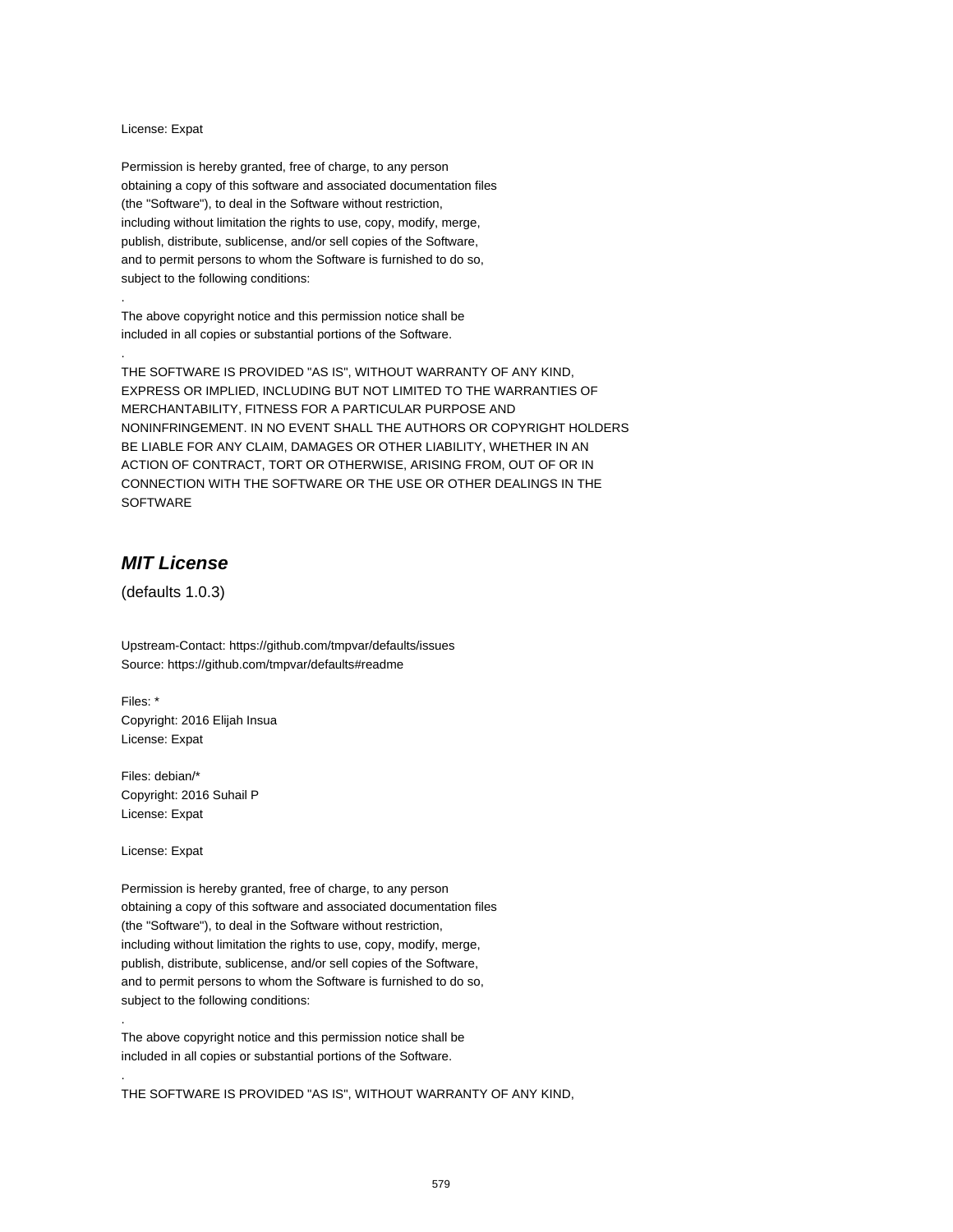EXPRESS OR IMPLIED, INCLUDING BUT NOT LIMITED TO THE WARRANTIES OF MERCHANTABILITY, FITNESS FOR A PARTICULAR PURPOSE AND NONINFRINGEMENT. IN NO EVENT SHALL THE AUTHORS OR COPYRIGHT HOLDERS BE LIABLE FOR ANY CLAIM, DAMAGES OR OTHER LIABILITY, WHETHER IN AN ACTION OF CONTRACT, TORT OR OTHERWISE, ARISING FROM, OUT OF OR IN CONNECTION WITH THE SOFTWARE OR THE USE OR OTHER DEALINGS IN THE SOFTWARE

# **MIT License**

(agent-base 6.0.2)

Upstream-Contact: https://github.com/TooTallNate/node-agent-base/issues Source: https://github.com/TooTallNate/node-agent-base https://registry.npmjs.org/async-listen

Files: \* Copyright: 2018, Nathan Rajlich (http://n8.io/) License: Expat

Files: debian/\* Copyright: 2018, Per Andersson 2020, Andrius Merkys License: Expat

License: Expat

.

.

Permission is hereby granted, free of charge, to any person obtaining a copy of this software and associated documentation files (the "Software"), to deal in the Software without restriction, including without limitation the rights to use, copy, modify, merge, publish, distribute, sublicense, and/or sell copies of the Software, and to permit persons to whom the Software is furnished to do so, subject to the following conditions:

The above copyright notice and this permission notice shall be included in all copies or substantial portions of the Software.

THE SOFTWARE IS PROVIDED "AS IS", WITHOUT WARRANTY OF ANY KIND, EXPRESS OR IMPLIED, INCLUDING BUT NOT LIMITED TO THE WARRANTIES OF MERCHANTABILITY, FITNESS FOR A PARTICULAR PURPOSE AND NONINFRINGEMENT. IN NO EVENT SHALL THE AUTHORS OR COPYRIGHT HOLDERS BE LIABLE FOR ANY CLAIM, DAMAGES OR OTHER LIABILITY, WHETHER IN AN ACTION OF CONTRACT, TORT OR OTHERWISE, ARISING FROM, OUT OF OR IN CONNECTION WITH THE SOFTWARE OR THE USE OR OTHER DEALINGS IN THE **SOFTWARE** 

## **MIT License**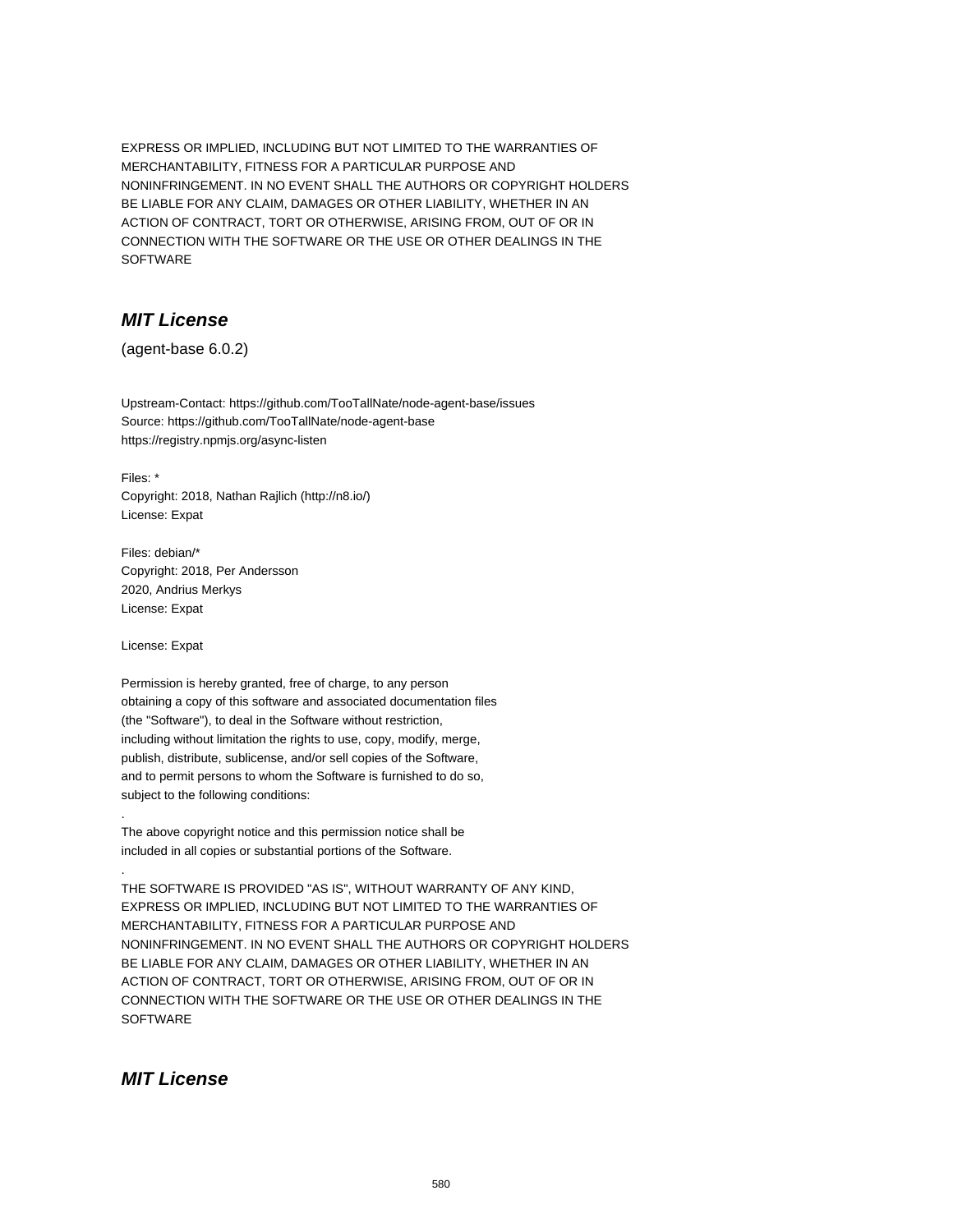#### (https-proxy-agent 5.0.0)

Upstream-Contact: https://github.com/TooTallNate/node-https-proxy-agent/issues Source: https://github.com/TooTallNate/node-https-proxy-agent#readme

Files: \* Copyright: 2020, Nathan Rajlich (http://n8.io/) License: Expat

Files: debian/\* Copyright: 2020, Andrius Merkys License: Expat

License: Expat

.

.

Permission is hereby granted, free of charge, to any person obtaining a copy of this software and associated documentation files (the "Software"), to deal in the Software without restriction, including without limitation the rights to use, copy, modify, merge, publish, distribute, sublicense, and/or sell copies of the Software, and to permit persons to whom the Software is furnished to do so, subject to the following conditions:

The above copyright notice and this permission notice shall be included in all copies or substantial portions of the Software.

THE SOFTWARE IS PROVIDED "AS IS", WITHOUT WARRANTY OF ANY KIND, EXPRESS OR IMPLIED, INCLUDING BUT NOT LIMITED TO THE WARRANTIES OF MERCHANTABILITY, FITNESS FOR A PARTICULAR PURPOSE AND NONINFRINGEMENT. IN NO EVENT SHALL THE AUTHORS OR COPYRIGHT HOLDERS BE LIABLE FOR ANY CLAIM, DAMAGES OR OTHER LIABILITY, WHETHER IN AN ACTION OF CONTRACT, TORT OR OTHERWISE, ARISING FROM, OUT OF OR IN CONNECTION WITH THE SOFTWARE OR THE USE OR OTHER DEALINGS IN THE SOFTWARE

## **MIT License**

(deep-extend 0.6.0)

Upstream-Contact: https://github.com/unclechu/node-deep-extend/issues Source: https://github.com/unclechu/node-deep-extend

Files: \* Copyright: 2013-2018, Viacheslav Lotsmanov License: Expat

Files: debian/\* Copyright: 2016, Thorsten Alteholz 2019, Xavier Guimard License: Expat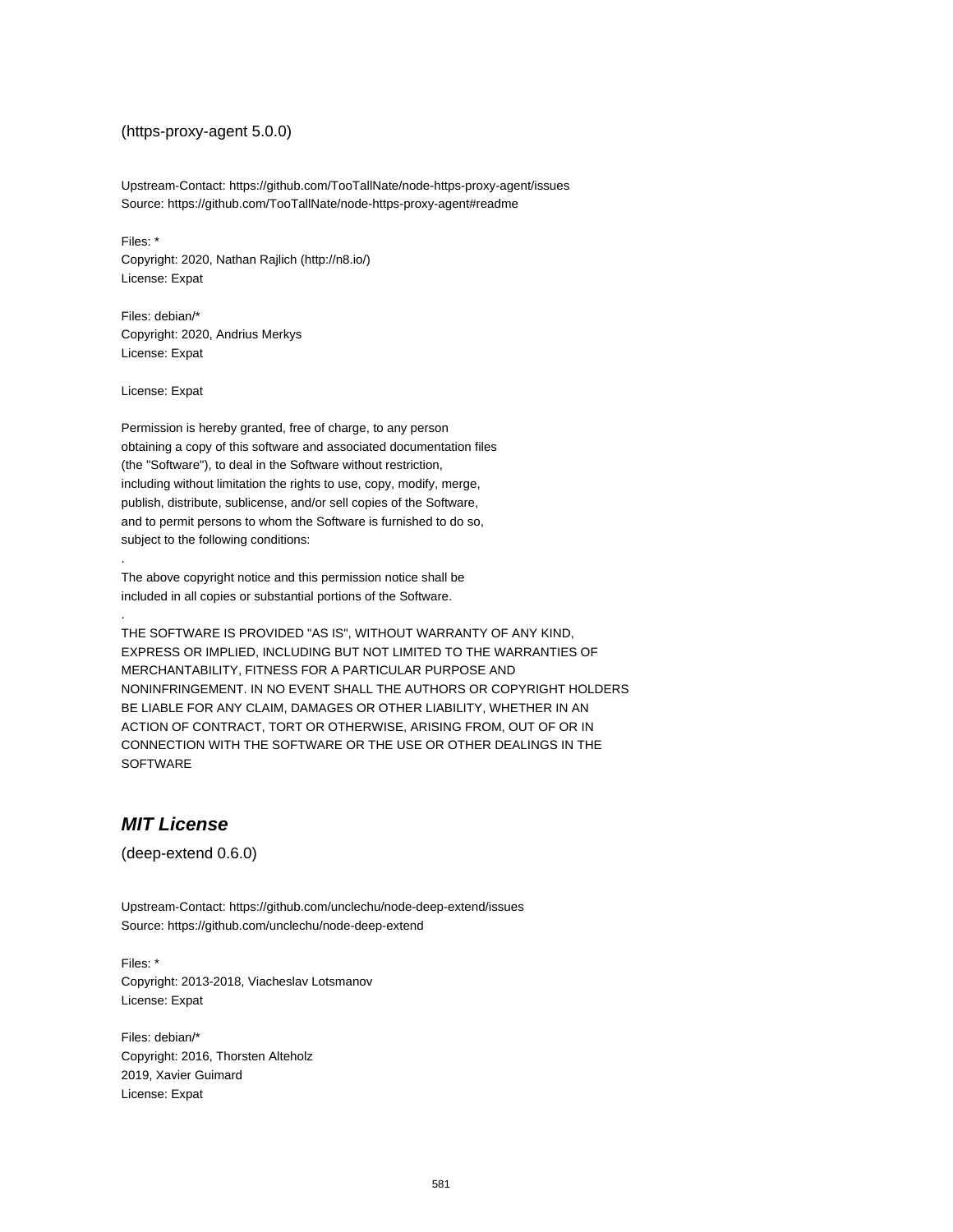#### License: Expat

.

.

Permission is hereby granted, free of charge, to any person obtaining a copy of this software and associated documentation files (the "Software"), to deal in the Software without restriction, including without limitation the rights to use, copy, modify, merge, publish, distribute, sublicense, and/or sell copies of the Software, and to permit persons to whom the Software is furnished to do so, subject to the following conditions:

The above copyright notice and this permission notice shall be included in all copies or substantial portions of the Software.

THE SOFTWARE IS PROVIDED "AS IS", WITHOUT WARRANTY OF ANY KIND, EXPRESS OR IMPLIED, INCLUDING BUT NOT LIMITED TO THE WARRANTIES OF MERCHANTABILITY, FITNESS FOR A PARTICULAR PURPOSE AND NONINFRINGEMENT. IN NO EVENT SHALL THE AUTHORS OR COPYRIGHT HOLDERS BE LIABLE FOR ANY CLAIM, DAMAGES OR OTHER LIABILITY, WHETHER IN AN ACTION OF CONTRACT, TORT OR OTHERWISE, ARISING FROM, OUT OF OR IN CONNECTION WITH THE SOFTWARE OR THE USE OR OTHER DEALINGS IN THE SOFTWARE

# **MIT License**

(visionmedia/batch 0.6.1)

Upstream-Contact: https://github.com/visionmedia/batch/issues Source: https://github.com/visionmedia/batch

Files: \* Copyright: 2013 TJ Holowaychuk License: Expat

Files: debian/\* Copyright: 2014 Leo Iannacone , 2019 Xavier Guimard License: Expat

License: Expat

.

Permission is hereby granted, free of charge, to any person obtaining a copy of this software and associated documentation files (the "Software"), to deal in the Software without restriction, including without limitation the rights to use, copy, modify, merge, publish, distribute, sublicense, and/or sell copies of the Software, and to permit persons to whom the Software is furnished to do so, subject to the following conditions:

The above copyright notice and this permission notice shall be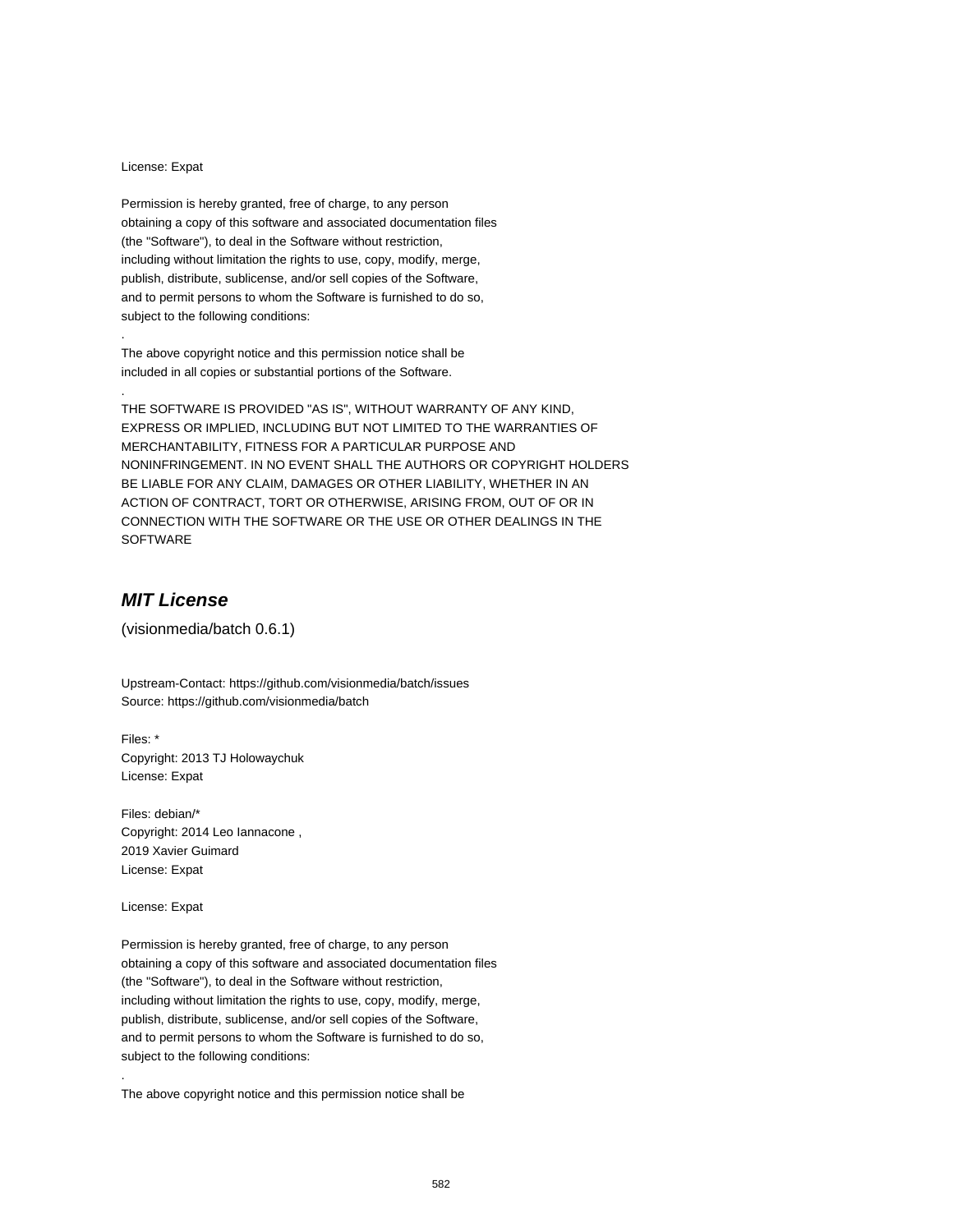included in all copies or substantial portions of the Software.

THE SOFTWARE IS PROVIDED "AS IS", WITHOUT WARRANTY OF ANY KIND, EXPRESS OR IMPLIED, INCLUDING BUT NOT LIMITED TO THE WARRANTIES OF MERCHANTABILITY, FITNESS FOR A PARTICULAR PURPOSE AND NONINFRINGEMENT. IN NO EVENT SHALL THE AUTHORS OR COPYRIGHT HOLDERS BE LIABLE FOR ANY CLAIM, DAMAGES OR OTHER LIABILITY, WHETHER IN AN ACTION OF CONTRACT, TORT OR OTHERWISE, ARISING FROM, OUT OF OR IN CONNECTION WITH THE SOFTWARE OR THE USE OR OTHER DEALINGS IN THE **SOFTWARE** 

## **MIT License**

.

(Visionmedia Debug 3.1.0, Visionmedia Debug 4.1.1)

Upstream-Contact: https://github.com/visionmedia/debug/issues Source: https://github.com/visionmedia/debug

Files: \* Copyright: © 2014, TJ Holowaychuk License: Expat

Files: debian/\* Copyright: © 2012, David Paleino 2014, Leo Iannacone 2016, Paolo Greppi License: Expat

License: Expat

.

.

Permission is hereby granted, free of charge, to any person obtaining a copy of this software and associated documentation files (the 'Software'), to deal in the Software without restriction, including without limitation the rights to use, copy, modify, merge, publish, distribute, sublicense, and/or sell copies of the Software, and to permit persons to whom the Software is furnished to do so, subject to the following conditions:

The above copyright notice and this permission notice shall be included in all copies or substantial portions of the Software.

THE SOFTWARE IS PROVIDED 'AS IS', WITHOUT WARRANTY OF ANY KIND, EXPRESS OR IMPLIED, INCLUDING BUT NOT LIMITED TO THE WARRANTIES OF MERCHANTABILITY, FITNESS FOR A PARTICULAR PURPOSE AND NONINFRINGEMENT. IN NO EVENT SHALL THE AUTHORS OR COPYRIGHT HOLDERS BE LIABLE FOR ANY CLAIM, DAMAGES OR OTHER LIABILITY, WHETHER IN AN ACTION OF CONTRACT, TORT OR OTHERWISE, ARISING FROM, OUT OF OR IN CONNECTION WITH THE SOFTWARE OR THE USE OR OTHER DEALINGS IN THE SOFTWARE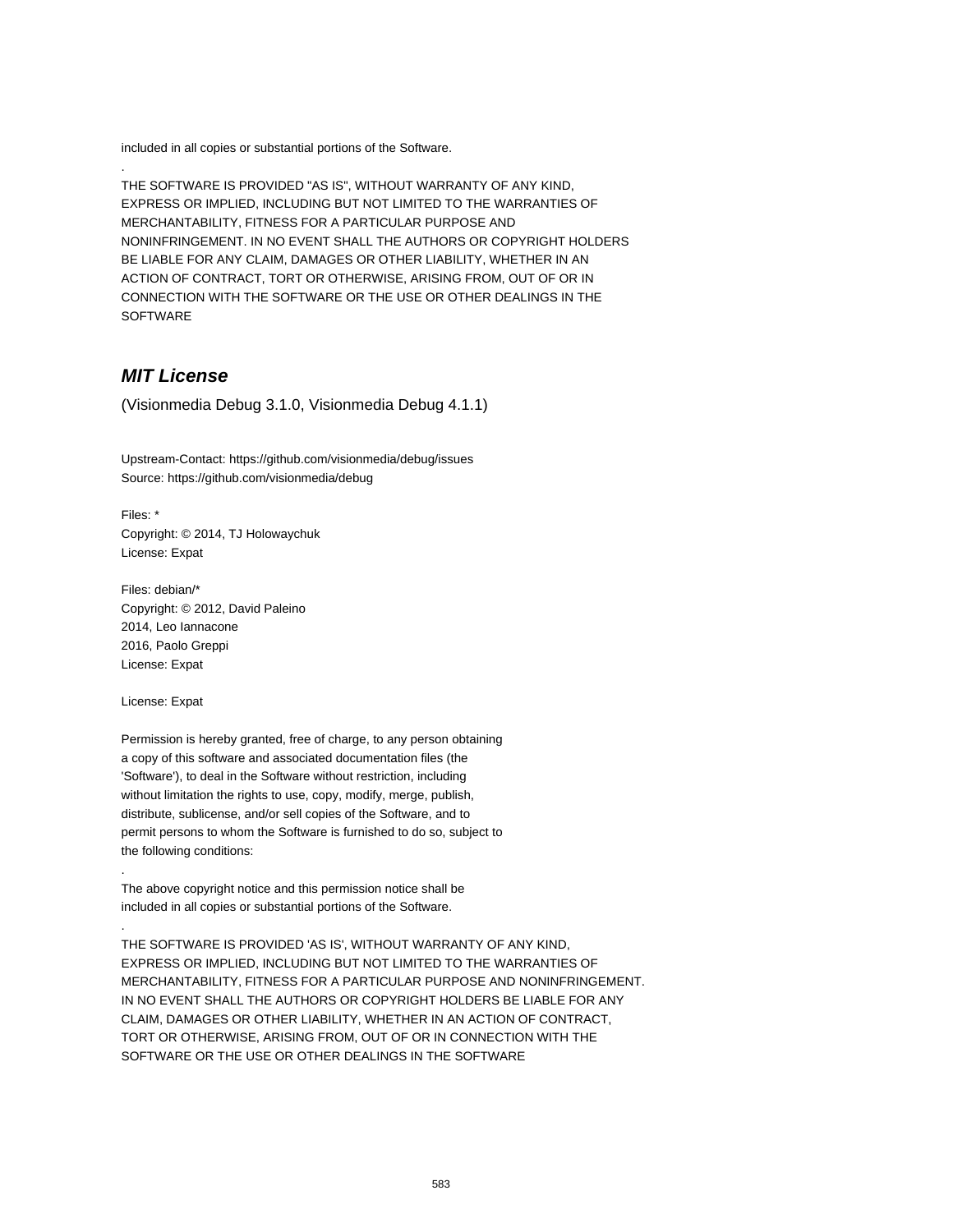### **MIT License**

(loader-utils 1.2.3)

Upstream-Contact: https://github.com/webpack/loader-utils/issues Source: https://github.com/webpack/loader-utils#readme

Files: \* Copyright: JS Foundation and other contributors License: Expat

Files: debian/\* Copyright: 2016 Pirate Praveen 2019 Xavier Guimard License: Expat

License: Expat

.

.

Permission is hereby granted, free of charge, to any person obtaining a copy of this software and associated documentation files (the "Software"), to deal in the Software without restriction, including without limitation the rights to use, copy, modify, merge, publish, distribute, sublicense, and/or sell copies of the Software, and to permit persons to whom the Software is furnished to do so, subject to the following conditions:

The above copyright notice and this permission notice shall be included in all copies or substantial portions of the Software.

THE SOFTWARE IS PROVIDED "AS IS", WITHOUT WARRANTY OF ANY KIND, EXPRESS OR IMPLIED, INCLUDING BUT NOT LIMITED TO THE WARRANTIES OF MERCHANTABILITY, FITNESS FOR A PARTICULAR PURPOSE AND NONINFRINGEMENT. IN NO EVENT SHALL THE AUTHORS OR COPYRIGHT HOLDERS BE LIABLE FOR ANY CLAIM, DAMAGES OR OTHER LIABILITY, WHETHER IN AN ACTION OF CONTRACT, TORT OR OTHERWISE, ARISING FROM, OUT OF OR IN CONNECTION WITH THE SOFTWARE OR THE USE OR OTHER DEALINGS IN THE **SOFTWARE** 

# **MIT License**

(memory-fs 0.4.1)

Upstream-Contact: https://github.com/webpack/memory-fs/issues Source: https://github.com/webpack/memory-fs

Files: \* Copyright: 2012-2014 Tobias Koppers @sokra License: Expat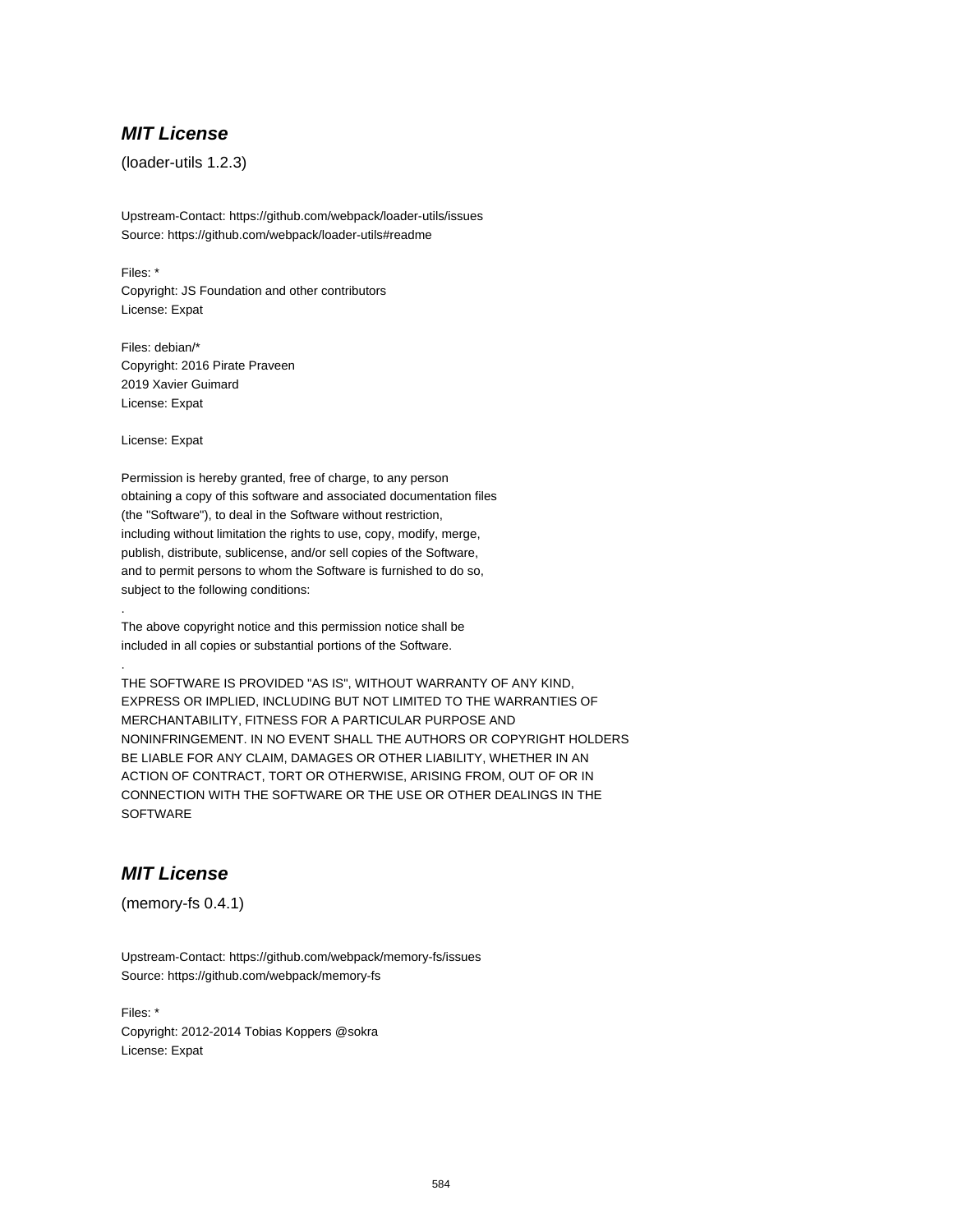Files: debian/\* Copyright: 2017 Pirate Praveen License: Expat

License: Expat

.

.

Permission is hereby granted, free of charge, to any person obtaining a copy of this software and associated documentation files (the "Software"), to deal in the Software without restriction, including without limitation the rights to use, copy, modify, merge, publish, distribute, sublicense, and/or sell copies of the Software, and to permit persons to whom the Software is furnished to do so, subject to the following conditions:

The above copyright notice and this permission notice shall be included in all copies or substantial portions of the Software.

THE SOFTWARE IS PROVIDED "AS IS", WITHOUT WARRANTY OF ANY KIND, EXPRESS OR IMPLIED, INCLUDING BUT NOT LIMITED TO THE WARRANTIES OF MERCHANTABILITY, FITNESS FOR A PARTICULAR PURPOSE AND NONINFRINGEMENT. IN NO EVENT SHALL THE AUTHORS OR COPYRIGHT HOLDERS BE LIABLE FOR ANY CLAIM, DAMAGES OR OTHER LIABILITY, WHETHER IN AN ACTION OF CONTRACT, TORT OR OTHERWISE, ARISING FROM, OUT OF OR IN CONNECTION WITH THE SOFTWARE OR THE USE OR OTHER DEALINGS IN THE SOFTWARE

## **MIT License**

(node-libs-browser v2.2.1)

Upstream-Contact: https://github.com/webpack/node-libs-browser/issues Source: https://github.com/webpack/node-libs-browser

Files: \* Copyright: 2012, Tobias Koppers License: Expat

Files: debian/\* Copyright: 2017, Pirate Praveen License: Expat

License: Expat

.

Permission is hereby granted, free of charge, to any person obtaining a copy of this software and associated documentation files (the "Software"), to deal in the Software without restriction, including without limitation the rights to use, copy, modify, merge, publish, distribute, sublicense, and/or sell copies of the Software, and to permit persons to whom the Software is furnished to do so, subject to the following conditions: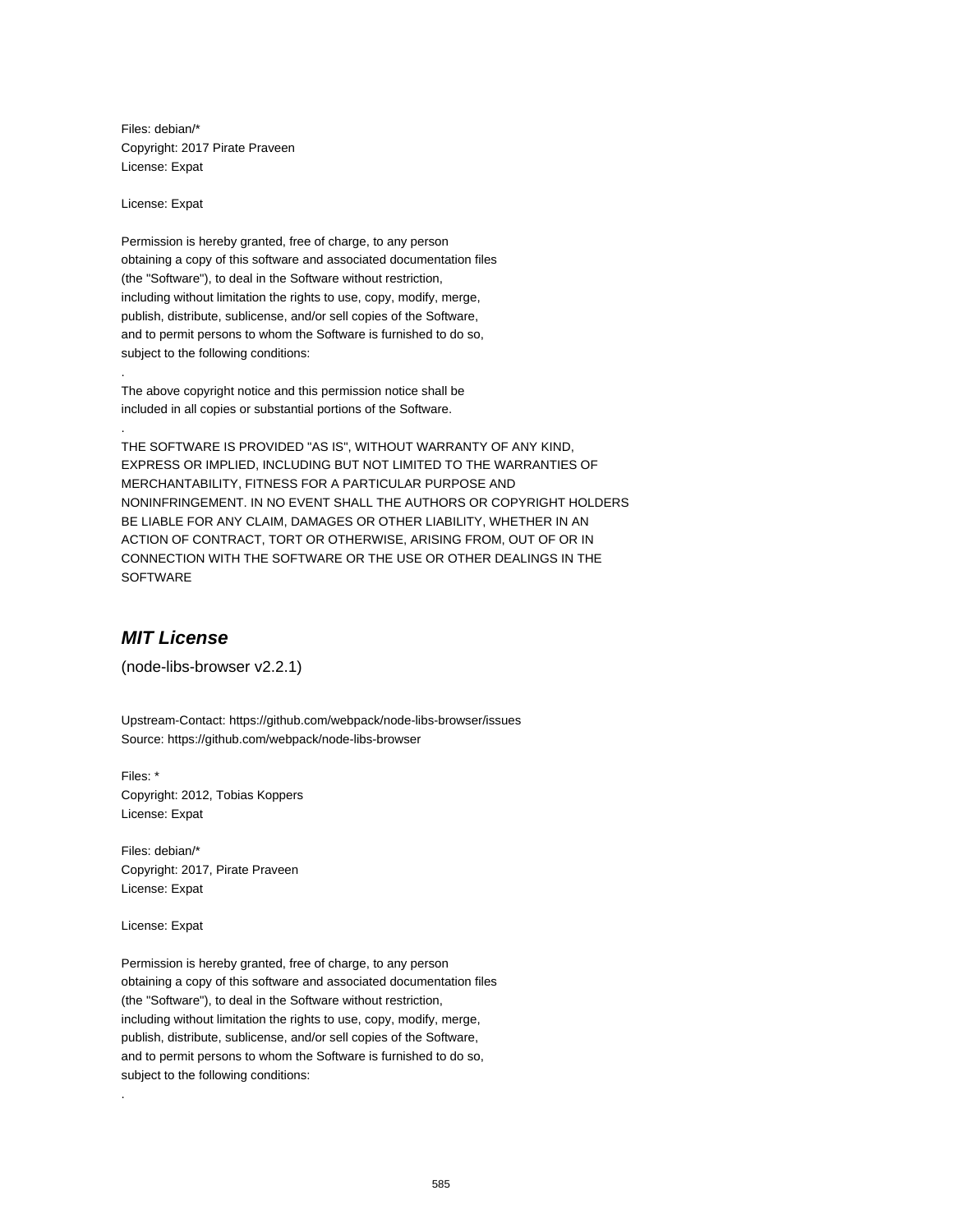The above copyright notice and this permission notice shall be included in all copies or substantial portions of the Software.

THE SOFTWARE IS PROVIDED "AS IS", WITHOUT WARRANTY OF ANY KIND, EXPRESS OR IMPLIED, INCLUDING BUT NOT LIMITED TO THE WARRANTIES OF MERCHANTABILITY, FITNESS FOR A PARTICULAR PURPOSE AND NONINFRINGEMENT. IN NO EVENT SHALL THE AUTHORS OR COPYRIGHT HOLDERS BE LIABLE FOR ANY CLAIM, DAMAGES OR OTHER LIABILITY, WHETHER IN AN ACTION OF CONTRACT, TORT OR OTHERWISE, ARISING FROM, OUT OF OR IN CONNECTION WITH THE SOFTWARE OR THE USE OR OTHER DEALINGS IN THE SOFTWARE

# **MIT License**

.

(is-typedarray 1.0.0)

Upstream-Contact: Hugh Kennedy Source: https://github.com/hughsk/is-typedarray

Files: \* Copyright: 2014-2015, Hugh Kennedy License: MIT

Files: debian/\* Copyright: 2015, Daniel Pocock License: MIT

License: MIT

.

.

Permission is hereby granted, free of charge, to any person obtaining a copy of this software and associated documentation files (the "Software"), to deal in the Software without restriction, including without limitation the rights to use, copy, modify, merge, publish, distribute, sublicense, and/or sell copies of the Software, and to permit persons to whom the Software is furnished to do so, subject to the following conditions:

The above copyright notice and this permission notice shall be included in all copies or substantial portions of the Software.

THE SOFTWARE IS PROVIDED "AS IS", WITHOUT WARRANTY OF ANY KIND, EXPRESS OR IMPLIED, INCLUDING BUT NOT LIMITED TO THE WARRANTIES OF MERCHANTABILITY, FITNESS FOR A PARTICULAR PURPOSE AND NONINFRINGEMENT. IN NO EVENT SHALL THE AUTHORS OR COPYRIGHT HOLDERS BE LIABLE FOR ANY CLAIM, DAMAGES OR OTHER LIABILITY, WHETHER IN AN ACTION OF CONTRACT, TORT OR OTHERWISE, ARISING FROM, OUT OF OR IN CONNECTION WITH THE SOFTWARE OR THE USE OR OTHER DEALINGS IN THE SOFTWARE

### **MIT License**

(fs-extra 7.0.1, fs-extra 8.1.0)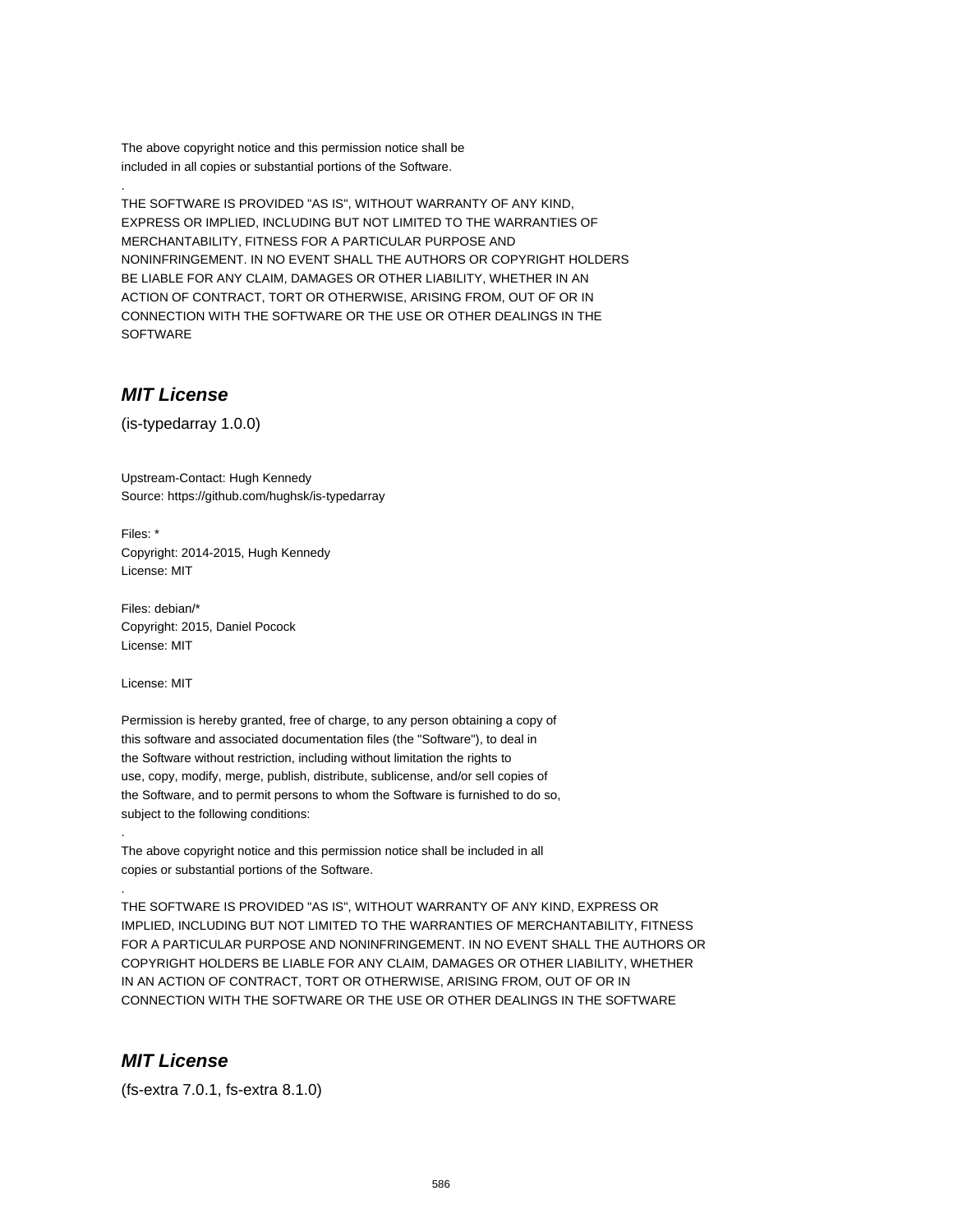Upstream-Contact: JP Richardson Source: https://github.com/jprichardson/node-fs-extra

Files: \* Copyright: 2011-2018, JP Richardson License: Expat

Files: debian/\* Copyright: 2015, Bas Couwenberg 2016-2018, Julien Puydt License: Expat

License: Expat

.

.

Permission is hereby granted, free of charge, to any person obtaining a copy of this software and associated documentation files (the "Software"), to deal in the Software without restriction, including without limitation the rights to use, copy, modify, merge, publish, distribute, sublicense, and/or sell copies of the Software, and to permit persons to whom the Software is furnished to do so, subject to the following conditions:

The above copyright notice and this permission notice shall be included in all copies or substantial portions of the Software.

THE SOFTWARE IS PROVIDED "AS IS", WITHOUT WARRANTY OF ANY KIND, EXPRESS OR IMPLIED, INCLUDING BUT NOT LIMITED TO THE WARRANTIES OF MERCHANTABILITY, FITNESS FOR A PARTICULAR PURPOSE AND NONINFRINGEMENT. IN NO EVENT SHALL THE AUTHORS OR COPYRIGHT HOLDERS BE LIABLE FOR ANY CLAIM, DAMAGES OR OTHER LIABILITY, WHETHER IN AN ACTION OF CONTRACT, TORT OR OTHERWISE, ARISING FROM, OUT OF OR IN CONNECTION WITH THE SOFTWARE OR THE USE OR OTHER DEALINGS IN THE SOFTWARE

### **Open Data Commons Attribution License v1.0**

(language-subtag-registry 0.3.21)

Open Data Commons Attribution License (ODC-By) v1.0

===================================================

### DISCLAIMER

----------

Open Data Commons is not a law firm and does not provide legal services of any kind.

Open Data Commons has no formal relationship with you. Your receipt of this document does not create any kind of agent-client relationship. Please seek the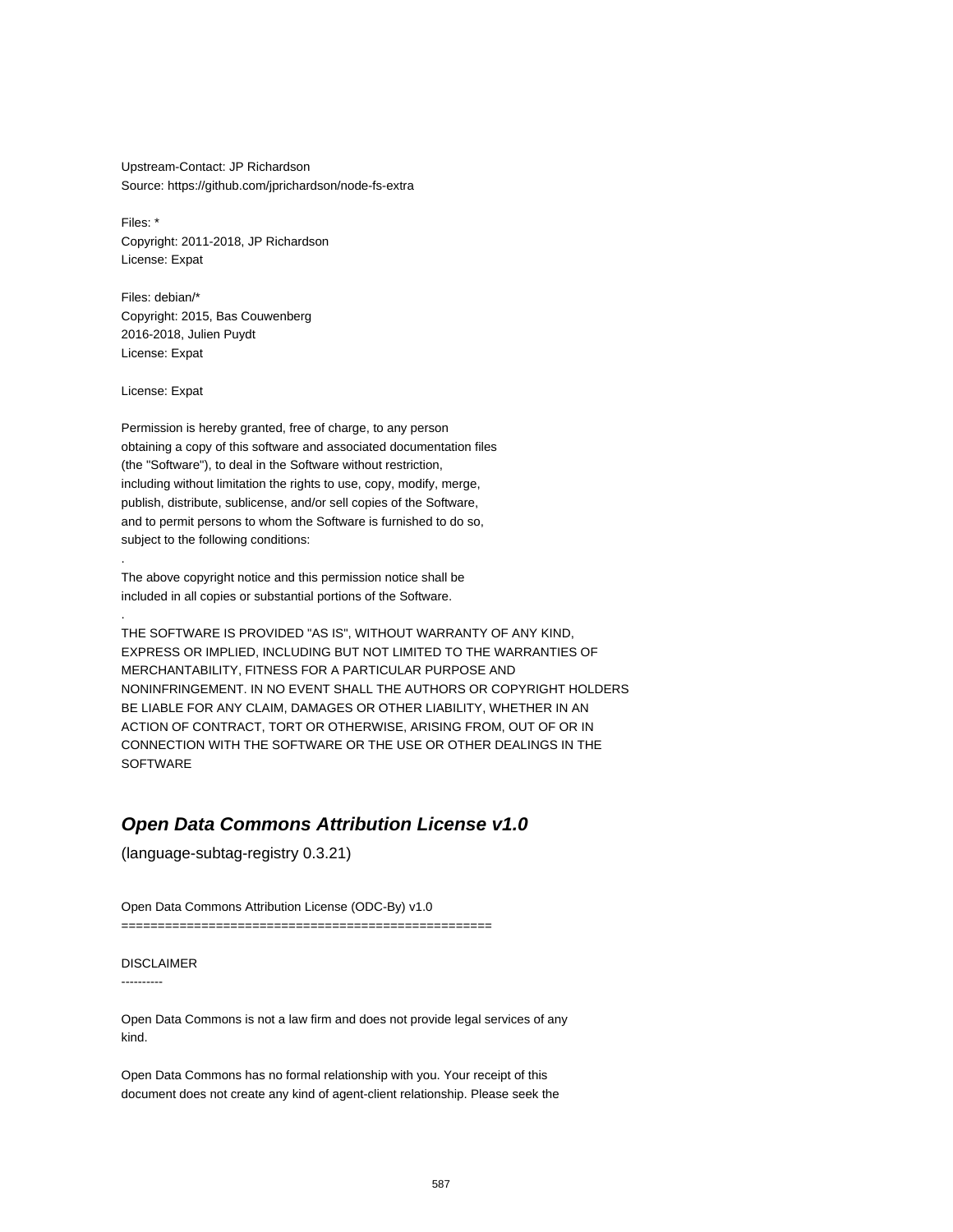advice of a suitably qualified legal professional licensed to practice in your jurisdiction before using this document.

No warranties and disclaimer of any damages. This information is provided 'as is', and this site makes no warranties on the information provided. Any damages resulting from its use are disclaimed.

A plain language summary of the ODC Attribution License (ODC-BY) is available as well as a plain text version.

Attribution License (ODC-By) ================================

#### PREAMBLE

--------

The Open Data Commons Attribution License is a license agreement intended to allow users to freely share, modify, and use this Database subject only to the attribution requirements set out in Section 4.

Databases can contain a wide variety of types of content (images, audiovisual material, and sounds all in the same database, for example), and so this license only governs the rights over the Database, and not the contents of the Database individually. Licensors may therefore wish to use this license together with another license for the contents.

Sometimes the contents of a database, or the database itself, can be covered by other rights not addressed here (such as private contracts, trademark over the name, or privacy rights / data protection rights over information in the contents), and so you are advised that you may have to consult other documents or clear other rights before doing activities not covered by this License.

The Licensor (as defined below)

and

You (as defined below)

agree as follows:

1.0 DEFINITIONS OF CAPITALISED WORDS

------------------------------------

"Collective Database" — Means this Database in unmodified form as part of a collection of independent databases in themselves that together are assembled into a collective whole. A work that constitutes a Collective Database will not be considered a Derivative Database.

"Convey" — As a verb, means Using the Database, a Derivative Database, or the Database as part of a Collective Database in any way that enables a Person to make or receive copies of the Database or a Derivative Database. Conveying does not include interaction with a user through a computer network, or creating and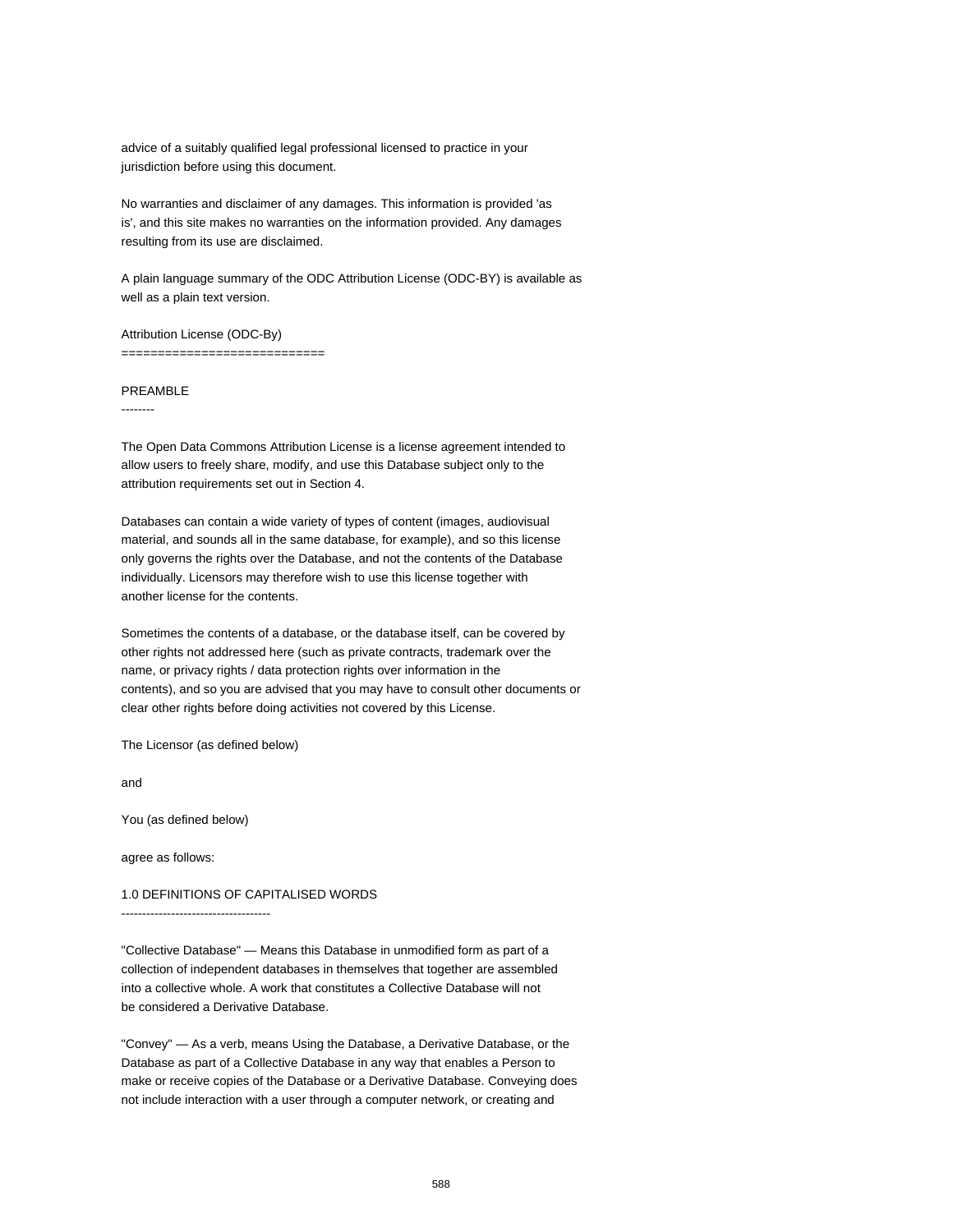Using a Produced Work, where no transfer of a copy of the Database or a Derivative Database occurs.

"Contents" — The contents of this Database, which includes the information, independent works, or other material collected into the Database. For example, the contents of the Database could be factual data or works such as images, audiovisual material, text, or sounds.

"Database" — A collection of material (the Contents) arranged in a systematic or methodical way and individually accessible by electronic or other means offered under the terms of this License.

"Database Directive" — Means Directive 96/9/EC of the European Parliament and of the Council of 11 March 1996 on the legal protection of databases, as amended or succeeded.

"Database Right" — Means rights resulting from the Chapter III ("sui generis") rights in the Database Directive (as amended and as transposed by member states), which includes the Extraction and Re-utilisation of the whole or a Substantial part of the Contents, as well as any similar rights available in the relevant jurisdiction under Section 10.4.

"Derivative Database" — Means a database based upon the Database, and includes any translation, adaptation, arrangement, modification, or any other alteration of the Database or of a Substantial part of the Contents. This includes, but is not limited to, Extracting or Re-utilising the whole or a Substantial part of the Contents in a new Database.

"Extraction" — Means the permanent or temporary transfer of all or a Substantial part of the Contents to another medium by any means or in any form.

"License" — Means this license agreement and is both a license of rights such as copyright and Database Rights and an agreement in contract.

"Licensor" — Means the Person that offers the Database under the terms of this License.

"Person" — Means a natural or legal person or a body of persons corporate or incorporate.

"Produced Work" — a work (such as an image, audiovisual material, text, or sounds) resulting from using the whole or a Substantial part of the Contents (via a search or other query) from this Database, a Derivative Database, or this Database as part of a Collective Database.

"Publicly" — means to Persons other than You or under Your control by either more than 50% ownership or by the power to direct their activities (such as contracting with an independent consultant).

"Re-utilisation" — means any form of making available to the public all or a Substantial part of the Contents by the distribution of copies, by renting, by online or other forms of transmission.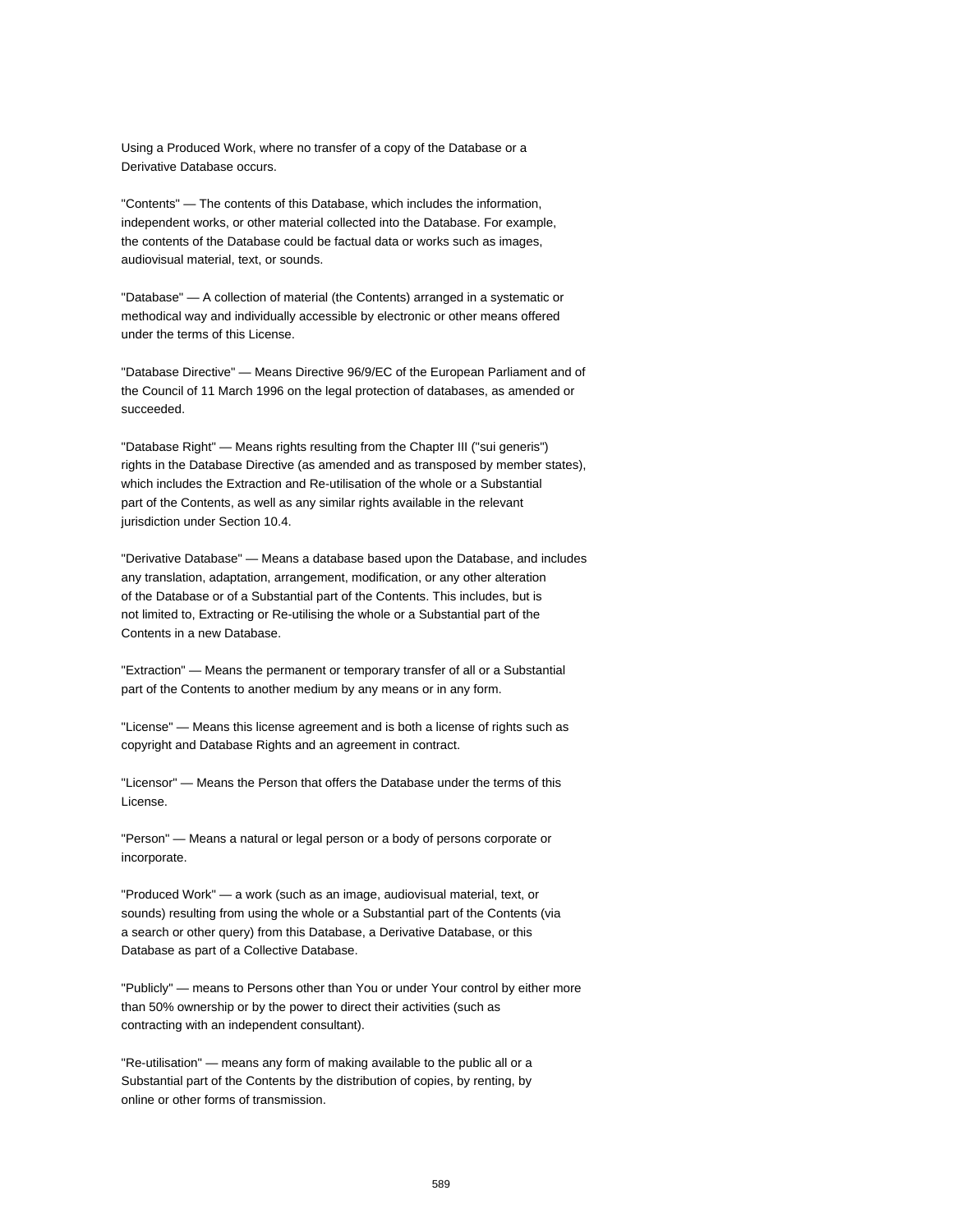"Substantial" — Means substantial in terms of quantity or quality or a combination of both. The repeated and systematic Extraction or Re-utilisation of insubstantial parts of the Contents may amount to the Extraction or Re-utilisation of a Substantial part of the Contents.

"Use" — As a verb, means doing any act that is restricted by copyright or Database Rights whether in the original medium or any other; and includes without limitation distributing, copying, publicly performing, publicly displaying, and preparing derivative works of the Database, as well as modifying the Database as may be technically necessary to use it in a different mode or format.

"You" — Means a Person exercising rights under this License who has not previously violated the terms of this License with respect to the Database, or who has received express permission from the Licensor to exercise rights under this License despite a previous violation.

Words in the singular include the plural and vice versa.

2.0 WHAT THIS LICENSE COVERS ----------------------------

2.1. Legal effect of this document. This License is:

a. A license of applicable copyright and neighbouring rights;

b. A license of the Database Right; and

c. An agreement in contract between You and the Licensor.

2.2 Legal rights covered. This License covers the legal rights in the Database, including:

a. Copyright. Any copyright or neighbouring rights in the Database. The copyright licensed includes any individual elements of the Database, but does not cover the copyright over the Contents independent of this Database. See Section 2.4 for details. Copyright law varies between jurisdictions, but is likely to cover: the Database model or schema, which is the structure, arrangement, and organisation of the Database, and can also include the Database tables and table indexes; the data entry and output sheets; and the Field names of Contents stored in the Database;

b. Database Rights. Database Rights only extend to the Extraction and Re-utilisation of the whole or a Substantial part of the Contents. Database Rights can apply even when there is no copyright over the Database. Database Rights can also apply when the Contents are removed from the Database and are selected and arranged in a way that would not infringe any applicable copyright; and

c. Contract. This is an agreement between You and the Licensor for access to the Database. In return you agree to certain conditions of use on this access as outlined in this License.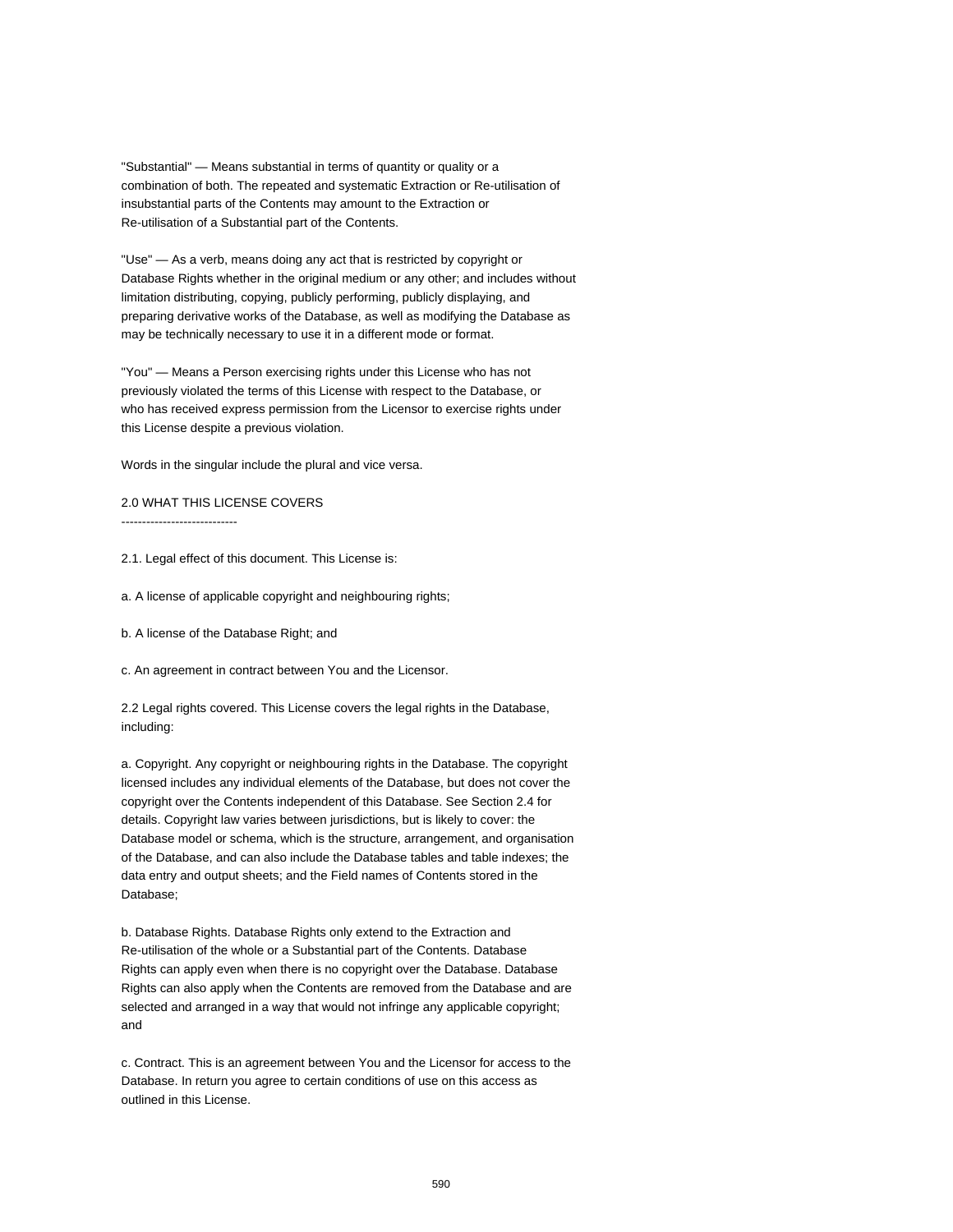2.3 Rights not covered.

a. This License does not apply to computer programs used in the making or operation of the Database;

b. This License does not cover any patents over the Contents or the Database; and

c. This License does not cover any trademarks associated with the Database.

2.4 Relationship to Contents in the Database. The individual items of the Contents contained in this Database may be covered by other rights, including copyright, patent, data protection, privacy, or personality rights, and this License does not cover any rights (other than Database Rights or in contract) in individual Contents contained in the Database.

For example, if used on a Database of images (the Contents), this License would not apply to copyright over individual images, which could have their own separate licenses, or one single license covering all of the rights over the images.

### 3.0 RIGHTS GRANTED

------------------

3.1 Subject to the terms and conditions of this License, the Licensor grants to You a worldwide, royalty-free, non-exclusive, terminable (but only under Section 9) license to Use the Database for the duration of any applicable copyright and Database Rights. These rights explicitly include commercial use, and do not exclude any field of endeavour. To the extent possible in the relevant jurisdiction, these rights may be exercised in all media and formats whether now known or created in the future.

The rights granted cover, for example:

a. Extraction and Re-utilisation of the whole or a Substantial part of the Contents;

b. Creation of Derivative Databases;

c. Creation of Collective Databases;

d. Creation of temporary or permanent reproductions by any means and in any form, in whole or in part, including of any Derivative Databases or as a part of Collective Databases; and

e. Distribution, communication, display, lending, making available, or performance to the public by any means and in any form, in whole or in part, including of any Derivative Database or as a part of Collective Databases.

3.2 Compulsory license schemes. For the avoidance of doubt: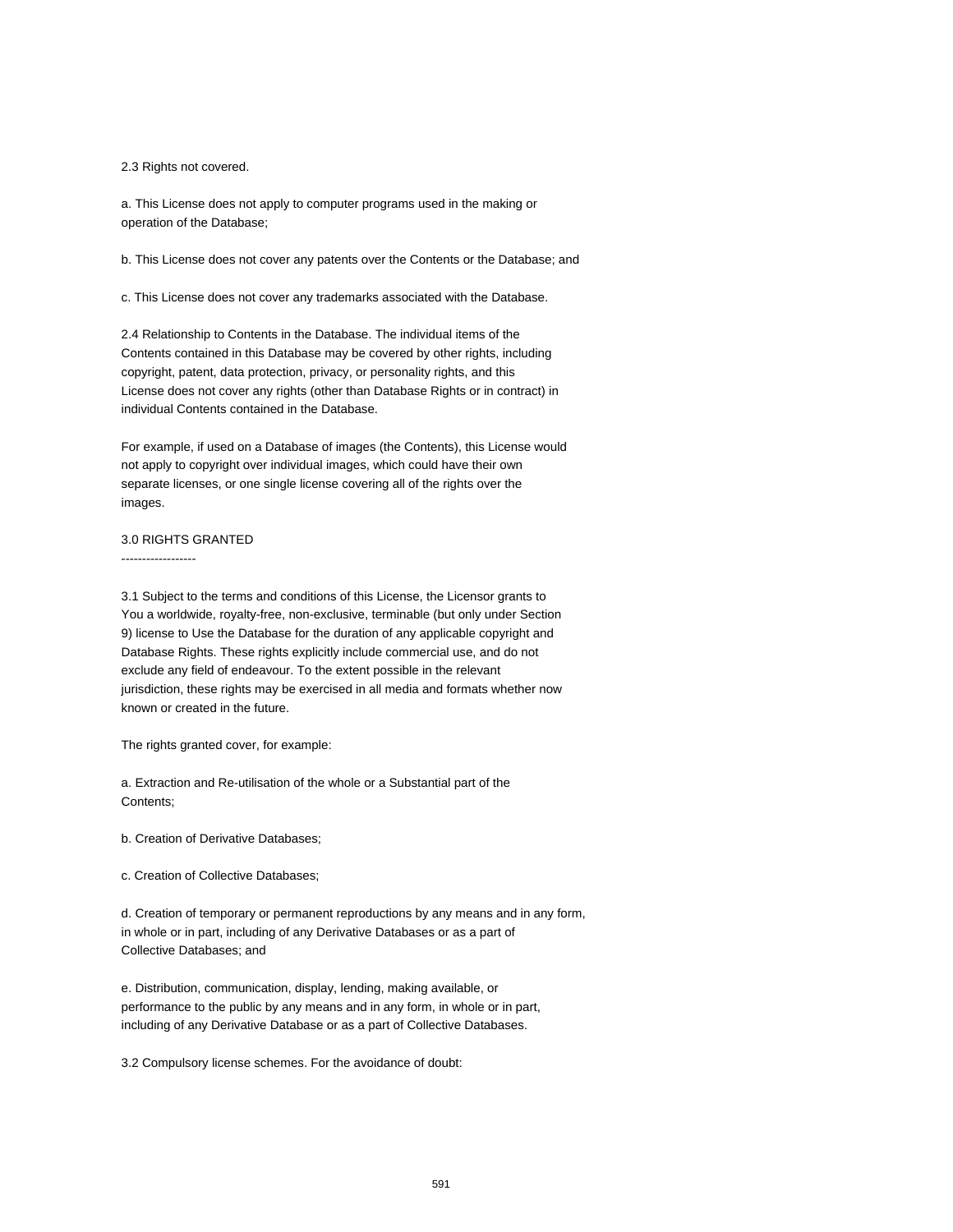a. Non-waivable compulsory license schemes. In those jurisdictions in which the right to collect royalties through any statutory or compulsory licensing scheme cannot be waived, the Licensor reserves the exclusive right to collect such royalties for any exercise by You of the rights granted under this License;

b. Waivable compulsory license schemes. In those jurisdictions in which the right to collect royalties through any statutory or compulsory licensing scheme can be waived, the Licensor waives the exclusive right to collect such royalties for any exercise by You of the rights granted under this License; and,

c. Voluntary license schemes. The Licensor waives the right to collect royalties, whether individually or, in the event that the Licensor is a member of a collecting society that administers voluntary licensing schemes, via that society, from any exercise by You of the rights granted under this License.

3.3 The right to release the Database under different terms, or to stop distributing or making available the Database, is reserved. Note that this Database may be multiple-licensed, and so You may have the choice of using alternative licenses for this Database. Subject to Section 10.4, all other rights not expressly granted by Licensor are reserved.

#### 4.0 CONDITIONS OF USE

---------------------

4.1 The rights granted in Section 3 above are expressly made subject to Your complying with the following conditions of use. These are important conditions of this License, and if You fail to follow them, You will be in material breach of its terms.

4.2 Notices. If You Publicly Convey this Database, any Derivative Database, or the Database as part of a Collective Database, then You must:

a. Do so only under the terms of this License;

b. Include a copy of this License or its Uniform Resource Identifier (URI) with the Database or Derivative Database, including both in the Database or Derivative Database and in any relevant documentation;

c. Keep intact any copyright or Database Right notices and notices that refer to this License; and

d. If it is not possible to put the required notices in a particular file due to its structure, then You must include the notices in a location (such as a relevant directory) where users would be likely to look for it.

4.3 Notice for using output (Contents). Creating and Using a Produced Work does not require the notice in Section 4.2. However, if you Publicly Use a Produced Work, You must include a notice associated with the Produced Work reasonably calculated to make any Person that uses, views, accesses, interacts with, or is otherwise exposed to the Produced Work aware that Content was obtained from the Database, Derivative Database, or the Database as part of a Collective Database, and that it is available under this License.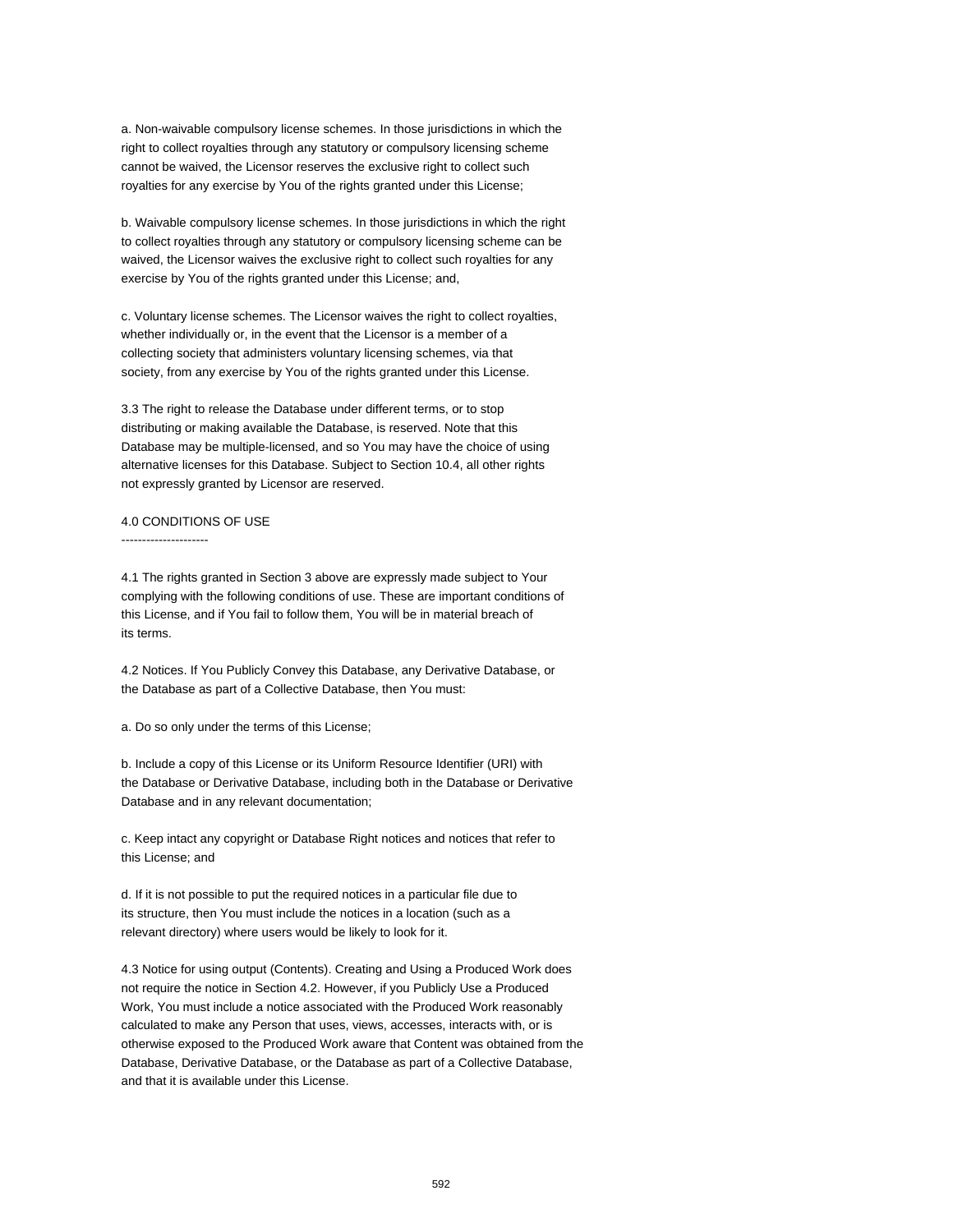a. Example notice. The following text will satisfy notice under Section 4.3:

Contains information from DATABASE NAME which is made available under the ODC Attribution License.

DATABASE NAME should be replaced with the name of the Database and a hyperlink to the location of the Database. "ODC Attribution License" should contain a hyperlink to the URI of the text of this License. If hyperlinks are not possible, You should include the plain text of the required URI's with the above notice.

4.4 Licensing of others. You may not sublicense the Database. Each time You communicate the Database, the whole or Substantial part of the Contents, or any Derivative Database to anyone else in any way, the Licensor offers to the recipient a license to the Database on the same terms and conditions as this License. You are not responsible for enforcing compliance by third parties with this License, but You may enforce any rights that You have over a Derivative Database. You are solely responsible for any modifications of a Derivative Database made by You or another Person at Your direction. You may not impose any further restrictions on the exercise of the rights granted or affirmed under this License.

### 5.0 MORAL RIGHTS

----------------

5.1 Moral rights. This section covers moral rights, including any rights to be identified as the author of the Database or to object to treatment that would otherwise prejudice the author's honour and reputation, or any other derogatory treatment:

a. For jurisdictions allowing waiver of moral rights, Licensor waives all moral rights that Licensor may have in the Database to the fullest extent possible by the law of the relevant jurisdiction under Section 10.4;

b. If waiver of moral rights under Section 5.1 a in the relevant jurisdiction is not possible, Licensor agrees not to assert any moral rights over the Database and waives all claims in moral rights to the fullest extent possible by the law of the relevant jurisdiction under Section 10.4; and

c. For jurisdictions not allowing waiver or an agreement not to assert moral rights under Section 5.1 a and b, the author may retain their moral rights over certain aspects of the Database.

Please note that some jurisdictions do not allow for the waiver of moral rights, and so moral rights may still subsist over the Database in some jurisdictions.

6.0 FAIR DEALING, DATABASE EXCEPTIONS, AND OTHER RIGHTS NOT AFFECTED --------------------------------------------------------------------

6.1 This License does not affect any rights that You or anyone else may independently have under any applicable law to make any use of this Database, including without limitation: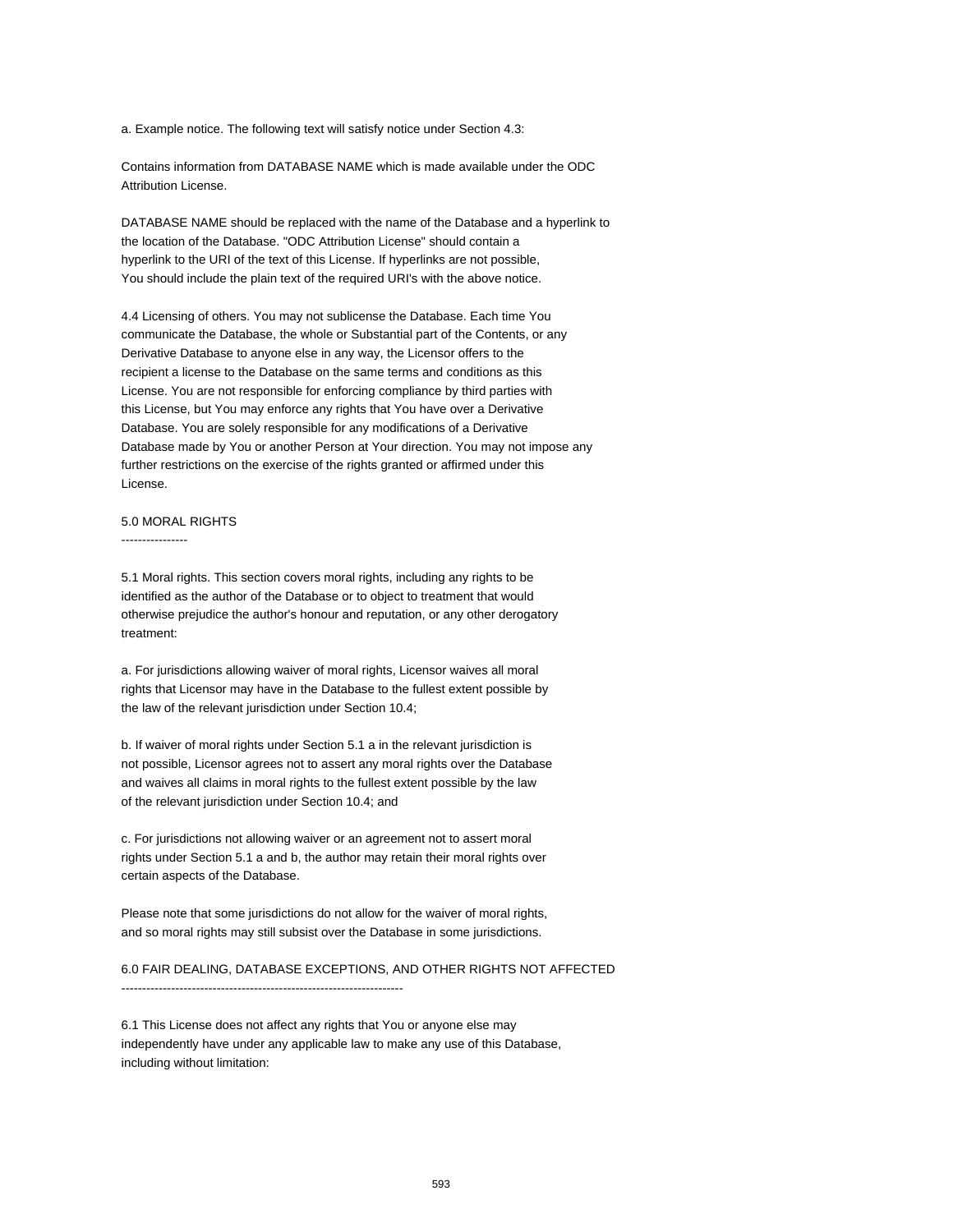a. Exceptions to the Database Right including: Extraction of Contents from non-electronic Databases for private purposes, Extraction for purposes of illustration for teaching or scientific research, and Extraction or Re-utilisation for public security or an administrative or judicial procedure.

b. Fair dealing, fair use, or any other legally recognised limitation or exception to infringement of copyright or other applicable laws.

6.2 This License does not affect any rights of lawful users to Extract and Re-utilise insubstantial parts of the Contents, evaluated quantitatively or qualitatively, for any purposes whatsoever, including creating a Derivative Database (subject to other rights over the Contents, see Section 2.4). The repeated and systematic Extraction or Re-utilisation of insubstantial parts of the Contents may however amount to the Extraction or Re-utilisation of a Substantial part of the Contents.

### 7.0 WARRANTIES AND DISCLAIMER

-----------------------------

7.1 The Database is licensed by the Licensor "as is" and without any warranty of any kind, either express, implied, or arising by statute, custom, course of dealing, or trade usage. Licensor specifically disclaims any and all implied warranties or conditions of title, non-infringement, accuracy or completeness, the presence or absence of errors, fitness for a particular purpose, merchantability, or otherwise. Some jurisdictions do not allow the exclusion of implied warranties, so this exclusion may not apply to You.

#### 8.0 LIMITATION OF LIABILITY

---------------------------

8.1 Subject to any liability that may not be excluded or limited by law, the Licensor is not liable for, and expressly excludes, all liability for loss or damage however and whenever caused to anyone by any use under this License, whether by You or by anyone else, and whether caused by any fault on the part of the Licensor or not. This exclusion of liability includes, but is not limited to, any special, incidental, consequential, punitive, or exemplary damages such as loss of revenue, data, anticipated profits, and lost business. This exclusion applies even if the Licensor has been advised of the possibility of such damages.

8.2 If liability may not be excluded by law, it is limited to actual and direct financial loss to the extent it is caused by proved negligence on the part of the Licensor.

#### 9.0 TERMINATION OF YOUR RIGHTS UNDER THIS LICENSE

-------------------------------------------------

9.1 Any breach by You of the terms and conditions of this License automatically terminates this License with immediate effect and without notice to You. For the avoidance of doubt, Persons who have received the Database, the whole or a Substantial part of the Contents, Derivative Databases, or the Database as part of a Collective Database from You under this License will not have their licenses terminated provided their use is in full compliance with this License or a license granted under Section 4.8 of this License. Sections 1, 2, 7, 8, 9 and 10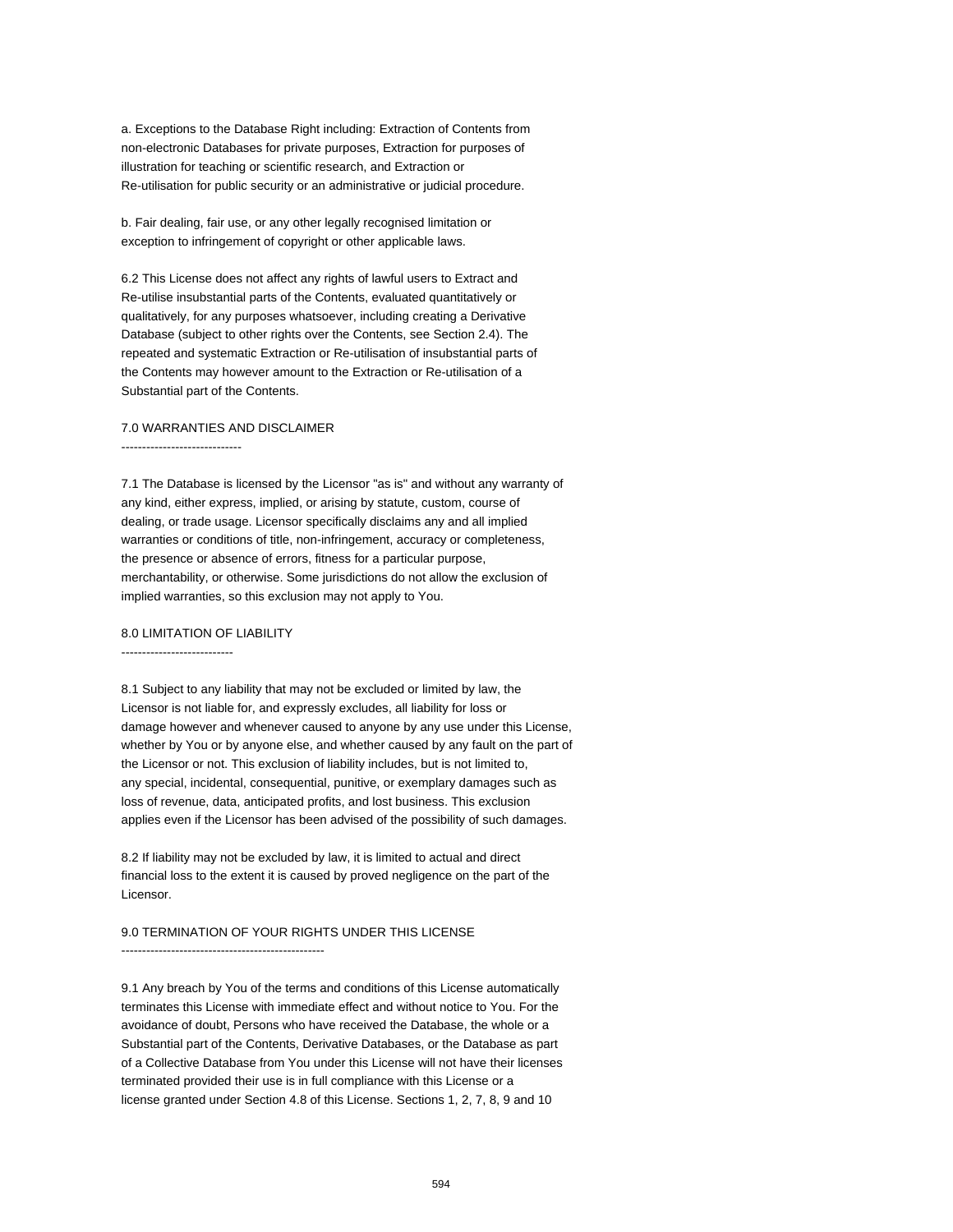will survive any termination of this License.

9.2 If You are not in breach of the terms of this License, the Licensor will not terminate Your rights under it.

9.3 Unless terminated under Section 9.1, this License is granted to You for the duration of applicable rights in the Database.

9.4 Reinstatement of rights. If you cease any breach of the terms and conditions of this License, then your full rights under this License will be reinstated:

a. Provisionally and subject to permanent termination until the 60th day after cessation of breach;

b. Permanently on the 60th day after cessation of breach unless otherwise reasonably notified by the Licensor; or

c. Permanently if reasonably notified by the Licensor of the violation, this is the first time You have received notice of violation of this License from the Licensor, and You cure the violation prior to 30 days after your receipt of the notice.

9.5 Notwithstanding the above, Licensor reserves the right to release the Database under different license terms or to stop distributing or making available the Database. Releasing the Database under different license terms or stopping the distribution of the Database will not withdraw this License (or any other license that has been, or is required to be, granted under the terms of this License), and this License will continue in full force and effect unless terminated as stated above.

#### 10.0 GENERAL

------------

10.1 If any provision of this License is held to be invalid or unenforceable, that must not affect the validity or enforceability of the remainder of the terms and conditions of this License and each remaining provision of this License shall be valid and enforced to the fullest extent permitted by law.

10.2 This License is the entire agreement between the parties with respect to the rights granted here over the Database. It replaces any earlier understandings, agreements or representations with respect to the Database.

10.3 If You are in breach of the terms of this License, You will not be entitled to rely on the terms of this License or to complain of any breach by the Licensor.

10.4 Choice of law. This License takes effect in and will be governed by the laws of the relevant jurisdiction in which the License terms are sought to be enforced. If the standard suite of rights granted under applicable copyright law and Database Rights in the relevant jurisdiction includes additional rights not granted under this License, these additional rights are granted in this License in order to meet the terms of this License.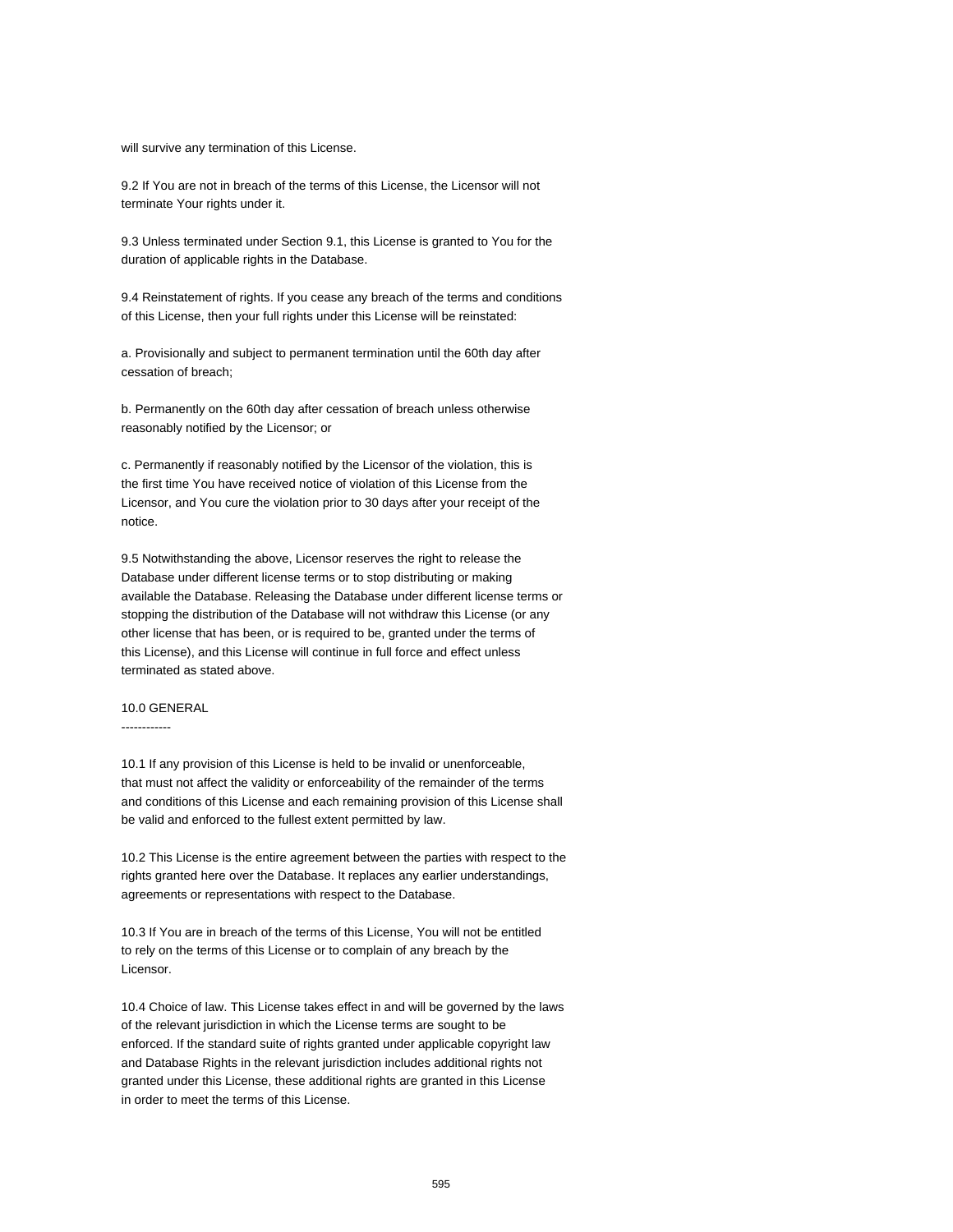## **Public Domain**

(jsonify 0.0.0)

Public domain code is not subject to any license.

### **The Unlicense**

(BigInteger.js 1.6.48, spdx-license-ids v3.0.5, spdx-license-ids v3.0.6, spdx-license-ids v3.0.7, tweetnacl-js 0.14.5)

The Unlicense

=============

This is free and unencumbered software released into the public domain.

Anyone is free to copy, modify, publish, use, compile, sell, or distribute this software, either in source code form or as a compiled binary, for any purpose, commercial or non-commercial, and by any means.

In jurisdictions that recognize copyright laws, the author or authors of this software dedicate any and all copyright interest in the software to the public domain. We make this dedication for the benefit of the public at large and to the detriment of our heirs and successors. We intend this dedication to be an overt act of relinquishment in perpetuity of all present and future rights to this software under copyright law.

THE SOFTWARE IS PROVIDED "AS IS", WITHOUT WARRANTY OF ANY KIND, EXPRESS OR IMPLIED, INCLUDING BUT NOT LIMITED TO THE WARRANTIES OF MERCHANTABILITY, FITNESS FOR A PARTICULAR PURPOSE AND NONINFRINGEMENT. IN NO EVENT SHALL THE AUTHORS BE LIABLE FOR ANY CLAIM, DAMAGES OR OTHER LIABILITY, WHETHER IN AN ACTION OF CONTRACT, TORT OR OTHERWISE, ARISING FROM, OUT OF OR IN CONNECTION WITH THE SOFTWARE OR THE USE OR OTHER DEALINGS IN THE SOFTWARE.

For more information, please refer to http://unlicense.org/

## **X.Net License**

(readable-stream v3.4.0)

The X.Net, Inc. License

=======================

Copyright (c) 2000-2001 X.Net, Inc. Lafayette, California, USA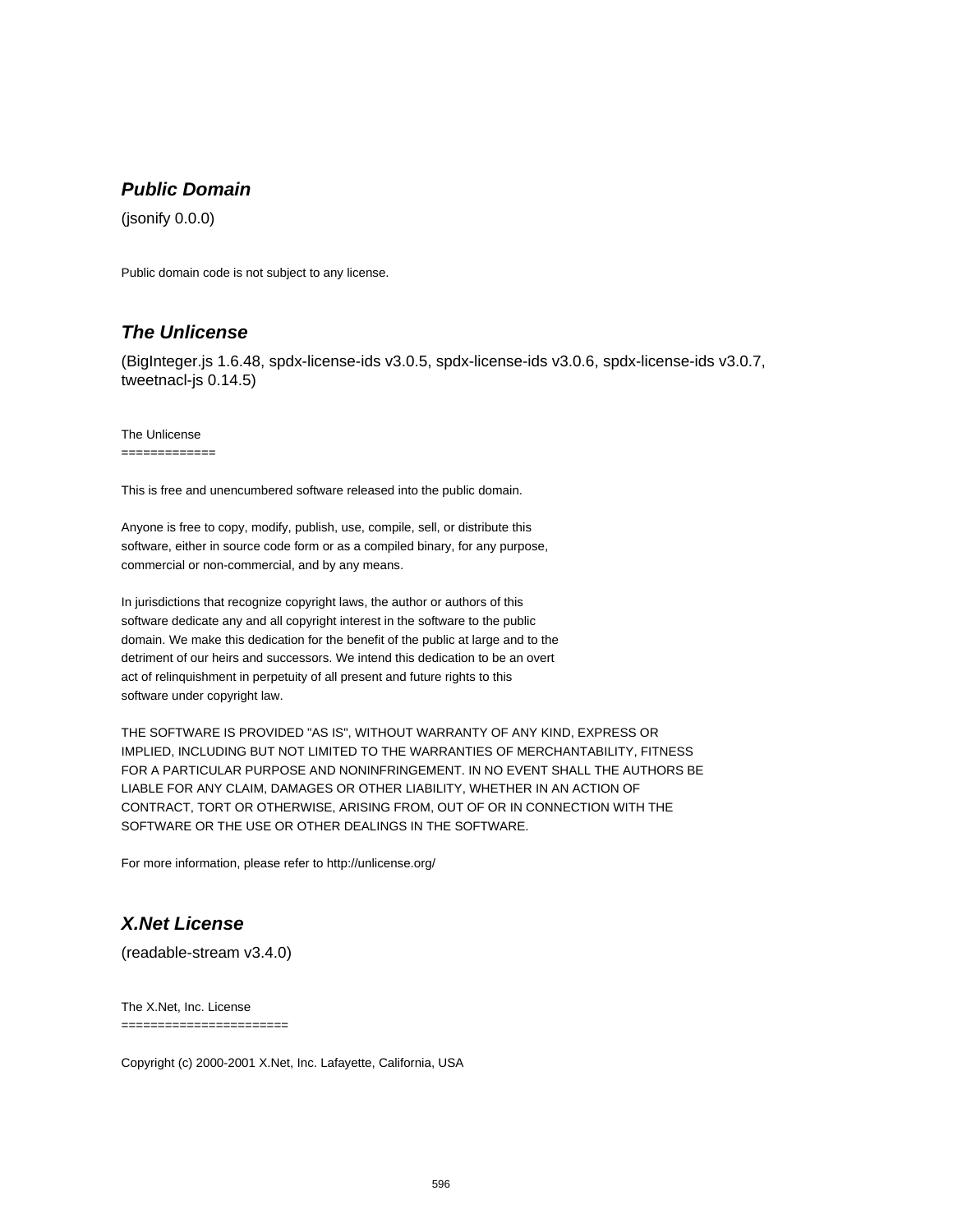Permission is hereby granted, free of charge, to any person obtaining a copy of this software and associated documentation files (the "Software"), to deal in the Software without restriction, including without limitation the rights to use, copy, modify, merge, publish, distribute, sublicense, and/or sell copies of the Software, and to permit persons to whom the Software is furnished to do so, subject to the following conditions:

The above copyright notice and this permission notice shall be included in all copies or substantial portions of the Software.

THE SOFTWARE IS PROVIDED "AS IS", WITHOUT WARRANTY OF ANY KIND, EXPRESS OR IMPLIED, INCLUDING BUT NOT LIMITED TO THE WARRANTIES OF MERCHANTABILITY, FITNESS FOR A PARTICULAR PURPOSE AND NONINFRINGEMENT. IN NO EVENT SHALL THE AUTHORS OR COPYRIGHT HOLDERS BE LIABLE FOR ANY CLAIM, DAMAGES OR OTHER LIABILITY, WHETHER IN AN ACTION OF CONTRACT, TORT OR OTHERWISE, ARISING FROM, OUT OF OR IN CONNECTION WITH THE SOFTWARE OR THE USE OR OTHER DEALINGS IN THE SOFTWARE.

This agreement shall be governed in all respects by the laws of the State of California and by the laws of the United States of America

# **X11 License**

(node-buffers 0.1.1)

X11 License ===========

Copyright (C) 1996 X Consortium

Permission is hereby granted, free of charge, to any person obtaining a copy of this software and associated documentation files (the "Software"), to deal in the Software without restriction, including without limitation the rights to use, copy, modify, merge, publish, distribute, sublicense, and/or sell copies of the Software, and to permit persons to whom the Software is furnished to do so, subject to the following conditions:

The above copyright notice and this permission notice shall be included in all copies or substantial portions of the Software.

THE SOFTWARE IS PROVIDED "AS IS", WITHOUT WARRANTY OF ANY KIND, EXPRESS OR IMPLIED, INCLUDING BUT NOT LIMITED TO THE WARRANTIES OF MERCHANTABILITY, FITNESS FOR A PARTICULAR PURPOSE AND NONINFRINGEMENT. IN NO EVENT SHALL THE X CONSORTIUM BE LIABLE FOR ANY CLAIM, DAMAGES OR OTHER LIABILITY, WHETHER IN AN ACTION OF CONTRACT, TORT OR OTHERWISE, ARISING FROM, OUT OF OR IN CONNECTION WITH THE SOFTWARE OR THE USE OR OTHER DEALINGS IN THE SOFTWARE.

Except as contained in this notice, the name of the X Consortium shall not be used in advertising or otherwise to promote the sale, use or other dealings in this Software without prior written authorization from the X Consortium.